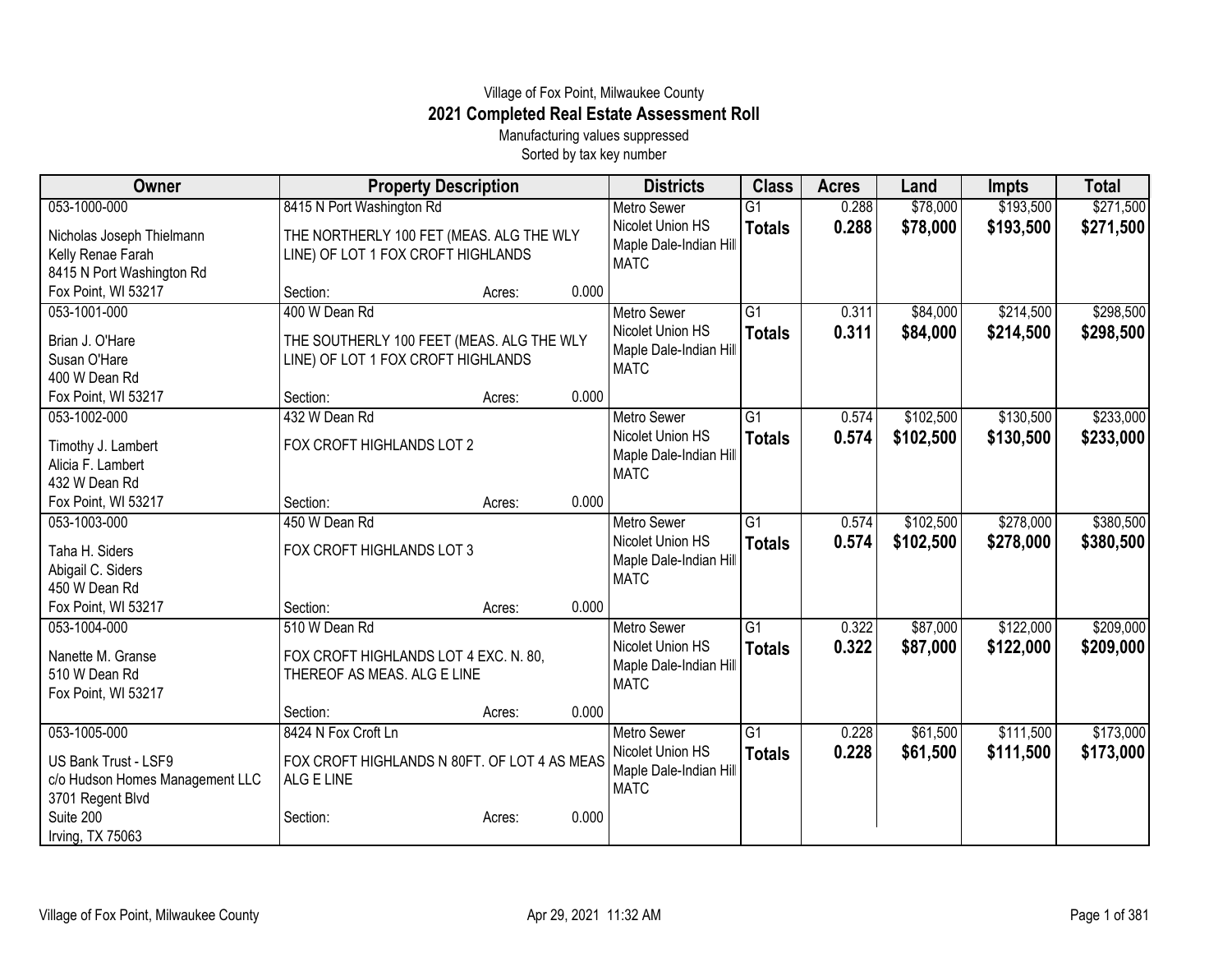| Owner                                     | <b>Property Description</b>                                | <b>Districts</b>                     | <b>Class</b>    | <b>Acres</b> | Land     | <b>Impts</b> | <b>Total</b> |
|-------------------------------------------|------------------------------------------------------------|--------------------------------------|-----------------|--------------|----------|--------------|--------------|
| 053-1006-000                              | 8415 N Fox Croft Ln                                        | <b>Metro Sewer</b>                   | $\overline{G1}$ | 0.680        | \$87,500 | \$114,300    | \$201,800    |
| Phoun Say Thao                            | PARCEL 1 CERTIFIED SURVEY MAP #868 AND VAC                 | Nicolet Union HS                     | <b>Totals</b>   | 0.680        | \$87,500 | \$114,300    | \$201,800    |
| Mayyer Thao                               | N 6TH STREET 30 FT IN WIDTH ADJ SD LOT ON W                | Maple Dale-Indian Hill               |                 |              |          |              |              |
| 8415 N Fox Croft Ln                       | NE 1/4 SEC 8-8-22                                          | <b>MATC</b>                          |                 |              |          |              |              |
| Fox Point, WI 53217                       | 0.000<br>Section:<br>Acres:                                |                                      |                 |              |          |              |              |
| 053-1007-000                              | 8401 N Fox Croft Ln                                        | <b>Metro Sewer</b>                   | $\overline{G1}$ | 0.480        | \$77,500 | \$167,000    | \$244,500    |
|                                           |                                                            | Nicolet Union HS                     | <b>Totals</b>   | 0.480        | \$77,500 | \$167,000    | \$244,500    |
| Brian J. Hansen                           | PARCEL 2 CERTIFIED SURVEY MAP #868 AND VAC                 | Maple Dale-Indian Hill               |                 |              |          |              |              |
| Kathleen Hansen                           | N 6TH STREET 30 FT IN WIDTH ADJ SD LOT ON W                | <b>MATC</b>                          |                 |              |          |              |              |
| 8401 N Fox Croft Ln                       | NE 1/4 SEC 8-8-22                                          |                                      |                 |              |          |              |              |
| Fox Point, WI 53217                       | 0.000<br>Section:<br>Acres:                                |                                      |                 |              |          |              |              |
| 053-1008-000                              | 8425 N Fox Croft Ln                                        | <b>Metro Sewer</b>                   | $\overline{G1}$ | 0.795        | \$92,000 | \$220,800    | \$312,800    |
| Nilanjan Lodh                             | FOX CROFT HIGHLANDS N 150 FT OF LOT 6 AND                  | Nicolet Union HS                     | <b>Totals</b>   | 0.795        | \$92,000 | \$220,800    | \$312,800    |
| 8425 N Fox Croft Ln                       | VAC N 6TH STREET 30 FT IN WIDTH ADJ SD LOT ON              | Maple Dale-Indian Hill               |                 |              |          |              |              |
| Fox Point, WI 53217                       | W                                                          | <b>MATC</b>                          |                 |              |          |              |              |
|                                           | Section:<br>0.000<br>Acres:                                |                                      |                 |              |          |              |              |
| 053-1009-000                              | 8461 N Fox Croft Ln                                        | <b>Metro Sewer</b>                   | G1              | 0.917        | \$97,000 | \$123,800    | \$220,800    |
|                                           |                                                            | Nicolet Union HS                     | <b>Totals</b>   | 0.917        | \$97,000 | \$123,800    | \$220,800    |
| Jason Sieberg                             | FOX CROFT HIGHLANDS LOT 7 AND VAC N 6TH                    | Maple Dale-Indian Hill               |                 |              |          |              |              |
| 8461 N Fox Croft Ln                       | STREET 30 FT IN WIDTH ADJ SD LOT ON W                      | <b>MATC</b>                          |                 |              |          |              |              |
| Fox Point, WI 53217                       |                                                            |                                      |                 |              |          |              |              |
|                                           | 0.000<br>Section:<br>Acres:                                |                                      |                 |              |          |              |              |
| 053-1010-000                              | 8503 N Fox Croft Ln                                        | <b>Metro Sewer</b>                   | $\overline{G1}$ | 0.859        | \$94,500 | \$207,500    | \$302,000    |
| Abigail Tietjen                           | Lot Eight (8), in Fox Croft Highlands, being a subdivision | Nicolet Union HS                     | <b>Totals</b>   | 0.859        | \$94,500 | \$207,500    | \$302,000    |
| Joesph Tietjen                            | of the Southwest One-quarter (1/4) of the Northeast        | Maple Dale-Indian Hill               |                 |              |          |              |              |
| 8503 N Fox Croft Ln                       | Onequarter (1/4) of Section Eight (8), in Township Eight   | <b>MATC</b>                          |                 |              |          |              |              |
| Fox Point, WI 53217                       | Section:<br>0.000<br>Acres:                                |                                      |                 |              |          |              |              |
| 053-1011-000                              | 8519 N Fox Croft Ln                                        | <b>Metro Sewer</b>                   | $\overline{G1}$ | 0.907        | \$96,500 | \$145,500    | \$242,000    |
|                                           |                                                            | Nicolet Union HS                     | <b>Totals</b>   | 0.907        | \$96,500 | \$145,500    | \$242,000    |
| <b>Daniel Genter</b><br>33 Tehama St #28G | FOX CROFT HIGHLANDS LOT 9 AND VACATED N                    | Maple Dale-Indian Hill               |                 |              |          |              |              |
|                                           | SIXTH STREET 30 FT IN WIDTH ADJOINING SD LOT               | <b>MATC</b>                          |                 |              |          |              |              |
| San Francisco, CA 94105                   | ON THE WEST<br>0.000                                       |                                      |                 |              |          |              |              |
| 053-1012-001                              | Section:<br>Acres:                                         |                                      |                 |              |          | \$154,500    | \$230,000    |
|                                           | 525 W Bergen Dr                                            | <b>Metro Sewer</b>                   | G1              | 0.419        | \$75,500 |              |              |
| Orlando Trimble                           | PARCEL 1 CERTIFIED SURVEY MAP NO 1906 NE 1/4               | Nicolet Union HS                     | <b>Totals</b>   | 0.419        | \$75,500 | \$154,500    | \$230,000    |
| Dawn Trimble                              | SEC 8-8-22                                                 | Maple Dale-Indian Hil<br><b>MATC</b> |                 |              |          |              |              |
| 525 W Bergen Dr                           |                                                            |                                      |                 |              |          |              |              |
| Fox Point, WI 53217                       | 0.000<br>Section:<br>Acres:                                |                                      |                 |              |          |              |              |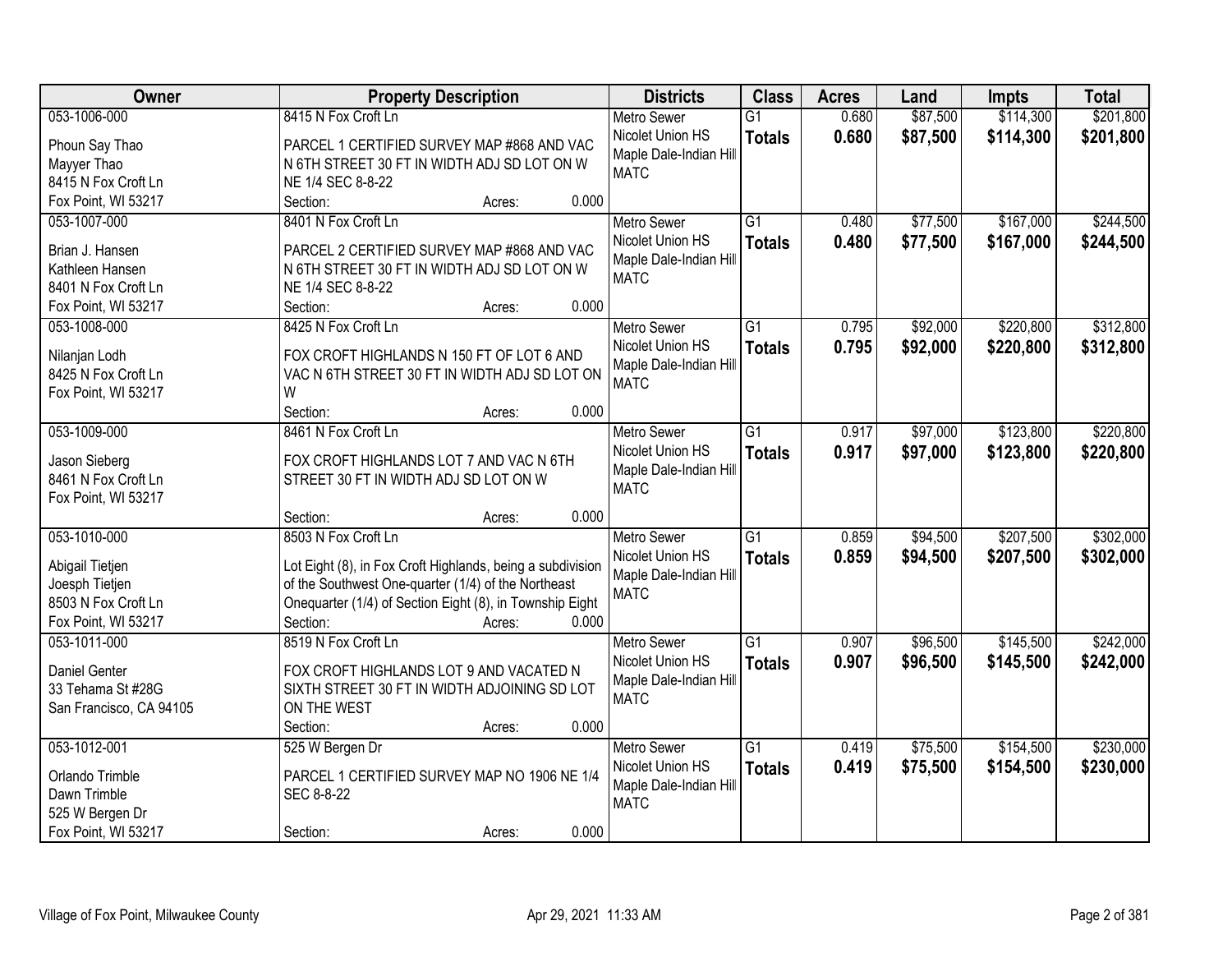| Owner                                                                                                                | <b>Property Description</b>                                                                                                                                                                                                       | <b>Districts</b>                                                                | <b>Class</b>                     | <b>Acres</b>   | Land                   | <b>Impts</b>           | <b>Total</b>           |
|----------------------------------------------------------------------------------------------------------------------|-----------------------------------------------------------------------------------------------------------------------------------------------------------------------------------------------------------------------------------|---------------------------------------------------------------------------------|----------------------------------|----------------|------------------------|------------------------|------------------------|
| 053-1012-002                                                                                                         | 8535 N Fox Croft Ln                                                                                                                                                                                                               | <b>Metro Sewer</b>                                                              | $\overline{G1}$                  | 0.296          | \$72,000               | \$109,400              | \$181,400              |
| Michael A. Wildner<br>8535 N Fox Croft Ln<br>Fox Point, WI 53217                                                     | PARCEL 2 CERTIFIED SURVEY MAP NO 1906 NE 1/4<br>SEC 8-8-22                                                                                                                                                                        | Nicolet Union HS<br>Maple Dale-Indian Hill<br><b>MATC</b>                       | <b>Totals</b>                    | 0.296          | \$72,000               | \$109,400              | \$181,400              |
|                                                                                                                      | 0.000<br>Section:<br>Acres:                                                                                                                                                                                                       |                                                                                 |                                  |                |                        |                        |                        |
| 053-1013-000<br>Bergen Manor, LLC<br>PO Box 241333<br>Milwaukee, WI 53224                                            | 522 W Bergen Dr<br>FOX CROFT HIGHLANDS LOT 11 AND VAC N 6TH<br>STREET 30 FT IN WIDTH ADJ SD LOT ON W                                                                                                                              | <b>Metro Sewer</b><br>Nicolet Union HS<br>Maple Dale-Indian Hill<br><b>MATC</b> | $\overline{G1}$<br><b>Totals</b> | 0.805<br>0.805 | \$92,500<br>\$92,500   | \$187,000<br>\$187,000 | \$279,500<br>\$279,500 |
|                                                                                                                      | 0.000<br>Section:<br>Acres:                                                                                                                                                                                                       |                                                                                 |                                  |                |                        |                        |                        |
| 053-1014-000<br>Leonid Dvoskin Trust<br>8575 N Fox Croft Ln<br>Fox Point, WI 53217-2229                              | 8575 N Fox Croft Ln<br>FOX CROFT HIGHLANDS LOT 12                                                                                                                                                                                 | <b>Metro Sewer</b><br>Nicolet Union HS<br>Maple Dale-Indian Hill<br><b>MATC</b> | G1<br><b>Totals</b>              | 0.682<br>0.682 | \$98,500<br>\$98,500   | \$152,000<br>\$152,000 | \$250,500<br>\$250,500 |
|                                                                                                                      | 0.000<br>Section:<br>Acres:                                                                                                                                                                                                       |                                                                                 |                                  |                |                        |                        |                        |
| 053-1015-000<br>Laura L. Krueger<br>Wayne B. Krueger<br>8580 N Fox Croft Ln<br>Fox Point, WI 53217                   | 8580 N Fox Croft Ln<br>Lot Thirteen (13), in Fox Croft Highlands, being a<br>Subdivision of the Southwest One-quarter (1/4) of<br>the Northeast One-quarter (1/4) of Section Eight (8), in<br>Section:<br>0.000<br>Acres:         | <b>Metro Sewer</b><br>Nicolet Union HS<br>Maple Dale-Indian Hill<br><b>MATC</b> | $\overline{G1}$<br><b>Totals</b> | 0.660<br>0.660 | \$108,500<br>\$108,500 | \$155,000<br>\$155,000 | \$263,500<br>\$263,500 |
| 053-1016-000<br>Iwona Pawelec<br>Miroslaw Pawelec<br>8585 N Pt Washington Rd<br>Fox Point, WI 53217-2236             | 8585 N Port Washington Rd<br>Lot Fourteen (14), in Fox Croft Highlands, being a<br>Subdivision of the South West One-quarter (1/4) of the<br>North East One-quarter (1/4) of Section Eight (8), in<br>Section:<br>0.815<br>Acres: | <b>Metro Sewer</b><br>Nicolet Union HS<br>Maple Dale-Indian Hill<br><b>MATC</b> | $\overline{G2}$<br><b>Totals</b> | 0.815<br>0.815 | \$213,000<br>\$213,000 | \$146,000<br>\$146,000 | \$359,000<br>\$359,000 |
| 053-1017-000<br>Nathan T. Becker<br>c/o Ntb Properties<br>PO Box 242165<br>Milwaukee, WI 53224                       | 420 W Bergen Dr<br>FOX CROFT HIGHLANDS LOT 15<br>0.000<br>Section:<br>Acres:                                                                                                                                                      | Metro Sewer<br>Nicolet Union HS<br>Maple Dale-Indian Hill<br><b>MATC</b>        | $\overline{G1}$<br><b>Totals</b> | 0.761<br>0.761 | \$113,500<br>\$113,500 | \$122,500<br>\$122,500 | \$236,000<br>\$236,000 |
| 053-1018-001<br>Angela G. Johnston Revocable Trust of<br>2001 Under Agreem<br>415 W Bergen Dr<br>Fox Point, WI 53217 | 415 W Bergen Dr<br>Parcel One (1), of Certified Survey Map No. 4086, being<br>a Division of Lot 16, Fox Croft Highlands, being a<br>Subdivision of the Southwest 1/4 of the Northeast 1/4 of<br>0.457<br>Section:<br>Acres:       | <b>Metro Sewer</b><br>Nicolet Union HS<br>Maple Dale-Indian Hill<br><b>MATC</b> | $\overline{G1}$<br><b>Totals</b> | 0.457<br>0.457 | \$96,000<br>\$96,000   | \$294,000<br>\$294,000 | \$390,000<br>\$390,000 |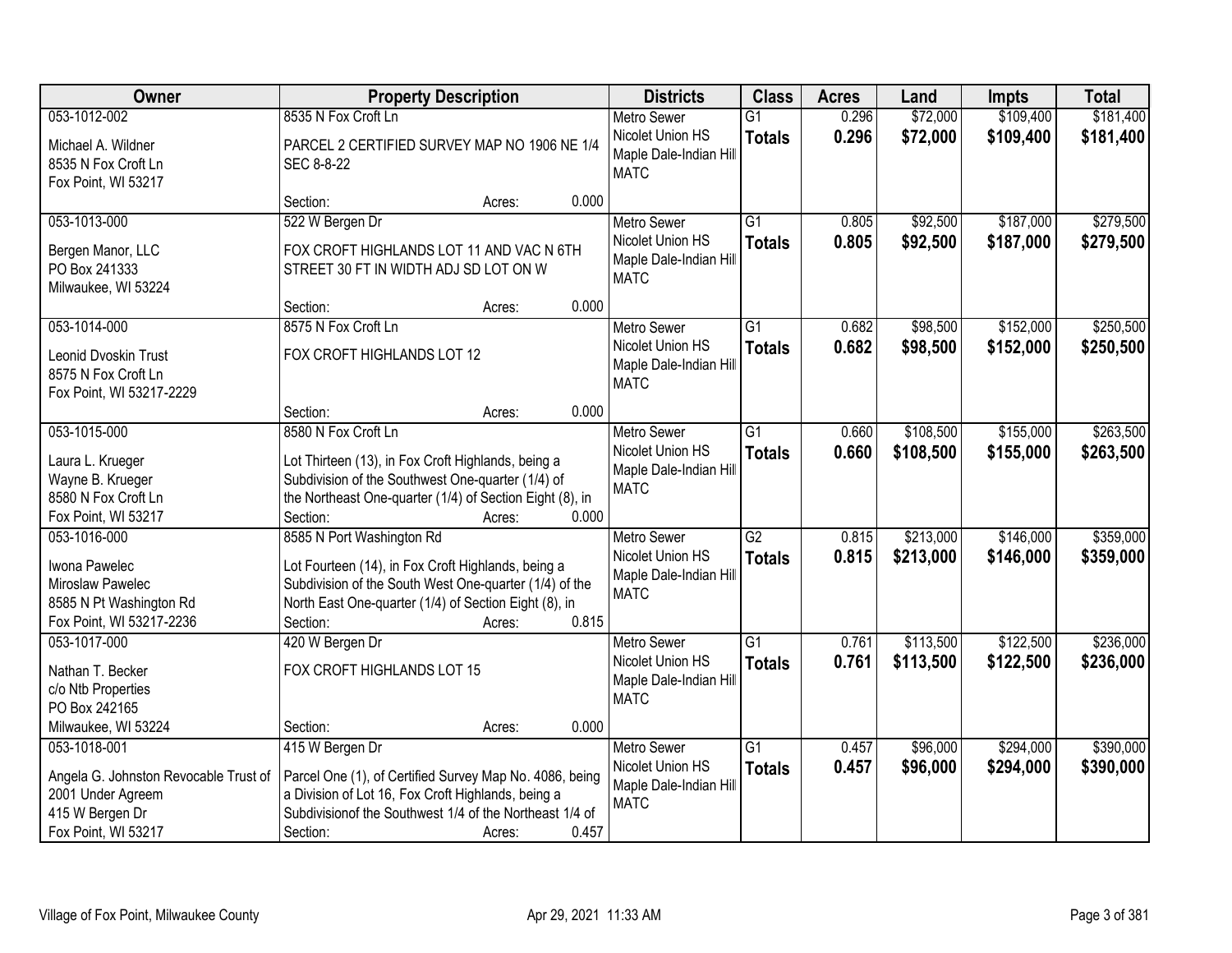| Owner                                                                  |                                                                             | <b>Property Description</b> |       | <b>Districts</b>                                          | <b>Class</b>                     | <b>Acres</b>   | Land                   | <b>Impts</b>           | <b>Total</b>           |
|------------------------------------------------------------------------|-----------------------------------------------------------------------------|-----------------------------|-------|-----------------------------------------------------------|----------------------------------|----------------|------------------------|------------------------|------------------------|
| 053-1018-002                                                           | 8525 N Port Washington Rd                                                   |                             |       | <b>Metro Sewer</b>                                        | $\overline{G1}$                  | 0.207          | \$56,000               | \$148,500              | \$204,500              |
| Kevin Knoblauch<br>Meggan Hau<br>8525 N Port Washington Rd             | CERTIFIED SURVEY MAP NO 4086 SW 1/4 OF NE 1/4<br><b>SEC 8 8 22 PARCEL 2</b> |                             |       | Nicolet Union HS<br>Maple Dale-Indian Hill<br><b>MATC</b> | <b>Totals</b>                    | 0.207          | \$56,000               | \$148,500              | \$204,500              |
| Fox Point, WI 53217                                                    | Section:                                                                    | Acres:                      | 0.000 |                                                           |                                  |                |                        |                        |                        |
| 053-1019-000                                                           | 8519 N Port Washington Rd<br>FOX CROFT HIGHLANDS LOT 17                     |                             |       | <b>Metro Sewer</b><br>Nicolet Union HS                    | $\overline{G1}$<br><b>Totals</b> | 0.581<br>0.581 | \$103,000<br>\$103,000 | \$123,700<br>\$123,700 | \$226,700<br>\$226,700 |
| S.K Mehta<br>9939 N Valley Hill Dr<br>Mequon, WI 53092                 |                                                                             |                             |       | Maple Dale-Indian Hill<br><b>MATC</b>                     |                                  |                |                        |                        |                        |
|                                                                        | Section:                                                                    | Acres:                      | 0.000 |                                                           |                                  |                |                        |                        |                        |
| 053-1020-000                                                           | 8507 N Port Washington Rd                                                   |                             |       | <b>Metro Sewer</b>                                        | $\overline{G1}$                  | 0.581          | \$103,000              | \$148,500              | \$251,500              |
| <b>Mikhail Pavlov</b><br>Kamilla Karlova<br>8507 N Pt Washington Rd    | FOX CROFT HIGHLANDS LOT 18                                                  |                             |       | Nicolet Union HS<br>Maple Dale-Indian Hill<br><b>MATC</b> | <b>Totals</b>                    | 0.581          | \$103,000              | \$148,500              | \$251,500              |
| Fox Point, WI 53217                                                    | Section:                                                                    | Acres:                      | 0.000 |                                                           |                                  |                |                        |                        |                        |
| 053-1021-000                                                           | 8475 N Port Washington Rd                                                   |                             |       | <b>Metro Sewer</b>                                        | $\overline{G1}$                  | 0.628          | \$106,000              | \$119,800              | \$225,800              |
| Patrick J. Connell<br>Michele C. Connell<br>8475 N Pt Washington Rd    | FOX CROFT HIGHLANDS LOT 19 SCHOOL DIST 8                                    |                             |       | Nicolet Union HS<br>Maple Dale-Indian Hill<br><b>MATC</b> | <b>Totals</b>                    | 0.628          | \$106,000              | \$119,800              | \$225,800              |
| Fox Point, WI 53217-2232                                               | Section:                                                                    | Acres:                      | 0.000 |                                                           |                                  |                |                        |                        |                        |
| 053-1022-000<br>Jeremy Burkham                                         | 8461 N Port Washington Rd<br>FOX CROFT HIGHLANDS LOT 20                     |                             |       | <b>Metro Sewer</b><br>Nicolet Union HS                    | $\overline{G1}$<br><b>Totals</b> | 0.686<br>0.686 | \$109,500<br>\$109,500 | \$165,000<br>\$165,000 | \$274,500<br>\$274,500 |
| 8461 N Port Washington Rd<br>Fox Point, WI 53217                       |                                                                             |                             |       | Maple Dale-Indian Hill<br><b>MATC</b>                     |                                  |                |                        |                        |                        |
|                                                                        | Section:                                                                    | Acres:                      | 0.000 |                                                           |                                  |                |                        |                        |                        |
| 053-1023-000                                                           | 8425 N Port Washington Rd                                                   |                             |       | <b>Metro Sewer</b>                                        | $\overline{G1}$                  | 0.686          | \$109,500              | \$174,000              | \$283,500              |
| Jeffrey S. Tredo<br>Michelle Tredo                                     | FOX CROFT HIGHLANDS LOT 21                                                  |                             |       | Nicolet Union HS<br>Maple Dale-Indian Hill<br><b>MATC</b> | <b>Totals</b>                    | 0.686          | \$109,500              | \$174,000              | \$283,500              |
| 8425 N Port Washington Rd                                              | Full legal description: Lot 21 in Fox Croft Highlands, being                |                             |       |                                                           |                                  |                |                        |                        |                        |
| Fox Point, WI 53217                                                    | Section:                                                                    | Acres:                      | 0.000 |                                                           |                                  |                |                        |                        |                        |
| 053-1024-000                                                           | 8440 N Fox Croft Ln                                                         |                             |       | <b>Metro Sewer</b>                                        | $\overline{G1}$                  | 0.737          | \$112,000              | \$98,000               | \$210,000              |
| Amy Jolene Fortemps<br>8440 N Fox Croft Ln<br>Fox Point, WI 53217-2224 | FOX CROFT HIGHLANDS LOT 22                                                  |                             |       | Nicolet Union HS<br>Maple Dale-Indian Hill<br><b>MATC</b> | <b>Totals</b>                    | 0.737          | \$112,000              | \$98,000               | \$210,000              |
|                                                                        | Section:                                                                    | Acres:                      | 0.000 |                                                           |                                  |                |                        |                        |                        |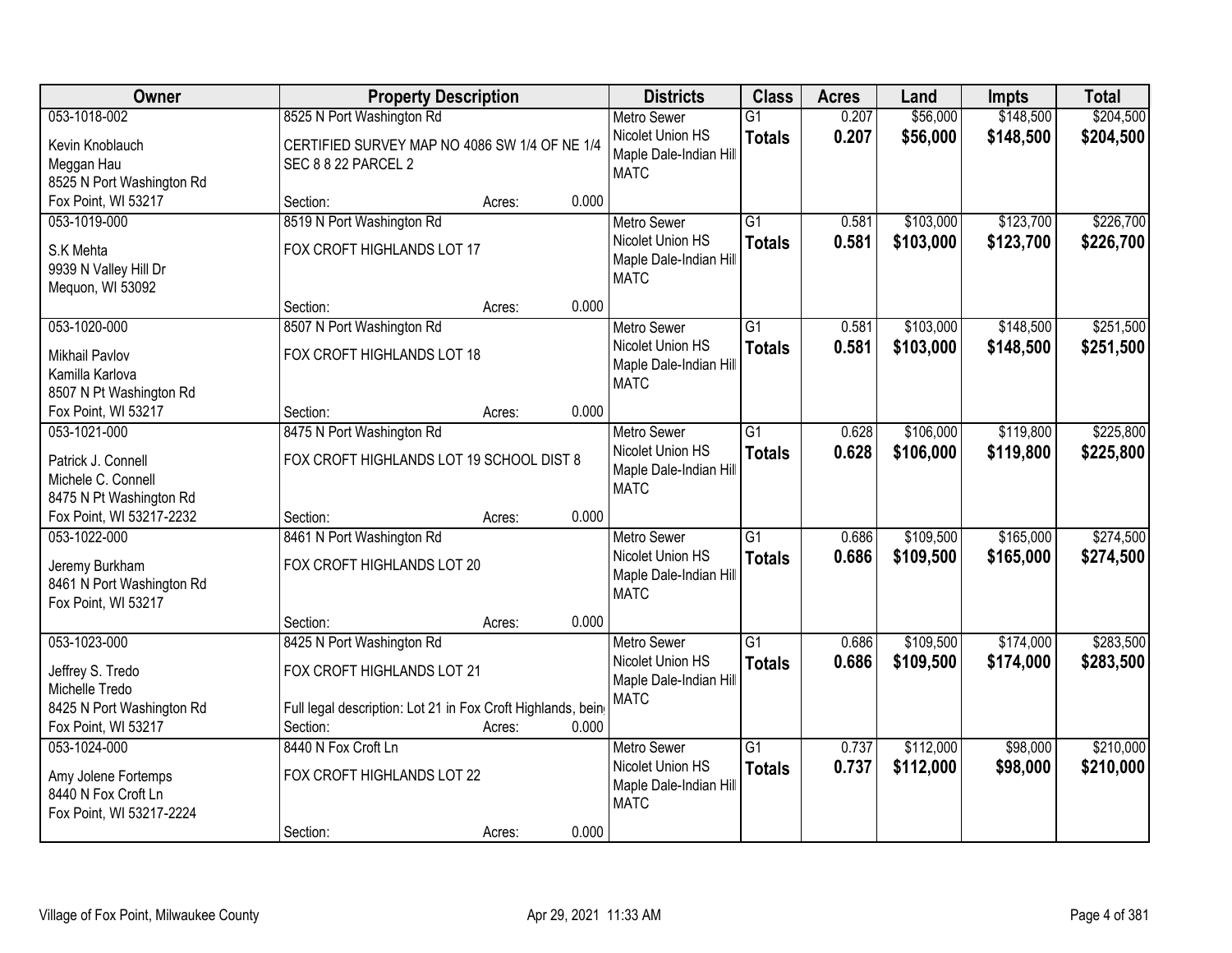| Owner                                     |                            | <b>Property Description</b> |       | <b>Districts</b>                      | <b>Class</b>    | <b>Acres</b> | Land      | <b>Impts</b> | <b>Total</b> |
|-------------------------------------------|----------------------------|-----------------------------|-------|---------------------------------------|-----------------|--------------|-----------|--------------|--------------|
| 053-1025-000                              | 8454 N Fox Croft Ln        |                             |       | <b>Metro Sewer</b>                    | $\overline{G1}$ | 0.632        | \$106,500 | \$157,100    | \$263,600    |
| Michael T. Pier                           | FOX CROFT HIGHLANDS LOT 23 |                             |       | Nicolet Union HS                      | <b>Totals</b>   | 0.632        | \$106,500 | \$157,100    | \$263,600    |
| Tina M. Pier                              |                            |                             |       | Maple Dale-Indian Hill                |                 |              |           |              |              |
| 8454 N Fox Croft Ln                       |                            |                             |       | <b>MATC</b>                           |                 |              |           |              |              |
| Fox Point, WI 53217-2224                  | Section:                   | Acres:                      | 0.000 |                                       |                 |              |           |              |              |
| 053-1026-000                              | 8466 N Fox Croft Ln        |                             |       | <b>Metro Sewer</b>                    | $\overline{G1}$ | 0.624        | \$106,000 | \$251,800    | \$357,800    |
| John Merline                              | FOX CROFT HIGHLANDS LOT 24 |                             |       | Nicolet Union HS                      | <b>Totals</b>   | 0.624        | \$106,000 | \$251,800    | \$357,800    |
| 8466 N Fox Croft Ln                       |                            |                             |       | Maple Dale-Indian Hill                |                 |              |           |              |              |
| Fox Point, WI 53217-2224                  |                            |                             |       | <b>MATC</b>                           |                 |              |           |              |              |
|                                           | Section:                   | Acres:                      | 0.000 |                                       |                 |              |           |              |              |
| 053-1027-000                              | 8500 N Fox Croft Ln        |                             |       | Metro Sewer                           | $\overline{G1}$ | 0.574        | \$102,500 | \$134,100    | \$236,600    |
| Faizan and Tamira Ahad                    | FOX CROFT HIGHLANDS LOT 25 |                             |       | Nicolet Union HS                      | <b>Totals</b>   | 0.574        | \$102,500 | \$134,100    | \$236,600    |
| 8500 N Fox Croft Ln                       |                            |                             |       | Maple Dale-Indian Hill                |                 |              |           |              |              |
| Fox Point, WI 53217                       |                            |                             |       | <b>MATC</b>                           |                 |              |           |              |              |
|                                           | Section:                   | Acres:                      | 0.000 |                                       |                 |              |           |              |              |
| 053-1028-000                              | 8518 N Fox Croft Ln        |                             |       | <b>Metro Sewer</b>                    | $\overline{G1}$ | 0.552        | \$101,500 | \$147,500    | \$249,000    |
|                                           | FOX CROFT HIGHLANDS LOT 26 |                             |       | Nicolet Union HS                      | <b>Totals</b>   | 0.552        | \$101,500 | \$147,500    | \$249,000    |
| Indu R. Nayak                             |                            |                             |       | Maple Dale-Indian Hill                |                 |              |           |              |              |
| 8518 N Foxcroft Ln<br>Fox Point, WI 53217 |                            |                             |       | <b>MATC</b>                           |                 |              |           |              |              |
|                                           | Section:                   | Acres:                      | 0.000 |                                       |                 |              |           |              |              |
| 053-1029-000                              | 8530 N Fox Croft Ln        |                             |       | <b>Metro Sewer</b>                    | $\overline{G1}$ | 0.622        | \$106,000 | \$205,300    | \$311,300    |
|                                           |                            |                             |       | Nicolet Union HS                      | <b>Totals</b>   | 0.622        | \$106,000 | \$205,300    | \$311,300    |
| Hany Elastal                              | FOX CROFT HIGHLANDS LOT 27 |                             |       | Maple Dale-Indian Hill                |                 |              |           |              |              |
| Amal Kablawi                              |                            |                             |       | <b>MATC</b>                           |                 |              |           |              |              |
| 8530 N Fox Croft Ln                       |                            |                             |       |                                       |                 |              |           |              |              |
| Fox Point, WI 53217                       | Section:                   | Acres:                      | 0.000 |                                       |                 |              |           |              |              |
| 053-1030-000                              | 300 W Bergen Dr            |                             |       | <b>Metro Sewer</b>                    | $\overline{G1}$ | 0.718        | \$111,000 | \$281,500    | \$392,500    |
| Leona S. Wasserman                        | FOX POINT HEIGHTS LOT 1    |                             |       | Nicolet Union HS                      | <b>Totals</b>   | 0.718        | \$111,000 | \$281,500    | \$392,500    |
| 300 W Bergen Dr                           |                            |                             |       | Maple Dale-Indian Hill<br><b>MATC</b> |                 |              |           |              |              |
| Fox Point, WI 53217-2309                  |                            |                             |       |                                       |                 |              |           |              |              |
|                                           | Section:                   | Acres:                      | 0.000 |                                       |                 |              |           |              |              |
| 053-1031-000                              | 330 W Bergen Dr            |                             |       | <b>Metro Sewer</b>                    | $\overline{G1}$ | 0.889        | \$107,500 | \$184,500    | \$292,000    |
| Saeed Karshenas                           | FOX POINT HEIGHTS LOT 2    |                             |       | Nicolet Union HS                      | <b>Totals</b>   | 0.889        | \$107,500 | \$184,500    | \$292,000    |
| Sotoudeh Karshenas                        |                            |                             |       | Maple Dale-Indian Hill                |                 |              |           |              |              |
| 330 W Bergen Dr                           |                            |                             |       | <b>MATC</b>                           |                 |              |           |              |              |
| Fox Point, WI 53217-2309                  | Section:                   | Acres:                      | 0.000 |                                       |                 |              |           |              |              |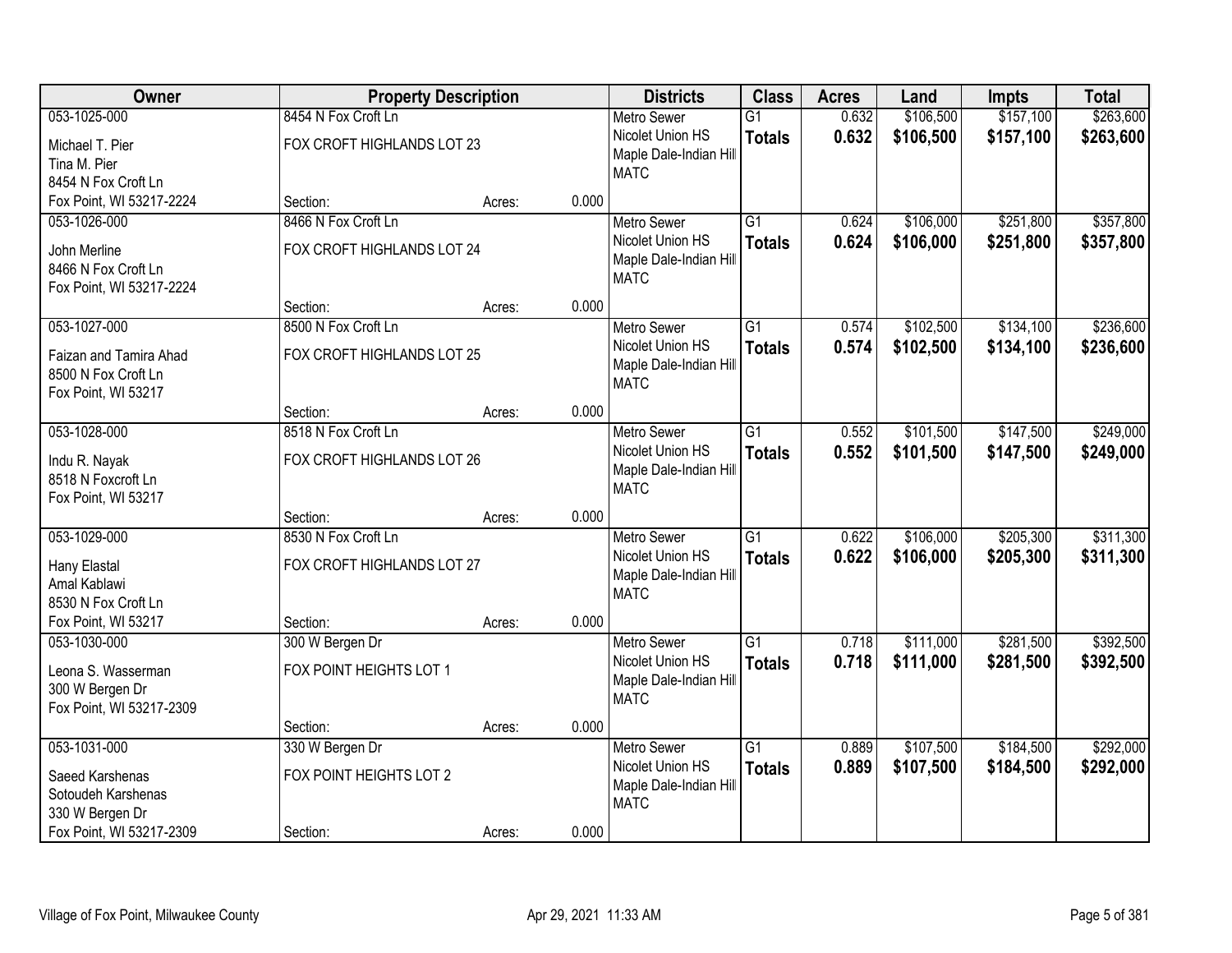| Owner                                                                                     | <b>Property Description</b>                                                                   |        |       | <b>Districts</b>                                                                | <b>Class</b>                     | <b>Acres</b>   | Land                   | <b>Impts</b>           | <b>Total</b>           |
|-------------------------------------------------------------------------------------------|-----------------------------------------------------------------------------------------------|--------|-------|---------------------------------------------------------------------------------|----------------------------------|----------------|------------------------|------------------------|------------------------|
| 053-1032-000                                                                              | 8580 N Port Washington Rd                                                                     |        |       | <b>Metro Sewer</b>                                                              | $\overline{G1}$                  | 0.911          | \$120,500              | \$123,500              | \$244,000              |
| Elaine M. Sauer<br>8580 N Pt Washington Rd<br>Fox Point, WI 53217-2235                    | FOX POINT HEIGHTS LOT 3                                                                       |        |       | Nicolet Union HS<br>Maple Dale-Indian Hill<br><b>MATC</b>                       | <b>Totals</b>                    | 0.911          | \$120,500              | \$123,500              | \$244,000              |
|                                                                                           | Section:                                                                                      | Acres: | 0.000 |                                                                                 |                                  |                |                        |                        |                        |
| 053-1033-001<br>Raymond Johnson<br>Yvonne Johnson<br>8560 N Pt Washington Rd              | 8560 N Port Washington Rd<br>CERTIFIED SURVEY MAP NO. 3597 NE 1/4 SEC.<br>8-8-22 PARCEL 1     |        |       | <b>Metro Sewer</b><br>Nicolet Union HS<br>Maple Dale-Indian Hill<br><b>MATC</b> | $\overline{G1}$<br><b>Totals</b> | 0.377<br>0.377 | \$92,000<br>\$92,000   | \$161,500<br>\$161,500 | \$253,500<br>\$253,500 |
| Fox Point, WI 53217-2235                                                                  | Section:                                                                                      | Acres: | 0.000 |                                                                                 |                                  |                |                        |                        |                        |
| 053-1033-002<br>John Diedrich<br>Racquel Diedrich<br>360 W Bergen Dr                      | 360 W Bergen Dr<br>CERTIFIED SURVEY MAP NO. 3597 NE 1/4 SEC.<br>8-8-22 PARCEL 2               |        |       | <b>Metro Sewer</b><br>Nicolet Union HS<br>Maple Dale-Indian Hill<br><b>MATC</b> | G1<br><b>Totals</b>              | 0.468<br>0.468 | \$96,500<br>\$96,500   | \$131,500<br>\$131,500 | \$228,000<br>\$228,000 |
| Fox Point, WI 53217-2309                                                                  | Section:                                                                                      | Acres: | 0.000 |                                                                                 |                                  |                |                        |                        |                        |
| 053-1034-000<br>William Fitzhugh Fox<br>363 W Bergen Dr<br>Fox Point, WI 53217-2310       | 363 W Bergen Dr<br>FOX POINT HEIGHTS LOT 5 AND THAT PART OF<br>ADJOINING VACATED CAROL AVENUE |        |       | <b>Metro Sewer</b><br>Nicolet Union HS<br>Maple Dale-Indian Hill<br><b>MATC</b> | $\overline{G1}$<br><b>Totals</b> | 1.043<br>1.043 | \$127,500<br>\$127,500 | \$257,400<br>\$257,400 | \$384,900<br>\$384,900 |
|                                                                                           | Section:                                                                                      | Acres: | 0.000 |                                                                                 |                                  |                |                        |                        |                        |
| 053-1035-000<br>Andrew J. Schroeder<br>331 W Bergen St<br>Fox Point, WI 53217             | 331 W Bergen Dr<br>FOX POINT HEIGHTS LOT 6<br>Section:                                        | Acres: | 0.000 | <b>Metro Sewer</b><br>Nicolet Union HS<br>Maple Dale-Indian Hill<br><b>MATC</b> | $\overline{G1}$<br><b>Totals</b> | 0.732<br>0.732 | \$112,000<br>\$112,000 | \$305,000<br>\$305,000 | \$417,000<br>\$417,000 |
| 053-1036-000                                                                              | 301 W Bergen Dr                                                                               |        |       | <b>Metro Sewer</b>                                                              | $\overline{G1}$                  | 0.861          | \$118,000              | \$153,500              | \$271,500              |
| Matthew H. Langewisch<br>Anita L. Manograran<br>301 W Bergen Dr                           | FOX POINT HEIGHTS LOT 7                                                                       |        |       | Nicolet Union HS<br>Maple Dale-Indian Hill<br><b>MATC</b>                       | <b>Totals</b>                    | 0.861          | \$118,000              | \$153,500              | \$271,500              |
| Fox Point, WI 53217-2310                                                                  | Section:                                                                                      | Acres: | 0.000 |                                                                                 |                                  |                |                        |                        |                        |
| 053-1037-000<br>Hua Gao<br>Liping Zhang<br>8400 N Pt Washington Rd<br>Fox Point, WI 53217 | 8400 N Port Washington Rd<br>CERTIFIED SURVEY MAP #23 PARCEL #1<br>Section:                   | Acres: | 0.000 | <b>Metro Sewer</b><br>Nicolet Union HS<br>Maple Dale-Indian Hill<br><b>MATC</b> | $\overline{G1}$<br><b>Totals</b> | 0.404<br>0.404 | \$93,500<br>\$93,500   | \$197,000<br>\$197,000 | \$290,500<br>\$290,500 |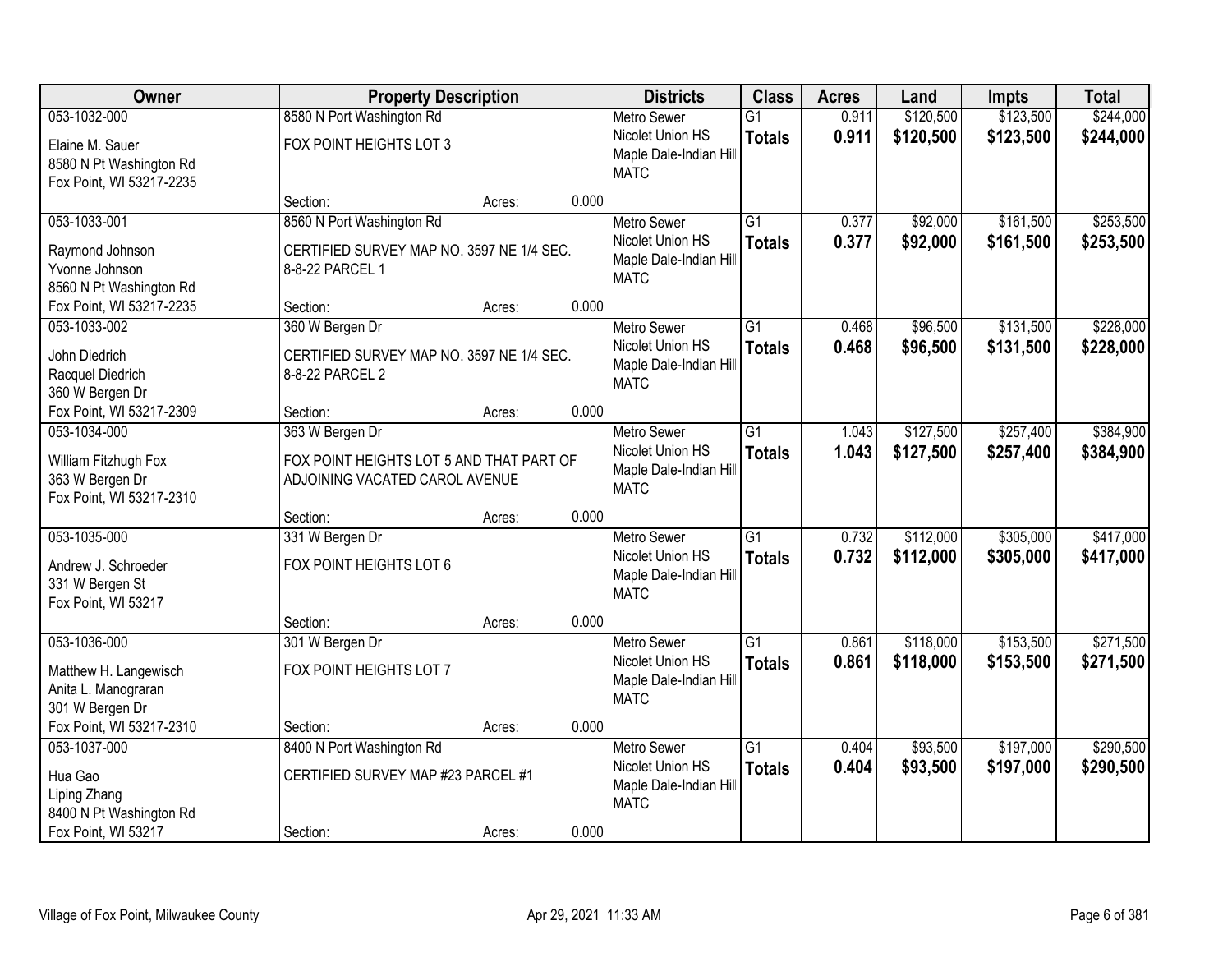| Owner                                                         | <b>Property Description</b>                                | <b>Districts</b>                           | <b>Class</b>    | <b>Acres</b> | Land     | Impts      | <b>Total</b> |
|---------------------------------------------------------------|------------------------------------------------------------|--------------------------------------------|-----------------|--------------|----------|------------|--------------|
| 053-1038-000                                                  | 360 W Dean Rd                                              | <b>Metro Sewer</b>                         | $\overline{G1}$ | 0.404        | \$93,500 | \$214,500  | \$308,000    |
| Elena T. Tovillo<br>360 W Dean Rd                             | CERTIFIED SURVEY MAP #23 PARCEL #2 & W 1/2 OF              | Nicolet Union HS<br>Maple Dale-Indian Hill | <b>Totals</b>   | 0.404        | \$93,500 | \$214,500  | \$308,000    |
| Fox Point, WI 53217                                           | VACATED 1/2 OF CAROL AVE                                   | <b>MATC</b>                                |                 |              |          |            |              |
|                                                               | 0.000<br>Section:<br>Acres:                                |                                            |                 |              |          |            |              |
| 053-1039-001                                                  | 8440 N Port Washington Rd                                  | <b>Metro Sewer</b>                         | $\overline{G1}$ | 0.374        | \$92,000 | \$175,000  | \$267,000    |
| Donneva Falson                                                |                                                            | Nicolet Union HS                           | <b>Totals</b>   | 0.374        | \$92,000 | \$175,000  | \$267,000    |
| 8440 N Pt Washington Rd                                       | PARCEL 1 CERTIFIED SURVEY MAP NO 1966 NE 1/4<br>SEC 8-8-22 | Maple Dale-Indian Hill                     |                 |              |          |            |              |
| Fox Point, WI 53217-2231                                      |                                                            | <b>MATC</b>                                |                 |              |          |            |              |
|                                                               | 0.000<br>Section:<br>Acres:                                |                                            |                 |              |          |            |              |
| 053-1039-002                                                  | 8430 N Port Washington Rd                                  | Metro Sewer                                | $\overline{G1}$ | 0.369        | \$91,500 | \$136,000  | \$227,500    |
| Glen F. Klinger                                               | PARCEL 2 CERTIFIED SURVEY MAP NO 1966 NE 1/4               | Nicolet Union HS                           | <b>Totals</b>   | 0.369        | \$91,500 | \$136,000  | \$227,500    |
| Susan T. Klinger                                              | SEC 8-8-22                                                 | Maple Dale-Indian Hill                     |                 |              |          |            |              |
| 8430 N Pt Washington Rd                                       |                                                            | <b>MATC</b>                                |                 |              |          |            |              |
| Fox Point, WI 53217-2231                                      | 0.000<br>Section:<br>Acres:                                |                                            |                 |              |          |            |              |
| 053-1040-001                                                  | 8450 N Port Washington Rd                                  | <b>Metro Sewer</b>                         | $\overline{G1}$ | 0.422        | \$94,500 | \$0        | \$94,500     |
|                                                               |                                                            | Nicolet Union HS                           | <b>Totals</b>   | 0.422        | \$94,500 | \$0        | \$94,500     |
| Albrecht Joint Revocable Trust<br>Attn: James & Jeri Albrecht | CERTIFIED SURVEY MAP NO 8044 NE 8/8/22 LOT 1               | Maple Dale-Indian Hill                     |                 |              |          |            |              |
| 8450 N Port Washington Rd                                     |                                                            | <b>MATC</b>                                |                 |              |          |            |              |
| Fox Point, WI 53217                                           | 0.000<br>Section:<br>Acres:                                |                                            |                 |              |          |            |              |
| 053-1040-002                                                  | 8450 N Port Washington Rd                                  | <b>Metro Sewer</b>                         | $\overline{G1}$ | 0.493        | \$97,500 | \$195,000  | \$292,500    |
|                                                               |                                                            | Nicolet Union HS                           | <b>Totals</b>   | 0.493        | \$97,500 | \$195,000  | \$292,500    |
| Albrecht Joint Revocable Trust                                | CERTIFIED SURVEY MAP NO 8044 NE 8/8/22 LOT 2               | Maple Dale-Indian Hill                     |                 |              |          |            |              |
| Attn: James & Jeri Albrecht                                   |                                                            | <b>MATC</b>                                |                 |              |          |            |              |
| 8450 N Port Washington Rd<br>Fox Point, WI 53217              | 0.000                                                      |                                            |                 |              |          |            |              |
| 053-1041-000                                                  | Section:<br>Acres:<br>Port Washington Rd                   | <b>Metro Sewer</b>                         | G2              | 0.657        | \$77,000 | $\sqrt{6}$ | \$77,000     |
|                                                               |                                                            | Nicolet Union HS                           | <b>Totals</b>   | 0.657        | \$77,000 | \$0        | \$77,000     |
| Clear Channel Outdoor LLC                                     | FOX POINT HEIGHTS LOT 15 AND W. 1/2 OF                     | Maple Dale-Indian Hill                     |                 |              |          |            |              |
| 4830 North Loop 1604 W                                        | VACATED CAROL AVE. ADJOINING SD. LOT ON THE                | <b>MATC</b>                                |                 |              |          |            |              |
| Suite 111                                                     | EAST & EXC PT CONVEYED FOR RD.                             |                                            |                 |              |          |            |              |
| San Antonio, TX 78249                                         | 0.657<br>Section:<br>Acres:                                |                                            |                 |              |          |            |              |
| 053-1042-000                                                  | 8585 N Regent Rd                                           | <b>Metro Sewer</b>                         | $\overline{G1}$ | 0.393        | \$93,000 | \$151,000  | \$244,000    |
| Mohammed F. Hamdan                                            | LOT ONE (1) IN BLOCK ONE (1) IN FOX POINT                  | Nicolet Union HS                           | <b>Totals</b>   | 0.393        | \$93,000 | \$151,000  | \$244,000    |
| 4810 N Santa Monica Blvd                                      | SUBURBAN ACRES, BEING A SUBDIVISION OF A                   | Maple Dale-Indian Hill<br><b>MATC</b>      |                 |              |          |            |              |
| Fox Point, WI 53217                                           | PART OF THE NORTHEAST ONE-QUARTER (1/4) OF                 |                                            |                 |              |          |            |              |
|                                                               | 0.393<br>Section:<br>Acres:                                |                                            |                 |              |          |            |              |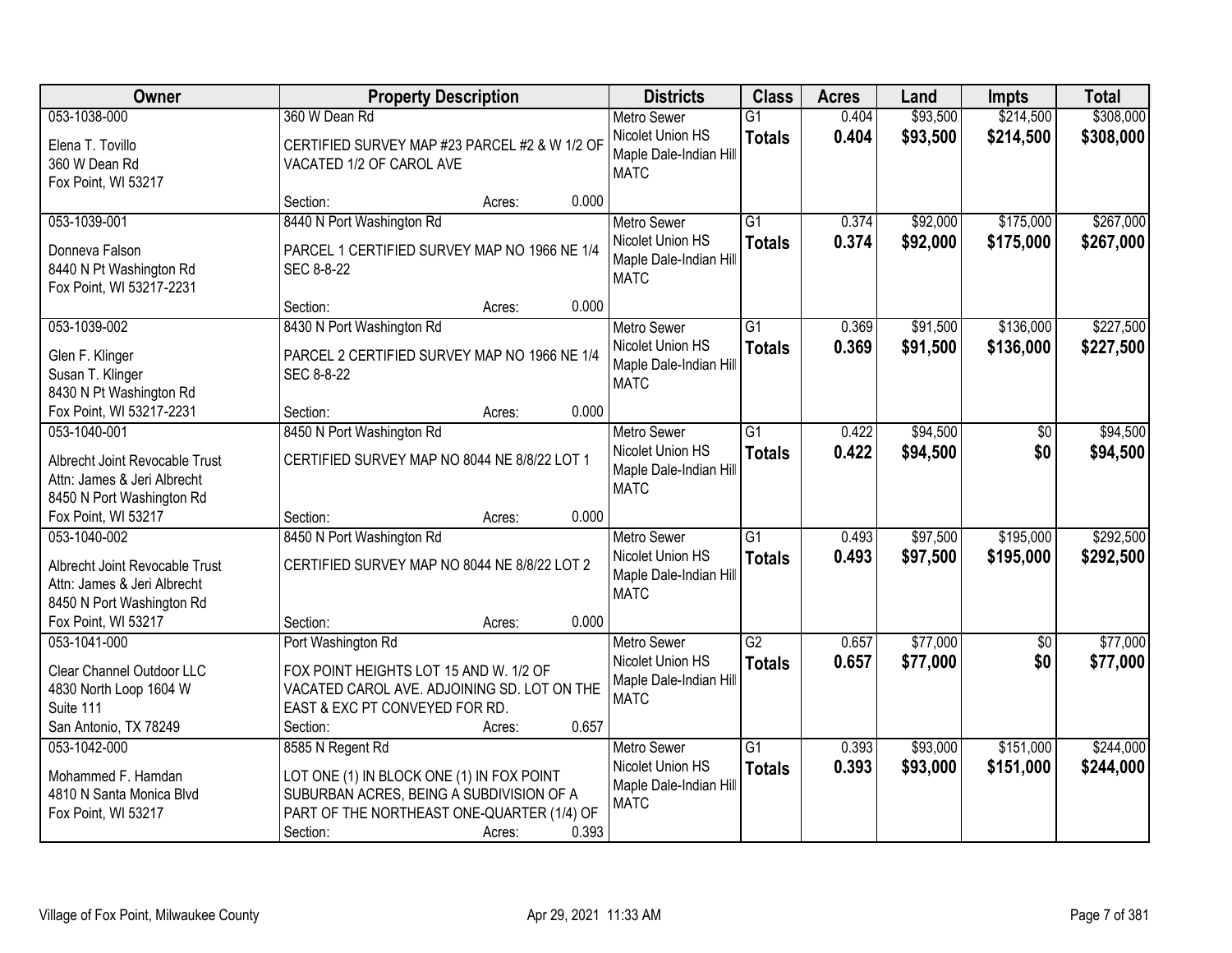| Owner                                                                     |                                                                       | <b>Property Description</b>                                       |       | <b>Districts</b>                                                                | <b>Class</b>                     | <b>Acres</b>   | Land                   | <b>Impts</b>           | <b>Total</b>           |
|---------------------------------------------------------------------------|-----------------------------------------------------------------------|-------------------------------------------------------------------|-------|---------------------------------------------------------------------------------|----------------------------------|----------------|------------------------|------------------------|------------------------|
| 053-1043-000                                                              | 8571 N Regent Rd                                                      |                                                                   |       | <b>Metro Sewer</b>                                                              | $\overline{G1}$                  | 0.393          | \$93,000               | \$170,500              | \$263,500              |
| Donald T. Osborne<br>8571 N Regent Rd<br>Fox Point, WI 53217              | FOX POINT SUBURBAN ACRES LOT 2 BLK. 1                                 |                                                                   |       | Nicolet Union HS<br>Maple Dale-Indian Hill<br><b>MATC</b>                       | <b>Totals</b>                    | 0.393          | \$93,000               | \$170,500              | \$263,500              |
|                                                                           | Section:                                                              | Acres:                                                            | 0.000 |                                                                                 |                                  |                |                        |                        |                        |
| 053-1044-000                                                              | 8557 N Regent Rd                                                      |                                                                   |       | <b>Metro Sewer</b>                                                              | $\overline{G1}$                  | 0.393          | \$93,000               | \$224,100              | \$317,100              |
| Mark R. Pilling<br>Stefanie L. Pilling<br>8557 N Regent Rd                | FOX POINT SUBURBAN ACRES LOT 3 BLK. 1                                 |                                                                   |       | Nicolet Union HS<br>Maple Dale-Indian Hill<br><b>MATC</b>                       | <b>Totals</b>                    | 0.393          | \$93,000               | \$224,100              | \$317,100              |
| Fox Point, WI 53217-2360                                                  | Section:                                                              | Acres:                                                            | 0.000 |                                                                                 |                                  |                |                        |                        |                        |
| 053-1045-000                                                              | 8545 N Regent Rd                                                      |                                                                   |       | <b>Metro Sewer</b>                                                              | $\overline{G1}$                  | 0.393          | \$93,000               | \$192,400              | \$285,400              |
| Joseph Lieungh<br>Cristal B. Lieungh<br>8545 N Regent Rd                  | FOX POINT SUBURBAN ACRES LOT 4 BLK. 1                                 |                                                                   |       | Nicolet Union HS<br>Maple Dale-Indian Hill<br><b>MATC</b>                       | <b>Totals</b>                    | 0.393          | \$93,000               | \$192,400              | \$285,400              |
| Fox Point, WI 53217                                                       | Section:                                                              | Acres:                                                            | 0.000 |                                                                                 |                                  |                |                        |                        |                        |
| 053-1046-000                                                              | 8531 N Regent Rd                                                      |                                                                   |       | <b>Metro Sewer</b>                                                              | $\overline{G1}$                  | 0.393          | \$93,000               | \$139,400              | \$232,400              |
| Noah S. Rickun<br>Marina Rickun<br>8531 N Regent Rd                       |                                                                       | FOX POINT SUBURBAN ACRES LOT 5 BLK. 1                             |       | Nicolet Union HS<br>Maple Dale-Indian Hill<br><b>MATC</b>                       | <b>Totals</b>                    | 0.393          | \$93,000               | \$139,400              | \$232,400              |
| Fox Point, WI 53217-2360                                                  | Section:                                                              | Acres:                                                            | 0.000 |                                                                                 |                                  |                |                        |                        |                        |
| 053-1047-000<br>Tammi M. Savic<br>8517 N Regent Rd<br>Fox Point, WI 53217 | 8517 N Regent Rd<br>FOX POINT SUBURBAN ACRES LOT 6 BLK. 1<br>Section: | Full legal description: Lot 6, in Block 1, in Fox Point<br>Acres: | 0.000 | <b>Metro Sewer</b><br>Nicolet Union HS<br>Maple Dale-Indian Hill<br><b>MATC</b> | $\overline{G1}$<br><b>Totals</b> | 0.393<br>0.393 | \$93,000<br>\$93,000   | \$194,500<br>\$194,500 | \$287,500<br>\$287,500 |
| 053-1048-000                                                              | 8503 N Regent Rd                                                      |                                                                   |       | <b>Metro Sewer</b>                                                              | $\overline{G1}$                  | 0.411          | \$94,000               | \$192,600              | \$286,600              |
| David P. Kevil<br>Sharon C. Kevil<br>8503 N Regent Rd                     | FOX POINT SUBURBAN ACRES LOT 7 BLK. 1                                 |                                                                   |       | Nicolet Union HS<br>Maple Dale-Indian Hill<br><b>MATC</b>                       | <b>Totals</b>                    | 0.411          | \$94,000               | \$192,600              | \$286,600              |
| Fox Point, WI 53217-2360                                                  | Section:                                                              | Acres:                                                            | 0.000 |                                                                                 |                                  |                |                        |                        |                        |
| 053-1049-000<br><b>Hershel Raff</b><br>Judy K. Raff<br>8500 N Seneca Rd   | 8500 N Seneca Rd<br>FOX POINT SUBURBAN ACRES LOT 8 BLK. 1             |                                                                   | 0.000 | <b>Metro Sewer</b><br>Nicolet Union HS<br>Maple Dale-Indian Hill<br><b>MATC</b> | $\overline{G1}$<br><b>Totals</b> | 0.544<br>0.544 | \$101,000<br>\$101,000 | \$223,000<br>\$223,000 | \$324,000<br>\$324,000 |
| Fox Point, WI 53217-2328                                                  | Section:                                                              | Acres:                                                            |       |                                                                                 |                                  |                |                        |                        |                        |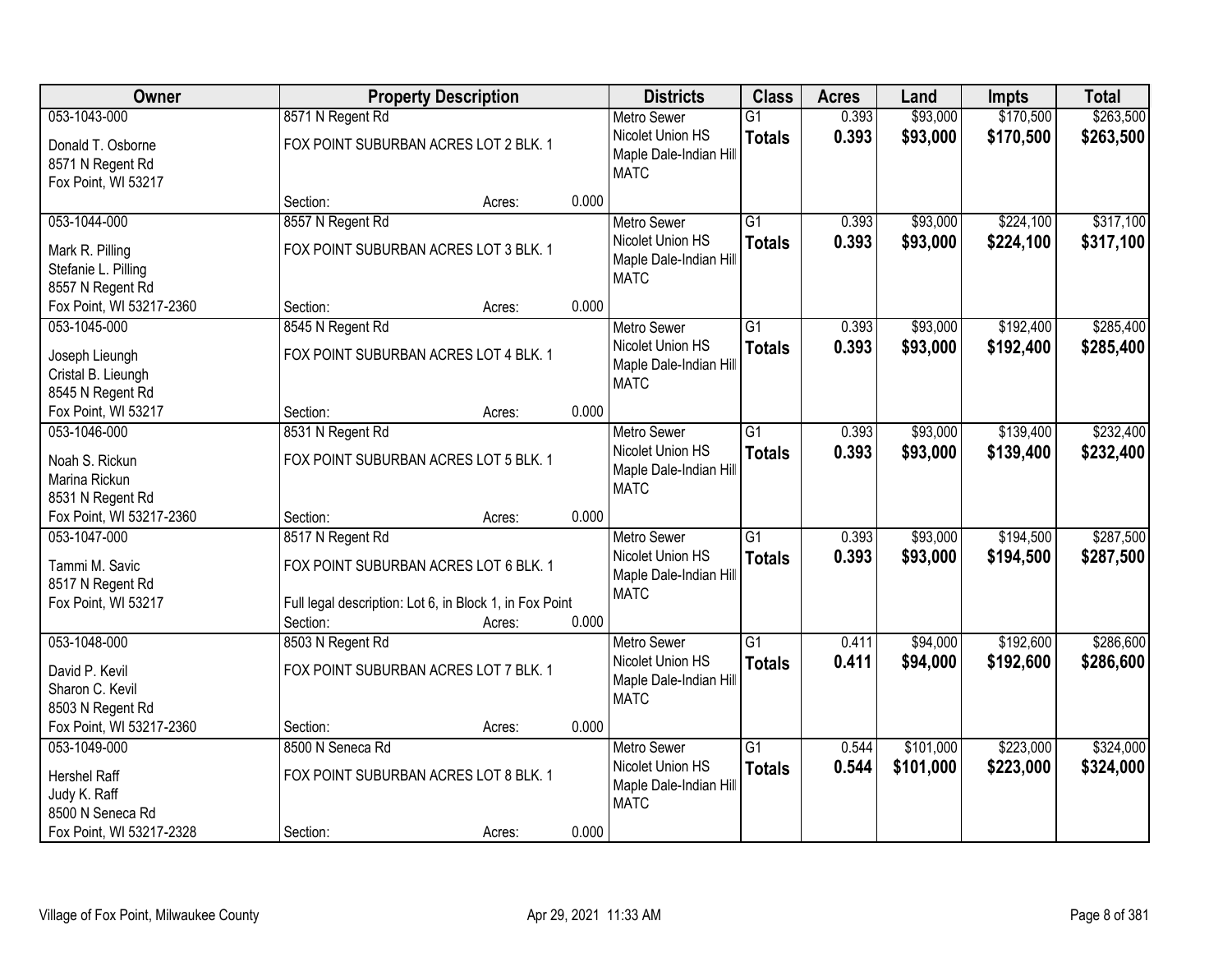| Owner                      |                                        | <b>Property Description</b> |       | <b>Districts</b>       | <b>Class</b>    | <b>Acres</b> | Land      | <b>Impts</b> | <b>Total</b> |
|----------------------------|----------------------------------------|-----------------------------|-------|------------------------|-----------------|--------------|-----------|--------------|--------------|
| 053-1050-000               | 8520 N Seneca Rd                       |                             |       | <b>Metro Sewer</b>     | $\overline{G1}$ | 0.537        | \$100,500 | \$217,500    | \$318,000    |
| Robb A. Marcus             | FOX POINT SUBURBAN ACRES LOT 9 BLK. 1  |                             |       | Nicolet Union HS       | <b>Totals</b>   | 0.537        | \$100,500 | \$217,500    | \$318,000    |
| Jodi L. Marcus             |                                        |                             |       | Maple Dale-Indian Hill |                 |              |           |              |              |
| 8520 N Seneca Rd           |                                        |                             |       | <b>MATC</b>            |                 |              |           |              |              |
| Fox Point, WI 53217-2328   | Section:                               | Acres:                      | 0.000 |                        |                 |              |           |              |              |
| 053-1051-000               | 8540 N Seneca Rd                       |                             |       | <b>Metro Sewer</b>     | $\overline{G1}$ | 0.538        | \$100,500 | \$172,500    | \$273,000    |
| Joseph L. Conway           | FOX POINT SUBURBAN ACRES LOT 10 BLK. 1 |                             |       | Nicolet Union HS       | <b>Totals</b>   | 0.538        | \$100,500 | \$172,500    | \$273,000    |
| 8540 N Seneca Rd           |                                        |                             |       | Maple Dale-Indian Hill |                 |              |           |              |              |
| Fox Point, WI 53217        |                                        |                             |       | <b>MATC</b>            |                 |              |           |              |              |
|                            | Section:                               | Acres:                      | 0.000 |                        |                 |              |           |              |              |
| 053-1052-000               | 8560 N Seneca Rd                       |                             |       | Metro Sewer            | $\overline{G1}$ | 0.558        | \$101,500 | \$202,000    | \$303,500    |
| Debora A. O'Donnell        | FOX POINT SUBURBAN ACRES LOT 11 BLK. 1 |                             |       | Nicolet Union HS       | <b>Totals</b>   | 0.558        | \$101,500 | \$202,000    | \$303,500    |
| 8560 N Seneca Rd           |                                        |                             |       | Maple Dale-Indian Hill |                 |              |           |              |              |
| Fox Point, WI 53217-2328   |                                        |                             |       | <b>MATC</b>            |                 |              |           |              |              |
|                            | Section:                               | Acres:                      | 0.000 |                        |                 |              |           |              |              |
| 053-1053-000               | 8580 N Seneca Rd                       |                             |       | <b>Metro Sewer</b>     | $\overline{G1}$ | 0.556        | \$101,500 | \$304,500    | \$406,000    |
| Eric L. Strande            | FOX POINT SUBURBAN ACRES LOT 12 BLK. 1 |                             |       | Nicolet Union HS       | <b>Totals</b>   | 0.556        | \$101,500 | \$304,500    | \$406,000    |
| Fabiola R. Strande         |                                        |                             |       | Maple Dale-Indian Hill |                 |              |           |              |              |
| 8580 N Seneca Rd           |                                        |                             |       | <b>MATC</b>            |                 |              |           |              |              |
| Fox Point, WI 53217-2328   | Section:                               | Acres:                      | 0.000 |                        |                 |              |           |              |              |
| 053-1054-000               | 8600 N Seneca Rd                       |                             |       | <b>Metro Sewer</b>     | $\overline{G1}$ | 0.557        | \$101,500 | \$210,000    | \$311,500    |
| Molly Rose Residence Trust | FOX POINT SUBURBAN ACRES LOT 13 BLK. 1 |                             |       | Nicolet Union HS       | <b>Totals</b>   | 0.557        | \$101,500 | \$210,000    | \$311,500    |
| Attn: Molly R Rittberg     |                                        |                             |       | Maple Dale-Indian Hill |                 |              |           |              |              |
| 8600 N Seneca Rd           |                                        |                             |       | <b>MATC</b>            |                 |              |           |              |              |
| Fox Point, WI 53217-2330   | Section:                               | Acres:                      | 0.000 |                        |                 |              |           |              |              |
| 053-1055-000               | 8616 N Seneca Rd                       |                             |       | <b>Metro Sewer</b>     | $\overline{G1}$ | 0.640        | \$107,000 | \$217,100    | \$324,100    |
| Melanie N. Cannon          | FOX POINT SUBURBAN ACRES LOT 14 BLK. 1 |                             |       | Nicolet Union HS       | <b>Totals</b>   | 0.640        | \$107,000 | \$217,100    | \$324,100    |
| 8616 N Seneca Rd           |                                        |                             |       | Maple Dale-Indian Hill |                 |              |           |              |              |
| Fox Point, WI 53217        |                                        |                             |       | <b>MATC</b>            |                 |              |           |              |              |
|                            | Section:                               | Acres:                      | 0.000 |                        |                 |              |           |              |              |
| 053-1056-000               | 8632 N Seneca Rd                       |                             |       | <b>Metro Sewer</b>     | $\overline{G1}$ | 0.572        | \$102,500 | \$280,000    | \$382,500    |
| Zachary Richard            | FOX POINT SUBURBAN ACRES LOT 15 BLK. 1 |                             |       | Nicolet Union HS       | <b>Totals</b>   | 0.572        | \$102,500 | \$280,000    | \$382,500    |
| Leslie Richard             |                                        |                             |       | Maple Dale-Indian Hill |                 |              |           |              |              |
| 8632 N Seneca Rd           |                                        |                             |       | <b>MATC</b>            |                 |              |           |              |              |
| Fox Point, WI 53217        | Section:                               | Acres:                      | 0.000 |                        |                 |              |           |              |              |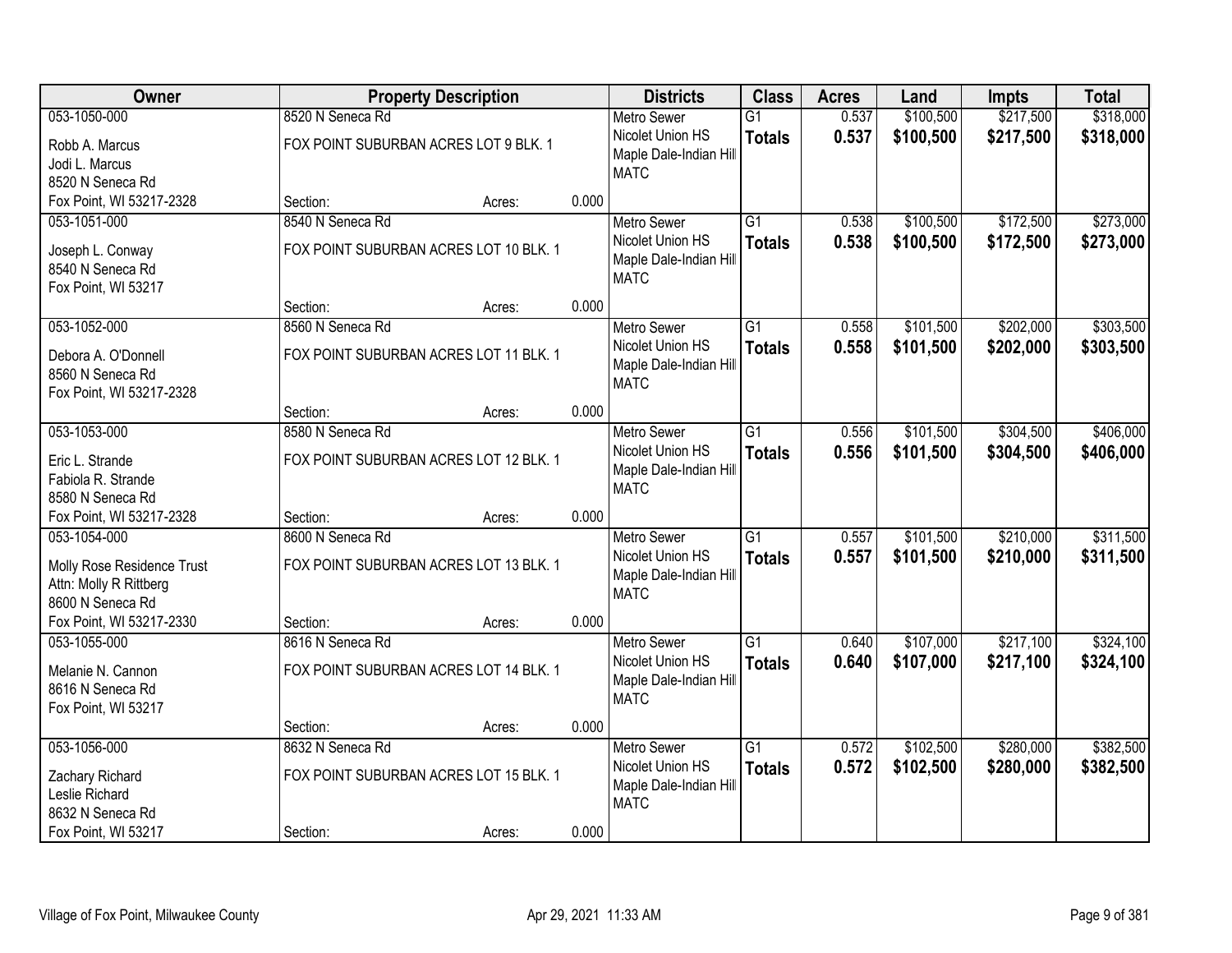| Owner                                                                            | <b>Property Description</b>                            |        |       | <b>Districts</b>                      | <b>Class</b>    | <b>Acres</b> | Land      | <b>Impts</b> | <b>Total</b> |
|----------------------------------------------------------------------------------|--------------------------------------------------------|--------|-------|---------------------------------------|-----------------|--------------|-----------|--------------|--------------|
| 053-1057-000                                                                     | 8650 N Seneca Rd                                       |        |       | <b>Metro Sewer</b>                    | $\overline{G1}$ | 0.582        | \$103,500 | \$252,500    | \$356,000    |
| Trustees, or Their Successors in Interes                                         | FOX POINT SUBURBAN ACRES LOT 16 BLK. 1                 |        |       | Nicolet Union HS                      | <b>Totals</b>   | 0.582        | \$103,500 | \$252,500    | \$356,000    |
| of the Glenn                                                                     |                                                        |        |       | Maple Dale-Indian Hill<br><b>MATC</b> |                 |              |           |              |              |
| 8650 N Seneca Rd                                                                 |                                                        |        |       |                                       |                 |              |           |              |              |
| Fox Point, WI 53217                                                              | Section:                                               | Acres: | 0.000 |                                       |                 |              |           |              |              |
| 053-1058-000                                                                     | 8668 N Seneca Rd                                       |        |       | <b>Metro Sewer</b>                    | $\overline{G1}$ | 0.613        | \$105,500 | \$221,000    | \$326,500    |
| Eric D. Dufek                                                                    | FOX POINT SUBURBAN ACRES LOT 17 BLK. 1                 |        |       | Nicolet Union HS                      | <b>Totals</b>   | 0.613        | \$105,500 | \$221,000    | \$326,500    |
| Kristin R. Dufek                                                                 | <b>SCHOOL DIST. 8</b>                                  |        |       | Maple Dale-Indian Hill                |                 |              |           |              |              |
| 8668 N Seneca Rd                                                                 |                                                        |        |       | <b>MATC</b>                           |                 |              |           |              |              |
| Fox Point, WI 53217-2330                                                         | Section:                                               | Acres: | 0.000 |                                       |                 |              |           |              |              |
| 053-1059-000                                                                     | 8684 N Seneca Rd                                       |        |       | <b>Metro Sewer</b>                    | $\overline{G1}$ | 0.644        | \$107,500 | \$153,500    | \$261,000    |
|                                                                                  |                                                        |        |       | Nicolet Union HS                      | <b>Totals</b>   | 0.644        | \$107,500 | \$153,500    | \$261,000    |
| Software Expressions Inc                                                         | FOX POINT SUBURBAN ACRES LOT 18 BLK. 1                 |        |       | Maple Dale-Indian Hill                |                 |              |           |              |              |
| 8808 W Burleigh St                                                               |                                                        |        |       | <b>MATC</b>                           |                 |              |           |              |              |
| Milwaukee, WI 53222                                                              |                                                        |        |       |                                       |                 |              |           |              |              |
|                                                                                  | Section:                                               | Acres: | 0.000 |                                       |                 |              |           |              |              |
| 053-1060-000                                                                     | 8696 N Seneca Ct                                       |        |       | <b>Metro Sewer</b>                    | $\overline{G1}$ | 0.595        | \$104,000 | \$150,100    | \$254,100    |
| Anthony J. Fahres                                                                | FOX POINT SUBURBAN ACRES LOT 19 BLK. 1                 |        |       | Nicolet Union HS                      | <b>Totals</b>   | 0.595        | \$104,000 | \$150,100    | \$254,100    |
| Shayna R. Fahres                                                                 | <b>SCHOOL DIST 8</b>                                   |        |       | Maple Dale-Indian Hill                |                 |              |           |              |              |
| 8696 N Seneca Ct                                                                 |                                                        |        |       | <b>MATC</b>                           |                 |              |           |              |              |
| Fox Point, WI 53217                                                              | Section:                                               | Acres: | 0.000 |                                       |                 |              |           |              |              |
| 053-1061-000                                                                     | 8710 N Seneca Ct                                       |        |       | <b>Metro Sewer</b>                    | $\overline{G1}$ | 0.744        | \$112,500 | \$293,200    | \$405,700    |
|                                                                                  |                                                        |        |       | Nicolet Union HS                      | <b>Totals</b>   | 0.744        | \$112,500 | \$293,200    | \$405,700    |
| Clifford S. Eagleton                                                             | FOX POINT SUBURBAN ACRES LOT 20 BLK. 1                 |        |       | Maple Dale-Indian Hill                |                 |              |           |              |              |
| Coll Eagleton                                                                    |                                                        |        |       | <b>MATC</b>                           |                 |              |           |              |              |
| 8710 Seneca Ct                                                                   | Full legal description: Lot 20 in Block 1 in Fox Point |        |       |                                       |                 |              |           |              |              |
| Fox Point, WI 53217                                                              | Section:                                               | Acres: | 0.000 |                                       |                 |              |           |              |              |
| 053-1062-000                                                                     | 8730 N Seneca Ct                                       |        |       | <b>Metro Sewer</b>                    | $\overline{G1}$ | 0.561        | \$102,000 | \$168,400    | \$270,400    |
| David M & Lori J Turim Rev Living Trust   FOX POINT SUBURBAN ACRES LOT 21 BLK. 1 |                                                        |        |       | Nicolet Union HS                      | <b>Totals</b>   | 0.561        | \$102,000 | \$168,400    | \$270,400    |
| 8730 N Seneca Ct                                                                 |                                                        |        |       | Maple Dale-Indian Hill                |                 |              |           |              |              |
| Fox Point, WI 53217-2326                                                         |                                                        |        |       | <b>MATC</b>                           |                 |              |           |              |              |
|                                                                                  | Section:                                               | Acres: | 0.000 |                                       |                 |              |           |              |              |
| 053-1063-000                                                                     | 8740 N Seneca Rd                                       |        |       | <b>Metro Sewer</b>                    | $\overline{G1}$ | 0.564        | \$102,000 | \$182,500    | \$284,500    |
| <b>Berweiler Trust</b>                                                           | FOX POINT SUBURBAN ACRES LOT 22 BLK. 1                 |        |       | Nicolet Union HS                      | <b>Totals</b>   | 0.564        | \$102,000 | \$182,500    | \$284,500    |
|                                                                                  |                                                        |        |       | Maple Dale-Indian Hill                |                 |              |           |              |              |
| Attn: Gustav W & Rose H Berweiler<br>8740 N Seneca Rd                            |                                                        |        |       | <b>MATC</b>                           |                 |              |           |              |              |
| Fox Point, WI 53217-2332                                                         | Section:                                               |        | 0.000 |                                       |                 |              |           |              |              |
|                                                                                  |                                                        | Acres: |       |                                       |                 |              |           |              |              |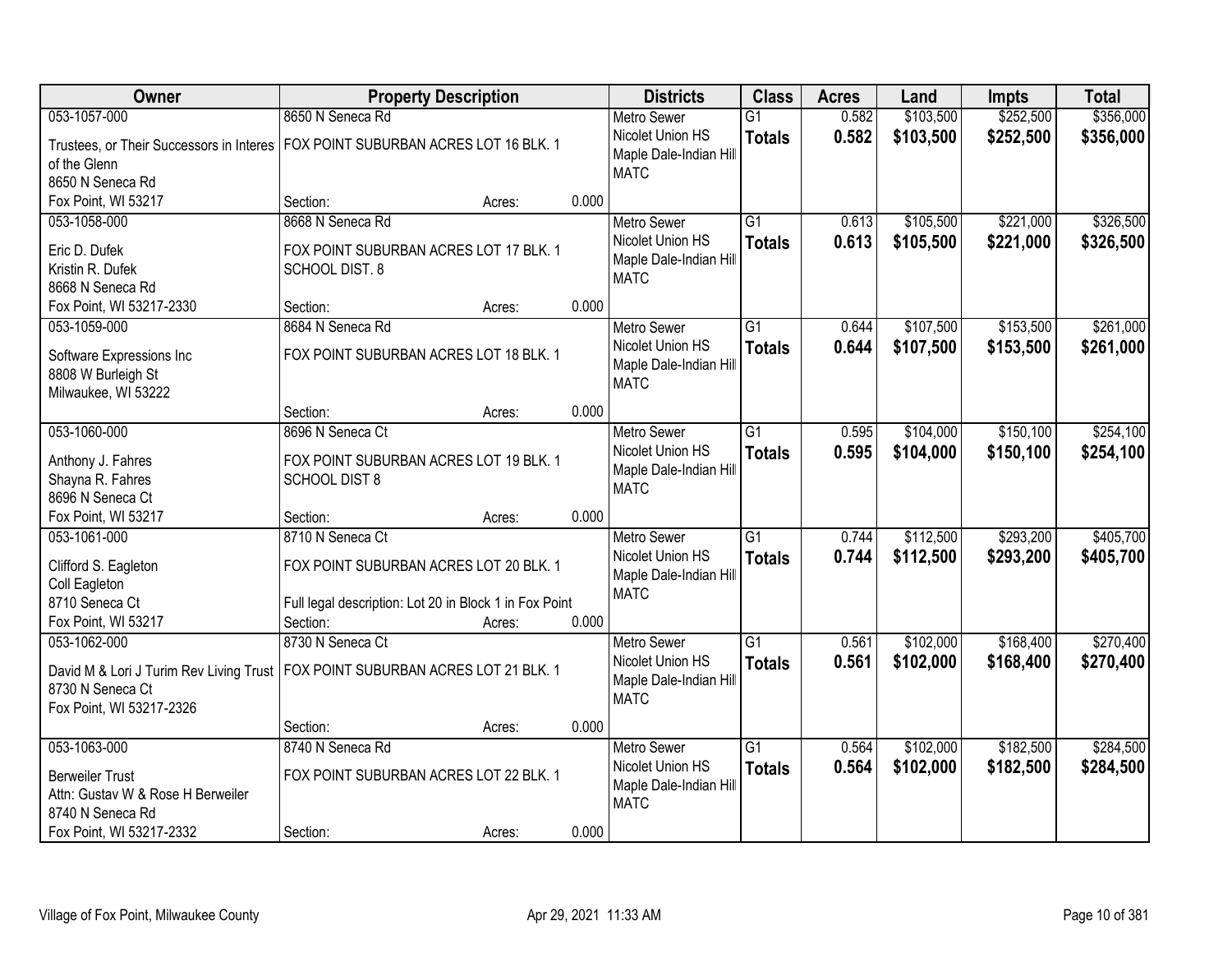| <b>Owner</b>                                          |                                                                                                                      | <b>Property Description</b> |       | <b>Districts</b>                      | <b>Class</b>    | <b>Acres</b> | Land     | <b>Impts</b> | <b>Total</b> |
|-------------------------------------------------------|----------------------------------------------------------------------------------------------------------------------|-----------------------------|-------|---------------------------------------|-----------------|--------------|----------|--------------|--------------|
| 053-1064-000                                          | 8715 N Regent Rd                                                                                                     |                             |       | <b>Metro Sewer</b>                    | $\overline{G1}$ | 0.402        | \$93,500 | \$178,500    | \$272,000    |
| James Connolly                                        | FOX POINT SUBURBAN ACRES LOT 23 BLK. 1                                                                               |                             |       | Nicolet Union HS                      | <b>Totals</b>   | 0.402        | \$93,500 | \$178,500    | \$272,000    |
| Franca Connolly                                       |                                                                                                                      |                             |       | Maple Dale-Indian Hill                |                 |              |          |              |              |
| 8715 N Regent Rd                                      |                                                                                                                      |                             |       | <b>MATC</b>                           |                 |              |          |              |              |
| Fox Point, WI 53217                                   | Section:                                                                                                             | Acres:                      | 0.000 |                                       |                 |              |          |              |              |
| 053-1065-000                                          | 8703 N Regent Rd                                                                                                     |                             |       | <b>Metro Sewer</b>                    | $\overline{G1}$ | 0.402        | \$93,500 | \$162,000    | \$255,500    |
| Alan M. Polan                                         |                                                                                                                      |                             |       | Nicolet Union HS                      | <b>Totals</b>   | 0.402        | \$93,500 | \$162,000    | \$255,500    |
| Cari H. Polan                                         | Lot 24, in Block 1, in Fox Point Suburban Acres, being a<br>Subdivision of a part of the Northeast 1/4 of Section 8, |                             |       | Maple Dale-Indian Hill                |                 |              |          |              |              |
| 8703 N Regent Rd                                      | Town                                                                                                                 |                             |       | <b>MATC</b>                           |                 |              |          |              |              |
| Fox Point, WI 53217                                   | Section:                                                                                                             | Acres:                      | 0.402 |                                       |                 |              |          |              |              |
| 053-1066-000                                          | 8695 N Regent Rd                                                                                                     |                             |       | <b>Metro Sewer</b>                    | $\overline{G1}$ | 0.402        | \$93,500 | \$154,500    | \$248,000    |
|                                                       |                                                                                                                      |                             |       | Nicolet Union HS                      | <b>Totals</b>   | 0.402        | \$93,500 | \$154,500    | \$248,000    |
| Margaret E Cox Trust                                  | FOX POINT SUBURBAN ACRES LOT 25 BLK. 1                                                                               |                             |       | Maple Dale-Indian Hill                |                 |              |          |              |              |
| 8695 N Regent Rd                                      |                                                                                                                      |                             |       | <b>MATC</b>                           |                 |              |          |              |              |
| Fox Point, WI 53217-2362                              |                                                                                                                      |                             |       |                                       |                 |              |          |              |              |
|                                                       | Section:                                                                                                             | Acres:                      | 0.000 |                                       |                 |              |          |              |              |
| 053-1067-000                                          | 8685 N Regent Rd                                                                                                     |                             |       | <b>Metro Sewer</b>                    | G1              | 0.402        | \$93,500 | \$161,500    | \$255,000    |
| Ping S. Lee                                           | FOX POINT SUBURBAN ACRES LOT 26 BLK. 1                                                                               |                             |       | Nicolet Union HS                      | <b>Totals</b>   | 0.402        | \$93,500 | \$161,500    | \$255,000    |
| Cynthia A. Berndt                                     |                                                                                                                      |                             |       | Maple Dale-Indian Hill<br><b>MATC</b> |                 |              |          |              |              |
| 8685 N Regent Rd                                      |                                                                                                                      |                             |       |                                       |                 |              |          |              |              |
| Fox Point, WI 53217-2362                              | Section:                                                                                                             | Acres:                      | 0.000 |                                       |                 |              |          |              |              |
| 053-1068-000                                          | 8675 N Regent Rd                                                                                                     |                             |       | <b>Metro Sewer</b>                    | $\overline{G1}$ | 0.402        | \$93,500 | \$173,000    | \$266,500    |
| Rahim Reshadi Nezhad                                  | FOX POINT SUBURBAN ACRES LOT 27 BLK 1 EXC S                                                                          |                             |       | Nicolet Union HS                      | <b>Totals</b>   | 0.402        | \$93,500 | \$173,000    | \$266,500    |
| Soheila Sanatizadeh                                   | 0.50FT.                                                                                                              |                             |       | Maple Dale-Indian Hill                |                 |              |          |              |              |
| 8675 N Regent Rd                                      |                                                                                                                      |                             |       | <b>MATC</b>                           |                 |              |          |              |              |
| Fox Point, WI 53217-2362                              | Section:                                                                                                             | Acres:                      | 0.000 |                                       |                 |              |          |              |              |
| 053-1069-000                                          | 8415 N Indian Creek Pkwy                                                                                             |                             |       | <b>Metro Sewer</b>                    | G1              | 0.388        | \$92,500 | \$255,500    | \$348,000    |
| <b>Ricky Bond</b>                                     | LOT 1 CERTIFIED SURVEY MAP NO. 14 NE1/4 SEC.                                                                         |                             |       | Nicolet Union HS                      | <b>Totals</b>   | 0.388        | \$92,500 | \$255,500    | \$348,000    |
| 8415 N Indian Creek Pkwy                              | $8 - 8 - 22$                                                                                                         |                             |       | Maple Dale-Indian Hill                |                 |              |          |              |              |
| Fox Point, WI 53217                                   |                                                                                                                      |                             |       | <b>MATC</b>                           |                 |              |          |              |              |
|                                                       | Section:                                                                                                             | Acres:                      | 0.000 |                                       |                 |              |          |              |              |
| 053-1070-000                                          | 8411 N Indian Creek Pkwy                                                                                             |                             |       | <b>Metro Sewer</b>                    | $\overline{G1}$ | 0.485        | \$97,500 | \$281,000    | \$378,500    |
|                                                       |                                                                                                                      |                             |       | Nicolet Union HS                      | <b>Totals</b>   | 0.485        | \$97,500 | \$281,000    | \$378,500    |
| Tabia N. Jones                                        | LOT 2 CERIFIED SURVEY MAP NO. 14 NE1/4 SEC.                                                                          |                             |       | Maple Dale-Indian Hill                |                 |              |          |              |              |
| Betty J. Nicholas-Braxton<br>8411 N Indian Creek Pkwy | $8 - 8 - 22$                                                                                                         |                             |       | <b>MATC</b>                           |                 |              |          |              |              |
| Fox Point, WI 53217                                   | Section:                                                                                                             | Acres:                      | 0.000 |                                       |                 |              |          |              |              |
|                                                       |                                                                                                                      |                             |       |                                       |                 |              |          |              |              |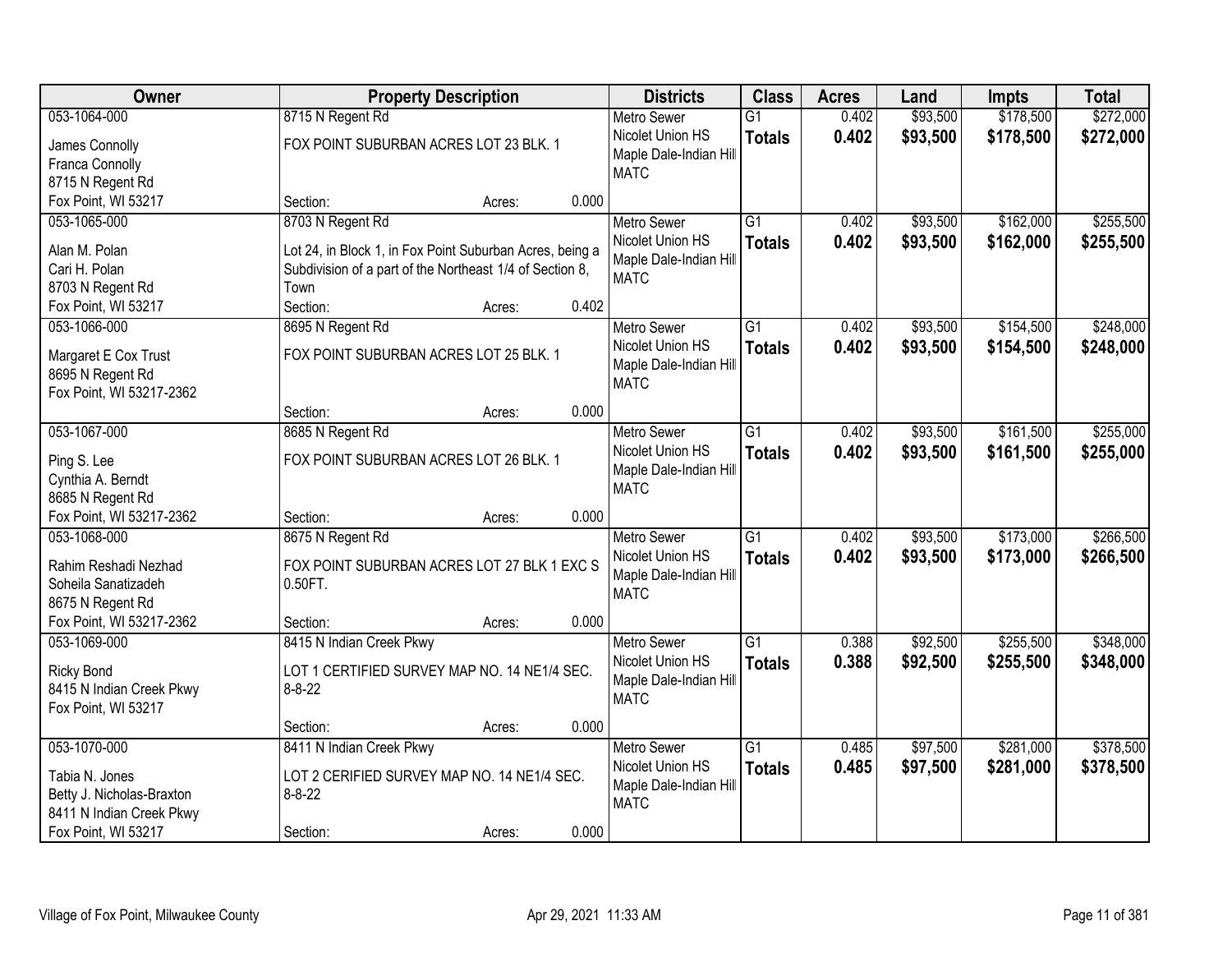| Owner                               |                                                         | <b>Property Description</b> |       | <b>Districts</b>                           | <b>Class</b>    | <b>Acres</b> | Land      | <b>Impts</b> | <b>Total</b> |
|-------------------------------------|---------------------------------------------------------|-----------------------------|-------|--------------------------------------------|-----------------|--------------|-----------|--------------|--------------|
| 053-1071-000                        | 135 W Indian Creek Ct                                   |                             |       | <b>Metro Sewer</b>                         | $\overline{G1}$ | 0.673        | \$109,000 | \$173,000    | \$282,000    |
| Tait C. Szabo                       | Lot 1, in Block 3, in Fox Point Suburban Acres, being a |                             |       | Nicolet Union HS                           | <b>Totals</b>   | 0.673        | \$109,000 | \$173,000    | \$282,000    |
| Kristina Sasich                     | Subdivision of a part of the Northeast One-Quarter of   |                             |       | Maple Dale-Indian Hill                     |                 |              |           |              |              |
| 135 W Indian Creek Ct               | Section 8, in Township 8 North, Range 22 East, in the   |                             |       | <b>MATC</b>                                |                 |              |           |              |              |
| Fox Point, WI 53217                 | Section:                                                | Acres:                      | 0.000 |                                            |                 |              |           |              |              |
| 053-1072-000                        | 111 W Indian Creek Ct                                   |                             |       | <b>Metro Sewer</b>                         | $\overline{G1}$ | 0.618        | \$105,500 | \$242,500    | \$348,000    |
|                                     |                                                         |                             |       | Nicolet Union HS                           | <b>Totals</b>   | 0.618        | \$105,500 | \$242,500    | \$348,000    |
| Sheldon & Phyllis Dorf Living Trust | FOX POINT SUBURBAN ACRES LOT 2 BLK. 3                   |                             |       | Maple Dale-Indian Hill                     |                 |              |           |              |              |
| 111 W Indian Creek Ct               |                                                         |                             |       | <b>MATC</b>                                |                 |              |           |              |              |
| Fox Point, WI 53217-2322            |                                                         |                             | 0.000 |                                            |                 |              |           |              |              |
|                                     | Section:                                                | Acres:                      |       |                                            |                 |              |           |              |              |
| 053-1073-000                        | 120 W Dean Rd                                           |                             |       | Metro Sewer                                | $\overline{G1}$ | 0.583        | \$103,500 | \$228,000    | \$331,500    |
| James W. Holifield                  | FOX POINT SUBURBAN ACRES LOT 3 BLK. 3                   |                             |       | Nicolet Union HS<br>Maple Dale-Indian Hill | <b>Totals</b>   | 0.583        | \$103,500 | \$228,000    | \$331,500    |
| Linda N. Holifield                  |                                                         |                             |       | <b>MATC</b>                                |                 |              |           |              |              |
| 120 W Dean Rd                       |                                                         |                             |       |                                            |                 |              |           |              |              |
| Fox Point, WI 53217-2601            | Section:                                                | Acres:                      | 0.000 |                                            |                 |              |           |              |              |
| 053-1074-000                        | 140 W Dean Rd                                           |                             |       | <b>Metro Sewer</b>                         | G1              | 0.528        | \$100,000 | \$266,500    | \$366,500    |
| Matthew E. Gabrys                   | FOX POINT SUBURBAN ACRES LOT 4 BLK. 3                   |                             |       | Nicolet Union HS                           | <b>Totals</b>   | 0.528        | \$100,000 | \$266,500    | \$366,500    |
| Elizabeth E. Gabrys                 |                                                         |                             |       | Maple Dale-Indian Hill                     |                 |              |           |              |              |
| 140 W Dean Rd                       |                                                         |                             |       | <b>MATC</b>                                |                 |              |           |              |              |
| Fox Point, WI 53217-2601            | Section:                                                | Acres:                      | 0.000 |                                            |                 |              |           |              |              |
| 053-1075-000                        | 257 W Bergen Dr                                         |                             |       | <b>Metro Sewer</b>                         | $\overline{G1}$ | 0.670        | \$109,000 | \$212,500    | \$321,500    |
|                                     |                                                         |                             |       | Nicolet Union HS                           | <b>Totals</b>   | 0.670        | \$109,000 | \$212,500    | \$321,500    |
| Joshua Druck                        | FOX POINT SUBURBAN ACRES LOT 1, BLK 4 EXC.              |                             |       | Maple Dale-Indian Hill                     |                 |              |           |              |              |
| Jaime E. Druck                      | PART S. OF C/L OF 30 FT. DRAINAGE STRIP                 |                             |       | <b>MATC</b>                                |                 |              |           |              |              |
| 257 W Bergen Dr                     |                                                         |                             |       |                                            |                 |              |           |              |              |
| Fox Point, WI 53217                 | Section:                                                | Acres:                      | 0.000 |                                            |                 |              |           |              |              |
| 053-1076-000                        | 229 W Bergen Dr                                         |                             |       | <b>Metro Sewer</b>                         | $\overline{G1}$ | 0.688        | \$109,500 | \$233,300    | \$342,800    |
| Titan AJJ Properties, LLC           | FOX POINT SUBURBAN ACRES LOT 2, BLK 4 EXC.              |                             |       | Nicolet Union HS                           | <b>Totals</b>   | 0.688        | \$109,500 | \$233,300    | \$342,800    |
| W142 N8279 Merrimac Dr              | PART S. OF N. LINE OF 30 FT. DRAINAGE STRIP             |                             |       | Maple Dale-Indian Hill<br><b>MATC</b>      |                 |              |           |              |              |
| Menomonee Falls, WI 53051           |                                                         |                             |       |                                            |                 |              |           |              |              |
|                                     | Section:                                                | Acres:                      | 0.000 |                                            |                 |              |           |              |              |
| 053-1077-000                        | 201 W Bergen Dr                                         |                             |       | <b>Metro Sewer</b>                         | $\overline{G1}$ | 0.680        | \$109,500 | \$1,000      | \$110,500    |
| Randall M. Levin and Fay R. Levin   | FOX POINT SUBURBAN ACRES LOT 3, BLK 4 EXC.              |                             |       | Nicolet Union HS                           | G <sub>2</sub>  | 0.000        | \$0       | \$261,000    | \$261,000    |
| Revocable Trust                     | PART S. OF C/L 30 FT. DRAINAGE STRIP.                   |                             |       | Maple Dale-Indian Hill                     | <b>Totals</b>   | 0.680        | \$109,500 | \$262,000    | \$371,500    |
| 201 W Bergen Dr                     |                                                         |                             |       | <b>MATC</b>                                |                 |              |           |              |              |
| Fox Point, WI 53217                 | Section:                                                | Acres:                      | 0.000 |                                            |                 |              |           |              |              |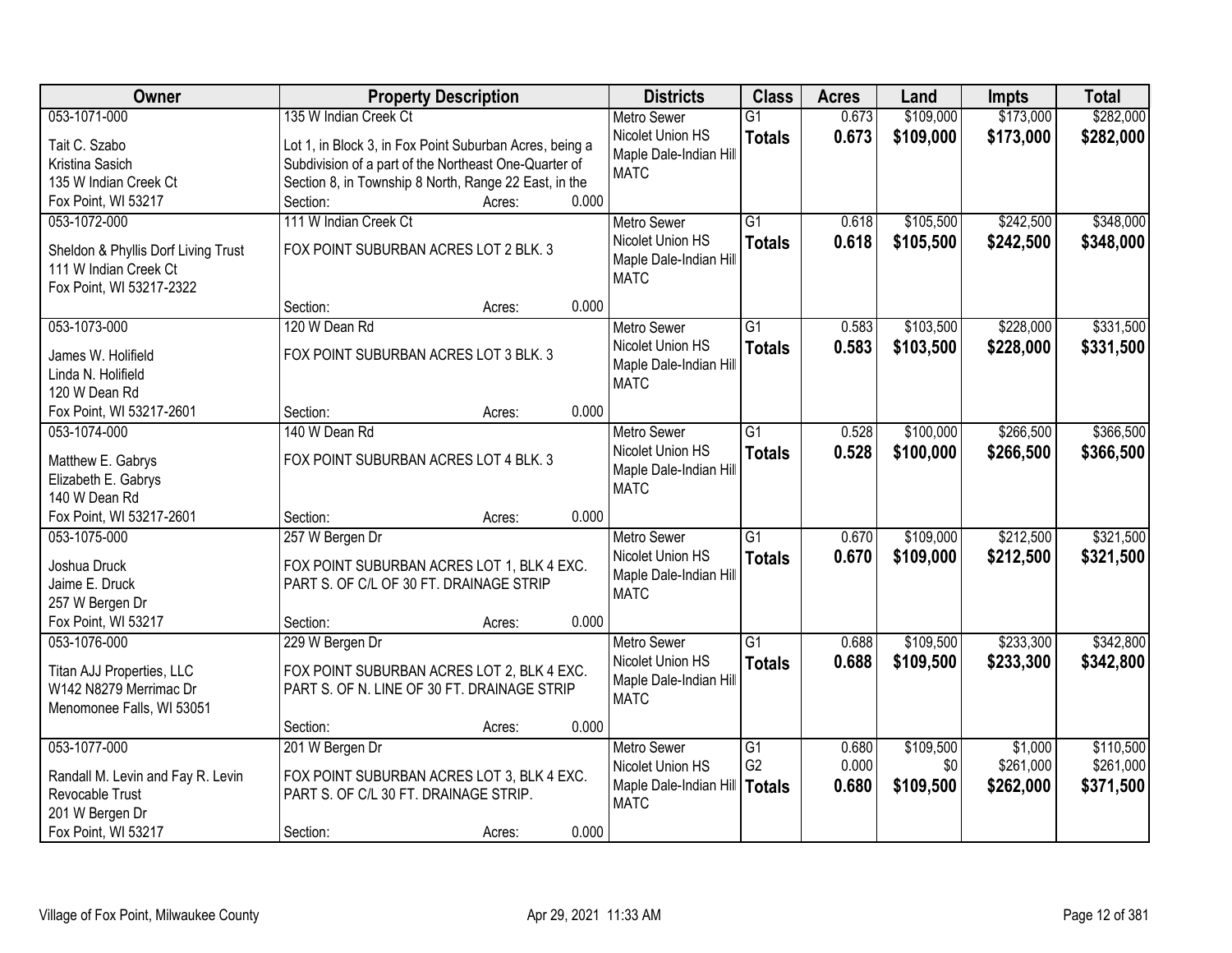| Owner                                                                              |                       | <b>Property Description</b>                                                                                                                                                |       |                                                                                 | <b>Class</b>                     | <b>Acres</b>   | Land                   | <b>Impts</b>           | <b>Total</b>           |
|------------------------------------------------------------------------------------|-----------------------|----------------------------------------------------------------------------------------------------------------------------------------------------------------------------|-------|---------------------------------------------------------------------------------|----------------------------------|----------------|------------------------|------------------------|------------------------|
| 053-1078-000                                                                       | 173 W Bergen Dr       |                                                                                                                                                                            |       | <b>Metro Sewer</b>                                                              | $\overline{G1}$                  | 0.688          | \$109,500              | \$339,000              | \$448,500              |
| James Pettay<br>5220 N Lake Dr<br>Fox Point, WI 53217                              |                       | FOX POINT SUBURBAN ACRES LOT 4 BLK 4                                                                                                                                       |       | Nicolet Union HS<br>Maple Dale-Indian Hill<br><b>MATC</b>                       | <b>Totals</b>                    | 0.688          | \$109,500              | \$339,000              | \$448,500              |
|                                                                                    | Section:              | Acres:                                                                                                                                                                     | 0.000 |                                                                                 |                                  |                |                        |                        |                        |
| 053-1079-000                                                                       | 155 W Bergen Dr       |                                                                                                                                                                            |       | <b>Metro Sewer</b>                                                              | $\overline{G1}$                  | 0.518          | \$99,000               | \$359,200              | \$458,200              |
| <b>Brian King</b><br>Sarah Schott<br>155 W Bergen Dr                               |                       | FOX POINT SUBURBAN ACRES LOT 5 BLK 4                                                                                                                                       |       | Nicolet Union HS<br>Maple Dale-Indian Hill<br><b>MATC</b>                       | <b>Totals</b>                    | 0.518          | \$99,000               | \$359,200              | \$458,200              |
| Fox Point, WI 53217                                                                | Section:              | Acres:                                                                                                                                                                     | 0.000 |                                                                                 |                                  |                |                        |                        |                        |
| 053-1080-000                                                                       | 137 W Bergen Dr       |                                                                                                                                                                            |       | <b>Metro Sewer</b>                                                              | G1                               | 0.573          | \$102,500              | \$215,500              | \$318,000              |
| Lawrence P. Kahn<br>Roberta N. Kahn<br>137 W Bergen Dr                             |                       | FOX POINT SUBURBAN ACRES LOT 6 BLK. 4                                                                                                                                      |       | Nicolet Union HS<br>Maple Dale-Indian Hill<br><b>MATC</b>                       | <b>Totals</b>                    | 0.573          | \$102,500              | \$215,500              | \$318,000              |
| Fox Point, WI 53217-2306                                                           | Section:              | Acres:                                                                                                                                                                     | 0.000 |                                                                                 |                                  |                |                        |                        |                        |
| 053-1081-000                                                                       | 119 W Bergen Dr       |                                                                                                                                                                            |       | <b>Metro Sewer</b>                                                              | G1                               | 0.661          | \$97,500               | \$193,000              | \$290,500              |
| Jeffery D. Jacob<br>Briena R. Jacob<br>119 W Bergen Dr                             |                       | FOX POINT SUBURBAN ACRES LOT 7 BLK. 4                                                                                                                                      |       | Nicolet Union HS<br>Maple Dale-Indian Hill<br><b>MATC</b>                       | <b>Totals</b>                    | 0.661          | \$97,500               | \$193,000              | \$290,500              |
| Fox Point, WI 53217                                                                | Section:              | Acres:                                                                                                                                                                     | 0.000 |                                                                                 |                                  |                |                        |                        |                        |
| 053-1082-000<br>Terri E. Stevens<br>8515 N Seneca Rd<br>Fox Point, WI 53217        | 8515 N Seneca Rd      | FOX POINT SUBURBAN ACRES LOT 8 BLK. 4                                                                                                                                      |       | <b>Metro Sewer</b><br>Nicolet Union HS<br>Maple Dale-Indian Hill<br><b>MATC</b> | $\overline{G1}$<br><b>Totals</b> | 0.897<br>0.897 | \$120,000<br>\$120,000 | \$214,500<br>\$214,500 | \$334,500<br>\$334,500 |
|                                                                                    | Section:              | Acres:                                                                                                                                                                     | 0.000 |                                                                                 |                                  |                |                        |                        |                        |
| 053-1083-000                                                                       | 100 W Indian Creek Ct |                                                                                                                                                                            |       | <b>Metro Sewer</b>                                                              | $\overline{G1}$                  | 0.720          | \$111,500              | \$266,700              | \$378,200              |
| Curtis M. Landry<br>Lisa A. Landry<br>100 W Indian Creek Ct<br>Fox Point, WI 53217 | Section:              | FOX POINT SUBURBAN ACRES LOT 9 BLK. 4 -<br>Full legal description: Lot Nine (9) in Block Four (4) in Fo:<br>Point Suburban Acres, a Subdivision of a part of the<br>Acres: | 0.000 | Nicolet Union HS<br>Maple Dale-Indian Hill<br><b>MATC</b>                       | <b>Totals</b>                    | 0.720          | \$111,500              | \$266,700              | \$378,200              |
| 053-1084-000                                                                       | 120 W Indian Creek Ct |                                                                                                                                                                            |       | <b>Metro Sewer</b>                                                              | $\overline{G1}$                  | 0.580          | \$103,000              | \$309,500              | \$412,500              |
| Bruce K. Winter<br>Susan K. Winter<br>120 W Indian Creek Ct                        |                       | FOX POINT SUBURBAN ACRES LOT 10 BLK. 4                                                                                                                                     |       | Nicolet Union HS<br>Maple Dale-Indian Hill<br><b>MATC</b>                       | <b>Totals</b>                    | 0.580          | \$103,000              | \$309,500              | \$412,500              |
| Fox Point, WI 53217-2321                                                           | Section:              | Acres:                                                                                                                                                                     | 0.000 |                                                                                 |                                  |                |                        |                        |                        |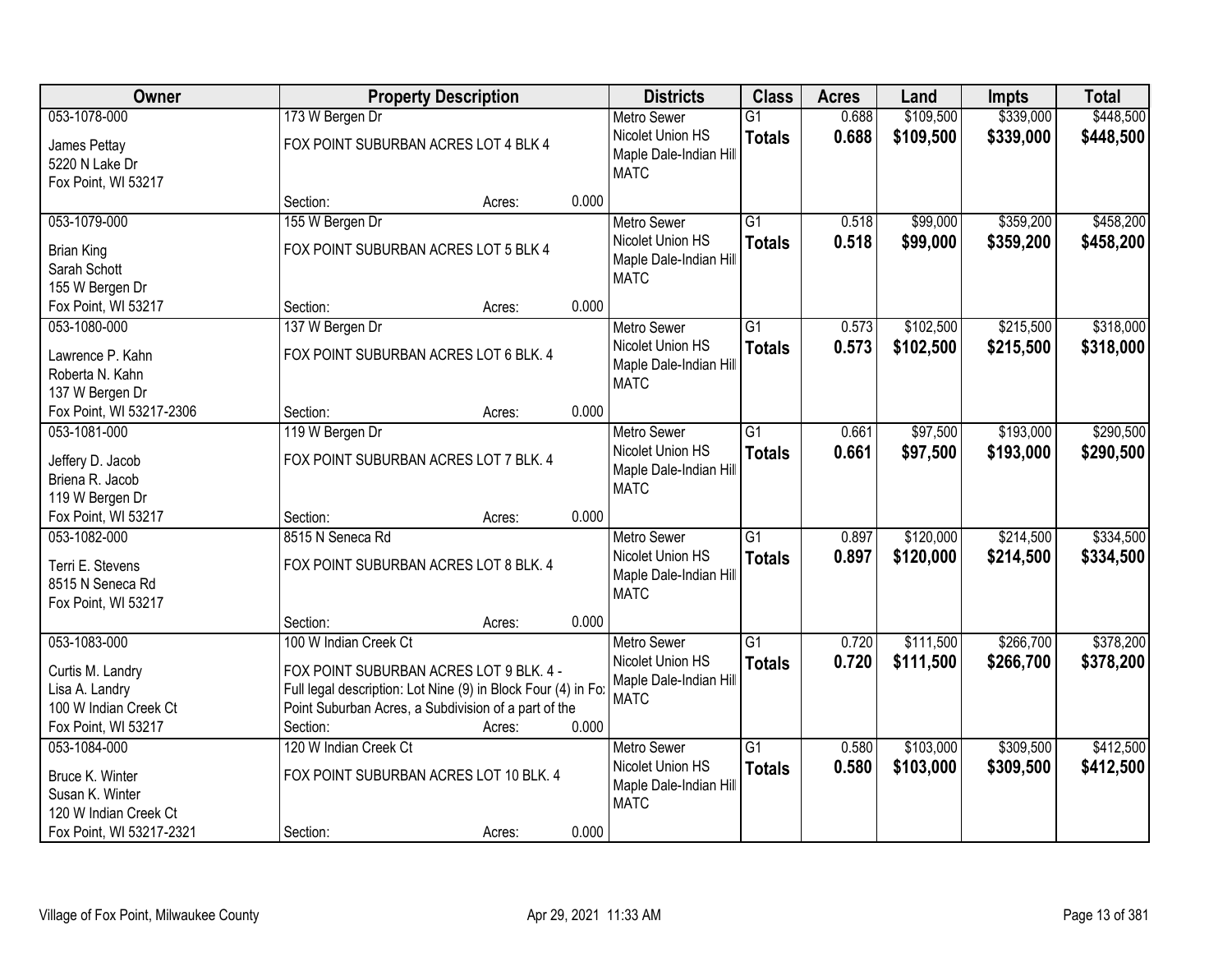| Owner                    |                                                           | <b>Property Description</b> |       |                                       | <b>Class</b>    | <b>Acres</b> | Land      | <b>Impts</b> | <b>Total</b> |
|--------------------------|-----------------------------------------------------------|-----------------------------|-------|---------------------------------------|-----------------|--------------|-----------|--------------|--------------|
| 053-1085-000             | 140 W Indian Creek Ct                                     |                             |       | <b>Metro Sewer</b>                    | $\overline{G1}$ | 0.553        | \$101,500 | \$285,700    | \$387,200    |
| Adam D. Winkelman        | FOX POINT SUBURBAN ACRES LOT 11 BLK. 4                    |                             |       | Nicolet Union HS                      | <b>Totals</b>   | 0.553        | \$101,500 | \$285,700    | \$387,200    |
| Dana L. Rubin-Winkelman  |                                                           |                             |       | Maple Dale-Indian Hill                |                 |              |           |              |              |
| 140 W Indian Creek Ct    |                                                           |                             |       | <b>MATC</b>                           |                 |              |           |              |              |
| Fox Point, WI 53217-2321 | Section:                                                  | Acres:                      | 0.000 |                                       |                 |              |           |              |              |
| 053-1086-000             | 160 W Indian Creek Ct                                     |                             |       | <b>Metro Sewer</b>                    | $\overline{G1}$ | 0.540        | \$100,500 | \$202,800    | \$303,300    |
| Mark J. Goldstein        | FOX POINT SUBURBAN ACRES LOT 12 BLK 4                     |                             |       | Nicolet Union HS                      | <b>Totals</b>   | 0.540        | \$100,500 | \$202,800    | \$303,300    |
| Stephanie M. Goldstein   |                                                           |                             |       | Maple Dale-Indian Hill                |                 |              |           |              |              |
| 160 W Indian Creek Ct    |                                                           |                             |       | <b>MATC</b>                           |                 |              |           |              |              |
| Fox Point, WI 53217-2321 | Section:                                                  | Acres:                      | 0.000 |                                       |                 |              |           |              |              |
| 053-1087-000             | 250 W Bergen Ct                                           |                             |       | <b>Metro Sewer</b>                    | G1              | 0.499        | \$98,000  | \$337,500    | \$435,500    |
|                          |                                                           |                             |       | Nicolet Union HS                      | <b>Totals</b>   | 0.499        | \$98,000  | \$337,500    | \$435,500    |
| Violet Raykhtsaum        | FOX POINT SUBURBAN ACRES BLK. 5                           |                             |       | Maple Dale-Indian Hill                |                 |              |           |              |              |
| Yevgeny Arov             |                                                           |                             |       | <b>MATC</b>                           |                 |              |           |              |              |
| 250 W Bergen Dr          |                                                           |                             |       |                                       |                 |              |           |              |              |
| Fox Point, WI 53217      | Section:                                                  | Acres:                      | 0.000 |                                       |                 |              |           |              |              |
| 053-1088-000             | 257 W Suburban Dr                                         |                             |       | <b>Metro Sewer</b>                    | G1              | 0.488        | \$97,500  | \$211,500    | \$309,000    |
| Marlene J. Wiebeck       | FOX POINT SUBURBAN ACRES LOT 1 BLK 6                      |                             |       | Nicolet Union HS                      | <b>Totals</b>   | 0.488        | \$97,500  | \$211,500    | \$309,000    |
| 257 W Suburban Dr        |                                                           |                             |       | Maple Dale-Indian Hill<br><b>MATC</b> |                 |              |           |              |              |
| Fox Point, WI 53217-2300 |                                                           |                             |       |                                       |                 |              |           |              |              |
|                          | Section:                                                  | Acres:                      | 0.000 |                                       |                 |              |           |              |              |
| 053-1089-000             | 239 W Suburban Dr                                         |                             |       | <b>Metro Sewer</b>                    | $\overline{G1}$ | 0.613        | \$105,000 | \$343,000    | \$448,000    |
| Lindsey C. Grady         | Lot Two (2), in Block Six (6), in Fox Point Suburban      |                             |       | Nicolet Union HS                      | <b>Totals</b>   | 0.613        | \$105,000 | \$343,000    | \$448,000    |
| 239 W Suburban Dr        | Acres, being subdivision of part of the Northeast         |                             |       | Maple Dale-Indian Hill                |                 |              |           |              |              |
| Fox Point, WI 53217      | One-quarter (1/4) of Section Eight (8), in Township eight |                             |       | <b>MATC</b>                           |                 |              |           |              |              |
|                          | Section: 8                                                | Acres:                      | 0.613 |                                       |                 |              |           |              |              |
| 053-1090-000             | 221 W Suburban Dr                                         |                             |       | <b>Metro Sewer</b>                    | $\overline{G1}$ | 0.517        | \$99,000  | \$219,500    | \$318,500    |
|                          |                                                           |                             |       | Nicolet Union HS                      | <b>Totals</b>   | 0.517        | \$99,000  | \$219,500    | \$318,500    |
| Unique Home Design LLC   | FOX POINT SUBURBAN ACRES LOT 3 BLK. 6 - Full              |                             |       | Maple Dale-Indian Hill                |                 |              |           |              |              |
| 6705 N Holly Ct          | legal description                                         |                             |       | <b>MATC</b>                           |                 |              |           |              |              |
| Fox Point, WI 53217      | LOT THREE (3) IN BLOCK SIX (6) IN FOX POINT               |                             | 0.000 |                                       |                 |              |           |              |              |
| 053-1091-000             | Section:<br>203 W Suburban Dr                             | Acres:                      |       | <b>Metro Sewer</b>                    | $\overline{G1}$ | 0.517        | \$99,000  | \$176,500    | \$275,500    |
|                          |                                                           |                             |       | Nicolet Union HS                      |                 |              |           |              |              |
| Nancy A. Barnett         | FOX POINT SUBURBAN ACRES LOT 4 BLK. 6                     |                             |       | Maple Dale-Indian Hill                | <b>Totals</b>   | 0.517        | \$99,000  | \$176,500    | \$275,500    |
| 203 W Suburban Dr        |                                                           |                             |       | <b>MATC</b>                           |                 |              |           |              |              |
| Fox Point, WI 53217-2300 |                                                           |                             |       |                                       |                 |              |           |              |              |
|                          | Section:                                                  | Acres:                      | 0.000 |                                       |                 |              |           |              |              |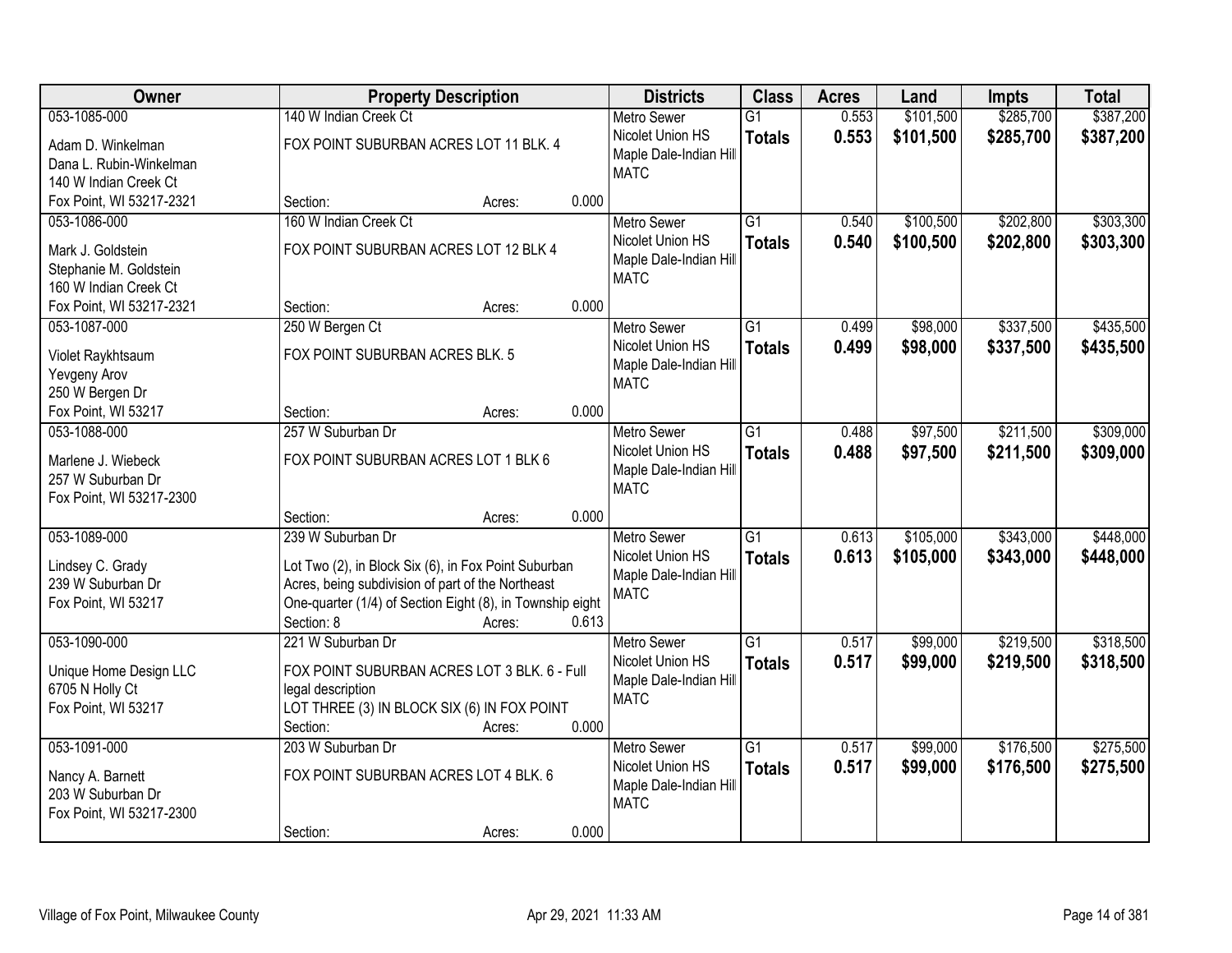| Owner                                                                           |                                                                                   | <b>Property Description</b> |       | <b>Districts</b>                                                                | <b>Class</b>                     | <b>Acres</b>   | Land                   | <b>Impts</b>           | <b>Total</b>           |
|---------------------------------------------------------------------------------|-----------------------------------------------------------------------------------|-----------------------------|-------|---------------------------------------------------------------------------------|----------------------------------|----------------|------------------------|------------------------|------------------------|
| 053-1092-000                                                                    | 191 W Suburban Dr                                                                 |                             |       | <b>Metro Sewer</b>                                                              | $\overline{G1}$                  | 0.574          | \$102,500              | \$195,500              | \$298,000              |
| Sarah A Gilday Revocable Trust<br>191 W Suburban Dr<br>Fox Point, WI 53217-2336 | FOX POINT SUBURBAN ACRES LOT 5 BLK. 6                                             |                             |       | Nicolet Union HS<br>Maple Dale-Indian Hill<br><b>MATC</b>                       | <b>Totals</b>                    | 0.574          | \$102,500              | \$195,500              | \$298,000              |
|                                                                                 | Section:                                                                          | Acres:                      | 0.000 |                                                                                 |                                  |                |                        |                        |                        |
| 053-1093-000                                                                    | 173 W Suburban Dr                                                                 |                             |       | <b>Metro Sewer</b>                                                              | $\overline{G1}$                  | 0.599          | \$104,500              | \$215,800              | \$320,300              |
| Paul C. Rohling<br>Laura K. Rohling<br>173 W Suburban Dr                        | FOX POINT SUBURBAN ACRES LOT 6 BLK. 6                                             |                             |       | Nicolet Union HS<br>Maple Dale-Indian Hill<br><b>MATC</b>                       | <b>Totals</b>                    | 0.599          | \$104,500              | \$215,800              | \$320,300              |
| Fox Point, WI 53217-2336                                                        | Section:                                                                          | Acres:                      | 0.000 |                                                                                 |                                  |                |                        |                        |                        |
| 053-1094-000                                                                    | 155 W Suburban Dr                                                                 |                             |       | <b>Metro Sewer</b>                                                              | $\overline{G1}$                  | 0.618          | \$105,500              | \$218,000              | \$323,500              |
| Richard A. Conforti<br>Virginia S. Conforti<br>155 W Suburban Dr                | FOX POINT SUBURBAN ACRES LOT 7 BLK. 6                                             |                             |       | Nicolet Union HS<br>Maple Dale-Indian Hill<br><b>MATC</b>                       | <b>Totals</b>                    | 0.618          | \$105,500              | \$218,000              | \$323,500              |
| Fox Point, WI 53217-2336                                                        | Section:                                                                          | Acres:                      | 0.000 |                                                                                 |                                  |                |                        |                        |                        |
| 053-1095-000                                                                    | 137 W Suburban Dr                                                                 |                             |       | <b>Metro Sewer</b>                                                              | $\overline{G1}$                  | 0.627          | \$106,000              | \$173,500              | \$279,500              |
| Vicki A. Swartzell<br>137 W Suburban Dr<br>Fox Point, WI 53217-2336             | FOX POINT SUBURBAN ACRES LOT 8 BLK. 6                                             |                             |       | Nicolet Union HS<br>Maple Dale-Indian Hill<br><b>MATC</b>                       | <b>Totals</b>                    | 0.627          | \$106,000              | \$173,500              | \$279,500              |
|                                                                                 | Section:                                                                          | Acres:                      | 0.000 |                                                                                 |                                  |                |                        |                        |                        |
| 053-1096-000<br>Brendan L. Vierk<br>Carmen Vierk<br>119 W Suburban Dr           | 119 W Suburban Dr<br>FOX POINT SUBURBAN ACRES LOT 9 BLK. 6                        |                             |       | <b>Metro Sewer</b><br>Nicolet Union HS<br>Maple Dale-Indian Hill<br><b>MATC</b> | $\overline{G1}$<br><b>Totals</b> | 0.666<br>0.666 | \$108,500<br>\$108,500 | \$122,000<br>\$122,000 | \$230,500<br>\$230,500 |
| Fox Point, WI 53217                                                             | Section:                                                                          | Acres:                      | 0.000 |                                                                                 |                                  |                |                        |                        |                        |
| 053-1097-000                                                                    | 8595 N Seneca Rd                                                                  |                             |       | Metro Sewer                                                                     | $\overline{G1}$                  | 0.583          | \$103,500              | \$289,500              | \$393,000              |
| Thomas A. Rosier<br>8595 N Seneca Rd<br>Fox Point, WI 53217                     | FOX POINT SUBURBAN ACRES LOT 10 BLK. 6                                            |                             |       | Nicolet Union HS<br>Maple Dale-Indian Hill<br><b>MATC</b>                       | <b>Totals</b>                    | 0.583          | \$103,500              | \$289,500              | \$393,000              |
|                                                                                 | Section:                                                                          | Acres:                      | 0.000 |                                                                                 |                                  |                |                        |                        |                        |
| 053-1098-000<br>Nicholas S. Blair<br>Anne Blair<br>100 W Bergen Dr              | 100 W Bergen Dr<br>FOX POINT SUBURBAN ACRES LOT 11 BLK. 6<br><b>SCHOOL DIST 8</b> |                             | 0.000 | <b>Metro Sewer</b><br>Nicolet Union HS<br>Maple Dale-Indian Hill<br><b>MATC</b> | $\overline{G1}$<br><b>Totals</b> | 0.652<br>0.652 | \$107,500<br>\$107,500 | \$278,300<br>\$278,300 | \$385,800<br>\$385,800 |
| Fox Point, WI 53217                                                             | Section:                                                                          | Acres:                      |       |                                                                                 |                                  |                |                        |                        |                        |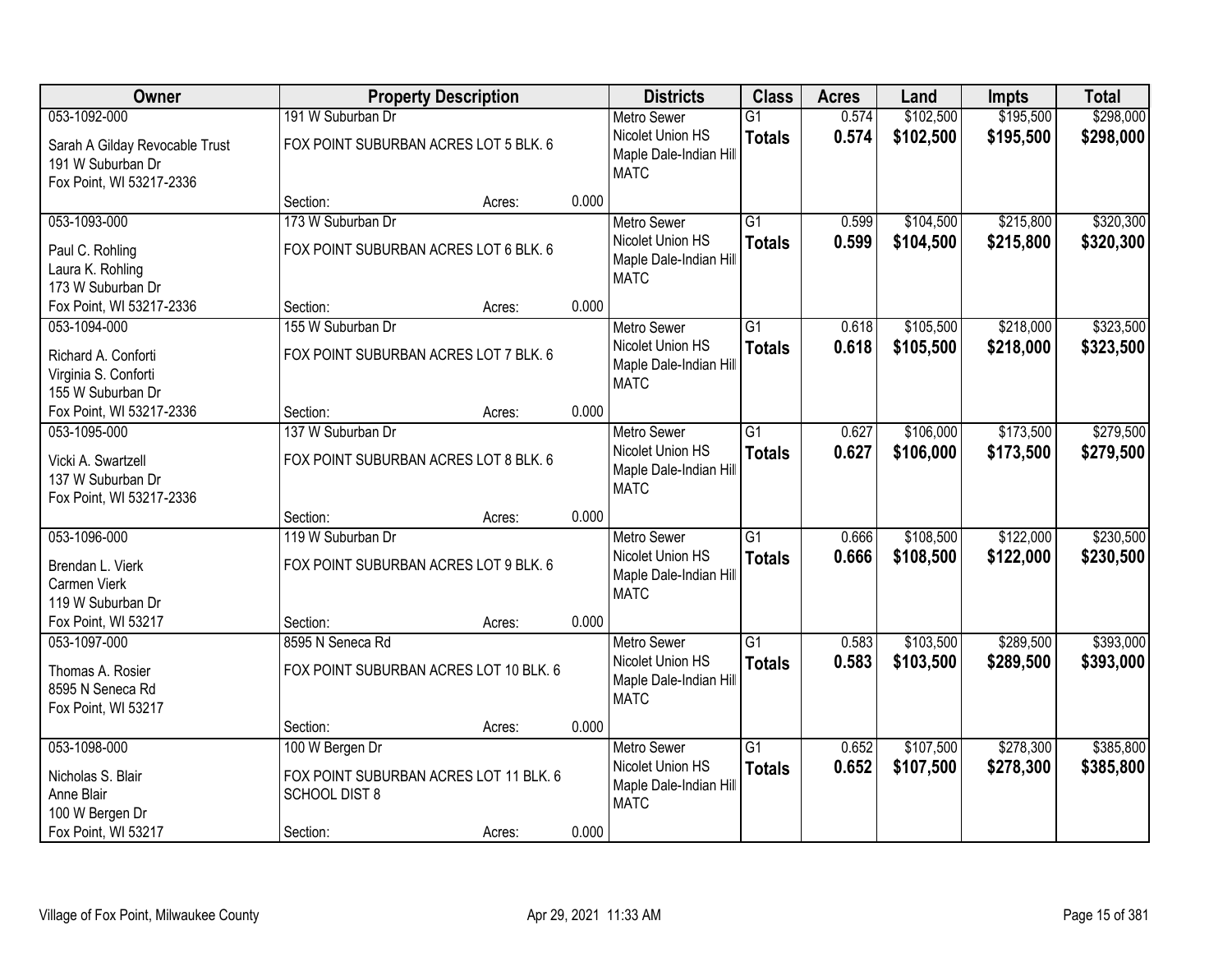| Owner                                                                                           | <b>Property Description</b>                              |        |       | <b>Districts</b>       | <b>Class</b>    | <b>Acres</b> | Land      | Impts     | <b>Total</b> |
|-------------------------------------------------------------------------------------------------|----------------------------------------------------------|--------|-------|------------------------|-----------------|--------------|-----------|-----------|--------------|
| 053-1099-000                                                                                    | 118 W Bergen Dr                                          |        |       | <b>Metro Sewer</b>     | $\overline{G1}$ | 0.588        | \$103,500 | \$193,000 | \$296,500    |
| Matthew J. Amman                                                                                | FOX POINT SUBURBAN ACRES LOT 12 BLK. 6                   |        |       | Nicolet Union HS       | <b>Totals</b>   | 0.588        | \$103,500 | \$193,000 | \$296,500    |
| Adrienne E. Amman                                                                               | <b>SCHOOL DIST 8</b>                                     |        |       | Maple Dale-Indian Hill |                 |              |           |           |              |
| 118 W Bergen Dr                                                                                 |                                                          |        |       | <b>MATC</b>            |                 |              |           |           |              |
| Fox Point, WI 53217-2305                                                                        | Section:                                                 | Acres: | 0.000 |                        |                 |              |           |           |              |
| 053-1100-000                                                                                    | 136 W Bergen Dr                                          |        |       | <b>Metro Sewer</b>     | $\overline{G1}$ | 0.510        | \$98,500  | \$143,200 | \$241,700    |
| Thomas G. Mcginnity                                                                             | FOX POINT SUBURBAN ACRES LOT 13 BLK. 6                   |        |       | Nicolet Union HS       | <b>Totals</b>   | 0.510        | \$98,500  | \$143,200 | \$241,700    |
| 136 W Bergen Dr                                                                                 |                                                          |        |       | Maple Dale-Indian Hill |                 |              |           |           |              |
| Fox Point, WI 53217-2305                                                                        |                                                          |        |       | <b>MATC</b>            |                 |              |           |           |              |
|                                                                                                 | Section:                                                 | Acres: | 0.000 |                        |                 |              |           |           |              |
| 053-1101-000                                                                                    | 154 W Bergen Dr                                          |        |       | <b>Metro Sewer</b>     | $\overline{G1}$ | 0.510        | \$98,500  | \$299,500 | \$398,000    |
| <b>Tyler Trotter</b>                                                                            | FOX POINT SUBURBAN ACRES LOT 14 BLK. 6                   |        |       | Nicolet Union HS       | <b>Totals</b>   | 0.510        | \$98,500  | \$299,500 | \$398,000    |
| <b>Lindsey Trotter</b>                                                                          |                                                          |        |       | Maple Dale-Indian Hill |                 |              |           |           |              |
| 154 W Bergen Dr                                                                                 |                                                          |        |       | <b>MATC</b>            |                 |              |           |           |              |
| Fox Point, WI 53217                                                                             | Section:                                                 | Acres: | 0.000 |                        |                 |              |           |           |              |
| 053-1102-000                                                                                    | 172 W Bergen Dr                                          |        |       | <b>Metro Sewer</b>     | G1              | 0.602        | \$104,500 | \$230,000 | \$334,500    |
|                                                                                                 |                                                          |        |       | Nicolet Union HS       | <b>Totals</b>   | 0.602        | \$104,500 | \$230,000 | \$334,500    |
| Deutsche Bank National Trust Company   FOX POINT SUBURBAN ACRES LOT 15 BLK. 6<br>1 Mortgage Way |                                                          |        |       | Maple Dale-Indian Hill |                 |              |           |           |              |
| Mount Laurel, NJ 08054                                                                          |                                                          |        |       | <b>MATC</b>            |                 |              |           |           |              |
|                                                                                                 | Section:                                                 | Acres: | 0.000 |                        |                 |              |           |           |              |
| 053-1103-000                                                                                    | 200 W Bergen Ct                                          |        |       | <b>Metro Sewer</b>     | $\overline{G1}$ | 0.680        | \$109,500 | \$176,500 | \$286,000    |
|                                                                                                 |                                                          |        |       | Nicolet Union HS       | <b>Totals</b>   | 0.680        | \$109,500 | \$176,500 | \$286,000    |
| Bradley H. Geurts                                                                               | FOX POINT SUBURBAN ACRES LOT 16 BLK. 6                   |        |       | Maple Dale-Indian Hill |                 |              |           |           |              |
| Jennifer A. Geurts<br>200 W Bergen Ct                                                           |                                                          |        |       | <b>MATC</b>            |                 |              |           |           |              |
| Fox Point, WI 53217-2301                                                                        | Section:                                                 | Acres: | 0.000 |                        |                 |              |           |           |              |
| 053-1104-000                                                                                    | 210 W Bergen Ct                                          |        |       | <b>Metro Sewer</b>     | $\overline{G1}$ | 0.495        | \$98,000  | \$196,500 | \$294,500    |
|                                                                                                 |                                                          |        |       | Nicolet Union HS       | <b>Totals</b>   | 0.495        | \$98,000  | \$196,500 | \$294,500    |
| Elizabeth Aelion                                                                                | FOX POINT SUBURBAN ACRES LOT 17 BLK. 6                   |        |       | Maple Dale-Indian Hill |                 |              |           |           |              |
| 210 W Bergen Ct                                                                                 |                                                          |        |       | <b>MATC</b>            |                 |              |           |           |              |
| Fox Point, WI 53217-2301                                                                        |                                                          |        | 0.000 |                        |                 |              |           |           |              |
| 053-1105-000                                                                                    | Section:<br>220 W Bergen Ct                              | Acres: |       | <b>Metro Sewer</b>     | $\overline{G1}$ | 0.511        | \$98,500  | \$260,000 | \$358,500    |
|                                                                                                 |                                                          |        |       | Nicolet Union HS       | <b>Totals</b>   | 0.511        | \$98,500  | \$260,000 | \$358,500    |
| John A. Lutz                                                                                    | Lot 18, Block 6, Fox Point Suburban Acres, being a       |        |       | Maple Dale-Indian Hill |                 |              |           |           |              |
| Katie L. Lutz                                                                                   | Subdivision of a part of the Northeast 1/4 of Section 8, |        |       | <b>MATC</b>            |                 |              |           |           |              |
| 4215 N Prospect Ave                                                                             | Township                                                 |        |       |                        |                 |              |           |           |              |
| Shorewood, WI 53211                                                                             | Section:                                                 | Acres: | 0.511 |                        |                 |              |           |           |              |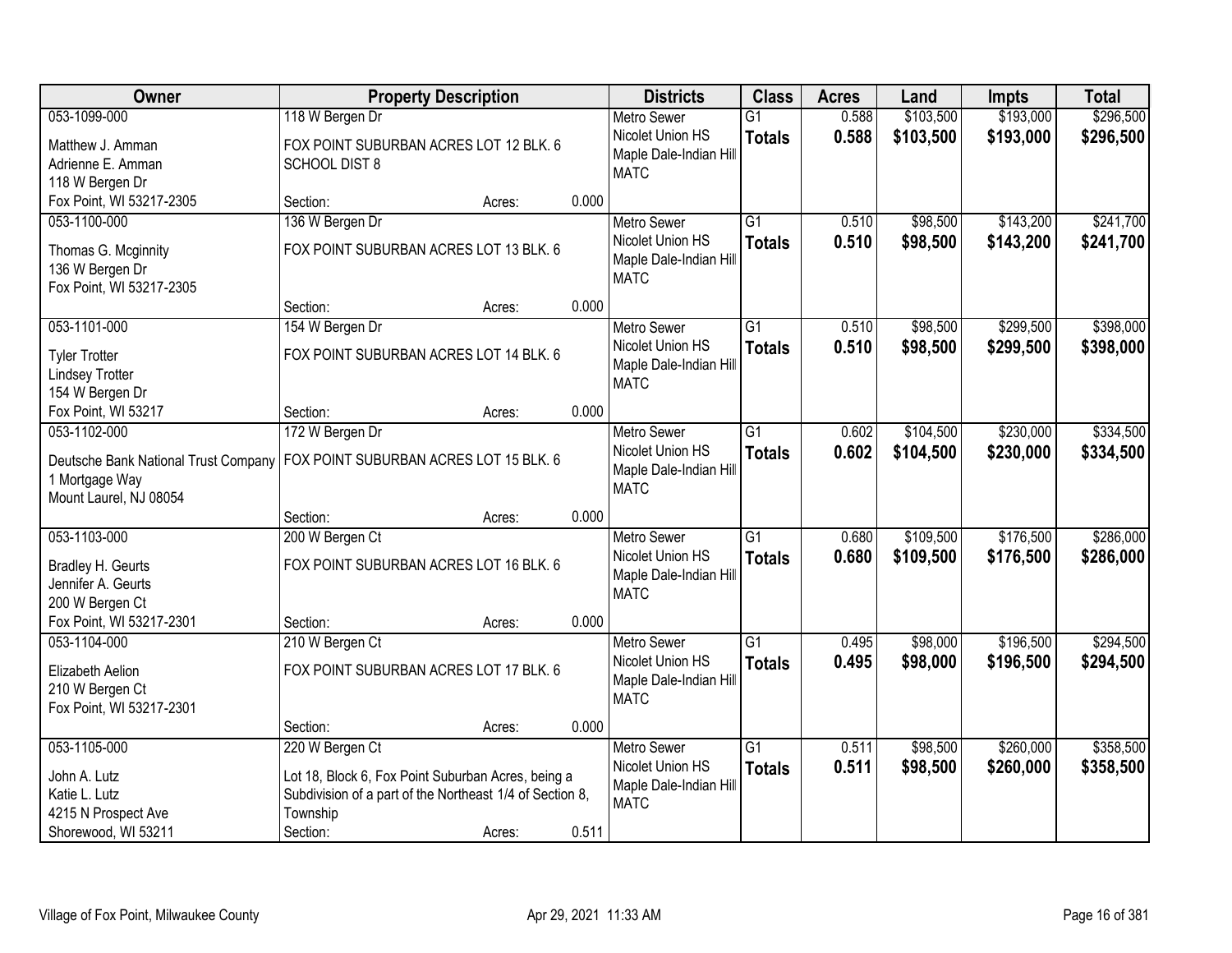| Owner                             | <b>Property Description</b>                              | <b>Districts</b>       | <b>Class</b>    | <b>Acres</b> | Land      | <b>Impts</b> | <b>Total</b> |
|-----------------------------------|----------------------------------------------------------|------------------------|-----------------|--------------|-----------|--------------|--------------|
| 053-1106-001                      | 308 W Bergen Ct                                          | <b>Metro Sewer</b>     | $\overline{G1}$ | 0.797        | \$103,500 | \$180,500    | \$284,000    |
| Adam R. Wright                    | Lot One (1) of CERTIFIED SURVEY MAP NO. 3839,            | Nicolet Union HS       | <b>Totals</b>   | 0.797        | \$103,500 | \$180,500    | \$284,000    |
| Sarah E. Wright                   | being Lots 1 and 2 in Certified Survey Map No. 3766 and  | Maple Dale-Indian Hill |                 |              |           |              |              |
| 308 W Bergen Ct                   | part of                                                  | <b>MATC</b>            |                 |              |           |              |              |
| Fox Point, WI 53217               | 0.797<br>Section:<br>Acres:                              |                        |                 |              |           |              |              |
| 053-1106-002                      | 230 W Bergen Ct                                          | <b>Metro Sewer</b>     | $\overline{G1}$ | 0.548        | \$101,000 | \$231,500    | \$332,500    |
|                                   |                                                          | Nicolet Union HS       | <b>Totals</b>   | 0.548        | \$101,000 | \$231,500    | \$332,500    |
| Darren Frohm                      | CERTIFIED SURVEY MAP NO. 3839 NE 1/4 SEC.                | Maple Dale-Indian Hill |                 |              |           |              |              |
| Jennifer Frohm                    | 8-8-22 LOT 2                                             | <b>MATC</b>            |                 |              |           |              |              |
| 230 W Bergen Ct                   |                                                          |                        |                 |              |           |              |              |
| Fox Point, WI 53217-2301          | 0.000<br>Section:<br>Acres:                              |                        |                 |              |           |              |              |
| 053-1107-000                      | 270 W Suburban Dr                                        | <b>Metro Sewer</b>     | G1              | 0.515        | \$99,000  | \$381,500    | \$480,500    |
| Karen J Wahlberg Revocable Trust  | FOX POINT SUBURBAN ACRES LOT 1 BLK. 7                    | Nicolet Union HS       | <b>Totals</b>   | 0.515        | \$99,000  | \$381,500    | \$480,500    |
| 270 W Suburban Dr                 |                                                          | Maple Dale-Indian Hill |                 |              |           |              |              |
| Fox Point, WI 53217-2337          |                                                          | <b>MATC</b>            |                 |              |           |              |              |
|                                   | 0.000<br>Section:<br>Acres:                              |                        |                 |              |           |              |              |
| 053-1108-000                      | 260 W Suburban Ct                                        | <b>Metro Sewer</b>     | $\overline{G1}$ | 0.502        | \$98,000  | \$354,500    | \$452,500    |
|                                   |                                                          | Nicolet Union HS       | <b>Totals</b>   | 0.502        | \$98,000  | \$354,500    | \$452,500    |
| Scott M. Grenier                  | FOX POINT SUBURBAN ACRES LOT 2 BLK. 7                    | Maple Dale-Indian Hill |                 |              |           |              |              |
| Mindy B. Grenier                  |                                                          | <b>MATC</b>            |                 |              |           |              |              |
| 260 W Suburban Ct                 |                                                          |                        |                 |              |           |              |              |
| Fox Point, WI 53217-2334          | 0.000<br>Section:<br>Acres:                              |                        |                 |              |           |              |              |
| 053-1109-000                      | 250 W Suburban Ct                                        | <b>Metro Sewer</b>     | $\overline{G1}$ | 0.614        | \$105,500 | \$227,000    | \$332,500    |
| Donald Oppenheimer et al          | FOX POINT SUBURBAN ACRES LOT 3 BLK. 7 - Full             | Nicolet Union HS       | <b>Totals</b>   | 0.614        | \$105,500 | \$227,000    | \$332,500    |
| 250 W Suburban Ct                 | legal description                                        | Maple Dale-Indian Hill |                 |              |           |              |              |
| Fox Point, WI 53217               | Lot Three (3) in Block Seven (7) in Fox Point Suburban   | <b>MATC</b>            |                 |              |           |              |              |
|                                   | 0.000<br>Section:<br>Acres:                              |                        |                 |              |           |              |              |
| 053-1110-000                      | 240 W Suburban Ct                                        | Metro Sewer            | $\overline{G1}$ | 0.627        | \$106,000 | \$270,900    | \$376,900    |
|                                   |                                                          | Nicolet Union HS       | <b>Totals</b>   | 0.627        | \$106,000 | \$270,900    | \$376,900    |
| The Joseph & Lorna Hilyard Trust, | FOX POINT SUBURBAN ACRES LOT 4 BLK. 7                    | Maple Dale-Indian Hill |                 |              |           |              |              |
| Dated December 12th,              |                                                          | <b>MATC</b>            |                 |              |           |              |              |
| 240 W Suburban Ct                 |                                                          |                        |                 |              |           |              |              |
| Fox Point, WI 53217               | 0.000<br>Section:<br>Acres:                              |                        |                 |              |           |              |              |
| 053-1111-000                      | 8761 N Seneca Rd                                         | <b>Metro Sewer</b>     | $\overline{G1}$ | 0.528        | \$100,000 | \$169,200    | \$269,200    |
| Mark Pack                         | Lot Five (5), in Block Seven (7), in Fox Point Suburban  | Nicolet Union HS       | <b>Totals</b>   | 0.528        | \$100,000 | \$169,200    | \$269,200    |
| Barbara Pack                      | Acres, being a Subdivision of a part of the              | Maple Dale-Indian Hil  |                 |              |           |              |              |
| 8761 N Seneca Rd                  | Northeast 1/4 of Section 8, in Township 8 North, Range 2 | <b>MATC</b>            |                 |              |           |              |              |
| Fox Point, WI 53217               | 0.528<br>Section: 8<br>Acres:                            |                        |                 |              |           |              |              |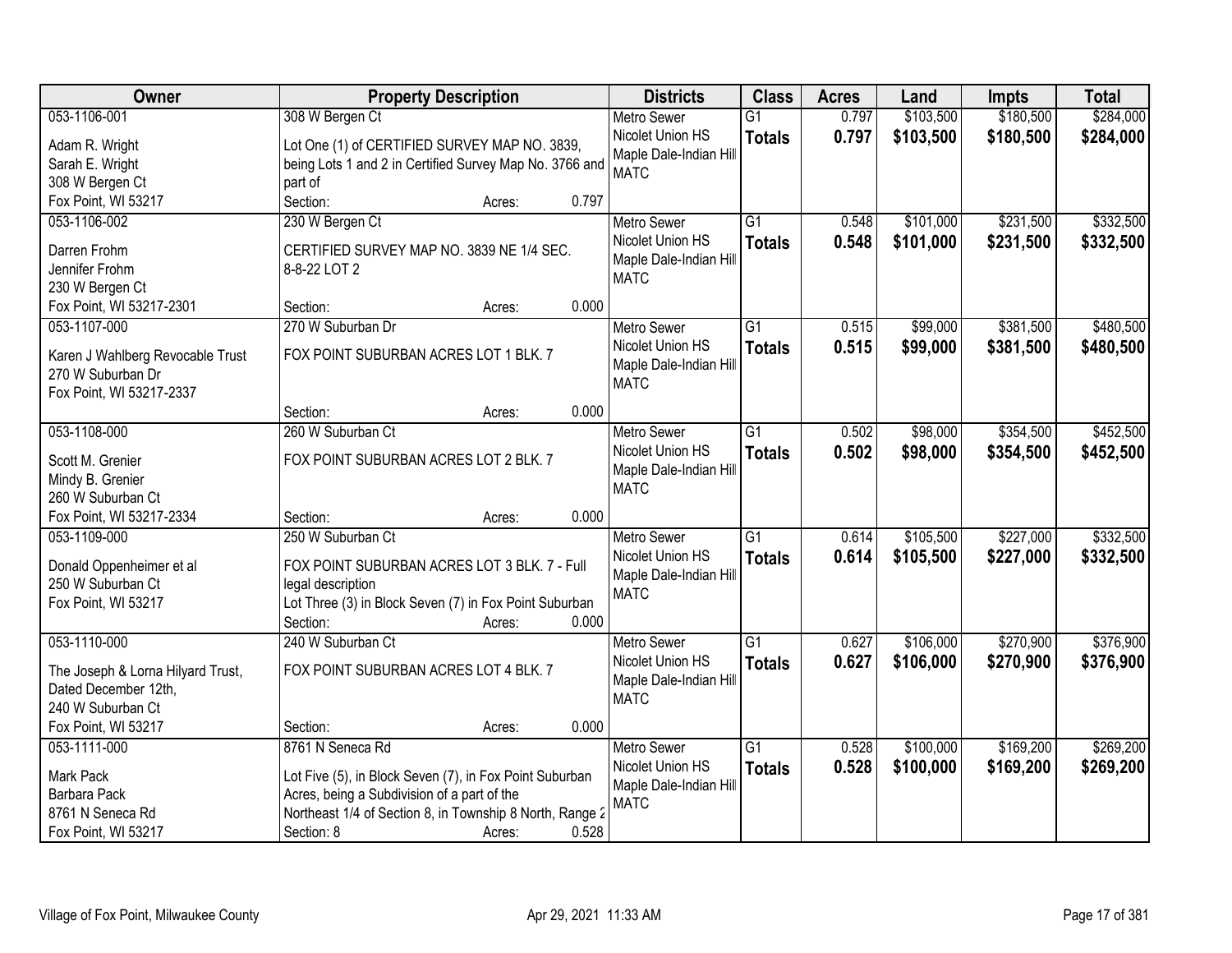| Owner                                    | <b>Property Description</b>                                 |       | <b>Districts</b>       | <b>Class</b>    | <b>Acres</b> | Land      | <b>Impts</b> | <b>Total</b> |
|------------------------------------------|-------------------------------------------------------------|-------|------------------------|-----------------|--------------|-----------|--------------|--------------|
| 053-1112-000                             | 8743 N Seneca Rd                                            |       | <b>Metro Sewer</b>     | $\overline{G1}$ | 0.610        | \$105,000 | \$187,000    | \$292,000    |
| Jerry & Bernadette Mitchell Living Trust | Lot Six (6) in Block Seven (7) in Fox Point Suburban        |       | Nicolet Union HS       | <b>Totals</b>   | 0.610        | \$105,000 | \$187,000    | \$292,000    |
| 8743 N Seneca Rd                         | Acres, being a Subdivision of a part of the North East      |       | Maple Dale-Indian Hill |                 |              |           |              |              |
| Fox Point, WI 53217                      | Onequarter (1/4) of Section Eight (8) in Township Eight (8) |       | <b>MATC</b>            |                 |              |           |              |              |
|                                          | Section:<br>Acres:                                          | 0.610 |                        |                 |              |           |              |              |
| 053-1113-001                             | 8725 N Seneca Rd                                            |       | <b>Metro Sewer</b>     | $\overline{G1}$ | 0.632        | \$106,500 | \$283,000    | \$389,500    |
|                                          |                                                             |       | Nicolet Union HS       | <b>Totals</b>   | 0.632        | \$106,500 | \$283,000    | \$389,500    |
| Michael J & Judith M Ketten Revocable    | FOX POINT SUBURBAN ACRES NE 1/4 SEC 8 8 22                  |       | Maple Dale-Indian Hill |                 |              |           |              |              |
| Trust                                    | LOT 7 & PART OF LOT 8, COM NW COR OF LOT 8, TH              |       | <b>MATC</b>            |                 |              |           |              |              |
| 8725 N Seneca Rd                         | ELY 156.13 FT; TH SWLY 20 FT; TH WLY 138.28 FT              |       |                        |                 |              |           |              |              |
| Fox Point, WI 53217-2333                 | Section:<br>Acres:                                          | 0.000 |                        |                 |              |           |              |              |
| 053-1114-001                             | 8707 N Seneca Rd                                            |       | <b>Metro Sewer</b>     | G1              | 0.560        | \$102,000 | \$187,000    | \$289,000    |
| Barbara L. Ratke Rev Trust Dtd           | FOX POINT SUBURBAN ACRES NE 1/4 SEC 8 8 22                  |       | Nicolet Union HS       | <b>Totals</b>   | 0.560        | \$102,000 | \$187,000    | \$289,000    |
| 10/22/2020                               | LOT 8, BLOCK 7, EXC COM NW COR OF LOT 8, TH                 |       | Maple Dale-Indian Hill |                 |              |           |              |              |
| 8707 N Seneca Rd                         | ELY 156.13 FT; TH SWLY 20 FT TH WLY 138.28 FT TO            |       | <b>MATC</b>            |                 |              |           |              |              |
| Fox Point, WI 53217                      | Section:<br>Acres:                                          | 0.000 |                        |                 |              |           |              |              |
| 053-1115-000                             | 8689 N Seneca Rd                                            |       | <b>Metro Sewer</b>     | $\overline{G1}$ | 0.585        | \$103,500 | \$273,000    | \$376,500    |
|                                          |                                                             |       | Nicolet Union HS       | <b>Totals</b>   | 0.585        | \$103,500 | \$273,000    | \$376,500    |
| James E. Battle                          | FOX POINT SUBURBAN ACRES LOT 9 BLK. 7 - Full                |       | Maple Dale-Indian Hill |                 |              |           |              |              |
| Kathryn S. Battle                        | legal description                                           |       | <b>MATC</b>            |                 |              |           |              |              |
| 8689 N Seneca Rd                         | Lot Nine (9), in Block Seven (7), in Fox Point Suburban     |       |                        |                 |              |           |              |              |
| Fox Point, WI 53217                      | Section:<br>Acres:                                          | 0.000 |                        |                 |              |           |              |              |
| 053-1116-000                             | 8671 N Seneca Rd                                            |       | Metro Sewer            | $\overline{G1}$ | 0.519        | \$99,000  | \$197,000    | \$296,000    |
| Sharon J Madnek Rev Living Trust         | LOT TEN (10), BLOCK SEVEN (7), IN FOX POINT                 |       | Nicolet Union HS       | <b>Totals</b>   | 0.519        | \$99,000  | \$197,000    | \$296,000    |
| 8671 N Seneca Rd                         | SUBURBAN ACRES, BEING A SUBDIVISION OF A                    |       | Maple Dale-Indian Hill |                 |              |           |              |              |
| Fox Point, WI 53217                      | PART OF THE EAST                                            |       | <b>MATC</b>            |                 |              |           |              |              |
|                                          | Section:<br>Acres:                                          | 0.519 |                        |                 |              |           |              |              |
| 053-1117-000                             | 8653 N Seneca Rd                                            |       | Metro Sewer            | $\overline{G1}$ | 0.544        | \$101,000 | \$163,500    | \$264,500    |
| Stephen W. Hellman                       | FOX POINT SUBURBAN ACRES LOT 11 BLK 7                       |       | Nicolet Union HS       | <b>Totals</b>   | 0.544        | \$101,000 | \$163,500    | \$264,500    |
| Elizabeth A. Hellman                     |                                                             |       | Maple Dale-Indian Hill |                 |              |           |              |              |
| 8653 N Seneca Rd                         |                                                             |       | <b>MATC</b>            |                 |              |           |              |              |
| Fox Point, WI 53217-2331                 | Section:<br>Acres:                                          | 0.000 |                        |                 |              |           |              |              |
| 053-1118-000                             | 8635 N Seneca Rd                                            |       | <b>Metro Sewer</b>     | $\overline{G1}$ | 0.554        | \$101,500 | \$225,000    | \$326,500    |
|                                          |                                                             |       | Nicolet Union HS       |                 |              |           |              |              |
| The Pamela Scheferman Rev Liv Trust      | FOX POINT SUBURBAN ACRES LOT 12 BLK 7                       |       | Maple Dale-Indian Hill | <b>Totals</b>   | 0.554        | \$101,500 | \$225,000    | \$326,500    |
| Dated March 3, 2013                      |                                                             |       | <b>MATC</b>            |                 |              |           |              |              |
| 8635 N Seneca Rd                         |                                                             |       |                        |                 |              |           |              |              |
| Fox Point, WI 53217                      | Section:<br>Acres:                                          | 0.000 |                        |                 |              |           |              |              |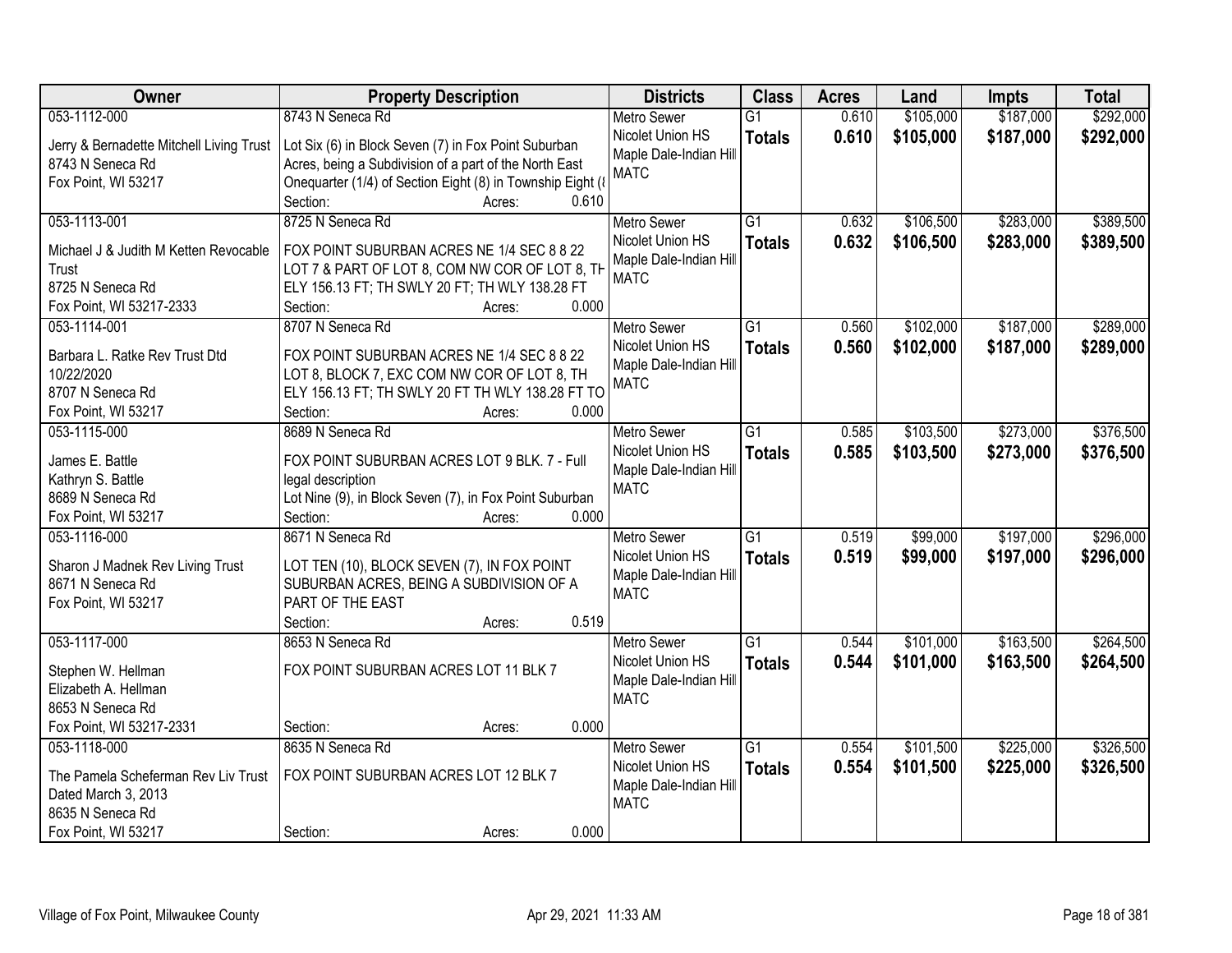| Owner                                          | <b>Property Description</b>            |        |       | <b>Districts</b>       | <b>Class</b>    | <b>Acres</b> | Land      | <b>Impts</b> | <b>Total</b> |
|------------------------------------------------|----------------------------------------|--------|-------|------------------------|-----------------|--------------|-----------|--------------|--------------|
| 053-1119-000                                   | 100 W Suburban Dr                      |        |       | <b>Metro Sewer</b>     | $\overline{G1}$ | 0.630        | \$106,500 | \$229,000    | \$335,500    |
| Huimin Zhao                                    | FOX POINT SUBURBAN ACRES LOT 13 BLK. 7 |        |       | Nicolet Union HS       | <b>Totals</b>   | 0.630        | \$106,500 | \$229,000    | \$335,500    |
| Li Weimin                                      |                                        |        |       | Maple Dale-Indian Hill |                 |              |           |              |              |
| 100 W Suburban Dr                              |                                        |        |       | <b>MATC</b>            |                 |              |           |              |              |
| Fox Point, WI 53217-2335                       | Section:                               | Acres: | 0.000 |                        |                 |              |           |              |              |
| 053-1120-000                                   | 118 W Suburban Dr                      |        |       | <b>Metro Sewer</b>     | $\overline{G1}$ | 0.571        | \$102,500 | \$257,000    | \$359,500    |
| Arman Hosseini and Ann Mayer                   | FOX POINT SUBURBAN ACRES LOT 14 BLK. 7 |        |       | Nicolet Union HS       | <b>Totals</b>   | 0.571        | \$102,500 | \$257,000    | \$359,500    |
| 118 W Suburban Dr                              |                                        |        |       | Maple Dale-Indian Hill |                 |              |           |              |              |
| Fox Point, WI 53217                            |                                        |        |       | <b>MATC</b>            |                 |              |           |              |              |
|                                                | Section:                               | Acres: | 0.000 |                        |                 |              |           |              |              |
| 053-1121-000                                   | 136 W Suburban Dr                      |        |       | <b>Metro Sewer</b>     | G1              | 0.576        | \$103,000 | \$320,500    | \$423,500    |
| Stephanie A. Kerr                              | FOX POINT SUBURBAN ACRES LOT 15 BLK. 7 |        |       | Nicolet Union HS       | <b>Totals</b>   | 0.576        | \$103,000 | \$320,500    | \$423,500    |
| 136 W Suburban Dr                              |                                        |        |       | Maple Dale-Indian Hill |                 |              |           |              |              |
| Fox Point, WI 53217                            |                                        |        |       | <b>MATC</b>            |                 |              |           |              |              |
|                                                | Section:                               | Acres: | 0.000 |                        |                 |              |           |              |              |
| 053-1122-000                                   | 154 W Suburban Dr                      |        |       | <b>Metro Sewer</b>     | G1              | 0.537        | \$100,500 | \$307,500    | \$408,000    |
| David Leevan                                   | FOX POINT SUBURBAN ACRES LOT 16 BLK. 7 |        |       | Nicolet Union HS       | <b>Totals</b>   | 0.537        | \$100,500 | \$307,500    | \$408,000    |
| Yakria Leevan                                  |                                        |        |       | Maple Dale-Indian Hill |                 |              |           |              |              |
| 154 W Suburban Dr                              |                                        |        |       | <b>MATC</b>            |                 |              |           |              |              |
| Fox Point, WI 53217-2335                       | Section:                               | Acres: | 0.000 |                        |                 |              |           |              |              |
| 053-1123-000                                   | 200 W Suburban Dr                      |        |       | <b>Metro Sewer</b>     | $\overline{G1}$ | 0.535        | \$100,500 | \$246,500    | \$347,000    |
| Yefim Finkelshteyn                             | FOX POINT SUBURBAN ACRES LOT 17 BLK. 7 |        |       | Nicolet Union HS       | <b>Totals</b>   | 0.535        | \$100,500 | \$246,500    | \$347,000    |
| Rimma Finkelshteyn                             |                                        |        |       | Maple Dale-Indian Hill |                 |              |           |              |              |
| 200 W Suburban Dr                              |                                        |        |       | <b>MATC</b>            |                 |              |           |              |              |
| Fox Point, WI 53217-2337                       | Section:                               | Acres: | 0.000 |                        |                 |              |           |              |              |
| 053-1124-000                                   | 210 W Suburban Dr                      |        |       | <b>Metro Sewer</b>     | $\overline{G1}$ | 0.580        | \$103,000 | \$306,900    | \$409,900    |
|                                                | FOX POINT SUBURBAN ACRES LOT 18 BLK. 7 |        |       | Nicolet Union HS       | <b>Totals</b>   | 0.580        | \$103,000 | \$306,900    | \$409,900    |
| Nathan M. Wenig<br>Jilian Marx-Wenig           |                                        |        |       | Maple Dale-Indian Hill |                 |              |           |              |              |
| 210 W Suburban Dr                              |                                        |        |       | <b>MATC</b>            |                 |              |           |              |              |
| Fox Point, WI 53217                            | Section:                               | Acres: | 0.000 |                        |                 |              |           |              |              |
| 053-1125-000                                   | 220 W Suburban Ct                      |        |       | <b>Metro Sewer</b>     | $\overline{G1}$ | 0.605        | \$104,500 | \$154,000    | \$258,500    |
|                                                |                                        |        |       | Nicolet Union HS       | <b>Totals</b>   | 0.605        | \$104,500 | \$154,000    | \$258,500    |
| Sandy Marie Albornoz<br>Kathy Elizabeth Miller | FOX POINT SUBURBAN ACRES LOT 19 BLK. 7 |        |       | Maple Dale-Indian Hill |                 |              |           |              |              |
| 220 W Suburban Ct                              |                                        |        |       | <b>MATC</b>            |                 |              |           |              |              |
| Fox Point, WI 53217-2334                       | Section:                               | Acres: | 0.000 |                        |                 |              |           |              |              |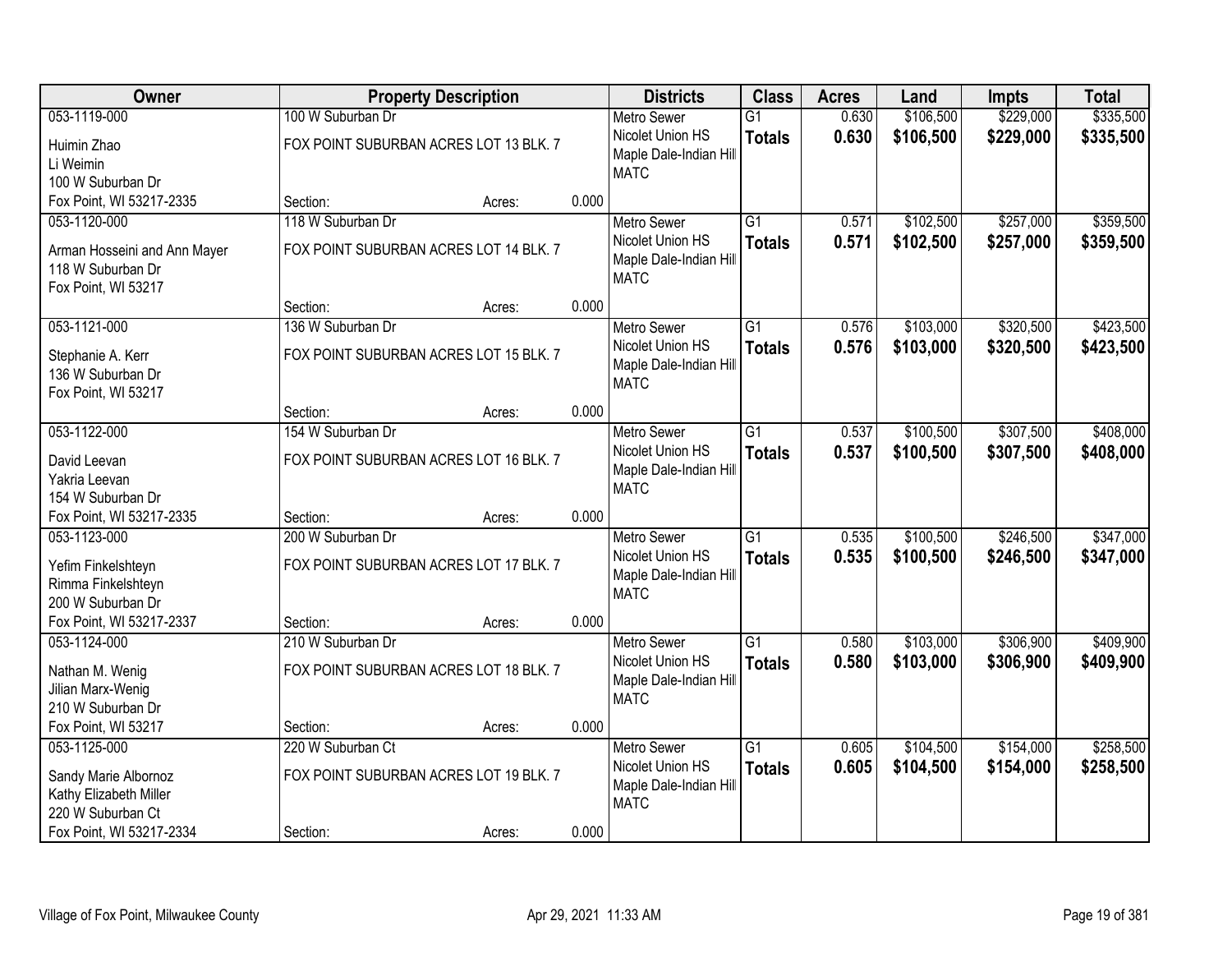| Owner                                       | <b>Property Description</b>                               | <b>Districts</b>                      | <b>Class</b>    | <b>Acres</b> | Land      | <b>Impts</b> | <b>Total</b> |
|---------------------------------------------|-----------------------------------------------------------|---------------------------------------|-----------------|--------------|-----------|--------------|--------------|
| 053-1126-000                                | 230 W Suburban Ct                                         | <b>Metro Sewer</b>                    | $\overline{G1}$ | 0.532        | \$100,000 | \$261,000    | \$361,000    |
| Margaret H. Murphy                          | FOX POINT SUBURBAN ACRES LOT 20 BLK. 7                    | Nicolet Union HS                      | <b>Totals</b>   | 0.532        | \$100,000 | \$261,000    | \$361,000    |
| Daniel G. Murphy                            |                                                           | Maple Dale-Indian Hill                |                 |              |           |              |              |
| 230 W Suburban Ct                           |                                                           | <b>MATC</b>                           |                 |              |           |              |              |
| Fox Point, WI 53217                         | 0.000<br>Section:<br>Acres:                               |                                       |                 |              |           |              |              |
| 053-1127-000                                | 200 W Indian Creek Ct                                     | <b>Metro Sewer</b>                    | $\overline{G1}$ | 0.602        | \$104,500 | \$319,000    | \$423,500    |
|                                             |                                                           | Nicolet Union HS                      | <b>Totals</b>   | 0.602        | \$104,500 | \$319,000    | \$423,500    |
| Douglas Diefenbach                          | LOT 1, BLK 1, INDIAN CREEK ESTATES ALSO PART              | Maple Dale-Indian Hill                |                 |              |           |              |              |
| Christa Diefenbach                          | OF LOT 3, BLK 4, FOX POINT SUBURBAN ACRES,                | <b>MATC</b>                           |                 |              |           |              |              |
| 200 W Indian Creek Ct                       | COM. SE COR OF LOT 3, TH N 75 FT, NWLY 96.22 FT.          |                                       |                 |              |           |              |              |
| Fox Point, WI 53217                         | 0.000<br>Section:<br>Acres:                               |                                       |                 |              |           |              |              |
| 053-1128-000                                | 240 W Indian Creek Ct                                     | <b>Metro Sewer</b>                    | G1              | 0.681        | \$109,500 | \$238,500    | \$348,000    |
| Raymond D. Carlson                          | LOT 2, BLK 1, INDIAN CREEK ESTATES, ALSO PART             | Nicolet Union HS                      | <b>Totals</b>   | 0.681        | \$109,500 | \$238,500    | \$348,000    |
| Carolyn S. Smith                            | OF LOTS 1,2 & 3, BLK 4, FOX POINT SUBURBAN                | Maple Dale-Indian Hill                |                 |              |           |              |              |
| 240 W Indian Creek Ct                       | ACRES; COMM SE COR LOT 3, TH E 6.01 FT, N 92.35           | <b>MATC</b>                           |                 |              |           |              |              |
| Fox Point, WI 53217                         | Section:<br>0.000<br>Acres:                               |                                       |                 |              |           |              |              |
| 053-1129-000                                | 280 W Indian Creek Ct                                     | <b>Metro Sewer</b>                    | G1              | 0.825        | \$116,500 | \$454,000    | \$570,500    |
|                                             |                                                           | Nicolet Union HS                      |                 | 0.825        |           |              |              |
| Gregory Kleynerman                          | LOT 3, BLK 1, INDIAN CREEK ESTATES, ALSO PART             | Maple Dale-Indian Hill                | <b>Totals</b>   |              | \$116,500 | \$454,000    | \$570,500    |
| Kira Kleynerman                             | OF LOT 1, BLK 4, FOX POINT SUBURBAN ACRES;                | <b>MATC</b>                           |                 |              |           |              |              |
| 280 W Indian Creek Ct                       | COMM SW COR OF LOT 1, TH N 130 FT, SELY 93.06             |                                       |                 |              |           |              |              |
| Fox Point, WI 53217-2323                    | 0.000<br>Section:<br>Acres:                               |                                       |                 |              |           |              |              |
| 053-1130-000                                | 300 W Indian Creek Ct                                     | <b>Metro Sewer</b>                    | $\overline{G1}$ | 0.616        | \$105,500 | \$461,500    | \$567,000    |
| Max Chester                                 | LOT 4, BLK 1 INDIAN CREEK ESTATES                         | Nicolet Union HS                      | <b>Totals</b>   | 0.616        | \$105,500 | \$461,500    | \$567,000    |
| Yelena Chester                              |                                                           | Maple Dale-Indian Hill                |                 |              |           |              |              |
| 300 W Indian Creek Ct                       |                                                           | <b>MATC</b>                           |                 |              |           |              |              |
| Fox Point, WI 53217-8076                    | 0.000<br>Section:<br>Acres:                               |                                       |                 |              |           |              |              |
| 053-1131-000                                | 340 W Indian Creek Ct                                     | <b>Metro Sewer</b>                    | $\overline{G1}$ | 0.814        | \$116,000 | \$304,000    | \$420,000    |
|                                             |                                                           |                                       |                 |              |           |              |              |
| Donald Gordon                               | Lot 5 in Block 1 in Indian Creek Estates, being a         | Nicolet Union HS                      | <b>Totals</b>   | 0.814        | \$116,000 | \$304,000    | \$420,000    |
| Bonnie Smith Gordon                         | Resubdivision of Lots 8, 9, 10 and 11 and Easterly 1/2 of | Maple Dale-Indian Hill<br><b>MATC</b> |                 |              |           |              |              |
| 340 W Indian Creek Ct                       | vacated                                                   |                                       |                 |              |           |              |              |
| Fox Point, WI 53217                         | 0.814<br>Section: 8<br>Acres:                             |                                       |                 |              |           |              |              |
| 053-1132-000                                | 333 W Indian Creek Ct                                     | <b>Metro Sewer</b>                    | $\overline{G1}$ | 0.672        | \$109,000 | \$216,000    | \$325,000    |
|                                             |                                                           | Nicolet Union HS                      | <b>Totals</b>   | 0.672        | \$109,000 | \$216,000    | \$325,000    |
| Maureen M. Bradley<br>333 W Indian Creek Ct | LOT 6, BLK 1 INDIAN CREEK ESTATES                         | Maple Dale-Indian Hill                |                 |              |           |              |              |
|                                             |                                                           | <b>MATC</b>                           |                 |              |           |              |              |
| Fox Point, WI 53217-2325                    | 0.000                                                     |                                       |                 |              |           |              |              |
|                                             | Section:<br>Acres:                                        |                                       |                 |              |           |              |              |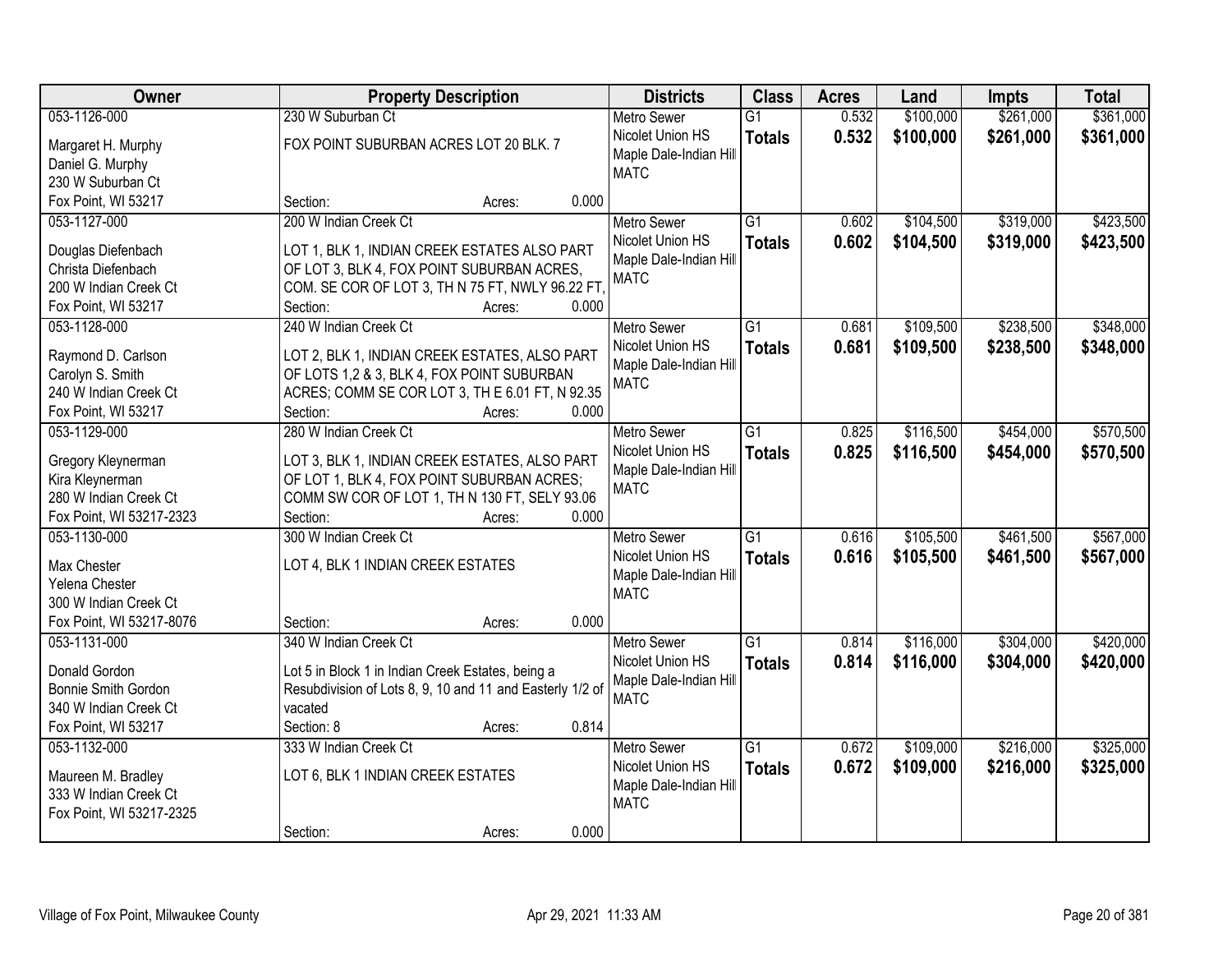| Owner                                                                               |                                                            | <b>Property Description</b> |       | <b>Districts</b>                                                 | <b>Class</b>                     | <b>Acres</b>   | Land                 | <b>Impts</b>           | <b>Total</b>           |
|-------------------------------------------------------------------------------------|------------------------------------------------------------|-----------------------------|-------|------------------------------------------------------------------|----------------------------------|----------------|----------------------|------------------------|------------------------|
| 053-1133-000                                                                        | 301 W Indian Creek Ct                                      |                             |       | <b>Metro Sewer</b>                                               | $\overline{G1}$                  | 0.709          | \$110,500            | \$170,900              | \$281,400              |
| Eugene Bass<br>301 W Indian Creek Ct<br>Fox Point, WI 53217-2325                    | LOT 7, BLK 1 INDIAN CREEK ESTATES                          |                             |       | Nicolet Union HS<br>Maple Dale-Indian Hill<br><b>MATC</b>        | <b>Totals</b>                    | 0.709          | \$110,500            | \$170,900              | \$281,400              |
|                                                                                     | Section:                                                   | Acres:                      | 0.000 |                                                                  |                                  |                |                      |                        |                        |
| 053-1134-000                                                                        | 257 W Indian Creek Ct                                      |                             |       | <b>Metro Sewer</b>                                               | $\overline{G1}$                  | 0.471          | \$96,500             | \$386,500              | \$483,000              |
| Robert & Barbara Grant Living Trust<br>257 W Indian Creek Ct<br>Fox Point, WI 53217 | LOT 8, BLK 1 INDIAN CREEK ESTATES                          |                             |       | Nicolet Union HS<br>Maple Dale-Indian Hill<br><b>MATC</b>        | <b>Totals</b>                    | 0.471          | \$96,500             | \$386,500              | \$483,000              |
|                                                                                     | Section:                                                   | Acres:                      | 0.000 |                                                                  |                                  |                |                      |                        |                        |
| 053-1135-000                                                                        | 229 W Indian Creek Ct                                      |                             |       | <b>Metro Sewer</b>                                               | $\overline{G1}$                  | 0.536          | \$100,500            | \$391,000              | \$491,500              |
| Roman Gorodesky<br>Victoria Gorodesky<br>229 W Indian Creek Ct                      | LOT 9, BLK 1 INDIAN CREEK ESTATES                          |                             |       | Nicolet Union HS<br>Maple Dale-Indian Hill<br><b>MATC</b>        | <b>Totals</b>                    | 0.536          | \$100,500            | \$391,000              | \$491,500              |
| Fox Point, WI 53217-2324                                                            | Section:                                                   | Acres:                      | 0.000 |                                                                  |                                  |                |                      |                        |                        |
| 053-1136-000                                                                        | 201 W Indian Creek Ct                                      |                             |       | <b>Metro Sewer</b>                                               | $\overline{G1}$                  | 0.675          | \$109,000            | \$315,900              | \$424,900              |
| Marc Stuart Wolf<br>201 W Indian Creek Ct<br>Fox Point, WI 53217-2324               | LOT 10, BLK 1 INDIAN CREEK ESTATES                         |                             |       | Nicolet Union HS<br>Maple Dale-Indian Hill<br><b>MATC</b>        | <b>Totals</b>                    | 0.675          | \$109,000            | \$315,900              | \$424,900              |
|                                                                                     | Section:                                                   | Acres:                      | 0.000 |                                                                  |                                  |                |                      |                        |                        |
| 053-1137-000<br>James M. Clouthier                                                  | 200 W Dean Rd<br>LOT 11, BLK 1 INDIAN CREEK ESTATES SCHOOL |                             |       | <b>Metro Sewer</b><br>Nicolet Union HS<br>Maple Dale-Indian Hill | $\overline{G1}$<br><b>Totals</b> | 0.473<br>0.473 | \$96,500<br>\$96,500 | \$281,500<br>\$281,500 | \$378,000<br>\$378,000 |
| Olga H. Clouthier<br>200 W Dean Rd                                                  | DIST <sub>8</sub>                                          |                             |       | <b>MATC</b>                                                      |                                  |                |                      |                        |                        |
| Fox Point, WI 53217-2603                                                            | Section:                                                   | Acres:                      | 0.000 |                                                                  |                                  |                |                      |                        |                        |
| 053-1138-000                                                                        | 240 W Dean Rd                                              |                             |       | Metro Sewer                                                      | $\overline{G1}$                  | 0.476          | \$97,000             | \$272,300              | \$369,300              |
| Richard H. Meyer<br>Gail J. Hoffman<br>240 W Dean Rd                                | LOT 12, BLK 1 INDIAN CREEK ESTATES                         |                             |       | Nicolet Union HS<br>Maple Dale-Indian Hill<br><b>MATC</b>        | <b>Totals</b>                    | 0.476          | \$97,000             | \$272,300              | \$369,300              |
| Fox Point, WI 53217-2603                                                            | Section:                                                   | Acres:                      | 0.000 |                                                                  |                                  |                |                      |                        |                        |
| 053-1139-000                                                                        | 280 W Dean Rd                                              |                             |       | <b>Metro Sewer</b>                                               | $\overline{G1}$                  | 0.448          | \$95,500             | \$312,000              | \$407,500              |
| James P. Gutglass<br>Patti S. Gutglass<br>280 W Dean Rd                             | LOT 13, BLK 1 INDIAN CREEK ESTATES                         |                             |       | Nicolet Union HS<br>Maple Dale-Indian Hill<br><b>MATC</b>        | <b>Totals</b>                    | 0.448          | \$95,500             | \$312,000              | \$407,500              |
| Fox Point, WI 53217-2603                                                            | Section:                                                   | Acres:                      | 0.000 |                                                                  |                                  |                |                      |                        |                        |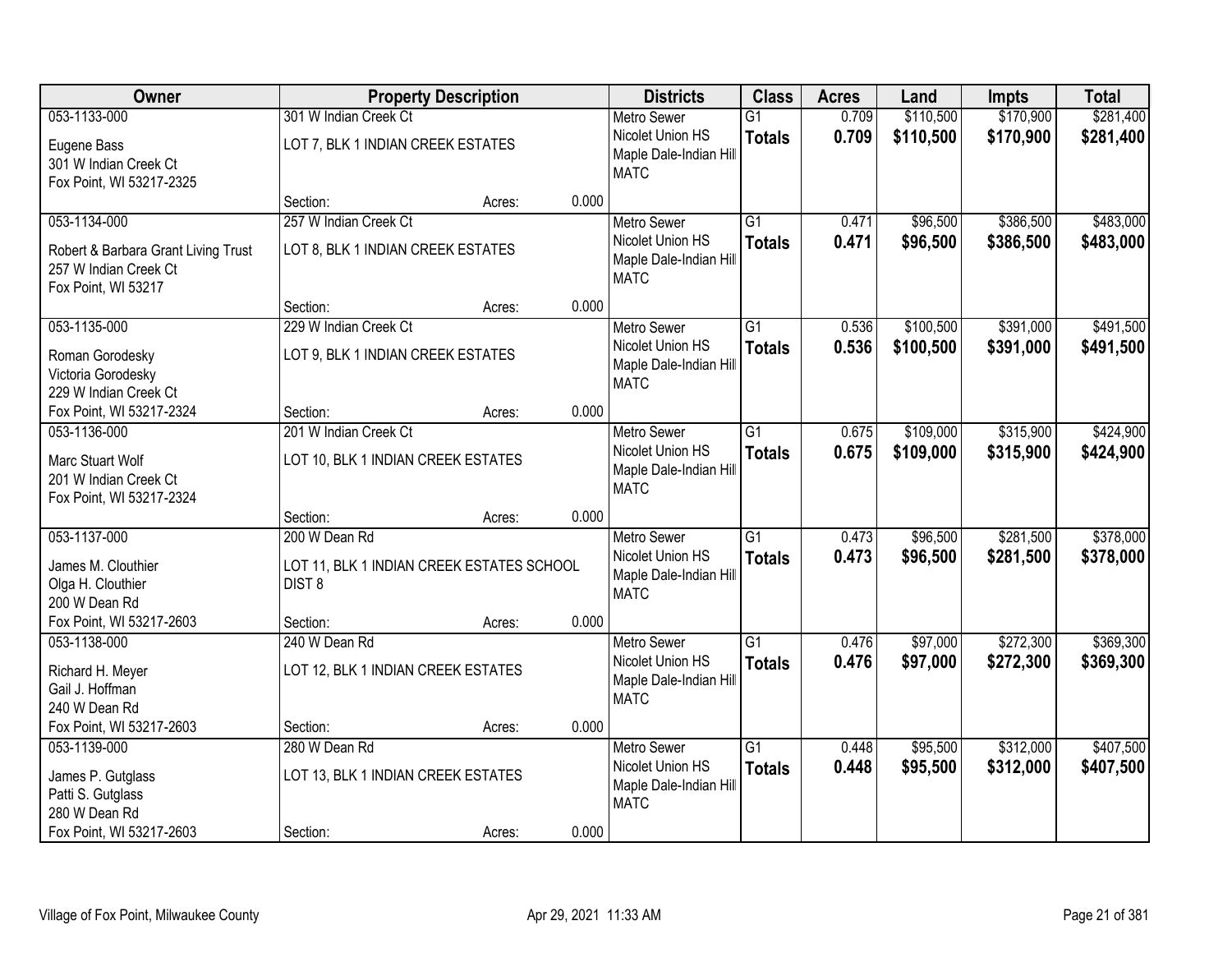| <b>Owner</b>             | <b>Property Description</b>                                        | <b>Districts</b>                      | <b>Class</b>    | <b>Acres</b> | Land     | <b>Impts</b>    | <b>Total</b> |
|--------------------------|--------------------------------------------------------------------|---------------------------------------|-----------------|--------------|----------|-----------------|--------------|
| 053-1140-000             | 300 W Dean Rd                                                      | <b>Metro Sewer</b>                    | $\overline{G1}$ | 0.432        | \$94,500 | \$324,000       | \$418,500    |
| Shane Gwinn              | LOT 14, BLK 1 INDIAN CREEK ESTATES                                 | Nicolet Union HS                      | <b>Totals</b>   | 0.432        | \$94,500 | \$324,000       | \$418,500    |
| Mindy Gwinn              |                                                                    | Maple Dale-Indian Hill                |                 |              |          |                 |              |
| 300 W Dean Rd            |                                                                    | <b>MATC</b>                           |                 |              |          |                 |              |
| Fox Point, WI 53217      | 0.000<br>Section:<br>Acres:                                        |                                       |                 |              |          |                 |              |
| 053-1141-000             | 340 W Dean Rd                                                      | <b>Metro Sewer</b>                    | $\overline{G1}$ | 0.432        | \$94,500 | \$224,000       | \$318,500    |
|                          |                                                                    | Nicolet Union HS                      | <b>Totals</b>   | 0.432        | \$94,500 | \$224,000       | \$318,500    |
| Mohsen Abunasr Shiraz    | LOT 15, BLK 1 INDIAN CREEK ESTATES                                 | Maple Dale-Indian Hill                |                 |              |          |                 |              |
| Diba Moayed              |                                                                    | <b>MATC</b>                           |                 |              |          |                 |              |
| 340 W Dean Rd            |                                                                    |                                       |                 |              |          |                 |              |
| Fox Point, WI 53217      | 0.000<br>Section:<br>Acres:                                        |                                       |                 |              |          |                 |              |
| 053-1145-000             | 143 W Brown Deer Rd                                                | <b>Metro Sewer</b>                    | G1              | 0.066        | \$8,300  | $\sqrt{6}$      | \$8,300      |
| Fox Properties LLC       | SENECA TERRACE LOT 4 EXC PT IN VILLAGE OF                          | Nicolet Union HS                      | <b>Totals</b>   | 0.066        | \$8,300  | \$0             | \$8,300      |
| 110 W Krause Pl          | <b>BAYSIDE</b>                                                     | Maple Dale-Indian Hill                |                 |              |          |                 |              |
| Fox Point, WI 53217      |                                                                    | <b>MATC</b>                           |                 |              |          |                 |              |
|                          | 0.000<br>Section:<br>Acres:                                        |                                       |                 |              |          |                 |              |
| 053-1149-000             | 129 W Brown Deer Rd                                                | <b>Metro Sewer</b>                    | G1              | 0.033        | \$4,200  | \$0             | \$4,200      |
|                          |                                                                    | Nicolet Union HS                      | <b>Totals</b>   | 0.033        | \$4,200  | \$0             | \$4,200      |
| Jennifer Berry           | Unit A, together with said unit's undivided 1/2 interest in t      | Maple Dale-Indian Hill                |                 |              |          |                 |              |
| 129 W Brown Deer Rd      | common areas and facilities, along with the exclusive              | <b>MATC</b>                           |                 |              |          |                 |              |
| Fox Point, WI 53217      | use of the limited common areas and facilities appurtenar<br>0.033 |                                       |                 |              |          |                 |              |
| 053-1150-000             | Section:<br>Acres:<br>135 W Brown Deer Rd                          |                                       | $\overline{G1}$ | 0.033        |          |                 | \$4,200      |
|                          |                                                                    | <b>Metro Sewer</b>                    |                 |              | \$4,200  | $\overline{50}$ |              |
| Daniel Rosas Santos      | Unit B, together with said unit's undivided 1/2 interest in t      | Nicolet Union HS                      | <b>Totals</b>   | 0.033        | \$4,200  | \$0             | \$4,200      |
| Thuy Thanh Nguyen        | common areas and facilities, along with the exclusive              | Maple Dale-Indian Hill<br><b>MATC</b> |                 |              |          |                 |              |
| 135 W Brown Deer Rd      | use of the limited common areas and facilities appurtenar          |                                       |                 |              |          |                 |              |
| Bayside, WI 53217        | Section:<br>0.033<br>Acres:                                        |                                       |                 |              |          |                 |              |
| 053-1151-000             | 201 W Brown Deer Rd                                                | Metro Sewer                           | $\overline{G1}$ | 0.033        | \$4,200  | $\sqrt{6}$      | \$4,200      |
| Michael J. Holcomb       | NEW ERA II CONDOMINIUM 50% OF LIMITED &                            | Nicolet Union HS                      | <b>Totals</b>   | 0.033        | \$4,200  | \$0             | \$4,200      |
| Aimee D. Holcomb         | COMMON AREAS FOR UNIT A LYING IN VILLAGE OF                        | Maple Dale-Indian Hill                |                 |              |          |                 |              |
| 201 W Brown Deer Rd      | FOX POINT                                                          | <b>MATC</b>                           |                 |              |          |                 |              |
| Bayside, WI 53217-2318   | 0.000<br>Section:<br>Acres:                                        |                                       |                 |              |          |                 |              |
| 053-1152-000             | 207 W Brown Deer Rd                                                | <b>Metro Sewer</b>                    | $\overline{G1}$ | 0.033        | \$4,200  | $\overline{50}$ | \$4,200      |
|                          |                                                                    | Nicolet Union HS                      |                 |              |          |                 |              |
| Richard C. Parduhn et al | NEW ERA II CONDOMINIUM 50% OF LIMITED &                            |                                       | <b>Totals</b>   | 0.033        | \$4,200  | \$0             | \$4,200      |
| 207 W Brown Deer Rd      | COMMON AREAS FOR UNIT B LYING IN VILLAGE OF                        | Maple Dale-Indian Hill<br><b>MATC</b> |                 |              |          |                 |              |
| Bayside, WI 53217-2318   | <b>FOX POINT</b>                                                   |                                       |                 |              |          |                 |              |
|                          | 0.000<br>Section:<br>Acres:                                        |                                       |                 |              |          |                 |              |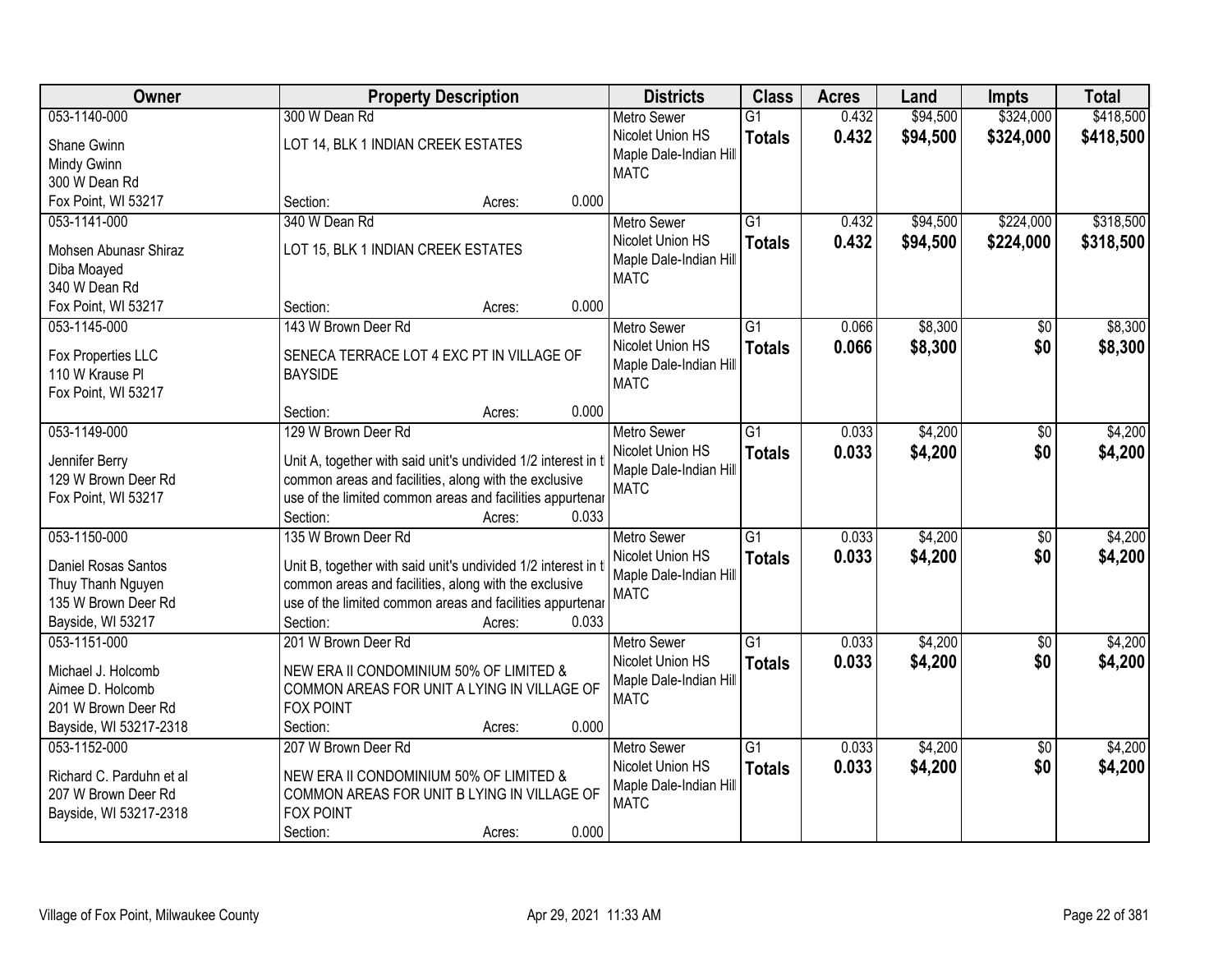| Owner                                   | <b>Property Description</b>                   |        |       | <b>Districts</b>                      | <b>Class</b>    | <b>Acres</b> | Land      | <b>Impts</b>    | <b>Total</b> |
|-----------------------------------------|-----------------------------------------------|--------|-------|---------------------------------------|-----------------|--------------|-----------|-----------------|--------------|
| 053-1153-000                            | 115 W Brown Deer Rd                           |        |       | Metro Sewer                           | $\overline{G1}$ | 0.032        | \$4,200   | $\overline{50}$ | \$4,200      |
| Marina Lozovatskyy Trust Dated August   | NEW ERA III CONDOMINIUM 50% OF LIMITED &      |        |       | Nicolet Union HS                      | <b>Totals</b>   | 0.032        | \$4,200   | \$0             | \$4,200      |
| 13, 2020                                | COMMON AREAS FOR UNIT A LYING IN VILLAGE OF   |        |       | Maple Dale-Indian Hill                |                 |              |           |                 |              |
| 115 W Brown Deer Rd                     | <b>FOX POINT</b>                              |        |       | <b>MATC</b>                           |                 |              |           |                 |              |
| Bayside, WI 53217                       | Section:                                      | Acres: | 0.000 |                                       |                 |              |           |                 |              |
| 053-1154-000                            | 121 W Brown Deer Rd                           |        |       | <b>Metro Sewer</b>                    | $\overline{G1}$ | 0.032        | \$4,200   | $\overline{30}$ | \$4,200      |
|                                         |                                               |        |       | Nicolet Union HS                      | <b>Totals</b>   | 0.032        | \$4,200   | \$0             | \$4,200      |
| Barbette T. Huxley                      | NEW ERA III CONDOMINIUM 50% OF LIMITED &      |        |       | Maple Dale-Indian Hill                |                 |              |           |                 |              |
| 121 W Brown Deer Rd                     | COMMON AREAS FOR UNIT B LYING IN VILLAGE OF   |        |       | <b>MATC</b>                           |                 |              |           |                 |              |
| Bayside, WI 53217-2316                  | <b>FOX POINT</b>                              |        |       |                                       |                 |              |           |                 |              |
|                                         | Section:                                      | Acres: | 0.000 |                                       |                 |              |           |                 |              |
| 053-1155-000                            | 101 W Brown Deer Rd                           |        |       | Metro Sewer                           | $\overline{G1}$ | 0.034        | \$4,200   | \$0             | \$4,200      |
| <b>Todd Robinette</b>                   | FREITAG DEVELOPMENT CONDOMINIUM 50% OF        |        |       | Nicolet Union HS                      | <b>Totals</b>   | 0.034        | \$4,200   | \$0             | \$4,200      |
| 101 W Brown Deer Rd                     | LIMITED & COMMON AREAS FOR UNIT A LYING IN    |        |       | Maple Dale-Indian Hill                |                 |              |           |                 |              |
| Bayside, WI 53217                       | VILLAGE OF FOX POINT                          |        |       | <b>MATC</b>                           |                 |              |           |                 |              |
|                                         | Section:                                      | Acres: | 0.000 |                                       |                 |              |           |                 |              |
| 053-1156-000                            | 107 W Brown Deer Rd                           |        |       | <b>Metro Sewer</b>                    | $\overline{G1}$ | 0.033        | \$4,200   | \$0             | \$4,200      |
|                                         |                                               |        |       | Nicolet Union HS                      | <b>Totals</b>   | 0.033        | \$4,200   | \$0             | \$4,200      |
| <b>Todd Robinette</b>                   | FREITAG DEVELOPMENT CONDOMINIUM 50% OF        |        |       | Maple Dale-Indian Hill                |                 |              |           |                 |              |
| 101 W Abert PI                          | LIMITED & COMMON AREAS FOR UNIT B LYING IN    |        |       | <b>MATC</b>                           |                 |              |           |                 |              |
| Milwaukee, WI 53212                     | VILLAGE OF FOX POINT                          |        |       |                                       |                 |              |           |                 |              |
|                                         | Section:                                      | Acres: | 0.000 |                                       |                 |              |           |                 |              |
| 053-1157-000                            | 221 W Brown Deer Rd                           |        |       | Metro Sewer                           | $\overline{G1}$ | 0.033        | \$4,200   | \$0             | \$4,200      |
| Debra Unferth                           | SU-SAN CONDOMINIUM, NE 8-8-22                 |        |       | Nicolet Union HS                      | <b>Totals</b>   | 0.033        | \$4,200   | \$0             | \$4,200      |
| 221 W Brown Deer Rd                     |                                               |        |       | Maple Dale-Indian Hill<br><b>MATC</b> |                 |              |           |                 |              |
| Bayside, WI 53217-2318                  |                                               |        |       |                                       |                 |              |           |                 |              |
|                                         | Section:                                      | Acres: | 0.000 |                                       |                 |              |           |                 |              |
| 053-1158-000                            | 215 W Brown Deer Rd                           |        |       | <b>Metro Sewer</b>                    | $\overline{G1}$ | 0.033        | \$4,200   | $\sqrt{6}$      | \$4,200      |
| Robert E. Strauss                       | SU-SAN CONDOMINIUM NE 8-8-22 UNIT B EXC PART  |        |       | Nicolet Union HS                      | <b>Totals</b>   | 0.033        | \$4,200   | \$0             | \$4,200      |
| Sue L. Colburn Strauss                  | IN BAYSIDE                                    |        |       | Maple Dale-Indian Hill                |                 |              |           |                 |              |
| 7325 E Cascada Cir                      |                                               |        |       | <b>MATC</b>                           |                 |              |           |                 |              |
| Tucson, AZ 85715                        | Section:                                      | Acres: | 0.000 |                                       |                 |              |           |                 |              |
| 053-8000-001                            | 225 W Brown Deer Rd                           |        |       | <b>Metro Sewer</b>                    | $\overline{G2}$ | 0.798        | \$174,000 | \$526,000       | \$700,000    |
|                                         |                                               |        |       | Nicolet Union HS                      | <b>Totals</b>   | 0.798        | \$174,000 | \$526,000       | \$700,000    |
| Alta Vista Senior Living Portfolio, LLC | PARCELS 1 2 3 & 4 CERTIFIED SURVEY MAP NO. 74 |        |       | Maple Dale-Indian Hill                |                 |              |           |                 |              |
| 225 E Michigan St #300                  | NE 1/4 SEC 8-8-22E EXC. PART IN VILLAGE OF    |        |       | <b>MATC</b>                           |                 |              |           |                 |              |
| Milwaukee, WI 53202                     | BAYSIDE - Full legal description              |        |       |                                       |                 |              |           |                 |              |
|                                         | Section:                                      | Acres: | 0.798 |                                       |                 |              |           |                 |              |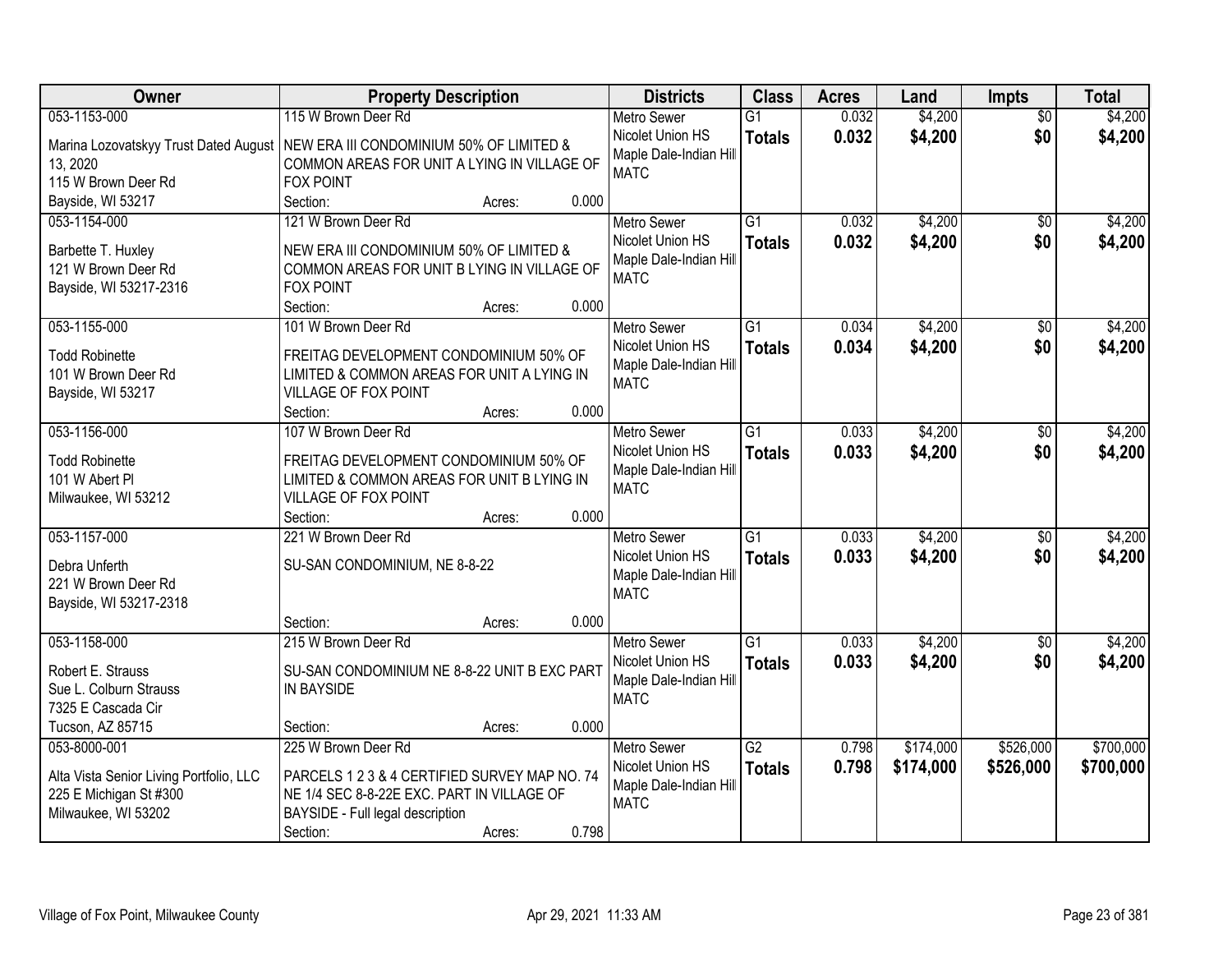| \$119,000<br>\$197,500<br>053-8004-000<br>8615 N Fox Croft Ln<br>0.498<br>\$78,500<br>$\overline{G1}$<br><b>Metro Sewer</b><br>Nicolet Union HS<br>0.498<br>\$78,500<br>\$119,000<br>\$197,500<br><b>Totals</b><br>Robert E. Schroeder<br>LOT 1 CERTIFIED SURVEY MAP NO. 658 NE1/4 SEC.<br>Maple Dale-Indian Hill<br>$8 - 8 - 22$<br>Lynn M. Hunsicker<br><b>MATC</b><br>8615 N Fox Croft Ln<br>0.000<br>Fox Point, WI 53217-2230<br>Section:<br>Acres:<br>\$273,000<br>8601 N Fox Croft Ln<br>$\overline{G1}$<br>\$77,000<br>\$196,000<br>053-8005-000<br>0.465<br><b>Metro Sewer</b><br>0.465<br>\$77,000<br>\$196,000<br>Nicolet Union HS<br>\$273,000<br><b>Totals</b><br>Lot Two (2) in Certified Survey Map No. 658, recorded in<br>Montasir Mohamed & Sana Elhag<br>Maple Dale-Indian Hill<br>8601 N Fox Croft Ln<br>the office of the Register of Deeds for<br><b>MATC</b><br>Milwaukee County on March 10, 1967 in Reel 349, Image<br>Fox Point, WI 53217<br>0.000<br>Section:<br>Acres:<br>\$223,000<br>\$317,500<br>053-8007-000<br>8760 N Seneca Rd<br>$\overline{G1}$<br>0.430<br>\$94,500<br>Metro Sewer<br>Nicolet Union HS<br>0.430<br>\$94,500<br>\$223,000<br>\$317,500<br><b>Totals</b><br>PARCEL B CERTIFIED SURVEY MAP 669 NE1/4 SEC<br>David C. Low<br>Maple Dale-Indian Hill<br>Emma L. Low<br>$8 - 8 - 22$<br><b>MATC</b><br>8760 N Seneca Rd<br>0.000<br>Fox Point, WI 53217<br>Section:<br>Acres:<br>121 E Brown Deer Rd<br>\$4,200<br>\$4,200<br>053-8008-000<br>G1<br>0.088<br><b>Metro Sewer</b><br>$\sqrt[6]{}$<br>0.088<br>Nicolet Union HS<br>\$4,200<br>\$0<br>\$4,200<br><b>Totals</b><br>Thelma L Herbst Living Trust<br>CERTIFIED SURVEY MAP NO 4032 NW 1/4 SEC 8 8 22<br>Maple Dale-Indian Hill<br>121 E Brown Deer Rd<br>LOT 1; EXC THAT PART IN THE VILLAGE OF<br><b>MATC</b><br>Bayside, WI 53217-2312<br>BAYSIDE, INCLDG EASEMENT<br>0.000<br>Section:<br>Acres:<br>$\overline{G1}$<br>\$4,400<br>\$12,600<br>053-8009-000<br>111 E Brown Deer Rd<br>0.095<br>\$8,200<br><b>Metro Sewer</b><br>0.095<br>\$4,400<br>\$8,200<br>\$12,600<br>Nicolet Union HS<br><b>Totals</b><br>Gilbert J. Chenow Jr<br>CERTIFIED SURVEY MAP NO 4032 NE 1/4 SEC 8 8 22<br>Maple Dale-Indian Hill<br>Marilee Chenow<br>LOT 2; EXC THAT PART IN THE VILLAGE OF<br><b>MATC</b><br>111 E Brown Deer Rd<br>BAYSIDE; SUBJ TO EASEMENT<br>Bayside, WI 53217-2312<br>0.000<br>Section:<br>Acres:<br>$\overline{X4}$<br>053-8978-000<br>8405 N Regent Rd<br><b>Metro Sewer</b><br>0.000<br>$\sqrt{6}$<br>$\sqrt{6}$<br>$\frac{1}{6}$<br>\$0<br>\$0<br>\$0<br>Nicolet Union HS<br>0.000<br><b>Totals</b><br>THAT PART OF S 1/2 OF E 1/2 OF SE1/4 OF NE1/4 OF<br>Mmsd<br>Fox Point<br>Attn: Dennis Stefanik<br>SEC. 8-8-22, BDD AND DESC. AS FOLLOWS: COM. AT<br><b>MATC</b><br>A PT IN THE S. LI WHICH IS 125 FT. W. OF THE SE<br>260 W Seeboth St<br>0.000<br>Milwaukee, WI 53204<br>Section:<br>Acres:<br>0.000<br>$\overline{50}$<br>053-8979-000<br>216 E Dean Rd<br><b>Metro Sewer</b><br>$\overline{X4}$<br>\$0<br>$\overline{50}$ | Owner | <b>Property Description</b> | <b>Districts</b> | <b>Class</b>  | <b>Acres</b> | Land | <b>Impts</b> | <b>Total</b> |
|--------------------------------------------------------------------------------------------------------------------------------------------------------------------------------------------------------------------------------------------------------------------------------------------------------------------------------------------------------------------------------------------------------------------------------------------------------------------------------------------------------------------------------------------------------------------------------------------------------------------------------------------------------------------------------------------------------------------------------------------------------------------------------------------------------------------------------------------------------------------------------------------------------------------------------------------------------------------------------------------------------------------------------------------------------------------------------------------------------------------------------------------------------------------------------------------------------------------------------------------------------------------------------------------------------------------------------------------------------------------------------------------------------------------------------------------------------------------------------------------------------------------------------------------------------------------------------------------------------------------------------------------------------------------------------------------------------------------------------------------------------------------------------------------------------------------------------------------------------------------------------------------------------------------------------------------------------------------------------------------------------------------------------------------------------------------------------------------------------------------------------------------------------------------------------------------------------------------------------------------------------------------------------------------------------------------------------------------------------------------------------------------------------------------------------------------------------------------------------------------------------------------------------------------------------------------------------------------------------------------------------------------------------------------------------------------------------------------------------------------------------------------------------------------------------------------------------------------------------------------------------------------------------------------------------------------------------------------------------------------------------------------------------------------------------|-------|-----------------------------|------------------|---------------|--------------|------|--------------|--------------|
|                                                                                                                                                                                                                                                                                                                                                                                                                                                                                                                                                                                                                                                                                                                                                                                                                                                                                                                                                                                                                                                                                                                                                                                                                                                                                                                                                                                                                                                                                                                                                                                                                                                                                                                                                                                                                                                                                                                                                                                                                                                                                                                                                                                                                                                                                                                                                                                                                                                                                                                                                                                                                                                                                                                                                                                                                                                                                                                                                                                                                                                        |       |                             |                  |               |              |      |              |              |
|                                                                                                                                                                                                                                                                                                                                                                                                                                                                                                                                                                                                                                                                                                                                                                                                                                                                                                                                                                                                                                                                                                                                                                                                                                                                                                                                                                                                                                                                                                                                                                                                                                                                                                                                                                                                                                                                                                                                                                                                                                                                                                                                                                                                                                                                                                                                                                                                                                                                                                                                                                                                                                                                                                                                                                                                                                                                                                                                                                                                                                                        |       |                             |                  |               |              |      |              |              |
|                                                                                                                                                                                                                                                                                                                                                                                                                                                                                                                                                                                                                                                                                                                                                                                                                                                                                                                                                                                                                                                                                                                                                                                                                                                                                                                                                                                                                                                                                                                                                                                                                                                                                                                                                                                                                                                                                                                                                                                                                                                                                                                                                                                                                                                                                                                                                                                                                                                                                                                                                                                                                                                                                                                                                                                                                                                                                                                                                                                                                                                        |       |                             |                  |               |              |      |              |              |
|                                                                                                                                                                                                                                                                                                                                                                                                                                                                                                                                                                                                                                                                                                                                                                                                                                                                                                                                                                                                                                                                                                                                                                                                                                                                                                                                                                                                                                                                                                                                                                                                                                                                                                                                                                                                                                                                                                                                                                                                                                                                                                                                                                                                                                                                                                                                                                                                                                                                                                                                                                                                                                                                                                                                                                                                                                                                                                                                                                                                                                                        |       |                             |                  |               |              |      |              |              |
|                                                                                                                                                                                                                                                                                                                                                                                                                                                                                                                                                                                                                                                                                                                                                                                                                                                                                                                                                                                                                                                                                                                                                                                                                                                                                                                                                                                                                                                                                                                                                                                                                                                                                                                                                                                                                                                                                                                                                                                                                                                                                                                                                                                                                                                                                                                                                                                                                                                                                                                                                                                                                                                                                                                                                                                                                                                                                                                                                                                                                                                        |       |                             |                  |               |              |      |              |              |
|                                                                                                                                                                                                                                                                                                                                                                                                                                                                                                                                                                                                                                                                                                                                                                                                                                                                                                                                                                                                                                                                                                                                                                                                                                                                                                                                                                                                                                                                                                                                                                                                                                                                                                                                                                                                                                                                                                                                                                                                                                                                                                                                                                                                                                                                                                                                                                                                                                                                                                                                                                                                                                                                                                                                                                                                                                                                                                                                                                                                                                                        |       |                             |                  |               |              |      |              |              |
|                                                                                                                                                                                                                                                                                                                                                                                                                                                                                                                                                                                                                                                                                                                                                                                                                                                                                                                                                                                                                                                                                                                                                                                                                                                                                                                                                                                                                                                                                                                                                                                                                                                                                                                                                                                                                                                                                                                                                                                                                                                                                                                                                                                                                                                                                                                                                                                                                                                                                                                                                                                                                                                                                                                                                                                                                                                                                                                                                                                                                                                        |       |                             |                  |               |              |      |              |              |
|                                                                                                                                                                                                                                                                                                                                                                                                                                                                                                                                                                                                                                                                                                                                                                                                                                                                                                                                                                                                                                                                                                                                                                                                                                                                                                                                                                                                                                                                                                                                                                                                                                                                                                                                                                                                                                                                                                                                                                                                                                                                                                                                                                                                                                                                                                                                                                                                                                                                                                                                                                                                                                                                                                                                                                                                                                                                                                                                                                                                                                                        |       |                             |                  |               |              |      |              |              |
|                                                                                                                                                                                                                                                                                                                                                                                                                                                                                                                                                                                                                                                                                                                                                                                                                                                                                                                                                                                                                                                                                                                                                                                                                                                                                                                                                                                                                                                                                                                                                                                                                                                                                                                                                                                                                                                                                                                                                                                                                                                                                                                                                                                                                                                                                                                                                                                                                                                                                                                                                                                                                                                                                                                                                                                                                                                                                                                                                                                                                                                        |       |                             |                  |               |              |      |              |              |
|                                                                                                                                                                                                                                                                                                                                                                                                                                                                                                                                                                                                                                                                                                                                                                                                                                                                                                                                                                                                                                                                                                                                                                                                                                                                                                                                                                                                                                                                                                                                                                                                                                                                                                                                                                                                                                                                                                                                                                                                                                                                                                                                                                                                                                                                                                                                                                                                                                                                                                                                                                                                                                                                                                                                                                                                                                                                                                                                                                                                                                                        |       |                             |                  |               |              |      |              |              |
|                                                                                                                                                                                                                                                                                                                                                                                                                                                                                                                                                                                                                                                                                                                                                                                                                                                                                                                                                                                                                                                                                                                                                                                                                                                                                                                                                                                                                                                                                                                                                                                                                                                                                                                                                                                                                                                                                                                                                                                                                                                                                                                                                                                                                                                                                                                                                                                                                                                                                                                                                                                                                                                                                                                                                                                                                                                                                                                                                                                                                                                        |       |                             |                  |               |              |      |              |              |
|                                                                                                                                                                                                                                                                                                                                                                                                                                                                                                                                                                                                                                                                                                                                                                                                                                                                                                                                                                                                                                                                                                                                                                                                                                                                                                                                                                                                                                                                                                                                                                                                                                                                                                                                                                                                                                                                                                                                                                                                                                                                                                                                                                                                                                                                                                                                                                                                                                                                                                                                                                                                                                                                                                                                                                                                                                                                                                                                                                                                                                                        |       |                             |                  |               |              |      |              |              |
|                                                                                                                                                                                                                                                                                                                                                                                                                                                                                                                                                                                                                                                                                                                                                                                                                                                                                                                                                                                                                                                                                                                                                                                                                                                                                                                                                                                                                                                                                                                                                                                                                                                                                                                                                                                                                                                                                                                                                                                                                                                                                                                                                                                                                                                                                                                                                                                                                                                                                                                                                                                                                                                                                                                                                                                                                                                                                                                                                                                                                                                        |       |                             |                  |               |              |      |              |              |
|                                                                                                                                                                                                                                                                                                                                                                                                                                                                                                                                                                                                                                                                                                                                                                                                                                                                                                                                                                                                                                                                                                                                                                                                                                                                                                                                                                                                                                                                                                                                                                                                                                                                                                                                                                                                                                                                                                                                                                                                                                                                                                                                                                                                                                                                                                                                                                                                                                                                                                                                                                                                                                                                                                                                                                                                                                                                                                                                                                                                                                                        |       |                             |                  |               |              |      |              |              |
|                                                                                                                                                                                                                                                                                                                                                                                                                                                                                                                                                                                                                                                                                                                                                                                                                                                                                                                                                                                                                                                                                                                                                                                                                                                                                                                                                                                                                                                                                                                                                                                                                                                                                                                                                                                                                                                                                                                                                                                                                                                                                                                                                                                                                                                                                                                                                                                                                                                                                                                                                                                                                                                                                                                                                                                                                                                                                                                                                                                                                                                        |       |                             |                  |               |              |      |              |              |
|                                                                                                                                                                                                                                                                                                                                                                                                                                                                                                                                                                                                                                                                                                                                                                                                                                                                                                                                                                                                                                                                                                                                                                                                                                                                                                                                                                                                                                                                                                                                                                                                                                                                                                                                                                                                                                                                                                                                                                                                                                                                                                                                                                                                                                                                                                                                                                                                                                                                                                                                                                                                                                                                                                                                                                                                                                                                                                                                                                                                                                                        |       |                             |                  |               |              |      |              |              |
|                                                                                                                                                                                                                                                                                                                                                                                                                                                                                                                                                                                                                                                                                                                                                                                                                                                                                                                                                                                                                                                                                                                                                                                                                                                                                                                                                                                                                                                                                                                                                                                                                                                                                                                                                                                                                                                                                                                                                                                                                                                                                                                                                                                                                                                                                                                                                                                                                                                                                                                                                                                                                                                                                                                                                                                                                                                                                                                                                                                                                                                        |       |                             |                  |               |              |      |              |              |
|                                                                                                                                                                                                                                                                                                                                                                                                                                                                                                                                                                                                                                                                                                                                                                                                                                                                                                                                                                                                                                                                                                                                                                                                                                                                                                                                                                                                                                                                                                                                                                                                                                                                                                                                                                                                                                                                                                                                                                                                                                                                                                                                                                                                                                                                                                                                                                                                                                                                                                                                                                                                                                                                                                                                                                                                                                                                                                                                                                                                                                                        |       |                             |                  |               |              |      |              |              |
|                                                                                                                                                                                                                                                                                                                                                                                                                                                                                                                                                                                                                                                                                                                                                                                                                                                                                                                                                                                                                                                                                                                                                                                                                                                                                                                                                                                                                                                                                                                                                                                                                                                                                                                                                                                                                                                                                                                                                                                                                                                                                                                                                                                                                                                                                                                                                                                                                                                                                                                                                                                                                                                                                                                                                                                                                                                                                                                                                                                                                                                        |       |                             |                  |               |              |      |              |              |
|                                                                                                                                                                                                                                                                                                                                                                                                                                                                                                                                                                                                                                                                                                                                                                                                                                                                                                                                                                                                                                                                                                                                                                                                                                                                                                                                                                                                                                                                                                                                                                                                                                                                                                                                                                                                                                                                                                                                                                                                                                                                                                                                                                                                                                                                                                                                                                                                                                                                                                                                                                                                                                                                                                                                                                                                                                                                                                                                                                                                                                                        |       |                             |                  |               |              |      |              |              |
|                                                                                                                                                                                                                                                                                                                                                                                                                                                                                                                                                                                                                                                                                                                                                                                                                                                                                                                                                                                                                                                                                                                                                                                                                                                                                                                                                                                                                                                                                                                                                                                                                                                                                                                                                                                                                                                                                                                                                                                                                                                                                                                                                                                                                                                                                                                                                                                                                                                                                                                                                                                                                                                                                                                                                                                                                                                                                                                                                                                                                                                        |       |                             |                  |               |              |      |              |              |
|                                                                                                                                                                                                                                                                                                                                                                                                                                                                                                                                                                                                                                                                                                                                                                                                                                                                                                                                                                                                                                                                                                                                                                                                                                                                                                                                                                                                                                                                                                                                                                                                                                                                                                                                                                                                                                                                                                                                                                                                                                                                                                                                                                                                                                                                                                                                                                                                                                                                                                                                                                                                                                                                                                                                                                                                                                                                                                                                                                                                                                                        |       |                             |                  |               |              |      |              |              |
|                                                                                                                                                                                                                                                                                                                                                                                                                                                                                                                                                                                                                                                                                                                                                                                                                                                                                                                                                                                                                                                                                                                                                                                                                                                                                                                                                                                                                                                                                                                                                                                                                                                                                                                                                                                                                                                                                                                                                                                                                                                                                                                                                                                                                                                                                                                                                                                                                                                                                                                                                                                                                                                                                                                                                                                                                                                                                                                                                                                                                                                        |       |                             |                  |               |              |      |              |              |
|                                                                                                                                                                                                                                                                                                                                                                                                                                                                                                                                                                                                                                                                                                                                                                                                                                                                                                                                                                                                                                                                                                                                                                                                                                                                                                                                                                                                                                                                                                                                                                                                                                                                                                                                                                                                                                                                                                                                                                                                                                                                                                                                                                                                                                                                                                                                                                                                                                                                                                                                                                                                                                                                                                                                                                                                                                                                                                                                                                                                                                                        |       |                             |                  |               |              |      |              |              |
|                                                                                                                                                                                                                                                                                                                                                                                                                                                                                                                                                                                                                                                                                                                                                                                                                                                                                                                                                                                                                                                                                                                                                                                                                                                                                                                                                                                                                                                                                                                                                                                                                                                                                                                                                                                                                                                                                                                                                                                                                                                                                                                                                                                                                                                                                                                                                                                                                                                                                                                                                                                                                                                                                                                                                                                                                                                                                                                                                                                                                                                        |       |                             |                  |               |              |      |              |              |
|                                                                                                                                                                                                                                                                                                                                                                                                                                                                                                                                                                                                                                                                                                                                                                                                                                                                                                                                                                                                                                                                                                                                                                                                                                                                                                                                                                                                                                                                                                                                                                                                                                                                                                                                                                                                                                                                                                                                                                                                                                                                                                                                                                                                                                                                                                                                                                                                                                                                                                                                                                                                                                                                                                                                                                                                                                                                                                                                                                                                                                                        |       |                             |                  |               |              |      |              |              |
|                                                                                                                                                                                                                                                                                                                                                                                                                                                                                                                                                                                                                                                                                                                                                                                                                                                                                                                                                                                                                                                                                                                                                                                                                                                                                                                                                                                                                                                                                                                                                                                                                                                                                                                                                                                                                                                                                                                                                                                                                                                                                                                                                                                                                                                                                                                                                                                                                                                                                                                                                                                                                                                                                                                                                                                                                                                                                                                                                                                                                                                        |       |                             |                  |               |              |      |              |              |
|                                                                                                                                                                                                                                                                                                                                                                                                                                                                                                                                                                                                                                                                                                                                                                                                                                                                                                                                                                                                                                                                                                                                                                                                                                                                                                                                                                                                                                                                                                                                                                                                                                                                                                                                                                                                                                                                                                                                                                                                                                                                                                                                                                                                                                                                                                                                                                                                                                                                                                                                                                                                                                                                                                                                                                                                                                                                                                                                                                                                                                                        |       |                             |                  |               |              |      |              |              |
|                                                                                                                                                                                                                                                                                                                                                                                                                                                                                                                                                                                                                                                                                                                                                                                                                                                                                                                                                                                                                                                                                                                                                                                                                                                                                                                                                                                                                                                                                                                                                                                                                                                                                                                                                                                                                                                                                                                                                                                                                                                                                                                                                                                                                                                                                                                                                                                                                                                                                                                                                                                                                                                                                                                                                                                                                                                                                                                                                                                                                                                        |       |                             |                  |               |              |      |              |              |
|                                                                                                                                                                                                                                                                                                                                                                                                                                                                                                                                                                                                                                                                                                                                                                                                                                                                                                                                                                                                                                                                                                                                                                                                                                                                                                                                                                                                                                                                                                                                                                                                                                                                                                                                                                                                                                                                                                                                                                                                                                                                                                                                                                                                                                                                                                                                                                                                                                                                                                                                                                                                                                                                                                                                                                                                                                                                                                                                                                                                                                                        |       |                             |                  |               |              |      |              |              |
|                                                                                                                                                                                                                                                                                                                                                                                                                                                                                                                                                                                                                                                                                                                                                                                                                                                                                                                                                                                                                                                                                                                                                                                                                                                                                                                                                                                                                                                                                                                                                                                                                                                                                                                                                                                                                                                                                                                                                                                                                                                                                                                                                                                                                                                                                                                                                                                                                                                                                                                                                                                                                                                                                                                                                                                                                                                                                                                                                                                                                                                        |       |                             |                  |               |              |      |              |              |
|                                                                                                                                                                                                                                                                                                                                                                                                                                                                                                                                                                                                                                                                                                                                                                                                                                                                                                                                                                                                                                                                                                                                                                                                                                                                                                                                                                                                                                                                                                                                                                                                                                                                                                                                                                                                                                                                                                                                                                                                                                                                                                                                                                                                                                                                                                                                                                                                                                                                                                                                                                                                                                                                                                                                                                                                                                                                                                                                                                                                                                                        |       |                             |                  |               |              |      |              |              |
|                                                                                                                                                                                                                                                                                                                                                                                                                                                                                                                                                                                                                                                                                                                                                                                                                                                                                                                                                                                                                                                                                                                                                                                                                                                                                                                                                                                                                                                                                                                                                                                                                                                                                                                                                                                                                                                                                                                                                                                                                                                                                                                                                                                                                                                                                                                                                                                                                                                                                                                                                                                                                                                                                                                                                                                                                                                                                                                                                                                                                                                        |       |                             |                  |               |              |      |              |              |
|                                                                                                                                                                                                                                                                                                                                                                                                                                                                                                                                                                                                                                                                                                                                                                                                                                                                                                                                                                                                                                                                                                                                                                                                                                                                                                                                                                                                                                                                                                                                                                                                                                                                                                                                                                                                                                                                                                                                                                                                                                                                                                                                                                                                                                                                                                                                                                                                                                                                                                                                                                                                                                                                                                                                                                                                                                                                                                                                                                                                                                                        |       |                             |                  |               |              |      |              |              |
| THAT PART OF S 1/2 OF E 1/2 OF SE1/4 OF NE1/4 OF<br>Mmsd                                                                                                                                                                                                                                                                                                                                                                                                                                                                                                                                                                                                                                                                                                                                                                                                                                                                                                                                                                                                                                                                                                                                                                                                                                                                                                                                                                                                                                                                                                                                                                                                                                                                                                                                                                                                                                                                                                                                                                                                                                                                                                                                                                                                                                                                                                                                                                                                                                                                                                                                                                                                                                                                                                                                                                                                                                                                                                                                                                                               |       |                             | Nicolet Union HS | <b>Totals</b> | 0.000        | \$0  | \$0          | \$0          |
| Fox Point<br>Attn: Dennis Stefanik<br>SEC. 8-8-22, BDD AND DESC. AS FOLLOWS: COM AT                                                                                                                                                                                                                                                                                                                                                                                                                                                                                                                                                                                                                                                                                                                                                                                                                                                                                                                                                                                                                                                                                                                                                                                                                                                                                                                                                                                                                                                                                                                                                                                                                                                                                                                                                                                                                                                                                                                                                                                                                                                                                                                                                                                                                                                                                                                                                                                                                                                                                                                                                                                                                                                                                                                                                                                                                                                                                                                                                                    |       |                             |                  |               |              |      |              |              |
| <b>MATC</b><br>A PT IN THE S. LI WHICH IS 205 FT. W. OF THE SE<br>260 W Seboth St                                                                                                                                                                                                                                                                                                                                                                                                                                                                                                                                                                                                                                                                                                                                                                                                                                                                                                                                                                                                                                                                                                                                                                                                                                                                                                                                                                                                                                                                                                                                                                                                                                                                                                                                                                                                                                                                                                                                                                                                                                                                                                                                                                                                                                                                                                                                                                                                                                                                                                                                                                                                                                                                                                                                                                                                                                                                                                                                                                      |       |                             |                  |               |              |      |              |              |
| 0.000<br>Milwaukee, WI 53204<br>Section:<br>Acres:                                                                                                                                                                                                                                                                                                                                                                                                                                                                                                                                                                                                                                                                                                                                                                                                                                                                                                                                                                                                                                                                                                                                                                                                                                                                                                                                                                                                                                                                                                                                                                                                                                                                                                                                                                                                                                                                                                                                                                                                                                                                                                                                                                                                                                                                                                                                                                                                                                                                                                                                                                                                                                                                                                                                                                                                                                                                                                                                                                                                     |       |                             |                  |               |              |      |              |              |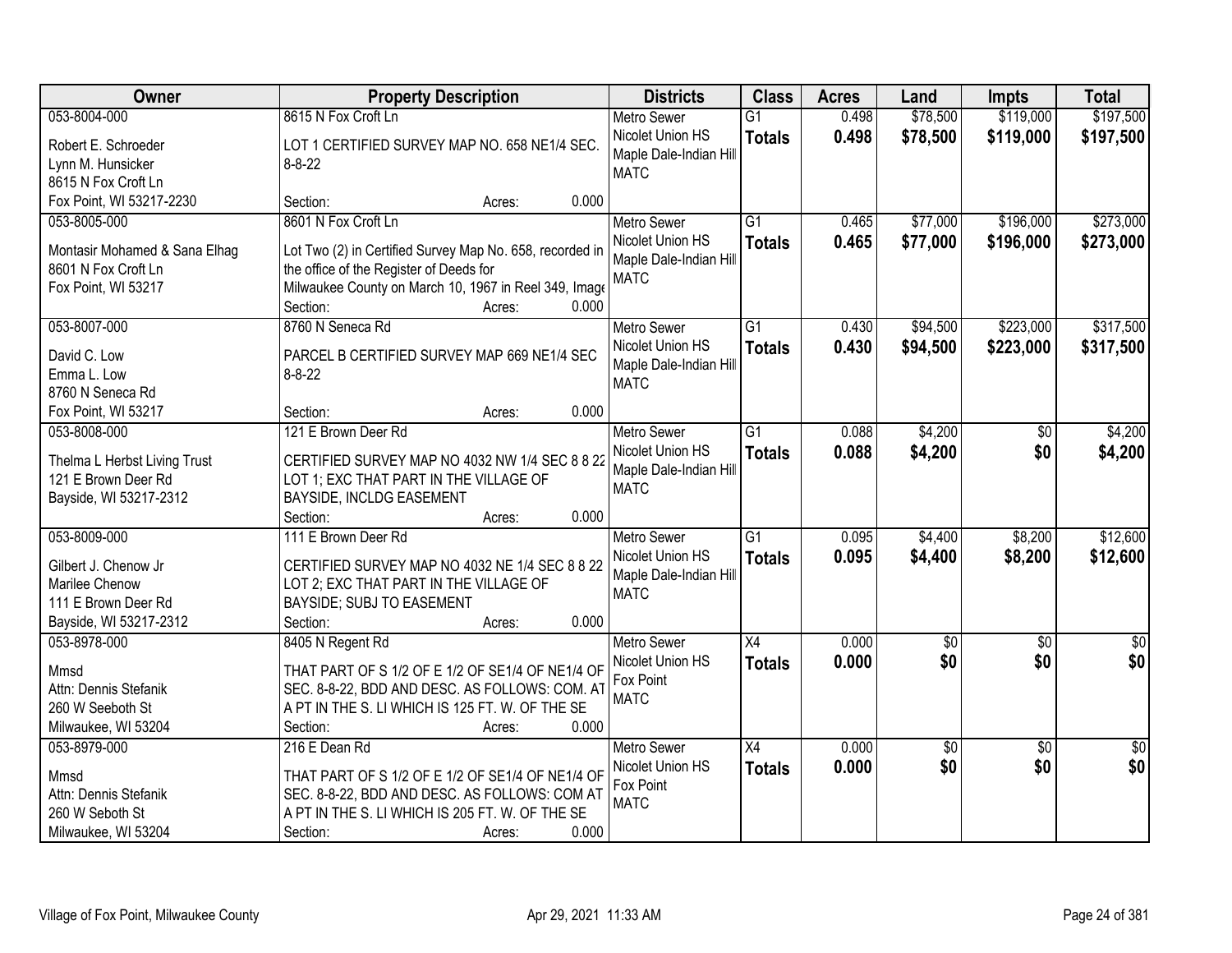| Owner                            | <b>Property Description</b>                                | <b>Districts</b>              | <b>Class</b>    | <b>Acres</b> | Land              | Impts           | <b>Total</b>     |
|----------------------------------|------------------------------------------------------------|-------------------------------|-----------------|--------------|-------------------|-----------------|------------------|
| 053-8980-000                     | 8411 N Regent Rd                                           | <b>Metro Sewer</b>            | $\overline{G1}$ | 0.635        | \$106,500         | \$121,000       | \$227,500        |
| Judith A. Peters                 | That part of the South 1/2 of the East 1/2 of the South Ea | Nicolet Union HS              | <b>Totals</b>   | 0.635        | \$106,500         | \$121,000       | \$227,500        |
| 8411 N Regent Rd                 | 1/4 of the North East 1/4 of Section 8, Township 8 North,  | Maple Dale-Indian Hill        |                 |              |                   |                 |                  |
| Fox Point, WI 53217              | Range 22 East, in the Village of Fox Point, County of      | <b>MATC</b>                   |                 |              |                   |                 |                  |
|                                  | 0.635<br>Section:<br>Acres:                                |                               |                 |              |                   |                 |                  |
| 053-8981-000                     | 212 E Dean Rd                                              | <b>Metro Sewer</b>            | $\overline{X4}$ | 0.000        | $\overline{50}$   | $\overline{50}$ | $\sqrt{50}$      |
| Mmsd                             | W. 80 FT. OF E. 285 FT OF S. 335 FT. OF NE1/4 SEC.         | Nicolet Union HS              | <b>Totals</b>   | 0.000        | \$0               | \$0             | \$0              |
| Attn: Dennis Stefanik            | $8 - 8 - 22$                                               | Fox Point                     |                 |              |                   |                 |                  |
| PO Box 3046                      |                                                            | <b>MATC</b>                   |                 |              |                   |                 |                  |
| Milwaukee, WI 53204              | 0.000<br>Section:<br>Acres:                                |                               |                 |              |                   |                 |                  |
| 053-8982-000                     | 208 E Dean Rd                                              | <b>Metro Sewer</b>            | X4              | 0.000        | \$0               | \$0             | \$0              |
|                                  |                                                            | Nicolet Union HS              | <b>Totals</b>   | 0.000        | \$0               | \$0             | \$0              |
| Mmsd                             | W. 85 FT. OF E. 370 FT. OF S. 335 FT. OF NE1/4 SEC.        | Fox Point                     |                 |              |                   |                 |                  |
| 260 W Seebooth St                | $8 - 8 - 22$                                               | <b>MATC</b>                   |                 |              |                   |                 |                  |
| Milwaukee, WI 53204              | 0.000                                                      |                               |                 |              |                   |                 |                  |
|                                  | Section:<br>Acres:                                         |                               |                 |              |                   |                 |                  |
| 053-8983-000                     | 160 E Dean Rd                                              | <b>Metro Sewer</b>            | X4              | 0.000        | \$0               | \$0             | \$0              |
| Mmsd                             | COMM 370 FT W. OF SE COR OF NE 1/4 SEC. 8-8-22             | Nicolet Union HS<br>Fox Point | <b>Totals</b>   | 0.000        | \$0               | \$0             | \$0              |
| Attn: Dennis Stefanik            | TH N 335 FT, W 66.59 FT, SWLY 367.01 FT, TH E TO           | <b>MATC</b>                   |                 |              |                   |                 |                  |
| 260 W Seeboth St                 | POB.                                                       |                               |                 |              |                   |                 |                  |
| Milwaukee, WI 53204              | 0.000<br>Section:<br>Acres:                                |                               |                 |              |                   |                 |                  |
| 053-8984-000                     | 7200 N Santa Monica Blvd                                   | <b>Metro Sewer</b>            | $\overline{X4}$ | 0.000        | $\overline{50}$   | $\overline{30}$ | $\overline{\$0}$ |
| Village of Fox Point             | COMM 658.58 FT, W OF SE COR OF NE 1/4 SEC.                 | Nicolet Union HS              | Totals          | 0.000        | \$0               | \$0             | \$0              |
| Attn: Village Hall               | 8-8-22 TH N 335 FT, E 222.66 FT, SWLY 367.01 FT, TH        | Fox Point                     |                 |              |                   |                 |                  |
| 7200 N Santa Monica Blvd         | W 100 FT TO POB.                                           | <b>MATC</b>                   |                 |              |                   |                 |                  |
| Fox Point, WI 53217-3505         | Section:<br>0.000<br>Acres:                                |                               |                 |              |                   |                 |                  |
| 053-8986-000                     | 8607 N Port Washington Rd                                  | Metro Sewer                   | $\overline{G2}$ | 0.464        | \$218,000         | \$309,000       | \$527,000        |
|                                  |                                                            | Nicolet Union HS              | <b>Totals</b>   | 0.464        | \$218,000         | \$309,000       | \$527,000        |
| Waterstone Bank SSB              | COM AT INTERSEC OF CEN LINE OF N. PT.                      | Maple Dale-Indian Hill        |                 |              |                   |                 |                  |
| 11200 W Plank Ct                 | WASHINGTON RD. & S LINE OF N1/2 OF NE1/4 SEC.              | <b>MATC</b>                   |                 |              |                   |                 |                  |
| Wauwatosa, WI 53226              | 8-8-22 TH W 367FT. N 60 FT E TO CEN LINE OF PT.<br>0.464   |                               |                 |              |                   |                 |                  |
| 053-8987-001                     | Section:<br>Acres:<br>8615 N Port Washington Rd            | <b>Metro Sewer</b>            | $\overline{G2}$ | 1.760        | \$1,073,000       | \$1,104,500     | \$2,177,500      |
|                                  |                                                            | Nicolet Union HS              |                 |              |                   |                 |                  |
| Redmond Development Mred III Inc | CERTIFIED SURVEY MAP NO 5884 NE 8-8-22 LOT 1               | Maple Dale-Indian Hill        | <b>Totals</b>   |              | 1.760 \$1,073,000 | \$1,104,500     | \$2,177,500      |
| W228 N745 Westmound Dr           |                                                            | <b>MATC</b>                   |                 |              |                   |                 |                  |
| Waukesha, WI 53186               |                                                            |                               |                 |              |                   |                 |                  |
|                                  | 1.760<br>Section:<br>Acres:                                |                               |                 |              |                   |                 |                  |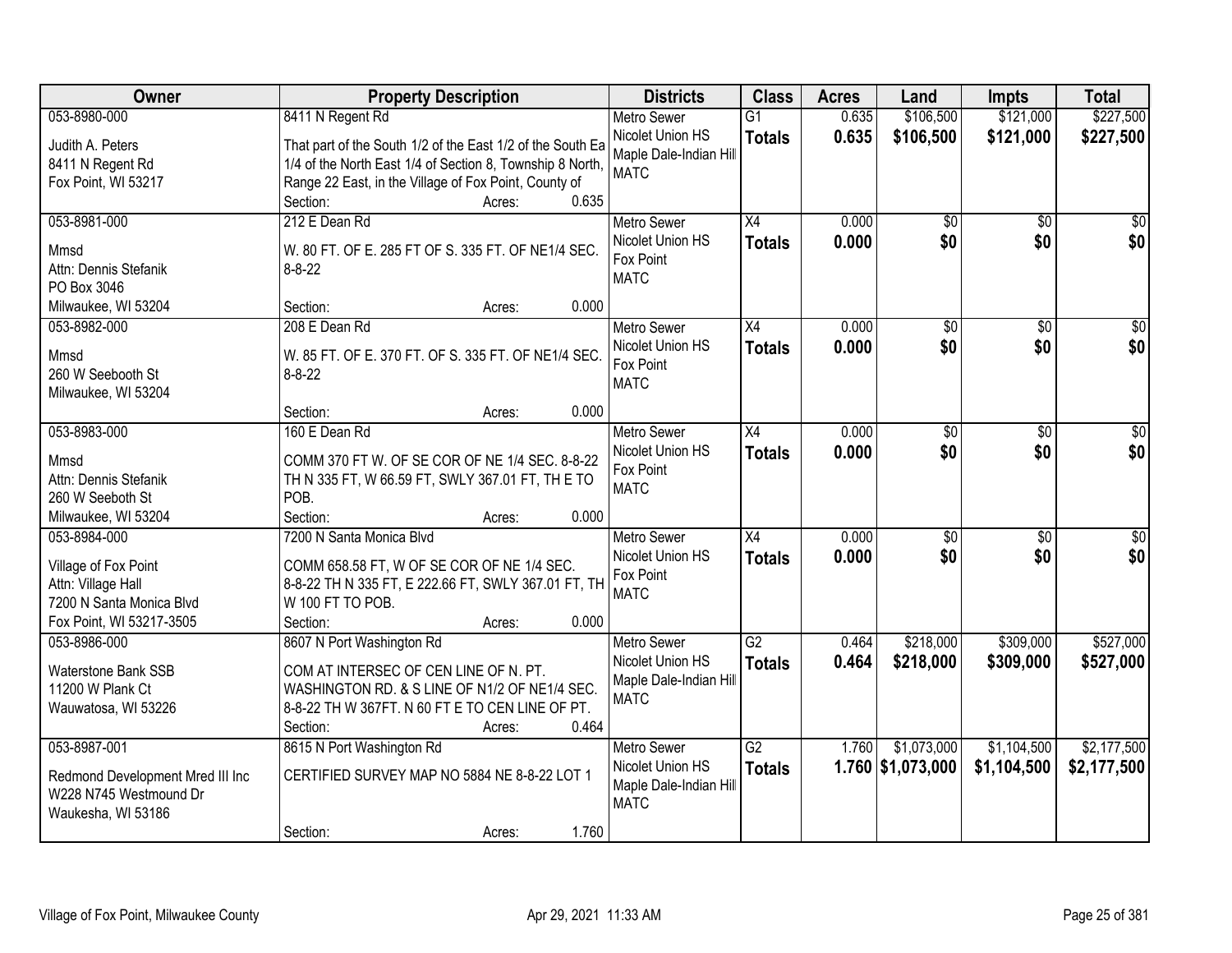| Owner                                | <b>Property Description</b>                        | <b>Districts</b>       | <b>Class</b>    | <b>Acres</b> | Land                | Impts                                        | <b>Total</b>               |
|--------------------------------------|----------------------------------------------------|------------------------|-----------------|--------------|---------------------|----------------------------------------------|----------------------------|
| 053-8987-002                         | Fox Croft Ln                                       | <b>Metro Sewer</b>     | $\overline{G2}$ | 0.402        | \$84,000            | $\overline{50}$                              | \$84,000                   |
| North Shore Centers Partners         | CERTIFIED SURVEY MAP NO 5884 NE 8-8-92 LOT 2       | Nicolet Union HS       | <b>Totals</b>   | 0.402        | \$84,000            | \$0                                          | \$84,000                   |
| c/o Midland Management               |                                                    | Maple Dale-Indian Hill |                 |              |                     |                                              |                            |
| 555 W Brown Deer Rd #220             |                                                    | <b>MATC</b>            |                 |              |                     |                                              |                            |
| Milwaukee, WI 53217                  | 0.000<br>Section:<br>Acres:                        |                        |                 |              |                     |                                              |                            |
| 053-8989-001                         | 8663 N Port Washington Rd                          | <b>Metro Sewer</b>     | $\overline{G2}$ | 14.844       | \$7,867,500         | \$20,776,000                                 | \$28,643,500               |
|                                      |                                                    | Nicolet Union HS       | <b>Totals</b>   |              |                     | 14.844 \$7,867,500 \$20,776,000 \$28,643,500 |                            |
| North Shore Centers Partners         | COMM 230.59 FT, E OF NW COR OF NE 1/4 SEC.         | Maple Dale-Indian Hill |                 |              |                     |                                              |                            |
| Attn: Midland Management, LLC        | 8-8-22; TH E 360.96 FT, SLY 477.07 FT W 198.65 FT, | <b>MATC</b>            |                 |              |                     |                                              |                            |
| 555 W Brown Deer Rd #220             | W 58.01 FT, SLY 60 FT, SLY 106.71 FT, SWLY 91.62   |                        |                 |              |                     |                                              |                            |
| Bayside, WI 53217                    | 14.844<br>Section:<br>Acres:                       |                        |                 |              |                     |                                              |                            |
| 053-8990-001                         | 333 W Brown Deer Rd                                | <b>Metro Sewer</b>     | G2              | 0.541        | \$565,500           | \$1,393,000                                  | \$1,958,500                |
| North Shore Centers Partners         | COM 591.40FT. E OF NW COR OF NE1/4 SEC. 8-8-22     | Nicolet Union HS       | <b>Totals</b>   | 0.541        | \$565,500           | \$1,393,000                                  | \$1,958,500                |
| Attn: Midland Management             | TH E 258.08FT. S 280FT. W 217.60FT TH NWLY ALG     | Maple Dale-Indian Hil  |                 |              |                     |                                              |                            |
| 555 W Brown Deer Rd #171             | CEN OF ROAD TO BEG. EXC. PART IN VILLAGE OF        | <b>MATC</b>            |                 |              |                     |                                              |                            |
| Bayside, WI 53217                    | 0.541<br>Section:<br>Acres:                        |                        |                 |              |                     |                                              |                            |
| 053-8991-001                         | 8740 N Port Washington Rd                          | <b>Metro Sewer</b>     | G2              | 0.314        | \$137,000           | \$13,000                                     | \$150,000                  |
|                                      |                                                    | Nicolet Union HS       | <b>Totals</b>   | 0.314        | \$137,000           | \$13,000                                     | \$150,000                  |
| Realty Income Properties 6, LLC      | PARCEL B: ALL THAT PART OF THE NORTHWEST           | Maple Dale-Indian Hill |                 |              |                     |                                              |                            |
| 11995 El Camino Real                 | 1/4 OF                                             | <b>MATC</b>            |                 |              |                     |                                              |                            |
| San Diego, CA 92130                  | THE NORTHEAST 1/4 OF SECTION 8, TOWN 8             |                        |                 |              |                     |                                              |                            |
|                                      | Section: 8<br>0.314<br>Acres:                      |                        |                 |              |                     |                                              |                            |
| 053-8992-004                         | 8740 N Port Washington Rd                          | <b>Metro Sewer</b>     | $\overline{G2}$ | 1.134        | \$762,500           | \$1,084,500                                  | \$1,847,000                |
| Realty Income Properties 6, LLC      | THAT PART OF THE NW 1/4 OF NE 1/4 SEC 8-8-22 IN    | Nicolet Union HS       | <b>Totals</b>   | 1.134        | \$762,500           | \$1,084,500                                  | \$1,847,000                |
| 11995 El Camino Real                 | THE VILLAGE OF FOX POINT BOUNDED AND DESC          | Maple Dale-Indian Hill |                 |              |                     |                                              |                            |
| San Diego, CA 92130                  | AS FOLLOWS-COM AT THE INTER- SECTION OF C/L        | <b>MATC</b>            |                 |              |                     |                                              |                            |
|                                      | 0.000<br>Section:<br>Acres:                        |                        |                 |              |                     |                                              |                            |
| 053-8992-005                         | 8660 N Port Washington Rd                          | <b>Metro Sewer</b>     | $\overline{G2}$ | 9.588        | \$2,025,000         | \$8,100,000                                  | \$10,125,000               |
|                                      |                                                    | Nicolet Union HS       | <b>Totals</b>   |              | $9.588$ \$2,025,000 |                                              | \$8,100,000   \$10,125,000 |
| Foxcroft Companies, LLP, A Wisconsin | CERTIFIED SURVEY MAP NO 2988                       | Maple Dale-Indian Hill |                 |              |                     |                                              |                            |
| <b>Limited Liability</b>             | NE 1/4 SECTION 8-8-22 PARCEL 1 & EXC PTS COM       | <b>MATC</b>            |                 |              |                     |                                              |                            |
| 6048 N 76th St                       | 48 FT E OF NW COR OF SD PAR, THENCE S 130 FT,      |                        |                 |              |                     |                                              |                            |
| Milwaukee, WI 53218                  | Section:<br>0.000<br>Acres:                        |                        |                 |              |                     |                                              |                            |
| 053-8992-401                         | 300 W Suburban Dr                                  | <b>Metro Sewer</b>     | $\overline{G1}$ | 0.575        | \$92,500            | \$212,000                                    | \$304,500                  |
| Lucio A. and Nunziata Bonfiglio      | PARCEL 1 CERTIFIED SURVEY MAP NO 2797 NE 1/4       | Nicolet Union HS       | <b>Totals</b>   | 0.575        | \$92,500            | \$212,000                                    | \$304,500                  |
| Revocable Trust of 2018              | OF SECTION 8-8-22 0.500 AC                         | Maple Dale-Indian Hill |                 |              |                     |                                              |                            |
| 300 W Suburban Dr                    |                                                    | <b>MATC</b>            |                 |              |                     |                                              |                            |
| Fox Point, WI 53217                  | 0.000<br>Section:<br>Acres:                        |                        |                 |              |                     |                                              |                            |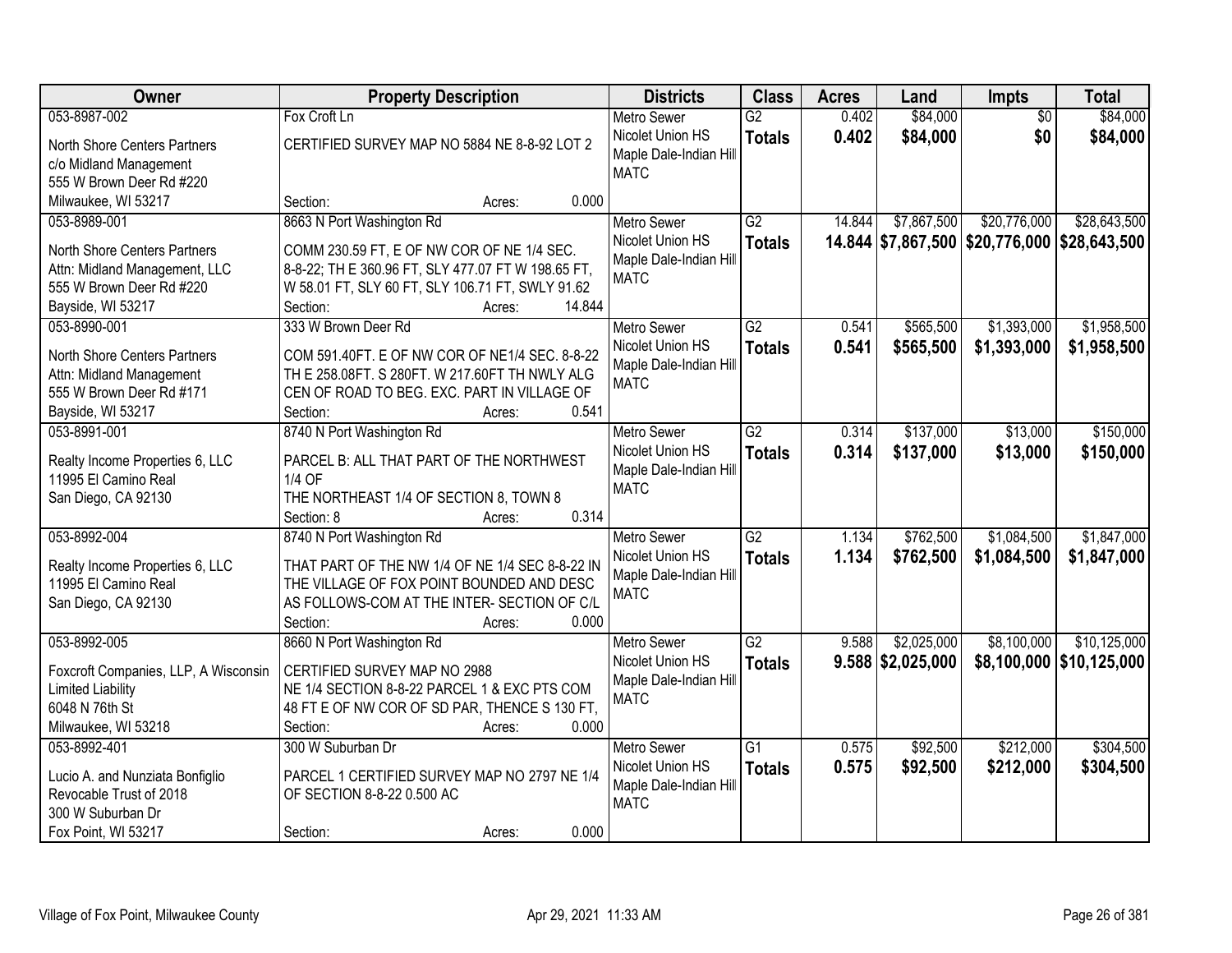| Owner                                             | <b>Property Description</b>                                                | <b>Districts</b>                          | <b>Class</b>    | <b>Acres</b> | Land      | <b>Impts</b> | <b>Total</b> |
|---------------------------------------------------|----------------------------------------------------------------------------|-------------------------------------------|-----------------|--------------|-----------|--------------|--------------|
| 053-8992-402                                      | 303 W Suburban Dr                                                          | <b>Metro Sewer</b>                        | $\overline{G1}$ | 0.695        | \$98,000  | \$195,000    | \$293,000    |
| Cono Lo Ricco                                     | PARCEL 2 CERTIFIED SURVEY MAP NO 2797 NE 1/4                               | Nicolet Union HS                          | <b>Totals</b>   | 0.695        | \$98,000  | \$195,000    | \$293,000    |
| Maria T. Lo Ricco                                 | OF SECTION 8-8-22 0.621 AC                                                 | Maple Dale-Indian Hill                    |                 |              |           |              |              |
| 303 W Suburban Dr                                 |                                                                            | <b>MATC</b>                               |                 |              |           |              |              |
| Fox Point, WI 53217-2368                          | 0.000<br>Section:<br>Acres:                                                |                                           |                 |              |           |              |              |
| 053-8992-404                                      | 305 W Bergen Ct                                                            | <b>Metro Sewer</b>                        | $\overline{G1}$ | 0.563        | \$102,000 | \$221,000    | \$323,000    |
|                                                   |                                                                            | Nicolet Union HS                          | <b>Totals</b>   | 0.563        | \$102,000 | \$221,000    | \$323,000    |
| Richard A. Washer<br>Sandra A. Washer             | PARCEL 4 CERTIFIED SURVEY MAP NO 2797 NE 1/4<br>OF SECTION 8-8-22 0.586 AC | Maple Dale-Indian Hill                    |                 |              |           |              |              |
| 305 W Bergen Ct                                   |                                                                            | <b>MATC</b>                               |                 |              |           |              |              |
| Fox Point, WI 53217-2304                          | 0.000<br>Section:<br>Acres:                                                |                                           |                 |              |           |              |              |
| 053-8993-001                                      | 333 W Brown Deer Rd                                                        | <b>Metro Sewer</b>                        | $\overline{G2}$ | 1.353        | \$884,000 | \$3,381,500  | \$4,265,500  |
|                                                   |                                                                            | Nicolet Union HS                          | <b>Totals</b>   | 1.353        | \$884,000 | \$3,381,500  | \$4,265,500  |
| North Shore Centers Partners                      | N 280 FT OF E 462.46 FT OF W 1/2 OF NE 1/4 SEC                             | Maple Dale-Indian Hill                    |                 |              |           |              |              |
| c/o Midland Management                            | 8-8-22 EXC PART IN VILLAGE OF BAYSIDE                                      | <b>MATC</b>                               |                 |              |           |              |              |
| 555 W Brown Deer Rd                               |                                                                            |                                           |                 |              |           |              |              |
| Milwaukee, WI 53217                               | 1.353<br>Section:<br>Acres:                                                |                                           |                 |              |           |              |              |
| 053-8995-000                                      | 8665 N Regent Rd                                                           | <b>Metro Sewer</b>                        | G1              | 0.400        | \$93,000  | \$127,900    | \$220,900    |
| <b>Feliks Gutmanis</b>                            | N. 96.80 FT. OF S. 580.80 FT. OF E. 225FT. OF NE1/4                        | Nicolet Union HS                          | <b>Totals</b>   | 0.400        | \$93,000  | \$127,900    | \$220,900    |
| 8665 N Regent Rd                                  | OF NE1/4 SEC. 8-8-22, INCLUDES S. 0.50 FT OF LOT                           | Maple Dale-Indian Hill                    |                 |              |           |              |              |
| Fox Point, WI 53217-2362                          | 27 BLK 1 FOX POINT SUBURBAN ACRES                                          | <b>MATC</b>                               |                 |              |           |              |              |
|                                                   | 0.000<br>Section:<br>Acres:                                                |                                           |                 |              |           |              |              |
| 053-8996-000                                      | 8655 N Regent Rd                                                           | <b>Metro Sewer</b>                        | $\overline{G1}$ | 0.400        | \$93,000  | \$186,000    | \$279,000    |
|                                                   | N. 96.80 FT. OF S. 484 FT. OF E. 225 FT. OF N1/2 OF                        | Nicolet Union HS                          | <b>Totals</b>   | 0.400        | \$93,000  | \$186,000    | \$279,000    |
| Nancy K Ellis Survivors Trust<br>8655 N Regent Rd | NE1/4 SEC. 8-8-22                                                          | Maple Dale-Indian Hill                    |                 |              |           |              |              |
| Fox Point, WI 53217-2362                          |                                                                            | <b>MATC</b>                               |                 |              |           |              |              |
|                                                   | 0.000<br>Section:<br>Acres:                                                |                                           |                 |              |           |              |              |
| 053-8997-000                                      | 8641 N Regent Rd                                                           | <b>Metro Sewer</b>                        | $\overline{G1}$ | 0.400        | \$93,000  | \$208,900    | \$301,900    |
|                                                   |                                                                            | Nicolet Union HS                          | <b>Totals</b>   | 0.400        | \$93,000  | \$208,900    | \$301,900    |
| Bennett E. Choice                                 | N. 96.80 FT. OF S. 387.20 FT. OF E. 225 FT. OF N1/2                        | Maple Dale-Indian Hill                    |                 |              |           |              |              |
| Maria Cieslik                                     | OF NE1/4 SEC. 8-8-22 - Full legal description                              | <b>MATC</b>                               |                 |              |           |              |              |
| 8641 N Regent Rd<br>Fox Point, WI 53217-2362      | The North 1/2 acre of the South 1 acre of the following<br>0.000           |                                           |                 |              |           |              |              |
| 053-8998-000                                      | Section:<br>Acres:                                                         |                                           |                 |              |           |              | \$262,400    |
|                                                   | 8627 N Regent Rd                                                           | <b>Metro Sewer</b>                        | $\overline{G1}$ | 0.400        | \$93,000  | \$169,400    |              |
| Denise M Sachs Living Trust                       | N. 96.80 FT. OF S. 290.40 FT. OF E. 225 FT. OF N1/2                        | Nicolet Union HS<br>Maple Dale-Indian Hil | <b>Totals</b>   | 0.400        | \$93,000  | \$169,400    | \$262,400    |
| 8629 N Regent Rd                                  | OF NE 1/4 SEC. 8-8-22 - Full legal description                             | <b>MATC</b>                               |                 |              |           |              |              |
| Fox Point, WI 53217                               | The North 387.20 feet of the South 580.80 feet of the East                 |                                           |                 |              |           |              |              |
|                                                   | 0.000<br>Section:<br>Acres:                                                |                                           |                 |              |           |              |              |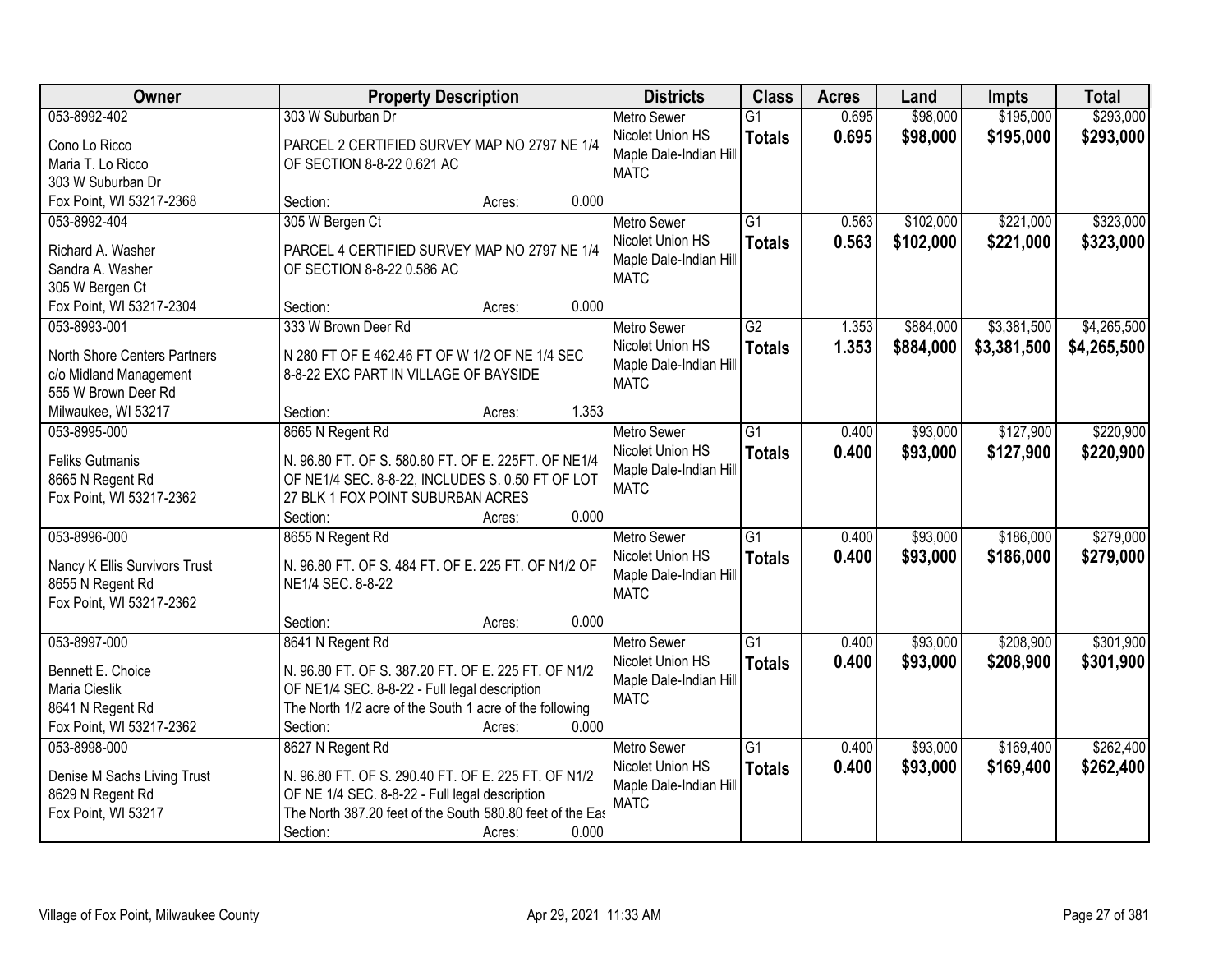| Owner                                                | <b>Property Description</b>                        |        |       | <b>Districts</b>                      | <b>Class</b>    | <b>Acres</b> | Land      | <b>Impts</b> | <b>Total</b> |
|------------------------------------------------------|----------------------------------------------------|--------|-------|---------------------------------------|-----------------|--------------|-----------|--------------|--------------|
| 053-8999-000                                         | 8615 N Regent Rd                                   |        |       | <b>Metro Sewer</b>                    | $\overline{G1}$ | 0.372        | \$92,000  | \$169,500    | \$261,500    |
| Mark W. Hunt                                         | N. 90 FT. OF S. 193.6 FT. OF E. 225 FT. OF N1/2 OF |        |       | Nicolet Union HS                      | <b>Totals</b>   | 0.372        | \$92,000  | \$169,500    | \$261,500    |
| 8615 N Regent Rd                                     | NE1/4 SEC. 8-8-22.                                 |        |       | Maple Dale-Indian Hill<br><b>MATC</b> |                 |              |           |              |              |
| Fox Point, WI 53217                                  |                                                    |        |       |                                       |                 |              |           |              |              |
|                                                      | Section:                                           | Acres: | 0.000 |                                       |                 |              |           |              |              |
| 053-9000-000                                         | 8603 N Regent Rd                                   |        |       | <b>Metro Sewer</b>                    | $\overline{G1}$ | 0.440        | \$95,000  | \$70,300     | \$165,300    |
| Rudolf J Neumeister, Trustee of Rudolf,              | S. 103.60 FT. OF E. 225 FT. OF N1/2 OF NE1/4 SEC.  |        |       | Nicolet Union HS                      | <b>Totals</b>   | 0.440        | \$95,000  | \$70,300     | \$165,300    |
| Neumeister R                                         | $8 - 8 - 22$ .                                     |        |       | Maple Dale-Indian Hill                |                 |              |           |              |              |
| 8603 N Regent Rd                                     |                                                    |        |       | <b>MATC</b>                           |                 |              |           |              |              |
| Fox Point, WI 53217                                  | Section:                                           | Acres: | 0.000 |                                       |                 |              |           |              |              |
| 054-0001-000                                         | 8440 N Indian Creek Pkwy                           |        |       | <b>Metro Sewer</b>                    | G1              | 0.416        | \$94,000  | \$195,000    | \$289,000    |
| <b>Chad Davidson</b>                                 | FOX POINT MANORS LOT 1 BLK. 1                      |        |       | Nicolet Union HS                      | <b>Totals</b>   | 0.416        | \$94,000  | \$195,000    | \$289,000    |
| Mikayla Davidson                                     |                                                    |        |       | Maple Dale-Indian Hill                |                 |              |           |              |              |
| 8440 N Indian Creek Pkwy                             |                                                    |        |       | <b>MATC</b>                           |                 |              |           |              |              |
| Fox Point, WI 53217                                  | Section:                                           | Acres: | 0.000 |                                       |                 |              |           |              |              |
| 054-0002-000                                         | 8450 N Indian Creek Pkwy                           |        |       | <b>Metro Sewer</b>                    | G1              | 0.506        | \$98,500  | \$184,500    | \$283,000    |
|                                                      | FOX POINT MANORS LOT 2 BLK. 1                      |        |       | Nicolet Union HS                      | <b>Totals</b>   | 0.506        | \$98,500  | \$184,500    | \$283,000    |
| Eric Joseph Huberty<br>8450 N Indian Creek Pkwy      |                                                    |        |       | Maple Dale-Indian Hill                |                 |              |           |              |              |
| Fox Point, WI 53217                                  |                                                    |        |       | <b>MATC</b>                           |                 |              |           |              |              |
|                                                      | Section:                                           | Acres: | 0.000 |                                       |                 |              |           |              |              |
| 054-0003-000                                         | 8460 N Indian Creek Pkwy                           |        |       | <b>Metro Sewer</b>                    | $\overline{G1}$ | 0.615        | \$105,500 | \$167,000    | \$272,500    |
|                                                      |                                                    |        |       | Nicolet Union HS                      | <b>Totals</b>   | 0.615        | \$105,500 | \$167,000    | \$272,500    |
| Kaare Lein                                           | FOX POINT MANORS LOT 3 BLK. 1                      |        |       | Maple Dale-Indian Hill                |                 |              |           |              |              |
| 8460 N Indian Creek Pkwy<br>Fox Point, WI 53217-2342 |                                                    |        |       | <b>MATC</b>                           |                 |              |           |              |              |
|                                                      | Section:                                           | Acres: | 0.000 |                                       |                 |              |           |              |              |
| 054-0004-000                                         | 8480 N Indian Creek Pkwy                           |        |       | <b>Metro Sewer</b>                    | $\overline{G1}$ | 0.777        | \$114,000 | \$242,000    | \$356,000    |
|                                                      |                                                    |        |       | Nicolet Union HS                      | <b>Totals</b>   | 0.777        | \$114,000 | \$242,000    | \$356,000    |
| James C. Sargent                                     | FOX POINT MANORS LOT 4 BLK. 1                      |        |       | Maple Dale-Indian Hill                |                 |              |           |              |              |
| Barbara Sargent<br>8480 N Indian Creek Pkwy          |                                                    |        |       | <b>MATC</b>                           |                 |              |           |              |              |
| Fox Point, WI 53217-2342                             | Section:                                           | Acres: | 0.000 |                                       |                 |              |           |              |              |
| 054-0005-000                                         | 8500 N Indian Creek Pkwy                           |        |       | <b>Metro Sewer</b>                    | $\overline{G1}$ | 1.076        | \$129,500 | \$344,400    | \$473,900    |
|                                                      |                                                    |        |       | Nicolet Union HS                      | <b>Totals</b>   | 1.076        | \$129,500 | \$344,400    | \$473,900    |
| Robert P. King                                       | FOX POINT MANORS LOT 5 BLK. 1                      |        |       | Maple Dale-Indian Hill                |                 |              |           |              |              |
| Susan R. King                                        |                                                    |        |       | <b>MATC</b>                           |                 |              |           |              |              |
| 8500 N Indian Creek Pkwy                             |                                                    |        |       |                                       |                 |              |           |              |              |
| Fox Point, WI 53217                                  | Section:                                           | Acres: | 0.000 |                                       |                 |              |           |              |              |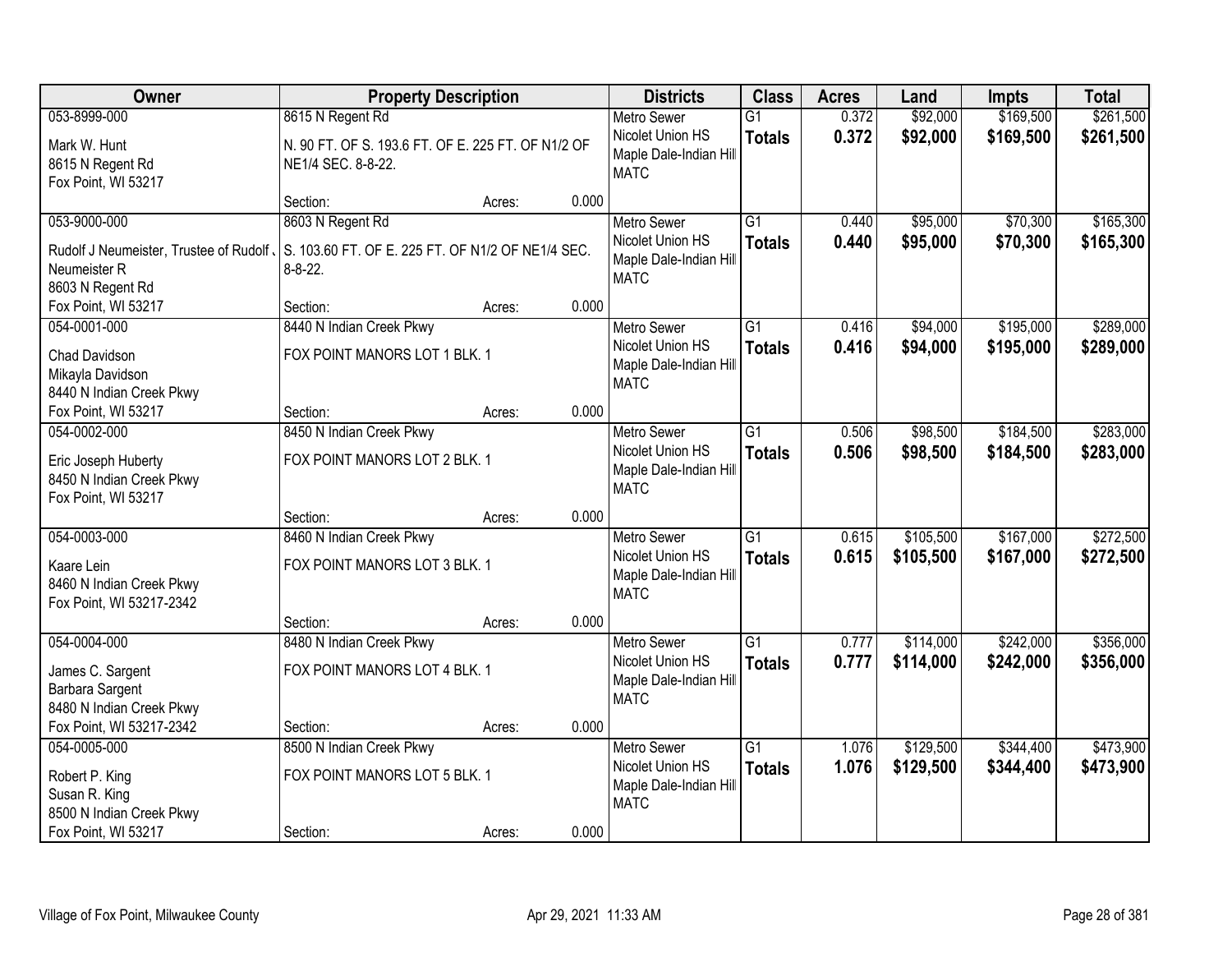| Owner                                                | <b>Property Description</b>                                |        |       | <b>Districts</b>                       | <b>Class</b>    | <b>Acres</b> | Land      | <b>Impts</b> | <b>Total</b> |
|------------------------------------------------------|------------------------------------------------------------|--------|-------|----------------------------------------|-----------------|--------------|-----------|--------------|--------------|
| 054-0006-000                                         | 8455 N Indian Creek Pkwy                                   |        |       | <b>Metro Sewer</b>                     | $\overline{G1}$ | 0.507        | \$98,500  | \$156,000    | \$254,500    |
| Paul M. Gruenwald                                    | FOX POINT MANORS LOT 1 BLK. 2                              |        |       | Nicolet Union HS                       | <b>Totals</b>   | 0.507        | \$98,500  | \$156,000    | \$254,500    |
| Barbara M. Cannizzo                                  |                                                            |        |       | Maple Dale-Indian Hill                 |                 |              |           |              |              |
| 8455 N Indian Creek Pkwy                             |                                                            |        |       | <b>MATC</b>                            |                 |              |           |              |              |
| Fox Point, WI 53217                                  | Section:                                                   | Acres: | 0.000 |                                        |                 |              |           |              |              |
| 054-0007-000                                         | 8453 N Indian Creek Pkwy                                   |        |       | <b>Metro Sewer</b>                     | $\overline{G1}$ | 0.537        | \$100,500 | \$215,600    | \$316,100    |
|                                                      |                                                            |        |       | Nicolet Union HS                       | <b>Totals</b>   | 0.537        | \$100,500 | \$215,600    | \$316,100    |
| Benjamin T. Shock                                    | FOX POINT MANORS LOT 2 BLK. 2 - Full legal                 |        |       | Maple Dale-Indian Hill                 |                 |              |           |              |              |
| 8453 N Indian Creek Pkwy                             | description                                                |        |       | <b>MATC</b>                            |                 |              |           |              |              |
| Fox Point, WI 53217                                  | Lot 2, in Block 2, in Fox Point Manors, being a Subdivisio |        |       |                                        |                 |              |           |              |              |
|                                                      | Section:                                                   | Acres: | 0.000 |                                        |                 |              |           |              |              |
| 054-0008-000                                         | 8447 N Indian Creek Pkwy                                   |        |       | Metro Sewer                            | G1              | 0.474        | \$97,000  | \$358,200    | \$455,200    |
| <b>Gregory Peter Anderson</b>                        | FOX POINT MANORS LOT 3 BLK. 2                              |        |       | Nicolet Union HS                       | <b>Totals</b>   | 0.474        | \$97,000  | \$358,200    | \$455,200    |
| Suzanne Marie Anderson                               |                                                            |        |       | Maple Dale-Indian Hill                 |                 |              |           |              |              |
| 8447 N Indian Creek Pkwy                             |                                                            |        |       | <b>MATC</b>                            |                 |              |           |              |              |
| Fox Point, WI 53217                                  | Section:                                                   | Acres: | 0.000 |                                        |                 |              |           |              |              |
| 054-0009-000                                         | 8443 N Indian Creek Pkwy                                   |        |       | <b>Metro Sewer</b>                     | $\overline{G1}$ | 0.474        | \$97,000  | \$362,900    | \$459,900    |
|                                                      |                                                            |        |       | Nicolet Union HS                       | <b>Totals</b>   | 0.474        | \$97,000  | \$362,900    | \$459,900    |
| David Mathew Dinauer                                 | FOX POINT MANORS LOT 4 BLK. 2                              |        |       | Maple Dale-Indian Hill                 |                 |              |           |              |              |
| Tammy Lynn Dinauer                                   |                                                            |        |       | <b>MATC</b>                            |                 |              |           |              |              |
| 8443 N Indian Creek Pkwy<br>Fox Point, WI 53217-2344 |                                                            |        | 0.000 |                                        |                 |              |           |              |              |
| 054-0010-000                                         | Section:<br>8439 N Indian Creek Pkwy                       | Acres: |       |                                        | $\overline{G1}$ | 0.474        | \$97,000  | \$315,500    | \$412,500    |
|                                                      |                                                            |        |       | <b>Metro Sewer</b><br>Nicolet Union HS |                 |              |           |              |              |
| Michael R. Stein                                     | FOX POINT MANORS LOT 5 BLK. 2                              |        |       |                                        | <b>Totals</b>   | 0.474        | \$97,000  | \$315,500    | \$412,500    |
| Terri Peckerman-Stein                                |                                                            |        |       | Maple Dale-Indian Hill<br><b>MATC</b>  |                 |              |           |              |              |
| 8439 N Indian Creek Pkwy                             |                                                            |        |       |                                        |                 |              |           |              |              |
| Fox Point, WI 53217-2344                             | Section:                                                   | Acres: | 0.000 |                                        |                 |              |           |              |              |
| 054-0011-000                                         | 8435 N Indian Creek Pkwy                                   |        |       | <b>Metro Sewer</b>                     | $\overline{G1}$ | 0.474        | \$97,000  | \$301,000    | \$398,000    |
| Michael P. Salmon                                    | FOX POINT MANORS LOT 6 BLK. 2                              |        |       | Nicolet Union HS                       | <b>Totals</b>   | 0.474        | \$97,000  | \$301,000    | \$398,000    |
| Amanda L. Johnson                                    |                                                            |        |       | Maple Dale-Indian Hill                 |                 |              |           |              |              |
| 8435 N Indian Creek Pkwy                             |                                                            |        |       | <b>MATC</b>                            |                 |              |           |              |              |
| Fox Point, WI 53217                                  | Section:                                                   | Acres: | 0.000 |                                        |                 |              |           |              |              |
| 054-0012-000                                         | 8431 N Indian Creek Pkwy                                   |        |       | <b>Metro Sewer</b>                     | $\overline{G1}$ | 0.489        | \$97,500  | \$399,700    | \$497,200    |
|                                                      |                                                            |        |       | Nicolet Union HS                       | <b>Totals</b>   | 0.489        | \$97,500  | \$399,700    | \$497,200    |
| Scott P. Arbit                                       | FOX POINT MANORS LOT 7 BLK. 2                              |        |       | Maple Dale-Indian Hill                 |                 |              |           |              |              |
| 8431 N Indian Creek Pkwy                             |                                                            |        |       | <b>MATC</b>                            |                 |              |           |              |              |
| Fox Point, WI 53217-2344                             |                                                            |        |       |                                        |                 |              |           |              |              |
|                                                      | Section:                                                   | Acres: | 0.000 |                                        |                 |              |           |              |              |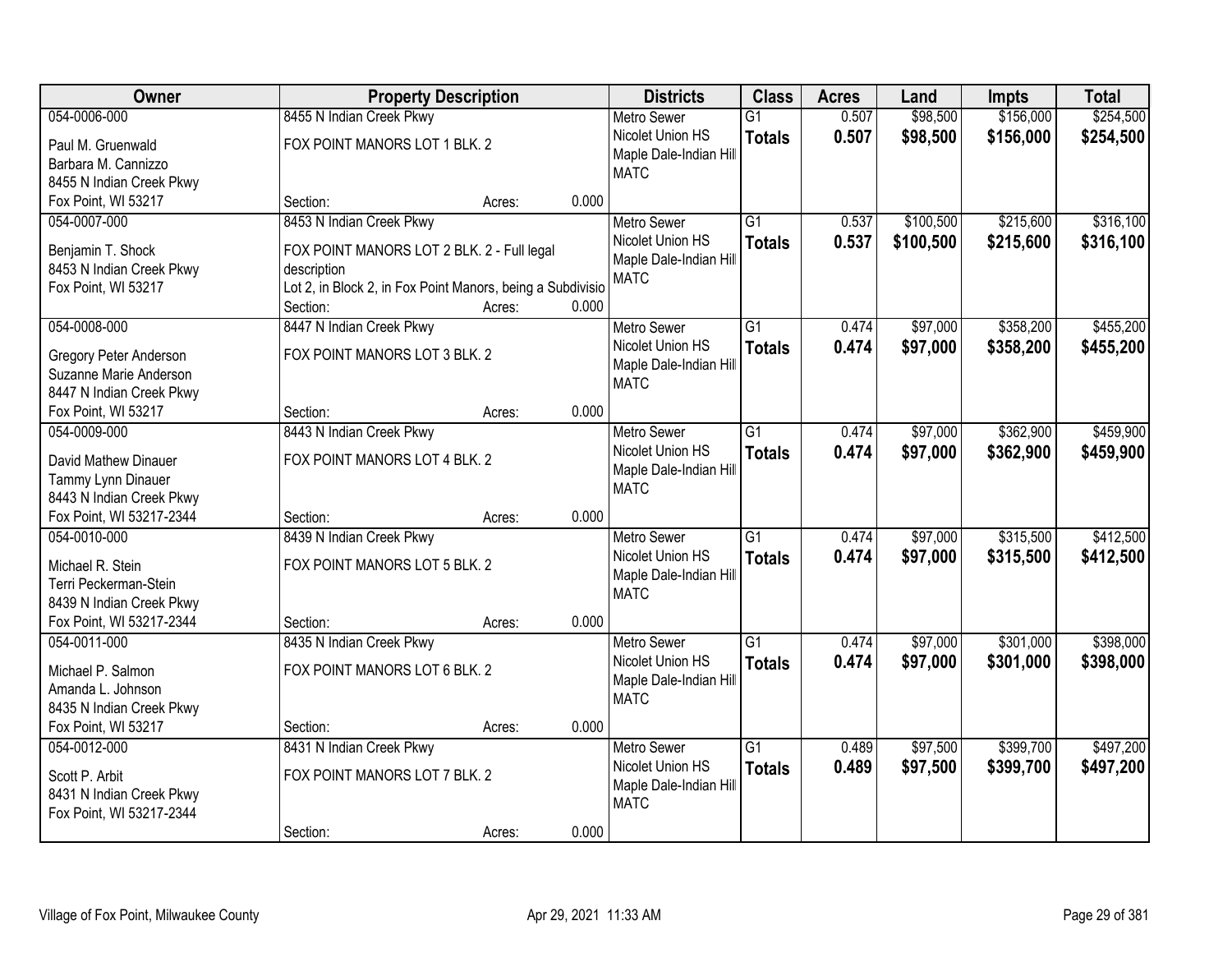| Owner                                                     | <b>Property Description</b>   |        |       | <b>Districts</b>                      | <b>Class</b>    | <b>Acres</b> | Land     | <b>Impts</b> | <b>Total</b> |
|-----------------------------------------------------------|-------------------------------|--------|-------|---------------------------------------|-----------------|--------------|----------|--------------|--------------|
| 054-0013-000                                              | 8520 N Manor Ln               |        |       | <b>Metro Sewer</b>                    | $\overline{G1}$ | 0.437        | \$95,000 | \$185,500    | \$280,500    |
| Barbara Rossi Rev Trust                                   | FOX POINT MANORS LOT 1 BLK.3  |        |       | Nicolet Union HS                      | <b>Totals</b>   | 0.437        | \$95,000 | \$185,500    | \$280,500    |
| 8520 N Manor Ln                                           |                               |        |       | Maple Dale-Indian Hill                |                 |              |          |              |              |
| Fox Point, WI 53217-2347                                  |                               |        |       | <b>MATC</b>                           |                 |              |          |              |              |
|                                                           | Section:                      | Acres: | 0.000 |                                       |                 |              |          |              |              |
| 054-0014-000                                              | 8534 N Manor Ln               |        |       | <b>Metro Sewer</b>                    | $\overline{G1}$ | 0.391        | \$93,000 | \$147,500    | \$240,500    |
| James M. Labiszak                                         | FOX POINT MANORS LOT 2 BLK. 3 |        |       | Nicolet Union HS                      | <b>Totals</b>   | 0.391        | \$93,000 | \$147,500    | \$240,500    |
| Amy R. Labiszak                                           |                               |        |       | Maple Dale-Indian Hill                |                 |              |          |              |              |
| 8534 N Manor Ln                                           |                               |        |       | <b>MATC</b>                           |                 |              |          |              |              |
| Fox Point, WI 53217-2347                                  | Section:                      | Acres: | 0.000 |                                       |                 |              |          |              |              |
| 054-0015-000                                              | 8548 N Manor Ln               |        |       | Metro Sewer                           | $\overline{G1}$ | 0.457        | \$96,000 | \$148,600    | \$244,600    |
| Kevin E. Jaglinski                                        | FOX POINT MANORS LOT 3 BLK. 3 |        |       | Nicolet Union HS                      | <b>Totals</b>   | 0.457        | \$96,000 | \$148,600    | \$244,600    |
| Tracy M. Jaglinski                                        |                               |        |       | Maple Dale-Indian Hill                |                 |              |          |              |              |
| 8548 N Manor Ln                                           |                               |        |       | <b>MATC</b>                           |                 |              |          |              |              |
| Fox Point, WI 53217-2347                                  | Section:                      | Acres: | 0.000 |                                       |                 |              |          |              |              |
| 054-0016-000                                              | 8562 N Manor Ln               |        |       | <b>Metro Sewer</b>                    | $\overline{G1}$ | 0.451        | \$95,500 | \$173,200    | \$268,700    |
|                                                           | FOX POINT MANORS LOT 4 BLK. 3 |        |       | Nicolet Union HS                      | <b>Totals</b>   | 0.451        | \$95,500 | \$173,200    | \$268,700    |
| Jonathan S. and Cecilia M. Davis Trust<br>8562 N Manor Ln |                               |        |       | Maple Dale-Indian Hill                |                 |              |          |              |              |
| Fox Point, WI 53217                                       |                               |        |       | <b>MATC</b>                           |                 |              |          |              |              |
|                                                           | Section:                      | Acres: | 0.000 |                                       |                 |              |          |              |              |
| 054-0017-000                                              | 8574 N Manor Ln               |        |       | <b>Metro Sewer</b>                    | $\overline{G1}$ | 0.438        | \$95,000 | \$179,000    | \$274,000    |
|                                                           |                               |        |       | Nicolet Union HS                      | <b>Totals</b>   | 0.438        | \$95,000 | \$179,000    | \$274,000    |
| Yuri & Eleonora Beliavsky Living Trust                    | FOX POINT MANORS LOT 5 BLK. 3 |        |       | Maple Dale-Indian Hill                |                 |              |          |              |              |
| 160 W End Ave Apt 23j                                     |                               |        |       | <b>MATC</b>                           |                 |              |          |              |              |
| New York, NY 10023                                        |                               |        |       |                                       |                 |              |          |              |              |
|                                                           | Section:                      | Acres: | 0.000 |                                       |                 |              |          |              |              |
| 054-0018-000                                              | 8588 N Manor Ln               |        |       | <b>Metro Sewer</b>                    | $\overline{G1}$ | 0.414        | \$94,000 | \$139,000    | \$233,000    |
| Donna Laughlin                                            | FOX POINT MANORS LOT 6 BLK. 3 |        |       | Nicolet Union HS                      | <b>Totals</b>   | 0.414        | \$94,000 | \$139,000    | \$233,000    |
| 8588 N Manor Ln                                           |                               |        |       | Maple Dale-Indian Hill<br><b>MATC</b> |                 |              |          |              |              |
| Fox Point, WI 53217-2347                                  |                               |        |       |                                       |                 |              |          |              |              |
|                                                           | Section:                      | Acres: | 0.000 |                                       |                 |              |          |              |              |
| 054-0019-000                                              | 8600 N Manor Ln               |        |       | <b>Metro Sewer</b>                    | $\overline{G1}$ | 0.404        | \$93,500 | \$191,500    | \$285,000    |
| Daniel C. Veseth                                          | FOX POINT MANORS LOT 7 BLK. 3 |        |       | Nicolet Union HS                      | <b>Totals</b>   | 0.404        | \$93,500 | \$191,500    | \$285,000    |
| Suzanne M. Stack-Veseth                                   |                               |        |       | Maple Dale-Indian Hill                |                 |              |          |              |              |
| 8600 N Manor Ln                                           |                               |        |       | <b>MATC</b>                           |                 |              |          |              |              |
| Fox Point, WI 53217-2349                                  | Section:                      | Acres: | 0.000 |                                       |                 |              |          |              |              |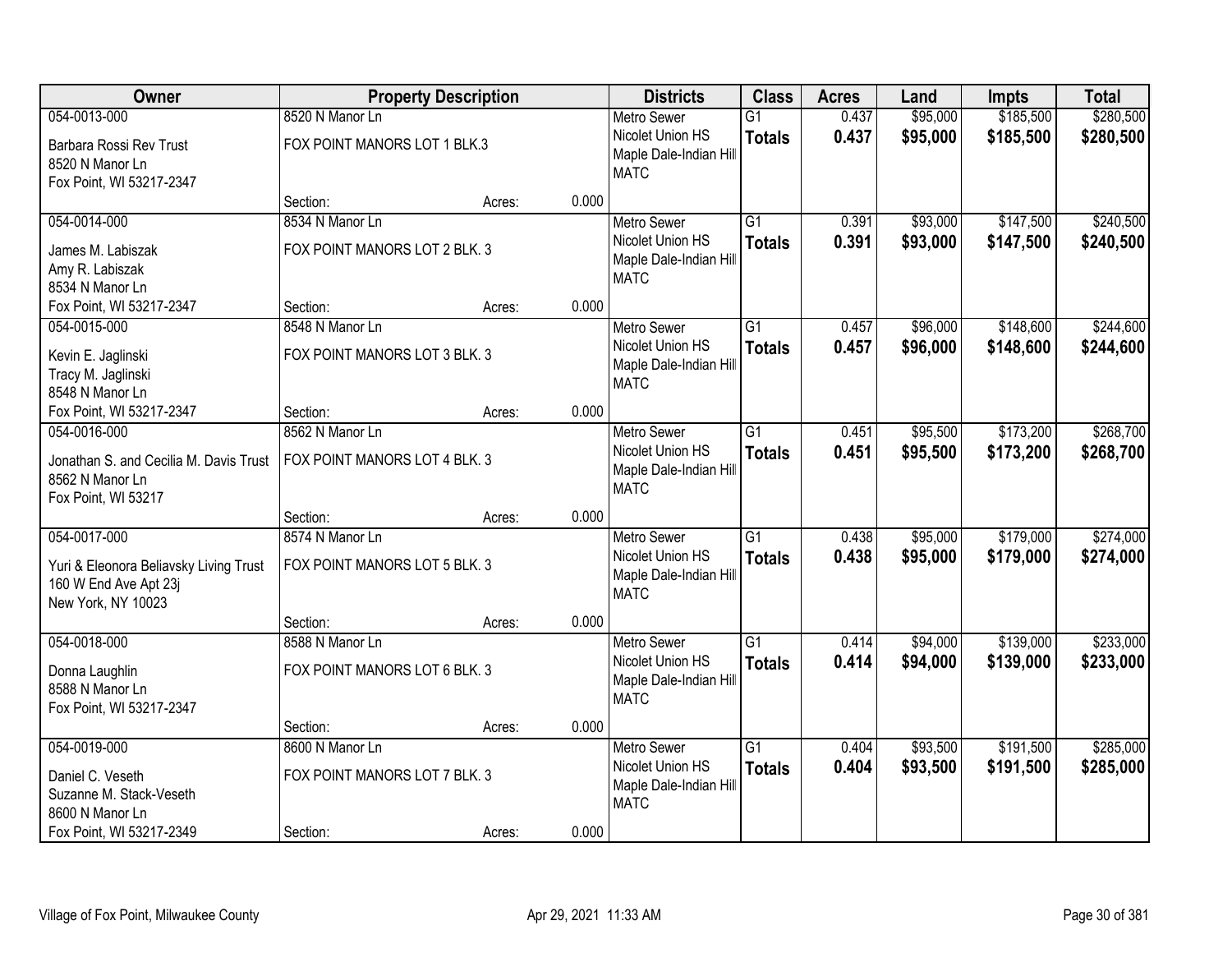| Owner                                    | <b>Property Description</b>    |        |       | <b>Districts</b>                       | <b>Class</b>    | <b>Acres</b> | Land     | <b>Impts</b> | <b>Total</b> |
|------------------------------------------|--------------------------------|--------|-------|----------------------------------------|-----------------|--------------|----------|--------------|--------------|
| 054-0020-000                             | 8604 N Manor Ln                |        |       | <b>Metro Sewer</b>                     | $\overline{G1}$ | 0.415        | \$94,000 | \$139,800    | \$233,800    |
| Adam Sturycz                             | FOX POINT MANORS LOT 8 BLK. 3  |        |       | Nicolet Union HS                       | <b>Totals</b>   | 0.415        | \$94,000 | \$139,800    | \$233,800    |
| Teresa Sturycz                           |                                |        |       | Maple Dale-Indian Hill                 |                 |              |          |              |              |
| 8604 N Manor Ln                          |                                |        |       | <b>MATC</b>                            |                 |              |          |              |              |
| Fox Point, WI 53217-2349                 | Section:                       | Acres: | 0.000 |                                        |                 |              |          |              |              |
| 054-0021-000                             | 8608 N Manor Ln                |        |       | <b>Metro Sewer</b>                     | $\overline{G1}$ | 0.414        | \$94,000 | \$133,000    | \$227,000    |
| Todd A. Nimmer                           | FOX POINT MANORS LOT 9 BLK.3   |        |       | Nicolet Union HS                       | <b>Totals</b>   | 0.414        | \$94,000 | \$133,000    | \$227,000    |
| 8608 N Manor Ln                          |                                |        |       | Maple Dale-Indian Hill                 |                 |              |          |              |              |
| Fox Point, WI 53217                      |                                |        |       | <b>MATC</b>                            |                 |              |          |              |              |
|                                          | Section:                       | Acres: | 0.000 |                                        |                 |              |          |              |              |
| 054-0022-000                             | 8616 N Manor Ln                |        |       | Metro Sewer                            | $\overline{G1}$ | 0.417        | \$94,000 | \$203,500    | \$297,500    |
| Geoffrey D. Steinbrenner                 | FOX POINT MANORS LOT 10 BLK 3  |        |       | Nicolet Union HS                       | <b>Totals</b>   | 0.417        | \$94,000 | \$203,500    | \$297,500    |
| Betsey A. Steinbrenner                   |                                |        |       | Maple Dale-Indian Hill                 |                 |              |          |              |              |
| 8616 N Manor Ln                          |                                |        |       | <b>MATC</b>                            |                 |              |          |              |              |
| Fox Point, WI 53217                      | Section:                       | Acres: | 0.000 |                                        |                 |              |          |              |              |
| 054-0023-000                             | 8624 N Manor Ln                |        |       | <b>Metro Sewer</b>                     | $\overline{G1}$ | 0.413        | \$94,000 | \$154,500    | \$248,500    |
|                                          |                                |        |       | Nicolet Union HS                       | <b>Totals</b>   | 0.413        | \$94,000 | \$154,500    | \$248,500    |
| James M. Balagna                         | FOX POINT MANORS LOT 11 BLK. 3 |        |       | Maple Dale-Indian Hill                 |                 |              |          |              |              |
| Eileen C. Balagna                        |                                |        |       | <b>MATC</b>                            |                 |              |          |              |              |
| 8624 N Manor Ln                          |                                |        | 0.000 |                                        |                 |              |          |              |              |
| Fox Point, WI 53217-2349<br>054-0024-000 | Section:<br>8632 N Manor Ln    | Acres: |       |                                        | $\overline{G1}$ | 0.390        | \$93,000 | \$215,000    | \$308,000    |
|                                          |                                |        |       | <b>Metro Sewer</b><br>Nicolet Union HS |                 |              |          |              |              |
| Robert Melkonian                         | FOX POINT MANORS LOT 12 BLK. 3 |        |       | Maple Dale-Indian Hill                 | <b>Totals</b>   | 0.390        | \$93,000 | \$215,000    | \$308,000    |
| Piper J. Jepson-Melkonian                |                                |        |       | <b>MATC</b>                            |                 |              |          |              |              |
| 8632 N Manor Ln                          |                                |        |       |                                        |                 |              |          |              |              |
| Fox Point, WI 53217-2349                 | Section:                       | Acres: | 0.000 |                                        |                 |              |          |              |              |
| 054-0025-000                             | 8640 N Manor Ln                |        |       | <b>Metro Sewer</b>                     | $\overline{G1}$ | 0.540        | \$90,500 | \$187,500    | \$278,000    |
| Jeffrey D. Weber                         | FOX POINT MANORS LOT 13 BLK. 3 |        |       | Nicolet Union HS                       | <b>Totals</b>   | 0.540        | \$90,500 | \$187,500    | \$278,000    |
| Suzanne G. Weber                         |                                |        |       | Maple Dale-Indian Hill                 |                 |              |          |              |              |
| 8640 N Manor Ln                          |                                |        |       | <b>MATC</b>                            |                 |              |          |              |              |
| Fox Point, WI 53217-2349                 | Section:                       | Acres: | 0.000 |                                        |                 |              |          |              |              |
| 054-0026-000                             | 8650 N Manor Ct                |        |       | <b>Metro Sewer</b>                     | $\overline{G1}$ | 0.482        | \$97,000 | \$165,500    | \$262,500    |
| Margaret A. Keehn                        | FOX POINT MANORS LOT 14 BLK. 3 |        |       | Nicolet Union HS                       | <b>Totals</b>   | 0.482        | \$97,000 | \$165,500    | \$262,500    |
| 8650 N Manor Ct                          |                                |        |       | Maple Dale-Indian Hill                 |                 |              |          |              |              |
| Fox Point, WI 53217-2346                 |                                |        |       | <b>MATC</b>                            |                 |              |          |              |              |
|                                          | Section:                       | Acres: | 0.000 |                                        |                 |              |          |              |              |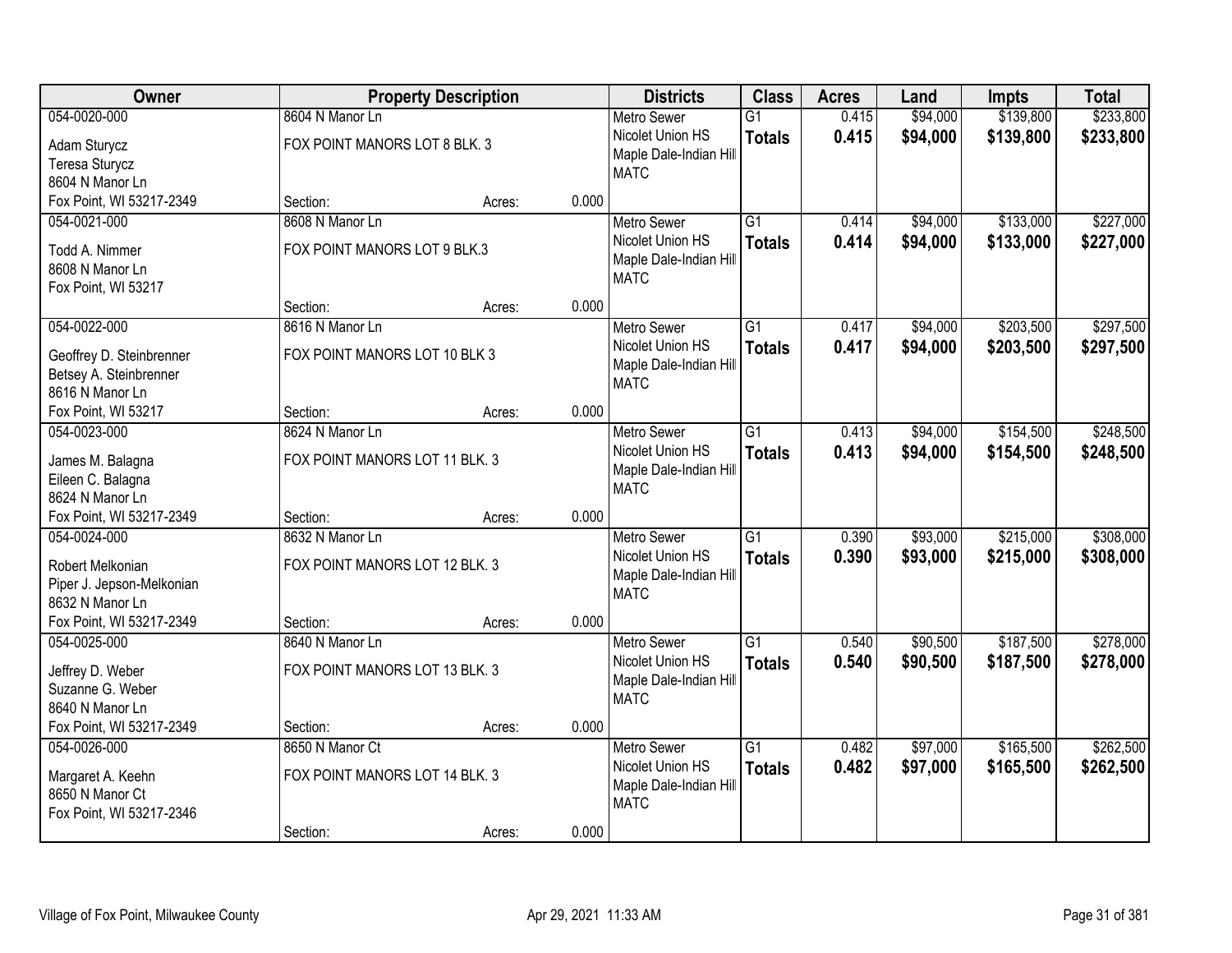| Owner                                                                                  |                                                                                                                                      | <b>Property Description</b> |       | <b>Districts</b>                                                                | <b>Class</b>                     | <b>Acres</b>   | Land                 | <b>Impts</b>           | <b>Total</b>           |
|----------------------------------------------------------------------------------------|--------------------------------------------------------------------------------------------------------------------------------------|-----------------------------|-------|---------------------------------------------------------------------------------|----------------------------------|----------------|----------------------|------------------------|------------------------|
| 054-0027-000                                                                           | 8501 N Manor Ln                                                                                                                      |                             |       | <b>Metro Sewer</b>                                                              | $\overline{G1}$                  | 0.435          | \$95,000             | \$191,500              | \$286,500              |
| Stephen K. James et al<br>8501 N Manor Ln<br>Fox Point, WI 53217-2348                  | FOX POINT MANORS LOT 1 BLK 4                                                                                                         |                             |       | Nicolet Union HS<br>Maple Dale-Indian Hill<br><b>MATC</b>                       | <b>Totals</b>                    | 0.435          | \$95,000             | \$191,500              | \$286,500              |
|                                                                                        | Section:                                                                                                                             | Acres:                      | 0.000 |                                                                                 |                                  |                |                      |                        |                        |
| 054-0028-000                                                                           | 8515 N Manor Ln                                                                                                                      |                             |       | <b>Metro Sewer</b>                                                              | $\overline{G1}$                  | 0.430          | \$94,500             | \$216,000              | \$310,500              |
| David J. Ravie<br>Irina Ravie<br>8515 N Manor Ln                                       | FOX POINT MANORS LOT 2 BLK. 4                                                                                                        |                             |       | Nicolet Union HS<br>Maple Dale-Indian Hill<br><b>MATC</b>                       | <b>Totals</b>                    | 0.430          | \$94,500             | \$216,000              | \$310,500              |
| Fox Point, WI 53217-2348                                                               | Section:                                                                                                                             | Acres:                      | 0.000 |                                                                                 |                                  |                |                      |                        |                        |
| 054-0029-000                                                                           | 8527 N Manor Ln                                                                                                                      |                             |       | <b>Metro Sewer</b>                                                              | $\overline{G1}$                  | 0.422          | \$94,500             | \$169,500              | \$264,000              |
| Michael Roginskiy<br>Yulia Jigalina<br>PO Box 242444                                   | FOX POINT MANORS LOT 3 BLK. 4                                                                                                        |                             |       | Nicolet Union HS<br>Maple Dale-Indian Hill<br><b>MATC</b>                       | <b>Totals</b>                    | 0.422          | \$94,500             | \$169,500              | \$264,000              |
| Milwaukee, WI 53224                                                                    | Section:                                                                                                                             | Acres:                      | 0.000 |                                                                                 |                                  |                |                      |                        |                        |
| 054-0030-000                                                                           | 8539 N Manor Ln                                                                                                                      |                             |       | <b>Metro Sewer</b>                                                              | $\overline{G1}$                  | 0.438          | \$95,000             | \$216,500              | \$311,500              |
| Bodin T. Sterba<br>Katy H. Wick<br>8539 N Manor Ln                                     | FOX POINT MANORS LOT 4, BLK. 4                                                                                                       |                             |       | Nicolet Union HS<br>Maple Dale-Indian Hill<br><b>MATC</b>                       | <b>Totals</b>                    | 0.438          | \$95,000             | \$216,500              | \$311,500              |
| Fox Point, WI 53217                                                                    | Section:                                                                                                                             | Acres:                      | 0.000 |                                                                                 |                                  |                |                      |                        |                        |
| 054-0031-000<br>Brian R. Dranzik<br>Lisa R. Dranzik<br>8551 N Manor Ln                 | 8551 N Manor Ln<br>FOX POINT MANORS LOT 5 BLK. 4                                                                                     |                             |       | <b>Metro Sewer</b><br>Nicolet Union HS<br>Maple Dale-Indian Hill<br><b>MATC</b> | $\overline{G1}$<br><b>Totals</b> | 0.439<br>0.439 | \$95,000<br>\$95,000 | \$180,500<br>\$180,500 | \$275,500<br>\$275,500 |
| Fox Point, WI 53217-2348                                                               | Section:                                                                                                                             | Acres:                      | 0.000 |                                                                                 |                                  |                |                      |                        |                        |
| 054-0032-000                                                                           | 8565 N Manor Ln                                                                                                                      |                             |       | <b>Metro Sewer</b>                                                              | $\overline{G1}$                  | 0.436          | \$95,000             | \$347,500              | \$442,500              |
| <b>Bradley Weckwerth</b><br>Hanieh Weckwerth<br>8565 N Manor Ln<br>Fox Point, WI 53217 | FOX POINT MANORS LOT 6 BLK. 4 - Full legal<br>description<br>Lot 6, in Block 4, in Fox Point Manors, a Subdivision lying<br>Section: | Acres:                      | 0.000 | Nicolet Union HS<br>Maple Dale-Indian Hill<br><b>MATC</b>                       | <b>Totals</b>                    | 0.436          | \$95,000             | \$347,500              | \$442,500              |
| 054-0033-000                                                                           | 8575 N Manor Ln                                                                                                                      |                             |       | <b>Metro Sewer</b>                                                              | $\overline{G1}$                  | 0.421          | \$94,000             | \$148,500              | \$242,500              |
| Feidi Yang<br>Jianmei Huang<br>8575 N Manor Ln                                         | FOX POINT MANORS LOT 7 BLK. 4                                                                                                        |                             |       | Nicolet Union HS<br>Maple Dale-Indian Hill<br><b>MATC</b>                       | <b>Totals</b>                    | 0.421          | \$94,000             | \$148,500              | \$242,500              |
| Fox Point, WI 53217                                                                    | Section:                                                                                                                             | Acres:                      | 0.000 |                                                                                 |                                  |                |                      |                        |                        |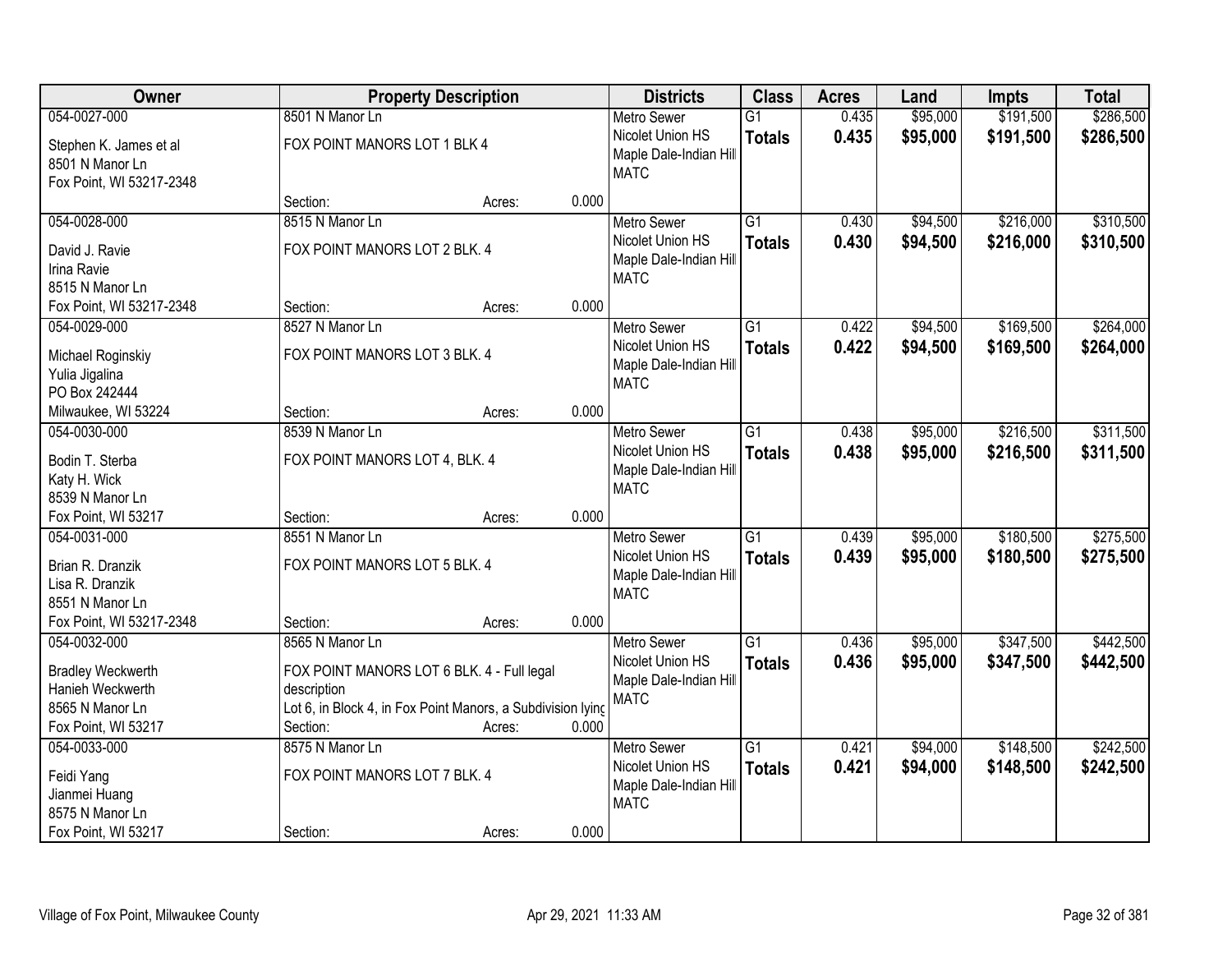| Owner                             |                                                            | <b>Property Description</b> |       | <b>Districts</b>       | <b>Class</b>    | <b>Acres</b> | Land     | <b>Impts</b> | <b>Total</b> |
|-----------------------------------|------------------------------------------------------------|-----------------------------|-------|------------------------|-----------------|--------------|----------|--------------|--------------|
| 054-0034-000                      | 8585 N Manor Ln                                            |                             |       | <b>Metro Sewer</b>     | $\overline{G1}$ | 0.429        | \$94,500 | \$203,500    | \$298,000    |
| William E. Mandel                 | FOX POINT MANORS LOT 8 BLK. 4                              |                             |       | Nicolet Union HS       | <b>Totals</b>   | 0.429        | \$94,500 | \$203,500    | \$298,000    |
| Vicki A. Mandel                   |                                                            |                             |       | Maple Dale-Indian Hill |                 |              |          |              |              |
| 8585 N Manor Ln                   |                                                            |                             |       | <b>MATC</b>            |                 |              |          |              |              |
| Fox Point, WI 53217-2348          | Section:                                                   | Acres:                      | 0.000 |                        |                 |              |          |              |              |
| 054-0035-000                      | 8601 N Manor Ln                                            |                             |       | <b>Metro Sewer</b>     | $\overline{G1}$ | 0.430        | \$94,500 | \$196,000    | \$290,500    |
|                                   |                                                            |                             |       | Nicolet Union HS       | <b>Totals</b>   | 0.430        | \$94,500 | \$196,000    | \$290,500    |
| Larry A. Sattler                  | FOX POINT MANORS LOT 9 BLK. 4                              |                             |       | Maple Dale-Indian Hill |                 |              |          |              |              |
| Una M. Sattler                    |                                                            |                             |       | <b>MATC</b>            |                 |              |          |              |              |
| 8601 N Manor Ln                   |                                                            |                             |       |                        |                 |              |          |              |              |
| Fox Point, WI 53217-2350          | Section:                                                   | Acres:                      | 0.000 |                        |                 |              |          |              |              |
| 054-0036-000                      | 8609 N Manor Ln                                            |                             |       | <b>Metro Sewer</b>     | G1              | 0.422        | \$94,500 | \$296,500    | \$391,000    |
| Ronald A. and Teresa A. Pace      | FOX POINT MANORS LOT 10 BLK. 4 SCHOOL DIST 8               |                             |       | Nicolet Union HS       | <b>Totals</b>   | 0.422        | \$94,500 | \$296,500    | \$391,000    |
| Revocable Trust                   |                                                            |                             |       | Maple Dale-Indian Hill |                 |              |          |              |              |
| 8609 N Manor Ln                   |                                                            |                             |       | <b>MATC</b>            |                 |              |          |              |              |
| Fox Point, WI 53217               | Section:                                                   | Acres:                      | 0.000 |                        |                 |              |          |              |              |
| 054-0037-000                      | 8617 N Manor Ln                                            |                             |       | <b>Metro Sewer</b>     | $\overline{G1}$ | 0.407        | \$93,500 | \$191,500    | \$285,000    |
|                                   |                                                            |                             |       | Nicolet Union HS       |                 | 0.407        |          |              |              |
| Frederick K. Lochbihler           | Lot 11, Block 4 in Fox Point Manors, a Subdivision lying i |                             |       | Maple Dale-Indian Hill | <b>Totals</b>   |              | \$93,500 | \$191,500    | \$285,000    |
| 8617 N Manor Ln                   | the Northwest 1/4 of Section 9, in Township 8 North, of    |                             |       | <b>MATC</b>            |                 |              |          |              |              |
| Fox Point, WI 53217               | Range 22 East, in the Village of Bayside and Fox Point,    |                             |       |                        |                 |              |          |              |              |
|                                   | Section:                                                   | Acres:                      | 0.000 |                        |                 |              |          |              |              |
| 054-0038-000                      | 8623 N Manor Ln                                            |                             |       | <b>Metro Sewer</b>     | $\overline{G1}$ | 0.473        | \$96,500 | \$142,500    | \$239,000    |
|                                   | FOX POINT MANORS LOT 12 BLK. 4                             |                             |       | Nicolet Union HS       | <b>Totals</b>   | 0.473        | \$96,500 | \$142,500    | \$239,000    |
| John P. Majdalani                 |                                                            |                             |       | Maple Dale-Indian Hill |                 |              |          |              |              |
| Olga O. Kilzer<br>8623 N Manor Ln |                                                            |                             |       | <b>MATC</b>            |                 |              |          |              |              |
| Fox Point, WI 53217-2350          |                                                            |                             | 0.000 |                        |                 |              |          |              |              |
|                                   | Section:                                                   | Acres:                      |       |                        |                 |              |          |              |              |
| 054-0039-000                      | 8631 N Manor Ln                                            |                             |       | <b>Metro Sewer</b>     | $\overline{G1}$ | 0.524        | \$99,500 | \$181,600    | \$281,100    |
| Steven S. Bojan                   | FOX POINT MANORS LOT 13 BLK. 4 SCHOOL DIST 8               |                             |       | Nicolet Union HS       | <b>Totals</b>   | 0.524        | \$99,500 | \$181,600    | \$281,100    |
| Shawn Bojan                       |                                                            |                             |       | Maple Dale-Indian Hill |                 |              |          |              |              |
| 8631 N Manor Ln                   |                                                            |                             |       | <b>MATC</b>            |                 |              |          |              |              |
| Fox Point, WI 53217-2350          | Section:                                                   | Acres:                      | 0.000 |                        |                 |              |          |              |              |
| 054-0040-000                      | 8630 N Point Dr                                            |                             |       | <b>Metro Sewer</b>     | $\overline{G1}$ | 0.446        | \$95,500 | \$215,500    | \$311,000    |
|                                   |                                                            |                             |       | Nicolet Union HS       | <b>Totals</b>   | 0.446        | \$95,500 | \$215,500    | \$311,000    |
| Paul S. Peck                      | FOX POINT MANORS LOT 14 BLK. 4                             |                             |       | Maple Dale-Indian Hill |                 |              |          |              |              |
| K Gretchen Peck                   |                                                            |                             |       | <b>MATC</b>            |                 |              |          |              |              |
| 8630 N Point Dr                   |                                                            |                             |       |                        |                 |              |          |              |              |
| Fox Point, WI 53217               | Section:                                                   | Acres:                      | 0.000 |                        |                 |              |          |              |              |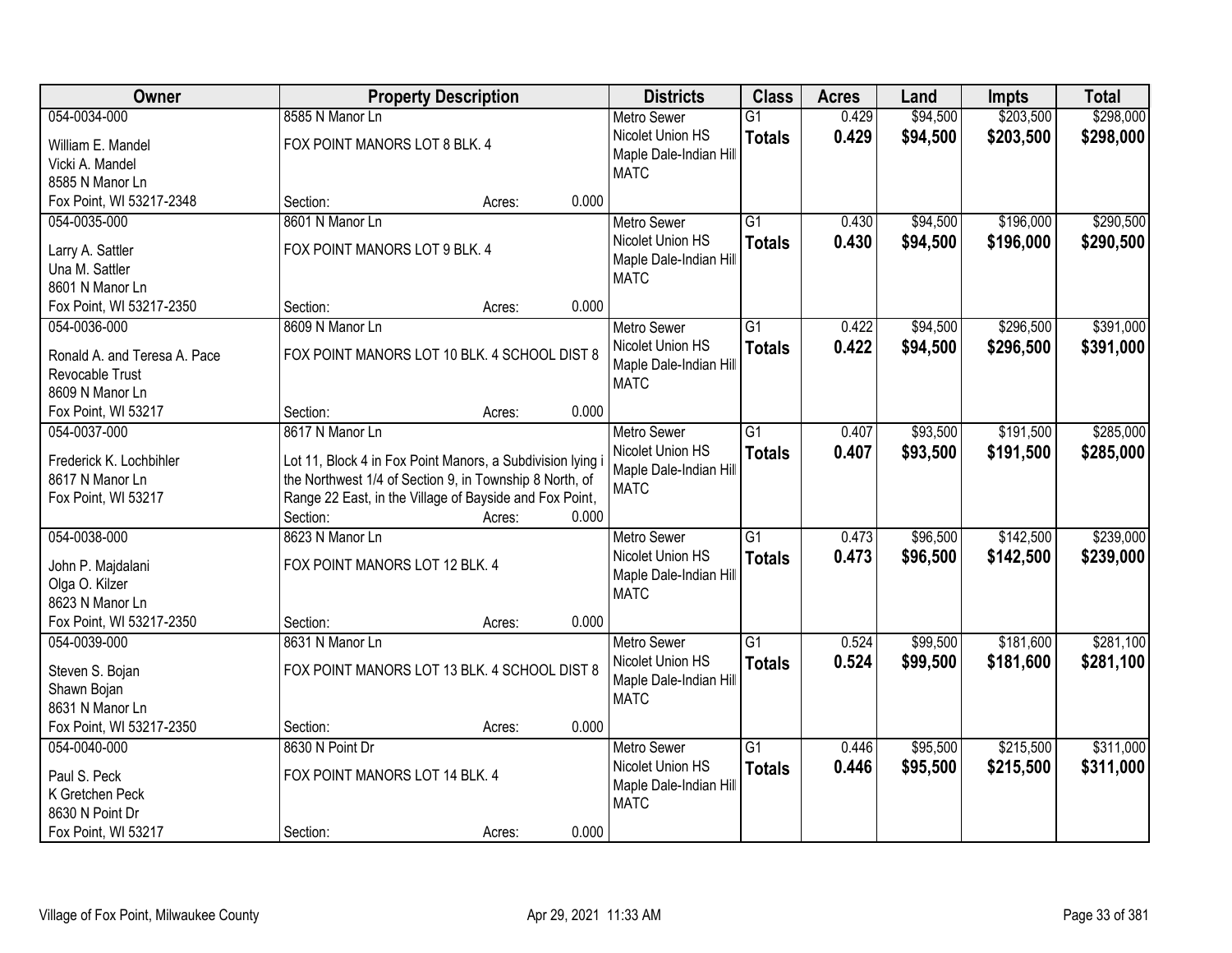| <b>Class</b><br>Owner<br><b>Property Description</b><br><b>Districts</b><br><b>Acres</b>                  | Land              | <b>Impts</b> | <b>Total</b> |
|-----------------------------------------------------------------------------------------------------------|-------------------|--------------|--------------|
| 054-0041-000<br>8620 N Point Dr<br><b>Metro Sewer</b><br>$\overline{G1}$                                  | 0.452<br>\$95,500 | \$337,000    | \$432,500    |
| Nicolet Union HS<br><b>Totals</b><br>Lot Fifteen (15) in Block Four (4) in FOX POINT<br>Daisy A. Schwartz | 0.452<br>\$95,500 | \$337,000    | \$432,500    |
| Maple Dale-Indian Hill<br>8620 N Point Dr<br>MANORS, being a Subdivision lying in the Northwest           |                   |              |              |
| <b>MATC</b><br>Fox Point, WI 53217<br>One-quarter                                                         |                   |              |              |
| Section:<br>0.452<br>Acres:                                                                               |                   |              |              |
| 054-0042-000<br>8610 N Point Dr<br>$\overline{G1}$<br><b>Metro Sewer</b>                                  | \$94,500<br>0.429 | \$300,000    | \$394,500    |
| Nicolet Union HS<br><b>Totals</b>                                                                         | 0.429<br>\$94,500 | \$300,000    | \$394,500    |
| LOT 16 IN BLOCK 4 IN FOX POINT MANORS, A<br>Reva F Fox Living Trust<br>Maple Dale-Indian Hill             |                   |              |              |
| 8610 N Point Dr<br>SUBDIVISION LYING IN THE NORTHWEST 1/4 OF<br><b>MATC</b>                               |                   |              |              |
| SECTION 9, IN TOWNSHIP 8 NORTH, RANGE 22<br>Fox Point, WI 53217<br>0.000<br>Section:<br>Acres:            |                   |              |              |
| 054-0043-000<br>8600 N Point Dr<br>$\overline{G1}$<br>Metro Sewer                                         | \$94,500<br>0.425 | \$195,800    | \$290,300    |
| Nicolet Union HS                                                                                          | 0.425<br>\$94,500 | \$195,800    | \$290,300    |
| <b>Totals</b><br>FOX POINT MANORS LOT 17 BLK. 4<br>Troy E. Vant Hul<br>Maple Dale-Indian Hill             |                   |              |              |
| Sarah P. Vant Hul<br><b>MATC</b>                                                                          |                   |              |              |
| 8600 N Point Dr                                                                                           |                   |              |              |
| 0.000<br>Fox Point, WI 53217-2354<br>Section:<br>Acres:                                                   |                   |              |              |
| 054-0044-000<br>8590 N Point Dr<br>$\overline{G1}$<br><b>Metro Sewer</b>                                  | \$93,000<br>0.400 | \$233,500    | \$326,500    |
| Nicolet Union HS<br><b>Totals</b><br>FOX POINT MANORS LOT 18 BLK. 4<br>Christian A. Adamec                | 0.400<br>\$93,000 | \$233,500    | \$326,500    |
| Maple Dale-Indian Hill<br>Jennifer Adamec                                                                 |                   |              |              |
| <b>MATC</b><br>8590 N Point Dr                                                                            |                   |              |              |
| Fox Point, WI 53217-2352<br>0.000<br>Section:<br>Acres:                                                   |                   |              |              |
| 8580 N Point Dr<br>$\overline{G1}$<br>054-0045-000<br><b>Metro Sewer</b>                                  | \$93,500<br>0.406 | \$275,500    | \$369,000    |
| Nicolet Union HS<br><b>Totals</b>                                                                         | 0.406<br>\$93,500 | \$275,500    | \$369,000    |
| Evan T. Arnold<br>FOX POINT MANORS LOT 19 BLK. 4 - Full legal<br>Maple Dale-Indian Hill                   |                   |              |              |
| Jennifer C. Arnold<br>description<br><b>MATC</b>                                                          |                   |              |              |
| Lot 19, in Block 4 in Fox Point Manors a Subdivision lying<br>8580 N Point Dr                             |                   |              |              |
| Fox Point, WI 53217<br>Section:<br>0.000<br>Acres:                                                        |                   |              |              |
| $\overline{G1}$<br>8560 N Point Dr<br>054-0046-000<br><b>Metro Sewer</b>                                  | \$93,500<br>0.411 | \$148,000    | \$241,500    |
| Nicolet Union HS<br><b>Totals</b><br>FOX POINT MANORS LOT 20 BLK. 4<br>Anthony Michael Dominski           | \$93,500<br>0.411 | \$148,000    | \$241,500    |
| Maple Dale-Indian Hill<br>Samantha Therese Dominski                                                       |                   |              |              |
| <b>MATC</b><br>8560 N Point Dr                                                                            |                   |              |              |
| 0.000<br>Fox Point, WI 53217<br>Section:<br>Acres:                                                        |                   |              |              |
| 054-0047-000<br>8550 N Point Dr<br>$\overline{G1}$<br><b>Metro Sewer</b>                                  | \$93,500<br>0.408 | \$135,200    | \$228,700    |
| Nicolet Union HS<br><b>Totals</b><br>FOX POINT MANORS LOT 21 BLK. 4<br>Bradley K. Zwintscher              | 0.408<br>\$93,500 | \$135,200    | \$228,700    |
| Maple Dale-Indian Hill<br>Rhodora M. Zwintscher                                                           |                   |              |              |
| <b>MATC</b><br>8550 N Point Dr                                                                            |                   |              |              |
| 0.000<br>Fox Point, WI 53217<br>Section:<br>Acres:                                                        |                   |              |              |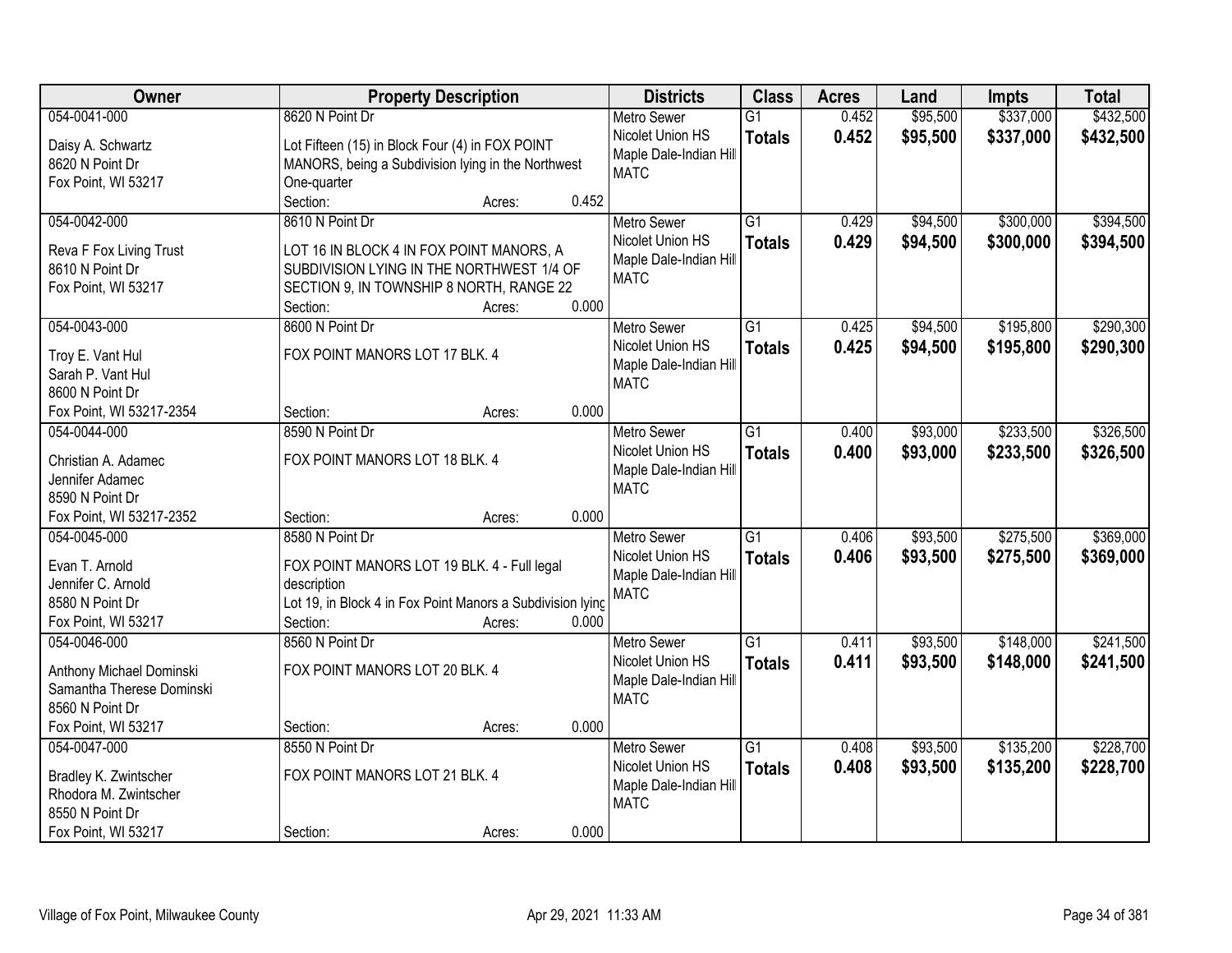| <b>Owner</b>                               | <b>Property Description</b>                                                             |       | <b>Districts</b>       | <b>Class</b>    | <b>Acres</b> | Land     | Impts           | <b>Total</b> |
|--------------------------------------------|-----------------------------------------------------------------------------------------|-------|------------------------|-----------------|--------------|----------|-----------------|--------------|
| 054-0048-000                               | 8540 N Point Dr                                                                         |       | <b>Metro Sewer</b>     | $\overline{G1}$ | 0.390        | \$92,500 | \$189,500       | \$282,000    |
| Sheldon E. Cremer Revocable Trust          | Lot 22 in Block 4 in FOX POINT MANORS, a Subdivision                                    |       | Nicolet Union HS       | <b>Totals</b>   | 0.390        | \$92,500 | \$189,500       | \$282,000    |
| 8540 N Point Dr                            | lying in the Northwest 1/4 of Section 9, Town 8 North,                                  |       | Maple Dale-Indian Hill |                 |              |          |                 |              |
| Fox Point, WI 53217                        | Range                                                                                   |       | <b>MATC</b>            |                 |              |          |                 |              |
|                                            | Section:<br>Acres:                                                                      | 0.390 |                        |                 |              |          |                 |              |
| 054-0049-000                               | 8530 N Point Dr                                                                         |       | <b>Metro Sewer</b>     | $\overline{G1}$ | 0.416        | \$94,000 | \$162,500       | \$256,500    |
|                                            | FOX POINT MANORS LOT 23 BLK. 4                                                          |       | Nicolet Union HS       | <b>Totals</b>   | 0.416        | \$94,000 | \$162,500       | \$256,500    |
| Alexandre De Oliveira                      |                                                                                         |       | Maple Dale-Indian Hill |                 |              |          |                 |              |
| Lora Taylor De Oliveira<br>8530 N Point Dr |                                                                                         |       | <b>MATC</b>            |                 |              |          |                 |              |
| Fox Point, WI 53217-2352                   | Section:<br>Acres:                                                                      | 0.000 |                        |                 |              |          |                 |              |
| 054-0050-000                               | 8510 N Point Dr                                                                         |       | <b>Metro Sewer</b>     | G1              | 0.404        | \$93,500 | \$225,000       | \$318,500    |
|                                            |                                                                                         |       | Nicolet Union HS       |                 | 0.404        | \$93,500 | \$225,000       |              |
| Charles H. Tiber                           | FOX POINT MANORS LOT 24 BLK. 4                                                          |       | Maple Dale-Indian Hill | <b>Totals</b>   |              |          |                 | \$318,500    |
| Joyce Tiber                                |                                                                                         |       | <b>MATC</b>            |                 |              |          |                 |              |
| 16600 N Thompson Peak Pkwy                 |                                                                                         |       |                        |                 |              |          |                 |              |
| Apartment 1044                             | Section:<br>Acres:                                                                      | 0.000 |                        |                 |              |          |                 |              |
| Scottsdale, AZ 85260                       |                                                                                         |       |                        |                 |              |          |                 |              |
| 054-0051-000                               | 8500 N Point Dr                                                                         |       | <b>Metro Sewer</b>     | G1              | 0.393        | \$93,000 | \$213,500       | \$306,500    |
| Kristina Goranova                          | Lot Twenty-five (25), in Block Four (4), in Fox Point                                   |       | Nicolet Union HS       | <b>Totals</b>   | 0.393        | \$93,000 | \$213,500       | \$306,500    |
| 8500 N Point Dr                            | Manors, being a Subdivision of a part of the Northwest                                  |       | Maple Dale-Indian Hill |                 |              |          |                 |              |
| Fox Point, WI 53217                        | One-quarter (1/4) of Section Nine (9), Township Eight (8)                               |       | <b>MATC</b>            |                 |              |          |                 |              |
|                                            | Section:<br>Acres:                                                                      | 0.000 |                        |                 |              |          |                 |              |
| 054-0056-002                               | 315 E Brown Deer Rd                                                                     |       | <b>Metro Sewer</b>     | $\overline{G1}$ | 0.057        | \$2,800  | \$0             | \$2,800      |
|                                            |                                                                                         |       | Nicolet Union HS       | <b>Totals</b>   | 0.057        | \$2,800  | \$0             | \$2,800      |
| <b>Wilbur Baker</b><br>Wilbur Baker Sr     | FOX POINT MANORS SUBD, NW 1/4 SEC 9-8-22, LOT<br>1, BLK 5, EXC PT IN VILLAGE OF BAYSIDE |       | Maple Dale-Indian Hill |                 |              |          |                 |              |
| 315 E Brown Deer Rd                        |                                                                                         |       | <b>MATC</b>            |                 |              |          |                 |              |
| Bayside, WI 53217                          | Section:<br>Acres:                                                                      | 0.000 |                        |                 |              |          |                 |              |
| 054-0056-003                               | 345 E Brown Deer Rd                                                                     |       | <b>Metro Sewer</b>     | $\overline{G1}$ | 0.056        | \$2,700  | $\overline{50}$ | \$2,700      |
|                                            |                                                                                         |       | Nicolet Union HS       | <b>Totals</b>   | 0.056        | \$2,700  | \$0             | \$2,700      |
| Andrew M. Luckhardt                        | FOX POINT MANORS SUBD, NW 1/4 SEC 9-8-22, LOT                                           |       | Maple Dale-Indian Hill |                 |              |          |                 |              |
| Margarita I. Luckhardt                     | 2, BLK 5, EXC PT IN VILLAGE OF BAYSIDE                                                  |       | <b>MATC</b>            |                 |              |          |                 |              |
| 345 E Brown Deer Rd                        |                                                                                         |       |                        |                 |              |          |                 |              |
| Bayside, WI 53217                          | Section:<br>Acres:                                                                      | 0.000 |                        |                 |              |          |                 |              |
| 054-0056-004                               | 375 E Brown Deer Rd                                                                     |       | Metro Sewer            | $\overline{G1}$ | 0.056        | \$2,700  | $\overline{50}$ | \$2,700      |
| <b>Daniel Kleindl</b>                      | FOX POINT MANORS SUBD, NW 1/4 SEC 9-8-22, LOT                                           |       | Nicolet Union HS       | <b>Totals</b>   | 0.056        | \$2,700  | \$0             | \$2,700      |
| Eva Mila Kleindl                           | 3, BLK 5, EXC PT IN VILLAGE OF BAYSIDE                                                  |       | Maple Dale-Indian Hill |                 |              |          |                 |              |
| 375 E Brown Deer Rd                        |                                                                                         |       | <b>MATC</b>            |                 |              |          |                 |              |
| Bayside, WI 53217                          | Section:<br>Acres:                                                                      | 0.000 |                        |                 |              |          |                 |              |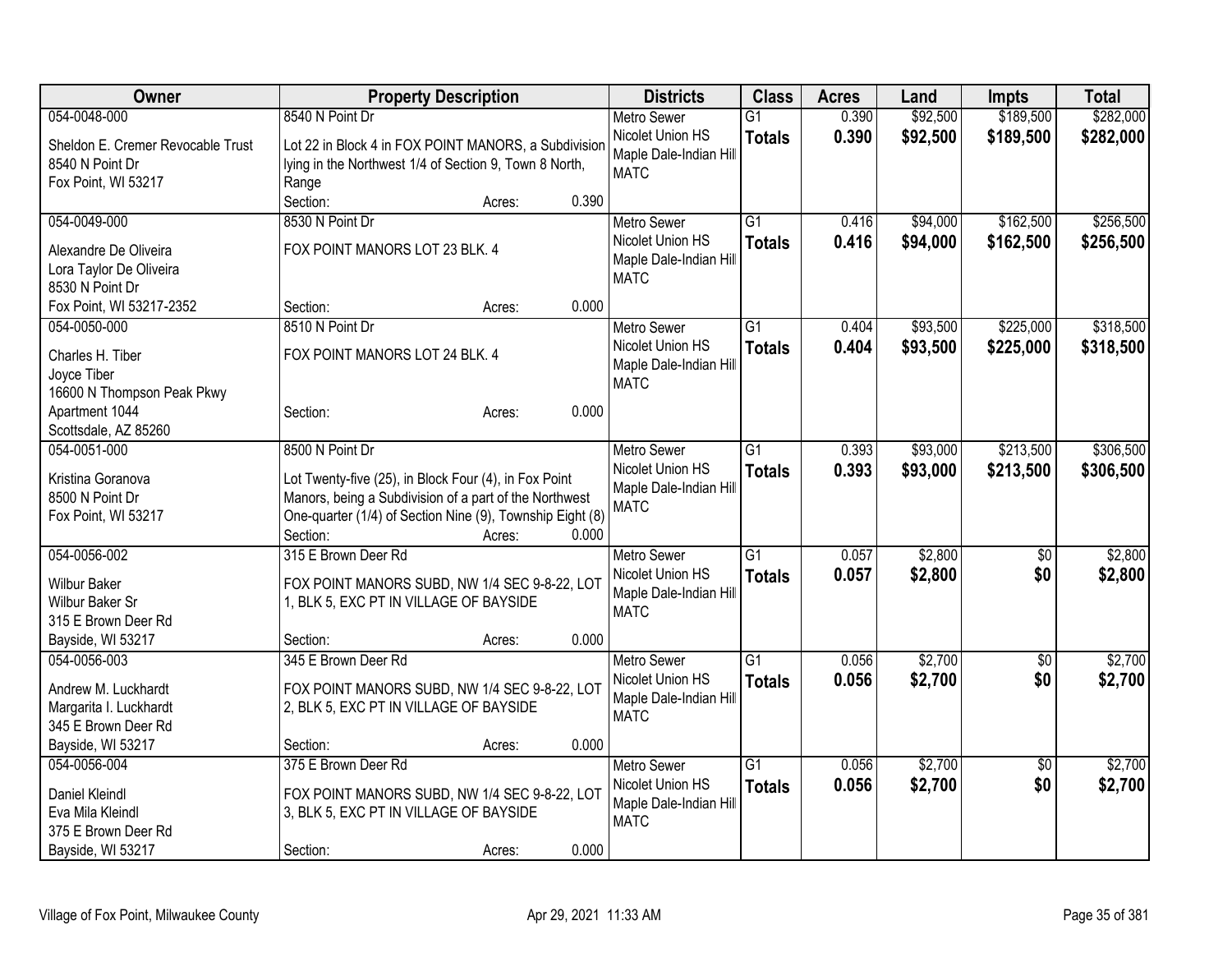| <b>Owner</b>                   | <b>Property Description</b>                    |        |       | <b>Districts</b>       | <b>Class</b>    | <b>Acres</b> | Land      | <b>Impts</b> | <b>Total</b> |
|--------------------------------|------------------------------------------------|--------|-------|------------------------|-----------------|--------------|-----------|--------------|--------------|
| 054-0058-000                   | 8665 N Manor Ct                                |        |       | <b>Metro Sewer</b>     | $\overline{G1}$ | 0.442        | \$95,000  | \$210,500    | \$305,500    |
| Richard W. Stuckert            | FOX POINT MANORS LOT 4 BLK. 5 EXC. PART IN     |        |       | Nicolet Union HS       | <b>Totals</b>   | 0.442        | \$95,000  | \$210,500    | \$305,500    |
| Susan H. Stuckert              | <b>VILLAGE OF BAYSIDE</b>                      |        |       | Maple Dale-Indian Hill |                 |              |           |              |              |
| 8665 N Manor Ct                |                                                |        |       | <b>MATC</b>            |                 |              |           |              |              |
| Fox Point, WI 53217-2346       | Section:                                       | Acres: | 0.000 |                        |                 |              |           |              |              |
| 054-0060-000                   | 8684 N Manor Ct                                |        |       | <b>Metro Sewer</b>     | $\overline{G1}$ | 0.282        | \$76,500  | \$205,500    | \$282,000    |
| Erich Muckelberg               | FOX POINT MANORS LOT 5 BLK. 5 EXC. PART IN     |        |       | Nicolet Union HS       | <b>Totals</b>   | 0.282        | \$76,500  | \$205,500    | \$282,000    |
| Carolyn Muckelberg             | <b>VILLAGE OF BAYSIDE</b>                      |        |       | Maple Dale-Indian Hill |                 |              |           |              |              |
| 8684 N Manor Ct                |                                                |        |       | <b>MATC</b>            |                 |              |           |              |              |
| Fox Point, WI 53217            | Section:                                       | Acres: | 0.282 |                        |                 |              |           |              |              |
| 054-0062-000                   | 8680 N Manor Ct                                |        |       | <b>Metro Sewer</b>     | G1              | 0.264        | \$71,500  | \$120,500    | \$192,000    |
|                                |                                                |        |       | Nicolet Union HS       | <b>Totals</b>   | 0.264        | \$71,500  | \$120,500    | \$192,000    |
| <b>MSDS Properties, LLC</b>    | FOX POINT MANORS LOT 6 BLK. 5 EXC. PART IN     |        |       | Maple Dale-Indian Hill |                 |              |           |              |              |
| 10936 N Port Washington Rd#306 | <b>VILLAGE OF BAYSIDE</b>                      |        |       | <b>MATC</b>            |                 |              |           |              |              |
| Mequon, WI 53092               | Section:                                       | Acres: | 0.000 |                        |                 |              |           |              |              |
| 054-0064-000                   | 8676 N Manor Ct                                |        |       | <b>Metro Sewer</b>     | $\overline{G1}$ | 0.564        | \$102,000 | \$188,500    | \$290,500    |
|                                |                                                |        |       | Nicolet Union HS       | <b>Totals</b>   | 0.564        | \$102,000 | \$188,500    | \$290,500    |
| Robert Oldenburg               | FOX POINT MANORS LOT 7 BLK. 5 EXC. PART IN     |        |       | Maple Dale-Indian Hill |                 |              |           |              |              |
| Ami Oldenburg                  | VILLAGE OF BAYSIDE - Full legal description    |        |       | <b>MATC</b>            |                 |              |           |              |              |
| 8676 N Manor Ct                | 054-0064-000 AND 054-0065-000 LOT SEVEN (7) OF |        |       |                        |                 |              |           |              |              |
| Fox Point, WI 53217            | Section:                                       | Acres: | 0.000 |                        |                 |              |           |              |              |
| 054-0066-000                   | 8672 N Manor Ct                                |        |       | <b>Metro Sewer</b>     | $\overline{G1}$ | 0.463        | \$96,500  | \$177,000    | \$273,500    |
| Viktoriya Rubinshteyn          | FOX POINT MANORS LOT 8 BLK. 5                  |        |       | Nicolet Union HS       | <b>Totals</b>   | 0.463        | \$96,500  | \$177,000    | \$273,500    |
| Gregory Rubinshteyn            |                                                |        |       | Maple Dale-Indian Hill |                 |              |           |              |              |
| 8672 N Manor Ct                |                                                |        |       | <b>MATC</b>            |                 |              |           |              |              |
| Fox Point, WI 53217-2346       | Section:                                       | Acres: | 0.000 |                        |                 |              |           |              |              |
| 054-0067-000                   | 8664 N Manor Ct                                |        |       | <b>Metro Sewer</b>     | $\overline{G1}$ | 0.463        | \$96,000  | \$205,200    | \$301,200    |
| John J. Ksicinski              | FOX POINT MANORS LOT 9 BLK. 5                  |        |       | Nicolet Union HS       | <b>Totals</b>   | 0.463        | \$96,000  | \$205,200    | \$301,200    |
| Ae Ja Ksicinski                |                                                |        |       | Maple Dale-Indian Hill |                 |              |           |              |              |
| 8664 N Manor Ct                |                                                |        |       | <b>MATC</b>            |                 |              |           |              |              |
| Fox Point, WI 53217-2346       | Section:                                       | Acres: | 0.000 |                        |                 |              |           |              |              |
| 054-0068-000                   | 8656 N Manor Ct                                |        |       | <b>Metro Sewer</b>     | $\overline{G1}$ | 0.417        | \$94,000  | \$198,500    | \$292,500    |
| <b>Bryce Steidinger</b>        | FOX POINT MANORS LOT 10 BLK. 5                 |        |       | Nicolet Union HS       | <b>Totals</b>   | 0.417        | \$94,000  | \$198,500    | \$292,500    |
| <b>Brenda Steidinger</b>       |                                                |        |       | Maple Dale-Indian Hill |                 |              |           |              |              |
| 8656 N Manor Ct                |                                                |        |       | <b>MATC</b>            |                 |              |           |              |              |
| Fox Point, WI 53217-2346       | Section:                                       | Acres: | 0.000 |                        |                 |              |           |              |              |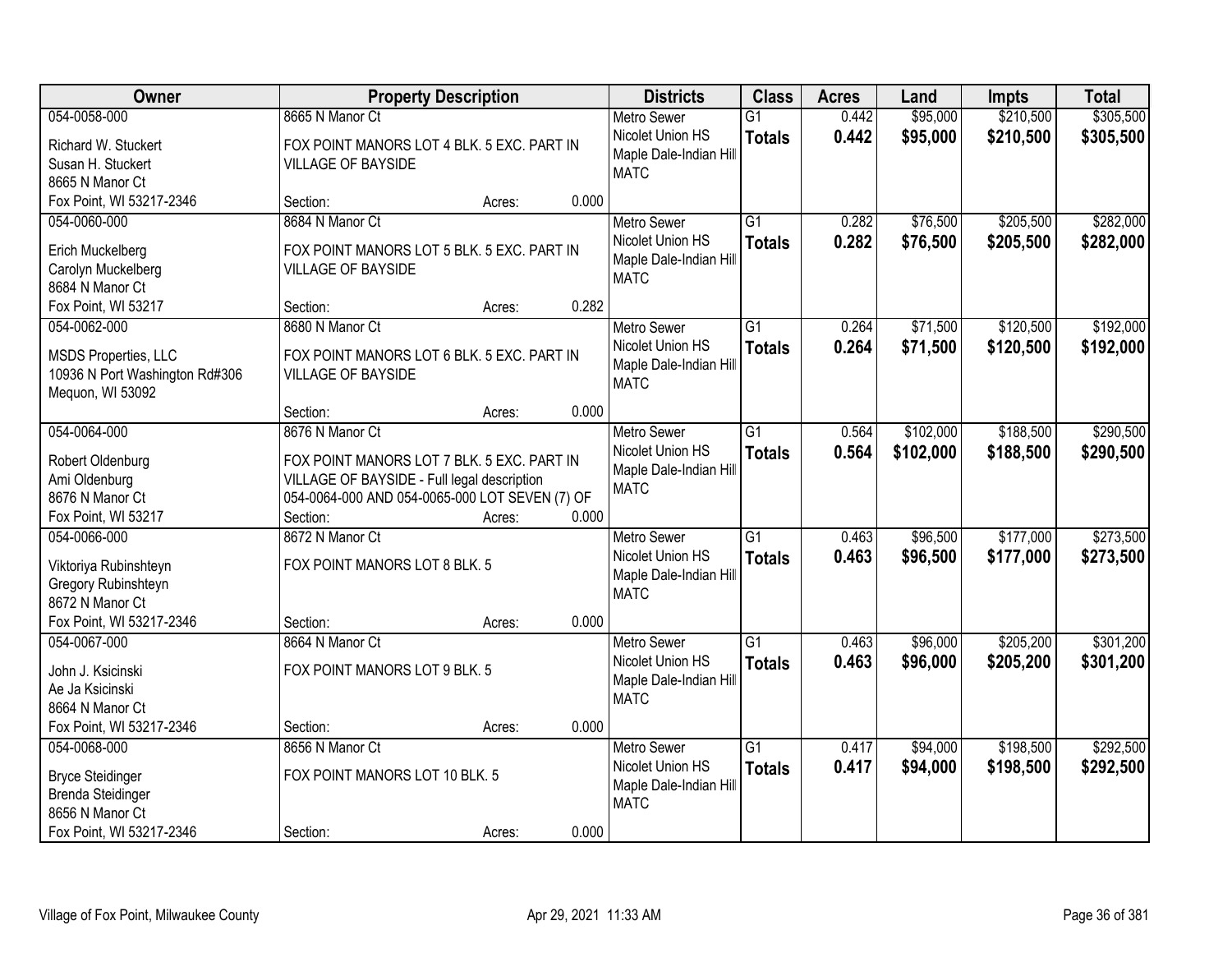| Owner                                 | <b>Property Description</b>                      |       | <b>Districts</b>       | <b>Class</b>    | <b>Acres</b> | Land     | <b>Impts</b> | <b>Total</b> |
|---------------------------------------|--------------------------------------------------|-------|------------------------|-----------------|--------------|----------|--------------|--------------|
| 054-0069-000                          | 8657 N Manor Ct                                  |       | <b>Metro Sewer</b>     | $\overline{G1}$ | 0.438        | \$95,000 | \$228,500    | \$323,500    |
| Douglas A. Kane                       | FOX POINT MANORS LOT 11, BLK 5, EXC.             |       | Nicolet Union HS       | <b>Totals</b>   | 0.438        | \$95,000 | \$228,500    | \$323,500    |
| Diane P. Kane                         | TRIANGULAR PARCEL AT SW COR OF LOT 11,           |       | Maple Dale-Indian Hill |                 |              |          |              |              |
| 8657 N Manor Ct                       | MEAS. 27.50 FT. ON THE SOUTH; 72.59 FT. ON THE   |       | <b>MATC</b>            |                 |              |          |              |              |
| Fox Point, WI 53217-2346              | Section:<br>Acres:                               | 0.000 |                        |                 |              |          |              |              |
| 054-0070-000                          | 8649 N Manor Ct                                  |       | <b>Metro Sewer</b>     | $\overline{G1}$ | 0.402        | \$93,500 | \$163,500    | \$257,000    |
|                                       |                                                  |       | Nicolet Union HS       |                 | 0.402        |          |              |              |
| Richard M. Sack                       | FOX POINT MANORS LOT 12, BLK 5, EXC COM AT A     |       | Maple Dale-Indian Hill | <b>Totals</b>   |              | \$93,500 | \$163,500    | \$257,000    |
| Susan E. Sack                         | PT IN NWLY LI OF LOT 12, 23.50FT. N. 62D E OF NW |       | <b>MATC</b>            |                 |              |          |              |              |
| 8649 N Manor Ct                       | COR OF SD LOT 12; RUNNING TH S 62D W ALG         |       |                        |                 |              |          |              |              |
| Fox Point, WI 53217-2346              | Section:<br>Acres:                               | 0.000 |                        |                 |              |          |              |              |
| 054-0071-000                          | 8648 N Manor Ln                                  |       | <b>Metro Sewer</b>     | G1              | 0.414        | \$94,000 | \$259,500    | \$353,500    |
|                                       | FOX POINT MANORS LOT 13 BLK. 5                   |       | Nicolet Union HS       | <b>Totals</b>   | 0.414        | \$94,000 | \$259,500    | \$353,500    |
| Willie L. Alexander et al             |                                                  |       | Maple Dale-Indian Hill |                 |              |          |              |              |
| 8648 N Manor Ln                       |                                                  |       | <b>MATC</b>            |                 |              |          |              |              |
| Fox Point, WI 53217                   |                                                  | 0.000 |                        |                 |              |          |              |              |
|                                       | Section:<br>Acres:                               |       |                        |                 |              |          |              |              |
| 054-0072-000                          | 8660 N Point Dr                                  |       | <b>Metro Sewer</b>     | G1              | 0.513        | \$99,000 | \$226,100    | \$325,100    |
| Matthew A Holtz & Kathren Blake Holtz | FOX POINT MANORS LOT 14 AND TRIANGULAR           |       | Nicolet Union HS       | <b>Totals</b>   | 0.513        | \$99,000 | \$226,100    | \$325,100    |
| <b>Rev Trust</b>                      | PARCEL AT SW COR LOT 11, MEAS. 27.50 FT. ON      |       | Maple Dale-Indian Hill |                 |              |          |              |              |
| 8660 N Point Dr                       | THE SOUTH; 72.59 FT. ON THE EAST AND 69.87 FT.   |       | <b>MATC</b>            |                 |              |          |              |              |
| Fox Point, WI 53217                   | Section:<br>Acres:                               | 0.000 |                        |                 |              |          |              |              |
| 054-0073-000                          | 8670 N Point Dr                                  |       | <b>Metro Sewer</b>     | $\overline{G1}$ | 0.385        | \$92,500 | \$229,000    | \$321,500    |
|                                       |                                                  |       | Nicolet Union HS       | <b>Totals</b>   | 0.385        | \$92,500 | \$229,000    | \$321,500    |
| Pamela M. Woythal                     | FOX POINT MANORS LOT 15 BLK. 5                   |       | Maple Dale-Indian Hill |                 |              |          |              |              |
| Ann E. Rosso                          |                                                  |       | <b>MATC</b>            |                 |              |          |              |              |
| 8670 N Point Dr                       |                                                  |       |                        |                 |              |          |              |              |
| Fox Point, WI 53217-2354              | Section:<br>Acres:                               | 0.000 |                        |                 |              |          |              |              |
| 054-0074-000                          | 8680 N Point Dr                                  |       | <b>Metro Sewer</b>     | $\overline{G1}$ | 0.441        | \$95,000 | \$203,000    | \$298,000    |
| Karen A. Tepper                       | FOX POINT MANORS LOT 16 BLK. 5                   |       | Nicolet Union HS       | <b>Totals</b>   | 0.441        | \$95,000 | \$203,000    | \$298,000    |
| 8680 N Point Dr                       |                                                  |       | Maple Dale-Indian Hill |                 |              |          |              |              |
| Fox Point, WI 53217-2354              |                                                  |       | <b>MATC</b>            |                 |              |          |              |              |
|                                       | Section:<br>Acres:                               | 0.000 |                        |                 |              |          |              |              |
| 054-0075-000                          | 8501 N Point Dr                                  |       | <b>Metro Sewer</b>     | $\overline{G1}$ | 0.413        | \$94,000 | \$235,000    | \$329,000    |
|                                       |                                                  |       | Nicolet Union HS       | <b>Totals</b>   | 0.413        | \$94,000 | \$235,000    | \$329,000    |
| Lawrence R. Tarnoff                   | FOX POINT MANORS LOT 1 BLK. 6                    |       | Maple Dale-Indian Hill |                 |              |          |              |              |
| Jill K. Tarnoff                       |                                                  |       | <b>MATC</b>            |                 |              |          |              |              |
| 8501 N Point Dr                       |                                                  |       |                        |                 |              |          |              |              |
| Fox Point, WI 53217                   | Section:<br>Acres:                               | 0.000 |                        |                 |              |          |              |              |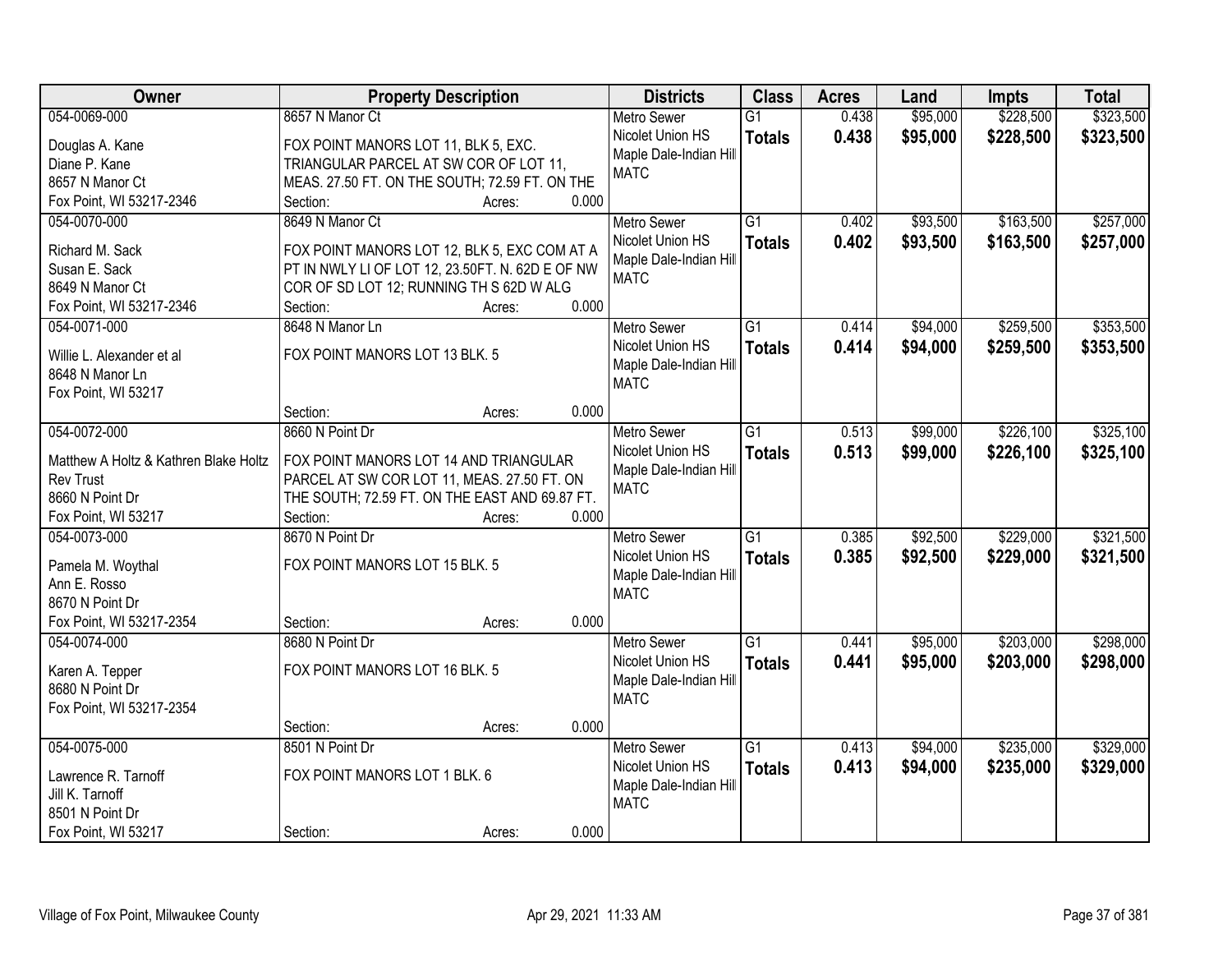| Owner                            | <b>Property Description</b>                                |        |       | <b>Districts</b>                      | <b>Class</b>    | <b>Acres</b> | Land     | <b>Impts</b> | <b>Total</b> |
|----------------------------------|------------------------------------------------------------|--------|-------|---------------------------------------|-----------------|--------------|----------|--------------|--------------|
| 054-0076-000                     | 8515 N Point Dr                                            |        |       | <b>Metro Sewer</b>                    | $\overline{G1}$ | 0.413        | \$94,000 | \$175,000    | \$269,000    |
| Leslie Popalisky                 | Lot 2, in Block 6, in Fox Point Manors, being a Subdivisio |        |       | Nicolet Union HS                      | <b>Totals</b>   | 0.413        | \$94,000 | \$175,000    | \$269,000    |
| 8515 N Point Dr                  | of part of the Northwest 1/4 of Section 9, in Township 8   |        |       | Maple Dale-Indian Hill                |                 |              |          |              |              |
| Fox Point, WI 53217              | North, Range 22 East, in the Village of Fox Point,         |        |       | <b>MATC</b>                           |                 |              |          |              |              |
|                                  | Section:                                                   | Acres: | 0.413 |                                       |                 |              |          |              |              |
| 054-0077-000                     | 8527 N Point Dr                                            |        |       | <b>Metro Sewer</b>                    | $\overline{G1}$ | 0.413        | \$94,000 | \$303,500    | \$397,500    |
|                                  |                                                            |        |       | Nicolet Union HS                      | <b>Totals</b>   | 0.413        | \$94,000 | \$303,500    | \$397,500    |
| The Kent D. and Diane K. Newbury | FOX POINT MANORS LOT 3 BLK. 6                              |        |       | Maple Dale-Indian Hill                |                 |              |          |              |              |
| Revocable Trust Dated            |                                                            |        |       | <b>MATC</b>                           |                 |              |          |              |              |
| 8527 N Point Dr                  |                                                            |        |       |                                       |                 |              |          |              |              |
| Fox Point, WI 53217              | Section:                                                   | Acres: | 0.000 |                                       |                 |              |          |              |              |
| 054-0078-000                     | 8539 N Point Dr                                            |        |       | Metro Sewer                           | $\overline{G1}$ | 0.411        | \$93,500 | \$291,500    | \$385,000    |
| Thomas Remington                 | FOX POINT MANORS LOT 4 BLK. 6                              |        |       | Nicolet Union HS                      | <b>Totals</b>   | 0.411        | \$93,500 | \$291,500    | \$385,000    |
| Judyth N. Remington              |                                                            |        |       | Maple Dale-Indian Hill                |                 |              |          |              |              |
| 8539 N Point Dr                  |                                                            |        |       | <b>MATC</b>                           |                 |              |          |              |              |
| Fox Point, WI 53217-2353         | Section:                                                   | Acres: | 0.000 |                                       |                 |              |          |              |              |
| 054-0079-000                     | 8551 N Point Dr                                            |        |       | <b>Metro Sewer</b>                    | $\overline{G1}$ | 0.419        | \$94,000 | \$303,000    | \$397,000    |
| Rick W. Mann                     | FOX POINT MANORS LOT 5 BLK6                                |        |       | Nicolet Union HS                      | <b>Totals</b>   | 0.419        | \$94,000 | \$303,000    | \$397,000    |
| Ellen R. Mann                    |                                                            |        |       | Maple Dale-Indian Hill                |                 |              |          |              |              |
| 8551 N Point Dr                  |                                                            |        |       | <b>MATC</b>                           |                 |              |          |              |              |
| Fox Point, WI 53217-2353         | Section:                                                   | Acres: | 0.000 |                                       |                 |              |          |              |              |
| 054-0080-000                     | 8563 N Point Dr                                            |        |       | <b>Metro Sewer</b>                    | $\overline{G1}$ | 0.433        | \$95,000 | \$197,700    | \$292,700    |
|                                  |                                                            |        |       |                                       |                 |              |          |              |              |
| Daryl Devorkin                   | FOX POINT MANORS LOT 6 BLK. 6                              |        |       | Nicolet Union HS                      | <b>Totals</b>   | 0.433        | \$95,000 | \$197,700    | \$292,700    |
| Minda Devorkin                   |                                                            |        |       | Maple Dale-Indian Hill<br><b>MATC</b> |                 |              |          |              |              |
| 8563 N Point Dr                  |                                                            |        |       |                                       |                 |              |          |              |              |
| Fox Point, WI 53217              | Section:                                                   | Acres: | 0.000 |                                       |                 |              |          |              |              |
| 054-0081-000                     | 8575 N Point Dr                                            |        |       | <b>Metro Sewer</b>                    | $\overline{G1}$ | 0.434        | \$95,000 | \$188,500    | \$283,500    |
| Jose Mendiola                    | FOX POINT MANORS LOT 7 BLK.6                               |        |       | Nicolet Union HS                      | <b>Totals</b>   | 0.434        | \$95,000 | \$188,500    | \$283,500    |
| 8575 N Point Dr                  |                                                            |        |       | Maple Dale-Indian Hill                |                 |              |          |              |              |
| Fox Point, WI 53217-2353         |                                                            |        |       | <b>MATC</b>                           |                 |              |          |              |              |
|                                  | Section:                                                   | Acres: | 0.000 |                                       |                 |              |          |              |              |
| 054-0082-000                     | 8587 N Point Dr                                            |        |       | <b>Metro Sewer</b>                    | $\overline{G1}$ | 0.428        | \$94,500 | \$131,400    | \$225,900    |
|                                  |                                                            |        |       | Nicolet Union HS                      | <b>Totals</b>   | 0.428        | \$94,500 | \$131,400    | \$225,900    |
| David P. Cohn                    | FOX POINT MANORS LOT 8 BLK.6                               |        |       | Maple Dale-Indian Hill                |                 |              |          |              |              |
| 8587 N Point Dr                  |                                                            |        |       | <b>MATC</b>                           |                 |              |          |              |              |
| Fox Point, WI 53217-2353         |                                                            |        |       |                                       |                 |              |          |              |              |
|                                  | Section:                                                   | Acres: | 0.000 |                                       |                 |              |          |              |              |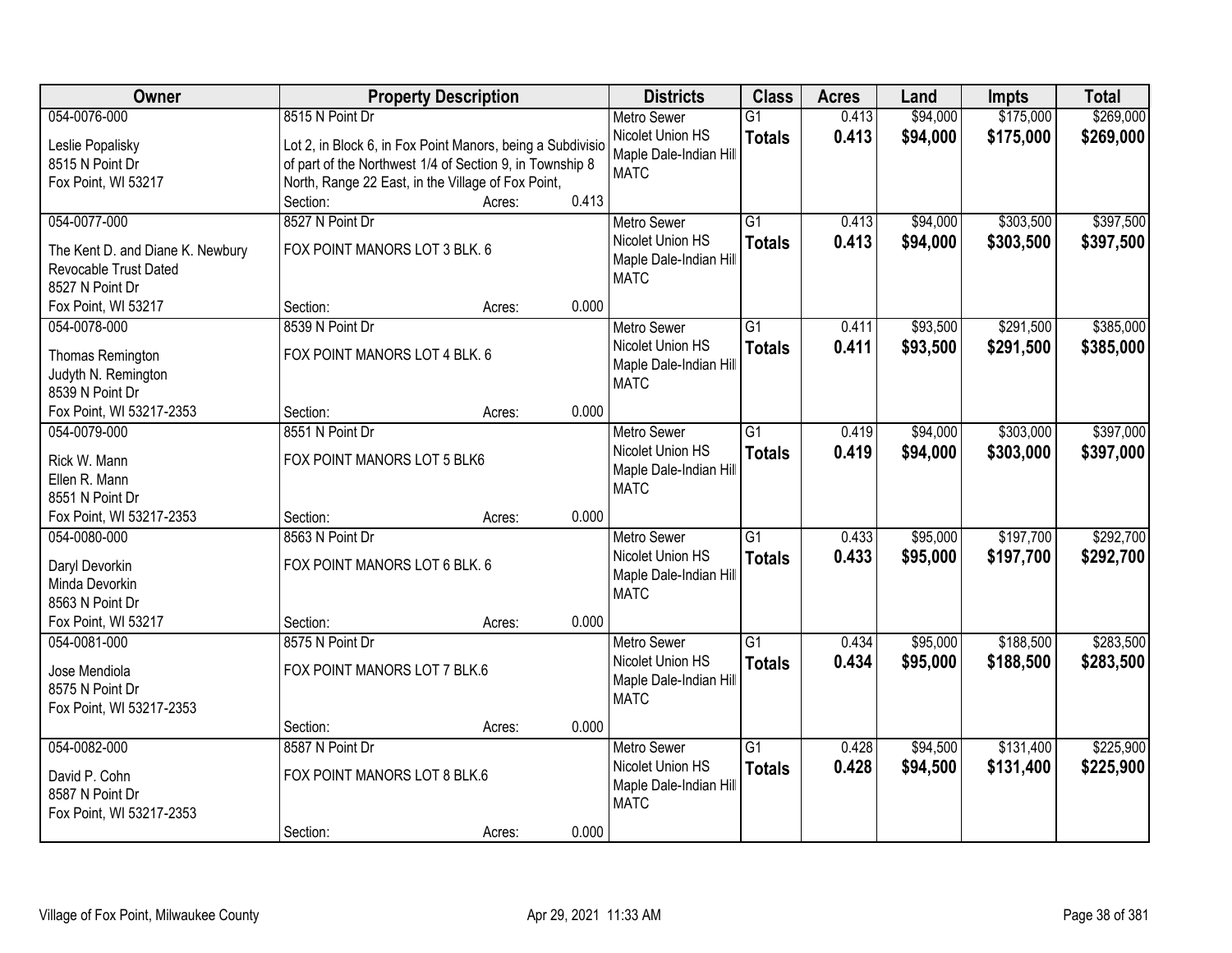| Owner                                                                             |                                                   | <b>Property Description</b> |       | <b>Districts</b>                                                                | <b>Class</b>                     | <b>Acres</b>   | Land                 | <b>Impts</b>           | <b>Total</b>           |
|-----------------------------------------------------------------------------------|---------------------------------------------------|-----------------------------|-------|---------------------------------------------------------------------------------|----------------------------------|----------------|----------------------|------------------------|------------------------|
| 054-0083-000                                                                      | 8601 N Point Dr                                   |                             |       | <b>Metro Sewer</b>                                                              | $\overline{G1}$                  | 0.415          | \$94,000             | \$136,100              | \$230,100              |
| Donald E. Bast<br>8601 N Point Dr<br>Fox Point, WI 53217-2355                     | FOX POINT MANORS LOT 9 BLK.6                      |                             |       | Nicolet Union HS<br>Maple Dale-Indian Hill<br><b>MATC</b>                       | <b>Totals</b>                    | 0.415          | \$94,000             | \$136,100              | \$230,100              |
|                                                                                   | Section:                                          | Acres:                      | 0.000 |                                                                                 |                                  |                |                      |                        |                        |
| 054-0084-000                                                                      | 8609 N Point Dr                                   |                             |       | <b>Metro Sewer</b>                                                              | $\overline{G1}$                  | 0.393          | \$93,000             | \$107,300              | \$200,300              |
| Aileen Tellier<br>8609 N Point Dr<br>Fox Point, WI 53217-2355                     | FOX POINT MANORS LOT 10 BLK. 6                    |                             |       | Nicolet Union HS<br>Maple Dale-Indian Hill<br><b>MATC</b>                       | <b>Totals</b>                    | 0.393          | \$93,000             | \$107,300              | \$200,300              |
|                                                                                   | Section:                                          | Acres:                      | 0.000 |                                                                                 |                                  |                |                      |                        |                        |
| 054-0085-000                                                                      | 8617 N Point Dr                                   |                             |       | <b>Metro Sewer</b>                                                              | $\overline{G1}$                  | 0.441          | \$95,000             | \$118,500              | \$213,500              |
| Derrick H. Walter<br>Therese J. Walter<br>8617 N Point Dr                         | FOX POINT MANORS LOT 11 BLK.6                     |                             |       | Nicolet Union HS<br>Maple Dale-Indian Hill<br><b>MATC</b>                       | <b>Totals</b>                    | 0.441          | \$95,000             | \$118,500              | \$213,500              |
| Fox Point, WI 53217-2355                                                          | Section:                                          | Acres:                      | 0.000 |                                                                                 |                                  |                |                      |                        |                        |
| 054-0086-000                                                                      | 8625 N Point Dr                                   |                             |       | <b>Metro Sewer</b>                                                              | $\overline{G1}$                  | 0.420          | \$94,000             | \$184,000              | \$278,000              |
| Jeffrey W. Killberg<br>Bridget A. Killberg<br>8625 N Point Dr                     | FOX POINT MANORS LOT 12 BLK. 6                    |                             |       | Nicolet Union HS<br>Maple Dale-Indian Hill<br><b>MATC</b>                       | <b>Totals</b>                    | 0.420          | \$94,000             | \$184,000              | \$278,000              |
| Fox Point, WI 53217-2355                                                          | Section:                                          | Acres:                      | 0.000 |                                                                                 |                                  |                |                      |                        |                        |
| 054-0087-000<br>Marianne F. Newman<br>8633 N Point Dr<br>Fox Point, WI 53217-2355 | 8633 N Point Dr<br>FOX POINT MANORS LOT 13 BLK. 6 |                             |       | <b>Metro Sewer</b><br>Nicolet Union HS<br>Maple Dale-Indian Hill<br><b>MATC</b> | $\overline{G1}$<br><b>Totals</b> | 0.434<br>0.434 | \$95,000<br>\$95,000 | \$178,000<br>\$178,000 | \$273,000<br>\$273,000 |
|                                                                                   | Section:                                          | Acres:                      | 0.000 |                                                                                 |                                  |                |                      |                        |                        |
| 054-0088-000                                                                      | 8641 N Point Dr                                   |                             |       | <b>Metro Sewer</b>                                                              | $\overline{G1}$                  | 0.421          | \$94,000             | \$260,000              | \$354,000              |
| Dulmes Family Revocable Trust, U/A/D<br>June 1, 2020<br>8641 N Point Dr           | FOX POINT MANORS LOT 14 BLK.6                     |                             |       | Nicolet Union HS<br>Maple Dale-Indian Hill<br><b>MATC</b>                       | <b>Totals</b>                    | 0.421          | \$94,000             | \$260,000              | \$354,000              |
| Fox Point, WI 53217                                                               | Section:                                          | Acres:                      | 0.000 |                                                                                 |                                  |                |                      |                        |                        |
| 054-0089-000<br>Lisa A. Putterman<br>8649 N Point Dr<br>Fox Point, WI 53217-2356  | 8649 N Point Dr<br>FOX POINT MANORS LOT 15 BLK. 6 |                             |       | <b>Metro Sewer</b><br>Nicolet Union HS<br>Maple Dale-Indian Hill<br><b>MATC</b> | $\overline{G1}$<br><b>Totals</b> | 0.413<br>0.413 | \$94,000<br>\$94,000 | \$217,000<br>\$217,000 | \$311,000<br>\$311,000 |
|                                                                                   | Section:                                          | Acres:                      | 0.000 |                                                                                 |                                  |                |                      |                        |                        |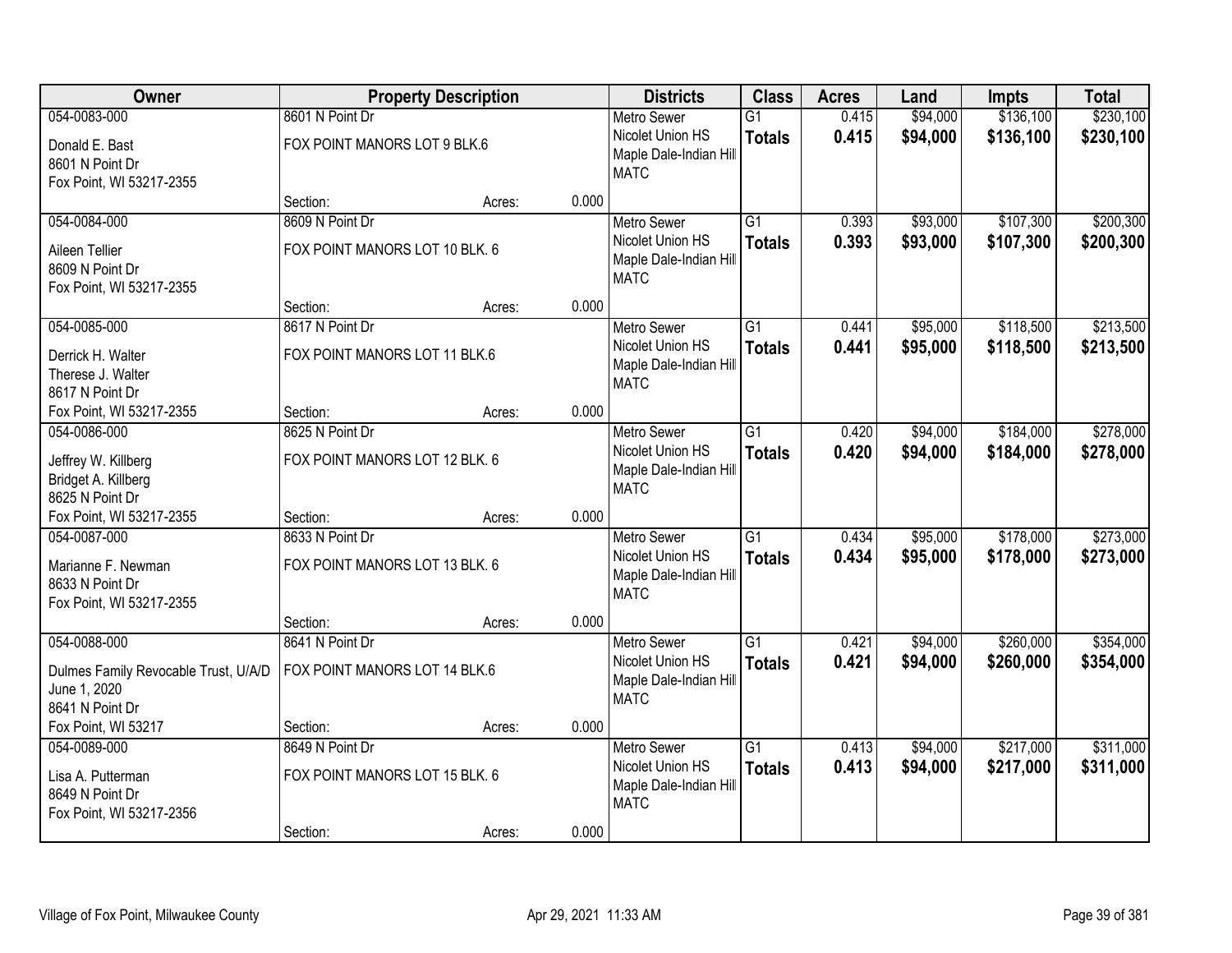| Owner                                       |                                                            | <b>Property Description</b> |       | <b>Districts</b>                      | <b>Class</b>    | <b>Acres</b> | Land     | <b>Impts</b> | <b>Total</b> |
|---------------------------------------------|------------------------------------------------------------|-----------------------------|-------|---------------------------------------|-----------------|--------------|----------|--------------|--------------|
| 054-0090-000                                | 8657 N Point Dr                                            |                             |       | <b>Metro Sewer</b>                    | $\overline{G1}$ | 0.416        | \$94,000 | \$328,000    | \$422,000    |
| Nissan B. Bar-Lev                           | FOX POINT MANORS LOT 16 BLK.6                              |                             |       | Nicolet Union HS                      | <b>Totals</b>   | 0.416        | \$94,000 | \$328,000    | \$422,000    |
| Candace T. Bar-Lev                          |                                                            |                             |       | Maple Dale-Indian Hill                |                 |              |          |              |              |
| 8657 N Point Dr                             |                                                            |                             |       | <b>MATC</b>                           |                 |              |          |              |              |
| Fox Point, WI 53217-2356                    | Section:                                                   | Acres:                      | 0.000 |                                       |                 |              |          |              |              |
| 054-0091-000                                | 8665 N Point Dr                                            |                             |       | <b>Metro Sewer</b>                    | $\overline{G1}$ | 0.441        | \$95,000 | \$188,000    | \$283,000    |
|                                             | FOX POINT MANORS LOT 17 BLK. 6                             |                             |       | Nicolet Union HS                      | <b>Totals</b>   | 0.441        | \$95,000 | \$188,000    | \$283,000    |
| Grace Valenti                               |                                                            |                             |       | Maple Dale-Indian Hill                |                 |              |          |              |              |
| 8665 N Point Dr<br>Fox Point, WI 53217-2356 |                                                            |                             |       | <b>MATC</b>                           |                 |              |          |              |              |
|                                             | Section:                                                   | Acres:                      | 0.000 |                                       |                 |              |          |              |              |
| 054-0092-000                                | 8675 N Point Dr                                            |                             |       | <b>Metro Sewer</b>                    | $\overline{G1}$ | 0.457        | \$96,000 | \$183,000    | \$279,000    |
|                                             |                                                            |                             |       | Nicolet Union HS                      | <b>Totals</b>   | 0.457        | \$96,000 | \$183,000    | \$279,000    |
| Michael M. Kaplan                           | FOX POINT MANORS LOT 18 BLK. 6                             |                             |       | Maple Dale-Indian Hill                |                 |              |          |              |              |
| Beverly M. Richey                           |                                                            |                             |       | <b>MATC</b>                           |                 |              |          |              |              |
| 8675 N Point Dr                             |                                                            |                             |       |                                       |                 |              |          |              |              |
| Fox Point, WI 53217-2356                    | Section:                                                   | Acres:                      | 0.000 |                                       |                 |              |          |              |              |
| 054-0093-000                                | 8680 N Regent Rd                                           |                             |       | <b>Metro Sewer</b>                    | $\overline{G1}$ | 0.413        | \$94,000 | \$134,500    | \$228,500    |
| Nathan Armstrong                            | FOX POINT MANORS LOT 19 BLK. 6 - Full legal                |                             |       | Nicolet Union HS                      | <b>Totals</b>   | 0.413        | \$94,000 | \$134,500    | \$228,500    |
| <b>Courtney Armstrong</b>                   | description                                                |                             |       | Maple Dale-Indian Hill<br><b>MATC</b> |                 |              |          |              |              |
| 8680 N Regent Rd                            | Lot 19, in Block 6 in Fox Point Manors, a Subdivision lyin |                             |       |                                       |                 |              |          |              |              |
| Fox Point, WI 53217                         | Section:                                                   | Acres:                      | 0.000 |                                       |                 |              |          |              |              |
| 054-0094-000                                | 8670 N Regent Rd                                           |                             |       | <b>Metro Sewer</b>                    | $\overline{G1}$ | 0.399        | \$93,000 | \$156,500    | \$249,500    |
| Andrew C. Vila                              | FOX POINT MANORS LOT 20 BLK. 6                             |                             |       | Nicolet Union HS                      | <b>Totals</b>   | 0.399        | \$93,000 | \$156,500    | \$249,500    |
| 8670 N Regent Rd                            |                                                            |                             |       | Maple Dale-Indian Hill                |                 |              |          |              |              |
| Fox Point, WI 53217                         |                                                            |                             |       | <b>MATC</b>                           |                 |              |          |              |              |
|                                             | Section:                                                   | Acres:                      | 0.000 |                                       |                 |              |          |              |              |
| 054-0095-000                                | 8660 N Regent Ct                                           |                             |       | <b>Metro Sewer</b>                    | $\overline{G1}$ | 0.420        | \$94,000 | \$155,500    | \$249,500    |
|                                             | FOX POINT MANORS LOT 21 BLK. 6                             |                             |       | Nicolet Union HS                      | <b>Totals</b>   | 0.420        | \$94,000 | \$155,500    | \$249,500    |
| Daniel R. Meyers<br>Barbara J. Meyers       |                                                            |                             |       | Maple Dale-Indian Hill                |                 |              |          |              |              |
| 8660 N Regent Ct                            |                                                            |                             |       | <b>MATC</b>                           |                 |              |          |              |              |
| Fox Point, WI 53217-2365                    | Section:                                                   | Acres:                      | 0.000 |                                       |                 |              |          |              |              |
| 054-0096-000                                | 8650 N Regent Ct                                           |                             |       | <b>Metro Sewer</b>                    | $\overline{G1}$ | 0.503        | \$98,000 | \$255,500    | \$353,500    |
|                                             |                                                            |                             |       | Nicolet Union HS                      | <b>Totals</b>   | 0.503        | \$98,000 | \$255,500    | \$353,500    |
| Travis S. Laird                             | FOX POINT MANORS LOT 22 BLK. 6                             |                             |       | Maple Dale-Indian Hill                |                 |              |          |              |              |
| Miki Laird                                  |                                                            |                             |       | <b>MATC</b>                           |                 |              |          |              |              |
| 8650 N Regent Ct                            |                                                            |                             |       |                                       |                 |              |          |              |              |
| Fox Point, WI 53217                         | Section:                                                   | Acres:                      | 0.000 |                                       |                 |              |          |              |              |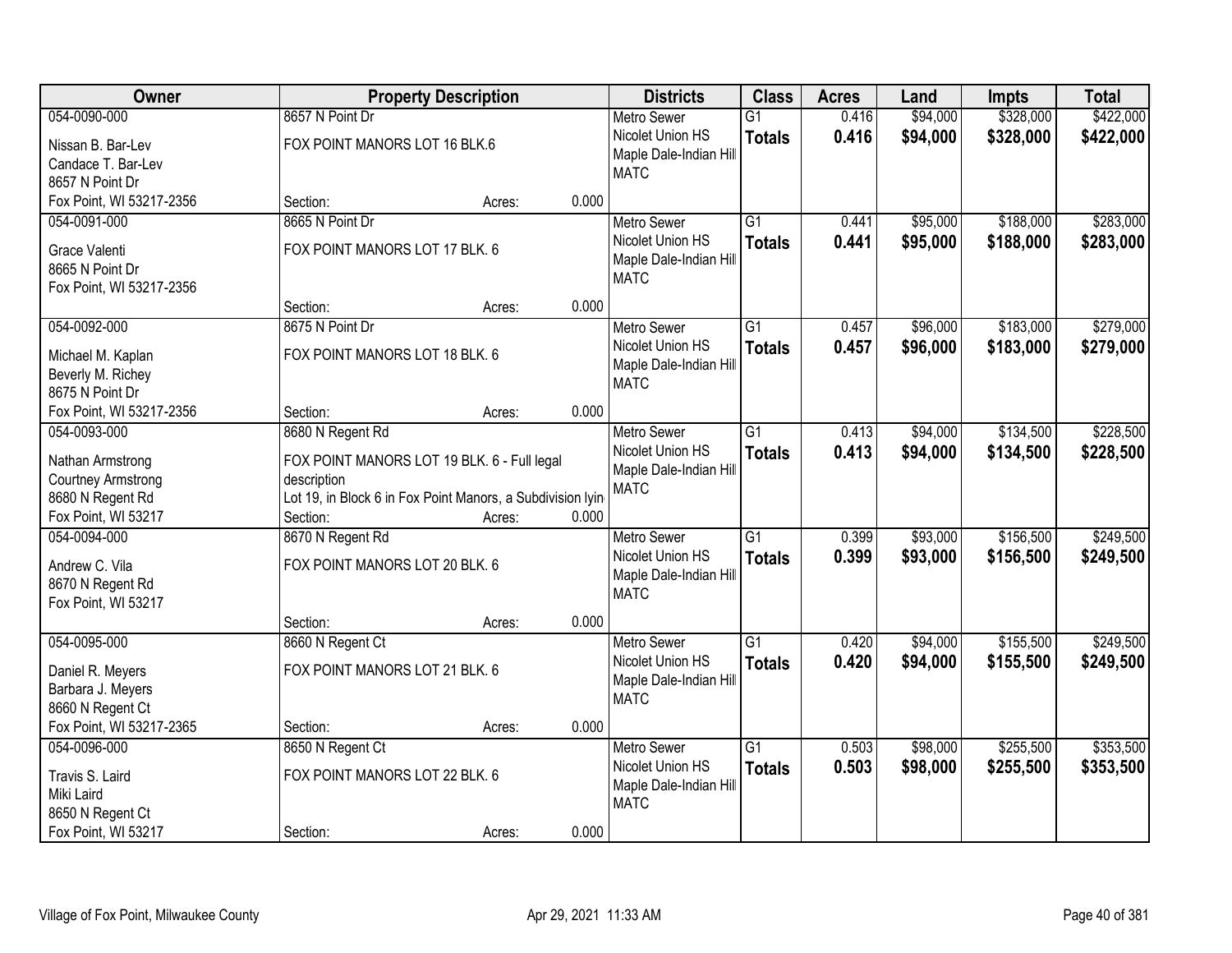| Owner                                                                     |                                | <b>Property Description</b> |       | <b>Districts</b>                      | <b>Class</b>    | <b>Acres</b> | Land     | <b>Impts</b> | <b>Total</b> |
|---------------------------------------------------------------------------|--------------------------------|-----------------------------|-------|---------------------------------------|-----------------|--------------|----------|--------------|--------------|
| 054-0097-000                                                              | 8640 N Regent Ct               |                             |       | <b>Metro Sewer</b>                    | $\overline{G1}$ | 0.519        | \$99,000 | \$139,000    | \$238,000    |
| Living Trust Declaration of Ronald Polan   FOX POINT MANORS LOT 23 BLK. 6 |                                |                             |       | Nicolet Union HS                      | <b>Totals</b>   | 0.519        | \$99,000 | \$139,000    | \$238,000    |
| Dated 8/13/20                                                             |                                |                             |       | Maple Dale-Indian Hill                |                 |              |          |              |              |
| 8640 N Regent Ct                                                          |                                |                             |       | <b>MATC</b>                           |                 |              |          |              |              |
| Fox Point, WI 53217                                                       | Section:                       | Acres:                      | 0.000 |                                       |                 |              |          |              |              |
| 054-0098-000                                                              | 8630 N Regent Ct               |                             |       | <b>Metro Sewer</b>                    | $\overline{G1}$ | 0.404        | \$93,500 | \$178,800    | \$272,300    |
|                                                                           |                                |                             |       | Nicolet Union HS                      | <b>Totals</b>   | 0.404        | \$93,500 | \$178,800    | \$272,300    |
| Roger W. Wong                                                             | FOX POINT MANORS LOT 24 BLK. 6 |                             |       | Maple Dale-Indian Hill                |                 |              |          |              |              |
| Mary H. Thomas                                                            |                                |                             |       | <b>MATC</b>                           |                 |              |          |              |              |
| 8630 N Regent Ct                                                          |                                |                             | 0.404 |                                       |                 |              |          |              |              |
| Fox Point, WI 53217                                                       | Section:                       | Acres:                      |       |                                       |                 |              |          |              |              |
| 054-0099-000                                                              | 8620 N Regent Rd               |                             |       | <b>Metro Sewer</b>                    | $\overline{G1}$ | 0.458        | \$96,000 | \$301,000    | \$397,000    |
| Massimo Genio                                                             | FOX POINT MANORS LOT 25 BLK. 6 |                             |       | Nicolet Union HS                      | <b>Totals</b>   | 0.458        | \$96,000 | \$301,000    | \$397,000    |
| Cara A. Miller                                                            |                                |                             |       | Maple Dale-Indian Hill<br><b>MATC</b> |                 |              |          |              |              |
| 8620 N Regent Rd                                                          |                                |                             |       |                                       |                 |              |          |              |              |
| Fox Point, WI 53217-2361                                                  | Section:                       | Acres:                      | 0.000 |                                       |                 |              |          |              |              |
| 054-0100-000                                                              | 8610 N Regent Rd               |                             |       | <b>Metro Sewer</b>                    | $\overline{G1}$ | 0.425        | \$94,500 | \$230,500    | \$325,000    |
| Robert A. Asmann                                                          | FOX POINT MANORS LOT 26 BLK. 6 |                             |       | Nicolet Union HS                      | <b>Totals</b>   | 0.425        | \$94,500 | \$230,500    | \$325,000    |
|                                                                           |                                |                             |       | Maple Dale-Indian Hill                |                 |              |          |              |              |
| 8610 N Regent Rd<br>Fox Point, WI 53217-2361                              |                                |                             |       | <b>MATC</b>                           |                 |              |          |              |              |
|                                                                           | Section:                       | Acres:                      | 0.000 |                                       |                 |              |          |              |              |
| 054-0101-000                                                              | 8600 N Regent Rd               |                             |       | <b>Metro Sewer</b>                    | $\overline{G1}$ | 0.392        | \$93,000 | \$151,500    | \$244,500    |
|                                                                           |                                |                             |       | Nicolet Union HS                      |                 | 0.392        |          |              |              |
| John D & Marilyn J Zwissler Rev Trust                                     | <b>LOT 27 BLK 6</b>            |                             |       | Maple Dale-Indian Hill                | <b>Totals</b>   |              | \$93,000 | \$151,500    | \$244,500    |
| 8600 N Regent Rd                                                          |                                |                             |       | <b>MATC</b>                           |                 |              |          |              |              |
| Fox Point, WI 53217-2361                                                  |                                |                             |       |                                       |                 |              |          |              |              |
|                                                                           | Section:                       | Acres:                      | 0.000 |                                       |                 |              |          |              |              |
| 054-0102-000                                                              | 8590 N Regent Rd               |                             |       | <b>Metro Sewer</b>                    | $\overline{G1}$ | 0.402        | \$93,500 | \$146,000    | \$239,500    |
| Brendan L. Vierk                                                          | FOX POINT MANORS LOT 28 BLK. 6 |                             |       | Nicolet Union HS                      | <b>Totals</b>   | 0.402        | \$93,500 | \$146,000    | \$239,500    |
| Carmen Vierk                                                              |                                |                             |       | Maple Dale-Indian Hill                |                 |              |          |              |              |
| 8590 N Regent Rd                                                          |                                |                             |       | <b>MATC</b>                           |                 |              |          |              |              |
| Fox Point, WI 53217-2359                                                  | Section:                       | Acres:                      | 0.000 |                                       |                 |              |          |              |              |
| 054-0103-000                                                              | 8578 N Regent Rd               |                             |       | <b>Metro Sewer</b>                    | $\overline{G1}$ | 0.414        | \$94,000 | \$162,500    | \$256,500    |
|                                                                           |                                |                             |       | Nicolet Union HS                      | <b>Totals</b>   | 0.414        | \$94,000 | \$162,500    | \$256,500    |
| Eric Hersh                                                                | FOX POINT MANORS LOT 29 BLK. 6 |                             |       | Maple Dale-Indian Hill                |                 |              |          |              |              |
| Linda Hersh                                                               |                                |                             |       | <b>MATC</b>                           |                 |              |          |              |              |
| 8578 N Regent Rd                                                          |                                |                             |       |                                       |                 |              |          |              |              |
| Fox Point, WI 53217-2359                                                  | Section:                       | Acres:                      | 0.000 |                                       |                 |              |          |              |              |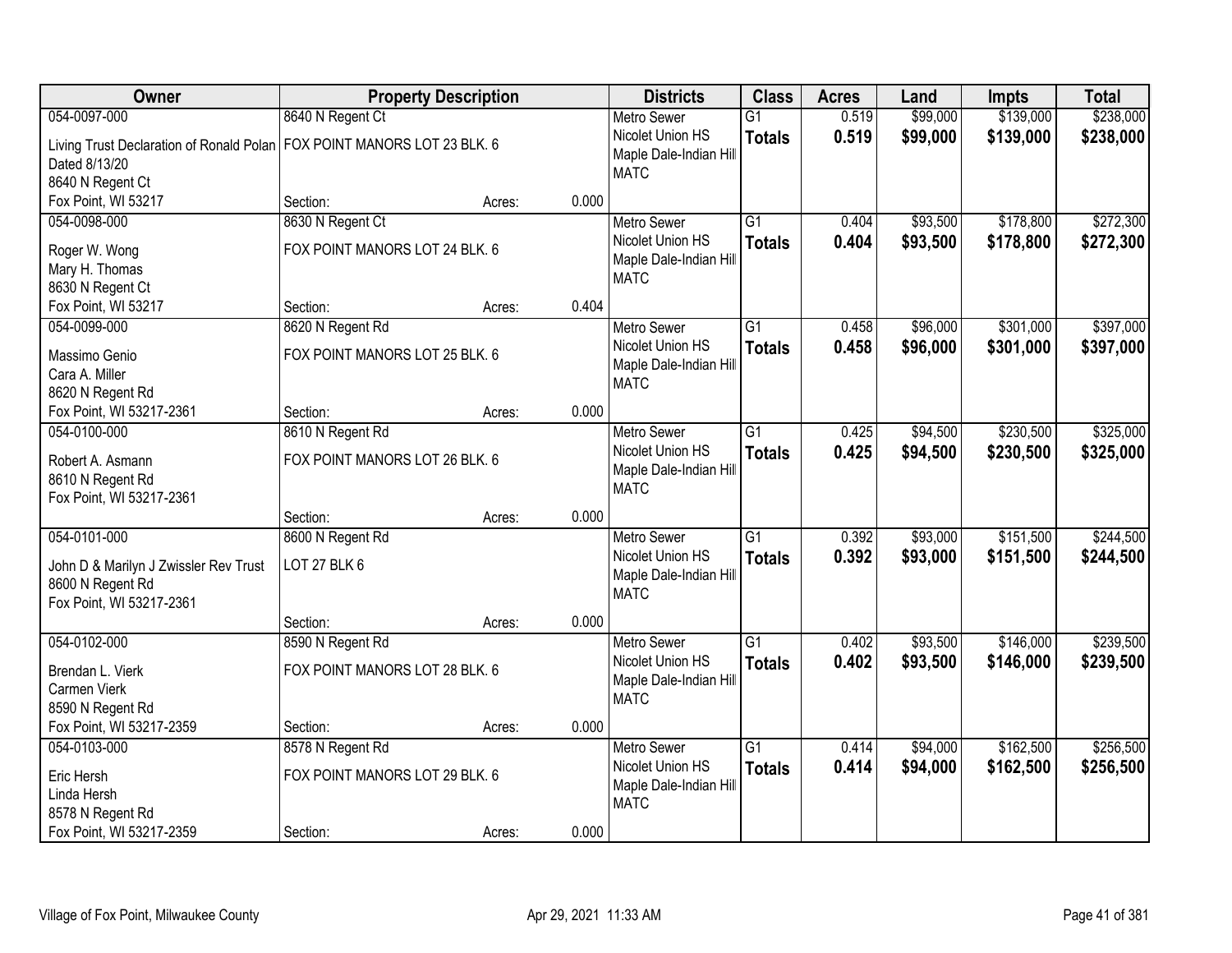| Owner                              | <b>Property Description</b>                                 |        |       | <b>Districts</b>       | <b>Class</b>    | <b>Acres</b> | Land     | <b>Impts</b> | <b>Total</b> |
|------------------------------------|-------------------------------------------------------------|--------|-------|------------------------|-----------------|--------------|----------|--------------|--------------|
| 054-0104-000                       | 8530 N Regent Rd                                            |        |       | <b>Metro Sewer</b>     | $\overline{G1}$ | 0.389        | \$92,500 | \$177,000    | \$269,500    |
| Mary Susan Braun                   | FOX POINT MANORS LOT 30 BLK. 6                              |        |       | Nicolet Union HS       | <b>Totals</b>   | 0.389        | \$92,500 | \$177,000    | \$269,500    |
| 8530 N Regent Rd                   |                                                             |        |       | Maple Dale-Indian Hill |                 |              |          |              |              |
| Fox Point, WI 53217-2359           |                                                             |        |       | <b>MATC</b>            |                 |              |          |              |              |
|                                    | Section:                                                    | Acres: | 0.000 |                        |                 |              |          |              |              |
| 054-0105-000                       | 8520 N Regent Rd                                            |        |       | <b>Metro Sewer</b>     | $\overline{G1}$ | 0.389        | \$92,500 | \$158,000    | \$250,500    |
| David A. Gorecki                   | FOX POINT MANORS LOT 31 BLK. 6                              |        |       | Nicolet Union HS       | <b>Totals</b>   | 0.389        | \$92,500 | \$158,000    | \$250,500    |
| 8520 N Regent Rd                   |                                                             |        |       | Maple Dale-Indian Hill |                 |              |          |              |              |
| Fox Point, WI 53217-2359           |                                                             |        |       | <b>MATC</b>            |                 |              |          |              |              |
|                                    | Section:                                                    | Acres: | 0.000 |                        |                 |              |          |              |              |
| 054-0106-000                       | 8500 N Regent Rd                                            |        |       | Metro Sewer            | G1              | 0.407        | \$93,500 | \$205,000    | \$298,500    |
| Laurie Stewart Revocable Trust     | Lot 32, in Block 6, in Fox Point Manors, a Subdivision      |        |       | Nicolet Union HS       | <b>Totals</b>   | 0.407        | \$93,500 | \$205,000    | \$298,500    |
| 8500 N Regent Rd                   | lying in the Northwest 1/4 of Section 9, Township 8 North   |        |       | Maple Dale-Indian Hill |                 |              |          |              |              |
| Fox Point, WI 53217                | Range 22 East, in the Village of Fox Point, Milwaukee       |        |       | <b>MATC</b>            |                 |              |          |              |              |
|                                    | Section:                                                    | Acres: | 0.407 |                        |                 |              |          |              |              |
| 054-0107-000                       | 514 E Dean Rd                                               |        |       | <b>Metro Sewer</b>     | G1              | 0.285        | \$77,000 | \$197,500    | \$274,500    |
|                                    |                                                             |        |       | Nicolet Union HS       | <b>Totals</b>   | 0.285        | \$77,000 | \$197,500    | \$274,500    |
| Christopher J. Albert              | LOT 1, MARNITZ SUBDIVISION                                  |        |       | Fox Point              |                 |              |          |              |              |
| Donna M. Laughrin<br>514 E Dean Rd |                                                             |        |       | <b>MATC</b>            |                 |              |          |              |              |
| Fox Point, WI 53217-2709           | Section:                                                    | Acres: | 0.000 |                        |                 |              |          |              |              |
| 054-0108-000                       | 508 E Dean Rd                                               |        |       | <b>Metro Sewer</b>     | $\overline{G1}$ | 0.285        | \$77,000 | \$161,500    | \$238,500    |
|                                    |                                                             |        |       | Nicolet Union HS       | <b>Totals</b>   | 0.285        | \$77,000 | \$161,500    | \$238,500    |
| John C. Phillips                   | LOT 2, MARNITZ SUBDIVISION - Full legal description         |        |       | Fox Point              |                 |              |          |              |              |
| Virginia M. Phillips               | Lot 2, in Marnitz Subdivision, being a Subdivision of a par |        |       | <b>MATC</b>            |                 |              |          |              |              |
| 508 E Dean Rd                      | of the Northwest 1/4 of Section 9, in                       |        |       |                        |                 |              |          |              |              |
| Fox Point, WI 53217                | Section:                                                    | Acres: | 0.000 |                        |                 |              |          |              |              |
| 054-0109-000                       | 416 E Dean Rd                                               |        |       | <b>Metro Sewer</b>     | $\overline{G1}$ | 0.285        | \$77,000 | \$228,800    | \$305,800    |
| Marco Castro                       | LOT 3, MARNITZ SUBDIVISION                                  |        |       | Nicolet Union HS       | <b>Totals</b>   | 0.285        | \$77,000 | \$228,800    | \$305,800    |
| <b>Emily Young</b>                 |                                                             |        |       | Fox Point              |                 |              |          |              |              |
| 416 E Dean Rd                      |                                                             |        |       | <b>MATC</b>            |                 |              |          |              |              |
| Fox Point, WI 53217                | Section:                                                    | Acres: | 0.000 |                        |                 |              |          |              |              |
| 054-0110-000                       | 412 E Dean Rd                                               |        |       | <b>Metro Sewer</b>     | $\overline{G1}$ | 0.285        | \$77,000 | \$262,500    | \$339,500    |
| Bryan Hansen                       | Lot 4, in Marnitz Subdivision, being a Subdivision of part  |        |       | Nicolet Union HS       | <b>Totals</b>   | 0.285        | \$77,000 | \$262,500    | \$339,500    |
| Kami King                          | the Northwest 1/4 of Section 9, Township 8 North, Range     |        |       | Fox Point              |                 |              |          |              |              |
| 412 E Dean Rd                      | 22 East, in the Village of Fox Point, County of Milwaukee   |        |       | <b>MATC</b>            |                 |              |          |              |              |
| Fox Point, WI 53217                | Section:                                                    | Acres: | 0.285 |                        |                 |              |          |              |              |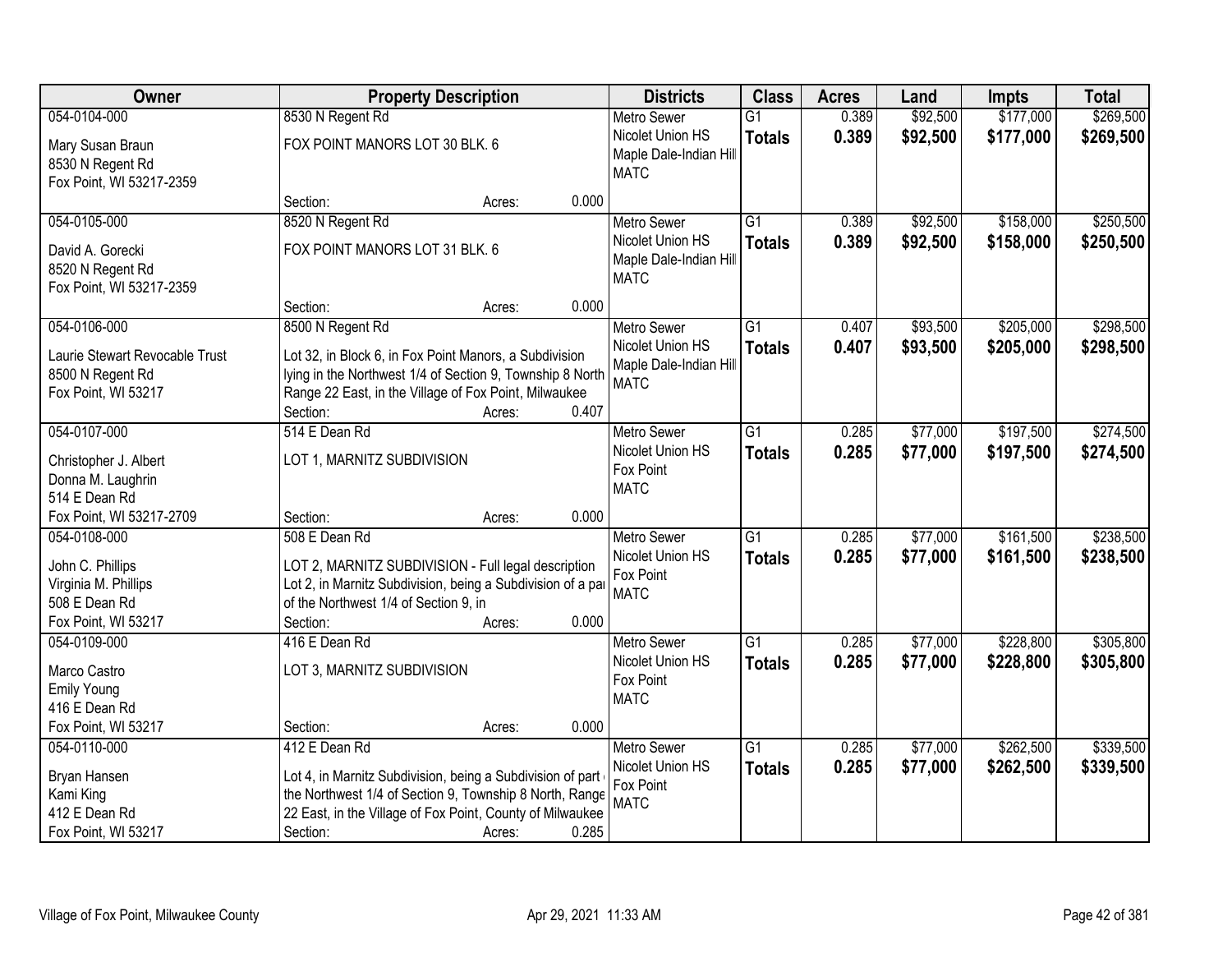| Owner                                                                                                 |                                                                                                                                                                                      | <b>Property Description</b> |       | <b>Districts</b>                                                                | <b>Class</b>                     | <b>Acres</b>   | Land                 | <b>Impts</b>           | <b>Total</b>           |
|-------------------------------------------------------------------------------------------------------|--------------------------------------------------------------------------------------------------------------------------------------------------------------------------------------|-----------------------------|-------|---------------------------------------------------------------------------------|----------------------------------|----------------|----------------------|------------------------|------------------------|
| 054-0111-000                                                                                          | 408 E Dean Rd                                                                                                                                                                        |                             |       | <b>Metro Sewer</b>                                                              | $\overline{G1}$                  | 0.285          | \$77,000             | \$158,900              | \$235,900              |
| Terry L. Doty-Webb<br>408 E Dean Rd<br>Fox Point, WI 53217-2707                                       | LOT 5, MARNITZ SUBDIVISION                                                                                                                                                           |                             |       | Nicolet Union HS<br>Fox Point<br><b>MATC</b>                                    | <b>Totals</b>                    | 0.285          | \$77,000             | \$158,900              | \$235,900              |
|                                                                                                       | Section:                                                                                                                                                                             | Acres:                      | 0.000 |                                                                                 |                                  |                |                      |                        |                        |
| 054-0112-000<br>Sharlene A. Hatcher<br>400 E Dean Rd<br>Fox Point, WI 53217-2707                      | 400 E Dean Rd<br>LOT 6, MARNITZ SUBDIVISION                                                                                                                                          |                             |       | <b>Metro Sewer</b><br>Nicolet Union HS<br>Fox Point<br><b>MATC</b>              | $\overline{G1}$<br><b>Totals</b> | 0.285<br>0.285 | \$77,000<br>\$77,000 | \$105,500<br>\$105,500 | \$182,500<br>\$182,500 |
|                                                                                                       | Section:                                                                                                                                                                             | Acres:                      | 0.000 |                                                                                 |                                  |                |                      |                        |                        |
| 054-0113-000<br>Michael H. Toffler<br>316 E Dean Rd<br>Fox Point, WI 53217-2705                       | 316 E Dean Rd<br>LOT 7, MARNITZ SUBDIVISION                                                                                                                                          |                             |       | <b>Metro Sewer</b><br>Nicolet Union HS<br>Fox Point<br><b>MATC</b>              | $\overline{G1}$<br><b>Totals</b> | 0.285<br>0.285 | \$77,000<br>\$77,000 | \$129,500<br>\$129,500 | \$206,500<br>\$206,500 |
|                                                                                                       | Section:                                                                                                                                                                             | Acres:                      | 0.000 |                                                                                 |                                  |                |                      |                        |                        |
| 054-0114-000<br>Shawn M. Paap<br>Colleen Paap<br>312 E Dean Rd                                        | 312 E Dean Rd<br>Lot Eight (8) in Marnitz Subdivision, being a subdivision c<br>a part of the Northwest One-quarter (1/4)<br>of Section Nine (9), in Township Eight (8) North, Range |                             |       | <b>Metro Sewer</b><br>Nicolet Union HS<br>Fox Point<br><b>MATC</b>              | G1<br><b>Totals</b>              | 0.279<br>0.279 | \$75,500<br>\$75,500 | \$202,500<br>\$202,500 | \$278,000<br>\$278,000 |
| Fox Point, WI 53217                                                                                   | Section:                                                                                                                                                                             | Acres:                      | 0.000 |                                                                                 |                                  |                |                      |                        |                        |
| 054-0115-000<br>Christopher A. Pawiak<br>Wendy E. Pawiak<br>308 E Dean Rd                             | 308 E Dean Rd<br>LOT 9, MARNITZ SUBDIVISION                                                                                                                                          |                             |       | Metro Sewer<br>Nicolet Union HS<br>Fox Point<br><b>MATC</b>                     | $\overline{G1}$<br><b>Totals</b> | 0.273<br>0.273 | \$74,000<br>\$74,000 | \$150,400<br>\$150,400 | \$224,400<br>\$224,400 |
| Fox Point, WI 53217-2705                                                                              | Section:                                                                                                                                                                             | Acres:                      | 0.000 |                                                                                 |                                  |                |                      |                        |                        |
| 054-0116-000<br>Ann J. Carter<br>8400 N Regent Rd<br>Fox Point, WI 53217-2357                         | 8400 N Regent Rd<br>LOT 10, MARNITZ SUBDIVISION                                                                                                                                      |                             |       | <b>Metro Sewer</b><br>Nicolet Union HS<br>Fox Point<br><b>MATC</b>              | $\overline{G1}$<br><b>Totals</b> | 0.273<br>0.273 | \$74,000<br>\$74,000 | \$165,000<br>\$165,000 | \$239,000<br>\$239,000 |
|                                                                                                       | Section:                                                                                                                                                                             | Acres:                      | 0.000 |                                                                                 |                                  |                |                      |                        |                        |
| 054-8000-000<br>Thomas S. Geilfuss<br>Lucy L. Saunders<br>8700 N Point Dr<br>Fox Point, WI 53217-2363 | 8700 N Point Dr<br>CERTIFIED SURVEY MAP NO. 18 NW 1/4 SEC. 9-8-22<br>LOT A<br>Section:                                                                                               | Acres:                      | 0.000 | <b>Metro Sewer</b><br>Nicolet Union HS<br>Maple Dale-Indian Hill<br><b>MATC</b> | $\overline{G1}$<br><b>Totals</b> | 0.495<br>0.495 | \$97,500<br>\$97,500 | \$138,500<br>\$138,500 | \$236,000<br>\$236,000 |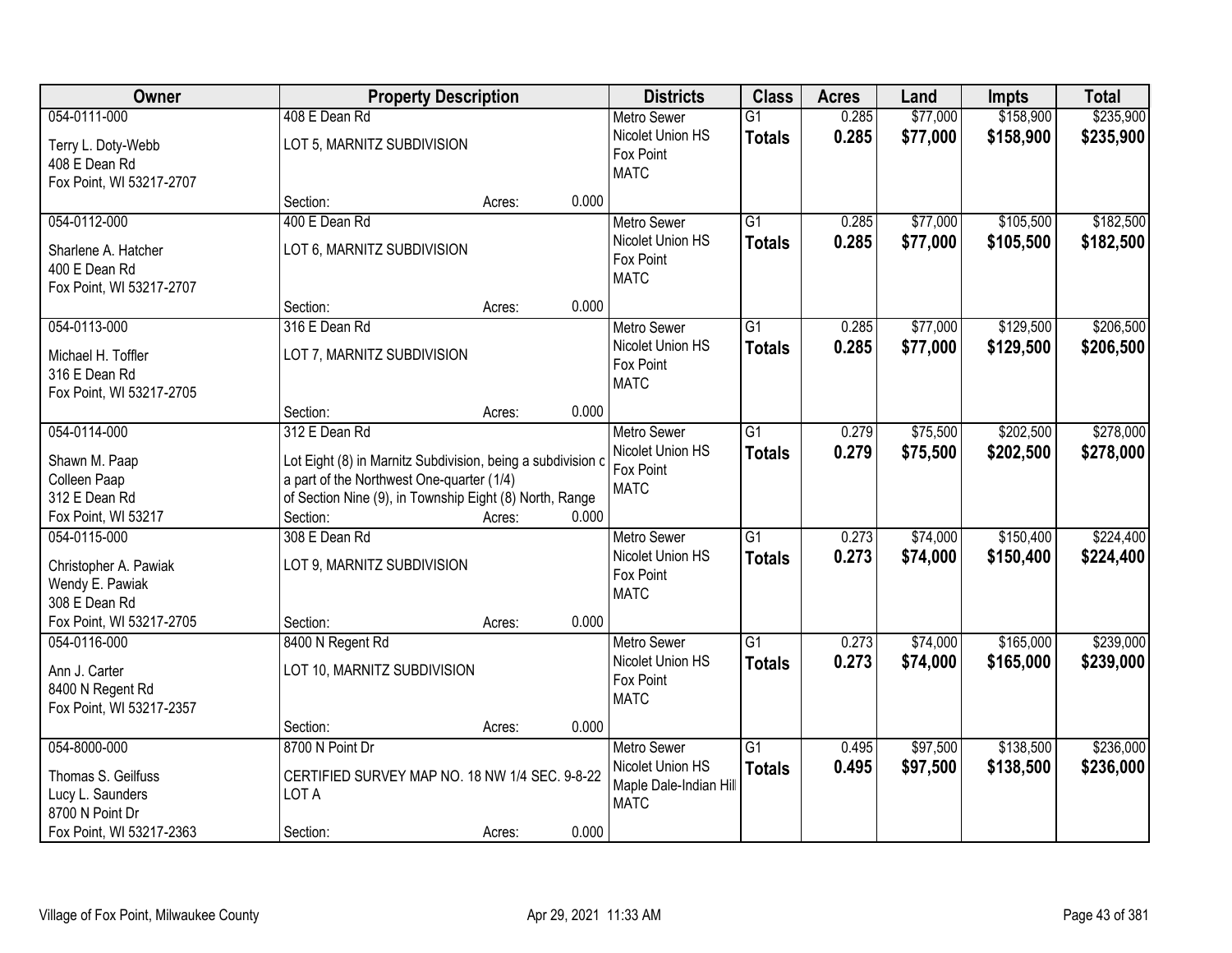| Owner                                 | <b>Property Description</b>                                                                                    | <b>Districts</b>                           | <b>Class</b>    | <b>Acres</b> | Land      | <b>Impts</b> | <b>Total</b> |
|---------------------------------------|----------------------------------------------------------------------------------------------------------------|--------------------------------------------|-----------------|--------------|-----------|--------------|--------------|
| 054-8001-000                          | 8688 N Point Dr                                                                                                | <b>Metro Sewer</b>                         | $\overline{G1}$ | 0.414        | \$94,000  | \$390,400    | \$484,400    |
| Syed A. Rahman<br>8688 N Point Dr     | Lot "B", Certified Survey Map No. 18, recorded in the<br>office of the Register of Deeds for Milwaukee County, | Nicolet Union HS<br>Maple Dale-Indian Hill | <b>Totals</b>   | 0.414        | \$94,000  | \$390,400    | \$484,400    |
| Fox Point, WI 53217                   | Wisconsin, in Volume 1 of Certified Survey Maps, Page                                                          | <b>MATC</b>                                |                 |              |           |              |              |
|                                       | 0.414<br>Section:<br>Acres:                                                                                    |                                            |                 |              |           |              |              |
| 054-8002-000                          | 8684 N Point Dr                                                                                                | <b>Metro Sewer</b>                         | $\overline{G1}$ | 0.439        | \$95,000  | \$233,000    | \$328,000    |
|                                       |                                                                                                                | Nicolet Union HS                           | <b>Totals</b>   | 0.439        | \$95,000  | \$233,000    | \$328,000    |
| Joseph P. Mcbride Sr                  | CERTIFIED SURVEY MAP NO. 18 NW 1/4 SEC. 9-8-22                                                                 | Maple Dale-Indian Hill                     |                 |              |           |              |              |
| Geralyn M. Mcbride                    | LOT C                                                                                                          | <b>MATC</b>                                |                 |              |           |              |              |
| 8684 N Point Dr                       |                                                                                                                |                                            |                 |              |           |              |              |
| Fox Point, WI 53217-2354              | 0.000<br>Section:<br>Acres:                                                                                    |                                            |                 |              |           |              |              |
| 054-8003-000                          | 8440 N Regent Rd                                                                                               | <b>Metro Sewer</b>                         | $\overline{G1}$ | 0.379        | \$92,000  | \$188,000    | \$280,000    |
| William P. Nell                       | LOT 1 CERTIFIED SURVEY MAP NO. 57 NW1/4 SEC.                                                                   | Nicolet Union HS                           | <b>Totals</b>   | 0.379        | \$92,000  | \$188,000    | \$280,000    |
| 8440 N Regent Rd                      | $9 - 8 - 22$                                                                                                   | Maple Dale-Indian Hill                     |                 |              |           |              |              |
| Fox Point, WI 53217-2357              |                                                                                                                | <b>MATC</b>                                |                 |              |           |              |              |
|                                       | 0.000<br>Section:<br>Acres:                                                                                    |                                            |                 |              |           |              |              |
| 054-8004-000                          | 8425 N Indian Creek Pkwy                                                                                       | <b>Metro Sewer</b>                         | $\overline{G1}$ | 0.343        | \$90,500  | \$285,500    | \$376,000    |
|                                       |                                                                                                                | Nicolet Union HS                           |                 | 0.343        |           |              |              |
| Mark A. Grady                         | Parcel 2 of CSM No 57, recorded in the Milwaukee                                                               | Maple Dale-Indian Hill                     | <b>Totals</b>   |              | \$90,500  | \$285,500    | \$376,000    |
| Sandra K. Grady                       | County Registry in Volume 1 of CSM on pages 121-122,                                                           | <b>MATC</b>                                |                 |              |           |              |              |
| 8425 N Indian Creek Pkwy              | as Document No 3803526 and being a part of the NW 1/                                                           |                                            |                 |              |           |              |              |
| Fox Point, WI 53217-2344              | Section: 9<br>0.343<br>Acres:                                                                                  |                                            |                 |              |           |              |              |
| 054-8005-000                          | 1000 E Dean Rd                                                                                                 | <b>Metro Sewer</b>                         | $\overline{G1}$ | 0.390        | \$92,500  | \$349,000    | \$441,500    |
|                                       | LOT 3 CERTIFIED SURVEY MAP NO. 111 NW1/4 SEC.                                                                  | Nicolet Union HS                           | <b>Totals</b>   | 0.390        | \$92,500  | \$349,000    | \$441,500    |
| Timothy R. Sheehy                     | $9 - 8 - 22$                                                                                                   | Fox Point                                  |                 |              |           |              |              |
| Elizabeth A. Sheehy<br>1000 E Dean Rd |                                                                                                                | <b>MATC</b>                                |                 |              |           |              |              |
| Fox Point, WI 53217-2422              | 0.000<br>Section:<br>Acres:                                                                                    |                                            |                 |              |           |              |              |
| 054-8006-000                          | 802 E Dean Rd                                                                                                  |                                            | G1              | 0.702        | \$110,500 | \$211,000    | \$321,500    |
|                                       |                                                                                                                | Metro Sewer                                |                 |              |           |              |              |
| Roy E. Wittenberg                     | PARCEL 1 CERTIFIED SURVEY MAP NO. 367 NW1/4                                                                    | Nicolet Union HS<br>Fox Point              | <b>Totals</b>   | 0.702        | \$110,500 | \$211,000    | \$321,500    |
| Janet S. Wittenberg                   | SEC. 9-8-22                                                                                                    | <b>MATC</b>                                |                 |              |           |              |              |
| 802 E Dean Rd                         |                                                                                                                |                                            |                 |              |           |              |              |
| Fox Point, WI 53217-2419              | 0.000<br>Section:<br>Acres:                                                                                    |                                            |                 |              |           |              |              |
| 054-8007-000                          | 800 E Dean Rd                                                                                                  | <b>Metro Sewer</b>                         | G1              | 0.648        | \$107,500 | \$228,000    | \$335,500    |
| Scott D. Petersen                     | PARCEL 2 CERTIFIED SURVEY MAP NO. 367 NW1/4                                                                    | Nicolet Union HS                           | <b>Totals</b>   | 0.648        | \$107,500 | \$228,000    | \$335,500    |
|                                       | SEC. 9-8-22                                                                                                    | Fox Point                                  |                 |              |           |              |              |
| Nancy J. Petersen<br>800 E Dean Rd    |                                                                                                                | <b>MATC</b>                                |                 |              |           |              |              |
| Fox Point, WI 53217-2419              | 0.000<br>Section:                                                                                              |                                            |                 |              |           |              |              |
|                                       | Acres:                                                                                                         |                                            |                 |              |           |              |              |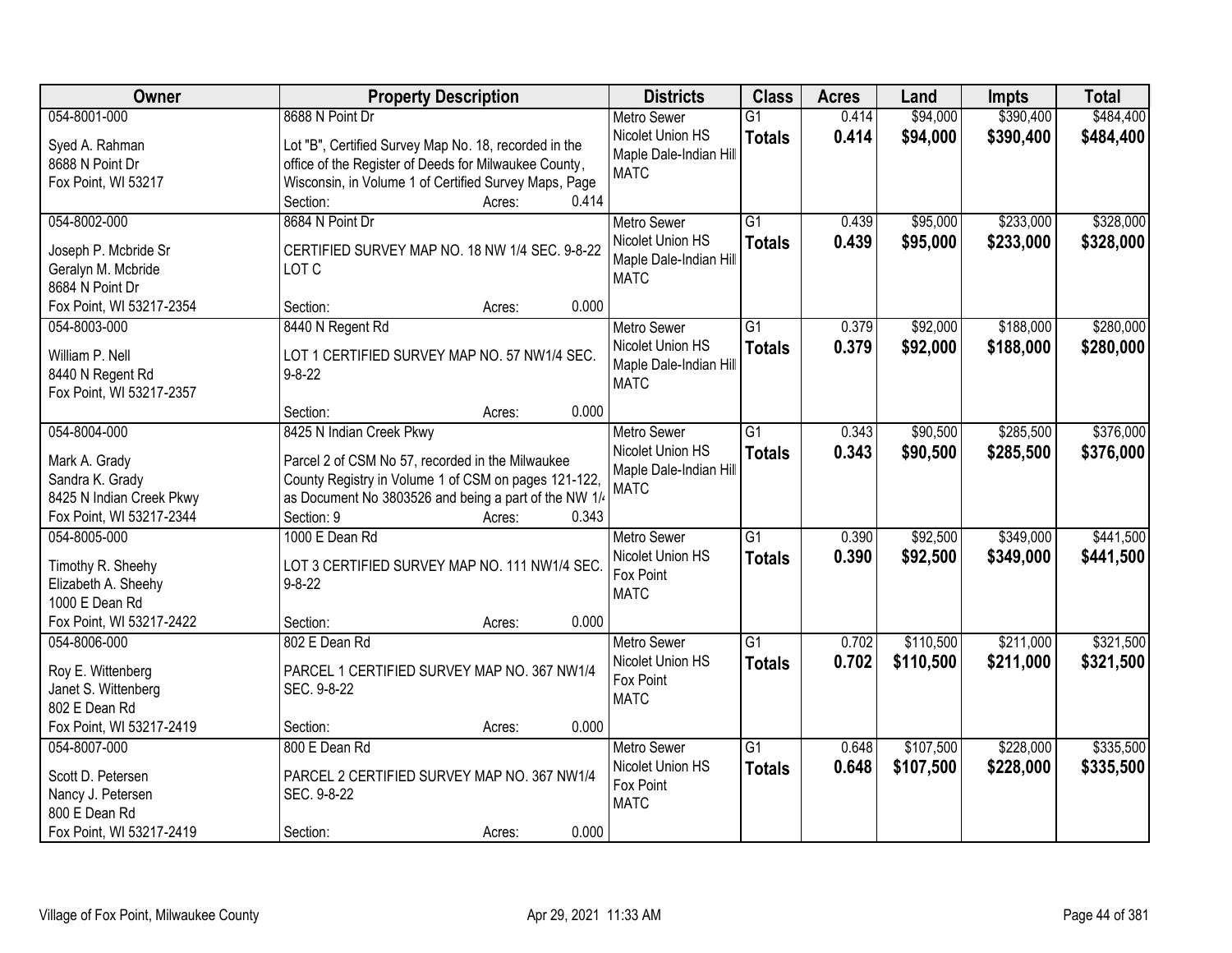| Owner                    |                                                         | <b>Property Description</b> | <b>Districts</b>       | <b>Class</b>    | <b>Acres</b> | Land      | <b>Impts</b> | <b>Total</b> |
|--------------------------|---------------------------------------------------------|-----------------------------|------------------------|-----------------|--------------|-----------|--------------|--------------|
| 054-8008-000             | 8430 N Indian Creek Pkwy                                |                             | <b>Metro Sewer</b>     | $\overline{G1}$ | 0.364        | \$91,500  | \$151,600    | \$243,100    |
| Robert M. Patterson      | PARCEL 1 CERTIFIED SURVEY MAP NO. 368 NW1/4             |                             | Nicolet Union HS       | <b>Totals</b>   | 0.364        | \$91,500  | \$151,600    | \$243,100    |
| Carol Patterson          | SEC. 9-8-22                                             |                             | Maple Dale-Indian Hill |                 |              |           |              |              |
| 8430 N Indian Creek Pkwy |                                                         |                             | <b>MATC</b>            |                 |              |           |              |              |
| Fox Point, WI 53217-2342 | Section:                                                | 0.000<br>Acres:             |                        |                 |              |           |              |              |
| 054-8009-000             | 610 E Dean Rd                                           |                             | <b>Metro Sewer</b>     | $\overline{G1}$ | 0.432        | \$94,500  | \$256,500    | \$351,000    |
|                          |                                                         |                             | Nicolet Union HS       | <b>Totals</b>   | 0.432        | \$94,500  | \$256,500    | \$351,000    |
| John W. Halpin           | PARCEL 2 CERTIFIED SURVEY MAP NO. 368 NW1/4             |                             | Fox Point              |                 |              |           |              |              |
| Barbara A. Halpin        | SEC. 9-8-22 - Full legal description                    |                             | <b>MATC</b>            |                 |              |           |              |              |
| 610 E Dean Rd            | Parcel Two (2) of Certified Survey Map No. 368,         | 0.000                       |                        |                 |              |           |              |              |
| Fox Point, WI 53217      | Section:                                                | Acres:                      |                        |                 |              |           |              |              |
| 054-8989-000             | 8405 N Lake Dr                                          |                             | Metro Sewer            | G1              | 0.265        | \$71,500  | \$756,000    | \$827,500    |
| William E. Edstrom Jr    | PART OF NW1/4 SEC. 9-8-22 DESC. IN REEL 464 -           |                             | Nicolet Union HS       | <b>Totals</b>   | 0.265        | \$71,500  | \$756,000    | \$827,500    |
| Mari K. Edstrom          | IMAGE 1434 .500 AC. - Full legal description            |                             | Fox Point              |                 |              |           |              |              |
| 8405 N Lake Dr           | That part of the Northwest 1/4 of Section 9, Township 8 |                             | <b>MATC</b>            |                 |              |           |              |              |
| Fox Point, WI 53217      | Section:                                                | 0.000<br>Acres:             |                        |                 |              |           |              |              |
| 054-8990-000             | 910 E Dean Rd                                           |                             | <b>Metro Sewer</b>     | G1              | 0.640        | \$107,000 | \$266,000    | \$373,000    |
|                          |                                                         |                             | Nicolet Union HS       | <b>Totals</b>   | 0.640        | \$107,000 | \$266,000    | \$373,000    |
| Del F. Wilson            | PART OF NW1/4 SEC 9-8-22 DESC IN VOL. 2540 OF           |                             | Fox Point              |                 |              |           |              |              |
| Kim E. Wilson            | DEEDS ON PAGE 222 .826 ACS. F.3-#3                      |                             | <b>MATC</b>            |                 |              |           |              |              |
| 910 E Dean Rd            |                                                         |                             |                        |                 |              |           |              |              |
| Fox Point, WI 53217-2421 | Section:                                                | 0.000<br>Acres:             |                        |                 |              |           |              |              |
| 054-8991-000             | 900 E Dean Rd                                           |                             | <b>Metro Sewer</b>     | $\overline{G1}$ | 0.534        | \$100,000 | \$183,500    | \$283,500    |
| Lorre A. Inda            | PART OF NW1/4 SEC. 9-8-22 DESC. IN REEL 166 -           |                             | Nicolet Union HS       | <b>Totals</b>   | 0.534        | \$100,000 | \$183,500    | \$283,500    |
| 900 E Dean Rd            | IMAGE 1031. .826 AC.                                    |                             | Fox Point              |                 |              |           |              |              |
| Fox Point, WI 53217-2421 |                                                         |                             | <b>MATC</b>            |                 |              |           |              |              |
|                          | Section:                                                | 0.000<br>Acres:             |                        |                 |              |           |              |              |
| 054-8992-000             | 816 E Dean Rd                                           |                             | <b>Metro Sewer</b>     | G1              | 0.636        | \$106,500 | \$201,500    | \$308,000    |
| David C W. Koven         | COM 750 FT W OF SE COR OF NW 1/4 SEC 9-8-22, TH         |                             | Nicolet Union HS       | <b>Totals</b>   | 0.636        | \$106,500 | \$201,500    | \$308,000    |
| Bonita A. Koven          | W 166.23 FT, N 200 FT, E 163.23 TH S 200 FT TO POB      |                             | Fox Point              |                 |              |           |              |              |
| 816 E Dean Rd            |                                                         |                             | <b>MATC</b>            |                 |              |           |              |              |
| Fox Point, WI 53217-2419 | Section:                                                | 0.000<br>Acres:             |                        |                 |              |           |              |              |
| 054-8993-000             | 808 E Dean Rd                                           |                             | <b>Metro Sewer</b>     | $\overline{G1}$ | 0.450        | \$95,500  | \$80,600     | \$176,100    |
|                          |                                                         |                             | Nicolet Union HS       |                 |              |           |              |              |
| Daniel H. Plank          | PART OF NW1/4 SEC. 9-8-22 DESC. IN REEL 245 -           |                             | Fox Point              | <b>Totals</b>   | 0.450        | \$95,500  | \$80,600     | \$176,100    |
| Jill M. Plank            | IMAGE 22. CONT. .500 AC.                                |                             | <b>MATC</b>            |                 |              |           |              |              |
| 808 E Dean Rd            |                                                         |                             |                        |                 |              |           |              |              |
| Fox Point, WI 53217-2419 | Section:                                                | 0.000<br>Acres:             |                        |                 |              |           |              |              |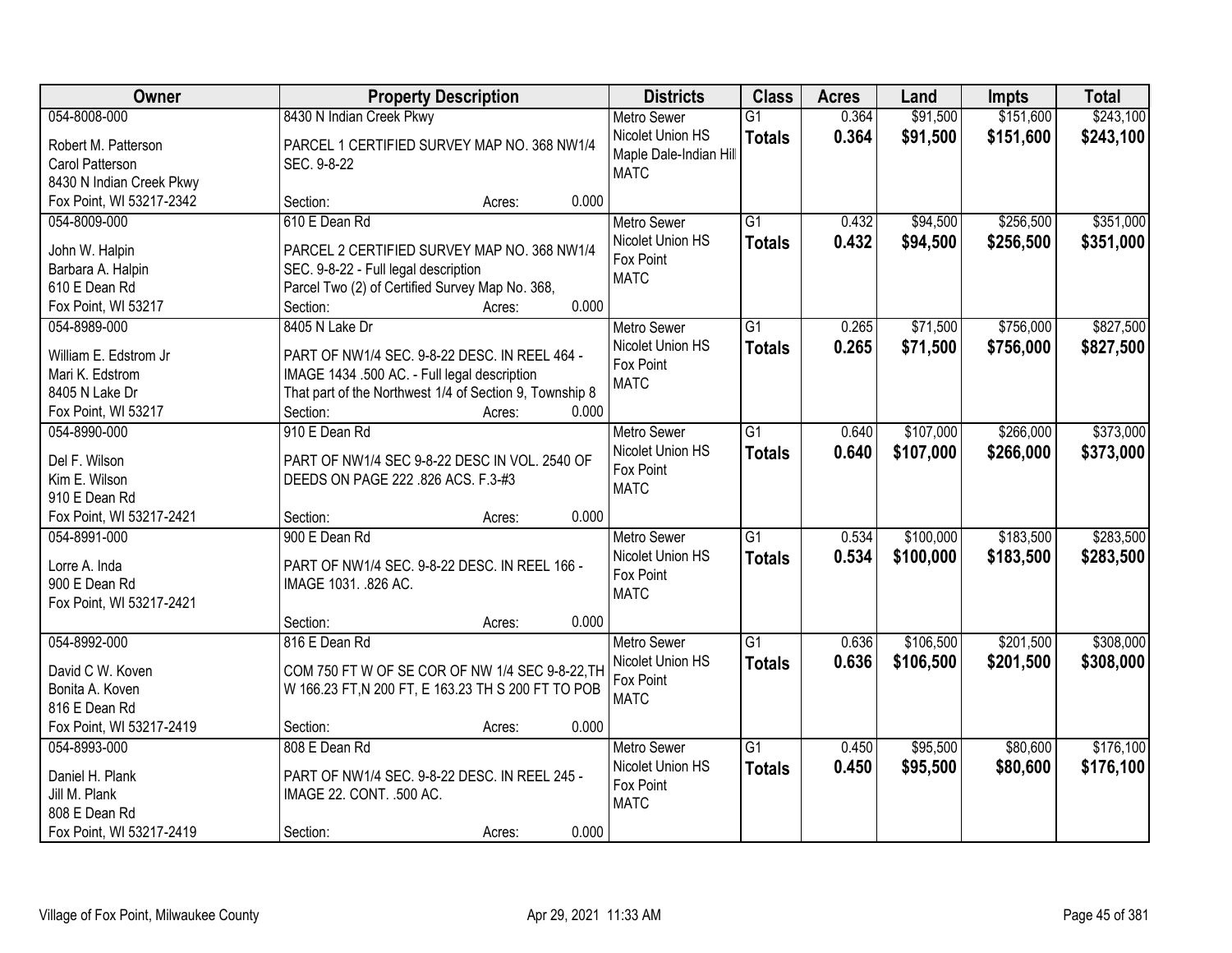| Owner                           | <b>Property Description</b>                                                                         |        |       | <b>Districts</b>       | <b>Class</b>    | <b>Acres</b>               | Land      | Impts           | <b>Total</b>    |
|---------------------------------|-----------------------------------------------------------------------------------------------------|--------|-------|------------------------|-----------------|----------------------------|-----------|-----------------|-----------------|
| 054-8994-000                    | 704 E Dean Rd                                                                                       |        |       | <b>Metro Sewer</b>     | $\overline{G1}$ | 0.900                      | \$120,000 | \$109,600       | \$229,600       |
| Jesse Gottsacker                | PART OF NW1/4 SEC. 9-8-22 DESC. IN VOL. 4128 OF                                                     |        |       | Nicolet Union HS       | <b>Totals</b>   | 0.900                      | \$120,000 | \$109,600       | \$229,600       |
| 704 E Dean Rd                   | DEEDS ON PAGE 106. CONT. 1.000 ACRES                                                                |        |       | Fox Point              |                 |                            |           |                 |                 |
| Fox Point, WI 53217             |                                                                                                     |        |       | <b>MATC</b>            |                 |                            |           |                 |                 |
|                                 | Section:                                                                                            | Acres: | 0.000 |                        |                 |                            |           |                 |                 |
| 054-8995-000                    | 7200 N Santa Monica Blvd                                                                            |        |       | <b>Metro Sewer</b>     | $\overline{X4}$ | 0.000                      | \$0       | $\overline{50}$ | $\overline{50}$ |
| Village of Fox Point            | E 198FT. OF W 1052.67FT. OF S 220FT. OF NW1/4                                                       |        |       | Nicolet Union HS       | <b>Totals</b>   | 0.000                      | \$0       | \$0             | \$0             |
| Attn: Village Hall              | SEC. 9-8-22                                                                                         |        |       | Maple Dale-Indian Hill |                 |                            |           |                 |                 |
| 7200 N Santa Monica Blvd        |                                                                                                     |        |       | <b>MATC</b>            |                 |                            |           |                 |                 |
| Fox Point, WI 53217-3505        | Section:                                                                                            | Acres: | 0.000 |                        |                 |                            |           |                 |                 |
| 054-8996-000                    | 8426 N Regent Rd                                                                                    |        |       | <b>Metro Sewer</b>     | $\overline{G1}$ | 0.459                      | \$96,000  | \$194,100       | \$290,100       |
| Janice G Singer Trust           | N. 100 FT. OF S. 285 FT. OF W. 230 FT. OF NW1/4                                                     |        |       | Nicolet Union HS       | <b>Totals</b>   | 0.459                      | \$96,000  | \$194,100       | \$290,100       |
| 8426 N Regent Rd                | SEC. 9-8-22                                                                                         |        |       | Maple Dale-Indian Hill |                 |                            |           |                 |                 |
| Fox Point, WI 53217-2357        |                                                                                                     |        |       | <b>MATC</b>            |                 |                            |           |                 |                 |
|                                 | Section:                                                                                            | Acres: | 0.000 |                        |                 |                            |           |                 |                 |
| 054-8997-000                    | 8500 N Indian Creek Pkwy                                                                            |        |       | Metro Sewer            |                 | Assessed with 054-0005-000 |           |                 |                 |
|                                 |                                                                                                     |        |       | Nicolet Union HS       |                 |                            |           |                 |                 |
| Robert P. King<br>Susan R. King | COM IN W. LINE OF RR ROW 725 FT N. OF S. LINE OI<br>NW1/4 SEC. 9-8-22 TH W. 266.03 FT. N. 50 FT. E. |        |       | Maple Dale-Indian Hill |                 |                            |           |                 |                 |
| 8500 N Indian Creek Pkwy        | 265.82 FT. TH SLY ON W. LINE OF RR ROW TO BEG.                                                      |        |       | <b>MATC</b>            |                 |                            |           |                 |                 |
| Fox Point, WI 53217             | Section:                                                                                            | Acres: | 0.000 |                        |                 |                            |           |                 |                 |
| 054-8998-000                    | 8550 N Regent Rd                                                                                    |        |       | <b>Metro Sewer</b>     | $\overline{G1}$ | 0.389                      | \$92,500  | \$75,700        | \$168,200       |
|                                 |                                                                                                     |        |       | Nicolet Union HS       | <b>Totals</b>   | 0.389                      | \$92,500  | \$75,700        | \$168,200       |
| Victoria S. Cass                | S. 105.066 FT. OF N. 1670.198 FT. OF W. 206.25 FT.                                                  |        |       | Maple Dale-Indian Hill |                 |                            |           |                 |                 |
| 8550 N Regent Rd                | OF NW1/4 SEC. 9-8-22                                                                                |        |       | <b>MATC</b>            |                 |                            |           |                 |                 |
| Fox Point, WI 53217             |                                                                                                     |        |       |                        |                 |                            |           |                 |                 |
| 054-8999-000                    | Section:<br>8558 N Regent Rd                                                                        | Acres: | 0.000 | Metro Sewer            | $\overline{G1}$ | 0.204                      | \$55,000  | \$155,100       | \$210,100       |
|                                 |                                                                                                     |        |       | Nicolet Union HS       |                 | 0.204                      | \$55,000  | \$155,100       | \$210,100       |
| Ryan John Hinkle                | A parcel of land in the Northwest 1/4 of Section 9, in                                              |        |       | Maple Dale-Indian Hill | <b>Totals</b>   |                            |           |                 |                 |
| 8558 N Regent Rd                | Township 8 North, Range 22 East, in the Village of Fox                                              |        |       | <b>MATC</b>            |                 |                            |           |                 |                 |
| Fox Point, WI 53217             | Point                                                                                               |        |       |                        |                 |                            |           |                 |                 |
|                                 | Section:                                                                                            | Acres: | 0.204 |                        |                 |                            |           |                 |                 |
| 054-9000-000                    | 8566 N Regent Rd                                                                                    |        |       | <b>Metro Sewer</b>     | G1              | 0.185                      | \$50,000  | \$120,500       | \$170,500       |
| Elizabeth Casmer                | S. 50 FT OF N. 1510.066 FT OF W. 206.25 FT. OF                                                      |        |       | Nicolet Union HS       | <b>Totals</b>   | 0.185                      | \$50,000  | \$120,500       | \$170,500       |
| 8566 N Regent Rd                | NW1/4 SEC. 9-8-22                                                                                   |        |       | Maple Dale-Indian Hill |                 |                            |           |                 |                 |
| Fox Point, WI 53217             |                                                                                                     |        |       | <b>MATC</b>            |                 |                            |           |                 |                 |
|                                 | Section:                                                                                            | Acres: | 0.000 |                        |                 |                            |           |                 |                 |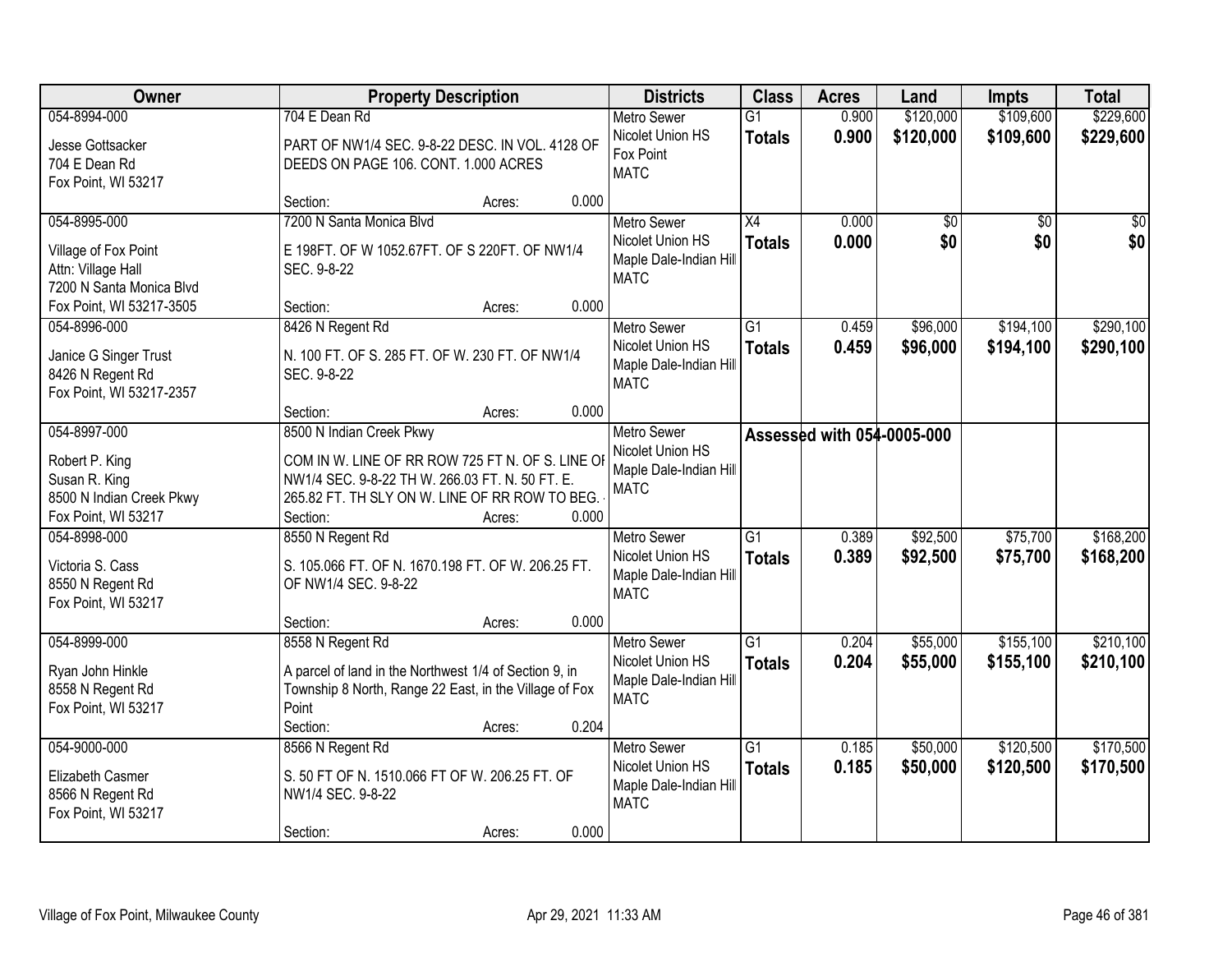| Owner                                | <b>Property Description</b>                               | <b>Districts</b>   | <b>Class</b>    | <b>Acres</b> | Land      | <b>Impts</b> | <b>Total</b> |
|--------------------------------------|-----------------------------------------------------------|--------------------|-----------------|--------------|-----------|--------------|--------------|
| 055-8000-000                         | 1506 E Dean Rd                                            | <b>Metro Sewer</b> | $\overline{G1}$ | 0.905        | \$320,000 | \$186,900    | \$506,900    |
| Bernard J. Westfahl Jr               | PARCEL 1 CERTIFIED SURVEY MAP #960 NE1/4                  | Nicolet Union HS   | <b>Totals</b>   | 0.905        | \$320,000 | \$186,900    | \$506,900    |
| Jamie K. Westfahl                    | SEC. 9-8-22                                               | Fox Point          |                 |              |           |              |              |
| 1506 E Dean Rd                       |                                                           | <b>MATC</b>        |                 |              |           |              |              |
| Fox Point, WI 53217                  | 0.000<br>Section:<br>Acres:                               |                    |                 |              |           |              |              |
| 055-8001-000                         | 1516 E Dean Rd                                            | <b>Metro Sewer</b> | $\overline{G1}$ | 0.902        | \$320,000 | \$709,000    | \$1,029,000  |
|                                      |                                                           | Nicolet Union HS   | <b>Totals</b>   | 0.902        | \$320,000 | \$709,000    | \$1,029,000  |
| Peter Faust                          | Parcel 2 of Certified Survey Map No. 960, recorded in the | Fox Point          |                 |              |           |              |              |
| Kristen Fogtman-Faust                | Office of the Register of Deeds in and for Milwaukee      | <b>MATC</b>        |                 |              |           |              |              |
| 1516 E Dean Rd                       | County, Wisconsin, on January 20, 1969 as Document        |                    |                 |              |           |              |              |
| Fox Point, WI 53217                  | 0.000<br>Section:<br>Acres:                               |                    |                 |              |           |              |              |
| 055-8983-000                         | 1812 E Dean Rd                                            | Metro Sewer        | G1              | 0.904        | \$320,000 | \$184,500    | \$504,500    |
| Kathleen E. Roberts                  | LOT 1 LAKEWOOD HEIGHTS (UNREC) COM AT SE                  | Nicolet Union HS   | <b>Totals</b>   | 0.904        | \$320,000 | \$184,500    | \$504,500    |
| Mel H. Blanke                        | COR OF NE1/4 SEC. 9-8-22 TH N. 329.80 FT. W.              | Fox Point          |                 |              |           |              |              |
| 1812 E Dean Rd                       | 131.26 FT. S. 329.88 FT. TH E. 131.30 FT. TO BEG.         | <b>MATC</b>        |                 |              |           |              |              |
| Fox Point, WI 53217                  | Section:<br>0.000<br>Acres:                               |                    |                 |              |           |              |              |
| 055-8984-000                         | 1750 E Dean Rd                                            | <b>Metro Sewer</b> | G1              | 0.902        | \$320,000 | \$414,500    | \$734,500    |
|                                      |                                                           | Nicolet Union HS   | <b>Totals</b>   | 0.902        | \$320,000 | \$414,500    | \$734,500    |
| Charles J. Crueger                   | LOT 2 LAKEWOOD HEIGHTS (UNREC) COM 131.30                 | Fox Point          |                 |              |           |              |              |
| Maria Monterroso                     | FT. W. OF SE COR OF NE1/4 SEC. 9-8-22 TH N.               | <b>MATC</b>        |                 |              |           |              |              |
| 1750 E Dean Rd                       | 329.88 FT. W. 131.26 FT S 329.96 FT. TH E. 131.30 FT.     |                    |                 |              |           |              |              |
| Fox Point, WI 53217                  | Section:<br>0.000<br>Acres:                               |                    |                 |              |           |              |              |
| 055-8985-000                         | 1712 E Dean Rd                                            | <b>Metro Sewer</b> | $\overline{G1}$ | 0.902        | \$320,000 | \$376,900    | \$696,900    |
| Gerald J. Harris                     | LOT 3 LAKEWOOD HEIGHTS (UNREC) COM 262.60                 | Nicolet Union HS   | <b>Totals</b>   | 0.902        | \$320,000 | \$376,900    | \$696,900    |
| Susan T. Harris                      | FT. W. OF SE COR OF NE1/4 SEC. 9-8-22 TH N.               | Fox Point          |                 |              |           |              |              |
| 1712 E Dean Rd                       | 329.96 FT. W. 131.26 FT. S. 330.04 FT. TH E. 131.30       | <b>MATC</b>        |                 |              |           |              |              |
| Fox Point, WI 53217-2409             | 0.000<br>Section:<br>Acres:                               |                    |                 |              |           |              |              |
| 055-8986-000                         | 1700 E Dean Rd                                            | <b>Metro Sewer</b> | G1              | 0.902        | \$320,000 | \$391,000    | \$711,000    |
|                                      |                                                           | Nicolet Union HS   | <b>Totals</b>   | 0.902        | \$320,000 | \$391,000    | \$711,000    |
| Ronald Marc Wawrzyn                  | COMM 393.00 FT, W OF SE COR OF NE 1/4 SEC.                | Fox Point          |                 |              |           |              |              |
| Mary Anne Wawrzyn                    | 9-8-22; TH N 330.04 FT, W 131.26 FT, S 330.12 FT, TH      | <b>MATC</b>        |                 |              |           |              |              |
| 1700 E Dean Rd                       | E 131.30 FT TO POB.                                       |                    |                 |              |           |              |              |
| Fox Point, WI 53217-2409             | 0.902<br>Section:<br>Acres:                               |                    |                 |              |           |              |              |
| 055-8987-000                         | 1620 E Dean Rd                                            | <b>Metro Sewer</b> | $\overline{G1}$ | 0.902        | \$320,000 | \$167,700    | \$487,700    |
| Herbert J & Mary A Zimmers Rev Trust | LOT 5 LAKEWOOD HEIGHTS (UNREC) COM 525.20                 | Nicolet Union HS   | <b>Totals</b>   | 0.902        | \$320,000 | \$167,700    | \$487,700    |
| 1620 E Dean Rd                       | FT. W. OF SE COR OF NE1/4 SEC. 9-8-22 TH N.               | Fox Point          |                 |              |           |              |              |
| Fox Point, WI 53217-2407             | 330.12 FT. W. 131.26 FT. S. 330.20 FT. TH E. 131.30       | <b>MATC</b>        |                 |              |           |              |              |
|                                      | 0.000<br>Section:<br>Acres:                               |                    |                 |              |           |              |              |
|                                      |                                                           |                    |                 |              |           |              |              |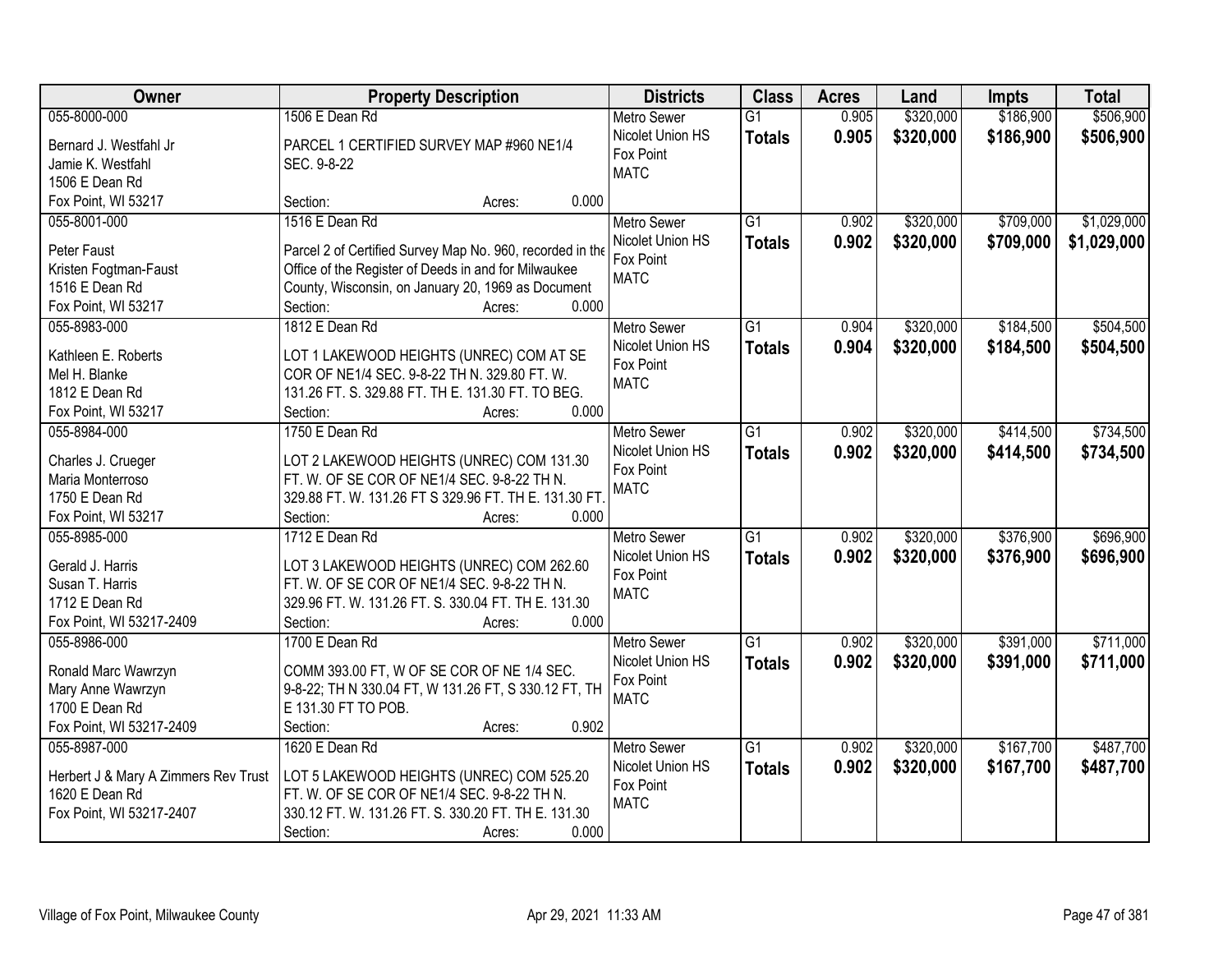| Owner                            | <b>Property Description</b>                                                                                      | <b>Districts</b>   | <b>Class</b>    | <b>Acres</b> | Land      | <b>Impts</b> | <b>Total</b> |
|----------------------------------|------------------------------------------------------------------------------------------------------------------|--------------------|-----------------|--------------|-----------|--------------|--------------|
| 055-8988-000                     | 1612 E Dean Rd                                                                                                   | <b>Metro Sewer</b> | $\overline{G1}$ | 0.902        | \$320,000 | \$200,000    | \$520,000    |
| Clare Richards                   | COMM 656.50 FT, W OF SE COR OF NE 1/4 SEC.                                                                       | Nicolet Union HS   | <b>Totals</b>   | 0.902        | \$320,000 | \$200,000    | \$520,000    |
| Darren Richards                  | 9-8-22, TH N 330.20 FT, W 131.26 FT, S 330.28 FT, TH                                                             | Fox Point          |                 |              |           |              |              |
| 1612 E Dean Rd                   | E 131.30 FT TO POB.                                                                                              | <b>MATC</b>        |                 |              |           |              |              |
| Fox Point, WI 53217              | Section:<br>0.000<br>Acres:                                                                                      |                    |                 |              |           |              |              |
| 055-8989-000                     | 1604 E Dean Rd                                                                                                   | <b>Metro Sewer</b> | $\overline{G1}$ | 0.905        | \$320,000 | \$289,600    | \$609,600    |
|                                  |                                                                                                                  | Nicolet Union HS   | <b>Totals</b>   | 0.905        | \$320,000 | \$289,600    | \$609,600    |
| Craig A. Siverhus                | COM ON S LI OF NE 9-8 -22 787.80 FT. W. OF SE COR                                                                | Fox Point          |                 |              |           |              |              |
| Hope Hunter Siverhus             | SD QUAR SEC TH N 330.28 FT W 131.26 FT S 330.36                                                                  | <b>MATC</b>        |                 |              |           |              |              |
| 1604 E Dean Rd                   | FT TH E 131.30 FT TO BEG CONT 0.990 AC                                                                           |                    |                 |              |           |              |              |
| Fox Point, WI 53217-2407         | 0.000<br>Section:<br>Acres:                                                                                      |                    |                 |              |           |              |              |
| 055-8990-000                     | 1524 E Dean Rd                                                                                                   | Metro Sewer        | $\overline{G1}$ | 0.905        | \$320,000 | \$423,500    | \$743,500    |
| James B. Wigdale Jr              | LOT 8 LAKEWOOD HEIGHTS (UNREC) COM 919.10                                                                        | Nicolet Union HS   | <b>Totals</b>   | 0.905        | \$320,000 | \$423,500    | \$743,500    |
| Laura M. Wigdale                 | FT. W OF SE COR OF NE1/4 SEC. 9-8-22 TH N 330.36                                                                 | Fox Point          |                 |              |           |              |              |
| 1524 E Dean Rd                   | FT. W 131.26 FT. S. 330.44 FT. TH E 131.30 FT. TO                                                                | <b>MATC</b>        |                 |              |           |              |              |
| Fox Point, WI 53217-2406         | 0.000<br>Section:<br>Acres:                                                                                      |                    |                 |              |           |              |              |
| 055-8991-000                     | 1466 E Dean Rd                                                                                                   | <b>Metro Sewer</b> | G1              | 0.902        | \$320,000 | \$525,500    | \$845,500    |
|                                  |                                                                                                                  | Nicolet Union HS   | <b>Totals</b>   | 0.902        | \$320,000 | \$525,500    | \$845,500    |
| Andrew Todd Gorman               | That part of the Northeast 1/4 of Section 9, Township 8                                                          | Fox Point          |                 |              |           |              |              |
| Deborah A Gorman                 | North, of Range 22 East, in the Village of Fox Point,                                                            | <b>MATC</b>        |                 |              |           |              |              |
| 1466 E Dean Rd                   | County of Milwaukee, State of Wisconsin, described as                                                            |                    |                 |              |           |              |              |
| Fox Point, WI 53217              | Section:<br>0.000<br>Acres:                                                                                      |                    |                 |              |           |              |              |
| 055-8992-000                     | 1414 E Dean Rd                                                                                                   | <b>Metro Sewer</b> | $\overline{G1}$ | 0.905        | \$320,000 | \$257,400    | \$577,400    |
| <b>Thomas Mcginty</b>            | LOT 12 LAKEWOOD HEIGHTS (UNREC) COM 1444.30                                                                      | Nicolet Union HS   | <b>Totals</b>   | 0.905        | \$320,000 | \$257,400    | \$577,400    |
| Kristen L. Lorenz                | FT. W. OF SE COR OF NE1/4 SEC. 9-8-22 TH N.                                                                      | Fox Point          |                 |              |           |              |              |
| 1414 E Dean Rd                   | 330.68 FT. W. 131.26 FT. S. 330.76 FT. TH E. 131.30                                                              | <b>MATC</b>        |                 |              |           |              |              |
| Fox Point, WI 53217              | 0.000<br>Section:<br>Acres:                                                                                      |                    |                 |              |           |              |              |
| 055-8993-000                     | 1410 E Dean Rd                                                                                                   | <b>Metro Sewer</b> | G1              | 0.906        | \$320,000 | \$217,000    | \$537,000    |
|                                  |                                                                                                                  | Nicolet Union HS   |                 |              |           |              |              |
| Ryan S. Lovitz                   | LOT 13 LAKEWOOD HEIGHTS (UNREC) COM 1575.60                                                                      | Fox Point          | <b>Totals</b>   | 0.906        | \$320,000 | \$217,000    | \$537,000    |
| Anne R. Lovitz                   | FT. W. OF SE COR OF NE1/4 SEC 9-8-22 TH N. 330.76                                                                | <b>MATC</b>        |                 |              |           |              |              |
| 1410 E Dean Rd                   | FT W. 131.26 FT. S. 330.84 FT. TH E. 131.30 FT TO                                                                |                    |                 |              |           |              |              |
| Fox Point, WI 53217-2405         | 0.906<br>Section:<br>Acres:                                                                                      |                    |                 |              |           |              |              |
| 055-8994-000                     | 1404 E Dean Rd                                                                                                   | <b>Metro Sewer</b> | $\overline{G1}$ | 0.905        | \$320,000 | \$399,500    | \$719,500    |
|                                  |                                                                                                                  | Nicolet Union HS   | <b>Totals</b>   | 0.905        | \$320,000 | \$399,500    | \$719,500    |
| Erin McGonigle<br>1404 E Dean Rd | That part of the Northeast 1/4 of Section 9, in Township 8<br>North, Range 22 East, in the Village of Fox Point, | Fox Point          |                 |              |           |              |              |
|                                  | Milwaukee County, Wisconsin, described as follows:                                                               | <b>MATC</b>        |                 |              |           |              |              |
| Fox Point, WI 53217              | 0.000                                                                                                            |                    |                 |              |           |              |              |
|                                  | Section:<br>Acres:                                                                                               |                    |                 |              |           |              |              |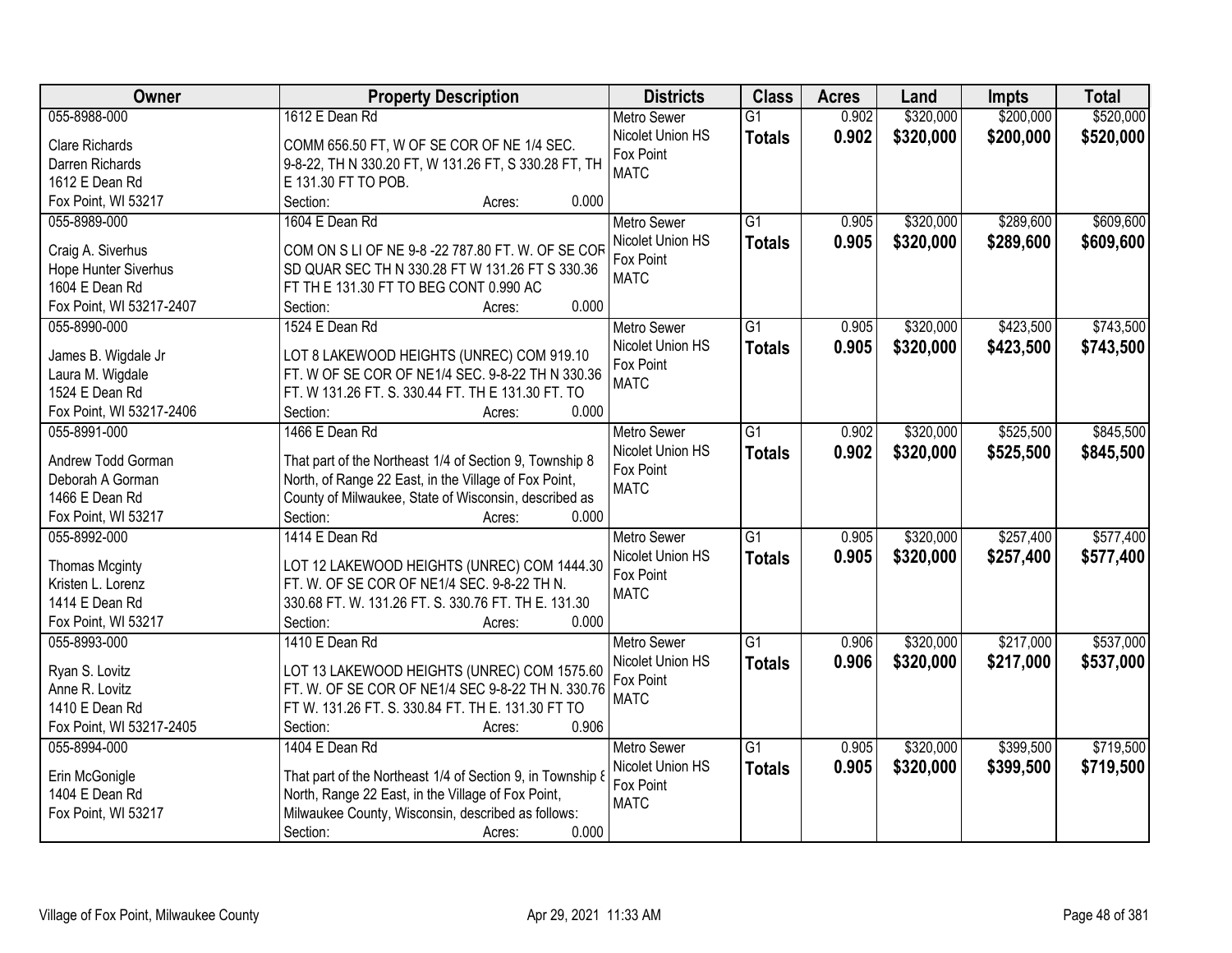| Owner                            | <b>Property Description</b>                             | <b>Districts</b>   | <b>Class</b>    | <b>Acres</b> | Land                | <b>Impts</b>    | <b>Total</b> |
|----------------------------------|---------------------------------------------------------|--------------------|-----------------|--------------|---------------------|-----------------|--------------|
| 055-8995-000                     | 1300 E Dean Rd                                          | <b>Metro Sewer</b> | $\overline{G1}$ | 0.905        | \$320,000           | \$321,700       | \$641,700    |
| Michael Russek                   | LOT 15 LAKEWOOD HEIGHTS COM. 1838.20 FT W OF            | Nicolet Union HS   | <b>Totals</b>   | 0.905        | \$320,000           | \$321,700       | \$641,700    |
| <b>Holly Russek</b>              | SE COR OF NE 1/4 SEC. 9-8-22 TH N. 330.92 FT. W.        | Fox Point          |                 |              |                     |                 |              |
| 1300 E Dean Rd                   | 131.26 FT S 331.00 FT THE E. 131.30 FT TO BEG.          | <b>MATC</b>        |                 |              |                     |                 |              |
| Fox Point, WI 53217-2404         | 0.000<br>Section:<br>Acres:                             |                    |                 |              |                     |                 |              |
| 055-8997-001                     | 1204 E Dean Rd                                          | <b>Metro Sewer</b> | $\overline{G1}$ | 0.909        | \$320,500           | \$570,300       | \$890,800    |
|                                  |                                                         | Nicolet Union HS   | <b>Totals</b>   | 0.909        | \$320,500           | \$570,300       | \$890,800    |
| Arthur C. Kuesel                 | CSM NO 8184 NE 9-8-22 LOT 1 - Full legal description    | Fox Point          |                 |              |                     |                 |              |
| Colleen M. Kuesel                | Lot One (1), Certified Survey Map No. 8184 filed in the | <b>MATC</b>        |                 |              |                     |                 |              |
| 1204 E Dean Rd                   | Office of the Register of Deeds for Milwaukee           |                    |                 |              |                     |                 |              |
| Fox Point, WI 53217              | 0.000<br>Section:<br>Acres:                             |                    |                 |              |                     |                 |              |
| 055-8997-002                     | 1260 E Dean Rd                                          | Metro Sewer        | G1              | 0.969        | \$323,500           | \$314,500       | \$638,000    |
| Ann L. Gallagher                 | CSM NO 8184 NE 9-8-22 LOT 2                             | Nicolet Union HS   | <b>Totals</b>   | 0.969        | \$323,500           | \$314,500       | \$638,000    |
| 1260 E Dean Rd                   |                                                         | Fox Point          |                 |              |                     |                 |              |
| Fox Point, WI 53217-2403         |                                                         | <b>MATC</b>        |                 |              |                     |                 |              |
|                                  | 0.000<br>Section:<br>Acres:                             |                    |                 |              |                     |                 |              |
| 055-8998-000                     | 1130 E Dean Rd                                          | <b>Metro Sewer</b> | G1              | 1.120        | \$349,000           | \$251,500       | \$600,500    |
|                                  |                                                         | Nicolet Union HS   |                 | 1.120        |                     |                 |              |
| Pip I. Lowe                      | PART OF NE1/4 SEC. 9-8-22 DESC. IN VOL. 3221 OF         | Fox Point          | <b>Totals</b>   |              | \$349,000           | \$251,500       | \$600,500    |
| David P. Lowe                    | DEEDS ON PAGE 473 AND TRIANGULAR PARCEL                 | <b>MATC</b>        |                 |              |                     |                 |              |
| 1130 E Dean Rd                   | DESC. IN REEL 226 IMAGE 1608                            |                    |                 |              |                     |                 |              |
| Fox Point, WI 53217              | 1.120<br>Section:<br>Acres:                             |                    |                 |              |                     |                 |              |
| 055-8999-000                     | 8424 N Lake Dr                                          | <b>Metro Sewer</b> | $\overline{G1}$ | 0.298        | \$15,500            | $\overline{50}$ | \$15,500     |
|                                  |                                                         | Nicolet Union HS   | <b>Totals</b>   | 0.298        | \$15,500            | \$0             | \$15,500     |
| Brad D. Michler                  | PART OF NE 1/4 SEC 9-8-22 DESC IN REEL 651              | Fox Point          |                 |              |                     |                 |              |
| Isabel Mendez-Santalla           | <b>IMAGES 1981-1983 INCL</b>                            | <b>MATC</b>        |                 |              |                     |                 |              |
| 8424 N Lake Dr                   |                                                         |                    |                 |              |                     |                 |              |
| Bayside, WI 53217                | 0.000<br>Section:<br>Acres:                             |                    |                 |              |                     |                 |              |
| 055-9000-000                     | 8408 N Lake Dr                                          | Metro Sewer        | $\overline{G1}$ | 0.900        | \$256,000           | \$364,000       | \$620,000    |
| Liping Zhang                     | W 196 FT OF THE S 200 FT OF NE 1/4 SEC 9-8-22           | Nicolet Union HS   | <b>Totals</b>   | 0.900        | \$256,000           | \$364,000       | \$620,000    |
| 8408 N Lake Dr                   | .900 AC                                                 | Fox Point          |                 |              |                     |                 |              |
| Fox Point, WI 53217              |                                                         | <b>MATC</b>        |                 |              |                     |                 |              |
|                                  | 0.000<br>Section:<br>Acres:                             |                    |                 |              |                     |                 |              |
| 057-9985-000                     | 8040 N Beach Dr                                         | <b>Metro Sewer</b> | $\overline{G1}$ | 1.084        | \$1,413,000         | \$407,500       | \$1,820,500  |
|                                  |                                                         | Nicolet Union HS   | <b>Totals</b>   |              | $1.084$ \$1,413,000 | \$407,500       | \$1,820,500  |
| Debra L Grossman Revocable Trust | PART OF SE1/4 SEC. 9-8-22 AND SW1/4 SEC. 10-8-22        | Fox Point          |                 |              |                     |                 |              |
| 936 Seasage Dr                   | DESC IN VOL 3337 OF DEEDS ON PAGE 246. EXC              | <b>MATC</b>        |                 |              |                     |                 |              |
| Del Ray Beach, FL 33483          | PART DESC. IN VOL. 3595 - PAGE 589                      |                    |                 |              |                     |                 |              |
|                                  | 0.000<br>Section:<br>Acres:                             |                    |                 |              |                     |                 |              |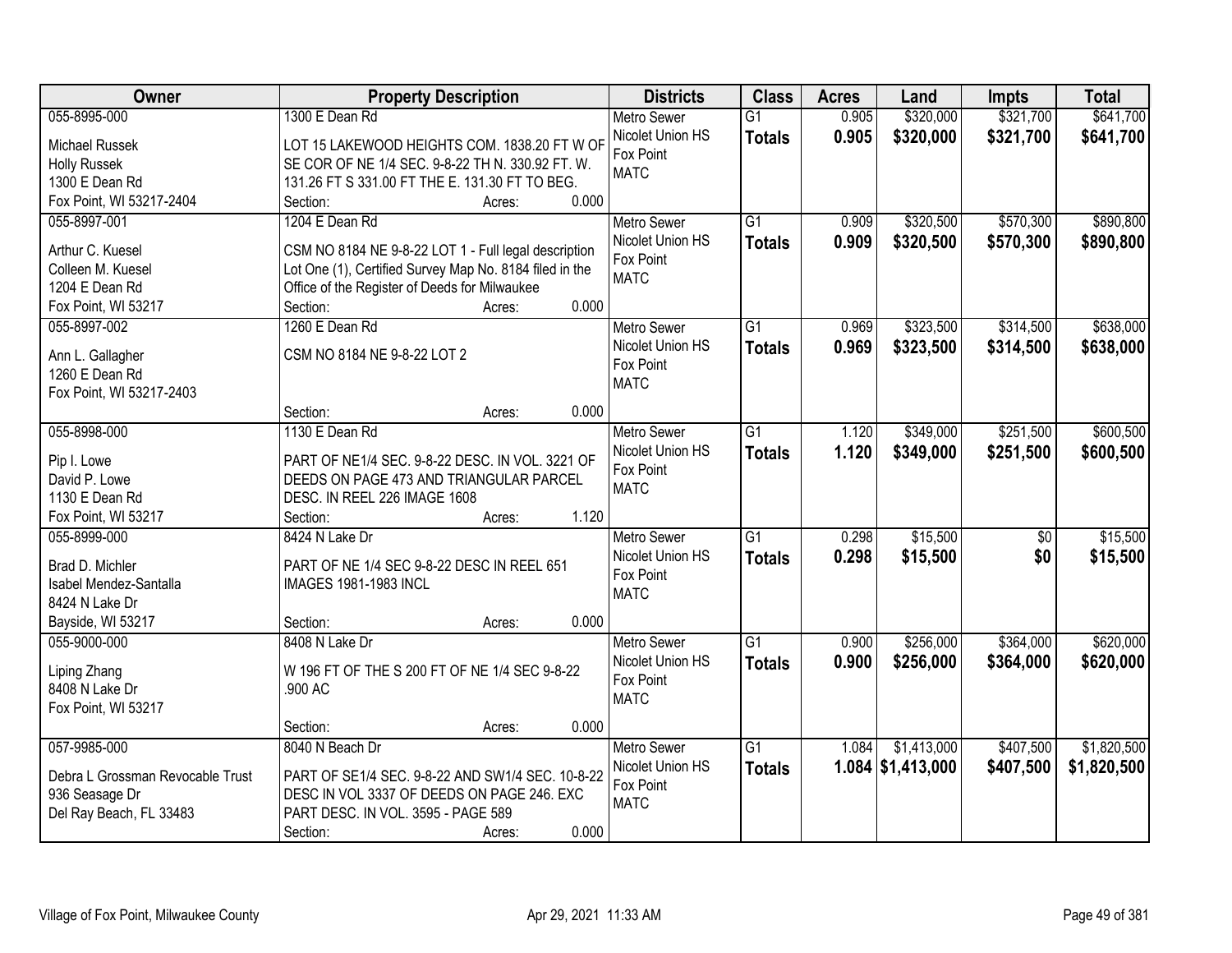| Owner                                 | <b>Property Description</b>                                                         | <b>Districts</b>   | <b>Class</b>    | <b>Acres</b> | Land                | <b>Impts</b> | <b>Total</b> |
|---------------------------------------|-------------------------------------------------------------------------------------|--------------------|-----------------|--------------|---------------------|--------------|--------------|
| 057-9986-000                          | 8050 N Beach Dr                                                                     | <b>Metro Sewer</b> | $\overline{G1}$ | 0.419        | \$295,000           | \$253,500    | \$548,500    |
| Jack E. Hearst                        | PART OF SW1/4 SEC. 10-8-22 AND SE1/4 SEC. 9-8-22                                    | Nicolet Union HS   | <b>Totals</b>   | 0.419        | \$295,000           | \$253,500    | \$548,500    |
| Judith A. Hearst                      | DESC. IN VOL. 4079 OF DEEDS ON PAGE 356.                                            | Fox Point          |                 |              |                     |              |              |
| 8050 N Beach Dr                       |                                                                                     | <b>MATC</b>        |                 |              |                     |              |              |
| Fox Point, WI 53217                   | 0.000<br>Section:<br>Acres:                                                         |                    |                 |              |                     |              |              |
| 057-9987-000                          | 8064 N Beach Dr                                                                     | Metro Sewer        | $\overline{G1}$ | 1.633        | \$1,838,000         | \$442,500    | \$2,280,500  |
|                                       |                                                                                     | Nicolet Union HS   | <b>Totals</b>   |              | $1.633$ \$1,838,000 | \$442,500    | \$2,280,500  |
| 8064 Beach Drive LLC<br>1801 E Fox Ln | PART OF SE 1/4 SEC 9-8-22 & SW 1/4 SEC 10-8-22                                      | Fox Point          |                 |              |                     |              |              |
| Fox Point, WI 53217                   | DESC IN REEL 716 - IMAGE 1105 1.633 AC - Full legal<br>description                  | <b>MATC</b>        |                 |              |                     |              |              |
|                                       | 0.000<br>Section:<br>Acres:                                                         |                    |                 |              |                     |              |              |
| 057-9988-000                          | 8080 N Beach Dr                                                                     | Metro Sewer        | $\overline{G1}$ | 1.579        | \$1,511,000         | \$174,000    | \$1,685,000  |
|                                       |                                                                                     | Nicolet Union HS   | <b>Totals</b>   |              | $1.579$ \$1,511,000 | \$174,000    | \$1,685,000  |
| 8080 LLC                              | PART OF SE1/4 SEC. 9-8-22 & SW1/4 SEC. 10-8-22                                      | Fox Point          |                 |              |                     |              |              |
| Attn: Michael J. Schlussmann          | DESC. IN REEL 312-IMAGE 1935-1936 1.581 AC.                                         | <b>MATC</b>        |                 |              |                     |              |              |
| 8050 N Gray Log Ln                    |                                                                                     |                    |                 |              |                     |              |              |
| Fox Point, WI 53217                   | 0.000<br>Section:<br>Acres:                                                         |                    |                 |              |                     |              |              |
| 057-9989-000                          | 8090 N Beach Dr                                                                     | <b>Metro Sewer</b> | $\overline{G1}$ | 1.300        | \$1,606,000         | \$453,000    | \$2,059,000  |
| George A. Dionisopoulos               | PART OF SW 1/4 SEC 10-8-22 DESC IN REEL 842 -                                       | Nicolet Union HS   | <b>Totals</b>   |              | $1.300$ \$1,606,000 | \$453,000    | \$2,059,000  |
| Mary E. Lacy                          | IMAGES 2 AND 3 1.367 AC                                                             | Fox Point          |                 |              |                     |              |              |
| 8090 N Beach Dr                       |                                                                                     | <b>MATC</b>        |                 |              |                     |              |              |
| Fox Point, WI 53217                   | 0.000<br>Section:<br>Acres:                                                         |                    |                 |              |                     |              |              |
| 057-9990-000                          | 8100 N Beach Dr                                                                     | <b>Metro Sewer</b> | $\overline{G1}$ | 1.237        | \$1,677,000         | \$1,367,000  | \$3,044,000  |
| <b>Christopher and Marg Meyers</b>    | PART OF SW 1/4 SEC 10-8-22 DESC IN REEL                                             | Nicolet Union HS   | Totals          |              | $1.237$ \$1,677,000 | \$1,367,000  | \$3,044,000  |
| 8100 N Beach Dr                       | 717-IMAGES 1256-1257 1.3877 AC                                                      | Fox Point          |                 |              |                     |              |              |
| Fox Point, WI 53217                   |                                                                                     | <b>MATC</b>        |                 |              |                     |              |              |
|                                       | 0.000<br>Section:<br>Acres:                                                         |                    |                 |              |                     |              |              |
| 057-9991-000                          | 8110 N Beach Dr                                                                     | Metro Sewer        | $\overline{G1}$ | 1.337        | \$1,436,500         | \$267,000    | \$1,703,500  |
|                                       |                                                                                     | Nicolet Union HS   | <b>Totals</b>   |              | $1.337$ \$1,436,500 | \$267,000    | \$1,703,500  |
| C R. Triyambakaraj<br>Laurie L. Ebel  | SITUATED IN THE COUNTY OF MILWAUKEE, STATE<br>OF WISCONSIN: THAT PART OF GOVERNMENT | Fox Point          |                 |              |                     |              |              |
| 8110 N Beach Dr                       | LOT TWO (2) IN THE SOUTH WEST ONE-QUARTER                                           | <b>MATC</b>        |                 |              |                     |              |              |
| Fox Point, WI 53217                   | 0.000<br>Section:<br>Acres:                                                         |                    |                 |              |                     |              |              |
| 057-9992-000                          | 8120 N Beach Dr                                                                     | <b>Metro Sewer</b> | $\overline{G1}$ | 1.031        | \$1,274,000         | \$447,500    | \$1,721,500  |
|                                       |                                                                                     | Nicolet Union HS   |                 |              | $1.031$ \$1,274,000 |              |              |
| Daniel I. Newman and Amy J. Newman    | COMM SE COR OF CSM NO. 1905 IN SW 1/4 SEC.                                          | Fox Point          | <b>Totals</b>   |              |                     | \$447,500    | \$1,721,500  |
| Joint Revoc Trust                     | 10-8-22 TH SWLY 80 FT, NWLY 381.60 FT SWLY 42.95                                    | <b>MATC</b>        |                 |              |                     |              |              |
| 8120 N Beach Dr                       | FT, NELY 147.57 TH SELY 425 FT TO POB.                                              |                    |                 |              |                     |              |              |
| Fox Point, WI 53217                   | 0.000<br>Section:<br>Acres:                                                         |                    |                 |              |                     |              |              |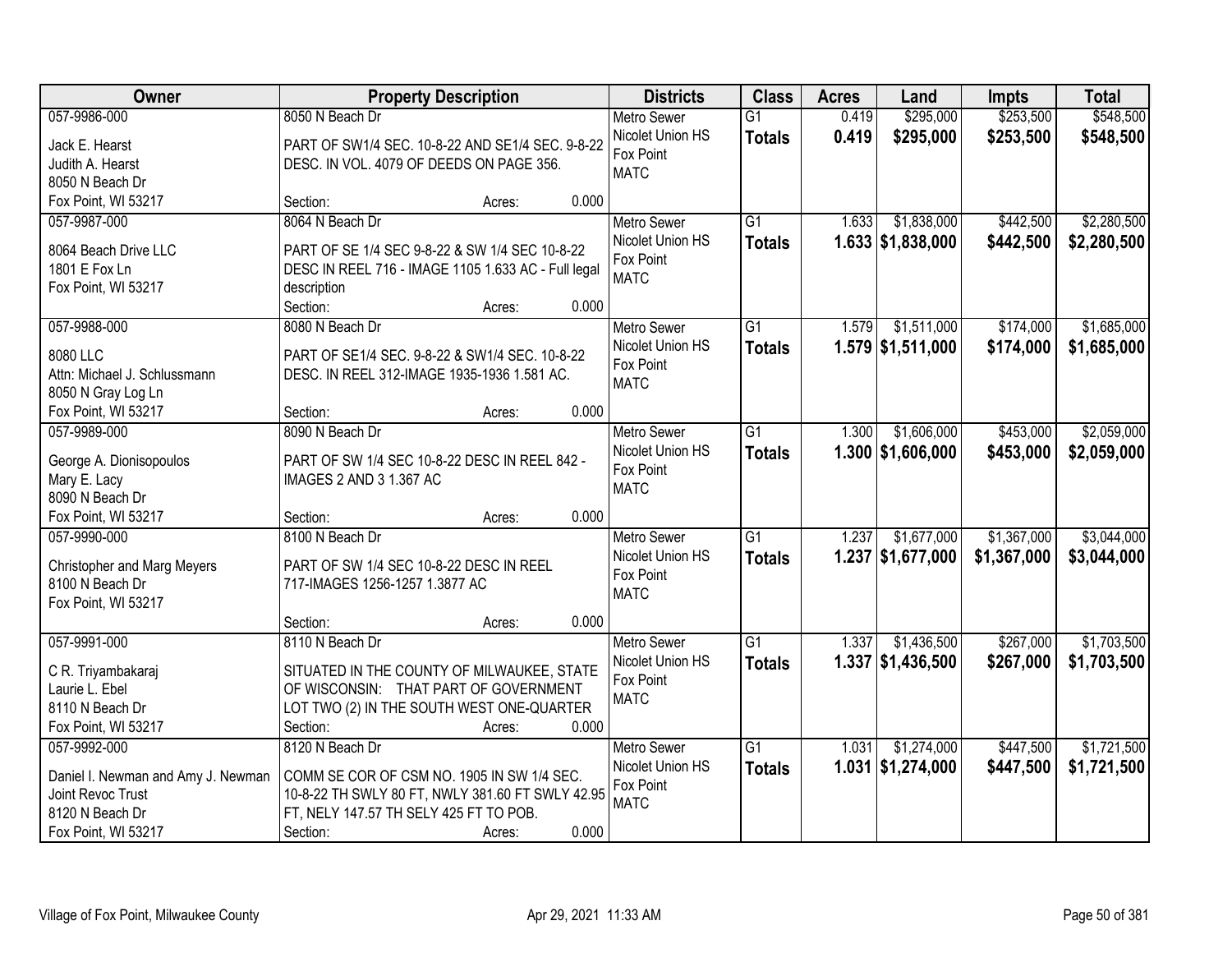| Owner                          | <b>Property Description</b>                                      | <b>Districts</b>              | <b>Class</b>    | <b>Acres</b> | Land                | <b>Impts</b>    | <b>Total</b>       |
|--------------------------------|------------------------------------------------------------------|-------------------------------|-----------------|--------------|---------------------|-----------------|--------------------|
| 057-9993-000                   | 1800 E Fox Ln                                                    | <b>Metro Sewer</b>            | $\overline{G1}$ | 1.738        | \$798,500           | \$335,200       | \$1,133,700        |
| Ralph B. Schregardus           | PART OF SW1/4 SEC. 10-8-22 DESC. IN REEL 431 -                   | Nicolet Union HS              | <b>Totals</b>   | 1.738        | \$798,500           | \$335,200       | \$1,133,700        |
| 1800 E Fox Ln                  | IMAGES 525-526.1.738 AC                                          | Fox Point                     |                 |              |                     |                 |                    |
| Fox Point, WI 53217-2858       |                                                                  | <b>MATC</b>                   |                 |              |                     |                 |                    |
|                                | 0.000<br>Section:<br>Acres:                                      |                               |                 |              |                     |                 |                    |
| 057-9994-000                   | 1810 E Fox Ln                                                    | <b>Metro Sewer</b>            | $\overline{G1}$ | 0.901        | \$705,000           | \$497,500       | \$1,202,500        |
| Barbara R. Barrow              | PART OF SW1/4 SEC. 10-8-22 DESC. IN VOL. 3562 OF                 | Nicolet Union HS              | <b>Totals</b>   | 0.901        | \$705,000           | \$497,500       | \$1,202,500        |
| 730 N Plankinton Ave           | DEEDS ON PAGE 585. CONT. 1.000 AC. E.1-#2                        | Fox Point                     |                 |              |                     |                 |                    |
| Unit 8D                        |                                                                  | <b>MATC</b>                   |                 |              |                     |                 |                    |
| Milwaukee, WI 53203            | 0.901<br>Section:<br>Acres:                                      |                               |                 |              |                     |                 |                    |
| 057-9995-000                   | 1820 E Fox Ln                                                    | Metro Sewer                   | G1              | 0.907        | \$705,500           | \$307,800       | \$1,013,300        |
| Bradley J. Sehler              | All that part of the Southwest 1/4 of Section 10, Town 8         | Nicolet Union HS              | <b>Totals</b>   | 0.907        | \$705,500           | \$307,800       | \$1,013,300        |
| 1820 E Fox Ln                  | North, Range 22 East, Village of Fox Point, County of            | Fox Point                     |                 |              |                     |                 |                    |
| Fox Point, WI 53217            | Milwaukee, State of Wisconsin, bounded and described a           | <b>MATC</b>                   |                 |              |                     |                 |                    |
|                                | Section:<br>0.907<br>Acres:                                      |                               |                 |              |                     |                 |                    |
| 057-9996-005                   | 8130 N Beach Dr                                                  | <b>Metro Sewer</b>            | $\overline{G1}$ | 2.665        | \$1,900,000         | \$1,300,000     | \$3,200,000        |
|                                |                                                                  | Nicolet Union HS              | <b>Totals</b>   |              | $2.665$ \$1,900,000 | \$1,300,000     | \$3,200,000        |
| Joseph Leon<br>8130 N Beach Dr | CERTIFIED SURVEY MAP 9122 SW 1/4 SEC 10-8-22<br>LOT <sub>1</sub> | Fox Point                     |                 |              |                     |                 |                    |
| Fox Point, WI 53217            |                                                                  | <b>MATC</b>                   |                 |              |                     |                 |                    |
|                                | 2.665<br>Section:<br>Acres:                                      |                               |                 |              |                     |                 |                    |
| 057-9997-000                   | 7200 N Santa Monica Blvd                                         | <b>Metro Sewer</b>            | $\overline{X4}$ | 0.000        | $\overline{50}$     | $\overline{50}$ | \$0                |
|                                |                                                                  | Nicolet Union HS              | <b>Totals</b>   | 0.000        | \$0                 | \$0             | \$0                |
| <b>School Distr Fox Point</b>  | LAND IN SW1/4 SEC 10-8-22 COM A A PT 734.58FT. S                 | Fox Point                     |                 |              |                     |                 |                    |
| 7200 N Santa Monica Blvd       | OF NE COR OF SE1/4 SEC. 9-8-22 TH RUN E.                         | <b>MATC</b>                   |                 |              |                     |                 |                    |
| Fox Point, WI 53217-3505       | 44.55FT.; TH S. 102.96 FT.; TH W. 44.55 FT; TH N.                |                               |                 |              |                     |                 |                    |
|                                | 0.000<br>Section:<br>Acres:                                      |                               |                 |              |                     |                 |                    |
| 057-9998-000                   | Fox Ln                                                           | <b>Metro Sewer</b>            | $\overline{X4}$ | 0.000        | $\overline{60}$     | $\overline{50}$ | $\sqrt{60}$<br>\$0 |
| First Reformed Church          | LAND IN SW1/4 SEC 10-8-22 COM AT A PT 694.32FT.                  | Nicolet Union HS<br>Fox Point | <b>Totals</b>   | 0.000        | \$0                 | \$0             |                    |
| Attn: Village of Fox Point     | S OF NE COR OF SE1/4 SEC 9-8-22; TH RUN E                        | <b>MATC</b>                   |                 |              |                     |                 |                    |
| 7200 N Santa Monica Blvd       | 152.13FT. TH S 143.22FT. TH W 107.58FT. TH N                     |                               |                 |              |                     |                 |                    |
| Fox Point, WI 53217            | 0.000<br>Section:<br>Acres:                                      |                               |                 |              |                     |                 |                    |
| 057-9999-000                   | Fox Ln                                                           | <b>Metro Sewer</b>            | $\overline{X4}$ | 0.000        | \$0                 | $\overline{50}$ | $\overline{50}$    |
| Milwaukee County Parks         | S. 200 FT. OF THE S. 33.20 A. OF N. 85 A. OF NW1/4               | Nicolet Union HS              | <b>Totals</b>   | 0.000        | \$0                 | \$0             | \$0                |
| Attn: Doctors Park             | AND N. 21.885 A. OF SW1/4 VOL. 1475 PAGE 24 NW1/                 | Fox Point                     |                 |              |                     |                 |                    |
| 9480 W Watertown Plank Rd      | & SW1/4 SEC. 10-8-22. 26.985 AC. F.1-#1 AND E.1-#3               | <b>MATC</b>                   |                 |              |                     |                 |                    |
| Wauwatosa, WI 53226            | 0.000<br>Section:<br>Acres:                                      |                               |                 |              |                     |                 |                    |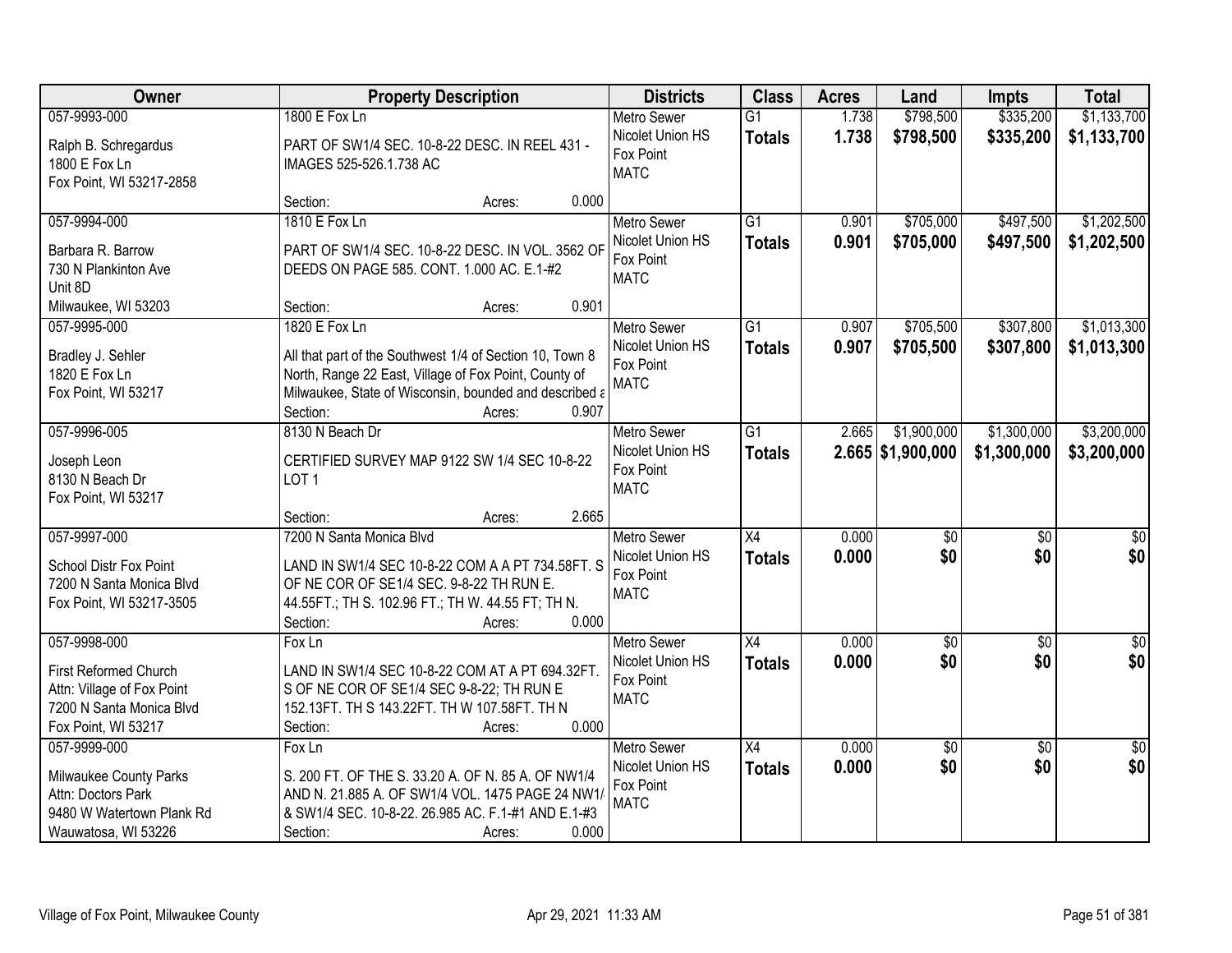| Owner                                                                      | <b>Property Description</b>                               |        |       | <b>Districts</b>              | <b>Class</b>    | <b>Acres</b> | Land      | <b>Impts</b>    | <b>Total</b> |
|----------------------------------------------------------------------------|-----------------------------------------------------------|--------|-------|-------------------------------|-----------------|--------------|-----------|-----------------|--------------|
| 058-0001-000                                                               | 1610 E Fox Ln                                             |        |       | <b>Metro Sewer</b>            | $\overline{G1}$ | 0.872        | \$318,500 | \$466,000       | \$784,500    |
| Margaret Martin                                                            | LOT 1, NORTH SHORE GARDENS .973 AC.                       |        |       | Nicolet Union HS<br>Fox Point | <b>Totals</b>   | 0.872        | \$318,500 | \$466,000       | \$784,500    |
| 1610 E Fox Ln                                                              |                                                           |        |       | <b>MATC</b>                   |                 |              |           |                 |              |
| Fox Point, WI 53217-2855                                                   |                                                           |        |       |                               |                 |              |           |                 |              |
|                                                                            | Section:                                                  | Acres: | 0.000 |                               |                 |              |           |                 |              |
| 058-0002-000                                                               | 1532 E Fox Ln                                             |        |       | <b>Metro Sewer</b>            | $\overline{G1}$ | 0.869        | \$318,500 | \$368,500       | \$687,000    |
| Robert A & Adel S Sucher Living Trust                                      | LOT 2, NORTH SHORE GARDENS .996 AC.                       |        |       | Nicolet Union HS              | <b>Totals</b>   | 0.869        | \$318,500 | \$368,500       | \$687,000    |
| 11117 E Distant Hills Dr                                                   |                                                           |        |       | Fox Point                     |                 |              |           |                 |              |
| Scottsdale, AZ 85262                                                       |                                                           |        |       | <b>MATC</b>                   |                 |              |           |                 |              |
|                                                                            | Section:                                                  | Acres: | 0.000 |                               |                 |              |           |                 |              |
| 058-0003-000                                                               | 1506 E Fox Ln                                             |        |       | Metro Sewer                   | $\overline{G1}$ | 0.840        | \$317,000 | \$225,400       | \$542,400    |
| David K. Nelson                                                            | LOT 3, NORTH SHORE GARDENS .938 AC.                       |        |       | Nicolet Union HS              | <b>Totals</b>   | 0.840        | \$317,000 | \$225,400       | \$542,400    |
| Gail E. Nelson                                                             |                                                           |        |       | Fox Point                     |                 |              |           |                 |              |
| 1506 E Fox Ln                                                              |                                                           |        |       | <b>MATC</b>                   |                 |              |           |                 |              |
| Fox Point, WI 53217-2853                                                   | Section:                                                  | Acres: | 0.000 |                               |                 |              |           |                 |              |
| 058-0004-000                                                               | 1406 E Fox Ln                                             |        |       | <b>Metro Sewer</b>            | $\overline{G1}$ | 1.071        | \$314,000 | \$0             | \$314,000    |
|                                                                            |                                                           |        |       | Nicolet Union HS              | <b>Totals</b>   | 1.071        | \$314,000 | \$0             | \$314,000    |
| Julie B. Waisbren                                                          | Lot Two (2) of Certified Survey Map No. 53, being a       |        |       | Fox Point                     |                 |              |           |                 |              |
| 619 N Segoe Rd Apt 815                                                     | redivision of Lots 4 and 5 of North Shore Gardens, part o |        |       | <b>MATC</b>                   |                 |              |           |                 |              |
| Madison, WI 53705                                                          | the Southeast 1/4 of Section 9, Township 8 North, Range   |        |       |                               |                 |              |           |                 |              |
|                                                                            | Section:                                                  | Acres: | 0.000 |                               |                 |              |           |                 |              |
| 058-0005-000                                                               | 8120 N Gray Log Ln                                        |        |       | Metro Sewer                   | $\overline{G1}$ | 0.808        | \$315,000 | $\overline{50}$ | \$315,000    |
| Julie B. Waisbren                                                          | LOT 1 CERTIFIED SURVEY MAP NO. 53 1.551 AC.               |        |       | Nicolet Union HS              | <b>Totals</b>   | 0.808        | \$315,000 | \$0             | \$315,000    |
| 619 N Segoe Rd #815                                                        | SE1/4 SEC 9-8-22                                          |        |       | Fox Point                     |                 |              |           |                 |              |
| Madison, WI 53705                                                          |                                                           |        |       | <b>MATC</b>                   |                 |              |           |                 |              |
|                                                                            | Section:                                                  | Acres: | 0.000 |                               |                 |              |           |                 |              |
| 058-0006-000                                                               | 8140 N Gray Log Ln                                        |        |       | <b>Metro Sewer</b>            | $\overline{G1}$ | 0.908        | \$320,500 | \$460,000       | \$780,500    |
| Gina L. Yauck                                                              | LOT 6, NORTH SHORE GARDENS .878 AC. SCHOOL                |        |       | Nicolet Union HS              | <b>Totals</b>   | 0.908        | \$320,500 | \$460,000       | \$780,500    |
| 8140 N Gray Log Ln                                                         | DIST <sub>2</sub>                                         |        |       | Fox Point                     |                 |              |           |                 |              |
| Fox Point, WI 53217                                                        |                                                           |        |       | <b>MATC</b>                   |                 |              |           |                 |              |
|                                                                            | Section:                                                  | Acres: | 0.000 |                               |                 |              |           |                 |              |
| 058-0007-000                                                               | 8148 N Gray Log Ln                                        |        |       | <b>Metro Sewer</b>            | $\overline{G1}$ | 0.996        | \$325,000 | \$298,000       | \$623,000    |
|                                                                            |                                                           |        |       | Nicolet Union HS              | <b>Totals</b>   | 0.996        | \$325,000 | \$298,000       | \$623,000    |
| Jack H. Deckard Trust, U/A/D October 8 LOT 7, NORTH SHORE GARDENS .933 AC. |                                                           |        |       | Fox Point                     |                 |              |           |                 |              |
| 2019                                                                       |                                                           |        |       | <b>MATC</b>                   |                 |              |           |                 |              |
| 8148 N Graylog Ln                                                          |                                                           |        |       |                               |                 |              |           |                 |              |
| Fox Point, WI 53217                                                        | Section:                                                  | Acres: | 0.000 |                               |                 |              |           |                 |              |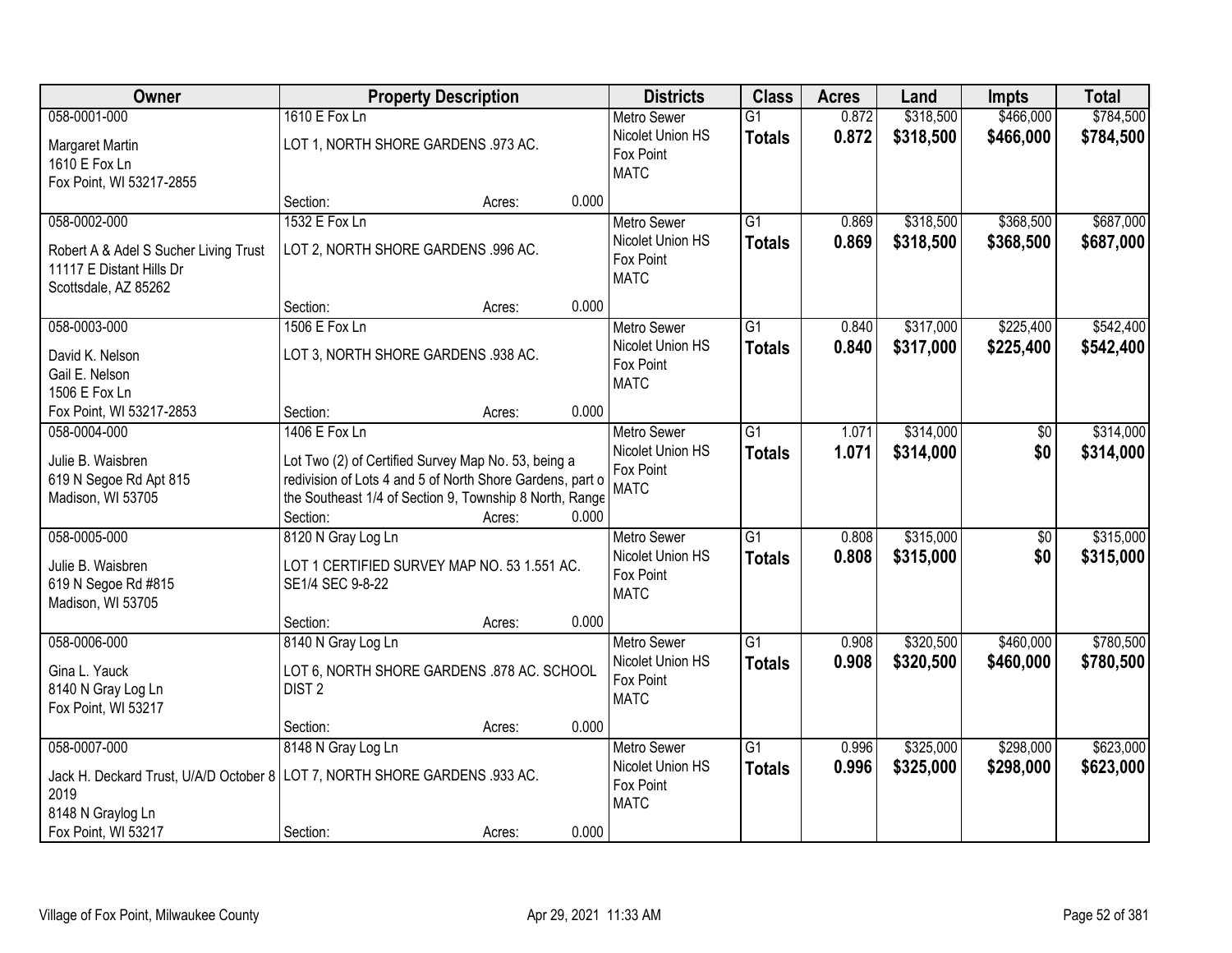| Owner                                   | <b>Property Description</b>                                                    | <b>Districts</b>                       | <b>Class</b>    | <b>Acres</b> | Land      | <b>Impts</b> | <b>Total</b> |
|-----------------------------------------|--------------------------------------------------------------------------------|----------------------------------------|-----------------|--------------|-----------|--------------|--------------|
| 058-0008-000                            | 8160 N Gray Log Ln                                                             | <b>Metro Sewer</b>                     | $\overline{G1}$ | 1.033        | \$306,500 | \$422,500    | \$729,000    |
| Jessica Chalmers Lopez                  | LOT 8, NORTH SHORE GARDENS 1.551 AC.                                           | Nicolet Union HS                       | <b>Totals</b>   | 1.033        | \$306,500 | \$422,500    | \$729,000    |
| Ricardo Alberto Lopez                   |                                                                                | Fox Point                              |                 |              |           |              |              |
| 8160 N Gray Log Ln                      |                                                                                | <b>MATC</b>                            |                 |              |           |              |              |
| Fox Point, WI 53217                     | 0.000<br>Section:<br>Acres:                                                    |                                        |                 |              |           |              |              |
| 058-0009-000                            | 8172 N Gray Log Ln                                                             | <b>Metro Sewer</b>                     | $\overline{G1}$ | 1.099        | \$320,000 | \$377,400    | \$697,400    |
| Laura B. Waisbren                       | LOT. 9, NORTH SHORE GARDENS 1.255 AC.                                          | Nicolet Union HS                       | <b>Totals</b>   | 1.099        | \$320,000 | \$377,400    | \$697,400    |
| 8172 N Gray Log Ln                      |                                                                                | Fox Point                              |                 |              |           |              |              |
| Fox Point, WI 53217-2860                |                                                                                | <b>MATC</b>                            |                 |              |           |              |              |
|                                         | 0.000<br>Section:<br>Acres:                                                    |                                        |                 |              |           |              |              |
| 058-0010-000                            | 8180 N Gray Log Ln                                                             | <b>Metro Sewer</b>                     | $\overline{G1}$ | 0.978        | \$324,000 | \$364,000    | \$688,000    |
|                                         |                                                                                | Nicolet Union HS                       | <b>Totals</b>   | 0.978        | \$324,000 | \$364,000    | \$688,000    |
| Scott A. Patulski                       | LOT 10, NORTH SHORE GARDENS 1.082 AC.                                          | Fox Point                              |                 |              |           |              |              |
| Kristine M. Krause                      |                                                                                | <b>MATC</b>                            |                 |              |           |              |              |
| <b>PO Box 428</b>                       | 0.000                                                                          |                                        |                 |              |           |              |              |
| Rhinelander, WI 54501<br>058-0011-000   | Section:<br>Acres:                                                             |                                        |                 |              |           |              |              |
|                                         | 8210 N Gray Log Ln                                                             | <b>Metro Sewer</b><br>Nicolet Union HS | G1              | 0.978        | \$324,000 | \$264,500    | \$588,500    |
| Robert L. Schwartz                      | LOT 11, NORTH SHORE GARDENS 1.142 AC.                                          | Fox Point                              | <b>Totals</b>   | 0.978        | \$324,000 | \$264,500    | \$588,500    |
| Colleen A. Schwartz                     |                                                                                | <b>MATC</b>                            |                 |              |           |              |              |
| 8210 N Gray Log Ln                      |                                                                                |                                        |                 |              |           |              |              |
| Fox Point, WI 53217-2862                | 0.000<br>Section:<br>Acres:                                                    |                                        |                 |              |           |              |              |
| 058-0012-000                            | 8216 N Gray Log Ln                                                             | <b>Metro Sewer</b>                     | $\overline{G1}$ | 1.074        | \$315,000 | \$567,500    | \$882,500    |
| Christopher Michael Fussman             | NORTH SHORE GARDENS SE 1/4 SEC 9 8 22, PART                                    | Nicolet Union HS                       | <b>Totals</b>   | 1.074        | \$315,000 | \$567,500    | \$882,500    |
| Any Elizabeth Fussman                   | OF LOTS 12 & 13; COMM 269 FT W OF NE COR LOT                                   | Fox Point                              |                 |              |           |              |              |
| 8216 N Gray Log Ln                      | 12; TH S 132.57 FT; SLY TO A PT IN N LI OF N GRAY                              | <b>MATC</b>                            |                 |              |           |              |              |
| Fox Point, WI 53217                     | Section:<br>0.000<br>Acres:                                                    |                                        |                 |              |           |              |              |
| 058-0013-000                            | 1601 E Dean Rd                                                                 | <b>Metro Sewer</b>                     | $\overline{G1}$ | 0.881        | \$319,000 | \$249,500    | \$568,500    |
|                                         |                                                                                | Nicolet Union HS                       | <b>Totals</b>   | 0.881        | \$319,000 | \$249,500    | \$568,500    |
| James L. Neubauer                       | That part of Lot Twelve (12) in North Shore Gardens,                           | Fox Point                              |                 |              |           |              |              |
| Elizabeth M. Neubauer<br>1601 E Dean Rd | being a part of the South East 1/4 of Section 9, Township                      | <b>MATC</b>                            |                 |              |           |              |              |
| Fox Point, WI 53217                     | North, Range 22 East, in the Village of Fox Point, County<br>0.881<br>Section: |                                        |                 |              |           |              |              |
| 058-0014-000                            | Acres:                                                                         |                                        | $\overline{G1}$ | 0.730        | \$311,000 | \$324,500    | \$635,500    |
|                                         | 8224 N Gray Log Ln                                                             | <b>Metro Sewer</b><br>Nicolet Union HS |                 |              |           |              |              |
| Patricia A. Mc Cabe                     | NORTH SHORE GARDENS SE 1/4 SEC 9 8 22 PART                                     | Fox Point                              | <b>Totals</b>   | 0.730        | \$311,000 | \$324,500    | \$635,500    |
| 8224 N Gray Log Ln                      | OF LOTS 12 & 13; COMM 269 FT W OF NE COR LOT                                   | <b>MATC</b>                            |                 |              |           |              |              |
| Fox Point, WI 53217-2862                | 12; TH S 132.57 FT; SLY TO A PT IN N LI OF N GRAY                              |                                        |                 |              |           |              |              |
|                                         | Section:<br>0.000<br>Acres:                                                    |                                        |                 |              |           |              |              |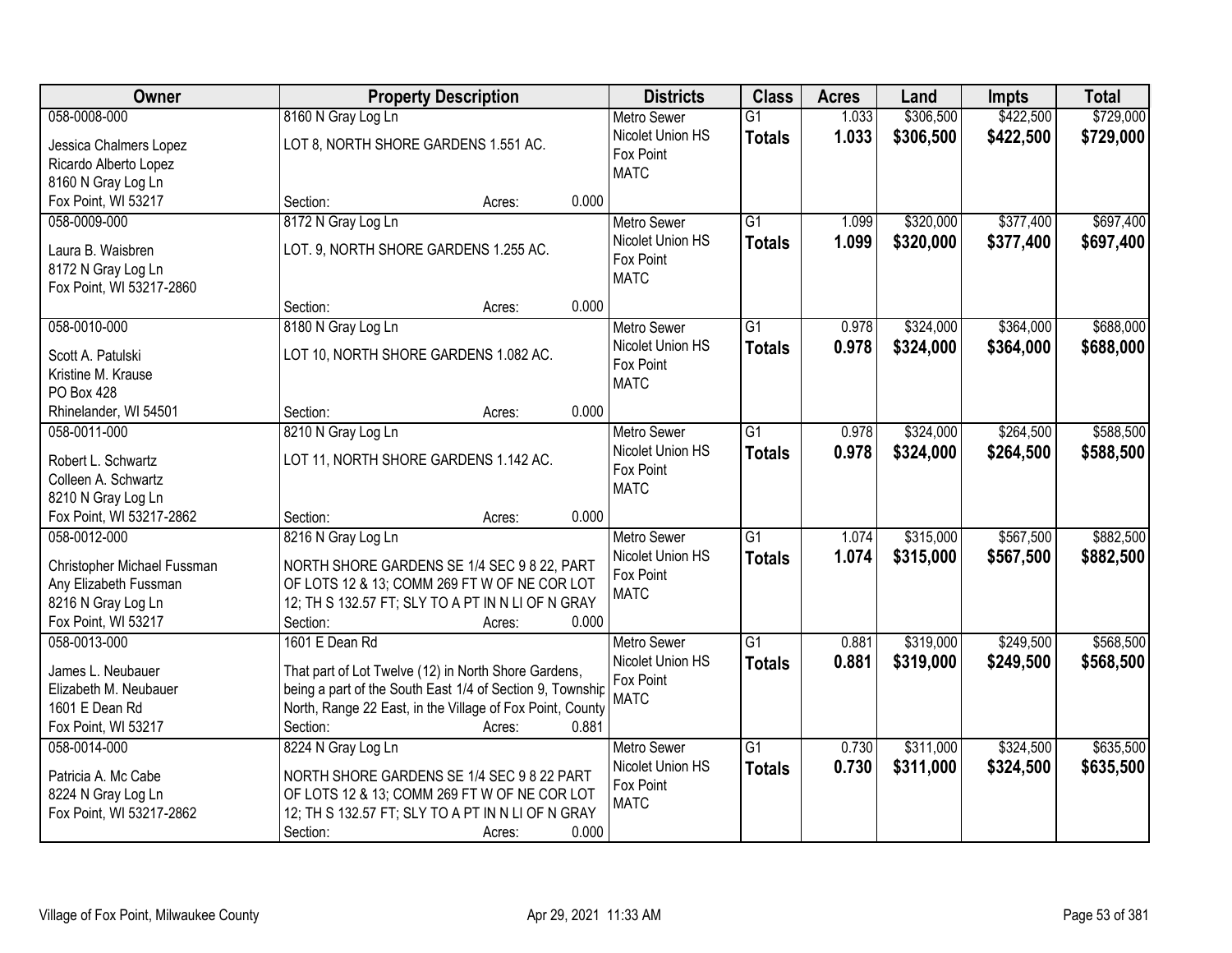| <b>Owner</b>                                                                                   |                                                                                                                           | <b>Property Description</b> |       | <b>Districts</b>                                                   | <b>Class</b>                     | <b>Acres</b>   | Land                   | <b>Impts</b>           | <b>Total</b>           |
|------------------------------------------------------------------------------------------------|---------------------------------------------------------------------------------------------------------------------------|-----------------------------|-------|--------------------------------------------------------------------|----------------------------------|----------------|------------------------|------------------------|------------------------|
| 058-0015-000                                                                                   | 8234 N Gray Log Ln                                                                                                        |                             |       | <b>Metro Sewer</b>                                                 | $\overline{G1}$                  | 0.784          | \$314,000              | \$237,000              | \$551,000              |
| George Homes, LLC<br>1060 N Cass St<br>Milwaukee, WI 53202                                     | LOT 14, NORTH SHORE GAREDENS .988 AC.                                                                                     |                             |       | Nicolet Union HS<br>Fox Point<br><b>MATC</b>                       | <b>Totals</b>                    | 0.784          | \$314,000              | \$237,000              | \$551,000              |
|                                                                                                | Section:                                                                                                                  | Acres:                      | 0.000 |                                                                    |                                  |                |                        |                        |                        |
| 058-0016-000<br>Gregory E. Kauffmann<br>Hayle Kauffmann                                        | 8244 N Gray Log Ln<br>LOT 15, NORTH SHORE GARDENS .931 AC.                                                                |                             |       | <b>Metro Sewer</b><br>Nicolet Union HS<br>Fox Point<br><b>MATC</b> | $\overline{G1}$<br><b>Totals</b> | 0.734<br>0.734 | \$311,500<br>\$311,500 | \$343,000<br>\$343,000 | \$654,500<br>\$654,500 |
| 8244 N Gray Log Ln<br>Fox Point, WI 53217                                                      | Section:                                                                                                                  | Acres:                      | 0.000 |                                                                    |                                  |                |                        |                        |                        |
| 058-0017-000                                                                                   | 8254 N Gray Log Ln                                                                                                        |                             |       | <b>Metro Sewer</b>                                                 | $\overline{G1}$                  | 0.609          | \$305,000              | \$108,000              | \$413,000              |
| Robert Ricigliano<br>Kristen Ricigliano<br>8254 N Gray Log Ln                                  | LOT 16, NORTH SHORE GARDENS .875 AC.                                                                                      |                             |       | Nicolet Union HS<br>Fox Point<br><b>MATC</b>                       | <b>Totals</b>                    | 0.609          | \$305,000              | \$108,000              | \$413,000              |
| Fox Point, WI 53217                                                                            | Section:                                                                                                                  | Acres:                      | 0.000 |                                                                    |                                  |                |                        |                        |                        |
| 058-0018-000                                                                                   | 8260 N Gray Log Ln                                                                                                        |                             |       | <b>Metro Sewer</b><br>Nicolet Union HS                             | G1<br><b>Totals</b>              | 0.845<br>0.845 | \$317,000<br>\$317,000 | \$304,800<br>\$304,800 | \$621,800<br>\$621,800 |
| The Loren P. Regan and Rebecca<br>Regan Joint Living Trust<br>8260 N Gray Log Ln               | Lot 17, in North Shore Gardens, being a part of the<br>Southeast 1/4 of Section 9, in Township 8 North, Range<br>22 East, |                             |       | Fox Point<br><b>MATC</b>                                           |                                  |                |                        |                        |                        |
| Fox Point, WI 53217                                                                            | Section: 9                                                                                                                | Acres:                      | 0.845 |                                                                    |                                  |                |                        |                        |                        |
| 058-0019-000<br>Marc A. Amateis<br>Judy W. Amateis<br>8266 N Gray Log Ln                       | 8266 N Gray Log Ln<br>LOT 18, NORTH SHORE GARDENS 1.276 AC.                                                               |                             |       | <b>Metro Sewer</b><br>Nicolet Union HS<br>Fox Point<br><b>MATC</b> | $\overline{G1}$<br><b>Totals</b> | 1.102<br>1.102 | \$320,500<br>\$320,500 | \$409,600<br>\$409,600 | \$730,100<br>\$730,100 |
| Fox Point, WI 53217-2862                                                                       | Section:                                                                                                                  | Acres:                      | 0.000 |                                                                    |                                  |                |                        |                        |                        |
| 058-0020-000<br>Peter and Therese Polewski Revocable                                           | 8274 N Gray Log Ln<br>LOT 19, NORTH SHORE GARDENS 1,279 AC. 8274 N                                                        |                             |       | <b>Metro Sewer</b><br>Nicolet Union HS<br>Fox Point                | G1<br><b>Totals</b>              | 1.111<br>1.111 | \$322,000<br>\$322,000 | \$215,500<br>\$215,500 | \$537,500<br>\$537,500 |
| Trust Dated 2/4/21<br>8274 N Gray Log Ln                                                       | <b>GRAYLOG LANE SCHOOL DIST 2</b>                                                                                         |                             |       | <b>MATC</b>                                                        |                                  |                |                        |                        |                        |
| Fox Point, WI 53217                                                                            | Section:                                                                                                                  | Acres:                      | 0.000 |                                                                    |                                  |                |                        |                        |                        |
| 058-0021-000<br>Steven B. Goodman and Efrosini S.<br>Goodman Living Trust<br>8282 N Graylog Ln | 8282 N Gray Log Ln<br>LOT 20, NORTH SHORE GARDENS .893 AC.                                                                |                             |       | <b>Metro Sewer</b><br>Nicolet Union HS<br>Fox Point<br><b>MATC</b> | $\overline{G1}$<br><b>Totals</b> | 0.797<br>0.797 | \$314,500<br>\$314,500 | \$343,000<br>\$343,000 | \$657,500<br>\$657,500 |
| Fox Point, WI 53217                                                                            | Section:                                                                                                                  | Acres:                      | 0.797 |                                                                    |                                  |                |                        |                        |                        |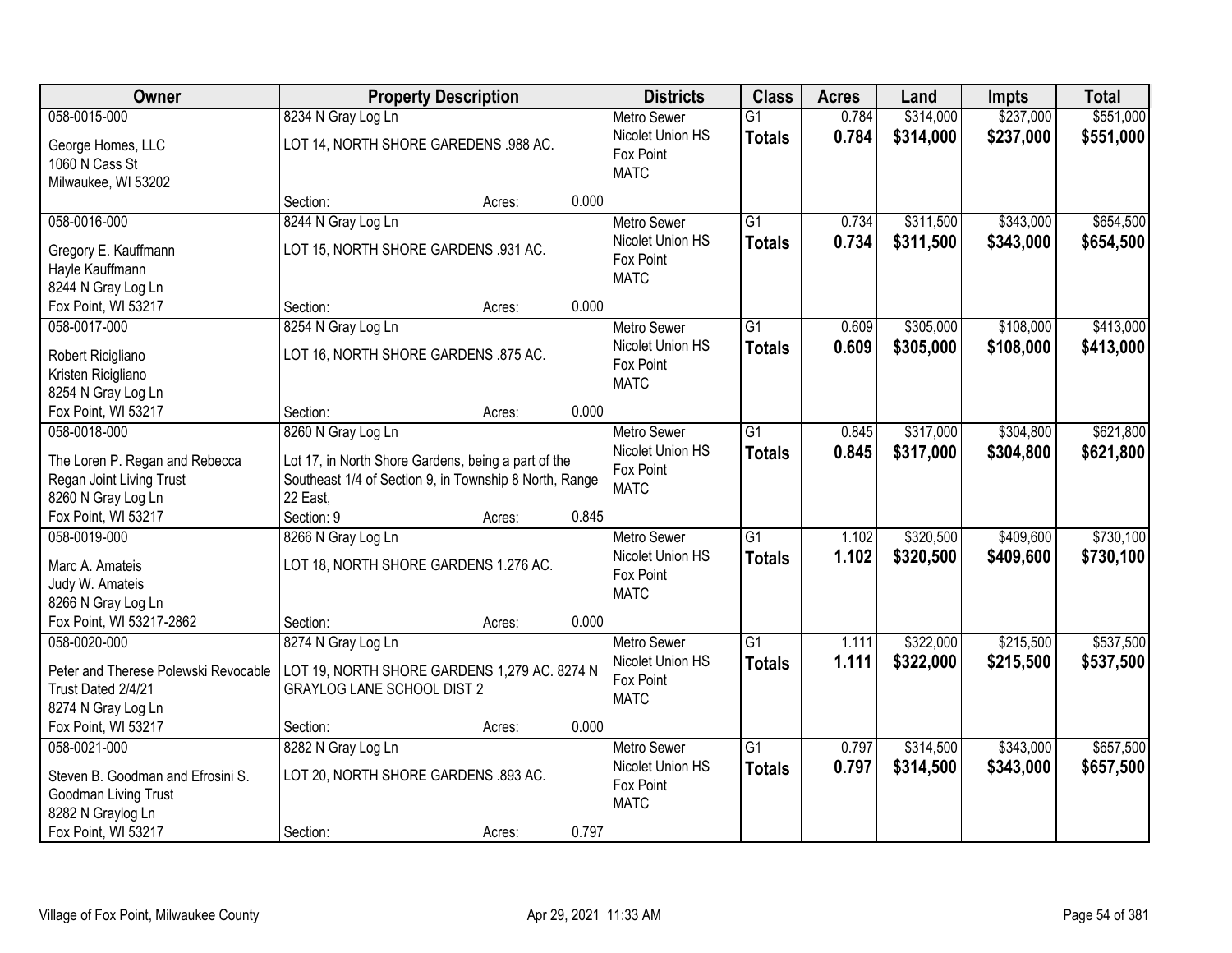| Owner                             | <b>Property Description</b>                                              | <b>Districts</b>              | <b>Class</b>    | <b>Acres</b> | Land      | <b>Impts</b> | <b>Total</b> |
|-----------------------------------|--------------------------------------------------------------------------|-------------------------------|-----------------|--------------|-----------|--------------|--------------|
| 058-0022-000                      | 8320 N Lake Dr                                                           | <b>Metro Sewer</b>            | $\overline{G1}$ | 0.793        | \$314,500 | \$313,500    | \$628,000    |
| Anne Marie Finley Revocable Trust | LOT 21, NORTH SHORE GARDENS .907 AC. - Full                              | Nicolet Union HS              | <b>Totals</b>   | 0.793        | \$314,500 | \$313,500    | \$628,000    |
| Dated 1/10/19                     | legal description                                                        | Fox Point                     |                 |              |           |              |              |
| 8320 N Lake Dr                    | Lot 21, in North Shore Gardens, a Subdivision of a part o                | <b>MATC</b>                   |                 |              |           |              |              |
| Fox Point, WI 53217               | 0.000<br>Section:<br>Acres:                                              |                               |                 |              |           |              |              |
| 058-0023-000                      | 8300 N Gray Log Ln                                                       | <b>Metro Sewer</b>            | G1              | 0.692        | \$309,000 | \$406,000    | \$715,000    |
|                                   |                                                                          | Nicolet Union HS              | <b>Totals</b>   | 0.692        | \$309,000 | \$406,000    | \$715,000    |
| Ellen J. Irion                    | LOT 22, NORTH SHORE GARDENS 1.114 AC. - Full                             | Fox Point                     |                 |              |           |              |              |
| 8300 N Gray Log Ln                | legal description                                                        | <b>MATC</b>                   |                 |              |           |              |              |
| Fox Point, WI 53217               | Lot 22, in North Shore Gardens, being a part of the<br>0.000<br>Section: |                               |                 |              |           |              |              |
| 058-0024-000                      | Acres:<br>8224 N Lake Dr                                                 | Metro Sewer                   | $\overline{G1}$ | 0.704        | \$201,500 | \$46,500     | \$248,000    |
|                                   |                                                                          | Nicolet Union HS              |                 |              |           |              |              |
| Barbara K. Paulini                | LOT 23, NORTH SHORE GARDENS .895 AC.                                     | Fox Point                     | <b>Totals</b>   | 0.704        | \$201,500 | \$46,500     | \$248,000    |
| 8224 N Lake Dr                    |                                                                          | <b>MATC</b>                   |                 |              |           |              |              |
| Fox Point, WI 53217               |                                                                          |                               |                 |              |           |              |              |
|                                   | 0.000<br>Section:<br>Acres:                                              |                               |                 |              |           |              |              |
| 058-0025-000                      | 8293 N Gray Log Ln                                                       | <b>Metro Sewer</b>            | $\overline{G1}$ | 0.942        | \$322,000 | \$215,000    | \$537,000    |
| Howard J. Zeft                    | LOT 24, NORTH SHORE GARDENS .947 AC.                                     | Nicolet Union HS              | <b>Totals</b>   | 0.942        | \$322,000 | \$215,000    | \$537,000    |
| Jane Zeft                         |                                                                          | Fox Point                     |                 |              |           |              |              |
| 8293 N Gray Log Ln                |                                                                          | <b>MATC</b>                   |                 |              |           |              |              |
| Fox Point, WI 53217-2863          | 0.000<br>Section:<br>Acres:                                              |                               |                 |              |           |              |              |
| 058-0026-000                      | 8283 N Gray Log Ln                                                       | <b>Metro Sewer</b>            | $\overline{G1}$ | 0.812        | \$315,500 | \$435,600    | \$751,100    |
|                                   |                                                                          | Nicolet Union HS              | <b>Totals</b>   | 0.812        | \$315,500 | \$435,600    | \$751,100    |
| Jon Gould                         | LOT 25, NORTH SHORE GARDENS .895 AC.                                     | Fox Point                     |                 |              |           |              |              |
| Elizabeth Gould                   |                                                                          | <b>MATC</b>                   |                 |              |           |              |              |
| 8283 N Gray Log Ln                |                                                                          |                               |                 |              |           |              |              |
| Fox Point, WI 53217-2863          | 0.000<br>Section:<br>Acres:                                              |                               |                 |              |           |              |              |
| 058-0027-000                      | 8273 N Gray Log Ln                                                       | <b>Metro Sewer</b>            | $\overline{G1}$ | 0.940        | \$322,000 | \$196,000    | \$518,000    |
| Harland L. Cook                   | LOT 26, NORTH SHORE GARDENS 1.030 AC.                                    | Nicolet Union HS<br>Fox Point | <b>Totals</b>   | 0.940        | \$322,000 | \$196,000    | \$518,000    |
| Margaret M. Cook                  |                                                                          | <b>MATC</b>                   |                 |              |           |              |              |
| 8273 N Gray Log Ln                |                                                                          |                               |                 |              |           |              |              |
| Fox Point, WI 53217-2863          | 0.000<br>Section:<br>Acres:                                              |                               |                 |              |           |              |              |
| 058-0028-000                      | 8263 N Gray Log Ln                                                       | <b>Metro Sewer</b>            | $\overline{G1}$ | 0.848        | \$317,000 | \$457,500    | \$774,500    |
| Hiep and Mary Phung               | LOT 27, NORTH SHORE GARDENS .933 AC.                                     | Nicolet Union HS              | <b>Totals</b>   | 0.848        | \$317,000 | \$457,500    | \$774,500    |
| 8263 N Gray Log Ln                |                                                                          | Fox Point                     |                 |              |           |              |              |
| Fox Point, WI 53217               |                                                                          | <b>MATC</b>                   |                 |              |           |              |              |
|                                   | 0.000<br>Section:<br>Acres:                                              |                               |                 |              |           |              |              |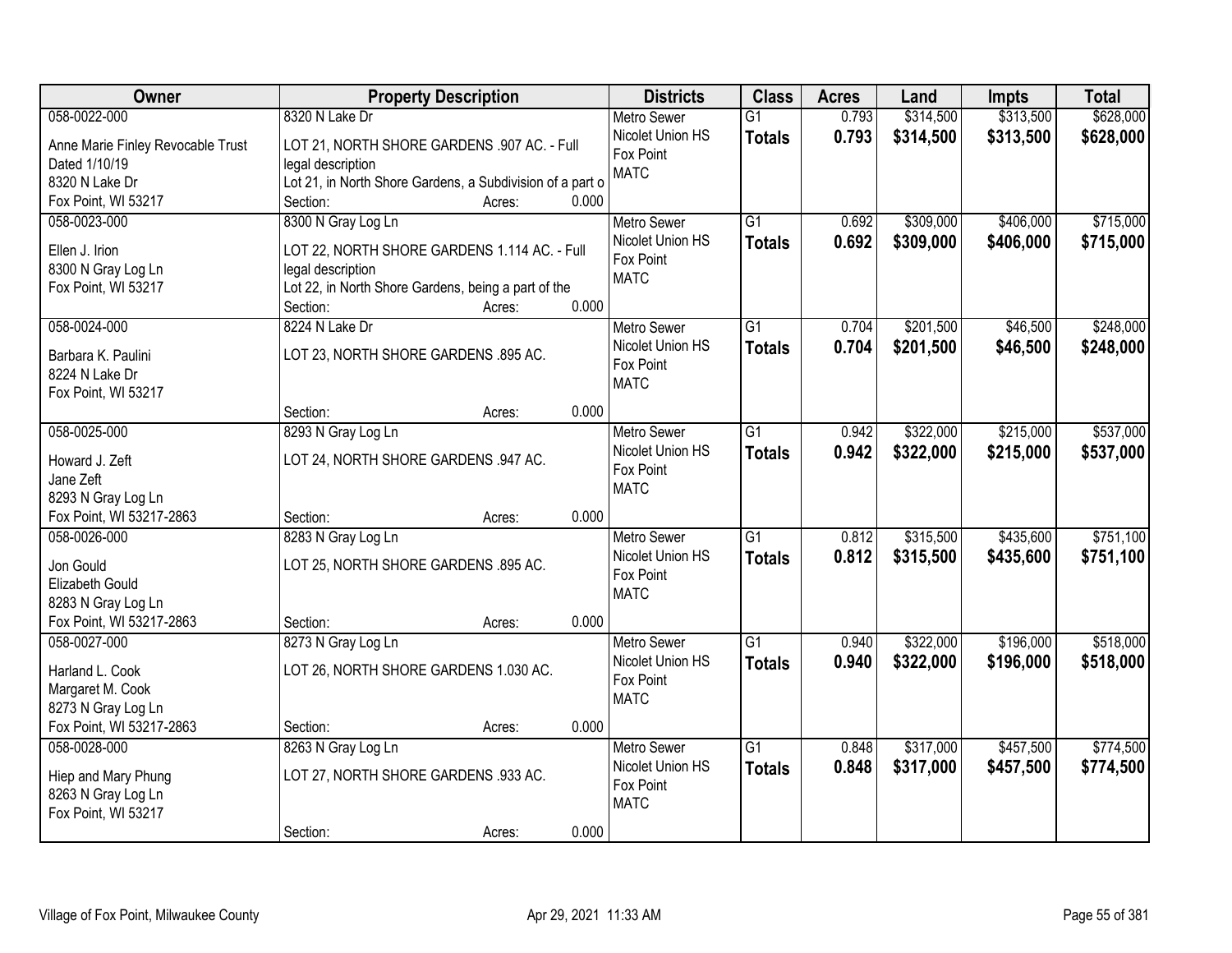| Owner                                 | <b>Property Description</b>                                | <b>Districts</b>                       | <b>Class</b>    | <b>Acres</b> | Land      | Impts     | <b>Total</b> |
|---------------------------------------|------------------------------------------------------------|----------------------------------------|-----------------|--------------|-----------|-----------|--------------|
| 058-0029-000                          | 8255 N Gray Log Ln                                         | <b>Metro Sewer</b>                     | $\overline{G1}$ | 0.987        | \$324,500 | \$614,000 | \$938,500    |
| Srihari Ramanujam                     | LOT 28, NORTH SHORE GARDENS .918 AC.                       | Nicolet Union HS<br>Fox Point          | <b>Totals</b>   | 0.987        | \$324,500 | \$614,000 | \$938,500    |
| Jane Ramanujam                        |                                                            | <b>MATC</b>                            |                 |              |           |           |              |
| 8255 N Graylog Ln                     |                                                            |                                        |                 |              |           |           |              |
| Fox Point, WI 53217-2863              | 0.987<br>Section:<br>Acres:                                |                                        |                 |              |           |           |              |
| 058-0030-000                          | 8241 N Gray Log Ln                                         | <b>Metro Sewer</b>                     | $\overline{G1}$ | 0.969        | \$323,500 | \$576,000 | \$899,500    |
| Kenneth O. Donner                     | LOT 29, NORTH SHORE GARDENS 1.160 AC.                      | Nicolet Union HS                       | <b>Totals</b>   | 0.969        | \$323,500 | \$576,000 | \$899,500    |
| Barbara W. Donner                     |                                                            | Fox Point                              |                 |              |           |           |              |
| 8241 N Gray Log Ln                    |                                                            | <b>MATC</b>                            |                 |              |           |           |              |
| Fox Point, WI 53217-2863              | 0.000<br>Section:<br>Acres:                                |                                        |                 |              |           |           |              |
| 058-0031-000                          | 8233 N Gray Log Ln                                         | <b>Metro Sewer</b>                     | G1              | 0.844        | \$317,000 | \$891,500 | \$1,208,500  |
|                                       |                                                            | Nicolet Union HS                       | <b>Totals</b>   | 0.844        | \$317,000 | \$891,500 | \$1,208,500  |
| Jonathan Kushi and Yvonne Chiu Living | Lot Thirty (30) in North Shore Gardens, being a part of th | Fox Point                              |                 |              |           |           |              |
| Trust                                 | Southeast One-quarter (SE 1/4) of Section Nine (9),        | <b>MATC</b>                            |                 |              |           |           |              |
| 8233 N Gray Log Ln                    | Township Eight (8) North, Range Twenty-two (22) East, i    |                                        |                 |              |           |           |              |
| Fox Point, WI 53217                   | Section:<br>0.844<br>Acres:                                |                                        |                 |              |           |           |              |
| 058-0032-000                          | 8223 N Gray Log Ln                                         | <b>Metro Sewer</b><br>Nicolet Union HS | G1              | 0.782        | \$314,000 | \$330,000 | \$644,000    |
| James C. Frasher                      | LOT 31, NORTH SHORE GARDENS .895 AC.                       | Fox Point                              | <b>Totals</b>   | 0.782        | \$314,000 | \$330,000 | \$644,000    |
| Xuan T. Tran                          |                                                            | <b>MATC</b>                            |                 |              |           |           |              |
| 8223 N Gray Log Ln                    |                                                            |                                        |                 |              |           |           |              |
| Fox Point, WI 53217-2863              | 0.000<br>Section:<br>Acres:                                |                                        |                 |              |           |           |              |
| 058-0033-000                          | 8207 N Gray Log Ln                                         | <b>Metro Sewer</b>                     | $\overline{G1}$ | 0.764        | \$313,000 | \$374,400 | \$687,400    |
| Michael S. Treptow                    | LOT 32, NORTH SHORE GARDENS .813 AC.                       | Nicolet Union HS                       | Totals          | 0.764        | \$313,000 | \$374,400 | \$687,400    |
| Elizabeth T. Treptow                  |                                                            | Fox Point                              |                 |              |           |           |              |
| 8207 N Gray Log Ln                    |                                                            | <b>MATC</b>                            |                 |              |           |           |              |
| Fox Point, WI 53217                   | 0.764<br>Section:<br>Acres:                                |                                        |                 |              |           |           |              |
| 058-0034-000                          | 8203 N Gray Log Ln                                         | Metro Sewer                            | $\overline{G1}$ | 0.786        | \$314,000 | \$317,000 | \$631,000    |
| Kara J. Ramer                         |                                                            | Nicolet Union HS                       | <b>Totals</b>   | 0.786        | \$314,000 | \$317,000 | \$631,000    |
| Andy P. Ramer                         | LOT 33, NORTH SHORE GARDENS .998 AC.                       | Fox Point                              |                 |              |           |           |              |
| 8203 N Gray Log Ln                    |                                                            | <b>MATC</b>                            |                 |              |           |           |              |
| Fox Point, WI 53217-2863              | 0.000<br>Section:<br>Acres:                                |                                        |                 |              |           |           |              |
| 058-0035-000                          | 1416 E Bywater Ln                                          | <b>Metro Sewer</b>                     | $\overline{G1}$ | 0.759        | \$312,500 | \$488,000 | \$800,500    |
|                                       |                                                            | Nicolet Union HS                       | <b>Totals</b>   | 0.759        | \$312,500 | \$488,000 | \$800,500    |
| Bradley S. Schlossmann                | LOT 34, NORTH SHORE GARDENS .866 AC.                       | Fox Point                              |                 |              |           |           |              |
| Holly A. Schlossmann                  |                                                            | <b>MATC</b>                            |                 |              |           |           |              |
| 1416 E Bywater Ln                     |                                                            |                                        |                 |              |           |           |              |
| Fox Point, WI 53217-2844              | 0.000<br>Section:<br>Acres:                                |                                        |                 |              |           |           |              |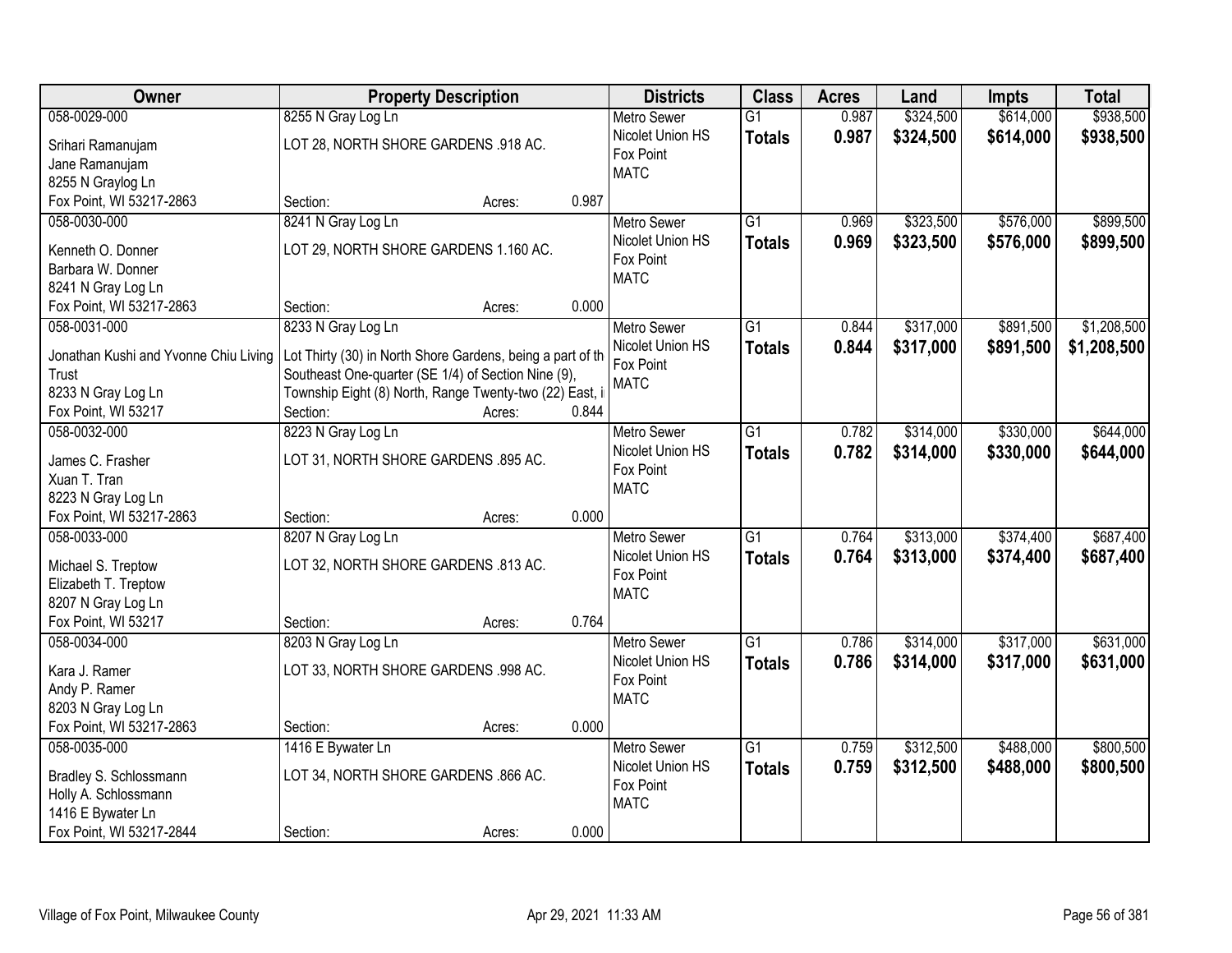| Owner                                                                  |                   | <b>Property Description</b>                                       |       |                                              | <b>Class</b>                     | <b>Acres</b>   | Land                   | <b>Impts</b>           | <b>Total</b>           |
|------------------------------------------------------------------------|-------------------|-------------------------------------------------------------------|-------|----------------------------------------------|----------------------------------|----------------|------------------------|------------------------|------------------------|
| 058-0036-000                                                           | 1404 E Bywater Ln |                                                                   |       | <b>Metro Sewer</b>                           | $\overline{G1}$                  | 0.864          | \$318,000              | \$285,400              | \$603,400              |
| Jeremy E. Simon<br>1404 E Bywater Ln<br>Fox Point, WI 53217            |                   | LOT 35, NORTH SHORE GARDENS .919 AC.                              |       | Nicolet Union HS<br>Fox Point<br><b>MATC</b> | <b>Totals</b>                    | 0.864          | \$318,000              | \$285,400              | \$603,400              |
|                                                                        | Section:          | Acres:                                                            | 0.864 |                                              |                                  |                |                        |                        |                        |
| 058-0037-000                                                           | 1380 E Bywater Ln |                                                                   |       | <b>Metro Sewer</b>                           | G1                               | 1.158          | \$331,500              | \$198,000              | \$529,500              |
| Jane H. Walton<br>1380 E Bywater Ln<br>Fox Point, WI 53217             |                   | LOT 36, NORTH SHORE GARDENS 1.224 AC.                             |       | Nicolet Union HS<br>Fox Point<br><b>MATC</b> | <b>Totals</b>                    | 1.158          | \$331,500              | \$198,000              | \$529,500              |
|                                                                        | Section:          | Acres:                                                            | 0.000 |                                              |                                  |                |                        |                        |                        |
| 058-0038-000                                                           | 1222 E Bywater Ln |                                                                   |       | Metro Sewer                                  | $\overline{G1}$                  | 0.910          | \$320,500              | \$336,100              | \$656,600              |
| Deanna B. Braeger<br>1222 E Bywater Ln<br>Fox Point, WI 53217-2840     |                   | LOT 37 NORTH SHORE GARDENS 1.009 AC                               |       | Nicolet Union HS<br>Fox Point<br><b>MATC</b> | <b>Totals</b>                    | 0.910          | \$320,500              | \$336,100              | \$656,600              |
|                                                                        | Section:          | Acres:                                                            | 0.000 |                                              |                                  |                |                        |                        |                        |
| 058-0039-000                                                           | 1200 E Bywater Ln |                                                                   |       | <b>Metro Sewer</b>                           | $\overline{G1}$                  | 0.849          | \$317,500              | \$260,000              | \$577,500              |
| H Steven Moffic et al<br>1200 E Bywater Ln<br>Fox Point, WI 53217-2840 |                   | LOT 38, NORTH SHORE GARDENS .927 AC.                              |       | Nicolet Union HS<br>Fox Point<br><b>MATC</b> | <b>Totals</b>                    | 0.849          | \$317,500              | \$260,000              | \$577,500              |
|                                                                        | Section:          | Acres:                                                            | 0.000 |                                              |                                  |                |                        |                        |                        |
| 058-0040-000                                                           | 1180 E Bywater Ln |                                                                   |       | <b>Metro Sewer</b><br>Nicolet Union HS       | $\overline{G1}$<br><b>Totals</b> | 0.837<br>0.837 | \$316,500<br>\$316,500 | \$302,000<br>\$302,000 | \$618,500<br>\$618,500 |
| Pawel J. Pepera                                                        |                   | Lot 39, in North Shore Gardens, being a part of the               |       | Fox Point                                    |                                  |                |                        |                        |                        |
| Katina E. Pepera                                                       |                   | Southeast 1/4 of Section 9, in Township 8 North, Range            |       | <b>MATC</b>                                  |                                  |                |                        |                        |                        |
| 1180 E Bywater Ln<br>Fox Point, WI 53217                               | Section:          | 22 East, in the Village of Fox Point, Milwaukee County,<br>Acres: | 0.837 |                                              |                                  |                |                        |                        |                        |
| 058-0041-000                                                           | 1140 E Bywater Ln |                                                                   |       | <b>Metro Sewer</b>                           | $\overline{G1}$                  | 0.783          | \$314,000              | \$578,300              | \$892,300              |
| Russell C. Dabrowski<br>Patricia Duffy Dabrowski<br>1140 E Bywater Ln  |                   | LOT 40, NORTH SHORE GARDENS .860 AC.                              |       | Nicolet Union HS<br>Fox Point<br><b>MATC</b> | <b>Totals</b>                    | 0.783          | \$314,000              | \$578,300              | \$892,300              |
| Fox Point, WI 53217-2838                                               | Section:          | Acres:                                                            | 0.000 |                                              |                                  |                |                        |                        |                        |
| 058-0042-000                                                           | 8200 N Lake Dr    |                                                                   |       | <b>Metro Sewer</b>                           | $\overline{G1}$                  | 0.806          | \$315,000              | \$162,800              | \$477,800              |
| Richard L. Schwab<br>Kathy C. Schwab<br>8200 N Lake Dr                 |                   | LOT 41, NORTH SHORE GARDENS .955 AC.                              |       | Nicolet Union HS<br>Fox Point<br><b>MATC</b> | <b>Totals</b>                    | 0.806          | \$315,000              | \$162,800              | \$477,800              |
| Fox Point, WI 53217-2813                                               | Section:          | Acres:                                                            | 0.000 |                                              |                                  |                |                        |                        |                        |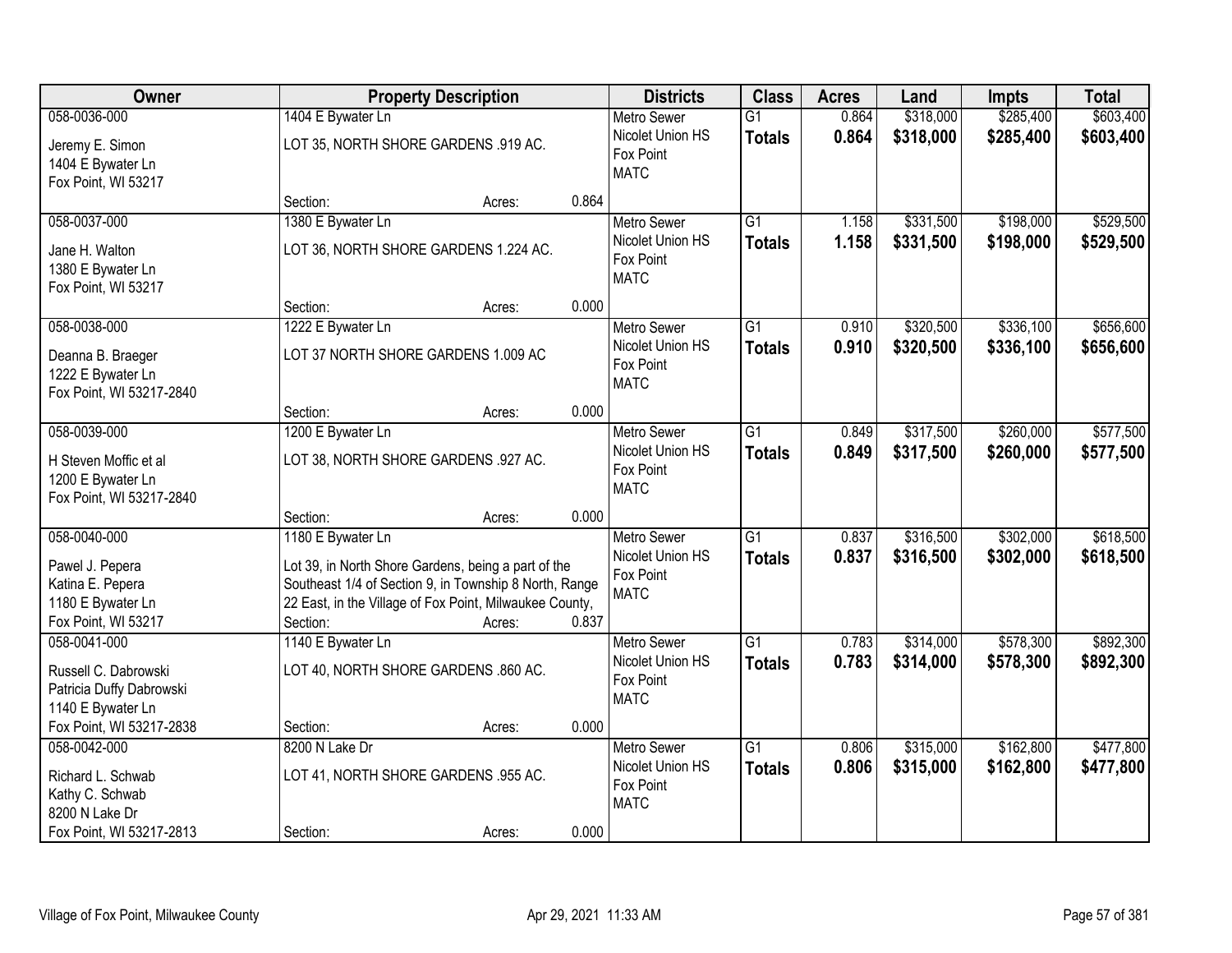| Owner                        | <b>Property Description</b>          |                                                |       | <b>Districts</b>   | <b>Class</b>    | <b>Acres</b> | Land      | <b>Impts</b> | <b>Total</b> |
|------------------------------|--------------------------------------|------------------------------------------------|-------|--------------------|-----------------|--------------|-----------|--------------|--------------|
| 058-0043-000                 | 1100 E Bywater Ln                    |                                                |       | <b>Metro Sewer</b> | $\overline{G1}$ | 0.869        | \$238,500 | \$168,600    | \$407,100    |
| Bradley J. Killam            |                                      | LOT 42, NORTH SHORE GARDENS 1.427 AC.          |       | Nicolet Union HS   | <b>Totals</b>   | 0.869        | \$238,500 | \$168,600    | \$407,100    |
| Michelle A. Grabner          |                                      |                                                |       | Fox Point          |                 |              |           |              |              |
| 1100 E Bywater Ln            |                                      |                                                |       | <b>MATC</b>        |                 |              |           |              |              |
| Fox Point, WI 53217          | Section:                             | Acres:                                         | 0.869 |                    |                 |              |           |              |              |
| 058-0044-000                 | 8100 N Lake Dr                       |                                                |       | <b>Metro Sewer</b> | $\overline{G1}$ | 0.955        | \$322,500 | \$363,800    | \$686,300    |
|                              |                                      |                                                |       | Nicolet Union HS   | <b>Totals</b>   | 0.955        | \$322,500 | \$363,800    | \$686,300    |
| Jose M. Ferrer IV            |                                      | LOT 43, NORTH SHORE GARDENS 1.328 AC.          |       | Fox Point          |                 |              |           |              |              |
| Chase Boyer Ferrer           |                                      |                                                |       | <b>MATC</b>        |                 |              |           |              |              |
| 8100 N Lake Dr               |                                      |                                                |       |                    |                 |              |           |              |              |
| Fox Point, WI 53217-2811     | Section:                             | Acres:                                         | 0.000 |                    |                 |              |           |              |              |
| 058-0045-000                 | 1111 E Bywater Ln                    |                                                |       | <b>Metro Sewer</b> | G1              | 0.856        | \$317,500 | \$240,000    | \$557,500    |
| Thomas F. Hayssen            | LOT 44, NORTH SHORE GARDENS .997 AC. |                                                |       | Nicolet Union HS   | <b>Totals</b>   | 0.856        | \$317,500 | \$240,000    | \$557,500    |
| 1111 E Bywater Ln            |                                      |                                                |       | Fox Point          |                 |              |           |              |              |
| Fox Point, WI 53217-2839     |                                      |                                                |       | <b>MATC</b>        |                 |              |           |              |              |
|                              | Section:                             | Acres:                                         | 0.000 |                    |                 |              |           |              |              |
| 058-0046-000                 | 1121 E Bywater Ln                    |                                                |       | <b>Metro Sewer</b> | G1              | 1.201        | \$340,000 | \$834,400    | \$1,174,400  |
| 1121 LLC                     |                                      | LOT 45, NORTH SHORE GARDENS AND SWLY 13 FT     |       | Nicolet Union HS   | <b>Totals</b>   | 1.201        | \$340,000 | \$834,400    | \$1,174,400  |
| 10936 N Port Washington #124 | OF LOT 46.                           |                                                |       | Fox Point          |                 |              |           |              |              |
| Mequon, WI 53092             |                                      |                                                |       | <b>MATC</b>        |                 |              |           |              |              |
|                              | Section:                             | Acres:                                         | 0.000 |                    |                 |              |           |              |              |
| 058-0047-000                 | 1133 E Bywater Ln                    |                                                |       | <b>Metro Sewer</b> | $\overline{G1}$ | 1.080        | \$316,000 | \$293,500    | \$609,500    |
|                              |                                      |                                                |       | Nicolet Union HS   | <b>Totals</b>   | 1.080        | \$316,000 | \$293,500    | \$609,500    |
| Kevin Armstrong              |                                      | LOT 46, NORTH SHORE GARDENS EXC. THE SWLY      |       | Fox Point          |                 |              |           |              |              |
| Lizanne Armstrong            |                                      | 13 FT. AS MEAS. AT RIGHT ANGLES TO THE SWLY LI |       | <b>MATC</b>        |                 |              |           |              |              |
| 1133 E Bywater Ln            | OF SD LOT.                           |                                                |       |                    |                 |              |           |              |              |
| Fox Point, WI 53217-2839     | Section:                             | Acres:                                         | 0.000 |                    |                 |              |           |              |              |
| 058-0048-000                 | 1221 E Bywater Ln                    |                                                |       | Metro Sewer        | $\overline{G1}$ | 0.977        | \$324,000 | \$403,300    | \$727,300    |
| Lucille A. Stepke            |                                      | LOT 47, NORTH SHORE GARDENS 1.059 AC.          |       | Nicolet Union HS   | <b>Totals</b>   | 0.977        | \$324,000 | \$403,300    | \$727,300    |
| 1221 E Bywater Ln            |                                      |                                                |       | Fox Point          |                 |              |           |              |              |
| Fox Point, WI 53217-2841     |                                      |                                                |       | <b>MATC</b>        |                 |              |           |              |              |
|                              | Section:                             | Acres:                                         | 0.000 |                    |                 |              |           |              |              |
| 058-0049-000                 | 1351 E Bywater Ln                    |                                                |       | <b>Metro Sewer</b> | $\overline{G1}$ | 0.825        | \$316,000 | \$562,700    | \$878,700    |
|                              |                                      |                                                |       | Nicolet Union HS   | <b>Totals</b>   | 0.825        | \$316,000 | \$562,700    | \$878,700    |
| Michael Timothy Zimmer       | LOT 48, NORTH SHORE GARDENS .854 AC. |                                                |       | Fox Point          |                 |              |           |              |              |
| Rebecca Nicole Zimmer        |                                      |                                                |       | <b>MATC</b>        |                 |              |           |              |              |
| 1351 E Bywater Ln            |                                      |                                                |       |                    |                 |              |           |              |              |
| Fox Point, WI 53217          | Section:                             | Acres:                                         | 0.000 |                    |                 |              |           |              |              |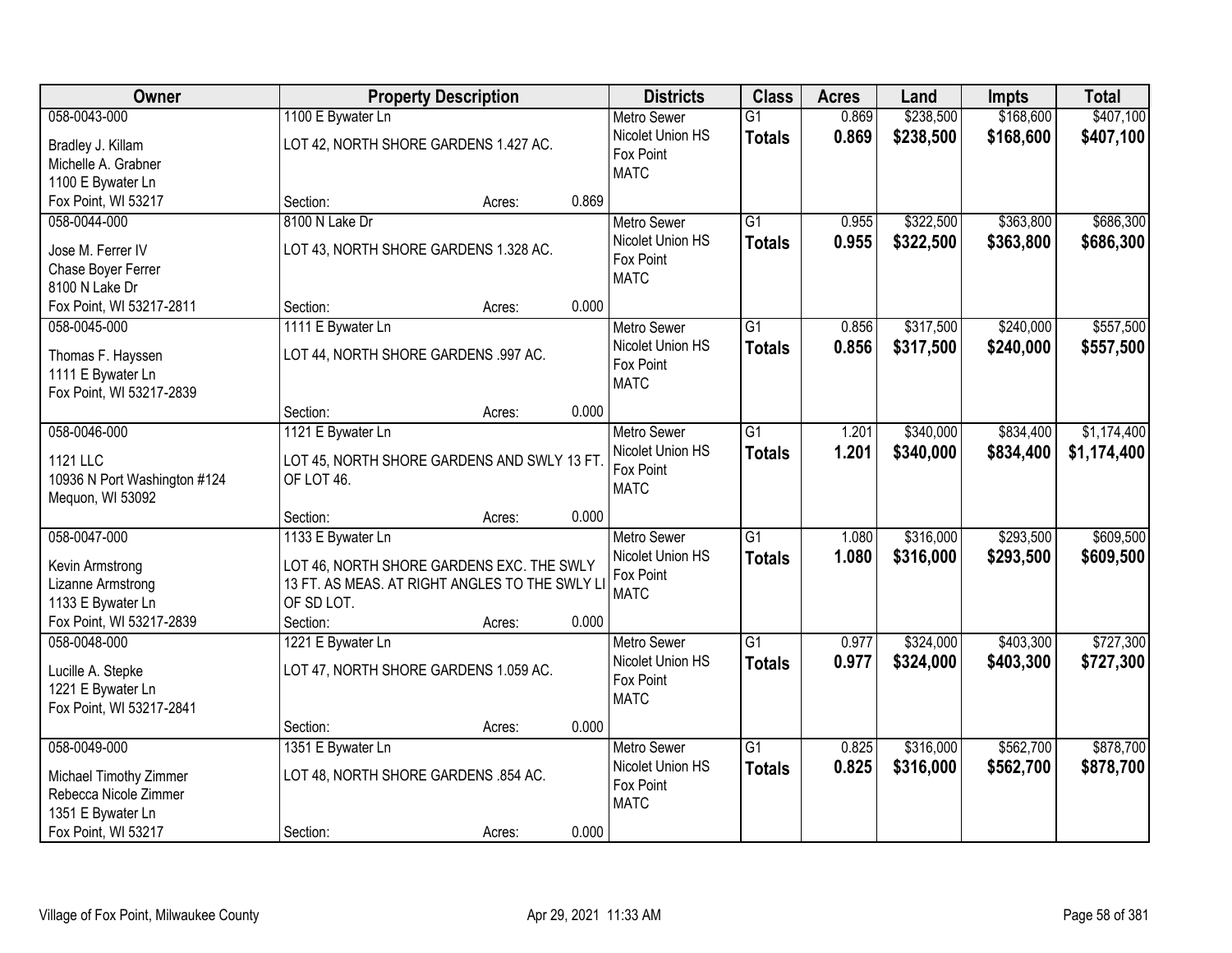| <b>Owner</b>                          | <b>Property Description</b>                               |        |       | <b>Districts</b>   | <b>Class</b>    | <b>Acres</b> | Land      | <b>Impts</b> | <b>Total</b> |
|---------------------------------------|-----------------------------------------------------------|--------|-------|--------------------|-----------------|--------------|-----------|--------------|--------------|
| 058-0050-000                          | 1405 E Bywater Ln                                         |        |       | <b>Metro Sewer</b> | $\overline{G1}$ | 0.845        | \$317,000 | \$304,000    | \$621,000    |
| Mark E. Goldstein                     | LOT 49, NORTH SHORE GARDENS 1.056 AC.                     |        |       | Nicolet Union HS   | <b>Totals</b>   | 0.845        | \$317,000 | \$304,000    | \$621,000    |
| Jill A. Goldstein                     |                                                           |        |       | Fox Point          |                 |              |           |              |              |
| 1405 E Bywater Ln                     |                                                           |        |       | <b>MATC</b>        |                 |              |           |              |              |
| Fox Point, WI 53217-2845              | Section:                                                  | Acres: | 0.000 |                    |                 |              |           |              |              |
| 058-0051-000                          | 1419 E Bywater Ln                                         |        |       | <b>Metro Sewer</b> | $\overline{G1}$ | 0.779        | \$313,500 | \$366,500    | \$680,000    |
|                                       |                                                           |        |       | Nicolet Union HS   | <b>Totals</b>   | 0.779        | \$313,500 | \$366,500    | \$680,000    |
| Benjamin A. Marks                     | LOT 50, NORTH SHORE GARDENS .859 AC.                      |        |       | Fox Point          |                 |              |           |              |              |
| Virginia B. Marks                     |                                                           |        |       | <b>MATC</b>        |                 |              |           |              |              |
| 1419 E Bywater Ln                     |                                                           |        |       |                    |                 |              |           |              |              |
| Fox Point, WI 53217                   | Section:                                                  | Acres: | 0.000 |                    |                 |              |           |              |              |
| 058-0052-000                          | 1515 E Bywater Ln                                         |        |       | Metro Sewer        | G1              | 0.758        | \$312,500 | \$257,000    | \$569,500    |
| Patricia L and Dona Menefee           | Lot 51 in North Shore Gardens, being a part of the        |        |       | Nicolet Union HS   | <b>Totals</b>   | 0.758        | \$312,500 | \$257,000    | \$569,500    |
| 1515 E Bywater Ln                     | Southeast One-quarter (1/4) of Section 9, in Township 8   |        |       | Fox Point          |                 |              |           |              |              |
| Fox Point, WI 53217                   | North,                                                    |        |       | <b>MATC</b>        |                 |              |           |              |              |
|                                       | Section:                                                  | Acres: | 0.758 |                    |                 |              |           |              |              |
| 058-0053-000                          | 8165 N Gray Log Ln                                        |        |       | <b>Metro Sewer</b> | G1              | 0.386        | \$293,000 | \$362,000    | \$655,000    |
|                                       |                                                           |        |       | Nicolet Union HS   | <b>Totals</b>   | 0.386        | \$293,000 | \$362,000    | \$655,000    |
| Michael A. Gousha                     | LOT 52, NORTH SHORE GARDENS .514 AC.                      |        |       | Fox Point          |                 |              |           |              |              |
| Lynn M. Sprangers                     |                                                           |        |       | <b>MATC</b>        |                 |              |           |              |              |
| 8165 N Graylog Ln                     |                                                           |        |       |                    |                 |              |           |              |              |
| Fox Point, WI 53217-2861              | Section:                                                  | Acres: | 0.000 |                    |                 |              |           |              |              |
| 058-0054-000                          | 8143 N Gray Log Ln                                        |        |       | <b>Metro Sewer</b> | $\overline{G1}$ | 0.698        | \$309,500 | \$378,500    | \$688,000    |
| Ronald W. White                       | LOT 53, NORTH SHORE GARDENS .809 AC. - Full               |        |       | Nicolet Union HS   | <b>Totals</b>   | 0.698        | \$309,500 | \$378,500    | \$688,000    |
| Barbara L. White                      | legal description                                         |        |       | Fox Point          |                 |              |           |              |              |
| 8143 N Gray Log Ln                    | Lot 53 in North Shore Gardens, being a Subdivision in the |        |       | <b>MATC</b>        |                 |              |           |              |              |
| Fox Point, WI 53217                   | Section:                                                  | Acres: | 0.000 |                    |                 |              |           |              |              |
| 058-0055-000                          | 8135 N Gray Log Ln                                        |        |       | <b>Metro Sewer</b> | $\overline{G1}$ | 0.793        | \$314,500 | \$214,500    | \$529,000    |
|                                       |                                                           |        |       | Nicolet Union HS   | <b>Totals</b>   | 0.793        | \$314,500 | \$214,500    | \$529,000    |
| Mark B & Nancy S Smuckler Living Trus | LOT 54, NORTH SHORE GARDENS .646 AC.                      |        |       | Fox Point          |                 |              |           |              |              |
| 8135 N Gray Log Ln                    |                                                           |        |       | <b>MATC</b>        |                 |              |           |              |              |
| Fox Point, WI 53217-2861              |                                                           |        |       |                    |                 |              |           |              |              |
|                                       | Section:                                                  | Acres: | 0.000 |                    |                 |              |           |              |              |
| 058-0056-000                          | 8127 N Gray Log Ln                                        |        |       | <b>Metro Sewer</b> | $\overline{G1}$ | 0.803        | \$315,000 | \$350,200    | \$665,200    |
| John A. Mahoney and Jennifer W.       | LOT 55, NORTH SHORE GARDENS .941 AC.                      |        |       | Nicolet Union HS   | <b>Totals</b>   | 0.803        | \$315,000 | \$350,200    | \$665,200    |
| Mahoney Revocable Trust               |                                                           |        |       | Fox Point          |                 |              |           |              |              |
| 8127 N Gray Log Ln                    |                                                           |        |       | <b>MATC</b>        |                 |              |           |              |              |
| Milwaukee, WI 53217                   | Section:                                                  | Acres: | 0.803 |                    |                 |              |           |              |              |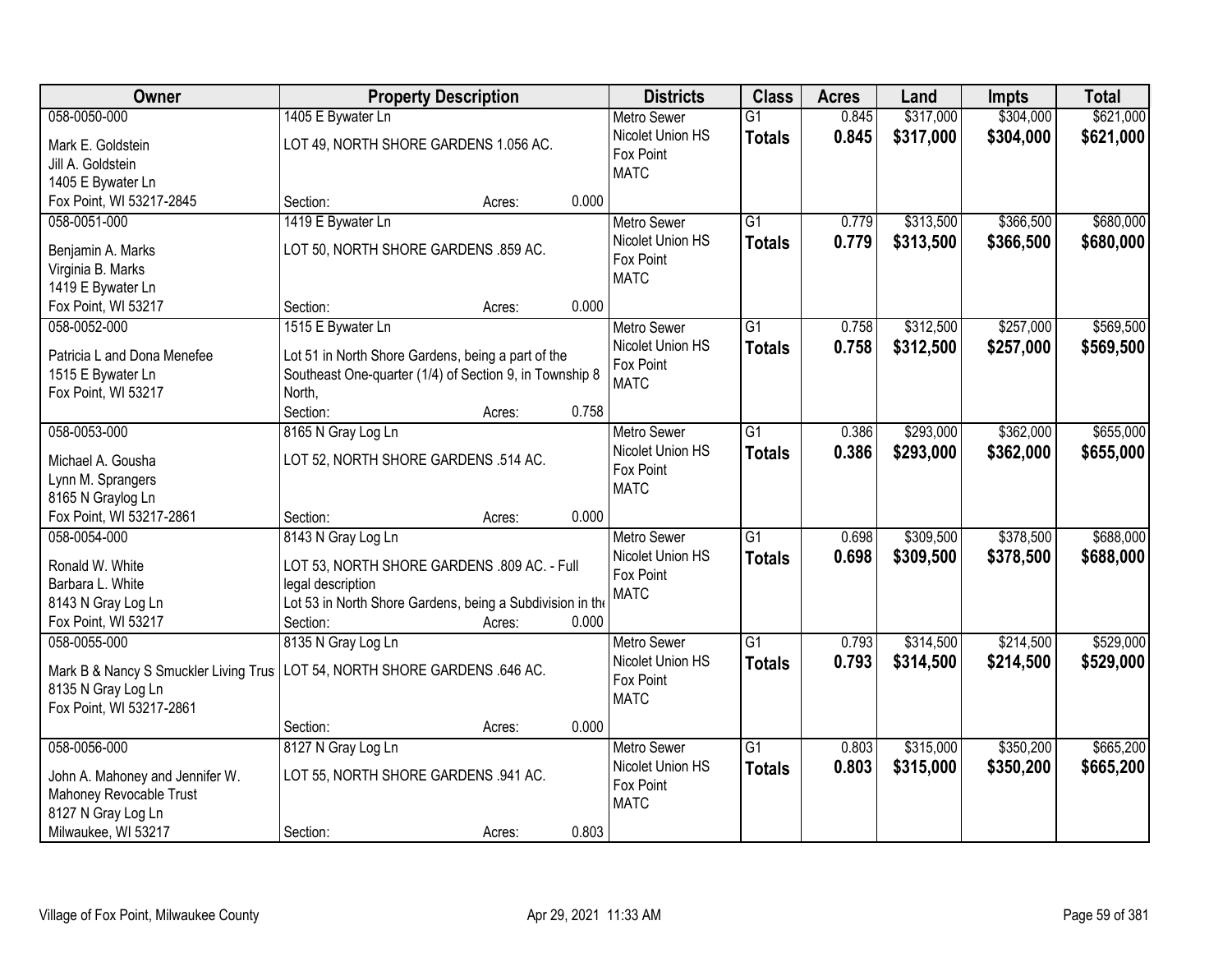| Owner                                     | <b>Property Description</b>           |        |       | <b>Districts</b>                             | <b>Class</b>    | <b>Acres</b> | Land      | <b>Impts</b> | <b>Total</b> |
|-------------------------------------------|---------------------------------------|--------|-------|----------------------------------------------|-----------------|--------------|-----------|--------------|--------------|
| 058-0057-000                              | 8117 N Gray Log Ln                    |        |       | <b>Metro Sewer</b>                           | $\overline{G1}$ | 1.099        | \$320,000 | \$370,900    | \$690,900    |
| Joseph Y. Jones<br>Kellyann M. Jones      | LOT 56, NORTH SHORE GARDENS 1.130 AC. |        |       | Nicolet Union HS<br>Fox Point<br><b>MATC</b> | <b>Totals</b>   | 1.099        | \$320,000 | \$370,900    | \$690,900    |
| 8117 N Gray Log Ln                        |                                       |        |       |                                              |                 |              |           |              |              |
| Fox Point, WI 53217-2861                  | Section:                              | Acres: | 0.000 |                                              |                 |              |           |              |              |
| 058-0058-000                              | 1400 E Fox Ln                         |        |       | <b>Metro Sewer</b>                           | $\overline{G1}$ | 1.098        | \$319,500 | \$456,000    | \$775,500    |
| Amy Hanneman                              | LOT 57, NORTH SHORE GARDENS 1.309 AC. |        |       | Nicolet Union HS                             | <b>Totals</b>   | 1.098        | \$319,500 | \$456,000    | \$775,500    |
| Vaso Kovijanic                            |                                       |        |       | Fox Point                                    |                 |              |           |              |              |
| 1400 E Fox Ln                             |                                       |        |       | <b>MATC</b>                                  |                 |              |           |              |              |
| Fox Point, WI 53217                       | Section:                              | Acres: | 0.000 |                                              |                 |              |           |              |              |
| 058-0059-000                              | 1300 E Fox Ln                         |        |       | <b>Metro Sewer</b>                           | G1              | 1.101        | \$320,000 | \$452,900    | \$772,900    |
|                                           |                                       |        |       | Nicolet Union HS                             | <b>Totals</b>   | 1.101        | \$320,000 | \$452,900    | \$772,900    |
| Daniel Allen Everett                      | LOT 58, NORTH SHORE GARDENS 1.195 AC. |        |       | Fox Point                                    |                 |              |           |              |              |
| Kathryn Forgette Everett<br>1300 E Fox Ln |                                       |        |       | <b>MATC</b>                                  |                 |              |           |              |              |
| Fox Point, WI 53217                       | Section:                              | Acres: | 0.000 |                                              |                 |              |           |              |              |
| 058-0060-000                              | 1206 E Fox Ln                         |        |       | <b>Metro Sewer</b>                           | G1              | 0.760        | \$312,500 | \$544,400    | \$856,900    |
|                                           |                                       |        |       | Nicolet Union HS                             | <b>Totals</b>   | 0.760        | \$312,500 | \$544,400    | \$856,900    |
| John F. Sennett                           | LOT 59, NORTH SHORE GARDENS .866 AC.  |        |       | Fox Point                                    |                 |              |           |              |              |
| Nancy J. Sennett                          |                                       |        |       | <b>MATC</b>                                  |                 |              |           |              |              |
| 1206 E Fox Ln                             |                                       |        |       |                                              |                 |              |           |              |              |
| Fox Point, WI 53217-2848                  | Section:                              | Acres: | 0.000 |                                              |                 |              |           |              |              |
| 058-0061-000                              | 1615 E Dean Rd                        |        |       | <b>Metro Sewer</b>                           | $\overline{G1}$ | 0.832        | \$316,500 | \$283,000    | \$599,500    |
| Susan & Cary Silverstein Trust 10180      | LOT 1, SWISHER SUBDIVISION            |        |       | Nicolet Union HS                             | <b>Totals</b>   | 0.832        | \$316,500 | \$283,000    | \$599,500    |
| 1615 E Dean Rd                            |                                       |        |       | Fox Point                                    |                 |              |           |              |              |
| Fox Point, WI 53217-2408                  |                                       |        |       | <b>MATC</b>                                  |                 |              |           |              |              |
|                                           | Section:                              | Acres: | 0.000 |                                              |                 |              |           |              |              |
| 058-0062-000                              | 8311 N Allen Ln                       |        |       | <b>Metro Sewer</b>                           | $\overline{G1}$ | 0.832        | \$316,500 | \$389,000    | \$705,500    |
| Robert L. Owens                           | LOT 2, SWISHER SUBDIVISION            |        |       | Nicolet Union HS                             | <b>Totals</b>   | 0.832        | \$316,500 | \$389,000    | \$705,500    |
| Amy E. Owens                              |                                       |        |       | Fox Point                                    |                 |              |           |              |              |
| 8311 N Allen Ln                           |                                       |        |       | <b>MATC</b>                                  |                 |              |           |              |              |
| Fox Point, WI 53217                       | Section:                              | Acres: | 0.000 |                                              |                 |              |           |              |              |
| 058-0063-000                              | 8305 N Allen Ln                       |        |       | <b>Metro Sewer</b>                           | $\overline{G1}$ | 0.833        | \$316,500 | \$258,200    | \$574,700    |
|                                           |                                       |        |       | Nicolet Union HS                             | <b>Totals</b>   | 0.833        | \$316,500 | \$258,200    | \$574,700    |
| Lawrence Goodman                          | LOT 3, SWISHER SUBDIVISION            |        |       | Fox Point                                    |                 |              |           |              |              |
| Hannah Goodman                            |                                       |        |       | <b>MATC</b>                                  |                 |              |           |              |              |
| 8305 N Allen Ln                           |                                       |        |       |                                              |                 |              |           |              |              |
| Fox Point, WI 53217-2837                  | Section:                              | Acres: | 0.000 |                                              |                 |              |           |              |              |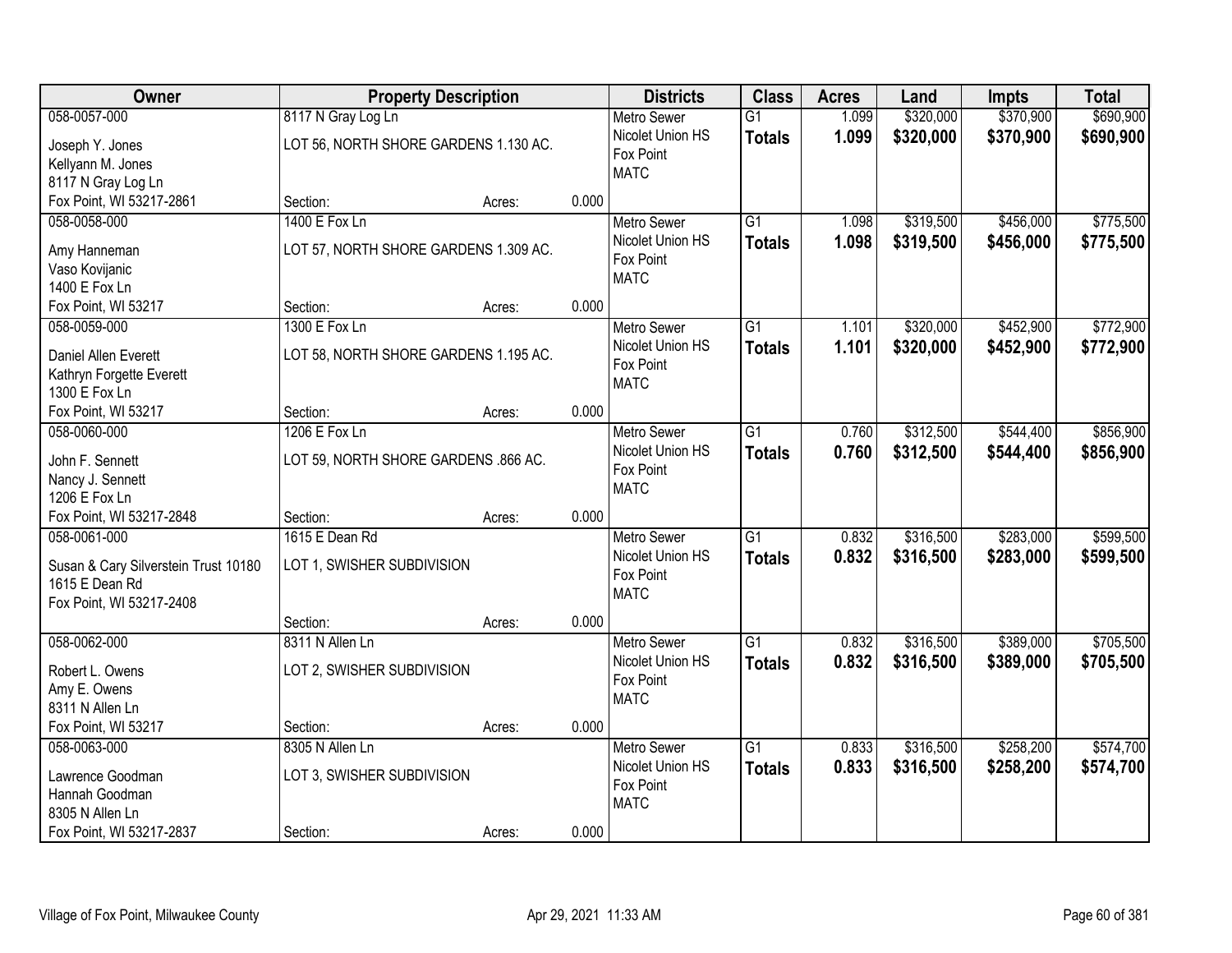| <b>Owner</b>                     | <b>Property Description</b>                                                                      | <b>Districts</b>              | <b>Class</b>    | <b>Acres</b> | Land                | <b>Impts</b> | <b>Total</b> |
|----------------------------------|--------------------------------------------------------------------------------------------------|-------------------------------|-----------------|--------------|---------------------|--------------|--------------|
| 058-0064-000                     | 8301 N Allen Ln                                                                                  | <b>Metro Sewer</b>            | $\overline{G1}$ | 0.833        | \$316,500           | \$384,800    | \$701,300    |
| Robert P. Ragir                  | LOT 4, SWISHER SUBDIVISION                                                                       | Nicolet Union HS              | <b>Totals</b>   | 0.833        | \$316,500           | \$384,800    | \$701,300    |
| Adriana Pilia                    |                                                                                                  | Fox Point                     |                 |              |                     |              |              |
| 8301 N Allen Ln                  |                                                                                                  | <b>MATC</b>                   |                 |              |                     |              |              |
| Fox Point, WI 53217              | Section:<br>Acres:                                                                               | 0.000                         |                 |              |                     |              |              |
| 058-9000-000                     | 1536 E Goodrich Ln                                                                               | <b>Metro Sewer</b>            | $\overline{G1}$ | 3.874        | \$1,061,500         | \$1,010,500  | \$2,072,000  |
|                                  |                                                                                                  | Nicolet Union HS              | <b>Totals</b>   |              | $3.874$ \$1,061,500 | \$1,010,500  | \$2,072,000  |
| Daniel J. Minahan                | Parcel 1 of Certified Survey Map No. 91, recorded in the                                         | Fox Point                     |                 |              |                     |              |              |
| 1536 E Goodrich Ln               | Office of the Register of Deeds for Milwaukee                                                    | <b>MATC</b>                   |                 |              |                     |              |              |
| Fox Point, WI 53217              | County on October 20, 1960 in Volume 1 of Certified                                              |                               |                 |              |                     |              |              |
|                                  | Section:<br>Acres:                                                                               | 0.000                         |                 |              |                     |              |              |
| 058-9001-000                     | 8025 N Beach Dr                                                                                  | Metro Sewer                   | G1              | 1.428        | \$474,000           | \$333,000    | \$807,000    |
| David D. Gutterman               | PARCEL 2 CERTIFIED SURVEY MAP NO. 91 SE1/4                                                       | Nicolet Union HS              | <b>Totals</b>   | 1.428        | \$474,000           | \$333,000    | \$807,000    |
| Elizabeth L. Gutterman           | SEC. 9-8-22 & FRAC. SW1/4 SEC. 10-8-22                                                           | Fox Point                     |                 |              |                     |              |              |
| 8025 N Beach Dr                  |                                                                                                  | <b>MATC</b>                   |                 |              |                     |              |              |
| Fox Point, WI 53217-2934         | Section:<br>Acres:                                                                               | 0.000                         |                 |              |                     |              |              |
| 058-9002-000                     | 8025 N Beach Dr                                                                                  | <b>Metro Sewer</b>            | G1              | 0.824        | \$360,000           | \$0          | \$360,000    |
|                                  |                                                                                                  | Nicolet Union HS              | <b>Totals</b>   | 0.824        | \$360,000           | \$0          | \$360,000    |
| Brian L. Read<br>147 E Becher St | PARCEL 3 CERTIFIED SURVEY MAP NO. 91 SE1/4<br>SEC. 9-8-22 & FRAC. SW1/4 SEC. 10-8-22             | Fox Point                     |                 |              |                     |              |              |
|                                  |                                                                                                  | <b>MATC</b>                   |                 |              |                     |              |              |
| Milwaukee, WI 53207              | Section:                                                                                         | 0.000                         |                 |              |                     |              |              |
| 058-9003-001                     | Acres:<br>1556 E Goodrich Ln                                                                     | <b>Metro Sewer</b>            | $\overline{G1}$ | 0.841        | \$317,000           | \$1,003,500  | \$1,320,500  |
|                                  |                                                                                                  |                               |                 |              |                     |              |              |
| Susan Miller O'Connor            | CERTIFIED SURVEY MAP NO. 239 SE 1/4 SEC. 9-8-22                                                  | Nicolet Union HS<br>Fox Point | <b>Totals</b>   | 0.841        | \$317,000           | \$1,003,500  | \$1,320,500  |
| 1556 E Goodrich Ln               | PARCEL 1                                                                                         | <b>MATC</b>                   |                 |              |                     |              |              |
| Fox Point, WI 53217-2951         |                                                                                                  |                               |                 |              |                     |              |              |
|                                  | Section:<br>Acres:                                                                               | 0.000                         |                 |              |                     |              |              |
| 058-9004-001                     | 1560 E Goodrich Ln                                                                               | <b>Metro Sewer</b>            | $\overline{G1}$ | 0.841        | \$317,000           | \$637,500    | \$954,500    |
|                                  | The Donald W. Baumgartner 1987 Trust   Parcel 2 of Certified Survey Map No. 239, recorded in the | Nicolet Union HS              | <b>Totals</b>   | 0.841        | \$317,000           | \$637,500    | \$954,500    |
| 1560 E Goodrich Ln               | Register of Deeds office for Milwaukee                                                           | Fox Point                     |                 |              |                     |              |              |
| Fox Point, WI 53217              | County on August 20, 1963, on Reel 146, Image 103, as                                            | <b>MATC</b>                   |                 |              |                     |              |              |
|                                  | Section:<br>Acres:                                                                               | 0.000                         |                 |              |                     |              |              |
| 058-9005-000                     | 1531 E Fox Ln                                                                                    | <b>Metro Sewer</b>            | $\overline{G1}$ | 0.784        | \$314,000           | \$386,500    | \$700,500    |
|                                  |                                                                                                  | Nicolet Union HS              | <b>Totals</b>   | 0.784        | \$314,000           | \$386,500    | \$700,500    |
| Stephen and Lauren G Watson      | PARCEL 1 CERTIFIED SURVEY MAP NO. 300 SE1/4                                                      | Fox Point                     |                 |              |                     |              |              |
| 1531 E Fox Ln                    | SEC. 9-8-22                                                                                      | <b>MATC</b>                   |                 |              |                     |              |              |
| Fox Point, WI 53217              |                                                                                                  |                               |                 |              |                     |              |              |
|                                  | Section:<br>Acres:                                                                               | 0.000                         |                 |              |                     |              |              |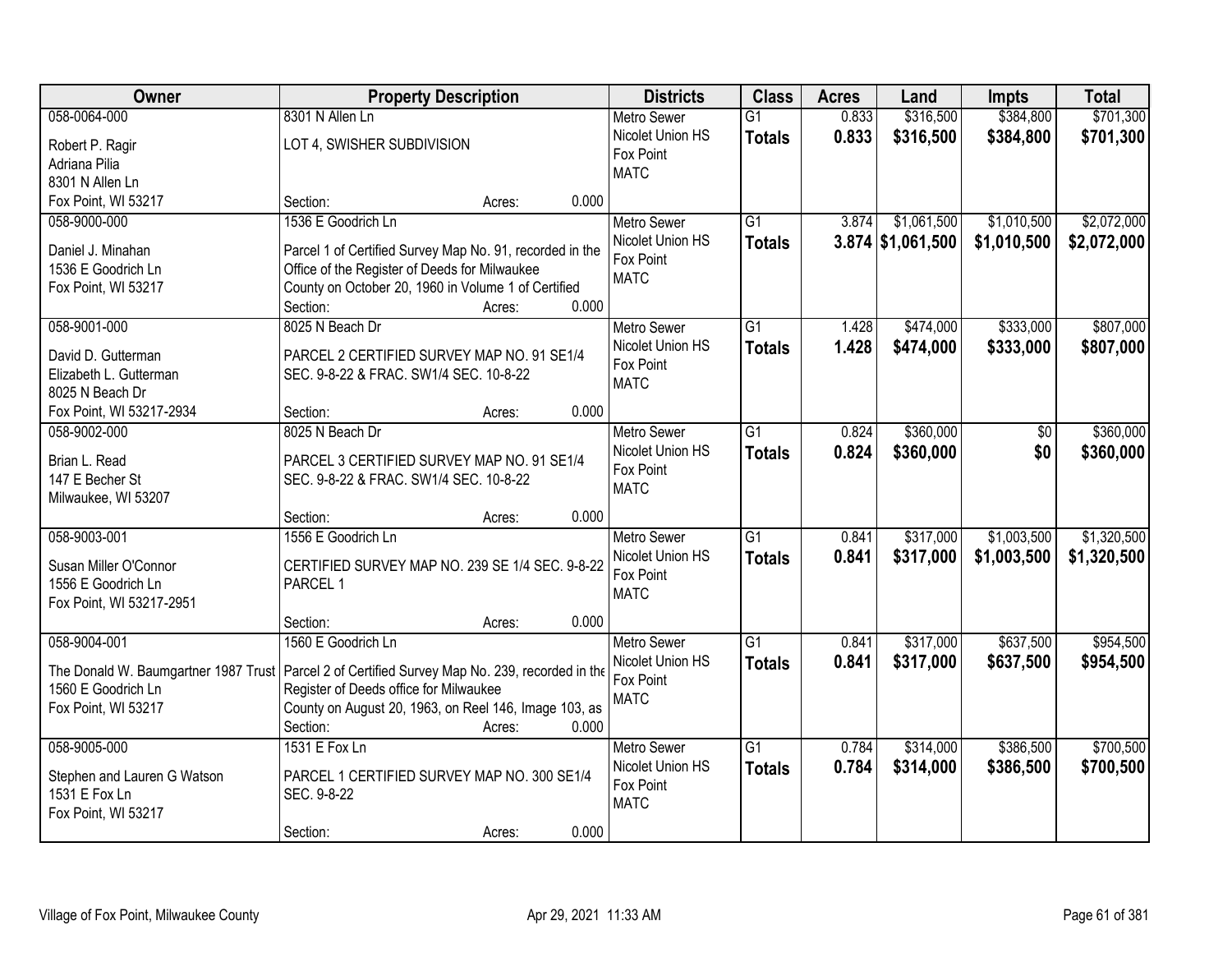| Owner                                                                                          |                                                                                                                                                              | <b>Property Description</b> |       | <b>Districts</b>                                                   | <b>Class</b>                     | <b>Acres</b>   | Land                   | <b>Impts</b>           | <b>Total</b>           |
|------------------------------------------------------------------------------------------------|--------------------------------------------------------------------------------------------------------------------------------------------------------------|-----------------------------|-------|--------------------------------------------------------------------|----------------------------------|----------------|------------------------|------------------------|------------------------|
| 058-9006-000                                                                                   | 1555 E Goodrich Ln                                                                                                                                           |                             |       | <b>Metro Sewer</b>                                                 | $\overline{G1}$                  | 0.853          | \$317,500              | \$551,500              | \$869,000              |
| Lauren Wakefield<br>1555 E Goodrich Ln<br>Fox Point, WI 53217                                  | PARCEL 2 CERTIFIED SURVEY MAP NO. 300 SE1/4<br>SEC 9-8-22                                                                                                    |                             |       | Nicolet Union HS<br>Fox Point<br><b>MATC</b>                       | <b>Totals</b>                    | 0.853          | \$317,500              | \$551,500              | \$869,000              |
|                                                                                                | Section:                                                                                                                                                     | Acres:                      | 0.853 |                                                                    |                                  |                |                        |                        |                        |
| 058-9007-000<br>Shunsuke Yoshida<br>Julia L. Yoshida<br>1501 E Fox Ln                          | 1501 E Fox Ln<br>PARCEL 3 CERTIFIED SURVEY MAP NO. 300 SE1/4<br>SEC. 9-8-22                                                                                  |                             |       | <b>Metro Sewer</b><br>Nicolet Union HS<br>Fox Point<br><b>MATC</b> | $\overline{G1}$<br><b>Totals</b> | 0.862<br>0.862 | \$318,000<br>\$318,000 | \$479,500<br>\$479,500 | \$797,500<br>\$797,500 |
| Fox Point, WI 53217                                                                            | Section:                                                                                                                                                     | Acres:                      | 0.000 |                                                                    |                                  |                |                        |                        |                        |
| 058-9008-000<br>Manmeet Singh<br>Shikha Singla<br>8035 N Beach Dr                              | 8035 N Beach Dr<br>PARCEL 1 CERTIFIED SURVEY MAP NO. 665 SE1/4<br>SEC. 9-8-22 & FRAC SW1/4 SEC. 10-8-22 -                                                    |                             |       | <b>Metro Sewer</b><br>Nicolet Union HS<br>Fox Point<br><b>MATC</b> | $\overline{G1}$<br><b>Totals</b> | 0.776<br>0.776 | \$464,500<br>\$464,500 | \$314,500<br>\$314,500 | \$779,000<br>\$779,000 |
| Fox Point, WI 53217                                                                            | Section:                                                                                                                                                     | Acres:                      | 0.000 |                                                                    |                                  |                |                        |                        |                        |
| 058-9009-000<br>Thomas Simeone Jr<br><b>Wendy Simeone</b><br>8045 N Beach Dr                   | 8045 N Beach Dr<br>PARCEL 2 CERTIFIED SURVEY MAP NO. 665 SE1/4<br>SECTION 9-8-22 & FRAC SW1/4 SEC. 10-8-22                                                   |                             |       | <b>Metro Sewer</b><br>Nicolet Union HS<br>Fox Point<br><b>MATC</b> | G1<br><b>Totals</b>              | 0.892<br>0.892 | \$319,500<br>\$319,500 | \$405,000<br>\$405,000 | \$724,500<br>\$724,500 |
| Fox Point, WI 53217                                                                            | Section:                                                                                                                                                     | Acres:                      | 0.000 |                                                                    |                                  |                |                        |                        |                        |
| 058-9010-002<br>Ryan Newton<br>Nicolette Deveneau<br>1546 E Goodrich Ln<br>Fox Point, WI 53217 | 1546 E Goodrich Ln<br>Parcel A: Parcel 2 of Certified Survey Map No. 3141,<br>being a division of Parcel 3 of Certified Survey Map No.<br>665.<br>Section: 9 | Acres:                      | 0.876 | <b>Metro Sewer</b><br>Nicolet Union HS<br>Fox Point<br><b>MATC</b> | $\overline{G1}$<br><b>Totals</b> | 0.876<br>0.876 | \$318,500<br>\$318,500 | \$516,500<br>\$516,500 | \$835,000<br>\$835,000 |
| 058-9010-003                                                                                   | 1550 E Goodrich Ln                                                                                                                                           |                             |       | <b>Metro Sewer</b>                                                 | $\overline{G1}$                  | 0.775          | \$313,500              | \$532,000              | \$845,500              |
| William F. Ford<br>Jane L. Reyerson<br>1550 E Goodrich Ln<br>Fox Point, WI 53217               | Parcel Three (3) of Certified Survey Map No. 3141,<br>recorded August 18, 1977, Reel 1042, Images 1572 to<br>1574<br>Section:                                | Acres:                      | 0.775 | Nicolet Union HS<br>Fox Point<br><b>MATC</b>                       | <b>Totals</b>                    | 0.775          | \$313,500              | \$532,000              | \$845,500              |
| 058-9011-000                                                                                   | 8005 N Beach Dr                                                                                                                                              |                             |       | <b>Metro Sewer</b>                                                 | $\overline{G1}$                  | 1.601          | \$974,000              | \$566,800              | \$1,540,800            |
| Michael Costello<br>Laura Thompson Costello<br>8005 N Beach Dr<br>Fox Point, WI 53217-2934     | CSM NO. 4166 SE 1/4 SEC. 9 & SW 1/4 SEC. 10-8-22<br>PARCEL 1<br>Section:                                                                                     | Acres:                      | 0.000 | Nicolet Union HS<br>Fox Point<br><b>MATC</b>                       | <b>Totals</b>                    | 1.601          | \$974,000              | \$566,800              | \$1,540,800            |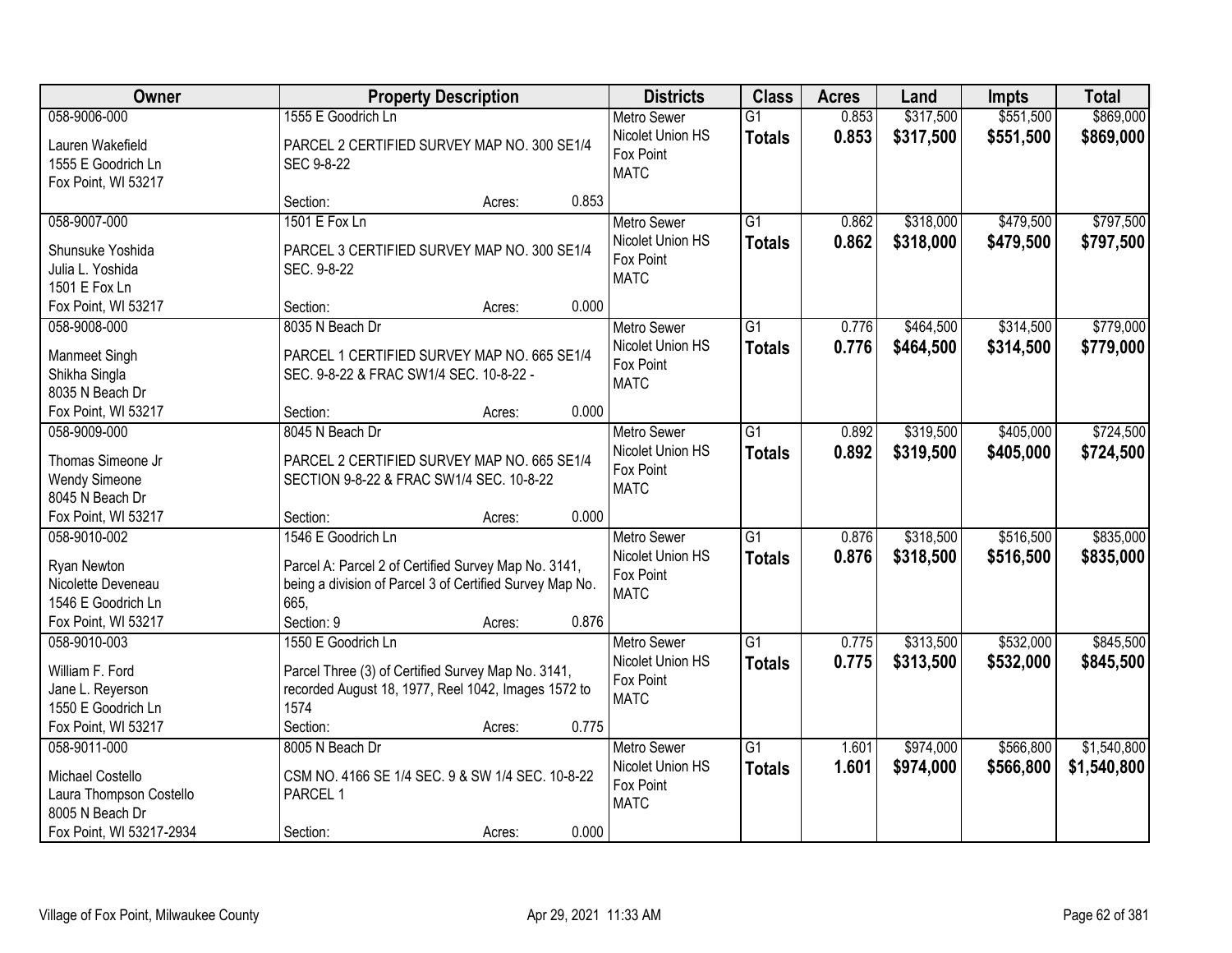| Owner                           | <b>Property Description</b>                               | <b>Districts</b>   | <b>Class</b>    | <b>Acres</b> | Land      | <b>Impts</b> | <b>Total</b> |
|---------------------------------|-----------------------------------------------------------|--------------------|-----------------|--------------|-----------|--------------|--------------|
| 058-9012-000                    | 8003 N Beach Dr                                           | <b>Metro Sewer</b> | $\overline{G1}$ | 0.940        | \$322,000 | \$732,000    | \$1,054,000  |
| Michael R. Lovell               | CSM NO. 4166 SE 1/4 SEC. 9 & SW 1/4 SEC. 10-8-22          | Nicolet Union HS   | <b>Totals</b>   | 0.940        | \$322,000 | \$732,000    | \$1,054,000  |
| Amy L. Lovell                   | PARCEL <sub>2</sub>                                       | Fox Point          |                 |              |           |              |              |
| 8003 N Beach Dr                 |                                                           | <b>MATC</b>        |                 |              |           |              |              |
| Fox Point, WI 53217-2934        | 0.940<br>Section:<br>Acres:                               |                    |                 |              |           |              |              |
| 058-9013-000                    | 1548 E Goodrich Ln                                        | <b>Metro Sewer</b> | $\overline{G1}$ | 2.164        | \$881,000 | \$950,500    | \$1,831,500  |
|                                 |                                                           | Nicolet Union HS   | <b>Totals</b>   | 2.164        | \$881,000 | \$950,500    | \$1,831,500  |
| <b>Theodore Friedlander III</b> | CERTIFIED SURVEY MAP NO 8995 SE 1/4 9-8-22 LOT            | Fox Point          |                 |              |           |              |              |
| Louise F. Friedlander           |                                                           | <b>MATC</b>        |                 |              |           |              |              |
| 1548 E Goodrich Ln              |                                                           |                    |                 |              |           |              |              |
| Fox Point, WI 53217-2951        | 2.164<br>Section:<br>Acres:                               |                    |                 |              |           |              |              |
| 058-9940-000                    | 1510 E Goodrich Ln                                        | Metro Sewer        | G1              | 2.587        | \$948,500 | \$694,100    | \$1,642,600  |
| Adrienne Pollack                | PART OF SE 1/4 SEC. 9-8-22 DESC. IN REEL 597 -            | Nicolet Union HS   | <b>Totals</b>   | 2.587        | \$948,500 | \$694,100    | \$1,642,600  |
| 1510 E Goodrich Ln              | IMAGES 1332 & 1333 2.484 AC.                              | Fox Point          |                 |              |           |              |              |
| Fox Point, WI 53217-2951        |                                                           | <b>MATC</b>        |                 |              |           |              |              |
|                                 | 0.000<br>Section:<br>Acres:                               |                    |                 |              |           |              |              |
| 058-9941-000                    | 1500 E Goodrich Ln                                        | <b>Metro Sewer</b> | G1              | 0.889        | \$319,500 | \$378,100    | \$697,600    |
|                                 |                                                           | Nicolet Union HS   | <b>Totals</b>   | 0.889        | \$319,500 | \$378,100    | \$697,600    |
| Nicholas M. Horsfield           | PART OF SE 1/4 SEC 9-8-22 DESC IN REEL 894                | Fox Point          |                 |              |           |              |              |
| 1500 E Goodrich Ln              | IMAGE 1127 1.000 AC                                       | <b>MATC</b>        |                 |              |           |              |              |
| Fox Point, WI 53217             |                                                           |                    |                 |              |           |              |              |
|                                 | 0.889<br>Section:<br>Acres:                               |                    |                 |              |           |              |              |
| 058-9942-000                    | 1530 E Goodrich Ln                                        | <b>Metro Sewer</b> | $\overline{G1}$ | 0.941        | \$322,000 | \$73,000     | \$395,000    |
| Brian M. Molstad                | PART OF SE1/4 SEC. 9-8-22 DESC. IN VOL. 3585 OF           | Nicolet Union HS   | <b>Totals</b>   | 0.941        | \$322,000 | \$73,000     | \$395,000    |
| Christina Marie Petrou          | DEEDS ON PAGE 91. PARCEL #1                               | Fox Point          |                 |              |           |              |              |
| 1530 E Goodrich Ln              |                                                           | <b>MATC</b>        |                 |              |           |              |              |
| Fox Point, WI 53217-2951        | 0.000<br>Section:<br>Acres:                               |                    |                 |              |           |              |              |
| 058-9943-000                    | 1526 E Goodrich Ln                                        | <b>Metro Sewer</b> | G1              | 1.067        | \$655,500 | \$718,300    | \$1,373,800  |
| Anne M Zizzo Revocable Trust    | COMM 250 FT E OF SW COR OF C.S.M. NO 91, OF SV            | Nicolet Union HS   | <b>Totals</b>   | 1.067        | \$655,500 | \$718,300    | \$1,373,800  |
| 1526 E Goodrich Ln              | 1/4 SEC 9 8 22, TH E 339.43 FT; SELY 127.11 FT; SLY       | Fox Point          |                 |              |           |              |              |
|                                 |                                                           | <b>MATC</b>        |                 |              |           |              |              |
| Fox Point, WI 53217-2951        | 112.19 FT; NWLY 144.97 FT; W 286.01 FT; TH N 100<br>1.067 |                    |                 |              |           |              |              |
|                                 | Section:<br>Acres:                                        |                    |                 |              |           |              |              |
| 058-9944-000                    | 1518 E Goodrich Ln                                        | <b>Metro Sewer</b> | $\overline{G1}$ | 1.079        | \$658,000 | \$368,500    | \$1,026,500  |
| Robert K. Gardiner              | COMM 250 FT E & 100 FT S OF SW COR OF C.S.M.              | Nicolet Union HS   | <b>Totals</b>   | 1.079        | \$658,000 | \$368,500    | \$1,026,500  |
| Ellen R. Gardiner               | NO 91 OF THE SE 1/4 SEC 9 8 22, TH SWLY 128.42            | Fox Point          |                 |              |           |              |              |
| 1518 E Goodrich Ln              | FT; E 312.56 FT; SELY 162.84 FT; NELY 112.80 FT;          | <b>MATC</b>        |                 |              |           |              |              |
| Fox Point, WI 53217-2951        | 0.000<br>Section:<br>Acres:                               |                    |                 |              |           |              |              |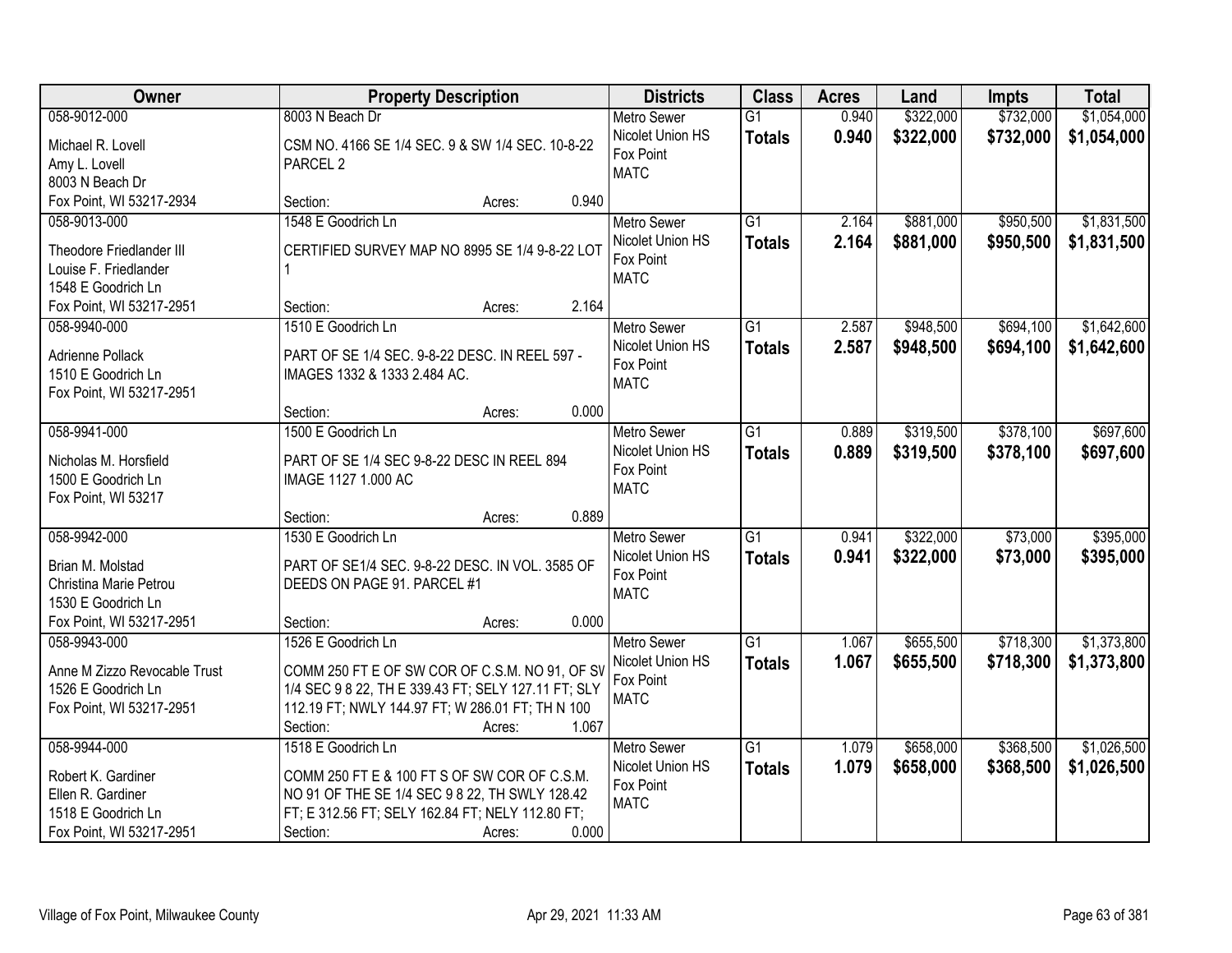| Owner                             | <b>Property Description</b>                               | <b>Districts</b>   | <b>Class</b>    | <b>Acres</b>               | Land      | <b>Impts</b> | <b>Total</b> |
|-----------------------------------|-----------------------------------------------------------|--------------------|-----------------|----------------------------|-----------|--------------|--------------|
| 058-9947-001                      | 1562 E Goodrich Ln                                        | <b>Metro Sewer</b> | $\overline{G1}$ | 1.917                      | \$837,000 | \$335,400    | \$1,172,400  |
| Jerry Polacheck                   | ALL THAT PART LYING E OF E LI OF CSM 239 DESC             | Nicolet Union HS   | <b>Totals</b>   | 1.917                      | \$837,000 | \$335,400    | \$1,172,400  |
| Jill Polacheck                    | AS COM 783.75 FT W & 849.05 FT N OF SE COR SE             | Fox Point          |                 |                            |           |              |              |
| 1562 E Goodrich Ln                | 1/4 SEC 9-8-22 TH E 497.93 FT SWLY 6.85 FT SWLY           | <b>MATC</b>        |                 |                            |           |              |              |
| Fox Point, WI 53217-2951          | 0.000<br>Section:<br>Acres:                               |                    |                 |                            |           |              |              |
| 058-9947-002                      | 1562 E Goodrich Ln                                        | <b>Metro Sewer</b> |                 |                            |           |              |              |
|                                   |                                                           | Nicolet Union HS   |                 | Assessed with 058-9947-001 |           |              |              |
| Jerry Polacheck                   | THE NLY 35 FT OF COM 778.90 FT W & 849.24 FT N            | Fox Point          |                 |                            |           |              |              |
| Jill Polacheck                    | OF SE COR SE 1/4 SEC 9-8-22 TH W 22.12 FT TO BEC          | <b>MATC</b>        |                 |                            |           |              |              |
| 1562 E Goodrich Ln                | OF DESC TH W 196.93 FT N ALG C/L OF ROAD 222.25           |                    |                 |                            |           |              |              |
| Fox Point, WI 53217-2951          | 0.000<br>Section:<br>Acres:                               |                    |                 |                            |           |              |              |
| 058-9948-000                      | 1721 E Fox Ln                                             | Metro Sewer        | G1              | 0.733                      | \$634,500 | \$352,500    | \$987,000    |
|                                   | COM 1263.55 FT S OF NE COR OF SE 1/4 SEC                  | Nicolet Union HS   | <b>Totals</b>   | 0.733                      | \$634,500 | \$352,500    | \$987,000    |
| Shibilski Survivor's Trust        |                                                           | Fox Point          |                 |                            |           |              |              |
| 1721 E Fox Ln                     | 9-8-22; TH SWLY 239.66 FT; SLY 118.22 FT; SELY 116        | <b>MATC</b>        |                 |                            |           |              |              |
| Fox Point, WI 53217               | FT & 135.16 FT; NELY 86.62 FT; TH N 176.74 FT TO<br>0.000 |                    |                 |                            |           |              |              |
|                                   | Section:<br>Acres:                                        |                    |                 |                            |           |              |              |
| 058-9949-000                      | 1717 E Fox Ln                                             | <b>Metro Sewer</b> | G1              | 1.622                      | \$860,000 | \$1,631,500  | \$2,491,500  |
| Michael C. Roos                   | PART OF SE1/4 SEC. 9-8-22 DESC. IN VOL. 1463 OF           | Nicolet Union HS   | <b>Totals</b>   | 1.622                      | \$860,000 | \$1,631,500  | \$2,491,500  |
| Nancy A. Link                     | DEEDS ON PAGE 316 & IN VOL. 1509 ON PAGE 534.             | Fox Point          |                 |                            |           |              |              |
| 1717 E Fox Ln                     | EXC. 1.000 AC. DESC. IN REEL 379 - IMAGE 1750,            | <b>MATC</b>        |                 |                            |           |              |              |
| Fox Point, WI 53217               | Section:<br>0.000<br>Acres:                               |                    |                 |                            |           |              |              |
| 058-9950-000                      | 1711 E Fox Ln                                             | <b>Metro Sewer</b> | $\overline{G1}$ | 0.898                      | \$320,000 | \$469,000    | \$789,000    |
|                                   |                                                           | Nicolet Union HS   | <b>Totals</b>   | 0.898                      | \$320,000 | \$469,000    | \$789,000    |
| Christopher J. Naffah             | COMM 1263.55 FT S & 399.88 FT SWLY OF NE COR              | Fox Point          |                 |                            |           |              |              |
| Stacey W. Naffah                  | OF SE 1/4 SEC 9 8 22 TH SWLY 183.61 FT; S 227.20          | <b>MATC</b>        |                 |                            |           |              |              |
| 1711 E Fox Ln                     | FT; E 182 FT; TH N 251.48 FT TO P.O.B.                    |                    |                 |                            |           |              |              |
| Fox Point, WI 53217               | Section:<br>0.000<br>Acres:                               |                    |                 |                            |           |              |              |
| 058-9951-000                      | 1707 E Fox Ln                                             | <b>Metro Sewer</b> | G1              | 0.898                      | \$320,000 | \$633,500    | \$953,500    |
| Eben K Slaunwhite & Varsha V Shah | COMM 1263.55 FT S & 583.49 FT SWLY OF NE COR              | Nicolet Union HS   | <b>Totals</b>   | 0.898                      | \$320,000 | \$633,500    | \$953,500    |
| Rev Liv Trust                     | OF SE 1/4 SEC 9 8 22; TH SWLY 205.73 FT; S 200 FT;        | Fox Point          |                 |                            |           |              |              |
| 1707 E Fox Ln                     | E 203.93 FT; TH N 227.20 FT TO P.O.B. - Full legal        | <b>MATC</b>        |                 |                            |           |              |              |
| Fox Point, WI 53217               | 0.000<br>Section:<br>Acres:                               |                    |                 |                            |           |              |              |
| 058-9952-000                      | 1554 E Goodrich Ln                                        | <b>Metro Sewer</b> | $\overline{G1}$ | 0.841                      | \$317,000 | \$290,300    | \$607,300    |
|                                   |                                                           | Nicolet Union HS   | <b>Totals</b>   | 0.841                      | \$317,000 | \$290,300    | \$607,300    |
| David S. Rosene                   | COM SW COR OF CSM #239 IN SE 1/4 9-8-22 TH W              | Fox Point          |                 |                            |           |              |              |
| Julie Sattler Rosene              | 333.40 FT TO C/L OF ROAD N ALG SD C/L 222.25 FT           | <b>MATC</b>        |                 |                            |           |              |              |
| 1554 E Goodrich Ln                | E 231.54 FT TO NW COR SD CSM#239 TH S 222.25              |                    |                 |                            |           |              |              |
| Fox Point, WI 53217-2951          | 0.000<br>Section:<br>Acres:                               |                    |                 |                            |           |              |              |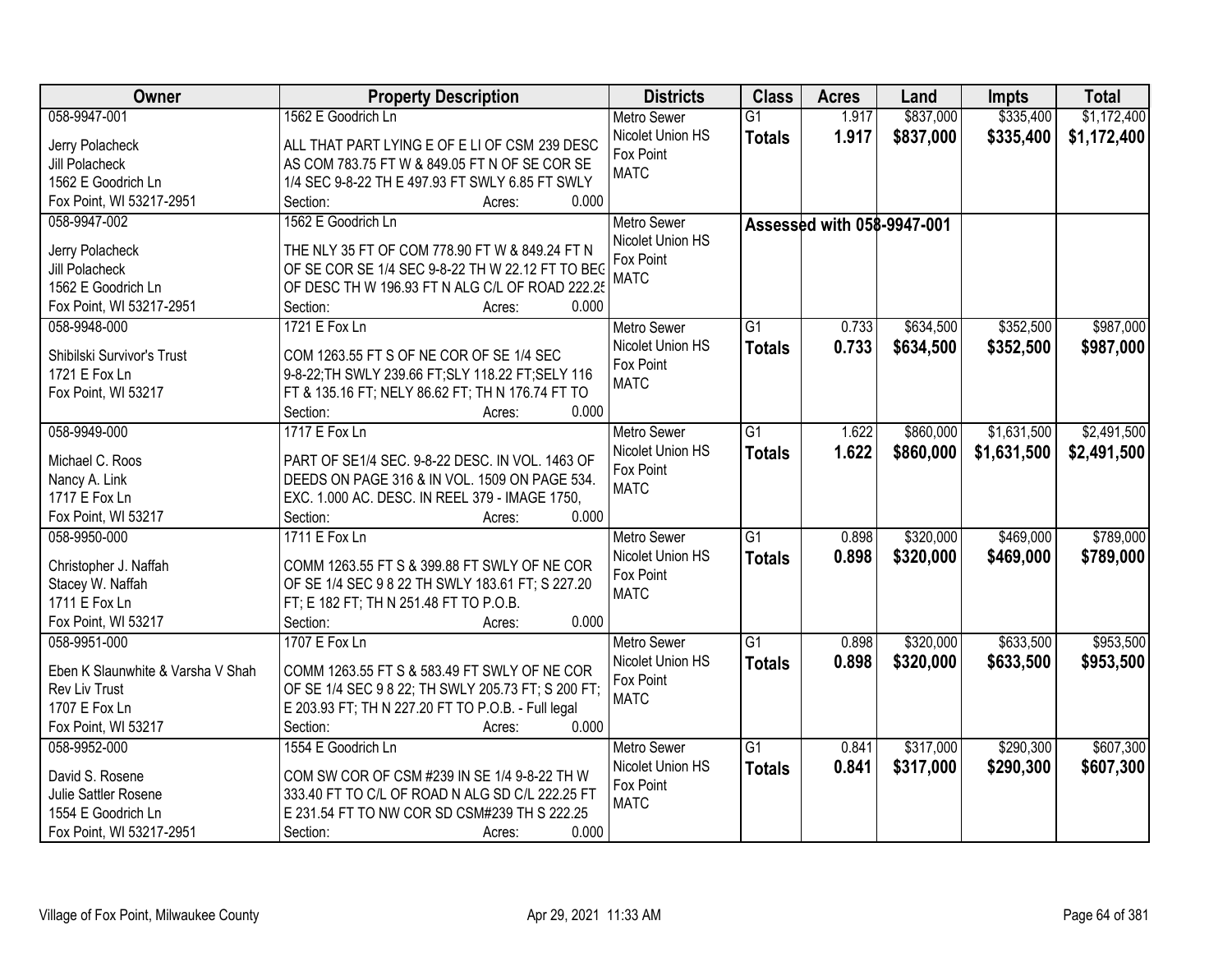| Owner                              | <b>Property Description</b>                                 |        |       | <b>Districts</b>         | <b>Class</b>    | <b>Acres</b> | Land      | <b>Impts</b> | <b>Total</b> |
|------------------------------------|-------------------------------------------------------------|--------|-------|--------------------------|-----------------|--------------|-----------|--------------|--------------|
| 058-9953-000                       | 1572 E Goodrich Ln                                          |        |       | <b>Metro Sewer</b>       | $\overline{G1}$ | 0.945        | \$322,500 | \$359,500    | \$682,000    |
| <b>Barbara Collings</b>            | PART OF SE 1/4 SEC 9-8-22 DESC IN REEL 855                  |        |       | Nicolet Union HS         | <b>Totals</b>   | 0.945        | \$322,500 | \$359,500    | \$682,000    |
| 1572 E Goodrich Ln                 | IMAGES 1424-1425 .945 AC                                    |        |       | Fox Point                |                 |              |           |              |              |
| Fox Point, WI 53217-2951           |                                                             |        |       | <b>MATC</b>              |                 |              |           |              |              |
|                                    | Section:                                                    | Acres: | 0.000 |                          |                 |              |           |              |              |
| 058-9954-000                       | 1407 E Fox Ln                                               |        |       | <b>Metro Sewer</b>       | $\overline{G1}$ | 0.917        | \$321,000 | \$434,000    | \$755,000    |
| John L & Paula S Friedman Rev Liv  | PART OF SE1/4 SEC. 9-8-22 DESC. IN REEL 326 -               |        |       | Nicolet Union HS         | <b>Totals</b>   | 0.917        | \$321,000 | \$434,000    | \$755,000    |
| Trust                              | IMAGE 1114. 1.000 AC.                                       |        |       | Fox Point                |                 |              |           |              |              |
| 1407 E Fox Ln                      |                                                             |        |       | <b>MATC</b>              |                 |              |           |              |              |
| Fox Point, WI 53217                | Section:                                                    | Acres: | 0.000 |                          |                 |              |           |              |              |
| 058-9955-000                       | 8050 N Gray Log Ln                                          |        |       | Metro Sewer              | $\overline{G1}$ | 0.987        | \$324,500 | \$393,000    | \$717,500    |
|                                    |                                                             |        |       | Nicolet Union HS         | <b>Totals</b>   | 0.987        | \$324,500 | \$393,000    | \$717,500    |
| Christopher Mickschl and Stephanie | PART OF SE1/4 SEC. 9-8-22 DESC. IN REEL                     |        |       | Fox Point                |                 |              |           |              |              |
| Micksch                            | 16-IMAGE 710. 1.2225 ACRES                                  |        |       | <b>MATC</b>              |                 |              |           |              |              |
| 8050 N Gray Log Ln                 |                                                             |        |       |                          |                 |              |           |              |              |
| Fox Point, WI 53217                | Section:                                                    | Acres: | 0.000 |                          |                 |              |           |              |              |
| 058-9956-000                       | 8040 N Gray Log Ln                                          |        |       | <b>Metro Sewer</b>       | $\overline{G1}$ | 0.790        | \$314,000 | \$780,500    | \$1,094,500  |
| Bahram Namdari                     | COMM 1020.45 FT N & 916.10 FT E OF SW COR OF                |        |       | Nicolet Union HS         | <b>Totals</b>   | 0.790        | \$314,000 | \$780,500    | \$1,094,500  |
| Kathleen Namdari                   | SE 1/4 SEC 9 8 22, TH SWLY 282.35 FT TO THE                 |        |       | Fox Point<br><b>MATC</b> |                 |              |           |              |              |
| 8040 N Gray Log Ln                 | PLACE OF BEG. TH SWLY 217.30 FT; E 250.03 FT; N             |        |       |                          |                 |              |           |              |              |
| Fox Point, WI 53217-2955           | Section:                                                    | Acres: | 0.000 |                          |                 |              |           |              |              |
| 058-9957-000                       | 1380 E Winkler Ln                                           |        |       | <b>Metro Sewer</b>       | $\overline{G1}$ | 0.878        | \$319,000 | \$523,500    | \$842,500    |
| Pako Major                         | All that part of the Southeast One-Quarter of Section 9, ir |        |       | Nicolet Union HS         | <b>Totals</b>   | 0.878        | \$319,000 | \$523,500    | \$842,500    |
| Nicole A. Major                    | Township 8 North, Range 22 East, in the Village of          |        |       | Fox Point                |                 |              |           |              |              |
| 1380 E Winkler Ln                  | Fox Point, Milwaukee County, Wisconsin, bounded and         |        |       | <b>MATC</b>              |                 |              |           |              |              |
| Fox Point, WI 53217                | Section:                                                    | Acres: | 0.878 |                          |                 |              |           |              |              |
| 058-9958-000                       | 1551 E Goodrich Ln                                          |        |       | <b>Metro Sewer</b>       | $\overline{G1}$ | 1.233        | \$346,500 | \$443,500    | \$790,000    |
|                                    |                                                             |        |       | Nicolet Union HS         | <b>Totals</b>   | 1.233        | \$346,500 | \$443,500    | \$790,000    |
| <b>Eric Roberts</b>                | PART OF SE 1/4 SEC. 9-8-22 DESC. IN REEL 602 -              |        |       | Fox Point                |                 |              |           |              |              |
| Laura Roberts                      | IMAGES 1145 1.300 AC.                                       |        |       | <b>MATC</b>              |                 |              |           |              |              |
| 1551 E Goodrich Ln                 |                                                             |        |       |                          |                 |              |           |              |              |
| Fox Point, WI 53217                | Section:                                                    | Acres: | 0.000 |                          |                 |              |           |              |              |
| 058-9959-000                       | 1541 E Goodrich Ln                                          |        |       | <b>Metro Sewer</b>       | $\overline{G1}$ | 1.217        | \$343,500 | \$615,300    | \$958,800    |
| Eric S. Schachter                  | PART OF SE 1/4 SEC 9-8-22 DESC IN REEL 787 -                |        |       | Nicolet Union HS         | <b>Totals</b>   | 1.217        | \$343,500 | \$615,300    | \$958,800    |
| Randi I. Schachter                 | IMAGE 1643 1.300 ACRES                                      |        |       | Fox Point<br><b>MATC</b> |                 |              |           |              |              |
| 1541 E Goodrich Ln                 |                                                             |        |       |                          |                 |              |           |              |              |
| Fox Point, WI 53217                | Section:                                                    | Acres: | 0.000 |                          |                 |              |           |              |              |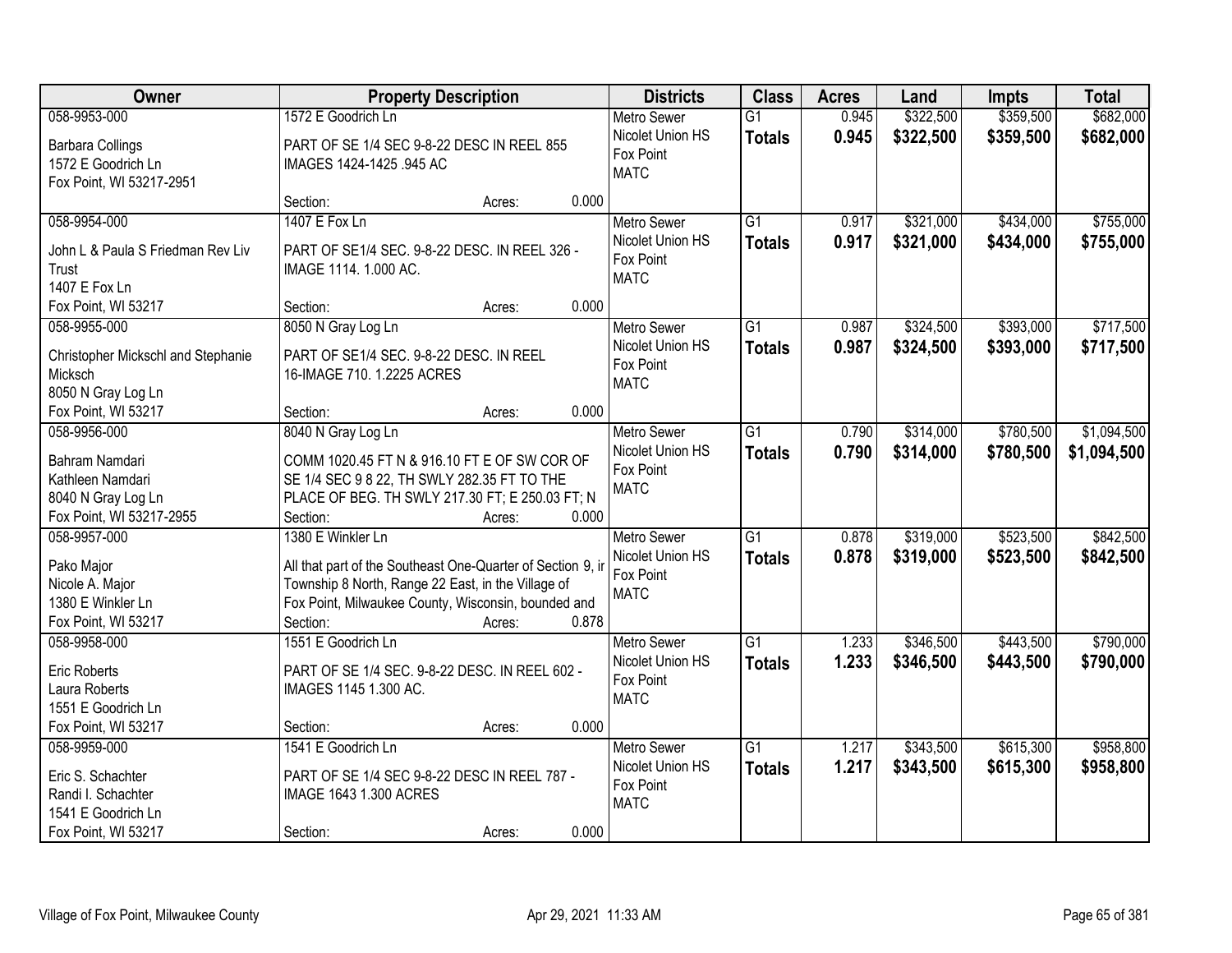| <b>Owner</b>             | <b>Property Description</b>                                 | <b>Districts</b>         | <b>Class</b>    | <b>Acres</b> | Land      | <b>Impts</b> | <b>Total</b> |
|--------------------------|-------------------------------------------------------------|--------------------------|-----------------|--------------|-----------|--------------|--------------|
| 058-9960-000             | 1535 E Goodrich Ln                                          | <b>Metro Sewer</b>       | $\overline{G1}$ | 0.941        | \$322,000 | \$280,200    | \$602,200    |
| Jeffery M. Nelson        | All that part of the Southeast One-Quarter of Section 9, in | Nicolet Union HS         | <b>Totals</b>   | 0.941        | \$322,000 | \$280,200    | \$602,200    |
| Leah Nelson              | Township 8 North, Range 22 East, in the Village of Fox      | Fox Point                |                 |              |           |              |              |
| 1535 E Goodrich Ln       | Point, Milwaukee County, Wisconsin, which is bounded        | <b>MATC</b>              |                 |              |           |              |              |
| Fox Point, WI 53217      | 0.941<br>Section:<br>Acres:                                 |                          |                 |              |           |              |              |
| 058-9961-001             | 1533 E Goodrich Ln                                          | <b>Metro Sewer</b>       | $\overline{G1}$ | 1.105        | \$298,500 | \$166,500    | \$465,000    |
|                          |                                                             | Nicolet Union HS         | <b>Totals</b>   | 1.105        | \$298,500 | \$166,500    | \$465,000    |
| Kenneth Sax Trustee      | CERTIFIED SURVEY MAP NO 7773, SE 9-8-22, LOT 1              | Fox Point                |                 |              |           |              |              |
| 1533 E Goodrich Ln       |                                                             | <b>MATC</b>              |                 |              |           |              |              |
| Fox Point, WI 53217-2952 |                                                             |                          |                 |              |           |              |              |
|                          | 0.000<br>Section:<br>Acres:                                 |                          |                 |              |           |              |              |
| 058-9961-002             | 1531 E Goodrich Ln                                          | <b>Metro Sewer</b>       | G1              | 0.977        | \$324,000 | \$680,000    | \$1,004,000  |
| Matthew N. Weinberg      | CERTIFIED SURVEYMAP NO 7773, SE 9-8-22, LOT 2               | Nicolet Union HS         | <b>Totals</b>   | 0.977        | \$324,000 | \$680,000    | \$1,004,000  |
| Rachel Weinberg          | RECORDED JUNE 21, 2006                                      | Fox Point                |                 |              |           |              |              |
| 1531 E Goodrich Ln       |                                                             | <b>MATC</b>              |                 |              |           |              |              |
| Fox Point, WI 53217      | 0.000<br>Section:<br>Acres:                                 |                          |                 |              |           |              |              |
| 058-9962-000             | 1323 E Winkler Ln                                           | <b>Metro Sewer</b>       | $\overline{G1}$ | 1.189        | \$338,000 | \$370,000    | \$708,000    |
|                          |                                                             | Nicolet Union HS         | <b>Totals</b>   | 1.189        | \$338,000 | \$370,000    | \$708,000    |
| James R. Flesch          | PART OF SE 1/4 SEC. 9-8-22; COMM. 1004.10 FT W &            | Fox Point                |                 |              |           |              |              |
| Ellen S. Flesch          | 530.62 FT N OF SE COR. TH W 402 FT TO POB. TH S             | <b>MATC</b>              |                 |              |           |              |              |
| 1323 E Winkler Ln        | 216.77 FT; WLY 78.97 FT; WLY 75.28 FT; N 344.30 FT;         |                          |                 |              |           |              |              |
| Fox Point, WI 53217-2965 | Section:<br>0.000<br>Acres:                                 |                          | $\overline{G1}$ |              |           |              |              |
| 058-9963-000             | 1315 E Winkler Ln                                           | <b>Metro Sewer</b>       |                 | 0.897        | \$319,500 | \$187,500    | \$507,000    |
| Thomas J. Berghammer     | PART OF SE1/4 SEC. 9-8-22 DESC. IN VOL. 2821 OF             | Nicolet Union HS         | <b>Totals</b>   | 0.897        | \$319,500 | \$187,500    | \$507,000    |
| 1315 E Winkler Ln        | DEEDS ON PAGE 187 .995 AC. E.2-#26                          | Fox Point<br><b>MATC</b> |                 |              |           |              |              |
| Fox Point, WI 53217-2965 |                                                             |                          |                 |              |           |              |              |
|                          | 0.000<br>Section:<br>Acres:                                 |                          |                 |              |           |              |              |
| 058-9964-000             | 8022 N Gray Log Ln                                          | <b>Metro Sewer</b>       | $\overline{G1}$ | 0.997        | \$325,000 | \$552,200    | \$877,200    |
| Michael A. Braun         | PART OF SE1/4 SEC. 9-8-22 DESC. IN REEL                     | Nicolet Union HS         | <b>Totals</b>   | 0.997        | \$325,000 | \$552,200    | \$877,200    |
| Theresa Braun            | 29-IMAGE 175. .997 ACRES                                    | Fox Point                |                 |              |           |              |              |
| 8022 N Gray Log Ln       |                                                             | <b>MATC</b>              |                 |              |           |              |              |
| Fox Point, WI 53217-2953 | 0.000<br>Section:<br>Acres:                                 |                          |                 |              |           |              |              |
| 058-9965-000             | 1515 E Goodrich Ln                                          | <b>Metro Sewer</b>       | $\overline{G1}$ | 1.387        | \$377,500 | \$428,900    | \$806,400    |
|                          |                                                             | Nicolet Union HS         | <b>Totals</b>   | 1.387        | \$377,500 | \$428,900    | \$806,400    |
| Andrew Bruce             | PART OF SE1/4 SEC. 9-8-22 DESC IN VOL. 3774 OF              | Fox Point                |                 |              |           |              |              |
| Elizabeth Bruce          | DEEDS ON PAGE 450 1.720 AC. E. 2-#21A                       | <b>MATC</b>              |                 |              |           |              |              |
| 1515 E Goodrich Ln       |                                                             |                          |                 |              |           |              |              |
| Fox Point, WI 53217-2952 | 0.000<br>Section:<br>Acres:                                 |                          |                 |              |           |              |              |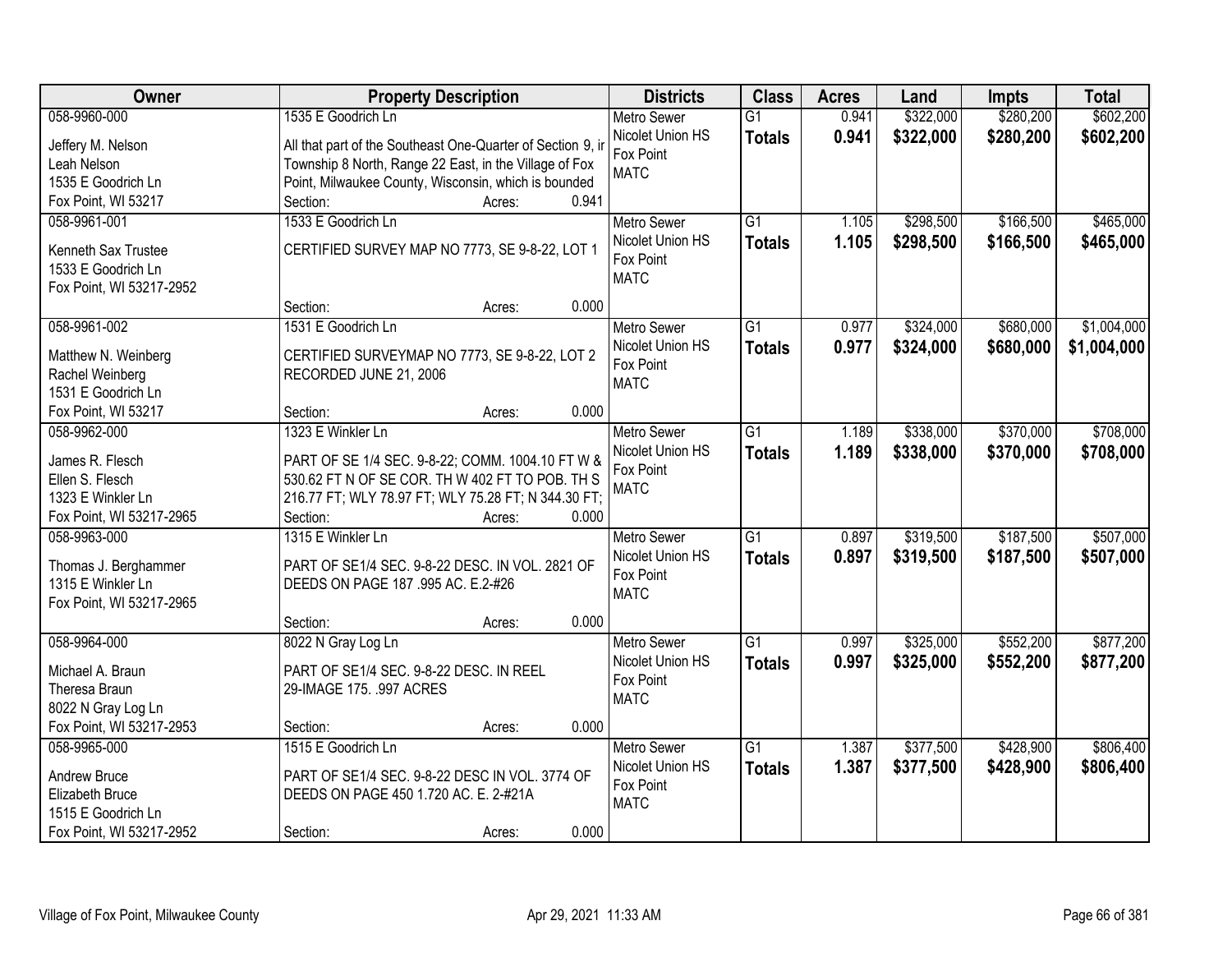| Owner                        | <b>Property Description</b>                      |        |       | <b>Districts</b>   | <b>Class</b>    | <b>Acres</b> | Land      | <b>Impts</b> | <b>Total</b> |
|------------------------------|--------------------------------------------------|--------|-------|--------------------|-----------------|--------------|-----------|--------------|--------------|
| 058-9966-000                 | 1414 E Goodrich Ln                               |        |       | <b>Metro Sewer</b> | $\overline{G1}$ | 1.739        | \$448,000 | \$273,700    | \$721,700    |
| Dudley A. Williams           | PART OF SE 1/4 SEC. 9-8-22 DESC. IN REEL 621 -   |        |       | Nicolet Union HS   | <b>Totals</b>   | 1.739        | \$448,000 | \$273,700    | \$721,700    |
| Carol S. Josten              | IMAGE 346 1.91 AC.                               |        |       | Fox Point          |                 |              |           |              |              |
| 1414 E Goodrich Ln           |                                                  |        |       | <b>MATC</b>        |                 |              |           |              |              |
| Fox Point, WI 53217          | Section:                                         | Acres: | 1.739 |                    |                 |              |           |              |              |
| 058-9967-000                 | 1314 E Goodrich Ln                               |        |       | <b>Metro Sewer</b> | $\overline{G1}$ | 1.045        | \$309,000 | \$705,500    | \$1,014,500  |
| Adam S. Bazelon              | PART OF SE1/4 SEC, 9-8-22 DESC, IN REEL 316      |        |       | Nicolet Union HS   | <b>Totals</b>   | 1.045        | \$309,000 | \$705,500    | \$1,014,500  |
| Amy S. Bazelon               | IMAGES 720-721 1.250 AC.                         |        |       | Fox Point          |                 |              |           |              |              |
| 1314 E Goodrich Ln           |                                                  |        |       | <b>MATC</b>        |                 |              |           |              |              |
| Fox Point, WI 53217          | Section:                                         | Acres: | 0.000 |                    |                 |              |           |              |              |
| 058-9968-000                 | 1304 E Goodrich Ln                               |        |       | <b>Metro Sewer</b> | $\overline{G1}$ | 0.808        | \$315,000 | \$397,700    | \$712,700    |
|                              |                                                  |        |       | Nicolet Union HS   |                 |              |           |              |              |
| Kristina P. Wurlitzer        | PART OF SE 1/4 SEC 9-8-22 DESC IN REEL           |        |       | Fox Point          | <b>Totals</b>   | 0.808        | \$315,000 | \$397,700    | \$712,700    |
| 1304 E Goodrich Ln           | 732-IMAGE 63 1.000 AC                            |        |       | <b>MATC</b>        |                 |              |           |              |              |
| Fox Point, WI 53217-2947     |                                                  |        |       |                    |                 |              |           |              |              |
|                              | Section:                                         | Acres: | 0.000 |                    |                 |              |           |              |              |
| 058-9969-000                 | 1213 E Goodrich Ln                               |        |       | <b>Metro Sewer</b> | $\overline{G1}$ | 2.890        | \$553,500 | \$639,600    | \$1,193,100  |
| Jeffrey J. Lueken            | PART OF SE 1/4 SEC 9-8-22 & PART OF LOT 2 SEC    |        |       | Nicolet Union HS   | <b>Totals</b>   | 2.890        | \$553,500 | \$639,600    | \$1,193,100  |
| Pamela L. Lueken             | 16-8-22 DESC IN REEL 851-IMAGES 913-914 3.208 AC |        |       | Fox Point          |                 |              |           |              |              |
| 1213 E Goodrich Ln           |                                                  |        |       | <b>MATC</b>        |                 |              |           |              |              |
| Fox Point, WI 53217-2946     | Section:                                         | Acres: | 2.890 |                    |                 |              |           |              |              |
| 058-9970-000                 | 1119 E Goodrich Ln                               |        |       | <b>Metro Sewer</b> | $\overline{G1}$ | 0.876        | \$318,500 | \$353,500    | \$672,000    |
|                              |                                                  |        |       | Nicolet Union HS   | Totals          | 0.876        | \$318,500 | \$353,500    | \$672,000    |
| Michael Bailey               | PART OF SE1/4 SEC. 9-8-22 DESC. IN VOL. 3253 OF  |        |       | Fox Point          |                 |              |           |              |              |
| Amanda Bailey                | DEEDS ON PAGE 322 1.000 AC. E.2-#35              |        |       | <b>MATC</b>        |                 |              |           |              |              |
| 1119 E Goodrich Ln           |                                                  |        |       |                    |                 |              |           |              |              |
| Fox Point, WI 53217          | Section:                                         | Acres: | 0.876 |                    |                 |              |           |              |              |
| 058-9971-000                 | 1111 E Goodrich Ln                               |        |       | Metro Sewer        | $\overline{G1}$ | 1.660        | \$410,500 | \$330,100    | \$740,600    |
| Thomas P. Menefee            | PART OF SE1/4 SEC. 9-8-22 & NE1/4 SEC. 16-8-22   |        |       | Nicolet Union HS   | <b>Totals</b>   | 1.660        | \$410,500 | \$330,100    | \$740,600    |
| Ellen K. Menefee             | DESC. IN VOL. 3253 OF DEEDS ON PAGE 322. 1.661   |        |       | Fox Point          |                 |              |           |              |              |
| 1111 E Goodrich Ln           | AC E.2-#36                                       |        |       | <b>MATC</b>        |                 |              |           |              |              |
| Fox Point, WI 53217          | Section:                                         | Acres: | 0.000 |                    |                 |              |           |              |              |
| 058-9972-000                 | 1112 E Goodrich Ln                               |        |       | <b>Metro Sewer</b> | $\overline{G1}$ | 1.036        | \$307,000 | \$611,000    | \$918,000    |
|                              |                                                  |        |       | Nicolet Union HS   | <b>Totals</b>   | 1.036        | \$307,000 | \$611,000    | \$918,000    |
| Florence B Darien 2006 Trust | PART OF SE1/4 SEC. 9-8-22 DESC. IN REEL 367 -    |        |       | Fox Point          |                 |              |           |              |              |
| 1112 E Goodrich Ln           | IMAGES 671-672 1.359 AC.                         |        |       | <b>MATC</b>        |                 |              |           |              |              |
| Fox Point, WI 53217-2943     |                                                  |        |       |                    |                 |              |           |              |              |
|                              | Section:                                         | Acres: | 0.000 |                    |                 |              |           |              |              |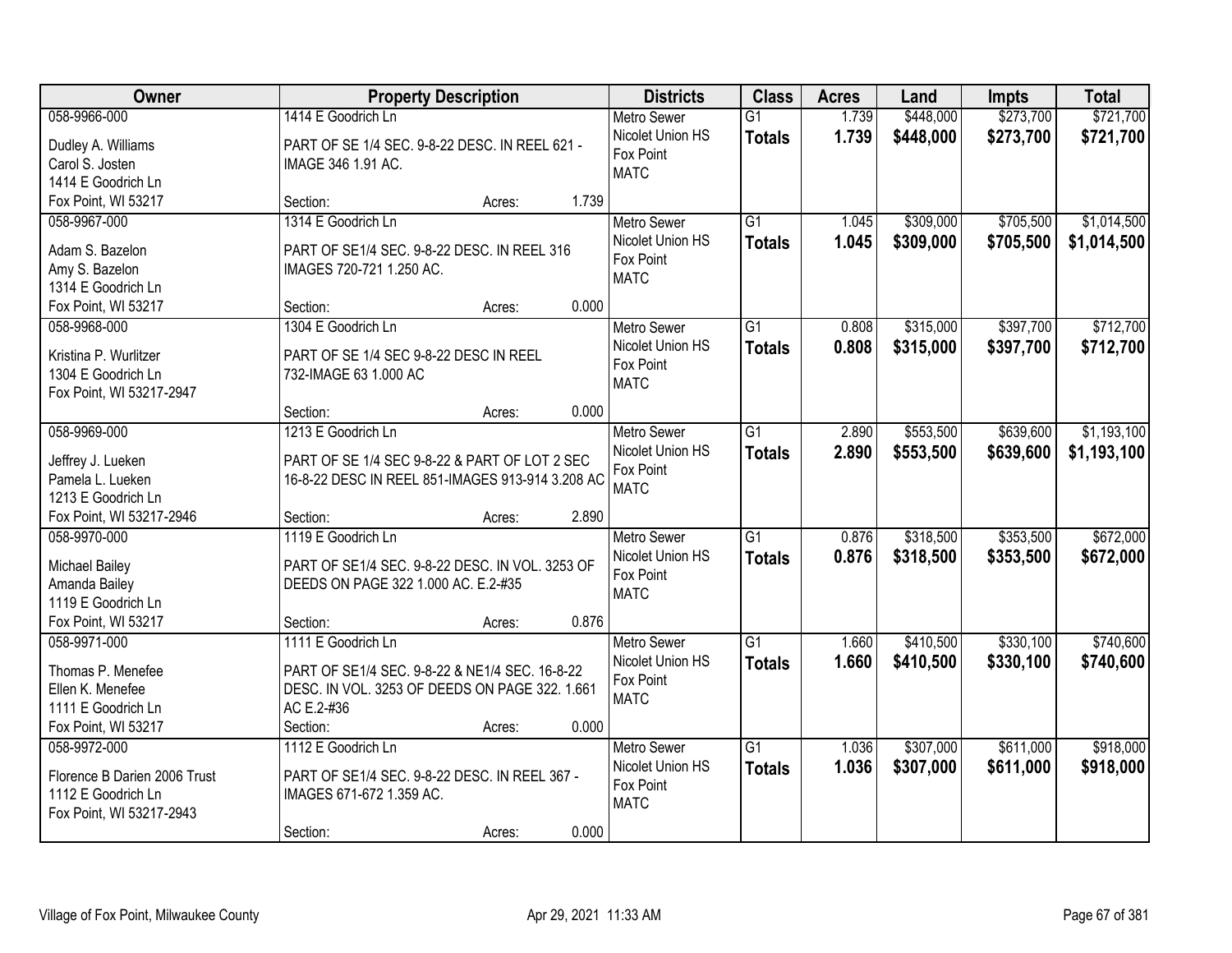| \$460,000<br>\$876,000<br>058-9973-000<br>1208 E Goodrich Ln<br>1.581<br>\$416,000<br><b>Metro Sewer</b><br>$\overline{G1}$<br>Nicolet Union HS<br>1.581<br>\$416,000<br>\$460,000<br>\$876,000<br><b>Totals</b><br>Nicholas P. Wahl<br>COM 279.19 FT N & 414.12 FT NELY OF SW COR OF<br>Fox Point<br>SE 1/4 SEC. 9-8-22; TH N 129.76 FT, NWLY 115 FT,<br>Marcella Hayes Wahl<br><b>MATC</b><br>1208 E Goodrich Ln<br>ELY 389.42 FT, SWLY 250 FT, TH WLY ON CUR 280<br>1.581<br>Fox Point, WI 53217<br>Section:<br>Acres:<br>\$1,070,500<br>8025 N Gray Log Ln<br>$\overline{G1}$<br>\$333,000<br>\$737,500<br>058-9974-000<br>1.166<br><b>Metro Sewer</b><br>1.166<br>Nicolet Union HS<br>\$333,000<br>\$737,500<br>\$1,070,500<br><b>Totals</b><br>James Schloemer<br>PART OF SE1/4 SEC. 9-8-22 DESC. IN VOL. 1663 OF<br>Fox Point<br>Andrea Schloemer<br>DEEDS ON PAGE 570 & VOL, 1689 PAGE 8, EXC.<br><b>MATC</b><br>8025 N Gray Log Ln<br>10FT. (.078A.) DESC. IN VOL. 1702 PAGE 376. 1.162<br>0.000<br>Fox Point, WI 53217-2954<br>Section:<br>Acres:<br>058-9975-001<br>8014 N Lake Dr<br>$\overline{G1}$<br>0.788<br>\$155,000<br>\$5,200<br>\$160,200<br><b>Metro Sewer</b><br>Nicolet Union HS<br>0.788<br>\$155,000<br>\$5,200<br>\$160,200<br><b>Totals</b><br>Matthew C. Carpenter<br>CERTIFIED SURVEY MAP NO 5809 SE 1/4 SEC 9-<br>Fox Point<br>Jane Y. Carpenter<br>8-22 PARCEL 1<br><b>MATC</b><br>8014 N Lake Dr<br>0.000<br>Fox Point, WI 53217<br>Section:<br>Acres:<br>\$346,500<br>\$271,200<br>\$617,700<br>058-9975-002<br>8014 N Lake Dr<br>$\overline{G1}$<br>1.232<br><b>Metro Sewer</b><br>Nicolet Union HS<br>1.232<br>\$346,500<br>\$271,200<br>\$617,700<br><b>Totals</b><br>Matthew C. Carpenter<br>CERTIFIED SURVEY MAP NO 5809 SE 1/4 SEC 9-<br>Fox Point<br>Jane Y. Carpenter<br>8-22 PARCEL 2<br><b>MATC</b><br>8014 N Lake Dr<br>0.000<br>Fox Point, WI 53217<br>Section:<br>Acres:<br>\$609,500<br>$\overline{G1}$<br>\$324,500<br>\$285,000<br>058-9976-000<br>8030 N Lake Dr<br>0.988<br><b>Metro Sewer</b><br>0.988<br>\$324,500<br>Nicolet Union HS<br><b>Totals</b><br>\$285,000<br>\$609,500<br>James B. Hoelzle<br>PART OF SE1/4 SEC. 9-8-22 DESC. IN REEL<br>Fox Point<br>118-IMAGE 510. 1.0625 ACRES.<br>Jessica L. Hoelzle<br><b>MATC</b><br>8030 N Lake Dr<br>Fox Point, WI 53217<br>Section:<br>0.000<br>Acres:<br>$\overline{G1}$<br>\$568,600<br>\$884,100<br>058-9977-000<br>1.077<br>\$315,500<br>8033 N Gray Log Ln<br><b>Metro Sewer</b><br>1.077<br>Nicolet Union HS<br>\$315,500<br>\$568,600<br>\$884,100<br><b>Totals</b><br>Michael Rycroft<br>PART OF SE1/4 SEC. 9-8-22 DESC. IN VOL. 1345 OF<br>Fox Point<br>DEEDS ON PAGE 619, & .09A. IN VOL. 1419 ON PAGE<br>Jessica Rycroft<br><b>MATC</b><br>8033 N Gray Log Ln<br>481, & 10FT. DESC. IN VOL. 1702 PAGE 376, (.078AC.)<br>Fox Point, WI 53217<br>1.077<br>Section:<br>Acres:<br>\$446,000<br>\$605,300<br>\$1,051,300<br>058-9978-000<br>8041 N Gray Log Ln<br>$\overline{G1}$<br>1.729<br><b>Metro Sewer</b><br>1.729<br>Nicolet Union HS<br>\$605,300<br>\$446,000<br>\$1,051,300<br><b>Totals</b><br>Jodi Peck<br>PART OF SE1/4 SEC. 9-8-22 DESC. IN VOL.2823 OF<br>Fox Point<br>8041 N Gray Log Ln<br>DEEDS ON PAGE 273 1.972 AC E.2-#32B & C 8041 (.<br><b>MATC</b><br>Fox Point, WI 53217-2954<br><b>GRAVLOG LANE</b> | Owner | <b>Property Description</b> | <b>Districts</b> | <b>Class</b> | <b>Acres</b> | Land | <b>Impts</b> | <b>Total</b> |
|------------------------------------------------------------------------------------------------------------------------------------------------------------------------------------------------------------------------------------------------------------------------------------------------------------------------------------------------------------------------------------------------------------------------------------------------------------------------------------------------------------------------------------------------------------------------------------------------------------------------------------------------------------------------------------------------------------------------------------------------------------------------------------------------------------------------------------------------------------------------------------------------------------------------------------------------------------------------------------------------------------------------------------------------------------------------------------------------------------------------------------------------------------------------------------------------------------------------------------------------------------------------------------------------------------------------------------------------------------------------------------------------------------------------------------------------------------------------------------------------------------------------------------------------------------------------------------------------------------------------------------------------------------------------------------------------------------------------------------------------------------------------------------------------------------------------------------------------------------------------------------------------------------------------------------------------------------------------------------------------------------------------------------------------------------------------------------------------------------------------------------------------------------------------------------------------------------------------------------------------------------------------------------------------------------------------------------------------------------------------------------------------------------------------------------------------------------------------------------------------------------------------------------------------------------------------------------------------------------------------------------------------------------------------------------------------------------------------------------------------------------------------------------------------------------------------------------------------------------------------------------------------------------------------------------------------------------------------------------------------------------------------------------------------------------------------------------------------------------------------------------------------------------------------------------------------------------------------------------------------------------------------------------------------------------------------------------------------|-------|-----------------------------|------------------|--------------|--------------|------|--------------|--------------|
|                                                                                                                                                                                                                                                                                                                                                                                                                                                                                                                                                                                                                                                                                                                                                                                                                                                                                                                                                                                                                                                                                                                                                                                                                                                                                                                                                                                                                                                                                                                                                                                                                                                                                                                                                                                                                                                                                                                                                                                                                                                                                                                                                                                                                                                                                                                                                                                                                                                                                                                                                                                                                                                                                                                                                                                                                                                                                                                                                                                                                                                                                                                                                                                                                                                                                                                                                |       |                             |                  |              |              |      |              |              |
|                                                                                                                                                                                                                                                                                                                                                                                                                                                                                                                                                                                                                                                                                                                                                                                                                                                                                                                                                                                                                                                                                                                                                                                                                                                                                                                                                                                                                                                                                                                                                                                                                                                                                                                                                                                                                                                                                                                                                                                                                                                                                                                                                                                                                                                                                                                                                                                                                                                                                                                                                                                                                                                                                                                                                                                                                                                                                                                                                                                                                                                                                                                                                                                                                                                                                                                                                |       |                             |                  |              |              |      |              |              |
|                                                                                                                                                                                                                                                                                                                                                                                                                                                                                                                                                                                                                                                                                                                                                                                                                                                                                                                                                                                                                                                                                                                                                                                                                                                                                                                                                                                                                                                                                                                                                                                                                                                                                                                                                                                                                                                                                                                                                                                                                                                                                                                                                                                                                                                                                                                                                                                                                                                                                                                                                                                                                                                                                                                                                                                                                                                                                                                                                                                                                                                                                                                                                                                                                                                                                                                                                |       |                             |                  |              |              |      |              |              |
|                                                                                                                                                                                                                                                                                                                                                                                                                                                                                                                                                                                                                                                                                                                                                                                                                                                                                                                                                                                                                                                                                                                                                                                                                                                                                                                                                                                                                                                                                                                                                                                                                                                                                                                                                                                                                                                                                                                                                                                                                                                                                                                                                                                                                                                                                                                                                                                                                                                                                                                                                                                                                                                                                                                                                                                                                                                                                                                                                                                                                                                                                                                                                                                                                                                                                                                                                |       |                             |                  |              |              |      |              |              |
|                                                                                                                                                                                                                                                                                                                                                                                                                                                                                                                                                                                                                                                                                                                                                                                                                                                                                                                                                                                                                                                                                                                                                                                                                                                                                                                                                                                                                                                                                                                                                                                                                                                                                                                                                                                                                                                                                                                                                                                                                                                                                                                                                                                                                                                                                                                                                                                                                                                                                                                                                                                                                                                                                                                                                                                                                                                                                                                                                                                                                                                                                                                                                                                                                                                                                                                                                |       |                             |                  |              |              |      |              |              |
|                                                                                                                                                                                                                                                                                                                                                                                                                                                                                                                                                                                                                                                                                                                                                                                                                                                                                                                                                                                                                                                                                                                                                                                                                                                                                                                                                                                                                                                                                                                                                                                                                                                                                                                                                                                                                                                                                                                                                                                                                                                                                                                                                                                                                                                                                                                                                                                                                                                                                                                                                                                                                                                                                                                                                                                                                                                                                                                                                                                                                                                                                                                                                                                                                                                                                                                                                |       |                             |                  |              |              |      |              |              |
|                                                                                                                                                                                                                                                                                                                                                                                                                                                                                                                                                                                                                                                                                                                                                                                                                                                                                                                                                                                                                                                                                                                                                                                                                                                                                                                                                                                                                                                                                                                                                                                                                                                                                                                                                                                                                                                                                                                                                                                                                                                                                                                                                                                                                                                                                                                                                                                                                                                                                                                                                                                                                                                                                                                                                                                                                                                                                                                                                                                                                                                                                                                                                                                                                                                                                                                                                |       |                             |                  |              |              |      |              |              |
|                                                                                                                                                                                                                                                                                                                                                                                                                                                                                                                                                                                                                                                                                                                                                                                                                                                                                                                                                                                                                                                                                                                                                                                                                                                                                                                                                                                                                                                                                                                                                                                                                                                                                                                                                                                                                                                                                                                                                                                                                                                                                                                                                                                                                                                                                                                                                                                                                                                                                                                                                                                                                                                                                                                                                                                                                                                                                                                                                                                                                                                                                                                                                                                                                                                                                                                                                |       |                             |                  |              |              |      |              |              |
|                                                                                                                                                                                                                                                                                                                                                                                                                                                                                                                                                                                                                                                                                                                                                                                                                                                                                                                                                                                                                                                                                                                                                                                                                                                                                                                                                                                                                                                                                                                                                                                                                                                                                                                                                                                                                                                                                                                                                                                                                                                                                                                                                                                                                                                                                                                                                                                                                                                                                                                                                                                                                                                                                                                                                                                                                                                                                                                                                                                                                                                                                                                                                                                                                                                                                                                                                |       |                             |                  |              |              |      |              |              |
|                                                                                                                                                                                                                                                                                                                                                                                                                                                                                                                                                                                                                                                                                                                                                                                                                                                                                                                                                                                                                                                                                                                                                                                                                                                                                                                                                                                                                                                                                                                                                                                                                                                                                                                                                                                                                                                                                                                                                                                                                                                                                                                                                                                                                                                                                                                                                                                                                                                                                                                                                                                                                                                                                                                                                                                                                                                                                                                                                                                                                                                                                                                                                                                                                                                                                                                                                |       |                             |                  |              |              |      |              |              |
|                                                                                                                                                                                                                                                                                                                                                                                                                                                                                                                                                                                                                                                                                                                                                                                                                                                                                                                                                                                                                                                                                                                                                                                                                                                                                                                                                                                                                                                                                                                                                                                                                                                                                                                                                                                                                                                                                                                                                                                                                                                                                                                                                                                                                                                                                                                                                                                                                                                                                                                                                                                                                                                                                                                                                                                                                                                                                                                                                                                                                                                                                                                                                                                                                                                                                                                                                |       |                             |                  |              |              |      |              |              |
|                                                                                                                                                                                                                                                                                                                                                                                                                                                                                                                                                                                                                                                                                                                                                                                                                                                                                                                                                                                                                                                                                                                                                                                                                                                                                                                                                                                                                                                                                                                                                                                                                                                                                                                                                                                                                                                                                                                                                                                                                                                                                                                                                                                                                                                                                                                                                                                                                                                                                                                                                                                                                                                                                                                                                                                                                                                                                                                                                                                                                                                                                                                                                                                                                                                                                                                                                |       |                             |                  |              |              |      |              |              |
|                                                                                                                                                                                                                                                                                                                                                                                                                                                                                                                                                                                                                                                                                                                                                                                                                                                                                                                                                                                                                                                                                                                                                                                                                                                                                                                                                                                                                                                                                                                                                                                                                                                                                                                                                                                                                                                                                                                                                                                                                                                                                                                                                                                                                                                                                                                                                                                                                                                                                                                                                                                                                                                                                                                                                                                                                                                                                                                                                                                                                                                                                                                                                                                                                                                                                                                                                |       |                             |                  |              |              |      |              |              |
|                                                                                                                                                                                                                                                                                                                                                                                                                                                                                                                                                                                                                                                                                                                                                                                                                                                                                                                                                                                                                                                                                                                                                                                                                                                                                                                                                                                                                                                                                                                                                                                                                                                                                                                                                                                                                                                                                                                                                                                                                                                                                                                                                                                                                                                                                                                                                                                                                                                                                                                                                                                                                                                                                                                                                                                                                                                                                                                                                                                                                                                                                                                                                                                                                                                                                                                                                |       |                             |                  |              |              |      |              |              |
|                                                                                                                                                                                                                                                                                                                                                                                                                                                                                                                                                                                                                                                                                                                                                                                                                                                                                                                                                                                                                                                                                                                                                                                                                                                                                                                                                                                                                                                                                                                                                                                                                                                                                                                                                                                                                                                                                                                                                                                                                                                                                                                                                                                                                                                                                                                                                                                                                                                                                                                                                                                                                                                                                                                                                                                                                                                                                                                                                                                                                                                                                                                                                                                                                                                                                                                                                |       |                             |                  |              |              |      |              |              |
|                                                                                                                                                                                                                                                                                                                                                                                                                                                                                                                                                                                                                                                                                                                                                                                                                                                                                                                                                                                                                                                                                                                                                                                                                                                                                                                                                                                                                                                                                                                                                                                                                                                                                                                                                                                                                                                                                                                                                                                                                                                                                                                                                                                                                                                                                                                                                                                                                                                                                                                                                                                                                                                                                                                                                                                                                                                                                                                                                                                                                                                                                                                                                                                                                                                                                                                                                |       |                             |                  |              |              |      |              |              |
|                                                                                                                                                                                                                                                                                                                                                                                                                                                                                                                                                                                                                                                                                                                                                                                                                                                                                                                                                                                                                                                                                                                                                                                                                                                                                                                                                                                                                                                                                                                                                                                                                                                                                                                                                                                                                                                                                                                                                                                                                                                                                                                                                                                                                                                                                                                                                                                                                                                                                                                                                                                                                                                                                                                                                                                                                                                                                                                                                                                                                                                                                                                                                                                                                                                                                                                                                |       |                             |                  |              |              |      |              |              |
|                                                                                                                                                                                                                                                                                                                                                                                                                                                                                                                                                                                                                                                                                                                                                                                                                                                                                                                                                                                                                                                                                                                                                                                                                                                                                                                                                                                                                                                                                                                                                                                                                                                                                                                                                                                                                                                                                                                                                                                                                                                                                                                                                                                                                                                                                                                                                                                                                                                                                                                                                                                                                                                                                                                                                                                                                                                                                                                                                                                                                                                                                                                                                                                                                                                                                                                                                |       |                             |                  |              |              |      |              |              |
|                                                                                                                                                                                                                                                                                                                                                                                                                                                                                                                                                                                                                                                                                                                                                                                                                                                                                                                                                                                                                                                                                                                                                                                                                                                                                                                                                                                                                                                                                                                                                                                                                                                                                                                                                                                                                                                                                                                                                                                                                                                                                                                                                                                                                                                                                                                                                                                                                                                                                                                                                                                                                                                                                                                                                                                                                                                                                                                                                                                                                                                                                                                                                                                                                                                                                                                                                |       |                             |                  |              |              |      |              |              |
|                                                                                                                                                                                                                                                                                                                                                                                                                                                                                                                                                                                                                                                                                                                                                                                                                                                                                                                                                                                                                                                                                                                                                                                                                                                                                                                                                                                                                                                                                                                                                                                                                                                                                                                                                                                                                                                                                                                                                                                                                                                                                                                                                                                                                                                                                                                                                                                                                                                                                                                                                                                                                                                                                                                                                                                                                                                                                                                                                                                                                                                                                                                                                                                                                                                                                                                                                |       |                             |                  |              |              |      |              |              |
|                                                                                                                                                                                                                                                                                                                                                                                                                                                                                                                                                                                                                                                                                                                                                                                                                                                                                                                                                                                                                                                                                                                                                                                                                                                                                                                                                                                                                                                                                                                                                                                                                                                                                                                                                                                                                                                                                                                                                                                                                                                                                                                                                                                                                                                                                                                                                                                                                                                                                                                                                                                                                                                                                                                                                                                                                                                                                                                                                                                                                                                                                                                                                                                                                                                                                                                                                |       |                             |                  |              |              |      |              |              |
|                                                                                                                                                                                                                                                                                                                                                                                                                                                                                                                                                                                                                                                                                                                                                                                                                                                                                                                                                                                                                                                                                                                                                                                                                                                                                                                                                                                                                                                                                                                                                                                                                                                                                                                                                                                                                                                                                                                                                                                                                                                                                                                                                                                                                                                                                                                                                                                                                                                                                                                                                                                                                                                                                                                                                                                                                                                                                                                                                                                                                                                                                                                                                                                                                                                                                                                                                |       |                             |                  |              |              |      |              |              |
|                                                                                                                                                                                                                                                                                                                                                                                                                                                                                                                                                                                                                                                                                                                                                                                                                                                                                                                                                                                                                                                                                                                                                                                                                                                                                                                                                                                                                                                                                                                                                                                                                                                                                                                                                                                                                                                                                                                                                                                                                                                                                                                                                                                                                                                                                                                                                                                                                                                                                                                                                                                                                                                                                                                                                                                                                                                                                                                                                                                                                                                                                                                                                                                                                                                                                                                                                |       |                             |                  |              |              |      |              |              |
|                                                                                                                                                                                                                                                                                                                                                                                                                                                                                                                                                                                                                                                                                                                                                                                                                                                                                                                                                                                                                                                                                                                                                                                                                                                                                                                                                                                                                                                                                                                                                                                                                                                                                                                                                                                                                                                                                                                                                                                                                                                                                                                                                                                                                                                                                                                                                                                                                                                                                                                                                                                                                                                                                                                                                                                                                                                                                                                                                                                                                                                                                                                                                                                                                                                                                                                                                |       |                             |                  |              |              |      |              |              |
|                                                                                                                                                                                                                                                                                                                                                                                                                                                                                                                                                                                                                                                                                                                                                                                                                                                                                                                                                                                                                                                                                                                                                                                                                                                                                                                                                                                                                                                                                                                                                                                                                                                                                                                                                                                                                                                                                                                                                                                                                                                                                                                                                                                                                                                                                                                                                                                                                                                                                                                                                                                                                                                                                                                                                                                                                                                                                                                                                                                                                                                                                                                                                                                                                                                                                                                                                |       |                             |                  |              |              |      |              |              |
|                                                                                                                                                                                                                                                                                                                                                                                                                                                                                                                                                                                                                                                                                                                                                                                                                                                                                                                                                                                                                                                                                                                                                                                                                                                                                                                                                                                                                                                                                                                                                                                                                                                                                                                                                                                                                                                                                                                                                                                                                                                                                                                                                                                                                                                                                                                                                                                                                                                                                                                                                                                                                                                                                                                                                                                                                                                                                                                                                                                                                                                                                                                                                                                                                                                                                                                                                |       |                             |                  |              |              |      |              |              |
|                                                                                                                                                                                                                                                                                                                                                                                                                                                                                                                                                                                                                                                                                                                                                                                                                                                                                                                                                                                                                                                                                                                                                                                                                                                                                                                                                                                                                                                                                                                                                                                                                                                                                                                                                                                                                                                                                                                                                                                                                                                                                                                                                                                                                                                                                                                                                                                                                                                                                                                                                                                                                                                                                                                                                                                                                                                                                                                                                                                                                                                                                                                                                                                                                                                                                                                                                |       |                             |                  |              |              |      |              |              |
|                                                                                                                                                                                                                                                                                                                                                                                                                                                                                                                                                                                                                                                                                                                                                                                                                                                                                                                                                                                                                                                                                                                                                                                                                                                                                                                                                                                                                                                                                                                                                                                                                                                                                                                                                                                                                                                                                                                                                                                                                                                                                                                                                                                                                                                                                                                                                                                                                                                                                                                                                                                                                                                                                                                                                                                                                                                                                                                                                                                                                                                                                                                                                                                                                                                                                                                                                |       |                             |                  |              |              |      |              |              |
|                                                                                                                                                                                                                                                                                                                                                                                                                                                                                                                                                                                                                                                                                                                                                                                                                                                                                                                                                                                                                                                                                                                                                                                                                                                                                                                                                                                                                                                                                                                                                                                                                                                                                                                                                                                                                                                                                                                                                                                                                                                                                                                                                                                                                                                                                                                                                                                                                                                                                                                                                                                                                                                                                                                                                                                                                                                                                                                                                                                                                                                                                                                                                                                                                                                                                                                                                |       |                             |                  |              |              |      |              |              |
|                                                                                                                                                                                                                                                                                                                                                                                                                                                                                                                                                                                                                                                                                                                                                                                                                                                                                                                                                                                                                                                                                                                                                                                                                                                                                                                                                                                                                                                                                                                                                                                                                                                                                                                                                                                                                                                                                                                                                                                                                                                                                                                                                                                                                                                                                                                                                                                                                                                                                                                                                                                                                                                                                                                                                                                                                                                                                                                                                                                                                                                                                                                                                                                                                                                                                                                                                |       |                             |                  |              |              |      |              |              |
|                                                                                                                                                                                                                                                                                                                                                                                                                                                                                                                                                                                                                                                                                                                                                                                                                                                                                                                                                                                                                                                                                                                                                                                                                                                                                                                                                                                                                                                                                                                                                                                                                                                                                                                                                                                                                                                                                                                                                                                                                                                                                                                                                                                                                                                                                                                                                                                                                                                                                                                                                                                                                                                                                                                                                                                                                                                                                                                                                                                                                                                                                                                                                                                                                                                                                                                                                |       |                             |                  |              |              |      |              |              |
|                                                                                                                                                                                                                                                                                                                                                                                                                                                                                                                                                                                                                                                                                                                                                                                                                                                                                                                                                                                                                                                                                                                                                                                                                                                                                                                                                                                                                                                                                                                                                                                                                                                                                                                                                                                                                                                                                                                                                                                                                                                                                                                                                                                                                                                                                                                                                                                                                                                                                                                                                                                                                                                                                                                                                                                                                                                                                                                                                                                                                                                                                                                                                                                                                                                                                                                                                |       |                             |                  |              |              |      |              |              |
|                                                                                                                                                                                                                                                                                                                                                                                                                                                                                                                                                                                                                                                                                                                                                                                                                                                                                                                                                                                                                                                                                                                                                                                                                                                                                                                                                                                                                                                                                                                                                                                                                                                                                                                                                                                                                                                                                                                                                                                                                                                                                                                                                                                                                                                                                                                                                                                                                                                                                                                                                                                                                                                                                                                                                                                                                                                                                                                                                                                                                                                                                                                                                                                                                                                                                                                                                |       |                             |                  |              |              |      |              |              |
|                                                                                                                                                                                                                                                                                                                                                                                                                                                                                                                                                                                                                                                                                                                                                                                                                                                                                                                                                                                                                                                                                                                                                                                                                                                                                                                                                                                                                                                                                                                                                                                                                                                                                                                                                                                                                                                                                                                                                                                                                                                                                                                                                                                                                                                                                                                                                                                                                                                                                                                                                                                                                                                                                                                                                                                                                                                                                                                                                                                                                                                                                                                                                                                                                                                                                                                                                |       |                             |                  |              |              |      |              |              |
|                                                                                                                                                                                                                                                                                                                                                                                                                                                                                                                                                                                                                                                                                                                                                                                                                                                                                                                                                                                                                                                                                                                                                                                                                                                                                                                                                                                                                                                                                                                                                                                                                                                                                                                                                                                                                                                                                                                                                                                                                                                                                                                                                                                                                                                                                                                                                                                                                                                                                                                                                                                                                                                                                                                                                                                                                                                                                                                                                                                                                                                                                                                                                                                                                                                                                                                                                |       |                             |                  |              |              |      |              |              |
|                                                                                                                                                                                                                                                                                                                                                                                                                                                                                                                                                                                                                                                                                                                                                                                                                                                                                                                                                                                                                                                                                                                                                                                                                                                                                                                                                                                                                                                                                                                                                                                                                                                                                                                                                                                                                                                                                                                                                                                                                                                                                                                                                                                                                                                                                                                                                                                                                                                                                                                                                                                                                                                                                                                                                                                                                                                                                                                                                                                                                                                                                                                                                                                                                                                                                                                                                |       |                             |                  |              |              |      |              |              |
|                                                                                                                                                                                                                                                                                                                                                                                                                                                                                                                                                                                                                                                                                                                                                                                                                                                                                                                                                                                                                                                                                                                                                                                                                                                                                                                                                                                                                                                                                                                                                                                                                                                                                                                                                                                                                                                                                                                                                                                                                                                                                                                                                                                                                                                                                                                                                                                                                                                                                                                                                                                                                                                                                                                                                                                                                                                                                                                                                                                                                                                                                                                                                                                                                                                                                                                                                |       | 0.000<br>Section:<br>Acres: |                  |              |              |      |              |              |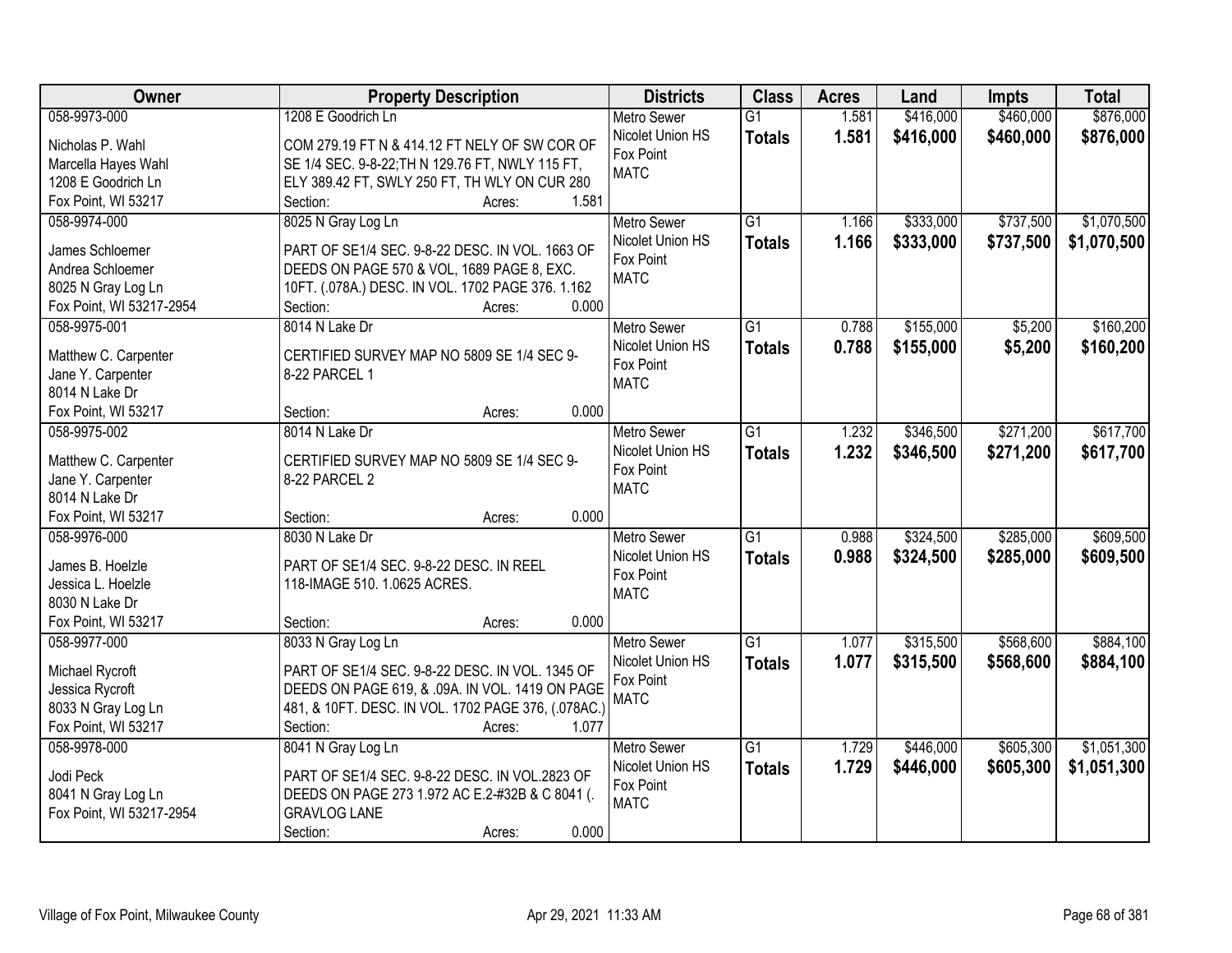| Owner                                    | <b>Property Description</b>                                 | <b>Districts</b>         | <b>Class</b>    | <b>Acres</b> | Land      | <b>Impts</b> | <b>Total</b> |
|------------------------------------------|-------------------------------------------------------------|--------------------------|-----------------|--------------|-----------|--------------|--------------|
| 058-9979-000                             | 1207 E Fox Ln                                               | <b>Metro Sewer</b>       | $\overline{G1}$ | 1.016        | \$303,000 | \$88,500     | \$391,500    |
| Joyce Sattler Revocable Living Trust U// | All that part of the South East One-quarter (1/4) of Sectio | Nicolet Union HS         | <b>Totals</b>   | 1.016        | \$303,000 | \$88,500     | \$391,500    |
| Dtd 12/30/03                             | Nine (9), Township Eight (8) North, Range Twenty-two        | Fox Point                |                 |              |           |              |              |
| 1207 E Fox Ln                            | (22) East, in the Village of Fox Point, bounded and         | <b>MATC</b>              |                 |              |           |              |              |
| Fox Point, WI 53217                      | 1.016<br>Section:<br>Acres:                                 |                          |                 |              |           |              |              |
| 058-9980-000                             | 1117 E Fox Ln                                               | <b>Metro Sewer</b>       | $\overline{G1}$ | 0.888        | \$319,500 | \$200,500    | \$520,000    |
|                                          |                                                             | Nicolet Union HS         |                 | 0.888        |           |              |              |
| Philip P & Sally E LaRosa Trust          | PART OF SE1/4 SEC. 9-8-22 DESC. IN VOL. 2593 OF             | Fox Point                | <b>Totals</b>   |              | \$319,500 | \$200,500    | \$520,000    |
| 1117 E Fox Ln                            | DEEDS ON PAGE 404 EXC. THAT PORTION                         | <b>MATC</b>              |                 |              |           |              |              |
| Fox Point, WI 53217-2847                 | INCLUDED IN VOL. 1345 OF DEEDS ON PAGE 619.                 |                          |                 |              |           |              |              |
|                                          | 0.000<br>Section:<br>Acres:                                 |                          |                 |              |           |              |              |
| 058-9981-000                             | 8040 N Lake Dr                                              | <b>Metro Sewer</b>       | $\overline{G1}$ | 0.789        | \$314,000 | \$196,600    | \$510,600    |
|                                          | PART OF SE 1/4 SEC 9-8-22 DESC IN REEL 964 -                | Nicolet Union HS         | <b>Totals</b>   | 0.789        | \$314,000 | \$196,600    | \$510,600    |
| Gregory J. Kehl<br>Mary E. Kehl          | IMAGE 1796 1.0265 AC                                        | Fox Point                |                 |              |           |              |              |
| 8040 N Lake Dr                           |                                                             | <b>MATC</b>              |                 |              |           |              |              |
| Fox Point, WI 53217-2916                 | 0.789<br>Section:<br>Acres:                                 |                          |                 |              |           |              |              |
| 058-9982-000                             | 8332 N Lake Dr                                              |                          | $\overline{G1}$ |              |           | \$666,000    |              |
|                                          |                                                             | <b>Metro Sewer</b>       |                 | 0.888        | \$319,500 |              | \$985,500    |
| Charles D. Jacobus Jr                    | PART OF SE1/4 SEC. 9-8-22 DESC. IN VOL. 2760 OF             | Nicolet Union HS         | <b>Totals</b>   | 0.888        | \$319,500 | \$666,000    | \$985,500    |
| 8332 N Lake Dr                           | DEEDS ON PAGE 19 1.000 AC. E.2-#42 8332 N. LAKE             | Fox Point<br><b>MATC</b> |                 |              |           |              |              |
| Fox Point, WI 53217                      | <b>DRIVE</b>                                                |                          |                 |              |           |              |              |
|                                          | 0.000<br>Section:<br>Acres:                                 |                          |                 |              |           |              |              |
| 058-9983-000                             | 1111 E Dean Rd                                              | <b>Metro Sewer</b>       | $\overline{G1}$ | 0.547        | \$301,500 | \$324,300    | \$625,800    |
|                                          |                                                             | Nicolet Union HS         | <b>Totals</b>   | 0.547        | \$301,500 | \$324,300    | \$625,800    |
| John R. Roesner Jr                       | PART OF SE1/4 SEC. 9-8-22 DESC. IN REEL 265 -               | Fox Point                |                 |              |           |              |              |
| Deborah H. Roesner                       | <b>IMAGE 1402</b>                                           | <b>MATC</b>              |                 |              |           |              |              |
| 1111 E Dean Rd                           |                                                             |                          |                 |              |           |              |              |
| Fox Point, WI 53217-2402                 | 0.000<br>Section:<br>Acres:                                 |                          |                 |              |           |              |              |
| 058-9984-000                             | 8275 N Allen Ln                                             | Metro Sewer              | $\overline{G1}$ | 0.822        | \$316,000 | \$383,500    | \$699,500    |
| Michael E. Widlansky                     | That part of the South East One-quarter (1/4) of Section    | Nicolet Union HS         | <b>Totals</b>   | 0.822        | \$316,000 | \$383,500    | \$699,500    |
| Shannon H. Panszi                        | Nine (9), Township Eight (8) North, Range Twenty-two        | Fox Point                |                 |              |           |              |              |
| 8275 N Allen Ln                          | (22) East, in the Village of Fox Point, Milwaukee County,   | <b>MATC</b>              |                 |              |           |              |              |
| Fox Point, WI 53217                      | 0.000<br>Section:<br>Acres:                                 |                          |                 |              |           |              |              |
| 058-9985-000                             | 8239 N Allen Ln                                             | <b>Metro Sewer</b>       | $\overline{G1}$ | 0.920        | \$321,000 | \$218,000    | \$539,000    |
|                                          |                                                             | Nicolet Union HS         | <b>Totals</b>   | 0.920        | \$321,000 | \$218,000    | \$539,000    |
| Reza H. Pakroo                           | S 155.20FT. OF N 964.39FT. OF W 280.61FT. OF E              | Fox Point                |                 |              |           |              |              |
| Kay J. Pakroo                            | 783.75FT. OF SE1/4 SEC 9-8-22 EXC N 69.98FT. OF E           | <b>MATC</b>              |                 |              |           |              |              |
| 8239 N Allen Ln                          | 50FT. THEREOF. CONT. 0.920 AC.                              |                          |                 |              |           |              |              |
| Fox Point, WI 53217-2835                 | 0.000<br>Section:<br>Acres:                                 |                          |                 |              |           |              |              |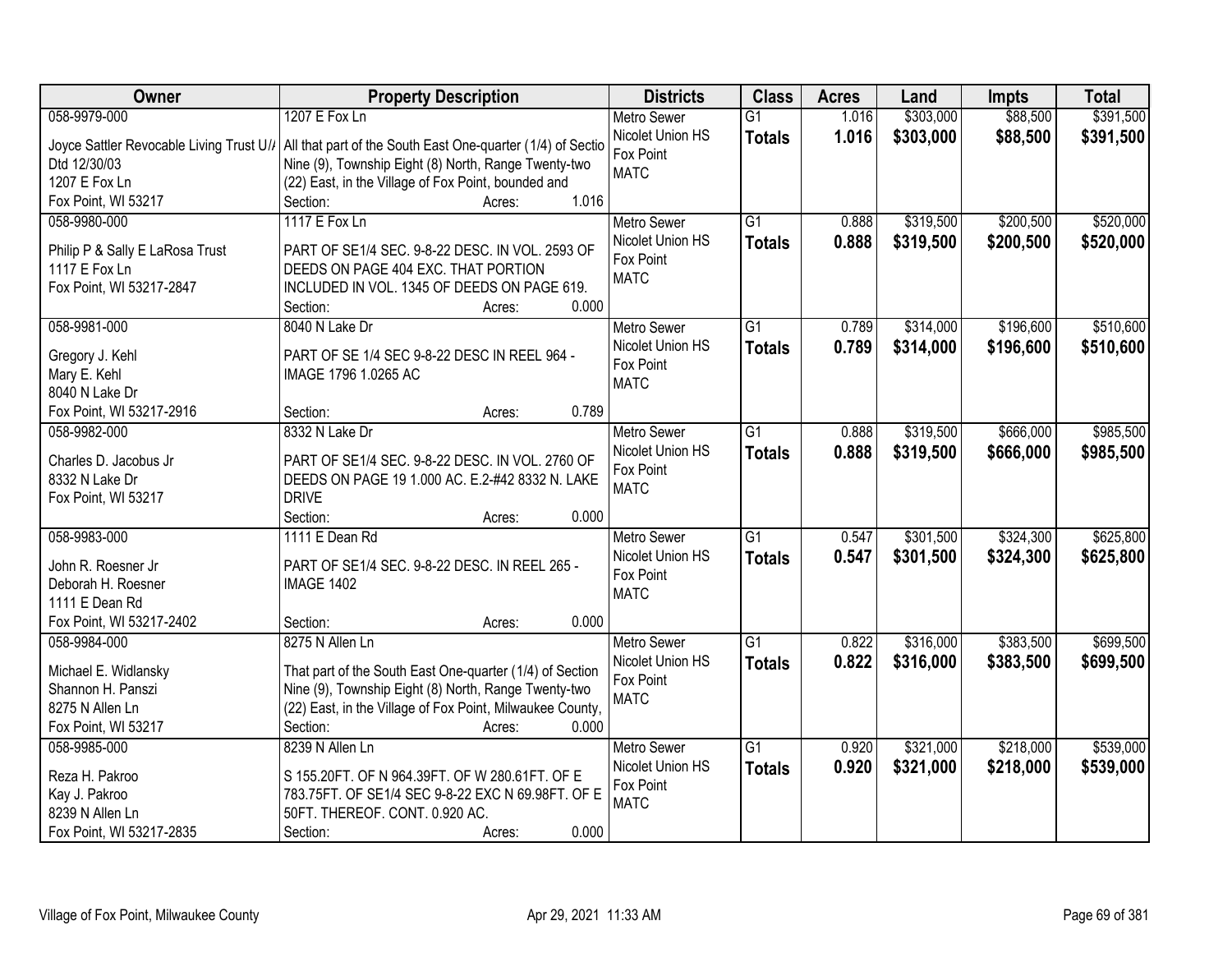| Owner                                 | <b>Property Description</b>                             | <b>Districts</b>              | <b>Class</b>    | <b>Acres</b> | Land      | <b>Impts</b> | <b>Total</b> |
|---------------------------------------|---------------------------------------------------------|-------------------------------|-----------------|--------------|-----------|--------------|--------------|
| 058-9986-000                          | 1700 E Fox Ln                                           | <b>Metro Sewer</b>            | $\overline{G1}$ | 1.305        | \$361,000 | \$1,013,800  | \$1,374,800  |
| <b>Charles Brown Trust</b>            | COM 630.81 FT W & 964.39 FT S OF NE COR OF SE           | Nicolet Union HS              | <b>Totals</b>   | 1.305        | \$361,000 | \$1,013,800  | \$1,374,800  |
| Attn: Andrew Porter                   | 1/4 SEC. 9-8-22, TH W 153.00 FT, S 407.26 FT, ELY       | Fox Point                     |                 |              |           |              |              |
| 1700 E Fox Ln                         | 154.36 FT, TH N 386.27 FT TO POC.                       | <b>MATC</b>                   |                 |              |           |              |              |
| Fox Point, WI 53217-2856              | 0.000<br>Section:<br>Acres:                             |                               |                 |              |           |              |              |
| 058-9987-000                          | 1708 E Fox Ln                                           | <b>Metro Sewer</b>            | $\overline{G1}$ | 1.259        | \$352,000 | \$246,200    | \$598,200    |
|                                       |                                                         | Nicolet Union HS              | <b>Totals</b>   | 1.259        | \$352,000 | \$246,200    | \$598,200    |
| TOULGAS LIVING TRUST U/A/D July       | PART OF SE1/4 SEC. 9-8-22 DESC. IN REEL 360 -           | Fox Point                     |                 |              |           |              |              |
| 3, 2018                               | IMAGE 2211, 1.3442 AC.                                  | <b>MATC</b>                   |                 |              |           |              |              |
| 1708 E Fox Ln                         |                                                         |                               |                 |              |           |              |              |
| Fox Point, WI 53217                   | 0.000<br>Section:<br>Acres:                             |                               |                 |              |           |              |              |
| 058-9988-000                          | 1712 E Fox Ln                                           | Metro Sewer                   | G1              | 1.249        | \$350,000 | \$381,800    | \$731,800    |
| Kyle J. Bentzien                      | That part of the Southeast One-Quarter of Section 9, in | Nicolet Union HS              | <b>Totals</b>   | 1.249        | \$350,000 | \$381,800    | \$731,800    |
| Laura C. Bentzien                     | Township 8 North, Range 22 East, in the Village of Fox  | Fox Point                     |                 |              |           |              |              |
| 1712 E Fox Ln                         | Point, Milwaukee County, Wisconsin, bounded and         | <b>MATC</b>                   |                 |              |           |              |              |
| Fox Point, WI 53217                   | 0.000<br>Section:<br>Acres:                             |                               |                 |              |           |              |              |
| 058-9989-000                          | 1718 E Fox Ln                                           | <b>Metro Sewer</b>            | G1              | 0.991        | \$324,500 | \$1,424,400  | \$1,748,900  |
|                                       |                                                         | Nicolet Union HS              | <b>Totals</b>   | 0.991        | \$324,500 | \$1,424,400  | \$1,748,900  |
| Mark A. Erlandson                     | PART OF SE1/4 SEC. 9-8-22 DESC. IN REEL 367 -           | Fox Point                     |                 |              |           |              |              |
| Heather K. Erlandson<br>1718 E Fox Ln | IMAGE 1036, 1.065 ACRES                                 | <b>MATC</b>                   |                 |              |           |              |              |
| Fox Point, WI 53217-2856              | 0.000<br>Section:                                       |                               |                 |              |           |              |              |
| 058-9990-000                          | Acres:<br>1801 E Fox Ln                                 |                               | $\overline{G1}$ | 1.097        | \$681,500 | \$451,500    | \$1,133,000  |
|                                       |                                                         | <b>Metro Sewer</b>            |                 |              |           |              |              |
| Craig L. Karmazin                     | COM 952.32 FT S OF THE NE COR OF SE 1/4 SEC             | Nicolet Union HS<br>Fox Point | <b>Totals</b>   | 1.097        | \$681,500 | \$451,500    | \$1,133,000  |
| 1801 E Fox Ln                         | 9-8-22, TH S 311.80 FT SWLY 210 FT, N 340.35 FT, TH     | <b>MATC</b>                   |                 |              |           |              |              |
| Fox Point, WI 53217                   | E 208.17 FT TO POB.                                     |                               |                 |              |           |              |              |
|                                       | Section:<br>0.000<br>Acres:                             |                               |                 |              |           |              |              |
| 058-9991-000                          | 1811 E Fox Ln                                           | Metro Sewer                   | $\overline{G1}$ | 0.901        | \$320,000 | \$297,000    | \$617,000    |
| James C. Brown                        | PART OF SE1/4 SEC.9-8-22 DESC. IN VOL. 3281 OF          | Nicolet Union HS              | <b>Totals</b>   | 0.901        | \$320,000 | \$297,000    | \$617,000    |
| Diane A. Brown                        | DEEDS ON PAGE 209. 1.000 AC. E.2-#11A                   | Fox Point                     |                 |              |           |              |              |
| 1811 E Fox Ln                         |                                                         | <b>MATC</b>                   |                 |              |           |              |              |
| Fox Point, WI 53217-2859              | 0.000<br>Section:<br>Acres:                             |                               |                 |              |           |              |              |
| 058-9992-000                          | 8238 N Allen Ln                                         | <b>Metro Sewer</b>            | $\overline{G1}$ | 0.885        | \$319,000 | \$217,500    | \$536,500    |
|                                       |                                                         | Nicolet Union HS              | <b>Totals</b>   | 0.885        | \$319,000 | \$217,500    | \$536,500    |
| Irene Neff Trust                      | PART OF SE1/4 SEC. 9-8-22 DESC. IN REEL 350-            | Fox Point                     |                 |              |           |              |              |
| 8238 N Allen Ln                       | IMAGES 1266-1267 1.000 AC.                              | <b>MATC</b>                   |                 |              |           |              |              |
| Fox Point, WI 53217-2834              |                                                         |                               |                 |              |           |              |              |
|                                       | 0.000<br>Section:<br>Acres:                             |                               |                 |              |           |              |              |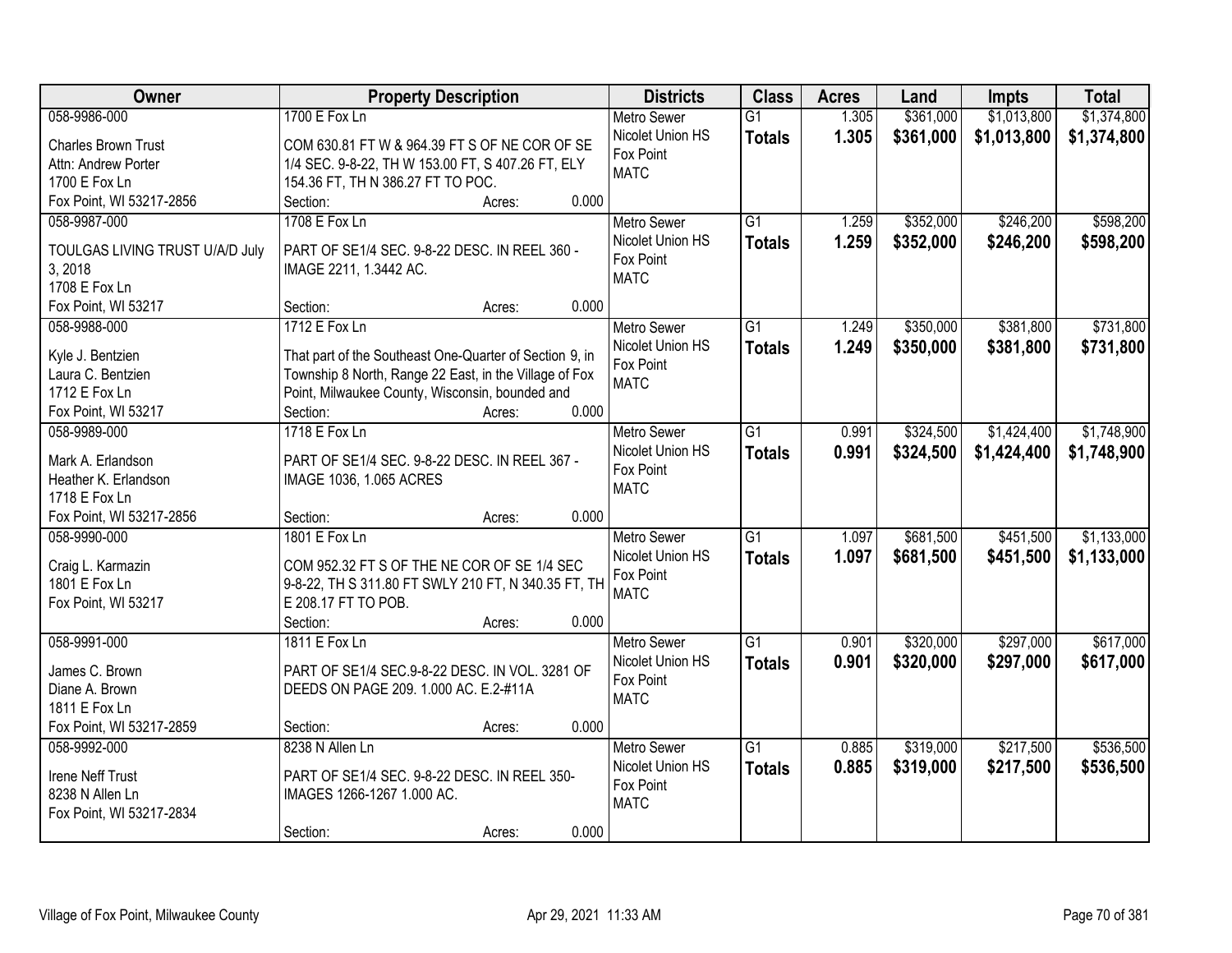| Owner                               | <b>Property Description</b>                     |       | <b>Districts</b>   | <b>Class</b>    | <b>Acres</b> | Land      | <b>Impts</b> | <b>Total</b> |
|-------------------------------------|-------------------------------------------------|-------|--------------------|-----------------|--------------|-----------|--------------|--------------|
| 058-9993-000                        | 8300 N Allen Ln                                 |       | <b>Metro Sewer</b> | $\overline{G1}$ | 1.002        | \$300,500 | \$525,500    | \$826,000    |
| Jason W. Allen                      | PART OF SE 1/4 SEC 9-8-22 DESC IN REEL 932 -    |       | Nicolet Union HS   | <b>Totals</b>   | 1.002        | \$300,500 | \$525,500    | \$826,000    |
| Jessica S. Lochmann                 | IMAGE 510 1.000 AC                              |       | Fox Point          |                 |              |           |              |              |
| 8300 N Allen Ln                     |                                                 |       | <b>MATC</b>        |                 |              |           |              |              |
| Fox Point, WI 53217                 | Section:<br>Acres:                              | 0.000 |                    |                 |              |           |              |              |
| 058-9994-000                        | 1821 E Fox Ln                                   |       | <b>Metro Sewer</b> | $\overline{G1}$ | 1.127        | \$325,500 | \$165,000    | \$490,500    |
|                                     |                                                 |       | Nicolet Union HS   | <b>Totals</b>   | 1.127        | \$325,500 | \$165,000    | \$490,500    |
| David G. Schneider                  | PART OF SE 1/4 SEC 9-8-22 DESC IN REEL 686 -    |       | Fox Point          |                 |              |           |              |              |
| Mary E. Schneider                   | IMAGE 441 1.237 AC                              |       | <b>MATC</b>        |                 |              |           |              |              |
| 1821 E Fox Ln                       |                                                 |       |                    |                 |              |           |              |              |
| Fox Point, WI 53217-2859            | Section:<br>Acres:                              | 0.000 |                    |                 |              |           |              |              |
| 058-9995-000                        | 1849 E Fox Ln                                   |       | <b>Metro Sewer</b> | G <sub>1</sub>  | 0.902        | \$320,000 | \$185,300    | \$505,300    |
| Jack A. Amormino                    | PART OF SE1/4 SEC. 9-8-22 DESC. IN VOL. 1598 OF |       | Nicolet Union HS   | <b>Totals</b>   | 0.902        | \$320,000 | \$185,300    | \$505,300    |
| May H. Amormino                     | DEEDS ON PAGE 535. 1.000 AC. E.2-#13B           |       | Fox Point          |                 |              |           |              |              |
| 1849 E Fox Ln                       |                                                 |       | <b>MATC</b>        |                 |              |           |              |              |
| Fox Point, WI 53217                 | Section:<br>Acres:                              | 0.000 |                    |                 |              |           |              |              |
| 058-9996-000                        | 8308 N Allen Ln                                 |       | <b>Metro Sewer</b> | $\overline{G1}$ | 0.902        | \$320,000 | \$166,000    | \$486,000    |
|                                     |                                                 |       | Nicolet Union HS   | <b>Totals</b>   | 0.902        | \$320,000 | \$166,000    | \$486,000    |
| Stephen L. Colburn                  | PART OF SE 1/4 SEC 9-8-22 DESC IN REEL 902      |       | Fox Point          |                 |              |           |              |              |
| Marlee S. Colburn                   | IMAGES 1321 TO 1325 INCL 1.000 AC               |       | <b>MATC</b>        |                 |              |           |              |              |
| 8308 N Allen Ln                     |                                                 |       |                    |                 |              |           |              |              |
| Fox Point, WI 53217-2836            | Section:<br>Acres:                              | 0.902 |                    |                 |              |           |              |              |
| 058-9997-001                        | 1711 E Dean Rd                                  |       | <b>Metro Sewer</b> | $\overline{G1}$ | 1.125        | \$325,000 | \$267,000    | \$592,000    |
| James J & Judith W Callan Revocable | PART OF SE 1/4 SEC. 9-8-22 DESC IN CERT.        |       | Nicolet Union HS   | <b>Totals</b>   | 1.125        | \$325,000 | \$267,000    | \$592,000    |
| <b>Family Trust</b>                 | SURVEY MAP 3515 PARCEL 1 SCHOOL DIST 2          |       | Fox Point          |                 |              |           |              |              |
| 1711 E Dean Rd                      |                                                 |       | <b>MATC</b>        |                 |              |           |              |              |
| Fox Point, WI 53217-2410            | Section:<br>Acres:                              | 1.125 |                    |                 |              |           |              |              |
| 058-9997-002                        | 8310 N Allen Ln                                 |       | <b>Metro Sewer</b> | $\overline{G1}$ | 1.000        | \$300,000 | \$509,500    | \$809,500    |
|                                     |                                                 |       | Nicolet Union HS   |                 | 1.000        | \$300,000 | \$509,500    | \$809,500    |
| Jeffrey S. Schuster                 | PART OF SE 1/4 SEC. 9-8-22 DESC IN CERT SURVEY  |       | Fox Point          | <b>Totals</b>   |              |           |              |              |
| Lynette F. Schuster                 | MAP 3515 PARCEL 2 SCHOOL DIST 2                 |       | <b>MATC</b>        |                 |              |           |              |              |
| 8310 N Allen Ln                     |                                                 |       |                    |                 |              |           |              |              |
| Fox Point, WI 53217-2836            | Section:<br>Acres:                              | 1.000 |                    |                 |              |           |              |              |
| 058-9998-000                        | 1861 E Fox Ln                                   |       | <b>Metro Sewer</b> | G1              | 1.245        | \$349,000 | \$235,500    | \$584,500    |
| John C. Moore                       | PART OF SE 1/4 SEC 9-8-22 DESC IN REEL          |       | Nicolet Union HS   | <b>Totals</b>   | 1.245        | \$349,000 | \$235,500    | \$584,500    |
| Betty J. Moore                      | 747-IMAGE 400 1.378 AC                          |       | Fox Point          |                 |              |           |              |              |
| 1861 E Fox Ln                       |                                                 |       | <b>MATC</b>        |                 |              |           |              |              |
| Fox Point, WI 53217-2859            |                                                 | 0.000 |                    |                 |              |           |              |              |
|                                     | Section:<br>Acres:                              |       |                    |                 |              |           |              |              |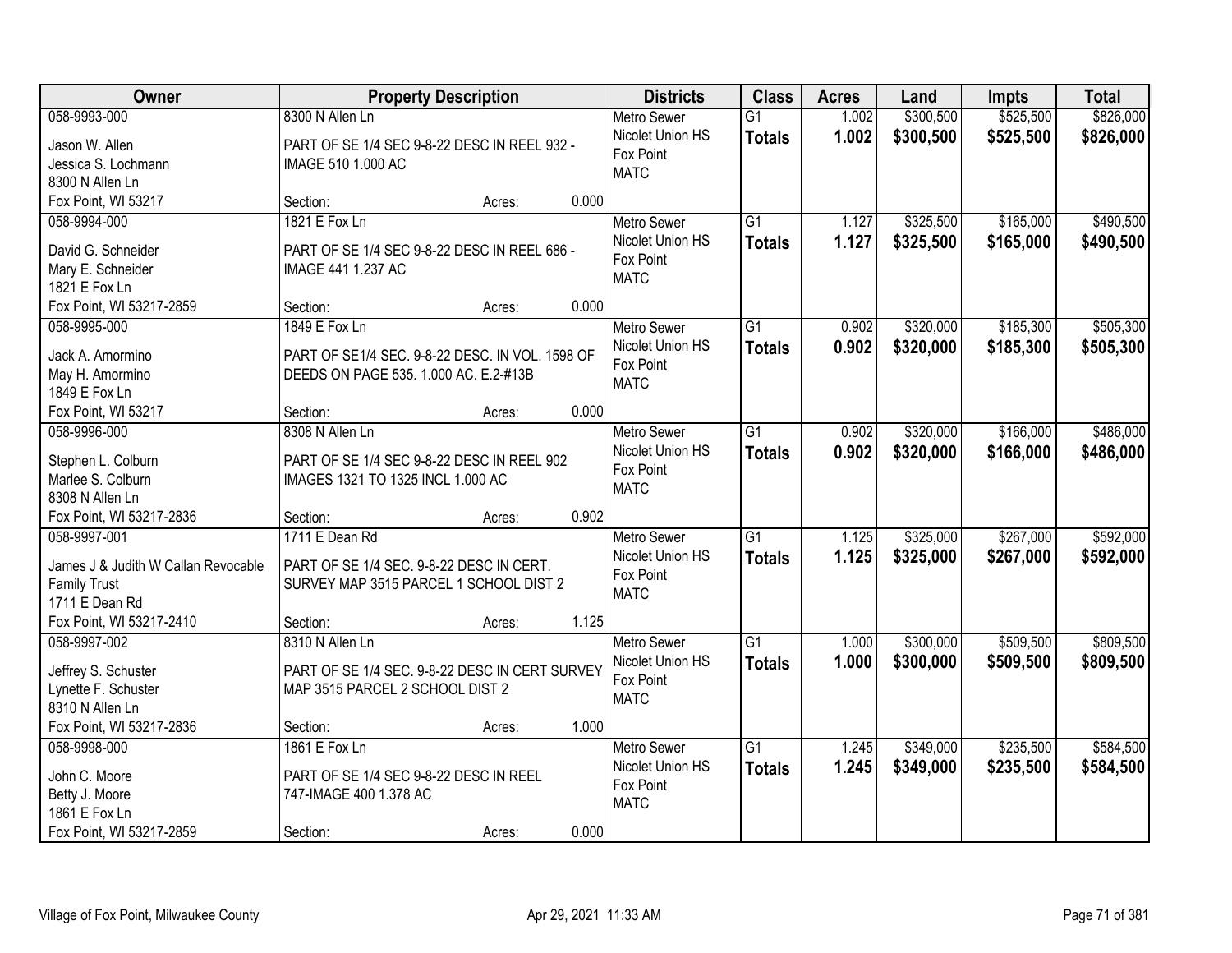| Owner                                  | <b>Property Description</b>                                 |        |       | <b>Districts</b>              | <b>Class</b>    | <b>Acres</b> | Land      | <b>Impts</b> | <b>Total</b> |
|----------------------------------------|-------------------------------------------------------------|--------|-------|-------------------------------|-----------------|--------------|-----------|--------------|--------------|
| 058-9999-000                           | 1811 E Dean Rd                                              |        |       | <b>Metro Sewer</b>            | $\overline{G1}$ | 0.878        | \$319,000 | \$173,900    | \$492,900    |
| James T. Mills                         | PART OF SE1/4 SEC. 9-8-22 DESC. IN VOL. 3988 OF             |        |       | Nicolet Union HS              | <b>Totals</b>   | 0.878        | \$319,000 | \$173,900    | \$492,900    |
| Mary Beth Mills                        | DEEDS ON PAGE 159. 1.120 AC. E.2-#14B                       |        |       | Fox Point                     |                 |              |           |              |              |
| 1811 E Dean Rd                         |                                                             |        |       | <b>MATC</b>                   |                 |              |           |              |              |
| Fox Point, WI 53217-2412               | Section:                                                    | Acres: | 0.000 |                               |                 |              |           |              |              |
| 059-0001-001                           | 412 E Bradley Rd                                            |        |       | <b>Metro Sewer</b>            | $\overline{G1}$ | 0.308        | \$113,000 | \$210,500    | \$323,500    |
| Lawrence F & Mary Jane Beschta Jt Liv  | FOX POINT COURTS, LOT 1 BLK 1 SCHOOL DIST 2                 |        |       | Nicolet Union HS              | <b>Totals</b>   | 0.308        | \$113,000 | \$210,500    | \$323,500    |
| & Dev Trust                            |                                                             |        |       | Fox Point                     |                 |              |           |              |              |
| 412 E Bradley Rd                       |                                                             |        |       | <b>MATC</b>                   |                 |              |           |              |              |
| Fox Point, WI 53217-3149               | Section:                                                    | Acres: | 0.000 |                               |                 |              |           |              |              |
| 059-0001-002                           | 416 E Bradley Rd                                            |        |       | Metro Sewer                   | $\overline{G1}$ | 0.267        | \$111,000 | \$228,000    | \$339,000    |
|                                        |                                                             |        |       | Nicolet Union HS              | <b>Totals</b>   | 0.267        | \$111,000 | \$228,000    | \$339,000    |
| Jerome L. Gottschall                   | FOX POINT COURTS, LOT 2 BLK 1 416 E BRADLEY                 |        |       | Fox Point                     |                 |              |           |              |              |
| Hope F. Gottschall<br>416 E Bradley Rd | RD LAND CONTRACT                                            |        |       | <b>MATC</b>                   |                 |              |           |              |              |
| Fox Point, WI 53217-3149               | Section:                                                    | Acres: | 0.000 |                               |                 |              |           |              |              |
| 059-0001-003                           | 502 E Bradley Rd                                            |        |       | <b>Metro Sewer</b>            | $\overline{G1}$ | 0.237        | \$104,500 | \$208,000    | \$312,500    |
|                                        |                                                             |        |       | Nicolet Union HS              | <b>Totals</b>   | 0.237        | \$104,500 | \$208,000    | \$312,500    |
| <b>Brian Avner</b>                     | FOX POINT COURTS, LOT 3 BLK 1                               |        |       | Fox Point                     |                 |              |           |              |              |
| Samantha Avner                         |                                                             |        |       | <b>MATC</b>                   |                 |              |           |              |              |
| 502 E Bradley Rd                       |                                                             |        |       |                               |                 |              |           |              |              |
| Fox Point, WI 53217                    | Section:                                                    | Acres: | 0.000 |                               |                 |              |           |              |              |
| 059-0003-000                           | 506 E Bradley Rd                                            |        |       | Metro Sewer                   | $\overline{G1}$ | 0.236        | \$103,500 | \$208,800    | \$312,300    |
| Kendall W. Strand                      | LOT 4, BLOCK 1, FOX POINT COURTS                            |        |       | Nicolet Union HS<br>Fox Point | <b>Totals</b>   | 0.236        | \$103,500 | \$208,800    | \$312,300    |
| 506 E Bradley Rd                       |                                                             |        |       | <b>MATC</b>                   |                 |              |           |              |              |
| Fox Point, WI 53217                    |                                                             |        |       |                               |                 |              |           |              |              |
|                                        | Section:                                                    | Acres: | 0.000 |                               |                 |              |           |              |              |
| 059-0004-000                           | 8005 N Santa Monica Blvd                                    |        |       | <b>Metro Sewer</b>            | $\overline{G1}$ | 0.272        | \$111,000 | \$322,600    | \$433,600    |
| Leah Neuroth                           | Lot 5, in Block 1, in Fox Point Courts, being a Subdivisior |        |       | Nicolet Union HS              | <b>Totals</b>   | 0.272        | \$111,000 | \$322,600    | \$433,600    |
| 8005 N Santa Monica Blvd               | of a part of the Southwest 1/4 of Section 9, Township 8     |        |       | Fox Point                     |                 |              |           |              |              |
| Fox Point, WI 53217                    | North, Range 22 East, Village of Fox Point, Milwaukee       |        |       | <b>MATC</b>                   |                 |              |           |              |              |
|                                        | Section:                                                    | Acres: | 0.272 |                               |                 |              |           |              |              |
| 059-0005-000                           | 8009 N Santa Monica Blvd                                    |        |       | <b>Metro Sewer</b>            | $\overline{G1}$ | 0.305        | \$113,000 | \$110,000    | \$223,000    |
| Sandra Katz                            | LOT 6, BLOCK 1, FOX POINT COURTS                            |        |       | Nicolet Union HS              | <b>Totals</b>   | 0.305        | \$113,000 | \$110,000    | \$223,000    |
| 8009 N Santa Monica Blvd               |                                                             |        |       | Fox Point                     |                 |              |           |              |              |
| Fox Point, WI 53217-2969               |                                                             |        |       | <b>MATC</b>                   |                 |              |           |              |              |
|                                        | Section:                                                    | Acres: | 0.000 |                               |                 |              |           |              |              |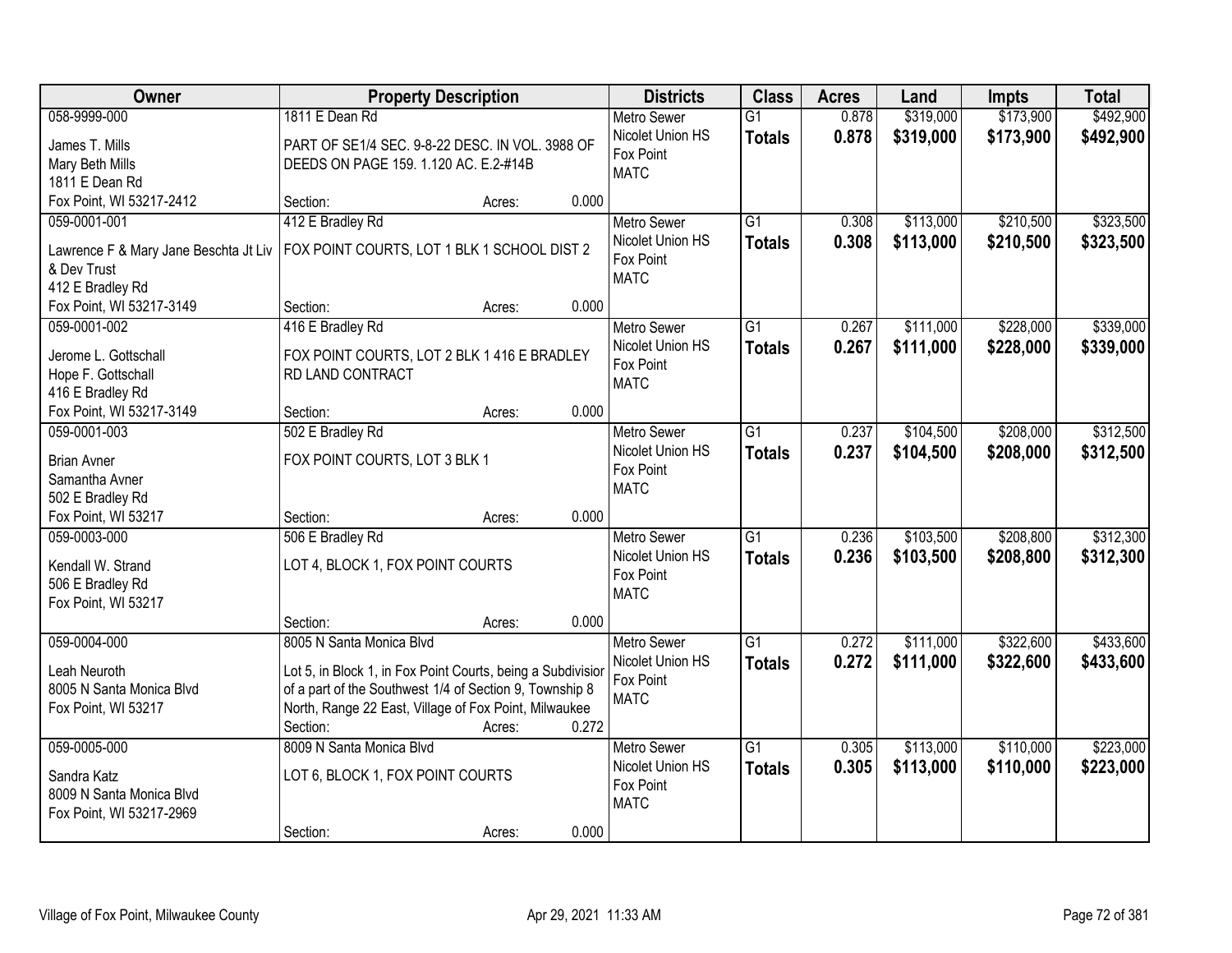| Owner                              | <b>Property Description</b>                               |                 | <b>Districts</b>   | <b>Class</b>    | <b>Acres</b> | Land      | <b>Impts</b> | <b>Total</b> |
|------------------------------------|-----------------------------------------------------------|-----------------|--------------------|-----------------|--------------|-----------|--------------|--------------|
| 059-0006-000                       | 8013 N Santa Monica Blvd                                  |                 | <b>Metro Sewer</b> | $\overline{G1}$ | 0.222        | \$98,000  | \$158,500    | \$256,500    |
| Katherine Foster                   | Lot Seven (7), in Block One (1), in Fox Point Courts,     |                 | Nicolet Union HS   | <b>Totals</b>   | 0.222        | \$98,000  | \$158,500    | \$256,500    |
| 8013 N Santa Monica Blvd           | being a Subdivision in the Southwest Onequarter           |                 | Fox Point          |                 |              |           |              |              |
| Fox Point, WI 53217                | (1/4) of Section Nine (9), Township Eight (8) North,      |                 | <b>MATC</b>        |                 |              |           |              |              |
|                                    | Section:                                                  | 0.000<br>Acres: |                    |                 |              |           |              |              |
| 059-0007-000                       | 8017 N Santa Monica Blvd                                  |                 | <b>Metro Sewer</b> | $\overline{G1}$ | 0.444        | \$120,500 | \$141,000    | \$261,500    |
| John A. Stephens                   | LOT 8, BLOCK 1, FOX POINT COURTS                          |                 | Nicolet Union HS   | <b>Totals</b>   | 0.444        | \$120,500 | \$141,000    | \$261,500    |
| 8017 N Santa Monica Blvd           |                                                           |                 | Fox Point          |                 |              |           |              |              |
| Fox Point, WI 53217-2969           |                                                           |                 | <b>MATC</b>        |                 |              |           |              |              |
|                                    | Section:                                                  | 0.000<br>Acres: |                    |                 |              |           |              |              |
| 059-0008-000                       | 8021 N Santa Monica Blvd                                  |                 | Metro Sewer        | G1              | 0.421        | \$119,000 | \$199,000    | \$318,000    |
| Robert J Goldstein Revocable Trust | LOT 9, BLOCK 1, FOX POINT COURTS                          |                 | Nicolet Union HS   | <b>Totals</b>   | 0.421        | \$119,000 | \$199,000    | \$318,000    |
| 8021 N Santa Monica Blvd           |                                                           |                 | Fox Point          |                 |              |           |              |              |
| Fox Point, WI 53217-2969           |                                                           |                 | <b>MATC</b>        |                 |              |           |              |              |
|                                    | Section:                                                  | 0.000<br>Acres: |                    |                 |              |           |              |              |
| 059-0009-000                       | 8025 N Santa Monica Blvd                                  |                 | <b>Metro Sewer</b> | G1              | 0.424        | \$119,000 | \$107,000    | \$226,000    |
| Garrett P. Bergemann               | LOT 10, BLOCK 1, FOX POINT COURTS                         |                 | Nicolet Union HS   | <b>Totals</b>   | 0.424        | \$119,000 | \$107,000    | \$226,000    |
| 8025 N Santa Monica Blvd           |                                                           |                 | Fox Point          |                 |              |           |              |              |
| Fox Point, WI 53217                |                                                           |                 | <b>MATC</b>        |                 |              |           |              |              |
|                                    | Section:                                                  | 0.000<br>Acres: |                    |                 |              |           |              |              |
| 059-0010-000                       | 8029 N Santa Monica Blvd                                  |                 | <b>Metro Sewer</b> | $\overline{G1}$ | 0.441        | \$120,000 | \$148,300    | \$268,300    |
| John C. Poelzer                    | LOT 11, BLOCK 1, FOX POINT COURTS                         |                 | Nicolet Union HS   | <b>Totals</b>   | 0.441        | \$120,000 | \$148,300    | \$268,300    |
| Lynn M. Poelzer                    |                                                           |                 | Fox Point          |                 |              |           |              |              |
| 8029 N Santa Monica Blvd           |                                                           |                 | <b>MATC</b>        |                 |              |           |              |              |
| Fox Point, WI 53217-2969           | Section:                                                  | 0.000<br>Acres: |                    |                 |              |           |              |              |
| 059-0011-000                       | 8033 N Santa Monica Blvd                                  |                 | <b>Metro Sewer</b> | G1              | 0.356        | \$115,500 | \$210,300    | \$325,800    |
| Marian B. Holming                  | LOT 12, BLOCK 1, FOX POINT COURTS                         |                 | Nicolet Union HS   | <b>Totals</b>   | 0.356        | \$115,500 | \$210,300    | \$325,800    |
| 8033 N Santa Monica Blvd           |                                                           |                 | Fox Point          |                 |              |           |              |              |
| Fox Point, WI 53217-2969           |                                                           |                 | <b>MATC</b>        |                 |              |           |              |              |
|                                    | Section:                                                  | 0.000<br>Acres: |                    |                 |              |           |              |              |
| 059-0012-000                       | 8037 N Santa Monica Blvd                                  |                 | <b>Metro Sewer</b> | $\overline{G1}$ | 0.303        | \$113,000 | \$143,500    | \$256,500    |
| David M Hirsch Revocable Trust     | Lot Thirteen (13), in Block One (1), in Fox Point Courts, |                 | Nicolet Union HS   | <b>Totals</b>   | 0.303        | \$113,000 | \$143,500    | \$256,500    |
| 8037 N Santa Monica Blvd           | being a Subdivision of part of the South                  |                 | Fox Point          |                 |              |           |              |              |
| Fox Point, WI 53217                | West 1/4 of Section Nine (9), in Township Eight (8) North |                 | <b>MATC</b>        |                 |              |           |              |              |
|                                    | Section:                                                  | 0.000<br>Acres: |                    |                 |              |           |              |              |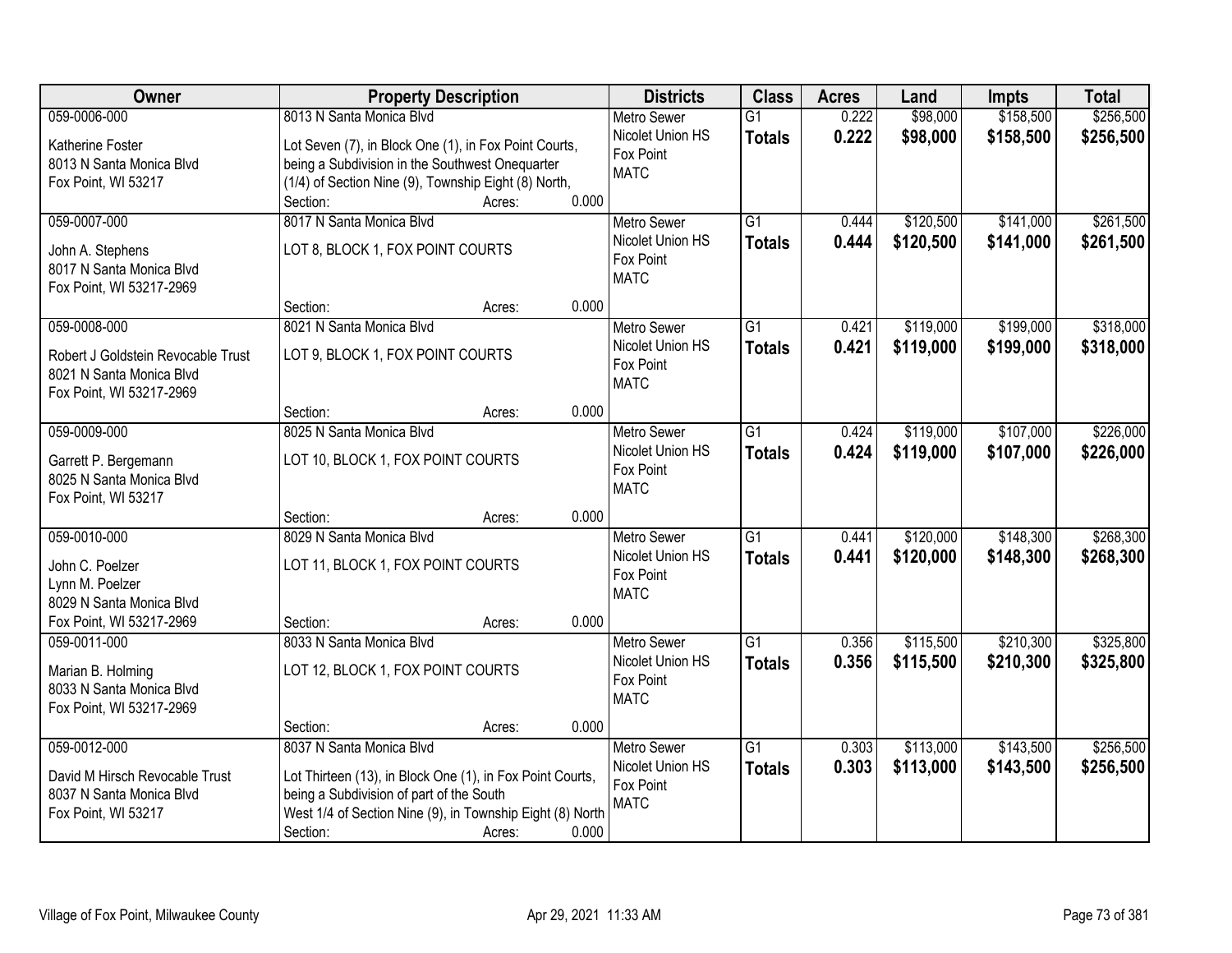| Owner                                                                                          | <b>Property Description</b>                                                                                                                                                                                          |        | <b>Districts</b>                                                            | <b>Class</b>                     | <b>Acres</b>   | Land                   | Impts                  | <b>Total</b>           |
|------------------------------------------------------------------------------------------------|----------------------------------------------------------------------------------------------------------------------------------------------------------------------------------------------------------------------|--------|-----------------------------------------------------------------------------|----------------------------------|----------------|------------------------|------------------------|------------------------|
| 059-0013-000                                                                                   | 8049 N Santa Monica Blvd                                                                                                                                                                                             |        | <b>Metro Sewer</b>                                                          | $\overline{G1}$                  | 0.274          | \$111,500              | \$164,000              | \$275,500              |
| James A. Lacharite<br>Mary Garity<br>8049 N Santa Monica Blvd                                  | LOT 14, BLOCK 1, FOX POINT COURTS                                                                                                                                                                                    |        | Nicolet Union HS<br>Fox Point<br><b>MATC</b>                                | <b>Totals</b>                    | 0.274          | \$111,500              | \$164,000              | \$275,500              |
| Fox Point, WI 53217-2969                                                                       | Section:                                                                                                                                                                                                             | Acres: | 0.000                                                                       |                                  |                |                        |                        |                        |
| 059-0014-000                                                                                   | 507 E Willow Rd                                                                                                                                                                                                      |        | <b>Metro Sewer</b>                                                          | $\overline{G1}$                  | 0.256          | \$110,500              | \$122,900              | \$233,400              |
| Martha M. Kaszubowski<br>507 E Willow Rd<br>Fox Point, WI 53217-2767                           | LOT 15, BLOCK 1, FOX POINT COURTS                                                                                                                                                                                    |        | Nicolet Union HS<br>Fox Point<br><b>MATC</b>                                | <b>Totals</b>                    | 0.256          | \$110,500              | \$122,900              | \$233,400              |
|                                                                                                | Section:                                                                                                                                                                                                             | Acres: | 0.000                                                                       |                                  |                |                        |                        |                        |
| 059-0015-000                                                                                   | 503 E Willow Rd                                                                                                                                                                                                      |        | <b>Metro Sewer</b>                                                          | G1                               | 0.236          | \$103,500              | \$161,200              | \$264,700              |
| Gerald L. Grube<br>Karen W. Grube<br>503 E Willow Rd                                           | LOT 16, BLOCK 1, FOX POINT COURTS                                                                                                                                                                                    |        | Nicolet Union HS<br>Fox Point<br><b>MATC</b>                                | <b>Totals</b>                    | 0.236          | \$103,500              | \$161,200              | \$264,700              |
| Fox Point, WI 53217-2767                                                                       | Section:                                                                                                                                                                                                             | Acres: | 0.000                                                                       |                                  |                |                        |                        |                        |
| 059-0016-000                                                                                   | 415 E Willow Rd                                                                                                                                                                                                      |        | <b>Metro Sewer</b>                                                          | G <sub>1</sub>                   | 0.267          | \$111,000              | \$214,600              | \$325,600              |
| <b>Blake Shubert</b><br><b>Bianca Shubert</b><br>415 E Willow Rd                               | LOT 17 BLK 1, FOX POINT COURTS                                                                                                                                                                                       |        | Nicolet Union HS<br>Fox Point<br><b>MATC</b>                                | <b>Totals</b>                    | 0.267          | \$111,000              | \$214,600              | \$325,600              |
| Fox Point, WI 53217                                                                            | Section:                                                                                                                                                                                                             | Acres: | 0.000                                                                       |                                  |                |                        |                        |                        |
| 059-0017-000<br>Aidan C. Kinney<br>Andrew L. Hartman<br>413 E Willow Rd<br>Fox Point, WI 53217 | 413 E Willow Rd<br>Lot 18, in Block 1, in Fox Point Courts, being a Subdivisio<br>of part of the South West 1/4 of Section 9, in Township 8<br>North, Range 22 East, in the Village of Fox Point, County<br>Section: | Acres: | <b>Metro Sewer</b><br>Nicolet Union HS<br>Fox Point<br><b>MATC</b><br>0.000 | $\overline{G1}$<br><b>Totals</b> | 0.352<br>0.352 | \$115,500<br>\$115,500 | \$172,300<br>\$172,300 | \$287,800<br>\$287,800 |
| 059-0018-000                                                                                   | 412 E Willow Rd                                                                                                                                                                                                      |        | <b>Metro Sewer</b>                                                          | $\overline{G1}$                  | 0.318          | \$113,500              | \$193,100              | \$306,600              |
| The Mark A. Kehrmann and Charlene L.<br>Kehrmann Joint Rev<br>412 E Willow Rd                  | LOT 1, BLOCK 2, FOX POINT COURTS                                                                                                                                                                                     |        | Nicolet Union HS<br>Fox Point<br><b>MATC</b>                                | <b>Totals</b>                    | 0.318          | \$113,500              | \$193,100              | \$306,600              |
| Fox Point, WI 53217                                                                            | Section:                                                                                                                                                                                                             | Acres: | 0.000                                                                       |                                  |                |                        |                        |                        |
| 059-0019-000<br>Sean E. Lees<br>Julia E. Lees<br>414 E Willow Rd<br>Fox Point, WI 53217        | 414 E Willow Rd<br>LOT 2, BLOCK 2, FOX POINT COURTS<br>Section:                                                                                                                                                      | Acres: | <b>Metro Sewer</b><br>Nicolet Union HS<br>Fox Point<br><b>MATC</b><br>0.000 | $\overline{G1}$<br><b>Totals</b> | 0.285<br>0.285 | \$112,000<br>\$112,000 | \$164,900<br>\$164,900 | \$276,900<br>\$276,900 |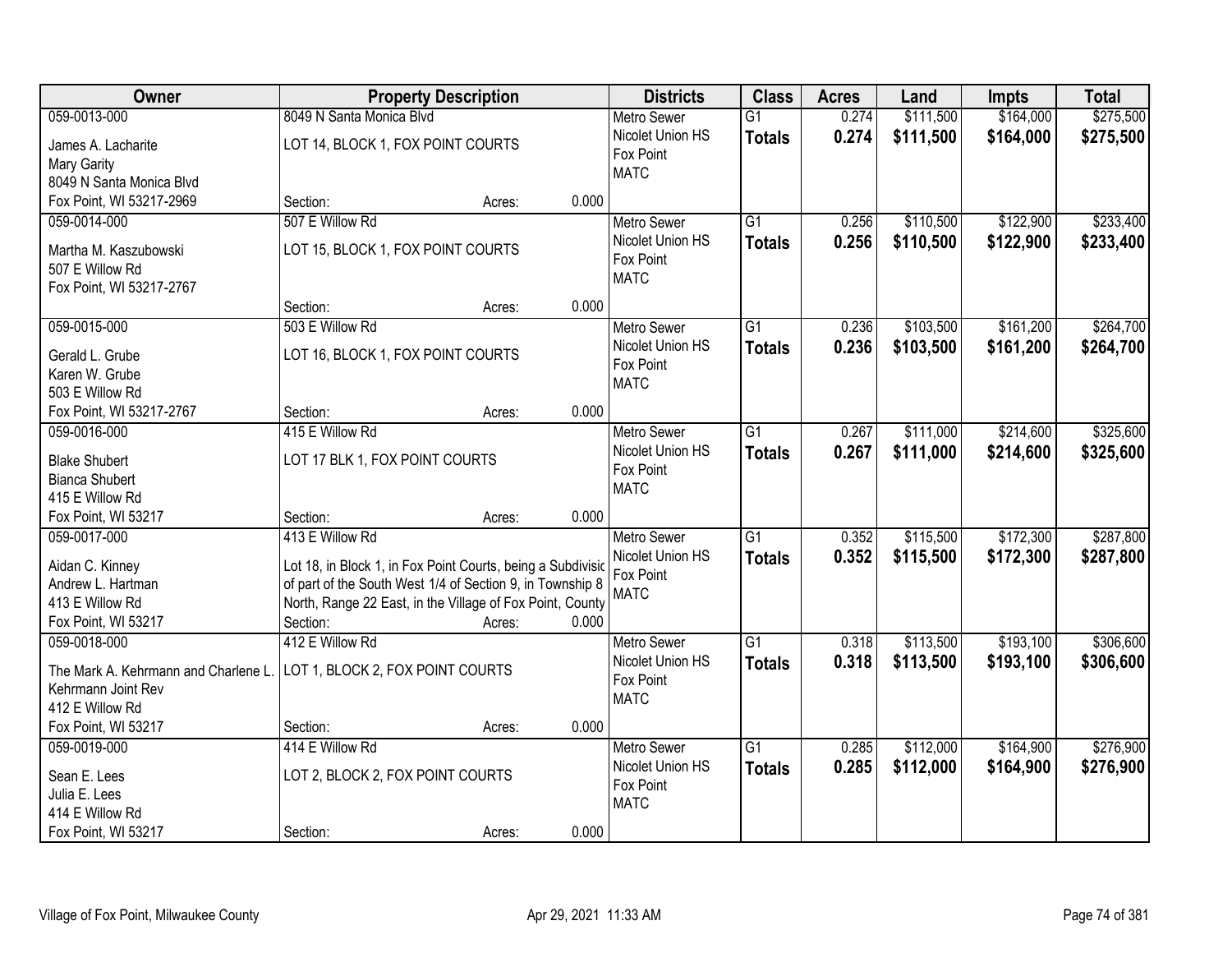| <b>Owner</b>                                         | <b>Property Description</b>                                                                                           |        |       | <b>Districts</b>   | <b>Class</b>    | <b>Acres</b> | Land      | <b>Impts</b> | <b>Total</b> |
|------------------------------------------------------|-----------------------------------------------------------------------------------------------------------------------|--------|-------|--------------------|-----------------|--------------|-----------|--------------|--------------|
| 059-0020-000                                         | 502 E Willow Rd                                                                                                       |        |       | <b>Metro Sewer</b> | $\overline{G1}$ | 0.254        | \$110,000 | \$146,300    | \$256,300    |
| Michael R. Hool                                      | LOT 3, BLOCK 2, FOX POINT COURTS                                                                                      |        |       | Nicolet Union HS   | <b>Totals</b>   | 0.254        | \$110,000 | \$146,300    | \$256,300    |
| Penny C. Hool                                        |                                                                                                                       |        |       | Fox Point          |                 |              |           |              |              |
| 502 E Willow Rd                                      |                                                                                                                       |        |       | <b>MATC</b>        |                 |              |           |              |              |
| Fox Point, WI 53217-2766                             | Section:                                                                                                              | Acres: | 0.000 |                    |                 |              |           |              |              |
| 059-0021-000                                         | 506 E Willow Rd                                                                                                       |        |       | <b>Metro Sewer</b> | $\overline{G1}$ | 0.272        | \$111,000 | \$193,500    | \$304,500    |
| Timothy L. Stauder and Nancy Stowell                 | LOT FOUR (4), IN BLOCK TWO (2), IN FOX POINT                                                                          |        |       | Nicolet Union HS   | <b>Totals</b>   | 0.272        | \$111,000 | \$193,500    | \$304,500    |
| Trust                                                | COURTS, BEING A SUBDIVISION OF PART OF THE                                                                            |        |       | Fox Point          |                 |              |           |              |              |
| 506 E Willow Rd                                      | SOUTHWEST                                                                                                             |        |       | <b>MATC</b>        |                 |              |           |              |              |
| Fox Point, WI 53217                                  | Section:                                                                                                              | Acres: | 0.272 |                    |                 |              |           |              |              |
| 059-0022-000                                         | 8105 N Santa Monica Blvd                                                                                              |        |       | <b>Metro Sewer</b> | G <sub>1</sub>  | 0.291        | \$112,000 | \$108,800    | \$220,800    |
| James T. Labre                                       |                                                                                                                       |        |       | Nicolet Union HS   | <b>Totals</b>   | 0.291        | \$112,000 | \$108,800    | \$220,800    |
| 8105 N Santa Monica Blvd                             | Lot 5, in Block 2, in Fox Point Courts, being a part of the<br>Southwest 1/4 of Section 9, in Township 8 North, Range |        |       | Fox Point          |                 |              |           |              |              |
| Fox Point, WI 53217                                  | 22                                                                                                                    |        |       | <b>MATC</b>        |                 |              |           |              |              |
|                                                      | Section:                                                                                                              | Acres: | 0.000 |                    |                 |              |           |              |              |
| 059-0023-000                                         | 8121 N Santa Monica Blvd                                                                                              |        |       | <b>Metro Sewer</b> | G1              | 0.303        | \$113,000 | \$231,000    | \$344,000    |
|                                                      |                                                                                                                       |        |       | Nicolet Union HS   | <b>Totals</b>   | 0.303        | \$113,000 | \$231,000    | \$344,000    |
| Barbara J. Hanson<br>8121 N Santa Monica Blvd        | LOT 6, BLOCK 2, FOX POINT COURTS                                                                                      |        |       | Fox Point          |                 |              |           |              |              |
| Fox Point, WI 53217-2867                             |                                                                                                                       |        |       | <b>MATC</b>        |                 |              |           |              |              |
|                                                      | Section:                                                                                                              | Acres: | 0.000 |                    |                 |              |           |              |              |
| 059-0024-000                                         | 8125 N Santa Monica Blvd                                                                                              |        |       | <b>Metro Sewer</b> | $\overline{G1}$ | 0.334        | \$114,500 | \$123,200    | \$237,700    |
|                                                      |                                                                                                                       |        |       | Nicolet Union HS   | <b>Totals</b>   | 0.334        | \$114,500 | \$123,200    | \$237,700    |
| Holly Butzen<br>8125 N Santa Monica Blvd             | LOT 7, BLOCK 2, FOX POINT COURTS                                                                                      |        |       | Fox Point          |                 |              |           |              |              |
| Fox Point, WI 53217-2867                             |                                                                                                                       |        |       | <b>MATC</b>        |                 |              |           |              |              |
|                                                      | Section:                                                                                                              | Acres: | 0.000 |                    |                 |              |           |              |              |
| 059-0025-000                                         | 8129 N Santa Monica Blvd                                                                                              |        |       | Metro Sewer        | $\overline{G1}$ | 0.448        | \$120,500 | \$179,500    | \$300,000    |
|                                                      |                                                                                                                       |        |       | Nicolet Union HS   | <b>Totals</b>   | 0.448        | \$120,500 | \$179,500    | \$300,000    |
| Steven Putterman                                     | LOT 8, BLOCK 2, FOX POINT COURTS                                                                                      |        |       | Fox Point          |                 |              |           |              |              |
| Anne M. Putterman                                    |                                                                                                                       |        |       | <b>MATC</b>        |                 |              |           |              |              |
| 8129 N Santa Monica Blvd<br>Milwaukee, WI 53217-2867 | Section:                                                                                                              | Acres: | 0.000 |                    |                 |              |           |              |              |
| 059-0026-000                                         | 8133 N Santa Monica Blvd                                                                                              |        |       | <b>Metro Sewer</b> | $\overline{G1}$ | 0.431        | \$119,500 | \$186,500    | \$306,000    |
|                                                      |                                                                                                                       |        |       | Nicolet Union HS   | <b>Totals</b>   | 0.431        | \$119,500 | \$186,500    | \$306,000    |
| Joseph M. Sandretti                                  | LOT 9 BLK 2 FOX POINT COURTS                                                                                          |        |       | Fox Point          |                 |              |           |              |              |
| Margaret M. Mcbride                                  |                                                                                                                       |        |       | <b>MATC</b>        |                 |              |           |              |              |
| 8133 N Santa Monica Blvd                             |                                                                                                                       |        |       |                    |                 |              |           |              |              |
| Fox Point, WI 53217-2867                             | Section:                                                                                                              | Acres: | 0.000 |                    |                 |              |           |              |              |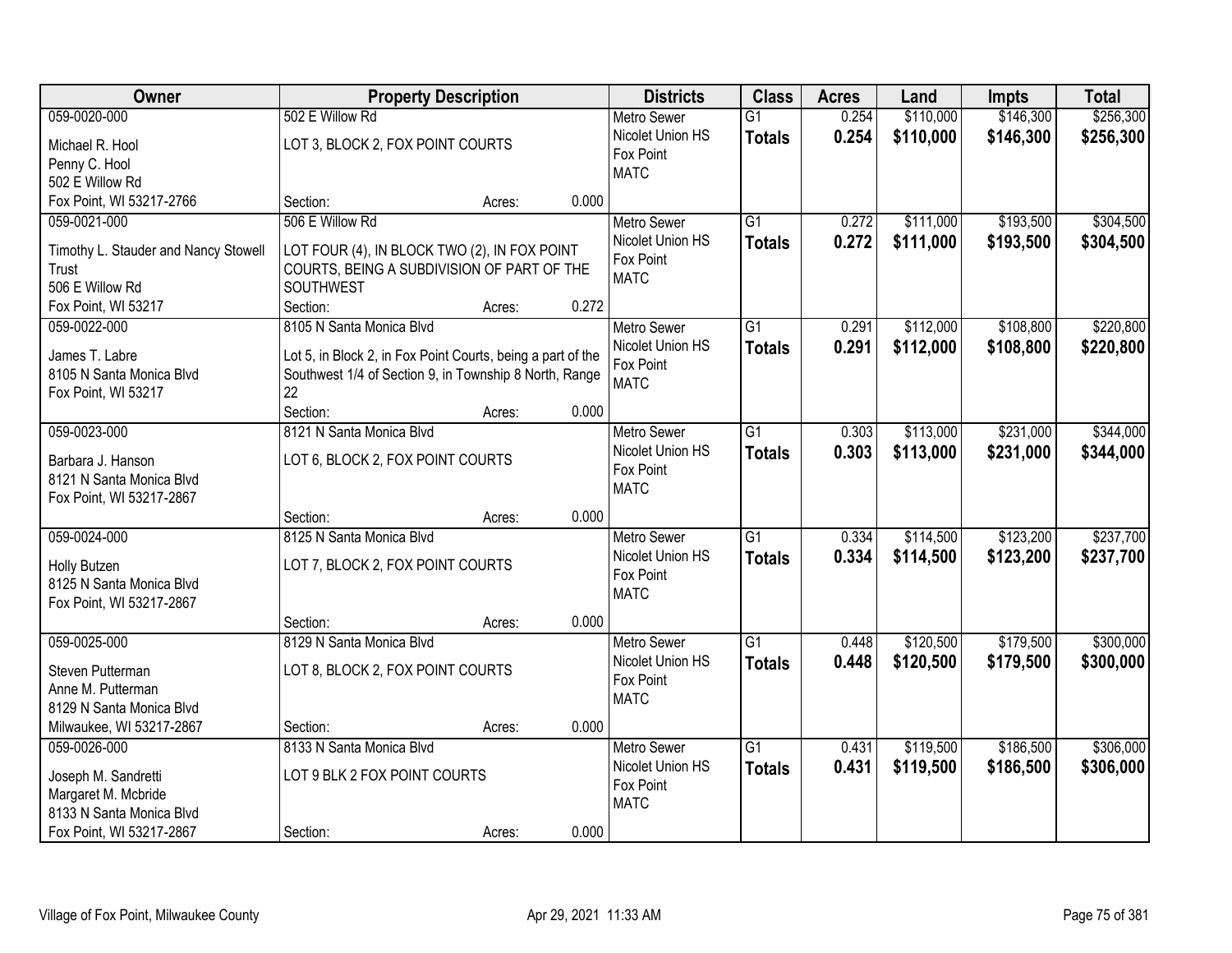| Owner                           |                                   | <b>Property Description</b> |       | <b>Districts</b>              | <b>Class</b>    | <b>Acres</b> | Land      | <b>Impts</b> | <b>Total</b> |
|---------------------------------|-----------------------------------|-----------------------------|-------|-------------------------------|-----------------|--------------|-----------|--------------|--------------|
| 059-0027-000                    | 8203 N Santa Monica Blvd          |                             |       | <b>Metro Sewer</b>            | $\overline{G1}$ | 0.431        | \$119,500 | \$239,300    | \$358,800    |
| William W. Brash III            | LOT 10, BLOCK 2, FOX POINT COURTS |                             |       | Nicolet Union HS              | <b>Totals</b>   | 0.431        | \$119,500 | \$239,300    | \$358,800    |
| Ruth Brash                      |                                   |                             |       | Fox Point                     |                 |              |           |              |              |
| 8203 N Santa Monica Blvd        |                                   |                             |       | <b>MATC</b>                   |                 |              |           |              |              |
| Fox Point, WI 53217-2869        | Section:                          | Acres:                      | 0.000 |                               |                 |              |           |              |              |
| 059-0028-000                    | 8205 N Santa Monica Blvd          |                             |       | <b>Metro Sewer</b>            | $\overline{G1}$ | 0.450        | \$120,500 | \$279,400    | \$399,900    |
| Ali Oskouie                     | LOT 11, BLOCK 2, FOX POINT COURTS |                             |       | Nicolet Union HS              | <b>Totals</b>   | 0.450        | \$120,500 | \$279,400    | \$399,900    |
| Mojgan Oskouie                  |                                   |                             |       | Fox Point                     |                 |              |           |              |              |
| 454 E Fox Dale Ct               |                                   |                             |       | <b>MATC</b>                   |                 |              |           |              |              |
| Fox Point, WI 53217             | Section:                          | Acres:                      | 0.000 |                               |                 |              |           |              |              |
| 059-0029-000                    | 8207 N Santa Monica Blvd          |                             |       | <b>Metro Sewer</b>            | G1              | 0.223        | \$86,500  | \$252,700    | \$339,200    |
|                                 |                                   |                             |       | Nicolet Union HS              | <b>Totals</b>   | 0.223        | \$86,500  | \$252,700    | \$339,200    |
| George N. Nyarangi              | LOT 12, BLOCK 2, FOX POINT COURTS |                             |       | Fox Point                     |                 |              |           |              |              |
| Taylor R. Nyarangi              |                                   |                             |       | <b>MATC</b>                   |                 |              |           |              |              |
| 8207 N Santa Monica Blvd        |                                   |                             |       |                               |                 |              |           |              |              |
| Fox Point, WI 53217-2869        | Section:                          | Acres:                      | 0.000 |                               |                 |              |           |              |              |
| 059-0030-000                    | 8209 N Santa Monica Blvd          |                             |       | <b>Metro Sewer</b>            | G1              | 0.303        | \$113,000 | \$152,500    | \$265,500    |
| Thomas M. Rosenthal             | LOT 13, BLOCK 2, FOX POINT COURTS |                             |       | Nicolet Union HS              | <b>Totals</b>   | 0.303        | \$113,000 | \$152,500    | \$265,500    |
| Sonia M. Rosenthal              |                                   |                             |       | Fox Point<br><b>MATC</b>      |                 |              |           |              |              |
| 8209 N Santa Monica Blvd        |                                   |                             |       |                               |                 |              |           |              |              |
| Fox Point, WI 53217-2869        | Section:                          | Acres:                      | 0.000 |                               |                 |              |           |              |              |
| 059-0031-000                    | 509 E Spooner Rd                  |                             |       | <b>Metro Sewer</b>            | $\overline{G1}$ | 0.291        | \$112,000 | \$205,800    | \$317,800    |
| Sri Ram Tej Irrinki             | LOT 14, BLOCK 2, FOX POINT COURTS |                             |       | Nicolet Union HS              | <b>Totals</b>   | 0.291        | \$112,000 | \$205,800    | \$317,800    |
| 509 E Spooner Rd                |                                   |                             |       | Fox Point                     |                 |              |           |              |              |
| Fox Point, WI 53217             |                                   |                             |       | <b>MATC</b>                   |                 |              |           |              |              |
|                                 | Section:                          | Acres:                      | 0.000 |                               |                 |              |           |              |              |
| 059-0032-000                    | 507 E Spooner Rd                  |                             |       | Metro Sewer                   | $\overline{G1}$ | 0.272        | \$111,000 | \$143,000    | \$254,000    |
|                                 |                                   |                             |       | Nicolet Union HS              | <b>Totals</b>   | 0.272        | \$111,000 | \$143,000    | \$254,000    |
| Joanne Flanagan Revocable Trust | LOT 15, BLOCK 2, FOX POINT COURTS |                             |       | Fox Point                     |                 |              |           |              |              |
| 507 E Spooner Rd                |                                   |                             |       | <b>MATC</b>                   |                 |              |           |              |              |
| Fox Point, WI 53217             |                                   |                             |       |                               |                 |              |           |              |              |
|                                 | Section:                          | Acres:                      | 0.000 |                               |                 |              |           |              |              |
| 059-0033-000                    | 415 E Spooner Rd                  |                             |       | <b>Metro Sewer</b>            | $\overline{G1}$ | 0.251        | \$110,000 | \$11,600     | \$121,600    |
| <b>Richard Harder</b>           | LOT 16, BLOCK 2, FOX POINT COURTS |                             |       | Nicolet Union HS<br>Fox Point | <b>Totals</b>   | 0.251        | \$110,000 | \$11,600     | \$121,600    |
| N68 W28522 Sussex Rd            |                                   |                             |       | <b>MATC</b>                   |                 |              |           |              |              |
| Hartland, WI 53029              |                                   |                             |       |                               |                 |              |           |              |              |
|                                 | Section:                          | Acres:                      | 0.000 |                               |                 |              |           |              |              |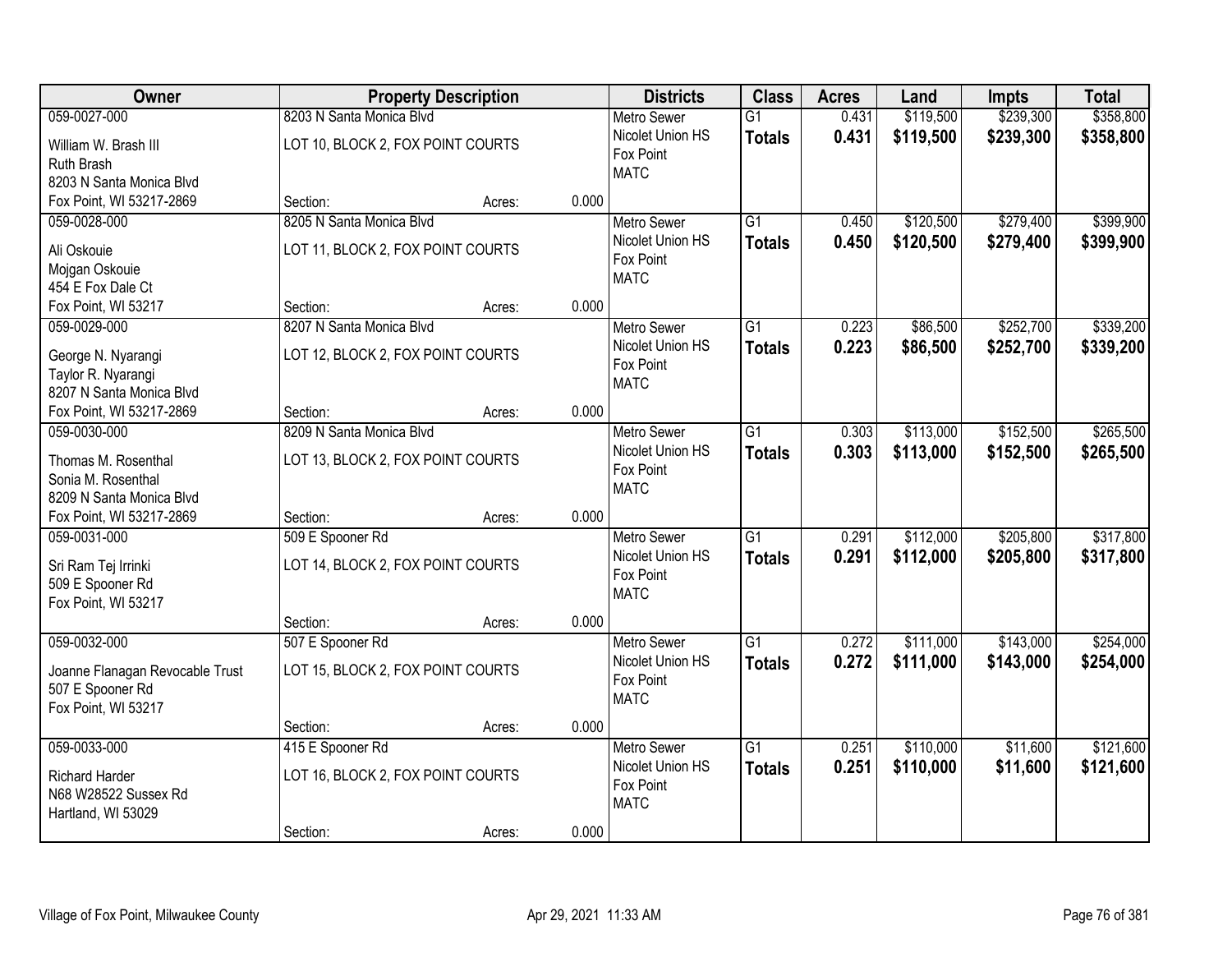| Owner                                                                                          | <b>Property Description</b>                                                                                                                                                                                  | <b>Districts</b>                                                   | <b>Class</b>                     | <b>Acres</b>   | Land                   | <b>Impts</b>           | <b>Total</b>           |
|------------------------------------------------------------------------------------------------|--------------------------------------------------------------------------------------------------------------------------------------------------------------------------------------------------------------|--------------------------------------------------------------------|----------------------------------|----------------|------------------------|------------------------|------------------------|
| 059-0034-000                                                                                   | 415 E Spooner Rd                                                                                                                                                                                             | <b>Metro Sewer</b>                                                 | $\overline{G1}$                  | 0.282          | \$111,500              | \$157,000              | \$268,500              |
| <b>Richard Harder</b><br>N68 W28522 Sussex Rd<br>Hartland, WI 53029                            | LOT 17, BLOCK 2, FOX POINT COURTS                                                                                                                                                                            | Nicolet Union HS<br>Fox Point<br><b>MATC</b>                       | <b>Totals</b>                    | 0.282          | \$111,500              | \$157,000              | \$268,500              |
|                                                                                                | 0.000<br>Section:<br>Acres:                                                                                                                                                                                  |                                                                    |                                  |                |                        |                        |                        |
| 059-0035-000                                                                                   | 415 E Spooner Rd                                                                                                                                                                                             | Metro Sewer                                                        | $\overline{G1}$                  | 0.331          | \$114,500              | \$0                    | \$114,500              |
| <b>Richard Harder</b><br>N68 W28522 Sussex Rd<br>Hartland, WI 53029                            | LOT 18, BLOCK 2, FOX POINT COURTS                                                                                                                                                                            | Nicolet Union HS<br>Fox Point<br><b>MATC</b>                       | <b>Totals</b>                    | 0.331          | \$114,500              | \$0                    | \$114,500              |
|                                                                                                | 0.000<br>Section:<br>Acres:                                                                                                                                                                                  |                                                                    |                                  |                |                        |                        |                        |
| 059-0036-000                                                                                   | 502 E Spooner Rd                                                                                                                                                                                             | <b>Metro Sewer</b>                                                 | $\overline{G1}$                  | 0.246          | \$108,500              | \$135,500              | \$244,000              |
| Jacob Kapul<br>Sofia Kapul<br>250 174th St #1716                                               | LOT 3, BLOCK 3, FOX POINT COURTS                                                                                                                                                                             | Nicolet Union HS<br>Fox Point<br><b>MATC</b>                       | <b>Totals</b>                    | 0.246          | \$108,500              | \$135,500              | \$244,000              |
| Sunny Isles, FL 33160                                                                          | 0.000<br>Section:<br>Acres:                                                                                                                                                                                  |                                                                    |                                  |                |                        |                        |                        |
| 059-0037-000                                                                                   | 508 E Spooner Rd                                                                                                                                                                                             | <b>Metro Sewer</b>                                                 | $\overline{G1}$                  | 0.264          | \$110,500              | \$188,600              | \$299,100              |
| Linda R. Chalmers<br>767 N Wisconsin St<br>Port Washington, WI 53074                           | LOT 4, BLOCK 3, FOX POINT COURTS                                                                                                                                                                             | Nicolet Union HS<br>Fox Point<br><b>MATC</b>                       | <b>Totals</b>                    | 0.264          | \$110,500              | \$188,600              | \$299,100              |
|                                                                                                | 0.000<br>Section:<br>Acres:                                                                                                                                                                                  |                                                                    |                                  |                |                        |                        |                        |
| 059-0038-000<br>Richard K. Griepentrog<br>Kathryn A. Conole<br>8305 N Santa Monica Blvd        | 8305 N Santa Monica Blyd<br>LOT 5, BLOCK 3, FOX POINT COURTS                                                                                                                                                 | <b>Metro Sewer</b><br>Nicolet Union HS<br>Fox Point<br><b>MATC</b> | $\overline{G1}$<br><b>Totals</b> | 0.282<br>0.282 | \$111,500<br>\$111,500 | \$203,200<br>\$203,200 | \$314,700<br>\$314,700 |
| Fox Point, WI 53217-2871                                                                       | 0.000<br>Section:<br>Acres:                                                                                                                                                                                  |                                                                    |                                  |                |                        |                        |                        |
| 059-0039-000                                                                                   | 8319 N Santa Monica Blvd                                                                                                                                                                                     | <b>Metro Sewer</b>                                                 | $\overline{G1}$                  | 0.303          | \$113,000              | \$154,000              | \$267,000              |
| Lynn Morrell<br>8319 N Santa Monica Blvd<br>Fox Point, WI 53217                                | Lot 6, in Block 3, in Fox Point Courts, being a Subdivisior<br>of part of the Southwest 1/4 of Section 9, in Township 8<br>North, Range 22 East, in the Village of Fox Point,<br>0.000<br>Section:<br>Acres: | Nicolet Union HS<br>Fox Point<br><b>MATC</b>                       | <b>Totals</b>                    | 0.303          | \$113,000              | \$154,000              | \$267,000              |
| 059-0040-000                                                                                   | 8323 N Santa Monica Blvd                                                                                                                                                                                     | Metro Sewer                                                        | $\overline{G1}$                  | 0.325          | \$114,000              | \$332,000              | \$446,000              |
| Matthew M. Wuest<br>Stasha L. Korthour<br>8323 N Santa Monica Blvd<br>Fox Point, WI 53217-2871 | LOT 7, BLOCK 3, FOX POINT COURTS<br>0.000<br>Section:<br>Acres:                                                                                                                                              | Nicolet Union HS<br>Fox Point<br><b>MATC</b>                       | <b>Totals</b>                    | 0.325          | \$114,000              | \$332,000              | \$446,000              |
|                                                                                                |                                                                                                                                                                                                              |                                                                    |                                  |                |                        |                        |                        |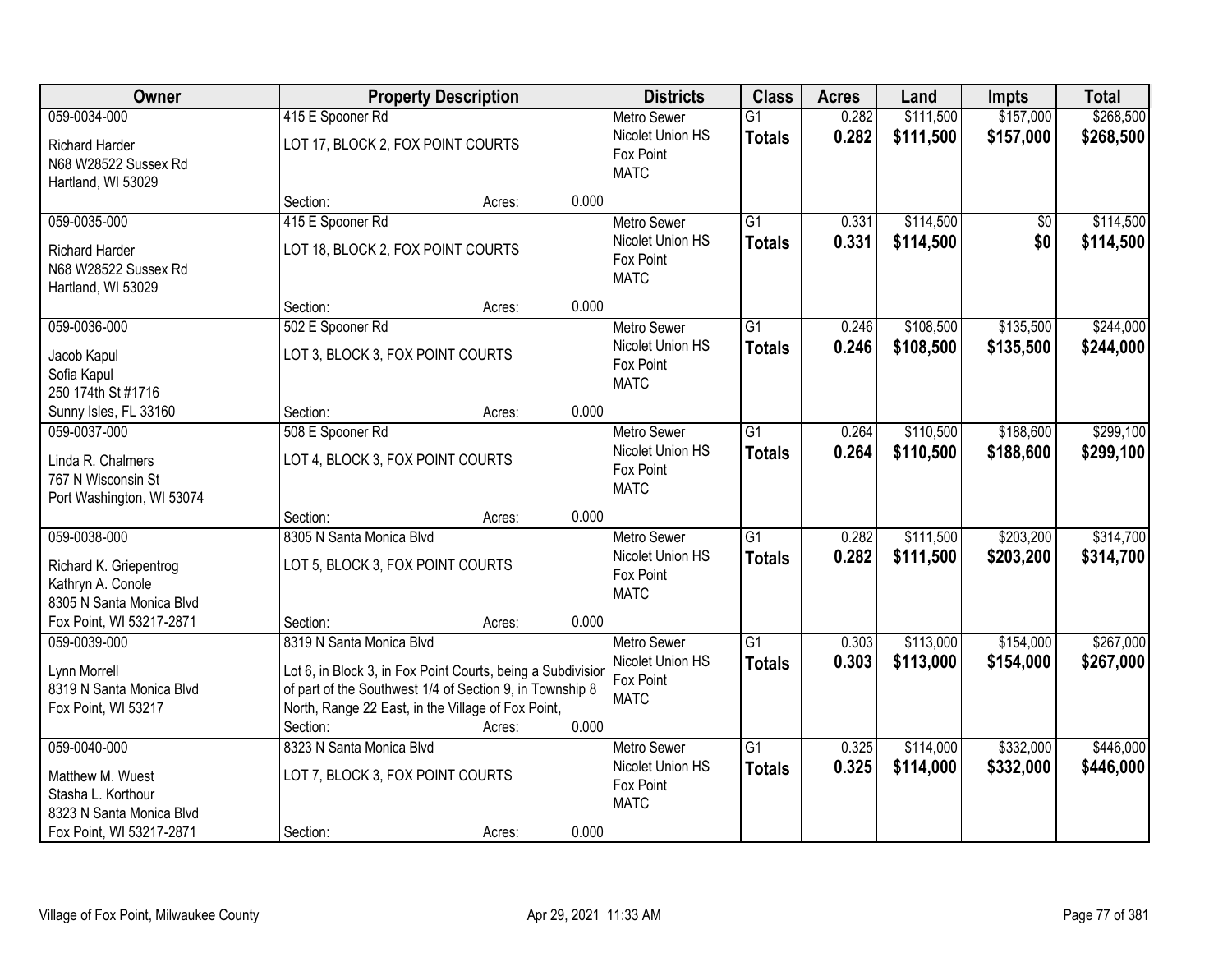| <b>Owner</b>                            | <b>Property Description</b>                                 | <b>Districts</b>              | <b>Class</b>    | <b>Acres</b> | Land      | <b>Impts</b> | <b>Total</b> |
|-----------------------------------------|-------------------------------------------------------------|-------------------------------|-----------------|--------------|-----------|--------------|--------------|
| 059-0041-000                            | 8325 N Santa Monica Blvd                                    | <b>Metro Sewer</b>            | $\overline{G1}$ | 0.230        | \$101,000 | \$185,500    | \$286,500    |
| Linda Galarza                           | LOT 8, BLOCK 3, FOX POINT COURTS LAND                       | Nicolet Union HS              | <b>Totals</b>   | 0.230        | \$101,000 | \$185,500    | \$286,500    |
| 8325 N Santa Monica Blvd                | CONTRACT - Full legal description                           | Fox Point                     |                 |              |           |              |              |
| Fox Point, WI 53217                     | Lot 8, in Block 3, in Fox Point Courts, being a Subdivision | <b>MATC</b>                   |                 |              |           |              |              |
|                                         | 0.000<br>Section:<br>Acres:                                 |                               |                 |              |           |              |              |
| 059-0042-000                            | 8329 N Santa Monica Blvd                                    | <b>Metro Sewer</b>            | $\overline{G1}$ | 0.436        | \$120,000 | \$275,000    | \$395,000    |
|                                         | LOT 9 BLK 3 FOX POINT COURTS                                | Nicolet Union HS              | <b>Totals</b>   | 0.436        | \$120,000 | \$275,000    | \$395,000    |
| James L. Peterson<br>Teresa I. Peterson |                                                             | Fox Point                     |                 |              |           |              |              |
| 8329 N Santa Monica Blvd                |                                                             | <b>MATC</b>                   |                 |              |           |              |              |
| Fox Point, WI 53217-2871                | 0.000<br>Section:<br>Acres:                                 |                               |                 |              |           |              |              |
| 059-0043-000                            | 8331 N Santa Monica Blvd                                    | <b>Metro Sewer</b>            | $\overline{G1}$ | 0.438        | \$120,000 | \$273,500    | \$393,500    |
|                                         |                                                             | Nicolet Union HS              | <b>Totals</b>   | 0.438        | \$120,000 | \$273,500    | \$393,500    |
| Nathan A. Fishbach                      | LOT 10, BLOCK 3, FOX POINT COURTS                           | Fox Point                     |                 |              |           |              |              |
| Susan S. Fishbach                       |                                                             | <b>MATC</b>                   |                 |              |           |              |              |
| 8331 N Santa Monica Blvd                |                                                             |                               |                 |              |           |              |              |
| Fox Point, WI 53217-2871                | 0.000<br>Section:<br>Acres:                                 |                               |                 |              |           |              |              |
| 059-0044-000                            | 8333 N Santa Monica Blvd                                    | <b>Metro Sewer</b>            | G1              | 0.461        | \$121,000 | \$106,100    | \$227,100    |
| Stephan E. Yoder                        | Lot 11 in Block 3 in Fox Point Courts, being a Subdivisior  | Nicolet Union HS<br>Fox Point | <b>Totals</b>   | 0.461        | \$121,000 | \$106,100    | \$227,100    |
| <b>Tracy Yoder</b>                      | of part of the Southwest 1/4 of Section 9, in Township 8    | <b>MATC</b>                   |                 |              |           |              |              |
| 8333 N Santa Monica Blvd                | North, Range 22 East, in the Village of Fox Point, County   |                               |                 |              |           |              |              |
| Fox Point, WI 53217                     | 0.461<br>Section: 9<br>Acres:                               |                               |                 |              |           |              |              |
| 059-0045-000                            | 8335 N Santa Monica Blvd                                    | <b>Metro Sewer</b>            | $\overline{G1}$ | 0.356        | \$115,500 | \$182,500    | \$298,000    |
| William H. Jeselun                      | LOT 12, BLOCK 3, FOX POINT COURTS                           | Nicolet Union HS              | <b>Totals</b>   | 0.356        | \$115,500 | \$182,500    | \$298,000    |
| Joan J. Joyce                           |                                                             | Fox Point                     |                 |              |           |              |              |
| 8335 N Santa Monica Blvd                |                                                             | <b>MATC</b>                   |                 |              |           |              |              |
| Fox Point, WI 53217-2871                | 0.000<br>Section:<br>Acres:                                 |                               |                 |              |           |              |              |
| 059-0046-000                            | 8339 N Santa Monica Blvd                                    | <b>Metro Sewer</b>            | G1              | 0.304        | \$113,000 | \$189,000    | \$302,000    |
|                                         |                                                             | Nicolet Union HS              | <b>Totals</b>   | 0.304        | \$113,000 | \$189,000    | \$302,000    |
| Steven Yorio<br>Lauren D'Amico          | LOT 13, BLOCK 3, FOX POINT COURTS                           | Fox Point                     |                 |              |           |              |              |
| 8339 N Santa Monica Blvd                |                                                             | <b>MATC</b>                   |                 |              |           |              |              |
| Fox Point, WI 53217                     | 0.000<br>Section:<br>Acres:                                 |                               |                 |              |           |              |              |
| 059-0047-000                            | 8345 N Santa Monica Blvd                                    | <b>Metro Sewer</b>            | $\overline{G1}$ | 0.284        | \$112,000 | \$163,000    | \$275,000    |
|                                         |                                                             | Nicolet Union HS              | <b>Totals</b>   | 0.284        | \$112,000 | \$163,000    | \$275,000    |
| Kathryn M. Husting                      | LOT 14, BLOCK 3, FOX POINT COURTS - Full legal              | Fox Point                     |                 |              |           |              |              |
| 8345 N Santa Monica Blvd                | description                                                 | <b>MATC</b>                   |                 |              |           |              |              |
| Fox Point, WI 53217                     | Lot 14 in Block 3 in Fox Point Courts, being a subdivision  |                               |                 |              |           |              |              |
|                                         | Section:<br>0.000<br>Acres:                                 |                               |                 |              |           |              |              |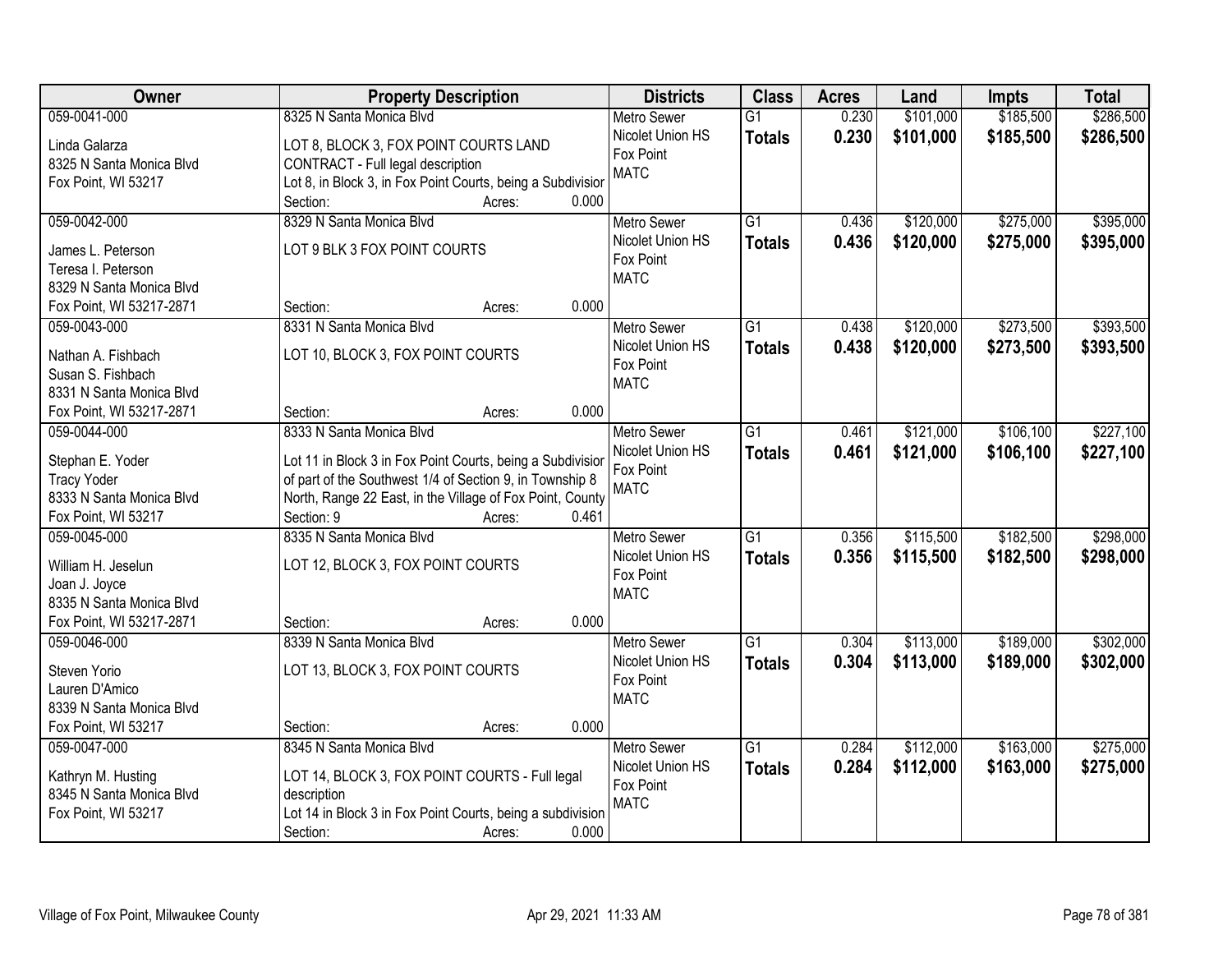| Owner                                  | <b>Property Description</b>                                 |       | <b>Districts</b>   | <b>Class</b>    | <b>Acres</b> | Land      | <b>Impts</b> | <b>Total</b> |
|----------------------------------------|-------------------------------------------------------------|-------|--------------------|-----------------|--------------|-----------|--------------|--------------|
| 059-0048-000                           | 515 E Dean Rd                                               |       | <b>Metro Sewer</b> | $\overline{G1}$ | 0.264        | \$110,500 | \$135,400    | \$245,900    |
| Katherine Wetherbee                    | LOT 15, BLOCK 3, FOX POINT COURTS - Full legal              |       | Nicolet Union HS   | <b>Totals</b>   | 0.264        | \$110,500 | \$135,400    | \$245,900    |
| Jacob Heino                            | description                                                 |       | Fox Point          |                 |              |           |              |              |
| 515 E Dean Rd                          | Lot 15, in Block 3, in Fox Point Courts, being a Subdivisio |       | <b>MATC</b>        |                 |              |           |              |              |
| Fox Point, WI 53217                    | Section:<br>Acres:                                          | 0.000 |                    |                 |              |           |              |              |
| 059-0049-000                           | 503 E Dean Rd                                               |       | <b>Metro Sewer</b> | $\overline{G1}$ | 0.245        | \$107,500 | \$137,900    | \$245,400    |
|                                        |                                                             |       | Nicolet Union HS   | <b>Totals</b>   | 0.245        | \$107,500 | \$137,900    | \$245,400    |
| Michael A. Hupfauf                     | LOT 16, BLOCK 3, FOX POINT COURTS                           |       | Fox Point          |                 |              |           |              |              |
| Susan M. Hupfauf                       |                                                             |       | <b>MATC</b>        |                 |              |           |              |              |
| 503 E Dean Rd                          |                                                             |       |                    |                 |              |           |              |              |
| Fox Point, WI 53217-2710               | Section:<br>Acres:                                          | 0.000 |                    |                 |              |           |              |              |
| 059-0050-000                           | 417 E Dean Rd                                               |       | Metro Sewer        | G1              | 0.275        | \$111,500 | \$125,300    | \$236,800    |
| Bruce M. Johnson                       | LOT 17, BLOCK 3, FOX POINT COURTS                           |       | Nicolet Union HS   | <b>Totals</b>   | 0.275        | \$111,500 | \$125,300    | \$236,800    |
| Lori J. Sandine                        |                                                             |       | Fox Point          |                 |              |           |              |              |
| 417 E Dean Rd                          |                                                             |       | <b>MATC</b>        |                 |              |           |              |              |
| Fox Point, WI 53217-2708               | Section:<br>Acres:                                          | 0.000 |                    |                 |              |           |              |              |
| 059-0051-000                           | 413 E Dean Rd                                               |       | <b>Metro Sewer</b> | G1              | 0.345        | \$115,000 | \$99,500     | \$214,500    |
|                                        |                                                             |       | Nicolet Union HS   | <b>Totals</b>   | 0.345        | \$115,000 | \$99,500     | \$214,500    |
| Katherine L. Sullivan<br>413 E Dean Rd | LOT 18, BLOCK 3, FOX POINT COURTS                           |       | Fox Point          |                 |              |           |              |              |
| Fox Point, WI 53217-2708               |                                                             |       | <b>MATC</b>        |                 |              |           |              |              |
|                                        | Section:<br>Acres:                                          | 0.000 |                    |                 |              |           |              |              |
| 059-0052-000                           | 610 E Bradley Rd                                            |       | <b>Metro Sewer</b> | $\overline{G1}$ | 0.385        | \$117,000 | \$188,500    | \$305,500    |
|                                        |                                                             |       | Nicolet Union HS   | <b>Totals</b>   | 0.385        | \$117,000 | \$188,500    | \$305,500    |
| Thomas R. Shircel                      | LOT 1, BLOCK 4, FOX POINT COURTS                            |       | Fox Point          |                 |              |           |              |              |
| Carla M. Shircel                       |                                                             |       | <b>MATC</b>        |                 |              |           |              |              |
| 610 E Bradley Rd                       |                                                             |       |                    |                 |              |           |              |              |
| Fox Point, WI 53217-2901               | Section:<br>Acres:                                          | 0.000 |                    |                 |              |           |              |              |
| 059-0053-000                           | 8008 N Santa Monica Blvd                                    |       | <b>Metro Sewer</b> | $\overline{G1}$ | 0.296        | \$112,500 | \$212,500    | \$325,000    |
| Eric M. Vega                           | LOT2, BLOCK 4, FOX POINT COURTS                             |       | Nicolet Union HS   | <b>Totals</b>   | 0.296        | \$112,500 | \$212,500    | \$325,000    |
| 8008 N Santa Monica Blv                |                                                             |       | Fox Point          |                 |              |           |              |              |
| Fox Point, WI 53217-2968               |                                                             |       | <b>MATC</b>        |                 |              |           |              |              |
|                                        | Section:<br>Acres:                                          | 0.000 |                    |                 |              |           |              |              |
| 059-0054-000                           | 8012 N Santa Monica Blvd                                    |       | <b>Metro Sewer</b> | $\overline{G1}$ | 0.296        | \$112,500 | \$127,800    | \$240,300    |
|                                        |                                                             |       | Nicolet Union HS   | <b>Totals</b>   | 0.296        | \$112,500 | \$127,800    | \$240,300    |
| Kyle Runbeck                           | LOT 3, BLOCK 4, FOX POINT COURTS                            |       | Fox Point          |                 |              |           |              |              |
| Emily C. Runbeck                       |                                                             |       | <b>MATC</b>        |                 |              |           |              |              |
| 8012 N Santa Monica Blv                |                                                             |       |                    |                 |              |           |              |              |
| Fox Point, WI 53217-2968               | Section:<br>Acres:                                          | 0.000 |                    |                 |              |           |              |              |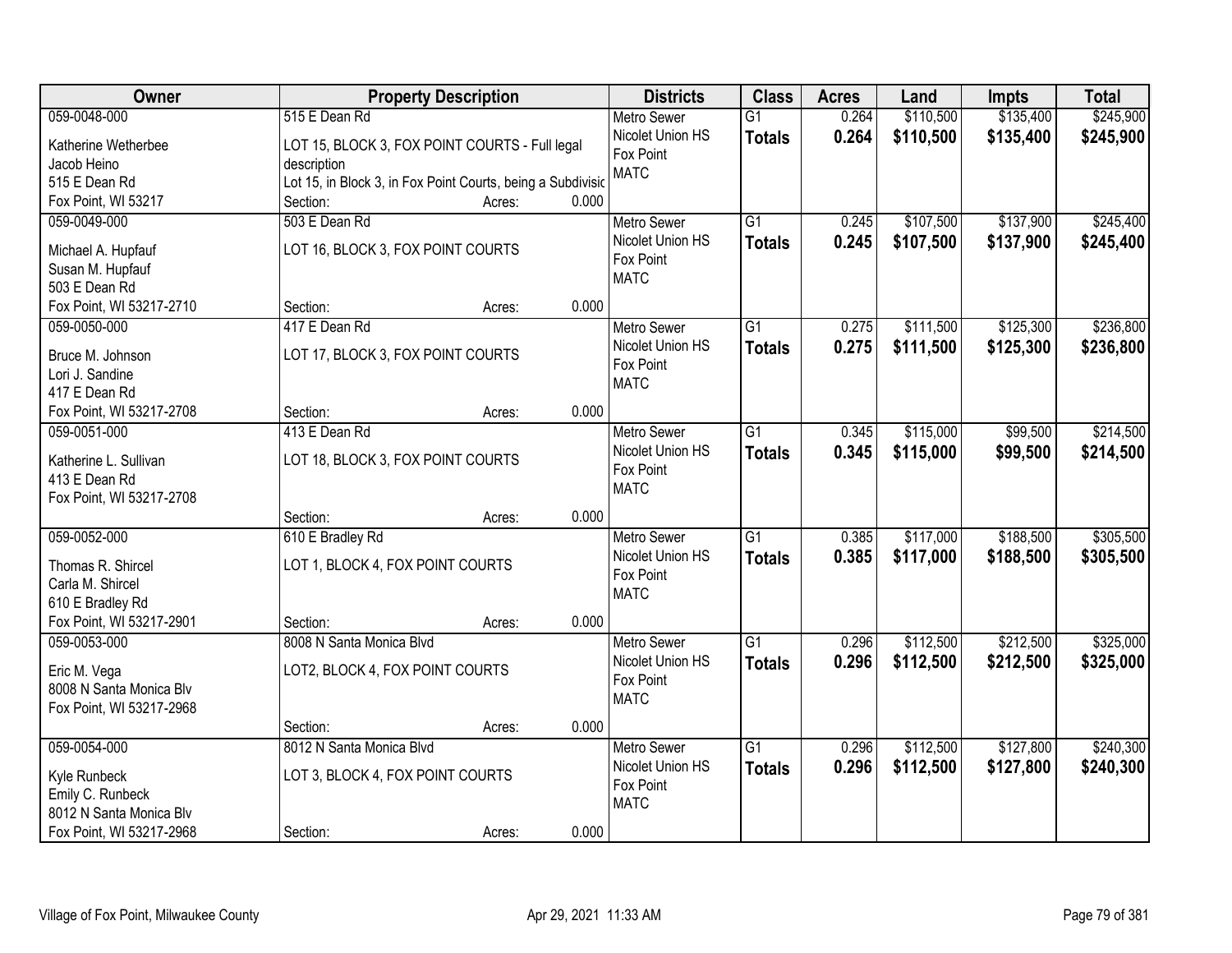| Owner                                                                                                    | <b>Property Description</b>                                                                                                                                                                                     | <b>Districts</b>                                                            | <b>Class</b>                     | <b>Acres</b>   | Land                   | <b>Impts</b>           | <b>Total</b>           |
|----------------------------------------------------------------------------------------------------------|-----------------------------------------------------------------------------------------------------------------------------------------------------------------------------------------------------------------|-----------------------------------------------------------------------------|----------------------------------|----------------|------------------------|------------------------|------------------------|
| 059-0055-000                                                                                             | 8016 N Santa Monica Blvd                                                                                                                                                                                        | <b>Metro Sewer</b>                                                          | $\overline{G1}$                  | 0.296          | \$112,500              | \$98,800               | \$211,300              |
| Carol Story<br>8016 N Santa Monica Blvd<br>Fox Point, WI 53217                                           | LOT 4, BLOCK 4, FOX POINT COURTS                                                                                                                                                                                | Nicolet Union HS<br>Fox Point<br><b>MATC</b>                                | <b>Totals</b>                    | 0.296          | \$112,500              | \$98,800               | \$211,300              |
|                                                                                                          | 0.000<br>Section:<br>Acres:                                                                                                                                                                                     |                                                                             |                                  |                |                        |                        |                        |
| 059-0056-000                                                                                             | 8020 N Santa Monica Blvd                                                                                                                                                                                        | <b>Metro Sewer</b>                                                          | $\overline{G1}$                  | 0.321          | \$114,000              | \$128,200              | \$242,200              |
| Huy Q. Vu<br>8020 N Santa Monica Blv<br>Fox Point, WI 53217-2968                                         | LOT 5, BLOCK 4, FOX POINT COURTS                                                                                                                                                                                | Nicolet Union HS<br>Fox Point<br><b>MATC</b>                                | <b>Totals</b>                    | 0.321          | \$114,000              | \$128,200              | \$242,200              |
|                                                                                                          | Section:<br>Acres:                                                                                                                                                                                              | 0.000                                                                       |                                  |                |                        |                        |                        |
| 059-0057-000                                                                                             | 8024 N Santa Monica Blvd                                                                                                                                                                                        | <b>Metro Sewer</b>                                                          | $\overline{G1}$                  | 0.321          | \$114,000              | \$177,600              | \$291,600              |
| Ilya Kanter<br>8024 N Santa Monica Blvd<br>Fox Point, WI 53217                                           | Lot 6, Block 4, in Fox Point Courts, being a Subdivision o<br>part of the Southwest 1/4 of Section 9, in Township 8<br>North, Range 22 East. Said land being in the Village of<br>Section:<br>0.321<br>Acres:   | Nicolet Union HS<br>Fox Point<br><b>MATC</b>                                | <b>Totals</b>                    | 0.321          | \$114,000              | \$177,600              | \$291,600              |
| 059-0058-000                                                                                             | 8028 N Santa Monica Blvd                                                                                                                                                                                        | <b>Metro Sewer</b>                                                          | G1                               | 0.321          | \$114,000              | \$151,600              | \$265,600              |
| Elizabeth Painter<br>8028 N Santa Monica Blv<br>Fox Point, WI 53217-2968                                 | LOT 7, BLOCK 4, FOX POINT COURTS                                                                                                                                                                                | Nicolet Union HS<br>Fox Point<br><b>MATC</b>                                | <b>Totals</b>                    | 0.321          | \$114,000              | \$151,600              | \$265,600              |
|                                                                                                          | 0.000<br>Section:<br>Acres:                                                                                                                                                                                     |                                                                             |                                  |                |                        |                        |                        |
| 059-0059-000<br>Stefan L. Vater<br>Christine L. Vater<br>8032 N Santa Monica Blv                         | 8032 N Santa Monica Blvd<br>LOT 8, BLOCK 4, FOX POINT COURTS                                                                                                                                                    | Metro Sewer<br>Nicolet Union HS<br>Fox Point<br><b>MATC</b>                 | $\overline{G1}$<br><b>Totals</b> | 0.296<br>0.296 | \$112,500<br>\$112,500 | \$129,300<br>\$129,300 | \$241,800<br>\$241,800 |
| Fox Point, WI 53217-2968                                                                                 | Section:<br>Acres:                                                                                                                                                                                              | 0.000                                                                       |                                  |                |                        |                        |                        |
| 059-0060-000<br>Kevin O'Connor<br>Deborah O'Connor<br>8036 N Santa Monica Blvd                           | 8036 N Santa Monica Blvd<br>Lot 9, in Block 4, in Fox Point Courts, being a Subdivision<br>of part of the Southwest 1/4 of Section 9, in Township 8<br>North, Range 22 East, in the Village of Fox Point,       | Metro Sewer<br>Nicolet Union HS<br>Fox Point<br><b>MATC</b>                 | $\overline{G1}$<br><b>Totals</b> | 0.296<br>0.296 | \$112,500<br>\$112,500 | \$146,300<br>\$146,300 | \$258,800<br>\$258,800 |
| Fox Point, WI 53217                                                                                      | Section:<br>Acres:                                                                                                                                                                                              | 0.296                                                                       |                                  |                |                        |                        |                        |
| 059-0061-000<br>Stephanie J. De Leon<br>Alain De Leon<br>8040 N Santa Monica Blvd<br>Fox Point, WI 53217 | 8040 N Santa Monica Blvd<br>Lot Ten (10) of Block Four (4), except the East 15 feet, in<br>FOX POINT COURTS, being a Subdivision<br>of part of the Southwest 1/4 of Section 9, Township 8<br>Section:<br>Acres: | <b>Metro Sewer</b><br>Nicolet Union HS<br>Fox Point<br><b>MATC</b><br>0.000 | $\overline{G1}$<br><b>Totals</b> | 0.296<br>0.296 | \$112,500<br>\$112,500 | \$210,500<br>\$210,500 | \$323,000<br>\$323,000 |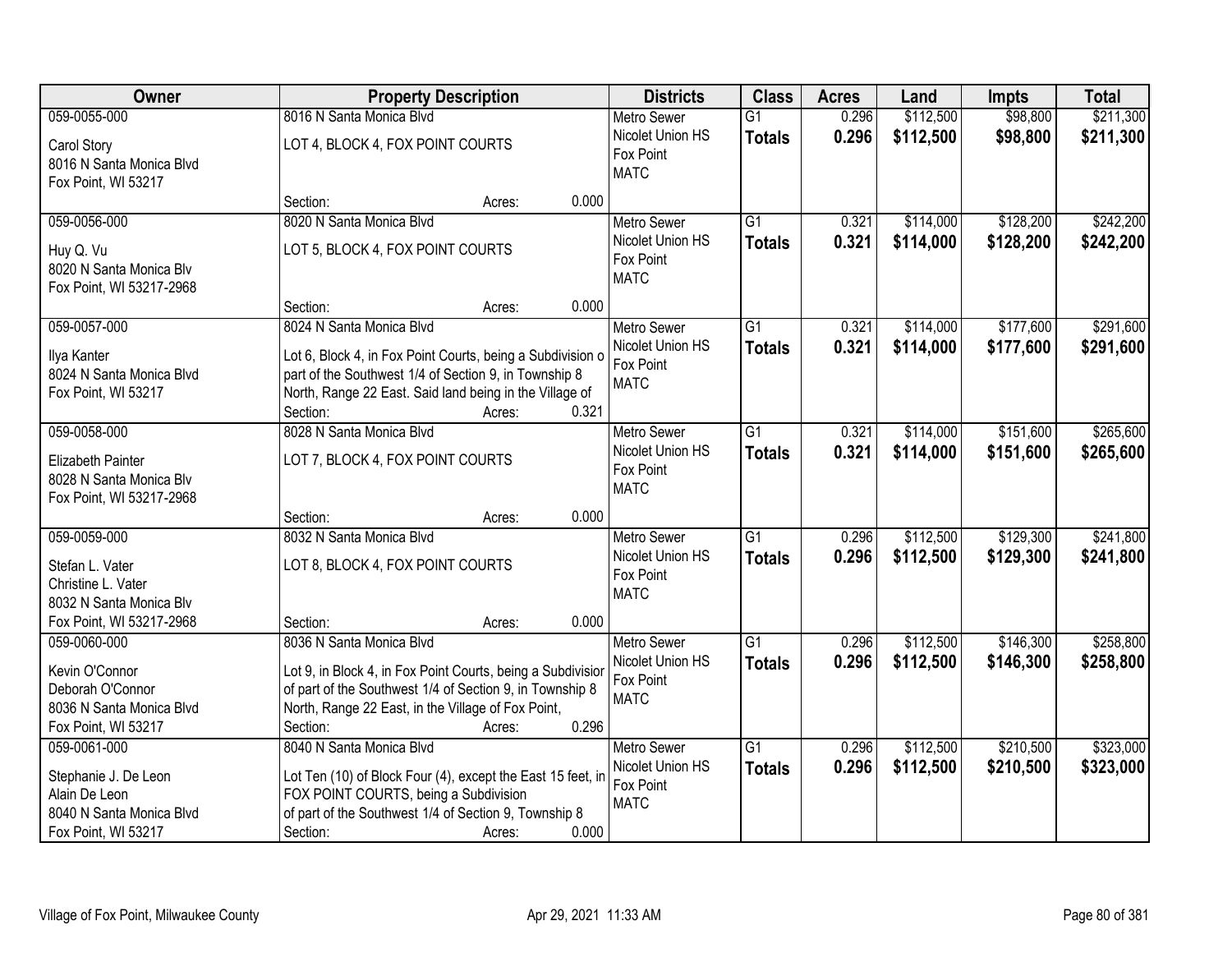| Owner                                                                                                 |                                                                                                                                                                                                                       | <b>Property Description</b> |       | <b>Districts</b>                                                   | <b>Class</b>                     | <b>Acres</b>   | Land                   | <b>Impts</b>           | <b>Total</b>           |
|-------------------------------------------------------------------------------------------------------|-----------------------------------------------------------------------------------------------------------------------------------------------------------------------------------------------------------------------|-----------------------------|-------|--------------------------------------------------------------------|----------------------------------|----------------|------------------------|------------------------|------------------------|
| 059-0062-000                                                                                          | 8044 N Santa Monica Blvd                                                                                                                                                                                              |                             |       | <b>Metro Sewer</b>                                                 | $\overline{G1}$                  | 0.296          | \$112,500              | \$194,400              | \$306,900              |
| Margaret M Pearsall Rev Trust<br>8044 N Santa Monica Blvd<br>Fox Point, WI 53217                      | LOT 11, BLOCK 4, FOX POINT COURTS.                                                                                                                                                                                    |                             |       | Nicolet Union HS<br>Fox Point<br><b>MATC</b>                       | <b>Totals</b>                    | 0.296          | \$112,500              | \$194,400              | \$306,900              |
|                                                                                                       | Section:                                                                                                                                                                                                              | Acres:                      | 0.000 |                                                                    |                                  |                |                        |                        |                        |
| 059-0063-000<br>Robert L & Terry L Worth Trust<br>8048 N Santa Monica Blv<br>Fox Point, WI 53217-2968 | 8048 N Santa Monica Blvd<br>LOT 12, BLOCK 4, FOX POINT COURTS.                                                                                                                                                        |                             |       | <b>Metro Sewer</b><br>Nicolet Union HS<br>Fox Point<br><b>MATC</b> | $\overline{G1}$<br><b>Totals</b> | 0.296<br>0.296 | \$112,500<br>\$112,500 | \$179,100<br>\$179,100 | \$291,600<br>\$291,600 |
|                                                                                                       | Section:                                                                                                                                                                                                              | Acres:                      | 0.000 |                                                                    |                                  |                |                        |                        |                        |
| 059-0064-000<br>Dora E. Immekus<br>8052 N Santa Monica Blvd<br>Fox Point, WI 53217                    | 8052 N Santa Monica Blvd<br>LOT 13, BLOCK 4, FOX POINT COURTS.                                                                                                                                                        |                             |       | <b>Metro Sewer</b><br>Nicolet Union HS<br>Fox Point<br><b>MATC</b> | $\overline{G1}$<br><b>Totals</b> | 0.296<br>0.296 | \$112,500<br>\$112,500 | \$93,200<br>\$93,200   | \$205,700<br>\$205,700 |
|                                                                                                       | Section:                                                                                                                                                                                                              | Acres:                      | 0.000 |                                                                    |                                  |                |                        |                        |                        |
| 059-0065-000<br>Ryan McCauley<br>Maren McCauley<br>8056 N Santa Monica Blvd                           | 8056 N Santa Monica Blvd<br>LOT 14, BLOCK 4, FOX POINT COURTS.                                                                                                                                                        |                             |       | <b>Metro Sewer</b><br>Nicolet Union HS<br>Fox Point<br><b>MATC</b> | G1<br><b>Totals</b>              | 0.296<br>0.296 | \$112,500<br>\$112,500 | \$153,600<br>\$153,600 | \$266,100<br>\$266,100 |
| Fox Point, WI 53217                                                                                   | Section:                                                                                                                                                                                                              | Acres:                      | 0.000 |                                                                    |                                  |                |                        |                        |                        |
| 059-0066-000<br>Ilan Boico<br>Nicole L. Boico<br>8104 N Santa Monica Blvd<br>Fox Point, WI 53217      | 8104 N Santa Monica Blvd<br>Lot 15, in Block 4 in Fox Point Courts, being a subdivisior<br>of part of the Southwest 1/4 of Section 9, in Township 8<br>North, Range 22 East, in the Village of Fox Point,<br>Section: | Acres:                      | 0.296 | <b>Metro Sewer</b><br>Nicolet Union HS<br>Fox Point<br><b>MATC</b> | $\overline{G1}$<br><b>Totals</b> | 0.296<br>0.296 | \$112,500<br>\$112,500 | \$194,400<br>\$194,400 | \$306,900<br>\$306,900 |
| 059-0067-000<br>Gregory J. Altenburg<br>8108 N Santa Monica Blvd<br>Fox Point, WI 53217               | 8108 N Santa Monica Blvd<br>LOT 16, BLOCK 4, FOX POINT COURTS.<br>Section:                                                                                                                                            | Acres:                      | 0.000 | Metro Sewer<br>Nicolet Union HS<br>Fox Point<br><b>MATC</b>        | $\overline{G1}$<br><b>Totals</b> | 0.296<br>0.296 | \$112,500<br>\$112,500 | \$166,100<br>\$166,100 | \$278,600<br>\$278,600 |
| 059-0068-000                                                                                          | 8112 N Santa Monica Blvd                                                                                                                                                                                              |                             |       | <b>Metro Sewer</b>                                                 | $\overline{G1}$                  | 0.296          | \$112,500              | \$214,500              | \$327,000              |
| Morris Gash<br>8112 N Santa Monica Blvd<br>Fox Point, WI 53217                                        | Lot Seventeen (17), in<br>Block Four (4), in Fox Point Courts, being a Subdivision of<br>a part of the Southwest One-quarter (1/4) of Section Nine<br>Section: 9                                                      | Acres:                      | 0.296 | Nicolet Union HS<br>Fox Point<br><b>MATC</b>                       | <b>Totals</b>                    | 0.296          | \$112,500              | \$214,500              | \$327,000              |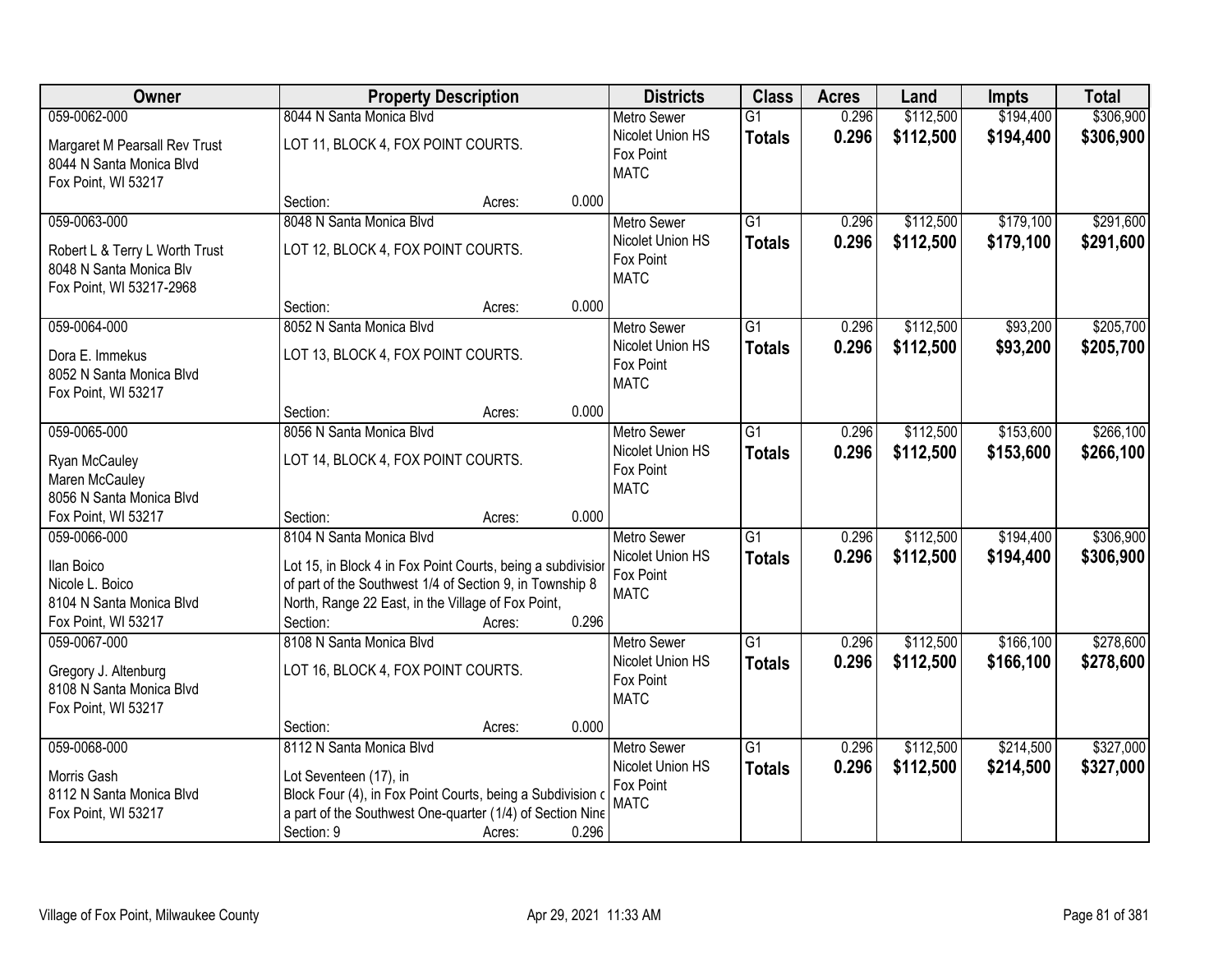| Owner                    | <b>Property Description</b>                                |        |       | <b>Districts</b>   | <b>Class</b>    | <b>Acres</b> | Land      | <b>Impts</b> | <b>Total</b> |
|--------------------------|------------------------------------------------------------|--------|-------|--------------------|-----------------|--------------|-----------|--------------|--------------|
| 059-0069-000             | 8116 N Santa Monica Blvd                                   |        |       | <b>Metro Sewer</b> | $\overline{G1}$ | 0.296        | \$112,500 | \$150,000    | \$262,500    |
| Cecille Perkins          | Lot 18, Block 4, Fox Point Courts, being a Subdivision of  |        |       | Nicolet Union HS   | <b>Totals</b>   | 0.296        | \$112,500 | \$150,000    | \$262,500    |
| 8116 N Santa Monica Blvd | part of the Southwest 1/4 of Section 9, Town 8 North,      |        |       | Fox Point          |                 |              |           |              |              |
| Fox Point, WI 53217      | Range 22 East, Village of Fox Point, County of Milwauke    |        |       | <b>MATC</b>        |                 |              |           |              |              |
|                          | Section:                                                   | Acres: | 0.000 |                    |                 |              |           |              |              |
| 059-0070-000             | 8120 N Santa Monica Blvd                                   |        |       | <b>Metro Sewer</b> | $\overline{G1}$ | 0.296        | \$112,500 | \$177,500    | \$290,000    |
| Andrej Karaffa           | LOT 19, BLOCK 4, FOX POINT COURTS.                         |        |       | Nicolet Union HS   | <b>Totals</b>   | 0.296        | \$112,500 | \$177,500    | \$290,000    |
| Michelle Karaffa         |                                                            |        |       | Fox Point          |                 |              |           |              |              |
| 8120 N Santa Monica Blv  |                                                            |        |       | <b>MATC</b>        |                 |              |           |              |              |
| Fox Point, WI 53217-2866 | Section:                                                   | Acres: | 0.000 |                    |                 |              |           |              |              |
| 059-0071-000             | 8124 N Santa Monica Blvd                                   |        |       | Metro Sewer        | $\overline{G1}$ | 0.321        | \$114,000 | \$164,200    | \$278,200    |
| Austin T. Fritsch        | LOT 20, BLOCK 4, FOX POINT COURTS.                         |        |       | Nicolet Union HS   | <b>Totals</b>   | 0.321        | \$114,000 | \$164,200    | \$278,200    |
| Ashley S. Fritsch        |                                                            |        |       | Fox Point          |                 |              |           |              |              |
| 8124 N Santa Monica Blv  |                                                            |        |       | <b>MATC</b>        |                 |              |           |              |              |
| Fox Point, WI 53217-2866 | Section:                                                   | Acres: | 0.000 |                    |                 |              |           |              |              |
| 059-0072-000             | 8200 N Santa Monica Blvd                                   |        |       | <b>Metro Sewer</b> | G1              | 0.321        | \$114,000 | \$141,300    | \$255,300    |
| Peter F. Sentz           | LOT 21, BLOCK 4, FOX POINT COURTS.                         |        |       | Nicolet Union HS   | <b>Totals</b>   | 0.321        | \$114,000 | \$141,300    | \$255,300    |
| Jennifer L. Sentz        |                                                            |        |       | Fox Point          |                 |              |           |              |              |
| 8200 N Santa Monica Blv  |                                                            |        |       | <b>MATC</b>        |                 |              |           |              |              |
| Fox Point, WI 53217-2868 | Section:                                                   | Acres: | 0.000 |                    |                 |              |           |              |              |
| 059-0073-000             | 8204 N Santa Monica Blvd                                   |        |       | <b>Metro Sewer</b> | $\overline{G1}$ | 0.316        | \$113,500 | \$154,500    | \$268,000    |
| Oliver McBride           | Lot 22, Block 4, in Fox Point Courts, being a Subdivision  |        |       | Nicolet Union HS   | <b>Totals</b>   | 0.316        | \$113,500 | \$154,500    | \$268,000    |
| 8204 N Santa Monica Blvd | part of the Southwest 1/4 of Section 9, in Township 8      |        |       | Fox Point          |                 |              |           |              |              |
| Fox Point, WI 53217      | North, Range 22 East, said land being in the Village of Fo |        |       | <b>MATC</b>        |                 |              |           |              |              |
|                          | Section:                                                   | Acres: | 0.316 |                    |                 |              |           |              |              |
| 059-0074-000             | 8208 N Santa Monica Blvd                                   |        |       | <b>Metro Sewer</b> | G1              | 0.301        | \$112,500 | \$246,000    | \$358,500    |
| Dennis L. Paul           | LOT 23 AND N. 1.00 FT. OF LOT 22, BLOCK 4, FOX             |        |       | Nicolet Union HS   | <b>Totals</b>   | 0.301        | \$112,500 | \$246,000    | \$358,500    |
| Marilyn E. Traeger       | POINT COURTS                                               |        |       | Fox Point          |                 |              |           |              |              |
| 8208 N Santa Monica Blv  |                                                            |        |       | <b>MATC</b>        |                 |              |           |              |              |
| Fox Point, WI 53217-2868 | Section:                                                   | Acres: | 0.000 |                    |                 |              |           |              |              |
| 059-0075-000             | 8214 N Santa Monica Blvd                                   |        |       | <b>Metro Sewer</b> | $\overline{G1}$ | 0.370        | \$116,500 | \$165,500    | \$282,000    |
| Thomas Harrigan          | LOT 24 AND S 15 FEET OF LOT 25 BLOCK 4 FOX                 |        |       | Nicolet Union HS   | <b>Totals</b>   | 0.370        | \$116,500 | \$165,500    | \$282,000    |
| Katelynn Harrigan        | POINT COURTS                                               |        |       | Fox Point          |                 |              |           |              |              |
| 8214 N Santa Monica Blvd |                                                            |        |       | <b>MATC</b>        |                 |              |           |              |              |
| Fox Point, WI 53217      | Section:                                                   | Acres: | 0.000 |                    |                 |              |           |              |              |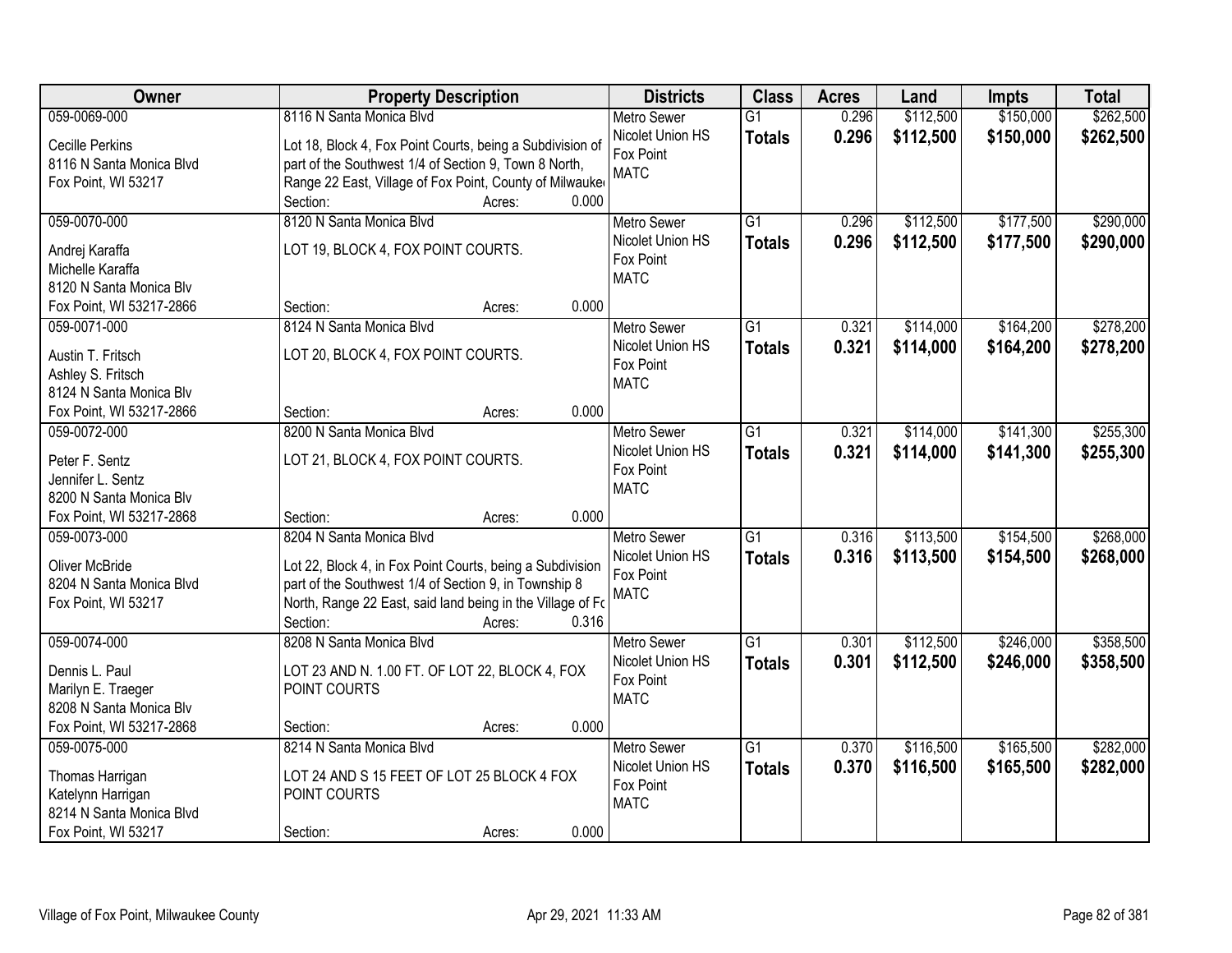| Owner                    | <b>Property Description</b>                                 | <b>Districts</b>              | <b>Class</b>    | <b>Acres</b> | Land      | <b>Impts</b> | <b>Total</b> |
|--------------------------|-------------------------------------------------------------|-------------------------------|-----------------|--------------|-----------|--------------|--------------|
| 059-0076-000             | 8220 N Santa Monica Blvd                                    | <b>Metro Sewer</b>            | $\overline{G1}$ | 0.370        | \$116,500 | \$97,500     | \$214,000    |
| Joseph Balestrieri       | LOT 25 EXC S 15 FEET AND ALL OF LOT 26 BLOCK 4              | Nicolet Union HS              | <b>Totals</b>   | 0.370        | \$116,500 | \$97,500     | \$214,000    |
| Paula Balestrieri        | FOX POINT COURTS                                            | Fox Point                     |                 |              |           |              |              |
| 8220 N Santa Monica Blv  |                                                             | <b>MATC</b>                   |                 |              |           |              |              |
| Fox Point, WI 53217      | 0.000<br>Section:<br>Acres:                                 |                               |                 |              |           |              |              |
| 059-0077-000             | 8226 N Santa Monica Blvd                                    | <b>Metro Sewer</b>            | $\overline{G1}$ | 0.296        | \$112,500 | \$228,500    | \$341,000    |
|                          |                                                             | Nicolet Union HS              | <b>Totals</b>   | 0.296        | \$112,500 | \$228,500    | \$341,000    |
| <b>Haley Carter</b>      | Lot 27, in Block 4, in Fox Point Courts, being a Subdivisic | Fox Point                     |                 |              |           |              |              |
| 8226 N Santa Monica Blvd | of part of the Southwest 1/4 of Section 9, Township 8       | <b>MATC</b>                   |                 |              |           |              |              |
| Fox Point, WI 53217      | North, Range 22 East, in the Village of Fox Point,<br>0.296 |                               |                 |              |           |              |              |
|                          | Section:<br>Acres:                                          |                               |                 |              |           |              |              |
| 059-0078-000             | 8230 N Santa Monica Blvd                                    | <b>Metro Sewer</b>            | G1              | 0.296        | \$112,500 | \$209,400    | \$321,900    |
| Marcela B. Millan        | LOT 28, BLOCK 4, FOX POINT COURTS.                          | Nicolet Union HS              | <b>Totals</b>   | 0.296        | \$112,500 | \$209,400    | \$321,900    |
| Alma Cb Millan           |                                                             | Fox Point                     |                 |              |           |              |              |
| 8230 N Santa Monica Blv  |                                                             | <b>MATC</b>                   |                 |              |           |              |              |
| Fox Point, WI 53217-2868 | 0.000<br>Section:<br>Acres:                                 |                               |                 |              |           |              |              |
| 059-0079-000             | 8300 N Santa Monica Blvd                                    | <b>Metro Sewer</b>            | G1              | 0.296        | \$112,500 | \$55,500     | \$168,000    |
|                          |                                                             | Nicolet Union HS              | <b>Totals</b>   | 0.296        | \$112,500 | \$55,500     | \$168,000    |
| Hedy E. Schweitzer       | LOT 29, BLOCK 4, FOX POINT COURTS.                          | Fox Point                     |                 |              |           |              |              |
| 8300 N Santa Monica Blv  |                                                             | <b>MATC</b>                   |                 |              |           |              |              |
| Fox Point, WI 53217-2870 | 0.000<br>Section:                                           |                               |                 |              |           |              |              |
| 059-0080-000             | Acres:<br>8304 N Santa Monica Blvd                          |                               | $\overline{G1}$ | 0.296        | \$112,500 | \$166,400    | \$278,900    |
|                          |                                                             | <b>Metro Sewer</b>            |                 |              |           |              |              |
| Gerald M. Lau            | LOT 30, BLOCK 4, FOX POINT COURTS.                          | Nicolet Union HS<br>Fox Point | <b>Totals</b>   | 0.296        | \$112,500 | \$166,400    | \$278,900    |
| Kathleen F. Lau          |                                                             | <b>MATC</b>                   |                 |              |           |              |              |
| 8304 N Santa Monica Blv  |                                                             |                               |                 |              |           |              |              |
| Fox Point, WI 53217-2870 | 0.000<br>Section:<br>Acres:                                 |                               |                 |              |           |              |              |
| 059-0081-000             | 8308 N Santa Monica Blvd                                    | <b>Metro Sewer</b>            | $\overline{G1}$ | 0.296        | \$101,000 | \$165,500    | \$266,500    |
| Lynn Morrell             | Lot 31, in Block 4, in Fox Point Courts, being a Subdivisio | Nicolet Union HS              | <b>Totals</b>   | 0.296        | \$101,000 | \$165,500    | \$266,500    |
| 8319 N Santa Monica Blvd | of part of the Southwest 1/4 of Section 9, Township 8       | Fox Point                     |                 |              |           |              |              |
| Fox Point, WI 53217      | North, Range 22 East, in the Village of Fox Point,          | <b>MATC</b>                   |                 |              |           |              |              |
|                          | 0.296<br>Section:<br>Acres:                                 |                               |                 |              |           |              |              |
| 059-0082-000             | 8312 N Santa Monica Blvd                                    | <b>Metro Sewer</b>            | $\overline{G1}$ | 0.296        | \$112,500 | \$132,900    | \$245,400    |
|                          |                                                             | Nicolet Union HS              | <b>Totals</b>   | 0.296        | \$112,500 | \$132,900    | \$245,400    |
| Derek A. Jaschob         | LOT 32, BLOCK 4, FOX POINT COURTS,                          | Fox Point                     |                 |              |           |              |              |
| Jamie L. Kelling         |                                                             | <b>MATC</b>                   |                 |              |           |              |              |
| 8312 N Santa Monica Blvd |                                                             |                               |                 |              |           |              |              |
| Fox Point, WI 53217      | 0.000<br>Section:<br>Acres:                                 |                               |                 |              |           |              |              |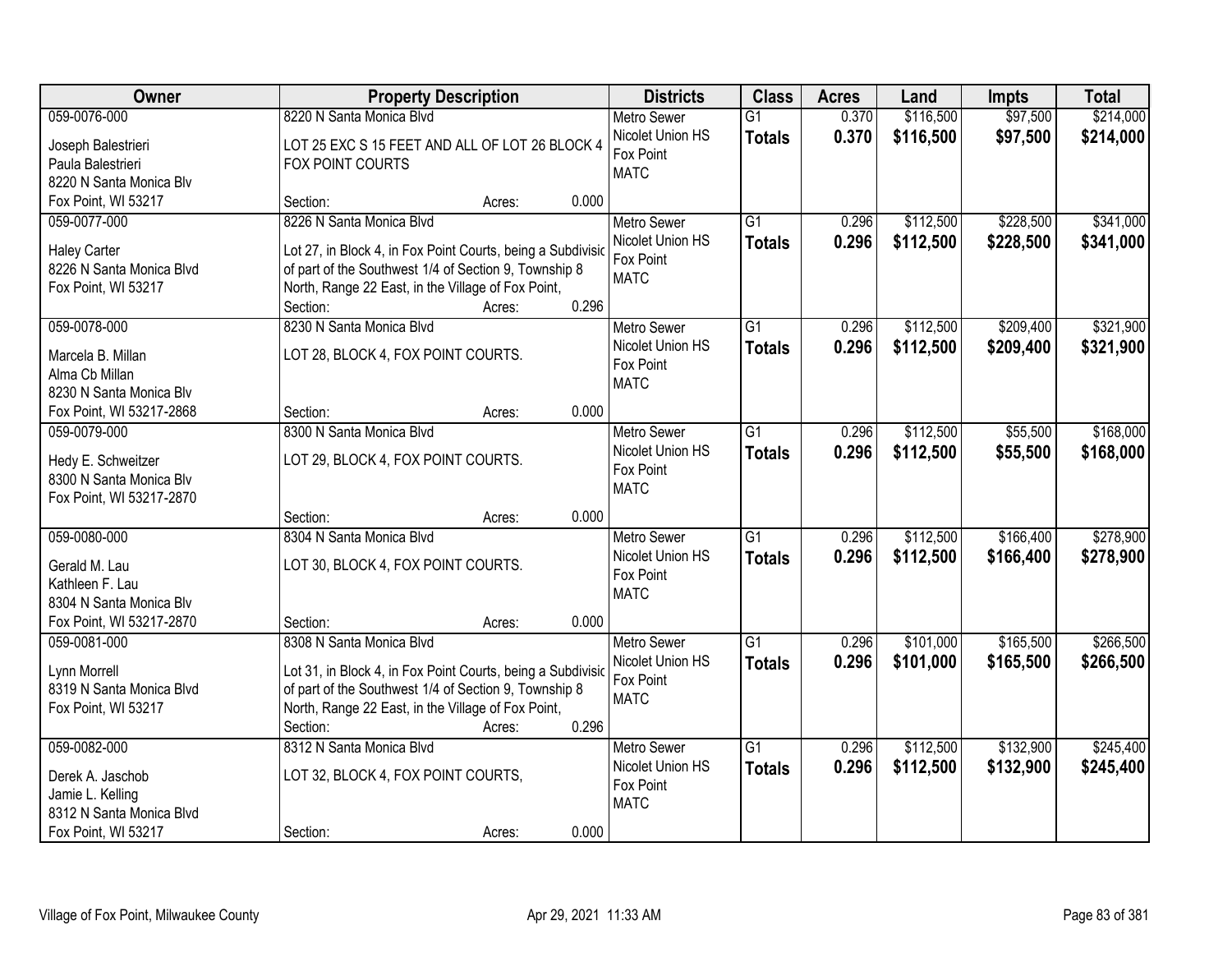| Owner                    | <b>Property Description</b>              |                 | <b>Districts</b>   | <b>Class</b>    | <b>Acres</b> | Land      | <b>Impts</b> | <b>Total</b> |
|--------------------------|------------------------------------------|-----------------|--------------------|-----------------|--------------|-----------|--------------|--------------|
| 059-0083-000             | 8316 N Santa Monica Blvd                 |                 | <b>Metro Sewer</b> | $\overline{G1}$ | 0.296        | \$112,500 | \$152,500    | \$265,000    |
| Diane L. Gunderson       | LOT 33, BLOCK 4, FOX POINT COURTS,       |                 | Nicolet Union HS   | <b>Totals</b>   | 0.296        | \$112,500 | \$152,500    | \$265,000    |
| Harry J. Gunderson       |                                          |                 | Fox Point          |                 |              |           |              |              |
| 8316 N Santa Monica Blv  |                                          |                 | <b>MATC</b>        |                 |              |           |              |              |
| Fox Point, WI 53217-2870 | Section:                                 | 0.000<br>Acres: |                    |                 |              |           |              |              |
| 059-0084-000             | 8320 N Santa Monica Blvd                 |                 | <b>Metro Sewer</b> | G1              | 0.321        | \$114,000 | \$187,000    | \$301,000    |
| <b>Matthew Piper</b>     | LOT 34, BLOCK 4, FOX POINT COURTS,       |                 | Nicolet Union HS   | <b>Totals</b>   | 0.321        | \$114,000 | \$187,000    | \$301,000    |
| Rachel Marie Piper       |                                          |                 | Fox Point          |                 |              |           |              |              |
| 8320 N Santa Monica Blvd |                                          |                 | <b>MATC</b>        |                 |              |           |              |              |
| Fox Point, WI 53217      | Section:                                 | 0.000<br>Acres: |                    |                 |              |           |              |              |
| 059-0085-000             | 8324 N Santa Monica Blvd                 |                 | Metro Sewer        | G1              | 0.321        | \$114,000 | \$125,900    | \$239,900    |
| James D. Vogt            | LOT 35, BLOCK 4, FOX POINT COURTS,       |                 | Nicolet Union HS   | <b>Totals</b>   | 0.321        | \$114,000 | \$125,900    | \$239,900    |
| PO Box 170196            |                                          |                 | Fox Point          |                 |              |           |              |              |
| Fox Point, WI 53217      |                                          |                 | <b>MATC</b>        |                 |              |           |              |              |
|                          | Section:                                 | 0.000<br>Acres: |                    |                 |              |           |              |              |
| 059-0086-000             | 8328 N Santa Monica Blvd                 |                 | <b>Metro Sewer</b> | $\overline{G1}$ | 0.321        | \$114,000 | \$100,800    | \$214,800    |
| A Joyce Lukesh           | LOT 36, BLOCK 4, FOX POINT COURTS,       |                 | Nicolet Union HS   | <b>Totals</b>   | 0.321        | \$114,000 | \$100,800    | \$214,800    |
| 8328 N Santa Monica Blv  |                                          |                 | Fox Point          |                 |              |           |              |              |
| Fox Point, WI 53217-2870 |                                          |                 | <b>MATC</b>        |                 |              |           |              |              |
|                          | Section:                                 | 0.000<br>Acres: |                    |                 |              |           |              |              |
| 059-0087-000             | 8332 N Santa Monica Blyd                 |                 | Metro Sewer        | $\overline{G1}$ | 0.296        | \$112,500 | \$115,800    | \$228,300    |
| Jeffrey A. Peil          | LOT 37, BLOCK 4, FOX POINT COURTS,       |                 | Nicolet Union HS   | <b>Totals</b>   | 0.296        | \$112,500 | \$115,800    | \$228,300    |
| Kimberly M. Peil         |                                          |                 | Fox Point          |                 |              |           |              |              |
| 8332 N Santa Monica Blv  |                                          |                 | <b>MATC</b>        |                 |              |           |              |              |
| Fox Point, WI 53217-2870 | Section:                                 | 0.000<br>Acres: |                    |                 |              |           |              |              |
| 059-0088-000             | 8340 N Santa Monica Blvd                 |                 | Metro Sewer        | $\overline{G1}$ | 0.592        | \$128,000 | \$144,100    | \$272,100    |
| Danette Cappello         | LOTS 38 & 39, BLOCK 4, FOX POINT COURTS. |                 | Nicolet Union HS   | <b>Totals</b>   | 0.592        | \$128,000 | \$144,100    | \$272,100    |
| <b>Gerard Cappello</b>   |                                          |                 | Fox Point          |                 |              |           |              |              |
| 8340 N Santa Monica Blvd |                                          |                 | <b>MATC</b>        |                 |              |           |              |              |
| Fox Point, WI 53217      | Section:                                 | 0.000<br>Acres: |                    |                 |              |           |              |              |
| 059-0089-000             | 8344 N Santa Monica Blvd                 |                 | <b>Metro Sewer</b> | $\overline{G1}$ | 0.296        | \$112,500 | \$157,900    | \$270,400    |
| Craig L. Dudley          | LOT 40, BLOCK 4, FOX POINT COURTS.       |                 | Nicolet Union HS   | <b>Totals</b>   | 0.296        | \$112,500 | \$157,900    | \$270,400    |
| Laurie R. Dudley         |                                          |                 | Fox Point          |                 |              |           |              |              |
| 8344 N Santa Monica Blv  |                                          |                 | <b>MATC</b>        |                 |              |           |              |              |
| Fox Point, WI 53217-2870 | Section:                                 | 0.000<br>Acres: |                    |                 |              |           |              |              |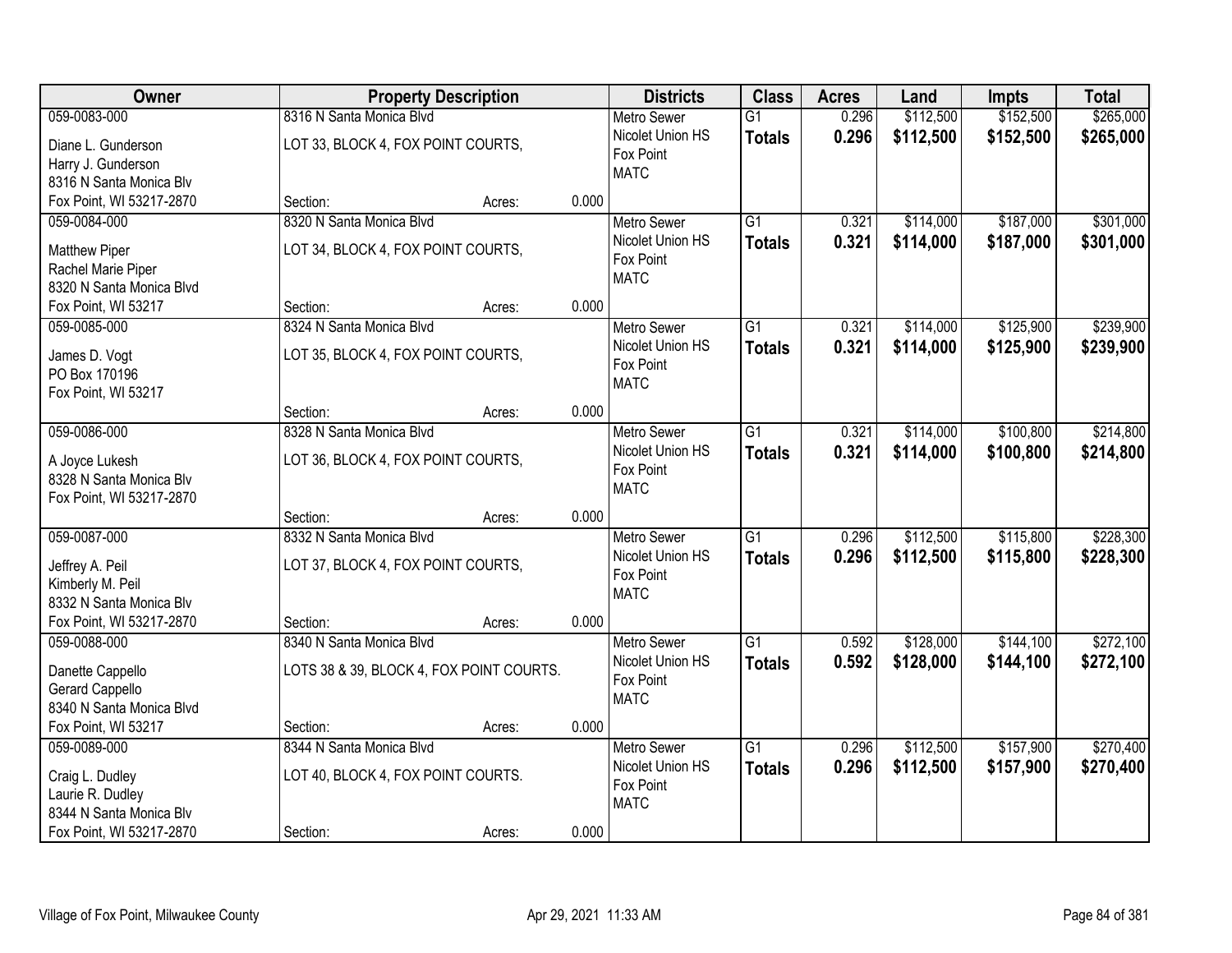| Owner                                    | <b>Property Description</b>                                       | <b>Districts</b>   | <b>Class</b>    | <b>Acres</b> | Land      | <b>Impts</b> | <b>Total</b> |
|------------------------------------------|-------------------------------------------------------------------|--------------------|-----------------|--------------|-----------|--------------|--------------|
| 059-0090-000                             | 8348 N Santa Monica Blvd                                          | <b>Metro Sewer</b> | $\overline{G1}$ | 0.262        | \$105,000 | \$183,500    | \$288,500    |
| James M. Barshaw                         | LOT 41, BLOCK 4, FOX POINT COURTS.                                | Nicolet Union HS   | <b>Totals</b>   | 0.262        | \$105,000 | \$183,500    | \$288,500    |
| Gale E. Barshaw                          |                                                                   | Fox Point          |                 |              |           |              |              |
| 8348 N Santa Monica Blvd                 |                                                                   | <b>MATC</b>        |                 |              |           |              |              |
| Fox Point, WI 53217                      | 0.000<br>Section:<br>Acres:                                       |                    |                 |              |           |              |              |
| 059-0091-000                             | 409 E Dean Rd                                                     | <b>Metro Sewer</b> | $\overline{G1}$ | 0.207        | \$91,000  | \$127,500    | \$218,500    |
| Andrea S. Frankenberry                   | LOT 1, BLOCK 1 FOX POINT GARDENS                                  | Nicolet Union HS   | <b>Totals</b>   | 0.207        | \$91,000  | \$127,500    | \$218,500    |
| 409 E Dean Rd                            |                                                                   | Fox Point          |                 |              |           |              |              |
| Fox Point, WI 53217-2708                 |                                                                   | <b>MATC</b>        |                 |              |           |              |              |
|                                          | 0.000<br>Section:<br>Acres:                                       |                    |                 |              |           |              |              |
| 059-0092-000                             | 405 E Dean Rd                                                     | <b>Metro Sewer</b> | $\overline{G1}$ | 0.218        | \$95,500  | \$196,000    | \$291,500    |
|                                          |                                                                   | Nicolet Union HS   | <b>Totals</b>   | 0.218        | \$95,500  | \$196,000    | \$291,500    |
| Nicholas R. Kleczkowski                  | LOT 2, BLOCK 1 FOX POINT GARDENS                                  | Fox Point          |                 |              |           |              |              |
| Laura A. Kleczkowski                     |                                                                   | <b>MATC</b>        |                 |              |           |              |              |
| 405 E Dean Rd                            | 0.000<br>Section:                                                 |                    |                 |              |           |              |              |
| Fox Point, WI 53217-2708<br>059-0093-000 | Acres:<br>8344 N Whitney Rd                                       | <b>Metro Sewer</b> | G1              | 0.202        | \$88,500  | \$177,400    | \$265,900    |
|                                          |                                                                   | Nicolet Union HS   |                 | 0.202        |           |              |              |
| Elliott L. Rifzis                        | LOT 3, BLOCK 1 FOX POINT GARDENS                                  | Fox Point          | <b>Totals</b>   |              | \$88,500  | \$177,400    | \$265,900    |
| Jo Anne M Rifzis                         |                                                                   | <b>MATC</b>        |                 |              |           |              |              |
| 8344 N Whitney Rd                        |                                                                   |                    |                 |              |           |              |              |
| Fox Point, WI 53217-2756                 | 0.000<br>Section:<br>Acres:                                       |                    |                 |              |           |              |              |
| 059-0094-000                             | 8342 N Whitney Rd                                                 | <b>Metro Sewer</b> | $\overline{G1}$ | 0.202        | \$88,500  | \$134,100    | \$222,600    |
| Jay R. Koeper                            | LOT 4, BLOCK 1 FOX POINT GARDENS                                  | Nicolet Union HS   | <b>Totals</b>   | 0.202        | \$88,500  | \$134,100    | \$222,600    |
| 8342 N Whitney Rd                        |                                                                   | Fox Point          |                 |              |           |              |              |
| Fox Point, WI 53217-2756                 |                                                                   | <b>MATC</b>        |                 |              |           |              |              |
|                                          | Section:<br>0.000<br>Acres:                                       |                    |                 |              |           |              |              |
| 059-0095-000                             | 8338 N Whitney Rd                                                 | <b>Metro Sewer</b> | $\overline{G1}$ | 0.202        | \$88,500  | \$115,900    | \$204,400    |
| David E. Quam                            | LOT 5 IN BLOCK 1 IN FOX POINT GARDENS, BEING A                    | Nicolet Union HS   | <b>Totals</b>   | 0.202        | \$88,500  | \$115,900    | \$204,400    |
| 8338 N Whitney Rd                        | SUBDIVISION OF PART OF THE SOUTHWEST 1/4 OF                       | Fox Point          |                 |              |           |              |              |
| Fox Point, WI 53217                      | SECTION 9, TOWN 8 NORTH, RANGE 22 EAST, IN                        | <b>MATC</b>        |                 |              |           |              |              |
|                                          | 0.202<br>Section:<br>Acres:                                       |                    |                 |              |           |              |              |
| 059-0096-000                             | 8334 N Whitney Rd                                                 | <b>Metro Sewer</b> | $\overline{G1}$ | 0.216        | \$95,000  | \$173,000    | \$268,000    |
|                                          |                                                                   | Nicolet Union HS   | <b>Totals</b>   | 0.216        | \$95,000  | \$173,000    | \$268,000    |
| Joseph C. Miller                         | Lot 6 in Block 1 in Fox Point Gardens, being a Subdivisio         | Fox Point          |                 |              |           |              |              |
| Karen E. Miller                          | of a part of the Southwest 1/4 of Section                         | <b>MATC</b>        |                 |              |           |              |              |
| 8334 N Whitney Rd                        | 9, in Township 8 North, Range 22 East, in the Village of<br>0.216 |                    |                 |              |           |              |              |
| Fox Point, WI 53217                      | Section: 9<br>Acres:                                              |                    |                 |              |           |              |              |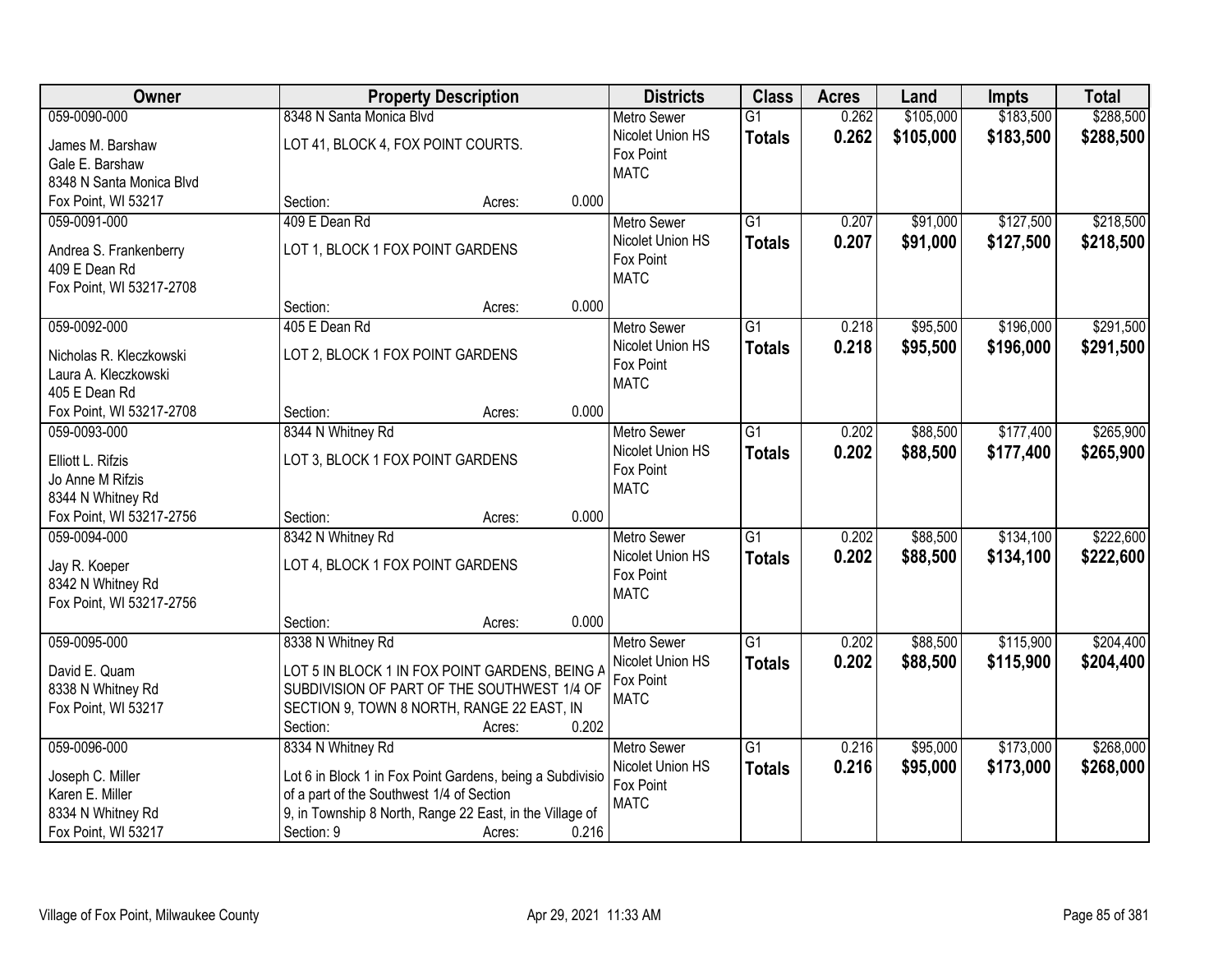| Owner                    |                                                   | <b>Property Description</b> |       |                    | <b>Class</b>    | <b>Acres</b> | Land     | <b>Impts</b> | <b>Total</b> |
|--------------------------|---------------------------------------------------|-----------------------------|-------|--------------------|-----------------|--------------|----------|--------------|--------------|
| 059-0097-000             | 8330 N Whitney Rd                                 |                             |       | <b>Metro Sewer</b> | $\overline{G1}$ | 0.202        | \$88,500 | \$139,100    | \$227,600    |
| Elizabeth Habush         | LOT 7, BLOCK 1 FOX POINT GARDENS                  |                             |       | Nicolet Union HS   | <b>Totals</b>   | 0.202        | \$88,500 | \$139,100    | \$227,600    |
| Jane E. Habush           |                                                   |                             |       | Fox Point          |                 |              |          |              |              |
| 8330 N Whitney Rd        |                                                   |                             |       | <b>MATC</b>        |                 |              |          |              |              |
| Fox Point, WI 53217      | Section:                                          | Acres:                      | 0.000 |                    |                 |              |          |              |              |
| 059-0098-000             | 8326 N Whitney Rd                                 |                             |       | <b>Metro Sewer</b> | $\overline{G1}$ | 0.198        | \$87,000 | \$119,900    | \$206,900    |
|                          |                                                   |                             |       | Nicolet Union HS   | <b>Totals</b>   | 0.198        | \$87,000 | \$119,900    | \$206,900    |
| Gerald R. Pagel          | LOT 8 IN BLOCK 1 IN FOX POINT GARDENS, BEING A    |                             |       | Fox Point          |                 |              |          |              |              |
| 8326 N Whitney Rd        | SUBDIVISION OF PART OF THE SOUTHWEST 1/4 OF       |                             |       | <b>MATC</b>        |                 |              |          |              |              |
| Fox Point, WI 53217      | <b>SECTION</b>                                    |                             |       |                    |                 |              |          |              |              |
|                          | Section:                                          | Acres:                      | 0.198 |                    |                 |              |          |              |              |
| 059-0099-000             | 8320 N Whitney Rd                                 |                             |       | <b>Metro Sewer</b> | G1              | 0.202        | \$89,000 | \$154,100    | \$243,100    |
| <b>Justin Sartler</b>    | LOT 9, BLOCK 1 FOX POINT GARDENS                  |                             |       | Nicolet Union HS   | <b>Totals</b>   | 0.202        | \$89,000 | \$154,100    | \$243,100    |
| Cheane Cowle             |                                                   |                             |       | Fox Point          |                 |              |          |              |              |
| 8320 N Whitney Rd        |                                                   |                             |       | <b>MATC</b>        |                 |              |          |              |              |
| Fox Point, WI 53217      | Section:                                          | Acres:                      | 0.000 |                    |                 |              |          |              |              |
| 059-0100-000             | 8316 N Whitney Rd                                 |                             |       | <b>Metro Sewer</b> | G1              | 0.202        | \$88,500 | \$7,400      | \$95,900     |
|                          |                                                   |                             |       | Nicolet Union HS   | G <sub>2</sub>  | 0.000        | \$0      | \$130,500    | \$130,500    |
| Jacob Merten             | LOT 10, BLOCK 1, FOX POINT GARDENS - Full legal   |                             |       | Fox Point          | <b>Totals</b>   | 0.202        | \$88,500 | \$137,900    | \$226,400    |
| 8316 N Whitney Rd        | description                                       |                             |       | <b>MATC</b>        |                 |              |          |              |              |
| Fox Point, WI 53217      | Lot 10, in Block 1, in Fox Point Gardens, being a |                             |       |                    |                 |              |          |              |              |
|                          | Section:                                          | Acres:                      | 0.000 |                    |                 |              |          |              |              |
| 059-0101-000             | 8312 N Whitney Rd                                 |                             |       | <b>Metro Sewer</b> | $\overline{G1}$ | 0.202        | \$88,500 | \$212,400    | \$300,900    |
| Mary K. Newkirk          | LOT 11 BLK 1, FOX POINT GARDENS                   |                             |       | Nicolet Union HS   | <b>Totals</b>   | 0.202        | \$88,500 | \$212,400    | \$300,900    |
| 8312 N Whitney Rd        |                                                   |                             |       | Fox Point          |                 |              |          |              |              |
| Fox Point, WI 53217-2756 |                                                   |                             |       | <b>MATC</b>        |                 |              |          |              |              |
|                          | Section:                                          | Acres:                      | 0.000 |                    |                 |              |          |              |              |
| 059-0102-000             | 8310 N Whitney Rd                                 |                             |       | Metro Sewer        | $\overline{G1}$ | 0.202        | \$88,500 | \$109,400    | \$197,900    |
| Wayne M. Cisewski        | LOT 12 BLK 1, FOX POINT GARDENS                   |                             |       | Nicolet Union HS   | <b>Totals</b>   | 0.202        | \$88,500 | \$109,400    | \$197,900    |
| 8310 N Whitney Rd        |                                                   |                             |       | Fox Point          |                 |              |          |              |              |
| Fox Point, WI 53217-2756 |                                                   |                             |       | <b>MATC</b>        |                 |              |          |              |              |
|                          | Section:                                          | Acres:                      | 0.000 |                    |                 |              |          |              |              |
| 059-0103-000             | 8300 N Whitney Rd                                 |                             |       | <b>Metro Sewer</b> | $\overline{G1}$ | 0.218        | \$95,500 | \$162,500    | \$258,000    |
|                          |                                                   |                             |       | Nicolet Union HS   | <b>Totals</b>   | 0.218        | \$95,500 | \$162,500    | \$258,000    |
| John J. Mullahy          | LOT 13 BLK 1, FOX POINT GARDENS                   |                             |       | Fox Point          |                 |              |          |              |              |
| Mary Ann Mullahy         |                                                   |                             |       | <b>MATC</b>        |                 |              |          |              |              |
| 8300 N Whitney Rd        |                                                   |                             |       |                    |                 |              |          |              |              |
| Fox Point, WI 53217-2756 | Section:                                          | Acres:                      | 0.000 |                    |                 |              |          |              |              |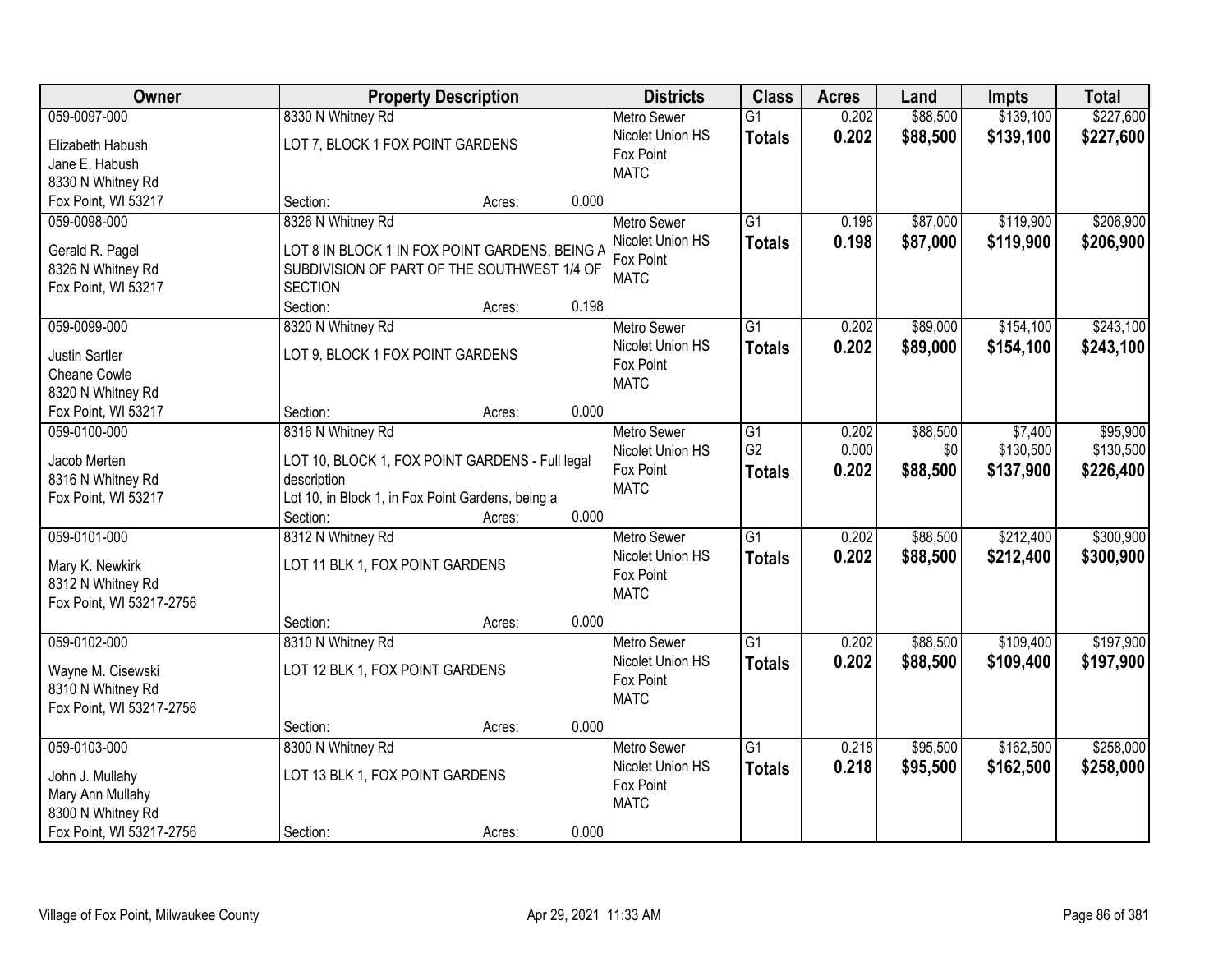| Owner                                         |                                                               | <b>Property Description</b> |                               |                 | <b>Acres</b> | Land     | <b>Impts</b> | <b>Total</b> |
|-----------------------------------------------|---------------------------------------------------------------|-----------------------------|-------------------------------|-----------------|--------------|----------|--------------|--------------|
| 059-0104-000                                  | 408 E Spooner Rd                                              |                             | <b>Metro Sewer</b>            | $\overline{G1}$ | 0.209        | \$92,000 | \$143,000    | \$235,000    |
| Mark M. Mowers                                | LOT 14 BLK 1 FOX POINT GARDENS                                |                             | Nicolet Union HS              | <b>Totals</b>   | 0.209        | \$92,000 | \$143,000    | \$235,000    |
| Susan C. Mowers                               |                                                               |                             | Fox Point                     |                 |              |          |              |              |
| 408 E Spooner Rd                              |                                                               |                             | <b>MATC</b>                   |                 |              |          |              |              |
| Fox Point, WI 53217-2772                      | Section:                                                      | 0.000<br>Acres:             |                               |                 |              |          |              |              |
| 059-0105-000                                  | 409 E Spooner Rd                                              |                             | <b>Metro Sewer</b>            | $\overline{G1}$ | 0.218        | \$95,500 | \$103,500    | \$199,000    |
|                                               |                                                               |                             | Nicolet Union HS              | <b>Totals</b>   | 0.218        | \$95,500 | \$103,500    | \$199,000    |
| Sue Ann Ziebelman                             | LOT 1 BLK 2 FOX POINT GARDENS                                 |                             | Fox Point                     |                 |              |          |              |              |
| 409 E Spooner Rd                              |                                                               |                             | <b>MATC</b>                   |                 |              |          |              |              |
| Fox Point, WI 53217-2748                      |                                                               |                             |                               |                 |              |          |              |              |
|                                               | Section:                                                      | 0.000<br>Acres:             |                               |                 |              |          |              |              |
| 059-0106-000                                  | 8224 N Whitney Rd                                             |                             | Metro Sewer                   | G1              | 0.218        | \$95,500 | \$155,500    | \$251,000    |
| Pamela J. Rolstad                             | LOT 2 BLK 2, FOX POINT GARDENS                                |                             | Nicolet Union HS              | <b>Totals</b>   | 0.218        | \$95,500 | \$155,500    | \$251,000    |
| 8224 N Whitney Rd                             |                                                               |                             | Fox Point                     |                 |              |          |              |              |
| Fox Point, WI 53217-2754                      |                                                               |                             | <b>MATC</b>                   |                 |              |          |              |              |
|                                               | Section:                                                      | 0.000<br>Acres:             |                               |                 |              |          |              |              |
| 059-0107-000                                  | 8220 N Whitney Rd                                             |                             | <b>Metro Sewer</b>            | G1              | 0.205        | \$90,000 | \$166,100    | \$256,100    |
|                                               |                                                               |                             | Nicolet Union HS              | <b>Totals</b>   | 0.205        | \$90,000 | \$166,100    | \$256,100    |
| Brian W. Haraway                              | LOT 3 BLK 2 FOX POINT GARDENS                                 |                             | Fox Point                     |                 |              |          |              |              |
| Jennifer A. Haraway                           |                                                               |                             | <b>MATC</b>                   |                 |              |          |              |              |
| 8220 N Whitney Rd<br>Fox Point, WI 53217-2754 | Section:                                                      | 0.000                       |                               |                 |              |          |              |              |
| 059-0108-000                                  | 8214 N Whitney Rd                                             | Acres:                      |                               | $\overline{G1}$ | 0.205        | \$90,000 | \$201,600    | \$291,600    |
|                                               |                                                               |                             | <b>Metro Sewer</b>            |                 |              |          |              |              |
| Nicole E. Erdmann                             | All that certain parcel of land situate in the Village of Fox |                             | Nicolet Union HS<br>Fox Point | <b>Totals</b>   | 0.205        | \$90,000 | \$201,600    | \$291,600    |
| Michael J. Wiza                               | Point, County of Milwaukee and State of                       |                             | <b>MATC</b>                   |                 |              |          |              |              |
| 8214 N Whitney Rd                             | Wisconsin being known and designated as follows: Lot fo       |                             |                               |                 |              |          |              |              |
| Fox Point, WI 53217                           | Section:                                                      | 0.000<br>Acres:             |                               |                 |              |          |              |              |
| 059-0109-000                                  | 8210 N Whitney Rd                                             |                             | <b>Metro Sewer</b>            | $\overline{G1}$ | 0.209        | \$92,000 | \$133,300    | \$225,300    |
| John L. Malzewski                             | LOT 5 BLK 2, FOX POINT GARDENS                                |                             | Nicolet Union HS              | <b>Totals</b>   | 0.209        | \$92,000 | \$133,300    | \$225,300    |
| Jennifer D. Boggs                             |                                                               |                             | Fox Point                     |                 |              |          |              |              |
| 8210 N Whitney Rd                             |                                                               |                             | <b>MATC</b>                   |                 |              |          |              |              |
| Fox Point, WI 53217-2754                      | Section:                                                      | 0.000<br>Acres:             |                               |                 |              |          |              |              |
| 059-0110-000                                  | 8204 N Whitney Rd                                             |                             | <b>Metro Sewer</b>            | $\overline{G1}$ | 0.203        | \$89,000 | \$108,300    | \$197,300    |
|                                               |                                                               |                             | Nicolet Union HS              | <b>Totals</b>   | 0.203        | \$89,000 | \$108,300    | \$197,300    |
| Jonathan R. Pykett                            | LOT 6 BLK 2 FOX POINT GARDENS                                 |                             | Fox Point                     |                 |              |          |              |              |
| Kathryn J. Pykett                             |                                                               |                             | <b>MATC</b>                   |                 |              |          |              |              |
| PO Box 241784                                 |                                                               |                             |                               |                 |              |          |              |              |
| Milwaukee, WI 53224                           | Section:                                                      | 0.000<br>Acres:             |                               |                 |              |          |              |              |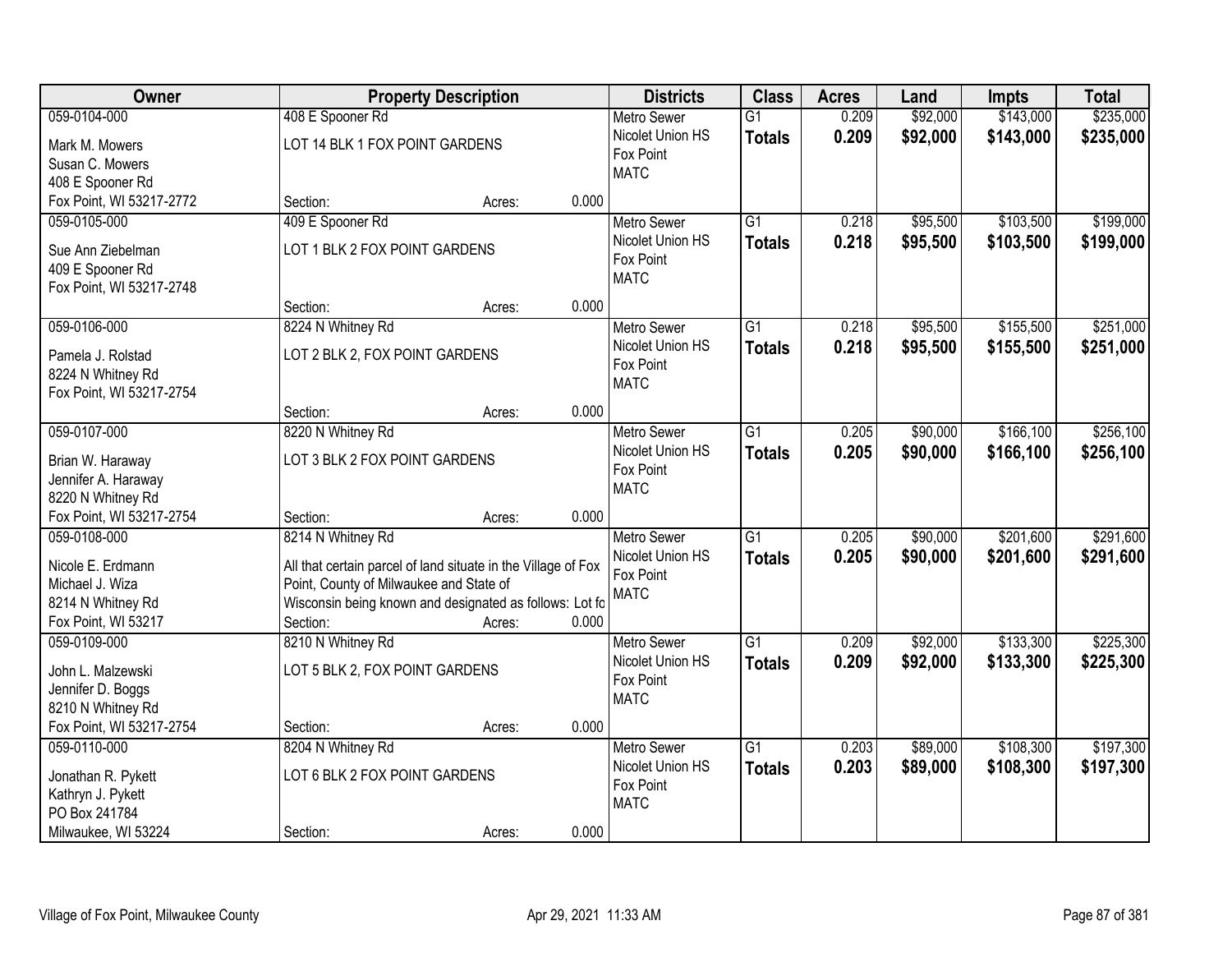| Owner                                                                  | <b>Property Description</b>                                 |        |       | <b>Districts</b>   | <b>Class</b>    | <b>Acres</b> | Land      | <b>Impts</b> | <b>Total</b> |
|------------------------------------------------------------------------|-------------------------------------------------------------|--------|-------|--------------------|-----------------|--------------|-----------|--------------|--------------|
| 059-0111-000                                                           | 8200 N Whitney Rd                                           |        |       | <b>Metro Sewer</b> | $\overline{G1}$ | 0.199        | \$87,500  | \$126,400    | \$213,900    |
| Christopher B & Mary Jo W Sargent Rev   LOT 7 BLK 2, FOX POINT GARDENS |                                                             |        |       | Nicolet Union HS   | <b>Totals</b>   | 0.199        | \$87,500  | \$126,400    | \$213,900    |
| Trust                                                                  |                                                             |        |       | Fox Point          |                 |              |           |              |              |
| 8200 N Whitney Rd                                                      |                                                             |        |       | <b>MATC</b>        |                 |              |           |              |              |
| Fox Point, WI 53217                                                    | Section:                                                    | Acres: | 0.000 |                    |                 |              |           |              |              |
| 059-0112-000                                                           | 8126 N Whitney Rd                                           |        |       | <b>Metro Sewer</b> | $\overline{G1}$ | 0.203        | \$89,000  | \$191,900    | \$280,900    |
|                                                                        |                                                             |        |       | Nicolet Union HS   | <b>Totals</b>   | 0.203        | \$89,000  | \$191,900    | \$280,900    |
| Lars Lewander                                                          | LOT 8 BLK 2, FOX POINT GARDENS                              |        |       | Fox Point          |                 |              |           |              |              |
| Nancy Lewander                                                         |                                                             |        |       | <b>MATC</b>        |                 |              |           |              |              |
| 8126 N Whitney Rd                                                      |                                                             |        |       |                    |                 |              |           |              |              |
| Fox Point, WI 53217-2752                                               | Section:                                                    | Acres: | 0.000 |                    |                 |              |           |              |              |
| 059-0113-000                                                           | 8122 N Whitney Rd                                           |        |       | <b>Metro Sewer</b> | $\overline{G1}$ | 0.210        | \$92,500  | \$272,500    | \$365,000    |
| Michael Murphy                                                         | Lot 9, in Block 2, in Fox Point Gardens, being a            |        |       | Nicolet Union HS   | <b>Totals</b>   | 0.210        | \$92,500  | \$272,500    | \$365,000    |
| Sue Murphy                                                             | Subdivision of a part of the Southwest 1/4 of Section 9, in |        |       | Fox Point          |                 |              |           |              |              |
| 8122 N Whitney Rd                                                      | Township 8                                                  |        |       | <b>MATC</b>        |                 |              |           |              |              |
| Fox Point, WI 53217                                                    | Section: 9                                                  | Acres: | 0.210 |                    |                 |              |           |              |              |
| 059-0114-000                                                           | 8118 N Whitney Rd                                           |        |       | <b>Metro Sewer</b> | G1              | 0.206        | \$91,000  | \$139,000    | \$230,000    |
|                                                                        |                                                             |        |       | Nicolet Union HS   |                 | 0.206        | \$91,000  |              |              |
| Daniel J. Sweeney                                                      | Lot Ten (10), in Block Two (2), in Fox Point Gardens,       |        |       | Fox Point          | <b>Totals</b>   |              |           | \$139,000    | \$230,000    |
| Sarah R. Sweeney                                                       | being a Subdivision of a part of the South West             |        |       | <b>MATC</b>        |                 |              |           |              |              |
| 8118 N Whitney Rd                                                      | 1/4 of Section 9, in Township 8 North, Range 22 East, in    |        |       |                    |                 |              |           |              |              |
| Fox Point, WI 53217                                                    | Section:                                                    | Acres: | 0.000 |                    |                 |              |           |              |              |
| 059-0115-000                                                           | 8114 N Whitney Rd                                           |        |       | Metro Sewer        | $\overline{G1}$ | 0.206        | \$91,000  | \$425,200    | \$516,200    |
|                                                                        |                                                             |        |       | Nicolet Union HS   | <b>Totals</b>   | 0.206        | \$91,000  | \$425,200    | \$516,200    |
| Stephanie Ann Garbo                                                    | LOT 11, BLOCK 2, FOX POINT GARDENS                          |        |       | Fox Point          |                 |              |           |              |              |
| Louis Charles Palen                                                    |                                                             |        |       | <b>MATC</b>        |                 |              |           |              |              |
| 8114 N Whitney Rd                                                      |                                                             |        |       |                    |                 |              |           |              |              |
| Fox Point, WI 53217                                                    | Section:                                                    | Acres: | 0.000 |                    |                 |              |           |              |              |
| 059-0116-000                                                           | 8108 N Whitney Rd                                           |        |       | Metro Sewer        | $\overline{G1}$ | 0.206        | \$91,000  | \$83,500     | \$174,500    |
| Robert A. Melin                                                        | LOT 12, BLOCK 2, FOX POINT GARDENS                          |        |       | Nicolet Union HS   | <b>Totals</b>   | 0.206        | \$91,000  | \$83,500     | \$174,500    |
| Mary Melin                                                             |                                                             |        |       | Fox Point          |                 |              |           |              |              |
| 8108 N Whitney Rd                                                      |                                                             |        |       | <b>MATC</b>        |                 |              |           |              |              |
| Fox Point, WI 53217-2752                                               | Section:                                                    | Acres: | 0.000 |                    |                 |              |           |              |              |
| 059-0117-000                                                           | 404 E Willow Rd                                             |        |       | <b>Metro Sewer</b> | $\overline{G1}$ | 0.240        | \$105,500 | \$181,400    | \$286,900    |
|                                                                        |                                                             |        |       | Nicolet Union HS   | <b>Totals</b>   | 0.240        | \$105,500 | \$181,400    | \$286,900    |
| Steven H. Close                                                        | LOT 13, BLOCK 2, FOX POINT GARDENS ALSO W. 8                |        |       | Fox Point          |                 |              |           |              |              |
| Cynthia A. Close                                                       | FT. OF LOT 14 BLOCK 2                                       |        |       | <b>MATC</b>        |                 |              |           |              |              |
| 404 E Willow Rd                                                        |                                                             |        |       |                    |                 |              |           |              |              |
| Fox Point, WI 53217-2764                                               | Section:                                                    | Acres: | 0.000 |                    |                 |              |           |              |              |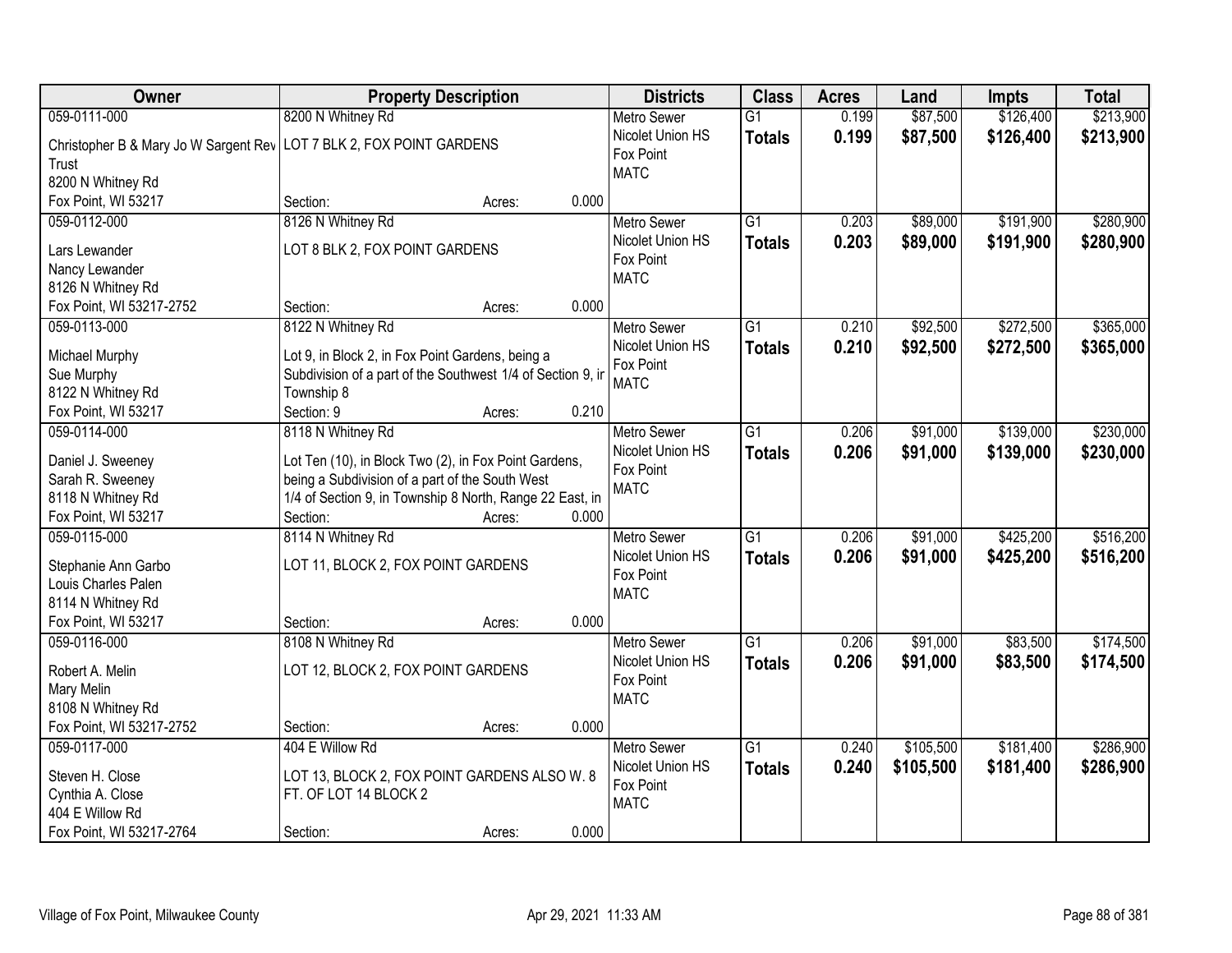| Owner                                                                                                   | <b>Property Description</b>                                                                                                                                                                                                 | <b>Districts</b>                                                   | <b>Class</b>                     | <b>Acres</b>   | Land                 | <b>Impts</b>           | <b>Total</b>           |
|---------------------------------------------------------------------------------------------------------|-----------------------------------------------------------------------------------------------------------------------------------------------------------------------------------------------------------------------------|--------------------------------------------------------------------|----------------------------------|----------------|----------------------|------------------------|------------------------|
| 059-0118-000<br>Peter B. Chiu<br>408 E Willow Rd<br>Fox Point, WI 53217-2764                            | 408 E Willow Rd<br>LOT 14, BLOCK 2, FOX POINT GARDENS EXCEPT<br>WEST 8 FEET.                                                                                                                                                | <b>Metro Sewer</b><br>Nicolet Union HS<br>Fox Point<br><b>MATC</b> | $\overline{G1}$<br><b>Totals</b> | 0.190<br>0.190 | \$83,500<br>\$83,500 | \$149,500<br>\$149,500 | \$233,000<br>\$233,000 |
|                                                                                                         | 0.000<br>Section:<br>Acres:                                                                                                                                                                                                 |                                                                    |                                  |                |                      |                        |                        |
| 059-0119-000<br>Kelly Kluck<br>Eric Roecker<br>409 E Willow Rd                                          | 409 E Willow Rd<br>LOT 1, BLOCK 3, FOX POINT GARDENS                                                                                                                                                                        | <b>Metro Sewer</b><br>Nicolet Union HS<br>Fox Point<br><b>MATC</b> | $\overline{G1}$<br><b>Totals</b> | 0.220<br>0.220 | \$97,000<br>\$97,000 | \$157,100<br>\$157,100 | \$254,100<br>\$254,100 |
| Fox Point, WI 53217                                                                                     | 0.000<br>Section:<br>Acres:                                                                                                                                                                                                 |                                                                    |                                  |                |                      |                        |                        |
| 059-0120-000<br>Raymond J. Parrish<br>Jennifer Parrish<br>403 E Willow Rd<br>Fox Point, WI 53217        | 403 E Willow Rd<br>Lot 2, in Block 3, in Fox Point Gardens, being a<br>Subdivision of a part of the Southwest 1/4 of Section 9, in<br>Township 8 North, Range 22 East, in the Village of Fox<br>0.000<br>Section:<br>Acres: | <b>Metro Sewer</b><br>Nicolet Union HS<br>Fox Point<br><b>MATC</b> | G1<br><b>Totals</b>              | 0.209<br>0.209 | \$92,000<br>\$92,000 | \$183,000<br>\$183,000 | \$275,000<br>\$275,000 |
| 059-0121-000<br>James M. Gleeson<br>Kelly B. Gleeson<br>8044 N Whitney Rd                               | 8044 N Whitney Rd<br>LOT 3, BLOCK 3, FOX POINT GARDENS                                                                                                                                                                      | <b>Metro Sewer</b><br>Nicolet Union HS<br>Fox Point<br><b>MATC</b> | G1<br><b>Totals</b>              | 0.206<br>0.206 | \$91,000<br>\$91,000 | \$452,000<br>\$452,000 | \$543,000<br>\$543,000 |
| Fox Point, WI 53217                                                                                     | 0.000<br>Section:<br>Acres:                                                                                                                                                                                                 |                                                                    |                                  |                |                      |                        |                        |
| 059-0122-000<br>Matthew J. Kirchner<br>Kathleen M. Kirchner<br>8040 N Whitney Rd<br>Fox Point, WI 53217 | 8040 N Whitney Rd<br>LOT 4, BLOCK 3, FOX POINT GARDENS - Full legal<br>description LOT 4 IN BLOCK 3 IN FOX POINT<br>GARDENS, BEING A SUBDIVISION OF A PART OF<br>0.000<br>Section:<br>Acres:                                | <b>Metro Sewer</b><br>Nicolet Union HS<br>Fox Point<br><b>MATC</b> | $\overline{G1}$<br><b>Totals</b> | 0.206<br>0.206 | \$91,000<br>\$91,000 | \$135,000<br>\$135,000 | \$226,000<br>\$226,000 |
| 059-0123-000<br>Richard M. Huebner<br>8034 N Whitney Rd<br>Fox Point, WI 53217-2750                     | 8034 N Whitney Rd<br>LOT 5, BLOCK 3, FOX POINT GARDENS<br>0.000<br>Section:<br>Acres:                                                                                                                                       | <b>Metro Sewer</b><br>Nicolet Union HS<br>Fox Point<br><b>MATC</b> | $\overline{G1}$<br><b>Totals</b> | 0.206<br>0.206 | \$91,000<br>\$91,000 | \$93,500<br>\$93,500   | \$184,500<br>\$184,500 |
| 059-0124-000<br>Connie Georgetta-Krystyn<br>8030 N Whitney Rd<br>Fox Point, WI 53217-2750               | 8030 N Whitney Rd<br>LOT 6, BLOCK 3, FOX POINT GARDENS<br>0.000<br>Section:<br>Acres:                                                                                                                                       | <b>Metro Sewer</b><br>Nicolet Union HS<br>Fox Point<br><b>MATC</b> | $\overline{G1}$<br><b>Totals</b> | 0.206<br>0.206 | \$91,000<br>\$91,000 | \$108,100<br>\$108,100 | \$199,100<br>\$199,100 |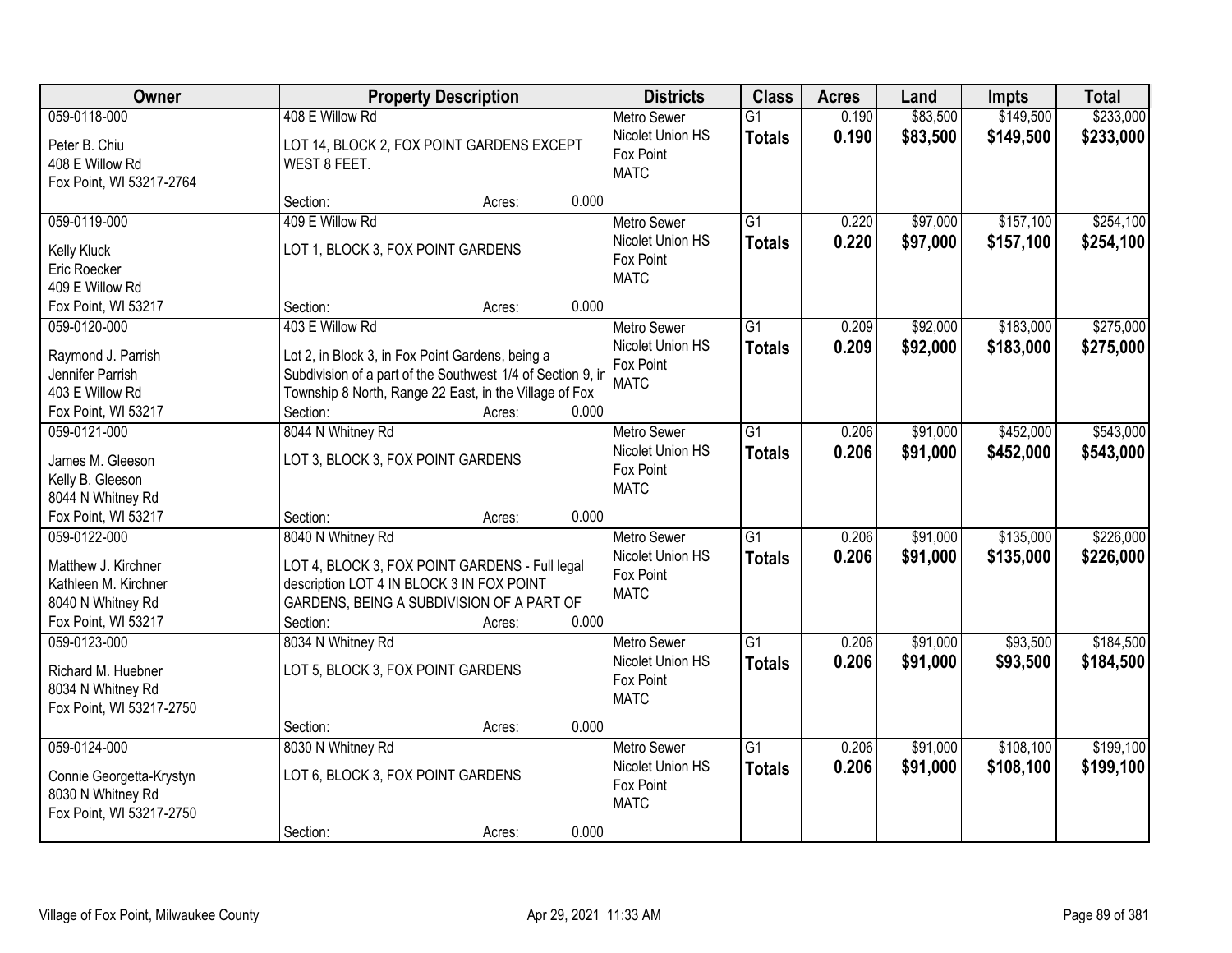| Owner                                        |                                                     | <b>Property Description</b> |       | <b>Districts</b>                       | <b>Class</b>    | <b>Acres</b> | Land      | Impts     | <b>Total</b> |
|----------------------------------------------|-----------------------------------------------------|-----------------------------|-------|----------------------------------------|-----------------|--------------|-----------|-----------|--------------|
| 059-0125-000                                 | 8028 N Whitney Rd                                   |                             |       | <b>Metro Sewer</b>                     | $\overline{G1}$ | 0.203        | \$89,000  | \$142,800 | \$231,800    |
| Centre Street, LLC                           | LOT 7, BLOCK 3, FOX POINT GARDENS                   |                             |       | Nicolet Union HS                       | <b>Totals</b>   | 0.203        | \$89,000  | \$142,800 | \$231,800    |
| 7440 W Greenfield Ave                        |                                                     |                             |       | Fox Point                              |                 |              |           |           |              |
| Ste 14734                                    |                                                     |                             |       | <b>MATC</b>                            |                 |              |           |           |              |
| West Allis, WI 53214                         | Section:                                            | Acres:                      | 0.000 |                                        |                 |              |           |           |              |
| 059-0126-000                                 | 8024 N Whitney Rd                                   |                             |       | <b>Metro Sewer</b>                     | $\overline{G1}$ | 0.199        | \$87,500  | \$167,200 | \$254,700    |
| Brian J. Balistreri                          | LOT 8, BLOCK 3, FOX POINT GARDENS                   |                             |       | Nicolet Union HS                       | <b>Totals</b>   | 0.199        | \$87,500  | \$167,200 | \$254,700    |
| Amanda Balistreri                            |                                                     |                             |       | Fox Point                              |                 |              |           |           |              |
| 8024 N Whitney Rd                            |                                                     |                             |       | <b>MATC</b>                            |                 |              |           |           |              |
| Fox Point, WI 53217                          | Section:                                            | Acres:                      | 0.000 |                                        |                 |              |           |           |              |
| 059-0127-000                                 | 8020 N Whitney Rd                                   |                             |       | <b>Metro Sewer</b>                     | $\overline{G1}$ | 0.203        | \$89,000  | \$213,400 | \$302,400    |
|                                              |                                                     |                             |       | Nicolet Union HS                       | Totals          | 0.203        | \$89,000  | \$213,400 | \$302,400    |
| Corey E. Sullivan                            | LOT 9, BLOCK 3, FOX POINT GARDENS                   |                             |       | Fox Point                              |                 |              |           |           |              |
| Rebecca L. Olin                              |                                                     |                             |       | <b>MATC</b>                            |                 |              |           |           |              |
| 8020 N Whitney Rd                            |                                                     |                             |       |                                        |                 |              |           |           |              |
| Fox Point, WI 53217                          | Section:                                            | Acres:                      | 0.000 |                                        |                 |              |           |           |              |
| 059-0128-000                                 | 8016 N Whitney Rd                                   |                             |       | <b>Metro Sewer</b>                     | $\overline{G1}$ | 0.206        | \$91,000  | \$167,000 | \$258,000    |
| Linda M. Mccarthy                            | LOT 10 AND N. 25 FT OF LOT 11 BLOCK 3, FOX          |                             |       | Nicolet Union HS<br>Fox Point          | <b>Totals</b>   | 0.206        | \$91,000  | \$167,000 | \$258,000    |
| 8016 N Whitney Rd                            | POINT GARDENS                                       |                             |       | <b>MATC</b>                            |                 |              |           |           |              |
| Fox Point, WI 53217-2750                     |                                                     |                             |       |                                        |                 |              |           |           |              |
|                                              | Section:                                            | Acres:                      | 0.000 |                                        |                 |              |           |           |              |
| 059-0129-000                                 | 8010 N Whitney Rd                                   |                             |       | <b>Metro Sewer</b>                     | $\overline{G1}$ | 0.324        | \$114,000 | \$129,000 | \$243,000    |
| Joan Doherty                                 | LOT 12 AND S. 33FT OF LOT 11 BLK. 3, FOX POINT      |                             |       | Nicolet Union HS                       | Totals          | 0.324        | \$114,000 | \$129,000 | \$243,000    |
| 8010 N Whitney Rd                            | <b>GARDENS</b>                                      |                             |       | Fox Point                              |                 |              |           |           |              |
| Fox Point, WI 53217                          |                                                     |                             |       | <b>MATC</b>                            |                 |              |           |           |              |
|                                              | Section:                                            | Acres:                      | 0.000 |                                        |                 |              |           |           |              |
| 059-0130-000                                 | 404 E Bradley Rd                                    |                             |       | Metro Sewer                            | $\overline{G1}$ | 0.225        | \$99,000  | \$149,000 | \$248,000    |
|                                              |                                                     |                             |       | Nicolet Union HS                       | <b>Totals</b>   | 0.225        | \$99,000  | \$149,000 | \$248,000    |
| Arthur R. Kuesel Jr                          | LOT 13, BLOCK 3, FOX POINT GARDENS                  |                             |       | Fox Point                              |                 |              |           |           |              |
| Holly M. Kuesel                              |                                                     |                             |       | <b>MATC</b>                            |                 |              |           |           |              |
| 404 E Bradley Rd<br>Fox Point, WI 53217-3149 |                                                     |                             | 0.000 |                                        |                 |              |           |           |              |
| 059-0131-000                                 | Section:                                            | Acres:                      |       |                                        |                 |              |           | \$232,100 | \$323,100    |
|                                              | 408 E Bradley Rd                                    |                             |       | <b>Metro Sewer</b><br>Nicolet Union HS | $\overline{G1}$ | 0.207        | \$91,000  |           |              |
| Gregory R. Lovas                             | Lot Fourteen (14) in Block Three (3), in Fox Point  |                             |       | Fox Point                              | <b>Totals</b>   | 0.207        | \$91,000  | \$232,100 | \$323,100    |
| Elizabeth A. Lovas                           | Gardens, being a Subdivision of a part of the       |                             |       | <b>MATC</b>                            |                 |              |           |           |              |
| 408 E Bradley Rd                             | Southwest One-quarter (1/4) of Section Nine (9), in |                             |       |                                        |                 |              |           |           |              |
| Fox Point, WI 53217                          | Section:                                            | Acres:                      | 0.000 |                                        |                 |              |           |           |              |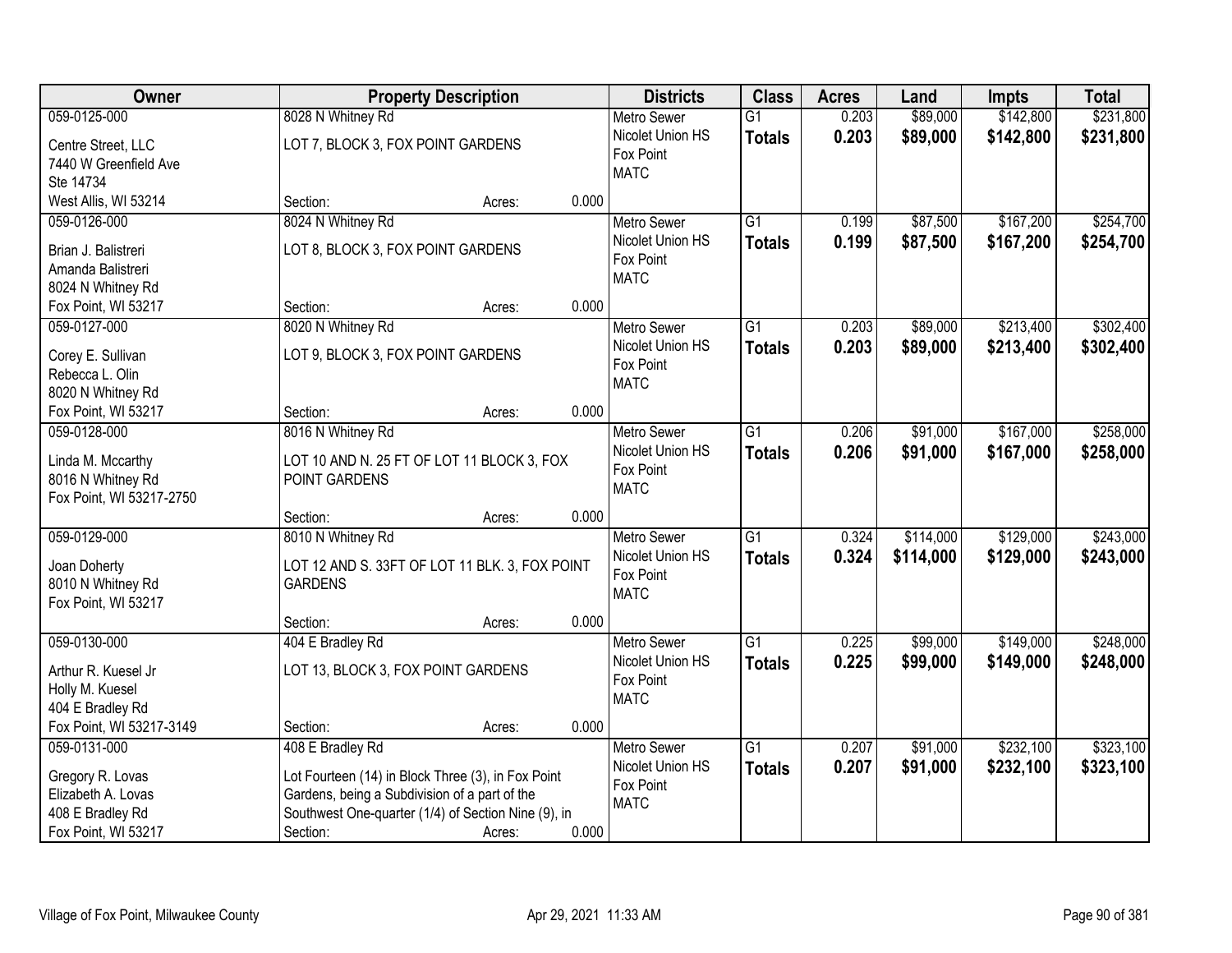| Owner                                         | <b>Property Description</b>                                 | <b>Districts</b>         | <b>Class</b>    | <b>Acres</b> | Land      | <b>Impts</b> | <b>Total</b> |
|-----------------------------------------------|-------------------------------------------------------------|--------------------------|-----------------|--------------|-----------|--------------|--------------|
| 059-0132-000                                  | 305 E Willow Rd                                             | <b>Metro Sewer</b>       | $\overline{G1}$ | 0.227        | \$100,000 | \$186,100    | \$286,100    |
| Brian Kasprzyk                                | Lot 1 in Block 4 in Fox Point Gardens, being a Subdivisio   | Nicolet Union HS         | <b>Totals</b>   | 0.227        | \$100,000 | \$186,100    | \$286,100    |
| Anastasiya Kasprzyk                           | of a part of the Southwest 1/4 of Section 9, Town 8 North   | Fox Point                |                 |              |           |              |              |
| 305 E Willow Rd                               | Range 22 East, in the Village of Fox Point, County of       | <b>MATC</b>              |                 |              |           |              |              |
| Fox Point, WI 53217                           | 0.227<br>Section:<br>Acres:                                 |                          |                 |              |           |              |              |
| 059-0133-000                                  | 309 E Willow Rd                                             | <b>Metro Sewer</b>       | $\overline{G1}$ | 0.227        | \$100,000 | \$132,300    | \$232,300    |
|                                               |                                                             | Nicolet Union HS         | <b>Totals</b>   | 0.227        | \$100,000 | \$132,300    | \$232,300    |
| David J. Merk                                 | LOT 2, BLOCK 4, FOX POINT GARDENS                           | Fox Point                |                 |              |           |              |              |
| Janet A. Merk                                 |                                                             | <b>MATC</b>              |                 |              |           |              |              |
| 309 E Willow Rd                               | 0.000                                                       |                          |                 |              |           |              |              |
| Fox Point, WI 53217-2763                      | Section:<br>Acres:                                          |                          |                 |              |           |              |              |
| 059-0134-000                                  | 313 E Willow Rd                                             | Metro Sewer              | $\overline{G1}$ | 0.227        | \$100,000 | \$151,400    | \$251,400    |
| Dennis R. Schmidt                             | LOT 3, BLOCK 4, FOX POINT GARDENS                           | Nicolet Union HS         | <b>Totals</b>   | 0.227        | \$100,000 | \$151,400    | \$251,400    |
| Deborah L. Schmidt                            |                                                             | Fox Point<br><b>MATC</b> |                 |              |           |              |              |
| 313 E Willow Rd                               |                                                             |                          |                 |              |           |              |              |
| Fox Point, WI 53217-2763                      | 0.000<br>Section:<br>Acres:                                 |                          |                 |              |           |              |              |
| 059-0135-000                                  | 8049 N Whitney Rd                                           | <b>Metro Sewer</b>       | $\overline{G1}$ | 0.227        | \$100,000 | \$95,500     | \$195,500    |
|                                               |                                                             | Nicolet Union HS         | <b>Totals</b>   | 0.227        | \$100,000 | \$95,500     | \$195,500    |
| John R. Kurzawa                               | LOT 4, BLOCK 4, FOX POINT GARDENS                           | Fox Point                |                 |              |           |              |              |
| 8049 N Whitney Rd<br>Fox Point, WI 53217-2751 |                                                             | <b>MATC</b>              |                 |              |           |              |              |
|                                               | 0.000<br>Section:<br>Acres:                                 |                          |                 |              |           |              |              |
| 059-0136-000                                  | 8045 N Whitney Rd                                           | <b>Metro Sewer</b>       | $\overline{G1}$ | 0.220        | \$96,500  | \$103,800    | \$200,300    |
|                                               |                                                             | Nicolet Union HS         |                 |              |           |              |              |
| Shannon Carroll Smyth                         | LOT 5, BLOCK 4, FOX POINT GARDENS                           | Fox Point                | <b>Totals</b>   | 0.220        | \$96,500  | \$103,800    | \$200,300    |
| 8045 N Whitney Rd                             |                                                             | <b>MATC</b>              |                 |              |           |              |              |
| Fox Point, WI 53217                           |                                                             |                          |                 |              |           |              |              |
|                                               | 0.000<br>Section:<br>Acres:                                 |                          |                 |              |           |              |              |
| 059-0137-000                                  | 8039 N Whitney Rd                                           | Metro Sewer              | $\overline{G1}$ | 0.220        | \$96,500  | \$276,600    | \$373,100    |
| Jaime Klenke                                  | LOT 6, BLOCK 4, FOX POINT GARDENS - Full legal              | Nicolet Union HS         | <b>Totals</b>   | 0.220        | \$96,500  | \$276,600    | \$373,100    |
| Anthony Klenke                                | description                                                 | Fox Point                |                 |              |           |              |              |
| 8039 N WhitneyRd                              | Lot 6 in Block 4, in Fox Point Gardens, being a             | <b>MATC</b>              |                 |              |           |              |              |
| Fox Point, WI 53217                           | 0.000<br>Section:<br>Acres:                                 |                          |                 |              |           |              |              |
| 059-0138-000                                  | 8035 N Whitney Rd                                           | <b>Metro Sewer</b>       | $\overline{G1}$ | 0.220        | \$96,500  | \$131,700    | \$228,200    |
|                                               |                                                             | Nicolet Union HS         | <b>Totals</b>   | 0.220        | \$96,500  | \$131,700    | \$228,200    |
| <b>Brian Sara</b>                             | Lot 7, in Block 4, in Fox Point Gardens, being a            | Fox Point                |                 |              |           |              |              |
| Lauren Sara                                   | subdivision of a part of the Southwest 1/4 of Section 9, in | <b>MATC</b>              |                 |              |           |              |              |
| 8035 N Whitney Rd                             | Township 8 North, Range 22 East, in the Village of Fox      |                          |                 |              |           |              |              |
| Fox Point, WI 53217                           | 0.000<br>Section:<br>Acres:                                 |                          |                 |              |           |              |              |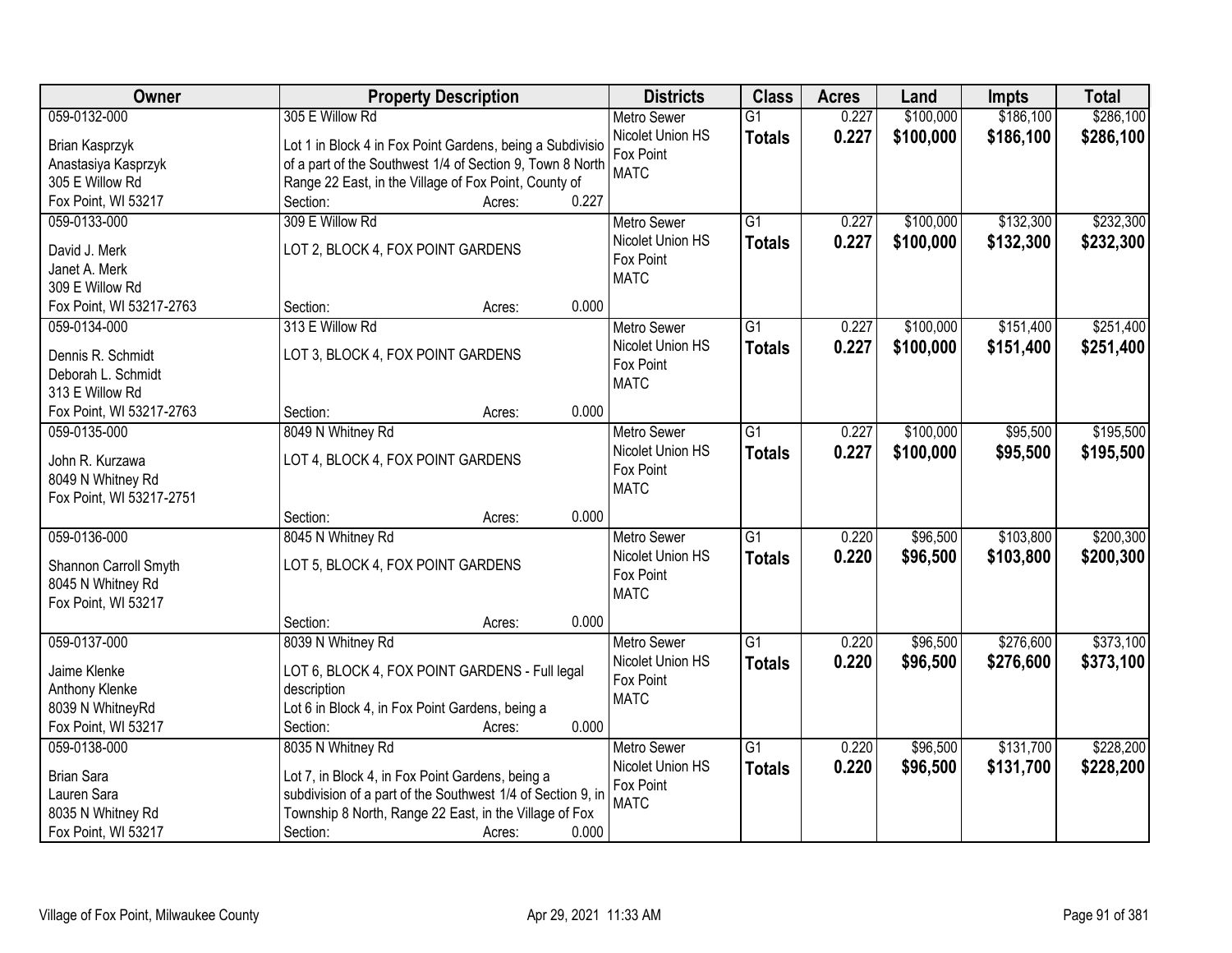| Owner                                                                                            | <b>Property Description</b>                                                                                                                                                                                            | <b>Districts</b>                                                   | <b>Class</b>                     | <b>Acres</b>   | Land                 | <b>Impts</b>           | <b>Total</b>           |
|--------------------------------------------------------------------------------------------------|------------------------------------------------------------------------------------------------------------------------------------------------------------------------------------------------------------------------|--------------------------------------------------------------------|----------------------------------|----------------|----------------------|------------------------|------------------------|
| 059-0139-000                                                                                     | 8031 N Whitney Rd                                                                                                                                                                                                      | <b>Metro Sewer</b>                                                 | $\overline{G1}$                  | 0.216          | \$95,000             | \$169,800              | \$264,800              |
| Laura K. Bykowski<br>8031 N Whitney Rd<br>Fox Point, WI 53217                                    | LOT 8, BLOCK 4, FOX POINT GARDENS                                                                                                                                                                                      | Nicolet Union HS<br>Fox Point<br><b>MATC</b>                       | <b>Totals</b>                    | 0.216          | \$95,000             | \$169,800              | \$264,800              |
|                                                                                                  | 0.000<br>Section:<br>Acres:                                                                                                                                                                                            |                                                                    |                                  |                |                      |                        |                        |
| 059-0140-000<br>Melinda M. Greco<br>8027 N Whitney Rd<br>Fox Point, WI 53217                     | 8027 N Whitney Rd<br>LOT 9, BLOCK 4, FOX POINT GARDENS                                                                                                                                                                 | <b>Metro Sewer</b><br>Nicolet Union HS<br>Fox Point<br><b>MATC</b> | $\overline{G1}$<br><b>Totals</b> | 0.220<br>0.220 | \$96,500<br>\$96,500 | \$198,000<br>\$198,000 | \$294,500<br>\$294,500 |
|                                                                                                  | 0.000<br>Section:<br>Acres:                                                                                                                                                                                            |                                                                    |                                  |                |                      |                        |                        |
| 059-0141-000<br>Walter & Linda Tredupp Trust<br>8025 N Whitney Rd<br>Fox Point, WI 53217         | 8025 N Whitney Rd<br>Lot Ten (10) in Block Four (4) in FOX POINT GARDENS<br>being a Subdivision of a part of the South West<br>One-quarter (1/4) of Section Nine (9), in Township Eight<br>0.000<br>Section:<br>Acres: | Metro Sewer<br>Nicolet Union HS<br>Fox Point<br><b>MATC</b>        | $\overline{G1}$<br><b>Totals</b> | 0.205<br>0.205 | \$90,000<br>\$90,000 | \$195,500<br>\$195,500 | \$285,500<br>\$285,500 |
| 059-0142-000                                                                                     | 8021 N Whitney Rd                                                                                                                                                                                                      | <b>Metro Sewer</b>                                                 | $\overline{G1}$                  | 0.220          | \$96,500             | \$199,100              | \$295,600              |
| David A. Werner II<br>Lynn K. Werner<br>8021 N Whitney Rd                                        | LOT 11, BLOCK 4, FOX POINT GARDENS                                                                                                                                                                                     | Nicolet Union HS<br>Fox Point<br><b>MATC</b>                       | <b>Totals</b>                    | 0.220          | \$96,500             | \$199,100              | \$295,600              |
| Fox Point, WI 53217-2751                                                                         | 0.000<br>Section:<br>Acres:                                                                                                                                                                                            |                                                                    |                                  |                |                      |                        |                        |
| 059-0143-000<br>Stillman Living<br>8017 N Whitney Rd                                             | 8017 N Whitney Rd<br>Andrew D. Stillman Trustee of Andrew D LOT 12 BLK 4, FOX POINT GARDENS                                                                                                                            | <b>Metro Sewer</b><br>Nicolet Union HS<br>Fox Point<br><b>MATC</b> | $\overline{G1}$<br><b>Totals</b> | 0.220<br>0.220 | \$96,500<br>\$96,500 | \$211,600<br>\$211,600 | \$308,100<br>\$308,100 |
| Fox Point, WI 53217                                                                              | Section:<br>0.000<br>Acres:                                                                                                                                                                                            |                                                                    |                                  |                |                      |                        |                        |
| 059-0144-000<br>Gregory B. Parrish<br>Jessica A. Parrish<br>8015 N Whitney Rd                    | 8015 N Whitney Rd<br>LOT 13, BLOCK 4, FOX POINT GARDENS                                                                                                                                                                | <b>Metro Sewer</b><br>Nicolet Union HS<br>Fox Point<br><b>MATC</b> | $\overline{G1}$<br><b>Totals</b> | 0.220<br>0.220 | \$96,500<br>\$96,500 | \$178,200<br>\$178,200 | \$274,700<br>\$274,700 |
| Fox Point, WI 53217                                                                              | 0.000<br>Section:<br>Acres:                                                                                                                                                                                            |                                                                    |                                  |                |                      |                        |                        |
| 059-0145-000<br><b>Barrett S Zuckerman Rev Trust</b><br>8011 N Whitney Rd<br>Fox Point, WI 53217 | 8011 N Whitney Rd<br>LOT 14, BLOCK 4, FOX POINT GARDENS                                                                                                                                                                | <b>Metro Sewer</b><br>Nicolet Union HS<br>Fox Point<br><b>MATC</b> | $\overline{G1}$<br><b>Totals</b> | 0.220<br>0.220 | \$96,500<br>\$96,500 | \$219,500<br>\$219,500 | \$316,000<br>\$316,000 |
|                                                                                                  | 0.220<br>Section:<br>Acres:                                                                                                                                                                                            |                                                                    |                                  |                |                      |                        |                        |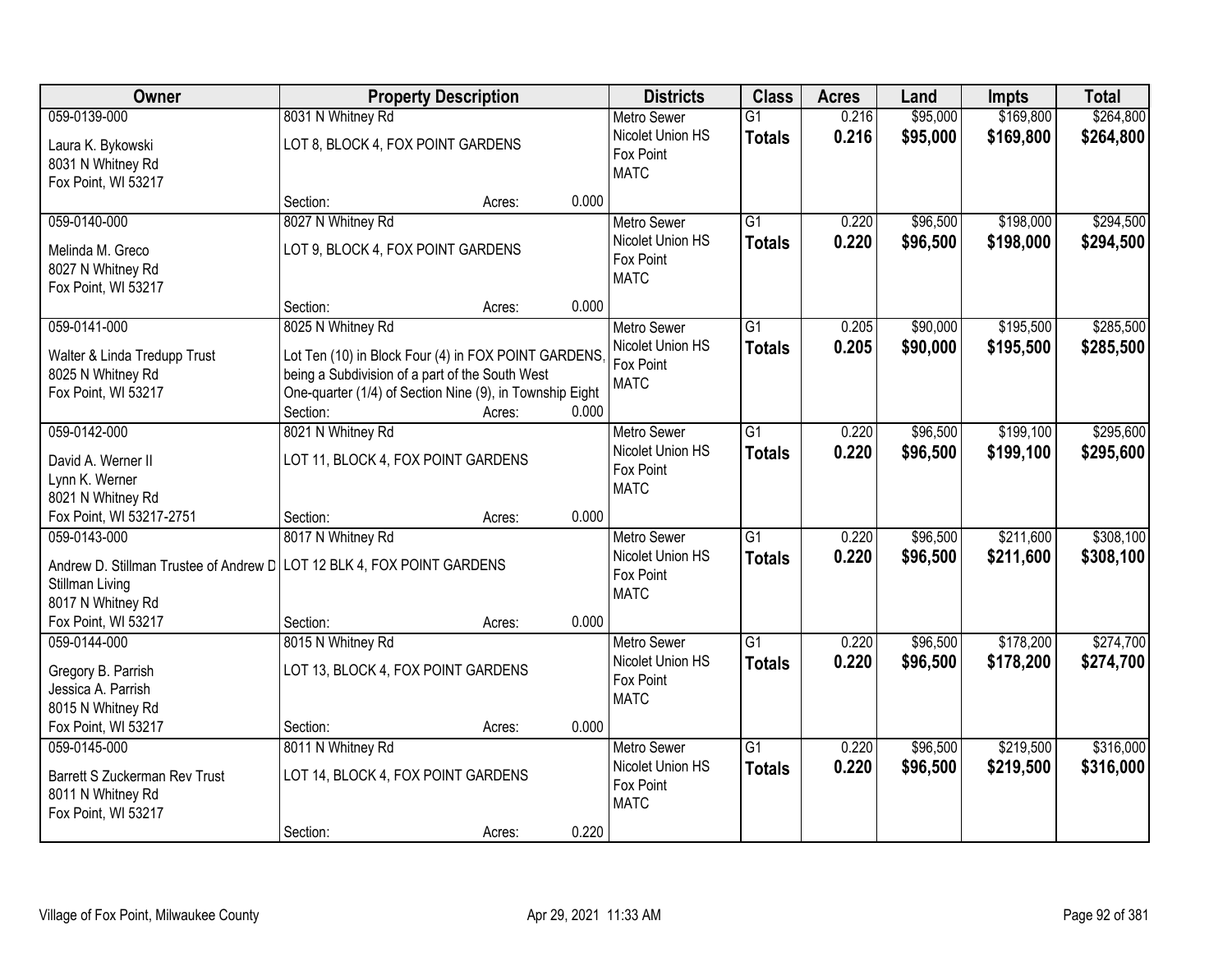| Owner                           |                                    | <b>Property Description</b> |           | <b>Districts</b>              | <b>Class</b>    | <b>Acres</b> | Land      | <b>Impts</b> | <b>Total</b> |
|---------------------------------|------------------------------------|-----------------------------|-----------|-------------------------------|-----------------|--------------|-----------|--------------|--------------|
| 059-0146-000                    | 8005 N Whitney Rd                  |                             |           | <b>Metro Sewer</b>            | $\overline{G1}$ | 0.231        | \$101,500 | \$96,600     | \$198,100    |
| Hongyong Xu                     | LOT 15, BLOCK 4, FOX POINT GARDENS |                             |           | Nicolet Union HS<br>Fox Point | <b>Totals</b>   | 0.231        | \$101,500 | \$96,600     | \$198,100    |
| Wingman Yeung                   |                                    |                             |           | <b>MATC</b>                   |                 |              |           |              |              |
| 8005 N Whitney Rd               |                                    |                             |           |                               |                 |              |           |              |              |
| Fox Point, WI 53217             | Section:                           | Acres:                      | 0.000     |                               |                 |              |           |              |              |
| 059-0147-000                    | 312 E Bradley Rd                   |                             |           | <b>Metro Sewer</b>            | $\overline{G1}$ | 0.227        | \$100,000 | \$158,000    | \$258,000    |
| Deborah M Hangsterfer Rev Trust | LOT 16, BLOCK 4, FOX POINT GARDENS |                             |           | Nicolet Union HS              | <b>Totals</b>   | 0.227        | \$100,000 | \$158,000    | \$258,000    |
| 312 E Bradley Rd                |                                    |                             |           | Fox Point                     |                 |              |           |              |              |
| Fox Point, WI 53217-3147        |                                    |                             |           | <b>MATC</b>                   |                 |              |           |              |              |
|                                 | Section:                           | Acres:                      | 0.000     |                               |                 |              |           |              |              |
| 059-0148-000                    | 308 E Bradley Rd                   |                             |           | Metro Sewer                   | $\overline{G1}$ | 0.227        | \$100,000 | \$120,600    | \$220,600    |
| Scott J. Seider                 | LOT 17 BLOCK 4 FOX POINT GARDENS   |                             |           | Nicolet Union HS              | <b>Totals</b>   | 0.227        | \$100,000 | \$120,600    | \$220,600    |
| Laura M. Seider                 |                                    |                             |           | Fox Point                     |                 |              |           |              |              |
| 308 E Bradley Rd                |                                    |                             |           | <b>MATC</b>                   |                 |              |           |              |              |
| Fox Point, WI 53217-3147        | Section:                           | Acres:                      | 0.000     |                               |                 |              |           |              |              |
| 059-0149-000                    | 304 E Bradley Rd                   |                             |           | <b>Metro Sewer</b>            | $\overline{G1}$ | 0.227        | \$100,000 | \$169,000    | \$269,000    |
|                                 |                                    |                             |           | Nicolet Union HS              | <b>Totals</b>   | 0.227        | \$100,000 | \$169,000    | \$269,000    |
| Dennis A. Rohner                | LOT 18, BLOCK 4, FOX POINT GARDENS |                             |           | Fox Point                     |                 |              |           |              |              |
| Sue M. Rohner                   |                                    |                             |           | <b>MATC</b>                   |                 |              |           |              |              |
| 304 E Bradley Rd                |                                    |                             |           |                               |                 |              |           |              |              |
| Fox Point, WI 53217             | Section:                           | Acres:                      | 0.000     |                               |                 |              |           |              |              |
| 059-0150-000                    | 8008 N Regent Rd                   |                             |           | Metro Sewer                   | $\overline{G1}$ | 0.220        | \$96,500  | \$138,500    | \$235,000    |
| Jon R. Kerkman                  | LOT 19, BLOCK 4, FOX POINT GARDENS |                             |           | Nicolet Union HS              | <b>Totals</b>   | 0.220        | \$96,500  | \$138,500    | \$235,000    |
| Jennifer R. Kerkman             |                                    |                             |           | Fox Point<br><b>MATC</b>      |                 |              |           |              |              |
| 8008 N Regent Rd                |                                    |                             |           |                               |                 |              |           |              |              |
| Fox Point, WI 53217             | Section:                           | Acres:                      | 0.000     |                               |                 |              |           |              |              |
| 059-0151-000                    | 8012 N Regent Rd                   |                             |           | <b>Metro Sewer</b>            | $\overline{G1}$ | 0.220        | \$96,500  | \$199,400    | \$295,900    |
| Kimberly A. Scott               | LOT 20, BLOCK 4, FOX POINT GARDENS |                             |           | Nicolet Union HS              | <b>Totals</b>   | 0.220        | \$96,500  | \$199,400    | \$295,900    |
| 8041 N Lake Dr                  |                                    |                             |           | Fox Point                     |                 |              |           |              |              |
| Fox Point, WI 53217             |                                    |                             |           | <b>MATC</b>                   |                 |              |           |              |              |
|                                 | Section:                           | Acres:                      | 0.000     |                               |                 |              |           |              |              |
| 059-0152-000                    | 8016 N Regent Rd                   |                             |           | Metro Sewer                   | $\overline{G1}$ | 0.220        | \$96,500  | \$135,600    | \$232,100    |
|                                 |                                    |                             |           | Nicolet Union HS              | <b>Totals</b>   | 0.220        | \$96,500  | \$135,600    | \$232,100    |
| Kallia Mladenov                 | LOT 21, BLOCK 4, FOX POINT GARDENS |                             | Fox Point |                               |                 |              |           |              |              |
| 8016 N Regent Rd                |                                    |                             |           | <b>MATC</b>                   |                 |              |           |              |              |
| Fox Point, WI 53217-2730        |                                    |                             |           |                               |                 |              |           |              |              |
|                                 | Section:                           | Acres:                      | 0.000     |                               |                 |              |           |              |              |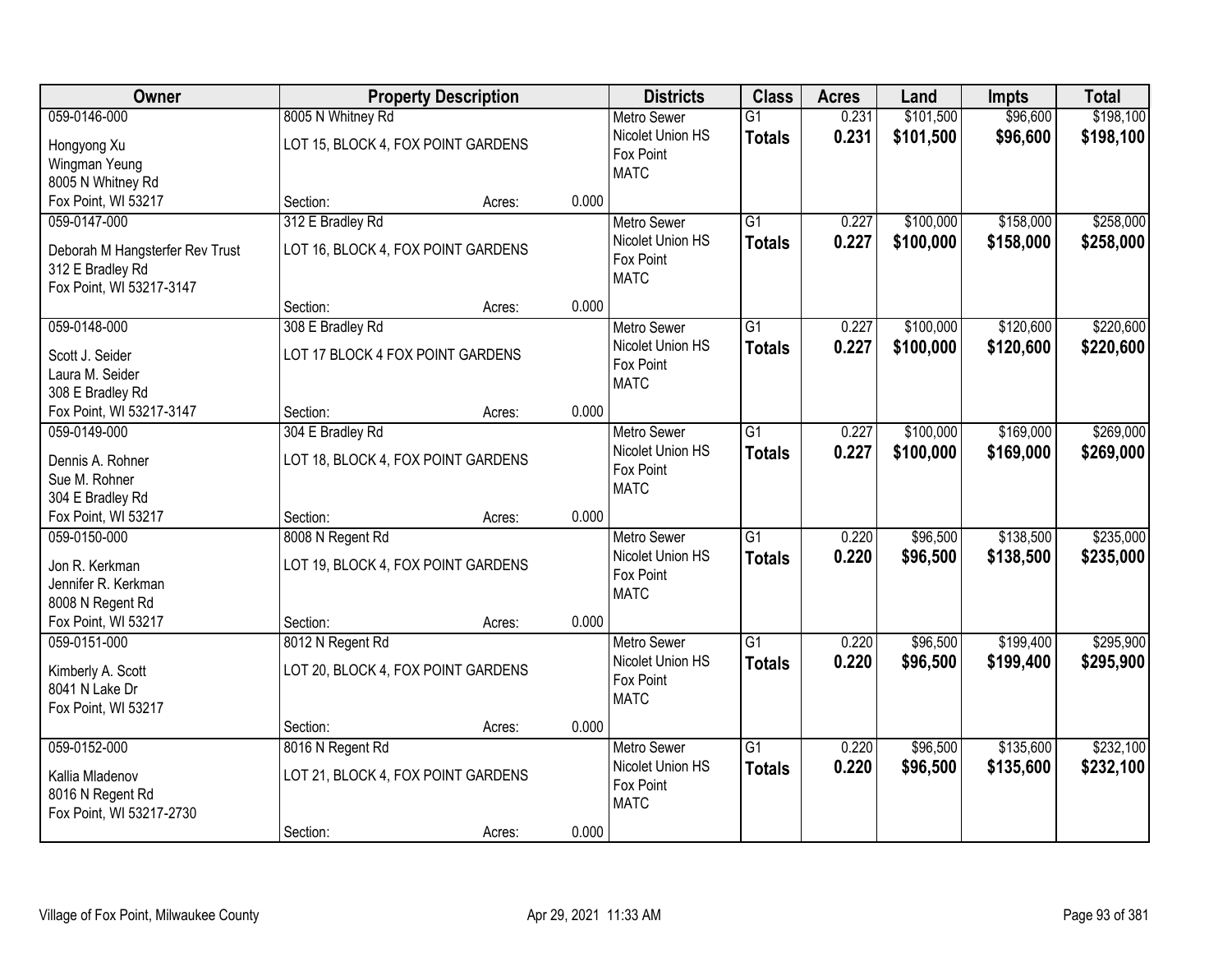| Owner                                   |                                                                | <b>Property Description</b> |       | <b>Districts</b>                       | <b>Class</b>    | <b>Acres</b> | Land     | <b>Impts</b> | <b>Total</b> |
|-----------------------------------------|----------------------------------------------------------------|-----------------------------|-------|----------------------------------------|-----------------|--------------|----------|--------------|--------------|
| 059-0153-000                            | 8020 N Regent Rd                                               |                             |       | <b>Metro Sewer</b>                     | $\overline{G1}$ | 0.220        | \$96,500 | \$106,500    | \$203,000    |
| Megan Woody                             | LOT 22 IN BLOCK 4 IN FOX POINT GARDENS, BEING                  |                             |       | Nicolet Union HS                       | <b>Totals</b>   | 0.220        | \$96,500 | \$106,500    | \$203,000    |
| Roy W. Woody Jr                         | A SUBDIVISION OF PART OF THE SOUTHWEST                         |                             |       | Fox Point                              |                 |              |          |              |              |
| 8020 N Regent Rd                        | One-Quarter OF SECTION 9, TOWNSHIP 8 NORTH,                    |                             |       | <b>MATC</b>                            |                 |              |          |              |              |
| Fox Point, WI 53217                     | Section:                                                       | Acres:                      | 0.000 |                                        |                 |              |          |              |              |
| 059-0154-000                            | 8026 N Regent Rd                                               |                             |       | <b>Metro Sewer</b>                     | $\overline{G1}$ | 0.205        | \$90,000 | \$106,300    | \$196,300    |
| Mikhail P. Dobrinin                     |                                                                |                             |       | Nicolet Union HS                       | <b>Totals</b>   | 0.205        | \$90,000 | \$106,300    | \$196,300    |
| 8026 N Regent Rd                        | LOT 23, BLOCK 4, FOX POINT GARDENS SCHOOL<br>DIST <sub>2</sub> |                             |       | Fox Point                              |                 |              |          |              |              |
| Fox Point, WI 53217                     |                                                                |                             |       | <b>MATC</b>                            |                 |              |          |              |              |
|                                         | Section:                                                       | Acres:                      | 0.000 |                                        |                 |              |          |              |              |
| 059-0155-000                            | 8028 N Regent Rd                                               |                             |       | <b>Metro Sewer</b>                     | $\overline{G1}$ | 0.220        | \$96,500 | \$182,700    | \$279,200    |
|                                         |                                                                |                             |       | Nicolet Union HS                       | <b>Totals</b>   | 0.220        | \$96,500 | \$182,700    | \$279,200    |
| <b>Brittney Musker</b>                  | LOT 24 BLK 4, FOX POINT GARDENS                                |                             |       | Fox Point                              |                 |              |          |              |              |
| Luca Musker                             |                                                                |                             |       | <b>MATC</b>                            |                 |              |          |              |              |
| 8028 N Regent Rd                        |                                                                |                             | 0.000 |                                        |                 |              |          |              |              |
| Fox Point, WI 53217                     | Section:                                                       | Acres:                      |       |                                        |                 |              |          |              |              |
| 059-0156-000                            | 8030 N Regent Rd                                               |                             |       | <b>Metro Sewer</b><br>Nicolet Union HS | G1              | 0.216        | \$95,000 | \$105,500    | \$200,500    |
| James A. La Rose                        | LOT 25, BLOCK 4, FOX POINT GARDENS                             |                             |       | Fox Point                              | <b>Totals</b>   | 0.216        | \$95,000 | \$105,500    | \$200,500    |
| 8030 N Regent Rd                        |                                                                |                             |       | <b>MATC</b>                            |                 |              |          |              |              |
| Fox Point, WI 53217-2730                |                                                                |                             |       |                                        |                 |              |          |              |              |
|                                         | Section:                                                       | Acres:                      | 0.000 |                                        |                 |              |          |              |              |
| 059-0157-000                            | 8032 N Regent Rd                                               |                             |       | <b>Metro Sewer</b>                     | $\overline{G1}$ | 0.220        | \$96,500 | \$195,300    | \$291,800    |
| Andrew R. Knab                          | LOT 26 BLK 4, FOX POINT GARDENS                                |                             |       | Nicolet Union HS                       | <b>Totals</b>   | 0.220        | \$96,500 | \$195,300    | \$291,800    |
| Stacy Davis Knab                        |                                                                |                             |       | Fox Point                              |                 |              |          |              |              |
| 8032 N Regent Rd                        |                                                                |                             |       | <b>MATC</b>                            |                 |              |          |              |              |
| Fox Point, WI 53217                     | Section:                                                       | Acres:                      | 0.000 |                                        |                 |              |          |              |              |
| 059-0158-000                            | 8034 N Regent Rd                                               |                             |       | Metro Sewer                            | $\overline{G1}$ | 0.220        | \$96,500 | \$268,100    | \$364,600    |
|                                         |                                                                |                             |       | Nicolet Union HS                       | <b>Totals</b>   | 0.220        | \$96,500 | \$268,100    | \$364,600    |
| Dennis Clayton Phillips                 | LOT 27 BLK 4, FOX POINT GARDENS                                |                             |       | Fox Point                              |                 |              |          |              |              |
| Cassandra Ledbetter Phillips            |                                                                |                             |       | <b>MATC</b>                            |                 |              |          |              |              |
| 8034 N Regent Rd<br>Fox Point, WI 53217 |                                                                |                             | 0.000 |                                        |                 |              |          |              |              |
| 059-0159-000                            | Section:                                                       | Acres:                      |       |                                        | $\overline{G1}$ | 0.220        | \$96,500 | \$131,500    | \$228,000    |
|                                         | 8044 N Regent Rd                                               |                             |       | <b>Metro Sewer</b><br>Nicolet Union HS |                 |              |          |              |              |
| Terence C. Head                         | LOT 28 BLK 4, FOX POINT GARDENS                                |                             |       | Fox Point                              | <b>Totals</b>   | 0.220        | \$96,500 | \$131,500    | \$228,000    |
| Teresa Head                             |                                                                |                             |       | <b>MATC</b>                            |                 |              |          |              |              |
| 8044 N Regent Rd                        |                                                                |                             |       |                                        |                 |              |          |              |              |
| Fox Point, WI 53217-2730                | Section:                                                       | Acres:                      | 0.000 |                                        |                 |              |          |              |              |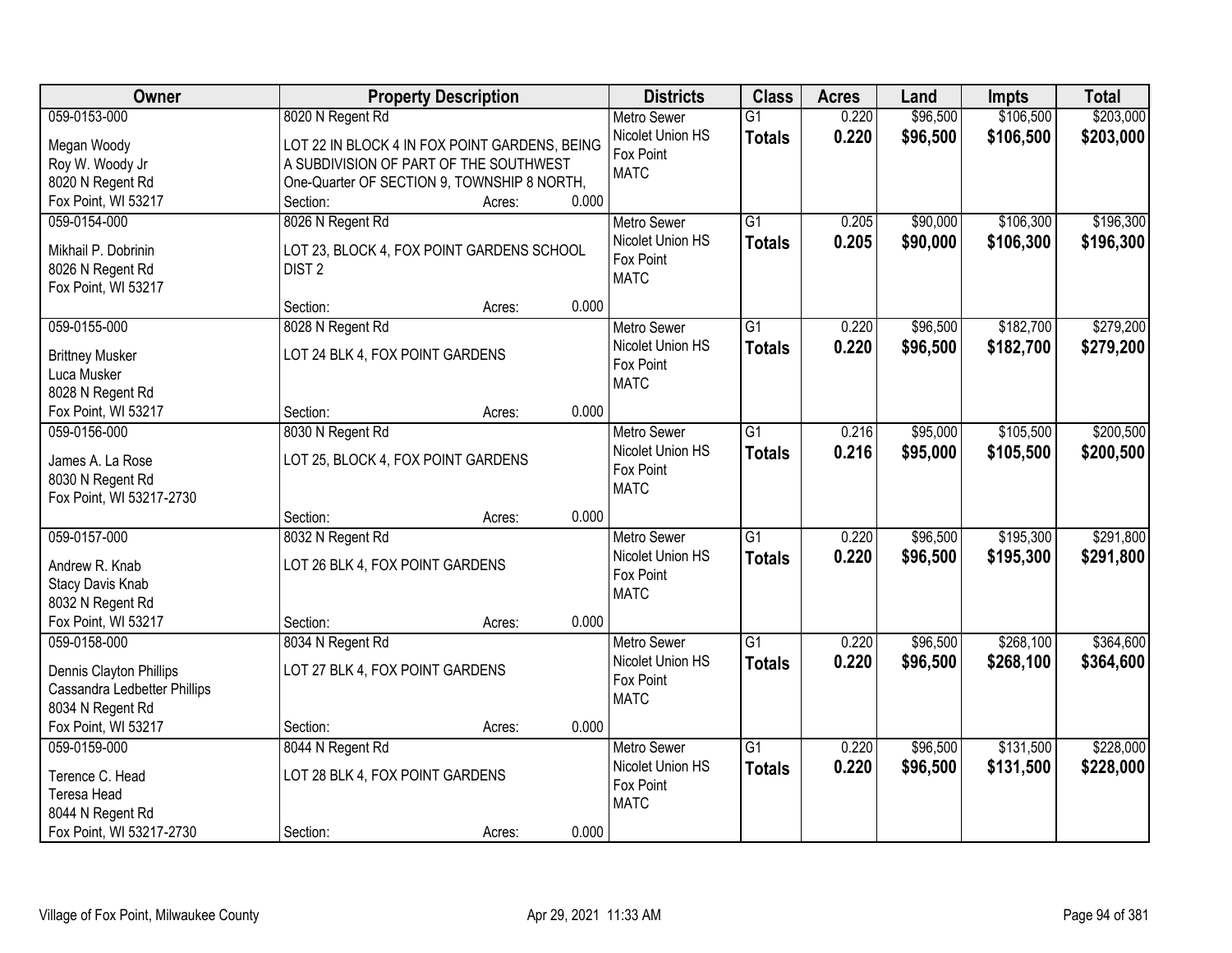| Owner                    |                                                        | <b>Property Description</b> |       |                    | <b>Class</b>    | <b>Acres</b> | Land      | <b>Impts</b> | <b>Total</b> |
|--------------------------|--------------------------------------------------------|-----------------------------|-------|--------------------|-----------------|--------------|-----------|--------------|--------------|
| 059-0160-000             | 8228 N Regent Rd                                       |                             |       | <b>Metro Sewer</b> | $\overline{G1}$ | 0.227        | \$100,000 | \$108,500    | \$208,500    |
| Joseph Curran            | LOT 1 BLK 5 FOX POINT GARDENS                          |                             |       | Nicolet Union HS   | <b>Totals</b>   | 0.227        | \$100,000 | \$108,500    | \$208,500    |
| Missy Curran             |                                                        |                             |       | Fox Point          |                 |              |           |              |              |
| 8228 N Regent Rd         |                                                        |                             |       | <b>MATC</b>        |                 |              |           |              |              |
| Fox Point, WI 53217      | Section:                                               | Acres:                      | 0.000 |                    |                 |              |           |              |              |
| 059-0161-000             | 309 E Spooner Rd                                       |                             |       | <b>Metro Sewer</b> | $\overline{G1}$ | 0.227        | \$100,000 | \$260,300    | \$360,300    |
| Gabriel A. Weidenbaum    | LOT 2 BLK 5, FOX POINT GARDENS                         |                             |       | Nicolet Union HS   | <b>Totals</b>   | 0.227        | \$100,000 | \$260,300    | \$360,300    |
| Kristen M. Weidenbaum    |                                                        |                             |       | Fox Point          |                 |              |           |              |              |
| 309 E Spooner Rd         |                                                        |                             |       | <b>MATC</b>        |                 |              |           |              |              |
| Fox Point, WI 53217-2747 | Section:                                               | Acres:                      | 0.000 |                    |                 |              |           |              |              |
| 059-0162-000             | 315 E Spooner Rd                                       |                             |       | Metro Sewer        | $\overline{G1}$ | 0.227        | \$100,000 | \$194,000    | \$294,000    |
|                          |                                                        |                             |       | Nicolet Union HS   | <b>Totals</b>   | 0.227        | \$100,000 | \$194,000    | \$294,000    |
| Kevin P. Hoy             | LOT 3, BLOCK 5, FOX POINT GARDENS                      |                             |       | Fox Point          |                 |              |           |              |              |
| Margaret A. Hoy          |                                                        |                             |       | <b>MATC</b>        |                 |              |           |              |              |
| 315 E Spooner Rd         |                                                        |                             |       |                    |                 |              |           |              |              |
| Fox Point, WI 53217      | Section:                                               | Acres:                      | 0.000 |                    |                 |              |           |              |              |
| 059-0163-000             | 8225 N Whitney Rd                                      |                             |       | <b>Metro Sewer</b> | $\overline{G1}$ | 0.227        | \$100,000 | \$210,400    | \$310,400    |
| Amy Gigure               | Lot Four (4), in Block Five (5), in Fox Point Gardens, |                             |       | Nicolet Union HS   | <b>Totals</b>   | 0.227        | \$100,000 | \$210,400    | \$310,400    |
| 8225 N Whitney Rd        | being a Subdivision of a part of the South West 1/4 of |                             |       | Fox Point          |                 |              |           |              |              |
| Fox Point, WI 53217      | Section 9,                                             |                             |       | <b>MATC</b>        |                 |              |           |              |              |
|                          | Section: 9                                             | Acres:                      | 0.227 |                    |                 |              |           |              |              |
| 059-0164-000             | 8217 N Whitney Rd                                      |                             |       | <b>Metro Sewer</b> | $\overline{G1}$ | 0.220        | \$96,500  | \$273,800    | \$370,300    |
| Jay R. Gullickson        | LOT 5 BLK 5, FOX POINT GARDENS                         |                             |       | Nicolet Union HS   | <b>Totals</b>   | 0.220        | \$96,500  | \$273,800    | \$370,300    |
| Kimberly A. Gullickson   |                                                        |                             |       | Fox Point          |                 |              |           |              |              |
| 8217 N Whitney Rd        |                                                        |                             |       | <b>MATC</b>        |                 |              |           |              |              |
| Fox Point, WI 53217-2755 | Section:                                               | Acres:                      | 0.000 |                    |                 |              |           |              |              |
| 059-0165-000             | 8213 N Whitney Rd                                      |                             |       | <b>Metro Sewer</b> | $\overline{G1}$ | 0.220        | \$96,500  | \$231,700    | \$328,200    |
|                          |                                                        |                             |       | Nicolet Union HS   | <b>Totals</b>   | 0.220        | \$96,500  | \$231,700    | \$328,200    |
| Timothy A. Klabunde      | LOT 6 BLK 5, FOX POINT GARDENS                         |                             |       | Fox Point          |                 |              |           |              |              |
| Mary Ann Klabunde        |                                                        |                             |       | <b>MATC</b>        |                 |              |           |              |              |
| 8213 N Whitney Rd        |                                                        |                             |       |                    |                 |              |           |              |              |
| Fox Point, WI 53217-2755 | Section:                                               | Acres:                      | 0.000 |                    |                 |              |           |              |              |
| 059-0166-000             | 8209 N Whitney Rd                                      |                             |       | <b>Metro Sewer</b> | $\overline{G1}$ | 0.223        | \$98,500  | \$200,500    | \$299,000    |
| Richard E. Moore         | LOT 7 BLK 5, FOX POINT GARDENS                         |                             |       | Nicolet Union HS   | <b>Totals</b>   | 0.223        | \$98,500  | \$200,500    | \$299,000    |
| Sharon K. Moore          |                                                        |                             |       | Fox Point          |                 |              |           |              |              |
| 8209 N Whitney Rd        |                                                        |                             |       | <b>MATC</b>        |                 |              |           |              |              |
| Fox Point, WI 53217-2755 | Section:                                               | Acres:                      | 0.000 |                    |                 |              |           |              |              |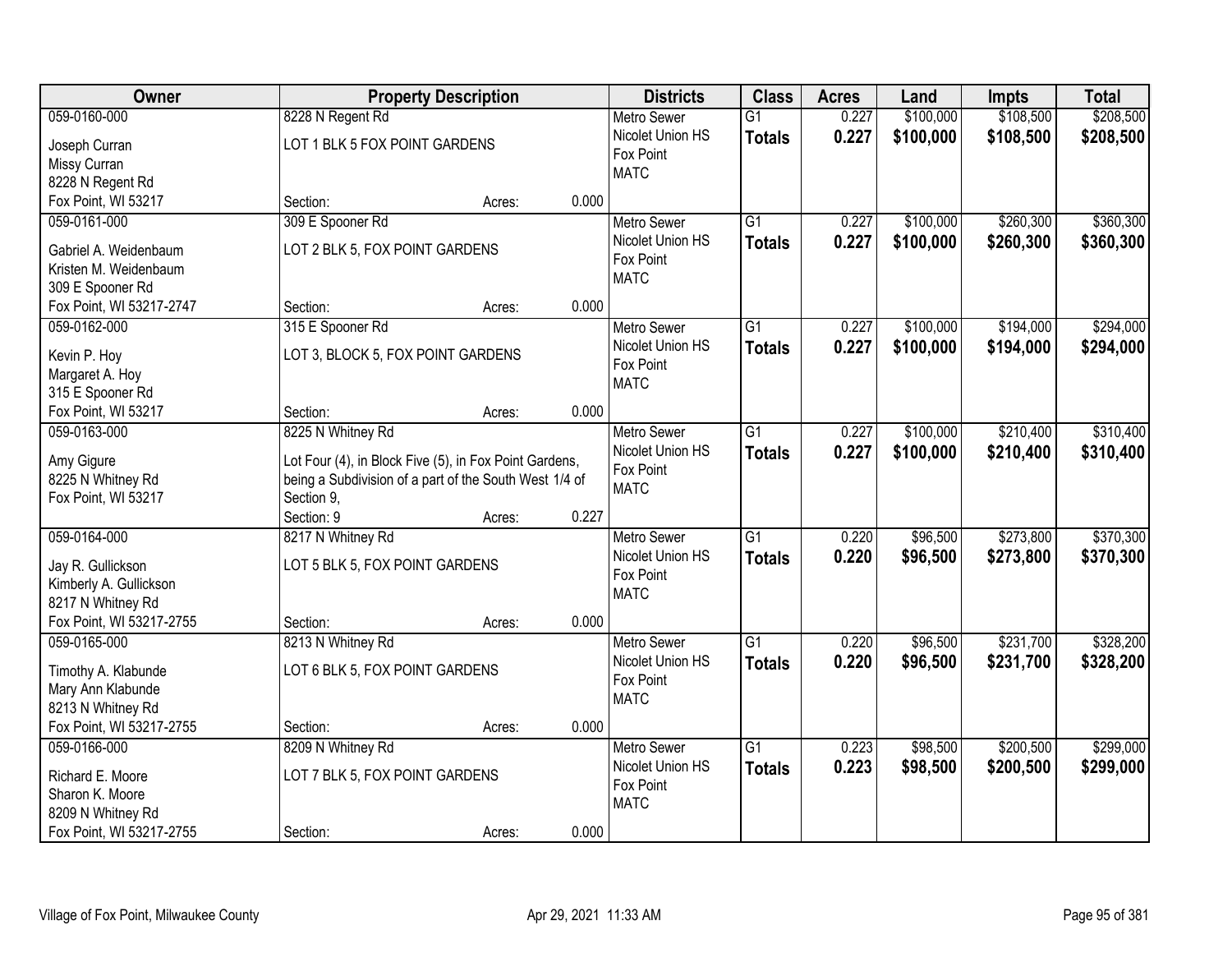| Owner                    |                                                        | <b>Property Description</b> |                    |                 | <b>Acres</b> | Land     | <b>Impts</b> | <b>Total</b> |
|--------------------------|--------------------------------------------------------|-----------------------------|--------------------|-----------------|--------------|----------|--------------|--------------|
| 059-0167-000             | 8203 N Whitney Rd                                      |                             | <b>Metro Sewer</b> | $\overline{G1}$ | 0.220        | \$96,500 | \$154,600    | \$251,100    |
| Richard L. Kieffer       | LOT 8 BLK 5, FOX POINT GARDENS                         |                             | Nicolet Union HS   | <b>Totals</b>   | 0.220        | \$96,500 | \$154,600    | \$251,100    |
| Christine A. Kieffer     |                                                        |                             | Fox Point          |                 |              |          |              |              |
| 8203 N Whitney Rd        |                                                        |                             | <b>MATC</b>        |                 |              |          |              |              |
| Fox Point, WI 53217-2755 | Section:                                               | 0.000<br>Acres:             |                    |                 |              |          |              |              |
| 059-0168-000             | 8201 N Whitney Rd                                      |                             | <b>Metro Sewer</b> | $\overline{G1}$ | 0.205        | \$90,000 | \$214,000    | \$304,000    |
| Tony Yang                | LOT 9 BLK 5, FOX POINT GARDENS                         |                             | Nicolet Union HS   | <b>Totals</b>   | 0.205        | \$90,000 | \$214,000    | \$304,000    |
| 8201 N Whitney Rd        |                                                        |                             | Fox Point          |                 |              |          |              |              |
| Fox Point, WI 53217      |                                                        |                             | <b>MATC</b>        |                 |              |          |              |              |
|                          | Section:                                               | 0.000<br>Acres:             |                    |                 |              |          |              |              |
| 059-0169-000             | 8127 N Whitney Rd                                      |                             | Metro Sewer        | G1              | 0.220        | \$96,500 | \$139,500    | \$236,000    |
| Ismet Besic              | LOT 10 BLK 5, FOX POINT GARDENS - Full legal           |                             | Nicolet Union HS   | <b>Totals</b>   | 0.220        | \$96,500 | \$139,500    | \$236,000    |
| Midheta Besic            | description                                            |                             | Fox Point          |                 |              |          |              |              |
| 8127 N Whitney Rd        | Lot Ten (10), in Block Five (5), in Fox Point Gardens, |                             | <b>MATC</b>        |                 |              |          |              |              |
| Fox Point, WI 53217      | Section:                                               | 0.000<br>Acres:             |                    |                 |              |          |              |              |
| 059-0170-000             | 8123 N Whitney Rd                                      |                             | <b>Metro Sewer</b> | G1              | 0.223        | \$98,500 | \$119,500    | \$218,000    |
|                          |                                                        |                             | Nicolet Union HS   | <b>Totals</b>   | 0.223        | \$98,500 | \$119,500    | \$218,000    |
| Henry P. Hessel          | LOT 11 BLOCK 5, FOX POINT GARDENS                      |                             | Fox Point          |                 |              |          |              |              |
| 8123 N Whitney Rd        |                                                        |                             | <b>MATC</b>        |                 |              |          |              |              |
| Fox Point, WI 53217      | Section:                                               | 0.000                       |                    |                 |              |          |              |              |
| 059-0171-000             | 8119 N Whitney Rd                                      | Acres:                      | <b>Metro Sewer</b> | $\overline{G1}$ | 0.220        | \$96,500 | \$122,400    | \$218,900    |
|                          |                                                        |                             | Nicolet Union HS   |                 | 0.220        |          |              |              |
| Tyler J. Rudkin          | LOT 12 BLK 5, FOX POINT GARDENS                        |                             | Fox Point          | <b>Totals</b>   |              | \$96,500 | \$122,400    | \$218,900    |
| 8119 N Whitney Rd        |                                                        |                             | <b>MATC</b>        |                 |              |          |              |              |
| Fox Point, WI 53217-2753 |                                                        |                             |                    |                 |              |          |              |              |
|                          | Section:                                               | 0.000<br>Acres:             |                    |                 |              |          |              |              |
| 059-0172-000             | 8115 N Whitney Rd                                      |                             | Metro Sewer        | $\overline{G1}$ | 0.220        | \$96,500 | \$174,500    | \$271,000    |
| Carolyn E. Hanzel        | LOT 13 BLOCK 5, FOX POINT GARDENS                      |                             | Nicolet Union HS   | <b>Totals</b>   | 0.220        | \$96,500 | \$174,500    | \$271,000    |
| 8115 N Whitney Rd        |                                                        |                             | Fox Point          |                 |              |          |              |              |
| Fox Point, WI 53217-2753 |                                                        |                             | <b>MATC</b>        |                 |              |          |              |              |
|                          | Section:                                               | 0.000<br>Acres:             |                    |                 |              |          |              |              |
| 059-0173-000             | 8109 N Whitney Rd                                      |                             | <b>Metro Sewer</b> | $\overline{G1}$ | 0.220        | \$96,500 | \$458,000    | \$554,500    |
| Kimberley L. Zvara       | LOT 14 BLOCK 5, FOX POINT GARDENS                      |                             | Nicolet Union HS   | <b>Totals</b>   | 0.220        | \$96,500 | \$458,000    | \$554,500    |
| 8109 N Whitney Rd        |                                                        |                             | Fox Point          |                 |              |          |              |              |
| Fox Point, WI 53217      |                                                        |                             | <b>MATC</b>        |                 |              |          |              |              |
|                          | Section:                                               | 0.000<br>Acres:             |                    |                 |              |          |              |              |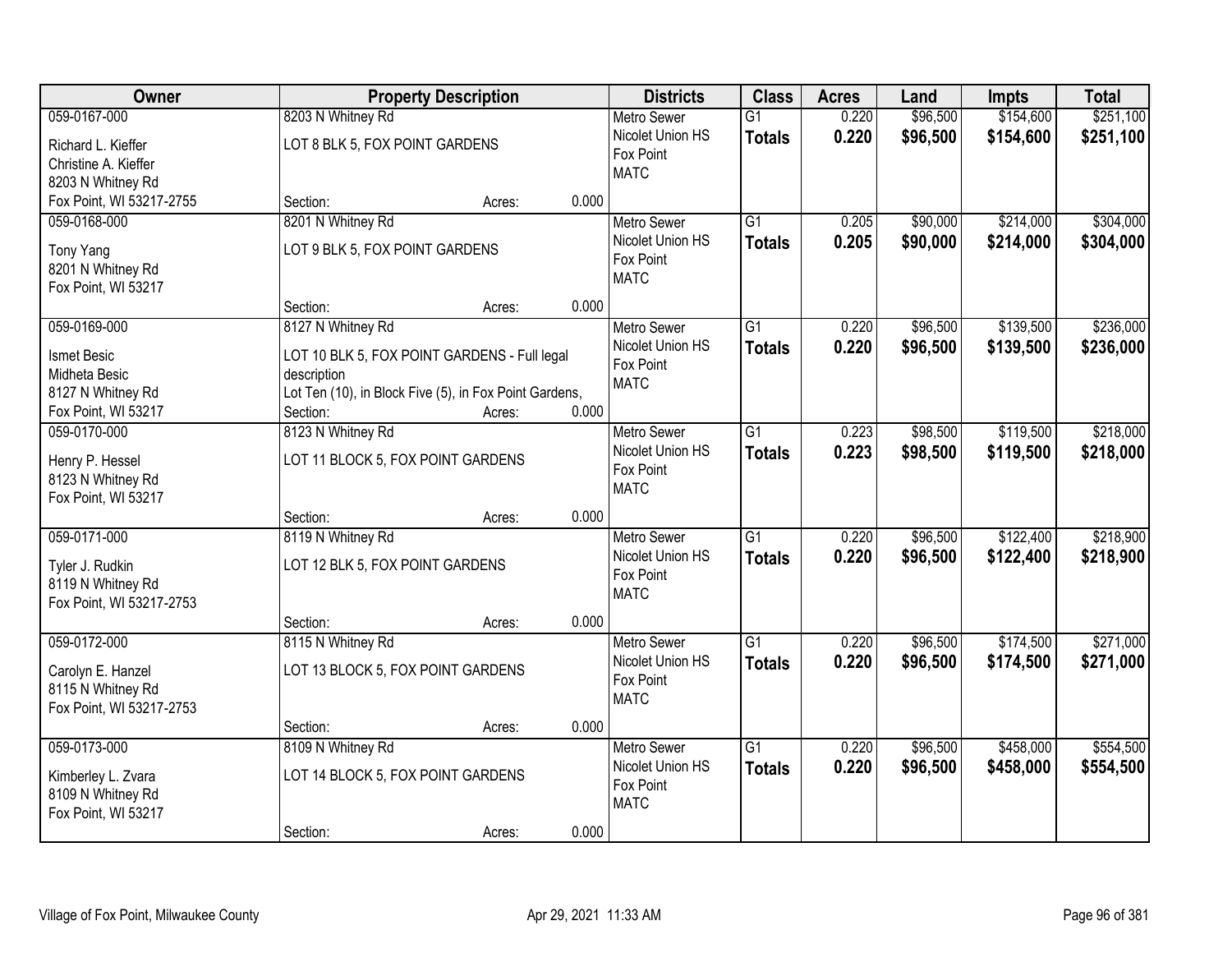| Owner                                                      |                                                  | <b>Property Description</b> |       | <b>Districts</b>                       | <b>Class</b>    | <b>Acres</b> | Land      | <b>Impts</b> | <b>Total</b> |
|------------------------------------------------------------|--------------------------------------------------|-----------------------------|-------|----------------------------------------|-----------------|--------------|-----------|--------------|--------------|
| 059-0174-000                                               | 318 E Willow Rd                                  |                             |       | <b>Metro Sewer</b>                     | $\overline{G1}$ | 0.227        | \$100,000 | \$217,000    | \$317,000    |
| Mark S. Rosen                                              | LOT 15, BLK 5, FOX POINT GARDENS                 |                             |       | Nicolet Union HS                       | <b>Totals</b>   | 0.227        | \$100,000 | \$217,000    | \$317,000    |
| Kymberlee S. Rosen                                         |                                                  |                             |       | Fox Point                              |                 |              |           |              |              |
| 318 E Willow Rd                                            |                                                  |                             |       | <b>MATC</b>                            |                 |              |           |              |              |
| Fox Point, WI 53217-2762                                   | Section:                                         | Acres:                      | 0.000 |                                        |                 |              |           |              |              |
| 059-0175-000                                               | 312 E Willow Rd                                  |                             |       | <b>Metro Sewer</b>                     | $\overline{G1}$ | 0.227        | \$100,000 | \$221,700    | \$321,700    |
|                                                            | LOT 16, BLOCK 5, FOX POINT GARDENS               |                             |       | Nicolet Union HS                       | <b>Totals</b>   | 0.227        | \$100,000 | \$221,700    | \$321,700    |
| Irving Edelman and Margaret M. Smith<br>Revocable Trust DA |                                                  |                             |       | Fox Point                              |                 |              |           |              |              |
| 312 E Willow Rd                                            |                                                  |                             |       | <b>MATC</b>                            |                 |              |           |              |              |
| Fox Point, WI 53217                                        | Section:                                         | Acres:                      | 0.000 |                                        |                 |              |           |              |              |
| 059-0176-000                                               | 308 E Willow Rd                                  |                             |       | <b>Metro Sewer</b>                     | $\overline{G1}$ | 0.227        | \$100,000 | \$138,300    | \$238,300    |
|                                                            |                                                  |                             |       | Nicolet Union HS                       | <b>Totals</b>   | 0.227        | \$100,000 | \$138,300    | \$238,300    |
| Terry S. Mcgauran                                          | LOT 17, BLOCK 5, FOX POINT GARDENS               |                             |       | Fox Point                              |                 |              |           |              |              |
| Diane F. Mcgauran                                          |                                                  |                             |       | <b>MATC</b>                            |                 |              |           |              |              |
| 308 E Willow Rd                                            |                                                  |                             |       |                                        |                 |              |           |              |              |
| Fox Point, WI 53217-2762                                   | Section:                                         | Acres:                      | 0.000 |                                        |                 |              |           |              |              |
| 059-0177-000                                               | 302 E Willow Rd                                  |                             |       | <b>Metro Sewer</b>                     | $\overline{G1}$ | 0.227        | \$100,000 | \$222,000    | \$322,000    |
| Terrance M. O'Neill                                        | LOT 18, BLOCK 5, FOX POINT GARDENS               |                             |       | Nicolet Union HS                       | <b>Totals</b>   | 0.227        | \$100,000 | \$222,000    | \$322,000    |
| Victoria C. O'Neill                                        |                                                  |                             |       | Fox Point<br><b>MATC</b>               |                 |              |           |              |              |
| 302 E Willow Rd                                            |                                                  |                             |       |                                        |                 |              |           |              |              |
| Fox Point, WI 53217-2762                                   | Section:                                         | Acres:                      | 0.000 |                                        |                 |              |           |              |              |
| 059-0178-000                                               | 8108 N Regent Rd                                 |                             |       | Metro Sewer                            | $\overline{G1}$ | 0.220        | \$96,500  | \$142,100    | \$238,600    |
| Walter W. Schumann                                         | LOT 19, BLOCK 5, FOX POINT GARDENS               |                             |       | Nicolet Union HS                       | <b>Totals</b>   | 0.220        | \$96,500  | \$142,100    | \$238,600    |
| Lucille H. Schumann                                        |                                                  |                             |       | Fox Point                              |                 |              |           |              |              |
| 8108 N Regent Rd                                           |                                                  |                             |       | <b>MATC</b>                            |                 |              |           |              |              |
| Fox Point, WI 53217                                        | Section:                                         | Acres:                      | 0.000 |                                        |                 |              |           |              |              |
| 059-0179-000                                               | 8114 N Regent Rd                                 |                             |       | <b>Metro Sewer</b>                     | $\overline{G1}$ | 0.280        | \$111,500 | \$250,000    | \$361,500    |
|                                                            |                                                  |                             |       | Nicolet Union HS                       | <b>Totals</b>   | 0.280        | \$111,500 | \$250,000    | \$361,500    |
| Christine M. Candela                                       | LOT 20 AND S 16 FT OF LOT 21 BLOCK 5, FOX POINT  |                             |       | Fox Point                              |                 |              |           |              |              |
| 8114 N Regent Rd                                           | <b>GARDENS</b>                                   |                             |       | <b>MATC</b>                            |                 |              |           |              |              |
| Fox Point, WI 53217-2732                                   |                                                  |                             |       |                                        |                 |              |           |              |              |
|                                                            | Section:                                         | Acres:                      | 0.000 |                                        |                 |              |           |              |              |
| 059-0180-000                                               | 8120 N Regent Rd                                 |                             |       | <b>Metro Sewer</b><br>Nicolet Union HS | $\overline{G1}$ | 0.383        | \$117,000 | \$257,000    | \$374,000    |
| Susanne R. Huxsahl                                         | LOT 21 EXC. S. 16 FT. AND ALL OF LOT 22, BLOCK 5 |                             |       | Fox Point                              | <b>Totals</b>   | 0.383        | \$117,000 | \$257,000    | \$374,000    |
| 8120 N Regent Rd                                           | <b>FOX POINT GARDENS</b>                         |                             |       | <b>MATC</b>                            |                 |              |           |              |              |
| Fox Point, WI 53217                                        |                                                  |                             |       |                                        |                 |              |           |              |              |
|                                                            | Section:                                         | Acres:                      | 0.000 |                                        |                 |              |           |              |              |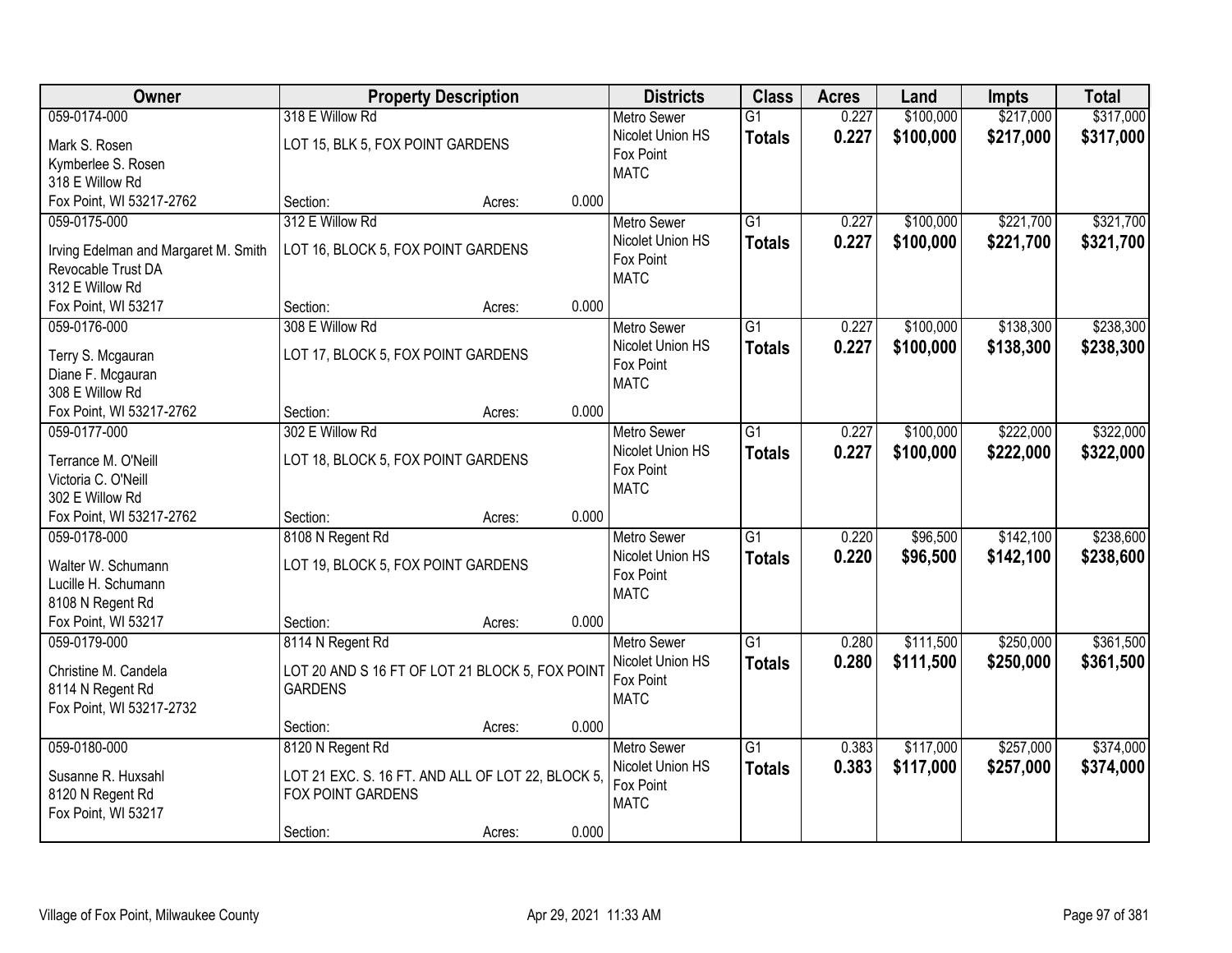| Owner                                   |                                                                                                                       | <b>Property Description</b> |       | <b>Districts</b>                       | <b>Class</b>    | <b>Acres</b> | Land     | <b>Impts</b> | <b>Total</b> |
|-----------------------------------------|-----------------------------------------------------------------------------------------------------------------------|-----------------------------|-------|----------------------------------------|-----------------|--------------|----------|--------------|--------------|
| 059-0181-000                            | 8180 N Regent Rd                                                                                                      |                             |       | <b>Metro Sewer</b>                     | $\overline{G1}$ | 0.212        | \$93,500 | \$226,900    | \$320,400    |
| Michael A. Pressman                     | THE S 56 FEET OF LOT 23, BLOCK 5, FOX POINT                                                                           |                             |       | Nicolet Union HS                       | <b>Totals</b>   | 0.212        | \$93,500 | \$226,900    | \$320,400    |
| Rachel Minkin                           | <b>GARDENS</b>                                                                                                        |                             |       | Fox Point                              |                 |              |          |              |              |
| 8180 N Regent Rd                        |                                                                                                                       |                             |       | <b>MATC</b>                            |                 |              |          |              |              |
| Fox Point, WI 53217                     | Section:                                                                                                              | Acres:                      | 0.000 |                                        |                 |              |          |              |              |
| 059-0182-000                            | 8202 N Regent Rd                                                                                                      |                             |       | <b>Metro Sewer</b>                     | $\overline{G1}$ | 0.212        | \$93,500 | \$205,900    | \$299,400    |
| Connie B. Abrahamian                    | LOT 24 AND NORTH 2 FEET OF LOT 23, BLOCK 5,                                                                           |                             |       | Nicolet Union HS                       | <b>Totals</b>   | 0.212        | \$93,500 | \$205,900    | \$299,400    |
| 8202 N Regent Rd                        | FOX POINT GARDENS                                                                                                     |                             |       | Fox Point                              |                 |              |          |              |              |
| Fox Point, WI 53217-2734                |                                                                                                                       |                             |       | <b>MATC</b>                            |                 |              |          |              |              |
|                                         | Section:                                                                                                              | Acres:                      | 0.000 |                                        |                 |              |          |              |              |
| 059-0183-000                            | 8206 N Regent Rd                                                                                                      |                             |       | <b>Metro Sewer</b>                     | G1              | 0.220        | \$96,500 | \$195,900    | \$292,400    |
| Jennifer L. Magestro                    | LOT 25, BLOCK 5, FOX POINT GARDENS                                                                                    |                             |       | Nicolet Union HS                       | <b>Totals</b>   | 0.220        | \$96,500 | \$195,900    | \$292,400    |
| 1366 Indian Spring Dr                   |                                                                                                                       |                             |       | Fox Point                              |                 |              |          |              |              |
| Delafield, WI 53018                     |                                                                                                                       |                             |       | <b>MATC</b>                            |                 |              |          |              |              |
|                                         | Section:                                                                                                              | Acres:                      | 0.000 |                                        |                 |              |          |              |              |
| 059-0184-000                            | 8210 N Regent Rd                                                                                                      |                             |       | <b>Metro Sewer</b>                     | G1              | 0.223        | \$98,500 | \$115,000    | \$213,500    |
|                                         |                                                                                                                       |                             |       | Nicolet Union HS                       | <b>Totals</b>   | 0.223        | \$98,500 | \$115,000    | \$213,500    |
| Kristopher Barleben<br>8210 N Regent Rd | Lot 26, Block 5, in Fox Point Gardens, being a Subdivisio<br>of a part of the Southwest One-Quarter of Section 9, Tow |                             |       | Fox Point                              |                 |              |          |              |              |
| Fox Point, WI 53217                     | 8 North, Range 22 East, in the Village of Fox Point,                                                                  |                             |       | <b>MATC</b>                            |                 |              |          |              |              |
|                                         | Section:                                                                                                              | Acres:                      | 0.000 |                                        |                 |              |          |              |              |
| 059-0185-000                            | 8214 N Regent Rd                                                                                                      |                             |       | <b>Metro Sewer</b>                     | $\overline{G1}$ | 0.220        | \$96,500 | \$188,600    | \$285,100    |
|                                         |                                                                                                                       |                             |       | Nicolet Union HS                       | <b>Totals</b>   | 0.220        | \$96,500 | \$188,600    | \$285,100    |
| Lisa M. Zabjek                          | Lot 27, in Block 5, in Fox Point Gardens, being a                                                                     |                             |       | Fox Point                              |                 |              |          |              |              |
| Alex Vipond                             | Subdivision of a part of the Southwest 1/4 of Section 9, in                                                           |                             |       | <b>MATC</b>                            |                 |              |          |              |              |
| 8214 N Regent Rd                        | Township 8 North, Range 22 East, in the Village of Fox                                                                |                             |       |                                        |                 |              |          |              |              |
| Fox Point, WI 53217<br>059-0186-000     | Section:                                                                                                              | Acres:                      | 0.000 |                                        | $\overline{G1}$ | 0.220        | \$96,500 | \$122,300    | \$218,800    |
|                                         | 8218 N Regent Rd                                                                                                      |                             |       | <b>Metro Sewer</b><br>Nicolet Union HS |                 |              |          |              |              |
| Susan M. Maloney                        | LOT 28, BLOCK 5, FOX POINT GARDEN                                                                                     |                             |       | Fox Point                              | <b>Totals</b>   | 0.220        | \$96,500 | \$122,300    | \$218,800    |
| 8218 N Regent Rd                        |                                                                                                                       |                             |       | <b>MATC</b>                            |                 |              |          |              |              |
| Fox Point, WI 53217-2734                |                                                                                                                       |                             |       |                                        |                 |              |          |              |              |
|                                         | Section:                                                                                                              | Acres:                      | 0.000 |                                        |                 |              |          |              |              |
| 059-0187-000                            | 8348 N Regent Rd                                                                                                      |                             |       | <b>Metro Sewer</b>                     | $\overline{G1}$ | 0.216        | \$95,000 | \$458,500    | \$553,500    |
| Randall J. Brier                        | LOT 1, BLOCK 6, FOX POINT GARDENS                                                                                     |                             |       | Nicolet Union HS                       | <b>Totals</b>   | 0.216        | \$95,000 | \$458,500    | \$553,500    |
| Cynthia A. Brier                        |                                                                                                                       |                             |       | Fox Point                              |                 |              |          |              |              |
| 8348 N Regent Rd                        |                                                                                                                       |                             |       | <b>MATC</b>                            |                 |              |          |              |              |
| Fox Point, WI 53217                     | Section:                                                                                                              | Acres:                      | 0.000 |                                        |                 |              |          |              |              |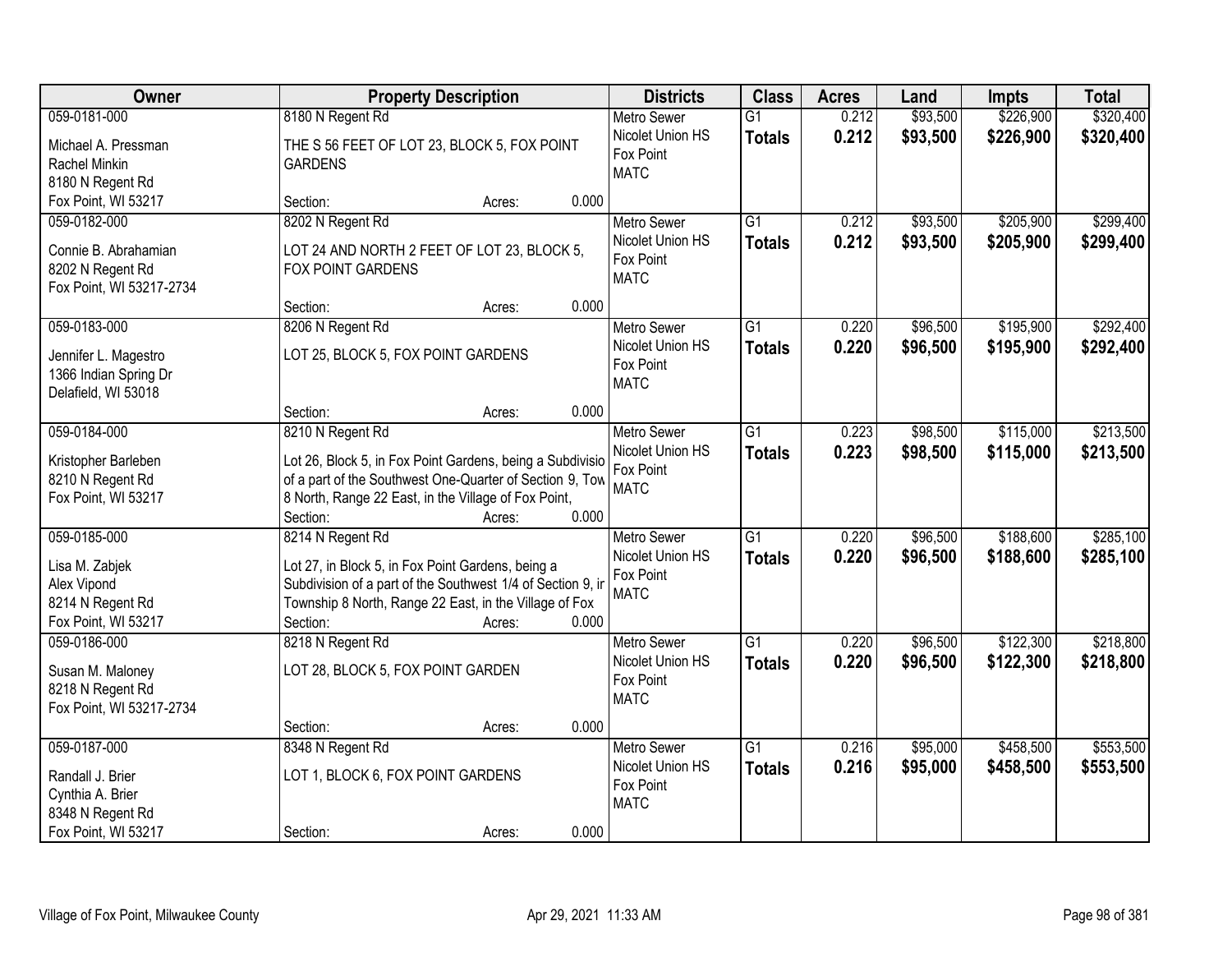| <b>Owner</b>                           | <b>Property Description</b>                      |       | <b>Districts</b>   | <b>Class</b>    | <b>Acres</b> | Land      | <b>Impts</b> | <b>Total</b> |
|----------------------------------------|--------------------------------------------------|-------|--------------------|-----------------|--------------|-----------|--------------|--------------|
| 059-0188-000                           | 305 E Dean Rd                                    |       | <b>Metro Sewer</b> | $\overline{G1}$ | 0.229        | \$100,500 | \$266,500    | \$367,000    |
| Ross Kemppainen                        | LOT 2, BLOCK 6, FOX POINT GARDENS                |       | Nicolet Union HS   | <b>Totals</b>   | 0.229        | \$100,500 | \$266,500    | \$367,000    |
| Kari Kemppainen                        |                                                  |       | Fox Point          |                 |              |           |              |              |
| 305 E Dean Rd                          |                                                  |       | <b>MATC</b>        |                 |              |           |              |              |
| Fox Point, WI 53217                    | Section:<br>Acres:                               | 0.000 |                    |                 |              |           |              |              |
| 059-0189-000                           | 315 E Dean Rd                                    |       | <b>Metro Sewer</b> | $\overline{G1}$ | 0.227        | \$100,000 | \$190,000    | \$290,000    |
|                                        |                                                  |       | Nicolet Union HS   | <b>Totals</b>   | 0.227        | \$100,000 | \$190,000    | \$290,000    |
| Stephen R. Kaczkowski<br>315 E Dean Rd | LOT 3, BLOCK 6, FOX POINT GARDENS                |       | Fox Point          |                 |              |           |              |              |
| Fox Point, WI 53217-2706               |                                                  |       | <b>MATC</b>        |                 |              |           |              |              |
|                                        | Section:<br>Acres:                               | 0.000 |                    |                 |              |           |              |              |
| 059-0190-000                           | 8347 N Whitney Rd                                |       | <b>Metro Sewer</b> | G1              | 0.227        | \$100,000 | \$179,000    | \$279,000    |
|                                        |                                                  |       | Nicolet Union HS   | <b>Totals</b>   | 0.227        | \$100,000 | \$179,000    | \$279,000    |
| Joanne Jensen                          | LOT 4, BLOCK 6, FOX POINT GARDENS                |       | Fox Point          |                 |              |           |              |              |
| 8347 N Whitney Rd                      |                                                  |       | <b>MATC</b>        |                 |              |           |              |              |
| Fox Point, WI 53217                    |                                                  |       |                    |                 |              |           |              |              |
|                                        | Section:<br>Acres:                               | 0.000 |                    |                 |              |           |              |              |
| 059-0191-000                           | 8345 N Whitney Rd                                |       | <b>Metro Sewer</b> | $\overline{G1}$ | 0.220        | \$96,500  | \$158,300    | \$254,800    |
| Dennis M. Samenfeld                    | LOT 5, BLOCK 6, FOX POINT GARDENS                |       | Nicolet Union HS   | <b>Totals</b>   | 0.220        | \$96,500  | \$158,300    | \$254,800    |
| Sandra R. Samenfeld                    |                                                  |       | Fox Point          |                 |              |           |              |              |
| 8345 N Whitney Rd                      |                                                  |       | <b>MATC</b>        |                 |              |           |              |              |
| Fox Point, WI 53217-2757               | Section:<br>Acres:                               | 0.000 |                    |                 |              |           |              |              |
| 059-0192-000                           | 8339 N Whitney Rd                                |       | <b>Metro Sewer</b> | $\overline{G1}$ | 0.216        | \$95,000  | \$184,800    | \$279,800    |
| Michael A. Kaplan                      | LOT 6, BLOCK 6, FOX POINT GARDENS                |       | Nicolet Union HS   | <b>Totals</b>   | 0.216        | \$95,000  | \$184,800    | \$279,800    |
| Cynthia Nassette Kaplan                |                                                  |       | Fox Point          |                 |              |           |              |              |
| 8339 N Whitney Rd                      |                                                  |       | <b>MATC</b>        |                 |              |           |              |              |
| Fox Point, WI 53217-2757               | Section:<br>Acres:                               | 0.000 |                    |                 |              |           |              |              |
| 059-0193-000                           | 8337 N Whitney Rd                                |       | <b>Metro Sewer</b> | $\overline{G1}$ | 0.216        | \$95,000  | \$172,800    | \$267,800    |
|                                        |                                                  |       | Nicolet Union HS   | <b>Totals</b>   | 0.216        | \$95,000  | \$172,800    | \$267,800    |
| Brandon N. Morreale                    | LOT 7, BLOCK 6, FOX POINT GARDENS - Full legal   |       | Fox Point          |                 |              |           |              |              |
| <b>Hillary Morreale</b>                | description                                      |       | <b>MATC</b>        |                 |              |           |              |              |
| 8337 N Whitney Rd                      | Lot 7, in Block 6, in Fox Point Gardens, being a |       |                    |                 |              |           |              |              |
| Fox Point, WI 53217                    | Section:<br>Acres:                               | 0.000 |                    |                 |              |           |              |              |
| 059-0194-000                           | 8333 N Whitney Rd                                |       | <b>Metro Sewer</b> | $\overline{G1}$ | 0.216        | \$95,000  | \$220,400    | \$315,400    |
| Santiago Murillo-Sainz                 | LOT 8, BLOCK 6, FOX POINT GARDENS                |       | Nicolet Union HS   | <b>Totals</b>   | 0.216        | \$95,000  | \$220,400    | \$315,400    |
| Sydney Timmer-Murillo                  |                                                  |       | Fox Point          |                 |              |           |              |              |
| 8333 N Whitney Rd                      |                                                  |       | <b>MATC</b>        |                 |              |           |              |              |
| Fox Point, WI 53217                    | Section:<br>Acres:                               | 0.000 |                    |                 |              |           |              |              |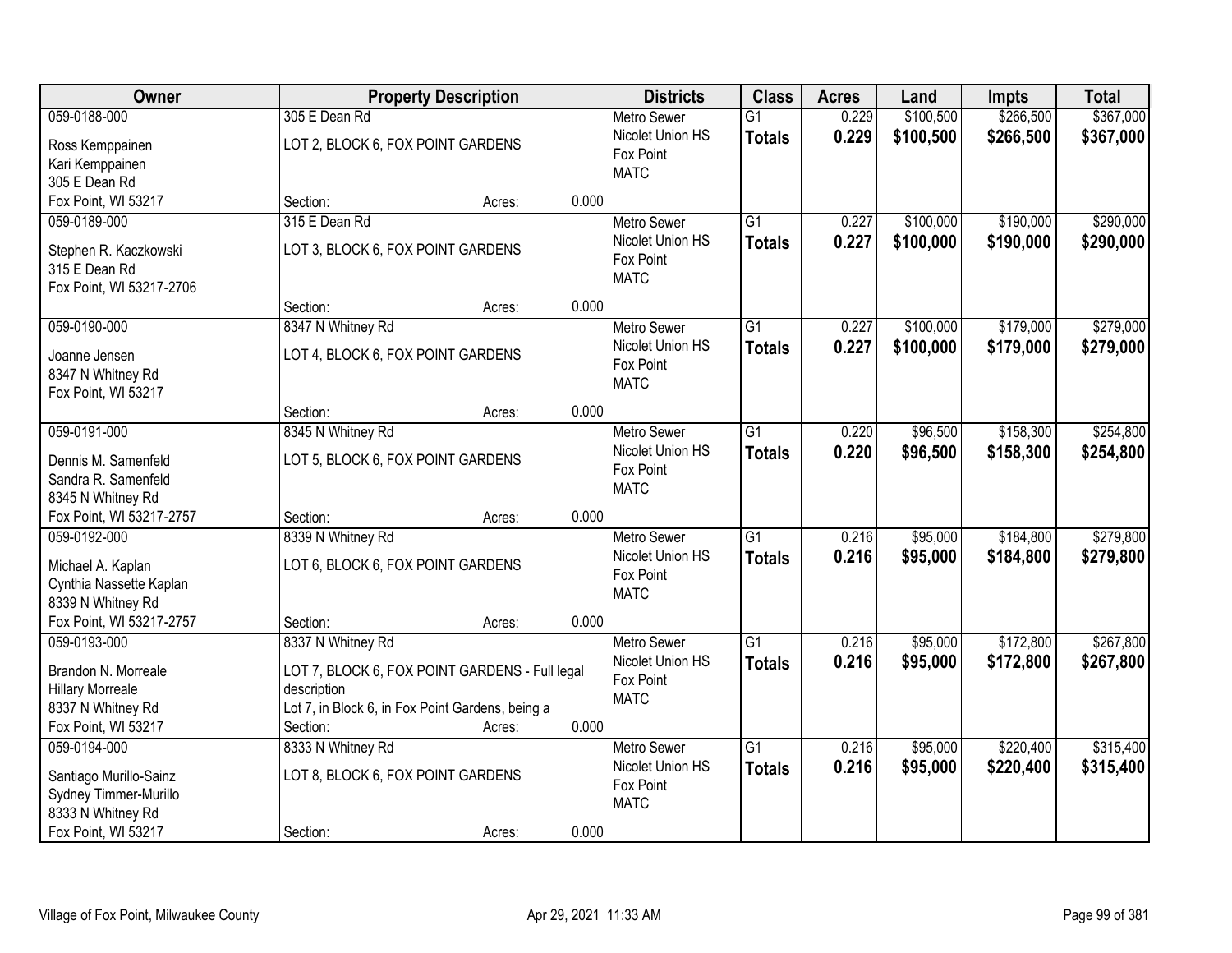| Owner                                         |                                                              | <b>Property Description</b> |       | <b>Districts</b>              | <b>Class</b>    | <b>Acres</b> | Land      | <b>Impts</b> | <b>Total</b> |
|-----------------------------------------------|--------------------------------------------------------------|-----------------------------|-------|-------------------------------|-----------------|--------------|-----------|--------------|--------------|
| 059-0195-000                                  | 8329 N Whitney Rd                                            |                             |       | <b>Metro Sewer</b>            | $\overline{G1}$ | 0.220        | \$96,500  | \$183,900    | \$280,400    |
| Trygve Erik Hansen                            | Lot 9 in Block 6 in Fox Point Gardens, being a Subdivisio    |                             |       | Nicolet Union HS              | <b>Totals</b>   | 0.220        | \$96,500  | \$183,900    | \$280,400    |
| Jeanne Renee Hansen                           | of a part of the South West 1/4 of Section 9-8-22, in the    |                             |       | Fox Point                     |                 |              |           |              |              |
| 8329 N Whitney Rd                             | Village of Fox Point.                                        |                             |       | <b>MATC</b>                   |                 |              |           |              |              |
| Fox Point, WI 53217                           | Section:                                                     | Acres:                      | 0.220 |                               |                 |              |           |              |              |
| 059-0196-000                                  | 8325 N Whitney Rd                                            |                             |       | <b>Metro Sewer</b>            | $\overline{G1}$ | 0.205        | \$90,000  | \$165,900    | \$255,900    |
|                                               |                                                              |                             |       | Nicolet Union HS              | <b>Totals</b>   | 0.205        | \$90,000  | \$165,900    | \$255,900    |
| Amy Lynn Walberg                              | LOT 10, BLOCK 6, FOX POINT GARDENS                           |                             |       | Fox Point                     |                 |              |           |              |              |
| 8325 N Whitney Rd                             |                                                              |                             |       | <b>MATC</b>                   |                 |              |           |              |              |
| Fox Point, WI 53217-2757                      |                                                              |                             | 0.000 |                               |                 |              |           |              |              |
|                                               | Section:                                                     | Acres:                      |       |                               |                 |              |           |              |              |
| 059-0197-000                                  | 8321 N Whitney Rd                                            |                             |       | <b>Metro Sewer</b>            | $\overline{G1}$ | 0.436        | \$120,000 | \$142,800    | \$262,800    |
| <b>Brian League</b>                           | LOT 11 AND 12, BLK 6 FOX POINT GARDENS - Full                |                             |       | Nicolet Union HS              | <b>Totals</b>   | 0.436        | \$120,000 | \$142,800    | \$262,800    |
| Courtney League                               | legal description                                            |                             |       | Fox Point                     |                 |              |           |              |              |
| 8321 N Whitney Rd                             | Lots 11 and 12, in Block 6, in Fox Point Gardens, being a    |                             |       | <b>MATC</b>                   |                 |              |           |              |              |
| Fox Point, WI 53217                           | Section:                                                     | Acres:                      | 0.000 |                               |                 |              |           |              |              |
| 059-0198-000                                  | 8315 N Whitney Rd                                            |                             |       | <b>Metro Sewer</b>            | G1              | 0.216        | \$95,000  | \$147,100    | \$242,100    |
|                                               |                                                              |                             |       | Nicolet Union HS              | <b>Totals</b>   | 0.216        | \$95,000  | \$147,100    | \$242,100    |
| Michael J. Garniss                            | LOT 13, BLOCK 6, FOX POINT GARDENS                           |                             |       | Fox Point                     |                 |              |           |              |              |
| Mary R. Garniss                               |                                                              |                             |       | <b>MATC</b>                   |                 |              |           |              |              |
| 8315 N Whitney Rd<br>Fox Point, WI 53217-2757 |                                                              |                             | 0.000 |                               |                 |              |           |              |              |
| 059-0199-000                                  | Section:<br>8311 N Whitney Rd                                | Acres:                      |       |                               | $\overline{G1}$ | 0.216        | \$95,000  | \$142,500    | \$237,500    |
|                                               |                                                              |                             |       | Metro Sewer                   |                 |              |           |              |              |
| Michael P. Wilhelm                            | LOT 14, BLOCK 6, FOX POINT GARDENS                           |                             |       | Nicolet Union HS<br>Fox Point | <b>Totals</b>   | 0.216        | \$95,000  | \$142,500    | \$237,500    |
| Katherine E. Wilhelm                          |                                                              |                             |       | <b>MATC</b>                   |                 |              |           |              |              |
| 8311 N Whitney Rd                             |                                                              |                             |       |                               |                 |              |           |              |              |
| Fox Point, WI 53217                           | Section:                                                     | Acres:                      | 0.000 |                               |                 |              |           |              |              |
| 059-0200-000                                  | 8305 N Whitney Rd                                            |                             |       | Metro Sewer                   | $\overline{G1}$ | 0.227        | \$100,000 | \$143,000    | \$243,000    |
| Kimberly A. Scott                             | LOT 15, BLOCK 6, FOX POINT GARDENS                           |                             |       | Nicolet Union HS              | <b>Totals</b>   | 0.227        | \$100,000 | \$143,000    | \$243,000    |
| 910 E Bradley St                              |                                                              |                             |       | Fox Point                     |                 |              |           |              |              |
| Fox Point, WI 53217                           |                                                              |                             |       | <b>MATC</b>                   |                 |              |           |              |              |
|                                               | Section:                                                     | Acres:                      | 0.000 |                               |                 |              |           |              |              |
| 059-0201-000                                  | 314 E Spooner Rd                                             |                             |       | <b>Metro Sewer</b>            | $\overline{G1}$ | 0.227        | \$100,000 | \$290,500    | \$390,500    |
|                                               |                                                              |                             |       | Nicolet Union HS              |                 | 0.227        |           |              |              |
| Kyle Poklar                                   | LOT 16, BLOCK 6, FOX POINT GARDENS - Full legal              |                             |       | Fox Point                     | <b>Totals</b>   |              | \$100,000 | \$290,500    | \$390,500    |
| Maggie Poklar                                 | description Lot Sixteen (16), in Block Six (6), in Fox Point |                             |       | <b>MATC</b>                   |                 |              |           |              |              |
| 314 E Spooner Rd                              | Gardens, being a Subdivision of part of the Southwest        |                             |       |                               |                 |              |           |              |              |
| Fox Point, WI 53217                           | Section:                                                     | Acres:                      | 0.000 |                               |                 |              |           |              |              |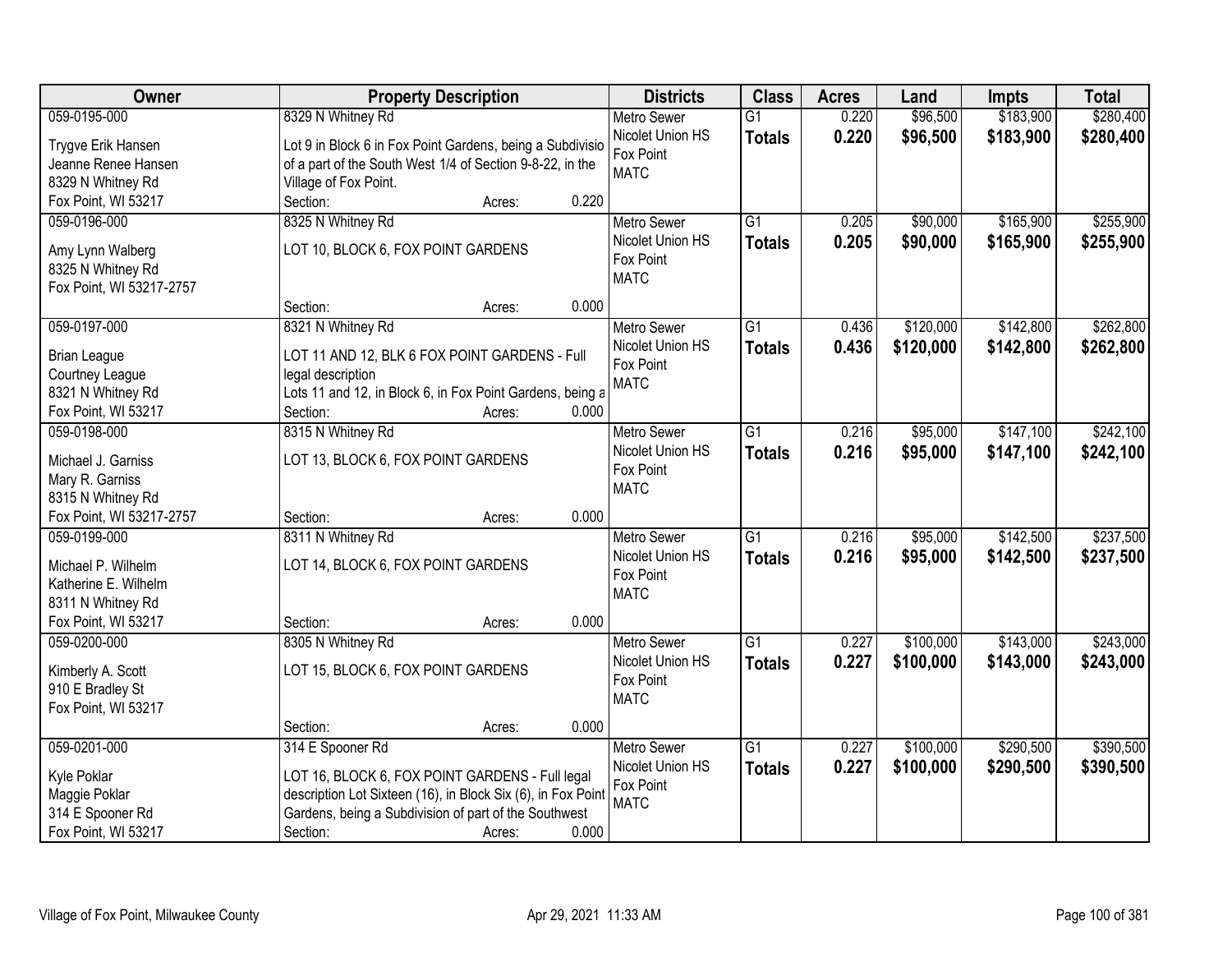| \$261,100<br>\$361,100<br>059-0202-000<br>308 E Spooner Rd<br>\$100,000<br><b>Metro Sewer</b><br>$\overline{G1}$<br>0.227<br>Nicolet Union HS<br>0.227<br>\$100,000<br>\$261,100<br>\$361,100<br><b>Totals</b><br>Avi Hershko<br>Lot 17, in Block 6, in Fox Point Gardens, being a<br>Fox Point<br>308 E Spooner Rd<br>Subdivision of part of the Southwest 1/4 of Section 9,<br><b>MATC</b><br>Fox Point, WI 53217<br>Township 8<br>0.227<br>Section:<br>Acres:<br>059-0203-000<br>8300 N Regent Rd<br>$\overline{G1}$<br>\$100,000<br>\$113,500<br>0.227<br><b>Metro Sewer</b><br>0.227<br>Nicolet Union HS<br>\$100,000<br>\$113,500<br><b>Totals</b><br>LOT 18 BLOCK 6, FOX POINT GARDENS<br>Hugh L. Hoffman<br>Fox Point<br>Robin B. Hoffman<br><b>MATC</b><br>8300 N Regent Rd<br>0.000<br>Fox Point, WI 53217-2736<br>Section:<br>Acres:<br>\$205,000<br>059-0204-000<br>8310 N Regent Rd<br>G1<br>0.216<br>\$95,000<br><b>Metro Sewer</b><br>Nicolet Union HS<br>0.216<br>\$95,000<br>\$205,000<br><b>Totals</b><br>LOT 19 BLOCK 6, FOX POINT GARDENS<br>Kevin R. Suing<br>Fox Point<br>8310 N Regent Rd<br><b>MATC</b><br>Fox Point, WI 53217<br>0.000<br>Section:<br>Acres:<br>059-0205-000<br>\$95,000<br>\$150,700<br>8314 N Regent Rd<br><b>Metro Sewer</b><br>G1<br>0.216<br>Nicolet Union HS<br>0.216<br>\$95,000<br>\$150,700<br><b>Totals</b><br>LOT 20 BLOCK 6, FOX POINT GARDENS<br>William J. Ollenburg<br>Fox Point<br>Barbara A. Ollenburg<br><b>MATC</b><br>8314 N Regent Rd<br>Fox Point, WI 53217<br>0.000<br>Section:<br>Acres:<br>\$238,000<br>059-0206-000<br>8316 N Regent Rd<br>$\overline{G1}$<br>0.216<br>\$95,000<br><b>Metro Sewer</b><br>0.216<br>Nicolet Union HS<br>\$95,000<br>\$238,000<br><b>Totals</b><br>LOT 21 BLOCK 6, FOX POINT GARDENS<br>Mary B. Williams<br>Fox Point<br>18422 W Village Way Dr<br><b>MATC</b><br>Baton Rouge, LA 70810<br>0.000<br>Section:<br>Acres:<br>059-0207-000<br>$\overline{G1}$<br>\$96,500<br>\$215,700<br>8320 N Regent Rd<br>Metro Sewer<br>0.220<br>Nicolet Union HS<br>0.220<br>\$96,500<br>\$215,700<br><b>Totals</b><br>LOT 22 BLOCK 6, FOX POINT GARDENS<br>Daniel Agterberg<br>Fox Point<br>Swati Godse Agterberg<br><b>MATC</b><br>8320 N Regent Rd<br>Fox Point, WI 53217-2736<br>0.000<br>Section:<br>Acres:<br>059-0208-000<br>8326 N Regent Rd<br>$\overline{G1}$<br>\$90,000<br>\$124,300<br><b>Metro Sewer</b><br>0.205<br>Nicolet Union HS<br>0.205<br>\$90,000<br>\$124,300<br><b>Totals</b><br>LOT 23 BLOCK 6, FOX POINT GARDENS<br>Stephen John Kern<br>Fox Point<br>Deborah Ridley Kern<br><b>MATC</b><br>8326 N Regent Rd | Owner | <b>Property Description</b> | <b>Districts</b> | <b>Class</b> | <b>Acres</b> | Land | <b>Impts</b> | <b>Total</b> |
|---------------------------------------------------------------------------------------------------------------------------------------------------------------------------------------------------------------------------------------------------------------------------------------------------------------------------------------------------------------------------------------------------------------------------------------------------------------------------------------------------------------------------------------------------------------------------------------------------------------------------------------------------------------------------------------------------------------------------------------------------------------------------------------------------------------------------------------------------------------------------------------------------------------------------------------------------------------------------------------------------------------------------------------------------------------------------------------------------------------------------------------------------------------------------------------------------------------------------------------------------------------------------------------------------------------------------------------------------------------------------------------------------------------------------------------------------------------------------------------------------------------------------------------------------------------------------------------------------------------------------------------------------------------------------------------------------------------------------------------------------------------------------------------------------------------------------------------------------------------------------------------------------------------------------------------------------------------------------------------------------------------------------------------------------------------------------------------------------------------------------------------------------------------------------------------------------------------------------------------------------------------------------------------------------------------------------------------------------------------------------------------------------------------------------------------------------------------------------------------------------------------------------------------------------------------------------------------------------------------------------|-------|-----------------------------|------------------|--------------|--------------|------|--------------|--------------|
|                                                                                                                                                                                                                                                                                                                                                                                                                                                                                                                                                                                                                                                                                                                                                                                                                                                                                                                                                                                                                                                                                                                                                                                                                                                                                                                                                                                                                                                                                                                                                                                                                                                                                                                                                                                                                                                                                                                                                                                                                                                                                                                                                                                                                                                                                                                                                                                                                                                                                                                                                                                                                           |       |                             |                  |              |              |      |              |              |
| \$213,500<br>\$213,500<br>\$300,000<br>\$300,000<br>\$245,700<br>\$245,700<br>\$214,300                                                                                                                                                                                                                                                                                                                                                                                                                                                                                                                                                                                                                                                                                                                                                                                                                                                                                                                                                                                                                                                                                                                                                                                                                                                                                                                                                                                                                                                                                                                                                                                                                                                                                                                                                                                                                                                                                                                                                                                                                                                                                                                                                                                                                                                                                                                                                                                                                                                                                                                                   |       |                             |                  |              |              |      |              |              |
|                                                                                                                                                                                                                                                                                                                                                                                                                                                                                                                                                                                                                                                                                                                                                                                                                                                                                                                                                                                                                                                                                                                                                                                                                                                                                                                                                                                                                                                                                                                                                                                                                                                                                                                                                                                                                                                                                                                                                                                                                                                                                                                                                                                                                                                                                                                                                                                                                                                                                                                                                                                                                           |       |                             |                  |              |              |      |              |              |
|                                                                                                                                                                                                                                                                                                                                                                                                                                                                                                                                                                                                                                                                                                                                                                                                                                                                                                                                                                                                                                                                                                                                                                                                                                                                                                                                                                                                                                                                                                                                                                                                                                                                                                                                                                                                                                                                                                                                                                                                                                                                                                                                                                                                                                                                                                                                                                                                                                                                                                                                                                                                                           |       |                             |                  |              |              |      |              |              |
|                                                                                                                                                                                                                                                                                                                                                                                                                                                                                                                                                                                                                                                                                                                                                                                                                                                                                                                                                                                                                                                                                                                                                                                                                                                                                                                                                                                                                                                                                                                                                                                                                                                                                                                                                                                                                                                                                                                                                                                                                                                                                                                                                                                                                                                                                                                                                                                                                                                                                                                                                                                                                           |       |                             |                  |              |              |      |              |              |
|                                                                                                                                                                                                                                                                                                                                                                                                                                                                                                                                                                                                                                                                                                                                                                                                                                                                                                                                                                                                                                                                                                                                                                                                                                                                                                                                                                                                                                                                                                                                                                                                                                                                                                                                                                                                                                                                                                                                                                                                                                                                                                                                                                                                                                                                                                                                                                                                                                                                                                                                                                                                                           |       |                             |                  |              |              |      |              |              |
|                                                                                                                                                                                                                                                                                                                                                                                                                                                                                                                                                                                                                                                                                                                                                                                                                                                                                                                                                                                                                                                                                                                                                                                                                                                                                                                                                                                                                                                                                                                                                                                                                                                                                                                                                                                                                                                                                                                                                                                                                                                                                                                                                                                                                                                                                                                                                                                                                                                                                                                                                                                                                           |       |                             |                  |              |              |      |              |              |
|                                                                                                                                                                                                                                                                                                                                                                                                                                                                                                                                                                                                                                                                                                                                                                                                                                                                                                                                                                                                                                                                                                                                                                                                                                                                                                                                                                                                                                                                                                                                                                                                                                                                                                                                                                                                                                                                                                                                                                                                                                                                                                                                                                                                                                                                                                                                                                                                                                                                                                                                                                                                                           |       |                             |                  |              |              |      |              |              |
|                                                                                                                                                                                                                                                                                                                                                                                                                                                                                                                                                                                                                                                                                                                                                                                                                                                                                                                                                                                                                                                                                                                                                                                                                                                                                                                                                                                                                                                                                                                                                                                                                                                                                                                                                                                                                                                                                                                                                                                                                                                                                                                                                                                                                                                                                                                                                                                                                                                                                                                                                                                                                           |       |                             |                  |              |              |      |              |              |
|                                                                                                                                                                                                                                                                                                                                                                                                                                                                                                                                                                                                                                                                                                                                                                                                                                                                                                                                                                                                                                                                                                                                                                                                                                                                                                                                                                                                                                                                                                                                                                                                                                                                                                                                                                                                                                                                                                                                                                                                                                                                                                                                                                                                                                                                                                                                                                                                                                                                                                                                                                                                                           |       |                             |                  |              |              |      |              |              |
|                                                                                                                                                                                                                                                                                                                                                                                                                                                                                                                                                                                                                                                                                                                                                                                                                                                                                                                                                                                                                                                                                                                                                                                                                                                                                                                                                                                                                                                                                                                                                                                                                                                                                                                                                                                                                                                                                                                                                                                                                                                                                                                                                                                                                                                                                                                                                                                                                                                                                                                                                                                                                           |       |                             |                  |              |              |      |              |              |
|                                                                                                                                                                                                                                                                                                                                                                                                                                                                                                                                                                                                                                                                                                                                                                                                                                                                                                                                                                                                                                                                                                                                                                                                                                                                                                                                                                                                                                                                                                                                                                                                                                                                                                                                                                                                                                                                                                                                                                                                                                                                                                                                                                                                                                                                                                                                                                                                                                                                                                                                                                                                                           |       |                             |                  |              |              |      |              |              |
|                                                                                                                                                                                                                                                                                                                                                                                                                                                                                                                                                                                                                                                                                                                                                                                                                                                                                                                                                                                                                                                                                                                                                                                                                                                                                                                                                                                                                                                                                                                                                                                                                                                                                                                                                                                                                                                                                                                                                                                                                                                                                                                                                                                                                                                                                                                                                                                                                                                                                                                                                                                                                           |       |                             |                  |              |              |      |              |              |
|                                                                                                                                                                                                                                                                                                                                                                                                                                                                                                                                                                                                                                                                                                                                                                                                                                                                                                                                                                                                                                                                                                                                                                                                                                                                                                                                                                                                                                                                                                                                                                                                                                                                                                                                                                                                                                                                                                                                                                                                                                                                                                                                                                                                                                                                                                                                                                                                                                                                                                                                                                                                                           |       |                             |                  |              |              |      |              |              |
|                                                                                                                                                                                                                                                                                                                                                                                                                                                                                                                                                                                                                                                                                                                                                                                                                                                                                                                                                                                                                                                                                                                                                                                                                                                                                                                                                                                                                                                                                                                                                                                                                                                                                                                                                                                                                                                                                                                                                                                                                                                                                                                                                                                                                                                                                                                                                                                                                                                                                                                                                                                                                           |       |                             |                  |              |              |      |              |              |
|                                                                                                                                                                                                                                                                                                                                                                                                                                                                                                                                                                                                                                                                                                                                                                                                                                                                                                                                                                                                                                                                                                                                                                                                                                                                                                                                                                                                                                                                                                                                                                                                                                                                                                                                                                                                                                                                                                                                                                                                                                                                                                                                                                                                                                                                                                                                                                                                                                                                                                                                                                                                                           |       |                             |                  |              |              |      |              |              |
|                                                                                                                                                                                                                                                                                                                                                                                                                                                                                                                                                                                                                                                                                                                                                                                                                                                                                                                                                                                                                                                                                                                                                                                                                                                                                                                                                                                                                                                                                                                                                                                                                                                                                                                                                                                                                                                                                                                                                                                                                                                                                                                                                                                                                                                                                                                                                                                                                                                                                                                                                                                                                           |       |                             |                  |              |              |      |              |              |
|                                                                                                                                                                                                                                                                                                                                                                                                                                                                                                                                                                                                                                                                                                                                                                                                                                                                                                                                                                                                                                                                                                                                                                                                                                                                                                                                                                                                                                                                                                                                                                                                                                                                                                                                                                                                                                                                                                                                                                                                                                                                                                                                                                                                                                                                                                                                                                                                                                                                                                                                                                                                                           |       |                             |                  |              |              |      |              |              |
| \$333,000<br>\$333,000<br>\$312,200<br>\$312,200<br>\$214,300                                                                                                                                                                                                                                                                                                                                                                                                                                                                                                                                                                                                                                                                                                                                                                                                                                                                                                                                                                                                                                                                                                                                                                                                                                                                                                                                                                                                                                                                                                                                                                                                                                                                                                                                                                                                                                                                                                                                                                                                                                                                                                                                                                                                                                                                                                                                                                                                                                                                                                                                                             |       |                             |                  |              |              |      |              |              |
|                                                                                                                                                                                                                                                                                                                                                                                                                                                                                                                                                                                                                                                                                                                                                                                                                                                                                                                                                                                                                                                                                                                                                                                                                                                                                                                                                                                                                                                                                                                                                                                                                                                                                                                                                                                                                                                                                                                                                                                                                                                                                                                                                                                                                                                                                                                                                                                                                                                                                                                                                                                                                           |       |                             |                  |              |              |      |              |              |
|                                                                                                                                                                                                                                                                                                                                                                                                                                                                                                                                                                                                                                                                                                                                                                                                                                                                                                                                                                                                                                                                                                                                                                                                                                                                                                                                                                                                                                                                                                                                                                                                                                                                                                                                                                                                                                                                                                                                                                                                                                                                                                                                                                                                                                                                                                                                                                                                                                                                                                                                                                                                                           |       |                             |                  |              |              |      |              |              |
|                                                                                                                                                                                                                                                                                                                                                                                                                                                                                                                                                                                                                                                                                                                                                                                                                                                                                                                                                                                                                                                                                                                                                                                                                                                                                                                                                                                                                                                                                                                                                                                                                                                                                                                                                                                                                                                                                                                                                                                                                                                                                                                                                                                                                                                                                                                                                                                                                                                                                                                                                                                                                           |       |                             |                  |              |              |      |              |              |
|                                                                                                                                                                                                                                                                                                                                                                                                                                                                                                                                                                                                                                                                                                                                                                                                                                                                                                                                                                                                                                                                                                                                                                                                                                                                                                                                                                                                                                                                                                                                                                                                                                                                                                                                                                                                                                                                                                                                                                                                                                                                                                                                                                                                                                                                                                                                                                                                                                                                                                                                                                                                                           |       |                             |                  |              |              |      |              |              |
|                                                                                                                                                                                                                                                                                                                                                                                                                                                                                                                                                                                                                                                                                                                                                                                                                                                                                                                                                                                                                                                                                                                                                                                                                                                                                                                                                                                                                                                                                                                                                                                                                                                                                                                                                                                                                                                                                                                                                                                                                                                                                                                                                                                                                                                                                                                                                                                                                                                                                                                                                                                                                           |       |                             |                  |              |              |      |              |              |
|                                                                                                                                                                                                                                                                                                                                                                                                                                                                                                                                                                                                                                                                                                                                                                                                                                                                                                                                                                                                                                                                                                                                                                                                                                                                                                                                                                                                                                                                                                                                                                                                                                                                                                                                                                                                                                                                                                                                                                                                                                                                                                                                                                                                                                                                                                                                                                                                                                                                                                                                                                                                                           |       |                             |                  |              |              |      |              |              |
|                                                                                                                                                                                                                                                                                                                                                                                                                                                                                                                                                                                                                                                                                                                                                                                                                                                                                                                                                                                                                                                                                                                                                                                                                                                                                                                                                                                                                                                                                                                                                                                                                                                                                                                                                                                                                                                                                                                                                                                                                                                                                                                                                                                                                                                                                                                                                                                                                                                                                                                                                                                                                           |       |                             |                  |              |              |      |              |              |
|                                                                                                                                                                                                                                                                                                                                                                                                                                                                                                                                                                                                                                                                                                                                                                                                                                                                                                                                                                                                                                                                                                                                                                                                                                                                                                                                                                                                                                                                                                                                                                                                                                                                                                                                                                                                                                                                                                                                                                                                                                                                                                                                                                                                                                                                                                                                                                                                                                                                                                                                                                                                                           |       |                             |                  |              |              |      |              |              |
|                                                                                                                                                                                                                                                                                                                                                                                                                                                                                                                                                                                                                                                                                                                                                                                                                                                                                                                                                                                                                                                                                                                                                                                                                                                                                                                                                                                                                                                                                                                                                                                                                                                                                                                                                                                                                                                                                                                                                                                                                                                                                                                                                                                                                                                                                                                                                                                                                                                                                                                                                                                                                           |       |                             |                  |              |              |      |              |              |
|                                                                                                                                                                                                                                                                                                                                                                                                                                                                                                                                                                                                                                                                                                                                                                                                                                                                                                                                                                                                                                                                                                                                                                                                                                                                                                                                                                                                                                                                                                                                                                                                                                                                                                                                                                                                                                                                                                                                                                                                                                                                                                                                                                                                                                                                                                                                                                                                                                                                                                                                                                                                                           |       |                             |                  |              |              |      |              |              |
|                                                                                                                                                                                                                                                                                                                                                                                                                                                                                                                                                                                                                                                                                                                                                                                                                                                                                                                                                                                                                                                                                                                                                                                                                                                                                                                                                                                                                                                                                                                                                                                                                                                                                                                                                                                                                                                                                                                                                                                                                                                                                                                                                                                                                                                                                                                                                                                                                                                                                                                                                                                                                           |       |                             |                  |              |              |      |              |              |
|                                                                                                                                                                                                                                                                                                                                                                                                                                                                                                                                                                                                                                                                                                                                                                                                                                                                                                                                                                                                                                                                                                                                                                                                                                                                                                                                                                                                                                                                                                                                                                                                                                                                                                                                                                                                                                                                                                                                                                                                                                                                                                                                                                                                                                                                                                                                                                                                                                                                                                                                                                                                                           |       |                             |                  |              |              |      |              |              |
|                                                                                                                                                                                                                                                                                                                                                                                                                                                                                                                                                                                                                                                                                                                                                                                                                                                                                                                                                                                                                                                                                                                                                                                                                                                                                                                                                                                                                                                                                                                                                                                                                                                                                                                                                                                                                                                                                                                                                                                                                                                                                                                                                                                                                                                                                                                                                                                                                                                                                                                                                                                                                           |       |                             |                  |              |              |      |              |              |
|                                                                                                                                                                                                                                                                                                                                                                                                                                                                                                                                                                                                                                                                                                                                                                                                                                                                                                                                                                                                                                                                                                                                                                                                                                                                                                                                                                                                                                                                                                                                                                                                                                                                                                                                                                                                                                                                                                                                                                                                                                                                                                                                                                                                                                                                                                                                                                                                                                                                                                                                                                                                                           |       |                             |                  |              |              |      |              |              |
|                                                                                                                                                                                                                                                                                                                                                                                                                                                                                                                                                                                                                                                                                                                                                                                                                                                                                                                                                                                                                                                                                                                                                                                                                                                                                                                                                                                                                                                                                                                                                                                                                                                                                                                                                                                                                                                                                                                                                                                                                                                                                                                                                                                                                                                                                                                                                                                                                                                                                                                                                                                                                           |       |                             |                  |              |              |      |              |              |
|                                                                                                                                                                                                                                                                                                                                                                                                                                                                                                                                                                                                                                                                                                                                                                                                                                                                                                                                                                                                                                                                                                                                                                                                                                                                                                                                                                                                                                                                                                                                                                                                                                                                                                                                                                                                                                                                                                                                                                                                                                                                                                                                                                                                                                                                                                                                                                                                                                                                                                                                                                                                                           |       |                             |                  |              |              |      |              |              |
|                                                                                                                                                                                                                                                                                                                                                                                                                                                                                                                                                                                                                                                                                                                                                                                                                                                                                                                                                                                                                                                                                                                                                                                                                                                                                                                                                                                                                                                                                                                                                                                                                                                                                                                                                                                                                                                                                                                                                                                                                                                                                                                                                                                                                                                                                                                                                                                                                                                                                                                                                                                                                           |       |                             |                  |              |              |      |              |              |
| Fox Point, WI 53217-2736<br>0.000<br>Section:<br>Acres:                                                                                                                                                                                                                                                                                                                                                                                                                                                                                                                                                                                                                                                                                                                                                                                                                                                                                                                                                                                                                                                                                                                                                                                                                                                                                                                                                                                                                                                                                                                                                                                                                                                                                                                                                                                                                                                                                                                                                                                                                                                                                                                                                                                                                                                                                                                                                                                                                                                                                                                                                                   |       |                             |                  |              |              |      |              |              |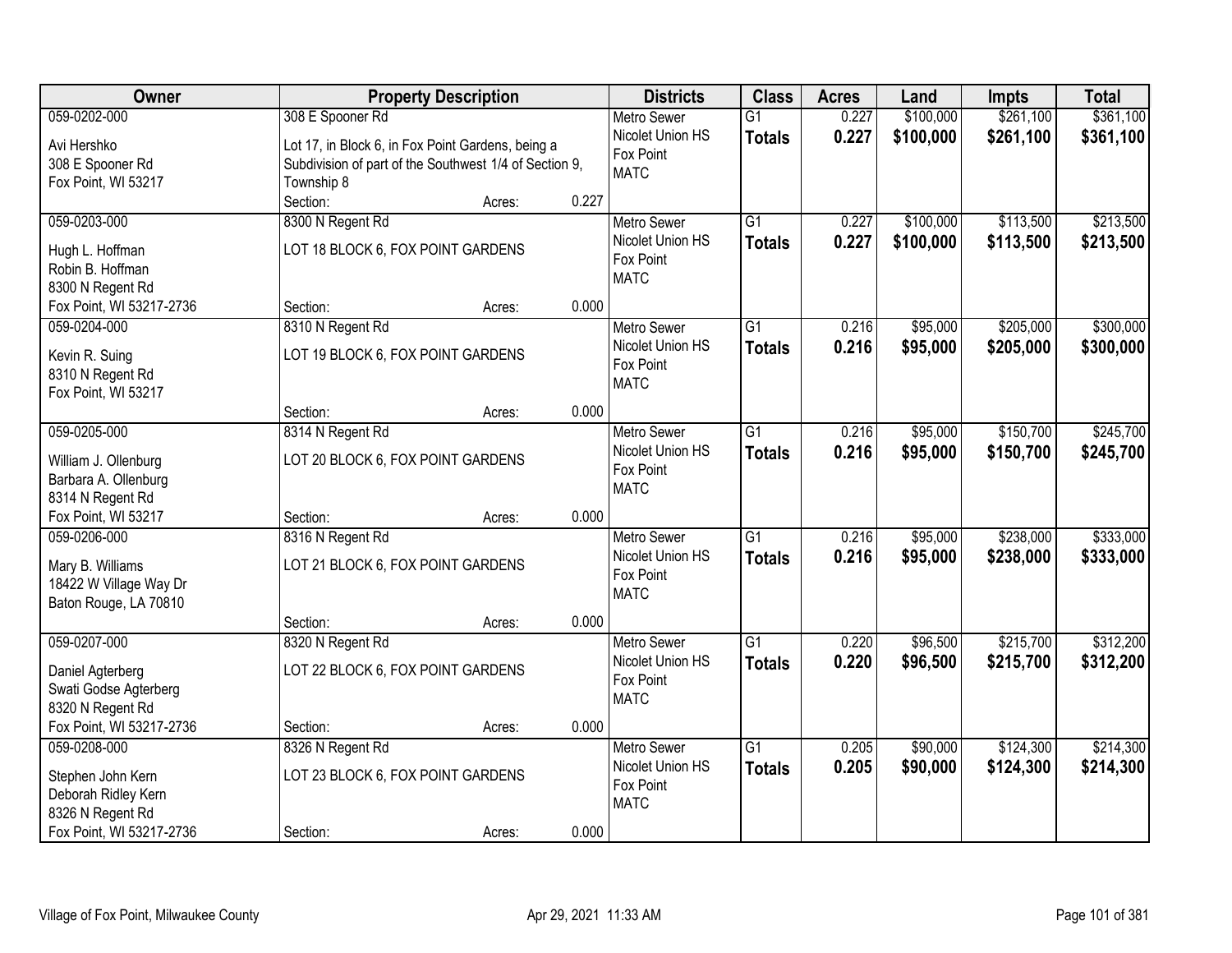| Owner                                        | <b>Property Description</b>                                | <b>Districts</b>              | <b>Class</b>    | <b>Acres</b> | Land      | <b>Impts</b> | <b>Total</b> |
|----------------------------------------------|------------------------------------------------------------|-------------------------------|-----------------|--------------|-----------|--------------|--------------|
| 059-0209-000                                 | 8330 N Regent Rd                                           | <b>Metro Sewer</b>            | $\overline{G1}$ | 0.220        | \$96,500  | \$240,900    | \$337,400    |
| Paul A. Horvatin                             | LOT 24 BLOCK 6, FOX POINT GARDENS - Full legal             | Nicolet Union HS              | <b>Totals</b>   | 0.220        | \$96,500  | \$240,900    | \$337,400    |
| Danielle R. Horvatin                         | description                                                | Fox Point                     |                 |              |           |              |              |
| 8330 N Regent Rd                             | Lot 24, in Block 6, in Fox Point Gardens, being a          | <b>MATC</b>                   |                 |              |           |              |              |
| Fox Point, WI 53217                          | 0.000<br>Section:<br>Acres:                                |                               |                 |              |           |              |              |
| 059-0210-000                                 | 8334 N Regent Rd                                           | <b>Metro Sewer</b>            | $\overline{G1}$ | 0.216        | \$95,000  | \$143,000    | \$238,000    |
|                                              |                                                            | Nicolet Union HS              | <b>Totals</b>   | 0.216        | \$95,000  | \$143,000    | \$238,000    |
| Matthew K. Leibham                           | LOT 25 BLOCK 6, FOX POINT GARDENS                          | Fox Point                     |                 |              |           |              |              |
| Sarah R. Leibham                             |                                                            | <b>MATC</b>                   |                 |              |           |              |              |
| 8334 N Regent Rd                             |                                                            |                               |                 |              |           |              |              |
| Fox Point, WI 53217-2736                     | 0.000<br>Section:<br>Acres:                                |                               |                 |              |           |              |              |
| 059-0211-000                                 | 8336 N Regent Rd                                           | <b>Metro Sewer</b>            | G1              | 0.216        | \$95,000  | \$184,900    | \$279,900    |
| Perry M. Wyatt                               | LOT 26, BLOCK 6, FOX POINT GARDENS                         | Nicolet Union HS              | <b>Totals</b>   | 0.216        | \$95,000  | \$184,900    | \$279,900    |
| <b>Christine Wyatt</b>                       |                                                            | Fox Point                     |                 |              |           |              |              |
| 8336 N Regent Rd                             |                                                            | <b>MATC</b>                   |                 |              |           |              |              |
| Fox Point, WI 53217-2736                     | 0.000<br>Section:<br>Acres:                                |                               |                 |              |           |              |              |
| 059-0212-000                                 | 8340 N Regent Rd                                           | <b>Metro Sewer</b>            | G1              | 0.216        | \$95,000  | \$193,100    | \$288,100    |
|                                              |                                                            | Nicolet Union HS              | <b>Totals</b>   | 0.216        | \$95,000  | \$193,100    | \$288,100    |
| Robert B. Richards                           | LOT 27, BLOCK 6, FOX POINT GARDENS                         | Fox Point                     |                 |              |           |              |              |
| Bridget M. Richards                          |                                                            | <b>MATC</b>                   |                 |              |           |              |              |
| 8340 N Regent Rd<br>Fox Point, WI 53217-2736 | 0.000                                                      |                               |                 |              |           |              |              |
| 059-0213-000                                 | Section:<br>Acres:                                         |                               | $\overline{G1}$ | 0.220        | \$96,500  | \$178,000    | \$274,500    |
|                                              | 8344 N Regent Rd                                           | Metro Sewer                   |                 |              |           |              |              |
| Kaleb Jefson                                 | Lot 28, Block 6 in Fox Point Gardens, being a Subdivisior  | Nicolet Union HS<br>Fox Point | <b>Totals</b>   | 0.220        | \$96,500  | \$178,000    | \$274,500    |
| Haley Jefson                                 | of part of the Southwest 1/4 of Section 9, Township 8      | <b>MATC</b>                   |                 |              |           |              |              |
| 8344 N Regent Rd                             | North, Range 22 East, in the Village of Fox Point,         |                               |                 |              |           |              |              |
| Fox Point, WI 53217                          | 0.000<br>Section:<br>Acres:                                |                               |                 |              |           |              |              |
| 059-0214-000                                 | 1000 E Bradley Rd                                          | Metro Sewer                   | $\overline{G1}$ | 0.831        | \$141,000 | \$134,500    | \$275,500    |
| Beverly B. Bell                              | Lot 1 in Block 1 in Fox Point Subdivision of a part of the | Nicolet Union HS              | <b>Totals</b>   | 0.831        | \$141,000 | \$134,500    | \$275,500    |
| 1000 E Bradley Rd                            | Southwest 1/4 of Section 9, in Township 8 North, Range     | Fox Point                     |                 |              |           |              |              |
| Fox Point, WI 53217                          | 22                                                         | <b>MATC</b>                   |                 |              |           |              |              |
|                                              | 0.831<br>Section: 9<br>Acres:                              |                               |                 |              |           |              |              |
| 059-0215-000                                 | 8001 N Lake Dr                                             | <b>Metro Sewer</b>            | $\overline{G1}$ | 0.728        | \$135,500 | \$406,300    | \$541,800    |
|                                              |                                                            | Nicolet Union HS              |                 | 0.728        | \$135,500 | \$406,300    |              |
| Mircea and Haley Dobre Living Trust          | LOT 2, BLOCK 1, FOX POINT SUBDIVISION                      | Fox Point                     | <b>Totals</b>   |              |           |              | \$541,800    |
| 8001 N Lake Dr                               |                                                            | <b>MATC</b>                   |                 |              |           |              |              |
| Fox Point, WI 53217                          |                                                            |                               |                 |              |           |              |              |
|                                              | 0.728<br>Section:<br>Acres:                                |                               |                 |              |           |              |              |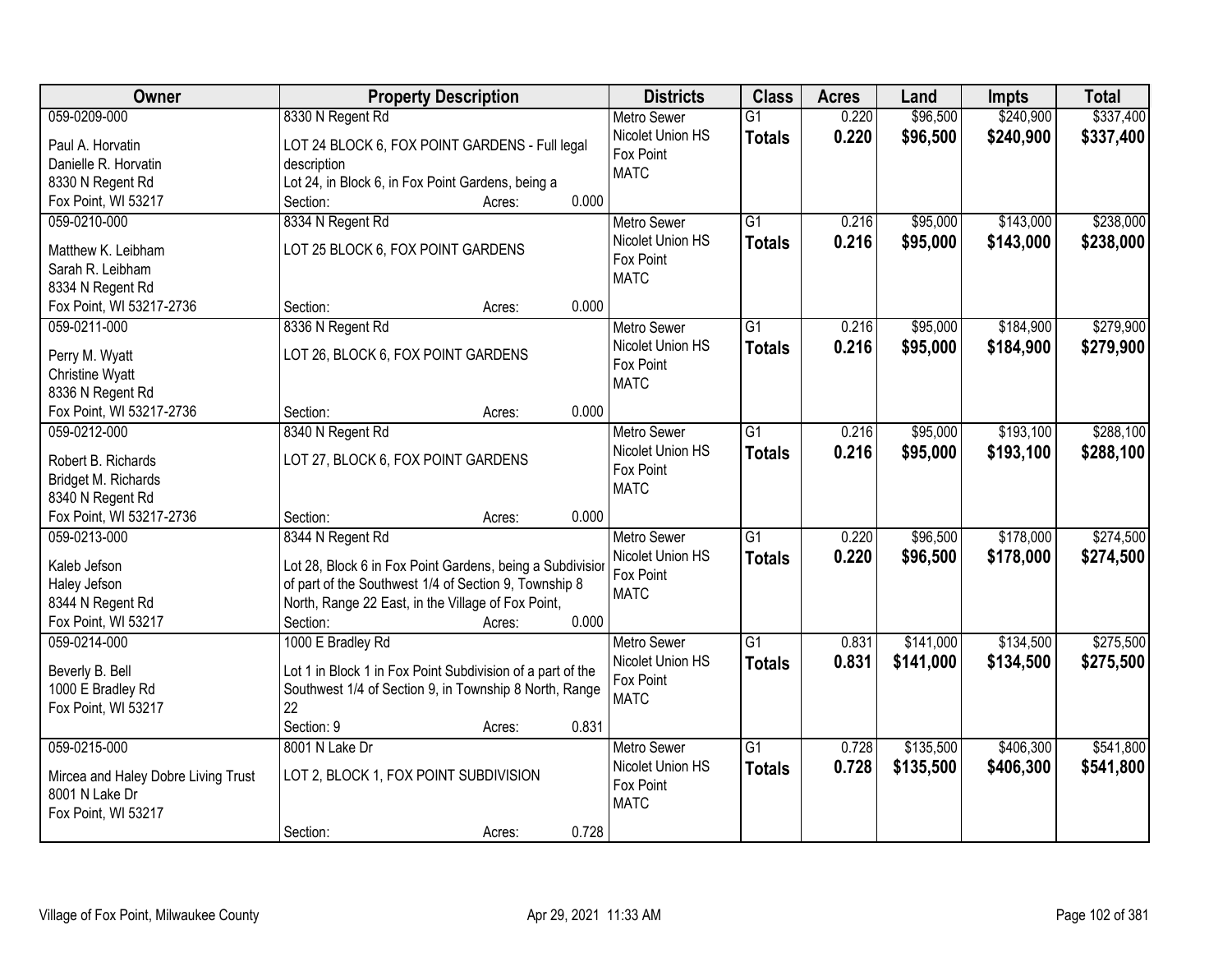| Owner                                  | <b>Property Description</b>             |       | <b>Districts</b>   | <b>Class</b>    | <b>Acres</b> | Land      | <b>Impts</b> | <b>Total</b> |
|----------------------------------------|-----------------------------------------|-------|--------------------|-----------------|--------------|-----------|--------------|--------------|
| 059-0216-000                           | 8005 N Lake Dr                          |       | <b>Metro Sewer</b> | $\overline{G1}$ | 0.673        | \$132,500 | \$358,000    | \$490,500    |
| William H. Barrett Jr                  | LOT 3, BLOCK 1, FOX POINT SUBDIVISION   |       | Nicolet Union HS   | <b>Totals</b>   | 0.673        | \$132,500 | \$358,000    | \$490,500    |
| Elizabeth D. Barrett                   |                                         |       | Fox Point          |                 |              |           |              |              |
| 8005 N Lake Dr                         |                                         |       | <b>MATC</b>        |                 |              |           |              |              |
| Fox Point, WI 53217-2917               | Section:<br>Acres:                      | 0.000 |                    |                 |              |           |              |              |
| 059-0217-000                           | 1015 E Quarles PI                       |       | <b>Metro Sewer</b> | $\overline{G1}$ | 0.831        | \$141,000 | \$886,500    | \$1,027,500  |
| <b>Frederick Stratton</b>              | LOT 4, BLOCK 1, FOX POINT SUBDIVISION   |       | Nicolet Union HS   | <b>Totals</b>   | 0.831        | \$141,000 | \$886,500    | \$1,027,500  |
| Keri Sarajian                          |                                         |       | Fox Point          |                 |              |           |              |              |
| 1015 E Quarles PI                      |                                         |       | <b>MATC</b>        |                 |              |           |              |              |
| Fox Point, WI 53217                    | Section:<br>Acres:                      | 0.000 |                    |                 |              |           |              |              |
| 059-0218-000                           | 999 E Quarles Pl                        |       | Metro Sewer        | G1              | 0.892        | \$144,000 | \$228,000    | \$372,000    |
| Michael P. Braun                       | LOT 5, BLOCK 1, FOX POINT SUBDIVISION   |       | Nicolet Union HS   | <b>Totals</b>   | 0.892        | \$144,000 | \$228,000    | \$372,000    |
| 999 E Quarles PI                       |                                         |       | Fox Point          |                 |              |           |              |              |
| Fox Point, WI 53217-2923               |                                         |       | <b>MATC</b>        |                 |              |           |              |              |
|                                        | Section:<br>Acres:                      | 0.000 |                    |                 |              |           |              |              |
| 059-0219-000                           | 1000 E Quarles Pl                       |       | <b>Metro Sewer</b> | G1              | 0.886        | \$144,000 | \$261,500    | \$405,500    |
|                                        |                                         |       | Nicolet Union HS   | <b>Totals</b>   | 0.886        | \$144,000 | \$261,500    | \$405,500    |
| Marvin Glicklich<br>Diann M. Glicklich | LOT 6, BLOCK 1, FOX POINT SUBDIVISION   |       | Fox Point          |                 |              |           |              |              |
| 1000 E Quarles Pl                      |                                         |       | <b>MATC</b>        |                 |              |           |              |              |
| Fox Point, WI 53217-2924               | Section:<br>Acres:                      | 0.000 |                    |                 |              |           |              |              |
| 059-0220-000                           | 1016 E Quarles PI                       |       | <b>Metro Sewer</b> | $\overline{G1}$ | 0.830        | \$141,000 | \$190,500    | \$331,500    |
|                                        |                                         |       | Nicolet Union HS   | <b>Totals</b>   | 0.830        | \$141,000 | \$190,500    | \$331,500    |
| Barbara M. Hussin                      | LOT 7, BLOCK 1, FOX POINT SUBDIVISION   |       | Fox Point          |                 |              |           |              |              |
| 1016 E Quarles PI                      |                                         |       | <b>MATC</b>        |                 |              |           |              |              |
| Fox Point, WI 53217-2924               |                                         | 0.000 |                    |                 |              |           |              |              |
| 059-0221-000                           | Section:<br>Acres:<br>1020 E Quarles PI |       | <b>Metro Sewer</b> | $\overline{G1}$ | 0.697        | \$133,500 | \$187,500    | \$321,000    |
|                                        |                                         |       | Nicolet Union HS   | <b>Totals</b>   | 0.697        | \$133,500 | \$187,500    | \$321,000    |
| Jill A. La Grange                      | LOT 8, BLOCK 1, FOX POINT SUBDIVISION   |       | Fox Point          |                 |              |           |              |              |
| Paul A. Leech                          |                                         |       | <b>MATC</b>        |                 |              |           |              |              |
| 1020 E Quarles PI                      |                                         |       |                    |                 |              |           |              |              |
| Fox Point, WI 53217-2924               | Section:<br>Acres:                      | 0.000 |                    |                 |              |           |              |              |
| 059-0222-000                           | 8041 N Lake Dr                          |       | <b>Metro Sewer</b> | $\overline{G1}$ | 0.650        | \$131,000 | \$517,300    | \$648,300    |
| Teresa M. Miskimen                     | LOT 9, BLOCK 1, FOX POINT SUBDIVISION   |       | Nicolet Union HS   | <b>Totals</b>   | 0.650        | \$131,000 | \$517,300    | \$648,300    |
| 8041 N Lake Dr                         |                                         |       | Fox Point          |                 |              |           |              |              |
| Fox Point, WI 53217                    |                                         |       | <b>MATC</b>        |                 |              |           |              |              |
|                                        | Section:<br>Acres:                      | 0.000 |                    |                 |              |           |              |              |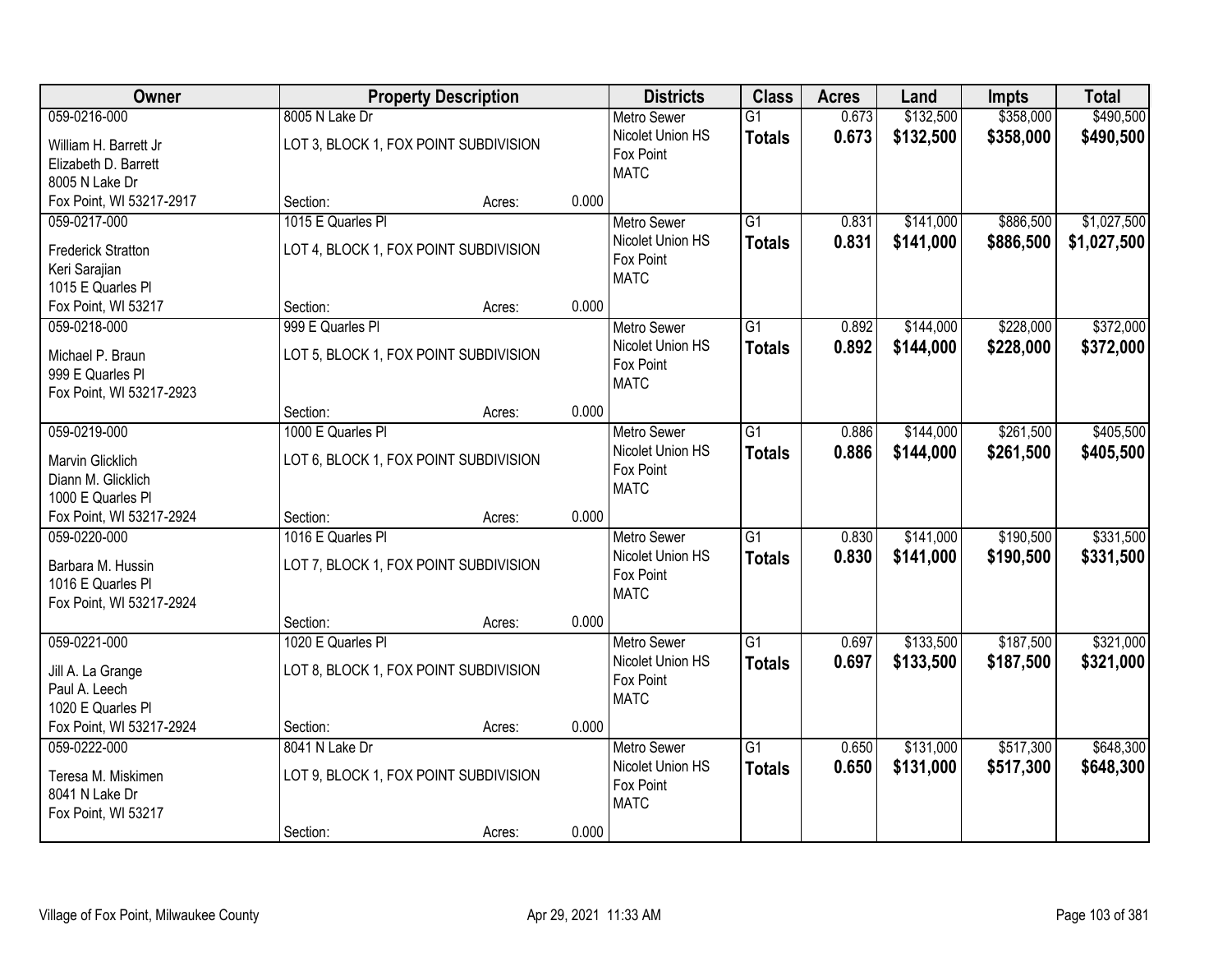| Owner                                                                                               |                                                        | <b>Property Description</b>                                                                                           |       | <b>Districts</b>                                                   | <b>Class</b>                     | <b>Acres</b>   | Land                   | <b>Impts</b>           | <b>Total</b>           |
|-----------------------------------------------------------------------------------------------------|--------------------------------------------------------|-----------------------------------------------------------------------------------------------------------------------|-------|--------------------------------------------------------------------|----------------------------------|----------------|------------------------|------------------------|------------------------|
| 059-0223-000                                                                                        | 1015 E Fox Ln                                          |                                                                                                                       |       | <b>Metro Sewer</b>                                                 | $\overline{G1}$                  | 0.436          | \$120,000              | \$80,500               | \$200,500              |
| Smart Home Solutions, LLC<br>PO Box 242442<br>Milwaukee, WI 53224                                   | LOT 10 BLOCK 1 FOX POINT SUBDIVISION                   |                                                                                                                       |       | Nicolet Union HS<br>Fox Point<br><b>MATC</b>                       | <b>Totals</b>                    | 0.436          | \$120,000              | \$80,500               | \$200,500              |
|                                                                                                     | Section:                                               | Acres:                                                                                                                | 0.000 |                                                                    |                                  |                |                        |                        |                        |
| 059-0224-000<br>Erik L. Hahn                                                                        | 999 E Fox Ln                                           | Lot 11, in Block 1, in FOX POINT SUBDIVISION, being a                                                                 |       | <b>Metro Sewer</b><br>Nicolet Union HS<br>Fox Point                | $\overline{G1}$<br><b>Totals</b> | 0.429<br>0.429 | \$119,500<br>\$119,500 | \$277,500<br>\$277,500 | \$397,000<br>\$397,000 |
| Mina M. Aiello<br>999 E Fox Ln                                                                      |                                                        | Subdivision of a part of the Southwest One-Quarter of<br>Section 9, in Township 8 North, Range 22 East, in the        |       | <b>MATC</b>                                                        |                                  |                |                        |                        |                        |
| Fox Point, WI 53217                                                                                 | Section:                                               | Acres:                                                                                                                | 0.000 |                                                                    |                                  |                |                        |                        |                        |
| 059-0225-000                                                                                        | 909 E Fox Ln                                           |                                                                                                                       |       | <b>Metro Sewer</b>                                                 | $\overline{G1}$                  | 0.457          | \$121,000              | \$184,000              | \$305,000              |
| Randy L. Scoville<br>Mary J. Scoville<br>909 E Fox Ln                                               |                                                        | LOT 12, BLOCK 1, FOX POINT SUBDIVISION                                                                                |       | Nicolet Union HS<br>Fox Point<br><b>MATC</b>                       | <b>Totals</b>                    | 0.457          | \$121,000              | \$184,000              | \$305,000              |
| Fox Point, WI 53217-2808                                                                            | Section:                                               | Acres:                                                                                                                | 0.000 |                                                                    |                                  |                |                        |                        |                        |
| 059-0226-000                                                                                        | 8054 N Links Way                                       |                                                                                                                       |       | <b>Metro Sewer</b>                                                 | $\overline{G1}$                  | 0.501          | \$123,500              | \$489,000              | \$612,500              |
| Charlie Shao<br>Jenny L. Shao<br>8054 N Links Way                                                   |                                                        | LOT 13, BLOCK 1, FOX POINT SUBDIVISION                                                                                |       | Nicolet Union HS<br>Fox Point<br><b>MATC</b>                       | <b>Totals</b>                    | 0.501          | \$123,500              | \$489,000              | \$612,500              |
| Fox Point, WI 53217-2919                                                                            | Section:                                               | Acres:                                                                                                                | 0.000 |                                                                    |                                  |                |                        |                        |                        |
| 059-0227-000<br>Richard E. Schwartz<br>Sylvia A. Schwartz<br>8046 N Links Way                       | 8046 N Links Way                                       | LOT 14, BLOCK 1, FOX POINT SUBDIVISION                                                                                |       | <b>Metro Sewer</b><br>Nicolet Union HS<br>Fox Point<br><b>MATC</b> | $\overline{G1}$<br><b>Totals</b> | 0.413<br>0.413 | \$118,500<br>\$118,500 | \$186,300<br>\$186,300 | \$304,800<br>\$304,800 |
| Fox Point, WI 53217-2919                                                                            | Section:                                               | Acres:                                                                                                                | 0.000 |                                                                    |                                  |                |                        |                        |                        |
| 059-0228-000<br>Jeffrey S. Langer<br>Patti G. Langer<br>8040 N Links Way                            | 8040 N Links Way                                       | LOT 15, BLOCK 1, FOX POINT SUBDIVISION                                                                                |       | Metro Sewer<br>Nicolet Union HS<br>Fox Point<br><b>MATC</b>        | $\overline{G1}$<br><b>Totals</b> | 0.413<br>0.413 | \$118,500<br>\$118,500 | \$434,000<br>\$434,000 | \$552,500<br>\$552,500 |
| Fox Point, WI 53217-2919                                                                            | Section:                                               | Acres:                                                                                                                | 0.000 |                                                                    |                                  |                |                        |                        |                        |
| 059-0229-000<br>Edward & Joyce Schneiderman Rev<br>Trust<br>8034 N Links Way<br>Fox Point, WI 53217 | 8034 N Links Way<br><b>West Onequarter</b><br>Section: | Lot Sixteen (16), in Block One (1), in Fox Point<br>Subdivision, being a Subdivision of a part of the South<br>Acres: | 0.413 | <b>Metro Sewer</b><br>Nicolet Union HS<br>Fox Point<br><b>MATC</b> | $\overline{G1}$<br><b>Totals</b> | 0.413<br>0.413 | \$118,500<br>\$118,500 | \$331,000<br>\$331,000 | \$449,500<br>\$449,500 |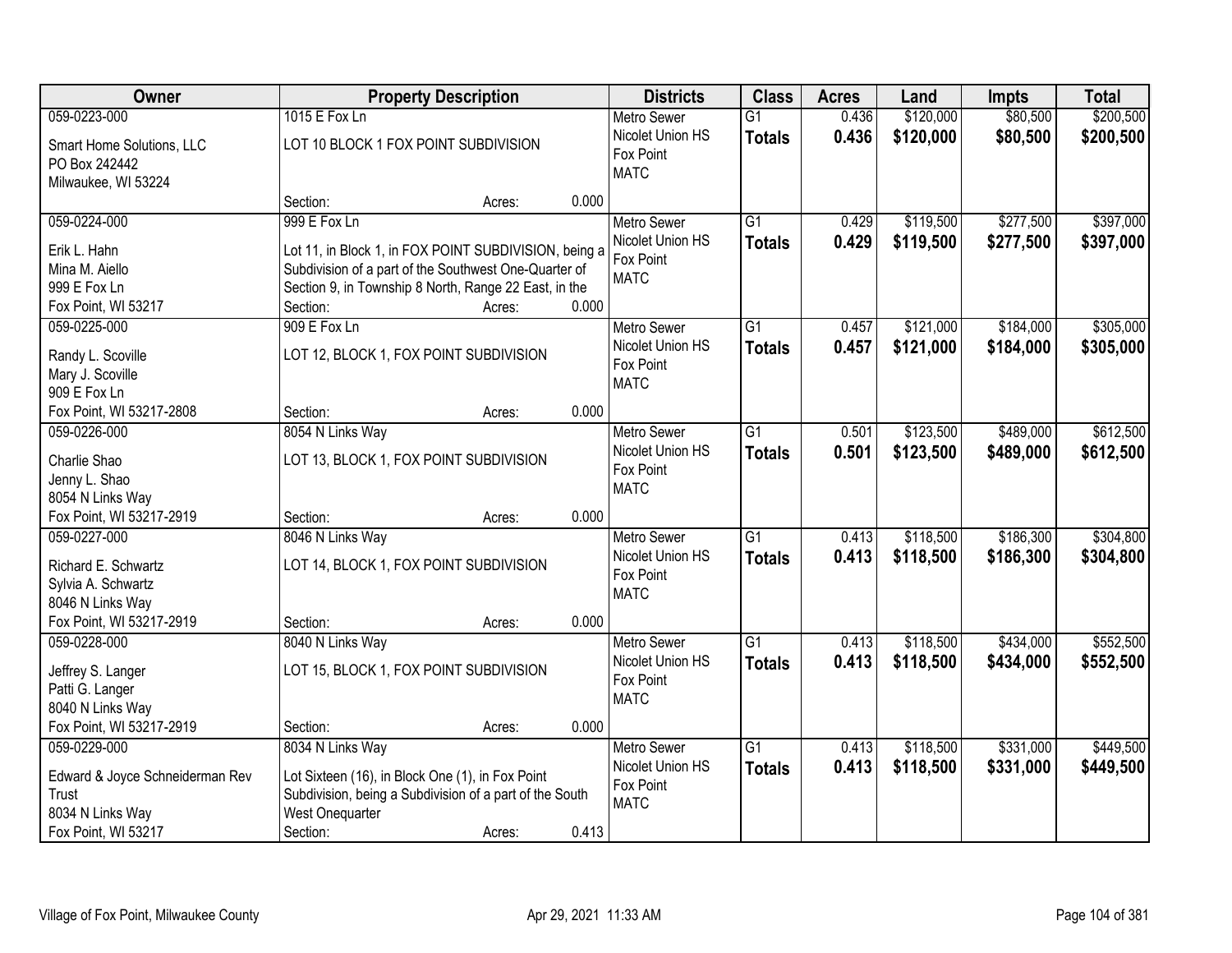| <b>Owner</b>                            | <b>Property Description</b>                                 | <b>Districts</b>              | <b>Class</b>    | <b>Acres</b> | Land      | <b>Impts</b> | <b>Total</b> |
|-----------------------------------------|-------------------------------------------------------------|-------------------------------|-----------------|--------------|-----------|--------------|--------------|
| 059-0230-000                            | 8028 N Links Way                                            | <b>Metro Sewer</b>            | $\overline{G1}$ | 0.418        | \$119,000 | \$351,500    | \$470,500    |
| Philip Andrew Nelson                    | LOT 17, BLOCK 1, FOX POINT SUBDIVISION                      | Nicolet Union HS              | <b>Totals</b>   | 0.418        | \$119,000 | \$351,500    | \$470,500    |
| 8028 N Links Way                        |                                                             | Fox Point                     |                 |              |           |              |              |
| Fox Point, WI 53217-2919                |                                                             | <b>MATC</b>                   |                 |              |           |              |              |
|                                         | 0.000<br>Section:<br>Acres:                                 |                               |                 |              |           |              |              |
| 059-0231-000                            | 8022 N Links Way                                            | <b>Metro Sewer</b>            | $\overline{G1}$ | 0.418        | \$119,000 | \$253,600    | \$372,600    |
| John F. Wolanski                        | LOT 18, BLOCK 1, FOX POINT SUBDIVISION                      | Nicolet Union HS              | <b>Totals</b>   | 0.418        | \$119,000 | \$253,600    | \$372,600    |
| Katherine May J. Wolanski               |                                                             | Fox Point                     |                 |              |           |              |              |
| 8022 N Links Way                        |                                                             | <b>MATC</b>                   |                 |              |           |              |              |
| Fox Point, WI 53217                     | 0.000<br>Section:<br>Acres:                                 |                               |                 |              |           |              |              |
| 059-0232-000                            | 8016 N Links Way                                            | Metro Sewer                   | G1              | 0.418        | \$119,000 | \$438,900    | \$557,900    |
|                                         |                                                             | Nicolet Union HS              | <b>Totals</b>   | 0.418        | \$119,000 | \$438,900    | \$557,900    |
| Charles J. Stansberry Jr                | Lot 19, in Block 1, in Fox Point Subdivision, being a       | Fox Point                     |                 |              |           |              |              |
| Jennifer K. Stansberry                  | Subdivision of a part of the Southwest 1/4 of Section 9, in | <b>MATC</b>                   |                 |              |           |              |              |
| 8016 N Links Way                        | Township 8 North, Range 22 East, in the Village of Fox      |                               |                 |              |           |              |              |
| Fox Point, WI 53217                     | 0.418<br>Section:<br>Acres:                                 |                               |                 |              |           |              |              |
| 059-0233-000                            | 8000 N Links Way                                            | <b>Metro Sewer</b>            | $\overline{G1}$ | 0.413        | \$118,500 | \$216,500    | \$335,000    |
| Lynn A. Jankowski                       | LOT 20, BLOCK 1, FOX POINT SUBDIVISION - Lot 20,            | Nicolet Union HS              | <b>Totals</b>   | 0.413        | \$118,500 | \$216,500    | \$335,000    |
| 8000 N Links Way                        | in Block 1, in Fox Point subdivision, in the Southwest 1/4  | Fox Point                     |                 |              |           |              |              |
| Fox Point, WI 53217                     | Section 9, Township 8 North, Range 22 East in the Villag    | <b>MATC</b>                   |                 |              |           |              |              |
|                                         | Section:<br>0.000<br>Acres:                                 |                               |                 |              |           |              |              |
| 059-0234-000                            | 910 E Bradley Rd                                            | <b>Metro Sewer</b>            | $\overline{G1}$ | 0.413        | \$118,500 | \$365,500    | \$484,000    |
|                                         |                                                             | Nicolet Union HS              | <b>Totals</b>   | 0.413        | \$118,500 | \$365,500    | \$484,000    |
| <b>Timothy Williams</b>                 | LOT 21, BLOCK 1, FOX POINT SUBDIVISION - Full               | Fox Point                     |                 |              |           |              |              |
| Kristin Williams                        | legal description                                           | <b>MATC</b>                   |                 |              |           |              |              |
| 910 E Bradley Rd<br>Fox Point, WI 53217 | Lot 21, Block 1, Fox Point Subdivision, being a<br>0.000    |                               |                 |              |           |              |              |
| 059-0235-000                            | Section:<br>Acres:                                          |                               | $\overline{G1}$ | 0.634        | \$130,500 | \$414,400    | \$544,900    |
|                                         | 8107 N Lake Dr                                              | Metro Sewer                   |                 |              |           |              |              |
| Robert and Jill Gershan Trust           | LOT 1, BLOCK 2, FOX POINT SUBDIVISION                       | Nicolet Union HS<br>Fox Point | <b>Totals</b>   | 0.634        | \$130,500 | \$414,400    | \$544,900    |
| 8107 N Lake Dr                          |                                                             | <b>MATC</b>                   |                 |              |           |              |              |
| Fox Point, WI 53217-2812                |                                                             |                               |                 |              |           |              |              |
|                                         | 0.000<br>Section:<br>Acres:                                 |                               |                 |              |           |              |              |
| 059-0236-000                            | 8119 N Lake Dr                                              | <b>Metro Sewer</b>            | $\overline{G1}$ | 0.633        | \$130,500 | \$213,000    | \$343,500    |
| Rolfe K. Johnson                        | LOT 2, BLOCK 2, FOX POINT SUBDIVISION - Full legal          | Nicolet Union HS              | <b>Totals</b>   | 0.633        | \$130,500 | \$213,000    | \$343,500    |
| 8119 N Lake Dr                          | description                                                 | Fox Point                     |                 |              |           |              |              |
| Fox Point, WI 53217                     | Lot 2, Block 2, Fox Point Subdivision, being a subdivision  | <b>MATC</b>                   |                 |              |           |              |              |
|                                         | Section:<br>0.000<br>Acres:                                 |                               |                 |              |           |              |              |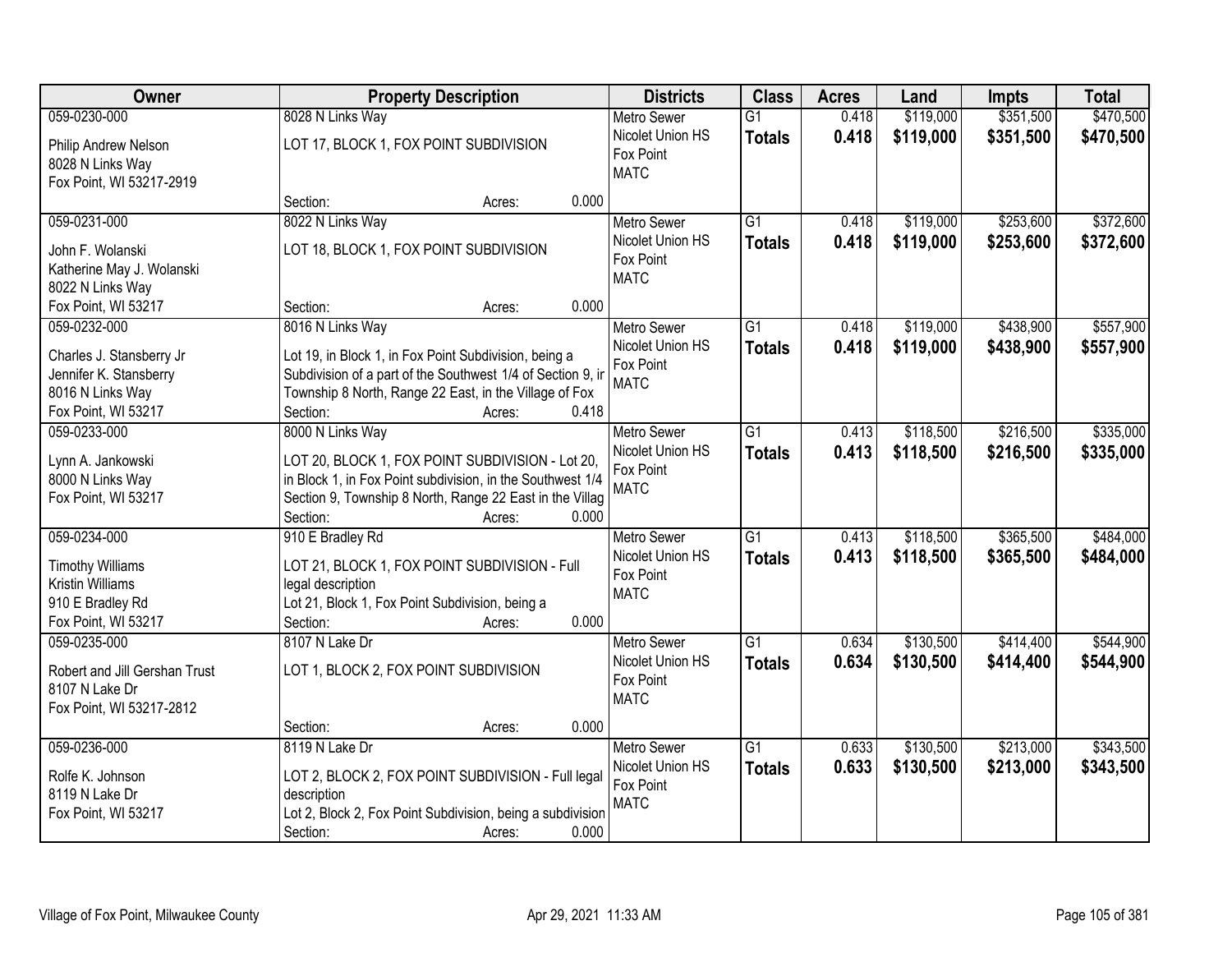| Owner                    | <b>Property Description</b>                          | <b>Districts</b>   | <b>Class</b>    | <b>Acres</b> | Land      | <b>Impts</b> | <b>Total</b> |
|--------------------------|------------------------------------------------------|--------------------|-----------------|--------------|-----------|--------------|--------------|
| 059-0237-000             | 1015 E Churchill Ln                                  | <b>Metro Sewer</b> | $\overline{G1}$ | 0.395        | \$117,500 | \$338,000    | \$455,500    |
| Gary W. Taxman           | LOT 3, BLOCK 2, FOX POINT SUBDIVISION                | Nicolet Union HS   | <b>Totals</b>   | 0.395        | \$117,500 | \$338,000    | \$455,500    |
| Marcia C. Taxman         |                                                      | Fox Point          |                 |              |           |              |              |
| 1015 E Churchill Ln      |                                                      | <b>MATC</b>        |                 |              |           |              |              |
| Fox Point, WI 53217-2804 | 0.000<br>Section:<br>Acres:                          |                    |                 |              |           |              |              |
| 059-0238-000             | 999 E Churchill Ln                                   | <b>Metro Sewer</b> | $\overline{G1}$ | 0.394        | \$117,500 | \$333,000    | \$450,500    |
|                          |                                                      | Nicolet Union HS   | <b>Totals</b>   | 0.394        | \$117,500 | \$333,000    | \$450,500    |
| Timothy A. Nettesheim    | LOT 4, BLOCK 2, FOX POINT SUBDIVISION                | Fox Point          |                 |              |           |              |              |
| Susanne S. Nettesheim    |                                                      | <b>MATC</b>        |                 |              |           |              |              |
| 999 E Churchill Ln       |                                                      |                    |                 |              |           |              |              |
| Fox Point, WI 53217-2802 | 0.000<br>Section:<br>Acres:                          |                    |                 |              |           |              |              |
| 059-0239-000             | 915 E Churchill Ln                                   | <b>Metro Sewer</b> | $\overline{G1}$ | 0.395        | \$117,500 | \$402,000    | \$519,500    |
| Henry C. Meece           | LOT 5, BLOCK 2, FOX POINT SUBDIVISION                | Nicolet Union HS   | <b>Totals</b>   | 0.395        | \$117,500 | \$402,000    | \$519,500    |
| Beth A. Meece            |                                                      | Fox Point          |                 |              |           |              |              |
| 915 E Churchill Ln       |                                                      | <b>MATC</b>        |                 |              |           |              |              |
| Fox Point, WI 53217-2802 | 0.000<br>Section:<br>Acres:                          |                    |                 |              |           |              |              |
| 059-0240-000             | 901 E Churchill Ln                                   | <b>Metro Sewer</b> | $\overline{G1}$ | 0.406        | \$118,500 | \$455,900    | \$574,400    |
|                          |                                                      | Nicolet Union HS   | <b>Totals</b>   | 0.406        | \$118,500 | \$455,900    | \$574,400    |
| Terence Ploszaj          | LOT 6, BLOCK 2, FOX POINT SUBDIVISION                | Fox Point          |                 |              |           |              |              |
| Lisa Ploszaj             |                                                      | <b>MATC</b>        |                 |              |           |              |              |
| 901 E Churchill Ln       |                                                      |                    |                 |              |           |              |              |
| Fox Point, WI 53217      | 0.000<br>Section:<br>Acres:                          |                    |                 |              |           |              |              |
| 059-0241-000             | 8118 N Links Way                                     | <b>Metro Sewer</b> | $\overline{G1}$ | 0.413        | \$118,500 | \$501,000    | \$619,500    |
| William H. Tobin         | LOT 7, IN BLOCK 2, IN FOX POINT SUBDIVISION,         | Nicolet Union HS   | <b>Totals</b>   | 0.413        | \$118,500 | \$501,000    | \$619,500    |
| Jill Tobin               | BEING A SUBDIVISION OF A PART OF THE                 | Fox Point          |                 |              |           |              |              |
| 8118 N Links Way         | SOUTHWEST One-Quarter OF                             | <b>MATC</b>        |                 |              |           |              |              |
| Fox Point, WI 53217      | Section:<br>0.413<br>Acres:                          |                    |                 |              |           |              |              |
| 059-0242-000             | 8110 N Links Way                                     | <b>Metro Sewer</b> | $\overline{G1}$ | 0.419        | \$119,000 | \$164,500    | \$283,500    |
|                          |                                                      | Nicolet Union HS   |                 | 0.419        |           |              |              |
| Daniel Heitman           | LOT 8, BLOCK 2, FOX POINT SUBDIVISION - Full legal   | Fox Point          | <b>Totals</b>   |              | \$119,000 | \$164,500    | \$283,500    |
| Susan Heitman            | description                                          | <b>MATC</b>        |                 |              |           |              |              |
| 8110 N Links Way         | Lot 8, in Block 2, in Fox Point Subdivision, being a |                    |                 |              |           |              |              |
| Fox Point, WI 53217      | 0.000<br>Section:<br>Acres:                          |                    |                 |              |           |              |              |
| 059-0243-000             | 900 E Fox Ln                                         | <b>Metro Sewer</b> | $\overline{G1}$ | 0.412        | \$118,500 | \$171,500    | \$290,000    |
| Mark Jansen              | LOT 9, BLOCK 2, FOX POINT SUBDIVISION                | Nicolet Union HS   | <b>Totals</b>   | 0.412        | \$118,500 | \$171,500    | \$290,000    |
| Jennifer Jansen          |                                                      | Fox Point          |                 |              |           |              |              |
| 900 E Fox Ln             |                                                      | <b>MATC</b>        |                 |              |           |              |              |
|                          | 0.000                                                |                    |                 |              |           |              |              |
| Fox Point, WI 53217-2807 | Section:<br>Acres:                                   |                    |                 |              |           |              |              |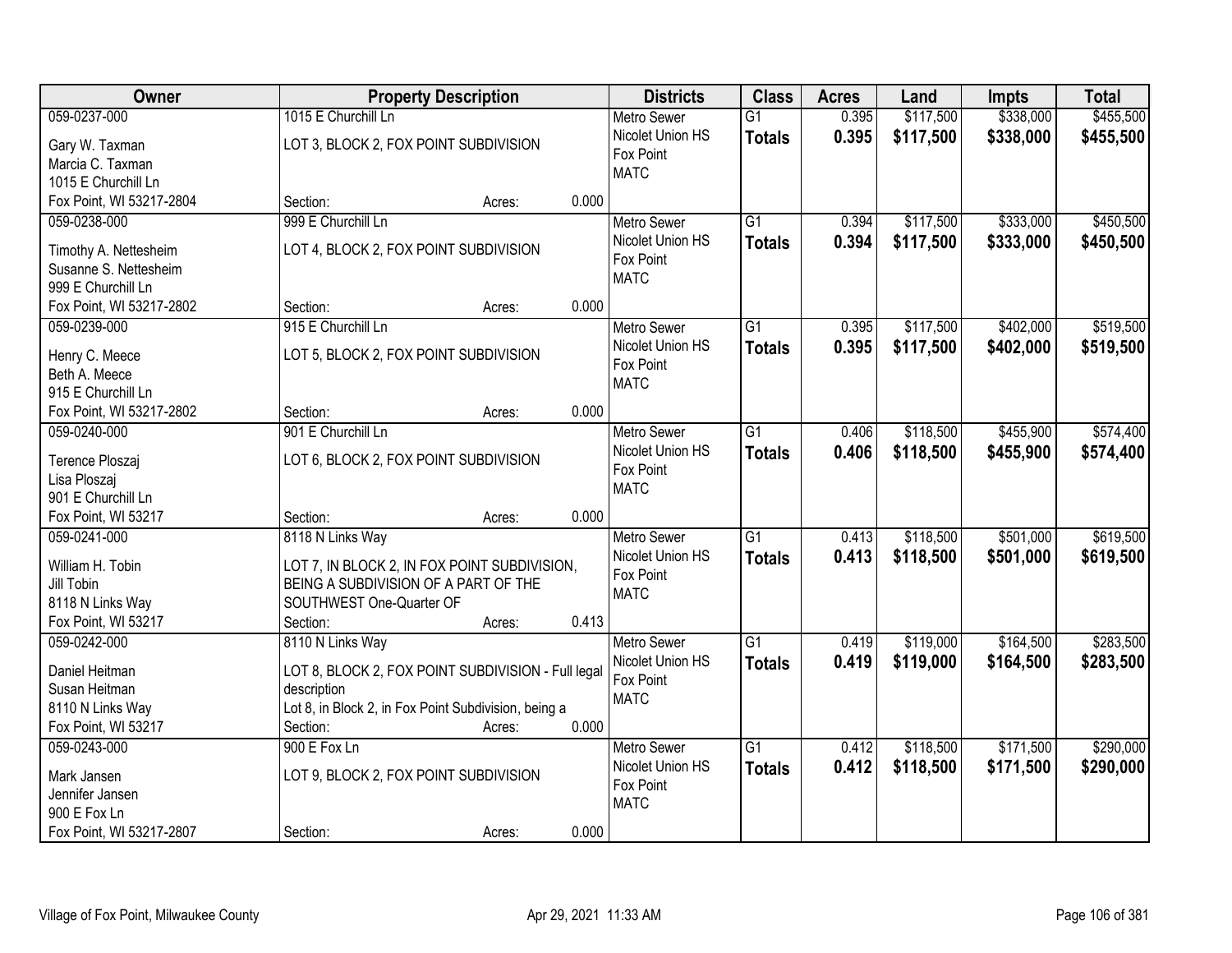| Owner                                     |                                        | <b>Property Description</b>            |       | <b>Districts</b>                             | <b>Class</b>    | <b>Acres</b> | Land      | <b>Impts</b> | <b>Total</b> |
|-------------------------------------------|----------------------------------------|----------------------------------------|-------|----------------------------------------------|-----------------|--------------|-----------|--------------|--------------|
| 059-0244-000                              | 972 E Fox Ln                           |                                        |       | <b>Metro Sewer</b>                           | $\overline{G1}$ | 0.440        | \$120,000 | \$371,000    | \$491,000    |
| Scott R. Anderson<br>972 E Fox Ln         | LOT 10, BLOCK 2, FOX POINT SUBDIVISION |                                        |       | Nicolet Union HS<br>Fox Point<br><b>MATC</b> | <b>Totals</b>   | 0.440        | \$120,000 | \$371,000    | \$491,000    |
| Fox Point, WI 53217-2807                  |                                        |                                        |       |                                              |                 |              |           |              |              |
|                                           | Section:                               | Acres:                                 | 0.000 |                                              |                 |              |           |              |              |
| 059-0245-000                              | 1000 E Fox Ln                          |                                        |       | <b>Metro Sewer</b>                           | $\overline{G1}$ | 0.406        | \$118,500 | \$324,500    | \$443,000    |
| Donald A. Allen                           |                                        | LOT 11, BLOCK 2, FOX POINT SUBDIVISION |       | Nicolet Union HS                             | <b>Totals</b>   | 0.406        | \$118,500 | \$324,500    | \$443,000    |
| Ann M. Allen                              |                                        |                                        |       | Fox Point                                    |                 |              |           |              |              |
| 1000 E Fox Ln                             |                                        |                                        |       | <b>MATC</b>                                  |                 |              |           |              |              |
| Fox Point, WI 53217-2809                  | Section:                               | Acres:                                 | 0.000 |                                              |                 |              |           |              |              |
| 059-0246-000                              | 1010 E Fox Ln                          |                                        |       | <b>Metro Sewer</b>                           | G1              | 0.394        | \$117,500 | \$189,000    | \$306,500    |
|                                           | LOT 12, BLOCK 2, FOX POINT SUBDIVISION |                                        |       | Nicolet Union HS                             | <b>Totals</b>   | 0.394        | \$117,500 | \$189,000    | \$306,500    |
| F Richard Toth<br>Judith A. Toth          |                                        |                                        |       | Fox Point                                    |                 |              |           |              |              |
| 1010 E Fox Ln                             |                                        |                                        |       | <b>MATC</b>                                  |                 |              |           |              |              |
| Fox Point, WI 53217-2809                  | Section:                               | Acres:                                 | 0.000 |                                              |                 |              |           |              |              |
| 059-0247-000                              | 910 E Churchill Ln                     |                                        |       | <b>Metro Sewer</b>                           | G1              | 0.476        | \$122,000 | \$412,500    | \$534,500    |
|                                           |                                        |                                        |       | Nicolet Union HS                             | <b>Totals</b>   | 0.476        | \$122,000 | \$412,500    | \$534,500    |
| Andrew J. Mitchell                        | LOT 1, BLOCK 3, FOX POINT SUBDIVISION  |                                        |       | Fox Point                                    |                 |              |           |              |              |
| Melinda M. Mitchell                       |                                        |                                        |       | <b>MATC</b>                                  |                 |              |           |              |              |
| 910 E Churchill Ln                        |                                        |                                        |       |                                              |                 |              |           |              |              |
| Fox Point, WI 53217-2801                  | Section:                               | Acres:                                 | 0.000 |                                              |                 |              |           |              |              |
| 059-0248-000                              | 920 E Churchill Ln                     |                                        |       | Metro Sewer                                  | $\overline{G1}$ | 0.401        | \$118,000 | \$356,000    | \$474,000    |
| John G. Dugan                             | LOT 2, BLOCK 3, FOX POINT SUBDIVISION  |                                        |       | Nicolet Union HS                             | <b>Totals</b>   | 0.401        | \$118,000 | \$356,000    | \$474,000    |
| Sarah E. Dugan                            |                                        |                                        |       | Fox Point                                    |                 |              |           |              |              |
| 920 E Churchill Ln                        |                                        |                                        |       | <b>MATC</b>                                  |                 |              |           |              |              |
| Fox Point, WI 53217                       | Section:                               | Acres:                                 | 0.401 |                                              |                 |              |           |              |              |
| 059-0249-000                              | 1000 E Churchill Ln                    |                                        |       | Metro Sewer                                  | $\overline{G1}$ | 0.402        | \$118,000 | \$697,000    | \$815,000    |
|                                           |                                        |                                        |       | Nicolet Union HS                             | <b>Totals</b>   | 0.402        | \$118,000 | \$697,000    | \$815,000    |
| Pedro Paulo Pierri                        | LOT 3, BLOCK 3, FOX POINT SUBDIVISION  |                                        |       | Fox Point                                    |                 |              |           |              |              |
| Laura Helen Pierri<br>1000 E Churchill Ln |                                        |                                        |       | <b>MATC</b>                                  |                 |              |           |              |              |
| Fox Point, WI 53217                       | Section:                               | Acres:                                 | 0.000 |                                              |                 |              |           |              |              |
| 059-0250-000                              | 1006 E Churchill Ln                    |                                        |       | <b>Metro Sewer</b>                           | $\overline{G1}$ | 0.403        | \$118,000 | \$297,600    | \$415,600    |
|                                           |                                        |                                        |       | Nicolet Union HS                             |                 |              |           |              |              |
| Michael C. Ford                           | LOT 4, BLOCK 3, FOX POINT SUBDIVISION  |                                        |       | Fox Point                                    | <b>Totals</b>   | 0.403        | \$118,000 | \$297,600    | \$415,600    |
| Carol S. Ford                             |                                        |                                        |       | <b>MATC</b>                                  |                 |              |           |              |              |
| 1006 E Churchill Ln                       |                                        |                                        |       |                                              |                 |              |           |              |              |
| Fox Point, WI 53217-2803                  | Section:                               | Acres:                                 | 0.000 |                                              |                 |              |           |              |              |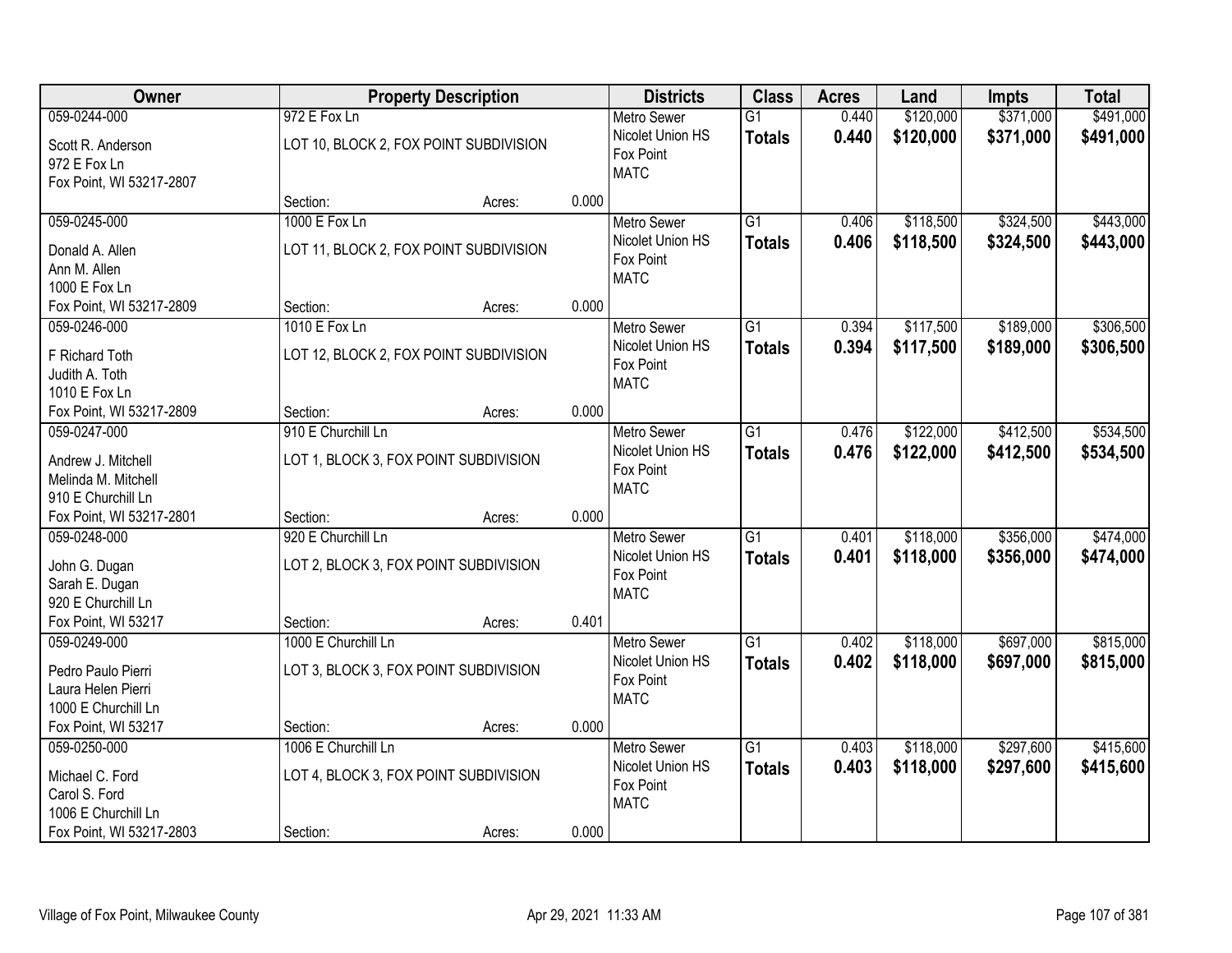| 059-0251-000<br>1012 E Churchill Ln<br>0.405<br>\$118,500<br>\$278,000<br><b>Metro Sewer</b><br>$\overline{G1}$                                     | \$396,500 |
|-----------------------------------------------------------------------------------------------------------------------------------------------------|-----------|
| Nicolet Union HS<br>0.405<br>\$118,500<br>\$278,000<br><b>Totals</b><br>LOT 5, BLOCK 3, FOX POINT SUBDIVISION LAND<br>Peter J. Nelson               | \$396,500 |
| Fox Point<br>Katy A. Nelson<br>CONTRACT                                                                                                             |           |
| <b>MATC</b><br>1012 E Churchill Ln                                                                                                                  |           |
| Fox Point, WI 53217-2803<br>0.000<br>Section:<br>Acres:                                                                                             |           |
| \$129,500<br>059-0252-000<br>8205 N Lake Dr<br>$\overline{G1}$<br>0.408<br>\$118,500<br><b>Metro Sewer</b>                                          | \$248,000 |
| 0.408<br>\$118,500<br>\$129,500<br>Nicolet Union HS<br><b>Totals</b>                                                                                | \$248,000 |
| Howard K & Pamela A Weindling Rev<br>LOT 6 BLOCK 3 FOX POINT SUBDIVISION EXC N 8.74<br>Fox Point                                                    |           |
| Trust<br><b>FEET</b><br><b>MATC</b><br>8205 N Lake Dr                                                                                               |           |
| 0.000<br>Fox Point, WI 53217<br>Section:                                                                                                            |           |
| Acres:<br>\$118,500<br>\$195,500<br>059-0253-000<br>820 E Fox Ln<br>$\overline{G1}$<br><b>Metro Sewer</b><br>0.414                                  | \$314,000 |
| Nicolet Union HS                                                                                                                                    |           |
| 0.414<br>\$118,500<br>\$195,500<br><b>Totals</b><br>Daniel A. Zarne<br>LOT 1, BLOCK 4, FOX POINT SUBDIVISION<br>Fox Point                           | \$314,000 |
| 820 E Fox Ln<br><b>MATC</b>                                                                                                                         |           |
| Fox Point, WI 53217                                                                                                                                 |           |
| 0.414<br>Section:<br>Acres:                                                                                                                         |           |
| 059-0254-000<br>8111 N Links Way<br>$\overline{G1}$<br>\$119,000<br>\$265,000<br><b>Metro Sewer</b><br>0.416                                        | \$384,000 |
| Nicolet Union HS<br>0.416<br>\$119,000<br>\$265,000<br><b>Totals</b><br>LOT 2, BLOCK 4, FOX POINT SUBDIVISION<br>Daniel S. Jacobson                 | \$384,000 |
| Fox Point<br>Kirsten L. Jacobson                                                                                                                    |           |
| <b>MATC</b><br>8111 N Links Way                                                                                                                     |           |
| 0.000<br>Fox Point, WI 53217<br>Section:<br>Acres:                                                                                                  |           |
| \$232,000<br>8117 N Links Way<br>$\overline{G1}$<br>0.427<br>\$119,500<br>059-0255-000<br><b>Metro Sewer</b>                                        | \$351,500 |
| 0.427<br>\$119,500<br>Nicolet Union HS<br>Totals<br>\$232,000                                                                                       | \$351,500 |
| LOT 3, BLOCK 4, FOX POINT SUBDIVISION<br>Neil & Edith E Shafer Rev Trust<br>Fox Point                                                               |           |
| 8117 N Links Way<br><b>MATC</b>                                                                                                                     |           |
| Fox Point, WI 53217-2872                                                                                                                            |           |
| 0.427<br>Section:<br>Acres:                                                                                                                         |           |
| $\overline{G1}$<br>\$123,500<br>\$235,000<br>059-0256-000<br>8125 N Links Way<br>Metro Sewer<br>0.501                                               | \$358,500 |
| Nicolet Union HS<br>0.501<br>\$123,500<br>\$235,000<br><b>Totals</b><br>Carol S. Bolton<br>LOT 4, BLOCK 4, FOX POINT SUBDIVISION                    | \$358,500 |
| Fox Point<br>8125 N Links Way<br><b>MATC</b>                                                                                                        |           |
| Fox Point, WI 53217-2872                                                                                                                            |           |
| 0.501<br>Section:<br>Acres:                                                                                                                         |           |
| 059-0257-000<br>8129 N Links Way<br>$\overline{G1}$<br>\$127,500<br>\$443,400<br><b>Metro Sewer</b><br>0.579                                        | \$570,900 |
| Nicolet Union HS<br>0.579<br>\$127,500<br>\$443,400<br><b>Totals</b><br>Leia C. Olsen<br>Lot Five (5), in Block Four (4), in Fox Point Subdivision, | \$570,900 |
| Fox Point<br>William B. Olsen<br>being a Subdivision of a part of the Southwest 1/4 of                                                              |           |
| <b>MATC</b><br>Section 9, Township 8 North, Range 22 East, in the Villag<br>8129 N Links Way                                                        |           |
| 0.579<br>Fox Point, WI 53217<br>Section: 9<br>Acres:                                                                                                |           |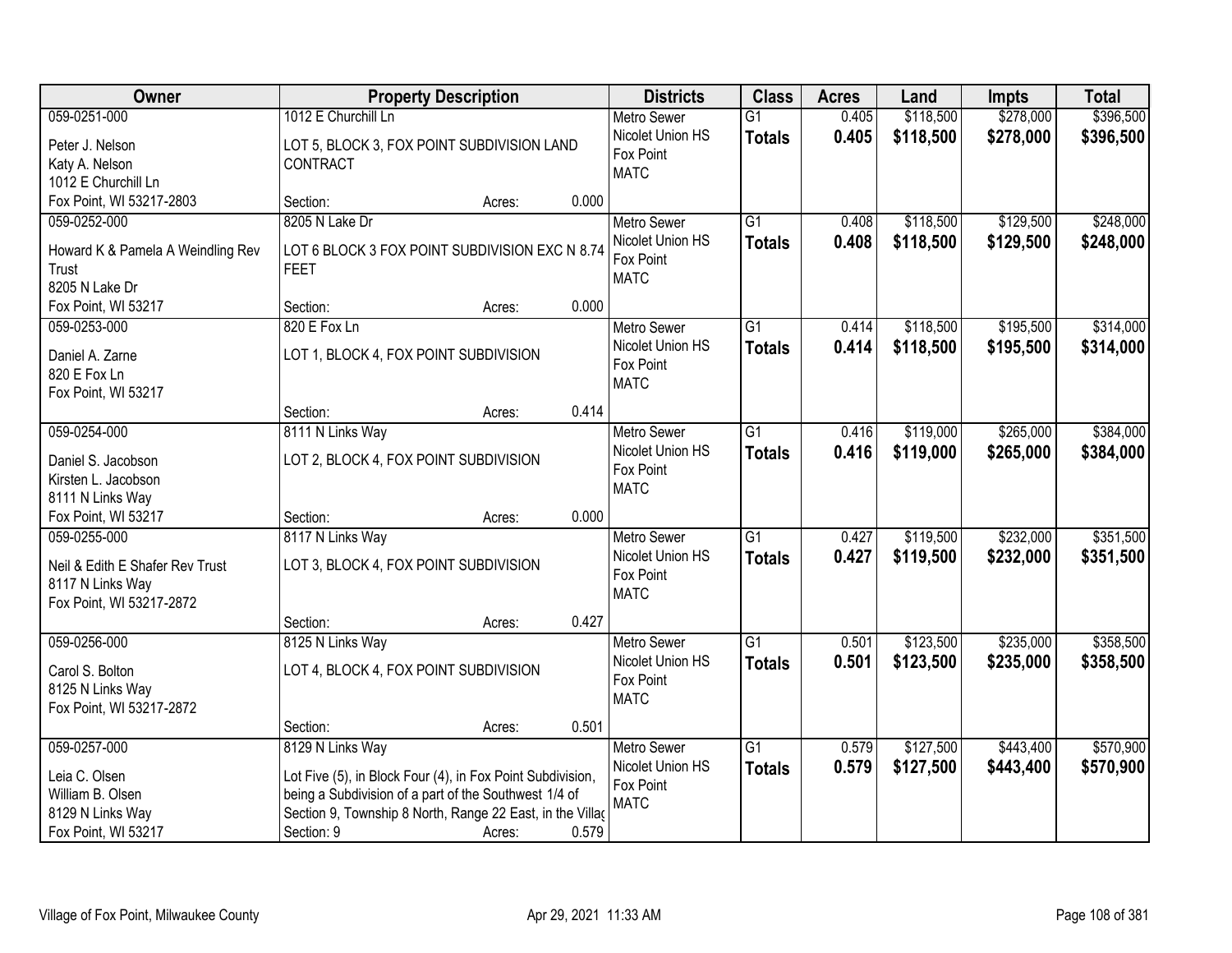| Owner<br><b>Districts</b><br><b>Class</b><br><b>Property Description</b><br><b>Acres</b><br>Land                                                                                                                     | Impts     | <b>Total</b> |
|----------------------------------------------------------------------------------------------------------------------------------------------------------------------------------------------------------------------|-----------|--------------|
| 8135 N Links Way<br>0.605<br>\$129,000<br>059-0258-000<br>$\overline{G1}$<br><b>Metro Sewer</b>                                                                                                                      | \$247,000 | \$376,000    |
| Nicolet Union HS<br>0.605<br>\$129,000<br><b>Totals</b><br>Charles J & Andrea D Bram Jt Rev Trus   LOT 6, BLOCK 4, FOX POINT SUBDIVISION<br>Fox Point<br>8135 N Links Way<br><b>MATC</b><br>Fox Point, WI 53217-2872 | \$247,000 | \$376,000    |
| 0.605<br>Section:<br>Acres:                                                                                                                                                                                          |           |              |
| 8209 N Links Way<br>$\overline{G1}$<br>\$126,500<br>059-0259-000<br>0.558<br><b>Metro Sewer</b><br>Nicolet Union HS                                                                                                  | \$376,000 | \$502,500    |
| 0.558<br>\$126,500<br><b>Totals</b><br>LOT 7, BLOCK 4, FOX POINT SUBDIVISION - Lot 7, in<br>Patrick C. Dlugosch<br>Fox Point                                                                                         | \$376,000 | \$502,500    |
| Carrie S. Dlugosch<br>Block 4, in Fox Point Subdivision, being a Subdivision of<br><b>MATC</b>                                                                                                                       |           |              |
| 8209 N Links Way<br>part of the Southwest 1/4 of Section 9, in Township 8                                                                                                                                            |           |              |
| 0.558<br>Fox Point, WI 53217<br>Section:<br>Acres:                                                                                                                                                                   |           |              |
| 8001 N Links Way<br>059-0260-000<br>G1<br>\$118,500<br><b>Metro Sewer</b><br>0.407                                                                                                                                   | \$250,000 | \$368,500    |
| Nicolet Union HS<br>0.407<br>\$118,500<br><b>Totals</b><br>LOT 1, BLOCK 5, FOX POINT SUBDIVISION<br>Kenneth and Barbara Friedman                                                                                     | \$250,000 | \$368,500    |
| Fox Point<br>Revocable Trust Dtd Decemb                                                                                                                                                                              |           |              |
| <b>MATC</b><br>8001 N Links Way                                                                                                                                                                                      |           |              |
| 0.407<br>Fox Point, WI 53217<br>Section:<br>Acres:                                                                                                                                                                   |           |              |
| 059-0261-000<br>8011 N Links Way<br>\$118,000<br>G1<br><b>Metro Sewer</b><br>0.400                                                                                                                                   | \$384,500 | \$502,500    |
| Nicolet Union HS<br>0.400<br>\$118,000<br><b>Totals</b>                                                                                                                                                              | \$384,500 | \$502,500    |
| The Donna K. Ritke Living Trust Dated<br>Lot Two (2) in Block Five (5) in Fox Point Subdivision,<br>Fox Point                                                                                                        |           |              |
| December 12, 2016<br>being a Subdivision of a part of the South West<br><b>MATC</b>                                                                                                                                  |           |              |
| 8011 N Links Way<br>One-quarter                                                                                                                                                                                      |           |              |
| 0.400<br>Fox Point, WI 53217<br>Section: 9<br>Acres:                                                                                                                                                                 |           |              |
| 059-0262-000<br>8017 N Links Way<br>$\overline{G1}$<br>0.400<br>\$118,000<br>Metro Sewer                                                                                                                             | \$504,000 | \$622,000    |
| Nicolet Union HS<br>0.400<br>\$118,000<br><b>Totals</b><br>LOT 3, BLOCK 5, FOX POINT SUBDIVISION<br>Adam and Korinne Fuerst Revocable                                                                                | \$504,000 | \$622,000    |
| Fox Point<br>Trust                                                                                                                                                                                                   |           |              |
| <b>MATC</b><br>8017 N Links Way                                                                                                                                                                                      |           |              |
| Fox Point, WI 53217<br>0.000<br>Section:<br>Acres:                                                                                                                                                                   |           |              |
| $\overline{G1}$<br>059-0263-000<br>8023 N Links Way<br>0.398<br>\$118,000<br><b>Metro Sewer</b>                                                                                                                      | \$308,000 | \$426,000    |
| Nicolet Union HS<br>0.398<br>\$118,000                                                                                                                                                                               | \$308,000 |              |
| <b>Totals</b><br>Donald V & Jill Johnson Miller Rev Trust LOT 4, BLOCK 5, FOX POINT SUBDIVISION<br>Fox Point                                                                                                         |           | \$426,000    |
| 8023 N Links Way<br><b>MATC</b>                                                                                                                                                                                      |           |              |
| Fox Point, WI 53217-2920                                                                                                                                                                                             |           |              |
| 0.000<br>Section:<br>Acres:                                                                                                                                                                                          |           |              |
| $\overline{G1}$<br>\$118,000<br>059-0264-000<br>8029 N Links Way<br>0.400<br><b>Metro Sewer</b>                                                                                                                      | \$195,900 | \$313,900    |
| Nicolet Union HS<br>0.400<br>\$118,000<br><b>Totals</b><br>LOT 5, BLOCK 5, FOX POINT SUBDIVISION<br>Thomas A. Benson                                                                                                 | \$195,900 | \$313,900    |
| Fox Point<br>Patricia A. Benson                                                                                                                                                                                      |           |              |
| <b>MATC</b><br>8029 N Links Way                                                                                                                                                                                      |           |              |
| 0.000<br>Fox Point, WI 53217-2920<br>Section:<br>Acres:                                                                                                                                                              |           |              |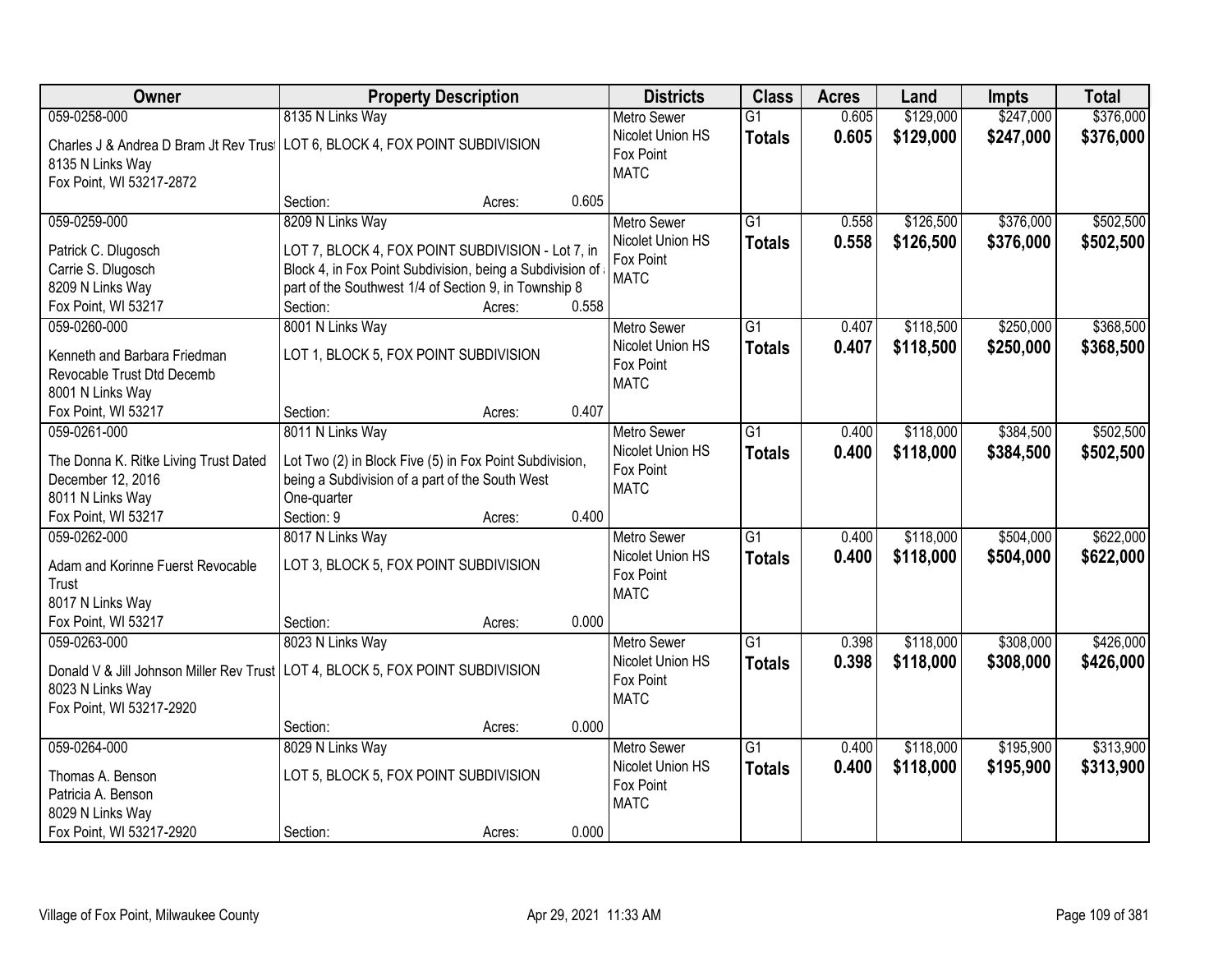| Owner                              | <b>Property Description</b>                               |                 | <b>Districts</b>   | <b>Class</b>    | <b>Acres</b> | Land      | Impts     | <b>Total</b> |
|------------------------------------|-----------------------------------------------------------|-----------------|--------------------|-----------------|--------------|-----------|-----------|--------------|
| 059-0265-000                       | 8033 N Links Way                                          |                 | <b>Metro Sewer</b> | $\overline{G1}$ | 0.397        | \$118,000 | \$341,500 | \$459,500    |
| Andrew E. Carpenter                | LOT 6, BLOCK 5, FOX POINT SUBDIVISION                     |                 | Nicolet Union HS   | <b>Totals</b>   | 0.397        | \$118,000 | \$341,500 | \$459,500    |
| Catherine J. Carpenter             |                                                           |                 | Fox Point          |                 |              |           |           |              |
| 8033 N Links Way                   |                                                           |                 | <b>MATC</b>        |                 |              |           |           |              |
| Fox Point, WI 53217-2920           | Section:                                                  | 0.000<br>Acres: |                    |                 |              |           |           |              |
| 059-0266-000                       | 8041 N Links Way                                          |                 | <b>Metro Sewer</b> | $\overline{G1}$ | 0.399        | \$118,000 | \$153,500 | \$271,500    |
| Jay R & Rita Brickman Jt Rev Trust | LOT 7, BLOCK 5, FOX POINT SUBDIVISION                     |                 | Nicolet Union HS   | <b>Totals</b>   | 0.399        | \$118,000 | \$153,500 | \$271,500    |
| 8041 N Links Way                   |                                                           |                 | Fox Point          |                 |              |           |           |              |
| Fox Point, WI 53217-2920           |                                                           |                 | <b>MATC</b>        |                 |              |           |           |              |
|                                    | Section:                                                  | 0.000<br>Acres: |                    |                 |              |           |           |              |
| 059-0267-000                       | 8049 N Links Way                                          |                 | Metro Sewer        | G1              | 0.394        | \$117,500 | \$348,500 | \$466,000    |
| Jonathan B. Levine                 | LOT 8, BLOCK 5, FOX POINT SUBDIVISION                     |                 | Nicolet Union HS   | <b>Totals</b>   | 0.394        | \$117,500 | \$348,500 | \$466,000    |
| Nikki B. Levine                    |                                                           |                 | Fox Point          |                 |              |           |           |              |
| 8049 N Links Way                   |                                                           |                 | <b>MATC</b>        |                 |              |           |           |              |
| Fox Point, WI 53217                | Section:                                                  | 0.394<br>Acres: |                    |                 |              |           |           |              |
| 059-0268-000                       | 8057 N Links Way                                          |                 | <b>Metro Sewer</b> | G1              | 0.397        | \$118,000 | \$483,000 | \$601,000    |
| Guillermo G. Martinez-Torres       | LOT 9, BLOCK 5, FOX POINT SUBDIVISION                     |                 | Nicolet Union HS   | <b>Totals</b>   | 0.397        | \$118,000 | \$483,000 | \$601,000    |
| Julie A. Brockhus                  |                                                           |                 | Fox Point          |                 |              |           |           |              |
| 8057 N Links Way                   |                                                           |                 | <b>MATC</b>        |                 |              |           |           |              |
| Fox Point, WI 53217-2920           | Section:                                                  | 0.397<br>Acres: |                    |                 |              |           |           |              |
| 059-0269-000                       | 8339 N Lake Dr                                            |                 | <b>Metro Sewer</b> | $\overline{G1}$ | 0.320        | \$113,500 | \$87,700  | \$201,200    |
| North End Real Estate LLC          |                                                           |                 | Nicolet Union HS   | <b>Totals</b>   | 0.320        | \$113,500 | \$87,700  | \$201,200    |
| 110 W Krause Pl                    | LOT 1, BLOCK 1, FOX POINT TERRACE EXC ELY 12<br>FT FOR ST |                 | Fox Point          |                 |              |           |           |              |
| Fox Point, WI 53217                |                                                           |                 | <b>MATC</b>        |                 |              |           |           |              |
|                                    | Section:                                                  | 0.000<br>Acres: |                    |                 |              |           |           |              |
| 059-0270-000                       | 8335 N Lake Dr                                            |                 | Metro Sewer        | $\overline{G1}$ | 0.288        | \$112,000 | \$145,700 | \$257,700    |
| Kathryn M. Johnson                 | LOT 2, BLOCK 1, FOX POINT TERRACE EXC ELY 12              |                 | Nicolet Union HS   | <b>Totals</b>   | 0.288        | \$112,000 | \$145,700 | \$257,700    |
| 8335 N Lake Dr                     | <b>FT</b>                                                 |                 | Fox Point          |                 |              |           |           |              |
| Fox Point, WI 53217                |                                                           |                 | <b>MATC</b>        |                 |              |           |           |              |
|                                    | Section:                                                  | 0.000<br>Acres: |                    |                 |              |           |           |              |
| 059-0271-000                       | 8331 N Lake Dr                                            |                 | <b>Metro Sewer</b> | $\overline{G1}$ | 0.288        | \$112,000 | \$212,500 | \$324,500    |
|                                    |                                                           |                 | Nicolet Union HS   | <b>Totals</b>   | 0.288        | \$112,000 | \$212,500 | \$324,500    |
| Jean Towell<br>8331 N Lake Dr      | LOT 3, BLOCK 1, FOX POINT TERRACE EXC ELY 12<br><b>FT</b> |                 | Fox Point          |                 |              |           |           |              |
| Fox Point, WI 53217-2816           |                                                           |                 | <b>MATC</b>        |                 |              |           |           |              |
|                                    | Section:                                                  | 0.000<br>Acres: |                    |                 |              |           |           |              |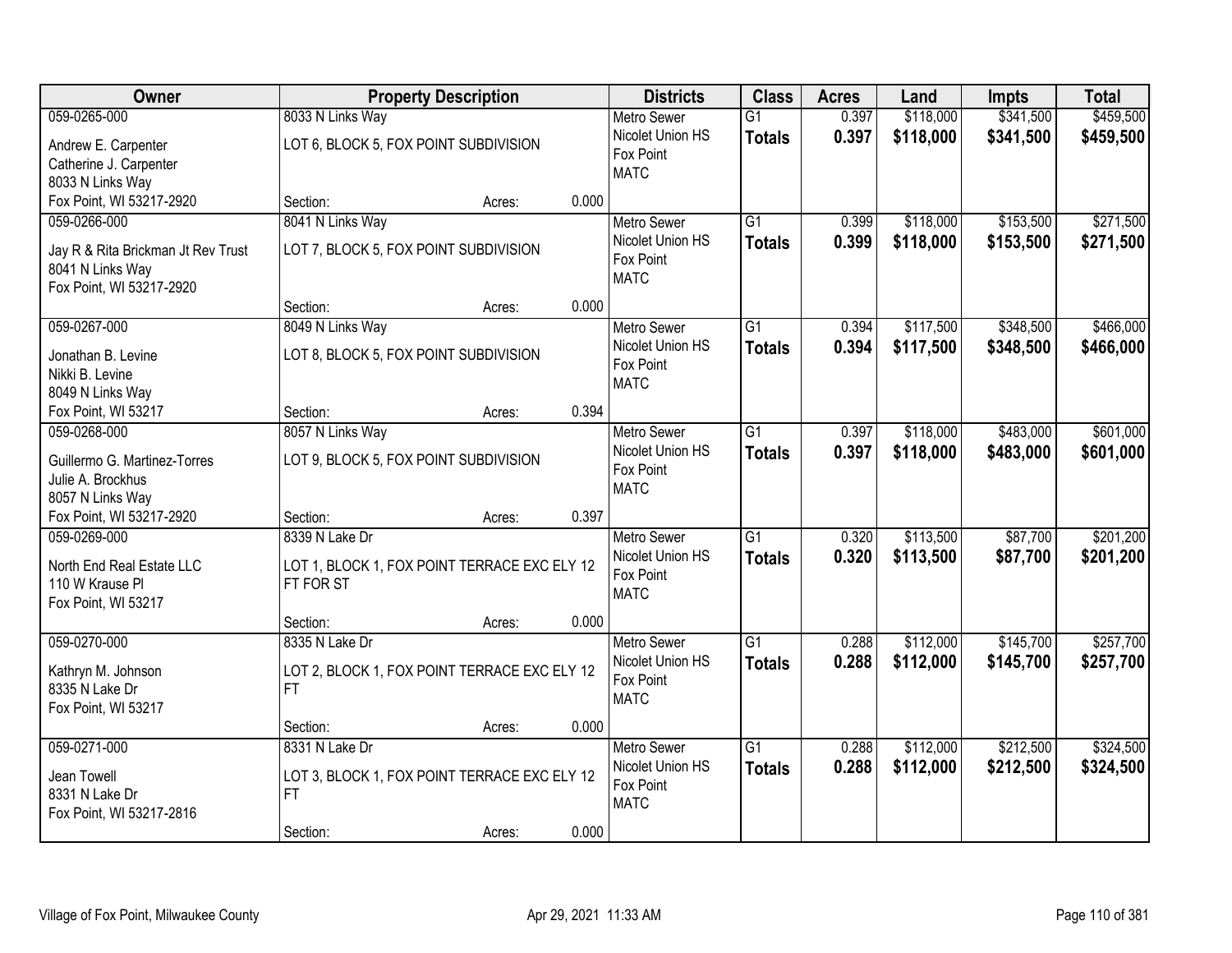| \$273,100<br>\$384,100<br>059-0272-000<br>8325 N Lake Dr<br>0.267<br>\$111,000<br><b>Metro Sewer</b><br>$\overline{G1}$                                        |  |
|----------------------------------------------------------------------------------------------------------------------------------------------------------------|--|
|                                                                                                                                                                |  |
| 0.267<br>Nicolet Union HS<br>\$111,000<br>\$273,100<br>\$384,100<br><b>Totals</b><br>LOT 4, BLOCK 1, FOX POINT TERRACE EXC ELY 12<br>David A. Firer            |  |
| Fox Point<br>Kristin P. Firer<br>FT.                                                                                                                           |  |
| <b>MATC</b><br>8325 N Lake Dr                                                                                                                                  |  |
| Fox Point, WI 53217-2816<br>0.000<br>Section:<br>Acres:                                                                                                        |  |
| $\overline{G1}$<br>\$197,000<br>\$308,000<br>059-0273-000<br>8319 N Lake Dr<br>0.267<br>\$111,000<br><b>Metro Sewer</b>                                        |  |
| Nicolet Union HS<br>0.267<br>\$111,000<br>\$197,000<br>\$308,000<br><b>Totals</b>                                                                              |  |
| Jeff S. Stasney<br>LOT 5, BLOCK 1, FOX POINT TERRACE EXC ELY 12<br>Fox Point<br>Pamela R. Stasney<br>FT                                                        |  |
| <b>MATC</b><br>8319 N Lake Dr                                                                                                                                  |  |
| 0.000<br>Fox Point, WI 53217<br>Section:<br>Acres:                                                                                                             |  |
| \$154,500<br>\$265,500<br>059-0274-000<br>1020 E Spooner Rd<br><b>Metro Sewer</b><br>$\overline{G1}$<br>0.267<br>\$111,000                                     |  |
| Nicolet Union HS<br>0.267<br>\$111,000<br>\$154,500<br>\$265,500                                                                                               |  |
| <b>Totals</b><br>Lot 6 in Block 1, in Fox Point Terrace, being a Subdivisio<br>Timothy J. Tarjan<br>Fox Point                                                  |  |
| of part of the Southwest 1/4 of Section 9, Township 8<br>Alice R. Tarjan<br><b>MATC</b>                                                                        |  |
| North, Range 22 East, in the Village of Fox Point,<br>1020 E Spooner Rd                                                                                        |  |
| 0.267<br>Section: 9<br>Fox Point, WI 53217<br>Acres:                                                                                                           |  |
| \$295,000<br>059-0275-000<br>1006 E Spooner Rd<br>$\overline{G1}$<br>\$111,500<br>\$183,500<br><b>Metro Sewer</b><br>0.281                                     |  |
| Nicolet Union HS<br>0.281<br>\$111,500<br>\$183,500<br>\$295,000<br><b>Totals</b><br>LOT 7, BLOCK 1, FOX POINT TERRACE<br>Trustee of the Matthew J and Jodie L |  |
| Fox Point<br><b>Stollenwerk Trust</b>                                                                                                                          |  |
| <b>MATC</b><br>1006 E Spooner Rd                                                                                                                               |  |
| Fox Point, WI 53217<br>0.000<br>Section:<br>Acres:                                                                                                             |  |
| $\overline{G1}$<br>\$303,000<br>0.265<br>\$111,000<br>\$192,000<br>059-0276-000<br>8330 N Links Way<br><b>Metro Sewer</b>                                      |  |
| 0.265<br>\$111,000<br>\$192,000<br>Nicolet Union HS<br><b>Totals</b><br>\$303,000                                                                              |  |
| LOT 8, BLOCK 1, FOX POINT TERRACE<br>Christopher M. O'Donoghue<br>Fox Point                                                                                    |  |
| Anne M. O'Donoghue<br><b>MATC</b>                                                                                                                              |  |
| 8330 N Links Way                                                                                                                                               |  |
| Fox Point, WI 53217-2820<br>0.000<br>Section:<br>Acres:                                                                                                        |  |
| $\overline{G1}$<br>\$166,000<br>\$277,500<br>059-0277-000<br>8334 N Links Way<br>Metro Sewer<br>0.274<br>\$111,500                                             |  |
| Nicolet Union HS<br>0.274<br>\$111,500<br>\$166,000<br>\$277,500<br><b>Totals</b><br>LOT 9, BLOCK 1, FOX POINT TERRACE<br>Jeremy T. Cherny                     |  |
| Fox Point<br>Sara E. Cherny                                                                                                                                    |  |
| <b>MATC</b><br>8334 N Links Way                                                                                                                                |  |
| Fox Point, WI 53217-2820<br>0.000<br>Section:<br>Acres:                                                                                                        |  |
| 059-0278-000<br>8336 N Links Way<br>$\overline{G1}$<br>\$111,500<br>\$281,700<br>\$393,200<br><b>Metro Sewer</b><br>0.281                                      |  |
| Nicolet Union HS<br>0.281<br>\$111,500<br>\$281,700<br>\$393,200<br><b>Totals</b><br>Michael Dillon<br>Lot Ten (10), in Block One (1), in Fox Point Terrance,  |  |
| Fox Point<br>being Subdivision of a part of the Southwest<br>Meg Langley                                                                                       |  |
| <b>MATC</b><br>One-quarter (1/4) of Section Nine (9), in Township Eight<br>8336 N Links Way                                                                    |  |
| 0.281<br>Fox Point, WI 53217<br>Section: 9<br>Acres:                                                                                                           |  |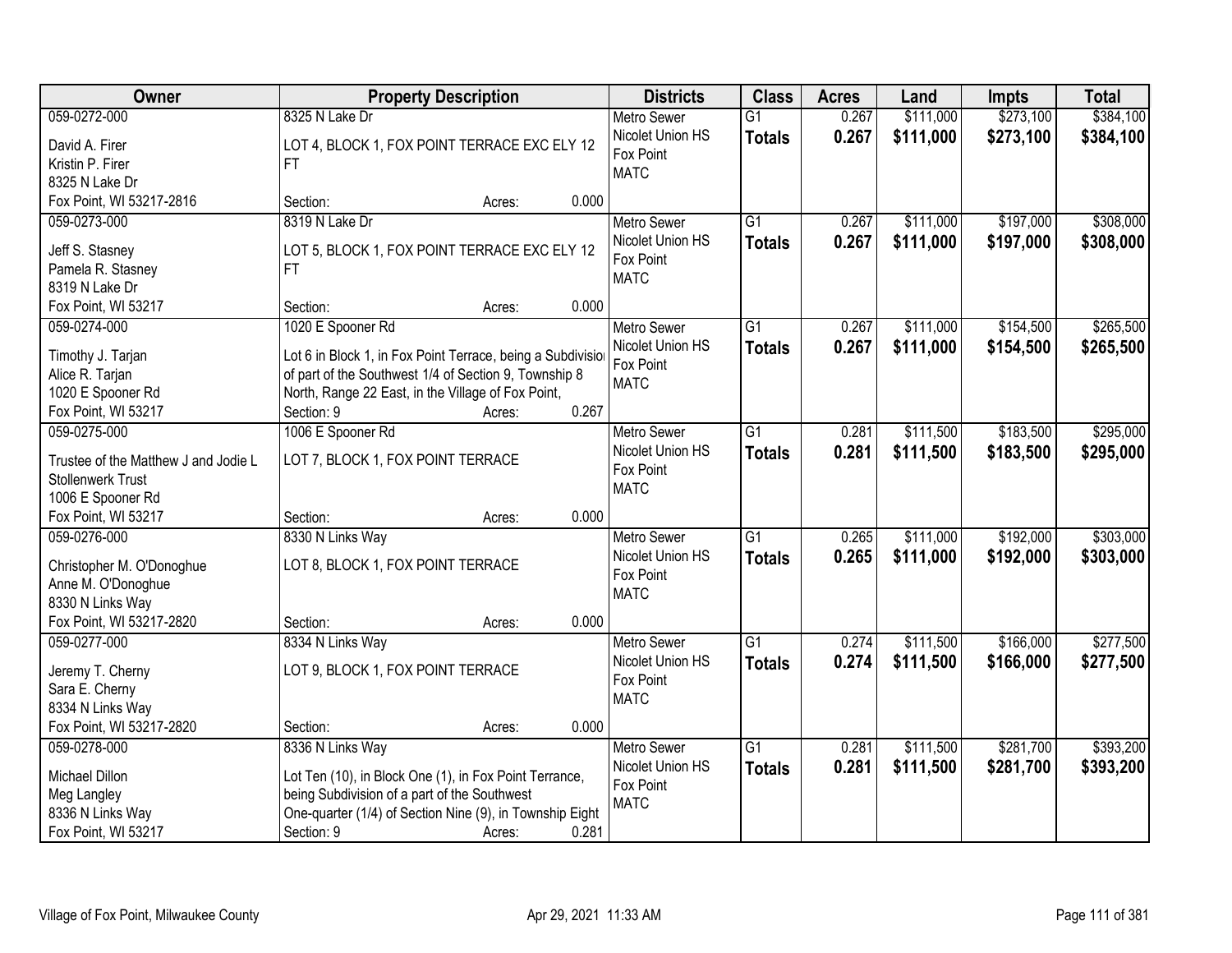| \$200,000<br>059-0279-000<br>8340 N Links Way<br>0.330<br>\$114,000<br>\$314,000<br>$\overline{G1}$<br><b>Metro Sewer</b><br>Nicolet Union HS<br>0.330<br>\$114,000<br>\$200,000<br>\$314,000<br><b>Totals</b><br>LOT 11. BLOCK 1, FOX POINT TERRACE<br>Lee J. Arnold<br>Fox Point<br>Gay B. Arnold<br><b>MATC</b><br>8340 N Links Way<br>Fox Point, WI 53217-2820<br>0.330<br>Section:<br>Acres:<br>$\overline{G1}$<br>\$113,500<br>\$157,500<br>\$271,000<br>059-0280-000<br>8341 N Links Way<br>0.318<br><b>Metro Sewer</b><br>Nicolet Union HS<br>0.318<br>\$113,500<br>\$157,500<br>\$271,000<br><b>Totals</b><br>LOT 1, BLOCK 2, FOX POINT TERRACE<br>Miriam Kujawski<br>Fox Point<br>8341 N Links Way<br><b>MATC</b><br>Fox Point, WI 53217-2821<br>0.000<br>Section:<br>Acres:<br>059-0281-000<br>8337 N Links Way<br>\$106,000<br>\$206,500<br>\$312,500<br>Metro Sewer<br>G1<br>0.241<br>Nicolet Union HS<br>0.241<br>\$106,000<br>\$206,500<br>\$312,500<br><b>Totals</b><br>LOT 2, BLOCK 2, FOX POINT TERRACE<br>Francis J. Morton<br>Fox Point<br>Theresa L. Morton<br><b>MATC</b><br>8337 N Links Way<br>0.000<br>Fox Point, WI 53217-2821<br>Section:<br>Acres:<br>$\overline{G1}$<br>\$111,000<br>\$253,100<br>\$364,100<br>059-0282-000<br>8333 N Links Way<br><b>Metro Sewer</b><br>0.265<br>Nicolet Union HS<br>0.265<br>\$111,000<br>\$253,100<br>\$364,100<br><b>Totals</b><br><b>Thomas Forster</b><br>Lot 3, in Block 2, except the East 5 feet thereof, dedicate<br>Fox Point<br>for street purposes in Fox Point Terrace, being a<br>Kimberly Forster<br><b>MATC</b><br>8333 N Links Ways<br>Subdivision of part of the Southwest 1/4 of Section 9, in<br>Fox Point, WI 53217<br>Section:<br>0.000<br>Acres:<br>$\overline{G1}$<br>\$328,000<br>\$439,500<br>059-0283-000<br>8331 N Links Way<br>0.282<br>\$111,500<br><b>Metro Sewer</b><br>Nicolet Union HS<br>0.282<br>\$328,000<br>\$111,500<br>\$439,500<br><b>Totals</b><br>LOT 4, BLOCK 2, FOX POINT TERRACE<br>John C. Roberts<br>Fox Point<br>8331 N Links Way<br><b>MATC</b><br>Fox Point, WI 53217<br>0.000<br>Section:<br>Acres:<br>059-0284-000<br>8325 N Links Way<br>$\overline{G1}$<br>\$112,000<br>\$170,000<br>\$282,000<br><b>Metro Sewer</b><br>0.289<br>Nicolet Union HS<br>0.289<br>\$112,000<br>\$170,000<br>\$282,000<br><b>Totals</b><br>LOT 5, BLOCK 2, FOX POINT TERRACE<br>Stephanie I. Mahler<br>Fox Point<br>Kirby B. Schuller<br><b>MATC</b><br>8325 N Links Way<br>Fox Point, WI 53217-2821<br>0.000<br>Section:<br>Acres:<br>$\overline{G1}$<br>\$112,000<br>\$124,900<br>\$236,900<br>059-0285-000<br>8313 N Links Way<br>0.289<br><b>Metro Sewer</b><br>Nicolet Union HS<br>0.289<br>\$112,000<br>\$124,900<br>\$236,900<br><b>Totals</b><br>LOT 6 BLOCK 2, FOX POINT TERRACE<br>John Fraser<br>Fox Point<br>8313 N Links Way | Owner | <b>Property Description</b> | <b>Districts</b> | <b>Class</b> | <b>Acres</b> | Land | Impts | <b>Total</b> |
|-------------------------------------------------------------------------------------------------------------------------------------------------------------------------------------------------------------------------------------------------------------------------------------------------------------------------------------------------------------------------------------------------------------------------------------------------------------------------------------------------------------------------------------------------------------------------------------------------------------------------------------------------------------------------------------------------------------------------------------------------------------------------------------------------------------------------------------------------------------------------------------------------------------------------------------------------------------------------------------------------------------------------------------------------------------------------------------------------------------------------------------------------------------------------------------------------------------------------------------------------------------------------------------------------------------------------------------------------------------------------------------------------------------------------------------------------------------------------------------------------------------------------------------------------------------------------------------------------------------------------------------------------------------------------------------------------------------------------------------------------------------------------------------------------------------------------------------------------------------------------------------------------------------------------------------------------------------------------------------------------------------------------------------------------------------------------------------------------------------------------------------------------------------------------------------------------------------------------------------------------------------------------------------------------------------------------------------------------------------------------------------------------------------------------------------------------------------------------------------------------------------------------------------------------------------------------------------------------------------------------------------------------------------------------------------------------------------------------------------------------------------------------------------------------------------------------------------------|-------|-----------------------------|------------------|--------------|--------------|------|-------|--------------|
|                                                                                                                                                                                                                                                                                                                                                                                                                                                                                                                                                                                                                                                                                                                                                                                                                                                                                                                                                                                                                                                                                                                                                                                                                                                                                                                                                                                                                                                                                                                                                                                                                                                                                                                                                                                                                                                                                                                                                                                                                                                                                                                                                                                                                                                                                                                                                                                                                                                                                                                                                                                                                                                                                                                                                                                                                                           |       |                             |                  |              |              |      |       |              |
|                                                                                                                                                                                                                                                                                                                                                                                                                                                                                                                                                                                                                                                                                                                                                                                                                                                                                                                                                                                                                                                                                                                                                                                                                                                                                                                                                                                                                                                                                                                                                                                                                                                                                                                                                                                                                                                                                                                                                                                                                                                                                                                                                                                                                                                                                                                                                                                                                                                                                                                                                                                                                                                                                                                                                                                                                                           |       |                             |                  |              |              |      |       |              |
|                                                                                                                                                                                                                                                                                                                                                                                                                                                                                                                                                                                                                                                                                                                                                                                                                                                                                                                                                                                                                                                                                                                                                                                                                                                                                                                                                                                                                                                                                                                                                                                                                                                                                                                                                                                                                                                                                                                                                                                                                                                                                                                                                                                                                                                                                                                                                                                                                                                                                                                                                                                                                                                                                                                                                                                                                                           |       |                             |                  |              |              |      |       |              |
|                                                                                                                                                                                                                                                                                                                                                                                                                                                                                                                                                                                                                                                                                                                                                                                                                                                                                                                                                                                                                                                                                                                                                                                                                                                                                                                                                                                                                                                                                                                                                                                                                                                                                                                                                                                                                                                                                                                                                                                                                                                                                                                                                                                                                                                                                                                                                                                                                                                                                                                                                                                                                                                                                                                                                                                                                                           |       |                             |                  |              |              |      |       |              |
|                                                                                                                                                                                                                                                                                                                                                                                                                                                                                                                                                                                                                                                                                                                                                                                                                                                                                                                                                                                                                                                                                                                                                                                                                                                                                                                                                                                                                                                                                                                                                                                                                                                                                                                                                                                                                                                                                                                                                                                                                                                                                                                                                                                                                                                                                                                                                                                                                                                                                                                                                                                                                                                                                                                                                                                                                                           |       |                             |                  |              |              |      |       |              |
|                                                                                                                                                                                                                                                                                                                                                                                                                                                                                                                                                                                                                                                                                                                                                                                                                                                                                                                                                                                                                                                                                                                                                                                                                                                                                                                                                                                                                                                                                                                                                                                                                                                                                                                                                                                                                                                                                                                                                                                                                                                                                                                                                                                                                                                                                                                                                                                                                                                                                                                                                                                                                                                                                                                                                                                                                                           |       |                             |                  |              |              |      |       |              |
|                                                                                                                                                                                                                                                                                                                                                                                                                                                                                                                                                                                                                                                                                                                                                                                                                                                                                                                                                                                                                                                                                                                                                                                                                                                                                                                                                                                                                                                                                                                                                                                                                                                                                                                                                                                                                                                                                                                                                                                                                                                                                                                                                                                                                                                                                                                                                                                                                                                                                                                                                                                                                                                                                                                                                                                                                                           |       |                             |                  |              |              |      |       |              |
|                                                                                                                                                                                                                                                                                                                                                                                                                                                                                                                                                                                                                                                                                                                                                                                                                                                                                                                                                                                                                                                                                                                                                                                                                                                                                                                                                                                                                                                                                                                                                                                                                                                                                                                                                                                                                                                                                                                                                                                                                                                                                                                                                                                                                                                                                                                                                                                                                                                                                                                                                                                                                                                                                                                                                                                                                                           |       |                             |                  |              |              |      |       |              |
|                                                                                                                                                                                                                                                                                                                                                                                                                                                                                                                                                                                                                                                                                                                                                                                                                                                                                                                                                                                                                                                                                                                                                                                                                                                                                                                                                                                                                                                                                                                                                                                                                                                                                                                                                                                                                                                                                                                                                                                                                                                                                                                                                                                                                                                                                                                                                                                                                                                                                                                                                                                                                                                                                                                                                                                                                                           |       |                             |                  |              |              |      |       |              |
|                                                                                                                                                                                                                                                                                                                                                                                                                                                                                                                                                                                                                                                                                                                                                                                                                                                                                                                                                                                                                                                                                                                                                                                                                                                                                                                                                                                                                                                                                                                                                                                                                                                                                                                                                                                                                                                                                                                                                                                                                                                                                                                                                                                                                                                                                                                                                                                                                                                                                                                                                                                                                                                                                                                                                                                                                                           |       |                             |                  |              |              |      |       |              |
|                                                                                                                                                                                                                                                                                                                                                                                                                                                                                                                                                                                                                                                                                                                                                                                                                                                                                                                                                                                                                                                                                                                                                                                                                                                                                                                                                                                                                                                                                                                                                                                                                                                                                                                                                                                                                                                                                                                                                                                                                                                                                                                                                                                                                                                                                                                                                                                                                                                                                                                                                                                                                                                                                                                                                                                                                                           |       |                             |                  |              |              |      |       |              |
|                                                                                                                                                                                                                                                                                                                                                                                                                                                                                                                                                                                                                                                                                                                                                                                                                                                                                                                                                                                                                                                                                                                                                                                                                                                                                                                                                                                                                                                                                                                                                                                                                                                                                                                                                                                                                                                                                                                                                                                                                                                                                                                                                                                                                                                                                                                                                                                                                                                                                                                                                                                                                                                                                                                                                                                                                                           |       |                             |                  |              |              |      |       |              |
|                                                                                                                                                                                                                                                                                                                                                                                                                                                                                                                                                                                                                                                                                                                                                                                                                                                                                                                                                                                                                                                                                                                                                                                                                                                                                                                                                                                                                                                                                                                                                                                                                                                                                                                                                                                                                                                                                                                                                                                                                                                                                                                                                                                                                                                                                                                                                                                                                                                                                                                                                                                                                                                                                                                                                                                                                                           |       |                             |                  |              |              |      |       |              |
|                                                                                                                                                                                                                                                                                                                                                                                                                                                                                                                                                                                                                                                                                                                                                                                                                                                                                                                                                                                                                                                                                                                                                                                                                                                                                                                                                                                                                                                                                                                                                                                                                                                                                                                                                                                                                                                                                                                                                                                                                                                                                                                                                                                                                                                                                                                                                                                                                                                                                                                                                                                                                                                                                                                                                                                                                                           |       |                             |                  |              |              |      |       |              |
|                                                                                                                                                                                                                                                                                                                                                                                                                                                                                                                                                                                                                                                                                                                                                                                                                                                                                                                                                                                                                                                                                                                                                                                                                                                                                                                                                                                                                                                                                                                                                                                                                                                                                                                                                                                                                                                                                                                                                                                                                                                                                                                                                                                                                                                                                                                                                                                                                                                                                                                                                                                                                                                                                                                                                                                                                                           |       |                             |                  |              |              |      |       |              |
|                                                                                                                                                                                                                                                                                                                                                                                                                                                                                                                                                                                                                                                                                                                                                                                                                                                                                                                                                                                                                                                                                                                                                                                                                                                                                                                                                                                                                                                                                                                                                                                                                                                                                                                                                                                                                                                                                                                                                                                                                                                                                                                                                                                                                                                                                                                                                                                                                                                                                                                                                                                                                                                                                                                                                                                                                                           |       |                             |                  |              |              |      |       |              |
|                                                                                                                                                                                                                                                                                                                                                                                                                                                                                                                                                                                                                                                                                                                                                                                                                                                                                                                                                                                                                                                                                                                                                                                                                                                                                                                                                                                                                                                                                                                                                                                                                                                                                                                                                                                                                                                                                                                                                                                                                                                                                                                                                                                                                                                                                                                                                                                                                                                                                                                                                                                                                                                                                                                                                                                                                                           |       |                             |                  |              |              |      |       |              |
|                                                                                                                                                                                                                                                                                                                                                                                                                                                                                                                                                                                                                                                                                                                                                                                                                                                                                                                                                                                                                                                                                                                                                                                                                                                                                                                                                                                                                                                                                                                                                                                                                                                                                                                                                                                                                                                                                                                                                                                                                                                                                                                                                                                                                                                                                                                                                                                                                                                                                                                                                                                                                                                                                                                                                                                                                                           |       |                             |                  |              |              |      |       |              |
|                                                                                                                                                                                                                                                                                                                                                                                                                                                                                                                                                                                                                                                                                                                                                                                                                                                                                                                                                                                                                                                                                                                                                                                                                                                                                                                                                                                                                                                                                                                                                                                                                                                                                                                                                                                                                                                                                                                                                                                                                                                                                                                                                                                                                                                                                                                                                                                                                                                                                                                                                                                                                                                                                                                                                                                                                                           |       |                             |                  |              |              |      |       |              |
|                                                                                                                                                                                                                                                                                                                                                                                                                                                                                                                                                                                                                                                                                                                                                                                                                                                                                                                                                                                                                                                                                                                                                                                                                                                                                                                                                                                                                                                                                                                                                                                                                                                                                                                                                                                                                                                                                                                                                                                                                                                                                                                                                                                                                                                                                                                                                                                                                                                                                                                                                                                                                                                                                                                                                                                                                                           |       |                             |                  |              |              |      |       |              |
|                                                                                                                                                                                                                                                                                                                                                                                                                                                                                                                                                                                                                                                                                                                                                                                                                                                                                                                                                                                                                                                                                                                                                                                                                                                                                                                                                                                                                                                                                                                                                                                                                                                                                                                                                                                                                                                                                                                                                                                                                                                                                                                                                                                                                                                                                                                                                                                                                                                                                                                                                                                                                                                                                                                                                                                                                                           |       |                             |                  |              |              |      |       |              |
|                                                                                                                                                                                                                                                                                                                                                                                                                                                                                                                                                                                                                                                                                                                                                                                                                                                                                                                                                                                                                                                                                                                                                                                                                                                                                                                                                                                                                                                                                                                                                                                                                                                                                                                                                                                                                                                                                                                                                                                                                                                                                                                                                                                                                                                                                                                                                                                                                                                                                                                                                                                                                                                                                                                                                                                                                                           |       |                             |                  |              |              |      |       |              |
|                                                                                                                                                                                                                                                                                                                                                                                                                                                                                                                                                                                                                                                                                                                                                                                                                                                                                                                                                                                                                                                                                                                                                                                                                                                                                                                                                                                                                                                                                                                                                                                                                                                                                                                                                                                                                                                                                                                                                                                                                                                                                                                                                                                                                                                                                                                                                                                                                                                                                                                                                                                                                                                                                                                                                                                                                                           |       |                             |                  |              |              |      |       |              |
|                                                                                                                                                                                                                                                                                                                                                                                                                                                                                                                                                                                                                                                                                                                                                                                                                                                                                                                                                                                                                                                                                                                                                                                                                                                                                                                                                                                                                                                                                                                                                                                                                                                                                                                                                                                                                                                                                                                                                                                                                                                                                                                                                                                                                                                                                                                                                                                                                                                                                                                                                                                                                                                                                                                                                                                                                                           |       |                             |                  |              |              |      |       |              |
|                                                                                                                                                                                                                                                                                                                                                                                                                                                                                                                                                                                                                                                                                                                                                                                                                                                                                                                                                                                                                                                                                                                                                                                                                                                                                                                                                                                                                                                                                                                                                                                                                                                                                                                                                                                                                                                                                                                                                                                                                                                                                                                                                                                                                                                                                                                                                                                                                                                                                                                                                                                                                                                                                                                                                                                                                                           |       |                             |                  |              |              |      |       |              |
|                                                                                                                                                                                                                                                                                                                                                                                                                                                                                                                                                                                                                                                                                                                                                                                                                                                                                                                                                                                                                                                                                                                                                                                                                                                                                                                                                                                                                                                                                                                                                                                                                                                                                                                                                                                                                                                                                                                                                                                                                                                                                                                                                                                                                                                                                                                                                                                                                                                                                                                                                                                                                                                                                                                                                                                                                                           |       |                             |                  |              |              |      |       |              |
|                                                                                                                                                                                                                                                                                                                                                                                                                                                                                                                                                                                                                                                                                                                                                                                                                                                                                                                                                                                                                                                                                                                                                                                                                                                                                                                                                                                                                                                                                                                                                                                                                                                                                                                                                                                                                                                                                                                                                                                                                                                                                                                                                                                                                                                                                                                                                                                                                                                                                                                                                                                                                                                                                                                                                                                                                                           |       |                             |                  |              |              |      |       |              |
|                                                                                                                                                                                                                                                                                                                                                                                                                                                                                                                                                                                                                                                                                                                                                                                                                                                                                                                                                                                                                                                                                                                                                                                                                                                                                                                                                                                                                                                                                                                                                                                                                                                                                                                                                                                                                                                                                                                                                                                                                                                                                                                                                                                                                                                                                                                                                                                                                                                                                                                                                                                                                                                                                                                                                                                                                                           |       |                             |                  |              |              |      |       |              |
|                                                                                                                                                                                                                                                                                                                                                                                                                                                                                                                                                                                                                                                                                                                                                                                                                                                                                                                                                                                                                                                                                                                                                                                                                                                                                                                                                                                                                                                                                                                                                                                                                                                                                                                                                                                                                                                                                                                                                                                                                                                                                                                                                                                                                                                                                                                                                                                                                                                                                                                                                                                                                                                                                                                                                                                                                                           |       |                             |                  |              |              |      |       |              |
|                                                                                                                                                                                                                                                                                                                                                                                                                                                                                                                                                                                                                                                                                                                                                                                                                                                                                                                                                                                                                                                                                                                                                                                                                                                                                                                                                                                                                                                                                                                                                                                                                                                                                                                                                                                                                                                                                                                                                                                                                                                                                                                                                                                                                                                                                                                                                                                                                                                                                                                                                                                                                                                                                                                                                                                                                                           |       |                             |                  |              |              |      |       |              |
|                                                                                                                                                                                                                                                                                                                                                                                                                                                                                                                                                                                                                                                                                                                                                                                                                                                                                                                                                                                                                                                                                                                                                                                                                                                                                                                                                                                                                                                                                                                                                                                                                                                                                                                                                                                                                                                                                                                                                                                                                                                                                                                                                                                                                                                                                                                                                                                                                                                                                                                                                                                                                                                                                                                                                                                                                                           |       |                             |                  |              |              |      |       |              |
|                                                                                                                                                                                                                                                                                                                                                                                                                                                                                                                                                                                                                                                                                                                                                                                                                                                                                                                                                                                                                                                                                                                                                                                                                                                                                                                                                                                                                                                                                                                                                                                                                                                                                                                                                                                                                                                                                                                                                                                                                                                                                                                                                                                                                                                                                                                                                                                                                                                                                                                                                                                                                                                                                                                                                                                                                                           |       |                             |                  |              |              |      |       |              |
|                                                                                                                                                                                                                                                                                                                                                                                                                                                                                                                                                                                                                                                                                                                                                                                                                                                                                                                                                                                                                                                                                                                                                                                                                                                                                                                                                                                                                                                                                                                                                                                                                                                                                                                                                                                                                                                                                                                                                                                                                                                                                                                                                                                                                                                                                                                                                                                                                                                                                                                                                                                                                                                                                                                                                                                                                                           |       |                             |                  |              |              |      |       |              |
|                                                                                                                                                                                                                                                                                                                                                                                                                                                                                                                                                                                                                                                                                                                                                                                                                                                                                                                                                                                                                                                                                                                                                                                                                                                                                                                                                                                                                                                                                                                                                                                                                                                                                                                                                                                                                                                                                                                                                                                                                                                                                                                                                                                                                                                                                                                                                                                                                                                                                                                                                                                                                                                                                                                                                                                                                                           |       |                             |                  |              |              |      |       |              |
|                                                                                                                                                                                                                                                                                                                                                                                                                                                                                                                                                                                                                                                                                                                                                                                                                                                                                                                                                                                                                                                                                                                                                                                                                                                                                                                                                                                                                                                                                                                                                                                                                                                                                                                                                                                                                                                                                                                                                                                                                                                                                                                                                                                                                                                                                                                                                                                                                                                                                                                                                                                                                                                                                                                                                                                                                                           |       |                             |                  |              |              |      |       |              |
| Fox Point, WI 53217-2821                                                                                                                                                                                                                                                                                                                                                                                                                                                                                                                                                                                                                                                                                                                                                                                                                                                                                                                                                                                                                                                                                                                                                                                                                                                                                                                                                                                                                                                                                                                                                                                                                                                                                                                                                                                                                                                                                                                                                                                                                                                                                                                                                                                                                                                                                                                                                                                                                                                                                                                                                                                                                                                                                                                                                                                                                  |       |                             | <b>MATC</b>      |              |              |      |       |              |
| 0.000<br>Section:<br>Acres:                                                                                                                                                                                                                                                                                                                                                                                                                                                                                                                                                                                                                                                                                                                                                                                                                                                                                                                                                                                                                                                                                                                                                                                                                                                                                                                                                                                                                                                                                                                                                                                                                                                                                                                                                                                                                                                                                                                                                                                                                                                                                                                                                                                                                                                                                                                                                                                                                                                                                                                                                                                                                                                                                                                                                                                                               |       |                             |                  |              |              |      |       |              |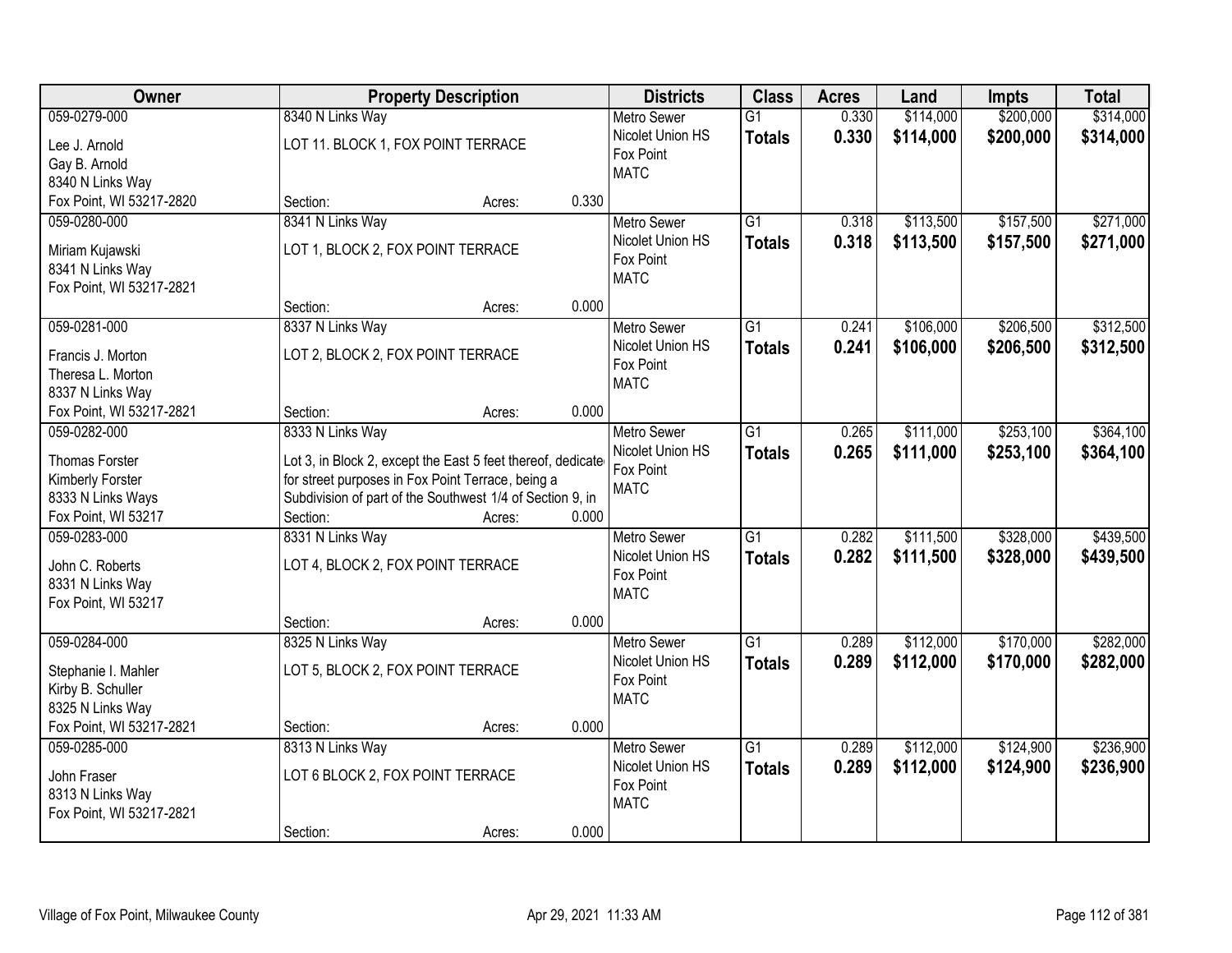| Owner                                     | <b>Property Description</b>                                                                                 | <b>Districts</b>         | <b>Class</b>    | <b>Acres</b> | Land      | <b>Impts</b> | <b>Total</b> |
|-------------------------------------------|-------------------------------------------------------------------------------------------------------------|--------------------------|-----------------|--------------|-----------|--------------|--------------|
| 059-0286-000                              | 8311 N Links Way                                                                                            | <b>Metro Sewer</b>       | $\overline{G1}$ | 0.276        | \$111,500 | \$175,100    | \$286,600    |
| Ronald R. Jankowski                       | LOT 7 BLOCK 2, FOX POINT TERRACE                                                                            | Nicolet Union HS         | <b>Totals</b>   | 0.276        | \$111,500 | \$175,100    | \$286,600    |
| Mavis M. Jankowski                        |                                                                                                             | Fox Point<br><b>MATC</b> |                 |              |           |              |              |
| 8311 N Links Way                          |                                                                                                             |                          |                 |              |           |              |              |
| Fox Point, WI 53217-2821                  | 0.000<br>Section:<br>Acres:                                                                                 |                          |                 |              |           |              |              |
| 059-0287-000                              | 8305 N Links Way                                                                                            | <b>Metro Sewer</b>       | $\overline{G1}$ | 0.388        | \$117,500 | \$284,500    | \$402,000    |
| Scott A. Silverson                        | LOT 8, BLOCK 2, FOX POINT TERRACE                                                                           | Nicolet Union HS         | <b>Totals</b>   | 0.388        | \$117,500 | \$284,500    | \$402,000    |
| Emily S. Silverson                        |                                                                                                             | Fox Point                |                 |              |           |              |              |
| 8305 N Links Way                          |                                                                                                             | <b>MATC</b>              |                 |              |           |              |              |
| Fox Point, WI 53217-2821                  | 0.000<br>Section:<br>Acres:                                                                                 |                          |                 |              |           |              |              |
| 059-0288-000                              | 8300 N Greenvale Rd                                                                                         | <b>Metro Sewer</b>       | X4              | 0.000        | \$0       | \$0          | \$0          |
|                                           |                                                                                                             | Nicolet Union HS         | <b>Totals</b>   | 0.000        | \$0       | \$0          | \$0          |
| Village of Fox Point                      | LOT 9 BLOCK 2, FOX POINT TERRACE                                                                            | Fox Point                |                 |              |           |              |              |
| Attn: Village Hall                        |                                                                                                             | <b>MATC</b>              |                 |              |           |              |              |
| 7200 N Santa Monica Blvd                  |                                                                                                             |                          |                 |              |           |              |              |
| Fox Point, WI 53217-3505                  | 0.000<br>Section:<br>Acres:                                                                                 |                          |                 |              |           |              |              |
| 059-0289-000                              | 8310 N Greenvale Rd                                                                                         | <b>Metro Sewer</b>       | X4              | 0.000        | \$0       | \$0          | \$0          |
| Village of Fox Point                      | LOT 10 BLOCK 2, FOX POINT TERRACE                                                                           | Nicolet Union HS         | <b>Totals</b>   | 0.000        | \$0       | \$0          | \$0          |
| Attn: Village Hall                        |                                                                                                             | Fox Point                |                 |              |           |              |              |
| 7200 N Santa Monica Blvd                  |                                                                                                             | <b>MATC</b>              |                 |              |           |              |              |
| Fox Point, WI 53217-3505                  | 0.000<br>Section:<br>Acres:                                                                                 |                          |                 |              |           |              |              |
| 059-0290-000                              | 8316 N Greenvale Rd                                                                                         | <b>Metro Sewer</b>       | $\overline{G1}$ | 0.253        | \$110,000 | \$154,300    | \$264,300    |
|                                           |                                                                                                             | Nicolet Union HS         | Totals          | 0.253        | \$110,000 | \$154,300    | \$264,300    |
| Roy De La Rosa<br>Sulema Susie De La Rosa | Lot 11, in Block 2, in Fox Point Terrace, being a<br>Subdivision of part of the Southwest 1/4 of Section 9, | Fox Point                |                 |              |           |              |              |
| 8316 N Greenvale Rd                       | Township 8                                                                                                  | <b>MATC</b>              |                 |              |           |              |              |
| Fox Point, WI 53217                       | Section:<br>0.000<br>Acres:                                                                                 |                          |                 |              |           |              |              |
| 059-0291-000                              | 8320 N Greenvale Rd                                                                                         | Metro Sewer              | $\overline{G1}$ | 0.241        | \$106,000 | \$253,800    | \$359,800    |
|                                           |                                                                                                             | Nicolet Union HS         | <b>Totals</b>   | 0.241        | \$106,000 | \$253,800    | \$359,800    |
| Marcio Righetti Filho                     | LOT 12 BLOCK 2, FOX POINT TERRACE - Lot 12, in                                                              | Fox Point                |                 |              |           |              |              |
| 8320 N Greenvale Rd                       | Block 2, in Fox Point Terrace, being a Subdivision of part                                                  | <b>MATC</b>              |                 |              |           |              |              |
| Fox Point, WI 53217                       | of the Southwest 1/4 of Section 9, in Township 8 North,                                                     |                          |                 |              |           |              |              |
|                                           | 0.000<br>Section:<br>Acres:                                                                                 |                          |                 |              |           |              |              |
| 059-0292-000                              | 8326 N Greenvale Rd                                                                                         | <b>Metro Sewer</b>       | $\overline{G1}$ | 0.248        | \$109,000 | \$229,500    | \$338,500    |
| Dieter N. Jeschke                         | LOT 13, BLOCK 2, FOX POINT TERRACE - LOT 13 in                                                              | Nicolet Union HS         | <b>Totals</b>   | 0.248        | \$109,000 | \$229,500    | \$338,500    |
| 8326 N Greenvale Rd                       | BLOCK 2 in FOX POINT TERRACE, being in                                                                      | Fox Point                |                 |              |           |              |              |
| Fox Point, WI 53217                       | SUBDIVISION of part of the SOUTHWEST 1/4 of                                                                 | <b>MATC</b>              |                 |              |           |              |              |
|                                           | 0.000<br>Section:<br>Acres:                                                                                 |                          |                 |              |           |              |              |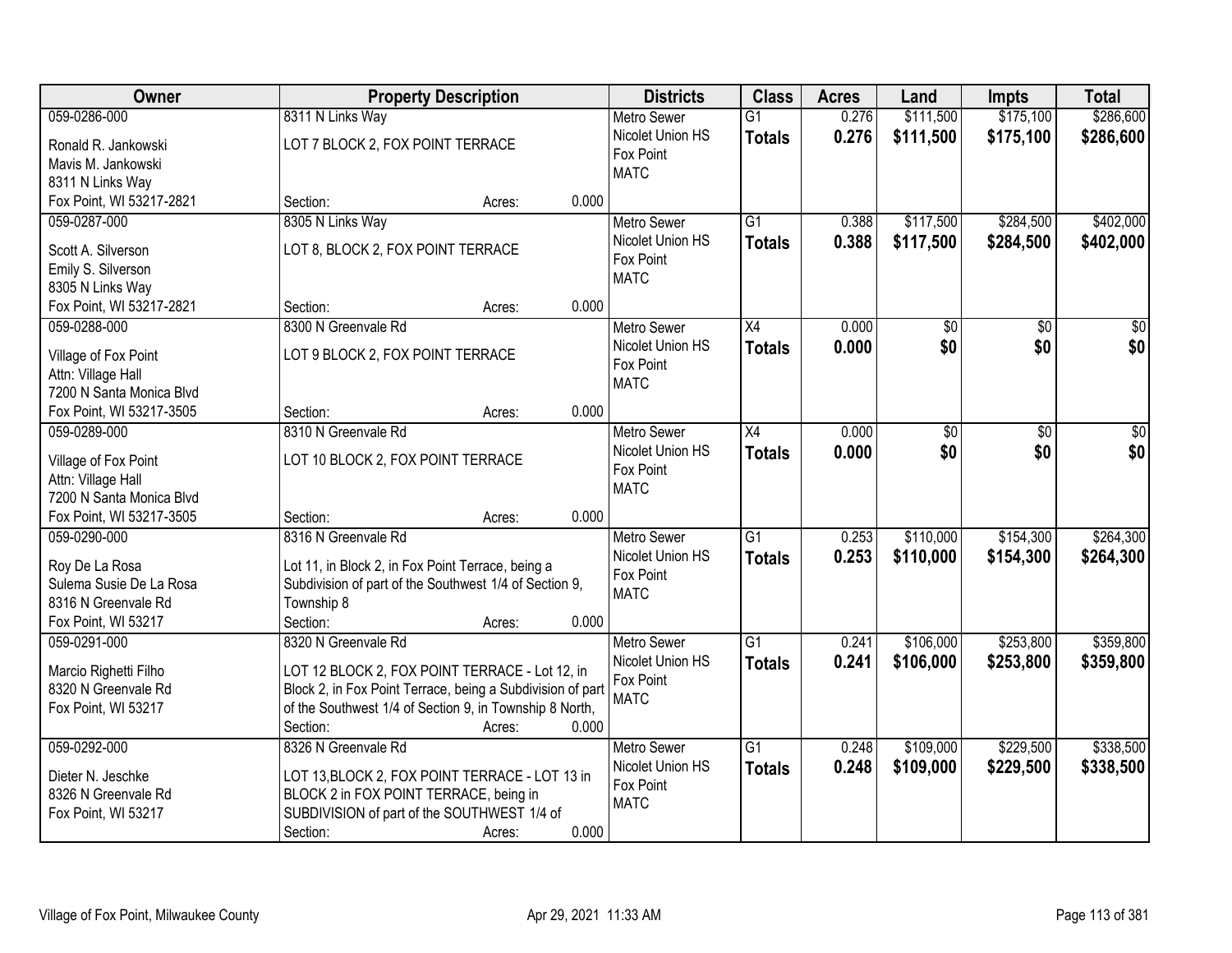| \$240,200<br>\$349,200<br>059-0293-000<br>8332 N Greenvale Rd<br>\$109,000<br><b>Metro Sewer</b><br>$\overline{G1}$<br>0.248<br>Nicolet Union HS<br>0.248<br>\$109,000<br>\$240,200<br><b>Totals</b><br>LOT 14, BLOCK 2, FOX POINT TERRACE<br>Franco Soma<br>Fox Point<br>Elizabeth K. Degnan<br><b>MATC</b><br>8332 N Greenvale Rd<br>Fox Point, WI 53217<br>0.248<br>Section:<br>Acres:<br>\$305,400<br>059-0294-000<br>8336 N Greenvale Rd<br>$\overline{G1}$<br>0.241<br>\$106,000<br><b>Metro Sewer</b><br>Nicolet Union HS<br>0.241<br>\$106,000<br>\$305,400<br><b>Totals</b><br>LOT 15, BLOCK 2, FOX POINT TERRACE<br>Scott B. McDonald<br>Fox Point<br>Lisa Castiglione<br><b>MATC</b><br>8336 N Greenvale Rd<br>0.000<br>Fox Point, WI 53217<br>Section:<br>Acres:<br>$\overline{G1}$<br>\$110,500<br>\$241,100<br>059-0295-000<br>8340 N Greenvale Rd<br>Metro Sewer<br>0.256<br>Nicolet Union HS<br>0.256<br>\$110,500<br>\$241,100<br><b>Totals</b><br>LOT 16, BLOCK 2, FOX POINT TERRACE<br>James C. Beach<br>Fox Point<br>Gabriele I. Beach<br><b>MATC</b><br>8340 N Greenvale Rd<br>Fox Point, WI 53217-2864<br>0.000<br>Section:<br>Acres:<br>\$113,500<br>\$210,200<br>8344 N Greenvale Rd<br>$\overline{G1}$<br>059-0296-000<br><b>Metro Sewer</b><br>0.314<br>Nicolet Union HS<br>0.314<br>\$113,500<br>\$210,200<br><b>Totals</b><br>LOT 17, BLOCK 2, FOX POINT TERRACE<br>Michael S. Bula<br>Fox Point<br>Anne Marie Bula<br><b>MATC</b><br>8344 N Greenvale Rd<br>Fox Point, WI 53217-2864<br>0.000<br>Section:<br>Acres:<br>$\overline{G1}$<br>\$289,500<br>8345 N Greenvale Rd<br>0.279<br>\$111,500<br>059-0297-000<br><b>Metro Sewer</b><br>0.279<br>\$111,500<br>\$289,500<br>Nicolet Union HS<br><b>Totals</b><br>Averi A. Niemuth<br>Lot 1, Block 3, in Fox Point Terrace, being a part of the<br>Fox Point<br>Southwest 1/4 of Section 9, Township 8 North, Range 22<br>Akira D. Niemuth<br><b>MATC</b><br>East, in the Village of Fox Point, Milwaukee County,<br>8345 N Greenvale Rd<br>Fox Point, WI 53217<br>0.000<br>Section:<br>Acres:<br>8341 N Greenvale Rd<br>\$199,500<br>059-0298-000<br>$\overline{G1}$<br>\$105,500<br><b>Metro Sewer</b><br>0.240<br>Nicolet Union HS<br>0.240<br>\$105,500<br>\$199,500<br><b>Totals</b><br>John Gregory Living Trust<br>Lot 2, Block 3, in Fox Point Terrace, being a Subdivision<br>Fox Point<br>of part of the Southwest 1/4 of Section 9,<br>8341 N Greenvale Rd<br><b>MATC</b><br>Township 8 North, Range 22 East, Village of Fox Point,<br>Fox Point, WI 53217<br>0.240<br>Section:<br>Acres:<br>$\overline{G1}$<br>\$137,500<br>059-0299-000<br>8335 N Greenvale Rd<br>\$108,000<br><b>Metro Sewer</b><br>0.245<br>Nicolet Union HS<br>0.245<br>\$137,500<br>\$108,000<br><b>Totals</b><br>LOT 3, BLOCK 3, FOX POINT TERRACE<br>Sue Grueninger<br>Fox Point<br>8335 N Greenvale Rd<br><b>MATC</b><br>Fox Point, WI 53217-2865 | <b>Owner</b> | <b>Property Description</b> | <b>Districts</b> | <b>Class</b> | <b>Acres</b> | Land | Impts | <b>Total</b> |
|--------------------------------------------------------------------------------------------------------------------------------------------------------------------------------------------------------------------------------------------------------------------------------------------------------------------------------------------------------------------------------------------------------------------------------------------------------------------------------------------------------------------------------------------------------------------------------------------------------------------------------------------------------------------------------------------------------------------------------------------------------------------------------------------------------------------------------------------------------------------------------------------------------------------------------------------------------------------------------------------------------------------------------------------------------------------------------------------------------------------------------------------------------------------------------------------------------------------------------------------------------------------------------------------------------------------------------------------------------------------------------------------------------------------------------------------------------------------------------------------------------------------------------------------------------------------------------------------------------------------------------------------------------------------------------------------------------------------------------------------------------------------------------------------------------------------------------------------------------------------------------------------------------------------------------------------------------------------------------------------------------------------------------------------------------------------------------------------------------------------------------------------------------------------------------------------------------------------------------------------------------------------------------------------------------------------------------------------------------------------------------------------------------------------------------------------------------------------------------------------------------------------------------------------------------------------------------------------------------------------------------------------------------------------------------------------------------------------------------------------------------------------------------------------------------------------------------------------------------------------------------------------------------------------|--------------|-----------------------------|------------------|--------------|--------------|------|-------|--------------|
|                                                                                                                                                                                                                                                                                                                                                                                                                                                                                                                                                                                                                                                                                                                                                                                                                                                                                                                                                                                                                                                                                                                                                                                                                                                                                                                                                                                                                                                                                                                                                                                                                                                                                                                                                                                                                                                                                                                                                                                                                                                                                                                                                                                                                                                                                                                                                                                                                                                                                                                                                                                                                                                                                                                                                                                                                                                                                                                    |              |                             |                  |              |              |      |       |              |
| \$411,400<br>\$323,700<br>\$323,700<br>\$401,000<br>\$305,000<br>\$305,000<br>\$245,500<br>\$245,500                                                                                                                                                                                                                                                                                                                                                                                                                                                                                                                                                                                                                                                                                                                                                                                                                                                                                                                                                                                                                                                                                                                                                                                                                                                                                                                                                                                                                                                                                                                                                                                                                                                                                                                                                                                                                                                                                                                                                                                                                                                                                                                                                                                                                                                                                                                                                                                                                                                                                                                                                                                                                                                                                                                                                                                                               |              |                             |                  |              |              |      |       | \$349,200    |
|                                                                                                                                                                                                                                                                                                                                                                                                                                                                                                                                                                                                                                                                                                                                                                                                                                                                                                                                                                                                                                                                                                                                                                                                                                                                                                                                                                                                                                                                                                                                                                                                                                                                                                                                                                                                                                                                                                                                                                                                                                                                                                                                                                                                                                                                                                                                                                                                                                                                                                                                                                                                                                                                                                                                                                                                                                                                                                                    |              |                             |                  |              |              |      |       |              |
|                                                                                                                                                                                                                                                                                                                                                                                                                                                                                                                                                                                                                                                                                                                                                                                                                                                                                                                                                                                                                                                                                                                                                                                                                                                                                                                                                                                                                                                                                                                                                                                                                                                                                                                                                                                                                                                                                                                                                                                                                                                                                                                                                                                                                                                                                                                                                                                                                                                                                                                                                                                                                                                                                                                                                                                                                                                                                                                    |              |                             |                  |              |              |      |       |              |
| \$411,400<br>\$351,600<br>\$351,600<br>\$401,000                                                                                                                                                                                                                                                                                                                                                                                                                                                                                                                                                                                                                                                                                                                                                                                                                                                                                                                                                                                                                                                                                                                                                                                                                                                                                                                                                                                                                                                                                                                                                                                                                                                                                                                                                                                                                                                                                                                                                                                                                                                                                                                                                                                                                                                                                                                                                                                                                                                                                                                                                                                                                                                                                                                                                                                                                                                                   |              |                             |                  |              |              |      |       |              |
|                                                                                                                                                                                                                                                                                                                                                                                                                                                                                                                                                                                                                                                                                                                                                                                                                                                                                                                                                                                                                                                                                                                                                                                                                                                                                                                                                                                                                                                                                                                                                                                                                                                                                                                                                                                                                                                                                                                                                                                                                                                                                                                                                                                                                                                                                                                                                                                                                                                                                                                                                                                                                                                                                                                                                                                                                                                                                                                    |              |                             |                  |              |              |      |       |              |
|                                                                                                                                                                                                                                                                                                                                                                                                                                                                                                                                                                                                                                                                                                                                                                                                                                                                                                                                                                                                                                                                                                                                                                                                                                                                                                                                                                                                                                                                                                                                                                                                                                                                                                                                                                                                                                                                                                                                                                                                                                                                                                                                                                                                                                                                                                                                                                                                                                                                                                                                                                                                                                                                                                                                                                                                                                                                                                                    |              |                             |                  |              |              |      |       |              |
|                                                                                                                                                                                                                                                                                                                                                                                                                                                                                                                                                                                                                                                                                                                                                                                                                                                                                                                                                                                                                                                                                                                                                                                                                                                                                                                                                                                                                                                                                                                                                                                                                                                                                                                                                                                                                                                                                                                                                                                                                                                                                                                                                                                                                                                                                                                                                                                                                                                                                                                                                                                                                                                                                                                                                                                                                                                                                                                    |              |                             |                  |              |              |      |       |              |
|                                                                                                                                                                                                                                                                                                                                                                                                                                                                                                                                                                                                                                                                                                                                                                                                                                                                                                                                                                                                                                                                                                                                                                                                                                                                                                                                                                                                                                                                                                                                                                                                                                                                                                                                                                                                                                                                                                                                                                                                                                                                                                                                                                                                                                                                                                                                                                                                                                                                                                                                                                                                                                                                                                                                                                                                                                                                                                                    |              |                             |                  |              |              |      |       |              |
|                                                                                                                                                                                                                                                                                                                                                                                                                                                                                                                                                                                                                                                                                                                                                                                                                                                                                                                                                                                                                                                                                                                                                                                                                                                                                                                                                                                                                                                                                                                                                                                                                                                                                                                                                                                                                                                                                                                                                                                                                                                                                                                                                                                                                                                                                                                                                                                                                                                                                                                                                                                                                                                                                                                                                                                                                                                                                                                    |              |                             |                  |              |              |      |       |              |
|                                                                                                                                                                                                                                                                                                                                                                                                                                                                                                                                                                                                                                                                                                                                                                                                                                                                                                                                                                                                                                                                                                                                                                                                                                                                                                                                                                                                                                                                                                                                                                                                                                                                                                                                                                                                                                                                                                                                                                                                                                                                                                                                                                                                                                                                                                                                                                                                                                                                                                                                                                                                                                                                                                                                                                                                                                                                                                                    |              |                             |                  |              |              |      |       |              |
|                                                                                                                                                                                                                                                                                                                                                                                                                                                                                                                                                                                                                                                                                                                                                                                                                                                                                                                                                                                                                                                                                                                                                                                                                                                                                                                                                                                                                                                                                                                                                                                                                                                                                                                                                                                                                                                                                                                                                                                                                                                                                                                                                                                                                                                                                                                                                                                                                                                                                                                                                                                                                                                                                                                                                                                                                                                                                                                    |              |                             |                  |              |              |      |       |              |
|                                                                                                                                                                                                                                                                                                                                                                                                                                                                                                                                                                                                                                                                                                                                                                                                                                                                                                                                                                                                                                                                                                                                                                                                                                                                                                                                                                                                                                                                                                                                                                                                                                                                                                                                                                                                                                                                                                                                                                                                                                                                                                                                                                                                                                                                                                                                                                                                                                                                                                                                                                                                                                                                                                                                                                                                                                                                                                                    |              |                             |                  |              |              |      |       |              |
|                                                                                                                                                                                                                                                                                                                                                                                                                                                                                                                                                                                                                                                                                                                                                                                                                                                                                                                                                                                                                                                                                                                                                                                                                                                                                                                                                                                                                                                                                                                                                                                                                                                                                                                                                                                                                                                                                                                                                                                                                                                                                                                                                                                                                                                                                                                                                                                                                                                                                                                                                                                                                                                                                                                                                                                                                                                                                                                    |              |                             |                  |              |              |      |       |              |
|                                                                                                                                                                                                                                                                                                                                                                                                                                                                                                                                                                                                                                                                                                                                                                                                                                                                                                                                                                                                                                                                                                                                                                                                                                                                                                                                                                                                                                                                                                                                                                                                                                                                                                                                                                                                                                                                                                                                                                                                                                                                                                                                                                                                                                                                                                                                                                                                                                                                                                                                                                                                                                                                                                                                                                                                                                                                                                                    |              |                             |                  |              |              |      |       |              |
|                                                                                                                                                                                                                                                                                                                                                                                                                                                                                                                                                                                                                                                                                                                                                                                                                                                                                                                                                                                                                                                                                                                                                                                                                                                                                                                                                                                                                                                                                                                                                                                                                                                                                                                                                                                                                                                                                                                                                                                                                                                                                                                                                                                                                                                                                                                                                                                                                                                                                                                                                                                                                                                                                                                                                                                                                                                                                                                    |              |                             |                  |              |              |      |       |              |
|                                                                                                                                                                                                                                                                                                                                                                                                                                                                                                                                                                                                                                                                                                                                                                                                                                                                                                                                                                                                                                                                                                                                                                                                                                                                                                                                                                                                                                                                                                                                                                                                                                                                                                                                                                                                                                                                                                                                                                                                                                                                                                                                                                                                                                                                                                                                                                                                                                                                                                                                                                                                                                                                                                                                                                                                                                                                                                                    |              |                             |                  |              |              |      |       |              |
|                                                                                                                                                                                                                                                                                                                                                                                                                                                                                                                                                                                                                                                                                                                                                                                                                                                                                                                                                                                                                                                                                                                                                                                                                                                                                                                                                                                                                                                                                                                                                                                                                                                                                                                                                                                                                                                                                                                                                                                                                                                                                                                                                                                                                                                                                                                                                                                                                                                                                                                                                                                                                                                                                                                                                                                                                                                                                                                    |              |                             |                  |              |              |      |       |              |
|                                                                                                                                                                                                                                                                                                                                                                                                                                                                                                                                                                                                                                                                                                                                                                                                                                                                                                                                                                                                                                                                                                                                                                                                                                                                                                                                                                                                                                                                                                                                                                                                                                                                                                                                                                                                                                                                                                                                                                                                                                                                                                                                                                                                                                                                                                                                                                                                                                                                                                                                                                                                                                                                                                                                                                                                                                                                                                                    |              |                             |                  |              |              |      |       |              |
|                                                                                                                                                                                                                                                                                                                                                                                                                                                                                                                                                                                                                                                                                                                                                                                                                                                                                                                                                                                                                                                                                                                                                                                                                                                                                                                                                                                                                                                                                                                                                                                                                                                                                                                                                                                                                                                                                                                                                                                                                                                                                                                                                                                                                                                                                                                                                                                                                                                                                                                                                                                                                                                                                                                                                                                                                                                                                                                    |              |                             |                  |              |              |      |       |              |
|                                                                                                                                                                                                                                                                                                                                                                                                                                                                                                                                                                                                                                                                                                                                                                                                                                                                                                                                                                                                                                                                                                                                                                                                                                                                                                                                                                                                                                                                                                                                                                                                                                                                                                                                                                                                                                                                                                                                                                                                                                                                                                                                                                                                                                                                                                                                                                                                                                                                                                                                                                                                                                                                                                                                                                                                                                                                                                                    |              |                             |                  |              |              |      |       |              |
|                                                                                                                                                                                                                                                                                                                                                                                                                                                                                                                                                                                                                                                                                                                                                                                                                                                                                                                                                                                                                                                                                                                                                                                                                                                                                                                                                                                                                                                                                                                                                                                                                                                                                                                                                                                                                                                                                                                                                                                                                                                                                                                                                                                                                                                                                                                                                                                                                                                                                                                                                                                                                                                                                                                                                                                                                                                                                                                    |              |                             |                  |              |              |      |       |              |
|                                                                                                                                                                                                                                                                                                                                                                                                                                                                                                                                                                                                                                                                                                                                                                                                                                                                                                                                                                                                                                                                                                                                                                                                                                                                                                                                                                                                                                                                                                                                                                                                                                                                                                                                                                                                                                                                                                                                                                                                                                                                                                                                                                                                                                                                                                                                                                                                                                                                                                                                                                                                                                                                                                                                                                                                                                                                                                                    |              |                             |                  |              |              |      |       |              |
|                                                                                                                                                                                                                                                                                                                                                                                                                                                                                                                                                                                                                                                                                                                                                                                                                                                                                                                                                                                                                                                                                                                                                                                                                                                                                                                                                                                                                                                                                                                                                                                                                                                                                                                                                                                                                                                                                                                                                                                                                                                                                                                                                                                                                                                                                                                                                                                                                                                                                                                                                                                                                                                                                                                                                                                                                                                                                                                    |              |                             |                  |              |              |      |       |              |
|                                                                                                                                                                                                                                                                                                                                                                                                                                                                                                                                                                                                                                                                                                                                                                                                                                                                                                                                                                                                                                                                                                                                                                                                                                                                                                                                                                                                                                                                                                                                                                                                                                                                                                                                                                                                                                                                                                                                                                                                                                                                                                                                                                                                                                                                                                                                                                                                                                                                                                                                                                                                                                                                                                                                                                                                                                                                                                                    |              |                             |                  |              |              |      |       |              |
|                                                                                                                                                                                                                                                                                                                                                                                                                                                                                                                                                                                                                                                                                                                                                                                                                                                                                                                                                                                                                                                                                                                                                                                                                                                                                                                                                                                                                                                                                                                                                                                                                                                                                                                                                                                                                                                                                                                                                                                                                                                                                                                                                                                                                                                                                                                                                                                                                                                                                                                                                                                                                                                                                                                                                                                                                                                                                                                    |              |                             |                  |              |              |      |       |              |
|                                                                                                                                                                                                                                                                                                                                                                                                                                                                                                                                                                                                                                                                                                                                                                                                                                                                                                                                                                                                                                                                                                                                                                                                                                                                                                                                                                                                                                                                                                                                                                                                                                                                                                                                                                                                                                                                                                                                                                                                                                                                                                                                                                                                                                                                                                                                                                                                                                                                                                                                                                                                                                                                                                                                                                                                                                                                                                                    |              |                             |                  |              |              |      |       |              |
|                                                                                                                                                                                                                                                                                                                                                                                                                                                                                                                                                                                                                                                                                                                                                                                                                                                                                                                                                                                                                                                                                                                                                                                                                                                                                                                                                                                                                                                                                                                                                                                                                                                                                                                                                                                                                                                                                                                                                                                                                                                                                                                                                                                                                                                                                                                                                                                                                                                                                                                                                                                                                                                                                                                                                                                                                                                                                                                    |              |                             |                  |              |              |      |       |              |
|                                                                                                                                                                                                                                                                                                                                                                                                                                                                                                                                                                                                                                                                                                                                                                                                                                                                                                                                                                                                                                                                                                                                                                                                                                                                                                                                                                                                                                                                                                                                                                                                                                                                                                                                                                                                                                                                                                                                                                                                                                                                                                                                                                                                                                                                                                                                                                                                                                                                                                                                                                                                                                                                                                                                                                                                                                                                                                                    |              |                             |                  |              |              |      |       |              |
|                                                                                                                                                                                                                                                                                                                                                                                                                                                                                                                                                                                                                                                                                                                                                                                                                                                                                                                                                                                                                                                                                                                                                                                                                                                                                                                                                                                                                                                                                                                                                                                                                                                                                                                                                                                                                                                                                                                                                                                                                                                                                                                                                                                                                                                                                                                                                                                                                                                                                                                                                                                                                                                                                                                                                                                                                                                                                                                    |              |                             |                  |              |              |      |       |              |
|                                                                                                                                                                                                                                                                                                                                                                                                                                                                                                                                                                                                                                                                                                                                                                                                                                                                                                                                                                                                                                                                                                                                                                                                                                                                                                                                                                                                                                                                                                                                                                                                                                                                                                                                                                                                                                                                                                                                                                                                                                                                                                                                                                                                                                                                                                                                                                                                                                                                                                                                                                                                                                                                                                                                                                                                                                                                                                                    |              |                             |                  |              |              |      |       |              |
|                                                                                                                                                                                                                                                                                                                                                                                                                                                                                                                                                                                                                                                                                                                                                                                                                                                                                                                                                                                                                                                                                                                                                                                                                                                                                                                                                                                                                                                                                                                                                                                                                                                                                                                                                                                                                                                                                                                                                                                                                                                                                                                                                                                                                                                                                                                                                                                                                                                                                                                                                                                                                                                                                                                                                                                                                                                                                                                    |              |                             |                  |              |              |      |       |              |
|                                                                                                                                                                                                                                                                                                                                                                                                                                                                                                                                                                                                                                                                                                                                                                                                                                                                                                                                                                                                                                                                                                                                                                                                                                                                                                                                                                                                                                                                                                                                                                                                                                                                                                                                                                                                                                                                                                                                                                                                                                                                                                                                                                                                                                                                                                                                                                                                                                                                                                                                                                                                                                                                                                                                                                                                                                                                                                                    |              |                             |                  |              |              |      |       |              |
|                                                                                                                                                                                                                                                                                                                                                                                                                                                                                                                                                                                                                                                                                                                                                                                                                                                                                                                                                                                                                                                                                                                                                                                                                                                                                                                                                                                                                                                                                                                                                                                                                                                                                                                                                                                                                                                                                                                                                                                                                                                                                                                                                                                                                                                                                                                                                                                                                                                                                                                                                                                                                                                                                                                                                                                                                                                                                                                    |              |                             |                  |              |              |      |       |              |
|                                                                                                                                                                                                                                                                                                                                                                                                                                                                                                                                                                                                                                                                                                                                                                                                                                                                                                                                                                                                                                                                                                                                                                                                                                                                                                                                                                                                                                                                                                                                                                                                                                                                                                                                                                                                                                                                                                                                                                                                                                                                                                                                                                                                                                                                                                                                                                                                                                                                                                                                                                                                                                                                                                                                                                                                                                                                                                                    |              |                             |                  |              |              |      |       |              |
|                                                                                                                                                                                                                                                                                                                                                                                                                                                                                                                                                                                                                                                                                                                                                                                                                                                                                                                                                                                                                                                                                                                                                                                                                                                                                                                                                                                                                                                                                                                                                                                                                                                                                                                                                                                                                                                                                                                                                                                                                                                                                                                                                                                                                                                                                                                                                                                                                                                                                                                                                                                                                                                                                                                                                                                                                                                                                                                    |              | 0.000<br>Section:<br>Acres: |                  |              |              |      |       |              |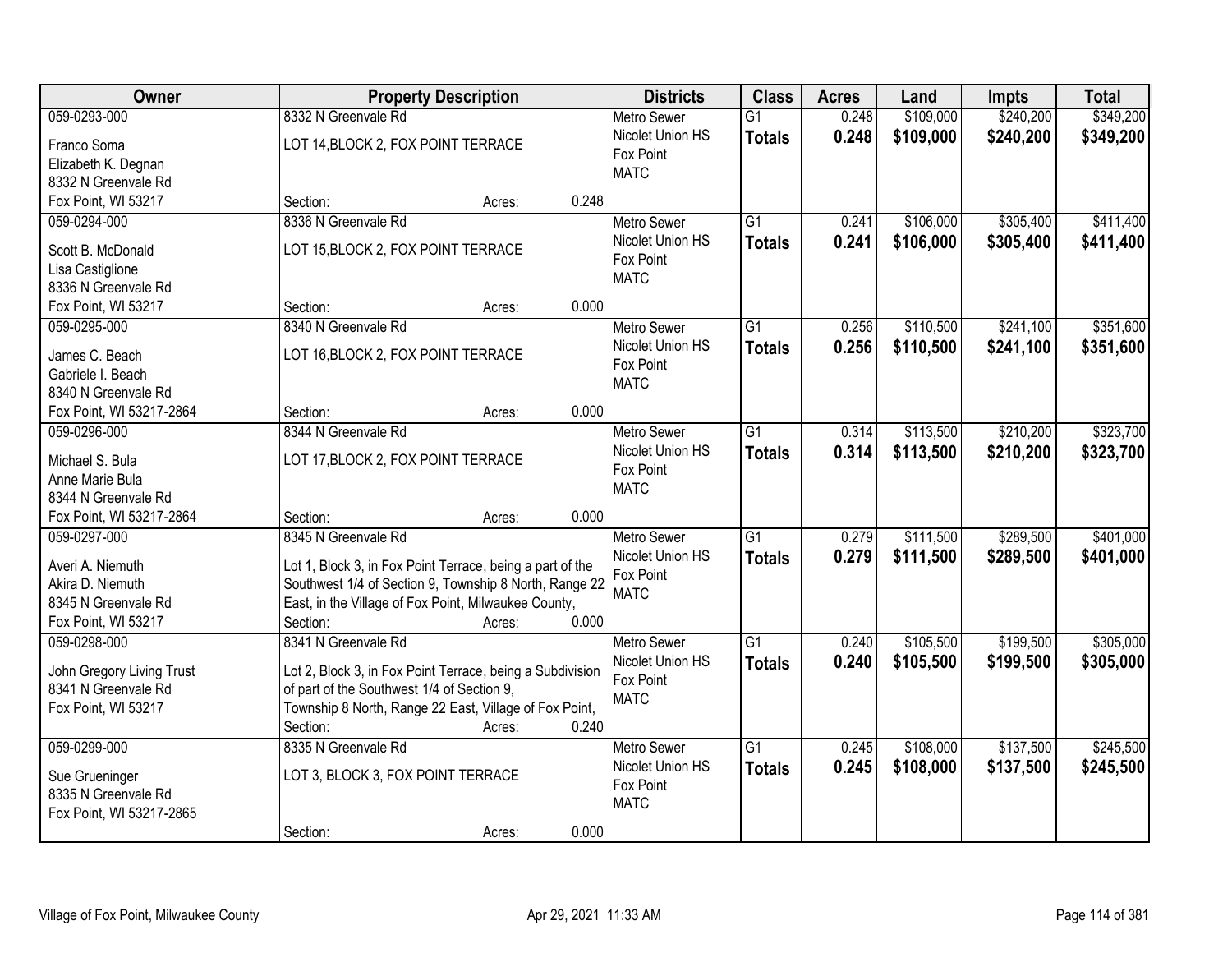| Owner                    | <b>Property Description</b>                                | <b>Districts</b>   | <b>Class</b>    | <b>Acres</b> | Land      | Impts     | <b>Total</b> |
|--------------------------|------------------------------------------------------------|--------------------|-----------------|--------------|-----------|-----------|--------------|
| 059-0300-000             | 8331 N Greenvale Rd                                        | <b>Metro Sewer</b> | $\overline{G1}$ | 0.248        | \$109,000 | \$211,900 | \$320,900    |
| Chad R. Burgess          | LOT 4, BLOCK 3, FOX POINT TERRACE                          | Nicolet Union HS   | <b>Totals</b>   | 0.248        | \$109,000 | \$211,900 | \$320,900    |
| Emily E. Dineen          |                                                            | Fox Point          |                 |              |           |           |              |
| 8331 N Greenvale Rd      |                                                            | <b>MATC</b>        |                 |              |           |           |              |
| Fox Point, WI 53217      | 0.000<br>Section:<br>Acres:                                |                    |                 |              |           |           |              |
| 059-0301-000             | 8325 N Greenvale Rd                                        | <b>Metro Sewer</b> | $\overline{G1}$ | 0.239        | \$105,500 | \$158,000 | \$263,500    |
|                          |                                                            | Nicolet Union HS   | <b>Totals</b>   | 0.239        | \$105,500 | \$158,000 | \$263,500    |
| John P. Van Uxem         | LOT 5, BLOCK 3, FOX POINT TERRACE                          | Fox Point          |                 |              |           |           |              |
| Myra M. Van Uxem         |                                                            | <b>MATC</b>        |                 |              |           |           |              |
| 8325 N Greenvale Rd      |                                                            |                    |                 |              |           |           |              |
| Fox Point, WI 53217-2865 | 0.239<br>Section:<br>Acres:                                |                    |                 |              |           |           |              |
| 059-0302-000             | 8321 N Greenvale Rd                                        | Metro Sewer        | G1              | 0.247        | \$108,500 | \$244,000 | \$352,500    |
| Robert J. Kotecki        | LOT 6, BLOCK 3, FOX POINT TERRACE SCHOOL                   | Nicolet Union HS   | <b>Totals</b>   | 0.247        | \$108,500 | \$244,000 | \$352,500    |
| Julie A. Kotecki         | DIST <sub>2</sub>                                          | Fox Point          |                 |              |           |           |              |
| 8321 N Greenvale Rd      |                                                            | <b>MATC</b>        |                 |              |           |           |              |
| Fox Point, WI 53217-2865 | 0.000<br>Section:<br>Acres:                                |                    |                 |              |           |           |              |
| 059-0303-000             | Greenvale Rd                                               | <b>Metro Sewer</b> | X4              | 0.244        | \$0       | \$0       | \$0          |
|                          |                                                            | Nicolet Union HS   | <b>Totals</b>   | 0.244        | \$0       | \$0       | \$0          |
| Village of Fox Point     | Lot Seven (7) in Block Three (3), in Fox Point Terrace,    | Fox Point          |                 |              |           |           |              |
| 7200 Santa Monica Blvd   | being a Subdivision of part of the Southwest 1/4 of Sectic | <b>MATC</b>        |                 |              |           |           |              |
| Fox Point, WI 53217      | 9, Township 8 North, Range 22 East, in the Village of Fox  |                    |                 |              |           |           |              |
|                          | Section:<br>0.000<br>Acres:                                |                    |                 |              |           |           |              |
| 059-0304-000             | 8307 N Greenvale Rd                                        | <b>Metro Sewer</b> | $\overline{G1}$ | 0.223        | \$98,000  | \$305,000 | \$403,000    |
| D Sumith Matugama        | LOT 8 AND N 1 FT. OF LOT 9, BLOCK 3, FOX POINT             | Nicolet Union HS   | <b>Totals</b>   | 0.223        | \$98,000  | \$305,000 | \$403,000    |
| Shirini Matugama         | <b>TERRACE</b>                                             | Fox Point          |                 |              |           |           |              |
| 8307 N Greenvale Rd      |                                                            | <b>MATC</b>        |                 |              |           |           |              |
| Fox Point, WI 53217-2865 | 0.223<br>Section:<br>Acres:                                |                    |                 |              |           |           |              |
| 059-0305-000             | 8303 N Greenvale Rd                                        | <b>Metro Sewer</b> | $\overline{G1}$ | 0.149        | \$65,500  | \$266,600 | \$332,100    |
|                          |                                                            | Nicolet Union HS   | <b>Totals</b>   | 0.149        | \$65,500  | \$266,600 | \$332,100    |
| Gino J. Carini           | LOT 9, EXC. N. 1 FT., BLOCK 3, FOX POINT TERRACE           | Fox Point          |                 |              |           |           |              |
| 8303 N Greenvale Rd      |                                                            | <b>MATC</b>        |                 |              |           |           |              |
| Fox Point, WI 53217-2865 |                                                            |                    |                 |              |           |           |              |
|                          | 0.000<br>Section:<br>Acres:                                |                    |                 |              |           |           |              |
| 059-0306-000             | 1021 E Spooner Rd                                          | <b>Metro Sewer</b> | $\overline{G1}$ | 0.247        | \$109,000 | \$218,500 | \$327,500    |
| William Danforth Engberg | LOT 1, BLOCK 4, FOX POINT TERRACE                          | Nicolet Union HS   | <b>Totals</b>   | 0.247        | \$109,000 | \$218,500 | \$327,500    |
| Ava Antoinette Engberg   |                                                            | Fox Point          |                 |              |           |           |              |
| 1021 E Spooner Rd        |                                                            | <b>MATC</b>        |                 |              |           |           |              |
| Fox Point, WI 53217      | 0.000<br>Section:<br>Acres:                                |                    |                 |              |           |           |              |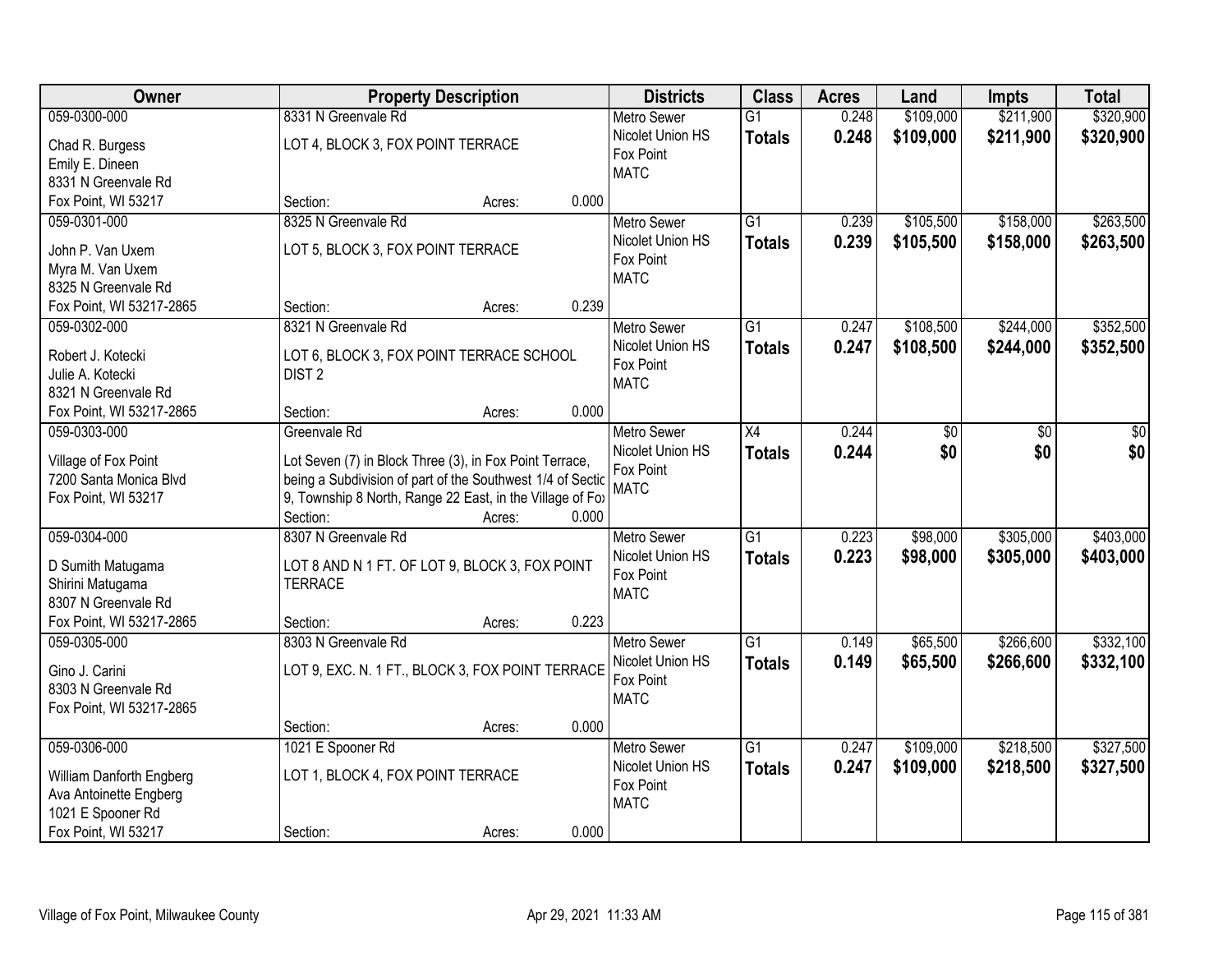| <b>Owner</b>                    | <b>Property Description</b>                                                        | <b>Districts</b>         | <b>Class</b>    | <b>Acres</b> | Land      | <b>Impts</b>    | <b>Total</b>    |
|---------------------------------|------------------------------------------------------------------------------------|--------------------------|-----------------|--------------|-----------|-----------------|-----------------|
| 059-0307-000                    | 8301 N Lake Dr                                                                     | <b>Metro Sewer</b>       | $\overline{G1}$ | 0.244        | \$107,500 | \$252,500       | \$360,000       |
| Aleksandr Perlin                | LOT 2, BLOCK 4, FOX POINT TERRACE EXC ELY 12                                       | Nicolet Union HS         | <b>Totals</b>   | 0.244        | \$107,500 | \$252,500       | \$360,000       |
| Alice Baqdasarian               | FT FOR ST                                                                          | Fox Point                |                 |              |           |                 |                 |
| 8301 N Lake Dr                  |                                                                                    | <b>MATC</b>              |                 |              |           |                 |                 |
| Fox Point, WI 53217-2816        | 0.000<br>Section:<br>Acres:                                                        |                          |                 |              |           |                 |                 |
| 059-0308-000                    | 1011 E Spooner Rd                                                                  | <b>Metro Sewer</b>       | $\overline{G1}$ | 0.326        | \$114,000 | \$221,500       | \$335,500       |
|                                 |                                                                                    | Nicolet Union HS         | <b>Totals</b>   | 0.326        | \$114,000 | \$221,500       | \$335,500       |
|                                 | Frederic M & Jodiene D Koblenzer Trust LOT 3 & ALL EXC W 27FT. OF LOT 4 BLK. 4 FOX | Fox Point                |                 |              |           |                 |                 |
| PO Box 370856                   | POINT TERRACE                                                                      | <b>MATC</b>              |                 |              |           |                 |                 |
| Key Largo, FL 33037             | 0.000<br>Section:                                                                  |                          |                 |              |           |                 |                 |
| 059-0309-000                    | Acres:<br>8300 N Links Way                                                         | <b>Metro Sewer</b>       | $\overline{G1}$ | 0.219        | \$96,000  | \$202,000       | \$298,000       |
|                                 |                                                                                    | Nicolet Union HS         |                 |              |           |                 |                 |
| Paul T. Keyser                  | LOT 5 BLK. 4 & W 27 FT. OF LOT 4 BLK 4 FOX POINT                                   | Fox Point                | <b>Totals</b>   | 0.219        | \$96,000  | \$202,000       | \$298,000       |
| Susan S. Keyser                 | TERRACE & 0.0662 AC. DESC. IN REEL 596 IMAGES                                      | <b>MATC</b>              |                 |              |           |                 |                 |
| 8300 N Links Way                | 821 & 822                                                                          |                          |                 |              |           |                 |                 |
| Fox Point, WI 53217-2820        | Section:<br>0.000<br>Acres:                                                        |                          |                 |              |           |                 |                 |
| 059-0310-000                    | 921 E Spooner Rd                                                                   | <b>Metro Sewer</b>       | G1              | 0.544        | \$125,500 | \$236,700       | \$362,200       |
| FoxHaus Design Group, LLC       | Lot 6 in Block 4 in Fox Point Terrace, being a Subdivisior                         | Nicolet Union HS         | <b>Totals</b>   | 0.544        | \$125,500 | \$236,700       | \$362,200       |
| 921 E Spooner St                | of part of the Southwest 1/4 of Section 9, in Township 8                           | Fox Point                |                 |              |           |                 |                 |
| Fox Point, WI 53217             | North, Range 22 East, in the Village of Fox Point,                                 | <b>MATC</b>              |                 |              |           |                 |                 |
|                                 | 0.544<br>Section: 9<br>Acres:                                                      |                          |                 |              |           |                 |                 |
| 059-0311-000                    | 917 E Spooner Rd                                                                   | <b>Metro Sewer</b>       | $\overline{G1}$ | 0.532        | \$125,000 | \$432,600       | \$557,600       |
|                                 |                                                                                    | Nicolet Union HS         | <b>Totals</b>   | 0.532        | \$125,000 | \$432,600       | \$557,600       |
| Forest Outwater Revocable Trust | Lot Seven (7), in Block Four (4), in Fox Point Terrace,                            | Fox Point                |                 |              |           |                 |                 |
| 2842 Dove St                    | being a Subdivision of part of the Southwest 1/4 of Sectic                         | <b>MATC</b>              |                 |              |           |                 |                 |
| San Diego, CA 92103             | 9, Township 8 North, Range 22 East, in the Village of Fox                          |                          |                 |              |           |                 |                 |
|                                 | Section:<br>0.000<br>Acres:                                                        |                          |                 |              |           |                 |                 |
| 059-0312-000                    | 8220 N Links Way                                                                   | <b>Metro Sewer</b>       | $\overline{G1}$ | 0.347        | \$115,000 | \$291,000       | \$406,000       |
| Mark Gynn Revocable Trust Dated | Lot 8, Block 4 and the East 9.1 feet of Lot 9, in Block 4, in                      | Nicolet Union HS         | <b>Totals</b>   | 0.347        | \$115,000 | \$291,000       | \$406,000       |
| February 15, 2017               | Fox Point Terrace, being a subdivision of a part of the                            | Fox Point<br><b>MATC</b> |                 |              |           |                 |                 |
| 8220 N Links Way                | Southwest 1/4 of Section 9, in Township 8 North, Range                             |                          |                 |              |           |                 |                 |
| Fox Point, WI 53217             | 0.347<br>Section:<br>Acres:                                                        |                          |                 |              |           |                 |                 |
| 059-0313-000                    | 7200 N Santa Monica Blvd                                                           | <b>Metro Sewer</b>       | $\overline{X4}$ | 0.000        | \$0       | $\overline{30}$ | $\overline{50}$ |
| Village of Fox Point            | LOT 9, BLOCK 4, FOX POINT TERRACE EXC. E. 9.1                                      | Nicolet Union HS         | <b>Totals</b>   | 0.000        | \$0       | \$0             | \$0             |
| Attn: Village Hall              | FT AND EXC. W. 5.9 FT.                                                             | Fox Point                |                 |              |           |                 |                 |
| 7200 N Santa Monica Blvd        |                                                                                    | <b>MATC</b>              |                 |              |           |                 |                 |
| Fox Point, WI 53217-3505        | 0.000<br>Section:<br>Acres:                                                        |                          |                 |              |           |                 |                 |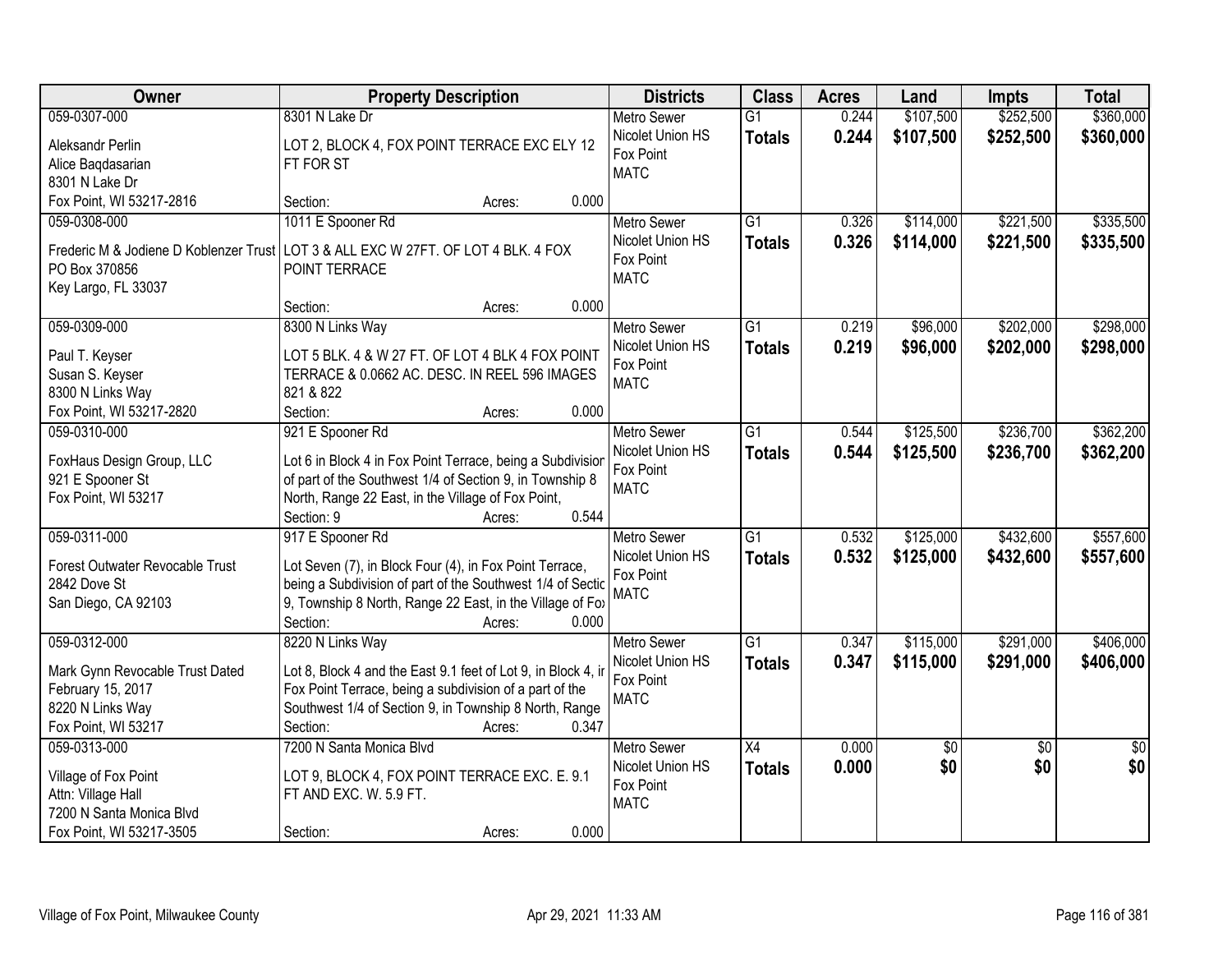| Owner                                        |                                                | <b>Property Description</b> |       | <b>Districts</b>                       | <b>Class</b>    | <b>Acres</b> | Land      | <b>Impts</b> | <b>Total</b> |
|----------------------------------------------|------------------------------------------------|-----------------------------|-------|----------------------------------------|-----------------|--------------|-----------|--------------|--------------|
| 059-0314-000                                 | 8221 N Links Way                               |                             |       | <b>Metro Sewer</b>                     | $\overline{G1}$ | 0.295        | \$112,500 | \$384,500    | \$497,000    |
| Michael R. Burton                            | LOT 10, BLOCK 4, FOX POINT TERRACE AND WEST    |                             |       | Nicolet Union HS                       | <b>Totals</b>   | 0.295        | \$112,500 | \$384,500    | \$497,000    |
| Carolyn M. Burton                            | 5.9 FT. OF LOT 9, BLOCK 4.                     |                             |       | Fox Point                              |                 |              |           |              |              |
| 8221 N Links Way                             |                                                |                             |       | <b>MATC</b>                            |                 |              |           |              |              |
| Fox Point, WI 53217-2819                     | Section:                                       | Acres:                      | 0.000 |                                        |                 |              |           |              |              |
| 059-0315-000                                 | 881 E Spooner Rd                               |                             |       | <b>Metro Sewer</b>                     | $\overline{G1}$ | 0.348        | \$115,000 | \$313,500    | \$428,500    |
| Christopher S. Mehring                       | LOT 11, BLOCK 4, IN FOX POINT TERRACE, BEING A |                             |       | Nicolet Union HS                       | <b>Totals</b>   | 0.348        | \$115,000 | \$313,500    | \$428,500    |
| Angela E. Mehring                            | SUBDIVISION OF A PART OF THE SOUTHWEST 1/4     |                             |       | Fox Point                              |                 |              |           |              |              |
| 881 E Spooner Rd                             | OF SECTION 9, TOWNSHIP 8 NORTH, RANGE 22       |                             |       | <b>MATC</b>                            |                 |              |           |              |              |
| Fox Point, WI 53217                          | Section:                                       | Acres:                      | 0.000 |                                        |                 |              |           |              |              |
| 059-0316-000                                 | 855 E Spooner Rd                               |                             |       | Metro Sewer                            | G1              | 0.348        | \$115,000 | \$263,600    | \$378,600    |
|                                              |                                                |                             |       | Nicolet Union HS                       | <b>Totals</b>   | 0.348        | \$115,000 | \$263,600    | \$378,600    |
| David H. Snow                                | LOT 12, BLOCK 4, FOX POINT TERRACE             |                             |       | Fox Point                              |                 |              |           |              |              |
| 855 E Spooner Rd<br>Fox Point, WI 53217-2829 |                                                |                             |       | <b>MATC</b>                            |                 |              |           |              |              |
|                                              | Section:                                       | Acres:                      | 0.000 |                                        |                 |              |           |              |              |
| 059-0317-000                                 | 805 E Dean Rd                                  |                             |       | <b>Metro Sewer</b>                     | $\overline{G1}$ | 0.403        | \$118,000 | \$258,300    | \$376,300    |
|                                              |                                                |                             |       | Nicolet Union HS                       | <b>Totals</b>   | 0.403        | \$118,000 | \$258,300    | \$376,300    |
| Kristen H. Bachman                           | LOT 1, BLK. 1, ZINGEN & BRAUNS SHOREHAM        |                             |       | Fox Point                              |                 |              |           |              |              |
| 805 E Dean Rd                                |                                                |                             |       | <b>MATC</b>                            |                 |              |           |              |              |
| Fox Point, WI 53217                          |                                                |                             |       |                                        |                 |              |           |              |              |
| 059-0318-000                                 | Section:<br>8334 N Poplar Dr                   | Acres:                      | 0.000 |                                        | $\overline{G1}$ | 0.383        |           | \$86,500     | \$203,500    |
|                                              |                                                |                             |       | <b>Metro Sewer</b><br>Nicolet Union HS |                 |              | \$117,000 |              |              |
| John R. Mayer                                | LOT 2 BLK. 1 ZINGEN & BRAUNS SHOREHAM          |                             |       | Fox Point                              | <b>Totals</b>   | 0.383        | \$117,000 | \$86,500     | \$203,500    |
| 8334 N Poplar Dr                             |                                                |                             |       | <b>MATC</b>                            |                 |              |           |              |              |
| Fox Point, WI 53217-2826                     |                                                |                             |       |                                        |                 |              |           |              |              |
|                                              | Section:                                       | Acres:                      | 0.000 |                                        |                 |              |           |              |              |
| 059-0319-000                                 | 8330 N Poplar Dr                               |                             |       | <b>Metro Sewer</b>                     | $\overline{G1}$ | 0.383        | \$117,000 | \$314,000    | \$431,000    |
| Adam J. Tutaj                                | LOT 3, BLK. 1 ZINGEN & BRAUNS SHOREHAM         |                             |       | Nicolet Union HS                       | <b>Totals</b>   | 0.383        | \$117,000 | \$314,000    | \$431,000    |
| Rebecca K. Blemberg                          |                                                |                             |       | Fox Point<br><b>MATC</b>               |                 |              |           |              |              |
| 8330 N Poplar Dr                             |                                                |                             |       |                                        |                 |              |           |              |              |
| Fox Point, WI 53217                          | Section:                                       | Acres:                      | 0.000 |                                        |                 |              |           |              |              |
| 059-0320-000                                 | 8326 N Poplar Dr                               |                             |       | <b>Metro Sewer</b>                     | $\overline{G1}$ | 0.383        | \$117,000 | \$185,200    | \$302,200    |
| Paul Andrew Morawski                         | LOT 4 BLK 1 ZINGEN & BRAUNS SHOREHAM           |                             |       | Nicolet Union HS                       | <b>Totals</b>   | 0.383        | \$117,000 | \$185,200    | \$302,200    |
| Abbegail M. Sivwright Morawski               |                                                |                             |       | Fox Point                              |                 |              |           |              |              |
| 8326 N Poplar Dr                             |                                                |                             |       | <b>MATC</b>                            |                 |              |           |              |              |
| Fox Point, WI 53217                          | Section:                                       | Acres:                      | 0.000 |                                        |                 |              |           |              |              |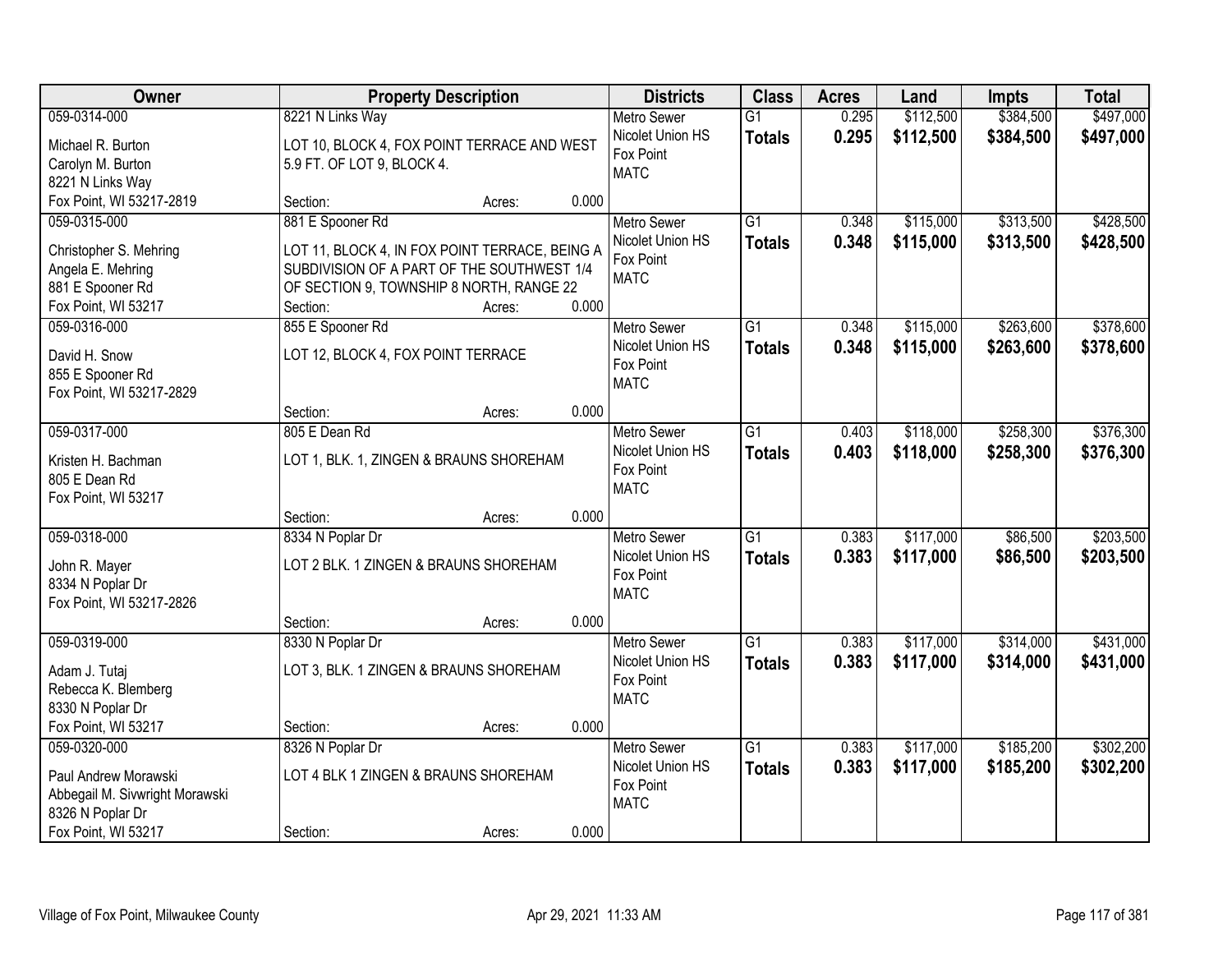| Owner                    |                        | <b>Property Description</b>                            |       | <b>Districts</b>              | <b>Class</b>    | <b>Acres</b> | Land      | <b>Impts</b> | <b>Total</b> |
|--------------------------|------------------------|--------------------------------------------------------|-------|-------------------------------|-----------------|--------------|-----------|--------------|--------------|
| 059-0321-000             | 8320 N Poplar Dr       |                                                        |       | <b>Metro Sewer</b>            | $\overline{G1}$ | 0.383        | \$117,000 | \$118,300    | \$235,300    |
| Peter F. Reynolds        |                        | LOT 5 BLK 1 ZINGEN & BRAUNS SHOREHAM                   |       | Nicolet Union HS              | <b>Totals</b>   | 0.383        | \$117,000 | \$118,300    | \$235,300    |
| 8320 N Poplar Dr         |                        |                                                        |       | Fox Point                     |                 |              |           |              |              |
| Fox Point, WI 53207      |                        |                                                        |       | <b>MATC</b>                   |                 |              |           |              |              |
|                          | Section:               | Acres:                                                 | 0.000 |                               |                 |              |           |              |              |
| 059-0322-000             | 8310 N Poplar Dr       |                                                        |       | Metro Sewer                   | $\overline{G1}$ | 0.383        | \$117,000 | \$224,000    | \$341,000    |
| Jason Wetzel             |                        | Lot Six (6) in Block One (1) in ZINGEN AND BRAUN'S     |       | Nicolet Union HS              | <b>Totals</b>   | 0.383        | \$117,000 | \$224,000    | \$341,000    |
| Rachel Wetzel            |                        | SHOREHAM, in the South West One-quarter (1/4) of       |       | Fox Point                     |                 |              |           |              |              |
| 8310 N Poplar Dr         |                        | Section Nine (9) in Township Eight (8) North, Range    |       | <b>MATC</b>                   |                 |              |           |              |              |
| Fox Point, WI 53217      | Section:               | Acres:                                                 | 0.000 |                               |                 |              |           |              |              |
| 059-0323-000             | 800 E Spooner Rd       |                                                        |       | Metro Sewer                   | $\overline{G1}$ | 0.383        | \$117,000 | \$160,000    | \$277,000    |
|                          |                        |                                                        |       | Nicolet Union HS              | <b>Totals</b>   | 0.383        | \$117,000 | \$160,000    | \$277,000    |
| Norma L. Gonzalez        |                        | LOT 7 BLK. 1, ZINGEN & BRAUNS SHOREHAM                 |       | Fox Point                     |                 |              |           |              |              |
| Hancer E. Gonzalez Gomez |                        |                                                        |       | <b>MATC</b>                   |                 |              |           |              |              |
| 800 E Spooner Rd         |                        |                                                        |       |                               |                 |              |           |              |              |
| Fox Point, WI 53217      | Section:               | Acres:                                                 | 0.000 |                               |                 |              |           |              |              |
| 059-0324-000             | 8345 N Poplar Dr       |                                                        |       | <b>Metro Sewer</b>            | $\overline{G1}$ | 0.351        | \$115,500 | \$48,600     | \$164,100    |
| Brek L. Renzelman        |                        | LOT 1 BLK 2, EXC. S. 9 FT., ZINGEN & BRAUNS            |       | Nicolet Union HS              | <b>Totals</b>   | 0.351        | \$115,500 | \$48,600     | \$164,100    |
| Wendy L. Gannett         | <b>SHOREHAM</b>        |                                                        |       | Fox Point<br><b>MATC</b>      |                 |              |           |              |              |
| 8345 N Poplar Dr         |                        |                                                        |       |                               |                 |              |           |              |              |
| Fox Point, WI 53217-2827 | Section:               | Acres:                                                 | 0.000 |                               |                 |              |           |              |              |
| 059-0325-000             | 8337 N Poplar Dr       |                                                        |       | <b>Metro Sewer</b>            | $\overline{G1}$ | 0.420        | \$119,000 | \$142,500    | \$261,500    |
| James L. Shearer         |                        | LOT 2 AND S. 9 FT OF LOT 1 BLK. 2 ZINGER &             |       | Nicolet Union HS              | <b>Totals</b>   | 0.420        | \$119,000 | \$142,500    | \$261,500    |
| Cindy M. Shearer         | <b>BRAUNS SHOREHAM</b> |                                                        |       | Fox Point                     |                 |              |           |              |              |
| 8337 N Poplar Dr         |                        |                                                        |       | <b>MATC</b>                   |                 |              |           |              |              |
| Fox Point, WI 53217      | Section:               | Acres:                                                 | 0.000 |                               |                 |              |           |              |              |
| 059-0326-000             | 8331 N Poplar Dr       |                                                        |       | Metro Sewer                   | $\overline{G1}$ | 0.385        | \$117,000 | \$117,800    | \$234,800    |
|                          |                        |                                                        |       | Nicolet Union HS              | <b>Totals</b>   | 0.385        | \$117,000 | \$117,800    | \$234,800    |
| Justin Kurtz             |                        | LOT 3 BLK 2 ZINGEN & BRAUNS SHOREHAM                   |       | Fox Point                     |                 |              |           |              |              |
| Karice Sweere            |                        |                                                        |       | <b>MATC</b>                   |                 |              |           |              |              |
| 8331 N Poplar Dr         |                        |                                                        |       |                               |                 |              |           |              |              |
| Fox Point, WI 53217      | Section:               | Acres:                                                 | 0.000 |                               |                 |              |           |              |              |
| 059-0327-000             | 8325 N Poplar Dr       |                                                        |       | <b>Metro Sewer</b>            | $\overline{G1}$ | 0.385        | \$117,000 | \$164,900    | \$281,900    |
| Jan C. Moore             |                        | LOT 4 BLK 2 ZINGEN & BRAUNS SHOREHAM - Lot 4,          |       | Nicolet Union HS<br>Fox Point | <b>Totals</b>   | 0.385        | \$117,000 | \$164,900    | \$281,900    |
| 8325 N Poplar Dr         |                        | in Block 2, in Zingen and Braun's Shoreham, in the     |       | <b>MATC</b>                   |                 |              |           |              |              |
| Fox Point, WI 53217      |                        | Southwest 1/4 of Section 9, in Township 8 North, Range |       |                               |                 |              |           |              |              |
|                          | Section:               | Acres:                                                 | 0.000 |                               |                 |              |           |              |              |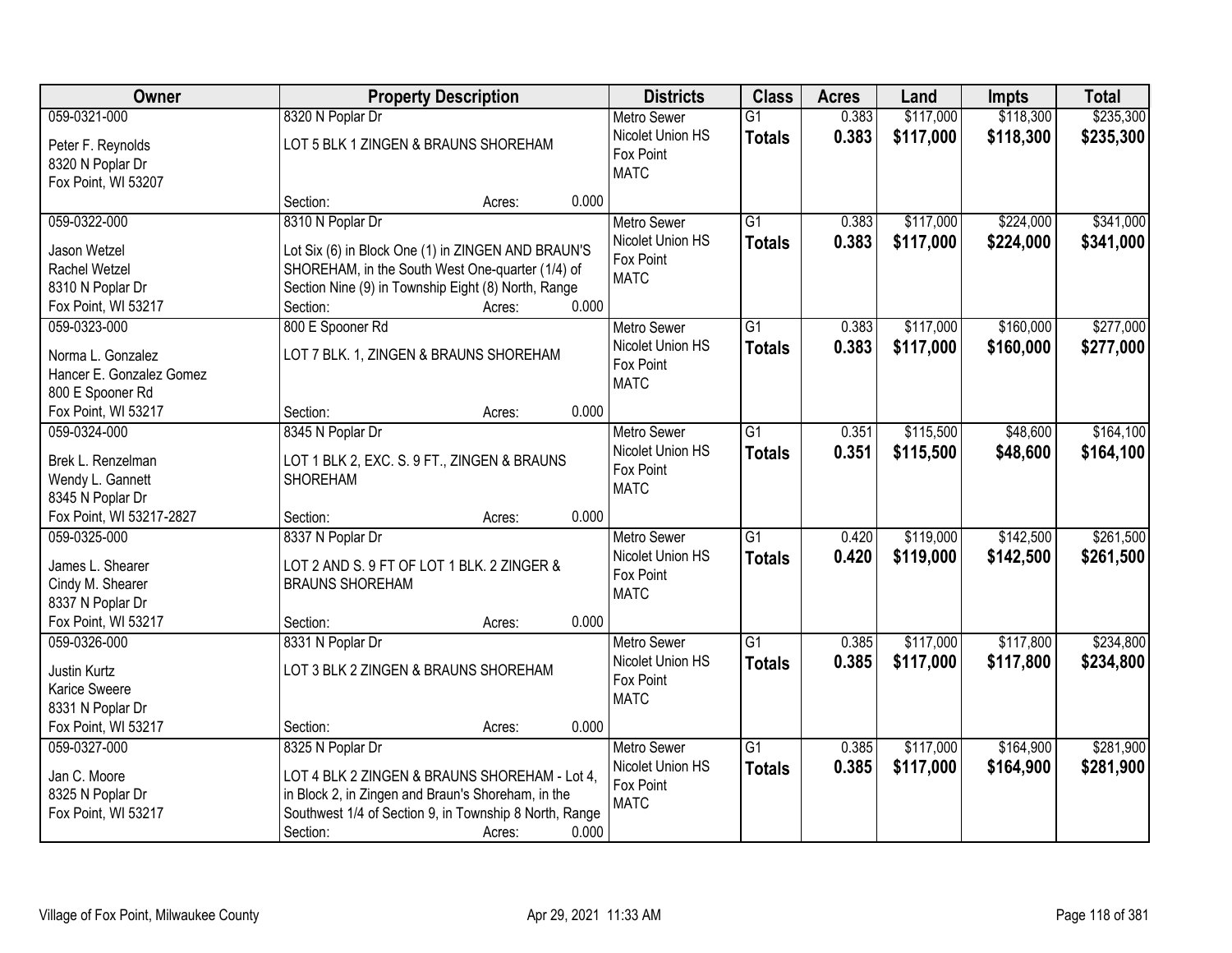| <b>Owner</b>                   | <b>Property Description</b>                                    | <b>Districts</b>                       | <b>Class</b>    | <b>Acres</b> | Land      | <b>Impts</b> | <b>Total</b> |
|--------------------------------|----------------------------------------------------------------|----------------------------------------|-----------------|--------------|-----------|--------------|--------------|
| 059-0328-000                   | 8317 N Poplar Dr                                               | <b>Metro Sewer</b>                     | $\overline{G1}$ | 0.387        | \$117,500 | \$122,000    | \$239,500    |
| Margaret W Gannon Living Trust | Lot 5, in Block 2, in Zingen & Braun?s Shoreham, in the        | Nicolet Union HS                       | <b>Totals</b>   | 0.387        | \$117,500 | \$122,000    | \$239,500    |
| 8317 N Poplar Dr               | Southwest 1/4 of Section 9, in Township 8 North, Range         | Fox Point                              |                 |              |           |              |              |
| Fox Point, WI 53217            | 22                                                             | <b>MATC</b>                            |                 |              |           |              |              |
|                                | 0.387<br>Section:<br>Acres:                                    |                                        |                 |              |           |              |              |
| 059-0329-000                   | 8315 N Poplar Dr                                               | <b>Metro Sewer</b>                     | G1              | 0.388        | \$117,500 | \$121,500    | \$239,000    |
| Maria A. Mueller               | LOT 6 BLK 2 ZINGEN & BRAUNS SHOREHAM                           | Nicolet Union HS                       | <b>Totals</b>   | 0.388        | \$117,500 | \$121,500    | \$239,000    |
| 8315 N Poplar Dr               |                                                                | Fox Point                              |                 |              |           |              |              |
| Fox Point, WI 53217-2827       |                                                                | <b>MATC</b>                            |                 |              |           |              |              |
|                                | 0.000<br>Section:<br>Acres:                                    |                                        |                 |              |           |              |              |
| 059-0330-000                   | 8305 N Poplar Dr                                               | Metro Sewer                            | G1              | 0.400        | \$118,000 | \$218,500    | \$336,500    |
|                                |                                                                | Nicolet Union HS                       | <b>Totals</b>   | 0.400        | \$118,000 | \$218,500    | \$336,500    |
| Christopher H. Kalt            | Lot 7, in Block 2, in Zingen & Braun s Shoreham, in the        | Fox Point                              |                 |              |           |              |              |
| Joy N. Kalt                    | Southwest One-Quarter of Section 9, in Township 8 Nortl        | <b>MATC</b>                            |                 |              |           |              |              |
| 8305 N Poplar Dr               | Range 22 East, in the Village of Fox Point, Milwaukee<br>0.400 |                                        |                 |              |           |              |              |
| Fox Point, WI 53217            | Section:<br>Acres:                                             |                                        |                 |              |           |              |              |
| 059-0331-000                   | 8229 N Poplar Dr                                               | <b>Metro Sewer</b><br>Nicolet Union HS | G1              | 0.389        | \$117,500 | \$195,000    | \$312,500    |
| Mary T. Choice                 | LOT 8 BLK 2 ZINGEN & BRAUNS SHOREHAM                           | Fox Point                              | <b>Totals</b>   | 0.389        | \$117,500 | \$195,000    | \$312,500    |
| 8229 N Poplar Dr               |                                                                | <b>MATC</b>                            |                 |              |           |              |              |
| Fox Point, WI 53217-2825       |                                                                |                                        |                 |              |           |              |              |
|                                | 0.000<br>Section:<br>Acres:                                    |                                        |                 |              |           |              |              |
| 059-0332-000                   | 8225 N Poplar Dr                                               | <b>Metro Sewer</b>                     | $\overline{G1}$ | 0.389        | \$117,500 | \$178,500    | \$296,000    |
| Mary E. Amunson                | LOT 9 BLK 2 ZINGEN & BRAUNS SHOREHAM                           | Nicolet Union HS                       | <b>Totals</b>   | 0.389        | \$117,500 | \$178,500    | \$296,000    |
| 8225 N Poplar Dr               |                                                                | Fox Point                              |                 |              |           |              |              |
| Fox Point, WI 53217-2825       |                                                                | <b>MATC</b>                            |                 |              |           |              |              |
|                                | 0.389<br>Section:<br>Acres:                                    |                                        |                 |              |           |              |              |
| 059-0333-000                   | 8217 N Poplar Dr                                               | Metro Sewer                            | $\overline{G1}$ | 0.391        | \$117,500 | \$134,000    | \$251,500    |
| <b>Daniel Placek</b>           | Lot Ten (10) in Block Two (2) in ZINGEN & BRAUN?S              | Nicolet Union HS                       | <b>Totals</b>   | 0.391        | \$117,500 | \$134,000    | \$251,500    |
| <b>Aubrey Bartz</b>            | SHOREHAM SUBDIVISION, in the South West                        | Fox Point                              |                 |              |           |              |              |
| 8217 N Poplar Dr               | One-quarter (1/4) of Section Nine (9), in Township Eight       | <b>MATC</b>                            |                 |              |           |              |              |
| Fox Point, WI 53217            | 0.000<br>Section:<br>Acres:                                    |                                        |                 |              |           |              |              |
| 059-0334-000                   | 8211 N Poplar Dr                                               | <b>Metro Sewer</b>                     | $\overline{G1}$ | 0.391        | \$117,500 | \$204,600    | \$322,100    |
|                                |                                                                | Nicolet Union HS                       | <b>Totals</b>   | 0.391        | \$117,500 | \$204,600    | \$322,100    |
| Stephen M. Baldwin             | LOT 11 BLK. 2 ZINGEN & BRAUNS SHOREHAM                         | Fox Point                              |                 |              |           |              |              |
| Nancy A. Nygaard               |                                                                | <b>MATC</b>                            |                 |              |           |              |              |
| 8211 N Poplar Dr               |                                                                |                                        |                 |              |           |              |              |
| Fox Point, WI 53217-2825       | 0.000<br>Section:<br>Acres:                                    |                                        |                 |              |           |              |              |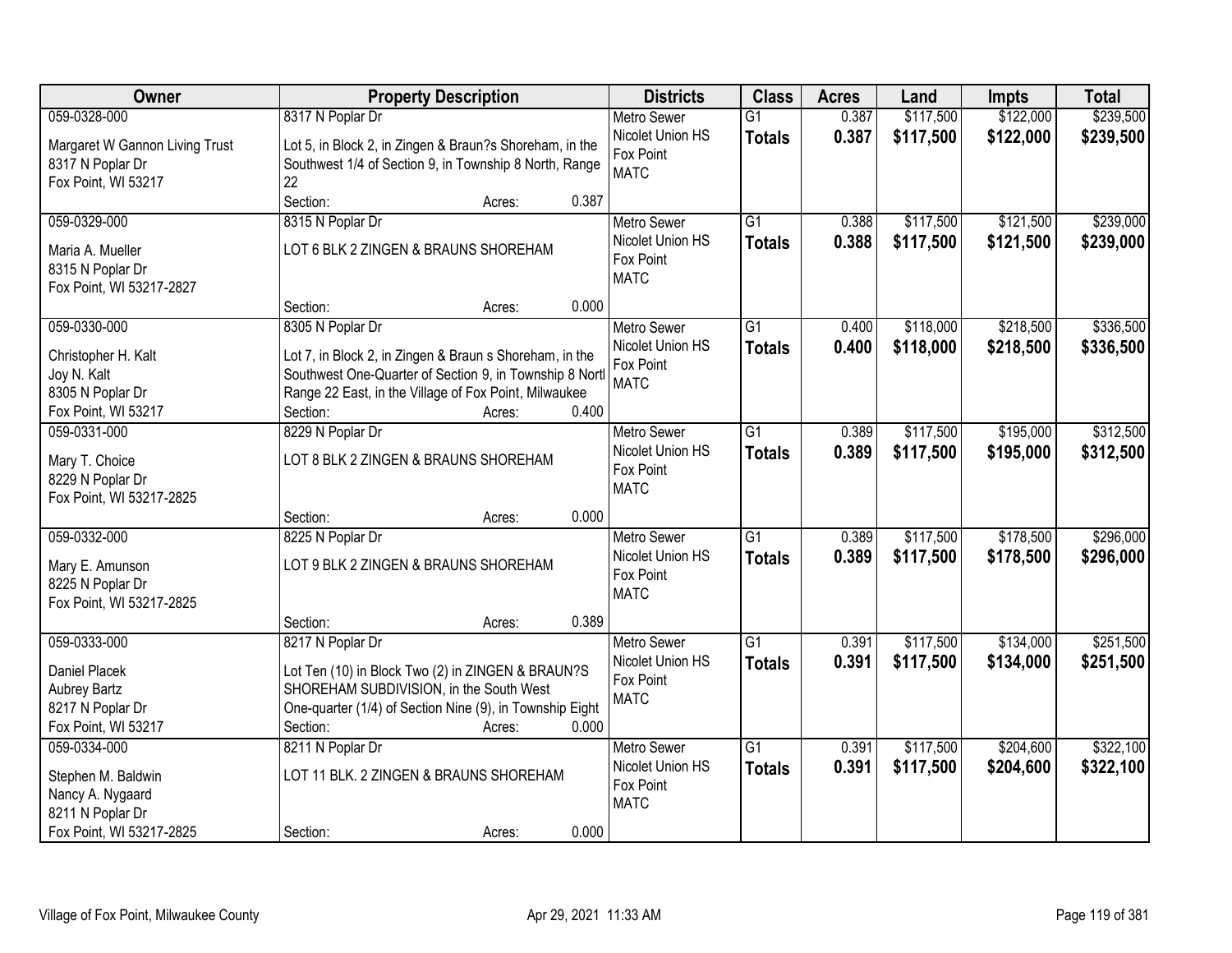| Owner                                        |                                        | <b>Property Description</b> |       | <b>Districts</b>              | <b>Class</b>    | <b>Acres</b> | Land      | <b>Impts</b> | <b>Total</b> |
|----------------------------------------------|----------------------------------------|-----------------------------|-------|-------------------------------|-----------------|--------------|-----------|--------------|--------------|
| 059-0335-000                                 | 8205 N Poplar Dr                       |                             |       | <b>Metro Sewer</b>            | $\overline{G1}$ | 0.394        | \$117,500 | \$84,100     | \$201,600    |
| William M. Binder                            | LOT 12 BLK. 2 ZINGEN & BRAUNS SHOREHAM |                             |       | Nicolet Union HS<br>Fox Point | <b>Totals</b>   | 0.394        | \$117,500 | \$84,100     | \$201,600    |
| Jody Wallace-Binder                          |                                        |                             |       | <b>MATC</b>                   |                 |              |           |              |              |
| 8205 N Poplar Dr                             |                                        |                             |       |                               |                 |              |           |              |              |
| Fox Point, WI 53217-2825                     | Section:                               | Acres:                      | 0.000 |                               |                 |              |           |              |              |
| 059-0336-000                                 | 8125 N Poplar Dr                       |                             |       | <b>Metro Sewer</b>            | $\overline{G1}$ | 0.389        | \$117,500 | \$53,300     | \$170,800    |
| Arhontisa G. Theoharis                       | LOT 13 BLK. 2 ZINGEN & BRAUNS SHOREHAM |                             |       | Nicolet Union HS              | <b>Totals</b>   | 0.389        | \$117,500 | \$53,300     | \$170,800    |
| 8125 N Poplar Dr                             |                                        |                             |       | Fox Point                     |                 |              |           |              |              |
| Fox Point, WI 53217-2823                     |                                        |                             |       | <b>MATC</b>                   |                 |              |           |              |              |
|                                              | Section:                               | Acres:                      | 0.000 |                               |                 |              |           |              |              |
| 059-0337-000                                 | 8119 N Poplar Dr                       |                             |       | Metro Sewer                   | G1              | 0.394        | \$117,500 | \$164,500    | \$282,000    |
|                                              | LOT 14 BLK. 2 ZINGEN & BRAUNS SHOREHAM |                             |       | Nicolet Union HS              | <b>Totals</b>   | 0.394        | \$117,500 | \$164,500    | \$282,000    |
| William Scott Glasgow<br>Carrie M. Glasgow   |                                        |                             |       | Fox Point                     |                 |              |           |              |              |
| 8119 N Poplar Dr                             |                                        |                             |       | <b>MATC</b>                   |                 |              |           |              |              |
| Fox Point, WI 53217                          | Section:                               | Acres:                      | 0.000 |                               |                 |              |           |              |              |
| 059-0338-000                                 | 8113 N Poplar Dr                       |                             |       | <b>Metro Sewer</b>            | G1              | 0.396        | \$117,500 | \$190,500    | \$308,000    |
|                                              |                                        |                             |       | Nicolet Union HS              |                 | 0.396        | \$117,500 | \$190,500    |              |
| Edward W. Weber                              | LOT 15 BLK 2 ZINGEN & BRAUNS SHOREHAM  |                             |       | Fox Point                     | <b>Totals</b>   |              |           |              | \$308,000    |
| Judith A. Weber                              |                                        |                             |       | <b>MATC</b>                   |                 |              |           |              |              |
| 8113 N Poplar Dr                             |                                        |                             |       |                               |                 |              |           |              |              |
| Fox Point, WI 53217-2823                     | Section:                               | Acres:                      | 0.000 |                               |                 |              |           |              |              |
| 059-0339-000                                 | 8107 N Poplar Dr                       |                             |       | <b>Metro Sewer</b>            | $\overline{G1}$ | 0.397        | \$118,000 | \$249,100    | \$367,100    |
| Thomas R. Perez                              | LOT 16 BLK 2 ZINGEN & BRAUNS SHOREHAM  |                             |       | Nicolet Union HS              | <b>Totals</b>   | 0.397        | \$118,000 | \$249,100    | \$367,100    |
| Lila T. Perez                                |                                        |                             |       | Fox Point                     |                 |              |           |              |              |
| 8107 N Poplar Dr                             |                                        |                             |       | <b>MATC</b>                   |                 |              |           |              |              |
| Fox Point, WI 53217-2823                     | Section:                               | Acres:                      | 0.000 |                               |                 |              |           |              |              |
| 059-0340-000                                 | 8063 N Poplar Dr                       |                             |       | Metro Sewer                   | $\overline{G1}$ | 0.398        | \$118,000 | \$232,900    | \$350,900    |
|                                              |                                        |                             |       | Nicolet Union HS              | <b>Totals</b>   | 0.398        | \$118,000 | \$232,900    | \$350,900    |
| James E. Collis                              | LOT 17 BLK 2 ZINGEN & BRAUNS SHOREHAM  |                             |       | Fox Point                     |                 |              |           |              |              |
| Linnea E. Collis                             |                                        |                             |       | <b>MATC</b>                   |                 |              |           |              |              |
| 8063 N Poplar Dr<br>Fox Point, WI 53217-2922 | Section:                               |                             | 0.000 |                               |                 |              |           |              |              |
| 059-0341-000                                 |                                        | Acres:                      |       | <b>Metro Sewer</b>            | $\overline{G1}$ | 0.398        | \$118,000 | \$154,000    | \$272,000    |
|                                              | 8055 N Poplar Dr                       |                             |       | Nicolet Union HS              |                 |              |           |              |              |
| Tracy J. Goudreau                            | LOT 18 BLK 2 ZINGEN & BRAUNS SHOREHAM  |                             |       | Fox Point                     | <b>Totals</b>   | 0.398        | \$118,000 | \$154,000    | \$272,000    |
| Susan J. Goudreau                            |                                        |                             |       | <b>MATC</b>                   |                 |              |           |              |              |
| 8055 N Poplar Dr                             |                                        |                             |       |                               |                 |              |           |              |              |
| Fox Point, WI 53217-2922                     | Section:                               | Acres:                      | 0.398 |                               |                 |              |           |              |              |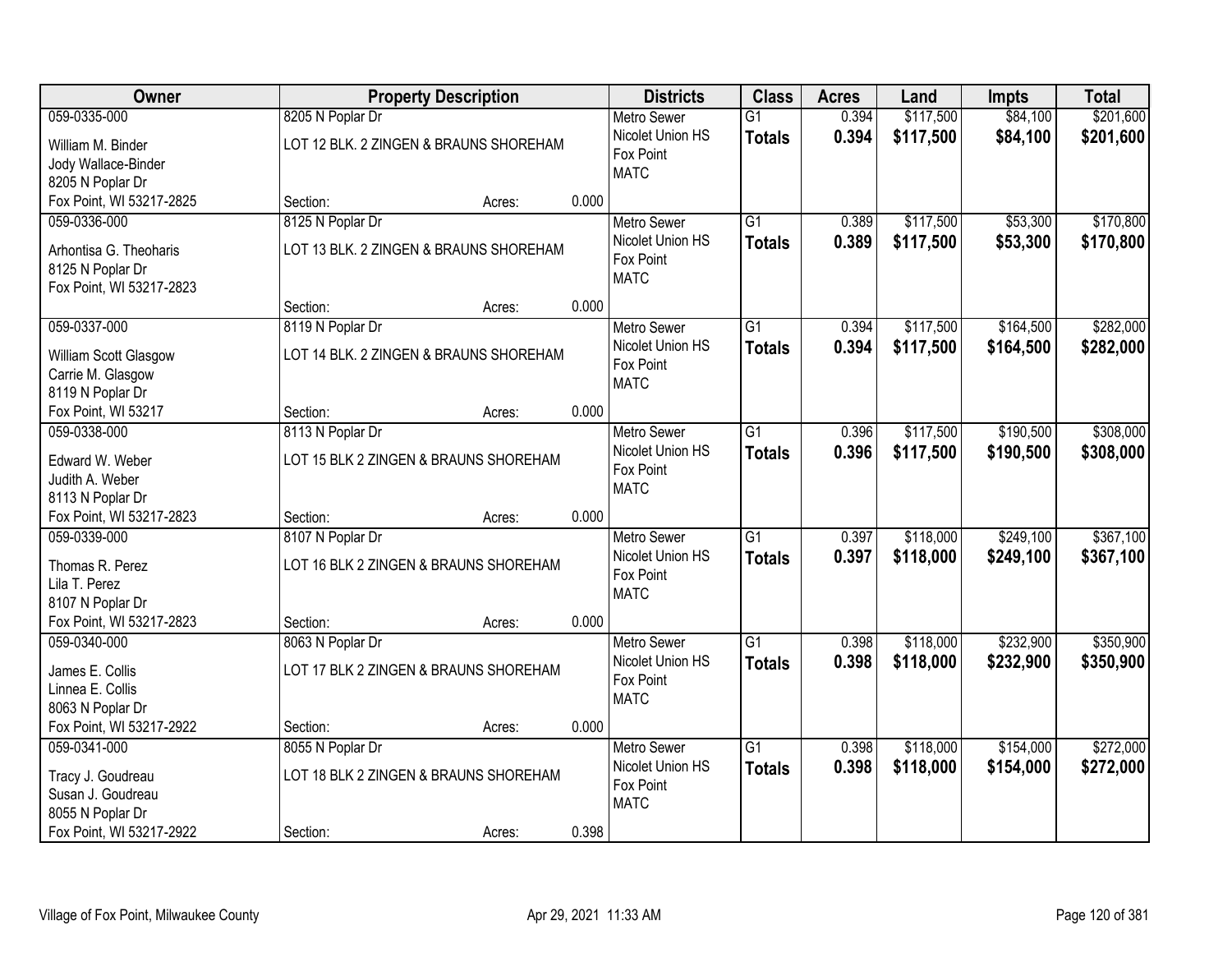| Owner                                        | <b>Property Description</b>                                                                     | <b>Districts</b>   | <b>Class</b>    | <b>Acres</b> | Land      | <b>Impts</b> | <b>Total</b> |
|----------------------------------------------|-------------------------------------------------------------------------------------------------|--------------------|-----------------|--------------|-----------|--------------|--------------|
| 059-0342-000                                 | 8049 N Poplar Dr                                                                                | <b>Metro Sewer</b> | $\overline{G1}$ | 0.400        | \$118,000 | \$237,600    | \$355,600    |
| Christopher Maertz                           | LOT 19 BLK 2 ZINGEN & BRAUNS SHOREHAM                                                           | Nicolet Union HS   | <b>Totals</b>   | 0.400        | \$118,000 | \$237,600    | \$355,600    |
| Jill A. Wepfer-Maertz                        |                                                                                                 | Fox Point          |                 |              |           |              |              |
| 8049 N Poplar Dr                             |                                                                                                 | <b>MATC</b>        |                 |              |           |              |              |
| Fox Point, WI 53217-2922                     | 0.000<br>Section:<br>Acres:                                                                     |                    |                 |              |           |              |              |
| 059-0343-000                                 | 8043 N Poplar Dr                                                                                | <b>Metro Sewer</b> | $\overline{G1}$ | 0.400        | \$118,000 | \$288,200    | \$406,200    |
|                                              |                                                                                                 | Nicolet Union HS   | <b>Totals</b>   | 0.400        | \$118,000 | \$288,200    | \$406,200    |
| James A. and Sandra J. Block Living          | Lot 20, Block 2, in Zingen & Braun s Shoreham                                                   | Fox Point          |                 |              |           |              |              |
| Trust, Dated March                           | Subdivision, in the Southwest Quarter (SW1/4) of Section                                        | <b>MATC</b>        |                 |              |           |              |              |
| 736 Island Way Apt 1006                      | 9, Township 8 North, Range 22 East, Village of Fox Point                                        |                    |                 |              |           |              |              |
| Clearwater, FL 33767                         | Section:<br>0.000<br>Acres:                                                                     |                    |                 |              |           |              |              |
| 059-0344-000                                 | 8035 N Poplar Dr                                                                                | <b>Metro Sewer</b> | G1              | 0.401        | \$118,000 | \$141,500    | \$259,500    |
| Anna Goldman                                 | LOT 21 BLK 2 ZINGEN & BRAUNS SHOREHAM                                                           | Nicolet Union HS   | <b>Totals</b>   | 0.401        | \$118,000 | \$141,500    | \$259,500    |
| 8035 N Poplar Dr                             |                                                                                                 | Fox Point          |                 |              |           |              |              |
| Fox Point, WI 53217                          |                                                                                                 | <b>MATC</b>        |                 |              |           |              |              |
|                                              | 0.000<br>Section:<br>Acres:                                                                     |                    |                 |              |           |              |              |
| 059-0345-000                                 | 8029 N Poplar Dr                                                                                | <b>Metro Sewer</b> | G1              | 0.402        | \$118,000 | \$237,100    | \$355,100    |
|                                              | LOT 22 BLK 2 ZINGEN & BRAUNS SHOREHAM                                                           | Nicolet Union HS   | <b>Totals</b>   | 0.402        | \$118,000 | \$237,100    | \$355,100    |
| Lenore E. Stippich                           |                                                                                                 | Fox Point          |                 |              |           |              |              |
| 8029 N Poplar Dr<br>Fox Point, WI 53217-2922 |                                                                                                 | <b>MATC</b>        |                 |              |           |              |              |
|                                              | 0.402<br>Section:<br>Acres:                                                                     |                    |                 |              |           |              |              |
| 059-0346-000                                 | 8023 N Poplar Dr                                                                                | Metro Sewer        | $\overline{G1}$ | 0.399        | \$118,000 | \$215,400    | \$333,400    |
|                                              |                                                                                                 | Nicolet Union HS   |                 | 0.399        |           |              |              |
| Grace Jackson                                | LOT 23 BLK 2 ZINGEN & BRAUNS SHOREHAM                                                           | Fox Point          | <b>Totals</b>   |              | \$118,000 | \$215,400    | \$333,400    |
| Morgan Jackson                               |                                                                                                 | <b>MATC</b>        |                 |              |           |              |              |
| 8023 N Poplar Dr                             |                                                                                                 |                    |                 |              |           |              |              |
| Fox Point, WI 53217                          | 0.000<br>Section:<br>Acres:                                                                     |                    |                 |              |           |              |              |
| 059-0347-000                                 | 8017 N Poplar Dr                                                                                | <b>Metro Sewer</b> | $\overline{G1}$ | 0.399        | \$118,000 | \$107,500    | \$225,500    |
|                                              | James A. Vitucci Revocable Trust, U/A/I Lot Twenty-four (24) in Block Two (2) Zingen and Brauns | Nicolet Union HS   | <b>Totals</b>   | 0.399        | \$118,000 | \$107,500    | \$225,500    |
| November 3, 201                              | Shoreham, in the Southwest quarter (SW One-Quarter) o                                           | Fox Point          |                 |              |           |              |              |
| 52 Yacht Club Drive-Apt 306                  | Section Nine (9), Town Eight (8) North, Range                                                   | <b>MATC</b>        |                 |              |           |              |              |
| North Palm Beach, FL 33408                   | 0.000<br>Section:<br>Acres:                                                                     |                    |                 |              |           |              |              |
| 059-0348-000                                 | 8011 N Poplar Dr                                                                                | <b>Metro Sewer</b> | $\overline{G1}$ | 0.401        | \$118,000 | \$215,500    | \$333,500    |
|                                              |                                                                                                 | Nicolet Union HS   | <b>Totals</b>   | 0.401        | \$118,000 | \$215,500    | \$333,500    |
| <b>Tim Pykett</b>                            | LOT 25 BLK 2 ZINGEN & BRAUNS SHOREHAM - Lot                                                     | Fox Point          |                 |              |           |              |              |
| Sheila Pykett                                | Twenty-five (25), in Block Two (2), in Zingen & Braun's                                         | <b>MATC</b>        |                 |              |           |              |              |
| 8011 N Poplar Dr                             | Shoreham being a Subdivision of a part of the Southwest                                         |                    |                 |              |           |              |              |
| Fox Point, WI 53217                          | 0.000<br>Section:<br>Acres:                                                                     |                    |                 |              |           |              |              |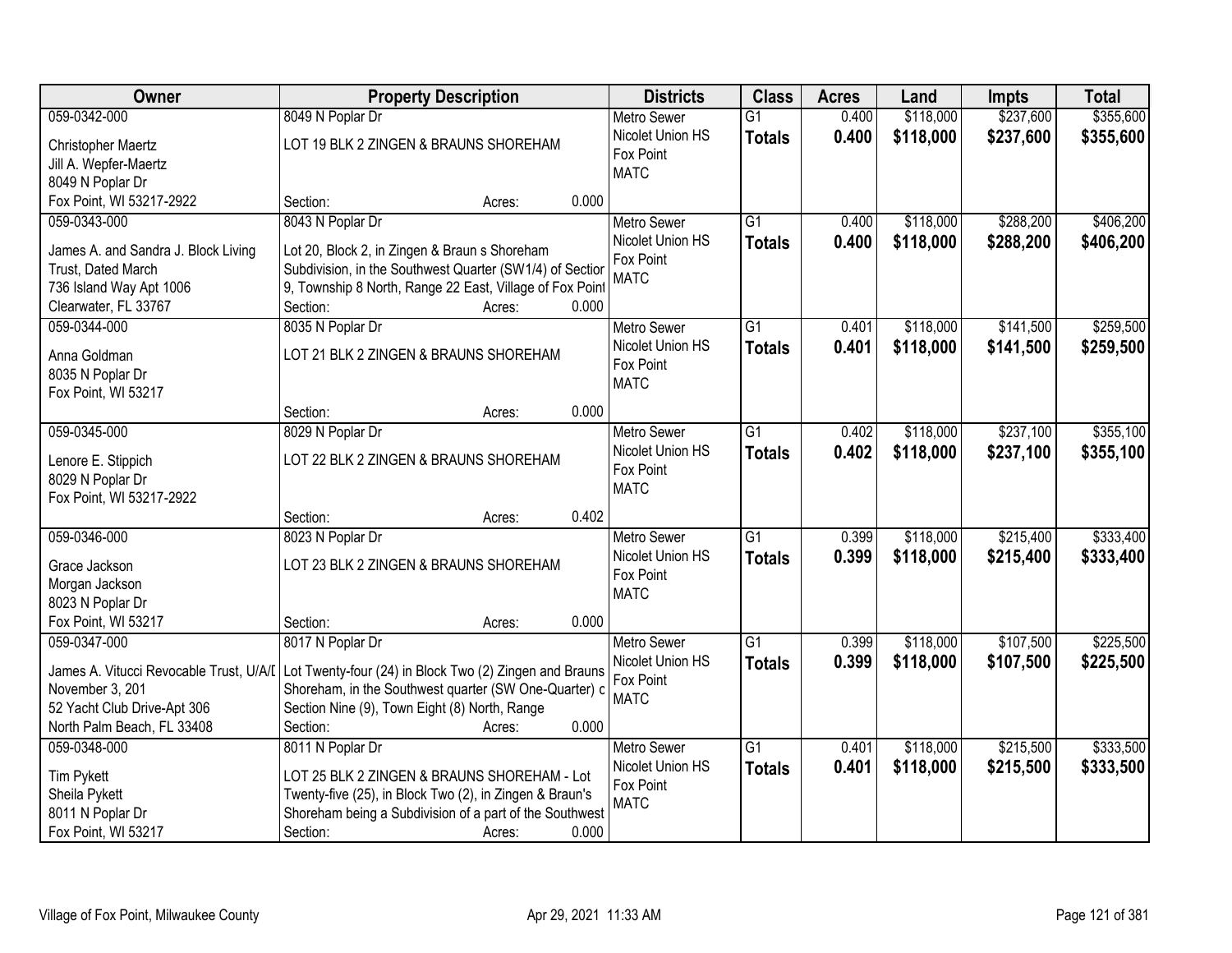| Owner                                                                                                  | <b>Property Description</b>                                                                                                                                                                                                     | <b>Districts</b>                                                   | <b>Class</b>                     | <b>Acres</b>   | Land                   | <b>Impts</b>           | <b>Total</b>           |
|--------------------------------------------------------------------------------------------------------|---------------------------------------------------------------------------------------------------------------------------------------------------------------------------------------------------------------------------------|--------------------------------------------------------------------|----------------------------------|----------------|------------------------|------------------------|------------------------|
| 059-0349-000                                                                                           | 8005 N Poplar Dr                                                                                                                                                                                                                | <b>Metro Sewer</b>                                                 | $\overline{G1}$                  | 0.401          | \$118,000              | \$114,000              | \$232,000              |
| Arlene J. Petty<br>8005 N Poplar Dr<br>Fox Point, WI 53217-2922                                        | LOT 26 BLK 2 ZINGEN & BRAUNS SHOREHAM                                                                                                                                                                                           | Nicolet Union HS<br>Fox Point<br><b>MATC</b>                       | <b>Totals</b>                    | 0.401          | \$118,000              | \$114,000              | \$232,000              |
|                                                                                                        | 0.000<br>Section:<br>Acres:                                                                                                                                                                                                     |                                                                    |                                  |                |                        |                        |                        |
| 059-0350-000<br>Judith A. Pasko<br>PO Box 170901                                                       | 803 E Spooner Rd<br>LOT 1, BLK. 3 AND NORTH 7 FT OF LOT 2, BLK 3,<br>ZINGEN & BRAUNS SHOREHAM                                                                                                                                   | <b>Metro Sewer</b><br>Nicolet Union HS<br>Fox Point<br><b>MATC</b> | $\overline{G1}$<br><b>Totals</b> | 0.429<br>0.429 | \$119,500<br>\$119,500 | \$170,500<br>\$170,500 | \$290,000<br>\$290,000 |
| Fox Point, WI 53217                                                                                    | 0.000<br>Section:<br>Acres:                                                                                                                                                                                                     |                                                                    |                                  |                |                        |                        |                        |
| 059-0351-000                                                                                           | 8220 N Poplar Dr                                                                                                                                                                                                                | <b>Metro Sewer</b>                                                 | G1                               | 0.375          | \$116,500              | \$184,500              | \$301,000              |
| Jessica Weber<br>8220 N Poplar Dr<br>Fox Point, WI 53217                                               | The South 98 feet of Lot 2, in Block 3, in Zingen & Braun<br>Shoreham, in the Southwest 1/4 of Section 9, in Townshi<br>8 North, Range 22 East, in the Village of Fox Point,<br>0.000<br>Section:<br>Acres:                     | Nicolet Union HS<br>Fox Point<br><b>MATC</b>                       | <b>Totals</b>                    | 0.375          | \$116,500              | \$184,500              | \$301,000              |
| 059-0352-000                                                                                           | 8210 N Poplar Dr                                                                                                                                                                                                                | <b>Metro Sewer</b>                                                 | G1                               | 0.403          | \$118,000              | \$140,000              | \$258,000              |
| Scott J. Lodge<br>Kristine M. Strodthoff<br>8210 N Poplar Dr                                           | LOT 3 BLK, 3 ZINGEN & BRAUNS SHOREHAM                                                                                                                                                                                           | Nicolet Union HS<br>Fox Point<br><b>MATC</b>                       | <b>Totals</b>                    | 0.403          | \$118,000              | \$140,000              | \$258,000              |
| Fox Point, WI 53217-2824                                                                               | 0.403<br>Section:<br>Acres:                                                                                                                                                                                                     |                                                                    |                                  |                |                        |                        |                        |
| 059-0353-000<br>Christopher Bast<br>8202 N Poplar Dr<br>Fox Point, WI 53217                            | 8202 N Poplar Dr<br>LOT 4 BLK 3 ZINGEN & BRAUNS SHOREHAM                                                                                                                                                                        | <b>Metro Sewer</b><br>Nicolet Union HS<br>Fox Point<br><b>MATC</b> | $\overline{G1}$<br><b>Totals</b> | 0.405<br>0.405 | \$118,000<br>\$118,000 | \$265,000<br>\$265,000 | \$383,000<br>\$383,000 |
|                                                                                                        | 0.000<br>Section:<br>Acres:                                                                                                                                                                                                     |                                                                    |                                  |                |                        |                        |                        |
| 059-0354-000<br>Todd D. Garrison<br>Rhonda J. Garrison<br>8124 N Poplar Dr<br>Fox Point, WI 53217      | 8124 N Poplar Dr<br>Lot 5, in Block 3, in Zingen & Braun's Shoreham, in the<br>Southwest 1/4 of Section 9, in Township 8 North, Range<br>22 East, in the Village of Fox Point, Milwaukee County,<br>0.406<br>Section:<br>Acres: | Metro Sewer<br>Nicolet Union HS<br>Fox Point<br><b>MATC</b>        | $\overline{G1}$<br><b>Totals</b> | 0.406<br>0.406 | \$118,500<br>\$118,500 | \$256,300<br>\$256,300 | \$374,800<br>\$374,800 |
| 059-0355-000<br>Mitchell J. Vincent<br>Tami L. Vincent<br>8118 N Poplar Dr<br>Fox Point, WI 53217-2822 | 8118 N Poplar Dr<br>LOT 6 BLK 3 ZINGEN & BRAUNS SHOREHAM<br>0.000<br>Section:<br>Acres:                                                                                                                                         | <b>Metro Sewer</b><br>Nicolet Union HS<br>Fox Point<br><b>MATC</b> | $\overline{G1}$<br><b>Totals</b> | 0.408<br>0.408 | \$118,500<br>\$118,500 | \$277,600<br>\$277,600 | \$396,100<br>\$396,100 |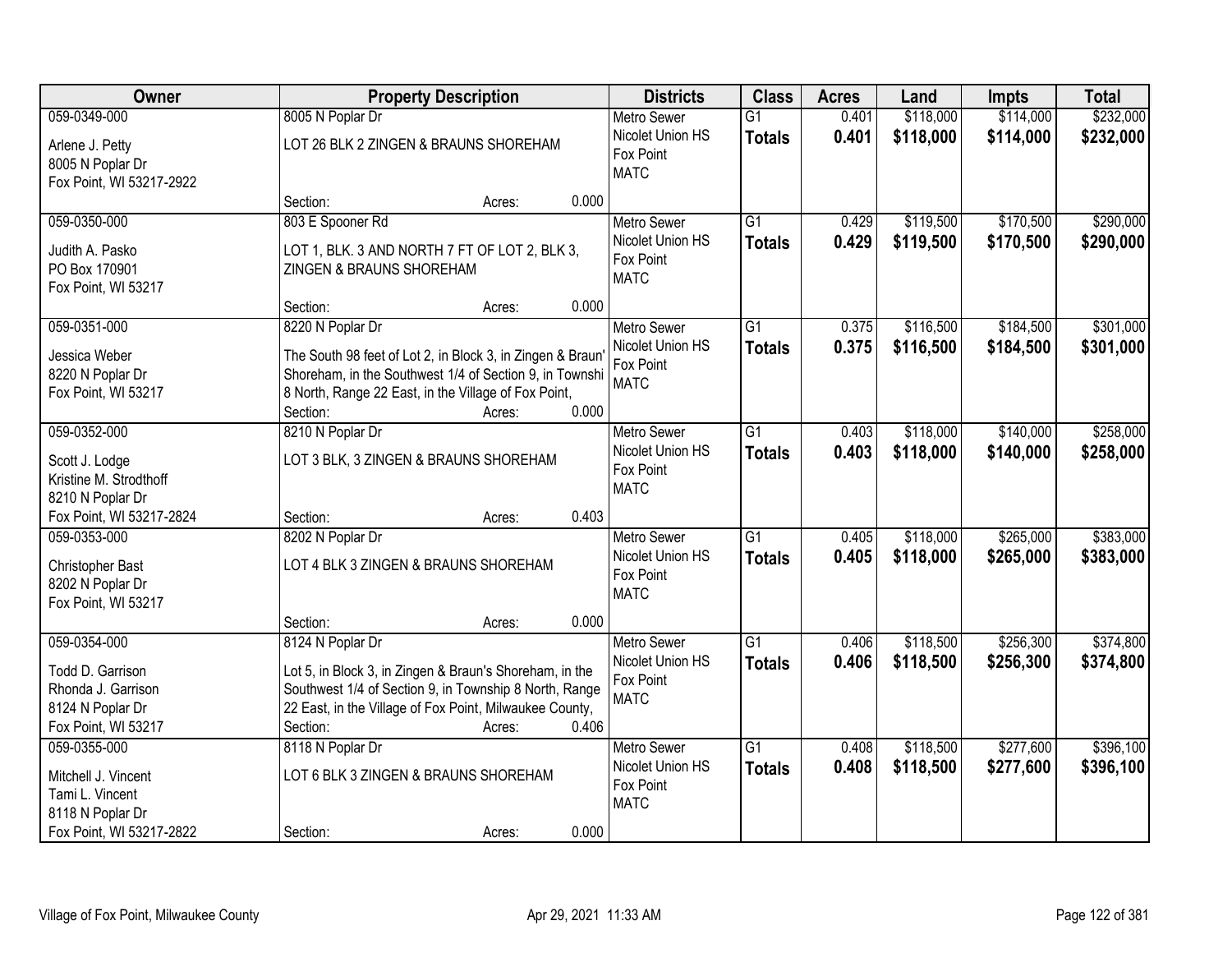| Owner                                                                                             |                              | <b>Property Description</b>                    |       | <b>Districts</b>                                                   | <b>Class</b>                     | <b>Acres</b>   | Land                   | <b>Impts</b>           | <b>Total</b>           |
|---------------------------------------------------------------------------------------------------|------------------------------|------------------------------------------------|-------|--------------------------------------------------------------------|----------------------------------|----------------|------------------------|------------------------|------------------------|
| 059-0356-000                                                                                      | 8112 N Poplar Dr             |                                                |       | <b>Metro Sewer</b>                                                 | $\overline{G1}$                  | 0.410          | \$118,500              | \$113,800              | \$232,300              |
| Nancy Kalnajs<br>8112 N Poplar Dr<br>Fox Point, WI 53217-2822                                     |                              | LOT 7 BLK 3 ZINGEN & BRAUNS SHOREHAM           |       | Nicolet Union HS<br>Fox Point<br><b>MATC</b>                       | <b>Totals</b>                    | 0.410          | \$118,500              | \$113,800              | \$232,300              |
|                                                                                                   | Section:                     | Acres:                                         | 0.000 |                                                                    |                                  |                |                        |                        |                        |
| 059-0357-000<br>Thomas R. Mortonson<br>Deborah S. Mortonson<br>808 E Fox Ln                       | 808 E Fox Ln                 | LOT 8 BLK 3 ZINGEN & BRAUNS SHOREHAM           |       | <b>Metro Sewer</b><br>Nicolet Union HS<br>Fox Point<br><b>MATC</b> | $\overline{G1}$<br><b>Totals</b> | 0.412<br>0.412 | \$118,500<br>\$118,500 | \$449,000<br>\$449,000 | \$567,500<br>\$567,500 |
| Fox Point, WI 53217                                                                               | Section:                     | Acres:                                         | 0.000 |                                                                    |                                  |                |                        |                        |                        |
| 059-0358-000<br>Andrew Kerlin<br>Geetha Kerlin<br>803 E Fox Ln                                    | 803 E Fox Ln                 | LOT 1 BLK 4 ZINGEN & BRAUNS SHOREHAM           |       | Metro Sewer<br>Nicolet Union HS<br>Fox Point<br><b>MATC</b>        | $\overline{G1}$<br><b>Totals</b> | 0.405<br>0.405 | \$118,000<br>\$118,000 | \$211,000<br>\$211,000 | \$329,000<br>\$329,000 |
| Fox Point, WI 53217                                                                               | Section:                     | Acres:                                         | 0.000 |                                                                    |                                  |                |                        |                        |                        |
| 059-0359-000<br>Robert E. Altman<br>Elizabeth A. Altman<br>8048 N Poplar Dr                       | 8048 N Poplar Dr             | LOT 2 BLK 4 ZINGEN & BRAUNS SHOREHAM           |       | <b>Metro Sewer</b><br>Nicolet Union HS<br>Fox Point<br><b>MATC</b> | $\overline{G1}$<br><b>Totals</b> | 0.409<br>0.409 | \$118,500<br>\$118,500 | \$104,500<br>\$104,500 | \$223,000<br>\$223,000 |
| Fox Point, WI 53217-2921                                                                          | Section:                     | Acres:                                         | 0.000 |                                                                    |                                  |                |                        |                        |                        |
| 059-0360-000<br>Scott R. Winter<br>Arielle Winter<br>8042 N Poplar Dr                             | 8042 N Poplar Dr             | LOT 3, BLOCK 4 ZINGEN & BRAUNS SHOREHAM        |       | Metro Sewer<br>Nicolet Union HS<br>Fox Point<br><b>MATC</b>        | $\overline{G1}$<br><b>Totals</b> | 0.409<br>0.409 | \$118,500<br>\$118,500 | \$190,000<br>\$190,000 | \$308,500<br>\$308,500 |
| Fox Point, WI 53217-2921<br>059-0361-000                                                          | Section:<br>8036 N Poplar Dr | Acres:                                         | 0.000 | <b>Metro Sewer</b>                                                 | $\overline{G1}$                  | 0.411          | \$118,500              | \$149,500              | \$268,000              |
| Gerald E. Symmonds<br>8036 N Poplar Dr<br>Fox Point, WI 53217                                     |                              | LOT 4 BLK 4 ZINGEN & BRAUNS SHOREHAM           |       | Nicolet Union HS<br>Fox Point<br><b>MATC</b>                       | <b>Totals</b>                    | 0.411          | \$118,500              | \$149,500              | \$268,000              |
|                                                                                                   | Section:                     | Acres:                                         | 0.000 |                                                                    |                                  |                |                        |                        |                        |
| 059-0362-000<br>John J. Fons<br>Debra Mantei-Fons<br>8028 N Poplar Dr<br>Fox Point, WI 53217-2921 | 8028 N Poplar Dr<br>Section: | LOT 5 BLK 4 ZINGEN & BRAUNS SHOREHAM<br>Acres: | 0.000 | <b>Metro Sewer</b><br>Nicolet Union HS<br>Fox Point<br><b>MATC</b> | $\overline{G1}$<br><b>Totals</b> | 0.411<br>0.411 | \$118,500<br>\$118,500 | \$189,500<br>\$189,500 | \$308,000<br>\$308,000 |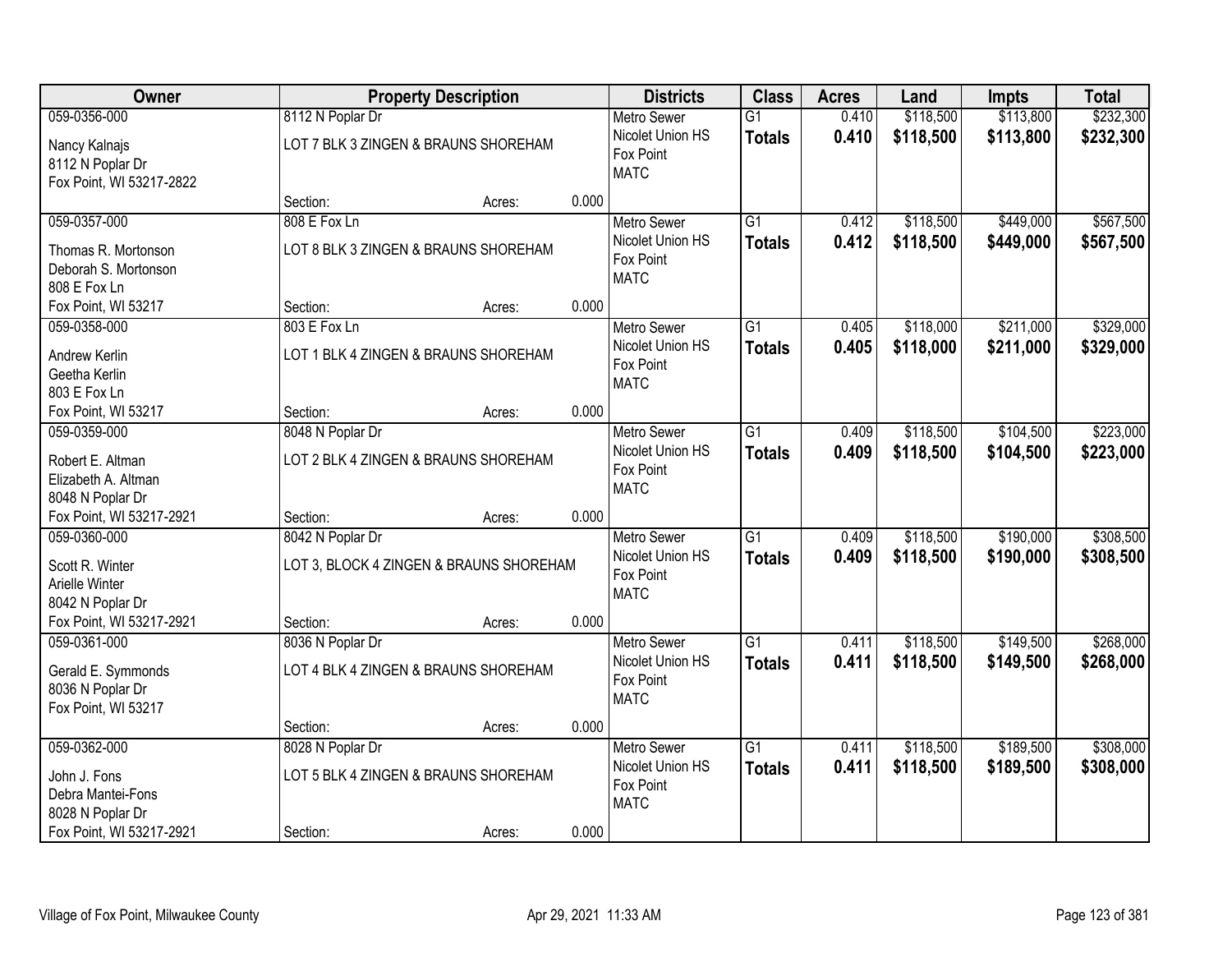| <b>Owner</b>             |                                                         | <b>Property Description</b> |       | <b>Districts</b>   | <b>Class</b>    | <b>Acres</b> | Land      | <b>Impts</b> | <b>Total</b> |
|--------------------------|---------------------------------------------------------|-----------------------------|-------|--------------------|-----------------|--------------|-----------|--------------|--------------|
| 059-0363-000             | 8020 N Poplar Dr                                        |                             |       | <b>Metro Sewer</b> | $\overline{G1}$ | 0.414        | \$118,500 | \$215,700    | \$334,200    |
| Darrell W. Fischer       | LOT 6 BLK 4 ZINGEN & BRAUNS SHOREHAM                    |                             |       | Nicolet Union HS   | <b>Totals</b>   | 0.414        | \$118,500 | \$215,700    | \$334,200    |
| Jennifer A. Fischer      |                                                         |                             |       | Fox Point          |                 |              |           |              |              |
| 8020 N Poplar Dr         |                                                         |                             |       | <b>MATC</b>        |                 |              |           |              |              |
| Fox Point, WI 53217-2921 | Section:                                                | Acres:                      | 0.000 |                    |                 |              |           |              |              |
| 059-0364-000             | 8016 N Poplar Dr                                        |                             |       | <b>Metro Sewer</b> | $\overline{G1}$ | 0.447        | \$120,500 | \$259,500    | \$380,000    |
|                          |                                                         |                             |       | Nicolet Union HS   | Totals          | 0.447        | \$120,500 | \$259,500    | \$380,000    |
| David O. Braeger         | LOT 7 BLK 4 ZINGEN & BRAUNS SHOREHAM                    |                             |       | Fox Point          |                 |              |           |              |              |
| <b>Edith Braeger</b>     |                                                         |                             |       | <b>MATC</b>        |                 |              |           |              |              |
| 938 W Shaker Cir         |                                                         |                             | 0.000 |                    |                 |              |           |              |              |
| Mequon, WI 53092-6032    | Section:                                                | Acres:                      |       |                    |                 |              |           |              |              |
| 059-0365-000             | 8008 N Poplar Dr                                        |                             |       | <b>Metro Sewer</b> | $\overline{G1}$ | 0.413        | \$118,500 | \$539,500    | \$658,000    |
| Seaphes R. Miller        | LOT 8 BLK 4 ZINGEN & BRAUNS SHOREHAM - Lot              |                             |       | Nicolet Union HS   | <b>Totals</b>   | 0.413        | \$118,500 | \$539,500    | \$658,000    |
| Felicia M. Miller        | Eight (8) in Block Four (4) in Zingen & Braun?s         |                             |       | Fox Point          |                 |              |           |              |              |
| 8008 N Poplar Dr         | Shoreham, in the South West 1/4 of Section 9, in Townsh |                             |       | <b>MATC</b>        |                 |              |           |              |              |
| Fox Point, WI 53217      | Section:                                                | Acres:                      | 0.000 |                    |                 |              |           |              |              |
| 059-9000-000             | 8227 N Lake Dr                                          |                             |       | <b>Metro Sewer</b> | $\overline{G1}$ | 0.618        | \$129,500 | \$167,900    | \$297,400    |
|                          |                                                         |                             |       | Nicolet Union HS   | <b>Totals</b>   | 0.618        | \$129,500 | \$167,900    | \$297,400    |
| Sally A. Edgett          | LOT 1 CERTIFIED SURVEY MAP NO. 52 SW1/4 SEC.            |                             |       | Fox Point          |                 |              |           |              |              |
| 8227 N Lake Dr           | $9 - 8 - 22$                                            |                             |       | <b>MATC</b>        |                 |              |           |              |              |
| Fox Point, WI 53217      |                                                         |                             | 0.000 |                    |                 |              |           |              |              |
| 059-9001-000             | Section:                                                | Acres:                      |       |                    | $\overline{G1}$ |              |           |              | \$361,000    |
|                          | 8223 N Lake Dr                                          |                             |       | <b>Metro Sewer</b> |                 | 0.397        | \$118,000 | \$243,000    |              |
| Kenneth J. Wirth Jr      | LOT 2 CERTIFIED SURVEY MAP NO. 52 SW1/4 SEC.            |                             |       | Nicolet Union HS   | <b>Totals</b>   | 0.397        | \$118,000 | \$243,000    | \$361,000    |
| 8223 N Lake Dr           | $9 - 8 - 22$                                            |                             |       | Fox Point          |                 |              |           |              |              |
| Fox Point, WI 53217-2814 |                                                         |                             |       | <b>MATC</b>        |                 |              |           |              |              |
|                          | Section:                                                | Acres:                      | 0.397 |                    |                 |              |           |              |              |
| 059-9002-000             | 8217 N Lake Dr                                          |                             |       | Metro Sewer        | G1              | 0.397        | \$118,000 | \$240,800    | \$358,800    |
| Larry Hall               | LOT 3 CERTIFIED SURVEY MAP NO 52 SW 1/4 SEC             |                             |       | Nicolet Union HS   | <b>Totals</b>   | 0.397        | \$118,000 | \$240,800    | \$358,800    |
| Susan Thomas Hall        | 9-8-22 AND N 8.74 FT OF LOT 6 BLK 3 FOX POINT           |                             |       | Fox Point          |                 |              |           |              |              |
| 8217 N Lake Dr           | <b>SUBDIVISION</b>                                      |                             |       | <b>MATC</b>        |                 |              |           |              |              |
| Fox Point, WI 53217-2814 | Section:                                                | Acres:                      | 0.000 |                    |                 |              |           |              |              |
| 059-9997-000             | 412 E Spooner Rd                                        |                             |       | Metro Sewer        | $\overline{G1}$ | 0.341        | \$115,000 | \$150,500    | \$265,500    |
|                          |                                                         |                             |       | Nicolet Union HS   | <b>Totals</b>   | 0.341        | \$115,000 | \$150,500    | \$265,500    |
| Jack Schley              | LOT 1 EXCEPT THE EAST 2 FEET THEREOF IN THE             |                             |       | Fox Point          |                 |              |           |              |              |
| 412 E Spooner Rd         | UNRECORDED PART OF BLOCK 3, IN FOX POINT                |                             |       | <b>MATC</b>        |                 |              |           |              |              |
| Fox Point, WI 53217      | COURTS, IN THE                                          |                             |       |                    |                 |              |           |              |              |
|                          | Section:                                                | Acres:                      | 0.341 |                    |                 |              |           |              |              |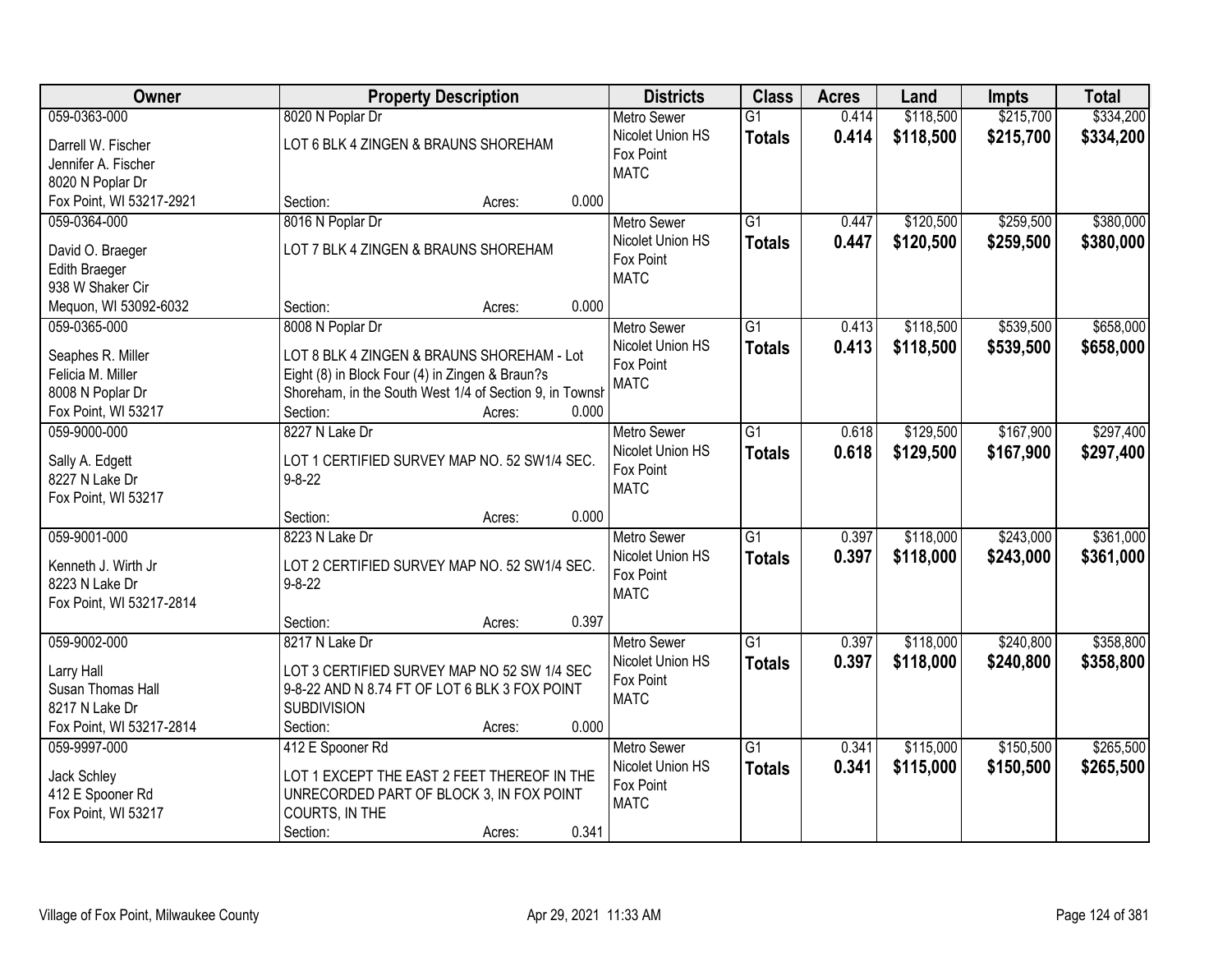| \$110,500<br>\$222,000<br>059-9998-000<br>414 E Spooner Rd<br>\$111,500<br><b>Metro Sewer</b><br>$\overline{G1}$<br>0.276<br>0.276<br>Nicolet Union HS<br>\$111,500<br>\$110,500<br>\$222,000<br><b>Totals</b><br>LOT 2 BLK 3 AND E 2 FT OF LOT 1 BLK 3 FOX POINT<br>Kathryn M. Streicher<br>Fox Point<br>414 E Spooner Rd<br>COURTS (UNREC) REEL 938 - IMAGES 1802-1803 SW<br><b>MATC</b><br>Fox Point, WI 53217-2772<br>1/4 SEC 9-8-22<br>Section:<br>0.000<br>Acres:<br>\$231,300<br>$\overline{G1}$<br>\$106,000<br>\$125,300<br>059-9999-000<br>808 E Bradley Rd<br>0.241<br><b>Metro Sewer</b><br>Nicolet Union HS<br>0.241<br>\$106,000<br>\$125,300<br>\$231,300<br><b>Totals</b><br>THE E. 75 FT. OF S. 193 FT. OF W. 25 AC. OF E1/2 OF<br>Elizabeth F. Parker<br>Fox Point<br>808 E Bradley Rd<br>SW1/4 SEC. 9-8-22. .332 AC. E.3-#1A<br><b>MATC</b><br>Fox Point, WI 53217-2903<br>0.000<br>Section:<br>Acres:<br>\$137,000<br>\$252,000<br>060-0001-000<br>8107 N Mohawk Rd<br>G1<br>0.340<br>\$115,000<br><b>Metro Sewer</b><br>Nicolet Union HS<br>0.340<br>\$115,000<br>\$137,000<br>\$252,000<br><b>Totals</b><br>LOT 1, BLOCK 1, BARRETT SUBD.<br>Elisabeth M. Handgraaf<br>Maple Dale-Indian Hill<br>Richard Handgraaf<br><b>MATC</b><br>8107 N Mohawk Rd<br>0.000<br>Fox Point, WI 53217<br>Section:<br>Acres:<br>\$297,100<br>8075 N Mohawk Rd<br>\$115,000<br>\$182,100<br>060-0002-000<br><b>Metro Sewer</b><br>G1<br>0.349<br>Nicolet Union HS<br>0.349<br>\$115,000<br>\$182,100<br>\$297,100<br><b>Totals</b><br>LOT 2, BLOCK 1, BARRETT SUBD.<br>W Thomas Robinette<br>Maple Dale-Indian Hill<br>Maria E. Robinette<br><b>MATC</b><br>8075 N Mohawk Rd<br>0.000<br>Fox Point, WI 53217-2721<br>Section:<br>Acres:<br>\$189,100<br>060-0003-000<br>8065 N Mohawk Rd<br>$\overline{G1}$<br>0.358<br>\$115,500<br><b>Metro Sewer</b><br>Nicolet Union HS<br>0.358<br>\$115,500<br>\$189,100<br><b>Totals</b><br>LOT 3 BLOCK 1, BARRETT SUBD.<br>Frederic R. Criqui<br>Maple Dale-Indian Hill<br>Sheila N. Glyyn-Criqui<br><b>MATC</b><br>8065 N Mohawk Rd<br>Fox Point, WI 53217-2721<br>0.000<br>Section:<br>Acres:<br>$\overline{G1}$<br>\$154,400<br>060-0004-000<br>8055 N Mohawk Rd<br>0.367<br>\$116,000<br><b>Metro Sewer</b><br>Nicolet Union HS<br>0.367<br>\$116,000<br>\$154,400<br><b>Totals</b><br>German D. Carrillo<br>LOT 4, BLOCK 1, BARRETT SUBD.<br>Maple Dale-Indian Hill<br>Consuelo L. Carrillo<br><b>MATC</b><br>8055 N Mohawk Rd<br>Fox Point, WI 53217-2721<br>0.000<br>Section:<br>Acres:<br>$\overline{G2}$<br>\$216,000<br>\$1,005,500<br>060-0005-000<br>8050 N Port Washington Rd<br>0.827<br><b>Metro Sewer</b><br>Nicolet Union HS<br>0.827<br>\$216,000<br>\$1,005,500<br><b>Totals</b><br>LOT 5 BLOCK 1 BARRETT SUBD<br>Nozarc Development Group<br>Maple Dale-Indian Hill<br>600 A B Data Dr<br><b>MATC</b><br>Fox Point, WI 53217<br>0.827 | Owner | <b>Property Description</b> |        | <b>Districts</b> | <b>Class</b> | <b>Acres</b> | Land | <b>Impts</b> | <b>Total</b> |
|-------------------------------------------------------------------------------------------------------------------------------------------------------------------------------------------------------------------------------------------------------------------------------------------------------------------------------------------------------------------------------------------------------------------------------------------------------------------------------------------------------------------------------------------------------------------------------------------------------------------------------------------------------------------------------------------------------------------------------------------------------------------------------------------------------------------------------------------------------------------------------------------------------------------------------------------------------------------------------------------------------------------------------------------------------------------------------------------------------------------------------------------------------------------------------------------------------------------------------------------------------------------------------------------------------------------------------------------------------------------------------------------------------------------------------------------------------------------------------------------------------------------------------------------------------------------------------------------------------------------------------------------------------------------------------------------------------------------------------------------------------------------------------------------------------------------------------------------------------------------------------------------------------------------------------------------------------------------------------------------------------------------------------------------------------------------------------------------------------------------------------------------------------------------------------------------------------------------------------------------------------------------------------------------------------------------------------------------------------------------------------------------------------------------------------------------------------------------------------------------------------------------------------------------------------------------------------------------------------------------------------------------------------------------------------------------------------------------------------------------------------------------------------------------------------------------------------------------------------------------------------------------------------|-------|-----------------------------|--------|------------------|--------------|--------------|------|--------------|--------------|
|                                                                                                                                                                                                                                                                                                                                                                                                                                                                                                                                                                                                                                                                                                                                                                                                                                                                                                                                                                                                                                                                                                                                                                                                                                                                                                                                                                                                                                                                                                                                                                                                                                                                                                                                                                                                                                                                                                                                                                                                                                                                                                                                                                                                                                                                                                                                                                                                                                                                                                                                                                                                                                                                                                                                                                                                                                                                                                       |       |                             |        |                  |              |              |      |              |              |
|                                                                                                                                                                                                                                                                                                                                                                                                                                                                                                                                                                                                                                                                                                                                                                                                                                                                                                                                                                                                                                                                                                                                                                                                                                                                                                                                                                                                                                                                                                                                                                                                                                                                                                                                                                                                                                                                                                                                                                                                                                                                                                                                                                                                                                                                                                                                                                                                                                                                                                                                                                                                                                                                                                                                                                                                                                                                                                       |       |                             |        |                  |              |              |      |              |              |
|                                                                                                                                                                                                                                                                                                                                                                                                                                                                                                                                                                                                                                                                                                                                                                                                                                                                                                                                                                                                                                                                                                                                                                                                                                                                                                                                                                                                                                                                                                                                                                                                                                                                                                                                                                                                                                                                                                                                                                                                                                                                                                                                                                                                                                                                                                                                                                                                                                                                                                                                                                                                                                                                                                                                                                                                                                                                                                       |       |                             |        |                  |              |              |      |              |              |
|                                                                                                                                                                                                                                                                                                                                                                                                                                                                                                                                                                                                                                                                                                                                                                                                                                                                                                                                                                                                                                                                                                                                                                                                                                                                                                                                                                                                                                                                                                                                                                                                                                                                                                                                                                                                                                                                                                                                                                                                                                                                                                                                                                                                                                                                                                                                                                                                                                                                                                                                                                                                                                                                                                                                                                                                                                                                                                       |       |                             |        |                  |              |              |      |              |              |
|                                                                                                                                                                                                                                                                                                                                                                                                                                                                                                                                                                                                                                                                                                                                                                                                                                                                                                                                                                                                                                                                                                                                                                                                                                                                                                                                                                                                                                                                                                                                                                                                                                                                                                                                                                                                                                                                                                                                                                                                                                                                                                                                                                                                                                                                                                                                                                                                                                                                                                                                                                                                                                                                                                                                                                                                                                                                                                       |       |                             |        |                  |              |              |      |              |              |
|                                                                                                                                                                                                                                                                                                                                                                                                                                                                                                                                                                                                                                                                                                                                                                                                                                                                                                                                                                                                                                                                                                                                                                                                                                                                                                                                                                                                                                                                                                                                                                                                                                                                                                                                                                                                                                                                                                                                                                                                                                                                                                                                                                                                                                                                                                                                                                                                                                                                                                                                                                                                                                                                                                                                                                                                                                                                                                       |       |                             |        |                  |              |              |      |              |              |
|                                                                                                                                                                                                                                                                                                                                                                                                                                                                                                                                                                                                                                                                                                                                                                                                                                                                                                                                                                                                                                                                                                                                                                                                                                                                                                                                                                                                                                                                                                                                                                                                                                                                                                                                                                                                                                                                                                                                                                                                                                                                                                                                                                                                                                                                                                                                                                                                                                                                                                                                                                                                                                                                                                                                                                                                                                                                                                       |       |                             |        |                  |              |              |      |              |              |
|                                                                                                                                                                                                                                                                                                                                                                                                                                                                                                                                                                                                                                                                                                                                                                                                                                                                                                                                                                                                                                                                                                                                                                                                                                                                                                                                                                                                                                                                                                                                                                                                                                                                                                                                                                                                                                                                                                                                                                                                                                                                                                                                                                                                                                                                                                                                                                                                                                                                                                                                                                                                                                                                                                                                                                                                                                                                                                       |       |                             |        |                  |              |              |      |              |              |
|                                                                                                                                                                                                                                                                                                                                                                                                                                                                                                                                                                                                                                                                                                                                                                                                                                                                                                                                                                                                                                                                                                                                                                                                                                                                                                                                                                                                                                                                                                                                                                                                                                                                                                                                                                                                                                                                                                                                                                                                                                                                                                                                                                                                                                                                                                                                                                                                                                                                                                                                                                                                                                                                                                                                                                                                                                                                                                       |       |                             |        |                  |              |              |      |              |              |
|                                                                                                                                                                                                                                                                                                                                                                                                                                                                                                                                                                                                                                                                                                                                                                                                                                                                                                                                                                                                                                                                                                                                                                                                                                                                                                                                                                                                                                                                                                                                                                                                                                                                                                                                                                                                                                                                                                                                                                                                                                                                                                                                                                                                                                                                                                                                                                                                                                                                                                                                                                                                                                                                                                                                                                                                                                                                                                       |       |                             |        |                  |              |              |      |              |              |
|                                                                                                                                                                                                                                                                                                                                                                                                                                                                                                                                                                                                                                                                                                                                                                                                                                                                                                                                                                                                                                                                                                                                                                                                                                                                                                                                                                                                                                                                                                                                                                                                                                                                                                                                                                                                                                                                                                                                                                                                                                                                                                                                                                                                                                                                                                                                                                                                                                                                                                                                                                                                                                                                                                                                                                                                                                                                                                       |       |                             |        |                  |              |              |      |              |              |
|                                                                                                                                                                                                                                                                                                                                                                                                                                                                                                                                                                                                                                                                                                                                                                                                                                                                                                                                                                                                                                                                                                                                                                                                                                                                                                                                                                                                                                                                                                                                                                                                                                                                                                                                                                                                                                                                                                                                                                                                                                                                                                                                                                                                                                                                                                                                                                                                                                                                                                                                                                                                                                                                                                                                                                                                                                                                                                       |       |                             |        |                  |              |              |      |              |              |
|                                                                                                                                                                                                                                                                                                                                                                                                                                                                                                                                                                                                                                                                                                                                                                                                                                                                                                                                                                                                                                                                                                                                                                                                                                                                                                                                                                                                                                                                                                                                                                                                                                                                                                                                                                                                                                                                                                                                                                                                                                                                                                                                                                                                                                                                                                                                                                                                                                                                                                                                                                                                                                                                                                                                                                                                                                                                                                       |       |                             |        |                  |              |              |      |              |              |
|                                                                                                                                                                                                                                                                                                                                                                                                                                                                                                                                                                                                                                                                                                                                                                                                                                                                                                                                                                                                                                                                                                                                                                                                                                                                                                                                                                                                                                                                                                                                                                                                                                                                                                                                                                                                                                                                                                                                                                                                                                                                                                                                                                                                                                                                                                                                                                                                                                                                                                                                                                                                                                                                                                                                                                                                                                                                                                       |       |                             |        |                  |              |              |      |              |              |
|                                                                                                                                                                                                                                                                                                                                                                                                                                                                                                                                                                                                                                                                                                                                                                                                                                                                                                                                                                                                                                                                                                                                                                                                                                                                                                                                                                                                                                                                                                                                                                                                                                                                                                                                                                                                                                                                                                                                                                                                                                                                                                                                                                                                                                                                                                                                                                                                                                                                                                                                                                                                                                                                                                                                                                                                                                                                                                       |       |                             |        |                  |              |              |      |              |              |
|                                                                                                                                                                                                                                                                                                                                                                                                                                                                                                                                                                                                                                                                                                                                                                                                                                                                                                                                                                                                                                                                                                                                                                                                                                                                                                                                                                                                                                                                                                                                                                                                                                                                                                                                                                                                                                                                                                                                                                                                                                                                                                                                                                                                                                                                                                                                                                                                                                                                                                                                                                                                                                                                                                                                                                                                                                                                                                       |       |                             |        |                  |              |              |      |              |              |
|                                                                                                                                                                                                                                                                                                                                                                                                                                                                                                                                                                                                                                                                                                                                                                                                                                                                                                                                                                                                                                                                                                                                                                                                                                                                                                                                                                                                                                                                                                                                                                                                                                                                                                                                                                                                                                                                                                                                                                                                                                                                                                                                                                                                                                                                                                                                                                                                                                                                                                                                                                                                                                                                                                                                                                                                                                                                                                       |       |                             |        |                  |              |              |      |              |              |
| \$304,600<br>\$304,600<br>\$270,400<br>\$270,400<br>\$1,221,500<br>\$1,221,500                                                                                                                                                                                                                                                                                                                                                                                                                                                                                                                                                                                                                                                                                                                                                                                                                                                                                                                                                                                                                                                                                                                                                                                                                                                                                                                                                                                                                                                                                                                                                                                                                                                                                                                                                                                                                                                                                                                                                                                                                                                                                                                                                                                                                                                                                                                                                                                                                                                                                                                                                                                                                                                                                                                                                                                                                        |       |                             |        |                  |              |              |      |              |              |
|                                                                                                                                                                                                                                                                                                                                                                                                                                                                                                                                                                                                                                                                                                                                                                                                                                                                                                                                                                                                                                                                                                                                                                                                                                                                                                                                                                                                                                                                                                                                                                                                                                                                                                                                                                                                                                                                                                                                                                                                                                                                                                                                                                                                                                                                                                                                                                                                                                                                                                                                                                                                                                                                                                                                                                                                                                                                                                       |       |                             |        |                  |              |              |      |              |              |
|                                                                                                                                                                                                                                                                                                                                                                                                                                                                                                                                                                                                                                                                                                                                                                                                                                                                                                                                                                                                                                                                                                                                                                                                                                                                                                                                                                                                                                                                                                                                                                                                                                                                                                                                                                                                                                                                                                                                                                                                                                                                                                                                                                                                                                                                                                                                                                                                                                                                                                                                                                                                                                                                                                                                                                                                                                                                                                       |       |                             |        |                  |              |              |      |              |              |
|                                                                                                                                                                                                                                                                                                                                                                                                                                                                                                                                                                                                                                                                                                                                                                                                                                                                                                                                                                                                                                                                                                                                                                                                                                                                                                                                                                                                                                                                                                                                                                                                                                                                                                                                                                                                                                                                                                                                                                                                                                                                                                                                                                                                                                                                                                                                                                                                                                                                                                                                                                                                                                                                                                                                                                                                                                                                                                       |       |                             |        |                  |              |              |      |              |              |
|                                                                                                                                                                                                                                                                                                                                                                                                                                                                                                                                                                                                                                                                                                                                                                                                                                                                                                                                                                                                                                                                                                                                                                                                                                                                                                                                                                                                                                                                                                                                                                                                                                                                                                                                                                                                                                                                                                                                                                                                                                                                                                                                                                                                                                                                                                                                                                                                                                                                                                                                                                                                                                                                                                                                                                                                                                                                                                       |       |                             |        |                  |              |              |      |              |              |
|                                                                                                                                                                                                                                                                                                                                                                                                                                                                                                                                                                                                                                                                                                                                                                                                                                                                                                                                                                                                                                                                                                                                                                                                                                                                                                                                                                                                                                                                                                                                                                                                                                                                                                                                                                                                                                                                                                                                                                                                                                                                                                                                                                                                                                                                                                                                                                                                                                                                                                                                                                                                                                                                                                                                                                                                                                                                                                       |       |                             |        |                  |              |              |      |              |              |
|                                                                                                                                                                                                                                                                                                                                                                                                                                                                                                                                                                                                                                                                                                                                                                                                                                                                                                                                                                                                                                                                                                                                                                                                                                                                                                                                                                                                                                                                                                                                                                                                                                                                                                                                                                                                                                                                                                                                                                                                                                                                                                                                                                                                                                                                                                                                                                                                                                                                                                                                                                                                                                                                                                                                                                                                                                                                                                       |       |                             |        |                  |              |              |      |              |              |
|                                                                                                                                                                                                                                                                                                                                                                                                                                                                                                                                                                                                                                                                                                                                                                                                                                                                                                                                                                                                                                                                                                                                                                                                                                                                                                                                                                                                                                                                                                                                                                                                                                                                                                                                                                                                                                                                                                                                                                                                                                                                                                                                                                                                                                                                                                                                                                                                                                                                                                                                                                                                                                                                                                                                                                                                                                                                                                       |       |                             |        |                  |              |              |      |              |              |
|                                                                                                                                                                                                                                                                                                                                                                                                                                                                                                                                                                                                                                                                                                                                                                                                                                                                                                                                                                                                                                                                                                                                                                                                                                                                                                                                                                                                                                                                                                                                                                                                                                                                                                                                                                                                                                                                                                                                                                                                                                                                                                                                                                                                                                                                                                                                                                                                                                                                                                                                                                                                                                                                                                                                                                                                                                                                                                       |       |                             |        |                  |              |              |      |              |              |
|                                                                                                                                                                                                                                                                                                                                                                                                                                                                                                                                                                                                                                                                                                                                                                                                                                                                                                                                                                                                                                                                                                                                                                                                                                                                                                                                                                                                                                                                                                                                                                                                                                                                                                                                                                                                                                                                                                                                                                                                                                                                                                                                                                                                                                                                                                                                                                                                                                                                                                                                                                                                                                                                                                                                                                                                                                                                                                       |       |                             |        |                  |              |              |      |              |              |
|                                                                                                                                                                                                                                                                                                                                                                                                                                                                                                                                                                                                                                                                                                                                                                                                                                                                                                                                                                                                                                                                                                                                                                                                                                                                                                                                                                                                                                                                                                                                                                                                                                                                                                                                                                                                                                                                                                                                                                                                                                                                                                                                                                                                                                                                                                                                                                                                                                                                                                                                                                                                                                                                                                                                                                                                                                                                                                       |       |                             |        |                  |              |              |      |              |              |
|                                                                                                                                                                                                                                                                                                                                                                                                                                                                                                                                                                                                                                                                                                                                                                                                                                                                                                                                                                                                                                                                                                                                                                                                                                                                                                                                                                                                                                                                                                                                                                                                                                                                                                                                                                                                                                                                                                                                                                                                                                                                                                                                                                                                                                                                                                                                                                                                                                                                                                                                                                                                                                                                                                                                                                                                                                                                                                       |       |                             |        |                  |              |              |      |              |              |
|                                                                                                                                                                                                                                                                                                                                                                                                                                                                                                                                                                                                                                                                                                                                                                                                                                                                                                                                                                                                                                                                                                                                                                                                                                                                                                                                                                                                                                                                                                                                                                                                                                                                                                                                                                                                                                                                                                                                                                                                                                                                                                                                                                                                                                                                                                                                                                                                                                                                                                                                                                                                                                                                                                                                                                                                                                                                                                       |       |                             |        |                  |              |              |      |              |              |
|                                                                                                                                                                                                                                                                                                                                                                                                                                                                                                                                                                                                                                                                                                                                                                                                                                                                                                                                                                                                                                                                                                                                                                                                                                                                                                                                                                                                                                                                                                                                                                                                                                                                                                                                                                                                                                                                                                                                                                                                                                                                                                                                                                                                                                                                                                                                                                                                                                                                                                                                                                                                                                                                                                                                                                                                                                                                                                       |       |                             |        |                  |              |              |      |              |              |
|                                                                                                                                                                                                                                                                                                                                                                                                                                                                                                                                                                                                                                                                                                                                                                                                                                                                                                                                                                                                                                                                                                                                                                                                                                                                                                                                                                                                                                                                                                                                                                                                                                                                                                                                                                                                                                                                                                                                                                                                                                                                                                                                                                                                                                                                                                                                                                                                                                                                                                                                                                                                                                                                                                                                                                                                                                                                                                       |       |                             |        |                  |              |              |      |              |              |
|                                                                                                                                                                                                                                                                                                                                                                                                                                                                                                                                                                                                                                                                                                                                                                                                                                                                                                                                                                                                                                                                                                                                                                                                                                                                                                                                                                                                                                                                                                                                                                                                                                                                                                                                                                                                                                                                                                                                                                                                                                                                                                                                                                                                                                                                                                                                                                                                                                                                                                                                                                                                                                                                                                                                                                                                                                                                                                       |       |                             |        |                  |              |              |      |              |              |
|                                                                                                                                                                                                                                                                                                                                                                                                                                                                                                                                                                                                                                                                                                                                                                                                                                                                                                                                                                                                                                                                                                                                                                                                                                                                                                                                                                                                                                                                                                                                                                                                                                                                                                                                                                                                                                                                                                                                                                                                                                                                                                                                                                                                                                                                                                                                                                                                                                                                                                                                                                                                                                                                                                                                                                                                                                                                                                       |       |                             |        |                  |              |              |      |              |              |
|                                                                                                                                                                                                                                                                                                                                                                                                                                                                                                                                                                                                                                                                                                                                                                                                                                                                                                                                                                                                                                                                                                                                                                                                                                                                                                                                                                                                                                                                                                                                                                                                                                                                                                                                                                                                                                                                                                                                                                                                                                                                                                                                                                                                                                                                                                                                                                                                                                                                                                                                                                                                                                                                                                                                                                                                                                                                                                       |       | Section:                    | Acres: |                  |              |              |      |              |              |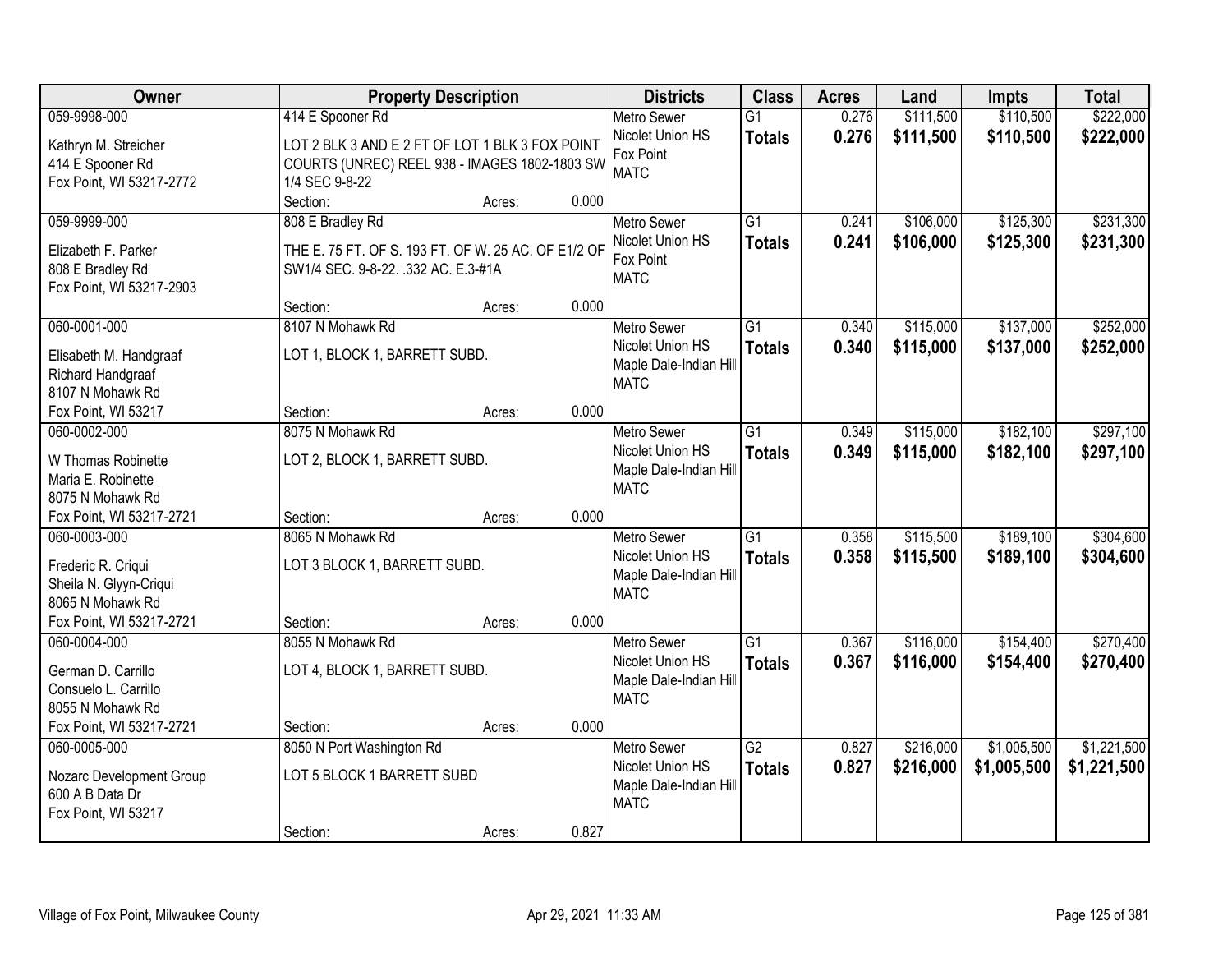| Owner                              | <b>Property Description</b>                          |        |       | <b>Districts</b>                           | <b>Class</b>    | <b>Acres</b> | Land     | <b>Impts</b> | <b>Total</b> |
|------------------------------------|------------------------------------------------------|--------|-------|--------------------------------------------|-----------------|--------------|----------|--------------|--------------|
| 060-0006-000                       | 503 W Dean Ct                                        |        |       | <b>Metro Sewer</b>                         | $\overline{G1}$ | 0.411        | \$94,000 | \$170,500    | \$264,500    |
| <b>Matthew Mcdonell</b>            | Parcel 1 of Certified Survey Map No. 599, Being a    |        |       | Nicolet Union HS                           | <b>Totals</b>   | 0.411        | \$94,000 | \$170,500    | \$264,500    |
| 503 W Dean Ct                      | resubdivision of Lots One (1) and Two (2), Fox Croft |        |       | Maple Dale-Indian Hill                     |                 |              |          |              |              |
| Fox Point, WI 53217                | Court, being a part of the Northwest Quarter of the  |        |       | <b>MATC</b>                                |                 |              |          |              |              |
|                                    | Section:                                             | Acres: | 0.000 |                                            |                 |              |          |              |              |
| 060-0007-000                       | 505 W Dean Ct                                        |        |       | <b>Metro Sewer</b>                         | $\overline{G1}$ | 0.437        | \$95,000 | \$340,800    | \$435,800    |
| <b>Mark Clements</b>               | PARCEL 2 CERTIFIED SURVEY MAP #599 SE1/4 OF          |        |       | Nicolet Union HS                           | <b>Totals</b>   | 0.437        | \$95,000 | \$340,800    | \$435,800    |
| 505 W Dean Ct                      | SEC 8-8-22                                           |        |       | Maple Dale-Indian Hill                     |                 |              |          |              |              |
| Fox Point, WI 53217-2640           |                                                      |        |       | <b>MATC</b>                                |                 |              |          |              |              |
|                                    | Section:                                             | Acres: | 0.000 |                                            |                 |              |          |              |              |
| 060-0008-000                       | 507 W Dean Ct                                        |        |       | <b>Metro Sewer</b>                         | G1              | 0.475        | \$97,000 | \$275,100    | \$372,100    |
|                                    | LOT 3, FOX CROFT COURT                               |        |       | Nicolet Union HS                           | <b>Totals</b>   | 0.475        | \$97,000 | \$275,100    | \$372,100    |
| Sandra Lynn Ertel<br>507 W Dean Ct |                                                      |        |       | Maple Dale-Indian Hill                     |                 |              |          |              |              |
| Fox Point, WI 53217-2640           |                                                      |        |       | <b>MATC</b>                                |                 |              |          |              |              |
|                                    | Section:                                             | Acres: | 0.000 |                                            |                 |              |          |              |              |
| 060-0009-000                       | 509 W Dean Ct                                        |        |       | <b>Metro Sewer</b>                         | $\overline{G1}$ | 0.459        | \$96,000 | \$244,600    | \$340,600    |
|                                    |                                                      |        |       | Nicolet Union HS                           | <b>Totals</b>   | 0.459        | \$96,000 | \$244,600    | \$340,600    |
| Sally F Ziegler Living Trust       | LOT 4, FOX CROFT COURT                               |        |       | Maple Dale-Indian Hill                     |                 |              |          |              |              |
| 509 W Dean Ct                      |                                                      |        |       | <b>MATC</b>                                |                 |              |          |              |              |
| Fox Point, WI 53217-2640           |                                                      |        | 0.000 |                                            |                 |              |          |              |              |
| 060-0010-000                       | Section:<br>511 W Dean Ct                            | Acres: |       |                                            | $\overline{G1}$ | 0.433        | \$76,000 | \$124,500    | \$200,500    |
|                                    |                                                      |        |       | <b>Metro Sewer</b>                         |                 |              |          |              |              |
| Frank R. Galka                     | LOT 5, FOX CROFT COURT                               |        |       | Nicolet Union HS<br>Maple Dale-Indian Hill | <b>Totals</b>   | 0.433        | \$76,000 | \$124,500    | \$200,500    |
| Cheryl R. Galka                    |                                                      |        |       | <b>MATC</b>                                |                 |              |          |              |              |
| 511 W Dean Ct                      |                                                      |        |       |                                            |                 |              |          |              |              |
| Fox Point, WI 53217                | Section:                                             | Acres: | 0.000 |                                            |                 |              |          |              |              |
| 060-0011-000                       | 513 W Dean Ct                                        |        |       | Metro Sewer                                | $\overline{G1}$ | 0.444        | \$76,500 | \$102,500    | \$179,000    |
| James E. Neuman Jr                 | LOT 6, FOX CROFT COURT                               |        |       | Nicolet Union HS                           | <b>Totals</b>   | 0.444        | \$76,500 | \$102,500    | \$179,000    |
| Annette L. Brommelkamp             |                                                      |        |       | Maple Dale-Indian Hill                     |                 |              |          |              |              |
| 1301 N Fairview Ln                 |                                                      |        |       | <b>MATC</b>                                |                 |              |          |              |              |
| McHenry, IL 60051                  | Section:                                             | Acres: | 0.000 |                                            |                 |              |          |              |              |
| 060-0012-000                       | 515 W Dean Ct                                        |        |       | <b>Metro Sewer</b>                         | $\overline{G1}$ | 0.403        | \$74,500 | \$205,000    | \$279,500    |
| Akash Rashmikant Amin              | LOT 7, FOX CROFT COURT                               |        |       | Nicolet Union HS                           | <b>Totals</b>   | 0.403        | \$74,500 | \$205,000    | \$279,500    |
| Dipika Akash Amin                  |                                                      |        |       | Maple Dale-Indian Hill                     |                 |              |          |              |              |
| 515 W Dean Ct                      |                                                      |        |       | <b>MATC</b>                                |                 |              |          |              |              |
| Fox Point, WI 53217                | Section:                                             | Acres: | 0.000 |                                            |                 |              |          |              |              |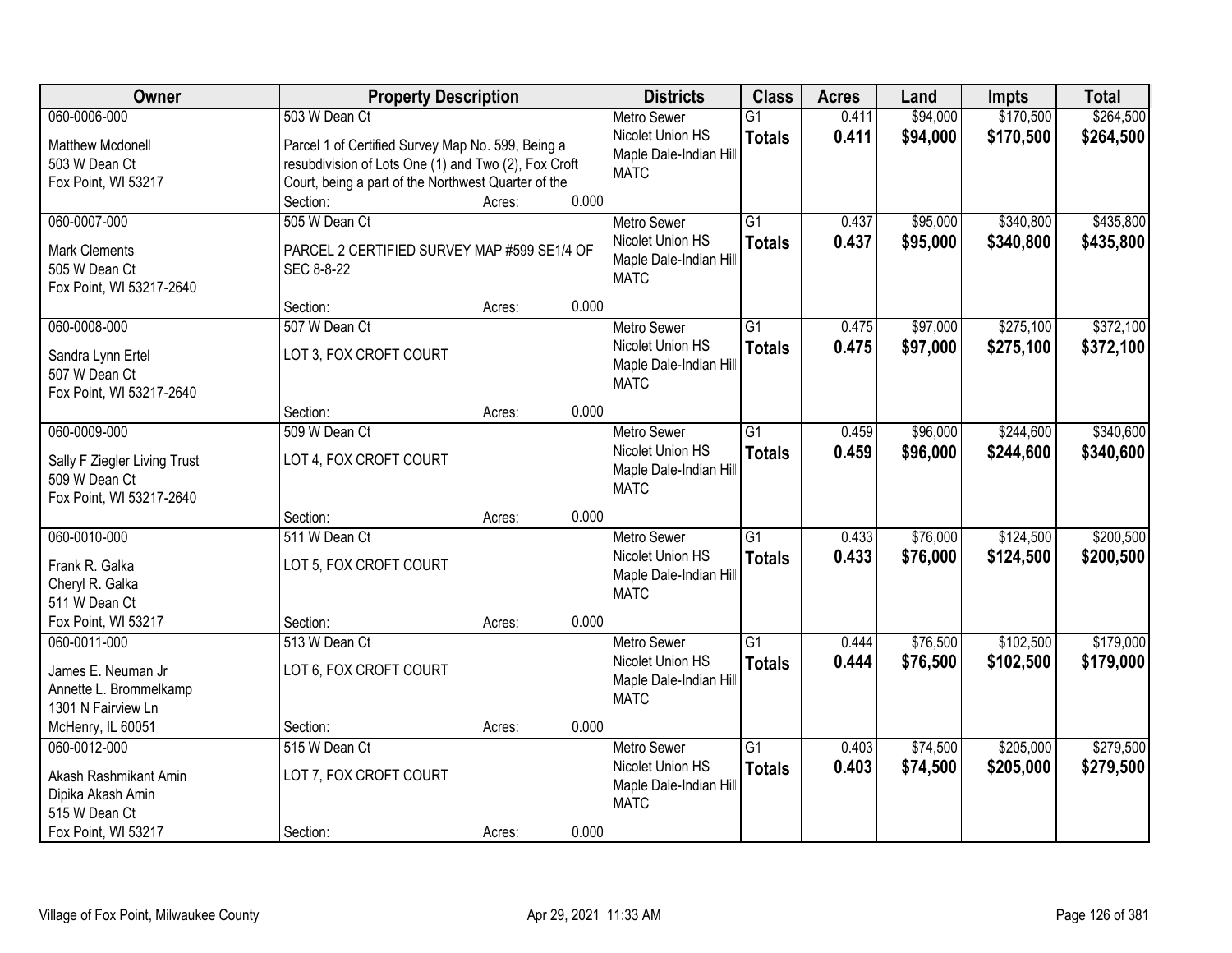| Owner                                                                | <b>Property Description</b> |                 | <b>Districts</b>                       | <b>Class</b>    | <b>Acres</b> | Land      | <b>Impts</b> | <b>Total</b> |
|----------------------------------------------------------------------|-----------------------------|-----------------|----------------------------------------|-----------------|--------------|-----------|--------------|--------------|
| 060-0013-000                                                         | 8205 N Mohawk Rd            |                 | <b>Metro Sewer</b>                     | $\overline{G1}$ | 0.444        | \$120,500 | \$128,600    | \$249,100    |
| Fredrick J. Sawka Jr                                                 | LOT 1, FOX POINT "O" WOODS  |                 | Nicolet Union HS                       | <b>Totals</b>   | 0.444        | \$120,500 | \$128,600    | \$249,100    |
| 8205 N Mohawk Rd                                                     |                             |                 | Maple Dale-Indian Hill                 |                 |              |           |              |              |
| Fox Point, WI 53217-2725                                             |                             |                 | <b>MATC</b>                            |                 |              |           |              |              |
|                                                                      | Section:                    | 0.000<br>Acres: |                                        |                 |              |           |              |              |
| 060-0014-000                                                         | 8165 N Mohawk Rd            |                 | <b>Metro Sewer</b>                     | G1              | 0.386        | \$117,000 | \$120,500    | \$237,500    |
| Hip Kwan Yee                                                         | LOT 2, FOX POINT "O" WOODS  |                 | Nicolet Union HS                       | <b>Totals</b>   | 0.386        | \$117,000 | \$120,500    | \$237,500    |
| Kam Oi Yee                                                           |                             |                 | Maple Dale-Indian Hill                 |                 |              |           |              |              |
| 8165 N Mohawk Rd                                                     |                             |                 | <b>MATC</b>                            |                 |              |           |              |              |
| Fox Point, WI 53217-2723                                             | Section:                    | 0.000<br>Acres: |                                        |                 |              |           |              |              |
| 060-0015-000                                                         | 8155 N Mohawk Rd            |                 | <b>Metro Sewer</b>                     | G1              | 0.350        | \$115,500 | \$160,100    | \$275,600    |
| <b>Taylor Peterson</b>                                               | LOT 3, FOX POINT "O" WOODS  |                 | Nicolet Union HS                       | <b>Totals</b>   | 0.350        | \$115,500 | \$160,100    | \$275,600    |
| Sean Morgan                                                          |                             |                 | Maple Dale-Indian Hill                 |                 |              |           |              |              |
| 8155 N Mohawk Rd                                                     |                             |                 | <b>MATC</b>                            |                 |              |           |              |              |
| Fox Point, WI 53217                                                  | Section:                    | 0.000<br>Acres: |                                        |                 |              |           |              |              |
| 060-0016-000                                                         | 8145 N Mohawk Rd            |                 | <b>Metro Sewer</b>                     | $\overline{G1}$ | 0.308        | \$113,000 | \$211,200    | \$324,200    |
| Eugene J. Bojarski and Barbara A.                                    | LOT 4, FOX POINT "O" WOODS  |                 | Nicolet Union HS                       | <b>Totals</b>   | 0.308        | \$113,000 | \$211,200    | \$324,200    |
| Bojarski Joint Revoca                                                |                             |                 | Maple Dale-Indian Hill                 |                 |              |           |              |              |
| 8145 N Mohawk Rd                                                     |                             |                 | <b>MATC</b>                            |                 |              |           |              |              |
| Fox Point, WI 53217                                                  | Section:                    | 0.000<br>Acres: |                                        |                 |              |           |              |              |
| 060-0017-000                                                         | 8135 N Mohawk Rd            |                 | <b>Metro Sewer</b>                     | $\overline{G1}$ | 0.310        | \$113,000 | \$126,000    | \$239,000    |
| Larry C. Shainock & Sarie Leff Shainock   LOT 5, FOX POINT "O" WOODS |                             |                 | Nicolet Union HS                       | <b>Totals</b>   | 0.310        | \$113,000 | \$126,000    | \$239,000    |
| Revocable Trust                                                      |                             |                 | Maple Dale-Indian Hill                 |                 |              |           |              |              |
| 8135 N Mohawk Rd                                                     |                             |                 | <b>MATC</b>                            |                 |              |           |              |              |
| Fox Point, WI 53217                                                  | Section:                    | 0.000<br>Acres: |                                        |                 |              |           |              |              |
| 060-0018-000                                                         | 8125 N Mohawk Rd            |                 | <b>Metro Sewer</b>                     | $\overline{G1}$ | 0.318        | \$113,500 | \$169,600    | \$283,100    |
|                                                                      |                             |                 | Nicolet Union HS                       | <b>Totals</b>   | 0.318        | \$113,500 | \$169,600    | \$283,100    |
| Michael L. Pokrzywinski                                              | LOT 6, FOX POINT "O" WOODS  |                 | Maple Dale-Indian Hill                 |                 |              |           |              |              |
| Mary F. Madden<br>8125 N Mohawk Rd                                   |                             |                 | <b>MATC</b>                            |                 |              |           |              |              |
| Fox Point, WI 53217-2723                                             | Section:                    | 0.000           |                                        |                 |              |           |              |              |
| 060-0019-000                                                         | 8115 N Mohawk Rd            | Acres:          |                                        | $\overline{G1}$ | 0.425        | \$119,500 | \$151,000    | \$270,500    |
|                                                                      |                             |                 | <b>Metro Sewer</b><br>Nicolet Union HS |                 | 0.425        | \$119,500 |              |              |
| David M. Kaiser                                                      | LOT 7, FOX POINT "O" WOODS  |                 | Maple Dale-Indian Hill                 | <b>Totals</b>   |              |           | \$151,000    | \$270,500    |
| 8115 N Mohawk Rd                                                     |                             |                 | <b>MATC</b>                            |                 |              |           |              |              |
| Fox Point, WI 53217-2723                                             |                             |                 |                                        |                 |              |           |              |              |
|                                                                      | Section:                    | 0.000<br>Acres: |                                        |                 |              |           |              |              |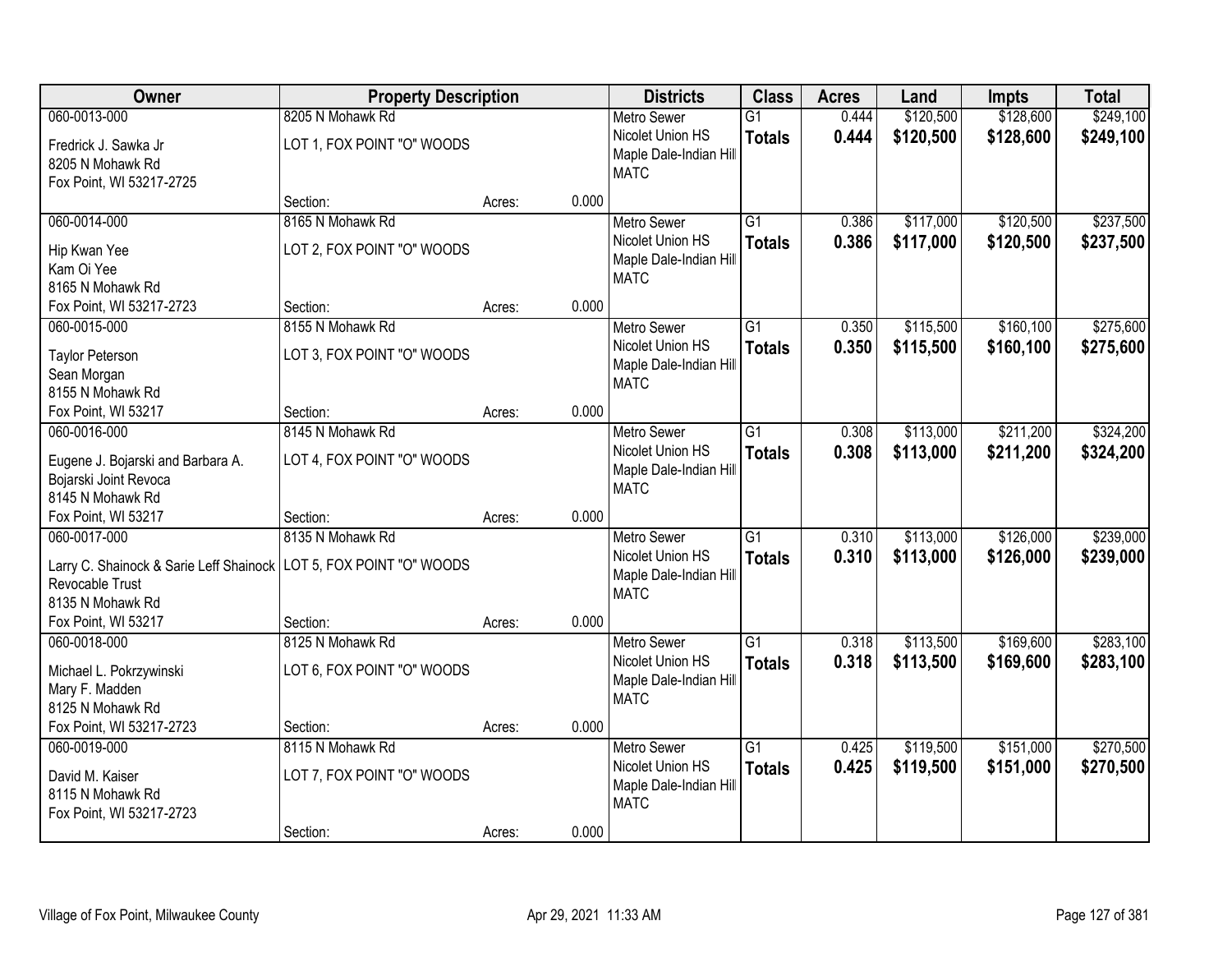| Owner                                          | <b>Property Description</b>                                 | <b>Districts</b>                      | <b>Class</b>    | <b>Acres</b> | Land      | <b>Impts</b> | <b>Total</b> |
|------------------------------------------------|-------------------------------------------------------------|---------------------------------------|-----------------|--------------|-----------|--------------|--------------|
| 060-0020-000                                   | 240 W Cherokee Cir                                          | <b>Metro Sewer</b>                    | $\overline{G1}$ | 0.336        | \$143,000 | \$270,700    | \$413,700    |
| James D. Ellwein                               | Lot 1 in Block 1 in Indian Creek Bluffs, being a Subdivisio | Nicolet Union HS                      | <b>Totals</b>   | 0.336        | \$143,000 | \$270,700    | \$413,700    |
| Lindsay A. Ellwein                             | of a part of the Southeast 1/4 of Section 8 in Township 8   | Maple Dale-Indian Hill                |                 |              |           |              |              |
| 240 W Cherokee Cir                             | North, Range 22 East, in the Village of Fox Point,          | <b>MATC</b>                           |                 |              |           |              |              |
| Fox Point, WI 53217                            | 0.336<br>Section:<br>Acres:                                 |                                       |                 |              |           |              |              |
| 060-0021-000                                   | 220 W Cherokee Cir                                          | <b>Metro Sewer</b>                    | $\overline{G1}$ | 0.354        | \$144,500 | \$219,000    | \$363,500    |
|                                                |                                                             | Nicolet Union HS                      | <b>Totals</b>   | 0.354        | \$144,500 | \$219,000    | \$363,500    |
| Nancy Filsinger                                | Lot 2 in Block 1 in Indian Creek Bluffs being a             | Maple Dale-Indian Hill                |                 |              |           |              |              |
| 220 W Cherokee Cir                             | Resubdivision of Block 5 of the Savings and Investment      | <b>MATC</b>                           |                 |              |           |              |              |
| Fox Point, WI 53217                            | Association of Milwaukee Sub d. No. 24 and Block 4 of       |                                       |                 |              |           |              |              |
|                                                | 0.354<br>Section:<br>Acres:                                 |                                       |                 |              |           |              |              |
| 060-0022-000                                   | 200 W Cherokee Cir                                          | <b>Metro Sewer</b>                    | G1              | 0.307        | \$141,500 | \$190,000    | \$331,500    |
| Alexis David Tamayo                            | LOT 3, BLK. 1, INDIAN CREEK BLUFFS                          | Nicolet Union HS                      | <b>Totals</b>   | 0.307        | \$141,500 | \$190,000    | \$331,500    |
| Luz Marina Tamayo                              |                                                             | Maple Dale-Indian Hill                |                 |              |           |              |              |
| 200 W Cherokee Cir                             |                                                             | <b>MATC</b>                           |                 |              |           |              |              |
| Fox Point, WI 53217-2718                       | 0.000<br>Section:<br>Acres:                                 |                                       |                 |              |           |              |              |
| 060-0023-000                                   | 170 W Cherokee Cir                                          | <b>Metro Sewer</b>                    | G1              | 0.283        | \$139,500 | \$244,900    | \$384,400    |
|                                                |                                                             | Nicolet Union HS                      | <b>Totals</b>   | 0.283        | \$139,500 | \$244,900    | \$384,400    |
| David Hajigeorgiou                             | LOT 4, BLK. 1, INDIAN CREEK BLUFFS                          | Maple Dale-Indian Hill                |                 |              |           |              |              |
| Jennifer Hajigeorgiou                          |                                                             | <b>MATC</b>                           |                 |              |           |              |              |
| 170 W Cherokee Cir<br>Fox Point, WI 53217-2716 | 0.000                                                       |                                       |                 |              |           |              |              |
| 060-0024-000                                   | Section:<br>Acres:<br>150 W Cherokee Cir                    |                                       | $\overline{G1}$ | 0.315        | \$142,000 | \$230,500    | \$372,500    |
|                                                |                                                             | <b>Metro Sewer</b>                    |                 |              |           |              |              |
| Xuejun Zang                                    | LOT 5, BLK. 1, INDIAN CREEK BLUFFS                          | Nicolet Union HS                      | <b>Totals</b>   | 0.315        | \$142,000 | \$230,500    | \$372,500    |
| <b>Adrian Dumitrescu</b>                       |                                                             | Maple Dale-Indian Hill<br><b>MATC</b> |                 |              |           |              |              |
| 150 W Cherokee Cir                             |                                                             |                                       |                 |              |           |              |              |
| Fox Point, WI 53217-2716                       | 0.000<br>Section:<br>Acres:                                 |                                       |                 |              |           |              |              |
| 060-0025-000                                   | 120 W Cherokee Cir                                          | <b>Metro Sewer</b>                    | $\overline{G1}$ | 0.315        | \$142,000 | \$278,500    | \$420,500    |
| Samuel F. Hamilton                             | Lot 6 in Block 1 in Indian Creek Bluffs, being a            | Nicolet Union HS                      | <b>Totals</b>   | 0.315        | \$142,000 | \$278,500    | \$420,500    |
| Hannah L. Berman Hamilton                      | Re-Subdivision of Block 5 of the Savings and                | Maple Dale-Indian Hill                |                 |              |           |              |              |
| 120 W Cherokee Cir                             | Investment Association of Milwaukee Subdivision No. 24      | <b>MATC</b>                           |                 |              |           |              |              |
| Fox Point, WI 53217                            | 0.000<br>Section:<br>Acres:                                 |                                       |                 |              |           |              |              |
| 060-0026-000                                   | 100 E Cherokee Cir                                          | <b>Metro Sewer</b>                    | $\overline{G1}$ | 0.315        | \$142,000 | \$260,400    | \$402,400    |
|                                                |                                                             | Nicolet Union HS                      | <b>Totals</b>   | 0.315        | \$142,000 | \$260,400    | \$402,400    |
| Moreno Revocable Trust                         | LOT 7, BLK. 1, INDIAN CREEK BLUFFS                          | Maple Dale-Indian Hill                |                 |              |           |              |              |
| Attn: Jose & Luz Moreno                        |                                                             | <b>MATC</b>                           |                 |              |           |              |              |
| 100 E Cherokee Cir                             |                                                             |                                       |                 |              |           |              |              |
| Fox Point, WI 53217-2712                       | 0.000<br>Section:<br>Acres:                                 |                                       |                 |              |           |              |              |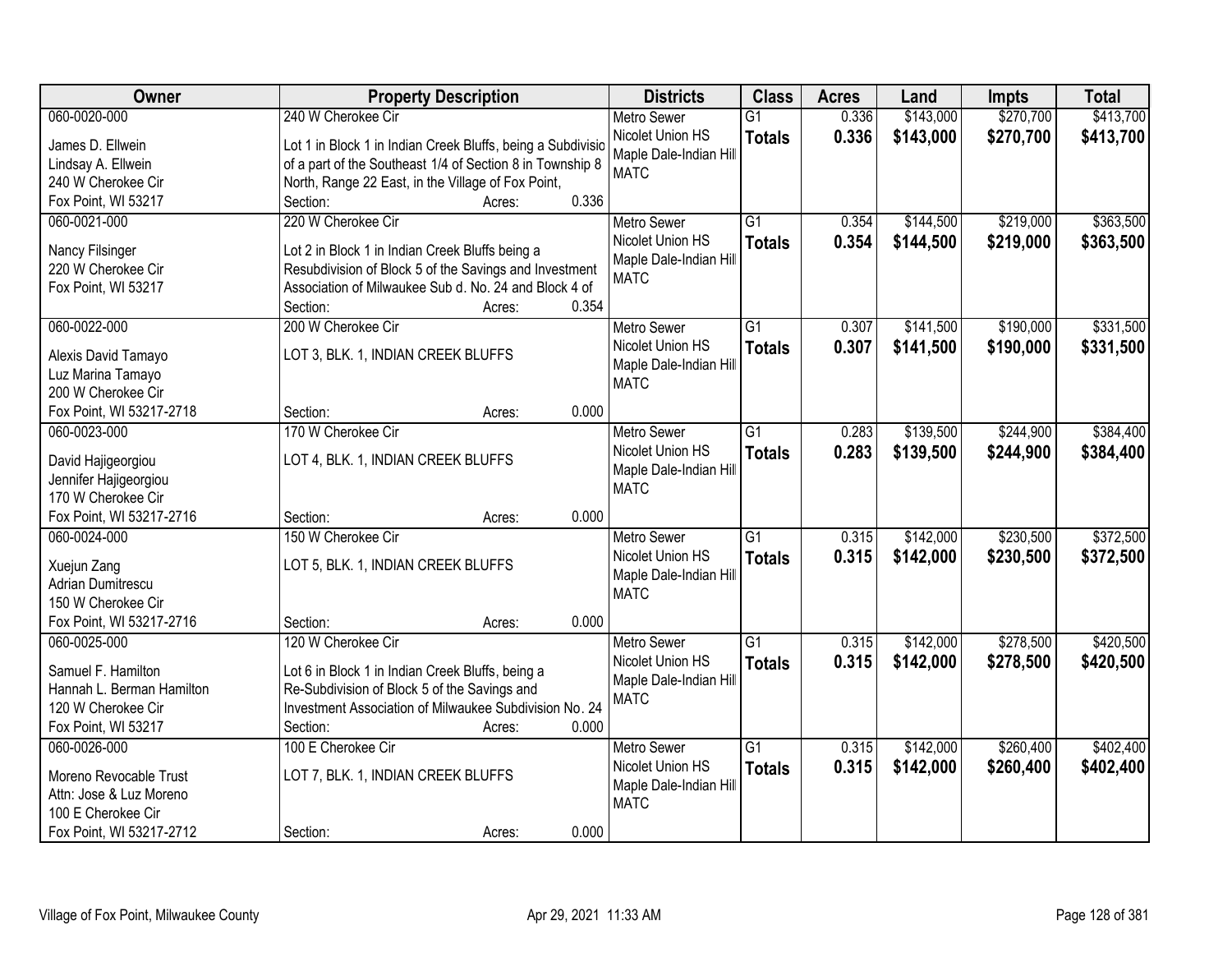| Owner                             | <b>Property Description</b>                               | <b>Districts</b>       | <b>Class</b>    | <b>Acres</b> | Land      | <b>Impts</b> | <b>Total</b> |
|-----------------------------------|-----------------------------------------------------------|------------------------|-----------------|--------------|-----------|--------------|--------------|
| 060-0027-000                      | 140 E Cherokee Cir                                        | <b>Metro Sewer</b>     | $\overline{G1}$ | 0.344        | \$144,000 | \$228,000    | \$372,000    |
| Donald N. Bass                    | LOT 8, BLK. 1, INDIAN CREEK BLUFFS                        | Nicolet Union HS       | <b>Totals</b>   | 0.344        | \$144,000 | \$228,000    | \$372,000    |
| Caren M. Bass                     |                                                           | Maple Dale-Indian Hill |                 |              |           |              |              |
| 140 E Cherokee Cir                |                                                           | <b>MATC</b>            |                 |              |           |              |              |
| Fox Point, WI 53217-2712          | 0.000<br>Section:<br>Acres:                               |                        |                 |              |           |              |              |
| 060-0028-000                      | 180 E Cherokee Cir                                        | <b>Metro Sewer</b>     | $\overline{G1}$ | 0.364        | \$145,000 | \$242,000    | \$387,000    |
| David H. Johnson                  | LOT 9, BLK. 1, INDIAN CREEK BLUFFS - Lot 9, Block 1       | Nicolet Union HS       | <b>Totals</b>   | 0.364        | \$145,000 | \$242,000    | \$387,000    |
| Arlette E. Johnson                | in Indian Creek Bluffs, being a Resubdivision of Block 5, | Maple Dale-Indian Hill |                 |              |           |              |              |
| 180 E Cherokee Cir                | the Savings and Investment Association of Milwaukee       | <b>MATC</b>            |                 |              |           |              |              |
| Fox Point, WI 53217               | 0.000<br>Section:<br>Acres:                               |                        |                 |              |           |              |              |
| 060-0029-000                      | 200 E Cherokee Cir                                        | <b>Metro Sewer</b>     | $\overline{G1}$ | 0.409        | \$118,500 | \$224,500    | \$343,000    |
|                                   |                                                           | Nicolet Union HS       | <b>Totals</b>   | 0.409        | \$118,500 | \$224,500    | \$343,000    |
| Kenneth Hagan                     | Lot 10, in Block 1, in Indian Creek Bluffs, being a       | Maple Dale-Indian Hill |                 |              |           |              |              |
| Laura J. Hagan                    | Resubdivsion of Block 5 of The Savings and Investment     | <b>MATC</b>            |                 |              |           |              |              |
| 200 E Cherokee Cir                | Association                                               |                        |                 |              |           |              |              |
| Fox Point, WI 53217               | Section: 8<br>0.409<br>Acres:                             |                        |                 |              |           |              |              |
| 060-0030-000                      | 7200 N Santa Monica Blvd                                  | <b>Metro Sewer</b>     | $\overline{X4}$ | 0.000        | \$0       | \$0          | \$0          |
| Village of Fox Point              | INDIAN CREEK BLUFFS BLOCK 1 AREA DEDICATED                | Nicolet Union HS       | <b>Totals</b>   | 0.000        | \$0       | \$0          | \$0          |
| Attn: Village Hall                | TO THE PUBLIC                                             | Maple Dale-Indian Hill |                 |              |           |              |              |
| 7200 N Santa Monica Blvd          |                                                           | <b>MATC</b>            |                 |              |           |              |              |
| Fox Point, WI 53217-3505          | 0.000<br>Section:<br>Acres:                               |                        |                 |              |           |              |              |
| 060-0031-000                      | 385 W Dean Rd                                             | <b>Metro Sewer</b>     | $\overline{G1}$ | 0.480        | \$122,000 | \$241,000    | \$363,000    |
|                                   |                                                           | Nicolet Union HS       | <b>Totals</b>   | 0.480        | \$122,000 | \$241,000    | \$363,000    |
| <b>Brian Polster</b>              | Lot One (1) in Indian Creek Parkway, being a              | Maple Dale-Indian Hill |                 |              |           |              |              |
| 385 W Dean Rd                     | Resubdivision of vacated Blocks 1, 2, and 4 of The        | <b>MATC</b>            |                 |              |           |              |              |
| Fox Point, WI 53217               | Savings and Investment Association of Milwaukee           |                        |                 |              |           |              |              |
|                                   | 0.000<br>Section:<br>Acres:                               |                        |                 |              |           |              |              |
| 060-0032-000                      | 355 W Dean Rd                                             | <b>Metro Sewer</b>     | $\overline{G1}$ | 0.419        | \$119,000 | \$369,000    | \$488,000    |
| Andrew Weber                      | LOT 2, INDIAN CREEK PARKWAY, - LOT 2, IN INDIAN           | Nicolet Union HS       | <b>Totals</b>   | 0.419        | \$119,000 | \$369,000    | \$488,000    |
| Mollie Gibson                     | CREEK PARKWAY SUBDIVISION, BEING A                        | Maple Dale-Indian Hill |                 |              |           |              |              |
| 355 Dean Rd                       | RE-SUBDIVISION OF VACATED BLOCKS 1,2 AND 4,               | <b>MATC</b>            |                 |              |           |              |              |
| Fox Point, WI 53217               | 0.000<br>Section:<br>Acres:                               |                        |                 |              |           |              |              |
| 060-0033-000                      | 325 W Dean Rd                                             | <b>Metro Sewer</b>     | $\overline{G1}$ | 0.419        | \$119,000 | \$260,000    | \$379,000    |
|                                   |                                                           | Nicolet Union HS       | <b>Totals</b>   | 0.419        | \$119,000 | \$260,000    | \$379,000    |
| Gregory S. Mager                  | LOT 3, INDIAN CREEK PARKWAY,                              | Maple Dale-Indian Hill |                 |              |           |              |              |
| Melissa A. Mager<br>325 W Dean Rd |                                                           | <b>MATC</b>            |                 |              |           |              |              |
| Fox Point, WI 53217               | 0.000                                                     |                        |                 |              |           |              |              |
|                                   | Section:<br>Acres:                                        |                        |                 |              |           |              |              |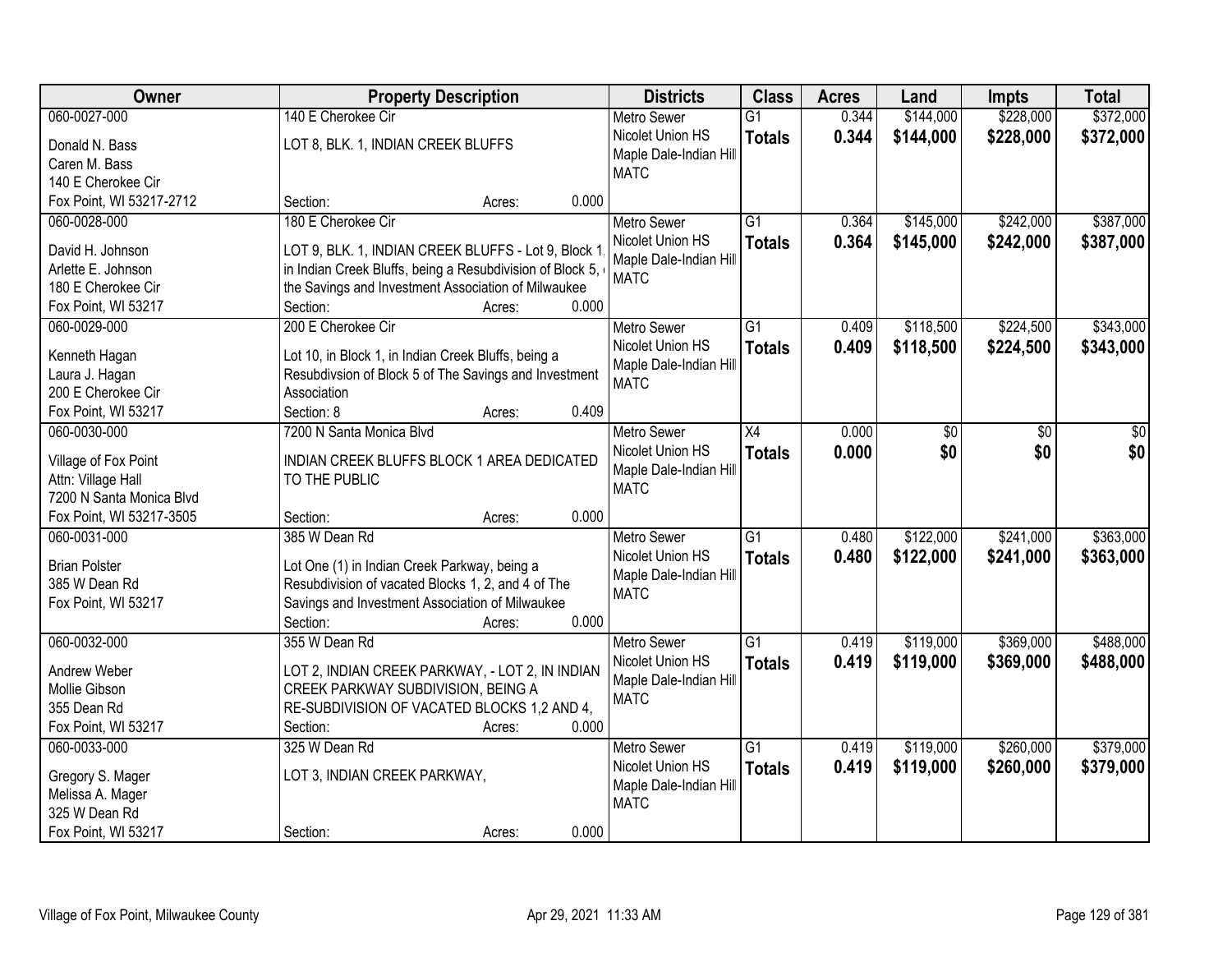| \$362,500<br>060-0034-000<br>\$119,000<br>301 W Dean Rd<br>$\overline{G1}$<br>0.419<br><b>Metro Sewer</b>                                     | \$481,500 |
|-----------------------------------------------------------------------------------------------------------------------------------------------|-----------|
|                                                                                                                                               |           |
| Nicolet Union HS<br>0.419<br>\$119,000<br>\$362,500<br><b>Totals</b><br>LOT 4 INDIAN CREEK PARKWAY,<br>Fredric M. Wein                        | \$481,500 |
| Maple Dale-Indian Hill<br>Linda S. Wein                                                                                                       |           |
| <b>MATC</b><br>301 W Dean Rd                                                                                                                  |           |
| 0.000<br>Fox Point, WI 53217-2606<br>Section:<br>Acres:                                                                                       |           |
| $\overline{G1}$<br>\$119,000<br>\$307,500<br>060-0035-000<br>265 W Dean Rd<br>0.419<br><b>Metro Sewer</b>                                     | \$426,500 |
| Nicolet Union HS<br>0.419<br>\$119,000<br>\$307,500<br><b>Totals</b><br>LOT 5 INDIAN CREEK PARKWAY,                                           | \$426,500 |
| Beryl R. Forman<br>Maple Dale-Indian Hill                                                                                                     |           |
| 265 W Dean Rd<br><b>MATC</b><br>Fox Point, WI 53217                                                                                           |           |
| 0.000<br>Section:<br>Acres:                                                                                                                   |           |
| \$288,000<br>060-0036-000<br>235 W Dean Rd<br>G1<br>\$119,000<br><b>Metro Sewer</b><br>0.419                                                  | \$407,000 |
| Nicolet Union HS<br>0.419<br>\$119,000<br>\$288,000<br><b>Totals</b>                                                                          | \$407,000 |
| Jeffrey M. Fishbach<br>Lot 6 in Indian Creek Parkway, being a resubdivision of<br>Maple Dale-Indian Hill                                      |           |
| vacated Blocks 1, 2 and 4 of the Savings and<br>Erica Fishbach<br><b>MATC</b>                                                                 |           |
| 235 W Dean Rd<br>Investment Association of Milwaukee Subdivision No. 24.                                                                      |           |
| Fox Point, WI 53217<br>Section:<br>0.000<br>Acres:                                                                                            |           |
| 201 W Dean Rd<br>\$118,000<br>\$286,500<br>060-0037-000<br>G1<br>0.399<br><b>Metro Sewer</b>                                                  | \$404,500 |
| Nicolet Union HS<br>0.399<br>\$118,000<br>\$286,500<br><b>Totals</b><br>John J. Schoshinski<br>Lot Seven (7) in Indian Creek Parkway, being a | \$404,500 |
| Maple Dale-Indian Hill<br>Resubdivision of vacated Blocks 1, 2 and 4 of the Saving<br>Jennifer L. Schoshinski                                 |           |
| <b>MATC</b><br>201 W Dean Rd<br>and                                                                                                           |           |
| 0.399<br>Fox Point, WI 53217<br>Section:<br>Acres:                                                                                            |           |
| \$333,000<br>060-0038-000<br>151 W Dean Rd<br>$\overline{G1}$<br>0.464<br>\$121,500<br><b>Metro Sewer</b>                                     | \$454,500 |
| Nicolet Union HS<br>0.464<br>\$121,500<br>\$333,000<br><b>Totals</b>                                                                          | \$454,500 |
| LOT 8 INDIAN CREEK PARKWAY,<br>Jamie H. Glinberg<br>Maple Dale-Indian Hill                                                                    |           |
| 151 W Dean Rd<br><b>MATC</b>                                                                                                                  |           |
| Fox Point, WI 53217                                                                                                                           |           |
| 0.000<br>Section:<br>Acres:                                                                                                                   |           |
| $\overline{G1}$<br>\$655,000<br>060-0039-000<br>8387 N Indian Creek Pkwy<br>\$115,000<br>Metro Sewer<br>0.346                                 | \$770,000 |
| 0.346<br>Nicolet Union HS<br>\$115,000<br>\$655,000<br><b>Totals</b><br>LOT 9 INDIAN CREEK PARKWAY, - Lot 9, in Indian<br>John A. Horky       | \$770,000 |
| Maple Dale-Indian Hill<br>Creek Parkway, being a Resubdivision of vacated Blocks<br>Megan B. Horky<br><b>MATC</b>                             |           |
| 1, 2 and 4 of The Savings and Investment Association of<br>8387 N Indian Creek Pkwy                                                           |           |
| Fox Point, WI 53217<br>0.000<br>Section:<br>Acres:                                                                                            |           |
| 060-0040-000<br>\$116,500<br>\$269,000<br>8379 N Indian Creek Pkwy<br>$\overline{G1}$<br>0.374<br><b>Metro Sewer</b>                          | \$385,500 |
| Nicolet Union HS<br>0.374<br>\$116,500<br>\$269,000<br><b>Totals</b><br>LOT 10 INDIAN CREEK PARKWAY,<br>Beverly S. Ugent                      | \$385,500 |
| Maple Dale-Indian Hill<br>8379 N Indian Creek Pkwy                                                                                            |           |
| <b>MATC</b><br>Fox Point, WI 53217-2608                                                                                                       |           |
| 0.000<br>Section:<br>Acres:                                                                                                                   |           |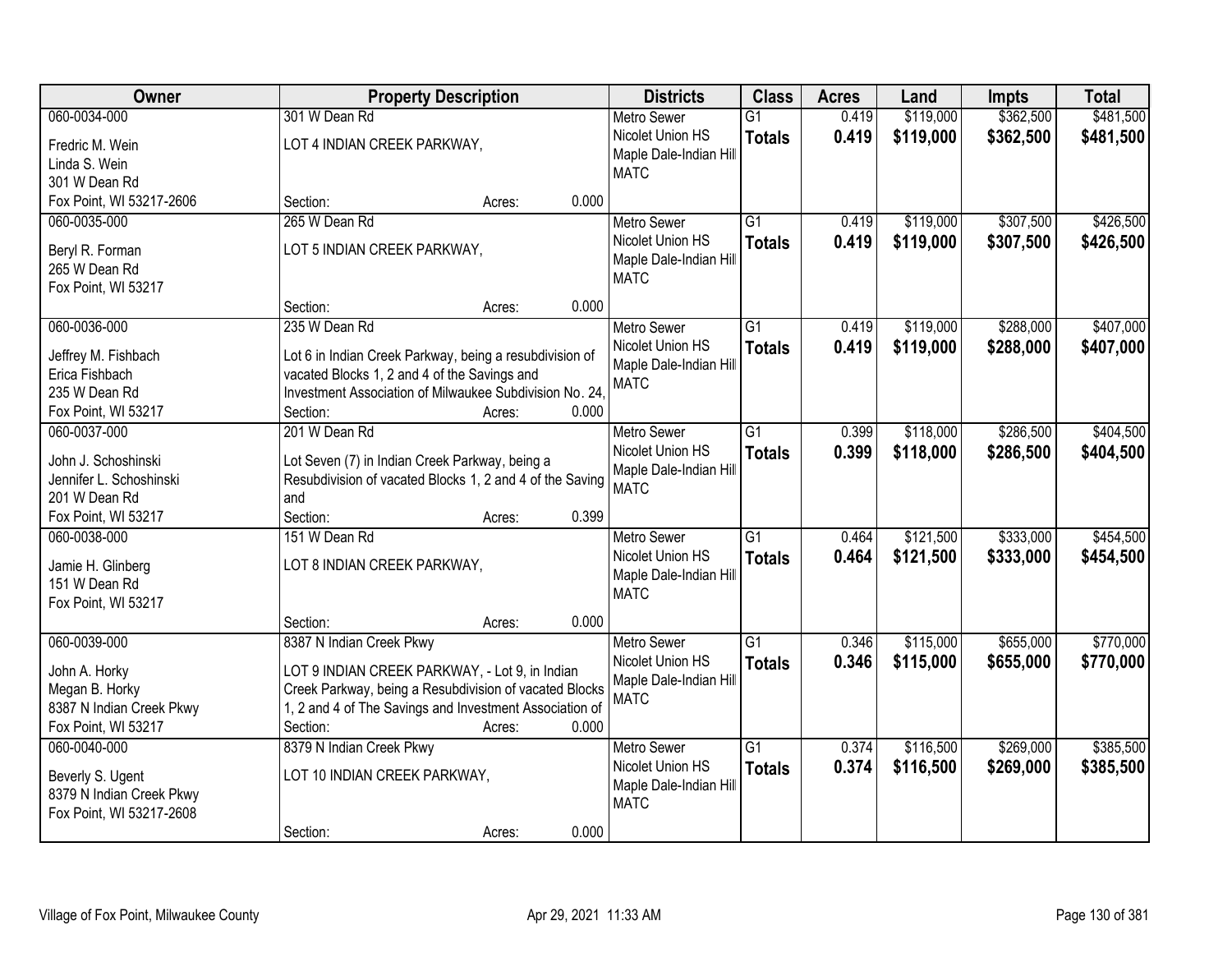| Owner                                                 | <b>Property Description</b>                            |        |       | <b>Districts</b>                       | <b>Class</b>    | <b>Acres</b> | Land      | <b>Impts</b> | <b>Total</b> |
|-------------------------------------------------------|--------------------------------------------------------|--------|-------|----------------------------------------|-----------------|--------------|-----------|--------------|--------------|
| 060-0041-000                                          | 200 W Nokomis Ct                                       |        |       | <b>Metro Sewer</b>                     | $\overline{G1}$ | 0.401        | \$118,000 | \$703,500    | \$821,500    |
| Max J. Rasansky                                       | LOT 11 INDIAN CREEK PARKWAY,                           |        |       | Nicolet Union HS                       | <b>Totals</b>   | 0.401        | \$118,000 | \$703,500    | \$821,500    |
| Cindy Lee Rasansky                                    |                                                        |        |       | Maple Dale-Indian Hill                 |                 |              |           |              |              |
| 200 W Nokomis Ct                                      |                                                        |        |       | <b>MATC</b>                            |                 |              |           |              |              |
| Fox Point, WI 53217-2609                              | Section:                                               | Acres: | 0.000 |                                        |                 |              |           |              |              |
| 060-0042-000                                          | 230 W Nokomis Ct                                       |        |       | <b>Metro Sewer</b>                     | $\overline{G1}$ | 0.534        | \$125,000 | \$524,000    | \$649,000    |
|                                                       |                                                        |        |       | Nicolet Union HS                       | <b>Totals</b>   | 0.534        | \$125,000 | \$524,000    | \$649,000    |
| Herszenson Living Trust                               | LOT 12 INDIAN CREEK PARKWAY,                           |        |       | Maple Dale-Indian Hill                 |                 |              |           |              |              |
| Attn: Sidney & Suzanne Herszenson<br>230 W Nokomis Ct |                                                        |        |       | <b>MATC</b>                            |                 |              |           |              |              |
| Fox Point, WI 53217-2609                              | Section:                                               |        | 0.000 |                                        |                 |              |           |              |              |
| 060-0043-000                                          | 260 W Nokomis Ct                                       | Acres: |       |                                        | G1              | 0.468        |           | \$523,000    | \$644,500    |
|                                                       |                                                        |        |       | <b>Metro Sewer</b><br>Nicolet Union HS |                 |              | \$121,500 |              |              |
| <b>Isabelle Douthit</b>                               | LOT 13 INDIAN CREEK PARKWAY,                           |        |       |                                        | <b>Totals</b>   | 0.468        | \$121,500 | \$523,000    | \$644,500    |
| Samuel Douthit                                        |                                                        |        |       | Maple Dale-Indian Hill<br><b>MATC</b>  |                 |              |           |              |              |
| 260 W Nokomis Ct                                      |                                                        |        |       |                                        |                 |              |           |              |              |
| Fox Point, WI 53217                                   | Section:                                               | Acres: | 0.000 |                                        |                 |              |           |              |              |
| 060-0044-000                                          | 280 W Nokomis Ct                                       |        |       | <b>Metro Sewer</b>                     | G1              | 0.443        | \$120,500 | \$324,000    | \$444,500    |
| Paul S. Weisman                                       | LOT 14 INDIAN CREEK PARKWAY,                           |        |       | Nicolet Union HS                       | <b>Totals</b>   | 0.443        | \$120,500 | \$324,000    | \$444,500    |
| Laura A. Weisman                                      |                                                        |        |       | Maple Dale-Indian Hill                 |                 |              |           |              |              |
| 280 W Nokomis Ct                                      |                                                        |        |       | <b>MATC</b>                            |                 |              |           |              |              |
| Fox Point, WI 53217-2609                              | Section:                                               | Acres: | 0.000 |                                        |                 |              |           |              |              |
| 060-0045-000                                          | 300 W Nokomis Ct                                       |        |       | <b>Metro Sewer</b>                     | $\overline{G1}$ | 0.438        | \$120,000 | \$541,500    | \$661,500    |
|                                                       |                                                        |        |       | Nicolet Union HS                       |                 |              |           |              |              |
| Kerry Katz                                            | LOT 15 INDIAN CREEK PARKWAY, - Lot 15 in Indian        |        |       | Maple Dale-Indian Hill                 | <b>Totals</b>   | 0.438        | \$120,000 | \$541,500    | \$661,500    |
| Adam N. Woolridge                                     | Creek Parkway, being a Re-Subdivision of vacated Block |        |       | <b>MATC</b>                            |                 |              |           |              |              |
| 300 W Nokomis Ct                                      | 1, 2 and 4 of the Savings & Investment Association of  |        |       |                                        |                 |              |           |              |              |
| Fox Point, WI 53217                                   | Section:                                               | Acres: | 0.000 |                                        |                 |              |           |              |              |
| 060-0046-000                                          | 340 W Nokomis Ct                                       |        |       | Metro Sewer                            | $\overline{G1}$ | 0.476        | \$122,000 | \$464,000    | \$586,000    |
| Kevin M. Bendickson                                   | LOT 16 INDIAN CREEK PARKWAY,                           |        |       | Nicolet Union HS                       | <b>Totals</b>   | 0.476        | \$122,000 | \$464,000    | \$586,000    |
| Alisa L. Bendickson                                   |                                                        |        |       | Maple Dale-Indian Hill                 |                 |              |           |              |              |
| 340 W Nokomis Ct                                      |                                                        |        |       | <b>MATC</b>                            |                 |              |           |              |              |
| Fox Point, WI 53217                                   | Section:                                               | Acres: | 0.000 |                                        |                 |              |           |              |              |
| 060-0047-000                                          | 360 W Nokomis Ct                                       |        |       | <b>Metro Sewer</b>                     | $\overline{G1}$ | 0.631        | \$130,000 | \$266,000    | \$396,000    |
|                                                       |                                                        |        |       | Nicolet Union HS                       | <b>Totals</b>   | 0.631        | \$130,000 | \$266,000    | \$396,000    |
| Patrick A. Roe                                        | LOT 17 INDIAN CREEK PARKWAY,                           |        |       | Maple Dale-Indian Hill                 |                 |              |           |              |              |
| Joan E. Roe                                           |                                                        |        |       | <b>MATC</b>                            |                 |              |           |              |              |
| 360 W Nokomis Ct                                      |                                                        |        |       |                                        |                 |              |           |              |              |
| Fox Point, WI 53217                                   | Section:                                               | Acres: | 0.000 |                                        |                 |              |           |              |              |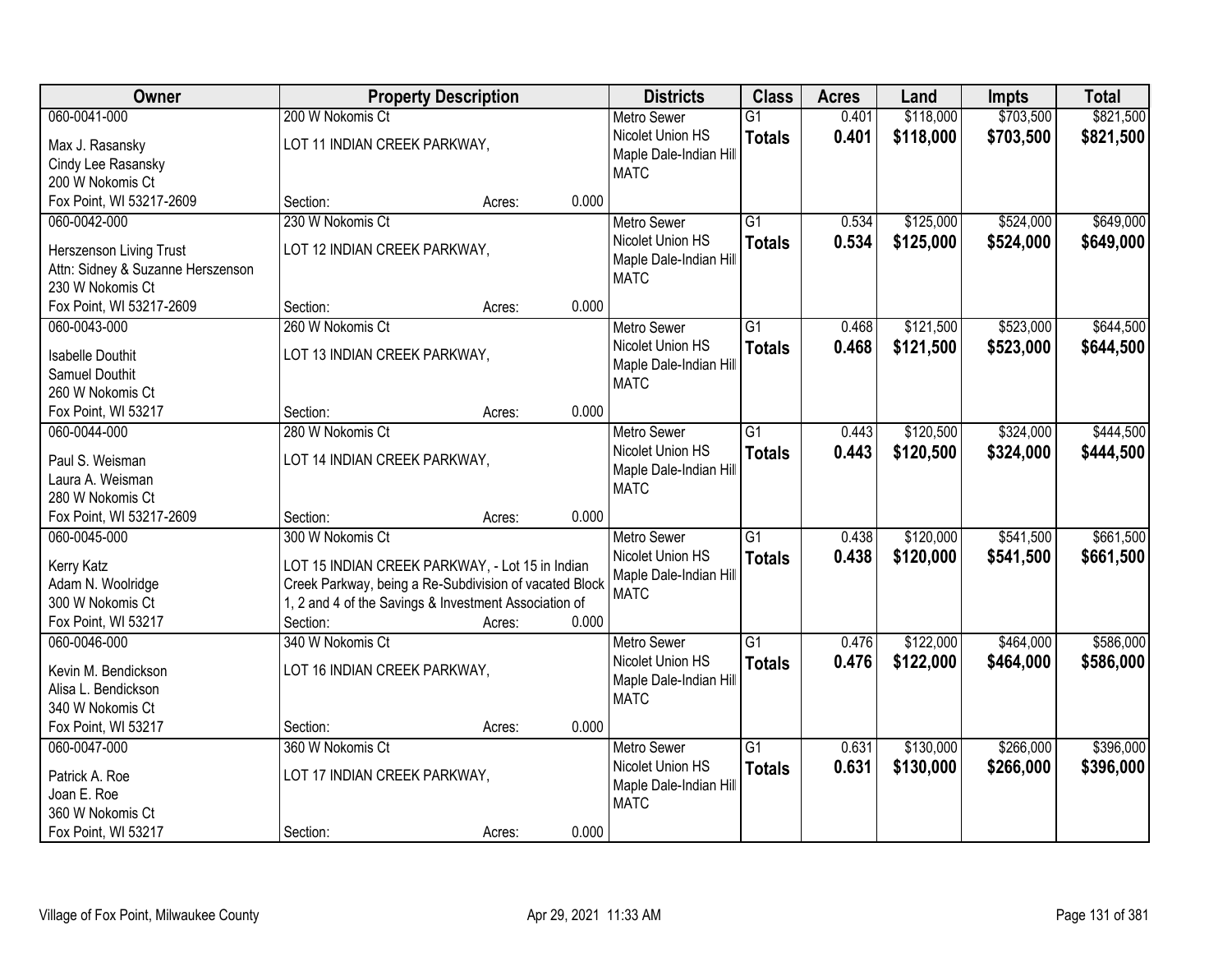| Owner                                  | <b>Property Description</b>                             |                 | <b>Districts</b>                           | <b>Class</b>    | <b>Acres</b> | Land      | <b>Impts</b> | <b>Total</b> |
|----------------------------------------|---------------------------------------------------------|-----------------|--------------------------------------------|-----------------|--------------|-----------|--------------|--------------|
| 060-0048-000                           | 380 W Nokomis Ct                                        |                 | <b>Metro Sewer</b>                         | $\overline{G1}$ | 0.433        | \$119,500 | \$247,500    | \$367,000    |
| Hutchins D. Kealy Jr                   | LOT 18 INDIAN CREEK PARKWAY,                            |                 | Nicolet Union HS<br>Maple Dale-Indian Hill | <b>Totals</b>   | 0.433        | \$119,500 | \$247,500    | \$367,000    |
| Sarah M. Kealy                         |                                                         |                 | <b>MATC</b>                                |                 |              |           |              |              |
| 380 W Nokomis Ct                       |                                                         |                 |                                            |                 |              |           |              |              |
| Fox Point, WI 53217-2611               | Section:                                                | 0.000<br>Acres: |                                            |                 |              |           |              |              |
| 060-0049-000                           | 325 W Nokomis Ct                                        |                 | <b>Metro Sewer</b>                         | $\overline{G1}$ | 0.412        | \$118,500 | \$168,500    | \$287,000    |
| Charles C. and Catharine F.            | LOT 19 INDIAN CREEK PARKWAY, 325 W NOKOMIS              |                 | Nicolet Union HS                           | <b>Totals</b>   | 0.412        | \$118,500 | \$168,500    | \$287,000    |
| Prestigiacomo Rev Liv Trust            | <b>COURT SCHOOL DIST 8</b>                              |                 | Maple Dale-Indian Hill                     |                 |              |           |              |              |
| 325 W Nokomis Ct                       |                                                         |                 | <b>MATC</b>                                |                 |              |           |              |              |
| Fox Point, WI 53217                    | Section:                                                | 0.000<br>Acres: |                                            |                 |              |           |              |              |
| 060-0050-000                           | 321 W Nokomis Ct                                        |                 | <b>Metro Sewer</b>                         | G1              | 0.445        | \$120,500 | \$503,400    | \$623,900    |
|                                        |                                                         |                 | Nicolet Union HS                           | <b>Totals</b>   | 0.445        | \$120,500 | \$503,400    | \$623,900    |
| William B. Peterson                    | Lot 20, Indian Creek Parkway, being a Resubdivision of  |                 | Maple Dale-Indian Hill                     |                 |              |           |              |              |
| Lora A. Strigens                       | vacated Blocks 1, 2 and 4 of the Savings and            |                 | <b>MATC</b>                                |                 |              |           |              |              |
| 321 W Nolomis Ct                       | Investment Association of Milwaukee Subdivision No. 24. |                 |                                            |                 |              |           |              |              |
| Fox Point, WI 53217                    | Section:                                                | 0.000<br>Acres: |                                            |                 |              |           |              |              |
| 060-0051-001                           | 251 W Nokomis Ct                                        |                 | <b>Metro Sewer</b>                         | G1              | 0.971        | \$148,500 | \$699,700    | \$848,200    |
| Peter J. Engel                         | INDIAN CREEK PARKWAY LOTS 21 AND 22                     |                 | Nicolet Union HS                           | <b>Totals</b>   | 0.971        | \$148,500 | \$699,700    | \$848,200    |
| Emily C. Ware                          |                                                         |                 | Maple Dale-Indian Hill                     |                 |              |           |              |              |
| 251 W Nokomis Ct                       |                                                         |                 | <b>MATC</b>                                |                 |              |           |              |              |
| Fox Point, WI 53217                    | Section:                                                | 0.000<br>Acres: |                                            |                 |              |           |              |              |
| 060-0053-000                           | 225 W Nokomis Ct                                        |                 | <b>Metro Sewer</b>                         | $\overline{G1}$ | 0.464        | \$121,500 | \$656,500    | \$778,000    |
|                                        |                                                         |                 | Nicolet Union HS                           | <b>Totals</b>   | 0.464        | \$121,500 | \$656,500    | \$778,000    |
| Joseph M. Bernstein Living Trust et al | LOT 23 INDIAN CREEK PARKWAY,                            |                 | Maple Dale-Indian Hill                     |                 |              |           |              |              |
| Attn: Godfrey & Kahn, S.C.             |                                                         |                 | <b>MATC</b>                                |                 |              |           |              |              |
| 833 E Michigan St Ste 1800             |                                                         |                 |                                            |                 |              |           |              |              |
| Milwaukee, WI 53202                    | Section:                                                | 0.000<br>Acres: |                                            |                 |              |           |              |              |
| 060-0054-000                           | 8363 N Indian Creek Pkwy                                |                 | <b>Metro Sewer</b>                         | $\overline{G1}$ | 0.402        | \$118,000 | \$284,000    | \$402,000    |
| Kristen Vosmaer                        | LOT 24 INDIAN CREEK PARKWAY,                            |                 | Nicolet Union HS                           | <b>Totals</b>   | 0.402        | \$118,000 | \$284,000    | \$402,000    |
| Courtney A. Vosmaer                    |                                                         |                 | Maple Dale-Indian Hill                     |                 |              |           |              |              |
| 8363 N Indian Creek Pkwy               |                                                         |                 | <b>MATC</b>                                |                 |              |           |              |              |
| Fox Point, WI 53217                    | Section:                                                | 0.000<br>Acres: |                                            |                 |              |           |              |              |
| 060-0055-000                           | 8355 N Indian Creek Pkwy                                |                 | <b>Metro Sewer</b>                         | $\overline{G1}$ | 0.339        | \$114,500 | \$469,500    | \$584,000    |
|                                        |                                                         |                 | Nicolet Union HS                           | <b>Totals</b>   | 0.339        | \$114,500 | \$469,500    | \$584,000    |
| Robert R. Cardenas                     | LOT 25 INDIAN CREEK PARKWAY,                            |                 | Maple Dale-Indian Hill                     |                 |              |           |              |              |
| Monica I. Cardenas                     |                                                         |                 | <b>MATC</b>                                |                 |              |           |              |              |
| 8355 N Indian Creek Pkwy               |                                                         |                 |                                            |                 |              |           |              |              |
| Fox Point, WI 53217-2607               | Section:                                                | 0.000<br>Acres: |                                            |                 |              |           |              |              |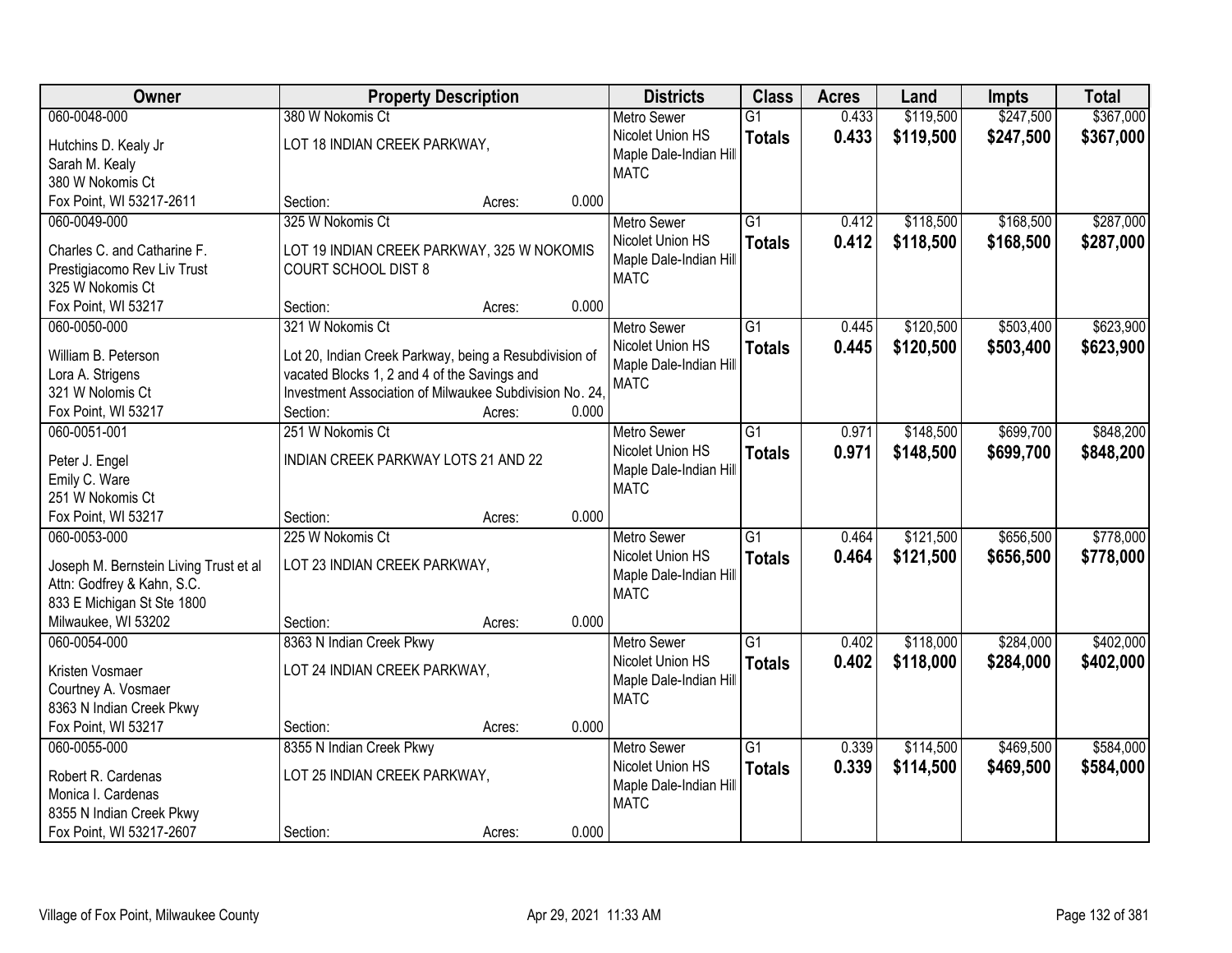| Owner                    | <b>Property Description</b>                             |        |       | <b>Districts</b>                      | <b>Class</b>    | <b>Acres</b> | Land      | <b>Impts</b> | <b>Total</b> |
|--------------------------|---------------------------------------------------------|--------|-------|---------------------------------------|-----------------|--------------|-----------|--------------|--------------|
| 060-0056-000             | 8348 N Indian Creek Pkwy                                |        |       | <b>Metro Sewer</b>                    | $\overline{G1}$ | 0.374        | \$116,500 | \$259,500    | \$376,000    |
| Eugene W. Witt           | LOT 26 INDIAN CREEK PARKWAY,                            |        |       | Nicolet Union HS                      | <b>Totals</b>   | 0.374        | \$116,500 | \$259,500    | \$376,000    |
| Carmen Witt              |                                                         |        |       | Maple Dale-Indian Hill                |                 |              |           |              |              |
| 8348 N Indian Creek Pkwy |                                                         |        |       | <b>MATC</b>                           |                 |              |           |              |              |
| Fox Point, WI 53217-2612 | Section:                                                | Acres: | 0.000 |                                       |                 |              |           |              |              |
| 060-0057-000             | 8340 N Indian Creek Pkwy                                |        |       | <b>Metro Sewer</b>                    | $\overline{G1}$ | 0.399        | \$118,000 | \$393,500    | \$511,500    |
| Alicia Phillips          | Lots 27, in Indian Creek Parkway, being a Resubdivision |        |       | Nicolet Union HS                      | <b>Totals</b>   | 0.399        | \$118,000 | \$393,500    | \$511,500    |
| <b>Brad Phillips</b>     | of vacated Blocks 1, 2 and 4 of The Savings and         |        |       | Maple Dale-Indian Hill                |                 |              |           |              |              |
| 8340 N Indian Creek Pkwy | Investment                                              |        |       | <b>MATC</b>                           |                 |              |           |              |              |
| Fox Point, WI 53217      | Section:                                                | Acres: | 0.399 |                                       |                 |              |           |              |              |
| 060-0058-000             | 8332 N Indian Creek Pkwy                                |        |       | <b>Metro Sewer</b>                    | G1              | 0.463        | \$121,500 | \$351,000    | \$472,500    |
|                          |                                                         |        |       | Nicolet Union HS                      | <b>Totals</b>   | 0.463        | \$121,500 | \$351,000    | \$472,500    |
| Grigoriy N. Godkin       | LOT 28 INDIAN CREEK PARKWAY,                            |        |       | Maple Dale-Indian Hill                |                 |              |           |              |              |
| Tatyana Godkin           |                                                         |        |       | <b>MATC</b>                           |                 |              |           |              |              |
| 8332 N Indian Creek Pkwy |                                                         |        |       |                                       |                 |              |           |              |              |
| Fox Point, WI 53217-2612 | Section:                                                | Acres: | 0.000 |                                       |                 |              |           |              |              |
| 060-0059-000             | 8324 N Indian Creek Pkwy                                |        |       | <b>Metro Sewer</b>                    | G1              | 0.381        | \$117,000 | \$284,400    | \$401,400    |
| Frank L. Stemper         | LOT 29 INDIAN CREEK PARKWAY,                            |        |       | Nicolet Union HS                      | <b>Totals</b>   | 0.381        | \$117,000 | \$284,400    | \$401,400    |
| Sarah J. Stemper         |                                                         |        |       | Maple Dale-Indian Hill                |                 |              |           |              |              |
| 8324 N Indian Creek Pkwy |                                                         |        |       | <b>MATC</b>                           |                 |              |           |              |              |
| Fox Point, WI 53217-2612 | Section:                                                | Acres: | 0.000 |                                       |                 |              |           |              |              |
| 060-0060-000             | 8316 N Indian Creek Pkwy                                |        |       | <b>Metro Sewer</b>                    | $\overline{G1}$ | 0.448        | \$120,500 | \$262,500    | \$383,000    |
|                          |                                                         |        |       | Nicolet Union HS                      | <b>Totals</b>   | 0.448        | \$120,500 | \$262,500    | \$383,000    |
| Terry D. Rindt           | LOT 30 INDIAN CREEK PARKWAY,                            |        |       | Maple Dale-Indian Hill                |                 |              |           |              |              |
| Christel T. Maass        |                                                         |        |       | <b>MATC</b>                           |                 |              |           |              |              |
| 8316 N Indian Creek Pkwy |                                                         |        |       |                                       |                 |              |           |              |              |
| Fox Point, WI 53217-2612 | Section:                                                | Acres: | 0.000 |                                       |                 |              |           |              |              |
| 060-0061-000             | 8308 N Indian Creek Pkwy                                |        |       | <b>Metro Sewer</b>                    | $\overline{G1}$ | 0.402        | \$118,000 | \$209,800    | \$327,800    |
| Stephanie J. Conn        | LOT 31 INDIAN CREEK PARKWAY,                            |        |       | Nicolet Union HS                      | <b>Totals</b>   | 0.402        | \$118,000 | \$209,800    | \$327,800    |
| James Nations            |                                                         |        |       | Maple Dale-Indian Hill<br><b>MATC</b> |                 |              |           |              |              |
| 8308 N Indian Creek Pkwy |                                                         |        |       |                                       |                 |              |           |              |              |
| Fox Point, WI 53217      | Section:                                                | Acres: | 0.000 |                                       |                 |              |           |              |              |
| 060-0062-000             | 8300 N Indian Creek Pkwy                                |        |       | <b>Metro Sewer</b>                    | $\overline{G1}$ | 0.432        | \$119,500 | \$372,500    | \$492,000    |
| John Yopps               | LOT 32 INDIAN CREEK PARKWAY,                            |        |       | Nicolet Union HS                      | <b>Totals</b>   | 0.432        | \$119,500 | \$372,500    | \$492,000    |
| Melissa Chudnow          |                                                         |        |       | Maple Dale-Indian Hill                |                 |              |           |              |              |
| 8300 N Indian Creek Pkwy |                                                         |        |       | <b>MATC</b>                           |                 |              |           |              |              |
| Fox Point, WI 53217-2612 | Section:                                                | Acres: | 0.000 |                                       |                 |              |           |              |              |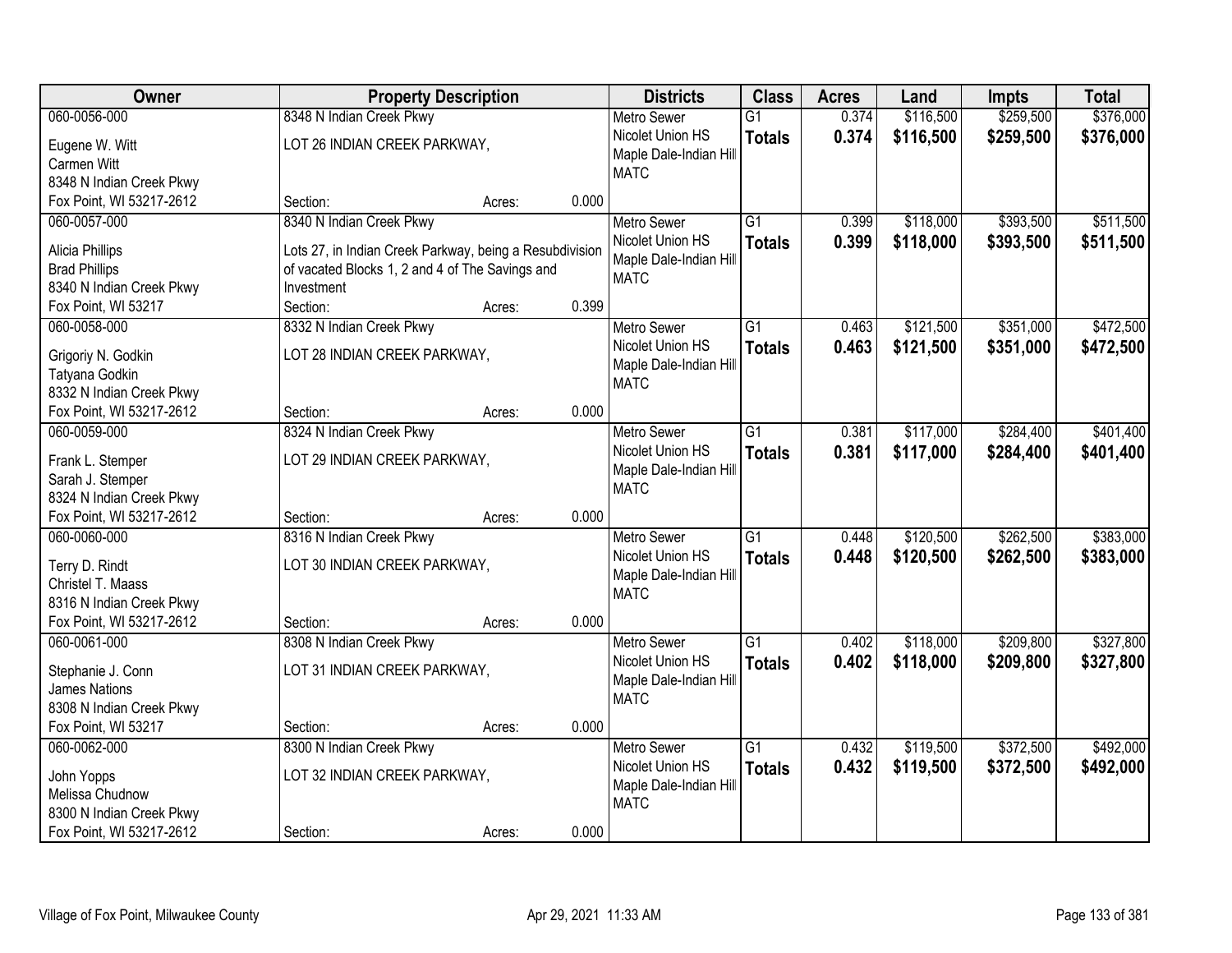| Owner                    | <b>Property Description</b>                               |       | <b>Districts</b>   | <b>Class</b>    | <b>Acres</b> | Land      | <b>Impts</b> | <b>Total</b> |
|--------------------------|-----------------------------------------------------------|-------|--------------------|-----------------|--------------|-----------|--------------|--------------|
| 060-0063-000             | 164 E Bradley Rd                                          |       | <b>Metro Sewer</b> | $\overline{G1}$ | 0.381        | \$117,000 | \$173,500    | \$290,500    |
| Lauren Marquardt         | LOT 1, BLOCK 1, NORTHWEST MEADOWS,                        |       | Nicolet Union HS   | <b>Totals</b>   | 0.381        | \$117,000 | \$173,500    | \$290,500    |
| 164 E Bradley Rd         |                                                           |       | Fox Point          |                 |              |           |              |              |
| Fox Point, WI 53217      |                                                           |       | <b>MATC</b>        |                 |              |           |              |              |
|                          | Section:<br>Acres:                                        | 0.000 |                    |                 |              |           |              |              |
| 060-0064-000             | 168 E Bradley Rd                                          |       | <b>Metro Sewer</b> | $\overline{G1}$ | 0.376        | \$116,500 | \$177,600    | \$294,100    |
| Neil C. Jebb             | LOT 2, BLOCK 1, NORTHWEST MEADOWS,                        |       | Nicolet Union HS   | <b>Totals</b>   | 0.376        | \$116,500 | \$177,600    | \$294,100    |
| Sarah F. Jebb            |                                                           |       | Fox Point          |                 |              |           |              |              |
| 168 E Bradley Rd         |                                                           |       | <b>MATC</b>        |                 |              |           |              |              |
| Fox Point, WI 53217      | Section:<br>Acres:                                        | 0.000 |                    |                 |              |           |              |              |
| 060-0065-000             | 202 E Bradley Rd                                          |       | Metro Sewer        | G1              | 0.379        | \$117,000 | \$208,600    | \$325,600    |
| <b>Brian Griffiths</b>   | Lot 3, Block 1, in Northwest Meadows, being a part of the |       | Nicolet Union HS   | <b>Totals</b>   | 0.379        | \$117,000 | \$208,600    | \$325,600    |
| Stephanie Griffiths      | Southeast 1/4 of Section 8, Township 8 North, Range 22    |       | Fox Point          |                 |              |           |              |              |
| 202 204 East Bradley Rd  | East, in the Village of Fox Point, Milwaukee County,      |       | <b>MATC</b>        |                 |              |           |              |              |
| Fox Point, WI 53217      | Section:<br>Acres:                                        | 0.379 |                    |                 |              |           |              |              |
| 060-0066-000             | 210 E Bradley Rd                                          |       | <b>Metro Sewer</b> | G1              | 0.371        | \$116,500 | \$160,300    | \$276,800    |
|                          |                                                           |       | Nicolet Union HS   | <b>Totals</b>   | 0.371        | \$116,500 | \$160,300    | \$276,800    |
| Erich M. Hacker          | LOT 4, BLOCK 1, NORTHWEST MEADOWS, 210 E.                 |       | Fox Point          |                 |              |           |              |              |
| Rachel E. Hacker         | <b>BRADLEY RD.</b>                                        |       | <b>MATC</b>        |                 |              |           |              |              |
| 210 E Bradley Rd         |                                                           |       |                    |                 |              |           |              |              |
| Fox Point, WI 53217      | Section:<br>Acres:                                        | 0.000 |                    |                 |              |           |              |              |
| 060-0067-000             | 220 E Bradley Rd                                          |       | <b>Metro Sewer</b> | $\overline{G1}$ | 0.389        | \$117,500 | \$198,300    | \$315,800    |
| Peter Grzechowiak        | LOT 5, BLOCK 1, NORTHWEST MEADOWS,                        |       | Nicolet Union HS   | <b>Totals</b>   | 0.389        | \$117,500 | \$198,300    | \$315,800    |
| Darcy Lorenzon           |                                                           |       | Fox Point          |                 |              |           |              |              |
| 220 E Bradley Rd         |                                                           |       | <b>MATC</b>        |                 |              |           |              |              |
| Fox Point, WI 53217      | Section:<br>Acres:                                        | 0.000 |                    |                 |              |           |              |              |
| 060-0068-000             | 8019 N Regent Rd                                          |       | <b>Metro Sewer</b> | G1              | 0.389        | \$117,500 | \$265,500    | \$383,000    |
| Michael P. Bolton        | LOT 6, BLOCK 1, NORTHWEST MEADOWS,                        |       | Nicolet Union HS   | <b>Totals</b>   | 0.389        | \$117,500 | \$265,500    | \$383,000    |
| Mary C. Bolton           |                                                           |       | Fox Point          |                 |              |           |              |              |
| 8019 N Regent Rd         |                                                           |       | <b>MATC</b>        |                 |              |           |              |              |
| Fox Point, WI 53217-2731 | Section:<br>Acres:                                        | 0.000 |                    |                 |              |           |              |              |
| 060-0069-000             | 8021 N Regent Rd                                          |       | <b>Metro Sewer</b> | $\overline{G1}$ | 0.328        | \$114,000 | \$136,100    | \$250,100    |
|                          |                                                           |       | Nicolet Union HS   | <b>Totals</b>   | 0.328        | \$114,000 | \$136,100    | \$250,100    |
| Daniel S. Bennett        | Lot 7, in Block 1, in Northwest Meadows, being a          |       | Fox Point          |                 |              |           |              |              |
| 8021 N Regent Rd         | Subdivision of a part of the Southeast One-Quarter of     |       | <b>MATC</b>        |                 |              |           |              |              |
| Fox Point, WI 53217      | Section 8, in Township 8                                  |       |                    |                 |              |           |              |              |
|                          | Section: 8<br>Acres:                                      | 0.328 |                    |                 |              |           |              |              |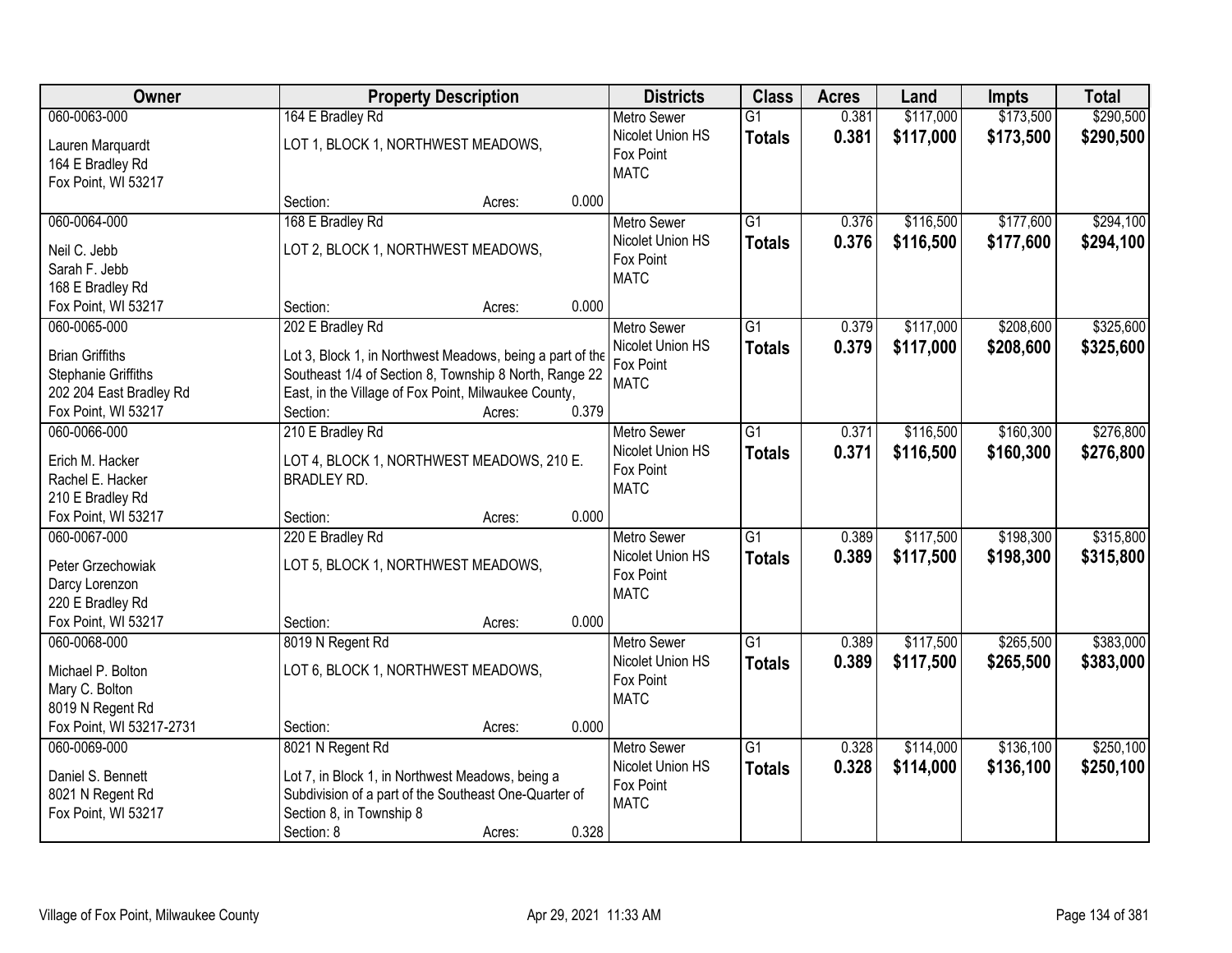| Owner                                                                                         |                                                                                                                                                                                                       | <b>Property Description</b> |       | <b>Districts</b>                                                   | <b>Class</b>                     | <b>Acres</b>   | Land                   | <b>Impts</b>           | <b>Total</b>           |
|-----------------------------------------------------------------------------------------------|-------------------------------------------------------------------------------------------------------------------------------------------------------------------------------------------------------|-----------------------------|-------|--------------------------------------------------------------------|----------------------------------|----------------|------------------------|------------------------|------------------------|
| 060-0070-000                                                                                  | 8023 N Regent Rd                                                                                                                                                                                      |                             |       | <b>Metro Sewer</b>                                                 | $\overline{G1}$                  | 0.309          | \$113,000              | \$134,400              | \$247,400              |
| Anjanette Roseneck<br>8023 N Regent Rd<br>Fox Point, WI 53217-2731                            | LOT 8, BLOCK 1, NORTHWEST MEADOWS,                                                                                                                                                                    |                             |       | Nicolet Union HS<br>Fox Point<br><b>MATC</b>                       | <b>Totals</b>                    | 0.309          | \$113,000              | \$134,400              | \$247,400              |
|                                                                                               | Section:                                                                                                                                                                                              | Acres:                      | 0.000 |                                                                    |                                  |                |                        |                        |                        |
| 060-0071-000<br>Nazli Gurer<br>8025 N Regent Rd<br>Fox Point, WI 53217                        | 8025 N Regent Rd<br>LOT 9 BLK. 1 NORTHWEST MEADOWS - Lot 9, in Bloc<br>1, in Northwest Meadows, being a subdivision of part of<br>the Southeast 1/4 of Section 8, Township 8 North, Range<br>Section: | Acres:                      | 0.000 | <b>Metro Sewer</b><br>Nicolet Union HS<br>Fox Point<br><b>MATC</b> | $\overline{G1}$<br><b>Totals</b> | 0.402<br>0.402 | \$118,000<br>\$118,000 | \$122,500<br>\$122,500 | \$240,500<br>\$240,500 |
| 060-0072-000                                                                                  | 8027 N Regent Rd                                                                                                                                                                                      |                             |       | <b>Metro Sewer</b>                                                 | G1                               | 0.442          | \$120,000              | \$136,000              | \$256,000              |
| James H. Burnett III<br>Jill C. Burnett<br>8027 N Regent Rd                                   | LOT 10, BLOCK 1, NORTHWEST MEADOWS,                                                                                                                                                                   |                             |       | Nicolet Union HS<br>Fox Point<br><b>MATC</b>                       | <b>Totals</b>                    | 0.442          | \$120,000              | \$136,000              | \$256,000              |
| Fox Point, WI 53217                                                                           | Section:                                                                                                                                                                                              | Acres:                      | 0.000 |                                                                    |                                  |                |                        |                        |                        |
| 060-0073-000<br>Frank J. Oliver<br>Oliver P. Mary<br>8029 N Regent Rd                         | 8029 N Regent Rd<br>LOT 11, BLOCK 1, NORTHWEST MEADOWS,                                                                                                                                               |                             |       | <b>Metro Sewer</b><br>Nicolet Union HS<br>Fox Point<br><b>MATC</b> | $\overline{G1}$<br><b>Totals</b> | 0.298<br>0.298 | \$112,500<br>\$112,500 | \$110,900<br>\$110,900 | \$223,400<br>\$223,400 |
| Fox Point, WI 53217-2731                                                                      | Section:                                                                                                                                                                                              | Acres:                      | 0.000 |                                                                    |                                  |                |                        |                        |                        |
| 060-0074-000<br>Andrew LaLicata<br>Pamela LaLicata<br>8031 N Regent Rd<br>Fox Point, WI 53217 | 8031 N Regent Rd<br>LOT 12, BLOCK 1, NORTHWEST MEADOWS, - Lot<br>Twelve (12) in Block One (1) in Northwest Meadows, a<br>Subdivision of part of the Southeast One-quarter (1/4) of<br>Section:        | Acres:                      | 0.000 | <b>Metro Sewer</b><br>Nicolet Union HS<br>Fox Point<br><b>MATC</b> | $\overline{G1}$<br><b>Totals</b> | 0.344<br>0.344 | \$115,000<br>\$115,000 | \$95,000<br>\$95,000   | \$210,000<br>\$210,000 |
| 060-0075-000<br>Christine L. Krueger<br>8033 N Regent Rd<br>Fox Point, WI 53217               | 8033 N Regent Rd<br>LOT 13, BLOCK 1, NORTHWEST MEADOWS,<br>Section:                                                                                                                                   | Acres:                      | 0.000 | <b>Metro Sewer</b><br>Nicolet Union HS<br>Fox Point<br><b>MATC</b> | $\overline{G1}$<br><b>Totals</b> | 0.323<br>0.323 | \$114,000<br>\$114,000 | \$224,000<br>\$224,000 | \$338,000<br>\$338,000 |
| 060-0076-000                                                                                  | 8035 N Regent Rd                                                                                                                                                                                      |                             |       | <b>Metro Sewer</b>                                                 | $\overline{G1}$                  | 0.443          | \$120,000              | \$295,000              | \$415,000              |
| <b>Christopher Rogers</b><br>Kris Rogers<br>8035 N Regent Rd<br>Fox Point, WI 53217           | Lot 14, in Block 1, in Northwest Meadows, being a<br>subdivision of the Southeast 1/4 of Section 8, in<br>Township 8 North, Range 22 East, in the Village of Fox<br>Section:                          | Acres:                      | 0.000 | Nicolet Union HS<br>Fox Point<br><b>MATC</b>                       | <b>Totals</b>                    | 0.443          | \$120,000              | \$295,000              | \$415,000              |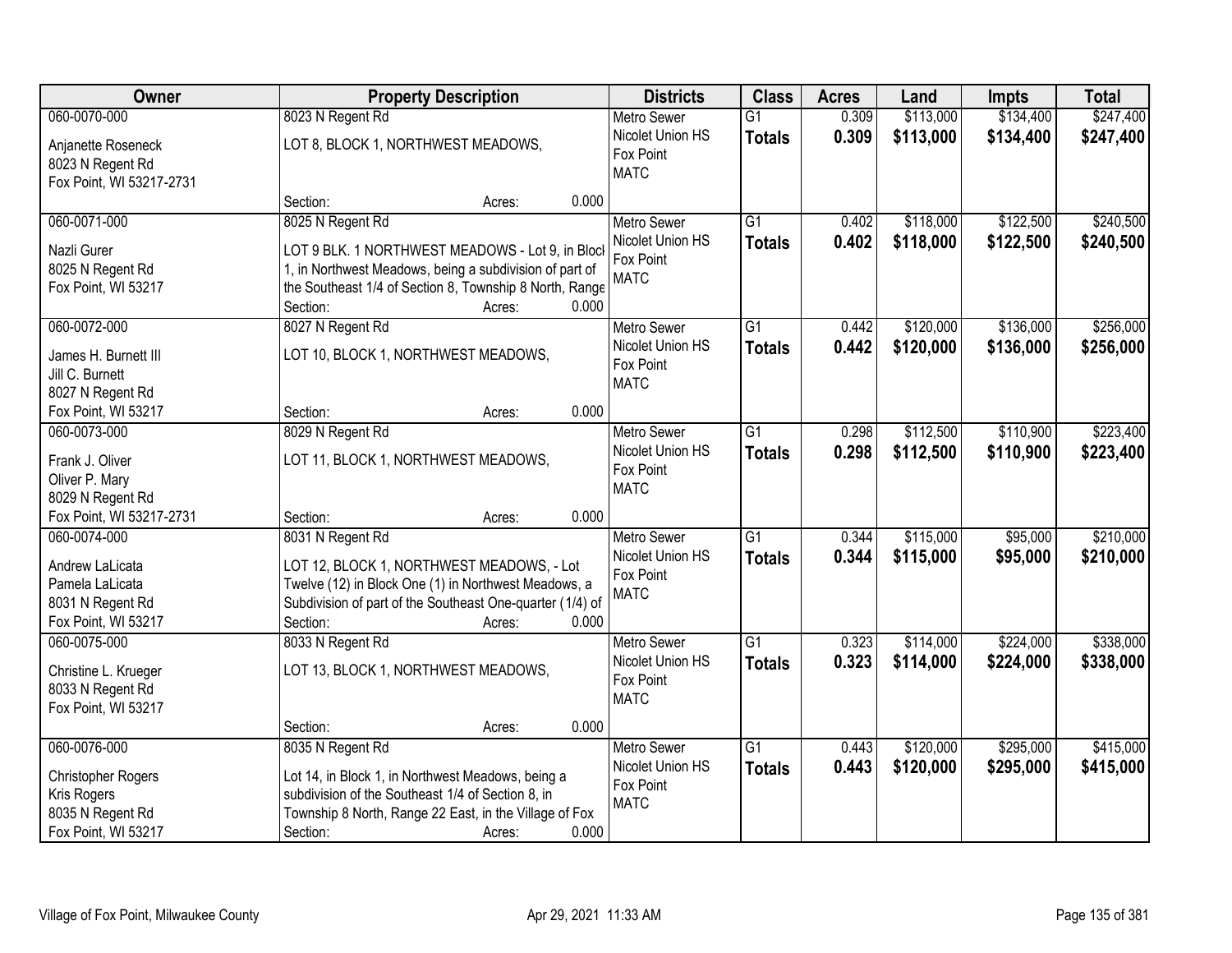| Owner                          | <b>Property Description</b>                               | <b>Districts</b>                       | <b>Class</b>    | <b>Acres</b> | Land      | <b>Impts</b> | <b>Total</b> |
|--------------------------------|-----------------------------------------------------------|----------------------------------------|-----------------|--------------|-----------|--------------|--------------|
| 060-0077-000                   | 8045 N Regent Rd                                          | <b>Metro Sewer</b>                     | $\overline{G1}$ | 0.469        | \$121,500 | \$235,500    | \$357,000    |
| James Curtis George            | LOT 15, BLOCK 1, NORTHWEST MEADOWS, - Lot 15,             | Nicolet Union HS                       | <b>Totals</b>   | 0.469        | \$121,500 | \$235,500    | \$357,000    |
| Carolyn George                 | in Block 1, in Northwest Meadows Subdivision, being a     | Fox Point                              |                 |              |           |              |              |
| 8045 N Regent Rd               | part of the Southeast 1/4 of Section 8, in Township 8 Nor | <b>MATC</b>                            |                 |              |           |              |              |
| Fox Point, WI 53217            | 0.000<br>Section:<br>Acres:                               |                                        |                 |              |           |              |              |
| 060-0078-000                   | 217 E Willow Rd                                           | <b>Metro Sewer</b>                     | $\overline{G1}$ | 0.376        | \$116,500 | \$242,000    | \$358,500    |
|                                |                                                           | Nicolet Union HS                       | <b>Totals</b>   | 0.376        | \$116,500 | \$242,000    | \$358,500    |
| Adam Franz and Denelle Chapman | LOT 16, BLOCK 1, NORTHWEST MEADOWS,                       | Fox Point                              |                 |              |           |              |              |
| 217 E Willow Rd                |                                                           | <b>MATC</b>                            |                 |              |           |              |              |
| Fox Point, WI 53217            | 0.000                                                     |                                        |                 |              |           |              |              |
| 060-0079-000                   | Section:<br>Acres:<br>213 E Willow Rd                     |                                        | G1              | 0.286        |           | \$183,000    | \$295,000    |
|                                |                                                           | <b>Metro Sewer</b><br>Nicolet Union HS |                 |              | \$112,000 |              |              |
| VERONICA M. SENGER REVOCABLE   | LOT 17, BLOCK 1, NORTHWEST MEADOWS, - LOT                 | Fox Point                              | <b>Totals</b>   | 0.286        | \$112,000 | \$183,000    | \$295,000    |
| TRUST, U-A-D June 18, 2015     | SEVENTEEN (17) IN BLOCK ONE (1) IN NORTHWEST              | <b>MATC</b>                            |                 |              |           |              |              |
| 213 E Willow Rd                | MEADOWS, BEING A PART OF THE SOUTH EAST                   |                                        |                 |              |           |              |              |
| Fox Point, WI 53217            | Section:<br>0.000<br>Acres:                               |                                        |                 |              |           |              |              |
| 060-0080-000                   | 169 E Willow Rd                                           | <b>Metro Sewer</b>                     | G1              | 0.293        | \$112,000 | \$144,000    | \$256,000    |
| Vicki L. Johnson               | LOT 18, BLOCK 1, NORTHWEST MEADOWS,                       | Nicolet Union HS                       | <b>Totals</b>   | 0.293        | \$112,000 | \$144,000    | \$256,000    |
| 169 E Willow Rd                |                                                           | Fox Point                              |                 |              |           |              |              |
| Fox Point, WI 53217            |                                                           | <b>MATC</b>                            |                 |              |           |              |              |
|                                | 0.000<br>Section:<br>Acres:                               |                                        |                 |              |           |              |              |
| 060-0081-000                   | 165 E Willow Rd                                           | <b>Metro Sewer</b>                     | $\overline{G1}$ | 0.396        | \$118,000 | \$141,500    | \$259,500    |
|                                |                                                           | Nicolet Union HS                       | <b>Totals</b>   | 0.396        | \$118,000 | \$141,500    | \$259,500    |
| Rosemary B. Meitner            | LOT 19, BLOCK 1, NORTHWEST MEADOWS,                       | Fox Point                              |                 |              |           |              |              |
| Attn: Laura Nagel              |                                                           | <b>MATC</b>                            |                 |              |           |              |              |
| 765 Harvest Ln                 |                                                           |                                        |                 |              |           |              |              |
| Verona, WI 53593               | 0.000<br>Section:<br>Acres:                               |                                        |                 |              |           |              |              |
| 060-0082-000                   | 164 E Willow Rd                                           | <b>Metro Sewer</b>                     | $\overline{G1}$ | 0.454        | \$121,000 | \$162,900    | \$283,900    |
| Kim M. Fisher-Isaacs           | LOT 1, BLOCK 2, NORTHWEST MEADOWS,                        | Nicolet Union HS<br>Fox Point          | <b>Totals</b>   | 0.454        | \$121,000 | \$162,900    | \$283,900    |
| 164 E Willow Rd                |                                                           | <b>MATC</b>                            |                 |              |           |              |              |
| Fox Point, WI 53217            |                                                           |                                        |                 |              |           |              |              |
|                                | 0.000<br>Section:<br>Acres:                               |                                        |                 |              |           |              |              |
| 060-0083-000                   | 168 E Willow Rd                                           | <b>Metro Sewer</b>                     | $\overline{G1}$ | 0.502        | \$123,500 | \$139,600    | \$263,100    |
| Carolyn L. Buckley             | LOT 2, BLOCK 2, NORTHWEST MEADOWS,                        | Nicolet Union HS                       | <b>Totals</b>   | 0.502        | \$123,500 | \$139,600    | \$263,100    |
| Robert W. Buckley III          |                                                           | Fox Point                              |                 |              |           |              |              |
| 168 E Willow Rd                |                                                           | <b>MATC</b>                            |                 |              |           |              |              |
| Fox Point, WI 53217-2758       | 0.000<br>Section:<br>Acres:                               |                                        |                 |              |           |              |              |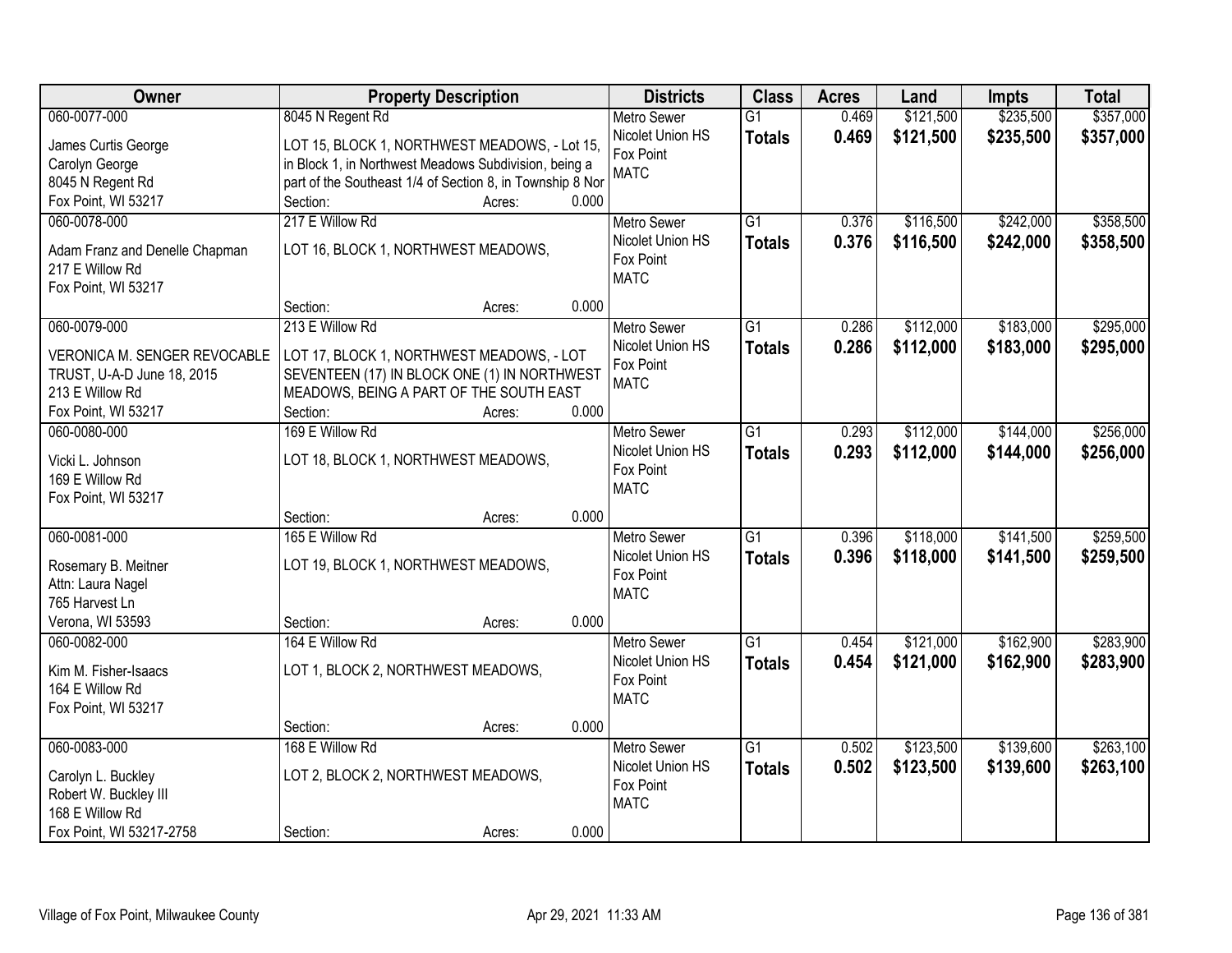| Owner                            | <b>Property Description</b>                               | <b>Districts</b>   | <b>Class</b>    | <b>Acres</b> | Land      | <b>Impts</b> | <b>Total</b> |
|----------------------------------|-----------------------------------------------------------|--------------------|-----------------|--------------|-----------|--------------|--------------|
| 060-0084-000                     | 214 E Willow Rd                                           | <b>Metro Sewer</b> | $\overline{G1}$ | 0.418        | \$119,000 | \$170,000    | \$289,000    |
| Barleben Revocable Trust Dated   | LOT 3, BLOCK 2, NORTHWEST MEADOWS, - Lot 3, in            | Nicolet Union HS   | <b>Totals</b>   | 0.418        | \$119,000 | \$170,000    | \$289,000    |
| September 6, 2018                | Block 2, in Northwest Meadows Subdivision, being a        | Fox Point          |                 |              |           |              |              |
| 214 E Willow Rd                  | Subdivision of the Southeast 1/4 of Section 8, in Townshi | <b>MATC</b>        |                 |              |           |              |              |
| Fox Point, WI 53217              | Section:<br>Acres:                                        | 0.000              |                 |              |           |              |              |
| 060-0085-000                     | 218 E Willow Rd                                           | <b>Metro Sewer</b> | $\overline{G1}$ | 0.396        | \$118,000 | \$259,500    | \$377,500    |
| Scott E. Pfeifer                 | LOT 4, BLOCK 2, NORTHWEST MEADOWS,                        | Nicolet Union HS   | <b>Totals</b>   | 0.396        | \$118,000 | \$259,500    | \$377,500    |
| Charmaine M. Pfeifer             |                                                           | Fox Point          |                 |              |           |              |              |
| 218 E Willow Rd                  |                                                           | <b>MATC</b>        |                 |              |           |              |              |
| Fox Point, WI 53217-2760         | Section:<br>Acres:                                        | 0.000              |                 |              |           |              |              |
| 060-0086-000                     | 222 E Willow Rd                                           | Metro Sewer        | $\overline{G1}$ | 0.434        | \$120,000 | \$290,500    | \$410,500    |
|                                  |                                                           | Nicolet Union HS   | <b>Totals</b>   | 0.434        | \$120,000 | \$290,500    | \$410,500    |
| Derek Cirko                      | Lot 5, in Block 2, in Northwest Meadows, being a          | Fox Point          |                 |              |           |              |              |
| Harley Pelayo<br>222 E Willow Rd | Subdivision of part of the Southeast 1/4 of Section 8, in | <b>MATC</b>        |                 |              |           |              |              |
| Fox Point, WI 53217              | Township 8<br>Section:                                    | 0.434              |                 |              |           |              |              |
| 060-0087-000                     | Acres:<br>8119 N Regent Rd                                | <b>Metro Sewer</b> | $\overline{G1}$ | 0.419        | \$119,000 | \$280,000    | \$399,000    |
|                                  |                                                           | Nicolet Union HS   |                 | 0.419        |           |              |              |
| Robert M. Schultz                | LOT 6, BLOCK 2, NORTHWEST MEADOWS,                        | Fox Point          | <b>Totals</b>   |              | \$119,000 | \$280,000    | \$399,000    |
| Colleen J. Schultz               |                                                           | <b>MATC</b>        |                 |              |           |              |              |
| 8119 N Regent Rd                 |                                                           |                    |                 |              |           |              |              |
| Fox Point, WI 53217-2733         | Section:<br>Acres:                                        | 0.000              |                 |              |           |              |              |
| 060-0088-000                     | 8121 N Regent Rd                                          | <b>Metro Sewer</b> | $\overline{G1}$ | 0.364        | \$116,000 | \$118,000    | \$234,000    |
| Dale E. Kren                     | LOT 7, BLOCK 2, NORTHWEST MEADOWS,                        | Nicolet Union HS   | <b>Totals</b>   | 0.364        | \$116,000 | \$118,000    | \$234,000    |
| 8121 N Regent Rd                 |                                                           | Fox Point          |                 |              |           |              |              |
| Fox Point, WI 53217              |                                                           | <b>MATC</b>        |                 |              |           |              |              |
|                                  | Section:<br>Acres:                                        | 0.000              |                 |              |           |              |              |
| 060-0089-000                     | 8123 N Regent Rd                                          | <b>Metro Sewer</b> | $\overline{G1}$ | 0.378        | \$117,000 | \$135,000    | \$252,000    |
| Samuel W. Spencer                | LOT 8, BLOCK 2, NORTHWEST MEADOWS,                        | Nicolet Union HS   | <b>Totals</b>   | 0.378        | \$117,000 | \$135,000    | \$252,000    |
| Meredith L. Spencer              |                                                           | Fox Point          |                 |              |           |              |              |
| 8123 N Regent Rd                 |                                                           | <b>MATC</b>        |                 |              |           |              |              |
| Fox Point, WI 53217              | Section:<br>Acres:                                        | 0.000              |                 |              |           |              |              |
| 060-0090-000                     | 8125 N Regent Rd                                          | <b>Metro Sewer</b> | $\overline{G1}$ | 0.376        | \$116,500 | \$177,500    | \$294,000    |
|                                  |                                                           | Nicolet Union HS   | <b>Totals</b>   | 0.376        | \$116,500 | \$177,500    | \$294,000    |
| Jeffrey S. Smith                 | LOT 9, BLOCK 2, NORTHWEST MEADOWS,                        | Fox Point          |                 |              |           |              |              |
| 8125 N Regent Rd                 |                                                           | <b>MATC</b>        |                 |              |           |              |              |
| Fox Point, WI 53217-2733         |                                                           |                    |                 |              |           |              |              |
|                                  | Section:<br>Acres:                                        | 0.000              |                 |              |           |              |              |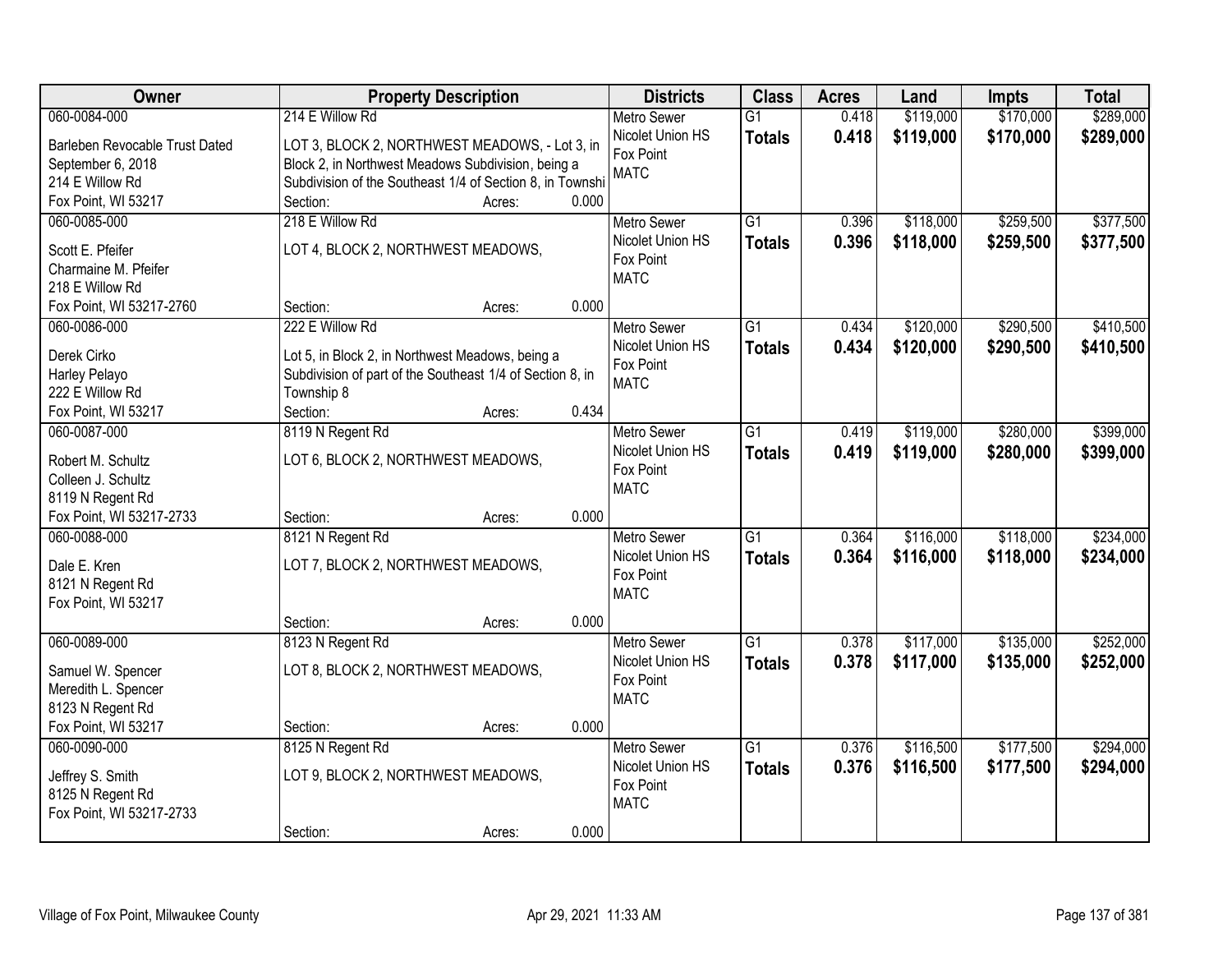| Owner                                                                                           | <b>Property Description</b>                                                                                                               |        |       | <b>Districts</b>                                                   | <b>Class</b>                     | <b>Acres</b>   | Land                   | <b>Impts</b>           | <b>Total</b>           |
|-------------------------------------------------------------------------------------------------|-------------------------------------------------------------------------------------------------------------------------------------------|--------|-------|--------------------------------------------------------------------|----------------------------------|----------------|------------------------|------------------------|------------------------|
| 060-0091-000                                                                                    | 8135 N Regent Rd                                                                                                                          |        |       | <b>Metro Sewer</b>                                                 | $\overline{G1}$                  | 0.530          | \$125,000              | \$267,400              | \$392,400              |
| Michael T and Tara R Voss<br>8135 N Regent Rd<br>Fox Point, WI 53217                            | LOT 10, BLOCK 2, NORTHWEST MEADOWS,                                                                                                       |        |       | Nicolet Union HS<br>Fox Point<br><b>MATC</b>                       | <b>Totals</b>                    | 0.530          | \$125,000              | \$267,400              | \$392,400              |
|                                                                                                 | Section:                                                                                                                                  | Acres: | 0.000 |                                                                    |                                  |                |                        |                        |                        |
| 060-0092-000<br>Robert Goodman<br>Joan Goodman<br>8201 N Regent Rd                              | 8201 N Regent Rd<br>LOT 11, BLOCK 2, NORTHWEST MEADOWS,                                                                                   |        |       | <b>Metro Sewer</b><br>Nicolet Union HS<br>Fox Point<br><b>MATC</b> | $\overline{G1}$<br><b>Totals</b> | 0.443<br>0.443 | \$120,000<br>\$120,000 | \$124,300<br>\$124,300 | \$244,300<br>\$244,300 |
| Fox Point, WI 53217                                                                             | Section:                                                                                                                                  | Acres: | 0.000 |                                                                    |                                  |                |                        |                        |                        |
| 060-0093-000<br>Willette & Jonathan E Knopp Jt Trust<br>8203 N Regent Rd<br>Fox Point, WI 53217 | 8203 N Regent Rd<br>LOT 12, BLOCK 2, NORTHWEST MEADOWS,                                                                                   |        |       | <b>Metro Sewer</b><br>Nicolet Union HS<br>Fox Point<br><b>MATC</b> | G1<br><b>Totals</b>              | 0.385<br>0.385 | \$117,000<br>\$117,000 | \$247,500<br>\$247,500 | \$364,500<br>\$364,500 |
|                                                                                                 | Section:                                                                                                                                  | Acres: | 0.000 |                                                                    |                                  |                |                        |                        |                        |
| 060-0094-000<br>Patricia M Savage, Trustee of The<br>Patricia M Savage Rev<br>8205 N Regent Rd  | 8205 N Regent Rd<br>LOT 13, BLOCK 2, NORTHWEST MEADOWS,                                                                                   |        |       | <b>Metro Sewer</b><br>Nicolet Union HS<br>Fox Point<br><b>MATC</b> | $\overline{G1}$<br><b>Totals</b> | 0.305<br>0.305 | \$113,000<br>\$113,000 | \$164,000<br>\$164,000 | \$277,000<br>\$277,000 |
| Fox Point, WI 53217                                                                             | Section:                                                                                                                                  | Acres: | 0.000 |                                                                    |                                  |                |                        |                        |                        |
| 060-0095-000<br>Michael D. Barolsky<br>Jessica K. Barolsky<br>8207 N Regent Rd                  | 8207 N Regent Rd<br>LOT 14, BLOCK 2, NORTHWEST MEADOWS,                                                                                   |        |       | <b>Metro Sewer</b><br>Nicolet Union HS<br>Fox Point<br><b>MATC</b> | $\overline{G1}$<br><b>Totals</b> | 0.504<br>0.504 | \$123,500<br>\$123,500 | \$158,200<br>\$158,200 | \$281,700<br>\$281,700 |
| Fox Point, WI 53217-2735                                                                        | Section:                                                                                                                                  | Acres: | 0.000 |                                                                    |                                  |                |                        |                        |                        |
| 060-0096-000<br>Joel M. Altman-Shafer<br>Tziporah L. Altman-Shafer<br>221 E Spooner Rd          | 221 E Spooner Rd<br>LOT 15, BLOCK 2, NO RTHWEST MEADOWS                                                                                   |        |       | <b>Metro Sewer</b><br>Nicolet Union HS<br>Fox Point<br><b>MATC</b> | $\overline{G1}$<br><b>Totals</b> | 0.501<br>0.501 | \$123,500<br>\$123,500 | \$166,000<br>\$166,000 | \$289,500<br>\$289,500 |
| Fox Point, WI 53217-2745                                                                        | Section:                                                                                                                                  | Acres: | 0.000 |                                                                    |                                  |                |                        |                        |                        |
| 060-0097-000<br>Bradley N. Manderscheid<br>217 E Spooner Rd<br>Fox Point, WI 53217              | 217 E Spooner Rd<br>LOT 16 IN BLOCK 2 IN NORTHWEST MEADOWS,<br>BEING A SUBDIVISION OF PART OF THE<br>SOUTHEAST One-Quarter OF<br>Section: | Acres: | 0.000 | <b>Metro Sewer</b><br>Nicolet Union HS<br>Fox Point<br><b>MATC</b> | $\overline{G1}$<br><b>Totals</b> | 0.337<br>0.337 | \$114,500<br>\$114,500 | \$318,000<br>\$318,000 | \$432,500<br>\$432,500 |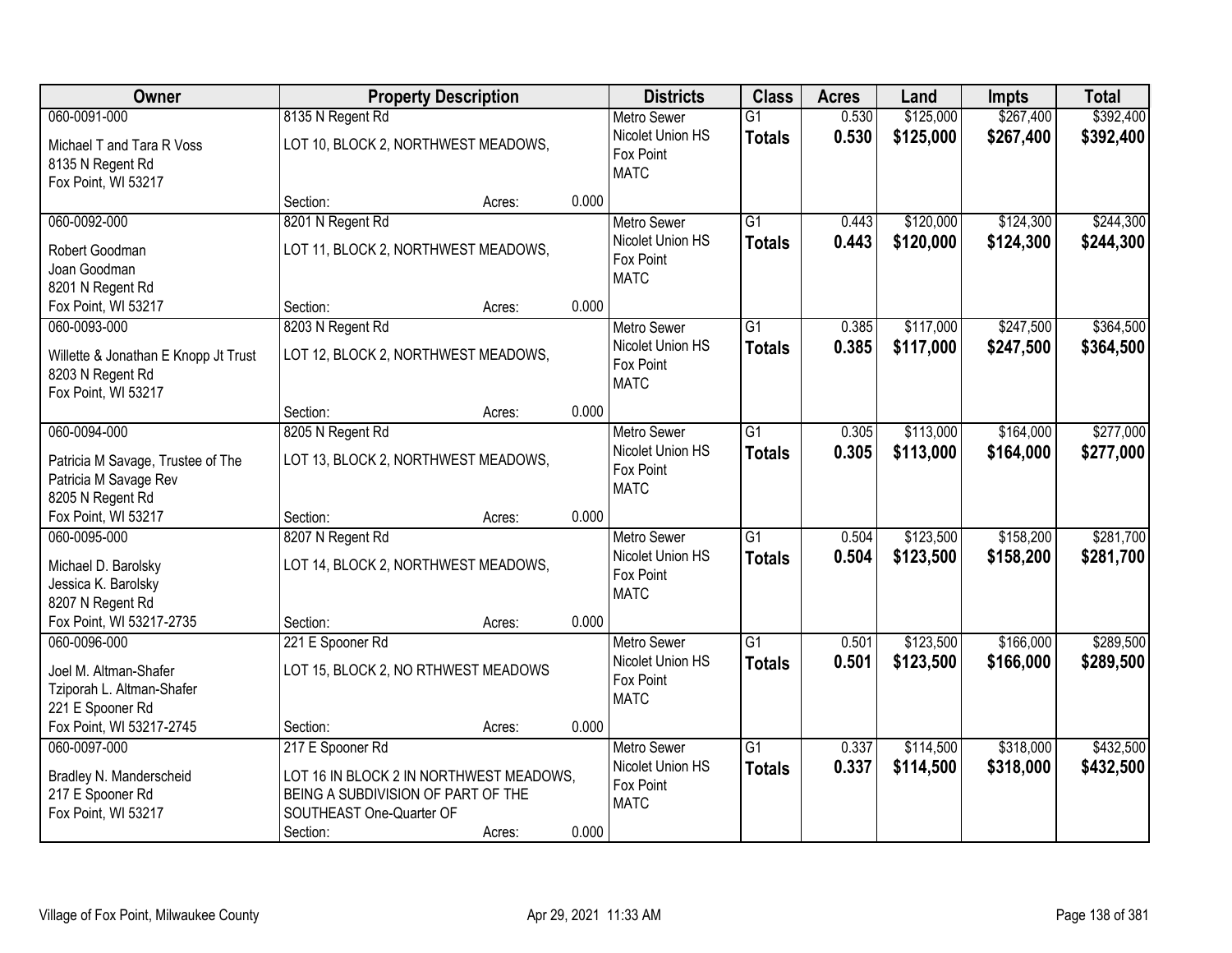| Owner                                                                                  | <b>Property Description</b>                                        |        |       | <b>Districts</b>                                                   | <b>Class</b>                     | <b>Acres</b>   | Land                   | <b>Impts</b>           | <b>Total</b>           |
|----------------------------------------------------------------------------------------|--------------------------------------------------------------------|--------|-------|--------------------------------------------------------------------|----------------------------------|----------------|------------------------|------------------------|------------------------|
| 060-0098-000                                                                           | 215 E Cherokee Cir                                                 |        |       | <b>Metro Sewer</b>                                                 | $\overline{G1}$                  | 0.330          | \$114,500              | \$188,500              | \$303,000              |
| Barbara B. Farhad<br>Rasti Farhad<br>215 E Cherokee Cir                                | LOT 17, BLOCK 2, NORTHWEST MEADOWS                                 |        |       | Nicolet Union HS<br>Fox Point<br><b>MATC</b>                       | <b>Totals</b>                    | 0.330          | \$114,500              | \$188,500              | \$303,000              |
| Fox Point, WI 53217-2715                                                               | Section:                                                           | Acres: | 0.000 |                                                                    |                                  |                |                        |                        |                        |
| 060-0099-000<br>Harvey B. Levin<br>Nancy Levin<br>209 E Cherokee Cir                   | 209 E Cherokee Cir<br>LOT 18, BLOCK 2, NORTHWEST MEADOWS           |        |       | <b>Metro Sewer</b><br>Nicolet Union HS<br>Fox Point<br><b>MATC</b> | $\overline{G1}$<br><b>Totals</b> | 0.360<br>0.360 | \$116,000<br>\$116,000 | \$142,500<br>\$142,500 | \$258,500<br>\$258,500 |
| Fox Point, WI 53217-2715                                                               | Section:                                                           | Acres: | 0.000 |                                                                    |                                  |                |                        |                        |                        |
| 060-0100-000<br>Joseph Dobering III<br>165 E Cherokee Cir<br>Fox Point, WI 53217-2713  | 165 E Cherokee Cir<br>LOT 19, BLOCK 2, NORTHWEST MEADOWS           |        |       | <b>Metro Sewer</b><br>Nicolet Union HS<br>Fox Point<br><b>MATC</b> | G <sub>1</sub><br><b>Totals</b>  | 0.446<br>0.446 | \$120,500<br>\$120,500 | \$131,500<br>\$131,500 | \$252,000<br>\$252,000 |
|                                                                                        | Section:                                                           | Acres: | 0.000 |                                                                    |                                  |                |                        |                        |                        |
| 060-0101-000<br>Priscilla Bovee<br>164 E Spooner Rd<br>Fox Point, WI 53217             | 164 E Spooner Rd<br>LOT 1, BLOCK 3, NORTHWEST MEADOWS              |        |       | <b>Metro Sewer</b><br>Nicolet Union HS<br>Fox Point<br><b>MATC</b> | G1<br><b>Totals</b>              | 0.531<br>0.531 | \$125,000<br>\$125,000 | \$157,500<br>\$157,500 | \$282,500<br>\$282,500 |
|                                                                                        | Section:                                                           | Acres: | 0.000 |                                                                    |                                  |                |                        |                        |                        |
| 060-0102-000<br>Erica Browne<br>Jesse Chehak<br>168 E Spooner Rd                       | 168 E Spooner Rd<br>LOT 2, BLOCK 3, NORT HWEST MEADOWS,            |        |       | <b>Metro Sewer</b><br>Nicolet Union HS<br>Fox Point<br><b>MATC</b> | $\overline{G1}$<br><b>Totals</b> | 0.353<br>0.353 | \$115,500<br>\$115,500 | \$110,000<br>\$110,000 | \$225,500<br>\$225,500 |
| Fox Point, WI 53217                                                                    | Section:                                                           | Acres: | 0.000 |                                                                    |                                  |                |                        |                        |                        |
| 060-0103-000<br>Dusko Josifovski<br>Marija Gajdardziska-Josifovski<br>214 E Spooner Rd | 214 E Spooner Rd<br>LOT 3, BLOCK 3, NORTHWEST MEADOWS,             |        |       | <b>Metro Sewer</b><br>Nicolet Union HS<br>Fox Point<br><b>MATC</b> | $\overline{G1}$<br><b>Totals</b> | 0.382<br>0.382 | \$117,000<br>\$117,000 | \$269,000<br>\$269,000 | \$386,000<br>\$386,000 |
| Fox Point, WI 53217                                                                    | Section:                                                           | Acres: | 0.000 |                                                                    |                                  |                |                        |                        |                        |
| 060-0104-000<br>Aleksandr Tarra<br>218 E Spooner Rd<br>Fox Point, WI 53217             | 218 E Spooner Rd<br>LOT 4, BLOCK 3, NORTHWEST MEADOWS,<br>Section: | Acres: | 0.000 | Metro Sewer<br>Nicolet Union HS<br>Fox Point<br><b>MATC</b>        | $\overline{G1}$<br><b>Totals</b> | 0.410<br>0.410 | \$118,500<br>\$118,500 | \$150,500<br>\$150,500 | \$269,000<br>\$269,000 |
|                                                                                        |                                                                    |        |       |                                                                    |                                  |                |                        |                        |                        |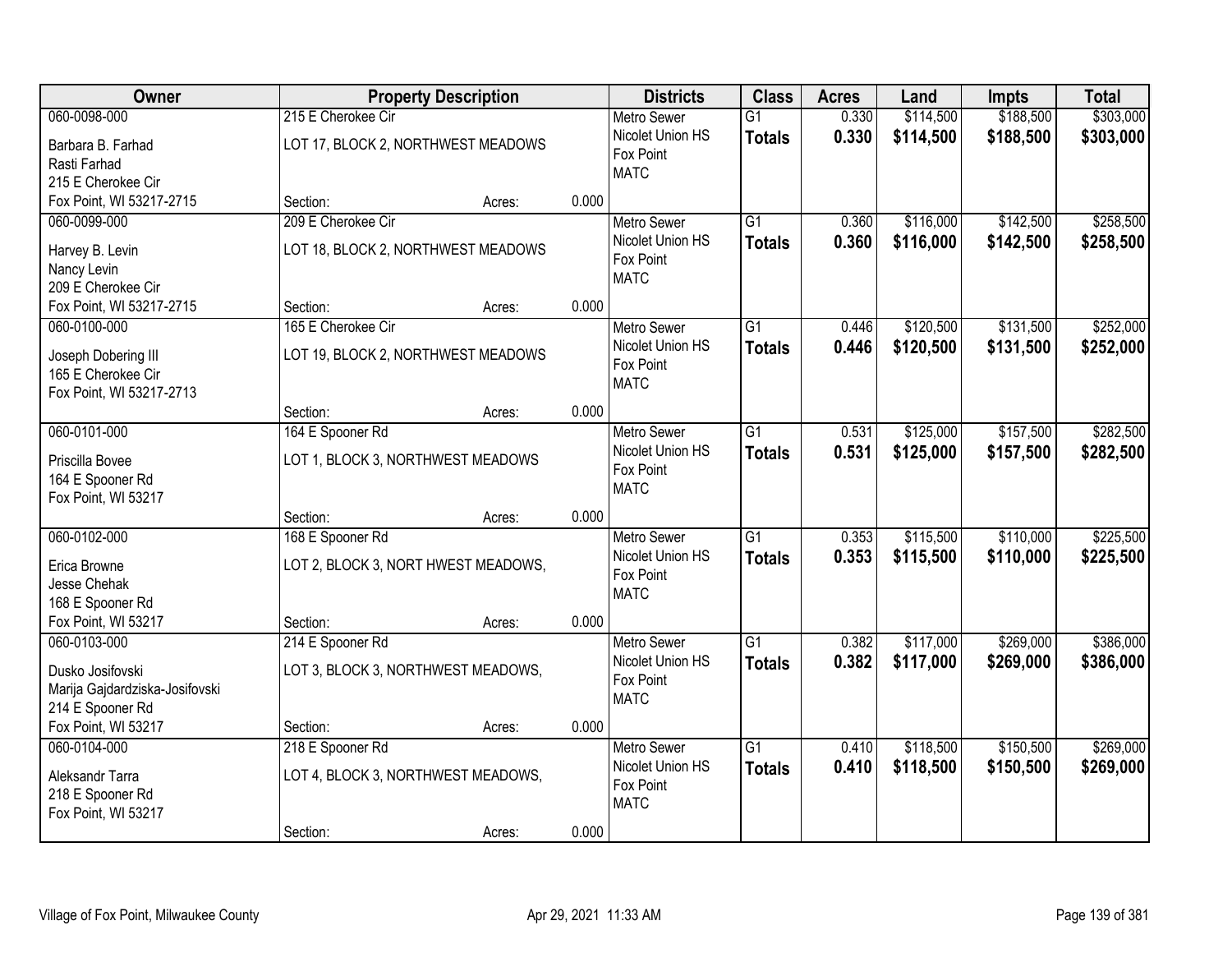| <b>Owner</b>                          | <b>Property Description</b>                                    |                 | <b>Districts</b>         | <b>Class</b>    | <b>Acres</b> | Land      | <b>Impts</b> | <b>Total</b> |
|---------------------------------------|----------------------------------------------------------------|-----------------|--------------------------|-----------------|--------------|-----------|--------------|--------------|
| 060-0105-000                          | 8305 N Regent Rd                                               |                 | <b>Metro Sewer</b>       | $\overline{G1}$ | 0.468        | \$121,500 | \$300,200    | \$421,700    |
| William A. Rinehart II                | All that certain parcel of land situated in the Village of Fox |                 | Nicolet Union HS         | <b>Totals</b>   | 0.468        | \$121,500 | \$300,200    | \$421,700    |
| Karen A. Rinehart                     | Point, County of Milwaukee, State of                           |                 | Fox Point                |                 |              |           |              |              |
| 8305 N Regent Rd                      | Wisconsin, being known and designated as follows: Lot 5        |                 | <b>MATC</b>              |                 |              |           |              |              |
| Fox Point, WI 53217                   | Section: 8                                                     | 0.000<br>Acres: |                          |                 |              |           |              |              |
| 060-0106-000                          | 8319 N Regent Rd                                               |                 | <b>Metro Sewer</b>       | $\overline{G1}$ | 0.441        | \$120,000 | \$295,500    | \$415,500    |
|                                       |                                                                |                 | Nicolet Union HS         | <b>Totals</b>   | 0.441        | \$120,000 | \$295,500    | \$415,500    |
| Michael Angeli                        | LOT 6, BLOCK 3, NORTHWEST MEADOWS,                             |                 | Fox Point                |                 |              |           |              |              |
| Karen Angeli                          |                                                                |                 | <b>MATC</b>              |                 |              |           |              |              |
| 8319 N Regent Rd                      |                                                                |                 |                          |                 |              |           |              |              |
| Fox Point, WI 53217                   | Section:                                                       | 0.000<br>Acres: |                          |                 |              |           |              |              |
| 060-0107-000                          | 8321 N Regent Rd                                               |                 | <b>Metro Sewer</b>       | G1              | 0.349        | \$115,000 | \$109,000    | \$224,000    |
| Philip Lucht                          | LOT 7, BLOCK 3, NORTHWEST MEADOWS,                             |                 | Nicolet Union HS         | <b>Totals</b>   | 0.349        | \$115,000 | \$109,000    | \$224,000    |
| Niino Miyuki                          |                                                                |                 | Fox Point<br><b>MATC</b> |                 |              |           |              |              |
| 8321 N Regent Rd                      |                                                                |                 |                          |                 |              |           |              |              |
| Fox Point, WI 53217-2737              | Section:                                                       | 0.000<br>Acres: |                          |                 |              |           |              |              |
| 060-0108-000                          | 8323 N Regent Rd                                               |                 | <b>Metro Sewer</b>       | G1              | 0.375        | \$116,500 | \$120,500    | \$237,000    |
| Kimiko Nakamoto                       | LOT 8, BLOCK 3, NORTHWEST MEADOWS,                             |                 | Nicolet Union HS         | <b>Totals</b>   | 0.375        | \$116,500 | \$120,500    | \$237,000    |
| 8323 N Regent Rd                      |                                                                |                 | Fox Point                |                 |              |           |              |              |
| Fox Point, WI 53217-2737              |                                                                |                 | <b>MATC</b>              |                 |              |           |              |              |
|                                       | Section:                                                       | 0.000<br>Acres: |                          |                 |              |           |              |              |
| 060-0109-000                          | 8325 N Regent Rd                                               |                 | <b>Metro Sewer</b>       | $\overline{G1}$ | 0.506        | \$123,500 | \$150,500    | \$274,000    |
|                                       |                                                                |                 | Nicolet Union HS         | <b>Totals</b>   | 0.506        | \$123,500 | \$150,500    | \$274,000    |
| Michael Irwin & Sheila Albrecht-Irwin | LOT 9, BLOCK 3, NORTHWEST MEADOWS,                             |                 | Fox Point                |                 |              |           |              |              |
| <b>Rev Trust</b>                      |                                                                |                 | <b>MATC</b>              |                 |              |           |              |              |
| 8325 N Regent Rd                      |                                                                |                 |                          |                 |              |           |              |              |
| Fox Point, WI 53217-2737              | Section:                                                       | 0.000<br>Acres: |                          |                 |              |           |              |              |
| 060-0110-001                          | 8331 N Regent Rd                                               |                 | <b>Metro Sewer</b>       | $\overline{G1}$ | 0.604        | \$129,000 | \$243,000    | \$372,000    |
| John J. Pozorski                      | CSM #7938 - PARCEL #1                                          |                 | Nicolet Union HS         | <b>Totals</b>   | 0.604        | \$129,000 | \$243,000    | \$372,000    |
| 8331 N Regent Rd                      |                                                                |                 | Fox Point                |                 |              |           |              |              |
| Fox Point, WI 53217-2737              |                                                                |                 | <b>MATC</b>              |                 |              |           |              |              |
|                                       | Section:                                                       | 0.000<br>Acres: |                          |                 |              |           |              |              |
| 060-0110-002                          | 8327 N Regent Rd                                               |                 | <b>Metro Sewer</b>       | $\overline{G1}$ | 0.679        | \$133,000 | \$283,500    | \$416,500    |
|                                       |                                                                |                 | Nicolet Union HS         | <b>Totals</b>   | 0.679        | \$133,000 | \$283,500    | \$416,500    |
| Cynthia Amini                         | <b>CSM 7938 - PARCEL #2</b>                                    |                 | Fox Point                |                 |              |           |              |              |
| Mohammad Amini                        |                                                                |                 | <b>MATC</b>              |                 |              |           |              |              |
| 8327 N Regent Rd                      |                                                                |                 |                          |                 |              |           |              |              |
| Fox Point, WI 53217                   | Section:                                                       | 0.000<br>Acres: |                          |                 |              |           |              |              |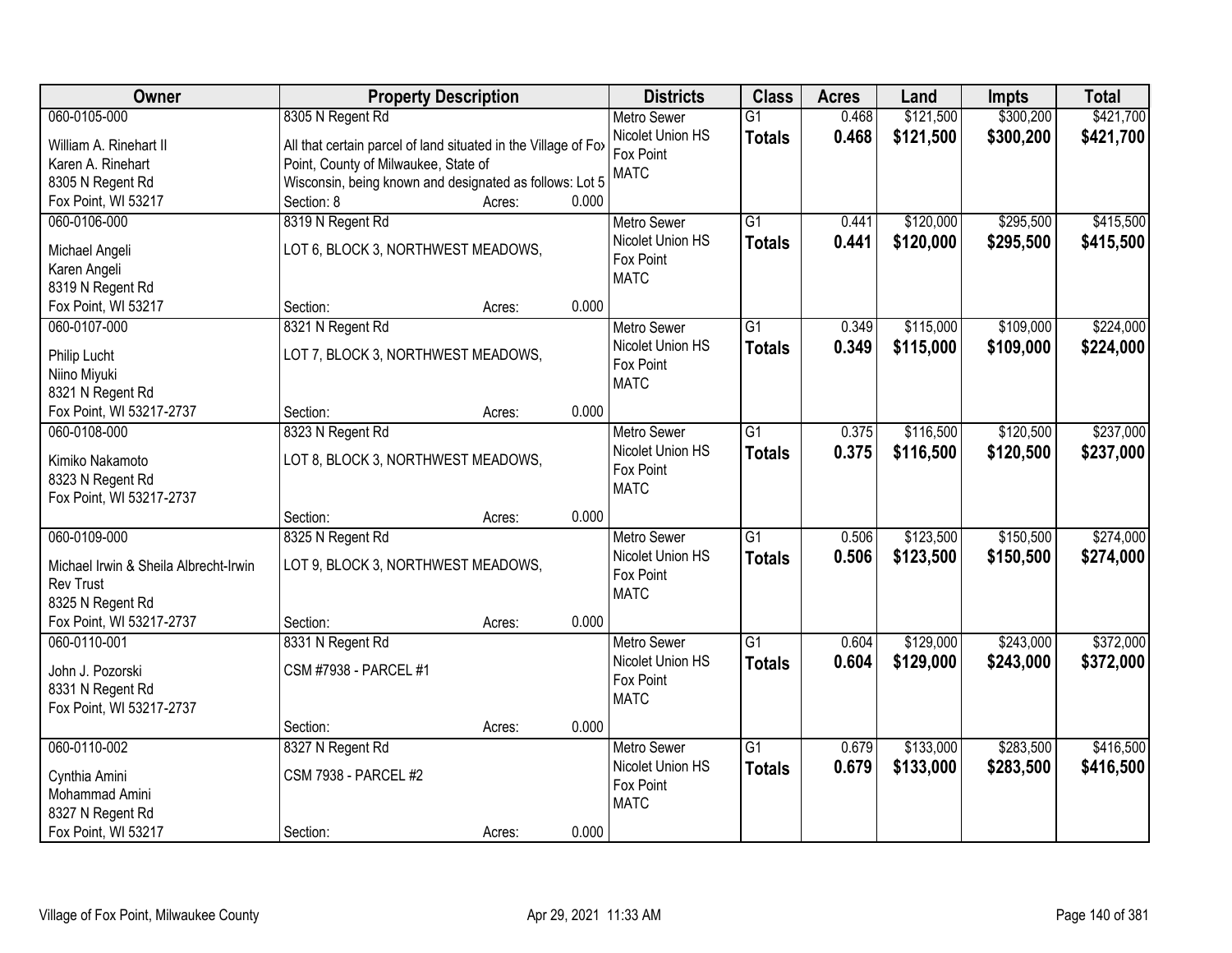| Owner                    | <b>Property Description</b>                               |                 | <b>Districts</b>                       | <b>Class</b>    | <b>Acres</b> | Land            | <b>Impts</b>    | <b>Total</b>    |
|--------------------------|-----------------------------------------------------------|-----------------|----------------------------------------|-----------------|--------------|-----------------|-----------------|-----------------|
| 060-0113-000             | 8333 N Regent Rd                                          |                 | <b>Metro Sewer</b>                     | $\overline{G1}$ | 0.360        | \$116,000       | \$125,000       | \$241,000       |
| <b>Brooke Borelli</b>    | Lot 13, Block 3, in Northwest Meadows, being a part of th |                 | Nicolet Union HS                       | <b>Totals</b>   | 0.360        | \$116,000       | \$125,000       | \$241,000       |
| Matthew Wendorf          | Southeast 1/4 of Section 8, Township 8 North, Range 22    |                 | Fox Point                              |                 |              |                 |                 |                 |
| 204 E Bradley Rd         | East, in the Village of Fox Point, Milwaukee County,      |                 | <b>MATC</b>                            |                 |              |                 |                 |                 |
| Fox Point, WI 53217      | Section:                                                  | 0.360<br>Acres: |                                        |                 |              |                 |                 |                 |
| 060-0114-000             | 8335 N Regent Rd                                          |                 | <b>Metro Sewer</b>                     | $\overline{G1}$ | 0.455        | \$121,000       | \$125,500       | \$246,500       |
|                          |                                                           |                 | Nicolet Union HS                       | <b>Totals</b>   | 0.455        | \$121,000       | \$125,500       | \$246,500       |
| John J. Pozorski         | LOT 14 BLOCK 3 NORTHWEST MEADOWS,                         |                 | Fox Point                              |                 |              |                 |                 |                 |
| 8331 N Regent Rd         |                                                           |                 | <b>MATC</b>                            |                 |              |                 |                 |                 |
| Fox Point, WI 53217-2737 | Section:                                                  | 0.000           |                                        |                 |              |                 |                 |                 |
|                          |                                                           | Acres:          |                                        |                 |              | \$121,000       | \$240,500       | \$361,500       |
| 060-0115-000             | 8341 N Regent Rd                                          |                 | <b>Metro Sewer</b><br>Nicolet Union HS | G <sub>1</sub>  | 0.455        |                 |                 |                 |
| Anthony Van Hart         | LOT 15, BLOCK 3, NORTHWEST MEADOWS,                       |                 | Fox Point                              | <b>Totals</b>   | 0.455        | \$121,000       | \$240,500       | \$361,500       |
| Rochelle Van Hart        |                                                           |                 | <b>MATC</b>                            |                 |              |                 |                 |                 |
| 8341 N Regent Rd         |                                                           |                 |                                        |                 |              |                 |                 |                 |
| Fox Point, WI 53217      | Section:                                                  | 0.000<br>Acres: |                                        |                 |              |                 |                 |                 |
| 060-0116-000             | 7200 N Santa Monica Blvd                                  |                 | <b>Metro Sewer</b>                     | X4              | 0.000        | \$0             | \$0             | \$0             |
| Village of Fox Point     | LOT 16 BLOCK 3, NORTHWEST MEADOWS,                        |                 | Nicolet Union HS                       | <b>Totals</b>   | 0.000        | \$0             | \$0             | \$0             |
| Attn: Village Hall       |                                                           |                 | Fox Point                              |                 |              |                 |                 |                 |
| 7200 N Santa Monica Blvd |                                                           |                 | <b>MATC</b>                            |                 |              |                 |                 |                 |
| Fox Point, WI 53217-3505 | Section:                                                  | 0.000<br>Acres: |                                        |                 |              |                 |                 |                 |
| 060-0117-000             | 7200 N Santa Monica Blyd                                  |                 | <b>Metro Sewer</b>                     | $\overline{X4}$ | 0.000        | \$0             | $\overline{30}$ | \$0             |
|                          |                                                           |                 | Nicolet Union HS                       | <b>Totals</b>   | 0.000        | \$0             | \$0             | \$0             |
| Village of Fox Point     | LOT 17 BLOCK 3, NORTHWEST MEADOWS,                        |                 | Fox Point                              |                 |              |                 |                 |                 |
| Attn: Village Hall       |                                                           |                 | <b>MATC</b>                            |                 |              |                 |                 |                 |
| 7200 N Santa Monica Blvd |                                                           |                 |                                        |                 |              |                 |                 |                 |
| Fox Point, WI 53217-3505 | Section:                                                  | 0.000<br>Acres: |                                        |                 |              |                 |                 |                 |
| 060-0118-000             | 7200 N Santa Monica Blvd                                  |                 | <b>Metro Sewer</b>                     | X4              | 0.000        | $\sqrt{$0}$     | $\overline{50}$ | \$0             |
| Village of Fox Point     | LOT 18, BLOCK 3, NORTHWEST MEADOWS,                       |                 | Nicolet Union HS<br>Fox Point          | <b>Totals</b>   | 0.000        | \$0             | \$0             | \$0             |
| Attn: Village Hall       |                                                           |                 | <b>MATC</b>                            |                 |              |                 |                 |                 |
| 7200 N Santa Monica Blvd |                                                           |                 |                                        |                 |              |                 |                 |                 |
| Fox Point, WI 53217-3505 | Section:                                                  | 0.000<br>Acres: |                                        |                 |              |                 |                 |                 |
| 060-0119-000             | 7200 N Santa Monica Blvd                                  |                 | <b>Metro Sewer</b>                     | $\overline{X4}$ | 0.000        | $\overline{50}$ | $\overline{30}$ | $\overline{50}$ |
| Village of Fox Point     | LOT 19, BLOCK 3, NORTHWEST MEADOWS.                       |                 | Nicolet Union HS                       | <b>Totals</b>   | 0.000        | \$0             | \$0             | \$0             |
| Attn: Village Hall       |                                                           |                 | Fox Point                              |                 |              |                 |                 |                 |
| 7200 N Santa Monica Blvd |                                                           |                 | <b>MATC</b>                            |                 |              |                 |                 |                 |
| Fox Point, WI 53217-3505 | Section:                                                  | 0.000<br>Acres: |                                        |                 |              |                 |                 |                 |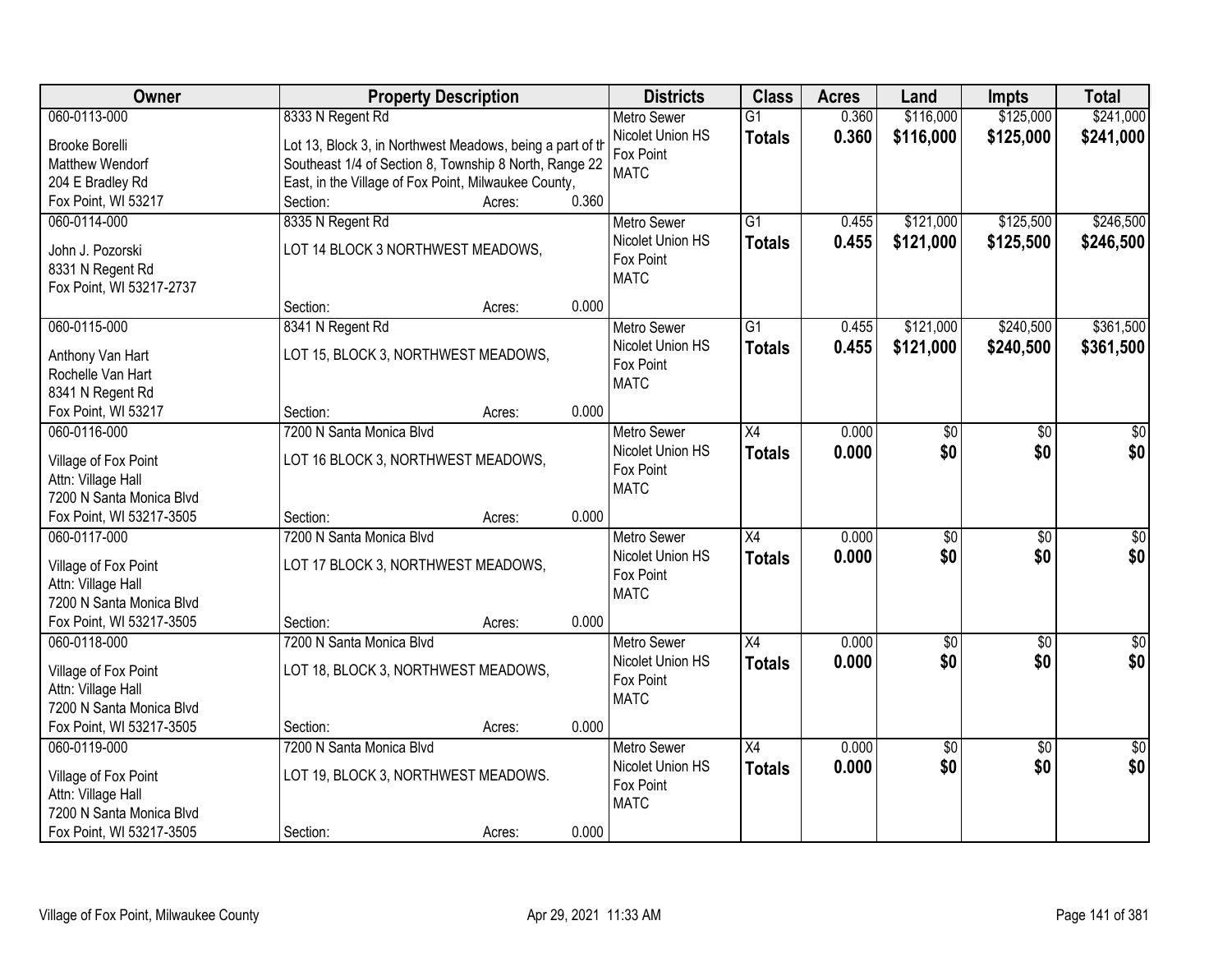| Owner                                              |                                               | <b>Property Description</b> |       | <b>Districts</b>                           | <b>Class</b>    | <b>Acres</b> | Land            | <b>Impts</b>    | <b>Total</b>     |
|----------------------------------------------------|-----------------------------------------------|-----------------------------|-------|--------------------------------------------|-----------------|--------------|-----------------|-----------------|------------------|
| 060-0120-000                                       | 7200 N Santa Monica Blvd                      |                             |       | <b>Metro Sewer</b>                         | X4              | 0.000        | $\overline{50}$ | $\overline{50}$ | \$0              |
| Village of Fox Point                               | THE SAVINGS & INVEST. ASSN. OF MILW. SUBD. NO |                             |       | Nicolet Union HS<br>Maple Dale-Indian Hill | <b>Totals</b>   | 0.000        | \$0             | \$0             | \$0              |
| Attn: Village Hall                                 | 24 LOTS 1 TO 6 INCL. BLK. 3                   |                             |       | <b>MATC</b>                                |                 |              |                 |                 |                  |
| 7200 N Santa Monica Blvd                           |                                               |                             |       |                                            |                 |              |                 |                 |                  |
| Fox Point, WI 53217-3505                           | Section:                                      | Acres:                      | 0.000 |                                            |                 |              |                 |                 |                  |
| 060-0121-000                                       | 7200 N Santa Monica Blvd                      |                             |       | <b>Metro Sewer</b>                         | $\overline{X4}$ | 0.000        | $\overline{50}$ | $\overline{50}$ | \$0              |
| Village of Fox Point                               | THE SAVINGS & INVEST. ASSN. OF MILW SUBD. NO. |                             |       | Nicolet Union HS                           | <b>Totals</b>   | 0.000        | \$0             | \$0             | \$0              |
| Attn: Village Hall                                 | 24 LOTS 7, 8 & 9 BLK. 3                       |                             |       | Maple Dale-Indian Hill                     |                 |              |                 |                 |                  |
| 7200 N Santa Monica Blvd                           |                                               |                             |       | <b>MATC</b>                                |                 |              |                 |                 |                  |
| Fox Point, WI 53217-3505                           | Section:                                      | Acres:                      | 0.000 |                                            |                 |              |                 |                 |                  |
| 060-0122-000                                       | 7200 N Santa Monica Blvd                      |                             |       | <b>Metro Sewer</b>                         | X4              | 0.000        | \$0             | \$0             | $\overline{\$0}$ |
| Village of Fox Point                               | THE SAVINGS & INVEST. ASSN. OF MILW. SUBD. NO |                             |       | Nicolet Union HS                           | <b>Totals</b>   | 0.000        | \$0             | \$0             | \$0              |
| Attn: Village Hall                                 | 24 LOTS 10, 11, 12 & 13 BLK. 3                |                             |       | Maple Dale-Indian Hill                     |                 |              |                 |                 |                  |
| 7200 N Santa Monica Blvd                           |                                               |                             |       | <b>MATC</b>                                |                 |              |                 |                 |                  |
| Fox Point, WI 53217-3505                           | Section:                                      | Acres:                      | 0.000 |                                            |                 |              |                 |                 |                  |
| 060-0123-000                                       | 245 W Cherokee Cir                            |                             |       | <b>Metro Sewer</b>                         | $\overline{G1}$ | 0.308        | \$113,000       | \$350,000       | \$463,000        |
|                                                    |                                               |                             |       | Nicolet Union HS                           | <b>Totals</b>   | 0.308        | \$113,000       | \$350,000       | \$463,000        |
| Rebeca Heaton Juarez<br><b>Brett Heaton Juarez</b> | PARCEL 1 IN CERTIFIED SURVEY MAP NO. 1046     |                             |       | Maple Dale-Indian Hill                     |                 |              |                 |                 |                  |
| 245 W Cherokee Cir                                 | SE1/4 SEC 8-8-22                              |                             |       | <b>MATC</b>                                |                 |              |                 |                 |                  |
| Fox Point, WI 53217                                | Section:                                      | Acres:                      | 0.000 |                                            |                 |              |                 |                 |                  |
| 060-0124-001                                       | 8155 N Navajo Rd                              |                             |       | <b>Metro Sewer</b>                         | $\overline{G1}$ | 0.280        | \$111,500       | \$165,000       | \$276,500        |
|                                                    |                                               |                             |       | Nicolet Union HS                           | <b>Totals</b>   | 0.280        | \$111,500       | \$165,000       | \$276,500        |
| George W. Hambrook IV                              | PARCEL 3 IN CERTIFIED SURVEY MAP NO. 1046 SE  |                             |       | Maple Dale-Indian Hill                     |                 |              |                 |                 |                  |
| Anne S. Gottschall                                 | 1/4 SEC 8-8-22                                |                             |       | <b>MATC</b>                                |                 |              |                 |                 |                  |
| 8155 N Navajo Rd                                   |                                               |                             |       |                                            |                 |              |                 |                 |                  |
| Fox Point, WI 53217-2729                           | Section:                                      | Acres:                      | 0.000 |                                            |                 |              |                 |                 |                  |
| 060-0124-002                                       | 225 W Cherokee Cir                            |                             |       | Metro Sewer                                | $\overline{G1}$ | 0.252        | \$110,000       | \$199,700       | \$309,700        |
| Dirk A. Stallmann                                  | PARCEL 2 IN CERTIFIED SURVEY MAP NO. 1046 SE  |                             |       | Nicolet Union HS<br>Maple Dale-Indian Hill | <b>Totals</b>   | 0.252        | \$110,000       | \$199,700       | \$309,700        |
| Mary B. Stallmann                                  | 1/4 SEC 8-8-22                                |                             |       | <b>MATC</b>                                |                 |              |                 |                 |                  |
| 225 W Cherokee Cir                                 |                                               |                             |       |                                            |                 |              |                 |                 |                  |
| Fox Point, WI 53217                                | Section:                                      | Acres:                      | 0.000 |                                            |                 |              |                 |                 |                  |
| 060-0125-000                                       | 8145 N Navajo Rd                              |                             |       | <b>Metro Sewer</b>                         | $\overline{G1}$ | 0.227        | \$100,000       | \$106,000       | \$206,000        |
| Scott B. Mittelstadt                               | THE SAVINGS & INVEST. ASSN. OF MILW. SUBD. NO |                             |       | Nicolet Union HS                           | <b>Totals</b>   | 0.227        | \$100,000       | \$106,000       | \$206,000        |
| Therese J. Gripentrog                              | 24 LOT 6 & N1/2 OF LOT 7 BLK. 6               |                             |       | Maple Dale-Indian Hill                     |                 |              |                 |                 |                  |
| 8145 N Navajo Rd                                   |                                               |                             |       | <b>MATC</b>                                |                 |              |                 |                 |                  |
| Fox Point, WI 53217-2729                           | Section:                                      | Acres:                      | 0.000 |                                            |                 |              |                 |                 |                  |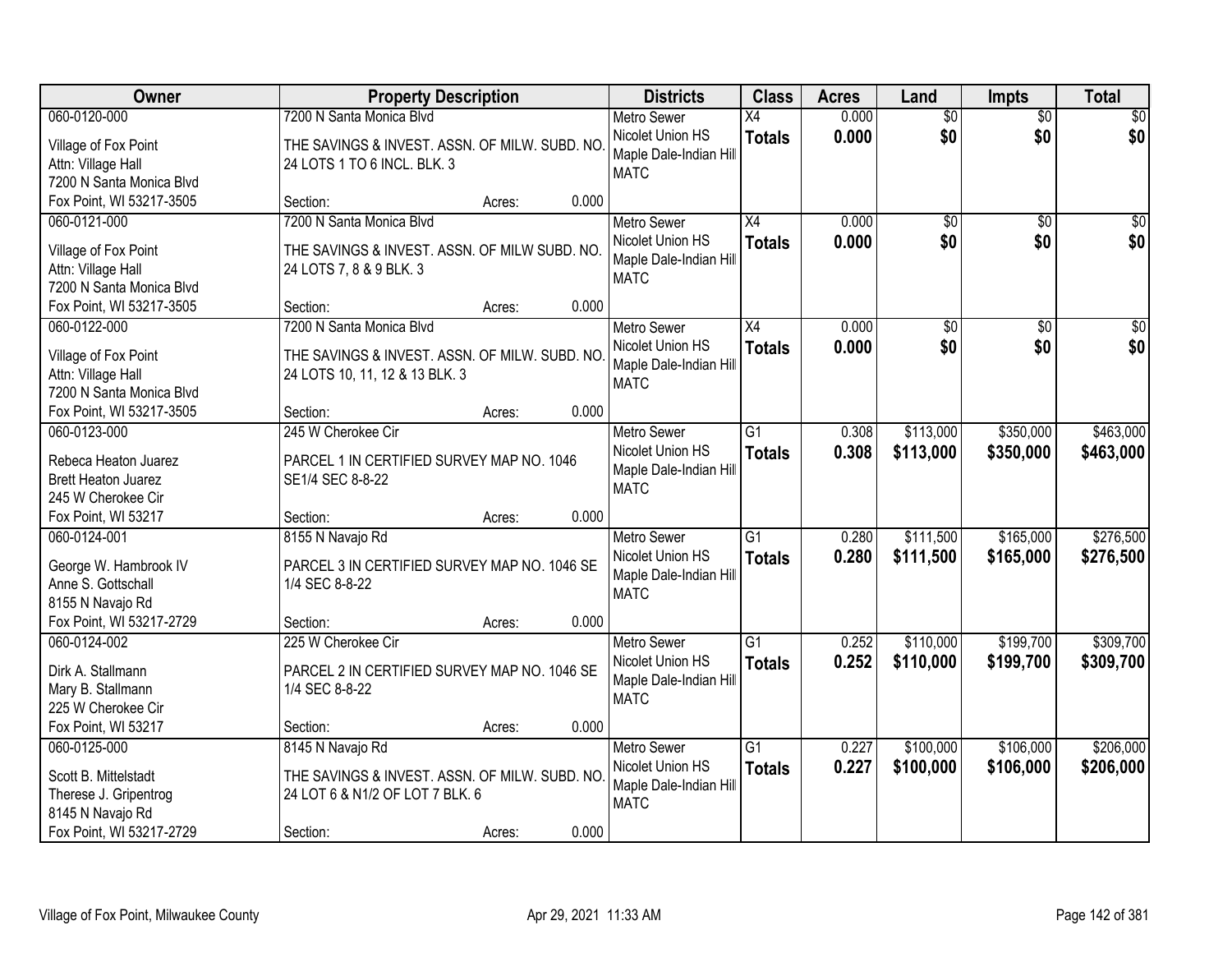| \$100,000<br>\$84,500<br>\$184,500<br>060-0126-000<br>8131 N Navajo Rd<br>0.227<br>$\overline{G1}$<br><b>Metro Sewer</b><br>0.227<br>\$100,000<br>\$84,500<br>Nicolet Union HS<br>\$184,500<br><b>Totals</b><br>THE SAVINGS & INVEST. ASSN. OF MILW. SUBD. NO<br>Daniel J. Villanueva<br>Maple Dale-Indian Hill<br>Leah Villanueva<br>24 LOT 8 & S1/2 OF LOT 7 BLK. 6<br><b>MATC</b><br>8131 N Navajo Rd<br>0.000<br>Fox Point, WI 53217<br>Section:<br>Acres:<br>8117 N Navajo Rd<br>$\overline{G1}$<br>\$113,000<br>\$159,000<br>\$272,000<br>060-0127-000<br>0.303<br><b>Metro Sewer</b><br>Nicolet Union HS<br>0.303<br>\$113,000<br>\$159,000<br>\$272,000<br><b>Totals</b><br>Pamela Chadsey<br>THE SAVINGS & INVEST. ASSN. OF MILW. SUBD. NO<br>Maple Dale-Indian Hill<br>8117 N Navajo Rd<br>24 LOTS 9 & 10 BLK. 6<br><b>MATC</b><br>Fox Point, WI 53217-2729<br>0.000<br>Section:<br>Acres:<br>060-0128-001<br>\$113,000<br>\$271,500<br>\$384,500<br>202 W Willow Rd<br><b>Metro Sewer</b><br>G1<br>0.303<br>Nicolet Union HS<br>0.303<br>\$113,000<br>\$271,500<br>\$384,500<br><b>Totals</b><br><b>Adam Pistiner</b><br>THE SAVINGS & INVEST. ASSN OF MILW SUBD. NO<br>Maple Dale-Indian Hill<br>24 LOTS 11 & 12, AND THE E 10 FT OF LOTS 13 & 14,<br>202 W Willow Rd<br><b>MATC</b><br>BLK <sub>6</sub><br>Fox Point, WI 53217<br>0.000<br>Section:<br>Acres:<br>\$288,000<br>060-0129-001<br>240 W Willow Rd<br>$\overline{G1}$<br>\$110,500<br>\$177,500<br><b>Metro Sewer</b><br>0.256<br>Nicolet Union HS<br>0.256<br>\$110,500<br>\$177,500<br>\$288,000<br><b>Totals</b><br>THE SAVINGS & INVEST. ASSN OF MILW. SUBD. NO<br>Kelly Ann Maher<br>Maple Dale-Indian Hill<br>240 W Willow Rd<br>24 LOT 13 & S.42 FT OF LOT 14, EXC THE E. 10 FT. |
|-----------------------------------------------------------------------------------------------------------------------------------------------------------------------------------------------------------------------------------------------------------------------------------------------------------------------------------------------------------------------------------------------------------------------------------------------------------------------------------------------------------------------------------------------------------------------------------------------------------------------------------------------------------------------------------------------------------------------------------------------------------------------------------------------------------------------------------------------------------------------------------------------------------------------------------------------------------------------------------------------------------------------------------------------------------------------------------------------------------------------------------------------------------------------------------------------------------------------------------------------------------------------------------------------------------------------------------------------------------------------------------------------------------------------------------------------------------------------------------------------------------------------------------------------------------------------------------------------------------------------------------------------------------------------------------------------------------------------------------------------------------------|
|                                                                                                                                                                                                                                                                                                                                                                                                                                                                                                                                                                                                                                                                                                                                                                                                                                                                                                                                                                                                                                                                                                                                                                                                                                                                                                                                                                                                                                                                                                                                                                                                                                                                                                                                                                 |
|                                                                                                                                                                                                                                                                                                                                                                                                                                                                                                                                                                                                                                                                                                                                                                                                                                                                                                                                                                                                                                                                                                                                                                                                                                                                                                                                                                                                                                                                                                                                                                                                                                                                                                                                                                 |
|                                                                                                                                                                                                                                                                                                                                                                                                                                                                                                                                                                                                                                                                                                                                                                                                                                                                                                                                                                                                                                                                                                                                                                                                                                                                                                                                                                                                                                                                                                                                                                                                                                                                                                                                                                 |
|                                                                                                                                                                                                                                                                                                                                                                                                                                                                                                                                                                                                                                                                                                                                                                                                                                                                                                                                                                                                                                                                                                                                                                                                                                                                                                                                                                                                                                                                                                                                                                                                                                                                                                                                                                 |
|                                                                                                                                                                                                                                                                                                                                                                                                                                                                                                                                                                                                                                                                                                                                                                                                                                                                                                                                                                                                                                                                                                                                                                                                                                                                                                                                                                                                                                                                                                                                                                                                                                                                                                                                                                 |
|                                                                                                                                                                                                                                                                                                                                                                                                                                                                                                                                                                                                                                                                                                                                                                                                                                                                                                                                                                                                                                                                                                                                                                                                                                                                                                                                                                                                                                                                                                                                                                                                                                                                                                                                                                 |
|                                                                                                                                                                                                                                                                                                                                                                                                                                                                                                                                                                                                                                                                                                                                                                                                                                                                                                                                                                                                                                                                                                                                                                                                                                                                                                                                                                                                                                                                                                                                                                                                                                                                                                                                                                 |
|                                                                                                                                                                                                                                                                                                                                                                                                                                                                                                                                                                                                                                                                                                                                                                                                                                                                                                                                                                                                                                                                                                                                                                                                                                                                                                                                                                                                                                                                                                                                                                                                                                                                                                                                                                 |
|                                                                                                                                                                                                                                                                                                                                                                                                                                                                                                                                                                                                                                                                                                                                                                                                                                                                                                                                                                                                                                                                                                                                                                                                                                                                                                                                                                                                                                                                                                                                                                                                                                                                                                                                                                 |
|                                                                                                                                                                                                                                                                                                                                                                                                                                                                                                                                                                                                                                                                                                                                                                                                                                                                                                                                                                                                                                                                                                                                                                                                                                                                                                                                                                                                                                                                                                                                                                                                                                                                                                                                                                 |
|                                                                                                                                                                                                                                                                                                                                                                                                                                                                                                                                                                                                                                                                                                                                                                                                                                                                                                                                                                                                                                                                                                                                                                                                                                                                                                                                                                                                                                                                                                                                                                                                                                                                                                                                                                 |
|                                                                                                                                                                                                                                                                                                                                                                                                                                                                                                                                                                                                                                                                                                                                                                                                                                                                                                                                                                                                                                                                                                                                                                                                                                                                                                                                                                                                                                                                                                                                                                                                                                                                                                                                                                 |
|                                                                                                                                                                                                                                                                                                                                                                                                                                                                                                                                                                                                                                                                                                                                                                                                                                                                                                                                                                                                                                                                                                                                                                                                                                                                                                                                                                                                                                                                                                                                                                                                                                                                                                                                                                 |
|                                                                                                                                                                                                                                                                                                                                                                                                                                                                                                                                                                                                                                                                                                                                                                                                                                                                                                                                                                                                                                                                                                                                                                                                                                                                                                                                                                                                                                                                                                                                                                                                                                                                                                                                                                 |
|                                                                                                                                                                                                                                                                                                                                                                                                                                                                                                                                                                                                                                                                                                                                                                                                                                                                                                                                                                                                                                                                                                                                                                                                                                                                                                                                                                                                                                                                                                                                                                                                                                                                                                                                                                 |
|                                                                                                                                                                                                                                                                                                                                                                                                                                                                                                                                                                                                                                                                                                                                                                                                                                                                                                                                                                                                                                                                                                                                                                                                                                                                                                                                                                                                                                                                                                                                                                                                                                                                                                                                                                 |
|                                                                                                                                                                                                                                                                                                                                                                                                                                                                                                                                                                                                                                                                                                                                                                                                                                                                                                                                                                                                                                                                                                                                                                                                                                                                                                                                                                                                                                                                                                                                                                                                                                                                                                                                                                 |
|                                                                                                                                                                                                                                                                                                                                                                                                                                                                                                                                                                                                                                                                                                                                                                                                                                                                                                                                                                                                                                                                                                                                                                                                                                                                                                                                                                                                                                                                                                                                                                                                                                                                                                                                                                 |
|                                                                                                                                                                                                                                                                                                                                                                                                                                                                                                                                                                                                                                                                                                                                                                                                                                                                                                                                                                                                                                                                                                                                                                                                                                                                                                                                                                                                                                                                                                                                                                                                                                                                                                                                                                 |
| <b>MATC</b><br>BLK <sub>6</sub><br>Fox Point, WI 53217                                                                                                                                                                                                                                                                                                                                                                                                                                                                                                                                                                                                                                                                                                                                                                                                                                                                                                                                                                                                                                                                                                                                                                                                                                                                                                                                                                                                                                                                                                                                                                                                                                                                                                          |
| 0.000<br>Section:<br>Acres:                                                                                                                                                                                                                                                                                                                                                                                                                                                                                                                                                                                                                                                                                                                                                                                                                                                                                                                                                                                                                                                                                                                                                                                                                                                                                                                                                                                                                                                                                                                                                                                                                                                                                                                                     |
| 060-0130-001<br>8120 N Mohawk Rd<br>$\overline{G1}$<br>\$65,500<br>\$149,500<br>\$215,000<br>0.149<br>Metro Sewer                                                                                                                                                                                                                                                                                                                                                                                                                                                                                                                                                                                                                                                                                                                                                                                                                                                                                                                                                                                                                                                                                                                                                                                                                                                                                                                                                                                                                                                                                                                                                                                                                                               |
| 0.149<br>Nicolet Union HS<br><b>Totals</b><br>\$65,500<br>\$149,500<br>\$215,000                                                                                                                                                                                                                                                                                                                                                                                                                                                                                                                                                                                                                                                                                                                                                                                                                                                                                                                                                                                                                                                                                                                                                                                                                                                                                                                                                                                                                                                                                                                                                                                                                                                                                |
| THE SAVINGS & INVEST. ASSN. OF MILW. SUBD. NO<br>Veniamin Krayzman<br>Maple Dale-Indian Hill                                                                                                                                                                                                                                                                                                                                                                                                                                                                                                                                                                                                                                                                                                                                                                                                                                                                                                                                                                                                                                                                                                                                                                                                                                                                                                                                                                                                                                                                                                                                                                                                                                                                    |
| Polina Kremer<br>24 N. 8 FT OF LOT 14 EXC THE E 10 FT AND ALL OF<br><b>MATC</b>                                                                                                                                                                                                                                                                                                                                                                                                                                                                                                                                                                                                                                                                                                                                                                                                                                                                                                                                                                                                                                                                                                                                                                                                                                                                                                                                                                                                                                                                                                                                                                                                                                                                                 |
| 8120 N Mohawk Rd<br>LOT 15, BLK 6 LAND CONTRACT                                                                                                                                                                                                                                                                                                                                                                                                                                                                                                                                                                                                                                                                                                                                                                                                                                                                                                                                                                                                                                                                                                                                                                                                                                                                                                                                                                                                                                                                                                                                                                                                                                                                                                                 |
| 0.000<br>Fox Point, WI 53217-2722<br>Section:<br>Acres:                                                                                                                                                                                                                                                                                                                                                                                                                                                                                                                                                                                                                                                                                                                                                                                                                                                                                                                                                                                                                                                                                                                                                                                                                                                                                                                                                                                                                                                                                                                                                                                                                                                                                                         |
| $\overline{G1}$<br>\$65,500<br>\$282,500<br>\$348,000<br>060-0131-000<br>8128 N Mohawk Rd<br><b>Metro Sewer</b><br>0.149                                                                                                                                                                                                                                                                                                                                                                                                                                                                                                                                                                                                                                                                                                                                                                                                                                                                                                                                                                                                                                                                                                                                                                                                                                                                                                                                                                                                                                                                                                                                                                                                                                        |
| 0.149<br>\$65,500<br>Nicolet Union HS<br>\$282,500<br>\$348,000<br><b>Totals</b><br>John F. Kastner<br>Lot 16 and the South 16 feet of Lot 17, in Block 6, in The                                                                                                                                                                                                                                                                                                                                                                                                                                                                                                                                                                                                                                                                                                                                                                                                                                                                                                                                                                                                                                                                                                                                                                                                                                                                                                                                                                                                                                                                                                                                                                                               |
| Maple Dale-Indian Hill<br>Savings and Investment Association of Milwaukee<br>Jenna S. Kastner                                                                                                                                                                                                                                                                                                                                                                                                                                                                                                                                                                                                                                                                                                                                                                                                                                                                                                                                                                                                                                                                                                                                                                                                                                                                                                                                                                                                                                                                                                                                                                                                                                                                   |
| <b>MATC</b><br>Subdivision No. 24, being a Subdivision of a part of the<br>8128 N Mohawk Rd                                                                                                                                                                                                                                                                                                                                                                                                                                                                                                                                                                                                                                                                                                                                                                                                                                                                                                                                                                                                                                                                                                                                                                                                                                                                                                                                                                                                                                                                                                                                                                                                                                                                     |
| Fox Point, WI 53217<br>0.000<br>Section:<br>Acres:                                                                                                                                                                                                                                                                                                                                                                                                                                                                                                                                                                                                                                                                                                                                                                                                                                                                                                                                                                                                                                                                                                                                                                                                                                                                                                                                                                                                                                                                                                                                                                                                                                                                                                              |
| \$204,200<br>\$292,200<br>8136 N Mohawk Rd<br>$\overline{G1}$<br>\$88,000<br>060-0132-000<br><b>Metro Sewer</b><br>0.200                                                                                                                                                                                                                                                                                                                                                                                                                                                                                                                                                                                                                                                                                                                                                                                                                                                                                                                                                                                                                                                                                                                                                                                                                                                                                                                                                                                                                                                                                                                                                                                                                                        |
| 0.200<br>\$88,000<br>\$204,200<br>\$292,200<br>Nicolet Union HS<br><b>Totals</b><br>THE SAVINGS & INVEST. ASSN. OF MILW. SUBD. NO<br>William J. Abrahamson                                                                                                                                                                                                                                                                                                                                                                                                                                                                                                                                                                                                                                                                                                                                                                                                                                                                                                                                                                                                                                                                                                                                                                                                                                                                                                                                                                                                                                                                                                                                                                                                      |
| Maple Dale-Indian Hil<br>24 N. 34 FT OF LOT 17 AND S. 33 FT OF LOT 18, BLK<br>Kristine A. Abrahamson                                                                                                                                                                                                                                                                                                                                                                                                                                                                                                                                                                                                                                                                                                                                                                                                                                                                                                                                                                                                                                                                                                                                                                                                                                                                                                                                                                                                                                                                                                                                                                                                                                                            |
| <b>MATC</b><br>6<br>8136 N Mohawk Rd                                                                                                                                                                                                                                                                                                                                                                                                                                                                                                                                                                                                                                                                                                                                                                                                                                                                                                                                                                                                                                                                                                                                                                                                                                                                                                                                                                                                                                                                                                                                                                                                                                                                                                                            |
| 0.000<br>Fox Point, WI 53217-2722<br>Section:<br>Acres:                                                                                                                                                                                                                                                                                                                                                                                                                                                                                                                                                                                                                                                                                                                                                                                                                                                                                                                                                                                                                                                                                                                                                                                                                                                                                                                                                                                                                                                                                                                                                                                                                                                                                                         |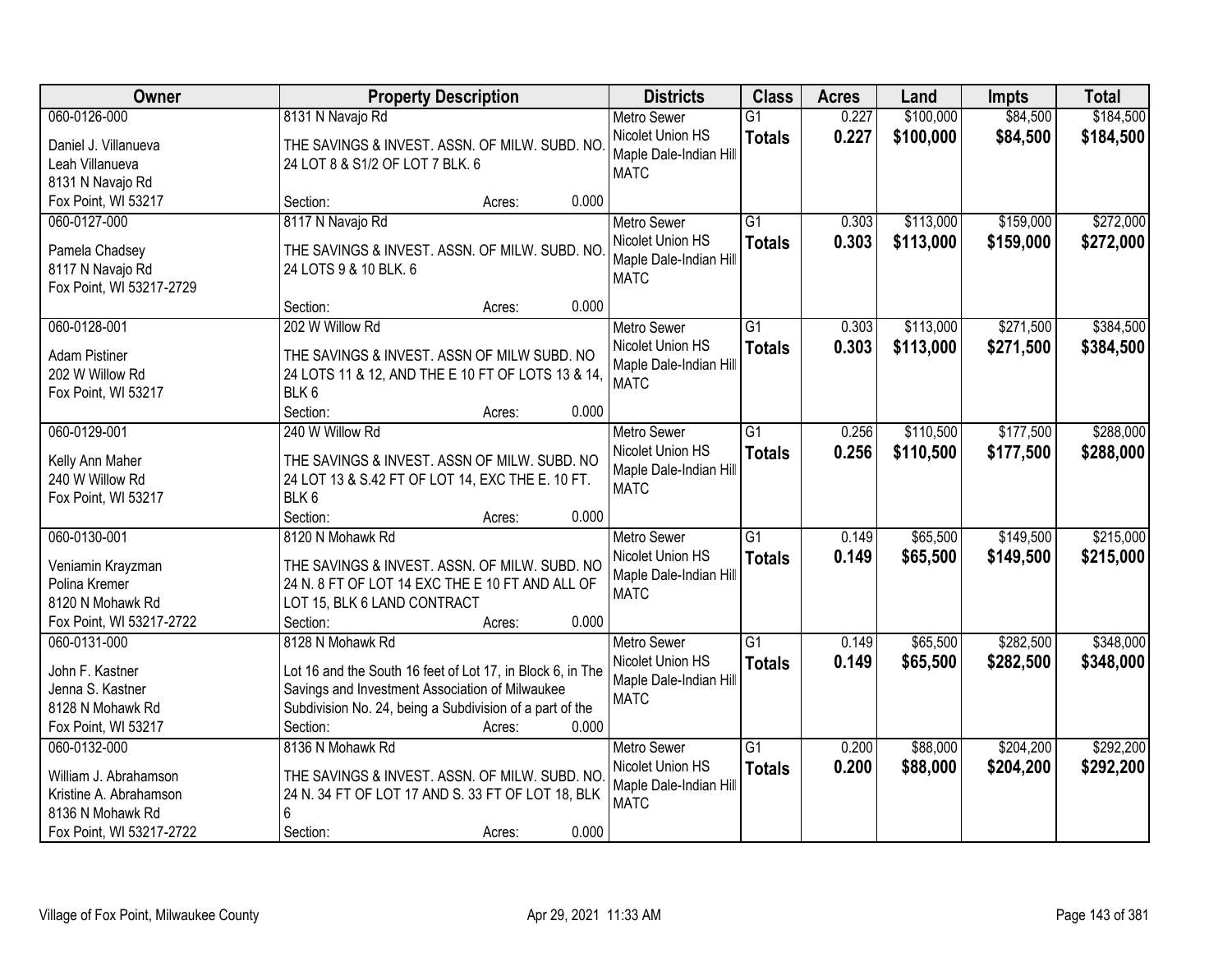| Owner                                                                                                   | <b>Property Description</b>                                                                                                                                                                                      |       | <b>Districts</b>                                                                | <b>Class</b>                     | <b>Acres</b>   | Land                   | <b>Impts</b>           | <b>Total</b>           |
|---------------------------------------------------------------------------------------------------------|------------------------------------------------------------------------------------------------------------------------------------------------------------------------------------------------------------------|-------|---------------------------------------------------------------------------------|----------------------------------|----------------|------------------------|------------------------|------------------------|
| 060-0133-000                                                                                            | 8140 N Mohawk Rd                                                                                                                                                                                                 |       | <b>Metro Sewer</b>                                                              | $\overline{G1}$                  | 0.200          | \$88,000               | \$168,800              | \$256,800              |
| Lisa D. Imbert<br>8140 N Mohawk Rd<br>Fox Point, WI 53217-2722                                          | THE SAVINGS & INVEST ASSN OF MILW SUBD NO 24<br>N 17 FT OF LOT 18 AND ALL OF LOT 19 BLK 6                                                                                                                        |       | Nicolet Union HS<br>Maple Dale-Indian Hill<br><b>MATC</b>                       | <b>Totals</b>                    | 0.200          | \$88,000               | \$168,800              | \$256,800              |
|                                                                                                         | Section:<br>Acres:                                                                                                                                                                                               | 0.000 |                                                                                 |                                  |                |                        |                        |                        |
| 060-0134-000<br>Donald Schenkel<br>Julie Werner<br>8156 N Navajo Rd                                     | 8156 N Navajo Rd<br>THE SAVINGS & INVEST. ASSN. OF MILW. SUBD. NO<br>24 LOT 1 BLK. 7                                                                                                                             |       | <b>Metro Sewer</b><br>Nicolet Union HS<br>Maple Dale-Indian Hill<br><b>MATC</b> | $\overline{G1}$<br><b>Totals</b> | 0.204<br>0.204 | \$90,000<br>\$90,000   | \$173,000<br>\$173,000 | \$263,000<br>\$263,000 |
| Fox Point, WI 53217-2728                                                                                | Section:<br>Acres:                                                                                                                                                                                               | 0.000 |                                                                                 |                                  |                |                        |                        |                        |
| 060-0135-000<br>Emy Garcia-Trimble<br>129 W Cherokee Cir<br>Fox Point, WI 53217-2717                    | 129 W Cherokee Cir<br>THE SAVINGS & INVEST. ASSN. OF MILW. SUBD. NO<br>24 LOT 2 BLK. 7                                                                                                                           |       | <b>Metro Sewer</b><br>Nicolet Union HS<br>Maple Dale-Indian Hill<br><b>MATC</b> | $\overline{G1}$<br><b>Totals</b> | 0.178<br>0.178 | \$78,500<br>\$78,500   | \$209,900<br>\$209,900 | \$288,400<br>\$288,400 |
|                                                                                                         | Section:<br>Acres:                                                                                                                                                                                               | 0.000 |                                                                                 |                                  |                |                        |                        |                        |
| 060-0136-000<br>Gary A Losinski Revocable Trust<br>123 W Cherokee Cir<br>Fox Point, WI 53217            | 123 W Cherokee Cir<br>THE SAVINGS & INVEST. ASSN. OF MILW. SUBD. NO<br>24 LOT 3 & W1/2 OF LOT 4 BLK. 7                                                                                                           |       | <b>Metro Sewer</b><br>Nicolet Union HS<br>Maple Dale-Indian Hill<br><b>MATC</b> | $\overline{G1}$<br><b>Totals</b> | 0.282<br>0.282 | \$111,500<br>\$111,500 | \$109,500<br>\$109,500 | \$221,000<br>\$221,000 |
|                                                                                                         | Section:<br>Acres:                                                                                                                                                                                               | 0.000 |                                                                                 |                                  |                |                        |                        |                        |
| 060-0137-000<br>Aleksandr Goberman<br>Yanina Goberman<br>111 W Cherokee Cir<br>Fox Point, WI 53217-2717 | 111 W Cherokee Cir<br>THE SAVINGS & INVEST. ASSN. OF MILW. SUBD. NO<br>24 LOT 5 & E1/2 OF LOT 4 BLK. 7<br>Section:<br>Acres:                                                                                     | 0.000 | <b>Metro Sewer</b><br>Nicolet Union HS<br>Maple Dale-Indian Hill<br><b>MATC</b> | $\overline{G1}$<br><b>Totals</b> | 0.270<br>0.270 | \$111,000<br>\$111,000 | \$198,000<br>\$198,000 | \$309,000<br>\$309,000 |
| 060-0138-000                                                                                            | 8151 N Seneca Rd                                                                                                                                                                                                 |       | Metro Sewer                                                                     | G1                               | 0.331          | \$114,500              | \$166,500              | \$281,000              |
| Alexander M. Huhn<br>8151 N Seneca Rd<br>Fox Point, WI 53217                                            | THE SAVINGS & INVEST. ASSN. OF MILW. SUBD. NO<br>24 LOTS 6 & 7 BLK. 7                                                                                                                                            |       | Nicolet Union HS<br>Maple Dale-Indian Hill<br><b>MATC</b>                       | <b>Totals</b>                    | 0.331          | \$114,500              | \$166,500              | \$281,000              |
|                                                                                                         | Section:<br>Acres:                                                                                                                                                                                               | 0.000 |                                                                                 |                                  |                |                        |                        |                        |
| 060-0139-000<br>David A. Buell<br>8133 N Seneca Rd<br>Fox Point, WI 53217                               | 8133 N Seneca Rd<br>Lots Eight (8) and Nine (9), in Block Seven (7), in The<br>Savings and Investment Association of Milwaukee<br>Subdivision No. 24, being a Subdivision of a part of the<br>Section:<br>Acres: | 0.303 | <b>Metro Sewer</b><br>Nicolet Union HS<br>Maple Dale-Indian Hill<br><b>MATC</b> | G1<br><b>Totals</b>              | 0.303<br>0.303 | \$113,000<br>\$113,000 | \$168,500<br>\$168,500 | \$281,500<br>\$281,500 |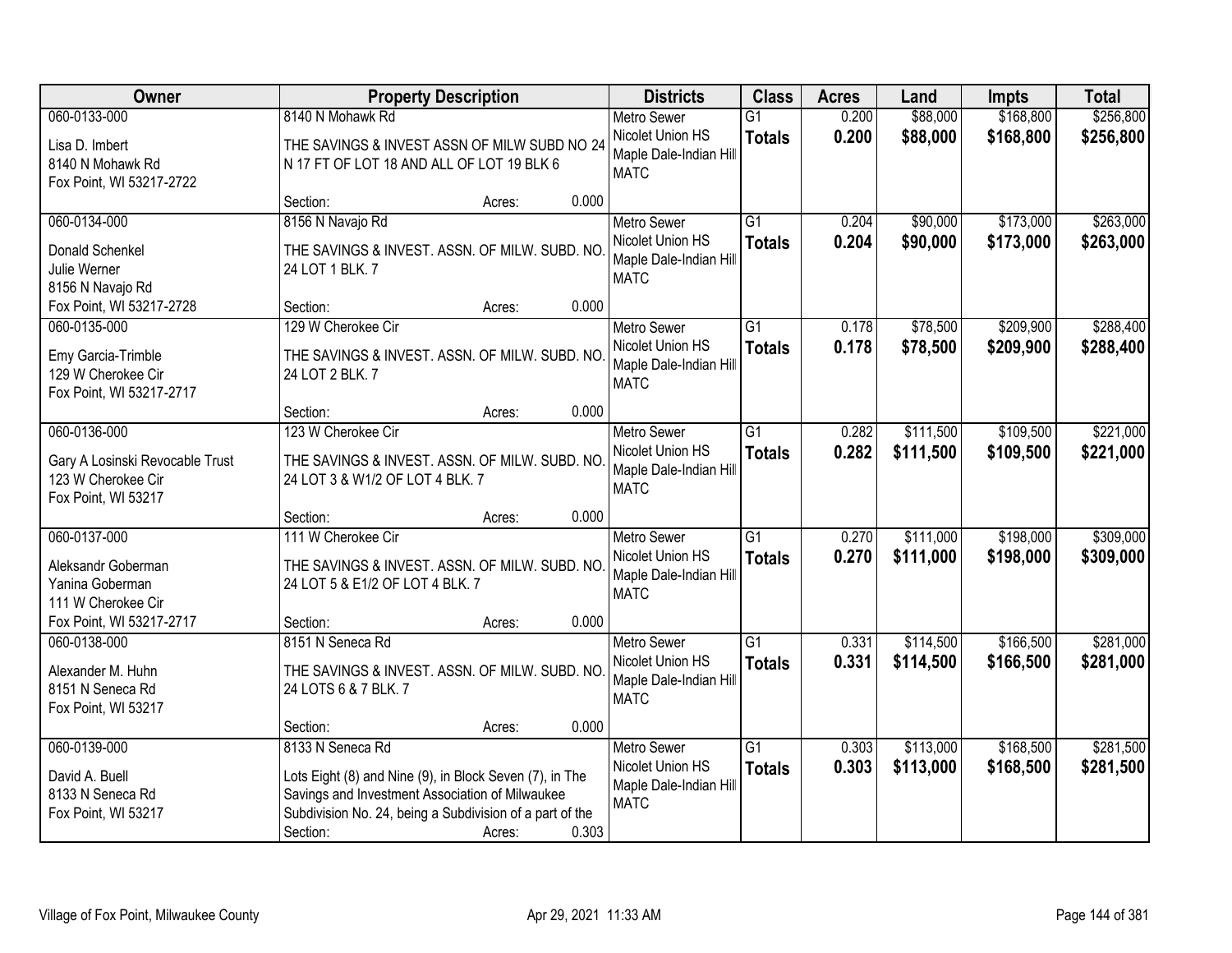| Owner                         | <b>Property Description</b>                               | <b>Districts</b>       | <b>Class</b>    | <b>Acres</b> | Land      | <b>Impts</b> | <b>Total</b> |
|-------------------------------|-----------------------------------------------------------|------------------------|-----------------|--------------|-----------|--------------|--------------|
| 060-0140-000                  | 8121 N Seneca Rd                                          | <b>Metro Sewer</b>     | $\overline{G1}$ | 0.303        | \$113,000 | \$126,500    | \$239,500    |
| Jeremy Blaisdell              | Lots 10 and 11 in Block 7, in The Savings and Investmen   | Nicolet Union HS       | <b>Totals</b>   | 0.303        | \$113,000 | \$126,500    | \$239,500    |
| Ying Hu                       | Association of Milwaukee Subdivision No. 24, being a      | Maple Dale-Indian Hill |                 |              |           |              |              |
| 8121 N Seneca Rd              | Subdivision of part of the Southeast 1/4 of Section 8,    | <b>MATC</b>            |                 |              |           |              |              |
| Fox Point, WI 53217           | 0.303<br>Section:<br>Acres:                               |                        |                 |              |           |              |              |
| 060-0141-000                  | 102 W Willow Rd                                           | <b>Metro Sewer</b>     | $\overline{G1}$ | 0.298        | \$112,500 | \$218,300    | \$330,800    |
|                               |                                                           | Nicolet Union HS       | <b>Totals</b>   | 0.298        | \$112,500 | \$218,300    | \$330,800    |
| John C. Wallace               | THE SAVINGS AND INVEST. ASSN. OF MILW. SUBD.              | Maple Dale-Indian Hill |                 |              |           |              |              |
| Andrea G. Wallace             | NO. 24 LOTS 12, & 13, BLK 7. - Lots 12 and 13 in Block    | <b>MATC</b>            |                 |              |           |              |              |
| 102 W Willow Rd               | 7, in The Savings and Investment Association of           |                        |                 |              |           |              |              |
| Fox Point, WI 53217           | 0.000<br>Section:<br>Acres:                               |                        |                 |              |           |              |              |
| 060-0142-000                  | 8108 N Navajo Rd                                          | Metro Sewer            | G1              | 0.167        | \$73,500  | \$225,900    | \$299,400    |
| Mary R. Steck                 | Lot 14, in Block 7, in Savings and Investment Association | Nicolet Union HS       | <b>Totals</b>   | 0.167        | \$73,500  | \$225,900    | \$299,400    |
| Tyler M. Steck                | of Milwaukee Subdivision No. 24, being a subdivision of a | Maple Dale-Indian Hill |                 |              |           |              |              |
| 8108 N Navajo Rd              | part of the SE quarter of Section 8, township 8 North,    | <b>MATC</b>            |                 |              |           |              |              |
| Fox Point, WI 53217           | 0.167<br>Section:<br>Acres:                               |                        |                 |              |           |              |              |
| 060-0143-000                  | 8114 N Navajo Rd                                          | <b>Metro Sewer</b>     | $\overline{G1}$ | 0.167        | \$73,500  | \$174,800    | \$248,300    |
|                               |                                                           | Nicolet Union HS       | <b>Totals</b>   | 0.167        | \$73,500  | \$174,800    | \$248,300    |
| <b>Christine Ann Daleness</b> | THE SAVINGS AND INVEST. ASSN. OF MILW. SUBD.              | Maple Dale-Indian Hill |                 |              |           |              |              |
| Kevin Lee Daleness            | NO. 24. LOT 15, BLK. 7                                    | <b>MATC</b>            |                 |              |           |              |              |
| 8114 N Navajo Rd              |                                                           |                        |                 |              |           |              |              |
| Fox Point, WI 53217-2728      | 0.000<br>Section:<br>Acres:                               |                        |                 |              |           |              |              |
| 060-0144-000                  | 8118 N Navajo Rd                                          | Metro Sewer            | $\overline{G1}$ | 0.167        | \$73,500  | \$102,800    | \$176,300    |
| Alex V. Kazansky              | THE SAVINGS AND INVEST. ASSN. OF MILW. SUBD.              | Nicolet Union HS       | <b>Totals</b>   | 0.167        | \$73,500  | \$102,800    | \$176,300    |
| 8118 N Navajo Rd              | NO. 24. LOT 16, BLK. 7                                    | Maple Dale-Indian Hill |                 |              |           |              |              |
| Fox Point, WI 53217-2728      |                                                           | <b>MATC</b>            |                 |              |           |              |              |
|                               | Section:<br>0.000<br>Acres:                               |                        |                 |              |           |              |              |
| 060-0145-000                  | 8128 N Navajo Rd                                          | <b>Metro Sewer</b>     | $\overline{G1}$ | 0.303        | \$113,000 | \$186,000    | \$299,000    |
|                               |                                                           | Nicolet Union HS       |                 |              |           |              |              |
| Matthew D. Haseman            | THE SAVINGS AND INVEST. ASSN. OF MILW. SUBD.              | Maple Dale-Indian Hill | <b>Totals</b>   | 0.303        | \$113,000 | \$186,000    | \$299,000    |
| Anne M. Haseman               | NO. 24. LOTS 17 & 18, BLK. 7.                             | <b>MATC</b>            |                 |              |           |              |              |
| 8128 N Navajo Rd              |                                                           |                        |                 |              |           |              |              |
| Fox Point, WI 53217-2728      | 0.000<br>Section:<br>Acres:                               |                        |                 |              |           |              |              |
| 060-0146-000                  | 8138 N Navajo Rd                                          | <b>Metro Sewer</b>     | $\overline{G1}$ | 0.152        | \$66,500  | \$85,200     | \$151,700    |
| Jill Krimmer                  | THE SAVINGS AND INVEST. ASSN. OF MILW. SUBD.              | Nicolet Union HS       | <b>Totals</b>   | 0.152        | \$66,500  | \$85,200     | \$151,700    |
| 8138 N Navajo Rd              | NO. 24. LOT 19, BLK. 7.                                   | Maple Dale-Indian Hill |                 |              |           |              |              |
| Fox Point, WI 53217-2728      |                                                           | <b>MATC</b>            |                 |              |           |              |              |
|                               | 0.000<br>Section:<br>Acres:                               |                        |                 |              |           |              |              |
|                               |                                                           |                        |                 |              |           |              |              |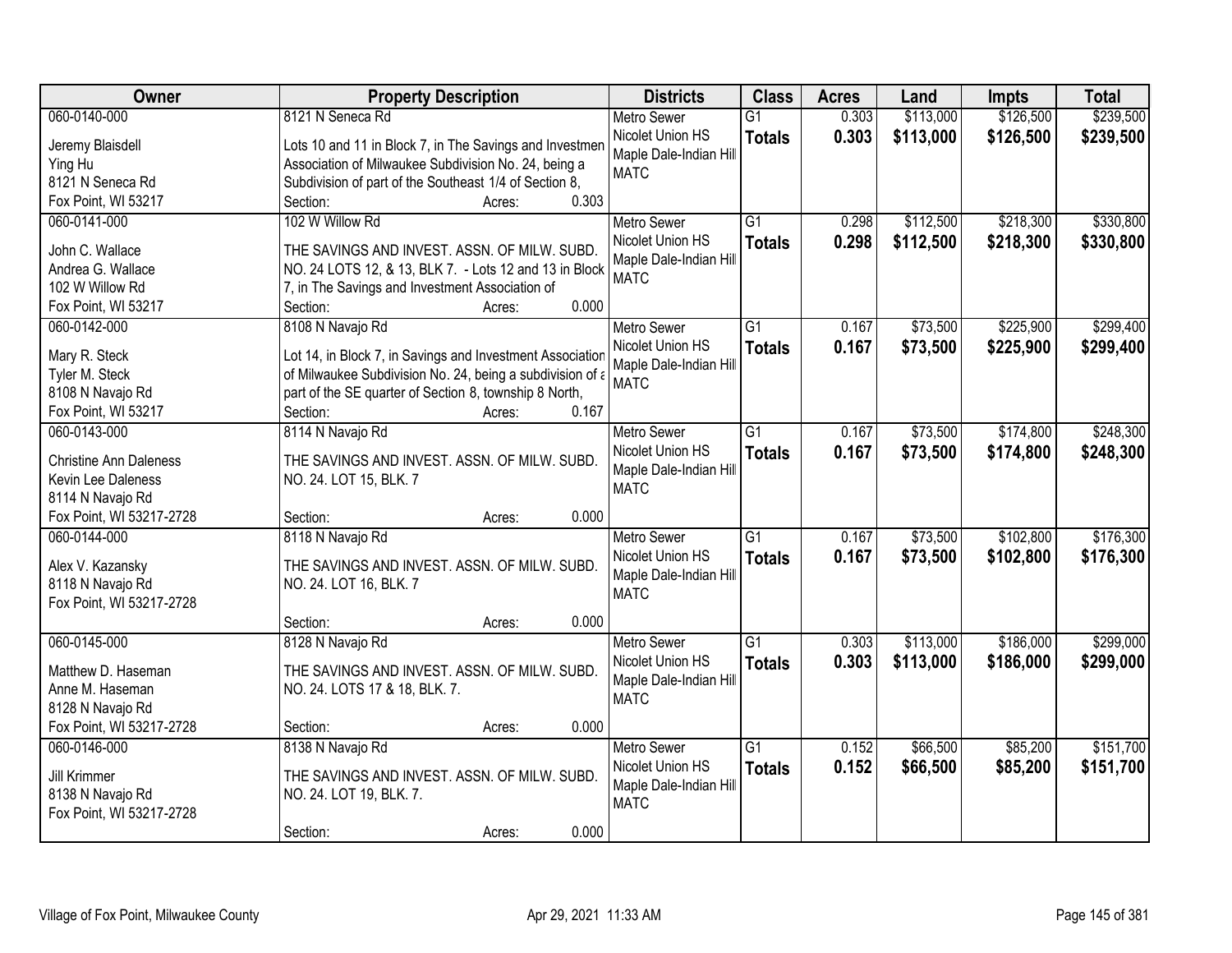| Owner                                                                             | <b>Property Description</b>                                                                                                                                                                                          | <b>Districts</b>                                                                | <b>Class</b>                     | <b>Acres</b>   | Land                   | <b>Impts</b>           | <b>Total</b>           |
|-----------------------------------------------------------------------------------|----------------------------------------------------------------------------------------------------------------------------------------------------------------------------------------------------------------------|---------------------------------------------------------------------------------|----------------------------------|----------------|------------------------|------------------------|------------------------|
| 060-0147-000                                                                      | 8144 N Navajo Rd                                                                                                                                                                                                     | <b>Metro Sewer</b>                                                              | $\overline{G1}$                  | 0.191          | \$84,000               | \$149,400              | \$233,400              |
| Frank C. Klode<br>8144 N Navajo Rd<br>Fox Point, WI 53217-2728                    | THE SAVINGS AND INVEST. ASSN. OF MILW. SUBD.<br>NO. 24. LOT 20 BLK. 7                                                                                                                                                | Nicolet Union HS<br>Maple Dale-Indian Hill<br><b>MATC</b>                       | <b>Totals</b>                    | 0.191          | \$84,000               | \$149,400              | \$233,400              |
|                                                                                   | 0.000<br>Section:<br>Acres:                                                                                                                                                                                          |                                                                                 |                                  |                |                        |                        |                        |
| 060-0148-000<br>Joseph E. Aizen<br>9323 W Mount Vernon Ave<br>Milwaukee, WI 53226 | 8182 N Seneca Rd<br>THE SAVINGS AND INVEST. ASSN. OF MILW. SUBD.<br>NO. 24. LOT 1 BLK. 8 - Lot 1 in Block 8, in the Savings<br>and Investment Association of Milwaukee Subdivision No<br>0.000<br>Section:<br>Acres: | <b>Metro Sewer</b><br>Nicolet Union HS<br>Maple Dale-Indian Hill<br><b>MATC</b> | $\overline{G1}$<br><b>Totals</b> | 0.230<br>0.230 | \$101,500<br>\$101,500 | \$95,100<br>\$95,100   | \$196,600<br>\$196,600 |
| 060-0149-000                                                                      | 8176 N Seneca Rd                                                                                                                                                                                                     | <b>Metro Sewer</b>                                                              | G1                               | 0.152          | \$66,500               | \$97,700               | \$164,200              |
| Eugene V. Gardner<br>Judith L. Gardner<br>8176 N Seneca Rd                        | THE SAVINGS AND INVEST. ASSN. OF MILW. SUBD.<br>NO. 24. LOT 2, BLK 8                                                                                                                                                 | Nicolet Union HS<br>Maple Dale-Indian Hill<br><b>MATC</b>                       | <b>Totals</b>                    | 0.152          | \$66,500               | \$97,700               | \$164,200              |
| Fox Point, WI 53217-2740                                                          | 0.000<br>Section:<br>Acres:                                                                                                                                                                                          |                                                                                 |                                  |                |                        |                        |                        |
| 060-0150-000                                                                      | 8170 N Seneca Rd                                                                                                                                                                                                     | <b>Metro Sewer</b>                                                              | G1                               | 0.152          | \$66,500               | \$106,000              | \$172,500              |
| Susan M. Palmer<br>8170 N Seneca Rd<br>Fox Point, WI 53217-2740                   | THE SAVINGS AND INVEST. ASSN. OF MILW. SUBD.<br>NO. 24. LOT 3, BLK 8                                                                                                                                                 | Nicolet Union HS<br>Maple Dale-Indian Hill<br><b>MATC</b>                       | <b>Totals</b>                    | 0.152          | \$66,500               | \$106,000              | \$172,500              |
|                                                                                   | 0.000<br>Section:<br>Acres:                                                                                                                                                                                          |                                                                                 |                                  |                |                        |                        |                        |
| 060-0151-000<br>Jessica Barr<br>8162 N Seneca Rd<br>Fox Point, WI 53217-2740      | 8162 N Seneca Rd<br>THE SAVINGS & INVEST. ASSN. OF MILW. SUBD. NO<br>24. LOT 4 BLK. 8                                                                                                                                | <b>Metro Sewer</b><br>Nicolet Union HS<br>Maple Dale-Indian Hill<br><b>MATC</b> | $\overline{G1}$<br><b>Totals</b> | 0.152<br>0.152 | \$66,500<br>\$66,500   | \$122,400<br>\$122,400 | \$188,900<br>\$188,900 |
|                                                                                   | 0.000<br>Section:<br>Acres:                                                                                                                                                                                          |                                                                                 |                                  |                |                        |                        |                        |
| 060-0152-000<br>Heidi Vrankin Matera<br>8156 N Seneca Rd<br>Fox Point, WI 53217   | 8156 N Seneca Rd<br>THE SAVINGS & INVEST. ASSN. OF MILW. SUBD. NO<br>24. LOT 5, BLK. 8                                                                                                                               | <b>Metro Sewer</b><br>Nicolet Union HS<br>Maple Dale-Indian Hill<br><b>MATC</b> | $\overline{G1}$<br><b>Totals</b> | 0.152<br>0.152 | \$66,500<br>\$66,500   | \$108,600<br>\$108,600 | \$175,100<br>\$175,100 |
|                                                                                   | 0.000<br>Section:<br>Acres:                                                                                                                                                                                          |                                                                                 |                                  |                |                        |                        |                        |
| 060-0153-000<br>Suzanne Pikofsky<br>8150 N Seneca Rd<br>Fox Point, WI 53217       | 8150 N Seneca Rd<br>Lots 6 and 7, in Block 8, In Savings and Investment<br>Association of Milwaukee Subdivision No. 24, being a<br>subdivision<br>0.000<br>Section:<br>Acres:                                        | <b>Metro Sewer</b><br>Nicolet Union HS<br>Maple Dale-Indian Hill<br><b>MATC</b> | $\overline{G1}$<br><b>Totals</b> | 0.303<br>0.303 | \$113,000<br>\$113,000 | \$196,500<br>\$196,500 | \$309,500<br>\$309,500 |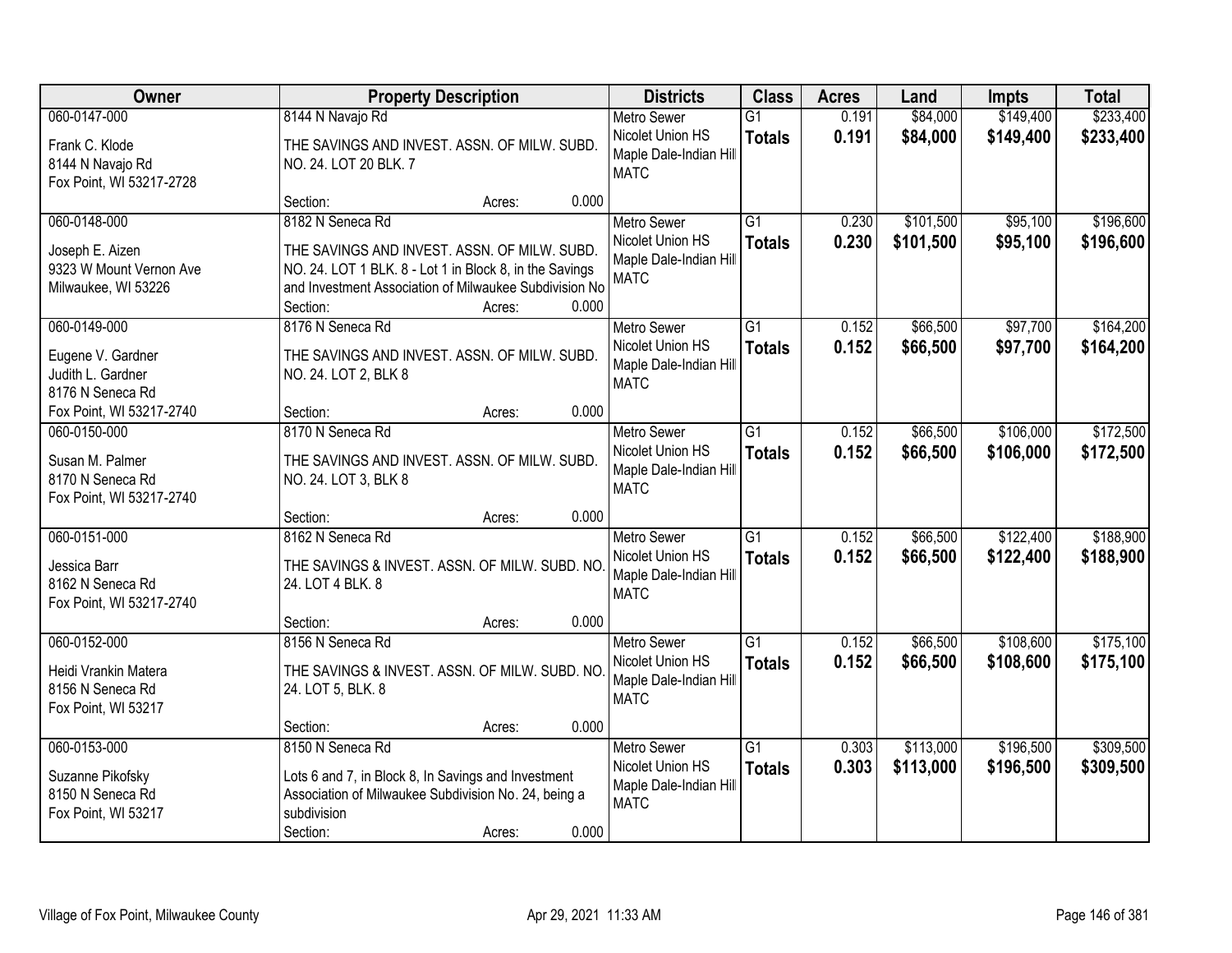| Owner                                   | <b>Property Description</b>                                                        |                 | <b>Districts</b>                      | <b>Class</b>    | <b>Acres</b> | Land      | <b>Impts</b> | <b>Total</b> |
|-----------------------------------------|------------------------------------------------------------------------------------|-----------------|---------------------------------------|-----------------|--------------|-----------|--------------|--------------|
| 060-0154-000                            | 8134 N Seneca Rd                                                                   |                 | <b>Metro Sewer</b>                    | $\overline{G1}$ | 0.227        | \$100,000 | \$209,500    | \$309,500    |
| Stephen C. Patterson                    | THE SAVINGS & INVEST. ASSN. OF MILW. SUBD. NO                                      |                 | Nicolet Union HS                      | <b>Totals</b>   | 0.227        | \$100,000 | \$209,500    | \$309,500    |
| 8134 N Seneca Rd                        | 24. LOT 8 & N1/2 OF LOT 9 BLK. 8 - Lot 8 and the North                             |                 | Maple Dale-Indian Hill                |                 |              |           |              |              |
| Fox Point, WI 53217                     | one-Half of Lot 9, in Block 8, in The Savings & Investmen                          |                 | <b>MATC</b>                           |                 |              |           |              |              |
|                                         | Section:                                                                           | 0.000<br>Acres: |                                       |                 |              |           |              |              |
| 060-0155-000                            | 8124 N Seneca Rd                                                                   |                 | <b>Metro Sewer</b>                    | $\overline{G1}$ | 0.227        | \$100,000 | \$71,000     | \$171,000    |
|                                         |                                                                                    |                 | Nicolet Union HS                      | <b>Totals</b>   | 0.227        | \$100,000 | \$71,000     | \$171,000    |
| Sherrie L. Griffin<br>8124 N Seneca Rd  | THE SAVINGS & INVEST. ASSN. OF MILW. SUBD. NO<br>24. LOT 10 & S1/2 OF LOT 9 BLK. 8 |                 | Maple Dale-Indian Hill                |                 |              |           |              |              |
| Fox Point, WI 53217-2740                |                                                                                    |                 | <b>MATC</b>                           |                 |              |           |              |              |
|                                         | Section:                                                                           | 0.227<br>Acres: |                                       |                 |              |           |              |              |
| 060-0156-000                            | 8116 N Seneca Rd                                                                   |                 | Metro Sewer                           | $\overline{G1}$ | 0.152        | \$66,500  | \$122,700    | \$189,200    |
|                                         |                                                                                    |                 | Nicolet Union HS                      | <b>Totals</b>   | 0.152        | \$66,500  | \$122,700    | \$189,200    |
| Karen Kiley                             | THE SAVINGS & INVEST. ASSN. OF MILW. SUBD. NO                                      |                 | Maple Dale-Indian Hill                |                 |              |           |              |              |
| 8116 N Seneca Rd<br>Fox Point, WI 53217 | 24. LOT 11 & N. 10 FT. OF LOT 12 BLK. 8                                            |                 | <b>MATC</b>                           |                 |              |           |              |              |
|                                         | Section:                                                                           | 0.000<br>Acres: |                                       |                 |              |           |              |              |
| 060-0157-000                            | 100 E Willow Rd                                                                    |                 | <b>Metro Sewer</b>                    | G1              | 0.244        | \$107,500 | \$134,000    | \$241,500    |
|                                         |                                                                                    |                 | Nicolet Union HS                      | <b>Totals</b>   | 0.244        | \$107,500 | \$134,000    | \$241,500    |
| Jerome K & Suzanne L Knapp Liv Trust    | THE SAVINGS & INVEST. ASSN. OF MILW. SUBD. NO                                      |                 | Maple Dale-Indian Hill                |                 |              |           |              |              |
| 100 E Willow Rd                         | 24. LOT 13 & S. 40 FT. OF LOT 12 BLK. 8                                            |                 | <b>MATC</b>                           |                 |              |           |              |              |
| Fox Point, WI 53217-2758                |                                                                                    |                 |                                       |                 |              |           |              |              |
|                                         | Section:                                                                           | 0.000<br>Acres: |                                       |                 |              |           |              |              |
| 060-0158-000                            | 8080 N Seneca Rd                                                                   |                 | <b>Metro Sewer</b>                    | $\overline{G1}$ | 0.173        | \$76,500  | \$160,500    | \$237,000    |
| Roy W. Smith Jr                         | THE SAVINGS & INVEST. ASSN. OF MILW. SUBD. NO                                      |                 | Nicolet Union HS                      | <b>Totals</b>   | 0.173        | \$76,500  | \$160,500    | \$237,000    |
| Muge Turunc Smith                       | 24. LOT 1 BLK. 9                                                                   |                 | Maple Dale-Indian Hill<br><b>MATC</b> |                 |              |           |              |              |
| 8080 N Seneca Rd                        |                                                                                    |                 |                                       |                 |              |           |              |              |
| Fox Point, WI 53217-2738                | Section:                                                                           | 0.173<br>Acres: |                                       |                 |              |           |              |              |
| 060-0159-000                            | 8074 N Seneca Rd                                                                   |                 | Metro Sewer                           | G1              | 0.152        | \$66,500  | \$195,300    | \$261,800    |
| Jolene T. Rapport                       | THE SAVINGS & INVEST. ASSN. OF MILW. SUBD. NO                                      |                 | Nicolet Union HS                      | <b>Totals</b>   | 0.152        | \$66,500  | \$195,300    | \$261,800    |
| Monica Millsap                          | 24 LOT 2 BLK. 9                                                                    |                 | Maple Dale-Indian Hill                |                 |              |           |              |              |
| 8074 N Seneca Rd                        |                                                                                    |                 | <b>MATC</b>                           |                 |              |           |              |              |
| Fox Point, WI 53217                     | Section:                                                                           | 0.000<br>Acres: |                                       |                 |              |           |              |              |
| 060-0160-000                            | 8068 N Seneca Rd                                                                   |                 | <b>Metro Sewer</b>                    | $\overline{G1}$ | 0.152        | \$66,500  | \$136,300    | \$202,800    |
| David R. Sells                          | THE SAVINGS & INVEST. ASSN. OF MILW. SUBD. NO                                      |                 | Nicolet Union HS                      | <b>Totals</b>   | 0.152        | \$66,500  | \$136,300    | \$202,800    |
| Lucille S. Sells                        | 24 LOT 3 BLK. 9                                                                    |                 | Maple Dale-Indian Hill                |                 |              |           |              |              |
| 8068 N Seneca Rd                        |                                                                                    |                 | <b>MATC</b>                           |                 |              |           |              |              |
| Fox Point, WI 53217                     | Section:                                                                           | 0.000<br>Acres: |                                       |                 |              |           |              |              |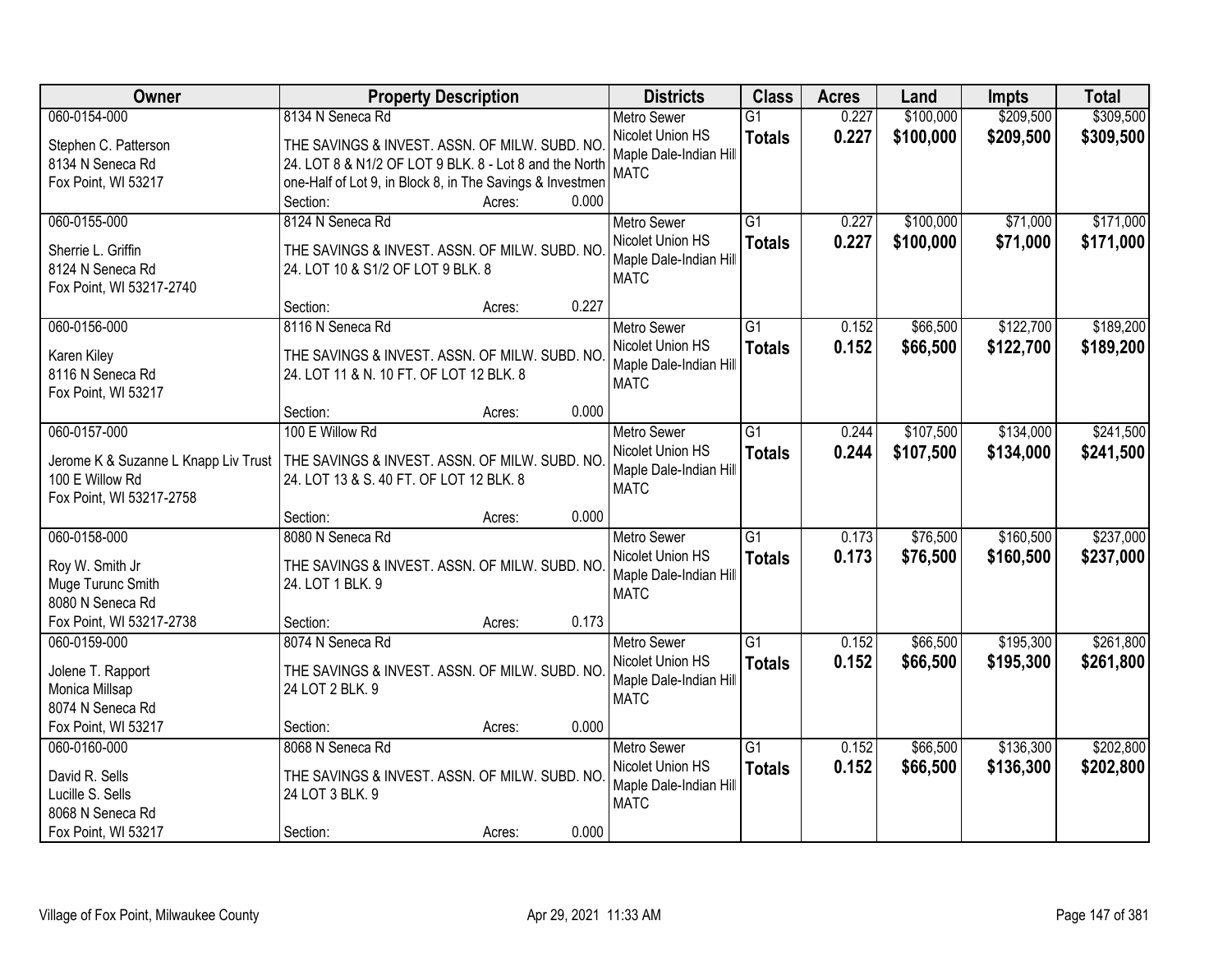| Owner                              | <b>Property Description</b>                              | <b>Districts</b>       | <b>Class</b>    | <b>Acres</b> | Land      | <b>Impts</b> | <b>Total</b> |
|------------------------------------|----------------------------------------------------------|------------------------|-----------------|--------------|-----------|--------------|--------------|
| 060-0161-000                       | 8060 N Seneca Rd                                         | <b>Metro Sewer</b>     | $\overline{G1}$ | 0.152        | \$66,500  | \$168,900    | \$235,400    |
| Daniel J. Benson                   | Lot 4, in Block 9, in the Savings and Investment         | Nicolet Union HS       | <b>Totals</b>   | 0.152        | \$66,500  | \$168,900    | \$235,400    |
| Krysta L. Benson                   | Association of Milwaukee Subdivision No. 24, being a     | Maple Dale-Indian Hill |                 |              |           |              |              |
| 8060 N Seneca Rd                   | Subdivision of                                           | <b>MATC</b>            |                 |              |           |              |              |
| Fox Point, WI 53217                | Section:<br>0.152<br>Acres:                              |                        |                 |              |           |              |              |
| 060-0162-000                       | 8054 N Seneca Rd                                         | <b>Metro Sewer</b>     | $\overline{G1}$ | 0.152        | \$66,500  | \$156,900    | \$223,400    |
|                                    |                                                          | Nicolet Union HS       | <b>Totals</b>   | 0.152        | \$66,500  | \$156,900    | \$223,400    |
| Robert G. Uecke                    | THE SAVINGS & INVEST. ASSN. OF MILW. SUBD. NO            | Maple Dale-Indian Hill |                 |              |           |              |              |
| Nancy L. Uecke<br>8054 N Seneca Rd | 24 LOT 5 BLK. 9                                          | <b>MATC</b>            |                 |              |           |              |              |
| Fox Point, WI 53217-2738           | 0.000<br>Section:<br>Acres:                              |                        |                 |              |           |              |              |
| 060-0163-000                       | 8046 N Seneca Rd                                         | <b>Metro Sewer</b>     | $\overline{G1}$ | 0.152        | \$66,500  | \$111,900    | \$178,400    |
|                                    |                                                          | Nicolet Union HS       |                 |              |           |              |              |
| David C. Lemel                     | THE SAVINGS & INVEST. ASSN. OF MILW. SUBD. NO            | Maple Dale-Indian Hill | <b>Totals</b>   | 0.152        | \$66,500  | \$111,900    | \$178,400    |
| Sarah E. Aliota                    | 24 LOT 6 BLK. 9                                          | <b>MATC</b>            |                 |              |           |              |              |
| 8046 N Seneca Rd                   |                                                          |                        |                 |              |           |              |              |
| Fox Point, WI 53217                | 0.152<br>Section:<br>Acres:                              |                        |                 |              |           |              |              |
| 060-0164-000                       | 8040 N Seneca Rd                                         | <b>Metro Sewer</b>     | $\overline{G1}$ | 0.152        | \$66,500  | \$135,000    | \$201,500    |
| Bruce J. Kaiser                    | THE SAVINGS & INVEST. ASSN. OF MILW. SUBD. NO.           | Nicolet Union HS       | <b>Totals</b>   | 0.152        | \$66,500  | \$135,000    | \$201,500    |
| 8040 N Seneca Rd                   | 24 LOT 7 BLK. 9                                          | Maple Dale-Indian Hill |                 |              |           |              |              |
| Fox Point, WI 53217                |                                                          | <b>MATC</b>            |                 |              |           |              |              |
|                                    | 0.000<br>Section:<br>Acres:                              |                        |                 |              |           |              |              |
| 060-0165-000                       | 8034 N Seneca Rd                                         | Metro Sewer            | $\overline{G1}$ | 0.152        | \$66,500  | \$113,900    | \$180,400    |
|                                    |                                                          | Nicolet Union HS       | <b>Totals</b>   | 0.152        | \$66,500  | \$113,900    | \$180,400    |
| Craig Olson                        | THE SAVINGS & INVEST. ASSN. OF MILW. SUBD. NO            | Maple Dale-Indian Hill |                 |              |           |              |              |
| Julie Olson                        | 24 LOT 8 BLK. 9                                          | <b>MATC</b>            |                 |              |           |              |              |
| 8034 N Seneca Rd                   |                                                          |                        |                 |              |           |              |              |
| Fox Point, WI 53217                | Section:<br>0.000<br>Acres:                              |                        |                 |              |           |              |              |
| 060-0166-001                       | 100 E Bradley Rd                                         | <b>Metro Sewer</b>     | $\overline{G1}$ | 0.485        | \$122,500 | \$209,000    | \$331,500    |
| Jacob S. Spriggs                   | Lot Ten (10), except the North Twenty (20) feet thereof, | Nicolet Union HS       | <b>Totals</b>   | 0.485        | \$122,500 | \$209,000    | \$331,500    |
| Amanda Beth Spriggs                | and all of Lots Eleven (11) and Twelve (12),             | Maple Dale-Indian Hill |                 |              |           |              |              |
| 100 E Bradley Rd                   | in Block Nine (9), in The Savings and Investment         | <b>MATC</b>            |                 |              |           |              |              |
| Fox Point, WI 53217                | 0.485<br>Section: 8<br>Acres:                            |                        |                 |              |           |              |              |
| 060-0166-002                       | 8024 N Seneca Rd                                         | <b>Metro Sewer</b>     | $\overline{G1}$ | 0.212        | \$93,500  | \$206,500    | \$300,000    |
|                                    |                                                          | Nicolet Union HS       | <b>Totals</b>   | 0.212        | \$93,500  | \$206,500    | \$300,000    |
| Linda S. Ciske                     | THE SAVINGS & INVEST ASSN OF MILW SUBD #24               | Maple Dale-Indian Hill |                 |              |           |              |              |
| 8024 N Seneca Rd                   | LOT 9 & N 20FT LOT 10 BLK 9 SCHOOL DIST 8                | <b>MATC</b>            |                 |              |           |              |              |
| Fox Point, WI 53217                |                                                          |                        |                 |              |           |              |              |
|                                    | 0.000<br>Section:<br>Acres:                              |                        |                 |              |           |              |              |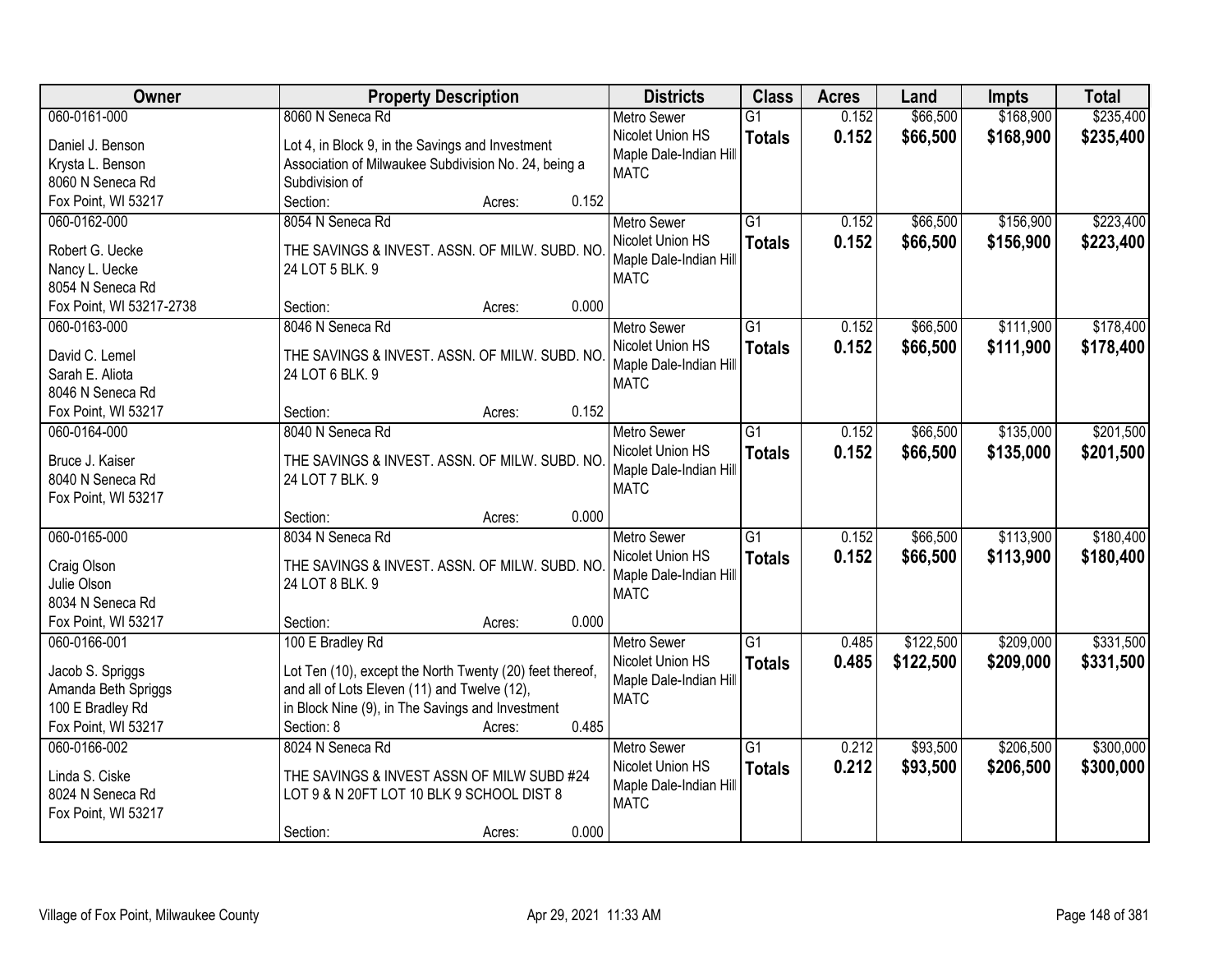| Owner                    | <b>Property Description</b>                             |                 | <b>Districts</b>       | <b>Class</b>    | <b>Acres</b> | Land      | <b>Impts</b> | <b>Total</b> |
|--------------------------|---------------------------------------------------------|-----------------|------------------------|-----------------|--------------|-----------|--------------|--------------|
| 060-0167-000             | 101 W Willow Rd                                         |                 | <b>Metro Sewer</b>     | $\overline{G1}$ | 0.152        | \$66,500  | \$290,000    | \$356,500    |
| John P. Swezey Jr        | THE SAVINGS & INVEST. ASSN. OF MILW. SUBD. NO           |                 | Nicolet Union HS       | <b>Totals</b>   | 0.152        | \$66,500  | \$290,000    | \$356,500    |
| Holly M. Swezey          | 24 LOT 1 BLK. 10                                        |                 | Maple Dale-Indian Hill |                 |              |           |              |              |
| 101 W Willow Rd          |                                                         |                 | <b>MATC</b>            |                 |              |           |              |              |
| Fox Point, WI 53217      | Section:                                                | 0.000<br>Acres: |                        |                 |              |           |              |              |
| 060-0168-000             | 8075 N Seneca Rd                                        |                 | <b>Metro Sewer</b>     | $\overline{G1}$ | 0.152        | \$66,500  | \$96,600     | \$163,100    |
| June L. Allison          | THE SAVINGS & INVEST. ASSN. OF MILW. SUBD. NO           |                 | Nicolet Union HS       | <b>Totals</b>   | 0.152        | \$66,500  | \$96,600     | \$163,100    |
| Robert E. Combs Jr       | 24 LOT 2 BLK. 10                                        |                 | Maple Dale-Indian Hill |                 |              |           |              |              |
| 8075 N Seneca Rd         |                                                         |                 | <b>MATC</b>            |                 |              |           |              |              |
| Fox Point, WI 53217-2739 | Section:                                                | 0.000<br>Acres: |                        |                 |              |           |              |              |
| 060-0169-000             | 8067 N Seneca Rd                                        |                 | Metro Sewer            | $\overline{G1}$ | 0.152        | \$66,500  | \$117,500    | \$184,000    |
|                          |                                                         |                 | Nicolet Union HS       | <b>Totals</b>   | 0.152        | \$66,500  | \$117,500    | \$184,000    |
| Stuart J. Schneider      | THE SAVINGS & INVEST. ASSN. OF MILW. SUBD. NO           |                 | Maple Dale-Indian Hill |                 |              |           |              |              |
| Marcy L. Schneider       | 24 LOT 3 BLK. 10                                        |                 | <b>MATC</b>            |                 |              |           |              |              |
| 8067 N Seneca Rd         |                                                         |                 |                        |                 |              |           |              |              |
| Fox Point, WI 53217-2739 | Section:                                                | 0.000<br>Acres: |                        |                 |              |           |              |              |
| 060-0170-000             | 8061 N Seneca Rd                                        |                 | <b>Metro Sewer</b>     | $\overline{G1}$ | 0.152        | \$66,500  | \$125,900    | \$192,400    |
| Robert R. Richter        | THE SAVINGS & INVEST. ASSN. OF MILW. SUBD. NO           |                 | Nicolet Union HS       | <b>Totals</b>   | 0.152        | \$66,500  | \$125,900    | \$192,400    |
| Joan E. Richter          | 24 LOT 4 BLK. 10                                        |                 | Maple Dale-Indian Hill |                 |              |           |              |              |
| 8061 N Seneca Rd         |                                                         |                 | <b>MATC</b>            |                 |              |           |              |              |
| Fox Point, WI 53217-2739 | Section:                                                | 0.000<br>Acres: |                        |                 |              |           |              |              |
| 060-0171-000             | 8055 N Seneca Rd                                        |                 | <b>Metro Sewer</b>     | $\overline{G1}$ | 0.152        | \$66,500  | \$113,900    | \$180,400    |
| Joan E. Wessel           |                                                         |                 | Nicolet Union HS       | <b>Totals</b>   | 0.152        | \$66,500  | \$113,900    | \$180,400    |
| 8055 N Seneca Rd         | THE SAVINGS & INVEST. ASSN. OF MILW. SUBD. NO           |                 | Maple Dale-Indian Hill |                 |              |           |              |              |
| Fox Point, WI 53217-2739 | 24 LOT 5 BLK. 10                                        |                 | <b>MATC</b>            |                 |              |           |              |              |
|                          | Section:                                                | 0.000<br>Acres: |                        |                 |              |           |              |              |
| 060-0172-000             | 8045 N Seneca Rd                                        |                 | Metro Sewer            | G1              | 0.227        | \$100,000 | \$141,000    | \$241,000    |
|                          |                                                         |                 | Nicolet Union HS       | <b>Totals</b>   | 0.227        | \$100,000 | \$141,000    | \$241,000    |
| Steven B. Maersch        | THE SAVINGS & INVEST. ASSN. OF MILW. SUBD. NO           |                 | Maple Dale-Indian Hill |                 |              |           |              |              |
| Pamela Peterson Maersch  | 24 LOT 6 & N. 25 FT OF LOT 7 BLK. 10                    |                 | <b>MATC</b>            |                 |              |           |              |              |
| 8045 N Seneca Rd         |                                                         |                 |                        |                 |              |           |              |              |
| Fox Point, WI 53217-2739 | Section:                                                | 0.227<br>Acres: |                        |                 |              |           |              |              |
| 060-0173-000             | 8035 N Seneca Rd                                        |                 | <b>Metro Sewer</b>     | $\overline{G1}$ | 0.227        | \$100,000 | \$79,400     | \$179,400    |
| James Lee Capps          | THE SAVINGS & INVEST. ASSN. OF MILW. SUBD. NO           |                 | Nicolet Union HS       | <b>Totals</b>   | 0.227        | \$100,000 | \$79,400     | \$179,400    |
| Louise Capps             | 24 LOT 8 & S. 25FT OF LOT 7 BLK. 10 - Lot 8 and the     |                 | Maple Dale-Indian Hill |                 |              |           |              |              |
| 8035 N Seneca Rd         | South 25 feet of Lot 7, in Block 10, in the Savings and |                 | <b>MATC</b>            |                 |              |           |              |              |
| Fox Point, WI 53217      | Section:                                                | 0.000<br>Acres: |                        |                 |              |           |              |              |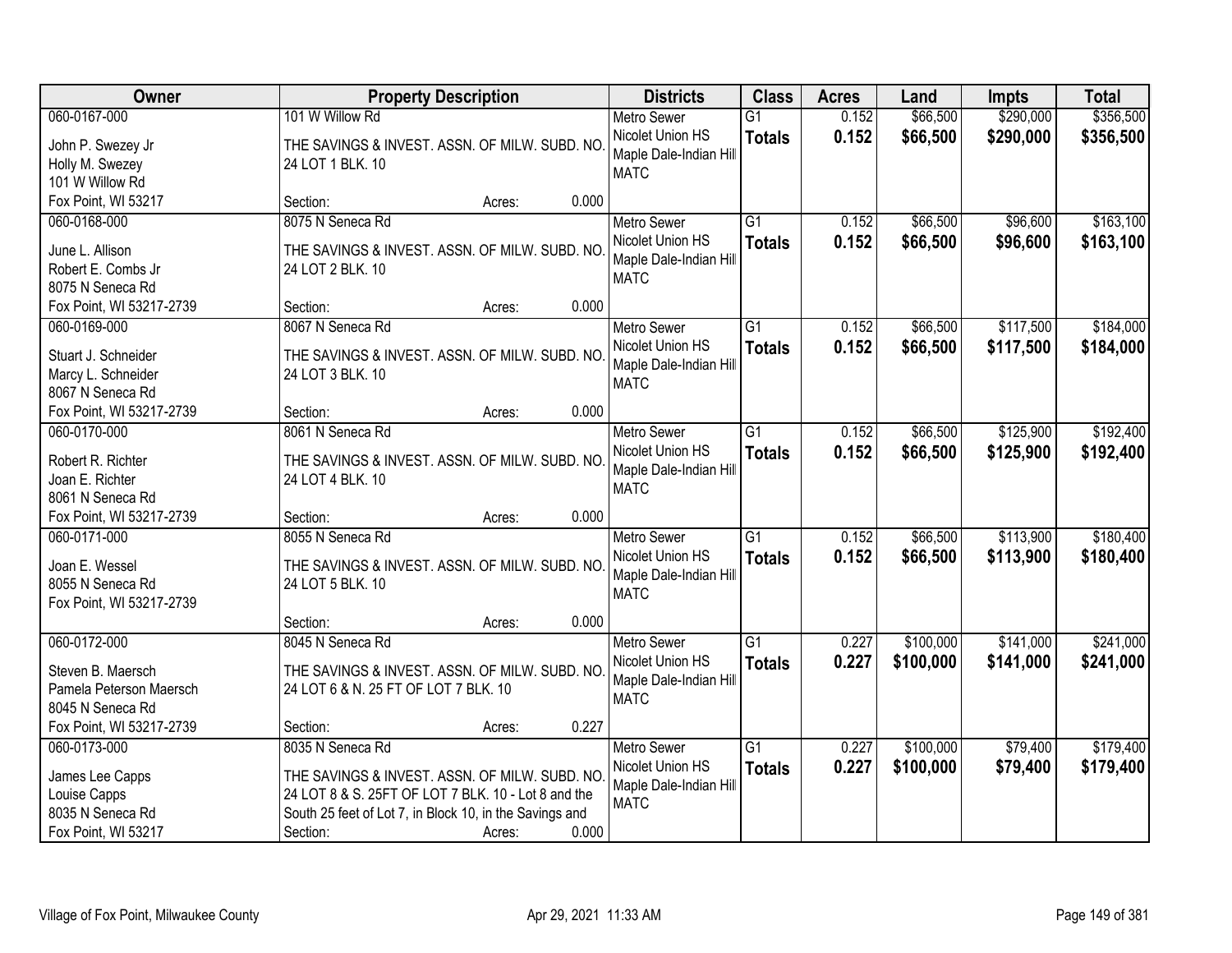| Owner                    | <b>Property Description</b>                               | <b>Districts</b>       | <b>Class</b>    | <b>Acres</b> | Land      | <b>Impts</b> | <b>Total</b> |
|--------------------------|-----------------------------------------------------------|------------------------|-----------------|--------------|-----------|--------------|--------------|
| 060-0174-000             | 8021 N Seneca Rd                                          | <b>Metro Sewer</b>     | $\overline{G1}$ | 0.303        | \$113,000 | \$215,700    | \$328,700    |
| Gary S. Krenz            | THE SAVINGS & INVEST. ASSN. OF MILW. SUBD. NO             | Nicolet Union HS       | <b>Totals</b>   | 0.303        | \$113,000 | \$215,700    | \$328,700    |
| Sarah L. Krenz           | 24 LOTS 9 & 10 BLK. 10                                    | Maple Dale-Indian Hill |                 |              |           |              |              |
| 8021 N Seneca Rd         |                                                           | <b>MATC</b>            |                 |              |           |              |              |
| Fox Point, WI 53217-2739 | 0.000<br>Section:<br>Acres:                               |                        |                 |              |           |              |              |
| 060-0175-000             | 100 W Bradley Rd                                          | <b>Metro Sewer</b>     | $\overline{G1}$ | 0.195        | \$86,000  | \$268,000    | \$354,000    |
|                          |                                                           | Nicolet Union HS       | <b>Totals</b>   | 0.195        | \$86,000  | \$268,000    | \$354,000    |
| Ted C. Martin            | Lot 11 and the East 13.50 feet of Lot 12, in Block 10, in | Maple Dale-Indian Hill |                 |              |           |              |              |
| Claudia D. Martin        | Savings and Investment Association of Milwaukee           | <b>MATC</b>            |                 |              |           |              |              |
| 100 W Bradley Rd         | Subdivision No. 24, being a part of the Southeast 1/4 of  |                        |                 |              |           |              |              |
| Fox Point, WI 53217      | 0.000<br>Section:<br>Acres:                               |                        |                 |              |           |              |              |
| 060-0176-000             | 110 W Bradley Rd                                          | Metro Sewer            | $\overline{G1}$ | 0.278        | \$111,500 | \$187,500    | \$299,000    |
| Valeriy Gozenpud         | THE SAVINGS & INVEST. ASSN. OF MILW. SUBD. NO             | Nicolet Union HS       | <b>Totals</b>   | 0.278        | \$111,500 | \$187,500    | \$299,000    |
| Mariya Gozenpud          | 24. LOT 13 AND ALL OF LOT 12 EXC. THE E. 13.5 FT.,        | Maple Dale-Indian Hill |                 |              |           |              |              |
| 110 W Bradley Rd         | <b>BLK. 10</b>                                            | <b>MATC</b>            |                 |              |           |              |              |
| Fox Point, WI 53217-3151 | 0.000<br>Section:<br>Acres:                               |                        |                 |              |           |              |              |
| 060-0177-000             | 124 W Bradley Rd                                          | <b>Metro Sewer</b>     | $\overline{G1}$ | 0.158        | \$69,500  | \$139,800    | \$209,300    |
|                          |                                                           | Nicolet Union HS       | <b>Totals</b>   | 0.158        | \$69,500  | \$139,800    | \$209,300    |
| Harry Pump               | THE SAVINGS & INVEST. ASSN. OF MILW. SUBD. NO             | Maple Dale-Indian Hill |                 |              |           |              |              |
| Edith Pump               | 24 LOT 14 BLK. 10                                         | <b>MATC</b>            |                 |              |           |              |              |
| 124 W Bradley Rd         |                                                           |                        |                 |              |           |              |              |
| Fox Point, WI 53217-3151 | 0.000<br>Section:<br>Acres:                               |                        |                 |              |           |              |              |
| 060-0178-000             | 130 W Bradley Rd                                          | Metro Sewer            | $\overline{G1}$ | 0.158        | \$69,500  | \$138,500    | \$208,000    |
| Alexander James Godfrey  | THE SAVINGS & INVEST. ASSN. OF MILW. SUBD. NO             | Nicolet Union HS       | <b>Totals</b>   | 0.158        | \$69,500  | \$138,500    | \$208,000    |
| 130 W Bradley Rd         | 24 LOT 15 BLK. 10                                         | Maple Dale-Indian Hill |                 |              |           |              |              |
| Fox Point, WI 53217      |                                                           | <b>MATC</b>            |                 |              |           |              |              |
|                          | 0.000<br>Section:<br>Acres:                               |                        |                 |              |           |              |              |
| 060-0179-000             | 8028 N Navajo Rd                                          | Metro Sewer            | $\overline{G1}$ | 0.303        | \$113,000 | \$261,400    | \$374,400    |
|                          |                                                           | Nicolet Union HS       |                 | 0.303        |           |              |              |
| Laurette Sue Perlewitz   | THE SAVINGS & INVEST. ASSN. OF MILW. SUBD. NO             | Maple Dale-Indian Hill | <b>Totals</b>   |              | \$113,000 | \$261,400    | \$374,400    |
| Michael Steven Tischer   | 24 LOTS 16 & 17 BLK. 10                                   | <b>MATC</b>            |                 |              |           |              |              |
| 8028 N Navajo Rd         |                                                           |                        |                 |              |           |              |              |
| Fox Point, WI 53217      | 0.000<br>Section:<br>Acres:                               |                        |                 |              |           |              |              |
| 060-0180-000             | 8040 N Navajo Rd                                          | <b>Metro Sewer</b>     | $\overline{G1}$ | 0.303        | \$113,000 | \$241,000    | \$354,000    |
| Timothy J. McCarthy      | Lots 18 and 19, in Block 10, in The Savings and           | Nicolet Union HS       | <b>Totals</b>   | 0.303        | \$113,000 | \$241,000    | \$354,000    |
| 8040 N Navajo Rd         | Investment Association of Milwaukee Sub'd. No. 24, bein   | Maple Dale-Indian Hill |                 |              |           |              |              |
|                          |                                                           | <b>MATC</b>            |                 |              |           |              |              |
| Fox Point, WI 53217      | a Subdivision of part of the Southeast 1/4 of Section 8,  |                        |                 |              |           |              |              |
|                          | 0.303<br>Section:<br>Acres:                               |                        |                 |              |           |              |              |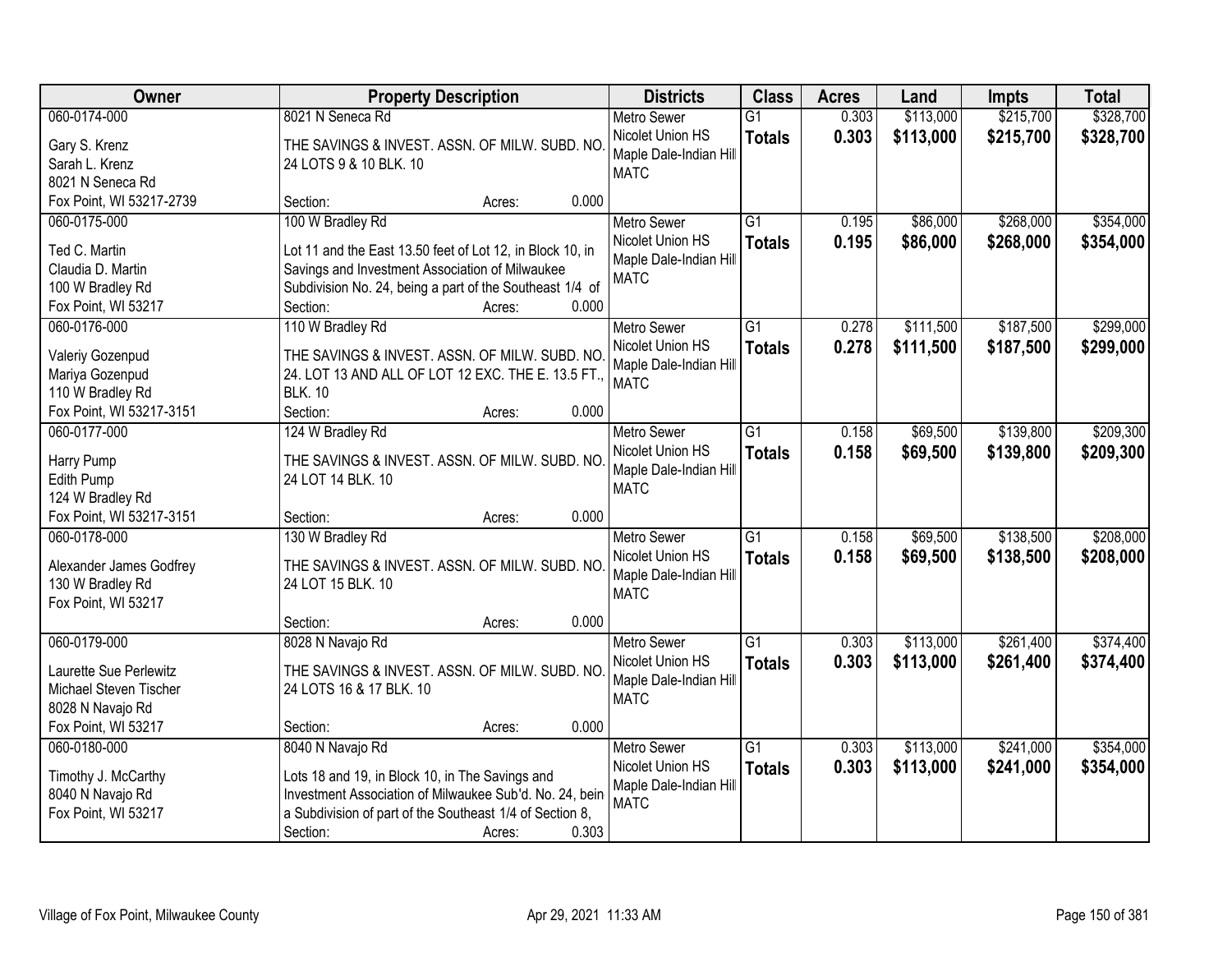| Owner                                     | <b>Property Description</b>                                                                                     | <b>Districts</b>       | <b>Class</b>    | <b>Acres</b> | Land      | <b>Impts</b> | <b>Total</b> |
|-------------------------------------------|-----------------------------------------------------------------------------------------------------------------|------------------------|-----------------|--------------|-----------|--------------|--------------|
| 060-0181-000                              | 8050 N Navajo Rd                                                                                                | <b>Metro Sewer</b>     | $\overline{G1}$ | 0.303        | \$113,000 | \$327,000    | \$440,000    |
| Christina Wickert                         | THE SAVINGS & INVEST. ASSN. OF MILW. SUBD. NO                                                                   | Nicolet Union HS       | <b>Totals</b>   | 0.303        | \$113,000 | \$327,000    | \$440,000    |
| David Wickert                             | 24 LOTS 20 & 21 BLK. 10                                                                                         | Maple Dale-Indian Hill |                 |              |           |              |              |
| 8050 N Navajo Rd                          |                                                                                                                 | <b>MATC</b>            |                 |              |           |              |              |
| Fox Point, WI 53217                       | 0.000<br>Section:<br>Acres:                                                                                     |                        |                 |              |           |              |              |
| 060-0182-000                              | 8060 N Navajo Rd                                                                                                | <b>Metro Sewer</b>     | $\overline{G1}$ | 0.303        | \$113,000 | \$138,000    | \$251,000    |
| James E. Bloom                            | THE SAVINGS & INVEST. ASSN. OF MILW. SUBD. NO                                                                   | Nicolet Union HS       | <b>Totals</b>   | 0.303        | \$113,000 | \$138,000    | \$251,000    |
| Kathleen M. Bloom                         | 24 LOTS 22 & 23 BLK. 10                                                                                         | Maple Dale-Indian Hill |                 |              |           |              |              |
| 8060 N Navajo Rd                          |                                                                                                                 | <b>MATC</b>            |                 |              |           |              |              |
| Fox Point, WI 53217                       | 0.000<br>Section:<br>Acres:                                                                                     |                        |                 |              |           |              |              |
| 060-0183-000                              | 8080 N Navajo Rd                                                                                                | <b>Metro Sewer</b>     | G1              | 0.303        | \$113,000 | \$140,000    | \$253,000    |
| Mary Karegeannes                          | THE SAVINGS & INVEST ASSN. OF MILW. SUBD. NO.                                                                   | Nicolet Union HS       | <b>Totals</b>   | 0.303        | \$113,000 | \$140,000    | \$253,000    |
| 8080 N Navajo Rd                          | 24 LOTS 24 & 25 BLK. 10                                                                                         | Maple Dale-Indian Hill |                 |              |           |              |              |
| Fox Point, WI 53217-2726                  |                                                                                                                 | <b>MATC</b>            |                 |              |           |              |              |
|                                           | 0.000<br>Section:<br>Acres:                                                                                     |                        |                 |              |           |              |              |
| 060-0184-000                              | 8075 N Navajo Rd                                                                                                | <b>Metro Sewer</b>     | G1              | 0.318        | \$113,500 | \$126,200    | \$239,700    |
| Mikhail L. Rozenblyum                     | THE SAVINGS & INVEST ASSN OF MILW SUBD NO 24                                                                    | Nicolet Union HS       | <b>Totals</b>   | 0.318        | \$113,500 | \$126,200    | \$239,700    |
| Irina Rozenblyum                          | LOTS 1 & 2 AND NORTH 5 FT OF LOT 3 BLK 11                                                                       | Maple Dale-Indian Hill |                 |              |           |              |              |
| 8075 N Navajo Rd                          |                                                                                                                 | <b>MATC</b>            |                 |              |           |              |              |
| Fox Point, WI 53217-2727                  | 0.000<br>Section:<br>Acres:                                                                                     |                        |                 |              |           |              |              |
| 060-0185-001                              | 8055 N Navajo Rd                                                                                                | <b>Metro Sewer</b>     | $\overline{G1}$ | 0.339        | \$114,500 | \$217,500    | \$332,000    |
|                                           |                                                                                                                 | Nicolet Union HS       | <b>Totals</b>   | 0.339        | \$114,500 | \$217,500    | \$332,000    |
| Dustin Robert Doro<br>Monica Jean Doro    | Lot 4, except the North 38 feet, and Lots 5 and 6, in Block<br>11, in The Savings and Investment Association of | Maple Dale-Indian Hill |                 |              |           |              |              |
| 8055 N Navajo Rd                          | Milwaukee Sub'd No. 24, being a Subdivision of part of th                                                       | <b>MATC</b>            |                 |              |           |              |              |
| Fox Point, WI 53217                       | 0.339<br>Section:<br>Acres:                                                                                     |                        |                 |              |           |              |              |
| 060-0185-002                              | 8065 N Navajo Rd                                                                                                | <b>Metro Sewer</b>     | $\overline{G1}$ | 0.267        | \$111,000 | \$212,900    | \$323,900    |
|                                           |                                                                                                                 | Nicolet Union HS       | <b>Totals</b>   | 0.267        | \$111,000 | \$212,900    | \$323,900    |
| Jonathan F. Proeber<br>Natalie A. Proeber | THE SAVINGS & INVEST ASSN OF MILWAUKEE SUBD<br>NO 24 N 38 FT OF LOT 4 AND 5 LOT 3 EXC THE N 5                   | Maple Dale-Indian Hill |                 |              |           |              |              |
| 8065 N Navajo Rd                          | FT BLK 11 - LOT THREE (3), EXCEPTING THE                                                                        | <b>MATC</b>            |                 |              |           |              |              |
| Fox Point, WI 53217                       | 0.000<br>Section:<br>Acres:                                                                                     |                        |                 |              |           |              |              |
| 060-0186-000                              | 8041 N Navajo Rd                                                                                                | <b>Metro Sewer</b>     | $\overline{G1}$ | 0.152        | \$66,500  | \$150,500    | \$217,000    |
|                                           |                                                                                                                 | Nicolet Union HS       | <b>Totals</b>   | 0.152        | \$66,500  | \$150,500    | \$217,000    |
| Sara Zaidins                              | LOT SEVEN (7), IN BLOCK ELEVEN (11), IN SAVINGS                                                                 | Maple Dale-Indian Hill |                 |              |           |              |              |
| 8041 N Navajo Rd                          | AND INVESTMENT ASSOCIATION OF MILWAUKEE<br>SUBDIVISION NO. 24, BEING A PART OF THE SOUTH                        | <b>MATC</b>            |                 |              |           |              |              |
| Fox Point, WI 53217                       | 0.000<br>Section:<br>Acres:                                                                                     |                        |                 |              |           |              |              |
|                                           |                                                                                                                 |                        |                 |              |           |              |              |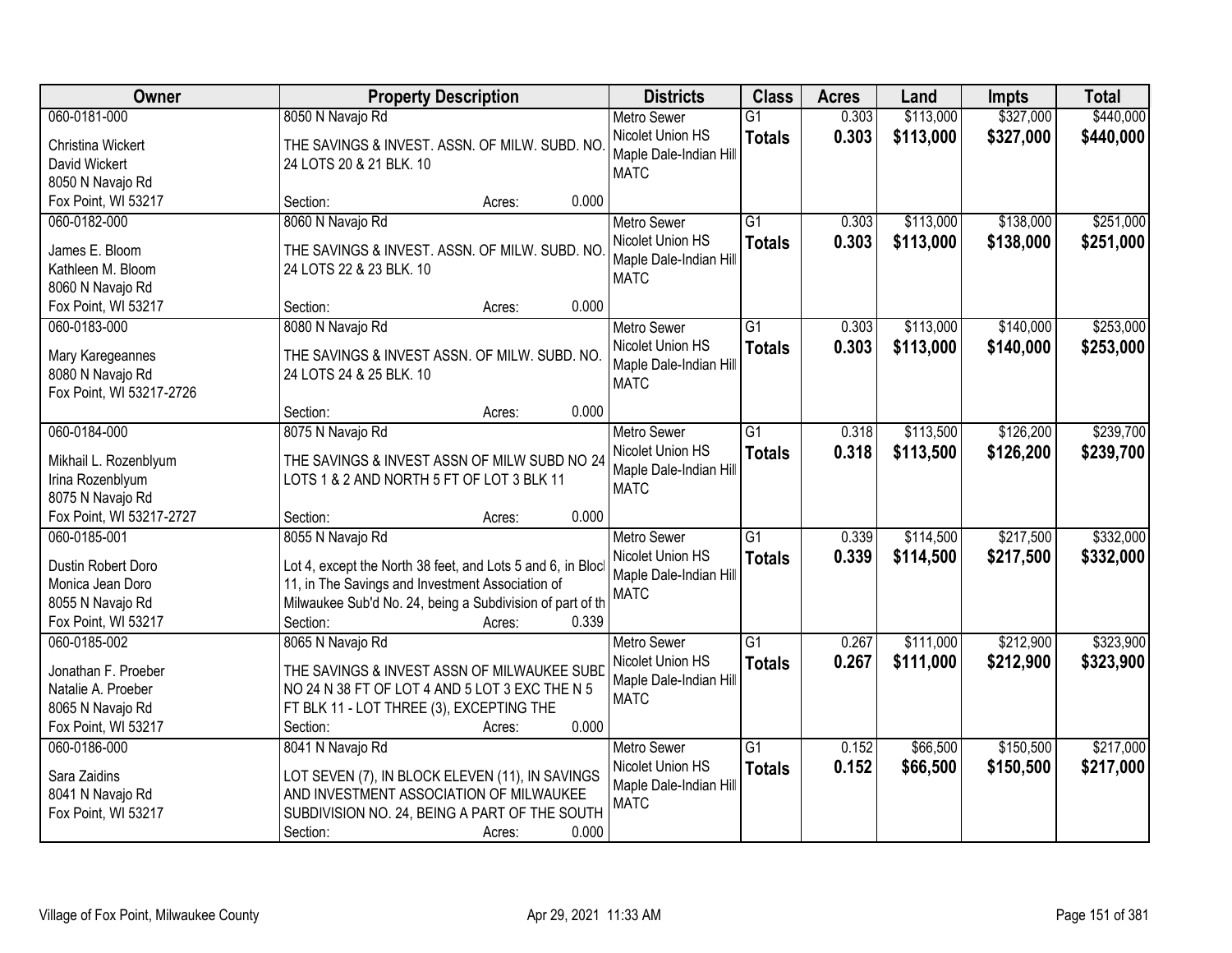| Owner                                  | <b>Property Description</b>                                                                      |                 | <b>Districts</b>                           | <b>Class</b>    | <b>Acres</b> | Land      | <b>Impts</b> | <b>Total</b> |
|----------------------------------------|--------------------------------------------------------------------------------------------------|-----------------|--------------------------------------------|-----------------|--------------|-----------|--------------|--------------|
| 060-0187-000                           | 8035 N Navajo Rd                                                                                 |                 | Metro Sewer                                | $\overline{G1}$ | 0.152        | \$66,500  | \$126,000    | \$192,500    |
| Denise M. Fritz                        | THE SAVINGS & INVEST. ASSN. OF MILW. SUBD. NO                                                    |                 | Nicolet Union HS                           | <b>Totals</b>   | 0.152        | \$66,500  | \$126,000    | \$192,500    |
| 8035 N Navajo Rd                       | 24 LOT 8 BLK. 11                                                                                 |                 | Maple Dale-Indian Hill                     |                 |              |           |              |              |
| Fox Point, WI 53217                    |                                                                                                  |                 | <b>MATC</b>                                |                 |              |           |              |              |
|                                        | Section:                                                                                         | 0.000<br>Acres: |                                            |                 |              |           |              |              |
| 060-0188-000                           | 8027 N Navajo Rd                                                                                 |                 | <b>Metro Sewer</b>                         | $\overline{G1}$ | 0.303        | \$113,000 | \$303,200    | \$416,200    |
| David G. Hanson                        | THE SAVINGS & INVEST. ASSN. OF MILW. SUBD. NO                                                    |                 | Nicolet Union HS                           | <b>Totals</b>   | 0.303        | \$113,000 | \$303,200    | \$416,200    |
| Heidi H. Hanson                        | 24 LOTS 9 & 10 BLK. 11                                                                           |                 | Maple Dale-Indian Hill                     |                 |              |           |              |              |
| 8027 N Navajo Rd                       |                                                                                                  |                 | <b>MATC</b>                                |                 |              |           |              |              |
| Fox Point, WI 53217-2727               | Section:                                                                                         | 0.000<br>Acres: |                                            |                 |              |           |              |              |
| 060-0189-000                           | 200 W Bradley Rd                                                                                 |                 | <b>Metro Sewer</b>                         | $\overline{G1}$ | 0.313        | \$113,500 | \$155,400    | \$268,900    |
| David C. Harland                       | THE SAVINGS & INVEST. ASSN. OF MILW. SUBD. NO                                                    |                 | Nicolet Union HS                           | <b>Totals</b>   | 0.313        | \$113,500 | \$155,400    | \$268,900    |
| Michael P. Westerhausen                | 24 LOTS 11 & 12 BLK. 11                                                                          |                 | Maple Dale-Indian Hill                     |                 |              |           |              |              |
| 200 W Bradley Rd                       |                                                                                                  |                 | <b>MATC</b>                                |                 |              |           |              |              |
| Fox Point, WI 53217                    | Section:                                                                                         | 0.000<br>Acres: |                                            |                 |              |           |              |              |
| 060-0190-000                           | 216 W Bradley Rd                                                                                 |                 | <b>Metro Sewer</b>                         | $\overline{G1}$ | 0.316        | \$113,500 | \$109,300    | \$222,800    |
|                                        |                                                                                                  |                 | Nicolet Union HS                           | <b>Totals</b>   | 0.316        | \$113,500 | \$109,300    | \$222,800    |
| Tatyana Varganova<br><b>Eduard Ten</b> | THE SAVINGS & INVEST. ASSN. OF MILW. SUBD. NO<br>24 LOTS 13 & 14 EXC. W. 12 FEET OF LOT 14 BLOCK |                 | Maple Dale-Indian Hill                     |                 |              |           |              |              |
| 216 W Bradley Rd                       | 11                                                                                               |                 | <b>MATC</b>                                |                 |              |           |              |              |
| Fox Point, WI 53217                    | Section:                                                                                         | 0.000<br>Acres: |                                            |                 |              |           |              |              |
| 060-0191-000                           | 230 W Bradley Rd                                                                                 |                 | <b>Metro Sewer</b>                         | $\overline{G1}$ | 0.158        | \$69,500  | \$152,400    | \$221,900    |
|                                        |                                                                                                  |                 | Nicolet Union HS                           | <b>Totals</b>   | 0.158        | \$69,500  | \$152,400    | \$221,900    |
| Matthew W. Heltsley                    | THE SAVINGS & INVEST. ASSN. OF MILW. SUBD. NO                                                    |                 | Maple Dale-Indian Hill                     |                 |              |           |              |              |
| 230 W Bradley Rd                       | 24 LOT 15 AND W. 12 FT OF LOT 14, BLK. 11.                                                       |                 | <b>MATC</b>                                |                 |              |           |              |              |
| Fox Point, WI 53217                    |                                                                                                  |                 |                                            |                 |              |           |              |              |
|                                        | Section:                                                                                         | 0.000<br>Acres: |                                            |                 |              |           |              |              |
| 060-0192-000                           | 8010 N Mohawk Rd                                                                                 |                 | Metro Sewer                                | $\overline{G1}$ | 0.152        | \$66,500  | \$116,000    | \$182,500    |
| Robert R. Henak                        | THE SAVINGS & INVEST. ASSN. OF MILW. SUBD. NO                                                    |                 | Nicolet Union HS<br>Maple Dale-Indian Hill | <b>Totals</b>   | 0.152        | \$66,500  | \$116,000    | \$182,500    |
| Ellen S. Henak                         | 24 LOT 16, BLK 11                                                                                |                 | <b>MATC</b>                                |                 |              |           |              |              |
| 9380 N 67th St                         |                                                                                                  |                 |                                            |                 |              |           |              |              |
| Brown Deer, WI 53223                   | Section:                                                                                         | 0.000<br>Acres: |                                            |                 |              |           |              |              |
| 060-0193-000                           | 8020 N Mohawk Rd                                                                                 |                 | <b>Metro Sewer</b>                         | $\overline{G1}$ | 0.150        | \$66,000  | \$99,000     | \$165,000    |
| Jason M. Seidl                         | THE SAVINGS & INVEST. ASSN. OF MILW. SUBD. NO.                                                   |                 | Nicolet Union HS                           | <b>Totals</b>   | 0.150        | \$66,000  | \$99,000     | \$165,000    |
| 8020 N Mohawk Rd                       | 24 LOT 17, BLK 11                                                                                |                 | Maple Dale-Indian Hill                     |                 |              |           |              |              |
| Fox Point, WI 53217                    |                                                                                                  |                 | <b>MATC</b>                                |                 |              |           |              |              |
|                                        | Section:                                                                                         | 0.000<br>Acres: |                                            |                 |              |           |              |              |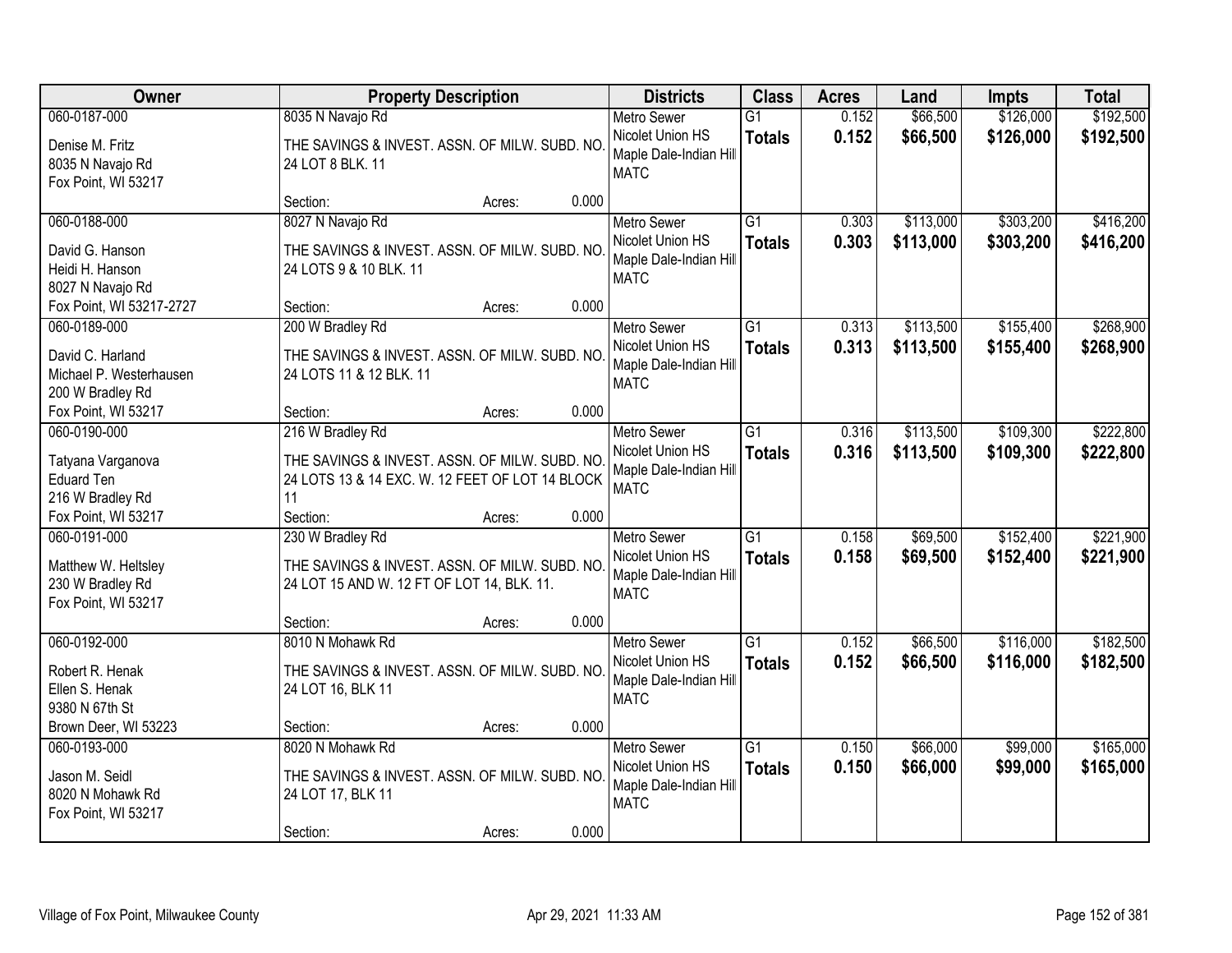| Owner                                                                                | <b>Property Description</b>                                                                                                                                                                         | <b>Districts</b>                                                 | <b>Class</b>                     | <b>Acres</b>   | Land                   | <b>Impts</b>           | <b>Total</b>           |
|--------------------------------------------------------------------------------------|-----------------------------------------------------------------------------------------------------------------------------------------------------------------------------------------------------|------------------------------------------------------------------|----------------------------------|----------------|------------------------|------------------------|------------------------|
| 060-0194-000<br>Nathanael Mattke                                                     | 8030 N Mohawk Rd<br>THE SAVINGS & INVEST. ASSN. OF MILW. SUBD. NO                                                                                                                                   | <b>Metro Sewer</b><br>Nicolet Union HS<br>Maple Dale-Indian Hill | $\overline{G1}$<br><b>Totals</b> | 0.150<br>0.150 | \$66,000<br>\$66,000   | \$176,000<br>\$176,000 | \$242,000<br>\$242,000 |
| 8030 N Mohawk Rd<br>Fox Point, WI 53217-2720                                         | 24 LOT 18, BLK 11                                                                                                                                                                                   | <b>MATC</b>                                                      |                                  |                |                        |                        |                        |
|                                                                                      | 0.000<br>Section:<br>Acres:                                                                                                                                                                         |                                                                  |                                  |                |                        |                        |                        |
| 060-0195-000                                                                         | 8040 N Mohawk Rd                                                                                                                                                                                    | <b>Metro Sewer</b>                                               | $\overline{G1}$                  | 0.150          | \$66,000               | \$115,400              | \$181,400              |
| Andrew M. Lardner<br>8040 N Mohawk Rd<br>Fox Point, WI 53217                         | THE SAVINGS & INVEST. ASSN. OF MILW. SUBD. NO<br>24 LOT 19 BLK. 11                                                                                                                                  | Nicolet Union HS<br>Maple Dale-Indian Hill<br><b>MATC</b>        | <b>Totals</b>                    | 0.150          | \$66,000               | \$115,400              | \$181,400              |
|                                                                                      | 0.000<br>Section:<br>Acres:                                                                                                                                                                         |                                                                  |                                  |                |                        |                        |                        |
| 060-0196-001                                                                         | 8048 N Mohawk Rd                                                                                                                                                                                    | <b>Metro Sewer</b>                                               | $\overline{G1}$                  | 0.150          | \$66,000               | \$150,200              | \$216,200              |
| Jian Xu<br>Huiyu Ni<br>8048 N Mohwak Rd                                              | THE SAVINGS & INVEST ASSN OF MILW SUBD NO 24<br><b>LOT 20 BLK 11</b>                                                                                                                                | Nicolet Union HS<br>Maple Dale-Indian Hill<br><b>MATC</b>        | <b>Totals</b>                    | 0.150          | \$66,000               | \$150,200              | \$216,200              |
| Fox Point, WI 53217                                                                  | 0.000<br>Section:<br>Acres:                                                                                                                                                                         |                                                                  |                                  |                |                        |                        |                        |
| 060-0196-002                                                                         | 8056 N Mohawk Rd                                                                                                                                                                                    | <b>Metro Sewer</b>                                               | $\overline{G1}$                  | 0.150          | \$66,000               | \$171,900              | \$237,900              |
| Chen Tan<br>Kathleen Shanahan<br>8056 N Mohawk Rd                                    | THE SAVINGS & INVEST ASSN OF MILW SUBD NO 24<br>LOT 21 BLK 11                                                                                                                                       | Nicolet Union HS<br>Maple Dale-Indian Hill<br><b>MATC</b>        | <b>Totals</b>                    | 0.150          | \$66,000               | \$171,900              | \$237,900              |
| Fox Point, WI 53217-2720                                                             | 0.000<br>Section:<br>Acres:                                                                                                                                                                         |                                                                  |                                  |                |                        |                        |                        |
| 060-0197-000<br>Tatyana Gerasyuta                                                    | 8064 N Mohawk Rd<br>THE SAVINGS & INVEST. ASSN. OF MILW. SUBD. NO                                                                                                                                   | <b>Metro Sewer</b><br>Nicolet Union HS                           | $\overline{G1}$<br><b>Totals</b> | 0.298<br>0.298 | \$112,500<br>\$112,500 | \$136,000<br>\$136,000 | \$248,500<br>\$248,500 |
| 8064 N Mohawk Rd<br>Fox Point, WI 53217-2720                                         | 24 LOTS 22 & 23 BLK. 11                                                                                                                                                                             | Maple Dale-Indian Hill<br><b>MATC</b>                            |                                  |                |                        |                        |                        |
|                                                                                      | 0.000<br>Section:<br>Acres:                                                                                                                                                                         |                                                                  |                                  |                |                        |                        |                        |
| 060-0198-000                                                                         | 8080 N Mohawk Rd                                                                                                                                                                                    | <b>Metro Sewer</b>                                               | $\overline{G1}$                  | 0.301          | \$112,500              | \$206,500              | \$319,000              |
| Joshua C. Berrian<br>Stephanie L. Berrian<br>8080 N Mohawk Rd<br>Fox Point, WI 53217 | THE SAVINGS & INVEST. ASSN. OF MILW. SUBD. NO<br>24 LOTS 24 & 25 BLK. 11 - Lot Twenty-four (24) and Lot<br>Twenty-five (25), in Block Eleven (11) in The Savings and<br>0.000<br>Section:<br>Acres: | Nicolet Union HS<br>Maple Dale-Indian Hill<br><b>MATC</b>        | <b>Totals</b>                    | 0.301          | \$112,500              | \$206,500              | \$319,000              |
| 060-0199-000                                                                         | 401 W Willow Ter                                                                                                                                                                                    | <b>Metro Sewer</b>                                               | $\overline{G1}$                  | 0.000          | \$50,000               | \$121,500              | \$171,500              |
| Michael Pashkov<br>401 W Willow Ter<br>Fox Point, WI 53217-2662                      | SE 1/4 SEC. 8-8-22 WILLOWS OF FOX POINT                                                                                                                                                             | Nicolet Union HS<br>Maple Dale-Indian Hill<br><b>MATC</b>        | <b>Totals</b>                    | 0.000          | \$50,000               | \$121,500              | \$171,500              |
|                                                                                      | 0.000<br>Section:<br>Acres:                                                                                                                                                                         |                                                                  |                                  |                |                        |                        |                        |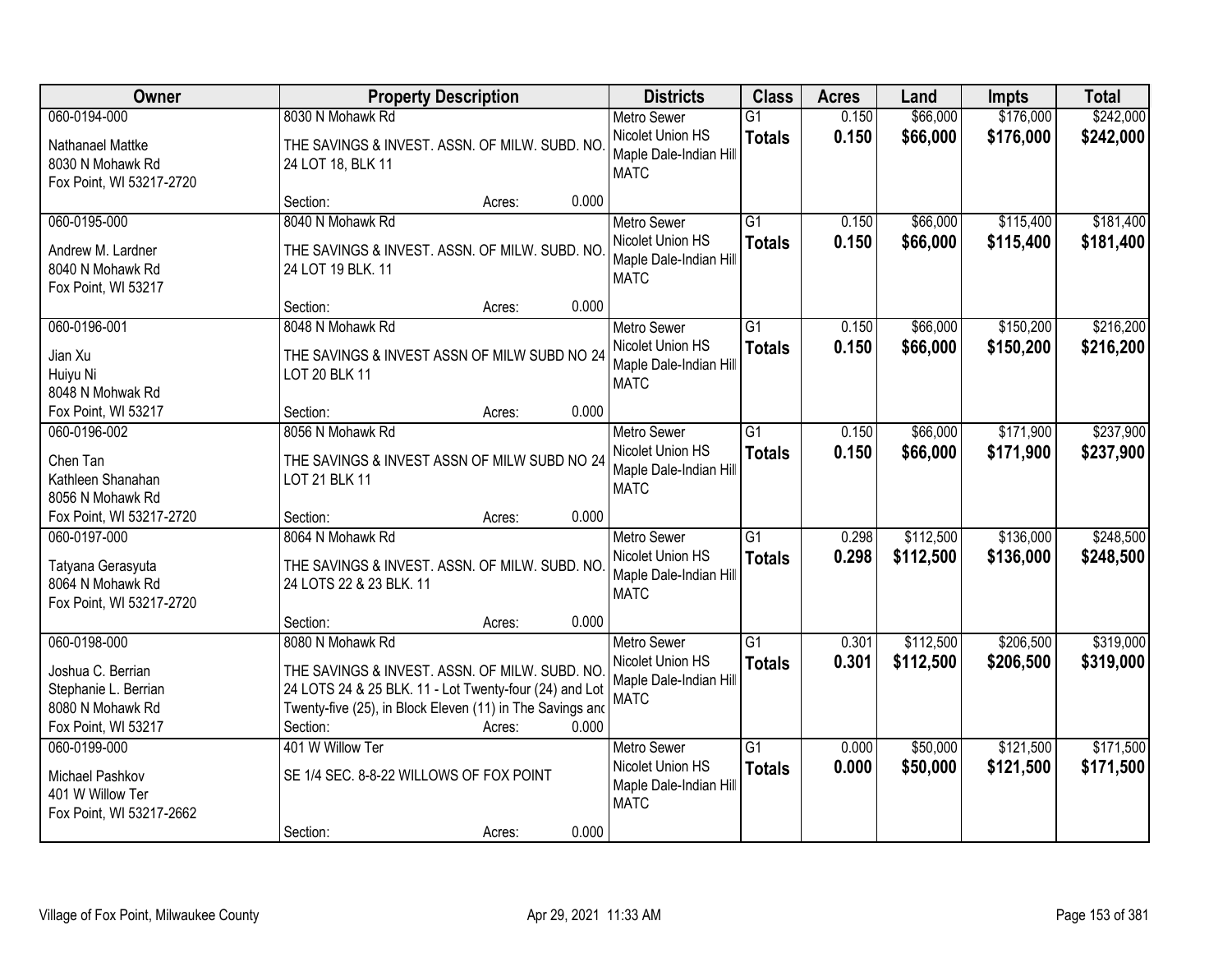| Owner                                                                                     |                                                             | <b>Property Description</b> |       | <b>Districts</b>                                                                | <b>Class</b>                     | <b>Acres</b>   | Land                 | <b>Impts</b>           | <b>Total</b>           |
|-------------------------------------------------------------------------------------------|-------------------------------------------------------------|-----------------------------|-------|---------------------------------------------------------------------------------|----------------------------------|----------------|----------------------|------------------------|------------------------|
| 060-0200-000                                                                              | 403 W Willow Ter                                            |                             |       | <b>Metro Sewer</b>                                                              | $\overline{G1}$                  | 0.000          | \$50,000             | \$125,000              | \$175,000              |
| Milena Melkonyan<br>403 W Willow Ter<br>Fox Point, WI 53217                               | SE 1/4 SEC. 8-8-22 WILLOWS OF FOX POINT                     |                             |       | Nicolet Union HS<br>Maple Dale-Indian Hill<br><b>MATC</b>                       | <b>Totals</b>                    | 0.000          | \$50,000             | \$125,000              | \$175,000              |
|                                                                                           | Section:                                                    | Acres:                      | 0.000 |                                                                                 |                                  |                |                      |                        |                        |
| 060-0201-000<br>The Linda S Cross Family Trust<br>409 W Willow Ter<br>Fox Point, WI 53217 | 409 W Willow Ter<br>SE 1/4 SEC. 8-8-22 WILLOWS OF FOX POINT |                             |       | <b>Metro Sewer</b><br>Nicolet Union HS<br>Maple Dale-Indian Hill<br><b>MATC</b> | $\overline{G1}$<br><b>Totals</b> | 0.000<br>0.000 | \$50,000<br>\$50,000 | \$121,000<br>\$121,000 | \$171,000<br>\$171,000 |
|                                                                                           | Section:                                                    | Acres:                      | 0.000 |                                                                                 |                                  |                |                      |                        |                        |
| 060-0202-000                                                                              | 411 W Willow Ter                                            |                             |       | <b>Metro Sewer</b>                                                              | G1                               | 0.000          | \$50,000             | \$120,000              | \$170,000              |
| <b>Viktor Azimov</b><br>Frida Azimov<br>411 W Willow Ter                                  | SE 1/4 SEC. 8-8-22 WILLOWS OF FOX POINT                     |                             |       | Nicolet Union HS<br>Maple Dale-Indian Hill<br><b>MATC</b>                       | <b>Totals</b>                    | 0.000          | \$50,000             | \$120,000              | \$170,000              |
| Fox Point, WI 53217-2662                                                                  | Section:                                                    | Acres:                      | 0.000 |                                                                                 |                                  |                |                      |                        |                        |
| 060-0203-000                                                                              | 417 W Willow Ter                                            |                             |       | <b>Metro Sewer</b>                                                              | G1                               | 0.000          | \$50,000             | \$125,000              | \$175,000              |
| Melanie Gray<br>Victor Gray<br>417 W Willow Ter                                           | SE 1/4 SEC. 8-8-22 WILLOWS OF FOX POINT                     |                             |       | Nicolet Union HS<br>Maple Dale-Indian Hill<br><b>MATC</b>                       | <b>Totals</b>                    | 0.000          | \$50,000             | \$125,000              | \$175,000              |
| Fox Point, WI 53217                                                                       | Section:                                                    | Acres:                      | 0.000 |                                                                                 |                                  |                |                      |                        |                        |
| 060-0204-000<br>William J. Klingman<br>Virginia Klingman<br>419 W Willow Ter              | 419 W Willow Ter<br>SE 1/4 SEC. 8-8-22 WILLOWS OF FOX POINT |                             |       | <b>Metro Sewer</b><br>Nicolet Union HS<br>Maple Dale-Indian Hill<br><b>MATC</b> | $\overline{G1}$<br><b>Totals</b> | 0.000<br>0.000 | \$50,000<br>\$50,000 | \$121,000<br>\$121,000 | \$171,000<br>\$171,000 |
| Fox Point, WI 53217                                                                       | Section:                                                    | Acres:                      | 0.000 |                                                                                 |                                  |                |                      |                        |                        |
| 060-0205-000<br>Leonid Y. Khodos<br>Evelina Sergyeung Khodos<br>400 W Willow Ct           | 400 W Willow Ct<br>SE 1/4 SEC 8-8-22 WILLOWS OF FOX POINT   |                             |       | <b>Metro Sewer</b><br>Nicolet Union HS<br>Maple Dale-Indian Hill<br><b>MATC</b> | $\overline{G1}$<br><b>Totals</b> | 0.000<br>0.000 | \$50,000<br>\$50,000 | \$126,000<br>\$126,000 | \$176,000<br>\$176,000 |
| Fox Point, WI 53217-2654                                                                  | Section:                                                    | Acres:                      | 0.000 |                                                                                 |                                  |                |                      |                        |                        |
| 060-0206-000<br>Uzma Nadeem<br>402 W Willow Ct<br>Fox Point, WI 53217-2654                | 402 W Willow Ct<br>SE 1/4 SEC 8-8-22 WILLOWS OF FOX POINT   |                             |       | <b>Metro Sewer</b><br>Nicolet Union HS<br>Maple Dale-Indian Hill<br><b>MATC</b> | $\overline{G1}$<br><b>Totals</b> | 0.000<br>0.000 | \$50,000<br>\$50,000 | \$120,000<br>\$120,000 | \$170,000<br>\$170,000 |
|                                                                                           | Section:                                                    | Acres:                      | 0.000 |                                                                                 |                                  |                |                      |                        |                        |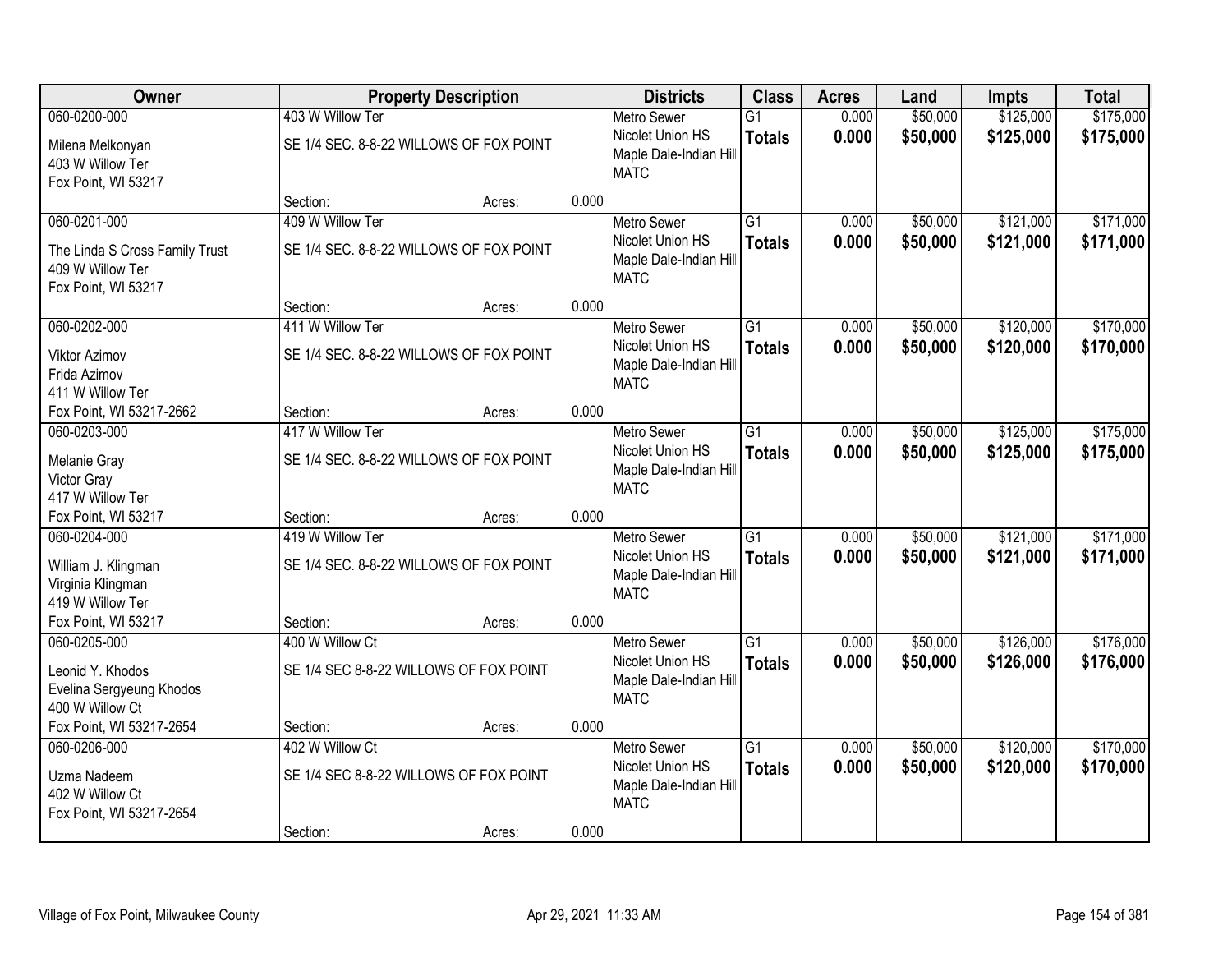| Owner                                                                         | <b>Property Description</b>                                                                                                       |        |       | <b>Districts</b>                                                                | <b>Class</b>                     | <b>Acres</b>   | Land                 | <b>Impts</b>           | <b>Total</b>           |
|-------------------------------------------------------------------------------|-----------------------------------------------------------------------------------------------------------------------------------|--------|-------|---------------------------------------------------------------------------------|----------------------------------|----------------|----------------------|------------------------|------------------------|
| 060-0207-000                                                                  | 408 W Willow Ct                                                                                                                   |        |       | <b>Metro Sewer</b>                                                              | $\overline{G1}$                  | 0.000          | \$50,000             | \$120,000              | \$170,000              |
| Judith A Ross Revocable Trust<br>408 W Willow Ct<br>Fox Point, WI 53217-2654  | SE 1/4 SEC 8-8-22 WILLOWS OF FOX POINT                                                                                            |        |       | Nicolet Union HS<br>Maple Dale-Indian Hill<br><b>MATC</b>                       | <b>Totals</b>                    | 0.000          | \$50,000             | \$120,000              | \$170,000              |
|                                                                               | Section:                                                                                                                          | Acres: | 0.000 |                                                                                 |                                  |                |                      |                        |                        |
| 060-0208-000                                                                  | 410 W Willow Ct                                                                                                                   |        |       | <b>Metro Sewer</b>                                                              | $\overline{G1}$                  | 0.000          | \$50,000             | \$120,000              | \$170,000              |
| Nickolay Polichuk<br>Ludmila Polichuk<br>1676 N Franklin Pl                   | SE 1/4 SEC 8-8-22 WILLOWS OF FOX POINT 410<br>WEST WILLOW COURT                                                                   |        |       | Nicolet Union HS<br>Maple Dale-Indian Hill<br><b>MATC</b>                       | <b>Totals</b>                    | 0.000          | \$50,000             | \$120,000              | \$170,000              |
| Milwaukee, WI 53202                                                           | Section:                                                                                                                          | Acres: | 0.000 |                                                                                 |                                  |                |                      |                        |                        |
| 060-0209-000                                                                  | 416 W Willow Ct                                                                                                                   |        |       | <b>Metro Sewer</b>                                                              | $\overline{G1}$                  | 0.000          | \$50,000             | \$120,000              | \$170,000              |
| Olya Kalmenson<br><b>Arkadiy Popov</b><br>416 W Willow Ct                     | SE 1/4 SEC 8-8-22 WILLOWS OF FOX POINT 416<br>WEST WILLOW COURT                                                                   |        |       | Nicolet Union HS<br>Maple Dale-Indian Hill<br><b>MATC</b>                       | <b>Totals</b>                    | 0.000          | \$50,000             | \$120,000              | \$170,000              |
| Fox Point, WI 53217-2654                                                      | Section:                                                                                                                          | Acres: | 0.000 |                                                                                 |                                  |                |                      |                        |                        |
| 060-0210-000                                                                  | 418 W Willow Ct                                                                                                                   |        |       | <b>Metro Sewer</b>                                                              | $\overline{G1}$                  | 0.000          | \$50,000             | \$138,000              | \$188,000              |
| Thomas A. Bailey<br>Barbara M. Bailey<br>418 W Willow Ct                      | SE 1/4 SEC 8-8-22 WILLOWS OF FOX POINT SCHOOL<br>DIST <sub>8</sub>                                                                |        |       | Nicolet Union HS<br>Maple Dale-Indian Hill<br><b>MATC</b>                       | <b>Totals</b>                    | 0.000          | \$50,000             | \$138,000              | \$188,000              |
| Fox Point, WI 53217-2654                                                      | Section:                                                                                                                          | Acres: | 0.000 |                                                                                 |                                  |                |                      |                        |                        |
| 060-0211-000<br>Aleksandr G. Kurlap<br>430 W Willow Ct<br>Fox Point, WI 53217 | 430 W Willow Ct<br>SE 1/4 SEC 8-8-22 WILLOWS OF FOX POINT 430<br>WEST WILLOW COURT                                                |        |       | <b>Metro Sewer</b><br>Nicolet Union HS<br>Maple Dale-Indian Hill<br><b>MATC</b> | $\overline{G1}$<br><b>Totals</b> | 0.000<br>0.000 | \$50,000<br>\$50,000 | \$117,500<br>\$117,500 | \$167,500<br>\$167,500 |
|                                                                               | Section:                                                                                                                          | Acres: | 0.000 |                                                                                 |                                  |                |                      |                        |                        |
| 060-0212-000<br>Alexey V. Sinitsyn<br>Elena O. Gromova<br>432 W Willow Ct     | 432 W Willow Ct<br>Unit 432 in WILLOWS OF FOX POINT, being a<br>condominium created under the Condominium Ownershij<br>Act of the |        |       | <b>Metro Sewer</b><br>Nicolet Union HS<br>Maple Dale-Indian Hill<br><b>MATC</b> | $\overline{G1}$<br><b>Totals</b> | 0.000<br>0.000 | \$50,000<br>\$50,000 | \$117,500<br>\$117,500 | \$167,500<br>\$167,500 |
| Fox Point, WI 53217                                                           | Section:                                                                                                                          | Acres: | 0.000 |                                                                                 |                                  |                |                      |                        |                        |
| 060-0213-000<br>Erick L. Matheis<br>434 W Willow Ct<br>Fox Point, WI 53217    | 434 W Willow Ct<br>SE 1/4 SEC 8-8-22 WILLOWS OF FOX POINT 434<br>WEST WILLOW COURT<br>Section:                                    | Acres: | 0.000 | <b>Metro Sewer</b><br>Nicolet Union HS<br>Maple Dale-Indian Hill<br><b>MATC</b> | $\overline{G1}$<br><b>Totals</b> | 0.000<br>0.000 | \$50,000<br>\$50,000 | \$116,500<br>\$116,500 | \$166,500<br>\$166,500 |
|                                                                               |                                                                                                                                   |        |       |                                                                                 |                                  |                |                      |                        |                        |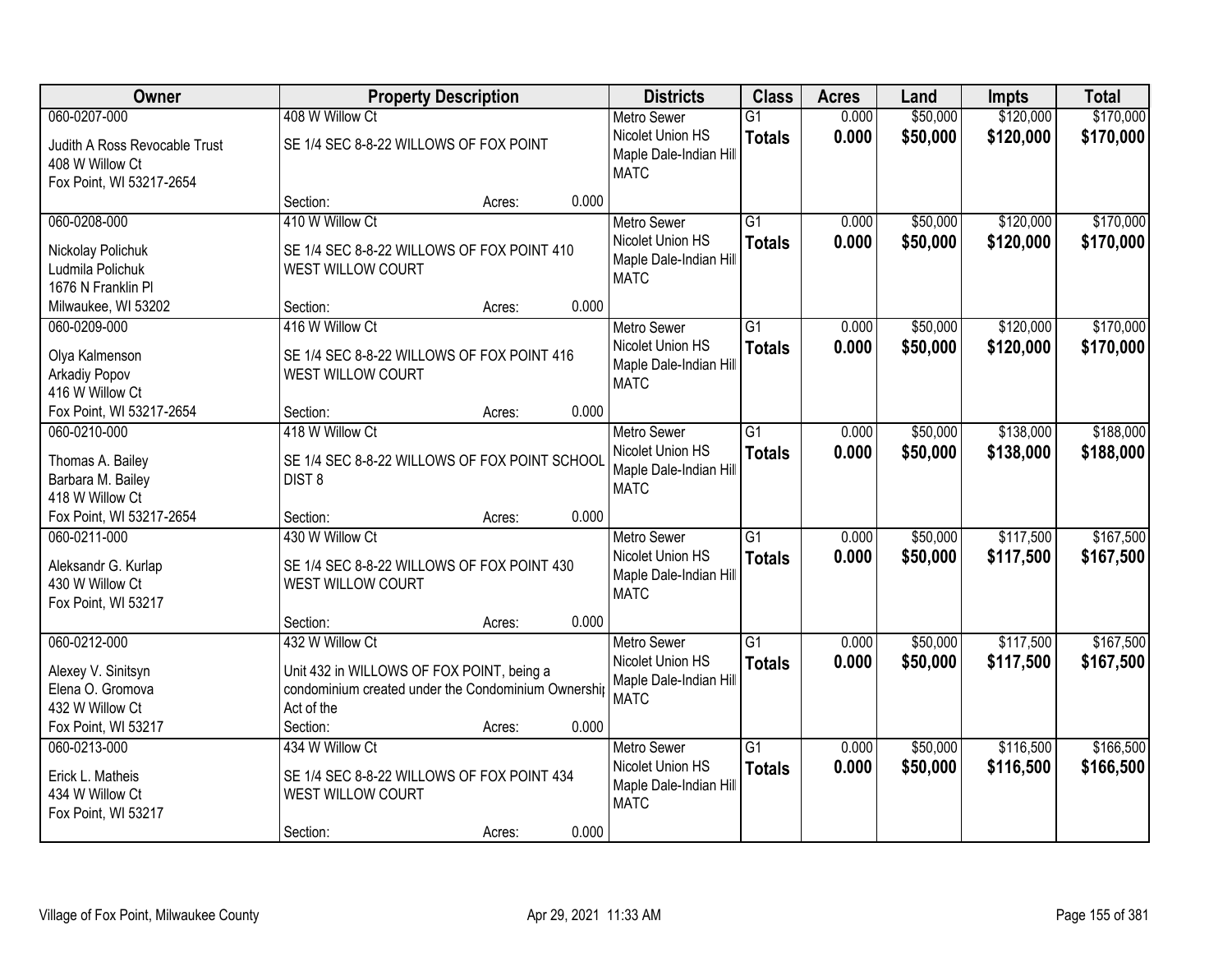| Owner                                                            | <b>Property Description</b>                                                                                                                           |        | <b>Districts</b>                                          | <b>Class</b>                     | <b>Acres</b>   | Land                 | <b>Impts</b>           | <b>Total</b>           |
|------------------------------------------------------------------|-------------------------------------------------------------------------------------------------------------------------------------------------------|--------|-----------------------------------------------------------|----------------------------------|----------------|----------------------|------------------------|------------------------|
| 060-0214-000<br>Merle H. Wasserman                               | 436 W Willow Ct<br>SE 1/4 SEC 8-8-22 WILLOWS OF FOX POINT 436                                                                                         |        | <b>Metro Sewer</b><br>Nicolet Union HS                    | $\overline{G1}$<br><b>Totals</b> | 0.000<br>0.000 | \$50,000<br>\$50,000 | \$116,500<br>\$116,500 | \$166,500<br>\$166,500 |
| 436 W Willow Ct<br>Fox Point, WI 53217-2654                      | WEST WILLOW COURT                                                                                                                                     |        | Maple Dale-Indian Hill<br><b>MATC</b>                     |                                  |                |                      |                        |                        |
|                                                                  | Section:                                                                                                                                              | Acres: | 0.000                                                     |                                  |                |                      |                        |                        |
| 060-0215-000                                                     | 438 W Willow Ct                                                                                                                                       |        | <b>Metro Sewer</b>                                        | $\overline{G1}$                  | 0.000          | \$50,000             | \$121,000              | \$171,000              |
| Yuriy A. Rashragovich<br>Tatyana Rashragovich<br>438 W Willow Ct | SE 1/4 SEC 8-8-22 WILLOWS OF FOX POINT 438<br>WEST WILLOW COURT                                                                                       |        | Nicolet Union HS<br>Maple Dale-Indian Hill<br><b>MATC</b> | <b>Totals</b>                    | 0.000          | \$50,000             | \$121,000              | \$171,000              |
| Fox Point, WI 53217-2654                                         | Section:                                                                                                                                              | Acres: | 0.000                                                     |                                  |                |                      |                        |                        |
| 060-0216-000                                                     | 440 W Willow Ct                                                                                                                                       |        | <b>Metro Sewer</b>                                        | G1                               | 0.000          | \$50,000             | \$120,000              | \$170,000              |
| Marc R. Kupper<br>440 W Willow Ct<br>Fox Point, WI 53217-2654    | SE 1/4 SEC 8-8-22 WILLOWS OF FOX POINT 440<br>WEST WILLOW COURT                                                                                       |        | Nicolet Union HS<br>Maple Dale-Indian Hill<br><b>MATC</b> | <b>Totals</b>                    | 0.000          | \$50,000             | \$120,000              | \$170,000              |
|                                                                  | Section:                                                                                                                                              | Acres: | 0.000                                                     |                                  |                |                      |                        |                        |
| 060-0217-000                                                     | 442 W Willow Ct                                                                                                                                       |        | <b>Metro Sewer</b>                                        | G1                               | 0.000          | \$50,000             | \$123,000              | \$173,000              |
| Leonid Raskin<br>Tatana Raskin<br>442 W Willow Ct                | SE 1/4 SEC 8-8-22 WILLOWS OF FOX POINT 442<br>WEST WILLOW COURT                                                                                       |        | Nicolet Union HS<br>Maple Dale-Indian Hill<br><b>MATC</b> | <b>Totals</b>                    | 0.000          | \$50,000             | \$123,000              | \$173,000              |
| Fox Point, WI 53217-2654                                         | Section:                                                                                                                                              | Acres: | 0.000                                                     |                                  |                |                      |                        |                        |
| 060-0218-000                                                     | 444 W Willow Ct                                                                                                                                       |        | <b>Metro Sewer</b>                                        | $\overline{G1}$                  | 0.000          | \$50,000             | \$123,500              | \$173,500              |
| Teresa and Mose, Jr White<br>444 W Willow Ct                     | SE 1/4 SEC 8-8-22 WILLOWS OF FOX POINT 444<br>WEST WILLOW COURT                                                                                       |        | Nicolet Union HS<br>Maple Dale-Indian Hill<br><b>MATC</b> | <b>Totals</b>                    | 0.000          | \$50,000             | \$123,500              | \$173,500              |
| Fox Point, WI 53217                                              |                                                                                                                                                       |        |                                                           |                                  |                |                      |                        |                        |
| 060-0219-000                                                     | Section:<br>446 W Willow Ct                                                                                                                           | Acres: | 0.000<br><b>Metro Sewer</b>                               | $\overline{G1}$                  | 0.000          | \$50,000             | \$120,000              | \$170,000              |
| Christopher J. Dehling<br>446 W Willow Ct<br>Fox Point, WI 53217 | SE 1/4 SEC 8-8-22 WILLOWS OF FOX POINT 446<br>WEST WILLOW COURT                                                                                       |        | Nicolet Union HS<br>Maple Dale-Indian Hill<br><b>MATC</b> | <b>Totals</b>                    | 0.000          | \$50,000             | \$120,000              | \$170,000              |
|                                                                  | Section:                                                                                                                                              | Acres: | 0.000                                                     |                                  |                |                      |                        |                        |
| 060-0220-000                                                     | 448 W Willow Ct                                                                                                                                       |        | <b>Metro Sewer</b>                                        | $\overline{G1}$                  | 0.000          | \$50,000             | \$121,500              | \$171,500              |
| Renat Takanaev<br>448 W Willow Ct<br>Fox Point, WI 53217         | SE 1/4 SEC 8-8-22 WILLOWS OF FOX POINT 448<br>WEST WILLOW COURT - Unit 448 in the Willows of Fox<br>Point Condominium(s) created by a "Declaration of |        | Nicolet Union HS<br>Maple Dale-Indian Hill<br><b>MATC</b> | <b>Totals</b>                    | 0.000          | \$50,000             | \$121,500              | \$171,500              |
|                                                                  | Section:                                                                                                                                              | Acres: | 0.000                                                     |                                  |                |                      |                        |                        |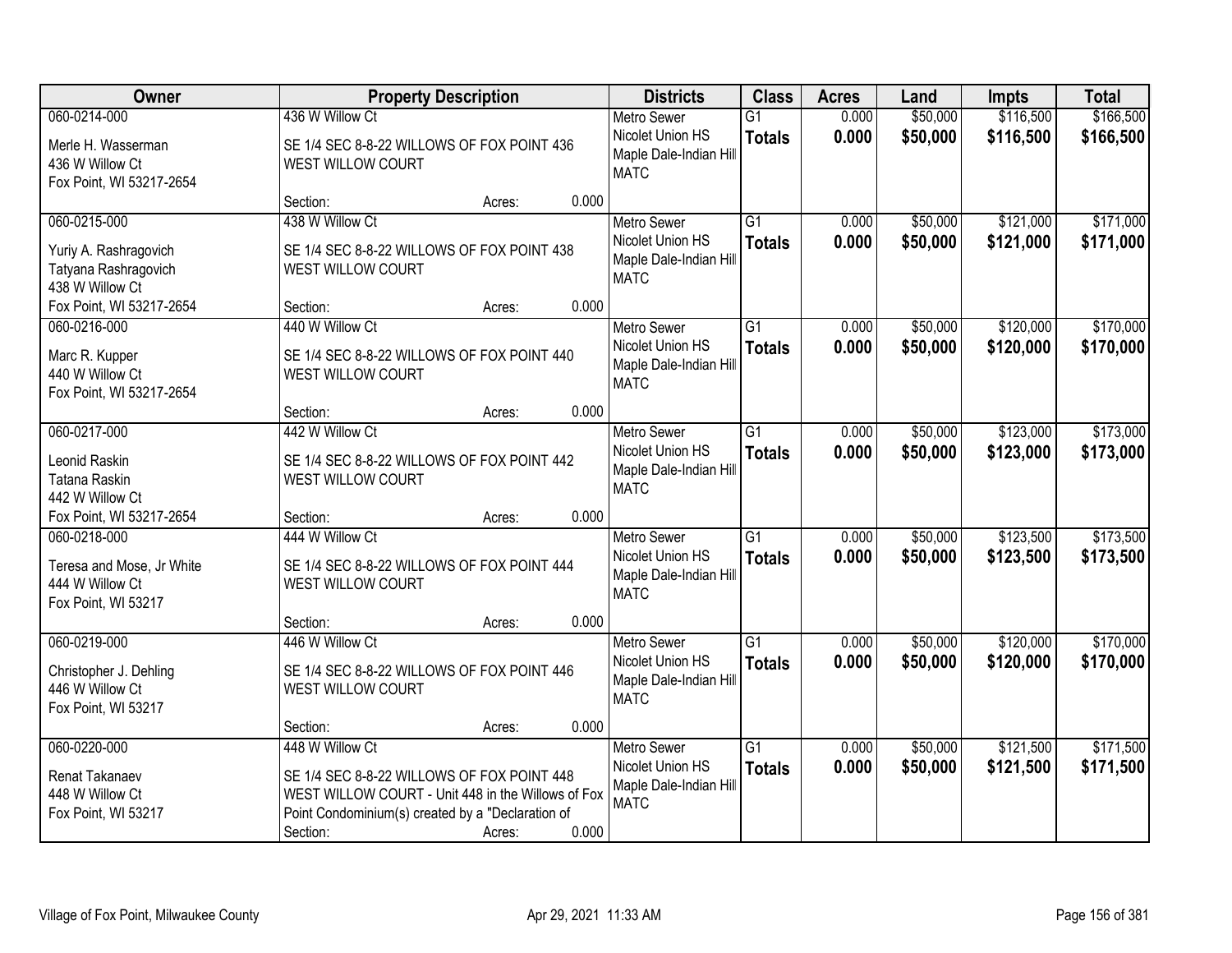| Owner                                                                              | <b>Property Description</b>                                                                                                                                                          | <b>Districts</b>                                                                | <b>Class</b>                     | <b>Acres</b>   | Land                 | <b>Impts</b>           | <b>Total</b>           |
|------------------------------------------------------------------------------------|--------------------------------------------------------------------------------------------------------------------------------------------------------------------------------------|---------------------------------------------------------------------------------|----------------------------------|----------------|----------------------|------------------------|------------------------|
| 060-0221-000<br>Sharon L. Luecke<br>450 W Willow Ct<br>Fox Point, WI 53217-2654    | 450 W Willow Ct<br>SE 1/4 SEC 8-8-22 WILLOWS OF FOX POINT 450<br><b>WEST WILLOW COURT</b>                                                                                            | <b>Metro Sewer</b><br>Nicolet Union HS<br>Maple Dale-Indian Hill<br><b>MATC</b> | $\overline{G1}$<br><b>Totals</b> | 0.000<br>0.000 | \$50,000<br>\$50,000 | \$120,000<br>\$120,000 | \$170,000<br>\$170,000 |
|                                                                                    | 0.000<br>Section:<br>Acres:                                                                                                                                                          |                                                                                 |                                  |                |                      |                        |                        |
| 060-0222-000<br><b>Milan Racic</b><br>452 W Willow Ct<br>Fox Point, WI 53217       | 452 W Willow Ct<br>SE 1/4 SEC 8-8-22 WILLOWS OF FOX POINT 452<br>WEST WILLOW COURT                                                                                                   | <b>Metro Sewer</b><br>Nicolet Union HS<br>Maple Dale-Indian Hill<br><b>MATC</b> | $\overline{G1}$<br><b>Totals</b> | 0.000<br>0.000 | \$50,000<br>\$50,000 | \$121,500<br>\$121,500 | \$171,500<br>\$171,500 |
|                                                                                    | 0.000<br>Section:<br>Acres:                                                                                                                                                          |                                                                                 |                                  |                |                      |                        |                        |
| 060-0223-000<br>Carrie L. Caan<br>462 W Willow Ct<br>Fox Point, WI 53217           | 462 W Willow Ct<br>SE 1/4 SEC 8-8-22 WILLOWS OF FOX POINT                                                                                                                            | <b>Metro Sewer</b><br>Nicolet Union HS<br>Maple Dale-Indian Hill<br><b>MATC</b> | G1<br><b>Totals</b>              | 0.000<br>0.000 | \$50,000<br>\$50,000 | \$109,500<br>\$109,500 | \$159,500<br>\$159,500 |
|                                                                                    | 0.000<br>Section:<br>Acres:                                                                                                                                                          |                                                                                 |                                  |                |                      |                        |                        |
| 060-0224-000<br>Pamela J. Bannister<br>464 W Willow Ct<br>Fox Point, WI 53217-2654 | 464 W Willow Ct<br>SE 1/4 SEC 8-8-22 WILLOWS OF FOX POINT 464<br>WEST WILLOW COURT                                                                                                   | <b>Metro Sewer</b><br>Nicolet Union HS<br>Maple Dale-Indian Hill<br><b>MATC</b> | G1<br><b>Totals</b>              | 0.000<br>0.000 | \$50,000<br>\$50,000 | \$109,500<br>\$109,500 | \$159,500<br>\$159,500 |
|                                                                                    | 0.000<br>Section:<br>Acres:                                                                                                                                                          |                                                                                 |                                  |                |                      |                        |                        |
| 060-0225-000<br>Minerva Johnson<br>466 W Willow Ct<br>Fox Point, WI 53217-2654     | 466 W Willow Ct<br>SE 1/4 SEC 8-8-22 WILLOWS OF FOX POINT 466<br><b>WEST WILLOW COURT</b>                                                                                            | <b>Metro Sewer</b><br>Nicolet Union HS<br>Maple Dale-Indian Hill<br><b>MATC</b> | $\overline{G1}$<br><b>Totals</b> | 0.000<br>0.000 | \$50,000<br>\$50,000 | \$115,000<br>\$115,000 | \$165,000<br>\$165,000 |
|                                                                                    | 0.000<br>Section:<br>Acres:                                                                                                                                                          |                                                                                 |                                  |                |                      |                        |                        |
| 060-0226-000<br>Alicia L. Hernandez<br>468 W Willow Ct<br>Fox Point, WI 53217      | 468 W Willow Ct<br>SE 1/4 SEC 8-8-22 WILLOWS OF FOX POINT 468<br>WEST WILLOW COURT - UNIT 468, AND SO MUCH<br>OF THE UNDIVIDED INTEREST IN THE COMMON<br>0.000<br>Section:<br>Acres: | <b>Metro Sewer</b><br>Nicolet Union HS<br>Maple Dale-Indian Hill<br><b>MATC</b> | $\overline{G1}$<br><b>Totals</b> | 0.000<br>0.000 | \$50,000<br>\$50,000 | \$109,500<br>\$109,500 | \$159,500<br>\$159,500 |
| 060-0227-000<br>Eva M. Hagenhofer<br>470 W Willow Ct<br>Fox Point, WI 53217        | 470 W Willow Ct<br>Unit No. 470, together with said unit?s undivided<br>(appurtenant) interest in the common elements (and the<br>exclusive<br>0.000<br>Section:<br>Acres:           | <b>Metro Sewer</b><br>Nicolet Union HS<br>Maple Dale-Indian Hill<br><b>MATC</b> | $\overline{G1}$<br><b>Totals</b> | 0.000<br>0.000 | \$50,000<br>\$50,000 | \$107,500<br>\$107,500 | \$157,500<br>\$157,500 |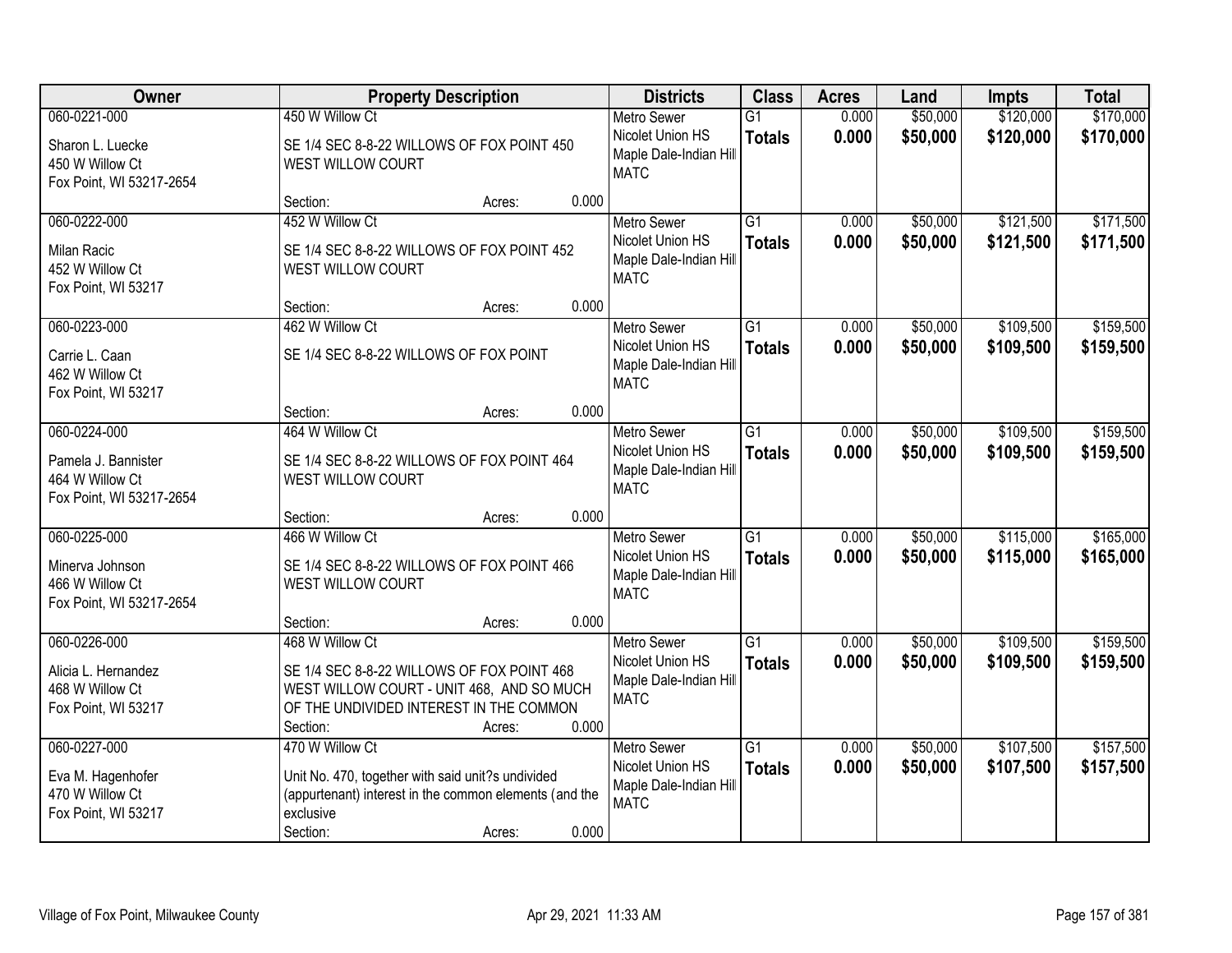| Owner                          | <b>Property Description</b>                                 | <b>Districts</b>       | <b>Class</b>    | <b>Acres</b> | Land     | <b>Impts</b> | <b>Total</b> |
|--------------------------------|-------------------------------------------------------------|------------------------|-----------------|--------------|----------|--------------|--------------|
| 060-0228-000                   | 472 W Willow Ct                                             | <b>Metro Sewer</b>     | $\overline{G1}$ | 0.000        | \$50,000 | \$113,000    | \$163,000    |
| James S. Schwartz              | Unit 472, together with said unit s undivided appurtenant   | Nicolet Union HS       | <b>Totals</b>   | 0.000        | \$50,000 | \$113,000    | \$163,000    |
| Debbie P. Schwartz             | interest in the common elements, all in                     | Maple Dale-Indian Hill |                 |              |          |              |              |
| 472 W Willow Ct                | Willows of Fox Point, f/k/a Fox Hills Condominiums North    | <b>MATC</b>            |                 |              |          |              |              |
| Fox Point, WI 53217            | 0.000<br>Section:<br>Acres:                                 |                        |                 |              |          |              |              |
| 060-0229-000                   | 474 W Willow Ct                                             | <b>Metro Sewer</b>     | $\overline{G1}$ | 0.000        | \$50,000 | \$110,000    | \$160,000    |
|                                |                                                             | Nicolet Union HS       | <b>Totals</b>   | 0.000        | \$50,000 | \$110,000    | \$160,000    |
| Michele M. Padovano            | SE 1/4 SEC 8-8-22 WILLOWS OF FOX POINT 474                  | Maple Dale-Indian Hill |                 |              |          |              |              |
| 474 W Willow Ct                | WEST WILLOW COURT - UNIT 474 in, WILLOWS OF                 | <b>MATC</b>            |                 |              |          |              |              |
| Fox Point, WI 53217            | FOX POINT, a Condominium created and existing under         |                        |                 |              |          |              |              |
|                                | 0.000<br>Section:<br>Acres:                                 |                        |                 |              |          |              |              |
| 060-0230-000                   | 476 W Willow Ct                                             | <b>Metro Sewer</b>     | G1              | 0.000        | \$50,000 | \$109,500    | \$159,500    |
| Michael J. Valentine           | SE 1/4 SEC 8-8-22 WILLOWS OF FOX POINT 476                  | Nicolet Union HS       | <b>Totals</b>   | 0.000        | \$50,000 | \$109,500    | \$159,500    |
| Kenneth D. Hayden              | WEST WILLOW COURT                                           | Maple Dale-Indian Hill |                 |              |          |              |              |
| 476 W Willow Ct                |                                                             | <b>MATC</b>            |                 |              |          |              |              |
| Fox Point, WI 53217            | 0.000<br>Section:<br>Acres:                                 |                        |                 |              |          |              |              |
| 060-0231-000                   | 482 W Willow Ct                                             | <b>Metro Sewer</b>     | G1              | 0.000        | \$50,000 | \$109,000    | \$159,000    |
|                                |                                                             | Nicolet Union HS       | <b>Totals</b>   | 0.000        | \$50,000 | \$109,000    | \$159,000    |
| 428 Willow Court, LLC          | Unit 482, together with an undivided interest in and to the | Maple Dale-Indian Hill |                 |              |          |              |              |
| 10136 W Fond Du Lac Ave Gate B | common elements and facilities set forth in the declaratio  | <b>MATC</b>            |                 |              |          |              |              |
| Milwaukee, WI 53224            | condominium for Willows of Fox Point, a condominium         |                        |                 |              |          |              |              |
|                                | 0.000<br>Section:<br>Acres:                                 |                        |                 |              |          |              |              |
| 060-0232-000                   | 484 W Willow Ct                                             | <b>Metro Sewer</b>     | $\overline{G1}$ | 0.000        | \$50,000 | \$107,500    | \$157,500    |
| <b>Rustem Sabitov</b>          | SE 1/4 SEC 8-8-22 WILLOWS OS FOX POINT 484                  | Nicolet Union HS       | <b>Totals</b>   | 0.000        | \$50,000 | \$107,500    | \$157,500    |
| Marina Livshits                | <b>WEST WILLOW COURT</b>                                    | Maple Dale-Indian Hill |                 |              |          |              |              |
| 484 W Willow Ct                |                                                             | <b>MATC</b>            |                 |              |          |              |              |
| Fox Point, WI 53217-2654       | 0.000<br>Section:<br>Acres:                                 |                        |                 |              |          |              |              |
| 060-0233-000                   | 486 W Willow Ct                                             | <b>Metro Sewer</b>     | $\overline{G1}$ | 0.000        | \$50,000 | \$120,000    | \$170,000    |
|                                |                                                             | Nicolet Union HS       | <b>Totals</b>   | 0.000        | \$50,000 | \$120,000    | \$170,000    |
| Kimberly D. Holmes-Akey        | SE 1/4 SEC 8-8-22 WILLOWS OF FOX POINT 486                  | Maple Dale-Indian Hill |                 |              |          |              |              |
| 486 W Willow Ct                | WEST WILLOW COURT                                           | <b>MATC</b>            |                 |              |          |              |              |
| Fox Point, WI 53217            |                                                             |                        |                 |              |          |              |              |
|                                | 0.000<br>Section:<br>Acres:                                 |                        |                 |              |          |              |              |
| 060-0234-000                   | 488 W Willow Ct                                             | <b>Metro Sewer</b>     | $\overline{G1}$ | 0.000        | \$50,000 | \$107,500    | \$157,500    |
| John S. Perino                 | UNIT 488 AND SO MUCH OF THE UNDIVIDED                       | Nicolet Union HS       | <b>Totals</b>   | 0.000        | \$50,000 | \$107,500    | \$157,500    |
| 488 W Willow Ct                | INTEREST IN THE COMMON AREAS AND FACILITIES                 | Maple Dale-Indian Hill |                 |              |          |              |              |
| Fox Point, WI 53217            | APPURTENANT TO SUCH UNIT IN THE                             | <b>MATC</b>            |                 |              |          |              |              |
|                                | 0.000<br>Section:<br>Acres:                                 |                        |                 |              |          |              |              |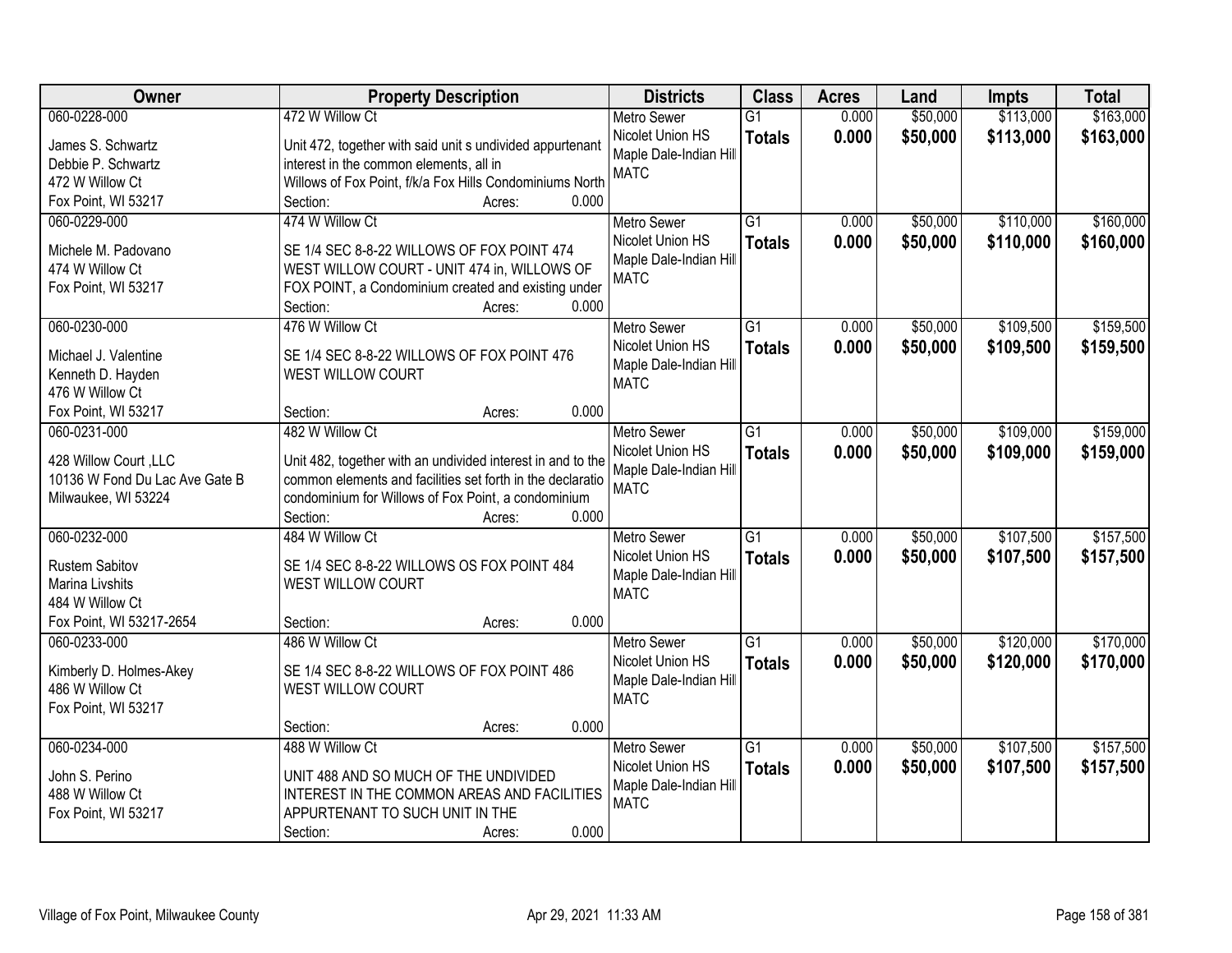| Owner                                      | <b>Property Description</b>                                                                                       | <b>Districts</b>                       | <b>Class</b>    | <b>Acres</b> | Land     | Impts     | <b>Total</b> |
|--------------------------------------------|-------------------------------------------------------------------------------------------------------------------|----------------------------------------|-----------------|--------------|----------|-----------|--------------|
| 060-0235-000                               | 490 W Willow Ct                                                                                                   | <b>Metro Sewer</b>                     | $\overline{G1}$ | 0.000        | \$50,000 | \$109,000 | \$159,000    |
| Ida Habibi                                 | SE 1/4 SEC 8-8-22 WILLOWS OF FOX POINT 490                                                                        | Nicolet Union HS                       | <b>Totals</b>   | 0.000        | \$50,000 | \$109,000 | \$159,000    |
| 490 W Willow Ct                            | WEST WILLOW COURT                                                                                                 | Maple Dale-Indian Hill                 |                 |              |          |           |              |
| Fox Point, WI 53217                        |                                                                                                                   | <b>MATC</b>                            |                 |              |          |           |              |
|                                            | 0.000<br>Section:<br>Acres:                                                                                       |                                        |                 |              |          |           |              |
| 060-0236-000                               | 492 W Willow Ct                                                                                                   | <b>Metro Sewer</b>                     | $\overline{G1}$ | 0.000        | \$50,000 | \$108,000 | \$158,000    |
|                                            |                                                                                                                   | Nicolet Union HS                       | <b>Totals</b>   | 0.000        | \$50,000 | \$108,000 | \$158,000    |
| Jill Thielmann                             | Unit 492 in the Willows of Fox Point Condominium(s)                                                               | Maple Dale-Indian Hill                 |                 |              |          |           |              |
| Gilbert Espino<br>492 W Willow Ct Unit 492 | created by a "Declaration of Condominium" recorded in<br>the Office of the Register of Deeds for Milwaukee County | <b>MATC</b>                            |                 |              |          |           |              |
| Fox Point, WI 53217                        | 0.000<br>Section:<br>Acres:                                                                                       |                                        |                 |              |          |           |              |
| 060-0237-000                               | 494 W Willow Ct                                                                                                   |                                        | $\overline{G1}$ | 0.000        | \$50,000 | \$109,000 | \$159,000    |
|                                            |                                                                                                                   | <b>Metro Sewer</b><br>Nicolet Union HS |                 |              |          |           |              |
| Vilena Sharipova                           | SE 1/4 SEC 8-8-22 WILLOWS OF FOX POINT 494                                                                        | Maple Dale-Indian Hill                 | <b>Totals</b>   | 0.000        | \$50,000 | \$109,000 | \$159,000    |
| 7120 N Beach Dr                            | WEST WILLOW COURT                                                                                                 | <b>MATC</b>                            |                 |              |          |           |              |
| Fox Point, WI 53217                        |                                                                                                                   |                                        |                 |              |          |           |              |
|                                            | 0.000<br>Section:<br>Acres:                                                                                       |                                        |                 |              |          |           |              |
| 060-0238-000                               | 496 W Willow Ct                                                                                                   | <b>Metro Sewer</b>                     | G1              | 0.000        | \$50,000 | \$111,500 | \$161,500    |
| Survivor's Trust Created Under the         | Unit 496 in the Fox Hills Condominiums North                                                                      | Nicolet Union HS                       | <b>Totals</b>   | 0.000        | \$50,000 | \$111,500 | \$161,500    |
| Donald D. Sprtel & L                       | Condominium(s) created by a "Declaration of                                                                       | Maple Dale-Indian Hill                 |                 |              |          |           |              |
| Attn: LaVon M Sprtel                       | Condominium" recorded on April 26, 1972 in the Office of                                                          | <b>MATC</b>                            |                 |              |          |           |              |
| 496 W Willow Ct                            | 0.000<br>Section:<br>Acres:                                                                                       |                                        |                 |              |          |           |              |
| Fox Point, WI 53217                        |                                                                                                                   |                                        |                 |              |          |           |              |
| 060-0239-000                               | 425 W Willow Ct Unit 101                                                                                          | <b>Metro Sewer</b>                     | G1              | 0.000        | \$25,000 | \$90,000  | \$115,000    |
|                                            |                                                                                                                   | Nicolet Union HS                       | <b>Totals</b>   | 0.000        | \$25,000 | \$90,000  | \$115,000    |
| Kathleen M. Golden                         | FOX HILLS CONDOMINIUM SOUTH SE 1/4 SEC 8-8-22                                                                     | Maple Dale-Indian Hill                 |                 |              |          |           |              |
| 425 W Willow Ct #101                       | 425 W WILLOW COURT APT NO 101                                                                                     | <b>MATC</b>                            |                 |              |          |           |              |
| Fox Point, WI 53217-2667                   |                                                                                                                   |                                        |                 |              |          |           |              |
|                                            | 0.000<br>Section:<br>Acres:                                                                                       |                                        |                 |              |          |           |              |
| 060-0240-000                               | 425 W Willow Ct Unit 102                                                                                          | Metro Sewer                            | $\overline{G1}$ | 0.000        | \$25,000 | \$93,000  | \$118,000    |
| Marna M. Riordan                           | FOX HILLS CONDOMINIUM SOUTH SE 1/4 SEC 8-8-22                                                                     | Nicolet Union HS                       | <b>Totals</b>   | 0.000        | \$25,000 | \$93,000  | \$118,000    |
| 425 W Willow Ct #102                       | 425 W WILLOW COURT APT NO 102                                                                                     | Maple Dale-Indian Hill                 |                 |              |          |           |              |
| Fox Point, WI 53217                        |                                                                                                                   | <b>MATC</b>                            |                 |              |          |           |              |
|                                            | 0.000<br>Section:<br>Acres:                                                                                       |                                        |                 |              |          |           |              |
| 060-0241-000                               | 425 W Willow Ct Unit 103                                                                                          | <b>Metro Sewer</b>                     | $\overline{G1}$ | 0.000        | \$25,000 | \$59,000  | \$84,000     |
|                                            | FOX HILLS CONDOMINIUM SOUTH SE 1/4 SEC 8-8-22                                                                     | Nicolet Union HS                       | <b>Totals</b>   | 0.000        | \$25,000 | \$59,000  | \$84,000     |
| Natalya I. Beyer<br>229 W Alvina Ave       | - Residential Unit No. 103, together with said unit?s                                                             | Maple Dale-Indian Hill                 |                 |              |          |           |              |
| Milwaukee, WI 53207                        | undivided appurtenant interest in the common elements                                                             | <b>MATC</b>                            |                 |              |          |           |              |
|                                            | 0.000<br>Section:<br>Acres:                                                                                       |                                        |                 |              |          |           |              |
|                                            |                                                                                                                   |                                        |                 |              |          |           |              |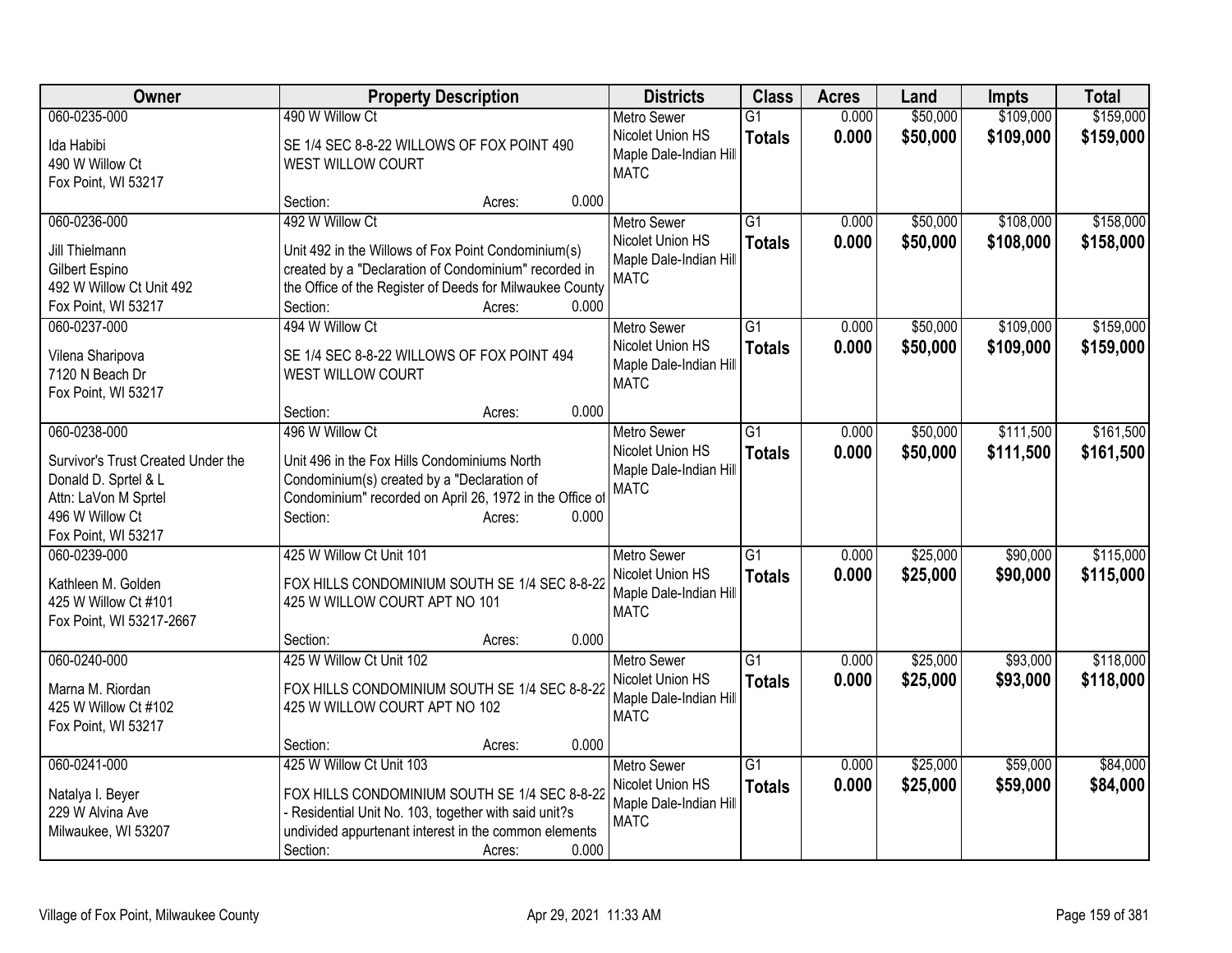| 060-0242-000<br>425 W Willow Ct Unit 104<br>\$25,000<br>\$61,000<br>\$86,000<br>$\overline{G1}$<br>0.000<br><b>Metro Sewer</b><br>\$25,000<br>Nicolet Union HS<br>0.000<br>\$61,000<br>\$86,000<br><b>Totals</b><br>Hartwig Revocable Trust<br>Unit 104 and Parking Unit No. 30, together with said unit<br>Maple Dale-Indian Hill<br>Attn: James & Margaret Hartwig<br>undivided appurtenant interest in the<br><b>MATC</b><br>425 W Willow Ct #104<br>common elements and the exclusive use of the limited<br>0.000<br>Fox Point, WI 53217<br>Section:<br>Acres:<br>425 W Willow Ct Unit 105<br>$\overline{G1}$<br>\$25,000<br>\$103,500<br>060-0243-000<br>0.000<br><b>Metro Sewer</b><br>Nicolet Union HS<br>0.000<br>\$25,000<br>\$103,500<br><b>Totals</b><br>FOX HILLS CONDOMINIUM SOUTH SE 1/4 SEC 8-8-22<br><b>Charles Strunk</b><br>Maple Dale-Indian Hill<br>Kristin Strunk<br>425 W WILLOW COURT APT NO 105<br><b>MATC</b><br>425 W Willow Ct #105<br>0.000<br>Fox Point, WI 53217-2667<br>Section:<br>Acres:<br>\$87,500<br>060-0244-000<br>425 W Willow Ct Unit 106<br>G1<br>\$25,000<br><b>Metro Sewer</b><br>0.000<br>Nicolet Union HS<br>\$25,000<br>0.000<br>\$87,500<br><b>Totals</b><br>FOX HILLS CONDOMINIUM SOUTH SE 1/4 SEC 8-8-22<br>Donna M. Emmerich<br>Maple Dale-Indian Hill<br>425 W Willow Ct #106<br>425 W WILLOW COURT APT NO 106<br><b>MATC</b><br>Fox Point, WI 53217<br>0.000<br>Section:<br>Acres:<br>060-0245-000<br>425 W Willow Ct Unit 107<br>\$25,000<br>\$106,000<br><b>Metro Sewer</b><br>G1<br>0.000<br>Nicolet Union HS<br>0.000<br>\$25,000<br>\$106,000<br><b>Totals</b><br>The Plotkin Family Living Trust Dated<br>Unit 107 together with an undivided interest in and to<br>Maple Dale-Indian Hill<br>common elements and facilities set forth in the declaratio<br>April 19, 2016<br><b>MATC</b><br>15752 E Cholla Dr<br>condominium for Fox Hills Condominiums South, a<br>0.000<br>Fountain Hills, AZ 85268<br>Section:<br>Acres:<br>425 W Willow Ct Unit 108<br>\$101,500<br>060-0246-000<br>$\overline{G1}$<br>0.000<br>\$25,000<br><b>Metro Sewer</b> |
|---------------------------------------------------------------------------------------------------------------------------------------------------------------------------------------------------------------------------------------------------------------------------------------------------------------------------------------------------------------------------------------------------------------------------------------------------------------------------------------------------------------------------------------------------------------------------------------------------------------------------------------------------------------------------------------------------------------------------------------------------------------------------------------------------------------------------------------------------------------------------------------------------------------------------------------------------------------------------------------------------------------------------------------------------------------------------------------------------------------------------------------------------------------------------------------------------------------------------------------------------------------------------------------------------------------------------------------------------------------------------------------------------------------------------------------------------------------------------------------------------------------------------------------------------------------------------------------------------------------------------------------------------------------------------------------------------------------------------------------------------------------------------------------------------------------------------------------------------------------------------------------------------------------------------------------------------------------------------------------------------------------------------------------------------------------------------------------------------------------|
|                                                                                                                                                                                                                                                                                                                                                                                                                                                                                                                                                                                                                                                                                                                                                                                                                                                                                                                                                                                                                                                                                                                                                                                                                                                                                                                                                                                                                                                                                                                                                                                                                                                                                                                                                                                                                                                                                                                                                                                                                                                                                                               |
|                                                                                                                                                                                                                                                                                                                                                                                                                                                                                                                                                                                                                                                                                                                                                                                                                                                                                                                                                                                                                                                                                                                                                                                                                                                                                                                                                                                                                                                                                                                                                                                                                                                                                                                                                                                                                                                                                                                                                                                                                                                                                                               |
|                                                                                                                                                                                                                                                                                                                                                                                                                                                                                                                                                                                                                                                                                                                                                                                                                                                                                                                                                                                                                                                                                                                                                                                                                                                                                                                                                                                                                                                                                                                                                                                                                                                                                                                                                                                                                                                                                                                                                                                                                                                                                                               |
|                                                                                                                                                                                                                                                                                                                                                                                                                                                                                                                                                                                                                                                                                                                                                                                                                                                                                                                                                                                                                                                                                                                                                                                                                                                                                                                                                                                                                                                                                                                                                                                                                                                                                                                                                                                                                                                                                                                                                                                                                                                                                                               |
| \$128,500<br>\$128,500<br>\$112,500<br>\$112,500<br>\$131,000<br>\$131,000                                                                                                                                                                                                                                                                                                                                                                                                                                                                                                                                                                                                                                                                                                                                                                                                                                                                                                                                                                                                                                                                                                                                                                                                                                                                                                                                                                                                                                                                                                                                                                                                                                                                                                                                                                                                                                                                                                                                                                                                                                    |
|                                                                                                                                                                                                                                                                                                                                                                                                                                                                                                                                                                                                                                                                                                                                                                                                                                                                                                                                                                                                                                                                                                                                                                                                                                                                                                                                                                                                                                                                                                                                                                                                                                                                                                                                                                                                                                                                                                                                                                                                                                                                                                               |
|                                                                                                                                                                                                                                                                                                                                                                                                                                                                                                                                                                                                                                                                                                                                                                                                                                                                                                                                                                                                                                                                                                                                                                                                                                                                                                                                                                                                                                                                                                                                                                                                                                                                                                                                                                                                                                                                                                                                                                                                                                                                                                               |
|                                                                                                                                                                                                                                                                                                                                                                                                                                                                                                                                                                                                                                                                                                                                                                                                                                                                                                                                                                                                                                                                                                                                                                                                                                                                                                                                                                                                                                                                                                                                                                                                                                                                                                                                                                                                                                                                                                                                                                                                                                                                                                               |
|                                                                                                                                                                                                                                                                                                                                                                                                                                                                                                                                                                                                                                                                                                                                                                                                                                                                                                                                                                                                                                                                                                                                                                                                                                                                                                                                                                                                                                                                                                                                                                                                                                                                                                                                                                                                                                                                                                                                                                                                                                                                                                               |
|                                                                                                                                                                                                                                                                                                                                                                                                                                                                                                                                                                                                                                                                                                                                                                                                                                                                                                                                                                                                                                                                                                                                                                                                                                                                                                                                                                                                                                                                                                                                                                                                                                                                                                                                                                                                                                                                                                                                                                                                                                                                                                               |
|                                                                                                                                                                                                                                                                                                                                                                                                                                                                                                                                                                                                                                                                                                                                                                                                                                                                                                                                                                                                                                                                                                                                                                                                                                                                                                                                                                                                                                                                                                                                                                                                                                                                                                                                                                                                                                                                                                                                                                                                                                                                                                               |
|                                                                                                                                                                                                                                                                                                                                                                                                                                                                                                                                                                                                                                                                                                                                                                                                                                                                                                                                                                                                                                                                                                                                                                                                                                                                                                                                                                                                                                                                                                                                                                                                                                                                                                                                                                                                                                                                                                                                                                                                                                                                                                               |
|                                                                                                                                                                                                                                                                                                                                                                                                                                                                                                                                                                                                                                                                                                                                                                                                                                                                                                                                                                                                                                                                                                                                                                                                                                                                                                                                                                                                                                                                                                                                                                                                                                                                                                                                                                                                                                                                                                                                                                                                                                                                                                               |
| \$126,500                                                                                                                                                                                                                                                                                                                                                                                                                                                                                                                                                                                                                                                                                                                                                                                                                                                                                                                                                                                                                                                                                                                                                                                                                                                                                                                                                                                                                                                                                                                                                                                                                                                                                                                                                                                                                                                                                                                                                                                                                                                                                                     |
|                                                                                                                                                                                                                                                                                                                                                                                                                                                                                                                                                                                                                                                                                                                                                                                                                                                                                                                                                                                                                                                                                                                                                                                                                                                                                                                                                                                                                                                                                                                                                                                                                                                                                                                                                                                                                                                                                                                                                                                                                                                                                                               |
|                                                                                                                                                                                                                                                                                                                                                                                                                                                                                                                                                                                                                                                                                                                                                                                                                                                                                                                                                                                                                                                                                                                                                                                                                                                                                                                                                                                                                                                                                                                                                                                                                                                                                                                                                                                                                                                                                                                                                                                                                                                                                                               |
|                                                                                                                                                                                                                                                                                                                                                                                                                                                                                                                                                                                                                                                                                                                                                                                                                                                                                                                                                                                                                                                                                                                                                                                                                                                                                                                                                                                                                                                                                                                                                                                                                                                                                                                                                                                                                                                                                                                                                                                                                                                                                                               |
|                                                                                                                                                                                                                                                                                                                                                                                                                                                                                                                                                                                                                                                                                                                                                                                                                                                                                                                                                                                                                                                                                                                                                                                                                                                                                                                                                                                                                                                                                                                                                                                                                                                                                                                                                                                                                                                                                                                                                                                                                                                                                                               |
|                                                                                                                                                                                                                                                                                                                                                                                                                                                                                                                                                                                                                                                                                                                                                                                                                                                                                                                                                                                                                                                                                                                                                                                                                                                                                                                                                                                                                                                                                                                                                                                                                                                                                                                                                                                                                                                                                                                                                                                                                                                                                                               |
|                                                                                                                                                                                                                                                                                                                                                                                                                                                                                                                                                                                                                                                                                                                                                                                                                                                                                                                                                                                                                                                                                                                                                                                                                                                                                                                                                                                                                                                                                                                                                                                                                                                                                                                                                                                                                                                                                                                                                                                                                                                                                                               |
|                                                                                                                                                                                                                                                                                                                                                                                                                                                                                                                                                                                                                                                                                                                                                                                                                                                                                                                                                                                                                                                                                                                                                                                                                                                                                                                                                                                                                                                                                                                                                                                                                                                                                                                                                                                                                                                                                                                                                                                                                                                                                                               |
|                                                                                                                                                                                                                                                                                                                                                                                                                                                                                                                                                                                                                                                                                                                                                                                                                                                                                                                                                                                                                                                                                                                                                                                                                                                                                                                                                                                                                                                                                                                                                                                                                                                                                                                                                                                                                                                                                                                                                                                                                                                                                                               |
| 0.000<br>\$25,000<br>\$101,500<br>\$126,500<br>Nicolet Union HS<br><b>Totals</b>                                                                                                                                                                                                                                                                                                                                                                                                                                                                                                                                                                                                                                                                                                                                                                                                                                                                                                                                                                                                                                                                                                                                                                                                                                                                                                                                                                                                                                                                                                                                                                                                                                                                                                                                                                                                                                                                                                                                                                                                                              |
| Francesca L. Johnson<br>FOX HILLS CONDOMINIUM SOUTH SE 1/4 SEC 8-8-22<br>Maple Dale-Indian Hill                                                                                                                                                                                                                                                                                                                                                                                                                                                                                                                                                                                                                                                                                                                                                                                                                                                                                                                                                                                                                                                                                                                                                                                                                                                                                                                                                                                                                                                                                                                                                                                                                                                                                                                                                                                                                                                                                                                                                                                                               |
| 425 W Willow Ct Unit 108<br>425 W WILLOW COURT APT NO 108<br><b>MATC</b>                                                                                                                                                                                                                                                                                                                                                                                                                                                                                                                                                                                                                                                                                                                                                                                                                                                                                                                                                                                                                                                                                                                                                                                                                                                                                                                                                                                                                                                                                                                                                                                                                                                                                                                                                                                                                                                                                                                                                                                                                                      |
| Fox Point, WI 53217                                                                                                                                                                                                                                                                                                                                                                                                                                                                                                                                                                                                                                                                                                                                                                                                                                                                                                                                                                                                                                                                                                                                                                                                                                                                                                                                                                                                                                                                                                                                                                                                                                                                                                                                                                                                                                                                                                                                                                                                                                                                                           |
| 0.000<br>Section:<br>Acres:                                                                                                                                                                                                                                                                                                                                                                                                                                                                                                                                                                                                                                                                                                                                                                                                                                                                                                                                                                                                                                                                                                                                                                                                                                                                                                                                                                                                                                                                                                                                                                                                                                                                                                                                                                                                                                                                                                                                                                                                                                                                                   |
| 425 W Willow Ct Unit 109<br>$\overline{G1}$<br>\$25,000<br>\$87,500<br>\$112,500<br>060-0247-000<br>0.000<br><b>Metro Sewer</b>                                                                                                                                                                                                                                                                                                                                                                                                                                                                                                                                                                                                                                                                                                                                                                                                                                                                                                                                                                                                                                                                                                                                                                                                                                                                                                                                                                                                                                                                                                                                                                                                                                                                                                                                                                                                                                                                                                                                                                               |
| Nicolet Union HS<br>0.000<br>\$25,000<br>\$112,500<br>\$87,500<br><b>Totals</b><br>FOX HILLS CONDOMINIUM SOUTH SE 1/4 SEC 8-8-22<br>Yuliya Nanava                                                                                                                                                                                                                                                                                                                                                                                                                                                                                                                                                                                                                                                                                                                                                                                                                                                                                                                                                                                                                                                                                                                                                                                                                                                                                                                                                                                                                                                                                                                                                                                                                                                                                                                                                                                                                                                                                                                                                             |
| Maple Dale-Indian Hill<br>425 W Willow Ct #109<br>425 W WILLOW COURT APT NO 109                                                                                                                                                                                                                                                                                                                                                                                                                                                                                                                                                                                                                                                                                                                                                                                                                                                                                                                                                                                                                                                                                                                                                                                                                                                                                                                                                                                                                                                                                                                                                                                                                                                                                                                                                                                                                                                                                                                                                                                                                               |
| <b>MATC</b><br>Fox Point, WI 53217-2667                                                                                                                                                                                                                                                                                                                                                                                                                                                                                                                                                                                                                                                                                                                                                                                                                                                                                                                                                                                                                                                                                                                                                                                                                                                                                                                                                                                                                                                                                                                                                                                                                                                                                                                                                                                                                                                                                                                                                                                                                                                                       |
| 0.000<br>Section:<br>Acres:                                                                                                                                                                                                                                                                                                                                                                                                                                                                                                                                                                                                                                                                                                                                                                                                                                                                                                                                                                                                                                                                                                                                                                                                                                                                                                                                                                                                                                                                                                                                                                                                                                                                                                                                                                                                                                                                                                                                                                                                                                                                                   |
| 060-0248-000<br>425 W Willow Ct Unit 110<br>$\overline{G1}$<br>\$25,000<br>\$91,500<br>\$116,500<br>0.000<br><b>Metro Sewer</b>                                                                                                                                                                                                                                                                                                                                                                                                                                                                                                                                                                                                                                                                                                                                                                                                                                                                                                                                                                                                                                                                                                                                                                                                                                                                                                                                                                                                                                                                                                                                                                                                                                                                                                                                                                                                                                                                                                                                                                               |
| Nicolet Union HS<br>0.000<br>\$25,000<br>\$116,500<br>\$91,500<br><b>Totals</b><br>FOX HILLS CONDOMINIUM SOUTH SE 1/4 SEC 8-8-22                                                                                                                                                                                                                                                                                                                                                                                                                                                                                                                                                                                                                                                                                                                                                                                                                                                                                                                                                                                                                                                                                                                                                                                                                                                                                                                                                                                                                                                                                                                                                                                                                                                                                                                                                                                                                                                                                                                                                                              |
| Jiejie Yang<br>Maple Dale-Indian Hill<br>Weilin Liu<br>425 W WILLOW COURT APT NO 110                                                                                                                                                                                                                                                                                                                                                                                                                                                                                                                                                                                                                                                                                                                                                                                                                                                                                                                                                                                                                                                                                                                                                                                                                                                                                                                                                                                                                                                                                                                                                                                                                                                                                                                                                                                                                                                                                                                                                                                                                          |
| <b>MATC</b><br>425 W Willow Ct #110                                                                                                                                                                                                                                                                                                                                                                                                                                                                                                                                                                                                                                                                                                                                                                                                                                                                                                                                                                                                                                                                                                                                                                                                                                                                                                                                                                                                                                                                                                                                                                                                                                                                                                                                                                                                                                                                                                                                                                                                                                                                           |
| 0.000<br>Fox Point, WI 53217<br>Section:<br>Acres:                                                                                                                                                                                                                                                                                                                                                                                                                                                                                                                                                                                                                                                                                                                                                                                                                                                                                                                                                                                                                                                                                                                                                                                                                                                                                                                                                                                                                                                                                                                                                                                                                                                                                                                                                                                                                                                                                                                                                                                                                                                            |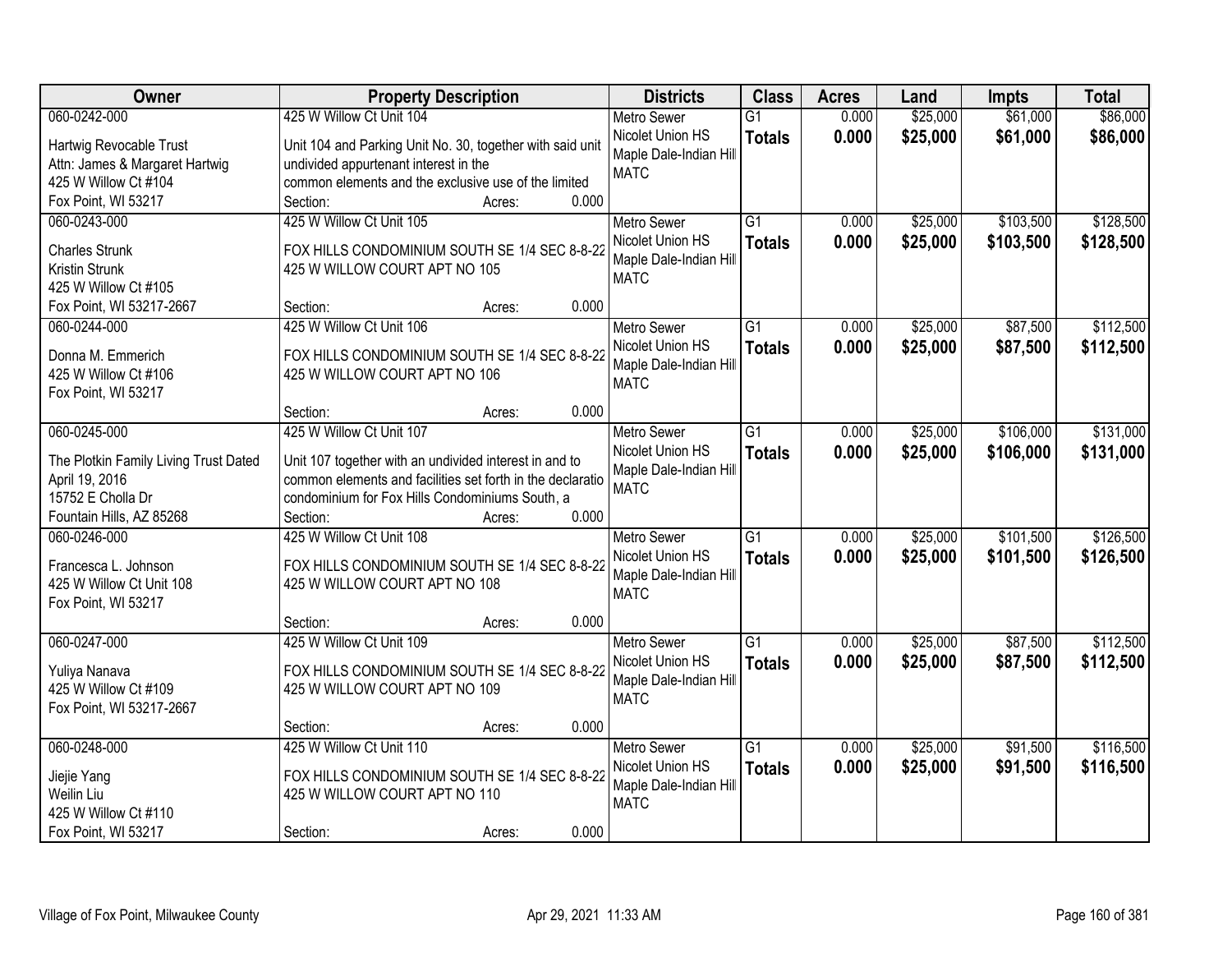| Owner                                                                                                | <b>Property Description</b>                                                                                                                                                                            |        | <b>Districts</b>                                                                         | <b>Class</b>                     | <b>Acres</b>   | Land                 | <b>Impts</b>         | <b>Total</b>           |
|------------------------------------------------------------------------------------------------------|--------------------------------------------------------------------------------------------------------------------------------------------------------------------------------------------------------|--------|------------------------------------------------------------------------------------------|----------------------------------|----------------|----------------------|----------------------|------------------------|
| 060-0249-000                                                                                         | 425 W Willow Ct Unit 111                                                                                                                                                                               |        | <b>Metro Sewer</b>                                                                       | $\overline{G1}$                  | 0.000          | \$25,000             | \$59,000             | \$84,000               |
| Donald A Price Revocable Trust<br>425 W Willow Ct #111<br>Fox Point, WI 53217                        | FOX HILLS CONDOMINIUM SOUTH SE 1/4 SEC 8-8-22                                                                                                                                                          |        | Nicolet Union HS<br>Maple Dale-Indian Hill<br><b>MATC</b>                                | <b>Totals</b>                    | 0.000          | \$25,000             | \$59,000             | \$84,000               |
|                                                                                                      | Section:                                                                                                                                                                                               | Acres: | 0.000                                                                                    |                                  |                |                      |                      |                        |
| 060-0250-000<br>Jack E. Leff Trustee<br>425 W Willow Ct #112<br>Fox Point, WI 53217                  | 425 W Willow Ct Unit 112<br>FOX HILLS CONDOMINIUM SOUTH SE 1/4 SEC 8-8-22<br>425 W WILLOW COURT APT NO 112                                                                                             |        | <b>Metro Sewer</b><br>Nicolet Union HS<br>Maple Dale-Indian Hill<br><b>MATC</b>          | $\overline{G1}$<br><b>Totals</b> | 0.000<br>0.000 | \$25,000<br>\$25,000 | \$59,000<br>\$59,000 | \$84,000<br>\$84,000   |
|                                                                                                      | Section:                                                                                                                                                                                               | Acres: | 0.000                                                                                    |                                  |                |                      |                      |                        |
| 060-0251-000<br>Esther Jacobsen<br>Maria Jacobsen<br>425 W Willow Ct Unit 113<br>Fox Point, WI 53217 | 425 W Willow Ct Unit 113<br>Unit 113, Parking Unit No. 10, together with an undivided<br>interest in the common elements and the<br>exclusive use of the limited common elements appurtena<br>Section: | Acres: | Metro Sewer<br>Nicolet Union HS<br>Maple Dale-Indian Hill<br><b>MATC</b><br>0.000        | $\overline{G1}$<br><b>Totals</b> | 0.000<br>0.000 | \$25,000<br>\$25,000 | \$94,000<br>\$94,000 | \$119,000<br>\$119,000 |
| 060-0252-000                                                                                         | 425 W Willow Ct Unit 114                                                                                                                                                                               |        | <b>Metro Sewer</b>                                                                       | $\overline{G1}$                  | 0.000          | \$25,000             | \$92,000             | \$117,000              |
| Ana C. Gonzalez<br>425 W Willow Ct-#114<br>Fox Point, WI 53217                                       | FOX HILLS CONDOMINIUM SOUTH SE 1/4 SEC 8-8-22<br>425 W WILLOW COURT APT NO 114                                                                                                                         |        | Nicolet Union HS<br>Maple Dale-Indian Hill<br><b>MATC</b>                                | <b>Totals</b>                    | 0.000          | \$25,000             | \$92,000             | \$117,000              |
|                                                                                                      | Section:                                                                                                                                                                                               | Acres: | 0.000                                                                                    |                                  |                |                      |                      |                        |
| 060-0253-000<br>Viktoriya Ukhanova<br>425 W Willow Ct 121<br>Fox Point, WI 53217-2667                | 425 W Willow Ct Unit 121<br>FOX HILLS CONDOMINIUM SOUTH SE 1/4 SEC 8-8-22                                                                                                                              |        | <b>Metro Sewer</b><br>Nicolet Union HS<br>Maple Dale-Indian Hill<br><b>MATC</b>          | $\overline{G1}$<br><b>Totals</b> | 0.000<br>0.000 | \$25,000<br>\$25,000 | \$79,500<br>\$79,500 | \$104,500<br>\$104,500 |
|                                                                                                      | Section:                                                                                                                                                                                               | Acres: | 0.000                                                                                    |                                  |                |                      |                      |                        |
| 060-0254-000<br>Anne E. Oberbeck<br>425 W Willow Ct #123<br>Fox Point, WI 53217-2667                 | 425 W Willow Ct Unit 123<br>FOX HILLS CONDOMINIUM SOUTH SE 1/4 SEC 8-8-22                                                                                                                              |        | <b>Metro Sewer</b><br>Nicolet Union HS<br>Maple Dale-Indian Hill<br><b>MATC</b>          | $\overline{G1}$<br><b>Totals</b> | 0.000<br>0.000 | \$25,000<br>\$25,000 | \$59,000<br>\$59,000 | \$84,000<br>\$84,000   |
|                                                                                                      | Section:                                                                                                                                                                                               | Acres: | 0.000                                                                                    |                                  |                |                      |                      |                        |
| 060-0255-000<br>Sheila A. Genthe<br>425 W Willow Ct Unit 124<br>Fox Point, WI 53217                  | 425 W Willow Ct Unit 124<br>FOX HILLS CONDOMINIUM SOUTH SE 1/4 SEC 8-8-22<br>425 W WILLOW COURT APT NO 124<br>Section:                                                                                 | Acres: | <b>Metro Sewer</b><br>Nicolet Union HS<br>Maple Dale-Indian Hill<br><b>MATC</b><br>0.000 | $\overline{G1}$<br><b>Totals</b> | 0.000<br>0.000 | \$25,000<br>\$25,000 | \$59,000<br>\$59,000 | \$84,000<br>\$84,000   |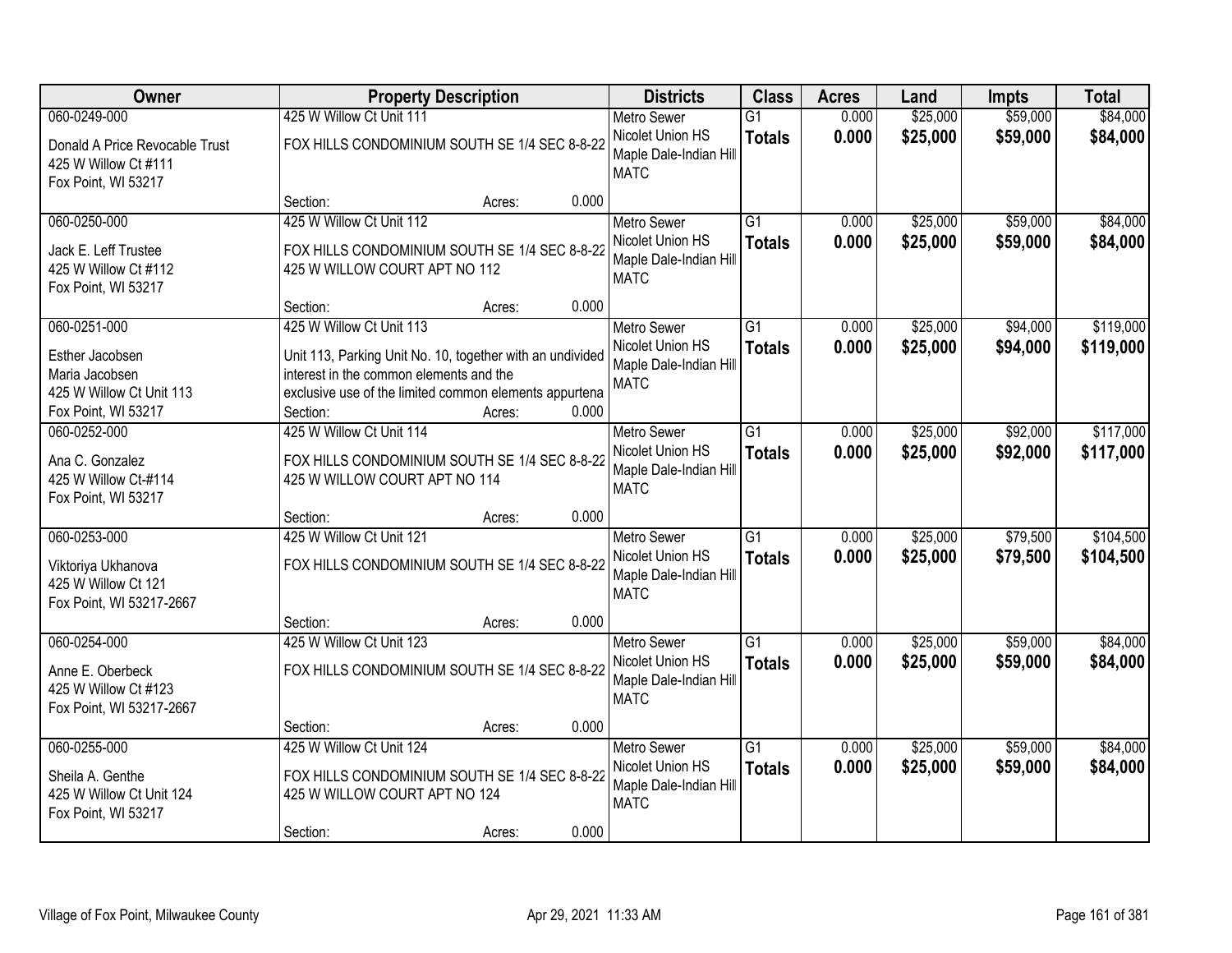| Owner                                                                                                     | <b>Property Description</b>                                                                                                                                                                                           |       | <b>Districts</b>                                                                | <b>Class</b>                     | <b>Acres</b>   | Land                 | <b>Impts</b>         | <b>Total</b>           |
|-----------------------------------------------------------------------------------------------------------|-----------------------------------------------------------------------------------------------------------------------------------------------------------------------------------------------------------------------|-------|---------------------------------------------------------------------------------|----------------------------------|----------------|----------------------|----------------------|------------------------|
| 060-0256-000                                                                                              | 425 W Willow Ct Unit 125                                                                                                                                                                                              |       | <b>Metro Sewer</b>                                                              | $\overline{G1}$                  | 0.000          | \$25,000             | \$107,500            | \$132,500              |
| Aleksandr Abramovich<br>425 W Willow Ct #125<br>Fox Point, WI 53217-2667                                  | FOX HILLS CONDOMINIUM SOUTH SE 1/4 SEC 8-8-22<br>425 W WILLOW COURT APT NO 125                                                                                                                                        |       | Nicolet Union HS<br>Maple Dale-Indian Hill<br><b>MATC</b>                       | <b>Totals</b>                    | 0.000          | \$25,000             | \$107,500            | \$132,500              |
|                                                                                                           | Section:<br>Acres:                                                                                                                                                                                                    | 0.000 |                                                                                 |                                  |                |                      |                      |                        |
| 060-0257-000<br>Nicholas L. Greenwood<br>425 W Willow Ct #126<br>Fox Point, WI 53217                      | 425 W Willow Ct Unit 126<br>FOX HILLS CONDOMINIUM SOUTH SE 1/4 SEC 8-8-22<br>- Unit No. 126, Fox Hills Condominiums South, together<br>with said unit?s undivided (appurtenant) interest in the<br>Section:<br>Acres: | 0.000 | <b>Metro Sewer</b><br>Nicolet Union HS<br>Maple Dale-Indian Hill<br><b>MATC</b> | $\overline{G1}$<br><b>Totals</b> | 0.000<br>0.000 | \$25,000<br>\$25,000 | \$87,500<br>\$87,500 | \$112,500<br>\$112,500 |
| 060-0258-000                                                                                              | 425 W Willow Ct Unit 127                                                                                                                                                                                              |       | <b>Metro Sewer</b>                                                              | $\overline{G1}$                  | 0.000          | \$25,000             | \$99,000             | \$124,000              |
| Glen H. Tucker<br>425 W Willow Ct #127<br>Fox Point, WI 53217-2667                                        | FOX HILLS CONDOMINIUM SOUTH SE 1/4 SEC 8-8-22                                                                                                                                                                         |       | Nicolet Union HS<br>Maple Dale-Indian Hill<br><b>MATC</b>                       | <b>Totals</b>                    | 0.000          | \$25,000             | \$99,000             | \$124,000              |
|                                                                                                           | Section:<br>Acres:                                                                                                                                                                                                    | 0.000 |                                                                                 |                                  |                |                      |                      |                        |
| 060-0259-000                                                                                              | 425 W Willow Ct Unit 128                                                                                                                                                                                              |       | <b>Metro Sewer</b>                                                              | $\overline{G1}$                  | 0.000          | \$25,000             | \$99,000             | \$124,000              |
| Krasno Living Trust<br>Attn: Gloria A Krasno<br>425 W Willow Ct #128                                      | FOX HILLS CONDOMINIUM SOUTH SE 1/4 SEC 8-8-22<br>425 W WILLOW COURT APT NO 128                                                                                                                                        |       | Nicolet Union HS<br>Maple Dale-Indian Hill<br><b>MATC</b>                       | <b>Totals</b>                    | 0.000          | \$25,000             | \$99,000             | \$124,000              |
| Fox Point, WI 53217-2667                                                                                  | Section:<br>Acres:                                                                                                                                                                                                    | 0.000 |                                                                                 |                                  |                |                      |                      |                        |
| 060-0260-000<br>Judith A. Landusky<br>425 W Willow Ct #129<br>Fox Point, WI 53217-2667                    | 425 W Willow Ct Unit 129<br>FOX HILLS CONDOMINIUM SOUTH SE 1/4 SEC 8-8-22                                                                                                                                             |       | <b>Metro Sewer</b><br>Nicolet Union HS<br>Maple Dale-Indian Hill<br><b>MATC</b> | $\overline{G1}$<br><b>Totals</b> | 0.000<br>0.000 | \$25,000<br>\$25,000 | \$88,500<br>\$88,500 | \$113,500<br>\$113,500 |
|                                                                                                           | Section:<br>Acres:                                                                                                                                                                                                    | 0.000 |                                                                                 |                                  |                |                      |                      |                        |
| 060-0261-000<br>Venkatesh Kota<br>Usha Sree Gullapalli<br>425 W Willow Ct Unit 130<br>Fox Point, WI 53217 | 425 W Willow Ct Unit 130<br>Unit 130, Parking Unit 100 and 97, together with an<br>undivided interest in the common elements and the<br>exclusive<br>Section:<br>Acres:                                               | 0.000 | <b>Metro Sewer</b><br>Nicolet Union HS<br>Maple Dale-Indian Hill<br><b>MATC</b> | G1<br><b>Totals</b>              | 0.000<br>0.000 | \$25,000<br>\$25,000 | \$88,500<br>\$88,500 | \$113,500<br>\$113,500 |
| 060-0262-000                                                                                              | 425 W Willow Ct Unit 131                                                                                                                                                                                              |       | <b>Metro Sewer</b>                                                              | G1                               | 0.023          | \$25,000             | \$59,000             | \$84,000               |
| Lenora Lagrow Stone<br>425 W Willow Ct #131<br>Fox Point, WI 53217-2667                                   | Residential Unit 131, and parking unit 118, Fox Hills<br>Condominiums Sout, according to the Declaration<br>Recorded December 15, 1972 Reel 694 at images<br>Section:<br>Acres:                                       | 0.023 | Nicolet Union HS<br>Maple Dale-Indian Hill<br><b>MATC</b>                       | <b>Totals</b>                    | 0.023          | \$25,000             | \$59,000             | \$84,000               |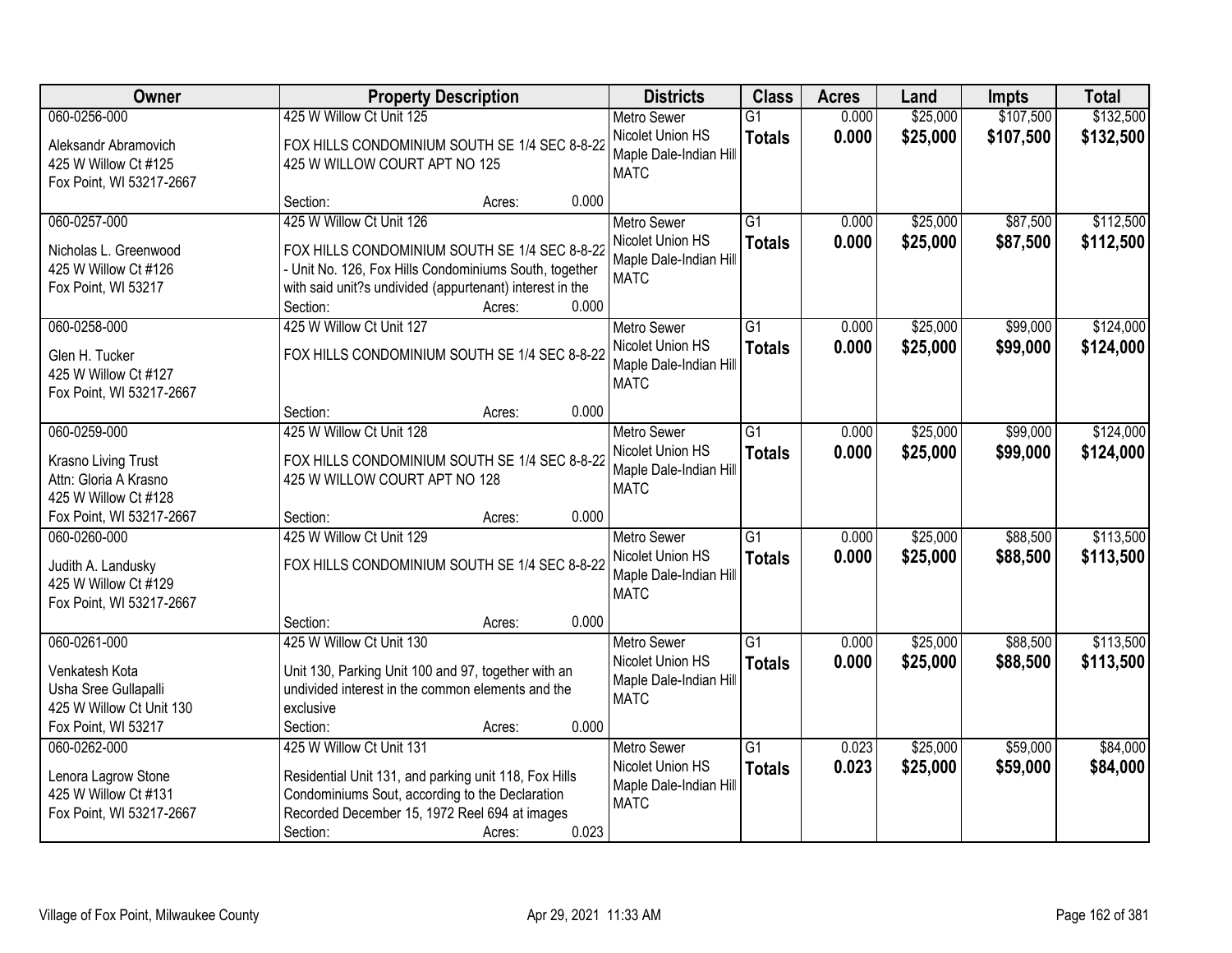| Owner                                                                               | <b>Property Description</b>                                                                                                                                                            |       | <b>Districts</b>                                                                | <b>Class</b>                     | <b>Acres</b>   | Land                 | <b>Impts</b>           | <b>Total</b>           |
|-------------------------------------------------------------------------------------|----------------------------------------------------------------------------------------------------------------------------------------------------------------------------------------|-------|---------------------------------------------------------------------------------|----------------------------------|----------------|----------------------|------------------------|------------------------|
| 060-0263-000                                                                        | 425 W Willow Ct Unit 132                                                                                                                                                               |       | <b>Metro Sewer</b>                                                              | $\overline{G1}$                  | 0.000          | \$25,000             | \$66,500               | \$91,500               |
| BMT4 & Company, LLC<br>13991 Brookside Ct<br>Broomfield, CO 80023                   | Unit One Hundred Thirty-two (132) and Parking Units On<br>Hundred Two (102) and Seventy-nine (79) in FOX HILLS<br>CONDOMINIUMS SOUTH, a condominium declared and<br>Section:<br>Acres: | 0.000 | Nicolet Union HS<br>Maple Dale-Indian Hill<br><b>MATC</b>                       | <b>Totals</b>                    | 0.000          | \$25,000             | \$66,500               | \$91,500               |
| 060-0264-000                                                                        | 425 W Willow Ct Unit 133                                                                                                                                                               |       | <b>Metro Sewer</b>                                                              | $\overline{G1}$                  | 0.000          | \$25,000             | \$87,500               | \$112,500              |
| Vadim Marianschi<br>425 W Willow Ct Unit 133<br>Fox Point, WI 53217                 | Unit 133, together with said unit's undivided appurtenant<br>interest in the common elements and the<br>exclusive use of the limited common elements appurtena<br>Section:<br>Acres:   | 0.000 | Nicolet Union HS<br>Maple Dale-Indian Hill<br><b>MATC</b>                       | <b>Totals</b>                    | 0.000          | \$25,000             | \$87,500               | \$112,500              |
| 060-0265-000                                                                        | 425 W Willow Ct Unit 134                                                                                                                                                               |       | <b>Metro Sewer</b>                                                              | G1                               | 0.000          | \$25,000             | \$87,500               | \$112,500              |
| Jack C. Norman<br>Carol B. Norman<br>3340 Pebble Beach Ct                           | FOX HILLS CONDOMINIUM SOUTH SE 1/4 SEC 8-8-22<br>425 W WILLOW COURT APT NO 134                                                                                                         |       | Nicolet Union HS<br>Maple Dale-Indian Hill<br><b>MATC</b>                       | <b>Totals</b>                    | 0.000          | \$25,000             | \$87,500               | \$112,500              |
| Green Bay, WI 54311                                                                 | Section:<br>Acres:                                                                                                                                                                     | 0.000 |                                                                                 |                                  |                |                      |                        |                        |
| 060-0266-000<br>Harlan M. Wahrman<br>425 W Willow Ct Unit 147                       | 425 W Willow Ct Unit 141<br>FOX HILLS CONDOMINIUM SOUTH SE 1/4 SEC 8-8-22                                                                                                              |       | <b>Metro Sewer</b><br>Nicolet Union HS<br>Maple Dale-Indian Hill<br><b>MATC</b> | G1<br><b>Totals</b>              | 0.000<br>0.000 | \$25,000<br>\$25,000 | \$87,000<br>\$87,000   | \$112,000<br>\$112,000 |
| Fox Point, WI 53217-2667                                                            | Section:                                                                                                                                                                               | 0.000 |                                                                                 |                                  |                |                      |                        |                        |
| 060-0267-000<br>Joel E. Hoerchner<br>Margaret K. Hoerchner<br>425 W Willow Ct #142  | Acres:<br>425 W Willow Ct Unit 142<br>FOX HILLS CONDOMINIUM SOUTH SE 1/4 SEC 8-8-22                                                                                                    |       | <b>Metro Sewer</b><br>Nicolet Union HS<br>Maple Dale-Indian Hill<br><b>MATC</b> | $\overline{G1}$<br><b>Totals</b> | 0.000<br>0.000 | \$25,000<br>\$25,000 | \$105,000<br>\$105,000 | \$130,000<br>\$130,000 |
| Milwaukee, WI 53217                                                                 | Section:<br>Acres:                                                                                                                                                                     | 0.000 |                                                                                 |                                  |                |                      |                        |                        |
| 060-0268-000<br>James J. Taylor<br>Deana Taylor<br>425 W Willow Ct #143             | 425 W Willow Ct Unit 143<br>FOX HILLS CONDOMINIUM SOUTH SE 1/4 SEC 8-8-22<br>425 W WILLOW COURT APT NO 143                                                                             |       | <b>Metro Sewer</b><br>Nicolet Union HS<br>Maple Dale-Indian Hill<br><b>MATC</b> | $\overline{G1}$<br><b>Totals</b> | 0.000<br>0.000 | \$25,000<br>\$25,000 | \$59,000<br>\$59,000   | \$84,000<br>\$84,000   |
| Fox Point, WI 53217                                                                 | Section:<br>Acres:                                                                                                                                                                     | 0.000 |                                                                                 |                                  |                |                      |                        |                        |
| 060-0269-000<br>Martha M. Novak<br>425 W Willow Ct #144<br>Fox Point, WI 53217-2667 | 425 W Willow Ct Unit 144<br>FOX HILLS CONDOMINIUM SOUTH SE 1/4 SEC 8-8-22<br>Section:<br>Acres:                                                                                        | 0.000 | <b>Metro Sewer</b><br>Nicolet Union HS<br>Maple Dale-Indian Hill<br><b>MATC</b> | $\overline{G1}$<br><b>Totals</b> | 0.000<br>0.000 | \$25,000<br>\$25,000 | \$59,000<br>\$59,000   | \$84,000<br>\$84,000   |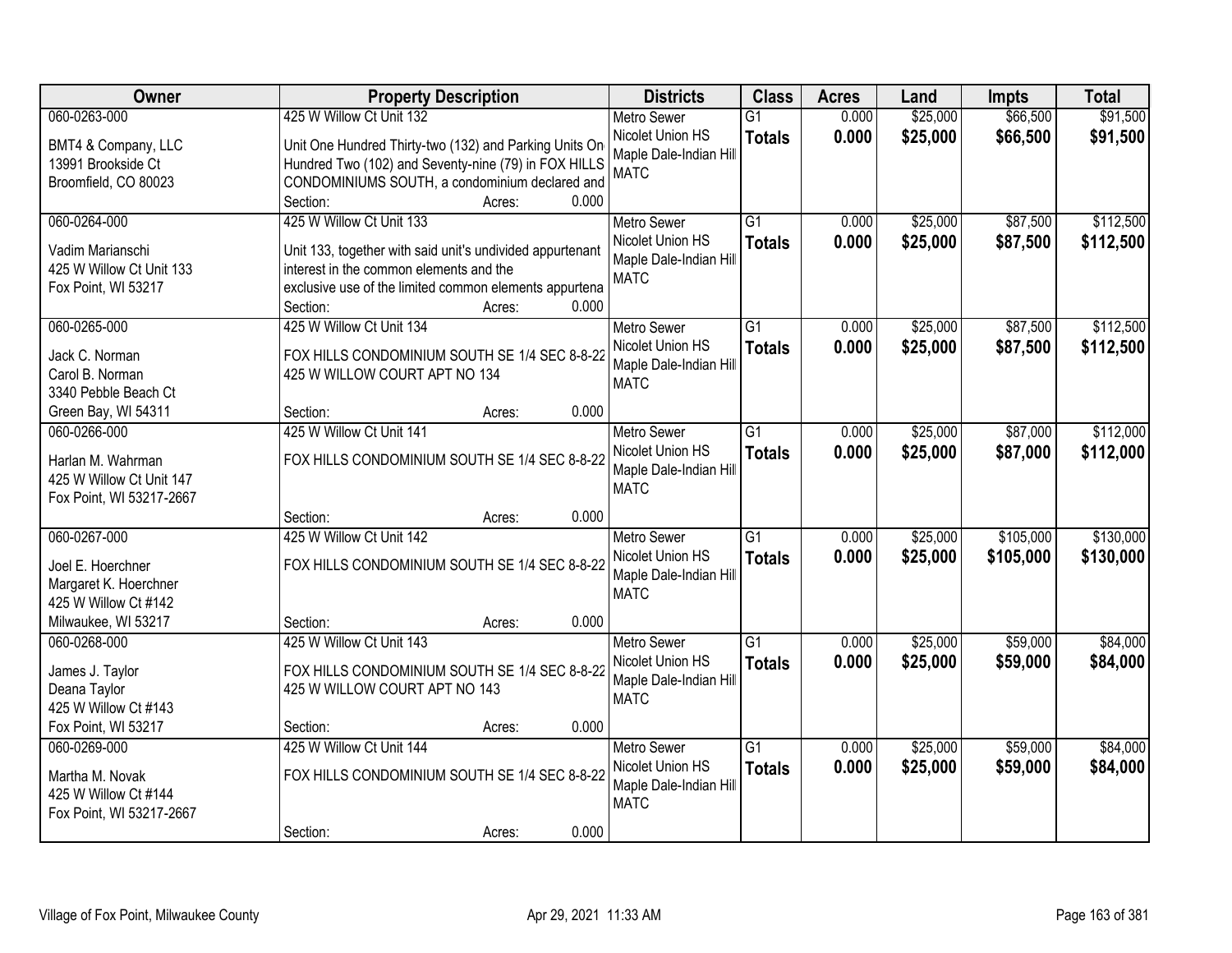| Owner                                     | <b>Property Description</b>                                                    |                 | <b>Districts</b>                           | <b>Class</b>    | <b>Acres</b> | Land     | <b>Impts</b> | <b>Total</b> |
|-------------------------------------------|--------------------------------------------------------------------------------|-----------------|--------------------------------------------|-----------------|--------------|----------|--------------|--------------|
| 060-0270-000                              | 425 W Willow Ct Unit 145                                                       |                 | <b>Metro Sewer</b>                         | $\overline{G1}$ | 0.000        | \$25,000 | \$100,000    | \$125,000    |
| Rustam Zulfakar<br>852 Algoma Dr          | FOX HILLS CONDOMINIUM SOUTH SE 1/4 SEC 8-8-22                                  |                 | Nicolet Union HS<br>Maple Dale-Indian Hill | <b>Totals</b>   | 0.000        | \$25,000 | \$100,000    | \$125,000    |
| Port Washington, WI 53074                 |                                                                                |                 | <b>MATC</b>                                |                 |              |          |              |              |
|                                           | Section:                                                                       | 0.000<br>Acres: |                                            |                 |              |          |              |              |
| 060-0271-000                              | 425 W Willow Ct Unit 146                                                       |                 | <b>Metro Sewer</b>                         | $\overline{G1}$ | 0.000        | \$25,000 | \$87,500     | \$112,500    |
|                                           |                                                                                |                 | Nicolet Union HS                           | <b>Totals</b>   | 0.000        | \$25,000 | \$87,500     | \$112,500    |
| Juanita Mitchell<br>425 W Willow Ct #146  | FOX HILLS CONDOMINIUM SOUTH SE 1/4 SEC 8-8-22<br>425 W WILLOW COURT APT NO 146 |                 | Maple Dale-Indian Hill                     |                 |              |          |              |              |
| Fox Point, WI 53217-2667                  |                                                                                |                 | <b>MATC</b>                                |                 |              |          |              |              |
|                                           | Section:                                                                       | 0.000<br>Acres: |                                            |                 |              |          |              |              |
| 060-0272-000                              | 425 W Willow Ct Unit 147                                                       |                 | Metro Sewer                                | $\overline{G1}$ | 0.000        | \$25,000 | \$99,500     | \$124,500    |
|                                           | FOX HILLS CONDOMINIUM SOUTH SE 1/4 SEC 8-8-22                                  |                 | Nicolet Union HS                           | <b>Totals</b>   | 0.000        | \$25,000 | \$99,500     | \$124,500    |
| Lorene G. Wahrman<br>425 W Willow Ct #147 | 425 W WILLOW COURT APT NO 147                                                  |                 | Maple Dale-Indian Hill                     |                 |              |          |              |              |
| Fox Point, WI 53217-2667                  |                                                                                |                 | <b>MATC</b>                                |                 |              |          |              |              |
|                                           | Section:                                                                       | 0.000<br>Acres: |                                            |                 |              |          |              |              |
| 060-0273-000                              | 425 W Willow Ct Unit 148                                                       |                 | <b>Metro Sewer</b>                         | G1              | 0.000        | \$25,000 | \$118,500    | \$143,500    |
|                                           |                                                                                |                 | Nicolet Union HS                           | <b>Totals</b>   | 0.000        | \$25,000 | \$118,500    | \$143,500    |
| Hesam Fadaifar                            | Unit 148, Parking Space 58, together with said unit's                          |                 | Maple Dale-Indian Hill                     |                 |              |          |              |              |
| 425 W Willow Ct Unit 148                  | undivided appurtenant interest in the common elements                          |                 | <b>MATC</b>                                |                 |              |          |              |              |
| Fox Point, WI 53217                       | and the exclusive use of the limited common elements                           |                 |                                            |                 |              |          |              |              |
|                                           | Section:                                                                       | 0.000<br>Acres: |                                            |                 |              |          |              |              |
| 060-0274-000                              | 425 W Willow Ct Unit 149                                                       |                 | <b>Metro Sewer</b>                         | $\overline{G1}$ | 0.000        | \$25,000 | \$88,500     | \$113,500    |
| <b>Timothy Kelly</b>                      | FOX HILLS CONDOMINIUM SOUTH SE 1/4 SEC 8-8-22                                  |                 | Nicolet Union HS                           | <b>Totals</b>   | 0.000        | \$25,000 | \$88,500     | \$113,500    |
| 425 W Willow Ct #149                      | 425 W WILLOW COURT APT NO 149                                                  |                 | Maple Dale-Indian Hill                     |                 |              |          |              |              |
| Fox Point, WI 53217-2667                  |                                                                                |                 | <b>MATC</b>                                |                 |              |          |              |              |
|                                           | Section:                                                                       | 0.000<br>Acres: |                                            |                 |              |          |              |              |
| 060-0275-000                              | 425 W Willow Ct Unit 150                                                       |                 | Metro Sewer                                | G1              | 0.000        | \$25,000 | \$88,500     | \$113,500    |
| Jeffrey J. Winke                          | Unit No. 150 in the Fox Hills Condominium(s) created by                        |                 | Nicolet Union HS                           | <b>Totals</b>   | 0.000        | \$25,000 | \$88,500     | \$113,500    |
| Carol J. Winke                            | "Declaration of Condominium" recorded                                          |                 | Maple Dale-Indian Hill                     |                 |              |          |              |              |
| 425 W Willow Ct Unit 150                  | on December 15, 1972, in the Office of the Register of                         |                 | <b>MATC</b>                                |                 |              |          |              |              |
| Fox Point, WI 53217                       | Section:                                                                       | 0.000<br>Acres: |                                            |                 |              |          |              |              |
| 060-0276-000                              | 425 W Willow Ct Unit 151                                                       |                 | <b>Metro Sewer</b>                         | $\overline{G1}$ | 0.023        | \$25,000 | \$59,000     | \$84,000     |
| Paul and Luciana Shebesta Revocable       | Residential Unit No. 151, together with said unit's                            |                 | Nicolet Union HS                           | <b>Totals</b>   | 0.023        | \$25,000 | \$59,000     | \$84,000     |
| Trust of 2017                             | undivided interest in the common elements and the                              |                 | Maple Dale-Indian Hill                     |                 |              |          |              |              |
| 425 W Willow Ct Unit 151                  | exclusive use of the limited common elements appurtena                         |                 | <b>MATC</b>                                |                 |              |          |              |              |
| Fox Point, WI 53217                       | Section:                                                                       | 0.023<br>Acres: |                                            |                 |              |          |              |              |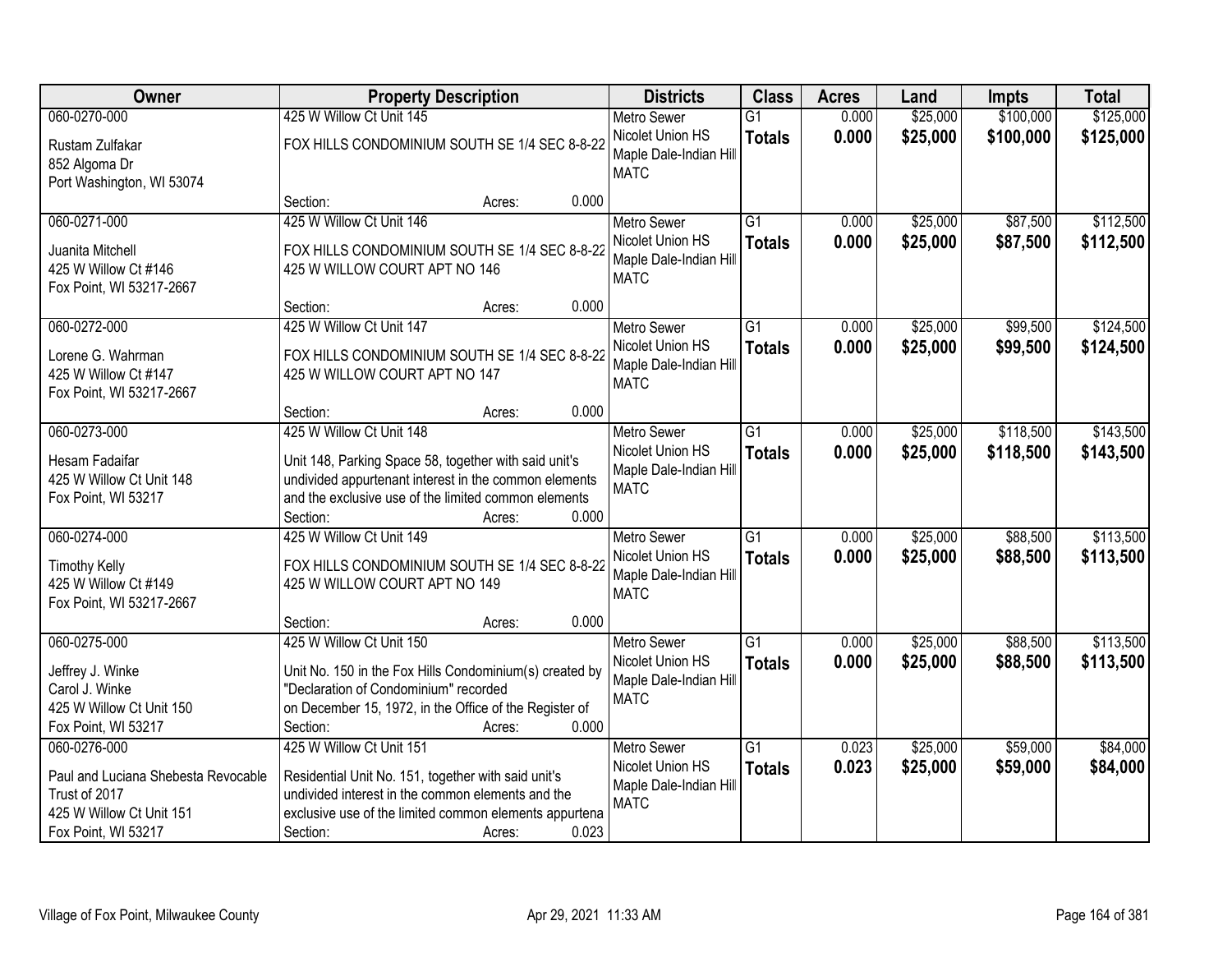| Owner                    | <b>Property Description</b>                               | <b>Districts</b>                      | <b>Class</b>    | <b>Acres</b> | Land     | <b>Impts</b> | <b>Total</b> |
|--------------------------|-----------------------------------------------------------|---------------------------------------|-----------------|--------------|----------|--------------|--------------|
| 060-0277-000             | 425 W Willow Ct Unit 152                                  | <b>Metro Sewer</b>                    | $\overline{G1}$ | 0.000        | \$25,000 | \$59,000     | \$84,000     |
| Claudia Scarnavack       | FOX HILLS CONDOMINIUM SOUTH SE 1/4 SEC 8-8-22             | Nicolet Union HS                      | <b>Totals</b>   | 0.000        | \$25,000 | \$59,000     | \$84,000     |
| 425 W Willow Ct Unit 152 | 425 W WILLOW COURT APT NO 152 - Unit 152, togethe         | Maple Dale-Indian Hill                |                 |              |          |              |              |
| Fox Point, WI 53217      | with an undivided interest in the common elements and th  | <b>MATC</b>                           |                 |              |          |              |              |
|                          | 0.000<br>Section:<br>Acres:                               |                                       |                 |              |          |              |              |
| 060-0278-000             | 425 W Willow Ct Unit 153                                  | <b>Metro Sewer</b>                    | $\overline{G1}$ | 0.000        | \$25,000 | \$88,500     | \$113,500    |
| Mark A. McKinstry        | Residential Unit 153 in Fox Hills Condominium South,      | Nicolet Union HS                      | <b>Totals</b>   | 0.000        | \$25,000 | \$88,500     | \$113,500    |
| Heather L. McKinstry     | according to the Declaration recorded December 15, 197    | Maple Dale-Indian Hill                |                 |              |          |              |              |
| 425 W Willow Ct #153     | in.                                                       | <b>MATC</b>                           |                 |              |          |              |              |
| Fox Point, WI 53217      | Section:<br>0.000<br>Acres:                               |                                       |                 |              |          |              |              |
| 060-0279-000             | 425 W Willow Ct Unit 154                                  | Metro Sewer                           | $\overline{G1}$ | 0.000        | \$25,000 | \$87,500     | \$112,500    |
|                          |                                                           | Nicolet Union HS                      | <b>Totals</b>   | 0.000        | \$25,000 | \$87,500     | \$112,500    |
| Mikhail Blinder          | FOX HILLS CONDOMINIUM SOUTH SE 1/4 SEC 8-8-22             | Maple Dale-Indian Hill                |                 |              |          |              |              |
| Florina Pinskaya         | 425 W WILLOW COURT APT NO 154                             | <b>MATC</b>                           |                 |              |          |              |              |
| 2426 Pawnee Dr           |                                                           |                                       |                 |              |          |              |              |
| Grafton, WI 53024        | 0.000<br>Section:<br>Acres:                               |                                       |                 |              |          |              |              |
| 060-0280-000             | 425 W Willow Ct Unit 201                                  | <b>Metro Sewer</b>                    | $\overline{G1}$ | 0.000        | \$25,000 | \$95,000     | \$120,000    |
| Pamela A. Purdy          | FOX HILLS CONDOMINIUM SOUTH SE 1/4 SEC 8-8-22             | Nicolet Union HS                      | <b>Totals</b>   | 0.000        | \$25,000 | \$95,000     | \$120,000    |
| 425 W Willow Ct #201     |                                                           | Maple Dale-Indian Hill<br><b>MATC</b> |                 |              |          |              |              |
| Fox Point, WI 53217-2667 |                                                           |                                       |                 |              |          |              |              |
|                          | 0.000<br>Section:<br>Acres:                               |                                       |                 |              |          |              |              |
| 060-0281-000             | 425 W Willow Ct Unit 202                                  | <b>Metro Sewer</b>                    | $\overline{G1}$ | 0.000        | \$25,000 | \$95,500     | \$120,500    |
| Viktoriya Khalatyants    | FOX HILLS CONDOMINIUM SOUTH SE 1/4 SEC 8-8-22             | Nicolet Union HS                      | <b>Totals</b>   | 0.000        | \$25,000 | \$95,500     | \$120,500    |
| 425 W Willow Ct #202     |                                                           | Maple Dale-Indian Hill                |                 |              |          |              |              |
| Fox Point, WI 53217-2667 |                                                           | <b>MATC</b>                           |                 |              |          |              |              |
|                          | 0.000<br>Section:<br>Acres:                               |                                       |                 |              |          |              |              |
| 060-0282-000             | 425 W Willow Ct Unit 203                                  | <b>Metro Sewer</b>                    | $\overline{G1}$ | 0.000        | \$25,000 | \$79,000     | \$104,000    |
| Julie M. Grau            | Unit 203, together with an undivided interest in the comm | Nicolet Union HS                      | <b>Totals</b>   | 0.000        | \$25,000 | \$79,000     | \$104,000    |
| 425 W Willow Ct Unit 203 | elements and the exclusive use of the                     | Maple Dale-Indian Hill                |                 |              |          |              |              |
| Fox Point, WI 53217      | limited common elements appurtenant to said Unit in Fox   | <b>MATC</b>                           |                 |              |          |              |              |
|                          | Section:<br>0.000<br>Acres:                               |                                       |                 |              |          |              |              |
| 060-0283-000             | 425 W Willow Ct Unit 204                                  | <b>Metro Sewer</b>                    | $\overline{G1}$ | 0.000        | \$25,000 | \$66,000     | \$91,000     |
|                          |                                                           | Nicolet Union HS                      | <b>Totals</b>   | 0.000        | \$25,000 | \$66,000     | \$91,000     |
| Nusia loffe              | FOX HILLS CONDOMINIUM SOUTH SE 1/4 SEC 8-8-22             | Maple Dale-Indian Hill                |                 |              |          |              |              |
| 425 W Willow Ct #204     |                                                           | <b>MATC</b>                           |                 |              |          |              |              |
| Fox Point, WI 53217-2667 |                                                           |                                       |                 |              |          |              |              |
|                          | 0.000<br>Section:<br>Acres:                               |                                       |                 |              |          |              |              |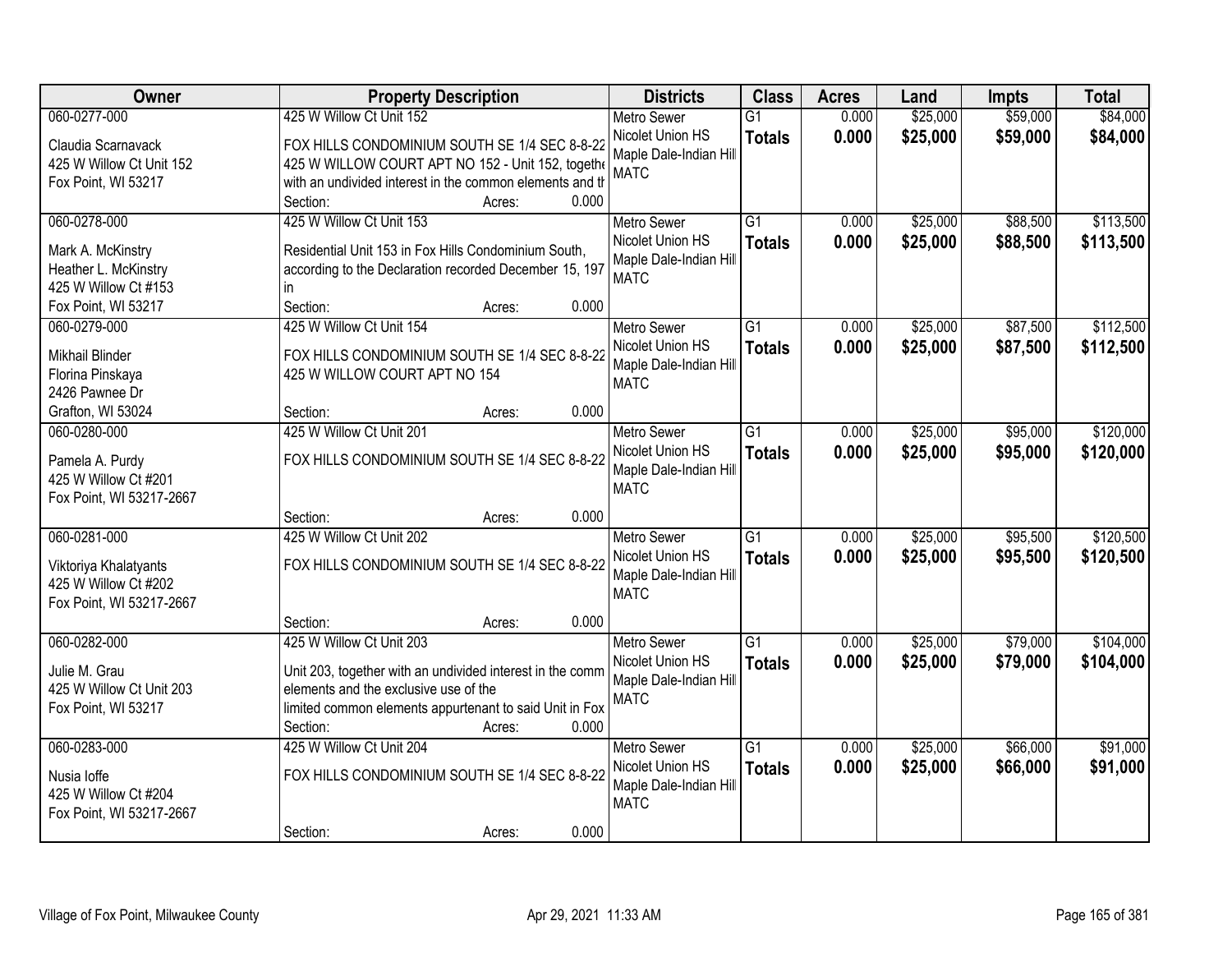| Owner                    |                                                        | <b>Property Description</b> |       | <b>Districts</b>       | <b>Class</b>    | <b>Acres</b> | Land     | <b>Impts</b> | <b>Total</b> |
|--------------------------|--------------------------------------------------------|-----------------------------|-------|------------------------|-----------------|--------------|----------|--------------|--------------|
| 060-0284-000             | 425 W Willow Ct Unit 205                               |                             |       | <b>Metro Sewer</b>     | $\overline{G1}$ | 0.000        | \$25,000 | \$101,500    | \$126,500    |
| Serguei V. Barychnikov   | FOX HILLS CONDOMINIUM SOUTH SE 1/4 SEC 8-8-22          |                             |       | Nicolet Union HS       | <b>Totals</b>   | 0.000        | \$25,000 | \$101,500    | \$126,500    |
| Elena S. Barychnikava    |                                                        |                             |       | Maple Dale-Indian Hill |                 |              |          |              |              |
| 425 W Willow Ct #205     |                                                        |                             |       | <b>MATC</b>            |                 |              |          |              |              |
| Fox Point, WI 53217-2667 | Section:                                               | Acres:                      | 0.000 |                        |                 |              |          |              |              |
| 060-0285-000             | 425 W Willow Ct Unit 206                               |                             |       | <b>Metro Sewer</b>     | $\overline{G1}$ | 0.000        | \$25,000 | \$95,000     | \$120,000    |
| Dmitriy Polyanskiy       | FOX HILLS CONDOMINIUM SOUTH SE 1/4 SEC 8-8-22          |                             |       | Nicolet Union HS       | <b>Totals</b>   | 0.000        | \$25,000 | \$95,000     | \$120,000    |
| 425 W Willow Ct Unit 206 | 425 W WILLOW COURT APT NO 206 - Residential Unit       |                             |       | Maple Dale-Indian Hill |                 |              |          |              |              |
| Fox Point, WI 53217      | 206, and Parking Units 5 and 22, Fox Hills Condominium |                             |       | <b>MATC</b>            |                 |              |          |              |              |
|                          | Section:                                               | Acres:                      | 0.000 |                        |                 |              |          |              |              |
| 060-0286-000             | 425 W Willow Ct Unit 207                               |                             |       | <b>Metro Sewer</b>     | G1              | 0.000        | \$25,000 | \$99,000     | \$124,000    |
| Nataliya M. Gorodetskaya | FOX HILLS CONDOMINIUM SOUTH SE 1/4 SEC 8-8-22          |                             |       | Nicolet Union HS       | <b>Totals</b>   | 0.000        | \$25,000 | \$99,000     | \$124,000    |
| Mark D. Gorodetskaya     | 425 W WILLOW COURT APT NO 207                          |                             |       | Maple Dale-Indian Hill |                 |              |          |              |              |
| 425 W Willow Ct #207     |                                                        |                             |       | <b>MATC</b>            |                 |              |          |              |              |
| Fox Point, WI 53217-2667 | Section:                                               | Acres:                      | 0.000 |                        |                 |              |          |              |              |
| 060-0287-000             | 425 W Willow Ct Unit 208                               |                             |       | <b>Metro Sewer</b>     | G1              | 0.000        | \$25,000 | \$105,000    | \$130,000    |
| Lynn Sheldon             | FOX HILLS CONDOMINIUM SOUTH SE 1/4 SEC 8-8-22          |                             |       | Nicolet Union HS       | <b>Totals</b>   | 0.000        | \$25,000 | \$105,000    | \$130,000    |
| 425 W Willow Ct Unit 208 | Unit 208, Parking Unit 16                              |                             |       | Maple Dale-Indian Hill |                 |              |          |              |              |
| Fox Point, WI 53217      |                                                        |                             |       | <b>MATC</b>            |                 |              |          |              |              |
|                          | Section:                                               | Acres:                      | 0.000 |                        |                 |              |          |              |              |
| 060-0288-000             | 425 W Willow Ct Unit 209                               |                             |       | <b>Metro Sewer</b>     | $\overline{G1}$ | 0.000        | \$25,000 | \$94,500     | \$119,500    |
| <b>Eric Hanzel</b>       | FOX HILLS CONDOMINIUM SOUTH SE 1/4 SEC 8-8-22          |                             |       | Nicolet Union HS       | <b>Totals</b>   | 0.000        | \$25,000 | \$94,500     | \$119,500    |
| Carole Hanzel            | 425 W WILLOW COURT APT NO 209                          |                             |       | Maple Dale-Indian Hill |                 |              |          |              |              |
| 425 W Willow Ct # 209    |                                                        |                             |       | <b>MATC</b>            |                 |              |          |              |              |
| Fox Point, WI 53217-2667 | Section:                                               | Acres:                      | 0.000 |                        |                 |              |          |              |              |
| 060-0289-000             | 425 W Willow Ct Unit 210                               |                             |       | <b>Metro Sewer</b>     | $\overline{G1}$ | 0.000        | \$25,000 | \$94,500     | \$119,500    |
| Douglas Scott            | FOX HILLS CONDOMINIUM SOUTH SE 1/4 SEC 8-8-22          |                             |       | Nicolet Union HS       | <b>Totals</b>   | 0.000        | \$25,000 | \$94,500     | \$119,500    |
| Susan Scott              |                                                        |                             |       | Maple Dale-Indian Hill |                 |              |          |              |              |
| 5201 N Kimbark PI        |                                                        |                             |       | <b>MATC</b>            |                 |              |          |              |              |
| Whitefish Bay, WI 53217  | Section:                                               | Acres:                      | 0.000 |                        |                 |              |          |              |              |
| 060-0290-000             | 425 W Willow Ct Unit 211                               |                             |       | <b>Metro Sewer</b>     | $\overline{G1}$ | 0.000        | \$25,000 | \$77,500     | \$102,500    |
| Ann Winschel             | FOX HILLS CONDOMINIUM SOUTH SE 1/4 SEC 8-8-22          |                             |       | Nicolet Union HS       | <b>Totals</b>   | 0.000        | \$25,000 | \$77,500     | \$102,500    |
| 425 W Willow Ct #211     | - Residential Unit No. 211, together with said unit?s  |                             |       | Maple Dale-Indian Hill |                 |              |          |              |              |
| Fox Point, WI 53217      | undivided interest in the common elements and the      |                             |       | <b>MATC</b>            |                 |              |          |              |              |
|                          | Section:                                               | Acres:                      | 0.000 |                        |                 |              |          |              |              |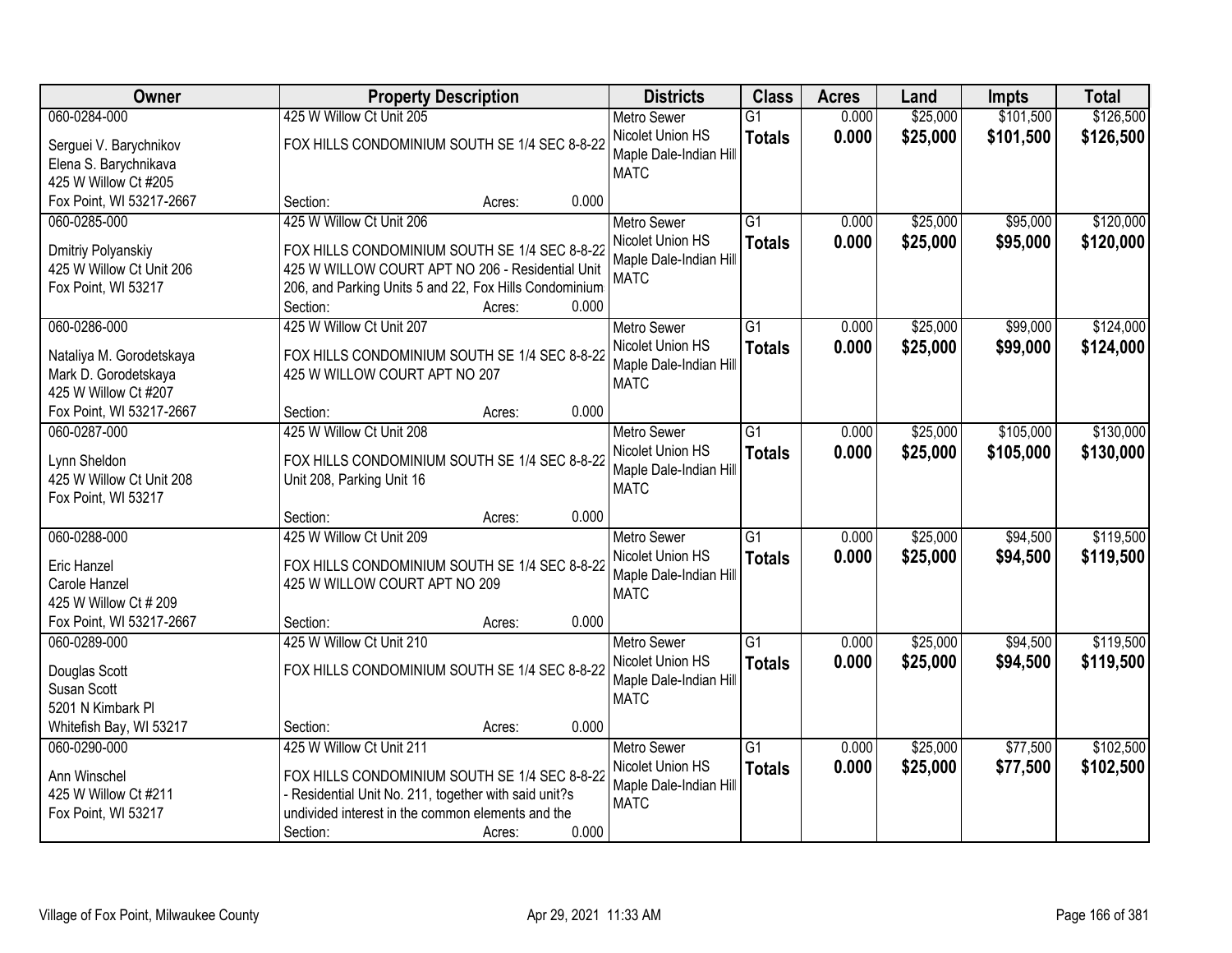| Owner                                                                            |                                                                           | <b>Property Description</b>                   |       | <b>Districts</b>                                                                | <b>Class</b>                     | <b>Acres</b>   | Land                 | <b>Impts</b>         | <b>Total</b>           |
|----------------------------------------------------------------------------------|---------------------------------------------------------------------------|-----------------------------------------------|-------|---------------------------------------------------------------------------------|----------------------------------|----------------|----------------------|----------------------|------------------------|
| 060-0291-000                                                                     | 425 W Willow Ct Unit 212                                                  |                                               |       | <b>Metro Sewer</b>                                                              | $\overline{G1}$                  | 0.000          | \$25,000             | \$68,000             | \$93,000               |
| Nancy A. Hill<br>425 W Willow Ct #212<br>Fox Point, WI 53217-2667                | FOX HILLS CONDOMINIUM SOUTH SE 1/4 SEC 8-8-22                             |                                               |       | Nicolet Union HS<br>Maple Dale-Indian Hill<br><b>MATC</b>                       | <b>Totals</b>                    | 0.000          | \$25,000             | \$68,000             | \$93,000               |
|                                                                                  | Section:                                                                  | Acres:                                        | 0.000 |                                                                                 |                                  |                |                      |                      |                        |
| 060-0292-000                                                                     | 425 W Willow Ct Unit 213                                                  |                                               |       | <b>Metro Sewer</b>                                                              | $\overline{G1}$                  | 0.000          | \$25,000             | \$95,000             | \$120,000              |
| <b>Sharon Stensland</b><br>425 W Willow Ct Unit 213<br>Fox Point, WI 53217       |                                                                           | FOX HILLS CONDOMINIUM SOUTH SE 1/4 SEC 8-8-22 |       | Nicolet Union HS<br>Maple Dale-Indian Hill<br><b>MATC</b>                       | <b>Totals</b>                    | 0.000          | \$25,000             | \$95,000             | \$120,000              |
|                                                                                  | Section:                                                                  | Acres:                                        | 0.000 |                                                                                 |                                  |                |                      |                      |                        |
| 060-0293-000                                                                     | 425 W Willow Ct Unit 214                                                  |                                               |       | Metro Sewer                                                                     | $\overline{G1}$                  | 0.000          | \$25,000             | \$101,000            | \$126,000              |
| Stanislav Roytburd<br>Liliya Roytburd<br>425 W Willow Ct #214                    |                                                                           | FOX HILLS CONDOMINIUM SOUTH SE 1/4 SEC 8-8-22 |       | Nicolet Union HS<br>Maple Dale-Indian Hill<br><b>MATC</b>                       | <b>Totals</b>                    | 0.000          | \$25,000             | \$101,000            | \$126,000              |
| Fox Point, WI 53217                                                              | Section:                                                                  | Acres:                                        | 0.000 |                                                                                 |                                  |                |                      |                      |                        |
| 060-0294-000                                                                     | 425 W Willow Ct Unit 221                                                  |                                               |       | <b>Metro Sewer</b>                                                              | $\overline{G1}$                  | 0.000          | \$25,000             | \$94,500             | \$119,500              |
| Anne K. Harrington<br>425 W Willow Ct #221<br>Fox Point, WI 53217-2667           |                                                                           | FOX HILLS CONDOMINIUM SOUTH SE 1/4 SEC 8-8-22 |       | Nicolet Union HS<br>Maple Dale-Indian Hill<br><b>MATC</b>                       | <b>Totals</b>                    | 0.000          | \$25,000             | \$94,500             | \$119,500              |
|                                                                                  | Section:                                                                  | Acres:                                        | 0.000 |                                                                                 |                                  |                |                      |                      |                        |
| 060-0295-000<br>Frank S. Lubotsky<br>425 W Willow Ct #222<br>Fox Point, WI 53217 | 425 W Willow Ct Unit 222<br>FOX HILLS CONDOMINIUM SOUTH SE 1/4 SEC 8-8-22 |                                               |       | <b>Metro Sewer</b><br>Nicolet Union HS<br>Maple Dale-Indian Hill<br><b>MATC</b> | $\overline{G1}$<br><b>Totals</b> | 0.000<br>0.000 | \$25,000<br>\$25,000 | \$94,500<br>\$94,500 | \$119,500<br>\$119,500 |
|                                                                                  | Section:                                                                  | Acres:                                        | 0.000 |                                                                                 |                                  |                |                      |                      |                        |
| 060-0296-000                                                                     | 425 W Willow Ct Unit 223                                                  |                                               |       | <b>Metro Sewer</b>                                                              | $\overline{G1}$                  | 0.000          | \$25,000             | \$66,000             | \$91,000               |
| Peter D. Mcbride III<br>425 W Willow Ct #223<br>Fox Point, WI 53217-2667         | 425 W WILLOW COURT APT NO 223                                             | FOX HILLS CONDOMINIUM SOUTH SE 1/4 SEC 8-8-22 |       | Nicolet Union HS<br>Maple Dale-Indian Hill<br><b>MATC</b>                       | <b>Totals</b>                    | 0.000          | \$25,000             | \$66,000             | \$91,000               |
|                                                                                  | Section:                                                                  | Acres:                                        | 0.000 |                                                                                 |                                  |                |                      |                      |                        |
| 060-0297-000                                                                     | 425 W Willow Ct Unit 224                                                  |                                               |       | <b>Metro Sewer</b>                                                              | $\overline{G1}$                  | 0.000          | \$25,000             | \$66,000             | \$91,000               |
| Catherine M. Watson<br>425 W Willow Ct #224<br>Fox Point, WI 53217-2667          | 425 W WILLOW COURT APT NO 224                                             | FOX HILLS CONDOMINIUM SOUTH SE 1/4 SEC 8-8-22 |       | Nicolet Union HS<br>Maple Dale-Indian Hill<br><b>MATC</b>                       | <b>Totals</b>                    | 0.000          | \$25,000             | \$66,000             | \$91,000               |
|                                                                                  | Section:                                                                  | Acres:                                        | 0.000 |                                                                                 |                                  |                |                      |                      |                        |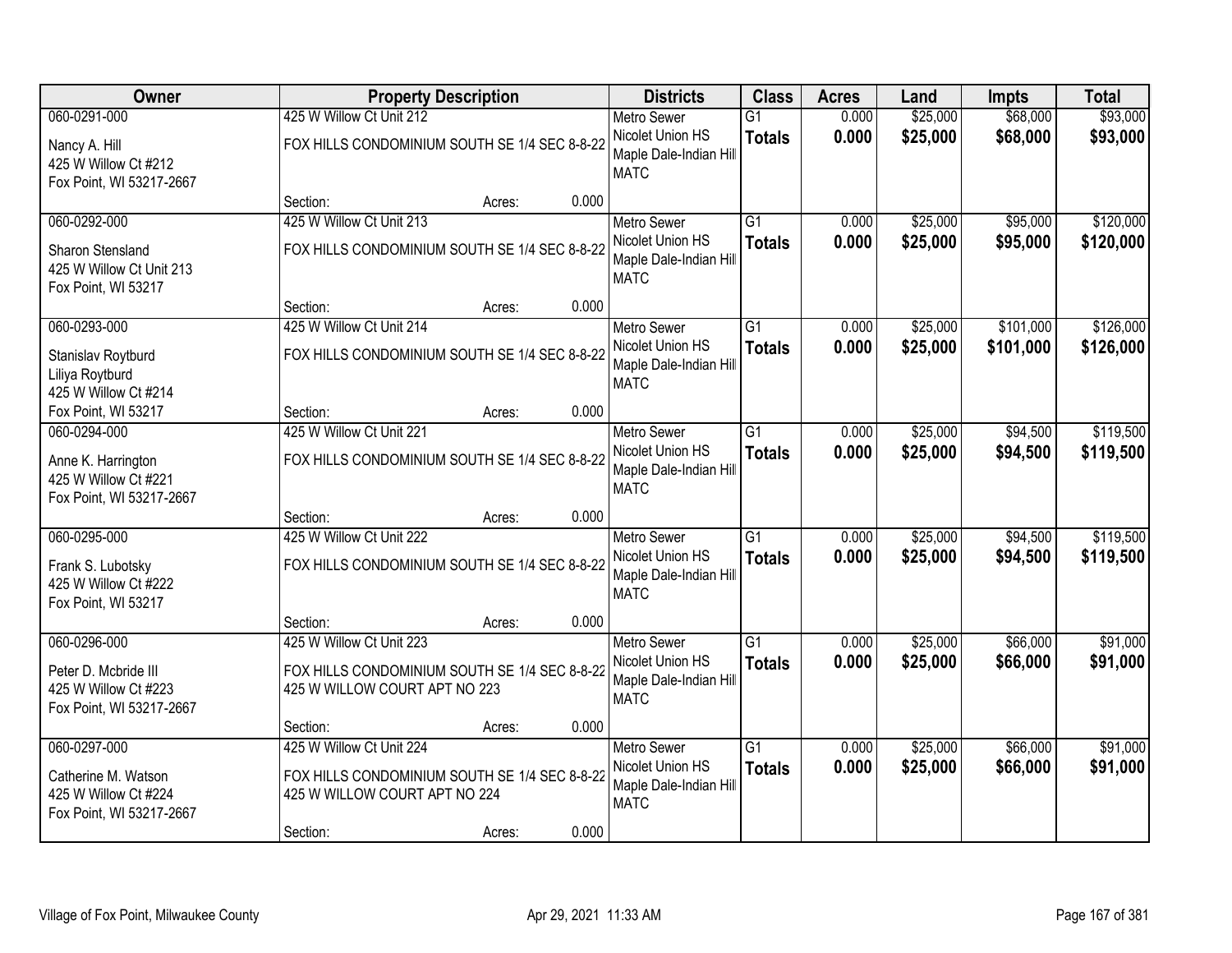| Owner                                                                                  |                                                                                                                                                                                                  | <b>Property Description</b> |       | <b>Districts</b>                                                                | <b>Class</b>                     | <b>Acres</b>   | Land                 | <b>Impts</b>           | <b>Total</b>           |
|----------------------------------------------------------------------------------------|--------------------------------------------------------------------------------------------------------------------------------------------------------------------------------------------------|-----------------------------|-------|---------------------------------------------------------------------------------|----------------------------------|----------------|----------------------|------------------------|------------------------|
| 060-0298-000<br>Sandra M. Swanson<br>425 W Willow Ct #225<br>Fox Point, WI 53217-2667  | 425 W Willow Ct Unit 225<br>FOX HILLS CONDOMINIUM SOUTH SE 1/4 SEC 8-8-22<br>425 W WILLOW COURT APT NO 225                                                                                       |                             |       | <b>Metro Sewer</b><br>Nicolet Union HS<br>Maple Dale-Indian Hill<br><b>MATC</b> | $\overline{G1}$<br><b>Totals</b> | 0.000<br>0.000 | \$25,000<br>\$25,000 | \$99,500<br>\$99,500   | \$124,500<br>\$124,500 |
|                                                                                        | Section:                                                                                                                                                                                         | Acres:                      | 0.000 |                                                                                 |                                  |                |                      |                        |                        |
| 060-0299-000<br>Jacob R. Wagner<br>425 W Willow Ct #226<br>Fox Point, WI 53217         | 425 W Willow Ct Unit 226<br>Unit 226, Parking Unit No. 92 and 88, together with an<br>undivided interest in the common elements and the<br>exclusive<br>Section:                                 | Acres:                      | 0.023 | <b>Metro Sewer</b><br>Nicolet Union HS<br>Maple Dale-Indian Hill<br><b>MATC</b> | $\overline{G1}$<br><b>Totals</b> | 0.023<br>0.023 | \$25,000<br>\$25,000 | \$95,000<br>\$95,000   | \$120,000<br>\$120,000 |
| 060-0300-000                                                                           | 425 W Willow Ct Unit 227                                                                                                                                                                         |                             |       | Metro Sewer<br>Nicolet Union HS                                                 | $\overline{G1}$<br><b>Totals</b> | 0.000<br>0.000 | \$25,000<br>\$25,000 | \$113,500<br>\$113,500 | \$138,500<br>\$138,500 |
| Keith Laur<br>425 W Willow Ct Unit 227<br>Fox Point, WI 53217                          | FOX HILLS CONDOMINIUM SOUTH SE 1/4 SEC 8-8-22<br>425 W WILLOW COURT APT NO 227                                                                                                                   |                             |       | Maple Dale-Indian Hill<br><b>MATC</b>                                           |                                  |                |                      |                        |                        |
|                                                                                        | Section:                                                                                                                                                                                         | Acres:                      | 0.000 |                                                                                 |                                  |                |                      |                        |                        |
| 060-0301-000<br>Larisa V. Dettman<br>425 W Willow Ct #228<br>Fox Point, WI 53217       | 425 W Willow Ct Unit 228<br>FOX HILLS CONDOMINIUM SOUTH SE 1/4 SEC 8-8-22<br>425 W WILLOW COURT APT NO 228                                                                                       |                             |       | <b>Metro Sewer</b><br>Nicolet Union HS<br>Maple Dale-Indian Hill<br><b>MATC</b> | $\overline{G1}$<br><b>Totals</b> | 0.000<br>0.000 | \$25,000<br>\$25,000 | \$107,500<br>\$107,500 | \$132,500<br>\$132,500 |
|                                                                                        | Section:                                                                                                                                                                                         | Acres:                      | 0.000 |                                                                                 |                                  |                |                      |                        |                        |
| 060-0302-000<br>Howard Savage et al<br>425 W Willow Ct Unit 229<br>Fox Point, WI 53217 | 425 W Willow Ct Unit 229<br>Residential Unit No. 229, together with said unit?s<br>undivided interest in the common elements and<br>the exclusive use of the limited common elements<br>Section: | Acres:                      | 0.000 | <b>Metro Sewer</b><br>Nicolet Union HS<br>Maple Dale-Indian Hill<br><b>MATC</b> | $\overline{G1}$<br><b>Totals</b> | 0.000<br>0.000 | \$25,000<br>\$25,000 | \$99,500<br>\$99,500   | \$124,500<br>\$124,500 |
| 060-0303-000<br>Keith Laur<br>425 W Willow Ct #230<br>Fox Point, WI 53217              | 425 W Willow Ct Unit 230<br>FOX HILLS CONDOMINIUM SOUTH SE 1/4 SEC 8-8-22<br>425 W WILLOW COURT APT NO 230                                                                                       |                             |       | Metro Sewer<br>Nicolet Union HS<br>Maple Dale-Indian Hill<br><b>MATC</b>        | $\overline{G1}$<br><b>Totals</b> | 0.000<br>0.000 | \$25,000<br>\$25,000 | \$95,000<br>\$95,000   | \$120,000<br>\$120,000 |
|                                                                                        | Section:                                                                                                                                                                                         | Acres:                      | 0.000 |                                                                                 |                                  |                |                      |                        |                        |
| 060-0304-000<br>Peter T. Bergman<br>425 W Willow Ct #231<br>Fox Point, WI 53217-2667   | 425 W Willow Ct Unit 231<br>FOX HILLS CONDOMINIUM SOUTH SE 1/4 SEC 8-8-22<br>Section:                                                                                                            | Acres:                      | 0.000 | <b>Metro Sewer</b><br>Nicolet Union HS<br>Maple Dale-Indian Hill<br><b>MATC</b> | $\overline{G1}$<br><b>Totals</b> | 0.000<br>0.000 | \$25,000<br>\$25,000 | \$66,500<br>\$66,500   | \$91,500<br>\$91,500   |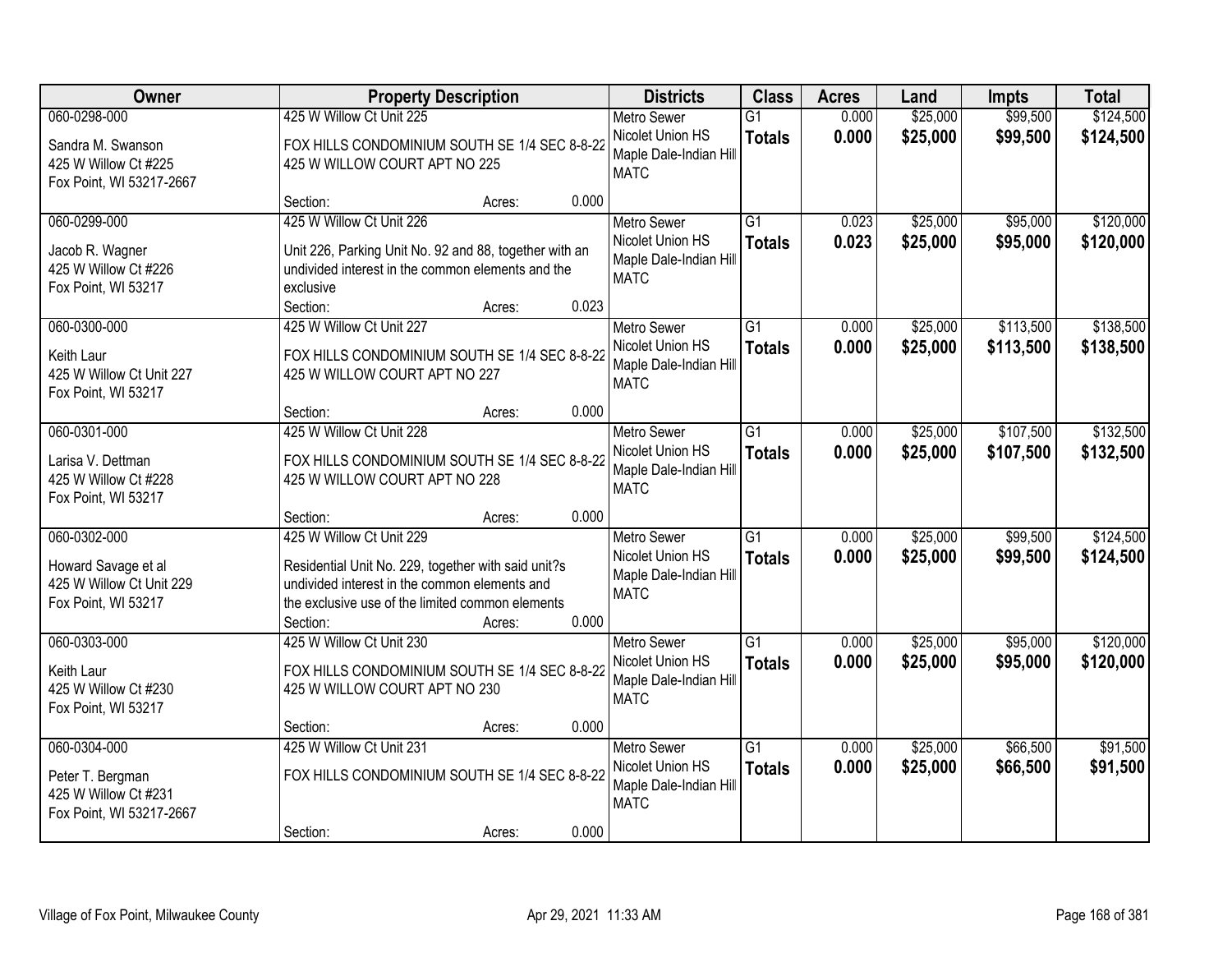| Owner                                                                                  |                                                           | <b>Property Description</b>                                                                                                                                                              |       |                                                                                 |                                  | <b>Acres</b>   | Land                 | <b>Impts</b>         | <b>Total</b>           |
|----------------------------------------------------------------------------------------|-----------------------------------------------------------|------------------------------------------------------------------------------------------------------------------------------------------------------------------------------------------|-------|---------------------------------------------------------------------------------|----------------------------------|----------------|----------------------|----------------------|------------------------|
| 060-0305-000                                                                           | 425 W Willow Ct Unit 232                                  |                                                                                                                                                                                          |       | <b>Metro Sewer</b>                                                              | $\overline{G1}$                  | 0.000          | \$25,000             | \$88,000             | \$113,000              |
| <b>Brigid O'Brien</b><br>425 W Willow Ct Unit 232<br>Fox Point, WI 53217               | FOX HILLS CONDOMINIUM SOUTH SE 1/4 SEC 8-8-22             |                                                                                                                                                                                          |       | Nicolet Union HS<br>Maple Dale-Indian Hill<br><b>MATC</b>                       | <b>Totals</b>                    | 0.000          | \$25,000             | \$88,000             | \$113,000              |
|                                                                                        | Section:                                                  | Acres:                                                                                                                                                                                   | 0.000 |                                                                                 |                                  |                |                      |                      |                        |
| 060-0306-000<br>Galina Shepshelsvich<br>938 W National Ave<br>Milwaukee, WI 53204      | 425 W Willow Ct Unit 233<br>425 W WILLOW COURT APT NO 233 | FOX HILLS CONDOMINIUM SOUTH SE 1/4 SEC 8-8-22                                                                                                                                            |       | <b>Metro Sewer</b><br>Nicolet Union HS<br>Maple Dale-Indian Hill<br><b>MATC</b> | $\overline{G1}$<br><b>Totals</b> | 0.000<br>0.000 | \$25,000<br>\$25,000 | \$94,500<br>\$94,500 | \$119,500<br>\$119,500 |
|                                                                                        | Section:                                                  | Acres:                                                                                                                                                                                   | 0.000 |                                                                                 |                                  |                |                      |                      |                        |
| 060-0307-000                                                                           | 425 W Willow Ct Unit 234                                  |                                                                                                                                                                                          |       | Metro Sewer                                                                     | $\overline{G1}$                  | 0.000          | \$25,000             | \$95,000             | \$120,000              |
| Stella L. Fells<br>4020 Wyndham Pointe Cir<br>Brookfield, WI 53005                     | 425 W WILLOW COURT APT NO 234                             | FOX HILLS CONDOMINIUM SOUTH SE 1/4 SEC 8-8-22                                                                                                                                            |       | Nicolet Union HS<br>Maple Dale-Indian Hill<br><b>MATC</b>                       | <b>Totals</b>                    | 0.000          | \$25,000             | \$95,000             | \$120,000              |
|                                                                                        | Section:                                                  | Acres:                                                                                                                                                                                   | 0.000 |                                                                                 |                                  |                |                      |                      |                        |
| 060-0308-000                                                                           | 425 W Willow Ct Unit 241                                  |                                                                                                                                                                                          |       | <b>Metro Sewer</b>                                                              | G1                               | 0.000          | \$25,000             | \$97,000             | \$122,000              |
| Janet M. Konczal<br>425 W Willow Ct Unit 241<br>Fox Point, WI 53217                    |                                                           | FOX HILLS CONDOMINIUM SOUTH SE 1/4 SEC 8-8-22                                                                                                                                            |       | Nicolet Union HS<br>Maple Dale-Indian Hill<br><b>MATC</b>                       | <b>Totals</b>                    | 0.000          | \$25,000             | \$97,000             | \$122,000              |
|                                                                                        | Section:                                                  | Acres:                                                                                                                                                                                   | 0.000 |                                                                                 |                                  |                |                      |                      |                        |
| 060-0309-000<br>Timothy R. Klingman<br>425 W Willow Ct Unit 242<br>Fox Point, WI 53217 | 425 W Willow Ct Unit 242<br>Section:                      | Unit 242, together with an undivided interest in and to the<br>common elements and facilities set forth in the declaratio<br>of condominium for Fox Hills Condominium South, a<br>Acres: | 0.023 | <b>Metro Sewer</b><br>Nicolet Union HS<br>Maple Dale-Indian Hill<br><b>MATC</b> | $\overline{G1}$<br><b>Totals</b> | 0.023<br>0.023 | \$25,000<br>\$25,000 | \$75,500<br>\$75,500 | \$100,500<br>\$100,500 |
| 060-0310-000                                                                           | 425 W Willow Ct Unit 243                                  |                                                                                                                                                                                          |       | Metro Sewer                                                                     | $\overline{G1}$                  | 0.000          | \$25,000             | \$66,500             | \$91,500               |
| Michael Tsirlin<br>425 W Willow Ct Unit #243<br>Fox Point, WI 53217                    |                                                           | FOX HILLS CONDOMINIUM SOUTH SE 1/4 SEC 8-8-22                                                                                                                                            |       | Nicolet Union HS<br>Maple Dale-Indian Hill<br><b>MATC</b>                       | <b>Totals</b>                    | 0.000          | \$25,000             | \$66,500             | \$91,500               |
|                                                                                        | Section:                                                  | Acres:                                                                                                                                                                                   | 0.000 |                                                                                 |                                  |                |                      |                      |                        |
| 060-0311-000                                                                           | 425 W Willow Ct Unit 244                                  |                                                                                                                                                                                          |       | <b>Metro Sewer</b>                                                              | $\overline{G1}$                  | 0.000          | \$25,000             | \$66,000             | \$91,000               |
| Roxanne M. Raffaelli<br>Renee Raffaelli Bakken<br>5018 N Larkin St                     |                                                           | FOX HILLS CONDOMINIUM SOUTH SE 1/4 SEC 8-8-22                                                                                                                                            |       | Nicolet Union HS<br>Maple Dale-Indian Hill<br><b>MATC</b>                       | <b>Totals</b>                    | 0.000          | \$25,000             | \$66,000             | \$91,000               |
| Fox Point, WI 53217                                                                    | Section:                                                  | Acres:                                                                                                                                                                                   | 0.000 |                                                                                 |                                  |                |                      |                      |                        |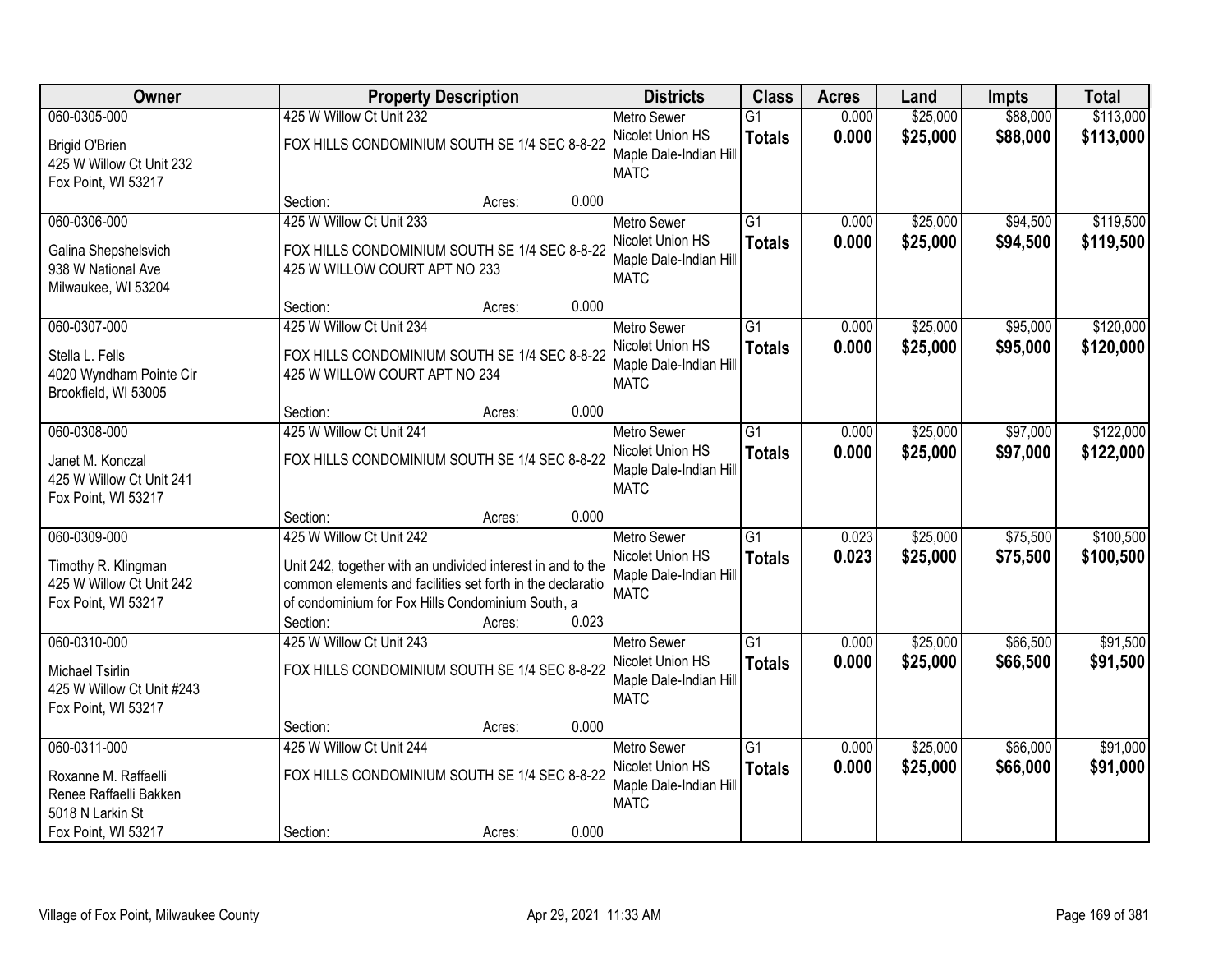| Owner                                                                                                      | <b>Property Description</b>                                                                                                                                                                       | <b>Districts</b>                                                                | <b>Class</b>                     | <b>Acres</b>   | Land                 | <b>Impts</b>         | <b>Total</b>           |
|------------------------------------------------------------------------------------------------------------|---------------------------------------------------------------------------------------------------------------------------------------------------------------------------------------------------|---------------------------------------------------------------------------------|----------------------------------|----------------|----------------------|----------------------|------------------------|
| 060-0312-000                                                                                               | 425 W Willow Ct Unit 245                                                                                                                                                                          | <b>Metro Sewer</b>                                                              | $\overline{G1}$                  | 0.000          | \$25,000             | \$99,500             | \$124,500              |
| Josephine Fazio<br>425 W Willow Ct #245<br>Fox Point, WI 53217-2667                                        | FOX HILLS CONDOMINIUM SOUTH SE 1/4 SEC 8-8-22<br>425 W WILLOW COURT APT NO 245                                                                                                                    | Nicolet Union HS<br>Maple Dale-Indian Hill<br><b>MATC</b>                       | <b>Totals</b>                    | 0.000          | \$25,000             | \$99,500             | \$124,500              |
|                                                                                                            | 0.000<br>Section:<br>Acres:                                                                                                                                                                       |                                                                                 |                                  |                |                      |                      |                        |
| 060-0313-000<br>Roman Mezhikovsky<br>Raisa Mezhikovsky<br>425 W Willow Ct #246<br>Fox Point, WI 53217-2667 | 425 W Willow Ct Unit 246<br>FOX HILLS CONDOMINIUM SOUTH SE 1/4 SEC 8-8-22<br>425 W WILLOW COURT APT NO 246<br>0.000<br>Section:<br>Acres:                                                         | <b>Metro Sewer</b><br>Nicolet Union HS<br>Maple Dale-Indian Hill<br><b>MATC</b> | $\overline{G1}$<br><b>Totals</b> | 0.000<br>0.000 | \$25,000<br>\$25,000 | \$94,500<br>\$94,500 | \$119,500<br>\$119,500 |
| 060-0314-000                                                                                               | 425 W Willow Ct Unit 247                                                                                                                                                                          | <b>Metro Sewer</b>                                                              | G1                               | 0.000          | \$25,000             | \$99,000             | \$124,000              |
| Alexandr Frenkel<br>425 W Willow Ct Unit 247<br>Fox Point, WI 53217                                        | Residential Unit No. 247, together with said unit's<br>undivided interest in the common elements and the<br>exclusive use of the limited common elements appurtena<br>0.000<br>Section:<br>Acres: | Nicolet Union HS<br>Maple Dale-Indian Hill<br><b>MATC</b>                       | <b>Totals</b>                    | 0.000          | \$25,000             | \$99,000             | \$124,000              |
| 060-0315-000                                                                                               | 425 W Willow Ct Unit 248                                                                                                                                                                          | <b>Metro Sewer</b>                                                              | G1                               | 0.000          | \$25,000             | \$75,000             | \$100,000              |
| Wanwimol Shitangkoon<br>425 W Willow Ct #248<br>Fox Point, WI 53217-2667                                   | FOX HILLS CONDOMINIUM SOUTH SE 1/4 SEC 8-8-22<br>425 W WILLOW COURT APT NO 248                                                                                                                    | Nicolet Union HS<br>Maple Dale-Indian Hill<br><b>MATC</b>                       | <b>Totals</b>                    | 0.000          | \$25,000             | \$75,000             | \$100,000              |
|                                                                                                            | 0.000<br>Section:<br>Acres:                                                                                                                                                                       |                                                                                 |                                  |                |                      |                      |                        |
| 060-0316-000<br>Saba Qureshi<br>425 W Willow Ct Unit 249<br>Fox Point, WI 53217                            | 425 W Willow Ct Unit 249<br>FOX HILLS CONDOMINIUM SOUTH SE 1/4 SEC 8-8-22<br>425 W WILLOW COURT APT NO 249<br>0.000<br>Section:<br>Acres:                                                         | <b>Metro Sewer</b><br>Nicolet Union HS<br>Maple Dale-Indian Hill<br><b>MATC</b> | $\overline{G1}$<br><b>Totals</b> | 0.000<br>0.000 | \$25,000<br>\$25,000 | \$94,500<br>\$94,500 | \$119,500<br>\$119,500 |
| 060-0317-000                                                                                               | 425 W Willow Ct Unit 250                                                                                                                                                                          | Metro Sewer                                                                     | $\overline{G1}$                  | 0.000          | \$25,000             | \$95,000             | \$120,000              |
| <b>Wayne Peters</b><br>425 W Willow Ct #250<br>Fox Point, WI 53217-2667                                    | FOX HILLS CONDOMINIUM SOUTH SE 1/4 SEC 8-8-22                                                                                                                                                     | Nicolet Union HS<br>Maple Dale-Indian Hill<br><b>MATC</b>                       | <b>Totals</b>                    | 0.000          | \$25,000             | \$95,000             | \$120,000              |
|                                                                                                            | 0.000<br>Section:<br>Acres:                                                                                                                                                                       |                                                                                 |                                  |                |                      |                      |                        |
| 060-0318-000<br>Dolores Lohmeyer<br>425 W Willow Ct #251<br>Fox Point, WI 53217-2667                       | 425 W Willow Ct Unit 251<br>FOX HILLS CONDOMINIUM SOUTH SE 1/4 SEC 8-8-22<br>425 W WILLOW COURT APT NO 251<br>0.000<br>Section:<br>Acres:                                                         | <b>Metro Sewer</b><br>Nicolet Union HS<br>Maple Dale-Indian Hill<br><b>MATC</b> | $\overline{G1}$<br><b>Totals</b> | 0.000<br>0.000 | \$25,000<br>\$25,000 | \$66,000<br>\$66,000 | \$91,000<br>\$91,000   |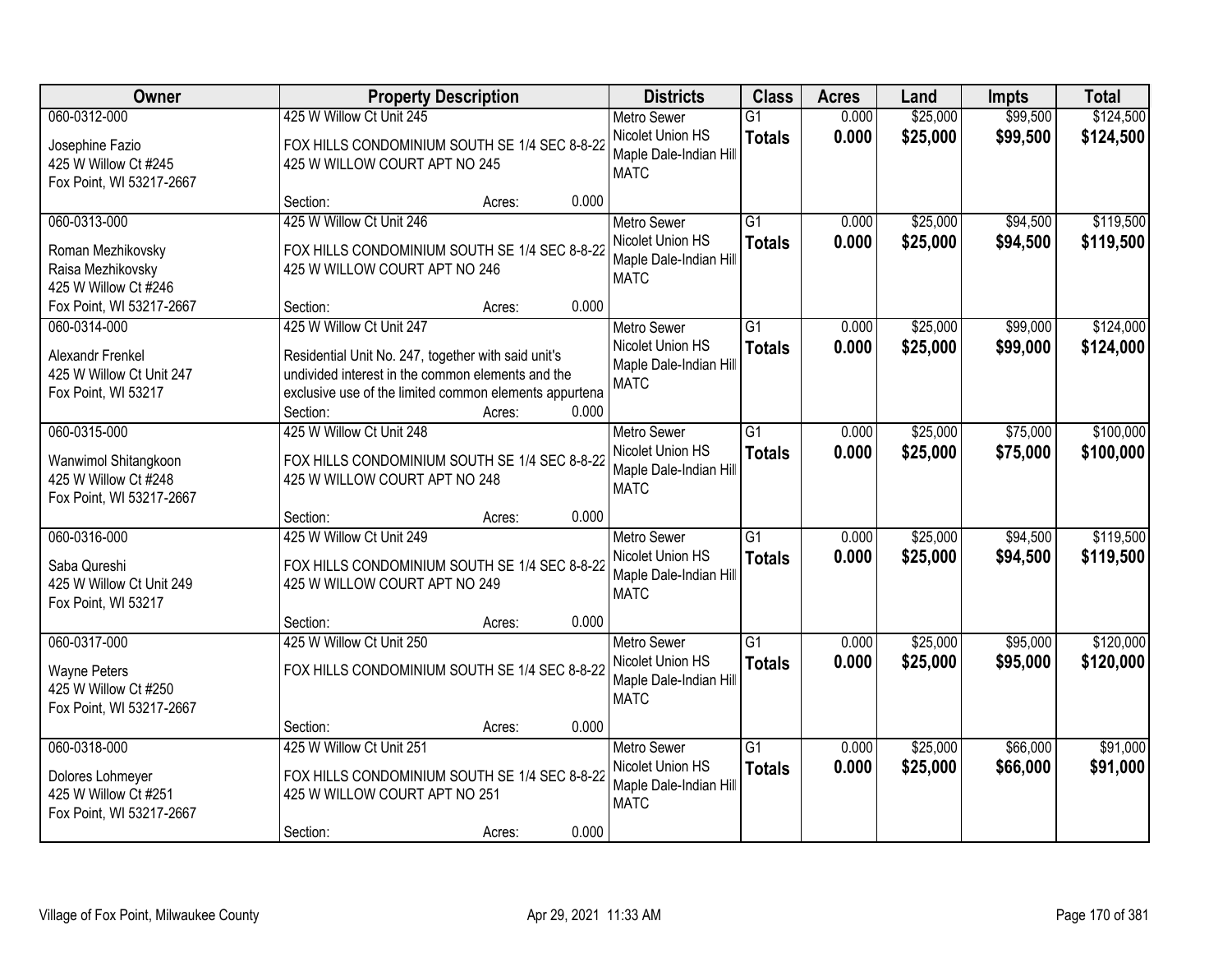| <b>Owner</b>                                                                                         |                                                                                                                                                                                            | <b>Property Description</b> |       |                                                                                 | <b>Class</b>                     | <b>Acres</b>   | Land                   | <b>Impts</b>           | <b>Total</b>           |
|------------------------------------------------------------------------------------------------------|--------------------------------------------------------------------------------------------------------------------------------------------------------------------------------------------|-----------------------------|-------|---------------------------------------------------------------------------------|----------------------------------|----------------|------------------------|------------------------|------------------------|
| 060-0319-000                                                                                         | 425 W Willow Ct Unit 252                                                                                                                                                                   |                             |       | <b>Metro Sewer</b>                                                              | $\overline{G1}$                  | 0.000          | \$25,000               | \$66,000               | \$91,000               |
| Daniel D. Joeckel<br>425 W Willow Ct #252<br>Fox Point, WI 53217-2667                                | FOX HILLS CONDOMINIUM SOUTH SE 1/4 SEC 8-8-22<br>425 W WILLOW COURT APT NO 252                                                                                                             |                             |       | Nicolet Union HS<br>Maple Dale-Indian Hill<br><b>MATC</b>                       | <b>Totals</b>                    | 0.000          | \$25,000               | \$66,000               | \$91,000               |
|                                                                                                      | Section:                                                                                                                                                                                   | Acres:                      | 0.000 |                                                                                 |                                  |                |                        |                        |                        |
| 060-0320-000<br>Galina Yukhtman<br>425 W Willow Ct #253<br>Fox Point, WI 53217                       | 425 W Willow Ct Unit 253<br>FOX HILLS CONDOMINIUM SOUTH SE 1/4 SEC 8-8-22                                                                                                                  |                             |       | <b>Metro Sewer</b><br>Nicolet Union HS<br>Maple Dale-Indian Hill<br><b>MATC</b> | $\overline{G1}$<br><b>Totals</b> | 0.000<br>0.000 | \$25,000<br>\$25,000   | \$95,000<br>\$95,000   | \$120,000<br>\$120,000 |
|                                                                                                      | Section:                                                                                                                                                                                   | Acres:                      | 0.000 |                                                                                 |                                  |                |                        |                        |                        |
| 060-0321-000<br>Annette Shmatman<br>425 W Willow Ct # 254<br>Fox Point, WI 53217                     | 425 W Willow Ct Unit 254<br>FOX HILLS CONDOMINIUM SOUTH SE 1/4 SEC 8-8-22                                                                                                                  |                             |       | Metro Sewer<br>Nicolet Union HS<br>Maple Dale-Indian Hill<br><b>MATC</b>        | $\overline{G1}$<br><b>Totals</b> | 0.000<br>0.000 | \$25,000<br>\$25,000   | \$94,500<br>\$94,500   | \$119,500<br>\$119,500 |
|                                                                                                      | Section:                                                                                                                                                                                   | Acres:                      | 0.000 |                                                                                 |                                  |                |                        |                        |                        |
| 060-9001-000<br>Kelly Smith<br>8143 N Port Washington Rd<br>Fox Point, WI 53217                      | 8143 N Port Washington Rd<br>PARCEL 1 CERTIFIED SURVEY MAP NO. 154 SE1/4<br>SEC. 8-8-22 EXC. PART DESC. IN REEL 262-IMAGE<br>561, AND EXC. W. 250 FT. DESC. IN REEL 450- IMAGE<br>Section: | Acres:                      | 0.000 | <b>Metro Sewer</b><br>Nicolet Union HS<br>Maple Dale-Indian Hill<br><b>MATC</b> | G1<br><b>Totals</b>              | 0.476<br>0.476 | \$122,000<br>\$122,000 | \$157,600<br>\$157,600 | \$279,600<br>\$279,600 |
| 060-9002-000<br>Barbara A. Schuckman<br>8165 N Pt Washington Rd<br>Fox Point, WI 53217-2649          | 8165 N Port Washington Rd<br>PART OF SE1/4 SEC. 8-8-22 DESC. IN REEL<br>262-IMAGE 561                                                                                                      |                             | 0.000 | <b>Metro Sewer</b><br>Nicolet Union HS<br>Maple Dale-Indian Hill<br><b>MATC</b> | $\overline{G1}$<br><b>Totals</b> | 0.476<br>0.476 | \$122,000<br>\$122,000 | \$107,500<br>\$107,500 | \$229,500<br>\$229,500 |
| 060-9003-000<br>James Moeckler<br>Donna Moeckler<br>8195 N Port Washington Rd<br>Fox Point, WI 53217 | Section:<br>8195 N Port Washington Rd<br>PARCEL 1A CERTIFIED SURVEY MAP NO. 154 SE1/4<br>SEC. 8-8-22                                                                                       | Acres:                      | 0.000 | <b>Metro Sewer</b><br>Nicolet Union HS<br>Maple Dale-Indian Hill<br><b>MATC</b> | G1<br><b>Totals</b>              | 0.444<br>0.444 | \$120,500<br>\$120,500 | \$120,000<br>\$120,000 | \$240,500<br>\$240,500 |
| 060-9004-000                                                                                         | Section:<br>8221 N Mohawk Rd                                                                                                                                                               | Acres:                      |       | <b>Metro Sewer</b>                                                              | $\overline{G1}$                  | 0.287          | \$112,000              | \$173,000              | \$285,000              |
| Ubah J. Abdi<br>Jama Abdullah<br>8221 N Mohawk Rd<br>Fox Point, WI 53217                             | Parcel 1 Certified Survey Map No. 307, of a part of the<br>Southeast 1/4 of Section 8, Township 8 North, Range 22<br>East,<br>Section:                                                     | Acres:                      | 0.287 | Nicolet Union HS<br>Maple Dale-Indian Hill<br><b>MATC</b>                       | <b>Totals</b>                    | 0.287          | \$112,000              | \$173,000              | \$285,000              |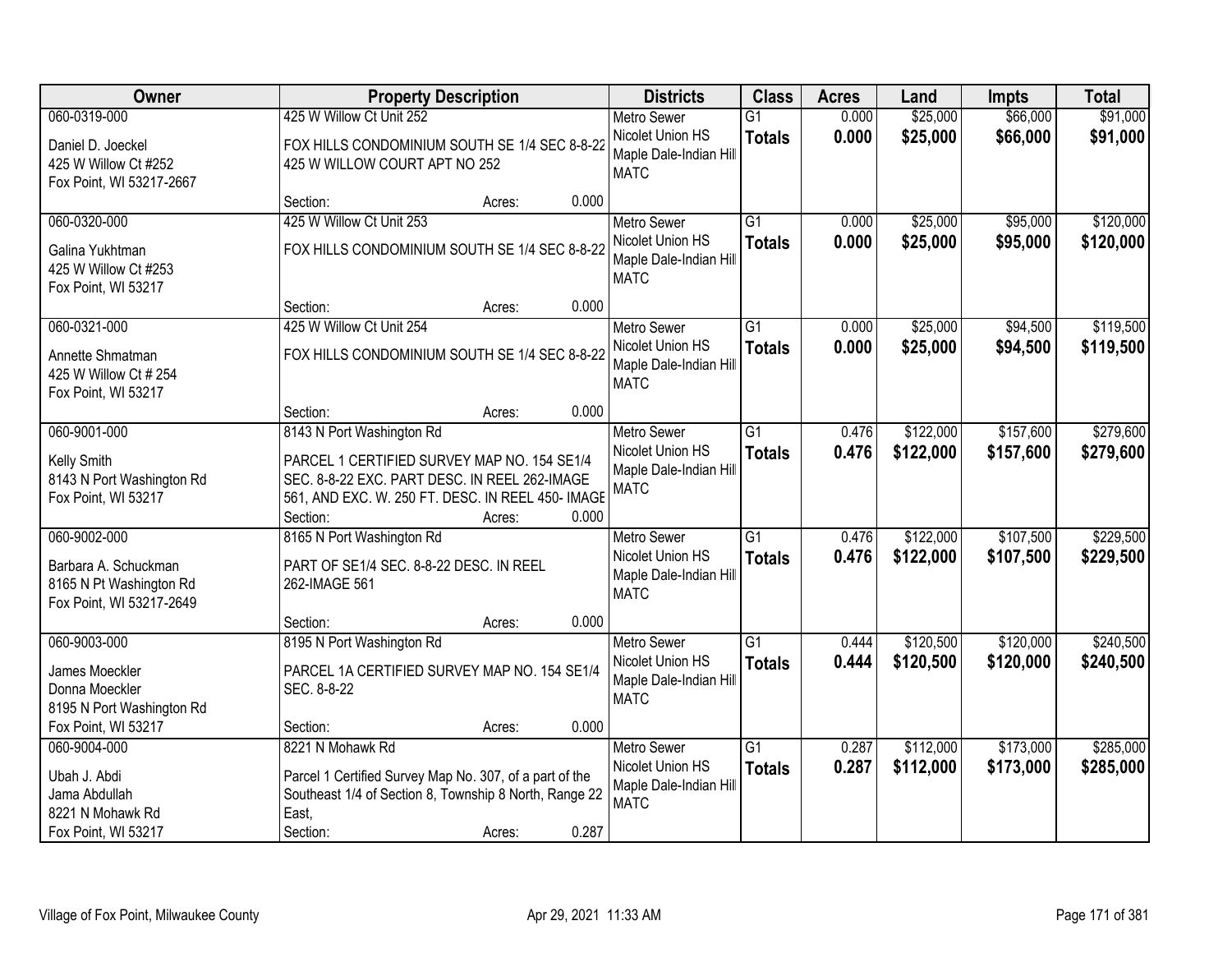| Owner                                                                                                                               | <b>Property Description</b>                                                                                                                                                                                | <b>Districts</b>                                                                | <b>Class</b>                     | <b>Acres</b>   | Land                   | <b>Impts</b>           | <b>Total</b>               |
|-------------------------------------------------------------------------------------------------------------------------------------|------------------------------------------------------------------------------------------------------------------------------------------------------------------------------------------------------------|---------------------------------------------------------------------------------|----------------------------------|----------------|------------------------|------------------------|----------------------------|
| 060-9005-000                                                                                                                        | 8235 N Mohawk Rd                                                                                                                                                                                           | <b>Metro Sewer</b>                                                              | $\overline{G1}$                  | 0.394          | \$117,500              | \$179,300              | \$296,800                  |
| William J. Shirley<br>Judith L. Shirley<br>8235 N Mohawk Rd                                                                         | PARCEL 2 CERTIFIED SURVEY MAP #307 SE1/4 SEC.<br>$8 - 8 - 22$                                                                                                                                              | Nicolet Union HS<br>Maple Dale-Indian Hill<br><b>MATC</b>                       | <b>Totals</b>                    | 0.394          | \$117,500              | \$179,300              | \$296,800                  |
| Fox Point, WI 53217-2725                                                                                                            | 0.000<br>Section:<br>Acres:                                                                                                                                                                                |                                                                                 |                                  |                |                        |                        |                            |
| 060-9975-000<br>Karl Cheng<br>PO Box 170291<br>Fox Point, WI 53217                                                                  | 310 W Bradley Rd<br>COMM 1,323.00 FT, W OF SE COR OF SE 1/4 SEC.<br>8-8-22; TH W 138.13 FT, N 208.12 FT, E 138.13 FT, TH<br>S 208.12 FT TO POB.<br>0.664<br>Section:<br>Acres:                             | <b>Metro Sewer</b><br>Nicolet Union HS<br>Maple Dale-Indian Hill<br><b>MATC</b> | G2<br><b>Totals</b>              | 0.664<br>0.664 | \$144,500<br>\$144,500 | \$140,000<br>\$140,000 | \$284,500<br>\$284,500     |
| 060-9976-000                                                                                                                        | 8000 N Port Washington Rd                                                                                                                                                                                  | <b>Metro Sewer</b>                                                              | G2                               | 0.672          | \$234,000              | \$17,000               | \$251,000                  |
| Thomas M. Willetts Revocable Living<br>Trust<br>200 Hidden Bluff Rd<br>Cedar Grove, WI 53013                                        | COM.1000.47 FT E OF SW COR SE 1/4 SEC.8-8-22; TH<br>E 183.47 FT N 208.12 FT W 170.74 FT; TH SLY ALONG<br>CEN OF RD 208.42 FT TO BEG EXC THEREFROM<br>0.672<br>Section:<br>Acres:                           | Nicolet Union HS<br>Maple Dale-Indian Hill<br><b>MATC</b>                       | <b>Totals</b>                    | 0.672          | \$234,000              | \$17,000               | \$251,000                  |
| 060-9977-000                                                                                                                        | Mohawk Rd                                                                                                                                                                                                  | <b>Metro Sewer</b>                                                              | X4                               | 0.000          | \$0                    | \$0                    | \$0                        |
| <b>Wisconsin Electric Power</b><br>231 W Michigan St<br>Milwaukee, WI 53203-2998                                                    | COM AT INTERSEC OF CEN LINE OF N. PT.<br>WASHINGTON RD. & S. LINE OF SE1/4 SEC. 8-8-22<br>TH N. 3D37M E. 208.42 FT TO BEG. TH E. 308.87 FT<br>Section:<br>0.000<br>Acres:                                  | Nicolet Union HS<br>Maple Dale-Indian Hill<br><b>MATC</b>                       | <b>Totals</b>                    | 0.000          | \$0                    | \$0                    | \$0                        |
| 060-9978-000<br><b>Bradley Place LLC</b><br>Attn: Niets Property Management<br>5600 W Brown Deer Rd Ste 107<br>Brown Deer, WI 53223 | 8007 N Port Washington Rd<br>COM 1896.17 FT. W. OF SE COR OF SE 1/4 SEC.<br>8-8-22 TH N. 204.50 FT E. 262.90 FT. SLY ALG CEN<br>OF RD TO S 1/4 SEC. LINE TH W. TO BEG., EXC<br>1.176<br>Section:<br>Acres: | <b>Metro Sewer</b><br>Nicolet Union HS<br>Maple Dale-Indian Hill<br><b>MATC</b> | $\overline{G2}$<br><b>Totals</b> | 1.176<br>1.176 | \$544,000<br>\$544,000 | \$620,500<br>\$620,500 | \$1,164,500<br>\$1,164,500 |
| 060-9979-000                                                                                                                        | 438 W Bradley Rd                                                                                                                                                                                           | <b>Metro Sewer</b>                                                              | $\overline{G1}$                  | 0.313          | \$113,500              | \$107,300              | \$220,800                  |
| Dinarrat Nonroth<br>Aye Aye Nwe<br>438 W Bradley Rd<br>Fox Point, WI 53217                                                          | COM 1896.17 FT. W. OF SE COR OF SE1/4 SEC.<br>8-8-22 TH W. 75 FT. N. 214.50 FT.E. 75 FT. TH S.<br>214.50 FT TO BEG.<br>0.000<br>Section:<br>Acres:                                                         | Nicolet Union HS<br>Maple Dale-Indian Hill<br><b>MATC</b>                       | <b>Totals</b>                    | 0.313          | \$113,500              | \$107,300              | \$220,800                  |
| 060-9980-000                                                                                                                        | 444 W Bradley Rd                                                                                                                                                                                           | <b>Metro Sewer</b>                                                              | $\overline{G1}$                  | 0.272          | \$111,000              | \$159,300              | \$270,300                  |
| Elite Property Management LLC<br>2501 W Cedar Ln<br>River Hills, WI 53217                                                           | COM 1971.17 FT. W. OF SE COR OF SE1/4 SEC.<br>8-8-22 TH W. 65 FT. N. 214.50 FT. E. 65 FT. S. 214.50<br>FT. TO BEG.<br>0.000<br>Section:<br>Acres:                                                          | Nicolet Union HS<br>Fox Point<br><b>MATC</b>                                    | <b>Totals</b>                    | 0.272          | \$111,000              | \$159,300              | \$270,300                  |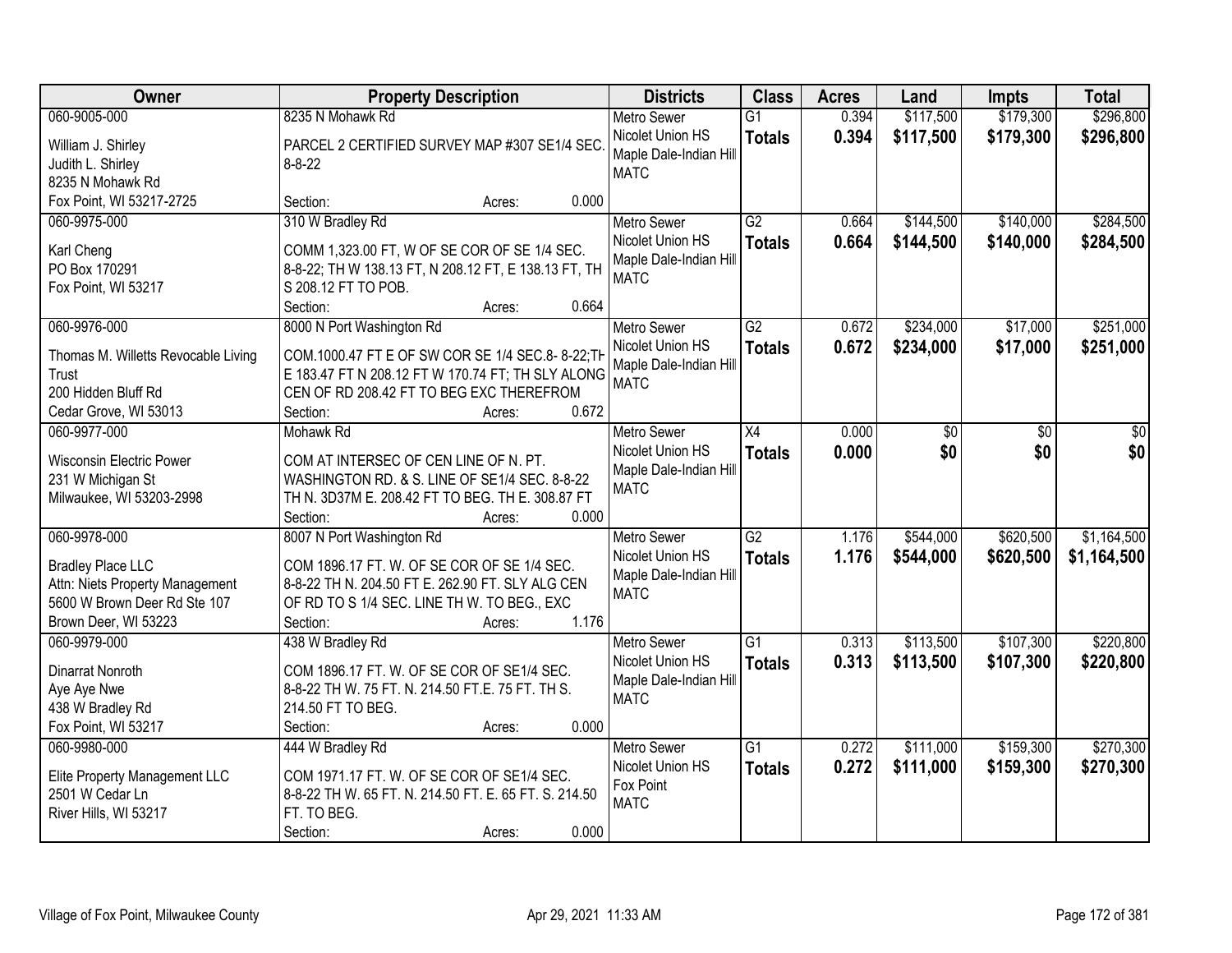| Owner                                   | <b>Property Description</b>                         | <b>Districts</b>       | <b>Class</b>    | <b>Acres</b> | Land            | <b>Impts</b>    | <b>Total</b>                                 |
|-----------------------------------------|-----------------------------------------------------|------------------------|-----------------|--------------|-----------------|-----------------|----------------------------------------------|
| 060-9981-000                            | 450 W Bradley Rd                                    | <b>Metro Sewer</b>     | $\overline{G1}$ | 0.362        | \$116,000       | \$133,700       | \$249,700                                    |
| Brianna Brinckman                       | COM 2141.17 FT. W. OF SE COR OF SE1/4 SEC.          | Nicolet Union HS       | <b>Totals</b>   | 0.362        | \$116,000       | \$133,700       | \$249,700                                    |
| Ryan Donahue                            | 8-8-22 TH N. 214.50 FT. E. 105 FT. S. 214.50 FT. W. | Maple Dale-Indian Hill |                 |              |                 |                 |                                              |
| 450 W Bradley Rd                        | 105 FT. TO BEG., EXC. W. 30 FT. AND S. 55 FT. RE-   | <b>MATC</b>            |                 |              |                 |                 |                                              |
| Fox Point, WI 53217                     | 0.000<br>Section:<br>Acres:                         |                        |                 |              |                 |                 |                                              |
| 060-9983-000                            | 8035 N Port Washington Rd                           | <b>Metro Sewer</b>     | G2              | 0.891        | \$233,000       | \$501,500       | \$734,500                                    |
|                                         |                                                     | Nicolet Union HS       |                 | 0.891        | \$233,000       | \$501,500       | \$734,500                                    |
| Jim Logan                               | COM 1896.17 FT. W. & 204.50 FT. N. OF SE COR OF     | Maple Dale-Indian Hill | <b>Totals</b>   |              |                 |                 |                                              |
| Beth A. Logan                           | SE1/4 SEC. 8-8-22 N. 140 FT. E. 271.26 FT. SWLY ALG | <b>MATC</b>            |                 |              |                 |                 |                                              |
| 8035 N Pt Washington Rd                 | CEN OF RD. 140.28 FT. TH W. 262.90 FT. TO BEG.      |                        |                 |              |                 |                 |                                              |
| Fox Point, WI 53217-2696                | 0.891<br>Section:<br>Acres:                         |                        |                 |              |                 |                 |                                              |
| 060-9986-000                            | 500 W Bradley Rd Unit A334                          | <b>Metro Sewer</b>     | G2              | 19.640       | \$2,570,000     | \$19,275,000    | \$21,845,000                                 |
|                                         | COM IN W LI 886.68 FT S OF NW COR OF SE 1/4 SEC     | Nicolet Union HS       | <b>Totals</b>   |              |                 |                 | 19.640 \$2,570,000 \$19,275,000 \$21,845,000 |
| The Porticos LLC<br>614 W Brown Deer Rd | 8-8-22 TH E 502.62 FT S TO S LI OF SE 1/4 SEC       | Maple Dale-Indian Hill |                 |              |                 |                 |                                              |
|                                         | 8-8-22 TH W TO SW COR TH N TO BEG CONT 20.02        | <b>MATC</b>            |                 |              |                 |                 |                                              |
| Fox Point, WI 53217-1622                | 19.640<br>Section:                                  |                        |                 |              |                 |                 |                                              |
|                                         | Acres:                                              |                        |                 |              |                 |                 |                                              |
| 060-9987-000                            | 8223 N Port Washington Rd                           | <b>Metro Sewer</b>     | X4              | 0.000        | \$0             | \$0             | \$0                                          |
| Congregation Sinai                      | THE W. 250 FT. OF THE FOLLOW- ING DESC.             | Nicolet Union HS       | <b>Totals</b>   | 0.000        | \$0             | \$0             | \$0                                          |
| 8223 N Pt Washington Rd                 | PROPERTY: COM 2141.17 FT. W. AND 1259.86 FT. N.     | Maple Dale-Indian Hill |                 |              |                 |                 |                                              |
| Fox Point, WI 53217-2694                | OF SE COR OF SE1/4 SEC. 8-8-22 TH E. 525.05 FT. N.  | <b>MATC</b>            |                 |              |                 |                 |                                              |
|                                         | Section:<br>0.000<br>Acres:                         |                        |                 |              |                 |                 |                                              |
| 060-9988-000                            | 8209 N Port Washington Rd                           | <b>Metro Sewer</b>     | $\overline{G1}$ | 0.634        | \$130,500       | \$244,200       | \$374,700                                    |
|                                         |                                                     | Nicolet Union HS       | <b>Totals</b>   | 0.634        | \$130,500       | \$244,200       | \$374,700                                    |
| Mykola Levytsky                         | COM 2141.17 FT. W. & 1259.86 FT. N. OF SE COR OF    | Maple Dale-Indian Hill |                 |              |                 |                 |                                              |
| 8209 N Pt Washington Rd                 | SE1/4 SEC. 8-8-22 TH E. 525.05 FT. N. 15D48M W.     | <b>MATC</b>            |                 |              |                 |                 |                                              |
| Fox Point, WI 53217-2651                | 125.4 FT. W 488.7 FT. TH S. 120 FT. TO BEG., EXC W  |                        |                 |              |                 |                 |                                              |
|                                         | Section:<br>0.000<br>Acres:                         |                        |                 |              |                 |                 |                                              |
| 060-9989-001                            | 8223 N Port Washington Rd                           | <b>Metro Sewer</b>     | $\overline{X4}$ | 0.000        | $\overline{50}$ | $\overline{50}$ | $\overline{50}$                              |
| Congregation Sinai                      | COM 2141.17 FT. W. & 1379.86 FT. N. OF SE COR OF    | Nicolet Union HS       | <b>Totals</b>   | 0.000        | \$0             | \$0             | \$0                                          |
| 8223 N Pt Washington Rd                 | SE1/4 SEC. 8-8-22 TH E. 488.7 FT. N. 16DEG 48 FT W  | Maple Dale-Indian Hill |                 |              |                 |                 |                                              |
| Fox Point, WI 53217-2694                | 381.4 FT W 378.4 FT TH S 365 FT TO BEG EXC PT       | <b>MATC</b>            |                 |              |                 |                 |                                              |
|                                         | 0.000<br>Section:<br>Acres:                         |                        |                 |              |                 |                 |                                              |
| 060-9990-000                            | Port Washington Rd                                  | <b>Metro Sewer</b>     | $\overline{X4}$ | 0.000        | $\overline{50}$ | $\overline{50}$ | $\overline{50}$                              |
|                                         |                                                     | Nicolet Union HS       | <b>Totals</b>   | 0.000        | \$0             | \$0             | \$0                                          |
| Mmsd                                    | COM. 2141.17FT. W & 1744.86FT. N OF SE COR OF       | Maple Dale-Indian Hill |                 |              |                 |                 |                                              |
| Attn: Dennis Stefanik                   | SE1/4 SEC 8-8-22 TH E 378.4FT. N 16D48M W           | <b>MATC</b>            |                 |              |                 |                 |                                              |
| 260 W Seeboth St                        | 71.37FT. N 3D40M E 111.7FT. W 365.8FT. TH S         |                        |                 |              |                 |                 |                                              |
| Milwaukee, WI 53204                     | 0.000<br>Section:<br>Acres:                         |                        |                 |              |                 |                 |                                              |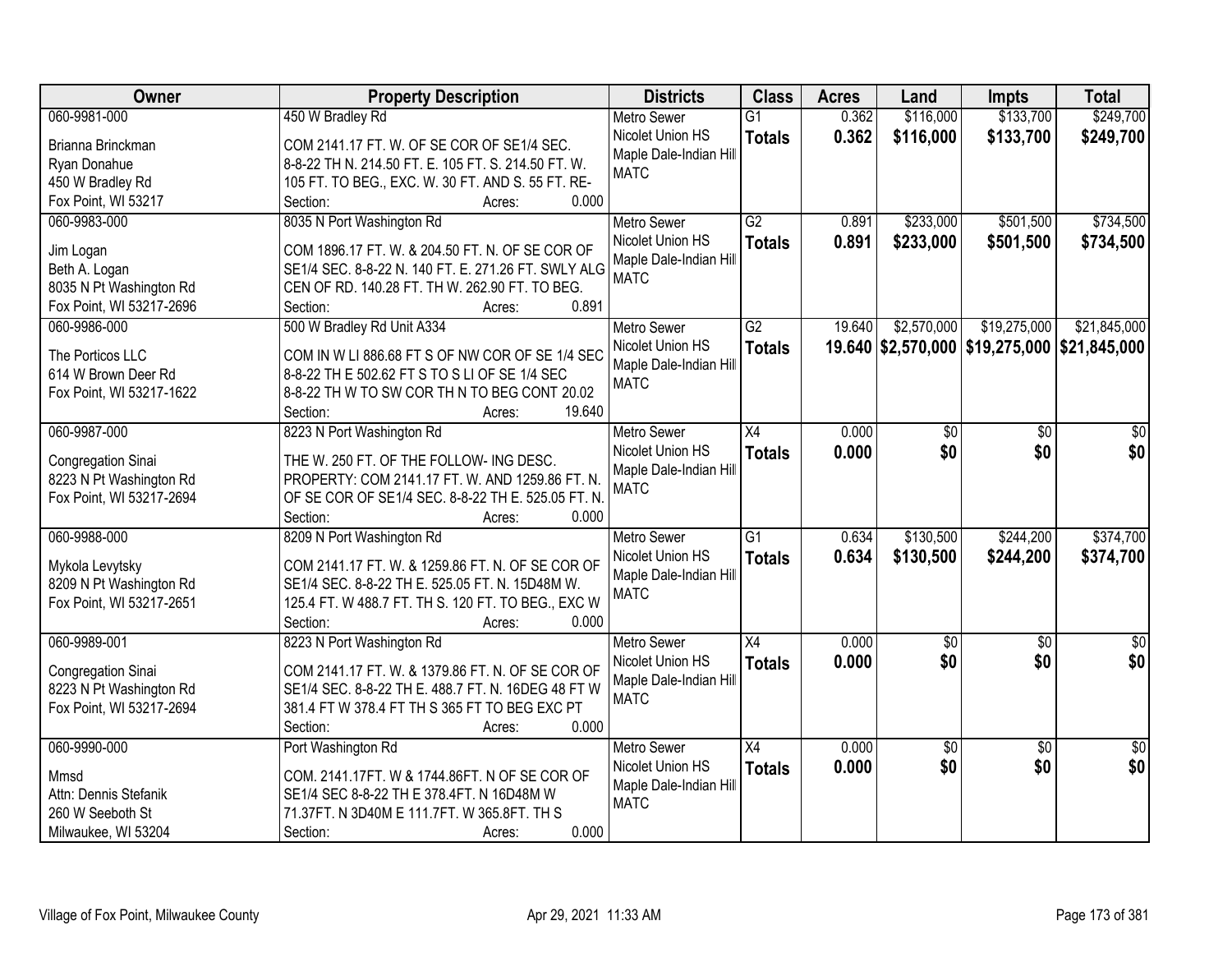| Owner                     | <b>Property Description</b>                         | <b>Districts</b>       | <b>Class</b>    | <b>Acres</b> | Land            | <b>Impts</b>    | <b>Total</b>     |
|---------------------------|-----------------------------------------------------|------------------------|-----------------|--------------|-----------------|-----------------|------------------|
| 060-9991-000              | 8301 N Port Washington Rd                           | <b>Metro Sewer</b>     | X4              | 0.000        | $\overline{50}$ | $\overline{50}$ | \$0              |
| Mmsd                      | COM 2141.17FT. W & 1924.86FT. N OF SE COR OF        | Nicolet Union HS       | <b>Totals</b>   | 0.000        | \$0             | \$0             | \$0              |
| Attn: Dennis Stefanik     | SE1/4 SEC. 8-8-22 TH E 365.8FT. N 3D40M E 180.2FT   | Maple Dale-Indian Hill |                 |              |                 |                 |                  |
| 260 W Seeboth St          | W 373.56FT. TH S 180FT. TO BEG.                     | <b>MATC</b>            |                 |              |                 |                 |                  |
| Milwaukee, WI 53204       | 0.000<br>Section:<br>Acres:                         |                        |                 |              |                 |                 |                  |
| 060-9992-000              | 8377 N Port Washington Rd                           | <b>Metro Sewer</b>     | $\overline{X4}$ | 0.000        | $\overline{50}$ | $\overline{50}$ | \$0              |
|                           |                                                     | Nicolet Union HS       | <b>Totals</b>   | 0.000        | \$0             | \$0             | \$0              |
| Joint School Dist #8      | COM 2141.17FT. W & 2104.86FT. N OF SE COR OF        | Maple Dale-Indian Hill |                 |              |                 |                 |                  |
| 8377 N Pt Washington Rd   | SE1/4 SEC. 8-8-22 TH E 373.56FT. N 3D40M E          | <b>MATC</b>            |                 |              |                 |                 |                  |
| Fox Point, WI 53217-2693  | 211.1FT. W 386.81FT. TH S 210.58 FT TO BEG.         |                        |                 |              |                 |                 |                  |
|                           | 0.000<br>Section:<br>Acres:                         |                        |                 |              |                 |                 |                  |
| 060-9993-000              | 8377 N Port Washington Rd                           | <b>Metro Sewer</b>     | X4              | 0.000        | \$0             | $\sqrt[6]{}$    | $\overline{30}$  |
| Joint School Dist #8      | COM. IN W LI 330.89 FT. S OF NW COR OF SE1/4        | Nicolet Union HS       | <b>Totals</b>   | 0.000        | \$0             | \$0             | \$0              |
| 8377 N Pt Washington Rd   | SEC. 8-8-22 TH E 502.43 FT. S 569.92 FT. WLY 502.62 | Maple Dale-Indian Hill |                 |              |                 |                 |                  |
| Fox Point, WI 53217-2693  | FT. TH N ALG W LI 555.79 FT. TO BEG. CONT. 6.49     | <b>MATC</b>            |                 |              |                 |                 |                  |
|                           | 0.000<br>Section:<br>Acres:                         |                        |                 |              |                 |                 |                  |
| 060-9994-000              | Port Washington Rd                                  | <b>Metro Sewer</b>     | X4              | 0.000        | \$0             | $\sqrt[6]{3}$   | $\sqrt{50}$      |
|                           |                                                     | Nicolet Union HS       | <b>Totals</b>   | 0.000        | \$0             | \$0             | \$0              |
| Joint School Dist #8      | ALL EXC. THE E 180FT. OF THE FOLLOWING DESC.        | Maple Dale-Indian Hill |                 |              |                 |                 |                  |
| 8377 N Port Washington Rd | PROPERTY: COM 148.50FT. S 5D22ME OF                 | <b>MATC</b>            |                 |              |                 |                 |                  |
| Fox Point, WI 53217-2963  | INTERSECTION OF CEN LINE OF PORT WASH. RD. &        |                        |                 |              |                 |                 |                  |
|                           | Section:<br>0.000<br>Acres:                         |                        |                 |              |                 |                 |                  |
| 060-9995-000              | 8377 N Port Washington Rd                           | <b>Metro Sewer</b>     | $\overline{X4}$ | 0.000        | $\overline{50}$ | \$0             | $\overline{50}$  |
| Joint School Dist #8      | THE E 180FT. OF THE FOLLOWING DESC.                 | Nicolet Union HS       | <b>Totals</b>   | 0.000        | \$0             | \$0             | \$0              |
| 8377 N Pt Washington Rd   | PROPERTY: COM 148.50FT. S 5D22M E OF                | Maple Dale-Indian Hill |                 |              |                 |                 |                  |
| Fox Point, WI 53217-2693  | INTERSECTION OF CEN LINE OF PORT WASH. RD. &        | <b>MATC</b>            |                 |              |                 |                 |                  |
|                           | 0.000<br>Section:<br>Acres:                         |                        |                 |              |                 |                 |                  |
| 060-9996-000              | 8377 N Port Washington Rd                           | Metro Sewer            | X4              | 0.000        | $\overline{50}$ | $\overline{30}$ | $\overline{\$0}$ |
|                           |                                                     | Nicolet Union HS       | <b>Totals</b>   | 0.000        | \$0             | \$0             | \$0              |
| Joint School Dist #8      | COM 437.08FT. E OF NW COR OF SE1/4 SEC. 8-8-22      | Maple Dale-Indian Hill |                 |              |                 |                 |                  |
| 8377 N Pt Washington Rd   | TH S 330.89FT. E 145.5FT. N 117.99FT. E TO CEN      | <b>MATC</b>            |                 |              |                 |                 |                  |
| Fox Point, WI 53217-2693  | LINE OF PORT WASHINGTON RD. NLY ALG SD CEN          |                        |                 |              |                 |                 |                  |
|                           | 0.000<br>Section:<br>Acres:                         |                        |                 |              |                 |                 |                  |
| 060-9997-001              | 8234 N Port Washington Rd                           | <b>Metro Sewer</b>     | $\overline{G1}$ | 0.447        | \$120,500       | \$136,900       | \$257,400        |
| Peggy J MacArthur         | CERTIFIED SURVEY MAP NO 6055 SE 8-8-22              | Nicolet Union HS       | <b>Totals</b>   | 0.447        | \$120,500       | \$136,900       | \$257,400        |
| Victor Newton             | PARCEL 1                                            | Maple Dale-Indian Hill |                 |              |                 |                 |                  |
| 8234 N Port Washington Rd |                                                     | <b>MATC</b>            |                 |              |                 |                 |                  |
| Fox Point, WI 53217       | 0.000<br>Section:<br>Acres:                         |                        |                 |              |                 |                 |                  |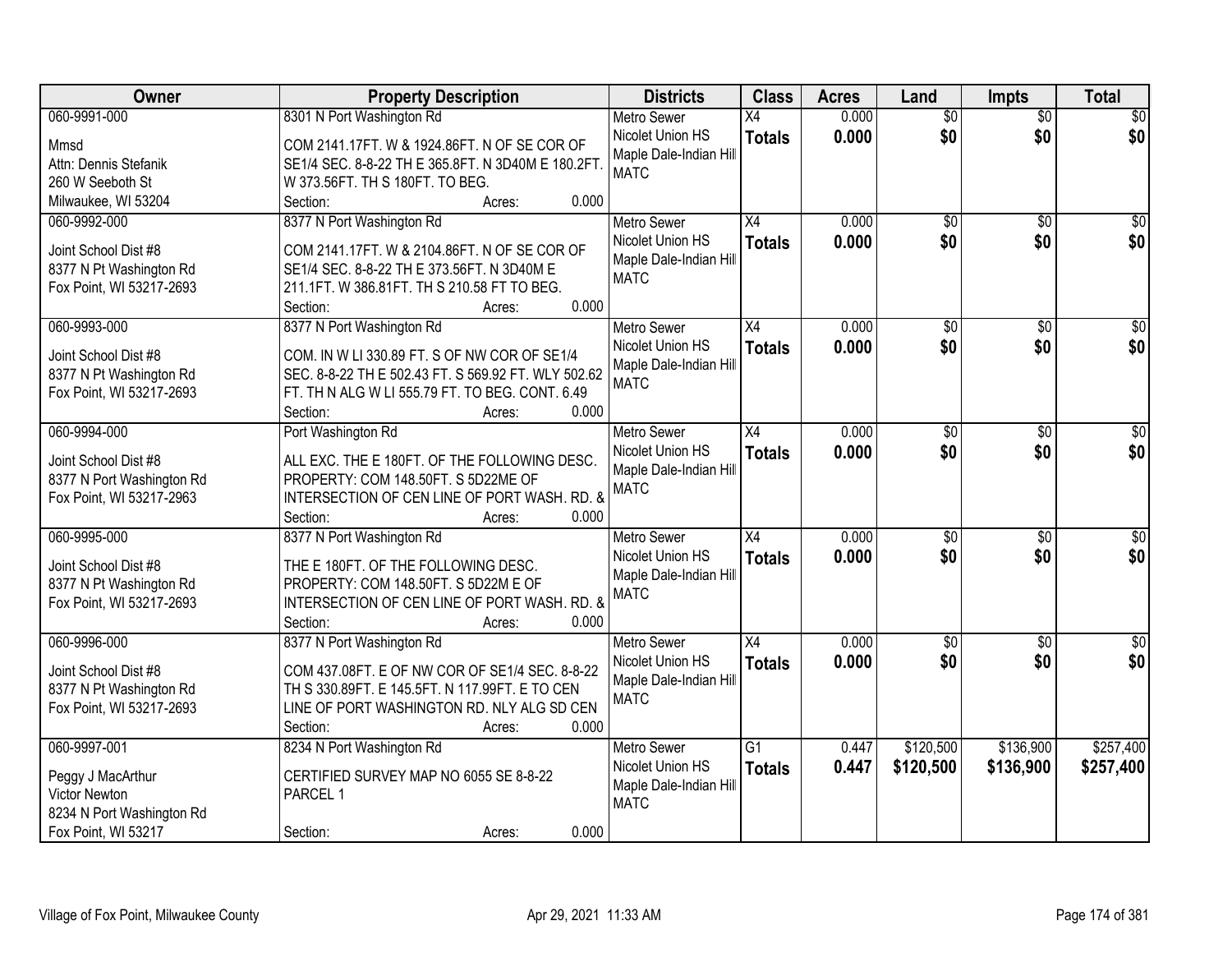| Owner                                     |                                                               | <b>Property Description</b> |       |                                            | <b>Class</b>    | <b>Acres</b> | Land            | Impts           | <b>Total</b>    |
|-------------------------------------------|---------------------------------------------------------------|-----------------------------|-------|--------------------------------------------|-----------------|--------------|-----------------|-----------------|-----------------|
| 060-9997-002                              | 8234 N Port Washington Rd                                     |                             |       | <b>Metro Sewer</b>                         | $\overline{G1}$ | 0.282        | \$111,500       | $\overline{50}$ | \$111,500       |
| Peggy J MacArthur<br><b>Victor Newton</b> | CERTIFIED SURVEY MAP NO 6055 SE 8-8-22<br>PARCEL <sub>2</sub> |                             |       | Nicolet Union HS<br>Maple Dale-Indian Hill | <b>Totals</b>   | 0.282        | \$111,500       | \$0             | \$111,500       |
| 8234 N Port Washington Rd                 |                                                               |                             |       | <b>MATC</b>                                |                 |              |                 |                 |                 |
| Fox Point, WI 53217                       | Section:                                                      | Acres:                      | 0.000 |                                            |                 |              |                 |                 |                 |
| 060-9998-000                              | 7200 N Santa Monica Blvd                                      |                             |       | <b>Metro Sewer</b>                         | $\overline{X4}$ | 0.000        | $\overline{50}$ | $\overline{50}$ | $\overline{50}$ |
| Village of Fox Point                      | PART OF SE1/4 SEC. 8-8-22 DESC. IN VOL. 3904 OF               |                             |       | Nicolet Union HS                           | <b>Totals</b>   | 0.000        | \$0             | \$0             | \$0             |
| Attn: Village Hall                        | DEEDS ON PAGE 92 & EXC PART CONVEYED IN DOC                   |                             |       | Maple Dale-Indian Hill                     |                 |              |                 |                 |                 |
| 7200 N Santa Monica Blvd                  | #8724474.                                                     |                             |       | <b>MATC</b>                                |                 |              |                 |                 |                 |
| Fox Point, WI 53217-3505                  | Section:                                                      | Acres:                      | 0.000 |                                            |                 |              |                 |                 |                 |
| 060-9999-001                              | 355 W Nokomis Ct                                              |                             |       | Metro Sewer                                | G1              | 0.689        | \$133,500       | \$231,600       | \$365,100       |
|                                           |                                                               |                             |       | Nicolet Union HS                           | <b>Totals</b>   | 0.689        | \$133,500       | \$231,600       | \$365,100       |
| Eric M. Kroll                             | A parcel of land located in the Southeast 1/4 of Section 8    |                             |       | Maple Dale-Indian Hill                     |                 |              |                 |                 |                 |
| Megan C. Moran                            | Township 8 North, Range 22 East, in the Village of Fox        |                             |       | <b>MATC</b>                                |                 |              |                 |                 |                 |
| 355 W Nokomis Ct                          | Point, County of Milwaukee, State of Wisconsin, describe      |                             |       |                                            |                 |              |                 |                 |                 |
| Fox Point, WI 53217                       | Section:                                                      | Acres:                      | 0.689 |                                            |                 |              |                 |                 |                 |
| 091-0001-000                              | 109 W Bradley Rd                                              |                             |       | <b>Metro Sewer</b>                         | $\overline{G1}$ | 0.441        | \$124,000       | \$218,000       | \$342,000       |
| Steven C. Belling                         | BACON HOMESITES LOT 1 BLK. 2                                  |                             |       | Nicolet Union HS                           | <b>Totals</b>   | 0.441        | \$124,000       | \$218,000       | \$342,000       |
| Annette E. Gehm-Belling                   |                                                               |                             |       | Fox Point<br><b>MATC</b>                   |                 |              |                 |                 |                 |
| 109 W Bradley Rd                          |                                                               |                             |       |                                            |                 |              |                 |                 |                 |
| Fox Point, WI 53217                       | Section:                                                      | Acres:                      | 0.000 |                                            |                 |              |                 |                 |                 |
| 091-0002-000                              | 101 E Bradley Rd                                              |                             |       | <b>Metro Sewer</b>                         | $\overline{G1}$ | 0.429        | \$123,000       | \$207,400       | \$330,400       |
| Hanover Family Trust                      | BACON HOMESITES LOT 2 BLK. 2                                  |                             |       | Nicolet Union HS                           | <b>Totals</b>   | 0.429        | \$123,000       | \$207,400       | \$330,400       |
| 101 E Bradley Rd                          |                                                               |                             |       | Fox Point                                  |                 |              |                 |                 |                 |
| Fox Point, WI 53217                       |                                                               |                             |       | <b>MATC</b>                                |                 |              |                 |                 |                 |
|                                           | Section:                                                      | Acres:                      | 0.000 |                                            |                 |              |                 |                 |                 |
| 091-0003-000                              | 135 E Bradley Rd                                              |                             |       | Metro Sewer                                | $\overline{G1}$ | 0.429        | \$123,000       | \$219,000       | \$342,000       |
| Rori S. Matousek                          | BACON HOMESITES LOT 3 BLK. 2                                  |                             |       | Nicolet Union HS                           | <b>Totals</b>   | 0.429        | \$123,000       | \$219,000       | \$342,000       |
| Michael J. Matousek                       |                                                               |                             |       | Fox Point                                  |                 |              |                 |                 |                 |
| 135 E Bradley Rd                          |                                                               |                             |       | <b>MATC</b>                                |                 |              |                 |                 |                 |
| Fox Point, WI 53217                       | Section:                                                      | Acres:                      | 0.000 |                                            |                 |              |                 |                 |                 |
| 091-0004-000                              | 175 E Bradley Rd                                              |                             |       | <b>Metro Sewer</b>                         | $\overline{G1}$ | 0.429        | \$123,000       | \$176,500       | \$299,500       |
|                                           |                                                               |                             |       | Nicolet Union HS                           | <b>Totals</b>   | 0.429        | \$123,000       | \$176,500       | \$299,500       |
| Teresa A. Sparacino                       | <b>BACON HOMESITES LOT 4 BLK. 2</b>                           |                             |       | Fox Point                                  |                 |              |                 |                 |                 |
| Albert J. Sparacino                       |                                                               |                             |       | <b>MATC</b>                                |                 |              |                 |                 |                 |
| 175 E Bradley Rd                          |                                                               |                             |       |                                            |                 |              |                 |                 |                 |
| Fox Point, WI 53217-3144                  | Section:                                                      | Acres:                      | 0.000 |                                            |                 |              |                 |                 |                 |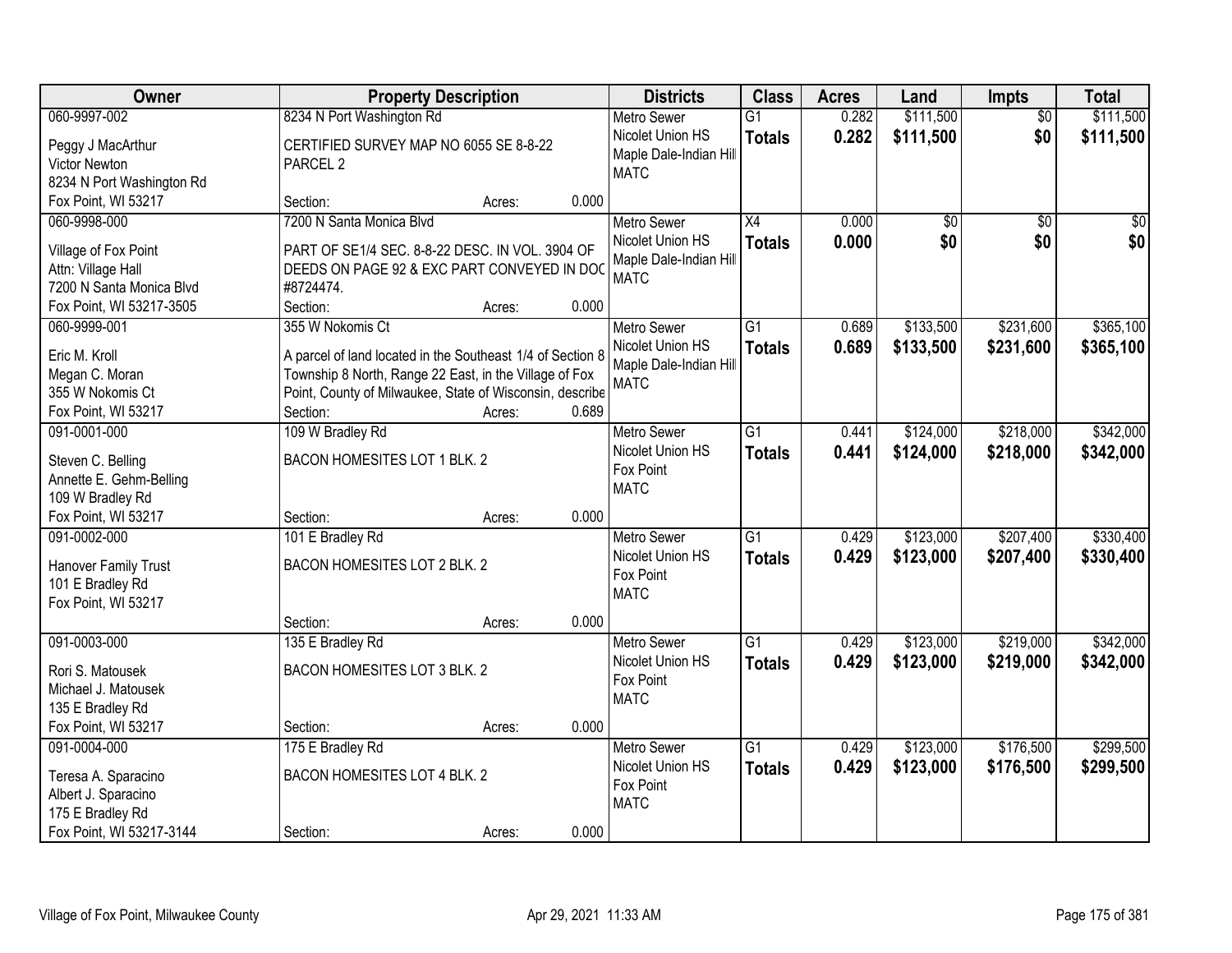| Owner                    |                                                        | <b>Property Description</b> |       |                    | <b>Class</b>    | <b>Acres</b> | Land      | <b>Impts</b> | <b>Total</b> |
|--------------------------|--------------------------------------------------------|-----------------------------|-------|--------------------|-----------------|--------------|-----------|--------------|--------------|
| 091-0005-000             | 201 E Bradley Rd                                       |                             |       | <b>Metro Sewer</b> | $\overline{G1}$ | 0.429        | \$123,000 | \$233,500    | \$356,500    |
| Nicholas G. Verbeten     | BACON HOMESITES LOT 5 BLK. 2                           |                             |       | Nicolet Union HS   | <b>Totals</b>   | 0.429        | \$123,000 | \$233,500    | \$356,500    |
| 201 E Bradley Rd         |                                                        |                             |       | Fox Point          |                 |              |           |              |              |
| Fox Point, WI 53217-3146 |                                                        |                             |       | <b>MATC</b>        |                 |              |           |              |              |
|                          | Section:                                               | Acres:                      | 0.000 |                    |                 |              |           |              |              |
| 091-0006-000             | 215 E Bradley Rd                                       |                             |       | <b>Metro Sewer</b> | $\overline{G1}$ | 0.429        | \$123,000 | \$296,500    | \$419,500    |
| Geoffrey Bloom           | BACON HOMESITES LOT 6 BLK. 2 - Lot Six (6) in Block    |                             |       | Nicolet Union HS   | <b>Totals</b>   | 0.429        | \$123,000 | \$296,500    | \$419,500    |
| Arielle Bloom            | Two (2) in Bacon Homesites, being a Subdivision in the |                             |       | Fox Point          |                 |              |           |              |              |
| 215 E Bradley Rd         | Northeast One-quarter (1/4) of Section Seventeen (17), |                             |       | <b>MATC</b>        |                 |              |           |              |              |
| Fox Point, WI 53217      | Section:                                               | Acres:                      | 0.000 |                    |                 |              |           |              |              |
| 091-0007-000             | 7955 N Regent Rd                                       |                             |       | <b>Metro Sewer</b> | $\overline{G1}$ | 0.429        | \$123,000 | \$273,500    | \$396,500    |
|                          |                                                        |                             |       | Nicolet Union HS   | <b>Totals</b>   | 0.429        | \$123,000 | \$273,500    | \$396,500    |
| Brenna K. Kiefer         | BACON HOMESITES LOT 7 BLK. 2                           |                             |       | Fox Point          |                 |              |           |              |              |
| Mark R. Jaffee           |                                                        |                             |       | <b>MATC</b>        |                 |              |           |              |              |
| 7955 N Regent Rd         |                                                        |                             |       |                    |                 |              |           |              |              |
| Fox Point, WI 53217      | Section:                                               | Acres:                      | 0.000 |                    |                 |              |           |              |              |
| 091-0008-000             | 7929 N Regent Rd                                       |                             |       | <b>Metro Sewer</b> | $\overline{G1}$ | 0.735        | \$145,500 | \$329,000    | \$474,500    |
| Brian P. Pettit          | BACON HOMESITES LOT 8 BLK. 2                           |                             |       | Nicolet Union HS   | <b>Totals</b>   | 0.735        | \$145,500 | \$329,000    | \$474,500    |
| Angela C. Pettit         |                                                        |                             |       | Fox Point          |                 |              |           |              |              |
| 7929 N Regent Rd         |                                                        |                             |       | <b>MATC</b>        |                 |              |           |              |              |
| Fox Point, WI 53217-3138 | Section:                                               | Acres:                      | 0.000 |                    |                 |              |           |              |              |
| 091-0009-000             | 7925 N Fairchild Rd                                    |                             |       | Metro Sewer        | $\overline{G1}$ | 0.781        | \$149,000 | \$332,200    | \$481,200    |
|                          |                                                        |                             |       | Nicolet Union HS   | <b>Totals</b>   | 0.781        | \$149,000 | \$332,200    | \$481,200    |
| Luis M. Arisso           | BACON HOMESITES LOT 9 BLK. 2                           |                             |       | Fox Point          |                 |              |           |              |              |
| Ann C. Arisso            |                                                        |                             |       | <b>MATC</b>        |                 |              |           |              |              |
| 7925 N Fairchild Rd      |                                                        |                             |       |                    |                 |              |           |              |              |
| Fox Point, WI 53217-3119 | Section:                                               | Acres:                      | 0.000 |                    |                 |              |           |              |              |
| 091-0010-000             | 7921 N Fairchild Rd                                    |                             |       | <b>Metro Sewer</b> | $\overline{G1}$ | 0.826        | \$152,000 | \$250,000    | \$402,000    |
| Benjamin J. Dern         | BACON HOMESITES LOT 10 BLK. 2                          |                             |       | Nicolet Union HS   | <b>Totals</b>   | 0.826        | \$152,000 | \$250,000    | \$402,000    |
| Lauren C. Bartlett       |                                                        |                             |       | Fox Point          |                 |              |           |              |              |
| 7921 N Fairchild Rd      |                                                        |                             |       | <b>MATC</b>        |                 |              |           |              |              |
| Fox Point, WI 53217      | Section:                                               | Acres:                      | 0.000 |                    |                 |              |           |              |              |
| 091-0011-000             | 7915 N Fairchild Rd                                    |                             |       | <b>Metro Sewer</b> | $\overline{G1}$ | 0.726        | \$145,000 | \$164,000    | \$309,000    |
| Ashley J. Brooks         | BACON HOMESITES LOT 11 BLK. 2                          |                             |       | Nicolet Union HS   | <b>Totals</b>   | 0.726        | \$145,000 | \$164,000    | \$309,000    |
| 7915 N Fairchild Rd      |                                                        |                             |       | Fox Point          |                 |              |           |              |              |
| Fox Point, WI 53217      |                                                        |                             |       | <b>MATC</b>        |                 |              |           |              |              |
|                          | Section:                                               | Acres:                      | 0.000 |                    |                 |              |           |              |              |
|                          |                                                        |                             |       |                    |                 |              |           |              |              |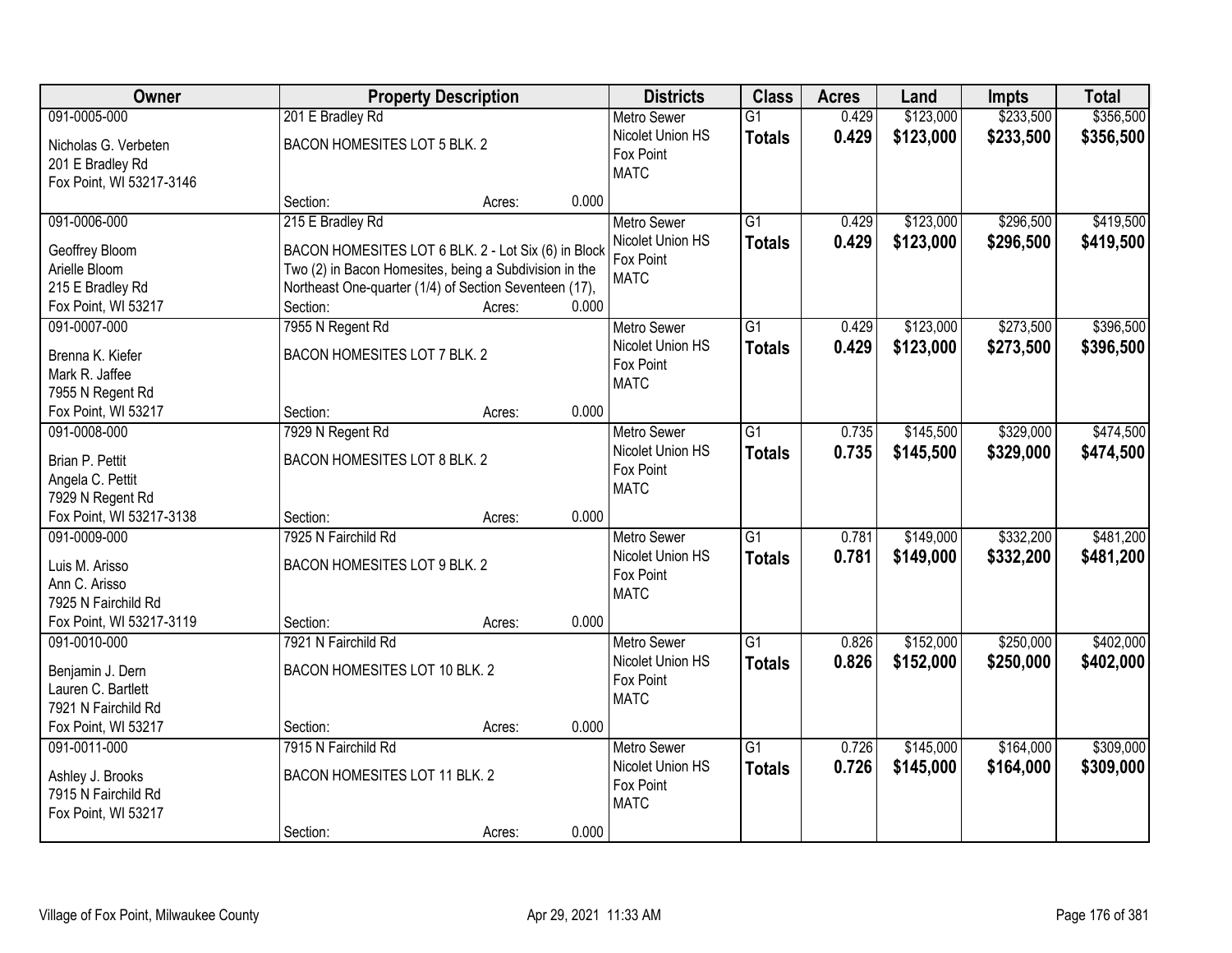| Owner                                 | <b>Property Description</b>                                       |        |       | <b>Districts</b>   | <b>Class</b>    | <b>Acres</b> | Land      | <b>Impts</b>    | <b>Total</b> |
|---------------------------------------|-------------------------------------------------------------------|--------|-------|--------------------|-----------------|--------------|-----------|-----------------|--------------|
| 091-0012-000                          | 120 W Blackhawk Rd                                                |        |       | <b>Metro Sewer</b> | $\overline{G1}$ | 0.735        | \$145,500 | \$281,000       | \$426,500    |
| Noah B. Fenceroy                      | BACON HOMESITES LOT 12 BLK. 2                                     |        |       | Nicolet Union HS   | <b>Totals</b>   | 0.735        | \$145,500 | \$281,000       | \$426,500    |
| Jean J. Fenceroy                      |                                                                   |        |       | Fox Point          |                 |              |           |                 |              |
| 120 W Blackhawk Rd                    |                                                                   |        |       | <b>MATC</b>        |                 |              |           |                 |              |
| Fox Point, WI 53217-3101              | Section:                                                          | Acres: | 0.000 |                    |                 |              |           |                 |              |
| 091-0013-000                          | 140 W Blackhawk Rd                                                |        |       | <b>Metro Sewer</b> | $\overline{G1}$ | 0.666        | \$140,500 | \$215,000       | \$355,500    |
|                                       |                                                                   |        |       | Nicolet Union HS   | <b>Totals</b>   | 0.666        | \$140,500 | \$215,000       | \$355,500    |
| Beverly R. Belfer Living Trust        | BACON HOMESITES LOT 13 BLK. 2 - Lot 13, in Block 2                |        |       | Fox Point          |                 |              |           |                 |              |
| 140 W Blackhawk Rd                    | in Bacon Homesites, being a subdivision of lands in the           |        |       | <b>MATC</b>        |                 |              |           |                 |              |
| Fox Point, WI 53217                   | Northeast 1/4 of Section 17, and the Northwest 1/4 of<br>Section: | Acres: | 0.000 |                    |                 |              |           |                 |              |
| 091-0014-000                          | 7950 N Regent Rd                                                  |        |       | <b>Metro Sewer</b> | $\overline{G1}$ | 0.429        | \$123,000 | \$218,000       | \$341,000    |
|                                       |                                                                   |        |       | Nicolet Union HS   |                 |              |           |                 |              |
| Carmen S Craig Rev Living Trust       | BACON HOMESITES LOT 1 BLK. 3                                      |        |       | Fox Point          | <b>Totals</b>   | 0.429        | \$123,000 | \$218,000       | \$341,000    |
| Attn: Carl E Craig                    |                                                                   |        |       | <b>MATC</b>        |                 |              |           |                 |              |
| 7950 N Regent Rd                      |                                                                   |        |       |                    |                 |              |           |                 |              |
| Fox Point, WI 53217                   | Section:                                                          | Acres: | 0.000 |                    |                 |              |           |                 |              |
| 091-0015-000                          | 313 E Bradley Rd                                                  |        |       | <b>Metro Sewer</b> | $\overline{G1}$ | 0.429        | \$123,000 | \$280,500       | \$403,500    |
| Sydney B & Diane M Lilly Living Trust | BACON HOMESITES LOT 2 BLK. 3                                      |        |       | Nicolet Union HS   | <b>Totals</b>   | 0.429        | \$123,000 | \$280,500       | \$403,500    |
| 313 E Bradley Rd                      |                                                                   |        |       | Fox Point          |                 |              |           |                 |              |
| Fox Point, WI 53217-3148              |                                                                   |        |       | <b>MATC</b>        |                 |              |           |                 |              |
|                                       | Section:                                                          | Acres: | 0.000 |                    |                 |              |           |                 |              |
| 091-0016-000                          | 321 E Bradley Rd                                                  |        |       | <b>Metro Sewer</b> | $\overline{G1}$ | 0.429        | \$123,000 | \$167,000       | \$290,000    |
|                                       |                                                                   |        |       | Nicolet Union HS   | <b>Totals</b>   | 0.429        | \$123,000 | \$167,000       | \$290,000    |
| Georgia Morrison et al                | BACON HOMESITES LOT 3 BLK. 3                                      |        |       | Fox Point          |                 |              |           |                 |              |
| 321 Bradley Rd                        |                                                                   |        |       | <b>MATC</b>        |                 |              |           |                 |              |
| Fox Point, WI 53217                   | Section:                                                          |        | 0.000 |                    |                 |              |           |                 |              |
| 091-0017-000                          | 401 E Bradley Rd                                                  | Acres: |       | Metro Sewer        | G1              | 0.429        | \$123,000 | \$286,100       | \$409,100    |
|                                       |                                                                   |        |       | Nicolet Union HS   |                 | 0.429        |           |                 |              |
| Timothy P. Melchert                   | BACON HOMESITES LOT 4 BLK. 3                                      |        |       | Fox Point          | <b>Totals</b>   |              | \$123,000 | \$286,100       | \$409,100    |
| Susan E. Schroeder                    |                                                                   |        |       | <b>MATC</b>        |                 |              |           |                 |              |
| 401 E Bradley Rd                      |                                                                   |        |       |                    |                 |              |           |                 |              |
| Fox Point, WI 53217-3150              | Section:                                                          | Acres: | 0.000 |                    |                 |              |           |                 |              |
| 091-0018-000                          | 411 E Bradley Rd                                                  |        |       | <b>Metro Sewer</b> | $\overline{G1}$ | 0.390        | \$120,500 | $\overline{50}$ | \$120,500    |
| Jane M. Collis-Geers                  | BACON HOMESITES LOT 5 BLK. 3 - Lot 5, in Block 3, in              |        |       | Nicolet Union HS   | <b>Totals</b>   | 0.390        | \$120,500 | \$0             | \$120,500    |
| 7704 N Port Washington Rd #31         | Bacon Homesites, being a Subdivision of lands in the              |        |       | Fox Point          |                 |              |           |                 |              |
| Fox Point, WI 53217                   | Northeast 1/4 of Section 17 and the Northwest 1/4 of              |        |       | <b>MATC</b>        |                 |              |           |                 |              |
|                                       | Section:                                                          | Acres: | 0.000 |                    |                 |              |           |                 |              |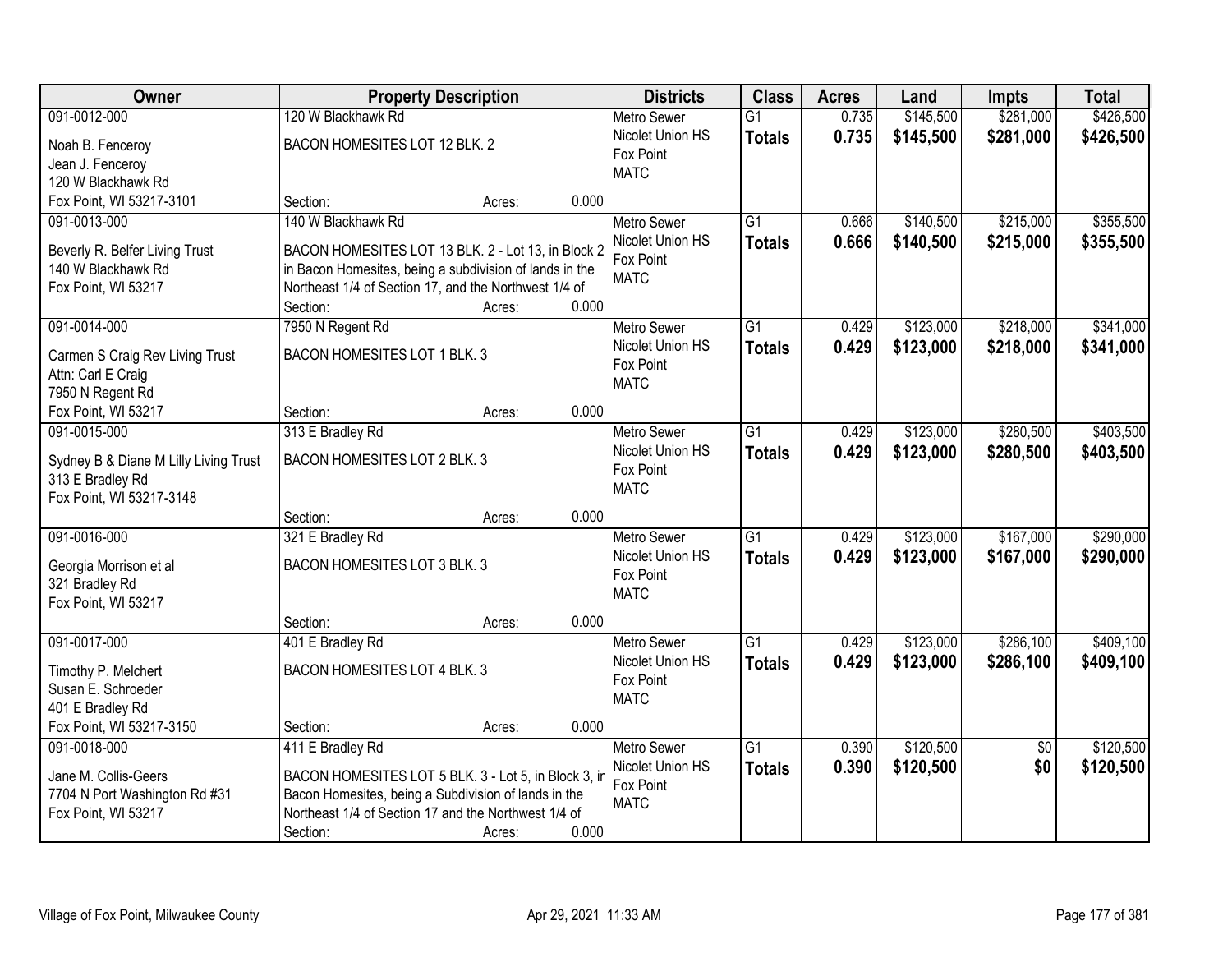| <b>Owner</b>                               |                                                        | <b>Property Description</b>                               |       | <b>Districts</b>   | <b>Class</b>    | <b>Acres</b> | Land      | <b>Impts</b>    | <b>Total</b> |
|--------------------------------------------|--------------------------------------------------------|-----------------------------------------------------------|-------|--------------------|-----------------|--------------|-----------|-----------------|--------------|
| 091-0019-000                               | 415 E Bradley Rd                                       |                                                           |       | <b>Metro Sewer</b> | $\overline{G1}$ | 0.351        | \$117,500 | \$172,300       | \$289,800    |
| Julia M. Goldberg                          | BACON HOMESITES LOT 6 BLK. 3                           |                                                           |       | Nicolet Union HS   | <b>Totals</b>   | 0.351        | \$117,500 | \$172,300       | \$289,800    |
| 415 E Bradley Rd                           |                                                        |                                                           |       | Fox Point          |                 |              |           |                 |              |
| Fox Point, WI 53217-3150                   |                                                        |                                                           |       | <b>MATC</b>        |                 |              |           |                 |              |
|                                            | Section:                                               | Acres:                                                    | 0.000 |                    |                 |              |           |                 |              |
| 091-0020-000                               | 503 E Bradley Rd                                       |                                                           |       | <b>Metro Sewer</b> | $\overline{G1}$ | 0.390        | \$120,500 | $\overline{50}$ | \$120,500    |
| <b>Brian Tobiczyk</b>                      | BACON HOMESITES LOT 7 BLK. 3                           |                                                           |       | Nicolet Union HS   | <b>Totals</b>   | 0.390        | \$120,500 | \$0             | \$120,500    |
| Ann Tobiczyk                               |                                                        |                                                           |       | Fox Point          |                 |              |           |                 |              |
| 503 E Bradley Rd                           |                                                        |                                                           |       | <b>MATC</b>        |                 |              |           |                 |              |
| Fox Point, WI 53217                        | Section:                                               | Acres:                                                    | 0.000 |                    |                 |              |           |                 |              |
| 091-0021-000                               | 7979 N Santa Monica Blvd                               |                                                           |       | Metro Sewer        | $\overline{G1}$ | 0.390        | \$120,500 | \$154,500       | \$275,000    |
| Michael K. Scott                           | BACON HOMESITES LOT 8 BLK. 3                           |                                                           |       | Nicolet Union HS   | <b>Totals</b>   | 0.390        | \$120,500 | \$154,500       | \$275,000    |
| 7979 N Santa Monica Blvd                   |                                                        |                                                           |       | Fox Point          |                 |              |           |                 |              |
| Fox Point, WI 53217-3264                   |                                                        |                                                           |       | <b>MATC</b>        |                 |              |           |                 |              |
|                                            | Section:                                               | Acres:                                                    | 0.000 |                    |                 |              |           |                 |              |
| 091-0022-000                               | 7957 N Fairchild Rd                                    |                                                           |       | <b>Metro Sewer</b> | $\overline{G1}$ | 0.388        | \$120,000 | \$196,000       | \$316,000    |
| Mark B. Cross                              | BACON HOMESITES LOT 9 BLK. 3                           |                                                           |       | Nicolet Union HS   | <b>Totals</b>   | 0.388        | \$120,000 | \$196,000       | \$316,000    |
| Paula M. Rivet                             |                                                        |                                                           |       | Fox Point          |                 |              |           |                 |              |
| 7957 N Fairchild Rd                        |                                                        |                                                           |       | <b>MATC</b>        |                 |              |           |                 |              |
| Fox Point, WI 53217-3121                   | Section:                                               | Acres:                                                    | 0.000 |                    |                 |              |           |                 |              |
| 091-0023-000                               | 7951 N Fairchild Rd                                    |                                                           |       | <b>Metro Sewer</b> | $\overline{G1}$ | 0.704        | \$143,000 | \$190,000       | \$333,000    |
|                                            |                                                        |                                                           |       | Nicolet Union HS   | <b>Totals</b>   | 0.704        | \$143,000 | \$190,000       | \$333,000    |
| Rachel Goldman                             | BACON HOMESITES LOT 10 BLK. 3                          |                                                           |       | Fox Point          |                 |              |           |                 |              |
| 7951 N Fairchild Rd<br>Fox Point, WI 53217 |                                                        |                                                           |       | <b>MATC</b>        |                 |              |           |                 |              |
|                                            | Section:                                               | Acres:                                                    | 0.000 |                    |                 |              |           |                 |              |
| 091-0024-000                               | 7945 N Fairchild Rd                                    |                                                           |       | Metro Sewer        | G1              | 0.743        | \$146,000 | \$452,600       | \$598,600    |
|                                            |                                                        |                                                           |       | Nicolet Union HS   | <b>Totals</b>   | 0.743        | \$146,000 | \$452,600       | \$598,600    |
| Kevin M. Long<br>Margaret E. Long          | BACON HOMESITES LOT 11 BLK. 3                          |                                                           |       | Fox Point          |                 |              |           |                 |              |
| 7945 N Fairchild Rd                        |                                                        |                                                           |       | <b>MATC</b>        |                 |              |           |                 |              |
| Fox Point, WI 53217-3121                   | Section:                                               | Acres:                                                    | 0.000 |                    |                 |              |           |                 |              |
| 091-0025-000                               | 7937 N Fairchild Rd                                    |                                                           |       | <b>Metro Sewer</b> | $\overline{G1}$ | 0.729        | \$145,000 | \$283,900       | \$428,900    |
|                                            |                                                        |                                                           |       | Nicolet Union HS   | <b>Totals</b>   | 0.729        | \$145,000 | \$283,900       | \$428,900    |
| Scott J. Alderton                          |                                                        | Lot 12, in Block 3 in Bacon Homesites, being a Subdivisio |       | Fox Point          |                 |              |           |                 |              |
| Alleyne Alderton                           | of Lands in the Northeast 1/4 of Section               |                                                           |       | <b>MATC</b>        |                 |              |           |                 |              |
| 7937 N Fairchild Rd                        | 17, and Northwest 1/4 of Section 16, Township 8 North, |                                                           |       |                    |                 |              |           |                 |              |
| Fox Point, WI 53217                        | Section:                                               | Acres:                                                    | 0.000 |                    |                 |              |           |                 |              |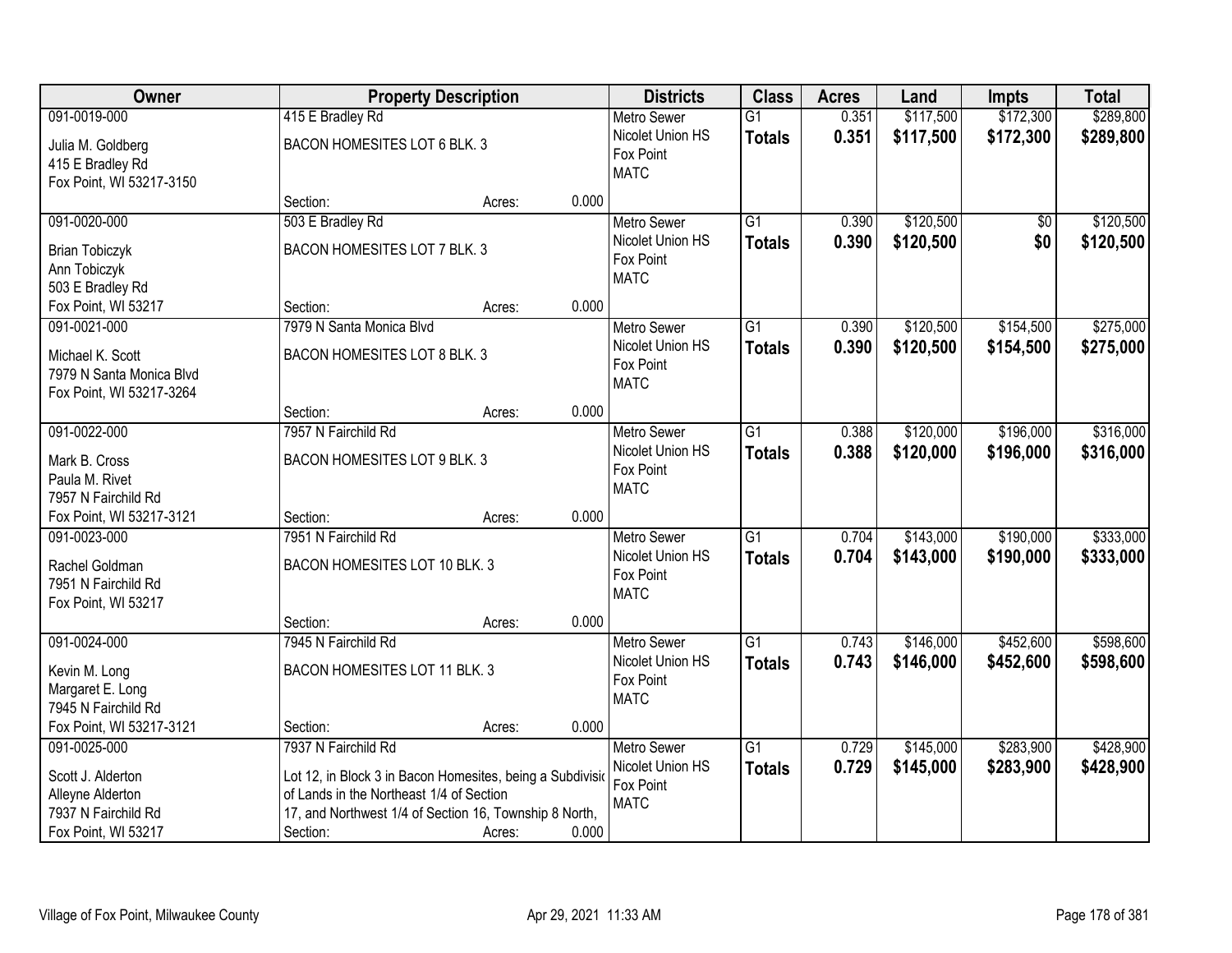| Owner                           |                                                         | <b>Property Description</b> |                               | <b>Class</b>    | <b>Acres</b> | Land      | <b>Impts</b> | <b>Total</b> |
|---------------------------------|---------------------------------------------------------|-----------------------------|-------------------------------|-----------------|--------------|-----------|--------------|--------------|
| 091-0026-000                    | 7938 N Regent Rd                                        |                             | <b>Metro Sewer</b>            | $\overline{G1}$ | 0.827        | \$152,000 | \$198,700    | \$350,700    |
| Sandra L. Cherry                | BACON HOMESITES LOT 13 BLK. 3 - Lot 13, in Block 3      |                             | Nicolet Union HS              | <b>Totals</b>   | 0.827        | \$152,000 | \$198,700    | \$350,700    |
| Donn Cherry                     | in Bacon Homesites, being a Subdivision of lands in the |                             | Fox Point                     |                 |              |           |              |              |
| 7938 N Regent Rd                | Northeast 1/4 of Section 17, and the Northwest 1/4 of   |                             | <b>MATC</b>                   |                 |              |           |              |              |
| Fox Point, WI 53217             | Section:                                                | 0.000<br>Acres:             |                               |                 |              |           |              |              |
| 091-0027-000                    | 7870 N Regent Rd                                        |                             | <b>Metro Sewer</b>            | $\overline{G1}$ | 0.941        | \$160,500 | \$322,500    | \$483,000    |
|                                 |                                                         |                             | Nicolet Union HS              | <b>Totals</b>   | 0.941        | \$160,500 | \$322,500    | \$483,000    |
| David Franklin                  | BACON HOMESITES LOT 1 BLK. 4                            |                             | Fox Point                     |                 |              |           |              |              |
| Marilyn Franklin                |                                                         |                             | <b>MATC</b>                   |                 |              |           |              |              |
| 7870 N Regent Rd                |                                                         | 0.000                       |                               |                 |              |           |              |              |
| Fox Point, WI 53217-3251        | Section:                                                | Acres:                      |                               |                 |              |           |              |              |
| 091-0028-000                    | 7936 N Fairchild Rd                                     |                             | <b>Metro Sewer</b>            | G1              | 0.886        | \$148,400 | \$299,100    | \$447,500    |
| James H. Barnett                | BACON HOMESITES LOT 2 BLK. 4                            |                             | Nicolet Union HS<br>Fox Point | <b>Totals</b>   | 0.886        | \$148,400 | \$299,100    | \$447,500    |
| Nancy C. Barnett                |                                                         |                             | <b>MATC</b>                   |                 |              |           |              |              |
| 7936 N Fairchild Rd             |                                                         |                             |                               |                 |              |           |              |              |
| Fox Point, WI 53217-3120        | Section:                                                | 0.000<br>Acres:             |                               |                 |              |           |              |              |
| 091-0029-000                    | 7946 N Fairchild Rd                                     |                             | <b>Metro Sewer</b>            | $\overline{G1}$ | 1.056        | \$169,000 | \$521,000    | \$690,000    |
| Sarah Jo Barber Langerman       | BACON HOMESITES LOT 3 BLK. 4                            |                             | Nicolet Union HS              | <b>Totals</b>   | 1.056        | \$169,000 | \$521,000    | \$690,000    |
| Jess Langerman                  |                                                         |                             | Fox Point                     |                 |              |           |              |              |
| 7946 N Fairchild Rd             |                                                         |                             | <b>MATC</b>                   |                 |              |           |              |              |
| Fox Point, WI 53217             | Section:                                                | 0.000<br>Acres:             |                               |                 |              |           |              |              |
| 091-0030-000                    | 7950 N Fairchild Rd                                     |                             | <b>Metro Sewer</b>            | $\overline{G1}$ | 0.964        | \$162,500 | \$446,900    | \$609,400    |
|                                 |                                                         |                             | Nicolet Union HS              | <b>Totals</b>   | 0.964        | \$162,500 | \$446,900    | \$609,400    |
| Gary L. Stein                   | BACON HOMESITES LOT 4 BLK. 4                            |                             | Fox Point                     |                 |              |           |              |              |
| Marley Stein                    |                                                         |                             | <b>MATC</b>                   |                 |              |           |              |              |
| 7950 N Fairchild Rd             |                                                         |                             |                               |                 |              |           |              |              |
| Fox Point, WI 53217-3120        | Section:                                                | 0.000<br>Acres:             |                               |                 |              |           |              |              |
| 091-0031-000                    | 7956 N Fairchild Rd                                     |                             | <b>Metro Sewer</b>            | $\overline{G1}$ | 0.386        | \$108,000 | \$299,000    | \$407,000    |
| Gustav C. Krejcha               | BACON HOMESITES LOT 5 BLK. 4                            |                             | Nicolet Union HS              | <b>Totals</b>   | 0.386        | \$108,000 | \$299,000    | \$407,000    |
| Lauren E. Krejcha               |                                                         |                             | Fox Point                     |                 |              |           |              |              |
| 7956 N Fairchild Rd             |                                                         |                             | <b>MATC</b>                   |                 |              |           |              |              |
| Fox Point, WI 53217             | Section:                                                | 0.000<br>Acres:             |                               |                 |              |           |              |              |
| 091-0032-000                    | 7915 N Santa Monica Blvd                                |                             | Metro Sewer                   | $\overline{G1}$ | 0.390        | \$120,500 | \$198,100    | \$318,600    |
|                                 | BACON HOMESITES LOT 6 BLK. 4                            |                             | Nicolet Union HS              | <b>Totals</b>   | 0.390        | \$120,500 | \$198,100    | \$318,600    |
| <b>Grant Tews</b><br>Diane Tews |                                                         |                             | Fox Point                     |                 |              |           |              |              |
| 7915 N Santa Monica Blvd        |                                                         |                             | <b>MATC</b>                   |                 |              |           |              |              |
|                                 |                                                         |                             |                               |                 |              |           |              |              |
| Fox Point, WI 53217-3263        | Section:                                                | 0.000<br>Acres:             |                               |                 |              |           |              |              |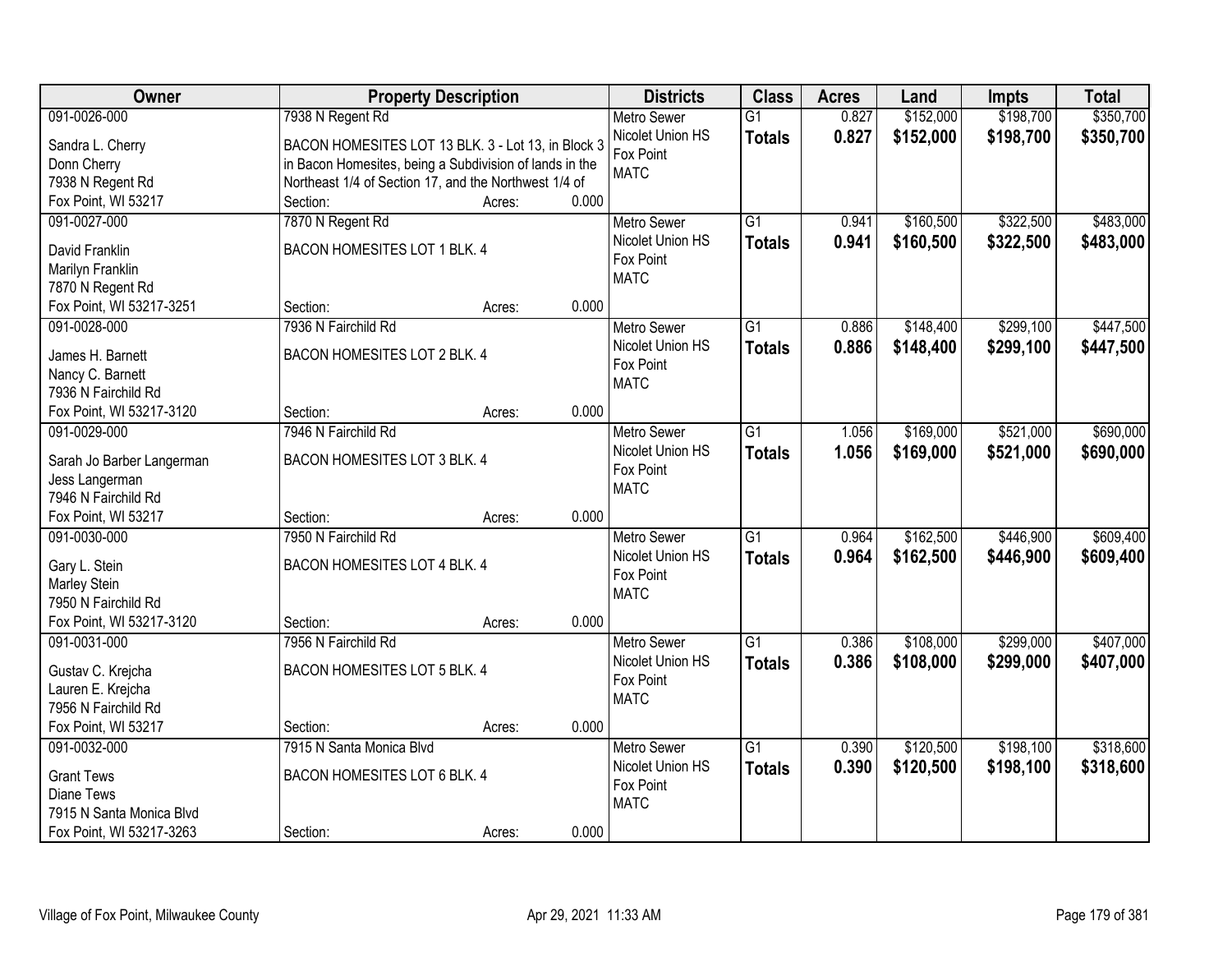| Owner                    | <b>Property Description</b>                                      |        |       | <b>Districts</b>   | <b>Class</b>    | <b>Acres</b> | Land      | <b>Impts</b> | <b>Total</b> |
|--------------------------|------------------------------------------------------------------|--------|-------|--------------------|-----------------|--------------|-----------|--------------|--------------|
| 091-0033-000             | 7907 N Santa Monica Blvd                                         |        |       | <b>Metro Sewer</b> | $\overline{G1}$ | 0.429        | \$123,000 | \$169,000    | \$292,000    |
| Paul W. Hintz            | BACON HOMESITES LOT 7 BLK. 4                                     |        |       | Nicolet Union HS   | <b>Totals</b>   | 0.429        | \$123,000 | \$169,000    | \$292,000    |
| Erika K. Hintz           |                                                                  |        |       | Fox Point          |                 |              |           |              |              |
| 7907 N Santa Monica Blvd |                                                                  |        |       | <b>MATC</b>        |                 |              |           |              |              |
| Fox Point, WI 53217      | Section:                                                         | Acres: | 0.000 |                    |                 |              |           |              |              |
| 091-0034-000             | 7901 N Santa Monica Blvd                                         |        |       | <b>Metro Sewer</b> | $\overline{G1}$ | 0.429        | \$123,000 | \$168,500    | \$291,500    |
|                          |                                                                  |        |       | Nicolet Union HS   | <b>Totals</b>   | 0.429        | \$123,000 | \$168,500    | \$291,500    |
| Sarah A. Koehn           | BACON HOMESITES LOT 8 BLK. 4 - Lot 8, in Block 4, in             |        |       | Fox Point          |                 |              |           |              |              |
| 7901 N Santa Monica Blvd | Bacon Homesites, being a Subdivision of lands in the             |        |       | <b>MATC</b>        |                 |              |           |              |              |
| Milwaukee, WI 53217      | Northeast 1/4 of Section 17 and the Northwest 1/4 of<br>Section: |        | 0.000 |                    |                 |              |           |              |              |
| 091-0035-000             | 7829 N Santa Monica Blvd                                         | Acres: |       | Metro Sewer        | $\overline{G1}$ | 0.429        | \$123,000 | \$191,000    | \$314,000    |
|                          |                                                                  |        |       | Nicolet Union HS   |                 |              |           |              |              |
| Phyllis T. Eisenberg     | BACON HOMESITES LOT 9 BLK. 4                                     |        |       | Fox Point          | <b>Totals</b>   | 0.429        | \$123,000 | \$191,000    | \$314,000    |
| 7829 N Santa Monica Blvd |                                                                  |        |       | <b>MATC</b>        |                 |              |           |              |              |
| Fox Point, WI 53217      |                                                                  |        |       |                    |                 |              |           |              |              |
|                          | Section:                                                         | Acres: | 0.000 |                    |                 |              |           |              |              |
| 091-0036-000             | 7821 N Santa Monica Blvd                                         |        |       | <b>Metro Sewer</b> | $\overline{G1}$ | 0.429        | \$123,000 | \$189,500    | \$312,500    |
| Alexander J. Moroder     | BACON HOMESITES LOT 10 BLK. 4                                    |        |       | Nicolet Union HS   | <b>Totals</b>   | 0.429        | \$123,000 | \$189,500    | \$312,500    |
| Gabrielle M. Moroder     |                                                                  |        |       | Fox Point          |                 |              |           |              |              |
| 7821 N Santa Monica Blvd |                                                                  |        |       | <b>MATC</b>        |                 |              |           |              |              |
| Fox Point, WI 53217      | Section:                                                         | Acres: | 0.000 |                    |                 |              |           |              |              |
| 091-0037-000             | 7815 N Santa Monica Blvd                                         |        |       | <b>Metro Sewer</b> | $\overline{G1}$ | 0.445        | \$124,000 | \$199,200    | \$323,200    |
|                          |                                                                  |        |       | Nicolet Union HS   | <b>Totals</b>   | 0.445        | \$124,000 | \$199,200    | \$323,200    |
| David Altman             | BACON HOMESITES LOT 11 BLK. 4                                    |        |       | Fox Point          |                 |              |           |              |              |
| Adrianne Altman          |                                                                  |        |       | <b>MATC</b>        |                 |              |           |              |              |
| 4991 Almondwood Way      |                                                                  |        |       |                    |                 |              |           |              |              |
| San Diego, CA 92130      | Section:                                                         | Acres: | 0.000 |                    |                 |              |           |              |              |
| 091-0038-000             | 7807 N Santa Monica Blvd                                         |        |       | <b>Metro Sewer</b> | $\overline{G1}$ | 0.460        | \$125,500 | \$321,500    | \$447,000    |
| Theodore A. Noll Jr      | BACON HOMESITES LOT 12 BLK. 4                                    |        |       | Nicolet Union HS   | <b>Totals</b>   | 0.460        | \$125,500 | \$321,500    | \$447,000    |
| Sandra J. Noll           |                                                                  |        |       | Fox Point          |                 |              |           |              |              |
| 7807 N Santa Monica Blvd |                                                                  |        |       | <b>MATC</b>        |                 |              |           |              |              |
| Fox Point, WI 53217-3261 | Section:                                                         | Acres: | 0.000 |                    |                 |              |           |              |              |
| 091-0039-000             | 7808 N Regent Rd                                                 |        |       | <b>Metro Sewer</b> | $\overline{G1}$ | 0.533        | \$130,500 | \$257,000    | \$387,500    |
| Moises A. Garcia         | BACON HOMESITES LOT 13 BLK. 4                                    |        |       | Nicolet Union HS   | <b>Totals</b>   | 0.533        | \$130,500 | \$257,000    | \$387,500    |
| Emiko Inque              |                                                                  |        |       | Fox Point          |                 |              |           |              |              |
| 7808 N Regent Rd         |                                                                  |        |       | <b>MATC</b>        |                 |              |           |              |              |
| Fox Point, WI 53217-3251 | Section:                                                         | Acres: | 0.000 |                    |                 |              |           |              |              |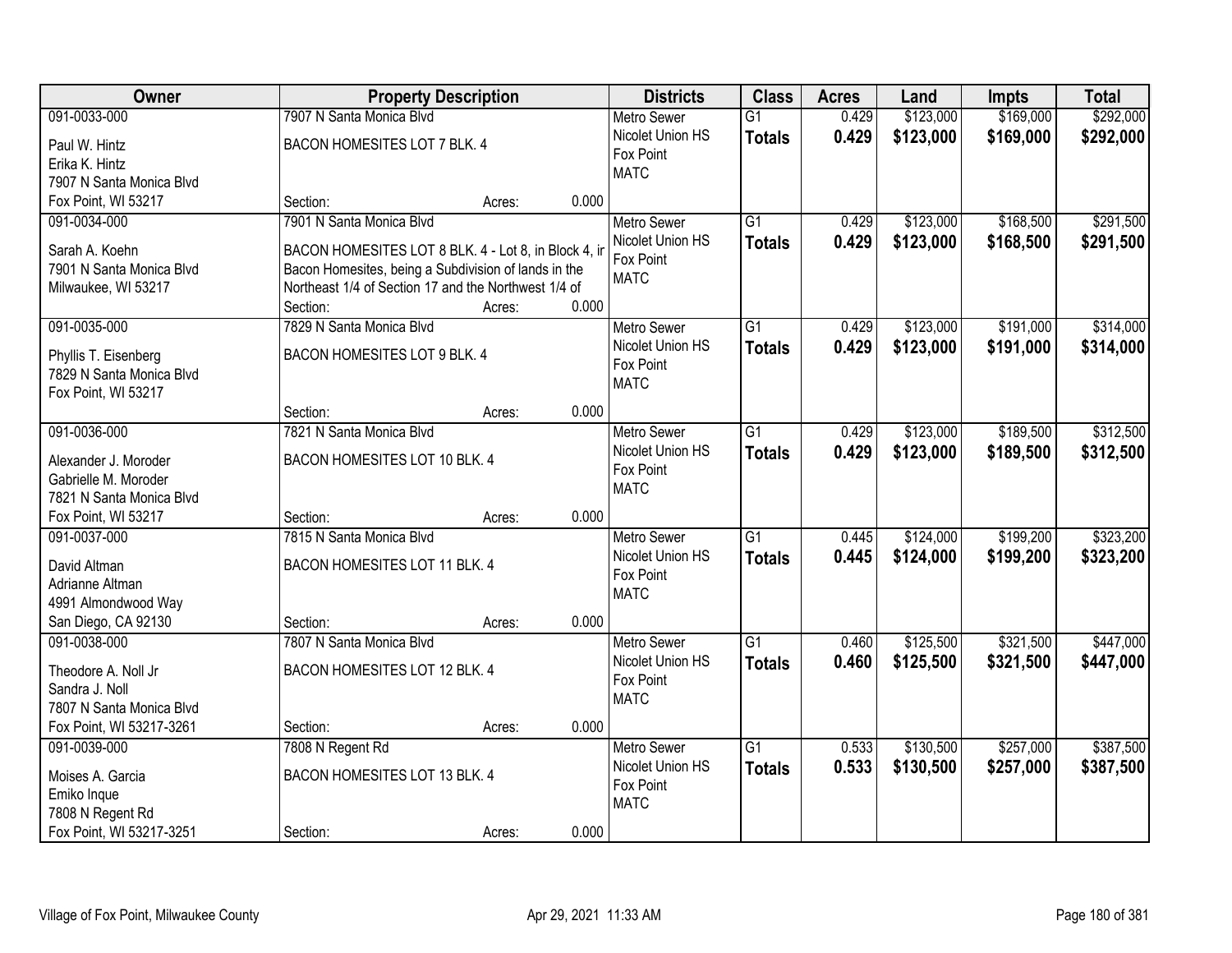| Owner                    | <b>Property Description</b>                               | <b>Districts</b>   | <b>Class</b>    | <b>Acres</b> | Land      | <b>Impts</b> | <b>Total</b> |
|--------------------------|-----------------------------------------------------------|--------------------|-----------------|--------------|-----------|--------------|--------------|
| 091-0040-000             | 7816 N Regent Rd                                          | <b>Metro Sewer</b> | $\overline{G1}$ | 0.781        | \$149,000 | \$522,000    | \$671,000    |
| David W. Williams        | Lot 14 in Block 4, in Bacon Homesites, being a Subdivisio | Nicolet Union HS   | <b>Totals</b>   | 0.781        | \$149,000 | \$522,000    | \$671,000    |
| Christine K. Williams    | of lands in the Northeast 1/4 of Section 17, and Northwes | Fox Point          |                 |              |           |              |              |
| 7816 N Regent Rd         | 1/4 of Section 16, Township 8 North, Range 22 East, in    | <b>MATC</b>        |                 |              |           |              |              |
| Fox Point, WI 53217      | 0.781<br>Section:<br>Acres:                               |                    |                 |              |           |              |              |
| 091-0041-000             | 7830 N Regent Rd                                          | <b>Metro Sewer</b> | $\overline{G1}$ | 1.010        | \$165,500 | \$365,500    | \$531,000    |
|                          |                                                           | Nicolet Union HS   | <b>Totals</b>   | 1.010        | \$165,500 | \$365,500    | \$531,000    |
| <b>B Lauren Charous</b>  | BACON HOMESITES LOT 15 BLK. 4                             | Fox Point          |                 |              |           |              |              |
| Margaret A. Charous      |                                                           | <b>MATC</b>        |                 |              |           |              |              |
| 7830 N Regent Rd         |                                                           |                    |                 |              |           |              |              |
| Fox Point, WI 53217-3251 | 0.000<br>Section:<br>Acres:                               |                    |                 |              |           |              |              |
| 091-0042-000             | 7840 N Regent Rd                                          | <b>Metro Sewer</b> | G1              | 0.987        | \$164,000 | \$241,500    | \$405,500    |
| Ryan Sullivan Flynn      | LOT SIXTEEN (16), BLOCK FOUR (4), IN BACON                | Nicolet Union HS   | <b>Totals</b>   | 0.987        | \$164,000 | \$241,500    | \$405,500    |
| Sara Marie Flynn         | HOMESITES, BEING A SUBDIVISION OF LANDS IN                | Fox Point          |                 |              |           |              |              |
| 7840 N Regent Rd         | THE NORTHEAST ONE-QUARTER (1/4) OF SECTION                | <b>MATC</b>        |                 |              |           |              |              |
| Fox Point, WI 53217      | Section:<br>0.000<br>Acres:                               |                    |                 |              |           |              |              |
| 091-0043-000             | 7837 N Regent Ct                                          | <b>Metro Sewer</b> | G1              | 1.379        | \$192,500 | \$242,500    | \$435,000    |
|                          |                                                           | Nicolet Union HS   | <b>Totals</b>   | 1.379        | \$192,500 | \$242,500    | \$435,000    |
| Bartlett C. Petersen     | BACON HOMESITES LOT 1 BLK. 5. ALSO PARCEL "B"             | Fox Point          |                 |              |           |              |              |
| Carol C. Petersen        | BLK. 5 EXC. PART DESC. IN VOL. 3523-PAGE 487.             | <b>MATC</b>        |                 |              |           |              |              |
| 7837 N Regent Ct         |                                                           |                    |                 |              |           |              |              |
| Fox Point, WI 53217-3244 | 0.000<br>Section:<br>Acres:                               |                    |                 |              |           |              |              |
| 091-0044-000             | 7900 N Fairchild Rd                                       | <b>Metro Sewer</b> | $\overline{G1}$ | 0.849        | \$154,000 | \$355,500    | \$509,500    |
| Margaret L. Chmiel       | BACON HOMESITES LOT 1 BLK. 6                              | Nicolet Union HS   | <b>Totals</b>   | 0.849        | \$154,000 | \$355,500    | \$509,500    |
| Andrew D. Chmiel         |                                                           | Fox Point          |                 |              |           |              |              |
| 7900 N Fairchild Rd      |                                                           | <b>MATC</b>        |                 |              |           |              |              |
| Fox Point, WI 53217      | 0.000<br>Section:<br>Acres:                               |                    |                 |              |           |              |              |
| 091-0045-000             | 7914 N Fairchild Rd                                       | <b>Metro Sewer</b> | $\overline{G1}$ | 0.803        | \$150,500 | \$352,000    | \$502,500    |
|                          |                                                           | Nicolet Union HS   | <b>Totals</b>   | 0.803        | \$150,500 | \$352,000    | \$502,500    |
| Howard A. Sosoff         | BACON HOMESITES LOT 2 BLK. 6                              | Fox Point          |                 |              |           |              |              |
| Jacque L. Sosoff         |                                                           | <b>MATC</b>        |                 |              |           |              |              |
| 7914 N Fairchild Rd      |                                                           |                    |                 |              |           |              |              |
| Fox Point, WI 53217-3117 | 0.000<br>Section:<br>Acres:                               |                    |                 |              |           |              |              |
| 091-0046-000             | 7920 N Fairchild Rd                                       | <b>Metro Sewer</b> | $\overline{G1}$ | 0.918        | \$159,000 | \$282,000    | \$441,000    |
| Roger W. Kloehn          | BACON HOMESITES LOT 3 BLK. 6                              | Nicolet Union HS   | <b>Totals</b>   | 0.918        | \$159,000 | \$282,000    | \$441,000    |
| Jeri P. Kloehn           |                                                           | Fox Point          |                 |              |           |              |              |
| 7920 N Fairchild Rd      |                                                           | <b>MATC</b>        |                 |              |           |              |              |
| Fox Point, WI 53217-3117 | 0.000<br>Section:<br>Acres:                               |                    |                 |              |           |              |              |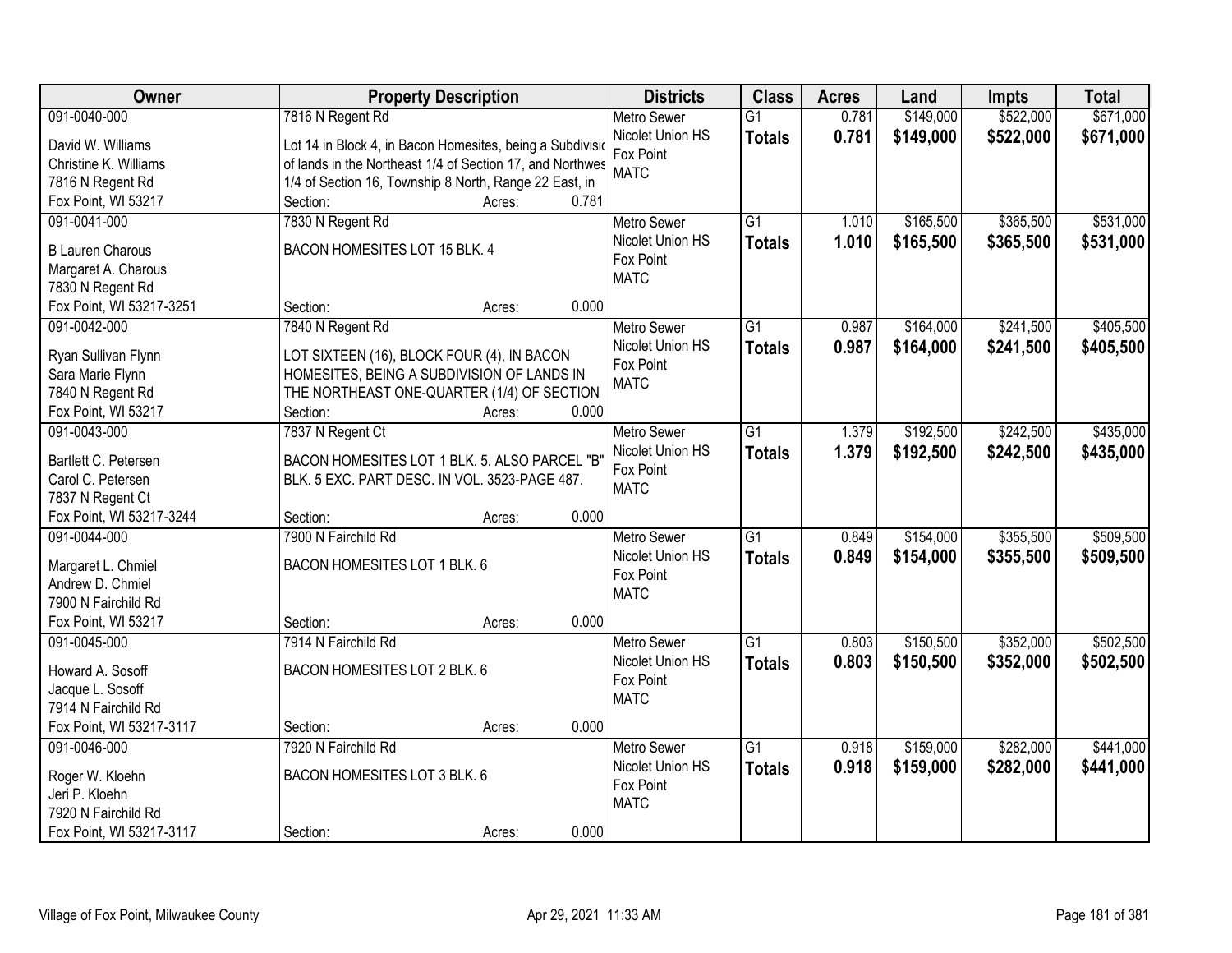| <b>Owner</b>                   | <b>Property Description</b>                                |                 | <b>Districts</b>              | <b>Class</b>    | <b>Acres</b> | Land      | <b>Impts</b> | <b>Total</b> |
|--------------------------------|------------------------------------------------------------|-----------------|-------------------------------|-----------------|--------------|-----------|--------------|--------------|
| 091-0047-000                   | 7926 N Fairchild Rd                                        |                 | <b>Metro Sewer</b>            | $\overline{G1}$ | 0.826        | \$152,000 | \$244,700    | \$396,700    |
| Brian K. Stegall               | Lot Four (4), in Block Six (6), in Bacon Homesites, being  |                 | Nicolet Union HS              | <b>Totals</b>   | 0.826        | \$152,000 | \$244,700    | \$396,700    |
| Jessica A. Berta               | Subdivision of lands in the Northeast 1/4 of Section 17 ar |                 | Fox Point                     |                 |              |           |              |              |
| 7926 N Fairchild Rd            | Northwest 1/4 of Section 16, in Township 8 North, Range    |                 | <b>MATC</b>                   |                 |              |           |              |              |
| Fox Point, WI 53217            | Section:                                                   | 0.000<br>Acres: |                               |                 |              |           |              |              |
| 091-0048-000                   | 7861 N Regent Ct                                           |                 | <b>Metro Sewer</b>            | $\overline{G1}$ | 1.102        | \$172,500 | \$383,500    | \$556,000    |
|                                |                                                            |                 | Nicolet Union HS              | <b>Totals</b>   | 1.102        | \$172,500 | \$383,500    | \$556,000    |
| Sharon F. Hipke                | BACON HOMESITES LOT 5 BLK. 6                               |                 | Fox Point                     |                 |              |           |              |              |
| 7861 N Regent Ct               |                                                            |                 | <b>MATC</b>                   |                 |              |           |              |              |
| Fox Point, WI 53217-3244       |                                                            | 0.000           |                               |                 |              |           |              |              |
|                                | Section:                                                   | Acres:          |                               |                 |              |           |              |              |
| 091-0049-000                   | 7857 N Regent Ct                                           |                 | Metro Sewer                   | G1              | 0.964        | \$162,500 | \$366,900    | \$529,400    |
| Neil P. Casey                  | BACON HOMESITES LOT 6 BLK. 6                               |                 | Nicolet Union HS<br>Fox Point | <b>Totals</b>   | 0.964        | \$162,500 | \$366,900    | \$529,400    |
| Shelley H. Casey               |                                                            |                 | <b>MATC</b>                   |                 |              |           |              |              |
| 7857 N Regent Ct               |                                                            |                 |                               |                 |              |           |              |              |
| Fox Point, WI 53217-3244       | Section:                                                   | 0.000<br>Acres: |                               |                 |              |           |              |              |
| 091-0050-000                   | 7800 N Port Washington Ct                                  |                 | <b>Metro Sewer</b>            | $\overline{G1}$ | 0.380        | \$107,500 | \$156,000    | \$263,500    |
| Rezig D. Attari                | BACON HOMESITES ADDN. LOT 1, BLK. 7                        |                 | Nicolet Union HS              | <b>Totals</b>   | 0.380        | \$107,500 | \$156,000    | \$263,500    |
| Olfat J. Abdelhamid            |                                                            |                 | Fox Point                     |                 |              |           |              |              |
| 7800 N Pt Washington Ct        |                                                            |                 | <b>MATC</b>                   |                 |              |           |              |              |
| Fox Point, WI 53217-3126       | Section:                                                   | 0.000<br>Acres: |                               |                 |              |           |              |              |
| 091-0051-000                   | 7820 N Port Washington Ct                                  |                 | <b>Metro Sewer</b>            | $\overline{G1}$ | 0.388        | \$102,000 | \$180,000    | \$282,000    |
|                                |                                                            |                 | Nicolet Union HS              | <b>Totals</b>   | 0.388        | \$102,000 | \$180,000    | \$282,000    |
| Jon L. Drouin                  | BACON HOMESITES ADDN LOT 2, BLK. 7                         |                 | Fox Point                     |                 |              |           |              |              |
| Lisa M. Drouin                 |                                                            |                 | <b>MATC</b>                   |                 |              |           |              |              |
| 7820 N Pt Washington Ct        |                                                            |                 |                               |                 |              |           |              |              |
| Fox Point, WI 53217-3126       | Section:                                                   | 0.000<br>Acres: |                               |                 |              |           |              |              |
| 091-0052-000                   | 7840 N Port Washington Ct                                  |                 | Metro Sewer                   | $\overline{G1}$ | 0.388        | \$102,000 | \$129,000    | \$231,000    |
| The Rosemary Bazylewicz-Murtha | BACON HOMESITES ADDN LOT 3, BLK. 7 SCHOOL                  |                 | Nicolet Union HS              | <b>Totals</b>   | 0.388        | \$102,000 | \$129,000    | \$231,000    |
| Revocable Living Trust         | DIST <sub>2</sub>                                          |                 | Fox Point                     |                 |              |           |              |              |
| 7840 N Port Washington Ct      |                                                            |                 | <b>MATC</b>                   |                 |              |           |              |              |
| Fox Point, WI 53217            | Section:                                                   | 0.000<br>Acres: |                               |                 |              |           |              |              |
| 091-0053-000                   | 7860 N Port Washington Ct                                  |                 | <b>Metro Sewer</b>            | $\overline{G1}$ | 0.424        | \$104,500 | \$149,300    | \$253,800    |
|                                |                                                            |                 | Nicolet Union HS              | <b>Totals</b>   | 0.424        | \$104,500 | \$149,300    | \$253,800    |
| Joseph Orlando                 | BACON HOMESITES ADDN LOT 4, BLK. 7 AND SLY 9               |                 | Fox Point                     |                 |              |           |              |              |
| 7860 N Pt Washington Ct        | FT. OF LOT 2, BLK 1, FOX POINT VISTA.                      |                 | <b>MATC</b>                   |                 |              |           |              |              |
| Fox Point, WI 53217-3126       |                                                            | 0.000           |                               |                 |              |           |              |              |
|                                | Section:                                                   | Acres:          |                               |                 |              |           |              |              |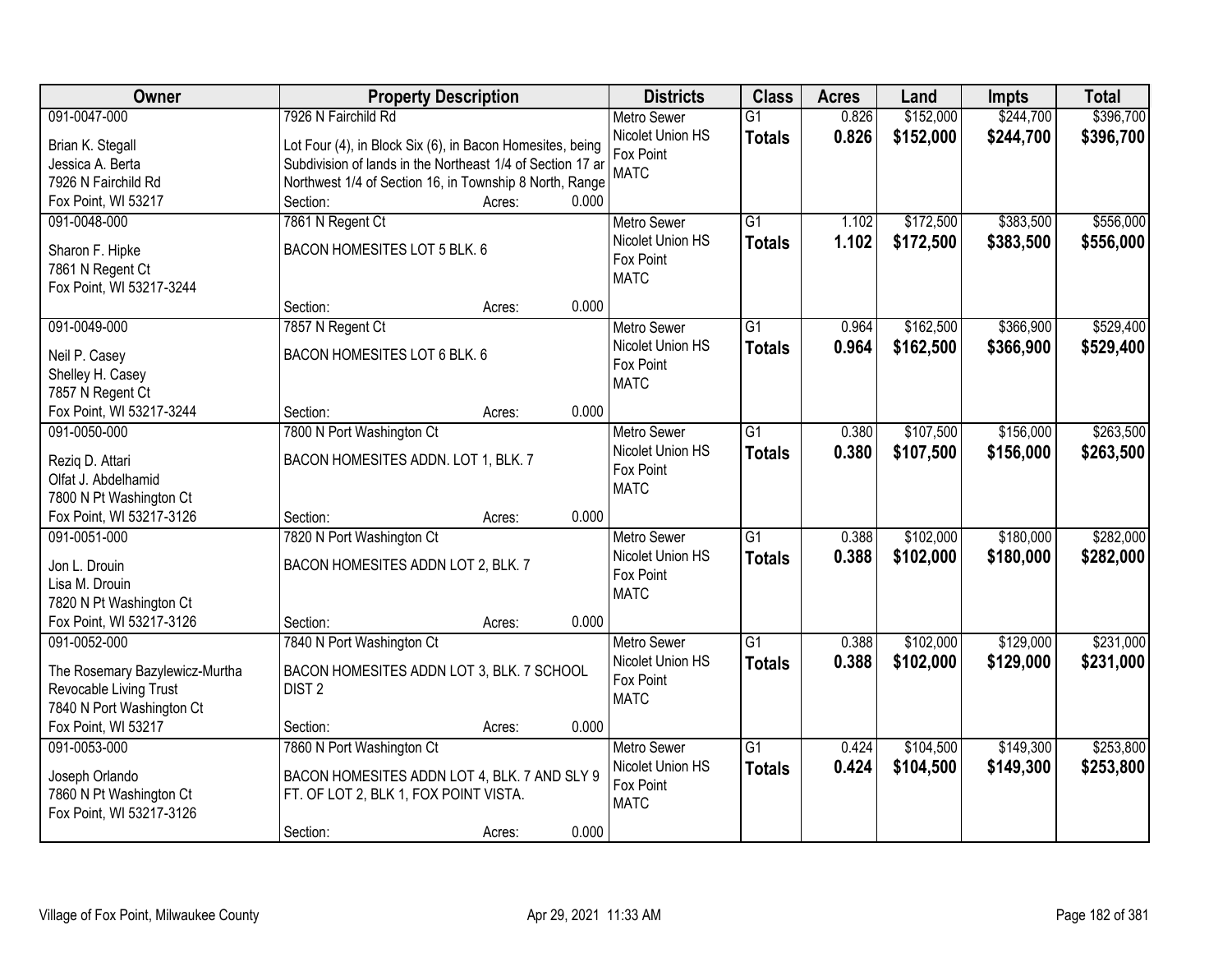| Owner                                |                                                                      | <b>Property Description</b> |       | <b>Districts</b>              | <b>Class</b>    | <b>Acres</b> | Land      | <b>Impts</b> | <b>Total</b> |
|--------------------------------------|----------------------------------------------------------------------|-----------------------------|-------|-------------------------------|-----------------|--------------|-----------|--------------|--------------|
| 091-0054-000                         | 7861 N Mohawk Rd                                                     |                             |       | <b>Metro Sewer</b>            | $\overline{G1}$ | 0.525        | \$130,000 | \$196,500    | \$326,500    |
| Paul K. Schwartz                     | BACON HOMESITES ADDN LOT 5, BLK. 7                                   |                             |       | Nicolet Union HS              | <b>Totals</b>   | 0.525        | \$130,000 | \$196,500    | \$326,500    |
| Leslie H. Schwartz                   |                                                                      |                             |       | Fox Point                     |                 |              |           |              |              |
| 7861 N Mohawk Rd                     |                                                                      |                             |       | <b>MATC</b>                   |                 |              |           |              |              |
| Fox Point, WI 53217-3123             | Section:                                                             | Acres:                      | 0.000 |                               |                 |              |           |              |              |
| 091-0055-000                         | 7841 N Mohawk Rd                                                     |                             |       | <b>Metro Sewer</b>            | $\overline{G1}$ | 0.472        | \$126,500 | \$212,000    | \$338,500    |
|                                      |                                                                      |                             |       | Nicolet Union HS              | <b>Totals</b>   | 0.472        | \$126,500 | \$212,000    | \$338,500    |
| Larry L. Brewer                      | BACON HOMESITES ADDN. LOT 6, BLK. 7 - Lot Six (6)                    |                             |       | Fox Point                     |                 |              |           |              |              |
| Elizabeth M. Brewer                  | in Block Seven (7), in BACON HOMESITES ADDITION,                     |                             |       | <b>MATC</b>                   |                 |              |           |              |              |
| 7841 N Mohawk Rd                     | being a Re-Subdivision of part of Parcel ?B?, Block Five<br>Section: |                             | 0.000 |                               |                 |              |           |              |              |
| Fox Point, WI 53217<br>091-0056-000  | 7821 N Mohawk Rd                                                     | Acres:                      |       |                               | G1              | 0.459        |           | \$281,000    | \$406,500    |
|                                      |                                                                      |                             |       | <b>Metro Sewer</b>            |                 |              | \$125,500 |              |              |
| Dessie R. Levy                       | BACON HOMESITES ADDN LOT 7, BLK. 7                                   |                             |       | Nicolet Union HS<br>Fox Point | <b>Totals</b>   | 0.459        | \$125,500 | \$281,000    | \$406,500    |
| Garry B. Levy                        |                                                                      |                             |       | <b>MATC</b>                   |                 |              |           |              |              |
| 7821 N Mohawk Rd                     |                                                                      |                             |       |                               |                 |              |           |              |              |
| Fox Point, WI 53217                  | Section:                                                             | Acres:                      | 0.000 |                               |                 |              |           |              |              |
| 091-0057-000                         | 300 W Dunwood Rd                                                     |                             |       | <b>Metro Sewer</b>            | G1              | 0.391        | \$120,500 | \$173,500    | \$294,000    |
| Kathleen E. Carroll                  | BACON HOMESITES ADDN LOT 8, BLK. 7                                   |                             |       | Nicolet Union HS              | <b>Totals</b>   | 0.391        | \$120,500 | \$173,500    | \$294,000    |
| 300 W Dunwood Rd                     |                                                                      |                             |       | Fox Point                     |                 |              |           |              |              |
| Fox Point, WI 53217-3109             |                                                                      |                             |       | <b>MATC</b>                   |                 |              |           |              |              |
|                                      | Section:                                                             | Acres:                      | 0.000 |                               |                 |              |           |              |              |
| 091-0058-000                         | 7861 N Fairchild Rd                                                  |                             |       | <b>Metro Sewer</b>            | $\overline{G1}$ | 0.649        | \$139,000 | \$400,500    | \$539,500    |
|                                      |                                                                      |                             |       | Nicolet Union HS              | <b>Totals</b>   | 0.649        | \$139,000 | \$400,500    | \$539,500    |
| Melissa N. Mooney                    | Lot 1, in Block 8, in Bacon Homesites Addition, being a              |                             |       | Fox Point                     |                 |              |           |              |              |
| Philip J. Schultz                    | re-subdivision of part of Parcel B, in Block 5, in Bacon             |                             |       | <b>MATC</b>                   |                 |              |           |              |              |
| 7861 N Fairchild Rd                  | Homesites and Lands, in the Northeast 1/4 of Section 17              |                             |       |                               |                 |              |           |              |              |
| Fox Point, WI 53217                  | Section:                                                             | Acres:                      | 0.649 |                               |                 |              |           |              |              |
| 091-0059-000                         | 7841 N Fairchild Rd                                                  |                             |       | Metro Sewer                   | G1              | 0.902        | \$157,500 | \$330,000    | \$487,500    |
| Richard M. Katz                      | BACON HOMESITES ADDN LOT 2, BLK. 8                                   |                             |       | Nicolet Union HS              | <b>Totals</b>   | 0.902        | \$157,500 | \$330,000    | \$487,500    |
| Beth E. Abramson                     |                                                                      |                             |       | Fox Point                     |                 |              |           |              |              |
| 7841 N Fairchild Rd                  |                                                                      |                             |       | <b>MATC</b>                   |                 |              |           |              |              |
| Fox Point, WI 53217-3116             | Section:                                                             | Acres:                      | 0.000 |                               |                 |              |           |              |              |
| 091-0060-000                         | 7831 N Fairchild Rd                                                  |                             |       | <b>Metro Sewer</b>            | $\overline{G1}$ | 0.694        | \$142,500 | \$272,900    | \$415,400    |
|                                      |                                                                      |                             |       | Nicolet Union HS              | <b>Totals</b>   | 0.694        | \$142,500 | \$272,900    | \$415,400    |
| Randy Rohmer<br><b>Bonnie Rohmer</b> | BACON HOMESITES ADDN. PART OF LOTS 3 AND 4,                          |                             |       | Fox Point                     |                 |              |           |              |              |
| 7831 N Fairchild Rd                  | BLK. 8 DESC. IN VOL. 3542, PAGE 189.                                 |                             |       | <b>MATC</b>                   |                 |              |           |              |              |
| Fox Point, WI 53217                  | Section:                                                             | Acres:                      | 0.000 |                               |                 |              |           |              |              |
|                                      |                                                                      |                             |       |                               |                 |              |           |              |              |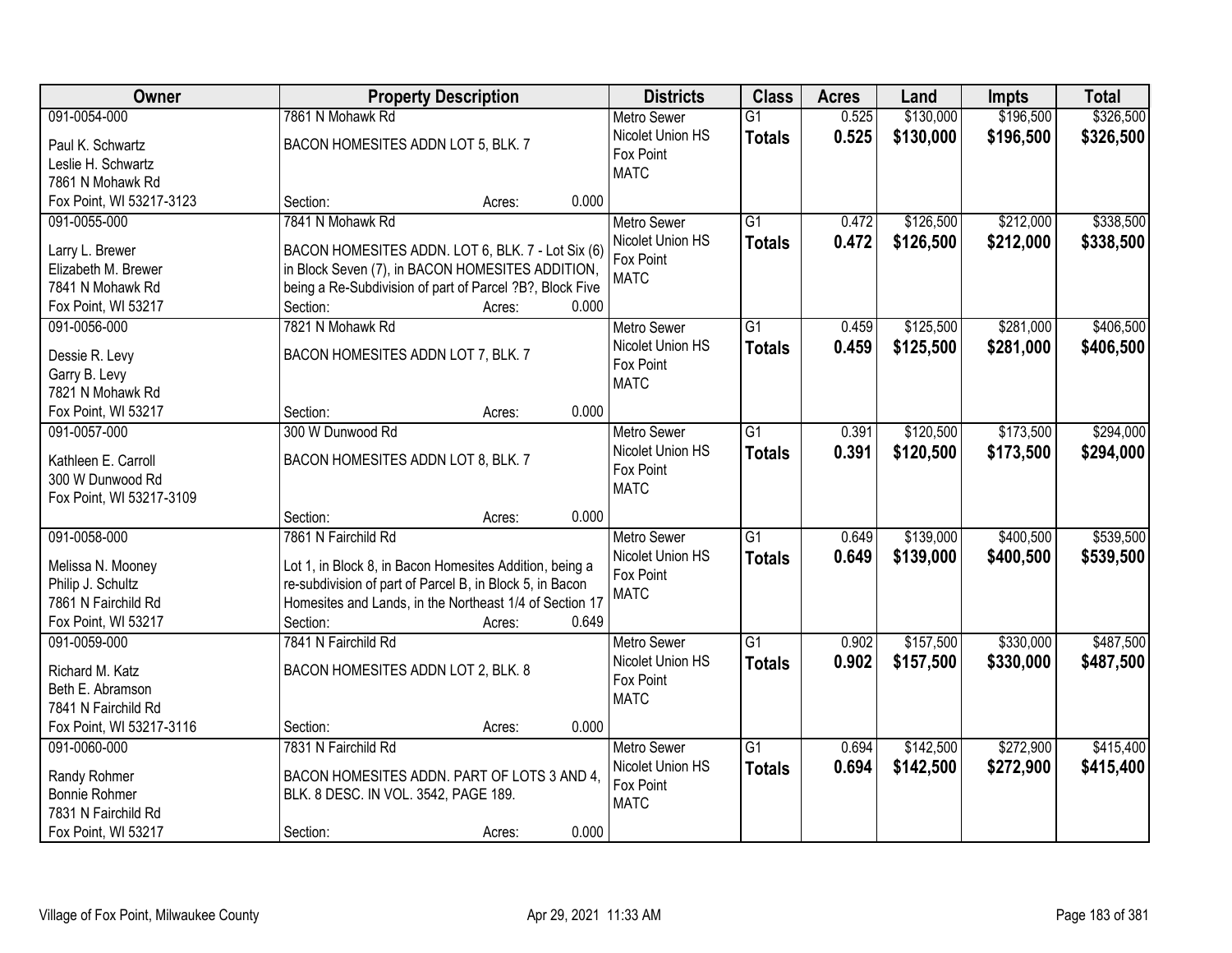| Owner                      | <b>Property Description</b>                             |                 | <b>Districts</b>         | <b>Class</b>    | <b>Acres</b> | Land      | <b>Impts</b> | <b>Total</b> |
|----------------------------|---------------------------------------------------------|-----------------|--------------------------|-----------------|--------------|-----------|--------------|--------------|
| 091-0061-000               | 7821 N Fairchild Rd                                     |                 | <b>Metro Sewer</b>       | $\overline{G1}$ | 0.453        | \$125,000 | \$261,900    | \$386,900    |
| Barbara A. O'Brien         | BACON HOMESITES ADDN PART OF LOTS 3 AND 4,              |                 | Nicolet Union HS         | <b>Totals</b>   | 0.453        | \$125,000 | \$261,900    | \$386,900    |
| Burleigh M. Smith          | BLK. 8 DESC. IN VOL. 3778 - PAGE 459.                   |                 | Fox Point                |                 |              |           |              |              |
| 7821 N Fairchild Rd        |                                                         |                 | <b>MATC</b>              |                 |              |           |              |              |
| Fox Point, WI 53217        | Section:                                                | 0.000<br>Acres: |                          |                 |              |           |              |              |
| 091-0062-000               | 7811 N Fairchild Rd                                     |                 | <b>Metro Sewer</b>       | $\overline{G1}$ | 0.480        | \$127,000 | \$318,000    | \$445,000    |
| Mary T. Johnson            | BACON HOMESITES ADDN. LOT 5, BLK. 8                     |                 | Nicolet Union HS         | <b>Totals</b>   | 0.480        | \$127,000 | \$318,000    | \$445,000    |
| 7811 N Fairchild Rd        |                                                         |                 | Fox Point                |                 |              |           |              |              |
| Fox Point, WI 53217        |                                                         |                 | <b>MATC</b>              |                 |              |           |              |              |
|                            | Section:                                                | 0.000<br>Acres: |                          |                 |              |           |              |              |
| 091-0063-000               | 7801 N Seneca Rd                                        |                 | <b>Metro Sewer</b>       | G1              | 0.353        | \$117,500 | \$294,000    | \$411,500    |
| Sendik Revocable Trust     | BACON HOMESITES ADDN LOT 6, BLK. 8 - Lot Six (6),       |                 | Nicolet Union HS         | <b>Totals</b>   | 0.353        | \$117,500 | \$294,000    | \$411,500    |
| 7801 N Seneca Rd           | Block Eight (8) in Bacon Homesites Addition, being a    |                 | Fox Point                |                 |              |           |              |              |
| Fox Point, WI 53217        | Re-Subdivision of part of Parcel lettered B, Block Five |                 | <b>MATC</b>              |                 |              |           |              |              |
|                            | Section:                                                | 0.000<br>Acres: |                          |                 |              |           |              |              |
| 091-0064-000               | 7755 N Seneca Rd                                        |                 | <b>Metro Sewer</b>       | G1              | 0.330        | \$116,000 | \$302,000    | \$418,000    |
| Alan R. Lurie              | BACON HOMESITES ADDN. LOT 7, BLK. 8                     |                 | Nicolet Union HS         | <b>Totals</b>   | 0.330        | \$116,000 | \$302,000    | \$418,000    |
| Deborah W. Lurie           |                                                         |                 | Fox Point<br><b>MATC</b> |                 |              |           |              |              |
| 7755 N Seneca Rd           |                                                         |                 |                          |                 |              |           |              |              |
| Fox Point, WI 53217-3141   | Section:                                                | 0.000<br>Acres: |                          |                 |              |           |              |              |
| 091-0065-000               | 7701 N Seneca Rd                                        |                 | Metro Sewer              | $\overline{G1}$ | 0.350        | \$117,500 | \$229,500    | \$347,000    |
| Dennis J Walker Conv Trust | BACON HOMESITES ADDN. LOT 8, BLK. 8                     |                 | Nicolet Union HS         | <b>Totals</b>   | 0.350        | \$117,500 | \$229,500    | \$347,000    |
| 7701 N Seneca Rd           |                                                         |                 | Fox Point<br><b>MATC</b> |                 |              |           |              |              |
| Fox Point, WI 53217-3141   |                                                         |                 |                          |                 |              |           |              |              |
|                            | Section:                                                | 0.000<br>Acres: |                          |                 |              |           |              |              |
| 091-0066-000               | 130 W Dunwood Rd                                        |                 | <b>Metro Sewer</b>       | $\overline{G1}$ | 0.521        | \$130,000 | \$180,500    | \$310,500    |
| Herbert M. Hiller          | BACON HOMESITES ADDN. LOT 9, BLK. 8                     |                 | Nicolet Union HS         | <b>Totals</b>   | 0.521        | \$130,000 | \$180,500    | \$310,500    |
| <b>Ruth Hiller</b>         |                                                         |                 | Fox Point<br><b>MATC</b> |                 |              |           |              |              |
| 130 W Dunwood Rd           |                                                         |                 |                          |                 |              |           |              |              |
| Milwaukee, WI 53217        | Section:                                                | 0.000<br>Acres: |                          |                 |              |           |              |              |
| 091-0067-000               | 160 W Dunwood Rd                                        |                 | <b>Metro Sewer</b>       | $\overline{G1}$ | 0.568        | \$133,000 | \$272,000    | \$405,000    |
| Scott J. Feldner           | BACON HOMESITES ADDN. LOT 10, BLK. 8                    |                 | Nicolet Union HS         | <b>Totals</b>   | 0.568        | \$133,000 | \$272,000    | \$405,000    |
| Sarah B. Feldner           |                                                         |                 | Fox Point<br><b>MATC</b> |                 |              |           |              |              |
| 160 W Dunwood Rd           |                                                         |                 |                          |                 |              |           |              |              |
| Fox Point, WI 53217-3106   | Section:                                                | 0.000<br>Acres: |                          |                 |              |           |              |              |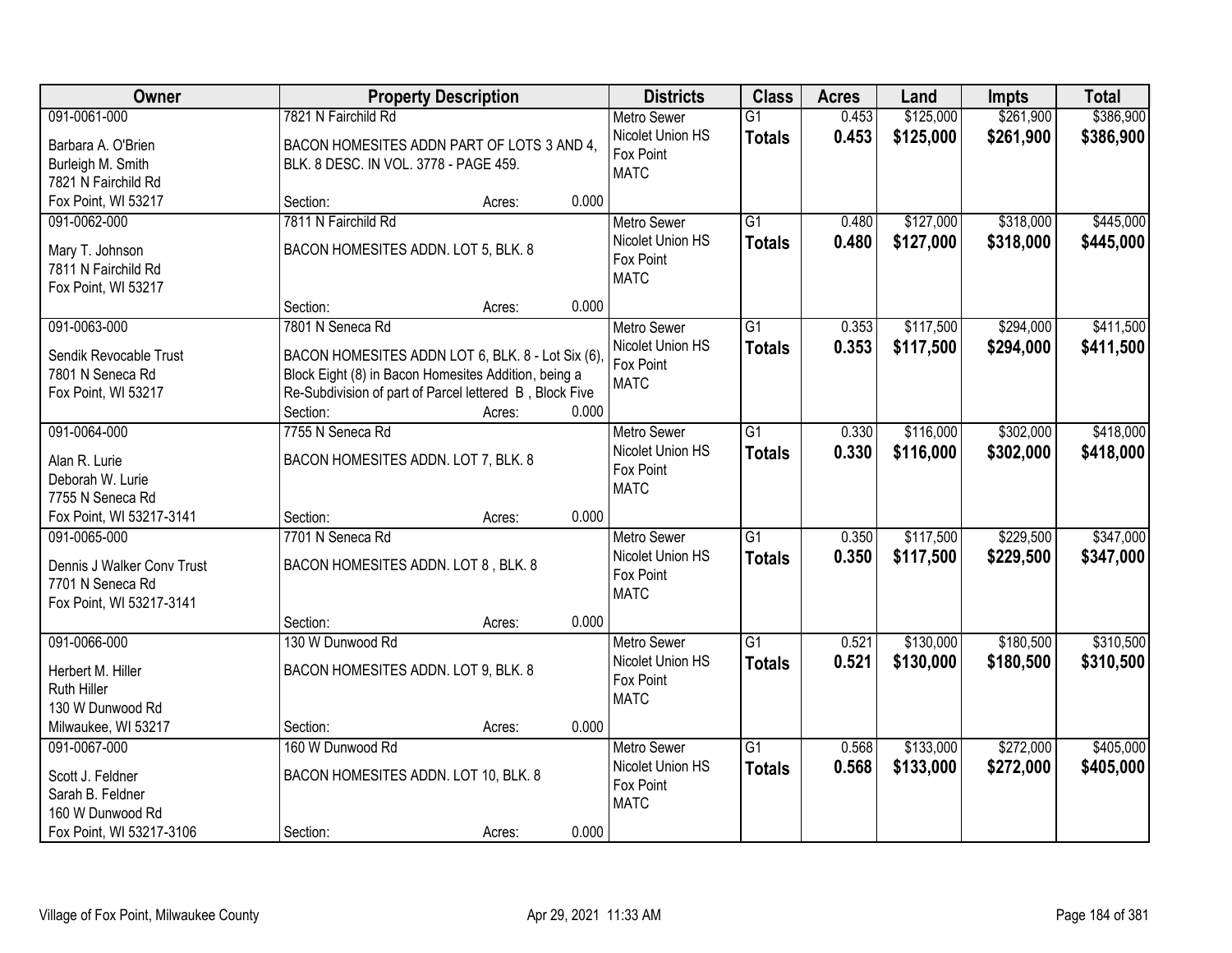| Owner                                             | <b>Property Description</b>                                                                                 |        |       | <b>Districts</b>         | <b>Class</b>    | <b>Acres</b> | Land      | <b>Impts</b> | <b>Total</b> |
|---------------------------------------------------|-------------------------------------------------------------------------------------------------------------|--------|-------|--------------------------|-----------------|--------------|-----------|--------------|--------------|
| 091-0068-000                                      | 180 W Dunwood Rd                                                                                            |        |       | <b>Metro Sewer</b>       | $\overline{G1}$ | 0.568        | \$133,000 | \$135,500    | \$268,500    |
| Patricia Raines Mousseau                          | BACON HOMESITES ADDN LOT 11, BLK. 8                                                                         |        |       | Nicolet Union HS         | <b>Totals</b>   | 0.568        | \$133,000 | \$135,500    | \$268,500    |
| 180 W Dunwood Rd                                  |                                                                                                             |        |       | Fox Point                |                 |              |           |              |              |
| Fox Point, WI 53217-3106                          |                                                                                                             |        |       | <b>MATC</b>              |                 |              |           |              |              |
|                                                   | Section:                                                                                                    | Acres: | 0.000 |                          |                 |              |           |              |              |
| 091-0069-000                                      | 200 W Dunwood Rd                                                                                            |        |       | <b>Metro Sewer</b>       | $\overline{G1}$ | 0.557        | \$132,500 | \$177,700    | \$310,200    |
| Lawrence R. Cohn                                  | BACON HOMESITES ADDN. LOT 12, BLK. 8                                                                        |        |       | Nicolet Union HS         | <b>Totals</b>   | 0.557        | \$132,500 | \$177,700    | \$310,200    |
| 200 W Dunwood Rd                                  |                                                                                                             |        |       | Fox Point                |                 |              |           |              |              |
| Milwaukee, WI 53217                               |                                                                                                             |        |       | <b>MATC</b>              |                 |              |           |              |              |
|                                                   | Section:                                                                                                    | Acres: | 0.000 |                          |                 |              |           |              |              |
| 091-0070-000                                      | 240 W Dunwood Rd                                                                                            |        |       | <b>Metro Sewer</b>       | $\overline{G1}$ | 0.517        | \$109,800 | \$378,000    | \$487,800    |
| Catherine F. Conway Rev Trust                     | BACON HOMESITES ADDN LOT 13, BLK. 8                                                                         |        |       | Nicolet Union HS         | <b>Totals</b>   | 0.517        | \$109,800 | \$378,000    | \$487,800    |
| 240 W Dunwood Rd                                  |                                                                                                             |        |       | Fox Point                |                 |              |           |              |              |
| Fox Point, WI 53217-3105                          |                                                                                                             |        |       | <b>MATC</b>              |                 |              |           |              |              |
|                                                   | Section:                                                                                                    | Acres: | 0.000 |                          |                 |              |           |              |              |
| 091-0071-000                                      | 7800 N Mohawk Rd                                                                                            |        |       | <b>Metro Sewer</b>       | $\overline{G1}$ | 0.488        | \$127,500 | \$453,000    | \$580,500    |
|                                                   |                                                                                                             |        |       | Nicolet Union HS         | <b>Totals</b>   | 0.488        | \$127,500 | \$453,000    | \$580,500    |
| <b>Todd James Waltrip</b><br>Alexandra F. Waltrip | Lot 14, in Block 8, Bacon Homesites Addition, being a<br>Re-Subdivision of part of Parcel B, Block 5, Bacon |        |       | Fox Point                |                 |              |           |              |              |
| 7800 N Mohawk Rd                                  | Homesites                                                                                                   |        |       | <b>MATC</b>              |                 |              |           |              |              |
| Fox Point, WI 53217                               | Section:                                                                                                    | Acres: | 0.000 |                          |                 |              |           |              |              |
| 091-0072-000                                      | 7820 N Mohawk Rd                                                                                            |        |       | <b>Metro Sewer</b>       | $\overline{G1}$ | 0.591        | \$128,000 | \$265,800    | \$393,800    |
|                                                   |                                                                                                             |        |       | Nicolet Union HS         | <b>Totals</b>   | 0.591        | \$128,000 | \$265,800    | \$393,800    |
| Mary R. Shutters                                  | BACON HOMESITES ADDN. LOT 15, BLK. 8                                                                        |        |       | Fox Point                |                 |              |           |              |              |
| Michael R. Shutters                               |                                                                                                             |        |       | <b>MATC</b>              |                 |              |           |              |              |
| 7820 N Mohawk Rd<br>Fox Point, WI 53217-3122      | Section:                                                                                                    |        | 0.000 |                          |                 |              |           |              |              |
| 091-0073-000                                      | 7840 N Mohawk Rd                                                                                            | Acres: |       | Metro Sewer              | $\overline{G1}$ | 0.504        | \$128,500 | \$173,500    | \$302,000    |
|                                                   |                                                                                                             |        |       | Nicolet Union HS         |                 | 0.504        | \$128,500 | \$173,500    | \$302,000    |
| Wesley V. Lafferty                                | BACON HOMESITES ADDN. LOT 16, BLK. 8                                                                        |        |       | Fox Point                | <b>Totals</b>   |              |           |              |              |
| Michelle Db Lafferty                              |                                                                                                             |        |       | <b>MATC</b>              |                 |              |           |              |              |
| 7840 N Mohawk Rd                                  |                                                                                                             |        |       |                          |                 |              |           |              |              |
| Fox Point, WI 53217-3122                          | Section:                                                                                                    | Acres: | 0.000 |                          |                 |              |           |              |              |
| 091-0074-000                                      | 7860 N Mohawk Rd                                                                                            |        |       | <b>Metro Sewer</b>       | $\overline{G1}$ | 0.495        | \$128,000 | \$346,500    | \$474,500    |
| Philip G. Blechacz                                | Parcel A: Lot Seventeen (17), in Block Eight (8), in Bacor                                                  |        |       | Nicolet Union HS         | <b>Totals</b>   | 0.495        | \$128,000 | \$346,500    | \$474,500    |
| Bethany F. Blechacz                               | Homesites Addition, being a re-subdivision of part of Pard                                                  |        |       | Fox Point<br><b>MATC</b> |                 |              |           |              |              |
| 7860 N Mohawk Rd                                  | B, Block 5, Bacon Homesites, and lands in the Northeast                                                     |        |       |                          |                 |              |           |              |              |
| Fox Point, WI 53217                               | Section:                                                                                                    | Acres: | 0.000 |                          |                 |              |           |              |              |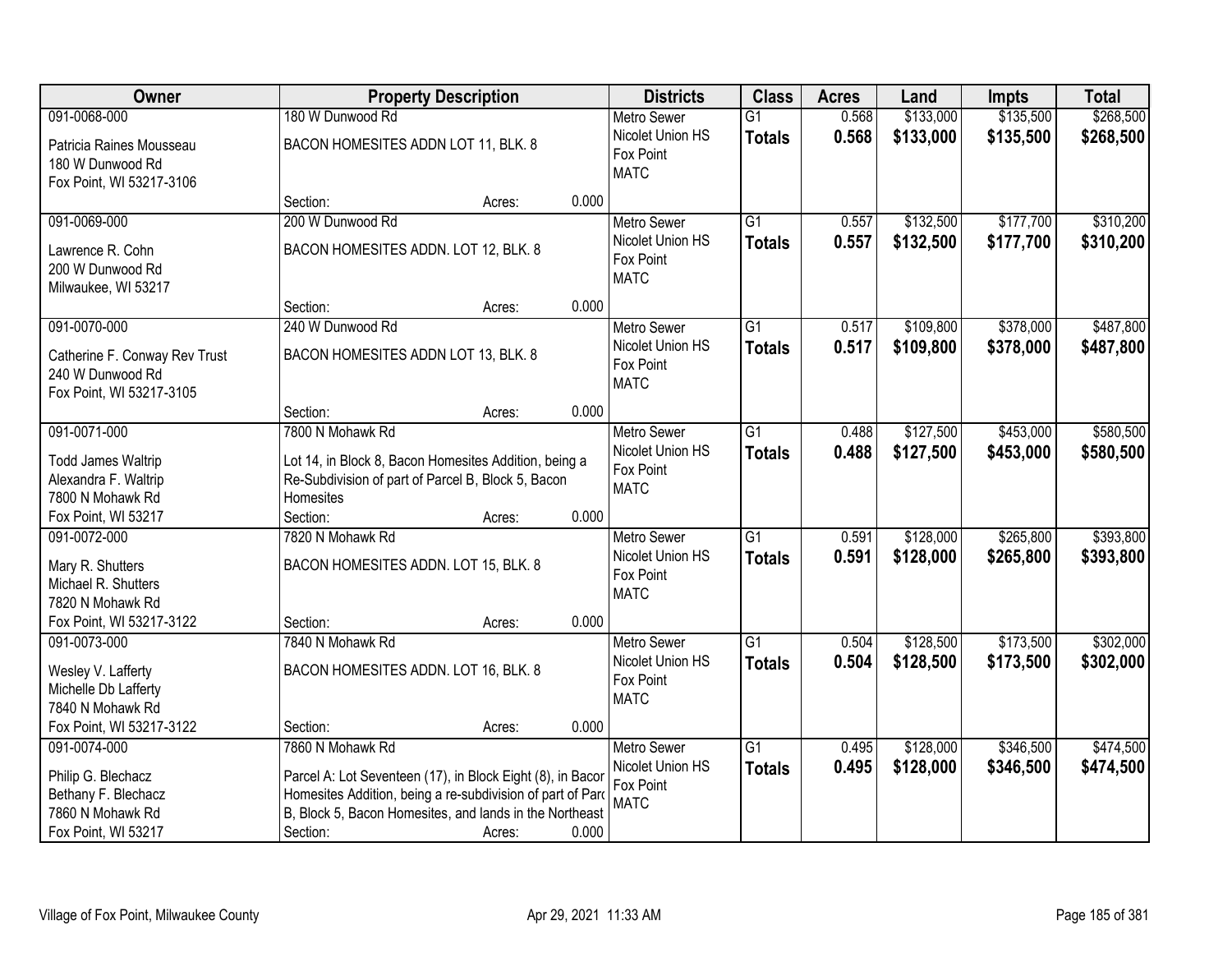| Owner                                                                                                      | <b>Property Description</b>                                                                                                                                                                                                |                 | <b>Districts</b>                                                   | <b>Class</b>                     | <b>Acres</b>   | Land                   | <b>Impts</b>           | <b>Total</b>           |
|------------------------------------------------------------------------------------------------------------|----------------------------------------------------------------------------------------------------------------------------------------------------------------------------------------------------------------------------|-----------------|--------------------------------------------------------------------|----------------------------------|----------------|------------------------|------------------------|------------------------|
| 091-0075-000                                                                                               | 7750 N Fairchild Rd                                                                                                                                                                                                        |                 | <b>Metro Sewer</b>                                                 | $\overline{G1}$                  | 0.766          | \$148,000              | \$342,500              | \$490,500              |
| Michael A. Levey<br>Linda Gorens Levey<br>7750 N Fairchild Rd                                              | BACON HOMESITES ADDN. LOT 1, BLK. 9                                                                                                                                                                                        |                 | Nicolet Union HS<br>Fox Point<br><b>MATC</b>                       | <b>Totals</b>                    | 0.766          | \$148,000              | \$342,500              | \$490,500              |
| Fox Point, WI 53217-3113                                                                                   | Section:                                                                                                                                                                                                                   | 0.000<br>Acres: |                                                                    |                                  |                |                        |                        |                        |
| 091-0076-000<br>Loai A. Aburjaila<br>Hiba J. Abdel-Hamed<br>7800 N Fairchild Rd                            | 7800 N Fairchild Rd<br>BACON HOMESITES ADDN LOT 2, BLK. 9                                                                                                                                                                  |                 | <b>Metro Sewer</b><br>Nicolet Union HS<br>Fox Point<br><b>MATC</b> | $\overline{G1}$<br><b>Totals</b> | 0.816<br>0.816 | \$151,500<br>\$151,500 | \$209,500<br>\$209,500 | \$361,000<br>\$361,000 |
| Fox Point, WI 53217-3115                                                                                   | Section:                                                                                                                                                                                                                   | 0.000<br>Acres: |                                                                    |                                  |                |                        |                        |                        |
| 091-0077-000<br>Jean Katz Revocable Trust of 2002<br>6006 LeLac Rd<br>Boca Raton, FL 33496                 | 7820 N Fairchild Rd<br>BACON HOMESITES ADDN. LOT 3, BLK. 9                                                                                                                                                                 |                 | <b>Metro Sewer</b><br>Nicolet Union HS<br>Fox Point<br><b>MATC</b> | G <sub>1</sub><br><b>Totals</b>  | 0.995<br>0.995 | \$164,500<br>\$164,500 | \$221,500<br>\$221,500 | \$386,000<br>\$386,000 |
|                                                                                                            | Section:                                                                                                                                                                                                                   | 0.000<br>Acres: |                                                                    |                                  |                |                        |                        |                        |
| 091-0078-000<br>Dunst Family Trust<br>Attn: Thomas C & Sandra K Dunst<br>7840 N Fairchild Rd               | 7840 N Fairchild Rd<br>BACON HOMESITES ADDN. LOT 4, BLK. 9                                                                                                                                                                 |                 | <b>Metro Sewer</b><br>Nicolet Union HS<br>Fox Point<br><b>MATC</b> | $\overline{G1}$<br><b>Totals</b> | 0.838<br>0.838 | \$153,000<br>\$153,000 | \$353,100<br>\$353,100 | \$506,100<br>\$506,100 |
| Fox Point, WI 53217-3115                                                                                   | Section:                                                                                                                                                                                                                   | 0.000<br>Acres: |                                                                    |                                  |                |                        |                        |                        |
| 091-0079-000<br>Tammara Lovett<br>7860 N Fairchild Rd<br>Fox Point, WI 53217                               | 7860 N Fairchild Rd<br>Lot 5, in Block 9, Bacon Homesites Addition, being a<br>re-subdivision of Parcel B in Block 5 in Bacon Homesites<br>and lands in the Northeast 1/4 of Section 17, in Township<br>Section:<br>Acres: | 0.000           | <b>Metro Sewer</b><br>Nicolet Union HS<br>Fox Point<br><b>MATC</b> | $\overline{G1}$<br><b>Totals</b> | 0.826<br>0.826 | \$152,000<br>\$152,000 | \$241,400<br>\$241,400 | \$393,400<br>\$393,400 |
| 091-0080-000<br>Steven O & Martha S Gruen Rev Liv<br>Trust<br>7847 N Regent Ct<br>Fox Point, WI 53217-3244 | 7847 N Regent Ct<br>BACON HOMESITES ADDN. LOT 6, BLK. 9<br>Section:                                                                                                                                                        | 0.000<br>Acres: | <b>Metro Sewer</b><br>Nicolet Union HS<br>Fox Point<br><b>MATC</b> | $\overline{G1}$<br><b>Totals</b> | 1.194<br>1.194 | \$179,000<br>\$179,000 | \$530,000<br>\$530,000 | \$709,000<br>\$709,000 |
| 091-0081-000<br>Michael L. Carnahan<br>7751 N Fairchild Rd<br>Fox Point, WI 53217-3114                     | 7751 N Fairchild Rd<br>BACON HOMESITES ADDN LOT 1 AND N TRIANGLE<br>OF LOT 2 BEING 15 FT ON E LINE LOT 2 BLK 10<br>Section:<br>Acres:                                                                                      | 0.000           | <b>Metro Sewer</b><br>Nicolet Union HS<br>Fox Point<br><b>MATC</b> | $\overline{G1}$<br><b>Totals</b> | 0.367<br>0.367 | \$118,500<br>\$118,500 | \$242,500<br>\$242,500 | \$361,000<br>\$361,000 |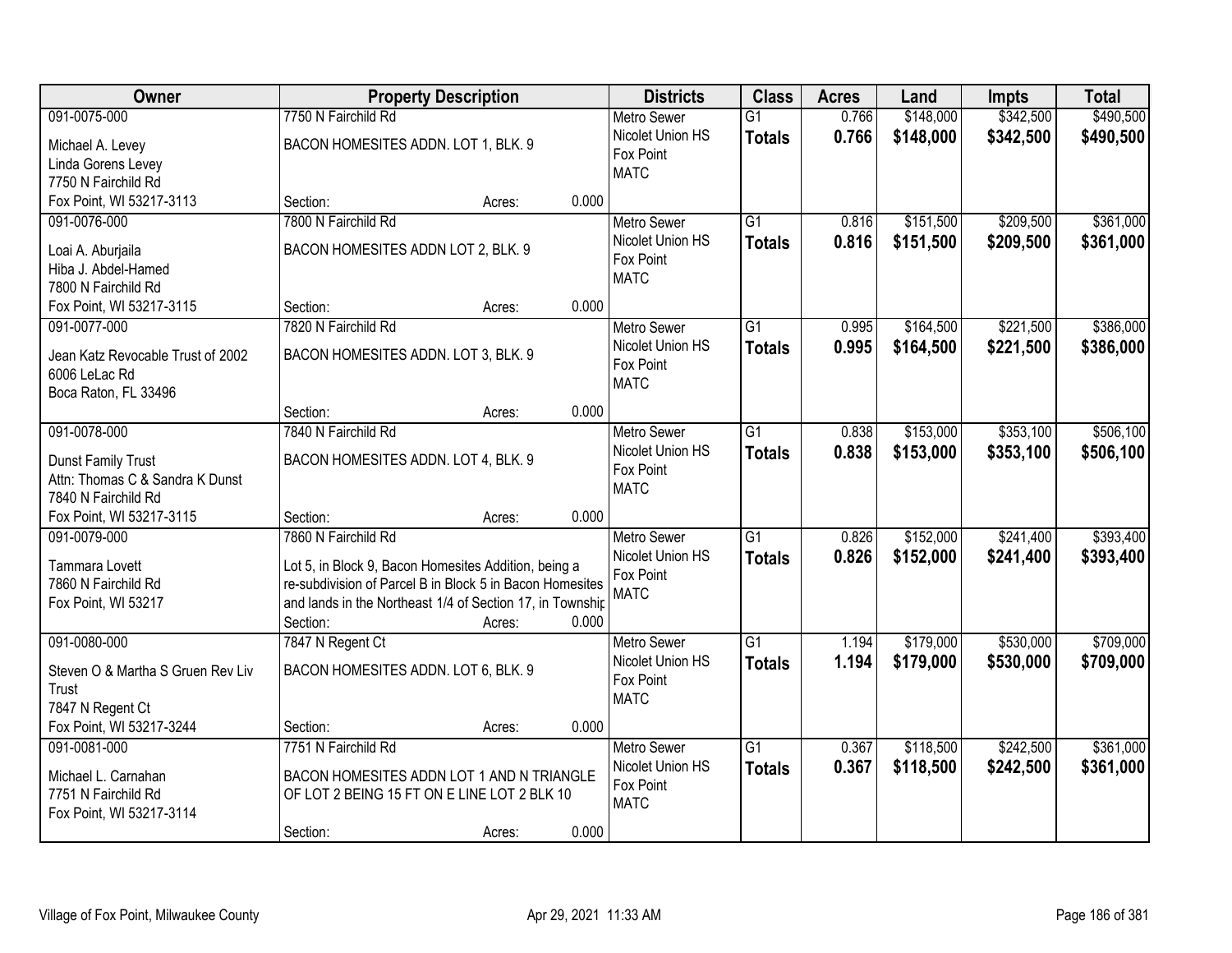| Owner                                                                             | <b>Property Description</b>                       |                 | <b>Districts</b>                       | <b>Class</b>    | <b>Acres</b> | Land      | <b>Impts</b> | <b>Total</b> |
|-----------------------------------------------------------------------------------|---------------------------------------------------|-----------------|----------------------------------------|-----------------|--------------|-----------|--------------|--------------|
| 091-0082-000                                                                      | 7731 N Fairchild Rd                               |                 | <b>Metro Sewer</b>                     | $\overline{G1}$ | 0.434        | \$123,500 | \$187,800    | \$311,300    |
| Thomas M. Read 2012 Revocable Trust   BACON HOMESITES ADDN. LOT 2, BLK. 10 EXCEPT |                                                   |                 | Nicolet Union HS                       | <b>Totals</b>   | 0.434        | \$123,500 | \$187,800    | \$311,300    |
| 314 Neapolitan Way                                                                | N. TRANGLE BEING 15 FT. ON E. LINE LOT 2 - Lot 2, |                 | Fox Point                              |                 |              |           |              |              |
| Naples, FL 34103                                                                  | in Block 10, in Bacon Homesites Addition, being a |                 | <b>MATC</b>                            |                 |              |           |              |              |
|                                                                                   | Section:                                          | 0.000<br>Acres: |                                        |                 |              |           |              |              |
| 091-0083-000                                                                      | 7700 N Seneca Rd                                  |                 | <b>Metro Sewer</b>                     | $\overline{G1}$ | 0.441        | \$124,000 | \$223,000    | \$347,000    |
|                                                                                   | BACON HOMESITES ADDN. LOT 3, BLK. 10              |                 | Nicolet Union HS                       | <b>Totals</b>   | 0.441        | \$124,000 | \$223,000    | \$347,000    |
| Carlton G Weisner Revoc Trust<br>7700 N Seneca Rd                                 |                                                   |                 | Fox Point                              |                 |              |           |              |              |
| Fox Point, WI 53217-3140                                                          |                                                   |                 | <b>MATC</b>                            |                 |              |           |              |              |
|                                                                                   | Section:                                          | 0.000<br>Acres: |                                        |                 |              |           |              |              |
| 091-0084-000                                                                      | 7641 N Bell Rd                                    |                 | Metro Sewer                            | G1              | 0.325        | \$115,500 | \$150,500    | \$266,000    |
|                                                                                   |                                                   |                 | Nicolet Union HS                       | <b>Totals</b>   | 0.325        | \$115,500 | \$150,500    | \$266,000    |
| Bradley D. Hibray                                                                 | LOT 1, BLOCK 1, AND 30 FT. OF VACATED STREET      |                 | Fox Point                              |                 |              |           |              |              |
| Margaret A. Hibray                                                                | ADJOINING SD LOT ON THE NORTH. CALUMET            |                 | <b>MATC</b>                            |                 |              |           |              |              |
| 7641 N Bell Rd                                                                    | DOWNS.                                            |                 |                                        |                 |              |           |              |              |
| Fox Point, WI 53217                                                               | Section:                                          | 0.000<br>Acres: |                                        |                 |              |           |              |              |
| 091-0085-000                                                                      | 7635 N Bell Rd                                    |                 | <b>Metro Sewer</b><br>Nicolet Union HS | $\overline{G1}$ | 0.226        | \$99,500  | \$170,000    | \$269,500    |
| Liza L. Redlin                                                                    | LOT 2, BLOCK 1, CALUMET DOWNS                     |                 | Fox Point                              | <b>Totals</b>   | 0.226        | \$99,500  | \$170,000    | \$269,500    |
| 7635 N Bell Rd                                                                    |                                                   |                 | <b>MATC</b>                            |                 |              |           |              |              |
| Fox Point, WI 53217-3234                                                          |                                                   |                 |                                        |                 |              |           |              |              |
|                                                                                   | Section:                                          | 0.000<br>Acres: |                                        |                 |              |           |              |              |
| 091-0086-000                                                                      | 7629 N Bell Rd                                    |                 | <b>Metro Sewer</b>                     | $\overline{G1}$ | 0.226        | \$99,500  | \$151,800    | \$251,300    |
| The Michael J & Patrice A Day Rev Trus   LOT 3, BLOCK 1, CALUMET DOWNS            |                                                   |                 | Nicolet Union HS                       | <b>Totals</b>   | 0.226        | \$99,500  | \$151,800    | \$251,300    |
| Dtd 10/19/2020                                                                    |                                                   |                 | Fox Point                              |                 |              |           |              |              |
| 7629 N Bell Rd                                                                    |                                                   |                 | <b>MATC</b>                            |                 |              |           |              |              |
| Fox Point, WI 53217                                                               | Section:                                          | 0.000<br>Acres: |                                        |                 |              |           |              |              |
| 091-0087-000                                                                      | 7623 N Bell Rd                                    |                 | Metro Sewer                            | $\overline{G1}$ | 0.226        | \$99,500  | \$248,500    | \$348,000    |
| Mackiewicz Joint Revocable Trust                                                  | LOT 4, BLOCK 1, CALUMET DOWNS                     |                 | Nicolet Union HS                       | <b>Totals</b>   | 0.226        | \$99,500  | \$248,500    | \$348,000    |
| 7623 N Bell Rd                                                                    |                                                   |                 | Fox Point                              |                 |              |           |              |              |
| Fox Point, WI 53217-3234                                                          |                                                   |                 | <b>MATC</b>                            |                 |              |           |              |              |
|                                                                                   | Section:                                          | 0.000<br>Acres: |                                        |                 |              |           |              |              |
| 091-0088-000                                                                      | 7617 N Bell Rd                                    |                 | <b>Metro Sewer</b>                     | $\overline{G1}$ | 0.226        | \$99,500  | \$145,100    | \$244,600    |
|                                                                                   |                                                   |                 | Nicolet Union HS                       | <b>Totals</b>   | 0.226        | \$99,500  | \$145,100    | \$244,600    |
| David L. Friedlen                                                                 | LOT 5, BLOCK 1, CALUMET DOWNS                     |                 | Fox Point                              |                 |              |           |              |              |
| Karen E. Friedlen<br>7617 N Bell Rd                                               |                                                   |                 | <b>MATC</b>                            |                 |              |           |              |              |
| Fox Point, WI 53217-3234                                                          | Section:                                          | 0.000<br>Acres: |                                        |                 |              |           |              |              |
|                                                                                   |                                                   |                 |                                        |                 |              |           |              |              |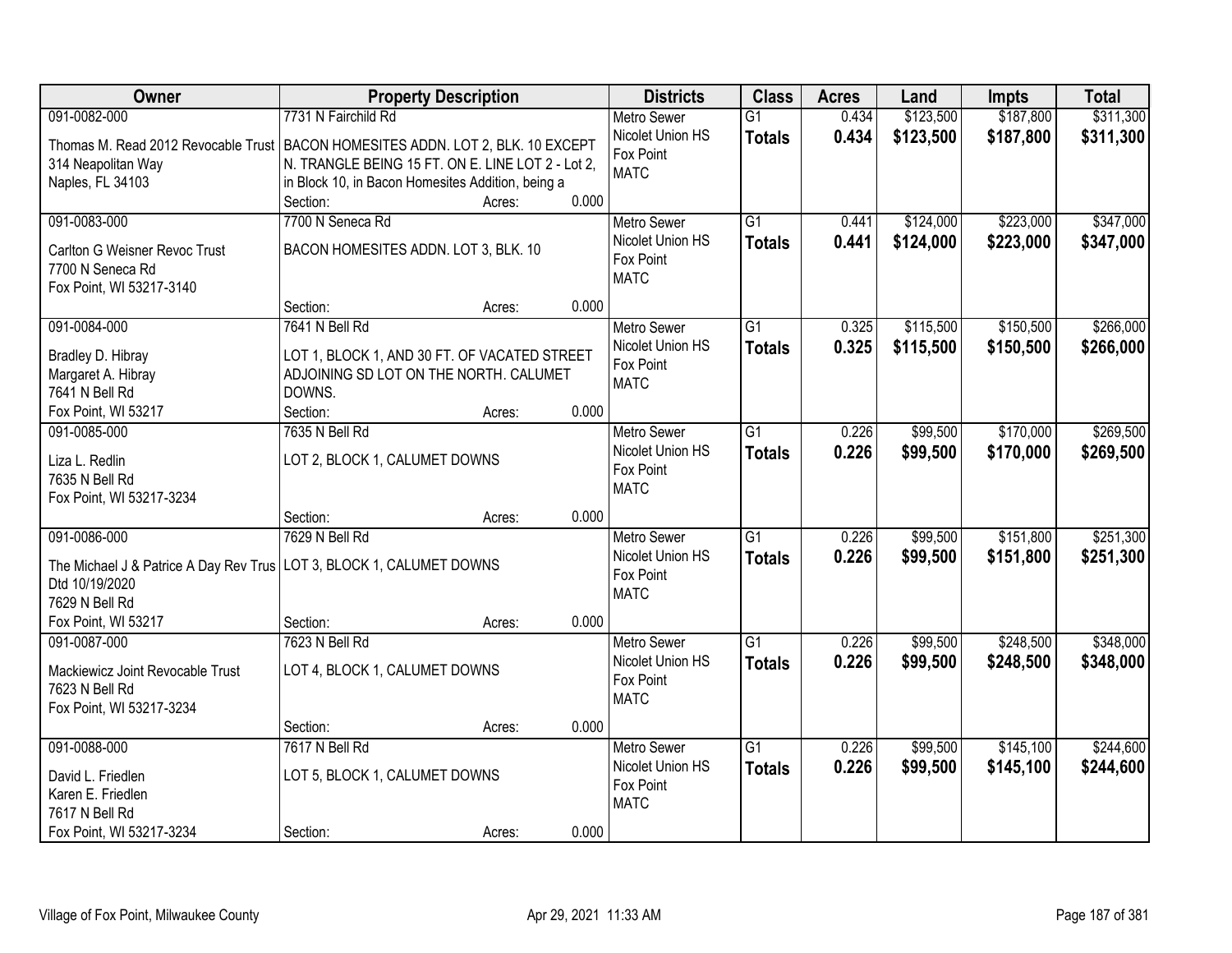| Owner                          |                                 | <b>Property Description</b> |                  | <b>Districts</b>                       | <b>Class</b>    | <b>Acres</b> | Land      | <b>Impts</b> | <b>Total</b> |
|--------------------------------|---------------------------------|-----------------------------|------------------|----------------------------------------|-----------------|--------------|-----------|--------------|--------------|
| 091-0089-000                   | 7613 N Bell Rd                  |                             |                  | <b>Metro Sewer</b>                     | $\overline{G1}$ | 0.226        | \$99,500  | \$139,800    | \$239,300    |
| Sarah E. Epstein               | LOT 6, BLOCK 1, CALUMET DOWNS   |                             |                  | Nicolet Union HS<br>Fox Point          | <b>Totals</b>   | 0.226        | \$99,500  | \$139,800    | \$239,300    |
| 7613 N Bell Rd                 |                                 |                             |                  | <b>MATC</b>                            |                 |              |           |              |              |
| Fox Point, WI 53217            |                                 |                             |                  |                                        |                 |              |           |              |              |
|                                | Section:<br>7609 N Bell Rd      | Acres:                      | 0.000            |                                        | $\overline{G1}$ |              |           |              |              |
| 091-0090-000                   |                                 |                             |                  | <b>Metro Sewer</b><br>Nicolet Union HS |                 | 0.228        | \$100,500 | \$261,700    | \$362,200    |
| Linda R. Walker                | LOT 7, BLOCK 1, CALUMET DOWNS   |                             |                  | Fox Point                              | <b>Totals</b>   | 0.228        | \$100,500 | \$261,700    | \$362,200    |
| Katherine R. Weishaar          |                                 |                             |                  | <b>MATC</b>                            |                 |              |           |              |              |
| 7609 N Bell Rd                 |                                 |                             |                  |                                        |                 |              |           |              |              |
| Fox Point, WI 53217-3234       | Section:                        | Acres:                      | 0.000            |                                        |                 |              |           |              |              |
| 091-0091-000                   | 210 E Calumet Rd                |                             |                  | Metro Sewer                            | G1              | 0.226        | \$99,500  | \$172,500    | \$272,000    |
| Dennis J. Gruenwald            | LOT 8, BLOCK 1, CALUMET DOWNS   |                             |                  | Nicolet Union HS                       | <b>Totals</b>   | 0.226        | \$99,500  | \$172,500    | \$272,000    |
| Barbara J. Gruenwald           |                                 |                             |                  | Fox Point                              |                 |              |           |              |              |
| 210 E Calumet Rd               |                                 |                             |                  | <b>MATC</b>                            |                 |              |           |              |              |
| Fox Point, WI 53217-3201       | Section:                        | Acres:                      | 0.000            |                                        |                 |              |           |              |              |
| 091-0092-000                   | 204 E Calumet Rd                |                             |                  | <b>Metro Sewer</b>                     | G1              | 0.232        | \$102,500 | \$191,500    | \$294,000    |
| Michael S. Hostad              | LOT 9, BLOCK 1, CALUMET DOWNS   |                             |                  | Nicolet Union HS                       | <b>Totals</b>   | 0.232        | \$102,500 | \$191,500    | \$294,000    |
| 204 E Calumet Rd               |                                 |                             |                  | Fox Point                              |                 |              |           |              |              |
| Fox Point, WI 53217            |                                 |                             |                  | <b>MATC</b>                            |                 |              |           |              |              |
|                                | Section:                        | Acres:                      | 0.000            |                                        |                 |              |           |              |              |
| 091-0093-000                   | 7608 N Fairchild Rd             |                             |                  | <b>Metro Sewer</b>                     | $\overline{G1}$ | 0.226        | \$99,500  | \$113,200    | \$212,700    |
|                                |                                 |                             |                  | Nicolet Union HS                       | <b>Totals</b>   | 0.226        | \$99,500  | \$113,200    | \$212,700    |
| Justin Ott                     | LOT 10, BLOCK 1, CALUMET DOWNS  |                             |                  | Fox Point                              |                 |              |           |              |              |
| 7608 N Fairchild Rd            |                                 |                             |                  | <b>MATC</b>                            |                 |              |           |              |              |
| Fox Point, WI 53217            |                                 |                             |                  |                                        |                 |              |           |              |              |
| 091-0094-000                   | Section:<br>7612 N Fairchild Rd | Acres:                      | 0.000            |                                        | $\overline{G1}$ | 0.226        | \$99,500  | \$124,200    | \$223,700    |
|                                |                                 |                             |                  | Metro Sewer<br>Nicolet Union HS        |                 |              |           |              |              |
| <b>Ernster Revocable Trust</b> | LOT 11, BLOCK 1, CALUMET DOWNS  |                             |                  | Fox Point                              | <b>Totals</b>   | 0.226        | \$99,500  | \$124,200    | \$223,700    |
| 7612 N Fairchild Rd            |                                 |                             |                  | <b>MATC</b>                            |                 |              |           |              |              |
| Fox Point, WI 53217-3111       |                                 |                             |                  |                                        |                 |              |           |              |              |
|                                | Section:                        | Acres:                      | 0.000            |                                        |                 |              |           |              |              |
| 091-0095-000                   | 7616 N Fairchild Rd             |                             |                  | <b>Metro Sewer</b>                     | $\overline{G1}$ | 0.226        | \$99,500  | \$138,900    | \$238,400    |
| Gary G. Palzkill               | LOT 12, BLOCK 1, CALUMET DOWNS  |                             | Nicolet Union HS | <b>Totals</b>                          | 0.226           | \$99,500     | \$138,900 | \$238,400    |              |
| 7616 N Fairchild Rd            |                                 |                             |                  | Fox Point                              |                 |              |           |              |              |
| Fox Point, WI 53217-3111       |                                 |                             |                  | <b>MATC</b>                            |                 |              |           |              |              |
|                                | Section:                        | Acres:                      | 0.000            |                                        |                 |              |           |              |              |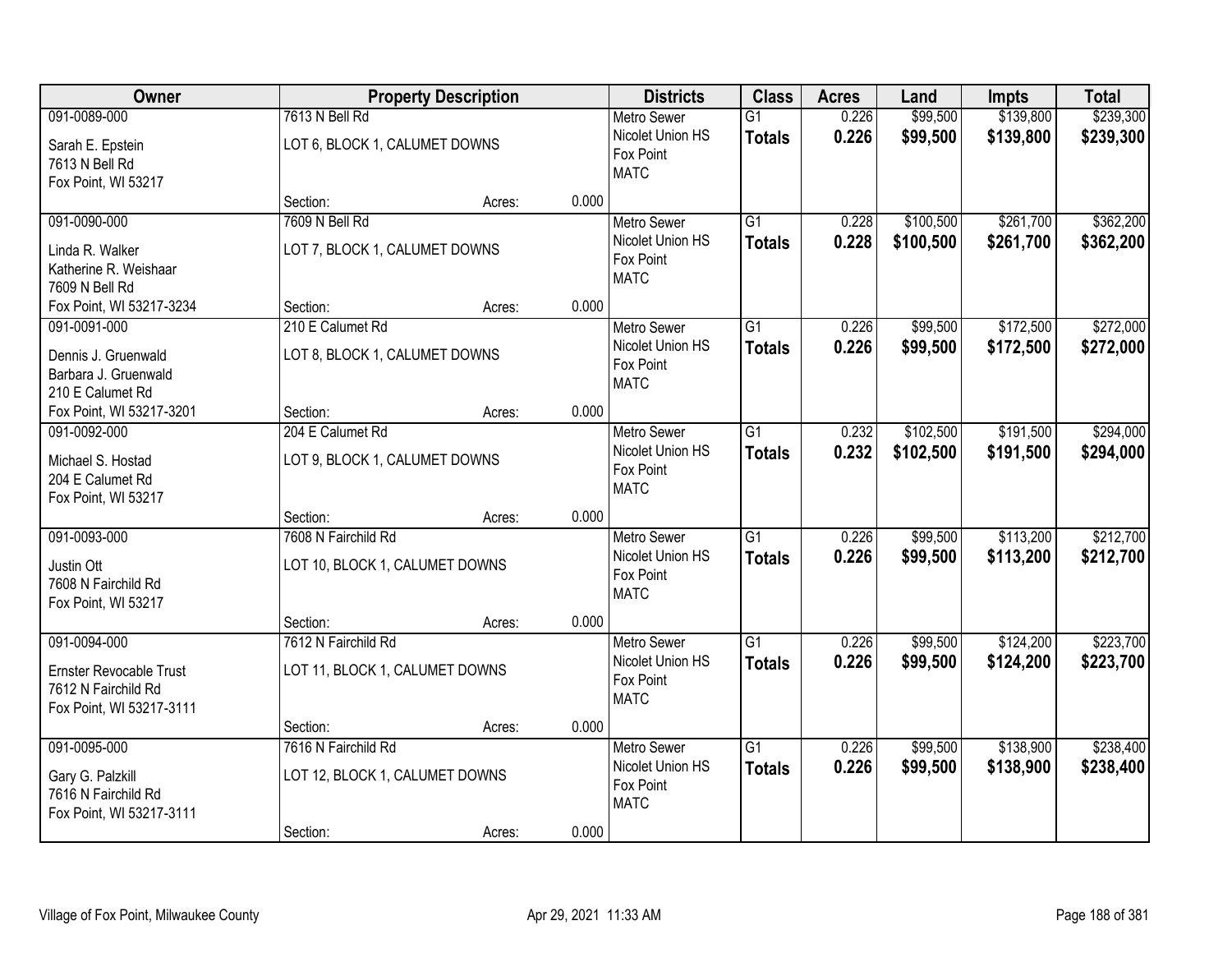| Owner                                                                                               |                                                                                                                                         | <b>Property Description</b> |       | <b>Districts</b>                                                   | <b>Class</b>                     | <b>Acres</b>   | Land                   | <b>Impts</b>           | <b>Total</b>           |
|-----------------------------------------------------------------------------------------------------|-----------------------------------------------------------------------------------------------------------------------------------------|-----------------------------|-------|--------------------------------------------------------------------|----------------------------------|----------------|------------------------|------------------------|------------------------|
| 091-0096-000                                                                                        | 7620 N Fairchild Rd                                                                                                                     |                             |       | <b>Metro Sewer</b>                                                 | $\overline{G1}$                  | 0.226          | \$99,500               | \$236,500              | \$336,000              |
| Ana Sofia Rodriguez Herrera<br>7620 N Fairchild Rd<br>Fox Point, WI 53217                           | LOT 13, BLOCK 1, CALUMET DOWNS                                                                                                          |                             |       | Nicolet Union HS<br>Fox Point<br><b>MATC</b>                       | <b>Totals</b>                    | 0.226          | \$99,500               | \$236,500              | \$336,000              |
|                                                                                                     | Section:                                                                                                                                | Acres:                      | 0.000 |                                                                    |                                  |                |                        |                        |                        |
| 091-0097-000<br>Andrei Junge<br>Elizabeth M. Junge<br>7624 N Fairchild Rd                           | 7624 N Fairchild Rd<br>LOT 14, BLOCK 1, CALUMET DOWNS                                                                                   |                             |       | <b>Metro Sewer</b><br>Nicolet Union HS<br>Fox Point<br><b>MATC</b> | $\overline{G1}$<br><b>Totals</b> | 0.226<br>0.226 | \$99,500<br>\$99,500   | \$237,800<br>\$237,800 | \$337,300<br>\$337,300 |
| Fox Point, WI 53217                                                                                 | Section:                                                                                                                                | Acres:                      | 0.000 |                                                                    |                                  |                |                        |                        |                        |
| 091-0098-000<br>Katherine T. Javers<br>7628 N Fairchild Rd<br>Fox Point, WI 53217                   | 7628 N Fairchild Rd<br>LOT 15, BLOCK 1, CALUMET DOWNS                                                                                   |                             |       | <b>Metro Sewer</b><br>Nicolet Union HS<br>Fox Point<br><b>MATC</b> | G1<br><b>Totals</b>              | 0.226<br>0.226 | \$99,500<br>\$99,500   | \$146,500<br>\$146,500 | \$246,000<br>\$246,000 |
|                                                                                                     | Section:                                                                                                                                | Acres:                      | 0.000 |                                                                    |                                  |                |                        |                        |                        |
| 091-0099-000<br>Vladimir Jelencic<br>Sarah O. Jelencic<br>7632 N Fairchild Rd                       | 7632 N Fairchild Rd<br>LOT 16, BLK 1, AND 30 FT. OF VACATED STREET<br>ADJOINING SD LOT ON THE NORTH. CALUMET<br><b>DOWNS</b>            |                             |       | <b>Metro Sewer</b><br>Nicolet Union HS<br>Fox Point<br><b>MATC</b> | G1<br><b>Totals</b>              | 0.232<br>0.232 | \$102,500<br>\$102,500 | \$274,000<br>\$274,000 | \$376,500<br>\$376,500 |
| Fox Point, WI 53217-3111                                                                            | Section:                                                                                                                                | Acres:                      | 0.000 |                                                                    |                                  |                |                        |                        |                        |
| 091-0100-000<br><b>Bruce William Hebel Trust</b><br>7627 N Fairchild Rd<br>Fox Point, WI 53217-3112 | 7627 N Fairchild Rd<br>LOT 1, BLK 2, AND 30 FT. OF VACATED STREET<br>ADJOINING SD LOT ON THE NORTH. CALUMET<br><b>DOWNS</b><br>Section: | Acres:                      | 0.000 | <b>Metro Sewer</b><br>Nicolet Union HS<br>Fox Point<br><b>MATC</b> | $\overline{G1}$<br><b>Totals</b> | 0.232<br>0.232 | \$102,000<br>\$102,000 | \$190,400<br>\$190,400 | \$292,400<br>\$292,400 |
| 091-0101-000<br>Phonso Smith<br>Adrienne Genice-Smith<br>7623 N Fairchild Rd                        | 7623 N Fairchild Rd<br>LOT 2, BLOCK 2, CALUMET DOWNS                                                                                    |                             |       | <b>Metro Sewer</b><br>Nicolet Union HS<br>Fox Point<br><b>MATC</b> | $\overline{G1}$<br><b>Totals</b> | 0.229<br>0.229 | \$101,000<br>\$101,000 | \$168,000<br>\$168,000 | \$269,000<br>\$269,000 |
| Fox Point, WI 53217<br>091-0102-000                                                                 | Section:<br>7619 N Fairchild Rd                                                                                                         | Acres:                      | 0.000 | <b>Metro Sewer</b>                                                 | $\overline{G1}$                  | 0.227          | \$100,000              | \$168,900              | \$268,900              |
| <b>Frank Pitsoulakis</b><br>Sarah Pitsoulakis<br>7619 N Fairchild Rd<br>Fox Point, WI 53217-3112    | LOT 3, BLOCK 2, CALUMET DOWNS<br>Section:                                                                                               | Acres:                      | 0.000 | Nicolet Union HS<br>Fox Point<br><b>MATC</b>                       | <b>Totals</b>                    | 0.227          | \$100,000              | \$168,900              | \$268,900              |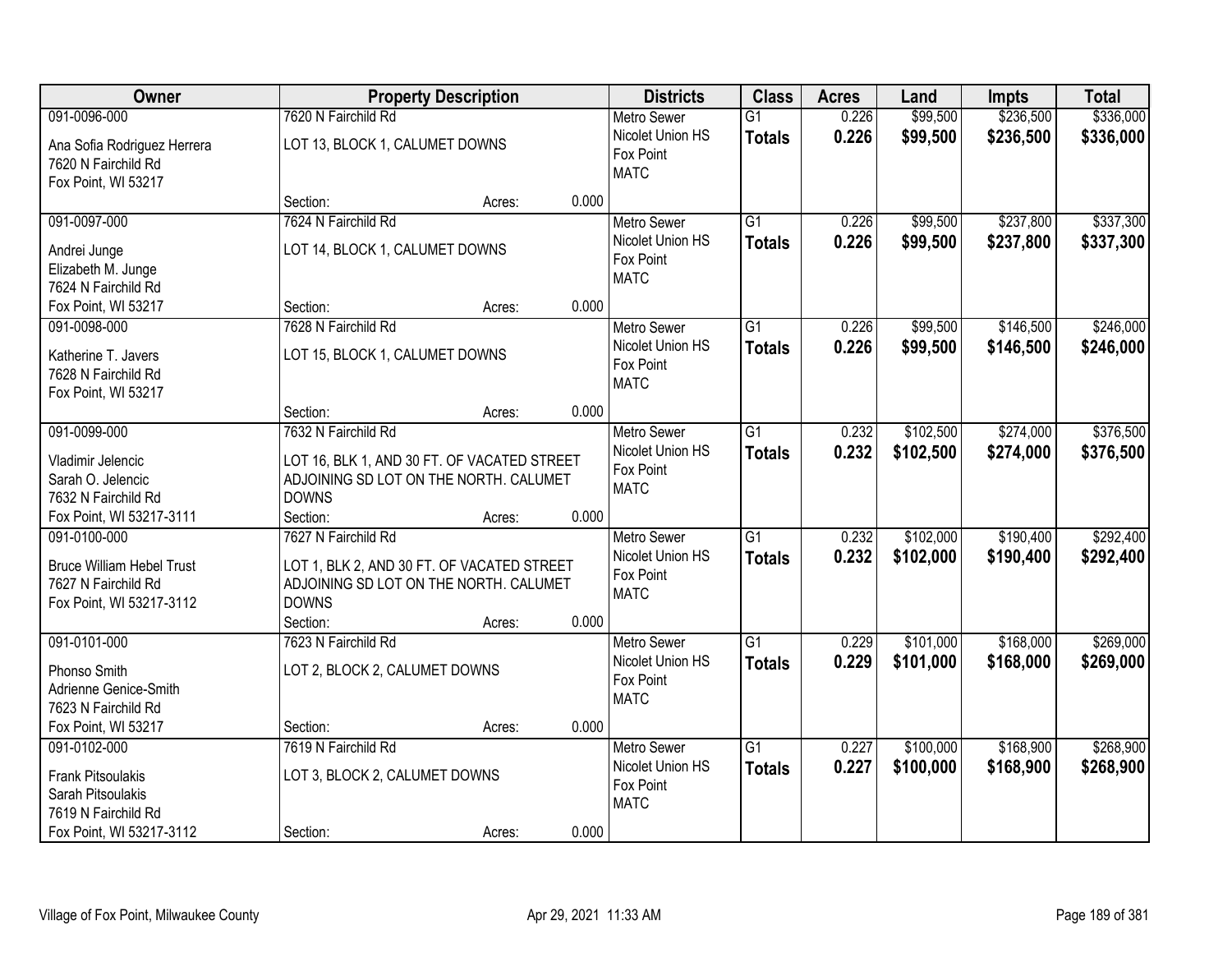| <b>Owner</b>              | <b>Property Description</b>                                | <b>Districts</b>   | <b>Class</b>    | <b>Acres</b> | Land      | <b>Impts</b> | <b>Total</b> |
|---------------------------|------------------------------------------------------------|--------------------|-----------------|--------------|-----------|--------------|--------------|
| 091-0103-000              | 7615 N Fairchild Rd                                        | <b>Metro Sewer</b> | $\overline{G1}$ | 0.226        | \$99,500  | \$112,500    | \$212,000    |
| Edward L. Seeberg         | LOT 4, BLOCK 2, CALUMET DOWNS                              | Nicolet Union HS   | <b>Totals</b>   | 0.226        | \$99,500  | \$112,500    | \$212,000    |
| Susan M. Seeberg          |                                                            | Fox Point          |                 |              |           |              |              |
| 7615 N Fairchild Rd       |                                                            | <b>MATC</b>        |                 |              |           |              |              |
| Fox Point, WI 53217-3112  | 0.000<br>Section:<br>Acres:                                |                    |                 |              |           |              |              |
| 091-0104-000              | 7611 N Fairchild Rd                                        | Metro Sewer        | $\overline{G1}$ | 0.229        | \$101,000 | \$139,200    | \$240,200    |
|                           |                                                            | Nicolet Union HS   | <b>Totals</b>   | 0.229        | \$101,000 | \$139,200    | \$240,200    |
| Brian P. Meiers           | Lot Five (5), in Block Two (2), in Calumet Downs, being a  | Fox Point          |                 |              |           |              |              |
| Andrea H. Meiers          | Subdivision of a part of the Northeast One-quarter (1/4) c | <b>MATC</b>        |                 |              |           |              |              |
| 7611 N Fairchild Rd       | Section Seventeen (17), in Township Eight (8) North        |                    |                 |              |           |              |              |
| Fox Point, WI 53217       | 0.229<br>Section:<br>Acres:                                |                    |                 |              |           |              |              |
| 091-0105-000              | 7607 N Fairchild Rd                                        | <b>Metro Sewer</b> | G1              | 0.229        | \$101,000 | \$130,500    | \$231,500    |
| Sean Michael Job          | LOT 6, BLOCK 2, CALUMET DOWNS                              | Nicolet Union HS   | <b>Totals</b>   | 0.229        | \$101,000 | \$130,500    | \$231,500    |
| Morgan Josephine Gardner  |                                                            | Fox Point          |                 |              |           |              |              |
| 7607 N Fairchild Rd       |                                                            | <b>MATC</b>        |                 |              |           |              |              |
| Fox Point, WI 53217       | 0.000<br>Section:<br>Acres:                                |                    |                 |              |           |              |              |
| 091-0106-000              | 7603 N Fairchild Rd                                        | <b>Metro Sewer</b> | $\overline{G1}$ | 0.232        | \$102,000 | \$96,500     | \$198,500    |
|                           |                                                            | Nicolet Union HS   | <b>Totals</b>   | 0.232        | \$102,000 | \$96,500     | \$198,500    |
| Vanessa G. Hood           | LOT 7, BLOCK 2, CALUMET DOWNS                              | Fox Point          |                 |              |           |              |              |
| 7603 N Fairchild Rd       |                                                            | <b>MATC</b>        |                 |              |           |              |              |
| Fox Point, WI 53217       |                                                            |                    |                 |              |           |              |              |
|                           | 0.000<br>Section:<br>Acres:                                |                    |                 |              |           |              |              |
| 091-0107-000              | 108 E Calumet Rd                                           | Metro Sewer        | $\overline{G1}$ | 0.234        | \$103,000 | \$131,500    | \$234,500    |
| Kathleen A. Sherman       | CALUMET DOWNS LOT 8 BLK. 2                                 | Nicolet Union HS   | <b>Totals</b>   | 0.234        | \$103,000 | \$131,500    | \$234,500    |
| 108 E Calumet Rd          |                                                            | Fox Point          |                 |              |           |              |              |
| Fox Point, WI 53217       |                                                            | <b>MATC</b>        |                 |              |           |              |              |
|                           | 0.000<br>Section:<br>Acres:                                |                    |                 |              |           |              |              |
| 091-0108-000              | 7614 N Seneca Rd                                           | <b>Metro Sewer</b> | G1              | 0.228        | \$100,500 | \$182,500    | \$283,000    |
| Jonathan Lack             | Lot 9, in Block 2, in Calumet Downs, being a Subdivision   | Nicolet Union HS   | <b>Totals</b>   | 0.228        | \$100,500 | \$182,500    | \$283,000    |
| Kristen Beil              | a part of the North East 1/4 of Section 17, in Township 8  | Fox Point          |                 |              |           |              |              |
| 7614 N Seneca Rd          | North, Range 22 East, in the Village of Fox Point,         | <b>MATC</b>        |                 |              |           |              |              |
| Fox Point, WI 53217       | 0.000<br>Section:<br>Acres:                                |                    |                 |              |           |              |              |
| 091-0109-000              | 7624 N Seneca Rd                                           | <b>Metro Sewer</b> | $\overline{G1}$ | 0.228        | \$100,500 | \$91,500     | \$192,000    |
|                           |                                                            | Nicolet Union HS   | <b>Totals</b>   | 0.228        | \$100,500 | \$91,500     | \$192,000    |
| Steggeman Investments LLC | Lot Ten (10) Block Two (2) Calumet Downs being a           | Fox Point          |                 |              |           |              |              |
| 929 N Astor St #2601      | Subdivision of a part of the Northeast Onequarter          | <b>MATC</b>        |                 |              |           |              |              |
| Milwaukee, WI 53202       | (1/4) of Section Seventeen (17), Township Eight (8)        |                    |                 |              |           |              |              |
|                           | 0.228<br>Section: 17<br>Acres:                             |                    |                 |              |           |              |              |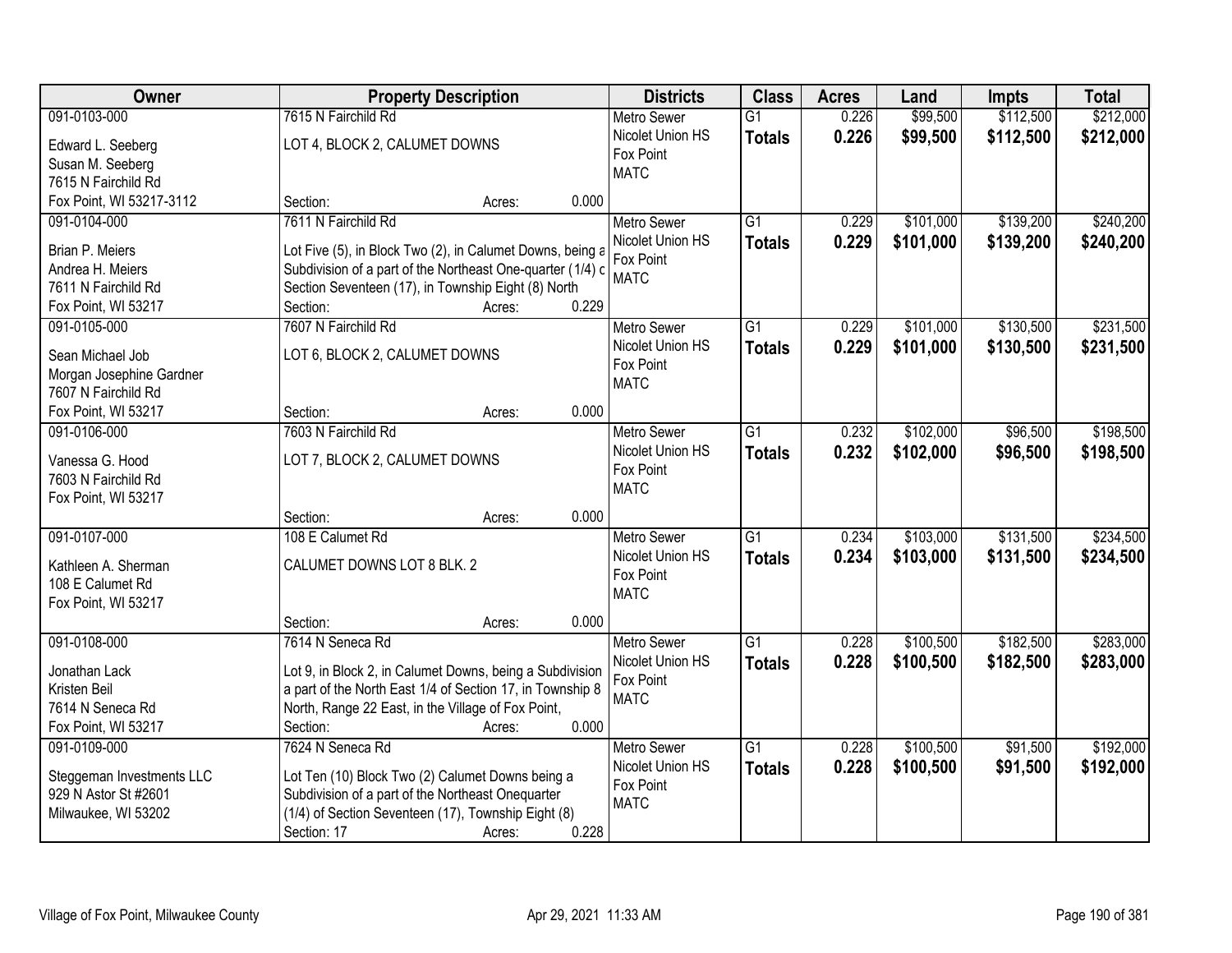| Owner                                                                                                                     | <b>Property Description</b>                                                                                                                                                                                  |       | <b>Districts</b>                                                   | <b>Class</b>                     | <b>Acres</b>   | Land                   | <b>Impts</b>           | <b>Total</b>           |
|---------------------------------------------------------------------------------------------------------------------------|--------------------------------------------------------------------------------------------------------------------------------------------------------------------------------------------------------------|-------|--------------------------------------------------------------------|----------------------------------|----------------|------------------------|------------------------|------------------------|
| 091-0110-000                                                                                                              | 7634 N Seneca Rd                                                                                                                                                                                             |       | <b>Metro Sewer</b>                                                 | $\overline{G1}$                  | 0.228          | \$100,500              | \$90,900               | \$191,400              |
| Kai Trimble<br>7634 N Seneca Rd<br>Fox Point, WI 53217                                                                    | CALUMET DOWNS LOT 11 BLK. 2                                                                                                                                                                                  |       | Nicolet Union HS<br>Fox Point<br><b>MATC</b>                       | <b>Totals</b>                    | 0.228          | \$100,500              | \$90,900               | \$191,400              |
|                                                                                                                           | Section:<br>Acres:                                                                                                                                                                                           | 0.000 |                                                                    |                                  |                |                        |                        |                        |
| 091-0111-000                                                                                                              | 7644 N Seneca Rd                                                                                                                                                                                             |       | <b>Metro Sewer</b>                                                 | $\overline{G1}$                  | 0.228          | \$100,500              | \$107,000              | \$207,500              |
| Shirley M. Platz<br>7644 N Seneca Rd<br>Fox Point, WI 53217-3142                                                          | CALUMET DOWNS LOT 12 BLK. 2                                                                                                                                                                                  |       | Nicolet Union HS<br>Fox Point<br><b>MATC</b>                       | <b>Totals</b>                    | 0.228          | \$100,500              | \$107,000              | \$207,500              |
|                                                                                                                           | Section:<br>Acres:                                                                                                                                                                                           | 0.000 |                                                                    |                                  |                |                        |                        |                        |
| 091-0112-000                                                                                                              | 7654 N Seneca Rd                                                                                                                                                                                             |       | <b>Metro Sewer</b>                                                 | G1                               | 0.228          | \$100,500              | \$140,400              | \$240,900              |
| Beverly M. Nelson<br>7654 N Seneca Rd<br>Fox Point, WI 53217                                                              | The North 35 feet of Lot Fifteen (15), as measured along<br>the East line thereof, and all of Lot Sixteen (16), in the Fir<br>Continuation of Lake View Highlands Subdivision, being a<br>Section:<br>Acres: | 0.228 | Nicolet Union HS<br>Fox Point<br><b>MATC</b>                       | <b>Totals</b>                    | 0.228          | \$100,500              | \$140,400              | \$240,900              |
| 091-0113-000                                                                                                              | 7664 N Seneca Rd                                                                                                                                                                                             |       | <b>Metro Sewer</b>                                                 | G1                               | 0.228          | \$100,500              | \$109,000              | \$209,500              |
| Ross W. Severson<br>Beata Krezalek<br>7664 N Seneca Rd                                                                    | CALUMET DOWNS LOT 14, BLOCK 2                                                                                                                                                                                |       | Nicolet Union HS<br>Fox Point<br><b>MATC</b>                       | <b>Totals</b>                    | 0.228          | \$100,500              | \$109,000              | \$209,500              |
| Fox Point, WI 53217                                                                                                       | Section:<br>Acres:                                                                                                                                                                                           | 0.000 |                                                                    |                                  |                |                        |                        |                        |
| 091-0114-000<br><b>Marcus Trust</b><br>Attn: Richard D & Kandace K Marcus<br>7674 N Seneca Rd<br>Fox Point, WI 53217-3142 | 7674 N Seneca Rd<br>LOT 15, BLK 2 AND 30 FT. OF VACATED STREET<br>ADJOINING SD LOT ON THE NORTH. CALUMET<br><b>DOWNS</b><br>Section:<br>Acres:                                                               | 0.000 | <b>Metro Sewer</b><br>Nicolet Union HS<br>Fox Point<br><b>MATC</b> | $\overline{G1}$<br><b>Totals</b> | 0.328<br>0.328 | \$115,500<br>\$115,500 | \$209,000<br>\$209,000 | \$324,500<br>\$324,500 |
| 091-0115-000                                                                                                              | 101 W Dunwood Rd                                                                                                                                                                                             |       | <b>Metro Sewer</b>                                                 | $\overline{G1}$                  | 0.228          | \$100,500              | \$203,000              | \$303,500              |
| Peter J. Marshall<br>Susan E. Marshall<br>101 W Dunwood Rd<br>Fox Point, WI 53217-3107                                    | LOT 1, BLK 3 AND PORTION OF VACATED STREET<br>ADJOINING SD LOT ON THE NORTH. CALUMET<br><b>DOWNS</b><br>Section:<br>Acres:                                                                                   | 0.000 | Nicolet Union HS<br>Fox Point<br><b>MATC</b>                       | <b>Totals</b>                    | 0.228          | \$100,500              | \$203,000              | \$303,500              |
| 091-0116-000                                                                                                              | 7659 N Seneca Rd                                                                                                                                                                                             |       | <b>Metro Sewer</b>                                                 | $\overline{G1}$                  | 0.226          | \$99,500               | \$152,500              | \$252,000              |
| Gregory Mayzus et al<br>7659 N Seneca Rd<br>Fox Point, WI 53217                                                           | CALUMET DOWNS LOT 2 BLK. 3                                                                                                                                                                                   |       | Nicolet Union HS<br>Fox Point<br><b>MATC</b>                       | <b>Totals</b>                    | 0.226          | \$99,500               | \$152,500              | \$252,000              |
|                                                                                                                           | Section:<br>Acres:                                                                                                                                                                                           | 0.000 |                                                                    |                                  |                |                        |                        |                        |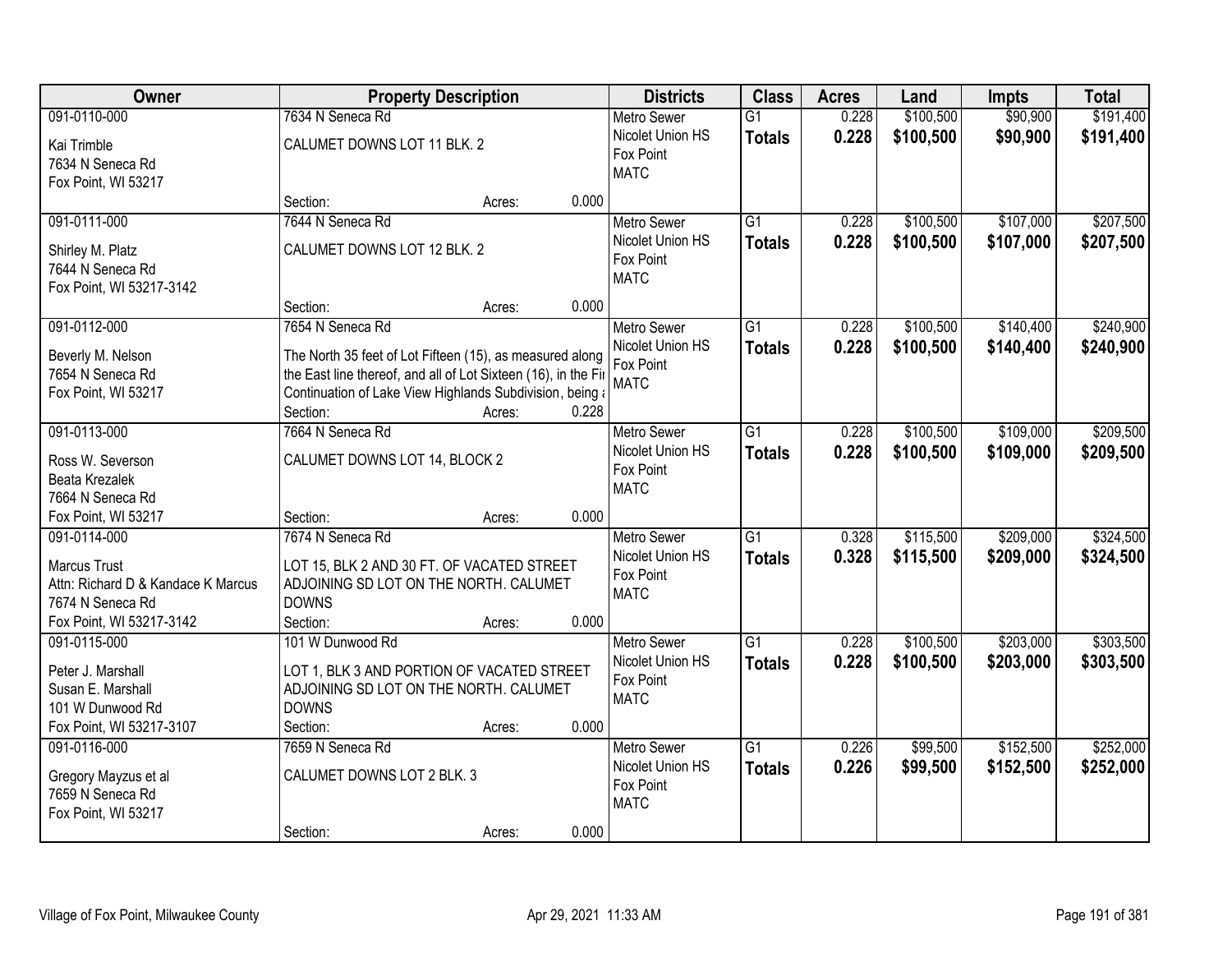| Owner                                                 | <b>Property Description</b>                               |                 | <b>Districts</b>                      | <b>Class</b>    | <b>Acres</b> | Land      | <b>Impts</b> | <b>Total</b> |
|-------------------------------------------------------|-----------------------------------------------------------|-----------------|---------------------------------------|-----------------|--------------|-----------|--------------|--------------|
| 091-0117-000                                          | 7651 N Seneca Rd                                          |                 | <b>Metro Sewer</b>                    | $\overline{G1}$ | 0.221        | \$97,000  | \$118,700    | \$215,700    |
| Mary Anne Butscher Revocable Trust                    | CALUMET DOWNS LOT 3 BLK. 3                                |                 | Nicolet Union HS                      | <b>Totals</b>   | 0.221        | \$97,000  | \$118,700    | \$215,700    |
| Dated 12/02/2013                                      |                                                           |                 | Fox Point                             |                 |              |           |              |              |
| 7651 N Seneca Rd                                      |                                                           |                 | <b>MATC</b>                           |                 |              |           |              |              |
| Fox Point, WI 53217-3139                              | Section:                                                  | 0.000<br>Acres: |                                       |                 |              |           |              |              |
| 091-0118-000                                          | 7639 N Seneca Rd                                          |                 | <b>Metro Sewer</b>                    | $\overline{G1}$ | 0.221        | \$97,000  | \$199,000    | \$296,000    |
|                                                       |                                                           |                 | Nicolet Union HS                      | <b>Totals</b>   | 0.221        | \$97,000  | \$199,000    | \$296,000    |
| Yahya Sendi                                           | Lot 4, in Block 3, in Calumet Downs, being a Subdivision  |                 | Fox Point                             |                 |              |           |              |              |
| Nahlah Abdullah                                       | a part of the Northeast One-Quarter of Section 17, in     |                 | <b>MATC</b>                           |                 |              |           |              |              |
| 7639 N Seneca Rd                                      | Township 8                                                |                 |                                       |                 |              |           |              |              |
| Fox Point, WI 53217                                   | Section: 17                                               | 0.221<br>Acres: |                                       |                 |              |           |              |              |
| 091-0119-000                                          | 7629 N Seneca Rd                                          |                 | <b>Metro Sewer</b>                    | G1              | 0.224        | \$98,500  | \$186,000    | \$284,500    |
| Brian J. Andrews                                      | CALUMET DOWNS LOT 5 BLK. 3                                |                 | Nicolet Union HS                      | <b>Totals</b>   | 0.224        | \$98,500  | \$186,000    | \$284,500    |
| Allison R. Andrews                                    |                                                           |                 | Fox Point                             |                 |              |           |              |              |
| 7629 N Seneca Rd                                      |                                                           |                 | <b>MATC</b>                           |                 |              |           |              |              |
| Fox Point, WI 53217                                   | Section:                                                  | 0.000<br>Acres: |                                       |                 |              |           |              |              |
| 091-0120-000                                          | 7617 N Seneca Rd                                          |                 | <b>Metro Sewer</b>                    | G1              | 0.224        | \$98,500  | \$89,500     | \$188,000    |
|                                                       |                                                           |                 | Nicolet Union HS                      | <b>Totals</b>   | 0.224        | \$98,500  | \$89,500     | \$188,000    |
| Jamie M. Istwan                                       | CALUMET DOWNS LOT 6, BLK. 3                               |                 | Fox Point                             |                 |              |           |              |              |
| 7617 N Seneca Rd                                      |                                                           |                 | <b>MATC</b>                           |                 |              |           |              |              |
| Fox Point, WI 53217-3139                              |                                                           |                 |                                       |                 |              |           |              |              |
|                                                       | Section:                                                  | 0.000<br>Acres: |                                       |                 |              |           |              |              |
| 091-0121-000                                          | 102 W Calumet Rd                                          |                 | <b>Metro Sewer</b>                    | $\overline{G1}$ | 0.226        | \$99,500  | \$156,600    | \$256,100    |
| Gay A. Costello-Williams                              | CALUMET DOWNS LOT 7 BLK. 3                                |                 | Nicolet Union HS                      | <b>Totals</b>   | 0.226        | \$99,500  | \$156,600    | \$256,100    |
| 102 W Calumet Rd                                      |                                                           |                 | Fox Point                             |                 |              |           |              |              |
| Fox Point, WI 53217-3426                              |                                                           |                 | <b>MATC</b>                           |                 |              |           |              |              |
|                                                       | Section:                                                  | 0.000<br>Acres: |                                       |                 |              |           |              |              |
| 091-0122-000                                          | 7890 N Port Washington Ct                                 |                 | Metro Sewer                           | $\overline{G1}$ | 0.506        | \$103,000 | \$167,000    | \$270,000    |
|                                                       | LOT 1, BLK. 1, FOX POINT VISTA - Lot 1 in Block 1 in      |                 | Nicolet Union HS                      | <b>Totals</b>   | 0.506        | \$103,000 | \$167,000    | \$270,000    |
| Bobbi L. Pliego Klabacka<br>7890 N Port Washington Ct | Fox Point Vista, a Subdivision of a part of the Northeast |                 | Maple Dale-Indian Hill                |                 |              |           |              |              |
| Fox Point, WI 53217+                                  | and Northwest 1/4 of the Northeast 1/4 of Section 17 in   |                 | <b>MATC</b>                           |                 |              |           |              |              |
|                                                       | Section:                                                  | 0.000<br>Acres: |                                       |                 |              |           |              |              |
| 091-0123-000                                          | 7870 N Port Washington Ct                                 |                 | <b>Metro Sewer</b>                    | $\overline{G1}$ | 0.504        | \$109,500 | \$351,500    | \$461,000    |
|                                                       |                                                           |                 | Nicolet Union HS                      |                 |              |           |              |              |
| Benjamin J. Gruettner                                 | LOT 2, BLK. 1 EXC. THE SLY 9 FT FOX POINT VISTA           |                 |                                       | <b>Totals</b>   | 0.504        | \$109,500 | \$351,500    | \$461,000    |
| Peggy A. Gruettner                                    |                                                           |                 | Maple Dale-Indian Hill<br><b>MATC</b> |                 |              |           |              |              |
| 7870 N Port Washington Ct                             |                                                           |                 |                                       |                 |              |           |              |              |
| Fox Point, WI 53217                                   | Section:                                                  | 0.000<br>Acres: |                                       |                 |              |           |              |              |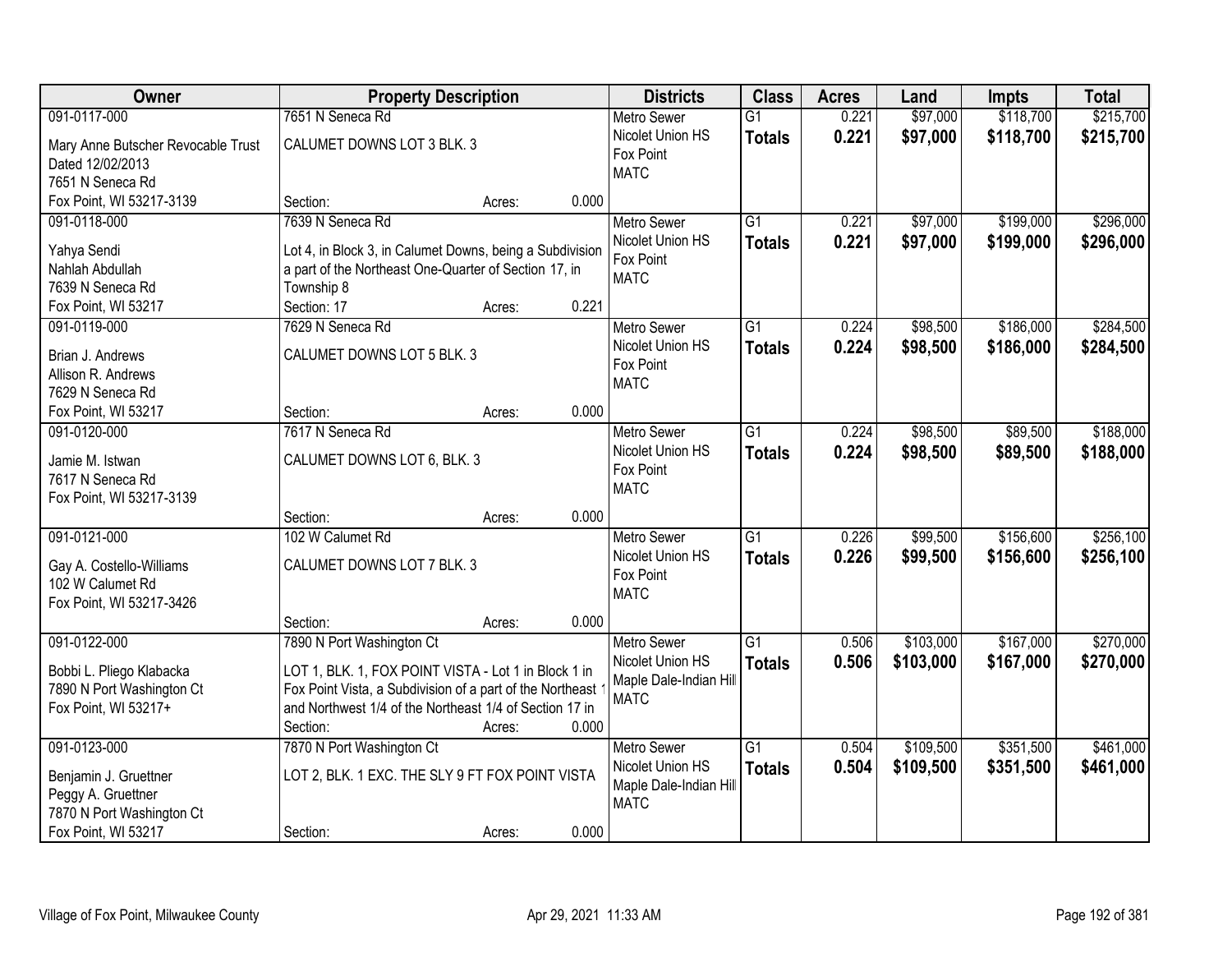| \$137,000<br>\$282,000<br>091-0124-000<br>7871 N Mohawk Rd<br>$\overline{G1}$<br>0.616<br><b>Metro Sewer</b><br>0.616<br>\$282,000<br>Nicolet Union HS<br>\$137,000<br><b>Totals</b><br>LOT 3, BLK. 1, FOX POINT VISTA<br>Robert J. Beck<br>Maple Dale-Indian Hill<br>Bernadette N. Beck<br><b>MATC</b><br>7871 N Mohawk Rd<br>0.000<br>Fox Point, WI 53217-3123<br>Section:<br>Acres:<br>7889 N Mohawk Rd<br>\$134,000<br>\$286,500<br>091-0125-000<br>G1<br>0.577<br><b>Metro Sewer</b><br>Nicolet Union HS<br>0.577<br>\$134,000<br>\$286,500<br><b>Totals</b><br>LOT 4, BLK 1 FOX POINT VISTA<br>Mary A. Houghton Trust<br>Maple Dale-Indian Hill<br>7889 N Mohawk Rd | Owner | <b>Property Description</b> | <b>Districts</b> | <b>Class</b> | <b>Acres</b> | Land | <b>Impts</b> | <b>Total</b> |
|---------------------------------------------------------------------------------------------------------------------------------------------------------------------------------------------------------------------------------------------------------------------------------------------------------------------------------------------------------------------------------------------------------------------------------------------------------------------------------------------------------------------------------------------------------------------------------------------------------------------------------------------------------------------------|-------|-----------------------------|------------------|--------------|--------------|------|--------------|--------------|
|                                                                                                                                                                                                                                                                                                                                                                                                                                                                                                                                                                                                                                                                           |       |                             |                  |              |              |      |              | \$419,000    |
|                                                                                                                                                                                                                                                                                                                                                                                                                                                                                                                                                                                                                                                                           |       |                             |                  |              |              |      |              | \$419,000    |
|                                                                                                                                                                                                                                                                                                                                                                                                                                                                                                                                                                                                                                                                           |       |                             |                  |              |              |      |              |              |
|                                                                                                                                                                                                                                                                                                                                                                                                                                                                                                                                                                                                                                                                           |       |                             |                  |              |              |      |              |              |
|                                                                                                                                                                                                                                                                                                                                                                                                                                                                                                                                                                                                                                                                           |       |                             |                  |              |              |      |              |              |
|                                                                                                                                                                                                                                                                                                                                                                                                                                                                                                                                                                                                                                                                           |       |                             |                  |              |              |      |              | \$420,500    |
|                                                                                                                                                                                                                                                                                                                                                                                                                                                                                                                                                                                                                                                                           |       |                             |                  |              |              |      |              | \$420,500    |
|                                                                                                                                                                                                                                                                                                                                                                                                                                                                                                                                                                                                                                                                           |       |                             |                  |              |              |      |              |              |
| Fox Point, WI 53217                                                                                                                                                                                                                                                                                                                                                                                                                                                                                                                                                                                                                                                       |       |                             | <b>MATC</b>      |              |              |      |              |              |
| 0.000<br>Section:<br>Acres:                                                                                                                                                                                                                                                                                                                                                                                                                                                                                                                                                                                                                                               |       |                             |                  |              |              |      |              |              |
| 091-0126-000<br>G1<br>\$130,000<br>\$285,000<br>7890 N Mohawk Rd<br>Metro Sewer<br>0.525                                                                                                                                                                                                                                                                                                                                                                                                                                                                                                                                                                                  |       |                             |                  |              |              |      |              | \$415,000    |
| Nicolet Union HS<br>0.525<br>\$130,000<br>\$285,000<br><b>Totals</b>                                                                                                                                                                                                                                                                                                                                                                                                                                                                                                                                                                                                      |       |                             |                  |              |              |      |              | \$415,000    |
| LOT 1 AND N TRIANGLE LOT 2 BEING 8 FT ON E<br>Aaron H. Aizenberg<br>Maple Dale-Indian Hill<br>Carlie B. Miller<br>LINE BLK 2 FOX POINT VISTA - Lot 1 and that part Lot                                                                                                                                                                                                                                                                                                                                                                                                                                                                                                    |       |                             |                  |              |              |      |              |              |
| <b>MATC</b><br>7890 N Mohawk Rd<br>which is bounded and described as follows: Commencing                                                                                                                                                                                                                                                                                                                                                                                                                                                                                                                                                                                  |       |                             |                  |              |              |      |              |              |
| 0.000<br>Fox Point, WI 53217<br>Section:<br>Acres:                                                                                                                                                                                                                                                                                                                                                                                                                                                                                                                                                                                                                        |       |                             |                  |              |              |      |              |              |
| \$130,500<br>\$153,000<br>091-0127-000<br>7870 N Mohawk Rd<br>$\overline{G1}$<br>0.531<br><b>Metro Sewer</b>                                                                                                                                                                                                                                                                                                                                                                                                                                                                                                                                                              |       |                             |                  |              |              |      |              | \$283,500    |
| Nicolet Union HS<br>0.531<br>\$153,000<br>\$130,500<br><b>Totals</b>                                                                                                                                                                                                                                                                                                                                                                                                                                                                                                                                                                                                      |       |                             |                  |              |              |      |              | \$283,500    |
| Jason J. Macek<br>LOT 2 EXC. THE S. 1 FT. AND EXC. TRIANGLE ON N.<br>Maple Dale-Indian Hill                                                                                                                                                                                                                                                                                                                                                                                                                                                                                                                                                                               |       |                             |                  |              |              |      |              |              |
| Jill Schanon J. Macek<br>BEING 8 FT. ON E. LINE OF LOT 2, BLK 2, FOX POINT<br><b>MATC</b>                                                                                                                                                                                                                                                                                                                                                                                                                                                                                                                                                                                 |       |                             |                  |              |              |      |              |              |
| <b>VISTA</b><br>7870 N Mohawk Rd                                                                                                                                                                                                                                                                                                                                                                                                                                                                                                                                                                                                                                          |       |                             |                  |              |              |      |              |              |
| Fox Point, WI 53217-3122<br>0.000<br>Section:<br>Acres:                                                                                                                                                                                                                                                                                                                                                                                                                                                                                                                                                                                                                   |       |                             |                  |              |              |      |              |              |
| 7871 N Fairchild Rd<br>$\overline{G1}$<br>\$142,000<br>\$210,000<br>091-0128-000<br>0.686<br><b>Metro Sewer</b>                                                                                                                                                                                                                                                                                                                                                                                                                                                                                                                                                           |       |                             |                  |              |              |      |              | \$352,000    |
| 0.686<br>\$142,000<br>\$210,000<br>Nicolet Union HS<br><b>Totals</b><br>Joan Gigl<br>LOT 3, BLK. 2, FOX POINT VISTA                                                                                                                                                                                                                                                                                                                                                                                                                                                                                                                                                       |       |                             |                  |              |              |      |              | \$352,000    |
| Maple Dale-Indian Hill<br>7871 N Fairchild Rd                                                                                                                                                                                                                                                                                                                                                                                                                                                                                                                                                                                                                             |       |                             |                  |              |              |      |              |              |
| <b>MATC</b><br>Fox Point, WI 53217-3116                                                                                                                                                                                                                                                                                                                                                                                                                                                                                                                                                                                                                                   |       |                             |                  |              |              |      |              |              |
| 0.000<br>Section:<br>Acres:                                                                                                                                                                                                                                                                                                                                                                                                                                                                                                                                                                                                                                               |       |                             |                  |              |              |      |              |              |
| \$258,500<br>091-0129-000<br>7887 N Fairchild Rd<br>G1<br>0.758<br>\$147,000<br><b>Metro Sewer</b>                                                                                                                                                                                                                                                                                                                                                                                                                                                                                                                                                                        |       |                             |                  |              |              |      |              | \$405,500    |
| Nicolet Union HS<br>0.758<br>\$258,500<br>\$147,000<br><b>Totals</b><br>LOT 4 BLK. 2 FOX POINT VISTA<br>Ryan T. Jenness                                                                                                                                                                                                                                                                                                                                                                                                                                                                                                                                                   |       |                             |                  |              |              |      |              | \$405,500    |
| Maple Dale-Indian Hill<br>Patricia Linn Jenness                                                                                                                                                                                                                                                                                                                                                                                                                                                                                                                                                                                                                           |       |                             |                  |              |              |      |              |              |
| <b>MATC</b><br>7887 N Fairchild Rd                                                                                                                                                                                                                                                                                                                                                                                                                                                                                                                                                                                                                                        |       |                             |                  |              |              |      |              |              |
| 0.000<br>Fox Point, WI 53217-3116<br>Section:<br>Acres:                                                                                                                                                                                                                                                                                                                                                                                                                                                                                                                                                                                                                   |       |                             |                  |              |              |      |              |              |
| \$130,000<br>\$190,000<br>091-0130-000<br>7870 N Fairchild Rd<br>$\overline{G1}$<br>0.527<br><b>Metro Sewer</b>                                                                                                                                                                                                                                                                                                                                                                                                                                                                                                                                                           |       |                             |                  |              |              |      |              | \$320,000    |
| Nicolet Union HS<br>0.527<br>\$190,000<br>\$130,000<br><b>Totals</b><br>LOT 1, BLK. 3, FOX POINT VISTA<br>Charles R. Stone                                                                                                                                                                                                                                                                                                                                                                                                                                                                                                                                                |       |                             |                  |              |              |      |              | \$320,000    |
| Fox Point<br>Lucy S. Stone                                                                                                                                                                                                                                                                                                                                                                                                                                                                                                                                                                                                                                                |       |                             |                  |              |              |      |              |              |
| <b>MATC</b><br>7870 N Fairchild Rd                                                                                                                                                                                                                                                                                                                                                                                                                                                                                                                                                                                                                                        |       |                             |                  |              |              |      |              |              |
| 0.000<br>Fox Point, WI 53217-3115<br>Section:<br>Acres:                                                                                                                                                                                                                                                                                                                                                                                                                                                                                                                                                                                                                   |       |                             |                  |              |              |      |              |              |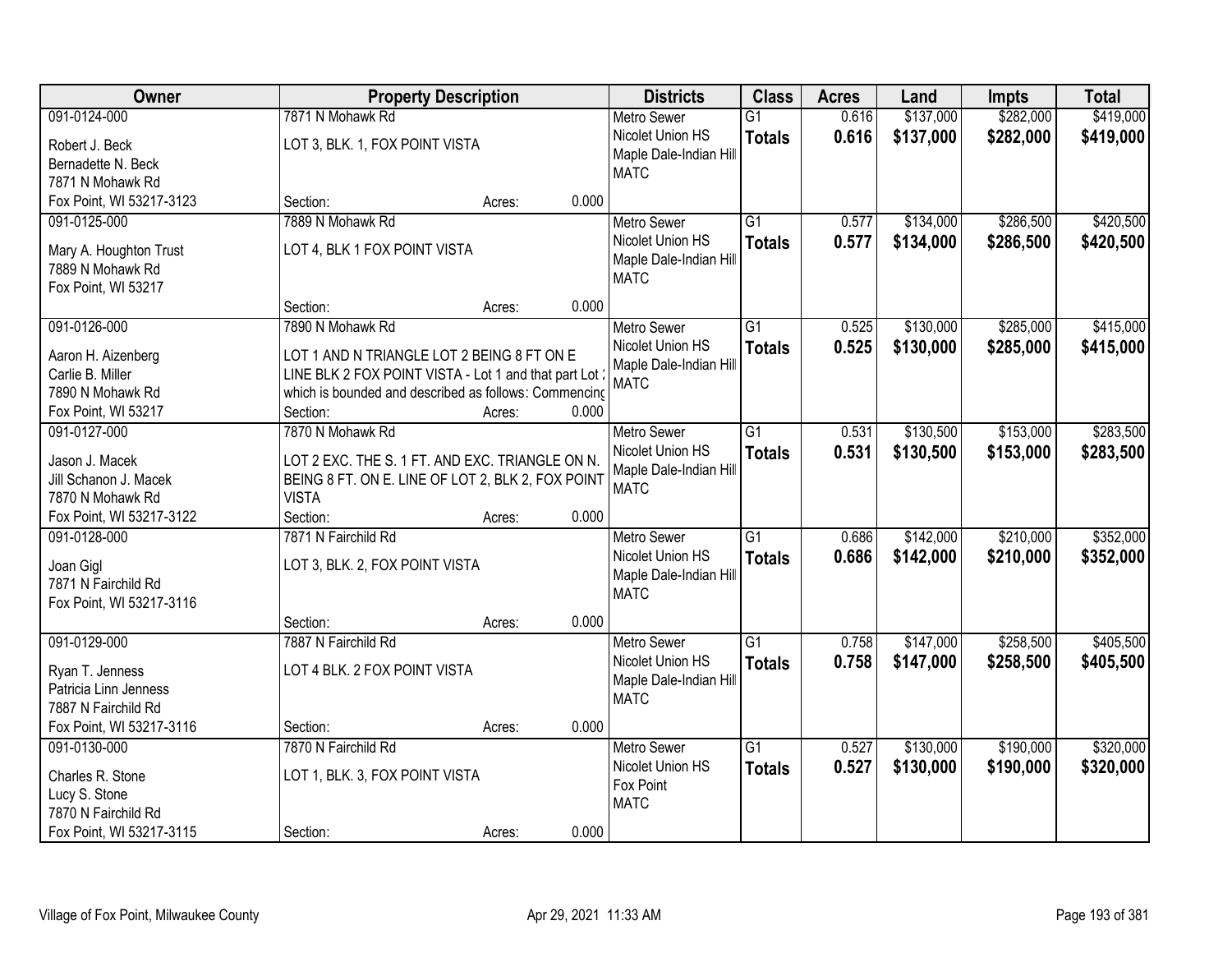| Owner                                 | <b>Property Description</b>                 |        |       | <b>Districts</b>                           | <b>Class</b>    | <b>Acres</b> | Land            | <b>Impts</b>    | <b>Total</b>    |
|---------------------------------------|---------------------------------------------|--------|-------|--------------------------------------------|-----------------|--------------|-----------------|-----------------|-----------------|
| 091-0131-000                          | 7950 N Port Washington Rd                   |        |       | <b>Metro Sewer</b>                         | $\overline{G2}$ | 1.573        | \$548,000       | \$2,815,000     | \$3,363,000     |
| Sep Fox Point Mob, LLC                | THAT PART OF LOT 1, BLK.1, KOEHNS SUBD. AND |        |       | Nicolet Union HS<br>Maple Dale-Indian Hill | <b>Totals</b>   | 1.573        | \$548,000       | \$2,815,000     | \$3,363,000     |
| 5215 Old Orchard Rd Ste 160           | VACATED PUBLIC SERVICE STREET ADJOIN- ING   |        |       | <b>MATC</b>                                |                 |              |                 |                 |                 |
| Skokie, IL 60077                      | SAID LOT 1 ON THE WEST, DESC. IN REEL       |        |       |                                            |                 |              |                 |                 |                 |
|                                       | Section:                                    | Acres: | 0.000 |                                            |                 |              |                 |                 |                 |
| 091-0133-000                          | 225 W Bradley Rd                            |        |       | <b>Metro Sewer</b>                         | $\overline{X4}$ | 0.000        | $\overline{50}$ | $\overline{50}$ | $\overline{50}$ |
| Sisters of St Francis                 | LOT 1, BLK. 2, KOEHNS SUBD.                 |        |       | Nicolet Union HS                           | <b>Totals</b>   | 0.000        | \$0             | \$0             | \$0             |
| 225 W Bradley Rd                      |                                             |        |       | Maple Dale-Indian Hill                     |                 |              |                 |                 |                 |
| Fox Point, WI 53217-3154              |                                             |        |       | <b>MATC</b>                                |                 |              |                 |                 |                 |
|                                       | Section:                                    | Acres: | 0.000 |                                            |                 |              |                 |                 |                 |
| 091-0134-000                          | 220 W Blackhawk Rd                          |        |       | <b>Metro Sewer</b>                         | G1              | 0.545        | \$131,500       | \$169,000       | \$300,500       |
|                                       |                                             |        |       | Nicolet Union HS                           | <b>Totals</b>   | 0.545        | \$131,500       | \$169,000       | \$300,500       |
| Robert J. Gigl                        | LOT 2, BLK. 2, KOEHNS SUBD.                 |        |       | Maple Dale-Indian Hill                     |                 |              |                 |                 |                 |
| Marta Lynn Gigl<br>220 W Blackhawk Rd |                                             |        |       | <b>MATC</b>                                |                 |              |                 |                 |                 |
| Fox Point, WI 53217-3103              | Section:                                    | Acres: | 0.000 |                                            |                 |              |                 |                 |                 |
| 091-0135-000                          | 7900 N Mohawk Rd                            |        |       | <b>Metro Sewer</b>                         | G1              | 0.512        | \$129,000       | \$179,800       | \$308,800       |
|                                       |                                             |        |       | Nicolet Union HS                           |                 |              |                 |                 |                 |
| Faouzi Chafik Kablaoui                | LOT 1, BLK. 3, KOEHNS SUBD.                 |        |       | Maple Dale-Indian Hill                     | <b>Totals</b>   | 0.512        | \$129,000       | \$179,800       | \$308,800       |
| 7900 N Mohawk Rd                      |                                             |        |       | <b>MATC</b>                                |                 |              |                 |                 |                 |
| Fox Point, WI 53217-3124              |                                             |        |       |                                            |                 |              |                 |                 |                 |
|                                       | Section:                                    | Acres: | 0.000 |                                            |                 |              |                 |                 |                 |
| 091-0136-000                          | 7914 N Mohawk Rd                            |        |       | <b>Metro Sewer</b>                         | $\overline{G1}$ | 0.496        | \$128,000       | \$173,000       | \$301,000       |
| Jay H. Schrinsky                      | LOT 2, BLK. 3, KOEHNS SUBD                  |        |       | Nicolet Union HS                           | <b>Totals</b>   | 0.496        | \$128,000       | \$173,000       | \$301,000       |
| Rina Schrinsky                        |                                             |        |       | Maple Dale-Indian Hill                     |                 |              |                 |                 |                 |
| 7914 N Mohawk Rd                      |                                             |        |       | <b>MATC</b>                                |                 |              |                 |                 |                 |
| Fox Point, WI 53217-3124              | Section:                                    | Acres: | 0.000 |                                            |                 |              |                 |                 |                 |
| 091-0137-000                          | 7928 N Mohawk Rd                            |        |       | <b>Metro Sewer</b>                         | $\overline{G1}$ | 0.494        | \$128,000       | \$277,500       | \$405,500       |
|                                       |                                             |        |       | Nicolet Union HS                           | <b>Totals</b>   | 0.494        | \$128,000       | \$277,500       | \$405,500       |
| Ethel Lieberthal Revocable Trust      | LOT 3, BLK. 3, KOEHNS SUBD.                 |        |       | Maple Dale-Indian Hill                     |                 |              |                 |                 |                 |
| 7928 N Mohawk Rd                      |                                             |        |       | <b>MATC</b>                                |                 |              |                 |                 |                 |
| Fox Point, WI 53217-3124              |                                             |        |       |                                            |                 |              |                 |                 |                 |
|                                       | Section:                                    | Acres: | 0.000 |                                            |                 |              |                 |                 |                 |
| 091-0138-000                          | 215 W Blackhawk Rd                          |        |       | <b>Metro Sewer</b>                         | $\overline{G1}$ | 0.506        | \$128,500       | \$243,000       | \$371,500       |
| Angele Dentice Morris                 | LOT 4, BLK. 3, KOEHNS SUBD.                 |        |       | Nicolet Union HS                           | <b>Totals</b>   | 0.506        | \$128,500       | \$243,000       | \$371,500       |
| <b>Ted Dentice</b>                    |                                             |        |       | Maple Dale-Indian Hill                     |                 |              |                 |                 |                 |
| 215 W Blackhawk Rd                    |                                             |        |       | <b>MATC</b>                                |                 |              |                 |                 |                 |
| Fox Point, WI 53217                   | Section:                                    | Acres: | 0.000 |                                            |                 |              |                 |                 |                 |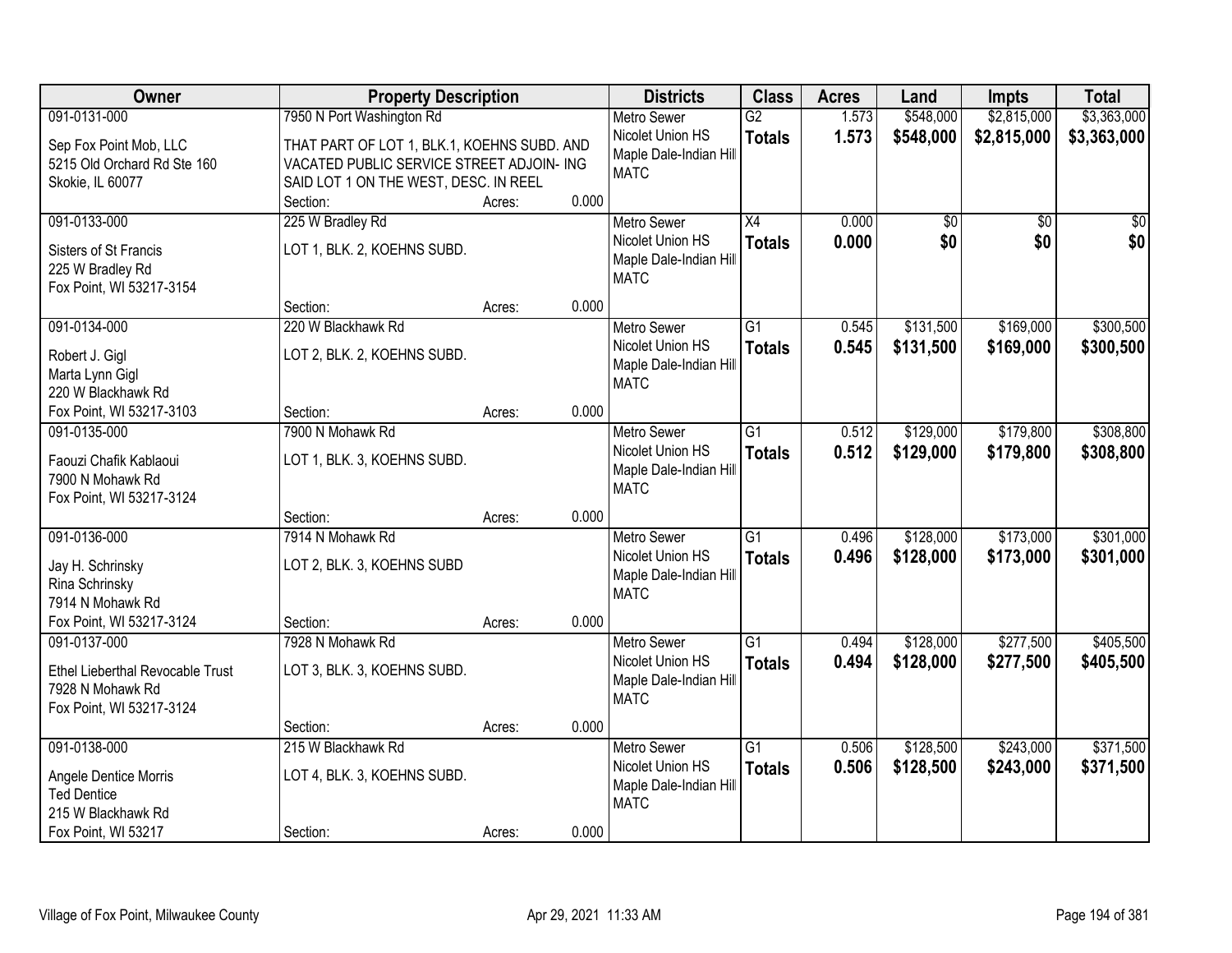| Owner                                      | <b>Property Description</b>                                           |        |       | <b>Districts</b>                           | <b>Class</b>    | <b>Acres</b> | Land      | <b>Impts</b>    | <b>Total</b> |
|--------------------------------------------|-----------------------------------------------------------------------|--------|-------|--------------------------------------------|-----------------|--------------|-----------|-----------------|--------------|
| 091-0139-000                               | 175 W Blackhawk Rd                                                    |        |       | <b>Metro Sewer</b>                         | $\overline{G1}$ | 0.563        | \$133,000 | \$445,100       | \$578,100    |
| Jennifer J. Stoltz                         | Lot 5, in Block 3, in Koehn s Subdivision, being a                    |        |       | Nicolet Union HS<br>Maple Dale-Indian Hill | <b>Totals</b>   | 0.563        | \$133,000 | \$445,100       | \$578,100    |
| 175 W Blackhawk Rd                         | Resubdivision of Blk 1, Bacon Homesites and a<br>Subdivision of lands |        |       | <b>MATC</b>                                |                 |              |           |                 |              |
| Fox Point, WI 53217                        | Section: 17                                                           | Acres: | 0.563 |                                            |                 |              |           |                 |              |
| 091-0140-000                               | 151 W Blackhawk Rd                                                    |        |       |                                            | $\overline{G1}$ | 0.528        | \$130,500 | \$342,500       | \$473,000    |
|                                            |                                                                       |        |       | <b>Metro Sewer</b><br>Nicolet Union HS     |                 |              |           |                 |              |
| <b>Barbara G Froemming Survivors Trust</b> | LOT 6, BLK. 3, KOEHNS SUBD.                                           |        |       |                                            | <b>Totals</b>   | 0.528        | \$130,500 | \$342,500       | \$473,000    |
| 151 W Blackhawk Rd                         |                                                                       |        |       | Maple Dale-Indian Hill<br><b>MATC</b>      |                 |              |           |                 |              |
| Fox Point, WI 53217-3102                   |                                                                       |        |       |                                            |                 |              |           |                 |              |
|                                            | Section:                                                              | Acres: | 0.000 |                                            |                 |              |           |                 |              |
| 091-0141-000                               | 7909 N Fairchild Rd                                                   |        |       | <b>Metro Sewer</b>                         | G1              | 0.735        | \$145,500 | \$227,600       | \$373,100    |
| Antonio Lo Coco                            | LOT 7, BLK. 3, KOEHNS SUBD.                                           |        |       | Nicolet Union HS                           | <b>Totals</b>   | 0.735        | \$145,500 | \$227,600       | \$373,100    |
| Grace A. Lo Coco                           |                                                                       |        |       | Maple Dale-Indian Hill                     |                 |              |           |                 |              |
| 7909 N Fairchild Rd                        |                                                                       |        |       | <b>MATC</b>                                |                 |              |           |                 |              |
| Fox Point, WI 53217                        | Section:                                                              | Acres: | 0.000 |                                            |                 |              |           |                 |              |
| 091-0142-000                               | 7895 N Fairchild Rd                                                   |        |       | <b>Metro Sewer</b>                         | G1              | 0.735        | \$145,500 | \$296,500       | \$442,000    |
|                                            |                                                                       |        |       | Nicolet Union HS                           |                 |              |           |                 |              |
| Peter Luke                                 | LOT 8, BLK. 3, KOEHNS SUBD.                                           |        |       | Maple Dale-Indian Hill                     | <b>Totals</b>   | 0.735        | \$145,500 | \$296,500       | \$442,000    |
| Karina Peterson                            |                                                                       |        |       | <b>MATC</b>                                |                 |              |           |                 |              |
| 7895 N Fairchild Rd                        |                                                                       |        |       |                                            |                 |              |           |                 |              |
| Fox Point, WI 53217-3116                   | Section:                                                              | Acres: | 0.000 |                                            |                 |              |           |                 |              |
| 091-0143-000                               | 7922 N Port Washington Rd                                             |        |       | <b>Metro Sewer</b>                         | $\overline{G2}$ | 0.445        | \$99,000  | $\overline{50}$ | \$99,000     |
| Wmn LLC                                    | PARCEL 1 CERT SURVEY MAP NO 3221                                      |        |       | Nicolet Union HS                           | <b>Totals</b>   | 0.445        | \$99,000  | \$0             | \$99,000     |
| Attn: Raoul R Ehr                          |                                                                       |        |       | Maple Dale-Indian Hill                     |                 |              |           |                 |              |
| 11931 W Blue Mound Rd                      |                                                                       |        |       | <b>MATC</b>                                |                 |              |           |                 |              |
| Wauwatosa, WI 53226                        | Section:                                                              | Acres: | 0.000 |                                            |                 |              |           |                 |              |
| 091-0144-000                               | 7915 N Mohawk Rd                                                      |        |       | Metro Sewer                                | $\overline{G1}$ | 0.497        | \$115,000 | \$349,500       | \$464,500    |
|                                            |                                                                       |        |       | Nicolet Union HS                           | <b>Totals</b>   | 0.497        | \$115,000 | \$349,500       | \$464,500    |
| Satyavani Bari                             | Parcel Two (2) of Certified Survey Map No. 3221,                      |        |       | Maple Dale-Indian Hill                     |                 |              |           |                 |              |
| 7915 N Mohawk Rd                           | recorded in the Milwaukee County Registry on November                 |        |       | <b>MATC</b>                                |                 |              |           |                 |              |
| Fox Point, WI 53217                        | 22, 1977, in Reel 1068 of Certified Survey Map Images                 |        |       |                                            |                 |              |           |                 |              |
|                                            | Section:                                                              | Acres: | 0.000 |                                            |                 |              |           |                 |              |
| 091-0145-000                               | 7901 N Mohawk Rd                                                      |        |       | <b>Metro Sewer</b>                         | $\overline{G1}$ | 0.519        | \$116,500 | \$414,100       | \$530,600    |
| <b>Bradley Fedderly</b>                    | PARCEL 3 CERT SURVEY MAP NO 3221                                      |        |       | Nicolet Union HS                           | <b>Totals</b>   | 0.519        | \$116,500 | \$414,100       | \$530,600    |
| Sharon Fedderly                            |                                                                       |        |       | Maple Dale-Indian Hill                     |                 |              |           |                 |              |
| 7901 N Mohawk Rd                           |                                                                       |        |       | <b>MATC</b>                                |                 |              |           |                 |              |
| Fox Point, WI 53217-3125                   | Section:                                                              | Acres: | 0.000 |                                            |                 |              |           |                 |              |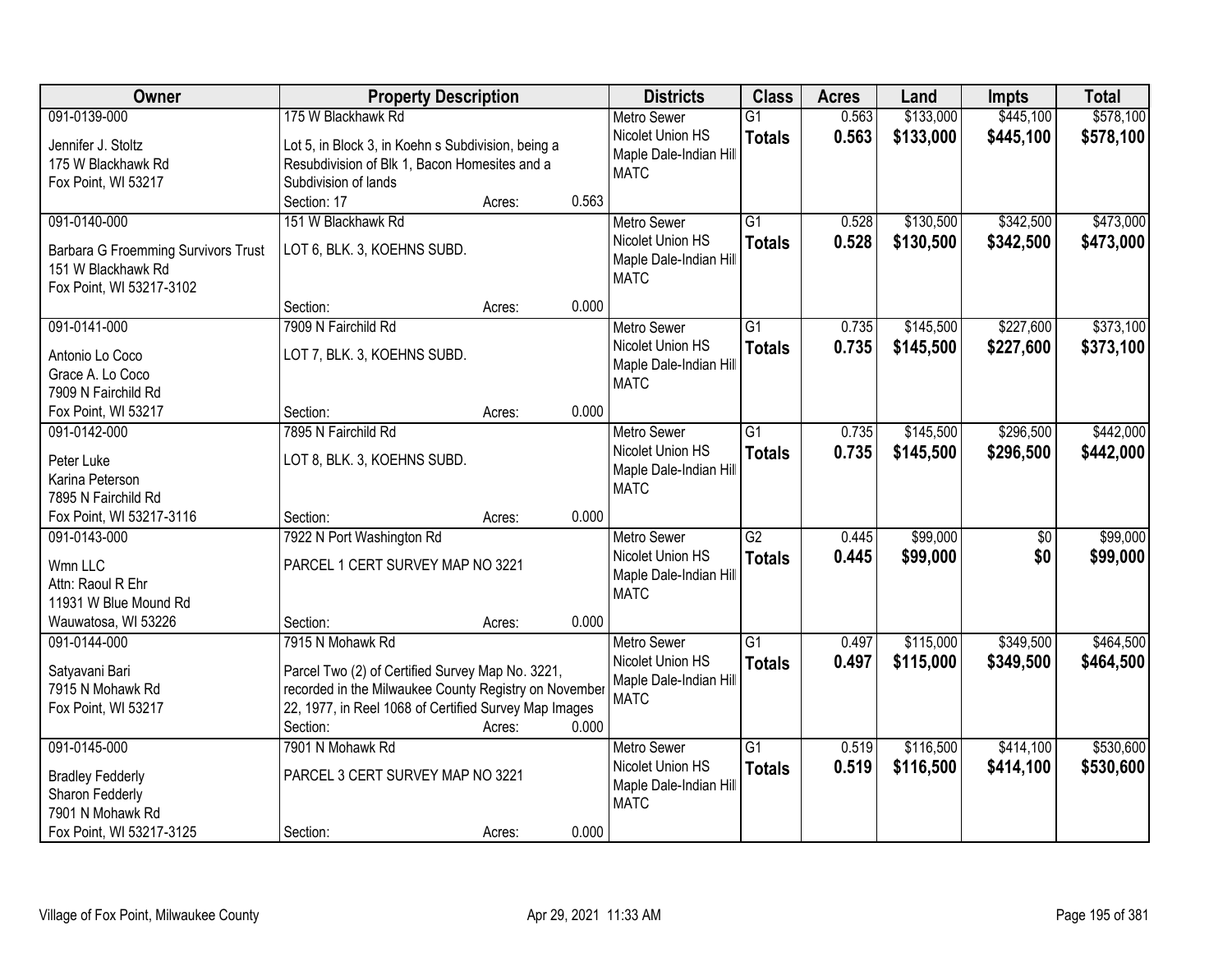| Owner                                                                                                      | <b>Property Description</b>                                                                                    |        |       | <b>Districts</b>                                                                | <b>Class</b>                     | <b>Acres</b>   | Land                   | Impts                                         | <b>Total</b>               |
|------------------------------------------------------------------------------------------------------------|----------------------------------------------------------------------------------------------------------------|--------|-------|---------------------------------------------------------------------------------|----------------------------------|----------------|------------------------|-----------------------------------------------|----------------------------|
| 091-8029-000                                                                                               | 7700 N Port Washington Rd                                                                                      |        |       | <b>Metro Sewer</b>                                                              | $\overline{G2}$                  | 9.042          | \$2,079,500            | \$22,220,500                                  | \$24,300,000               |
| <b>Chiswick Apartments LLC</b><br>330 E Kilbourn Ave Suite 600 S<br>Milwaukee, WI 53202                    | CERTIFIED SURVEY MAP NO 8991 NE 1/4 SEC<br>17-8-22 LOT 1                                                       |        |       | Nicolet Union HS<br>Fox Point<br><b>MATC</b>                                    | <b>Totals</b>                    |                |                        | $9.042$ \$2,079,500 \$22,220,500 \$24,300,000 |                            |
|                                                                                                            | Section:                                                                                                       | Acres: | 9.042 |                                                                                 |                                  |                |                        |                                               |                            |
| 091-8030-000<br>Azura Fox Point, LLC, A Delaware<br>Limited Liability Comp<br>1233 N Mayfair Rd Ste 301    | 7770 N Port Washington Rd<br>CERTIFIED SURVEY MAP NO 8991 NE 1/4 SEC<br>17-8-22 LOT 2                          |        |       | Metro Sewer<br>Nicolet Union HS<br>Fox Point<br><b>MATC</b>                     | $\overline{G2}$<br><b>Totals</b> | 2.517<br>2.517 | \$579,000<br>\$579,000 | \$8,927,500<br>\$8,927,500                    | \$9,506,500<br>\$9,506,500 |
| Milwaukee, WI 53226                                                                                        | Section:                                                                                                       | Acres: | 2.517 |                                                                                 |                                  |                |                        |                                               |                            |
| 091-9001-000<br>David M. Tarpey<br>Dawn M. Tarpey<br>360 E MacArthur Rd                                    | 360 E Macarthur Rd<br>LOT 2 CERTIFIED SURVEY MAP NO. 15 NE1/4 OF<br>SEC. 17-8-22 AND NW1/4 OF SEC. 16-8-22     |        |       | <b>Metro Sewer</b><br>Nicolet Union HS<br>Fox Point<br><b>MATC</b>              | G1<br><b>Totals</b>              | 0.351<br>0.351 | \$117,500<br>\$117,500 | \$325,300<br>\$325,300                        | \$442,800<br>\$442,800     |
| Fox Point, WI 53217                                                                                        | Section:                                                                                                       | Acres: | 0.000 |                                                                                 |                                  |                |                        |                                               |                            |
| 091-9002-000<br>Roland K C. Cafaro<br>Mary Beth K Cafaro<br>7721 N Bell Rd                                 | 7721 N Bell Rd<br>LOT 3 CERTIFIED SURVEY MAP NO. 15 NE1/4 OF<br>SEC. 17-8-22 AND NW1/4 OF SEC. 16-8-22         |        |       | <b>Metro Sewer</b><br>Nicolet Union HS<br>Fox Point<br><b>MATC</b>              | $\overline{G1}$<br><b>Totals</b> | 0.380<br>0.380 | \$119,500<br>\$119,500 | \$329,000<br>\$329,000                        | \$448,500<br>\$448,500     |
| Fox Point, WI 53217-3236                                                                                   | Section:                                                                                                       | Acres: | 0.000 |                                                                                 |                                  |                |                        |                                               |                            |
| 091-9003-000<br>Justin W. Kaczor<br>Frances M. Kaczor<br>7740 N Fairchild Rd                               | 7740 N Fairchild Rd<br>LOT 4 CERTIFIED SURVEY MAP NO. 15 NE1/4 OF<br>SEC. 17-8-22 AND NW1/4 OF SEC. 16-8-22    |        |       | <b>Metro Sewer</b><br>Nicolet Union HS<br>Fox Point<br><b>MATC</b>              | $\overline{G1}$<br><b>Totals</b> | 0.398<br>0.398 | \$121,000<br>\$121,000 | \$189,500<br>\$189,500                        | \$310,500<br>\$310,500     |
| Fox Point, WI 53217-3113                                                                                   | Section:                                                                                                       | Acres: | 0.000 |                                                                                 |                                  |                |                        |                                               |                            |
| 091-9004-000<br>Zi Qin Han<br>Ma Hong<br>201 W Bradley Rd                                                  | 201 W Bradley Rd<br>PARCEL 1 CERTIFIED SURVEY MAP NO. 372 NE1/4<br>SEC. 17-8-22                                |        |       | <b>Metro Sewer</b><br>Nicolet Union HS<br>Maple Dale-Indian Hill<br><b>MATC</b> | $\overline{G1}$<br><b>Totals</b> | 0.351<br>0.351 | \$117,500<br>\$117,500 | \$209,500<br>\$209,500                        | \$327,000<br>\$327,000     |
| Fox Point, WI 53217-3154                                                                                   | Section:                                                                                                       | Acres: | 0.000 |                                                                                 |                                  |                |                        |                                               |                            |
| 091-9005-000<br>Leander R. Jennings<br>Susan M. Jennings<br>230 E Macarthur Rd<br>Fox Point, WI 53217-3237 | 230 E Macarthur Rd<br>CERFIFIED SURVEY MAP NO. 3955 NW 1/4 SEC 16 &<br>NE 1/4 SEC 17-8-22 PARCEL 1<br>Section: | Acres: | 0.000 | <b>Metro Sewer</b><br>Nicolet Union HS<br>Fox Point<br><b>MATC</b>              | $\overline{G1}$<br><b>Totals</b> | 3.192<br>3.192 | \$325,500<br>\$325,500 | \$483,700<br>\$483,700                        | \$809,200<br>\$809,200     |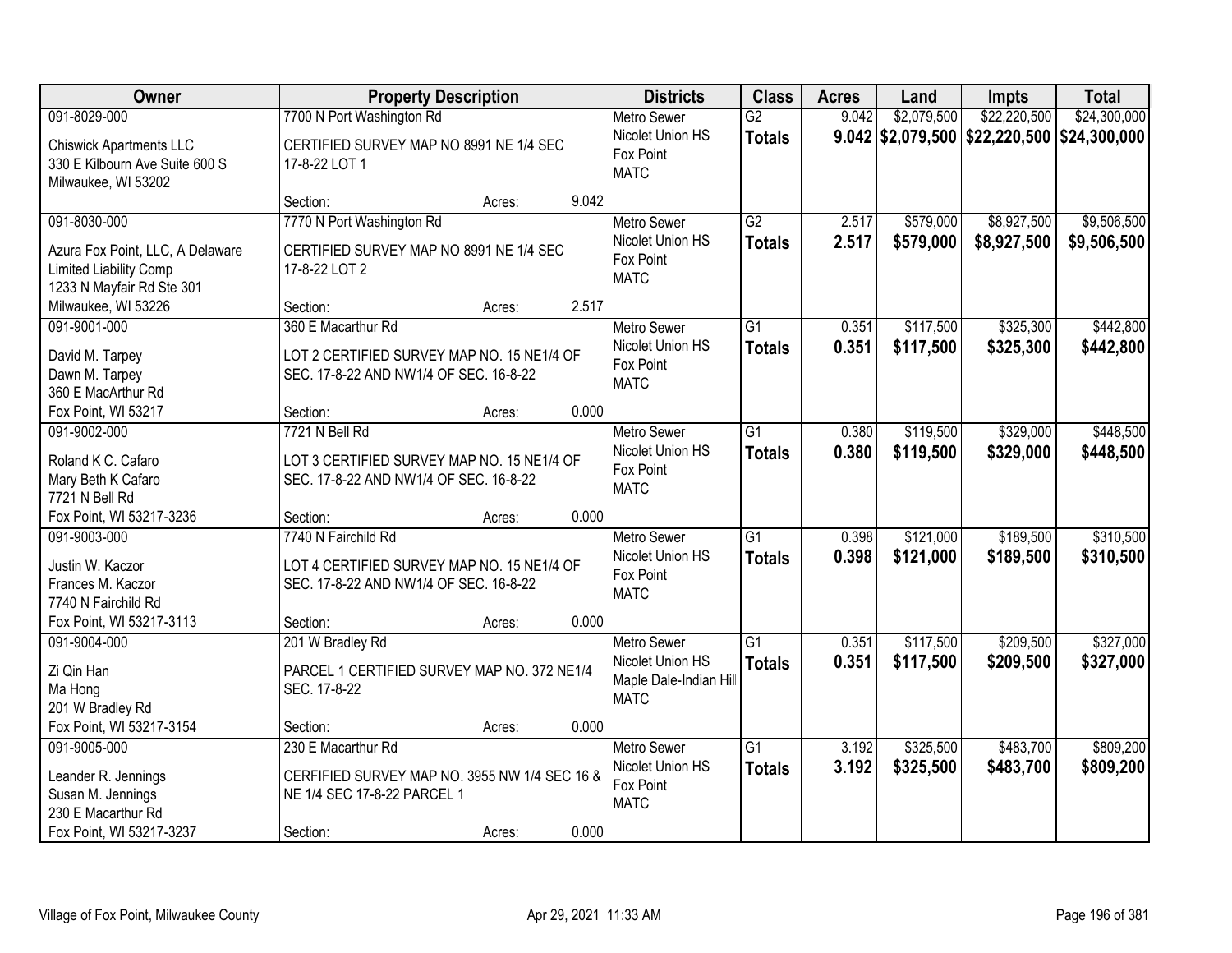| <b>Owner</b>                      | <b>Property Description</b>                               | <b>Districts</b>              | <b>Class</b>    | <b>Acres</b> | Land      | <b>Impts</b> | <b>Total</b> |
|-----------------------------------|-----------------------------------------------------------|-------------------------------|-----------------|--------------|-----------|--------------|--------------|
| 091-9006-000                      | 7737 N Bell Rd                                            | <b>Metro Sewer</b>            | $\overline{G1}$ | 0.477        | \$126,500 | \$369,500    | \$496,000    |
| Steven M. Fulton                  | CERTIFIED SURVEY MAP NO. 3955 NW 1/4 SEC 16 &             | Nicolet Union HS<br>Fox Point | <b>Totals</b>   | 0.477        | \$126,500 | \$369,500    | \$496,000    |
| Debra K. Fulton                   | NE 1/4 SEC 17-8-22 PARCEL 2                               | <b>MATC</b>                   |                 |              |           |              |              |
| 7737 N Bell Rd                    |                                                           |                               |                 |              |           |              |              |
| Fox Point, WI 53217-3236          | 0.000<br>Section:<br>Acres:                               |                               |                 |              |           |              |              |
| 091-9978-000                      | 7707 N Bell Rd                                            | <b>Metro Sewer</b>            | $\overline{G1}$ | 0.387        | \$120,000 | \$134,000    | \$254,000    |
| Kathleen M Huston Revocable Trust | That part of the North East One-quarter (1/4) of Section  | Nicolet Union HS              | <b>Totals</b>   | 0.387        | \$120,000 | \$134,000    | \$254,000    |
| 7707 N Bell Rd                    | Seventeen (17), Township Eight (8) North, Range           | Fox Point                     |                 |              |           |              |              |
| Milwaukee, WI 53217               | Twentytwo (22) East, in the Village of Fox Point,         | <b>MATC</b>                   |                 |              |           |              |              |
|                                   | 0.000<br>Section:<br>Acres:                               |                               |                 |              |           |              |              |
| 091-9979-000                      | 7720 N Fairchild Rd                                       | Metro Sewer                   | $\overline{G1}$ | 0.378        | \$119,500 | \$175,500    | \$295,000    |
| Nathaniel Sumner                  | COM. 663.93 FT. N. OF SE COR OF NE1/4 SEC.                | Nicolet Union HS              | <b>Totals</b>   | 0.378        | \$119,500 | \$175,500    | \$295,000    |
| Elizabeth E. Sumner               | 17-8-22 TH W. 186.23 FT. TO BEG. TH N. 120.40 FT.         | Fox Point                     |                 |              |           |              |              |
| 7720 N Fairchild Rd               | W. 142.24 FT. SLY ON CURVE 121.26 FT. RH E. 130           | <b>MATC</b>                   |                 |              |           |              |              |
| Fox Point, WI 53217               | Section:<br>0.000<br>Acres:                               |                               |                 |              |           |              |              |
| 091-9980-001                      | 7600 N Port Washington Rd                                 | <b>Metro Sewer</b>            | X4              | 0.000        | \$0       | \$0          | \$0          |
|                                   |                                                           | Nicolet Union HS              | <b>Totals</b>   | 0.000        | \$0       | \$0          | \$0          |
| St Eugene Congregation            | COM 811.38FT. W OF SE COR OF NE1/4 SEC. 17-8-22           | Fox Point                     |                 |              |           |              |              |
| 7600 N Pt Washington Rd           | TH N 362.86FT. W 975FT. TO CEN OF RD SLY ALG              | <b>MATC</b>                   |                 |              |           |              |              |
| Fox Point, WI 53217-3199          | CEN OF RD TO S1/4 SEC. LINE TH E TO BEG. ALSO S           |                               |                 |              |           |              |              |
|                                   | Section:<br>0.000<br>Acres:                               |                               |                 |              |           |              |              |
| 091-9982-001                      | 7670 N Port Washington Rd                                 | <b>Metro Sewer</b>            | $\overline{G2}$ | 0.820        | \$214,500 | \$1,272,000  | \$1,486,500  |
| Harvey Morris II LLC              | THE N 300FT. OF THAT PART S1/2 OF S1/2 OF NE1/4           | Nicolet Union HS              | <b>Totals</b>   | 0.820        | \$214,500 | \$1,272,000  | \$1,486,500  |
| 7670 N Pt Washington Rd           | SEC. 17-8-22 LYING E OF N. PORT WASHINGTON RD             | Fox Point                     |                 |              |           |              |              |
| Fox Point, WI 53217-3127          | EXC. CALUMET DOWNS SUBD., EXC. 4.729 AC.                  | <b>MATC</b>                   |                 |              |           |              |              |
|                                   | Section:<br>0.000<br>Acres:                               |                               |                 |              |           |              |              |
| 091-9984-000                      | 449 W Bradley Rd                                          | Metro Sewer                   | G1              | 0.177        | \$78,000  | \$137,300    | \$215,300    |
| Nicole E. Prochnow                | Part of the Northeast 1/4 of Section 17, in Township 8    | Nicolet Union HS              | <b>Totals</b>   | 0.177        | \$78,000  | \$137,300    | \$215,300    |
| 449 W Bradley Rd                  | North, Range 22 East, in the Village of Fox Point, County | Maple Dale-Indian Hill        |                 |              |           |              |              |
| Fox Point, WI 53217               | of                                                        | <b>MATC</b>                   |                 |              |           |              |              |
|                                   | 0.177<br>Section:<br>Acres:                               |                               |                 |              |           |              |              |
| 091-9985-000                      | 441 W Bradley Rd                                          | <b>Metro Sewer</b>            | $\overline{G1}$ | 0.208        | \$91,500  | \$149,500    | \$241,000    |
|                                   |                                                           | Nicolet Union HS              | <b>Totals</b>   | 0.208        | \$91,500  | \$149,500    | \$241,000    |
| Nicholas R. Price                 | E 58.25FT. OF W 692.80FT. OF N 185.75FT. OF NE1/4         | Maple Dale-Indian Hill        |                 |              |           |              |              |
| 441 W Bradley Rd                  | SEC 17-8-22.                                              | <b>MATC</b>                   |                 |              |           |              |              |
| Fox Point, WI 53217               | 0.000                                                     |                               |                 |              |           |              |              |
|                                   | Section:<br>Acres:                                        |                               |                 |              |           |              |              |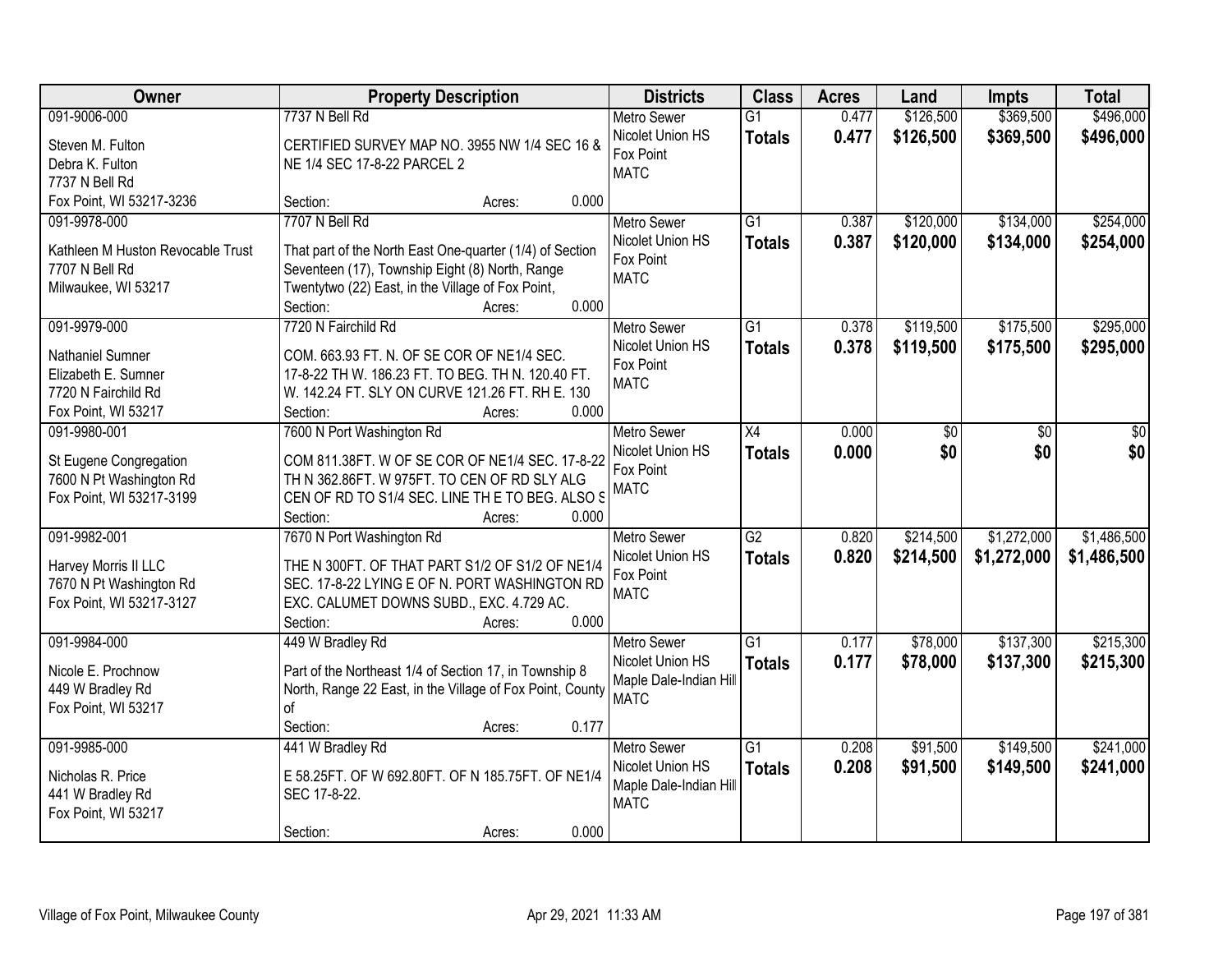| \$103,000<br>\$212,000<br>091-9986-000<br>433 W Bradley Rd<br>\$109,000<br><b>Metro Sewer</b><br>$\overline{G1}$<br>0.248<br>0.248<br>Nicolet Union HS<br>\$109,000<br>\$103,000<br>\$212,000<br><b>Totals</b><br>E 58.625 FT OF W 751.425 FT OF N 185.75 FT OF NE<br>Ted B. Johnson<br>Maple Dale-Indian Hill<br>1/4 SEC 17-8-22 REEL 998 - IMAGE 25<br>Betty Jane Johnson<br><b>MATC</b><br>433 W Bradley Rd<br>0.000<br>Fox Point, WI 53217-2615<br>Section:<br>Acres:<br>425 W Bradley Rd<br>\$122,600<br>091-9987-000<br>$\overline{G1}$<br>0.248<br>\$109,000<br><b>Metro Sewer</b><br>0.248<br>\$109,000<br>\$122,600<br>Nicolet Union HS<br><b>Totals</b><br>Trina LaVake<br>E. 58.625FT. OF W 810.05FT. OF N. 185.75FT. OF<br>Maple Dale-Indian Hill<br>NE1/4 SEC. 17-8-22. (VOL. 1466-PAGE 460) (VOL.<br>425 W Bradley Rd<br><b>MATC</b><br>Fox Point, WI 53217<br>2604-PAGE 364)<br>0.000<br>Section:<br>Acres:<br>\$129,000<br>091-9988-001<br>7979 N Port Washington Rd<br>$\overline{G2}$<br>\$97,000<br>Metro Sewer<br>0.411<br>\$129,000<br>Nicolet Union HS<br>0.411<br>\$97,000<br><b>Totals</b><br>COM. 810.05 FT. E. OF NW COR OF NE 1/4 SEC.<br>7900 Port Road LLC<br>Maple Dale-Indian Hill<br>17-8-22 TH S 164.265 FT E. 172.45 FT. NLY ALG CEN<br>633 E Juniper Ln<br><b>MATC</b><br>OF RD. 165.11 FT. TH W 189.70 FT TO BEG EXC PT<br>Mequon, WI 53092<br>0.411<br>Section:<br>Acres:<br>7877 N Port Washington Rd<br>091-9989-000<br><b>Metro Sewer</b><br>X4<br>0.000<br>\$0<br>\$0<br>\$0<br>\$0<br>0.000<br>\$0<br>\$0<br>Nicolet Union HS<br><b>Totals</b><br>COM AT INTERSEC OF S LI OF N 20 ACS OF NE1/4<br>St Johns Ev Luth Church<br>Maple Dale-Indian Hill<br>7877 N Pt Washington Rd<br>SEC. 17-8-22 & CEN LI OF N. PT. WASHINGTON RD.<br><b>MATC</b><br>Fox Point, WI 53217-3198<br>TH E 310.2FT. S 36D30M W 126.39FT. W 214.5FT. TH<br>Section:<br>0.000<br>Acres:<br>$\overline{G1}$<br>\$93,500<br>\$206,500<br>091-9990-000<br>7945 N Mohawk Rd<br>0.325<br><b>Metro Sewer</b><br>Nicolet Union HS<br><b>Totals</b><br>0.325<br>\$93,500<br>\$206,500<br>Luke L. Junk<br>PART OF BLK 1 IN KOEHN'S SUBD. & LANDS ADJ IN<br>Maple Dale-Indian Hill<br>7945 N Mohawk Rd<br>NE 17 8 22 DESC AS FOLOWS COM IN SE COR SD<br><b>MATC</b><br>Fox Point, WI 53217-3125<br>BLK 1 TH W 156.54 FT NELY 108.28 FT E 108.59 FT<br>Section:<br>0.000<br>Acres:<br>$\overline{G2}$<br>\$170,500<br>\$300,500<br>091-9991-002<br>7922 N Port Washington Rd<br><b>Metro Sewer</b><br>0.435<br>Nicolet Union HS<br>0.435<br>\$170,500<br>\$300,500<br><b>Totals</b><br>Wmn LLC<br>COMM 435.50 FT. S AND 1275.20 FT W OF NE COR<br>Fox Point<br>OF NE 1/4 SEC. 17-8-22 TH S 140.01 FT TH W 427.91<br>Attn: Raoul R Ehr<br><b>MATC</b><br>FT TH N 140.51 FT THE E 414.40 FT TO BEG EXC PT<br>11931 W Blue Mound Rd<br>Wauwatosa, WI 53226<br>Section:<br>0.000<br>Acres:<br>\$190,500<br>\$48,100<br>\$238,600<br>7878 N Port Washington Rd<br>$\overline{G1}$<br>091-9992-002<br><b>Metro Sewer</b><br>1.350<br>1.350<br>\$48,100<br>Nicolet Union HS<br>\$190,500<br><b>Totals</b><br>Wmn LLC<br>COM 435.50 FT S & 1275.20 FT W OF NE COR OF NE<br>Fox Point<br>1/4 SEC 17-8-22 TH S 389.49 FT W 467.05 FT N<br>Attn: Raoul R Ehr<br><b>MATC</b><br>11931 W Blue Mound Rd<br>9D12M E 227.88 FT N 5D31M E 170 FT TH E 414.40 | Owner               | <b>Property Description</b> | <b>Districts</b> | <b>Class</b> | <b>Acres</b> | Land | <b>Impts</b> | <b>Total</b> |
|---------------------------------------------------------------------------------------------------------------------------------------------------------------------------------------------------------------------------------------------------------------------------------------------------------------------------------------------------------------------------------------------------------------------------------------------------------------------------------------------------------------------------------------------------------------------------------------------------------------------------------------------------------------------------------------------------------------------------------------------------------------------------------------------------------------------------------------------------------------------------------------------------------------------------------------------------------------------------------------------------------------------------------------------------------------------------------------------------------------------------------------------------------------------------------------------------------------------------------------------------------------------------------------------------------------------------------------------------------------------------------------------------------------------------------------------------------------------------------------------------------------------------------------------------------------------------------------------------------------------------------------------------------------------------------------------------------------------------------------------------------------------------------------------------------------------------------------------------------------------------------------------------------------------------------------------------------------------------------------------------------------------------------------------------------------------------------------------------------------------------------------------------------------------------------------------------------------------------------------------------------------------------------------------------------------------------------------------------------------------------------------------------------------------------------------------------------------------------------------------------------------------------------------------------------------------------------------------------------------------------------------------------------------------------------------------------------------------------------------------------------------------------------------------------------------------------------------------------------------------------------------------------------------------------------------------------------------------------------------------------------------------------------------------------------------------------------------------------------------------------------------------------------------------------------------------------------------------------------------------------------------------------------------------------------------------------------------------------|---------------------|-----------------------------|------------------|--------------|--------------|------|--------------|--------------|
|                                                                                                                                                                                                                                                                                                                                                                                                                                                                                                                                                                                                                                                                                                                                                                                                                                                                                                                                                                                                                                                                                                                                                                                                                                                                                                                                                                                                                                                                                                                                                                                                                                                                                                                                                                                                                                                                                                                                                                                                                                                                                                                                                                                                                                                                                                                                                                                                                                                                                                                                                                                                                                                                                                                                                                                                                                                                                                                                                                                                                                                                                                                                                                                                                                                                                                                                                   |                     |                             |                  |              |              |      |              |              |
|                                                                                                                                                                                                                                                                                                                                                                                                                                                                                                                                                                                                                                                                                                                                                                                                                                                                                                                                                                                                                                                                                                                                                                                                                                                                                                                                                                                                                                                                                                                                                                                                                                                                                                                                                                                                                                                                                                                                                                                                                                                                                                                                                                                                                                                                                                                                                                                                                                                                                                                                                                                                                                                                                                                                                                                                                                                                                                                                                                                                                                                                                                                                                                                                                                                                                                                                                   |                     |                             |                  |              |              |      |              |              |
| \$231,600<br>\$231,600<br>\$226,000<br>\$226,000<br>\$300,000<br>\$300,000<br>\$471,000<br>\$471,000<br>\$238,600                                                                                                                                                                                                                                                                                                                                                                                                                                                                                                                                                                                                                                                                                                                                                                                                                                                                                                                                                                                                                                                                                                                                                                                                                                                                                                                                                                                                                                                                                                                                                                                                                                                                                                                                                                                                                                                                                                                                                                                                                                                                                                                                                                                                                                                                                                                                                                                                                                                                                                                                                                                                                                                                                                                                                                                                                                                                                                                                                                                                                                                                                                                                                                                                                                 |                     |                             |                  |              |              |      |              |              |
|                                                                                                                                                                                                                                                                                                                                                                                                                                                                                                                                                                                                                                                                                                                                                                                                                                                                                                                                                                                                                                                                                                                                                                                                                                                                                                                                                                                                                                                                                                                                                                                                                                                                                                                                                                                                                                                                                                                                                                                                                                                                                                                                                                                                                                                                                                                                                                                                                                                                                                                                                                                                                                                                                                                                                                                                                                                                                                                                                                                                                                                                                                                                                                                                                                                                                                                                                   |                     |                             |                  |              |              |      |              |              |
|                                                                                                                                                                                                                                                                                                                                                                                                                                                                                                                                                                                                                                                                                                                                                                                                                                                                                                                                                                                                                                                                                                                                                                                                                                                                                                                                                                                                                                                                                                                                                                                                                                                                                                                                                                                                                                                                                                                                                                                                                                                                                                                                                                                                                                                                                                                                                                                                                                                                                                                                                                                                                                                                                                                                                                                                                                                                                                                                                                                                                                                                                                                                                                                                                                                                                                                                                   |                     |                             |                  |              |              |      |              |              |
|                                                                                                                                                                                                                                                                                                                                                                                                                                                                                                                                                                                                                                                                                                                                                                                                                                                                                                                                                                                                                                                                                                                                                                                                                                                                                                                                                                                                                                                                                                                                                                                                                                                                                                                                                                                                                                                                                                                                                                                                                                                                                                                                                                                                                                                                                                                                                                                                                                                                                                                                                                                                                                                                                                                                                                                                                                                                                                                                                                                                                                                                                                                                                                                                                                                                                                                                                   |                     |                             |                  |              |              |      |              |              |
|                                                                                                                                                                                                                                                                                                                                                                                                                                                                                                                                                                                                                                                                                                                                                                                                                                                                                                                                                                                                                                                                                                                                                                                                                                                                                                                                                                                                                                                                                                                                                                                                                                                                                                                                                                                                                                                                                                                                                                                                                                                                                                                                                                                                                                                                                                                                                                                                                                                                                                                                                                                                                                                                                                                                                                                                                                                                                                                                                                                                                                                                                                                                                                                                                                                                                                                                                   |                     |                             |                  |              |              |      |              |              |
|                                                                                                                                                                                                                                                                                                                                                                                                                                                                                                                                                                                                                                                                                                                                                                                                                                                                                                                                                                                                                                                                                                                                                                                                                                                                                                                                                                                                                                                                                                                                                                                                                                                                                                                                                                                                                                                                                                                                                                                                                                                                                                                                                                                                                                                                                                                                                                                                                                                                                                                                                                                                                                                                                                                                                                                                                                                                                                                                                                                                                                                                                                                                                                                                                                                                                                                                                   |                     |                             |                  |              |              |      |              |              |
|                                                                                                                                                                                                                                                                                                                                                                                                                                                                                                                                                                                                                                                                                                                                                                                                                                                                                                                                                                                                                                                                                                                                                                                                                                                                                                                                                                                                                                                                                                                                                                                                                                                                                                                                                                                                                                                                                                                                                                                                                                                                                                                                                                                                                                                                                                                                                                                                                                                                                                                                                                                                                                                                                                                                                                                                                                                                                                                                                                                                                                                                                                                                                                                                                                                                                                                                                   |                     |                             |                  |              |              |      |              |              |
|                                                                                                                                                                                                                                                                                                                                                                                                                                                                                                                                                                                                                                                                                                                                                                                                                                                                                                                                                                                                                                                                                                                                                                                                                                                                                                                                                                                                                                                                                                                                                                                                                                                                                                                                                                                                                                                                                                                                                                                                                                                                                                                                                                                                                                                                                                                                                                                                                                                                                                                                                                                                                                                                                                                                                                                                                                                                                                                                                                                                                                                                                                                                                                                                                                                                                                                                                   |                     |                             |                  |              |              |      |              |              |
|                                                                                                                                                                                                                                                                                                                                                                                                                                                                                                                                                                                                                                                                                                                                                                                                                                                                                                                                                                                                                                                                                                                                                                                                                                                                                                                                                                                                                                                                                                                                                                                                                                                                                                                                                                                                                                                                                                                                                                                                                                                                                                                                                                                                                                                                                                                                                                                                                                                                                                                                                                                                                                                                                                                                                                                                                                                                                                                                                                                                                                                                                                                                                                                                                                                                                                                                                   |                     |                             |                  |              |              |      |              |              |
|                                                                                                                                                                                                                                                                                                                                                                                                                                                                                                                                                                                                                                                                                                                                                                                                                                                                                                                                                                                                                                                                                                                                                                                                                                                                                                                                                                                                                                                                                                                                                                                                                                                                                                                                                                                                                                                                                                                                                                                                                                                                                                                                                                                                                                                                                                                                                                                                                                                                                                                                                                                                                                                                                                                                                                                                                                                                                                                                                                                                                                                                                                                                                                                                                                                                                                                                                   |                     |                             |                  |              |              |      |              |              |
|                                                                                                                                                                                                                                                                                                                                                                                                                                                                                                                                                                                                                                                                                                                                                                                                                                                                                                                                                                                                                                                                                                                                                                                                                                                                                                                                                                                                                                                                                                                                                                                                                                                                                                                                                                                                                                                                                                                                                                                                                                                                                                                                                                                                                                                                                                                                                                                                                                                                                                                                                                                                                                                                                                                                                                                                                                                                                                                                                                                                                                                                                                                                                                                                                                                                                                                                                   |                     |                             |                  |              |              |      |              |              |
|                                                                                                                                                                                                                                                                                                                                                                                                                                                                                                                                                                                                                                                                                                                                                                                                                                                                                                                                                                                                                                                                                                                                                                                                                                                                                                                                                                                                                                                                                                                                                                                                                                                                                                                                                                                                                                                                                                                                                                                                                                                                                                                                                                                                                                                                                                                                                                                                                                                                                                                                                                                                                                                                                                                                                                                                                                                                                                                                                                                                                                                                                                                                                                                                                                                                                                                                                   |                     |                             |                  |              |              |      |              |              |
|                                                                                                                                                                                                                                                                                                                                                                                                                                                                                                                                                                                                                                                                                                                                                                                                                                                                                                                                                                                                                                                                                                                                                                                                                                                                                                                                                                                                                                                                                                                                                                                                                                                                                                                                                                                                                                                                                                                                                                                                                                                                                                                                                                                                                                                                                                                                                                                                                                                                                                                                                                                                                                                                                                                                                                                                                                                                                                                                                                                                                                                                                                                                                                                                                                                                                                                                                   |                     |                             |                  |              |              |      |              |              |
|                                                                                                                                                                                                                                                                                                                                                                                                                                                                                                                                                                                                                                                                                                                                                                                                                                                                                                                                                                                                                                                                                                                                                                                                                                                                                                                                                                                                                                                                                                                                                                                                                                                                                                                                                                                                                                                                                                                                                                                                                                                                                                                                                                                                                                                                                                                                                                                                                                                                                                                                                                                                                                                                                                                                                                                                                                                                                                                                                                                                                                                                                                                                                                                                                                                                                                                                                   |                     |                             |                  |              |              |      |              |              |
|                                                                                                                                                                                                                                                                                                                                                                                                                                                                                                                                                                                                                                                                                                                                                                                                                                                                                                                                                                                                                                                                                                                                                                                                                                                                                                                                                                                                                                                                                                                                                                                                                                                                                                                                                                                                                                                                                                                                                                                                                                                                                                                                                                                                                                                                                                                                                                                                                                                                                                                                                                                                                                                                                                                                                                                                                                                                                                                                                                                                                                                                                                                                                                                                                                                                                                                                                   |                     |                             |                  |              |              |      |              |              |
|                                                                                                                                                                                                                                                                                                                                                                                                                                                                                                                                                                                                                                                                                                                                                                                                                                                                                                                                                                                                                                                                                                                                                                                                                                                                                                                                                                                                                                                                                                                                                                                                                                                                                                                                                                                                                                                                                                                                                                                                                                                                                                                                                                                                                                                                                                                                                                                                                                                                                                                                                                                                                                                                                                                                                                                                                                                                                                                                                                                                                                                                                                                                                                                                                                                                                                                                                   |                     |                             |                  |              |              |      |              |              |
|                                                                                                                                                                                                                                                                                                                                                                                                                                                                                                                                                                                                                                                                                                                                                                                                                                                                                                                                                                                                                                                                                                                                                                                                                                                                                                                                                                                                                                                                                                                                                                                                                                                                                                                                                                                                                                                                                                                                                                                                                                                                                                                                                                                                                                                                                                                                                                                                                                                                                                                                                                                                                                                                                                                                                                                                                                                                                                                                                                                                                                                                                                                                                                                                                                                                                                                                                   |                     |                             |                  |              |              |      |              |              |
|                                                                                                                                                                                                                                                                                                                                                                                                                                                                                                                                                                                                                                                                                                                                                                                                                                                                                                                                                                                                                                                                                                                                                                                                                                                                                                                                                                                                                                                                                                                                                                                                                                                                                                                                                                                                                                                                                                                                                                                                                                                                                                                                                                                                                                                                                                                                                                                                                                                                                                                                                                                                                                                                                                                                                                                                                                                                                                                                                                                                                                                                                                                                                                                                                                                                                                                                                   |                     |                             |                  |              |              |      |              |              |
|                                                                                                                                                                                                                                                                                                                                                                                                                                                                                                                                                                                                                                                                                                                                                                                                                                                                                                                                                                                                                                                                                                                                                                                                                                                                                                                                                                                                                                                                                                                                                                                                                                                                                                                                                                                                                                                                                                                                                                                                                                                                                                                                                                                                                                                                                                                                                                                                                                                                                                                                                                                                                                                                                                                                                                                                                                                                                                                                                                                                                                                                                                                                                                                                                                                                                                                                                   |                     |                             |                  |              |              |      |              |              |
|                                                                                                                                                                                                                                                                                                                                                                                                                                                                                                                                                                                                                                                                                                                                                                                                                                                                                                                                                                                                                                                                                                                                                                                                                                                                                                                                                                                                                                                                                                                                                                                                                                                                                                                                                                                                                                                                                                                                                                                                                                                                                                                                                                                                                                                                                                                                                                                                                                                                                                                                                                                                                                                                                                                                                                                                                                                                                                                                                                                                                                                                                                                                                                                                                                                                                                                                                   |                     |                             |                  |              |              |      |              |              |
|                                                                                                                                                                                                                                                                                                                                                                                                                                                                                                                                                                                                                                                                                                                                                                                                                                                                                                                                                                                                                                                                                                                                                                                                                                                                                                                                                                                                                                                                                                                                                                                                                                                                                                                                                                                                                                                                                                                                                                                                                                                                                                                                                                                                                                                                                                                                                                                                                                                                                                                                                                                                                                                                                                                                                                                                                                                                                                                                                                                                                                                                                                                                                                                                                                                                                                                                                   |                     |                             |                  |              |              |      |              |              |
|                                                                                                                                                                                                                                                                                                                                                                                                                                                                                                                                                                                                                                                                                                                                                                                                                                                                                                                                                                                                                                                                                                                                                                                                                                                                                                                                                                                                                                                                                                                                                                                                                                                                                                                                                                                                                                                                                                                                                                                                                                                                                                                                                                                                                                                                                                                                                                                                                                                                                                                                                                                                                                                                                                                                                                                                                                                                                                                                                                                                                                                                                                                                                                                                                                                                                                                                                   |                     |                             |                  |              |              |      |              |              |
|                                                                                                                                                                                                                                                                                                                                                                                                                                                                                                                                                                                                                                                                                                                                                                                                                                                                                                                                                                                                                                                                                                                                                                                                                                                                                                                                                                                                                                                                                                                                                                                                                                                                                                                                                                                                                                                                                                                                                                                                                                                                                                                                                                                                                                                                                                                                                                                                                                                                                                                                                                                                                                                                                                                                                                                                                                                                                                                                                                                                                                                                                                                                                                                                                                                                                                                                                   |                     |                             |                  |              |              |      |              |              |
|                                                                                                                                                                                                                                                                                                                                                                                                                                                                                                                                                                                                                                                                                                                                                                                                                                                                                                                                                                                                                                                                                                                                                                                                                                                                                                                                                                                                                                                                                                                                                                                                                                                                                                                                                                                                                                                                                                                                                                                                                                                                                                                                                                                                                                                                                                                                                                                                                                                                                                                                                                                                                                                                                                                                                                                                                                                                                                                                                                                                                                                                                                                                                                                                                                                                                                                                                   |                     |                             |                  |              |              |      |              |              |
|                                                                                                                                                                                                                                                                                                                                                                                                                                                                                                                                                                                                                                                                                                                                                                                                                                                                                                                                                                                                                                                                                                                                                                                                                                                                                                                                                                                                                                                                                                                                                                                                                                                                                                                                                                                                                                                                                                                                                                                                                                                                                                                                                                                                                                                                                                                                                                                                                                                                                                                                                                                                                                                                                                                                                                                                                                                                                                                                                                                                                                                                                                                                                                                                                                                                                                                                                   |                     |                             |                  |              |              |      |              |              |
|                                                                                                                                                                                                                                                                                                                                                                                                                                                                                                                                                                                                                                                                                                                                                                                                                                                                                                                                                                                                                                                                                                                                                                                                                                                                                                                                                                                                                                                                                                                                                                                                                                                                                                                                                                                                                                                                                                                                                                                                                                                                                                                                                                                                                                                                                                                                                                                                                                                                                                                                                                                                                                                                                                                                                                                                                                                                                                                                                                                                                                                                                                                                                                                                                                                                                                                                                   |                     |                             |                  |              |              |      |              |              |
|                                                                                                                                                                                                                                                                                                                                                                                                                                                                                                                                                                                                                                                                                                                                                                                                                                                                                                                                                                                                                                                                                                                                                                                                                                                                                                                                                                                                                                                                                                                                                                                                                                                                                                                                                                                                                                                                                                                                                                                                                                                                                                                                                                                                                                                                                                                                                                                                                                                                                                                                                                                                                                                                                                                                                                                                                                                                                                                                                                                                                                                                                                                                                                                                                                                                                                                                                   |                     |                             |                  |              |              |      |              |              |
|                                                                                                                                                                                                                                                                                                                                                                                                                                                                                                                                                                                                                                                                                                                                                                                                                                                                                                                                                                                                                                                                                                                                                                                                                                                                                                                                                                                                                                                                                                                                                                                                                                                                                                                                                                                                                                                                                                                                                                                                                                                                                                                                                                                                                                                                                                                                                                                                                                                                                                                                                                                                                                                                                                                                                                                                                                                                                                                                                                                                                                                                                                                                                                                                                                                                                                                                                   |                     |                             |                  |              |              |      |              |              |
|                                                                                                                                                                                                                                                                                                                                                                                                                                                                                                                                                                                                                                                                                                                                                                                                                                                                                                                                                                                                                                                                                                                                                                                                                                                                                                                                                                                                                                                                                                                                                                                                                                                                                                                                                                                                                                                                                                                                                                                                                                                                                                                                                                                                                                                                                                                                                                                                                                                                                                                                                                                                                                                                                                                                                                                                                                                                                                                                                                                                                                                                                                                                                                                                                                                                                                                                                   |                     |                             |                  |              |              |      |              |              |
|                                                                                                                                                                                                                                                                                                                                                                                                                                                                                                                                                                                                                                                                                                                                                                                                                                                                                                                                                                                                                                                                                                                                                                                                                                                                                                                                                                                                                                                                                                                                                                                                                                                                                                                                                                                                                                                                                                                                                                                                                                                                                                                                                                                                                                                                                                                                                                                                                                                                                                                                                                                                                                                                                                                                                                                                                                                                                                                                                                                                                                                                                                                                                                                                                                                                                                                                                   |                     |                             |                  |              |              |      |              |              |
|                                                                                                                                                                                                                                                                                                                                                                                                                                                                                                                                                                                                                                                                                                                                                                                                                                                                                                                                                                                                                                                                                                                                                                                                                                                                                                                                                                                                                                                                                                                                                                                                                                                                                                                                                                                                                                                                                                                                                                                                                                                                                                                                                                                                                                                                                                                                                                                                                                                                                                                                                                                                                                                                                                                                                                                                                                                                                                                                                                                                                                                                                                                                                                                                                                                                                                                                                   |                     |                             |                  |              |              |      |              |              |
|                                                                                                                                                                                                                                                                                                                                                                                                                                                                                                                                                                                                                                                                                                                                                                                                                                                                                                                                                                                                                                                                                                                                                                                                                                                                                                                                                                                                                                                                                                                                                                                                                                                                                                                                                                                                                                                                                                                                                                                                                                                                                                                                                                                                                                                                                                                                                                                                                                                                                                                                                                                                                                                                                                                                                                                                                                                                                                                                                                                                                                                                                                                                                                                                                                                                                                                                                   |                     |                             |                  |              |              |      |              |              |
|                                                                                                                                                                                                                                                                                                                                                                                                                                                                                                                                                                                                                                                                                                                                                                                                                                                                                                                                                                                                                                                                                                                                                                                                                                                                                                                                                                                                                                                                                                                                                                                                                                                                                                                                                                                                                                                                                                                                                                                                                                                                                                                                                                                                                                                                                                                                                                                                                                                                                                                                                                                                                                                                                                                                                                                                                                                                                                                                                                                                                                                                                                                                                                                                                                                                                                                                                   |                     |                             |                  |              |              |      |              |              |
|                                                                                                                                                                                                                                                                                                                                                                                                                                                                                                                                                                                                                                                                                                                                                                                                                                                                                                                                                                                                                                                                                                                                                                                                                                                                                                                                                                                                                                                                                                                                                                                                                                                                                                                                                                                                                                                                                                                                                                                                                                                                                                                                                                                                                                                                                                                                                                                                                                                                                                                                                                                                                                                                                                                                                                                                                                                                                                                                                                                                                                                                                                                                                                                                                                                                                                                                                   | Wauwatosa, WI 53226 | 0.000<br>Section:<br>Acres: |                  |              |              |      |              |              |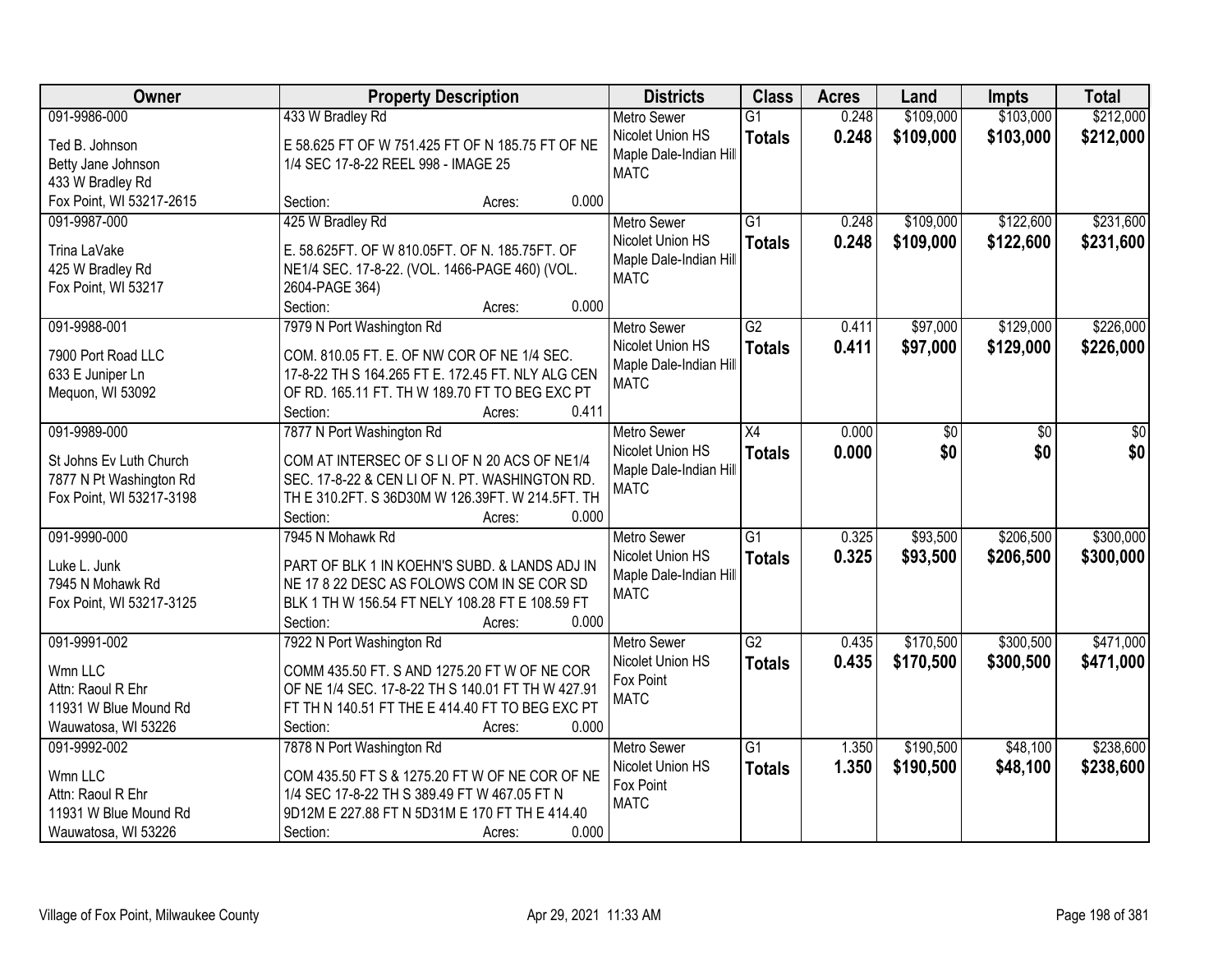| Owner                    | <b>Property Description</b>                               | <b>Districts</b>       | <b>Class</b>    | <b>Acres</b> | Land      | <b>Impts</b> | <b>Total</b> |
|--------------------------|-----------------------------------------------------------|------------------------|-----------------|--------------|-----------|--------------|--------------|
| 091-9993-000             | 7851 N Regent Ct                                          | <b>Metro Sewer</b>     | $\overline{G1}$ | 2.313        | \$261,000 | \$417,000    | \$678,000    |
| Christopher Y. Kauffman  | COMM 825 FT S AND 243.64 FT W OF NE COR OF NE             | Nicolet Union HS       | <b>Totals</b>   | 2.313        | \$261,000 | \$417,000    | \$678,000    |
| Patricia Fritz Kauffman  | 1/4 SEC 17-8-22 TH W 380 FT TH S 245.76 FT TH E           | Fox Point              |                 |              |           |              |              |
| 7851 N Regent Ct         | 380 FT TH N 245.76 FT TO PT OF BEG 2.144 AC ALSO          | <b>MATC</b>            |                 |              |           |              |              |
| Fox Point, WI 53217-3244 | 0.000<br>Section:<br>Acres:                               |                        |                 |              |           |              |              |
| 091-9994-000             | 210 W Blackhawk Rd                                        | <b>Metro Sewer</b>     | $\overline{G1}$ | 0.611        | \$136,500 | \$230,000    | \$366,500    |
|                          |                                                           | Nicolet Union HS       |                 | 0.611        | \$136,500 | \$230,000    | \$366,500    |
| Susan M. Berce           | That part of the Northeast 1/4 of Section 17, in Township | Maple Dale-Indian Hill | <b>Totals</b>   |              |           |              |              |
| 210 W Blackhawk Rd       | North, Range 22 East, in the Village of Fox Point,        | <b>MATC</b>            |                 |              |           |              |              |
| Fox Point, WI 53217      | Milwaukee County, Wisconsin, described as follows:        |                        |                 |              |           |              |              |
|                          | 0.000<br>Section:<br>Acres:                               |                        |                 |              |           |              |              |
| 091-9995-000             | 211 W Bradley Rd                                          | Metro Sewer            | G1              | 0.465        | \$125,500 | \$149,500    | \$275,000    |
|                          |                                                           | Nicolet Union HS       | <b>Totals</b>   | 0.465        | \$125,500 | \$149,500    | \$275,000    |
| Jennifer M. Tilley       | W. 89 FT. OF E. 1150.66 FT. OF N. 225 FT. OF NE1/4        | Maple Dale-Indian Hill |                 |              |           |              |              |
| 211 W Bradley Rd         | SEC. 17-8-22                                              | <b>MATC</b>            |                 |              |           |              |              |
| Fox Point, WI 53217-3154 | 0.000<br>Section:                                         |                        |                 |              |           |              |              |
|                          | Acres:                                                    |                        |                 |              |           |              |              |
| 091-9996-000             | 180 W Blackhawk Rd                                        | <b>Metro Sewer</b>     | $\overline{G1}$ | 0.546        | \$131,500 | \$235,000    | \$366,500    |
| Jesse J. Damrow          | W 115.95FT. OF E 998.66FT. OF S 205FT. OF N               | Nicolet Union HS       | <b>Totals</b>   | 0.546        | \$131,500 | \$235,000    | \$366,500    |
| Katie L. Damrow          | 430FT. OF NE1/4 SEC 17-8-22                               | Maple Dale-Indian Hill |                 |              |           |              |              |
| 180 W Blackhawk Rd       |                                                           | <b>MATC</b>            |                 |              |           |              |              |
| Fox Point, WI 53217-3101 | 0.000<br>Section:<br>Acres:                               |                        |                 |              |           |              |              |
| 091-9997-000             | 131 W Bradley Rd                                          | Metro Sewer            | $\overline{G1}$ | 0.358        | \$118,000 | \$109,000    | \$227,000    |
|                          |                                                           | Nicolet Union HS       | <b>Totals</b>   | 0.358        | \$118,000 | \$109,000    | \$227,000    |
| Matthew T. Aliota        | That part of the Northeast 1/4 of Section 17, in Township | Maple Dale-Indian Hill |                 |              |           |              |              |
| Lori M. Zingale          | North, Range 22 East, in the Village of Fox Point,        | <b>MATC</b>            |                 |              |           |              |              |
| 131 W Bradley Rd         | Milwaukee County, Wisconsin, bounded and described a      |                        |                 |              |           |              |              |
| Fox Point, WI 53217      | Section:<br>0.358<br>Acres:                               |                        |                 |              |           |              |              |
| 091-9998-000             | 160 W Blackhawk Rd                                        | <b>Metro Sewer</b>     | $\overline{G1}$ | 0.346        | \$117,000 | \$179,500    | \$296,500    |
| Catherine A. Ornowski    | W 85.96FT. OF E 882.71FT. OF S 205FT. OF N 430FT.         | Nicolet Union HS       | <b>Totals</b>   | 0.346        | \$117,000 | \$179,500    | \$296,500    |
| 160 W Blackhawk Rd       | OF NE1/4 SEC 17-8-22                                      | Maple Dale-Indian Hill |                 |              |           |              |              |
| Fox Point, WI 53217-3101 |                                                           | <b>MATC</b>            |                 |              |           |              |              |
|                          | 0.000<br>Section:<br>Acres:                               |                        |                 |              |           |              |              |
| 091-9999-000             | 119 W Bradley Rd                                          | <b>Metro Sewer</b>     | $\overline{G1}$ | 0.336        | \$116,500 | \$104,000    | \$220,500    |
|                          |                                                           | Nicolet Union HS       | <b>Totals</b>   | 0.336        | \$116,500 | \$104,000    | \$220,500    |
| Geralyn M. Garity        | W. 85.91FT. OF E. 882.66FT. OF N. 225FT. OF NE1/4         | Maple Dale-Indian Hill |                 |              |           |              |              |
| 119 W Bradley Rd         | SEC. 17-8-22                                              | <b>MATC</b>            |                 |              |           |              |              |
| Fox Point, WI 53217-3152 |                                                           |                        |                 |              |           |              |              |
|                          | 0.000<br>Section:<br>Acres:                               |                        |                 |              |           |              |              |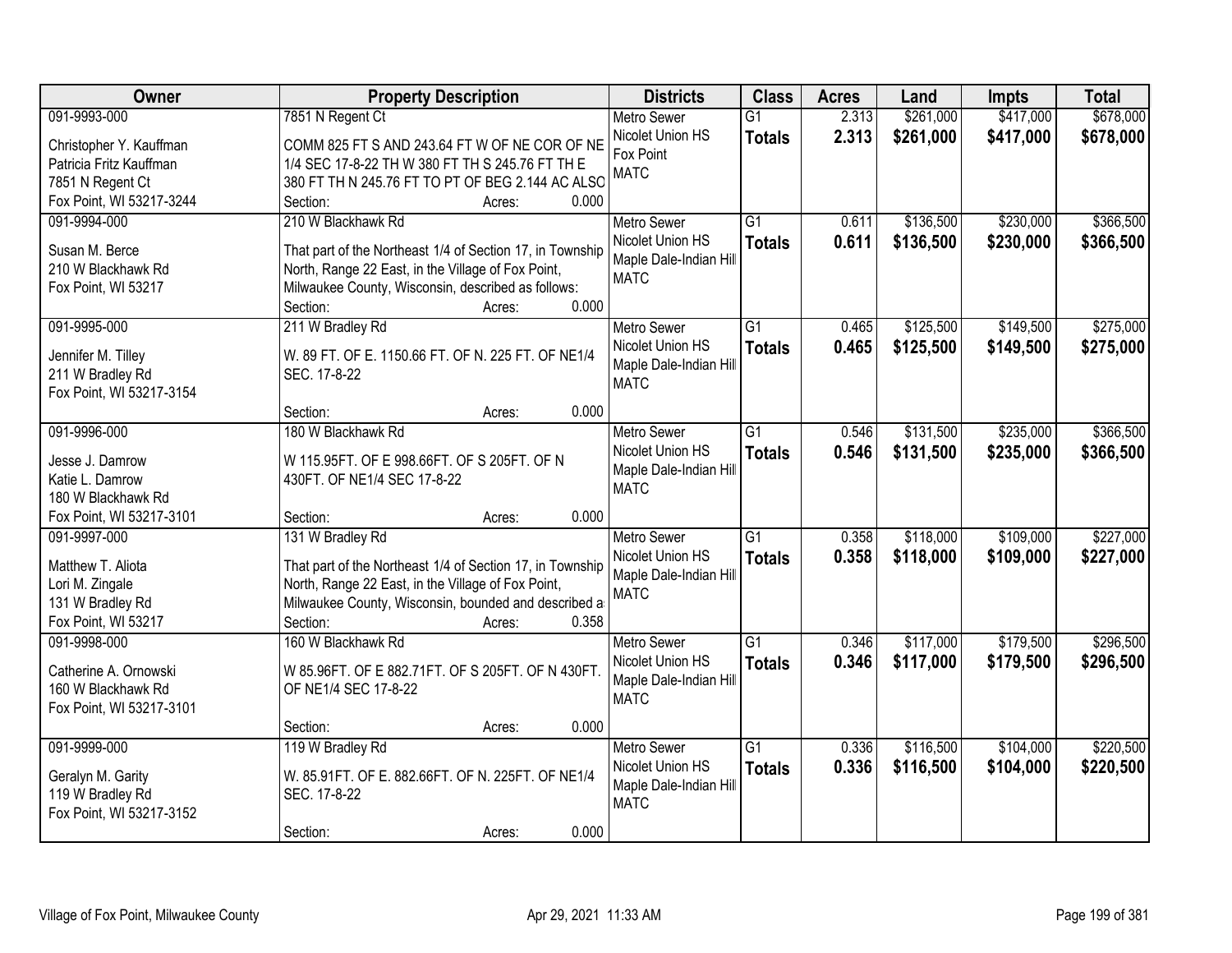| Owner                                                                                                |                                                         | <b>Property Description</b> |       |                                                                    | <b>Class</b>                     | <b>Acres</b>   | Land                   | <b>Impts</b>           | <b>Total</b>           |
|------------------------------------------------------------------------------------------------------|---------------------------------------------------------|-----------------------------|-------|--------------------------------------------------------------------|----------------------------------|----------------|------------------------|------------------------|------------------------|
| 092-0001-000                                                                                         | 7805 N Boyd Way                                         |                             |       | <b>Metro Sewer</b>                                                 | $\overline{G1}$                  | 0.393          | \$120,500              | \$160,500              | \$281,000              |
| Kevin N. King<br>7805 N Boyd Way<br>Fox Point, WI 53217                                              | LOT 1, FOX POINT MEADOWS                                |                             |       | Nicolet Union HS<br>Fox Point<br><b>MATC</b>                       | <b>Totals</b>                    | 0.393          | \$120,500              | \$160,500              | \$281,000              |
|                                                                                                      | Section:                                                | Acres:                      | 0.000 |                                                                    |                                  |                |                        |                        |                        |
| 092-0002-000<br>James M. Pykett<br>Barbara F. Pykett<br>7811 N Boyd Way                              | 7811 N Boyd Way<br>LOT 2, FOX POINT MEADOWS             |                             |       | <b>Metro Sewer</b><br>Nicolet Union HS<br>Fox Point<br><b>MATC</b> | $\overline{G1}$<br><b>Totals</b> | 0.393<br>0.393 | \$120,500<br>\$120,500 | \$262,500<br>\$262,500 | \$383,000<br>\$383,000 |
| Fox Point, WI 53217-3212                                                                             | Section:                                                | Acres:                      | 0.000 |                                                                    |                                  |                |                        |                        |                        |
| 092-0003-000<br>Amy B. Rosenberg<br>7815 N Boyd Way<br>Fox Point, WI 53217-3212                      | 7815 N Boyd Way<br>LOT 3, FOX POINT MEADOWS             |                             |       | Metro Sewer<br>Nicolet Union HS<br>Fox Point<br><b>MATC</b>        | G1<br><b>Totals</b>              | 0.393<br>0.393 | \$120,500<br>\$120,500 | \$247,000<br>\$247,000 | \$367,500<br>\$367,500 |
|                                                                                                      | Section:                                                | Acres:                      | 0.000 |                                                                    |                                  |                |                        |                        |                        |
| 092-0004-000<br>Cris Michael C Reyes<br>1506 S Adams Ave 107<br>Marshfield, WI 54449                 | 7823 N Boyd Way<br>LOT 4, FOX POINT MEADOWS             |                             |       | <b>Metro Sewer</b><br>Nicolet Union HS<br>Fox Point<br><b>MATC</b> | G1<br><b>Totals</b>              | 0.393<br>0.393 | \$120,500<br>\$120,500 | \$97,500<br>\$97,500   | \$218,000<br>\$218,000 |
|                                                                                                      | Section:                                                | Acres:                      | 0.000 |                                                                    |                                  |                |                        |                        |                        |
| 092-0005-000<br>Roy H. Levison<br>Carol S. Levison<br>7829 N Boyd Way<br>Fox Point, WI 53217-3212    | 7829 N Boyd Way<br>LOT 5, FOX POINT MEADOWS<br>Section: |                             | 0.000 | <b>Metro Sewer</b><br>Nicolet Union HS<br>Fox Point<br><b>MATC</b> | $\overline{G1}$<br><b>Totals</b> | 0.434<br>0.434 | \$123,500<br>\$123,500 | \$158,000<br>\$158,000 | \$281,500<br>\$281,500 |
| 092-0006-000                                                                                         | 7837 N Boyd Way                                         | Acres:                      |       | Metro Sewer                                                        | $\overline{G1}$                  | 0.455          | \$125,000              | \$114,000              | \$239,000              |
| <b>Scott Yauck</b><br>7240 N Beach Dr<br>Fox Point, WI 53217                                         | LOT 6, FOX POINT MEADOWS                                |                             |       | Nicolet Union HS<br>Fox Point<br><b>MATC</b>                       | <b>Totals</b>                    | 0.455          | \$125,000              | \$114,000              | \$239,000              |
|                                                                                                      | Section:                                                | Acres:                      | 0.000 |                                                                    |                                  |                |                        |                        |                        |
| 092-0007-000<br>Joseph M. Grady<br>Stephanie S. Grady<br>7845 N Boyd Way<br>Fox Point, WI 53217-3212 | 7845 N Boyd Way<br>LOT 7, FOX POINT MEADOWS<br>Section: | Acres:                      | 0.000 | <b>Metro Sewer</b><br>Nicolet Union HS<br>Fox Point<br><b>MATC</b> | $\overline{G1}$<br><b>Totals</b> | 0.455<br>0.455 | \$125,000<br>\$125,000 | \$273,500<br>\$273,500 | \$398,500<br>\$398,500 |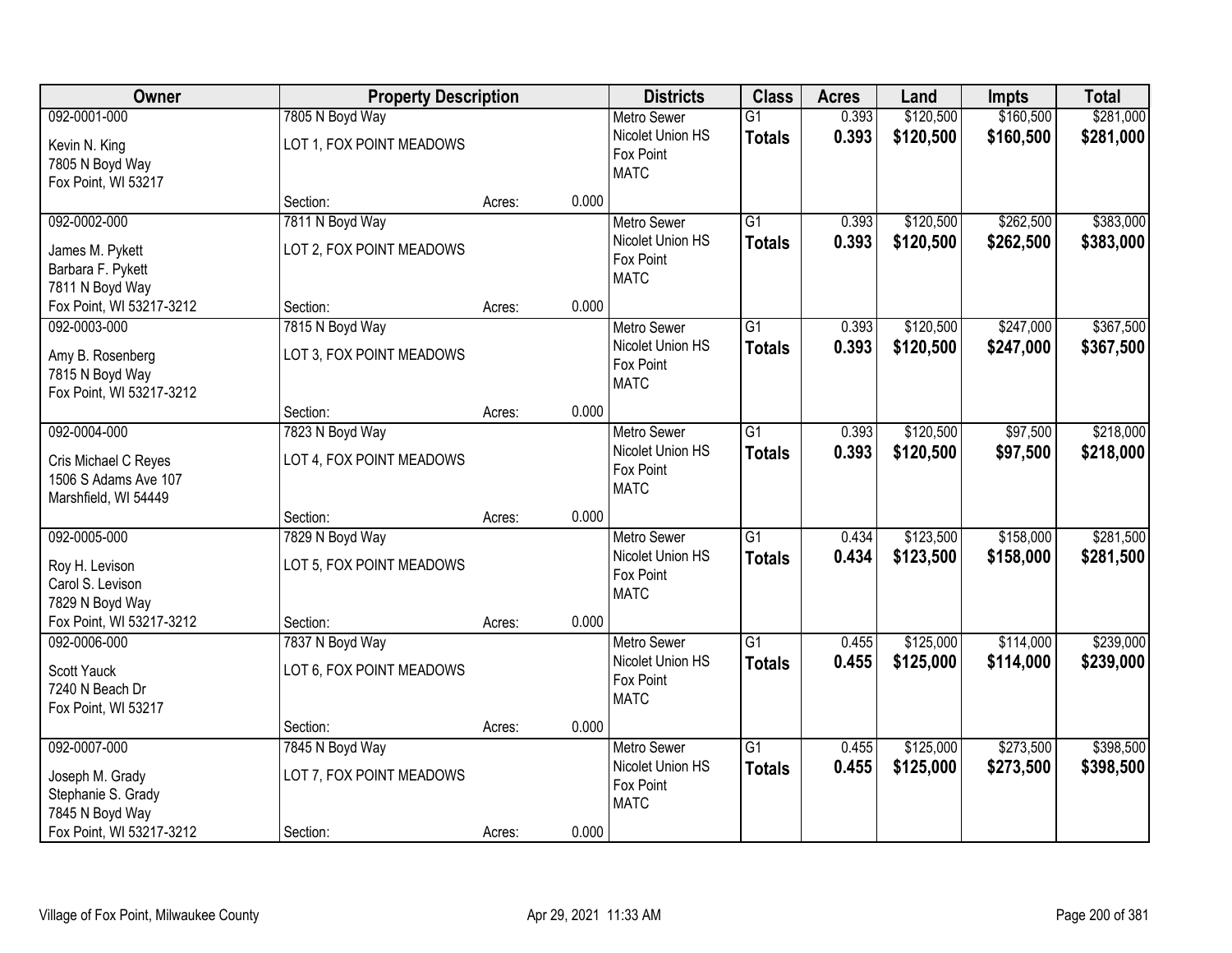| <b>Owner</b>              |                                                            | <b>Property Description</b> |       | <b>Districts</b>              | <b>Class</b>    | <b>Acres</b> | Land      | <b>Impts</b> | <b>Total</b> |
|---------------------------|------------------------------------------------------------|-----------------------------|-------|-------------------------------|-----------------|--------------|-----------|--------------|--------------|
| 092-0008-000              | 7901 N Boyd Way                                            |                             |       | <b>Metro Sewer</b>            | $\overline{G1}$ | 0.455        | \$125,000 | \$209,900    | \$334,900    |
| Christopher Kondrick      | LOT 8, FOX POINT MEADOWS                                   |                             |       | Nicolet Union HS              | <b>Totals</b>   | 0.455        | \$125,000 | \$209,900    | \$334,900    |
| Maureen Connolly Kondrick |                                                            |                             |       | Fox Point                     |                 |              |           |              |              |
| 7901 N Boyd Way           |                                                            |                             |       | <b>MATC</b>                   |                 |              |           |              |              |
| Fox Point, WI 53217-3214  | Section:                                                   | Acres:                      | 0.000 |                               |                 |              |           |              |              |
| 092-0009-000              | 7909 N Boyd Way                                            |                             |       | <b>Metro Sewer</b>            | $\overline{G1}$ | 0.455        | \$125,000 | \$174,000    | \$299,000    |
|                           |                                                            |                             |       | Nicolet Union HS              | <b>Totals</b>   | 0.455        | \$125,000 | \$174,000    | \$299,000    |
| John J. German            | LOT 9, FOX POINT MEADOWS                                   |                             |       | Fox Point                     |                 |              |           |              |              |
| Heidi B. German           |                                                            |                             |       | <b>MATC</b>                   |                 |              |           |              |              |
| 7909 N Boyd Way           | Section:                                                   |                             | 0.000 |                               |                 |              |           |              |              |
| Fox Point, WI 53217-3214  |                                                            | Acres:                      |       |                               | $\overline{G1}$ | 0.581        |           | \$147,100    | \$281,100    |
| 092-0010-000              | 7915 N Boyd Way                                            |                             |       | <b>Metro Sewer</b>            |                 |              | \$134,000 |              |              |
| James M. Watson           | LOT 10, FOX POINT MEADOWS                                  |                             |       | Nicolet Union HS<br>Fox Point | <b>Totals</b>   | 0.581        | \$134,000 | \$147,100    | \$281,100    |
| Alice M. Phipps           |                                                            |                             |       | <b>MATC</b>                   |                 |              |           |              |              |
| 7915 N Boyd Way           |                                                            |                             |       |                               |                 |              |           |              |              |
| Fox Point, WI 53217       | Section:                                                   | Acres:                      | 0.000 |                               |                 |              |           |              |              |
| 092-0011-000              | 7919 N Boyd Way                                            |                             |       | <b>Metro Sewer</b>            | $\overline{G1}$ | 0.509        | \$129,000 | \$198,500    | \$327,500    |
| Caroline Robbins          | Lot 11 in Fox Point Meadows, being a re-subdivision of a   |                             |       | Nicolet Union HS              | <b>Totals</b>   | 0.509        | \$129,000 | \$198,500    | \$327,500    |
| Justin Robbins            | of Block 1 and Lots 2 to 14 inclusive in                   |                             |       | Fox Point                     |                 |              |           |              |              |
| 7919 N Boyd Way           | Block 2 in Fox Point Subdivision No. 3, and such vacated   |                             |       | <b>MATC</b>                   |                 |              |           |              |              |
| Fox Point, WI 53217       | Section:                                                   | Acres:                      | 0.000 |                               |                 |              |           |              |              |
| 092-0012-000              | 7922 N Boyd Way                                            |                             |       | <b>Metro Sewer</b>            | $\overline{G1}$ | 0.470        | \$126,000 | \$237,500    | \$363,500    |
|                           |                                                            |                             |       | Nicolet Union HS              | <b>Totals</b>   | 0.470        | \$126,000 | \$237,500    | \$363,500    |
| Carmi Stevenson Brawley   | LOT 12, FOX POINT MEADOWS                                  |                             |       | Fox Point                     |                 |              |           |              |              |
| 7922 N Boyd Way           |                                                            |                             |       | <b>MATC</b>                   |                 |              |           |              |              |
| Fox Point, WI 53217       |                                                            |                             |       |                               |                 |              |           |              |              |
|                           | Section:                                                   | Acres:                      | 0.000 |                               |                 |              |           |              |              |
| 092-0013-000              | 7912 N Boyd Way                                            |                             |       | Metro Sewer                   | G1              | 0.500        | \$128,500 | \$269,000    | \$397,500    |
| Audrienne Eder Rev Trust  | LOT 13, FOX POINT MEADOWS                                  |                             |       | Nicolet Union HS              | <b>Totals</b>   | 0.500        | \$128,500 | \$269,000    | \$397,500    |
| 7912 N Boyd Way           |                                                            |                             |       | Fox Point                     |                 |              |           |              |              |
| Fox Point, WI 53217-3213  |                                                            |                             |       | <b>MATC</b>                   |                 |              |           |              |              |
|                           | Section:                                                   | Acres:                      | 0.000 |                               |                 |              |           |              |              |
| 092-0014-000              | 7908 N Boyd Way                                            |                             |       | <b>Metro Sewer</b>            | $\overline{G1}$ | 0.417        | \$122,000 | \$284,000    | \$406,000    |
|                           |                                                            |                             |       | Nicolet Union HS              | <b>Totals</b>   | 0.417        | \$122,000 | \$284,000    | \$406,000    |
| Rebecca M. Neumann        | LOT 14, FOX POINT MEADOWS - Lot 14, in Fox Point           |                             |       | Fox Point                     |                 |              |           |              |              |
| Kristina Kreitlow         | Meadows, being a Re-subdivision of all of Block 1 and      |                             |       | <b>MATC</b>                   |                 |              |           |              |              |
| 7908 N Boyd Way           | Lots 2 to 14 inclusive, in Block 2 Fox Point Subdivision N |                             |       |                               |                 |              |           |              |              |
| Fox Point, WI 53217       | Section:                                                   | Acres:                      | 0.000 |                               |                 |              |           |              |              |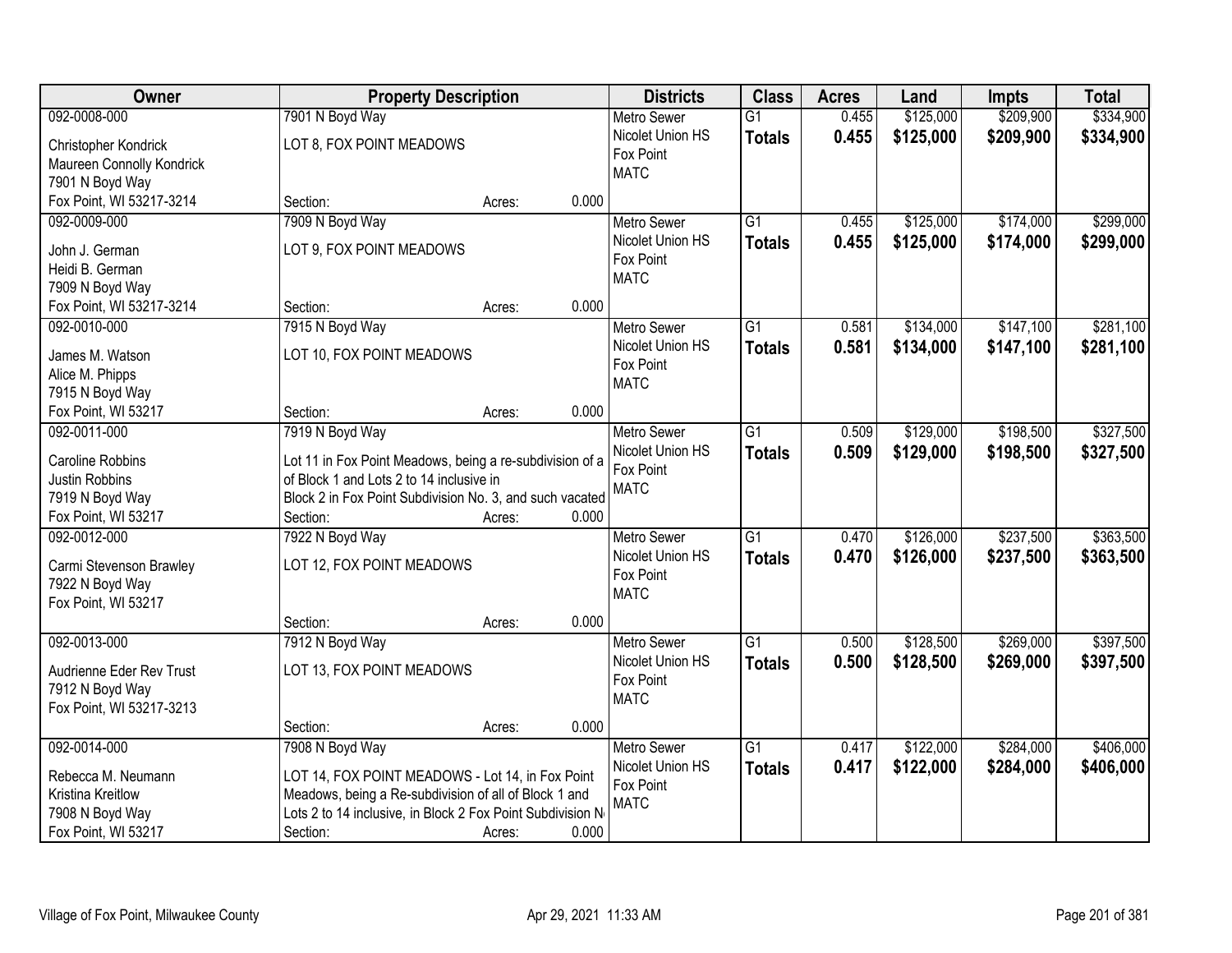| Owner                                                                                           | <b>Property Description</b>                                                                                                                                                                    |        |       | <b>Districts</b>                                                   | <b>Class</b>                     | <b>Acres</b>   | Land                   | <b>Impts</b>           | <b>Total</b>           |
|-------------------------------------------------------------------------------------------------|------------------------------------------------------------------------------------------------------------------------------------------------------------------------------------------------|--------|-------|--------------------------------------------------------------------|----------------------------------|----------------|------------------------|------------------------|------------------------|
| 092-0015-000                                                                                    | 7902 N Boyd Way                                                                                                                                                                                |        |       | <b>Metro Sewer</b>                                                 | $\overline{G1}$                  | 0.409          | \$121,500              | \$174,500              | \$296,000              |
| Katherine M Brash Rev Trust<br>7902 N Boyd Way<br>Fox Point, WI 53217-3213                      | LOT 15 FOX POINT MEADOWS                                                                                                                                                                       |        |       | Nicolet Union HS<br>Fox Point<br><b>MATC</b>                       | <b>Totals</b>                    | 0.409          | \$121,500              | \$174,500              | \$296,000              |
|                                                                                                 | Section:                                                                                                                                                                                       | Acres: | 0.000 |                                                                    |                                  |                |                        |                        |                        |
| 092-0016-000<br>Julien Biolley<br>7844 N Boyd Way<br>Fox Point, WI 53217                        | 7844 N Boyd Way<br>LOT 16, FOX POINT MEADOWS                                                                                                                                                   |        |       | <b>Metro Sewer</b><br>Nicolet Union HS<br>Fox Point<br><b>MATC</b> | $\overline{G1}$<br><b>Totals</b> | 0.409<br>0.409 | \$121,500<br>\$121,500 | \$431,500<br>\$431,500 | \$553,000<br>\$553,000 |
|                                                                                                 | Section:                                                                                                                                                                                       | Acres: | 0.000 |                                                                    |                                  |                |                        |                        |                        |
| 092-0017-000<br>Susan C. Mcshane<br>Thomas Mcshane<br>7838 N Boyd Way                           | 7838 N Boyd Way<br>LOT 17, FOX POINT MEADOWS                                                                                                                                                   |        |       | <b>Metro Sewer</b><br>Nicolet Union HS<br>Fox Point<br><b>MATC</b> | G1<br><b>Totals</b>              | 0.409<br>0.409 | \$121,500<br>\$121,500 | \$144,000<br>\$144,000 | \$265,500<br>\$265,500 |
| Fox Point, WI 53217-3211                                                                        | Section:                                                                                                                                                                                       | Acres: | 0.000 |                                                                    |                                  |                |                        |                        |                        |
| 092-0018-000<br>Ronald A. Billhartz<br>Kari S. Lueneberg<br>7830 N Boyd Way                     | 7830 N Boyd Way<br>LOT 18, FOX POINT MEADOWS                                                                                                                                                   |        |       | <b>Metro Sewer</b><br>Nicolet Union HS<br>Fox Point<br><b>MATC</b> | G1<br><b>Totals</b>              | 0.409<br>0.409 | \$121,500<br>\$121,500 | \$216,500<br>\$216,500 | \$338,000<br>\$338,000 |
| Fox Point, WI 53217-3211                                                                        | Section:                                                                                                                                                                                       | Acres: | 0.000 |                                                                    |                                  |                |                        |                        |                        |
| 092-0019-000<br>Meredith Ellen Rodrigues Periera<br>7820 N Boyd Way<br>Fox Point, WI 53217      | 7820 N Boyd Way<br>LOT 19, FOX POINT MEADOWS                                                                                                                                                   |        | 0.000 | Metro Sewer<br>Nicolet Union HS<br>Fox Point<br><b>MATC</b>        | $\overline{G1}$<br><b>Totals</b> | 0.427<br>0.427 | \$123,000<br>\$123,000 | \$272,500<br>\$272,500 | \$395,500<br>\$395,500 |
| 092-0020-000                                                                                    | Section:<br>7814 N Boyd Way                                                                                                                                                                    | Acres: |       | Metro Sewer                                                        | $\overline{G1}$                  | 0.391          | \$120,500              | \$241,500              | \$362,000              |
| Diarulo V. Madison<br>Catherine D. Madison<br>7814 N Boyd Way<br>Fox Point, WI 53217            | Lot 20, in Fox Point Meadows, being a Re-Subdivision of<br>all of Block 1 and Lots 2 to 14, inclusive, in Block 2, Fox<br>Point Subdivision No. 3, and such vacated streets adjace<br>Section: | Acres: | 0.000 | Nicolet Union HS<br>Fox Point<br><b>MATC</b>                       | <b>Totals</b>                    | 0.391          | \$120,500              | \$241,500              | \$362,000              |
| 092-0021-000<br>Ellen A Johnson Rev Living Trust<br>7808 N Boyd Way<br>Fox Point, WI 53217-3211 | 7808 N Boyd Way<br>LOT 21, FOX POINT MEADOWS<br>Section:                                                                                                                                       | Acres: | 0.000 | <b>Metro Sewer</b><br>Nicolet Union HS<br>Fox Point<br><b>MATC</b> | $\overline{G1}$<br><b>Totals</b> | 0.391<br>0.391 | \$120,500<br>\$120,500 | \$158,000<br>\$158,000 | \$278,500<br>\$278,500 |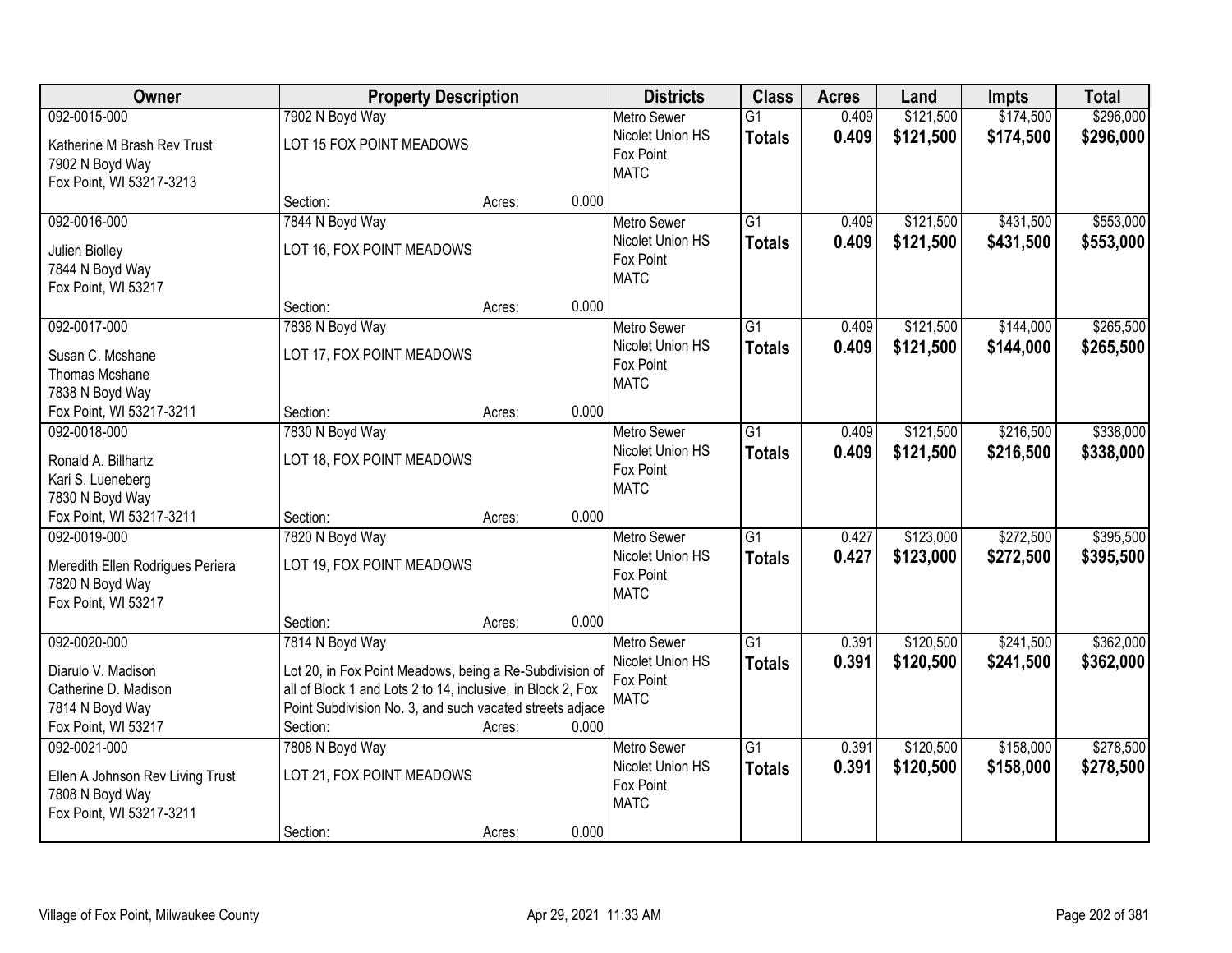| Owner                               | <b>Property Description</b>                                                     | <b>Districts</b>              | <b>Class</b>    | <b>Acres</b> | Land      | <b>Impts</b> | <b>Total</b> |
|-------------------------------------|---------------------------------------------------------------------------------|-------------------------------|-----------------|--------------|-----------|--------------|--------------|
| 092-0022-000                        | 804 E Hyde Way                                                                  | <b>Metro Sewer</b>            | $\overline{G1}$ | 0.413        | \$122,000 | \$258,500    | \$380,500    |
| Karalyn M. Ginster                  | Lot 22, in Fox Point Meadows, being a re-subdivision of a                       | Nicolet Union HS              | <b>Totals</b>   | 0.413        | \$122,000 | \$258,500    | \$380,500    |
| Aaron M. Ginster                    | of Block 1 and Lots 2 to 14 inclusive in                                        | Fox Point                     |                 |              |           |              |              |
| 804 E Hyde Way                      | Block 2 Fox Point Subdivision No. 3, and such vacated                           | <b>MATC</b>                   |                 |              |           |              |              |
| Fox Point, WI 53217                 | 0.000<br>Section:<br>Acres:                                                     |                               |                 |              |           |              |              |
| 092-0023-000                        | 808 E Hyde Way                                                                  | <b>Metro Sewer</b>            | $\overline{G1}$ | 0.443        | \$124,000 | \$247,000    | \$371,000    |
|                                     |                                                                                 | Nicolet Union HS              | <b>Totals</b>   | 0.443        | \$124,000 | \$247,000    | \$371,000    |
|                                     | James E & Anne T Schumaker Rev Trus LOT 1, BLK. 1, FOX POINT SUBDIVISION NO. 2. | Fox Point                     |                 |              |           |              |              |
| 808 E Hyde Way                      |                                                                                 | <b>MATC</b>                   |                 |              |           |              |              |
| Fox Point, WI 53217-3221            |                                                                                 |                               |                 |              |           |              |              |
|                                     | 0.000<br>Section:<br>Acres:                                                     |                               |                 |              |           |              |              |
| 092-0024-000                        | 816 E Hyde Way                                                                  | <b>Metro Sewer</b>            | $\overline{G1}$ | 0.439        | \$124,000 | \$201,300    | \$325,300    |
| Joseph T. Sullivan                  | LOT 2, BLK. 1, FOX POINT SUBDIVISION NO. 2                                      | Nicolet Union HS              | <b>Totals</b>   | 0.439        | \$124,000 | \$201,300    | \$325,300    |
| Elizabeth G. Sullivan               |                                                                                 | Fox Point                     |                 |              |           |              |              |
| 816 E Hyde Way                      |                                                                                 | <b>MATC</b>                   |                 |              |           |              |              |
| Fox Point, WI 53217-3221            | 0.439<br>Section:<br>Acres:                                                     |                               |                 |              |           |              |              |
| 092-0025-000                        | 824 E Hyde Way                                                                  | <b>Metro Sewer</b>            | $\overline{G1}$ | 0.439        | \$124,000 | \$354,000    | \$478,000    |
|                                     |                                                                                 | Nicolet Union HS              | <b>Totals</b>   | 0.439        | \$124,000 | \$354,000    | \$478,000    |
| Christopher J. Mullins              | LOT 3, BLK. 1, FOX POINT SUBDIVISION NO. 2.                                     | Fox Point                     |                 |              |           |              |              |
| Kathryn L. Bokowy                   |                                                                                 | <b>MATC</b>                   |                 |              |           |              |              |
| 824 E Hyde Way                      | 0.000                                                                           |                               |                 |              |           |              |              |
| Fox Point, WI 53217<br>092-0026-000 | Section:<br>Acres:                                                              |                               | $\overline{G1}$ | 0.439        | \$124,000 | \$172,000    | \$296,000    |
|                                     | 910 E Hyde Way                                                                  | <b>Metro Sewer</b>            |                 |              |           |              |              |
| James Gray                          | LOT 4, BLK. 1, FOX POINT SUBDIVISION NO. 2                                      | Nicolet Union HS<br>Fox Point | <b>Totals</b>   | 0.439        | \$124,000 | \$172,000    | \$296,000    |
| Gretchen Gray                       |                                                                                 | <b>MATC</b>                   |                 |              |           |              |              |
| 910 E Hyde Way                      |                                                                                 |                               |                 |              |           |              |              |
| Fox Point, WI 53217-3223            | 0.000<br>Section:<br>Acres:                                                     |                               |                 |              |           |              |              |
| 092-0027-000                        | 914 E Hyde Way                                                                  | <b>Metro Sewer</b>            | $\overline{G1}$ | 0.439        | \$124,000 | \$336,500    | \$460,500    |
| Stephen E & Nancy V Check Trust     | LOT 5, BLK. 1, FOX POINT SUBDIVISION NO. 2.                                     | Nicolet Union HS              | <b>Totals</b>   | 0.439        | \$124,000 | \$336,500    | \$460,500    |
| 914 E Hyde Way                      |                                                                                 | Fox Point                     |                 |              |           |              |              |
| Fox Point, WI 53217-3223            |                                                                                 | <b>MATC</b>                   |                 |              |           |              |              |
|                                     | 0.439<br>Section:<br>Acres:                                                     |                               |                 |              |           |              |              |
| 092-0028-000                        | 7807 N Lake Dr                                                                  | Metro Sewer                   | $\overline{G1}$ | 0.478        | \$114,000 | \$165,600    | \$279,600    |
|                                     |                                                                                 | Nicolet Union HS              | <b>Totals</b>   | 0.478        | \$114,000 | \$165,600    | \$279,600    |
| Peter Ducci                         | LOT 6, BLK. 1, FOX POINT SUBDIVISION NO. 2                                      | Fox Point                     |                 |              |           |              |              |
| Ingrid Ducci                        |                                                                                 | <b>MATC</b>                   |                 |              |           |              |              |
| 7807 N Lake Dr                      |                                                                                 |                               |                 |              |           |              |              |
| Fox Point, WI 53217                 | 0.000<br>Section:<br>Acres:                                                     |                               |                 |              |           |              |              |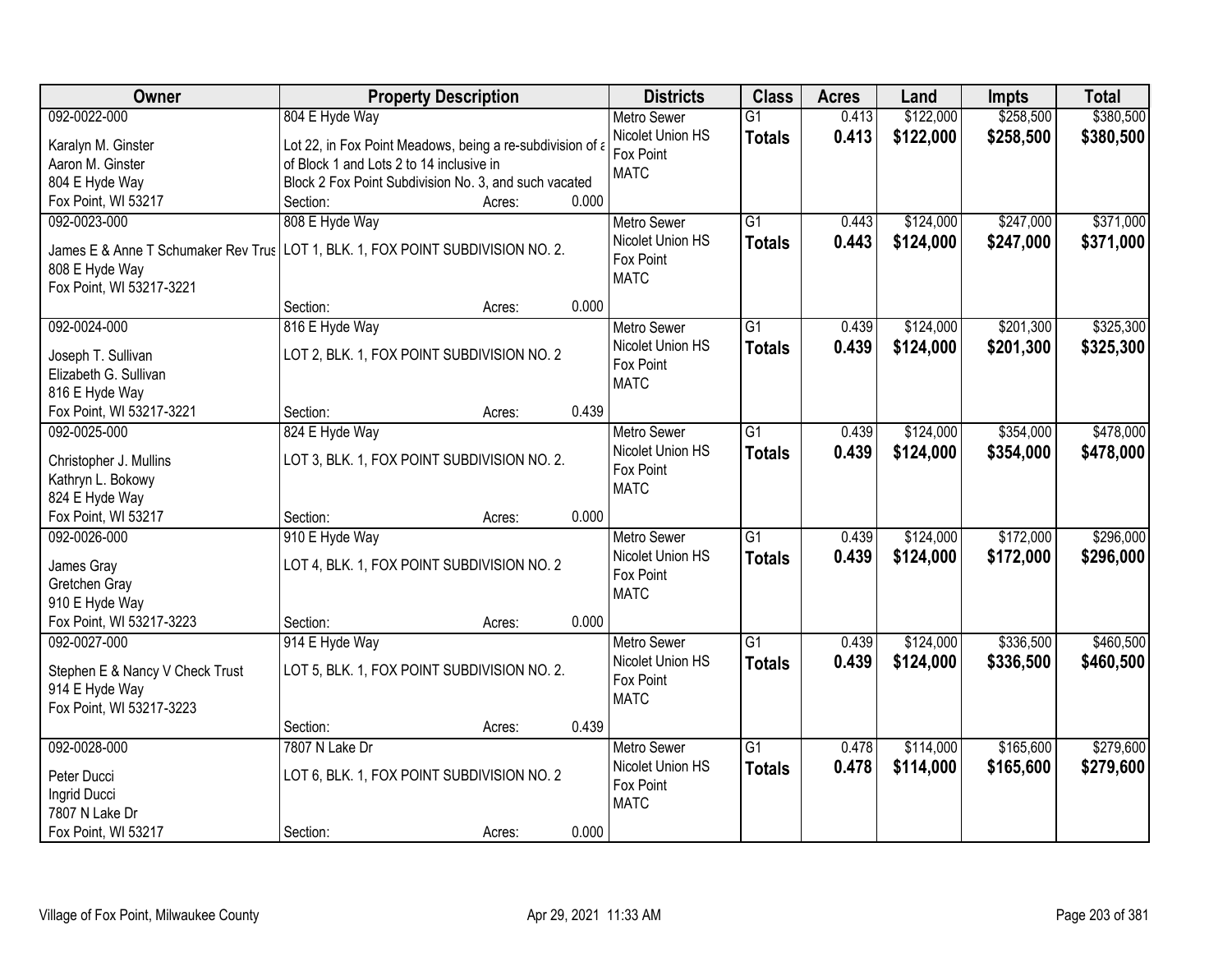| Owner                         |                  | <b>Property Description</b>                                |       | <b>Districts</b>              | <b>Class</b>    | <b>Acres</b> | Land      | <b>Impts</b> | <b>Total</b> |
|-------------------------------|------------------|------------------------------------------------------------|-------|-------------------------------|-----------------|--------------|-----------|--------------|--------------|
| 092-0029-000                  | 7821 N Lake Dr   |                                                            |       | <b>Metro Sewer</b>            | $\overline{G1}$ | 0.486        | \$121,000 | \$243,000    | \$364,000    |
| Adam Cibik                    |                  | Lot 7, in Block 1, in Fox Point Subdivision No. 2, being a |       | Nicolet Union HS              | <b>Totals</b>   | 0.486        | \$121,000 | \$243,000    | \$364,000    |
| 222 West Ave #1913            |                  | Subdivision of part of the Northwest One-Quarter of        |       | Fox Point                     |                 |              |           |              |              |
| Austin, TX 78701              | Section 16, in   |                                                            |       | <b>MATC</b>                   |                 |              |           |              |              |
|                               | Section:         | Acres:                                                     | 0.486 |                               |                 |              |           |              |              |
| 092-0030-000                  | 7827 N Links Cir |                                                            |       | <b>Metro Sewer</b>            | $\overline{G1}$ | 0.440        | \$173,500 | \$128,500    | \$302,000    |
| Chunlin Li                    |                  | LOT 8, BLK. 1, FOX POINT SUBDIVISION NO. 2.                |       | Nicolet Union HS              | <b>Totals</b>   | 0.440        | \$173,500 | \$128,500    | \$302,000    |
| 7827 N Links Cir              |                  |                                                            |       | Fox Point<br><b>MATC</b>      |                 |              |           |              |              |
| Fox Point, WI 53217-3226      |                  |                                                            |       |                               |                 |              |           |              |              |
|                               | Section:         | Acres:                                                     | 0.000 |                               |                 |              |           |              |              |
| 092-0031-000                  | 7833 N Links Cir |                                                            |       | Metro Sewer                   | G1              | 0.447        | \$174,000 | \$185,500    | \$359,500    |
| Douglas G Janisch Revoc Trust |                  | LOT 9, BLK. 1, FOX POINT SUBDIVISION NO. 2.                |       | Nicolet Union HS              | <b>Totals</b>   | 0.447        | \$174,000 | \$185,500    | \$359,500    |
| 11805 N Pt Washington Rd      |                  |                                                            |       | Fox Point                     |                 |              |           |              |              |
| Mequon, WI 53092              |                  |                                                            |       | <b>MATC</b>                   |                 |              |           |              |              |
|                               | Section:         | Acres:                                                     | 0.000 |                               |                 |              |           |              |              |
| 092-0032-000                  | 7839 N Links Cir |                                                            |       | <b>Metro Sewer</b>            | $\overline{G1}$ | 0.556        | \$185,500 | \$273,000    | \$458,500    |
| Dennis J. Ellmaurer           |                  | LOT 10, BLK. 1, FOX POINT SUBDIVISION NO. 2.               |       | Nicolet Union HS              | <b>Totals</b>   | 0.556        | \$185,500 | \$273,000    | \$458,500    |
| 7839 N Links Cir              |                  |                                                            |       | Fox Point<br><b>MATC</b>      |                 |              |           |              |              |
| Fox Point, WI 53217           |                  |                                                            |       |                               |                 |              |           |              |              |
|                               | Section:         | Acres:                                                     | 0.000 |                               |                 |              |           |              |              |
| 092-0033-000                  | 7845 N Links Cir |                                                            |       | Metro Sewer                   | $\overline{G1}$ | 0.459        | \$175,500 | \$753,200    | \$928,700    |
| David E. Castaneda            |                  | LOT 11, BLK. 1, FOX POINT SUBDIVISION NO. 2.               |       | Nicolet Union HS              | <b>Totals</b>   | 0.459        | \$175,500 | \$753,200    | \$928,700    |
| 7845 N Links Cir              |                  |                                                            |       | Fox Point<br><b>MATC</b>      |                 |              |           |              |              |
| Fox Point, WI 53217-3226      |                  |                                                            |       |                               |                 |              |           |              |              |
|                               | Section:         | Acres:                                                     | 0.459 |                               |                 |              |           |              |              |
| 092-0034-000                  | 7851 N Links Cir |                                                            |       | <b>Metro Sewer</b>            | $\overline{G1}$ | 0.551        | \$185,000 | \$165,500    | \$350,500    |
| Tracy K. Theisen              |                  | LOT 12, BLK. 1, FOX POINT SUBDIVISION NO. 2.               |       | Nicolet Union HS<br>Fox Point | <b>Totals</b>   | 0.551        | \$185,000 | \$165,500    | \$350,500    |
| 7851 N Links Cir              |                  |                                                            |       | <b>MATC</b>                   |                 |              |           |              |              |
| Fox Point, WI 53217-3226      |                  |                                                            |       |                               |                 |              |           |              |              |
|                               | Section:         | Acres:                                                     | 0.000 |                               |                 |              |           |              |              |
| 092-0035-000                  | 7857 N Links Cir |                                                            |       | <b>Metro Sewer</b>            | $\overline{G1}$ | 0.553        | \$185,000 | \$149,000    | \$334,000    |
| Marc N. Sobeski               |                  | LOT 13, BLK. 1, FOX POINT SUBDIVISION NO. 2.               |       | Nicolet Union HS<br>Fox Point | <b>Totals</b>   | 0.553        | \$185,000 | \$149,000    | \$334,000    |
| 7857 N Links Cir              |                  |                                                            |       | <b>MATC</b>                   |                 |              |           |              |              |
| Fox Point, WI 53217-3226      |                  |                                                            |       |                               |                 |              |           |              |              |
|                               | Section:         | Acres:                                                     | 0.000 |                               |                 |              |           |              |              |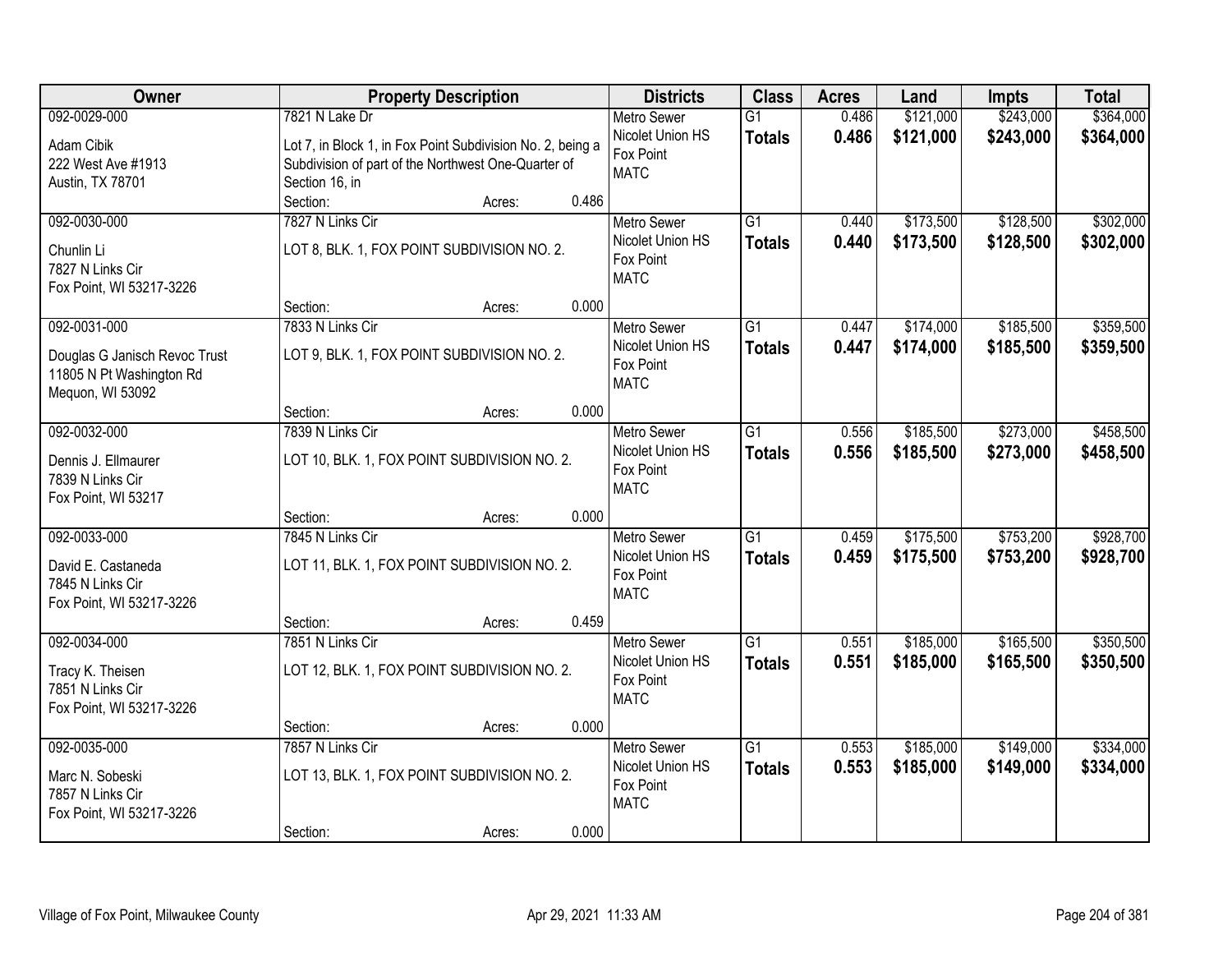| <b>Owner</b>                       | <b>Property Description</b>                                 | <b>Districts</b>   | <b>Class</b>    | <b>Acres</b> | Land      | <b>Impts</b> | <b>Total</b> |
|------------------------------------|-------------------------------------------------------------|--------------------|-----------------|--------------|-----------|--------------|--------------|
| 092-0036-000                       | 7863 N Links Cir                                            | <b>Metro Sewer</b> | $\overline{G1}$ | 0.457        | \$175,000 | \$302,500    | \$477,500    |
| Peggy Dunn Bills                   | Lot Fourteen (14), in Block One (1) in Fox Point            | Nicolet Union HS   | <b>Totals</b>   | 0.457        | \$175,000 | \$302,500    | \$477,500    |
| 7863 N Links Way                   | Subdivision No. 2, being a part of the Northwest            | Fox Point          |                 |              |           |              |              |
| Fox Point, WI 53217                | One-quarter (1/4) of                                        | <b>MATC</b>        |                 |              |           |              |              |
|                                    | Section:<br>0.457<br>Acres:                                 |                    |                 |              |           |              |              |
| 092-0037-000                       | 7901 N Links Cir                                            | <b>Metro Sewer</b> | $\overline{G1}$ | 0.457        | \$175,000 | \$412,600    | \$587,600    |
|                                    |                                                             | Nicolet Union HS   | <b>Totals</b>   | 0.457        | \$175,000 | \$412,600    | \$587,600    |
| Gregory M. Gebel                   | Lot 15, in Block 1, in Fox Point Subdivision No. 2, being a | Fox Point          |                 |              |           |              |              |
| Katherine B. Gebel                 | part of the Northwest One-Quarter of Section 16, in         | <b>MATC</b>        |                 |              |           |              |              |
| 7901 N Links Cir                   | Township 8 North, Range 22 East, in the Village of Fox      |                    |                 |              |           |              |              |
| Fox Point, WI 53217                | 0.457<br>Section:<br>Acres:                                 |                    |                 |              |           |              |              |
| 092-0038-000                       | 7905 N Links Cir                                            | Metro Sewer        | G1              | 0.540        | \$183,500 | \$360,500    | \$544,000    |
| Kurt F. Benzel                     | LOT 16, BLK. 1, FOX POINT SUBDIVISION NO. 2.                | Nicolet Union HS   | <b>Totals</b>   | 0.540        | \$183,500 | \$360,500    | \$544,000    |
| Deborah Toy Benzel                 |                                                             | Fox Point          |                 |              |           |              |              |
| 7905 N Links Cir                   |                                                             | <b>MATC</b>        |                 |              |           |              |              |
| Fox Point, WI 53217                | 0.000<br>Section:<br>Acres:                                 |                    |                 |              |           |              |              |
| 092-0039-000                       | 7912 N Links Cir                                            | <b>Metro Sewer</b> | $\overline{G1}$ | 0.555        | \$185,000 | \$228,500    | \$413,500    |
|                                    |                                                             | Nicolet Union HS   | <b>Totals</b>   | 0.555        | \$185,000 | \$228,500    | \$413,500    |
| Richard A. Devries                 | LOT 18, BLK. 1, FOX POINT SUBDIVISION NO. 2.                | Fox Point          |                 |              |           |              |              |
| Linda Lafrance                     |                                                             | <b>MATC</b>        |                 |              |           |              |              |
| 7912 N Links Cir                   |                                                             |                    |                 |              |           |              |              |
| Fox Point, WI 53217                | 0.555<br>Section:<br>Acres:                                 |                    |                 |              |           |              |              |
| 092-0040-000                       | 7916 N Links Cir                                            | <b>Metro Sewer</b> | $\overline{G1}$ | 0.483        | \$178,000 | \$206,500    | \$384,500    |
|                                    | LOT 19, BLK. 1, FOX POINT SUBDIVISION NO. 2.                | Nicolet Union HS   | <b>Totals</b>   | 0.483        | \$178,000 | \$206,500    | \$384,500    |
| Anmadra LLC<br>9463 Coral Crest Ln |                                                             | Fox Point          |                 |              |           |              |              |
|                                    |                                                             | <b>MATC</b>        |                 |              |           |              |              |
| Vienna, VA 22182                   | 0.000<br>Section:                                           |                    |                 |              |           |              |              |
|                                    | Acres:                                                      |                    |                 |              |           |              |              |
| 092-0041-000                       | 7920 N Links Cir                                            | <b>Metro Sewer</b> | G1              | 0.540        | \$157,500 | \$210,500    | \$368,000    |
| Timothy B. and Roberta E. Flatley  | LOT 20, BLK. 1, FOX POINT SUBDIVISION NO. 2                 | Nicolet Union HS   | <b>Totals</b>   | 0.540        | \$157,500 | \$210,500    | \$368,000    |
| Revocable Trust                    |                                                             | Fox Point          |                 |              |           |              |              |
| 7920 N Links Cir                   |                                                             | <b>MATC</b>        |                 |              |           |              |              |
| Fox Point, WI 53217                | 0.540<br>Section:<br>Acres:                                 |                    |                 |              |           |              |              |
| 092-0042-000                       | 7939 N Lake Dr                                              | <b>Metro Sewer</b> | G1              | 0.519        | \$129,500 | \$173,100    | \$302,600    |
|                                    |                                                             | Nicolet Union HS   | <b>Totals</b>   | 0.519        | \$129,500 | \$173,100    | \$302,600    |
| James T. Budyak                    | LOT 21, BLK. 1, FOX POINT SUBDIVISION NO. 2.                | Fox Point          |                 |              |           |              |              |
| 7939 N Lake Dr                     |                                                             | <b>MATC</b>        |                 |              |           |              |              |
| Fox Point, WI 53217-2915           |                                                             |                    |                 |              |           |              |              |
|                                    | 0.000<br>Section:<br>Acres:                                 |                    |                 |              |           |              |              |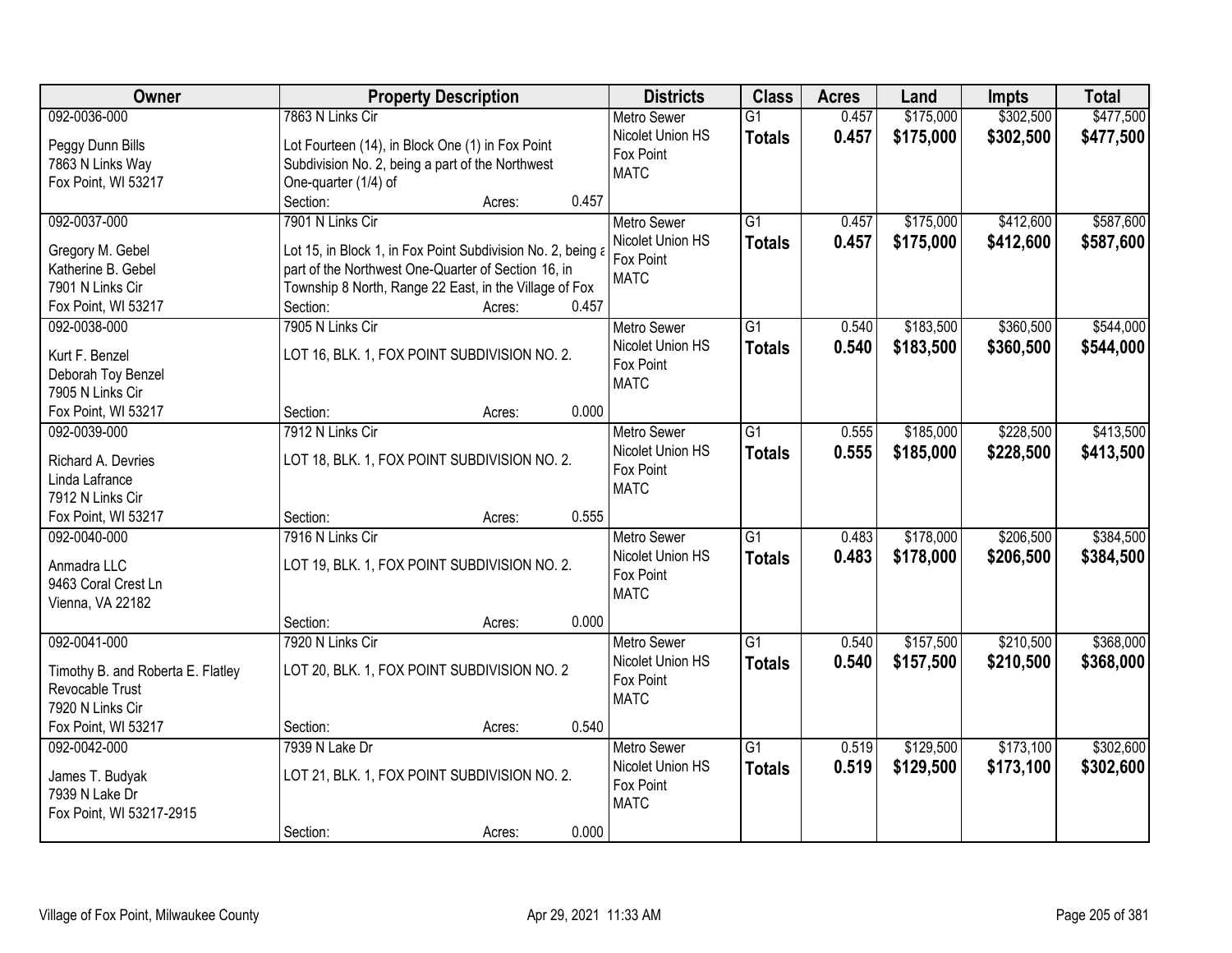| Owner                                  | <b>Property Description</b>                                 | <b>Districts</b>         | <b>Class</b>    | <b>Acres</b> | Land      | <b>Impts</b> | <b>Total</b> |
|----------------------------------------|-------------------------------------------------------------|--------------------------|-----------------|--------------|-----------|--------------|--------------|
| 092-0043-000                           | 905 E Bradley Rd                                            | <b>Metro Sewer</b>       | $\overline{G1}$ | 0.528        | \$130,500 | \$392,300    | \$522,800    |
| Mary S. Grimm                          | LOT 22, BLK. 1, FOX POINT SUBDIVISION NO. 2.                | Nicolet Union HS         | <b>Totals</b>   | 0.528        | \$130,500 | \$392,300    | \$522,800    |
| Mark C. Grimm                          |                                                             | Fox Point                |                 |              |           |              |              |
| 905 Bradley Rd                         |                                                             | <b>MATC</b>              |                 |              |           |              |              |
| Fox Point, WI 53217                    | 0.000<br>Section:<br>Acres:                                 |                          |                 |              |           |              |              |
| 092-0044-000                           | 821 E Bradley Rd                                            | <b>Metro Sewer</b>       | $\overline{G1}$ | 0.524        | \$130,000 | \$133,000    | \$263,000    |
|                                        |                                                             | Nicolet Union HS         | <b>Totals</b>   | 0.524        | \$130,000 | \$133,000    | \$263,000    |
| John C. Lapinski                       | LOT 23, BLK. 1, FOX POINT SUBDIVISION NO. 2                 | Fox Point                |                 |              |           |              |              |
| Helena M. Pycior                       |                                                             | <b>MATC</b>              |                 |              |           |              |              |
| 821 E Bradley Rd                       | 0.000                                                       |                          |                 |              |           |              |              |
| Fox Point, WI 53217-2904               | Section:<br>Acres:                                          |                          |                 |              |           |              |              |
| 092-0045-000                           | 815 E Bradley Rd                                            | <b>Metro Sewer</b>       | $\overline{G1}$ | 0.522        | \$130,000 | \$187,000    | \$317,000    |
| Mary E. Cronin Living Trust Agreement  | Lot 24, in Block 1, in Fox Point Subdivision No. 2, being a | Nicolet Union HS         | <b>Totals</b>   | 0.522        | \$130,000 | \$187,000    | \$317,000    |
| Dated May 3, 2001                      | part of the Northwest 1/4 of Section 16, Township 8 North   | Fox Point<br><b>MATC</b> |                 |              |           |              |              |
| 815 E Bradley Rd                       | Range 22 East, Said land being in the Village of Fox Poir   |                          |                 |              |           |              |              |
| Fox Point, WI 53217                    | Section: 16<br>0.522<br>Acres:                              |                          |                 |              |           |              |              |
| 092-0046-000                           | 7850 N Links Cir                                            | <b>Metro Sewer</b>       | G1              | 0.466        | \$126,000 | \$209,900    | \$335,900    |
|                                        |                                                             | Nicolet Union HS         | <b>Totals</b>   | 0.466        | \$126,000 | \$209,900    | \$335,900    |
| James A. Celoni<br>Alexandra L. Celoni | LOT 1, BLK. 2, FOX POINT SUBDIVISION NO. 2.                 | Fox Point                |                 |              |           |              |              |
| 7850 N Links Cir                       |                                                             | <b>MATC</b>              |                 |              |           |              |              |
| Fox Point, WI 53217-3225               | 0.466<br>Section:<br>Acres:                                 |                          |                 |              |           |              |              |
| 092-0047-000                           | 7858 N Links Cir                                            | <b>Metro Sewer</b>       | $\overline{G1}$ | 0.509        | \$180,500 | \$238,500    | \$419,000    |
|                                        |                                                             | Nicolet Union HS         | <b>Totals</b>   | 0.509        | \$180,500 | \$238,500    | \$419,000    |
| Jeremy R. Hutchings                    | LOT 2, BLK. 2, FOX POINT SUBDIVISION NO. 2. - Lot 2         | Fox Point                |                 |              |           |              |              |
| Laura L. Hutchings                     | in Block 2 in Fox Point Subdivision No. 2, in the Northwes  | <b>MATC</b>              |                 |              |           |              |              |
| 7858 N Links Cir                       | One-Quarter of Section 16, in Township 8 North, Range       |                          |                 |              |           |              |              |
| Fox Point, WI 53217                    | Section:<br>0.000<br>Acres:                                 |                          |                 |              |           |              |              |
| 092-0048-000                           | 7864 N Links Cir                                            | <b>Metro Sewer</b>       | $\overline{G1}$ | 0.512        | \$181,000 | \$350,500    | \$531,500    |
| John J. Fangman                        | LOT 3, BLK. 2, FOX POINT SUBDIVISION NO. 2. - Lot 3         | Nicolet Union HS         | <b>Totals</b>   | 0.512        | \$181,000 | \$350,500    | \$531,500    |
| Samara R. Fangman                      | in Block 2 in Fox Point Subdivision No. 2, being a          | Fox Point                |                 |              |           |              |              |
| 7864 N Links Cir                       | Subdivision of part of the Northwest 1/4 of Section 16, in  | <b>MATC</b>              |                 |              |           |              |              |
| Fox Point, WI 53217                    | 0.512<br>Section:<br>Acres:                                 |                          |                 |              |           |              |              |
| 092-0049-000                           | 7900 N Links Cir                                            | <b>Metro Sewer</b>       | $\overline{G1}$ | 0.507        | \$180,500 | \$171,500    | \$352,000    |
|                                        |                                                             | Nicolet Union HS         | <b>Totals</b>   | 0.507        | \$180,500 | \$171,500    | \$352,000    |
| James F. Keller                        | LOT 4, BLK. 2, FOX POINT SUBDIVISION NO. 2. - Lot           | Fox Point                |                 |              |           |              |              |
| Claudia Keller                         | Four (4) in Block Two (2) in Fox Point Subdivision No. 2,   | <b>MATC</b>              |                 |              |           |              |              |
| 7900 N Links Cir                       | in the North West One-quarter (1/4) of Section Sixteen      |                          |                 |              |           |              |              |
| Fox Point, WI 53217                    | 0.000<br>Section:<br>Acres:                                 |                          |                 |              |           |              |              |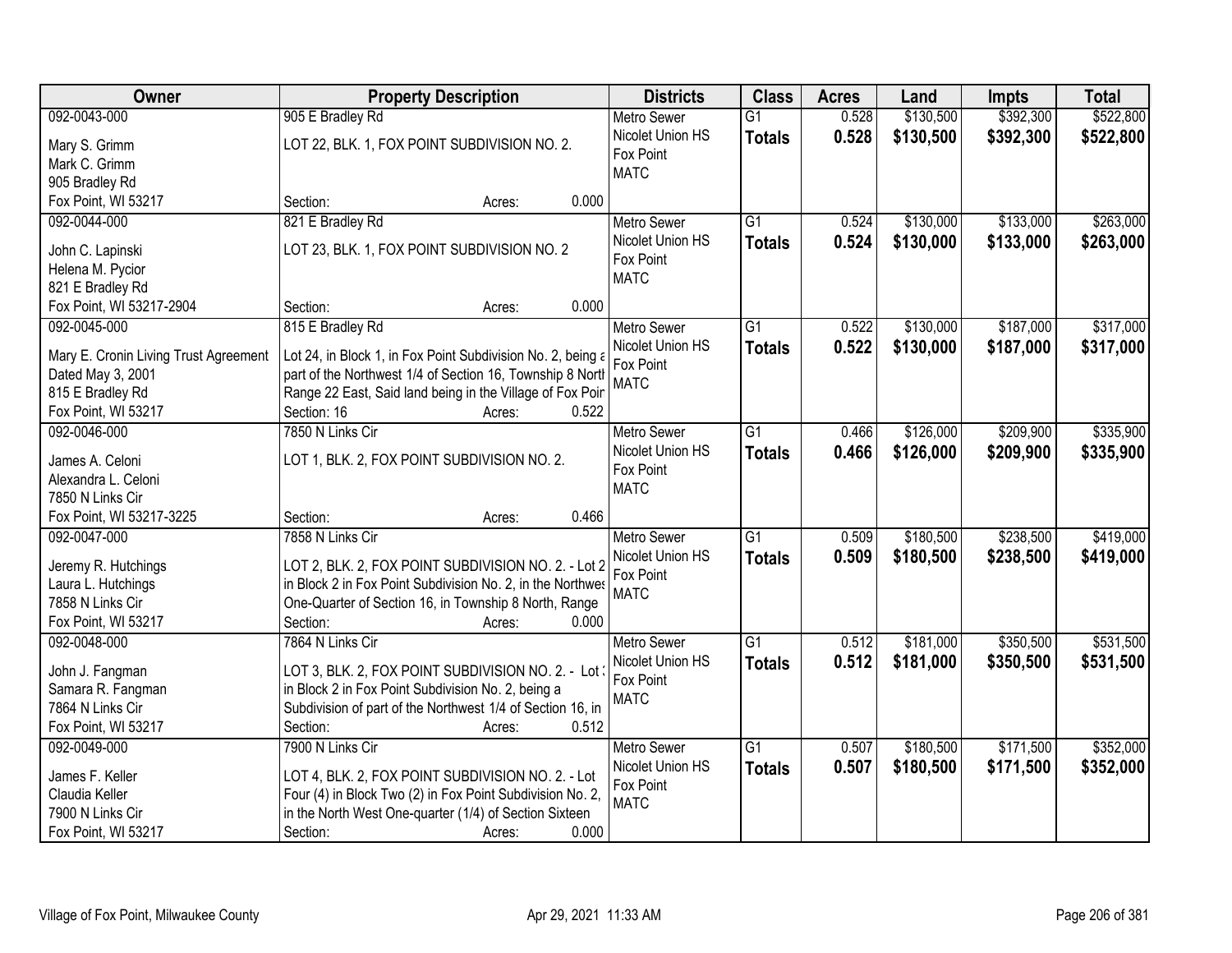| Owner                                   |                          | <b>Property Description</b>                                |       | <b>Districts</b>   | <b>Class</b>    | <b>Acres</b> | Land      | <b>Impts</b> | <b>Total</b> |
|-----------------------------------------|--------------------------|------------------------------------------------------------|-------|--------------------|-----------------|--------------|-----------|--------------|--------------|
| 092-0050-000                            | 7911 N Links Cir         |                                                            |       | <b>Metro Sewer</b> | $\overline{G1}$ | 0.505        | \$180,000 | \$104,500    | \$284,500    |
| John S. Caviggiola                      |                          | LOT 5, BLK. 2, FOX POINT SUBDIVISION NO. 2.                |       | Nicolet Union HS   | <b>Totals</b>   | 0.505        | \$180,000 | \$104,500    | \$284,500    |
| Kimberly K. Caviggiola                  |                          |                                                            |       | Fox Point          |                 |              |           |              |              |
| 7911 N Links Cir                        |                          |                                                            |       | <b>MATC</b>        |                 |              |           |              |              |
| Fox Point, WI 53217-3228                | Section:                 | Acres:                                                     | 0.000 |                    |                 |              |           |              |              |
| 092-0051-000                            | 7919 N Lake Dr           |                                                            |       | <b>Metro Sewer</b> | $\overline{G1}$ | 0.495        | \$128,000 | \$447,500    | \$575,500    |
|                                         |                          |                                                            |       | Nicolet Union HS   | <b>Totals</b>   | 0.495        | \$128,000 | \$447,500    | \$575,500    |
| David J. Boehm                          |                          | LOT 6, BLK. 2, FOX POINT SUBDIVISION NO. 2.                |       | Fox Point          |                 |              |           |              |              |
| Jennifer E. Earl-Boehm                  |                          |                                                            |       | <b>MATC</b>        |                 |              |           |              |              |
| 7919 N Lake Dr<br>Fox Point, WI 53217   | Section:                 | Acres:                                                     | 0.000 |                    |                 |              |           |              |              |
| 092-0052-000                            | 7901 N Lake Dr           |                                                            |       | Metro Sewer        | G1              | 0.504        | \$128,500 | \$141,500    | \$270,000    |
|                                         |                          |                                                            |       | Nicolet Union HS   |                 |              |           |              |              |
| Dennis G. Nash                          |                          | LOT 7, BLK. 2, FOX POINT SUBDIVISION NO. 2.                |       | Fox Point          | <b>Totals</b>   | 0.504        | \$128,500 | \$141,500    | \$270,000    |
| Christine M. Nash                       |                          |                                                            |       | <b>MATC</b>        |                 |              |           |              |              |
| 7901 N Lake Dr                          |                          |                                                            |       |                    |                 |              |           |              |              |
| Fox Point, WI 53217-2914                | Section:                 | Acres:                                                     | 0.000 |                    |                 |              |           |              |              |
| 092-0053-000                            | 7865 N Lake Dr           |                                                            |       | <b>Metro Sewer</b> | $\overline{G1}$ | 0.507        | \$129,000 | \$260,500    | \$389,500    |
| Christi J. Horan                        |                          | Lot Eight (8) in Block Two (2) in Fox Point Subdivision No |       | Nicolet Union HS   | <b>Totals</b>   | 0.507        | \$129,000 | \$260,500    | \$389,500    |
| 7865 N Lake Dr                          |                          | 2, being a part of the Northwest One-quarter (1/4) of      |       | Fox Point          |                 |              |           |              |              |
| Fox Point, WI 53217                     |                          | Section Sixteen (16), in Township Eight (8) North, Range   |       | <b>MATC</b>        |                 |              |           |              |              |
|                                         | Section:                 | Acres:                                                     | 0.000 |                    |                 |              |           |              |              |
| 092-0054-000                            | 7857 N Lake Dr           |                                                            |       | Metro Sewer        | $\overline{G1}$ | 0.508        | \$129,000 | \$349,000    | \$478,000    |
|                                         |                          |                                                            |       | Nicolet Union HS   | <b>Totals</b>   | 0.508        | \$129,000 | \$349,000    | \$478,000    |
| Todd R. Herrenbruck                     |                          | LOT 9, BLK. 2, FOX POINT SUBDIVISION NO. 2.                |       | Fox Point          |                 |              |           |              |              |
| Rachael Herrenbruck                     |                          |                                                            |       | <b>MATC</b>        |                 |              |           |              |              |
| 7857 N Lake Dr                          |                          |                                                            |       |                    |                 |              |           |              |              |
| Fox Point, WI 53217                     | Section:                 | Acres:                                                     | 0.000 |                    |                 |              |           |              |              |
| 092-0055-000                            | 7824 N Links Cir         |                                                            |       | Metro Sewer        | $\overline{G1}$ | 0.502        | \$154,000 | \$239,500    | \$393,500    |
| Karen Clemence                          |                          | LOT 10, BLK. 2 FOX POINT SUBDIVISION NO. 2.                |       | Nicolet Union HS   | <b>Totals</b>   | 0.502        | \$154,000 | \$239,500    | \$393,500    |
| 7824 N Links Cir                        |                          |                                                            |       | Fox Point          |                 |              |           |              |              |
| Fox Point, WI 53217-3225                |                          |                                                            |       | <b>MATC</b>        |                 |              |           |              |              |
|                                         | Section:                 | Acres:                                                     | 0.000 |                    |                 |              |           |              |              |
| 092-0056-000                            | 7909 N Links Cir         |                                                            |       | <b>Metro Sewer</b> | $\overline{G1}$ | 0.620        | \$192,000 | \$348,300    | \$540,300    |
|                                         |                          |                                                            |       | Nicolet Union HS   | <b>Totals</b>   | 0.620        | \$192,000 | \$348,300    | \$540,300    |
| Robert J Santilli and Gloria J Santilli |                          | LOT 1 BLK 2 FOX POINT SUBD. NO. 3 & VACATED                |       | Fox Point          |                 |              |           |              |              |
| Revocable Tru                           | BOYD WAY ADJOINING SOUTH |                                                            |       | <b>MATC</b>        |                 |              |           |              |              |
| 7909 N Links Cir                        |                          |                                                            |       |                    |                 |              |           |              |              |
| Fox Point, WI 53217                     | Section:                 | Acres:                                                     | 0.000 |                    |                 |              |           |              |              |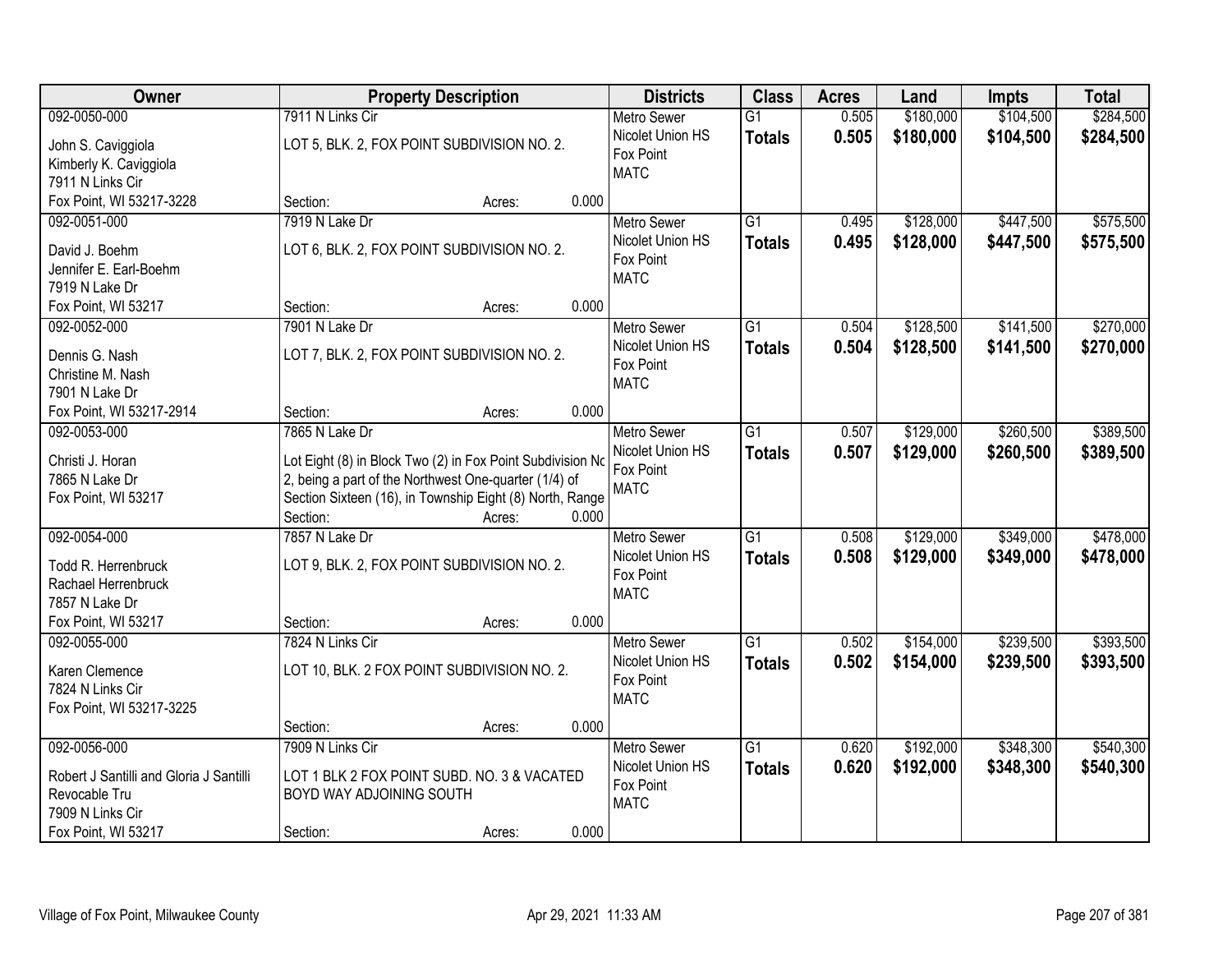| <b>Owner</b>                                | <b>Property Description</b>                               |       | <b>Districts</b>   | <b>Class</b>    | <b>Acres</b> | Land      | <b>Impts</b>    | <b>Total</b> |
|---------------------------------------------|-----------------------------------------------------------|-------|--------------------|-----------------|--------------|-----------|-----------------|--------------|
| 092-9000-000                                | 7896 N Club Cir                                           |       | <b>Metro Sewer</b> | $\overline{G1}$ | 1.219        | \$355,000 | \$274,900       | \$629,900    |
| Jonathan J. Sabbagh                         | Parcel 1 of Certified Survey Map No. 125, recorded in the |       | Nicolet Union HS   | <b>Totals</b>   | 1.219        | \$355,000 | \$274,900       | \$629,900    |
| Sara E. Sabbagh                             | Register of Deeds office for Milwaukee County on August   |       | Fox Point          |                 |              |           |                 |              |
| 7896 N Club Cir                             | 11, 1961, in Volume 1 of Certified Survey Maps, Pages     |       | <b>MATC</b>        |                 |              |           |                 |              |
| Fox Point, WI 53217                         | Section:<br>Acres:                                        | 1.219 |                    |                 |              |           |                 |              |
| 092-9001-000                                | 7900 N Club Cir                                           |       | <b>Metro Sewer</b> | $\overline{G1}$ | 0.668        | \$295,500 | \$258,000       | \$553,500    |
|                                             |                                                           |       | Nicolet Union HS   | <b>Totals</b>   | 0.668        | \$295,500 | \$258,000       | \$553,500    |
| Robert & Mary Jones Living Trust            | PARCEL 2 CERTIFIED SURVEY MAP NO. 125 NW1/4               |       | Fox Point          |                 |              |           |                 |              |
| 7900 N Club Cir                             | SEC. 16-8-22                                              |       | <b>MATC</b>        |                 |              |           |                 |              |
| Fox Point, WI 53217                         | Section:                                                  | 0.000 |                    |                 |              |           |                 |              |
| 092-9002-000                                | Acres:                                                    |       | Metro Sewer        | $\overline{G1}$ | 0.702        | \$42,000  | $\overline{50}$ | \$42,000     |
|                                             | 7829 N Regent Rd                                          |       | Nicolet Union HS   |                 |              |           |                 |              |
| Ken-David Masur                             | LOT 1 CERTIFIED SURVEY MAP NO. 147 NW1/4 SEC.             |       | Fox Point          | <b>Totals</b>   | 0.702        | \$42,000  | \$0             | \$42,000     |
| 7829 N Regent Rd                            | 16-8-22                                                   |       | <b>MATC</b>        |                 |              |           |                 |              |
| Fox Point, WI 53217                         |                                                           |       |                    |                 |              |           |                 |              |
|                                             | Section:<br>Acres:                                        | 0.000 |                    |                 |              |           |                 |              |
| 092-9003-000                                | 7829 N Regent Rd                                          |       | <b>Metro Sewer</b> | G1              | 2.587        | \$260,000 | \$472,800       | \$732,800    |
| Ken-David Masur                             | LOT 2 CERTIFIED SURVEY MAP NO. 147 NW1/4 SEC.             |       | Nicolet Union HS   | <b>Totals</b>   | 2.587        | \$260,000 | \$472,800       | \$732,800    |
| 7829 N Regent Rd                            | 16-8-22                                                   |       | Fox Point          |                 |              |           |                 |              |
| Fox Point, WI 53217                         |                                                           |       | <b>MATC</b>        |                 |              |           |                 |              |
|                                             | Section:<br>Acres:                                        | 0.000 |                    |                 |              |           |                 |              |
| 092-9004-000                                | 390 E Macarthur Rd                                        |       | <b>Metro Sewer</b> | $\overline{G1}$ | 0.816        | \$174,000 | \$101,600       | \$275,600    |
|                                             |                                                           |       | Nicolet Union HS   | <b>Totals</b>   | 0.816        | \$174,000 | \$101,600       | \$275,600    |
| Christopher T. Vanderlinden                 | LOT 3 CERTIFIED SURVEY MAP NO. 147 NW1/4 SEC              |       | Fox Point          |                 |              |           |                 |              |
| Sarah E. Vanderlinden                       | 16-8-22                                                   |       | <b>MATC</b>        |                 |              |           |                 |              |
| 2011 N Riverwalk Way<br>Milwaukee, WI 53212 | Section:                                                  | 0.000 |                    |                 |              |           |                 |              |
| 092-9005-000                                | Acres:                                                    |       | <b>Metro Sewer</b> | G1              | 0.922        | \$159,000 | \$334,500       | \$493,500    |
|                                             | 7815 N Regent Rd                                          |       | Nicolet Union HS   |                 | 0.922        |           |                 |              |
| Gordon A. Devorkin                          | LOT 4 CERTIFIED SURVEY MAP NO. 147 NW1/4 SEC              |       | Fox Point          | <b>Totals</b>   |              | \$159,000 | \$334,500       | \$493,500    |
| Rochelle Devorkin                           | 16-8-22                                                   |       | <b>MATC</b>        |                 |              |           |                 |              |
| 7815 N Regent Rd                            |                                                           |       |                    |                 |              |           |                 |              |
| Fox Point, WI 53217-3252                    | Section:<br>Acres:                                        | 0.000 |                    |                 |              |           |                 |              |
| 092-9006-000                                | 7723 N Boyd Way                                           |       | <b>Metro Sewer</b> | $\overline{G1}$ | 0.469        | \$126,000 | \$136,100       | \$262,100    |
| Kim M. Brier                                | PARCEL A CERTIFIED SURVEY MAP NO. 169 NW1/4               |       | Nicolet Union HS   | <b>Totals</b>   | 0.469        | \$126,000 | \$136,100       | \$262,100    |
| 7723 N Boyd Way                             | SEC. 16-8-22                                              |       | Fox Point          |                 |              |           |                 |              |
| Fox Point, WI 53217-3210                    |                                                           |       | <b>MATC</b>        |                 |              |           |                 |              |
|                                             | Section:<br>Acres:                                        | 0.000 |                    |                 |              |           |                 |              |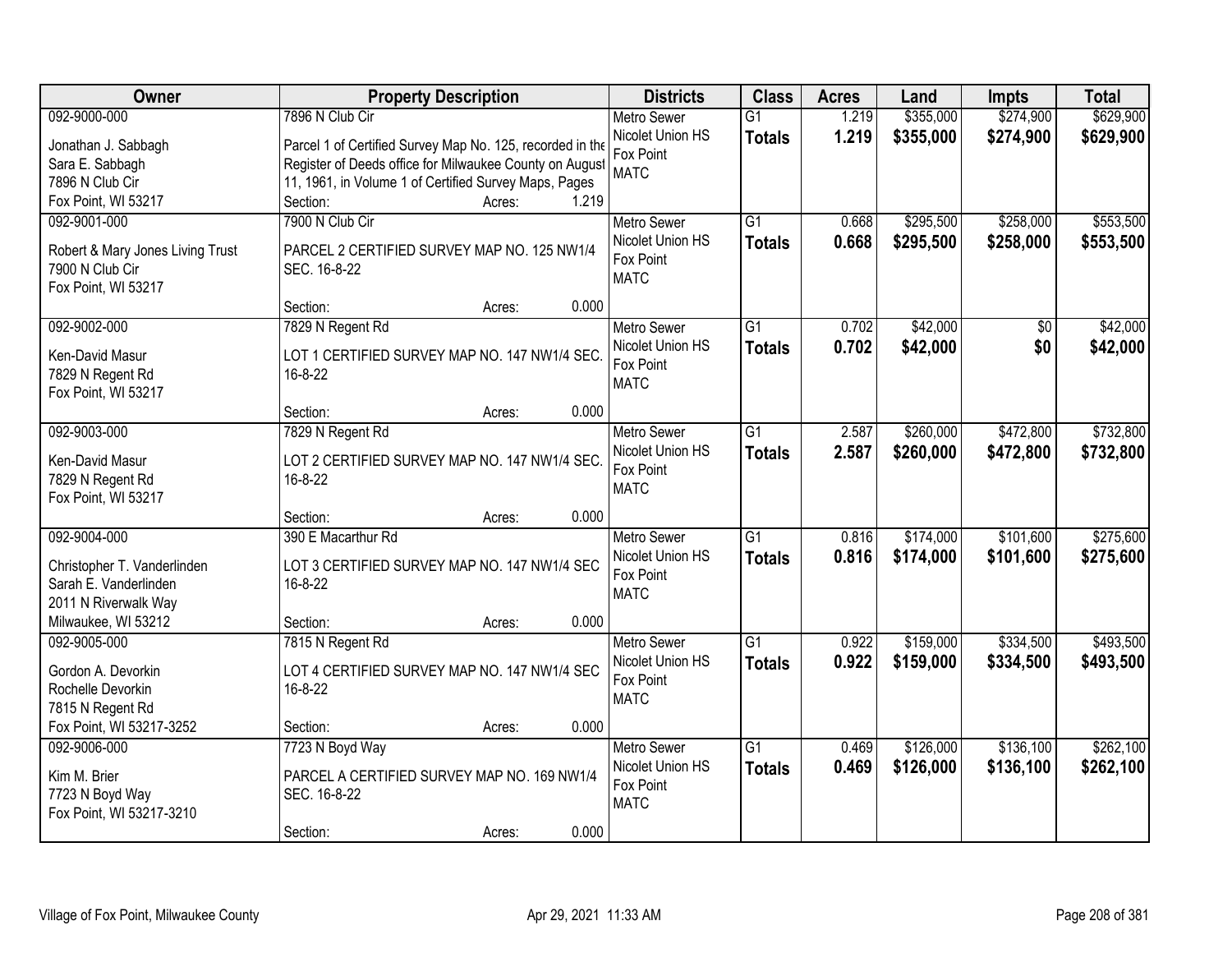| \$279,000<br>\$405,000<br>092-9007-000<br>\$126,000<br>7735 N Boyd Way<br><b>Metro Sewer</b><br>$\overline{G1}$<br>0.470<br>Nicolet Union HS<br>0.470<br>\$126,000<br>\$279,000<br>\$405,000<br><b>Totals</b><br>PARCEL B CERTIFIED SURVEY MAP NO. 169 NW1/4<br>Michael J. Ginster<br>Fox Point<br>SEC. 16-8-22<br>Joanne M. Ginster<br><b>MATC</b><br>7735 N Boyd Way<br>0.000<br>Fox Point, WI 53217-3210<br>Section:<br>Acres:<br>\$218,500<br>\$344,500<br>092-9008-000<br>7745 N Boyd Way<br>$\overline{G1}$<br>\$126,000<br><b>Metro Sewer</b><br>0.471<br>0.471<br>\$126,000<br>Nicolet Union HS<br>\$218,500<br>\$344,500<br><b>Totals</b><br>PARCEL C CERTIFIED SURVEY MAP NO 169 NW1/4<br>Carl A. Morency<br>Fox Point<br>Michelle Lamarre<br>SEC. 16-8-22<br><b>MATC</b><br>7745 N Boyd Way<br>0.000<br>Fox Point, WI 53217<br>Section:<br>Acres:<br>\$349,000<br>092-9009-000<br>7801 N Boyd Way<br>$\overline{G1}$<br>0.509<br>\$129,000<br><b>Metro Sewer</b><br>Nicolet Union HS<br>0.509<br>\$129,000<br>\$349,000<br><b>Totals</b><br>PARCEL D CERTIFIED SURVEY MAP NO. 169 NW1/4<br>Brian J. Hartnett<br>Fox Point<br>Jean A. Hartnett<br>SEC. 16-8-22<br><b>MATC</b><br>7801 N Boyd Way<br>0.000<br>Fox Point, WI 53217-3212<br>Section:<br>Acres:<br>092-9010-000<br>410 E Calumet Rd<br>\$117,500<br>\$207,500<br>\$325,000<br><b>Metro Sewer</b><br>G1<br>0.350<br>Nicolet Union HS<br>0.350<br>\$117,500<br>\$207,500<br>\$325,000<br><b>Totals</b><br>Ruben and Cassandra Zavala<br>Parcel 1 of Certified Survey Map No. 787, being a land<br>Fox Point<br>division of a part of the North West 1/4 of Section 16, in<br>410 E Calumet Rd<br><b>MATC</b><br>Township 8 North, Range 22 East, in the Village of Fox<br>Fox Point, WI 53217<br>0.350<br>Section:<br>Acres:<br>$\overline{G1}$<br>\$122,500<br>\$261,500<br>092-9011-000<br>480 E Calumet Rd<br>0.420<br><b>Metro Sewer</b><br>Nicolet Union HS<br>0.420<br>\$122,500<br>\$384,000<br><b>Totals</b><br>\$261,500<br>PARCEL 2 CERTIFIED SURVEY MAP NO. 787 NW1/4<br>Andrew J. Bird<br>Fox Point<br>SEC. 16-8-22<br>Jennifer K. Bird<br><b>MATC</b><br>480 E Calumet Rd<br>0.000<br>Fox Point, WI 53217<br>Section:<br>Acres:<br>$\overline{G1}$<br>\$309,000<br>\$203,000<br>092-9869-000<br>7600 N Lake Dr<br>Metro Sewer<br>1.345<br>Nicolet Union HS<br>1.345<br>\$309,000<br>\$203,000<br><b>Totals</b><br>Sean Bailey<br>PART OF LOTS 6 & 7,9 & 10, NE1/4 NW1/4, SW1/4<br>Fox Point<br>SEC. 16-8-22, DESC, IN REEL 273, IMAGE 394-395<br><b>Tiffany Bailey</b><br><b>MATC</b><br>1.514 AC.<br>7600 N Lake Dr<br>Fox Point, WI 53217<br>0.000<br>Section:<br>Acres:<br>\$358,000<br>7606 N Lake Dr<br>$\overline{G1}$<br>\$307,000<br>\$665,000<br>092-9870-000<br><b>Metro Sewer</b><br>1.027<br>1.027<br>Nicolet Union HS<br>\$307,000<br>\$358,000<br>\$665,000<br><b>Totals</b><br>Luisia Silvia Munoz-Price<br>PART OF NE 1/4 & NW 1/4 SEC 16-8-22, COMM 250 | Owner | <b>Property Description</b> | <b>Districts</b> | <b>Class</b> | <b>Acres</b> | Land | <b>Impts</b> | <b>Total</b> |
|-----------------------------------------------------------------------------------------------------------------------------------------------------------------------------------------------------------------------------------------------------------------------------------------------------------------------------------------------------------------------------------------------------------------------------------------------------------------------------------------------------------------------------------------------------------------------------------------------------------------------------------------------------------------------------------------------------------------------------------------------------------------------------------------------------------------------------------------------------------------------------------------------------------------------------------------------------------------------------------------------------------------------------------------------------------------------------------------------------------------------------------------------------------------------------------------------------------------------------------------------------------------------------------------------------------------------------------------------------------------------------------------------------------------------------------------------------------------------------------------------------------------------------------------------------------------------------------------------------------------------------------------------------------------------------------------------------------------------------------------------------------------------------------------------------------------------------------------------------------------------------------------------------------------------------------------------------------------------------------------------------------------------------------------------------------------------------------------------------------------------------------------------------------------------------------------------------------------------------------------------------------------------------------------------------------------------------------------------------------------------------------------------------------------------------------------------------------------------------------------------------------------------------------------------------------------------------------------------------------------------------------------------------------------------------------------------------------------------------------------------------------------------------------------------------------------------------------------------------------------------------------------------------------------------------------------------------------|-------|-----------------------------|------------------|--------------|--------------|------|--------------|--------------|
|                                                                                                                                                                                                                                                                                                                                                                                                                                                                                                                                                                                                                                                                                                                                                                                                                                                                                                                                                                                                                                                                                                                                                                                                                                                                                                                                                                                                                                                                                                                                                                                                                                                                                                                                                                                                                                                                                                                                                                                                                                                                                                                                                                                                                                                                                                                                                                                                                                                                                                                                                                                                                                                                                                                                                                                                                                                                                                                                                           |       |                             |                  |              |              |      |              |              |
|                                                                                                                                                                                                                                                                                                                                                                                                                                                                                                                                                                                                                                                                                                                                                                                                                                                                                                                                                                                                                                                                                                                                                                                                                                                                                                                                                                                                                                                                                                                                                                                                                                                                                                                                                                                                                                                                                                                                                                                                                                                                                                                                                                                                                                                                                                                                                                                                                                                                                                                                                                                                                                                                                                                                                                                                                                                                                                                                                           |       |                             |                  |              |              |      |              |              |
| \$478,000<br>\$478,000<br>\$384,000<br>\$512,000                                                                                                                                                                                                                                                                                                                                                                                                                                                                                                                                                                                                                                                                                                                                                                                                                                                                                                                                                                                                                                                                                                                                                                                                                                                                                                                                                                                                                                                                                                                                                                                                                                                                                                                                                                                                                                                                                                                                                                                                                                                                                                                                                                                                                                                                                                                                                                                                                                                                                                                                                                                                                                                                                                                                                                                                                                                                                                          |       |                             |                  |              |              |      |              |              |
|                                                                                                                                                                                                                                                                                                                                                                                                                                                                                                                                                                                                                                                                                                                                                                                                                                                                                                                                                                                                                                                                                                                                                                                                                                                                                                                                                                                                                                                                                                                                                                                                                                                                                                                                                                                                                                                                                                                                                                                                                                                                                                                                                                                                                                                                                                                                                                                                                                                                                                                                                                                                                                                                                                                                                                                                                                                                                                                                                           |       |                             |                  |              |              |      |              |              |
| \$512,000                                                                                                                                                                                                                                                                                                                                                                                                                                                                                                                                                                                                                                                                                                                                                                                                                                                                                                                                                                                                                                                                                                                                                                                                                                                                                                                                                                                                                                                                                                                                                                                                                                                                                                                                                                                                                                                                                                                                                                                                                                                                                                                                                                                                                                                                                                                                                                                                                                                                                                                                                                                                                                                                                                                                                                                                                                                                                                                                                 |       |                             |                  |              |              |      |              |              |
|                                                                                                                                                                                                                                                                                                                                                                                                                                                                                                                                                                                                                                                                                                                                                                                                                                                                                                                                                                                                                                                                                                                                                                                                                                                                                                                                                                                                                                                                                                                                                                                                                                                                                                                                                                                                                                                                                                                                                                                                                                                                                                                                                                                                                                                                                                                                                                                                                                                                                                                                                                                                                                                                                                                                                                                                                                                                                                                                                           |       |                             |                  |              |              |      |              |              |
|                                                                                                                                                                                                                                                                                                                                                                                                                                                                                                                                                                                                                                                                                                                                                                                                                                                                                                                                                                                                                                                                                                                                                                                                                                                                                                                                                                                                                                                                                                                                                                                                                                                                                                                                                                                                                                                                                                                                                                                                                                                                                                                                                                                                                                                                                                                                                                                                                                                                                                                                                                                                                                                                                                                                                                                                                                                                                                                                                           |       |                             |                  |              |              |      |              |              |
|                                                                                                                                                                                                                                                                                                                                                                                                                                                                                                                                                                                                                                                                                                                                                                                                                                                                                                                                                                                                                                                                                                                                                                                                                                                                                                                                                                                                                                                                                                                                                                                                                                                                                                                                                                                                                                                                                                                                                                                                                                                                                                                                                                                                                                                                                                                                                                                                                                                                                                                                                                                                                                                                                                                                                                                                                                                                                                                                                           |       |                             |                  |              |              |      |              |              |
|                                                                                                                                                                                                                                                                                                                                                                                                                                                                                                                                                                                                                                                                                                                                                                                                                                                                                                                                                                                                                                                                                                                                                                                                                                                                                                                                                                                                                                                                                                                                                                                                                                                                                                                                                                                                                                                                                                                                                                                                                                                                                                                                                                                                                                                                                                                                                                                                                                                                                                                                                                                                                                                                                                                                                                                                                                                                                                                                                           |       |                             |                  |              |              |      |              |              |
|                                                                                                                                                                                                                                                                                                                                                                                                                                                                                                                                                                                                                                                                                                                                                                                                                                                                                                                                                                                                                                                                                                                                                                                                                                                                                                                                                                                                                                                                                                                                                                                                                                                                                                                                                                                                                                                                                                                                                                                                                                                                                                                                                                                                                                                                                                                                                                                                                                                                                                                                                                                                                                                                                                                                                                                                                                                                                                                                                           |       |                             |                  |              |              |      |              |              |
|                                                                                                                                                                                                                                                                                                                                                                                                                                                                                                                                                                                                                                                                                                                                                                                                                                                                                                                                                                                                                                                                                                                                                                                                                                                                                                                                                                                                                                                                                                                                                                                                                                                                                                                                                                                                                                                                                                                                                                                                                                                                                                                                                                                                                                                                                                                                                                                                                                                                                                                                                                                                                                                                                                                                                                                                                                                                                                                                                           |       |                             |                  |              |              |      |              |              |
|                                                                                                                                                                                                                                                                                                                                                                                                                                                                                                                                                                                                                                                                                                                                                                                                                                                                                                                                                                                                                                                                                                                                                                                                                                                                                                                                                                                                                                                                                                                                                                                                                                                                                                                                                                                                                                                                                                                                                                                                                                                                                                                                                                                                                                                                                                                                                                                                                                                                                                                                                                                                                                                                                                                                                                                                                                                                                                                                                           |       |                             |                  |              |              |      |              |              |
|                                                                                                                                                                                                                                                                                                                                                                                                                                                                                                                                                                                                                                                                                                                                                                                                                                                                                                                                                                                                                                                                                                                                                                                                                                                                                                                                                                                                                                                                                                                                                                                                                                                                                                                                                                                                                                                                                                                                                                                                                                                                                                                                                                                                                                                                                                                                                                                                                                                                                                                                                                                                                                                                                                                                                                                                                                                                                                                                                           |       |                             |                  |              |              |      |              |              |
|                                                                                                                                                                                                                                                                                                                                                                                                                                                                                                                                                                                                                                                                                                                                                                                                                                                                                                                                                                                                                                                                                                                                                                                                                                                                                                                                                                                                                                                                                                                                                                                                                                                                                                                                                                                                                                                                                                                                                                                                                                                                                                                                                                                                                                                                                                                                                                                                                                                                                                                                                                                                                                                                                                                                                                                                                                                                                                                                                           |       |                             |                  |              |              |      |              |              |
|                                                                                                                                                                                                                                                                                                                                                                                                                                                                                                                                                                                                                                                                                                                                                                                                                                                                                                                                                                                                                                                                                                                                                                                                                                                                                                                                                                                                                                                                                                                                                                                                                                                                                                                                                                                                                                                                                                                                                                                                                                                                                                                                                                                                                                                                                                                                                                                                                                                                                                                                                                                                                                                                                                                                                                                                                                                                                                                                                           |       |                             |                  |              |              |      |              |              |
|                                                                                                                                                                                                                                                                                                                                                                                                                                                                                                                                                                                                                                                                                                                                                                                                                                                                                                                                                                                                                                                                                                                                                                                                                                                                                                                                                                                                                                                                                                                                                                                                                                                                                                                                                                                                                                                                                                                                                                                                                                                                                                                                                                                                                                                                                                                                                                                                                                                                                                                                                                                                                                                                                                                                                                                                                                                                                                                                                           |       |                             |                  |              |              |      |              |              |
|                                                                                                                                                                                                                                                                                                                                                                                                                                                                                                                                                                                                                                                                                                                                                                                                                                                                                                                                                                                                                                                                                                                                                                                                                                                                                                                                                                                                                                                                                                                                                                                                                                                                                                                                                                                                                                                                                                                                                                                                                                                                                                                                                                                                                                                                                                                                                                                                                                                                                                                                                                                                                                                                                                                                                                                                                                                                                                                                                           |       |                             |                  |              |              |      |              |              |
|                                                                                                                                                                                                                                                                                                                                                                                                                                                                                                                                                                                                                                                                                                                                                                                                                                                                                                                                                                                                                                                                                                                                                                                                                                                                                                                                                                                                                                                                                                                                                                                                                                                                                                                                                                                                                                                                                                                                                                                                                                                                                                                                                                                                                                                                                                                                                                                                                                                                                                                                                                                                                                                                                                                                                                                                                                                                                                                                                           |       |                             |                  |              |              |      |              |              |
|                                                                                                                                                                                                                                                                                                                                                                                                                                                                                                                                                                                                                                                                                                                                                                                                                                                                                                                                                                                                                                                                                                                                                                                                                                                                                                                                                                                                                                                                                                                                                                                                                                                                                                                                                                                                                                                                                                                                                                                                                                                                                                                                                                                                                                                                                                                                                                                                                                                                                                                                                                                                                                                                                                                                                                                                                                                                                                                                                           |       |                             |                  |              |              |      |              |              |
|                                                                                                                                                                                                                                                                                                                                                                                                                                                                                                                                                                                                                                                                                                                                                                                                                                                                                                                                                                                                                                                                                                                                                                                                                                                                                                                                                                                                                                                                                                                                                                                                                                                                                                                                                                                                                                                                                                                                                                                                                                                                                                                                                                                                                                                                                                                                                                                                                                                                                                                                                                                                                                                                                                                                                                                                                                                                                                                                                           |       |                             |                  |              |              |      |              |              |
|                                                                                                                                                                                                                                                                                                                                                                                                                                                                                                                                                                                                                                                                                                                                                                                                                                                                                                                                                                                                                                                                                                                                                                                                                                                                                                                                                                                                                                                                                                                                                                                                                                                                                                                                                                                                                                                                                                                                                                                                                                                                                                                                                                                                                                                                                                                                                                                                                                                                                                                                                                                                                                                                                                                                                                                                                                                                                                                                                           |       |                             |                  |              |              |      |              |              |
|                                                                                                                                                                                                                                                                                                                                                                                                                                                                                                                                                                                                                                                                                                                                                                                                                                                                                                                                                                                                                                                                                                                                                                                                                                                                                                                                                                                                                                                                                                                                                                                                                                                                                                                                                                                                                                                                                                                                                                                                                                                                                                                                                                                                                                                                                                                                                                                                                                                                                                                                                                                                                                                                                                                                                                                                                                                                                                                                                           |       |                             |                  |              |              |      |              |              |
|                                                                                                                                                                                                                                                                                                                                                                                                                                                                                                                                                                                                                                                                                                                                                                                                                                                                                                                                                                                                                                                                                                                                                                                                                                                                                                                                                                                                                                                                                                                                                                                                                                                                                                                                                                                                                                                                                                                                                                                                                                                                                                                                                                                                                                                                                                                                                                                                                                                                                                                                                                                                                                                                                                                                                                                                                                                                                                                                                           |       |                             |                  |              |              |      |              |              |
|                                                                                                                                                                                                                                                                                                                                                                                                                                                                                                                                                                                                                                                                                                                                                                                                                                                                                                                                                                                                                                                                                                                                                                                                                                                                                                                                                                                                                                                                                                                                                                                                                                                                                                                                                                                                                                                                                                                                                                                                                                                                                                                                                                                                                                                                                                                                                                                                                                                                                                                                                                                                                                                                                                                                                                                                                                                                                                                                                           |       |                             |                  |              |              |      |              |              |
|                                                                                                                                                                                                                                                                                                                                                                                                                                                                                                                                                                                                                                                                                                                                                                                                                                                                                                                                                                                                                                                                                                                                                                                                                                                                                                                                                                                                                                                                                                                                                                                                                                                                                                                                                                                                                                                                                                                                                                                                                                                                                                                                                                                                                                                                                                                                                                                                                                                                                                                                                                                                                                                                                                                                                                                                                                                                                                                                                           |       |                             |                  |              |              |      |              |              |
|                                                                                                                                                                                                                                                                                                                                                                                                                                                                                                                                                                                                                                                                                                                                                                                                                                                                                                                                                                                                                                                                                                                                                                                                                                                                                                                                                                                                                                                                                                                                                                                                                                                                                                                                                                                                                                                                                                                                                                                                                                                                                                                                                                                                                                                                                                                                                                                                                                                                                                                                                                                                                                                                                                                                                                                                                                                                                                                                                           |       |                             |                  |              |              |      |              |              |
|                                                                                                                                                                                                                                                                                                                                                                                                                                                                                                                                                                                                                                                                                                                                                                                                                                                                                                                                                                                                                                                                                                                                                                                                                                                                                                                                                                                                                                                                                                                                                                                                                                                                                                                                                                                                                                                                                                                                                                                                                                                                                                                                                                                                                                                                                                                                                                                                                                                                                                                                                                                                                                                                                                                                                                                                                                                                                                                                                           |       |                             |                  |              |              |      |              |              |
|                                                                                                                                                                                                                                                                                                                                                                                                                                                                                                                                                                                                                                                                                                                                                                                                                                                                                                                                                                                                                                                                                                                                                                                                                                                                                                                                                                                                                                                                                                                                                                                                                                                                                                                                                                                                                                                                                                                                                                                                                                                                                                                                                                                                                                                                                                                                                                                                                                                                                                                                                                                                                                                                                                                                                                                                                                                                                                                                                           |       |                             |                  |              |              |      |              |              |
|                                                                                                                                                                                                                                                                                                                                                                                                                                                                                                                                                                                                                                                                                                                                                                                                                                                                                                                                                                                                                                                                                                                                                                                                                                                                                                                                                                                                                                                                                                                                                                                                                                                                                                                                                                                                                                                                                                                                                                                                                                                                                                                                                                                                                                                                                                                                                                                                                                                                                                                                                                                                                                                                                                                                                                                                                                                                                                                                                           |       |                             |                  |              |              |      |              |              |
|                                                                                                                                                                                                                                                                                                                                                                                                                                                                                                                                                                                                                                                                                                                                                                                                                                                                                                                                                                                                                                                                                                                                                                                                                                                                                                                                                                                                                                                                                                                                                                                                                                                                                                                                                                                                                                                                                                                                                                                                                                                                                                                                                                                                                                                                                                                                                                                                                                                                                                                                                                                                                                                                                                                                                                                                                                                                                                                                                           |       |                             |                  |              |              |      |              |              |
|                                                                                                                                                                                                                                                                                                                                                                                                                                                                                                                                                                                                                                                                                                                                                                                                                                                                                                                                                                                                                                                                                                                                                                                                                                                                                                                                                                                                                                                                                                                                                                                                                                                                                                                                                                                                                                                                                                                                                                                                                                                                                                                                                                                                                                                                                                                                                                                                                                                                                                                                                                                                                                                                                                                                                                                                                                                                                                                                                           |       |                             |                  |              |              |      |              |              |
|                                                                                                                                                                                                                                                                                                                                                                                                                                                                                                                                                                                                                                                                                                                                                                                                                                                                                                                                                                                                                                                                                                                                                                                                                                                                                                                                                                                                                                                                                                                                                                                                                                                                                                                                                                                                                                                                                                                                                                                                                                                                                                                                                                                                                                                                                                                                                                                                                                                                                                                                                                                                                                                                                                                                                                                                                                                                                                                                                           |       |                             |                  |              |              |      |              |              |
|                                                                                                                                                                                                                                                                                                                                                                                                                                                                                                                                                                                                                                                                                                                                                                                                                                                                                                                                                                                                                                                                                                                                                                                                                                                                                                                                                                                                                                                                                                                                                                                                                                                                                                                                                                                                                                                                                                                                                                                                                                                                                                                                                                                                                                                                                                                                                                                                                                                                                                                                                                                                                                                                                                                                                                                                                                                                                                                                                           |       |                             |                  |              |              |      |              |              |
|                                                                                                                                                                                                                                                                                                                                                                                                                                                                                                                                                                                                                                                                                                                                                                                                                                                                                                                                                                                                                                                                                                                                                                                                                                                                                                                                                                                                                                                                                                                                                                                                                                                                                                                                                                                                                                                                                                                                                                                                                                                                                                                                                                                                                                                                                                                                                                                                                                                                                                                                                                                                                                                                                                                                                                                                                                                                                                                                                           |       |                             |                  |              |              |      |              |              |
|                                                                                                                                                                                                                                                                                                                                                                                                                                                                                                                                                                                                                                                                                                                                                                                                                                                                                                                                                                                                                                                                                                                                                                                                                                                                                                                                                                                                                                                                                                                                                                                                                                                                                                                                                                                                                                                                                                                                                                                                                                                                                                                                                                                                                                                                                                                                                                                                                                                                                                                                                                                                                                                                                                                                                                                                                                                                                                                                                           |       |                             |                  |              |              |      |              |              |
| FTW & 124.71 FTN OFSE COROFNW 1/4, TNN<br>Attn: Dollar Bank Servicing Center                                                                                                                                                                                                                                                                                                                                                                                                                                                                                                                                                                                                                                                                                                                                                                                                                                                                                                                                                                                                                                                                                                                                                                                                                                                                                                                                                                                                                                                                                                                                                                                                                                                                                                                                                                                                                                                                                                                                                                                                                                                                                                                                                                                                                                                                                                                                                                                                                                                                                                                                                                                                                                                                                                                                                                                                                                                                              |       |                             | Fox Point        |              |              |      |              |              |
| <b>MATC</b><br>PO Box 8469<br>110.70 FT; E 380.80 FT; SELY 120.18 FT; TH W 426.69                                                                                                                                                                                                                                                                                                                                                                                                                                                                                                                                                                                                                                                                                                                                                                                                                                                                                                                                                                                                                                                                                                                                                                                                                                                                                                                                                                                                                                                                                                                                                                                                                                                                                                                                                                                                                                                                                                                                                                                                                                                                                                                                                                                                                                                                                                                                                                                                                                                                                                                                                                                                                                                                                                                                                                                                                                                                         |       |                             |                  |              |              |      |              |              |
| 0.000<br>Canton, OH 44711<br>Section:<br>Acres:                                                                                                                                                                                                                                                                                                                                                                                                                                                                                                                                                                                                                                                                                                                                                                                                                                                                                                                                                                                                                                                                                                                                                                                                                                                                                                                                                                                                                                                                                                                                                                                                                                                                                                                                                                                                                                                                                                                                                                                                                                                                                                                                                                                                                                                                                                                                                                                                                                                                                                                                                                                                                                                                                                                                                                                                                                                                                                           |       |                             |                  |              |              |      |              |              |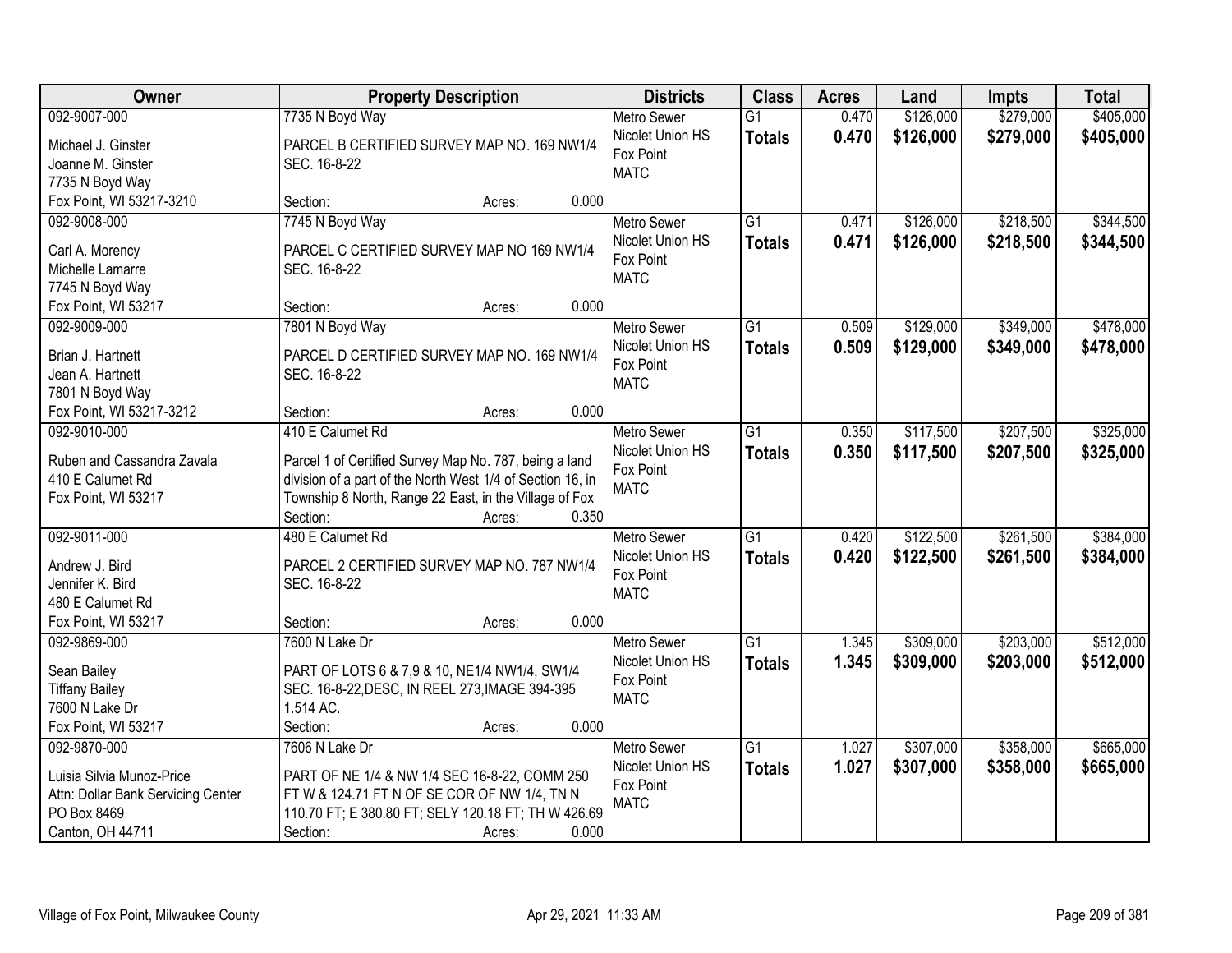| Owner                              |                                                                                                                      | <b>Property Description</b> |       | <b>Districts</b>                       | <b>Class</b>    | <b>Acres</b> | Land      | <b>Impts</b> | <b>Total</b> |
|------------------------------------|----------------------------------------------------------------------------------------------------------------------|-----------------------------|-------|----------------------------------------|-----------------|--------------|-----------|--------------|--------------|
| 092-9871-000                       | 7620 N Lake Dr                                                                                                       |                             |       | <b>Metro Sewer</b>                     | $\overline{G1}$ | 0.892        | \$298,500 | \$406,500    | \$705,000    |
| Joshua W. Lindblom                 | PART OF LOTS 6 & 7 DESC. IN VOL. 3995 OF DEEDS                                                                       |                             |       | Nicolet Union HS                       | <b>Totals</b>   | 0.892        | \$298,500 | \$406,500    | \$705,000    |
| Aurielle Lindblom                  | ON PAGE 99. NW1/4 & NE1/4 SEC. 16-8-22. 1.083 AC.                                                                    |                             |       | Fox Point                              |                 |              |           |              |              |
| 631 Wexford Dr                     |                                                                                                                      |                             |       | <b>MATC</b>                            |                 |              |           |              |              |
| Lafayette, IN 47905                | Section:                                                                                                             | Acres:                      | 0.000 |                                        |                 |              |           |              |              |
| 092-9872-000                       | 7709 N Club Cir                                                                                                      |                             |       | <b>Metro Sewer</b>                     | $\overline{G1}$ | 0.895        | \$283,500 | \$807,000    | \$1,090,500  |
| Eric M. Dorn                       | PART OF LOTS 6 & 7 DESC. IN REEL 168-IMAGE                                                                           |                             |       | Nicolet Union HS                       | <b>Totals</b>   | 0.895        | \$283,500 | \$807,000    | \$1,090,500  |
| Anne B F. Dorn                     | 1444. NW1/4 AND NE1/4 SEC. 16-8-22                                                                                   |                             |       | Fox Point                              |                 |              |           |              |              |
| 7709 N Club Cir                    |                                                                                                                      |                             |       | <b>MATC</b>                            |                 |              |           |              |              |
| Fox Point, WI 53217                | Section:                                                                                                             | Acres:                      | 0.000 |                                        |                 |              |           |              |              |
| 092-9873-000                       | 7711 N Club Cir                                                                                                      |                             |       | <b>Metro Sewer</b>                     | $\overline{G1}$ | 0.735        | \$266,500 | \$352,500    | \$619,000    |
|                                    |                                                                                                                      |                             |       | Nicolet Union HS                       | <b>Totals</b>   | 0.735        | \$266,500 | \$352,500    | \$619,000    |
| Anatoliy Daskal                    | PART OF LOTS 6 AND 7 DESC. IN VOL. 3555 OF                                                                           |                             |       | Fox Point                              |                 |              |           |              |              |
| Yelena Brezdina                    | DEEDS ON PAGE 143. 1.000 AC.                                                                                         |                             |       | <b>MATC</b>                            |                 |              |           |              |              |
| 7711 N Club Cir                    |                                                                                                                      |                             |       |                                        |                 |              |           |              |              |
| Fox Point, WI 53217-2937           | Section:<br>7700 N Club Cir                                                                                          | Acres:                      | 0.000 |                                        |                 |              |           |              |              |
| 092-9874-001                       |                                                                                                                      |                             |       | <b>Metro Sewer</b><br>Nicolet Union HS | G1              | 0.782        | \$297,000 | \$682,000    | \$979,000    |
| John A. Olin                       | CERTIFIED SURVY MAP NO 5885 NW 16-8-22 LO T 1                                                                        |                             |       | Fox Point                              | <b>Totals</b>   | 0.782        | \$297,000 | \$682,000    | \$979,000    |
| Terri L. Olin                      |                                                                                                                      |                             |       | <b>MATC</b>                            |                 |              |           |              |              |
| 7700 N Club Cir                    |                                                                                                                      |                             |       |                                        |                 |              |           |              |              |
| Fox Point, WI 53217                | Section:                                                                                                             | Acres:                      | 0.000 |                                        |                 |              |           |              |              |
| 092-9874-002                       | 7710 N Club Cir                                                                                                      |                             |       | <b>Metro Sewer</b>                     | $\overline{G1}$ | 1.007        | \$302,000 | \$440,600    | \$742,600    |
| Michael Borge                      | CERTIFIED SURVEY MAP NO 5885 NE & N W 16-8-22                                                                        |                             |       | Nicolet Union HS                       | <b>Totals</b>   | 1.007        | \$302,000 | \$440,600    | \$742,600    |
| Hannah Lubar                       | LOT <sub>2</sub>                                                                                                     |                             |       | Fox Point                              |                 |              |           |              |              |
| 7710 N Club Cir                    |                                                                                                                      |                             |       | <b>MATC</b>                            |                 |              |           |              |              |
| Fox Point, WI 53217                | Section:                                                                                                             | Acres:                      | 0.000 |                                        |                 |              |           |              |              |
| 092-9875-000                       | 7800 N Lake Dr                                                                                                       |                             |       | <b>Metro Sewer</b>                     | $\overline{G1}$ | 2.324        | \$541,000 | \$619,000    | \$1,160,000  |
|                                    |                                                                                                                      |                             |       | Nicolet Union HS                       | <b>Totals</b>   | 2.324        | \$541,000 | \$619,000    | \$1,160,000  |
| Eric Stanenas<br>Sara Stanenas     | All that part of Lots 6 and 7 in the Northeast One-Quarter<br>Section 16, in Township 8 North, Range 22 East, in the |                             |       | Fox Point                              |                 |              |           |              |              |
| 7800 N Lake Dr                     | Village of Fox Point, Milwaukee County, Wisconsin,                                                                   |                             |       | <b>MATC</b>                            |                 |              |           |              |              |
| Fox Point, WI 53217                | Section:                                                                                                             | Acres:                      | 2.324 |                                        |                 |              |           |              |              |
| 092-9876-000                       | 7816 N Lake Dr                                                                                                       |                             |       | <b>Metro Sewer</b>                     | $\overline{G1}$ | 1.157        | \$305,500 | \$479,200    | \$784,700    |
|                                    |                                                                                                                      |                             |       | Nicolet Union HS                       |                 | 1.157        | \$305,500 | \$479,200    | \$784,700    |
| Sushil & Ethel Sabnis Living Trust | COM 1358.86 FT S OF NE COR OF NW 1/4 SEC.                                                                            |                             |       | Fox Point                              | <b>Totals</b>   |              |           |              |              |
| 7816 N Lake Dr                     | 16-8-22; TH W 2.69 FT TO POB.TH N 200 FT W 243.20                                                                    |                             |       | <b>MATC</b>                            |                 |              |           |              |              |
| Fox Point, WI 53217-2970           | FT, S 200.73 FT, TH E 260.80 FT TO POB.                                                                              |                             |       |                                        |                 |              |           |              |              |
|                                    | Section:                                                                                                             | Acres:                      | 0.000 |                                        |                 |              |           |              |              |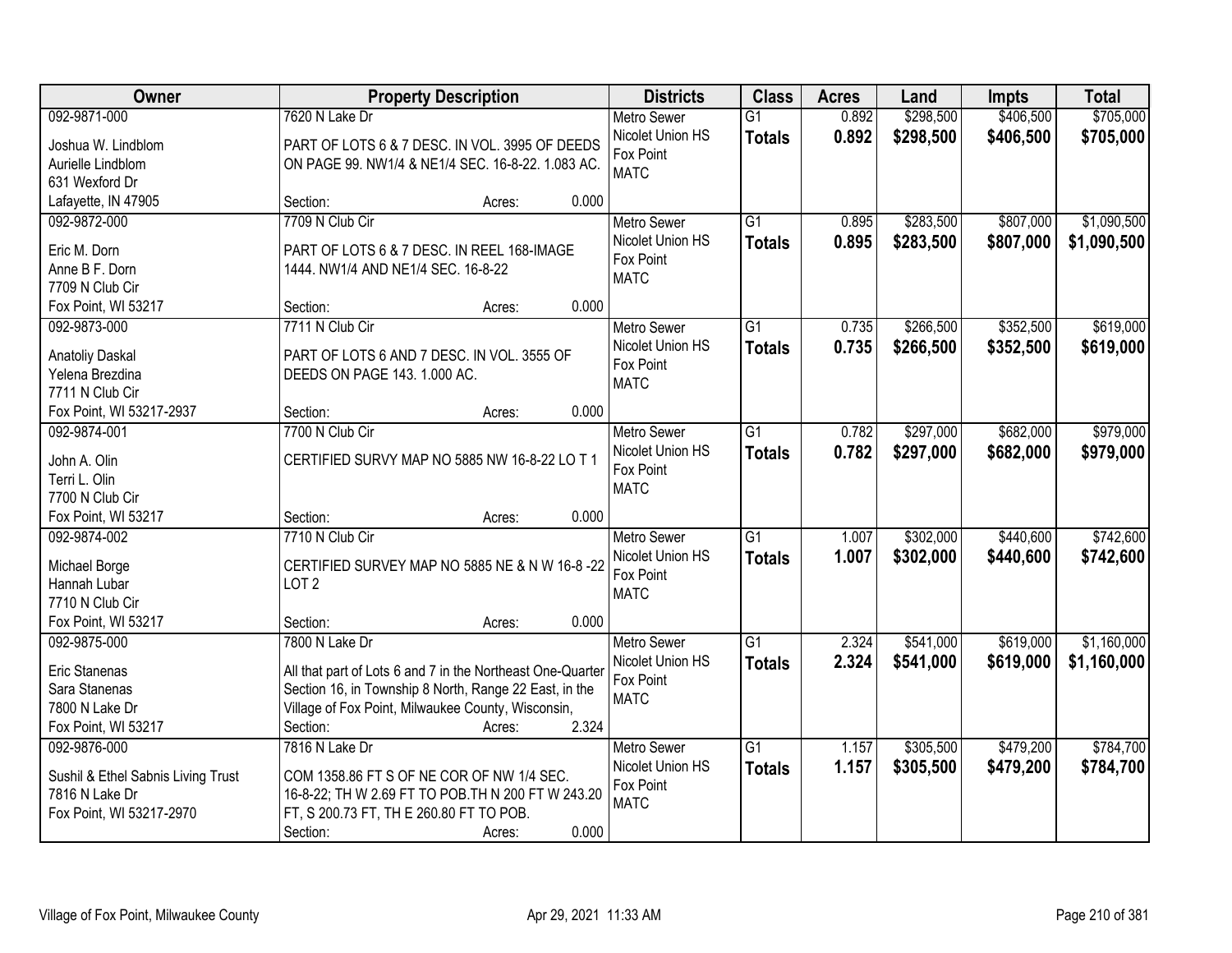| 092-9877-000<br>1107 E Lilac Ln<br>1.069<br>\$317,500<br>\$307,000<br><b>Metro Sewer</b><br>$\overline{G1}$                                  |           |
|----------------------------------------------------------------------------------------------------------------------------------------------|-----------|
|                                                                                                                                              | \$624,500 |
| Nicolet Union HS<br>1.069<br>\$307,000<br>\$317,500<br><b>Totals</b><br>PART OF LOTS 2 AND 3, NE1/4 AND NW1/4 SEC.<br>Richard A. Frank       | \$624,500 |
| Fox Point<br>16-8-22 DESC. IN VOL. 3212 OF DEEDS ON PAGE 23.<br>Hope E. Erwin                                                                |           |
| <b>MATC</b><br>1107 E Lilac Ln<br>1.07 AC. (TRACT D)                                                                                         |           |
| Fox Point, WI 53217<br>Section:<br>0.000<br>Acres:                                                                                           |           |
| $\overline{G1}$<br>\$297,000<br>\$158,500<br>092-9878-000<br>1105 E Lilac Ln<br>0.776<br>Metro Sewer                                         | \$455,500 |
| 0.776<br>Nicolet Union HS<br>\$297,000<br>\$158,500<br><b>Totals</b>                                                                         | \$455,500 |
| PART OF LOT 3, NW1/4 SEC.16-8-22 DESC. IN REEL<br>Joseph Aizen<br>Fox Point                                                                  |           |
| 3209 N Shepard Dr<br>343-IMAGES 1151-1153 1.097 AC. (TRACT "C")<br><b>MATC</b>                                                               |           |
| Milwaukee, WI 53211<br>0.000                                                                                                                 |           |
| Section:<br>Acres:                                                                                                                           |           |
| 092-9879-000<br>$\overline{G1}$<br>\$261,000<br>\$322,000<br>7846 N Lake Dr<br><b>Metro Sewer</b><br>1.105                                   | \$583,000 |
| Nicolet Union HS<br>1.105<br>\$261,000<br>\$322,000<br><b>Totals</b><br>Sarah M. Ruben<br>PART OF LOT 3 DESC IN REEL 897 - IMAGES 954-955    | \$583,000 |
| Fox Point<br>Jaclyn E. Ruben<br>NW 1/4 SEC 16-8-22 1.586 AC<br><b>MATC</b>                                                                   |           |
| 7846 N Lake Dr                                                                                                                               |           |
| 0.000<br>Fox Point, WI 53217<br>Section:<br>Acres:                                                                                           |           |
| 820 E Calumet Rd<br>\$123,500<br>\$170,700<br>092-9880-000<br>$\overline{G1}$<br>0.438<br><b>Metro Sewer</b>                                 | \$294,200 |
| Nicolet Union HS<br>0.438<br>\$123,500<br>\$170,700<br><b>Totals</b><br>Alisa M. Stefanich<br>PART OF LOT 6, DESC. IN VOL. 3483 OF DEEDS ON  | \$294,200 |
| Fox Point<br>Joseph Stefanich<br>PAGE 395. NW1/4 SEC. 16-8-22. .6188 AC. D.2-#17A                                                            |           |
| <b>MATC</b><br>820 E Calumet Rd                                                                                                              |           |
| 0.000<br>Fox Point, WI 53217<br>Section:<br>Acres:                                                                                           |           |
| $\overline{G1}$<br>\$123,500<br>\$382,500<br>092-9881-000<br>7613 N Links Way<br>0.438<br><b>Metro Sewer</b>                                 | \$506,000 |
| 0.438<br>Nicolet Union HS<br>\$123,500<br>\$382,500<br><b>Totals</b>                                                                         | \$506,000 |
| PART OF LOT 6 DESC IN REEL 666 - IMAGE 939 NW<br>Michael A. Burns<br>Fox Point                                                               |           |
| Robin R. Burns<br>1/4 SEC 16-8-22 .4380 AC<br><b>MATC</b>                                                                                    |           |
| 7613 N Links Way                                                                                                                             |           |
| Fox Point, WI 53217-3230<br>0.000<br>Section:<br>Acres:                                                                                      |           |
| 092-9882-000<br>$\overline{G1}$<br>\$122,000<br>\$192,200<br>917 E Hyde Way<br>0.416<br><b>Metro Sewer</b>                                   | \$314,200 |
| Nicolet Union HS<br>0.416<br>\$122,000<br>\$192,200<br><b>Totals</b><br>LOT 1 FOX POINT DEV CO PLAT PART OF LOT 6<br>Martin L. Lobel         | \$314,200 |
| Fox Point<br>Caryl J. Lobel<br>DESC IN REEL 862 - IMAGE 1140 .592 AC                                                                         |           |
| <b>MATC</b><br>917 E Hyde Way                                                                                                                |           |
| Fox Point, WI 53217-3224<br>0.000<br>Section:<br>Acres:                                                                                      |           |
| $\overline{G1}$<br>\$107,000<br>\$243,000<br>092-9883-000<br>7721 N Lake Dr<br>Metro Sewer<br>0.373                                          | \$350,000 |
| 0.373<br>Nicolet Union HS<br>\$107,000<br>\$243,000<br><b>Totals</b><br>LOT 2 FOX POINT DEV. CO. PLAT PART OF LOT 6<br>Amouli Investment LLC | \$350,000 |
| Fox Point<br>7721 N Lake Dr<br>DESC. IN REEL 322 - IMAGE 643. NW1/4 SEC. 16-8-22                                                             |           |
| <b>MATC</b><br>.463 AC.<br>Fox Point, WI 53217-2910                                                                                          |           |
| 0.000<br>Section:<br>Acres:                                                                                                                  |           |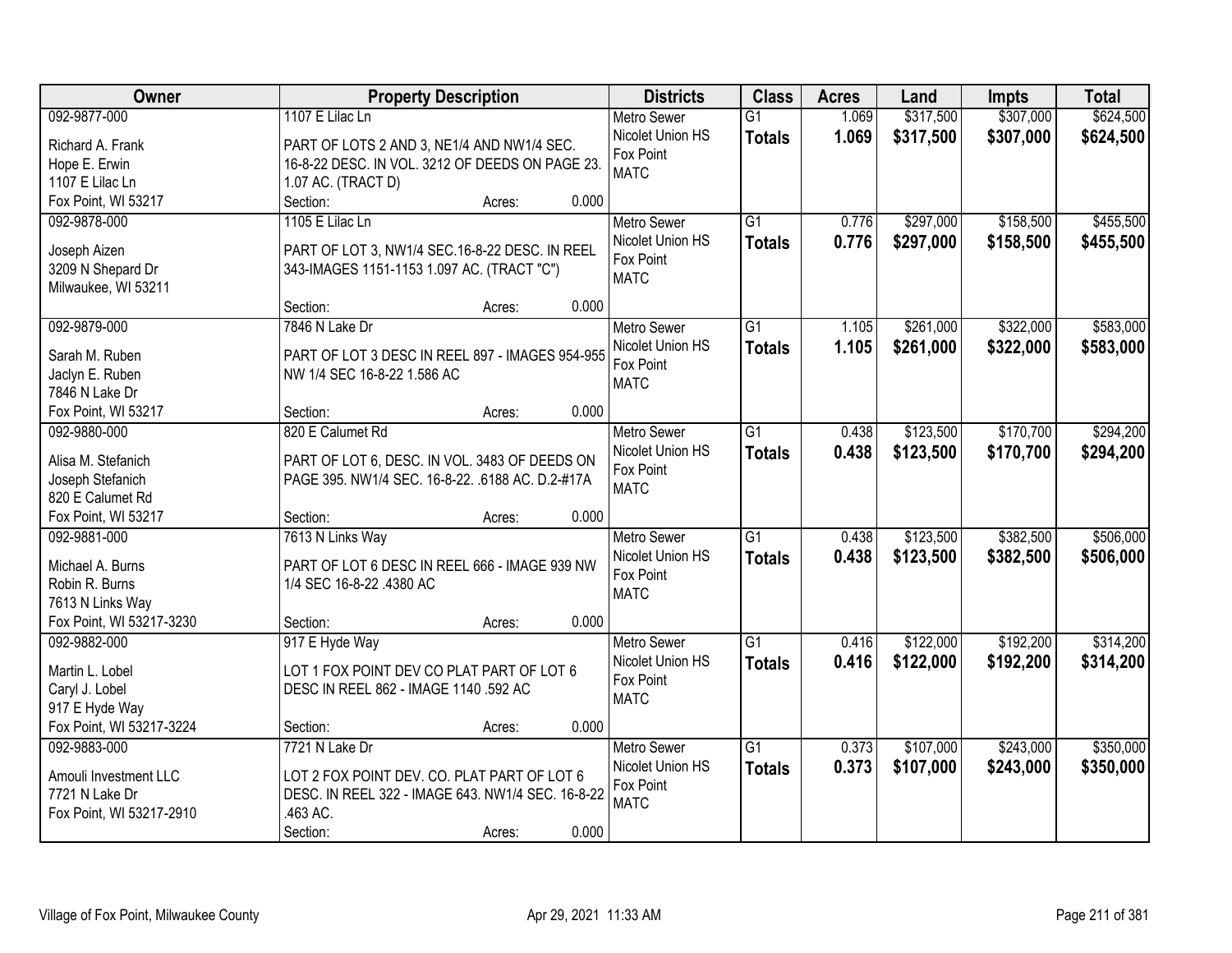| Owner                             | <b>Property Description</b>                                | <b>Districts</b>   | <b>Class</b>    | <b>Acres</b> | Land      | <b>Impts</b> | <b>Total</b> |
|-----------------------------------|------------------------------------------------------------|--------------------|-----------------|--------------|-----------|--------------|--------------|
| 092-9884-000                      | 7717 N Lake Dr                                             | <b>Metro Sewer</b> | $\overline{G1}$ | 0.353        | \$105,500 | \$256,500    | \$362,000    |
| Kenyatta Nakisisa Barber          | PART OF NW 16-8-22 COM AT A PT 473 FT W OF SE              | Nicolet Union HS   | <b>Totals</b>   | 0.353        | \$105,500 | \$256,500    | \$362,000    |
| 7717 N Lake Dr                    | COR SD 1/4 SEC TH N OD 14.5' E 735 FT TO BEG OF            | Fox Point          |                 |              |           |              |              |
| Fox Point, WI 53217               | THIS DESC TH N 120 FT E 163.31 F T SWLY 39.75 FT           | <b>MATC</b>        |                 |              |           |              |              |
|                                   | Section:<br>0.000<br>Acres:                                |                    |                 |              |           |              |              |
| 092-9885-000                      | 7705 N Lake Dr                                             | <b>Metro Sewer</b> | $\overline{G1}$ | 0.346        | \$105,500 | \$294,500    | \$400,000    |
|                                   |                                                            | Nicolet Union HS   | <b>Totals</b>   | 0.346        | \$105,500 | \$294,500    | \$400,000    |
| Roberta A. Mendelsohn             | LOT 4 FOX POINT DEV. CO. PLAT PART OF LOT 6                | Fox Point          |                 |              |           |              |              |
| 7705 N Lake Dr                    | DESC. IN REEL 436 IMAGES 830 .457 AC. NW1/4 SEC<br>16-8-22 | <b>MATC</b>        |                 |              |           |              |              |
| Fox Point, WI 53217-2910          | 0.000<br>Section:<br>Acres:                                |                    |                 |              |           |              |              |
| 092-9886-000                      | 7629 N Lake Dr                                             | <b>Metro Sewer</b> | $\overline{G1}$ | 0.383        | \$119,500 | \$213,000    | \$332,500    |
|                                   |                                                            | Nicolet Union HS   |                 | 0.383        | \$119,500 | \$213,000    | \$332,500    |
| Eric B. Leander                   | COMM 473 FT, W & 525 FT, N OF SE COR OF NW 1/4             | Fox Point          | <b>Totals</b>   |              |           |              |              |
| Rebekah L. Leander                | SEC. 16-8-22, TH N 100 FT, E 190.41 FT, S 101.22 FT,       | <b>MATC</b>        |                 |              |           |              |              |
| 7629 N Lake Dr                    | TH W 206.40 FT, TO POB. EXC ELY 45 FT.                     |                    |                 |              |           |              |              |
| Fox Point, WI 53217-2909          | 0.000<br>Section:<br>Acres:                                |                    |                 |              |           |              |              |
| 092-9887-000                      | 7627 N Lake Dr                                             | <b>Metro Sewer</b> | G1              | 0.415        | \$122,000 | \$266,000    | \$388,000    |
| Martin Tirado                     | LOT 6 FOX POINT DEV. CO. PLAT PART OF LOT 6                | Nicolet Union HS   | <b>Totals</b>   | 0.415        | \$122,000 | \$266,000    | \$388,000    |
| <b>Breanne Tirado</b>             | DESC. IN VOL. 3016 OF DEEDS ON PAGE 224. .495              | Fox Point          |                 |              |           |              |              |
| 7627 N Lake Dr                    | AC. NW1/4 SEC. 16-8-22.                                    | <b>MATC</b>        |                 |              |           |              |              |
| Fox Point, WI 53217               | Section:<br>0.000<br>Acres:                                |                    |                 |              |           |              |              |
| 092-9888-001                      | 7626 N Links Way                                           | <b>Metro Sewer</b> | $\overline{G1}$ | 0.424        | \$123,000 | \$479,500    | \$602,500    |
|                                   |                                                            | Nicolet Union HS   | <b>Totals</b>   | 0.424        | \$123,000 | \$479,500    | \$602,500    |
| Edward A. Engman Jr               | PARCEL 1 IN CERTIFIED SURVEY MAP NO. 1113 OF               | Fox Point          |                 |              |           |              |              |
| Kathleen Engman                   | A PART OF THE NW1/4 OF SECTION 16-8-22                     | <b>MATC</b>        |                 |              |           |              |              |
| 7626 N Links Way                  | RECORDED IN REEL 496- IMAGES 1056-1058                     |                    |                 |              |           |              |              |
| Fox Point, WI 53217-3229          | 0.000<br>Section:<br>Acres:                                |                    |                 |              |           |              |              |
| 092-9888-002                      | 7616 N Links Way                                           | <b>Metro Sewer</b> | $\overline{G1}$ | 0.424        | \$123,000 | \$349,000    | \$472,000    |
| <b>Haker Joint Revoc Trust</b>    | PARCEL 2 IN CERTIFIED SURVEY MAP NO. 1113 OF               | Nicolet Union HS   | <b>Totals</b>   | 0.424        | \$123,000 | \$349,000    | \$472,000    |
| Attn: William A & Marilyn L Haker | A PART OF THE NW1/4 OF SECTION 16-8-22                     | Fox Point          |                 |              |           |              |              |
| 7616 N Links Way                  | RECORDED IN REEL 496- IMAGES 1056-1058                     | <b>MATC</b>        |                 |              |           |              |              |
| Fox Point, WI 53217-3229          | 0.000<br>Section:<br>Acres:                                |                    |                 |              |           |              |              |
| 092-9889-000                      | 7623 N Lake Dr                                             | <b>Metro Sewer</b> | $\overline{G1}$ | 0.404        | \$121,500 | \$393,000    | \$514,500    |
| David M. Blau                     | FOX POINT DEV. CO. PLAT PART OF LOT 6 BEING                | Nicolet Union HS   | <b>Totals</b>   | 0.404        | \$121,500 | \$393,000    | \$514,500    |
| Marsha D. Blau                    | LOT 7 DESC. IN REEL 367 - IMAGE 1187 0.507 ACS.            | Fox Point          |                 |              |           |              |              |
| 7623 N Lake Dr                    | NW1/4 SEC. 16-8-22                                         | <b>MATC</b>        |                 |              |           |              |              |
| Fox Point, WI 53217-2909          | 0.000<br>Section:                                          |                    |                 |              |           |              |              |
|                                   | Acres:                                                     |                    |                 |              |           |              |              |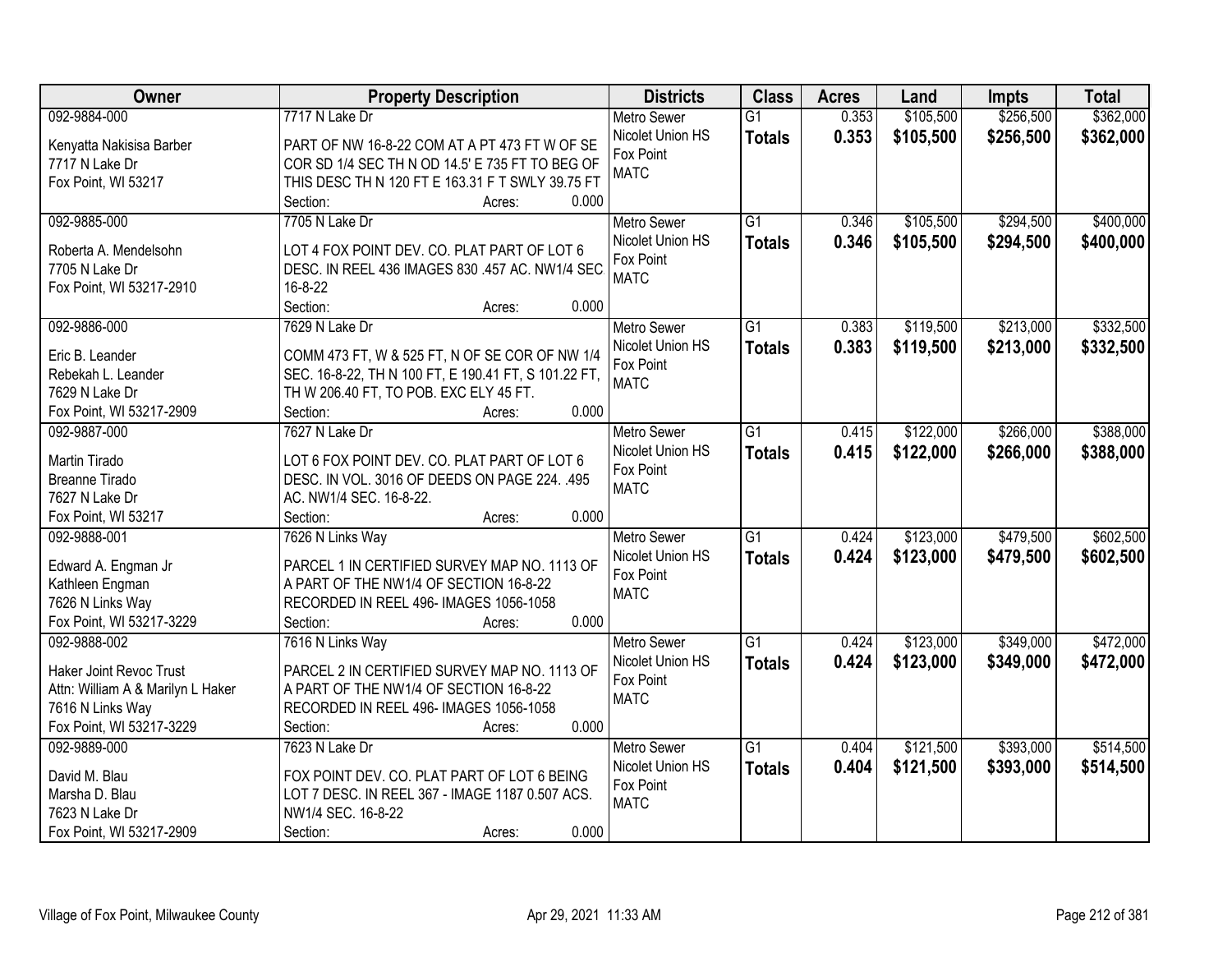| <b>Owner</b>             | <b>Property Description</b>                               | <b>Districts</b>   | <b>Class</b>    | <b>Acres</b> | Land      | <b>Impts</b> | <b>Total</b> |
|--------------------------|-----------------------------------------------------------|--------------------|-----------------|--------------|-----------|--------------|--------------|
| 092-9890-000             | 7617 N Lake Dr                                            | <b>Metro Sewer</b> | $\overline{G1}$ | 0.507        | \$129,000 | \$329,100    | \$458,100    |
| Michael J. Drehobl       | COM AT A PT 250 FT W OF THE E LI & 225 FT N OF S          | Nicolet Union HS   | <b>Totals</b>   | 0.507        | \$129,000 | \$329,100    | \$458,100    |
| Kristina A. Drehobl      | LI OF NW 16-8-22 TH N 100 FT W TO E LI CSM NO             | Fox Point          |                 |              |           |              |              |
| 7617 N Lake Dr           | 1113 S 100 FT TH E 221.60 FT TO BEG EXC E 45 FT           | <b>MATC</b>        |                 |              |           |              |              |
| Fox Point, WI 53217-2909 | 0.000<br>Section:<br>Acres:                               |                    |                 |              |           |              |              |
| 092-9891-000             | 7607 N Lake Dr                                            | <b>Metro Sewer</b> | $\overline{G1}$ | 0.427        | \$123,000 | \$345,500    | \$468,500    |
|                          |                                                           | Nicolet Union HS   | <b>Totals</b>   | 0.427        | \$123,000 | \$345,500    | \$468,500    |
| Jad Donaldson            | PT OF NW 16-8-22 COM AT A PT 250 FT W OF & 125            | Fox Point          |                 |              |           |              |              |
| Angela M. Pierro         | FT N OF THE CENTER OF SD SEC 16 TH N 100 FT W             | <b>MATC</b>        |                 |              |           |              |              |
| 7607 N Lake Dr           | 221.47 FT S 100 FT TH E 222.15 FT TO BEG EXC E 33         |                    |                 |              |           |              |              |
| Fox Point, WI 53217      | 0.000<br>Section:<br>Acres:                               |                    |                 |              |           |              |              |
| 092-9892-000             | 920 E Calumet Rd                                          | <b>Metro Sewer</b> | $\overline{G1}$ | 0.376        | \$119,000 | \$273,400    | \$392,400    |
| <b>Thomas Bausch</b>     | That part of the Northwest 1/4 of Section 16, in Township | Nicolet Union HS   | <b>Totals</b>   | 0.376        | \$119,000 | \$273,400    | \$392,400    |
| Molly Bausch             | North, Range 22 East, in the Village of Fox Point, County | Fox Point          |                 |              |           |              |              |
| 920 E Calumet Rd         | of Milwaukee, State of Wisconsin, more particularly       | <b>MATC</b>        |                 |              |           |              |              |
| Fox Point, WI 53217      | 0.376<br>Section:<br>Acres:                               |                    |                 |              |           |              |              |
| 092-9893-000             | 910 E Calumet Rd                                          | <b>Metro Sewer</b> | $\overline{G1}$ | 0.425        | \$123,000 | \$351,600    | \$474,600    |
|                          |                                                           | Nicolet Union HS   | <b>Totals</b>   | 0.425        | \$123,000 | \$351,600    | \$474,600    |
| Steven R. Giles          | PT OF NW 16-8-22 COM AT A PT 473 FT W OF THE              | Fox Point          |                 |              |           |              |              |
| Jennine L. Pufahl        | CENTER OF SD SEC 16 TH N 225 FT W 92.50 FT S              | <b>MATC</b>        |                 |              |           |              |              |
| 910 E Calumet Rd         | 225 FT TH E 92.50 FT TO BEG EXC S 25 FT FOR RD            |                    |                 |              |           |              |              |
| Fox Point, WI 53217-3219 | Section:<br>0.000<br>Acres:                               |                    |                 |              |           |              |              |
| 092-9894-000             | 7600 N Links Way                                          | Metro Sewer        | $\overline{G1}$ | 0.478        | \$126,500 | \$184,100    | \$310,600    |
| Matthew J. Martin        | FOX POINT DEV CO PLAT PART OF LOT 6 DESC IN               | Nicolet Union HS   | <b>Totals</b>   | 0.478        | \$126,500 | \$184,100    | \$310,600    |
| Jacquilyn Martin         | REEL 874 - IMAGE 752 BEING THE W 1/2 OF LOT 11 8          | Fox Point          |                 |              |           |              |              |
| 7600 N Links Way         | S 65 FT OF W 1/2 OF LOT 12 .480 AC NW 1/4 SEC             | <b>MATC</b>        |                 |              |           |              |              |
| Fox Point, WI 53217      | 0.000<br>Section:<br>Acres:                               |                    |                 |              |           |              |              |
| 092-9895-001             | 7630 N Links Way                                          | <b>Metro Sewer</b> | $\overline{G1}$ | 0.998        | \$164,500 | \$692,000    | \$856,500    |
|                          |                                                           | Nicolet Union HS   |                 | 0.998        | \$164,500 | \$692,000    | \$856,500    |
| Nina G. Edelman          | CSM #7944 - NW 16-8-22 - PARCEL #1                        | Fox Point          | <b>Totals</b>   |              |           |              |              |
| Richard W. Edelman       |                                                           | <b>MATC</b>        |                 |              |           |              |              |
| 7630 N Links Way         |                                                           |                    |                 |              |           |              |              |
| Fox Point, WI 53217      | 0.000<br>Section:<br>Acres:                               |                    |                 |              |           |              |              |
| 092-9897-000             | 7710 N Links Way                                          | <b>Metro Sewer</b> | $\overline{G1}$ | 0.482        | \$127,000 | \$296,500    | \$423,500    |
| Scott D. Drewianka       | COMM 683 FT, W & 660 FT, N OF SE COR OF NW 1/4            | Nicolet Union HS   | <b>Totals</b>   | 0.482        | \$127,000 | \$296,500    | \$423,500    |
| Laura R. La Rose         | SEC. 16-8-22, TH E 210 FT, N 100 FT, W 210 FT, TH S       | Fox Point          |                 |              |           |              |              |
| 7710 N Links Way         | 100 FT TO POB. EXC WLY 25 FT THEREOF.                     | <b>MATC</b>        |                 |              |           |              |              |
|                          |                                                           |                    |                 |              |           |              |              |
| Fox Point, WI 53217-3231 | 0.000<br>Section:<br>Acres:                               |                    |                 |              |           |              |              |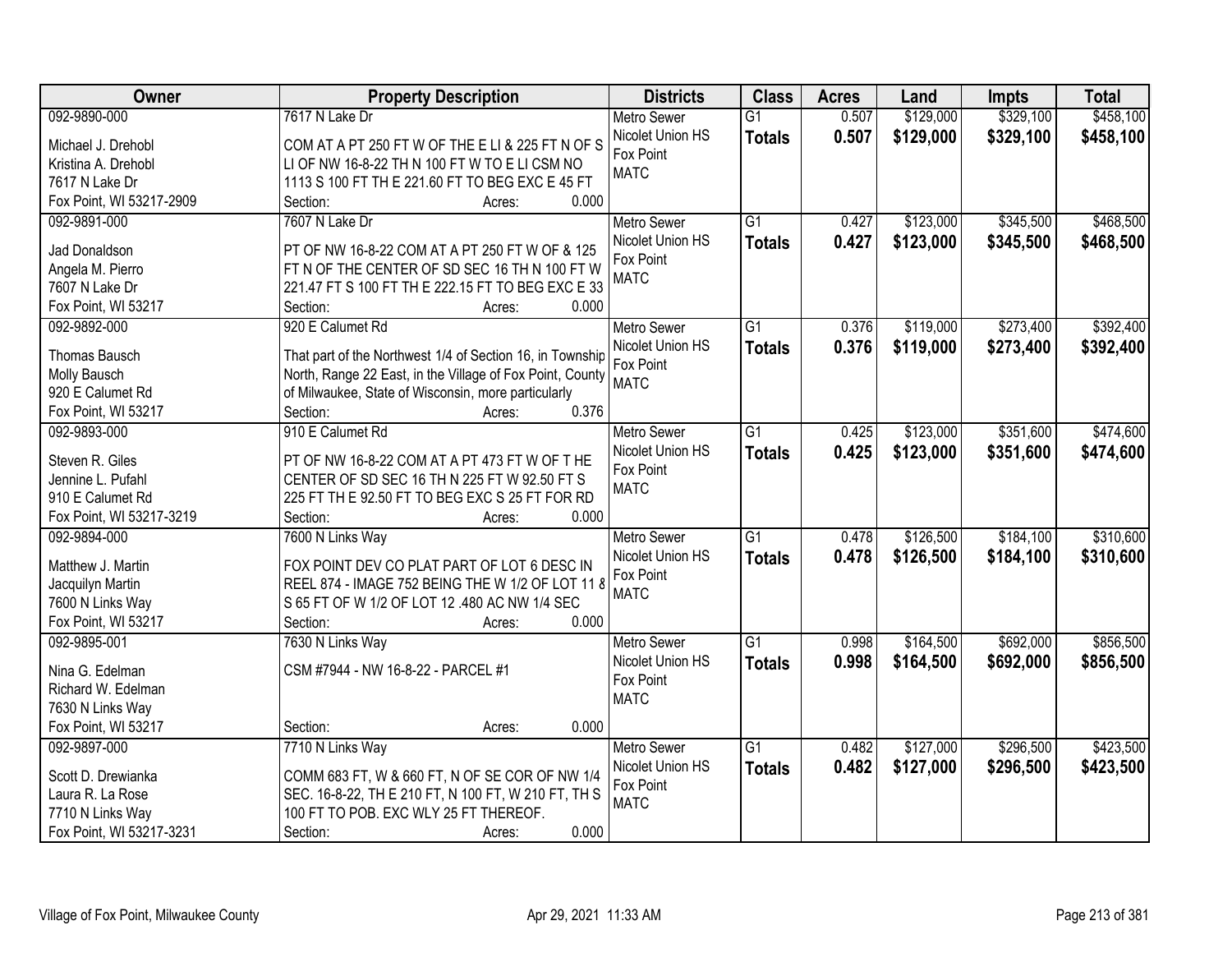| <b>Owner</b>                         | <b>Property Description</b>                      | <b>Districts</b>         | <b>Class</b>    | <b>Acres</b> | Land      | <b>Impts</b> | <b>Total</b> |
|--------------------------------------|--------------------------------------------------|--------------------------|-----------------|--------------|-----------|--------------|--------------|
| 092-9898-000                         | 7716 N Links Way                                 | <b>Metro Sewer</b>       | $\overline{G1}$ | 0.425        | \$123,000 | \$289,500    | \$412,500    |
| Robert S. Schley Jr                  | LOT 18 FOX POINT DEV. CO. PLAT PART OF LOT 6,    | Nicolet Union HS         | <b>Totals</b>   | 0.425        | \$123,000 | \$289,500    | \$412,500    |
| Mary N. Schley                       | DESC. IN REEL 120-IMAGE 545. .482 AC. NW1/4 SEC. | Fox Point                |                 |              |           |              |              |
| 7716 N Links Way                     | 16-8-22                                          | <b>MATC</b>              |                 |              |           |              |              |
| Fox Point, WI 53217-3231             | Section:<br>0.000<br>Acres:                      |                          |                 |              |           |              |              |
| 092-9899-000                         | 7722 N Links Way                                 | <b>Metro Sewer</b>       | $\overline{G1}$ | 0.425        | \$123,000 | \$166,700    | \$289,700    |
|                                      |                                                  | Nicolet Union HS         | <b>Totals</b>   | 0.425        | \$123,000 | \$166,700    | \$289,700    |
| David S. Allen                       | LOT 19 FOX POINT DEV. CO. PLAT PART OF LOT 6     | Fox Point                |                 |              |           |              |              |
| Laura E. Pedrick                     | DESC. IN VOL. 3517 OF DEEDS ON PAGE 384. .482    | <b>MATC</b>              |                 |              |           |              |              |
| 7722 N Links Way                     | AC. NW1/4 SEC. 16-8-22.                          |                          |                 |              |           |              |              |
| Fox Point, WI 53217-3231             | 0.000<br>Section:<br>Acres:                      |                          |                 |              |           |              |              |
| 092-9900-000                         | 905 E Hyde Way                                   | Metro Sewer              | G1              | 0.592        | \$135,000 | \$254,900    | \$389,900    |
| Alan S. Bloom                        | LOT 20 FOX POINT DEV. CO PLAT PART OF LOT 6,     | Nicolet Union HS         | <b>Totals</b>   | 0.592        | \$135,000 | \$254,900    | \$389,900    |
| Margaret L. Bloom                    | DESC IN VOL 1861 OF DEEDS ON PAGE 428 .790 AC    | Fox Point                |                 |              |           |              |              |
| 905 E Hyde Way                       | NW1/4 SEC 16-8-22                                | <b>MATC</b>              |                 |              |           |              |              |
| Fox Point, WI 53217-3224             | 0.000<br>Section:<br>Acres:                      |                          |                 |              |           |              |              |
| 092-9901-000                         | 7729 N Links Way                                 | <b>Metro Sewer</b>       | G1              | 0.558        | \$132,500 | \$308,300    | \$440,800    |
|                                      |                                                  | Nicolet Union HS         | <b>Totals</b>   | 0.558        | \$132,500 | \$308,300    | \$440,800    |
| Michael F. and Meghan O. Massey Trus | LOT 21 FOX POINT DEV. CO. PLAT PART OF LOT 6     | Fox Point                |                 |              |           |              |              |
| 7729 Links Way                       | DESC. IN REEL 445 IMAGE 995 .790 AC. NW1/4 SEC.  | <b>MATC</b>              |                 |              |           |              |              |
| Fox Point, WI 53217                  | 16-8-22                                          |                          |                 |              |           |              |              |
|                                      | 0.000<br>Section:<br>Acres:                      |                          |                 |              |           |              |              |
| 092-9902-000                         | 7721 N Links Way                                 | <b>Metro Sewer</b>       | $\overline{G1}$ | 0.402        | \$121,000 | \$214,800    | \$335,800    |
| Kevin & Carol Shafer Living Trust    | LOT 22 FOX POINT DEV. CO. PLAT PART OF LOT 6,    | Nicolet Union HS         | <b>Totals</b>   | 0.402        | \$121,000 | \$214,800    | \$335,800    |
| 7721 N Links Way                     | DESC. IN VOL. 3953 OF DEEDS ON PAGE 57. .459 AC  | Fox Point                |                 |              |           |              |              |
| Fox Point, WI 53217-3232             | NW1/4 SEC. 16-8-22.                              | <b>MATC</b>              |                 |              |           |              |              |
|                                      | 0.000<br>Section:<br>Acres:                      |                          |                 |              |           |              |              |
| 092-9903-000                         | 7717 N Links Way                                 | Metro Sewer              | $\overline{G1}$ | 0.402        | \$121,000 | \$227,500    | \$348,500    |
|                                      |                                                  |                          |                 |              |           |              |              |
| James F. Crawford                    | LOT 23 FOX POINT DEV. CO. PLAT PART OF LOT 6,    | Nicolet Union HS         | <b>Totals</b>   | 0.402        | \$121,000 | \$227,500    | \$348,500    |
| Nancy H. Crawford                    | DESC. IN VOL. 1604 OF DEEDS ON PAGE 601. .458    | Fox Point<br><b>MATC</b> |                 |              |           |              |              |
| 7717 N Links Way                     | AC. NW1/4 SEC. 16-8-22.                          |                          |                 |              |           |              |              |
| Fox Point, WI 53217-3232             | 0.000<br>Section:<br>Acres:                      |                          |                 |              |           |              |              |
| 092-9904-000                         | 7711 N Links Way                                 | <b>Metro Sewer</b>       | $\overline{G1}$ | 0.402        | \$121,000 | \$473,400    | \$594,400    |
|                                      | LOT 24 FOX POINT DEV CO PLAT PART OF LOT 6       | Nicolet Union HS         | <b>Totals</b>   | 0.402        | \$121,000 | \$473,400    | \$594,400    |
| Jonathan H. Margolies                | DESC IN REEL 750-IMAGE 1758 .459 AC NW 1/4 SEC   | Fox Point                |                 |              |           |              |              |
| Marjorie Margolies                   | 16-8-22                                          | <b>MATC</b>              |                 |              |           |              |              |
| 7711 N Links Way                     | 0.000                                            |                          |                 |              |           |              |              |
| Fox Point, WI 53217-3232             | Section:<br>Acres:                               |                          |                 |              |           |              |              |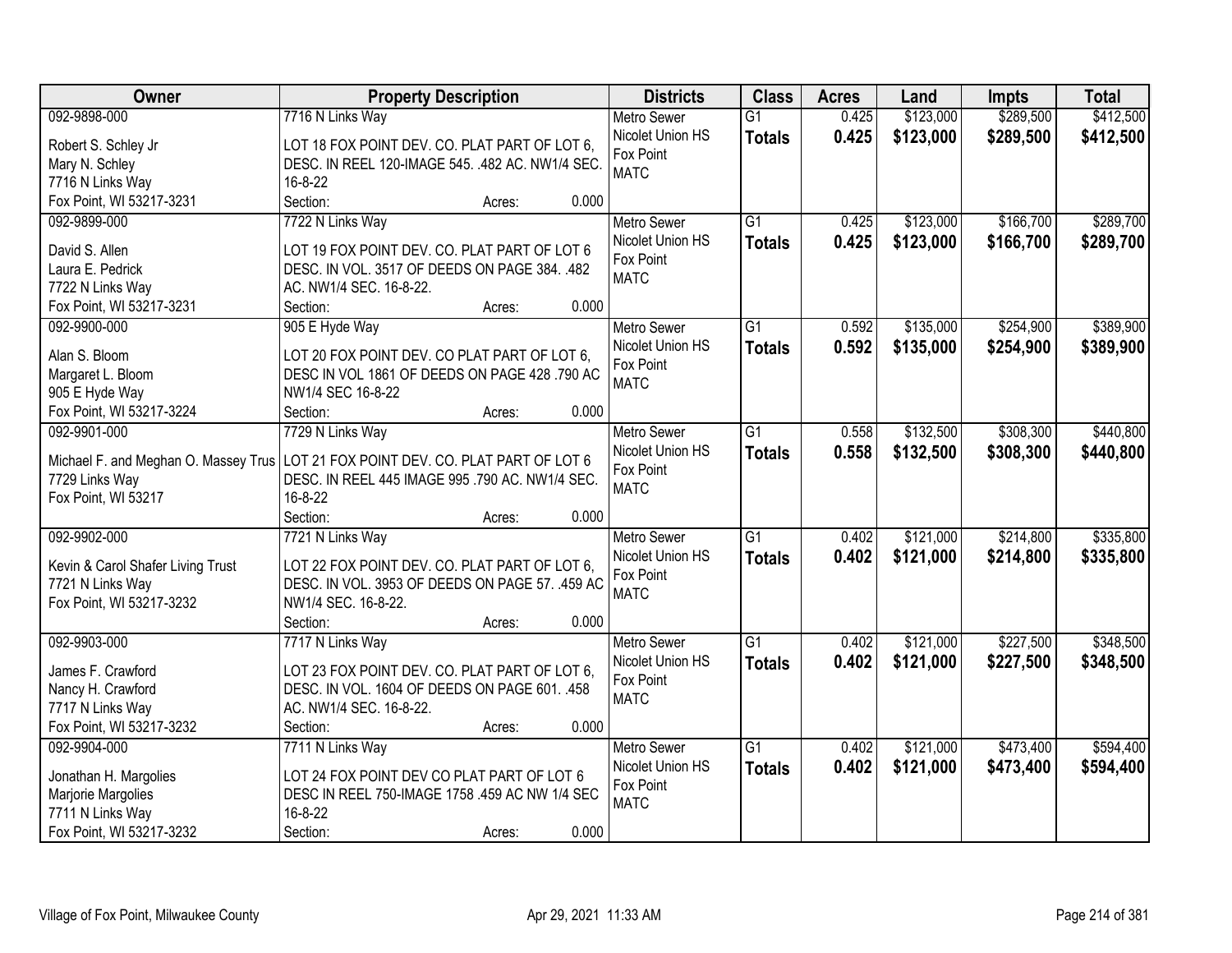| Owner                         | <b>Property Description</b>                         | <b>Districts</b>   | <b>Class</b>    | <b>Acres</b> | Land      | <b>Impts</b> | <b>Total</b> |
|-------------------------------|-----------------------------------------------------|--------------------|-----------------|--------------|-----------|--------------|--------------|
| 092-9905-000                  | 7707 N Links Way                                    | <b>Metro Sewer</b> | $\overline{G1}$ | 0.402        | \$121,000 | \$317,500    | \$438,500    |
| David L. Daniels              | COMM 683 FT W & 560 FT N OF SE COR OF NW 1/4        | Nicolet Union HS   | <b>Totals</b>   | 0.402        | \$121,000 | \$317,500    | \$438,500    |
| Amy Daniels                   | SEC.16-8-22 TH W 200 FT, N100 FT, E200 FT; TH S 100 | Fox Point          |                 |              |           |              |              |
| 7707 N Links Way              | FT TO POB.                                          | <b>MATC</b>        |                 |              |           |              |              |
| Fox Point, WI 53217-3232      | 0.000<br>Section:<br>Acres:                         |                    |                 |              |           |              |              |
| 092-9906-000                  | 7633 N Links Way                                    | <b>Metro Sewer</b> | $\overline{G1}$ | 0.402        | \$121,000 | \$340,200    | \$461,200    |
|                               |                                                     | Nicolet Union HS   | <b>Totals</b>   | 0.402        | \$121,000 | \$340,200    | \$461,200    |
| Julian E. De Lia              | LOT 26 FOX POINT DEV. CO. PLAT PART OF LOT 6,       | Fox Point          |                 |              |           |              |              |
| Ellen T. De Lia               | DESC. IN VOL. 4261 OF DEEDS ON PAGE 599. .459       | <b>MATC</b>        |                 |              |           |              |              |
| 7633 N Links Way              | AC. NW1/4 SEC. 16-8-22                              |                    |                 |              |           |              |              |
| Fox Point, WI 53217-3230      | 0.000<br>Section:<br>Acres:                         |                    |                 |              |           |              |              |
| 092-9907-000                  | 7627 N Links Way                                    | Metro Sewer        | $\overline{G1}$ | 0.402        | \$121,000 | \$266,500    | \$387,500    |
| Mark A. Pasch                 | LOT 27 FOX POINT DEV CO PLAT PART OF LOT 6          | Nicolet Union HS   | <b>Totals</b>   | 0.402        | \$121,000 | \$266,500    | \$387,500    |
| Laurie B. Pasch               | DESC IN REEL 939 - IMAGE 934 .459 AC NW 1/4 SEC     | Fox Point          |                 |              |           |              |              |
| 7627 N Links Way              | $16 - 8 - 22$                                       | <b>MATC</b>        |                 |              |           |              |              |
| Fox Point, WI 53217-3230      | Section:<br>0.000<br>Acres:                         |                    |                 |              |           |              |              |
| 092-9908-000                  | 7619 N Links Way                                    | <b>Metro Sewer</b> | $\overline{G1}$ | 0.389        | \$120,000 | \$160,500    | \$280,500    |
|                               |                                                     | Nicolet Union HS   |                 | 0.389        | \$120,000 | \$160,500    | \$280,500    |
| Ross N. Segel                 | COM 2003 FT E & 263.06 FT N OF SW COR OF NW 1/4     | Fox Point          | <b>Totals</b>   |              |           |              |              |
| Abby Segel                    | SEC. 16-8-22, TH W 200 FT, N 96.94 FT, E 200 FT, TH | <b>MATC</b>        |                 |              |           |              |              |
| 7619 N Links Way              | S 96.94 FT TO POB. EXC ELY 25 FT THEREOF.           |                    |                 |              |           |              |              |
| Fox Point, WI 53217           | 0.000<br>Section:<br>Acres:                         |                    |                 |              |           |              |              |
| 092-9909-000                  | 802 E Calumet Rd                                    | <b>Metro Sewer</b> | $\overline{G1}$ | 0.680        | \$141,500 | \$114,800    | \$256,300    |
| Glenn Bodi                    | LOT 29 FOX POINT DEV. CO. PLAT PART OF LOT 6        | Nicolet Union HS   | <b>Totals</b>   | 0.680        | \$141,500 | \$114,800    | \$256,300    |
| Carole D. Serota-Bodi         | DESC. IN REEL 597-IMAGE 1626 .770 AC. NW 1/4        | Fox Point          |                 |              |           |              |              |
| 802 E Calumet Rd              | SEC. 16-8-22                                        | <b>MATC</b>        |                 |              |           |              |              |
| Fox Point, WI 53217-3217      | Section:<br>0.000<br>Acres:                         |                    |                 |              |           |              |              |
| 092-9910-000                  | 7610 N Boyd Way                                     | <b>Metro Sewer</b> | $\overline{G1}$ | 0.402        | \$121,000 | \$169,800    | \$290,800    |
|                               |                                                     | Nicolet Union HS   |                 | 0.402        | \$121,000 | \$169,800    | \$290,800    |
| Jack W. Walder Jr             | LOT 30 FOX POINT DEV. CO. PLAT PART OF LOT 6,       | Fox Point          | <b>Totals</b>   |              |           |              |              |
| Eva Walder                    | DESC. IN VOL. 1500 OF DEEDS ON PAGE 530. .482       | <b>MATC</b>        |                 |              |           |              |              |
| 7610 N Boyd Way               | AC. NW1/4 SEC. 16-8-22.                             |                    |                 |              |           |              |              |
| Fox Point, WI 53217-3207      | 0.000<br>Section:<br>Acres:                         |                    |                 |              |           |              |              |
| 092-9911-000                  | 7620 N Boyd Way                                     | <b>Metro Sewer</b> | $\overline{G1}$ | 0.425        | \$123,000 | \$256,000    | \$379,000    |
| Gregory S. Walthers Von Alten | LOT 31 FOX POINT DEV. CO. PLAT PART OF LOT 6,       | Nicolet Union HS   | <b>Totals</b>   | 0.425        | \$123,000 | \$256,000    | \$379,000    |
| Lauren M. Walthers Von Alten  | DESC. IN VOL. 3772 OF DEEDS ON PAGE 272. .482       | Fox Point          |                 |              |           |              |              |
| 7620 N Boyd Way               | AC. NW1/4 SEC. 16-8-22                              | <b>MATC</b>        |                 |              |           |              |              |
| Fox Point, WI 53217           | 0.000<br>Section:<br>Acres:                         |                    |                 |              |           |              |              |
|                               |                                                     |                    |                 |              |           |              |              |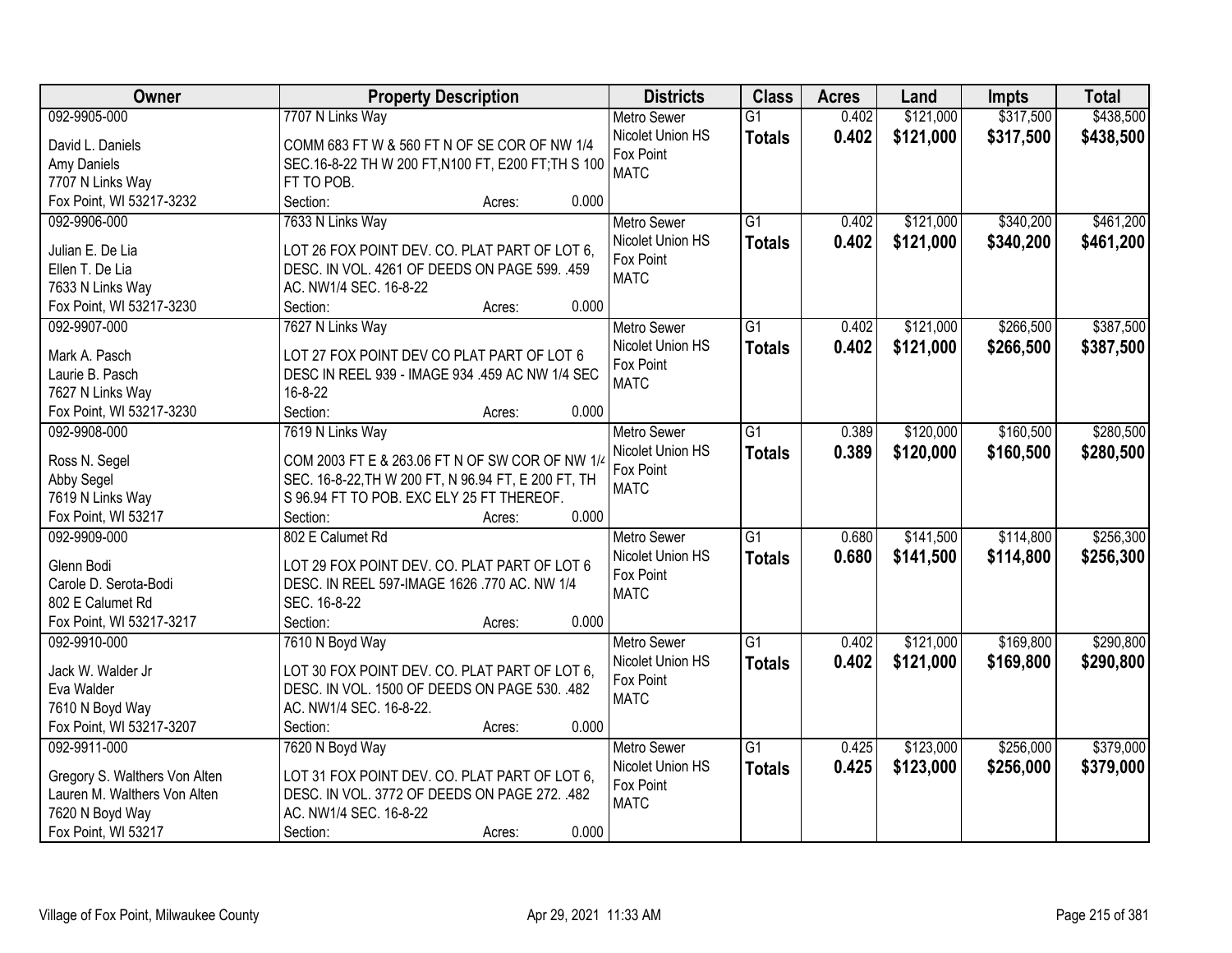| <b>Owner</b>                         | <b>Property Description</b>                                                                                        | <b>Districts</b>         | <b>Class</b>    | <b>Acres</b> | Land      | <b>Impts</b> | <b>Total</b> |
|--------------------------------------|--------------------------------------------------------------------------------------------------------------------|--------------------------|-----------------|--------------|-----------|--------------|--------------|
| 092-9912-000                         | 7626 N Boyd Way                                                                                                    | <b>Metro Sewer</b>       | $\overline{G1}$ | 0.425        | \$123,000 | \$68,000     | \$191,000    |
| Thomas F. Hansen                     | LOT 32 FOX POINT DEV. CO. PLAT PART OF LOT 6                                                                       | Nicolet Union HS         | <b>Totals</b>   | 0.425        | \$123,000 | \$68,000     | \$191,000    |
| Heidi V. Havens                      | DESC IN VOL 1568 OF DEEDS ON PAGE 54 .482 AC                                                                       | Fox Point                |                 |              |           |              |              |
| 7626 N Boyd Way                      | NW 1/4 SEC 16-8-22                                                                                                 | <b>MATC</b>              |                 |              |           |              |              |
| Fox Point, WI 53217-3207             | Section:<br>0.000<br>Acres:                                                                                        |                          |                 |              |           |              |              |
| 092-9913-000                         | 7630 N Boyd Way                                                                                                    | <b>Metro Sewer</b>       | $\overline{G1}$ | 0.425        | \$123,000 | \$315,100    | \$438,100    |
|                                      |                                                                                                                    | Nicolet Union HS         | <b>Totals</b>   | 0.425        | \$123,000 | \$315,100    | \$438,100    |
| Steven Bergum                        | COMM 1093 FT W & 460 FT N OF SE COR OF NW 1/4                                                                      | Fox Point                |                 |              |           |              |              |
| 2016 Bay Point Ln                    | SEC 16-8-22; TH E 210 FT, N 100 FT W 210 FT, TH S                                                                  | <b>MATC</b>              |                 |              |           |              |              |
| Hartland, WI 53029                   | 100 FT TO P.O.B. EXC W 25 FT THEREOF<br>0.000                                                                      |                          |                 |              |           |              |              |
|                                      | Section:<br>Acres:                                                                                                 |                          |                 |              |           |              |              |
| 092-9914-000                         | 7702 N Boyd Way                                                                                                    | Metro Sewer              | $\overline{G1}$ | 0.425        | \$123,000 | \$279,100    | \$402,100    |
| Nathan P. Eilers                     | LOT 34 FOX POINT DEV. CO. PLAT PART OF LOT 6,                                                                      | Nicolet Union HS         | <b>Totals</b>   | 0.425        | \$123,000 | \$279,100    | \$402,100    |
| Kay C. Eilers                        | DESC. IN REEL 11 IMAGE 81 NW1/4 SEC. 16-8-22.                                                                      | Fox Point<br><b>MATC</b> |                 |              |           |              |              |
| 7702 N Boyd Way                      |                                                                                                                    |                          |                 |              |           |              |              |
| Fox Point, WI 53217                  | 0.000<br>Section:<br>Acres:                                                                                        |                          |                 |              |           |              |              |
| 092-9915-000                         | 7710 N Boyd Way                                                                                                    | <b>Metro Sewer</b>       | G1              | 0.425        | \$123,000 | \$271,200    | \$394,200    |
|                                      |                                                                                                                    | Nicolet Union HS         | <b>Totals</b>   | 0.425        | \$123,000 | \$271,200    | \$394,200    |
| Mark Sluzinski<br>Michelle Sluzinski | That part of the Northwest One-Quarter of Section 16, in<br>Township 8 North, Range 22 East, in the Village of Fox | Fox Point                |                 |              |           |              |              |
| 7710 N Boyd Way                      | Point, Milwaukee County, Wisconsin, bounded and                                                                    | <b>MATC</b>              |                 |              |           |              |              |
| Fox Point, WI 53217                  | 0.425<br>Section: 16<br>Acres:                                                                                     |                          |                 |              |           |              |              |
| 092-9916-000                         | 7716 N Boyd Way                                                                                                    | <b>Metro Sewer</b>       | $\overline{G1}$ | 0.425        | \$123,000 | \$305,500    | \$428,500    |
|                                      |                                                                                                                    | Nicolet Union HS         | <b>Totals</b>   | 0.425        | \$123,000 | \$305,500    | \$428,500    |
| Michael J. Layde                     | LOT 36, FOX POINT DEV. CO.PLAT PART OF LOT 6,                                                                      | Fox Point                |                 |              |           |              |              |
| Rochelle A. Layde                    | DESC. IN VOL.2516 OF DEEDS ON PAGE 270 NW1/4                                                                       | <b>MATC</b>              |                 |              |           |              |              |
| 7716 N Boyd Way                      | SEC. 16-8-22.482 AC.                                                                                               |                          |                 |              |           |              |              |
| Fox Point, WI 53217                  | Section:<br>0.000<br>Acres:                                                                                        |                          |                 |              |           |              |              |
| 092-9917-000                         | 7722 N Boyd Way                                                                                                    | Metro Sewer              | $\overline{G1}$ | 0.425        | \$123,000 | \$216,000    | \$339,000    |
| Kevin M. Mcdonnell                   | COMM 1093 FT W & 860 FT N OF SE COR OF NW 1/4                                                                      | Nicolet Union HS         | <b>Totals</b>   | 0.425        | \$123,000 | \$216,000    | \$339,000    |
| Priscilla K. Mcdonnell               | SEC 16-8-22, TH E 210 FT; N 100 FT; W 210 FT; TH S                                                                 | Fox Point                |                 |              |           |              |              |
| 7722 N Boyd Way                      | 100 FT TO P.O.B.                                                                                                   | <b>MATC</b>              |                 |              |           |              |              |
| Fox Point, WI 53217-3209             | 0.000<br>Section:<br>Acres:                                                                                        |                          |                 |              |           |              |              |
| 092-9918-000                         | 805 E Hyde Way                                                                                                     | <b>Metro Sewer</b>       | $\overline{G1}$ | 0.592        | \$135,000 | \$147,500    | \$282,500    |
|                                      |                                                                                                                    | Nicolet Union HS         | <b>Totals</b>   | 0.592        | \$135,000 | \$147,500    | \$282,500    |
| Terry C. Blech Revocable Trust       | That part of the North West One-quarter (1/4) of Section                                                           | Fox Point                |                 |              |           |              |              |
| 805 E Hyde Way                       | numbered Sixteen(16) in Township Eight(8)                                                                          | <b>MATC</b>              |                 |              |           |              |              |
| Fox Point, WI 53217                  | North, Range numbered Twenty-two East, in the Village of                                                           |                          |                 |              |           |              |              |
|                                      | Section:<br>0.000<br>Acres:                                                                                        |                          |                 |              |           |              |              |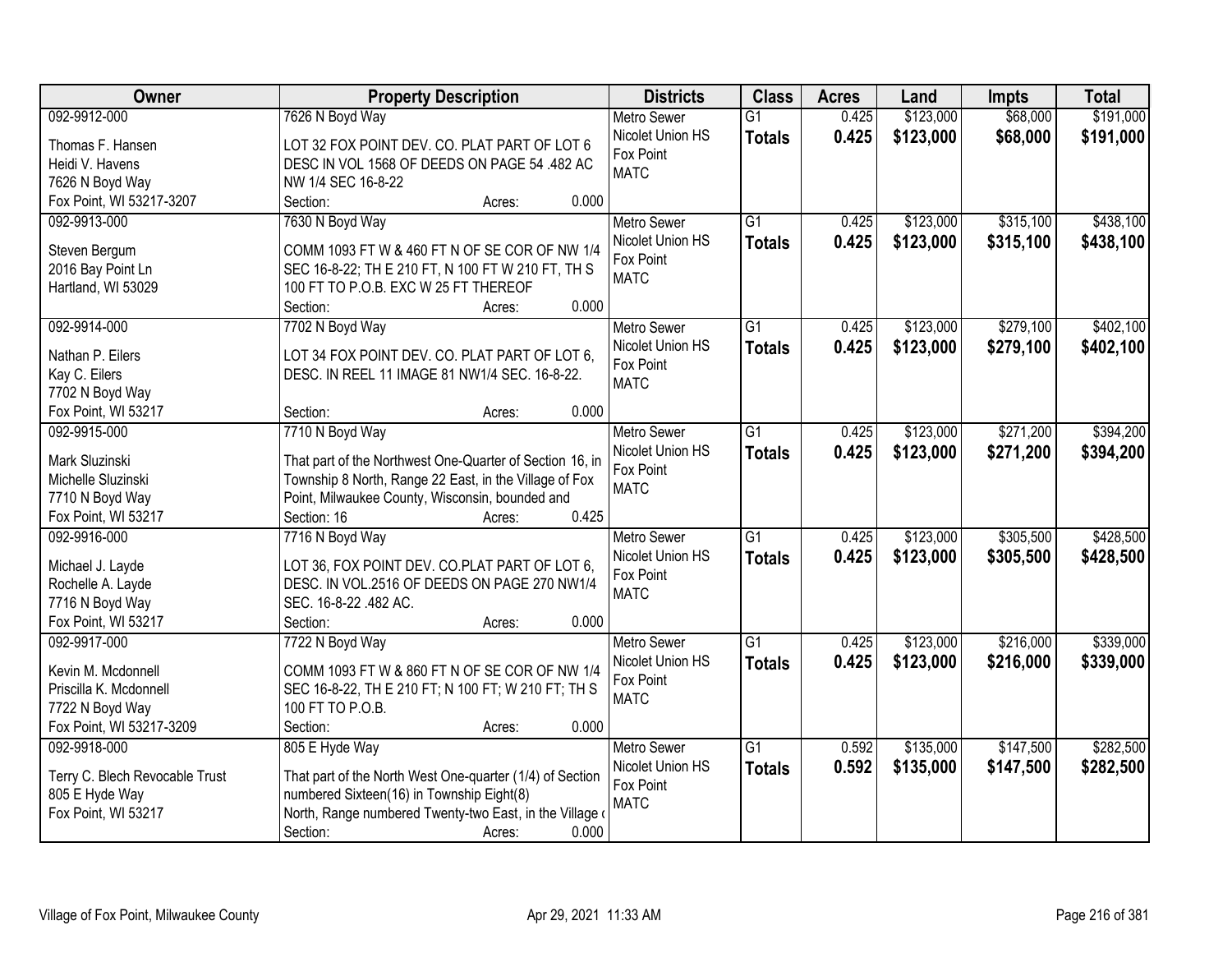| Owner                         | <b>Property Description</b>                               | <b>Districts</b>   | <b>Class</b>    | <b>Acres</b> | Land      | <b>Impts</b> | <b>Total</b> |
|-------------------------------|-----------------------------------------------------------|--------------------|-----------------|--------------|-----------|--------------|--------------|
| 092-9919-000                  | 7717 N Boyd Way                                           | <b>Metro Sewer</b> | $\overline{G1}$ | 0.522        | \$130,000 | \$98,000     | \$228,000    |
| Joseph Aizen                  | That part of the Northwest 1/4 of Section 16, in Township | Nicolet Union HS   | <b>Totals</b>   | 0.522        | \$130,000 | \$98,000     | \$228,000    |
| 3209 N Shepard Ave            | North, Range 22 East, in the Village of                   | Fox Point          |                 |              |           |              |              |
| Milwaukee, WI 53211           | Fox Point, County of Milwaukee, State of Wisconsin,       | <b>MATC</b>        |                 |              |           |              |              |
|                               | 0.000<br>Section:<br>Acres:                               |                    |                 |              |           |              |              |
| 092-9920-000                  | 7711 N Boyd Way                                           | <b>Metro Sewer</b> | $\overline{G1}$ | 0.522        | \$130,000 | \$244,100    | \$374,100    |
|                               |                                                           | Nicolet Union HS   | <b>Totals</b>   | 0.522        | \$130,000 | \$244,100    | \$374,100    |
| Jacob Russell Hagenbucher     | LOT 42 FOX POINT DEV. CO. PLAT PART OF LOT 6,             | Fox Point          |                 |              |           |              |              |
| Emmalee Elizabeth Hagenbucher | DESC. IN VOL. 4077 OF DEEDS ON PAGE 631. NW1/4            | <b>MATC</b>        |                 |              |           |              |              |
| 7711 N Boyd Way               | SEC. 16-8-22. - Lot 42 of Fox Point Development Co.       |                    |                 |              |           |              |              |
| Fox Point, WI 53217           | 0.000<br>Section:<br>Acres:                               |                    |                 |              |           |              |              |
| 092-9921-000                  | 7705 N Boyd Way                                           | <b>Metro Sewer</b> | G1              | 0.510        | \$129,000 | \$114,700    | \$243,700    |
| Jonathan W. Hughes            | COM. 1093 W & 560 FT N OF SE COR OF NW 1/4                | Nicolet Union HS   | <b>Totals</b>   | 0.510        | \$129,000 | \$114,700    | \$243,700    |
| Gitta Pazar                   | SEC.16-8-22; TH N 100 FT; W 252.35 FT; S 100 FT; TH       | Fox Point          |                 |              |           |              |              |
| 7705 N Boyd Way               | E 252.35 FT TO POB.                                       | <b>MATC</b>        |                 |              |           |              |              |
| Fox Point, WI 53217-3210      | 0.000<br>Section:<br>Acres:                               |                    |                 |              |           |              |              |
| 092-9922-000                  | 7633 N Boyd Way                                           | <b>Metro Sewer</b> | $\overline{G1}$ | 0.522        | \$130,000 | \$279,500    | \$409,500    |
|                               |                                                           | Nicolet Union HS   | <b>Totals</b>   | 0.522        | \$130,000 | \$279,500    | \$409,500    |
| James W. Krahn                | COM 1315.35 FT W & 460 FT N OF SE COR OF NW 1/4           | Fox Point          |                 |              |           |              |              |
| Marjorie L. Schaefer          | SEC. 16-8-22; TH N 100 FT, E 252.35 FT, S 100 FT; TH      | <b>MATC</b>        |                 |              |           |              |              |
| 7633 N Boyd Way               | W 252.35 FT TO POB.                                       |                    |                 |              |           |              |              |
| Fox Point, WI 53217-3208      | 0.522<br>Section:<br>Acres:                               |                    |                 |              |           |              |              |
| 092-9923-000                  | 7627 N Boyd Way                                           | <b>Metro Sewer</b> | $\overline{G1}$ | 0.522        | \$130,000 | \$147,500    | \$277,500    |
| Nathan McDonald               | LOT 45 FOX POINT DEV. CO. PLAT PART OF LOT 6              | Nicolet Union HS   | <b>Totals</b>   | 0.522        | \$130,000 | \$147,500    | \$277,500    |
| Jessica McDonald              | DESC. IN VOL. 4065 OF DEEDS ON PAGE 527. NW1/4            | Fox Point          |                 |              |           |              |              |
| 7627 N Boyd Way               | SEC. 16-8-22                                              | <b>MATC</b>        |                 |              |           |              |              |
| Fox Point, WI 53217           | Section:<br>0.522<br>Acres:                               |                    |                 |              |           |              |              |
| 092-9924-000                  | 7619 N Boyd Way                                           | <b>Metro Sewer</b> | $\overline{G1}$ | 0.452        | \$125,000 | \$276,800    | \$401,800    |
|                               |                                                           | Nicolet Union HS   | <b>Totals</b>   | 0.452        | \$125,000 | \$276,800    | \$401,800    |
| Thomas G. Kastenholz          | LOT 46 FOX POINT DEV. CO. PLAT PART OF LOT 6              | Fox Point          |                 |              |           |              |              |
| Kathryn T. Kastenholz         | DESC. IN VOL. 3244 OF DEEDS ON PAGE 551. .514             | <b>MATC</b>        |                 |              |           |              |              |
| 7619 N Boyd Way               | AC. NW1/4 SEC. 16-8-22                                    |                    |                 |              |           |              |              |
| Fox Point, WI 53217-3208      | 0.452<br>Section:<br>Acres:                               |                    |                 |              |           |              |              |
| 092-9925-000                  | 7609 N Boyd Way                                           | <b>Metro Sewer</b> | $\overline{G1}$ | 0.522        | \$130,000 | \$171,800    | \$301,800    |
| John R. Mcdonnell             | LOT 47 FOX POINT DEV CO PLAT PART OF LOT 6                | Nicolet Union HS   | <b>Totals</b>   | 0.522        | \$130,000 | \$171,800    | \$301,800    |
| Kelly L. Mcdonnell            | DESC IN REEL 867 - IMAGE 445 NW 1/4 SEC 16-8-22           | Fox Point          |                 |              |           |              |              |
| 7609 N Boyd Way               |                                                           | <b>MATC</b>        |                 |              |           |              |              |
| Fox Point, WI 53217-3208      | 0.000<br>Section:<br>Acres:                               |                    |                 |              |           |              |              |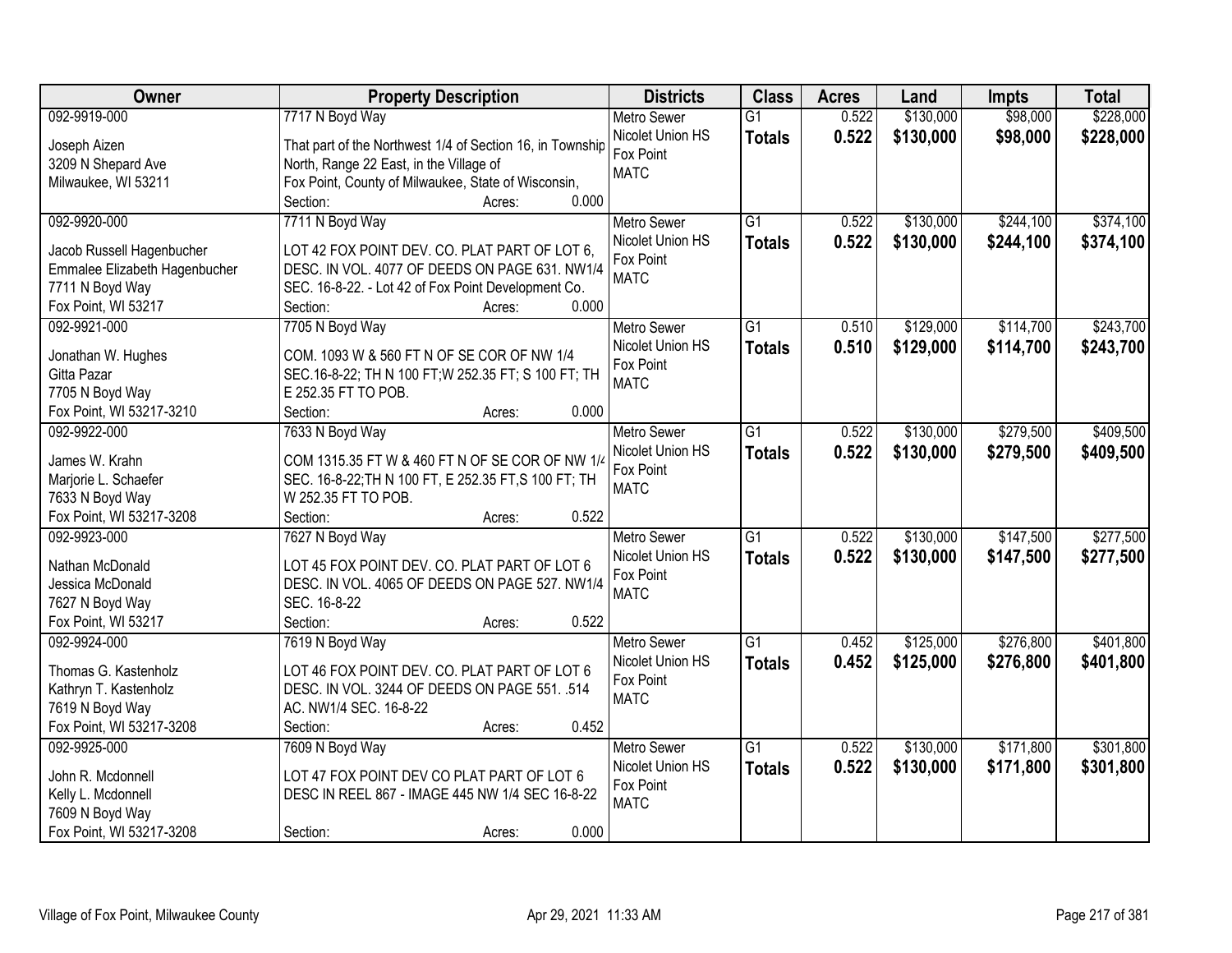| <b>Owner</b>             | <b>Property Description</b>                         | <b>Districts</b>   | <b>Class</b>    | <b>Acres</b> | Land      | <b>Impts</b> | <b>Total</b> |
|--------------------------|-----------------------------------------------------|--------------------|-----------------|--------------|-----------|--------------|--------------|
| 092-9926-000             | 7603 N Boyd Way                                     | <b>Metro Sewer</b> | $\overline{G1}$ | 0.679        | \$141,500 | \$224,600    | \$366,100    |
| William J. Luebker       | LOT 48 FOX POINT DEV CO PLAT PART OF LOT 6          | Nicolet Union HS   | <b>Totals</b>   | 0.679        | \$141,500 | \$224,600    | \$366,100    |
| Kristen A. Johnson       | DESC IN REEL 982-IMAGE 771 AND REEL                 | Fox Point          |                 |              |           |              |              |
| 7603 N Boyd Way          | 987-IMAGES 162-163 NW 1/4 SEC 16-8-22               | <b>MATC</b>        |                 |              |           |              |              |
| Fox Point, WI 53217      | 0.000<br>Section:<br>Acres:                         |                    |                 |              |           |              |              |
| 092-9927-000             | 7611 N Regent Rd                                    | <b>Metro Sewer</b> | $\overline{G1}$ | 0.393        | \$120,500 | \$190,500    | \$311,000    |
|                          |                                                     | Nicolet Union HS   | <b>Totals</b>   | 0.393        | \$120,500 | \$190,500    | \$311,000    |
| Regina Kleynerman        | COM AT A PT 632 FT E & 197.46 FT N OF THE SW        | Fox Point          |                 |              |           |              |              |
| <b>Boris Levchets</b>    | COR OF NW 16-8-22 TH N 80 FT W 244 FT S 80 FT TH    | <b>MATC</b>        |                 |              |           |              |              |
| 7611 N Regent Rd         | E 244 FT TO BEG CONT. 0.4481 AC                     |                    |                 |              |           |              |              |
| Fox Point, WI 53217-3246 | 0.000<br>Section:<br>Acres:                         |                    |                 |              |           |              |              |
| 092-9928-000             | 402 E Calumet Rd                                    | <b>Metro Sewer</b> | G1              | 0.449        | \$124,500 | \$89,400     | \$213,900    |
| Elizabeth M. Wick        | PART OF LOT 5, DESC. IN VOL 3847 OF DEEDS ON        | Nicolet Union HS   | <b>Totals</b>   | 0.449        | \$124,500 | \$89,400     | \$213,900    |
| Mark H. Metcalf          | PAGE 544. NW1/4 SEC. 16-8-22 .446 AC. D.2-#23B      | Fox Point          |                 |              |           |              |              |
| 402 E Calumet Rd         |                                                     | <b>MATC</b>        |                 |              |           |              |              |
| Fox Point, WI 53217      | 0.000<br>Section:<br>Acres:                         |                    |                 |              |           |              |              |
| 092-9929-000             | 7621 N Van Dyke Rd                                  | <b>Metro Sewer</b> | $\overline{G1}$ | 0.610        | \$136,500 | \$387,500    | \$524,000    |
|                          |                                                     | Nicolet Union HS   | <b>Totals</b>   | 0.610        | \$136,500 | \$387,500    | \$524,000    |
| John A. Mlekoday         | PART OF SW1/4 OF NW1/4 SEC 16-8-22 COM AT A P       | Fox Point          |                 |              |           |              |              |
| Loretta M. Mlekoday      | WHICH IS 409.46FT. N OF S LI & 200FT. E OF W LI OF  | <b>MATC</b>        |                 |              |           |              |              |
| 7621 N Van Dyke Rd       | SD 1/4 TH E 118 FT. TH S 225FT. TH W 118FT. TH N    |                    |                 |              |           |              |              |
| Fox Point, WI 53217      | 0.000<br>Section:<br>Acres:                         |                    |                 |              |           |              |              |
| 092-9930-000             | 316 E Calumet Rd                                    | <b>Metro Sewer</b> | $\overline{G1}$ | 0.410        | \$121,500 | \$203,000    | \$324,500    |
| Patrick A. Murphy        | PART OF SW 1/4 OF NW 1/4 OF SEC 16-8-22 COM AT      | Nicolet Union HS   | <b>Totals</b>   | 0.410        | \$121,500 | \$203,000    | \$324,500    |
| Christine L. Murphy      | A PT ON THE S LI WHICH IS 200 FT E OF THE SW        | Fox Point          |                 |              |           |              |              |
| 316 E Calumet Rd         | COR TH N 184.46 FT TH E 118.00 FT THE S 184.46      | <b>MATC</b>        |                 |              |           |              |              |
| Fox Point, WI 53217-3203 | 0.000<br>Section:<br>Acres:                         |                    |                 |              |           |              |              |
| 092-9931-000             | 310 E Calumet Rd                                    | <b>Metro Sewer</b> | $\overline{G1}$ | 0.285        | \$112,500 | \$129,400    | \$241,900    |
|                          |                                                     | Nicolet Union HS   | <b>Totals</b>   | 0.285        | \$112,500 | \$129,400    | \$241,900    |
| Wade J. Sweet            | PARTOF SW1/4 OF NW 1/4 OF SEC. 16-8-22 COM AT       | Fox Point          |                 |              |           |              |              |
| Dawn M. Sweet            | A PT IN THE S LI WHICH IS 118.00FT. E. OF THE SW    | <b>MATC</b>        |                 |              |           |              |              |
| 310 E Calumet Rd         | COR TH N 184.46FT. TH E. 82.00FT. TH S 184.46FT.    |                    |                 |              |           |              |              |
| Fox Point, WI 53217      | 0.000<br>Section:<br>Acres:                         |                    |                 |              |           |              |              |
| 092-9932-000             | 7600 N Bell Rd                                      | <b>Metro Sewer</b> | $\overline{G1}$ | 0.296        | \$113,500 | \$236,700    | \$350,200    |
| Benjamin D. Suesskind    | E. 85 FT. OF THE W. 118 FT. OF THE S. 184.46 FT. OF | Nicolet Union HS   | <b>Totals</b>   | 0.296        | \$113,500 | \$236,700    | \$350,200    |
| Sarah Suesskind          | LOT 5 OF NW1/4 SEC. 16-8-22. REEL 286 - IMAGE       | Fox Point          |                 |              |           |              |              |
| 7600 N Bell Rd           | 300. . 360 AC.                                      | <b>MATC</b>        |                 |              |           |              |              |
| Fox Point, WI 53217-3233 | 0.000<br>Section:<br>Acres:                         |                    |                 |              |           |              |              |
|                          |                                                     |                    |                 |              |           |              |              |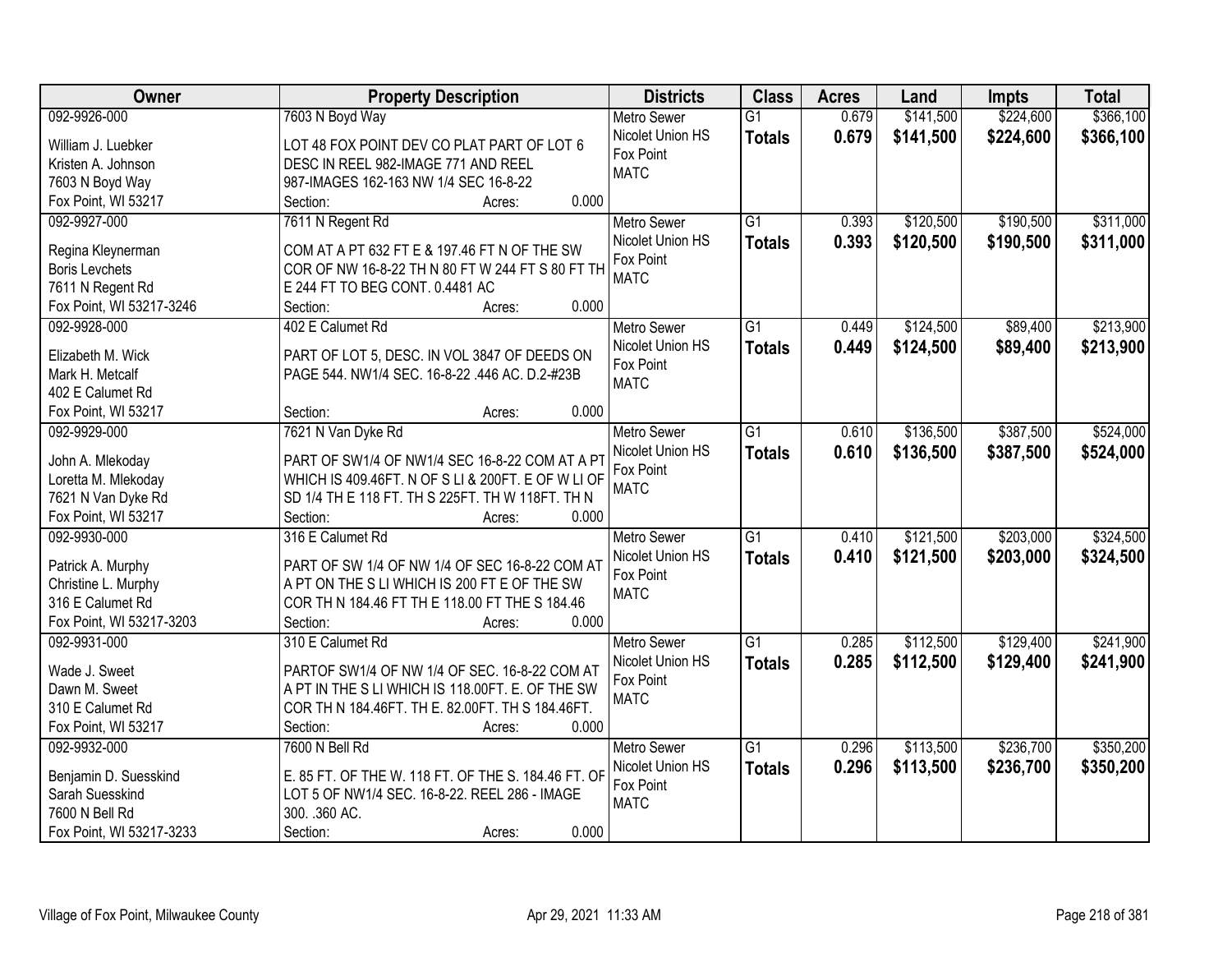| Owner                                  | <b>Property Description</b>                           | <b>Districts</b>   | <b>Class</b>    | <b>Acres</b> | Land      | <b>Impts</b> | <b>Total</b> |
|----------------------------------------|-------------------------------------------------------|--------------------|-----------------|--------------|-----------|--------------|--------------|
| 092-9933-000                           | 7608 N Bell Rd                                        | <b>Metro Sewer</b> | $\overline{G1}$ | 0.288        | \$112,500 | \$144,600    | \$257,100    |
| Matthew W. Erickson                    | PART OF SW1/4 OF NW1/4 OF SEC. 16-8-22 COM AT         | Nicolet Union HS   | <b>Totals</b>   | 0.288        | \$112,500 | \$144,600    | \$257,100    |
| Kelly E. Erickson                      | A PT WHICH IS 184.46FT. N OF THE S LI & 33.00FT. E    | Fox Point          |                 |              |           |              |              |
| 7608 N Bell Rd                         | OF THE W LI OF SD 1/4 SEC. TH N 75.00FT. TO A PT      | <b>MATC</b>        |                 |              |           |              |              |
| Fox Point, WI 53217-3233               | 0.000<br>Section:<br>Acres:                           |                    |                 |              |           |              |              |
| 092-9934-000                           | 7614 N Bell Rd                                        | <b>Metro Sewer</b> | $\overline{G1}$ | 0.288        | \$112,500 | \$175,500    | \$288,000    |
|                                        |                                                       | Nicolet Union HS   | <b>Totals</b>   | 0.288        | \$112,500 | \$175,500    | \$288,000    |
| Alex Yarmulnik                         | PART OF SW1/4 OF NW1/4 OF SEC. 16-8-22 COM AT         | Fox Point          |                 |              |           |              |              |
| Patricia Yarmulnik                     | A PT WHICH IS 259.46FT. N OF THE S LI & 33.00FT. E    | <b>MATC</b>        |                 |              |           |              |              |
| 7614 N Bell Rd                         | OF THE W LI OF SD 1/4 SEC. TH N 75.00FT. TH E         |                    |                 |              |           |              |              |
| Fox Point, WI 53217-3233               | 0.000<br>Section:<br>Acres:                           |                    |                 |              |           |              |              |
| 092-9935-000                           | 7620 N Bell Rd                                        | Metro Sewer        | G1              | 0.288        | \$112,500 | \$113,800    | \$226,300    |
| Joshua D. Lewis                        | PART OF SW1/4 OF NW1/4 OF SEC. 16-8-22 COM. AT        | Nicolet Union HS   | <b>Totals</b>   | 0.288        | \$112,500 | \$113,800    | \$226,300    |
| Katherine I. Lewis                     | A PT WHICH IS 334.46FT. N OF THE S LI & 33.00FT. E    | Fox Point          |                 |              |           |              |              |
| 7620 N Bell Rd                         | OF THE W LI OF SD 1/4 SEC. TH N 75.00FT. TH E         | <b>MATC</b>        |                 |              |           |              |              |
| Fox Point, WI 53217-3233               | Section:<br>0.000<br>Acres:                           |                    |                 |              |           |              |              |
| 092-9936-000                           | 319 E Macarthur Rd                                    | <b>Metro Sewer</b> | G1              | 0.504        | \$128,500 | \$288,000    | \$416,500    |
|                                        |                                                       | Nicolet Union HS   |                 | 0.504        |           |              |              |
| Michael Callender                      | LOT 2 CALUMET LAND CO. PLAT PART OF LOT 5             | Fox Point          | <b>Totals</b>   |              | \$128,500 | \$288,000    | \$416,500    |
| Christina Ortwein-Callender            | DESC. IN REEL 419 IMAGE 114. .500 ACRES NW1/4         | <b>MATC</b>        |                 |              |           |              |              |
| 319 E MacArthur Rd                     | SEC. 16-8-22                                          |                    |                 |              |           |              |              |
| Fox Point, WI 53217                    | 0.000<br>Section:<br>Acres:                           |                    |                 |              |           |              |              |
| 092-9937-000                           | 7710 N Bell Rd                                        | <b>Metro Sewer</b> | $\overline{G1}$ | 0.400        | \$121,000 | \$201,500    | \$322,500    |
| Julie L. Eckardt Revocable Trust Dated | LOT 3 CALUMET LAND CO. PLAT PART OF LOT 5             | Nicolet Union HS   | <b>Totals</b>   | 0.400        | \$121,000 | \$201,500    | \$322,500    |
| April 27, 2015                         | DESC IN REEL 830 - IMAGE 400 .500 AC NW 1/4 SEC       | Fox Point          |                 |              |           |              |              |
| 7710 N Bell Rd                         | 16-8-22 - Part of the North West One-quarter (1/4) of | <b>MATC</b>        |                 |              |           |              |              |
| Fox Point, WI 53217                    | Section:<br>0.000                                     |                    |                 |              |           |              |              |
|                                        | Acres:                                                |                    | $\overline{G1}$ |              |           |              |              |
| 092-9938-000                           | 7642 N Bell Rd                                        | <b>Metro Sewer</b> |                 | 0.400        | \$121,000 | \$189,200    | \$310,200    |
| Kipp E. Leopold                        | LOT 4 CALUMET LAND CO. PLAT PART OF LOT 5             | Nicolet Union HS   | <b>Totals</b>   | 0.400        | \$121,000 | \$189,200    | \$310,200    |
| Sue A. Leopold                         | DESC. IN VOL. 4225 OF DEEDS ON PAGE 411. .500         | Fox Point          |                 |              |           |              |              |
| 7642 N Bell Rd                         | AC. NW1/4 SEC. 16-8-22.                               | <b>MATC</b>        |                 |              |           |              |              |
| Fox Point, WI 53217-3233               | 0.000<br>Section:<br>Acres:                           |                    |                 |              |           |              |              |
| 092-9939-000                           | 7632 N Bell Rd                                        | <b>Metro Sewer</b> | $\overline{G1}$ | 0.400        | \$121,000 | \$98,400     | \$219,400    |
|                                        |                                                       | Nicolet Union HS   | <b>Totals</b>   | 0.400        | \$121,000 | \$98,400     | \$219,400    |
| Steven Greco                           | THAT PART OF THE NORTHWEST One-Quarter OF             | Fox Point          |                 |              |           |              |              |
| 7632 N Bell Rd                         | SECTION 16, IN TOWNSHIP 8 NORTH, RANGE 22             | <b>MATC</b>        |                 |              |           |              |              |
| Fox Point, WI 53217                    | EAST, IN THE VILLAGE OF                               |                    |                 |              |           |              |              |
|                                        | 0.400<br>Section:<br>Acres:                           |                    |                 |              |           |              |              |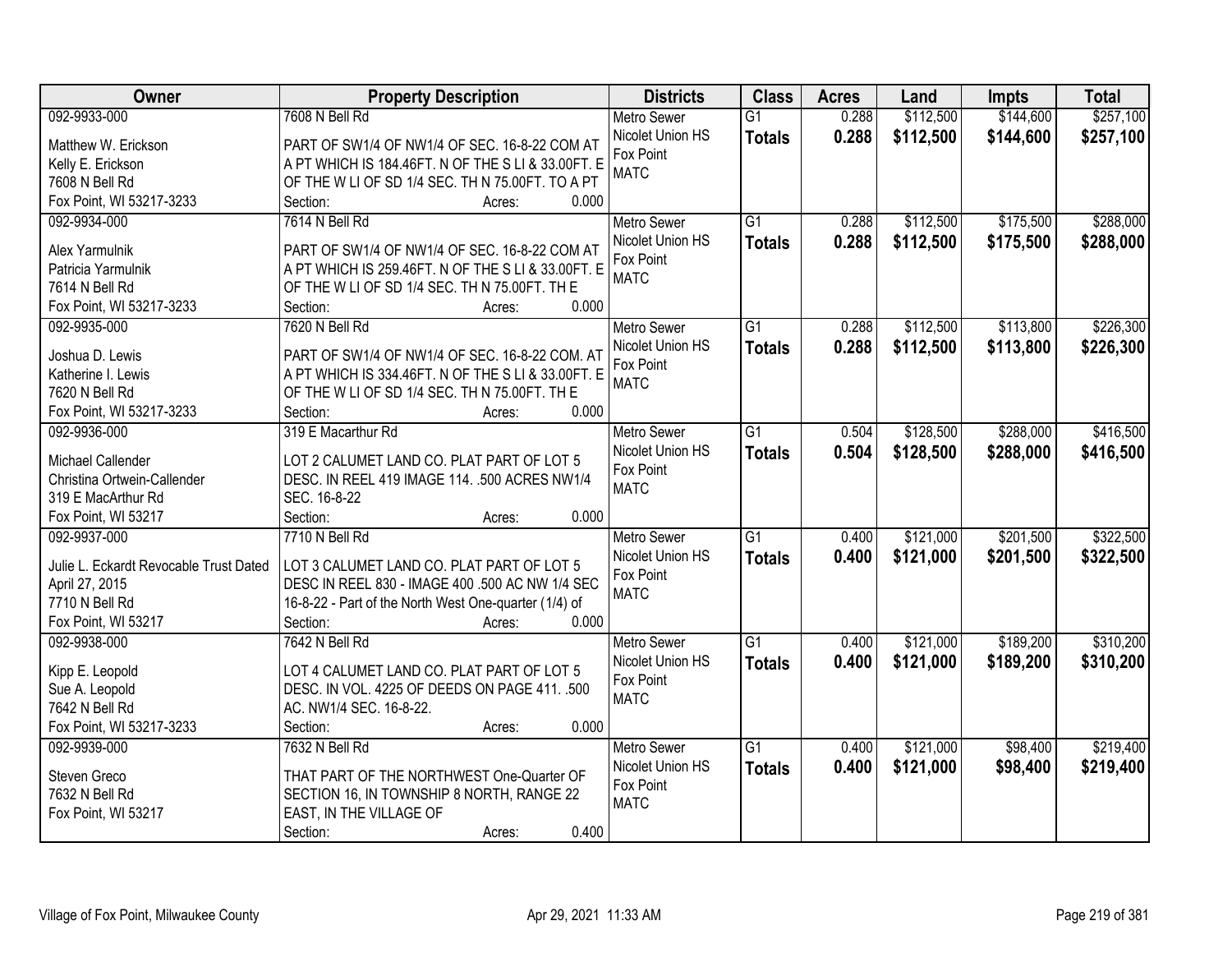| Owner                          | <b>Property Description</b>                                                                 | <b>Districts</b>   | <b>Class</b>    | <b>Acres</b> | Land      | <b>Impts</b> | <b>Total</b> |
|--------------------------------|---------------------------------------------------------------------------------------------|--------------------|-----------------|--------------|-----------|--------------|--------------|
| 092-9940-000                   | 7633 N Van Dyke Rd                                                                          | <b>Metro Sewer</b> | $\overline{G1}$ | 0.425        | \$123,000 | \$296,000    | \$419,000    |
| Annmarie E. Baumgartner        | LOT 6 CALUMET LAND CO PLAT PART OF LOT 5                                                    | Nicolet Union HS   | <b>Totals</b>   | 0.425        | \$123,000 | \$296,000    | \$419,000    |
| Eric T. Baumgartner            | DESC IN REEL 701 - IMAGE 1868 NW 1/4 SEC 16-8-22                                            | Fox Point          |                 |              |           |              |              |
| 7633 N Van Dyke Rd             | 500 AC - That part of the Northwest 1/4 of Section 16, in                                   | <b>MATC</b>        |                 |              |           |              |              |
| Fox Point, WI 53217            | 0.000<br>Section:<br>Acres:                                                                 |                    |                 |              |           |              |              |
| 092-9941-000                   | 7641 N Van Dyke Rd                                                                          | <b>Metro Sewer</b> | $\overline{G1}$ | 0.425        | \$123,000 | \$133,600    | \$256,600    |
|                                |                                                                                             | Nicolet Union HS   | <b>Totals</b>   | 0.425        | \$123,000 | \$133,600    | \$256,600    |
| Matthew W. Ladky               | That part of the Northwest 1/4 of Section 16, in Township                                   | Fox Point          |                 |              |           |              |              |
| 7641 N Van Dyke Rd             | North, of Range 22 East, in the Village of Fox Point,                                       | <b>MATC</b>        |                 |              |           |              |              |
| Fox Point, WI 53217            | Milwaukee County, Wisconsin, bounded and described a                                        |                    |                 |              |           |              |              |
|                                | 0.425<br>Section:<br>Acres:                                                                 |                    |                 |              |           |              |              |
| 092-9942-000                   | 7711 N Van Dyke Rd                                                                          | <b>Metro Sewer</b> | $\overline{G1}$ | 0.277        | \$112,000 | \$237,500    | \$349,500    |
|                                | Clarice B Zucker Revocable Living Trust   90 FT OF THAT PART OF NW 16-8-22 COM AT A PT      | Nicolet Union HS   | <b>Totals</b>   | 0.277        | \$112,000 | \$237,500    | \$349,500    |
| 7711 N Van Dyke Rd             | 686.02 FT N OF S LI & 159 FT E OF W LI OF SD 1/4                                            | Fox Point          |                 |              |           |              |              |
| Fox Point, WI 53217            | SEC TH N 138.28 FT E 159 FT S 13 8.28 FT TH W 159                                           | <b>MATC</b>        |                 |              |           |              |              |
|                                | Section:<br>0.000<br>Acres:                                                                 |                    |                 |              |           |              |              |
| 092-9943-000                   | 375 E Macarthur Rd                                                                          | <b>Metro Sewer</b> | G1              | 0.482        | \$127,000 | \$262,000    | \$389,000    |
|                                |                                                                                             | Nicolet Union HS   | <b>Totals</b>   | 0.482        | \$127,000 | \$262,000    | \$389,000    |
| Clyde Verhoff<br>Carol Verhoff | PARCEL 1: THAT PART OF THE NORTHWEST 1/4 OF<br>SECTION 16, TOWNSHIP 8 NORTH, RANGE 22 EAST, | Fox Point          |                 |              |           |              |              |
| 375 E Macarthur Dr             | IN THE VILLAGE OF FOX POINT, MILWAUKEE                                                      | <b>MATC</b>        |                 |              |           |              |              |
| Fox Point, WI 53217            | 0.482<br>Section:<br>Acres:                                                                 |                    |                 |              |           |              |              |
| 092-9944-000                   | 380 E Macarthur Rd                                                                          | <b>Metro Sewer</b> | $\overline{G1}$ | 0.452        | \$124,500 | \$188,500    | \$313,000    |
|                                |                                                                                             | Nicolet Union HS   |                 | 0.452        | \$124,500 | \$188,500    |              |
| Gregory R. Strick              | LOT 10 CALUMET LAND CO. PLAT (UNREC.) PART                                                  | Fox Point          | <b>Totals</b>   |              |           |              | \$313,000    |
| Armona R. Nadler-Strick        | OF NW1/4 SEC. 16-8-22. COMM. AT A PT 962.58FT. N                                            | <b>MATC</b>        |                 |              |           |              |              |
| 380 E Macarthur Rd             | OF S. LINE AND 159FT. E. OF W. LINE OF SD 1/4 SEC                                           |                    |                 |              |           |              |              |
| Fox Point, WI 53217-3238       | Section:<br>0.000<br>Acres:                                                                 |                    |                 |              |           |              |              |
| 092-9945-000                   | 400 E Macarthur Rd                                                                          | <b>Metro Sewer</b> | $\overline{G1}$ | 0.409        | \$121,500 | \$130,500    | \$252,000    |
| Mark A. Wydeven                | LOT 11 & PART OF LOT 23 CALUMET LAND CO PLAT                                                | Nicolet Union HS   | <b>Totals</b>   | 0.409        | \$121,500 | \$130,500    | \$252,000    |
| Sandra J. Wydeven              | UNREC PART OF NW 1/4 SEC 16-8-22 COM AT A PT                                                | Fox Point          |                 |              |           |              |              |
| 400 E Mcarthur Rd              | 962.58FT N OF S LINE & 330.50FT E OF W LI OF SD                                             | <b>MATC</b>        |                 |              |           |              |              |
| Fox Point, WI 53217            | 0.000<br>Section:<br>Acres:                                                                 |                    |                 |              |           |              |              |
| 092-9946-000                   | 405 E Macarthur Rd                                                                          | <b>Metro Sewer</b> | $\overline{G1}$ | 0.329        | \$116,000 | \$289,000    | \$405,000    |
|                                |                                                                                             | Nicolet Union HS   | <b>Totals</b>   | 0.329        | \$116,000 | \$289,000    | \$405,000    |
| Mark P. Jankowski              | LOT 12 CALUMET LAND CO PLAT PART OF LOT 5                                                   | Fox Point          |                 |              |           |              |              |
| Amy Lynn Jankowski             | DESC IN REEL 654 - IMAGE 414 NW 1/4 SEC 16-8-22                                             | <b>MATC</b>        |                 |              |           |              |              |
| 405 E Macarthur Rd             | .500 AC                                                                                     |                    |                 |              |           |              |              |
| Fox Point, WI 53217-3241       | 0.000<br>Section:<br>Acres:                                                                 |                    |                 |              |           |              |              |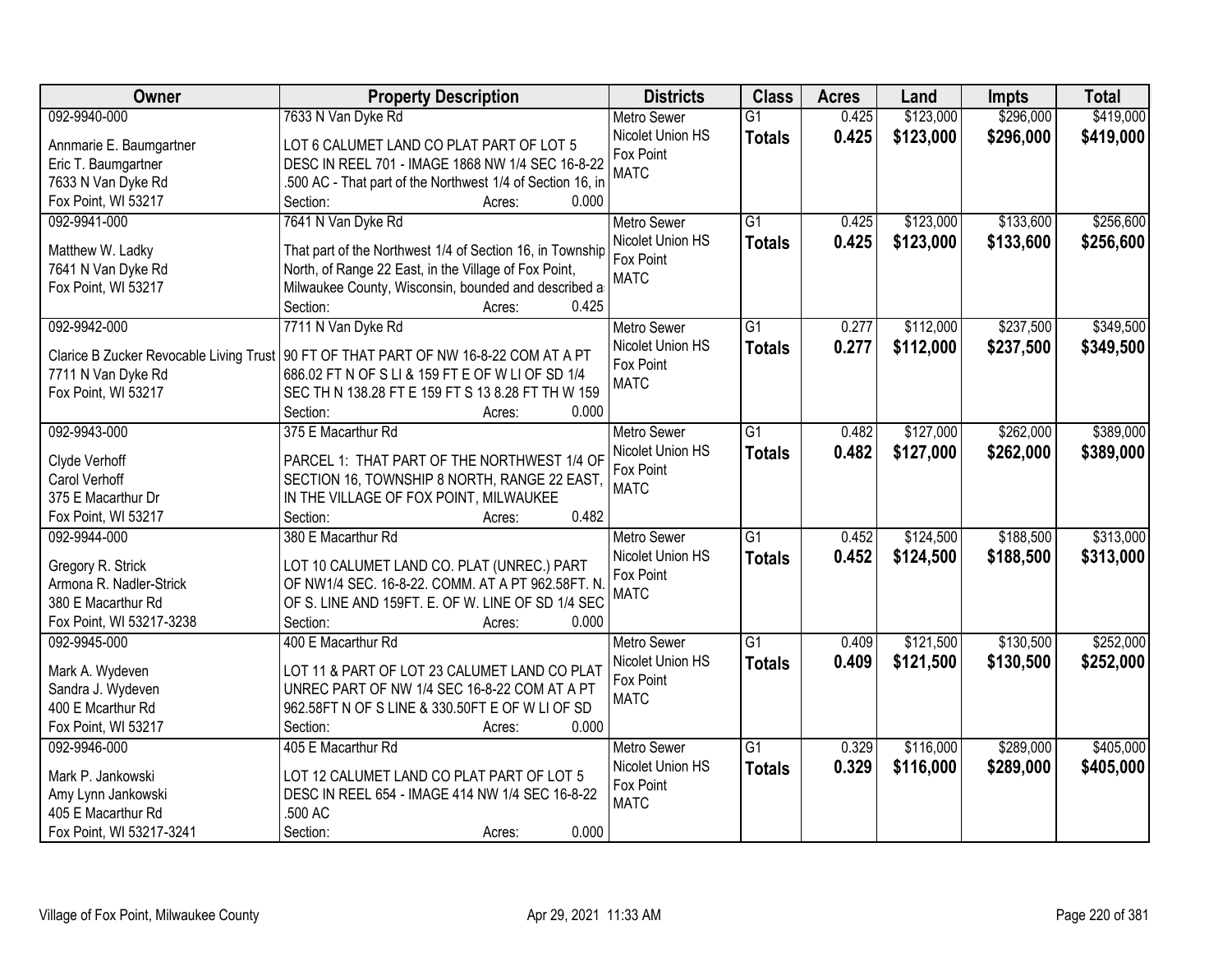| Owner                       | <b>Property Description</b>                              | <b>Districts</b>   | <b>Class</b>    | <b>Acres</b> | Land      | <b>Impts</b> | <b>Total</b> |
|-----------------------------|----------------------------------------------------------|--------------------|-----------------|--------------|-----------|--------------|--------------|
| 092-9947-000                | 7710 N Van Dyke Rd                                       | Metro Sewer        | $\overline{G1}$ | 0.418        | \$122,500 | \$305,200    | \$427,700    |
| Ralph Bultman               | LOT 13 CALUMET LAND CO PLAT PART OF LOT 5                | Nicolet Union HS   | <b>Totals</b>   | 0.418        | \$122,500 | \$305,200    | \$427,700    |
| Mary Kay Bultman            | DESC IN REEL 956-IMAGE 1380 .500 AC NW 1/4 SEC           | Fox Point          |                 |              |           |              |              |
| 7710 N Van Dyke Rd          | 16-8-22                                                  | <b>MATC</b>        |                 |              |           |              |              |
| Fox Point, WI 53217-3253    | 0.000<br>Section:<br>Acres:                              |                    |                 |              |           |              |              |
| 092-9948-000                | 7642 N Van Dyke Rd                                       | <b>Metro Sewer</b> | $\overline{G1}$ | 0.418        | \$122,500 | \$392,000    | \$514,500    |
|                             |                                                          | Nicolet Union HS   | <b>Totals</b>   | 0.418        | \$122,500 | \$392,000    | \$514,500    |
| Justin Dewaine and C Gainey | COMM 547.74 FT, N & 318 FT, E OF SW COR OF NW            | Fox Point          |                 |              |           |              |              |
| 7642 N Van Dyke Rd          | 1/4 SEC. 16-8-22; TH N 138.28 FT, E 157.50 FT, S         | <b>MATC</b>        |                 |              |           |              |              |
| Fox Point, WI 53217         | 138.28 FT, TH W 157.50 FT, TO POB.                       |                    |                 |              |           |              |              |
|                             | 0.000<br>Section:<br>Acres:                              |                    |                 |              |           |              |              |
| 092-9949-000                | 7632 N Van Dyke Rd                                       | Metro Sewer        | $\overline{G1}$ | 0.335        | \$116,000 | \$217,500    | \$333,500    |
| Jean-Yves Schneider         | LOT 15 CALUMET LAND CO PLAT PART OF LOT 5                | Nicolet Union HS   | <b>Totals</b>   | 0.335        | \$116,000 | \$217,500    | \$333,500    |
| Tatiana Zolotareva          | DESC IN REEL 826 - IMAGE 1499 .500 ACRES NW 1/4          | Fox Point          |                 |              |           |              |              |
| 7632 N Van Dyke Rd          | SEC 16-8-22                                              | <b>MATC</b>        |                 |              |           |              |              |
| Fox Point, WI 53217-3253    | Section:<br>0.000<br>Acres:                              |                    |                 |              |           |              |              |
| 092-9950-000                | 7620 N Van Dyke Rd                                       | <b>Metro Sewer</b> | $\overline{G1}$ | 0.477        | \$126,500 | \$195,000    | \$321,500    |
|                             |                                                          | Nicolet Union HS   | <b>Totals</b>   | 0.477        | \$126,500 | \$195,000    | \$321,500    |
| Joseph B. Schweitz          | LOT 16 CALUMET LAND CO. PLAT PART OF LOT 5               | Fox Point          |                 |              |           |              |              |
| Catherine C. Schweitz       | DESC. IN VOL. 3161 OF DEEDS ON PAGE 278. .477            | <b>MATC</b>        |                 |              |           |              |              |
| 7620 N Van Dyke Rd          | ACRES NW1/4 SEC. 16-8-22.                                |                    |                 |              |           |              |              |
| Fox Point, WI 53217-3253    | 0.000<br>Section:<br>Acres:                              |                    |                 |              |           |              |              |
| 092-9951-000                | 7621 N Regent Rd                                         | <b>Metro Sewer</b> | $\overline{G1}$ | 0.401        | \$121,000 | \$150,000    | \$271,000    |
| Fox Revocable Trust         | LOT 17 CALUMET LAND CO PLAT PART OF LOT 5                | Nicolet Union HS   | <b>Totals</b>   | 0.401        | \$121,000 | \$150,000    | \$271,000    |
| Attn: Hannelore Fox         | DESC IN REEL 711 - IMAGE 1561 NW 1/4 SEC 16-8-22         | Fox Point          |                 |              |           |              |              |
| 7621 N Regent Rd            | 477 AC                                                   | <b>MATC</b>        |                 |              |           |              |              |
| Fox Point, WI 53217-3246    | Section:<br>0.000<br>Acres:                              |                    |                 |              |           |              |              |
| 092-9952-000                | 7633 N Regent Rd                                         | <b>Metro Sewer</b> | $\overline{G1}$ | 0.421        | \$122,500 | \$192,800    | \$315,300    |
|                             |                                                          | Nicolet Union HS   | <b>Totals</b>   | 0.421        | \$122,500 | \$192,800    | \$315,300    |
| Kevin P. Wright             | LOT 18 CALUMET LAND CO. PLAT PART OF LOT 5               | Fox Point          |                 |              |           |              |              |
| Kristin L. Wright           | DESC. IN VOL. 3336 OF DEEDS ON PAGE 117 .500             | <b>MATC</b>        |                 |              |           |              |              |
| 7633 N Regent Rd            | AC. NW1/4 SEC. 16-8-22.                                  |                    |                 |              |           |              |              |
| Fox Point, WI 53217-3246    | 0.000<br>Section:<br>Acres:                              |                    |                 |              |           |              |              |
| 092-9953-000                | 7641 N Regent Rd                                         | <b>Metro Sewer</b> | $\overline{G1}$ | 0.421        | \$122,500 | \$283,000    | \$405,500    |
| Danielle J. Santori         | That part of the Northwest One-Quarter of Section 16, in | Nicolet Union HS   | <b>Totals</b>   | 0.421        | \$122,500 | \$283,000    | \$405,500    |
| Christopher J. Spinelli     | Township 8 North, Range 22 East, in the Village of Fox   | Fox Point          |                 |              |           |              |              |
| 7641 N Regent Rd            | Point, County                                            | <b>MATC</b>        |                 |              |           |              |              |
| Fox Point, WI 53217         | 0.421<br>Section: 16<br>Acres:                           |                    |                 |              |           |              |              |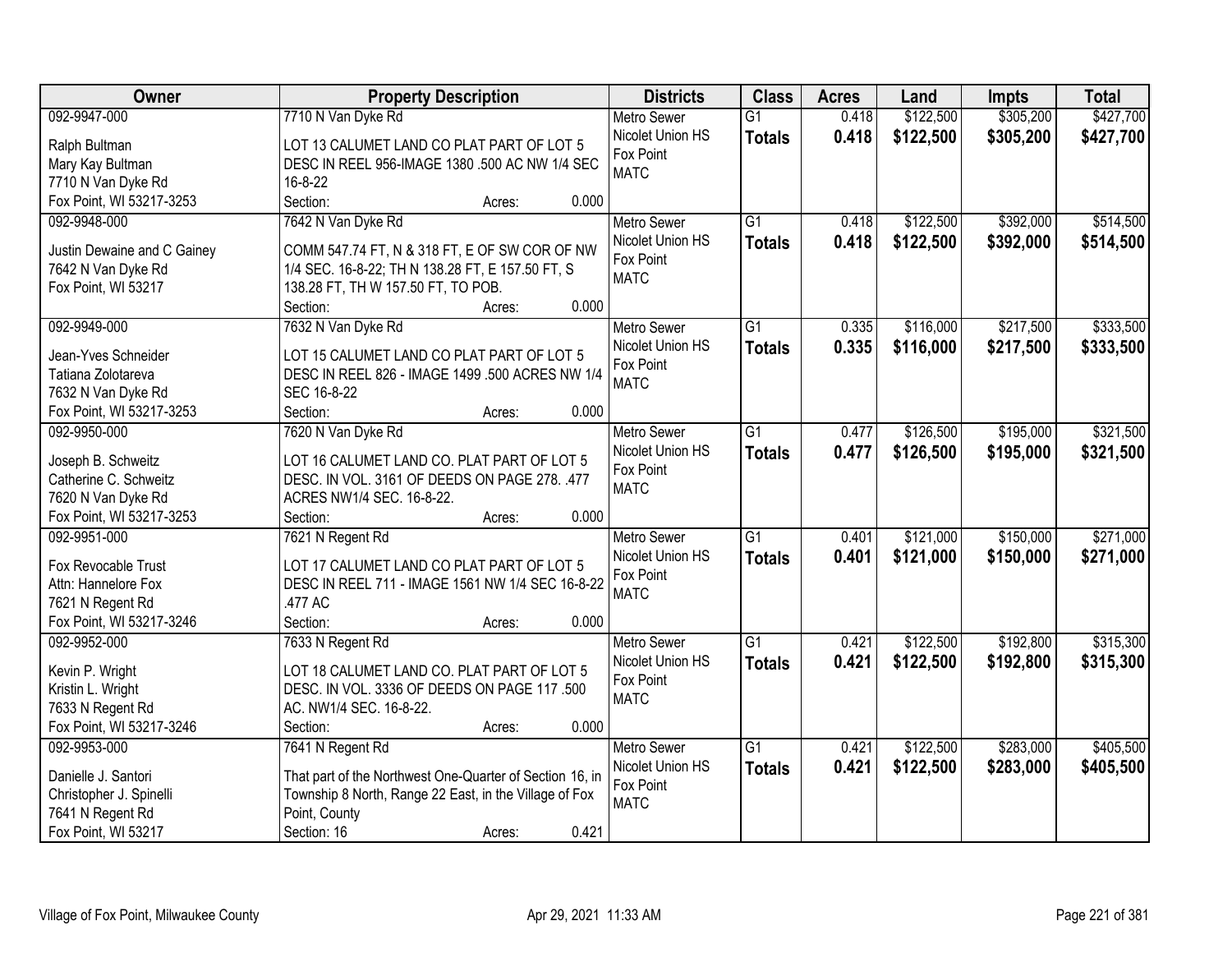| Owner                        | <b>Property Description</b>                                                        | <b>Districts</b>   | <b>Class</b>    | <b>Acres</b> | Land      | <b>Impts</b> | <b>Total</b> |
|------------------------------|------------------------------------------------------------------------------------|--------------------|-----------------|--------------|-----------|--------------|--------------|
| 092-9954-000                 | 7711 N Regent Rd                                                                   | <b>Metro Sewer</b> | $\overline{G1}$ | 0.421        | \$122,500 | \$205,500    | \$328,000    |
| JAMES M. MATOUSEK and ANN M. | That part of the North West 1/4 of Section 16, in Township                         | Nicolet Union HS   | <b>Totals</b>   | 0.421        | \$122,500 | \$205,500    | \$328,000    |
| <b>MATOUSEK LIVING TRUST</b> | North, Range 22 East, in the Village of Fox Point, County                          | Fox Point          |                 |              |           |              |              |
| 7711 N Regent Rd             | of Milwaukee, State of Wisconsin, bounded and describe                             | <b>MATC</b>        |                 |              |           |              |              |
| Fox Point, WI 53217          | Section:<br>0.421<br>Acres:                                                        |                    |                 |              |           |              |              |
| 092-9955-000                 | 7721 N Regent Rd                                                                   | <b>Metro Sewer</b> | $\overline{G1}$ | 0.329        | \$116,000 | \$134,500    | \$250,500    |
|                              |                                                                                    | Nicolet Union HS   | <b>Totals</b>   | 0.329        | \$116,000 | \$134,500    | \$250,500    |
| Christine P. Holmes          | COM 824.3 FT N OF S LINE & 475.5 FT E. OF W LINE                                   | Fox Point          |                 |              |           |              |              |
| 7721 N Regent Rd             | OF NW 16-8-22; THENCE N 138.28 FT E 157.5 FT, S                                    | <b>MATC</b>        |                 |              |           |              |              |
| Fox Point, WI 53217-3248     | 138.28 FT; THENCE W TO BEG, EXC N. 30 FEET                                         |                    |                 |              |           |              |              |
|                              | 0.000<br>Section:<br>Acres:                                                        |                    |                 |              |           |              |              |
| 092-9956-000                 | 480 E Macarthur Rd                                                                 | Metro Sewer        | G1              | 0.406        | \$121,500 | \$219,800    | \$341,300    |
| Elizabeth A. Mark            | LOT 22 AND PART OF LOT 23 CALUMET LAND CO.                                         | Nicolet Union HS   | <b>Totals</b>   | 0.406        | \$121,500 | \$219,800    | \$341,300    |
| Jeffrey E. Mark              | PLAT (UNREC.) IN NW1/4 SEC 16-8-22 COMM                                            | Fox Point          |                 |              |           |              |              |
| 480 E Macarthur Rd           | 962.58FT. N OF S LI & 475.50FT. E OF W LI OF SD 1/4                                | <b>MATC</b>        |                 |              |           |              |              |
| Fox Point, WI 53217          | Section:<br>0.000<br>Acres:                                                        |                    |                 |              |           |              |              |
| 092-9957-000                 | 7765 N Regent Rd                                                                   | <b>Metro Sewer</b> | $\overline{G1}$ | 0.397        | \$121,000 | \$215,000    | \$336,000    |
|                              |                                                                                    | Nicolet Union HS   |                 |              |           |              |              |
| Randy Scott Nelson           | PART OF LOT 23 CALUMET LAND CO. PLAT                                               | Fox Point          | <b>Totals</b>   | 0.397        | \$121,000 | \$215,000    | \$336,000    |
| Judy Ann Nelson              | (UNREC) THE S1/2 OF THAT PART OF NW1/4 SEC.                                        | <b>MATC</b>        |                 |              |           |              |              |
| 7765 N Regent Rd             | 16-8-22. COMM AT A PT 1126.92FT N OF S LI &                                        |                    |                 |              |           |              |              |
| Fox Point, WI 53217-3250     | 0.000<br>Section:<br>Acres:                                                        |                    |                 |              |           |              |              |
| 092-9958-000                 | 7801 N Regent Rd                                                                   | Metro Sewer        | $\overline{G1}$ | 0.364        | \$118,500 | \$409,900    | \$528,400    |
|                              |                                                                                    | Nicolet Union HS   | <b>Totals</b>   | 0.364        | \$118,500 | \$409,900    | \$528,400    |
|                              | David R. Watson Revocable Trust Datec   PART OF LOTS 23 & 24 CALUMET LAND CO. PLAT | Fox Point          |                 |              |           |              |              |
| 12/14/2017                   | (UNREC) TH N1/2 OF THAT PART OF NW1/4 SEC                                          | <b>MATC</b>        |                 |              |           |              |              |
| 7801 N Regent Rd             | 16-8-22 COMM AT A PT 1126.92FT. N OF S LI &<br>0.000                               |                    |                 |              |           |              |              |
| Fox Point, WI 53217          | Section:<br>Acres:                                                                 |                    |                 |              |           |              |              |
| 092-9959-000                 | 7800 N Regent Rd                                                                   | <b>Metro Sewer</b> | $\overline{G1}$ | 0.266        | \$111,000 | \$328,500    | \$439,500    |
| Ansay Holdings LLC           | LOT 25 CALUMET LAND CO. PLAT PART OF LOT 5                                         | Nicolet Union HS   | <b>Totals</b>   | 0.266        | \$111,000 | \$328,500    | \$439,500    |
| 101 E Grand Ave              | DESC. IN VOL. 3476 OF DEEDS ON PAGE 303. .310                                      | Fox Point          |                 |              |           |              |              |
| Port Washington, WI 53074    | AC. NW1/4 SEC. 16-8-22.                                                            | <b>MATC</b>        |                 |              |           |              |              |
|                              | 0.000<br>Section:<br>Acres:                                                        |                    |                 |              |           |              |              |
| 092-9960-000                 | 7760 N Regent Rd                                                                   | <b>Metro Sewer</b> | $\overline{G1}$ | 0.384        | \$120,000 | \$406,500    | \$526,500    |
|                              |                                                                                    | Nicolet Union HS   | <b>Totals</b>   | 0.384        | \$120,000 | \$406,500    | \$526,500    |
| George G. Dimitropoulos      | LOT 26 CALUMET LAND CO. PLAT PART OF LOT 5                                         | Fox Point          |                 |              |           |              |              |
| Laura L. Dimitropoulos       | DESC. IN VOL. 3911 OF DEEDS ON PAGE 87. .457 AC                                    | <b>MATC</b>        |                 |              |           |              |              |
| 7760 N Regent Rd             | NW1/4 SEC. 16-8-22                                                                 |                    |                 |              |           |              |              |
| Fox Point, WI 53217-3249     | 0.000<br>Section:<br>Acres:                                                        |                    |                 |              |           |              |              |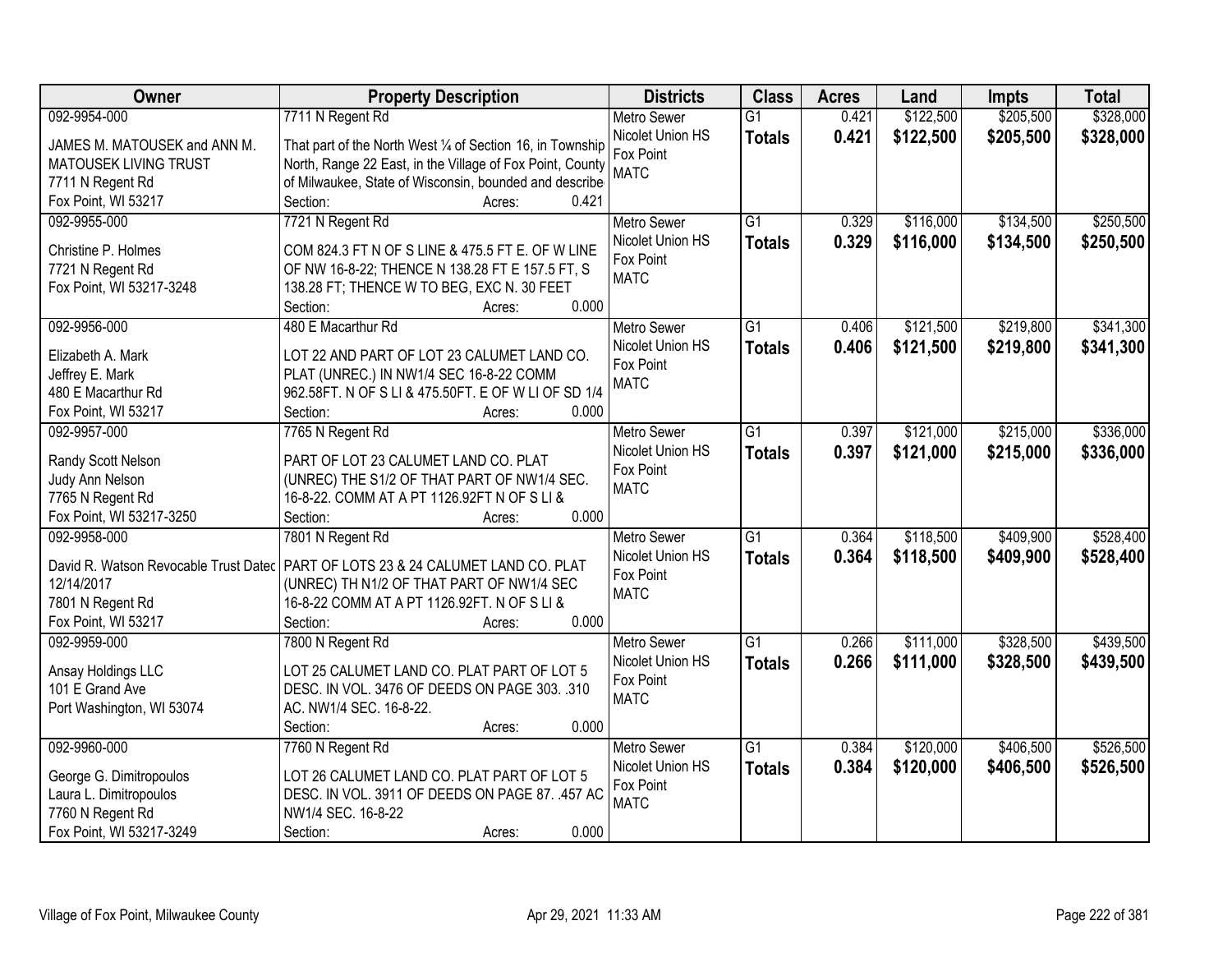| Owner                                | <b>Property Description</b>                                                           | <b>Districts</b>         | <b>Class</b>    | <b>Acres</b> | Land      | <b>Impts</b> | <b>Total</b> |
|--------------------------------------|---------------------------------------------------------------------------------------|--------------------------|-----------------|--------------|-----------|--------------|--------------|
| 092-9961-000                         | 510 E Macarthur Rd                                                                    | <b>Metro Sewer</b>       | $\overline{G1}$ | 0.366        | \$118,500 | \$158,000    | \$276,500    |
| Kurt Stellhorn                       | LOT 27 CALUMET LAND CO PLAT PART OF LOT 5                                             | Nicolet Union HS         | <b>Totals</b>   | 0.366        | \$118,500 | \$158,000    | \$276,500    |
| Diana Stellhorn                      | DESC IN REEL 658 - IMAGE 1222 NW 1/4 SEC 16-8-22                                      | Fox Point                |                 |              |           |              |              |
| 510 E Macarthur Rd                   | 543 AC                                                                                | <b>MATC</b>              |                 |              |           |              |              |
| Fox Point, WI 53217-3242             | 0.000<br>Section:<br>Acres:                                                           |                          |                 |              |           |              |              |
| 092-9962-000                         | 511 E Macarthur Rd                                                                    | <b>Metro Sewer</b>       | $\overline{G1}$ | 0.421        | \$122,500 | \$231,500    | \$354,000    |
|                                      |                                                                                       | Nicolet Union HS         | <b>Totals</b>   | 0.421        | \$122,500 | \$231,500    | \$354,000    |
| Annie L. Greenberg                   | LOT 28 CALUMET LAND CO. PLAT PART OF LOT 5                                            | Fox Point                |                 |              |           |              |              |
| 511 E Macarthur Rd                   | DESC. IN VOL. 3213 OF DEEDS ON PAGE 512. .500                                         | <b>MATC</b>              |                 |              |           |              |              |
| Fox Point, WI 53217-3243             | AC. NW1/4 SEC. 16-8-22.                                                               |                          |                 |              |           |              |              |
|                                      | 0.000<br>Section:<br>Acres:                                                           |                          |                 |              |           |              |              |
| 092-9963-000                         | 7710 N Regent Rd                                                                      | <b>Metro Sewer</b>       | $\overline{G1}$ | 0.421        | \$122,500 | \$160,000    | \$282,500    |
| <b>Christopher Andre Nicolet</b>     | LOT 29 CALUMET LAND CO. PLAT PART OF LOT 5                                            | Nicolet Union HS         | <b>Totals</b>   | 0.421        | \$122,500 | \$160,000    | \$282,500    |
| Mary Genelyn Nicolet                 | DESC. IN REEL 392 - IMAGE 639 .500 AC. NW1/4 SEC.                                     | Fox Point<br><b>MATC</b> |                 |              |           |              |              |
| 7710 N Regent Rd                     | 16-8-22                                                                               |                          |                 |              |           |              |              |
| Fox Point, WI 53217-3247             | Section:<br>0.000<br>Acres:                                                           |                          |                 |              |           |              |              |
| 092-9964-000                         | 7642 N Regent Rd                                                                      | <b>Metro Sewer</b>       | $\overline{G1}$ | 0.418        | \$122,500 | \$266,100    | \$388,600    |
|                                      |                                                                                       | Nicolet Union HS         | <b>Totals</b>   | 0.418        | \$122,500 | \$266,100    | \$388,600    |
| Anh-Hao Hoang                        | COMM 547.74 FT, N & 633 FT, E OF SW COR OF NW                                         | Fox Point                |                 |              |           |              |              |
| Hoai-Ngoc Nguyen<br>7642 N Regent Rd | 1/4 SEC. 16-8-22, TH N 138.28 FT, E 157.50 FT, S<br>138.28 FT, TH W 157.50 FT TO POB. | <b>MATC</b>              |                 |              |           |              |              |
| Fox Point, WI 53217-3245             | 0.000<br>Section:<br>Acres:                                                           |                          |                 |              |           |              |              |
| 092-9965-000                         | 7632 N Regent Rd                                                                      | <b>Metro Sewer</b>       | $\overline{G1}$ | 0.421        | \$122,500 | \$187,000    | \$309,500    |
|                                      |                                                                                       | Nicolet Union HS         |                 | 0.421        | \$122,500 | \$187,000    |              |
| <b>Charles Strunk</b>                | LOT 31 CALUMET LAND CO PLAT PART OF LOT 5                                             | Fox Point                | <b>Totals</b>   |              |           |              | \$309,500    |
| Kristin Strunk                       | DESC IN REEL 900 - IMAGE 672 .500 AC NW 1/4 SEC                                       | <b>MATC</b>              |                 |              |           |              |              |
| 7632 N Regent Rd                     | 16-8-22                                                                               |                          |                 |              |           |              |              |
| Fox Point, WI 53217-3245             | Section:<br>0.000<br>Acres:                                                           |                          |                 |              |           |              |              |
| 092-9966-000                         | 7620 N Regent Rd                                                                      | <b>Metro Sewer</b>       | $\overline{G1}$ | 0.401        | \$121,000 | \$127,500    | \$248,500    |
| Albert E. Di Castri                  | LOT 32 CALUMET LAND CO. PLAT PART OF LOT 5                                            | Nicolet Union HS         | <b>Totals</b>   | 0.401        | \$121,000 | \$127,500    | \$248,500    |
| Nancy Di Castri                      | DESC. IN REEL 616 - IMAGE 682 .500 AC. NW 1/4                                         | Fox Point                |                 |              |           |              |              |
| 7620 N Regent Rd                     | SEC. 16-8-22 - The North 131.96 feet of the South 409.4                               | <b>MATC</b>              |                 |              |           |              |              |
| Fox Point, WI 53217                  | 0.000<br>Section:<br>Acres:                                                           |                          |                 |              |           |              |              |
| 092-9967-000                         | 7610 N Regent Rd                                                                      | <b>Metro Sewer</b>       | $\overline{G1}$ | 0.248        | \$109,000 | \$308,500    | \$417,500    |
|                                      |                                                                                       | Nicolet Union HS         | <b>Totals</b>   | 0.248        | \$109,000 | \$308,500    | \$417,500    |
| Jacob Presutti                       | PART OF LOT 33 OF THE UNRECORDED PLAT OF                                              | Fox Point                |                 |              |           |              |              |
| <b>Brittany Presutti</b>             | CALUMET LAND CO., IN THE VILLAGE OF FOX                                               | <b>MATC</b>              |                 |              |           |              |              |
| 7610 N Regent Rd                     | POINT, MILWAUKEE COUNTY, WISCONSIN,                                                   |                          |                 |              |           |              |              |
| Fox Point, WI 53217                  | 0.000<br>Section:<br>Acres:                                                           |                          |                 |              |           |              |              |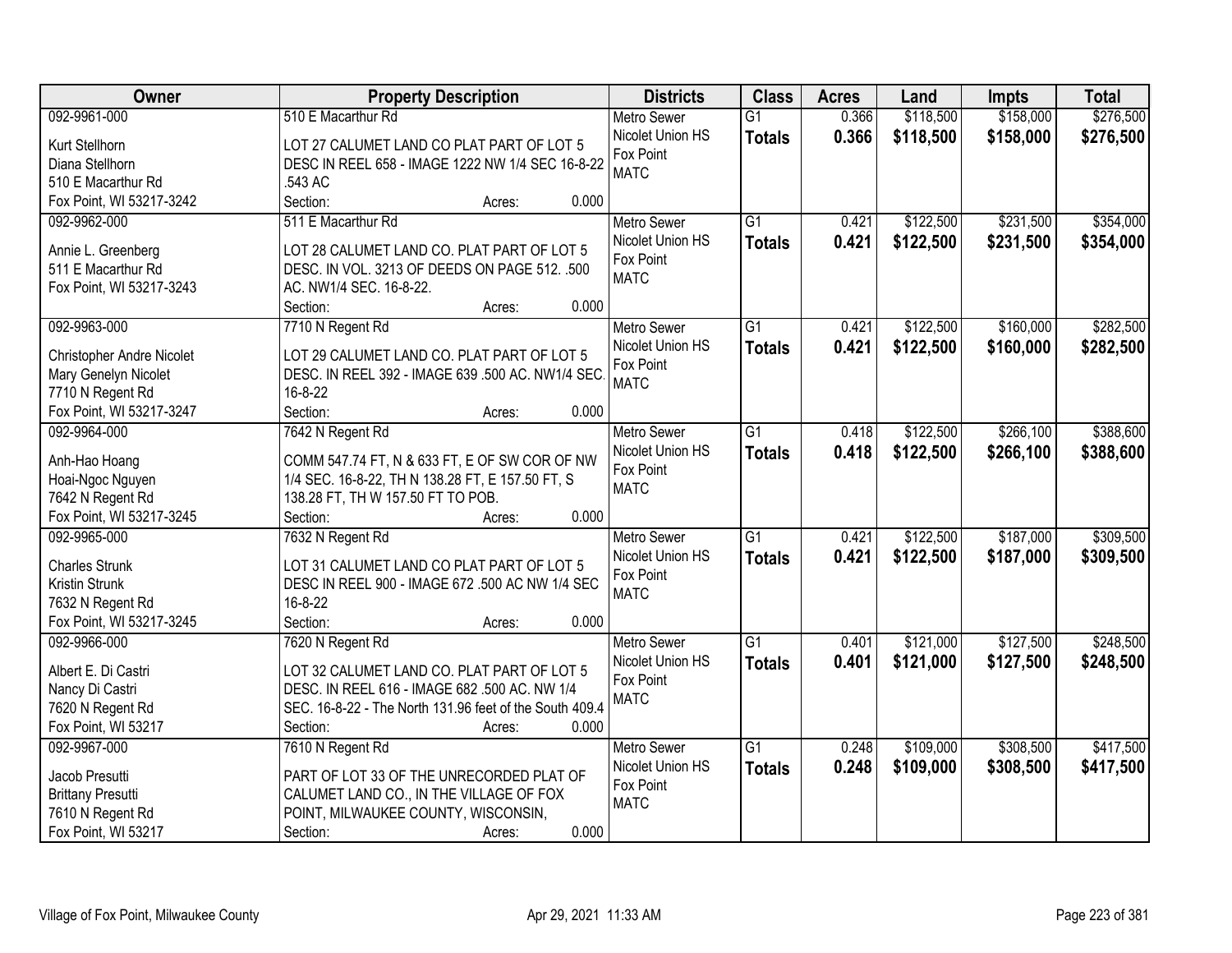| <b>Owner</b>                     | <b>Property Description</b>                              | <b>Districts</b>         | <b>Class</b>    | <b>Acres</b> | Land      | <b>Impts</b> | <b>Total</b> |
|----------------------------------|----------------------------------------------------------|--------------------------|-----------------|--------------|-----------|--------------|--------------|
| 092-9968-000                     | 502 E Calumet Rd                                         | <b>Metro Sewer</b>       | $\overline{G1}$ | 0.248        | \$109,000 | \$241,500    | \$350,500    |
| <b>Charles Chappell</b>          | CALUMET LAND COMPANY PLAT PART OF LOT 5                  | Nicolet Union HS         | <b>Totals</b>   | 0.248        | \$109,000 | \$241,500    | \$350,500    |
| Colleen Chappell                 | DESC IN REEL 747-IMAGE 1905 BEING THE WEST               | Fox Point                |                 |              |           |              |              |
| 502 E Calumet Rd                 | 91.25 FT OF THE S 196 FT OF LOTS 33 & 34 .411 AC         | <b>MATC</b>              |                 |              |           |              |              |
| Fox Point, WI 53217              | 0.000<br>Section:<br>Acres:                              |                          |                 |              |           |              |              |
| 092-9969-000                     | 510 E Calumet Rd                                         | <b>Metro Sewer</b>       | $\overline{G1}$ | 0.248        | \$109,000 | \$165,200    | \$274,200    |
|                                  |                                                          | Nicolet Union HS         | <b>Totals</b>   | 0.248        | \$109,000 | \$165,200    | \$274,200    |
| Derek H.F Taylor                 | That part of the Northwest One-Quarter of Section 16, in | Fox Point                |                 |              |           |              |              |
| Evelyn Irene Pollock             | Township 8 North, Range 22 East, in the Village of Fox   | <b>MATC</b>              |                 |              |           |              |              |
| 510 E Calumet Rd                 | Point, bounded                                           |                          |                 |              |           |              |              |
| Fox Point, WI 53217              | 0.248<br>Section:<br>Acres:                              |                          |                 |              |           |              |              |
| 092-9970-000                     | 520 E Calumet Rd                                         | Metro Sewer              | G1              | 0.266        | \$111,000 | \$257,500    | \$368,500    |
| Evan Hughes                      | COMM 899.6 FT, E OF SW COR OF NW 1/4 SEC.                | Nicolet Union HS         | <b>Totals</b>   | 0.266        | \$111,000 | \$257,500    | \$368,500    |
|                                  | 16-8-22, TH N 138.75 FT, W 109.45 FT, S 138.45 FT,       | Fox Point                |                 |              |           |              |              |
| Megan Hughes<br>520 E Calumet Rd | TH E 109.91 FT TO POB. - That part of the Northwest 1/   | <b>MATC</b>              |                 |              |           |              |              |
| Fox Point, WI 53217              | Section:<br>0.000                                        |                          |                 |              |           |              |              |
| 092-9971-000                     | Acres:<br>7617 N Santa Monica Blvd                       |                          | $\overline{G1}$ |              |           |              |              |
|                                  |                                                          | <b>Metro Sewer</b>       |                 | 0.350        | \$117,500 | \$209,000    | \$326,500    |
| Beth Randy Goodman               | LOT 36 CALUMET LAND CO. PLAT PART OF LOT 5               | Nicolet Union HS         | <b>Totals</b>   | 0.350        | \$117,500 | \$209,000    | \$326,500    |
| 7617 N Santa Monica Blv          | DESC. IN REEL 288 - IMAGE 1339. NW1/4 SEC.               | Fox Point<br><b>MATC</b> |                 |              |           |              |              |
| Fox Point, WI 53217-3258         | 16-8-22                                                  |                          |                 |              |           |              |              |
|                                  | 0.000<br>Section:<br>Acres:                              |                          |                 |              |           |              |              |
| 092-9972-000                     | 7621 N Santa Monica Blvd                                 | <b>Metro Sewer</b>       | $\overline{G1}$ | 0.334        | \$116,000 | \$138,800    | \$254,800    |
|                                  |                                                          | Nicolet Union HS         | <b>Totals</b>   | 0.334        | \$116,000 | \$138,800    | \$254,800    |
| James D. O'Brien                 | LOT 37 CALUMET LAND CO. PLAT (UNREC) COM                 | Fox Point                |                 |              |           |              |              |
| Christine C. O'Brien             | 277.50 FT N. & 790.50 FT E. OF SW COR OF NW1/4           | <b>MATC</b>              |                 |              |           |              |              |
| 7621 N Santa Monica Blvd         | SEC. 16-8-22 TH N. 131.96 FT E. 110.15 FT S. 131.96      |                          |                 |              |           |              |              |
| Fox Point, WI 53217-3258         | Section:<br>0.000<br>Acres:                              |                          |                 |              |           |              |              |
| 092-9973-000                     | 7631 N Santa Monica Blvd                                 | <b>Metro Sewer</b>       | $\overline{G1}$ | 0.351        | \$117,500 | \$136,200    | \$253,700    |
| Dkamzb LLC                       | LOT 38 CALUMET LAND CO. PLAT (UNREC) COM                 | Nicolet Union HS         | <b>Totals</b>   | 0.351        | \$117,500 | \$136,200    | \$253,700    |
| 336 Heartwood Way                | 409.46 FT N. & 790.50 FT E. OF SW COR OF NW1/4           | Fox Point                |                 |              |           |              |              |
| Whittier, NC 28789               | SEC. 16-8-22 TH N 138.28 FT E. 110.50 FT S. 138.28       | <b>MATC</b>              |                 |              |           |              |              |
|                                  | 0.000<br>Section:<br>Acres:                              |                          |                 |              |           |              |              |
| 092-9974-000                     | 7641 N Santa Monica Blvd                                 | <b>Metro Sewer</b>       | $\overline{G1}$ | 0.352        | \$117,500 | \$257,800    | \$375,300    |
|                                  |                                                          | Nicolet Union HS         | <b>Totals</b>   | 0.352        | \$117,500 | \$257,800    | \$375,300    |
| G Ian Rowlandson                 | LOT 39 CALUMET LAND CO. PLAT PART OF LOT 5               | Fox Point                |                 |              |           |              |              |
| Sandra Z. Rowlandson             | DESC. IN REEL 283 - IMAGE 182. NW1/4 SEC. 16-8-22        | <b>MATC</b>              |                 |              |           |              |              |
| 7641 N Santa Monica Blv          | (EXCEPT PART RESERVED FOR HIGHWAY                        |                          |                 |              |           |              |              |
| Fox Point, WI 53217-3258         | 0.000<br>Section:<br>Acres:                              |                          |                 |              |           |              |              |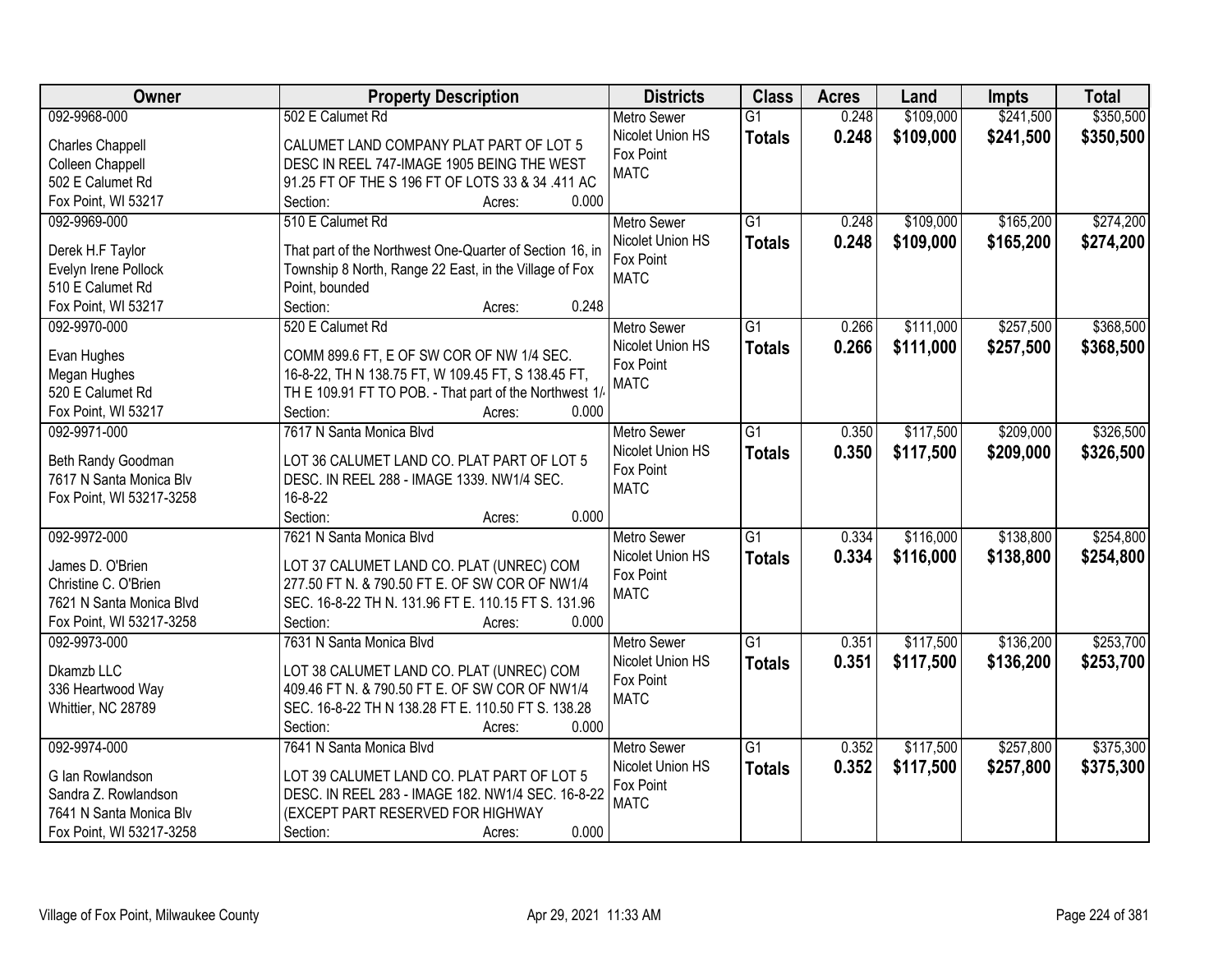| Owner                              | <b>Property Description</b>                                                                                     | <b>Districts</b>              | <b>Class</b>    | <b>Acres</b> | Land      | <b>Impts</b> | <b>Total</b> |
|------------------------------------|-----------------------------------------------------------------------------------------------------------------|-------------------------------|-----------------|--------------|-----------|--------------|--------------|
| 092-9975-000                       | 7711 N Santa Monica Blvd                                                                                        | Metro Sewer                   | $\overline{G1}$ | 0.352        | \$117,500 | \$219,500    | \$337,000    |
| William A. Raninen                 | Lot 40 Calumet Land Co. Plat (Unrec) Com 686.02 Ft. N                                                           | Nicolet Union HS              | <b>Totals</b>   | 0.352        | \$117,500 | \$219,500    | \$337,000    |
| Jennifer C. Jambor-Raninen         | 790.50 Ft. E. Of SW Cor of NW 1/4 Sec. 16-8-22 Th N                                                             | Fox Point                     |                 |              |           |              |              |
| 7711 N Santa Monica Blvd           | 138.28 Ft E. 111.22 Ft. S 138.28 Ft th W 110.86 Ft to Be                                                        | <b>MATC</b>                   |                 |              |           |              |              |
| Fox Point, WI 53217                | Section:<br>0.352<br>Acres:                                                                                     |                               |                 |              |           |              |              |
| 092-9976-000                       | 7721 N Santa Monica Blvd                                                                                        | <b>Metro Sewer</b>            | $\overline{G1}$ | 0.276        | \$112,000 | \$263,000    | \$375,000    |
|                                    |                                                                                                                 | Nicolet Union HS              | <b>Totals</b>   | 0.276        | \$112,000 | \$263,000    | \$375,000    |
| <b>Michael Whittle</b>             | LOT 41 AND N 6 FT OF LOT 40 CALUMET LAND CO                                                                     | Fox Point                     |                 |              |           |              |              |
| 7721 N Santa Monica Blv            | PLAT PART OF LOT 5 DESC IN REEL 808 - IMAGES                                                                    | <b>MATC</b>                   |                 |              |           |              |              |
| Fox Point, WI 53217-3260           | 1537-1538 NW 1/4 SEC 16-8-22 (EXC PART<br>0.000                                                                 |                               |                 |              |           |              |              |
|                                    | Section:<br>Acres:                                                                                              |                               |                 |              |           |              |              |
| 092-9977-000                       | 520 E Macarthur Rd                                                                                              | <b>Metro Sewer</b>            | $\overline{G1}$ | 0.278        | \$112,000 | \$147,500    | \$259,500    |
| Patrick Lockwood                   | LOT 42 CALUMET LAND CO. PLAT PART OF LOT 5,                                                                     | Nicolet Union HS<br>Fox Point | <b>Totals</b>   | 0.278        | \$112,000 | \$147,500    | \$259,500    |
| 520 E Macarthur Rd                 | DESC. IN VOL. 4158 OF DEEDS ON PAGE 555. .500                                                                   | <b>MATC</b>                   |                 |              |           |              |              |
| Fox Point, WI 53217                | AC. NW1/4 SEC. 16-8-22 (EXC. PART RESERVED FOR                                                                  |                               |                 |              |           |              |              |
|                                    | Section:<br>0.000<br>Acres:                                                                                     |                               |                 |              |           |              |              |
| 092-9978-000                       | 7751 N Santa Monica Blvd                                                                                        | <b>Metro Sewer</b>            | G1              | 0.290        | \$113,000 | \$126,500    | \$239,500    |
| Reed Trust Dated February 20, 2015 | PART OF LOT 43 CALUMET LAND CO. PLAT                                                                            | Nicolet Union HS              | <b>Totals</b>   | 0.290        | \$113,000 | \$126,500    | \$239,500    |
| 7751 N Santa Monica Blvd           | (UNREC.) COMM 1100.86FT. N & 790.50FT. E OF SW                                                                  | Fox Point                     |                 |              |           |              |              |
| Fox Point, WI 53217                | COR. OF NW1/4 SEC. 16-8-22 TH N 112.87FT. E                                                                     | <b>MATC</b>                   |                 |              |           |              |              |
|                                    | Section:<br>0.000<br>Acres:                                                                                     |                               |                 |              |           |              |              |
| 092-9979-000                       | 7801 N Santa Monica Blvd                                                                                        | <b>Metro Sewer</b>            | $\overline{G1}$ | 0.288        | \$113,000 | \$122,500    | \$235,500    |
|                                    |                                                                                                                 | Nicolet Union HS              | <b>Totals</b>   | 0.288        | \$113,000 | \$122,500    | \$235,500    |
| Anne M. Sachse                     | PARTS OF LOTS 43 & 44 CALUMET LAND CO. PLAT                                                                     | Fox Point                     |                 |              |           |              |              |
| 7801 N Santa Monica Blv            | (UNREC) COMM 1213.73FT. N & 790.50FT. E OF SW                                                                   | <b>MATC</b>                   |                 |              |           |              |              |
| Fox Point, WI 53217-3261           | COR OF NW1/4 SEC 16-8-22 TH N 112.88FT. TH E                                                                    |                               |                 |              |           |              |              |
|                                    | 0.000<br>Section:<br>Acres:                                                                                     |                               |                 |              |           |              |              |
| 092-9980-000                       | 7950 N Santa Monica Blvd                                                                                        | <b>Metro Sewer</b>            | $\overline{G2}$ | 1.116        | \$139,500 | \$75,000     | \$214,500    |
| Town Club                          | PART OF NW 1/4 SEC 16-8-22 DESCR AS FOLLOWS:                                                                    | Nicolet Union HS              | <b>Totals</b>   | 1.116        | \$139,500 | \$75,000     | \$214,500    |
| 7950 N Santa Monica Blv            | COM 966.15 FT S 89D53M00S E OF NW COR OF SD                                                                     | Fox Point                     |                 |              |           |              |              |
| Fox Point, WI 53217-3262           | 1/4 SEC TH S 0D10M00S W 1326.57 FT TH S                                                                         | <b>MATC</b>                   |                 |              |           |              |              |
|                                    | 1.116<br>Section:<br>Acres:                                                                                     |                               |                 |              |           |              |              |
| 092-9981-000                       | 7740 N Santa Monica Blvd                                                                                        | <b>Metro Sewer</b>            | $\overline{G1}$ | 0.681        | \$141,500 | \$126,000    | \$267,500    |
| Diana Doro                         |                                                                                                                 | Nicolet Union HS              | <b>Totals</b>   | 0.681        | \$141,500 | \$126,000    | \$267,500    |
| 7740 N Santa Monica Blvd           | That part of the Northwest 1/4 of Section 16, in Township<br>North, Range 22 East, in the Village of Fox Point, | Fox Point                     |                 |              |           |              |              |
| Fox Point, WI 53217                | Milwaukee County, Wisconsin, bounded and described a                                                            | <b>MATC</b>                   |                 |              |           |              |              |
|                                    | 0.000<br>Section:<br>Acres:                                                                                     |                               |                 |              |           |              |              |
|                                    |                                                                                                                 |                               |                 |              |           |              |              |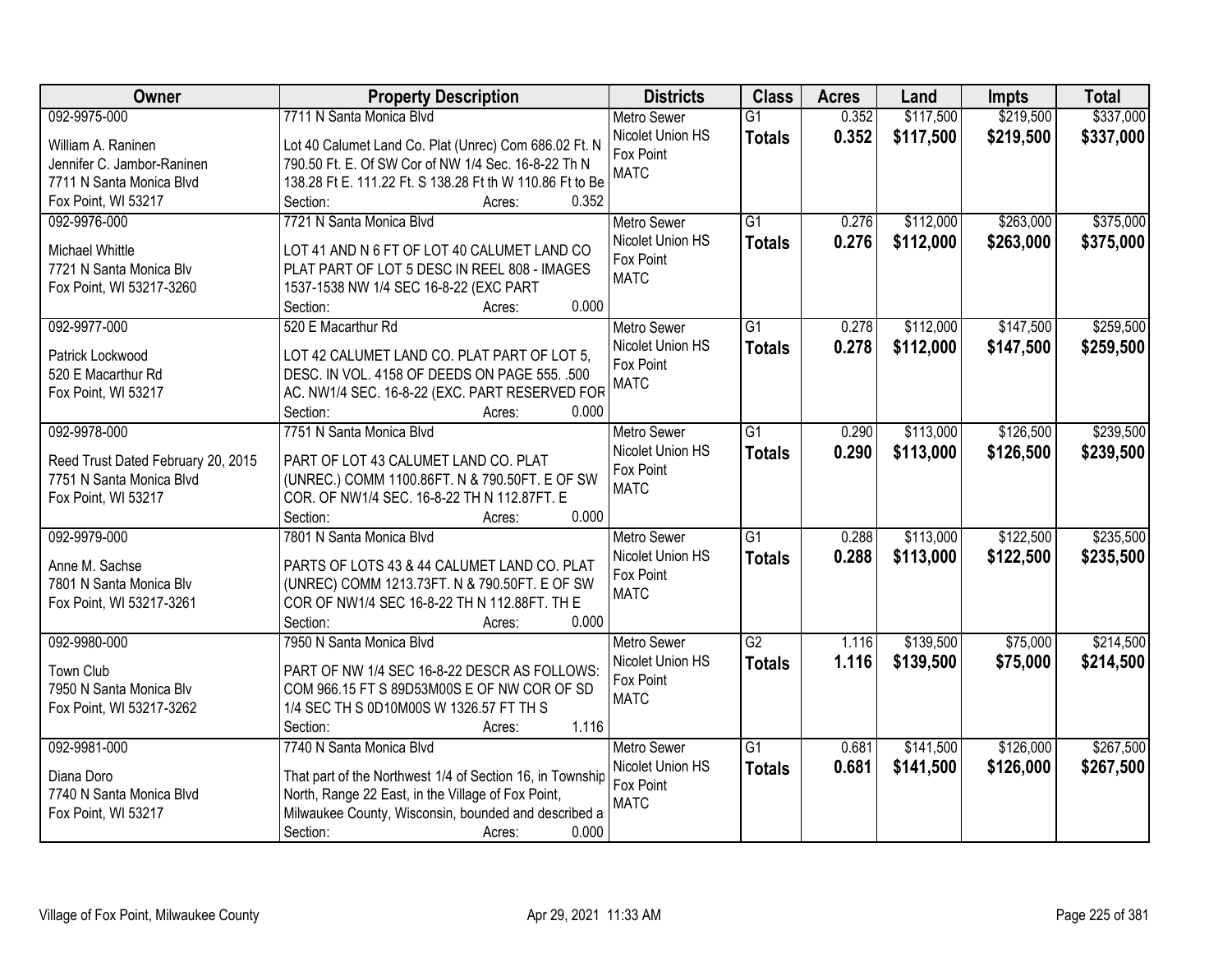| Owner                                                                                                    | <b>Property Description</b>                                                                                                                                                                                                    | <b>Districts</b>                                                   | <b>Class</b>                     | <b>Acres</b>   | Land                   | <b>Impts</b>           | <b>Total</b>           |
|----------------------------------------------------------------------------------------------------------|--------------------------------------------------------------------------------------------------------------------------------------------------------------------------------------------------------------------------------|--------------------------------------------------------------------|----------------------------------|----------------|------------------------|------------------------|------------------------|
| 092-9989-001                                                                                             | 7630 N Santa Monica Blvd                                                                                                                                                                                                       | <b>Metro Sewer</b>                                                 | $\overline{X4}$                  | 4.050          | $\overline{50}$        | $\overline{50}$        | $\overline{30}$        |
| Congregation Shalom<br>7630 N Santa Monica Blvd<br>Fox Point, WI 53217-3259                              | Section 16, Townshipt 8 North, Range 22 East, 4.050<br>acres, in the Village of Fox Point, Milwaukee County,<br>Wisconsin                                                                                                      | Nicolet Union HS<br>Fox Point<br><b>MATC</b>                       | <b>Totals</b>                    | 4.050          | \$0                    | \$0                    | \$0                    |
|                                                                                                          | Section:<br>4.050<br>Acres:                                                                                                                                                                                                    |                                                                    |                                  |                |                        |                        |                        |
| 092-9989-002<br>Steven C. Wurcer<br>Gillan M. Simpson<br>7720 N Santa Monica Blvd<br>Fox Point, WI 53217 | 7720 N Santa Monica Blvd<br>Lot 2 of Certified Survey Map No. 8666 recorded in the<br>office of the Register of Deeds for Milwaukee County,<br>Wisconsin, on February 19, 2015, as Document No.<br>0.540<br>Section:<br>Acres: | <b>Metro Sewer</b><br>Nicolet Union HS<br>Fox Point<br><b>MATC</b> | $\overline{G1}$<br><b>Totals</b> | 0.540<br>0.540 | \$131,000<br>\$131,000 | \$244,500<br>\$244,500 | \$375,500<br>\$375,500 |
| 092-9990-000                                                                                             | 7200 N Santa Monica Blyd                                                                                                                                                                                                       | <b>Metro Sewer</b>                                                 | X4                               | 0.000          | \$0                    | $\sqrt{50}$            | \$0                    |
| Village of Fox Point<br>Attn: Village Hall<br>7200 N Santa Monica Blvd<br>Fox Point, WI 53217-3505       | PART OF LOT 4 DESC. IN VOL. 2986 OF DEEDS ON<br>PAGE 373. 3.57 AC. NW1/4 SEC 16-8-22. (ROADWAY -<br>N. SANTA MONICA BLV<br>Section:<br>0.000<br>Acres:                                                                         | Nicolet Union HS<br>Fox Point<br><b>MATC</b>                       | <b>Totals</b>                    | 0.000          | \$0                    | \$0                    | \$0                    |
| 092-9991-000                                                                                             | 7950 N Santa Monica Blvd                                                                                                                                                                                                       | <b>Metro Sewer</b>                                                 | $\overline{G2}$                  | 6.561          | \$754,500              | \$1,700,500            | \$2,455,000            |
| Town Club<br>7950 N Santa Monica Blv<br>Fox Point, WI 53217-3262                                         | PART OF LOT 4 DESC IN VOL 3315 OF DEEDS ON<br>PAGE 492. 8.386 AC. D.2-#18B.NW1/4 SEC 16-8-22                                                                                                                                   | Nicolet Union HS<br>Fox Point<br><b>MATC</b>                       | <b>Totals</b>                    | 6.561          | \$754,500              | \$1,700,500            | \$2,455,000            |
|                                                                                                          | 6.561<br>Section:<br>Acres:                                                                                                                                                                                                    |                                                                    |                                  |                |                        |                        |                        |
| 092-9992-000<br>Nathan D. Eisenberg<br>Jordana Thomadsen<br>703 E Bradley Rd<br>Fox Point, WI 53217      | 703 E Bradley Rd<br>COMM 20 FT E OF NW COR OF NE 1/4 OF NW 1/4<br>SEC 16-8-22 TH E 75 FT; S 200 FT; W 75 FT; TH N 200<br>FT TO P.O.B.<br>Section:<br>0.000<br>Acres:                                                           | <b>Metro Sewer</b><br>Nicolet Union HS<br>Fox Point<br><b>MATC</b> | $\overline{G1}$<br>Totals        | 0.293<br>0.293 | \$113,000<br>\$113,000 | \$167,600<br>\$167,600 | \$280,600<br>\$280,600 |
| 092-9993-000                                                                                             | 707 E Bradley Rd                                                                                                                                                                                                               | Metro Sewer                                                        | $\overline{G1}$                  | 0.645          | \$139,000              | \$243,500              | \$382,500              |
| Nicholas J. Marx<br>Jennifer A. Camodeca<br>707 E Bradley Rd<br>Fox Point, WI 53217-2902                 | COMM 95 FT E OF NW COR OF NE 1/4 OF NW 1/4<br>SEC 16-8-22 TH E 160.60 FT; S 200 FT; W 160.60 FT;<br>TH N 200 FT TO P.O.B.<br>0.000<br>Section:<br>Acres:                                                                       | Nicolet Union HS<br>Fox Point<br><b>MATC</b>                       | <b>Totals</b>                    | 0.645          | \$139,000              | \$243,500              | \$382,500              |
| 092-9994-000                                                                                             | 803 E Bradley Rd                                                                                                                                                                                                               | <b>Metro Sewer</b>                                                 | $\overline{G1}$                  | 0.413          | \$122,000              | \$218,000              | \$340,000              |
| Carol E. Vance<br>803 E Bradley Rd<br>Fox Point, WI 53217-2904                                           | COMM 255.60 FT E OF NW COR OF NE 1/4 OF NW 1/4<br>SEC 16-8-22 TH E 90 FT; S 209.63 FT; W 90 FT; TH N<br>209.63 FT TO P.O.B.<br>0.000<br>Section:<br>Acres:                                                                     | Nicolet Union HS<br>Fox Point<br><b>MATC</b>                       | <b>Totals</b>                    | 0.413          | \$122,000              | \$218,000              | \$340,000              |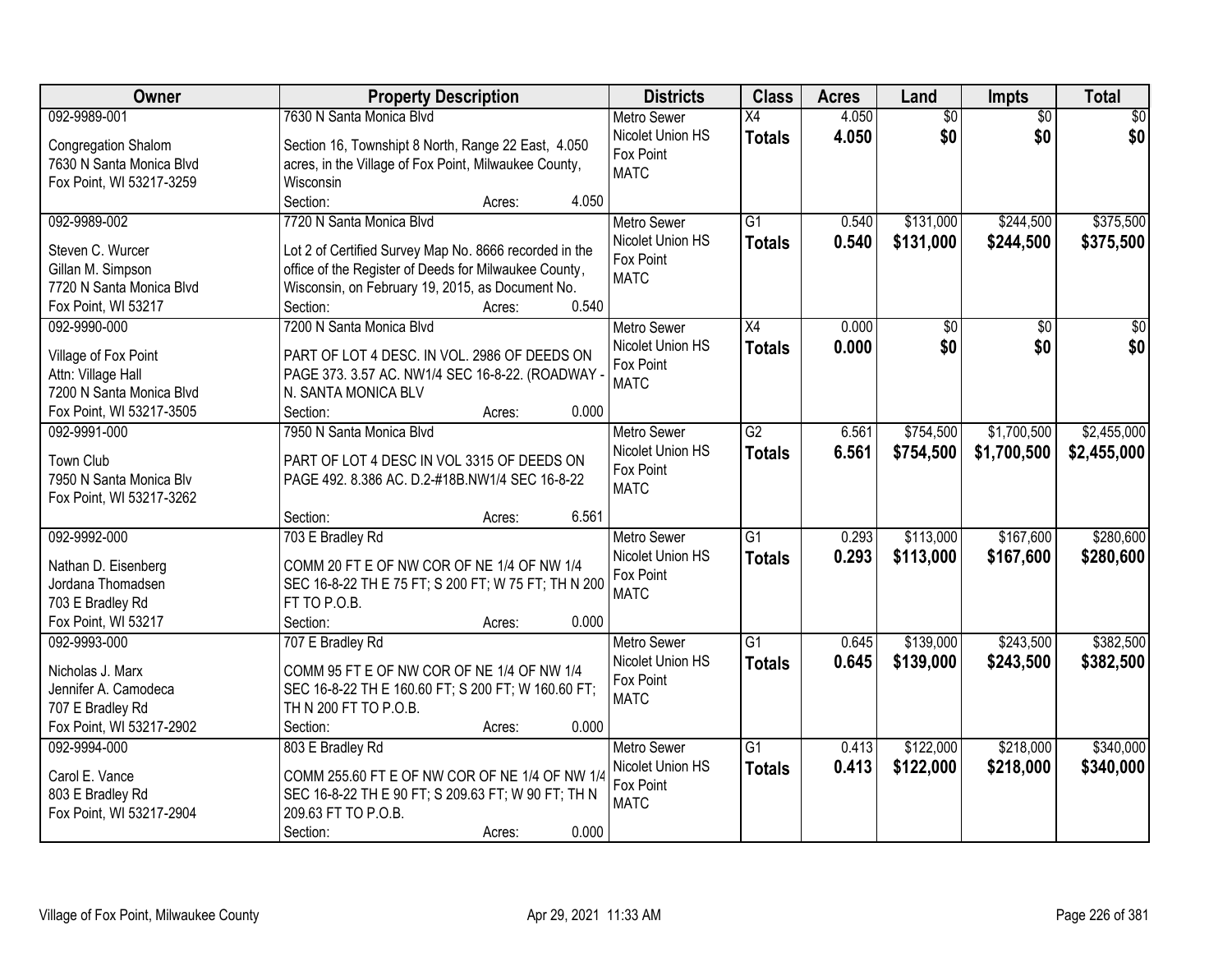| Owner                                        | <b>Property Description</b>                                                                                         | <b>Districts</b>   | <b>Class</b>    | <b>Acres</b> | Land      | <b>Impts</b>    | <b>Total</b> |
|----------------------------------------------|---------------------------------------------------------------------------------------------------------------------|--------------------|-----------------|--------------|-----------|-----------------|--------------|
| 092-9995-000                                 | 809 E Bradley Rd                                                                                                    | <b>Metro Sewer</b> | $\overline{G1}$ | 0.372        | \$119,000 | \$109,500       | \$228,500    |
| Stephen W. Steffes                           | That part of the Northwest 1/4 of Section 16, in Township                                                           | Nicolet Union HS   | <b>Totals</b>   | 0.372        | \$119,000 | \$109,500       | \$228,500    |
| Kayla M. Steffes                             | North, Range 22 East, in the Village of Fox Point,                                                                  | Fox Point          |                 |              |           |                 |              |
| 809 E Bredley Rd                             | Milwaukee County, Wisconsin, bounded as follows:                                                                    | <b>MATC</b>        |                 |              |           |                 |              |
| Fox Point, WI 53217                          | 0.000<br>Section:<br>Acres:                                                                                         |                    |                 |              |           |                 |              |
| 092-9996-000                                 | 7200 N Santa Monica Blvd                                                                                            | <b>Metro Sewer</b> | $\overline{X4}$ | 0.000        | \$0       | $\overline{50}$ | \$0          |
|                                              |                                                                                                                     | Nicolet Union HS   | <b>Totals</b>   | 0.000        | \$0       | \$0             | \$0          |
| Village of Fox Point                         | PART OF LOT 3, DESC. IN VOL. 1541 OF DEEDS ON                                                                       | Fox Point          |                 |              |           |                 |              |
| Attn: Longacre Pavilion                      | PAGE 358. NW1/4 SEC. 16-8-22. 1.297 AC. D.2 #15B                                                                    | <b>MATC</b>        |                 |              |           |                 |              |
| 7200 N Santa Monica Blvd                     |                                                                                                                     |                    |                 |              |           |                 |              |
| Fox Point, WI 53217-3505                     | 0.000<br>Section:<br>Acres:                                                                                         |                    |                 |              |           |                 |              |
| 092-9997-000                                 | 7930 N Lake Dr                                                                                                      | <b>Metro Sewer</b> | $\overline{G1}$ | 1.433        | \$408,500 | \$279,500       | \$688,000    |
| Robert C. Purman                             | PART OF LOTS 2 & 3 NE 1/4 & NW 1/4 SEC 16-8-22                                                                      | Nicolet Union HS   | <b>Totals</b>   | 1.433        | \$408,500 | \$279,500       | \$688,000    |
| Z Yannique Purman                            | DESC IN REEL 888 - IMAGES 528-541 INCL 1.0 AC                                                                       | Fox Point          |                 |              |           |                 |              |
| 7930 N Lake Dr                               |                                                                                                                     | <b>MATC</b>        |                 |              |           |                 |              |
| Fox Point, WI 53217-2927                     | 0.000<br>Section:<br>Acres:                                                                                         |                    |                 |              |           |                 |              |
| 092-9999-001                                 | 7960 N Lake Dr                                                                                                      | <b>Metro Sewer</b> | G1              | 1.043        | \$217,500 | \$726,000       | \$943,500    |
|                                              |                                                                                                                     | Nicolet Union HS   | <b>Totals</b>   | 1.043        | \$217,500 | \$726,000       | \$943,500    |
| Peter G. Dimitropoulos                       | That part of Lots 2 and 3, in the Southeast 1/4 and the                                                             | Fox Point          |                 |              |           |                 |              |
| Christine G. Dimitropoulos<br>7960 N Lake Dr | Southwest 1/4 of Section 9, and the Northeast 1/4 and th<br>Northwest 1/4 of Section 16, in Township 8 North, Range | <b>MATC</b>        |                 |              |           |                 |              |
| Fox Point, WI 53217                          | Section:<br>1.043<br>Acres:                                                                                         |                    |                 |              |           |                 |              |
| 092-9999-002                                 | 7950 N Lake Dr                                                                                                      | <b>Metro Sewer</b> | $\overline{G1}$ | 1.015        | \$304,000 | \$662,000       | \$966,000    |
|                                              |                                                                                                                     | Nicolet Union HS   |                 | 1.015        |           |                 |              |
| Thomas C. Chelimsky and Gisela               | Parcel 2 of Milwaukee County Certified Survey Map No                                                                | Fox Point          | <b>Totals</b>   |              | \$304,000 | \$662,000       | \$966,000    |
| Grotewold Chelimsky Revo                     | 8696, being a division of a part of the Southwest quarter                                                           | <b>MATC</b>        |                 |              |           |                 |              |
| 7950 N Lake Dr                               | the Southeast quarter of Section 9, the Southeast quarter                                                           |                    |                 |              |           |                 |              |
| Fox Point, WI 53217                          | 1.015<br>Section:<br>Acres:                                                                                         |                    |                 |              |           |                 |              |
| 093-0001-000                                 | 1401 E Goodrich Ct                                                                                                  | <b>Metro Sewer</b> | $\overline{G1}$ | 1.241        | \$360,500 | \$364,800       | \$725,300    |
| Keith D. Lindenbaum                          | LOT 1, GOODRICH ESTATE                                                                                              | Nicolet Union HS   | <b>Totals</b>   | 1.241        | \$360,500 | \$364,800       | \$725,300    |
| Kathleen M. Wheatley                         |                                                                                                                     | Fox Point          |                 |              |           |                 |              |
| 1401 E Goodrich Ct                           |                                                                                                                     | <b>MATC</b>        |                 |              |           |                 |              |
| Fox Point, WI 53217-2942                     | 1.241<br>Section:<br>Acres:                                                                                         |                    |                 |              |           |                 |              |
| 093-0002-000                                 | 1407 E Goodrich Ct                                                                                                  | <b>Metro Sewer</b> | $\overline{G1}$ | 1.388        | \$397,000 | \$309,000       | \$706,000    |
|                                              |                                                                                                                     | Nicolet Union HS   | <b>Totals</b>   | 1.388        | \$397,000 | \$309,000       | \$706,000    |
| Bryan M. Ortwein                             | THAT PART OF LOT 2 GOODRICH ESTATE DESC IN                                                                          | Fox Point          |                 |              |           |                 |              |
| Christine L. Ortwein                         | <b>REEL 974-IMAGE 1694</b>                                                                                          | <b>MATC</b>        |                 |              |           |                 |              |
| 1407 E Goodrich Ct                           |                                                                                                                     |                    |                 |              |           |                 |              |
| Fox Point, WI 53217                          | 0.000<br>Section:<br>Acres:                                                                                         |                    |                 |              |           |                 |              |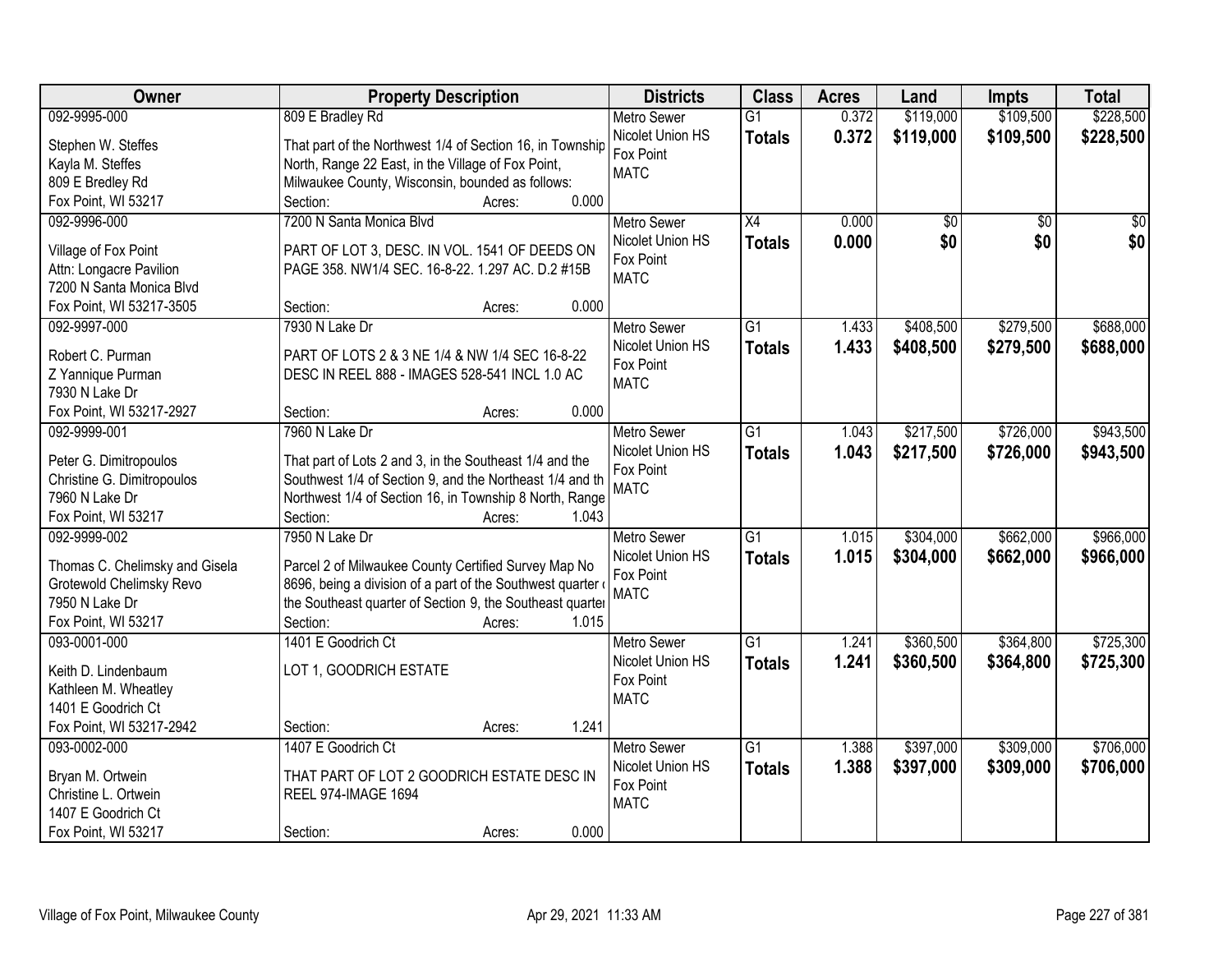| Owner                                          |                                                             | <b>Property Description</b> |       | <b>Districts</b>              | <b>Class</b>    | <b>Acres</b> | Land      | <b>Impts</b>    | <b>Total</b> |
|------------------------------------------------|-------------------------------------------------------------|-----------------------------|-------|-------------------------------|-----------------|--------------|-----------|-----------------|--------------|
| 093-0003-000                                   | 1413 E Goodrich Ct                                          |                             |       | <b>Metro Sewer</b>            | $\overline{G1}$ | 1.654        | \$463,500 | \$577,000       | \$1,040,500  |
| Mary Elizabeth Techmeier REVOC                 | LOT 3 GOODRICH ESTATES AND PART OF LOT 2                    |                             |       | Nicolet Union HS              | <b>Totals</b>   | 1.654        | \$463,500 | \$577,000       | \$1,040,500  |
| TRUST Dated Aug 18, 2020                       | DESC IN REEL 898 - IMAGES 1994-1998                         |                             |       | Fox Point                     |                 |              |           |                 |              |
| 1413 E Goodrich Ct                             |                                                             |                             |       | <b>MATC</b>                   |                 |              |           |                 |              |
| Fox Point, WI 53217                            | Section:                                                    | Acres:                      | 0.000 |                               |                 |              |           |                 |              |
| 093-0004-000                                   | 1427 E Goodrich Ct                                          |                             |       | <b>Metro Sewer</b>            | $\overline{G1}$ | 1.033        | \$308,500 | \$483,000       | \$791,500    |
|                                                |                                                             |                             |       | Nicolet Union HS              | <b>Totals</b>   | 1.033        | \$308,500 | \$483,000       | \$791,500    |
| Raymond J. Auth                                | Lot four in Goodrich Estate, being a Subdivision of part of |                             |       | Fox Point                     |                 |              |           |                 |              |
| Abby M. Auth                                   | the NE 1/4 of Section 16, and part of the SE 1/4 of Sectio  |                             |       | <b>MATC</b>                   |                 |              |           |                 |              |
| 1427 E Goodrich Ct                             | 9, Township 8 North, Range 22 East, in the Village of Fo    |                             | 1.033 |                               |                 |              |           |                 |              |
| Fox Point, WI 53217                            | Section: 9                                                  | Acres:                      |       |                               |                 |              |           |                 |              |
| 093-0005-000                                   | 1441 E Goodrich Ct                                          |                             |       | Metro Sewer                   | $\overline{G1}$ | 0.885        | \$298,500 | \$187,400       | \$485,900    |
| Anna E. Fischer                                | LOT 5, GOODRICH ESTATE                                      |                             |       | Nicolet Union HS              | <b>Totals</b>   | 0.885        | \$298,500 | \$187,400       | \$485,900    |
| Kathleen Erin Dempsey                          |                                                             |                             |       | Fox Point                     |                 |              |           |                 |              |
| 1441 E Goodrich Ct                             |                                                             |                             |       | <b>MATC</b>                   |                 |              |           |                 |              |
| Fox Point, WI 53217                            | Section:                                                    | Acres:                      | 0.000 |                               |                 |              |           |                 |              |
| 093-0006-000                                   | 1443 E Goodrich Ln                                          |                             |       | <b>Metro Sewer</b>            | $\overline{G1}$ | 1.025        | \$306,500 | \$297,200       | \$603,700    |
|                                                |                                                             |                             |       | Nicolet Union HS              | <b>Totals</b>   | 1.025        | \$306,500 | \$297,200       | \$603,700    |
| Alan Daniel                                    | LOT 6, GOODRICH ESTATE                                      |                             |       | Fox Point                     |                 |              |           |                 |              |
| <b>Hedy Daniel</b>                             |                                                             |                             |       | <b>MATC</b>                   |                 |              |           |                 |              |
| 1443 E Goodrich Ln<br>Fox Point, WI 53217-2950 | Section:                                                    |                             | 0.000 |                               |                 |              |           |                 |              |
|                                                | 1445 E Goodrich Ln                                          | Acres:                      |       |                               | $\overline{G1}$ | 1.047        | \$312,000 | \$628,000       | \$940,000    |
| 093-0007-000                                   |                                                             |                             |       | <b>Metro Sewer</b>            |                 |              |           |                 |              |
| <b>William Katt</b>                            | LOT 7, GOODRICH ESTATE                                      |                             |       | Nicolet Union HS<br>Fox Point | <b>Totals</b>   | 1.047        | \$312,000 | \$628,000       | \$940,000    |
| Gloria Katt                                    |                                                             |                             |       | <b>MATC</b>                   |                 |              |           |                 |              |
| 1445 E Goodrich Ln                             |                                                             |                             |       |                               |                 |              |           |                 |              |
| Fox Point, WI 53217                            | Section:                                                    | Acres:                      | 0.000 |                               |                 |              |           |                 |              |
| 093-0008-000                                   | 7600 N Beach Dr                                             |                             |       | Metro Sewer                   | $\overline{G1}$ | 1.116        | \$265,000 | \$563,500       | \$828,500    |
| John Douglas Podzilni                          | LOT 1, SPRING LANE LAND DIVISION 1.116 AC.                  |                             |       | Nicolet Union HS              | <b>Totals</b>   | 1.116        | \$265,000 | \$563,500       | \$828,500    |
| Lynn E. Schmitz                                |                                                             |                             |       | Fox Point                     |                 |              |           |                 |              |
| 7600 N Beach Dr                                |                                                             |                             |       | <b>MATC</b>                   |                 |              |           |                 |              |
| Fox Point, WI 53217                            | Section:                                                    |                             | 0.000 |                               |                 |              |           |                 |              |
| 093-0009-000                                   | 7550 N Beach Dr                                             | Acres:                      |       | <b>Metro Sewer</b>            | $\overline{G1}$ | 0.812        | \$315,500 |                 | \$315,500    |
|                                                |                                                             |                             |       | Nicolet Union HS              |                 |              |           | $\overline{50}$ |              |
| Alok Goyal                                     | LOT 2 EXC. E. 20.26 FT. SPRING LANE LAND                    |                             |       | Fox Point                     | <b>Totals</b>   | 0.812        | \$315,500 | \$0             | \$315,500    |
| Sumanjeet Batra Goyal                          | <b>DIVISION</b>                                             |                             |       | <b>MATC</b>                   |                 |              |           |                 |              |
| 7540 N Beach Dr                                |                                                             |                             |       |                               |                 |              |           |                 |              |
| Fox Point, WI 53217                            | Section:                                                    | Acres:                      | 0.000 |                               |                 |              |           |                 |              |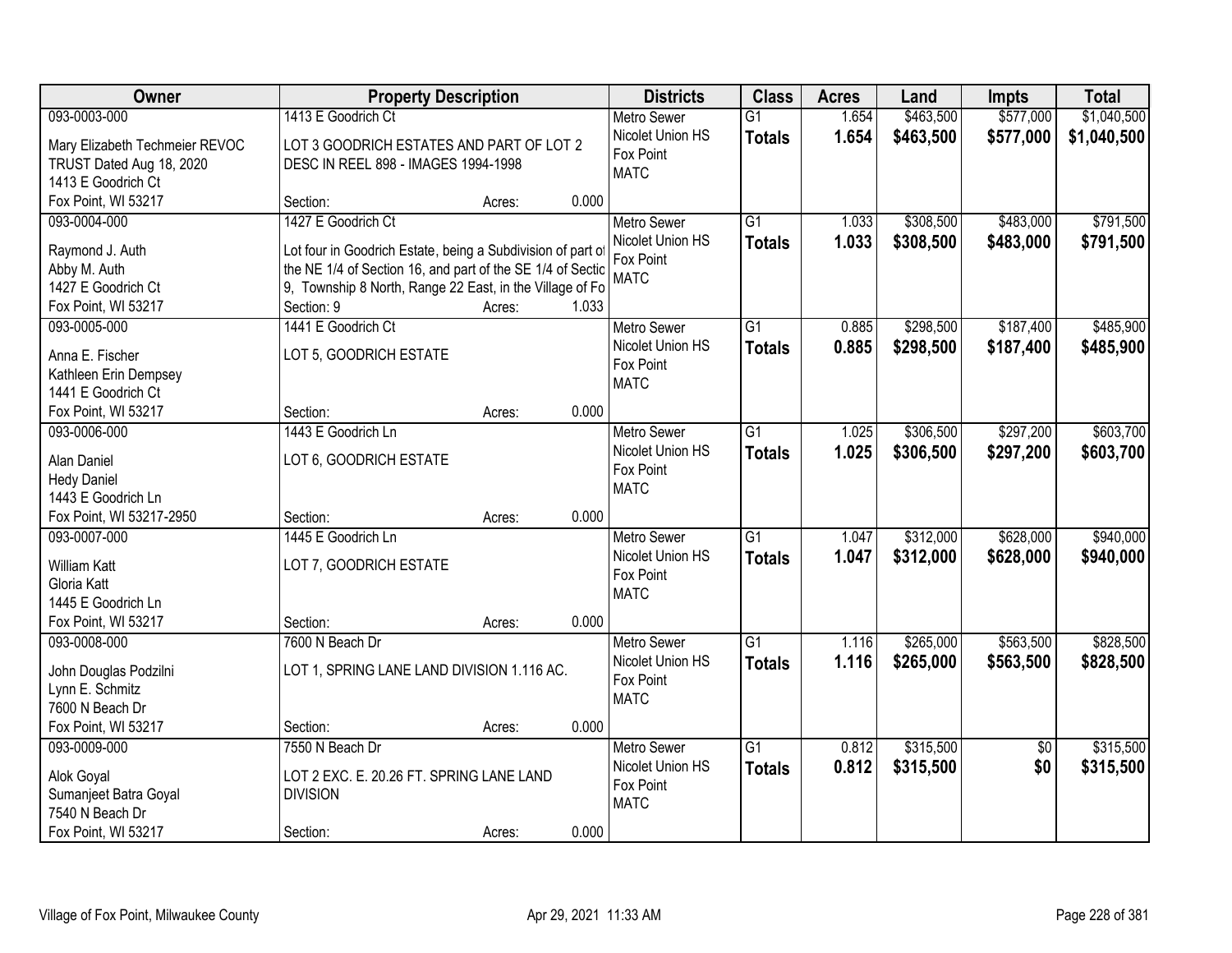| Owner                                       | <b>Property Description</b>                  |        |       | <b>Districts</b>                       | <b>Class</b>    | <b>Acres</b> | Land                | <b>Impts</b>    | <b>Total</b> |
|---------------------------------------------|----------------------------------------------|--------|-------|----------------------------------------|-----------------|--------------|---------------------|-----------------|--------------|
| 093-0010-000                                | 7540 N Beach Dr                              |        |       | <b>Metro Sewer</b>                     | $\overline{G1}$ | 1.072        | \$1,338,500         | \$1,983,500     | \$3,322,000  |
| Alok Goyal                                  | LOT 3 AND ALSO E. 20.26 FT. OF LOT 2. SPRING |        |       | Nicolet Union HS                       | <b>Totals</b>   |              | $1.072$ \$1,338,500 | \$1,983,500     | \$3,322,000  |
| Sumanjeet Batra Goyal                       | LANE LAND DIVISION                           |        |       | Fox Point                              |                 |              |                     |                 |              |
| 7540 N Beach Dr                             |                                              |        |       | <b>MATC</b>                            |                 |              |                     |                 |              |
| Fox Point, WI 53217                         | Section:                                     | Acres: | 0.000 |                                        |                 |              |                     |                 |              |
| 093-0011-000                                | 7731 N Club Cir                              |        |       | <b>Metro Sewer</b>                     | $\overline{G1}$ | 0.940        | \$299,500           | \$0             | \$299,500    |
| Julianne K. Spadafora                       | LOT 1, SUSAN SCHULTZ SUBD.                   |        |       | Nicolet Union HS                       | <b>Totals</b>   | 0.940        | \$299,500           | \$0             | \$299,500    |
| Stephen M. Spadafora                        |                                              |        |       | Fox Point                              |                 |              |                     |                 |              |
| 7731 N Club Cir                             |                                              |        |       | <b>MATC</b>                            |                 |              |                     |                 |              |
| Fox Point, WI 53217-2937                    | Section:                                     | Acres: | 0.000 |                                        |                 |              |                     |                 |              |
| 093-0012-000                                | 7737 N Club Cir                              |        |       | Metro Sewer                            | G1              | 0.867        | \$298,000           | \$559,000       | \$857,000    |
|                                             |                                              |        |       | Nicolet Union HS                       | <b>Totals</b>   | 0.867        | \$298,000           | \$559,000       | \$857,000    |
| William R. Davis                            | LOT 2 SUSAN SCHULTZ SUBD LAND CONTRACT       |        |       | Fox Point                              |                 |              |                     |                 |              |
| 7737 N Club Cir<br>Fox Point, WI 53217-2937 |                                              |        |       | <b>MATC</b>                            |                 |              |                     |                 |              |
|                                             | Section:                                     | Acres: | 0.000 |                                        |                 |              |                     |                 |              |
| 093-0013-000                                | 7725 N Club Cir                              |        |       | <b>Metro Sewer</b>                     | $\overline{G1}$ | 0.817        | \$297,500           | \$685,000       | \$982,500    |
|                                             |                                              |        |       | Nicolet Union HS                       | <b>Totals</b>   | 0.817        | \$297,500           | \$685,000       | \$982,500    |
| Perry Gould                                 | LOT 3, SUSAN SCHULTZ SUBD.                   |        |       | Fox Point                              |                 |              |                     |                 |              |
| Catherine A. Gould                          |                                              |        |       | <b>MATC</b>                            |                 |              |                     |                 |              |
| 7725 N Club Cir                             |                                              |        |       |                                        |                 |              |                     |                 |              |
| Fox Point, WI 53217-2937                    | Section:                                     | Acres: | 0.000 |                                        | $\overline{G1}$ |              |                     |                 |              |
| 093-0014-000                                | 7731 N Club Cir                              |        |       | <b>Metro Sewer</b><br>Nicolet Union HS |                 | 0.987        | \$300,000           | \$654,600       | \$954,600    |
| Julianne K. Spadafora                       | LOT 4. SUSAN SCHULTZ SUBD.                   |        |       | Fox Point                              | <b>Totals</b>   | 0.987        | \$300,000           | \$654,600       | \$954,600    |
| Stephen M. Spadafora                        |                                              |        |       | <b>MATC</b>                            |                 |              |                     |                 |              |
| 7731 N Club Cir                             |                                              |        |       |                                        |                 |              |                     |                 |              |
| Fox Point, WI 53217-2937                    | Section:                                     | Acres: | 0.000 |                                        |                 |              |                     |                 |              |
| 093-9938-001                                | 7707 N Merrie Ln                             |        |       | <b>Metro Sewer</b>                     | $\overline{G1}$ | 1.916        | \$529,000           | \$669,000       | \$1,198,000  |
| Susan S. Bazelon                            | CSM NO. 4253, NE 1/4 & NW 1/4 SEC. 16-8-22   |        |       | Nicolet Union HS                       | <b>Totals</b>   | 1.916        | \$529,000           | \$669,000       | \$1,198,000  |
| 7707 N Merrie Ln                            | PARCEL 1                                     |        |       | Fox Point                              |                 |              |                     |                 |              |
| Fox Point, WI 53217-2963                    |                                              |        |       | <b>MATC</b>                            |                 |              |                     |                 |              |
|                                             | Section:                                     | Acres: | 0.000 |                                        |                 |              |                     |                 |              |
| 093-9938-002                                | 7707 N Merrie Ln                             |        |       | <b>Metro Sewer</b>                     | $\overline{G1}$ | 0.792        | \$297,000           | $\overline{50}$ | \$297,000    |
| Susan S. Bazelon                            | CSM NO. 4253, NE 1/4 & NW 1/4 SEC. 16-8-22   |        |       | Nicolet Union HS                       | <b>Totals</b>   | 0.792        | \$297,000           | \$0             | \$297,000    |
| 7707 N Merrie Ln                            | PARCEL <sub>2</sub>                          |        |       | Fox Point                              |                 |              |                     |                 |              |
| Fox Point, WI 53217-2963                    |                                              |        |       | <b>MATC</b>                            |                 |              |                     |                 |              |
|                                             | Section:                                     | Acres: | 0.000 |                                        |                 |              |                     |                 |              |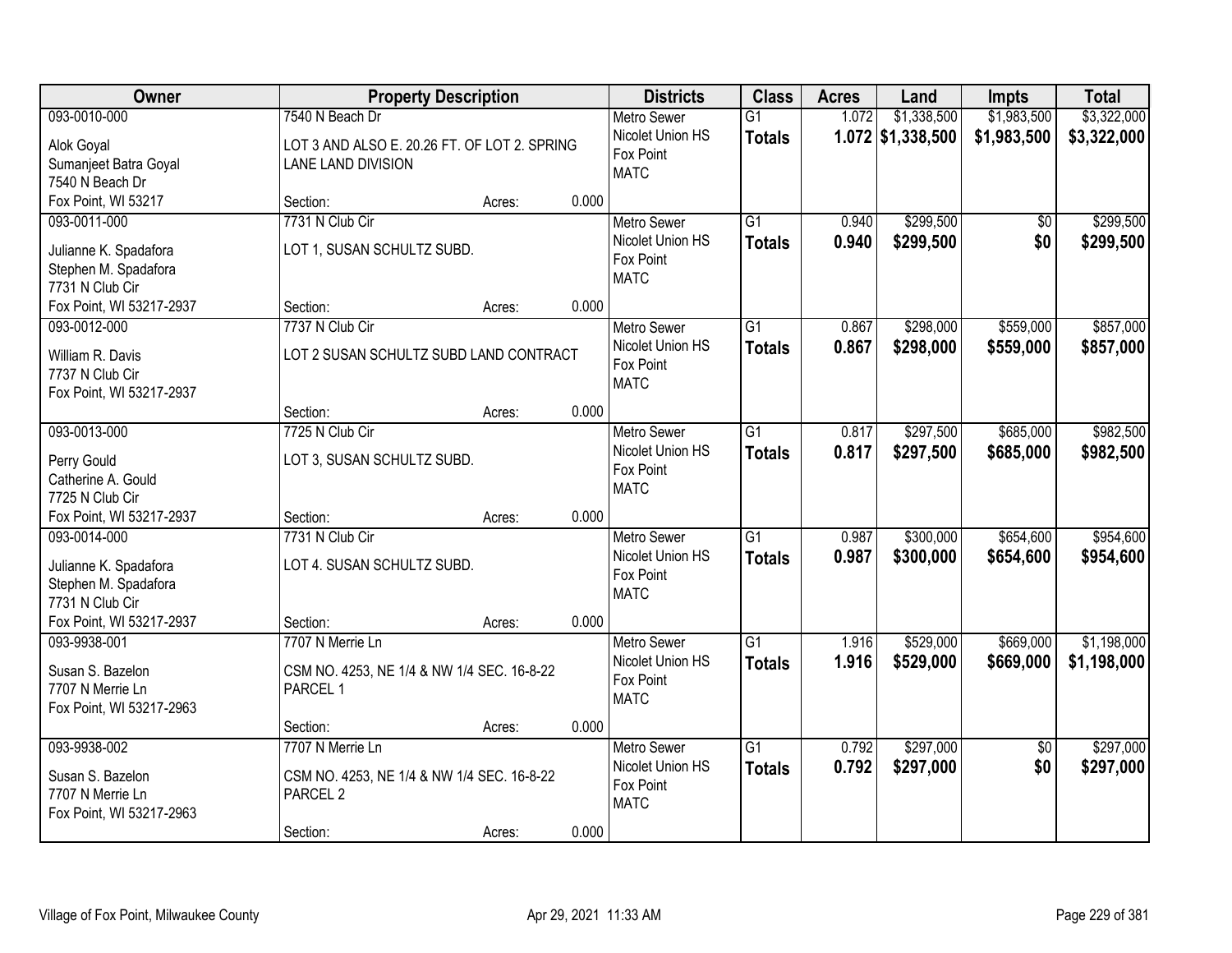| Owner                                                                                                                      | <b>Property Description</b>                                                                                                                                                                                 | <b>Districts</b>                                                   | <b>Class</b>                     | <b>Acres</b>   | Land                   | <b>Impts</b>               | <b>Total</b>               |
|----------------------------------------------------------------------------------------------------------------------------|-------------------------------------------------------------------------------------------------------------------------------------------------------------------------------------------------------------|--------------------------------------------------------------------|----------------------------------|----------------|------------------------|----------------------------|----------------------------|
| 093-9939-001                                                                                                               | 7700 N Merrie Ln                                                                                                                                                                                            | <b>Metro Sewer</b>                                                 | $\overline{G1}$                  | 1.048          | \$609,500              | \$8,000                    | \$617,500                  |
| Fox Point Holdings, LLC<br>622 N Water St<br>Milwaukee, WI 53202                                                           | CERTIFIED SURVEY MAP NO 3810 NE 1/4 SEC<br>16-8-22 PARCEL 1                                                                                                                                                 | Nicolet Union HS<br>Fox Point<br><b>MATC</b>                       | <b>Totals</b>                    | 1.048          | \$609,500              | \$8,000                    | \$617,500                  |
|                                                                                                                            | 0.000<br>Section:<br>Acres:                                                                                                                                                                                 |                                                                    |                                  |                |                        |                            |                            |
| 093-9940-001<br>Fox Point Holdings, LLC<br>622 N Water St<br>Milwaukee, WI 53202                                           | 7700 N Merrie Ln<br>CERTIFIED SURVEY MAP NO. 3810 NE 1/4 SEC<br>16-8-22 PARCEL 2                                                                                                                            | <b>Metro Sewer</b><br>Nicolet Union HS<br>Fox Point<br><b>MATC</b> | $\overline{G1}$<br><b>Totals</b> | 2.265<br>2.265 | \$756,000<br>\$756,000 | \$1,000<br>\$1,000         | \$757,000<br>\$757,000     |
|                                                                                                                            | 0.000<br>Section:<br>Acres:                                                                                                                                                                                 |                                                                    |                                  |                |                        |                            |                            |
| 093-9941-000<br>Kathryn M Burke Revocable Trust<br>622 N Water St<br>Milwaukee, WI 53202                                   | 7710 N Merrie Ln<br>PART OF LOT 7 DESC IN REEL 949-IMAGES<br>1383-1384 NE 1/4 SEC 16-8-22 3.085 AC                                                                                                          | <b>Metro Sewer</b><br>Nicolet Union HS<br>Fox Point<br><b>MATC</b> | G1<br><b>Totals</b>              | 3.085<br>3.085 | \$859,000<br>\$859,000 | \$1,044,000<br>\$1,044,000 | \$1,903,000<br>\$1,903,000 |
|                                                                                                                            | 0.000<br>Section:<br>Acres:                                                                                                                                                                                 |                                                                    |                                  |                |                        |                            |                            |
| 093-9942-000<br>Robert Joseph Starshak & Ross Walter<br>Draegert Rev Trust<br>7720 N Merrie Ln<br>Fox Point, WI 53217-2962 | 7720 N Merrie Ln<br>COMM 444.88 FT N & 474.16 FT E OF SW COR OF NE<br>1/4 SEC. 16-8-22, TH WLY 30.39 FT & 171.84 FT N TO<br>POB. TH N 100 FT, ELY 411.52 FT, NELY 227.41 FT,<br>0.000<br>Section:<br>Acres: | <b>Metro Sewer</b><br>Nicolet Union HS<br>Fox Point<br><b>MATC</b> | $\overline{G1}$<br><b>Totals</b> | 3.343<br>3.343 | \$870,500<br>\$870,500 | \$616,200<br>\$616,200     | \$1,486,700<br>\$1,486,700 |
| 093-9943-000<br>Burton W. Bartlett III<br>Heidi M. Pangborn<br>7730 N Merrie Ln<br>Fox Point, WI 53217                     | 7730 N Merrie Ln<br>PART OF LOT 7, DESC. IN VOL. 3659 OF DEEDS ON<br>PAGE 39. NE1/4 SEC. 16-8-22 2.1226 AC.<br>0.000<br>Section:<br>Acres:                                                                  | <b>Metro Sewer</b><br>Nicolet Union HS<br>Fox Point<br><b>MATC</b> | $\overline{G1}$<br><b>Totals</b> | 2.123<br>2.123 | \$655,000<br>\$655,000 | \$542,500<br>\$542,500     | \$1,197,500<br>\$1,197,500 |
| 093-9944-000<br>Don Scott Davis<br>Pamela Davis<br>7748 N Club Cir<br>Fox Point, WI 53217                                  | 7748 N Club Cir<br>PART OF LOT 7, DESC. IN REEL 195 - IMAGE 828.<br>NE1/4 SEC. 16-8-22. 1.5434 AC.<br>0.000<br>Section:<br>Acres:                                                                           | Metro Sewer<br>Nicolet Union HS<br>Fox Point<br><b>MATC</b>        | $\overline{G1}$<br><b>Totals</b> | 1.543<br>1.543 | \$436,000<br>\$436,000 | \$645,200<br>\$645,200     | \$1,081,200<br>\$1,081,200 |
| 093-9945-000<br>Barbara N Fuldner Life Trust<br>7764 N Club Cir<br>Fox Point, WI 53217                                     | 7764 N Club Cir<br>PART OF LOTS 2 & 7 DESC IN REEL 770- IMAGES<br>432-433 NE 1/4 SEC 16-8-22 1.585 AC<br>0.000<br>Section:<br>Acres:                                                                        | <b>Metro Sewer</b><br>Nicolet Union HS<br>Fox Point<br><b>MATC</b> | $\overline{G1}$<br><b>Totals</b> | 1.585<br>1.585 | \$446,500<br>\$446,500 | \$239,800<br>\$239,800     | \$686,300<br>\$686,300     |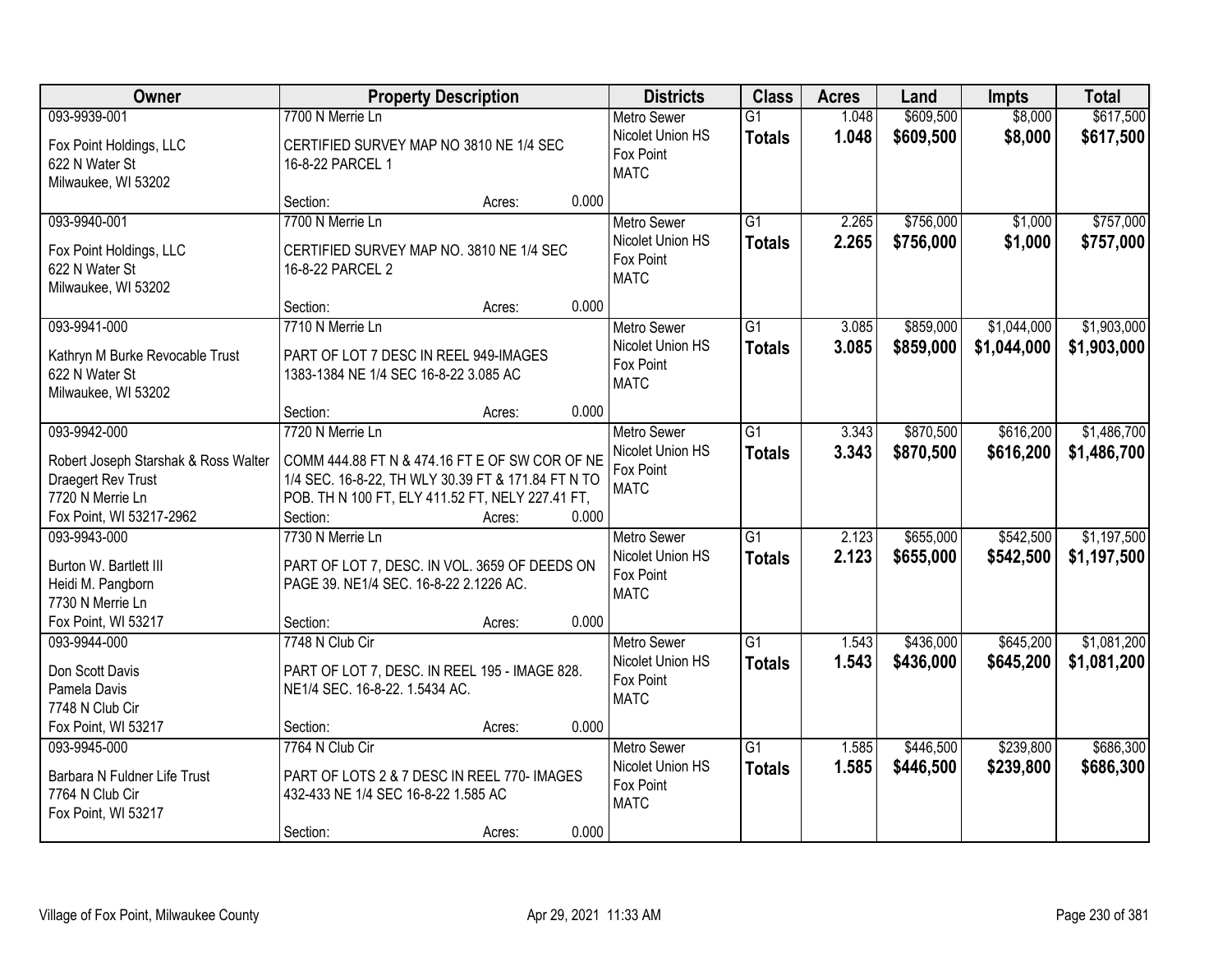| Owner                    | <b>Property Description</b>                                | <b>Districts</b>   | <b>Class</b>    | <b>Acres</b> | Land      | <b>Impts</b> | <b>Total</b> |
|--------------------------|------------------------------------------------------------|--------------------|-----------------|--------------|-----------|--------------|--------------|
| 093-9946-000             | 7800 N Club Cir                                            | <b>Metro Sewer</b> | $\overline{G1}$ | 1.000        | \$300,000 | \$628,500    | \$928,500    |
| Frederic G. Friedman     | COMM 1163.10 FT N & 1062 FT W OF SW COR OF SE              | Nicolet Union HS   | <b>Totals</b>   | 1.000        | \$300,000 | \$628,500    | \$928,500    |
| Elizabeth L. Friedman    | 1/4 SEC 16-8-22, TH NLY 25 FT; NWLY 53.24 FT, 96           | Fox Point          |                 |              |           |              |              |
| 7800 N Club Cir          | FT, TO P.O.B. TH SWLY 75 FT, S 223.35 FT NWLY 215          | <b>MATC</b>        |                 |              |           |              |              |
| Fox Point, WI 53217-2971 | 0.000<br>Section:<br>Acres:                                |                    |                 |              |           |              |              |
| 093-9947-000             | 1469 E Lilac Ln                                            | <b>Metro Sewer</b> | $\overline{G1}$ | 2.486        | \$579,000 | \$1,047,500  | \$1,626,500  |
|                          |                                                            | Nicolet Union HS   | <b>Totals</b>   | 2.486        | \$579,000 | \$1,047,500  | \$1,626,500  |
| <b>Brenda Biallas</b>    | COMM. 1163.1 FT N & 1062 FT E OF SW COR OF NE              | Fox Point          |                 |              |           |              |              |
| <b>Robert Biallas</b>    | 1/4 SEC 16-8-22 TH SLY 168.67 FT. 119.7 FT. 282.55         | <b>MATC</b>        |                 |              |           |              |              |
| 1469 E Lilac Ln          | FT; NWLY 149.5 FT, 157.67 FT, 202 FT; NLY 223.35           |                    |                 |              |           |              |              |
| Fox Point, WI 53217      | 0.000<br>Section:<br>Acres:                                |                    |                 |              |           |              |              |
| 093-9948-000             | 1479 E Lilac Ln                                            | Metro Sewer        | G1              | 2.037        | \$741,000 | \$832,500    | \$1,573,500  |
| Musette Morgan Connelly  | COMM 1163.10 FT, N & 1062 FT, E OF SW COR OF NE            | Nicolet Union HS   | <b>Totals</b>   | 2.037        | \$741,000 | \$832,500    | \$1,573,500  |
| 1479 E Lilac Ln          | 1/4 SEC. 16-8-22, TH SLY 168.67 FT, SELY 119.70 FT,        | Fox Point          |                 |              |           |              |              |
| Fox Point, WI 53217      | SLY 282.55 FT, SLY SLY 25.22 FT, NELY 129.27 FT,           | <b>MATC</b>        |                 |              |           |              |              |
|                          | 0.000<br>Section:<br>Acres:                                |                    |                 |              |           |              |              |
| 093-9949-000             | 1482 E Lilac Ln                                            | <b>Metro Sewer</b> | G1              | 1.782        | \$696,000 | \$644,500    | \$1,340,500  |
|                          |                                                            | Nicolet Union HS   | <b>Totals</b>   | 1.782        | \$696,000 | \$644,500    | \$1,340,500  |
| Allen H. Babbitz         | COMM 1226.63 FT, N & 1183.12 FT, E OF SW COR OF            | Fox Point          |                 |              |           |              |              |
| Michelle L. Babbitz      | NE 1/4 SEC. 16-8-22, TH ELY 395 FT, SWLY 202.28            | <b>MATC</b>        |                 |              |           |              |              |
| 1482 E Lilac Ln          | FT, 56.90 FT, NWLY 477.52 FT, TH NELY ON CURVE             |                    |                 |              |           |              |              |
| Fox Point, WI 53217-2959 | Section:<br>0.000<br>Acres:                                |                    |                 |              |           |              |              |
| 093-9950-000             | 7755 N Club Cir                                            | <b>Metro Sewer</b> | $\overline{G1}$ | 1.015        | \$304,000 | \$375,500    | \$679,500    |
| Brian D. Stoddard        | PART OF LOT 7 DESC IN REEL 901 - IMAGES                    | Nicolet Union HS   | <b>Totals</b>   | 1.015        | \$304,000 | \$375,500    | \$679,500    |
| Colleen L. Stoddard      | 1095-1099 INCL NE 1/4 SEC 16-8-22 1.015 AC                 | Fox Point          |                 |              |           |              |              |
| 7755 N Club Cir          |                                                            | <b>MATC</b>        |                 |              |           |              |              |
| Fox Point, WI 53217-2938 | Section:<br>0.000<br>Acres:                                |                    |                 |              |           |              |              |
| 093-9951-000             | 7740 N Club Cir                                            | <b>Metro Sewer</b> | G1              | 1.048        | \$312,000 | \$303,400    | \$615,400    |
|                          |                                                            | Nicolet Union HS   |                 |              |           |              |              |
| Traci M. Schwartz        | That part of Lot 7 in the Northeast One-Quarter of Section | Fox Point          | <b>Totals</b>   | 1.048        | \$312,000 | \$303,400    | \$615,400    |
| 7740 N Club Cir          | 16, in Township 8 North, Range 22 East, in the Village of  | <b>MATC</b>        |                 |              |           |              |              |
| Fox Point, WI 53217      | Fox Point, Milwaukee County, Wisconsin, bounded and        |                    |                 |              |           |              |              |
|                          | 0.000<br>Section:<br>Acres:                                |                    |                 |              |           |              |              |
| 093-9952-000             | 7769 N Club Cir                                            | <b>Metro Sewer</b> | $\overline{G1}$ | 1.320        | \$380,000 | \$372,500    | \$752,500    |
| Gary L. Witt             | That part of Government Lot 7, in the Northeast 1/4 of     | Nicolet Union HS   | <b>Totals</b>   | 1.320        | \$380,000 | \$372,500    | \$752,500    |
| Susan K. Witt            | Section 16, Township 8 North, Range 22 East, in the        | Fox Point          |                 |              |           |              |              |
| 7769 N Club Cir          |                                                            | <b>MATC</b>        |                 |              |           |              |              |
| Fox Point, WI 53217      | Village of<br>0.000                                        |                    |                 |              |           |              |              |
|                          | Section:<br>Acres:                                         |                    |                 |              |           |              |              |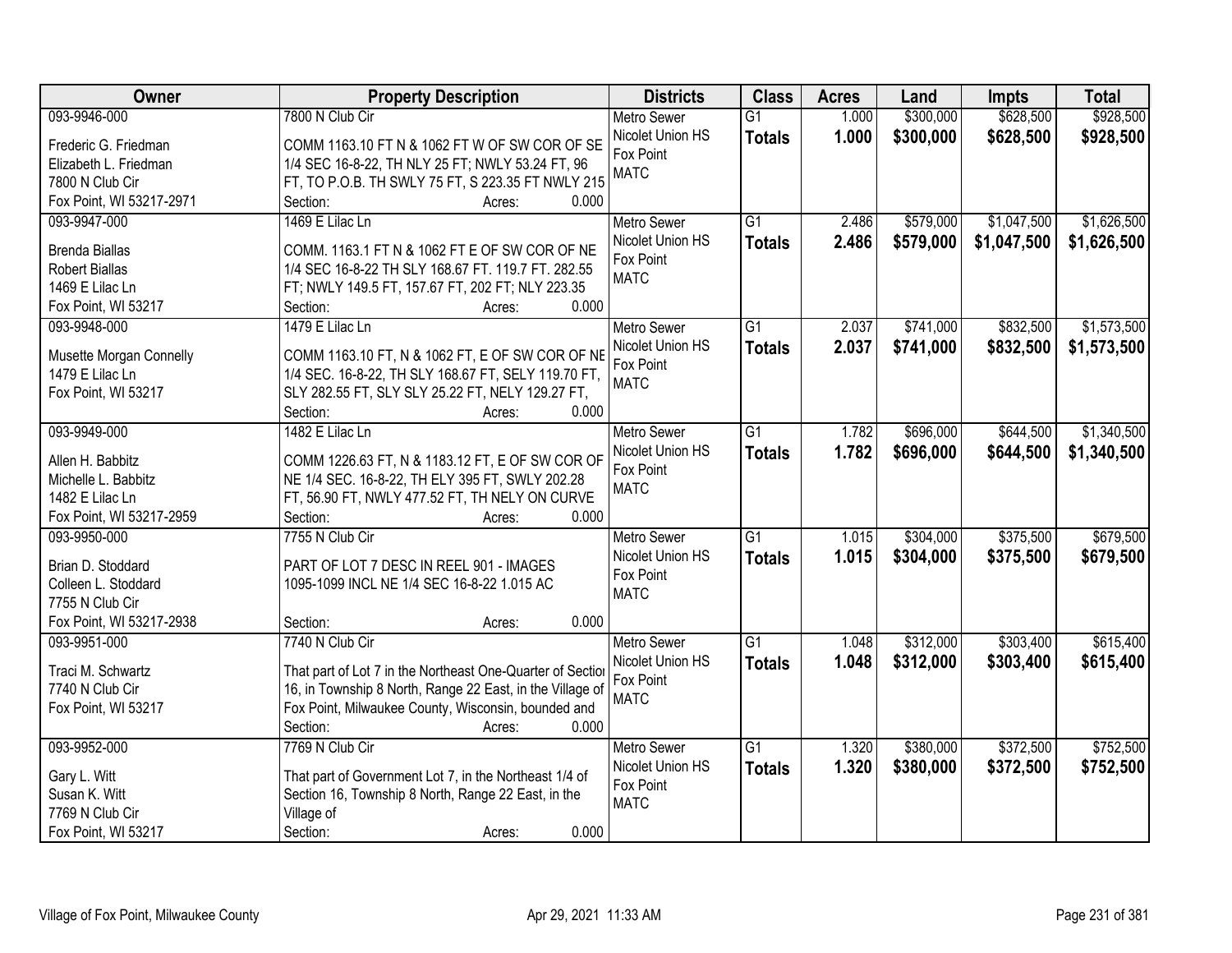| Owner                                         |                                                                               | <b>Property Description</b> |       | <b>Districts</b>              | <b>Class</b>    | <b>Acres</b> | Land      | <b>Impts</b> | <b>Total</b> |
|-----------------------------------------------|-------------------------------------------------------------------------------|-----------------------------|-------|-------------------------------|-----------------|--------------|-----------|--------------|--------------|
| 093-9953-000                                  | 7820 N Lake Dr                                                                |                             |       | Metro Sewer                   | $\overline{G1}$ | 1.101        | \$325,500 | \$223,500    | \$549,000    |
| John H. Karnes                                | PART OF LOTS 2 AND 7, NE1/4 SEC. 16-8-22 DESC IN                              |                             |       | Nicolet Union HS              | <b>Totals</b>   | 1.101        | \$325,500 | \$223,500    | \$549,000    |
| Julie A. Karnes                               | VOL. 2850 OF DEEDS ON PAGE 459. 1.101 AC.                                     |                             |       | Fox Point                     |                 |              |           |              |              |
| 7820 N Lake Dr                                | (TRACT A)                                                                     |                             |       | <b>MATC</b>                   |                 |              |           |              |              |
| Fox Point, WI 53217                           | Section:                                                                      | Acres:                      | 1.101 |                               |                 |              |           |              |              |
| 093-9954-000                                  | 7801 N Club Cir                                                               |                             |       | <b>Metro Sewer</b>            | $\overline{G1}$ | 0.964        | \$299,500 | \$152,500    | \$452,000    |
|                                               |                                                                               |                             |       | Nicolet Union HS              | <b>Totals</b>   | 0.964        | \$299,500 | \$152,500    | \$452,000    |
| Andre P. Baerri                               | PART OF LOTS 2 AND 7 DESC. IN VOL. 3931 OF                                    |                             |       | Fox Point                     |                 |              |           |              |              |
| 7801 N Club Cir                               | DEEDS ON PAGE 601. NE1/4 SEC. 16-8-22. .964 AC.                               |                             |       | <b>MATC</b>                   |                 |              |           |              |              |
| Fox Point, WI 53217                           | D.1-#37 B                                                                     |                             |       |                               |                 |              |           |              |              |
|                                               | Section:                                                                      | Acres:                      | 0.000 |                               |                 |              |           |              |              |
| 093-9955-000                                  | 1111 E Lilac Ln                                                               |                             |       | <b>Metro Sewer</b>            | $\overline{G1}$ | 1.817        | \$504,500 | \$759,700    | \$1,264,200  |
| Jane M. Frank Revocable Trust                 | PART OF LOTS 2 & 7, 3 & 6, DESC. IN REEL 499 -                                |                             |       | Nicolet Union HS              | <b>Totals</b>   | 1.817        | \$504,500 | \$759,700    | \$1,264,200  |
| 1111 E Lilac Ln                               | IMAGES 1708 & 1709. NE1/4 & NW1/4 SEC. 16-8-22.                               |                             |       | Fox Point                     |                 |              |           |              |              |
| Fox Point, WI 53217                           | <b>1.817 ACRES</b>                                                            |                             |       | <b>MATC</b>                   |                 |              |           |              |              |
|                                               | Section:                                                                      | Acres:                      | 0.000 |                               |                 |              |           |              |              |
| 093-9956-000                                  | 1109 E Lilac Ln                                                               |                             |       | <b>Metro Sewer</b>            | $\overline{G1}$ | 1.000        | \$300,000 | \$448,700    | \$748,700    |
|                                               |                                                                               |                             |       | Nicolet Union HS              | <b>Totals</b>   | 1.000        | \$300,000 | \$448,700    | \$748,700    |
| Jed Calata and Larisa Broglie                 | COMM 1158.86 FT, S & 67.31 FT, E OF NW COR OF                                 |                             |       | Fox Point                     |                 |              |           |              |              |
| 1109 E Lilac Ln                               | NE 1/4 SEC. 16-8-22, TH E 168 FT, N 222.35 FT, NWLY                           |                             |       | <b>MATC</b>                   |                 |              |           |              |              |
| Fox Point, WI 53217                           | ALG CURVE 175.12 FT, TH S 284.12 FT TO POB. EXC                               |                             |       |                               |                 |              |           |              |              |
|                                               | Section:                                                                      | Acres:                      | 0.000 |                               |                 |              |           |              |              |
| 093-9957-000                                  | 7875 N Club Cir                                                               |                             |       | Metro Sewer                   | $\overline{G1}$ | 1.381        | \$395,500 | \$380,100    | \$775,600    |
| <b>Thomas Parks</b>                           | PART OF LOTS 2 & 3, IN REEL 425 - IMAGES                                      |                             |       | Nicolet Union HS              | <b>Totals</b>   | 1.381        | \$395,500 | \$380,100    | \$775,600    |
| Susan Parks                                   | 1617-1618, NE1/4 SEC. 16-8-22. 1.663 AC.                                      |                             |       | Fox Point                     |                 |              |           |              |              |
| 7875 N Club Cir                               |                                                                               |                             |       | <b>MATC</b>                   |                 |              |           |              |              |
| Fox Point, WI 53217                           | Section:                                                                      | Acres:                      | 0.000 |                               |                 |              |           |              |              |
| 093-9958-000                                  | 7863 N Club Cir                                                               |                             |       | Metro Sewer                   | $\overline{G1}$ | 1.000        | \$300,000 | \$414,500    | \$714,500    |
|                                               |                                                                               |                             |       | Nicolet Union HS              | <b>Totals</b>   | 1.000        | \$300,000 | \$414,500    | \$714,500    |
| Benjamin F. Garmer III<br>Elizabeth K. Garmer | PART OF LOT 2, DESC. IN REEL 409 -IMAGE 1974.<br>NE1/4 SEC. 16-8-22 1.000 AC. |                             |       | Fox Point                     |                 |              |           |              |              |
| 7863 N Club Cir                               |                                                                               |                             |       | <b>MATC</b>                   |                 |              |           |              |              |
| Fox Point, WI 53217-2940                      | Section:                                                                      |                             | 0.000 |                               |                 |              |           |              |              |
| 093-9959-000                                  | 7863 N Club Cir                                                               | Acres:                      |       | <b>Metro Sewer</b>            | $\overline{G1}$ | 1.000        | \$300,000 | \$22,700     | \$322,700    |
|                                               |                                                                               |                             |       |                               |                 |              |           |              |              |
| Benjamin F. Garmer III                        | PART OF LOT 2 DESC. IN VOL. 3193 OF DEEDS ON                                  |                             |       | Nicolet Union HS<br>Fox Point | <b>Totals</b>   | 1.000        | \$300,000 | \$22,700     | \$322,700    |
| Elizabeth K. Garmer                           | PAGE 30 NE1/4 SEC. 16-8-22. 1.000 AC. D.1-#40                                 |                             |       | <b>MATC</b>                   |                 |              |           |              |              |
| 7863 N Club Cir                               |                                                                               |                             |       |                               |                 |              |           |              |              |
| Fox Point, WI 53217-2940                      | Section:                                                                      | Acres:                      | 0.000 |                               |                 |              |           |              |              |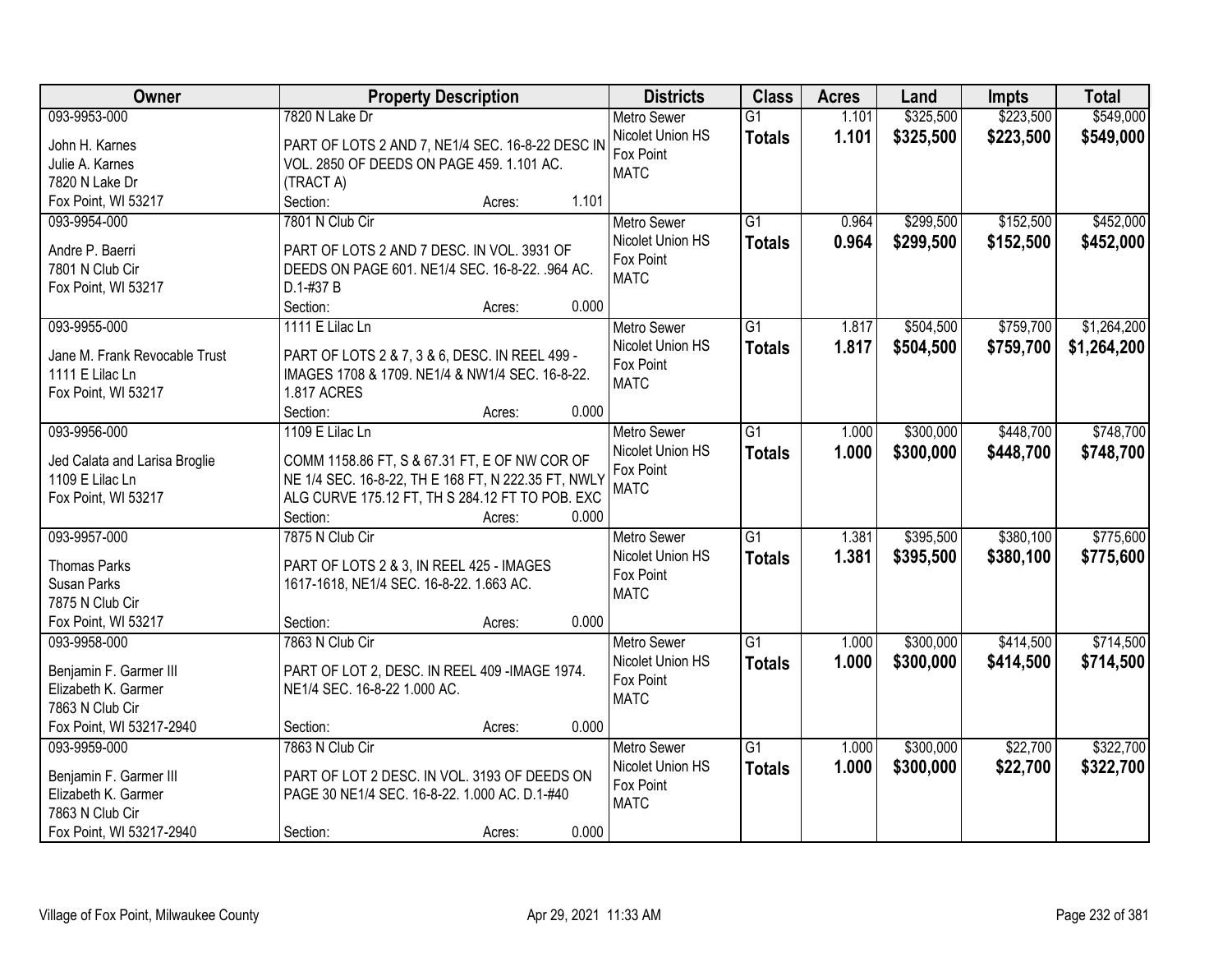| Owner                             |                                          | <b>Property Description</b>                      |       | <b>Districts</b>   | <b>Class</b>    | <b>Acres</b> | Land            | <b>Impts</b>    | <b>Total</b>    |
|-----------------------------------|------------------------------------------|--------------------------------------------------|-------|--------------------|-----------------|--------------|-----------------|-----------------|-----------------|
| 093-9960-000                      | Lilac Ln                                 |                                                  |       | <b>Metro Sewer</b> | $\overline{G1}$ | 0.834        | \$297,500       | $\overline{50}$ | \$297,500       |
| North Club Circle LLC             |                                          | PART OF LOT 2, DESC. IN VOL. 2137 OF DEEDS ON    |       | Nicolet Union HS   | <b>Totals</b>   | 0.834        | \$297,500       | \$0             | \$297,500       |
| 7855 N Club Cir                   |                                          | PAGE 371. NE1/4 SEC. 16-8-22. 1.000 AC. D.1-#39  |       | Fox Point          |                 |              |                 |                 |                 |
| Fox Point, WI 53217               |                                          |                                                  |       | <b>MATC</b>        |                 |              |                 |                 |                 |
|                                   | Section:                                 | Acres:                                           | 0.000 |                    |                 |              |                 |                 |                 |
| 093-9961-000                      | 7855 N Club Cir                          |                                                  |       | <b>Metro Sewer</b> | $\overline{G1}$ | 0.882        | \$298,500       | \$2,178,600     | \$2,477,100     |
| North Club Circle LLC             |                                          | PART OF LOT 2 DESC IN REEL 667 - IMAGE 1353 NE   |       | Nicolet Union HS   | <b>Totals</b>   | 0.882        | \$298,500       | \$2,178,600     | \$2,477,100     |
| 7855 N Club Cir                   | 1/4 SEC 16-8-22 1.000 ACRE               |                                                  |       | Fox Point          |                 |              |                 |                 |                 |
| Fox Point, WI 53217               |                                          |                                                  |       | <b>MATC</b>        |                 |              |                 |                 |                 |
|                                   | Section:                                 | Acres:                                           | 0.000 |                    |                 |              |                 |                 |                 |
| 093-9962-001                      | 7831 N Club Cir                          |                                                  |       | <b>Metro Sewer</b> | $\overline{G1}$ | 1.003        | \$301,000       | \$883,500       | \$1,184,500     |
| Cameron Art                       | CERTIFIED SURVEY MAP NO 7216 NE 16-8-22. |                                                  |       | Nicolet Union HS   | Totals          | 1.003        | \$301,000       | \$883,500       | \$1,184,500     |
| Julie K. Art                      | PARCEL 1                                 |                                                  |       | Fox Point          |                 |              |                 |                 |                 |
| 7831 N Club Cir                   |                                          |                                                  |       | <b>MATC</b>        |                 |              |                 |                 |                 |
| Fox Point, WI 53217               | Section:                                 | Acres:                                           | 0.000 |                    |                 |              |                 |                 |                 |
| 093-9962-002                      | 7817 N Club Cir                          |                                                  |       | <b>Metro Sewer</b> | $\overline{G1}$ | 0.922        | \$299,000       | \$510,500       | \$809,500       |
|                                   |                                          |                                                  |       | Nicolet Union HS   | <b>Totals</b>   | 0.922        | \$299,000       | \$510,500       | \$809,500       |
| Gary S. Close                     | CERTIFIED SURVEY MAP NO 7216 NE 16-8-22. |                                                  |       | Fox Point          |                 |              |                 |                 |                 |
| Linda R. Berry<br>7817 N Club Cir | PARCEL 2.                                |                                                  |       | <b>MATC</b>        |                 |              |                 |                 |                 |
| Fox Point, WI 53217-2940          | Section:                                 | Acres:                                           | 0.000 |                    |                 |              |                 |                 |                 |
| 093-9963-001                      | 7807 N Club Cir                          |                                                  |       | Metro Sewer        | $\overline{G1}$ | 0.789        | \$297,000       | \$640,000       | \$937,000       |
|                                   |                                          |                                                  |       | Nicolet Union HS   | Totals          | 0.789        | \$297,000       | \$640,000       | \$937,000       |
| Peter Robbins                     | CERTIFIED SURVEY MAP NO 6943 NE 16-8-22  |                                                  |       | Fox Point          |                 |              |                 |                 |                 |
| Alexandra Robbins                 | PARCEL 1                                 |                                                  |       | <b>MATC</b>        |                 |              |                 |                 |                 |
| 7807 N Club Cir                   |                                          |                                                  |       |                    |                 |              |                 |                 |                 |
| Fox Point, WI 53217               | Section:                                 | Acres:                                           | 0.000 |                    |                 |              |                 |                 |                 |
| 093-9963-002                      | 1144 E Lilac Ln                          |                                                  |       | Metro Sewer        | $\overline{G1}$ | 0.909        | \$299,000       | \$4,500         | \$303,500       |
| Peter Robbins                     | CERTIFIED SURVEY MAP NO. 6943 NE 16-8-22 |                                                  |       | Nicolet Union HS   | <b>Totals</b>   | 0.909        | \$299,000       | \$4,500         | \$303,500       |
| Alexandra Robbins                 | PARCEL <sub>2</sub>                      |                                                  |       | Fox Point          |                 |              |                 |                 |                 |
| 7807 N Club Cir                   |                                          |                                                  |       | <b>MATC</b>        |                 |              |                 |                 |                 |
| Fox Point, WI 53217               | Section:                                 | Acres:                                           | 0.000 |                    |                 |              |                 |                 |                 |
| 093-9964-000                      | 1500 E Lilac Ln                          |                                                  |       | <b>Metro Sewer</b> | X4              | 0.000        | $\overline{50}$ | $\overline{50}$ | $\overline{50}$ |
| Chipstone Foundation Inc          |                                          | PART OF LOTS 7 AND 8, 1 AND 2, DESC. IN VOL. 675 |       | Nicolet Union HS   | <b>Totals</b>   | 0.000        | \$0             | \$0             | \$0             |
| 1500 E Lilac Ln                   |                                          | OF DEEDS ON PAGE 281 AND IN VOL. 956 OF DEEDS    |       | Fox Point          |                 |              |                 |                 |                 |
| Fox Point, WI 53217               |                                          | ON PAGE 19 AS AMENDED IN VOL. 1793 OF DEEDS      |       | <b>MATC</b>        |                 |              |                 |                 |                 |
|                                   | Section:                                 | Acres:                                           | 0.000 |                    |                 |              |                 |                 |                 |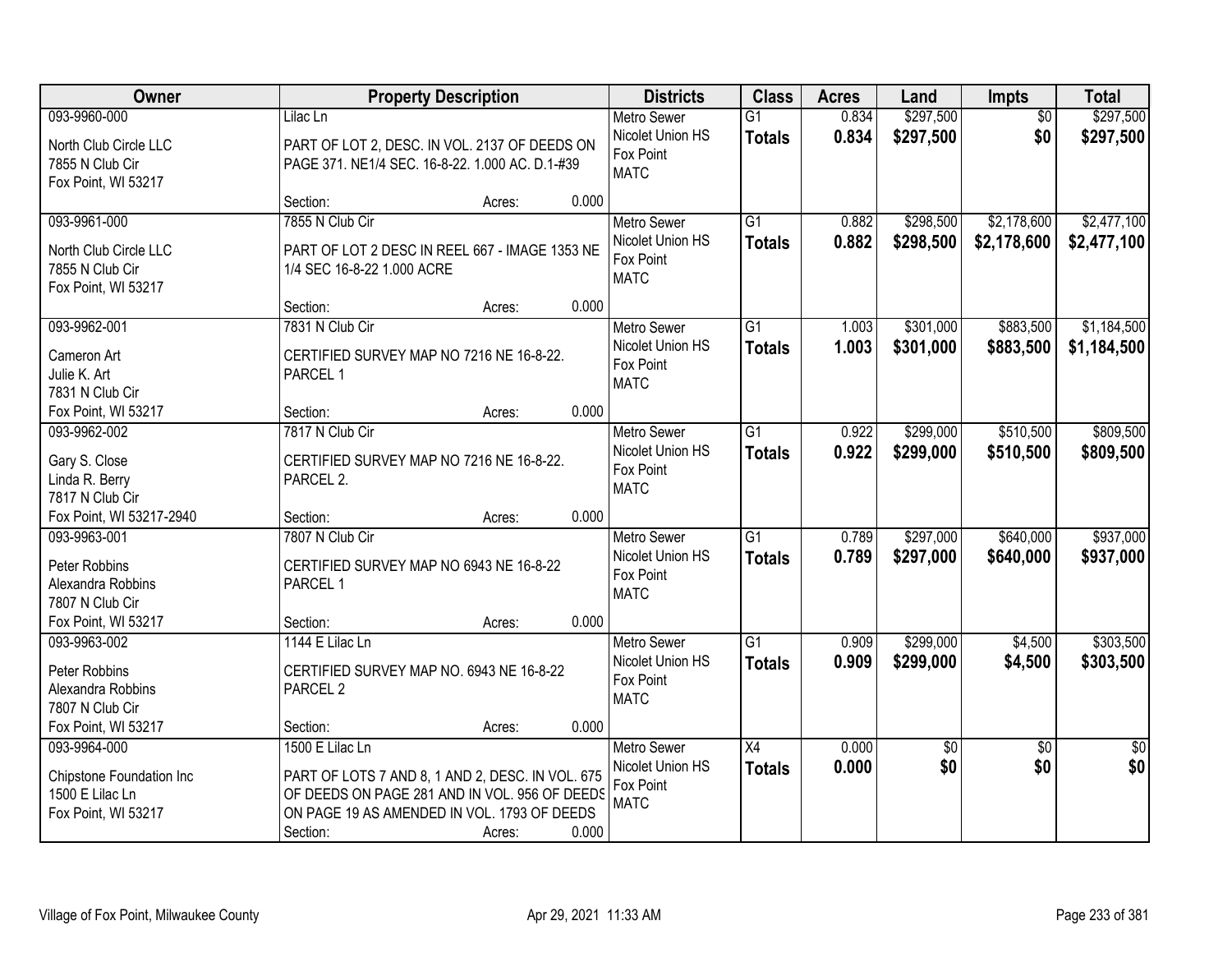| <b>Owner</b>             | <b>Property Description</b>                            | <b>Districts</b>              | <b>Class</b>    | <b>Acres</b> | Land            | Impts           | <b>Total</b>    |
|--------------------------|--------------------------------------------------------|-------------------------------|-----------------|--------------|-----------------|-----------------|-----------------|
| 093-9965-000             | 7820 N Club Cir                                        | <b>Metro Sewer</b>            | $\overline{X4}$ | 0.000        | $\overline{60}$ | $\overline{50}$ | $\overline{50}$ |
| Chipstone Foundation Inc | PART OF LOTS 1 & 2, DESC. IN VOL.2555 OF DEEDS         | Nicolet Union HS<br>Fox Point | <b>Totals</b>   | 0.000        | \$0             | \$0             | \$0             |
| 7820 N Club Cir          | ON PAGE 107. NE1/4 SEC. 16-8-12 8.2054 AC. D. 1 #21    | <b>MATC</b>                   |                 |              |                 |                 |                 |
| Fox Point, WI 53217-2939 | AND <sub>21A</sub>                                     |                               |                 |              |                 |                 |                 |
|                          | Section:<br>0.000<br>Acres:                            |                               |                 |              |                 |                 |                 |
| 093-9966-000             | 7828 N Club Cir                                        | <b>Metro Sewer</b>            | $\overline{G1}$ | 1.367        | \$392,000       | \$290,200       | \$682,200       |
| Sarah L. Brown           | THAT PART OF NE 1/4 SEC 16-8-22 DESC IN REEL           | Nicolet Union HS              | <b>Totals</b>   | 1.367        | \$392,000       | \$290,200       | \$682,200       |
| 7828 N Club Cir          | 698 - IMAGE 1343                                       | Fox Point                     |                 |              |                 |                 |                 |
| Fox Point, WI 53217-2939 |                                                        | <b>MATC</b>                   |                 |              |                 |                 |                 |
|                          | 0.000<br>Section:<br>Acres:                            |                               |                 |              |                 |                 |                 |
| 093-9967-000             | 7836 N Club Cir                                        | <b>Metro Sewer</b>            | $\overline{G1}$ | 1.394        | \$398,500       | \$395,500       | \$794,000       |
|                          |                                                        | Nicolet Union HS              | <b>Totals</b>   | 1.394        | \$398,500       | \$395,500       | \$794,000       |
| Gerald N. Flemma         | PART OF LOT 2 DESC. IN REEL 46 -IMAGE 231 AND          | Fox Point                     |                 |              |                 |                 |                 |
| 7836 N Club Cir          | REEL 47-IMAGE 983. NE1/4 SEC. 16-8-22. 1.394 AC.       | <b>MATC</b>                   |                 |              |                 |                 |                 |
| Fox Point, WI 53217      | 0.000<br>Section:                                      |                               |                 |              |                 |                 |                 |
| 093-9968-000             | Acres:<br>7200 N Santa Monica Blvd                     | <b>Metro Sewer</b>            | X4              | 0.000        |                 |                 |                 |
|                          |                                                        | Nicolet Union HS              |                 |              | \$0             | \$0             | \$0             |
| Village of Fox Point     | THE S1/2 OF THAT PART OF ABANDONED ROAD                | Fox Point                     | <b>Totals</b>   | 0.000        | \$0             | \$0             | \$0             |
| Attn: Village Hall       | LYING IMMEDIATELY NLY OF LAND DESC IN VOL.             | <b>MATC</b>                   |                 |              |                 |                 |                 |
| 7200 N Santa Monica Blvd | 1884 PAGE 520. NE1/4 SEC 16-8-22 CONT. 0.195 ACS       |                               |                 |              |                 |                 |                 |
| Fox Point, WI 53217-3505 | 0.000<br>Section:<br>Acres:                            |                               |                 |              |                 |                 |                 |
| 093-9969-000             | 7850 N Club Cir                                        | <b>Metro Sewer</b>            | $\overline{G1}$ | 1.432        | \$408,000       | \$366,300       | \$774,300       |
| Louis H. Schroeder III   | PART OF LOT 2, DESC. IN VOL. 3715 OF DEEDS ON          | Nicolet Union HS              | <b>Totals</b>   | 1.432        | \$408,000       | \$366,300       | \$774,300       |
| Jane M. Schroeder        | PAGE 606 NE1/4 SEC. 16-8-22. 1.432 AC. D.1-#46         | Fox Point                     |                 |              |                 |                 |                 |
| 7850 N Club Cir          |                                                        | <b>MATC</b>                   |                 |              |                 |                 |                 |
| Fox Point, WI 53217      | Section:<br>0.000<br>Acres:                            |                               |                 |              |                 |                 |                 |
| 093-9970-001             | 7878 N Club Cir                                        | Metro Sewer                   | $\overline{G1}$ | 0.892        | \$298,500       | \$491,500       | \$790,000       |
|                          |                                                        | Nicolet Union HS              | <b>Totals</b>   | 0.892        | \$298,500       | \$491,500       | \$790,000       |
| John W. Mellowes         | LOT 1, CERTIFIED SURVEY MAP NO. 1642 NE 1/4            | Fox Point                     |                 |              |                 |                 |                 |
| R. Jan P Mellowes        | SEC. 16-8-22 - Lot One (1) of Certified Survey Map No. | <b>MATC</b>                   |                 |              |                 |                 |                 |
| 7870 N Club Cir          | 1642, of a part of the Northeast One-quarter (1/4) of  |                               |                 |              |                 |                 |                 |
| Fox Point, WI 53217      | 0.000<br>Section:<br>Acres:                            |                               |                 |              |                 |                 |                 |
| 093-9970-002             | 7860 N Club Cir                                        | <b>Metro Sewer</b>            | $\overline{G1}$ | 0.851        | \$298,000       | \$471,000       | \$769,000       |
| John M. Grogan           | LOT 2, CERTIFIED SURVEY MAP NO. 1642 NE 1/4            | Nicolet Union HS              | <b>Totals</b>   | 0.851        | \$298,000       | \$471,000       | \$769,000       |
| Denise M. Grogan         | SEC. 16-8-22                                           | Fox Point                     |                 |              |                 |                 |                 |
| 7860 N Club Cir          |                                                        | <b>MATC</b>                   |                 |              |                 |                 |                 |
| Fox Point, WI 53217-2939 | 0.000<br>Section:<br>Acres:                            |                               |                 |              |                 |                 |                 |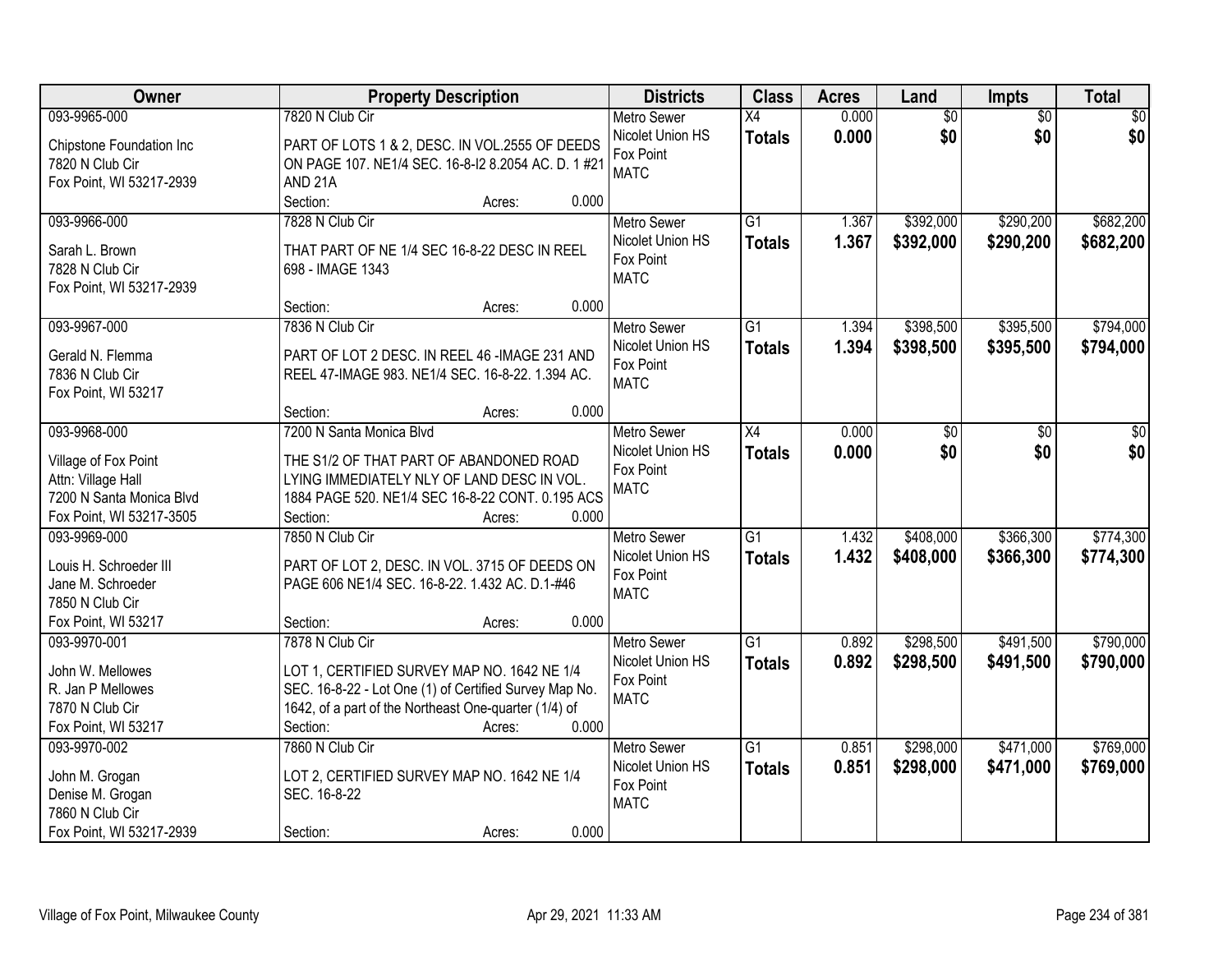| Owner                    | <b>Property Description</b>                            | <b>Districts</b>   | <b>Class</b>    | <b>Acres</b> | Land      | <b>Impts</b> | <b>Total</b> |
|--------------------------|--------------------------------------------------------|--------------------|-----------------|--------------|-----------|--------------|--------------|
| 093-9971-000             | 7880 N Club Cir                                        | <b>Metro Sewer</b> | $\overline{G1}$ | 1.318        | \$379,500 | \$757,700    | \$1,137,200  |
| Molly A. Hoehn           | PART OF LOTS 2 AND 3 DESC IN REEL 802 - IMAGE          | Nicolet Union HS   | <b>Totals</b>   | 1.318        | \$379,500 | \$757,700    | \$1,137,200  |
| Jeffrey C. Hoehn         | 1100 NE 1/4 SEC 16-8-22 1.318 AC                       | Fox Point          |                 |              |           |              |              |
| 7880 N Club Cir          |                                                        | <b>MATC</b>        |                 |              |           |              |              |
| Fox Point, WI 53217      | Section:<br>Acres:                                     | 0.000              |                 |              |           |              |              |
| 093-9972-000             | 7870 N Club Cir                                        | Metro Sewer        | $\overline{G1}$ | 3.270        | \$626,000 | \$936,100    | \$1,562,100  |
|                          |                                                        | Nicolet Union HS   | <b>Totals</b>   | 3.270        | \$626,000 | \$936,100    | \$1,562,100  |
| John W. Mellowes         | PART OF LOT 2, NE1/4 SEC. 16-8-22 & S SE1/4 SEC.       | Fox Point          |                 |              |           |              |              |
| R. Jan P Mellowes        | 9-8-22 DESC. IN VOL. 3368 OF DEEDS ON PAGE 538,        | <b>MATC</b>        |                 |              |           |              |              |
| 7870 N Club Cir          | EXC. 2.000 AC. DESC. IN VOL. 3368-PAGE 542. 3.270      |                    |                 |              |           |              |              |
| Fox Point, WI 53217      | Section:<br>Acres:                                     | 0.000              |                 |              |           |              |              |
| 093-9975-003             | 1447 E Goodrich Ln                                     | Metro Sewer        | $\overline{G1}$ | 0.981        | \$300,000 | \$378,000    | \$678,000    |
| Robert Kuesel            | CERTIFIED SURVEY MAP NO 8141 NE 1/4 SEC                | Nicolet Union HS   | <b>Totals</b>   | 0.981        | \$300,000 | \$378,000    | \$678,000    |
| Kristin Kuesel           | 16-8-22 PARCEL 1 - In the County of Milwaukee, State o | Fox Point          |                 |              |           |              |              |
| 1447 E Goodrich Ln       | Wisconsin: That part of the Northeast One-Quarter of   | <b>MATC</b>        |                 |              |           |              |              |
| Fox Point, WI 53217      | Section:<br>Acres:                                     | 0.000              |                 |              |           |              |              |
| 093-9975-004             | 1449 E Goodrich Ln                                     | <b>Metro Sewer</b> | $\overline{G1}$ | 1.728        | \$409,500 | \$578,000    | \$987,500    |
|                          |                                                        | Nicolet Union HS   | <b>Totals</b>   | 1.728        | \$409,500 | \$578,000    | \$987,500    |
| Suzanne J. Johnson       | PARCEL 2, CERTIFIED SURVEY MAP NO.                     | Fox Point          |                 |              |           |              |              |
| 1449 E Goodrich Ln       | 8141, RECORDED AS DOCUMENT NO. 9735992, IN             | <b>MATC</b>        |                 |              |           |              |              |
| Fox Point, WI 53217      | THE VILLAGE OF FOX                                     |                    |                 |              |           |              |              |
|                          | Section:<br>Acres:                                     | 0.000              |                 |              |           |              |              |
| 093-9975-005             | 1450 E Goodrich Ln                                     | <b>Metro Sewer</b> | $\overline{G1}$ | 1.011        | \$535,000 | \$565,000    | \$1,100,000  |
| Gerald J. Levy           | CERTIFIED SURVEY MAP NO 8141 NE 1/4 SEC                | Nicolet Union HS   | <b>Totals</b>   | 1.011        | \$535,000 | \$565,000    | \$1,100,000  |
| Ellin S. Levy            | 16-8-22 PARCEL 3                                       | Fox Point          |                 |              |           |              |              |
| 1450 E Goodrich Ln       |                                                        | <b>MATC</b>        |                 |              |           |              |              |
| Fox Point, WI 53217-2950 | Section:<br>Acres:                                     | 0.000              |                 |              |           |              |              |
| 093-9975-006             | 1451 E Goodrich Ln                                     | <b>Metro Sewer</b> | G1              | 1.948        | \$843,500 | \$853,500    | \$1,697,000  |
|                          |                                                        | Nicolet Union HS   | <b>Totals</b>   | 1.948        | \$843,500 | \$853,500    | \$1,697,000  |
| Douglas S. Levy          | CERTIFIED SURVEY MAP NO 8141 NE 1/4 SEC                | Fox Point          |                 |              |           |              |              |
| Patricia Levy            | 16-8-22 PARCEL 4                                       | <b>MATC</b>        |                 |              |           |              |              |
| 1451 E Goodrich Ln       |                                                        |                    |                 |              |           |              |              |
| Fox Point, WI 53217-2950 | Section:<br>Acres:                                     | 0.000              |                 |              |           |              |              |
| 093-9976-000             | 1453 E Goodrich Ln                                     | <b>Metro Sewer</b> | $\overline{G1}$ | 1.437        | \$447,000 | \$293,000    | \$740,000    |
| Brian W. Cooke           | PART OF LOT 1, DESC. IN VOL. 4253 OF DEEDS ON          | Nicolet Union HS   | <b>Totals</b>   | 1.437        | \$447,000 | \$293,000    | \$740,000    |
| 1453 E Goodrich Ln       | PAGE 49. NE1/4 SEC.16-8-22 1.437 AC.                   | Fox Point          |                 |              |           |              |              |
| Fox Point, WI 53217      |                                                        | <b>MATC</b>        |                 |              |           |              |              |
|                          | Section:<br>Acres:                                     | 0.000              |                 |              |           |              |              |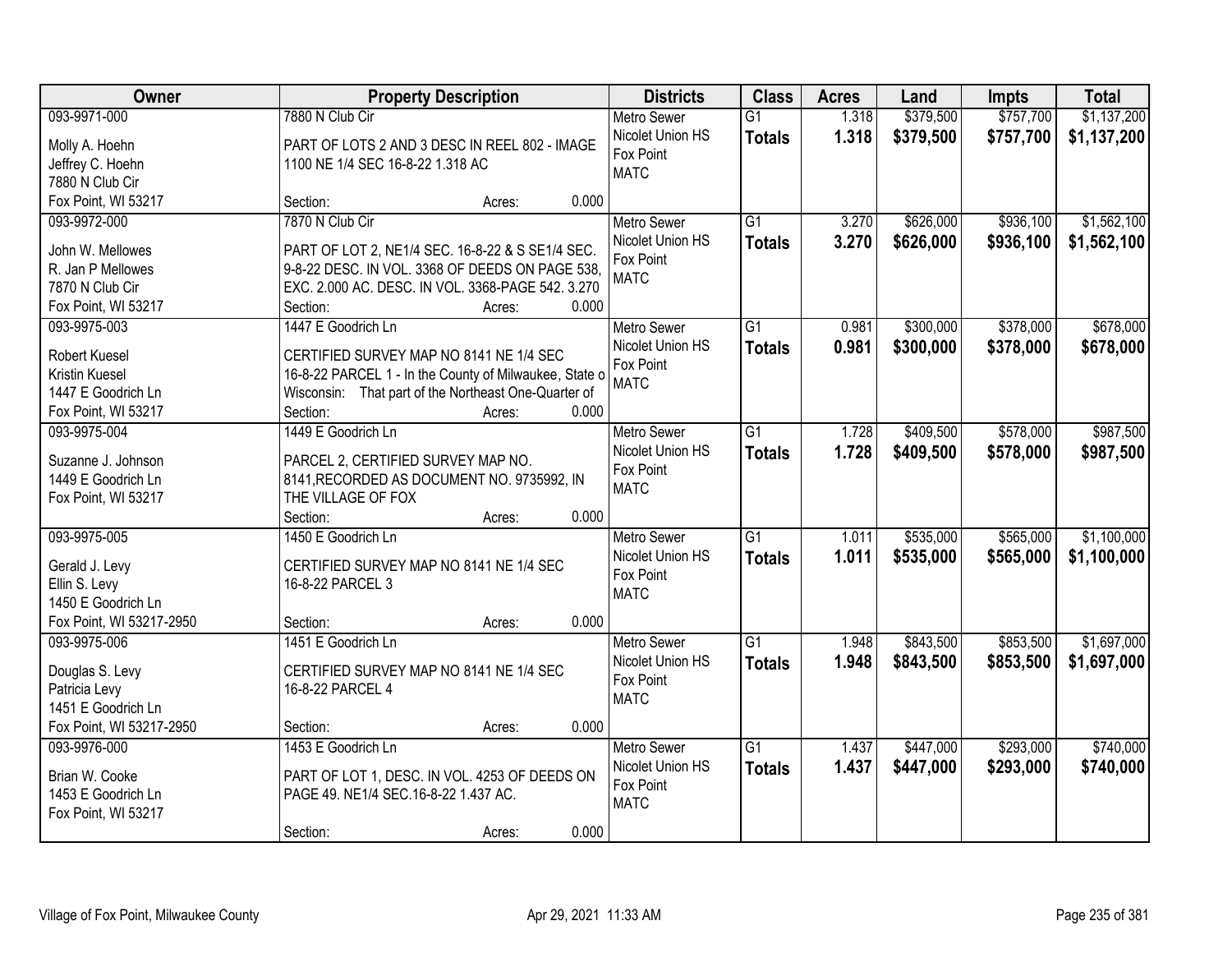| Owner                                          |                                                           | <b>Property Description</b> |       | <b>Districts</b>              | <b>Class</b>    | <b>Acres</b> | Land              | <b>Impts</b> | <b>Total</b> |
|------------------------------------------------|-----------------------------------------------------------|-----------------------------|-------|-------------------------------|-----------------|--------------|-------------------|--------------|--------------|
| 093-9977-000                                   | 1455 E Goodrich Ln                                        |                             |       | Metro Sewer                   | $\overline{G1}$ | 1.000        | \$300,000         | \$272,100    | \$572,100    |
| Bradley B. Wabiszewski                         | PART OF LOT 1, DESC. IN REEL 438 - IMAGE 65.              |                             |       | Nicolet Union HS              | <b>Totals</b>   | 1.000        | \$300,000         | \$272,100    | \$572,100    |
| Edmund E. Wabiszewski II                       | NE1/4 SEC. 16-8-22. 1.000 AC.                             |                             |       | Fox Point                     |                 |              |                   |              |              |
| 1455 E Goodrich Ln                             |                                                           |                             |       | <b>MATC</b>                   |                 |              |                   |              |              |
| Fox Point, WI 53217-2950                       | Section:                                                  | Acres:                      | 0.000 |                               |                 |              |                   |              |              |
| 093-9978-001                                   | 1461 E Goodrich Ln                                        |                             |       | <b>Metro Sewer</b>            | $\overline{G1}$ | 2.072        | \$433,000         | \$449,500    | \$882,500    |
|                                                |                                                           |                             |       | Nicolet Union HS              | <b>Totals</b>   | 2.072        | \$433,000         | \$449,500    | \$882,500    |
| Richard A. Sachs Trustee Jr                    | PARCEL 1 CERTIFIED SURVEY MAP NO 2702 NE                  |                             |       | Fox Point                     |                 |              |                   |              |              |
| 1461 E Goodrich Ln                             | FRACTIONAL 1/4 OF SECTION 16-8-22 2.072 ACRES             |                             |       | <b>MATC</b>                   |                 |              |                   |              |              |
| Fox Point, WI 53217-2950                       | Section:                                                  |                             | 0.000 |                               |                 |              |                   |              |              |
| 093-9978-002                                   | 1469 E Goodrich Ln                                        | Acres:                      |       | <b>Metro Sewer</b>            | $\overline{G1}$ | 1.103        | \$663,000         | \$453,500    | \$1,116,500  |
|                                                |                                                           |                             |       | Nicolet Union HS              |                 | 1.103        | \$663,000         | \$453,500    |              |
| Douglas J. Levine                              | PARCEL 2 CERTIFIED SURVEY MAP NO 2702 NE                  |                             |       | Fox Point                     | <b>Totals</b>   |              |                   |              | \$1,116,500  |
| Kather Levine                                  | FRACTIONAL 1/4 OF SECTION 16-8-22 1.103 ACRES             |                             |       | <b>MATC</b>                   |                 |              |                   |              |              |
| 1469 E Goodrich Ln                             | Parcel 2 of Certified Survey Map No. 2702, located in the |                             |       |                               |                 |              |                   |              |              |
| Fox Point, WI 53217                            | Section:                                                  | Acres:                      | 0.000 |                               |                 |              |                   |              |              |
| 093-9978-003                                   | 1473 E Goodrich Ln                                        |                             |       | <b>Metro Sewer</b>            | $\overline{G1}$ | 1.090        | \$660,000         | \$690,000    | \$1,350,000  |
| Stephen C. Vielmetti Trustees                  | PARCEL 3 CERTIFIED SURVEY MAP NO 2702 NE                  |                             |       | Nicolet Union HS              | <b>Totals</b>   | 1.090        | \$660,000         | \$690,000    | \$1,350,000  |
| 1473 E Goodrich Ln                             | FRACTIONAL 1/4 OF SECTION 16-8-22 1.094 ACRES             |                             |       | Fox Point                     |                 |              |                   |              |              |
| Fox Point, WI 53217                            |                                                           |                             |       | <b>MATC</b>                   |                 |              |                   |              |              |
|                                                | Section:                                                  | Acres:                      | 0.000 |                               |                 |              |                   |              |              |
| 093-9978-004                                   | 1465 E Goodrich Ln                                        |                             |       | <b>Metro Sewer</b>            | $\overline{G1}$ | 0.943        | \$299,500         | \$1,075,300  | \$1,374,800  |
|                                                |                                                           |                             |       | Nicolet Union HS              | <b>Totals</b>   | 0.943        | \$299,500         | \$1,075,300  | \$1,374,800  |
| Dale Fritz                                     | PARCEL 4 CSMAP NO 2702 NE FRACTIONAL 1/4 OF               |                             |       | Fox Point                     |                 |              |                   |              |              |
| Jan H. Fritz                                   | SEC 16-8-22 0-943 AC.                                     |                             |       | <b>MATC</b>                   |                 |              |                   |              |              |
| 1465 E Goodrich Ln<br>Fox Point, WI 53217-2950 |                                                           |                             | 0.000 |                               |                 |              |                   |              |              |
|                                                | Section:                                                  | Acres:                      |       |                               | $\overline{G1}$ |              |                   |              | \$678,800    |
| 093-9979-000                                   | 7632 N Beach Dr                                           |                             |       | Metro Sewer                   |                 | 1.318        | \$393,500         | \$285,300    |              |
| Andrew H. Berger                               | PART OF LOTS 7 & 8, DESC. IN VOL. 1620 ON PAGE            |                             |       | Nicolet Union HS<br>Fox Point | <b>Totals</b>   | 1.318        | \$393,500         | \$285,300    | \$678,800    |
| Genina M. Berger                               | 623. NE1/4 SEC. 16-8-22. 1.318 AC. D.1-#2A                |                             |       | <b>MATC</b>                   |                 |              |                   |              |              |
| 7632 N Beach Dr                                |                                                           |                             |       |                               |                 |              |                   |              |              |
| Fox Point, WI 53217-2928                       | Section:                                                  | Acres:                      | 0.000 |                               |                 |              |                   |              |              |
| 093-9980-000                                   | 7624 N Beach Dr                                           |                             |       | Metro Sewer                   | $\overline{G1}$ | 1.680        | \$1,567,000       | \$984,000    | \$2,551,000  |
| ADIL M. DARUWALA AND SONA                      | PARCEL 1: That part of the Northeast 1/4 of Section 16,   |                             |       | Nicolet Union HS              | <b>Totals</b>   |              | 1.680 \$1,567,000 | \$984,000    | \$2,551,000  |
| CHAWLA LIVING TRUST Dated May                  | Township 8 North, Range 22 East, in the Village of Fox    |                             |       | Fox Point                     |                 |              |                   |              |              |
| 7624 N Beach Dr                                | Point, Milwaukee County, Wisconsin, bounded and           |                             |       | <b>MATC</b>                   |                 |              |                   |              |              |
| Fox Point, WI 53217                            | Section:                                                  | Acres:                      | 1.680 |                               |                 |              |                   |              |              |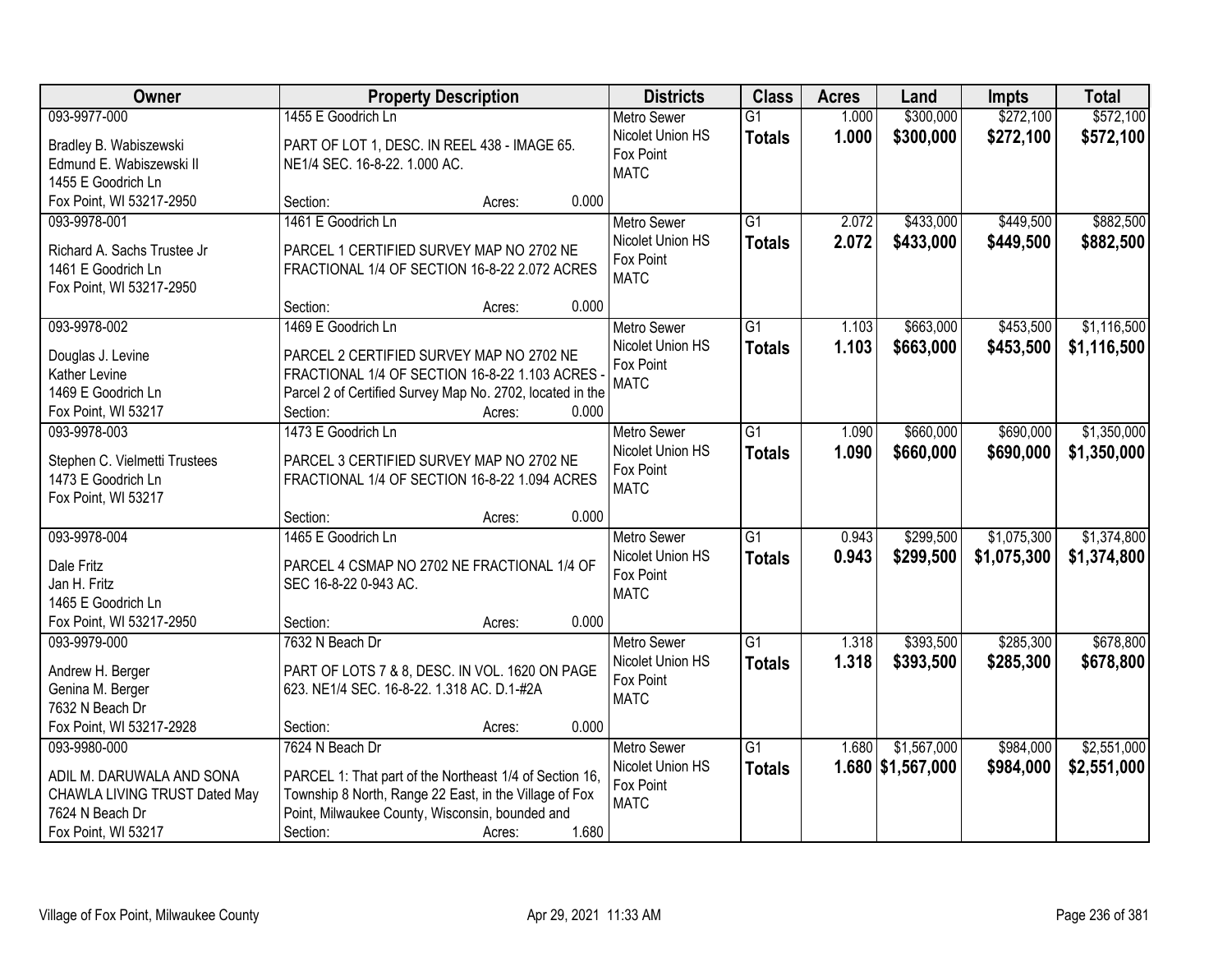| Owner                        | <b>Property Description</b>                               | <b>Districts</b>                       | <b>Class</b>    | <b>Acres</b> | Land                | <b>Impts</b> | <b>Total</b> |
|------------------------------|-----------------------------------------------------------|----------------------------------------|-----------------|--------------|---------------------|--------------|--------------|
| 093-9981-000                 | 7644 N Beach Dr                                           | <b>Metro Sewer</b>                     | $\overline{G1}$ | 1.278        | \$1,182,000         | \$538,500    | \$1,720,500  |
| Rozansky-Brenegan 2012 Joint | Part of Lots 7 and 8 in the Northeast One-Quarter of      | Nicolet Union HS                       | <b>Totals</b>   |              | $1.278$ \$1,182,000 | \$538,500    | \$1,720,500  |
| Revocable Trust, Dated Aug   | Section 16, in Township 8 North, Range 22 East, in the    | Fox Point                              |                 |              |                     |              |              |
| 7644 N Beach Dr              | Village of Fox Point, Milwaukee County, Wisconsin,        | <b>MATC</b>                            |                 |              |                     |              |              |
| Fox Point, WI 53217          | 0.000<br>Section:<br>Acres:                               |                                        |                 |              |                     |              |              |
| 093-9982-000                 | 7704 N Beach Dr                                           | <b>Metro Sewer</b>                     | $\overline{G1}$ | 1.196        | \$900,000           | \$25,000     | \$925,000    |
| Fox Point Beach Club         | PART OF LOTS 7 & 8, DESC. IN VOL. 1388 OF DEEDS           | Nicolet Union HS                       | <b>Totals</b>   | 1.196        | \$900,000           | \$25,000     | \$925,000    |
| 7033 N Crossway Rd           | ON PAGE 21. NE1/4 SEC. 16-8-22. 1.196 AC. D.1-#4          | Fox Point                              |                 |              |                     |              |              |
| Fox Point, WI 53217          |                                                           | <b>MATC</b>                            |                 |              |                     |              |              |
|                              | 0.000<br>Section:<br>Acres:                               |                                        |                 |              |                     |              |              |
| 093-9983-000                 | 7710 N Beach Dr                                           | <b>Metro Sewer</b>                     | G1              | 1.055        | \$1,017,500         | \$467,000    | \$1,484,500  |
|                              |                                                           | Nicolet Union HS                       | <b>Totals</b>   |              | $1.055$ \$1,017,500 | \$467,000    | \$1,484,500  |
| Deborah Kern                 | PART OF LOT 8, DESC. IN VOL. 2388 OF DEEDS ON             | Fox Point                              |                 |              |                     |              |              |
| 7710 N Beach Dr              | PAGE 120. NE1/4 SEC. 16-8-22. 1.055 AC. D.1-#5            | <b>MATC</b>                            |                 |              |                     |              |              |
| Fox Point, WI 53217          |                                                           |                                        |                 |              |                     |              |              |
| 093-9984-000                 | 0.000<br>Section:<br>Acres:<br>7718 N Beach Dr            |                                        |                 | 1.079        | \$1,032,500         | \$189,700    | \$1,222,200  |
|                              |                                                           | <b>Metro Sewer</b><br>Nicolet Union HS | G1              |              |                     |              |              |
| Martin H. Katz               | PART OF LOT 8 DESC IN REEL 928 IMAGE 533 NE 1/4           | Fox Point                              | <b>Totals</b>   |              | 1.079 \$1,032,500   | \$189,700    | \$1,222,200  |
| Debra L. Katz                | SEC 16-8-22 1.035 AC                                      | <b>MATC</b>                            |                 |              |                     |              |              |
| 7718 N Beach Dr              |                                                           |                                        |                 |              |                     |              |              |
| Fox Point, WI 53217-2930     | 0.000<br>Section:<br>Acres:                               |                                        |                 |              |                     |              |              |
| 093-9985-000                 | 7724 N Beach Dr                                           | <b>Metro Sewer</b>                     | $\overline{G1}$ | 0.997        | \$1,186,500         | \$580,600    | \$1,767,100  |
| David C. Swanson             | COMM 1400.01 FT S & 1647.82 FT E OF NW COR OF             | Nicolet Union HS                       | <b>Totals</b>   |              | $0.997$ \$1,186,500 | \$580,600    | \$1,767,100  |
| Tonit M. Calaway             | NE 1/4 SEC. 16-8-22, TH SWLY 114.17 FT, 229.40 FT 8       | Fox Point                              |                 |              |                     |              |              |
| 7724 N Beach Dr              | 168.13 FT TO P.O.B. TH ELY 420 FT SLY 99.96 FT, W         | <b>MATC</b>                            |                 |              |                     |              |              |
| Fox Point, WI 53217-2930     | Section:<br>0.000<br>Acres:                               |                                        |                 |              |                     |              |              |
| 093-9986-000                 | 7730 N Beach Dr                                           | <b>Metro Sewer</b>                     | $\overline{G1}$ | 1.000        | \$1,119,500         | \$142,000    | \$1,261,500  |
| Jonathan T. Bloom            | COMM 1400.01 FT, N & 1647.82 FT, E OF SW COR OF           | Nicolet Union HS                       | <b>Totals</b>   |              | $1.000$ \$1,119,500 | \$142,000    | \$1,261,500  |
| 7730 N Beach Dr              | NE 1/4 SEC. 16-8-22, TH SWLY 114.71 FT, 230.71 FT 8       | Fox Point                              |                 |              |                     |              |              |
| Fox Point, WI 53217          | 58.02 FT TO POB. TH SELY 390.20 FT, SWLY 110 FT,          | <b>MATC</b>                            |                 |              |                     |              |              |
|                              | 0.000<br>Section:<br>Acres:                               |                                        |                 |              |                     |              |              |
| 093-9987-000                 | 7736 N Beach Dr                                           | <b>Metro Sewer</b>                     | $\overline{G1}$ | 2.000        | \$1,666,000         | \$1,860,000  | \$3,526,000  |
|                              |                                                           | Nicolet Union HS                       | <b>Totals</b>   |              | $2.000$ \$1,666,000 | \$1,860,000  | \$3,526,000  |
| Tan Lo                       | PART OF LOT 8 DESC IN REEL 930 IMAGES                     | Fox Point                              |                 |              |                     |              |              |
| 7736 N Beach Dr              | 1759-1760 NE 1/4 SEC 16-8-22 2.000 AC - All that part o   | <b>MATC</b>                            |                 |              |                     |              |              |
| Fox Point, WI 53217          | Lot 8, in Northeast Fractional One-Quarter of Section 16, |                                        |                 |              |                     |              |              |
|                              | 0.000<br>Section:<br>Acres:                               |                                        |                 |              |                     |              |              |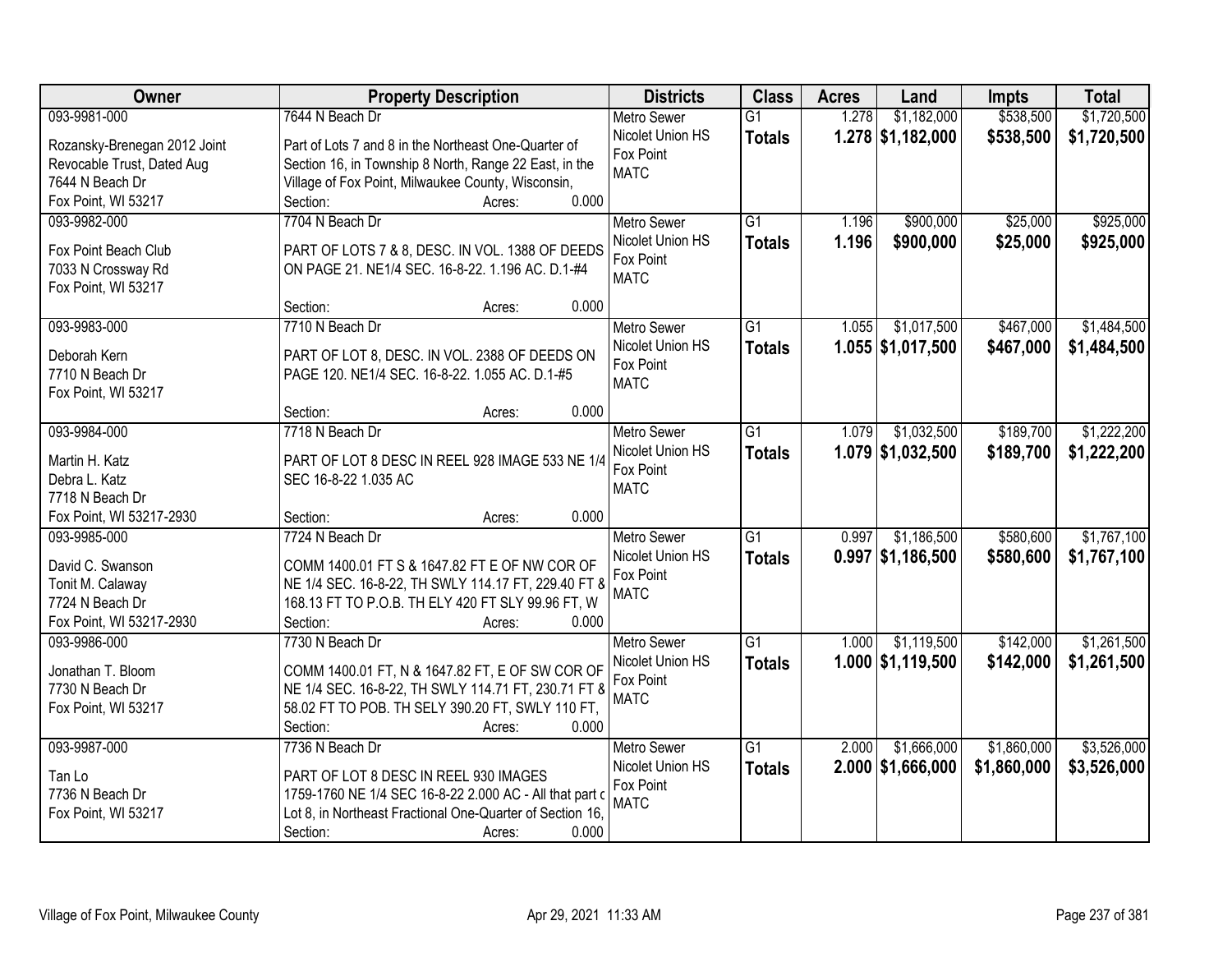| Owner                                          | <b>Property Description</b>                                                                         | <b>Districts</b>   | <b>Class</b>    | <b>Acres</b> | Land                | <b>Impts</b> | <b>Total</b> |
|------------------------------------------------|-----------------------------------------------------------------------------------------------------|--------------------|-----------------|--------------|---------------------|--------------|--------------|
| 093-9988-000                                   | 7810 N Beach Dr                                                                                     | Metro Sewer        | $\overline{G1}$ | 1.888        | \$1,712,000         | \$307,900    | \$2,019,900  |
| Mark E. Hodgson                                | PART OF LOTS 1 & 8 DESC IN REEL 918 - IMAGES                                                        | Nicolet Union HS   | <b>Totals</b>   |              | 1.888 \$1,712,000   | \$307,900    | \$2,019,900  |
| 7810 N Beach Dr                                | 1725-1727 NE 1/4 SEC 16-8-22 1.888 AC                                                               | Fox Point          |                 |              |                     |              |              |
| Fox Point, WI 53217                            |                                                                                                     | <b>MATC</b>        |                 |              |                     |              |              |
|                                                | Section:<br>0.000<br>Acres:                                                                         |                    |                 |              |                     |              |              |
| 093-9989-000                                   | 7818 N Beach Dr                                                                                     | <b>Metro Sewer</b> | G1              | 1.260        | \$1,558,500         | \$1,091,000  | \$2,649,500  |
| Allan B. Cohl et al                            | PART OF LOTS 1 & 8, DESC. IN REEL488 - IMAGES                                                       | Nicolet Union HS   | <b>Totals</b>   |              | 1.260 \$1,558,500   | \$1,091,000  | \$2,649,500  |
| 7818 N Beach Dr                                | 1473-1474 NE1/4 SEC. 16-8-22. 1.338 AC.                                                             | Fox Point          |                 |              |                     |              |              |
| Fox Point, WI 53217                            |                                                                                                     | <b>MATC</b>        |                 |              |                     |              |              |
|                                                | 0.000<br>Section:<br>Acres:                                                                         |                    |                 |              |                     |              |              |
| 093-9990-000                                   | 7828 N Beach Dr                                                                                     | <b>Metro Sewer</b> | G1              | 1.521        | \$1,429,500         | \$1,752,500  | \$3,182,000  |
|                                                |                                                                                                     | Nicolet Union HS   | <b>Totals</b>   |              | 1.521 \$1,429,500   | \$1,752,500  | \$3,182,000  |
| JWY Revocable Trust of 2016<br>7828 N Beach Dr | That part of Lot One (1), in Section Sixteen (16), in<br>Township Eight (8) North, Range Twenty-two | Fox Point          |                 |              |                     |              |              |
| Fox Point, WI 53217                            | (22) East, in the Village of Fox Point, County of Milwauke                                          | <b>MATC</b>        |                 |              |                     |              |              |
|                                                | Section:<br>0.000<br>Acres:                                                                         |                    |                 |              |                     |              |              |
| 093-9991-000                                   | 7834 N Beach Dr                                                                                     | <b>Metro Sewer</b> | $\overline{G1}$ | 1.046        | \$1,252,500         | \$318,500    | \$1,571,000  |
|                                                |                                                                                                     | Nicolet Union HS   | <b>Totals</b>   |              | $1.046$ \$1,252,500 | \$318,500    | \$1,571,000  |
| Betsy Ann Horsfield                            | COM AT A PT 858.19 FT S 89D 48M W OF & 870.86 FT                                                    | Fox Point          |                 |              |                     |              |              |
| <b>Betsy Horsfield Trust</b>                   | S OD 09M E OF NE COR OF NE 16-8-22 TH SWLY ALO                                                      | <b>MATC</b>        |                 |              |                     |              |              |
| 7834 N Beach Dr                                | CEN LI OF A PUBLIC HWY 14.46 FT 90 FT SELY 416                                                      |                    |                 |              |                     |              |              |
| Fox Point, WI 53217-2931                       | 0.000<br>Section:<br>Acres:                                                                         |                    |                 |              |                     |              |              |
| 093-9992-000                                   | 7900 N Beach Dr                                                                                     | Metro Sewer        | $\overline{G1}$ | 1.252        | \$1,410,000         | \$1,319,500  | \$2,729,500  |
| Bruce A. Arbit                                 | COMM 797.16 FT W & 757.80 FT S OF NE COR OF NE                                                      | Nicolet Union HS   | <b>Totals</b>   |              | $1.252$ \$1,410,000 | \$1,319,500  | \$2,729,500  |
| 7900 N Beach Dr                                | 1/4 SEC. 16-8-22; TH SWLY 128.15 FT; TH SELY                                                        | Fox Point          |                 |              |                     |              |              |
| Fox Point, WI 53217                            | 419.23 FT; TH NELY 129.93 FT; TH NWLY 428.12 FT                                                     | <b>MATC</b>        |                 |              |                     |              |              |
|                                                | Section:<br>0.000<br>Acres:                                                                         |                    |                 |              |                     |              |              |
| 093-9993-000                                   | 7912 N Beach Dr                                                                                     | Metro Sewer        | $\overline{G1}$ | 1.906        | \$1,568,500         | \$1,521,800  | \$3,090,300  |
| John D. Crouch                                 | PART OF LOT 1, DESC. IN VOL. 2967 OF DEEDS ON                                                       | Nicolet Union HS   | <b>Totals</b>   |              | 1.906 \$1,568,500   | \$1,521,800  | \$3,090,300  |
| Joan P. Lubar                                  | PAGE 186. NE1/4 SEC. 16-8-22. 1.906 AC. D.-#14                                                      | Fox Point          |                 |              |                     |              |              |
| 7912 N Beach Dr                                |                                                                                                     | <b>MATC</b>        |                 |              |                     |              |              |
| Fox Point, WI 53217                            | 0.000<br>Section:<br>Acres:                                                                         |                    |                 |              |                     |              |              |
| 093-9994-001                                   | 7930 N Beach Dr                                                                                     | <b>Metro Sewer</b> | $\overline{G1}$ | 1.214        | \$1,386,000         | \$1,210,500  | \$2,596,500  |
|                                                |                                                                                                     | Nicolet Union HS   | <b>Totals</b>   |              | $1.214$ \$1,386,000 | \$1,210,500  | \$2,596,500  |
| Prakash B. Chhabria                            | COM AT A PT 638.64 FT W & 600.38 FT S OF NE COR<br>OF NE 16 8 22 TH SELY 374.69 ET TO SHORE OF      | Fox Point          |                 |              |                     |              |              |
| Jayshreee P. Chhabria<br>7930 N Beach Dr       | LAKE MICHIGAN TH NELY ALG SD SHORE 146.89 FT                                                        | <b>MATC</b>        |                 |              |                     |              |              |
| Fox Point, WI 53217                            | 0.000<br>Section:<br>Acres:                                                                         |                    |                 |              |                     |              |              |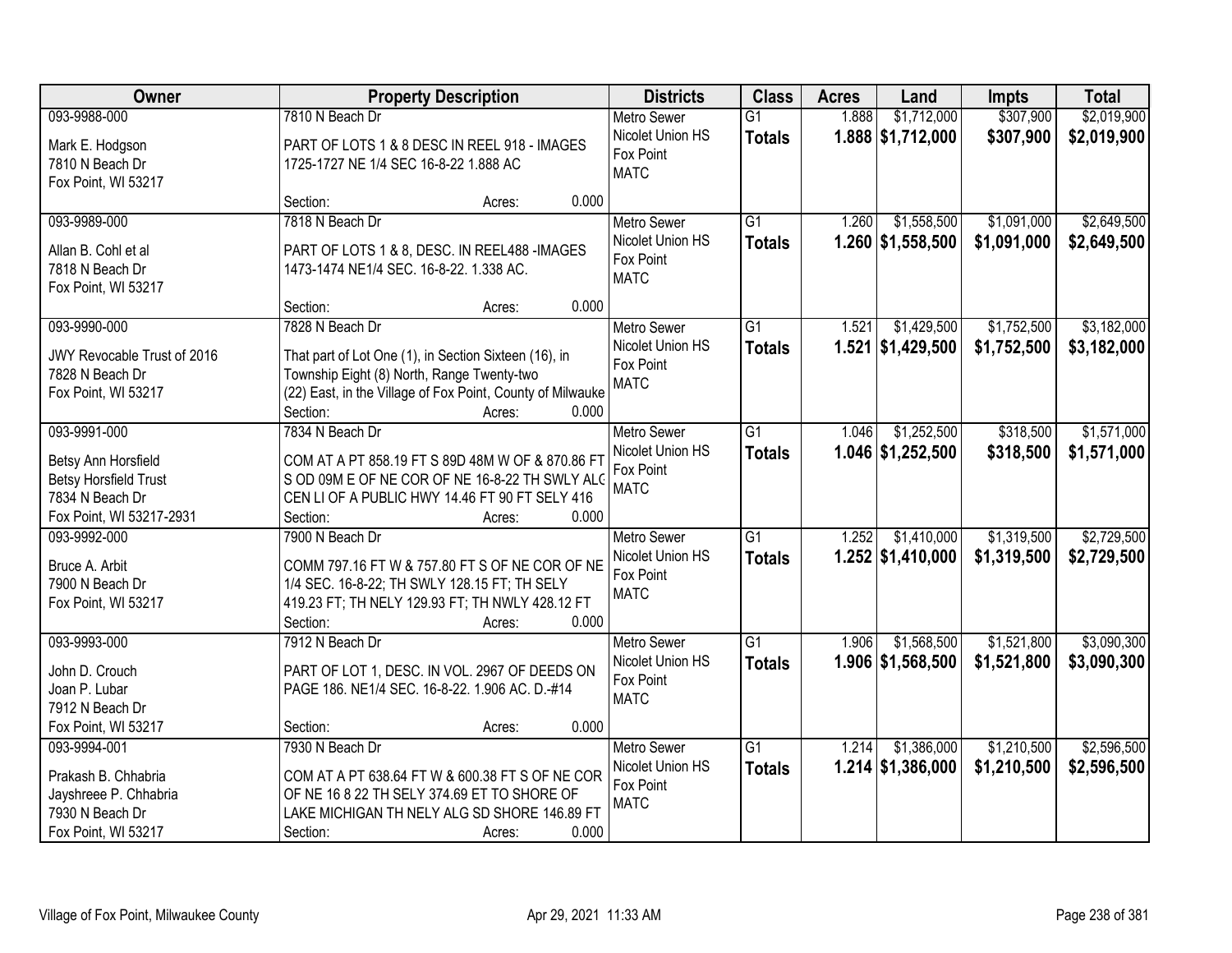| Owner                                                              | <b>Property Description</b>                      |       | <b>Districts</b>   | <b>Class</b>    | <b>Acres</b> | Land                | Impts           | <b>Total</b> |
|--------------------------------------------------------------------|--------------------------------------------------|-------|--------------------|-----------------|--------------|---------------------|-----------------|--------------|
| 093-9995-001                                                       | 7938 N Beach Dr                                  |       | <b>Metro Sewer</b> | $\overline{G1}$ | 1.010        | \$1,379,500         | $\overline{50}$ | \$1,379,500  |
| Byron C. Vielehr                                                   | COM AT A PT 401.18 FT W & 258.40 FT S OF NE COR  |       | Nicolet Union HS   | <b>Totals</b>   |              | $1.010$ \$1,379,500 | \$0             | \$1,379,500  |
| Laurie B. Vielehr                                                  | OF NE 16 8 22 TH SWLY ALG CEN LIN BEACH DR       |       | Fox Point          |                 |              |                     |                 |              |
| 7944 N Beach Dr                                                    | 61.16 FT SWLY 60.65 FT TO BEG OF THIS DESC TH    |       | <b>MATC</b>        |                 |              |                     |                 |              |
| Fox Point, WI 53217                                                | Section:<br>Acres:                               | 0.000 |                    |                 |              |                     |                 |              |
| 093-9996-000                                                       | 7944 N Beach Dr                                  |       | <b>Metro Sewer</b> | $\overline{G1}$ | 0.919        | \$1,413,500         | \$1,138,000     | \$2,551,500  |
|                                                                    |                                                  |       | Nicolet Union HS   | <b>Totals</b>   |              | $0.919$ \$1,413,500 | \$1,138,000     | \$2,551,500  |
| Byron C. Vielehr                                                   | COM. 401.18 FT E & 258.40 FT SWLY OF THE NE COR  |       | Fox Point          |                 |              |                     |                 |              |
| Laurie B. Vielehr                                                  | OF NE 1/4 SEC. 16-8-22; TH SWLY 61.16 FT; SWLY   |       | <b>MATC</b>        |                 |              |                     |                 |              |
| 7944 N Beach Dr                                                    | 60.65 FT; THE SELY 340.49 FT; TH NELY 122.38 FT; |       |                    |                 |              |                     |                 |              |
| Fox Point, WI 53217                                                | Section:<br>Acres:                               | 0.000 |                    |                 |              |                     |                 |              |
| 093-9997-000                                                       | 7954 N Beach Dr                                  |       | Metro Sewer        | G1              | 1.278        | \$1,418,000         | \$372,000       | \$1,790,000  |
| Barbara M. Low                                                     | PART OF LOT 1 DESC. IN REEL 375 - IMAGES         |       | Nicolet Union HS   | <b>Totals</b>   |              | $1.278$ \$1,418,000 | \$372,000       | \$1,790,000  |
| 7954 N Beach Dr                                                    | 154-155, NE1/4 SEC. 16-8-22 AND NW1/4 SEC.       |       | Fox Point          |                 |              |                     |                 |              |
| Fox Point, WI 53217-2932                                           | 15-8-22. 1.2782 ACRES.                           |       | <b>MATC</b>        |                 |              |                     |                 |              |
|                                                                    | Section:<br>Acres:                               | 1.278 |                    |                 |              |                     |                 |              |
| 093-9998-000                                                       | 7966 N Beach Dr                                  |       | <b>Metro Sewer</b> | G1              | 1.179        | \$1,359,000         | \$381,000       | \$1,740,000  |
|                                                                    |                                                  |       | Nicolet Union HS   |                 |              | $1.179$ \$1,359,000 | \$381,000       | \$1,740,000  |
| Yolandee Melkonian Trustee                                         | PART OF LOT 1 DESC IN REEL 649 - IMAGES          |       | Fox Point          | <b>Totals</b>   |              |                     |                 |              |
| 7966 N Beach Dr                                                    | 1754-1757 SEC 9-10-15 AND 16-8-22 1.1786 AC      |       | <b>MATC</b>        |                 |              |                     |                 |              |
| Fox Point, WI 53217                                                |                                                  |       |                    |                 |              |                     |                 |              |
|                                                                    | Section:<br>Acres:                               | 0.000 |                    |                 |              |                     |                 |              |
| 093-9999-000                                                       | 8000 N Beach Dr                                  |       | <b>Metro Sewer</b> | $\overline{G1}$ | 1.212        | \$1,015,000         | \$598,000       | \$1,613,000  |
| Michael A. Stoessl Trustee                                         | PART OF LOT 1, DESC. IN REEL 69-IMAGE 656 SEC.   |       | Nicolet Union HS   | <b>Totals</b>   |              | $1.212$ \$1,015,000 | \$598,000       | \$1,613,000  |
| 8000 N Beach Dr                                                    | 9-10-15 & 16-8-22. 1.2122 ACRES. D.1-#18         |       | Fox Point          |                 |              |                     |                 |              |
|                                                                    |                                                  |       | <b>MATC</b>        |                 |              |                     |                 |              |
| Fox Point, WI 53217                                                | Section:                                         | 1.212 |                    |                 |              |                     |                 |              |
|                                                                    | Acres:                                           |       |                    |                 |              |                     |                 |              |
| 095-0001-000                                                       | 940 E Wye Ln                                     |       | <b>Metro Sewer</b> | $\overline{G1}$ | 0.836        | \$298,000           | \$210,600       | \$508,600    |
| Louise Wuesthoff, Et Wuesthoff Surv Tri LOT 1, B. & K. SUBDIVISION |                                                  |       | Nicolet Union HS   | <b>Totals</b>   | 0.836        | \$298,000           | \$210,600       | \$508,600    |
| 940 E Wye Ln                                                       |                                                  |       | Fox Point          |                 |              |                     |                 |              |
| Fox Point, WI 53217-3648                                           |                                                  |       | <b>MATC</b>        |                 |              |                     |                 |              |
|                                                                    | Section:<br>Acres:                               | 0.000 |                    |                 |              |                     |                 |              |
| 095-0002-000                                                       | 950 E Wye Ln                                     |       | <b>Metro Sewer</b> | $\overline{G1}$ | 1.030        | \$307,500           | \$560,500       | \$868,000    |
|                                                                    |                                                  |       | Nicolet Union HS   | <b>Totals</b>   | 1.030        | \$307,500           | \$560,500       | \$868,000    |
| Richard W. Graber                                                  | LOT 2, B. & K. SUBDIVISION                       |       | Fox Point          |                 |              |                     |                 |              |
| Alexan Graber                                                      |                                                  |       | <b>MATC</b>        |                 |              |                     |                 |              |
| 950 E Wye Ln                                                       |                                                  |       |                    |                 |              |                     |                 |              |
| Fox Point, WI 53217                                                | Section:<br>Acres:                               | 1.030 |                    |                 |              |                     |                 |              |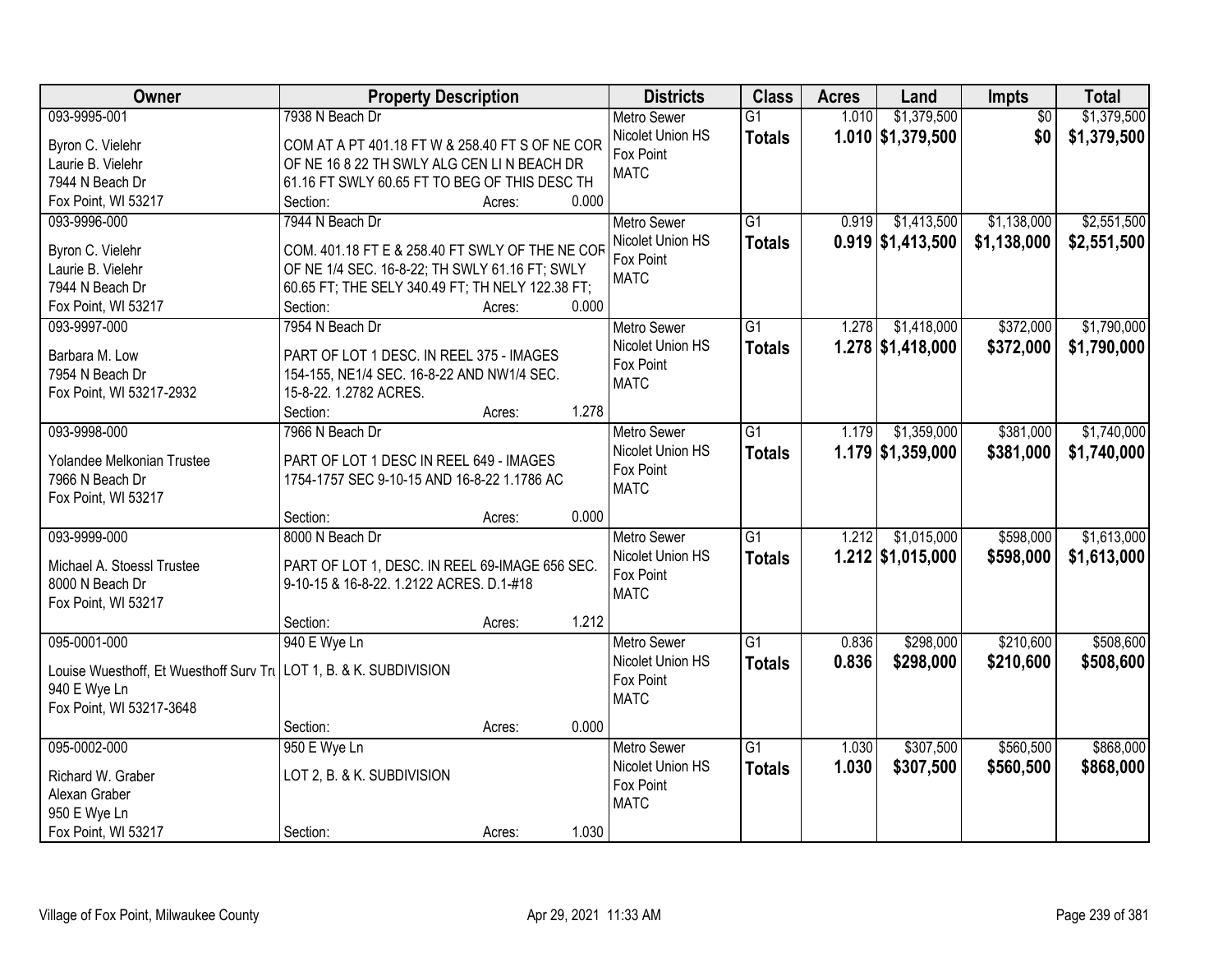| Owner                               | <b>Property Description</b>                                                                                    | <b>Districts</b>   | <b>Class</b>    | <b>Acres</b> | Land                | <b>Impts</b>    | <b>Total</b>    |
|-------------------------------------|----------------------------------------------------------------------------------------------------------------|--------------------|-----------------|--------------|---------------------|-----------------|-----------------|
| 095-0005-002                        | 951 E Wye Ln                                                                                                   | <b>Metro Sewer</b> | $\overline{G1}$ | 4.820        | \$1,112,000         | \$1,550,000     | \$2,662,000     |
| Robert J. Hillis                    | A division of Parcel 1 of CSM No 8202 and Parcel 1 of                                                          | Nicolet Union HS   | <b>Totals</b>   |              | 4.820 \$1,112,000   | \$1,550,000     | \$2,662,000     |
| Jennifer Hillis                     | CSM No 919, being part of the Northwest 1/4 and                                                                | Fox Point          |                 |              |                     |                 |                 |
| 957 E Wye Ln                        | Southwest 1/4 of the Southeast 1/4 of Section 16 and the                                                       | <b>MATC</b>        |                 |              |                     |                 |                 |
| Fox Point, WI 53217                 | 4.820<br>Section:<br>Acres:                                                                                    |                    |                 |              |                     |                 |                 |
| 095-1001-000                        | N Beach Dr                                                                                                     | <b>Metro Sewer</b> | $\overline{X4}$ | 0.873        | \$0                 | $\overline{50}$ | $\overline{50}$ |
|                                     |                                                                                                                | Nicolet Union HS   |                 | 0.873        | \$0                 | \$0             | \$0             |
| Village of Fox Point                | LANDS IN SE 1/4 SEC 16-8-22                                                                                    | Fox Point          | <b>Totals</b>   |              |                     |                 |                 |
| Attn: Village Hall                  | THAT PART LYING BETWEEN N. BEACH DRIVE                                                                         | <b>MATC</b>        |                 |              |                     |                 |                 |
| 7200 N Santa Monica Blvd            | LAKE MICHIGAN AS DESC IN VOL 507 PAGE 313                                                                      |                    |                 |              |                     |                 |                 |
| Fox Point, WI 53217-3505            | 0.873<br>Section:<br>Acres:                                                                                    |                    |                 |              |                     |                 |                 |
| 095-9000-003                        | 7505 N Beach Dr                                                                                                | Metro Sewer        | G1              | 1.527        | \$619,000           | $\overline{50}$ | \$619,000       |
|                                     |                                                                                                                | Nicolet Union HS   | <b>Totals</b>   | 1.527        | \$619,000           | \$0             | \$619,000       |
| LaConte Real Estate Investments LLC | Lot 1 of Certified Survey Map No. 8779, a division of all o                                                    | Fox Point          |                 |              |                     |                 |                 |
| 7110 Barnett Ln                     | Parcel 1 and part of Parcel 2 in Certified Survey Map No.<br>174 in the Northwest 1\4 and Northeast 1\4 of the | <b>MATC</b>        |                 |              |                     |                 |                 |
| Fox Point, WI 53217                 | 1.527<br>Section:                                                                                              |                    |                 |              |                     |                 |                 |
|                                     | Acres:<br>1060 E Thorne Ln                                                                                     |                    |                 |              |                     |                 |                 |
| 095-9002-000                        |                                                                                                                | <b>Metro Sewer</b> | G1              | 1.122        | \$630,000           | \$496,000       | \$1,126,000     |
| Vince McBride                       | PARCEL 3 CERTIFIED SURVEY MAP NO. 174 SE1/4                                                                    | Nicolet Union HS   | <b>Totals</b>   | 1.122        | \$630,000           | \$496,000       | \$1,126,000     |
| Susan McBride                       | SEC. 16-8-22 1.1215 ACRES.                                                                                     | Fox Point          |                 |              |                     |                 |                 |
| 1060 E Thorne Ln                    |                                                                                                                | <b>MATC</b>        |                 |              |                     |                 |                 |
| Fox Point, WI 53217                 | 0.000<br>Section:<br>Acres:                                                                                    |                    |                 |              |                     |                 |                 |
| 095-9004-000                        | 7275 N Beach Dr                                                                                                | <b>Metro Sewer</b> | $\overline{G1}$ | 1.003        | \$281,000           | \$335,000       | \$616,000       |
|                                     |                                                                                                                | Nicolet Union HS   | <b>Totals</b>   | 1.003        | \$281,000           | \$335,000       | \$616,000       |
| Douglas A. Gregor                   | CSM NO. 527 SE 1/4 SEC. 16-8-22, PARCEL B ALSO                                                                 | Fox Point          |                 |              |                     |                 |                 |
| Melissa H. Gregor                   | COM AT NE COR OF PARCEL B; TH N 25 FT, SWLY                                                                    | <b>MATC</b>        |                 |              |                     |                 |                 |
| 7275 N Beach Dr                     | 26.76 FT, 311.50 FT, 90.25 FT, S 31.05 FT, TH NELY                                                             |                    |                 |              |                     |                 |                 |
| Fox Point, WI 53231                 | Section:<br>0.000<br>Acres:                                                                                    |                    |                 |              |                     |                 |                 |
| 095-9006-002                        | 1046 E Thorne Ln                                                                                               | <b>Metro Sewer</b> | G1              | 3.802        | \$1,041,000         | \$700,500       | \$1,741,500     |
| Donald J. Robertson                 | CERTIFIED SURVEY MAP NO 9238, NE & SE 1/4 SEC                                                                  | Nicolet Union HS   | <b>Totals</b>   |              | $3.802$ \$1,041,000 | \$700,500       | \$1,741,500     |
| Anne Robertson                      | 16-8-22, LOT 1                                                                                                 | Fox Point          |                 |              |                     |                 |                 |
| 1046 E Thorne Ln                    |                                                                                                                | <b>MATC</b>        |                 |              |                     |                 |                 |
| Fox Point, WI 53217                 | 3.802<br>Section:<br>Acres:                                                                                    |                    |                 |              |                     |                 |                 |
| 095-9007-000                        | 7575 N Beach Dr                                                                                                | <b>Metro Sewer</b> | $\overline{G1}$ | 0.795        | \$314,500           | \$384,000       | \$698,500       |
|                                     |                                                                                                                | Nicolet Union HS   | <b>Totals</b>   | 0.795        | \$314,500           | \$384,000       | \$698,500       |
| Kevin Kinney                        | CERTIFIED SURVEY MAP NO. 3937 SE 1/4 SEC.                                                                      | Fox Point          |                 |              |                     |                 |                 |
| Margaret Kinney                     | 16-8-22 PARCEL 1                                                                                               | <b>MATC</b>        |                 |              |                     |                 |                 |
| 7575 N Beach Dr                     |                                                                                                                |                    |                 |              |                     |                 |                 |
| Fox Point, WI 53217-3665            | 0.000<br>Section:<br>Acres:                                                                                    |                    |                 |              |                     |                 |                 |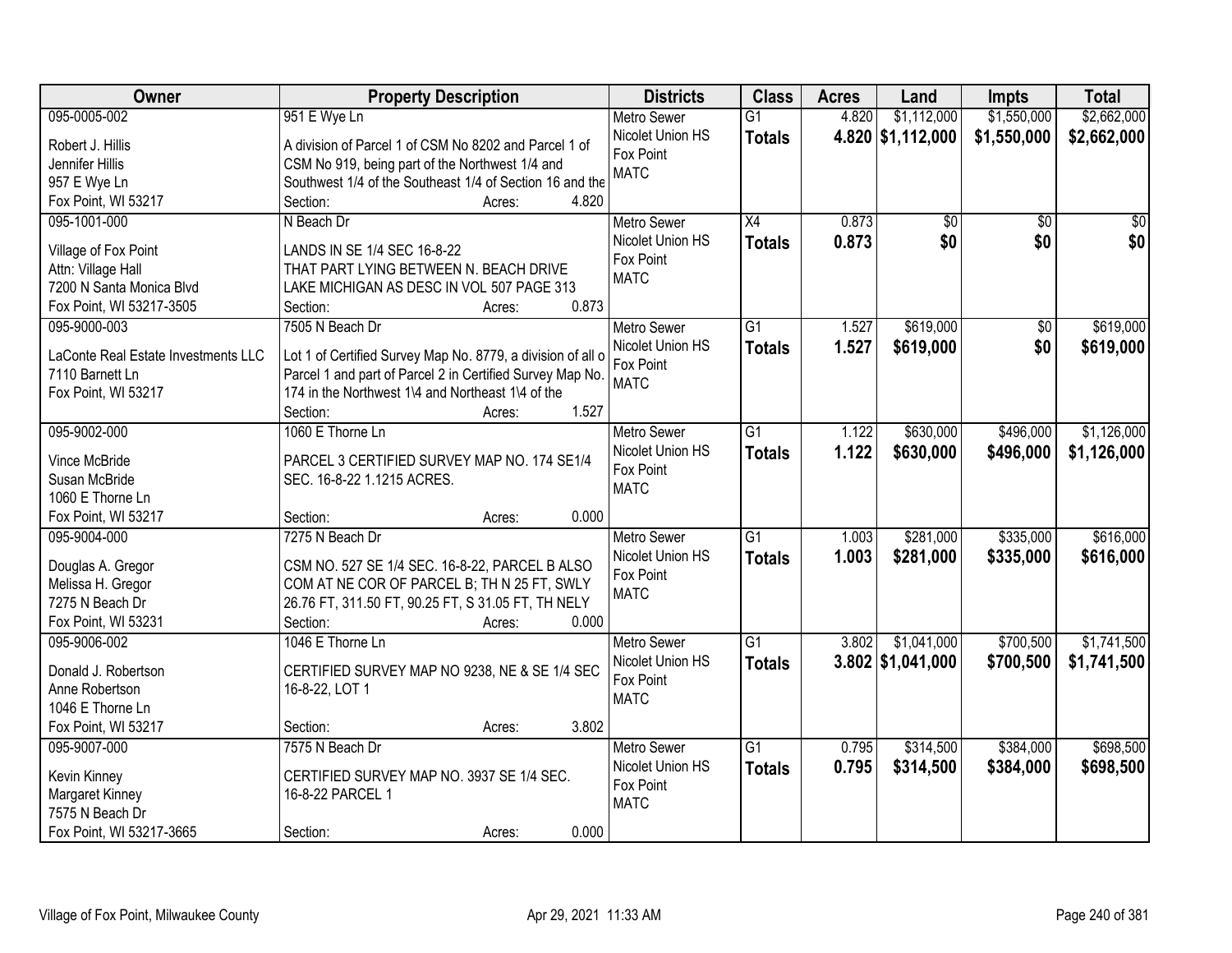| Owner                                         |                                                        | <b>Property Description</b> |       | <b>Districts</b>                       | <b>Class</b>    | <b>Acres</b> | Land            | Impts           | <b>Total</b>    |
|-----------------------------------------------|--------------------------------------------------------|-----------------------------|-------|----------------------------------------|-----------------|--------------|-----------------|-----------------|-----------------|
| 095-9008-000                                  | 7535 N Beach Dr                                        |                             |       | <b>Metro Sewer</b>                     | $\overline{G1}$ | 0.771        | \$613,500       | $\overline{50}$ | \$613,500       |
| LaConte Real Estate Investment LLC            | Parcel 2 of Certified Survey Map No. 3937, recorded on |                             |       | Nicolet Union HS                       | <b>Totals</b>   | 0.771        | \$613,500       | \$0             | \$613,500       |
| 7110 N Barnett Ln                             | Reel 1334, Image 653, as Document No. 5436332, being   |                             |       | Fox Point                              |                 |              |                 |                 |                 |
| Fox Point, WI 53217                           | a                                                      |                             |       | <b>MATC</b>                            |                 |              |                 |                 |                 |
|                                               | Section: 16                                            | Acres:                      | 0.771 |                                        |                 |              |                 |                 |                 |
| 095-9009-000                                  | 7521 N Beach Dr                                        |                             |       | <b>Metro Sewer</b>                     | $\overline{G1}$ | 0.890        | \$624,500       | $\overline{50}$ | \$624,500       |
|                                               | CERTIFIED SURVEY MAP NO. 3937 SE 1/4 SEC.              |                             |       | Nicolet Union HS                       | <b>Totals</b>   | 0.890        | \$624,500       | \$0             | \$624,500       |
| Thomas J. Laconte<br>Cynthia A. Laconte       | 16-8-22 PARCEL 3                                       |                             |       | Fox Point                              |                 |              |                 |                 |                 |
| 7110 N Barnett Ln                             |                                                        |                             |       | <b>MATC</b>                            |                 |              |                 |                 |                 |
| Fox Point, WI 53217                           | Section:                                               | Acres:                      | 0.000 |                                        |                 |              |                 |                 |                 |
| 095-9010-000                                  | 7240 N Barnett Ln                                      |                             |       | <b>Metro Sewer</b>                     | $\overline{G1}$ | 1.200        | \$759,500       | \$926,500       | \$1,686,000     |
|                                               |                                                        |                             |       | Nicolet Union HS                       | <b>Totals</b>   | 1.200        | \$759,500       | \$926,500       | \$1,686,000     |
| The Christine A Symchych Trust                | CSM NO. 4147 SE 1/4 SEC. 16-8-22 LOT 1                 |                             |       | Fox Point                              |                 |              |                 |                 |                 |
| 7240 N Barnett Ln                             |                                                        |                             |       | <b>MATC</b>                            |                 |              |                 |                 |                 |
| Fox Point, WI 53217                           |                                                        |                             |       |                                        |                 |              |                 |                 |                 |
|                                               | Section:                                               | Acres:                      | 0.000 |                                        |                 |              |                 |                 |                 |
| 095-9011-000                                  | Beach Dr                                               |                             |       | <b>Metro Sewer</b>                     | G1              | 1.193        | \$44,000        | \$0             | \$44,000        |
| Christine Symchych Trust                      | CERTIFIED SURVEY MAP NO. 4147 SE 1/4 SEC.              |                             |       | Nicolet Union HS                       | <b>Totals</b>   | 1.193        | \$44,000        | \$0             | \$44,000        |
| 7240 N Barnett Ln                             | 16-8-22 LOT 2                                          |                             |       | Fox Point                              |                 |              |                 |                 |                 |
| Fox Point, WI 53217                           |                                                        |                             |       | <b>MATC</b>                            |                 |              |                 |                 |                 |
|                                               | Section:                                               | Acres:                      | 0.000 |                                        |                 |              |                 |                 |                 |
| 095-9951-000                                  | 7200 N Santa Monica Blvd                               |                             |       | <b>Metro Sewer</b>                     | $\overline{X4}$ | 1.330        | $\overline{50}$ | $\overline{50}$ | $\overline{50}$ |
| Village of Fox Point                          | THAT PART OF SE 1/4 & SW 1/4 SEC 16-8-22 DESC IN       |                             |       | Nicolet Union HS                       | <b>Totals</b>   | 1.330        | \$0             | \$0             | \$0             |
| Attn: Village Hall                            | VOL 3319 PAGE 604 CONT 0.6109 ACS M OR L EXC           |                             |       | Fox Point                              |                 |              |                 |                 |                 |
| 7200 N Santa Monica Blvd                      | PART DESC IN REEL 301 IMAGE 2370                       |                             |       | <b>MATC</b>                            |                 |              |                 |                 |                 |
| Fox Point, WI 53217-3505                      | Section:                                               | Acres:                      | 1.330 |                                        |                 |              |                 |                 |                 |
| 095-9952-000                                  | 7242 N Barnett Ln                                      |                             |       | <b>Metro Sewer</b>                     | G1              | 1.493        | \$319,500       | \$223,000       | \$542,500       |
|                                               |                                                        |                             |       | Nicolet Union HS                       | <b>Totals</b>   | 1.493        | \$319,500       | \$223,000       | \$542,500       |
| Daniel Q. Wilson                              | PART OF LOTS 13 AND 14, DESC. IN VOL. 2685 OF          |                             |       | Fox Point                              |                 |              |                 |                 |                 |
| Jean B. Wilson                                | DEEDS ON PAGE 422. SE1/4 & SW1/4 SEC. 16-8-22          |                             |       | <b>MATC</b>                            |                 |              |                 |                 |                 |
| 7242 N Barnett Ln<br>Fox Point, WI 53217-3609 | 1.493 AC. PARCEL B<br>Section:                         |                             | 1.493 |                                        |                 |              |                 |                 |                 |
|                                               | 7238 N Barnett Ln                                      | Acres:                      |       |                                        | $\overline{G1}$ | 1.001        | \$712,500       | \$259,500       | \$972,000       |
| 095-9953-000                                  |                                                        |                             |       | <b>Metro Sewer</b><br>Nicolet Union HS |                 |              |                 |                 |                 |
| Daniel C. Bloomgarden                         | PART OF LOTS 13 & 14 DESC. IN REEL 470, IMAGES         |                             |       | Fox Point                              | <b>Totals</b>   | 1.001        | \$712,500       | \$259,500       | \$972,000       |
| 7238 N Barnett Ln                             | 1236-1237 1.012 AC. SE1/4 SW1/4 SEC. 16-8-22           |                             |       | <b>MATC</b>                            |                 |              |                 |                 |                 |
| Fox Point, WI 53217                           | PARCEL C. - PARCEL 1: That part of the Fractional      |                             |       |                                        |                 |              |                 |                 |                 |
|                                               | Section:                                               | Acres:                      | 0.000 |                                        |                 |              |                 |                 |                 |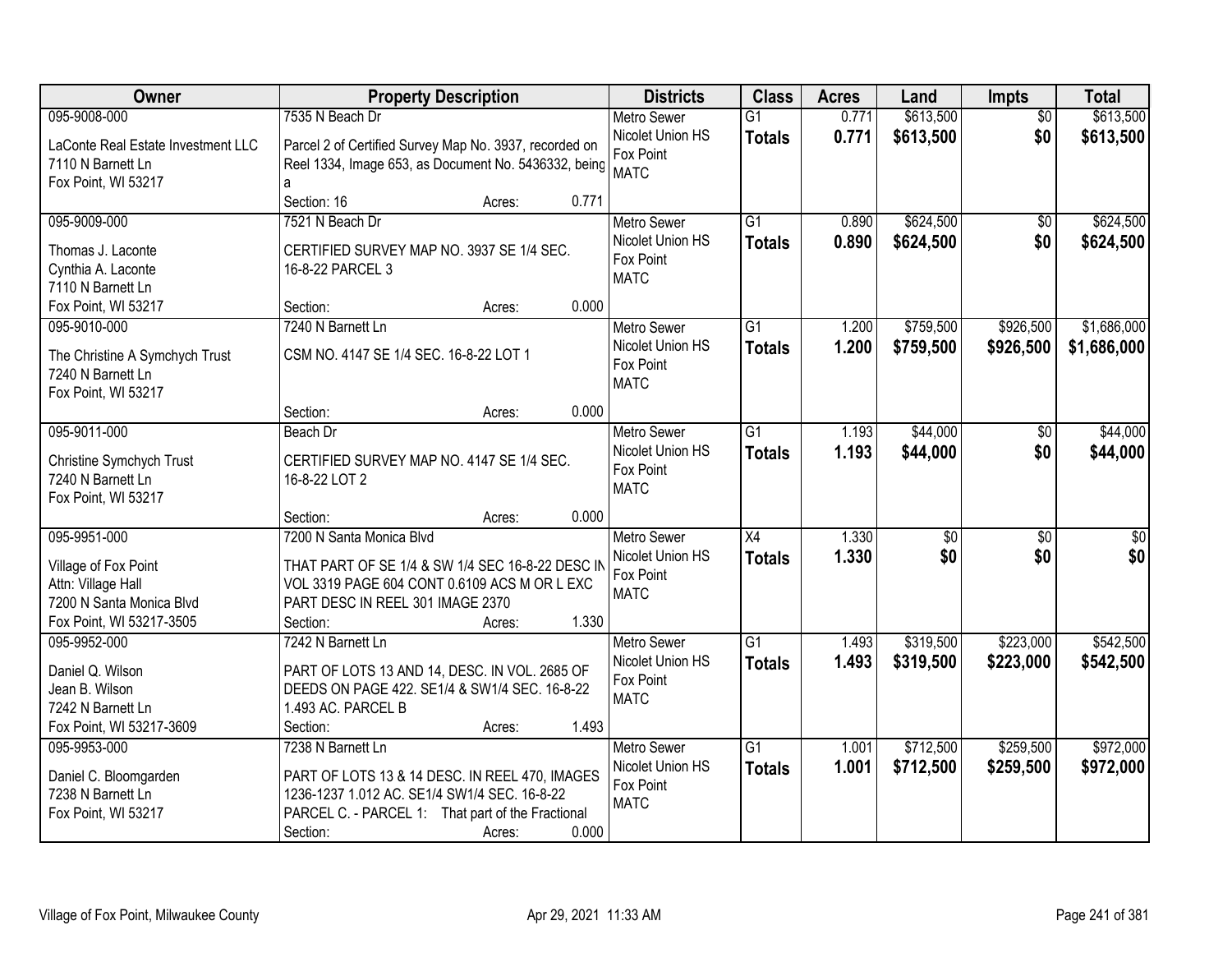| Owner                          |                                                 | <b>Property Description</b> |       | <b>Districts</b>   | <b>Class</b>    | <b>Acres</b> | Land      | <b>Impts</b>    | <b>Total</b> |
|--------------------------------|-------------------------------------------------|-----------------------------|-------|--------------------|-----------------|--------------|-----------|-----------------|--------------|
| 095-9954-001                   | 7228 N Barnett Ln                               |                             |       | <b>Metro Sewer</b> | $\overline{G1}$ | 1.053        | \$725,000 | \$555,000       | \$1,280,000  |
| Robert M. Wiese                | PARCEL 1 CERTIFIED SURVEY MAP NO 2111 SE 1/4    |                             |       | Nicolet Union HS   | <b>Totals</b>   | 1.053        | \$725,000 | \$555,000       | \$1,280,000  |
| Lana M. Wiese                  | & SW 1/4 SEC 16-8-22                            |                             |       | Fox Point          |                 |              |           |                 |              |
| 7228 N Barnett Ln              |                                                 |                             |       | <b>MATC</b>        |                 |              |           |                 |              |
| Fox Point, WI 53217-3609       | Section:                                        | Acres:                      | 0.000 |                    |                 |              |           |                 |              |
| 095-9954-002                   | 7220 N Barnett Ln                               |                             |       | <b>Metro Sewer</b> | $\overline{G1}$ | 1.125        | \$313,000 | \$480,500       | \$793,500    |
| Eric Schwenker Trustee         | PARCEL 2 CERTIFIED SURVEY MAP NO 2111 SE 1/4    |                             |       | Nicolet Union HS   | <b>Totals</b>   | 1.125        | \$313,000 | \$480,500       | \$793,500    |
| 7220 N Barnett Ln              | & SW 1/4 SEC 16-8-22                            |                             |       | Fox Point          |                 |              |           |                 |              |
| Fox Point, WI 53217-3609       |                                                 |                             |       | <b>MATC</b>        |                 |              |           |                 |              |
|                                | Section:                                        | Acres:                      | 0.000 |                    |                 |              |           |                 |              |
| 095-9954-003                   | Beach Dr                                        |                             |       | <b>Metro Sewer</b> | G1              | 0.877        | \$31,500  | \$0             | \$31,500     |
| <b>Beach Drive Trust</b>       | PARCEL 3 CERTIFIED SURVEY MAP NO 2111 SE 1/4    |                             |       | Nicolet Union HS   | <b>Totals</b>   | 0.877        | \$31,500  | \$0             | \$31,500     |
| 7228 N Beach Dr                | & SW 1/4 SEC 16-8-22                            |                             |       | Fox Point          |                 |              |           |                 |              |
| Fox Point, WI 53217-3659       |                                                 |                             |       | <b>MATC</b>        |                 |              |           |                 |              |
|                                | Section:                                        | Acres:                      | 0.000 |                    |                 |              |           |                 |              |
| 095-9955-004                   | 7200 N Barnett Ln                               |                             |       | <b>Metro Sewer</b> | $\overline{G1}$ | 1.671        | \$871,500 | \$477,500       | \$1,349,000  |
| Jonathan J. Adelman Trustee    | CERTIFIED SURVEY MAP NO 6760 SE & SW 16-8-22    |                             |       | Nicolet Union HS   | <b>Totals</b>   | 1.671        | \$871,500 | \$477,500       | \$1,349,000  |
| 7200 N Barnett Ln              | PARCEL <sub>3</sub>                             |                             |       | Fox Point          |                 |              |           |                 |              |
| Fox Point, WI 53217-2800       |                                                 |                             |       | <b>MATC</b>        |                 |              |           |                 |              |
|                                | Section:                                        | Acres:                      | 0.000 |                    |                 |              |           |                 |              |
| 095-9955-005                   | N Barnett Ln                                    |                             |       | Metro Sewer        | $\overline{G1}$ | 0.934        | \$299,000 | $\overline{30}$ | \$299,000    |
| Jonathan J. Adelman Trustee    | CERTIFIED SURVEY MAP NO 6760 SE 16-8-22         |                             |       | Nicolet Union HS   | <b>Totals</b>   | 0.934        | \$299,000 | \$0             | \$299,000    |
| 7200 N Barnett Ln              | PARCEL 4                                        |                             |       | Fox Point          |                 |              |           |                 |              |
| Fox Point, WI 53217-2800       |                                                 |                             |       | <b>MATC</b>        |                 |              |           |                 |              |
|                                | Section:                                        | Acres:                      | 0.000 |                    |                 |              |           |                 |              |
| 095-9955-007                   | 7210 N Barnett Ln                               |                             |       | <b>Metro Sewer</b> | $\overline{G1}$ | 2.548        | \$942,500 | \$756,500       | \$1,699,000  |
| Richard J. McMicken 1993 Trust | CERTIFIED SURVEY MAP NO. 9129 SE & SW 16-8-22   |                             |       | Nicolet Union HS   | <b>Totals</b>   | 2.548        | \$942,500 | \$756,500       | \$1,699,000  |
| Attn: Richard J. McMicken      | LOT <sub>1</sub>                                |                             |       | Fox Point          |                 |              |           |                 |              |
| 4151 Gulfshore Blvd North Unit |                                                 |                             |       | <b>MATC</b>        |                 |              |           |                 |              |
| Naples, FL 34108               | Section:                                        | Acres:                      | 2.548 |                    |                 |              |           |                 |              |
| 095-9956-003                   | 7150 N Barnett Ln                               |                             |       | <b>Metro Sewer</b> | $\overline{G1}$ | 0.932        | \$288,000 | \$547,000       | \$835,000    |
| Susan K. Yale                  | CERTIFIED SURVEY MAP NO. 4255 S 1/2 SEC. 16 & N |                             |       | Nicolet Union HS   | <b>Totals</b>   | 0.932        | \$288,000 | \$547,000       | \$835,000    |
| 7150 N Barnett Ln              | 1/2 SEC. 21-8-22 PARCEL 3.                      |                             |       | Fox Point          |                 |              |           |                 |              |
| Fox Point, WI 53217-3607       |                                                 |                             |       | <b>MATC</b>        |                 |              |           |                 |              |
|                                | Section:                                        | Acres:                      | 0.000 |                    |                 |              |           |                 |              |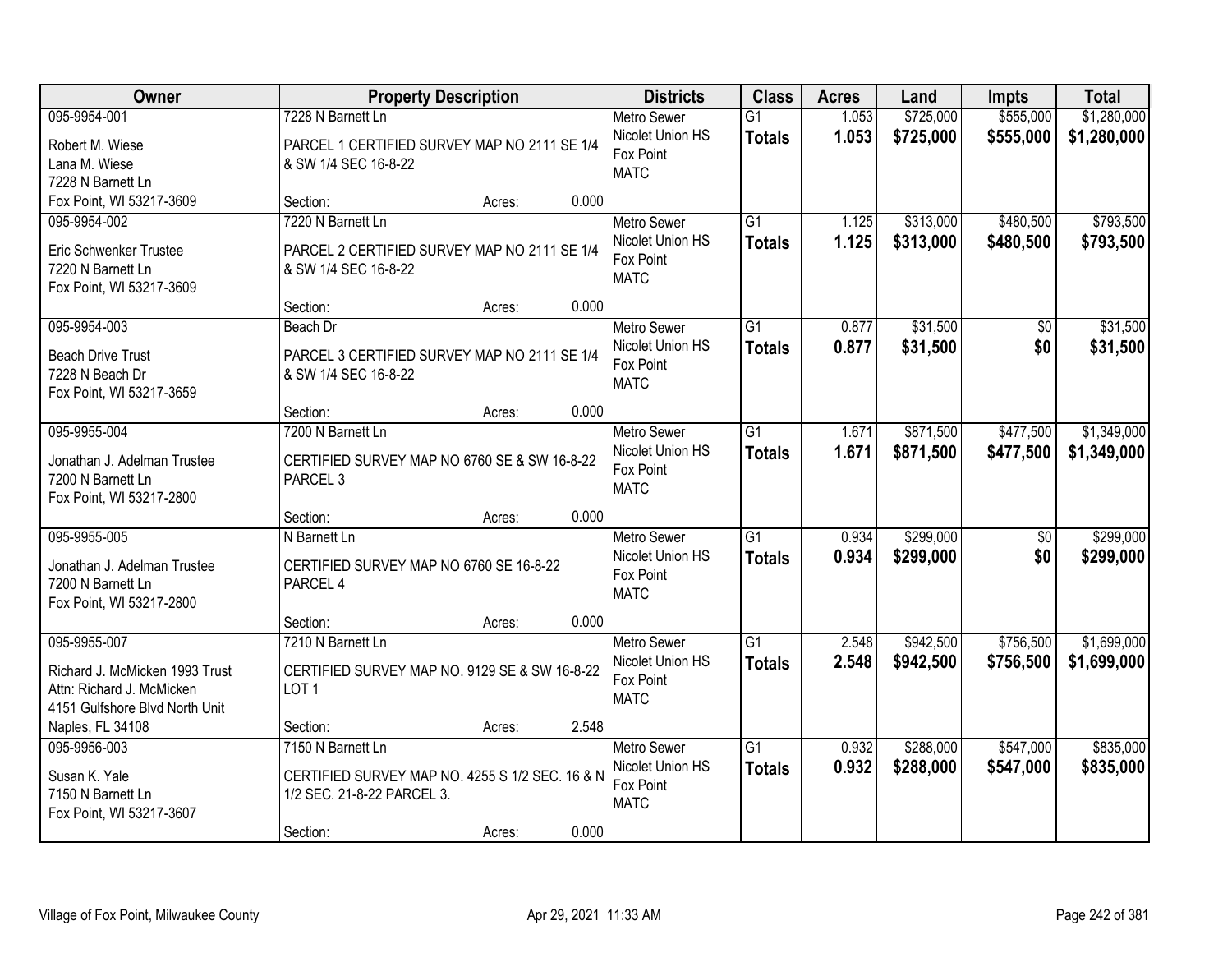| <b>Owner</b>                        | <b>Property Description</b>                                 | <b>Districts</b>   | <b>Class</b>    | <b>Acres</b> | Land                | <b>Impts</b> | <b>Total</b> |
|-------------------------------------|-------------------------------------------------------------|--------------------|-----------------|--------------|---------------------|--------------|--------------|
| 095-9956-004                        | 7160 N Barnett Ln                                           | <b>Metro Sewer</b> | $\overline{G1}$ | 1.107        | \$656,500           | \$581,500    | \$1,238,000  |
| Linda Zukowski                      | CERTIFIED SURVEY MAP NO. 4255 S 1/2 SEC. 16 & N             | Nicolet Union HS   | <b>Totals</b>   | 1.107        | \$656,500           | \$581,500    | \$1,238,000  |
| Thomas Zukowski                     | 1/2 SEC. 21-8-22 PARCEL 4.                                  | Fox Point          |                 |              |                     |              |              |
| 7160 N Barnett Ln                   |                                                             | <b>MATC</b>        |                 |              |                     |              |              |
| Fox Point, WI 53217                 | 0.000<br>Section:<br>Acres:                                 |                    |                 |              |                     |              |              |
| 095-9957-000                        | 7200 N Beach Dr                                             | <b>Metro Sewer</b> | $\overline{G1}$ | 1.207        | \$1,401,500         | \$698,500    | \$2,100,000  |
|                                     |                                                             | Nicolet Union HS   | <b>Totals</b>   |              | $1.207$ \$1,401,500 | \$698,500    | \$2,100,000  |
| Donna F. Ravndal Living Trust Dated | That part of the Southeast fractional 1/4 of Section 16, ar | Fox Point          |                 |              |                     |              |              |
| May 10, 2012                        | the Northeast fractional 1/4 of Section 21, in Township 8,  | <b>MATC</b>        |                 |              |                     |              |              |
| 7200 N Beach Dr                     | North, Range 22 East, in the Village of Fox Point, County   |                    |                 |              |                     |              |              |
| Fox Point, WI 53217                 | 1.207<br>Section:<br>Acres:                                 |                    |                 |              |                     |              |              |
| 095-9958-000                        | 7210 N Beach Dr                                             | <b>Metro Sewer</b> | G1              | 1.333        | \$1,335,000         | \$760,000    | \$2,095,000  |
| <b>L&amp;C Trust</b>                | PART OF LOT 14, DESC. IN REEL 604 - IMAGES                  | Nicolet Union HS   | <b>Totals</b>   |              | $1.333$ \$1,335,000 | \$760,000    | \$2,095,000  |
| 7210 N Beach Dr                     | 1570-1572 INCL. 1.425 AC. SE 1/4 SEC. 16-8-22               | Fox Point          |                 |              |                     |              |              |
| Fox Point, WI 53217-3659            |                                                             | <b>MATC</b>        |                 |              |                     |              |              |
|                                     | 1.333<br>Section:<br>Acres:                                 |                    |                 |              |                     |              |              |
| 095-9959-000                        | 7228 N Beach Dr                                             | <b>Metro Sewer</b> | $\overline{G1}$ | 2.089        | \$1,550,000         | \$1,450,000  | \$3,000,000  |
|                                     |                                                             | Nicolet Union HS   | <b>Totals</b>   |              | $2.089$ \$1,550,000 | \$1,450,000  | \$3,000,000  |
| <b>Beach Drive Trust</b>            | COMM AT NE COR OF CSM NO. 2111, IN SE 1/4 SEC.              | Fox Point          |                 |              |                     |              |              |
| 7228 N Beach Dr                     | 16-8-22, TH E 280.74 FT, S 1 FT, E 167.74 FT, SWLY          | <b>MATC</b>        |                 |              |                     |              |              |
| Fox Point, WI 53217-3659            | 237.92 FT, W 365.67 FT, TH NLY 209.34 FT TO POB.            |                    |                 |              |                     |              |              |
|                                     | Section:<br>0.000<br>Acres:                                 |                    |                 |              |                     |              |              |
| 095-9960-000                        | 7234 N Beach Dr                                             | <b>Metro Sewer</b> | $\overline{G1}$ | 1.316        | \$1,126,000         | \$899,000    | \$2,025,000  |
| Jonathan M. Levin                   | PART OF LOT 14, DESC. IN VOL. 2306 OF DEEDS ON              | Nicolet Union HS   | <b>Totals</b>   |              | $1.316$ \$1,126,000 | \$899,000    | \$2,025,000  |
| Kelly Greer Levin                   | PAGE 51. AND .0155 AC DESC IN VOL. 2576 OF                  | Fox Point          |                 |              |                     |              |              |
| 7234 N Beach Dr                     | DEEDS ON PAGE 24 SE1/4 SEC. 16-8-22 1.1545 AC.              | <b>MATC</b>        |                 |              |                     |              |              |
| Fox Point, WI 53217-3659            | Section:<br>0.000<br>Acres:                                 |                    |                 |              |                     |              |              |
| 095-9961-000                        | 7240 N Beach Dr                                             | <b>Metro Sewer</b> | $\overline{G1}$ | 1.262        | \$1,007,000         | \$191,500    | \$1,198,500  |
|                                     |                                                             | Nicolet Union HS   | <b>Totals</b>   |              | $1.262$ \$1,007,000 | \$191,500    | \$1,198,500  |
| Scott J. Yauck                      | COMM 1812.61 FT S & 605.05 FT W OF SW COR OF                | Fox Point          |                 |              |                     |              |              |
| 7240 N Beach Dr                     | SE 1/4 SEC. 8-8-22; TH S 143.10 FT, SELY 291.78 FT,         | <b>MATC</b>        |                 |              |                     |              |              |
| Fox Point, WI 53217                 | W 219.88 FT, NELY 92.54 FT, W 186.60 FT, SWLY               |                    |                 |              |                     |              |              |
|                                     | 0.000<br>Section:<br>Acres:                                 |                    |                 |              |                     |              |              |
| 095-9962-000                        | 7242 N Beach Dr                                             | <b>Metro Sewer</b> | $\overline{G1}$ | 0.599        | \$811,000           | \$136,000    | \$947,000    |
| Jordana Joseph Stone Creek Trust    | PART OF LOT 14 DESC IN REEL 939 IMAGES                      | Nicolet Union HS   | <b>Totals</b>   | 0.599        | \$811,000           | \$136,000    | \$947,000    |
| 7242 N Beach Dr                     | 1449-1450 .696 AC SE 1/4 SEC 16-8-22 7242-N BEACH           | Fox Point          |                 |              |                     |              |              |
| Fox Point, WI 53217                 | DR SCHOOL DIST 2                                            | <b>MATC</b>        |                 |              |                     |              |              |
|                                     | 0.000<br>Section:<br>Acres:                                 |                    |                 |              |                     |              |              |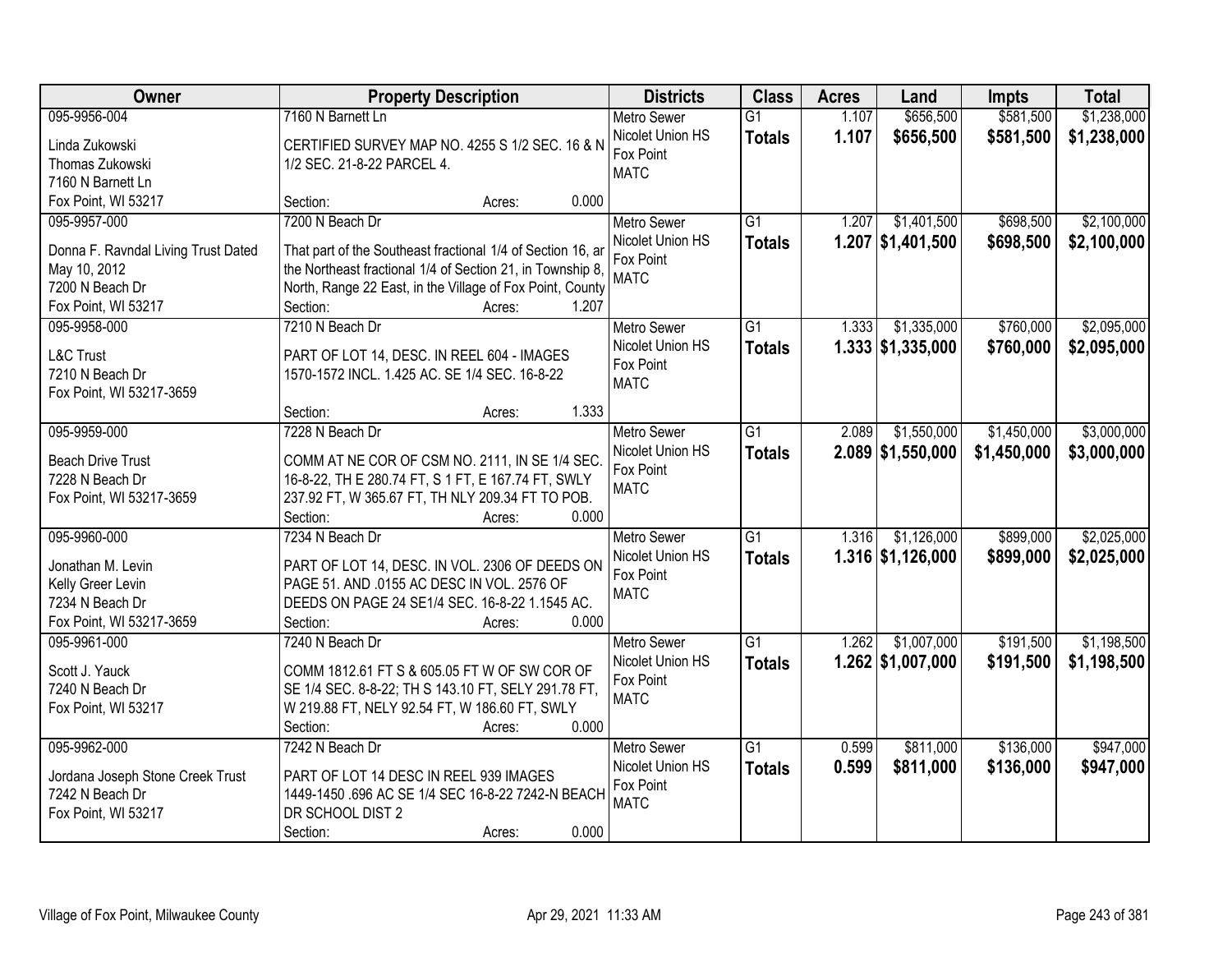| Owner                                    | <b>Property Description</b>                       | <b>Districts</b>   | <b>Class</b>    | <b>Acres</b> | Land                | <b>Impts</b>    | <b>Total</b> |
|------------------------------------------|---------------------------------------------------|--------------------|-----------------|--------------|---------------------|-----------------|--------------|
| 095-9963-000                             | 7250 N Beach Dr                                   | <b>Metro Sewer</b> | $\overline{G1}$ | 0.604        | \$717,000           | \$193,000       | \$910,000    |
| <b>Matthew Kirchner</b>                  | COM 1559.89 FT. S. 0D42M W. & 577.55 FT. S.       | Nicolet Union HS   | <b>Totals</b>   | 0.604        | \$717,000           | \$193,000       | \$910,000    |
| Renee S. Kirchner                        | 89D57M E. OF NW COR OF SE1/4 SEC. 16-8-22 TH S.   | Fox Point          |                 |              |                     |                 |              |
| 7250 N Beach Dr                          | 5D31M E. 253.90 FT. N. 84D27M E. 25FT. S 64D23M E | <b>MATC</b>        |                 |              |                     |                 |              |
| Fox Point, WI 53217                      | 0.604<br>Section:<br>Acres:                       |                    |                 |              |                     |                 |              |
| 095-9964-000                             | 7200 N Santa Monica Blvd                          | <b>Metro Sewer</b> | X4              | 0.000        | \$0                 | $\overline{50}$ | \$0          |
|                                          |                                                   | Nicolet Union HS   | <b>Totals</b>   | 0.000        | \$0                 | \$0             | \$0          |
| Village of Fox Point                     | PT OF LOT 14 DESC IN VOL 1773 ON PGS 296 & 298    | Fox Point          |                 |              |                     |                 |              |
| Attn: Village Hall                       | ROW SE 1/4 SEC 16-8-22 C 1-#6 WILLETTS PROP       | <b>MATC</b>        |                 |              |                     |                 |              |
| 7200 N Santa Monica Blvd                 | <b>ROADWAY</b>                                    |                    |                 |              |                     |                 |              |
| Fox Point, WI 53217-3505                 | 0.000<br>Section:<br>Acres:                       |                    |                 |              |                     |                 |              |
| 095-9965-000                             | 7252 N Beach Dr                                   | <b>Metro Sewer</b> | G <sub>1</sub>  | 0.390        | \$249,500           | \$107,600       | \$357,100    |
| Aaron B. Arbiture                        | COM 1559.89 FT S 0D42M W & 577.55 FT S89D57M E    | Nicolet Union HS   | <b>Totals</b>   | 0.390        | \$249,500           | \$107,600       | \$357,100    |
| <b>Hagit Aslack</b>                      | OF NW COR OF SE 1/4 SEC 16-8-22 TH S 5D31M E      | Fox Point          |                 |              |                     |                 |              |
| 7252 N Beach Dr                          | 170.55 FT N 84D27M E 25 FT TO BEG TH N 84D27M E   | <b>MATC</b>        |                 |              |                     |                 |              |
| Fox Point, WI 53217                      | Section:<br>0.000<br>Acres:                       |                    |                 |              |                     |                 |              |
| 095-9966-000                             | 7254 N Beach Dr                                   | <b>Metro Sewer</b> | $\overline{G1}$ | 0.791        | \$800,000           | \$0             | \$800,000    |
|                                          |                                                   | Nicolet Union HS   | <b>Totals</b>   | 0.791        | \$800,000           | \$0             | \$800,000    |
| Creation and Preservation Partners, Inc. | PART OF LOT 14 DESC IN REEL 426 IMAGES 135-136    | Fox Point          |                 |              |                     |                 |              |
| 608 New York Ave                         | .776 AC. SE 1/4 SEC 16-8-22                       | <b>MATC</b>        |                 |              |                     |                 |              |
| Sheboygan, WI 53081                      |                                                   |                    |                 |              |                     |                 |              |
|                                          | 0.000<br>Section:<br>Acres:                       |                    |                 |              |                     |                 |              |
| 095-9967-000                             | 7307 N Beach Dr                                   | Metro Sewer        | $\overline{G1}$ | 0.666        | \$308,000           | \$122,300       | \$430,300    |
| Steven R. Tenley                         | PART OF LOT 14 DESC IN REEL 757- IMAGE 1686       | Nicolet Union HS   | <b>Totals</b>   | 0.666        | \$308,000           | \$122,300       | \$430,300    |
| 7307 N Beach Dr                          | .783 AC SE 1/4 SEC 16-8-22                        | Fox Point          |                 |              |                     |                 |              |
| Fox Point, WI 53217-3662                 |                                                   | <b>MATC</b>        |                 |              |                     |                 |              |
|                                          | 0.000<br>Section:<br>Acres:                       |                    |                 |              |                     |                 |              |
| 095-9968-000                             | 7328 N Beach Dr                                   | <b>Metro Sewer</b> | $\overline{G1}$ | 0.900        | \$1,263,500         | \$135,000       | \$1,398,500  |
|                                          |                                                   | Nicolet Union HS   | <b>Totals</b>   |              | $0.900$ \$1,263,500 | \$135,000       | \$1,398,500  |
| Creation & Preservation Partners Inc     | PART OF LOT 14, DESC. IN REEL 480 - IMAGES        | Fox Point          |                 |              |                     |                 |              |
| 608 New York Ave                         | 1480-1483 INCL. 1.368 AC. SE1/4 SEC. 16-8-22      | <b>MATC</b>        |                 |              |                     |                 |              |
| Sheboygan, WI 53081                      |                                                   |                    |                 |              |                     |                 |              |
|                                          | 0.000<br>Section:<br>Acres:                       |                    |                 |              |                     |                 |              |
| 095-9969-000                             | 7300 N Beach Dr                                   | <b>Metro Sewer</b> | $\overline{G1}$ | 0.921        | \$321,000           | \$301,000       | \$622,000    |
| Oliver C. Edwards                        | PART OF LOTS 9 & 14 DESC IN REEL 970 IMAGE        | Nicolet Union HS   | <b>Totals</b>   | 0.921        | \$321,000           | \$301,000       | \$622,000    |
| 7300 N Beach Dr                          | 1191 SE 1/4 SEC 16-8-22 1.005 AC                  | Fox Point          |                 |              |                     |                 |              |
| Fox Point, WI 53217                      |                                                   | <b>MATC</b>        |                 |              |                     |                 |              |
|                                          | 0.000<br>Section:<br>Acres:                       |                    |                 |              |                     |                 |              |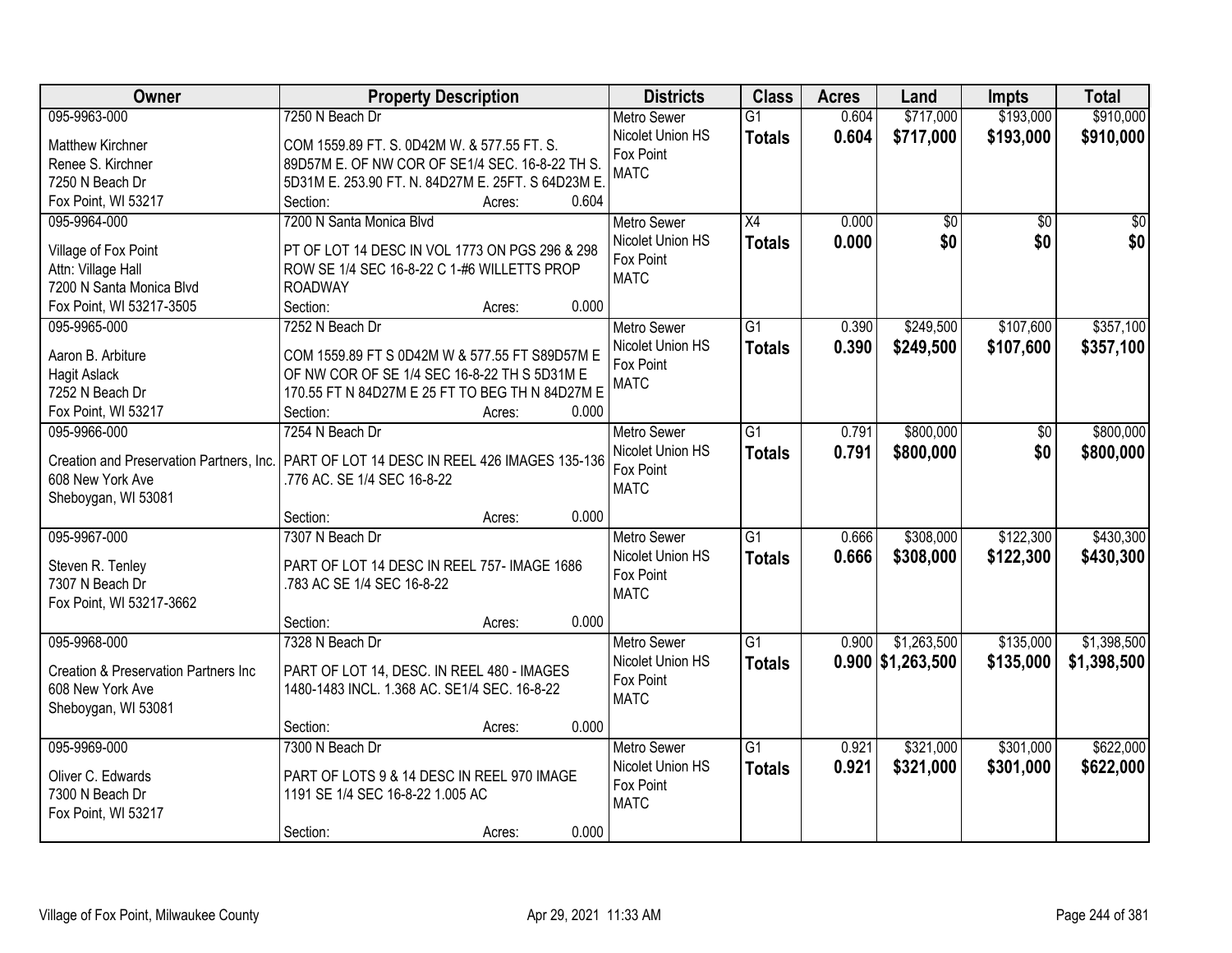| Owner                    | <b>Property Description</b>                               | <b>Districts</b>   | <b>Class</b>    | <b>Acres</b> | Land      | <b>Impts</b> | <b>Total</b> |
|--------------------------|-----------------------------------------------------------|--------------------|-----------------|--------------|-----------|--------------|--------------|
| 095-9970-000             | 7308 N Beach Dr                                           | <b>Metro Sewer</b> | $\overline{G1}$ | 0.915        | \$320,500 | \$780,500    | \$1,101,000  |
| David I. Albert          | All that part of Lots Nine (9) and Fourteen (14), in the  | Nicolet Union HS   | <b>Totals</b>   | 0.915        | \$320,500 | \$780,500    | \$1,101,000  |
| Michael Tarney           | Southeast Fractional One-quarter (1/4) of Section Sixteer | Fox Point          |                 |              |           |              |              |
| 7308 N Beach Dr          | (16), in Township Eight (8) North, Range Twenty-two (22   | <b>MATC</b>        |                 |              |           |              |              |
| Fox Point, WI 53217      | 0.000<br>Section:<br>Acres:                               |                    |                 |              |           |              |              |
| 095-9971-000             | 7320 N Beach Dr                                           | <b>Metro Sewer</b> | $\overline{G1}$ | 0.896        | \$328,500 | \$433,000    | \$761,500    |
|                          |                                                           | Nicolet Union HS   | <b>Totals</b>   | 0.896        | \$328,500 | \$433,000    | \$761,500    |
| House By the Beach, LLC  | COMM 1559.89 FT, S & 577.55 FT, E OF NW COR OF            | Fox Point          |                 |              |           |              |              |
| PO Box 43                | SE 1/4 SEC. 16-8-22; TH ELY 239.51 FT, TO POB. TH         | <b>MATC</b>        |                 |              |           |              |              |
| Oak Creek, WI 53154      | NLY 267.24 FT, ELY 168 FT, SLY 252.44 FT, TH WLY          |                    |                 |              |           |              |              |
|                          | 0.000<br>Section:<br>Acres:                               |                    |                 |              |           |              |              |
| 095-9972-000             | 7405 N Beach Dr                                           | Metro Sewer        | G1              | 0.877        | \$505,000 | \$178,600    | \$683,600    |
| Eric B. Fonstad          | PART OF LOTS 9 & 14 DESC. IN VOL. 1733 OF DEEDS           | Nicolet Union HS   | <b>Totals</b>   | 0.877        | \$505,000 | \$178,600    | \$683,600    |
| Bridget A. Fonstad       | ON PAGE 117. SE1/4 SEC. 16-8-22. 1.0524 AC.               | Fox Point          |                 |              |           |              |              |
| 7405 N Beach Dr          | $C.1-S.15#4$                                              | <b>MATC</b>        |                 |              |           |              |              |
| Fox Point, WI 53217-3666 | 0.000<br>Section:<br>Acres:                               |                    |                 |              |           |              |              |
| 095-9973-000             | 7415 N Beach Dr                                           | <b>Metro Sewer</b> | G1              | 0.921        | \$627,500 | \$199,000    | \$826,500    |
|                          |                                                           | Nicolet Union HS   | <b>Totals</b>   | 0.921        | \$627,500 | \$199,000    | \$826,500    |
| Joseph Whitnah           | PART OF LOTS 8 & 9 DESC. IN REEL 302-IMAGE 523.           | Fox Point          |                 |              |           |              |              |
| Carol Huang Yunchi       | SE1/4 SEC. 16-8-22. 1.1538 AC. TRACT 1                    | <b>MATC</b>        |                 |              |           |              |              |
| 824 E 18th Ave           |                                                           |                    |                 |              |           |              |              |
| Salt Lake City, UT 84103 | 0.000<br>Section:<br>Acres:                               |                    |                 |              |           |              |              |
| 095-9974-000             | 7425 N Beach Ct                                           | <b>Metro Sewer</b> | $\overline{G1}$ | 0.927        | \$359,000 | \$341,000    | \$700,000    |
| Bruce A. Weiss           | PART OF LOTS 8 & 9 DESC. IN REEL 458 - IMAGE              | Nicolet Union HS   | <b>Totals</b>   | 0.927        | \$359,000 | \$341,000    | \$700,000    |
| Melinda M. Steffey       | 1603 SE1/4 SEC. 16-8-22 1.0038 AC. TRACT 2                | Fox Point          |                 |              |           |              |              |
| 7425 N Beach Ct          |                                                           | <b>MATC</b>        |                 |              |           |              |              |
| Fox Point, WI 53217      | 0.000<br>Section:<br>Acres:                               |                    |                 |              |           |              |              |
| 095-9975-000             | 7433 N Beach Ct                                           | <b>Metro Sewer</b> | G1              | 0.943        | \$359,000 | \$311,500    | \$670,500    |
|                          |                                                           | Nicolet Union HS   | <b>Totals</b>   | 0.943        | \$359,000 | \$311,500    | \$670,500    |
| Jeffrey C. Siegel        | PART OF LOTS 8 AND 9 DESC. IN VOL. 3951 OF                | Fox Point          |                 |              |           |              |              |
| Erika J. Siegel          | DEEDS ON PAGE 437. SE1/4 SEC. 16-8-22 1.0142 AC.          | <b>MATC</b>        |                 |              |           |              |              |
| 7433 N Beach Ct          | TRACT <sub>3</sub>                                        |                    |                 |              |           |              |              |
| Fox Point, WI 53217-3656 | Section:<br>0.000<br>Acres:                               |                    |                 |              |           |              |              |
| 095-9976-000             | 7443 N Beach Ct                                           | <b>Metro Sewer</b> | $\overline{G1}$ | 1.060        | \$397,000 | \$344,400    | \$741,400    |
| James J. Kaufmann        | PART OF LOTS 8 AND 9 DESC. IN VOL. 3682 OF                | Nicolet Union HS   | <b>Totals</b>   | 1.060        | \$397,000 | \$344,400    | \$741,400    |
| Mary E. Kaufmann         | DEEDS ON PAGE 421 SE1/4 SEC. 16-8-22 1.1209 AC.           | Fox Point          |                 |              |           |              |              |
| 7443 N Beach Ct          | <b>TRACT 4</b>                                            | <b>MATC</b>        |                 |              |           |              |              |
| Fox Point, WI 53217-3656 | 0.000<br>Section:<br>Acres:                               |                    |                 |              |           |              |              |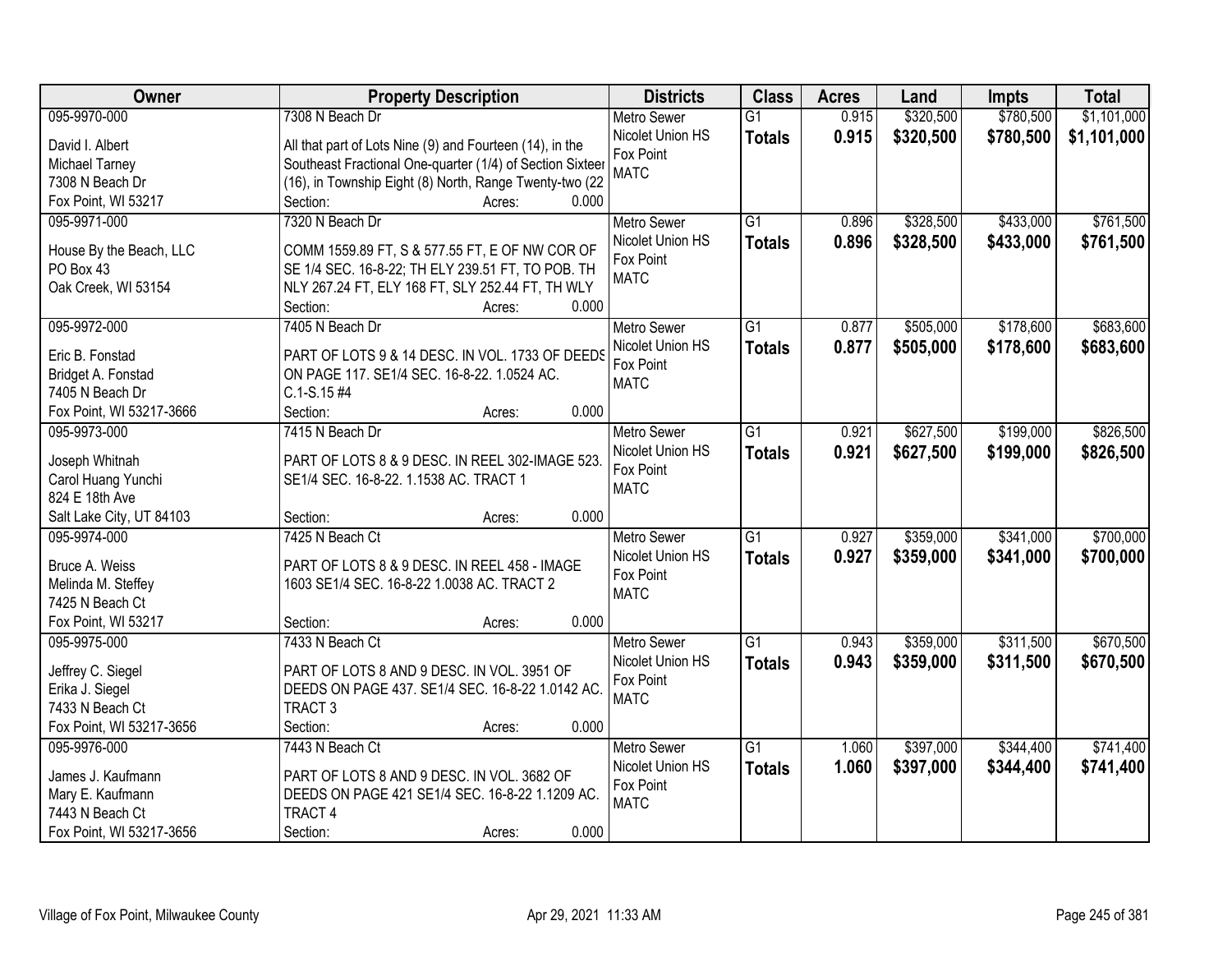| Owner                                     |                                                                            | <b>Property Description</b> |                    |                 | <b>Acres</b> | Land      | <b>Impts</b> | <b>Total</b> |
|-------------------------------------------|----------------------------------------------------------------------------|-----------------------------|--------------------|-----------------|--------------|-----------|--------------|--------------|
| 095-9977-000                              | 7451 N Beach Ct                                                            |                             | <b>Metro Sewer</b> | $\overline{G1}$ | 0.959        | \$377,500 | \$235,000    | \$612,500    |
| Andrea Cataldo                            | PART OF LOTS 8 AND 9 DESC IN REEL 956-IMAGE                                |                             | Nicolet Union HS   | <b>Totals</b>   | 0.959        | \$377,500 | \$235,000    | \$612,500    |
| 7451 N Beach Ct                           | 2052 SE 1/4 SEC 16-8-22 1.0515 AC TRACT 8                                  |                             | Fox Point          |                 |              |           |              |              |
| Fox Point, WI 53217                       |                                                                            |                             | <b>MATC</b>        |                 |              |           |              |              |
|                                           | Section:<br>Acres:                                                         | 0.000                       |                    |                 |              |           |              |              |
| 095-9978-000                              | 7463 N Beach Ct                                                            |                             | <b>Metro Sewer</b> | $\overline{G1}$ | 0.929        | \$329,000 | \$296,900    | \$625,900    |
| Scott L. Mullins                          | PART OF LOTS 8 AND 9 DESC IN REEL 688 - IMAGE                              |                             | Nicolet Union HS   | <b>Totals</b>   | 0.929        | \$329,000 | \$296,900    | \$625,900    |
| Laura L. Mullins                          | 959 SE 1/4 SEC 16-8-22 1.0142 AC TRACT 7                                   |                             | Fox Point          |                 |              |           |              |              |
| 7463 N Beach Ct                           |                                                                            |                             | <b>MATC</b>        |                 |              |           |              |              |
| Fox Point, WI 53217                       | Section:<br>Acres:                                                         | 0.000                       |                    |                 |              |           |              |              |
| 095-9979-000                              | 7471 N Beach Ct                                                            |                             | <b>Metro Sewer</b> | $\overline{G1}$ | 1.024        | \$367,000 | \$138,500    | \$505,500    |
|                                           |                                                                            |                             | Nicolet Union HS   | <b>Totals</b>   | 1.024        | \$367,000 | \$138,500    | \$505,500    |
| Kathe Isko Lake                           | PART OF LOTS 8 & 9 DESC. IN VOL. 3827 OF DEEDS                             |                             | Fox Point          |                 |              |           |              |              |
| 7471 N Beach Ct                           | ON PAGE 635. SE1/4 SEC. 16-8-22 1.0038 AC TRACT                            |                             | <b>MATC</b>        |                 |              |           |              |              |
| Fox Point, WI 53217-3656                  | 6                                                                          |                             |                    |                 |              |           |              |              |
|                                           | Section:<br>Acres:                                                         | 0.000                       |                    |                 |              |           |              |              |
| 095-9980-000                              | 7473 N Beach Dr                                                            |                             | <b>Metro Sewer</b> | G1              | 0.867        | \$622,500 | \$279,500    | \$902,000    |
| Dianne Tomasini                           | PART OF LOTS 8 & 9 DESC IN REEL 671 - IMAGE                                |                             | Nicolet Union HS   | <b>Totals</b>   | 0.867        | \$622,500 | \$279,500    | \$902,000    |
| 7473 N Beach Dr                           | 1398 SE 1/4 SEC 16-8-22 1.1538 AC TRACT 5                                  |                             | Fox Point          |                 |              |           |              |              |
| Fox Point, WI 53217                       |                                                                            |                             | <b>MATC</b>        |                 |              |           |              |              |
|                                           | Section:<br>Acres:                                                         | 0.000                       |                    |                 |              |           |              |              |
| 095-9981-000                              | 7481 N Beach Dr                                                            |                             | <b>Metro Sewer</b> | $\overline{G1}$ | 1.144        | \$649,500 | \$232,100    | \$881,600    |
|                                           |                                                                            |                             | Nicolet Union HS   | <b>Totals</b>   | 1.144        | \$649,500 | \$232,100    | \$881,600    |
| Barbara E Hoffman Patterson Living        | PART OF LOTS 8 AND 9 DESC. IN VOL. 3523 OF<br>DEEDS ON PAGE 493. 1.000 AC. |                             | Fox Point          |                 |              |           |              |              |
| Trust<br>Patrick O Patterson Living Trust |                                                                            |                             | <b>MATC</b>        |                 |              |           |              |              |
| 7481 N Beach Dr                           | Section:<br>Acres:                                                         | 0.000                       |                    |                 |              |           |              |              |
| Fox Point, WI 53217-3663                  |                                                                            |                             |                    |                 |              |           |              |              |
| 095-9982-000                              | 7475 N Beach Dr                                                            |                             | <b>Metro Sewer</b> | $\overline{G1}$ | 1.478        | \$341,500 | \$194,500    | \$536,000    |
|                                           |                                                                            |                             | Nicolet Union HS   | <b>Totals</b>   | 1.478        | \$341,500 | \$194,500    | \$536,000    |
| Timothy J Lemont and Deborah R            | COM 784 FT S & 1400.01 FT W OF NW COR OF SE 1/4                            |                             | Fox Point          |                 |              |           |              |              |
| Lemont Living Trust Date                  | SEC. 16-8-22; TH NELY 57.32 FT, WLY 185 FT, NWLY                           |                             | <b>MATC</b>        |                 |              |           |              |              |
| 7475 N Beach Dr                           | 27 FT, WLY 149.35 FT, NLY 98.48 FT, WLY 288.40 FT,                         |                             |                    |                 |              |           |              |              |
| Fox Point, WI 53217                       | Section:<br>Acres:                                                         | 0.000                       |                    |                 |              |           |              |              |
| 095-9983-000                              | 1070 E Thorne Ln                                                           |                             | <b>Metro Sewer</b> | $\overline{G1}$ | 1.303        | \$666,500 | \$958,500    | \$1,625,000  |
| Mark C. Witt                              | COMM 647.65 FT, S & 365.20 FT, E OF NW COR OF                              |                             | Nicolet Union HS   | <b>Totals</b>   | 1.303        | \$666,500 | \$958,500    | \$1,625,000  |
| Kelly Reilly                              | SE 1/4 SEC. 16-8-22; TH E 339.89 FT, N 162.40 FT, W                        |                             | Fox Point          |                 |              |           |              |              |
| 1070 E Thorn Ln                           | 376.10 FT, TH S 159.45 FT TO POB.                                          |                             | <b>MATC</b>        |                 |              |           |              |              |
| Fox Point, WI 53217-3646                  | Section:<br>Acres:                                                         | 0.000                       |                    |                 |              |           |              |              |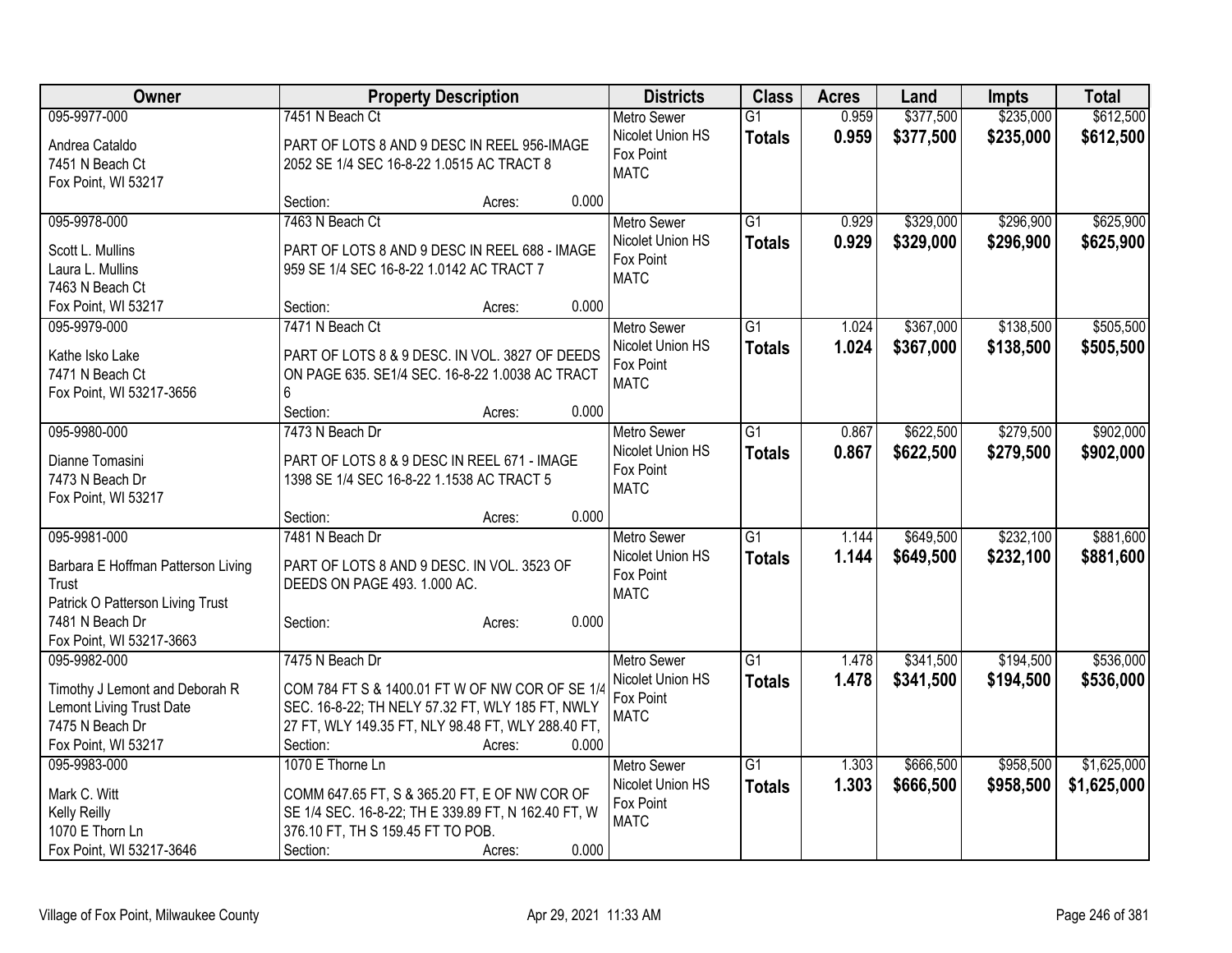| <b>Owner</b>                         | <b>Property Description</b>                              | <b>Districts</b>              | <b>Class</b>    | <b>Acres</b> | Land      | <b>Impts</b> | <b>Total</b> |
|--------------------------------------|----------------------------------------------------------|-------------------------------|-----------------|--------------|-----------|--------------|--------------|
| 095-9984-000                         | 1080 E Thorne Ln                                         | <b>Metro Sewer</b>            | $\overline{G1}$ | 0.978        | \$604,000 | \$106,100    | \$710,100    |
| Carol F. James                       | PART OF LOT 9 DESC IN REEL 984- IMAGE 880 SE             | Nicolet Union HS              | <b>Totals</b>   | 0.978        | \$604,000 | \$106,100    | \$710,100    |
| 1080 E Thorn Ln                      | 1/4 SEC 16-8-22 CON 1.484 ACS                            | Fox Point                     |                 |              |           |              |              |
| Fox Point, WI 53217-3646             |                                                          | <b>MATC</b>                   |                 |              |           |              |              |
|                                      | 0.000<br>Section:<br>Acres:                              |                               |                 |              |           |              |              |
| 095-9985-000                         | 1087 E Thorne Ln                                         | <b>Metro Sewer</b>            | $\overline{G1}$ | 2.418        | \$614,500 | \$53,500     | \$668,000    |
|                                      |                                                          | Nicolet Union HS              | <b>Totals</b>   | 2.418        | \$614,500 | \$53,500     | \$668,000    |
| Andrea Taxman                        | PART OF LOT 9 DESC IN REEL 839 - IMAGES 998-999          | Fox Point                     |                 |              |           |              |              |
| 1087 E Thorne Ln                     | SW 1/4 & SE 1/4 SEC 16-8-22 2.320 AC. SCHOOL DIST        | <b>MATC</b>                   |                 |              |           |              |              |
| Fox Point, WI 53217                  | $\overline{2}$<br>0.000                                  |                               |                 |              |           |              |              |
|                                      | Section:<br>Acres:                                       |                               |                 |              |           |              |              |
| 095-9986-000                         | 1081 E Thorne Ln                                         | <b>Metro Sewer</b>            | G1              | 0.937        | \$299,000 | \$262,000    | \$561,000    |
| Lee A. Riordan                       | PART OF LOT 9 DESC. IN REEL 83-IMAGE 644 EXC.            | Nicolet Union HS              | <b>Totals</b>   | 0.937        | \$299,000 | \$262,000    | \$561,000    |
| 1081 E Thorn Ln                      | AN APPROX.TRIANGU- LAR PARCEL OF LAND DESC.              | Fox Point                     |                 |              |           |              |              |
| Fox Point, WI 53217-3647             | IN REEL 308-IMAGES 2209-2212 SE1/4 SEC. 16-8-22.         | <b>MATC</b>                   |                 |              |           |              |              |
|                                      | 0.000<br>Section:<br>Acres:                              |                               |                 |              |           |              |              |
| 095-9987-000                         | 1071 E Thorne Ln                                         | <b>Metro Sewer</b>            | $\overline{G1}$ | 1.886        | \$521,500 | \$344,100    | \$865,600    |
|                                      |                                                          | Nicolet Union HS              | <b>Totals</b>   | 1.886        | \$521,500 | \$344,100    | \$865,600    |
| Jeffrey B. Shovers                   | PART OF LOTS 9 & 10 DESC IN REEL 812 - IMAGES            | Fox Point                     |                 |              |           |              |              |
| Pamela W. Shovers<br>1071 E Thorn Ln | 269-270 SW 1/4 & SE 1/4 SEC 16-8-22 1.886 AC             | <b>MATC</b>                   |                 |              |           |              |              |
| Fox Point, WI 53217-3647             | 0.000<br>Section:                                        |                               |                 |              |           |              |              |
| 095-9988-000                         | Acres:<br>1061 E Thorne Ln                               |                               | $\overline{G1}$ | 0.759        | \$296,500 | \$524,000    | \$820,500    |
|                                      |                                                          | <b>Metro Sewer</b>            |                 |              |           |              |              |
| Margaret E. Cain                     | COMM 367.30 FT, E & 396.93 FT, S OF NW COR OF            | Nicolet Union HS<br>Fox Point | <b>Totals</b>   | 0.759        | \$296,500 | \$524,000    | \$820,500    |
| Paul M. Stillmark                    | SE 1/4 SEC. 16-8-22; TH NWLY 204.86 FT, SWLY             | <b>MATC</b>                   |                 |              |           |              |              |
| 1061 E Thorn Ln                      | 202.29 FT, ELY 136.48 FT, 83.08 FT, TH NELY 186.51       |                               |                 |              |           |              |              |
| Fox Point, WI 53217-3647             | Section:<br>0.759<br>Acres:                              |                               |                 |              |           |              |              |
| 095-9989-000                         | 1090 E Thorne Ln                                         | <b>Metro Sewer</b>            | $\overline{G1}$ | 0.897        | \$298,500 | \$319,500    | \$618,000    |
| Patricia L. Sherry                   | COMM 101.98 FT, W & 572.08 FT, S OF NE COR OF            | Nicolet Union HS              | <b>Totals</b>   | 0.897        | \$298,500 | \$319,500    | \$618,000    |
| 1090 E Thorn Ln                      | SW 1/4 SEC. 16-8-22; TH NELY 17.99 FT TO POB; TH         | Fox Point                     |                 |              |           |              |              |
| Fox Point, WI 53217-3646             | ELY 201.06 FT, NELY 160 FT, NWLY 195.49 FT, TH           | <b>MATC</b>                   |                 |              |           |              |              |
|                                      | 0.000<br>Section:<br>Acres:                              |                               |                 |              |           |              |              |
| 095-9990-000                         | 1023 E Thorne Ln                                         | <b>Metro Sewer</b>            | $\overline{G1}$ | 0.712        | \$296,000 | \$639,300    | \$935,300    |
|                                      |                                                          | Nicolet Union HS              |                 | 0.712        |           |              |              |
| Matthew B. Bazelon                   | PART OF LOTS 9 & 10 IN REEL 630 - IMAGES                 | Fox Point                     | <b>Totals</b>   |              | \$296,000 | \$639,300    | \$935,300    |
| Maureen E. Bazelon                   | 246-247, SW 1/4 & SE 1/4 SEC. 16-8-22. .8240 AC. - All   | <b>MATC</b>                   |                 |              |           |              |              |
| 1023 E Thorne Ln                     | that part of Lots Nine (9) and Ten (10) in the Southeast |                               |                 |              |           |              |              |
| Fox Point, WI 53217                  | 0.000<br>Section:<br>Acres:                              |                               |                 |              |           |              |              |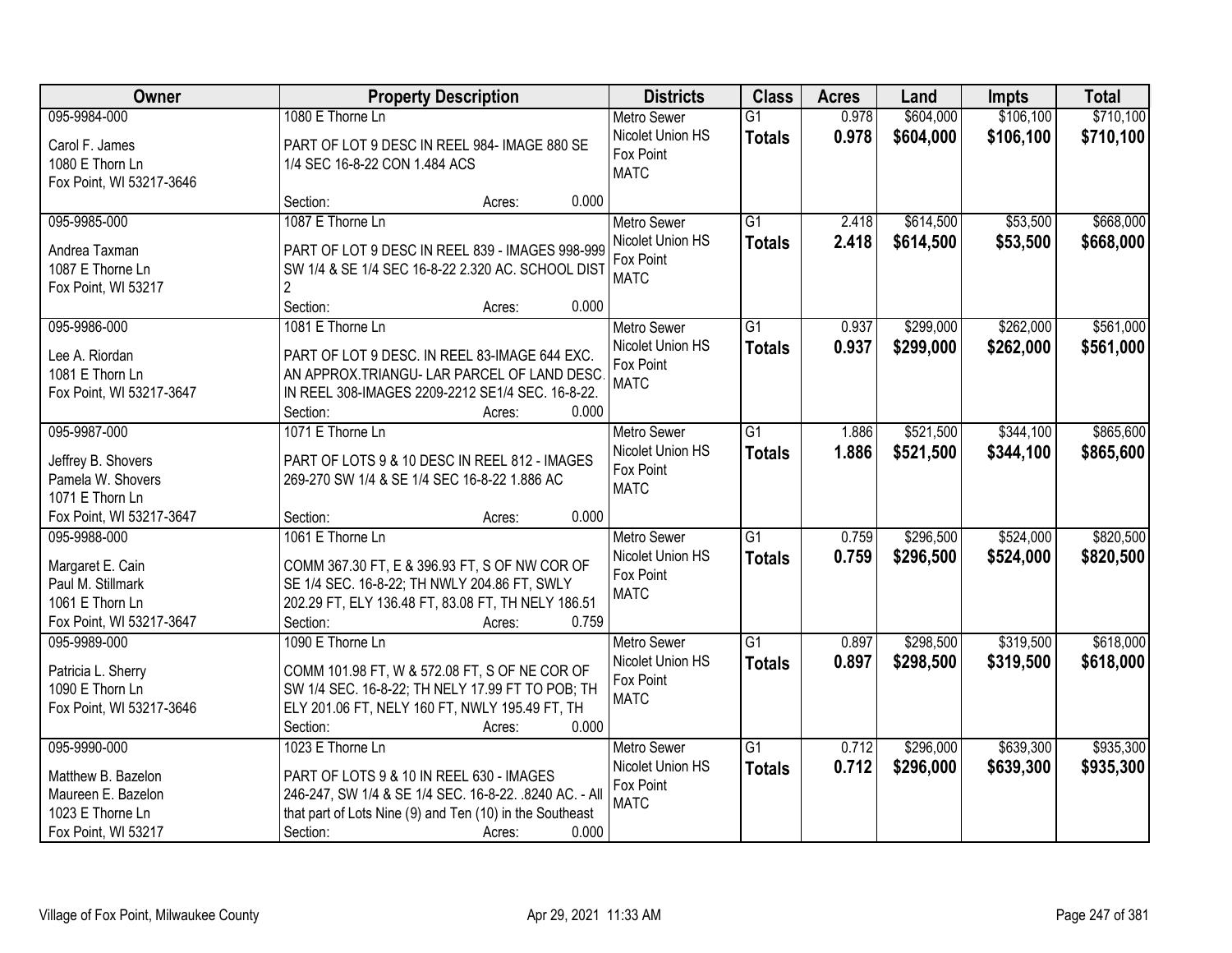| <b>Owner</b>                             | <b>Property Description</b>                                   |       | <b>Districts</b>         | <b>Class</b>    | <b>Acres</b> | Land      | <b>Impts</b>    | <b>Total</b>    |
|------------------------------------------|---------------------------------------------------------------|-------|--------------------------|-----------------|--------------|-----------|-----------------|-----------------|
| 095-9991-000                             | 1045 E Thorne Ln                                              |       | <b>Metro Sewer</b>       | $\overline{G1}$ | 0.699        | \$296,000 | \$302,000       | \$598,000       |
| James A. Argabright                      | ALL THAT PART OF LOT 9, IN THE SOUTHEAST                      |       | Nicolet Union HS         | <b>Totals</b>   | 0.699        | \$296,000 | \$302,000       | \$598,000       |
| Wendy A. Bast                            | One-Quarter OF SECTION 16, IN TOWNSHIP 8                      |       | Fox Point                |                 |              |           |                 |                 |
| 1045 E Thorne Ln                         | NORTH, RANGE                                                  |       | <b>MATC</b>              |                 |              |           |                 |                 |
| Fox Point, WI 53217                      | Section:<br>Acres:                                            | 0.000 |                          |                 |              |           |                 |                 |
| 095-9992-000                             | 1030 E Thorne Ln                                              |       | Metro Sewer              | $\overline{G1}$ | 1.750        | \$487,500 | \$483,000       | \$970,500       |
|                                          |                                                               |       | Nicolet Union HS         | <b>Totals</b>   | 1.750        | \$487,500 | \$483,000       | \$970,500       |
| Daniel Meyers                            | Parcel I: All that part of Lots 7 and 9 lying in the Northeas |       | Fox Point                |                 |              |           |                 |                 |
| Molly Meyers                             | Fractional 1/4 and Southeast Fractional                       |       | <b>MATC</b>              |                 |              |           |                 |                 |
| 1030 E Thorne Ln                         | 1/4 Section 16, Town 8 North, Range 22 East, in the           |       |                          |                 |              |           |                 |                 |
| Fox Point, WI 53217                      | Section:<br>Acres:                                            | 0.000 |                          |                 |              |           |                 |                 |
| 095-9993-003                             | Beach Dr                                                      |       | Metro Sewer              | X4              | 0.679        | \$0       | $\overline{50}$ | $\overline{50}$ |
| Mmsd                                     | LANDS IN SE 1/4 SEC 16-8-22, DESC IN DOC                      |       | Nicolet Union HS         | <b>Totals</b>   | 0.679        | \$0       | \$0             | \$0             |
| PO Box 2079                              | #02011958, 09923259, 09956785, & 09959767                     |       | Fox Point                |                 |              |           |                 |                 |
| Milwaukee, WI 53201                      |                                                               |       | <b>MATC</b>              |                 |              |           |                 |                 |
|                                          | Section:<br>Acres:                                            | 0.000 |                          |                 |              |           |                 |                 |
| 095-9994-001                             | 7515 N Beach Dr                                               |       | <b>Metro Sewer</b>       | $\overline{G1}$ | 1.429        | \$617,000 | \$373,000       | \$990,000       |
|                                          |                                                               |       | Nicolet Union HS         |                 | 1.429        |           |                 |                 |
| Eric Beringause                          | PART OF LOTS 8 & 9 DESC IN REEL 909-IMAGE 9 SE                |       | Fox Point                | <b>Totals</b>   |              | \$617,000 | \$373,000       | \$990,000       |
| Sarocha Channa                           | 1/4 SEC 16-8-22, EXC PT DESC IN DOC 09956785 - All            |       | <b>MATC</b>              |                 |              |           |                 |                 |
| 7515 N Beach Dr                          | that part of the Southeast 1/4, being a part of Lots 8 and    |       |                          |                 |              |           |                 |                 |
| Fox Point, WI 53217                      | Section:<br>Acres:                                            | 0.000 |                          |                 |              |           |                 |                 |
| 095-9995-000                             | 7619 N Beach Dr                                               |       | Metro Sewer              | $\overline{G1}$ | 0.945        | \$322,500 | \$162,500       | \$485,000       |
|                                          |                                                               |       | Nicolet Union HS         | <b>Totals</b>   | 0.945        | \$322,500 | \$162,500       | \$485,000       |
| Dino and April Zucchi<br>7619 N Beach Dr | PART OF LOT 9, DESC. IN VOL. 3962 OF DEEDS ON                 |       | Fox Point                |                 |              |           |                 |                 |
|                                          | PAGE 556. 1.1422 AC. SE1/4 SEC. 16-8-22.                      |       | <b>MATC</b>              |                 |              |           |                 |                 |
| Fox Point, WI 53217                      | Section:                                                      | 0.945 |                          |                 |              |           |                 |                 |
| 095-9996-000                             | Acres:                                                        |       |                          | $\overline{G1}$ |              |           |                 |                 |
|                                          | 7615 N Beach Dr                                               |       | <b>Metro Sewer</b>       |                 | 0.959        | \$323,000 | \$467,000       | \$790,000       |
| Steven I. Grindel                        | PART OF LOT 9, DESC. IN REEL 203 - IMAGE 73.                  |       | Nicolet Union HS         | <b>Totals</b>   | 0.959        | \$323,000 | \$467,000       | \$790,000       |
| Laurie A. Kabins                         | SE1/4 SEC. 16-8-22. 1.000 ACRES.                              |       | Fox Point<br><b>MATC</b> |                 |              |           |                 |                 |
| 7615 N Beach Dr                          |                                                               |       |                          |                 |              |           |                 |                 |
| Fox Point, WI 53217                      | Section:<br>Acres:                                            | 0.959 |                          |                 |              |           |                 |                 |
| 095-9997-000                             | 7611 N Beach Dr                                               |       | <b>Metro Sewer</b>       | $\overline{G1}$ | 1.000        | \$330,000 | $\overline{50}$ | \$330,000       |
|                                          |                                                               |       | Nicolet Union HS         | <b>Totals</b>   | 1.000        | \$330,000 | \$0             | \$330,000       |
| Steven I. Grindel                        | PART OF LOT 9 DESC IN REEL 753-IMAGE 404 1.078                |       | Fox Point                |                 |              |           |                 |                 |
| Laurie A. Kabins                         | AC SE 1/4 SEC 16-8-22                                         |       | <b>MATC</b>              |                 |              |           |                 |                 |
| 7615 N Beach Dr                          |                                                               |       |                          |                 |              |           |                 |                 |
| Fox Point, WI 53217                      | Section:<br>Acres:                                            | 0.000 |                          |                 |              |           |                 |                 |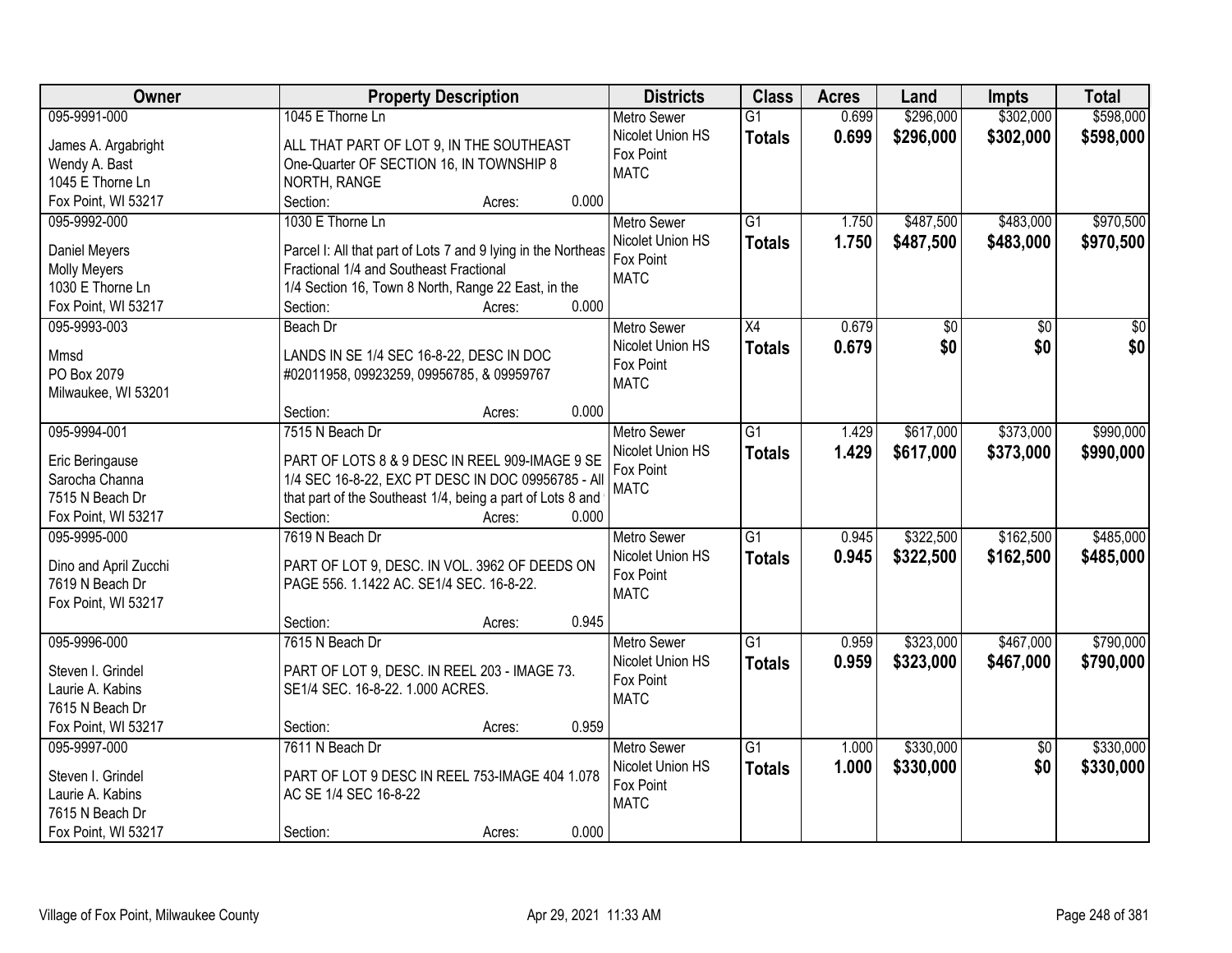| Owner                                                                                   | <b>Property Description</b>                                                                                                                                                                                    | <b>Districts</b>                                                   | <b>Class</b>                     | <b>Acres</b>   | Land                   | <b>Impts</b>           | <b>Total</b>           |
|-----------------------------------------------------------------------------------------|----------------------------------------------------------------------------------------------------------------------------------------------------------------------------------------------------------------|--------------------------------------------------------------------|----------------------------------|----------------|------------------------|------------------------|------------------------|
| 096-0001-000                                                                            | 7309 N Santa Monica Blvd                                                                                                                                                                                       | <b>Metro Sewer</b>                                                 | $\overline{G1}$                  | 0.244          | \$107,500              | \$179,400              | \$286,900              |
| Thomas H. Tanner III<br><b>Riley Kelly Tanner</b><br>7309 N Santa Monica Blvd           | LOT 1. BLOCK 1. BRUSS FOX POINT ESTATES                                                                                                                                                                        | Nicolet Union HS<br>Fox Point<br><b>MATC</b>                       | <b>Totals</b>                    | 0.244          | \$107,500              | \$179,400              | \$286,900              |
| Fox Point, WI 53217                                                                     | 0.000<br>Section:<br>Acres:                                                                                                                                                                                    |                                                                    |                                  |                |                        |                        |                        |
| 096-0002-000<br>Michael Epshteyn<br>7315 N Santa Monica Blv                             | 7315 N Santa Monica Blvd<br>LOT 2. BLOCK 1. BRUSS FOX POINT EST.                                                                                                                                               | <b>Metro Sewer</b><br>Nicolet Union HS<br>Fox Point<br><b>MATC</b> | $\overline{G1}$<br><b>Totals</b> | 0.236<br>0.236 | \$103,500<br>\$103,500 | \$152,600<br>\$152,600 | \$256,100<br>\$256,100 |
| Fox Point, WI 53217-3508                                                                | 0.000<br>Section:<br>Acres:                                                                                                                                                                                    |                                                                    |                                  |                |                        |                        |                        |
| 096-0003-000                                                                            | 7321 N Santa Monica Blvd                                                                                                                                                                                       | Metro Sewer                                                        | $\overline{G1}$                  | 0.225          | \$99,000               | \$172,100              | \$271,100              |
| Kelly J. Kuehn<br>7321 N Santa Monica Blv<br>Fox Point, WI 53217-3508                   | LOT 3, BLOCK 1, BRUSS FOX POINT EST.                                                                                                                                                                           | Nicolet Union HS<br>Fox Point<br><b>MATC</b>                       | <b>Totals</b>                    | 0.225          | \$99,000               | \$172,100              | \$271,100              |
|                                                                                         | 0.000<br>Section:<br>Acres:                                                                                                                                                                                    |                                                                    |                                  |                |                        |                        |                        |
| 096-0004-000                                                                            | 7325 N Santa Monica Blvd                                                                                                                                                                                       | <b>Metro Sewer</b>                                                 | $\overline{G1}$                  | 0.220          | \$97,000               | \$243,100              | \$340,100              |
| Bruce J. Loder<br>Elizabeth R. Loder<br>7325 N Santa Monica Blv                         | LOT 4. BLK 1. BRUSS FOX POINT EST.                                                                                                                                                                             | Nicolet Union HS<br>Fox Point<br><b>MATC</b>                       | <b>Totals</b>                    | 0.220          | \$97,000               | \$243,100              | \$340,100              |
| Fox Point, WI 53217-3508                                                                | 0.000<br>Section:<br>Acres:                                                                                                                                                                                    |                                                                    |                                  |                |                        |                        |                        |
| 096-0005-000<br>Judith Z. Tolkan<br>7329 N Santa Monica Blv<br>Fox Point, WI 53217-3508 | 7329 N Santa Monica Blyd<br>LOT 5. BLK. 1, BRUSS FOX POINT EST.                                                                                                                                                | <b>Metro Sewer</b><br>Nicolet Union HS<br>Fox Point<br><b>MATC</b> | $\overline{G1}$<br><b>Totals</b> | 0.212<br>0.212 | \$93,500<br>\$93,500   | \$344,000<br>\$344,000 | \$437,500<br>\$437,500 |
|                                                                                         | 0.000<br>Section:<br>Acres:                                                                                                                                                                                    |                                                                    |                                  |                |                        |                        |                        |
| 096-0006-000<br>Andrew E. Smith<br>Sarah A. Smith<br>7333 N Santa Monica Blvd           | 7333 N Santa Monica Blvd<br>Lot Six (6) in Block One (1) in Bruss Fox Point Estates,<br>being a Subdivision of a part of the Southwest One-quart<br>(1/4) of Section Sixteen (16), in Township Eight (8) North | <b>Metro Sewer</b><br>Nicolet Union HS<br>Fox Point<br><b>MATC</b> | $\overline{G1}$<br><b>Totals</b> | 0.221<br>0.221 | \$97,000<br>\$97,000   | \$381,400<br>\$381,400 | \$478,400<br>\$478,400 |
| Fox Point, WI 53217<br>096-0007-000                                                     | Section:<br>0.000<br>Acres:<br>7373 N Santa Monica Blvd                                                                                                                                                        | <b>Metro Sewer</b>                                                 | $\overline{G1}$                  | 0.219          | \$96,500               | \$320,300              | \$416,800              |
| Zeljko Pozder<br>7373 N Santa Monica Blv<br>Fox Point, WI 53217-3508                    | LOT 7, BLK 1, BRUSS FOX POINT EST.<br>0.000<br>Section:<br>Acres:                                                                                                                                              | Nicolet Union HS<br>Fox Point<br><b>MATC</b>                       | <b>Totals</b>                    | 0.219          | \$96,500               | \$320,300              | \$416,800              |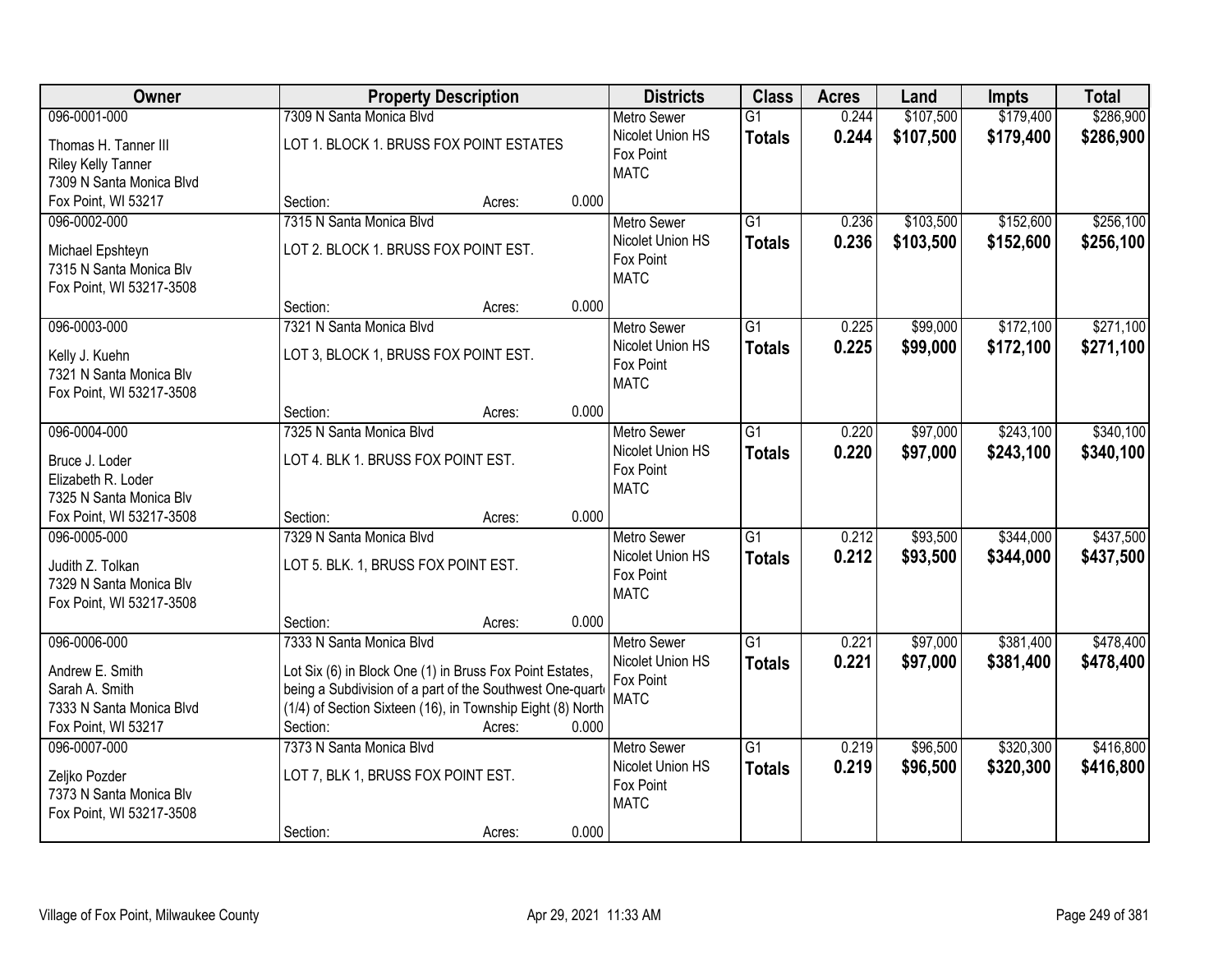| <b>Owner</b>                                   | <b>Property Description</b>                      | <b>Districts</b>         | <b>Class</b>    | <b>Acres</b> | Land      | <b>Impts</b> | <b>Total</b> |
|------------------------------------------------|--------------------------------------------------|--------------------------|-----------------|--------------|-----------|--------------|--------------|
| 096-0008-000                                   | 7342 N Longacre Rd                               | <b>Metro Sewer</b>       | $\overline{G1}$ | 0.236        | \$103,500 | \$235,500    | \$339,000    |
| William Macpherson Stalle                      | LOT 8, BLK 1, BRUSS FOX POINT ESTATES PORTION    | Nicolet Union HS         | <b>Totals</b>   | 0.236        | \$103,500 | \$235,500    | \$339,000    |
| Alexandra Flynn Massart                        | OF LOT 8 INCLUDED IN RECORDED PLAT ONLY          | Fox Point                |                 |              |           |              |              |
| 7342 N Longacre Rd                             |                                                  | <b>MATC</b>              |                 |              |           |              |              |
| Fox Point, WI 53217                            | 0.000<br>Section:<br>Acres:                      |                          |                 |              |           |              |              |
| 096-0009-000                                   | 7334 N Longacre Rd                               | <b>Metro Sewer</b>       | $\overline{G1}$ | 0.223        | \$98,500  | \$159,400    | \$257,900    |
| Sandra A. Hurley                               | LOT 9, BLK 1. BRUSS FOX POINT ESTATES            | Nicolet Union HS         | <b>Totals</b>   | 0.223        | \$98,500  | \$159,400    | \$257,900    |
| 7334 N Longacre Rd                             |                                                  | Fox Point                |                 |              |           |              |              |
| Fox Point, WI 53217-3503                       |                                                  | <b>MATC</b>              |                 |              |           |              |              |
|                                                | 0.000<br>Section:<br>Acres:                      |                          |                 |              |           |              |              |
| 096-0010-000                                   | 7326 N Longacre Rd                               | Metro Sewer              | G1              | 0.254        | \$110,000 | \$265,500    | \$375,500    |
|                                                | ALL OF LOT 10 & PART OF LOT 11 COM AT NW COR     | Nicolet Union HS         | <b>Totals</b>   | 0.254        | \$110,000 | \$265,500    | \$375,500    |
| Jeffrey P. Wiberg<br>Michele A. Wiberg         | OF SD LOT TH ELY ALG N LI OF SD LOT TO NE COR    | Fox Point                |                 |              |           |              |              |
| 7326 N Longacre Rd                             | OF SD LOT TH SLY 3.25 FT. TH WLY TO A PT IN WLY  | <b>MATC</b>              |                 |              |           |              |              |
| Fox Point, WI 53217-3503                       | Section:<br>0.000<br>Acres:                      |                          |                 |              |           |              |              |
| 096-0011-000                                   | 7324 N Longacre Rd                               | <b>Metro Sewer</b>       | G1              | 0.261        | \$110,500 | \$234,100    | \$344,600    |
|                                                |                                                  | Nicolet Union HS         | <b>Totals</b>   | 0.261        | \$110,500 | \$234,100    | \$344,600    |
| Michael Novak                                  | PART OF LOTS 11 & 12 BLK. 1 BRUSS FOX POINT      | Fox Point                |                 |              |           |              |              |
| Lynn Novak                                     | ESTATES DESC. IN VOL. 2828 PG. 637               | <b>MATC</b>              |                 |              |           |              |              |
| 7324 N Longacre Rd<br>Fox Point, WI 53217-3503 | 0.000<br>Section:                                |                          |                 |              |           |              |              |
| 096-0012-000                                   | Acres:<br>7320 N Longacre Rd                     | <b>Metro Sewer</b>       | $\overline{G1}$ | 0.250        | \$110,000 | \$358,300    | \$468,300    |
|                                                |                                                  | Nicolet Union HS         |                 | 0.250        | \$110,000 | \$358,300    | \$468,300    |
| Robert F. Fetherston Jr et al                  | PART OF LOTS 12 AND 13 BLK 1 BRUSS FOX POINT     | Fox Point                | <b>Totals</b>   |              |           |              |              |
| 7320 N Longacre Rd                             | ESTATES DESC. IN REEL 237 IMAGE 1838             | <b>MATC</b>              |                 |              |           |              |              |
| Fox Point, WI 53217-3503                       |                                                  |                          |                 |              |           |              |              |
|                                                | 0.000<br>Section:<br>Acres:                      |                          |                 |              |           |              |              |
| 096-0013-000                                   | 7310 N Longacre Rd                               | <b>Metro Sewer</b>       | $\overline{G1}$ | 0.292        | \$112,000 | \$213,700    | \$325,700    |
| Adam D. Scheuer                                | BRUSS FOX POINT ESTATES LOT 14 AND SLY 9.75      | Nicolet Union HS         | <b>Totals</b>   | 0.292        | \$112,000 | \$213,700    | \$325,700    |
| Jill W. Scheuer                                | FT ON WLY LI BY SLY 25.96 FT ON ELY LI OF LOT 13 | Fox Point<br><b>MATC</b> |                 |              |           |              |              |
| 7310 N Longacre Rd                             | BLK <sub>1</sub>                                 |                          |                 |              |           |              |              |
| Fox Point, WI 53217-3503                       | 0.000<br>Section:<br>Acres:                      |                          |                 |              |           |              |              |
| 096-0014-000                                   | 7306 N Longacre Rd                               | <b>Metro Sewer</b>       | $\overline{G1}$ | 0.159        | \$70,000  | \$267,500    | \$337,500    |
| Andrea C. Brunner                              | LOT 15, BLK 1, BRUSS FOX POINT ESTATES           | Nicolet Union HS         | <b>Totals</b>   | 0.159        | \$70,000  | \$267,500    | \$337,500    |
| David J. Brunner                               |                                                  | Fox Point                |                 |              |           |              |              |
| 7306 N Longacre Rd                             |                                                  | <b>MATC</b>              |                 |              |           |              |              |
| Fox Point, WI 53217-3503                       | 0.000<br>Section:<br>Acres:                      |                          |                 |              |           |              |              |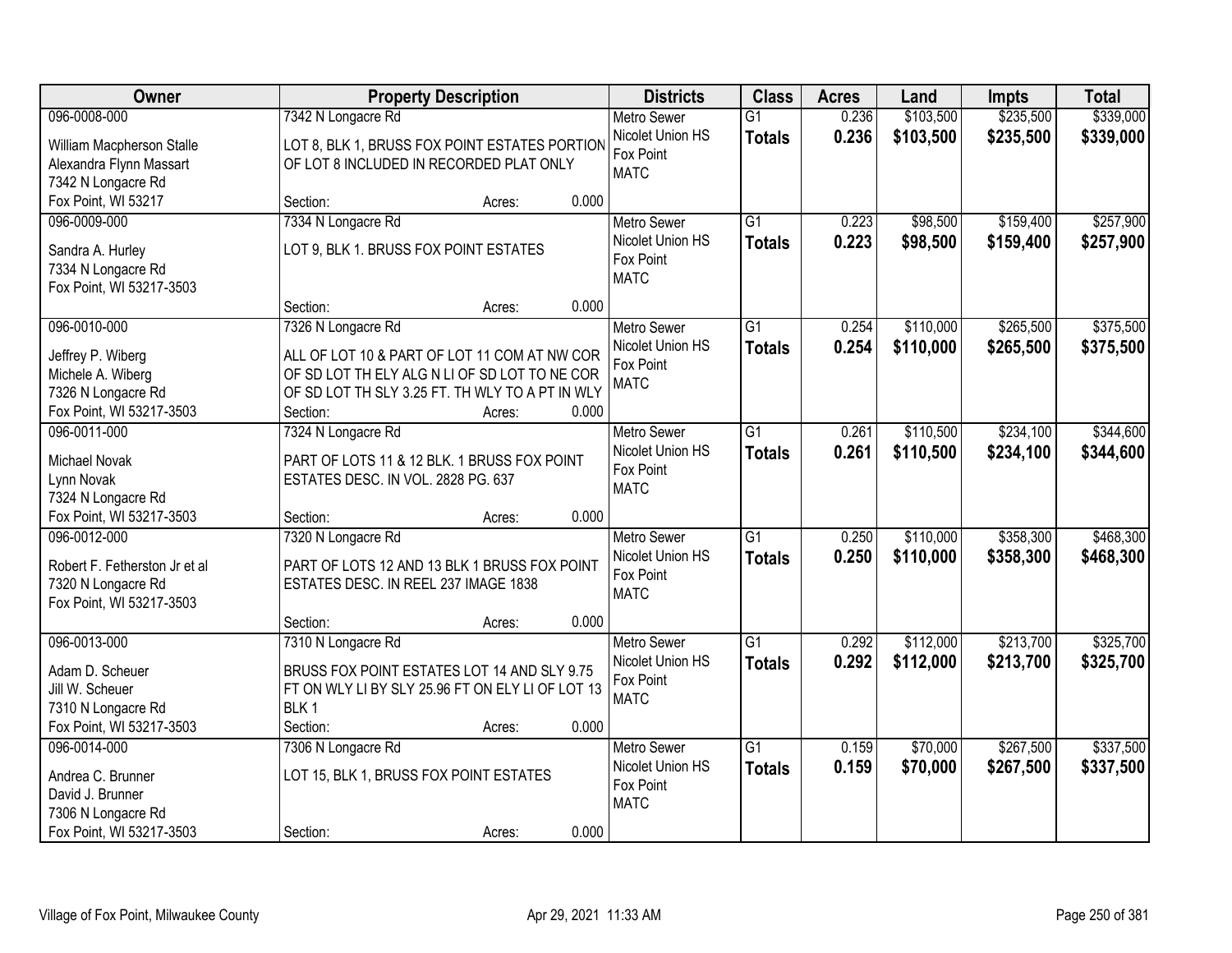| Owner                    | <b>Property Description</b>                                 | <b>Districts</b>   | <b>Class</b>    | <b>Acres</b> | Land      | <b>Impts</b> | <b>Total</b> |
|--------------------------|-------------------------------------------------------------|--------------------|-----------------|--------------|-----------|--------------|--------------|
| 096-0015-000             | 508 E Community PI                                          | <b>Metro Sewer</b> | $\overline{G1}$ | 0.208        | \$91,500  | \$363,200    | \$454,700    |
| Dustin P. Metzler        | Lot 16, in Block 1, in Bruss Fox Point Estates, being a     | Nicolet Union HS   | <b>Totals</b>   | 0.208        | \$91,500  | \$363,200    | \$454,700    |
| 508 E Community PI       | Subdivision of a part of the Southwest 1/4 of Section 16,   | Fox Point          |                 |              |           |              |              |
| Fox Point, WI 53217      | Township 8 North, Range 22 East, in the Village of Fox      | <b>MATC</b>        |                 |              |           |              |              |
|                          | 0.208<br>Section:<br>Acres:                                 |                    |                 |              |           |              |              |
| 096-0016-000             | 510 E Community PI                                          | <b>Metro Sewer</b> | $\overline{G1}$ | 0.206        | \$90,500  | \$209,900    | \$300,400    |
| Karen M. Iverson         | LOT 17, BLK. 1, BRUSS FOX POINT ESTATES                     | Nicolet Union HS   | <b>Totals</b>   | 0.206        | \$90,500  | \$209,900    | \$300,400    |
| 510 E Community PI       |                                                             | Fox Point          |                 |              |           |              |              |
| Fox Point, WI 53217-3501 |                                                             | <b>MATC</b>        |                 |              |           |              |              |
|                          | 0.000<br>Section:<br>Acres:                                 |                    |                 |              |           |              |              |
| 096-0017-000             | 514 E Community PI                                          | <b>Metro Sewer</b> | $\overline{G1}$ | 0.207        | \$91,000  | \$272,900    | \$363,900    |
|                          |                                                             | Nicolet Union HS   | <b>Totals</b>   | 0.207        | \$91,000  | \$272,900    | \$363,900    |
| Clarke C. Greene         | LOT 18, BLK 1, BRUSS FOX POINT ESTATES                      | Fox Point          |                 |              |           |              |              |
| Elizabeth A. Greene      |                                                             | <b>MATC</b>        |                 |              |           |              |              |
| 514 E Community PI       |                                                             |                    |                 |              |           |              |              |
| Fox Point, WI 53217-3501 | 0.000<br>Section:<br>Acres:                                 |                    |                 |              |           |              |              |
| 096-0018-000             | 7303 N Santa Monica Blvd                                    | <b>Metro Sewer</b> | G1              | 0.413        | \$118,500 | \$264,500    | \$383,000    |
| Eric L. Weiner           | LOT 19, BLK 1, BRUSS FOX POINT EST.                         | Nicolet Union HS   | <b>Totals</b>   | 0.413        | \$118,500 | \$264,500    | \$383,000    |
| Margery Deutsch          |                                                             | Fox Point          |                 |              |           |              |              |
| 7303 N Santa Monica Blv  |                                                             | <b>MATC</b>        |                 |              |           |              |              |
| Fox Point, WI 53217      | 0.000<br>Section:<br>Acres:                                 |                    |                 |              |           |              |              |
| 096-0019-000             | 7229 N Santa Monica Blvd                                    | <b>Metro Sewer</b> | $\overline{G1}$ | 0.303        | \$113,000 | \$284,000    | \$397,000    |
| David H. Petering        | LOT 1 & N 15FT. OF LOT 2 FOX POINT ESTATES                  | Nicolet Union HS   | <b>Totals</b>   | 0.303        | \$113,000 | \$284,000    | \$397,000    |
| Louise P. Petering       |                                                             | Fox Point          |                 |              |           |              |              |
| 7229 N Santa Monica Blv  |                                                             | <b>MATC</b>        |                 |              |           |              |              |
| Fox Point, WI 53217-3506 | Section:<br>0.000<br>Acres:                                 |                    |                 |              |           |              |              |
| 096-0020-000             | 7225 N Santa Monica Blvd                                    | <b>Metro Sewer</b> | $\overline{G1}$ | 0.291        | \$112,000 | \$215,500    | \$327,500    |
|                          |                                                             | Nicolet Union HS   | <b>Totals</b>   | 0.291        | \$112,000 | \$215,500    | \$327,500    |
| Rachel L. Grove          | The South 45 feet of Lot 2 and the North 30 feet of Lot 3.  | Fox Point          |                 |              |           |              |              |
| 7225 N Santa Monica Blvd | Fox Point Estates, being a subdivision of a part of the     | <b>MATC</b>        |                 |              |           |              |              |
| Fox Point, WI 53217      | Southwest 1/4 of Section 16 and a part of the Northwest     |                    |                 |              |           |              |              |
|                          | 0.291<br>Section:<br>Acres:                                 |                    |                 |              |           |              |              |
| 096-0021-000             | 7219 N Santa Monica Blvd                                    | <b>Metro Sewer</b> | $\overline{G1}$ | 0.279        | \$111,500 | \$161,000    | \$272,500    |
| Aaron Prater             | South 30 feet of Lot 3, and the North 45 feet of Lot 4, Fox | Nicolet Union HS   | <b>Totals</b>   | 0.279        | \$111,500 | \$161,000    | \$272,500    |
| Alissa Prater            | Point Estates being a Subdivision of a part of the          | Fox Point          |                 |              |           |              |              |
| 7219 N Santa Monica Blvd | Southwest 1/4 of Section 16, and a part of the Northwest    | <b>MATC</b>        |                 |              |           |              |              |
| Fox Point, WI 53217      | 0.279<br>Section:<br>Acres:                                 |                    |                 |              |           |              |              |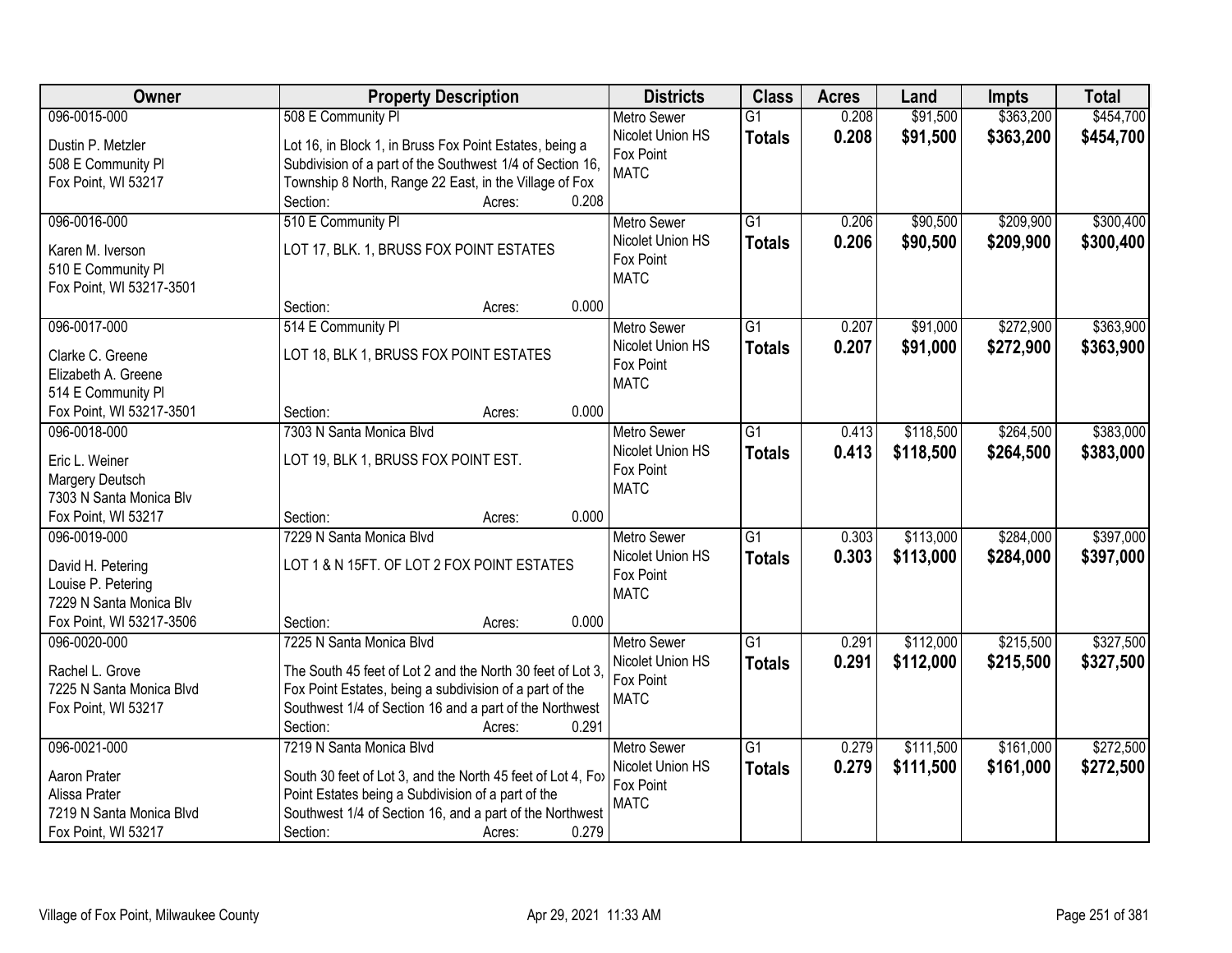| Owner                       |                                                | <b>Property Description</b> |       | <b>Districts</b>              | <b>Class</b>    | <b>Acres</b> | Land      | <b>Impts</b> | <b>Total</b> |
|-----------------------------|------------------------------------------------|-----------------------------|-------|-------------------------------|-----------------|--------------|-----------|--------------|--------------|
| 096-0022-000                | 7215 N Santa Monica Blvd                       |                             |       | <b>Metro Sewer</b>            | $\overline{G1}$ | 0.267        | \$111,000 | \$297,500    | \$408,500    |
| Eduard Zaydman              | LOT 5, AND S. 15 FT OF LOT 4 FOX POINT ESTATES |                             |       | Nicolet Union HS              | <b>Totals</b>   | 0.267        | \$111,000 | \$297,500    | \$408,500    |
| Yelena Veisman              |                                                |                             |       | Fox Point                     |                 |              |           |              |              |
| 7215 N Santa Monica Blv     |                                                |                             |       | <b>MATC</b>                   |                 |              |           |              |              |
| Fox Point, WI 53217-3506    | Section:                                       | Acres:                      | 0.000 |                               |                 |              |           |              |              |
| 096-0023-000                | 7209 N Santa Monica Blvd                       |                             |       | <b>Metro Sewer</b>            | $\overline{G1}$ | 0.221        | \$97,000  | \$369,500    | \$466,500    |
| Kimberly N. Mangarelli      | LOT 6, FOX POINT ESTATES                       |                             |       | Nicolet Union HS              | <b>Totals</b>   | 0.221        | \$97,000  | \$369,500    | \$466,500    |
| Gregg A. Mangarelli         |                                                |                             |       | Fox Point                     |                 |              |           |              |              |
| 7209 N Santa Monica Blv     |                                                |                             |       | <b>MATC</b>                   |                 |              |           |              |              |
| Fox Point, WI 53217-3506    | Section:                                       | Acres:                      | 0.000 |                               |                 |              |           |              |              |
| 096-0024-000                | 7203 N Yates Rd                                |                             |       | <b>Metro Sewer</b>            | G1              | 0.224        | \$98,500  | \$243,500    | \$342,000    |
|                             |                                                |                             |       | Nicolet Union HS              | <b>Totals</b>   | 0.224        | \$98,500  | \$243,500    | \$342,000    |
| <b>Kirby Clark</b>          | LOT 7, FOX POINT ESTATES                       |                             |       | Fox Point                     |                 |              |           |              |              |
| <b>Kelly Clark</b>          |                                                |                             |       | <b>MATC</b>                   |                 |              |           |              |              |
| 7203 N Yates Rd             |                                                |                             |       |                               |                 |              |           |              |              |
| Fox Point, WI 53217         | Section:                                       | Acres:                      | 0.000 |                               |                 |              |           |              |              |
| 096-0025-000                | 7200 N Longacre Rd                             |                             |       | <b>Metro Sewer</b>            | G1              | 0.497        | \$123,000 | \$88,500     | \$211,500    |
| Arlyn F. Dieck              | LOT 8, ALSO THAT PART OF LOT 9 FOX POINT       |                             |       | Nicolet Union HS              | <b>Totals</b>   | 0.497        | \$123,000 | \$88,500     | \$211,500    |
| 7200 N Longacre Rd          | ESTATES DESC. IN REEL 39-IMAGE 658.            |                             |       | Fox Point<br><b>MATC</b>      |                 |              |           |              |              |
| Fox Point, WI 53217-3539    |                                                |                             |       |                               |                 |              |           |              |              |
|                             | Section:                                       | Acres:                      | 0.000 |                               |                 |              |           |              |              |
| 096-0026-000                | 7214 N Longacre Rd                             |                             |       | <b>Metro Sewer</b>            | $\overline{G1}$ | 0.273        | \$111,000 | \$208,500    | \$319,500    |
| Saul Verbera                | LOT 10 ALSO PART OF LOT 11 AND PART OF LOT 9   |                             |       | Nicolet Union HS              | <b>Totals</b>   | 0.273        | \$111,000 | \$208,500    | \$319,500    |
| Madeline Smith Verbera      | DESC IN REEL 896 - IMAGES 430-431 FOX POINT    |                             |       | Fox Point                     |                 |              |           |              |              |
| 7214 N Longacre Rd          | <b>ESTATES</b>                                 |                             |       | <b>MATC</b>                   |                 |              |           |              |              |
| Fox Point, WI 53217         | Section:                                       | Acres:                      | 0.000 |                               |                 |              |           |              |              |
| 096-0027-000                | 7218 N Longacre Rd                             |                             |       | Metro Sewer                   | $\overline{G1}$ | 0.270        | \$111,000 | \$492,500    | \$603,500    |
|                             |                                                |                             |       | Nicolet Union HS              | <b>Totals</b>   | 0.270        | \$111,000 | \$492,500    | \$603,500    |
| Laura G and Jarrell Hammond | PART OF LOTS 11 & 12 DESC. IN VOL. 3295 PAGE   |                             |       | Fox Point                     |                 |              |           |              |              |
| 7218 Longacre Rd            | 134 FOX POINT ESTATES                          |                             |       | <b>MATC</b>                   |                 |              |           |              |              |
| Fox Point, WI 53217         |                                                |                             |       |                               |                 |              |           |              |              |
|                             | Section:                                       | Acres:                      | 0.000 |                               |                 |              |           |              |              |
| 096-0028-000                | 7224 N Longacre Rd                             |                             |       | <b>Metro Sewer</b>            | $\overline{G1}$ | 0.267        | \$111,000 | \$118,800    | \$229,800    |
| Jennifer M. Madsen          | THE NLY 24FT. OF LOT 12 & SLY 51FT. OF LOT 13  |                             |       | Nicolet Union HS<br>Fox Point | <b>Totals</b>   | 0.267        | \$111,000 | \$118,800    | \$229,800    |
| 7224 N Longacre Rd          | FOX POINT ESTATES                              |                             |       | <b>MATC</b>                   |                 |              |           |              |              |
| Fox Point, WI 53217-3539    |                                                |                             |       |                               |                 |              |           |              |              |
|                             | Section:                                       | Acres:                      | 0.000 |                               |                 |              |           |              |              |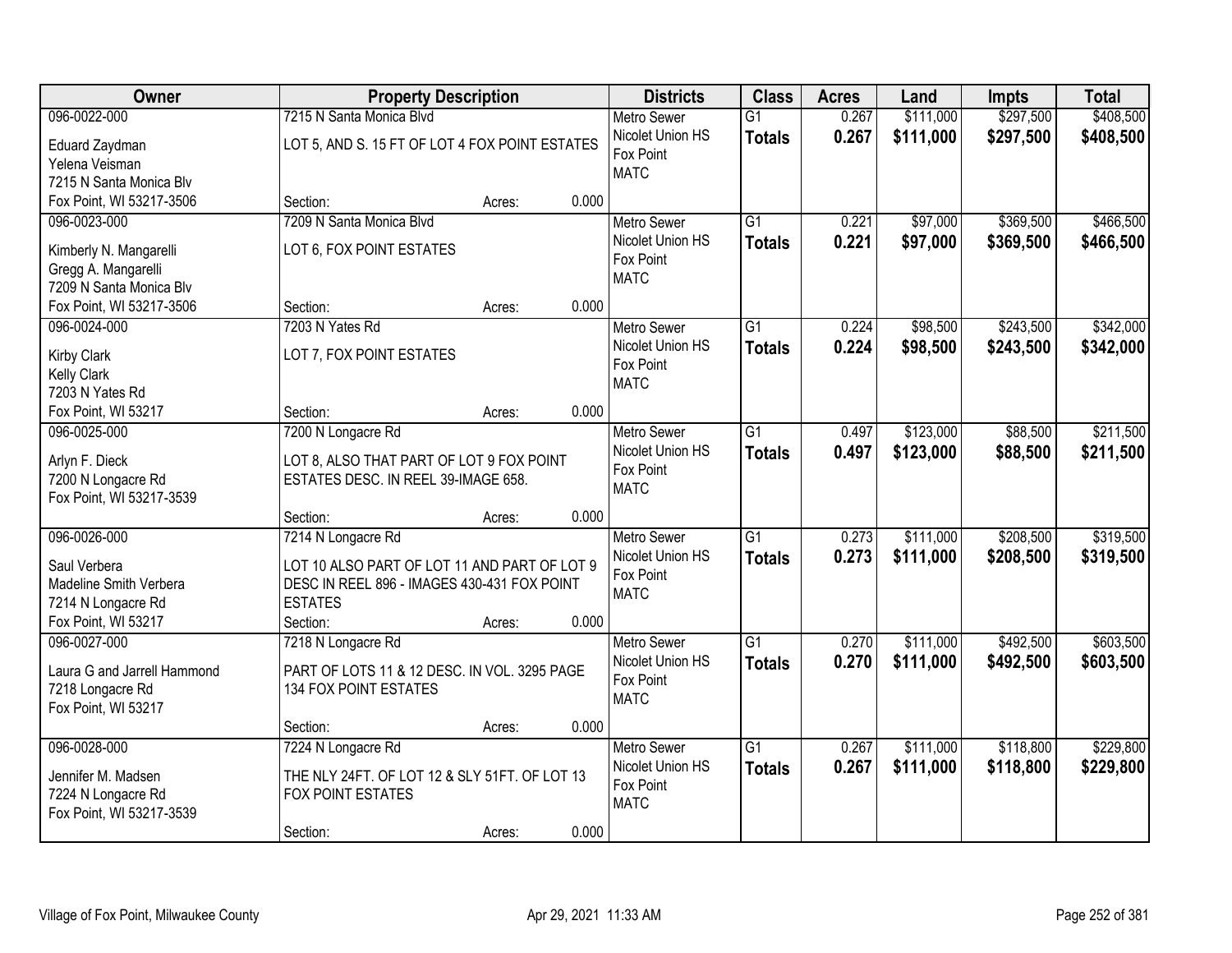| Owner                                                                                                          |                                                                                                 | <b>Property Description</b> |       | <b>Districts</b>                                                   | <b>Class</b>                     | <b>Acres</b>   | Land                   | <b>Impts</b>           | <b>Total</b>           |
|----------------------------------------------------------------------------------------------------------------|-------------------------------------------------------------------------------------------------|-----------------------------|-------|--------------------------------------------------------------------|----------------------------------|----------------|------------------------|------------------------|------------------------|
| 096-0029-000                                                                                                   | 7230 N Longacre Rd                                                                              |                             |       | <b>Metro Sewer</b>                                                 | $\overline{G1}$                  | 0.259          | \$110,500              | \$188,800              | \$299,300              |
| Mari S. Katz<br>7230 N Longacre Rd<br>Fox Point, WI 53217-3539                                                 | THE NLY 9 FT. OF LOT 13 AND ALL OF LOT 14 FOX<br>POINT ESTATES                                  |                             |       | Nicolet Union HS<br>Fox Point<br><b>MATC</b>                       | <b>Totals</b>                    | 0.259          | \$110,500              | \$188,800              | \$299,300              |
|                                                                                                                | Section:                                                                                        | Acres:                      | 0.000 |                                                                    |                                  |                |                        |                        |                        |
| 096-0030-000<br>Thomas M. Becker<br>Donna Becker<br>7236 N Longacre Rd                                         | 7236 N Longacre Rd<br>THE S1/2 OF LOTS 15 & 16 & S1/2 OF W 20FT. OF<br>LOT 17 FOX POINT ESTATES |                             |       | <b>Metro Sewer</b><br>Nicolet Union HS<br>Fox Point<br><b>MATC</b> | $\overline{G1}$<br><b>Totals</b> | 0.245<br>0.245 | \$107,500<br>\$107,500 | \$156,500<br>\$156,500 | \$264,000<br>\$264,000 |
| Fox Point, WI 53217-3539                                                                                       | Section:                                                                                        | Acres:                      | 0.000 |                                                                    |                                  |                |                        |                        |                        |
| 096-0031-000<br>Kevin Lavern Peterson<br>Karin Elise Peterson<br>7242 N Longacre Rd                            | 7242 N Longacre Rd<br>THE N1/2 OF LOTS 15 & 16 & N1/2 OF W 20FT. OF<br>LOT 17 FOX POINT ESTATES |                             |       | <b>Metro Sewer</b><br>Nicolet Union HS<br>Fox Point<br><b>MATC</b> | G1<br><b>Totals</b>              | 0.258<br>0.258 | \$110,500<br>\$110,500 | \$423,200<br>\$423,200 | \$533,700<br>\$533,700 |
| Fox Point, WI 53217                                                                                            | Section:                                                                                        | Acres:                      | 0.000 |                                                                    |                                  |                |                        |                        |                        |
| 096-0032-000<br>Leonard Anthony Jackson<br>513 E Community PI<br>Fox Point, WI 53217                           | 513 E Community PI<br>LOT 18 & E 39 FT OF LOT 17 FOX POINT ESTATES.                             |                             |       | <b>Metro Sewer</b><br>Nicolet Union HS<br>Fox Point<br><b>MATC</b> | $\overline{G1}$<br><b>Totals</b> | 0.343<br>0.343 | \$115,000<br>\$115,000 | \$146,000<br>\$146,000 | \$261,000<br>\$261,000 |
|                                                                                                                | Section:                                                                                        | Acres:                      | 0.000 |                                                                    |                                  |                |                        |                        |                        |
| 096-0033-000<br>Steve F. Lloyd<br>Anita L. Lloyd<br>7233 N Santa Monica Blv<br>Fox Point, WI 53217-3506        | 7233 N Santa Monica Blvd<br>LOT 19, FOX POINT ESTATES<br>Section:                               | Acres:                      | 0.000 | <b>Metro Sewer</b><br>Nicolet Union HS<br>Fox Point<br><b>MATC</b> | $\overline{G1}$<br><b>Totals</b> | 0.413<br>0.413 | \$118,500<br>\$118,500 | \$243,500<br>\$243,500 | \$362,000<br>\$362,000 |
| 096-0034-000                                                                                                   | 7416 N Bell Rd                                                                                  |                             |       | Metro Sewer                                                        | $\overline{G1}$                  | 0.219          | \$96,500               | \$207,000              | \$303,500              |
| Parker R. Shriver Trustee<br>7416 N Bell Rd<br>Fox Point, WI 53217                                             | LOT 1 BLK 1, FOX POINT SCHOOL ESTATES                                                           |                             |       | Nicolet Union HS<br>Fox Point<br><b>MATC</b>                       | <b>Totals</b>                    | 0.219          | \$96,500               | \$207,000              | \$303,500              |
|                                                                                                                | Section:                                                                                        | Acres:                      | 0.000 |                                                                    |                                  |                |                        |                        |                        |
| 096-0035-000<br>Petrus V. Lindeque<br>Cornelia Lindeque<br>7411 N Santa Monica Blv<br>Fox Point, WI 53217-3510 | 7411 N Santa Monica Blvd<br>LOT 2, BLOCK 1, FOX POINT SCHOOL ESTATES<br>Section:                | Acres:                      | 0.000 | Metro Sewer<br>Nicolet Union HS<br>Fox Point<br><b>MATC</b>        | $\overline{G1}$<br><b>Totals</b> | 0.206<br>0.206 | \$90,500<br>\$90,500   | \$224,500<br>\$224,500 | \$315,000<br>\$315,000 |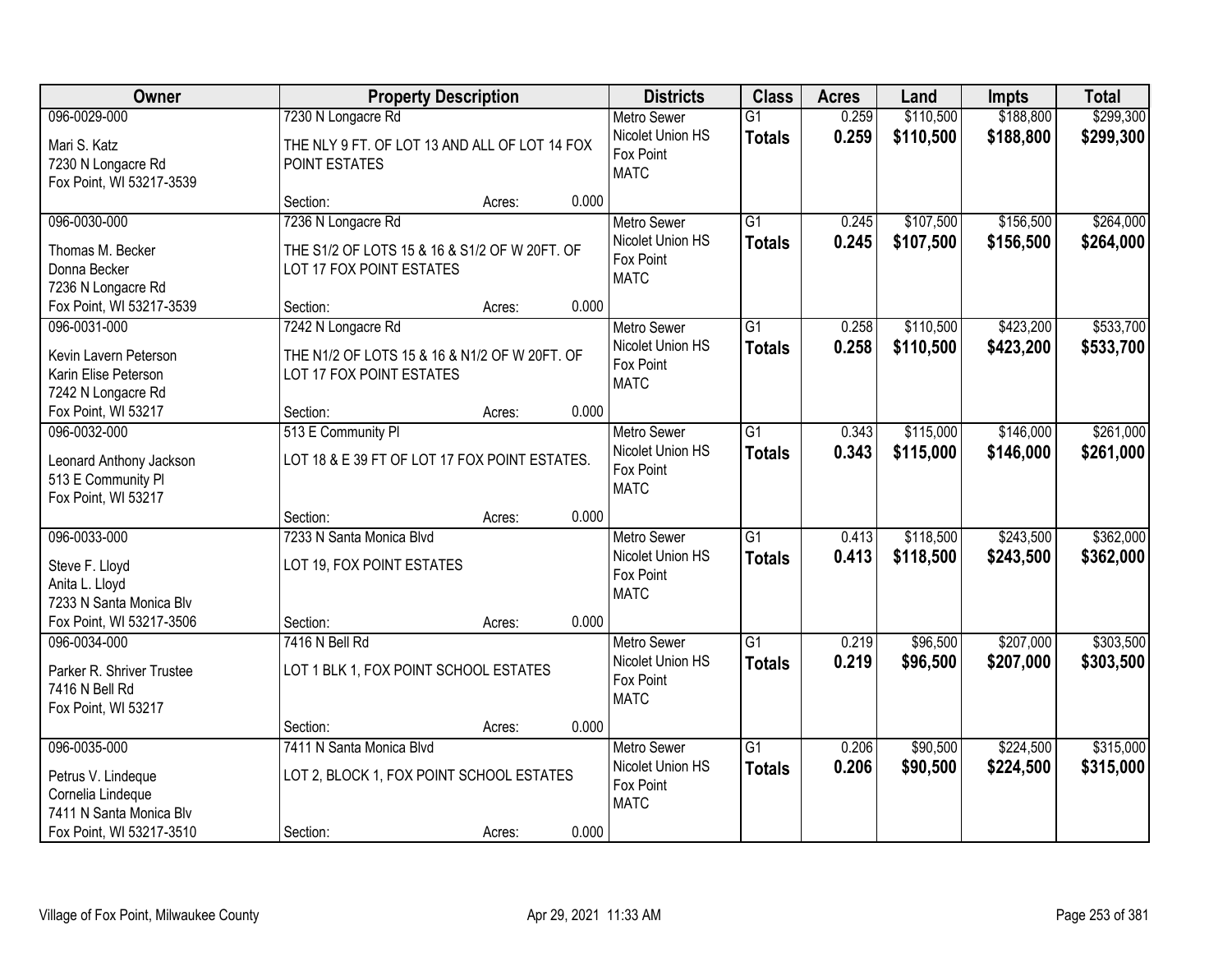| 096-0036-000<br>7415 N Santa Monica Blvd<br>\$94,000<br>\$177,000<br>$\overline{G1}$<br>0.214<br><b>Metro Sewer</b><br>\$177,000<br>Nicolet Union HS<br>0.214<br>\$94,000<br>\$271,000<br><b>Totals</b><br>Gwen C. Benner<br>Lot 3 in Block 1 in Fox Point School Estates, being a<br>Fox Point<br>7415 N Santa Monica Blvd<br>Subdivision of part of the Southwest 1/4 of Section 16, in<br><b>MATC</b><br>Township 8 North, Range 22 East, in the Village of Fox<br>Fox Point, WI 53217<br>0.214<br>Section:<br>Acres:<br>\$143,000<br>\$237,500<br>096-0037-000<br>7419 N Santa Monica Blvd<br>$\overline{G1}$<br>0.214<br>\$94,500<br><b>Metro Sewer</b><br>Nicolet Union HS<br>0.214<br>\$143,000<br>\$94,500<br>\$237,500<br><b>Totals</b><br>LOT 4, BLOCK 1, FOX POINT SCHOOL ESTATES<br>Michael R. Wussow<br>Fox Point<br>Rosemary Wussow<br><b>MATC</b><br>7419 N Santa Monica Blv<br>0.000<br>Fox Point, WI 53217-3510<br>Section:<br>Acres:<br>\$231,500<br>\$328,500<br>096-0038-000<br>7424 N Longacre Rd<br><b>Metro Sewer</b><br>$\overline{G1}$<br>0.221<br>\$97,000<br>Nicolet Union HS<br>0.221<br>\$97,000<br>\$231,500<br><b>Totals</b><br>LOT 5 IN BLOCK 1 IN FOX POINT SCHOOL ESTATES.<br>Daniel P. O'Brien and Jennifer G. O'Brie<br>Fox Point<br>BEING A SUBDIVISION OF A PART OF THE<br>Revocable Tru<br><b>MATC</b><br>SOUTHWEST 1/4 OF SECTION 16, TOWNSHIP 8<br>7424 N Longacre Rd<br>0.221<br>Fox Point, WI 53217<br>Section:<br>Acres:<br>096-0039-000<br>7420 N Longacre Rd<br>$\overline{G1}$<br>\$99,500<br>\$94,500<br>\$194,000<br><b>Metro Sewer</b><br>0.226<br>Nicolet Union HS<br>0.226<br>\$99,500<br>\$94,500<br>\$194,000<br><b>Totals</b><br>LOT 6, BLOCK 1, FOX POINT SCHOOL ESTATES<br>Longacre LLC<br>Fox Point<br>627 W McIntosh Ln<br><b>MATC</b><br>Mequon, WI 53092<br>0.000<br>Section:<br>Acres:<br>096-0040-000<br>7416 N Longacre Rd<br>$\overline{G1}$<br>0.221<br>\$97,500<br>\$72,500<br><b>Metro Sewer</b><br>0.221<br>\$97,500<br>\$72,500<br>Nicolet Union HS<br><b>Totals</b><br>LOT 7, BLOCK 1, FOX POINT SCHOOL ESTATES<br><b>Christine Frieder</b><br>Fox Point<br>7416 N Longacre Rd<br><b>MATC</b><br>Fox Point, WI 53217-3504<br>0.000<br>Section:<br>Acres:<br>$\overline{G1}$<br>\$181,500<br>096-0041-000<br>7412 N Longacre Rd<br>Metro Sewer<br>0.224<br>\$98,500 | Owner          | <b>Property Description</b>                              | <b>Districts</b> | <b>Class</b>  | <b>Acres</b> | Land     | <b>Impts</b> | <b>Total</b> |
|-------------------------------------------------------------------------------------------------------------------------------------------------------------------------------------------------------------------------------------------------------------------------------------------------------------------------------------------------------------------------------------------------------------------------------------------------------------------------------------------------------------------------------------------------------------------------------------------------------------------------------------------------------------------------------------------------------------------------------------------------------------------------------------------------------------------------------------------------------------------------------------------------------------------------------------------------------------------------------------------------------------------------------------------------------------------------------------------------------------------------------------------------------------------------------------------------------------------------------------------------------------------------------------------------------------------------------------------------------------------------------------------------------------------------------------------------------------------------------------------------------------------------------------------------------------------------------------------------------------------------------------------------------------------------------------------------------------------------------------------------------------------------------------------------------------------------------------------------------------------------------------------------------------------------------------------------------------------------------------------------------------------------------------------------------------------------------------------------------------------------------------------------------------------------------------------------------------------------------------------------------------------------------------------------------------------------------------------|----------------|----------------------------------------------------------|------------------|---------------|--------------|----------|--------------|--------------|
|                                                                                                                                                                                                                                                                                                                                                                                                                                                                                                                                                                                                                                                                                                                                                                                                                                                                                                                                                                                                                                                                                                                                                                                                                                                                                                                                                                                                                                                                                                                                                                                                                                                                                                                                                                                                                                                                                                                                                                                                                                                                                                                                                                                                                                                                                                                                           |                |                                                          |                  |               |              |          |              | \$271,000    |
|                                                                                                                                                                                                                                                                                                                                                                                                                                                                                                                                                                                                                                                                                                                                                                                                                                                                                                                                                                                                                                                                                                                                                                                                                                                                                                                                                                                                                                                                                                                                                                                                                                                                                                                                                                                                                                                                                                                                                                                                                                                                                                                                                                                                                                                                                                                                           |                |                                                          |                  |               |              |          |              |              |
| \$328,500<br>\$170,000                                                                                                                                                                                                                                                                                                                                                                                                                                                                                                                                                                                                                                                                                                                                                                                                                                                                                                                                                                                                                                                                                                                                                                                                                                                                                                                                                                                                                                                                                                                                                                                                                                                                                                                                                                                                                                                                                                                                                                                                                                                                                                                                                                                                                                                                                                                    |                |                                                          |                  |               |              |          |              |              |
|                                                                                                                                                                                                                                                                                                                                                                                                                                                                                                                                                                                                                                                                                                                                                                                                                                                                                                                                                                                                                                                                                                                                                                                                                                                                                                                                                                                                                                                                                                                                                                                                                                                                                                                                                                                                                                                                                                                                                                                                                                                                                                                                                                                                                                                                                                                                           |                |                                                          |                  |               |              |          |              |              |
|                                                                                                                                                                                                                                                                                                                                                                                                                                                                                                                                                                                                                                                                                                                                                                                                                                                                                                                                                                                                                                                                                                                                                                                                                                                                                                                                                                                                                                                                                                                                                                                                                                                                                                                                                                                                                                                                                                                                                                                                                                                                                                                                                                                                                                                                                                                                           |                |                                                          |                  |               |              |          |              |              |
|                                                                                                                                                                                                                                                                                                                                                                                                                                                                                                                                                                                                                                                                                                                                                                                                                                                                                                                                                                                                                                                                                                                                                                                                                                                                                                                                                                                                                                                                                                                                                                                                                                                                                                                                                                                                                                                                                                                                                                                                                                                                                                                                                                                                                                                                                                                                           |                |                                                          |                  |               |              |          |              |              |
|                                                                                                                                                                                                                                                                                                                                                                                                                                                                                                                                                                                                                                                                                                                                                                                                                                                                                                                                                                                                                                                                                                                                                                                                                                                                                                                                                                                                                                                                                                                                                                                                                                                                                                                                                                                                                                                                                                                                                                                                                                                                                                                                                                                                                                                                                                                                           |                |                                                          |                  |               |              |          |              |              |
|                                                                                                                                                                                                                                                                                                                                                                                                                                                                                                                                                                                                                                                                                                                                                                                                                                                                                                                                                                                                                                                                                                                                                                                                                                                                                                                                                                                                                                                                                                                                                                                                                                                                                                                                                                                                                                                                                                                                                                                                                                                                                                                                                                                                                                                                                                                                           |                |                                                          |                  |               |              |          |              |              |
|                                                                                                                                                                                                                                                                                                                                                                                                                                                                                                                                                                                                                                                                                                                                                                                                                                                                                                                                                                                                                                                                                                                                                                                                                                                                                                                                                                                                                                                                                                                                                                                                                                                                                                                                                                                                                                                                                                                                                                                                                                                                                                                                                                                                                                                                                                                                           |                |                                                          |                  |               |              |          |              |              |
|                                                                                                                                                                                                                                                                                                                                                                                                                                                                                                                                                                                                                                                                                                                                                                                                                                                                                                                                                                                                                                                                                                                                                                                                                                                                                                                                                                                                                                                                                                                                                                                                                                                                                                                                                                                                                                                                                                                                                                                                                                                                                                                                                                                                                                                                                                                                           |                |                                                          |                  |               |              |          |              |              |
|                                                                                                                                                                                                                                                                                                                                                                                                                                                                                                                                                                                                                                                                                                                                                                                                                                                                                                                                                                                                                                                                                                                                                                                                                                                                                                                                                                                                                                                                                                                                                                                                                                                                                                                                                                                                                                                                                                                                                                                                                                                                                                                                                                                                                                                                                                                                           |                |                                                          |                  |               |              |          |              |              |
|                                                                                                                                                                                                                                                                                                                                                                                                                                                                                                                                                                                                                                                                                                                                                                                                                                                                                                                                                                                                                                                                                                                                                                                                                                                                                                                                                                                                                                                                                                                                                                                                                                                                                                                                                                                                                                                                                                                                                                                                                                                                                                                                                                                                                                                                                                                                           |                |                                                          |                  |               |              |          |              |              |
|                                                                                                                                                                                                                                                                                                                                                                                                                                                                                                                                                                                                                                                                                                                                                                                                                                                                                                                                                                                                                                                                                                                                                                                                                                                                                                                                                                                                                                                                                                                                                                                                                                                                                                                                                                                                                                                                                                                                                                                                                                                                                                                                                                                                                                                                                                                                           |                |                                                          |                  |               |              |          |              |              |
|                                                                                                                                                                                                                                                                                                                                                                                                                                                                                                                                                                                                                                                                                                                                                                                                                                                                                                                                                                                                                                                                                                                                                                                                                                                                                                                                                                                                                                                                                                                                                                                                                                                                                                                                                                                                                                                                                                                                                                                                                                                                                                                                                                                                                                                                                                                                           |                |                                                          |                  |               |              |          |              |              |
|                                                                                                                                                                                                                                                                                                                                                                                                                                                                                                                                                                                                                                                                                                                                                                                                                                                                                                                                                                                                                                                                                                                                                                                                                                                                                                                                                                                                                                                                                                                                                                                                                                                                                                                                                                                                                                                                                                                                                                                                                                                                                                                                                                                                                                                                                                                                           |                |                                                          |                  |               |              |          |              |              |
|                                                                                                                                                                                                                                                                                                                                                                                                                                                                                                                                                                                                                                                                                                                                                                                                                                                                                                                                                                                                                                                                                                                                                                                                                                                                                                                                                                                                                                                                                                                                                                                                                                                                                                                                                                                                                                                                                                                                                                                                                                                                                                                                                                                                                                                                                                                                           |                |                                                          |                  |               |              |          |              |              |
|                                                                                                                                                                                                                                                                                                                                                                                                                                                                                                                                                                                                                                                                                                                                                                                                                                                                                                                                                                                                                                                                                                                                                                                                                                                                                                                                                                                                                                                                                                                                                                                                                                                                                                                                                                                                                                                                                                                                                                                                                                                                                                                                                                                                                                                                                                                                           |                |                                                          |                  |               |              |          |              |              |
|                                                                                                                                                                                                                                                                                                                                                                                                                                                                                                                                                                                                                                                                                                                                                                                                                                                                                                                                                                                                                                                                                                                                                                                                                                                                                                                                                                                                                                                                                                                                                                                                                                                                                                                                                                                                                                                                                                                                                                                                                                                                                                                                                                                                                                                                                                                                           |                |                                                          |                  |               |              |          |              |              |
|                                                                                                                                                                                                                                                                                                                                                                                                                                                                                                                                                                                                                                                                                                                                                                                                                                                                                                                                                                                                                                                                                                                                                                                                                                                                                                                                                                                                                                                                                                                                                                                                                                                                                                                                                                                                                                                                                                                                                                                                                                                                                                                                                                                                                                                                                                                                           |                |                                                          |                  |               |              |          |              |              |
| \$170,000<br>\$280,000                                                                                                                                                                                                                                                                                                                                                                                                                                                                                                                                                                                                                                                                                                                                                                                                                                                                                                                                                                                                                                                                                                                                                                                                                                                                                                                                                                                                                                                                                                                                                                                                                                                                                                                                                                                                                                                                                                                                                                                                                                                                                                                                                                                                                                                                                                                    |                |                                                          |                  |               |              |          |              |              |
|                                                                                                                                                                                                                                                                                                                                                                                                                                                                                                                                                                                                                                                                                                                                                                                                                                                                                                                                                                                                                                                                                                                                                                                                                                                                                                                                                                                                                                                                                                                                                                                                                                                                                                                                                                                                                                                                                                                                                                                                                                                                                                                                                                                                                                                                                                                                           |                |                                                          |                  |               |              |          |              |              |
|                                                                                                                                                                                                                                                                                                                                                                                                                                                                                                                                                                                                                                                                                                                                                                                                                                                                                                                                                                                                                                                                                                                                                                                                                                                                                                                                                                                                                                                                                                                                                                                                                                                                                                                                                                                                                                                                                                                                                                                                                                                                                                                                                                                                                                                                                                                                           |                |                                                          |                  |               |              |          |              |              |
|                                                                                                                                                                                                                                                                                                                                                                                                                                                                                                                                                                                                                                                                                                                                                                                                                                                                                                                                                                                                                                                                                                                                                                                                                                                                                                                                                                                                                                                                                                                                                                                                                                                                                                                                                                                                                                                                                                                                                                                                                                                                                                                                                                                                                                                                                                                                           |                |                                                          |                  |               |              |          |              |              |
|                                                                                                                                                                                                                                                                                                                                                                                                                                                                                                                                                                                                                                                                                                                                                                                                                                                                                                                                                                                                                                                                                                                                                                                                                                                                                                                                                                                                                                                                                                                                                                                                                                                                                                                                                                                                                                                                                                                                                                                                                                                                                                                                                                                                                                                                                                                                           |                |                                                          |                  |               |              |          |              |              |
|                                                                                                                                                                                                                                                                                                                                                                                                                                                                                                                                                                                                                                                                                                                                                                                                                                                                                                                                                                                                                                                                                                                                                                                                                                                                                                                                                                                                                                                                                                                                                                                                                                                                                                                                                                                                                                                                                                                                                                                                                                                                                                                                                                                                                                                                                                                                           |                |                                                          |                  |               |              |          |              |              |
|                                                                                                                                                                                                                                                                                                                                                                                                                                                                                                                                                                                                                                                                                                                                                                                                                                                                                                                                                                                                                                                                                                                                                                                                                                                                                                                                                                                                                                                                                                                                                                                                                                                                                                                                                                                                                                                                                                                                                                                                                                                                                                                                                                                                                                                                                                                                           |                |                                                          |                  |               |              |          |              |              |
|                                                                                                                                                                                                                                                                                                                                                                                                                                                                                                                                                                                                                                                                                                                                                                                                                                                                                                                                                                                                                                                                                                                                                                                                                                                                                                                                                                                                                                                                                                                                                                                                                                                                                                                                                                                                                                                                                                                                                                                                                                                                                                                                                                                                                                                                                                                                           |                |                                                          |                  |               |              |          |              |              |
|                                                                                                                                                                                                                                                                                                                                                                                                                                                                                                                                                                                                                                                                                                                                                                                                                                                                                                                                                                                                                                                                                                                                                                                                                                                                                                                                                                                                                                                                                                                                                                                                                                                                                                                                                                                                                                                                                                                                                                                                                                                                                                                                                                                                                                                                                                                                           | Allison Borman | Lot 8 and a part of Lot 9 in Block 1 in Fox Point School | Nicolet Union HS | <b>Totals</b> | 0.224        | \$98,500 | \$181,500    | \$280,000    |
| Fox Point<br>7412 N Longacre Rd<br>Estates, being a Subdivision of part of the Southwest 1/4                                                                                                                                                                                                                                                                                                                                                                                                                                                                                                                                                                                                                                                                                                                                                                                                                                                                                                                                                                                                                                                                                                                                                                                                                                                                                                                                                                                                                                                                                                                                                                                                                                                                                                                                                                                                                                                                                                                                                                                                                                                                                                                                                                                                                                              |                |                                                          |                  |               |              |          |              |              |
| <b>MATC</b><br>Section 16, in Township 8 North, Range 22 East, in the<br>Fox Point, WI 53217                                                                                                                                                                                                                                                                                                                                                                                                                                                                                                                                                                                                                                                                                                                                                                                                                                                                                                                                                                                                                                                                                                                                                                                                                                                                                                                                                                                                                                                                                                                                                                                                                                                                                                                                                                                                                                                                                                                                                                                                                                                                                                                                                                                                                                              |                |                                                          |                  |               |              |          |              |              |
| Section:<br>0.000<br>Acres:                                                                                                                                                                                                                                                                                                                                                                                                                                                                                                                                                                                                                                                                                                                                                                                                                                                                                                                                                                                                                                                                                                                                                                                                                                                                                                                                                                                                                                                                                                                                                                                                                                                                                                                                                                                                                                                                                                                                                                                                                                                                                                                                                                                                                                                                                                               |                |                                                          |                  |               |              |          |              |              |
| 096-0042-000<br>7420 N Bell Rd<br>$\overline{G1}$<br>0.222<br>\$97,500<br>\$177,000<br>\$274,500<br><b>Metro Sewer</b>                                                                                                                                                                                                                                                                                                                                                                                                                                                                                                                                                                                                                                                                                                                                                                                                                                                                                                                                                                                                                                                                                                                                                                                                                                                                                                                                                                                                                                                                                                                                                                                                                                                                                                                                                                                                                                                                                                                                                                                                                                                                                                                                                                                                                    |                |                                                          |                  |               |              |          |              |              |
| Nicolet Union HS<br>0.222<br>\$177,000<br>\$97,500<br>\$274,500<br><b>Totals</b>                                                                                                                                                                                                                                                                                                                                                                                                                                                                                                                                                                                                                                                                                                                                                                                                                                                                                                                                                                                                                                                                                                                                                                                                                                                                                                                                                                                                                                                                                                                                                                                                                                                                                                                                                                                                                                                                                                                                                                                                                                                                                                                                                                                                                                                          |                |                                                          |                  |               |              |          |              |              |
| Lot 9, in Block 1, in Fox Point School Estates, being a<br>Christopher J. Burke<br>Fox Point<br>Subdivision of part of the Southwest One-Quarter of<br>K Burke                                                                                                                                                                                                                                                                                                                                                                                                                                                                                                                                                                                                                                                                                                                                                                                                                                                                                                                                                                                                                                                                                                                                                                                                                                                                                                                                                                                                                                                                                                                                                                                                                                                                                                                                                                                                                                                                                                                                                                                                                                                                                                                                                                            |                |                                                          |                  |               |              |          |              |              |
| <b>MATC</b><br>7420 N Bell Rd<br>Section 16, in Township 8 North, Range 22 East, in the                                                                                                                                                                                                                                                                                                                                                                                                                                                                                                                                                                                                                                                                                                                                                                                                                                                                                                                                                                                                                                                                                                                                                                                                                                                                                                                                                                                                                                                                                                                                                                                                                                                                                                                                                                                                                                                                                                                                                                                                                                                                                                                                                                                                                                                   |                |                                                          |                  |               |              |          |              |              |
| 0.222<br>Fox Point, WI 53217<br>Section:<br>Acres:                                                                                                                                                                                                                                                                                                                                                                                                                                                                                                                                                                                                                                                                                                                                                                                                                                                                                                                                                                                                                                                                                                                                                                                                                                                                                                                                                                                                                                                                                                                                                                                                                                                                                                                                                                                                                                                                                                                                                                                                                                                                                                                                                                                                                                                                                        |                |                                                          |                  |               |              |          |              |              |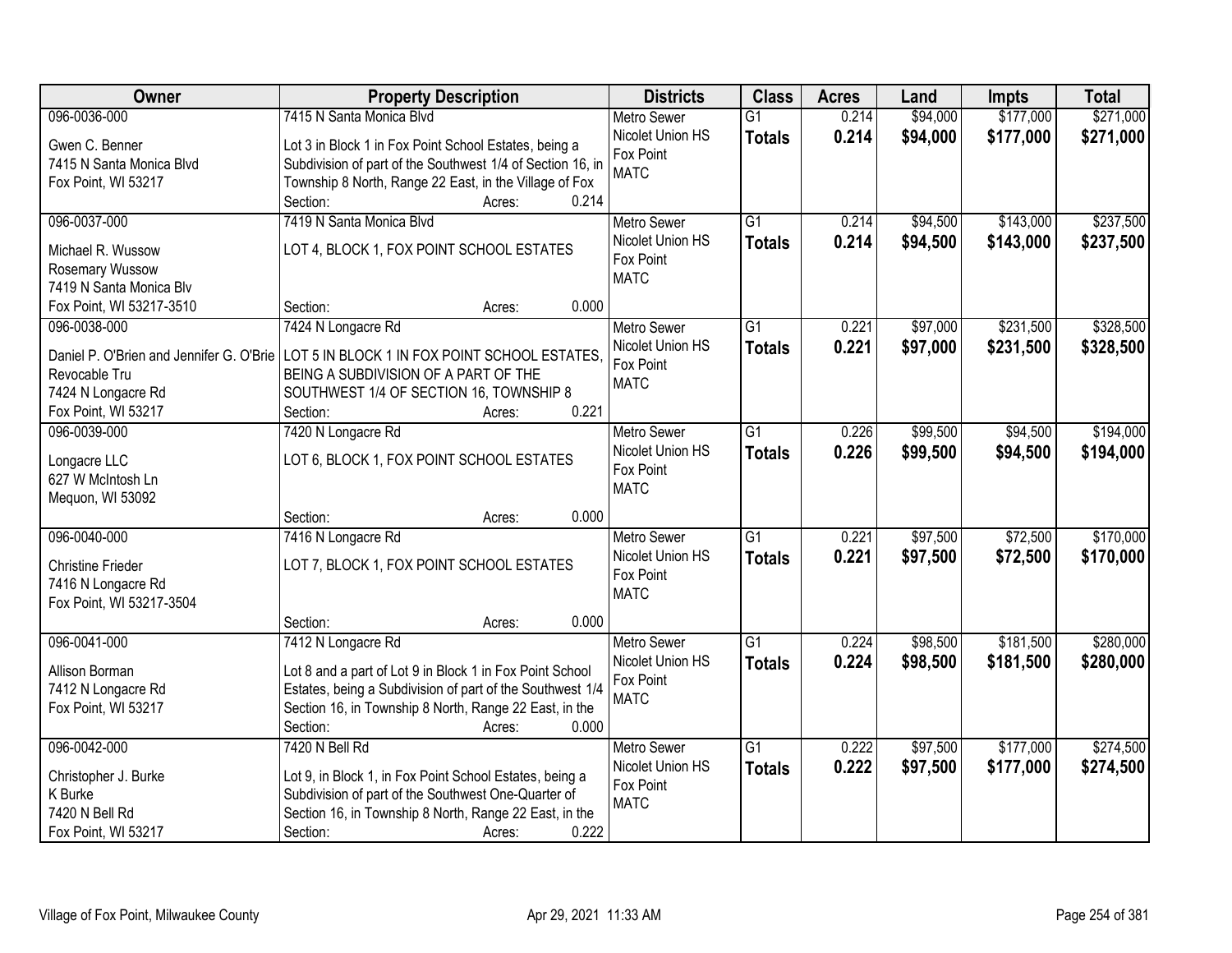| Owner                          | <b>Property Description</b>                              | <b>Districts</b>   | <b>Class</b>    | <b>Acres</b> | Land      | <b>Impts</b> | <b>Total</b> |
|--------------------------------|----------------------------------------------------------|--------------------|-----------------|--------------|-----------|--------------|--------------|
| 096-0043-000                   | 7428 N Bell Rd                                           | <b>Metro Sewer</b> | $\overline{G1}$ | 0.314        | \$113,500 | \$168,000    | \$281,500    |
| William A. Kalmer              | LOT 1, BLOCK 2, FOX POINT SCHOOL ESTATES                 | Nicolet Union HS   | <b>Totals</b>   | 0.314        | \$113,500 | \$168,000    | \$281,500    |
| Janet M. Kalmer                |                                                          | Fox Point          |                 |              |           |              |              |
| 7428 N Bell Rd                 |                                                          | <b>MATC</b>        |                 |              |           |              |              |
| Fox Point, WI 53217            | 0.000<br>Section:<br>Acres:                              |                    |                 |              |           |              |              |
| 096-0044-000                   | 7405 N Longacre Rd                                       | <b>Metro Sewer</b> | $\overline{G1}$ | 0.240        | \$105,500 | \$116,200    | \$221,700    |
|                                |                                                          | Nicolet Union HS   | <b>Totals</b>   | 0.240        | \$105,500 | \$116,200    | \$221,700    |
| Kathleen R. Johnson            | FOX POINT SCHOOL ESTATES LOT 2 PART OF LOT               | Fox Point          |                 |              |           |              |              |
| 7405 N Longacre Rd             | 3, COM AT NW COR OF SD LOT TH NELY 5 FT SELY             | <b>MATC</b>        |                 |              |           |              |              |
| Fox Point, WI 53217-3541       | TO SW COR OF SD LOT TH NWLY TO BEG, BLOCK 2              |                    |                 |              |           |              |              |
|                                | 0.000<br>Section:<br>Acres:                              |                    |                 |              |           |              |              |
| 096-0045-000                   | 7409 N Longacre Rd                                       | <b>Metro Sewer</b> | G1              | 0.211        | \$93,000  | \$103,400    | \$196,400    |
| John B Gray III Living Trust   | FOX POINT SCHOOL ESTATES LOT 3 EXC. COM AT               | Nicolet Union HS   | <b>Totals</b>   | 0.211        | \$93,000  | \$103,400    | \$196,400    |
| 7409 N Longacre Rd             | NW COR OF SD LOT TH NELY 5 FT SELY TO SW COR             | Fox Point          |                 |              |           |              |              |
| Fox Point, WI 53217-3541       | OF SD LOT TH NWLY TO BEG & PART OF LOT 4 COM             | <b>MATC</b>        |                 |              |           |              |              |
|                                | Section:<br>0.000<br>Acres:                              |                    |                 |              |           |              |              |
| 096-0046-000                   | 7413 N Longacre Rd                                       | <b>Metro Sewer</b> | $\overline{G1}$ | 0.248        | \$109,000 | \$108,100    | \$217,100    |
|                                |                                                          | Nicolet Union HS   | <b>Totals</b>   | 0.248        | \$109,000 | \$108,100    | \$217,100    |
| Joel M. Cohen                  | FOX POINT SCHOOL ESTATES LOT 4 EXC COM AT                | Fox Point          |                 |              |           |              |              |
| Amanda L. Cohen                | NW COR OF SD LOT TH NELY 10FT SELY TO SW                 | <b>MATC</b>        |                 |              |           |              |              |
| 7413 N Longacre Rd             | COR OF SD LOT TH NWLY TO BEG & PART OF LOT 5             |                    |                 |              |           |              |              |
| Fox Point, WI 53217-3541       | Section:<br>0.000<br>Acres:                              |                    |                 |              |           |              |              |
| 096-0047-000                   | 7417 N Longacre Rd                                       | Metro Sewer        | $\overline{G1}$ | 0.278        | \$111,500 | \$126,300    | \$237,800    |
| Mary L. Sprinkman Living Trust | All of Lot Five (5) in Block Two (2) in Fox Point School | Nicolet Union HS   | <b>Totals</b>   | 0.278        | \$111,500 | \$126,300    | \$237,800    |
| Attn: Andrea Brunner           | Estates, being a subdivision of part of the Southwest    | Fox Point          |                 |              |           |              |              |
| 7417 N Long Acre Rd            | One-quarter (1/4) of Section sixteen (16), in Township   | <b>MATC</b>        |                 |              |           |              |              |
| Fox Point, WI 53217            | 0.000<br>Section:<br>Acres:                              |                    |                 |              |           |              |              |
| 096-0048-000                   | 7421 N Longacre Rd                                       | Metro Sewer        | $\overline{G1}$ | 0.257        | \$110,500 | \$170,900    | \$281,400    |
| Ronald C. Chimenti             | FOX POINT SCHOOL ESTATES LOT 6 EXC COM NW                | Nicolet Union HS   | <b>Totals</b>   | 0.257        | \$110,500 | \$170,900    | \$281,400    |
| Gail D. Chimenti               | COR SD LOT TH NELY 35FT SELY TO SELY LINE SD             | Fox Point          |                 |              |           |              |              |
| 7421 N Longacre Rd             | LOT SWLY ON CURVE 20FT TO SW COR SD LOT TH               | <b>MATC</b>        |                 |              |           |              |              |
| Fox Point, WI 53217-3541       | 0.000<br>Section:<br>Acres:                              |                    |                 |              |           |              |              |
| 096-0049-000                   | 7423 N Longacre Rd                                       | <b>Metro Sewer</b> | $\overline{G1}$ | 0.257        | \$110,500 | \$174,200    | \$284,700    |
|                                |                                                          | Nicolet Union HS   | <b>Totals</b>   | 0.257        | \$110,500 | \$174,200    | \$284,700    |
| William L. Tennessen           | FOX POINT SCHOOL ESTATES LOT 8 EXC COM NE                | Fox Point          |                 |              |           |              |              |
| Carol Tennessen                | COR SD LOT TH SWLY 25FT SELY TO SELY LINE SD             | <b>MATC</b>        |                 |              |           |              |              |
| 7423 N Longacre Rd             | LOT NELY ON CURVE 10FT TO SE COR SD LOT TH               |                    |                 |              |           |              |              |
| Fox Point, WI 53217-3541       | 0.000<br>Section:<br>Acres:                              |                    |                 |              |           |              |              |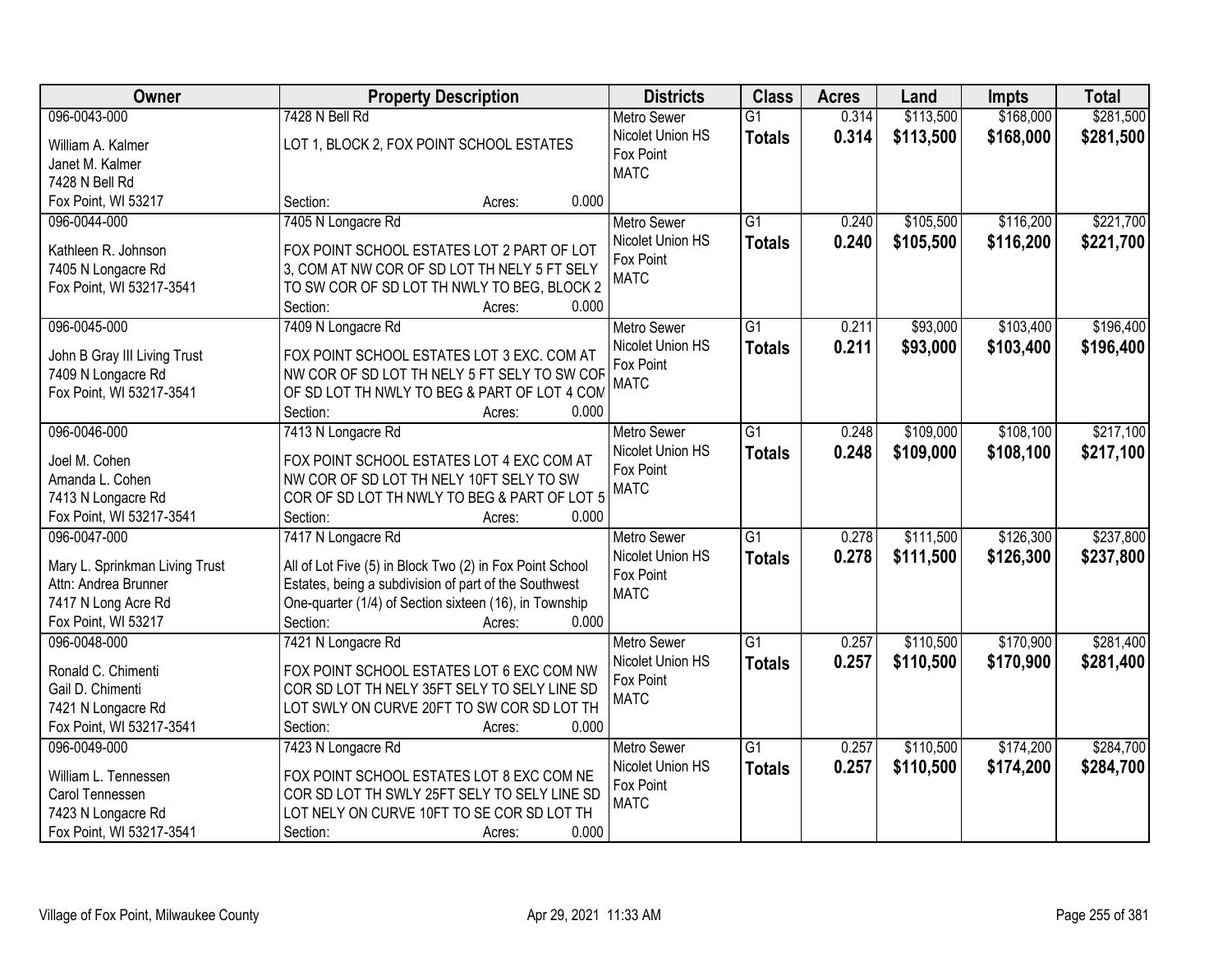| Owner                                    | <b>Property Description</b>                                                                                         | <b>Districts</b>         | <b>Class</b>    | <b>Acres</b> | Land      | Impts     | <b>Total</b> |
|------------------------------------------|---------------------------------------------------------------------------------------------------------------------|--------------------------|-----------------|--------------|-----------|-----------|--------------|
| 096-0050-000                             | 7425 N Longacre Rd                                                                                                  | <b>Metro Sewer</b>       | $\overline{G1}$ | 0.263        | \$110,500 | \$143,700 | \$254,200    |
| Daniel Jay Landis                        | FOX POINT SCHOOL ESTATES LOT 9 AND PART OF                                                                          | Nicolet Union HS         | <b>Totals</b>   | 0.263        | \$110,500 | \$143,700 | \$254,200    |
| Mary Landis                              | LOT 8 COM AT NE COR OF SD LOT TH SWLY 25 FT.                                                                        | Fox Point                |                 |              |           |           |              |
| 7425 N Longacre Rd                       | SELY TO SELY LINE OF SD LOT NELY ON CURVE 10                                                                        | <b>MATC</b>              |                 |              |           |           |              |
| Fox Point, WI 53217                      | Section:<br>0.000<br>Acres:                                                                                         |                          |                 |              |           |           |              |
| 096-0051-000                             | 7427 N Santa Monica Blvd                                                                                            | <b>Metro Sewer</b>       | $\overline{G1}$ | 0.256        | \$110,500 | \$163,000 | \$273,500    |
|                                          |                                                                                                                     | Nicolet Union HS         | <b>Totals</b>   | 0.256        | \$110,500 | \$163,000 | \$273,500    |
| Craig L. Karmazin<br>7427 N Santa Monica | LOT 10, BLOCK 2, FOX POINT SCHOOL ESTATES -<br>Lot 10, in Block 2, in Fox Point School Estates, being a             | Fox Point                |                 |              |           |           |              |
| Fox Point, WI 53217                      | Subdivision of part of the Southwest One-Quarter of                                                                 | <b>MATC</b>              |                 |              |           |           |              |
|                                          | 0.000<br>Section:<br>Acres:                                                                                         |                          |                 |              |           |           |              |
| 096-0052-000                             | 7488 N Lombardy Rd                                                                                                  | <b>Metro Sewer</b>       | $\overline{G1}$ | 0.197        | \$86,500  | \$128,300 | \$214,800    |
|                                          |                                                                                                                     | Nicolet Union HS         | <b>Totals</b>   | 0.197        | \$86,500  | \$128,300 | \$214,800    |
| Yan Li Trust                             | LOT 11, BLOCK 2, FOX POINT SCHOOL ESTATES                                                                           | Fox Point                |                 |              |           |           |              |
| 7488 N Lombardy Rd                       | EXC. WEST 7 FT.                                                                                                     | <b>MATC</b>              |                 |              |           |           |              |
| Fox Point, WI 53217                      |                                                                                                                     |                          |                 |              |           |           |              |
|                                          | 0.000<br>Section:<br>Acres:                                                                                         |                          |                 |              |           |           |              |
| 096-0053-000                             | 7480 N Lombardy Rd                                                                                                  | <b>Metro Sewer</b>       | G1              | 0.237        | \$104,500 | \$101,000 | \$205,500    |
| <b>Brian Schwebel</b>                    | LOT 12, BLK 2, FOX POINT SCHOOL ESTATES ALSO                                                                        | Nicolet Union HS         | <b>Totals</b>   | 0.237        | \$104,500 | \$101,000 | \$205,500    |
| 7480 N Lombardy Rd                       | WEST 7FT. OF LOT 11, BLK 2.                                                                                         | Fox Point<br><b>MATC</b> |                 |              |           |           |              |
| Fox Point, WI 53217                      |                                                                                                                     |                          |                 |              |           |           |              |
|                                          | 0.000<br>Section:<br>Acres:                                                                                         |                          |                 |              |           |           |              |
| 096-0054-000                             | 7476 N Lombardy Rd                                                                                                  | <b>Metro Sewer</b>       | $\overline{G1}$ | 0.210        | \$92,500  | \$191,000 | \$283,500    |
| Monica Anne Orr                          | LOT 13, BLOCK 2, FOX POINT SCHOOL ESTATES                                                                           | Nicolet Union HS         | <b>Totals</b>   | 0.210        | \$92,500  | \$191,000 | \$283,500    |
| 7476 N Lombardy Rd                       |                                                                                                                     | Fox Point                |                 |              |           |           |              |
| Fox Point, WI 53217-3535                 |                                                                                                                     | <b>MATC</b>              |                 |              |           |           |              |
|                                          | Section:<br>0.000<br>Acres:                                                                                         |                          |                 |              |           |           |              |
| 096-0055-000                             | 7470 N Lombardy Rd                                                                                                  | <b>Metro Sewer</b>       | $\overline{G1}$ | 0.204        | \$90,000  | \$205,800 | \$295,800    |
| Andrew J. Daykin                         | Lot 14, in Block 2, in Fox Point School Estates, being a                                                            | Nicolet Union HS         | <b>Totals</b>   | 0.204        | \$90,000  | \$205,800 | \$295,800    |
| 7470 N Lombardy Rd                       | Subdivision of a part of the Southwest 1/4 of Section 16,                                                           | Fox Point                |                 |              |           |           |              |
| Fox Point, WI 53217                      | Township 8 North, Range 22 East, in the Village of Fox                                                              | <b>MATC</b>              |                 |              |           |           |              |
|                                          | 0.000<br>Section:<br>Acres:                                                                                         |                          |                 |              |           |           |              |
| 096-0056-000                             | 7464 N Lombardy Rd                                                                                                  | <b>Metro Sewer</b>       | $\overline{G1}$ | 0.203        | \$89,000  | \$190,600 | \$279,600    |
|                                          |                                                                                                                     | Nicolet Union HS         | <b>Totals</b>   | 0.203        | \$89,000  | \$190,600 | \$279,600    |
| Michael W. Hughes                        | LOT 15, BLOCK 2, FOX POINT SCHOOL ESTATES -                                                                         | Fox Point                |                 |              |           |           |              |
| Audra Hughes<br>7464 N Lombardy Rd       | Lot 15 in Block 2 in Fox Point School Estates, being a<br>Subdivision of a part of the Southwest 1/4 of Section 16, | <b>MATC</b>              |                 |              |           |           |              |
| Fox Point, WI 53217                      | 0.000<br>Section:<br>Acres:                                                                                         |                          |                 |              |           |           |              |
|                                          |                                                                                                                     |                          |                 |              |           |           |              |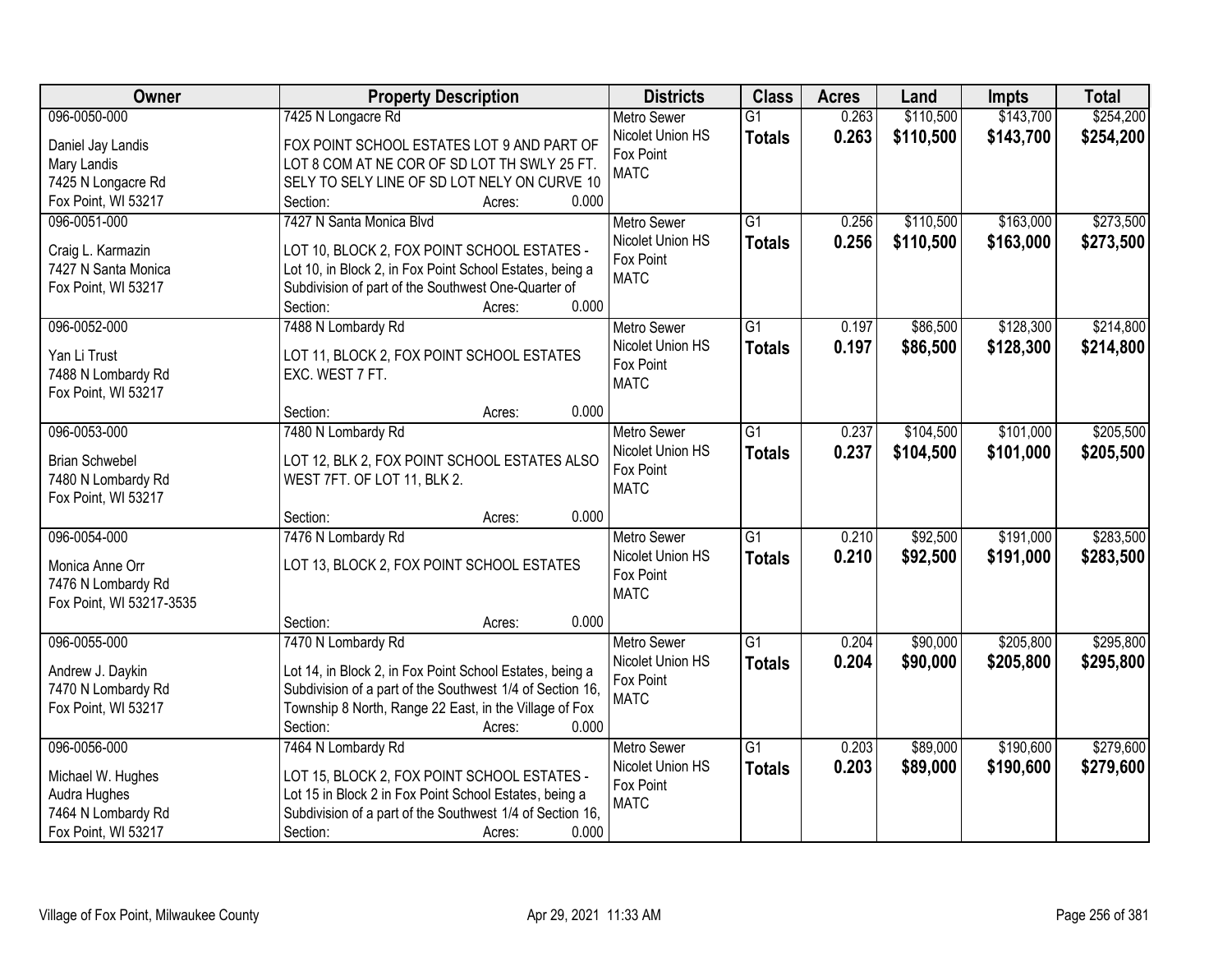| \$203,000<br>\$291,500<br>096-0057-000<br>7460 N Lombardy Rd<br>\$88,500<br>$\overline{G1}$<br>0.201<br><b>Metro Sewer</b><br>Nicolet Union HS<br>0.201<br>\$88,500<br>\$203,000<br>\$291,500<br><b>Totals</b><br>LOT 16, BLOCK 2, FOX POINT SCHOOL ESTATES<br>Christopher M. Torres<br>Fox Point<br><b>Kaitlin Torres</b><br><b>MATC</b><br>7460 N Lombardy Rd<br>0.000<br>Fox Point, WI 53217<br>Section:<br>Acres:<br>$\overline{G1}$<br>\$87,000<br>\$184,700<br>096-0058-000<br>7456 N Lombardy Rd<br>0.198<br><b>Metro Sewer</b><br>Nicolet Union HS<br>0.198<br>\$87,000<br>\$184,700<br><b>Totals</b><br>LOT 17, BLOCK 2, FOX POINT SCHOOL ESTATES<br>Sean P. Mahoney<br>Fox Point<br>Lisa J. Mahoney<br><b>MATC</b><br>7456 N Lombardy Rd<br>0.000<br>Fox Point, WI 53217-3535<br>Section:<br>Acres:<br>096-0059-000<br>7450 N Lombardy Rd<br>G1<br>0.202<br>\$89,000<br>\$177,000<br>Metro Sewer<br>Nicolet Union HS<br>\$89,000<br>0.202<br>\$177,000<br><b>Totals</b><br>LOT 18, BLK. 2, FOX POINT SCHOOL ESTATES, ALSC<br>Benjamin Ragan<br>Fox Point<br>1.0 FT. OF LOT 19 DESC. IN REEL 108-IMAGE 969.<br>Katie Ragan<br><b>MATC</b><br>7450 N Lombardy Rd<br>Fox Point, WI 53217<br>0.000<br>Section:<br>Acres:<br>096-0061-001<br>\$117,500<br>\$187,000<br>7444 N Lombardy Rd<br><b>Metro Sewer</b><br>G1<br>0.388<br>Nicolet Union HS<br>0.388<br>\$117,500<br>\$187,000<br><b>Totals</b><br>Aaron Callender<br>07444 N LOMBARDY RD<br>Fox Point<br>Janet Callender<br><b>MATC</b><br>7444 N Lombardy Rd<br>Fox Point, WI 53217-3535<br>0.000<br>Section:<br>Acres:<br>\$160,400<br>096-0062-000<br>7440 N Lombardy Rd<br>$\overline{G1}$<br>0.218<br>\$96,000<br><b>Metro Sewer</b><br>0.218<br>\$96,000<br>\$160,400<br>Nicolet Union HS<br><b>Totals</b><br>Joanne N. Bartel<br>Lot 21, in Block 2, in Fox Point School Estates, being a<br>Fox Point<br>Subdivision of part of the Southwest 1/4 of Section 16, in<br>7440 N Lombardy Rd<br><b>MATC</b><br>Township 8 North, Range 22 East, in the Village of Fox<br>Fox Point, WI 53217<br>Section: 16<br>0.218<br>Acres:<br>$\overline{G1}$<br>\$224,300<br>096-0063-000<br>7436 N Lombardy Rd<br>0.232<br>\$102,000<br><b>Metro Sewer</b><br>Nicolet Union HS<br>0.232<br>\$102,000<br>\$224,300<br><b>Totals</b><br>LOT 22, BLK 2, FOX POINT SCHOOL ESTATES<br>David M. Ellwein et al<br>Fox Point<br>7436 N Lombardy Rd | Owner | <b>Property Description</b> | <b>Districts</b> | <b>Class</b> | <b>Acres</b> | Land | Impts | <b>Total</b> |
|----------------------------------------------------------------------------------------------------------------------------------------------------------------------------------------------------------------------------------------------------------------------------------------------------------------------------------------------------------------------------------------------------------------------------------------------------------------------------------------------------------------------------------------------------------------------------------------------------------------------------------------------------------------------------------------------------------------------------------------------------------------------------------------------------------------------------------------------------------------------------------------------------------------------------------------------------------------------------------------------------------------------------------------------------------------------------------------------------------------------------------------------------------------------------------------------------------------------------------------------------------------------------------------------------------------------------------------------------------------------------------------------------------------------------------------------------------------------------------------------------------------------------------------------------------------------------------------------------------------------------------------------------------------------------------------------------------------------------------------------------------------------------------------------------------------------------------------------------------------------------------------------------------------------------------------------------------------------------------------------------------------------------------------------------------------------------------------------------------------------------------------------------------------------------------------------------------------------------------------------------------------------------------------------------------------------------------------------------------------------------------------------------|-------|-----------------------------|------------------|--------------|--------------|------|-------|--------------|
|                                                                                                                                                                                                                                                                                                                                                                                                                                                                                                                                                                                                                                                                                                                                                                                                                                                                                                                                                                                                                                                                                                                                                                                                                                                                                                                                                                                                                                                                                                                                                                                                                                                                                                                                                                                                                                                                                                                                                                                                                                                                                                                                                                                                                                                                                                                                                                                                    |       |                             |                  |              |              |      |       |              |
|                                                                                                                                                                                                                                                                                                                                                                                                                                                                                                                                                                                                                                                                                                                                                                                                                                                                                                                                                                                                                                                                                                                                                                                                                                                                                                                                                                                                                                                                                                                                                                                                                                                                                                                                                                                                                                                                                                                                                                                                                                                                                                                                                                                                                                                                                                                                                                                                    |       |                             |                  |              |              |      |       |              |
| \$271,700<br>\$271,700<br>\$304,500<br>\$304,500<br>\$256,400<br>\$326,300                                                                                                                                                                                                                                                                                                                                                                                                                                                                                                                                                                                                                                                                                                                                                                                                                                                                                                                                                                                                                                                                                                                                                                                                                                                                                                                                                                                                                                                                                                                                                                                                                                                                                                                                                                                                                                                                                                                                                                                                                                                                                                                                                                                                                                                                                                                         |       |                             |                  |              |              |      |       |              |
|                                                                                                                                                                                                                                                                                                                                                                                                                                                                                                                                                                                                                                                                                                                                                                                                                                                                                                                                                                                                                                                                                                                                                                                                                                                                                                                                                                                                                                                                                                                                                                                                                                                                                                                                                                                                                                                                                                                                                                                                                                                                                                                                                                                                                                                                                                                                                                                                    |       |                             |                  |              |              |      |       |              |
|                                                                                                                                                                                                                                                                                                                                                                                                                                                                                                                                                                                                                                                                                                                                                                                                                                                                                                                                                                                                                                                                                                                                                                                                                                                                                                                                                                                                                                                                                                                                                                                                                                                                                                                                                                                                                                                                                                                                                                                                                                                                                                                                                                                                                                                                                                                                                                                                    |       |                             |                  |              |              |      |       |              |
|                                                                                                                                                                                                                                                                                                                                                                                                                                                                                                                                                                                                                                                                                                                                                                                                                                                                                                                                                                                                                                                                                                                                                                                                                                                                                                                                                                                                                                                                                                                                                                                                                                                                                                                                                                                                                                                                                                                                                                                                                                                                                                                                                                                                                                                                                                                                                                                                    |       |                             |                  |              |              |      |       |              |
|                                                                                                                                                                                                                                                                                                                                                                                                                                                                                                                                                                                                                                                                                                                                                                                                                                                                                                                                                                                                                                                                                                                                                                                                                                                                                                                                                                                                                                                                                                                                                                                                                                                                                                                                                                                                                                                                                                                                                                                                                                                                                                                                                                                                                                                                                                                                                                                                    |       |                             |                  |              |              |      |       |              |
|                                                                                                                                                                                                                                                                                                                                                                                                                                                                                                                                                                                                                                                                                                                                                                                                                                                                                                                                                                                                                                                                                                                                                                                                                                                                                                                                                                                                                                                                                                                                                                                                                                                                                                                                                                                                                                                                                                                                                                                                                                                                                                                                                                                                                                                                                                                                                                                                    |       |                             |                  |              |              |      |       |              |
|                                                                                                                                                                                                                                                                                                                                                                                                                                                                                                                                                                                                                                                                                                                                                                                                                                                                                                                                                                                                                                                                                                                                                                                                                                                                                                                                                                                                                                                                                                                                                                                                                                                                                                                                                                                                                                                                                                                                                                                                                                                                                                                                                                                                                                                                                                                                                                                                    |       |                             |                  |              |              |      |       |              |
| \$266,000<br>\$266,000<br>\$256,400<br>\$326,300                                                                                                                                                                                                                                                                                                                                                                                                                                                                                                                                                                                                                                                                                                                                                                                                                                                                                                                                                                                                                                                                                                                                                                                                                                                                                                                                                                                                                                                                                                                                                                                                                                                                                                                                                                                                                                                                                                                                                                                                                                                                                                                                                                                                                                                                                                                                                   |       |                             |                  |              |              |      |       |              |
|                                                                                                                                                                                                                                                                                                                                                                                                                                                                                                                                                                                                                                                                                                                                                                                                                                                                                                                                                                                                                                                                                                                                                                                                                                                                                                                                                                                                                                                                                                                                                                                                                                                                                                                                                                                                                                                                                                                                                                                                                                                                                                                                                                                                                                                                                                                                                                                                    |       |                             |                  |              |              |      |       |              |
|                                                                                                                                                                                                                                                                                                                                                                                                                                                                                                                                                                                                                                                                                                                                                                                                                                                                                                                                                                                                                                                                                                                                                                                                                                                                                                                                                                                                                                                                                                                                                                                                                                                                                                                                                                                                                                                                                                                                                                                                                                                                                                                                                                                                                                                                                                                                                                                                    |       |                             |                  |              |              |      |       |              |
|                                                                                                                                                                                                                                                                                                                                                                                                                                                                                                                                                                                                                                                                                                                                                                                                                                                                                                                                                                                                                                                                                                                                                                                                                                                                                                                                                                                                                                                                                                                                                                                                                                                                                                                                                                                                                                                                                                                                                                                                                                                                                                                                                                                                                                                                                                                                                                                                    |       |                             |                  |              |              |      |       |              |
|                                                                                                                                                                                                                                                                                                                                                                                                                                                                                                                                                                                                                                                                                                                                                                                                                                                                                                                                                                                                                                                                                                                                                                                                                                                                                                                                                                                                                                                                                                                                                                                                                                                                                                                                                                                                                                                                                                                                                                                                                                                                                                                                                                                                                                                                                                                                                                                                    |       |                             |                  |              |              |      |       |              |
|                                                                                                                                                                                                                                                                                                                                                                                                                                                                                                                                                                                                                                                                                                                                                                                                                                                                                                                                                                                                                                                                                                                                                                                                                                                                                                                                                                                                                                                                                                                                                                                                                                                                                                                                                                                                                                                                                                                                                                                                                                                                                                                                                                                                                                                                                                                                                                                                    |       |                             |                  |              |              |      |       |              |
|                                                                                                                                                                                                                                                                                                                                                                                                                                                                                                                                                                                                                                                                                                                                                                                                                                                                                                                                                                                                                                                                                                                                                                                                                                                                                                                                                                                                                                                                                                                                                                                                                                                                                                                                                                                                                                                                                                                                                                                                                                                                                                                                                                                                                                                                                                                                                                                                    |       |                             |                  |              |              |      |       |              |
|                                                                                                                                                                                                                                                                                                                                                                                                                                                                                                                                                                                                                                                                                                                                                                                                                                                                                                                                                                                                                                                                                                                                                                                                                                                                                                                                                                                                                                                                                                                                                                                                                                                                                                                                                                                                                                                                                                                                                                                                                                                                                                                                                                                                                                                                                                                                                                                                    |       |                             |                  |              |              |      |       |              |
|                                                                                                                                                                                                                                                                                                                                                                                                                                                                                                                                                                                                                                                                                                                                                                                                                                                                                                                                                                                                                                                                                                                                                                                                                                                                                                                                                                                                                                                                                                                                                                                                                                                                                                                                                                                                                                                                                                                                                                                                                                                                                                                                                                                                                                                                                                                                                                                                    |       |                             |                  |              |              |      |       |              |
|                                                                                                                                                                                                                                                                                                                                                                                                                                                                                                                                                                                                                                                                                                                                                                                                                                                                                                                                                                                                                                                                                                                                                                                                                                                                                                                                                                                                                                                                                                                                                                                                                                                                                                                                                                                                                                                                                                                                                                                                                                                                                                                                                                                                                                                                                                                                                                                                    |       |                             |                  |              |              |      |       |              |
|                                                                                                                                                                                                                                                                                                                                                                                                                                                                                                                                                                                                                                                                                                                                                                                                                                                                                                                                                                                                                                                                                                                                                                                                                                                                                                                                                                                                                                                                                                                                                                                                                                                                                                                                                                                                                                                                                                                                                                                                                                                                                                                                                                                                                                                                                                                                                                                                    |       |                             |                  |              |              |      |       |              |
|                                                                                                                                                                                                                                                                                                                                                                                                                                                                                                                                                                                                                                                                                                                                                                                                                                                                                                                                                                                                                                                                                                                                                                                                                                                                                                                                                                                                                                                                                                                                                                                                                                                                                                                                                                                                                                                                                                                                                                                                                                                                                                                                                                                                                                                                                                                                                                                                    |       |                             |                  |              |              |      |       |              |
|                                                                                                                                                                                                                                                                                                                                                                                                                                                                                                                                                                                                                                                                                                                                                                                                                                                                                                                                                                                                                                                                                                                                                                                                                                                                                                                                                                                                                                                                                                                                                                                                                                                                                                                                                                                                                                                                                                                                                                                                                                                                                                                                                                                                                                                                                                                                                                                                    |       |                             |                  |              |              |      |       |              |
|                                                                                                                                                                                                                                                                                                                                                                                                                                                                                                                                                                                                                                                                                                                                                                                                                                                                                                                                                                                                                                                                                                                                                                                                                                                                                                                                                                                                                                                                                                                                                                                                                                                                                                                                                                                                                                                                                                                                                                                                                                                                                                                                                                                                                                                                                                                                                                                                    |       |                             |                  |              |              |      |       |              |
|                                                                                                                                                                                                                                                                                                                                                                                                                                                                                                                                                                                                                                                                                                                                                                                                                                                                                                                                                                                                                                                                                                                                                                                                                                                                                                                                                                                                                                                                                                                                                                                                                                                                                                                                                                                                                                                                                                                                                                                                                                                                                                                                                                                                                                                                                                                                                                                                    |       |                             |                  |              |              |      |       |              |
|                                                                                                                                                                                                                                                                                                                                                                                                                                                                                                                                                                                                                                                                                                                                                                                                                                                                                                                                                                                                                                                                                                                                                                                                                                                                                                                                                                                                                                                                                                                                                                                                                                                                                                                                                                                                                                                                                                                                                                                                                                                                                                                                                                                                                                                                                                                                                                                                    |       |                             |                  |              |              |      |       |              |
|                                                                                                                                                                                                                                                                                                                                                                                                                                                                                                                                                                                                                                                                                                                                                                                                                                                                                                                                                                                                                                                                                                                                                                                                                                                                                                                                                                                                                                                                                                                                                                                                                                                                                                                                                                                                                                                                                                                                                                                                                                                                                                                                                                                                                                                                                                                                                                                                    |       |                             |                  |              |              |      |       |              |
|                                                                                                                                                                                                                                                                                                                                                                                                                                                                                                                                                                                                                                                                                                                                                                                                                                                                                                                                                                                                                                                                                                                                                                                                                                                                                                                                                                                                                                                                                                                                                                                                                                                                                                                                                                                                                                                                                                                                                                                                                                                                                                                                                                                                                                                                                                                                                                                                    |       |                             |                  |              |              |      |       |              |
|                                                                                                                                                                                                                                                                                                                                                                                                                                                                                                                                                                                                                                                                                                                                                                                                                                                                                                                                                                                                                                                                                                                                                                                                                                                                                                                                                                                                                                                                                                                                                                                                                                                                                                                                                                                                                                                                                                                                                                                                                                                                                                                                                                                                                                                                                                                                                                                                    |       |                             |                  |              |              |      |       |              |
|                                                                                                                                                                                                                                                                                                                                                                                                                                                                                                                                                                                                                                                                                                                                                                                                                                                                                                                                                                                                                                                                                                                                                                                                                                                                                                                                                                                                                                                                                                                                                                                                                                                                                                                                                                                                                                                                                                                                                                                                                                                                                                                                                                                                                                                                                                                                                                                                    |       |                             |                  |              |              |      |       |              |
|                                                                                                                                                                                                                                                                                                                                                                                                                                                                                                                                                                                                                                                                                                                                                                                                                                                                                                                                                                                                                                                                                                                                                                                                                                                                                                                                                                                                                                                                                                                                                                                                                                                                                                                                                                                                                                                                                                                                                                                                                                                                                                                                                                                                                                                                                                                                                                                                    |       |                             |                  |              |              |      |       |              |
|                                                                                                                                                                                                                                                                                                                                                                                                                                                                                                                                                                                                                                                                                                                                                                                                                                                                                                                                                                                                                                                                                                                                                                                                                                                                                                                                                                                                                                                                                                                                                                                                                                                                                                                                                                                                                                                                                                                                                                                                                                                                                                                                                                                                                                                                                                                                                                                                    |       |                             | <b>MATC</b>      |              |              |      |       |              |
| Fox Point, WI 53217-3535                                                                                                                                                                                                                                                                                                                                                                                                                                                                                                                                                                                                                                                                                                                                                                                                                                                                                                                                                                                                                                                                                                                                                                                                                                                                                                                                                                                                                                                                                                                                                                                                                                                                                                                                                                                                                                                                                                                                                                                                                                                                                                                                                                                                                                                                                                                                                                           |       |                             |                  |              |              |      |       |              |
| 0.000<br>Section:<br>Acres:                                                                                                                                                                                                                                                                                                                                                                                                                                                                                                                                                                                                                                                                                                                                                                                                                                                                                                                                                                                                                                                                                                                                                                                                                                                                                                                                                                                                                                                                                                                                                                                                                                                                                                                                                                                                                                                                                                                                                                                                                                                                                                                                                                                                                                                                                                                                                                        |       |                             |                  |              |              |      |       |              |
| 096-0064-000<br>7430 N Bell Rd<br>\$113,500<br>\$226,500<br>\$340,000<br>$\overline{G1}$<br>0.319<br><b>Metro Sewer</b>                                                                                                                                                                                                                                                                                                                                                                                                                                                                                                                                                                                                                                                                                                                                                                                                                                                                                                                                                                                                                                                                                                                                                                                                                                                                                                                                                                                                                                                                                                                                                                                                                                                                                                                                                                                                                                                                                                                                                                                                                                                                                                                                                                                                                                                                            |       |                             |                  |              |              |      |       |              |
| Nicolet Union HS<br>0.319<br>\$226,500<br>\$340,000<br>\$113,500<br><b>Totals</b><br>Robin R. Enea<br>Lot 23, in Block 2, in Fox Point School Estates, a                                                                                                                                                                                                                                                                                                                                                                                                                                                                                                                                                                                                                                                                                                                                                                                                                                                                                                                                                                                                                                                                                                                                                                                                                                                                                                                                                                                                                                                                                                                                                                                                                                                                                                                                                                                                                                                                                                                                                                                                                                                                                                                                                                                                                                           |       |                             |                  |              |              |      |       |              |
| Fox Point<br>7430 N Bell Rd<br>Subdivision according to the recorded plat thereof, locate                                                                                                                                                                                                                                                                                                                                                                                                                                                                                                                                                                                                                                                                                                                                                                                                                                                                                                                                                                                                                                                                                                                                                                                                                                                                                                                                                                                                                                                                                                                                                                                                                                                                                                                                                                                                                                                                                                                                                                                                                                                                                                                                                                                                                                                                                                          |       |                             |                  |              |              |      |       |              |
| <b>MATC</b><br>in the Village of Fox Point, Milwaukee County, Wisconsin<br>Fox Point, WI 53217                                                                                                                                                                                                                                                                                                                                                                                                                                                                                                                                                                                                                                                                                                                                                                                                                                                                                                                                                                                                                                                                                                                                                                                                                                                                                                                                                                                                                                                                                                                                                                                                                                                                                                                                                                                                                                                                                                                                                                                                                                                                                                                                                                                                                                                                                                     |       |                             |                  |              |              |      |       |              |
| 0.000<br>Section:<br>Acres:                                                                                                                                                                                                                                                                                                                                                                                                                                                                                                                                                                                                                                                                                                                                                                                                                                                                                                                                                                                                                                                                                                                                                                                                                                                                                                                                                                                                                                                                                                                                                                                                                                                                                                                                                                                                                                                                                                                                                                                                                                                                                                                                                                                                                                                                                                                                                                        |       |                             |                  |              |              |      |       |              |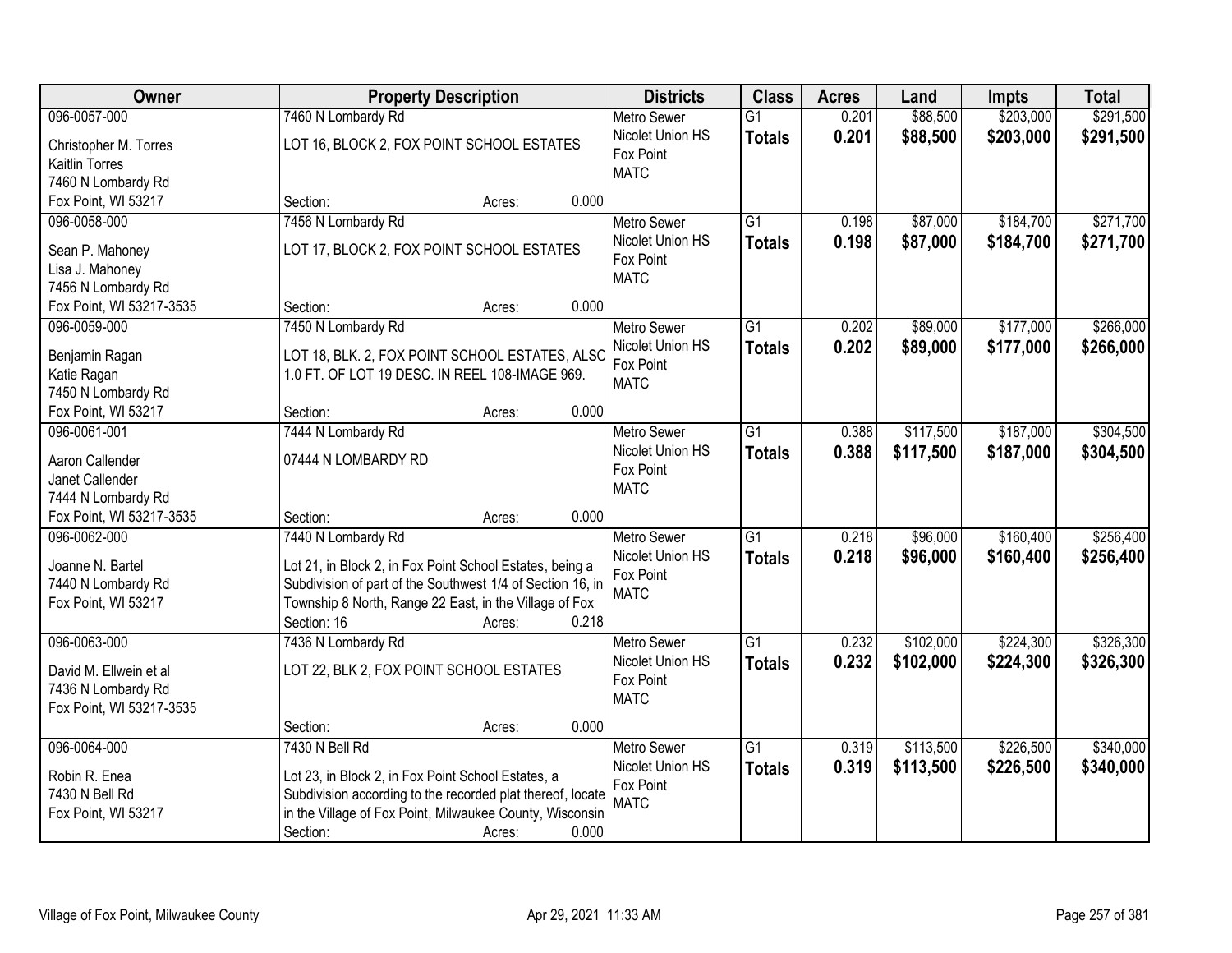| Owner                    |                                             | <b>Property Description</b> |       | <b>Districts</b>   | <b>Class</b>    | <b>Acres</b> | Land      | Impts     | <b>Total</b> |
|--------------------------|---------------------------------------------|-----------------------------|-------|--------------------|-----------------|--------------|-----------|-----------|--------------|
| 096-0065-000             | 7437 N Lombardy Rd                          |                             |       | <b>Metro Sewer</b> | $\overline{G1}$ | 0.275        | \$111,500 | \$135,400 | \$246,900    |
| Gerald J. Rakowski       | LOT 1 BLK 3 FOX POINT SCHOOL ESTATES EXC A  |                             |       | Nicolet Union HS   | <b>Totals</b>   | 0.275        | \$111,500 | \$135,400 | \$246,900    |
| Beth A. Bretl            | TRIANGULAR PARCEL ADJACENT TO LOT 2 WITH 23 |                             |       | Fox Point          |                 |              |           |           |              |
| 7437 N Lombardy Rd       | FT FRONTAGE ALONG NORTH LOMBARDY ROAD       |                             |       | <b>MATC</b>        |                 |              |           |           |              |
| Fox Point, WI 53217-3536 | Section:                                    | Acres:                      | 0.000 |                    |                 |              |           |           |              |
| 096-0066-000             | 7445 N Lombardy Rd                          |                             |       | <b>Metro Sewer</b> | $\overline{G1}$ | 0.257        | \$110,500 | \$95,600  | \$206,100    |
|                          |                                             |                             |       | Nicolet Union HS   | <b>Totals</b>   | 0.257        | \$110,500 | \$95,600  | \$206,100    |
| Douglas Stangohr         | LOT 2, BLK 3, FOX POINT SCHOOL ESTATES ALSO |                             |       | Fox Point          |                 |              |           |           |              |
| Toni Stangohr            | ADDITIONAL TRIANGULAR PARCEL OF LOT 1       |                             |       | <b>MATC</b>        |                 |              |           |           |              |
| 7445 N Lombardy Rd       | ADJACENT WITH 23FT. FRONTAGE ALONG N.       |                             |       |                    |                 |              |           |           |              |
| Fox Point, WI 53217-3536 | Section:                                    | Acres:                      | 0.000 |                    |                 |              |           |           |              |
| 096-0067-000             | 7447 N Lombardy Rd                          |                             |       | Metro Sewer        | G1              | 0.196        | \$86,000  | \$200,100 | \$286,100    |
| Steven D. Keene          | LOT 3, BLK 3, FOX POINT SCHOOL ESTATES      |                             |       | Nicolet Union HS   | <b>Totals</b>   | 0.196        | \$86,000  | \$200,100 | \$286,100    |
| Deborah L. Keene         |                                             |                             |       | Fox Point          |                 |              |           |           |              |
| 7447 N Lombardy Rd       |                                             |                             |       | <b>MATC</b>        |                 |              |           |           |              |
| Fox Point, WI 53217-3536 | Section:                                    | Acres:                      | 0.000 |                    |                 |              |           |           |              |
| 096-0068-000             | 7451 N Lombardy Rd                          |                             |       | <b>Metro Sewer</b> | G1              | 0.220        | \$97,000  | \$68,700  | \$165,700    |
|                          |                                             |                             |       | Nicolet Union HS   | <b>Totals</b>   | 0.220        | \$97,000  | \$68,700  | \$165,700    |
| Kenneth W. Drescher      | LOT 4, BLK 3, FOX POINT SCHOOL ESTATES      |                             |       | Fox Point          |                 |              |           |           |              |
| 7451 N Lombardy Rd       |                                             |                             |       | <b>MATC</b>        |                 |              |           |           |              |
| Fox Point, WI 53217-3536 |                                             |                             |       |                    |                 |              |           |           |              |
|                          | Section:                                    | Acres:                      | 0.000 |                    |                 |              |           |           |              |
| 096-0069-000             | 7455 N Lombardy Rd                          |                             |       | Metro Sewer        | $\overline{G1}$ | 0.216        | \$95,000  | \$92,900  | \$187,900    |
| Jill M. Schwartz         | LOT 5, BLK 3, FOX POINT SCHOOL ESTATES      |                             |       | Nicolet Union HS   | <b>Totals</b>   | 0.216        | \$95,000  | \$92,900  | \$187,900    |
| 7455 N Lombardy Rd       |                                             |                             |       | Fox Point          |                 |              |           |           |              |
| Fox Point, WI 53217-3536 |                                             |                             |       | <b>MATC</b>        |                 |              |           |           |              |
|                          | Section:                                    | Acres:                      | 0.000 |                    |                 |              |           |           |              |
| 096-0070-000             | 7457 N Lombardy Rd                          |                             |       | <b>Metro Sewer</b> | $\overline{G1}$ | 0.225        | \$99,000  | \$191,300 | \$290,300    |
|                          |                                             |                             |       | Nicolet Union HS   | <b>Totals</b>   | 0.225        | \$99,000  | \$191,300 | \$290,300    |
| Jared L. Koch            | LOT 6, BLK 3, FOX POINT SCHOOL ESTATES      |                             |       | Fox Point          |                 |              |           |           |              |
| Natasha Bosch            |                                             |                             |       | <b>MATC</b>        |                 |              |           |           |              |
| 7457 N Lombardy Rd       |                                             |                             |       |                    |                 |              |           |           |              |
| Fox Point, WI 53217      | Section:                                    | Acres:                      | 0.000 |                    |                 |              |           |           |              |
| 096-0071-000             | 7461 N Lombardy Rd                          |                             |       | <b>Metro Sewer</b> | $\overline{G1}$ | 0.220        | \$97,000  | \$111,900 | \$208,900    |
| Allen Young Trustee      | LOT 7, BLK 3, FOX POINT SCHOOL ESTATES      |                             |       | Nicolet Union HS   | <b>Totals</b>   | 0.220        | \$97,000  | \$111,900 | \$208,900    |
| 7461 N Lombardy Rd       |                                             |                             |       | Fox Point          |                 |              |           |           |              |
| Fox Point, WI 53217-3536 |                                             |                             |       | <b>MATC</b>        |                 |              |           |           |              |
|                          | Section:                                    | Acres:                      | 0.000 |                    |                 |              |           |           |              |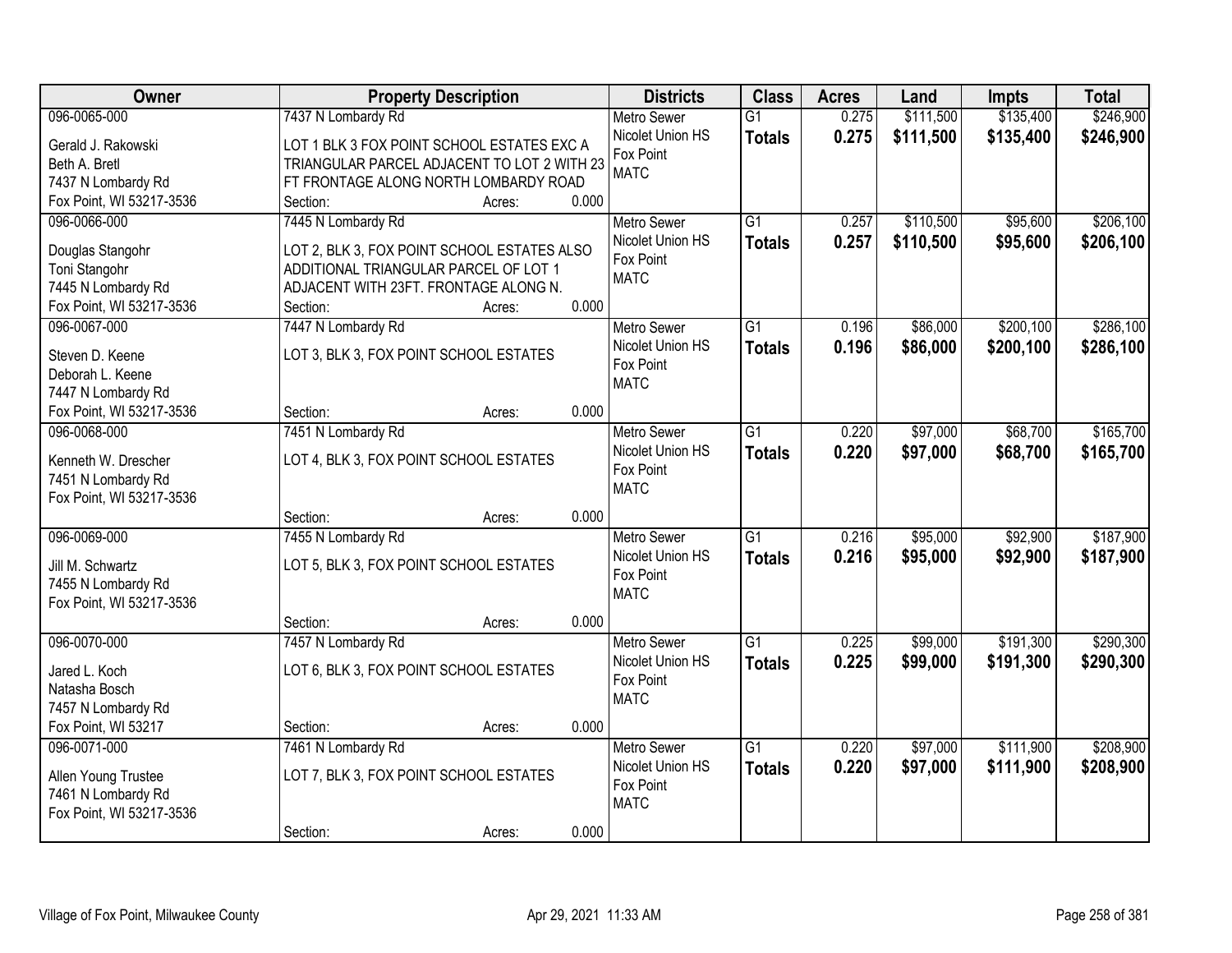| Owner                    | <b>Property Description</b>                              | <b>Districts</b>   | <b>Class</b>    | <b>Acres</b> | Land     | Impts     | <b>Total</b> |
|--------------------------|----------------------------------------------------------|--------------------|-----------------|--------------|----------|-----------|--------------|
| 096-0072-000             | 7465 N Lombardy Rd                                       | <b>Metro Sewer</b> | $\overline{G1}$ | 0.223        | \$98,000 | \$115,500 | \$213,500    |
| <b>Bethany Kroes</b>     | LOT 8, BLK 3, FOX POINT SCHOOL ESTATES                   | Nicolet Union HS   | <b>Totals</b>   | 0.223        | \$98,000 | \$115,500 | \$213,500    |
| Jason M. Canfield        |                                                          | Fox Point          |                 |              |          |           |              |
| 7465 N Lombardy Rd       |                                                          | <b>MATC</b>        |                 |              |          |           |              |
| Fox Point, WI 53217-3536 | 0.000<br>Section:<br>Acres:                              |                    |                 |              |          |           |              |
| 096-0073-000             | 7469 N Lombardy Rd                                       | <b>Metro Sewer</b> | $\overline{G1}$ | 0.223        | \$98,000 | \$108,100 | \$206,100    |
|                          |                                                          | Nicolet Union HS   | <b>Totals</b>   | 0.223        | \$98,000 | \$108,100 | \$206,100    |
| Scott R. Bahr            | LOT 9, BLK 3, FOX POINT SCHOOL ESTATES                   | Fox Point          |                 |              |          |           |              |
| Margaret Wenger          |                                                          | <b>MATC</b>        |                 |              |          |           |              |
| 7469 N Lombardy Rd       |                                                          |                    |                 |              |          |           |              |
| Fox Point, WI 53217-3536 | 0.000<br>Section:<br>Acres:                              |                    |                 |              |          |           |              |
| 096-0074-000             | 7473 N Lombardy Rd                                       | <b>Metro Sewer</b> | G1              | 0.223        | \$98,000 | \$163,800 | \$261,800    |
| Jasmin Kavazovic         | LOT 10, BLK 3, FOX POINT SCHOOL ESTATES - Lot            | Nicolet Union HS   | <b>Totals</b>   | 0.223        | \$98,000 | \$163,800 | \$261,800    |
| Ajla Kavazovic           | 10, in Block 3, in Fox Point School Estates, being a     | Fox Point          |                 |              |          |           |              |
| 7473 N Lombardy Rd       | Subdivision of a part of the Southwest One-Quarter of    | <b>MATC</b>        |                 |              |          |           |              |
| Fox Point, WI 53217      | 0.000<br>Section:<br>Acres:                              |                    |                 |              |          |           |              |
| 096-0075-000             | 7475 N Lombardy Rd                                       | <b>Metro Sewer</b> | G1              | 0.223        | \$98,000 | \$186,300 | \$284,300    |
|                          |                                                          | Nicolet Union HS   | <b>Totals</b>   | 0.223        | \$98,000 | \$186,300 | \$284,300    |
| Stacy D. Edling-Wittmann | LOT 11, BLK 3, FOX POINT SCHOOL ESTATES                  | Fox Point          |                 |              |          |           |              |
| 7475 N Lombardy Rd       |                                                          | <b>MATC</b>        |                 |              |          |           |              |
| Fox Point, WI 53217      |                                                          |                    |                 |              |          |           |              |
|                          | 0.000<br>Section:<br>Acres:                              |                    |                 |              |          |           |              |
| 096-0076-000             | 7481 N Lombardy Rd                                       | <b>Metro Sewer</b> | $\overline{G1}$ | 0.223        | \$98,000 | \$187,400 | \$285,400    |
| <b>Tyler Carlson</b>     | LOT 12, BLK 3, FOX POINT SCHOOL ESTATES                  | Nicolet Union HS   | <b>Totals</b>   | 0.223        | \$98,000 | \$187,400 | \$285,400    |
| Kristin Carlson          |                                                          | Fox Point          |                 |              |          |           |              |
| 7481 N Lombardy Rd       |                                                          | <b>MATC</b>        |                 |              |          |           |              |
| Fox Point, WI 53217      | 0.000<br>Section:<br>Acres:                              |                    |                 |              |          |           |              |
| 096-0077-000             | 7485 N Lombardy Rd                                       | Metro Sewer        | $\overline{G1}$ | 0.223        | \$98,000 | \$229,700 | \$327,700    |
|                          |                                                          | Nicolet Union HS   | <b>Totals</b>   | 0.223        | \$98,000 | \$229,700 | \$327,700    |
| John Clinton Earnheart   | Lot 13, in Block 3, in Fox Point School Estates, being a | Fox Point          |                 |              |          |           |              |
| Anne Earnheart           | Subdivision of part of the Southwest One-Quarter of      | <b>MATC</b>        |                 |              |          |           |              |
| 7485 N Lombardy Rd       | Section 16, in                                           |                    |                 |              |          |           |              |
| Fox Point, WI 53217      | 0.223<br>Section:<br>Acres:                              |                    |                 |              |          |           |              |
| 096-0078-000             | 7489 N Lombardy Rd                                       | <b>Metro Sewer</b> | $\overline{G1}$ | 0.223        | \$98,000 | \$153,100 | \$251,100    |
| James Wagner             | LOT 14, BLK 3, FOX POINT SCHOOL ESTATES                  | Nicolet Union HS   | <b>Totals</b>   | 0.223        | \$98,000 | \$153,100 | \$251,100    |
| Dana Wagner              |                                                          | Fox Point          |                 |              |          |           |              |
| 7489 N Lombardy Rd       |                                                          | <b>MATC</b>        |                 |              |          |           |              |
| Fox Point, WI 53217-3536 | 0.000<br>Section:<br>Acres:                              |                    |                 |              |          |           |              |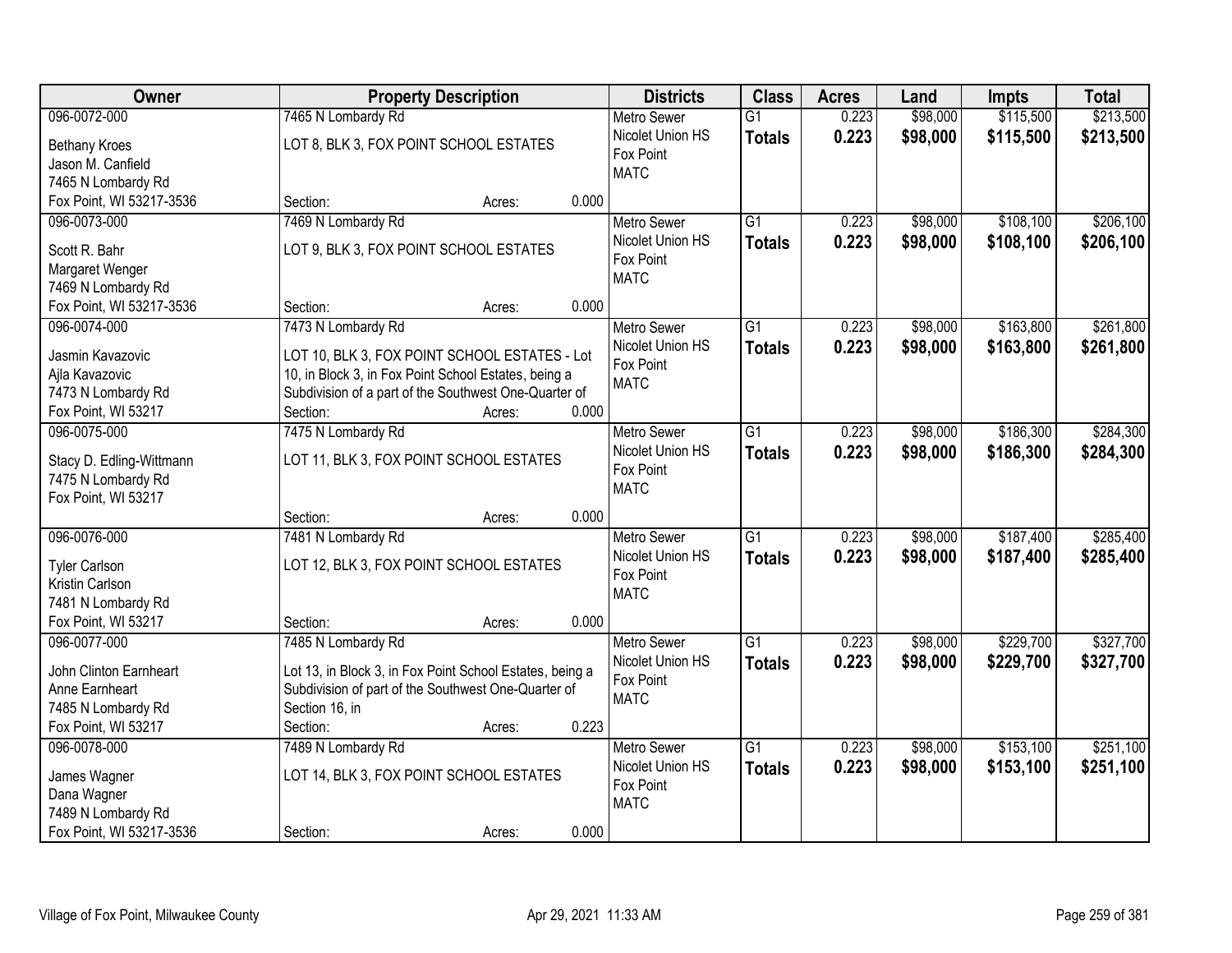| Owner                               | <b>Property Description</b>                               |        |       | <b>Districts</b>   | <b>Class</b>    | <b>Acres</b> | Land      | Impts     | <b>Total</b> |
|-------------------------------------|-----------------------------------------------------------|--------|-------|--------------------|-----------------|--------------|-----------|-----------|--------------|
| 096-0079-000                        | 7505 N Santa Monica Blvd                                  |        |       | <b>Metro Sewer</b> | $\overline{G1}$ | 0.269        | \$111,000 | \$206,000 | \$317,000    |
| John J. Heilmann                    | LOT 15, BLK 3, FOX POINT SCHOOL ESTATES                   |        |       | Nicolet Union HS   | <b>Totals</b>   | 0.269        | \$111,000 | \$206,000 | \$317,000    |
| Lisbeth C. Heilmann                 |                                                           |        |       | Fox Point          |                 |              |           |           |              |
| 7505 N Santa Monica Blv             |                                                           |        |       | <b>MATC</b>        |                 |              |           |           |              |
| Fox Point, WI 53217-3513            | Section:                                                  | Acres: | 0.000 |                    |                 |              |           |           |              |
| 096-0080-000                        | 7500 N Crossway Rd                                        |        |       | <b>Metro Sewer</b> | $\overline{G1}$ | 0.390        | \$117,500 | \$128,100 | \$245,600    |
|                                     |                                                           |        |       | Nicolet Union HS   | <b>Totals</b>   | 0.390        | \$117,500 | \$128,100 | \$245,600    |
| John M. McFadyen                    | LOT 1, BLK 1, FOX POINT SCHOOL ESTATES ADD.               |        |       | Fox Point          |                 |              |           |           |              |
| 7500 N Crossway Rd                  | NO. 1 - Lot One (1) in Block One (1) in Fox Point School  |        |       | <b>MATC</b>        |                 |              |           |           |              |
| Fox Point, WI 53217                 | Estates Subdivision Addition No. 1, being a Subdivision c |        |       |                    |                 |              |           |           |              |
|                                     | Section:                                                  | Acres: | 0.000 |                    |                 |              |           |           |              |
| 096-0081-000                        | 7504 N Crossway Rd                                        |        |       | Metro Sewer        | $\overline{G1}$ | 0.242        | \$106,500 | \$118,300 | \$224,800    |
| Ruthanne M. Proko                   | LOT 2, BLK 1, FOX POINT SCHOOL ESTATES ADD.               |        |       | Nicolet Union HS   | <b>Totals</b>   | 0.242        | \$106,500 | \$118,300 | \$224,800    |
| Steven C. Proko                     | NO. 1,                                                    |        |       | Fox Point          |                 |              |           |           |              |
| 7504 N Crossway Rd                  |                                                           |        |       | <b>MATC</b>        |                 |              |           |           |              |
| Fox Point, WI 53217-3525            | Section:                                                  | Acres: | 0.000 |                    |                 |              |           |           |              |
| 096-0082-000                        | 7506 N Crossway Rd                                        |        |       | <b>Metro Sewer</b> | $\overline{G1}$ | 0.241        | \$106,000 | \$141,900 | \$247,900    |
|                                     |                                                           |        |       | Nicolet Union HS   | <b>Totals</b>   | 0.241        | \$106,000 | \$141,900 | \$247,900    |
| Paul C. Navine and Ellen M. McBride | Lot Three (3), in Block One (1), in Fox Point School      |        |       | Fox Point          |                 |              |           |           |              |
| Revocable Trust U/A                 | Estates Subdivision Addition No. 1, being a part of the   |        |       | <b>MATC</b>        |                 |              |           |           |              |
| 7506 N Crossway Rd                  | Southeast                                                 |        |       |                    |                 |              |           |           |              |
| Fox Point, WI 53217                 | Section:                                                  | Acres: | 0.000 |                    |                 |              |           |           |              |
| 096-0083-000                        | 7510 N Crossway Rd                                        |        |       | <b>Metro Sewer</b> | $\overline{G1}$ | 0.236        | \$104,000 | \$210,000 | \$314,000    |
| <b>Constantine Solomos</b>          | LOT 4, BLK 1, FOX POINT SCHOOL ESTATES ADD.               |        |       | Nicolet Union HS   | <b>Totals</b>   | 0.236        | \$104,000 | \$210,000 | \$314,000    |
| Alicia Solomos                      | NO. 1,                                                    |        |       | Fox Point          |                 |              |           |           |              |
| 7510 N Crossway Rd                  |                                                           |        |       | <b>MATC</b>        |                 |              |           |           |              |
| Fox Point, WI 53217                 | Section:                                                  | Acres: | 0.000 |                    |                 |              |           |           |              |
| 096-0084-000                        | 7514 N Crossway Rd                                        |        |       | Metro Sewer        | $\overline{G1}$ | 0.242        | \$106,500 | \$229,600 | \$336,100    |
|                                     |                                                           |        |       | Nicolet Union HS   | <b>Totals</b>   | 0.242        | \$106,500 | \$229,600 | \$336,100    |
| Craig S. Pierce                     | LOT 5, BLK 1, FOX POINT SCHOOL ESTATES ADD.               |        |       | Fox Point          |                 |              |           |           |              |
| Lane N. Pierce                      | NO. 1.                                                    |        |       | <b>MATC</b>        |                 |              |           |           |              |
| 7514 N Crossway Rd                  |                                                           |        |       |                    |                 |              |           |           |              |
| Fox Point, WI 53217                 | Section:                                                  | Acres: | 0.000 |                    |                 |              |           |           |              |
| 096-0085-000                        | 7518 N Crossway Rd                                        |        |       | <b>Metro Sewer</b> | $\overline{G1}$ | 0.235        | \$103,500 | \$195,800 | \$299,300    |
| Richard W. Yelvington               | LOT 6, BLK 1, FOX POINT SCHOOL ESTATES ADD.               |        |       | Nicolet Union HS   | <b>Totals</b>   | 0.235        | \$103,500 | \$195,800 | \$299,300    |
| Katherine W. Yelvington             | NO. 1.                                                    |        |       | Fox Point          |                 |              |           |           |              |
| 7518 N Crossway Rd                  |                                                           |        |       | <b>MATC</b>        |                 |              |           |           |              |
| Fox Point, WI 53217-3525            | Section:                                                  | Acres: | 0.000 |                    |                 |              |           |           |              |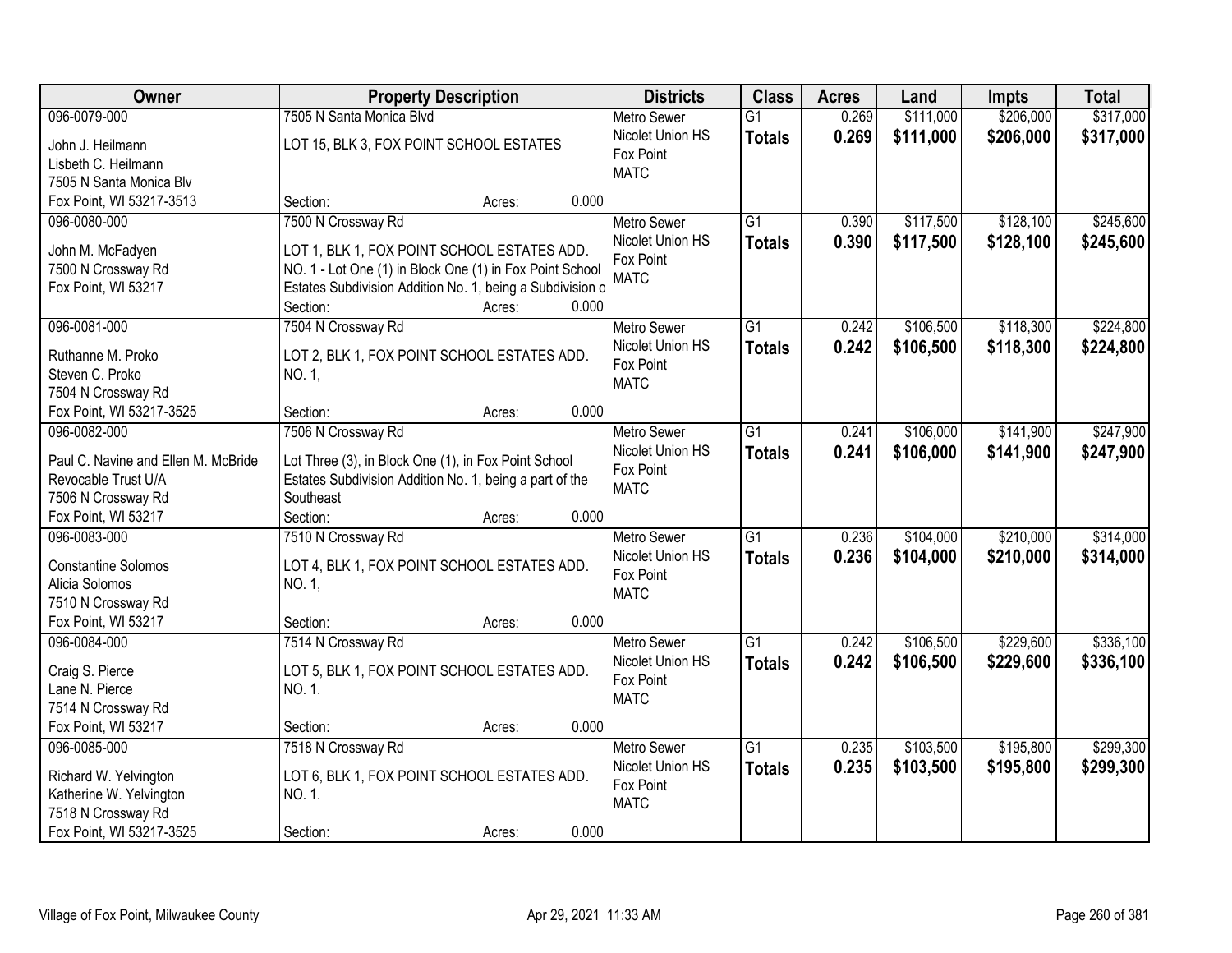| Owner                                 | <b>Property Description</b>                                  | <b>Districts</b>              | <b>Class</b>    | <b>Acres</b> | Land      | Impts     | <b>Total</b> |
|---------------------------------------|--------------------------------------------------------------|-------------------------------|-----------------|--------------|-----------|-----------|--------------|
| 096-0086-000                          | 7522 N Crossway Rd                                           | <b>Metro Sewer</b>            | $\overline{G1}$ | 0.227        | \$100,000 | \$188,400 | \$288,400    |
| Jesse Peters                          | Lot Seven (7) in Block One (1) in Fox Point School Estate    | Nicolet Union HS              | <b>Totals</b>   | 0.227        | \$100,000 | \$188,400 | \$288,400    |
| <b>Staci Peters</b>                   | Subdivision Addition No. 1, being a Subdivision of a part    | Fox Point                     |                 |              |           |           |              |
| 7522 N Crossway Rd                    | the South East One-quarter (1/4) of Section Seventeen        | <b>MATC</b>                   |                 |              |           |           |              |
| Fox Point, WI 53217                   | 0.000<br>Section:<br>Acres:                                  |                               |                 |              |           |           |              |
| 096-0087-000                          | 7526 N Crossway Rd                                           | <b>Metro Sewer</b>            | $\overline{G1}$ | 0.237        | \$104,500 | \$160,400 | \$264,900    |
|                                       |                                                              | Nicolet Union HS              | <b>Totals</b>   | 0.237        | \$104,500 | \$160,400 | \$264,900    |
| Prameet C. Chadha                     | LOT 8, BLK. 1, FOX POINT SCHOOL ESTATES ADD.                 | Fox Point                     |                 |              |           |           |              |
| Amy G L. Chadha<br>7526 N Crossway Rd | NO. 1.                                                       | <b>MATC</b>                   |                 |              |           |           |              |
| Fox Point, WI 53217                   | 0.000<br>Section:<br>Acres:                                  |                               |                 |              |           |           |              |
| 096-0088-000                          | 7530 N Crossway Rd                                           | <b>Metro Sewer</b>            | $\overline{G1}$ | 0.233        | \$102,500 | \$175,900 | \$278,400    |
|                                       |                                                              | Nicolet Union HS              | <b>Totals</b>   | 0.233        | \$102,500 | \$175,900 | \$278,400    |
| Lisa A. Crandall                      | LOT 9, BLK 1, FOX POINT SCHOOL ESTATES ADD.                  | Fox Point                     |                 |              |           |           |              |
| 7530 N Crossway Rd                    | <b>NO.1</b>                                                  | <b>MATC</b>                   |                 |              |           |           |              |
| Fox Point, WI 53217                   |                                                              |                               |                 |              |           |           |              |
|                                       | 0.000<br>Section:<br>Acres:                                  |                               |                 |              |           |           |              |
| 096-0089-000                          | 7532 N Crossway Rd                                           | <b>Metro Sewer</b>            | G1              | 0.233        | \$102,500 | \$115,000 | \$217,500    |
| Charles H. Goodman                    | LOT 10, BLK 1, FOX POINT SCHOOL ESTATES ADD.                 | Nicolet Union HS              | <b>Totals</b>   | 0.233        | \$102,500 | \$115,000 | \$217,500    |
| 7532 N Crossway Rd                    | NO. 1.                                                       | Fox Point                     |                 |              |           |           |              |
| Fox Point, WI 53217                   |                                                              | <b>MATC</b>                   |                 |              |           |           |              |
|                                       | 0.000<br>Section:<br>Acres:                                  |                               |                 |              |           |           |              |
| 096-0090-000                          | 7538 N Crossway Rd                                           | <b>Metro Sewer</b>            | $\overline{G1}$ | 0.233        | \$102,500 | \$187,900 | \$290,400    |
| <b>Tyler Schuldt</b>                  | LOT 11, BLK 1, FOX POINT SCHOOL ESTATES ADD.                 | Nicolet Union HS              | <b>Totals</b>   | 0.233        | \$102,500 | \$187,900 | \$290,400    |
| <b>Kelsey Freit</b>                   | NO. 1.                                                       | Fox Point                     |                 |              |           |           |              |
| 7538 N Crossway Rd                    |                                                              | <b>MATC</b>                   |                 |              |           |           |              |
| Fox Point, WI 53217                   | 0.000<br>Section:<br>Acres:                                  |                               |                 |              |           |           |              |
| 096-0091-000                          | 7544 N Crossway Rd                                           | Metro Sewer                   | G1              | 0.229        | \$100,500 | \$134,700 | \$235,200    |
|                                       |                                                              | Nicolet Union HS              | <b>Totals</b>   | 0.229        | \$100,500 | \$134,700 | \$235,200    |
| Donna L. Amerell                      | LOT 12, BLK 1, FOX POINT SCHOOL ESTATES ADD.                 | Fox Point                     |                 |              |           |           |              |
| 7544 N Crossway Rd                    | NO. 1.                                                       | <b>MATC</b>                   |                 |              |           |           |              |
| Fox Point, WI 53217-3525              |                                                              |                               |                 |              |           |           |              |
|                                       | 0.000<br>Section:<br>Acres:                                  |                               |                 |              |           |           |              |
| 096-0092-000                          | 7550 N Crossway Rd                                           | <b>Metro Sewer</b>            | $\overline{G1}$ | 0.233        | \$102,500 | \$305,300 | \$407,800    |
| Sricharan R. Muppidi                  | Lot 13, in Block 1, in Fox Point School Estates Subdivisio   | Nicolet Union HS<br>Fox Point | <b>Totals</b>   | 0.233        | \$102,500 | \$305,300 | \$407,800    |
| 7550 N Crossway Rd                    | Addition No. 1, being a part of the Southeast 1/4 of Section | <b>MATC</b>                   |                 |              |           |           |              |
| Fox Point, WI 53217                   | 17, and the Southwest 1/4 of Section 16, in Township 8       |                               |                 |              |           |           |              |
|                                       | 0.233<br>Section:<br>Acres:                                  |                               |                 |              |           |           |              |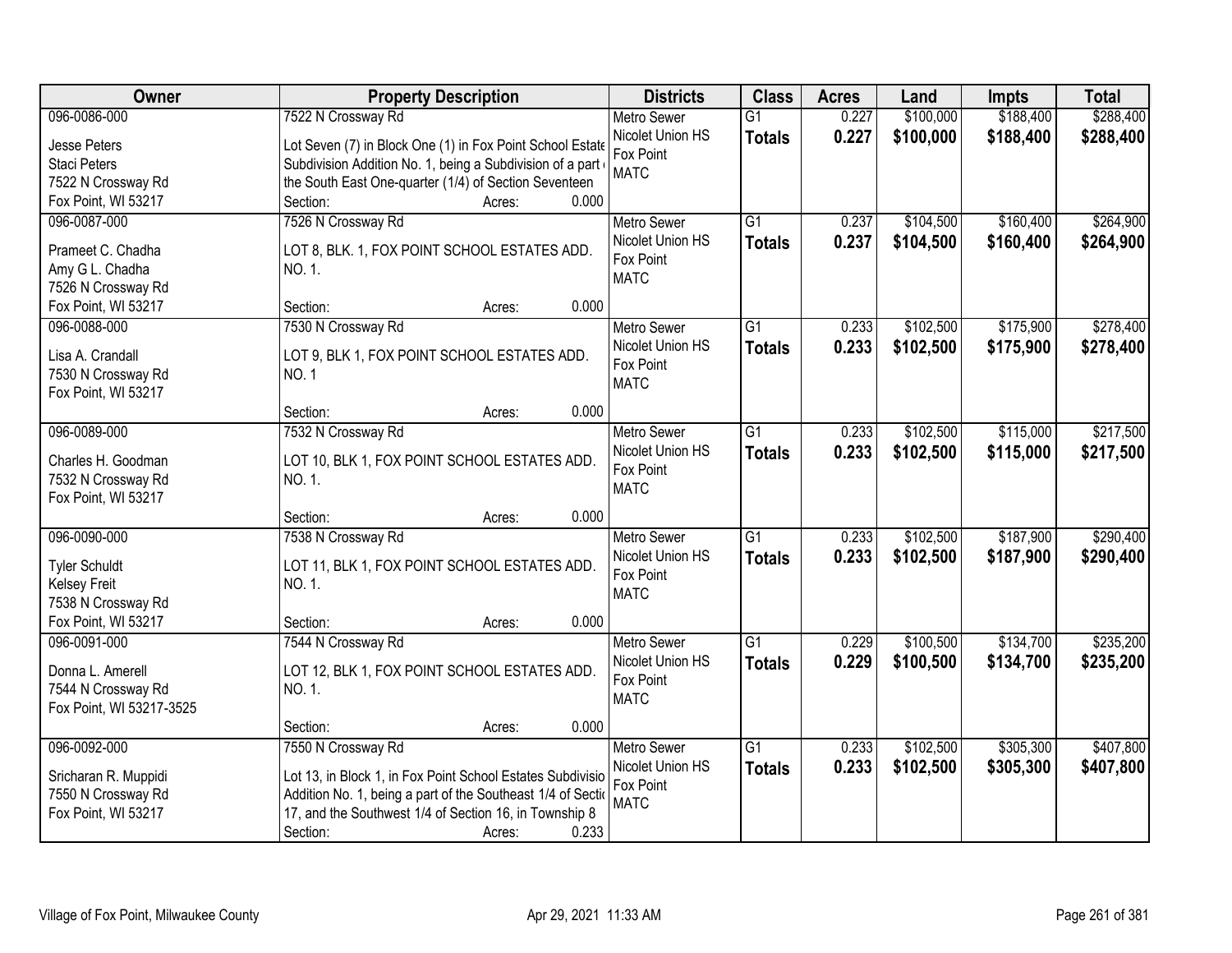| Owner                                     | <b>Property Description</b>                                  | <b>Districts</b>         | <b>Class</b>    | <b>Acres</b> | Land      | <b>Impts</b> | <b>Total</b> |
|-------------------------------------------|--------------------------------------------------------------|--------------------------|-----------------|--------------|-----------|--------------|--------------|
| 096-0093-000                              | 7556 N Crossway Rd                                           | <b>Metro Sewer</b>       | $\overline{G1}$ | 0.233        | \$102,500 | \$153,200    | \$255,700    |
| Sue A. Mueller                            | LOT 14, BLK 1, FOX POINT SCHOOL ESTATES ADDN.                | Nicolet Union HS         | <b>Totals</b>   | 0.233        | \$102,500 | \$153,200    | \$255,700    |
| 7556 N Crossway Rd                        | NO. 1. BEING A PART OF THE SOUTHEAST 1/4 OF                  | Fox Point                |                 |              |           |              |              |
| Fox Point, WI 53217-3525                  | SECTION 17 AND THE SOUTHWEST 1/4 OF SECTION                  | <b>MATC</b>              |                 |              |           |              |              |
|                                           | 0.000<br>Section:<br>Acres:                                  |                          |                 |              |           |              |              |
| 096-0094-000                              | 7523 N Santa Monica Blvd                                     | <b>Metro Sewer</b>       | $\overline{G1}$ | 0.201        | \$88,500  | \$108,300    | \$196,800    |
|                                           |                                                              | Nicolet Union HS         | <b>Totals</b>   | 0.201        | \$88,500  | \$108,300    | \$196,800    |
| Joan M. Gilson                            | LOT 15, BLK 1, FOX POINT SCHOOL ESTATES ADD.                 | Fox Point                |                 |              |           |              |              |
| 7523 N Santa Monica Blvd                  | NO. 1                                                        | <b>MATC</b>              |                 |              |           |              |              |
| Fox Point, WI 53217                       | 0.000                                                        |                          |                 |              |           |              |              |
|                                           | Section:<br>Acres:                                           |                          |                 |              |           |              |              |
| 096-0095-000                              | 7505 N Crossway Rd                                           | Metro Sewer              | G1              | 0.256        | \$110,500 | \$126,200    | \$236,700    |
| Nancy C. Adams                            | LOT 1, BLK 2, FOX POINT SCHOOL ESTATES ADD.                  | Nicolet Union HS         | <b>Totals</b>   | 0.256        | \$110,500 | \$126,200    | \$236,700    |
| Nancy Adams Trust                         | NO. 1.                                                       | Fox Point<br><b>MATC</b> |                 |              |           |              |              |
| 7505 N Crossway Rd                        |                                                              |                          |                 |              |           |              |              |
| Fox Point, WI 53217-3526                  | 0.000<br>Section:<br>Acres:                                  |                          |                 |              |           |              |              |
| 096-0096-000                              | 7513 N Crossway Rd                                           | <b>Metro Sewer</b>       | G1              | 0.210        | \$92,500  | \$218,500    | \$311,000    |
| Bryan T. Zymanek                          | Lot 2, in Block 2, in Fox Point School Estates Subdivision   | Nicolet Union HS         | <b>Totals</b>   | 0.210        | \$92,500  | \$218,500    | \$311,000    |
| 7513 N Crossway Rd                        | Addition No. 1, being a part of the Southeast 1/4 of Section | Fox Point                |                 |              |           |              |              |
| Fox Point, WI 53217                       | 17, and the Southwest 1/4 of Section 16, all in Township     | <b>MATC</b>              |                 |              |           |              |              |
|                                           | Section:<br>0.210<br>Acres:                                  |                          |                 |              |           |              |              |
| 096-0097-000                              | 7519 N Crossway Rd                                           | <b>Metro Sewer</b>       | $\overline{G1}$ | 0.331        | \$114,500 | \$76,000     | \$190,500    |
|                                           |                                                              | Nicolet Union HS         | <b>Totals</b>   | 0.331        | \$114,500 | \$76,000     | \$190,500    |
| Theodore A. Key and Rebecca J.            | LOT 3, BLK 2, FOX POINT SCHOOL ESTATES ADD.                  | Fox Point                |                 |              |           |              |              |
| <b>Hendricks Trust</b>                    | NO. 1.                                                       | <b>MATC</b>              |                 |              |           |              |              |
| 325 Dorset St                             |                                                              |                          |                 |              |           |              |              |
| Cambria, CA 93428                         | 0.000<br>Section:<br>Acres:                                  |                          |                 |              |           |              |              |
| 096-0098-000                              | 305 E Calumet Rd                                             | <b>Metro Sewer</b>       | G1              | 0.213        | \$94,000  | \$84,500     | \$178,500    |
| MDR to Fox Trust                          | LOT 4, BLK 2, FOX POINT SCHOOL ESTATES ADD.                  | Nicolet Union HS         | <b>Totals</b>   | 0.213        | \$94,000  | \$84,500     | \$178,500    |
| 305 Calumet Rd                            | NO. 1.                                                       | Fox Point                |                 |              |           |              |              |
| Fox Point, WI 53217                       |                                                              | <b>MATC</b>              |                 |              |           |              |              |
|                                           | 0.000<br>Section:<br>Acres:                                  |                          |                 |              |           |              |              |
| 096-0099-000                              | 7519 N Lake Dr                                               | <b>Metro Sewer</b>       | $\overline{G1}$ | 0.527        | \$112,000 | \$190,500    | \$302,500    |
|                                           |                                                              | Nicolet Union HS         | <b>Totals</b>   | 0.527        | \$112,000 | \$190,500    | \$302,500    |
| Patricia M. Ash Trustee<br>7519 N Lake Dr | LOT 1, THE GARDENS                                           | Fox Point                |                 |              |           |              |              |
| Fox Point, WI 53217-3643                  |                                                              | <b>MATC</b>              |                 |              |           |              |              |
|                                           | 0.000<br>Section:<br>Acres:                                  |                          |                 |              |           |              |              |
|                                           |                                                              |                          |                 |              |           |              |              |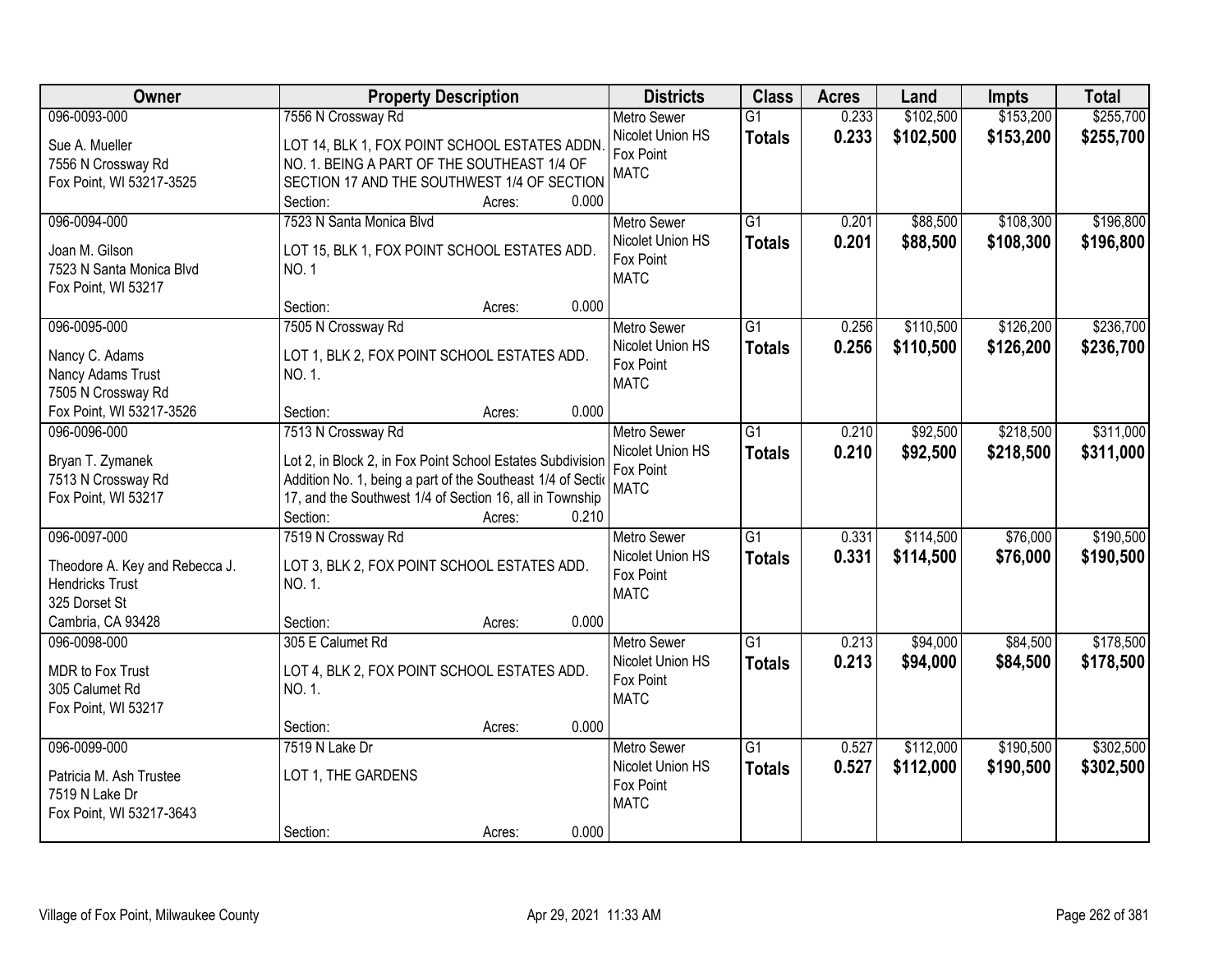| <b>Owner</b>             |                                                             | <b>Property Description</b> |       | <b>Districts</b>   | <b>Class</b>    | <b>Acres</b> | Land      | <b>Impts</b> | <b>Total</b> |
|--------------------------|-------------------------------------------------------------|-----------------------------|-------|--------------------|-----------------|--------------|-----------|--------------|--------------|
| 096-0100-000             | 7511 N Lake Dr                                              |                             |       | <b>Metro Sewer</b> | $\overline{G1}$ | 0.429        | \$102,000 | \$244,000    | \$346,000    |
| Thomas P. Kloehn         | LOT 2, THE GARDENS                                          |                             |       | Nicolet Union HS   | <b>Totals</b>   | 0.429        | \$102,000 | \$244,000    | \$346,000    |
| Marianne Kloehn          |                                                             |                             |       | Fox Point          |                 |              |           |              |              |
| 7511 N Lake Dr           |                                                             |                             |       | <b>MATC</b>        |                 |              |           |              |              |
| Fox Point, WI 53217-3643 | Section:                                                    | Acres:                      | 0.000 |                    |                 |              |           |              |              |
| 096-0101-000             | 7441 N Lake Dr                                              |                             |       | <b>Metro Sewer</b> | $\overline{G1}$ | 0.433        | \$119,500 | \$532,500    | \$652,000    |
|                          |                                                             |                             |       | Nicolet Union HS   | <b>Totals</b>   | 0.433        | \$119,500 | \$532,500    | \$652,000    |
| John Farwell Price       | LOT 3, THE GARDENS - Lot Three (3), in The Gardens,         |                             |       | Fox Point          |                 |              |           |              |              |
| Tru Price                | being part of Lot 10, in the Southwest 1/4 of Section 16, i |                             |       | <b>MATC</b>        |                 |              |           |              |              |
| 7441 N Lake Dr           | Township 8 North, Range 22 East, in the Village of Fox      |                             |       |                    |                 |              |           |              |              |
| Fox Point, WI 53217      | Section:                                                    | Acres:                      | 0.000 |                    |                 |              |           |              |              |
| 096-0102-000             | 7431 N Lake Dr                                              |                             |       | <b>Metro Sewer</b> | G1              | 0.458        | \$109,000 | \$355,500    | \$464,500    |
| <b>Randall Rowlett</b>   | LOT 4, THE GARDENS                                          |                             |       | Nicolet Union HS   | <b>Totals</b>   | 0.458        | \$109,000 | \$355,500    | \$464,500    |
| 7431 N Lake Dr           |                                                             |                             |       | Fox Point          |                 |              |           |              |              |
| Fox Point, WI 53217-3641 |                                                             |                             |       | <b>MATC</b>        |                 |              |           |              |              |
|                          | Section:                                                    | Acres:                      | 0.000 |                    |                 |              |           |              |              |
| 096-0103-000             | 811 E Portage Rd                                            |                             |       | <b>Metro Sewer</b> | G1              | 0.415        | \$119,000 | \$162,800    | \$281,800    |
|                          |                                                             |                             |       | Nicolet Union HS   | <b>Totals</b>   | 0.415        | \$119,000 | \$162,800    | \$281,800    |
| Carole Brockwell         | LOT 5, THE GARDENS                                          |                             |       | Fox Point          |                 |              |           |              |              |
| 811 E Portage Rd         |                                                             |                             |       | <b>MATC</b>        |                 |              |           |              |              |
| Fox Point, WI 53217      |                                                             |                             |       |                    |                 |              |           |              |              |
|                          | Section:                                                    | Acres:                      | 0.000 |                    |                 |              |           |              |              |
| 096-0104-000             | 7430 N Boyd Way                                             |                             |       | <b>Metro Sewer</b> | $\overline{G1}$ | 0.415        | \$119,000 | \$274,500    | \$393,500    |
| Karen Dunst              | LOT 6, THE GARDENS                                          |                             |       | Nicolet Union HS   | <b>Totals</b>   | 0.415        | \$119,000 | \$274,500    | \$393,500    |
| David Minerath           |                                                             |                             |       | Fox Point          |                 |              |           |              |              |
| 7430 N Boyd Way          |                                                             |                             |       | <b>MATC</b>        |                 |              |           |              |              |
| Fox Point, WI 53217      | Section:                                                    | Acres:                      | 0.000 |                    |                 |              |           |              |              |
| 096-0105-000             | 7419 N Boyd Way                                             |                             |       | Metro Sewer        | G1              | 0.438        | \$120,000 | \$142,500    | \$262,500    |
|                          |                                                             |                             |       | Nicolet Union HS   | <b>Totals</b>   | 0.438        | \$120,000 | \$142,500    | \$262,500    |
| Amy L. Jankowski         | LOT 7, THE GARDENS - LOT 7, IN THE GARDENS,                 |                             |       | Fox Point          |                 |              |           |              |              |
| Mark P. Jankowski        | BEING PART OF LOT 10, IN THE SOUTHWEST 1/4 OF               |                             |       | <b>MATC</b>        |                 |              |           |              |              |
| 405 E MacArthur Rd       | SECTION 16, IN TOWNSHIP 8 NORTH, RANGE 22                   |                             |       |                    |                 |              |           |              |              |
| Fox Point, WI 53217      | Section:                                                    | Acres:                      | 0.000 |                    |                 |              |           |              |              |
| 096-0106-000             | 7431 N Boyd Way                                             |                             |       | <b>Metro Sewer</b> | $\overline{G1}$ | 0.438        | \$120,000 | \$201,900    | \$321,900    |
| Michael S. Pratscher     | LOT 8, THE GARDENS SCHOOL DIST 2                            |                             |       | Nicolet Union HS   | <b>Totals</b>   | 0.438        | \$120,000 | \$201,900    | \$321,900    |
| Kathryn K. Pratscher     |                                                             |                             |       | Fox Point          |                 |              |           |              |              |
| 7431 N Boyd Way          |                                                             |                             |       | <b>MATC</b>        |                 |              |           |              |              |
| Fox Point, WI 53217-3651 | Section:                                                    | Acres:                      | 0.000 |                    |                 |              |           |              |              |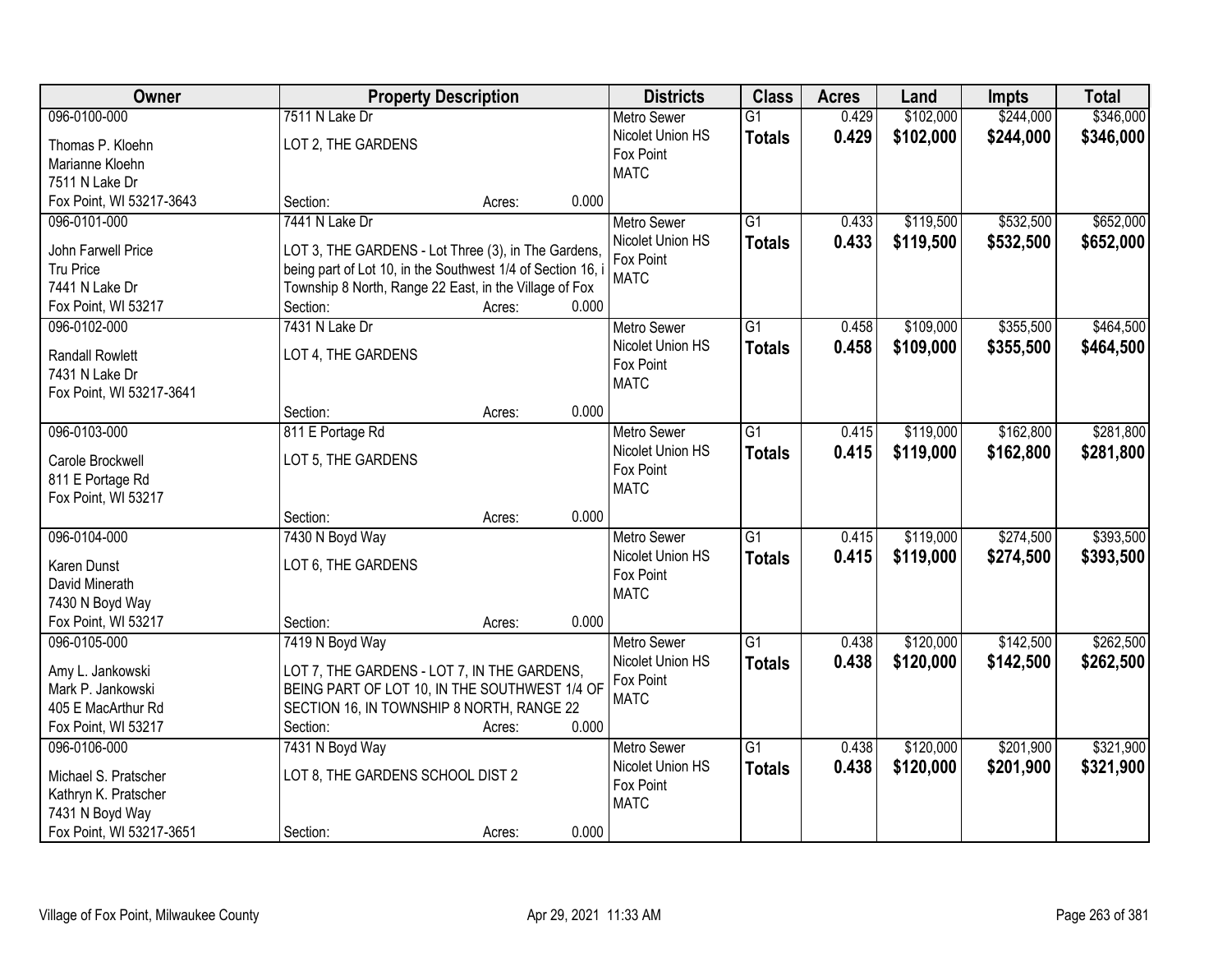| Owner                                  | <b>Property Description</b>                                | <b>Districts</b>              | <b>Class</b>    | <b>Acres</b> | Land      | <b>Impts</b> | <b>Total</b> |
|----------------------------------------|------------------------------------------------------------|-------------------------------|-----------------|--------------|-----------|--------------|--------------|
| 096-0107-000                           | 7435 N Boyd Way                                            | <b>Metro Sewer</b>            | $\overline{G1}$ | 0.438        | \$120,000 | \$395,500    | \$515,500    |
| Ryan R. Payne                          | Lot 9, in the GARDENS, being part of Lot 10, in the        | Nicolet Union HS              | <b>Totals</b>   | 0.438        | \$120,000 | \$395,500    | \$515,500    |
| Elizabeth R G. Payne                   | Southwest 1/4 of Section 16, in Township 8 North, Range    | Fox Point                     |                 |              |           |              |              |
| 7435 N Boyd Way                        | 22 East, in the Village of Fox Point, Milwaukee County,    | <b>MATC</b>                   |                 |              |           |              |              |
| Fox Point, WI 53217                    | 0.438<br>Section:<br>Acres:                                |                               |                 |              |           |              |              |
| 096-0108-000                           | 7505 N Boyd Way                                            | <b>Metro Sewer</b>            | $\overline{G1}$ | 0.438        | \$120,000 | \$187,500    | \$307,500    |
|                                        |                                                            | Nicolet Union HS              | <b>Totals</b>   | 0.438        | \$120,000 | \$187,500    | \$307,500    |
| Dale J. Hammen                         | LOT 10, THE GARDENS                                        | Fox Point                     |                 |              |           |              |              |
| Deborah R. Hammen                      |                                                            | <b>MATC</b>                   |                 |              |           |              |              |
| 7505 N Boyd Way                        |                                                            |                               |                 |              |           |              |              |
| Fox Point, WI 53217-3653               | 0.000<br>Section:<br>Acres:                                |                               |                 |              |           |              |              |
| 096-0109-000                           | 7511 N Boyd Way                                            | <b>Metro Sewer</b>            | G1              | 0.448        | \$120,500 | \$138,500    | \$259,000    |
| Lissa K. Vander Heyden Revocable       | LOT 11, THE GARDENS                                        | Nicolet Union HS              | <b>Totals</b>   | 0.448        | \$120,500 | \$138,500    | \$259,000    |
| <b>Living Trust</b>                    |                                                            | Fox Point                     |                 |              |           |              |              |
| 7511 N Boyd Way                        |                                                            | <b>MATC</b>                   |                 |              |           |              |              |
| Fox Point, WI 53217                    | Section:<br>0.000<br>Acres:                                |                               |                 |              |           |              |              |
| 096-0110-000                           | 7500 N Boyd Way                                            | <b>Metro Sewer</b>            | G1              | 0.502        | \$123,500 | \$411,500    | \$535,000    |
|                                        |                                                            | Nicolet Union HS              | <b>Totals</b>   | 0.502        | \$123,500 | \$411,500    | \$535,000    |
| The Lange-Blair Trust Dated July 31,   | LOT 12, THE GARDENS                                        | Fox Point                     |                 |              |           |              |              |
| 1997                                   |                                                            | <b>MATC</b>                   |                 |              |           |              |              |
| 7500 N Boyd Way<br>Fox Point, WI 53217 | 0.000                                                      |                               |                 |              |           |              |              |
| 096-0111-000                           | Section:<br>Acres:                                         |                               | $\overline{G1}$ | 0.443        |           | \$142,100    | \$262,100    |
|                                        | 818 E Portage Rd                                           | <b>Metro Sewer</b>            |                 |              | \$120,000 |              |              |
| Jiju Johnson                           | Lot 13, in The Gardens, being part of Lot 10, in the       | Nicolet Union HS<br>Fox Point | <b>Totals</b>   | 0.443        | \$120,000 | \$142,100    | \$262,100    |
| Olivia Zambrana Arias                  | Southwest 1/4 of Section 16, in Township 8                 | <b>MATC</b>                   |                 |              |           |              |              |
| 818 E Portage Rd                       | North, Range 22 East, in the Village of Fox Point, County  |                               |                 |              |           |              |              |
| Fox Point, WI 53217                    | 0.000<br>Section:<br>Acres:                                |                               |                 |              |           |              |              |
| 096-0112-000                           | 7505 N Links Way                                           | <b>Metro Sewer</b>            | $\overline{G1}$ | 0.403        | \$118,000 | \$253,500    | \$371,500    |
| <b>Tracy Geimer</b>                    | Lot Fourteen (14), in The Gardens, being part of Lot 10, i | Nicolet Union HS              | <b>Totals</b>   | 0.403        | \$118,000 | \$253,500    | \$371,500    |
| 7505 N Links Way                       | the Southwest 1/4 of Section 16, in                        | Fox Point                     |                 |              |           |              |              |
| Fox Point, WI 53217                    | Township 8 North, Range 22 East, in the Village of Fox     | <b>MATC</b>                   |                 |              |           |              |              |
|                                        | 0.000<br>Section:<br>Acres:                                |                               |                 |              |           |              |              |
| 096-0113-000                           | 727 E Juniper Ln                                           | <b>Metro Sewer</b>            | $\overline{G1}$ | 1.358        | \$245,500 | \$247,500    | \$493,000    |
|                                        |                                                            | Nicolet Union HS              |                 | 1.358        | \$245,500 | \$247,500    | \$493,000    |
| Kenneth M. Kiernan                     | LOT 1, GLEN BROOK                                          | Fox Point                     | <b>Totals</b>   |              |           |              |              |
| Brian J. Hemann                        |                                                            | <b>MATC</b>                   |                 |              |           |              |              |
| 727 E Juniper Ln                       |                                                            |                               |                 |              |           |              |              |
| Fox Point, WI 53217                    | 0.000<br>Section:<br>Acres:                                |                               |                 |              |           |              |              |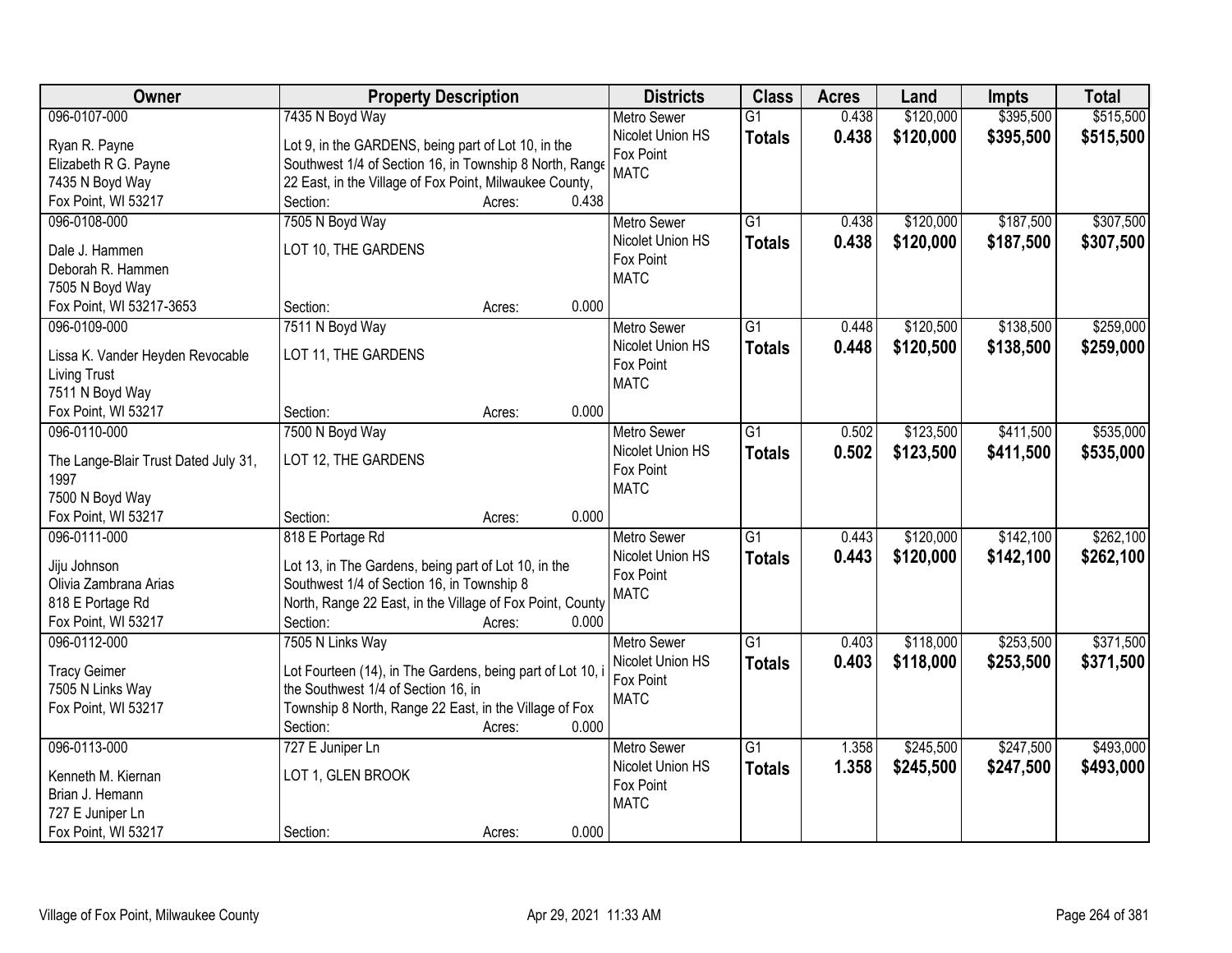| Owner                             | <b>Property Description</b>                                | <b>Districts</b>   | <b>Class</b>    | <b>Acres</b> | Land      | <b>Impts</b> | <b>Total</b> |
|-----------------------------------|------------------------------------------------------------|--------------------|-----------------|--------------|-----------|--------------|--------------|
| 096-0114-000                      | 723 E Juniper Ln                                           | <b>Metro Sewer</b> | $\overline{G1}$ | 0.643        | \$295,000 | \$438,700    | \$733,700    |
| Benjamin P. Taibleson             | Lot Two (2), in GLENBROOK, being a Subdivision of a        | Nicolet Union HS   | <b>Totals</b>   | 0.643        | \$295,000 | \$438,700    | \$733,700    |
| Rebe Taibleson                    | part of the Northwest One-quarter (1/4), of Section        | Fox Point          |                 |              |           |              |              |
| 723 E Juniper Ln                  | Twenty-one (21) and the Southwest One-quarter (1/4) of     | <b>MATC</b>        |                 |              |           |              |              |
| Fox Point, WI 53217               | 0.643<br>Section:<br>Acres:                                |                    |                 |              |           |              |              |
| 096-0115-000                      | 715 E Juniper Ln                                           | <b>Metro Sewer</b> | $\overline{G1}$ | 0.629        | \$295,000 | \$175,500    | \$470,500    |
|                                   |                                                            | Nicolet Union HS   | <b>Totals</b>   | 0.629        | \$295,000 | \$175,500    | \$470,500    |
| Douglas M. Levy and Berna W. Levy | Lot Three (3) in Glenbrook, being a subdivision of a part  | Fox Point          |                 |              |           |              |              |
| Revocable Trust                   | the Northwest One-quarter (1/4) of                         | <b>MATC</b>        |                 |              |           |              |              |
| 715 E Juniper St                  | Section Twenty-one (21) and the Southwest One-quarter      |                    |                 |              |           |              |              |
| Fox Point, WI 53217               | 0.000<br>Section:<br>Acres:                                |                    |                 |              |           |              |              |
| 096-0116-000                      | 707 E Juniper Ln                                           | Metro Sewer        | $\overline{G1}$ | 0.677        | \$166,000 | \$159,000    | \$325,000    |
| Catherine Cooper                  | Lot 4, in Glenbrook, being a subdivision of a part of the  | Nicolet Union HS   | <b>Totals</b>   | 0.677        | \$166,000 | \$159,000    | \$325,000    |
| 707 E Juniper Ln                  | Northwest 1/4 of Section 21 and the Southwest 1/4 of       | Fox Point          |                 |              |           |              |              |
| Fox Point, WI 53217               | Section 16, Township 8 North, Range 22 East, in the        | <b>MATC</b>        |                 |              |           |              |              |
|                                   | 0.677<br>Section:<br>Acres:                                |                    |                 |              |           |              |              |
| 096-0117-000                      | 7138 N Lake Dr                                             | <b>Metro Sewer</b> | G1              | 0.834        | \$120,000 | \$222,000    | \$342,000    |
|                                   |                                                            | Nicolet Union HS   | <b>Totals</b>   | 0.834        | \$120,000 | \$222,000    | \$342,000    |
| Mary E. Alvarez                   | Lot Five (5), in GLENBROOK, being a subdivision of a       | Fox Point          |                 |              |           |              |              |
| 7138 N Lake Dr                    | part of the NW 1/4 of Section 21 and the SW 1/4 of Section | <b>MATC</b>        |                 |              |           |              |              |
| Fox Point, WI 53217               | 16,                                                        |                    |                 |              |           |              |              |
|                                   | 0.834<br>Section:<br>Acres:                                |                    |                 |              |           |              |              |
| 096-0118-000                      | 7126 N Lake Dr                                             | <b>Metro Sewer</b> | $\overline{G1}$ | 0.420        | \$101,000 | \$188,000    | \$289,000    |
| Mann Pratap Singh                 | GLEN BROOK LOT 6 & PART OF LOT 5 COM AT SW                 | Nicolet Union HS   | <b>Totals</b>   | 0.420        | \$101,000 | \$188,000    | \$289,000    |
| Laura Pratap Singh                | COR OF SD LOT 5 TH N. 22 FT. S. 89D45M30S E.               | Fox Point          |                 |              |           |              |              |
| 7126 N Lake Dr                    | 138.50 FT. S. 50D44M30S E. 91.73 FT. S. 40D17M W.          | <b>MATC</b>        |                 |              |           |              |              |
| Fox Point, WI 53217               | 0.420<br>Section:<br>Acres:                                |                    |                 |              |           |              |              |
| 096-0119-000                      | 7114 N Lake Dr                                             | Metro Sewer        | G1              | 0.523        | \$106,000 | \$203,000    | \$309,000    |
|                                   |                                                            | Nicolet Union HS   |                 | 0.523        | \$106,000 |              |              |
| Marc M. Meinhardt                 | Lot 7, GLENBROOK, being a Subdivision of a part of the     | Fox Point          | <b>Totals</b>   |              |           | \$203,000    | \$309,000    |
| Althea C. Meinhardt               | Northwest 1/4 of Section 21 and the Southwest 1/4 of       | <b>MATC</b>        |                 |              |           |              |              |
| 7114 N Lake Dr                    | Section 16, in Township 8 North, Range 22 East, in the     |                    |                 |              |           |              |              |
| Fox Point, WI 53217               | 0.000<br>Section:<br>Acres:                                |                    |                 |              |           |              |              |
| 096-0120-000                      | 921 E Calumet Rd                                           | <b>Metro Sewer</b> | G1              | 0.290        | \$112,000 | \$269,500    | \$381,500    |
| Ryan A. Piaskowski                | LOT 1, BLOCK 1, EXC. THE N 3 FT LAKE DRIVE                 | Nicolet Union HS   | <b>Totals</b>   | 0.290        | \$112,000 | \$269,500    | \$381,500    |
| 921 E Calumet Rd                  | <b>MANOR</b>                                               | Fox Point          |                 |              |           |              |              |
| Fox Point, WI 53217               |                                                            | <b>MATC</b>        |                 |              |           |              |              |
|                                   | 0.000<br>Section:<br>Acres:                                |                    |                 |              |           |              |              |
|                                   |                                                            |                    |                 |              |           |              |              |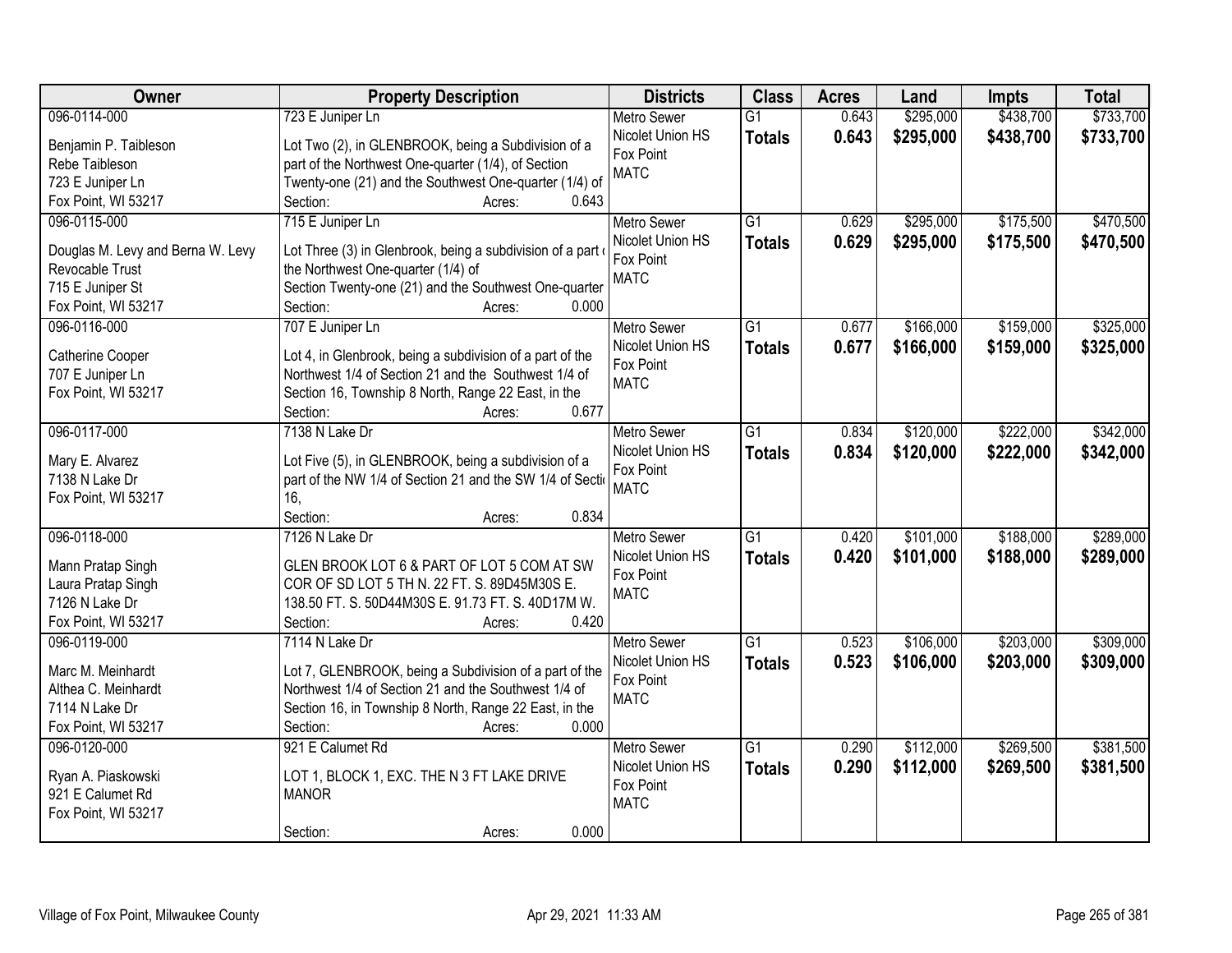| Owner                                | <b>Property Description</b>                               | <b>Districts</b>         | <b>Class</b>    | <b>Acres</b> | Land      | <b>Impts</b> | <b>Total</b> |
|--------------------------------------|-----------------------------------------------------------|--------------------------|-----------------|--------------|-----------|--------------|--------------|
| 096-0121-000                         | 7545 N Lake Dr                                            | <b>Metro Sewer</b>       | $\overline{G1}$ | 0.237        | \$94,000  | \$174,300    | \$268,300    |
| Todd A Schuyler and Tonia L Schuyler | LOT 2, IN BLOCK 1, IN LAKE DRIVE MANOR, BEING A           | Nicolet Union HS         | <b>Totals</b>   | 0.237        | \$94,000  | \$174,300    | \$268,300    |
| 2016 LIVING TRUS                     | SUBDIVISION OF A PART OF THE SOUTHWEST 1/4                | Fox Point                |                 |              |           |              |              |
| 7545 N Lake Dr                       | OF SECTION 16, IN TOWNSHIP 8 NORTH, RANGE 22              | <b>MATC</b>              |                 |              |           |              |              |
| Fox Point, WI 53217                  | 0.237<br>Section:<br>Acres:                               |                          |                 |              |           |              |              |
| 096-0122-000                         | 7539 N Lake Dr                                            | <b>Metro Sewer</b>       | $\overline{G1}$ | 0.263        | \$99,500  | \$306,000    | \$405,500    |
|                                      |                                                           | Nicolet Union HS         | <b>Totals</b>   | 0.263        | \$99,500  | \$306,000    | \$405,500    |
| Kerra Stumbris                       | LOT 3, BLOCK 1, LAKE DRIVE MANOR                          | Fox Point                |                 |              |           |              |              |
| Amber Gospodarek                     |                                                           | <b>MATC</b>              |                 |              |           |              |              |
| 7539 N Lake Dr                       | 0.263                                                     |                          |                 |              |           |              |              |
| Fox Point, WI 53217                  | Section:<br>Acres:                                        |                          |                 |              |           |              |              |
| 096-0123-000                         | 7531 N Lake Dr                                            | <b>Metro Sewer</b>       | $\overline{G1}$ | 0.337        | \$103,000 | \$125,800    | \$228,800    |
| Roseann C. Lachenmann                | LOT 4, BLOCK 1, LAKE DRIVE MANOR                          | Nicolet Union HS         | <b>Totals</b>   | 0.337        | \$103,000 | \$125,800    | \$228,800    |
| 7531 N Lake Dr                       |                                                           | Fox Point<br><b>MATC</b> |                 |              |           |              |              |
| Fox Point, WI 53217-3643             |                                                           |                          |                 |              |           |              |              |
|                                      | 0.000<br>Section:<br>Acres:                               |                          |                 |              |           |              |              |
| 096-0124-000                         | 7525 N Lake Dr                                            | <b>Metro Sewer</b>       | $\overline{G1}$ | 0.388        | \$105,500 | \$130,800    | \$236,300    |
| Matthew E. Bosler                    | LOT 5, BLOCK 1, LAKE DRIVE MANOR                          | Nicolet Union HS         | <b>Totals</b>   | 0.388        | \$105,500 | \$130,800    | \$236,300    |
| Lindsay A. Bosler                    |                                                           | Fox Point                |                 |              |           |              |              |
| 7525 N Lake Dr                       |                                                           | <b>MATC</b>              |                 |              |           |              |              |
| Fox Point, WI 53217                  | 0.000<br>Section:<br>Acres:                               |                          |                 |              |           |              |              |
| 096-0125-000                         | 7516 N Links Way                                          | Metro Sewer              | $\overline{G1}$ | 0.298        | \$112,500 | \$299,000    | \$411,500    |
|                                      |                                                           | Nicolet Union HS         | <b>Totals</b>   | 0.298        | \$112,500 | \$299,000    | \$411,500    |
| James A. Beer and Nancy K. File      | LOT 6, BLOCK 1, LAKE DRIVE MANOR                          | Fox Point                |                 |              |           |              |              |
| Revocable Living Trust               |                                                           | <b>MATC</b>              |                 |              |           |              |              |
| 7516 N Links Way                     |                                                           |                          |                 |              |           |              |              |
| Fox Point, WI 53217                  | 0.000<br>Section:<br>Acres:                               |                          |                 |              |           |              |              |
| 096-0126-000                         | 7520 N Links Way                                          | Metro Sewer              | $\overline{G1}$ | 0.298        | \$112,500 | \$277,000    | \$389,500    |
| Sarah Jane Ellsworth Garrett         | Lot 7 in Block 1 in Lake Drive Manor, being a Subdivision | Nicolet Union HS         | <b>Totals</b>   | 0.298        | \$112,500 | \$277,000    | \$389,500    |
| <b>Taylor Patton Garrett</b>         | of a part of the Southwest 1/4 of Section 16, Township 8  | Fox Point                |                 |              |           |              |              |
| 7520 N Links Way                     | North, Range 22 East, Village of Fox Point, Milwaukee     | <b>MATC</b>              |                 |              |           |              |              |
| Fox Point, WI 53217                  | 0.298<br>Section:<br>Acres:                               |                          |                 |              |           |              |              |
| 096-0127-000                         | 7528 N Links Way                                          | <b>Metro Sewer</b>       | $\overline{G1}$ | 0.306        | \$113,000 | \$345,900    | \$458,900    |
|                                      |                                                           | Nicolet Union HS         | <b>Totals</b>   | 0.306        | \$113,000 | \$345,900    | \$458,900    |
| Brian G. Wolff                       | Lot Eight (8) in Block One (1) in Lake Drive Manor, being | Fox Point                |                 |              |           |              |              |
| Alison G. Wolff                      | a Subdivision in the South West One-quarter (1/4) of      | <b>MATC</b>              |                 |              |           |              |              |
| 7528 N Links Way                     | Section Sixteen (16), in Township Eight (8) North, Range  |                          |                 |              |           |              |              |
| Fox Point, WI 53217                  | 0.306<br>Section:<br>Acres:                               |                          |                 |              |           |              |              |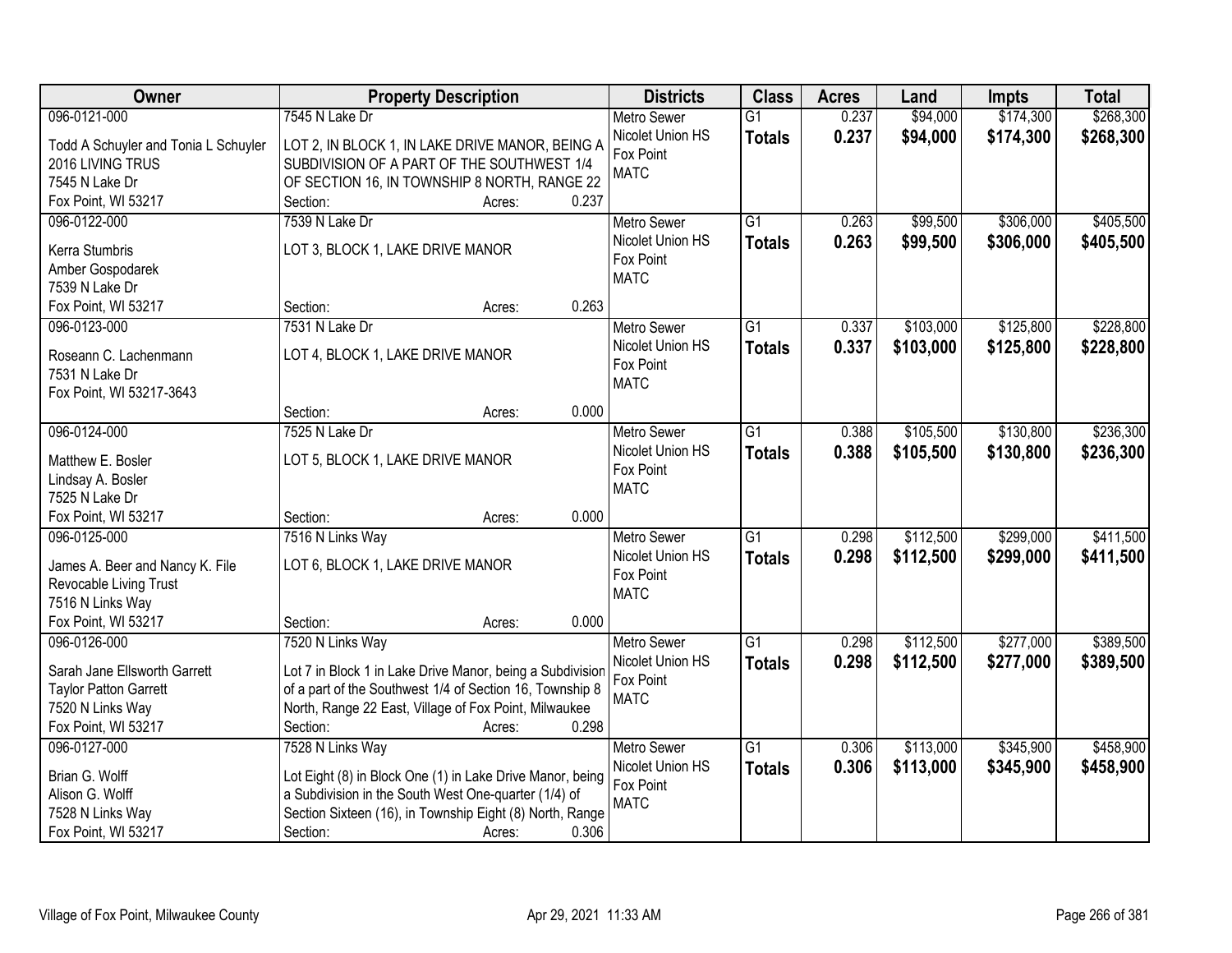| Owner                                |                                   | <b>Property Description</b> |       | <b>Districts</b>              | <b>Class</b>    | <b>Acres</b> | Land      | <b>Impts</b> | <b>Total</b> |
|--------------------------------------|-----------------------------------|-----------------------------|-------|-------------------------------|-----------------|--------------|-----------|--------------|--------------|
| 096-0128-000                         | 7540 N Links Way                  |                             |       | <b>Metro Sewer</b>            | $\overline{G1}$ | 0.342        | \$115,000 | \$179,100    | \$294,100    |
| Anthony C. Pecoraro                  | LOT 9, BLOCK 1, LAKE DRIVE MANOR  |                             |       | Nicolet Union HS              | <b>Totals</b>   | 0.342        | \$115,000 | \$179,100    | \$294,100    |
| Pamela L. Pecoraro                   |                                   |                             |       | Fox Point                     |                 |              |           |              |              |
| 7540 N Links Way                     |                                   |                             |       | <b>MATC</b>                   |                 |              |           |              |              |
| Fox Point, WI 53217-3654             | Section:                          | Acres:                      | 0.000 |                               |                 |              |           |              |              |
| 096-0129-000                         | 7560 N Links Way                  |                             |       | <b>Metro Sewer</b>            | $\overline{G1}$ | 0.221        | \$97,500  | \$205,300    | \$302,800    |
| Bryan M. Neperud                     | LOT 10. BLOCK 1, LAKE DRIVE MANOR |                             |       | Nicolet Union HS              | <b>Totals</b>   | 0.221        | \$97,500  | \$205,300    | \$302,800    |
| 7560 N Links Way                     |                                   |                             |       | Fox Point                     |                 |              |           |              |              |
| Fox Point, WI 53217                  |                                   |                             |       | <b>MATC</b>                   |                 |              |           |              |              |
|                                      | Section:                          | Acres:                      | 0.000 |                               |                 |              |           |              |              |
| 096-0130-000                         | 907 E Calumet Rd                  |                             |       | <b>Metro Sewer</b>            | $\overline{G1}$ | 0.225        | \$99,000  | \$122,600    | \$221,600    |
| Oleg M. Shklover                     | LOT 11, BLOCK 1, LAKE DRIVE MANOR |                             |       | Nicolet Union HS              | <b>Totals</b>   | 0.225        | \$99,000  | \$122,600    | \$221,600    |
| <b>Galina Shklover</b>               |                                   |                             |       | Fox Point                     |                 |              |           |              |              |
| 907 E Calumet Rd                     |                                   |                             |       | <b>MATC</b>                   |                 |              |           |              |              |
| Fox Point, WI 53217-3220             | Section:                          | Acres:                      | 0.000 |                               |                 |              |           |              |              |
| 096-0131-000                         | 915 E Calumet Rd                  |                             |       | <b>Metro Sewer</b>            | $\overline{G1}$ | 0.228        | \$100,000 | \$121,000    | \$221,000    |
|                                      |                                   |                             |       | Nicolet Union HS              | <b>Totals</b>   | 0.228        | \$100,000 | \$121,000    | \$221,000    |
| <b>Frederick Ruenzel</b>             | LOT 12, BLOCK 1, LAKE DRIVE MANOR |                             |       | Fox Point                     |                 |              |           |              |              |
| Mary E. Taves-Ruenzel                |                                   |                             |       | <b>MATC</b>                   |                 |              |           |              |              |
| 915 E Calumet Rd                     |                                   |                             |       |                               |                 |              |           |              |              |
| Fox Point, WI 53217-3220             | Section:                          | Acres:                      | 0.000 |                               | $\overline{G1}$ |              |           |              |              |
| 096-0132-000                         | 7555 N Links Way                  |                             |       | Metro Sewer                   |                 | 0.368        | \$116,500 | \$177,500    | \$294,000    |
| Mary A Schuler Revocable Trust Dated | LOT 1 BLOCK 2 LAKE DRIVE MANOR    |                             |       | Nicolet Union HS<br>Fox Point | <b>Totals</b>   | 0.368        | \$116,500 | \$177,500    | \$294,000    |
| 3/20/2020                            |                                   |                             |       | <b>MATC</b>                   |                 |              |           |              |              |
| 7555 N Links Way                     |                                   |                             |       |                               |                 |              |           |              |              |
| Fox Point, WI 53217                  | Section:                          | Acres:                      | 0.000 |                               |                 |              |           |              |              |
| 096-0133-000                         | 7535 N Links Way                  |                             |       | <b>Metro Sewer</b>            | $\overline{G1}$ | 0.382        | \$117,000 | \$203,000    | \$320,000    |
| K Bryant Krauss                      | LOT 2 BLOCK 2 LAKE DRIVE MANOR    |                             |       | Nicolet Union HS              | <b>Totals</b>   | 0.382        | \$117,000 | \$203,000    | \$320,000    |
| Sarah W. Krauss                      |                                   |                             |       | Fox Point                     |                 |              |           |              |              |
| 7535 N Links Way                     |                                   |                             |       | <b>MATC</b>                   |                 |              |           |              |              |
| Fox Point, WI 53217-3655             | Section:                          | Acres:                      | 0.000 |                               |                 |              |           |              |              |
| 096-0134-000                         | 7525 N Links Way                  |                             |       | <b>Metro Sewer</b>            | $\overline{G1}$ | 0.374        | \$116,500 | \$353,000    | \$469,500    |
| <b>Herve Falet</b>                   | LOT 3 BLOCK 2 LAKE DRIVE MANOR    |                             |       | Nicolet Union HS              | <b>Totals</b>   | 0.374        | \$116,500 | \$353,000    | \$469,500    |
| Karin M. Hoffmeister                 |                                   |                             |       | Fox Point                     |                 |              |           |              |              |
| 7525 N Links Way                     |                                   |                             |       | <b>MATC</b>                   |                 |              |           |              |              |
| Fox Point, WI 53217                  | Section:                          | Acres:                      | 0.000 |                               |                 |              |           |              |              |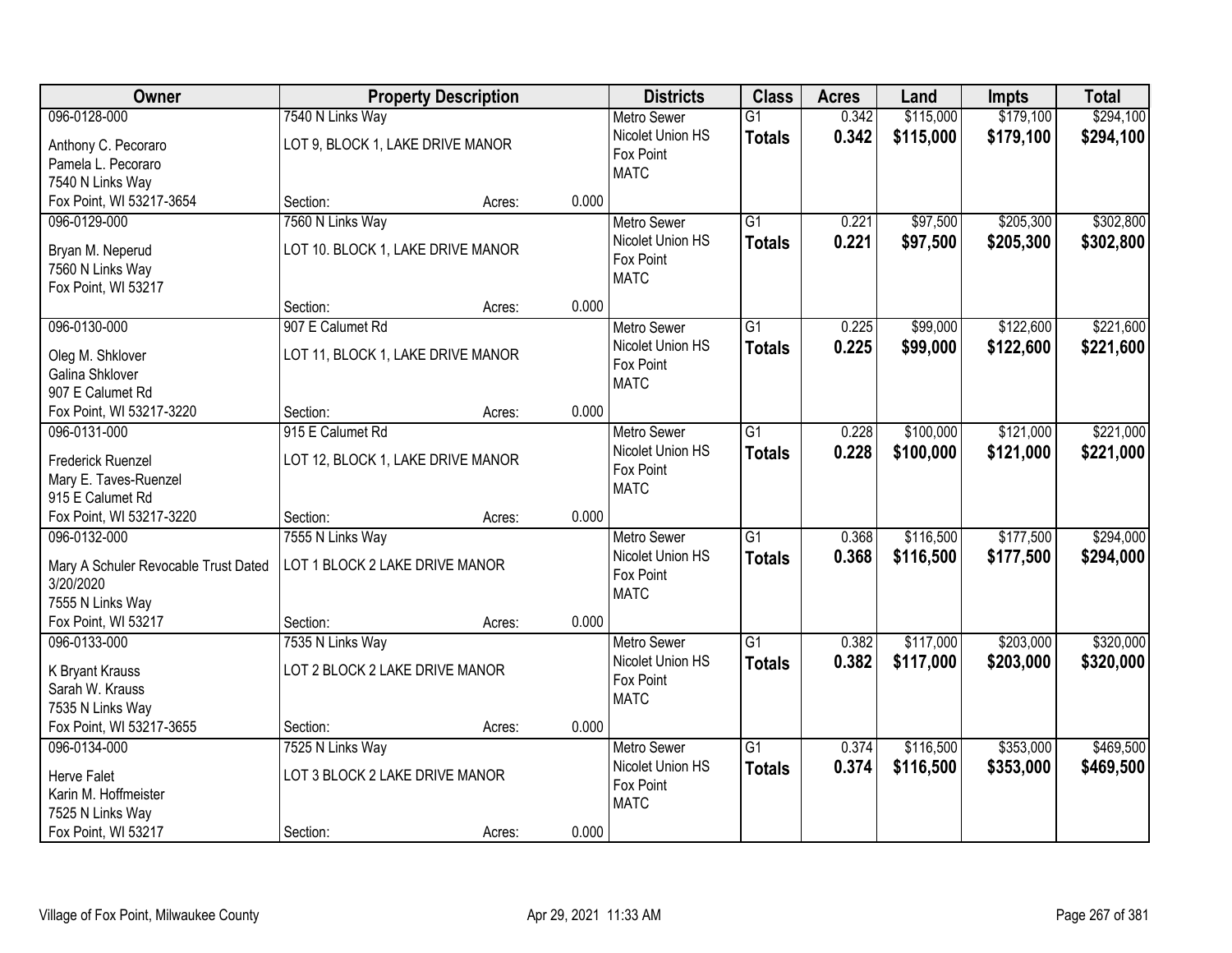| Owner                                                                                                | <b>Property Description</b>                                                                                                                                                                                       |       | <b>Districts</b>                                                   | <b>Class</b>                     | <b>Acres</b>   | Land                   | <b>Impts</b>           | <b>Total</b>           |
|------------------------------------------------------------------------------------------------------|-------------------------------------------------------------------------------------------------------------------------------------------------------------------------------------------------------------------|-------|--------------------------------------------------------------------|----------------------------------|----------------|------------------------|------------------------|------------------------|
| 096-0135-000                                                                                         | 7515 N Links Way                                                                                                                                                                                                  |       | <b>Metro Sewer</b>                                                 | $\overline{G1}$                  | 0.370          | \$116,500              | \$209,500              | \$326,000              |
| Angela Huber<br>7515 N Links Way<br>Fox Point, WI 53217                                              | LOT 4 BLOCK 2 LAKE DRIVE MANOR                                                                                                                                                                                    |       | Nicolet Union HS<br>Fox Point<br><b>MATC</b>                       | <b>Totals</b>                    | 0.370          | \$116,500              | \$209,500              | \$326,000              |
|                                                                                                      | Section:<br>Acres:                                                                                                                                                                                                | 0.000 |                                                                    |                                  |                |                        |                        |                        |
| 096-0136-000<br>Clare W. Zempel<br>Judith A. Zempel<br>7516 N Boyd Way                               | 7516 N Boyd Way<br>LOT 5 BLOCK 2 LAKE DRIVE MANOR                                                                                                                                                                 |       | <b>Metro Sewer</b><br>Nicolet Union HS<br>Fox Point<br><b>MATC</b> | $\overline{G1}$<br><b>Totals</b> | 0.382<br>0.382 | \$117,000<br>\$117,000 | \$348,500<br>\$348,500 | \$465,500<br>\$465,500 |
| Fox Point, WI 53217-3652                                                                             | Section:<br>Acres:                                                                                                                                                                                                | 0.000 |                                                                    |                                  |                |                        |                        |                        |
| 096-0137-000<br>Frank R. Dengel III<br>7526 N Boyd Way<br>Fox Point, WI 53217                        | 7526 N Boyd Way<br>LOT 6, BLOCK 2, LAKE DRIVE MANOR                                                                                                                                                               |       | <b>Metro Sewer</b><br>Nicolet Union HS<br>Fox Point<br><b>MATC</b> | G1<br><b>Totals</b>              | 0.388<br>0.388 | \$117,500<br>\$117,500 | \$344,500<br>\$344,500 | \$462,000<br>\$462,000 |
|                                                                                                      | Section:<br>Acres:                                                                                                                                                                                                | 0.388 |                                                                    |                                  |                |                        |                        |                        |
| 096-0138-000<br>Ruth Lebed<br>7536 N Boyd Way<br>Fox Point, WI 53217                                 | 7536 N Boyd Way<br>LOT 7, BLOCK 2, LAKE DRIVE MANOR - Lot 7, in Block<br>2, in Lake Drive Manor, being a Subdivision of a part of<br>the Southwest One-Quarter of Section 16, in Township 8<br>Section:<br>Acres: | 0.000 | <b>Metro Sewer</b><br>Nicolet Union HS<br>Fox Point<br><b>MATC</b> | $\overline{G1}$<br><b>Totals</b> | 0.382<br>0.382 | \$117,000<br>\$117,000 | \$331,500<br>\$331,500 | \$448,500<br>\$448,500 |
| 096-0139-000<br><b>Phil Musickant</b><br>Stephanie Astrin<br>803 E Calumet Rd<br>Fox Point, WI 53217 | 803 E Calumet Rd<br>LOT 8 BLOCK 2 LAKE DRIVE MANOR<br>Section:                                                                                                                                                    | 0.359 | <b>Metro Sewer</b><br>Nicolet Union HS<br>Fox Point<br><b>MATC</b> | $\overline{G1}$<br><b>Totals</b> | 0.359<br>0.359 | \$116,000<br>\$116,000 | \$187,500<br>\$187,500 | \$303,500<br>\$303,500 |
| 096-0140-000<br>Marcee Markussen<br>Mitchell Markussen<br>811 E Calumet Rd<br>Fox Point, WI 53217    | Acres:<br>811 E Calumet Rd<br>Lot 9, in Block 2, in Lake Drive Manor, being a<br>Subdivision of the Southwest 1/4 of Section 16, Township<br>8 North,<br>Section:<br>Acres:                                       | 0.368 | <b>Metro Sewer</b><br>Nicolet Union HS<br>Fox Point<br><b>MATC</b> | $\overline{G1}$<br><b>Totals</b> | 0.368<br>0.368 | \$116,500<br>\$116,500 | \$330,000<br>\$330,000 | \$446,500<br>\$446,500 |
| 096-0141-000<br>Fox Point Ev Luth Ch<br>7510 N Santa Monica Blv<br>Fox Point, WI 53217-3512          | 7510 N Santa Monica Blvd<br>LOTS 1,2,3,4,5,6,7,8,9,10, & N. 45FT. OF LOT 11<br>NORTHGATE INCLUDES 7448 N. SANTA MONICA<br>BLVD.<br>Section:<br>Acres:                                                             | 0.000 | <b>Metro Sewer</b><br>Nicolet Union HS<br>Fox Point<br><b>MATC</b> | $\overline{X4}$<br><b>Totals</b> | 0.000<br>0.000 | $\overline{50}$<br>\$0 | $\overline{30}$<br>\$0 | $\overline{50}$<br>\$0 |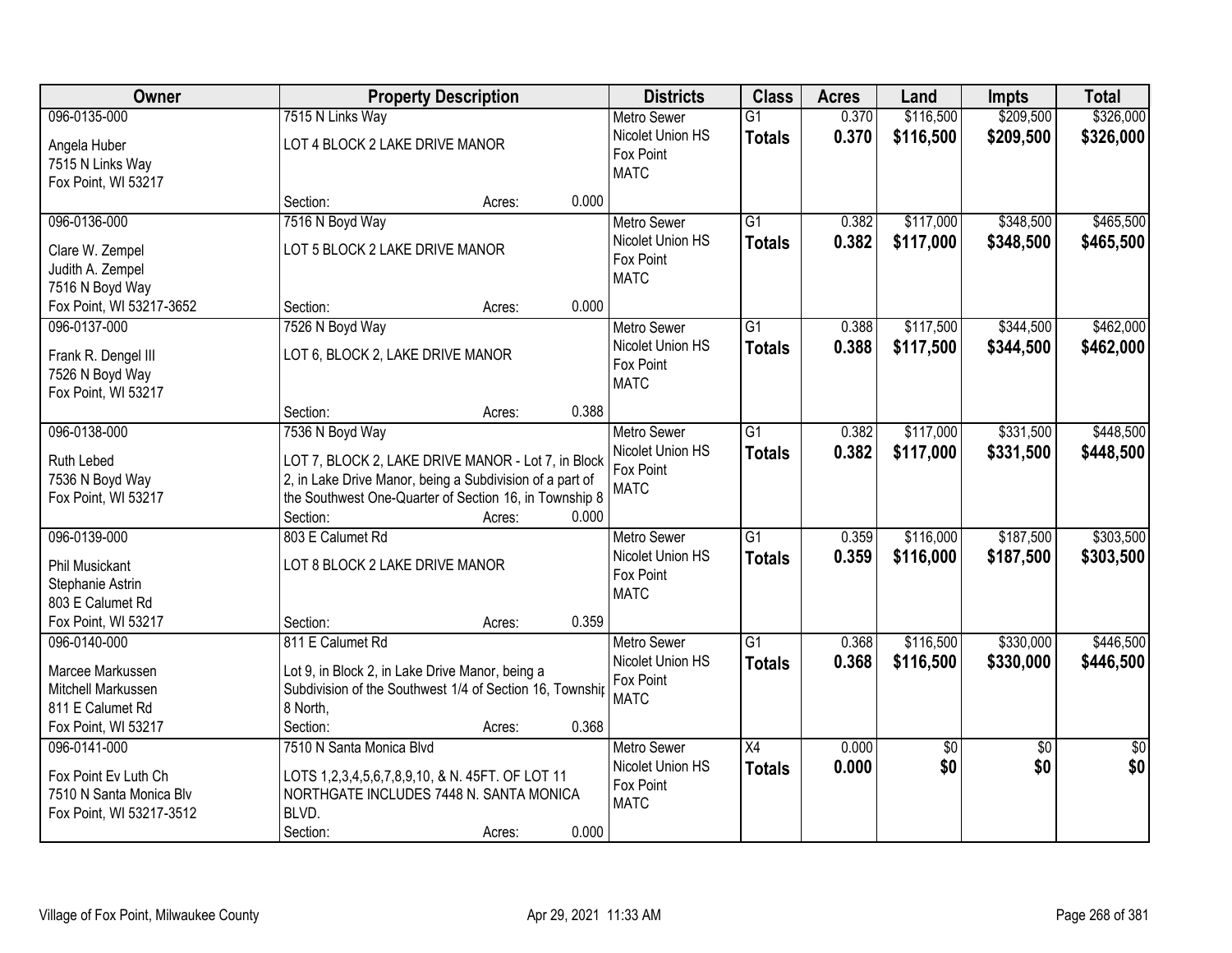| Owner                                                                                                      |                                                                                                                                                                                                                   | <b>Property Description</b> |       | <b>Districts</b>                                                   | <b>Class</b>                     | <b>Acres</b>   | Land                   | <b>Impts</b>           | <b>Total</b>           |
|------------------------------------------------------------------------------------------------------------|-------------------------------------------------------------------------------------------------------------------------------------------------------------------------------------------------------------------|-----------------------------|-------|--------------------------------------------------------------------|----------------------------------|----------------|------------------------|------------------------|------------------------|
| 096-0142-000                                                                                               | 7440 N Santa Monica Blvd                                                                                                                                                                                          |                             |       | <b>Metro Sewer</b>                                                 | $\overline{G1}$                  | 0.296          | \$112,500              | \$183,200              | \$295,700              |
| Katherine Grapengieser<br>7440 N Santa Monica Blv<br>Fox Point, WI 53217-3509                              | N. 50 FT. OF LOT 12 AND S. 10 FT. OF LOT 11,<br>NORTHGATE                                                                                                                                                         |                             |       | Nicolet Union HS<br>Fox Point<br><b>MATC</b>                       | <b>Totals</b>                    | 0.296          | \$112,500              | \$183,200              | \$295,700              |
|                                                                                                            | Section:                                                                                                                                                                                                          | Acres:                      | 0.296 |                                                                    |                                  |                |                        |                        |                        |
| 096-0143-000<br>Christina Debowski<br>James Weinert<br>7434 N Santa Monica Blv                             | 7434 N Santa Monica Blvd<br>LOT 13 & S 5FT. OF LOT 12 NORTHGATE                                                                                                                                                   |                             |       | <b>Metro Sewer</b><br>Nicolet Union HS<br>Fox Point<br><b>MATC</b> | $\overline{G1}$<br><b>Totals</b> | 0.296<br>0.296 | \$112,500<br>\$112,500 | \$153,000<br>\$153,000 | \$265,500<br>\$265,500 |
| Fox Point, WI 53217-3509                                                                                   | Section:                                                                                                                                                                                                          | Acres:                      | 0.000 |                                                                    |                                  |                |                        |                        |                        |
| 096-0144-000<br>Jessica Claire Menck<br>7430 N Santa Monica Blv<br>Fox Point, WI 53217-3509                | 7430 N Santa Monica Blvd<br>LOT 14, NORTHGATE                                                                                                                                                                     |                             |       | Metro Sewer<br>Nicolet Union HS<br>Fox Point<br><b>MATC</b>        | $\overline{G1}$<br><b>Totals</b> | 0.271<br>0.271 | \$111,000<br>\$111,000 | \$152,600<br>\$152,600 | \$263,600<br>\$263,600 |
|                                                                                                            | Section:                                                                                                                                                                                                          | Acres:                      | 0.000 |                                                                    |                                  |                |                        |                        |                        |
| 096-0145-000<br><b>Edeltraud Scheibler</b><br><b>Edward Scheibler</b><br>6679 Vista Del Mar Ave            | 7428 N Santa Monica Blvd<br>LOT 15, NORTHGATE                                                                                                                                                                     |                             |       | <b>Metro Sewer</b><br>Nicolet Union HS<br>Fox Point<br><b>MATC</b> | $\overline{G1}$<br><b>Totals</b> | 0.271<br>0.271 | \$111,000<br>\$111,000 | \$43,500<br>\$43,500   | \$154,500<br>\$154,500 |
| La Jolla, CA 92037                                                                                         | Section:                                                                                                                                                                                                          | Acres:                      | 0.000 |                                                                    |                                  |                |                        |                        |                        |
| 096-0146-000<br>Eric S. Davidson<br>Angela Davidson<br>7424 N Santa Monica Blv<br>Fox Point, WI 53217-3509 | 7424 N Santa Monica Blvd<br>LOT 16, NORTHGATE<br>Section:                                                                                                                                                         |                             | 0.000 | <b>Metro Sewer</b><br>Nicolet Union HS<br>Fox Point<br><b>MATC</b> | $\overline{G1}$<br><b>Totals</b> | 0.271<br>0.271 | \$111,000<br>\$111,000 | \$193,500<br>\$193,500 | \$304,500<br>\$304,500 |
| 096-0147-000                                                                                               | 7420 N Santa Monica Blvd                                                                                                                                                                                          | Acres:                      |       | Metro Sewer                                                        | $\overline{G1}$                  | 0.271          | \$111,000              | \$163,400              | \$274,400              |
| Jennifer C. Larson<br>Matthew K. Larson<br>7420 N Santa Monica Blvd                                        | LOT 17, NORTHGATE                                                                                                                                                                                                 |                             |       | Nicolet Union HS<br>Fox Point<br><b>MATC</b>                       | <b>Totals</b>                    | 0.271          | \$111,000              | \$163,400              | \$274,400              |
| Fox Point, WI 53217                                                                                        | Section:                                                                                                                                                                                                          | Acres:                      | 0.000 |                                                                    |                                  |                |                        |                        |                        |
| 096-0148-000<br>Nathan Mielke<br>Jennifer Mielke<br>7416 N Santa Monica Blvd<br>Fox Point, WI 53217        | 7416 N Santa Monica Blvd<br>Lot 18 in Northgate, being a part of the Southwest 1/4 of<br>Section 16, in Township 8 North, Range 22 East, in the<br>Village of Fox Point, Milwaukee County, Wisconsin.<br>Section: | Acres:                      | 0.271 | <b>Metro Sewer</b><br>Nicolet Union HS<br>Fox Point<br><b>MATC</b> | $\overline{G1}$<br><b>Totals</b> | 0.271<br>0.271 | \$111,000<br>\$111,000 | \$217,400<br>\$217,400 | \$328,400<br>\$328,400 |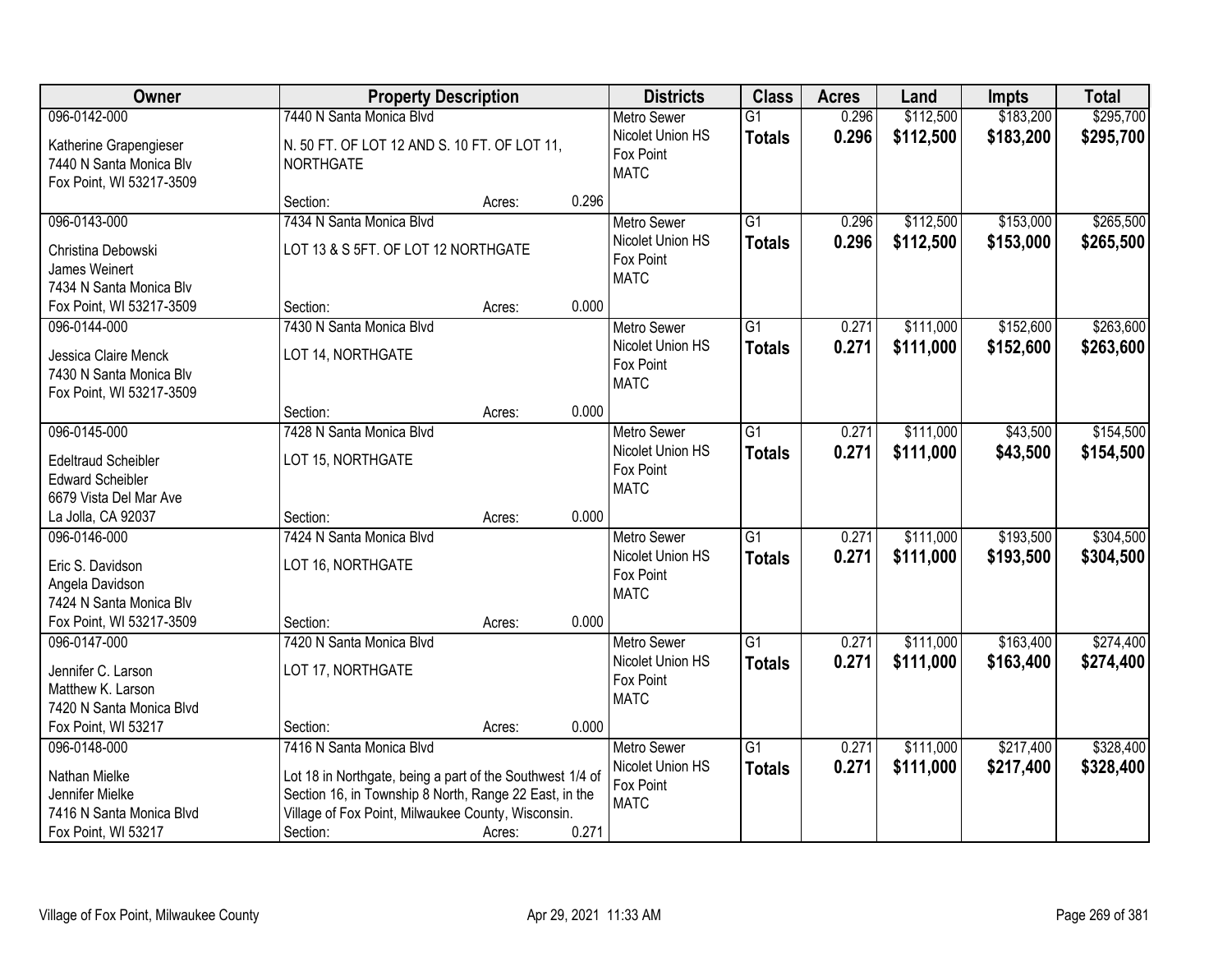| Owner                                                                                              |                                                                                                                                                                                                                 | <b>Property Description</b> |       | <b>Districts</b>                                                   | <b>Class</b>                     | <b>Acres</b>   | Land                   | <b>Impts</b>           | <b>Total</b>           |
|----------------------------------------------------------------------------------------------------|-----------------------------------------------------------------------------------------------------------------------------------------------------------------------------------------------------------------|-----------------------------|-------|--------------------------------------------------------------------|----------------------------------|----------------|------------------------|------------------------|------------------------|
| 096-0149-000                                                                                       | 7412 N Santa Monica Blvd                                                                                                                                                                                        |                             |       | <b>Metro Sewer</b>                                                 | $\overline{G1}$                  | 0.271          | \$111,000              | \$186,000              | \$297,000              |
| Steven J and Christy Hurst<br>7412 N Santa Monica<br>Fox Point, WI 53217                           | LOT 19, NORTHGATE                                                                                                                                                                                               |                             |       | Nicolet Union HS<br>Fox Point<br><b>MATC</b>                       | <b>Totals</b>                    | 0.271          | \$111,000              | \$186,000              | \$297,000              |
|                                                                                                    | Section:                                                                                                                                                                                                        | Acres:                      | 0.000 |                                                                    |                                  |                |                        |                        |                        |
| 096-0150-000<br>Alfonso Navarro<br>Karen S. Navarro<br>7410 N Santa Monica Blvd                    | 7410 N Santa Monica Blyd<br>LOT 20, NORTHGATE                                                                                                                                                                   |                             |       | <b>Metro Sewer</b><br>Nicolet Union HS<br>Fox Point<br><b>MATC</b> | $\overline{G1}$<br><b>Totals</b> | 0.271<br>0.271 | \$100,000<br>\$100,000 | \$157,100<br>\$157,100 | \$257,100<br>\$257,100 |
| Fox Point, WI 53217                                                                                | Section:                                                                                                                                                                                                        | Acres:                      | 0.000 |                                                                    |                                  |                |                        |                        |                        |
| 096-0151-000<br>Santiago A. Navarro<br>Lauren B. Navarro<br>7406 N Santa Monica Blv                | 7406 N Santa Monica Blvd<br>LOT 21, NORTHGATE                                                                                                                                                                   |                             |       | <b>Metro Sewer</b><br>Nicolet Union HS<br>Fox Point<br><b>MATC</b> | $\overline{G1}$<br><b>Totals</b> | 0.271<br>0.271 | \$111,000<br>\$111,000 | \$204,100<br>\$204,100 | \$315,100<br>\$315,100 |
| Fox Point, WI 53217-3509                                                                           | Section:                                                                                                                                                                                                        | Acres:                      | 0.000 |                                                                    |                                  |                |                        |                        |                        |
| 096-0152-000<br>Jennifer Achuck Engel<br>7402 N Bell Rd<br>Fox Point, WI 53217-3514                | 7402 N Bell Rd<br>LOT 22, NORTHGATE                                                                                                                                                                             |                             |       | <b>Metro Sewer</b><br>Nicolet Union HS<br>Fox Point<br><b>MATC</b> | $\overline{G1}$<br><b>Totals</b> | 0.271<br>0.271 | \$111,000<br>\$111,000 | \$175,300<br>\$175,300 | \$286,300<br>\$286,300 |
|                                                                                                    | Section:                                                                                                                                                                                                        | Acres:                      | 0.000 |                                                                    |                                  |                |                        |                        |                        |
| 096-0153-000<br>Michael P. Meyers<br>Elizabeth H. Meyers<br>7418 N Boyd Way<br>Fox Point, WI 53217 | 7418 N Boyd Way<br>Lot 1 in Regent Colony being a Subdivision of a part of th<br>South West 1/4 of Section 16 in Township 8 North, Range<br>22 East, in the Village of Fox Point, Milwaukee County,<br>Section: | Acres:                      | 0.000 | <b>Metro Sewer</b><br>Nicolet Union HS<br>Fox Point<br><b>MATC</b> | $\overline{G1}$<br><b>Totals</b> | 0.564<br>0.564 | \$126,500<br>\$126,500 | \$160,300<br>\$160,300 | \$286,800<br>\$286,800 |
| 096-0154-000<br>Robert Mcwilliam<br>Mary Mcwilliam<br>7416 N Boyd Way<br>Fox Point, WI 53217-3650  | 7416 N Boyd Way<br>LOT 2 & NELY 5 FT OF LOT 3 REGENT COLONY.<br>Section:                                                                                                                                        | Acres:                      | 0.000 | Metro Sewer<br>Nicolet Union HS<br>Fox Point<br><b>MATC</b>        | G1<br><b>Totals</b>              | 0.492<br>0.492 | \$123,000<br>\$123,000 | \$120,000<br>\$120,000 | \$243,000<br>\$243,000 |
| 096-0155-000<br>Beth C. Gregg<br>7414 Boyd Way<br>Fox Point, WI 53217                              | 7414 N Boyd Way<br>Lot Three (3) in Regent Colony, being a Subdivision of a<br>part of the South West One-quarter (1/4) of<br>Section Sixteen (16), in Township Eight (8) North, Range<br>Section: 16           | Acres:                      | 0.418 | <b>Metro Sewer</b><br>Nicolet Union HS<br>Fox Point<br><b>MATC</b> | G1<br><b>Totals</b>              | 0.418<br>0.418 | \$119,000<br>\$119,000 | \$166,800<br>\$166,800 | \$285,800<br>\$285,800 |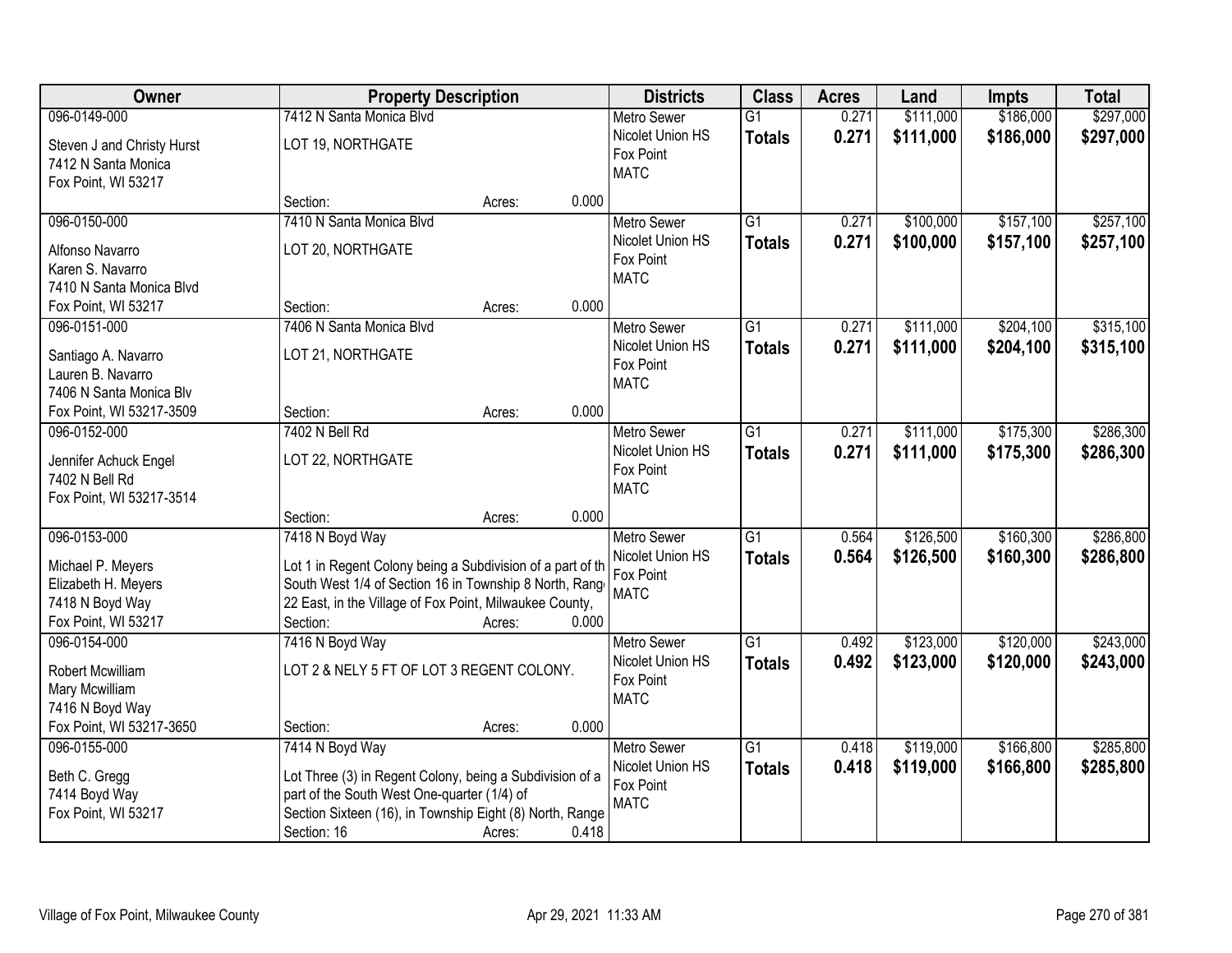| Owner                                 |                                                        | <b>Property Description</b> |       | <b>Districts</b>         | <b>Class</b>    | <b>Acres</b> | Land      | Impts     | <b>Total</b> |
|---------------------------------------|--------------------------------------------------------|-----------------------------|-------|--------------------------|-----------------|--------------|-----------|-----------|--------------|
| 096-0156-000                          | 7412 N Boyd Way                                        |                             |       | Metro Sewer              | $\overline{G1}$ | 0.389        | \$117,500 | \$215,000 | \$332,500    |
| Doris A. Russ                         | LOT 4, REGENT COLONY                                   |                             |       | Nicolet Union HS         | <b>Totals</b>   | 0.389        | \$117,500 | \$215,000 | \$332,500    |
| 7412 N Boyd Way                       |                                                        |                             |       | Fox Point                |                 |              |           |           |              |
| Fox Point, WI 53217-3650              |                                                        |                             |       | <b>MATC</b>              |                 |              |           |           |              |
|                                       | Section:                                               | Acres:                      | 0.000 |                          |                 |              |           |           |              |
| 096-0157-000                          | 7411 N Boyd Way                                        |                             |       | Metro Sewer              | $\overline{G1}$ | 0.360        | \$116,000 | \$224,000 | \$340,000    |
| Gilbert L. Southwell III              | LOT 5, REGENT COLONY                                   |                             |       | Nicolet Union HS         | <b>Totals</b>   | 0.360        | \$116,000 | \$224,000 | \$340,000    |
| 3067 N Lake Dr                        |                                                        |                             |       | Fox Point                |                 |              |           |           |              |
| Milwaukee, WI 53211                   |                                                        |                             |       | <b>MATC</b>              |                 |              |           |           |              |
|                                       | Section:                                               | Acres:                      | 0.000 |                          |                 |              |           |           |              |
| 096-0158-000                          | 7417 N Boyd Way                                        |                             |       | <b>Metro Sewer</b>       | $\overline{G1}$ | 0.424        | \$119,000 | \$169,600 | \$288,600    |
| Jerry M. Mahne                        | LOT 6, REGENT COLONY                                   |                             |       | Nicolet Union HS         | <b>Totals</b>   | 0.424        | \$119,000 | \$169,600 | \$288,600    |
| Sue Anne Mahne                        |                                                        |                             |       | Fox Point                |                 |              |           |           |              |
| 7417 N Boyd Way                       |                                                        |                             |       | <b>MATC</b>              |                 |              |           |           |              |
| Fox Point, WI 53217-3651              | Section:                                               | Acres:                      | 0.000 |                          |                 |              |           |           |              |
| 096-0159-000                          | 711 E Calumet Rd                                       |                             |       | <b>Metro Sewer</b>       | $\overline{G1}$ | 0.341        | \$115,000 | \$188,500 | \$303,500    |
| Holly H. Segel                        | LOT NO. 1 IN WEATHERBEE SUBDIVISION, BEING A           |                             |       | Nicolet Union HS         | <b>Totals</b>   | 0.341        | \$115,000 | \$188,500 | \$303,500    |
| 711 E Calumet Rd                      | PART OF THE SOUTHWEST 1/4 OF SECTION 16, IN            |                             |       | Fox Point                |                 |              |           |           |              |
| Fox Point, WI 53217                   | <b>TOWNSHIP 8</b>                                      |                             |       | <b>MATC</b>              |                 |              |           |           |              |
|                                       | Section: 16                                            | Acres:                      | 0.341 |                          |                 |              |           |           |              |
| 096-0160-000                          | 7535 N Boyd Way                                        |                             |       | <b>Metro Sewer</b>       | $\overline{G1}$ | 0.340        | \$115,000 | \$256,700 | \$371,700    |
|                                       |                                                        |                             |       | Nicolet Union HS         | <b>Totals</b>   | 0.340        | \$115,000 | \$256,700 | \$371,700    |
| William R. Pozanski                   | LOT 2, WEATHERBEE SUBDIVISION                          |                             |       | Fox Point                |                 |              |           |           |              |
| 7535 N Boyd Way                       |                                                        |                             |       | <b>MATC</b>              |                 |              |           |           |              |
| Fox Point, WI 53217-3653              |                                                        |                             |       |                          |                 |              |           |           |              |
| 096-0161-000                          | Section:<br>7531 N Boyd Way                            | Acres:                      | 0.000 | Metro Sewer              | $\overline{G1}$ | 0.333        | \$114,500 | \$130,400 | \$244,900    |
|                                       |                                                        |                             |       | Nicolet Union HS         |                 | 0.333        | \$114,500 | \$130,400 | \$244,900    |
| Claudia R. Koehler                    | LOT 3, WEATHERBEE SUBDIVISION                          |                             |       | Fox Point                | <b>Totals</b>   |              |           |           |              |
| 7531 N Boyd Way                       |                                                        |                             |       | <b>MATC</b>              |                 |              |           |           |              |
| Fox Point, WI 53217-3653              |                                                        |                             |       |                          |                 |              |           |           |              |
|                                       | Section:                                               | Acres:                      | 0.000 |                          |                 |              |           |           |              |
| 096-0162-000                          | 7525 N Boyd Way                                        |                             |       | <b>Metro Sewer</b>       | $\overline{G1}$ | 0.344        | \$115,000 | \$174,100 | \$289,100    |
| Nancy L. Coyle, or Her Successors, As | Lot 4, in Weatherbee Subdivision, being a part of the  |                             |       | Nicolet Union HS         | <b>Totals</b>   | 0.344        | \$115,000 | \$174,100 | \$289,100    |
| Tee of the Nancy                      | Southwest 1/4 of Section 16, Township 8 North, Range 2 |                             |       | Fox Point<br><b>MATC</b> |                 |              |           |           |              |
| 7525 N Boyd Way                       | East,                                                  |                             |       |                          |                 |              |           |           |              |
| Fox Point, WI 53127                   | Section: 16                                            | Acres:                      | 0.344 |                          |                 |              |           |           |              |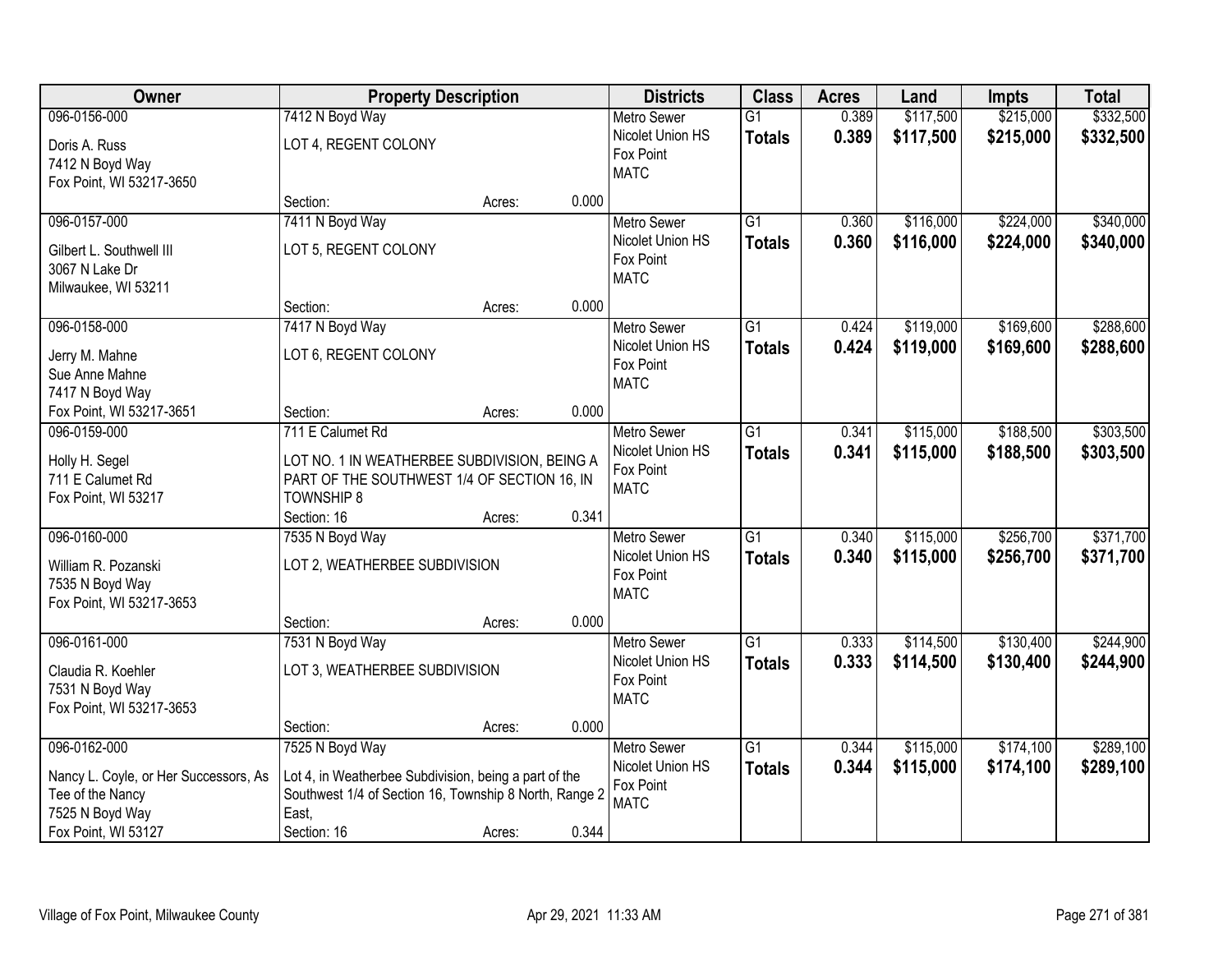| Owner                                                                                              |                                                                                                                                                                          | <b>Property Description</b> |       | <b>Districts</b>                                                   | <b>Class</b>                     | <b>Acres</b>   | Land                   | <b>Impts</b>           | <b>Total</b>           |
|----------------------------------------------------------------------------------------------------|--------------------------------------------------------------------------------------------------------------------------------------------------------------------------|-----------------------------|-------|--------------------------------------------------------------------|----------------------------------|----------------|------------------------|------------------------|------------------------|
| 096-0163-000                                                                                       | 7521 N Boyd Way                                                                                                                                                          |                             |       | <b>Metro Sewer</b>                                                 | $\overline{G1}$                  | 0.347          | \$115,000              | \$99,500               | \$214,500              |
| Stephen D. Hughes<br>7521 N Boyd Way<br>Fox Point, WI 53217-3653                                   | LOT 5, WEATHERBEE SUBDIVISION                                                                                                                                            |                             |       | Nicolet Union HS<br>Fox Point<br><b>MATC</b>                       | <b>Totals</b>                    | 0.347          | \$115,000              | \$99,500               | \$214,500              |
|                                                                                                    | Section:                                                                                                                                                                 | Acres:                      | 0.000 |                                                                    |                                  |                |                        |                        |                        |
| 096-0164-000<br>Melinda B. Wagner                                                                  | 7515 N Boyd Way<br>LOT 6 WEATHERBEE SUBDIVISION                                                                                                                          |                             |       | <b>Metro Sewer</b><br>Nicolet Union HS<br>Fox Point                | $\overline{G1}$<br><b>Totals</b> | 0.344<br>0.344 | \$115,000<br>\$115,000 | \$136,500<br>\$136,500 | \$251,500<br>\$251,500 |
| 7515 N Boyd Way<br>Fox Point, WI 53217-3653                                                        | Section:                                                                                                                                                                 | Acres:                      | 0.000 | <b>MATC</b>                                                        |                                  |                |                        |                        |                        |
| 096-9960-000                                                                                       | 7301 N Longacre Rd                                                                                                                                                       |                             |       | <b>Metro Sewer</b>                                                 | X4                               | 0.000          | \$0                    | \$0                    | $\overline{30}$        |
| Fox Point School Dist<br>7301 N Longacre Rd<br>Fox Point, WI 53217-3540                            | PART OF LOT 12, IN SE1/4 SEC. 17-8-22 AND SW1/4<br>SEC. 16-8-22 DESC. IN VOL. 1409 OF DEEDS ON<br>PAGE 191. 12.000 AC. C.2#36C<br>Section:                               | Acres:                      | 0.000 | Nicolet Union HS<br>Fox Point<br><b>MATC</b>                       | <b>Totals</b>                    | 0.000          | \$0                    | \$0                    | \$0                    |
| 096-9961-000                                                                                       | 7200 N Santa Monica Blvd                                                                                                                                                 |                             |       | <b>Metro Sewer</b>                                                 | X4                               | 0.000          | \$0                    | $\sqrt[6]{3}$          | $\sqrt{50}$            |
| Village of Fox Point<br>Attn: Village Hall<br>7200 N Santa Monica Blvd<br>Fox Point, WI 53217-3505 | (CIVIC CENTER) LAND BETWEEN N. BELL RD., N.<br>YATES RD., N. LONGACRE RD & N. LOMBARDY RD.<br>IN SW1/4 SEC. 16-8-22 & SE1/4 SEC. 17-8-22 & NW1/4<br>Section:             | Acres:                      | 0.000 | Nicolet Union HS<br>Fox Point<br><b>MATC</b>                       | <b>Totals</b>                    | 0.000          | \$0                    | \$0                    | \$0                    |
| 096-9962-000                                                                                       | 7342 N Longacre Rd                                                                                                                                                       |                             |       | <b>Metro Sewer</b>                                                 | $\overline{G1}$                  | 0.022          | \$9,500                | \$0                    | \$9,500                |
| William Macpherson Stalle<br>Alexandra Flynn Massart<br>7342 N Longacre Rd<br>Fox Point, WI 53217  | A TRIANGULAR PARCEL WITH APEX TO THE E<br>ADJACENT TO LOT 8 BLK 1 BRUSS FOX POINT<br>ESTATES WITH A FRONTAGE ON N BELL ROAD OF<br>Section:                               | Acres:                      | 0.000 | Nicolet Union HS<br>Fox Point<br><b>MATC</b>                       | <b>Totals</b>                    | 0.022          | \$9,500                | \$0                    | \$9,500                |
| 096-9963-000                                                                                       | 7330 N Santa Monica Blvd                                                                                                                                                 |                             |       | Metro Sewer                                                        | X4                               | 0.000          | $\overline{50}$        | $\overline{30}$        | $\overline{\$0}$       |
| North Shore Cong Church<br>7330 N Santa Monica Blv<br>Fox Point, WI 53217-3507                     | PART OF SW 1/4 SEC. 16-8-22 DESC. IN VOL. 2860<br>OF DEEDS ON PAGE 208 2.6258 AC.                                                                                        |                             |       | Nicolet Union HS<br>Fox Point<br><b>MATC</b>                       | <b>Totals</b>                    | 0.000          | \$0                    | \$0                    | \$0                    |
|                                                                                                    | Section:                                                                                                                                                                 | Acres:                      | 0.000 |                                                                    |                                  |                |                        |                        |                        |
| 096-9964-000<br>Carl H. Dieterle<br>7205 N Barnett Ln<br>Fox Point, WI 53217-3610                  | 7205 N Barnett Ln<br>PART OF LOT 13, SEC. 16 & PART OF NW FRAC. 21,<br>DESC. IN VOL. 1399 OF DEEDS ON PAGES 279 & 441<br>SW1/4 SEC. 16-8-22 1.293 AC. C.2-#1<br>Section: | Acres:                      | 0.000 | <b>Metro Sewer</b><br>Nicolet Union HS<br>Fox Point<br><b>MATC</b> | $\overline{G1}$<br><b>Totals</b> | 1.272<br>1.272 | \$368,000<br>\$368,000 | \$394,000<br>\$394,000 | \$762,000<br>\$762,000 |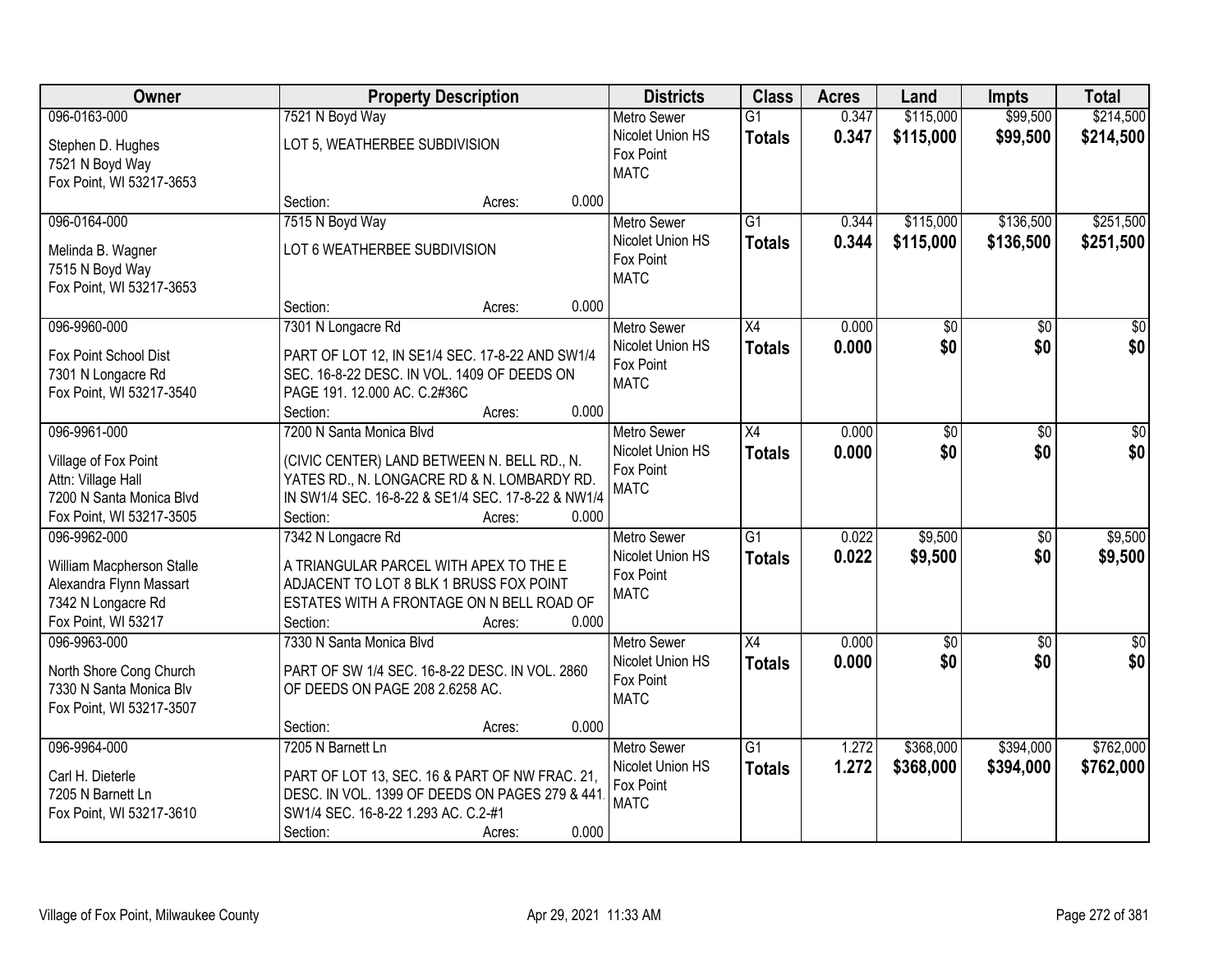| Owner                    |                                                        | <b>Property Description</b> |       | <b>Districts</b>         | <b>Class</b>    | <b>Acres</b> | Land      | <b>Impts</b> | <b>Total</b> |
|--------------------------|--------------------------------------------------------|-----------------------------|-------|--------------------------|-----------------|--------------|-----------|--------------|--------------|
| 096-9965-000             | 7205 N Barnett Ln                                      |                             |       | <b>Metro Sewer</b>       | $\overline{G1}$ | 1.579        | \$445,000 | \$9,300      | \$454,300    |
| Carl H. Dieterle         | PART OF LOT 13, DESC. IN VOL. 1490 OF DEEDS ON         |                             |       | Nicolet Union HS         | <b>Totals</b>   | 1.579        | \$445,000 | \$9,300      | \$454,300    |
| 7205 N Barnett Ln        | PAGE 162. SW1/4 SEC. 16-8-22. 1.537 AC. C.2-#6B        |                             |       | Fox Point                |                 |              |           |              |              |
| Fox Point, WI 53217-3610 |                                                        |                             |       | <b>MATC</b>              |                 |              |           |              |              |
|                          | Section:                                               | Acres:                      | 0.000 |                          |                 |              |           |              |              |
| 096-9966-000             | 728 E Juniper Ln                                       |                             |       | <b>Metro Sewer</b>       | $\overline{G1}$ | 1.240        | \$360,000 | \$227,400    | \$587,400    |
| James S. Scott Jr.       | PART OF LOT 13 DESC IN REEL 872 - IMAGE 1433           |                             |       | Nicolet Union HS         | <b>Totals</b>   | 1.240        | \$360,000 | \$227,400    | \$587,400    |
| Marilyn W. Scott         | SW 1/4 SEC 16-8-22 1.474 AC                            |                             |       | Fox Point                |                 |              |           |              |              |
| 728 E Juniper Ln         |                                                        |                             |       | <b>MATC</b>              |                 |              |           |              |              |
| Fox Point, WI 53217-3634 | Section:                                               | Acres:                      | 1.240 |                          |                 |              |           |              |              |
| 096-9967-000             | 7200 N Lake Dr                                         |                             |       | Metro Sewer              | G1              | 0.661        | \$251,000 | \$349,000    | \$600,000    |
|                          |                                                        |                             |       | Nicolet Union HS         | <b>Totals</b>   | 0.661        | \$251,000 | \$349,000    | \$600,000    |
| Peter S. Lautmann        | COM. 1228.68 FT W & 173.86 FT N OF SE COR OF SW        |                             |       | Fox Point                |                 |              |           |              |              |
| Lautmann D. Sally        | 1/4 SEC. 16-8-22; TH N 120 FT, E 302.50 FT, S 120 FT;  |                             |       | <b>MATC</b>              |                 |              |           |              |              |
| 7200 N Lake Dr           | TH W 302.50 FT TO POB                                  |                             |       |                          |                 |              |           |              |              |
| Fox Point, WI 53217-3638 | Section:                                               | Acres:                      | 0.661 |                          |                 |              |           |              |              |
| 096-9968-003             | 7216 N Lake Dr                                         |                             |       | <b>Metro Sewer</b>       | G1              | 1.855        | \$436,500 | \$329,200    | \$765,700    |
| Stephen D. Rogers        | Parcels 1 and 2 of Certified Survey Map No. 3292, of   |                             |       | Nicolet Union HS         | <b>Totals</b>   | 1.855        | \$436,500 | \$329,200    | \$765,700    |
| <b>Crist Rogers</b>      | School Lot 13, in the Southwest 1/4 of Section 16,     |                             |       | Fox Point                |                 |              |           |              |              |
| 7216 N Lake Dr           | Township 8 North, Range 22 East, in the Village of Fox |                             |       | <b>MATC</b>              |                 |              |           |              |              |
| Fox Point, WI 53217      | Section:                                               | Acres:                      | 1.855 |                          |                 |              |           |              |              |
| 096-9969-000             | 7227 N Barnett Ln                                      |                             |       | <b>Metro Sewer</b>       | $\overline{G1}$ | 0.894        | \$298,500 | \$261,000    | \$559,500    |
| John B. Sanders          | PART OF LOT 13, DESC. IN VOL. 3035 OF DEEDS ON         |                             |       | Nicolet Union HS         | <b>Totals</b>   | 0.894        | \$298,500 | \$261,000    | \$559,500    |
| Catherine V. Sanders     | PAGE 341 SW1/4 SEC. 16-8-22. 1.150 AC C.2-#6A          |                             |       | Fox Point                |                 |              |           |              |              |
| 7227 N Barnett Ln        | PARCEL #3                                              |                             |       | <b>MATC</b>              |                 |              |           |              |              |
| Fox Point, WI 53217-3610 | Section:                                               | Acres:                      | 0.000 |                          |                 |              |           |              |              |
| 096-9970-000             | 7231 N Barnett Ln                                      |                             |       | Metro Sewer              | G1              | 1.060        | \$315,000 | \$182,100    | \$497,100    |
|                          |                                                        |                             |       | Nicolet Union HS         | <b>Totals</b>   | 1.060        | \$315,000 | \$182,100    | \$497,100    |
| Steven L. Klein          | PART OF LOT 13 DESC IN REEL 894 - IMAGES               |                             |       | Fox Point                |                 |              |           |              |              |
| Jane M. Klein            | 1102-1103 INCL SW 1/4 SEC 16-8-22 1.060 AC             |                             |       | <b>MATC</b>              |                 |              |           |              |              |
| 7231 N Barnett Ln        | PARCEL #2                                              |                             |       |                          |                 |              |           |              |              |
| Fox Point, WI 53217-3610 | Section:                                               | Acres:                      | 0.000 |                          |                 |              |           |              |              |
| 096-9971-000             | 7239 N Barnett Ln                                      |                             |       | <b>Metro Sewer</b>       | $\overline{G1}$ | 0.911        | \$299,000 | \$210,000    | \$509,000    |
| Carl W. Schwartz         | PART OF LOT 13 DESC IN REEL 859-IMAGES                 |                             |       | Nicolet Union HS         | <b>Totals</b>   | 0.911        | \$299,000 | \$210,000    | \$509,000    |
| Barbara Demski Schwartz  | 2110-2111 SW 1/4 SEC 16-8-22 1.002 AC PARCEL #1        |                             |       | Fox Point<br><b>MATC</b> |                 |              |           |              |              |
| 7239 N Barnett Ln        |                                                        |                             |       |                          |                 |              |           |              |              |
| Fox Point, WI 53217-3610 | Section:                                               | Acres:                      | 0.000 |                          |                 |              |           |              |              |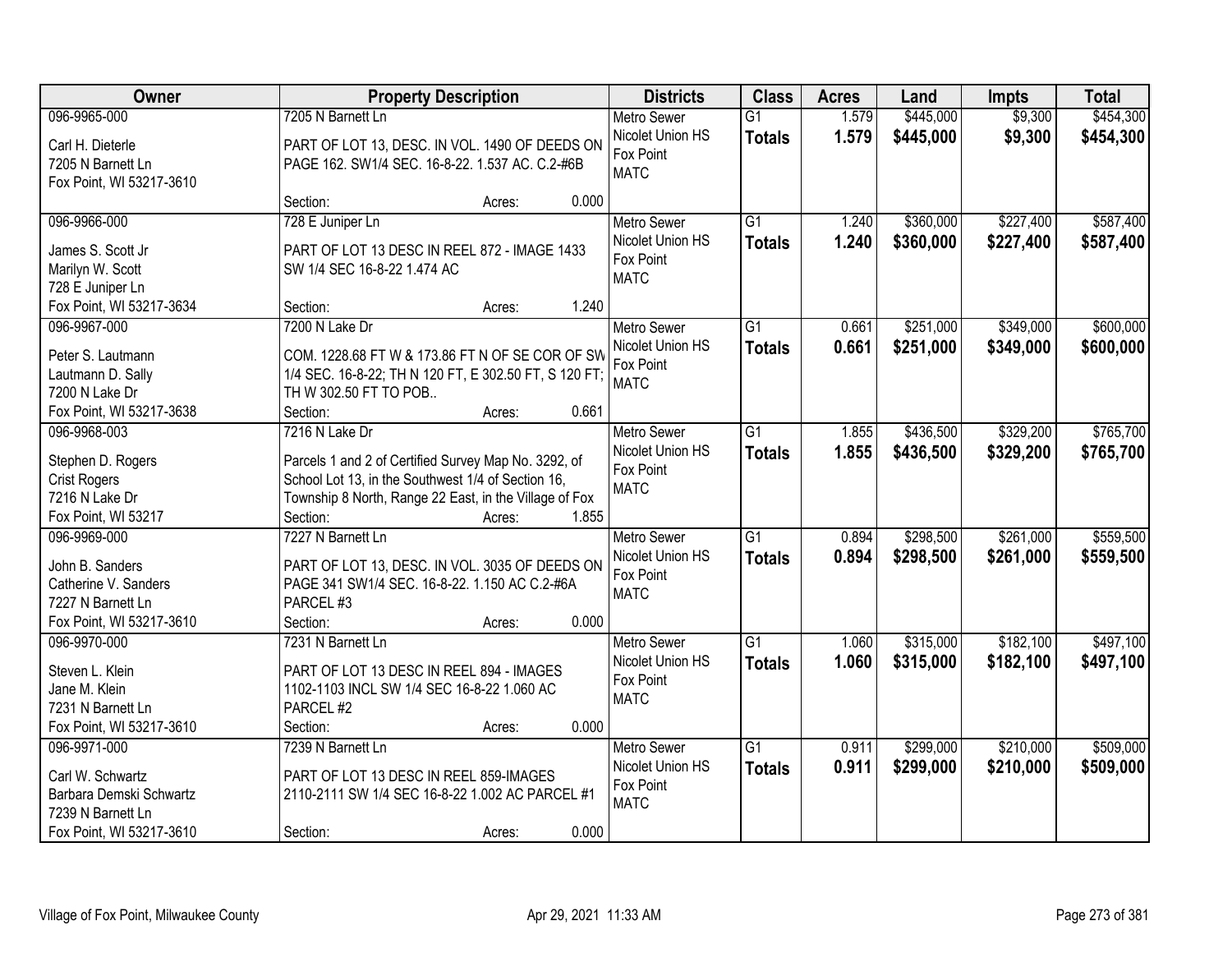| Owner                                 | <b>Property Description</b>                                 | <b>Districts</b>   | <b>Class</b>    | <b>Acres</b> | Land      | <b>Impts</b> | <b>Total</b> |
|---------------------------------------|-------------------------------------------------------------|--------------------|-----------------|--------------|-----------|--------------|--------------|
| 096-9972-007                          | Daisy Ln                                                    | <b>Metro Sewer</b> | $\overline{G1}$ | 1.413        | \$403,500 | \$10,000     | \$413,500    |
| Michael James Brody                   | CERTIFIED SURVEY MAP NO 5833 SE 16-8-22 P                   | Nicolet Union HS   | <b>Totals</b>   | 1.413        | \$403,500 | \$10,000     | \$413,500    |
| 7208 N Crossway Rd                    | ARCEL 1                                                     | Fox Point          |                 |              |           |              |              |
| Fox Point, WI 53217                   |                                                             | <b>MATC</b>        |                 |              |           |              |              |
|                                       | 1.413<br>Section:<br>Acres:                                 |                    |                 |              |           |              |              |
| 096-9972-008                          | 7267 N Bridge Ln                                            | <b>Metro Sewer</b> | $\overline{G1}$ | 1.671        | \$468,000 | \$371,800    | \$839,800    |
| Kevin Schiff                          | Parcel 2 of Certified Survey Map No. 6676, recorded on      | Nicolet Union HS   | <b>Totals</b>   | 1.671        | \$468,000 | \$371,800    | \$839,800    |
| 7267 N Bridge Ln                      | June 23, 1999, on Reel 4590, Images 949-951 as              | Fox Point          |                 |              |           |              |              |
| Fox Point, WI 53217                   | Document No. 7763020, being a redivision of Parcel 1 of     | <b>MATC</b>        |                 |              |           |              |              |
|                                       | 1.671<br>Section:<br>Acres:                                 |                    |                 |              |           |              |              |
| 096-9972-009                          | 727 E Daisy Ln                                              | <b>Metro Sewer</b> | G1              | 2.773        | \$701,000 | \$822,400    | \$1,523,400  |
|                                       | CERTIFIED SURVEY MAP 9080 SW 1/4 SEC 16-8-22                | Nicolet Union HS   | <b>Totals</b>   | 2.773        | \$701,000 | \$822,400    | \$1,523,400  |
| Ned M. Brickman                       | LOT <sub>1</sub>                                            | Fox Point          |                 |              |           |              |              |
| 727 E Daisy Ln<br>Fox Point, WI 53217 |                                                             | <b>MATC</b>        |                 |              |           |              |              |
|                                       | 2.811<br>Section:<br>Acres:                                 |                    |                 |              |           |              |              |
| 096-9976-000                          | 7220 N Lake Dr                                              | <b>Metro Sewer</b> | $\overline{G1}$ | 0.909        | \$228,500 | \$225,500    | \$454,000    |
|                                       |                                                             | Nicolet Union HS   | <b>Totals</b>   | 0.909        | \$228,500 | \$225,500    | \$454,000    |
| John C. Manley                        | COMM 1228.68 FT, W & 476.91 FT, N OF SE COR OF              | Fox Point          |                 |              |           |              |              |
| 7220 N Lake Dr                        | SW 1/4 SEC. 16-8-22; TH N 131.80 FT, E 300 FT, S            | <b>MATC</b>        |                 |              |           |              |              |
| Fox Point, WI 53217                   | 131.80 FT, TH W 300 FT TO POB.                              |                    |                 |              |           |              |              |
|                                       | 0.000<br>Section:<br>Acres:                                 |                    |                 |              |           |              |              |
| 096-9977-000                          | 7230 N Lake Dr                                              | <b>Metro Sewer</b> | $\overline{G1}$ | 0.909        | \$254,000 | \$230,000    | \$484,000    |
| Theodore Thompson                     | All that part of Lot 13 in the Southwest 1/4 of Section 16, | Nicolet Union HS   | <b>Totals</b>   | 0.909        | \$254,000 | \$230,000    | \$484,000    |
| Jamie Kacich                          | Township 8 North, Range 22 East, in the Village of Fox      | Fox Point          |                 |              |           |              |              |
| 7230 N Lake Dr                        | Point, Milwaukee County, Wisconsin, bounded and             | <b>MATC</b>        |                 |              |           |              |              |
| Fox Point, WI 53217                   | 0.909<br>Section:<br>Acres:                                 |                    |                 |              |           |              |              |
| 096-9978-000                          | 711 E Daisy Ln                                              | <b>Metro Sewer</b> | $\overline{G1}$ | 0.709        | \$296,000 | \$265,000    | \$561,000    |
| Judith Walder                         | PART OF LOT 13, DESC IN VOL. 1673 OF DEEDS ON               | Nicolet Union HS   | <b>Totals</b>   | 0.709        | \$296,000 | \$265,000    | \$561,000    |
| 711 Daisy Ln                          | PAGE 81. SW1/4 SEC. 16-8-22. 1.033 AC. C. 2-#13 - All       | Fox Point          |                 |              |           |              |              |
| Fox Point, WI 53217                   | that part of Government Lot Thirteen (13), in Section       | <b>MATC</b>        |                 |              |           |              |              |
|                                       | 0.000<br>Section:<br>Acres:                                 |                    |                 |              |           |              |              |
| 096-9979-000                          | 700 E Daisy Ln                                              | <b>Metro Sewer</b> | $\overline{G1}$ | 0.643        | \$295,000 | \$392,500    | \$687,500    |
|                                       |                                                             | Nicolet Union HS   | <b>Totals</b>   | 0.643        | \$295,000 | \$392,500    | \$687,500    |
| Kevin G. Behl                         | PART OF LOT 13, DESC. IN REEL 461 - IMAGES                  | Fox Point          |                 |              |           |              |              |
| Karen A. Behl                         | 414-415 SW1/4 SEC. 16-8-22 .549 AC.                         | <b>MATC</b>        |                 |              |           |              |              |
| 700 E Daisy Ln                        |                                                             |                    |                 |              |           |              |              |
| Fox Point, WI 53217-3632              | 0.000<br>Section:<br>Acres:                                 |                    |                 |              |           |              |              |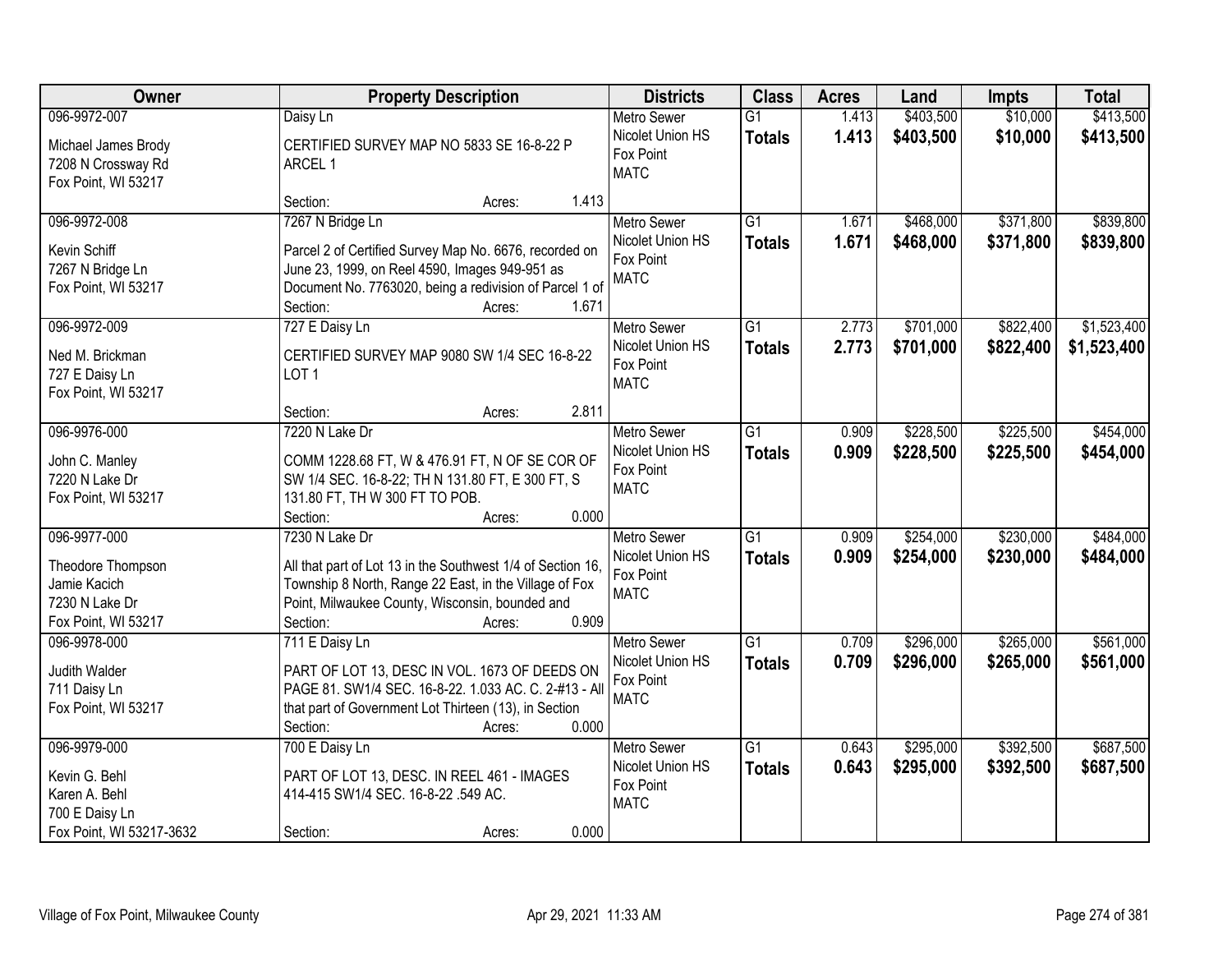| \$605,500<br>096-9980-000<br>0.620<br>\$294,500<br>\$311,000<br>718 E Daisy Ln<br>Metro Sewer<br>$\overline{G1}$<br>Nicolet Union HS<br>0.620<br>\$311,000<br>\$294,500<br>\$605,500<br><b>Totals</b><br>PART OF LOT 13 DESC IN REEL 859 - IMAGE 1978<br>Reuben Eisenstein<br>Fox Point<br>Naomi Eisenstein<br>SW 1/4 SEC 16-8-22 .619 AC<br><b>MATC</b><br>718 E Daisy Ln<br>Fox Point, WI 53217-3632<br>0.000<br>Section:<br>Acres:<br>726 E Daisy Ln<br>$\overline{G1}$<br>\$301,000<br>\$311,500<br>096-9981-000<br><b>Metro Sewer</b><br>1.004<br>Nicolet Union HS<br>1.004<br>\$301,000<br>\$311,500<br>\$612,500<br><b>Totals</b><br>PART OF LOT 13, DESC. IN VOL. 3141 OF DEEDS ON<br>Matthew G. Fleming<br>Fox Point<br>PAGE 230 SW1/4 SEC. 16-8-22 1.000 AC. C.2-#16B<br>Miriam S. Fleming<br><b>MATC</b><br>726 E Daisy Ln<br>1.004<br>Fox Point, WI 53217<br>Section:<br>Acres:<br>\$377,000<br>096-9982-000<br><b>Metro Sewer</b><br>G1<br>\$327,000<br>7307 N Bridge Ln<br>1.108<br>Nicolet Union HS<br>1.108<br>\$327,000<br>\$377,000<br><b>Totals</b><br>David M. Goelzer<br>PART OF LOT 13 DESC IN REEL 649 - IMAGE 2129<br>Fox Point<br>Mary E. Goelzer<br>SW 1/4 SEC 16-8-22 1.000 ACRE<br><b>MATC</b><br>7307 N Bridge Ln<br>0.000<br>Fox Point, WI 53217-3629<br>Section:<br>Acres:<br>096-9983-000<br>7319 N Bridge Ln<br>$\overline{G1}$<br>\$300,000<br>\$463,100<br>0.977<br><b>Metro Sewer</b><br>0.977<br>Nicolet Union HS<br>\$463,100<br>\$300,000<br>\$763,100<br><b>Totals</b><br>PART OF LOT 13, DESC. IN VOL. 3554 OF DEEDS ON<br>Bruce W. Murphy<br>Fox Point<br>PAGE 439. SW1/4 SEC. 16-8-22. 1.000 AC. C.2-#16A<br>Sara B. Murphy<br><b>MATC</b><br>7319 N Bridge Ln<br>0.000<br>Fox Point, WI 53217-3629<br>Section:<br>Acres:<br>\$178,500<br>\$205,000<br>096-9984-000<br>7320 N Lake Dr<br>$\overline{G1}$<br>0.835<br><b>Metro Sewer</b><br>0.835<br>\$178,500<br>\$205,000<br>\$383,500<br>Nicolet Union HS<br><b>Totals</b><br>Sari Beth Schiff<br>PART OF LOT 13, DESC. IN VOL. 3102 OF DEEDS ON<br>Fox Point<br>PAGE 51 SW1/4 SEC. 16-8-22<br>7320 N Lake Dr<br><b>MATC</b><br>Fox Point, WI 53217-3639<br>0.000<br>Section:<br>Acres:<br>7200 N Santa Monica Blvd<br>$\overline{X4}$<br>0.000<br>096-9985-000<br>$\overline{60}$<br>$\overline{50}$<br>Metro Sewer<br>\$0<br>0.000<br>\$0<br>\$0<br>Nicolet Union HS<br><b>Totals</b><br>Village of Fox Point<br>PART OF LOT 13, LYING BETWEEN LAKE DRIVE &<br>Fox Point<br>Attn: Village Hall<br>T.M.E.R. & L. CO. ROW VOL. 1375 OF DEEDS ON<br><b>MATC</b><br>7200 N Santa Monica Blvd<br>PAGE 217. SW1/4 SEC. 16-8-22 .600 AC. C.2-#18<br>Fox Point, WI 53217-3505<br>0.000<br>Section:<br>Acres:<br>$\overline{G1}$<br>\$319,500<br>\$252,000<br>096-9986-000<br>7401 N Bridge Ln<br>1.078<br><b>Metro Sewer</b><br>Nicolet Union HS<br>1.078<br>\$319,500<br>\$252,000<br>\$571,500<br><b>Totals</b><br>Jessica Nast-Robinette Gift & Inherita<br>PART OF LOT 108 DESC. IN VOL. 3820 OF DEEDS ON<br>Fox Point<br>7401 N Bridge Ln<br>PAGE 549. SW1/4 SEC. 16-8-22 1.078 AC.<br><b>MATC</b><br>Fox Point, WI 53217-3631 | Owner | <b>Property Description</b> | <b>Districts</b> | <b>Class</b> | <b>Acres</b> | Land | Impts | <b>Total</b> |
|----------------------------------------------------------------------------------------------------------------------------------------------------------------------------------------------------------------------------------------------------------------------------------------------------------------------------------------------------------------------------------------------------------------------------------------------------------------------------------------------------------------------------------------------------------------------------------------------------------------------------------------------------------------------------------------------------------------------------------------------------------------------------------------------------------------------------------------------------------------------------------------------------------------------------------------------------------------------------------------------------------------------------------------------------------------------------------------------------------------------------------------------------------------------------------------------------------------------------------------------------------------------------------------------------------------------------------------------------------------------------------------------------------------------------------------------------------------------------------------------------------------------------------------------------------------------------------------------------------------------------------------------------------------------------------------------------------------------------------------------------------------------------------------------------------------------------------------------------------------------------------------------------------------------------------------------------------------------------------------------------------------------------------------------------------------------------------------------------------------------------------------------------------------------------------------------------------------------------------------------------------------------------------------------------------------------------------------------------------------------------------------------------------------------------------------------------------------------------------------------------------------------------------------------------------------------------------------------------------------------------------------------------------------------------------------------------------------------------------------------------------------------------------------------------------------------------------------------------------------------------------------------------------------------------------------------------------------------------------------------------------------------------------------------------------------------------------------------------------------------------|-------|-----------------------------|------------------|--------------|--------------|------|-------|--------------|
|                                                                                                                                                                                                                                                                                                                                                                                                                                                                                                                                                                                                                                                                                                                                                                                                                                                                                                                                                                                                                                                                                                                                                                                                                                                                                                                                                                                                                                                                                                                                                                                                                                                                                                                                                                                                                                                                                                                                                                                                                                                                                                                                                                                                                                                                                                                                                                                                                                                                                                                                                                                                                                                                                                                                                                                                                                                                                                                                                                                                                                                                                                                            |       |                             |                  |              |              |      |       |              |
|                                                                                                                                                                                                                                                                                                                                                                                                                                                                                                                                                                                                                                                                                                                                                                                                                                                                                                                                                                                                                                                                                                                                                                                                                                                                                                                                                                                                                                                                                                                                                                                                                                                                                                                                                                                                                                                                                                                                                                                                                                                                                                                                                                                                                                                                                                                                                                                                                                                                                                                                                                                                                                                                                                                                                                                                                                                                                                                                                                                                                                                                                                                            |       |                             |                  |              |              |      |       |              |
| \$612,500                                                                                                                                                                                                                                                                                                                                                                                                                                                                                                                                                                                                                                                                                                                                                                                                                                                                                                                                                                                                                                                                                                                                                                                                                                                                                                                                                                                                                                                                                                                                                                                                                                                                                                                                                                                                                                                                                                                                                                                                                                                                                                                                                                                                                                                                                                                                                                                                                                                                                                                                                                                                                                                                                                                                                                                                                                                                                                                                                                                                                                                                                                                  |       |                             |                  |              |              |      |       |              |
|                                                                                                                                                                                                                                                                                                                                                                                                                                                                                                                                                                                                                                                                                                                                                                                                                                                                                                                                                                                                                                                                                                                                                                                                                                                                                                                                                                                                                                                                                                                                                                                                                                                                                                                                                                                                                                                                                                                                                                                                                                                                                                                                                                                                                                                                                                                                                                                                                                                                                                                                                                                                                                                                                                                                                                                                                                                                                                                                                                                                                                                                                                                            |       |                             |                  |              |              |      |       |              |
|                                                                                                                                                                                                                                                                                                                                                                                                                                                                                                                                                                                                                                                                                                                                                                                                                                                                                                                                                                                                                                                                                                                                                                                                                                                                                                                                                                                                                                                                                                                                                                                                                                                                                                                                                                                                                                                                                                                                                                                                                                                                                                                                                                                                                                                                                                                                                                                                                                                                                                                                                                                                                                                                                                                                                                                                                                                                                                                                                                                                                                                                                                                            |       |                             |                  |              |              |      |       |              |
| \$704,000<br>\$704,000<br>\$763,100                                                                                                                                                                                                                                                                                                                                                                                                                                                                                                                                                                                                                                                                                                                                                                                                                                                                                                                                                                                                                                                                                                                                                                                                                                                                                                                                                                                                                                                                                                                                                                                                                                                                                                                                                                                                                                                                                                                                                                                                                                                                                                                                                                                                                                                                                                                                                                                                                                                                                                                                                                                                                                                                                                                                                                                                                                                                                                                                                                                                                                                                                        |       |                             |                  |              |              |      |       |              |
|                                                                                                                                                                                                                                                                                                                                                                                                                                                                                                                                                                                                                                                                                                                                                                                                                                                                                                                                                                                                                                                                                                                                                                                                                                                                                                                                                                                                                                                                                                                                                                                                                                                                                                                                                                                                                                                                                                                                                                                                                                                                                                                                                                                                                                                                                                                                                                                                                                                                                                                                                                                                                                                                                                                                                                                                                                                                                                                                                                                                                                                                                                                            |       |                             |                  |              |              |      |       |              |
|                                                                                                                                                                                                                                                                                                                                                                                                                                                                                                                                                                                                                                                                                                                                                                                                                                                                                                                                                                                                                                                                                                                                                                                                                                                                                                                                                                                                                                                                                                                                                                                                                                                                                                                                                                                                                                                                                                                                                                                                                                                                                                                                                                                                                                                                                                                                                                                                                                                                                                                                                                                                                                                                                                                                                                                                                                                                                                                                                                                                                                                                                                                            |       |                             |                  |              |              |      |       |              |
|                                                                                                                                                                                                                                                                                                                                                                                                                                                                                                                                                                                                                                                                                                                                                                                                                                                                                                                                                                                                                                                                                                                                                                                                                                                                                                                                                                                                                                                                                                                                                                                                                                                                                                                                                                                                                                                                                                                                                                                                                                                                                                                                                                                                                                                                                                                                                                                                                                                                                                                                                                                                                                                                                                                                                                                                                                                                                                                                                                                                                                                                                                                            |       |                             |                  |              |              |      |       |              |
|                                                                                                                                                                                                                                                                                                                                                                                                                                                                                                                                                                                                                                                                                                                                                                                                                                                                                                                                                                                                                                                                                                                                                                                                                                                                                                                                                                                                                                                                                                                                                                                                                                                                                                                                                                                                                                                                                                                                                                                                                                                                                                                                                                                                                                                                                                                                                                                                                                                                                                                                                                                                                                                                                                                                                                                                                                                                                                                                                                                                                                                                                                                            |       |                             |                  |              |              |      |       |              |
|                                                                                                                                                                                                                                                                                                                                                                                                                                                                                                                                                                                                                                                                                                                                                                                                                                                                                                                                                                                                                                                                                                                                                                                                                                                                                                                                                                                                                                                                                                                                                                                                                                                                                                                                                                                                                                                                                                                                                                                                                                                                                                                                                                                                                                                                                                                                                                                                                                                                                                                                                                                                                                                                                                                                                                                                                                                                                                                                                                                                                                                                                                                            |       |                             |                  |              |              |      |       |              |
|                                                                                                                                                                                                                                                                                                                                                                                                                                                                                                                                                                                                                                                                                                                                                                                                                                                                                                                                                                                                                                                                                                                                                                                                                                                                                                                                                                                                                                                                                                                                                                                                                                                                                                                                                                                                                                                                                                                                                                                                                                                                                                                                                                                                                                                                                                                                                                                                                                                                                                                                                                                                                                                                                                                                                                                                                                                                                                                                                                                                                                                                                                                            |       |                             |                  |              |              |      |       |              |
|                                                                                                                                                                                                                                                                                                                                                                                                                                                                                                                                                                                                                                                                                                                                                                                                                                                                                                                                                                                                                                                                                                                                                                                                                                                                                                                                                                                                                                                                                                                                                                                                                                                                                                                                                                                                                                                                                                                                                                                                                                                                                                                                                                                                                                                                                                                                                                                                                                                                                                                                                                                                                                                                                                                                                                                                                                                                                                                                                                                                                                                                                                                            |       |                             |                  |              |              |      |       |              |
|                                                                                                                                                                                                                                                                                                                                                                                                                                                                                                                                                                                                                                                                                                                                                                                                                                                                                                                                                                                                                                                                                                                                                                                                                                                                                                                                                                                                                                                                                                                                                                                                                                                                                                                                                                                                                                                                                                                                                                                                                                                                                                                                                                                                                                                                                                                                                                                                                                                                                                                                                                                                                                                                                                                                                                                                                                                                                                                                                                                                                                                                                                                            |       |                             |                  |              |              |      |       |              |
|                                                                                                                                                                                                                                                                                                                                                                                                                                                                                                                                                                                                                                                                                                                                                                                                                                                                                                                                                                                                                                                                                                                                                                                                                                                                                                                                                                                                                                                                                                                                                                                                                                                                                                                                                                                                                                                                                                                                                                                                                                                                                                                                                                                                                                                                                                                                                                                                                                                                                                                                                                                                                                                                                                                                                                                                                                                                                                                                                                                                                                                                                                                            |       |                             |                  |              |              |      |       |              |
|                                                                                                                                                                                                                                                                                                                                                                                                                                                                                                                                                                                                                                                                                                                                                                                                                                                                                                                                                                                                                                                                                                                                                                                                                                                                                                                                                                                                                                                                                                                                                                                                                                                                                                                                                                                                                                                                                                                                                                                                                                                                                                                                                                                                                                                                                                                                                                                                                                                                                                                                                                                                                                                                                                                                                                                                                                                                                                                                                                                                                                                                                                                            |       |                             |                  |              |              |      |       |              |
|                                                                                                                                                                                                                                                                                                                                                                                                                                                                                                                                                                                                                                                                                                                                                                                                                                                                                                                                                                                                                                                                                                                                                                                                                                                                                                                                                                                                                                                                                                                                                                                                                                                                                                                                                                                                                                                                                                                                                                                                                                                                                                                                                                                                                                                                                                                                                                                                                                                                                                                                                                                                                                                                                                                                                                                                                                                                                                                                                                                                                                                                                                                            |       |                             |                  |              |              |      |       |              |
|                                                                                                                                                                                                                                                                                                                                                                                                                                                                                                                                                                                                                                                                                                                                                                                                                                                                                                                                                                                                                                                                                                                                                                                                                                                                                                                                                                                                                                                                                                                                                                                                                                                                                                                                                                                                                                                                                                                                                                                                                                                                                                                                                                                                                                                                                                                                                                                                                                                                                                                                                                                                                                                                                                                                                                                                                                                                                                                                                                                                                                                                                                                            |       |                             |                  |              |              |      |       |              |
| \$383,500<br>$\overline{\$0}$<br>\$571,500                                                                                                                                                                                                                                                                                                                                                                                                                                                                                                                                                                                                                                                                                                                                                                                                                                                                                                                                                                                                                                                                                                                                                                                                                                                                                                                                                                                                                                                                                                                                                                                                                                                                                                                                                                                                                                                                                                                                                                                                                                                                                                                                                                                                                                                                                                                                                                                                                                                                                                                                                                                                                                                                                                                                                                                                                                                                                                                                                                                                                                                                                 |       |                             |                  |              |              |      |       |              |
|                                                                                                                                                                                                                                                                                                                                                                                                                                                                                                                                                                                                                                                                                                                                                                                                                                                                                                                                                                                                                                                                                                                                                                                                                                                                                                                                                                                                                                                                                                                                                                                                                                                                                                                                                                                                                                                                                                                                                                                                                                                                                                                                                                                                                                                                                                                                                                                                                                                                                                                                                                                                                                                                                                                                                                                                                                                                                                                                                                                                                                                                                                                            |       |                             |                  |              |              |      |       |              |
|                                                                                                                                                                                                                                                                                                                                                                                                                                                                                                                                                                                                                                                                                                                                                                                                                                                                                                                                                                                                                                                                                                                                                                                                                                                                                                                                                                                                                                                                                                                                                                                                                                                                                                                                                                                                                                                                                                                                                                                                                                                                                                                                                                                                                                                                                                                                                                                                                                                                                                                                                                                                                                                                                                                                                                                                                                                                                                                                                                                                                                                                                                                            |       |                             |                  |              |              |      |       |              |
|                                                                                                                                                                                                                                                                                                                                                                                                                                                                                                                                                                                                                                                                                                                                                                                                                                                                                                                                                                                                                                                                                                                                                                                                                                                                                                                                                                                                                                                                                                                                                                                                                                                                                                                                                                                                                                                                                                                                                                                                                                                                                                                                                                                                                                                                                                                                                                                                                                                                                                                                                                                                                                                                                                                                                                                                                                                                                                                                                                                                                                                                                                                            |       |                             |                  |              |              |      |       |              |
|                                                                                                                                                                                                                                                                                                                                                                                                                                                                                                                                                                                                                                                                                                                                                                                                                                                                                                                                                                                                                                                                                                                                                                                                                                                                                                                                                                                                                                                                                                                                                                                                                                                                                                                                                                                                                                                                                                                                                                                                                                                                                                                                                                                                                                                                                                                                                                                                                                                                                                                                                                                                                                                                                                                                                                                                                                                                                                                                                                                                                                                                                                                            |       |                             |                  |              |              |      |       |              |
|                                                                                                                                                                                                                                                                                                                                                                                                                                                                                                                                                                                                                                                                                                                                                                                                                                                                                                                                                                                                                                                                                                                                                                                                                                                                                                                                                                                                                                                                                                                                                                                                                                                                                                                                                                                                                                                                                                                                                                                                                                                                                                                                                                                                                                                                                                                                                                                                                                                                                                                                                                                                                                                                                                                                                                                                                                                                                                                                                                                                                                                                                                                            |       |                             |                  |              |              |      |       |              |
|                                                                                                                                                                                                                                                                                                                                                                                                                                                                                                                                                                                                                                                                                                                                                                                                                                                                                                                                                                                                                                                                                                                                                                                                                                                                                                                                                                                                                                                                                                                                                                                                                                                                                                                                                                                                                                                                                                                                                                                                                                                                                                                                                                                                                                                                                                                                                                                                                                                                                                                                                                                                                                                                                                                                                                                                                                                                                                                                                                                                                                                                                                                            |       |                             |                  |              |              |      |       |              |
|                                                                                                                                                                                                                                                                                                                                                                                                                                                                                                                                                                                                                                                                                                                                                                                                                                                                                                                                                                                                                                                                                                                                                                                                                                                                                                                                                                                                                                                                                                                                                                                                                                                                                                                                                                                                                                                                                                                                                                                                                                                                                                                                                                                                                                                                                                                                                                                                                                                                                                                                                                                                                                                                                                                                                                                                                                                                                                                                                                                                                                                                                                                            |       |                             |                  |              |              |      |       |              |
|                                                                                                                                                                                                                                                                                                                                                                                                                                                                                                                                                                                                                                                                                                                                                                                                                                                                                                                                                                                                                                                                                                                                                                                                                                                                                                                                                                                                                                                                                                                                                                                                                                                                                                                                                                                                                                                                                                                                                                                                                                                                                                                                                                                                                                                                                                                                                                                                                                                                                                                                                                                                                                                                                                                                                                                                                                                                                                                                                                                                                                                                                                                            |       |                             |                  |              |              |      |       |              |
|                                                                                                                                                                                                                                                                                                                                                                                                                                                                                                                                                                                                                                                                                                                                                                                                                                                                                                                                                                                                                                                                                                                                                                                                                                                                                                                                                                                                                                                                                                                                                                                                                                                                                                                                                                                                                                                                                                                                                                                                                                                                                                                                                                                                                                                                                                                                                                                                                                                                                                                                                                                                                                                                                                                                                                                                                                                                                                                                                                                                                                                                                                                            |       |                             |                  |              |              |      |       |              |
|                                                                                                                                                                                                                                                                                                                                                                                                                                                                                                                                                                                                                                                                                                                                                                                                                                                                                                                                                                                                                                                                                                                                                                                                                                                                                                                                                                                                                                                                                                                                                                                                                                                                                                                                                                                                                                                                                                                                                                                                                                                                                                                                                                                                                                                                                                                                                                                                                                                                                                                                                                                                                                                                                                                                                                                                                                                                                                                                                                                                                                                                                                                            |       |                             |                  |              |              |      |       |              |
|                                                                                                                                                                                                                                                                                                                                                                                                                                                                                                                                                                                                                                                                                                                                                                                                                                                                                                                                                                                                                                                                                                                                                                                                                                                                                                                                                                                                                                                                                                                                                                                                                                                                                                                                                                                                                                                                                                                                                                                                                                                                                                                                                                                                                                                                                                                                                                                                                                                                                                                                                                                                                                                                                                                                                                                                                                                                                                                                                                                                                                                                                                                            |       |                             |                  |              |              |      |       |              |
|                                                                                                                                                                                                                                                                                                                                                                                                                                                                                                                                                                                                                                                                                                                                                                                                                                                                                                                                                                                                                                                                                                                                                                                                                                                                                                                                                                                                                                                                                                                                                                                                                                                                                                                                                                                                                                                                                                                                                                                                                                                                                                                                                                                                                                                                                                                                                                                                                                                                                                                                                                                                                                                                                                                                                                                                                                                                                                                                                                                                                                                                                                                            |       |                             |                  |              |              |      |       |              |
|                                                                                                                                                                                                                                                                                                                                                                                                                                                                                                                                                                                                                                                                                                                                                                                                                                                                                                                                                                                                                                                                                                                                                                                                                                                                                                                                                                                                                                                                                                                                                                                                                                                                                                                                                                                                                                                                                                                                                                                                                                                                                                                                                                                                                                                                                                                                                                                                                                                                                                                                                                                                                                                                                                                                                                                                                                                                                                                                                                                                                                                                                                                            |       |                             |                  |              |              |      |       |              |
|                                                                                                                                                                                                                                                                                                                                                                                                                                                                                                                                                                                                                                                                                                                                                                                                                                                                                                                                                                                                                                                                                                                                                                                                                                                                                                                                                                                                                                                                                                                                                                                                                                                                                                                                                                                                                                                                                                                                                                                                                                                                                                                                                                                                                                                                                                                                                                                                                                                                                                                                                                                                                                                                                                                                                                                                                                                                                                                                                                                                                                                                                                                            |       |                             |                  |              |              |      |       |              |
|                                                                                                                                                                                                                                                                                                                                                                                                                                                                                                                                                                                                                                                                                                                                                                                                                                                                                                                                                                                                                                                                                                                                                                                                                                                                                                                                                                                                                                                                                                                                                                                                                                                                                                                                                                                                                                                                                                                                                                                                                                                                                                                                                                                                                                                                                                                                                                                                                                                                                                                                                                                                                                                                                                                                                                                                                                                                                                                                                                                                                                                                                                                            |       |                             |                  |              |              |      |       |              |
|                                                                                                                                                                                                                                                                                                                                                                                                                                                                                                                                                                                                                                                                                                                                                                                                                                                                                                                                                                                                                                                                                                                                                                                                                                                                                                                                                                                                                                                                                                                                                                                                                                                                                                                                                                                                                                                                                                                                                                                                                                                                                                                                                                                                                                                                                                                                                                                                                                                                                                                                                                                                                                                                                                                                                                                                                                                                                                                                                                                                                                                                                                                            |       |                             |                  |              |              |      |       |              |
|                                                                                                                                                                                                                                                                                                                                                                                                                                                                                                                                                                                                                                                                                                                                                                                                                                                                                                                                                                                                                                                                                                                                                                                                                                                                                                                                                                                                                                                                                                                                                                                                                                                                                                                                                                                                                                                                                                                                                                                                                                                                                                                                                                                                                                                                                                                                                                                                                                                                                                                                                                                                                                                                                                                                                                                                                                                                                                                                                                                                                                                                                                                            |       |                             |                  |              |              |      |       |              |
| 0.000<br>Section:<br>Acres:                                                                                                                                                                                                                                                                                                                                                                                                                                                                                                                                                                                                                                                                                                                                                                                                                                                                                                                                                                                                                                                                                                                                                                                                                                                                                                                                                                                                                                                                                                                                                                                                                                                                                                                                                                                                                                                                                                                                                                                                                                                                                                                                                                                                                                                                                                                                                                                                                                                                                                                                                                                                                                                                                                                                                                                                                                                                                                                                                                                                                                                                                                |       |                             |                  |              |              |      |       |              |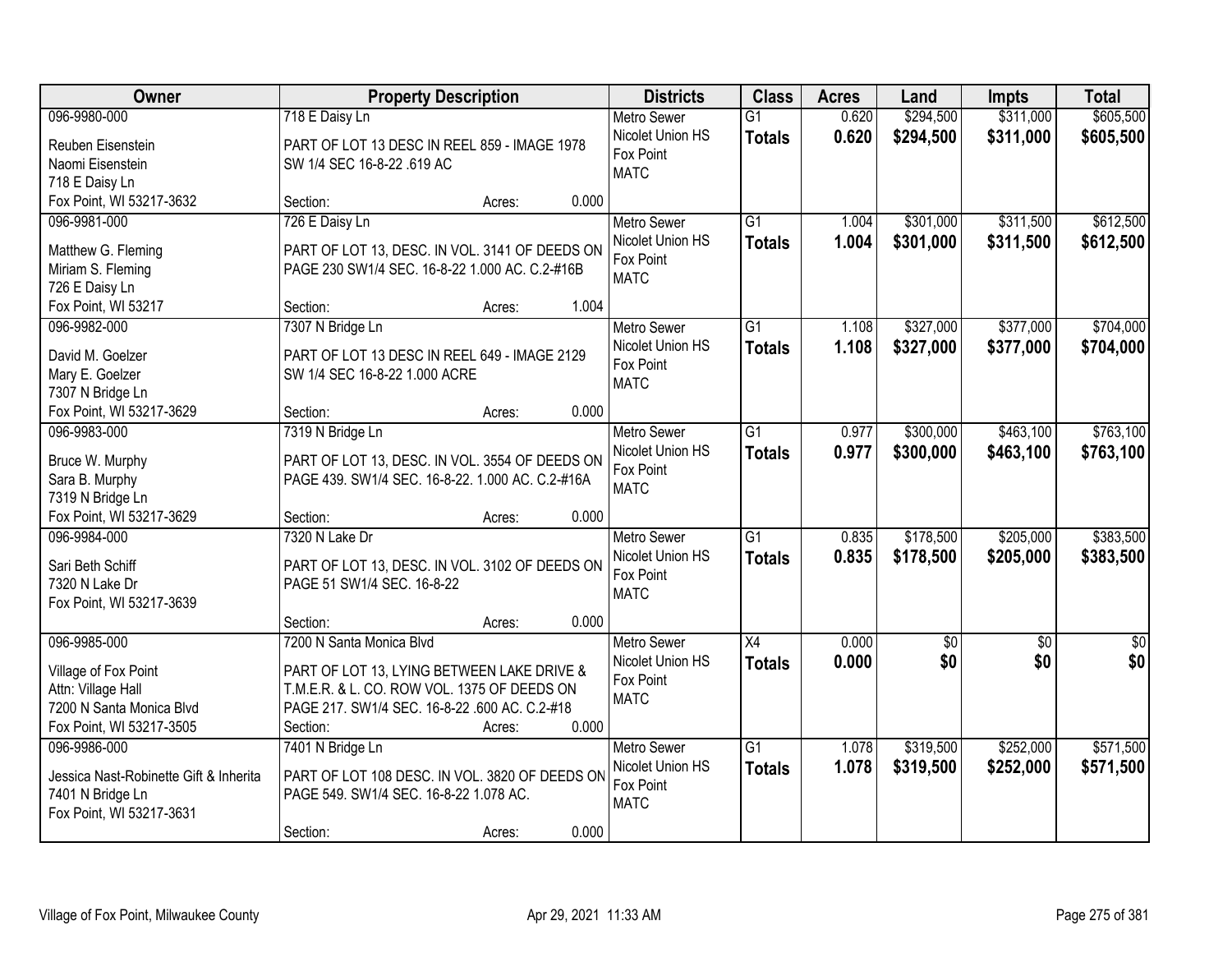| Owner                                    | <b>Property Description</b>                                |       | <b>Districts</b>              | <b>Class</b>    | <b>Acres</b> | Land              | <b>Impts</b> | <b>Total</b> |
|------------------------------------------|------------------------------------------------------------|-------|-------------------------------|-----------------|--------------|-------------------|--------------|--------------|
| 096-9987-001                             | 7272 N Bridge Ln                                           |       | <b>Metro Sewer</b>            | $\overline{G1}$ | 4.884        | \$1,148,500       | \$809,400    | \$1,957,900  |
| Olive D V. Bryson Trustee                | 07272 N BRIDGE LA LANDS IN SW & SE 16-8-22 COM             |       | Nicolet Union HS              | <b>Totals</b>   |              | 4.884 \$1,148,500 | \$809,400    | \$1,957,900  |
| 7272 N Bridge Ln                         | IN CEN LIN BRIDGE LA 1135.55 FT S & 725.97 FT W            |       | Fox Point                     |                 |              |                   |              |              |
| Fox Point, WI 53217-3626                 | OF CEN LI OF SEC 16 TH SELY 465.12 FT NELY 33.03           |       | <b>MATC</b>                   |                 |              |                   |              |              |
|                                          | Section:<br>Acres:                                         | 4.884 |                               |                 |              |                   |              |              |
| 096-9988-001                             | 7320 N Bridge Ln                                           |       | <b>Metro Sewer</b>            | $\overline{G1}$ | 0.878        | \$298,500         | \$403,500    | \$702,000    |
|                                          |                                                            |       | Nicolet Union HS              | <b>Totals</b>   | 0.878        | \$298,500         | \$403,500    | \$702,000    |
| David M. Grove                           | 07320 N BRIDGE LA LANDS IN SW 16-8-22 COM                  |       | Fox Point                     |                 |              |                   |              |              |
| 7320 N Bridge Ln                         | 1131.05 FT S & 693.22 FT W OF CEN LI OF SD SEC 16          |       | <b>MATC</b>                   |                 |              |                   |              |              |
| Fox Point, WI 53217-3628                 | TH SELY ALG E LIN BRIDGE LA 297.72 FT TO POB               | 0.000 |                               |                 |              |                   |              |              |
| 096-9989-000                             | Section:<br>Acres:                                         |       |                               | $\overline{G1}$ |              |                   | \$231,000    | \$531,500    |
|                                          | 7400 N Bridge Ln                                           |       | Metro Sewer                   |                 | 1.001        | \$300,500         |              |              |
| Charles J. Koehn                         | PART OF SW1/4 SEC. 16-8-22 DESC IN VOL. 3188 OF            |       | Nicolet Union HS              | <b>Totals</b>   | 1.001        | \$300,500         | \$231,000    | \$531,500    |
| Sarah E. Koehn                           | DEEDS ON PAGE 3. 1.000 AC.                                 |       | Fox Point                     |                 |              |                   |              |              |
| 7400 N Bridge Ln                         |                                                            |       | <b>MATC</b>                   |                 |              |                   |              |              |
| Fox Point, WI 53217-3630                 | Section:<br>Acres:                                         | 0.000 |                               |                 |              |                   |              |              |
| 096-9990-000                             | 921 E Wye Ln                                               |       | <b>Metro Sewer</b>            | $\overline{G1}$ | 3.994        | \$669,500         | \$731,000    | \$1,400,500  |
|                                          |                                                            |       | Nicolet Union HS              | <b>Totals</b>   | 3.994        | \$669,500         | \$731,000    | \$1,400,500  |
| William G. Matthaeus                     | PART OF LOTS 9 & 10 DESC. IN VOL. 1321 OF DEEDS            |       | Fox Point                     |                 |              |                   |              |              |
| Grace M. Janik                           | ON PAGE 331. SW1/4 SEC. 16-8-22. 4.019 AC. C.<br>$2 - 422$ |       | <b>MATC</b>                   |                 |              |                   |              |              |
| 921 E Wye Ln<br>Fox Point, WI 53217-3649 | Section:                                                   | 0.000 |                               |                 |              |                   |              |              |
| 096-9991-000                             | Acres:                                                     |       |                               | $\overline{G1}$ | 0.941        | \$299,500         | \$496,000    | \$795,500    |
|                                          | 930 E Wye Ln                                               |       | <b>Metro Sewer</b>            |                 |              |                   |              |              |
| Cherise K. Ordlock                       | That part of Lots 9 and 10 in the Southwest 1/4 and        |       | Nicolet Union HS<br>Fox Point | <b>Totals</b>   | 0.941        | \$299,500         | \$496,000    | \$795,500    |
| Todd J. Ordlock                          | Southeast 1/4 of Section 16, Township 8 North, Range 2     |       | <b>MATC</b>                   |                 |              |                   |              |              |
| 930 E Wye Ln                             | East, in the Village of Fox Point, Milwaukee County,       |       |                               |                 |              |                   |              |              |
| Fox Point, WI 53217                      | Section:<br>Acres:                                         | 0.941 |                               |                 |              |                   |              |              |
| 096-9992-000                             | 920 E Wye Ln                                               |       | Metro Sewer                   | $\overline{G1}$ | 0.990        | \$300,000         | \$469,000    | \$769,000    |
| Mark Freedman                            | PART OF LOT 10 DESC IN REEL 953 - IMAGE 1437               |       | Nicolet Union HS              | <b>Totals</b>   | 0.990        | \$300,000         | \$469,000    | \$769,000    |
| Linda Freedman                           | SW 1/4 SEC 16-8-22 .99 AC                                  |       | Fox Point                     |                 |              |                   |              |              |
| 920 E Wye Ln                             |                                                            |       | <b>MATC</b>                   |                 |              |                   |              |              |
| Fox Point, WI 53217-3648                 | Section:                                                   | 0.000 |                               |                 |              |                   |              |              |
| 096-9993-000                             | Acres:<br>900 E Wye Ln                                     |       | <b>Metro Sewer</b>            | $\overline{G1}$ | 1.000        | \$300,000         | \$336,800    | \$636,800    |
|                                          |                                                            |       | Nicolet Union HS              |                 |              |                   |              |              |
| John T Murphy Trust                      | PART OF LOT 10 DESC IN REEL 918 - IMAGE 1245               |       | Fox Point                     | <b>Totals</b>   | 1.000        | \$300,000         | \$336,800    | \$636,800    |
| Any E Murphy Trust                       | SW 1/4 SEC 16-8-22 1.000 AC                                |       | <b>MATC</b>                   |                 |              |                   |              |              |
| 900 E Wye Ln                             |                                                            |       |                               |                 |              |                   |              |              |
| Fox Point, WI 53217-3648                 | Section:<br>Acres:                                         | 0.000 |                               |                 |              |                   |              |              |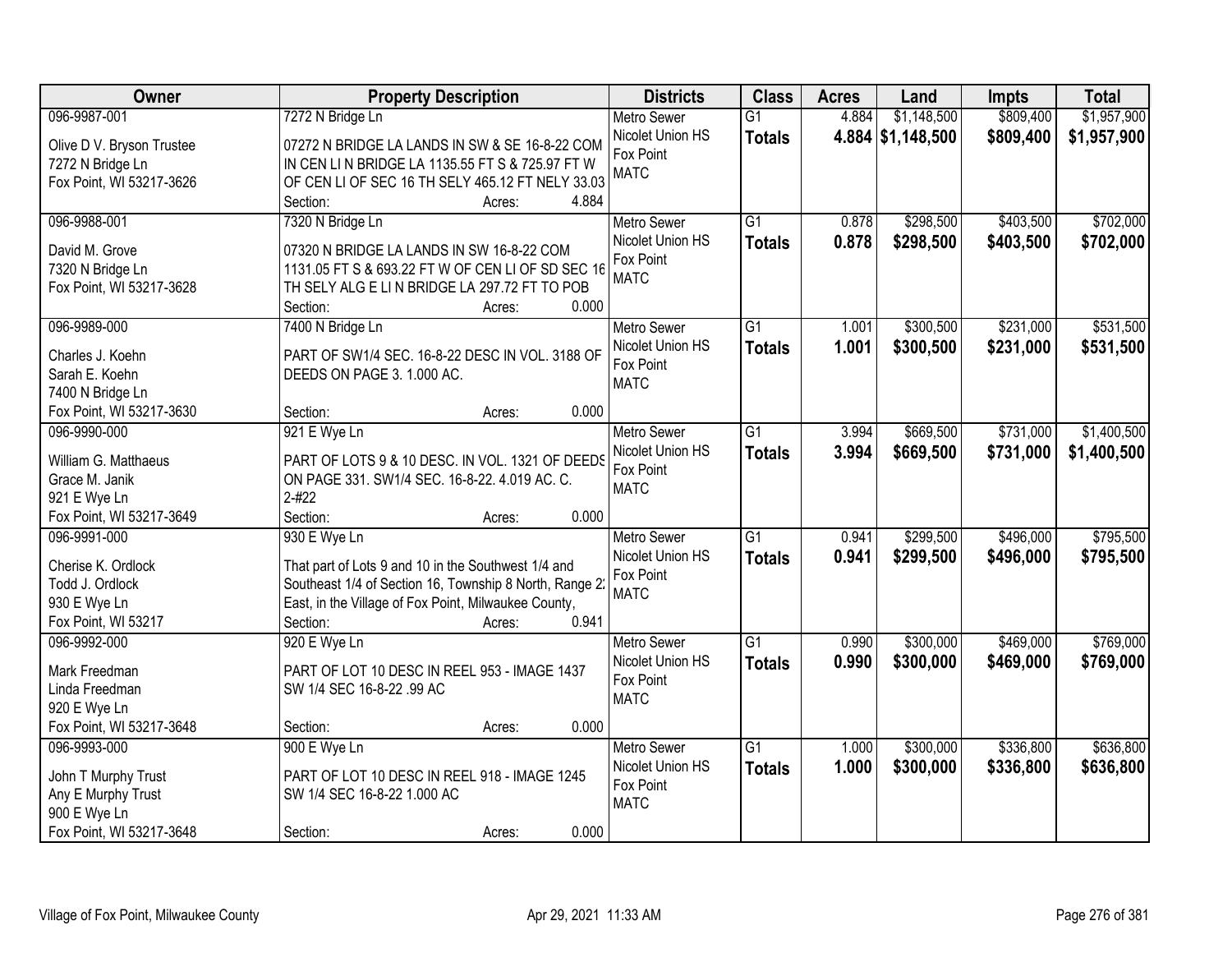| Owner                        |                                                               | <b>Property Description</b> |       | <b>Districts</b>   | <b>Class</b>    | <b>Acres</b> | Land      | <b>Impts</b> | <b>Total</b> |
|------------------------------|---------------------------------------------------------------|-----------------------------|-------|--------------------|-----------------|--------------|-----------|--------------|--------------|
| 096-9994-000                 | 7500 N Lake Dr                                                |                             |       | <b>Metro Sewer</b> | $\overline{G1}$ | 1.090        | \$290,500 | \$163,500    | \$454,000    |
| Jeffrey A. Kelly             | PART OF LOT 10, DESC IN VOL. 3595 OF DEEDS ON                 |                             |       | Nicolet Union HS   | <b>Totals</b>   | 1.090        | \$290,500 | \$163,500    | \$454,000    |
| Allan C. Hauth               | PAGE 385. SW1/4 SEC. 16-8-22. 1.092 AC. C.2-#26               |                             |       | Fox Point          |                 |              |           |              |              |
| 7500 N Lake Dr               |                                                               |                             |       | <b>MATC</b>        |                 |              |           |              |              |
| Fox Point, WI 53217          | Section:                                                      | Acres:                      | 0.000 |                    |                 |              |           |              |              |
| 096-9995-000                 | 7516 N Lake Dr                                                |                             |       | <b>Metro Sewer</b> | $\overline{G1}$ | 0.979        | \$255,000 | \$146,000    | \$401,000    |
|                              |                                                               |                             |       | Nicolet Union HS   | <b>Totals</b>   | 0.979        | \$255,000 | \$146,000    | \$401,000    |
| Judith B. Rohan              | COMM 572.08 FT S & 101.98 FT E OF NE COR OF SW                |                             |       | Fox Point          |                 |              |           |              |              |
| Judith B Rohan Rev Trust     | 1/4 SEC. 16-8-22 TH WLY 7.28 FT & 179.45 FT, S                |                             |       | <b>MATC</b>        |                 |              |           |              |              |
| 7516 N Lake Dr               | 217.09 FT E 187.42 FT, TH N 288.73 FT TO P.O.B EXC            |                             |       |                    |                 |              |           |              |              |
| Fox Point, WI 53217-3642     | Section:                                                      | Acres:                      | 0.000 |                    |                 |              |           |              |              |
| 096-9996-000                 | 7520 N Lake Dr                                                |                             |       | Metro Sewer        | $\overline{G1}$ | 0.919        | \$269,000 | \$272,500    | \$541,500    |
| Jack M. Cheeks               | ALL THAT PART OF LOT TEN (10) IN THE                          |                             |       | Nicolet Union HS   | <b>Totals</b>   | 0.919        | \$269,000 | \$272,500    | \$541,500    |
| Marguerite Ann Mcgill-Cheeks | SOUTHWEST ONE-QUARTER (1/4) OF SECTION                        |                             |       | Fox Point          |                 |              |           |              |              |
| 7520 N Lake Dr               | SIXTEEN (16), IN                                              |                             |       | <b>MATC</b>        |                 |              |           |              |              |
| Fox Point, WI 53217          | Section: 16                                                   | Acres:                      | 0.919 |                    |                 |              |           |              |              |
| 096-9997-000                 | 7530 N Lake Dr                                                |                             |       | <b>Metro Sewer</b> | $\overline{G1}$ | 0.902        | \$269,000 | \$138,000    | \$407,000    |
|                              |                                                               |                             |       | Nicolet Union HS   | <b>Totals</b>   | 0.902        | \$269,000 | \$138,000    | \$407,000    |
| Jami B. Schiff               | PART OF LOT 10 DESC. IN VOL. 3729 OF DEEDS ON                 |                             |       | Fox Point          |                 |              |           |              |              |
| 7530 N Lake Dr               | PAGE 80. SW1/4 SEC. 16-8-22. .975 AC. C. 2-#30                |                             |       | <b>MATC</b>        |                 |              |           |              |              |
| Fox Point, WI 53217          |                                                               |                             |       |                    |                 |              |           |              |              |
|                              | Section:                                                      | Acres:                      | 0.000 |                    |                 |              |           |              |              |
| 096-9998-000                 | 1007 E Thorne Ln                                              |                             |       | Metro Sewer        | $\overline{G1}$ | 0.913        | \$299,000 | \$612,500    | \$911,500    |
| John C. Kendall              | PART OF LOTS 9 AND 10, DESC. IN REEL 609                      |                             |       | Nicolet Union HS   | <b>Totals</b>   | 0.913        | \$299,000 | \$612,500    | \$911,500    |
| 1007 E Thorne Ln             | IMAGES 478-479 SW 1/4 & SE 1/4 SEC. 16-8-22 1.000             |                             |       | Fox Point          |                 |              |           |              |              |
| Fox Point, WI 53217          | AC. - A parcel of land located in all that part of Lots 9 and |                             |       | <b>MATC</b>        |                 |              |           |              |              |
|                              | Section:                                                      | Acres:                      | 0.000 |                    |                 |              |           |              |              |
| 096-9999-000                 | 1010 E Thorne Ln                                              |                             |       | <b>Metro Sewer</b> | $\overline{G1}$ | 0.964        | \$299,500 | \$136,000    | \$435,500    |
|                              |                                                               |                             |       | Nicolet Union HS   | <b>Totals</b>   | 0.964        | \$299,500 | \$136,000    | \$435,500    |
| Niels C. Lundsgaard          | PART OF LOTS 9 & 10 DESC IN REEL 706 - IMAGES                 |                             |       | Fox Point          |                 |              |           |              |              |
| Jane C. Lundsgaard           | 877-878 SE 1/4 & SW 1/4 SEC 16-8-22 .964 AC - That            |                             |       | <b>MATC</b>        |                 |              |           |              |              |
| 1010 E Thorne Ln             | part of Section 16, Township 8 North, Range 22 East, in       |                             |       |                    |                 |              |           |              |              |
| Fox Point, WI 53217          | Section:                                                      | Acres:                      | 0.000 |                    |                 |              |           |              |              |
| 097-0001-000                 | 7350 N Port Washington Rd                                     |                             |       | <b>Metro Sewer</b> | $\overline{G1}$ | 0.204        | \$89,500  | \$144,100    | \$233,600    |
| David R. Blood               | BAY SHORE MANOR LOT 2 BLK 1                                   |                             |       | Nicolet Union HS   | <b>Totals</b>   | 0.204        | \$89,500  | \$144,100    | \$233,600    |
| Sara C. Blood                |                                                               |                             |       | Fox Point          |                 |              |           |              |              |
| 7350 N Port Washington Rd    |                                                               |                             |       | <b>MATC</b>        |                 |              |           |              |              |
| Fox Point, WI 53217          | Section:                                                      | Acres:                      | 0.000 |                    |                 |              |           |              |              |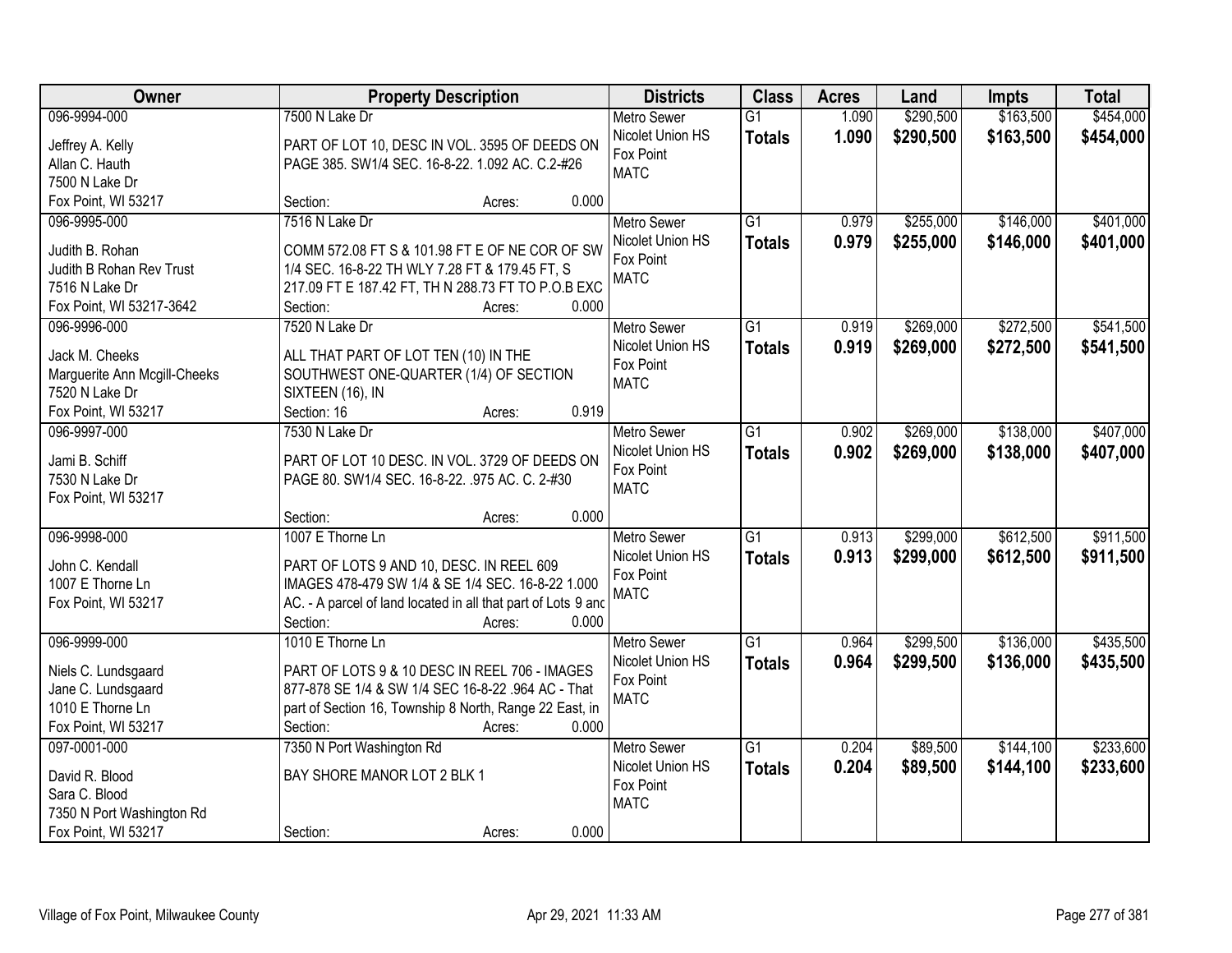| Owner                         |                                                         | <b>Property Description</b> |       | <b>Districts</b>         | <b>Class</b>    | <b>Acres</b> | Land      | <b>Impts</b> | <b>Total</b> |
|-------------------------------|---------------------------------------------------------|-----------------------------|-------|--------------------------|-----------------|--------------|-----------|--------------|--------------|
| 097-0002-000                  | 7346 N Port Washington Rd                               |                             |       | <b>Metro Sewer</b>       | $\overline{G1}$ | 0.231        | \$101,500 | \$147,100    | \$248,600    |
| Joseph B. Ryan                | BAY SHORE MANOR LOT 3 BLK. 1                            |                             |       | Nicolet Union HS         | <b>Totals</b>   | 0.231        | \$101,500 | \$147,100    | \$248,600    |
| Sally R. Ryan                 |                                                         |                             |       | Fox Point                |                 |              |           |              |              |
| 7346 N Pt Washington Rd       |                                                         |                             |       | <b>MATC</b>              |                 |              |           |              |              |
| Fox Point, WI 53217-3415      | Section:                                                | Acres:                      | 0.000 |                          |                 |              |           |              |              |
| 097-0010-000                  | 7323 N Iroquois Rd                                      |                             |       | <b>Metro Sewer</b>       | $\overline{G1}$ | 0.207        | \$91,000  | \$198,700    | \$289,700    |
|                               |                                                         |                             |       | Nicolet Union HS         | <b>Totals</b>   | 0.207        | \$91,000  | \$198,700    | \$289,700    |
| Jane Brooks Reilly            | BAY SHORE MANOR LOT 11 BLK. 1                           |                             |       | Fox Point                |                 |              |           |              |              |
| Jane B Reilly Revocable Trust |                                                         |                             |       | <b>MATC</b>              |                 |              |           |              |              |
| 7323 N Iroquois Rd            |                                                         |                             |       |                          |                 |              |           |              |              |
| Fox Point, WI 53217-3447      | Section:                                                | Acres:                      | 0.000 |                          |                 |              |           |              |              |
| 097-0011-000                  | 7329 N Iroquois Rd                                      |                             |       | <b>Metro Sewer</b>       | $\overline{G1}$ | 0.207        | \$91,000  | \$169,700    | \$260,700    |
| John M. Wise                  | BAY SHORE MANOR LOT 12, BLOCK 1                         |                             |       | Nicolet Union HS         | <b>Totals</b>   | 0.207        | \$91,000  | \$169,700    | \$260,700    |
| Carol E. Wise                 |                                                         |                             |       | Fox Point                |                 |              |           |              |              |
| 7329 N Iroquois Rd            |                                                         |                             |       | <b>MATC</b>              |                 |              |           |              |              |
| Fox Point, WI 53217-3447      | Section:                                                | Acres:                      | 0.000 |                          |                 |              |           |              |              |
| 097-0012-000                  | 7335 N Iroquois Rd                                      |                             |       | <b>Metro Sewer</b>       | $\overline{G1}$ | 0.207        | \$91,000  | \$174,300    | \$265,300    |
|                               |                                                         |                             |       | Nicolet Union HS         | <b>Totals</b>   | 0.207        | \$91,000  | \$174,300    | \$265,300    |
| Justin A. Ludwig              | BAY SHORE MANOR LOT 13 BLK. 1                           |                             |       | Fox Point                |                 |              |           |              |              |
| Sarah C. Ludwig               |                                                         |                             |       | <b>MATC</b>              |                 |              |           |              |              |
| 7335 N Iroquois Rd            |                                                         |                             |       |                          |                 |              |           |              |              |
| Fox Point, WI 53217-3447      | Section:                                                | Acres:                      | 0.000 |                          |                 |              |           |              |              |
| 097-0013-000                  | 7347 N Iroquois Rd                                      |                             |       | <b>Metro Sewer</b>       | $\overline{G1}$ | 0.239        | \$105,000 | \$117,100    | \$222,100    |
| Nash A. Leinter-Thompson      | BAY SHORE MANOR LOTS 14 AND 15, BLK. 1                  |                             |       | Nicolet Union HS         | <b>Totals</b>   | 0.239        | \$105,000 | \$117,100    | \$222,100    |
| 7347 N Iroquois Rd            |                                                         |                             |       | Fox Point<br><b>MATC</b> |                 |              |           |              |              |
| Fox Point, WI 53217           |                                                         |                             |       |                          |                 |              |           |              |              |
|                               | Section:                                                | Acres:                      | 0.000 |                          |                 |              |           |              |              |
| 097-0014-000                  | 7370 N Iroquois Rd                                      |                             |       | Metro Sewer              | $\overline{G1}$ | 0.186        | \$81,500  | \$151,800    | \$233,300    |
| John O'Sullivan               | LOT 1 BLK. 2 BAY SHORE MANOR                            |                             |       | Nicolet Union HS         | <b>Totals</b>   | 0.186        | \$81,500  | \$151,800    | \$233,300    |
| Karen O'Sullivan              |                                                         |                             |       | Fox Point                |                 |              |           |              |              |
| 7370 N Iroquois Rd            |                                                         |                             |       | <b>MATC</b>              |                 |              |           |              |              |
| Fox Point, WI 53217           | Section:                                                | Acres:                      | 0.000 |                          |                 |              |           |              |              |
| 097-0015-000                  | 7360 N Iroquois Rd                                      |                             |       | <b>Metro Sewer</b>       | $\overline{G1}$ | 0.189        | \$83,000  | \$166,000    | \$249,000    |
|                               |                                                         |                             |       | Nicolet Union HS         | <b>Totals</b>   | 0.189        | \$83,000  | \$166,000    | \$249,000    |
| Suzanne Lee Scheldroup        | Lot Two (2), Block Two (2), in Bay Shore Manor, being a |                             |       | Fox Point                |                 |              |           |              |              |
| 7360 N Iroquois Rd            | Subdivision of a part of the Southeast 1/4 of Section   |                             |       | <b>MATC</b>              |                 |              |           |              |              |
| Fox Point, WI 53217           | Seventeen (17), Town Eight (8) North, Range             |                             |       |                          |                 |              |           |              |              |
|                               | Section: 17                                             | Acres:                      | 0.189 |                          |                 |              |           |              |              |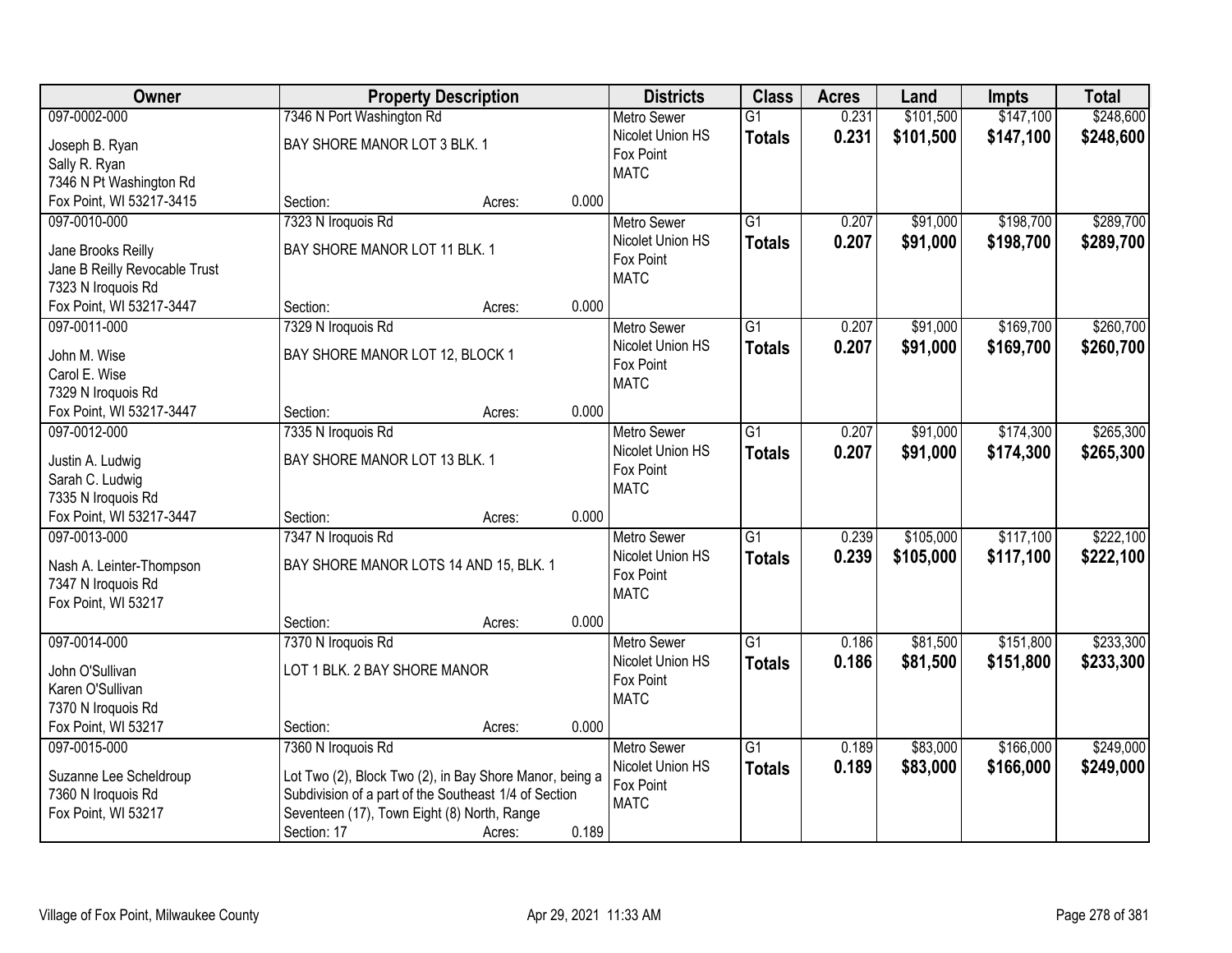| Owner                                          |                               | <b>Property Description</b> |       | <b>Districts</b>         | <b>Class</b>    | <b>Acres</b> | Land     | <b>Impts</b> | <b>Total</b> |
|------------------------------------------------|-------------------------------|-----------------------------|-------|--------------------------|-----------------|--------------|----------|--------------|--------------|
| 097-0016-000                                   | 7350 N Iroquois Rd            |                             |       | <b>Metro Sewer</b>       | $\overline{G1}$ | 0.189        | \$83,000 | \$162,000    | \$245,000    |
| Jason Anderson                                 | BAY SHORE MANOR LOT 3 BLK. 2  |                             |       | Nicolet Union HS         | <b>Totals</b>   | 0.189        | \$83,000 | \$162,000    | \$245,000    |
| <b>Haley Anderson</b>                          |                               |                             |       | Fox Point                |                 |              |          |              |              |
| 7350 N Iroquois Rd                             |                               |                             |       | <b>MATC</b>              |                 |              |          |              |              |
| Fox Point, WI 53217-3446                       | Section:                      | Acres:                      | 0.000 |                          |                 |              |          |              |              |
| 097-0017-000                                   | 7336 N Iroquois Rd            |                             |       | <b>Metro Sewer</b>       | $\overline{G1}$ | 0.188        | \$82,500 | \$173,800    | \$256,300    |
|                                                | BAY SHORE MANOR LOT 4 BLK. 2  |                             |       | Nicolet Union HS         | <b>Totals</b>   | 0.188        | \$82,500 | \$173,800    | \$256,300    |
| Daniel J. Carlson                              |                               |                             |       | Fox Point                |                 |              |          |              |              |
| <b>Bridget Carlson</b>                         |                               |                             |       | <b>MATC</b>              |                 |              |          |              |              |
| 7336 N Iroquois Rd<br>Fox Point, WI 53217-3446 | Section:                      |                             | 0.000 |                          |                 |              |          |              |              |
|                                                |                               | Acres:                      |       |                          |                 |              |          |              |              |
| 097-0018-000                                   | 7330 N Iroquois Rd            |                             |       | Metro Sewer              | $\overline{G1}$ | 0.189        | \$83,000 | \$183,800    | \$266,800    |
| Quinten D. Loucks                              | BAY SHORE MANOR LOT 5 BLK. 2  |                             |       | Nicolet Union HS         | <b>Totals</b>   | 0.189        | \$83,000 | \$183,800    | \$266,800    |
| Molly L. Loucks                                |                               |                             |       | Fox Point                |                 |              |          |              |              |
| 7330 N Iroquois Rd                             |                               |                             |       | <b>MATC</b>              |                 |              |          |              |              |
| Fox Point, WI 53217                            | Section:                      | Acres:                      | 0.000 |                          |                 |              |          |              |              |
| 097-0019-000                                   | 7322 N Iroquois Rd            |                             |       | <b>Metro Sewer</b>       | $\overline{G1}$ | 0.189        | \$83,000 | \$186,300    | \$269,300    |
|                                                |                               |                             |       | Nicolet Union HS         | <b>Totals</b>   | 0.189        | \$83,000 | \$186,300    | \$269,300    |
| Irina Levina                                   | BAY SHORE MANOR LOT 6, BLK 2  |                             |       | Fox Point                |                 |              |          |              |              |
| 7322 N Iroquois Rd                             |                               |                             |       | <b>MATC</b>              |                 |              |          |              |              |
| Fox Point, WI 53217                            | Section:                      |                             | 0.000 |                          |                 |              |          |              |              |
| 097-0024-000                                   | 7323 N Mohawk Rd              | Acres:                      |       |                          | $\overline{G1}$ | 0.188        |          |              | \$250,400    |
|                                                |                               |                             |       | Metro Sewer              |                 |              | \$82,500 | \$167,900    |              |
| Paul P. Manophath                              | BAY SHORE MANOR LOT 11 BLK. 2 |                             |       | Nicolet Union HS         | <b>Totals</b>   | 0.188        | \$82,500 | \$167,900    | \$250,400    |
| 7323 N Mohawk Rd                               |                               |                             |       | Fox Point<br><b>MATC</b> |                 |              |          |              |              |
| Fox Point, WI 53217-3455                       |                               |                             |       |                          |                 |              |          |              |              |
|                                                | Section:                      | Acres:                      | 0.000 |                          |                 |              |          |              |              |
| 097-0025-000                                   | 7329 N Mohawk Rd              |                             |       | <b>Metro Sewer</b>       | $\overline{G1}$ | 0.188        | \$82,500 | \$170,200    | \$252,700    |
| Patricia Gorzalski                             | BAY SHORE MANOR LOT 12 BLK. 2 |                             |       | Nicolet Union HS         | <b>Totals</b>   | 0.188        | \$82,500 | \$170,200    | \$252,700    |
| 7329 N Mohawk Rd                               |                               |                             |       | Fox Point                |                 |              |          |              |              |
| Fox Point, WI 53217                            |                               |                             |       | <b>MATC</b>              |                 |              |          |              |              |
|                                                | Section:                      | Acres:                      | 0.000 |                          |                 |              |          |              |              |
| 097-0026-000                                   | 7337 N Mohawk Rd              |                             |       | <b>Metro Sewer</b>       | $\overline{G1}$ | 0.189        | \$83,000 | \$189,800    | \$272,800    |
|                                                |                               |                             |       | Nicolet Union HS         | <b>Totals</b>   | 0.189        | \$83,000 | \$189,800    | \$272,800    |
| Kathleen M. Millette-Delwiche Trustees         | BAY SHORE MANOR LOT 13 BLK. 2 |                             |       | Fox Point                |                 |              |          |              |              |
| 7337 N Mohawk Rd                               |                               |                             |       | <b>MATC</b>              |                 |              |          |              |              |
| Fox Point, WI 53217-3455                       |                               |                             |       |                          |                 |              |          |              |              |
|                                                | Section:                      | Acres:                      | 0.000 |                          |                 |              |          |              |              |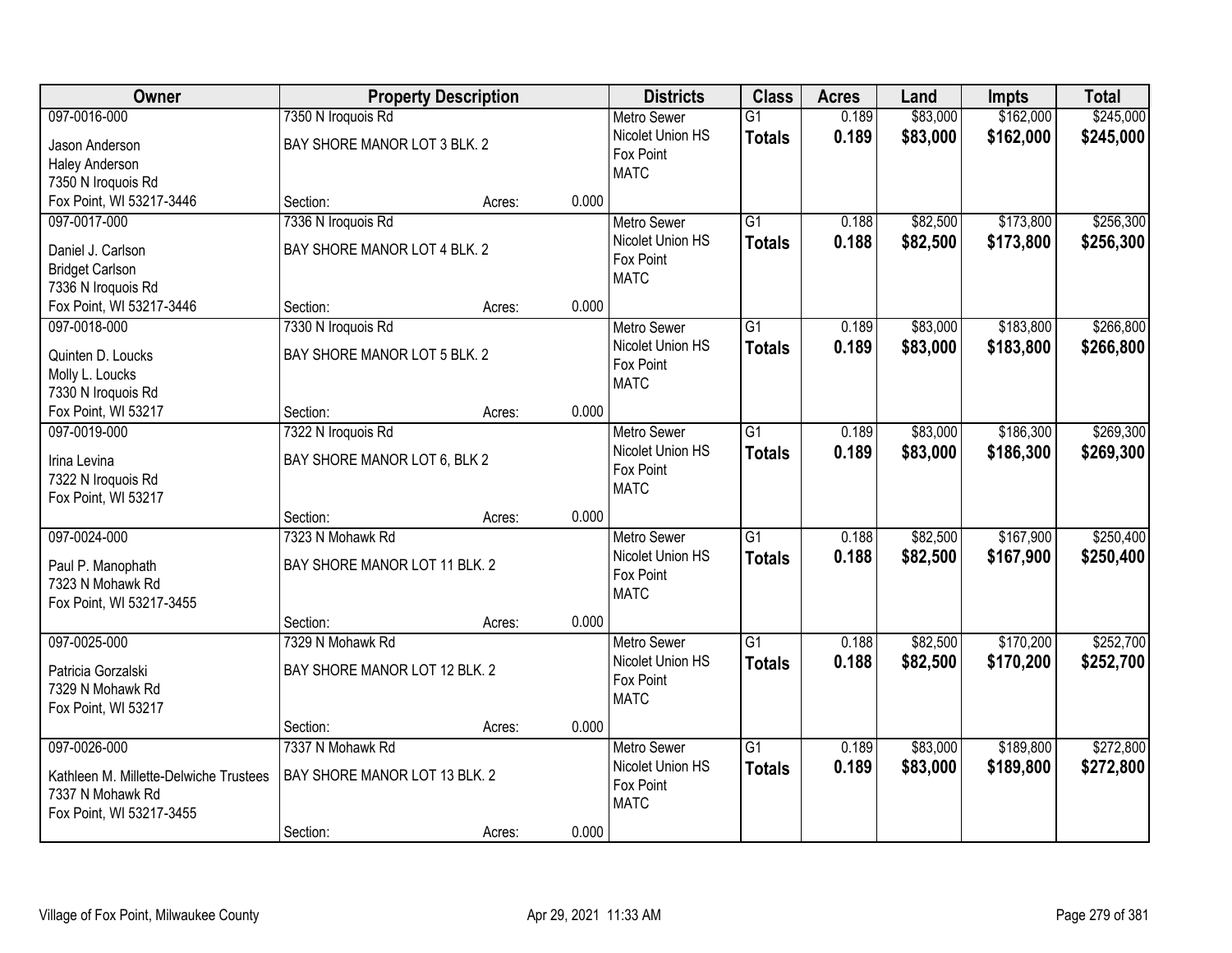| Owner                               | <b>Property Description</b>                                     | <b>Districts</b>              | <b>Class</b>    | <b>Acres</b> | Land      | <b>Impts</b> | <b>Total</b> |
|-------------------------------------|-----------------------------------------------------------------|-------------------------------|-----------------|--------------|-----------|--------------|--------------|
| 097-0027-000                        | 7343 N Mohawk Rd                                                | <b>Metro Sewer</b>            | $\overline{G1}$ | 0.189        | \$83,000  | \$146,800    | \$229,800    |
| Jacob A. Paccagnella                | BAY SHORE MANOR LOT 14 BLK. 2                                   | Nicolet Union HS              | <b>Totals</b>   | 0.189        | \$83,000  | \$146,800    | \$229,800    |
| Alynn M. Paccagnella                |                                                                 | Fox Point                     |                 |              |           |              |              |
| 7343 N Mowahk Rd                    |                                                                 | <b>MATC</b>                   |                 |              |           |              |              |
| Fox Point, WI 53217                 | 0.000<br>Section:<br>Acres:                                     |                               |                 |              |           |              |              |
| 097-0028-000                        | 7353 N Mohawk Rd                                                | <b>Metro Sewer</b>            | $\overline{G1}$ | 0.189        | \$83,000  | \$135,900    | \$218,900    |
|                                     |                                                                 | Nicolet Union HS              | <b>Totals</b>   | 0.189        | \$83,000  | \$135,900    | \$218,900    |
| Angelica L. Biersach                | BAY SHORE MANOR LOT 15 BLK. 2 - Lot 15, in Block 2              | Fox Point                     |                 |              |           |              |              |
| Chad D. Biersach                    | in Bay Shore Manor, in the Southeast 1/4 of Section 17,         | <b>MATC</b>                   |                 |              |           |              |              |
| 7353 N Mohawk Rd                    | Township 8 North, Range 22 East, in the Village of Fox<br>0.000 |                               |                 |              |           |              |              |
| Fox Point, WI 53217<br>097-0029-000 | Section:<br>Acres:<br>7363 N Mohawk Rd                          |                               | $\overline{G1}$ | 0.188        |           |              | \$225,300    |
|                                     |                                                                 | Metro Sewer                   |                 |              | \$82,500  | \$142,800    |              |
| Hathibelagal Roshan                 | BAY SHORE MANOR LOT 16 BLK. 2                                   | Nicolet Union HS<br>Fox Point | <b>Totals</b>   | 0.188        | \$82,500  | \$142,800    | \$225,300    |
| Khurshid Roshan                     |                                                                 | <b>MATC</b>                   |                 |              |           |              |              |
| 7363 N Mohawk Rd                    |                                                                 |                               |                 |              |           |              |              |
| Fox Point, WI 53217-3455            | 0.000<br>Section:<br>Acres:                                     |                               |                 |              |           |              |              |
| 097-0030-000                        | 325 W Bayfield Rd                                               | <b>Metro Sewer</b>            | G1              | 0.192        | \$84,500  | \$156,400    | \$240,900    |
| Aleh Baranochnikau                  | LOT 1 CERTIFIED SURVEY MAP NO 35 SE 1/4 SEC                     | Nicolet Union HS              | <b>Totals</b>   | 0.192        | \$84,500  | \$156,400    | \$240,900    |
| Maryia Lishanskaya                  | 17-8-22                                                         | Fox Point                     |                 |              |           |              |              |
| 325 W Bayfield Rd                   |                                                                 | <b>MATC</b>                   |                 |              |           |              |              |
| Fox Point, WI 53217-3402            | 0.000<br>Section:<br>Acres:                                     |                               |                 |              |           |              |              |
| 097-0031-000                        | 7470 N Port Washington Rd                                       | <b>Metro Sewer</b>            | $\overline{G1}$ | 0.207        | \$91,000  | \$155,000    | \$246,000    |
|                                     |                                                                 | Nicolet Union HS              | <b>Totals</b>   | 0.207        | \$91,000  | \$155,000    | \$246,000    |
| Szabolcs Erdelyi                    | LOT 2 CERTIFIED SURVEY MAP NO. 35 SE1/4 SEC.                    | Fox Point                     |                 |              |           |              |              |
| 7470 N Port Washington Rd           | 17-8-22                                                         | <b>MATC</b>                   |                 |              |           |              |              |
| Fox Point, WI 53217                 |                                                                 |                               |                 |              |           |              |              |
|                                     | 0.000<br>Section:<br>Acres:                                     |                               |                 |              |           |              |              |
| 097-0032-000                        | 7460 N Port Washington Rd                                       | <b>Metro Sewer</b>            | $\overline{G1}$ | 0.242        | \$106,500 | \$125,500    | \$232,000    |
| Enas Aldahshan                      | LOT 3 OF CERTIFIED SURVEY MAP NO. 35.                           | Nicolet Union HS              | <b>Totals</b>   | 0.242        | \$106,500 | \$125,500    | \$232,000    |
| 7460 N Port Washington Rd           | RECORDED IN THE OFFICE OF THE REGISTER OF                       | Fox Point                     |                 |              |           |              |              |
| Fox Point, WI 53217                 | DEEDS FOR MILWAUKEE COUNTY, WISCONSIN, ON                       | <b>MATC</b>                   |                 |              |           |              |              |
|                                     | 0.242<br>Section:<br>Acres:                                     |                               |                 |              |           |              |              |
| 097-0033-000                        | 321 W Bayfield Rd                                               | <b>Metro Sewer</b>            | $\overline{G1}$ | 0.275        | \$111,500 | \$175,800    | \$287,300    |
|                                     |                                                                 | Nicolet Union HS              | <b>Totals</b>   | 0.275        | \$111,500 | \$175,800    | \$287,300    |
| John G. Alley                       | BAY SHORE MANOR, LOT 4, BLK. 3 AND PARCEL 60                    | Fox Point                     |                 |              |           |              |              |
| Ellen W. Alley                      | FT. IN WIDTH ADJOINING LOT 4 TO THE SOUTH,                      | <b>MATC</b>                   |                 |              |           |              |              |
| 321 W Bayfield Rd                   | DESC. IN VOL. 3905, PAGE 305.                                   |                               |                 |              |           |              |              |
| Fox Point, WI 53217                 | 0.000<br>Section:<br>Acres:                                     |                               |                 |              |           |              |              |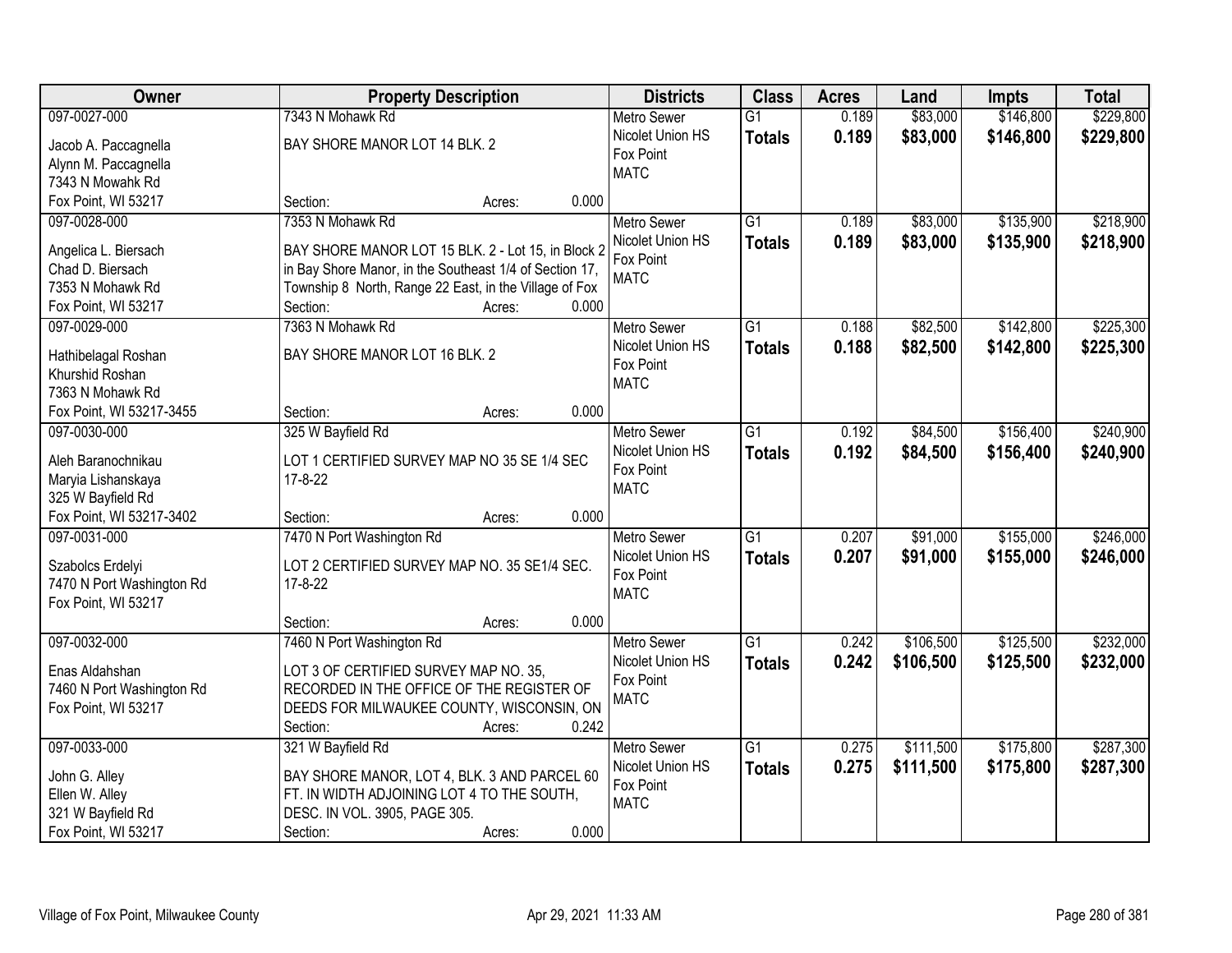| Owner                    | <b>Property Description</b>                                  | <b>Districts</b>   | <b>Class</b>    | <b>Acres</b> | Land      | <b>Impts</b> | <b>Total</b> |
|--------------------------|--------------------------------------------------------------|--------------------|-----------------|--------------|-----------|--------------|--------------|
| 097-0034-000             | 315 W Bayfield Rd                                            | <b>Metro Sewer</b> | $\overline{G1}$ | 0.275        | \$111,500 | \$164,200    | \$275,700    |
| Laura Anderle            | BAY SHORE MANOR LOT 5, BLK. 3, AND PARCEL 60                 | Nicolet Union HS   | <b>Totals</b>   | 0.275        | \$111,500 | \$164,200    | \$275,700    |
| 315 W Bayvield Rd        | FT. IN WIDTH ADJOINING LOT 5 TO THE SOUTH,                   | Fox Point          |                 |              |           |              |              |
| Fox Point, WI 53217      | DESC. IN VOL. 3847, PAGE 111. - Lot 5 in Block 3 in Ba       | <b>MATC</b>        |                 |              |           |              |              |
|                          | 0.275<br>Section:<br>Acres:                                  |                    |                 |              |           |              |              |
| 097-0035-000             | 311 W Bayfield Rd                                            | <b>Metro Sewer</b> | $\overline{G1}$ | 0.277        | \$111,500 | \$134,400    | \$245,900    |
|                          |                                                              | Nicolet Union HS   | <b>Totals</b>   | 0.277        | \$111,500 | \$134,400    | \$245,900    |
| Nataliya Nenasheva       | BAY SHORE MANOR LOT 6, BLK 3 AND LAND ADJ. S.                | Fox Point          |                 |              |           |              |              |
| 311 W Bayfield Rd        | DESC. AS: COM AT SE COR SD LOT 6, TH S TO N LI               | <b>MATC</b>        |                 |              |           |              |              |
| Fox Point, WI 53217      | OF LAND DESC. IN DV 3436 PAGE 147; TH S<br>0.000<br>Section: |                    |                 |              |           |              |              |
| 097-0036-000             | Acres:<br>307 W Bayfield Rd                                  | Metro Sewer        | G1              | 0.275        | \$111,500 | \$232,500    | \$344,000    |
|                          |                                                              | Nicolet Union HS   |                 |              |           |              |              |
| Robert Cooper            | LOT 1 CERTIFIED SURVEY MAP NO. 31 SE1/4 SEC.                 | Fox Point          | <b>Totals</b>   | 0.275        | \$111,500 | \$232,500    | \$344,000    |
| Stephanie Cooper         | 17-8-22 - Lot 1 of Certified Survey Map No. 31, recorded     | <b>MATC</b>        |                 |              |           |              |              |
| 307 W Bayfield Rd        | on October 5, 1959 in Volume 1 of Certified Survey Maps      |                    |                 |              |           |              |              |
| Fox Point, WI 53217      | Section:<br>0.000<br>Acres:                                  |                    |                 |              |           |              |              |
| 097-0037-000             | 7465 N Mohawk Rd                                             | <b>Metro Sewer</b> | G1              | 0.210        | \$92,500  | \$199,000    | \$291,500    |
| Gay- Anne Ketter         | LOT 2 CERTIFIED SURVEY MAP NO. 31 SE1/4 SEC.                 | Nicolet Union HS   | <b>Totals</b>   | 0.210        | \$92,500  | \$199,000    | \$291,500    |
| Sean P. Ketter           | 17-8-22                                                      | Fox Point          |                 |              |           |              |              |
| 7465 N Mohawk Rd         |                                                              | <b>MATC</b>        |                 |              |           |              |              |
| Fox Point, WI 53217      | 0.000<br>Section:<br>Acres:                                  |                    |                 |              |           |              |              |
| 097-0043-000             | 316 W Bayfield Rd                                            | <b>Metro Sewer</b> | $\overline{G1}$ | 0.207        | \$91,000  | \$134,500    | \$225,500    |
|                          |                                                              | Nicolet Union HS   | <b>Totals</b>   | 0.207        | \$91,000  | \$134,500    | \$225,500    |
| Kenneth P. Meyer         | BAY SHORE MANOR LOT 6 AND WEST 15 FT. OF LOT                 | Fox Point          |                 |              |           |              |              |
| 316 W Bayfield Rd        | 7, BLK 4                                                     | <b>MATC</b>        |                 |              |           |              |              |
| Fox Point, WI 53217-3401 |                                                              |                    |                 |              |           |              |              |
|                          | 0.000<br>Section:<br>Acres:                                  |                    |                 |              |           |              |              |
| 097-0044-000             | 308 W Bayfield Rd                                            | Metro Sewer        | G1              | 0.165        | \$72,500  | \$156,400    | \$228,900    |
| Stephanie B. Bennett     | BAY SHORE MANOR EAST 35 FT. OF LOT 7 AND                     | Nicolet Union HS   | <b>Totals</b>   | 0.165        | \$72,500  | \$156,400    | \$228,900    |
| 308 W Bayfield Rd        | WEST 30 FT. OF LOT 8, BLK. 4 - All of Lot 7, excepting       | Fox Point          |                 |              |           |              |              |
| Fox Point, WI 53217      | the West 15 feet thereof, and the West 30 feet of Lot 8 in   | <b>MATC</b>        |                 |              |           |              |              |
|                          | Section:<br>0.000<br>Acres:                                  |                    |                 |              |           |              |              |
| 097-0045-000             | 7515 N Mohawk Rd                                             | <b>Metro Sewer</b> | $\overline{G1}$ | 0.193        | \$85,000  | \$87,200     | \$172,200    |
|                          |                                                              | Nicolet Union HS   | <b>Totals</b>   | 0.193        | \$85,000  | \$87,200     | \$172,200    |
| Robert M. Patterson      | BAY SHORE MANOR LOT 8 EXCEPT THE W 30 FT                     | Fox Point          |                 |              |           |              |              |
| 7515 N Mohawk Rd         | AND ALL OF LOT 9, BLK. 4.                                    | <b>MATC</b>        |                 |              |           |              |              |
| Fox Point, WI 53217      |                                                              |                    |                 |              |           |              |              |
|                          | 0.000<br>Section:<br>Acres:                                  |                    |                 |              |           |              |              |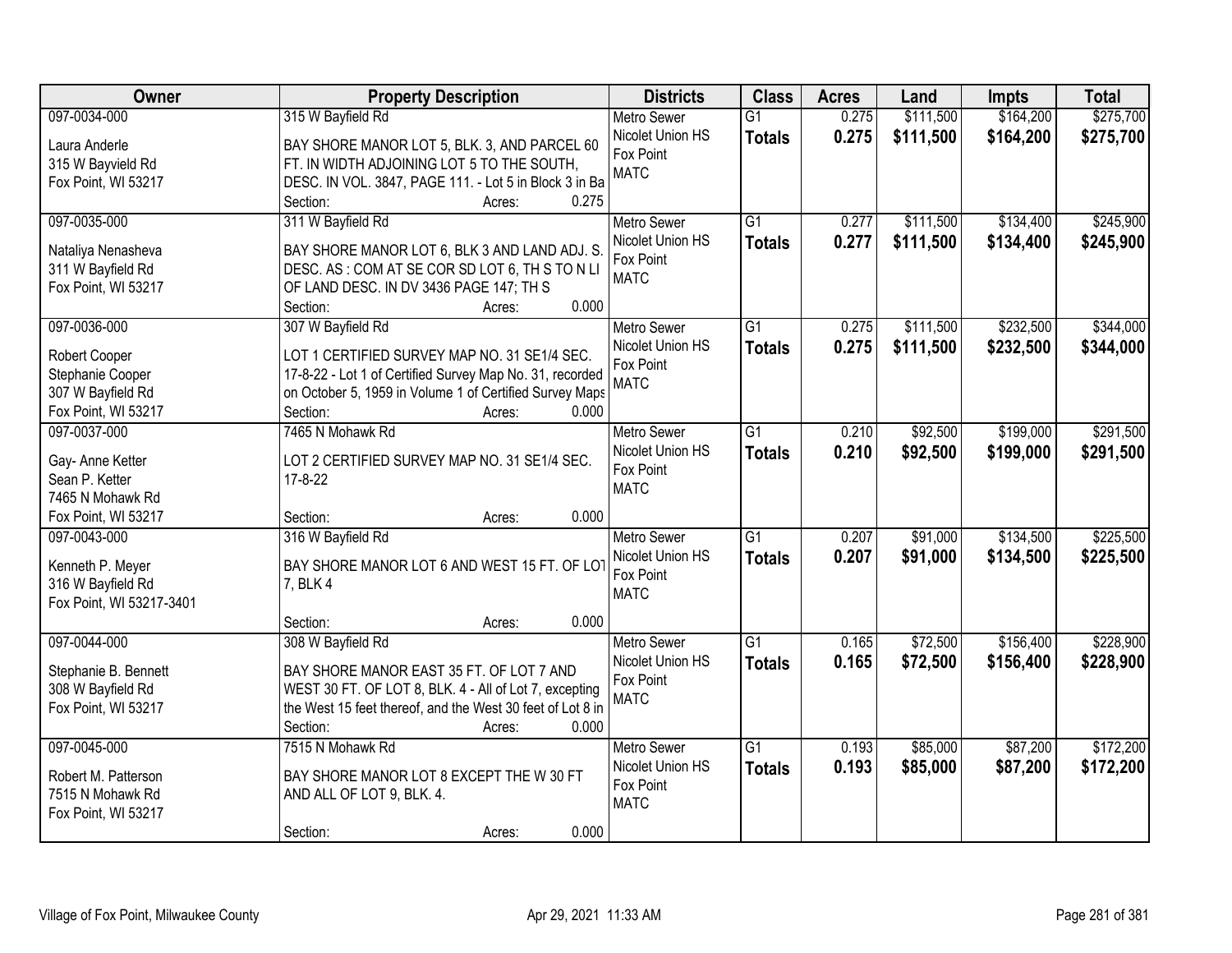| Owner                            | <b>Property Description</b>                               |                 | <b>Districts</b>              | <b>Class</b>    | <b>Acres</b> | Land      | <b>Impts</b> | <b>Total</b> |
|----------------------------------|-----------------------------------------------------------|-----------------|-------------------------------|-----------------|--------------|-----------|--------------|--------------|
| 097-0046-000                     | 7521 N Mohawk Rd                                          |                 | <b>Metro Sewer</b>            | $\overline{G1}$ | 0.257        | \$110,500 | \$182,700    | \$293,200    |
| Matthew Chenow                   | Lot 10 in Block 4 in Bay Shore Manor, being a part of the |                 | Nicolet Union HS              | <b>Totals</b>   | 0.257        | \$110,500 | \$182,700    | \$293,200    |
| Jenna Chenow                     | Southeast 1/4 of Section 17, in Township 8 North, Range   |                 | Fox Point                     |                 |              |           |              |              |
| 7521 N Mohawk Ave                | 22 East, in the Village of Fox Point, Milwaukee County,   |                 | <b>MATC</b>                   |                 |              |           |              |              |
| Fox Point, WI 53217              | Section: 17                                               | 0.257<br>Acres: |                               |                 |              |           |              |              |
| 097-0047-000                     | 7529 N Mohawk Rd                                          |                 | <b>Metro Sewer</b>            | $\overline{G1}$ | 0.257        | \$110,500 | \$138,000    | \$248,500    |
|                                  |                                                           |                 | Nicolet Union HS              | <b>Totals</b>   | 0.257        | \$110,500 | \$138,000    | \$248,500    |
| Karen E. Robinson                | BAY SHORE MANOR LOT 11 BLK.4                              |                 | Fox Point                     |                 |              |           |              |              |
| 7529 N Mohawk Rd                 |                                                           |                 | <b>MATC</b>                   |                 |              |           |              |              |
| Fox Point, WI 53217              | Section:                                                  | 0.000           |                               |                 |              |           |              |              |
| 097-0048-000                     | 7540 N Mohawk Rd                                          | Acres:          | <b>Metro Sewer</b>            | $\overline{G1}$ | 0.197        | \$87,000  | \$120,800    | \$207,800    |
|                                  |                                                           |                 | Nicolet Union HS              |                 |              |           |              |              |
| Irmgard Scherze Rev Living Trust | BAY SHORE MANOR LOT 1 BLK. 5                              |                 | Fox Point                     | <b>Totals</b>   | 0.197        | \$87,000  | \$120,800    | \$207,800    |
| Irmgard Scherze                  |                                                           |                 | <b>MATC</b>                   |                 |              |           |              |              |
| 7540 N Mohawk Rd                 |                                                           |                 |                               |                 |              |           |              |              |
| Fox Point, WI 53217-3458         | Section:                                                  | 0.000<br>Acres: |                               |                 |              |           |              |              |
| 097-0049-000                     | 7532 N Mohawk Rd                                          |                 | <b>Metro Sewer</b>            | $\overline{G1}$ | 0.192        | \$84,500  | \$127,900    | \$212,400    |
| Anneliese N. Haen                | BAY SHORE MANOR LOT 2 BLK. 5                              |                 | Nicolet Union HS              | <b>Totals</b>   | 0.192        | \$84,500  | \$127,900    | \$212,400    |
| 7532 N Mohawk Rd                 |                                                           |                 | Fox Point                     |                 |              |           |              |              |
| Fox Point, WI 53217              |                                                           |                 | <b>MATC</b>                   |                 |              |           |              |              |
|                                  | Section:                                                  | 0.000<br>Acres: |                               |                 |              |           |              |              |
| 097-0050-000                     | 7524 N Mohawk Rd                                          |                 | <b>Metro Sewer</b>            | $\overline{G1}$ | 0.191        | \$84,000  | \$144,800    | \$228,800    |
|                                  |                                                           |                 | Nicolet Union HS              | <b>Totals</b>   | 0.191        | \$84,000  | \$144,800    | \$228,800    |
| Jeffrey R. Jacobs                | BAY SHORE MANOR LOT 3, BLK. 5                             |                 | Fox Point                     |                 |              |           |              |              |
| Keona L. Jacobs                  |                                                           |                 | <b>MATC</b>                   |                 |              |           |              |              |
| 7524 N Mohawk Rd                 |                                                           |                 |                               |                 |              |           |              |              |
| Fox Point, WI 53217-3458         | Section:                                                  | 0.000<br>Acres: |                               |                 |              |           |              |              |
| 097-0051-000                     | 7516 N Mohawk Rd                                          |                 | Metro Sewer                   | $\overline{G1}$ | 0.191        | \$84,000  | \$173,200    | \$257,200    |
| Joseph E. Glassman               | BAY SHORE MANOR LOT 4, BLK. 5                             |                 | Nicolet Union HS<br>Fox Point | <b>Totals</b>   | 0.191        | \$84,000  | \$173,200    | \$257,200    |
| Eileen Sperl                     |                                                           |                 | <b>MATC</b>                   |                 |              |           |              |              |
| 7516 N Mohawk Rd                 |                                                           |                 |                               |                 |              |           |              |              |
| Fox Point, WI 53217-3458         | Section:                                                  | 0.000<br>Acres: |                               |                 |              |           |              |              |
| 097-0052-000                     | 7508 N Mohawk Rd                                          |                 | <b>Metro Sewer</b>            | $\overline{G1}$ | 0.191        | \$84,000  | \$218,600    | \$302,600    |
| Darwin M. Franco                 | Lot Five (5), Block Five (5), in Bay Shore Manor, being a |                 | Nicolet Union HS              | <b>Totals</b>   | 0.191        | \$84,000  | \$218,600    | \$302,600    |
| 7508 N Mohawk Rd                 | Subdivision in the Southeast One-quarter (1/4) of the     |                 | Fox Point                     |                 |              |           |              |              |
| Fox Point, WI 53217              | Section Seventeen (17), Township Eight (8) North, Range   |                 | <b>MATC</b>                   |                 |              |           |              |              |
|                                  | Section:                                                  | 0.191<br>Acres: |                               |                 |              |           |              |              |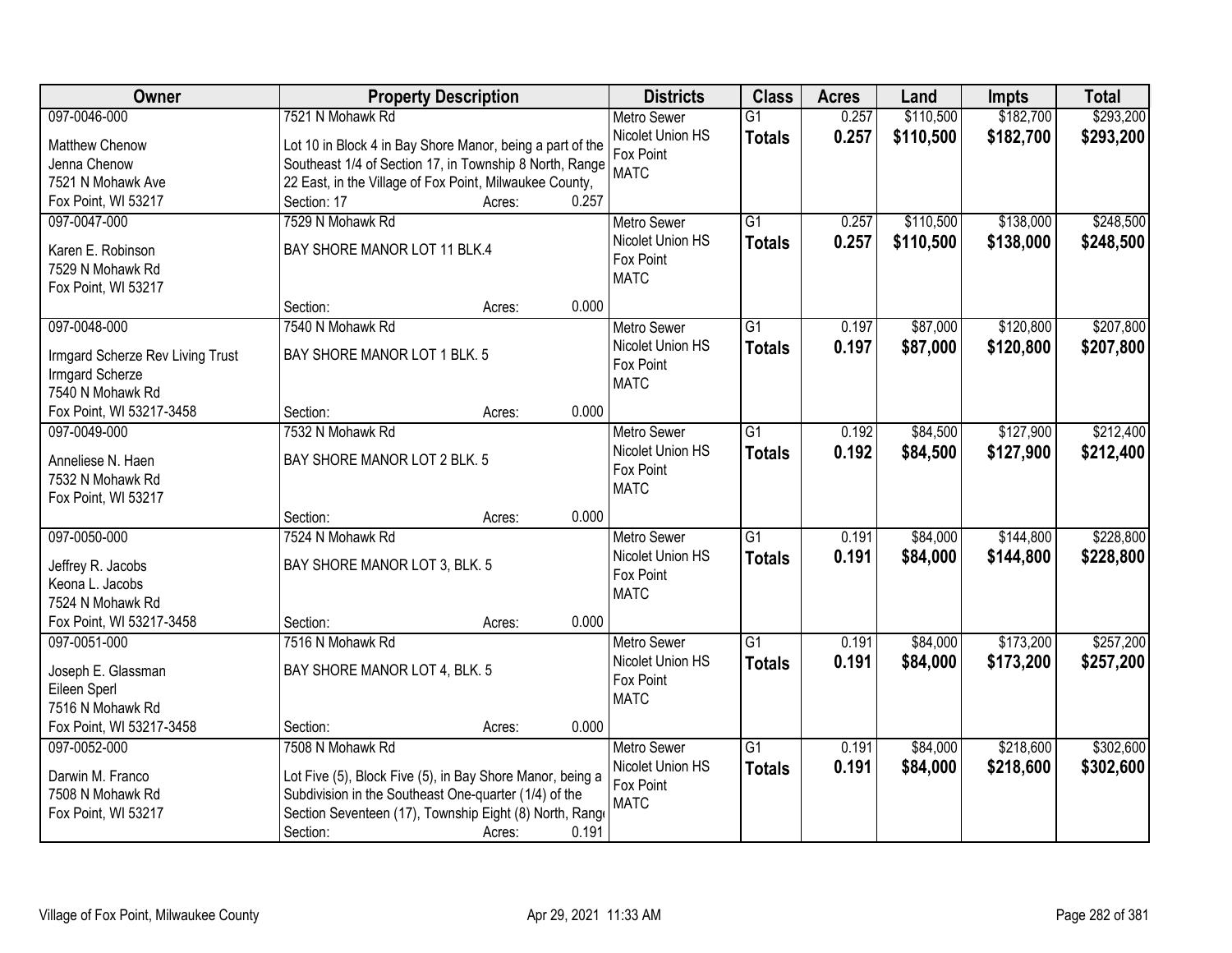| Owner                                          | <b>Property Description</b>                              | <b>Districts</b>   | <b>Class</b>    | <b>Acres</b> | Land      | <b>Impts</b> | <b>Total</b> |
|------------------------------------------------|----------------------------------------------------------|--------------------|-----------------|--------------|-----------|--------------|--------------|
| 097-0053-000                                   | 7500 N Mohawk Rd                                         | <b>Metro Sewer</b> | $\overline{G1}$ | 0.286        | \$112,000 | \$194,500    | \$306,500    |
| Sheikh Iqbal Ahamed                            | BAY SHORE MANOR LOT 6, BLK. 5 AND N1/2 OF                | Nicolet Union HS   | <b>Totals</b>   | 0.286        | \$112,000 | \$194,500    | \$306,500    |
| 7500 N Mohawk Rd                               | VACATED STREET ADJOINING SD LOT ON THE                   | Fox Point          |                 |              |           |              |              |
| Fox Point, WI 53217-3458                       | SOUTH.                                                   | <b>MATC</b>        |                 |              |           |              |              |
|                                                | 0.000<br>Section:<br>Acres:                              |                    |                 |              |           |              |              |
| 097-0054-000                                   | 7505 N Navajo Rd                                         | <b>Metro Sewer</b> | $\overline{G1}$ | 0.285        | \$112,000 | \$140,800    | \$252,800    |
| James Ertman                                   | BAY SHORE MANOR LOT 7, BLK. 5 AND N 1/2 OF               | Nicolet Union HS   | <b>Totals</b>   | 0.285        | \$112,000 | \$140,800    | \$252,800    |
| Karen Ertman                                   | VACATED STREET ADJOINING SD LOT ON THE                   | Fox Point          |                 |              |           |              |              |
| 7505 N Navajo Rd                               | SOUTH.                                                   | <b>MATC</b>        |                 |              |           |              |              |
| Fox Point, WI 53217-3465                       | 0.000<br>Section:<br>Acres:                              |                    |                 |              |           |              |              |
| 097-0055-000                                   | 7513 N Navajo Rd                                         | <b>Metro Sewer</b> | $\overline{G1}$ | 0.192        | \$84,500  | \$125,100    | \$209,600    |
|                                                |                                                          | Nicolet Union HS   | <b>Totals</b>   | 0.192        | \$84,500  | \$125,100    | \$209,600    |
| Clare A. Beachkofski                           | BAY SHORE MANOR LOT 8 BLK. 5                             | Fox Point          |                 |              |           |              |              |
| 7513 N Navajo Rd                               |                                                          | <b>MATC</b>        |                 |              |           |              |              |
| Fox Point, WI 53217-3465                       |                                                          |                    |                 |              |           |              |              |
|                                                | 0.000<br>Section:<br>Acres:                              |                    |                 |              |           |              |              |
| 097-0056-000                                   | 7529 N Navajo Rd                                         | <b>Metro Sewer</b> | $\overline{G1}$ | 0.191        | \$84,000  | \$196,400    | \$280,400    |
| Husein Atari                                   | BAY SHORE MANOR LOT 9 BLK. 5                             | Nicolet Union HS   | <b>Totals</b>   | 0.191        | \$84,000  | \$196,400    | \$280,400    |
| Midhat Abedulhameed                            |                                                          | Fox Point          |                 |              |           |              |              |
| 7529 N Navajo Rd                               |                                                          | <b>MATC</b>        |                 |              |           |              |              |
| Fox Point, WI 53217-3465                       | 0.000<br>Section:<br>Acres:                              |                    |                 |              |           |              |              |
| 097-0057-000                                   | 7533 N Navajo Rd                                         | <b>Metro Sewer</b> | $\overline{G1}$ | 0.191        | \$84,000  | \$110,900    | \$194,900    |
|                                                |                                                          | Nicolet Union HS   | <b>Totals</b>   | 0.191        | \$84,000  | \$110,900    | \$194,900    |
| Lorraine M. Durant<br>Lorraine Durant Liv Trus | BAY SHORE MANOR LOT 10, BLK. 5.                          | Fox Point          |                 |              |           |              |              |
| 7533 N Navajo Rd                               |                                                          | <b>MATC</b>        |                 |              |           |              |              |
| Fox Point, WI 53217-3465                       | 0.000<br>Section:<br>Acres:                              |                    |                 |              |           |              |              |
| 097-0058-000                                   | 7535 N Navajo Rd                                         | <b>Metro Sewer</b> | $\overline{G1}$ | 0.191        | \$84,000  | \$218,800    | \$302,800    |
|                                                |                                                          | Nicolet Union HS   |                 | 0.191        | \$84,000  | \$218,800    |              |
| Martha J. Mohs                                 | Lot 11, in Block 5, in Bay Shore Manor, in the Southeast | Fox Point          | <b>Totals</b>   |              |           |              | \$302,800    |
| Jeremy J. Mohelnitzky                          | 1/4 of Section 17, Township 8 North, Range 22 East, in   | <b>MATC</b>        |                 |              |           |              |              |
| 7535 N Navajo Rd                               | the Village of Fox Point, Milwaukee County, Wisconsin.   |                    |                 |              |           |              |              |
| Fox Point, WI 53217                            | 0.191<br>Section:<br>Acres:                              |                    |                 |              |           |              |              |
| 097-0059-000                                   | 7537 N Navajo Rd                                         | <b>Metro Sewer</b> | $\overline{G1}$ | 0.197        | \$87,000  | \$123,000    | \$210,000    |
| Todd W. Bolton                                 | BAY SHORE MANOR LOT 12, BLK. 5                           | Nicolet Union HS   | <b>Totals</b>   | 0.197        | \$87,000  | \$123,000    | \$210,000    |
| Laura G. Bolton                                |                                                          | Fox Point          |                 |              |           |              |              |
| 7537 N Navajo Rd                               |                                                          | <b>MATC</b>        |                 |              |           |              |              |
| Fox Point, WI 53217-3465                       | 0.000<br>Section:<br>Acres:                              |                    |                 |              |           |              |              |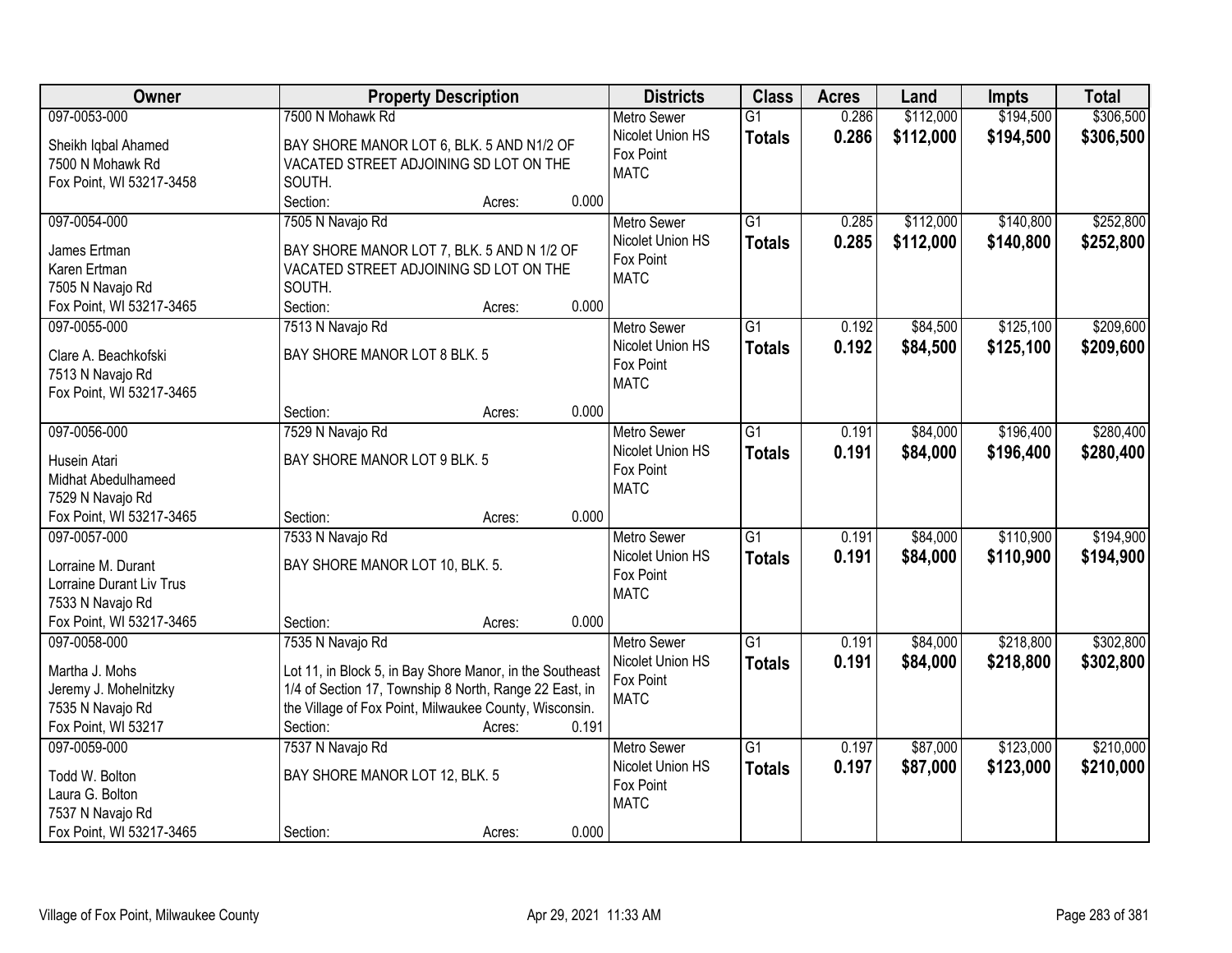| Owner                    | <b>Property Description</b>                                                                    | <b>Districts</b>         | <b>Class</b>    | <b>Acres</b> | Land      | <b>Impts</b> | <b>Total</b> |
|--------------------------|------------------------------------------------------------------------------------------------|--------------------------|-----------------|--------------|-----------|--------------|--------------|
| 097-0060-000             | 7480 N Mohawk Rd                                                                               | <b>Metro Sewer</b>       | $\overline{G1}$ | 0.295        | \$112,500 | \$113,000    | \$225,500    |
| Anatoliy Rashragovich    | BAY SHORE MANOR LOT 1, BLK. 6 AND S1/2 OF                                                      | Nicolet Union HS         | <b>Totals</b>   | 0.295        | \$112,500 | \$113,000    | \$225,500    |
| Lyubov Rashragovich      | VACATED STREET ADJOING SD LOT ON THE                                                           | Fox Point                |                 |              |           |              |              |
| 7480 N Mohawk Rd         | NORTH.                                                                                         | <b>MATC</b>              |                 |              |           |              |              |
| Fox Point, WI 53217-3456 | 0.000<br>Section:<br>Acres:                                                                    |                          |                 |              |           |              |              |
| 097-0061-000             | 7470 N Mohawk Rd                                                                               | <b>Metro Sewer</b>       | $\overline{G1}$ | 0.194        | \$85,500  | \$156,700    | \$242,200    |
|                          |                                                                                                | Nicolet Union HS         | <b>Totals</b>   | 0.194        | \$85,500  | \$156,700    | \$242,200    |
| Joellen Mccarthy         | BAY SHORE MANOR LOT 2, BLK. 6                                                                  | Fox Point                |                 |              |           |              |              |
| 7470 N Mohawk Rd         |                                                                                                | <b>MATC</b>              |                 |              |           |              |              |
| Fox Point, WI 53217-3456 | 0.000                                                                                          |                          |                 |              |           |              |              |
|                          | Section:<br>Acres:                                                                             |                          |                 |              |           |              |              |
| 097-0062-000             | 7466 N Mohawk Rd                                                                               | <b>Metro Sewer</b>       | G1              | 0.186        | \$82,000  | \$167,800    | \$249,800    |
| Alvin C. Jensen          | LOT 3, BLK. 6 BAY SHORE MANOR                                                                  | Nicolet Union HS         | <b>Totals</b>   | 0.186        | \$82,000  | \$167,800    | \$249,800    |
| Grainne N. Jensen        |                                                                                                | Fox Point<br><b>MATC</b> |                 |              |           |              |              |
| 7466 N Mohawk Rd         |                                                                                                |                          |                 |              |           |              |              |
| Fox Point, WI 53217      | 0.000<br>Section:<br>Acres:                                                                    |                          |                 |              |           |              |              |
| 097-0063-000             | 7405 N Navajo Rd                                                                               | <b>Metro Sewer</b>       | G1              | 0.366        | \$116,000 | \$197,600    | \$313,600    |
| Justin M. Krupski        | BAY SHORE MANOR LOT 5 & SLY 1/2 OF LOT 6                                                       | Nicolet Union HS         | <b>Totals</b>   | 0.366        | \$116,000 | \$197,600    | \$313,600    |
| Julie A. Krupski         | BEING 30 FT. ON ELY LI & 37.75 FT. ON W LI BLK. 6.                                             | Fox Point                |                 |              |           |              |              |
| 7405 N Navajo Rd         | ALSO N1/2 OF VACATED STREET ADJOINING SD                                                       | <b>MATC</b>              |                 |              |           |              |              |
| Fox Point, WI 53217-3463 | Section:<br>0.000<br>Acres:                                                                    |                          |                 |              |           |              |              |
| 097-0064-000             | 7415 N Navajo Rd                                                                               | <b>Metro Sewer</b>       | $\overline{G1}$ | 0.282        | \$111,500 | \$159,500    | \$271,000    |
|                          |                                                                                                | Nicolet Union HS         | <b>Totals</b>   | 0.282        | \$111,500 | \$159,500    | \$271,000    |
| Nadezhda Shalamova       | All of Lot 7 and that part of the North 1/2 of Lot 6, Block 6                                  | Fox Point                |                 |              |           |              |              |
| 7415 N Navajo Rd         | Bay Shore Manor Subdivision, being a part of the                                               | <b>MATC</b>              |                 |              |           |              |              |
| Fox Point, WI 53217      | Southeast 1/4 of Section 17, Township 8 North, Range 2:                                        |                          |                 |              |           |              |              |
|                          | 0.000<br>Section:<br>Acres:                                                                    |                          |                 |              |           |              |              |
| 097-0065-000             | 7431 N Navajo Rd                                                                               | <b>Metro Sewer</b>       | $\overline{G1}$ | 0.253        | \$110,000 | \$96,000     | \$206,000    |
| Douglas J. Born II       | BAY SHORE MANOR LOT 8 & SWLY PT OF LOT 9                                                       | Nicolet Union HS         | <b>Totals</b>   | 0.253        | \$110,000 | \$96,000     | \$206,000    |
| 7431 N Navajo Rd         | BEING 30FT. ON SELY LI & 28.47FT. ON NWLY LI OF                                                | Fox Point                |                 |              |           |              |              |
| Fox Point, WI 53217      | LOT 9 BLK. 6                                                                                   | <b>MATC</b>              |                 |              |           |              |              |
|                          | 0.000<br>Section:<br>Acres:                                                                    |                          |                 |              |           |              |              |
| 097-0066-000             | 7445 N Navajo Rd                                                                               | <b>Metro Sewer</b>       | $\overline{G1}$ | 0.208        | \$91,500  | \$160,500    | \$252,000    |
|                          |                                                                                                | Nicolet Union HS         | <b>Totals</b>   | 0.208        | \$91,500  | \$160,500    | \$252,000    |
| Mitchel Stanford         | NELY PART OF LOT 9, BLK. 6, BAY SHORE MANOR<br>BEING 30 FT. ON SELY LINE AND 41.11 FT. ON NWLY | Fox Point                |                 |              |           |              |              |
| 7445 N Navajo Rd         | LINE AND SWLY PART OF LOT 10, BLK. 6, BAY                                                      | <b>MATC</b>              |                 |              |           |              |              |
| Fox Point, WI 53217      | 0.000<br>Section:                                                                              |                          |                 |              |           |              |              |
|                          | Acres:                                                                                         |                          |                 |              |           |              |              |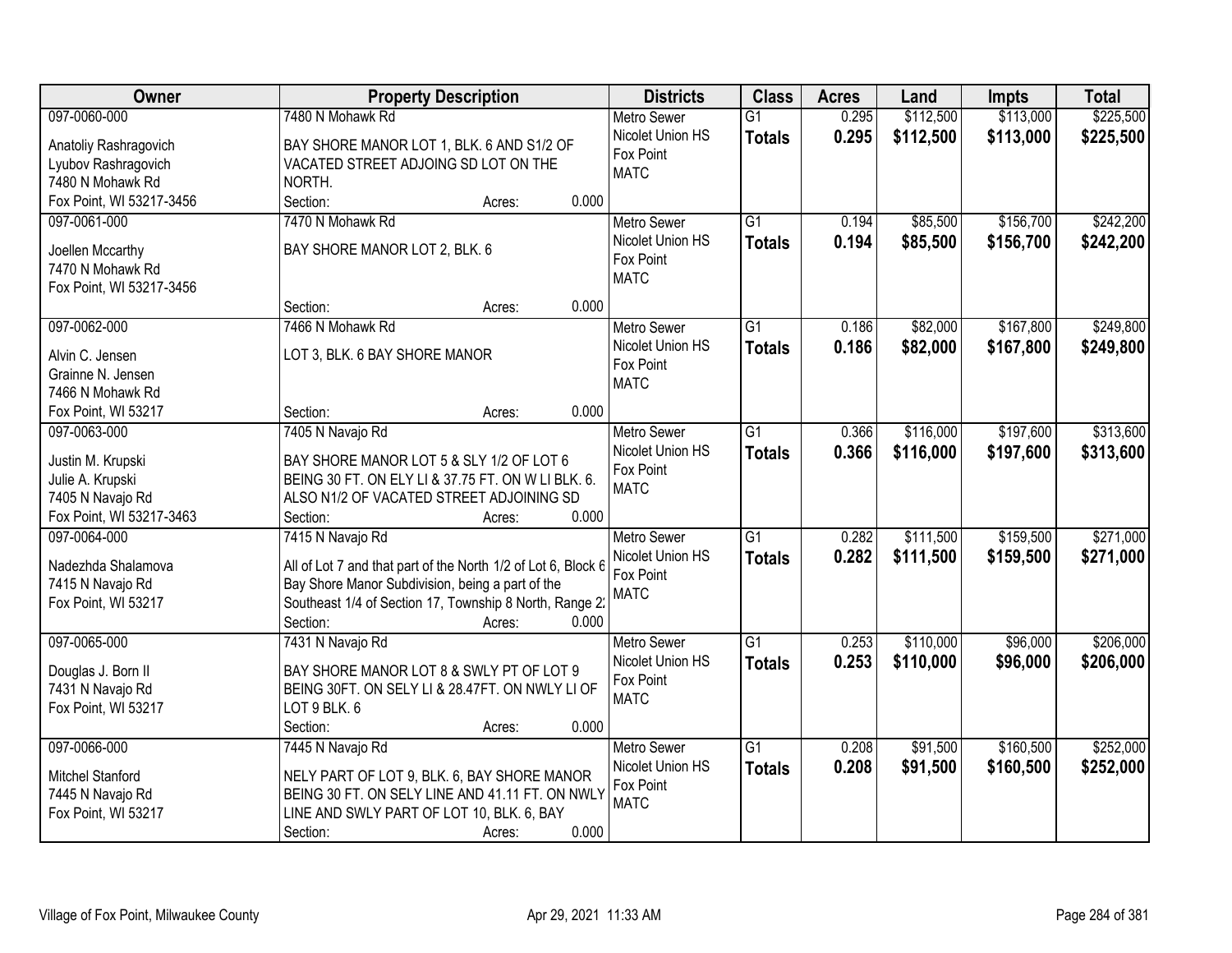| Owner                                                      | <b>Property Description</b>                                                                                 | <b>Districts</b>   | <b>Class</b>    | <b>Acres</b> | Land      | <b>Impts</b> | <b>Total</b> |
|------------------------------------------------------------|-------------------------------------------------------------------------------------------------------------|--------------------|-----------------|--------------|-----------|--------------|--------------|
| 097-0067-000                                               | 7459 N Navajo Rd                                                                                            | <b>Metro Sewer</b> | $\overline{G1}$ | 0.220        | \$97,000  | \$115,500    | \$212,500    |
| Robert L. Worth                                            | Lot Eleven (11) and that part of Lot Ten (10), Block Six                                                    | Nicolet Union HS   | <b>Totals</b>   | 0.220        | \$97,000  | \$115,500    | \$212,500    |
| Terry L. Worth                                             | (6), Bay Shore Manor Subdivision, according to the                                                          | Fox Point          |                 |              |           |              |              |
| 8048 N Santa Monica Blvd                                   | recorded                                                                                                    | <b>MATC</b>        |                 |              |           |              |              |
| Fox Point, WI 53217                                        | Section:<br>0.220<br>Acres:                                                                                 |                    |                 |              |           |              |              |
| 097-0068-000                                               | 7465 N Navajo Rd                                                                                            | <b>Metro Sewer</b> | $\overline{G1}$ | 0.217        | \$95,500  | \$134,000    | \$229,500    |
|                                                            |                                                                                                             | Nicolet Union HS   | <b>Totals</b>   | 0.217        | \$95,500  | \$134,000    | \$229,500    |
| Kevin T. Dicker                                            | Lot Twelve (12) in Block Six (6) in Bay Shore Manor,                                                        | Fox Point          |                 |              |           |              |              |
| Donna L. Blease                                            | being a part of the Southeast One-quarter (1/4) of Section                                                  | <b>MATC</b>        |                 |              |           |              |              |
| 7465 N Navajo Rd                                           | Seventeen (17), in Township Eight (8) North, Range                                                          |                    |                 |              |           |              |              |
| Fox Point, WI 53217                                        | 0.000<br>Section:<br>Acres:                                                                                 |                    |                 |              |           |              |              |
| 097-0069-000                                               | 7471 N Navajo Rd                                                                                            | Metro Sewer        | G1              | 0.194        | \$85,000  | \$211,000    | \$296,000    |
| Rebeccah L. Manson                                         | Lot 13, Block 6, in Bay Shore Manor, in the Southeast                                                       | Nicolet Union HS   | <b>Totals</b>   | 0.194        | \$85,000  | \$211,000    | \$296,000    |
| Daniel Manson                                              | One-Quarter of Section 17, Town 8 North, Range 22 Eas                                                       | Fox Point          |                 |              |           |              |              |
| 7471 N Navajo Rd                                           | in the Village of Fox Point, County of Milwaukee, State of                                                  | <b>MATC</b>        |                 |              |           |              |              |
| Fox Point, WI 53217                                        | Section:<br>0.000<br>Acres:                                                                                 |                    |                 |              |           |              |              |
| 097-0070-000                                               | 7481 N Navajo Rd                                                                                            | <b>Metro Sewer</b> | G1              | 0.310        | \$113,000 | \$178,000    | \$291,000    |
|                                                            |                                                                                                             | Nicolet Union HS   |                 | 0.310        | \$113,000 |              |              |
| Roger M. Pumphrey                                          | BAY SHORE MANOR LOT 14, BLK. 6 AND S1/2 OF                                                                  | Fox Point          | <b>Totals</b>   |              |           | \$178,000    | \$291,000    |
| Evelyn Pumphrey                                            | VACATED SRREET ADJOINING SD LOT ON THE                                                                      | <b>MATC</b>        |                 |              |           |              |              |
| 7481 N Navajo Rd                                           | NORTH.                                                                                                      |                    |                 |              |           |              |              |
| Fox Point, WI 53217-3463                                   | 0.000<br>Section:<br>Acres:                                                                                 |                    |                 |              |           |              |              |
| 097-0071-000                                               | 7360 N Mohawk Rd                                                                                            | <b>Metro Sewer</b> | $\overline{G1}$ | 0.186        | \$81,500  | \$181,400    | \$262,900    |
|                                                            |                                                                                                             | Nicolet Union HS   | <b>Totals</b>   | 0.186        | \$81,500  | \$181,400    | \$262,900    |
| The William P. Nagle and Christine A.<br>Nagle Joint Revoc | Lot 1, Block 7, in Bay Shore Manor, being a Subdivision<br>part of the Southeast One-Quarter of Section 17, | Fox Point          |                 |              |           |              |              |
| 7360 N Mohawk Rd                                           | Town 8 North, Range 22 East, in the Village of Fox Point                                                    | <b>MATC</b>        |                 |              |           |              |              |
| Fox Point, WI 53217                                        | Section:<br>0.000                                                                                           |                    |                 |              |           |              |              |
|                                                            | Acres:<br>7352 N Mohawk Rd                                                                                  |                    |                 |              |           |              |              |
| 097-0072-000                                               |                                                                                                             | <b>Metro Sewer</b> | $\overline{G1}$ | 0.188        | \$82,500  | \$102,800    | \$185,300    |
| Anthony J. Lucci                                           | BAY SHORE MANOR LOT 2 BLK. 7                                                                                | Nicolet Union HS   | <b>Totals</b>   | 0.188        | \$82,500  | \$102,800    | \$185,300    |
| 7352 N Mohawk Rd                                           |                                                                                                             | Fox Point          |                 |              |           |              |              |
| Fox Point, WI 53217                                        |                                                                                                             | <b>MATC</b>        |                 |              |           |              |              |
|                                                            | 0.000<br>Section:<br>Acres:                                                                                 |                    |                 |              |           |              |              |
| 097-0073-000                                               | 7344 N Mohawk Rd                                                                                            | <b>Metro Sewer</b> | $\overline{G1}$ | 0.189        | \$83,000  | \$181,500    | \$264,500    |
|                                                            |                                                                                                             | Nicolet Union HS   | <b>Totals</b>   | 0.189        | \$83,000  | \$181,500    | \$264,500    |
| A Richard Yandow                                           | BAY SHORE MANOR LOT 3 BLK. 7                                                                                | Fox Point          |                 |              |           |              |              |
| Jennifer Yandow                                            |                                                                                                             | <b>MATC</b>        |                 |              |           |              |              |
| 7344 N Mohawk Rd                                           |                                                                                                             |                    |                 |              |           |              |              |
| Fox Point, WI 53217-3454                                   | 0.000<br>Section:<br>Acres:                                                                                 |                    |                 |              |           |              |              |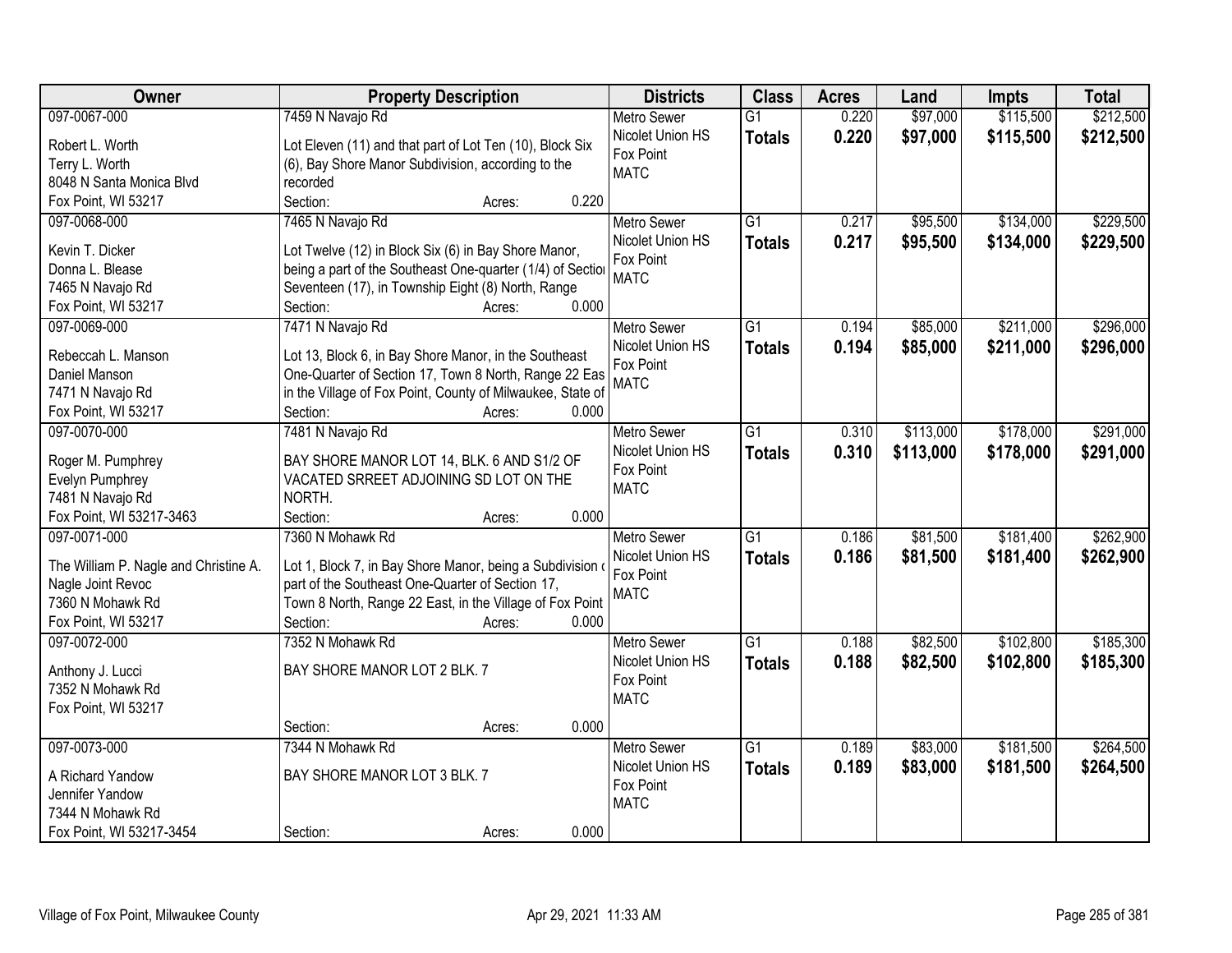| Owner                    |                                            | <b>Property Description</b> |       | <b>Districts</b>   | <b>Class</b>    | <b>Acres</b> | Land     | <b>Impts</b> | <b>Total</b> |
|--------------------------|--------------------------------------------|-----------------------------|-------|--------------------|-----------------|--------------|----------|--------------|--------------|
| 097-0074-000             | 7338 N Mohawk Rd                           |                             |       | <b>Metro Sewer</b> | $\overline{G1}$ | 0.189        | \$83,000 | \$187,400    | \$270,400    |
| Moisey Lerner            | BAY SHORE MANOR LOT 4 BLK. 7               |                             |       | Nicolet Union HS   | <b>Totals</b>   | 0.189        | \$83,000 | \$187,400    | \$270,400    |
| Raisa Khaytina           |                                            |                             |       | Fox Point          |                 |              |          |              |              |
| 7338 N Mohawk Rd         |                                            |                             |       | <b>MATC</b>        |                 |              |          |              |              |
| Fox Point, WI 53217-3454 | Section:                                   | Acres:                      | 0.000 |                    |                 |              |          |              |              |
| 097-0075-000             | 7330 N Mohawk Rd                           |                             |       | <b>Metro Sewer</b> | $\overline{G1}$ | 0.188        | \$82,500 | \$127,800    | \$210,300    |
|                          |                                            |                             |       | Nicolet Union HS   | <b>Totals</b>   | 0.188        | \$82,500 | \$127,800    | \$210,300    |
| Jennifer Vice-Reshel     | BAY SHORE MANOR LOT 5 BLK. 7               |                             |       | Fox Point          |                 |              |          |              |              |
| Leann Vice-Reshel        |                                            |                             |       | <b>MATC</b>        |                 |              |          |              |              |
| 7330 N Mohawk Rd         |                                            |                             |       |                    |                 |              |          |              |              |
| Milwaukee, WI 53217      | Section:                                   | Acres:                      | 0.000 |                    |                 |              |          |              |              |
| 097-0076-000             | 7322 N Mohawk Rd                           |                             |       | Metro Sewer        | $\overline{G1}$ | 0.189        | \$79,000 | \$240,500    | \$319,500    |
| Michael G. Carter        | BAY SHORE MANOR LOT 6 BLK. 7 LAND CONTRACT |                             |       | Nicolet Union HS   | <b>Totals</b>   | 0.189        | \$79,000 | \$240,500    | \$319,500    |
| Nancy E. Slovik          |                                            |                             |       | Fox Point          |                 |              |          |              |              |
| 7322 N Mohawk Rd         |                                            |                             |       | <b>MATC</b>        |                 |              |          |              |              |
| Fox Point, WI 53217-3454 | Section:                                   | Acres:                      | 0.000 |                    |                 |              |          |              |              |
| 097-0081-000             | 7327 N Navajo Rd                           |                             |       | <b>Metro Sewer</b> | $\overline{G1}$ | 0.188        | \$82,500 | \$143,000    | \$225,500    |
|                          |                                            |                             |       | Nicolet Union HS   | <b>Totals</b>   | 0.188        | \$82,500 | \$143,000    | \$225,500    |
| Yi He                    | BAY SHORE MANOR LOT 11 BLK. 7              |                             |       | Fox Point          |                 |              |          |              |              |
| 7327 N Navajo Rd         |                                            |                             |       | <b>MATC</b>        |                 |              |          |              |              |
| Fox Point, WI 53217-3461 | Section:                                   |                             | 0.000 |                    |                 |              |          |              |              |
| 097-0082-000             | 7329 N Navajo Rd                           | Acres:                      |       | <b>Metro Sewer</b> | $\overline{G1}$ | 0.189        | \$83,000 | \$130,900    | \$213,900    |
|                          |                                            |                             |       | Nicolet Union HS   |                 |              |          |              |              |
| Vadim Gurevich           | BAY SHORE MANOR LOT 12 BLK 7               |                             |       | Fox Point          | <b>Totals</b>   | 0.189        | \$83,000 | \$130,900    | \$213,900    |
| Jacqueline Gurevich      |                                            |                             |       | <b>MATC</b>        |                 |              |          |              |              |
| 7329 N Navajo Rd         |                                            |                             |       |                    |                 |              |          |              |              |
| Fox Point, WI 53217      | Section:                                   | Acres:                      | 0.000 |                    |                 |              |          |              |              |
| 097-0083-000             | 7337 N Navajo Rd                           |                             |       | <b>Metro Sewer</b> | $\overline{G1}$ | 0.188        | \$82,500 | \$94,900     | \$177,400    |
| Patricia Cara Redmond    | BAY SHORE MANOR LOT 13 BLK. 7              |                             |       | Nicolet Union HS   | <b>Totals</b>   | 0.188        | \$82,500 | \$94,900     | \$177,400    |
| Corey Jaymes Redmond     |                                            |                             |       | Fox Point          |                 |              |          |              |              |
| 7337 N Navajo Rd         |                                            |                             |       | <b>MATC</b>        |                 |              |          |              |              |
| Fox Point, WI 53217      | Section:                                   | Acres:                      | 0.000 |                    |                 |              |          |              |              |
| 097-0084-000             | 7343 N Navajo Rd                           |                             |       | <b>Metro Sewer</b> | $\overline{G1}$ | 0.188        | \$82,500 | \$139,700    | \$222,200    |
|                          |                                            |                             |       | Nicolet Union HS   |                 | 0.188        | \$82,500 | \$139,700    | \$222,200    |
| Ryan J. Kresse           | BAY SHORE MANOR LOT 14 BLK. 7              |                             |       | Fox Point          | <b>Totals</b>   |              |          |              |              |
| Sarita M. Kresse         |                                            |                             |       | <b>MATC</b>        |                 |              |          |              |              |
| 7343 N Navajo Rd         |                                            |                             |       |                    |                 |              |          |              |              |
| Fox Point, WI 53217      | Section:                                   | Acres:                      | 0.000 |                    |                 |              |          |              |              |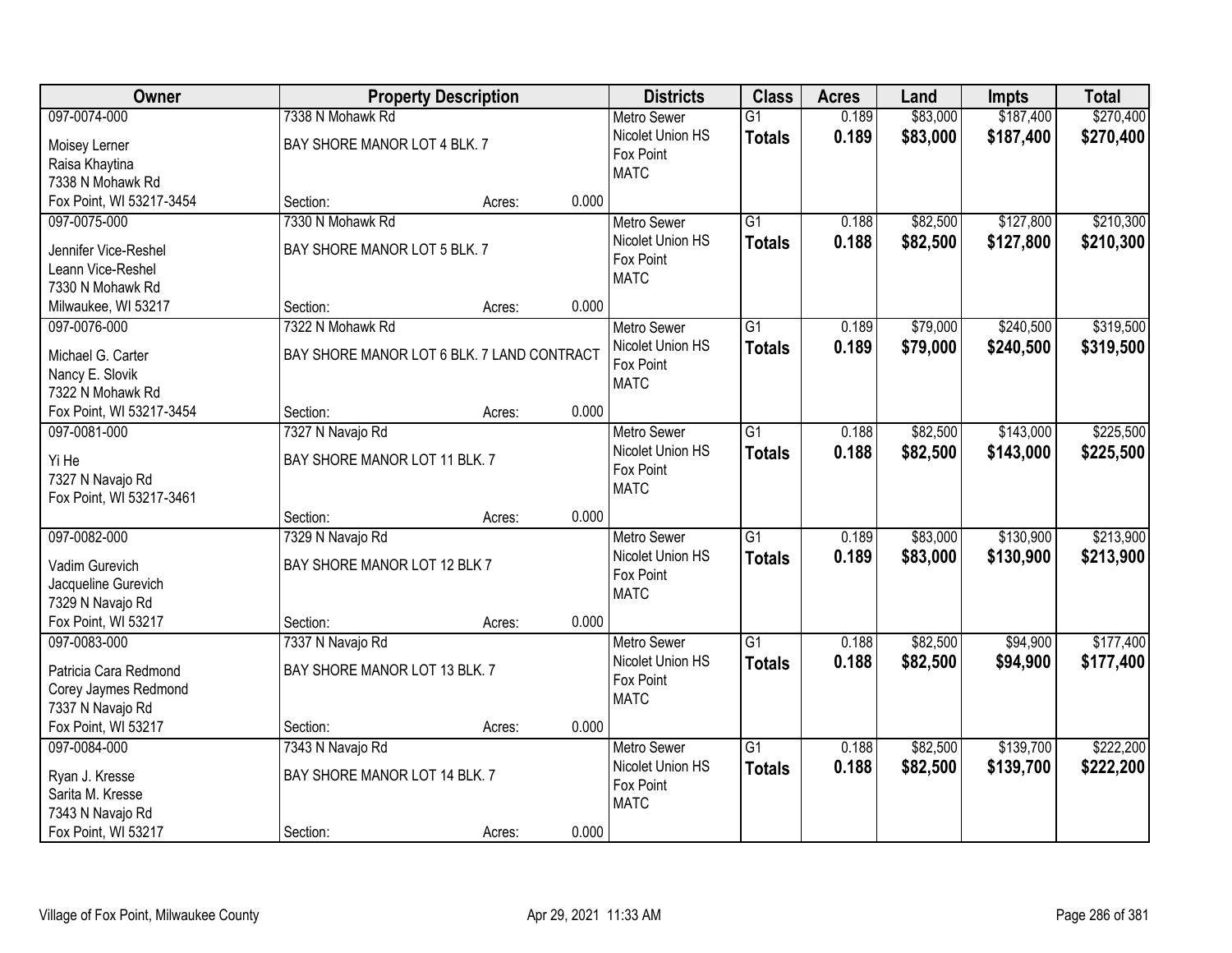| <b>Owner</b>                        | <b>Property Description</b>                                 |                 | <b>Districts</b>              | <b>Class</b>    | <b>Acres</b> | Land      | <b>Impts</b> | <b>Total</b> |
|-------------------------------------|-------------------------------------------------------------|-----------------|-------------------------------|-----------------|--------------|-----------|--------------|--------------|
| 097-0085-000                        | 7353 N Navajo Rd                                            |                 | <b>Metro Sewer</b>            | $\overline{G1}$ | 0.188        | \$82,500  | \$137,900    | \$220,400    |
| Hector L. Hernandez                 | BAY SHORE MANOR LOT 15 BLK. 7                               |                 | Nicolet Union HS              | <b>Totals</b>   | 0.188        | \$82,500  | \$137,900    | \$220,400    |
| Tina M. Vondrashek                  |                                                             |                 | Fox Point                     |                 |              |           |              |              |
| 7353 N Navajo Rd                    |                                                             |                 | <b>MATC</b>                   |                 |              |           |              |              |
| Fox Point, WI 53217-3461            | Section:                                                    | 0.000<br>Acres: |                               |                 |              |           |              |              |
| 097-0086-000                        | 7363 N Navajo Rd                                            |                 | <b>Metro Sewer</b>            | $\overline{G1}$ | 0.185        | \$81,500  | \$147,500    | \$229,000    |
|                                     |                                                             |                 | Nicolet Union HS              | <b>Totals</b>   | 0.185        | \$81,500  | \$147,500    | \$229,000    |
| Geoffrey J. Daley and Gwen D. Daley | BAY SHORE MANOR LOT 16 BLK. 7                               |                 | Fox Point                     |                 |              |           |              |              |
| 2019 Revocable Trus                 |                                                             |                 | <b>MATC</b>                   |                 |              |           |              |              |
| 7363 N Navajo Rd                    |                                                             | 0.000           |                               |                 |              |           |              |              |
| Fox Point, WI 53217                 | Section:                                                    | Acres:          |                               |                 |              |           |              |              |
| 097-0087-000                        | 7371 N Navajo Rd                                            |                 | <b>Metro Sewer</b>            | $\overline{G1}$ | 0.255        | \$110,000 | \$138,600    | \$248,600    |
| Diane L. Mantei                     | BAY SHORE MANOR LOT 17, BLK. 7 AND S1/2 OF                  |                 | Nicolet Union HS              | <b>Totals</b>   | 0.255        | \$110,000 | \$138,600    | \$248,600    |
| 7371 N Navajo Rd                    | VACATED STREET ADJOING SD LOT ON THE                        |                 | Fox Point<br><b>MATC</b>      |                 |              |           |              |              |
| Fox Point, WI 53217-3461            | NORTH.                                                      |                 |                               |                 |              |           |              |              |
|                                     | Section:                                                    | 0.000<br>Acres: |                               |                 |              |           |              |              |
| 097-0098-000                        | 7370 N Navajo Rd                                            |                 | <b>Metro Sewer</b>            | $\overline{G1}$ | 0.337        | \$114,500 | \$164,700    | \$279,200    |
|                                     |                                                             |                 | Nicolet Union HS              | <b>Totals</b>   | 0.337        | \$114,500 | \$164,700    | \$279,200    |
| Sanford L. Berger                   | BAY SHORE MANOR LOT 1, BLK. 10 AND S1/2 OF                  |                 | Fox Point                     |                 |              |           |              |              |
| 7370 N Navajo Rd                    | VACATED STREET ADJOING AD LOT ON THE<br>NORTH.              |                 | <b>MATC</b>                   |                 |              |           |              |              |
| Fox Point, WI 53217-3460            | Section:                                                    | 0.000           |                               |                 |              |           |              |              |
| 097-0099-000                        |                                                             | Acres:          |                               | $\overline{G1}$ | 0.215        |           | \$211,000    | \$305,500    |
|                                     | 7360 N Navajo Rd                                            |                 | <b>Metro Sewer</b>            |                 |              | \$94,500  |              |              |
| Lynn A. Balistreri                  | Lot 2, in Block 10, in Bay Shore Manor, in the Southeast    |                 | Nicolet Union HS<br>Fox Point | <b>Totals</b>   | 0.215        | \$94,500  | \$211,000    | \$305,500    |
| 7360 N Navajo Rd                    | 1/4 of Section 17, in Township 8 North, Range 22 East, in   |                 | <b>MATC</b>                   |                 |              |           |              |              |
| Fox Point, WI 53217                 | the Village of Fox Point, Milwaukee County, Wisconsin.      |                 |                               |                 |              |           |              |              |
|                                     | Section:                                                    | 0.215<br>Acres: |                               |                 |              |           |              |              |
| 097-0100-000                        | 7350 N Navajo Rd                                            |                 | Metro Sewer                   | $\overline{G1}$ | 0.215        | \$94,500  | \$130,300    | \$224,800    |
| Alfred Lubar                        | BAY SHORE MANOR LOT 3 BLK. 10                               |                 | Nicolet Union HS              | <b>Totals</b>   | 0.215        | \$94,500  | \$130,300    | \$224,800    |
| 7350 N Navajo Rd                    |                                                             |                 | Fox Point                     |                 |              |           |              |              |
| Fox Point, WI 53217-3460            |                                                             |                 | <b>MATC</b>                   |                 |              |           |              |              |
|                                     | Section:                                                    | 0.000<br>Acres: |                               |                 |              |           |              |              |
| 097-0101-000                        | 7340 N Navajo Rd                                            |                 | <b>Metro Sewer</b>            | $\overline{G1}$ | 0.215        | \$94,500  | \$128,100    | \$222,600    |
|                                     |                                                             |                 | Nicolet Union HS              |                 | 0.215        | \$94,500  | \$128,100    | \$222,600    |
| Ballantyne Thabiso J Shabangu       | Lot 4, in Block 10, in Bay Shore Manor, being a             |                 | Fox Point                     | <b>Totals</b>   |              |           |              |              |
| 7340 N Navajo Rd                    | Subdivision of a part of the Southeast 1/4 of Section 17, i |                 | <b>MATC</b>                   |                 |              |           |              |              |
| Fox Point, WI 53217                 | Township 8 North, Range 22 East, in the Village of Fox      |                 |                               |                 |              |           |              |              |
|                                     | Section:                                                    | 0.215<br>Acres: |                               |                 |              |           |              |              |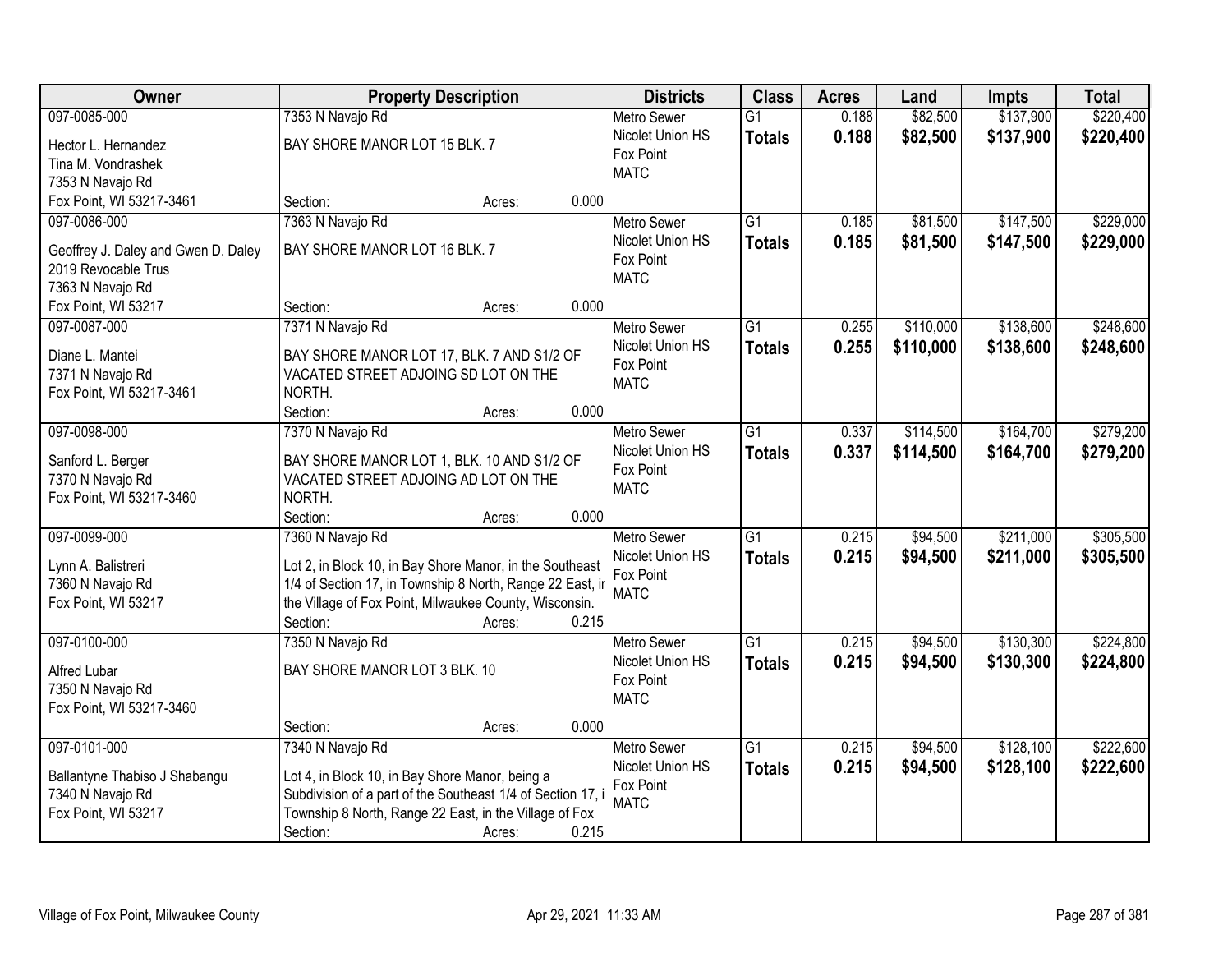| \$128,700<br>\$223,200<br>097-0102-000<br>0.215<br>\$94,500<br>7338 N Navajo Rd<br><b>Metro Sewer</b><br>$\overline{G1}$<br>0.215<br>Nicolet Union HS<br>\$94,500<br>\$128,700<br>\$223,200<br><b>Totals</b><br>BAY SHORE MANOR LOT 5 BLK. 10<br>David L. Grassl<br>Fox Point<br>Rebecca J. Grassl<br><b>MATC</b><br>7338 N Navajo Rd<br>Fox Point, WI 53217-3460<br>0.000<br>Section:<br>Acres:<br>$\overline{G1}$<br>\$125,100<br>\$219,100<br>097-0103-000<br>7330 N Navajo Rd<br>0.213<br>\$94,000<br><b>Metro Sewer</b><br>Nicolet Union HS<br>0.213<br>\$94,000<br>\$125,100<br>\$219,100<br><b>Totals</b><br>BAY SHORE MANOR LOT 6 BLK. 10<br>Judith M. Wessel<br>Fox Point<br>7330 N Navajo Rd<br><b>MATC</b><br>Fox Point, WI 53217-3460<br>0.000<br>Section:<br>Acres:<br>\$114,400<br>\$208,400<br>097-0104-000<br>7322 N Navajo Rd<br>Metro Sewer<br>$\overline{G1}$<br>0.213<br>\$94,000<br>Nicolet Union HS<br>0.213<br>\$94,000<br>\$114,400<br>\$208,400<br><b>Totals</b><br>Dione N. Patton<br>BAY SHORE MANOR LOT 7 BLK. 10 7322 N. NAVAJO<br>Fox Point<br>PO Box 170184<br><b>ROAD</b><br><b>MATC</b><br>Milwaukee, WI 53217<br>0.000<br>Section:<br>Acres:<br>\$235,500<br>097-0107-000<br>7480 N Navajo Rd<br>$\overline{G1}$<br>\$118,000<br>\$117,500<br><b>Metro Sewer</b><br>0.405<br>Nicolet Union HS<br>0.405<br>\$118,000<br>\$117,500<br>\$235,500<br><b>Totals</b><br>BAY SHORE MANOR LOTS 1 & 2, BLK. 11<br>Virginia Densmoor<br>Fox Point<br>7480 N Navajo Rd<br><b>MATC</b><br>Fox Point, WI 53217<br>0.000<br>Section:<br>Acres:<br>\$238,000<br>097-0108-000<br>$\overline{G1}$<br>0.186<br>\$82,000<br>\$156,000<br>7470 N Navajo Rd<br><b>Metro Sewer</b><br>Nicolet Union HS<br>0.186<br>\$82,000<br>\$156,000<br>\$238,000<br><b>Totals</b><br>BAY SHORE MANOR LOT 3 BLK. 11<br>Norbert A. Bybee Jr<br>Fox Point<br>Faith S. Bybee<br><b>MATC</b><br>7470 N Navajo Rd<br>Fox Point, WI 53217-3462<br>0.000<br>Section:<br>Acres:<br>$\overline{G1}$<br>\$110,500<br>\$69,100<br>\$179,600<br>097-0109-000<br>Metro Sewer<br>0.263<br>7450 N Navajo Rd<br>Nicolet Union HS<br>0.263<br>\$110,500<br>\$69,100<br>\$179,600<br><b>Totals</b><br>BAY SHORE MANOR LOT 4 & N1/2 OF LOT 5 BLK. 11<br>Frank A. Densmoor<br>Fox Point<br>7450 N Navajo Rd<br><b>MATC</b><br>Fox Point, WI 53217-3462<br>0.000<br>Section:<br>Acres:<br>\$252,500<br>097-0110-000<br>7446 N Navajo Rd<br>$\overline{G1}$<br>\$89,500<br>\$342,000<br><b>Metro Sewer</b><br>0.204<br>Nicolet Union HS<br>0.204<br>\$89,500<br>\$252,500<br>\$342,000<br><b>Totals</b><br>Benjamin Thelen<br>Lot Six (6) and the South One-half (1/2) of Lot Five (5) in<br>Fox Point<br>Katie M. Thelen<br>Block Eleven (11) in Bay Shore Manor, in the Southeast | Owner            | <b>Property Description</b> | <b>Districts</b> | <b>Class</b> | <b>Acres</b> | Land | <b>Impts</b> | <b>Total</b> |
|---------------------------------------------------------------------------------------------------------------------------------------------------------------------------------------------------------------------------------------------------------------------------------------------------------------------------------------------------------------------------------------------------------------------------------------------------------------------------------------------------------------------------------------------------------------------------------------------------------------------------------------------------------------------------------------------------------------------------------------------------------------------------------------------------------------------------------------------------------------------------------------------------------------------------------------------------------------------------------------------------------------------------------------------------------------------------------------------------------------------------------------------------------------------------------------------------------------------------------------------------------------------------------------------------------------------------------------------------------------------------------------------------------------------------------------------------------------------------------------------------------------------------------------------------------------------------------------------------------------------------------------------------------------------------------------------------------------------------------------------------------------------------------------------------------------------------------------------------------------------------------------------------------------------------------------------------------------------------------------------------------------------------------------------------------------------------------------------------------------------------------------------------------------------------------------------------------------------------------------------------------------------------------------------------------------------------------------------------------------------------------------------------------------------------------------------------------------------------------------------------------------------------------------------------------------------------------------------------------------------------------------------------------------------------------------------------------------------------------------------------------------|------------------|-----------------------------|------------------|--------------|--------------|------|--------------|--------------|
|                                                                                                                                                                                                                                                                                                                                                                                                                                                                                                                                                                                                                                                                                                                                                                                                                                                                                                                                                                                                                                                                                                                                                                                                                                                                                                                                                                                                                                                                                                                                                                                                                                                                                                                                                                                                                                                                                                                                                                                                                                                                                                                                                                                                                                                                                                                                                                                                                                                                                                                                                                                                                                                                                                                                                               |                  |                             |                  |              |              |      |              |              |
|                                                                                                                                                                                                                                                                                                                                                                                                                                                                                                                                                                                                                                                                                                                                                                                                                                                                                                                                                                                                                                                                                                                                                                                                                                                                                                                                                                                                                                                                                                                                                                                                                                                                                                                                                                                                                                                                                                                                                                                                                                                                                                                                                                                                                                                                                                                                                                                                                                                                                                                                                                                                                                                                                                                                                               |                  |                             |                  |              |              |      |              |              |
|                                                                                                                                                                                                                                                                                                                                                                                                                                                                                                                                                                                                                                                                                                                                                                                                                                                                                                                                                                                                                                                                                                                                                                                                                                                                                                                                                                                                                                                                                                                                                                                                                                                                                                                                                                                                                                                                                                                                                                                                                                                                                                                                                                                                                                                                                                                                                                                                                                                                                                                                                                                                                                                                                                                                                               |                  |                             |                  |              |              |      |              |              |
|                                                                                                                                                                                                                                                                                                                                                                                                                                                                                                                                                                                                                                                                                                                                                                                                                                                                                                                                                                                                                                                                                                                                                                                                                                                                                                                                                                                                                                                                                                                                                                                                                                                                                                                                                                                                                                                                                                                                                                                                                                                                                                                                                                                                                                                                                                                                                                                                                                                                                                                                                                                                                                                                                                                                                               |                  |                             |                  |              |              |      |              |              |
|                                                                                                                                                                                                                                                                                                                                                                                                                                                                                                                                                                                                                                                                                                                                                                                                                                                                                                                                                                                                                                                                                                                                                                                                                                                                                                                                                                                                                                                                                                                                                                                                                                                                                                                                                                                                                                                                                                                                                                                                                                                                                                                                                                                                                                                                                                                                                                                                                                                                                                                                                                                                                                                                                                                                                               |                  |                             |                  |              |              |      |              |              |
|                                                                                                                                                                                                                                                                                                                                                                                                                                                                                                                                                                                                                                                                                                                                                                                                                                                                                                                                                                                                                                                                                                                                                                                                                                                                                                                                                                                                                                                                                                                                                                                                                                                                                                                                                                                                                                                                                                                                                                                                                                                                                                                                                                                                                                                                                                                                                                                                                                                                                                                                                                                                                                                                                                                                                               |                  |                             |                  |              |              |      |              |              |
|                                                                                                                                                                                                                                                                                                                                                                                                                                                                                                                                                                                                                                                                                                                                                                                                                                                                                                                                                                                                                                                                                                                                                                                                                                                                                                                                                                                                                                                                                                                                                                                                                                                                                                                                                                                                                                                                                                                                                                                                                                                                                                                                                                                                                                                                                                                                                                                                                                                                                                                                                                                                                                                                                                                                                               |                  |                             |                  |              |              |      |              |              |
|                                                                                                                                                                                                                                                                                                                                                                                                                                                                                                                                                                                                                                                                                                                                                                                                                                                                                                                                                                                                                                                                                                                                                                                                                                                                                                                                                                                                                                                                                                                                                                                                                                                                                                                                                                                                                                                                                                                                                                                                                                                                                                                                                                                                                                                                                                                                                                                                                                                                                                                                                                                                                                                                                                                                                               |                  |                             |                  |              |              |      |              |              |
|                                                                                                                                                                                                                                                                                                                                                                                                                                                                                                                                                                                                                                                                                                                                                                                                                                                                                                                                                                                                                                                                                                                                                                                                                                                                                                                                                                                                                                                                                                                                                                                                                                                                                                                                                                                                                                                                                                                                                                                                                                                                                                                                                                                                                                                                                                                                                                                                                                                                                                                                                                                                                                                                                                                                                               |                  |                             |                  |              |              |      |              |              |
|                                                                                                                                                                                                                                                                                                                                                                                                                                                                                                                                                                                                                                                                                                                                                                                                                                                                                                                                                                                                                                                                                                                                                                                                                                                                                                                                                                                                                                                                                                                                                                                                                                                                                                                                                                                                                                                                                                                                                                                                                                                                                                                                                                                                                                                                                                                                                                                                                                                                                                                                                                                                                                                                                                                                                               |                  |                             |                  |              |              |      |              |              |
|                                                                                                                                                                                                                                                                                                                                                                                                                                                                                                                                                                                                                                                                                                                                                                                                                                                                                                                                                                                                                                                                                                                                                                                                                                                                                                                                                                                                                                                                                                                                                                                                                                                                                                                                                                                                                                                                                                                                                                                                                                                                                                                                                                                                                                                                                                                                                                                                                                                                                                                                                                                                                                                                                                                                                               |                  |                             |                  |              |              |      |              |              |
|                                                                                                                                                                                                                                                                                                                                                                                                                                                                                                                                                                                                                                                                                                                                                                                                                                                                                                                                                                                                                                                                                                                                                                                                                                                                                                                                                                                                                                                                                                                                                                                                                                                                                                                                                                                                                                                                                                                                                                                                                                                                                                                                                                                                                                                                                                                                                                                                                                                                                                                                                                                                                                                                                                                                                               |                  |                             |                  |              |              |      |              |              |
|                                                                                                                                                                                                                                                                                                                                                                                                                                                                                                                                                                                                                                                                                                                                                                                                                                                                                                                                                                                                                                                                                                                                                                                                                                                                                                                                                                                                                                                                                                                                                                                                                                                                                                                                                                                                                                                                                                                                                                                                                                                                                                                                                                                                                                                                                                                                                                                                                                                                                                                                                                                                                                                                                                                                                               |                  |                             |                  |              |              |      |              |              |
|                                                                                                                                                                                                                                                                                                                                                                                                                                                                                                                                                                                                                                                                                                                                                                                                                                                                                                                                                                                                                                                                                                                                                                                                                                                                                                                                                                                                                                                                                                                                                                                                                                                                                                                                                                                                                                                                                                                                                                                                                                                                                                                                                                                                                                                                                                                                                                                                                                                                                                                                                                                                                                                                                                                                                               |                  |                             |                  |              |              |      |              |              |
|                                                                                                                                                                                                                                                                                                                                                                                                                                                                                                                                                                                                                                                                                                                                                                                                                                                                                                                                                                                                                                                                                                                                                                                                                                                                                                                                                                                                                                                                                                                                                                                                                                                                                                                                                                                                                                                                                                                                                                                                                                                                                                                                                                                                                                                                                                                                                                                                                                                                                                                                                                                                                                                                                                                                                               |                  |                             |                  |              |              |      |              |              |
|                                                                                                                                                                                                                                                                                                                                                                                                                                                                                                                                                                                                                                                                                                                                                                                                                                                                                                                                                                                                                                                                                                                                                                                                                                                                                                                                                                                                                                                                                                                                                                                                                                                                                                                                                                                                                                                                                                                                                                                                                                                                                                                                                                                                                                                                                                                                                                                                                                                                                                                                                                                                                                                                                                                                                               |                  |                             |                  |              |              |      |              |              |
|                                                                                                                                                                                                                                                                                                                                                                                                                                                                                                                                                                                                                                                                                                                                                                                                                                                                                                                                                                                                                                                                                                                                                                                                                                                                                                                                                                                                                                                                                                                                                                                                                                                                                                                                                                                                                                                                                                                                                                                                                                                                                                                                                                                                                                                                                                                                                                                                                                                                                                                                                                                                                                                                                                                                                               |                  |                             |                  |              |              |      |              |              |
|                                                                                                                                                                                                                                                                                                                                                                                                                                                                                                                                                                                                                                                                                                                                                                                                                                                                                                                                                                                                                                                                                                                                                                                                                                                                                                                                                                                                                                                                                                                                                                                                                                                                                                                                                                                                                                                                                                                                                                                                                                                                                                                                                                                                                                                                                                                                                                                                                                                                                                                                                                                                                                                                                                                                                               |                  |                             |                  |              |              |      |              |              |
|                                                                                                                                                                                                                                                                                                                                                                                                                                                                                                                                                                                                                                                                                                                                                                                                                                                                                                                                                                                                                                                                                                                                                                                                                                                                                                                                                                                                                                                                                                                                                                                                                                                                                                                                                                                                                                                                                                                                                                                                                                                                                                                                                                                                                                                                                                                                                                                                                                                                                                                                                                                                                                                                                                                                                               |                  |                             |                  |              |              |      |              |              |
|                                                                                                                                                                                                                                                                                                                                                                                                                                                                                                                                                                                                                                                                                                                                                                                                                                                                                                                                                                                                                                                                                                                                                                                                                                                                                                                                                                                                                                                                                                                                                                                                                                                                                                                                                                                                                                                                                                                                                                                                                                                                                                                                                                                                                                                                                                                                                                                                                                                                                                                                                                                                                                                                                                                                                               |                  |                             |                  |              |              |      |              |              |
|                                                                                                                                                                                                                                                                                                                                                                                                                                                                                                                                                                                                                                                                                                                                                                                                                                                                                                                                                                                                                                                                                                                                                                                                                                                                                                                                                                                                                                                                                                                                                                                                                                                                                                                                                                                                                                                                                                                                                                                                                                                                                                                                                                                                                                                                                                                                                                                                                                                                                                                                                                                                                                                                                                                                                               |                  |                             |                  |              |              |      |              |              |
|                                                                                                                                                                                                                                                                                                                                                                                                                                                                                                                                                                                                                                                                                                                                                                                                                                                                                                                                                                                                                                                                                                                                                                                                                                                                                                                                                                                                                                                                                                                                                                                                                                                                                                                                                                                                                                                                                                                                                                                                                                                                                                                                                                                                                                                                                                                                                                                                                                                                                                                                                                                                                                                                                                                                                               |                  |                             |                  |              |              |      |              |              |
|                                                                                                                                                                                                                                                                                                                                                                                                                                                                                                                                                                                                                                                                                                                                                                                                                                                                                                                                                                                                                                                                                                                                                                                                                                                                                                                                                                                                                                                                                                                                                                                                                                                                                                                                                                                                                                                                                                                                                                                                                                                                                                                                                                                                                                                                                                                                                                                                                                                                                                                                                                                                                                                                                                                                                               |                  |                             |                  |              |              |      |              |              |
|                                                                                                                                                                                                                                                                                                                                                                                                                                                                                                                                                                                                                                                                                                                                                                                                                                                                                                                                                                                                                                                                                                                                                                                                                                                                                                                                                                                                                                                                                                                                                                                                                                                                                                                                                                                                                                                                                                                                                                                                                                                                                                                                                                                                                                                                                                                                                                                                                                                                                                                                                                                                                                                                                                                                                               |                  |                             |                  |              |              |      |              |              |
|                                                                                                                                                                                                                                                                                                                                                                                                                                                                                                                                                                                                                                                                                                                                                                                                                                                                                                                                                                                                                                                                                                                                                                                                                                                                                                                                                                                                                                                                                                                                                                                                                                                                                                                                                                                                                                                                                                                                                                                                                                                                                                                                                                                                                                                                                                                                                                                                                                                                                                                                                                                                                                                                                                                                                               |                  |                             |                  |              |              |      |              |              |
|                                                                                                                                                                                                                                                                                                                                                                                                                                                                                                                                                                                                                                                                                                                                                                                                                                                                                                                                                                                                                                                                                                                                                                                                                                                                                                                                                                                                                                                                                                                                                                                                                                                                                                                                                                                                                                                                                                                                                                                                                                                                                                                                                                                                                                                                                                                                                                                                                                                                                                                                                                                                                                                                                                                                                               |                  |                             |                  |              |              |      |              |              |
|                                                                                                                                                                                                                                                                                                                                                                                                                                                                                                                                                                                                                                                                                                                                                                                                                                                                                                                                                                                                                                                                                                                                                                                                                                                                                                                                                                                                                                                                                                                                                                                                                                                                                                                                                                                                                                                                                                                                                                                                                                                                                                                                                                                                                                                                                                                                                                                                                                                                                                                                                                                                                                                                                                                                                               |                  |                             |                  |              |              |      |              |              |
|                                                                                                                                                                                                                                                                                                                                                                                                                                                                                                                                                                                                                                                                                                                                                                                                                                                                                                                                                                                                                                                                                                                                                                                                                                                                                                                                                                                                                                                                                                                                                                                                                                                                                                                                                                                                                                                                                                                                                                                                                                                                                                                                                                                                                                                                                                                                                                                                                                                                                                                                                                                                                                                                                                                                                               |                  |                             |                  |              |              |      |              |              |
|                                                                                                                                                                                                                                                                                                                                                                                                                                                                                                                                                                                                                                                                                                                                                                                                                                                                                                                                                                                                                                                                                                                                                                                                                                                                                                                                                                                                                                                                                                                                                                                                                                                                                                                                                                                                                                                                                                                                                                                                                                                                                                                                                                                                                                                                                                                                                                                                                                                                                                                                                                                                                                                                                                                                                               |                  |                             |                  |              |              |      |              |              |
|                                                                                                                                                                                                                                                                                                                                                                                                                                                                                                                                                                                                                                                                                                                                                                                                                                                                                                                                                                                                                                                                                                                                                                                                                                                                                                                                                                                                                                                                                                                                                                                                                                                                                                                                                                                                                                                                                                                                                                                                                                                                                                                                                                                                                                                                                                                                                                                                                                                                                                                                                                                                                                                                                                                                                               |                  |                             |                  |              |              |      |              |              |
|                                                                                                                                                                                                                                                                                                                                                                                                                                                                                                                                                                                                                                                                                                                                                                                                                                                                                                                                                                                                                                                                                                                                                                                                                                                                                                                                                                                                                                                                                                                                                                                                                                                                                                                                                                                                                                                                                                                                                                                                                                                                                                                                                                                                                                                                                                                                                                                                                                                                                                                                                                                                                                                                                                                                                               |                  |                             |                  |              |              |      |              |              |
|                                                                                                                                                                                                                                                                                                                                                                                                                                                                                                                                                                                                                                                                                                                                                                                                                                                                                                                                                                                                                                                                                                                                                                                                                                                                                                                                                                                                                                                                                                                                                                                                                                                                                                                                                                                                                                                                                                                                                                                                                                                                                                                                                                                                                                                                                                                                                                                                                                                                                                                                                                                                                                                                                                                                                               |                  |                             |                  |              |              |      |              |              |
|                                                                                                                                                                                                                                                                                                                                                                                                                                                                                                                                                                                                                                                                                                                                                                                                                                                                                                                                                                                                                                                                                                                                                                                                                                                                                                                                                                                                                                                                                                                                                                                                                                                                                                                                                                                                                                                                                                                                                                                                                                                                                                                                                                                                                                                                                                                                                                                                                                                                                                                                                                                                                                                                                                                                                               |                  |                             |                  |              |              |      |              |              |
|                                                                                                                                                                                                                                                                                                                                                                                                                                                                                                                                                                                                                                                                                                                                                                                                                                                                                                                                                                                                                                                                                                                                                                                                                                                                                                                                                                                                                                                                                                                                                                                                                                                                                                                                                                                                                                                                                                                                                                                                                                                                                                                                                                                                                                                                                                                                                                                                                                                                                                                                                                                                                                                                                                                                                               |                  |                             |                  |              |              |      |              |              |
| One-quarter (1/4) of Section Seventeen (17), in Townshir                                                                                                                                                                                                                                                                                                                                                                                                                                                                                                                                                                                                                                                                                                                                                                                                                                                                                                                                                                                                                                                                                                                                                                                                                                                                                                                                                                                                                                                                                                                                                                                                                                                                                                                                                                                                                                                                                                                                                                                                                                                                                                                                                                                                                                                                                                                                                                                                                                                                                                                                                                                                                                                                                                      | 7446 N Navajo Rd |                             | <b>MATC</b>      |              |              |      |              |              |
| 0.204<br>Fox Point, WI 53217<br>Section: 17<br>Acres:                                                                                                                                                                                                                                                                                                                                                                                                                                                                                                                                                                                                                                                                                                                                                                                                                                                                                                                                                                                                                                                                                                                                                                                                                                                                                                                                                                                                                                                                                                                                                                                                                                                                                                                                                                                                                                                                                                                                                                                                                                                                                                                                                                                                                                                                                                                                                                                                                                                                                                                                                                                                                                                                                                         |                  |                             |                  |              |              |      |              |              |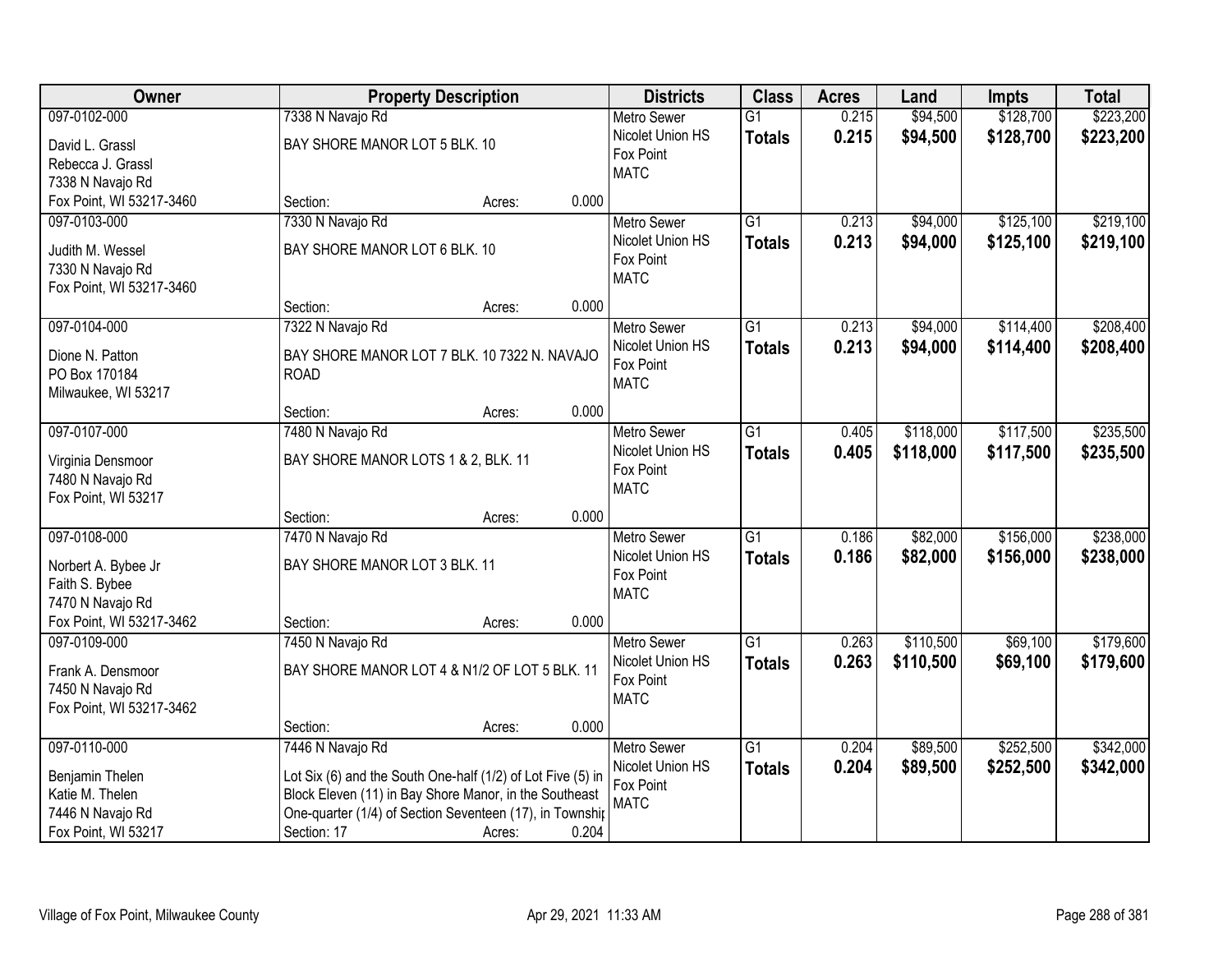| Owner                    |                                                       | <b>Property Description</b> |       | <b>Districts</b>   | <b>Class</b>    | <b>Acres</b> | Land      | <b>Impts</b> | <b>Total</b> |
|--------------------------|-------------------------------------------------------|-----------------------------|-------|--------------------|-----------------|--------------|-----------|--------------|--------------|
| 097-0111-001             | 7438 N Navajo Rd                                      |                             |       | <b>Metro Sewer</b> | $\overline{G1}$ | 0.163        | \$72,000  | \$174,800    | \$246,800    |
| Chad M. Roulette         | 07438 N NAVAJO RD                                     |                             |       | Nicolet Union HS   | <b>Totals</b>   | 0.163        | \$72,000  | \$174,800    | \$246,800    |
| Jessica L. Roulette      |                                                       |                             |       | Fox Point          |                 |              |           |              |              |
| 7438 N Navajo Rd         |                                                       |                             |       | <b>MATC</b>        |                 |              |           |              |              |
| Fox Point, WI 53217      | Section:                                              | Acres:                      | 0.000 |                    |                 |              |           |              |              |
| 097-0112-002             | 7422 N Navajo Rd                                      |                             |       | Metro Sewer        | $\overline{G1}$ | 0.376        | \$116,500 | \$115,500    | \$232,000    |
|                          |                                                       |                             |       | Nicolet Union HS   | <b>Totals</b>   | 0.376        | \$116,500 | \$115,500    | \$232,000    |
| Janko Properties, LLC    | Lots 8 and 9, in Block 11, in Bay Shore Manor, in the |                             |       | Fox Point          |                 |              |           |              |              |
| 405 E MacArthur Rd       | Southeast One-Quarter of Section 17, in Township 8    |                             |       | <b>MATC</b>        |                 |              |           |              |              |
| Fox Point, WI 53217      | North, Range 22 East, in the Village of Fox Point,    |                             |       |                    |                 |              |           |              |              |
|                          | Section:                                              | Acres:                      | 0.000 |                    |                 |              |           |              |              |
| 097-0114-000             | 7400 N Navajo Rd                                      |                             |       | <b>Metro Sewer</b> | G1              | 0.213        | \$93,500  | \$158,000    | \$251,500    |
| Mark A. Holland          | BAY SHORE MANOR LOT 10, BLK. 11 AND N1/2 OF           |                             |       | Nicolet Union HS   | <b>Totals</b>   | 0.213        | \$93,500  | \$158,000    | \$251,500    |
| Cynthia M. Holland       | VACATED STREET ADJOING SD LOT ON THE                  |                             |       | Fox Point          |                 |              |           |              |              |
| 7400 N Navajo Rd         | SOUTH.                                                |                             |       | <b>MATC</b>        |                 |              |           |              |              |
| Fox Point, WI 53217-3462 | Section:                                              | Acres:                      | 0.000 |                    |                 |              |           |              |              |
| 097-0115-000             | 7405 N Seneca Rd                                      |                             |       | <b>Metro Sewer</b> | $\overline{G1}$ | 0.304        | \$113,000 | \$197,100    | \$310,100    |
|                          |                                                       |                             |       | Nicolet Union HS   | <b>Totals</b>   | 0.304        | \$113,000 | \$197,100    | \$310,100    |
| Michel Combe             | BAY SHORE MANOR ALL OF LOT 11 AND S1/2 OF             |                             |       | Fox Point          |                 |              |           |              |              |
| Margaret W. Combe        | LOT 12, BLK. 11. ALSO N1/2 OF VACATED STREET          |                             |       | <b>MATC</b>        |                 |              |           |              |              |
| 7405 N Seneca Rd         | ADJ. SD. LOT ON THE SOUTH EXC. S. 8.78 FT. AS         |                             |       |                    |                 |              |           |              |              |
| Fox Point, WI 53217-3441 | Section:                                              | Acres:                      | 0.000 |                    |                 |              |           |              |              |
| 097-0116-000             | 7411 N Seneca Rd                                      |                             |       | Metro Sewer        | $\overline{G1}$ | 0.279        | \$111,500 | \$304,500    | \$416,000    |
| Kenneth F. Best          | BAY SHORE MANOR N1/2 OF LOT 12 AND ALL OF             |                             |       | Nicolet Union HS   | <b>Totals</b>   | 0.279        | \$111,500 | \$304,500    | \$416,000    |
| Kristine K. Best         | LOT 13, BLK. 11.                                      |                             |       | Fox Point          |                 |              |           |              |              |
| 7411 N Seneca Rd         |                                                       |                             |       | <b>MATC</b>        |                 |              |           |              |              |
| Fox Point, WI 53217-3441 | Section:                                              | Acres:                      | 0.000 |                    |                 |              |           |              |              |
| 097-0117-000             | 7423 N Seneca Rd                                      |                             |       | Metro Sewer        | $\overline{G1}$ | 0.209        | \$92,000  | \$115,100    | \$207,100    |
|                          |                                                       |                             |       | Nicolet Union HS   |                 | 0.209        | \$92,000  | \$115,100    |              |
| David M. Orman           | BAY SHORE MANOR ALL OF LOT 14 AND SOUTH               |                             |       | Fox Point          | <b>Totals</b>   |              |           |              | \$207,100    |
| Deborah P. Orman         | PART OF LOT 15. BLK. 11 DESC. IN VOL. 4190 PAGE       |                             |       | <b>MATC</b>        |                 |              |           |              |              |
| 7423 N Seneca Rd         | 73.                                                   |                             |       |                    |                 |              |           |              |              |
| Fox Point, WI 53217-3441 | Section:                                              | Acres:                      | 0.000 |                    |                 |              |           |              |              |
| 097-0118-000             | 7431 N Seneca Rd                                      |                             |       | <b>Metro Sewer</b> | $\overline{G1}$ | 0.213        | \$93,500  | \$173,000    | \$266,500    |
| Gerald A. Harris         | BAY SHORE MANOR THE N PART OF LOT 15 & S.             |                             |       | Nicolet Union HS   | <b>Totals</b>   | 0.213        | \$93,500  | \$173,000    | \$266,500    |
| Cindy J. Reed            | PART OF LOT 16 BLK. 11 DESC. IN VOL. 3496 PAGE        |                             |       | Fox Point          |                 |              |           |              |              |
| 7431 N Seneca Rd         | 625.                                                  |                             |       | <b>MATC</b>        |                 |              |           |              |              |
| Fox Point, WI 53217      | Section:                                              | Acres:                      | 0.213 |                    |                 |              |           |              |              |
|                          |                                                       |                             |       |                    |                 |              |           |              |              |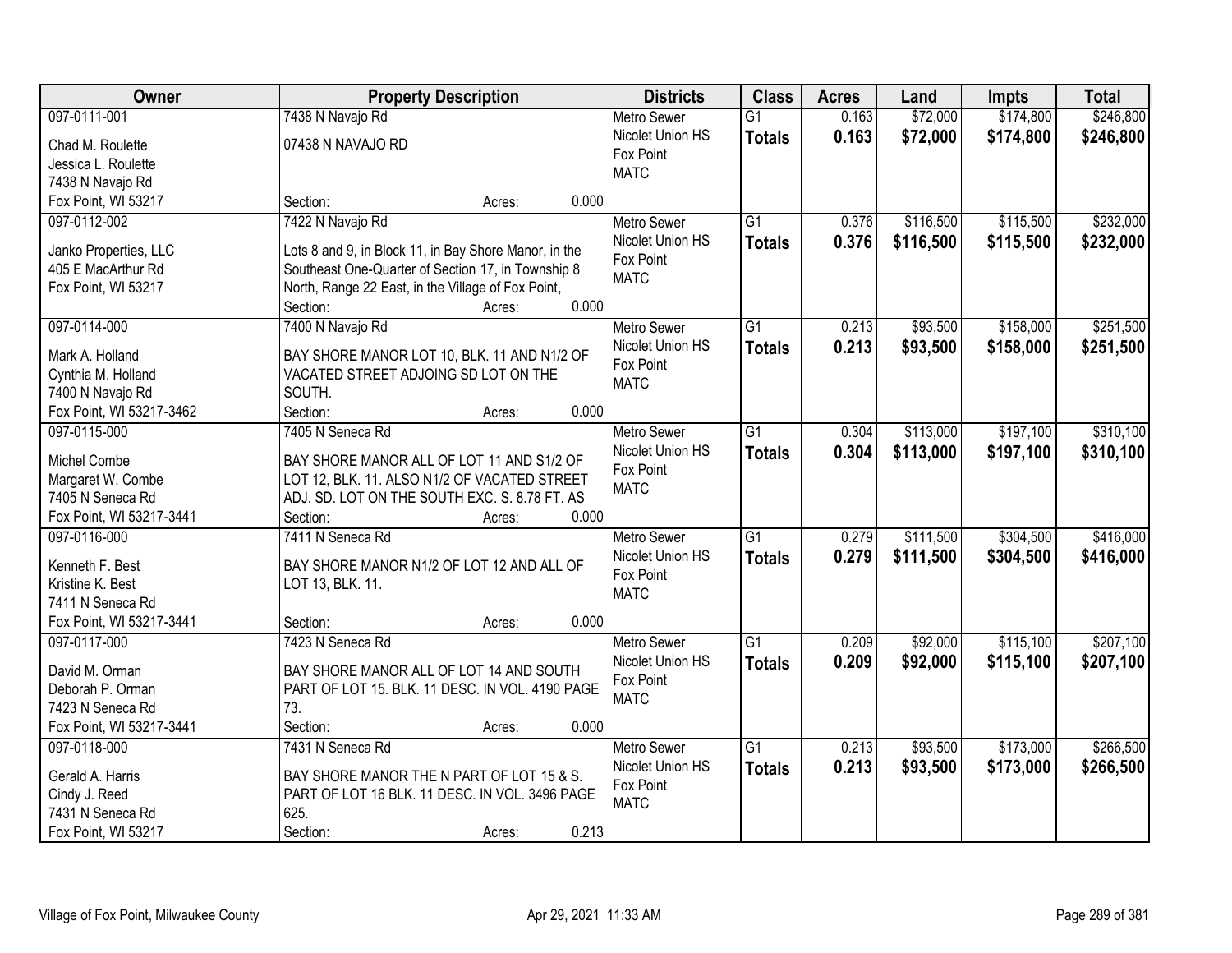| Owner                    | <b>Property Description</b>                                  | <b>Districts</b>   | <b>Class</b>    | <b>Acres</b> | Land      | <b>Impts</b> | <b>Total</b> |
|--------------------------|--------------------------------------------------------------|--------------------|-----------------|--------------|-----------|--------------|--------------|
| 097-0119-000             | 7441 N Seneca Rd                                             | <b>Metro Sewer</b> | $\overline{G1}$ | 0.224        | \$98,500  | \$173,500    | \$272,000    |
| Daniel James Corcoran    | BAY SHORE MANOR THE N. PART OF LOT 16 AND S.                 | Nicolet Union HS   | <b>Totals</b>   | 0.224        | \$98,500  | \$173,500    | \$272,000    |
| Katherine Marie Corcoran | PART OF LOT 17, BLK 11 DESC. IN VOL. 3307-PAGE               | Fox Point          |                 |              |           |              |              |
| 7441 N Seneca Rd         | 127.                                                         | <b>MATC</b>        |                 |              |           |              |              |
| Fox Point, WI 53217-3441 | Section:<br>0.000<br>Acres:                                  |                    |                 |              |           |              |              |
| 097-0120-000             | 7461 N Seneca Rd                                             | <b>Metro Sewer</b> | $\overline{G1}$ | 0.235        | \$103,000 | \$214,500    | \$317,500    |
|                          |                                                              | Nicolet Union HS   | <b>Totals</b>   | 0.235        | \$103,000 | \$214,500    | \$317,500    |
| Dylan J. Thompson        | All of Lot 18 in Block 11 and also the Northerly part of Lot | Fox Point          |                 |              |           |              |              |
| Despoina Perouli         | 17 in Block 11, both in Bay Shore Manor, in the Southeas     | <b>MATC</b>        |                 |              |           |              |              |
| 7461 N Seneca Rd         | 1/4 of Section 17, Township 8 North, Range 22 East in th     |                    |                 |              |           |              |              |
| Fox Point, WI 53217      | Section:<br>0.000<br>Acres:                                  |                    |                 |              |           |              |              |
| 097-0121-000             | 7471 N Seneca Rd                                             | <b>Metro Sewer</b> | G1              | 0.227        | \$99,500  | \$154,500    | \$254,000    |
| Kevin Thomas Artlip      | BAY SHORE MANOR LOT 19 AND PART OF LOT 20,                   | Nicolet Union HS   | <b>Totals</b>   | 0.227        | \$99,500  | \$154,500    | \$254,000    |
| Dina Fregosa Artlip      | BLK. 11, DESC. IN VOL 4161-PAGE 592.                         | Fox Point          |                 |              |           |              |              |
| 7471 N Seneca Rd         |                                                              | <b>MATC</b>        |                 |              |           |              |              |
| Fox Point, WI 53217-3441 | 0.000<br>Section:<br>Acres:                                  |                    |                 |              |           |              |              |
| 097-0122-000             | 7481 N Seneca Rd                                             | <b>Metro Sewer</b> | G1              | 0.284        | \$112,000 | \$195,500    | \$307,500    |
|                          |                                                              | Nicolet Union HS   | <b>Totals</b>   | 0.284        | \$112,000 | \$195,500    | \$307,500    |
| Robert P. Wiegers        | BAY SHORE MANOR LOT 20, BLK. 11, AND S1/2 OF                 | Fox Point          |                 |              |           |              |              |
| Jennifer J. Wiegers      | VACATED STREET ADJOINING SD LOT ON THE                       | <b>MATC</b>        |                 |              |           |              |              |
| 7481 N Seneca Rd         | NORTH EXC. PART OF LOT 20 DESC. IN VOL. 3715-                |                    |                 |              |           |              |              |
| Fox Point, WI 53217-3441 | Section:<br>0.000<br>Acres:                                  |                    |                 |              |           |              |              |
| 097-0123-000             | 129 W Calumet Rd                                             | <b>Metro Sewer</b> | $\overline{G1}$ | 0.204        | \$90,000  | \$99,600     | \$189,600    |
| Marcus Auerbach          | BAY SHORE MANOR LOT 1 BLK. 12                                | Nicolet Union HS   | <b>Totals</b>   | 0.204        | \$90,000  | \$99,600     | \$189,600    |
| 13755 Foxtail Ln         |                                                              | Fox Point          |                 |              |           |              |              |
| Mequon, WI 53097         |                                                              | <b>MATC</b>        |                 |              |           |              |              |
|                          | 0.000<br>Section:<br>Acres:                                  |                    |                 |              |           |              |              |
| 097-0124-000             | 7550 N Navajo Rd                                             | Metro Sewer        | $\overline{G1}$ | 0.204        | \$89,500  | \$132,400    | \$221,900    |
|                          |                                                              | Nicolet Union HS   |                 |              |           |              |              |
| Justin C. Mayer          | BAY SHORE MANOR LOT 2 BLK. 12                                | Fox Point          | <b>Totals</b>   | 0.204        | \$89,500  | \$132,400    | \$221,900    |
| 7550 N Navajo Rd         |                                                              | <b>MATC</b>        |                 |              |           |              |              |
| Fox Point, WI 53217      |                                                              |                    |                 |              |           |              |              |
|                          | 0.000<br>Section:<br>Acres:                                  |                    |                 |              |           |              |              |
| 097-0125-000             | 7546 N Navajo Rd                                             | <b>Metro Sewer</b> | $\overline{G1}$ | 0.204        | \$90,000  | \$148,000    | \$238,000    |
| Ronald M. Sager          | BAY SHORE MANOR LOT 3 BLK. 12                                | Nicolet Union HS   | <b>Totals</b>   | 0.204        | \$90,000  | \$148,000    | \$238,000    |
| Wendy P. Sager           |                                                              | Fox Point          |                 |              |           |              |              |
| 7546 N Navajo Rd         |                                                              | <b>MATC</b>        |                 |              |           |              |              |
| Fox Point, WI 53217-3464 | 0.000                                                        |                    |                 |              |           |              |              |
|                          | Section:<br>Acres:                                           |                    |                 |              |           |              |              |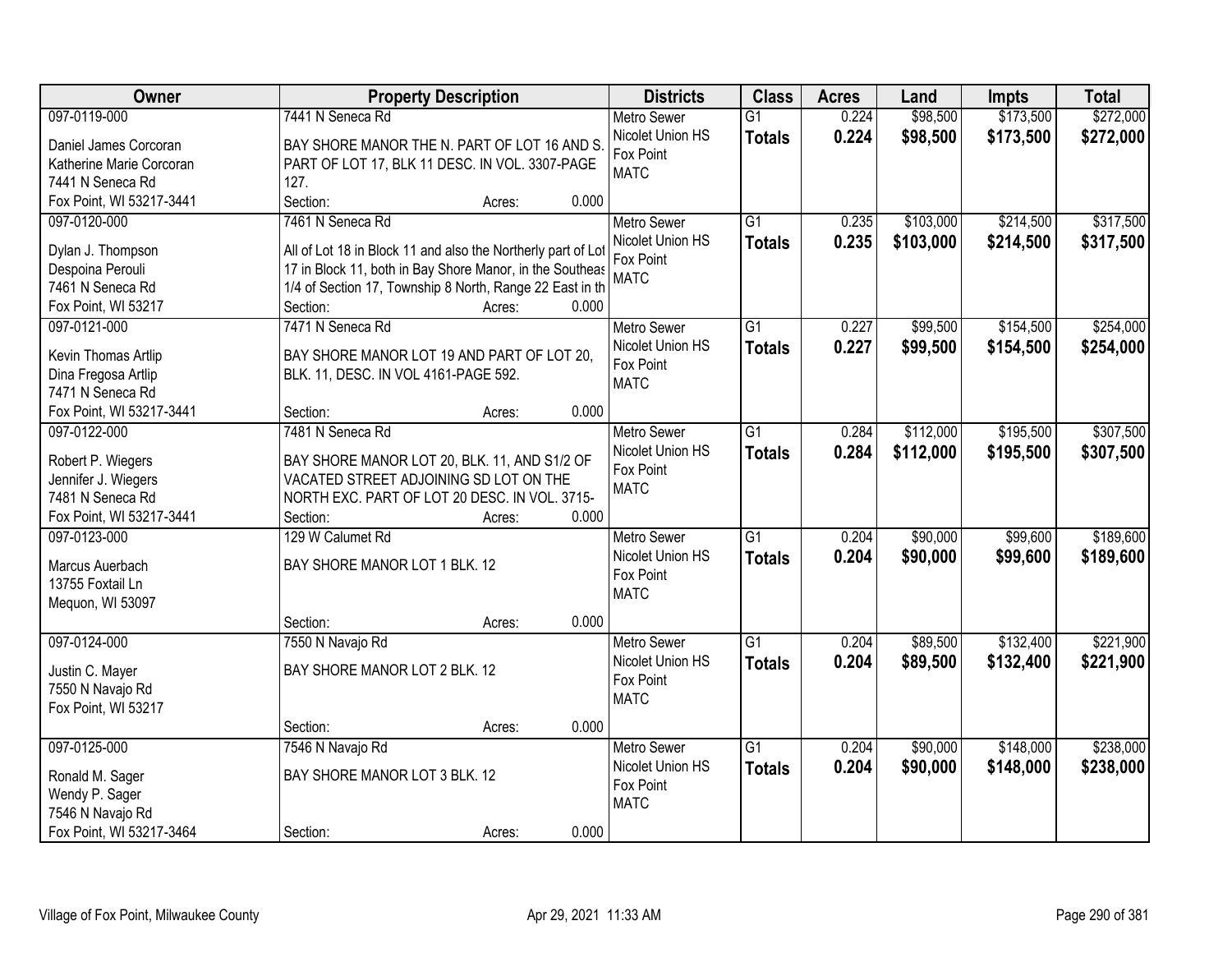| Owner                             | <b>Property Description</b>                              |                 | <b>Districts</b>   | <b>Class</b>    | <b>Acres</b> | Land      | Impts     | <b>Total</b> |
|-----------------------------------|----------------------------------------------------------|-----------------|--------------------|-----------------|--------------|-----------|-----------|--------------|
| 097-0126-000                      | 7544 N Navajo Rd                                         |                 | <b>Metro Sewer</b> | $\overline{G1}$ | 0.204        | \$90,000  | \$188,000 | \$278,000    |
| Christina M. Johnson              | Lot 4, in Block 12, in Bay Shore Manor, in the Southeast |                 | Nicolet Union HS   | <b>Totals</b>   | 0.204        | \$90,000  | \$188,000 | \$278,000    |
| 7544 N Navajo Rd                  | One-Quarter of Section 17, in Township 8 North, Range    |                 | Fox Point          |                 |              |           |           |              |
| Fox Point, WI 53217               | 22 East, in the                                          |                 | <b>MATC</b>        |                 |              |           |           |              |
|                                   | Section:                                                 | 0.000<br>Acres: |                    |                 |              |           |           |              |
| 097-0127-000                      | 7538 N Navajo Rd                                         |                 | <b>Metro Sewer</b> | $\overline{G1}$ | 0.298        | \$112,500 | \$131,800 | \$244,300    |
|                                   |                                                          |                 | Nicolet Union HS   | <b>Totals</b>   | 0.298        | \$112,500 | \$131,800 | \$244,300    |
| Gretchen Elizabeth Holder         | BAY SHORE MANOR LOT 6, EXC. THE S. 35 FT. AND            |                 | Fox Point          |                 |              |           |           |              |
| 7538 N Navajo Rd                  | ALL OF LOT 5, BLK. 12                                    |                 | <b>MATC</b>        |                 |              |           |           |              |
| Fox Point, WI 53217               |                                                          |                 |                    |                 |              |           |           |              |
|                                   | Section:                                                 | 0.000<br>Acres: |                    |                 |              |           |           |              |
| 097-0128-000                      | 7524 N Navajo Rd                                         |                 | <b>Metro Sewer</b> | $\overline{G1}$ | 0.313        | \$113,500 | \$203,000 | \$316,500    |
| Michael Maistelman 2013 Revocable | BAY SHORE MANOR S. 35 FT. OF LOT 6 AND ALL OF            |                 | Nicolet Union HS   | <b>Totals</b>   | 0.313        | \$113,500 | \$203,000 | \$316,500    |
| <b>Trust</b>                      | LOT 7. BLK. 12                                           |                 | Fox Point          |                 |              |           |           |              |
| 7524 N Navajo Rd                  |                                                          |                 | <b>MATC</b>        |                 |              |           |           |              |
| Fox Point, WI 53217               | Section:                                                 | 0.000<br>Acres: |                    |                 |              |           |           |              |
| 097-0129-000                      | 7500 N Navajo Rd                                         |                 | <b>Metro Sewer</b> | $\overline{G1}$ | 0.315        | \$113,500 | \$119,500 | \$233,000    |
| Alexander C. Keuler               | BAY SHORE MANOR LOT 8 AND N. 35 FT. OF LOT 9             |                 | Nicolet Union HS   | <b>Totals</b>   | 0.315        | \$113,500 | \$119,500 | \$233,000    |
| Irina Keuler                      | <b>BLK. 12</b>                                           |                 | Fox Point          |                 |              |           |           |              |
| 7500 N Navajo Rd                  |                                                          |                 | <b>MATC</b>        |                 |              |           |           |              |
| Fox Point, WI 53217               | Section:                                                 | 0.000<br>Acres: |                    |                 |              |           |           |              |
| 097-0130-000                      | 7490 N Navajo Rd                                         |                 | <b>Metro Sewer</b> | $\overline{G1}$ | 0.283        | \$111,500 | \$196,500 | \$308,000    |
|                                   |                                                          |                 | Nicolet Union HS   |                 | 0.283        |           | \$196,500 |              |
| Alayna Hendrickson                | SEC, T, R BAY SHORE MANOR THE SOUTH 30 FT.               |                 | Fox Point          | <b>Totals</b>   |              | \$111,500 |           | \$308,000    |
| David Hendrickson                 | OF LOT 9, BLK. 12 AND ALL OF VACATED STREET              |                 | <b>MATC</b>        |                 |              |           |           |              |
| 7490 N Navajo Rd                  | ADJOINING SD. LOT 9 ON THE SOUTH                         |                 |                    |                 |              |           |           |              |
| Fox Point, WI 53217               | Section:                                                 | 0.000<br>Acres: |                    |                 |              |           |           |              |
| 097-0131-000                      | 7505 N Seneca Rd                                         |                 | <b>Metro Sewer</b> | $\overline{G1}$ | 0.299        | \$112,500 | \$270,000 | \$382,500    |
| Alfred Meyers et al               | BAY SHORE MANOR LOT 10 BLK. 12 AND N1/2 OF               |                 | Nicolet Union HS   | <b>Totals</b>   | 0.299        | \$112,500 | \$270,000 | \$382,500    |
| 7505 N Seneca Rd                  | VACATED STREET ADJOING AD LOT ON THE                     |                 | Fox Point          |                 |              |           |           |              |
| Fox Point, WI 53217-3443          | SOUTH.                                                   |                 | <b>MATC</b>        |                 |              |           |           |              |
|                                   | Section:                                                 | 0.000<br>Acres: |                    |                 |              |           |           |              |
| 097-0132-000                      | 7513 N Seneca Rd                                         |                 | <b>Metro Sewer</b> | $\overline{G1}$ | 0.204        | \$90,000  | \$269,500 | \$359,500    |
|                                   |                                                          |                 | Nicolet Union HS   | <b>Totals</b>   | 0.204        | \$90,000  | \$269,500 | \$359,500    |
| Douglas J. Marsch                 | BAY SHORE MANOR LOT 11 BLK. 12                           |                 | Fox Point          |                 |              |           |           |              |
| Jennifer Hartung Marsch           |                                                          |                 | <b>MATC</b>        |                 |              |           |           |              |
| 7513 N Seneca Rd                  |                                                          |                 |                    |                 |              |           |           |              |
| Fox Point, WI 53217-3443          | Section:                                                 | Acres:          | 0.000              |                 |              |           |           |              |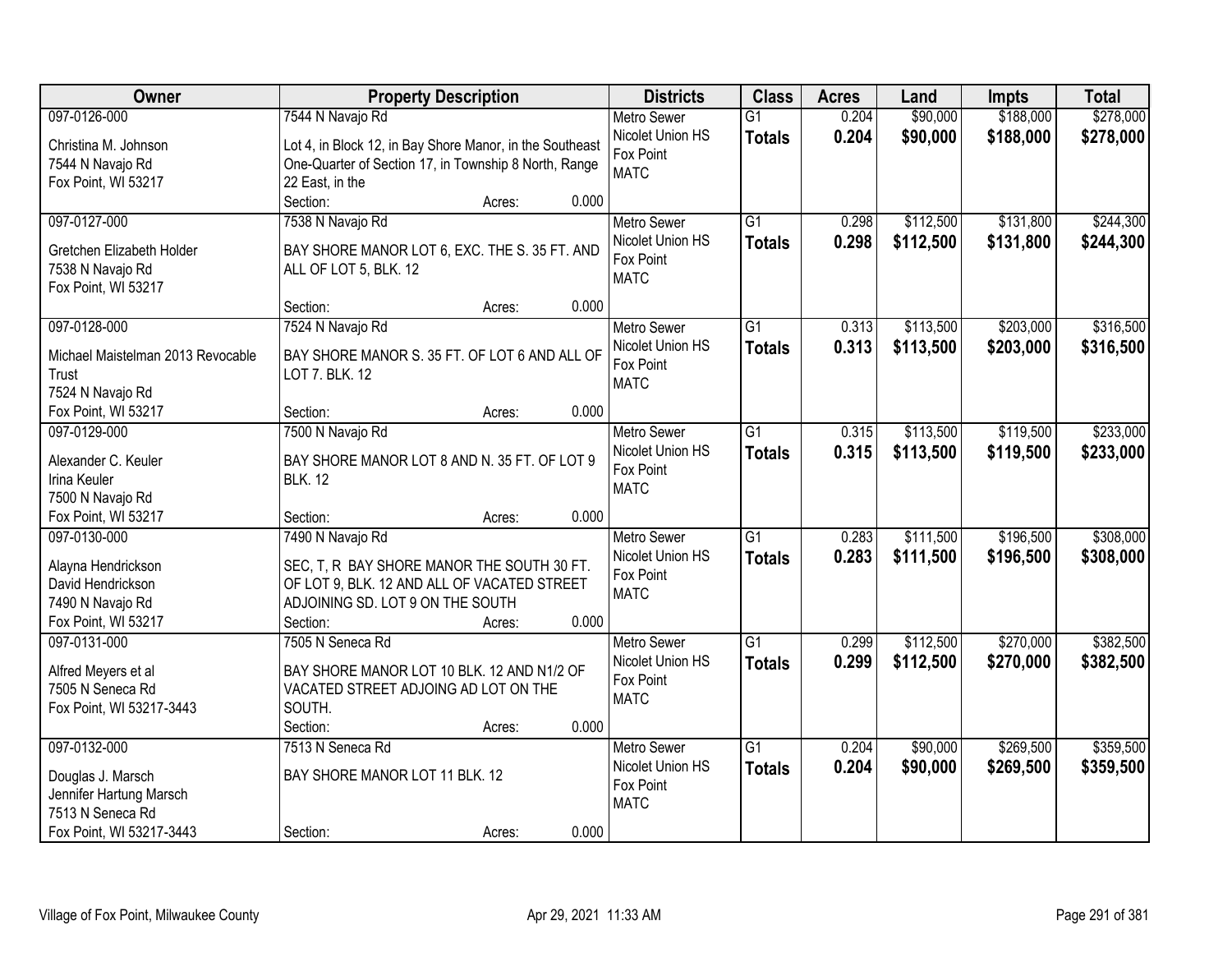| Owner                                                                              | <b>Property Description</b>                                    |        |       | <b>Districts</b>                                                   | <b>Class</b>                     | <b>Acres</b>   | Land                 | <b>Impts</b>           | <b>Total</b>           |
|------------------------------------------------------------------------------------|----------------------------------------------------------------|--------|-------|--------------------------------------------------------------------|----------------------------------|----------------|----------------------|------------------------|------------------------|
| 097-0133-000                                                                       | 7515 N Seneca Rd                                               |        |       | <b>Metro Sewer</b>                                                 | $\overline{G1}$                  | 0.204          | \$90,000             | \$145,000              | \$235,000              |
| Marshall J. Savick<br>Maureen T. Mcclone<br>7515 N Seneca Rd                       | BAY SHORE MANOR LOT 12 BLK. 12                                 |        |       | Nicolet Union HS<br>Fox Point<br><b>MATC</b>                       | <b>Totals</b>                    | 0.204          | \$90,000             | \$145,000              | \$235,000              |
| Fox Point, WI 53217-3443                                                           | Section:                                                       | Acres: | 0.000 |                                                                    |                                  |                |                      |                        |                        |
| 097-0134-000<br>Jason A. Vollmer<br>7517 N Seneca Rd<br>Fox Point, WI 53217        | 7517 N Seneca Rd<br>BAY SHORE MANOR LOT 13 BLK. 12             |        |       | <b>Metro Sewer</b><br>Nicolet Union HS<br>Fox Point<br><b>MATC</b> | $\overline{G1}$<br><b>Totals</b> | 0.204<br>0.204 | \$90,000<br>\$90,000 | \$149,400<br>\$149,400 | \$239,400<br>\$239,400 |
|                                                                                    | Section:                                                       | Acres: | 0.000 |                                                                    |                                  |                |                      |                        |                        |
| 097-0135-000<br>David A. Goodman<br>7521 N Seneca Rd<br>Fox Point, WI 53217-3443   | 7521 N Seneca Rd<br>BAY SHORE MANOR LOT 14 BLK. 12             |        |       | Metro Sewer<br>Nicolet Union HS<br>Fox Point<br><b>MATC</b>        | G1<br><b>Totals</b>              | 0.204<br>0.204 | \$90,000<br>\$90,000 | \$138,600<br>\$138,600 | \$228,600<br>\$228,600 |
|                                                                                    | Section:                                                       | Acres: | 0.000 |                                                                    |                                  |                |                      |                        |                        |
| 097-0136-000<br>Matthew P. Robinson<br>7525 N Seneca Rd<br>Fox Point, WI 53217     | 7525 N Seneca Rd<br>BAY SHORE MANOR LOT 15 BLK. 12             |        |       | <b>Metro Sewer</b><br>Nicolet Union HS<br>Fox Point<br><b>MATC</b> | G1<br><b>Totals</b>              | 0.204<br>0.204 | \$90,000<br>\$90,000 | \$164,300<br>\$164,300 | \$254,300<br>\$254,300 |
|                                                                                    | Section:                                                       | Acres: | 0.000 |                                                                    |                                  |                |                      |                        |                        |
| 097-0137-000<br>Richard D. Werwath<br>7531 N Seneca Rd<br>Fox Point, WI 53217-3443 | 7531 N Seneca Rd<br>BAY SHORE MANOR LOT 16 BLK. 12             |        |       | Metro Sewer<br>Nicolet Union HS<br>Fox Point<br><b>MATC</b>        | $\overline{G1}$<br><b>Totals</b> | 0.204<br>0.204 | \$89,500<br>\$89,500 | \$70,500<br>\$70,500   | \$160,000<br>\$160,000 |
|                                                                                    | Section:                                                       | Acres: | 0.000 |                                                                    |                                  |                |                      |                        |                        |
| 097-0138-000<br>Grant E. Sommers<br>7535 N Seneca Rd<br>Fox Point, WI 53217-3443   | 7535 N Seneca Rd<br>BAY SHORE MANOR LOT 17 BLK. 12             |        |       | Metro Sewer<br>Nicolet Union HS<br>Fox Point<br><b>MATC</b>        | $\overline{G1}$<br><b>Totals</b> | 0.204<br>0.204 | \$89,500<br>\$89,500 | \$129,300<br>\$129,300 | \$218,800<br>\$218,800 |
|                                                                                    | Section:                                                       | Acres: | 0.000 |                                                                    |                                  |                |                      |                        |                        |
| 097-0139-000<br>John Mack<br>7539 N Seneca Rd<br>Fox Point, WI 53217               | 7539 N Seneca Rd<br>BAY SHORE MANOR LOT 18 BLK. 12<br>Section: | Acres: | 0.000 | <b>Metro Sewer</b><br>Nicolet Union HS<br>Fox Point<br><b>MATC</b> | $\overline{G1}$<br><b>Totals</b> | 0.204<br>0.204 | \$89,500<br>\$89,500 | \$85,500<br>\$85,500   | \$175,000<br>\$175,000 |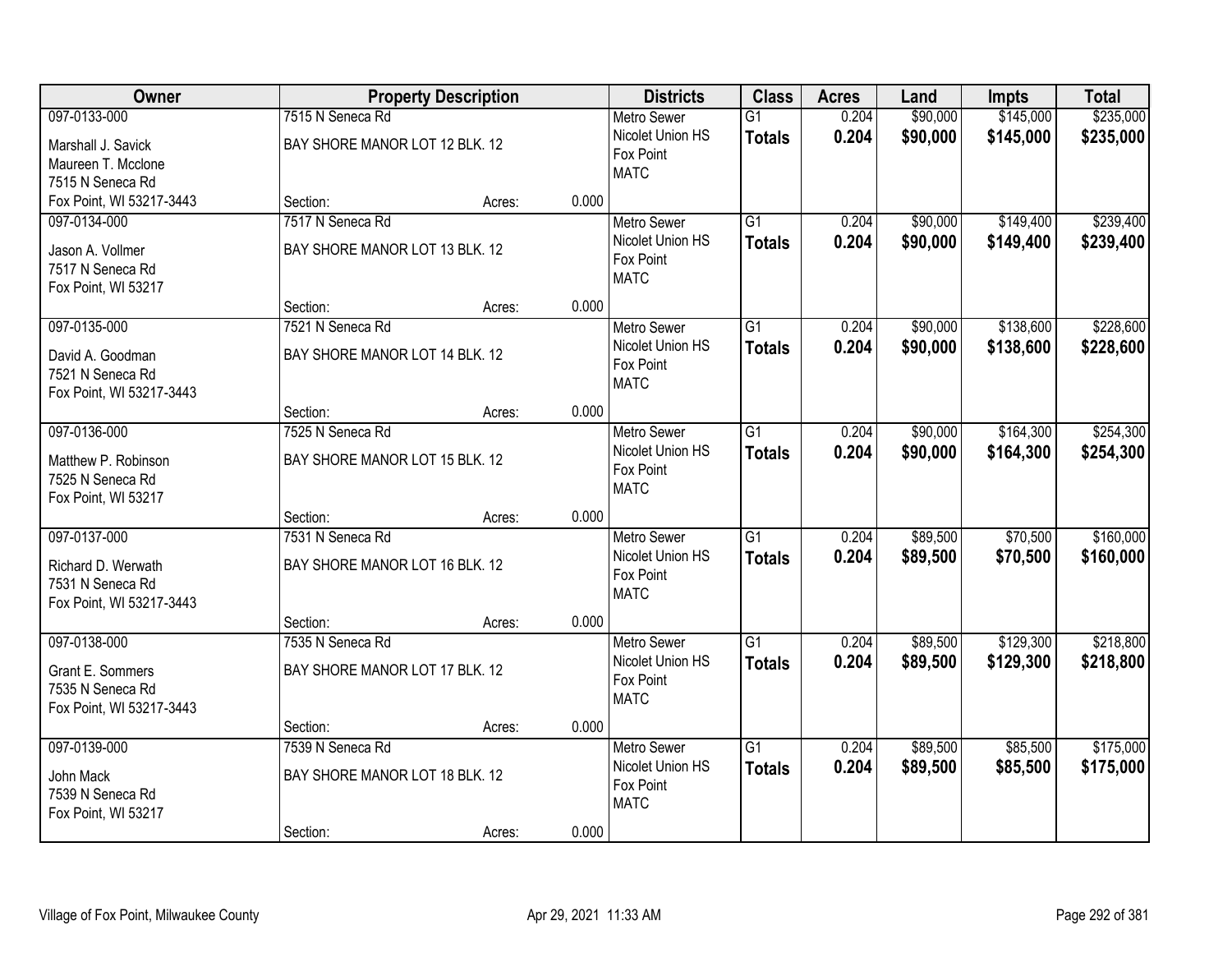| <b>Class</b><br>Owner<br><b>Districts</b><br><b>Acres</b><br><b>Property Description</b><br>Land                               | <b>Impts</b> | <b>Total</b> |
|--------------------------------------------------------------------------------------------------------------------------------|--------------|--------------|
| 097-0140-000<br>205 E Calumet Rd<br>0.276<br>\$111,500<br><b>Metro Sewer</b><br>$\overline{G1}$                                | \$289,500    | \$401,000    |
| 0.276<br>Nicolet Union HS<br>\$111,500<br><b>Totals</b><br>LOT 1, BLK 1, FOX POINT SCHOOL ESTATES SUBD.<br>Gary Houchin-Miller | \$289,500    | \$401,000    |
| Fox Point<br>Lesley Houchin-Miller<br>ADD. #2.                                                                                 |              |              |
| <b>MATC</b><br>205 E Calumet Rd                                                                                                |              |              |
| Fox Point, WI 53217-3202<br>0.000<br>Section:<br>Acres:                                                                        |              |              |
| 7540 N Fairchild Rd<br>$\overline{G1}$<br>0.276<br>\$111,500<br>097-0141-000<br><b>Metro Sewer</b>                             | \$309,000    | \$420,500    |
| 0.276<br>Nicolet Union HS<br>\$111,500<br><b>Totals</b>                                                                        | \$309,000    | \$420,500    |
| Lance P. Scott<br>LOT 2, BLK 1, FOX POINT SCHOOL ESTATES SUBD.<br>Fox Point                                                    |              |              |
| Ann P. Scott<br>ADD. #2.<br><b>MATC</b><br>7540 N Fairchild Rd                                                                 |              |              |
| 0.000<br>Fox Point, WI 53217-3528<br>Section:<br>Acres:                                                                        |              |              |
| 097-0142-000<br>7530 N Fairchild Rd<br>G1<br>0.276<br>\$111,500<br><b>Metro Sewer</b>                                          | \$206,500    | \$318,000    |
| Nicolet Union HS                                                                                                               |              |              |
| 0.276<br>\$111,500<br><b>Totals</b><br>Julie L. Richter<br>LOT 3, BLK 1, FOX POINT SCHOOL ESTATES SUBD.<br>Fox Point           | \$206,500    | \$318,000    |
| 7530 N Fairchild Rd<br>ADD. #2.<br><b>MATC</b>                                                                                 |              |              |
| Fox Point, WI 53217                                                                                                            |              |              |
| 0.000<br>Section:<br>Acres:                                                                                                    |              |              |
| \$111,500<br>097-0143-000<br>7520 N Fairchild Rd<br><b>Metro Sewer</b><br>G1<br>0.276                                          | \$297,600    | \$409,100    |
| Nicolet Union HS<br>0.276<br>\$111,500<br><b>Totals</b><br>LOT 4, BLK 1, FOX POINT SCHOOL ESTATES SUBD.<br>Lawrence Brod       | \$297,600    | \$409,100    |
| Fox Point<br>Karyn Brod<br>ADD. #2                                                                                             |              |              |
| <b>MATC</b><br>7520 N Fairchild Rd                                                                                             |              |              |
| 0.000<br>Fox Point, WI 53217-3528<br>Section:<br>Acres:                                                                        |              |              |
| $\overline{G1}$<br>\$111,500<br>7510 N Fairchild Rd<br>0.277<br>097-0144-000<br><b>Metro Sewer</b>                             | \$173,000    | \$284,500    |
| Nicolet Union HS<br>0.277<br>\$111,500<br><b>Totals</b>                                                                        | \$173,000    | \$284,500    |
| Dan B. Knopp<br>LOT 5, BLK 1, FOX POINT SCHOOL ESTATES SUBD.<br>Fox Point                                                      |              |              |
| 7510 N Fairchild Rd<br>ADD. #2.<br><b>MATC</b>                                                                                 |              |              |
| Fox Point, WI 53217-3528                                                                                                       |              |              |
| 0.000<br>Section:<br>Acres:                                                                                                    |              |              |
| G1<br>\$113,000<br>097-0145-000<br>7455 N Crossway Rd<br><b>Metro Sewer</b><br>0.305                                           | \$209,000    | \$322,000    |
| Nicolet Union HS<br>0.305<br>\$113,000<br><b>Totals</b><br>LOT 6, BLK 1, FOX POINT SCHOOL ESTATES SUBD.<br>Arthur E. Karos     | \$209,000    | \$322,000    |
| Fox Point<br>7455 N Crossway Rd<br>ADD. #2.                                                                                    |              |              |
| <b>MATC</b><br>Fox Point, WI 53217                                                                                             |              |              |
| 0.000<br>Section:<br>Acres:                                                                                                    |              |              |
| 097-0146-000<br>7465 N Crossway Rd<br>\$112,000<br><b>Metro Sewer</b><br>$\overline{G1}$<br>0.287                              | \$187,000    | \$299,000    |
| Nicolet Union HS<br>0.287<br>\$112,000<br><b>Totals</b><br>Gareth M. Gordon<br>LOT 7, BLOCK 1, FOX POINT SCHOOL ESTATES        | \$187,000    | \$299,000    |
| Fox Point<br>Jane C. Gordon<br>SUBDIVISION ADDITION #2, PART OF THE SE 1/4 OF                                                  |              |              |
| <b>MATC</b><br>S17 AND THE SW 1/4 OF S16, T8N, R22E, VILLAGE<br>7465 N Crossway Rd                                             |              |              |
| Fox Point, WI 53217<br>0.000<br>Section:<br>Acres:                                                                             |              |              |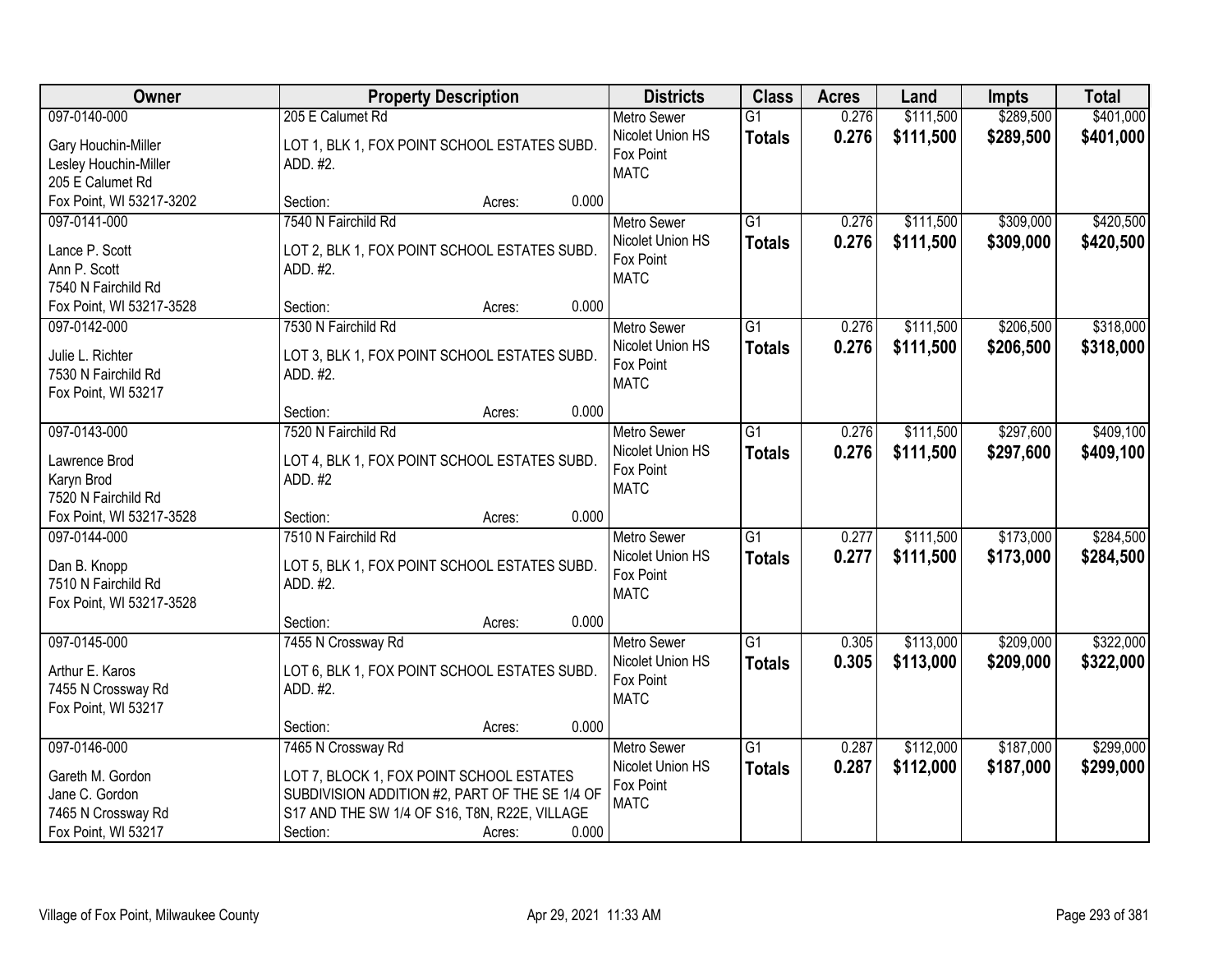| Owner                    | <b>Property Description</b>                                | <b>Districts</b>   | <b>Class</b>    | <b>Acres</b> | Land      | <b>Impts</b> | <b>Total</b> |
|--------------------------|------------------------------------------------------------|--------------------|-----------------|--------------|-----------|--------------|--------------|
| 097-0147-000             | 7475 N Crossway Rd                                         | <b>Metro Sewer</b> | $\overline{G1}$ | 0.300        | \$112,500 | \$141,000    | \$253,500    |
| Rita G. Zappen           | LOT 8, BLK 1, FOX POINT SCHOOL ESTATES SUBD.               | Nicolet Union HS   | <b>Totals</b>   | 0.300        | \$112,500 | \$141,000    | \$253,500    |
| Rita G Zappen Trust      | ADD. #2.                                                   | Fox Point          |                 |              |           |              |              |
| 7475 N Crossway Rd       |                                                            | <b>MATC</b>        |                 |              |           |              |              |
| Fox Point, WI 53217-3545 | 0.000<br>Section:<br>Acres:                                |                    |                 |              |           |              |              |
| 097-0148-000             | 7521 N Bell Rd                                             | <b>Metro Sewer</b> | $\overline{G1}$ | 0.305        | \$113,000 | \$186,000    | \$299,000    |
|                          |                                                            | Nicolet Union HS   | <b>Totals</b>   | 0.305        | \$113,000 | \$186,000    | \$299,000    |
| Susan R. Lubar           | LOT 9, BLK 1, FOX POINT SCHOOL ESTATES SUBD.               | Fox Point          |                 |              |           |              |              |
| 7521 N Bell Rd           | ADD. #2.                                                   | <b>MATC</b>        |                 |              |           |              |              |
| Fox Point, WI 53217      | 0.305<br>Section:<br>Acres:                                |                    |                 |              |           |              |              |
| 097-0149-000             | 7529 N Bell Rd                                             | Metro Sewer        | G1              | 0.285        | \$112,000 | \$233,400    | \$345,400    |
|                          |                                                            | Nicolet Union HS   |                 | 0.285        | \$112,000 | \$233,400    | \$345,400    |
| Thomas P. Haas           | Lot 10, in Block 1, in Fox Point School Estates Subdivisio | Fox Point          | <b>Totals</b>   |              |           |              |              |
| Glenna N. Haas           | Addition Number 2, in the Southeast One-Quarter of         | <b>MATC</b>        |                 |              |           |              |              |
| 28867 Winthrop Cir       | Section 17 and the Southwest One-Quarter of Section 16     |                    |                 |              |           |              |              |
| Bonia Springs, FL 34134  | Section: 16<br>0.285<br>Acres:                             |                    |                 |              |           |              |              |
| 097-0150-000             | 7533 N Bell Rd                                             | <b>Metro Sewer</b> | G1              | 0.277        | \$111,500 | \$115,000    | \$226,500    |
| Michelle A. Sherkow      | LOT 11, BLK 1, FOX POINT SCHOOL ESTATES SUBD.              | Nicolet Union HS   | <b>Totals</b>   | 0.277        | \$111,500 | \$115,000    | \$226,500    |
| 7533 N Bell Rd           | ADD. #2.                                                   | Fox Point          |                 |              |           |              |              |
| Fox Point, WI 53217      |                                                            | <b>MATC</b>        |                 |              |           |              |              |
|                          | 0.277<br>Section:<br>Acres:                                |                    |                 |              |           |              |              |
| 097-0151-000             | 7539 N Bell Rd                                             | <b>Metro Sewer</b> | $\overline{G1}$ | 0.269        | \$111,000 | \$250,900    | \$361,900    |
|                          |                                                            | Nicolet Union HS   | <b>Totals</b>   | 0.269        | \$111,000 | \$250,900    | \$361,900    |
| Lam A. Le                | LOT 12, BLK 1, FOX POINT SCHOOL ESTATES SUBD.              | Fox Point          |                 |              |           |              |              |
| 7539 N Bell Rd           | ADD.#2.                                                    | <b>MATC</b>        |                 |              |           |              |              |
| Fox Point, WI 53217      |                                                            |                    |                 |              |           |              |              |
|                          | 0.000<br>Section:<br>Acres:                                |                    |                 |              |           |              |              |
| 097-0152-000             | 7525 N Fairchild Rd                                        | <b>Metro Sewer</b> | G1              | 0.315        | \$113,500 | \$226,500    | \$340,000    |
| Gregory M. Ollman        | LOT 1, BLK 2, FOX POINT SCHOOL ESTATES SUBD.               | Nicolet Union HS   | <b>Totals</b>   | 0.315        | \$113,500 | \$226,500    | \$340,000    |
| Susan F. Ollman          | ADD. #2.                                                   | Fox Point          |                 |              |           |              |              |
| 7525 N Fairchild Rd      |                                                            | <b>MATC</b>        |                 |              |           |              |              |
| Fox Point, WI 53217-3529 | 0.315<br>Section:<br>Acres:                                |                    |                 |              |           |              |              |
| 097-0153-000             | 7515 N Fairchild Rd                                        | <b>Metro Sewer</b> | $\overline{G1}$ | 0.315        | \$113,500 | \$282,000    | \$395,500    |
|                          |                                                            | Nicolet Union HS   | <b>Totals</b>   | 0.315        | \$113,500 | \$282,000    | \$395,500    |
| James L. Adashek         | LOT 2, BLK 2, FOX POINT SCHOOL ESTATES SUBD.               | Fox Point          |                 |              |           |              |              |
| Vivian M. Adashek        | ADD #2                                                     | <b>MATC</b>        |                 |              |           |              |              |
| 7515 N Fairchild Rd      |                                                            |                    |                 |              |           |              |              |
| Fox Point, WI 53217-3529 | 0.000<br>Section:<br>Acres:                                |                    |                 |              |           |              |              |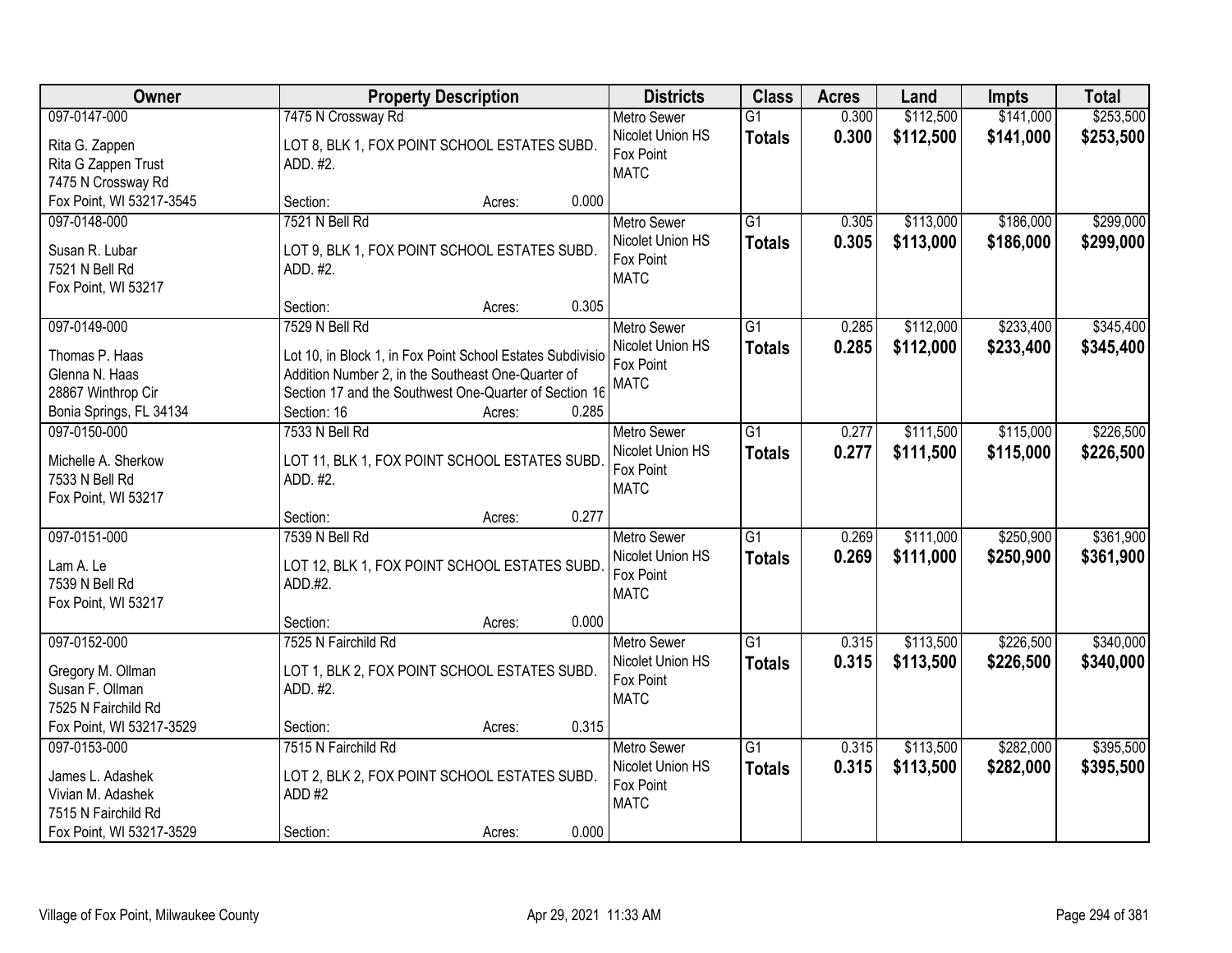| Owner                       | <b>Property Description</b>                                        | <b>Districts</b>                       | <b>Class</b>    | <b>Acres</b> | Land      | <b>Impts</b> | <b>Total</b> |
|-----------------------------|--------------------------------------------------------------------|----------------------------------------|-----------------|--------------|-----------|--------------|--------------|
| 097-0154-001                | 7505 N Fairchild Rd                                                | <b>Metro Sewer</b>                     | $\overline{G1}$ | 0.432        | \$119,500 | \$330,500    | \$450,000    |
| William G. Davidson         | LOT 3 AND THE NORTH 30 FEET OF THAT PORTION                        | Nicolet Union HS                       | <b>Totals</b>   | 0.432        | \$119,500 | \$330,500    | \$450,000    |
| Rebecca M. Davidson         | OF VACATED BAYFIELD ROAD ADJOINING SAID LOT                        | Fox Point                              |                 |              |           |              |              |
| 7505 N Fairchild Rd         | 3 ON THE SOUTH, IN BLOCK 2 IN FOX POINT                            | <b>MATC</b>                            |                 |              |           |              |              |
| Fox Point, WI 53217         | 0.432<br>Section:<br>Acres:                                        |                                        |                 |              |           |              |              |
| 097-0155-000                | 205 E Mall Rd                                                      | <b>Metro Sewer</b>                     | $\overline{G1}$ | 0.284        | \$112,000 | \$133,500    | \$245,500    |
|                             |                                                                    | Nicolet Union HS                       | <b>Totals</b>   | 0.284        | \$112,000 | \$133,500    | \$245,500    |
| Ronald E. Marth             | ALL OF LOT 1 & N 1FT. OF LOT 2 MALLCREST                           | Fox Point                              |                 |              |           |              |              |
| Sarah R. Etzkin             | <b>ADDITION</b>                                                    | <b>MATC</b>                            |                 |              |           |              |              |
| 205 E Mall Rd               |                                                                    |                                        |                 |              |           |              |              |
| Fox Point, WI 53217-3538    | 0.000<br>Section:<br>Acres:                                        |                                        |                 |              |           |              |              |
| 097-0156-000                | 7237 N Lombardy Rd                                                 | Metro Sewer                            | G1              | 0.338        | \$114,500 | \$211,500    | \$326,000    |
| Jonathan J. Carnehl         | A PART OF LOTS 2 & 3 MALLCREST ADDITION BDD                        | Nicolet Union HS                       | <b>Totals</b>   | 0.338        | \$114,500 | \$211,500    | \$326,000    |
| Kathleen C. Carnehl         | AND DESC AS FOLLOWS: COMM. AT A PT IN THE W                        | Fox Point                              |                 |              |           |              |              |
| 7237 N Lombardy Rd          | LI OF LOT 2 WHICH IS 1FT. S OF THE NW COR OF SD                    | <b>MATC</b>                            |                 |              |           |              |              |
| Fox Point, WI 53217         | Section:<br>0.000<br>Acres:                                        |                                        |                 |              |           |              |              |
| 097-0157-000                | 7229 N Lombardy Rd                                                 | <b>Metro Sewer</b>                     | $\overline{G1}$ | 0.305        | \$113,000 | \$207,000    | \$320,000    |
|                             |                                                                    | Nicolet Union HS                       | <b>Totals</b>   | 0.305        | \$113,000 | \$207,000    | \$320,000    |
| Catherine A. Machi          | MALLCREST ADDITION PT OF LOTS 3 & 4 COM IN                         | Fox Point                              |                 |              |           |              |              |
| 7229 N Lombardy Rd          | WLY LI LOT 3 WHICH IS 27.91FT SLY OF NW COR SD                     | <b>MATC</b>                            |                 |              |           |              |              |
| Fox Point, WI 53217         | LOT 3 TH ELY TO ELY LI LOT 3 WHICH IS 21.87FT<br>0.305<br>Section: |                                        |                 |              |           |              |              |
| 097-0158-000                | Acres:<br>7221 N Lombardy Rd                                       |                                        | $\overline{G1}$ | 0.324        | \$114,000 | \$212,500    | \$326,500    |
|                             |                                                                    | <b>Metro Sewer</b><br>Nicolet Union HS |                 |              |           |              |              |
| Carl W. Backus              | MALLCREST ADDITION PT OF LOTS 4 5 & 6 BD &                         | Fox Point                              | <b>Totals</b>   | 0.324        | \$114,000 | \$212,500    | \$326,500    |
| Mary E. Backus              | DESC AS FOLLOWS COM IN W LI LOT 6 & 16.87FT                        | <b>MATC</b>                            |                 |              |           |              |              |
| 7221 N Lombardy Rd          | SLY OF NW COR LOT 6 TH NLY ALG W LI OF SD                          |                                        |                 |              |           |              |              |
| Fox Point, WI 53217-3530    | 0.324<br>Section:<br>Acres:                                        |                                        |                 |              |           |              |              |
| 097-0159-000                | 7213 N Lombardy Rd                                                 | Metro Sewer                            | $\overline{G1}$ | 0.332        | \$114,500 | \$182,000    | \$296,500    |
| Kevin D. Nashban            | THE S 42.13 FT OF LOT 6 AND N 37.87 FT OF LOT 7                    | Nicolet Union HS                       | <b>Totals</b>   | 0.332        | \$114,500 | \$182,000    | \$296,500    |
| Lori R. Nashban             | AS MEAS. ALG THE E LI THEREOF AND S 44.99 FT                       | Fox Point                              |                 |              |           |              |              |
| 7213 N Lombardy Rd          | OF LOT 6 & N 42.03 FT OF LOT 7 AS MEAS. ALG THE                    | <b>MATC</b>                            |                 |              |           |              |              |
| Fox Point, WI 53217-3530    | 0.000<br>Section:<br>Acres:                                        |                                        |                 |              |           |              |              |
| 097-0160-000                | 7209 N Lombardy Rd                                                 | <b>Metro Sewer</b>                     | $\overline{G1}$ | 0.266        | \$111,000 | \$191,700    | \$302,700    |
|                             |                                                                    | Nicolet Union HS                       |                 | 0.266        | \$111,000 | \$191,700    | \$302,700    |
| Lawrence B. Sussman Trustee | MALLCREST ADDITION ALL OF LOT 8 EXC THE                            | Fox Point                              | <b>Totals</b>   |              |           |              |              |
| 7209 N Lombardy             | PORTION OFF THE SLY SIDE THEREOF HAVING A                          | <b>MATC</b>                            |                 |              |           |              |              |
| Fox Point, WI 53217-3530    | WIDTH OF 11.00FT ALG THE ELY LI THEREOF &                          |                                        |                 |              |           |              |              |
|                             | 0.000<br>Section:<br>Acres:                                        |                                        |                 |              |           |              |              |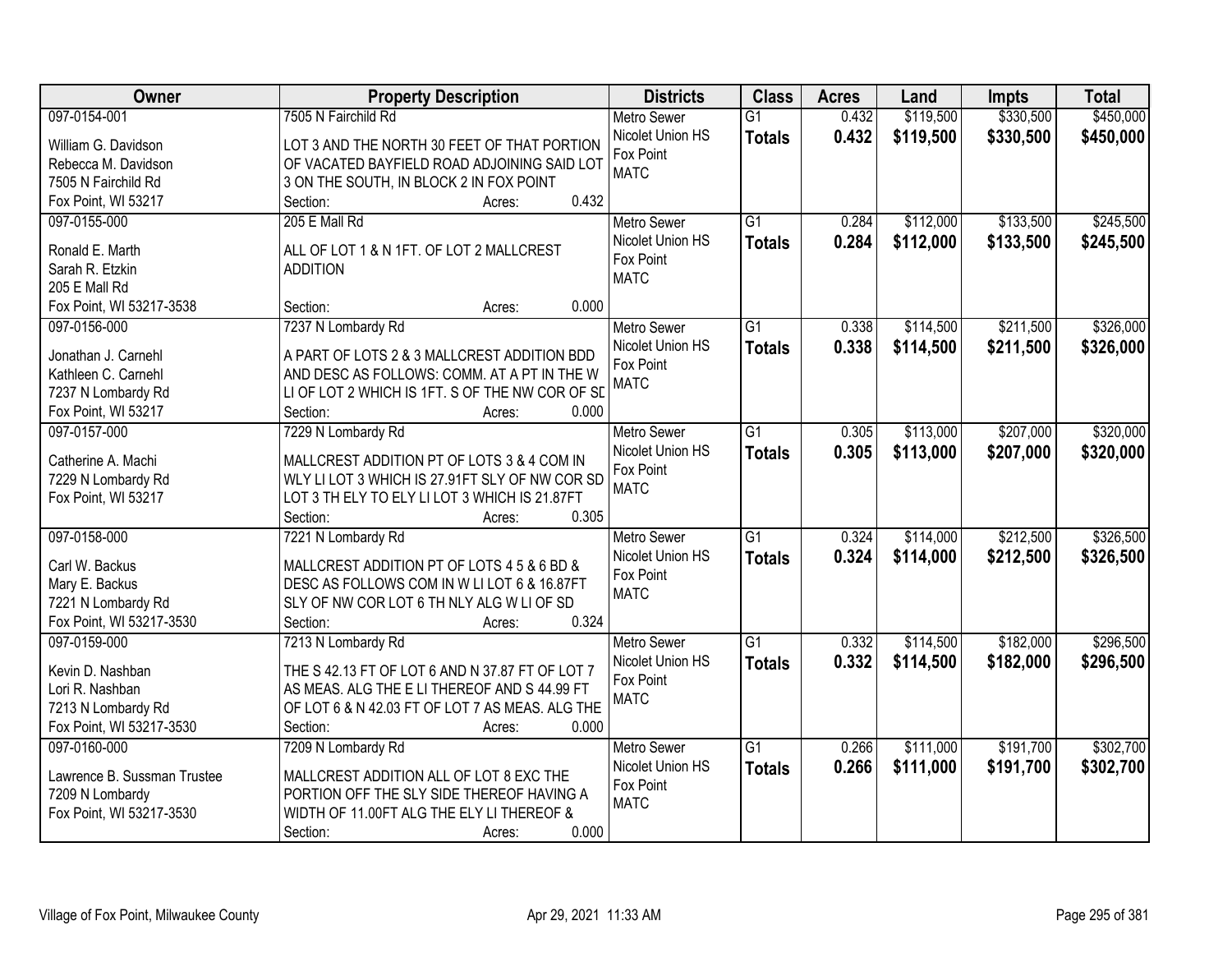| <b>Owner</b>             | <b>Property Description</b>                                                 | <b>Districts</b>   | <b>Class</b>    | <b>Acres</b> | Land      | <b>Impts</b> | <b>Total</b> |
|--------------------------|-----------------------------------------------------------------------------|--------------------|-----------------|--------------|-----------|--------------|--------------|
| 097-0161-000             | 7205 N Lombardy Rd                                                          | <b>Metro Sewer</b> | $\overline{G1}$ | 0.284        | \$112,000 | \$222,000    | \$334,000    |
| Charles Kasik III        | LOT 9, AND THAT PORTION OF LOT 8 HAVING A                                   | Nicolet Union HS   | <b>Totals</b>   | 0.284        | \$112,000 | \$222,000    | \$334,000    |
| Cornelia Brenneman-Kasik | WIDTH OF 11 FT. ON THE ELY LI THEREOF AND                                   | Fox Point          |                 |              |           |              |              |
| 7205 N Lombardy Rd       | 12.15 FT ALG THE WLY LI THEREOF, MALLCREST                                  | <b>MATC</b>        |                 |              |           |              |              |
| Fox Point, WI 53217-3530 | 0.000<br>Section:<br>Acres:                                                 |                    |                 |              |           |              |              |
| 097-0162-000             | 7204 N Crossway Rd                                                          | <b>Metro Sewer</b> | $\overline{G1}$ | 0.240        | \$105,500 | \$332,700    | \$438,200    |
|                          |                                                                             | Nicolet Union HS   | <b>Totals</b>   | 0.240        | \$105,500 | \$332,700    | \$438,200    |
| Stephen J. lammartino    | LOT 10, MALLCREST ADDITION                                                  | Fox Point          |                 |              |           |              |              |
| Catherine R. lammartino  |                                                                             | <b>MATC</b>        |                 |              |           |              |              |
| 7204 N Crossway Rd       |                                                                             |                    |                 |              |           |              |              |
| Fox Point, WI 53217      | 0.000<br>Section:<br>Acres:                                                 |                    |                 |              |           |              |              |
| 097-0163-000             | 7206 N Crossway Rd                                                          | Metro Sewer        | $\overline{G1}$ | 0.248        | \$109,000 | \$246,000    | \$355,000    |
| Denis J. Campbell        | That part of Lots 11 and 12 in Mallcrest Addition, being a                  | Nicolet Union HS   | <b>Totals</b>   | 0.248        | \$109,000 | \$246,000    | \$355,000    |
| Alyssa Campbell          | Subdivision of part of the Southeast 1/4 of                                 | Fox Point          |                 |              |           |              |              |
| 7206 N Crossway Rd       | Section 17, in Township 8 North, Range 22 East, in the                      | <b>MATC</b>        |                 |              |           |              |              |
| Fox Point, WI 53217      | Section:<br>0.000<br>Acres:                                                 |                    |                 |              |           |              |              |
| 097-0164-000             | 7208 N Crossway Rd                                                          | <b>Metro Sewer</b> | $\overline{G1}$ | 0.265        | \$111,000 | \$357,900    | \$468,900    |
|                          |                                                                             | Nicolet Union HS   | <b>Totals</b>   | 0.265        | \$111,000 | \$357,900    | \$468,900    |
| Michael James Brody      | All that part of Lot 13, in Mallcrest Addition, being a                     | Fox Point          |                 |              |           |              |              |
| 7208 N Crossway Rd       | Subdivision of part of the Southeast One-Quarter of Secti                   | <b>MATC</b>        |                 |              |           |              |              |
| Fox Point, WI 53217      | 17, Township 8 North, Range 22 East, in the Village of<br>Section:<br>0.265 |                    |                 |              |           |              |              |
| 097-0165-000             | Acres:<br>7212 N Crossway Rd                                                | <b>Metro Sewer</b> | $\overline{G1}$ | 0.294        | \$112,500 | \$313,000    | \$425,500    |
|                          |                                                                             | Nicolet Union HS   |                 |              |           |              |              |
| Daniel J. Haislmaier     | THE N. 40 FT. OF LOT 13, AND S. 39.48 FT. OF LOT                            | Fox Point          | <b>Totals</b>   | 0.294        | \$112,500 | \$313,000    | \$425,500    |
| Suzanne Haislmaier       | 14 AS MEAS. ALG THE WLY LINE THEREOF AND N.                                 | <b>MATC</b>        |                 |              |           |              |              |
| 7212 N Crossway Rd       | 31.38 FT. OF LOT 13 AND S. 41.91 FT. OF LOT 14 AS                           |                    |                 |              |           |              |              |
| Fox Point, WI 53217-3519 | 0.000<br>Section:<br>Acres:                                                 |                    |                 |              |           |              |              |
| 097-0166-000             | 7218 N Crossway Rd                                                          | <b>Metro Sewer</b> | $\overline{G1}$ | 0.266        | \$111,000 | \$198,000    | \$309,000    |
| Scott M. Freeze          | MALLCREST ADDITION LOT 15 & PART OF LOT 14                                  | Nicolet Union HS   | <b>Totals</b>   | 0.266        | \$111,000 | \$198,000    | \$309,000    |
| Kellie M. Freeze         | DESC AS FOLLOWS COM NW COR LOT 14 TH E TO                                   | Fox Point          |                 |              |           |              |              |
| 7218 N Crossway Rd       | NE COR LOT 14 S ALG E LI SD LOT 11.4FT TH WLY                               | <b>MATC</b>        |                 |              |           |              |              |
| Fox Point, WI 53217-3519 | Section:<br>0.000<br>Acres:                                                 |                    |                 |              |           |              |              |
| 097-0167-000             | 7224 N Crossway Rd                                                          | <b>Metro Sewer</b> | $\overline{G1}$ | 0.213        | \$94,000  | \$233,300    | \$327,300    |
|                          |                                                                             | Nicolet Union HS   | <b>Totals</b>   | 0.213        | \$94,000  | \$233,300    | \$327,300    |
| David E. Melbye          | LOT 16, MALLCREST ADDITION                                                  | Fox Point          |                 |              |           |              |              |
| Kristal A. Melbye        |                                                                             | <b>MATC</b>        |                 |              |           |              |              |
| 7224 N Crossway Rd       |                                                                             |                    |                 |              |           |              |              |
| Fox Point, WI 53217-3519 | 0.000<br>Section:<br>Acres:                                                 |                    |                 |              |           |              |              |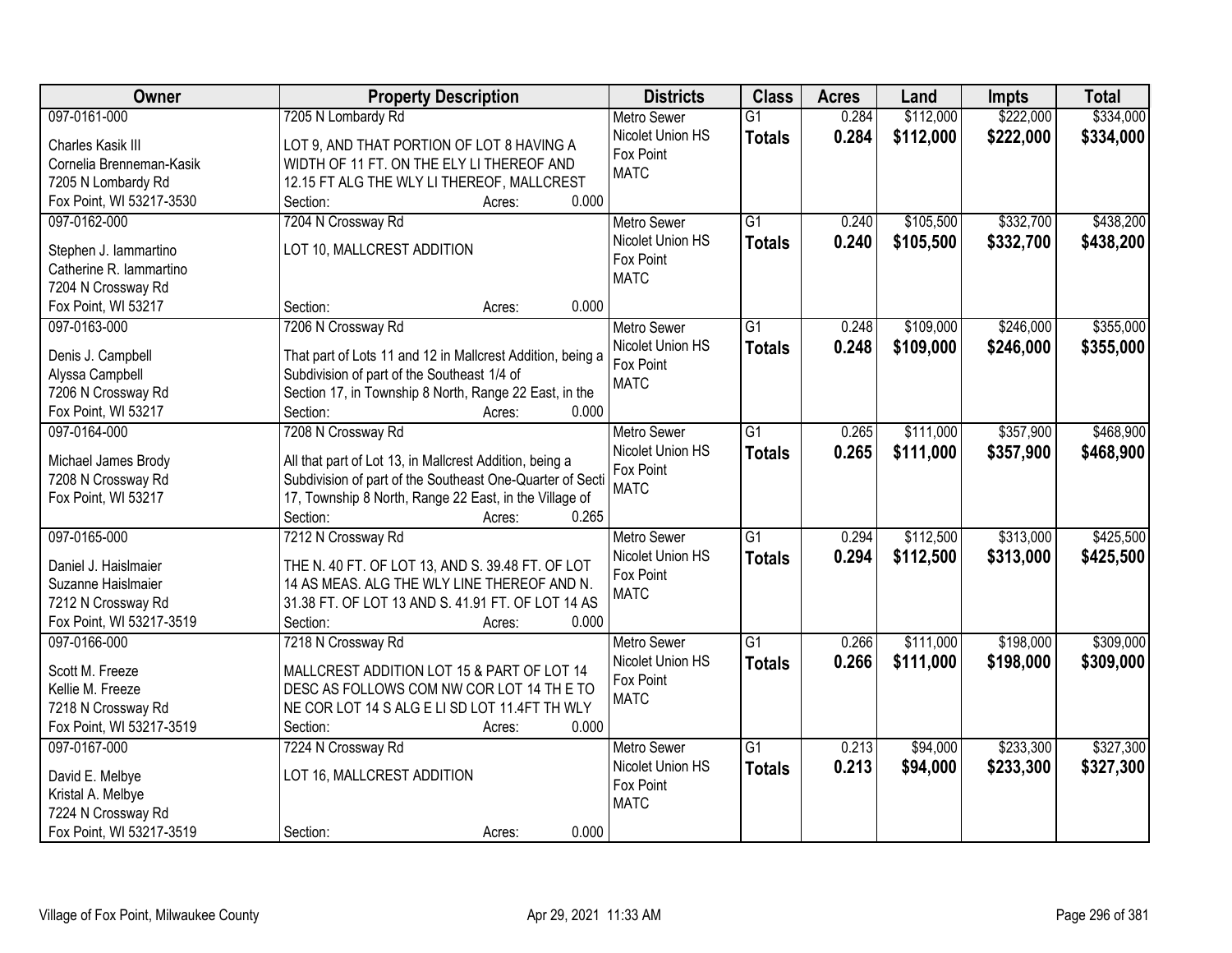| Owner                                                                                                        |                                                                         | <b>Property Description</b> |       | <b>Districts</b>                                                   | <b>Class</b>                     | <b>Acres</b>   | Land                   | <b>Impts</b>           | <b>Total</b>           |
|--------------------------------------------------------------------------------------------------------------|-------------------------------------------------------------------------|-----------------------------|-------|--------------------------------------------------------------------|----------------------------------|----------------|------------------------|------------------------|------------------------|
| 097-0168-000                                                                                                 | 7226 N Crossway Rd                                                      |                             |       | <b>Metro Sewer</b>                                                 | $\overline{G1}$                  | 0.213          | \$94,000               | \$144,400              | \$238,400              |
| Kathleen Mac Arthur<br>7226 N Crossway Rd<br>Fox Point, WI 53217-3519                                        | LOT 17, MALLCREST ADDITION                                              |                             |       | Nicolet Union HS<br>Fox Point<br><b>MATC</b>                       | <b>Totals</b>                    | 0.213          | \$94,000               | \$144,400              | \$238,400              |
|                                                                                                              | Section:                                                                | Acres:                      | 0.000 |                                                                    |                                  |                |                        |                        |                        |
| 097-0169-000<br>Morris A. Wolfe<br>Antoinette Wolfe<br>7230 N Crossway Rd                                    | 7230 N Crossway Rd<br>LOT 18, MALLCREST ADDITION                        |                             |       | <b>Metro Sewer</b><br>Nicolet Union HS<br>Fox Point<br><b>MATC</b> | $\overline{G1}$<br><b>Totals</b> | 0.213<br>0.213 | \$94,000<br>\$94,000   | \$184,700<br>\$184,700 | \$278,700<br>\$278,700 |
| Fox Point, WI 53217-3519                                                                                     | Section:                                                                | Acres:                      | 0.000 |                                                                    |                                  |                |                        |                        |                        |
| 097-0170-000<br>Zachary Carl D'Arienzo<br>Ann Shay D'Arienzo<br>7236 N Crossway Rd                           | 7236 N Crossway Rd<br>LOT 19, MALLCREST ADDITION                        |                             |       | Metro Sewer<br>Nicolet Union HS<br>Fox Point<br><b>MATC</b>        | $\overline{G1}$<br><b>Totals</b> | 0.266<br>0.266 | \$111,000<br>\$111,000 | \$509,000<br>\$509,000 | \$620,000<br>\$620,000 |
| Fox Point, WI 53217                                                                                          | Section:                                                                | Acres:                      | 0.000 |                                                                    |                                  |                |                        |                        |                        |
| 097-0171-000<br>Tamara A. Otto<br>206 E Mall Rd<br>Fox Point, WI 53217-3537                                  | 206 E Mall Rd<br>MALLCREST ADDITION NO. 2 LOT 1 BLK. 4                  |                             |       | <b>Metro Sewer</b><br>Nicolet Union HS<br>Fox Point<br><b>MATC</b> | $\overline{G1}$<br><b>Totals</b> | 0.280<br>0.280 | \$111,500<br>\$111,500 | \$122,000<br>\$122,000 | \$233,500<br>\$233,500 |
|                                                                                                              | Section:                                                                | Acres:                      | 0.000 |                                                                    |                                  |                |                        |                        |                        |
| 097-0172-000<br>Anna Griffith Kranz Revocable Trust<br>William R Kranz Revocable Trust<br>7309 N Lombardy Rd | 7309 N Lombardy Rd<br>MALLCREST ADDITION NO. 2 LOT 2 BLK, 4             |                             |       | Metro Sewer<br>Nicolet Union HS<br>Fox Point<br><b>MATC</b>        | $\overline{G1}$<br><b>Totals</b> | 0.311<br>0.311 | \$113,500<br>\$113,500 | \$161,000<br>\$161,000 | \$274,500<br>\$274,500 |
| Fox Point, WI 53217-3532                                                                                     | Section:                                                                | Acres:                      | 0.000 |                                                                    |                                  |                |                        |                        |                        |
| 097-0173-000<br>Steven R. Allen<br>Sue L. Allen<br>7317 N Lombardy Rd                                        | 7317 N Lombardy Rd<br>MALLCREST ADDITON NO. 2 LOT 3 BLK. 4              |                             |       | <b>Metro Sewer</b><br>Nicolet Union HS<br>Fox Point<br><b>MATC</b> | $\overline{G1}$<br><b>Totals</b> | 0.305<br>0.305 | \$113,000<br>\$113,000 | \$209,500<br>\$209,500 | \$322,500<br>\$322,500 |
| Fox Point, WI 53217-3532                                                                                     | Section:                                                                | Acres:                      | 0.000 |                                                                    |                                  |                |                        |                        |                        |
| 097-0174-000<br>Sharon T. Webster<br>7325 N Lombardy Rd<br>Fox Point, WI 53217-3532                          | 7325 N Lombardy Rd<br>MALLCREST ADDITION NO. 2 LOT 4 BLK. 4<br>Section: | Acres:                      | 0.000 | <b>Metro Sewer</b><br>Nicolet Union HS<br>Fox Point<br><b>MATC</b> | $\overline{G1}$<br><b>Totals</b> | 0.311<br>0.311 | \$113,500<br>\$113,500 | \$223,200<br>\$223,200 | \$336,700<br>\$336,700 |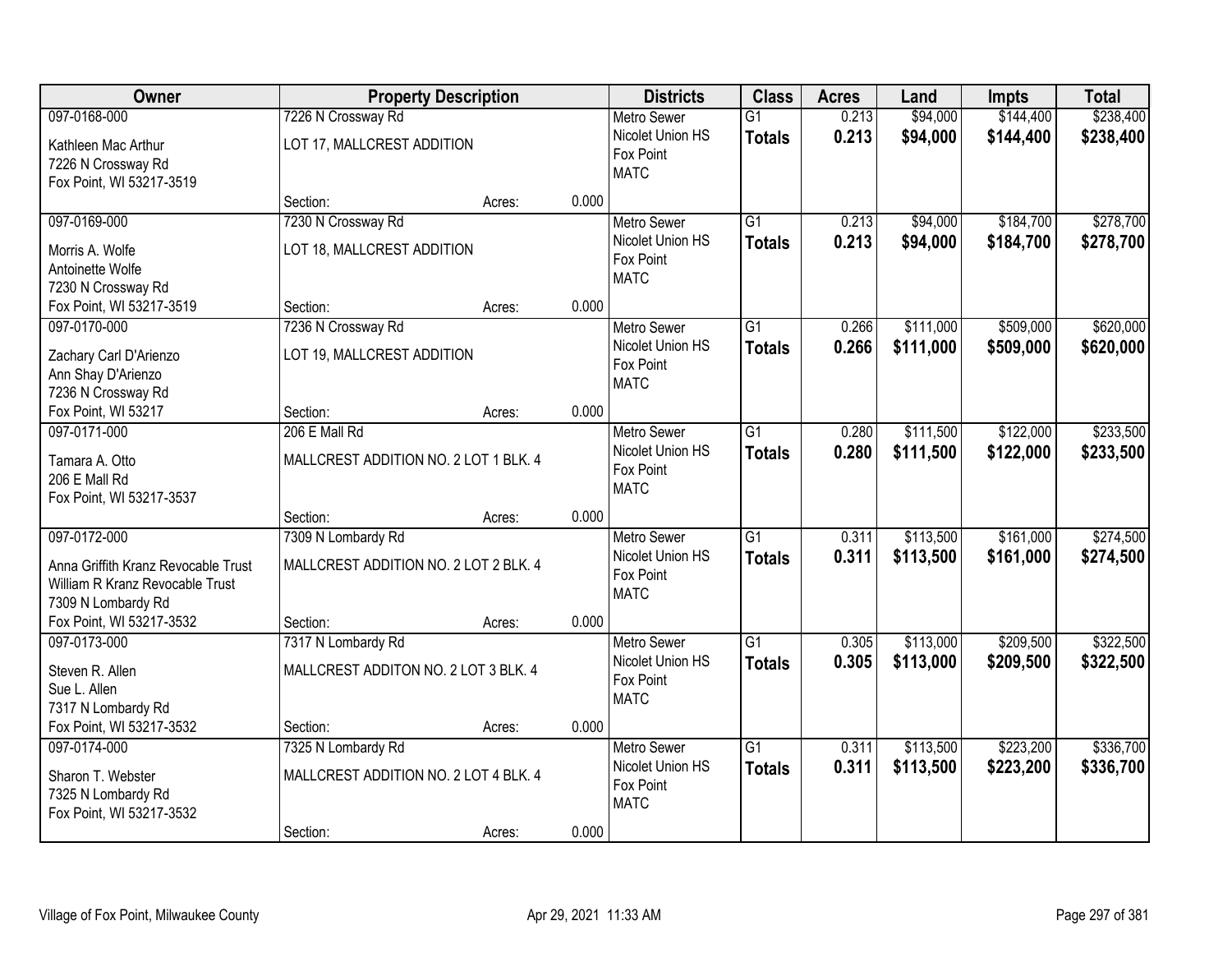| Owner                                          | <b>Property Description</b>                                    | <b>Districts</b>                       | <b>Class</b>    | <b>Acres</b> | Land      | Impts     | <b>Total</b> |
|------------------------------------------------|----------------------------------------------------------------|----------------------------------------|-----------------|--------------|-----------|-----------|--------------|
| 097-0175-000                                   | 7333 N Lombardy Rd                                             | <b>Metro Sewer</b>                     | $\overline{G1}$ | 0.317        | \$113,500 | \$157,500 | \$271,000    |
| Joseph C. Bastian                              | MALLCREST ADDITION NO. 2 LOT 5 BLK. 4 SCHOOL                   | Nicolet Union HS                       | <b>Totals</b>   | 0.317        | \$113,500 | \$157,500 | \$271,000    |
| Joseph Charles Bastian Living and              | DIST <sub>2</sub>                                              | Fox Point                              |                 |              |           |           |              |
| Devolutionary Tr                               |                                                                | <b>MATC</b>                            |                 |              |           |           |              |
| 7333 N Lombardy Rd                             | 0.000<br>Section:<br>Acres:                                    |                                        |                 |              |           |           |              |
| Fox Point, WI 53217-3532                       |                                                                |                                        |                 |              |           |           |              |
| 097-0176-000                                   | 7341 N Lombardy Rd                                             | <b>Metro Sewer</b>                     | $\overline{G1}$ | 0.308        | \$113,000 | \$167,000 | \$280,000    |
| Jeffrey Arendt                                 | MALLCREST ADDITION NO. 2 LOT 6 BLK. 4                          | Nicolet Union HS                       | <b>Totals</b>   | 0.308        | \$113,000 | \$167,000 | \$280,000    |
| Anne Arendt                                    |                                                                | Fox Point                              |                 |              |           |           |              |
| 7341 N Lombardy Rd                             |                                                                | <b>MATC</b>                            |                 |              |           |           |              |
| Fox Point, WI 53217-3532                       | 0.000<br>Section:<br>Acres:                                    |                                        |                 |              |           |           |              |
| 097-0177-000                                   | 7349 N Lombardy Rd                                             | <b>Metro Sewer</b>                     | $\overline{G1}$ | 0.294        | \$112,500 | \$267,000 | \$379,500    |
|                                                |                                                                | Nicolet Union HS                       | <b>Totals</b>   | 0.294        | \$112,500 | \$267,000 | \$379,500    |
| David D. Sajdak                                | Lot 7, in Block 4, in Mallcrest Addition No. 2, being a part   | Fox Point                              |                 |              |           |           |              |
| Vesper V. Williams                             | the Southeast 1/4 of Section 17, in Township 8 North,          | <b>MATC</b>                            |                 |              |           |           |              |
| 7349 N Lombardy Rd                             | Range 22 East, in the Village of Fox Point, Milwaukee<br>0.000 |                                        |                 |              |           |           |              |
| Fox Point, WI 53217                            | Section:<br>Acres:                                             |                                        |                 |              |           |           |              |
| 097-0178-000                                   | 7348 N Crossway Rd                                             | <b>Metro Sewer</b>                     | $\overline{G1}$ | 0.329        | \$114,000 | \$227,000 | \$341,000    |
| Thomas G. Barnum et al                         | MALLCREST ADDITION NO. 2 LOT 8 BLK. 4                          | Nicolet Union HS<br>Fox Point          | <b>Totals</b>   | 0.329        | \$114,000 | \$227,000 | \$341,000    |
| 7348 N Crossway Rd                             |                                                                | <b>MATC</b>                            |                 |              |           |           |              |
| Fox Point, WI 53217-3521                       |                                                                |                                        |                 |              |           |           |              |
|                                                | 0.329<br>Section:<br>Acres:                                    |                                        |                 |              |           |           |              |
| 097-0179-000                                   | 7340 N Crossway Rd                                             | <b>Metro Sewer</b>                     | $\overline{G1}$ | 0.326        | \$114,000 | \$199,000 | \$313,000    |
| Debra Sue Rosman 2015 Revocable                | LOT 9, EXC. THE S. 0.50FT. BLK 4, MALLCREST                    | Nicolet Union HS                       | <b>Totals</b>   | 0.326        | \$114,000 | \$199,000 | \$313,000    |
| <b>Trust</b>                                   | <b>ADDITION NO. 2</b>                                          | Fox Point                              |                 |              |           |           |              |
| 7340 N Crossway Rd                             |                                                                | <b>MATC</b>                            |                 |              |           |           |              |
| Fox Point, WI 53217                            | 0.000<br>Section:<br>Acres:                                    |                                        |                 |              |           |           |              |
| 097-0180-000                                   | 7332 N Crossway Rd                                             | Metro Sewer                            | $\overline{G1}$ | 0.334        | \$114,500 | \$234,500 | \$349,000    |
|                                                |                                                                | Nicolet Union HS                       | <b>Totals</b>   | 0.334        | \$114,500 | \$234,500 | \$349,000    |
| Michael T. Schroeder                           | ALL OF LOT 10 AND S. 0.50FT. OF LOT 9 AND N.                   | Fox Point                              |                 |              |           |           |              |
| Kathryn L. Schroeder                           | 1.00FT. OF LOT 11, BLK 4, MALLCREST ADDITION                   | <b>MATC</b>                            |                 |              |           |           |              |
| 7332 N Crossway Rd<br>Fox Point, WI 53217-3521 | <b>NO. 2</b><br>Section:<br>0.000<br>Acres:                    |                                        |                 |              |           |           |              |
| 097-0181-000                                   |                                                                |                                        | $\overline{G1}$ | 0.307        | \$113,000 | \$178,000 | \$291,000    |
|                                                | 7324 N Crossway Rd                                             | <b>Metro Sewer</b><br>Nicolet Union HS |                 | 0.307        |           |           |              |
| Jeno J. Cataldo                                | MALLCREST ADDITION NO. 2 LOT 11 EXC. N. 1.00FT                 | Fox Point                              | <b>Totals</b>   |              | \$113,000 | \$178,000 | \$291,000    |
| 7324 N Crossway Rd                             | <b>BLK 4,</b>                                                  | <b>MATC</b>                            |                 |              |           |           |              |
| Fox Point, WI 53217                            |                                                                |                                        |                 |              |           |           |              |
|                                                | 0.000<br>Section:<br>Acres:                                    |                                        |                 |              |           |           |              |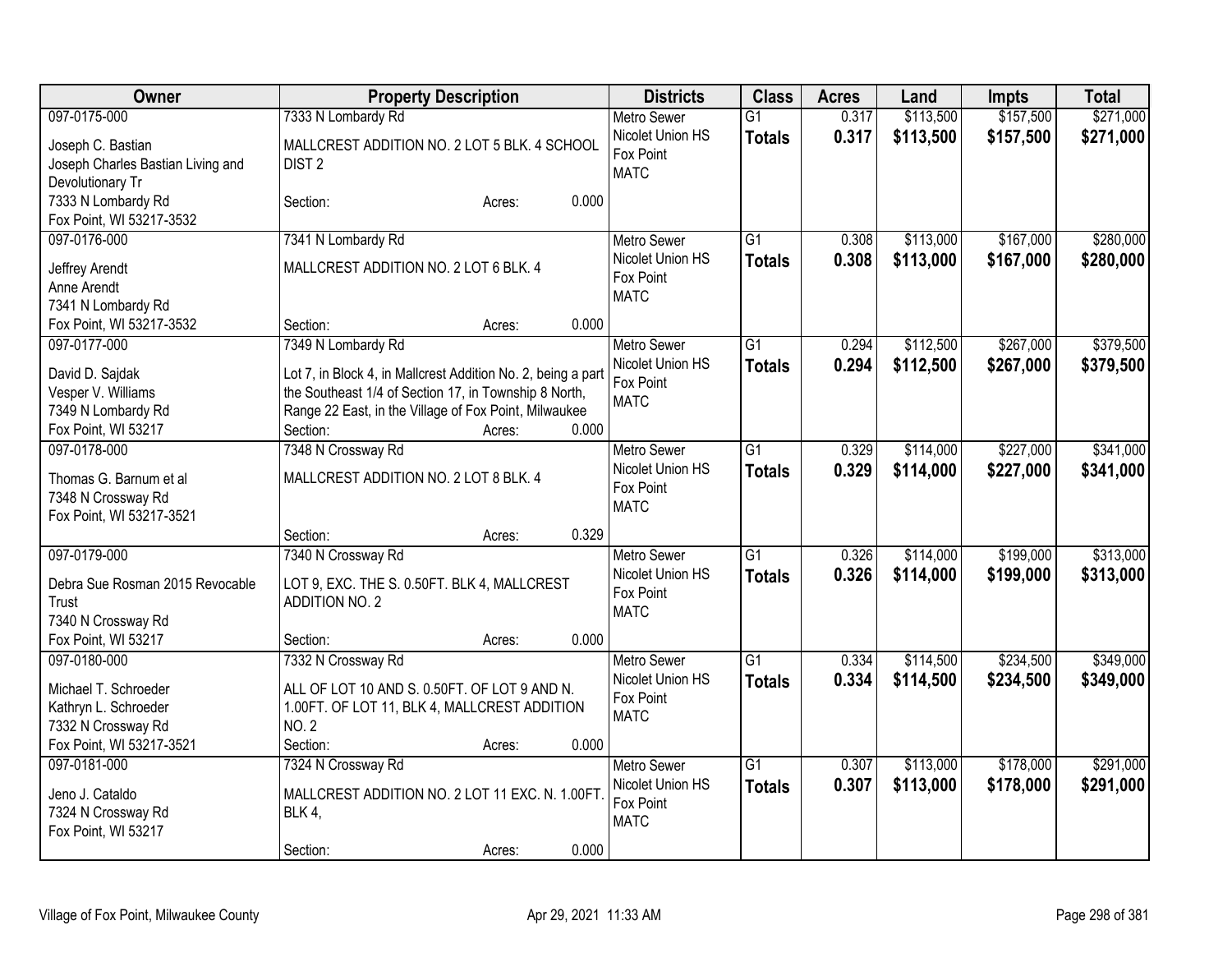| Owner                    | <b>Property Description</b>                                 | <b>Districts</b>   | <b>Class</b>    | <b>Acres</b> | Land      | <b>Impts</b> | <b>Total</b> |
|--------------------------|-------------------------------------------------------------|--------------------|-----------------|--------------|-----------|--------------|--------------|
| 097-0182-000             | 7316 N Crossway Rd                                          | <b>Metro Sewer</b> | $\overline{G1}$ | 0.316        | \$113,500 | \$211,500    | \$325,000    |
| Frank L. Stemper         | Lot Twelve (12), in Block Four (4), in Mallcrest Addition   | Nicolet Union HS   | <b>Totals</b>   | 0.316        | \$113,500 | \$211,500    | \$325,000    |
| Nancy J. Stemper         | No 2, being a part of the Southeast One-quarter (1/4), of   | Fox Point          |                 |              |           |              |              |
| 7316 N Crossway Rd       | Section Seventeen (17), in Township Eight (8) North,        | <b>MATC</b>        |                 |              |           |              |              |
| Fox Point, WI 53217      | 0.000<br>Section:<br>Acres:                                 |                    |                 |              |           |              |              |
| 097-0183-000             | 7308 N Crossway Rd                                          | <b>Metro Sewer</b> | $\overline{G1}$ | 0.318        | \$113,500 | \$294,500    | \$408,000    |
|                          |                                                             | Nicolet Union HS   | <b>Totals</b>   | 0.318        | \$113,500 | \$294,500    | \$408,000    |
| Alexander Paszkowski     | Lot Thirteen (13), in Block Four (4), in Mallcrest Addition | Fox Point          |                 |              |           |              |              |
| Melissa Paszkowski       | No. 2, being a part of the Southeast One-quarter (1/4) of   | <b>MATC</b>        |                 |              |           |              |              |
| 7308 N Crossway          | Section Seventeen (17), Township Eight (8) North, Range     |                    |                 |              |           |              |              |
| Fox Point, WI 53217      | 0.000<br>Section:<br>Acres:                                 |                    |                 |              |           |              |              |
| 097-0184-000             | 210 E Mall Rd                                               | <b>Metro Sewer</b> | G1              | 0.292        | \$112,000 | \$184,000    | \$296,000    |
| <b>Shari Collins</b>     | MALLCREST ADDITON NO. 2 LOT 14 BLK. 4                       | Nicolet Union HS   | <b>Totals</b>   | 0.292        | \$112,000 | \$184,000    | \$296,000    |
| 210 E Mall Rd            |                                                             | Fox Point          |                 |              |           |              |              |
| Fox Point, WI 53217      |                                                             | <b>MATC</b>        |                 |              |           |              |              |
|                          | 0.292<br>Section:<br>Acres:                                 |                    |                 |              |           |              |              |
| 097-0185-000             | 7223 N Crossway Rd                                          | <b>Metro Sewer</b> | G1              | 0.298        | \$112,500 | \$136,000    | \$248,500    |
|                          |                                                             | Nicolet Union HS   | <b>Totals</b>   | 0.298        | \$112,500 | \$136,000    | \$248,500    |
| Gerald M. Becker         | LOT 1, AND N 25 FT OF LOT 2, BLOCK 1,                       | Fox Point          |                 |              |           |              |              |
| Fridell A. Becker        | RE-SUBDIVISION OF MALLCREST                                 | <b>MATC</b>        |                 |              |           |              |              |
| 7223 N Crossway Rd       |                                                             |                    |                 |              |           |              |              |
| Fox Point, WI 53217-3520 | 0.000<br>Section:<br>Acres:                                 |                    |                 |              |           |              |              |
| 097-0186-000             | 7219 N Crossway Rd                                          | <b>Metro Sewer</b> | $\overline{G1}$ | 0.301        | \$112,500 | \$118,000    | \$230,500    |
| Rakhil Okun              | THE S 57 FT OF LOT 2 AND N. 53 FT. OF LOT 3,                | Nicolet Union HS   | <b>Totals</b>   | 0.301        | \$112,500 | \$118,000    | \$230,500    |
| 7219 N Crossway Rd       | BLOCK 1, RE-SUBDI- VISION OF MALLCREST                      | Fox Point          |                 |              |           |              |              |
| Fox Point, WI 53217-3520 |                                                             | <b>MATC</b>        |                 |              |           |              |              |
|                          | 0.000<br>Section:<br>Acres:                                 |                    |                 |              |           |              |              |
| 097-0187-000             | 7213 N Crossway Rd                                          | Metro Sewer        | $\overline{G1}$ | 0.305        | \$113,000 | \$205,500    | \$318,500    |
|                          |                                                             | Nicolet Union HS   | <b>Totals</b>   | 0.305        | \$113,000 | \$205,500    | \$318,500    |
| Douglas H. Grabenstetter | A part of Lots 5, 4 and 3, Block 1 in the Re-Subdivision of | Fox Point          |                 |              |           |              |              |
| Kathryn R. Grabenstetter | Mallcrest, being a Subdivision of part of the Southeast     | <b>MATC</b>        |                 |              |           |              |              |
| 7213 N Crossway Rd       | One-Quarter of Section 17, Town 8 North, Range 22 Eas       |                    |                 |              |           |              |              |
| Fox Point, WI 53217-3520 | Section:<br>0.000<br>Acres:                                 |                    |                 |              |           |              |              |
| 097-0188-000             | 7209 N Crossway Rd                                          | <b>Metro Sewer</b> | $\overline{G1}$ | 0.316        | \$113,500 | \$160,000    | \$273,500    |
| Kathleen Marie Kaiser    | RE-SUBD OF MALLCREST PT LOTS 4 5 & 6 BLK 1 BD               | Nicolet Union HS   | <b>Totals</b>   | 0.316        | \$113,500 | \$160,000    | \$273,500    |
| 7209 N Crossway Rd       | & DESC AS FOLLOWS COM IN E LI LOT 5 & 2.00FT                | Fox Point          |                 |              |           |              |              |
| Fox Point, WI 53217-3520 | SLY OF NE COR LOT 5 TH SLY 110FT ALG E LI OF                | <b>MATC</b>        |                 |              |           |              |              |
|                          | 0.000<br>Section:<br>Acres:                                 |                    |                 |              |           |              |              |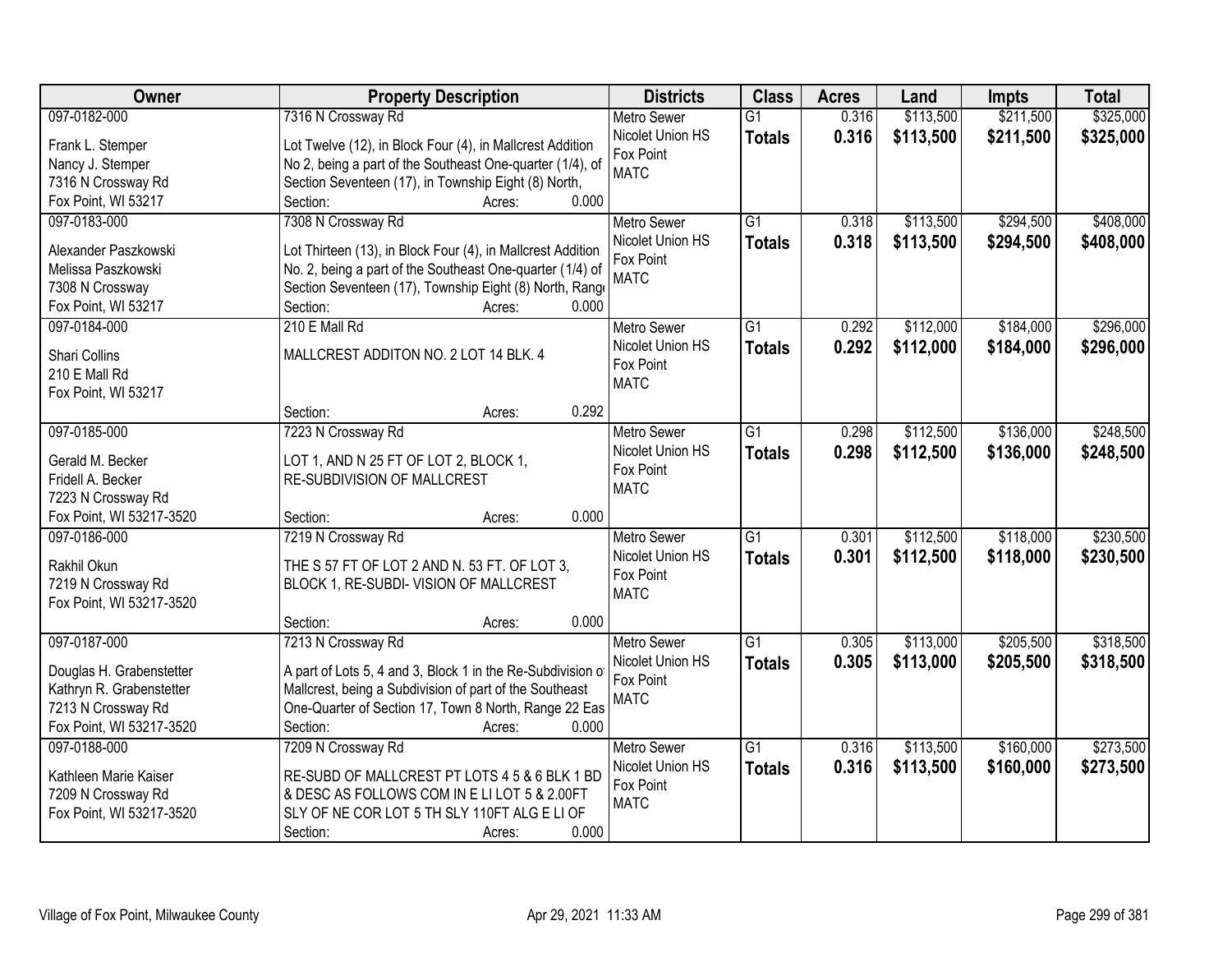| Owner                                     | <b>Property Description</b>                                                 | <b>Districts</b>         | <b>Class</b>    | <b>Acres</b> | Land      | <b>Impts</b> | <b>Total</b> |
|-------------------------------------------|-----------------------------------------------------------------------------|--------------------------|-----------------|--------------|-----------|--------------|--------------|
| 097-0189-000                              | 7203 N Crossway Rd                                                          | <b>Metro Sewer</b>       | $\overline{G1}$ | 0.363        | \$116,000 | \$150,000    | \$266,000    |
| Robert T. Goodman                         | A part of Lots 6 and 7 in Block 1 in Re-Subdivision of                      | Nicolet Union HS         | <b>Totals</b>   | 0.363        | \$116,000 | \$150,000    | \$266,000    |
| Joan K. Goodman                           | Mallcrest, a subdivision in the Southeast 1/4 of Section 1                  | Fox Point                |                 |              |           |              |              |
| 7203 N Crossway Rd                        | in.                                                                         | <b>MATC</b>              |                 |              |           |              |              |
| Fox Point, WI 53217                       | 0.363<br>Section:<br>Acres:                                                 |                          |                 |              |           |              |              |
| 097-0190-000                              | 136 E Mall Rd                                                               | <b>Metro Sewer</b>       | $\overline{G1}$ | 0.228        | \$100,500 | \$217,800    | \$318,300    |
|                                           |                                                                             | Nicolet Union HS         |                 | 0.228        |           |              |              |
| Frank J. Pipp                             | Lot 1, in Block 2, in Resubdivision of Mallcrest, being a                   | Fox Point                | <b>Totals</b>   |              | \$100,500 | \$217,800    | \$318,300    |
| 136 E Mall Rd                             | Subdivision of a part of the Southeast 1/4 of Section 17, i                 | <b>MATC</b>              |                 |              |           |              |              |
| Fox Point, WI 53217                       | Township 8 North, Range 22 East, in the Village of Fox                      |                          |                 |              |           |              |              |
|                                           | 0.000<br>Section:<br>Acres:                                                 |                          |                 |              |           |              |              |
| 097-0191-000                              | 7309 N Crossway Rd                                                          | Metro Sewer              | $\overline{G1}$ | 0.220        | \$97,000  | \$256,500    | \$353,500    |
| Hina Rathore                              |                                                                             | Nicolet Union HS         | <b>Totals</b>   | 0.220        | \$97,000  | \$256,500    | \$353,500    |
|                                           | Lot 2, in Block 2, in Re subdivision of Mallcrest, being a                  | Fox Point                |                 |              |           |              |              |
| 7309 N Crossway Rd<br>Fox Point, WI 53217 | Subdivision of a part of the Southeast 1/4 of Section 17,                   | <b>MATC</b>              |                 |              |           |              |              |
|                                           | Township 8 North, Range 22 East, in the Village of Fox<br>Section:<br>0.000 |                          |                 |              |           |              |              |
|                                           | Acres:                                                                      |                          |                 |              |           |              |              |
| 097-0192-000                              | 7317 N Crossway Rd                                                          | <b>Metro Sewer</b>       | G1              | 0.218        | \$95,500  | \$372,100    | \$467,600    |
| Vance and Deborah Strader                 | Lot 3, in Block 2, in Resubdivision of Mallcrest, being a                   | Nicolet Union HS         | <b>Totals</b>   | 0.218        | \$95,500  | \$372,100    | \$467,600    |
| 7317 N Crossway Rd                        | Subdivision of a part of the Southeast 1/4 of                               | Fox Point<br><b>MATC</b> |                 |              |           |              |              |
| Fox Point, WI 53217                       | Section 17, Township 8 North, Range 22 East, in the                         |                          |                 |              |           |              |              |
|                                           | 0.000<br>Section:<br>Acres:                                                 |                          |                 |              |           |              |              |
| 097-0193-000                              | 7325 N Crossway Rd                                                          | <b>Metro Sewer</b>       | $\overline{G1}$ | 0.213        | \$93,500  | \$190,000    | \$283,500    |
|                                           |                                                                             | Nicolet Union HS         | <b>Totals</b>   | 0.213        | \$93,500  | \$190,000    | \$283,500    |
| <b>Boris Azbel</b>                        | LOT 4. BLOCK 2. RE-SUBDIVISION OF MALLCREST                                 | Fox Point                |                 |              |           |              |              |
| Natalya Shtekel                           |                                                                             | <b>MATC</b>              |                 |              |           |              |              |
| 7325 N Crossway Rd                        |                                                                             |                          |                 |              |           |              |              |
| Fox Point, WI 53217-3522                  | 0.000<br>Section:<br>Acres:                                                 |                          |                 |              |           |              |              |
| 097-0194-000                              | 7333 N Crossway Rd                                                          | <b>Metro Sewer</b>       | G1              | 0.210        | \$92,500  | \$193,000    | \$285,500    |
| The Michael and Elizabeth Moran           | That part of Lots 5 and 6, Block 2, in re-subdivision of                    | Nicolet Union HS         | <b>Totals</b>   | 0.210        | \$92,500  | \$193,000    | \$285,500    |
| Revocable Living Trust                    | Mallcrest, a subdivision of part of the Southeast 1/4 of                    | Fox Point                |                 |              |           |              |              |
| 7333 N Crossway Rd                        | Section 17 in Township 8 North, Range 22 East, in the                       | <b>MATC</b>              |                 |              |           |              |              |
| Fox Point, WI 53217                       | 0.000<br>Section:<br>Acres:                                                 |                          |                 |              |           |              |              |
| 097-0195-000                              | 7341 N Crossway Rd                                                          | <b>Metro Sewer</b>       | $\overline{G1}$ | 0.223        | \$98,000  | \$283,000    | \$381,000    |
|                                           |                                                                             | Nicolet Union HS         | <b>Totals</b>   | 0.223        | \$98,000  | \$283,000    | \$381,000    |
| Keith R. Kalinger                         | THAT PART OF LOTS 5 6 AND 7 BLOCK 2                                         | Fox Point                |                 |              |           |              |              |
| Katherine M. Kalinger                     | RE-SUBDIVISION OF MALLCREST DESC IN REEL 663                                | <b>MATC</b>              |                 |              |           |              |              |
| 7341 N Crossway Rd                        | - IMAGE 1248                                                                |                          |                 |              |           |              |              |
| Fox Point, WI 53217                       | 0.000<br>Section:<br>Acres:                                                 |                          |                 |              |           |              |              |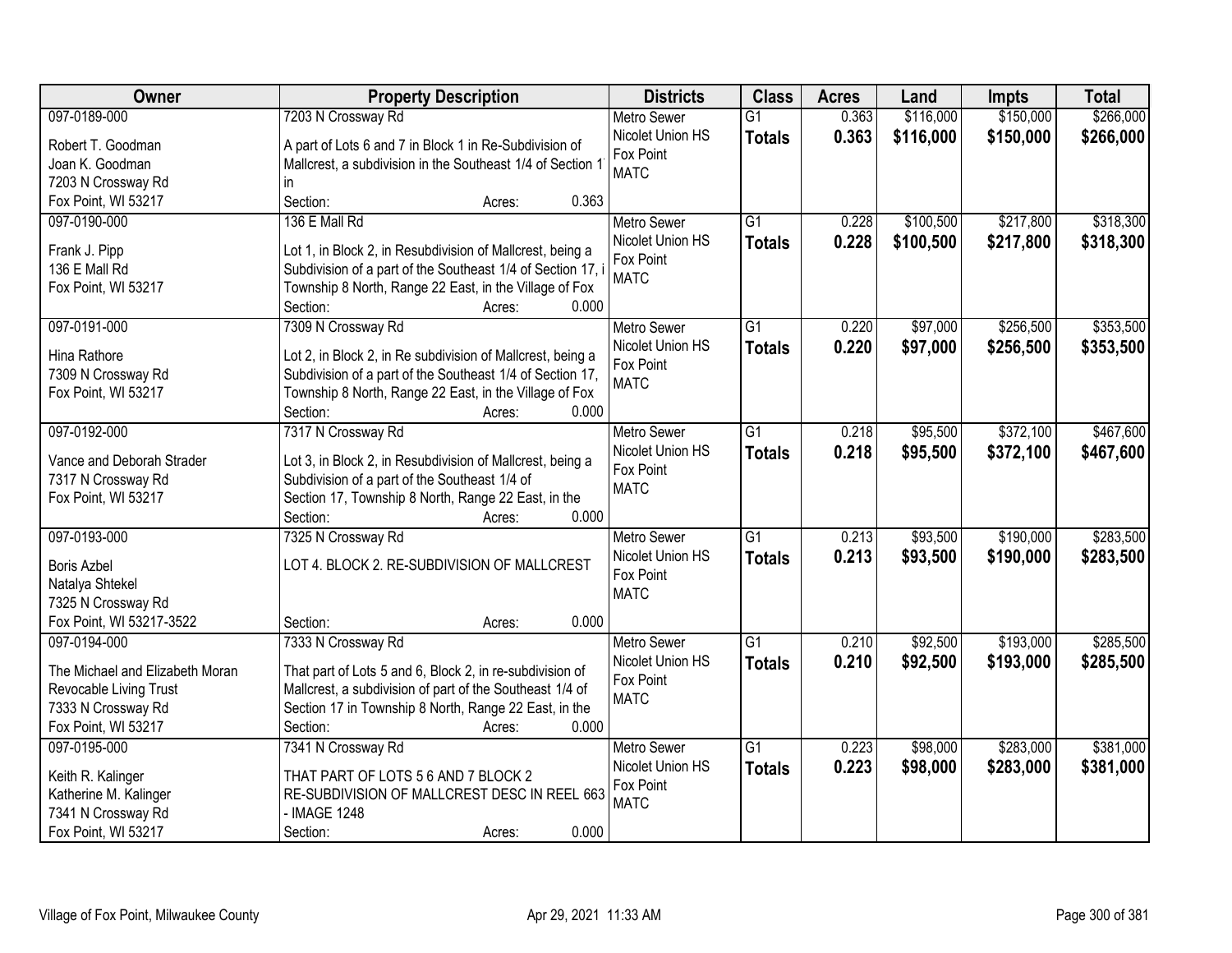| Owner                                     | <b>Property Description</b>                  |       | <b>Districts</b>   | <b>Class</b>    | <b>Acres</b> | Land      | Impts     | <b>Total</b> |
|-------------------------------------------|----------------------------------------------|-------|--------------------|-----------------|--------------|-----------|-----------|--------------|
| 097-0196-000                              | 7349 N Crossway Rd                           |       | <b>Metro Sewer</b> | $\overline{G1}$ | 0.305        | \$113,000 | \$273,000 | \$386,000    |
| STUART AND SUSAN CUSHMAN                  | THAT PART OF LOT 7, BLK. 2 RE-SUBDIVISION OF |       | Nicolet Union HS   | <b>Totals</b>   | 0.305        | \$113,000 | \$273,000 | \$386,000    |
| LIVING TRUST, Dated May 4, 201            | MALLCREST AND S. 25.59 FT. OF VACATED STREET |       | Fox Point          |                 |              |           |           |              |
| 7349 N Crossway Rd                        | ADJOINING SD LOT ON THE NORTH. DESC. IN      |       | <b>MATC</b>        |                 |              |           |           |              |
| Fox Point, WI 53217                       | Section:<br>Acres:                           | 0.000 |                    |                 |              |           |           |              |
| 097-0197-000                              | 7403 N Lombardy Rd                           |       | <b>Metro Sewer</b> | $\overline{G1}$ | 0.376        | \$116,500 | \$160,000 | \$276,500    |
|                                           |                                              |       | Nicolet Union HS   | <b>Totals</b>   | 0.376        | \$116,500 | \$160,000 | \$276,500    |
| David G. Emond and Mary Anne Emond        | CARL MILLER SUBD. NO. 6 LOT 1 BLK. 1         |       | Fox Point          |                 |              |           |           |              |
| Trust                                     |                                              |       | <b>MATC</b>        |                 |              |           |           |              |
| Attn: Mary Anne Emond                     |                                              | 0.000 |                    |                 |              |           |           |              |
| 7403 N Lombardy Rd<br>Fox Point, WI 53217 | Section:<br>Acres:                           |       |                    |                 |              |           |           |              |
| 097-0198-000                              | 7409 N Lombardy Rd                           |       | <b>Metro Sewer</b> | $\overline{G1}$ | 0.368        | \$116,500 | \$175,000 | \$291,500    |
|                                           |                                              |       | Nicolet Union HS   |                 |              |           |           |              |
| Mohsen Bahmani-Oskooee                    | CARL MILLER SUBD. NO. 6 LOT 2, BLK. 1        |       | Fox Point          | <b>Totals</b>   | 0.368        | \$116,500 | \$175,000 | \$291,500    |
| Oskooee Negar Hamidpour                   |                                              |       | <b>MATC</b>        |                 |              |           |           |              |
| 7409 N Lombardy Rd                        |                                              |       |                    |                 |              |           |           |              |
| Fox Point, WI 53217-3534                  | Section:<br>Acres:                           | 0.000 |                    |                 |              |           |           |              |
| 097-0199-000                              | 7415 N Lombardy Rd                           |       | <b>Metro Sewer</b> | $\overline{G1}$ | 0.368        | \$116,500 | \$202,500 | \$319,000    |
| John R. Reisel                            | CARL MILLER SUBD. NO. 6 LOT 3 BLK. 1         |       | Nicolet Union HS   | <b>Totals</b>   | 0.368        | \$116,500 | \$202,500 | \$319,000    |
| Jennifer A.M Reisel                       |                                              |       | Fox Point          |                 |              |           |           |              |
| 7415 N Lombardy Rd                        |                                              |       | <b>MATC</b>        |                 |              |           |           |              |
| Fox Point, WI 53217-3534                  | Section:<br>Acres:                           | 0.000 |                    |                 |              |           |           |              |
| 097-0200-000                              | 7419 N Lombardy Rd                           |       | <b>Metro Sewer</b> | $\overline{G1}$ | 0.350        | \$115,500 | \$206,500 | \$322,000    |
|                                           |                                              |       | Nicolet Union HS   | <b>Totals</b>   | 0.350        | \$115,500 | \$206,500 | \$322,000    |
| William A. Hudson                         | CARL MILLER SUBD. NO. 6 LOT 4 BLK. 1         |       | Fox Point          |                 |              |           |           |              |
| Mary Patrice Hudson                       |                                              |       | <b>MATC</b>        |                 |              |           |           |              |
| 7419 N Lombardy Rd                        |                                              |       |                    |                 |              |           |           |              |
| Fox Point, WI 53217-3534                  | Section:<br>Acres:                           | 0.000 |                    |                 |              |           |           |              |
| 097-0201-000                              | 7425 N Lombardy Rd                           |       | Metro Sewer        | $\overline{G1}$ | 0.368        | \$116,500 | \$248,500 | \$365,000    |
| Nathan A. Bernstein                       | CARL MILLER SUBD. NO. 6 LOT 5 BLK. 1         |       | Nicolet Union HS   | <b>Totals</b>   | 0.368        | \$116,500 | \$248,500 | \$365,000    |
| Shannon B. Bernstein                      |                                              |       | Fox Point          |                 |              |           |           |              |
| 7425 N Lombardy Rd                        |                                              |       | <b>MATC</b>        |                 |              |           |           |              |
| Fox Point, WI 53217                       | Section:<br>Acres:                           | 0.000 |                    |                 |              |           |           |              |
| 097-0202-000                              | 7429 N Lombardy Rd                           |       | <b>Metro Sewer</b> | $\overline{G1}$ | 0.368        | \$116,500 | \$252,500 | \$369,000    |
|                                           |                                              |       | Nicolet Union HS   | <b>Totals</b>   | 0.368        | \$116,500 | \$252,500 | \$369,000    |
| John F. Slattery                          | CARL MILLER SUBD. NO. 6 LOT 6 BLK. 1         |       | Fox Point          |                 |              |           |           |              |
| Margaret Slattery                         |                                              |       | <b>MATC</b>        |                 |              |           |           |              |
| 7429 N Lombardy Rd                        |                                              |       |                    |                 |              |           |           |              |
| Fox Point, WI 53217-3534                  | Section:<br>Acres:                           | 0.000 |                    |                 |              |           |           |              |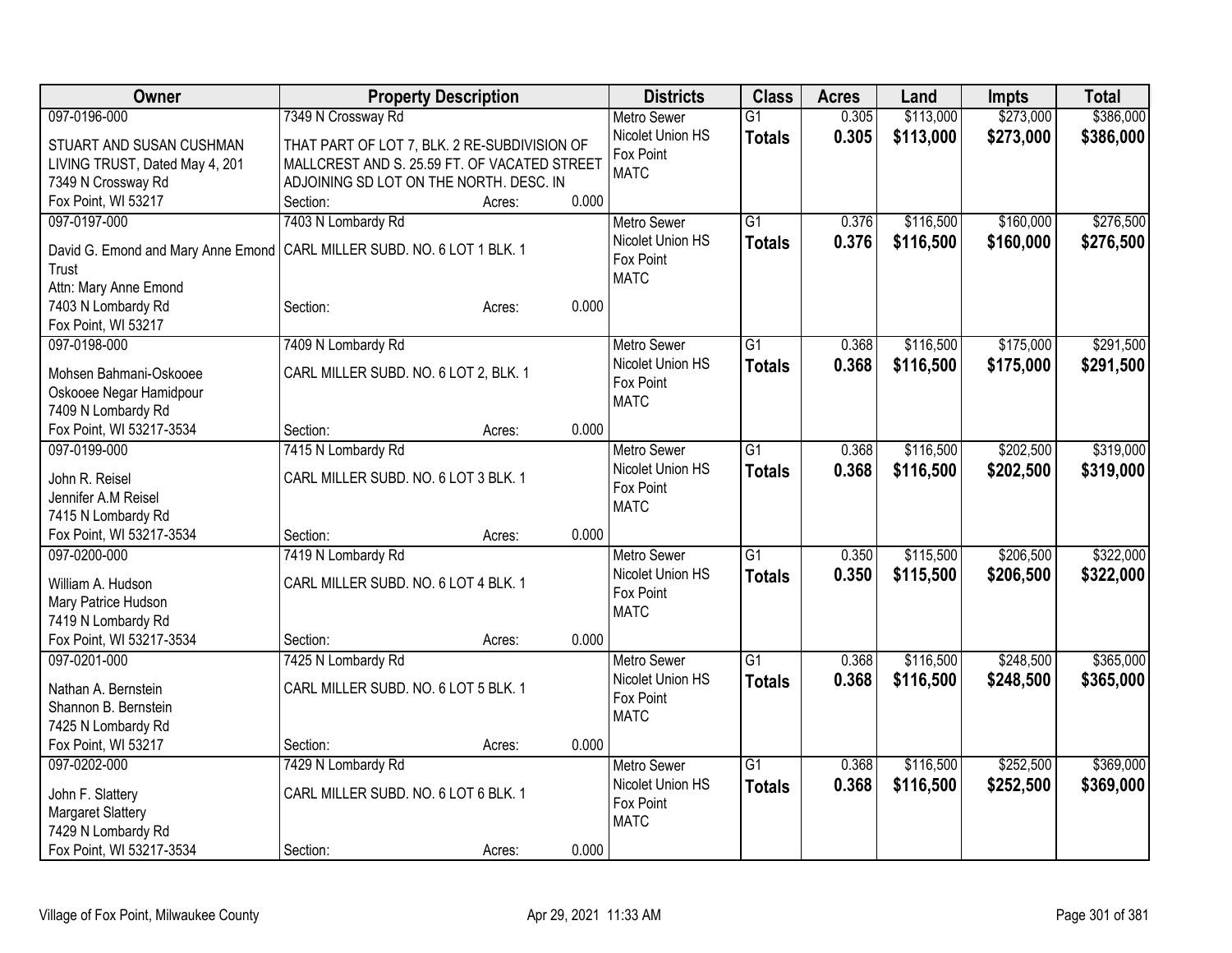| Owner                                 |                                                                                | <b>Property Description</b> |       | <b>Districts</b>   | <b>Class</b>    | <b>Acres</b> | Land      | <b>Impts</b> | <b>Total</b> |
|---------------------------------------|--------------------------------------------------------------------------------|-----------------------------|-------|--------------------|-----------------|--------------|-----------|--------------|--------------|
| 097-0203-000                          | 7433 N Bell Rd                                                                 |                             |       | <b>Metro Sewer</b> | $\overline{G1}$ | 0.407        | \$118,500 | \$325,500    | \$444,000    |
| John K. Conley                        | CARL MILLER SUBD. NO. 6 LOT 7 BLK. 1                                           |                             |       | Nicolet Union HS   | <b>Totals</b>   | 0.407        | \$118,500 | \$325,500    | \$444,000    |
| Lisa K. Conley                        |                                                                                |                             |       | Fox Point          |                 |              |           |              |              |
| 7433 N Bell Rd                        |                                                                                |                             |       | <b>MATC</b>        |                 |              |           |              |              |
| Fox Point, WI 53217-3543              | Section:                                                                       | Acres:                      | 0.000 |                    |                 |              |           |              |              |
| 097-0204-000                          | 7465 N Bell Rd                                                                 |                             |       | <b>Metro Sewer</b> | $\overline{G1}$ | 0.336        | \$114,500 | \$321,000    | \$435,500    |
|                                       | CARL MILLER SUBD. NO. 6 LOT 8 BLK. 1                                           |                             |       | Nicolet Union HS   | <b>Totals</b>   | 0.336        | \$114,500 | \$321,000    | \$435,500    |
| Kenmikiiya A. Terry<br>7465 N Bell Rd |                                                                                |                             |       | Fox Point          |                 |              |           |              |              |
|                                       |                                                                                |                             |       | <b>MATC</b>        |                 |              |           |              |              |
| Fox Point, WI 53217                   | Section:                                                                       | Acres:                      | 0.000 |                    |                 |              |           |              |              |
| 097-0205-000                          | 7456 N Crossway Rd                                                             |                             |       | <b>Metro Sewer</b> | $\overline{G1}$ | 0.307        | \$113,000 | \$226,000    | \$339,000    |
|                                       |                                                                                |                             |       | Nicolet Union HS   | <b>Totals</b>   | 0.307        | \$113,000 | \$226,000    | \$339,000    |
| Kevin Hanus                           | CARL MILLER SUBD. NO. 6 LOT 9 BLK. 1                                           |                             |       | Fox Point          |                 |              |           |              |              |
| Marian J. Byers                       |                                                                                |                             |       | <b>MATC</b>        |                 |              |           |              |              |
| 7456 N Crossway Rd                    |                                                                                |                             |       |                    |                 |              |           |              |              |
| Fox Point, WI 53217                   | Section:                                                                       | Acres:                      | 0.000 |                    |                 |              |           |              |              |
| 097-0206-000                          | 7450 N Crossway Rd                                                             |                             |       | <b>Metro Sewer</b> | $\overline{G1}$ | 0.299        | \$112,500 | \$224,000    | \$336,500    |
| Tyler S. Blanke                       | CARL MILLER SUBD. NO. 6 LOT 10, BLK. 1 EXC.                                    |                             |       | Nicolet Union HS   | <b>Totals</b>   | 0.299        | \$112,500 | \$224,000    | \$336,500    |
| Elizabeth A. LeRose                   | SWLY. 2 FT. (MEAS. AT RIGHT ANGLES TO AND PAR                                  |                             |       | Fox Point          |                 |              |           |              |              |
| 7450 N Crossway Rd                    | TO THE SWLY LI OF SD LOT 10)                                                   |                             |       | <b>MATC</b>        |                 |              |           |              |              |
| Fox Point, WI 53217                   | Section:                                                                       | Acres:                      | 0.000 |                    |                 |              |           |              |              |
| 097-0207-000                          | 7444 N Crossway Rd                                                             |                             |       | <b>Metro Sewer</b> | $\overline{G1}$ | 0.329        | \$114,000 | \$239,500    | \$353,500    |
|                                       |                                                                                |                             |       | Nicolet Union HS   | <b>Totals</b>   | 0.329        | \$114,000 | \$239,500    | \$353,500    |
| M Ray Khavanin<br>Mansoureh Afrough   | CARL MILLER SUBD. NO. 6 LOT 11, BLK. 1 AND THE<br>SWLY 2 FT. OF LOT 10, BLK. 1 |                             |       | Fox Point          |                 |              |           |              |              |
| 7444 N Crossway Rd                    |                                                                                |                             |       | <b>MATC</b>        |                 |              |           |              |              |
| Fox Point, WI 53217                   | Section:                                                                       | Acres:                      | 0.000 |                    |                 |              |           |              |              |
| 097-0208-000                          | 7438 N Crossway Rd                                                             |                             |       | Metro Sewer        | $\overline{G1}$ | 0.307        | \$113,000 | \$163,800    | \$276,800    |
|                                       |                                                                                |                             |       | Nicolet Union HS   | <b>Totals</b>   | 0.307        | \$113,000 | \$163,800    | \$276,800    |
| William Warner Wood                   | CARL MILLER SUBD. NO. 6 LOT 12, BLK. 1                                         |                             |       | Fox Point          |                 |              |           |              |              |
| 7438 N Crossway Rd                    |                                                                                |                             |       | <b>MATC</b>        |                 |              |           |              |              |
| Fox Point, WI 53217-3523              |                                                                                |                             |       |                    |                 |              |           |              |              |
|                                       | Section:                                                                       | Acres:                      | 0.000 |                    |                 |              |           |              |              |
| 097-0209-000                          | 7432 N Crossway Rd                                                             |                             |       | <b>Metro Sewer</b> | $\overline{G1}$ | 0.307        | \$113,000 | \$433,000    | \$546,000    |
| Evan W. Johnson                       | LOT 13, IN BLOCK 1 IN CARL MILLER SUBDIVISION                                  |                             |       | Nicolet Union HS   | <b>Totals</b>   | 0.307        | \$113,000 | \$433,000    | \$546,000    |
| Susan M. Johnson                      | NO. 6, BEING A PART OF THE SOUTHWEST 1/4 OF                                    |                             |       | Fox Point          |                 |              |           |              |              |
| 7432 N Crossway Rd                    | SECTION 16 AND A PART OF THE SOUTHEAST 1/4                                     |                             |       | <b>MATC</b>        |                 |              |           |              |              |
| Fox Point, WI 53217                   | Section:                                                                       | Acres:                      | 0.000 |                    |                 |              |           |              |              |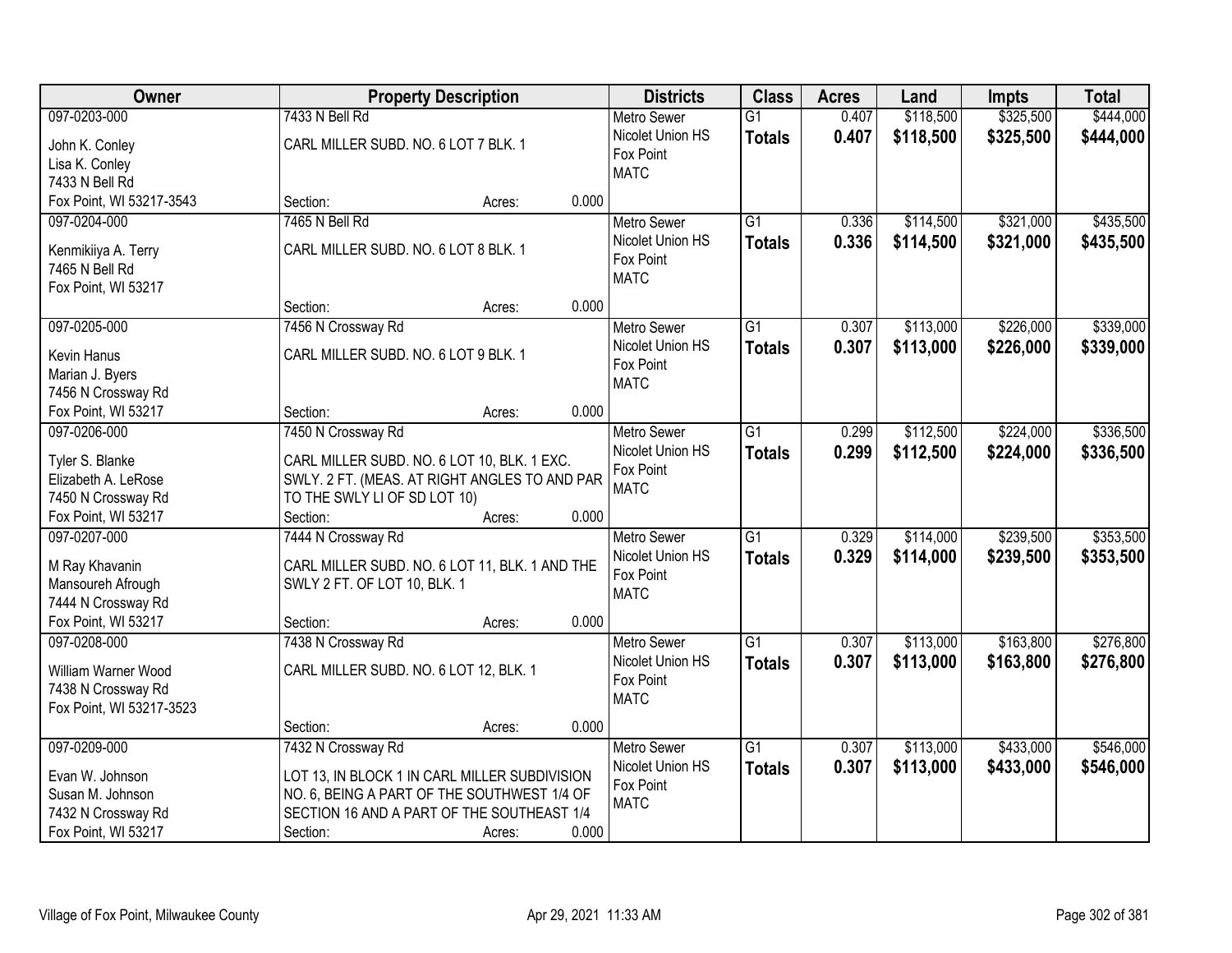| Owner                                                                                                  |                                                                                                                                            | <b>Property Description</b> |       | <b>Districts</b>                                                   | <b>Class</b>                     | <b>Acres</b>   | Land                   | <b>Impts</b>           | <b>Total</b>           |
|--------------------------------------------------------------------------------------------------------|--------------------------------------------------------------------------------------------------------------------------------------------|-----------------------------|-------|--------------------------------------------------------------------|----------------------------------|----------------|------------------------|------------------------|------------------------|
| 097-0210-000                                                                                           | 7426 N Crossway Rd                                                                                                                         |                             |       | <b>Metro Sewer</b>                                                 | $\overline{G1}$                  | 0.307          | \$113,000              | \$419,500              | \$532,500              |
| The Phillip Oliva and Hope A. Oliva<br>Revocable Trust of<br>7426 N Crossway Rd                        | CARL MILLER SUBD. NO. 6 LOT 14 BLK. 1                                                                                                      |                             |       | Nicolet Union HS<br>Fox Point<br><b>MATC</b>                       | <b>Totals</b>                    | 0.307          | \$113,000              | \$419,500              | \$532,500              |
| Fox Point, WI 53217                                                                                    | Section:                                                                                                                                   | Acres:                      | 0.000 |                                                                    |                                  |                |                        |                        |                        |
| 097-0211-000<br>Jeffrey M. Katzban<br>Patricia A. Katzban<br>7420 N Crossway Rd                        | 7420 N Crossway Rd<br>CARL MILLER SUBD. NO. 6 LOT 15 BLK. 1                                                                                |                             |       | <b>Metro Sewer</b><br>Nicolet Union HS<br>Fox Point<br><b>MATC</b> | $\overline{G1}$<br><b>Totals</b> | 0.307<br>0.307 | \$113,000<br>\$113,000 | \$196,500<br>\$196,500 | \$309,500<br>\$309,500 |
| Fox Point, WI 53217-3523                                                                               | Section:                                                                                                                                   | Acres:                      | 0.000 |                                                                    |                                  |                |                        |                        |                        |
| 097-0212-000<br>Michael Falkenstein<br>7414 N Crossway Rd<br>Fox Point, WI 53217                       | 7414 N Crossway Rd<br>CARL MILLER SUBD. NO. 6 LOT 16 BLK 1                                                                                 |                             |       | Metro Sewer<br>Nicolet Union HS<br>Fox Point<br><b>MATC</b>        | $\overline{G1}$<br><b>Totals</b> | 0.307<br>0.307 | \$113,000<br>\$113,000 | \$184,000<br>\$184,000 | \$297,000<br>\$297,000 |
|                                                                                                        | Section:                                                                                                                                   | Acres:                      | 0.000 |                                                                    |                                  |                |                        |                        |                        |
| 097-0213-000<br>Anne C. Curran<br>7408 N Crossway Rd<br>Fox Point, WI 53217                            | 7408 N Crossway Rd<br>CARL MILLER SUBD. NO. 6 LOT 17 BLK. 1                                                                                |                             |       | <b>Metro Sewer</b><br>Nicolet Union HS<br>Fox Point<br><b>MATC</b> | $\overline{G1}$<br><b>Totals</b> | 0.321<br>0.321 | \$114,000<br>\$114,000 | \$176,200<br>\$176,200 | \$290,200<br>\$290,200 |
|                                                                                                        | Section:                                                                                                                                   | Acres:                      | 0.000 |                                                                    |                                  |                |                        |                        |                        |
| 097-0214-000<br>Lisa M. Friedel<br>7402 N Crossway Rd<br>Fox Point, WI 53217                           | 7402 N Crossway Rd<br>CARL MILLER SUBD. NO. 6 LOT 18 BLK. 1                                                                                |                             |       | Metro Sewer<br>Nicolet Union HS<br>Fox Point<br><b>MATC</b>        | $\overline{G1}$<br><b>Totals</b> | 0.321<br>0.321 | \$114,000<br>\$114,000 | \$302,700<br>\$302,700 | \$416,700<br>\$416,700 |
|                                                                                                        | Section:                                                                                                                                   | Acres:                      | 0.000 |                                                                    |                                  |                |                        |                        |                        |
| 097-0215-000<br>Gregory P. Polak<br>Patricia H. Gahl<br>7401 N Crossway Rd<br>Fox Point, WI 53217-3524 | 7401 N Crossway Rd<br>CARL MILLER SUBD. NO. 6 LOT 1, BLK. 2 AND N<br>34.41 FT. OF VACATED STREET ADJOINING SD LOT<br>ON THE S.<br>Section: | Acres:                      | 0.000 | <b>Metro Sewer</b><br>Nicolet Union HS<br>Fox Point<br><b>MATC</b> | $\overline{G1}$<br><b>Totals</b> | 0.436<br>0.436 | \$120,000<br>\$120,000 | \$315,000<br>\$315,000 | \$435,000<br>\$435,000 |
| 097-0216-000<br>Lois M. Malawsky<br>7409 N Crossway Rd<br>Fox Point, WI 53217-3524                     | 7409 N Crossway Rd<br>CARL MILLER SUBD. NO.6 LOT 2 BLK. 2<br>Section:                                                                      | Acres:                      | 0.000 | <b>Metro Sewer</b><br>Nicolet Union HS<br>Fox Point<br><b>MATC</b> | $\overline{G1}$<br><b>Totals</b> | 0.323<br>0.323 | \$114,000<br>\$114,000 | \$228,000<br>\$228,000 | \$342,000<br>\$342,000 |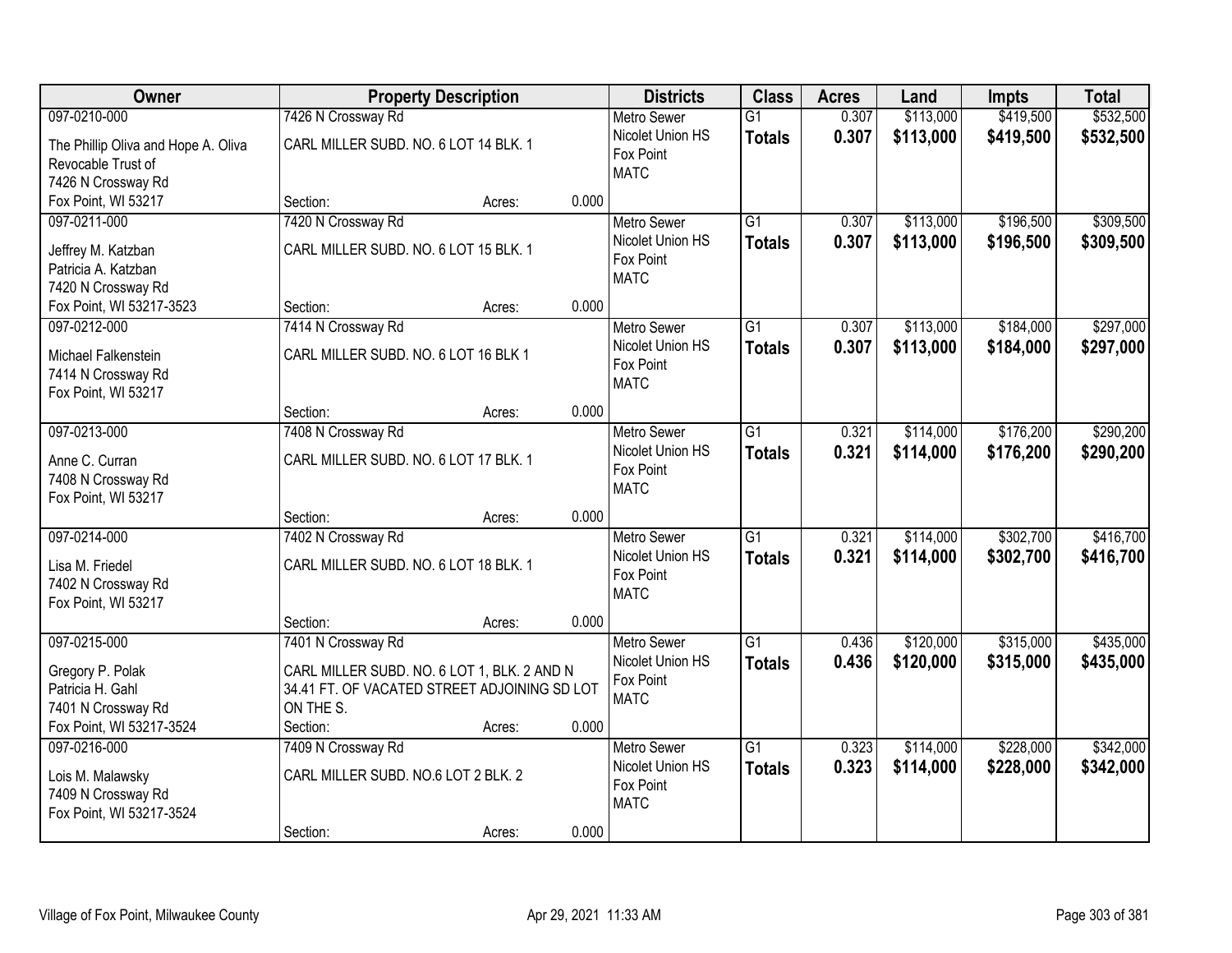| \$550,000<br>097-0217-000<br>7415 N Crossway Rd<br>\$113,500<br>\$436,500<br><b>Metro Sewer</b><br>$\overline{G1}$<br>0.314<br>Nicolet Union HS<br>0.314<br>\$113,500<br>\$436,500<br>\$550,000<br><b>Totals</b><br>Lot 3, in Block 2, in Carl Miller Subdivision No. 6, being a<br>James P. Chapman<br>Fox Point<br>part of the Southwest 1/4 of Section 16 and<br>Cynthia Chapman<br><b>MATC</b><br>7415 N Crossway Rd<br>part of the Southeast 1/4 of Section 17, in Township 8<br>0.000<br>Fox Point, WI 53217<br>Section:<br>Acres:<br>\$112,500<br>\$246,100<br>\$358,600<br>097-0218-000<br>7421 N Crossway Rd<br>$\overline{G1}$<br>0.302<br><b>Metro Sewer</b><br>Nicolet Union HS<br>0.302<br>\$112,500<br>\$246,100<br>\$358,600<br><b>Totals</b><br>Andre Mandache<br>Lot 4, in Block 2, Carl Miller Subdivision No. 6, being a<br>Fox Point<br>part of the Southwest 1/4 of Section 16 and a part of the<br>7421 N Crossway Rd<br><b>MATC</b><br>Southeast 1/4 of Section 17, Township 8 North, Range 2:<br>Fox Point, WI 53217<br>Section:<br>0.000<br>Acres:<br>7427 N Crossway Rd<br>$\overline{G1}$<br>\$112,500<br>\$248,000<br>\$360,500<br>097-0219-000<br>Metro Sewer<br>0.300<br>Nicolet Union HS<br>0.300<br>\$112,500<br>\$248,000<br>\$360,500<br><b>Totals</b><br>CARL MILLER SUBD. NO. 6 LOT 5 BLK 2<br>Linda Rabinowitz Revocable Trust<br>Fox Point<br>7427 N Crossway Rd<br><b>MATC</b><br>Fox Point, WI 53217-3524<br>0.000<br>Section:<br>Acres:<br>\$232,500<br>\$346,500<br>097-0220-000<br>$\overline{G1}$<br>0.325<br>\$114,000<br>7433 N Crossway Rd<br><b>Metro Sewer</b><br>Nicolet Union HS<br>0.325<br>\$114,000<br>\$232,500<br>\$346,500<br><b>Totals</b><br>CARL MILLER SUBD. NO. 6 LOT 6 BLK. 2<br>Kirk G. Jaeckel & Gina P. Jaeckel Joint<br>Fox Point<br>Revocable Trust<br><b>MATC</b><br>7433 N Crossway Rd<br>Fox Point, WI 53217<br>0.000<br>Section:<br>Acres:<br>$\overline{G1}$<br>\$305,000<br>097-0221-000<br>7439 N Fairchild Rd<br>0.359<br>\$116,000<br>\$189,000<br><b>Metro Sewer</b><br>0.359<br>\$116,000<br>\$189,000<br>Nicolet Union HS<br>\$305,000<br><b>Totals</b><br>Soaking Wet Dogs, LLC<br>CARL MILLER SUBD. NO. 6 LOT 7 BLK 2 AND S1/2 OF<br>Fox Point<br>VAC STR ADJ SD LOT ON THE N.<br>Attn: Susan LaBudde<br><b>MATC</b><br>7439 N Fairchild Rd<br>Fox Point, WI 53217<br>0.000<br>Section:<br>Acres:<br>7438 N Seneca Rd<br>\$300,300<br>097-0222-001<br>$\overline{G1}$<br>\$113,500<br>\$186,800<br><b>Metro Sewer</b><br>0.315<br>Nicolet Union HS<br>0.315<br>\$113,500<br>\$186,800<br>\$300,300<br><b>Totals</b><br>Maria L. Goranova<br>CARL MILLER SUBD NO 6 LOT 8 BLK 2 & PT OF VAC<br>Fox Point<br>AVE ADJ ON N DESC AS COM NW COR SD LOT, TH N<br>7438 N Seneca Rd<br><b>MATC</b><br>5', E TO A PT BEING THE E LI OF SD LOT EXT, TH S<br>Fox Point, WI 53217-3440<br>Section:<br>0.337<br>Acres:<br>$\overline{G1}$<br>\$178,500<br>\$291,500<br>097-0223-000<br>7432 N Seneca Rd<br>\$113,000<br><b>Metro Sewer</b><br>0.308 | Owner | <b>Property Description</b> | <b>Districts</b> | <b>Class</b>  | <b>Acres</b> | Land      | <b>Impts</b> | <b>Total</b> |
|-------------------------------------------------------------------------------------------------------------------------------------------------------------------------------------------------------------------------------------------------------------------------------------------------------------------------------------------------------------------------------------------------------------------------------------------------------------------------------------------------------------------------------------------------------------------------------------------------------------------------------------------------------------------------------------------------------------------------------------------------------------------------------------------------------------------------------------------------------------------------------------------------------------------------------------------------------------------------------------------------------------------------------------------------------------------------------------------------------------------------------------------------------------------------------------------------------------------------------------------------------------------------------------------------------------------------------------------------------------------------------------------------------------------------------------------------------------------------------------------------------------------------------------------------------------------------------------------------------------------------------------------------------------------------------------------------------------------------------------------------------------------------------------------------------------------------------------------------------------------------------------------------------------------------------------------------------------------------------------------------------------------------------------------------------------------------------------------------------------------------------------------------------------------------------------------------------------------------------------------------------------------------------------------------------------------------------------------------------------------------------------------------------------------------------------------------------------------------------------------------------------------------------------------------------------------------------------------------------------------------------------------------------------------------------------------------------------------------------------------------------------------------------------------------------------------------------------------------------------------------------------------------------------------------------------------------------------------------------------------------------------------------|-------|-----------------------------|------------------|---------------|--------------|-----------|--------------|--------------|
|                                                                                                                                                                                                                                                                                                                                                                                                                                                                                                                                                                                                                                                                                                                                                                                                                                                                                                                                                                                                                                                                                                                                                                                                                                                                                                                                                                                                                                                                                                                                                                                                                                                                                                                                                                                                                                                                                                                                                                                                                                                                                                                                                                                                                                                                                                                                                                                                                                                                                                                                                                                                                                                                                                                                                                                                                                                                                                                                                                                                                         |       |                             |                  |               |              |           |              |              |
|                                                                                                                                                                                                                                                                                                                                                                                                                                                                                                                                                                                                                                                                                                                                                                                                                                                                                                                                                                                                                                                                                                                                                                                                                                                                                                                                                                                                                                                                                                                                                                                                                                                                                                                                                                                                                                                                                                                                                                                                                                                                                                                                                                                                                                                                                                                                                                                                                                                                                                                                                                                                                                                                                                                                                                                                                                                                                                                                                                                                                         |       |                             |                  |               |              |           |              |              |
|                                                                                                                                                                                                                                                                                                                                                                                                                                                                                                                                                                                                                                                                                                                                                                                                                                                                                                                                                                                                                                                                                                                                                                                                                                                                                                                                                                                                                                                                                                                                                                                                                                                                                                                                                                                                                                                                                                                                                                                                                                                                                                                                                                                                                                                                                                                                                                                                                                                                                                                                                                                                                                                                                                                                                                                                                                                                                                                                                                                                                         |       |                             |                  |               |              |           |              |              |
|                                                                                                                                                                                                                                                                                                                                                                                                                                                                                                                                                                                                                                                                                                                                                                                                                                                                                                                                                                                                                                                                                                                                                                                                                                                                                                                                                                                                                                                                                                                                                                                                                                                                                                                                                                                                                                                                                                                                                                                                                                                                                                                                                                                                                                                                                                                                                                                                                                                                                                                                                                                                                                                                                                                                                                                                                                                                                                                                                                                                                         |       |                             |                  |               |              |           |              |              |
|                                                                                                                                                                                                                                                                                                                                                                                                                                                                                                                                                                                                                                                                                                                                                                                                                                                                                                                                                                                                                                                                                                                                                                                                                                                                                                                                                                                                                                                                                                                                                                                                                                                                                                                                                                                                                                                                                                                                                                                                                                                                                                                                                                                                                                                                                                                                                                                                                                                                                                                                                                                                                                                                                                                                                                                                                                                                                                                                                                                                                         |       |                             |                  |               |              |           |              |              |
|                                                                                                                                                                                                                                                                                                                                                                                                                                                                                                                                                                                                                                                                                                                                                                                                                                                                                                                                                                                                                                                                                                                                                                                                                                                                                                                                                                                                                                                                                                                                                                                                                                                                                                                                                                                                                                                                                                                                                                                                                                                                                                                                                                                                                                                                                                                                                                                                                                                                                                                                                                                                                                                                                                                                                                                                                                                                                                                                                                                                                         |       |                             |                  |               |              |           |              |              |
|                                                                                                                                                                                                                                                                                                                                                                                                                                                                                                                                                                                                                                                                                                                                                                                                                                                                                                                                                                                                                                                                                                                                                                                                                                                                                                                                                                                                                                                                                                                                                                                                                                                                                                                                                                                                                                                                                                                                                                                                                                                                                                                                                                                                                                                                                                                                                                                                                                                                                                                                                                                                                                                                                                                                                                                                                                                                                                                                                                                                                         |       |                             |                  |               |              |           |              |              |
|                                                                                                                                                                                                                                                                                                                                                                                                                                                                                                                                                                                                                                                                                                                                                                                                                                                                                                                                                                                                                                                                                                                                                                                                                                                                                                                                                                                                                                                                                                                                                                                                                                                                                                                                                                                                                                                                                                                                                                                                                                                                                                                                                                                                                                                                                                                                                                                                                                                                                                                                                                                                                                                                                                                                                                                                                                                                                                                                                                                                                         |       |                             |                  |               |              |           |              |              |
|                                                                                                                                                                                                                                                                                                                                                                                                                                                                                                                                                                                                                                                                                                                                                                                                                                                                                                                                                                                                                                                                                                                                                                                                                                                                                                                                                                                                                                                                                                                                                                                                                                                                                                                                                                                                                                                                                                                                                                                                                                                                                                                                                                                                                                                                                                                                                                                                                                                                                                                                                                                                                                                                                                                                                                                                                                                                                                                                                                                                                         |       |                             |                  |               |              |           |              |              |
|                                                                                                                                                                                                                                                                                                                                                                                                                                                                                                                                                                                                                                                                                                                                                                                                                                                                                                                                                                                                                                                                                                                                                                                                                                                                                                                                                                                                                                                                                                                                                                                                                                                                                                                                                                                                                                                                                                                                                                                                                                                                                                                                                                                                                                                                                                                                                                                                                                                                                                                                                                                                                                                                                                                                                                                                                                                                                                                                                                                                                         |       |                             |                  |               |              |           |              |              |
|                                                                                                                                                                                                                                                                                                                                                                                                                                                                                                                                                                                                                                                                                                                                                                                                                                                                                                                                                                                                                                                                                                                                                                                                                                                                                                                                                                                                                                                                                                                                                                                                                                                                                                                                                                                                                                                                                                                                                                                                                                                                                                                                                                                                                                                                                                                                                                                                                                                                                                                                                                                                                                                                                                                                                                                                                                                                                                                                                                                                                         |       |                             |                  |               |              |           |              |              |
|                                                                                                                                                                                                                                                                                                                                                                                                                                                                                                                                                                                                                                                                                                                                                                                                                                                                                                                                                                                                                                                                                                                                                                                                                                                                                                                                                                                                                                                                                                                                                                                                                                                                                                                                                                                                                                                                                                                                                                                                                                                                                                                                                                                                                                                                                                                                                                                                                                                                                                                                                                                                                                                                                                                                                                                                                                                                                                                                                                                                                         |       |                             |                  |               |              |           |              |              |
|                                                                                                                                                                                                                                                                                                                                                                                                                                                                                                                                                                                                                                                                                                                                                                                                                                                                                                                                                                                                                                                                                                                                                                                                                                                                                                                                                                                                                                                                                                                                                                                                                                                                                                                                                                                                                                                                                                                                                                                                                                                                                                                                                                                                                                                                                                                                                                                                                                                                                                                                                                                                                                                                                                                                                                                                                                                                                                                                                                                                                         |       |                             |                  |               |              |           |              |              |
|                                                                                                                                                                                                                                                                                                                                                                                                                                                                                                                                                                                                                                                                                                                                                                                                                                                                                                                                                                                                                                                                                                                                                                                                                                                                                                                                                                                                                                                                                                                                                                                                                                                                                                                                                                                                                                                                                                                                                                                                                                                                                                                                                                                                                                                                                                                                                                                                                                                                                                                                                                                                                                                                                                                                                                                                                                                                                                                                                                                                                         |       |                             |                  |               |              |           |              |              |
|                                                                                                                                                                                                                                                                                                                                                                                                                                                                                                                                                                                                                                                                                                                                                                                                                                                                                                                                                                                                                                                                                                                                                                                                                                                                                                                                                                                                                                                                                                                                                                                                                                                                                                                                                                                                                                                                                                                                                                                                                                                                                                                                                                                                                                                                                                                                                                                                                                                                                                                                                                                                                                                                                                                                                                                                                                                                                                                                                                                                                         |       |                             |                  |               |              |           |              |              |
|                                                                                                                                                                                                                                                                                                                                                                                                                                                                                                                                                                                                                                                                                                                                                                                                                                                                                                                                                                                                                                                                                                                                                                                                                                                                                                                                                                                                                                                                                                                                                                                                                                                                                                                                                                                                                                                                                                                                                                                                                                                                                                                                                                                                                                                                                                                                                                                                                                                                                                                                                                                                                                                                                                                                                                                                                                                                                                                                                                                                                         |       |                             |                  |               |              |           |              |              |
|                                                                                                                                                                                                                                                                                                                                                                                                                                                                                                                                                                                                                                                                                                                                                                                                                                                                                                                                                                                                                                                                                                                                                                                                                                                                                                                                                                                                                                                                                                                                                                                                                                                                                                                                                                                                                                                                                                                                                                                                                                                                                                                                                                                                                                                                                                                                                                                                                                                                                                                                                                                                                                                                                                                                                                                                                                                                                                                                                                                                                         |       |                             |                  |               |              |           |              |              |
|                                                                                                                                                                                                                                                                                                                                                                                                                                                                                                                                                                                                                                                                                                                                                                                                                                                                                                                                                                                                                                                                                                                                                                                                                                                                                                                                                                                                                                                                                                                                                                                                                                                                                                                                                                                                                                                                                                                                                                                                                                                                                                                                                                                                                                                                                                                                                                                                                                                                                                                                                                                                                                                                                                                                                                                                                                                                                                                                                                                                                         |       |                             |                  |               |              |           |              |              |
|                                                                                                                                                                                                                                                                                                                                                                                                                                                                                                                                                                                                                                                                                                                                                                                                                                                                                                                                                                                                                                                                                                                                                                                                                                                                                                                                                                                                                                                                                                                                                                                                                                                                                                                                                                                                                                                                                                                                                                                                                                                                                                                                                                                                                                                                                                                                                                                                                                                                                                                                                                                                                                                                                                                                                                                                                                                                                                                                                                                                                         |       |                             |                  |               |              |           |              |              |
|                                                                                                                                                                                                                                                                                                                                                                                                                                                                                                                                                                                                                                                                                                                                                                                                                                                                                                                                                                                                                                                                                                                                                                                                                                                                                                                                                                                                                                                                                                                                                                                                                                                                                                                                                                                                                                                                                                                                                                                                                                                                                                                                                                                                                                                                                                                                                                                                                                                                                                                                                                                                                                                                                                                                                                                                                                                                                                                                                                                                                         |       |                             |                  |               |              |           |              |              |
|                                                                                                                                                                                                                                                                                                                                                                                                                                                                                                                                                                                                                                                                                                                                                                                                                                                                                                                                                                                                                                                                                                                                                                                                                                                                                                                                                                                                                                                                                                                                                                                                                                                                                                                                                                                                                                                                                                                                                                                                                                                                                                                                                                                                                                                                                                                                                                                                                                                                                                                                                                                                                                                                                                                                                                                                                                                                                                                                                                                                                         |       |                             |                  |               |              |           |              |              |
|                                                                                                                                                                                                                                                                                                                                                                                                                                                                                                                                                                                                                                                                                                                                                                                                                                                                                                                                                                                                                                                                                                                                                                                                                                                                                                                                                                                                                                                                                                                                                                                                                                                                                                                                                                                                                                                                                                                                                                                                                                                                                                                                                                                                                                                                                                                                                                                                                                                                                                                                                                                                                                                                                                                                                                                                                                                                                                                                                                                                                         |       |                             |                  |               |              |           |              |              |
|                                                                                                                                                                                                                                                                                                                                                                                                                                                                                                                                                                                                                                                                                                                                                                                                                                                                                                                                                                                                                                                                                                                                                                                                                                                                                                                                                                                                                                                                                                                                                                                                                                                                                                                                                                                                                                                                                                                                                                                                                                                                                                                                                                                                                                                                                                                                                                                                                                                                                                                                                                                                                                                                                                                                                                                                                                                                                                                                                                                                                         |       |                             |                  |               |              |           |              |              |
|                                                                                                                                                                                                                                                                                                                                                                                                                                                                                                                                                                                                                                                                                                                                                                                                                                                                                                                                                                                                                                                                                                                                                                                                                                                                                                                                                                                                                                                                                                                                                                                                                                                                                                                                                                                                                                                                                                                                                                                                                                                                                                                                                                                                                                                                                                                                                                                                                                                                                                                                                                                                                                                                                                                                                                                                                                                                                                                                                                                                                         |       |                             |                  |               |              |           |              |              |
|                                                                                                                                                                                                                                                                                                                                                                                                                                                                                                                                                                                                                                                                                                                                                                                                                                                                                                                                                                                                                                                                                                                                                                                                                                                                                                                                                                                                                                                                                                                                                                                                                                                                                                                                                                                                                                                                                                                                                                                                                                                                                                                                                                                                                                                                                                                                                                                                                                                                                                                                                                                                                                                                                                                                                                                                                                                                                                                                                                                                                         |       |                             |                  |               |              |           |              |              |
|                                                                                                                                                                                                                                                                                                                                                                                                                                                                                                                                                                                                                                                                                                                                                                                                                                                                                                                                                                                                                                                                                                                                                                                                                                                                                                                                                                                                                                                                                                                                                                                                                                                                                                                                                                                                                                                                                                                                                                                                                                                                                                                                                                                                                                                                                                                                                                                                                                                                                                                                                                                                                                                                                                                                                                                                                                                                                                                                                                                                                         |       |                             |                  |               |              |           |              |              |
|                                                                                                                                                                                                                                                                                                                                                                                                                                                                                                                                                                                                                                                                                                                                                                                                                                                                                                                                                                                                                                                                                                                                                                                                                                                                                                                                                                                                                                                                                                                                                                                                                                                                                                                                                                                                                                                                                                                                                                                                                                                                                                                                                                                                                                                                                                                                                                                                                                                                                                                                                                                                                                                                                                                                                                                                                                                                                                                                                                                                                         |       |                             |                  |               |              |           |              |              |
|                                                                                                                                                                                                                                                                                                                                                                                                                                                                                                                                                                                                                                                                                                                                                                                                                                                                                                                                                                                                                                                                                                                                                                                                                                                                                                                                                                                                                                                                                                                                                                                                                                                                                                                                                                                                                                                                                                                                                                                                                                                                                                                                                                                                                                                                                                                                                                                                                                                                                                                                                                                                                                                                                                                                                                                                                                                                                                                                                                                                                         |       |                             |                  |               |              |           |              |              |
|                                                                                                                                                                                                                                                                                                                                                                                                                                                                                                                                                                                                                                                                                                                                                                                                                                                                                                                                                                                                                                                                                                                                                                                                                                                                                                                                                                                                                                                                                                                                                                                                                                                                                                                                                                                                                                                                                                                                                                                                                                                                                                                                                                                                                                                                                                                                                                                                                                                                                                                                                                                                                                                                                                                                                                                                                                                                                                                                                                                                                         |       |                             |                  |               |              |           |              |              |
|                                                                                                                                                                                                                                                                                                                                                                                                                                                                                                                                                                                                                                                                                                                                                                                                                                                                                                                                                                                                                                                                                                                                                                                                                                                                                                                                                                                                                                                                                                                                                                                                                                                                                                                                                                                                                                                                                                                                                                                                                                                                                                                                                                                                                                                                                                                                                                                                                                                                                                                                                                                                                                                                                                                                                                                                                                                                                                                                                                                                                         |       |                             |                  |               |              |           |              |              |
|                                                                                                                                                                                                                                                                                                                                                                                                                                                                                                                                                                                                                                                                                                                                                                                                                                                                                                                                                                                                                                                                                                                                                                                                                                                                                                                                                                                                                                                                                                                                                                                                                                                                                                                                                                                                                                                                                                                                                                                                                                                                                                                                                                                                                                                                                                                                                                                                                                                                                                                                                                                                                                                                                                                                                                                                                                                                                                                                                                                                                         |       |                             |                  |               |              |           |              |              |
|                                                                                                                                                                                                                                                                                                                                                                                                                                                                                                                                                                                                                                                                                                                                                                                                                                                                                                                                                                                                                                                                                                                                                                                                                                                                                                                                                                                                                                                                                                                                                                                                                                                                                                                                                                                                                                                                                                                                                                                                                                                                                                                                                                                                                                                                                                                                                                                                                                                                                                                                                                                                                                                                                                                                                                                                                                                                                                                                                                                                                         |       |                             |                  |               |              |           |              |              |
|                                                                                                                                                                                                                                                                                                                                                                                                                                                                                                                                                                                                                                                                                                                                                                                                                                                                                                                                                                                                                                                                                                                                                                                                                                                                                                                                                                                                                                                                                                                                                                                                                                                                                                                                                                                                                                                                                                                                                                                                                                                                                                                                                                                                                                                                                                                                                                                                                                                                                                                                                                                                                                                                                                                                                                                                                                                                                                                                                                                                                         |       |                             |                  |               |              |           |              |              |
|                                                                                                                                                                                                                                                                                                                                                                                                                                                                                                                                                                                                                                                                                                                                                                                                                                                                                                                                                                                                                                                                                                                                                                                                                                                                                                                                                                                                                                                                                                                                                                                                                                                                                                                                                                                                                                                                                                                                                                                                                                                                                                                                                                                                                                                                                                                                                                                                                                                                                                                                                                                                                                                                                                                                                                                                                                                                                                                                                                                                                         |       |                             | Nicolet Union HS | <b>Totals</b> | 0.308        | \$113,000 | \$178,500    | \$291,500    |
| CARL MILLER SUBD. NO. 6 LOT 9 BLK. 2<br>Michael S. Schweiner<br>Fox Point<br>Anne D. Schweiner                                                                                                                                                                                                                                                                                                                                                                                                                                                                                                                                                                                                                                                                                                                                                                                                                                                                                                                                                                                                                                                                                                                                                                                                                                                                                                                                                                                                                                                                                                                                                                                                                                                                                                                                                                                                                                                                                                                                                                                                                                                                                                                                                                                                                                                                                                                                                                                                                                                                                                                                                                                                                                                                                                                                                                                                                                                                                                                          |       |                             |                  |               |              |           |              |              |
| <b>MATC</b><br>7432 N Seneca Rd                                                                                                                                                                                                                                                                                                                                                                                                                                                                                                                                                                                                                                                                                                                                                                                                                                                                                                                                                                                                                                                                                                                                                                                                                                                                                                                                                                                                                                                                                                                                                                                                                                                                                                                                                                                                                                                                                                                                                                                                                                                                                                                                                                                                                                                                                                                                                                                                                                                                                                                                                                                                                                                                                                                                                                                                                                                                                                                                                                                         |       |                             |                  |               |              |           |              |              |
| Fox Point, WI 53217-3440<br>0.000<br>Section:<br>Acres:                                                                                                                                                                                                                                                                                                                                                                                                                                                                                                                                                                                                                                                                                                                                                                                                                                                                                                                                                                                                                                                                                                                                                                                                                                                                                                                                                                                                                                                                                                                                                                                                                                                                                                                                                                                                                                                                                                                                                                                                                                                                                                                                                                                                                                                                                                                                                                                                                                                                                                                                                                                                                                                                                                                                                                                                                                                                                                                                                                 |       |                             |                  |               |              |           |              |              |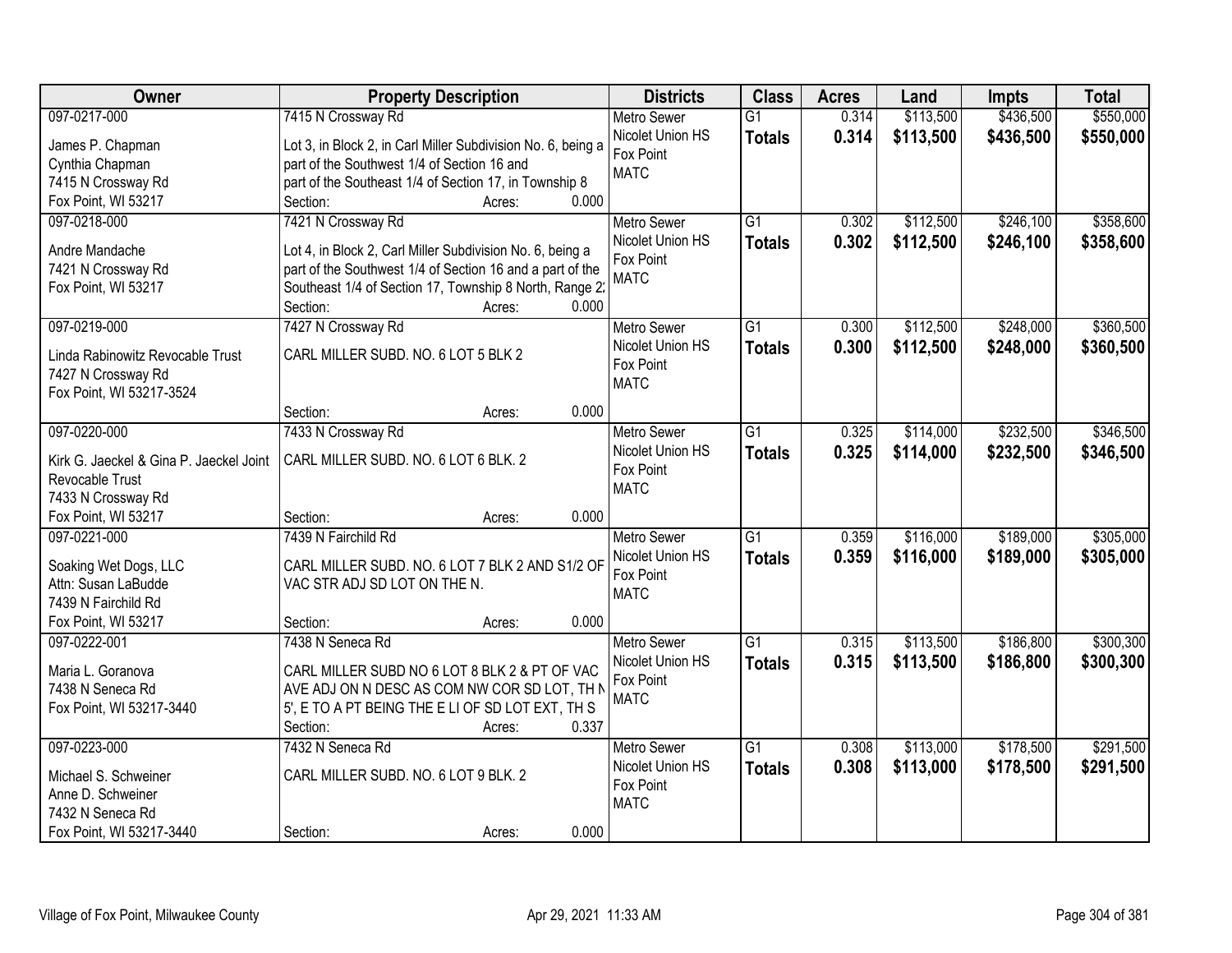| Owner                             | <b>Property Description</b>                                 | <b>Districts</b>   | <b>Class</b>    | <b>Acres</b> | Land      | <b>Impts</b> | <b>Total</b> |
|-----------------------------------|-------------------------------------------------------------|--------------------|-----------------|--------------|-----------|--------------|--------------|
| 097-0224-000                      | 7426 N Seneca Rd                                            | <b>Metro Sewer</b> | $\overline{G1}$ | 0.319        | \$113,500 | \$213,500    | \$327,000    |
| Anne M. Corcoran                  | Lot 10, in Block 2, in Carl Miller Subdivision No. 6, being | Nicolet Union HS   | <b>Totals</b>   | 0.319        | \$113,500 | \$213,500    | \$327,000    |
| 7426 N Seneca Rd                  | part of the Southwest 1/4 of Section 16, and part of the    | Fox Point          |                 |              |           |              |              |
| Fox Point, WI 53217               | Southeast 1/4 of Section 17, Township 8 North, Range 2:     | <b>MATC</b>        |                 |              |           |              |              |
|                                   | 0.319<br>Section:<br>Acres:                                 |                    |                 |              |           |              |              |
| 097-0225-000                      | 7420 N Seneca Rd                                            | <b>Metro Sewer</b> | G1              | 0.317        | \$113,500 | \$299,900    | \$413,400    |
|                                   |                                                             | Nicolet Union HS   | <b>Totals</b>   | 0.317        | \$113,500 | \$299,900    | \$413,400    |
| Joel H. Been                      | CARL MILLER SUBD. NO. 6 LOT 11 BLK. 2                       | Fox Point          |                 |              |           |              |              |
| Diane F. Been<br>7420 N Seneca Rd |                                                             | <b>MATC</b>        |                 |              |           |              |              |
| Fox Point, WI 53217-3440          | 0.000<br>Section:<br>Acres:                                 |                    |                 |              |           |              |              |
| 097-0226-000                      | 7414 N Seneca Rd                                            | Metro Sewer        | G1              | 0.335        | \$114,500 | \$270,000    | \$384,500    |
|                                   |                                                             | Nicolet Union HS   |                 |              |           |              |              |
| Michael A. West                   | CARL MILLER SUB. NO. 6 LOT 12, BLOCK 2                      | Fox Point          | <b>Totals</b>   | 0.335        | \$114,500 | \$270,000    | \$384,500    |
| 7414 N Seneca Rd                  |                                                             | <b>MATC</b>        |                 |              |           |              |              |
| Fox Point, WI 53217-3440          |                                                             |                    |                 |              |           |              |              |
|                                   | 0.000<br>Section:<br>Acres:                                 |                    |                 |              |           |              |              |
| 097-0227-000                      | 7408 N Seneca Rd                                            | <b>Metro Sewer</b> | $\overline{G1}$ | 0.325        | \$114,000 | \$267,500    | \$381,500    |
| Bradley J. Dunning                | Lot 13, Block 2, Carl Miller Subdivision No. 6, being a par | Nicolet Union HS   | <b>Totals</b>   | 0.325        | \$114,000 | \$267,500    | \$381,500    |
| Anne R. Dunning                   | of the Southwest 1/4 of Section 16 and part of the          | Fox Point          |                 |              |           |              |              |
| 7408 N Seneca Rd                  | Southeast 1/4 of Section 17, Township 8 North, Range 2:     | <b>MATC</b>        |                 |              |           |              |              |
| Fox Point, WI 53217               | Section:<br>0.000<br>Acres:                                 |                    |                 |              |           |              |              |
| 097-0228-000                      | 7402 N Seneca Rd                                            | <b>Metro Sewer</b> | $\overline{G1}$ | 0.384        | \$117,000 | \$206,000    | \$323,000    |
|                                   |                                                             | Nicolet Union HS   | <b>Totals</b>   | 0.384        | \$117,000 | \$206,000    | \$323,000    |
| Michael E. Trager                 | Lot 14 and the North 1/2 of vacated Hemlock Road            | Fox Point          |                 |              |           |              |              |
| Tara B. Trager                    | adjoining said Lot on the South in Block 2, in Carl Miller  | <b>MATC</b>        |                 |              |           |              |              |
| 7402 N Seneca Rd                  | Subdivision No. 6, being a part of the Southwest 1/4 of     |                    |                 |              |           |              |              |
| Fox Point, WI 53217               | Section:<br>0.000<br>Acres:                                 |                    |                 |              |           |              |              |
| 097-0229-000                      | 7500 N Seneca Rd                                            | <b>Metro Sewer</b> | G1              | 0.280        | \$111,500 | \$160,500    | \$272,000    |
| Roberta Steiner Trustee           | CARL MILLER SUBD. NO. 6 THE SOUTH 40.76 FT. OF              | Nicolet Union HS   | <b>Totals</b>   | 0.280        | \$111,500 | \$160,500    | \$272,000    |
| 7500 N Seneca Rd                  | LOT 1, BLK. 3 AND NORTH 55 FT. OF VACATED                   | Fox Point          |                 |              |           |              |              |
| Fox Point, WI 53217               | STREET ADJOINING SD LOT ON THE SOUTH.                       | <b>MATC</b>        |                 |              |           |              |              |
|                                   | 0.000<br>Section:<br>Acres:                                 |                    |                 |              |           |              |              |
| 097-0230-000                      | 7510 N Seneca Rd                                            | <b>Metro Sewer</b> | $\overline{G1}$ | 0.277        | \$111,500 | \$186,300    | \$297,800    |
|                                   |                                                             | Nicolet Union HS   | <b>Totals</b>   | 0.277        | \$111,500 | \$186,300    | \$297,800    |
| Travis and Leslie Ott             | CARL MILLER SUBD. NO 6 THE N. 67.81 FT OF LOT 1             | Fox Point          |                 |              |           |              |              |
| 7510 N Seneca Rd                  | AND THE S. 27.19 FT OF LOT 2, BLK 3.                        | <b>MATC</b>        |                 |              |           |              |              |
| Milwaukee, WI 53217               |                                                             |                    |                 |              |           |              |              |
|                                   | 0.000<br>Section:<br>Acres:                                 |                    |                 |              |           |              |              |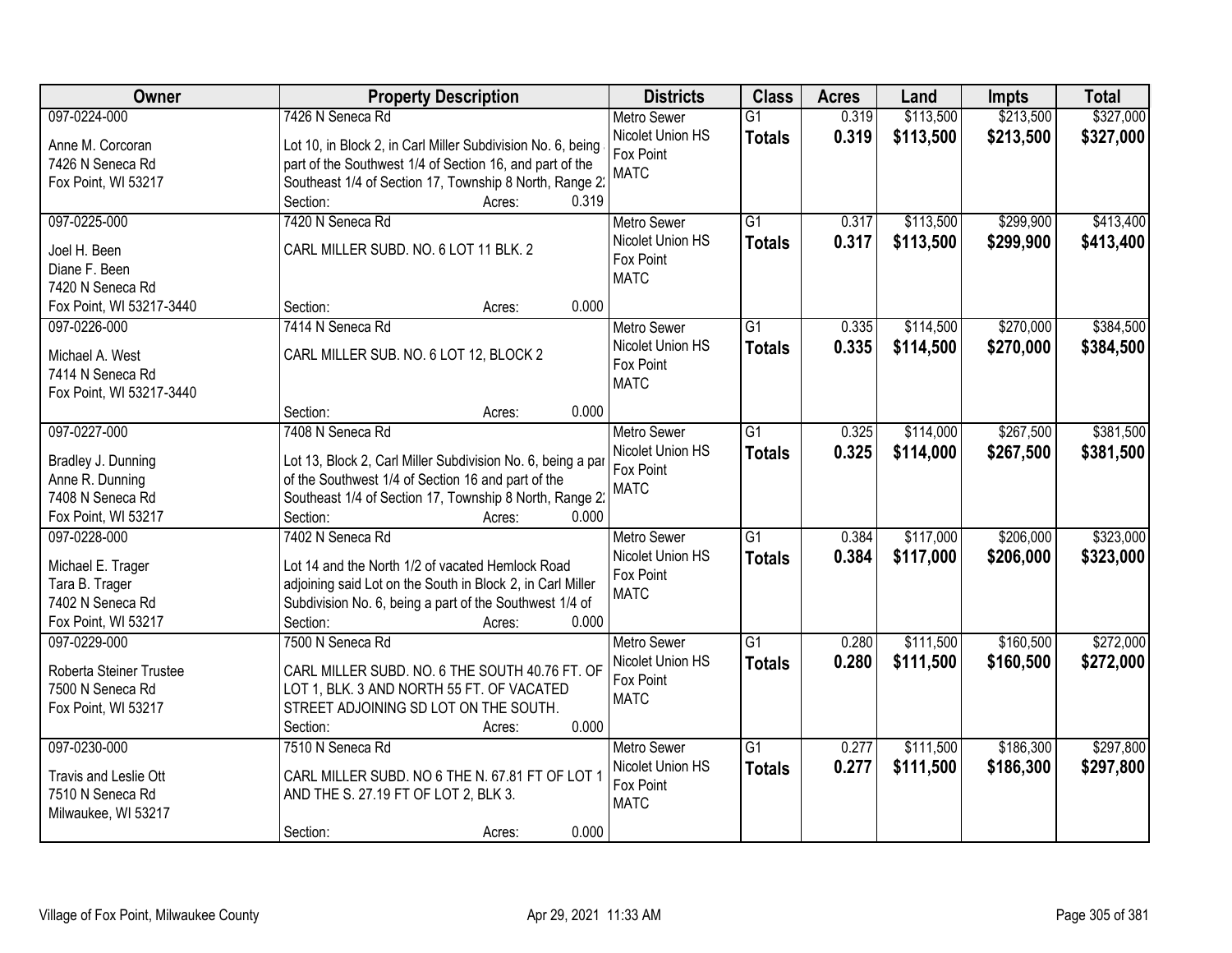| Owner                                 | <b>Property Description</b>                             |        |       | <b>Districts</b>         | <b>Class</b>    | <b>Acres</b> | Land      | <b>Impts</b> | <b>Total</b> |
|---------------------------------------|---------------------------------------------------------|--------|-------|--------------------------|-----------------|--------------|-----------|--------------|--------------|
| 097-0231-000                          | 7514 N Seneca Rd                                        |        |       | <b>Metro Sewer</b>       | $\overline{G1}$ | 0.277        | \$111,500 | \$145,500    | \$257,000    |
| Arnold A Walker Revocable Trust Dated | Lot Two (2), excepting the South Twenty-seven and       |        |       | Nicolet Union HS         | <b>Totals</b>   | 0.277        | \$111,500 | \$145,500    | \$257,000    |
| April 12, 2017                        | Nineteen Hundredths (27.19) feet, and all except the    |        |       | Fox Point                |                 |              |           |              |              |
| 7514 N Seneca Rd                      | Northerly                                               |        |       | <b>MATC</b>              |                 |              |           |              |              |
| Milwaukee, WI 53217                   | Section:                                                | Acres: | 0.277 |                          |                 |              |           |              |              |
| 097-0232-000                          | 7530 N Seneca Rd                                        |        |       | <b>Metro Sewer</b>       | $\overline{G1}$ | 0.279        | \$111,500 | \$120,800    | \$232,300    |
|                                       |                                                         |        |       | Nicolet Union HS         | <b>Totals</b>   | 0.279        | \$111,500 | \$120,800    | \$232,300    |
| Dawn M. Bugalski                      | CARL MILLER SUBD. NO. 6 THE NLY 95 FT. OF LOT           |        |       | Fox Point                |                 |              |           |              |              |
| Michael J. Bugalski                   | 3, BLK. 3.                                              |        |       | <b>MATC</b>              |                 |              |           |              |              |
| 7530 N Seneca Rd                      |                                                         |        |       |                          |                 |              |           |              |              |
| Fox Point, WI 53217                   | Section:                                                | Acres: | 0.000 |                          |                 |              |           |              |              |
| 097-0233-000                          | 7420 N Mohawk Rd                                        |        |       | <b>Metro Sewer</b>       | $\overline{G1}$ | 0.233        | \$102,500 | \$82,500     | \$185,000    |
| John R. Gorski                        | PAULINES PARCELS LOT 1 BLK. 1                           |        |       | Nicolet Union HS         | <b>Totals</b>   | 0.233        | \$102,500 | \$82,500     | \$185,000    |
| Jean A. Gorski                        |                                                         |        |       | Fox Point                |                 |              |           |              |              |
| 7420 N Mohawk Rd                      |                                                         |        |       | <b>MATC</b>              |                 |              |           |              |              |
| Fox Point, WI 53217-3456              | Section:                                                | Acres: | 0.000 |                          |                 |              |           |              |              |
| 097-0234-000                          | 7400 N Mohawk Rd                                        |        |       | <b>Metro Sewer</b>       | $\overline{G1}$ | 0.278        | \$111,500 | \$107,800    | \$219,300    |
|                                       |                                                         |        |       | Nicolet Union HS         | <b>Totals</b>   | 0.278        | \$111,500 | \$107,800    | \$219,300    |
| George D Robertson Living Trust       | PAULINES PARCELS LOT 2 BLK. 1 AND N. 10FT OF            |        |       | Fox Point                |                 |              |           |              |              |
| Lynne Robertson Living Trust          | VACANT PED-WAY ADJ. ON S.                               |        |       | <b>MATC</b>              |                 |              |           |              |              |
| 7400 N Mohawk Rd                      |                                                         |        |       |                          |                 |              |           |              |              |
| Fox Point, WI 53217-3456              | Section:                                                | Acres: | 0.000 |                          |                 |              |           |              |              |
| 097-0235-000                          | 7370 N Mohawk Rd                                        |        |       | <b>Metro Sewer</b>       | $\overline{G1}$ | 0.263        | \$110,500 | \$158,500    | \$269,000    |
| Eero H. Wasserman                     | Lot 3, in Block 1, and the South 10 feet of the vacated |        |       | Nicolet Union HS         | <b>Totals</b>   | 0.263        | \$110,500 | \$158,500    | \$269,000    |
| Erica L. Wasserman                    | pedestrian way adjacent on the North, in Pauline s      |        |       | Fox Point<br><b>MATC</b> |                 |              |           |              |              |
| 7370 N Mohawk Rd                      | Parcels, being a Subdivision of a part of the Southeast |        |       |                          |                 |              |           |              |              |
| Fox Point, WI 53217                   | Section:                                                | Acres: | 0.000 |                          |                 |              |           |              |              |
| 097-0236-000                          | 7433 N Mohawk Rd                                        |        |       | <b>Metro Sewer</b>       | $\overline{G1}$ | 0.260        | \$110,500 | \$99,400     | \$209,900    |
| Robert V. and Sara A. Larsen          | PAULINES PARCELS LOT 1 BLK. 2                           |        |       | Nicolet Union HS         | <b>Totals</b>   | 0.260        | \$110,500 | \$99,400     | \$209,900    |
| Revocable Trust                       |                                                         |        |       | Fox Point                |                 |              |           |              |              |
| 2179 Scandia Rd                       |                                                         |        |       | <b>MATC</b>              |                 |              |           |              |              |
| Sister Bay, WI 54234                  | Section:                                                | Acres: | 0.000 |                          |                 |              |           |              |              |
| 097-0237-000                          | 7401 N Mohawk Rd                                        |        |       | <b>Metro Sewer</b>       | $\overline{G1}$ | 0.244        | \$107,500 | \$130,900    | \$238,400    |
|                                       |                                                         |        |       | Nicolet Union HS         | <b>Totals</b>   | 0.244        | \$107,500 | \$130,900    | \$238,400    |
| Martin E. Barker                      | PAULINES PARCELS LOT 2 BLK. 2                           |        |       | Fox Point                |                 |              |           |              |              |
| Robin C. Barker                       |                                                         |        |       | <b>MATC</b>              |                 |              |           |              |              |
| 7401 N Mohawk Rd                      |                                                         |        |       |                          |                 |              |           |              |              |
| Fox Point, WI 53217-3457              | Section:                                                | Acres: | 0.000 |                          |                 |              |           |              |              |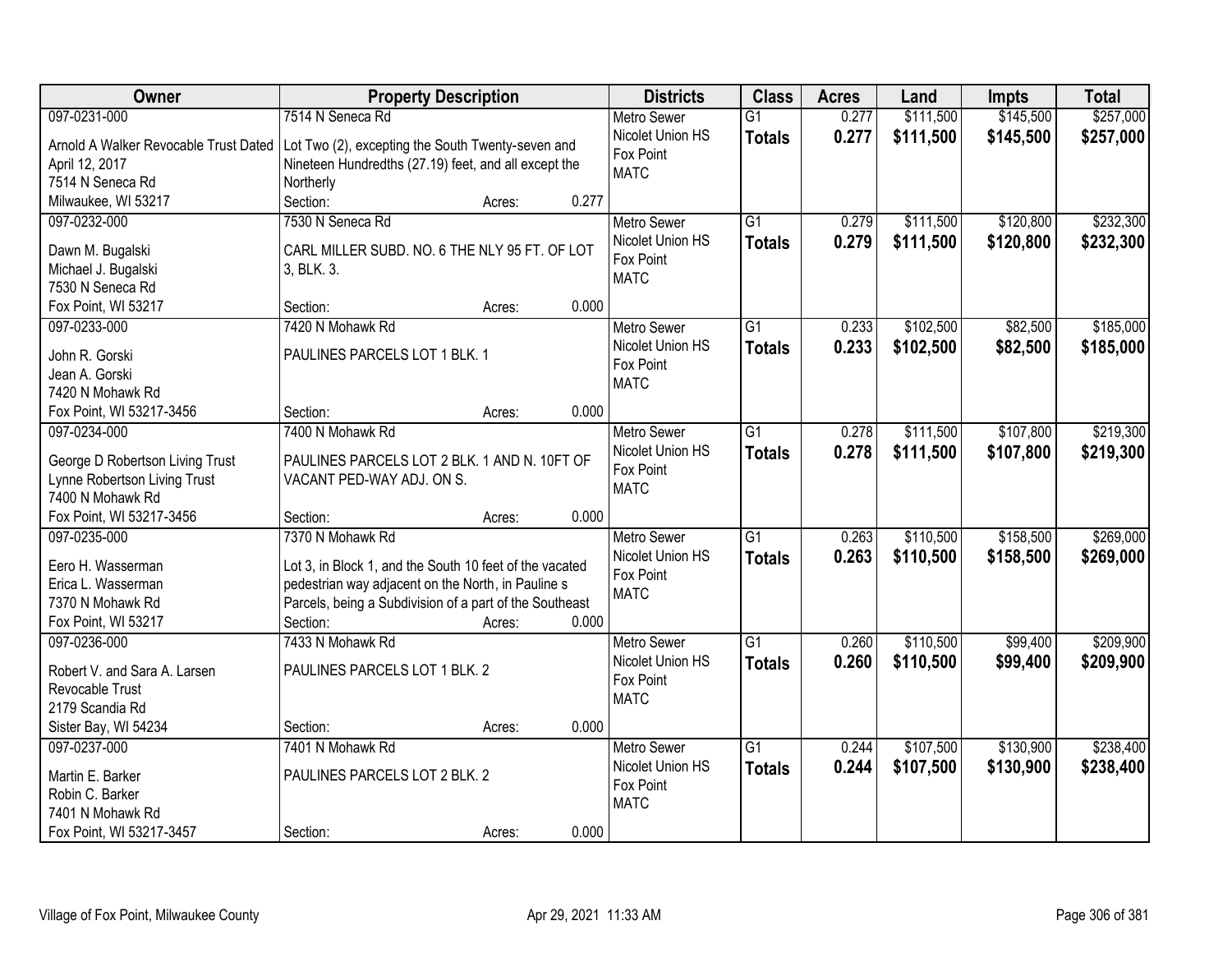| Owner                           | <b>Property Description</b>                                | <b>Districts</b>         | <b>Class</b>    | <b>Acres</b> | Land      | <b>Impts</b> | <b>Total</b> |
|---------------------------------|------------------------------------------------------------|--------------------------|-----------------|--------------|-----------|--------------|--------------|
| 097-0238-000                    | 7373 N Mohawk Rd                                           | <b>Metro Sewer</b>       | $\overline{G1}$ | 0.244        | \$107,500 | \$271,500    | \$379,000    |
| Brittany F. Bozmoski            | Lot Three (3) in Block Two (2) in Pauline s Parcels, being | Nicolet Union HS         | <b>Totals</b>   | 0.244        | \$107,500 | \$271,500    | \$379,000    |
| Samuel J. Kohnke                | a Subdivision of a part of the South East One-quarter (1/  | Fox Point                |                 |              |           |              |              |
| 7373 N Mohawk Rd                | of Section Seventeen (17) in Township Eight (8) North,     | <b>MATC</b>              |                 |              |           |              |              |
| Fox Point, WI 53217             | 0.244<br>Section: 17<br>Acres:                             |                          |                 |              |           |              |              |
| 097-0239-000                    | 7380 N Iroquois Rd                                         | <b>Metro Sewer</b>       | $\overline{G1}$ | 0.355        | \$115,500 | \$152,800    | \$268,300    |
|                                 |                                                            | Nicolet Union HS         | <b>Totals</b>   | 0.355        | \$115,500 | \$152,800    | \$268,300    |
| Mackenzie J. Corbell            | LOT 1, BLK. 3, PAULINES PARCELS NO. 2                      | Fox Point                |                 |              |           |              |              |
| Eric M. Corbell                 |                                                            | <b>MATC</b>              |                 |              |           |              |              |
| 7380 N Iroquois Rd              | 0.000                                                      |                          |                 |              |           |              |              |
| Fox Point, WI 53217             | Section:<br>Acres:                                         |                          |                 |              |           |              |              |
| 097-0240-000                    | 7390 N Iroquois Rd                                         | Metro Sewer              | $\overline{G1}$ | 0.331        | \$114,500 | \$133,300    | \$247,800    |
| Yadira M. Lopez                 | Lot 2, in Block 3, in Pauline's Parcels No. 2, being a     | Nicolet Union HS         | <b>Totals</b>   | 0.331        | \$114,500 | \$133,300    | \$247,800    |
| 7390 N Iroquois Rd              | Subdivision of a part of the Southeast 1/4 of Section 17,  | Fox Point<br><b>MATC</b> |                 |              |           |              |              |
| Fox Point, WI 53217             | Township 8 North, Range 22 East, in the Village of Fox     |                          |                 |              |           |              |              |
|                                 | Section: 17<br>0.331<br>Acres:                             |                          |                 |              |           |              |              |
| 097-0241-000                    | 7393 N Iroquois Rd                                         | <b>Metro Sewer</b>       | $\overline{G1}$ | 0.353        | \$115,500 | \$171,000    | \$286,500    |
| Michael Handal                  | LOT 3, BLK. 3, PAULINES PARCELS NO. 2                      | Nicolet Union HS         | <b>Totals</b>   | 0.353        | \$115,500 | \$171,000    | \$286,500    |
| Crystal Kennedy                 |                                                            | Fox Point                |                 |              |           |              |              |
| 7393 N Iroquois Rd              |                                                            | <b>MATC</b>              |                 |              |           |              |              |
| Fox Point, WI 53217-3447        | 0.000<br>Section:<br>Acres:                                |                          |                 |              |           |              |              |
| 097-0242-000                    | 7383 N Iroquois Rd                                         | <b>Metro Sewer</b>       | $\overline{G1}$ | 0.395        | \$117,500 | \$165,000    | \$282,500    |
|                                 |                                                            | Nicolet Union HS         | <b>Totals</b>   | 0.395        | \$117,500 | \$165,000    | \$282,500    |
| Charles and Julia Kashou        | LOT 4, BLK. 3, PAULINES PARCELS NO. 2                      | Fox Point                |                 |              |           |              |              |
| 7383 N Iroquois Rd              |                                                            | <b>MATC</b>              |                 |              |           |              |              |
| Fox Point, WI 53217             |                                                            |                          |                 |              |           |              |              |
|                                 | 0.000<br>Section:<br>Acres:                                |                          |                 |              |           |              |              |
| 097-0243-000                    | 7560 N Port Washington Rd Unit 101                         | Metro Sewer              | $\overline{G1}$ | 0.000        | \$30,000  | \$97,000     | \$127,000    |
| Sheikh Iqbal Ahamed             | FOX GLEN CONDOMINIUM SE 1/4 SEC. 17-8-22; UNIT             | Nicolet Union HS         | <b>Totals</b>   | 0.000        | \$30,000  | \$97,000     | \$127,000    |
| Sadia Iqbal                     | $1 - 101$                                                  | Fox Point                |                 |              |           |              |              |
| 7500 N Mohawk Rd                |                                                            | <b>MATC</b>              |                 |              |           |              |              |
| Fox Point, WI 53217-3458        | 0.000<br>Section:<br>Acres:                                |                          |                 |              |           |              |              |
| 097-0244-000                    | 7560 N Port Washington Rd Unit 102                         | <b>Metro Sewer</b>       | $\overline{G1}$ | 0.000        | \$30,000  | \$97,000     | \$127,000    |
|                                 |                                                            | Nicolet Union HS         | <b>Totals</b>   | 0.000        | \$30,000  | \$97,000     | \$127,000    |
| Georgene M. Juul                | FOX GLEN CONDOMINIUM SE 1/4 SEC. 17-8-22; UNIT             | Fox Point                |                 |              |           |              |              |
| Georgene M Juul Revocable Trust | $1 - 102$                                                  | <b>MATC</b>              |                 |              |           |              |              |
| 7560 N Pt Washington Rd         |                                                            |                          |                 |              |           |              |              |
| Fox Point, WI 53217-3423        | 0.000<br>Section:<br>Acres:                                |                          |                 |              |           |              |              |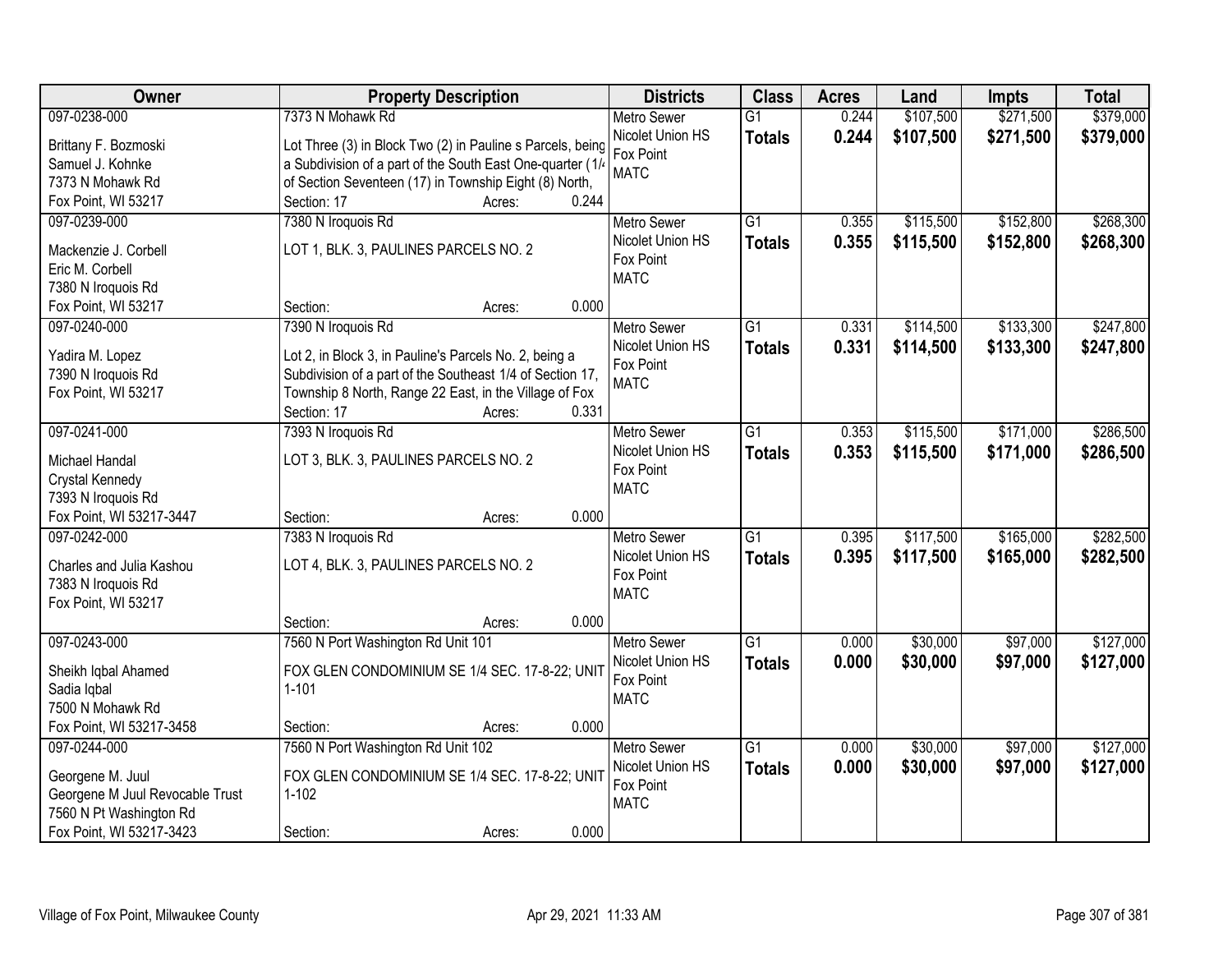| <b>Owner</b>                                        | <b>Property Description</b>                                  | <b>Districts</b>         | <b>Class</b>    | <b>Acres</b> | Land     | <b>Impts</b> | <b>Total</b> |
|-----------------------------------------------------|--------------------------------------------------------------|--------------------------|-----------------|--------------|----------|--------------|--------------|
| 097-0245-000                                        | 7560 N Port Washington Rd Unit 103                           | <b>Metro Sewer</b>       | $\overline{G1}$ | 0.000        | \$30,000 | \$100,000    | \$130,000    |
| David Bolda                                         | FOX GLEN CONDOMINIUM SE 1/4 SEC. 17-8-22; UNIT               | Nicolet Union HS         | <b>Totals</b>   | 0.000        | \$30,000 | \$100,000    | \$130,000    |
| Virginia Bolda                                      | $1 - 103.$                                                   | Fox Point                |                 |              |          |              |              |
| 7560 N Port Washington Rd                           |                                                              | <b>MATC</b>              |                 |              |          |              |              |
| Fox Point, WI 53217                                 | 0.000<br>Section:<br>Acres:                                  |                          |                 |              |          |              |              |
| 097-0246-000                                        | 7560 N Port Washington Rd Unit 104                           | <b>Metro Sewer</b>       | $\overline{G1}$ | 0.000        | \$30,000 | \$97,000     | \$127,000    |
|                                                     |                                                              | Nicolet Union HS         | <b>Totals</b>   | 0.000        | \$30,000 | \$97,000     | \$127,000    |
| Michael Shnayderman                                 | FOX GLEN CONDOMINIUM SE 1/4 SEC. 17-8-22; UNIT               | Fox Point                |                 |              |          |              |              |
| Maria Shnayderman                                   | $1 - 104.$                                                   | <b>MATC</b>              |                 |              |          |              |              |
| 7560 N Pt Washington Rd<br>Fox Point, WI 53217-3423 | 0.000<br>Section:<br>Acres:                                  |                          |                 |              |          |              |              |
| 097-0247-000                                        | 7560 N Port Washington Rd Unit 201                           | <b>Metro Sewer</b>       | G1              | 0.000        | \$30,000 | \$89,500     | \$119,500    |
|                                                     |                                                              | Nicolet Union HS         |                 |              |          |              |              |
| <b>Trudy Jonas</b>                                  | FOX GLEN CONDOMINIUM SE 1/4 SEC. 17-8-22; UNIT               | Fox Point                | <b>Totals</b>   | 0.000        | \$30,000 | \$89,500     | \$119,500    |
| 7560 N Pt Washington Rd                             | $1-201.$                                                     | <b>MATC</b>              |                 |              |          |              |              |
| Fox Point, WI 53217-3423                            |                                                              |                          |                 |              |          |              |              |
|                                                     | 0.000<br>Section:<br>Acres:                                  |                          |                 |              |          |              |              |
| 097-0248-000                                        | 7560 N Port Washington Rd Unit 202                           | <b>Metro Sewer</b>       | $\overline{G1}$ | 0.000        | \$30,000 | \$95,000     | \$125,000    |
| Jieyang Qian                                        | FOX GLEN CONDOMINIUM SE 1/4 SEC. 17-8-22; UNIT               | Nicolet Union HS         | <b>Totals</b>   | 0.000        | \$30,000 | \$95,000     | \$125,000    |
| Siheng Fu                                           | $1-202.$                                                     | Fox Point                |                 |              |          |              |              |
| 7560 N Port Washington Rd Unit                      |                                                              | <b>MATC</b>              |                 |              |          |              |              |
| Fox Point, WI 53217                                 | 0.000<br>Section:<br>Acres:                                  |                          |                 |              |          |              |              |
| 097-0249-000                                        | 7560 N Port Washington Rd Unit 203                           | <b>Metro Sewer</b>       | $\overline{G1}$ | 0.000        | \$30,000 | \$94,000     | \$124,000    |
|                                                     |                                                              | Nicolet Union HS         | <b>Totals</b>   | 0.000        | \$30,000 | \$94,000     | \$124,000    |
| Sergey Prokopenko                                   | FOX GLEN CONDOMINIUM SE 1/4 SEC. 17-8-22; UNIT               | Fox Point                |                 |              |          |              |              |
| 7560 N Port Washington Rd #203                      | $1 - 203$ .                                                  | <b>MATC</b>              |                 |              |          |              |              |
| Fox Point, WI 53217                                 |                                                              |                          |                 |              |          |              |              |
|                                                     | 0.000<br>Section:<br>Acres:                                  |                          |                 |              |          |              |              |
| 097-0250-000                                        | 7560 N Port Washington Rd Unit 204                           | Metro Sewer              | $\overline{G1}$ | 0.000        | \$30,000 | \$90,000     | \$120,000    |
| <b>Anatoliy Gogol</b>                               | FOX GLEN CONDOMINIUM SE 1/4 SEC. 17-8-22; UNIT               | Nicolet Union HS         | <b>Totals</b>   | 0.000        | \$30,000 | \$90,000     | \$120,000    |
| Yelena Gogol                                        | $1-204.$                                                     | Fox Point<br><b>MATC</b> |                 |              |          |              |              |
| 7560 N Pt Washington Rd                             |                                                              |                          |                 |              |          |              |              |
| Fox Point, WI 53217-3423                            | 0.000<br>Section:<br>Acres:                                  |                          |                 |              |          |              |              |
| 097-0251-000                                        | 7530 N Port Washington Rd Unit 101                           | <b>Metro Sewer</b>       | $\overline{G1}$ | 0.000        | \$30,000 | \$97,000     | \$127,000    |
| Keith Williams                                      | Unit 2-101, together with an undivided interest in and to tl | Nicolet Union HS         | <b>Totals</b>   | 0.000        | \$30,000 | \$97,000     | \$127,000    |
| 7530 N Port Washington Rd #101                      | common elements and facilities set forth in the declaratio   | Fox Point                |                 |              |          |              |              |
| Fox Point, WI 53217                                 | condominium for Fox Glen, a condominium declared and         | <b>MATC</b>              |                 |              |          |              |              |
|                                                     | 0.000<br>Section:<br>Acres:                                  |                          |                 |              |          |              |              |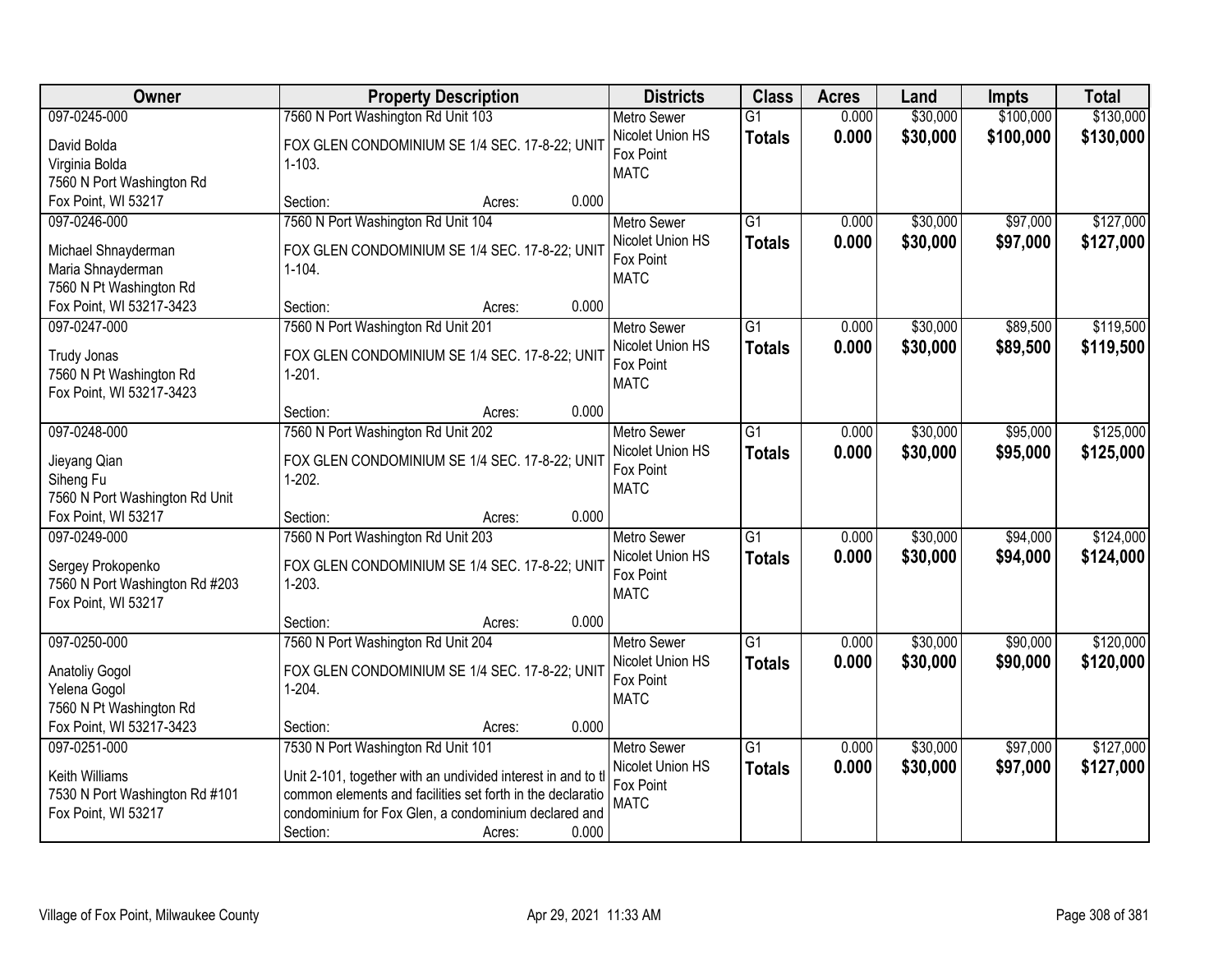| Owner                                                                                                                | <b>Property Description</b>                                                                                                                                                                                                                          | <b>Districts</b>                                                   | <b>Class</b>                     | <b>Acres</b>   | Land                 | <b>Impts</b>           | <b>Total</b>           |
|----------------------------------------------------------------------------------------------------------------------|------------------------------------------------------------------------------------------------------------------------------------------------------------------------------------------------------------------------------------------------------|--------------------------------------------------------------------|----------------------------------|----------------|----------------------|------------------------|------------------------|
| 097-0252-000                                                                                                         | 7530 N Port Washington Rd Unit 102                                                                                                                                                                                                                   | <b>Metro Sewer</b>                                                 | $\overline{G1}$                  | 0.000          | \$30,000             | \$97,000               | \$127,000              |
| Roseanne Rech<br>7530 N Pt Washington Rd #102<br>Fox Point, WI 53217                                                 | FOX GLEN CONDOMINIUM SE 1/4 SEC. 17-8-22; UNIT<br>$2 - 102$ .                                                                                                                                                                                        | Nicolet Union HS<br>Fox Point<br><b>MATC</b>                       | <b>Totals</b>                    | 0.000          | \$30,000             | \$97,000               | \$127,000              |
|                                                                                                                      | 0.000<br>Section:<br>Acres:                                                                                                                                                                                                                          |                                                                    |                                  |                |                      |                        |                        |
| 097-0253-000<br>Bryan Van Lieshout<br>7530 N Pt Washington Rd<br>Fox Point, WI 53217-3421                            | 7530 N Port Washington Rd Unit 103<br>FOX GLEN CONDOMINIUM SE 1/4 SEC. 17-8-22; UNIT<br>$2 - 103.$                                                                                                                                                   | <b>Metro Sewer</b><br>Nicolet Union HS<br>Fox Point<br><b>MATC</b> | $\overline{G1}$<br><b>Totals</b> | 0.000<br>0.000 | \$30,000<br>\$30,000 | \$96,500<br>\$96,500   | \$126,500<br>\$126,500 |
|                                                                                                                      | 0.000<br>Section:<br>Acres:                                                                                                                                                                                                                          |                                                                    |                                  |                |                      |                        |                        |
| 097-0254-000<br>Rebecca Ehrhardt<br>7530 N Port Washington Rd #104<br>Fox Point, WI 53217                            | 7530 N Port Washington Rd Unit 104<br>Unit No. 2-104 and so much of the undivided interest in tl<br>common areas and facilities appurtenant to such unit in<br>the percentage specified and established in the<br>0.023<br>Section:<br>Acres:        | Metro Sewer<br>Nicolet Union HS<br>Fox Point<br><b>MATC</b>        | $\overline{G1}$<br><b>Totals</b> | 0.023<br>0.023 | \$30,000<br>\$30,000 | \$97,000<br>\$97,000   | \$127,000<br>\$127,000 |
| 097-0255-000                                                                                                         | 7530 N Port Washington Rd Unit 201                                                                                                                                                                                                                   | <b>Metro Sewer</b>                                                 | G1                               | 0.000          | \$30,000             | \$120,500              | \$150,500              |
| Adam John Vlaj<br>7530 N Port Washington Rd #201<br>Fox Point, WI 53217                                              | Unit 2-201, together with Indoor Parking Unit No. 2-6, and<br>an undivided interest in the common<br>areas and limited areas and facilities as set forth in said<br>0.000<br>Section:<br>Acres:                                                      | Nicolet Union HS<br>Fox Point<br><b>MATC</b>                       | <b>Totals</b>                    | 0.000          | \$30,000             | \$120,500              | \$150,500              |
| 097-0256-000<br>Andrew and Cassandria Carey Living<br>Trust<br>7530 N Port Washington Rd #202<br>Fox Point, WI 53217 | 7530 N Port Washington Rd Unit 202<br>Unit 2-202, together with said unit s undivided appurtenar<br>interest in the common elements and the exclusive use of<br>the limited common elements appurtenant to said unit,<br>0.000<br>Section:<br>Acres: | <b>Metro Sewer</b><br>Nicolet Union HS<br>Fox Point<br><b>MATC</b> | $\overline{G1}$<br><b>Totals</b> | 0.000<br>0.000 | \$30,000<br>\$30,000 | \$90,000<br>\$90,000   | \$120,000<br>\$120,000 |
| 097-0257-000<br>Reza Maani<br>7530 N Port Washington Rd Unit<br>Fox Point, WI 53217                                  | 7530 N Port Washington Rd Unit 203<br>FOX GLEN CONDOMINIUM SE 1/4 SEC. 17-8-22; UNIT<br>$2 - 203$ .<br>0.000<br>Section:<br>Acres:                                                                                                                   | Metro Sewer<br>Nicolet Union HS<br>Fox Point<br><b>MATC</b>        | G1<br><b>Totals</b>              | 0.000<br>0.000 | \$30,000<br>\$30,000 | \$96,500<br>\$96,500   | \$126,500<br>\$126,500 |
| 097-0258-000<br>Angel Shipley-Hewer<br>7530 N Port Washington Rd #204<br>Fox Point, WI 53217                         | 7530 N Port Washington Rd Unit 204<br>Unit 2-204, together with Indoor Parking Unit 2-4 and<br>Indoor Parking Unit 2-5 in Fox Glen<br>Condominium, being a Condominium created under the<br>Section:<br>0.000<br>Acres:                              | <b>Metro Sewer</b><br>Nicolet Union HS<br>Fox Point<br><b>MATC</b> | $\overline{G1}$<br><b>Totals</b> | 0.000<br>0.000 | \$30,000<br>\$30,000 | \$112,500<br>\$112,500 | \$142,500<br>\$142,500 |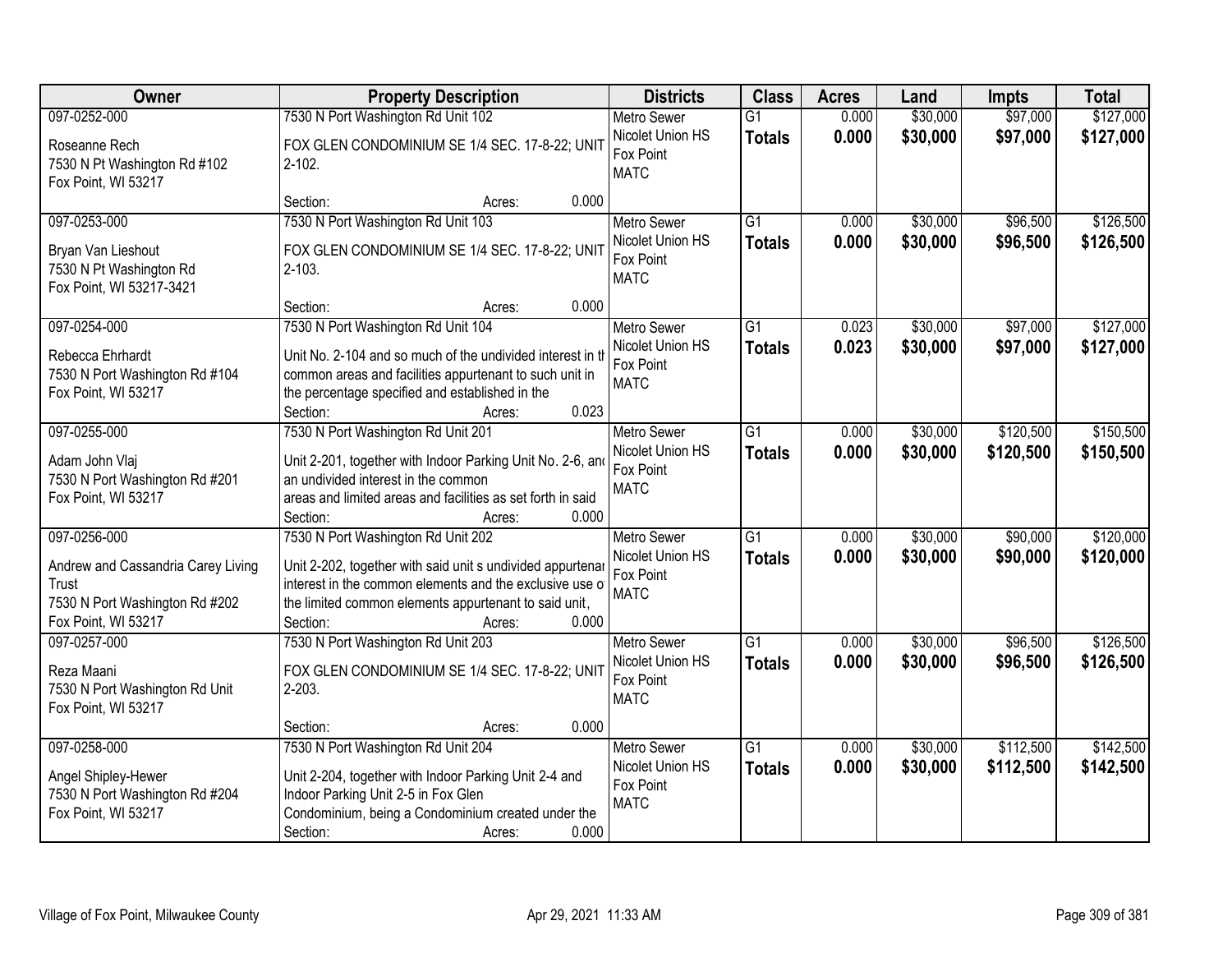| Owner                       | <b>Property Description</b>                       | <b>Districts</b>              | <b>Class</b>    | <b>Acres</b> | Land            | Impts           | <b>Total</b> |
|-----------------------------|---------------------------------------------------|-------------------------------|-----------------|--------------|-----------------|-----------------|--------------|
| 097-9000-000                | 7200 N Santa Monica Blvd                          | <b>Metro Sewer</b>            | $\overline{X4}$ | 0.253        | $\overline{50}$ | $\overline{50}$ | \$0          |
| Village of Fox Point        | W. 30FT. OF FOLLOWING PARCELS: COM AT A PT        | Nicolet Union HS              | <b>Totals</b>   | 0.253        | \$0             | \$0             | \$0          |
| Attn: Village Hall          | ON THE N LI & 379FT. W OF NE COR OF SE1/4 SEC.    | Fox Point                     |                 |              |                 |                 |              |
| 7200 N Santa Monica Blvd    | 17-8-22 TH W 287FT. TH S 303.55FT. TH E 287FT. TH | <b>MATC</b>                   |                 |              |                 |                 |              |
| Fox Point, WI 53217-3505    | 0.253<br>Section:<br>Acres:                       |                               |                 |              |                 |                 |              |
| 097-9001-000                | 121 E Calumet Rd                                  | <b>Metro Sewer</b>            | $\overline{G1}$ | 0.288        | \$112,000       | \$206,300       | \$318,300    |
|                             |                                                   | Nicolet Union HS              | <b>Totals</b>   | 0.288        | \$112,000       | \$206,300       | \$318,300    |
| Kenneth L. Hartenstein      | CERTIFEID SURVEY MAP NO 4 SE 1/4 SEC 17-8-22      | Fox Point                     |                 |              |                 |                 |              |
| Dana L. Hartenstein         | LOT <sub>1</sub>                                  | <b>MATC</b>                   |                 |              |                 |                 |              |
| 121 E Calumet Rd            |                                                   |                               |                 |              |                 |                 |              |
| Fox Point, WI 53217-3425    | 0.000<br>Section:<br>Acres:                       |                               |                 |              |                 |                 |              |
| 097-9002-000                | 7540 N Seneca Rd                                  | Metro Sewer                   | G1              | 0.344        | \$115,000       | \$137,000       | \$252,000    |
| Robert De Toro              | CERTIFIED SURVEY MAP NO. 4 SE 1/4 SEC. 17-8-22    | Nicolet Union HS              | <b>Totals</b>   | 0.344        | \$115,000       | \$137,000       | \$252,000    |
| Judith F. Bockl             | LOT <sub>2</sub>                                  | Fox Point                     |                 |              |                 |                 |              |
| 7540 N Seneca Rd            |                                                   | <b>MATC</b>                   |                 |              |                 |                 |              |
| Fox Point, WI 53217         | 0.000<br>Section:<br>Acres:                       |                               |                 |              |                 |                 |              |
| 097-9003-000                | 7536 N Seneca Rd                                  | <b>Metro Sewer</b>            | G1              | 0.284        | \$112,000       | \$162,000       | \$274,000    |
|                             |                                                   | Nicolet Union HS              | <b>Totals</b>   | 0.284        | \$112,000       | \$162,000       | \$274,000    |
| Jing Yang                   | CERTIFIED SURVEY MAP NO. 4, SE 17-8-22, LOT 3     | Fox Point                     |                 |              |                 |                 |              |
| Xing Wu<br>7536 N Seneca Rd |                                                   | <b>MATC</b>                   |                 |              |                 |                 |              |
| Fox Point, WI 53217         | 0.000                                             |                               |                 |              |                 |                 |              |
| 097-9004-000                | Section:<br>Acres:<br>7550 N Mohawk Rd            |                               | $\overline{G1}$ | 0.298        |                 | \$195,500       |              |
|                             |                                                   | <b>Metro Sewer</b>            |                 |              | \$112,500       |                 | \$308,000    |
| Nicholas Fisher             | SE1/4 SEC. 17-8-22. LOT 1 CERTIFIED LAND          | Nicolet Union HS<br>Fox Point | <b>Totals</b>   | 0.298        | \$112,500       | \$195,500       | \$308,000    |
| <b>Margaret Fisher</b>      | DIVISION MAP N. 13                                | <b>MATC</b>                   |                 |              |                 |                 |              |
| 7550 N Mohawk Rd            |                                                   |                               |                 |              |                 |                 |              |
| Fox Point, WI 53217-3458    | 0.000<br>Section:<br>Acres:                       |                               |                 |              |                 |                 |              |
| 097-9005-000                | 7543 N Navajo Rd                                  | Metro Sewer                   | $\overline{G1}$ | 0.298        | \$112,500       | \$167,500       | \$280,000    |
| James P. Caler              | SE1/4 SEC. 17-8-22. LOT 2 CERTIFIED LAND          | Nicolet Union HS              | <b>Totals</b>   | 0.298        | \$112,500       | \$167,500       | \$280,000    |
| Mary Ann G Caler            | DIVISION MAP NO.13                                | Fox Point                     |                 |              |                 |                 |              |
| 7543 N Navajo Rd            |                                                   | <b>MATC</b>                   |                 |              |                 |                 |              |
| Fox Point, WI 53217         | 0.000<br>Section:<br>Acres:                       |                               |                 |              |                 |                 |              |
| 097-9006-000                | 7535 N Fairchild Rd                               | <b>Metro Sewer</b>            | $\overline{G1}$ | 0.329        | \$114,000       | \$209,500       | \$323,500    |
|                             |                                                   | Nicolet Union HS              | <b>Totals</b>   | 0.329        | \$114,000       | \$209,500       | \$323,500    |
| <b>Fred Wiviott</b>         | CERTIFIED SURVEY MAP NO 25 SE 17-8-22 LOT 4       | Fox Point                     |                 |              |                 |                 |              |
| Esther R. Wiviott           |                                                   | <b>MATC</b>                   |                 |              |                 |                 |              |
| 7535 N Fairchild Rd         |                                                   |                               |                 |              |                 |                 |              |
| Fox Point, WI 53217-3529    | 0.000<br>Section:<br>Acres:                       |                               |                 |              |                 |                 |              |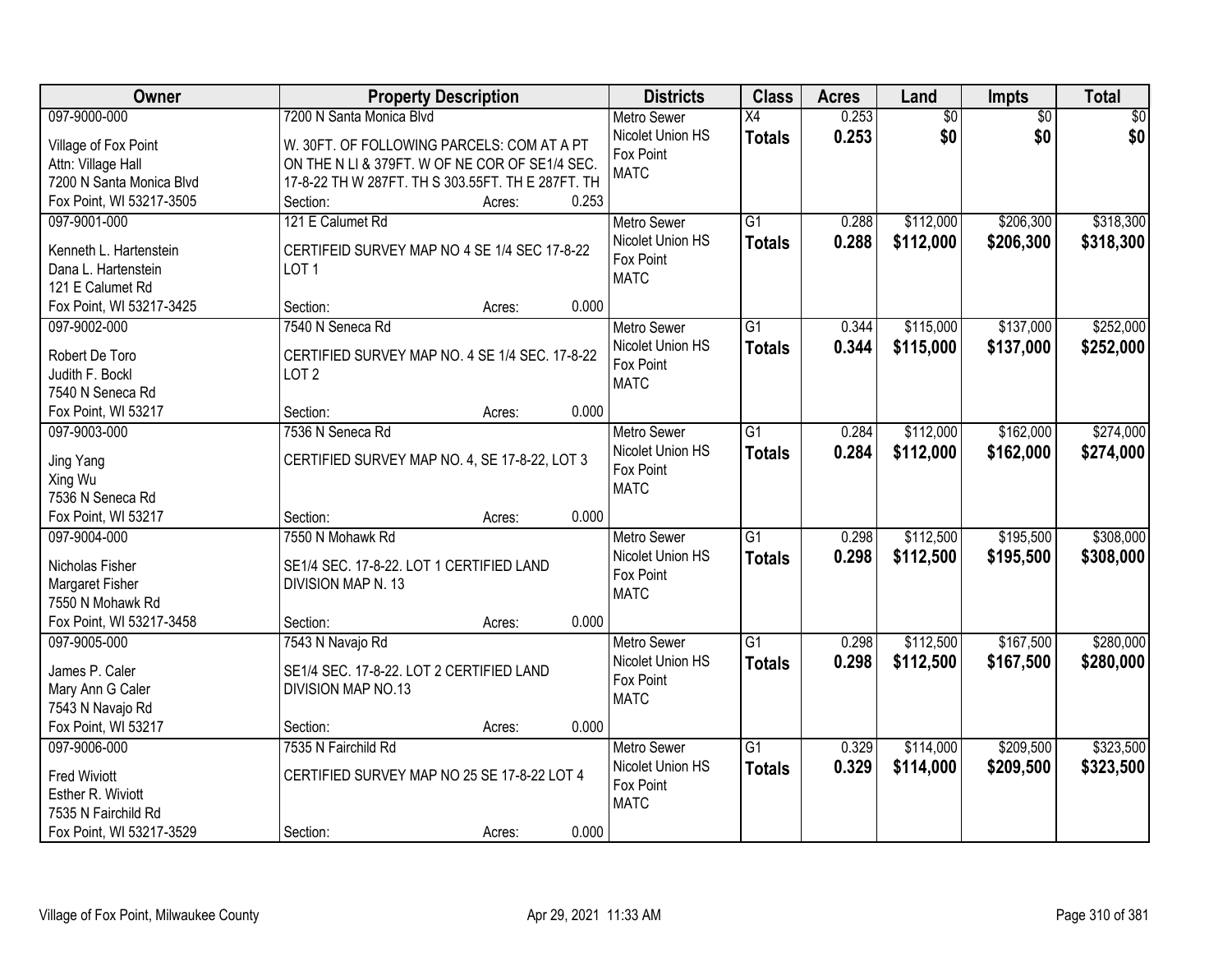| Owner                             | <b>Property Description</b>                           | <b>Districts</b>   | <b>Class</b>    | <b>Acres</b> | Land      | <b>Impts</b> | <b>Total</b> |
|-----------------------------------|-------------------------------------------------------|--------------------|-----------------|--------------|-----------|--------------|--------------|
| 097-9007-000                      | 7545 N Fairchild Rd                                   | <b>Metro Sewer</b> | $\overline{G1}$ | 0.328        | \$114,000 | \$334,000    | \$448,000    |
| Matthew J. Boyle                  | CERTIFIED SURVEY MAP NO 25 SE 17-8-22 LOT 5           | Nicolet Union HS   | <b>Totals</b>   | 0.328        | \$114,000 | \$334,000    | \$448,000    |
| Amanda Boyle                      |                                                       | Fox Point          |                 |              |           |              |              |
| 7545 N Fairchild Rd               |                                                       | <b>MATC</b>        |                 |              |           |              |              |
| Fox Point, WI 53217               | 0.000<br>Section:<br>Acres:                           |                    |                 |              |           |              |              |
| 097-9008-000                      | 7555 N Navajo Rd                                      | <b>Metro Sewer</b> | $\overline{G1}$ | 0.266        | \$111,000 | \$224,500    | \$335,500    |
|                                   |                                                       | Nicolet Union HS   | <b>Totals</b>   | 0.266        | \$111,000 | \$224,500    | \$335,500    |
| <b>Michael Falk</b>               | SE1/4 SEC. 17-8-22. PARCEL 3B EXCEPT THE W. 10        | Fox Point          |                 |              |           |              |              |
| Anne Falk                         | FT. OF CERTIFIED SURVEY MAP NO. 64                    | <b>MATC</b>        |                 |              |           |              |              |
| 7555 N Navajo Rd                  |                                                       |                    |                 |              |           |              |              |
| Fox Point, WI 53217-3465          | 0.000<br>Section:<br>Acres:                           |                    |                 |              |           |              |              |
| 097-9009-000                      | 231 W Calumet Rd                                      | <b>Metro Sewer</b> | $\overline{G1}$ | 0.235        | \$103,500 | \$262,000    | \$365,500    |
| Kari J. Chang                     | Parcel No. Three (3)A-One (1) of Certified Survey Map | Nicolet Union HS   | <b>Totals</b>   | 0.235        | \$103,500 | \$262,000    | \$365,500    |
| Py Chang                          | No. 214 of the Parcel No. Three (3)A of               | Fox Point          |                 |              |           |              |              |
| 231 W Calumet Rd                  | Certified Survey Map No. 64, being a Land Division of | <b>MATC</b>        |                 |              |           |              |              |
| Fox Point, WI 53217               | Section:<br>0.000<br>Acres:                           |                    |                 |              |           |              |              |
| 097-9010-000                      | 221 W Calumet Rd                                      | <b>Metro Sewer</b> | G1              | 0.263        | \$110,500 | \$227,500    | \$338,000    |
|                                   |                                                       | Nicolet Union HS   | <b>Totals</b>   | 0.263        | \$110,500 | \$227,500    | \$338,000    |
| Edward G. Ricker II               | PARCEL 3A-2 CERTIFIED SURVEY MAP NO. 214              | Fox Point          |                 |              |           |              |              |
| Allene E. Ricker                  | SE1/4 SEC. 17-8-22 ALSO THE W. 10 FT. OF PARCEL       | <b>MATC</b>        |                 |              |           |              |              |
| 221 W Calumet Rd                  | 3B CERTIFIED SURVEY MAP NO. 64                        |                    |                 |              |           |              |              |
| Fox Point, WI 53217-3428          | 0.000<br>Section:<br>Acres:                           |                    |                 |              |           |              |              |
| 097-9011-000                      | 7460 N Mohawk Rd                                      | <b>Metro Sewer</b> | $\overline{G1}$ | 0.205        | \$90,500  | \$286,500    | \$377,000    |
| Andrea M. Archut                  | Parcel 1 of Certified Survey Map No. 714, being a     | Nicolet Union HS   | <b>Totals</b>   | 0.205        | \$90,500  | \$286,500    | \$377,000    |
| Stephe Archut                     | Re-subdivision of Lot Four (4), Block Six (6) in Bay  | Fox Point          |                 |              |           |              |              |
| 7460 N Mohawk Rd                  | Shore Manor and lands in the Southeast One-quarter    | <b>MATC</b>        |                 |              |           |              |              |
| Fox Point, WI 53217               | Section:<br>0.000<br>Acres:                           |                    |                 |              |           |              |              |
| 097-9012-000                      | 7454 N Mohawk Rd                                      | Metro Sewer        | G1              | 0.187        | \$82,000  | \$271,000    | \$353,000    |
|                                   |                                                       | Nicolet Union HS   |                 |              |           |              |              |
| Charles F. Hrobsky Trustee        | PARCEL 2 CERTIFIED SURVEY MAP NO. 714 SE1/4           | Fox Point          | <b>Totals</b>   | 0.187        | \$82,000  | \$271,000    | \$353,000    |
| 7454 N Mohawk Rd                  | SEC. 17-8-22                                          | <b>MATC</b>        |                 |              |           |              |              |
| Fox Point, WI 53217-3456          |                                                       |                    |                 |              |           |              |              |
|                                   | 0.000<br>Section:<br>Acres:                           |                    |                 |              |           |              |              |
| 097-9013-000                      | 7444 N Mohawk Rd                                      | <b>Metro Sewer</b> | $\overline{G1}$ | 0.249        | \$109,500 | \$145,000    | \$254,500    |
|                                   | PARCEL 3 CERTIFIED SURVEY MAP NO. 714 SE1/4           | Nicolet Union HS   | <b>Totals</b>   | 0.249        | \$109,500 | \$145,000    | \$254,500    |
| Ming-Yuan Kao<br>Christine C. Kao | SEC. 17-8-22                                          | Fox Point          |                 |              |           |              |              |
| 7444 N Mohawk Rd                  |                                                       | <b>MATC</b>        |                 |              |           |              |              |
| Fox Point, WI 53217-3456          | 0.000                                                 |                    |                 |              |           |              |              |
|                                   | Section:<br>Acres:                                    |                    |                 |              |           |              |              |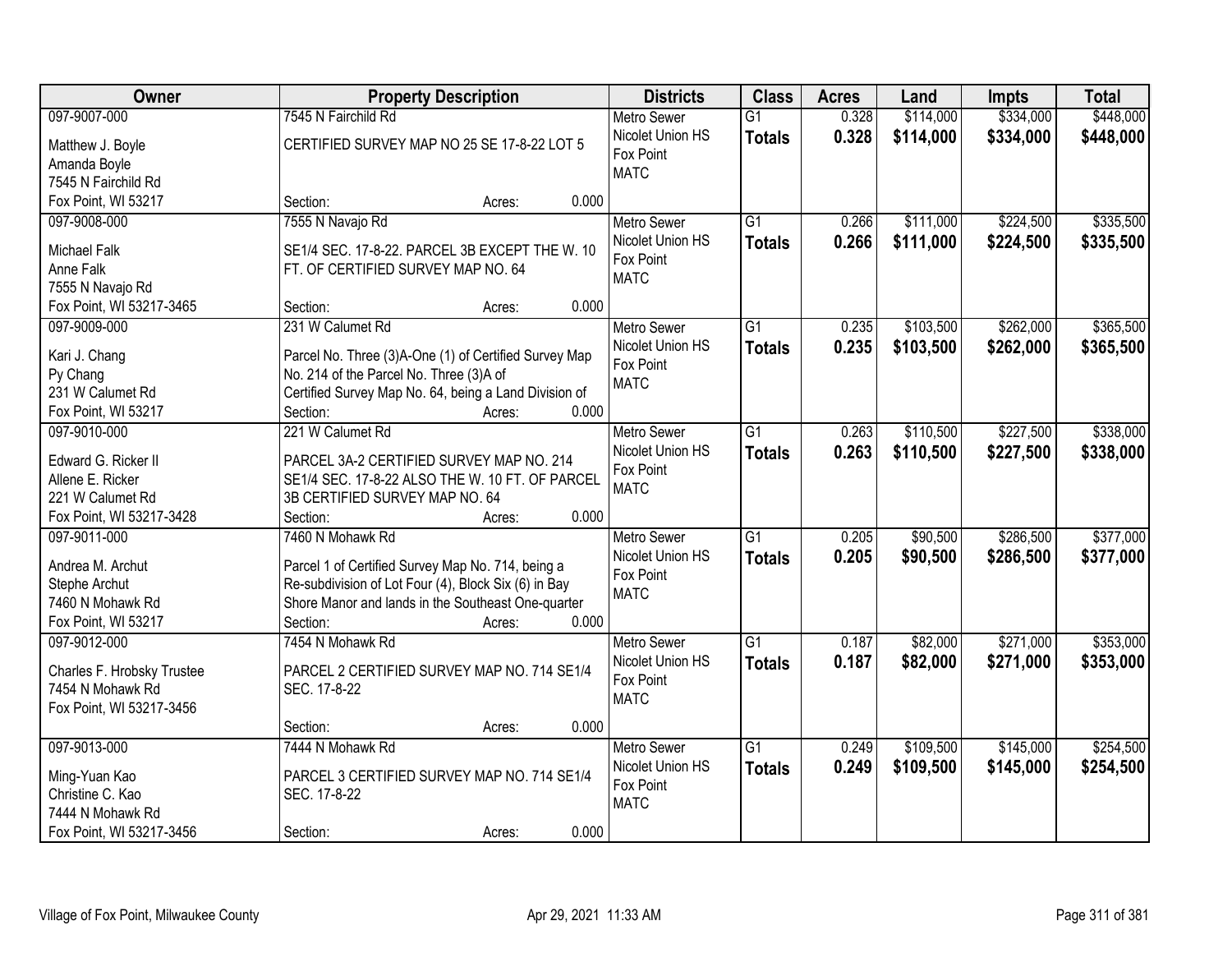| \$191,200<br>097-9986-000<br>7358 N Port Washington Rd<br>\$115,000<br>\$76,200<br><b>Metro Sewer</b><br>$\overline{G1}$<br>0.349<br>0.349<br>Nicolet Union HS<br>\$115,000<br>\$76,200<br><b>Totals</b><br>COM AT NW COR LOT 15 BLK 1 BAY SHORE MANOR<br>Stephen C. Vasos<br>Fox Point<br>7358 N Port Washington Rd<br>IN SE 1/4 SEC 17-8-22 TH S 100.09FT W TO CEN OF<br><b>MATC</b><br>PT WASHINGTON RD NELY ALG SD CEN TO<br>Fox Point, WI 53217<br>0.000<br>Section:<br>Acres:<br>\$117,000<br>\$68,100<br>097-9987-000<br>7376 N Port Washington Rd<br>$\overline{G1}$<br>0.385<br><b>Metro Sewer</b><br>Nicolet Union HS<br>0.385<br>\$117,000<br>\$68,100<br><b>Totals</b><br>Ralph H. Gries<br>COM AT NW COR OF LOT 15 BLK. 1 BAY SHORE<br>Fox Point<br>Christine R. Gries<br>MANOR IN SE1/4 SEC. 17-8-22 TH E 134.45FT. N<br><b>MATC</b><br>7376 N Pt Washington Rd<br>78.72FT. W TO CEN OF PORT WASHINGTON RD.<br>0.000<br>Fox Point, WI 53217-3415<br>Section:<br>Acres:<br>\$112,500<br>\$150,000<br>097-9988-000<br>7442 N Mohawk Rd<br><b>Metro Sewer</b><br>$\overline{G1}$<br>0.293<br>Nicolet Union HS<br>0.293<br>\$112,500<br>\$150,000<br><b>Totals</b><br>Jesse S. Carlton<br>COM 1332.59FT W & 1096.13FT S OF NE COR OF SE<br>Fox Point<br>1/4 SEC 17-8-22 TH S 89D58M40S W 147.23FT SWLY<br>Julie A. Carlton<br><b>MATC</b><br>7442 N Mohawk Rd<br>ALG CEN OF MOHAWK RD TO N LI OF PAULINES<br>Fox Point, WI 53217-3456<br>0.000<br>Section:<br>Acres: |
|--------------------------------------------------------------------------------------------------------------------------------------------------------------------------------------------------------------------------------------------------------------------------------------------------------------------------------------------------------------------------------------------------------------------------------------------------------------------------------------------------------------------------------------------------------------------------------------------------------------------------------------------------------------------------------------------------------------------------------------------------------------------------------------------------------------------------------------------------------------------------------------------------------------------------------------------------------------------------------------------------------------------------------------------------------------------------------------------------------------------------------------------------------------------------------------------------------------------------------------------------------------------------------------------------------------------------------------------------------------------------------------------------------------------------------------------------------------------------------|
| \$191,200                                                                                                                                                                                                                                                                                                                                                                                                                                                                                                                                                                                                                                                                                                                                                                                                                                                                                                                                                                                                                                                                                                                                                                                                                                                                                                                                                                                                                                                                      |
|                                                                                                                                                                                                                                                                                                                                                                                                                                                                                                                                                                                                                                                                                                                                                                                                                                                                                                                                                                                                                                                                                                                                                                                                                                                                                                                                                                                                                                                                                |
| \$185,100<br>\$185,100<br>\$262,500<br>\$262,500                                                                                                                                                                                                                                                                                                                                                                                                                                                                                                                                                                                                                                                                                                                                                                                                                                                                                                                                                                                                                                                                                                                                                                                                                                                                                                                                                                                                                               |
|                                                                                                                                                                                                                                                                                                                                                                                                                                                                                                                                                                                                                                                                                                                                                                                                                                                                                                                                                                                                                                                                                                                                                                                                                                                                                                                                                                                                                                                                                |
|                                                                                                                                                                                                                                                                                                                                                                                                                                                                                                                                                                                                                                                                                                                                                                                                                                                                                                                                                                                                                                                                                                                                                                                                                                                                                                                                                                                                                                                                                |
|                                                                                                                                                                                                                                                                                                                                                                                                                                                                                                                                                                                                                                                                                                                                                                                                                                                                                                                                                                                                                                                                                                                                                                                                                                                                                                                                                                                                                                                                                |
|                                                                                                                                                                                                                                                                                                                                                                                                                                                                                                                                                                                                                                                                                                                                                                                                                                                                                                                                                                                                                                                                                                                                                                                                                                                                                                                                                                                                                                                                                |
|                                                                                                                                                                                                                                                                                                                                                                                                                                                                                                                                                                                                                                                                                                                                                                                                                                                                                                                                                                                                                                                                                                                                                                                                                                                                                                                                                                                                                                                                                |
|                                                                                                                                                                                                                                                                                                                                                                                                                                                                                                                                                                                                                                                                                                                                                                                                                                                                                                                                                                                                                                                                                                                                                                                                                                                                                                                                                                                                                                                                                |
|                                                                                                                                                                                                                                                                                                                                                                                                                                                                                                                                                                                                                                                                                                                                                                                                                                                                                                                                                                                                                                                                                                                                                                                                                                                                                                                                                                                                                                                                                |
|                                                                                                                                                                                                                                                                                                                                                                                                                                                                                                                                                                                                                                                                                                                                                                                                                                                                                                                                                                                                                                                                                                                                                                                                                                                                                                                                                                                                                                                                                |
|                                                                                                                                                                                                                                                                                                                                                                                                                                                                                                                                                                                                                                                                                                                                                                                                                                                                                                                                                                                                                                                                                                                                                                                                                                                                                                                                                                                                                                                                                |
|                                                                                                                                                                                                                                                                                                                                                                                                                                                                                                                                                                                                                                                                                                                                                                                                                                                                                                                                                                                                                                                                                                                                                                                                                                                                                                                                                                                                                                                                                |
|                                                                                                                                                                                                                                                                                                                                                                                                                                                                                                                                                                                                                                                                                                                                                                                                                                                                                                                                                                                                                                                                                                                                                                                                                                                                                                                                                                                                                                                                                |
|                                                                                                                                                                                                                                                                                                                                                                                                                                                                                                                                                                                                                                                                                                                                                                                                                                                                                                                                                                                                                                                                                                                                                                                                                                                                                                                                                                                                                                                                                |
|                                                                                                                                                                                                                                                                                                                                                                                                                                                                                                                                                                                                                                                                                                                                                                                                                                                                                                                                                                                                                                                                                                                                                                                                                                                                                                                                                                                                                                                                                |
| \$260,400<br>097-9989-001<br>7439 N Mohawk Rd<br>$\overline{G1}$<br>\$115,000<br>\$145,400<br><b>Metro Sewer</b><br>0.342                                                                                                                                                                                                                                                                                                                                                                                                                                                                                                                                                                                                                                                                                                                                                                                                                                                                                                                                                                                                                                                                                                                                                                                                                                                                                                                                                      |
| Nicolet Union HS<br>0.342<br>\$115,000<br>\$145,400<br>\$260,400<br><b>Totals</b><br>07439 N MOHAWK RD<br>Nancy Mcdermott                                                                                                                                                                                                                                                                                                                                                                                                                                                                                                                                                                                                                                                                                                                                                                                                                                                                                                                                                                                                                                                                                                                                                                                                                                                                                                                                                      |
| Fox Point<br>7439 N Mohawk Rd                                                                                                                                                                                                                                                                                                                                                                                                                                                                                                                                                                                                                                                                                                                                                                                                                                                                                                                                                                                                                                                                                                                                                                                                                                                                                                                                                                                                                                                  |
| <b>MATC</b><br>Fox Point, WI 53217-3457                                                                                                                                                                                                                                                                                                                                                                                                                                                                                                                                                                                                                                                                                                                                                                                                                                                                                                                                                                                                                                                                                                                                                                                                                                                                                                                                                                                                                                        |
| 0.000<br>Section:<br>Acres:                                                                                                                                                                                                                                                                                                                                                                                                                                                                                                                                                                                                                                                                                                                                                                                                                                                                                                                                                                                                                                                                                                                                                                                                                                                                                                                                                                                                                                                    |
| \$266,300<br>097-9990-001<br>7449 N Mohawk Rd<br>$\overline{G1}$<br>0.316<br>\$113,500<br>\$152,800<br><b>Metro Sewer</b>                                                                                                                                                                                                                                                                                                                                                                                                                                                                                                                                                                                                                                                                                                                                                                                                                                                                                                                                                                                                                                                                                                                                                                                                                                                                                                                                                      |
| 0.316<br>\$113,500<br>\$152,800<br>Nicolet Union HS<br><b>Totals</b><br>\$266,300                                                                                                                                                                                                                                                                                                                                                                                                                                                                                                                                                                                                                                                                                                                                                                                                                                                                                                                                                                                                                                                                                                                                                                                                                                                                                                                                                                                              |
| 07449 N MOHAWK RD<br>Christopher M. Orzal<br>Fox Point                                                                                                                                                                                                                                                                                                                                                                                                                                                                                                                                                                                                                                                                                                                                                                                                                                                                                                                                                                                                                                                                                                                                                                                                                                                                                                                                                                                                                         |
| Consuelo Orzal<br><b>MATC</b>                                                                                                                                                                                                                                                                                                                                                                                                                                                                                                                                                                                                                                                                                                                                                                                                                                                                                                                                                                                                                                                                                                                                                                                                                                                                                                                                                                                                                                                  |
| 7449 N Mohawk Rd                                                                                                                                                                                                                                                                                                                                                                                                                                                                                                                                                                                                                                                                                                                                                                                                                                                                                                                                                                                                                                                                                                                                                                                                                                                                                                                                                                                                                                                               |
| Fox Point, WI 53217-3457<br>0.000<br>Section:<br>Acres:                                                                                                                                                                                                                                                                                                                                                                                                                                                                                                                                                                                                                                                                                                                                                                                                                                                                                                                                                                                                                                                                                                                                                                                                                                                                                                                                                                                                                        |
| $\overline{G1}$<br>\$224,500<br>\$341,500<br>097-9991-000<br>7453 N Mohawk Rd<br>Metro Sewer<br>0.381<br>\$117,000                                                                                                                                                                                                                                                                                                                                                                                                                                                                                                                                                                                                                                                                                                                                                                                                                                                                                                                                                                                                                                                                                                                                                                                                                                                                                                                                                             |
| Nicolet Union HS<br>0.381<br>\$117,000<br>\$224,500<br>\$341,500<br><b>Totals</b><br>That part of the Southeast One-quarter (1/4) of Section<br>Nicholas N. Beihoff                                                                                                                                                                                                                                                                                                                                                                                                                                                                                                                                                                                                                                                                                                                                                                                                                                                                                                                                                                                                                                                                                                                                                                                                                                                                                                            |
| Fox Point<br>Seventeen (17), Township Eight (8) North, Range<br>Melissa E. Beihoff<br><b>MATC</b>                                                                                                                                                                                                                                                                                                                                                                                                                                                                                                                                                                                                                                                                                                                                                                                                                                                                                                                                                                                                                                                                                                                                                                                                                                                                                                                                                                              |
| Twenty-two (22) East, in the Village of Fox Point,<br>7453 N Mohawk Rd                                                                                                                                                                                                                                                                                                                                                                                                                                                                                                                                                                                                                                                                                                                                                                                                                                                                                                                                                                                                                                                                                                                                                                                                                                                                                                                                                                                                         |
| 0.000<br>Fox Point, WI 53217<br>Section:<br>Acres:                                                                                                                                                                                                                                                                                                                                                                                                                                                                                                                                                                                                                                                                                                                                                                                                                                                                                                                                                                                                                                                                                                                                                                                                                                                                                                                                                                                                                             |
| 7457 N Mohawk Rd<br>\$253,500<br>$\overline{G1}$<br>\$118,500<br>\$135,000<br>097-9992-000<br><b>Metro Sewer</b><br>0.411                                                                                                                                                                                                                                                                                                                                                                                                                                                                                                                                                                                                                                                                                                                                                                                                                                                                                                                                                                                                                                                                                                                                                                                                                                                                                                                                                      |
| Nicolet Union HS<br>0.411<br>\$118,500<br>\$135,000<br>\$253,500<br><b>Totals</b><br>That part of the East Eight and Twenty-five Hundredths<br>Michael Bork                                                                                                                                                                                                                                                                                                                                                                                                                                                                                                                                                                                                                                                                                                                                                                                                                                                                                                                                                                                                                                                                                                                                                                                                                                                                                                                    |
| Fox Point<br>(8.25) acres, except the South Four (4) acres thereof<br>7457 N Mohawk Rd                                                                                                                                                                                                                                                                                                                                                                                                                                                                                                                                                                                                                                                                                                                                                                                                                                                                                                                                                                                                                                                                                                                                                                                                                                                                                                                                                                                         |
| <b>MATC</b><br>and except the One and Thirty-nine Hundreths (1/39)<br>Fox Point, WI 53217                                                                                                                                                                                                                                                                                                                                                                                                                                                                                                                                                                                                                                                                                                                                                                                                                                                                                                                                                                                                                                                                                                                                                                                                                                                                                                                                                                                      |
| 0.000<br>Section:<br>Acres:                                                                                                                                                                                                                                                                                                                                                                                                                                                                                                                                                                                                                                                                                                                                                                                                                                                                                                                                                                                                                                                                                                                                                                                                                                                                                                                                                                                                                                                    |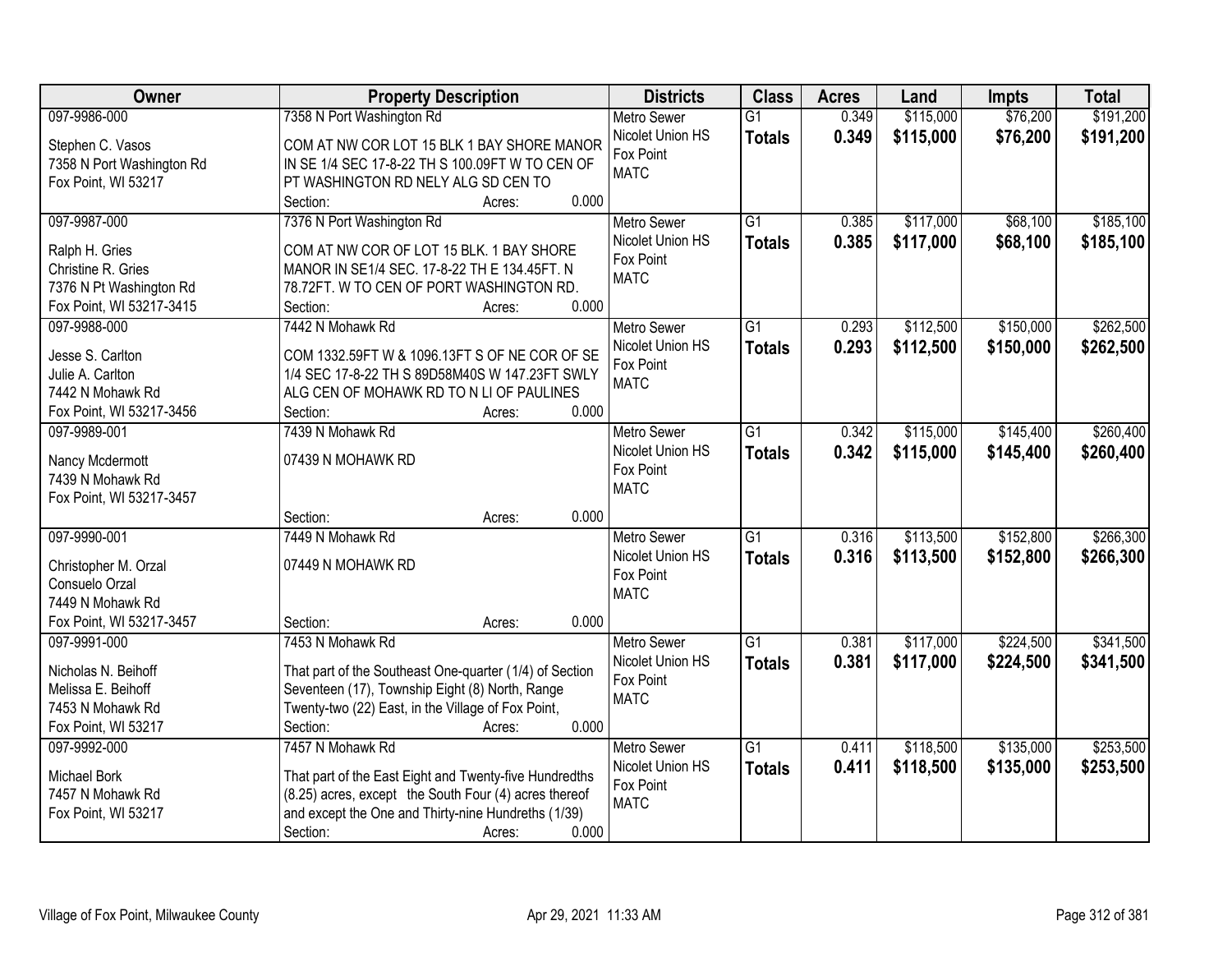| Owner                           | <b>Property Description</b>                               | <b>Districts</b>   | <b>Class</b>    | <b>Acres</b> | Land      | <b>Impts</b> | <b>Total</b> |
|---------------------------------|-----------------------------------------------------------|--------------------|-----------------|--------------|-----------|--------------|--------------|
| 097-9993-000                    | 7440 N Port Washington Rd                                 | <b>Metro Sewer</b> | $\overline{G1}$ | 1.055        | \$153,500 | \$134,500    | \$288,000    |
| John J. Prentice                | COM AT NW COR OF PAULINES PARCELS IN SE1/4                | Nicolet Union HS   | <b>Totals</b>   | 1.055        | \$153,500 | \$134,500    | \$288,000    |
| David Konopka                   | SEC. 17-8-22 TH N 0D07M14S E 128.40FT. S                  | Fox Point          |                 |              |           |              |              |
| 7440 N Pt Washington Rd         | 89D58M40S W 127FT.N 72D26M20S W 154.24FT. S               | <b>MATC</b>        |                 |              |           |              |              |
| Fox Point, WI 53217-3417        | 0.000<br>Section:<br>Acres:                               |                    |                 |              |           |              |              |
| 097-9994-000                    | 7450 N Port Washington Rd                                 | <b>Metro Sewer</b> | $\overline{G1}$ | 0.672        | \$132,500 | \$165,800    | \$298,300    |
|                                 |                                                           | Nicolet Union HS   | <b>Totals</b>   | 0.672        | \$132,500 | \$165,800    | \$298,300    |
| <b>Gd Rental Properties LLC</b> | COM 1332.59FT. N 89D58M40S W & 891.83FT. S &              | Fox Point          |                 |              |           |              |              |
| 7450 N Pt Washington Rd         | 354.93FT. S 89D56M20S W OF NE COR OF SE1/4                | <b>MATC</b>        |                 |              |           |              |              |
| Fox Point, WI 53217-3417        | SEC. 17-8-22 TH S 89D56M20S W 220.21FT. S                 |                    |                 |              |           |              |              |
|                                 | 0.000<br>Section:<br>Acres:                               |                    |                 |              |           |              |              |
| 097-9996-000                    | 7535 N Mohawk Rd                                          | Metro Sewer        | G1              | 0.424        | \$119,000 | \$118,100    | \$237,100    |
| Laurie M. Webb                  | That part of the South East One-quarter (1/4) of section  | Nicolet Union HS   | <b>Totals</b>   | 0.424        | \$119,000 | \$118,100    | \$237,100    |
| 7535 N Mohawk Rd                | Seventeen (17), in Township Eight (8) North, Range        | Fox Point          |                 |              |           |              |              |
| Fox Point, WI 53217             | Twenty-two (22) East, in the Village of Fox Point,        | <b>MATC</b>        |                 |              |           |              |              |
|                                 | 0.000<br>Section:<br>Acres:                               |                    |                 |              |           |              |              |
| 097-9997-000                    | 7543 N Mohawk Rd                                          | <b>Metro Sewer</b> | G1              | 0.424        | \$119,000 | \$120,900    | \$239,900    |
|                                 |                                                           | Nicolet Union HS   | <b>Totals</b>   | 0.424        | \$119,000 | \$120,900    | \$239,900    |
| Frank A. Szelicki               | PART OF SE 1/4 SEC. 17-8-22 COMM 1571.88 FT. W            | Fox Point          |                 |              |           |              |              |
| Mary Ann Szelicki               | OF NE COR. TH S 221.95 FT. TO PT OF BEG., TH S 88         | <b>MATC</b>        |                 |              |           |              |              |
| 7543 N Mohawk Rd                | FT. TH E. 210 FT. TH N 88 FT. TH W 210 FT. TO BEG.        |                    |                 |              |           |              |              |
| Fox Point, WI 53217-3459        | Section:<br>0.000<br>Acres:                               |                    |                 |              |           |              |              |
| 097-9998-000                    | 7551 N Mohawk Rd                                          | <b>Metro Sewer</b> | $\overline{G1}$ | 0.424        | \$119,000 | \$125,700    | \$244,700    |
| Lisa Jo Collins                 | That part of the Southeast 1/4 of Section 17, in Township | Nicolet Union HS   | <b>Totals</b>   | 0.424        | \$119,000 | \$125,700    | \$244,700    |
| 7551 N Mohawk Rd                | North, of Range 22 East, in the Village of Fox Point,     | Fox Point          |                 |              |           |              |              |
| Fox Point, WI 53217             | Milwaukee County, Wisconsin, bounded and described a      | <b>MATC</b>        |                 |              |           |              |              |
|                                 | Section:<br>0.000<br>Acres:                               |                    |                 |              |           |              |              |
| 097-9999-000                    | 7559 N Mohawk Rd                                          | Metro Sewer        | $\overline{G1}$ | 0.501        | \$123,500 | \$113,400    | \$236,900    |
|                                 |                                                           | Nicolet Union HS   | <b>Totals</b>   | 0.501        | \$123,500 | \$113,400    | \$236,900    |
| Ramsey D. Radakovich            | PART OF SE1/4 SEC 17-8-22 COMM 1571.88FT. W OF            | Fox Point          |                 |              |           |              |              |
| 7559 N Mohawk Rd                | NW COR TH S 133.95FT. TH E 210FT. TH N 133.95FT           | <b>MATC</b>        |                 |              |           |              |              |
| Fox Point, WI 53217-3459        | TH W 210FT. TO BEG SUBJECT TO RIGHTS OF                   |                    |                 |              |           |              |              |
|                                 | 0.000<br>Section:<br>Acres:                               |                    |                 |              |           |              |              |
| 128-1050-000                    | 7316 N Seneca Rd                                          | <b>Metro Sewer</b> | $\overline{G1}$ | 0.421        | \$119,000 | \$312,000    | \$431,000    |
| David Meister                   | ASSESSMENT SUBD. NO. 76 LOT 7 BLK. 3                      | Nicolet Union HS   | <b>Totals</b>   | 0.421        | \$119,000 | \$312,000    | \$431,000    |
| <b>Barbara Meister</b>          |                                                           | Fox Point          |                 |              |           |              |              |
| 7316 N Seneca Rd                |                                                           | <b>MATC</b>        |                 |              |           |              |              |
| Fox Point, WI 53217-3438        | 0.000<br>Section:<br>Acres:                               |                    |                 |              |           |              |              |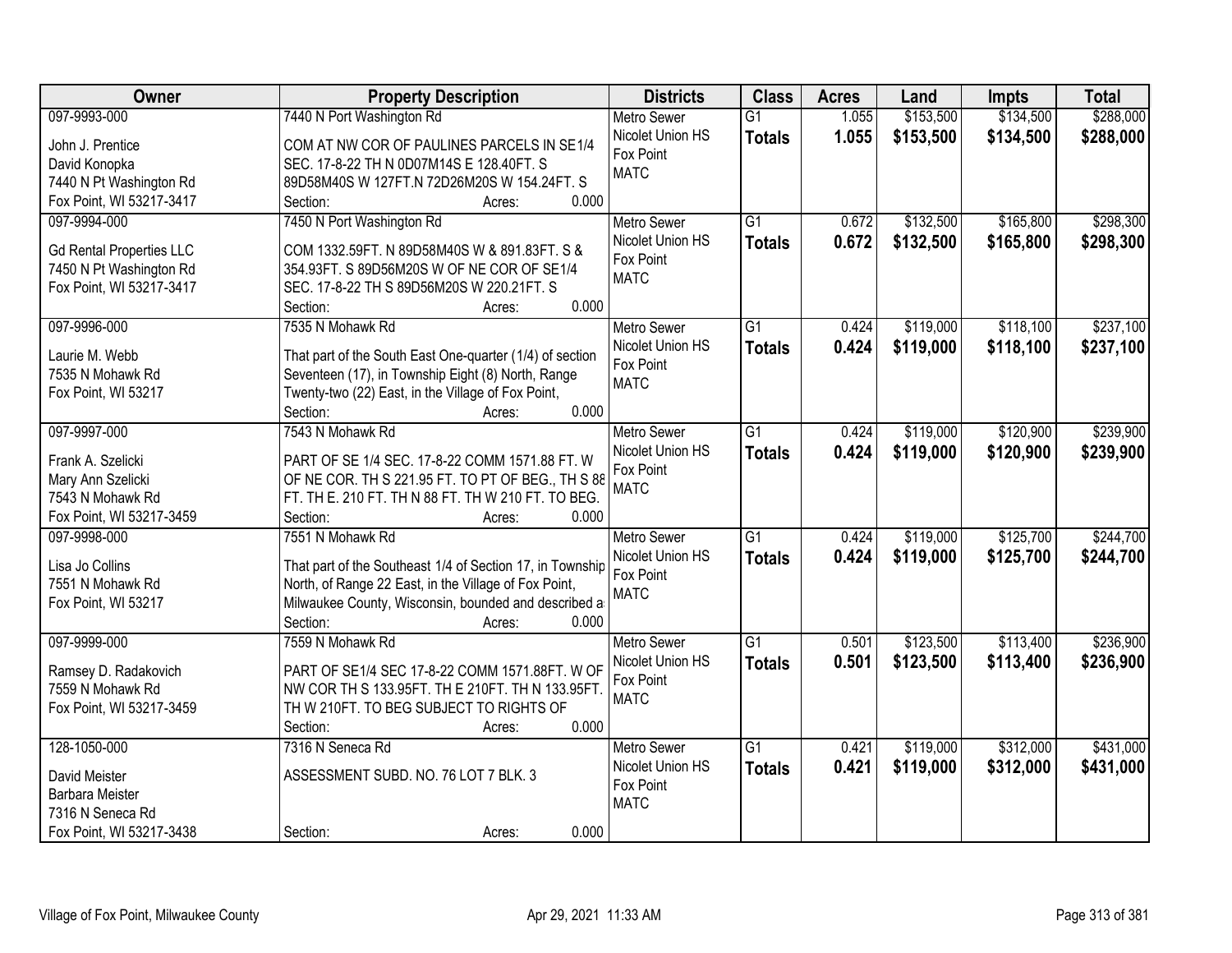| Owner                    | <b>Property Description</b>                               | <b>Districts</b>                | <b>Class</b>    | <b>Acres</b> | Land      | <b>Impts</b> | <b>Total</b> |
|--------------------------|-----------------------------------------------------------|---------------------------------|-----------------|--------------|-----------|--------------|--------------|
| 128-1051-000             | 7324 N Seneca Rd                                          | <b>Metro Sewer</b>              | $\overline{G1}$ | 0.281        | \$111,500 | \$276,500    | \$388,000    |
| David C. Landis          | CERTIFIED SURVEY MAP NO 6 SE 17-8-22 LOT 3                | Nicolet Union HS                | <b>Totals</b>   | 0.281        | \$111,500 | \$276,500    | \$388,000    |
| Tammy A. Landis          |                                                           | Fox Point                       |                 |              |           |              |              |
| 7324 N Seneca Rd         |                                                           | <b>MATC</b>                     |                 |              |           |              |              |
| Fox Point, WI 53217      | 0.000<br>Section:<br>Acres:                               |                                 |                 |              |           |              |              |
| 128-1052-000             | 7338 N Seneca Rd                                          | <b>Metro Sewer</b>              | $\overline{G1}$ | 0.281        | \$111,500 | \$224,500    | \$336,000    |
|                          |                                                           | Nicolet Union HS                | <b>Totals</b>   | 0.281        | \$111,500 | \$224,500    | \$336,000    |
| Max R. Dechantsreiter    | CERTIFIED SURVEY MAP NO 6 SE 17-8-22 LOT 2                | Fox Point                       |                 |              |           |              |              |
| 7338 N Seneca Rd         |                                                           | <b>MATC</b>                     |                 |              |           |              |              |
| Fox Point, WI 53217-3438 | 0.000<br>Section:                                         |                                 |                 |              |           |              |              |
|                          | Acres:                                                    |                                 |                 |              |           | \$190,500    |              |
| 128-1053-000             | 7360 N Seneca Rd                                          | Metro Sewer<br>Nicolet Union HS | G1              | 0.281        | \$111,500 |              | \$302,000    |
| Justin Racinowski        | CERTIFIED SURVEY MAP NO 6 SE 17-8-22                      | Fox Point                       | <b>Totals</b>   | 0.281        | \$111,500 | \$190,500    | \$302,000    |
| Elizabeth Martin         |                                                           | <b>MATC</b>                     |                 |              |           |              |              |
| 7360 N Seneca Rd         |                                                           |                                 |                 |              |           |              |              |
| Fox Point, WI 53217-3438 | 0.000<br>Section:<br>Acres:                               |                                 |                 |              |           |              |              |
| 128-1054-000             | 7370 N Seneca Rd                                          | <b>Metro Sewer</b>              | G1              | 0.531        | \$125,000 | \$239,500    | \$364,500    |
| <b>Timothy Fox</b>       | ASSESSMENT SUBD. NO. 76 LOT 10, BLK. 3 AND S.             | Nicolet Union HS                | <b>Totals</b>   | 0.531        | \$125,000 | \$239,500    | \$364,500    |
| Faye Fox                 | 25.54 FT. OF VACATED STREET ADJOINING SD LOT              | Fox Point                       |                 |              |           |              |              |
| 7370 N Seneca Rd         | ON THE NORTH.                                             | <b>MATC</b>                     |                 |              |           |              |              |
| Fox Point, WI 53217-3438 | 0.000<br>Section:<br>Acres:                               |                                 |                 |              |           |              |              |
| 128-1065-000             | 7319 N Seneca Rd                                          | <b>Metro Sewer</b>              | $\overline{G1}$ | 0.510        | \$124,000 | \$144,000    | \$268,000    |
|                          |                                                           | Nicolet Union HS                | <b>Totals</b>   | 0.510        | \$124,000 | \$144,000    | \$268,000    |
| Scott M. Winters         | Lot 8 and the South 30 feet of Lot 9, in Block 4, in      | Fox Point                       |                 |              |           |              |              |
| 7319 N Seneca Rd         | Assessment Subdivision No. 76, a Subdivision of a part c  | <b>MATC</b>                     |                 |              |           |              |              |
| Fox Point, WI 53217      | the Northeast 1/4 of Section 20 and a part of the Southea |                                 |                 |              |           |              |              |
|                          | Section:<br>0.000<br>Acres:                               |                                 |                 |              |           |              |              |
| 128-1066-000             | 7337 N Seneca Rd                                          | Metro Sewer                     | $\overline{G1}$ | 0.240        | \$105,500 | \$134,000    | \$239,500    |
| James E. Trad            | ASSESSMENT SUBD. NO. 76 N 90FT. OF LOT 9 BLK.             | Nicolet Union HS                | <b>Totals</b>   | 0.240        | \$105,500 | \$134,000    | \$239,500    |
| Robin M. Becker          | $\overline{4}$                                            | Fox Point                       |                 |              |           |              |              |
| 7337 N Seneca Rd         |                                                           | <b>MATC</b>                     |                 |              |           |              |              |
| Fox Point, WI 53217-3439 | 0.000<br>Section:<br>Acres:                               |                                 |                 |              |           |              |              |
| 128-1067-000             | 7349 N Seneca Rd                                          | <b>Metro Sewer</b>              | $\overline{G1}$ | 0.322        | \$114,000 | \$222,000    | \$336,000    |
|                          |                                                           | Nicolet Union HS                | <b>Totals</b>   | 0.322        | \$114,000 | \$222,000    | \$336,000    |
| Vladimir D. Fiveysky     | ASSESSMENT SUBD. NO. 76 LOT 10 BLK. 4                     | Fox Point                       |                 |              |           |              |              |
| Irina S. Fiveysky        |                                                           | <b>MATC</b>                     |                 |              |           |              |              |
| 7349 N Seneca Rd         |                                                           |                                 |                 |              |           |              |              |
| Fox Point, WI 53217-3439 | 0.000<br>Section:<br>Acres:                               |                                 |                 |              |           |              |              |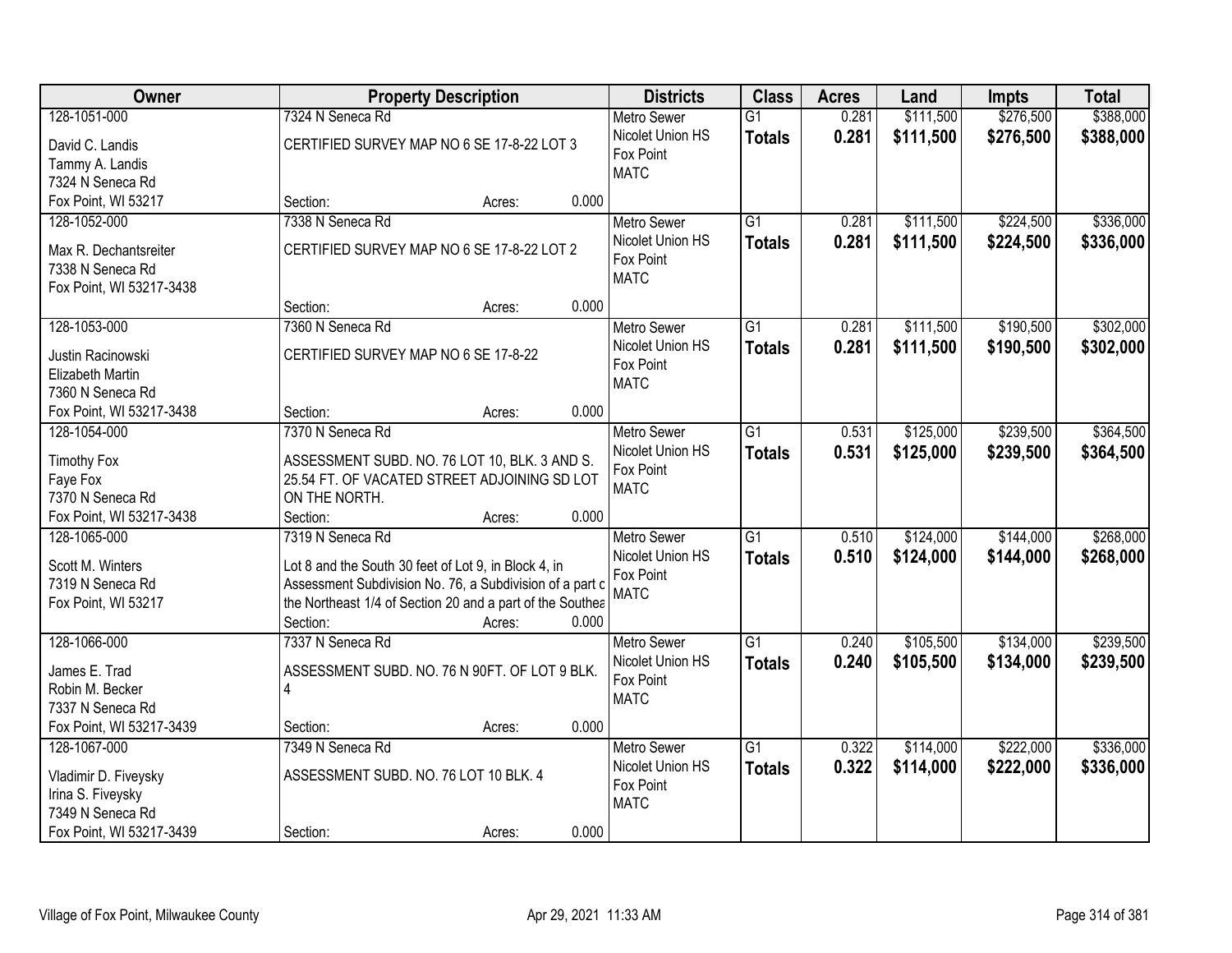| Owner                    | <b>Property Description</b>                                | <b>Districts</b>                       | <b>Class</b>    | <b>Acres</b> | Land      | <b>Impts</b> | <b>Total</b> |
|--------------------------|------------------------------------------------------------|----------------------------------------|-----------------|--------------|-----------|--------------|--------------|
| 128-1068-000             | 7385 N Seneca Rd                                           | <b>Metro Sewer</b>                     | $\overline{G1}$ | 0.213        | \$93,500  | \$283,500    | \$377,000    |
| Nicholas T. Damro        | Lot 1, in Certified Survey Map No. 62, being a part of the | Nicolet Union HS                       | <b>Totals</b>   | 0.213        | \$93,500  | \$283,500    | \$377,000    |
| Starr Damro              | Southeast 1/4 of Section 17, in Township 8 North, Range    | Fox Point                              |                 |              |           |              |              |
| 7385 N Seneca Rd         | 22 East, in the Village of Fox Point, as recorded in the   | <b>MATC</b>                            |                 |              |           |              |              |
| Fox Point, WI 53217      | 0.000<br>Section:<br>Acres:                                |                                        |                 |              |           |              |              |
| 128-1069-000             | 7365 N Seneca Rd                                           | <b>Metro Sewer</b>                     | $\overline{G1}$ | 0.213        | \$93,500  | \$303,500    | \$397,000    |
|                          |                                                            | Nicolet Union HS                       | <b>Totals</b>   | 0.213        | \$93,500  | \$303,500    | \$397,000    |
| Benjamin William Proctor | LOT 2 CERTIFIED SURVEY MAP NO. 62 SE1/4 SEC.               | Fox Point                              |                 |              |           |              |              |
| Lara Elizabeth Proctor   | $17 - 8 - 22$                                              | <b>MATC</b>                            |                 |              |           |              |              |
| 7365 N Seneca Rd         |                                                            |                                        |                 |              |           |              |              |
| Fox Point, WI 53217      | 0.000<br>Section:<br>Acres:                                |                                        |                 |              |           |              |              |
| 128-1070-000             | 251 E Fox Dale Rd                                          | <b>Metro Sewer</b>                     | G1              | 0.309        | \$113,000 | \$230,500    | \$343,500    |
| Matthew G. Valestin      | LOT 1, BLK. 1 GREEN TREE ESTATES                           | Nicolet Union HS                       | <b>Totals</b>   | 0.309        | \$113,000 | \$230,500    | \$343,500    |
| 1616 N Rhodes St         |                                                            | Fox Point                              |                 |              |           |              |              |
| Arlington, VA 22209      |                                                            | <b>MATC</b>                            |                 |              |           |              |              |
|                          | 0.000<br>Section:<br>Acres:                                |                                        |                 |              |           |              |              |
| 128-1071-000             | 231 E Fox Dale Rd                                          | <b>Metro Sewer</b>                     | G1              | 0.304        | \$113,000 | \$197,500    | \$310,500    |
|                          |                                                            | Nicolet Union HS                       | <b>Totals</b>   | 0.304        | \$113,000 | \$197,500    | \$310,500    |
| John R. Godfrey          | LOT 2, BLK. 1 GREEN TREE ESTATES                           | Fox Point                              |                 |              |           |              |              |
| 231 E Fox Dale Rd        |                                                            | <b>MATC</b>                            |                 |              |           |              |              |
| Fox Point, WI 53217      | 0.000<br>Section:                                          |                                        |                 |              |           |              |              |
| 128-1072-000             | Acres:<br>201 E Fox Dale Rd                                |                                        | $\overline{G1}$ | 0.301        | \$112,500 | \$298,000    | \$410,500    |
|                          |                                                            | <b>Metro Sewer</b><br>Nicolet Union HS |                 |              |           |              |              |
| Christopher J. Meece     | Lot 3, in Block 1, in Green Tree Estates, being a          | Fox Point                              | <b>Totals</b>   | 0.301        | \$112,500 | \$298,000    | \$410,500    |
| Beth M. Meece            | Subdivision of part of the Northeast 1/4 of Section 20, in | <b>MATC</b>                            |                 |              |           |              |              |
| 201 E Fox Dale Rd        | Township 8 North, Range 22 East, in the Village of Fox     |                                        |                 |              |           |              |              |
| Fox Point, WI 53217      | Section:<br>0.000<br>Acres:                                |                                        |                 |              |           |              |              |
| 128-1073-000             | 171 E Fox Dale Rd                                          | Metro Sewer                            | G1              | 0.301        | \$112,500 | \$321,500    | \$434,000    |
| Benjamin F. Malsch       | LOT 4, BLK. 1 GREEN TREE ESTATES                           | Nicolet Union HS                       | <b>Totals</b>   | 0.301        | \$112,500 | \$321,500    | \$434,000    |
| Thomasien T. Malsch      |                                                            | Fox Point                              |                 |              |           |              |              |
| 171 E Fox Dale Rd        |                                                            | <b>MATC</b>                            |                 |              |           |              |              |
| Fox Point, WI 53217-3912 | 0.000<br>Section:<br>Acres:                                |                                        |                 |              |           |              |              |
| 128-1074-000             | 139 E Good Hope Rd                                         | <b>Metro Sewer</b>                     | $\overline{G1}$ | 0.306        | \$113,000 | \$212,600    | \$325,600    |
|                          |                                                            | Nicolet Union HS                       |                 | 0.306        | \$113,000 | \$212,600    | \$325,600    |
| Nagel Real Estate, LLC   | Lot One (1) in Block One (1) in Carl Miller Subdivision No | Fox Point                              | <b>Totals</b>   |              |           |              |              |
| 121 Michelle Dr          | 4, being a part of the Northeast One-quarter (1/4) of      | <b>MATC</b>                            |                 |              |           |              |              |
| Johnson Creek, WI 53038  | Section Twenty (20) and the Northwest One-quarter (1/4)    |                                        |                 |              |           |              |              |
|                          | 0.306<br>Section:<br>Acres:                                |                                        |                 |              |           |              |              |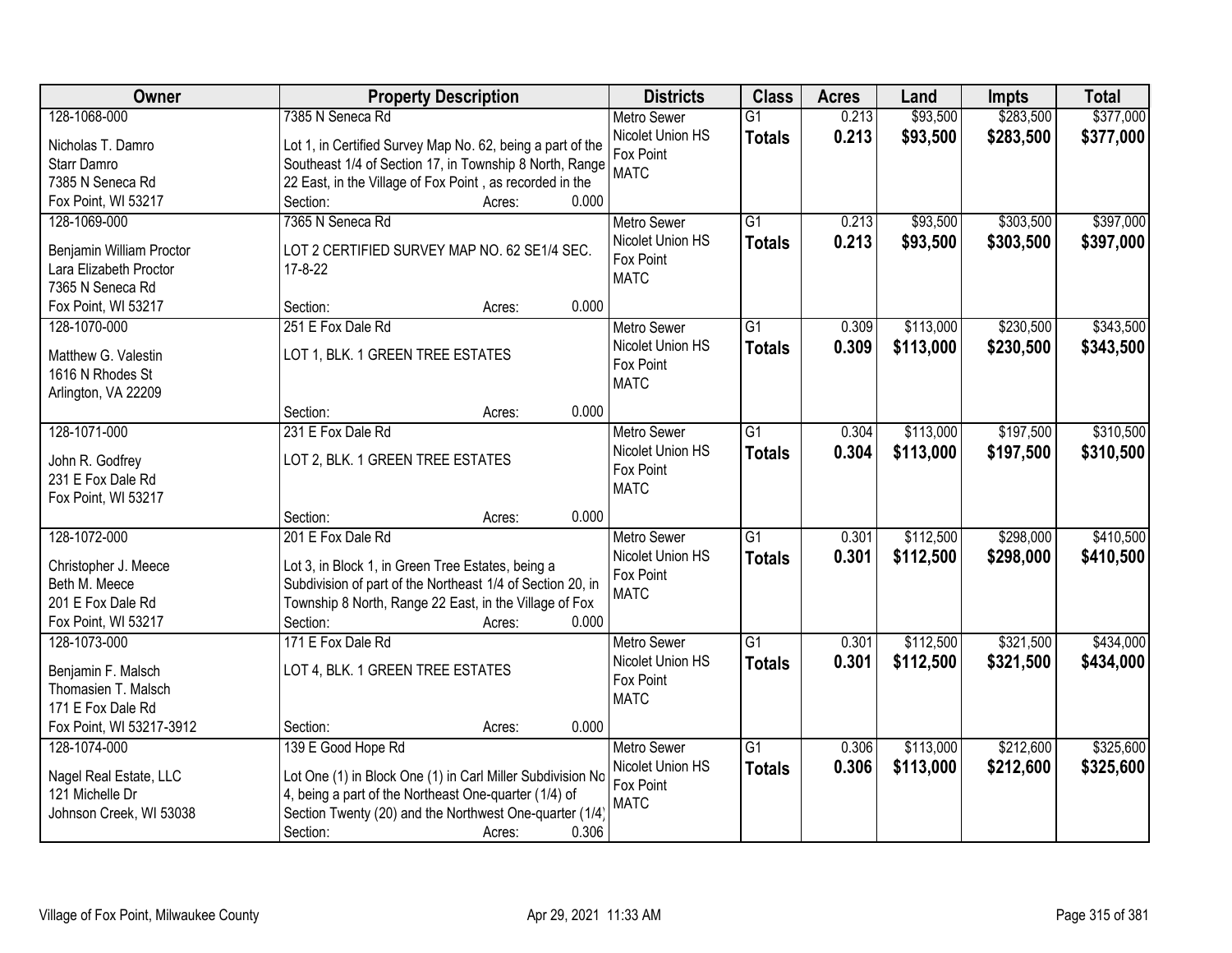| Owner                                  | <b>Property Description</b>             |                 | <b>Districts</b>              | <b>Class</b>    | <b>Acres</b> | Land      | <b>Impts</b> | <b>Total</b> |
|----------------------------------------|-----------------------------------------|-----------------|-------------------------------|-----------------|--------------|-----------|--------------|--------------|
| 128-1075-000                           | 7119 N Crossway Rd                      |                 | <b>Metro Sewer</b>            | $\overline{G1}$ | 0.336        | \$114,500 | \$389,500    | \$504,000    |
| Daniel K. Moos                         | LOT 2, BLK. 1, CARL MILLER SUBD. NO. 4, |                 | Nicolet Union HS              | <b>Totals</b>   | 0.336        | \$114,500 | \$389,500    | \$504,000    |
| Puneet K. Clair                        |                                         |                 | Fox Point                     |                 |              |           |              |              |
| 7119 N Crossway Rd                     |                                         |                 | <b>MATC</b>                   |                 |              |           |              |              |
| Fox Point, WI 53217-3849               | Section:                                | 0.000<br>Acres: |                               |                 |              |           |              |              |
| 128-1076-000                           | 7115 N Fairchild Cir                    |                 | <b>Metro Sewer</b>            | $\overline{G1}$ | 0.357        | \$144,500 | \$220,500    | \$365,000    |
| Ilya Shtein                            | LOT 3, BLK. 1, CARL MILLER SUBD. NO. 4, |                 | Nicolet Union HS              | <b>Totals</b>   | 0.357        | \$144,500 | \$220,500    | \$365,000    |
| Ellen Zaitchyk                         |                                         |                 | Fox Point                     |                 |              |           |              |              |
| 7115 N Fairchild Cir                   |                                         |                 | <b>MATC</b>                   |                 |              |           |              |              |
| Fox Point, WI 53217-3853               | Section:                                | 0.000<br>Acres: |                               |                 |              |           |              |              |
| 128-1077-000                           | 7111 N Fairchild Cir                    |                 | Metro Sewer                   | G1              | 0.516        | \$155,000 | \$366,200    | \$521,200    |
|                                        |                                         |                 | Nicolet Union HS              | <b>Totals</b>   | 0.516        | \$155,000 | \$366,200    | \$521,200    |
| Erin M. Harris<br>7111 N Fairchild Cir | LOT 4, BLK. 1, CARL MILLER SUBD. NO. 4, |                 | Fox Point                     |                 |              |           |              |              |
| Fox Point, WI 53217-3853               |                                         |                 | <b>MATC</b>                   |                 |              |           |              |              |
|                                        | Section:                                | 0.000<br>Acres: |                               |                 |              |           |              |              |
| 128-1078-000                           | 7107 N Fairchild Cir                    |                 | <b>Metro Sewer</b>            | G1              | 0.362        | \$145,000 | \$153,000    | \$298,000    |
|                                        |                                         |                 | Nicolet Union HS              | <b>Totals</b>   | 0.362        | \$145,000 | \$153,000    | \$298,000    |
| Jeffrey A. Weber                       | LOT 5, BLK. 1, CARL MILLER SUBD. NO. 4, |                 | Fox Point                     |                 |              |           |              |              |
| 7107 N Fairchild Cir                   |                                         |                 | <b>MATC</b>                   |                 |              |           |              |              |
| Fox Point, WI 53217-3853               |                                         |                 |                               |                 |              |           |              |              |
| 128-1079-000                           | Section:<br>7103 N Fairchild Cir        | 0.000<br>Acres: |                               | $\overline{G1}$ | 0.286        | \$140,000 | \$164,000    | \$304,000    |
|                                        |                                         |                 | <b>Metro Sewer</b>            |                 |              |           |              |              |
| Michael J. Nosonovsky                  | LOT 6, BLK. 1, CARL MILLER SUBD. NO. 4, |                 | Nicolet Union HS<br>Fox Point | <b>Totals</b>   | 0.286        | \$140,000 | \$164,000    | \$304,000    |
| Nadezhda Nosonovsky                    |                                         |                 | <b>MATC</b>                   |                 |              |           |              |              |
| 7103 N Fairchild Cir                   |                                         |                 |                               |                 |              |           |              |              |
| Fox Point, WI 53217-3853               | Section:                                | 0.000<br>Acres: |                               |                 |              |           |              |              |
| 128-1080-000                           | 7061 N Fairchild Cir                    |                 | <b>Metro Sewer</b>            | $\overline{G1}$ | 0.286        | \$140,000 | \$162,500    | \$302,500    |
| Mary Ann Bizub                         | LOT 7, BLK. 1, CARL MILLER SUBD. NO. 4, |                 | Nicolet Union HS              | <b>Totals</b>   | 0.286        | \$140,000 | \$162,500    | \$302,500    |
| 7160 N Fairchild Cir                   |                                         |                 | Fox Point                     |                 |              |           |              |              |
| Fox Point, WI 53217                    |                                         |                 | <b>MATC</b>                   |                 |              |           |              |              |
|                                        | Section:                                | 0.000<br>Acres: |                               |                 |              |           |              |              |
| 128-1081-000                           | 7057 N Fairchild Cir                    |                 | <b>Metro Sewer</b>            | $\overline{G1}$ | 0.286        | \$140,000 | \$143,000    | \$283,000    |
| William T. Knight IV                   | LOT 8, BLK. 1, CARL MILLER SUBD. NO. 4, |                 | Nicolet Union HS              | <b>Totals</b>   | 0.286        | \$140,000 | \$143,000    | \$283,000    |
| Catherine M. Anderson                  |                                         |                 | Fox Point                     |                 |              |           |              |              |
| 7057 N Fairchild Cir                   |                                         |                 | <b>MATC</b>                   |                 |              |           |              |              |
| Fox Point, WI 53217                    | Section:                                | 0.000<br>Acres: |                               |                 |              |           |              |              |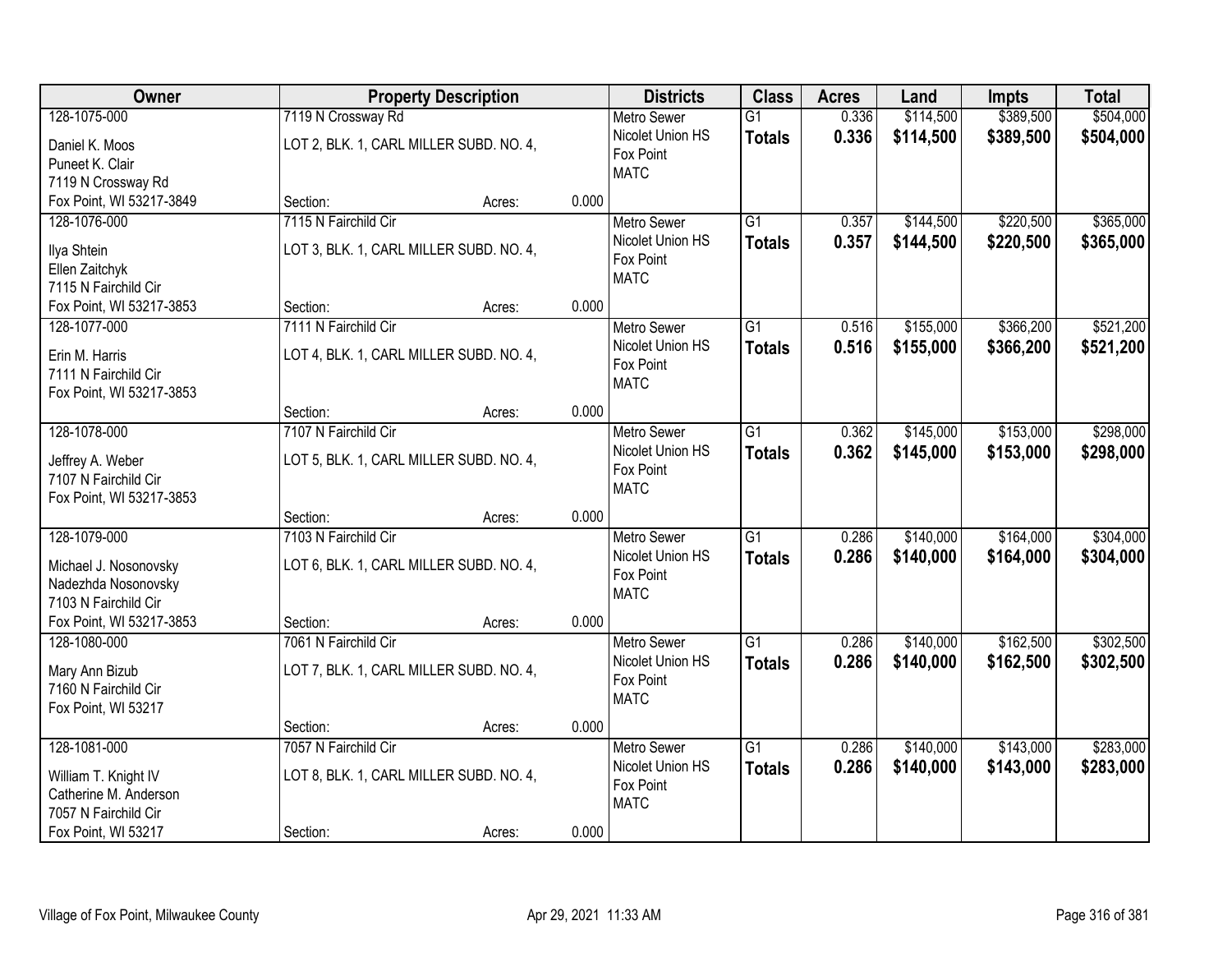| Owner                    | <b>Property Description</b>                                 | <b>Districts</b>                       | <b>Class</b>    | <b>Acres</b> | Land      | <b>Impts</b> | <b>Total</b> |
|--------------------------|-------------------------------------------------------------|----------------------------------------|-----------------|--------------|-----------|--------------|--------------|
| 128-1082-000             | 7053 N Fairchild Cir                                        | <b>Metro Sewer</b>                     | $\overline{G1}$ | 0.286        | \$140,000 | \$213,500    | \$353,500    |
| Larry L. Kaump           | LOT 9, BLK. 1, CARL MILLER SUBD. NO. 4,                     | Nicolet Union HS                       | <b>Totals</b>   | 0.286        | \$140,000 | \$213,500    | \$353,500    |
| Nancy J. Kaump           |                                                             | Fox Point                              |                 |              |           |              |              |
| 7053 N Fairchild Cir     |                                                             | <b>MATC</b>                            |                 |              |           |              |              |
| Fox Point, WI 53217-3851 | 0.000<br>Section:<br>Acres:                                 |                                        |                 |              |           |              |              |
| 128-1083-000             | 7049 N Fairchild Cir                                        | <b>Metro Sewer</b>                     | $\overline{G1}$ | 0.308        | \$141,500 | \$269,100    | \$410,600    |
|                          |                                                             | Nicolet Union HS                       | <b>Totals</b>   | 0.308        | \$141,500 | \$269,100    | \$410,600    |
| Svetlana Levy            | LOT 10, BLK. 1, CARL MILLER SUBD. NO. 4,                    | Fox Point                              |                 |              |           |              |              |
| 10830 N Wyngate Trace    |                                                             | <b>MATC</b>                            |                 |              |           |              |              |
| Mequon, WI 53092         | 0.000<br>Section:                                           |                                        |                 |              |           |              |              |
| 128-1084-000             | Acres:<br>7045 N Fairchild Cir                              |                                        | G1              | 0.468        | \$152,000 | \$158,500    | \$310,500    |
|                          |                                                             | <b>Metro Sewer</b><br>Nicolet Union HS |                 |              |           |              |              |
| Ali J. Lubbad            | Lot 11 in Block 1 in Carl Miller Subdivision No. 4, being a | Fox Point                              | <b>Totals</b>   | 0.468        | \$152,000 | \$158,500    | \$310,500    |
| Sara E. Alauf            | part of the Northeast 1/4 of Section 20 and the Northwest   | <b>MATC</b>                            |                 |              |           |              |              |
| 7045 N Fairchild Cir     | 1/4 of Section 21, in Township 8 North, Range 22 East, ir   |                                        |                 |              |           |              |              |
| Fox Point, WI 53217      | Section:<br>0.000<br>Acres:                                 |                                        |                 |              |           |              |              |
| 128-1085-000             | 7041 N Fairchild Cir                                        | <b>Metro Sewer</b>                     | G1              | 0.405        | \$148,000 | \$190,900    | \$338,900    |
| Charles A. Leppert       | LOT 12, BLK. 1, CARL MILLER SUBD. NO. 4,                    | Nicolet Union HS                       | <b>Totals</b>   | 0.405        | \$148,000 | \$190,900    | \$338,900    |
| Mary Kay Hoffmann        |                                                             | Fox Point                              |                 |              |           |              |              |
| 7041 N Fairchild Cir     |                                                             | <b>MATC</b>                            |                 |              |           |              |              |
| Fox Point, WI 53217-3851 | 0.000<br>Section:<br>Acres:                                 |                                        |                 |              |           |              |              |
| 128-1086-000             | 7037 N Fairchild Cir                                        | <b>Metro Sewer</b>                     | $\overline{G1}$ | 0.383        | \$146,500 | \$211,500    | \$358,000    |
|                          |                                                             | Nicolet Union HS                       | <b>Totals</b>   | 0.383        | \$146,500 | \$211,500    | \$358,000    |
| Robert R. Werner         | Lot 13, Block 1, Carl Miller Subdivision No. 4, being a par | Fox Point                              |                 |              |           |              |              |
| Julie A. Werner          | of the Northeast 1/4 of Section 20 and the                  | <b>MATC</b>                            |                 |              |           |              |              |
| 7037 N Fairchild Cir     | Northwest 1/4 of Section 21, Township 8 North, Range 2.     |                                        |                 |              |           |              |              |
| Fox Point, WI 53217      | 0.000<br>Section:<br>Acres:                                 |                                        |                 |              |           |              |              |
| 128-1087-000             | 7033 N Fairchild Cir                                        | <b>Metro Sewer</b>                     | $\overline{G1}$ | 0.297        | \$140,500 | \$203,500    | \$344,000    |
| Linda Cohen              | LOT 14, BLK. 1, CARL MILLER SUBD. NO. 4,                    | Nicolet Union HS                       | <b>Totals</b>   | 0.297        | \$140,500 | \$203,500    | \$344,000    |
| 7033 N Fairchild Cir     |                                                             | Fox Point                              |                 |              |           |              |              |
| Fox Point, WI 53217-3851 |                                                             | <b>MATC</b>                            |                 |              |           |              |              |
|                          | 0.000<br>Section:<br>Acres:                                 |                                        |                 |              |           |              |              |
| 128-1088-000             | 7029 N Fairchild Cir                                        | <b>Metro Sewer</b>                     | $\overline{G1}$ | 0.282        | \$139,500 | \$152,000    | \$291,500    |
|                          |                                                             | Nicolet Union HS                       | <b>Totals</b>   | 0.282        | \$139,500 | \$152,000    | \$291,500    |
| Yevgeniy Sverdlik        | LOT 15, BLK. 1, CARL MILLER SUBD. NO. 4,                    | Fox Point                              |                 |              |           |              |              |
| Lada Sverdlik            |                                                             | <b>MATC</b>                            |                 |              |           |              |              |
| 7029 N Fairchild Cir     |                                                             |                                        |                 |              |           |              |              |
| Fox Point, WI 53217-3851 | 0.000<br>Section:<br>Acres:                                 |                                        |                 |              |           |              |              |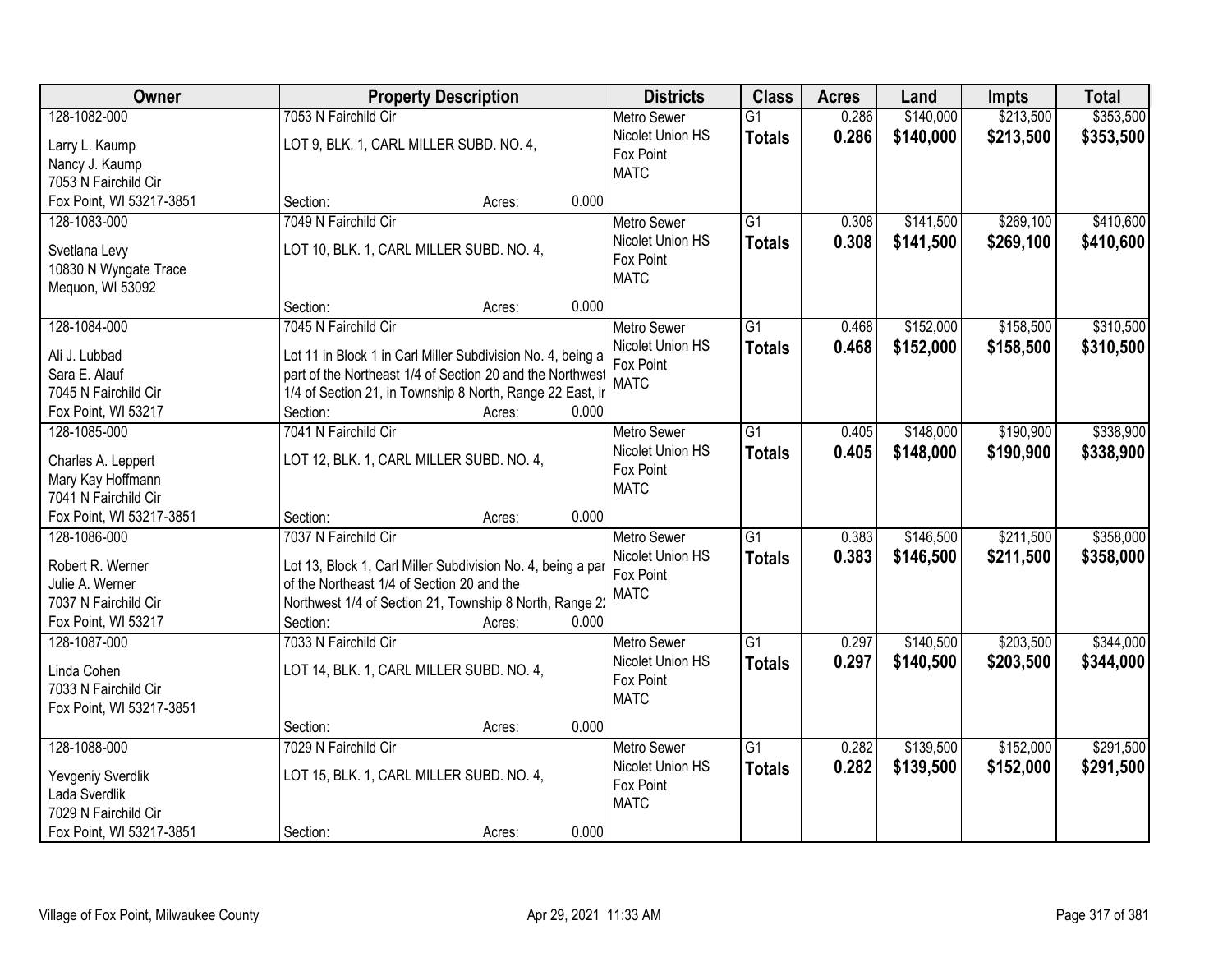| Owner                                                                                    |                                                                 | <b>Property Description</b>                    |       | <b>Districts</b>                                                   | <b>Class</b>                     | <b>Acres</b>   | Land                   | <b>Impts</b>           | <b>Total</b>           |
|------------------------------------------------------------------------------------------|-----------------------------------------------------------------|------------------------------------------------|-------|--------------------------------------------------------------------|----------------------------------|----------------|------------------------|------------------------|------------------------|
| 128-1089-000                                                                             | 7025 N Fairchild Cir                                            |                                                |       | <b>Metro Sewer</b>                                                 | $\overline{G1}$                  | 0.303          | \$141,000              | \$223,000              | \$364,000              |
| Maureen S. Komisar<br>7025 N Fairchild Cir<br>Fox Point, WI 53217-3851                   | SUBD. NO. 4                                                     | LOT 16 & WLY 5FT. OF LOT 17 BLK. 1 CARL MILLER |       | Nicolet Union HS<br>Fox Point<br><b>MATC</b>                       | <b>Totals</b>                    | 0.303          | \$141,000              | \$223,000              | \$364,000              |
|                                                                                          | Section:                                                        | Acres:                                         | 0.000 |                                                                    |                                  |                |                        |                        |                        |
| 128-1090-000                                                                             | 7021 N Yates Rd                                                 |                                                |       | <b>Metro Sewer</b>                                                 | $\overline{G1}$                  | 0.366          | \$116,000              | \$209,000              | \$325,000              |
| James E. Shapiro Trustee<br>7021 N Yates Rd<br>Fox Point, WI 53217-3824                  | SUBD. NO. 4                                                     | LOT 17 EXC THE WLY 5FT. BLK. 1 CARL MILLER     |       | Nicolet Union HS<br>Fox Point<br><b>MATC</b>                       | <b>Totals</b>                    | 0.366          | \$116,000              | \$209,000              | \$325,000              |
|                                                                                          | Section:                                                        | Acres:                                         | 0.000 |                                                                    |                                  |                |                        |                        |                        |
| 128-1091-000                                                                             | 7001 N Yates Rd                                                 |                                                |       | Metro Sewer                                                        | G1                               | 0.357          | \$115,500              | \$223,100              | \$338,600              |
| Milan Paul Bodis<br>Rebecca Anne Kiefer<br>7001 N Yates Rd                               | LOT 18, BLK. 1, CARL MILLER SUBD. NO. 4,                        |                                                |       | Nicolet Union HS<br>Fox Point<br><b>MATC</b>                       | <b>Totals</b>                    | 0.357          | \$115,500              | \$223,100              | \$338,600              |
| Fox Point, WI 53217                                                                      | Section:                                                        | Acres:                                         | 0.000 |                                                                    |                                  |                |                        |                        |                        |
| 128-1092-000                                                                             | 220 E Green Tree Rd                                             |                                                |       | <b>Metro Sewer</b>                                                 | G1                               | 0.287          | \$112,000              | \$243,400              | \$355,400              |
| James Ryan<br>Melody Ryan<br>220 E Green Tree Rd                                         | LOT 19, BLK 1, CARL MILLER SUBD. NO. 4                          |                                                |       | Nicolet Union HS<br>Fox Point<br><b>MATC</b>                       | <b>Totals</b>                    | 0.287          | \$112,000              | \$243,400              | \$355,400              |
| Fox Point, WI 53217                                                                      | Section:                                                        | Acres:                                         | 0.000 |                                                                    |                                  |                |                        |                        |                        |
| 128-1093-000<br>Leyf Transition Trust<br>210 E Green Tree Rd<br>Fox Point, WI 53217-3807 | 210 E Green Tree Rd<br>LOT 20, BLK. 1, CARL MILLER SUBD. NO. 4, |                                                |       | <b>Metro Sewer</b><br>Nicolet Union HS<br>Fox Point<br><b>MATC</b> | $\overline{G1}$<br><b>Totals</b> | 0.282<br>0.282 | \$111,500<br>\$111,500 | \$163,400<br>\$163,400 | \$274,900<br>\$274,900 |
|                                                                                          | Section:                                                        | Acres:                                         | 0.000 |                                                                    |                                  |                |                        |                        |                        |
| 128-1094-000                                                                             | 190 E Green Tree Rd                                             |                                                |       | Metro Sewer                                                        | $\overline{G1}$                  | 0.297          | \$112,500              | \$98,500               | \$211,000              |
| Jeffrey E. Faber<br>190 E Green Tree Rd<br>Fox Point, WI 53217-3805                      | LOT 21, BLK. 1, CARL MILLER SUBD. NO. 4,                        |                                                |       | Nicolet Union HS<br>Fox Point<br><b>MATC</b>                       | <b>Totals</b>                    | 0.297          | \$112,500              | \$98,500               | \$211,000              |
|                                                                                          | Section:                                                        | Acres:                                         | 0.297 |                                                                    |                                  |                |                        |                        |                        |
| 128-1095-000                                                                             | 170 E Green Tree Rd                                             |                                                |       | <b>Metro Sewer</b>                                                 | $\overline{G1}$                  | 0.287          | \$112,000              | \$202,000              | \$314,000              |
| Robert B. Christian<br>Stephanie M. Goodman<br>170 E Green Tree Rd                       | LOT 22, BLK. 1, CARL MILLER SUBD. NO. 4,                        |                                                |       | Nicolet Union HS<br>Fox Point<br><b>MATC</b>                       | <b>Totals</b>                    | 0.287          | \$112,000              | \$202,000              | \$314,000              |
| Fox Point, WI 53217-3805                                                                 | Section:                                                        | Acres:                                         | 0.000 |                                                                    |                                  |                |                        |                        |                        |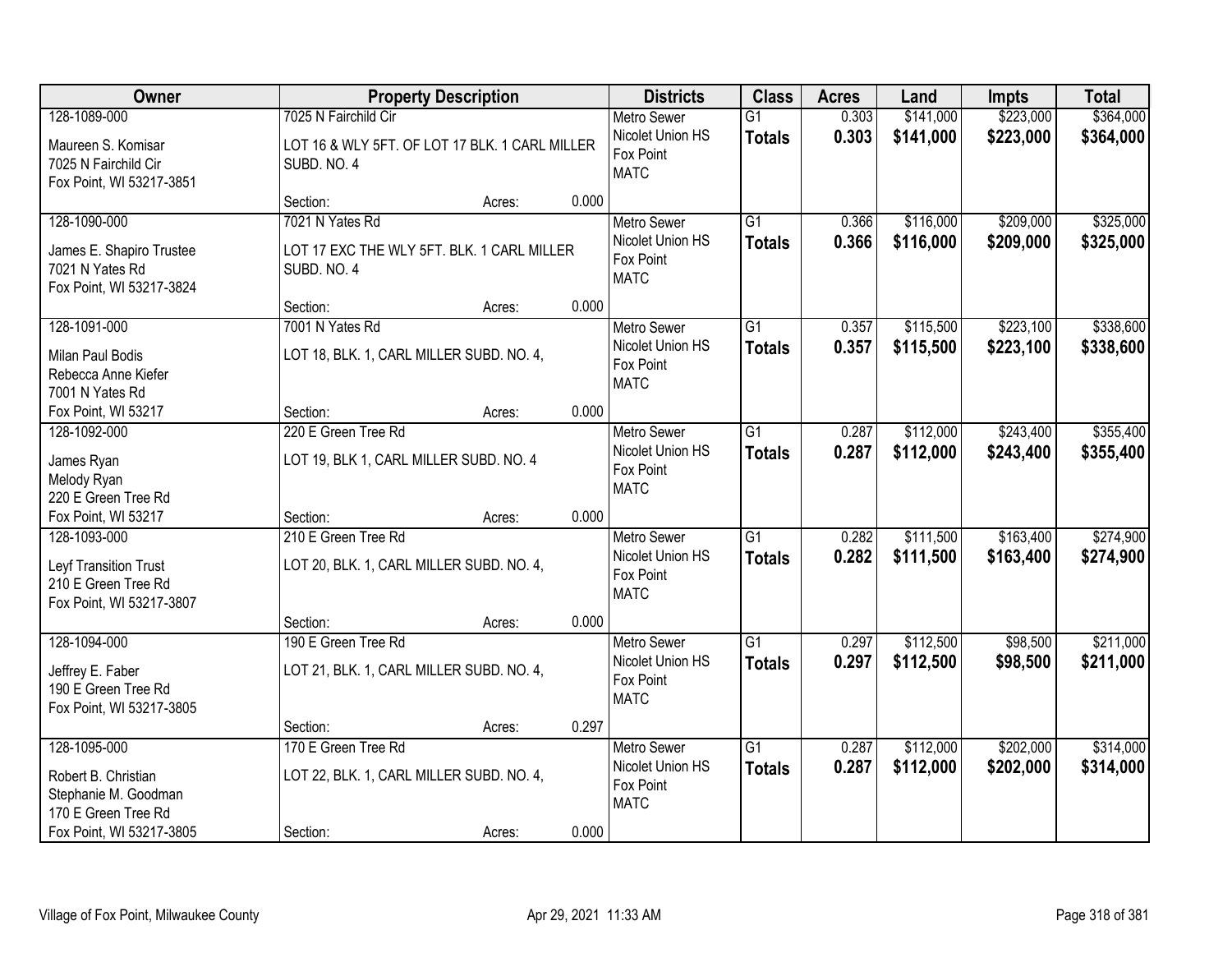| Owner                                        |                                                                       | <b>Property Description</b> |       | <b>Districts</b>   | <b>Class</b>    | <b>Acres</b> | Land      | <b>Impts</b> | <b>Total</b> |
|----------------------------------------------|-----------------------------------------------------------------------|-----------------------------|-------|--------------------|-----------------|--------------|-----------|--------------|--------------|
| 128-1096-000                                 | 140 E Green Tree Rd                                                   |                             |       | <b>Metro Sewer</b> | $\overline{G1}$ | 0.319        | \$113,500 | \$260,000    | \$373,500    |
| Marvin C. Bynum II                           | LOT 23, BLK. 1 CARL MILLER SUBD. NO. 4,                               |                             |       | Nicolet Union HS   | <b>Totals</b>   | 0.319        | \$113,500 | \$260,000    | \$373,500    |
| Stacy R. Bynum                               |                                                                       |                             |       | Fox Point          |                 |              |           |              |              |
| 140 E Green Tree Rd                          |                                                                       |                             |       | <b>MATC</b>        |                 |              |           |              |              |
| Fox Point, WI 53217-3805                     | Section:                                                              | Acres:                      | 0.000 |                    |                 |              |           |              |              |
| 128-1097-000                                 | 120 E Green Tree Rd                                                   |                             |       | <b>Metro Sewer</b> | $\overline{G1}$ | 0.397        | \$118,000 | \$346,400    | \$464,400    |
|                                              |                                                                       |                             |       | Nicolet Union HS   | <b>Totals</b>   | 0.397        | \$118,000 | \$346,400    | \$464,400    |
| Joy Lincoln                                  | Lot Twenty-four (24), Block One (1), Carl Miller                      |                             |       | Fox Point          |                 |              |           |              |              |
| Derek Martin Aspinall<br>120 E Green Tree Rd | Subdivision No. 4, being a part of the Northeast 1/4 of<br>Section 20 |                             |       | <b>MATC</b>        |                 |              |           |              |              |
|                                              | Section:                                                              |                             | 0.397 |                    |                 |              |           |              |              |
| Fox Point, WI 53217                          |                                                                       | Acres:                      |       |                    |                 |              |           |              |              |
| 128-1098-000                                 | 7107 N Crossway Rd                                                    |                             |       | Metro Sewer        | $\overline{G1}$ | 0.377        | \$116,500 | \$156,000    | \$272,500    |
| Jeremy R. Shamrowicz                         | LOT 1 & N. PART OF LOT 2, BLK 2 DESC. IN REEL                         |                             |       | Nicolet Union HS   | <b>Totals</b>   | 0.377        | \$116,500 | \$156,000    | \$272,500    |
| 7107 N Crossway Rd                           | 256, IMAGE 2208. CARL MILLER SUBD. NO. 4,                             |                             |       | Fox Point          |                 |              |           |              |              |
| Fox Point, WI 53217-3849                     |                                                                       |                             |       | <b>MATC</b>        |                 |              |           |              |              |
|                                              | Section:                                                              | Acres:                      | 0.000 |                    |                 |              |           |              |              |
| 128-1099-000                                 | 7100 N Fairchild Cir                                                  |                             |       | <b>Metro Sewer</b> | $\overline{G1}$ | 0.263        | \$138,500 | \$208,000    | \$346,500    |
| Frederick W. Langer et al                    | LOT 2 BLK 2 EXC N PART DESC IN REEL 756 - IMAGE                       |                             |       | Nicolet Union HS   | <b>Totals</b>   | 0.263        | \$138,500 | \$208,000    | \$346,500    |
| 7100 N Fairchild Cir                         | 1404 CARL MILLER SUBD NO 4                                            |                             |       | Fox Point          |                 |              |           |              |              |
| Fox Point, WI 53217-3852                     |                                                                       |                             |       | <b>MATC</b>        |                 |              |           |              |              |
|                                              | Section:                                                              | Acres:                      | 0.000 |                    |                 |              |           |              |              |
| 128-1100-000                                 | 7058 N Fairchild Cir                                                  |                             |       | <b>Metro Sewer</b> | $\overline{G1}$ | 0.304        | \$141,000 | \$176,500    | \$317,500    |
|                                              |                                                                       |                             |       | Nicolet Union HS   |                 | 0.304        | \$141,000 | \$176,500    | \$317,500    |
| Michael P. Brickner                          | LOT 3, BLK. 2, CARL MILLER SUBD. NO. 4,                               |                             |       | Fox Point          | <b>Totals</b>   |              |           |              |              |
| Rebecca A. Brickner                          |                                                                       |                             |       | <b>MATC</b>        |                 |              |           |              |              |
| 7058 N Fairchild Cir                         |                                                                       |                             |       |                    |                 |              |           |              |              |
| Fox Point, WI 53217-3850                     | Section:                                                              | Acres:                      | 0.000 |                    |                 |              |           |              |              |
| 128-1101-000                                 | 7052 N Fairchild Cir                                                  |                             |       | <b>Metro Sewer</b> | $\overline{G1}$ | 0.340        | \$143,500 | \$214,000    | \$357,500    |
| Thomas Hauck                                 | LOT 4, BLK. 2, CARL MILLER SUBD. NO. 4,                               |                             |       | Nicolet Union HS   | <b>Totals</b>   | 0.340        | \$143,500 | \$214,000    | \$357,500    |
| 7052 N Fairchild Cir                         |                                                                       |                             |       | Fox Point          |                 |              |           |              |              |
| Fox Point, WI 53217                          |                                                                       |                             |       | <b>MATC</b>        |                 |              |           |              |              |
|                                              | Section:                                                              | Acres:                      | 0.000 |                    |                 |              |           |              |              |
| 128-1102-000                                 | 7036 N Fairchild Cir                                                  |                             |       | <b>Metro Sewer</b> | $\overline{G1}$ | 0.455        | \$151,000 | \$267,500    | \$418,500    |
|                                              |                                                                       |                             |       | Nicolet Union HS   | <b>Totals</b>   | 0.455        | \$151,000 | \$267,500    | \$418,500    |
| Scott Mclean                                 | LOT 5, BLK. 2, CARL MILLER SUBD. NO. 4,                               |                             |       | Fox Point          |                 |              |           |              |              |
| Bonnie R. Mclean                             |                                                                       |                             |       | <b>MATC</b>        |                 |              |           |              |              |
| 7036 N Fairchild Cir                         |                                                                       |                             |       |                    |                 |              |           |              |              |
| Fox Point, WI 53217-3850                     | Section:                                                              | Acres:                      | 0.000 |                    |                 |              |           |              |              |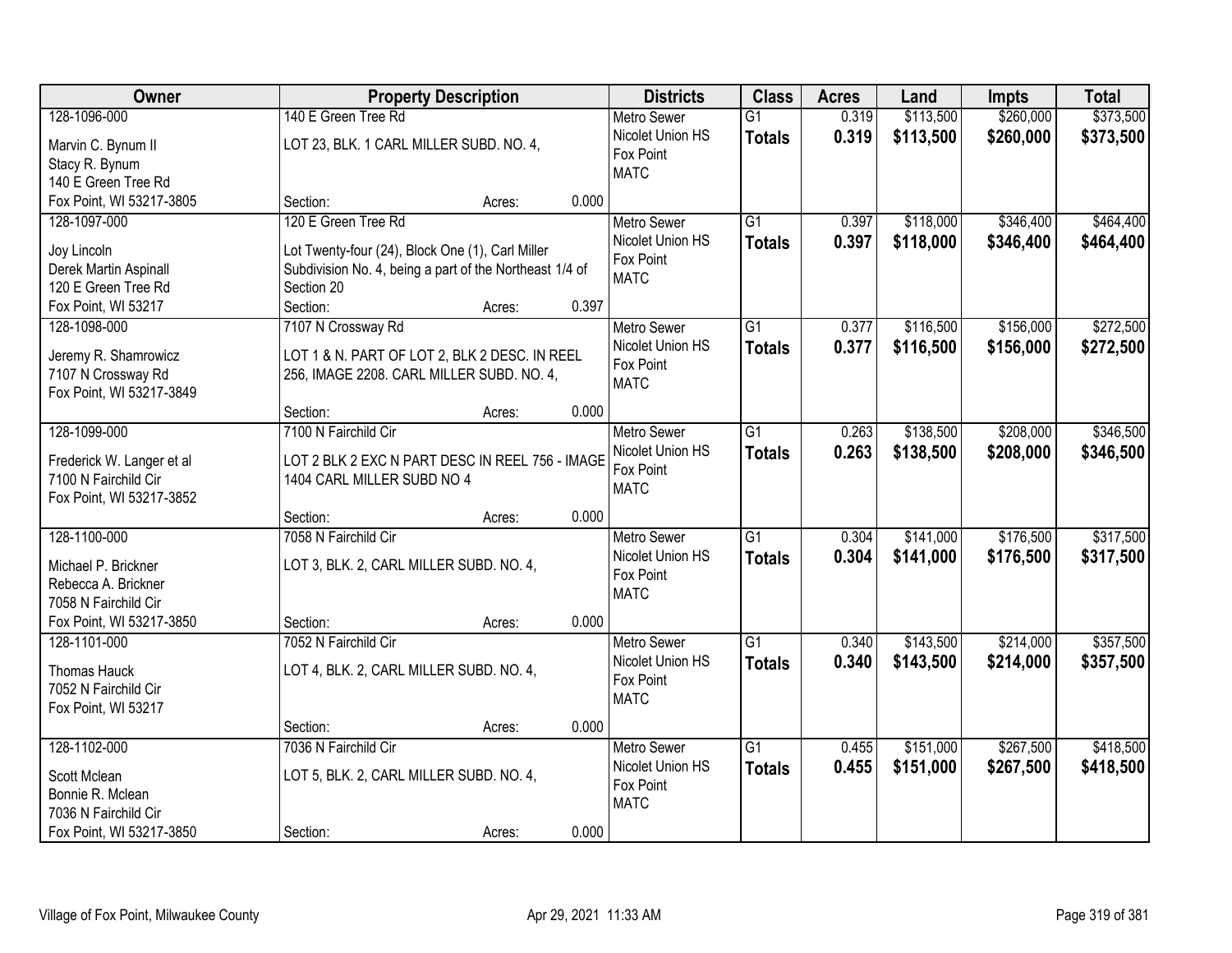| Owner                    | <b>Property Description</b>                                  | <b>Districts</b>   | <b>Class</b>    | <b>Acres</b> | Land      | <b>Impts</b> | <b>Total</b> |
|--------------------------|--------------------------------------------------------------|--------------------|-----------------|--------------|-----------|--------------|--------------|
| 128-1103-000             | 7028 N Fairchild Cir                                         | <b>Metro Sewer</b> | $\overline{G1}$ | 0.315        | \$142,000 | \$226,500    | \$368,500    |
| Mary Lou Piltz           | LOT 6, BLK. 2, CARL MILLER SUBD. NO. 4,                      | Nicolet Union HS   | <b>Totals</b>   | 0.315        | \$142,000 | \$226,500    | \$368,500    |
| Mary Lou Piltz Rev Trust |                                                              | Fox Point          |                 |              |           |              |              |
| 7028 N Fairchild Cir     |                                                              | <b>MATC</b>        |                 |              |           |              |              |
| Fox Point, WI 53217-3850 | 0.000<br>Section:<br>Acres:                                  |                    |                 |              |           |              |              |
| 128-1104-000             | 7024 N Fairchild Cir                                         | <b>Metro Sewer</b> | $\overline{G1}$ | 0.289        | \$140,000 | \$260,000    | \$400,000    |
|                          |                                                              | Nicolet Union HS   |                 |              |           |              |              |
| James A. Wiemer          | LOT 7, BLK. 2, CARL MILLER SUBD. NO. 4,                      | Fox Point          | <b>Totals</b>   | 0.289        | \$140,000 | \$260,000    | \$400,000    |
| Liza M. Wiemer           |                                                              | <b>MATC</b>        |                 |              |           |              |              |
| 7024 N Fairchild Cir     |                                                              |                    |                 |              |           |              |              |
| Fox Point, WI 53217-3850 | 0.000<br>Section:<br>Acres:                                  |                    |                 |              |           |              |              |
| 128-1105-000             | 7020 N Fairchild Cir                                         | <b>Metro Sewer</b> | G1              | 0.318        | \$142,000 | \$258,000    | \$400,000    |
|                          |                                                              | Nicolet Union HS   | <b>Totals</b>   | 0.318        | \$142,000 | \$258,000    | \$400,000    |
| Robert J. Kowalsky       | Lot 8, in Block 2, in Carl Miller Subdivision No. 4, being a | Fox Point          |                 |              |           |              |              |
| Susan L. Kowalsky        | part of the Northeast 1/4 of Section 20, and the Northwes    | <b>MATC</b>        |                 |              |           |              |              |
| 7020 N Fairchild Cir     | 1/4 of Section 21, in Township 8 North, Range 22 East, ir    |                    |                 |              |           |              |              |
| Fox Point, WI 53217      | Section:<br>0.318<br>Acres:                                  |                    |                 |              |           |              |              |
| 128-1106-000             | 7033 N Crossway Rd                                           | <b>Metro Sewer</b> | $\overline{G1}$ | 0.331        | \$114,500 | \$304,000    | \$418,500    |
| Michael P. Kenney        | LOT 9, BLK. 2, CARL MILLER SUBD. NO. 4,                      | Nicolet Union HS   | <b>Totals</b>   | 0.331        | \$114,500 | \$304,000    | \$418,500    |
| 7033 N Crossway Rd       |                                                              | Fox Point          |                 |              |           |              |              |
| Fox Point, WI 53217-3847 |                                                              | <b>MATC</b>        |                 |              |           |              |              |
|                          | 0.000<br>Section:<br>Acres:                                  |                    |                 |              |           |              |              |
| 128-1107-000             | 7047 N Crossway Rd                                           | <b>Metro Sewer</b> | $\overline{G1}$ | 0.290        | \$112,000 | \$257,000    | \$369,000    |
|                          |                                                              | Nicolet Union HS   | <b>Totals</b>   | 0.290        | \$112,000 | \$257,000    | \$369,000    |
| Steven R. Shapiro        | LOT 10 AND SLY 10 FT. OF LOT11 BLK. 2, CARL                  | Fox Point          |                 |              |           |              |              |
| Melissa G. Ebbe          | MILLER SUBD. NO. 4,                                          | <b>MATC</b>        |                 |              |           |              |              |
| 7047 N Crossway Rd       |                                                              |                    |                 |              |           |              |              |
| Milwaukee, WI 53217      | 0.290<br>Section:<br>Acres:                                  |                    |                 |              |           |              |              |
| 128-1108-000             | 7055 N Crossway Rd                                           | Metro Sewer        | $\overline{G1}$ | 0.264        | \$110,500 | \$260,500    | \$371,000    |
| Bryan and Lauren Jamrose | LOT 11, EXC. SLY 10 FT. BLK. 2, CARL MILLER SUBD             | Nicolet Union HS   | <b>Totals</b>   | 0.264        | \$110,500 | \$260,500    | \$371,000    |
| 7055 N Crossway Rd       | NO. 4,                                                       | Fox Point          |                 |              |           |              |              |
| Fox Point, WI 53217      |                                                              | <b>MATC</b>        |                 |              |           |              |              |
|                          | 0.000<br>Section:<br>Acres:                                  |                    |                 |              |           |              |              |
| 128-1109-000             | 7103 N Crossway Rd                                           | <b>Metro Sewer</b> | $\overline{G1}$ | 0.282        | \$111,500 | \$183,000    | \$294,500    |
|                          |                                                              | Nicolet Union HS   |                 |              |           |              |              |
| Jonathan Bloom           | Lot Twelve (12), in Block Two (2), in Carl Miller            | Fox Point          | <b>Totals</b>   | 0.282        | \$111,500 | \$183,000    | \$294,500    |
| 7103 N Crossway Rd       | Subdivision No. 4, being a part of the North East            | <b>MATC</b>        |                 |              |           |              |              |
| Fox Point, WI 53217      | One-quarter (1/4) of                                         |                    |                 |              |           |              |              |
|                          | 0.282<br>Section:<br>Acres:                                  |                    |                 |              |           |              |              |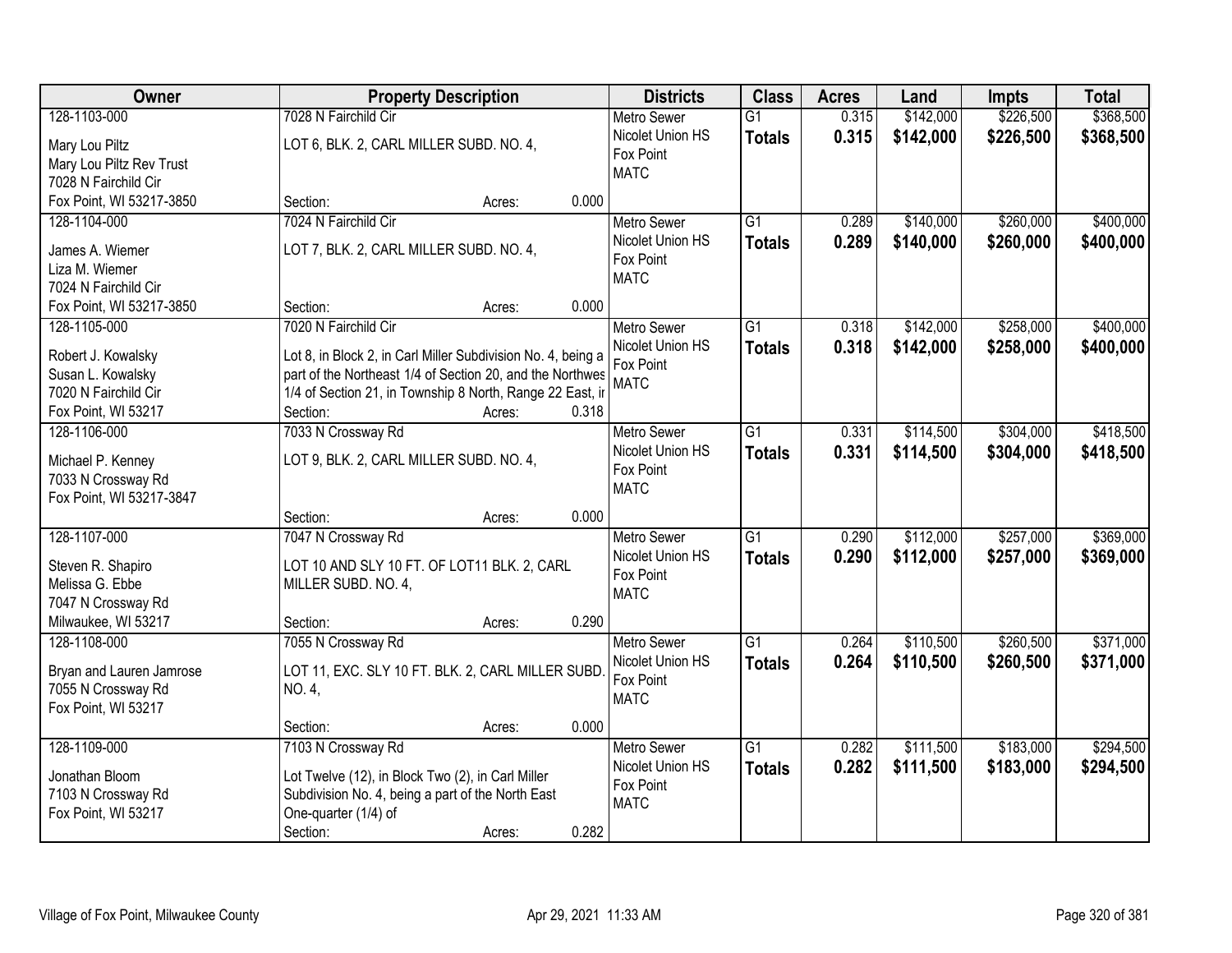| Owner                                          |                                      | <b>Property Description</b>                                                                                       |       | <b>Districts</b>                       | <b>Class</b>    | <b>Acres</b> | Land      | <b>Impts</b> | <b>Total</b> |
|------------------------------------------------|--------------------------------------|-------------------------------------------------------------------------------------------------------------------|-------|----------------------------------------|-----------------|--------------|-----------|--------------|--------------|
| 128-1110-000                                   | 7101 N Yates Rd                      |                                                                                                                   |       | <b>Metro Sewer</b>                     | $\overline{G1}$ | 0.489        | \$122,500 | \$216,000    | \$338,500    |
| Mark S. Tishberg                               | CARL MILLER SUBD. NO. 5 LOT 1 BLK. 1 |                                                                                                                   |       | Nicolet Union HS                       | <b>Totals</b>   | 0.489        | \$122,500 | \$216,000    | \$338,500    |
| Janice Tishberg                                |                                      |                                                                                                                   |       | Fox Point                              |                 |              |           |              |              |
| 7101 N Yates Rd                                |                                      |                                                                                                                   |       | <b>MATC</b>                            |                 |              |           |              |              |
| Fox Point, WI 53217-3878                       | Section:                             | Acres:                                                                                                            | 0.000 |                                        |                 |              |           |              |              |
| 128-1111-000                                   | 7105 N Lombardy Rd                   |                                                                                                                   |       | <b>Metro Sewer</b>                     | $\overline{G1}$ | 0.339        | \$114,500 | \$224,000    | \$338,500    |
| Lev Zilist et al                               | CARL MILLER SUBD. NO. 5 LOT 2 BLK. 1 |                                                                                                                   |       | Nicolet Union HS                       | <b>Totals</b>   | 0.339        | \$114,500 | \$224,000    | \$338,500    |
| 7105 N Lombardy Rd                             |                                      |                                                                                                                   |       | Fox Point                              |                 |              |           |              |              |
| Milwaukee, WI 53217-3863                       |                                      |                                                                                                                   |       | <b>MATC</b>                            |                 |              |           |              |              |
|                                                | Section:                             | Acres:                                                                                                            | 0.000 |                                        |                 |              |           |              |              |
| 128-1112-000                                   | 7107 N Lombardy Rd                   |                                                                                                                   |       | Metro Sewer                            | $\overline{G1}$ | 0.338        | \$114,500 | \$338,000    | \$452,500    |
| Hui-Tien Wu                                    | CARL MILLER SUBD. NO. 5 LOT 3 BLK. 1 |                                                                                                                   |       | Nicolet Union HS                       | <b>Totals</b>   | 0.338        | \$114,500 | \$338,000    | \$452,500    |
| Shu-Yie Wu                                     |                                      |                                                                                                                   |       | Fox Point                              |                 |              |           |              |              |
| 7107 N Lombardy Rd                             |                                      |                                                                                                                   |       | <b>MATC</b>                            |                 |              |           |              |              |
| Fox Point, WI 53217-3863                       | Section:                             | Acres:                                                                                                            | 0.000 |                                        |                 |              |           |              |              |
| 128-1113-000                                   | 7111 N Lombardy Rd                   |                                                                                                                   |       | <b>Metro Sewer</b>                     | $\overline{G1}$ | 0.338        | \$114,500 | \$290,000    | \$404,500    |
|                                                |                                      |                                                                                                                   |       | Nicolet Union HS                       | <b>Totals</b>   | 0.338        | \$114,500 | \$290,000    | \$404,500    |
| William J. Waltenberger                        |                                      | Lot 4 in Block 1 in Carl Miller Subdivision No. 5, being a                                                        |       | Fox Point                              |                 |              |           |              |              |
| Jennifer L. Waltenberger<br>7111 N Lombardy Rd |                                      | part of the Southwest 1/4 of Section 16, part of the<br>Southeast 1/4 of Section 17, part of the Northeast 1/4 of |       | <b>MATC</b>                            |                 |              |           |              |              |
| Fox Point, WI 53217                            | Section:                             | Acres:                                                                                                            | 0.338 |                                        |                 |              |           |              |              |
| 128-1114-000                                   | 7115 N Lombardy Rd                   |                                                                                                                   |       | Metro Sewer                            | $\overline{G1}$ | 0.335        | \$114,500 | \$275,500    | \$390,000    |
|                                                |                                      |                                                                                                                   |       | Nicolet Union HS                       | <b>Totals</b>   | 0.335        | \$114,500 | \$275,500    | \$390,000    |
| Jeffrey S. Hilger                              | CARL MILLER SUBD. NO. 5 LOT 5 BLK. 1 |                                                                                                                   |       | Fox Point                              |                 |              |           |              |              |
| Jeanne C. Hilger                               |                                      |                                                                                                                   |       | <b>MATC</b>                            |                 |              |           |              |              |
| 7115 N Lombardy Rd<br>Fox Point, WI 53217-3863 | Section:                             |                                                                                                                   | 0.335 |                                        |                 |              |           |              |              |
| 128-1115-000                                   | 7125 N Lombardy Rd                   | Acres:                                                                                                            |       | <b>Metro Sewer</b>                     | $\overline{G1}$ | 0.335        | \$114,500 | \$233,500    | \$348,000    |
|                                                |                                      |                                                                                                                   |       | Nicolet Union HS                       | <b>Totals</b>   | 0.335        | \$114,500 | \$233,500    | \$348,000    |
| Janet F. Resnick                               | CARL MILLER SUBD. NO. 5 LOT 6 BLK. 1 |                                                                                                                   |       | Fox Point                              |                 |              |           |              |              |
| 7125 N Lombardy Rd                             |                                      |                                                                                                                   |       | <b>MATC</b>                            |                 |              |           |              |              |
| Fox Point, WI 53217-3863                       |                                      |                                                                                                                   |       |                                        |                 |              |           |              |              |
|                                                | Section:                             | Acres:                                                                                                            | 0.000 |                                        |                 |              |           |              |              |
| 128-1116-000                                   | 7131 N Lombardy Rd                   |                                                                                                                   |       | <b>Metro Sewer</b><br>Nicolet Union HS | $\overline{G1}$ | 0.376        | \$116,500 | \$258,500    | \$375,000    |
| Si Chang                                       | CARL MILLER SUBD. NO. 5 LOT 7 BLK. 1 |                                                                                                                   |       | Fox Point                              | <b>Totals</b>   | 0.376        | \$116,500 | \$258,500    | \$375,000    |
| 7131 N Lombardy Rd                             |                                      |                                                                                                                   |       | <b>MATC</b>                            |                 |              |           |              |              |
| Fox Point, WI 53217                            |                                      |                                                                                                                   |       |                                        |                 |              |           |              |              |
|                                                | Section:                             | Acres:                                                                                                            | 0.376 |                                        |                 |              |           |              |              |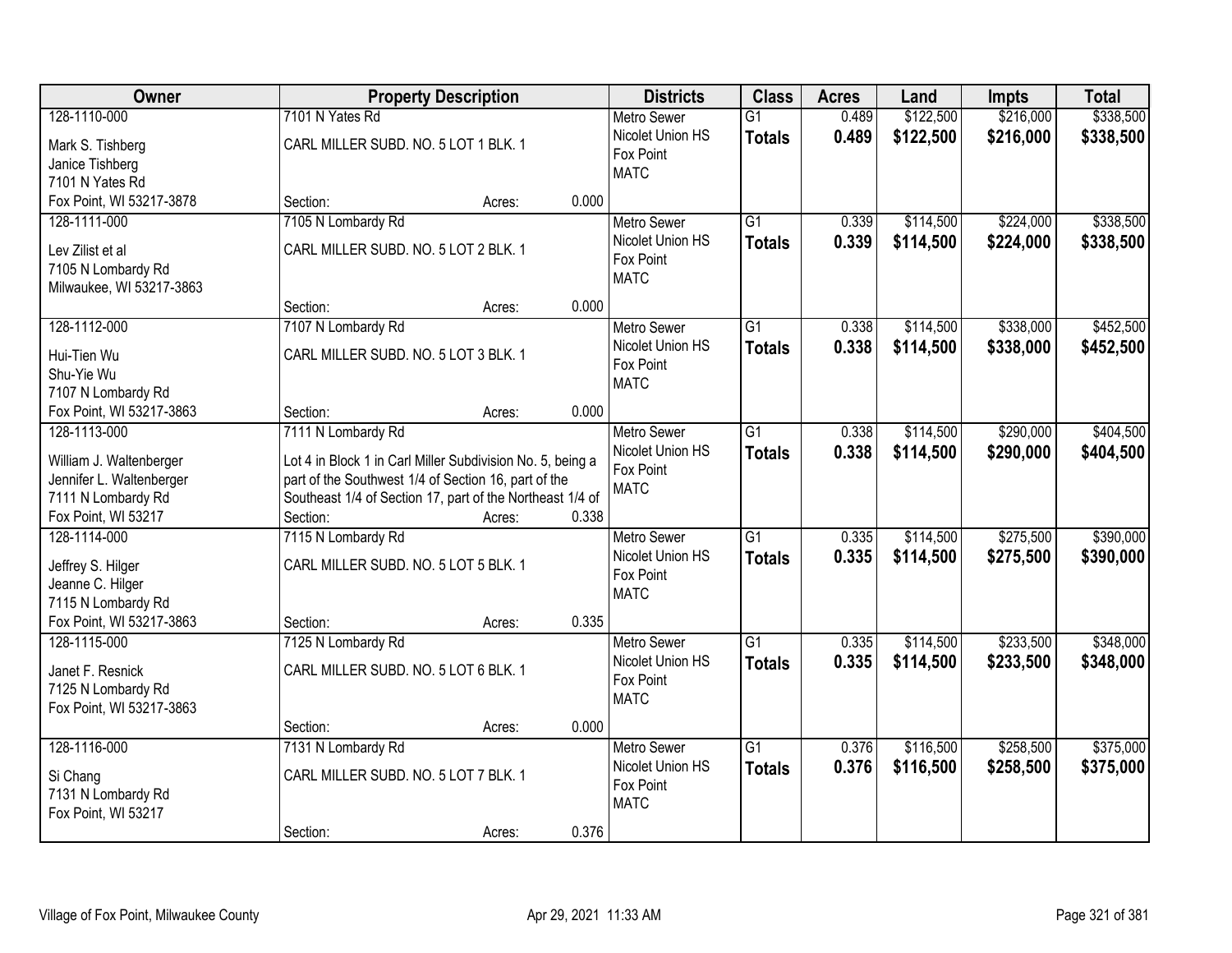| Owner                                          | <b>Property Description</b>                                   |                 | <b>Districts</b>         | <b>Class</b>    | <b>Acres</b> | Land      | Impts     | <b>Total</b> |
|------------------------------------------------|---------------------------------------------------------------|-----------------|--------------------------|-----------------|--------------|-----------|-----------|--------------|
| 128-1117-000                                   | 7132 N Crossway Rd                                            |                 | <b>Metro Sewer</b>       | $\overline{G1}$ | 0.296        | \$112,500 | \$155,000 | \$267,500    |
| Steven W. Clason                               | CARL MILLER SUBD. NO. 5 LOT 8 BLOCK 1                         |                 | Nicolet Union HS         | <b>Totals</b>   | 0.296        | \$112,500 | \$155,000 | \$267,500    |
| Annette M. Clason                              |                                                               |                 | Fox Point                |                 |              |           |           |              |
| 7132 N Crossway Rd                             |                                                               |                 | <b>MATC</b>              |                 |              |           |           |              |
| Fox Point, WI 53217-3848                       | Section:                                                      | 0.000<br>Acres: |                          |                 |              |           |           |              |
| 128-1118-000                                   | 7126 N Crossway Rd                                            |                 | <b>Metro Sewer</b>       | $\overline{G1}$ | 0.327        | \$114,000 | \$177,000 | \$291,000    |
|                                                | CARL MILLER SUBD.NO. 5 LOT 9 BLK. 1                           |                 | Nicolet Union HS         | <b>Totals</b>   | 0.327        | \$114,000 | \$177,000 | \$291,000    |
| Vadim Goldshteyn                               |                                                               |                 | Fox Point                |                 |              |           |           |              |
| Svetlana Cherevatskaya                         |                                                               |                 | <b>MATC</b>              |                 |              |           |           |              |
| 7126 N Crossway Rd                             |                                                               | 0.327           |                          |                 |              |           |           |              |
| Fox Point, WI 53217-3848                       | Section:                                                      | Acres:          |                          | $\overline{G1}$ |              |           |           |              |
| 128-1119-000                                   | 7120 N Crossway Rd                                            |                 | Metro Sewer              |                 | 0.327        | \$114,000 | \$236,500 | \$350,500    |
| Keith W. Baricovich                            | CARL MILLER SUBD. NO. 5 LOT 10 BLK. 1                         |                 | Nicolet Union HS         | <b>Totals</b>   | 0.327        | \$114,000 | \$236,500 | \$350,500    |
| Carol L. Baricovich                            |                                                               |                 | Fox Point<br><b>MATC</b> |                 |              |           |           |              |
| 7120 N Crossway Rd                             |                                                               |                 |                          |                 |              |           |           |              |
| Fox Point, WI 53217-3848                       | Section:                                                      | 0.327<br>Acres: |                          |                 |              |           |           |              |
| 128-1120-000                                   | 7114 N Crossway Rd                                            |                 | <b>Metro Sewer</b>       | $\overline{G1}$ | 0.327        | \$114,000 | \$208,000 | \$322,000    |
|                                                |                                                               |                 | Nicolet Union HS         | <b>Totals</b>   | 0.327        | \$114,000 | \$208,000 | \$322,000    |
| John Lombardo                                  | CARL MILLER SUBD. NO. 5 LOT 11 BLK. 1                         |                 | Fox Point                |                 |              |           |           |              |
| Patricia A. Lombardo                           |                                                               |                 | <b>MATC</b>              |                 |              |           |           |              |
| 7114 N Crossway Rd<br>Fox Point, WI 53217-3848 | Section:                                                      | 0.327           |                          |                 |              |           |           |              |
| 128-1121-000                                   |                                                               | Acres:          |                          | $\overline{G1}$ |              |           | \$156,500 |              |
|                                                | 7110 N Crossway Rd                                            |                 | <b>Metro Sewer</b>       |                 | 0.327        | \$114,000 |           | \$270,500    |
| Karen D. Alberty                               | CARL MILLER SUBD. NO. 5 LOT 12 BLK. 1                         |                 | Nicolet Union HS         | Totals          | 0.327        | \$114,000 | \$156,500 | \$270,500    |
| 7110 N Crossway                                |                                                               |                 | Fox Point<br><b>MATC</b> |                 |              |           |           |              |
| Fox Point, WI 53217                            |                                                               |                 |                          |                 |              |           |           |              |
|                                                | Section:                                                      | 0.000<br>Acres: |                          |                 |              |           |           |              |
| 128-1122-000                                   | 7104 N Crossway Rd                                            |                 | Metro Sewer              | $\overline{G1}$ | 0.327        | \$114,000 | \$218,500 | \$332,500    |
| Abigail K. Wenninger                           | CARL MILLER SUBD. NO. 5 LOT 13 BLK. 1                         |                 | Nicolet Union HS         | <b>Totals</b>   | 0.327        | \$114,000 | \$218,500 | \$332,500    |
| Brent L. Nelson                                |                                                               |                 | Fox Point                |                 |              |           |           |              |
| 7104 N Crossway                                |                                                               |                 | <b>MATC</b>              |                 |              |           |           |              |
| Fox Point, WI 53217                            | Section:                                                      | 0.327<br>Acres: |                          |                 |              |           |           |              |
| 128-1123-000                                   | 7100 N Crossway Rd                                            |                 | <b>Metro Sewer</b>       | $\overline{G1}$ | 0.327        | \$114,000 | \$249,900 | \$363,900    |
|                                                |                                                               |                 | Nicolet Union HS         | <b>Totals</b>   | 0.327        | \$114,000 | \$249,900 | \$363,900    |
| Douglas B. Guinn                               | All of Lot 14, except the Southerly 2 feet thereof, measure   |                 | Fox Point                |                 |              |           |           |              |
| Judy H. Guinn                                  | at right angles to the South line, in Block 1, in Carl Miller |                 | <b>MATC</b>              |                 |              |           |           |              |
| 7100 N Crossway Rd                             | Subdivision No. 5, a Subdivision according to the             |                 |                          |                 |              |           |           |              |
| Fox Point, WI 53217                            | Section:                                                      | 0.000<br>Acres: |                          |                 |              |           |           |              |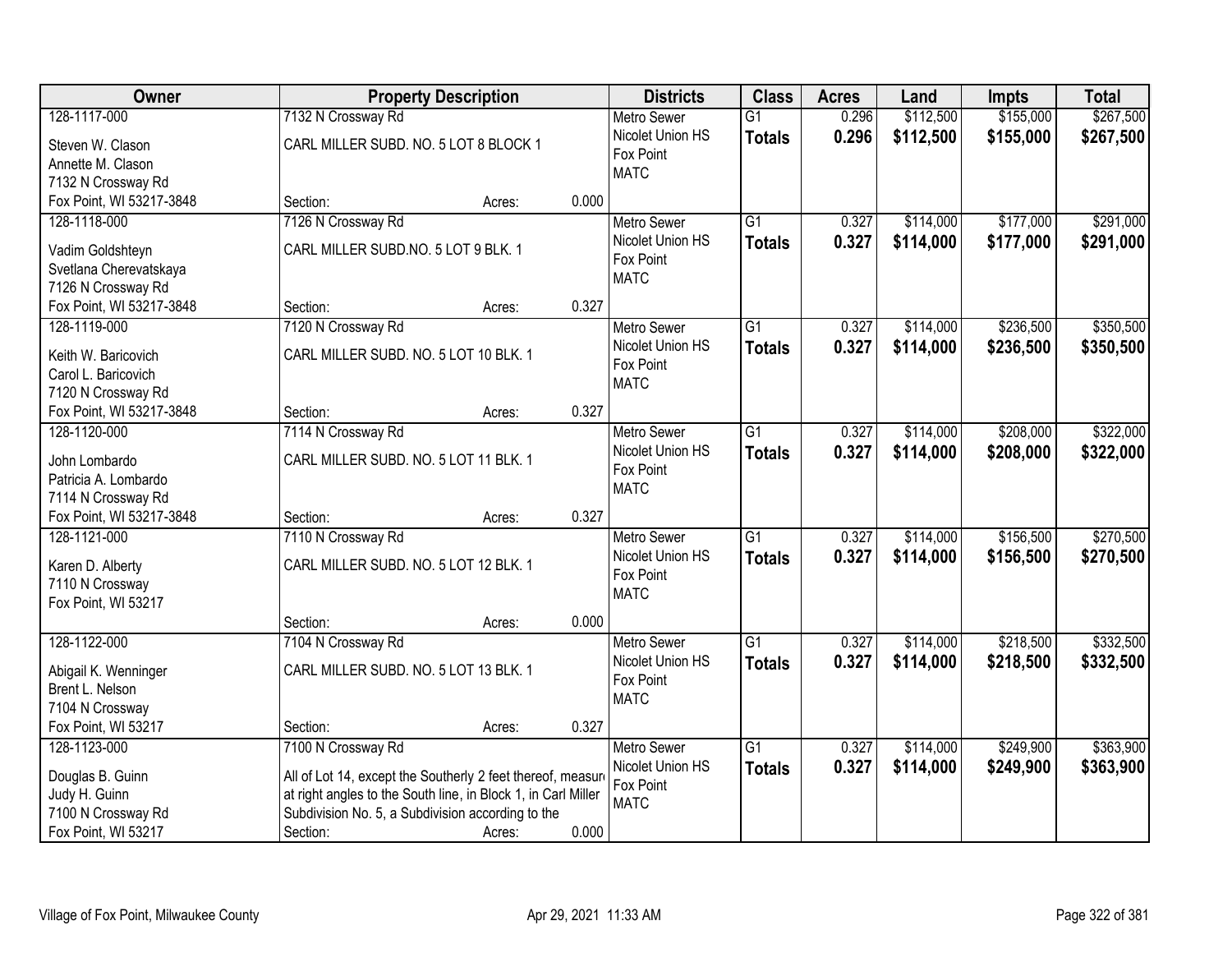| Owner                                   |                                                        | <b>Property Description</b> |       | <b>Districts</b>         | <b>Class</b>    | <b>Acres</b> | Land      | Impts     | <b>Total</b> |
|-----------------------------------------|--------------------------------------------------------|-----------------------------|-------|--------------------------|-----------------|--------------|-----------|-----------|--------------|
| 128-1124-000                            | 7050 N Crossway Rd                                     |                             |       | <b>Metro Sewer</b>       | $\overline{G1}$ | 0.331        | \$114,500 | \$245,500 | \$360,000    |
| Lindsay Shearman                        | CARL MILLER SUBD. NO. 5 LOT 15 AND SLY 2 FT. OF        |                             |       | Nicolet Union HS         | <b>Totals</b>   | 0.331        | \$114,500 | \$245,500 | \$360,000    |
| Thomas Shearman                         | LOT 14, BLK. 1.                                        |                             |       | Fox Point                |                 |              |           |           |              |
| 7050 N Crossway Rd                      |                                                        |                             |       | <b>MATC</b>              |                 |              |           |           |              |
| Fox Point, WI 53217                     | Section:                                               | Acres:                      | 0.000 |                          |                 |              |           |           |              |
| 128-1125-000                            | 7040 N Crossway Rd                                     |                             |       | <b>Metro Sewer</b>       | $\overline{G1}$ | 0.327        | \$114,000 | \$151,500 | \$265,500    |
|                                         | CARL MILLER SUBD. NO. 5 LOT 16 BLK. 1                  |                             |       | Nicolet Union HS         | <b>Totals</b>   | 0.327        | \$114,000 | \$151,500 | \$265,500    |
| Catherine Shepard<br>7040 N Crossway Rd |                                                        |                             |       | Fox Point                |                 |              |           |           |              |
| Fox Point, WI 53217                     |                                                        |                             |       | <b>MATC</b>              |                 |              |           |           |              |
|                                         | Section:                                               | Acres:                      | 0.000 |                          |                 |              |           |           |              |
| 128-1126-000                            | 7039 N Yates Rd                                        |                             |       | <b>Metro Sewer</b>       | G1              | 0.379        | \$117,000 | \$269,000 | \$386,000    |
|                                         |                                                        |                             |       | Nicolet Union HS         | <b>Totals</b>   | 0.379        | \$117,000 | \$269,000 | \$386,000    |
| Mark Easterday                          | CARL MILLER SUBD. NO. 5 LOT 17 BLK. 1                  |                             |       | Fox Point                |                 |              |           |           |              |
| <b>Tracy Easterday</b>                  |                                                        |                             |       | <b>MATC</b>              |                 |              |           |           |              |
| 7039 N Yates Rd                         |                                                        |                             |       |                          |                 |              |           |           |              |
| Fox Point, WI 53217                     | Section:                                               | Acres:                      | 0.000 |                          |                 |              |           |           |              |
| 128-1127-000                            | 400 E Green Tree Rd                                    |                             |       | <b>Metro Sewer</b>       | $\overline{G1}$ | 0.294        | \$112,500 | \$301,500 | \$414,000    |
| Michael E. Belete                       | CARL MILLER SUBD. NO. 5 LOT 1 BLK 2                    |                             |       | Nicolet Union HS         | <b>Totals</b>   | 0.294        | \$112,500 | \$301,500 | \$414,000    |
| <b>Tirualem Belete</b>                  |                                                        |                             |       | Fox Point<br><b>MATC</b> |                 |              |           |           |              |
| 400 E Green Tree Rd                     |                                                        |                             |       |                          |                 |              |           |           |              |
| Fox Point, WI 53217-3803                | Section:                                               | Acres:                      | 0.000 |                          |                 |              |           |           |              |
| 128-1128-000                            | 314 E Green Tree Rd                                    |                             |       | <b>Metro Sewer</b>       | $\overline{G1}$ | 0.294        | \$112,500 | \$317,800 | \$430,300    |
| Johh P. Pfaffl                          | CARL MILLER SUBD.NO. 5 LOT 2 BLK. 2                    |                             |       | Nicolet Union HS         | <b>Totals</b>   | 0.294        | \$112,500 | \$317,800 | \$430,300    |
| Janice A. Secreto-Pfaffl                |                                                        |                             |       | Fox Point                |                 |              |           |           |              |
| 314 E Green Tree Rd                     |                                                        |                             |       | <b>MATC</b>              |                 |              |           |           |              |
| Fox Point, WI 53217-3801                | Section:                                               | Acres:                      | 0.000 |                          |                 |              |           |           |              |
| 128-1129-000                            | 308 E Green Tree Rd                                    |                             |       | Metro Sewer              | $\overline{G1}$ | 0.294        | \$112,500 | \$303,600 | \$416,100    |
|                                         |                                                        |                             |       | Nicolet Union HS         | <b>Totals</b>   | 0.294        | \$112,500 | \$303,600 | \$416,100    |
| Samir S. Sabnis                         | CARL MILLER SUBD. NO. 5 LOT 3 BLK. 2                   |                             |       | Fox Point                |                 |              |           |           |              |
| Svapna Sabnis                           |                                                        |                             |       | <b>MATC</b>              |                 |              |           |           |              |
| 308 E Green Tree Rd                     |                                                        |                             |       |                          |                 |              |           |           |              |
| Fox Point, WI 53217-3801                | Section:                                               | Acres:                      | 0.000 |                          |                 |              |           |           |              |
| 128-1130-000                            | 7000 N Yates Rd                                        |                             |       | <b>Metro Sewer</b>       | $\overline{G1}$ | 0.264        | \$110,500 | \$155,000 | \$265,500    |
| Matthew Zeman                           | Lot Four (4), Block Two (2), in CARL MILLER            |                             |       | Nicolet Union HS         | <b>Totals</b>   | 0.264        | \$110,500 | \$155,000 | \$265,500    |
| Douglas Clemons                         | SUBDIVISION NO. 5, being a part of the Southwest       |                             |       | Fox Point                |                 |              |           |           |              |
| 7000 N Yates Rd                         | One-quarter (1/4) of Section Sixteen (16), part of the |                             |       | <b>MATC</b>              |                 |              |           |           |              |
| Fox Point, WI 53217                     | Section:                                               | Acres:                      | 0.264 |                          |                 |              |           |           |              |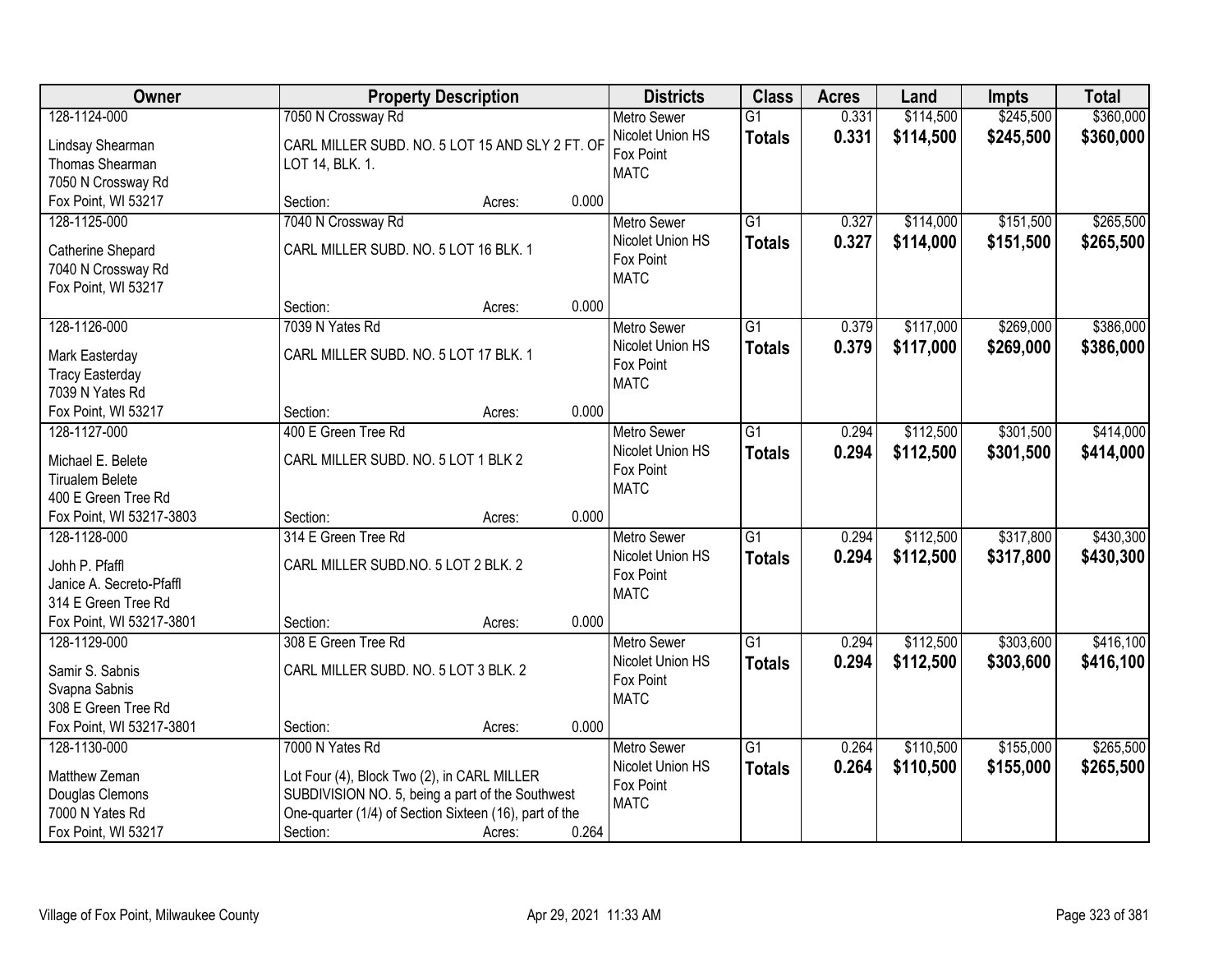| Owner                                | <b>Property Description</b>                                                      | <b>Districts</b>   | <b>Class</b>    | <b>Acres</b> | Land      | <b>Impts</b> | <b>Total</b> |
|--------------------------------------|----------------------------------------------------------------------------------|--------------------|-----------------|--------------|-----------|--------------|--------------|
| 128-1131-000                         | 7010 N Yates Rd                                                                  | <b>Metro Sewer</b> | $\overline{G1}$ | 0.308        | \$113,000 | \$279,500    | \$392,500    |
| Loren Strelow                        | Lot 5, in Block 2, in Carl Miller Subdivision No. 5, being a                     | Nicolet Union HS   | <b>Totals</b>   | 0.308        | \$113,000 | \$279,500    | \$392,500    |
| Cynthia Strelow                      | part of the Southwest 1/4, Section 16, part of the Southea                       | Fox Point          |                 |              |           |              |              |
| 7010 N Yates Rd                      | 1/4 Section 17, part of the Northeast 1/4 Section 20, and                        | <b>MATC</b>        |                 |              |           |              |              |
| Fox Point, WI 53217                  | 0.000<br>Section:<br>Acres:                                                      |                    |                 |              |           |              |              |
| 128-1132-000                         | 7014 N Claire Ct                                                                 | <b>Metro Sewer</b> | $\overline{G1}$ | 0.562        | \$126,500 | \$305,600    | \$432,100    |
|                                      |                                                                                  | Nicolet Union HS   | <b>Totals</b>   | 0.562        | \$126,500 | \$305,600    | \$432,100    |
| Clifford W. Brugman and Sara N       | Lot 6, Block 2, Carl Miller Subdivision No. 5, being a part                      | Fox Point          |                 |              |           |              |              |
| Brugman                              | of the Southwest 1/4 of Section 16, part of the Southeast                        | <b>MATC</b>        |                 |              |           |              |              |
| Gayle A. Coleman<br>7014 N Claire Ct | 1/4 of Section 17, part of the Northeast 1/4 of Section 20,<br>Section:<br>0.000 |                    |                 |              |           |              |              |
| Fox Point, WI 53217                  | Acres:                                                                           |                    |                 |              |           |              |              |
| 128-1133-000                         | 7018 N Claire Ct                                                                 | <b>Metro Sewer</b> | $\overline{G1}$ | 0.439        | \$120,000 | \$268,000    | \$388,000    |
|                                      |                                                                                  | Nicolet Union HS   |                 |              |           |              |              |
| Robert H. Pfleger                    | CARL MILLER SUBD. NO. 5 LOT 7 BLK. 2                                             | Fox Point          | <b>Totals</b>   | 0.439        | \$120,000 | \$268,000    | \$388,000    |
| Claire S. Pfleger                    |                                                                                  | <b>MATC</b>        |                 |              |           |              |              |
| 7018 N Clair Ct                      |                                                                                  |                    |                 |              |           |              |              |
| Fox Point, WI 53217-3816             | 0.000<br>Section:<br>Acres:                                                      |                    |                 |              |           |              |              |
| 128-1134-000                         | 7022 N Claire Ct                                                                 | <b>Metro Sewer</b> | $\overline{G1}$ | 0.329        | \$114,000 | \$201,000    | \$315,000    |
| Dena J. Pulos                        | CARL MILLER SUBD. NO. 5 LOT 8 BLK. 2                                             | Nicolet Union HS   | <b>Totals</b>   | 0.329        | \$114,000 | \$201,000    | \$315,000    |
| 7022 N Clair Ct                      |                                                                                  | Fox Point          |                 |              |           |              |              |
| Fox Point, WI 53217                  |                                                                                  | <b>MATC</b>        |                 |              |           |              |              |
|                                      | 0.000<br>Section:<br>Acres:                                                      |                    |                 |              |           |              |              |
| 128-1135-000                         | 7028 N Claire Ct                                                                 | <b>Metro Sewer</b> | $\overline{G1}$ | 0.481        | \$122,500 | \$208,000    | \$330,500    |
|                                      |                                                                                  | Nicolet Union HS   | <b>Totals</b>   | 0.481        | \$122,500 | \$208,000    | \$330,500    |
| Randall S. Meyer                     | CARL MILLER SUBD. NO. 5 LOT 9 BLK. 2                                             | Fox Point          |                 |              |           |              |              |
| Barbara B. Meyer                     |                                                                                  | <b>MATC</b>        |                 |              |           |              |              |
| 7028 N Clair Ct                      |                                                                                  |                    |                 |              |           |              |              |
| Fox Point, WI 53217-3816             | 0.000<br>Section:<br>Acres:                                                      |                    |                 |              |           |              |              |
| 128-1136-000                         | 7032 N Yates Rd                                                                  | <b>Metro Sewer</b> | $\overline{G1}$ | 0.224        | \$98,500  | \$234,500    | \$333,000    |
| Scott A. Wales                       | CARL MILLER SUBD NO 5 PART OF LOT 10 BLK 2                                       | Nicolet Union HS   | <b>Totals</b>   | 0.224        | \$98,500  | \$234,500    | \$333,000    |
| Michelle S. Gordon-Wales             | DESC IN REEL 810 - IMAGES 1774-1778                                              | Fox Point          |                 |              |           |              |              |
| 7032 N Yates Rd                      |                                                                                  | <b>MATC</b>        |                 |              |           |              |              |
| Fox Point, WI 53217-3825             | 0.224<br>Section:<br>Acres:                                                      |                    |                 |              |           |              |              |
| 128-1137-000                         | 7038 N Yates Rd                                                                  | Metro Sewer        | $\overline{G1}$ | 0.278        | \$111,500 | \$214,500    | \$326,000    |
|                                      |                                                                                  | Nicolet Union HS   | <b>Totals</b>   | 0.278        | \$111,500 | \$214,500    | \$326,000    |
| James R. Woggon                      | CARL MILLER SUBD NO 5 LOT 11 & PART OF LOT 10                                    | Fox Point          |                 |              |           |              |              |
| Kileigh M. Hannah                    | BLK 2 DESC IN REEL 984- IMAGES 1512-1513                                         | <b>MATC</b>        |                 |              |           |              |              |
| 7038 N Yates                         |                                                                                  |                    |                 |              |           |              |              |
| Fox Point, WI 53217                  | 0.278<br>Section:<br>Acres:                                                      |                    |                 |              |           |              |              |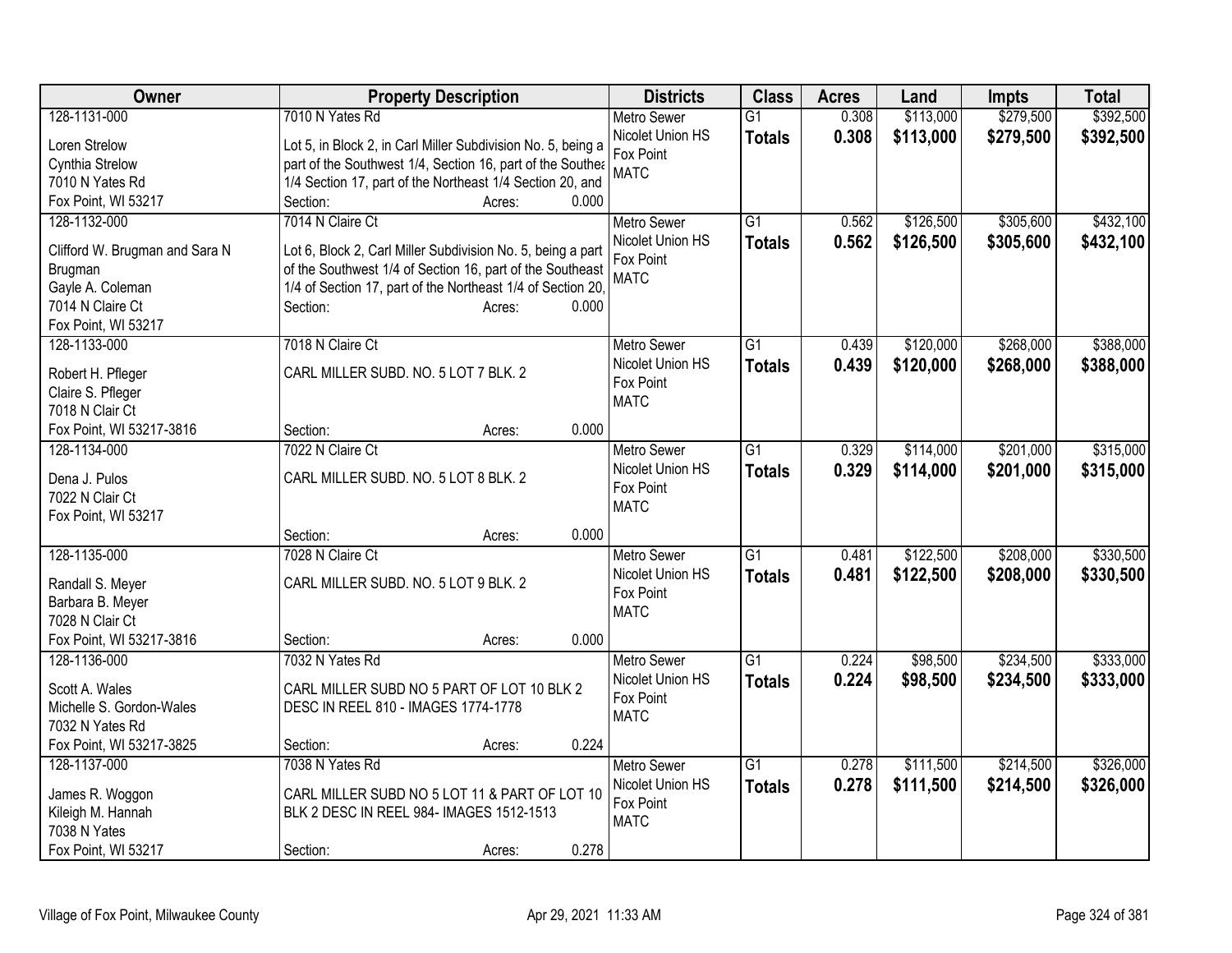| Owner                     | <b>Property Description</b>                                  |       | <b>Districts</b>   | <b>Class</b>    | <b>Acres</b> | Land      | <b>Impts</b>    | <b>Total</b>    |
|---------------------------|--------------------------------------------------------------|-------|--------------------|-----------------|--------------|-----------|-----------------|-----------------|
| 128-1138-000              | 7060 N Yates Rd                                              |       | <b>Metro Sewer</b> | $\overline{G1}$ | 0.497        | \$123,000 | \$212,000       | \$335,000       |
| Scott Tilton Trustee      | CARL MILLER SUBD. NO. 5 ALL OF LOT 12 & NWLY                 |       | Nicolet Union HS   | <b>Totals</b>   | 0.497        | \$123,000 | \$212,000       | \$335,000       |
| 7060 N Yates Rd           | 50FT OF LOT 13 MEAS, ON THE FRONT & REAR                     |       | Fox Point          |                 |              |           |                 |                 |
| Fox Point, WI 53217-3825  | LINES BLK. 2                                                 |       | <b>MATC</b>        |                 |              |           |                 |                 |
|                           | Section:<br>Acres:                                           | 0.000 |                    |                 |              |           |                 |                 |
| 128-1139-000              | 7053 N Lombardy Rd                                           |       | <b>Metro Sewer</b> | $\overline{G1}$ | 0.304        | \$113,000 | \$359,500       | \$472,500       |
|                           |                                                              |       | Nicolet Union HS   | <b>Totals</b>   | 0.304        | \$113,000 | \$359,500       | \$472,500       |
| Joshua C. Isham           | Lot 14 and all of Lot 13 excepting the Northwesterly 50 fe   |       | Fox Point          |                 |              |           |                 |                 |
| Ilanit Elaine Binor Isham | (measured as front and rear lot lines) thereof, all in       |       | <b>MATC</b>        |                 |              |           |                 |                 |
| 7053 N Lombardy Rd        | Block 2, in Carl Miller's Subdivision No. 5, according to th |       |                    |                 |              |           |                 |                 |
| Fox Point, WI 53217       | Section:<br>Acres:                                           | 0.304 |                    |                 |              |           |                 |                 |
| 128-1140-000              | 7047 N Lombardy Rd                                           |       | Metro Sewer        | $\overline{G1}$ | 0.282        | \$111,500 | \$230,000       | \$341,500       |
| Denise M. Beckman         | CARL MILLER SUBD. NO. 5 LOT 15 BLK. 2                        |       | Nicolet Union HS   | <b>Totals</b>   | 0.282        | \$111,500 | \$230,000       | \$341,500       |
| Bradley S. Beckman        |                                                              |       | Fox Point          |                 |              |           |                 |                 |
| 7047 N Lombardy Rd        |                                                              |       | <b>MATC</b>        |                 |              |           |                 |                 |
| Fox Point, WI 53217-3862  | Section:<br>Acres:                                           | 0.000 |                    |                 |              |           |                 |                 |
| 128-1141-000              | 7041 N Lombardy Rd                                           |       | <b>Metro Sewer</b> | $\overline{G1}$ | 0.781        | \$138,000 | \$286,500       | \$424,500       |
|                           |                                                              |       | Nicolet Union HS   | <b>Totals</b>   | 0.781        | \$138,000 | \$286,500       | \$424,500       |
| John H. Herschede         | CARL MILLER SUBD. NO. 5 LOT 16 BLK. 2                        |       | Fox Point          |                 |              |           |                 |                 |
| PO Box 11253              |                                                              |       | <b>MATC</b>        |                 |              |           |                 |                 |
| Milwaukee, WI 53211       |                                                              |       |                    |                 |              |           |                 |                 |
|                           | Section:<br>Acres:                                           | 0.781 |                    |                 |              |           |                 |                 |
| 128-7001-000              | 6801 N Yates Rd                                              |       | <b>Metro Sewer</b> | X4              | 0.000        | \$0       | $\overline{50}$ | $\overline{50}$ |
| Cardinal Stritch College  | CERTIFIED SURVEY MAP NO. 4593 NE & SE 20-8-22,               |       | Nicolet Union HS   | <b>Totals</b>   | 0.000        | \$0       | \$0             | \$0             |
| 6801 N Yates Rd           | LOT 3 EXC PART IN CITY OF GLENDALE                           |       | Fox Point          |                 |              |           |                 |                 |
| Fox Point, WI 53217-3945  |                                                              |       | <b>MATC</b>        |                 |              |           |                 |                 |
|                           | Section:<br>Acres:                                           | 0.000 |                    |                 |              |           |                 |                 |
| 128-7992-000              | 170 E Fox Dale Rd                                            |       | <b>Metro Sewer</b> | $\overline{G1}$ | 0.374        | \$116,500 | \$155,500       | \$272,000       |
|                           |                                                              |       | Nicolet Union HS   | <b>Totals</b>   | 0.374        | \$116,500 | \$155,500       | \$272,000       |
| Joseph S. Fredach         | PART OF NE1/4 SEC. 20-8-22 DESC. IN VOL. 3750 OF             |       | Fox Point          |                 |              |           |                 |                 |
| 170 E Fox Dale Rd         | DEEDS ON PAGE 225                                            |       | <b>MATC</b>        |                 |              |           |                 |                 |
| Fox Point, WI 53217-3911  |                                                              |       |                    |                 |              |           |                 |                 |
|                           | Section:<br>Acres:                                           | 0.000 |                    |                 |              |           |                 |                 |
| 128-7993-002              | 6911 N Yates Rd                                              |       | <b>Metro Sewer</b> | $\overline{G1}$ | 0.388        | \$117,500 | \$167,000       | \$284,500       |
| Sheila Casey              | CERTIFIED SURVEY MAP NO 7201 NE 20-8-22 LOT 1                |       | Nicolet Union HS   | <b>Totals</b>   | 0.388        | \$117,500 | \$167,000       | \$284,500       |
| 6911 N Yates Rd           |                                                              |       | Fox Point          |                 |              |           |                 |                 |
| Fox Point, WI 53217       |                                                              |       | <b>MATC</b>        |                 |              |           |                 |                 |
|                           | Section:<br>Acres:                                           | 0.388 |                    |                 |              |           |                 |                 |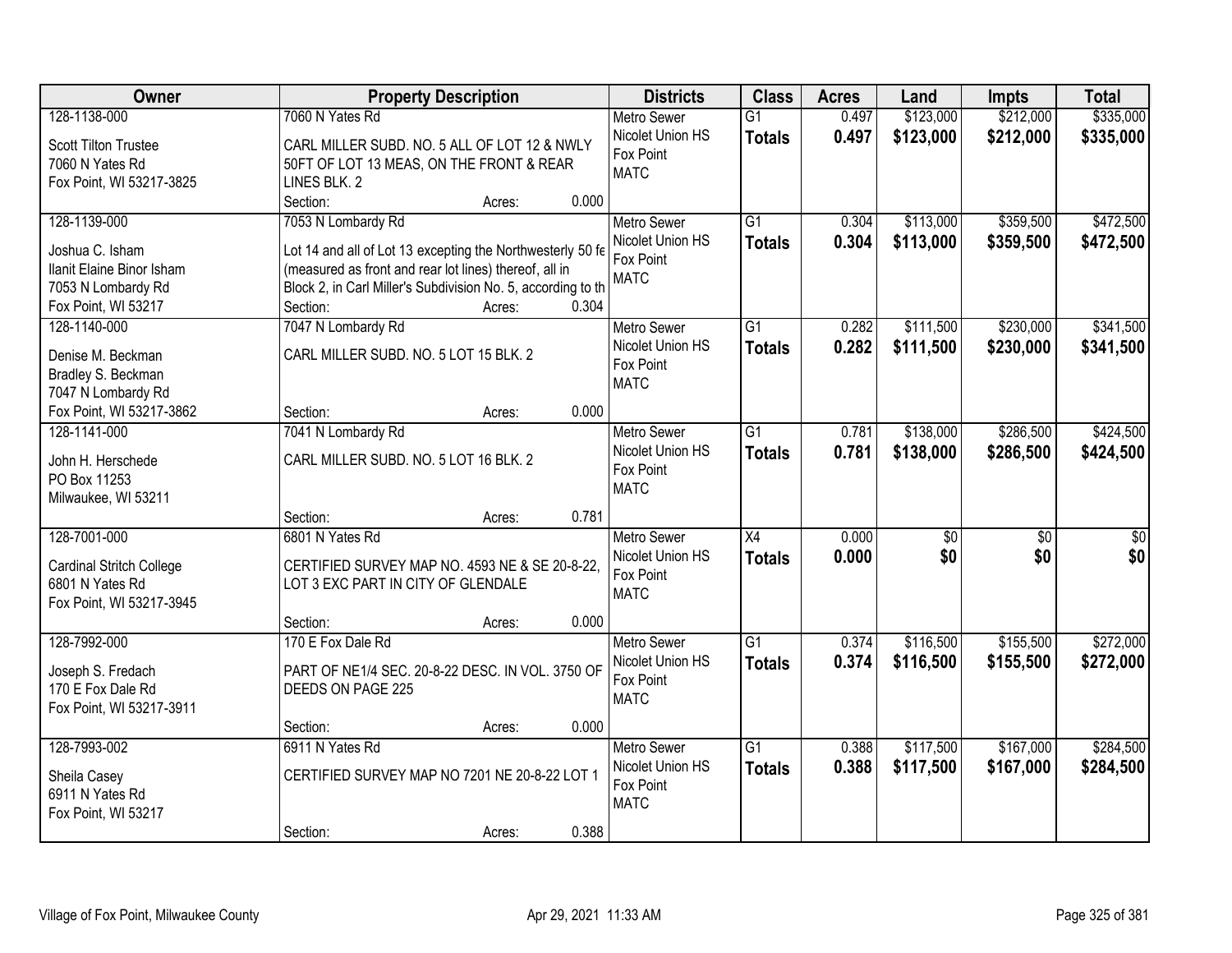| Owner                                                                           | <b>Property Description</b>                                                                                                                                                                                           | <b>Districts</b>                                                   | <b>Class</b>                     | <b>Acres</b>   | Land                   | <b>Impts</b>           | <b>Total</b>           |
|---------------------------------------------------------------------------------|-----------------------------------------------------------------------------------------------------------------------------------------------------------------------------------------------------------------------|--------------------------------------------------------------------|----------------------------------|----------------|------------------------|------------------------|------------------------|
| 128-7993-003                                                                    | 220 E Fox Dale Rd                                                                                                                                                                                                     | <b>Metro Sewer</b>                                                 | $\overline{G1}$                  | 0.387          | \$117,000              | \$441,500              | \$558,500              |
| Felipe E. Muzquiz<br>220 E Fox Dale Rd<br>Fox Point, WI 53217                   | CERTIFIED SURVEY MAP NO 7201 NE 20-8-22 LOT 2                                                                                                                                                                         | Nicolet Union HS<br>Fox Point<br><b>MATC</b>                       | <b>Totals</b>                    | 0.387          | \$117,000              | \$441,500              | \$558,500              |
|                                                                                 | 0.000<br>Section:<br>Acres:                                                                                                                                                                                           |                                                                    |                                  |                |                        |                        |                        |
| 128-7994-002<br>Kevin W. Summ                                                   | 6925 N Yates Rd<br>Certified Survey Map No 8783 NE 20-8-22 Lot 1                                                                                                                                                      | <b>Metro Sewer</b><br>Nicolet Union HS<br>Fox Point                | $\overline{G1}$<br><b>Totals</b> | 1.100<br>1.100 | \$156,000<br>\$156,000 | \$484,000<br>\$484,000 | \$640,000<br>\$640,000 |
| Sara A. Summ<br>6925 N Yates Rd                                                 |                                                                                                                                                                                                                       | <b>MATC</b>                                                        |                                  |                |                        |                        |                        |
| Fox Point, WI 53217-3947                                                        | 1.100<br>Section:<br>Acres:                                                                                                                                                                                           |                                                                    |                                  |                |                        |                        |                        |
| 128-7994-003                                                                    | 6921 N Yates Rd                                                                                                                                                                                                       | <b>Metro Sewer</b>                                                 | $\overline{G1}$                  | 1.280          | \$167,000              | \$243,600              | \$410,600              |
| Michael D. Karp<br>Megan L. Karp                                                | Certified Survey Map No 8783 NE 20-8-22 Lot 2                                                                                                                                                                         | Nicolet Union HS<br>Fox Point<br><b>MATC</b>                       | <b>Totals</b>                    | 1.280          | \$167,000              | \$243,600              | \$410,600              |
| 6921 N Yates Rd                                                                 |                                                                                                                                                                                                                       |                                                                    |                                  |                |                        |                        |                        |
| Fox Point, WI 53217<br>128-7995-000                                             | 1.280<br>Section:<br>Acres:<br>135 E Green Tree Rd                                                                                                                                                                    |                                                                    |                                  |                |                        |                        | \$67,500               |
| <b>Richard Scott Schnoll</b><br>135 E Green Tree Rd<br>Fox Point, WI 53217      | COM. 456.68 FT. W. OF NE COR OF S1/2 OF NE 1/4<br>SEC. 20-8-22, TH W. 114.17 FT. S. 572.51 FT. E. 2.68<br>FT. N. 177.51 FT. E. 111.49 FT., TH N. 395 FT TO                                                            | <b>Metro Sewer</b><br>Nicolet Union HS<br>Fox Point<br><b>MATC</b> | $\overline{G1}$<br><b>Totals</b> | 0.372<br>0.372 | \$20,000<br>\$20,000   | \$47,500<br>\$47,500   | \$67,500               |
|                                                                                 | Section:<br>0.000<br>Acres:                                                                                                                                                                                           |                                                                    |                                  |                |                        |                        |                        |
| 128-7996-000<br>Thomas B. Clark<br>Joanne Clark<br>175 E Green Tree Rd          | 175 E Green Tree Rd<br>LOT 1 CERTIFIED SURVEY MAP #1912                                                                                                                                                               | Metro Sewer<br>Nicolet Union HS<br>Fox Point<br><b>MATC</b>        | $\overline{G1}$<br><b>Totals</b> | 0.249<br>0.249 | \$109,500<br>\$109,500 | \$203,000<br>\$203,000 | \$312,500<br>\$312,500 |
| Fox Point, WI 53217-3806                                                        | 0.000<br>Section:<br>Acres:                                                                                                                                                                                           |                                                                    |                                  |                |                        |                        |                        |
| 128-7997-000<br>Alon Tvina<br>199 E Green Tree Rd<br>Fox Point, WI 53217        | 199 E Green Tree Rd<br>LOT 2 CERTIFIED SURVEY MAP #1912                                                                                                                                                               | Metro Sewer<br>Nicolet Union HS<br>Fox Point<br><b>MATC</b>        | $\overline{G1}$<br><b>Totals</b> | 0.249<br>0.249 | \$109,500<br>\$109,500 | \$263,300<br>\$263,300 | \$372,800<br>\$372,800 |
|                                                                                 | 0.000<br>Section:<br>Acres:                                                                                                                                                                                           |                                                                    |                                  |                |                        |                        |                        |
| 128-7998-000                                                                    | 203 E Green Tree Rd                                                                                                                                                                                                   | <b>Metro Sewer</b><br>Nicolet Union HS                             | $\overline{G1}$                  | 0.250          | \$110,000              | \$155,000              | \$265,000              |
| Marc Davis<br>Virginia Sunu-Davis<br>203 E Green Tree Rd<br>Fox Point, WI 53217 | The East 75 feet of the West 1 acre of the North 2 acres<br>the East 6 acres of the North 24 acres of all that part of th<br>South 1/2 of the Northeast 1/4 of Section 20, in Township<br>0.000<br>Section:<br>Acres: | Fox Point<br><b>MATC</b>                                           | <b>Totals</b>                    | 0.250          | \$110,000              | \$155,000              | \$265,000              |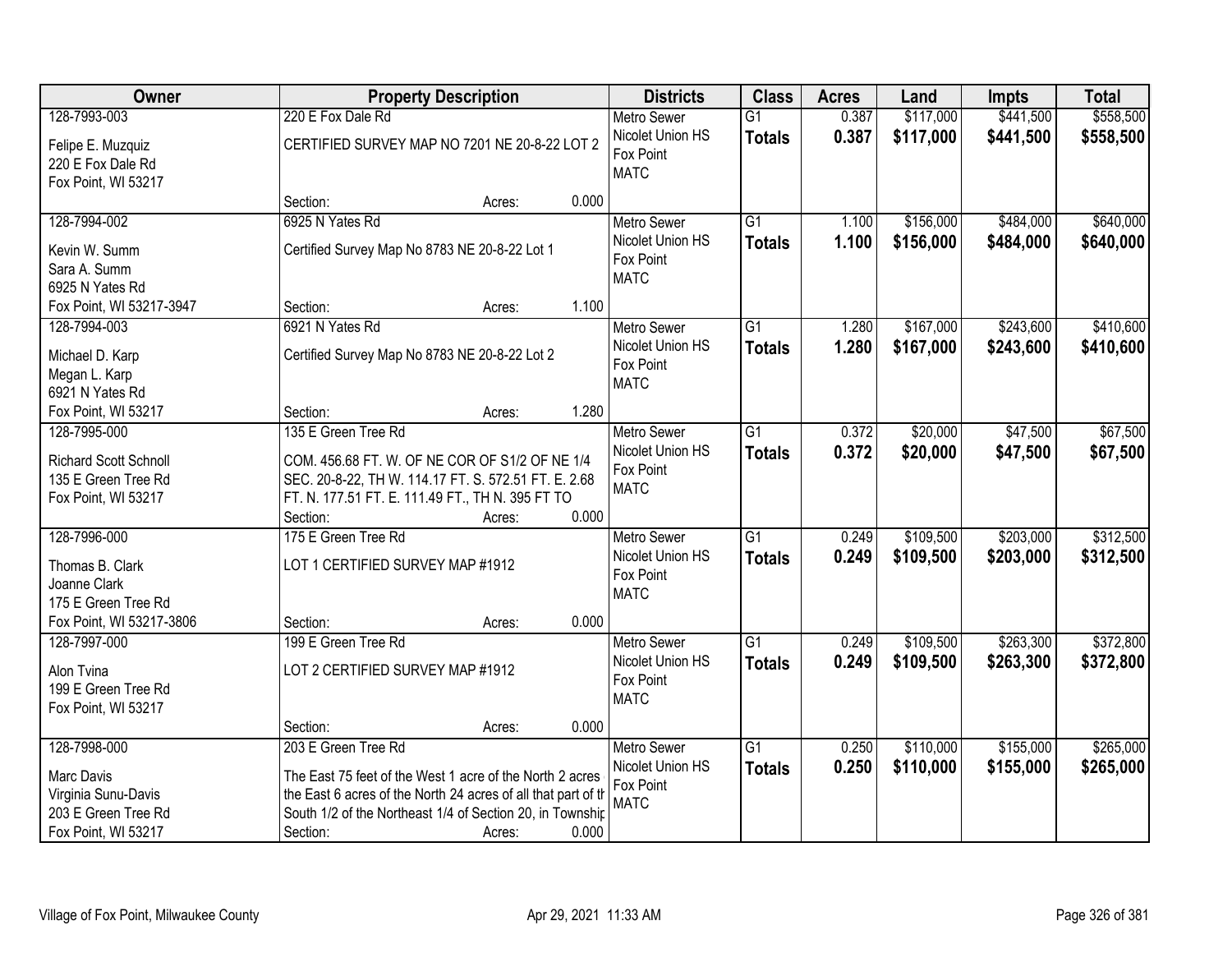| Owner                                     |                                                                                                                  | <b>Property Description</b> |       | <b>Districts</b>   | <b>Class</b>    | <b>Acres</b> | Land      | <b>Impts</b> | <b>Total</b> |
|-------------------------------------------|------------------------------------------------------------------------------------------------------------------|-----------------------------|-------|--------------------|-----------------|--------------|-----------|--------------|--------------|
| 128-7999-000                              | 207 E Green Tree Rd                                                                                              |                             |       | <b>Metro Sewer</b> | $\overline{G1}$ | 0.374        | \$116,500 | \$193,500    | \$310,000    |
| Sean Levis Fetherston                     | PART OF NE1/4 SEC. 20-8-22 DESC. IN REEL                                                                         |                             |       | Nicolet Union HS   | <b>Totals</b>   | 0.374        | \$116,500 | \$193,500    | \$310,000    |
| 207 E Green Tree Rd                       | 332-IMAGES 1557 TO 1560 INCL. .4264 ACRES                                                                        |                             |       | Fox Point          |                 |              |           |              |              |
| Fox Point, WI 53217                       |                                                                                                                  |                             |       | <b>MATC</b>        |                 |              |           |              |              |
|                                           | Section:                                                                                                         | Acres:                      | 0.000 |                    |                 |              |           |              |              |
| 128-8000-000                              | 6935 N Yates Rd                                                                                                  |                             |       | <b>Metro Sewer</b> | $\overline{G1}$ | 0.438        | \$120,000 | \$149,900    | \$269,900    |
| Kyle R. Zenoni                            | COMM. 1326 FT N OF SE COR. OF NE 1/4 SEC.                                                                        |                             |       | Nicolet Union HS   | <b>Totals</b>   | 0.438        | \$120,000 | \$149,900    | \$269,900    |
| Megan Zenoni                              | 20-8-22; TH W 131.5 FT; S 190 FT; E 131.25 FT; TH N                                                              |                             |       | Fox Point          |                 |              |           |              |              |
| 6935 N Yates Rd                           | 190 FT TO POB.                                                                                                   |                             |       | <b>MATC</b>        |                 |              |           |              |              |
| Fox Point, WI 53217                       | Section:                                                                                                         | Acres:                      | 0.000 |                    |                 |              |           |              |              |
| 129-0001-000                              | 7140 N Longacre Rd                                                                                               |                             |       | Metro Sewer        | G1              | 0.288        | \$112,000 | \$317,500    | \$429,500    |
| Michael Kops                              | LOT 1, BLK. 1, FOX POINT ESTATES SUBD. ADD. #1                                                                   |                             |       | Nicolet Union HS   | <b>Totals</b>   | 0.288        | \$112,000 | \$317,500    | \$429,500    |
| Rebecca Kops                              |                                                                                                                  |                             |       | Fox Point          |                 |              |           |              |              |
| 7140 N Longacre Rd                        |                                                                                                                  |                             |       | <b>MATC</b>        |                 |              |           |              |              |
| Fox Point, WI 53217-3817                  | Section:                                                                                                         | Acres:                      | 0.000 |                    |                 |              |           |              |              |
| 129-0002-000                              | 7128 N Longacre Rd                                                                                               |                             |       | <b>Metro Sewer</b> | G1              | 0.279        | \$111,500 | \$137,000    | \$248,500    |
| Joyce A. Aldon                            | LOT 2, BLK. 1, FOX POINT ESTATES SUBD. ADD. #1                                                                   |                             |       | Nicolet Union HS   | <b>Totals</b>   | 0.279        | \$111,500 | \$137,000    | \$248,500    |
| 7128 N Longacre Rd                        |                                                                                                                  |                             |       | Fox Point          |                 |              |           |              |              |
| Fox Point, WI 53217-3817                  |                                                                                                                  |                             |       | <b>MATC</b>        |                 |              |           |              |              |
|                                           | Section:                                                                                                         | Acres:                      | 0.279 |                    |                 |              |           |              |              |
| 129-0003-000                              | 7122 N Longacre Rd                                                                                               |                             |       | <b>Metro Sewer</b> | $\overline{G1}$ | 0.273        | \$111,000 | \$195,500    | \$306,500    |
|                                           | Lot 3, in Block 1, in Fox Point Estates Subdivision Additio                                                      |                             |       | Nicolet Union HS   | <b>Totals</b>   | 0.273        | \$111,000 | \$195,500    | \$306,500    |
| Stephanie Coffey<br>7122 N Longacre Rd    | No. 1, being a part of the Northwest One-Quarter of                                                              |                             |       | Fox Point          |                 |              |           |              |              |
| Fox Point, WI 53217                       | Section 21, in Township 8 North, Range 22 East, in the                                                           |                             |       | <b>MATC</b>        |                 |              |           |              |              |
|                                           | Section:                                                                                                         | Acres:                      | 0.273 |                    |                 |              |           |              |              |
| 129-0004-000                              | 7110 N Longacre Rd                                                                                               |                             |       | <b>Metro Sewer</b> | $\overline{G1}$ | 0.278        | \$111,500 | \$138,500    | \$250,000    |
|                                           |                                                                                                                  |                             |       | Nicolet Union HS   | <b>Totals</b>   | 0.278        | \$111,500 | \$138,500    | \$250,000    |
| Diane Meredith                            | Lot Four (4), Block One (1), Fox Point Estates Subdivisio<br>Addition No. 1, in the Northwest 1/4 of Section 21, |                             |       | Fox Point          |                 |              |           |              |              |
| 7110 N Longacre Rd<br>Fox Point, WI 53217 | Township 8 North, Range 22 East, in the Village of Fox                                                           |                             |       | <b>MATC</b>        |                 |              |           |              |              |
|                                           | Section:                                                                                                         | Acres:                      | 0.278 |                    |                 |              |           |              |              |
| 129-0005-000                              | 7131 N Santa Monica Blvd                                                                                         |                             |       | <b>Metro Sewer</b> | $\overline{G1}$ | 0.287        | \$112,000 | \$111,000    | \$223,000    |
|                                           |                                                                                                                  |                             |       | Nicolet Union HS   | <b>Totals</b>   | 0.287        | \$112,000 | \$111,000    | \$223,000    |
| Helen W. Carini                           | LOT 5, BLK 1, FOX POINT ESTATES SUBDIVISION                                                                      |                             |       | Fox Point          |                 |              |           |              |              |
| 7131 N Santa Monica Blv                   | <b>ADDITION #1</b>                                                                                               |                             |       | <b>MATC</b>        |                 |              |           |              |              |
| Fox Point, WI 53217-3822                  | Section:                                                                                                         | Acres:                      | 0.287 |                    |                 |              |           |              |              |
|                                           |                                                                                                                  |                             |       |                    |                 |              |           |              |              |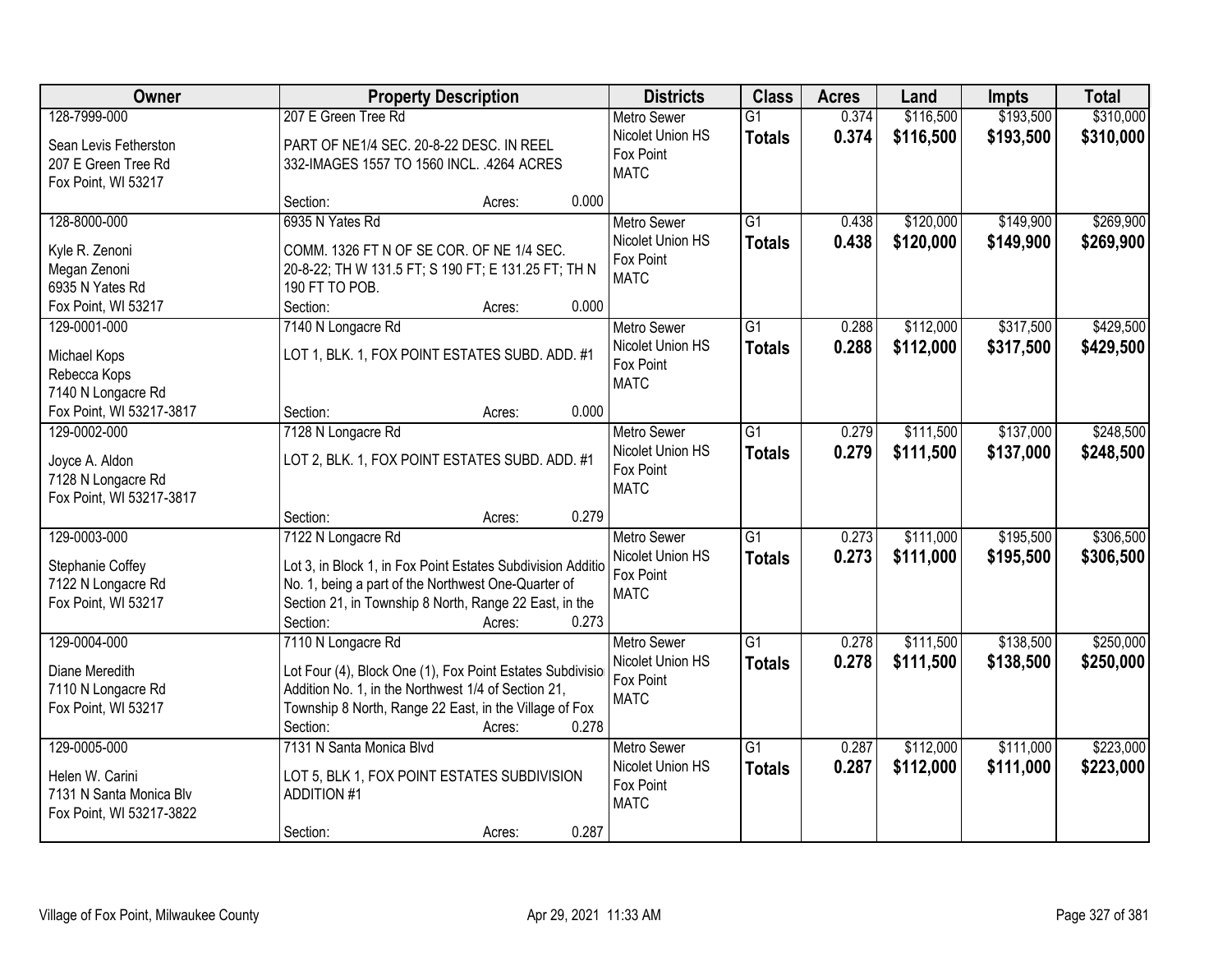| Owner                    | <b>Property Description</b>                                | <b>Districts</b>   | <b>Class</b>    | <b>Acres</b> | Land      | <b>Impts</b> | <b>Total</b> |
|--------------------------|------------------------------------------------------------|--------------------|-----------------|--------------|-----------|--------------|--------------|
| 129-0006-000             | 7137 N Santa Monica Blvd                                   | <b>Metro Sewer</b> | $\overline{G1}$ | 0.280        | \$111,500 | \$218,000    | \$329,500    |
| Randy Bobo               | LOT 6, BLK. 1, FOX POINT ESTATES SUBD. ADD. #1             | Nicolet Union HS   | <b>Totals</b>   | 0.280        | \$111,500 | \$218,000    | \$329,500    |
| Barbara J. Zaharris      |                                                            | Fox Point          |                 |              |           |              |              |
| 7137 N Santa Monica Blv  |                                                            | <b>MATC</b>        |                 |              |           |              |              |
| Fox Point, WI 53217-3822 | 0.280<br>Section:<br>Acres:                                |                    |                 |              |           |              |              |
| 129-0007-000             | 7150 N Yates Rd                                            | <b>Metro Sewer</b> | $\overline{G1}$ | 0.243        | \$107,000 | \$202,000    | \$309,000    |
|                          |                                                            | Nicolet Union HS   | <b>Totals</b>   | 0.243        | \$107,000 | \$202,000    | \$309,000    |
| The Adam Riesz Trust     | Lot Seven (7), in Block One (1), in Fox Point Estates      | Fox Point          |                 |              |           |              |              |
| 736 California Ave       | Subdivision Addition No. 1, being a part of the Northwest  | <b>MATC</b>        |                 |              |           |              |              |
| Venice, CA 90291         | 1/4 of Section 21, in Township 8 North, Range 22 East, ir  |                    |                 |              |           |              |              |
|                          | 0.000<br>Section:<br>Acres:                                |                    |                 |              |           |              |              |
| 129-0008-000             | 7120 N Yates Rd                                            | <b>Metro Sewer</b> | G1              | 0.418        | \$119,000 | \$360,000    | \$479,000    |
| David M. Caulfield       | Lot 1 and that part of Lot 2, Block 2, Fox Point Estates   | Nicolet Union HS   | <b>Totals</b>   | 0.418        | \$119,000 | \$360,000    | \$479,000    |
| 7120 N Yates Rd          | Subdivision Addition No. 1, in the Northwest 1/4 of Sectio | Fox Point          |                 |              |           |              |              |
| Fox Point, WI 53217      | 21, Town 8 North, Range 22 East, Village of Fox Point,     | <b>MATC</b>        |                 |              |           |              |              |
|                          | Section:<br>0.000<br>Acres:                                |                    |                 |              |           |              |              |
| 129-0009-000             | 7129 N Longacre Rd                                         | <b>Metro Sewer</b> | G1              | 0.358        | \$115,500 | \$141,300    | \$256,800    |
|                          |                                                            | Nicolet Union HS   | <b>Totals</b>   | 0.358        | \$115,500 | \$141,300    | \$256,800    |
| Robert Bahringer         | ALL THAT PART OF LOT 3 AND THAT PART OF LOT                | Fox Point          |                 |              |           |              |              |
| Mae-Anne Shanmugam       | 2, BLK. 2, FOX POINT ESTATES SUBD. ADD. #1                 | <b>MATC</b>        |                 |              |           |              |              |
| 7129 N Longacre Rd       | DESC. IN VOL. 2654-PAGE 522                                |                    |                 |              |           |              |              |
| Fox Point, WI 53217      | 0.358<br>Section:<br>Acres:                                |                    |                 |              |           |              |              |
| 129-0010-000             | 7125 N Longacre Rd                                         | <b>Metro Sewer</b> | $\overline{G1}$ | 0.339        | \$114,500 | \$267,600    | \$382,100    |
| Tian L. Newman           | All that part of Lot 4, in Block 2, in Fox Point Estates   | Nicolet Union HS   | <b>Totals</b>   | 0.339        | \$114,500 | \$267,600    | \$382,100    |
| 7125 N Longacre Rd       | Subdivision Addition No. 1, being a part of the Northwest  | Fox Point          |                 |              |           |              |              |
| Fox Point, WI 53217      | One-Quarter of                                             | <b>MATC</b>        |                 |              |           |              |              |
|                          | Section:<br>0.000<br>Acres:                                |                    |                 |              |           |              |              |
| 129-0011-000             | 7117 N Longacre Rd                                         | <b>Metro Sewer</b> | $\overline{G1}$ | 0.371        | \$116,500 | \$196,000    | \$312,500    |
| Wayne E. White           | ALL OF LOT 5, BLK. 2 AND PART OF LOT 4, FOX                | Nicolet Union HS   | <b>Totals</b>   | 0.371        | \$116,500 | \$196,000    | \$312,500    |
| Kevin C. Mcelroy         | POINT ESTATES SUBD. ADD. #1 DESC. IN VOL. 4126             | Fox Point          |                 |              |           |              |              |
| 7117 N Longacre Rd       | PAGE 396.                                                  | <b>MATC</b>        |                 |              |           |              |              |
| Fox Point, WI 53217-3818 | 0.000<br>Section:<br>Acres:                                |                    |                 |              |           |              |              |
| 129-0012-000             | 7113 N Longacre Rd                                         | <b>Metro Sewer</b> | $\overline{G1}$ | 0.280        | \$111,500 | \$129,900    | \$241,400    |
|                          |                                                            | Nicolet Union HS   | <b>Totals</b>   | 0.280        | \$111,500 | \$129,900    | \$241,400    |
| Robert J. Sperry         | LOT 6, BLK 2, FOX POINT ESTATES SUBD. ADD. #1              | Fox Point          |                 |              |           |              |              |
| Jennifer L. Well-Sperry  |                                                            | <b>MATC</b>        |                 |              |           |              |              |
| 7113 N Longacre Rd       |                                                            |                    |                 |              |           |              |              |
| Fox Point, WI 53217-3818 | 0.000<br>Section:<br>Acres:                                |                    |                 |              |           |              |              |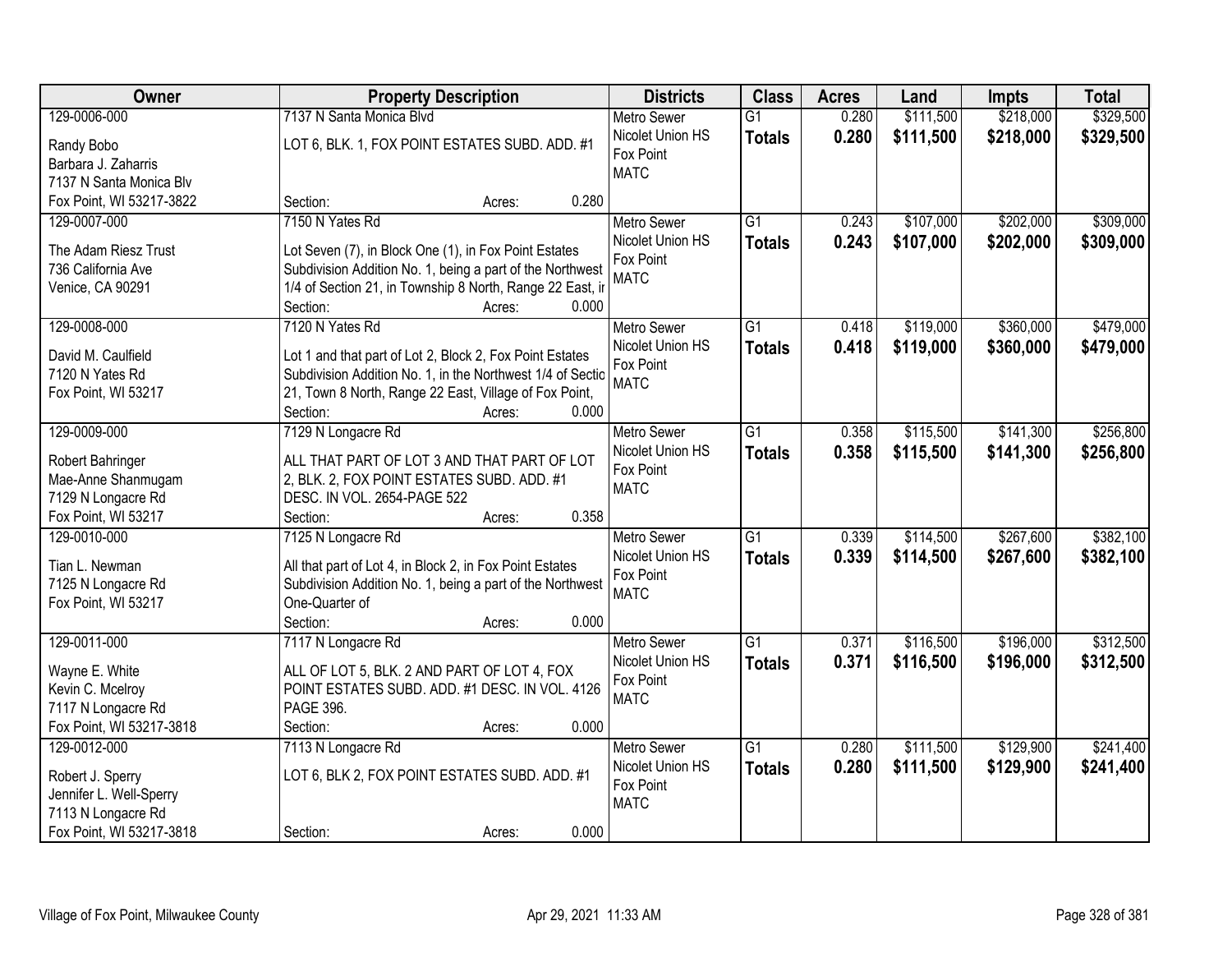| Owner                                       | <b>Property Description</b>                                                                                | <b>Districts</b>   | <b>Class</b>    | <b>Acres</b> | Land      | <b>Impts</b> | <b>Total</b> |
|---------------------------------------------|------------------------------------------------------------------------------------------------------------|--------------------|-----------------|--------------|-----------|--------------|--------------|
| 129-0013-000                                | 7109 N Longacre Rd                                                                                         | <b>Metro Sewer</b> | $\overline{G1}$ | 0.284        | \$112,000 | \$157,800    | \$269,800    |
| Lynn Epstein Trustee                        | LOT 7, BLK 2, FOX POINT ESTATES SUBD. ADD. #1                                                              | Nicolet Union HS   | <b>Totals</b>   | 0.284        | \$112,000 | \$157,800    | \$269,800    |
| 7109 N Longacre Rd                          |                                                                                                            | Fox Point          |                 |              |           |              |              |
| Fox Point, WI 53217-3818                    |                                                                                                            | <b>MATC</b>        |                 |              |           |              |              |
|                                             | 0.284<br>Section:<br>Acres:                                                                                |                    |                 |              |           |              |              |
| 129-0014-000                                | 7115 N Santa Monica Blvd                                                                                   | <b>Metro Sewer</b> | $\overline{G1}$ | 0.289        | \$112,000 | \$177,000    | \$289,000    |
|                                             | Trustee of C G Walle Associated Trust C LOT 8, BLK 2, FOX POINT ESTATES SUBD. ADD. #1                      | Nicolet Union HS   | <b>Totals</b>   | 0.289        | \$112,000 | \$177,000    | \$289,000    |
| 7115 N Santa Monica Blv                     |                                                                                                            | Fox Point          |                 |              |           |              |              |
| Fox Point, WI 53217-3821                    |                                                                                                            | <b>MATC</b>        |                 |              |           |              |              |
|                                             | 0.000<br>Section:<br>Acres:                                                                                |                    |                 |              |           |              |              |
| 129-0015-000                                | 7109 N Santa Monica Blvd                                                                                   | <b>Metro Sewer</b> | G1              | 0.239        | \$105,000 | \$333,000    | \$438,000    |
|                                             |                                                                                                            | Nicolet Union HS   | <b>Totals</b>   | 0.239        | \$105,000 | \$333,000    | \$438,000    |
| Max Barry                                   | Lot 9, in Block 2 in Fox Point Estates Subdivision Addition                                                | Fox Point          |                 |              |           |              |              |
| Catherine Barry<br>7109 N Santa Monica Blvd | No. 1, being a part of the Northwest One-Quarter of<br>Section 21, Township 8 North, Range 22 East, in the | <b>MATC</b>        |                 |              |           |              |              |
| Fox Point, WI 53217                         | 0.239<br>Section: 21<br>Acres:                                                                             |                    |                 |              |           |              |              |
| 129-0016-000                                | 7008 N Lombardy Rd                                                                                         | <b>Metro Sewer</b> | G1              | 0.273        | \$111,000 | \$135,000    | \$246,000    |
|                                             |                                                                                                            | Nicolet Union HS   | <b>Totals</b>   | 0.273        | \$111,000 | \$135,000    | \$246,000    |
| Adam Hudson                                 | LOT 10, BLK 2, FOX POINT ESTATES SUBD. ADD. #1.                                                            | Fox Point          |                 |              |           |              |              |
| Erin Obrien                                 |                                                                                                            | <b>MATC</b>        |                 |              |           |              |              |
| 7008 N Lombardy Rd                          |                                                                                                            |                    |                 |              |           |              |              |
| Fox Point, WI 53217-3860                    | 0.000<br>Section:<br>Acres:                                                                                |                    |                 |              |           |              |              |
| 129-0017-000                                | 7014 N Lombardy Rd                                                                                         | <b>Metro Sewer</b> | $\overline{G1}$ | 0.278        | \$111,500 | \$200,000    | \$311,500    |
| David C. O'Meara                            | LOT 11, BLK 2, FOX POINT ESTATES SUBD. ADD. #1.                                                            | Nicolet Union HS   | <b>Totals</b>   | 0.278        | \$111,500 | \$200,000    | \$311,500    |
| Rosalie G. O'Meara                          |                                                                                                            | Fox Point          |                 |              |           |              |              |
| 7014 N Lombardy Rd                          |                                                                                                            | <b>MATC</b>        |                 |              |           |              |              |
| Fox Point, WI 53217-3860                    | 0.000<br>Section:<br>Acres:                                                                                |                    |                 |              |           |              |              |
| 129-0018-000                                | 7020 N Lombardy Rd                                                                                         | <b>Metro Sewer</b> | $\overline{G1}$ | 0.258        | \$110,500 | \$471,500    | \$582,000    |
| David R. Saggio                             | LOT 12, BLK 2, FOX POINT ESTATES SUBD. ADD. #1                                                             | Nicolet Union HS   | <b>Totals</b>   | 0.258        | \$110,500 | \$471,500    | \$582,000    |
| Kathleen G. Saggio                          |                                                                                                            | Fox Point          |                 |              |           |              |              |
| 7020 N Lombardy Rd                          |                                                                                                            | <b>MATC</b>        |                 |              |           |              |              |
| Fox Point, WI 53217-3860                    | 0.000<br>Section:<br>Acres:                                                                                |                    |                 |              |           |              |              |
| 129-0019-000                                | 7026 N Lombardy Rd                                                                                         | <b>Metro Sewer</b> | $\overline{G1}$ | 0.277        | \$111,500 | \$254,500    | \$366,000    |
|                                             |                                                                                                            | Nicolet Union HS   | <b>Totals</b>   | 0.277        | \$111,500 | \$254,500    | \$366,000    |
| Robert A. Meiksins                          | LOT 13, BLK 2, FOX POINT ESTATES SUBD. ADD. #1                                                             | Fox Point          |                 |              |           |              |              |
| Susan A. Disbrow                            |                                                                                                            | <b>MATC</b>        |                 |              |           |              |              |
| 7026 N Lombardy Rd<br>Fox Point, WI 53217   | 0.000                                                                                                      |                    |                 |              |           |              |              |
|                                             | Section:<br>Acres:                                                                                         |                    |                 |              |           |              |              |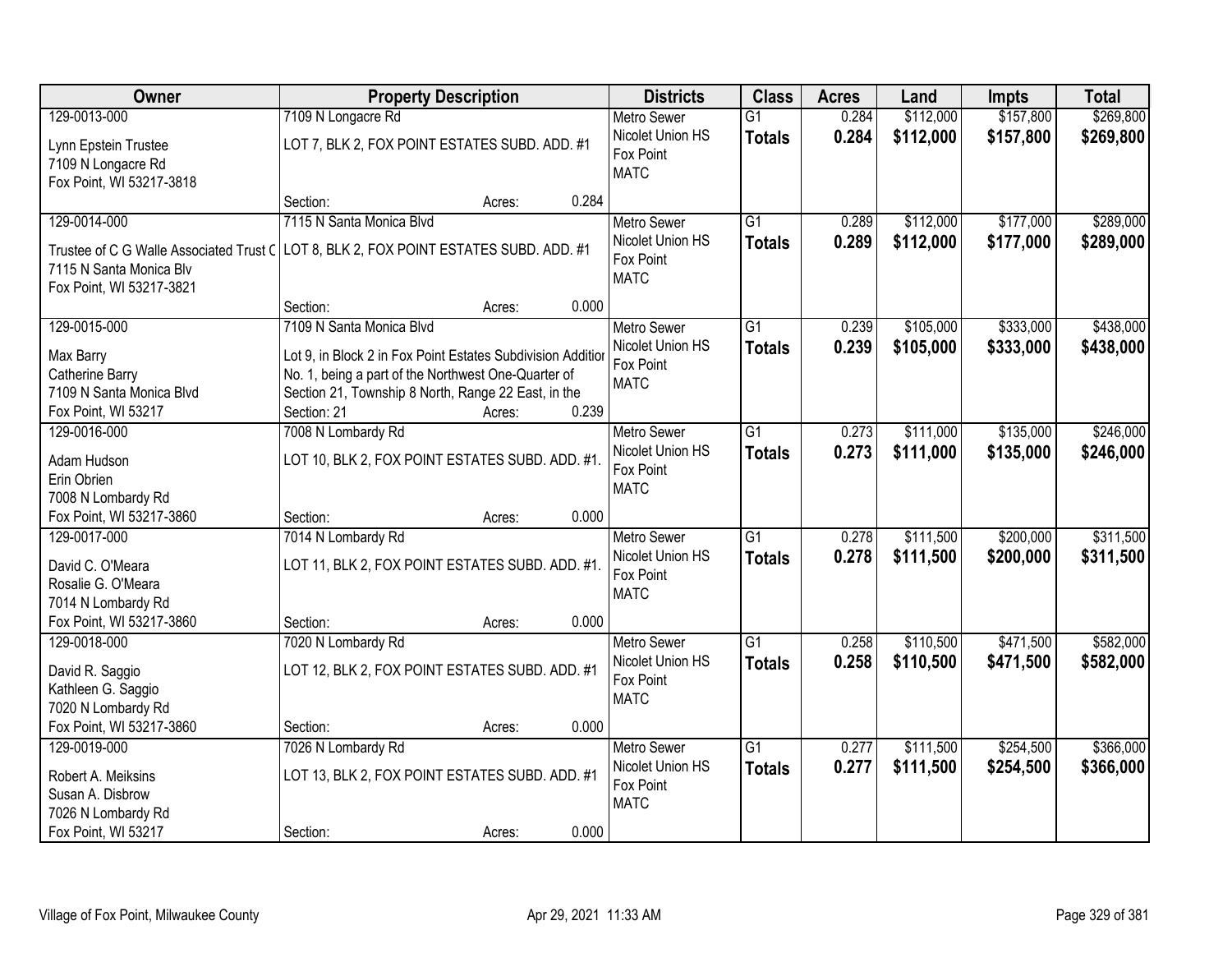| Owner                                                                                  | <b>Property Description</b>                               |        |       | <b>Districts</b>                       | <b>Class</b>    | <b>Acres</b> | Land      | <b>Impts</b> | <b>Total</b> |
|----------------------------------------------------------------------------------------|-----------------------------------------------------------|--------|-------|----------------------------------------|-----------------|--------------|-----------|--------------|--------------|
| 129-0020-000                                                                           | 7032 N Lombardy Rd                                        |        |       | <b>Metro Sewer</b>                     | $\overline{G1}$ | 0.279        | \$111,500 | \$364,500    | \$476,000    |
| Matthew J. Price and Mindy L Price 201: LOT 14, BLK 2, FOX POINT ESTATES SUBD. ADD. #1 |                                                           |        |       | Nicolet Union HS<br>Fox Point          | <b>Totals</b>   | 0.279        | \$111,500 | \$364,500    | \$476,000    |
| <b>Rev Trust</b>                                                                       |                                                           |        |       | <b>MATC</b>                            |                 |              |           |              |              |
| 7032 N Lombardy Rd                                                                     |                                                           |        |       |                                        |                 |              |           |              |              |
| Fox Point, WI 53217-3860                                                               | Section:                                                  | Acres: | 0.000 |                                        |                 |              |           |              |              |
| 129-0021-000                                                                           | 7038 N Lombardy Rd                                        |        |       | <b>Metro Sewer</b>                     | $\overline{G1}$ | 0.292        | \$112,000 | \$275,000    | \$387,000    |
| Daniel J. Dewan Trustee                                                                | LOT 15, BLK 2, FOX POINT ESTATES SUBD. ADD. #1            |        |       | Nicolet Union HS                       | <b>Totals</b>   | 0.292        | \$112,000 | \$275,000    | \$387,000    |
| 7038 N Lombardy Rd                                                                     |                                                           |        |       | Fox Point                              |                 |              |           |              |              |
| Fox Point, WI 53217-3860                                                               |                                                           |        |       | <b>MATC</b>                            |                 |              |           |              |              |
|                                                                                        | Section:                                                  | Acres: | 0.000 |                                        |                 |              |           |              |              |
| 129-0022-000                                                                           | 7044 N Lombardy Rd                                        |        |       | <b>Metro Sewer</b>                     | G1              | 0.279        | \$111,500 | \$244,000    | \$355,500    |
| R M. Austria                                                                           | LOT 16, BLK 2, FOX POINT ESTATES SUBD. ADD. #1            |        |       | Nicolet Union HS                       | <b>Totals</b>   | 0.279        | \$111,500 | \$244,000    | \$355,500    |
| Asuncion M. Austria                                                                    |                                                           |        |       | Fox Point                              |                 |              |           |              |              |
| 7044 N Lombardy Rd                                                                     |                                                           |        |       | <b>MATC</b>                            |                 |              |           |              |              |
| Fox Point, WI 53217-3860                                                               | Section:                                                  | Acres: | 0.000 |                                        |                 |              |           |              |              |
| 129-0023-000                                                                           | 7050 N Lombardy Rd                                        |        |       | <b>Metro Sewer</b>                     | $\overline{G1}$ | 0.295        | \$112,500 | \$178,900    | \$291,400    |
|                                                                                        |                                                           |        |       | Nicolet Union HS                       | <b>Totals</b>   | 0.295        | \$112,500 | \$178,900    | \$291,400    |
| Michael D. Stotler                                                                     | LOT 17, BLK 2, FOX POINT ESTATES SUBD. ADD. #1.           |        |       | Fox Point                              |                 |              |           |              |              |
| 7050 N Lombardy Rd                                                                     |                                                           |        |       | <b>MATC</b>                            |                 |              |           |              |              |
| Fox Point, WI 53217-3860                                                               | Section:                                                  |        | 0.000 |                                        |                 |              |           |              |              |
| 129-0024-000                                                                           | 7110 N Yates Rd                                           | Acres: |       |                                        | $\overline{G1}$ | 0.439        | \$120,000 | \$170,200    | \$290,200    |
|                                                                                        |                                                           |        |       | <b>Metro Sewer</b><br>Nicolet Union HS |                 |              |           |              |              |
| Richard B. Winter                                                                      | LOT 18, BLK 2, FOX POINT ESTATES SUBD. ADD. #1.           |        |       | Fox Point                              | <b>Totals</b>   | 0.439        | \$120,000 | \$170,200    | \$290,200    |
| 7110 N Yates Rd                                                                        |                                                           |        |       | <b>MATC</b>                            |                 |              |           |              |              |
| Fox Point, WI 53217-3827                                                               |                                                           |        |       |                                        |                 |              |           |              |              |
|                                                                                        | Section:                                                  | Acres: | 0.000 |                                        |                 |              |           |              |              |
| 129-0025-000                                                                           | 6807 N Lake Dr                                            |        |       | Metro Sewer                            | $\overline{G1}$ | 0.375        | \$119,000 | \$193,700    | \$312,700    |
| Gerald W. Hollander                                                                    | LOT 1, LAKE DRIVE ESTATES                                 |        |       | Nicolet Union HS                       | <b>Totals</b>   | 0.375        | \$119,000 | \$193,700    | \$312,700    |
| 6807 N Lake Dr                                                                         |                                                           |        |       | Fox Point                              |                 |              |           |              |              |
| Fox Point, WI 53217-3622                                                               |                                                           |        |       | <b>MATC</b>                            |                 |              |           |              |              |
|                                                                                        | Section:                                                  | Acres: | 0.000 |                                        |                 |              |           |              |              |
| 129-0026-000                                                                           | 6819 N Lake Dr                                            |        |       | <b>Metro Sewer</b>                     | $\overline{G1}$ | 0.657        | \$140,000 | \$242,500    | \$382,500    |
| Jon Scherper                                                                           | Lot Two (2) in Lake Drive Estates, being a re-subdivision |        |       | Nicolet Union HS                       | <b>Totals</b>   | 0.657        | \$140,000 | \$242,500    | \$382,500    |
| Jane Scherper                                                                          | of Ullius and Reynolds Subdivision of a part of the West  |        |       | Fox Point                              |                 |              |           |              |              |
| 6819 N Lake Dr                                                                         | One-half (1/2) of the Northwest One-quarter (1/4) of      |        |       | <b>MATC</b>                            |                 |              |           |              |              |
| Fox Point, WI 53217                                                                    | Section: 21                                               | Acres: | 0.657 |                                        |                 |              |           |              |              |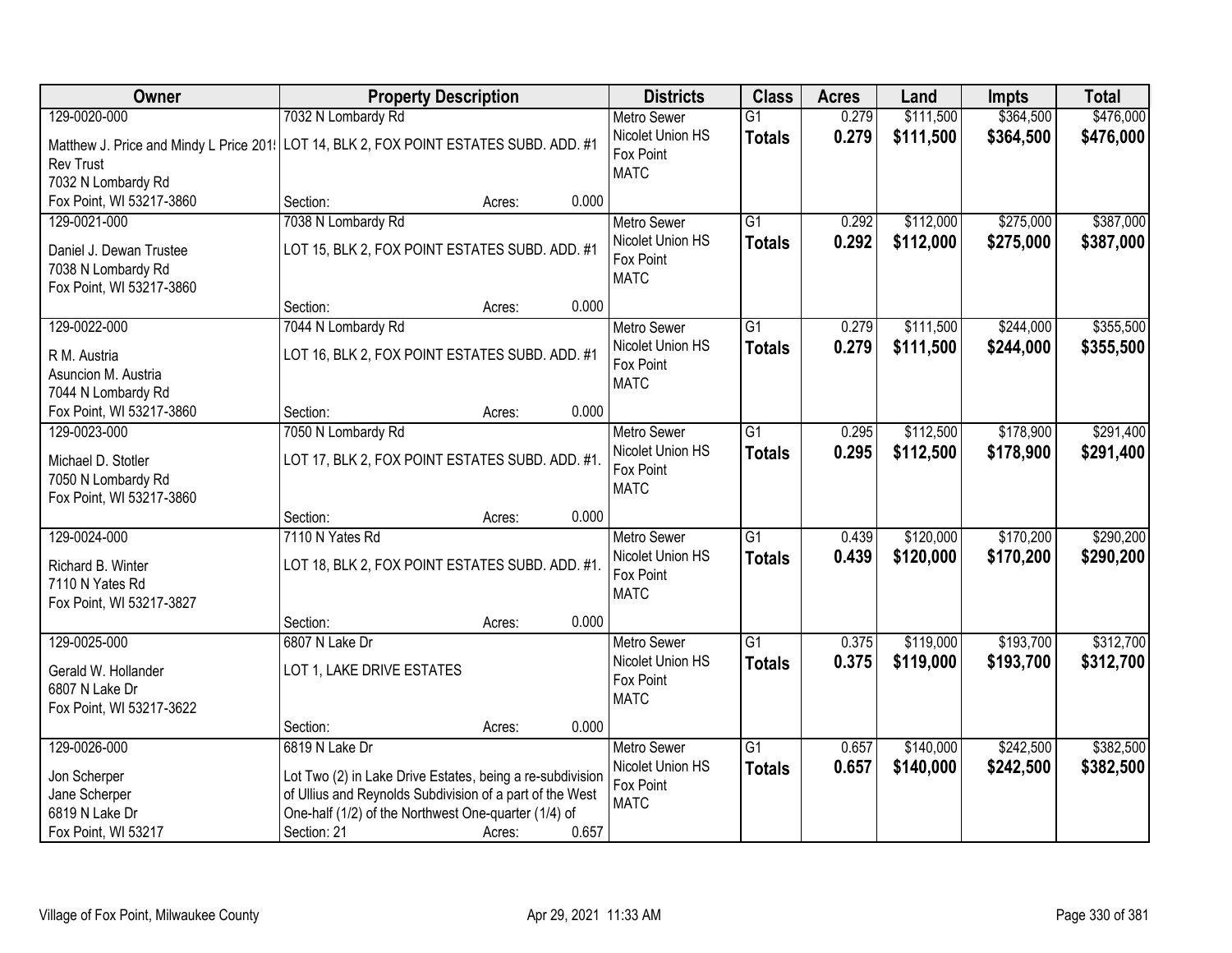| Owner                                                            | <b>Property Description</b>                                                                                        |        |       | <b>Districts</b>                             | <b>Class</b>    | <b>Acres</b> | Land      | <b>Impts</b> | <b>Total</b> |
|------------------------------------------------------------------|--------------------------------------------------------------------------------------------------------------------|--------|-------|----------------------------------------------|-----------------|--------------|-----------|--------------|--------------|
| 129-0027-000                                                     | 6831 N Lake Dr                                                                                                     |        |       | <b>Metro Sewer</b>                           | $\overline{G1}$ | 0.494        | \$128,000 | \$354,500    | \$482,500    |
| Jennifer L. Spies and Christopher K<br>Spies                     | Lot 3 in Lake Drive Estates, being a ReSubdivision of<br>Ullius and Reynolds Subdivision a part of the West 1/2 of |        |       | Nicolet Union HS<br>Fox Point<br><b>MATC</b> | <b>Totals</b>   | 0.494        | \$128,000 | \$354,500    | \$482,500    |
| 6831 N Lake Dr                                                   | the Northwest 1/4 of Section 21, in Township 8 North,                                                              |        |       |                                              |                 |              |           |              |              |
| Fox Point, WI 53217                                              | Section:                                                                                                           | Acres: | 0.000 |                                              |                 |              |           |              |              |
| 129-0028-000                                                     | 6843 N Lake Dr                                                                                                     |        |       | <b>Metro Sewer</b>                           | $\overline{G1}$ | 0.412        | \$122,000 | \$230,500    | \$352,500    |
| Vera J. Ries Living Trust, Dated                                 | LOT 4, LAKE DRIVE ESTATES                                                                                          |        |       | Nicolet Union HS                             | <b>Totals</b>   | 0.412        | \$122,000 | \$230,500    | \$352,500    |
| September 20, 2019                                               |                                                                                                                    |        |       | Fox Point                                    |                 |              |           |              |              |
| 6843 N Lake Dr                                                   |                                                                                                                    |        |       | <b>MATC</b>                                  |                 |              |           |              |              |
| Fox Point, WI 53217                                              | Section:                                                                                                           | Acres: | 0.000 |                                              |                 |              |           |              |              |
| 129-0029-000                                                     | 6855 N Lake Dr                                                                                                     |        |       | Metro Sewer                                  | $\overline{G1}$ | 0.416        | \$122,000 | \$345,700    | \$467,700    |
|                                                                  |                                                                                                                    |        |       | Nicolet Union HS                             | <b>Totals</b>   | 0.416        | \$122,000 | \$345,700    | \$467,700    |
| Susan L. Miller Trust Dated November 4 LOT 5, LAKE DRIVE ESTATES |                                                                                                                    |        |       | Fox Point                                    |                 |              |           |              |              |
| 2008                                                             |                                                                                                                    |        |       | <b>MATC</b>                                  |                 |              |           |              |              |
| 2901 Richmond Rd Ste 140-308                                     |                                                                                                                    |        |       |                                              |                 |              |           |              |              |
| Lexington, KY 40509                                              | Section:                                                                                                           | Acres: | 0.000 |                                              |                 |              |           |              |              |
| 129-0030-000                                                     | 6867 N Lake Dr                                                                                                     |        |       | <b>Metro Sewer</b>                           | $\overline{G1}$ | 0.418        | \$122,500 | \$224,000    | \$346,500    |
| Tareq S. Huneidi                                                 | LOT 6, LAKE DRIVE ESTATES                                                                                          |        |       | Nicolet Union HS<br>Fox Point                | <b>Totals</b>   | 0.418        | \$122,500 | \$224,000    | \$346,500    |
| Amany Hamdan                                                     |                                                                                                                    |        |       | <b>MATC</b>                                  |                 |              |           |              |              |
| 6867 N Lake Dr                                                   |                                                                                                                    |        |       |                                              |                 |              |           |              |              |
| Fox Point, WI 53217-3622                                         | Section:                                                                                                           | Acres: | 0.000 |                                              |                 |              |           |              |              |
| 129-0031-000                                                     | 6879 N Lake Dr                                                                                                     |        |       | <b>Metro Sewer</b>                           | $\overline{G1}$ | 0.381        | \$119,500 | \$260,500    | \$380,000    |
| Lisa N. Kurtz                                                    | LOT 7, LAKE DRIVE ESTATES                                                                                          |        |       | Nicolet Union HS                             | <b>Totals</b>   | 0.381        | \$119,500 | \$260,500    | \$380,000    |
| Scott P. Kurtz                                                   |                                                                                                                    |        |       | Fox Point                                    |                 |              |           |              |              |
| 6879 N Lake Dr                                                   |                                                                                                                    |        |       | <b>MATC</b>                                  |                 |              |           |              |              |
| Fox Point, WI 53217                                              | Section:                                                                                                           | Acres: | 0.000 |                                              |                 |              |           |              |              |
| 129-0032-000                                                     | 6901 N Lake Dr                                                                                                     |        |       | <b>Metro Sewer</b>                           | $\overline{G1}$ | 0.346        | \$117,000 | \$236,500    | \$353,500    |
|                                                                  |                                                                                                                    |        |       | Nicolet Union HS                             | <b>Totals</b>   | 0.346        | \$117,000 | \$236,500    | \$353,500    |
| Patrick J. Castro                                                | LOT 8, LAKE DRIVE ESTATES                                                                                          |        |       | Fox Point                                    |                 |              |           |              |              |
| Elizabeth M. Castro                                              |                                                                                                                    |        |       | <b>MATC</b>                                  |                 |              |           |              |              |
| 6901 N Lake Dr<br>Fox Point, WI 53217-3623                       | Section:                                                                                                           |        | 0.000 |                                              |                 |              |           |              |              |
|                                                                  | 6909 N Lake Dr                                                                                                     | Acres: |       |                                              | $\overline{G1}$ | 0.350        | \$117,500 | \$177,000    | \$294,500    |
| 129-0033-000                                                     |                                                                                                                    |        |       | <b>Metro Sewer</b><br>Nicolet Union HS       |                 |              |           |              |              |
| Berry Family Trust Dated February 15,                            | LOT NINE (9), IN LAKE DRIVE ESTATES, BEING A                                                                       |        |       | Fox Point                                    | <b>Totals</b>   | 0.350        | \$117,500 | \$177,000    | \$294,500    |
| 2007, As Amended                                                 | RE-SUBDIVISION OF ULIUS & REYNOLDS                                                                                 |        |       | <b>MATC</b>                                  |                 |              |           |              |              |
| 6909 N Lake Dr                                                   | SUBDIVISION, A SUBDIVISION IN THE WEST                                                                             |        |       |                                              |                 |              |           |              |              |
| Fox Point, WI 53217                                              | Section:                                                                                                           | Acres: | 0.000 |                                              |                 |              |           |              |              |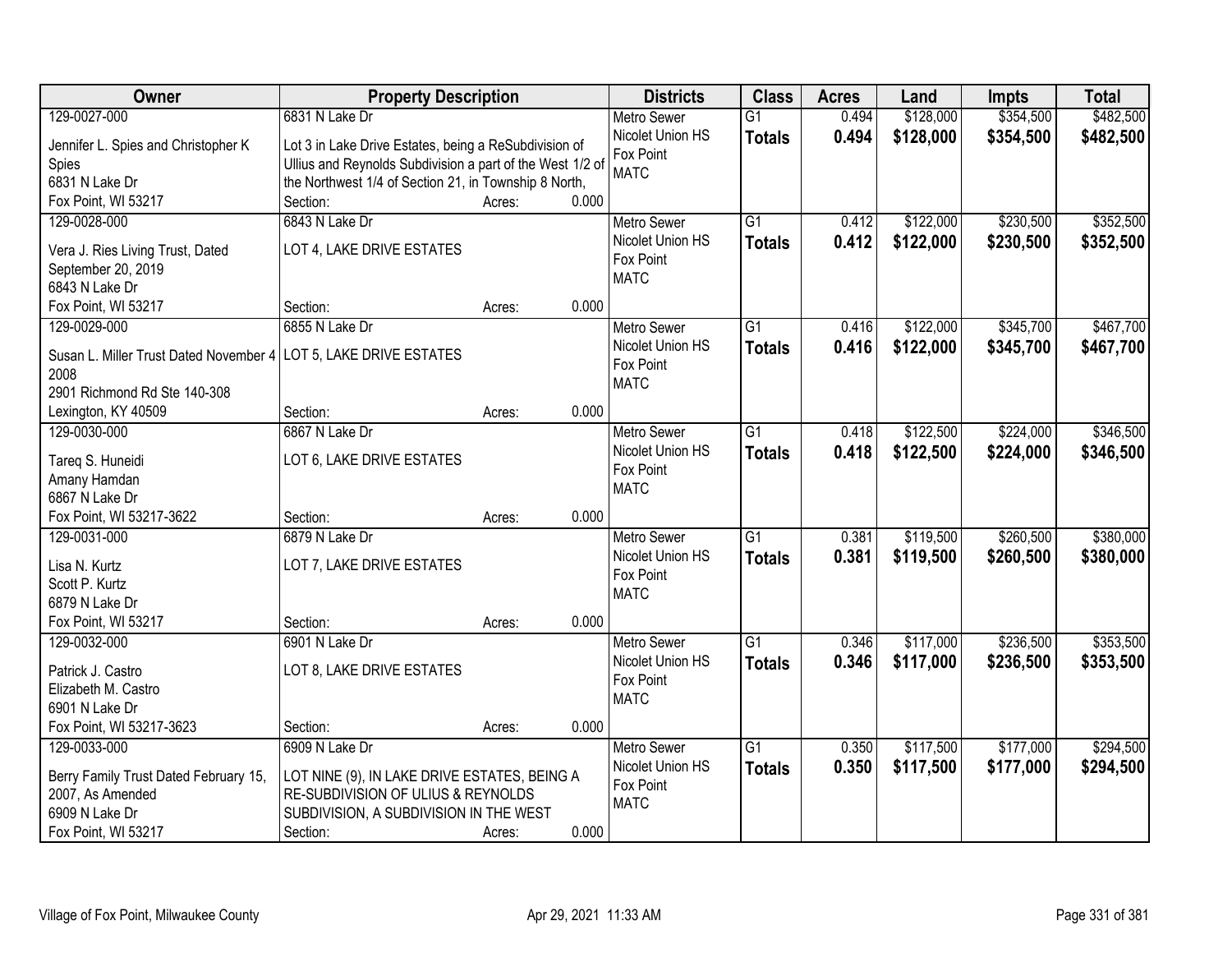| Owner                                     |                                        | <b>Property Description</b>                                |       | <b>Districts</b>         | <b>Class</b>    | <b>Acres</b> | Land      | <b>Impts</b>           | <b>Total</b> |
|-------------------------------------------|----------------------------------------|------------------------------------------------------------|-------|--------------------------|-----------------|--------------|-----------|------------------------|--------------|
| 129-0035-000                              | 6990 N Barnett Ln                      |                                                            |       | <b>Metro Sewer</b>       | $\overline{G1}$ | 1.116        | \$967,500 | \$429,000              | \$1,396,500  |
| Johnny C. Hong                            |                                        | LOT 1, BLK 1; & SLY PART OF VAC RD ADJ ON THE              |       | Nicolet Union HS         | <b>Totals</b>   | 1.116        | \$967,500 | \$429,000              | \$1,396,500  |
| Maria E. Hong                             |                                        | N. LAKE VIEW HIGHLANDS, EXC THE SLY 83FT.                  |       | Fox Point                |                 |              |           |                        |              |
| 6990 N Barnett Ln                         |                                        |                                                            |       | <b>MATC</b>              |                 |              |           |                        |              |
| Fox Point, WI 53217                       | Section:                               | Acres:                                                     | 0.000 |                          |                 |              |           |                        |              |
| 129-0036-000                              | 6980 N Barnett Ln                      |                                                            |       | <b>Metro Sewer</b>       | $\overline{G1}$ | 0.891        | \$600,000 | \$379,500              | \$979,500    |
| Mark S. Ellegard                          | SLY 83 FT. OF LOT 1 BLOCK 1, LAKE VIEW |                                                            |       | Nicolet Union HS         | <b>Totals</b>   | 0.891        | \$600,000 | \$379,500              | \$979,500    |
| Lisa J. Ellegard                          | <b>HIGHLANDS.</b>                      |                                                            |       | Fox Point                |                 |              |           |                        |              |
| 6980 N Barnett Ln                         |                                        |                                                            |       | <b>MATC</b>              |                 |              |           |                        |              |
| Fox Point, WI 53217                       | Section:                               | Acres:                                                     | 0.000 |                          |                 |              |           |                        |              |
| 129-0037-000                              | 6970 N Barnett Ln                      |                                                            |       | <b>Metro Sewer</b>       | $\overline{G1}$ | 1.101        | \$593,000 | \$435,000              | \$1,028,000  |
|                                           |                                        | LOT 2. BLOCK 1, LAKE VIEW HIGHLANDS 1.180 AC.              |       | Nicolet Union HS         | <b>Totals</b>   | 1.101        | \$593,000 | \$435,000              | \$1,028,000  |
| Edward G. Durant<br>Elizabeth G. Durant   |                                        |                                                            |       | Fox Point                |                 |              |           |                        |              |
| 6970 N Barnett Ln                         |                                        |                                                            |       | <b>MATC</b>              |                 |              |           |                        |              |
| Fox Point, WI 53217-3603                  | Section:                               | Acres:                                                     | 0.000 |                          |                 |              |           |                        |              |
| 129-0038-000                              | 6960 N Barnett Ln                      |                                                            |       | <b>Metro Sewer</b>       | $\overline{G1}$ | 1.096        | \$598,000 | \$617,500              | \$1,215,500  |
|                                           |                                        |                                                            |       | Nicolet Union HS         | <b>Totals</b>   | 1.096        | \$598,000 | \$617,500              | \$1,215,500  |
| Stephen G. Walmsley                       |                                        | LOT 3, BLOCK 1, LAKE VIEW HIGHLANDS 1.180 AC.              |       | Fox Point                |                 |              |           |                        |              |
| Angela E L. Walmsley<br>6960 N Barnett Ln |                                        |                                                            |       | <b>MATC</b>              |                 |              |           |                        |              |
| Fox Point, WI 53217-3603                  | Section:                               | Acres:                                                     | 0.000 |                          |                 |              |           |                        |              |
| 129-0039-000                              | 6954 N Barnett Ln                      |                                                            |       | <b>Metro Sewer</b>       | $\overline{G1}$ | 1.082        | \$589,000 | \$563,000              | \$1,152,000  |
|                                           |                                        |                                                            |       | Nicolet Union HS         | <b>Totals</b>   | 1.082        | \$589,000 | \$563,000              | \$1,152,000  |
| Chad J. Stepke                            |                                        | LOT 4, BLOCK 1, LAKE VIEW HIGHLANDS 1.160 AC.              |       | Fox Point                |                 |              |           |                        |              |
| Alyson G. Stepke                          |                                        |                                                            |       | <b>MATC</b>              |                 |              |           |                        |              |
| 6954 N Barnett Ln                         |                                        |                                                            | 0.000 |                          |                 |              |           |                        |              |
| Fox Point, WI 53217-3603<br>129-0040-000  | Section:<br>6950 N Barnett Ln          | Acres:                                                     |       | Metro Sewer              | $\overline{G1}$ | 1.085        | \$841,500 |                        | \$841,500    |
|                                           |                                        |                                                            |       | Nicolet Union HS         |                 | 1.085        | \$841,500 | $\overline{60}$<br>\$0 |              |
| Guram Nemsadze                            |                                        | LOT 5, BLOCK 1, LAKE VIEW HIGHLANDS 1.170 AC.              |       | Fox Point                | <b>Totals</b>   |              |           |                        | \$841,500    |
| 6950 N Barnett Ln                         |                                        |                                                            |       | <b>MATC</b>              |                 |              |           |                        |              |
| Fox Point, WI 53217                       |                                        |                                                            |       |                          |                 |              |           |                        |              |
|                                           | Section:                               | Acres:                                                     | 0.000 |                          |                 |              |           |                        |              |
| 129-0041-000                              | 6942 N Barnett Ln                      |                                                            |       | <b>Metro Sewer</b>       | $\overline{G1}$ | 1.095        | \$641,500 | \$957,000              | \$1,598,500  |
| Alok Maskara                              |                                        | Lot 6, in Block 1, in Lake View Highlands, being a part of |       | Nicolet Union HS         | <b>Totals</b>   | 1.095        | \$641,500 | \$957,000              | \$1,598,500  |
| Zia Maskara                               |                                        | Lots 2 and 3 in Fractional Section 21, Township 8 North,   |       | Fox Point<br><b>MATC</b> |                 |              |           |                        |              |
| 6942 N Barnett Ln                         |                                        | Range 22 East, in the Village of Fox Point, County of      |       |                          |                 |              |           |                        |              |
| Fox Point, WI 53217                       | Section:                               | Acres:                                                     | 0.000 |                          |                 |              |           |                        |              |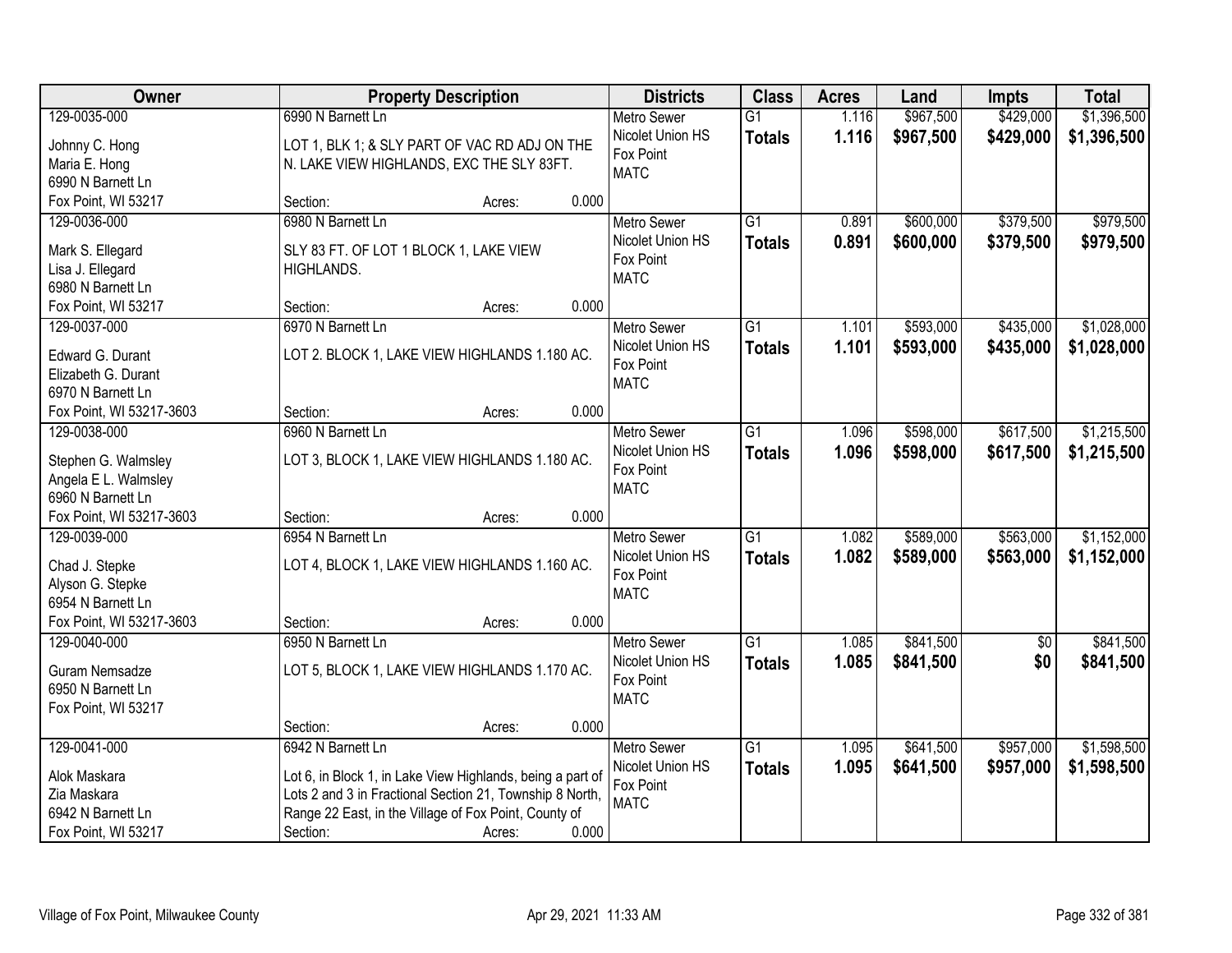| Owner                    | <b>Property Description</b>                               | <b>Districts</b>   | <b>Class</b>    | <b>Acres</b> | Land      | <b>Impts</b> | <b>Total</b> |
|--------------------------|-----------------------------------------------------------|--------------------|-----------------|--------------|-----------|--------------|--------------|
| 129-0042-000             | 6936 N Barnett Ln                                         | <b>Metro Sewer</b> | $\overline{G1}$ | 1.171        | \$882,500 | \$873,000    | \$1,755,500  |
| Alan Kimmel              | Lot Seven (7) in block One (1), in Lake View Highlands,   | Nicolet Union HS   | <b>Totals</b>   | 1.171        | \$882,500 | \$873,000    | \$1,755,500  |
| <b>Betsy Kimmel</b>      | being part of Lots Two (2) and Three (3) in Fractional    | Fox Point          |                 |              |           |              |              |
| 6936 N Barnett Ln        | Section Twenty-one (21), in Township Eight (8) North, of  | <b>MATC</b>        |                 |              |           |              |              |
| Fox Point, WI 53217      | 0.000<br>Section:<br>Acres:                               |                    |                 |              |           |              |              |
| 129-0043-000             | 6928 N Barnett Ln                                         | <b>Metro Sewer</b> | $\overline{G1}$ | 1.217        | \$818,500 | \$559,200    | \$1,377,700  |
|                          |                                                           | Nicolet Union HS   | <b>Totals</b>   | 1.217        | \$818,500 | \$559,200    | \$1,377,700  |
| Stephen E. Kravit        | LOT 8. BLOCK 1. LAKE VIEW HIGHLANDS 1.320 AC.             | Fox Point          |                 |              |           |              |              |
| Anne H. Kravit           |                                                           | <b>MATC</b>        |                 |              |           |              |              |
| 6928 N Barnett Ln        |                                                           |                    |                 |              |           |              |              |
| Fox Point, WI 53217-3603 | 0.000<br>Section:<br>Acres:                               |                    |                 |              |           |              |              |
| 129-0044-000             | 6920 N Barnett Ln                                         | Metro Sewer        | $\overline{G1}$ | 1.291        | \$920,500 | \$1,408,500  | \$2,329,000  |
| Paul J. Jones            | LOT 9, BLOCK 1, LAKE VIEW HIGHLANDS 1.400 AC.             | Nicolet Union HS   | <b>Totals</b>   | 1.291        | \$920,500 | \$1,408,500  | \$2,329,000  |
| Tina M. Jones            |                                                           | Fox Point          |                 |              |           |              |              |
| 6920 N Barnett Ln        |                                                           | <b>MATC</b>        |                 |              |           |              |              |
| Fox Point, WI 53217-3603 | 0.000<br>Section:<br>Acres:                               |                    |                 |              |           |              |              |
| 129-0045-000             | 6880 N Barnett Ln                                         | <b>Metro Sewer</b> | $\overline{G1}$ | 1.928        | \$737,500 | \$336,000    | \$1,073,500  |
|                          |                                                           | Nicolet Union HS   | <b>Totals</b>   | 1.928        | \$737,500 | \$336,000    | \$1,073,500  |
| Joyce M. Orenstein       | Lot 10, Block 1, Lake View Highlands, being a part of Lot | Fox Point          |                 |              |           |              |              |
| 6880 N Bartlett Ln       | 2 and 3 in Fractional Section 21, Town 8 North, Range 22  | <b>MATC</b>        |                 |              |           |              |              |
| Fox Point, WI 53217      | East, in the Village of Fox Point, County of Milwaukee,   |                    |                 |              |           |              |              |
|                          | Section: 21<br>1.928<br>Acres:                            |                    |                 |              |           |              |              |
| 129-0046-000             | 6868 N Barnett Ln                                         | <b>Metro Sewer</b> | $\overline{G1}$ | 1.691        | \$954,000 | \$619,000    | \$1,573,000  |
| Craig H. Zetley Trustee  | LOT 11, BLK. 1, LAKE VIEW HIGHLANDS 1.800 AC.             | Nicolet Union HS   | <b>Totals</b>   | 1.691        | \$954,000 | \$619,000    | \$1,573,000  |
| 6868 N Barnett Ln        |                                                           | Fox Point          |                 |              |           |              |              |
| Fox Point, WI 53217-3601 |                                                           | <b>MATC</b>        |                 |              |           |              |              |
|                          | 0.000<br>Section:<br>Acres:                               |                    |                 |              |           |              |              |
| 129-0047-000             | 6840 N Barnett Ln                                         | Metro Sewer        | $\overline{G1}$ | 1.440        | \$975,500 | \$824,000    | \$1,799,500  |
|                          |                                                           | Nicolet Union HS   | <b>Totals</b>   | 1.440        | \$975,500 | \$824,000    | \$1,799,500  |
| James L. Coleman         | LOT 12, BLK 1, LAKE VIEW HIGHLANDS 1.440 AC.              | Fox Point          |                 |              |           |              |              |
| Pamela K. Coleman        |                                                           | <b>MATC</b>        |                 |              |           |              |              |
| 6840 N Barnett Ln        |                                                           |                    |                 |              |           |              |              |
| Fox Point, WI 53217-3601 | 0.000<br>Section:<br>Acres:                               |                    |                 |              |           |              |              |
| 129-0048-000             | 6836 N Barnett Ln                                         | <b>Metro Sewer</b> | $\overline{G1}$ | 1.305        | \$841,000 | \$1,113,000  | \$1,954,000  |
| Kevin J. Schultz         | Lot 13 in Block 1 in Lake View Highlands, being a part of | Nicolet Union HS   | <b>Totals</b>   | 1.305        | \$841,000 | \$1,113,000  | \$1,954,000  |
| Joan M. Schultz          | Lots 2 and 3, in Fractional Section 21, Township 8 North, | Fox Point          |                 |              |           |              |              |
| 6836 N Barnett Ln        | Range 22 East, in the Village of Fox Point, County of     | <b>MATC</b>        |                 |              |           |              |              |
| Fox Point, WI 53217      | 0.000<br>Section:<br>Acres:                               |                    |                 |              |           |              |              |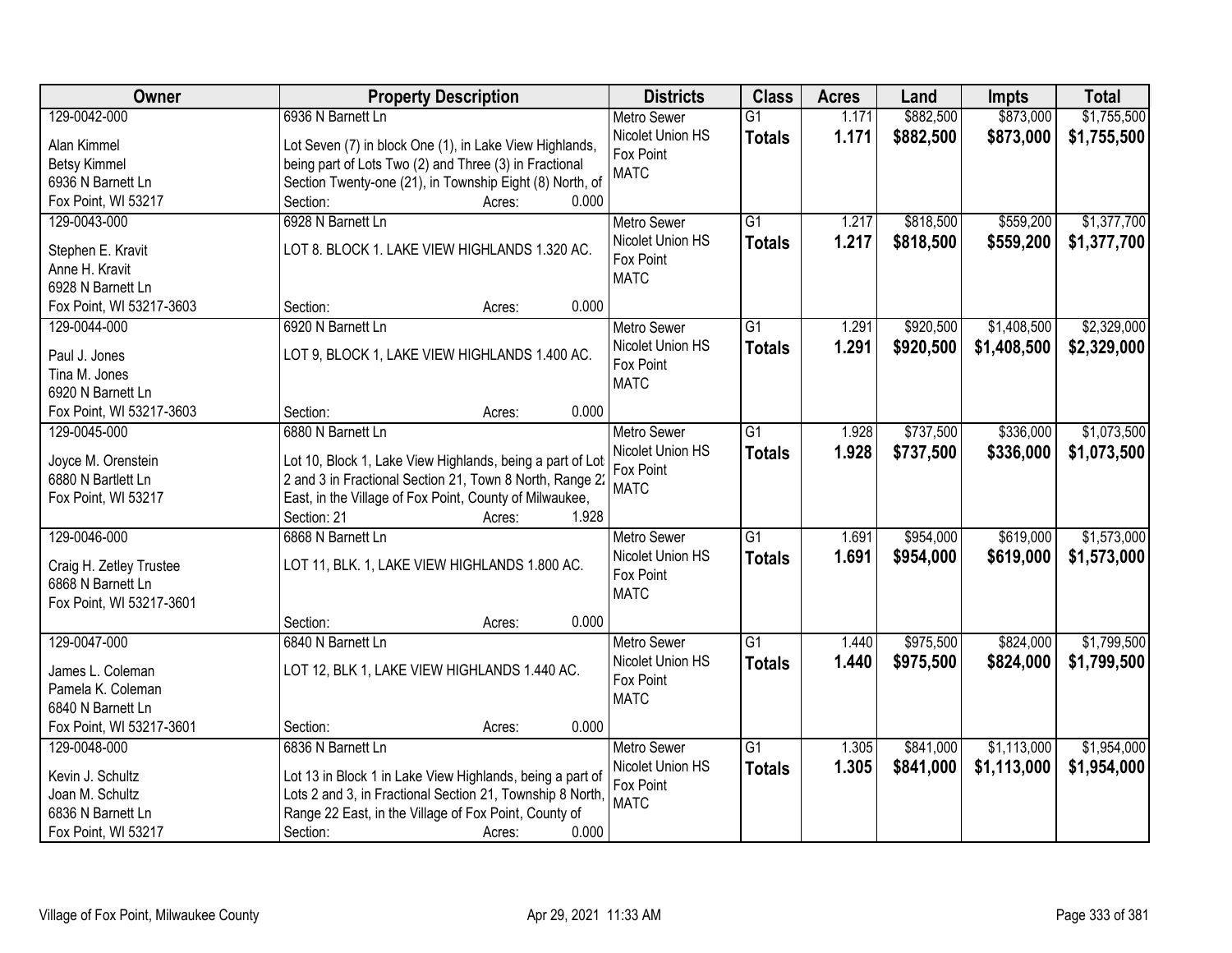| Owner                                  | <b>Property Description</b>                                | <b>Districts</b>         | <b>Class</b>    | <b>Acres</b> | Land      | <b>Impts</b> | <b>Total</b> |
|----------------------------------------|------------------------------------------------------------|--------------------------|-----------------|--------------|-----------|--------------|--------------|
| 129-0049-000                           | 6828 N Barnett Ln                                          | <b>Metro Sewer</b>       | $\overline{G1}$ | 1.309        | \$926,500 | \$452,000    | \$1,378,500  |
| Sharon K. Goldstein                    | LOT 14, BLK. 1 LAKE VIEW HIGHLANDS 1.380 AC.               | Nicolet Union HS         | <b>Totals</b>   | 1.309        | \$926,500 | \$452,000    | \$1,378,500  |
| 6828 N Barnett Ln                      |                                                            | Fox Point                |                 |              |           |              |              |
| Fox Point, WI 53217                    |                                                            | <b>MATC</b>              |                 |              |           |              |              |
|                                        | 0.000<br>Section:<br>Acres:                                |                          |                 |              |           |              |              |
| 129-0050-000                           | 6820 N Barnett Ln                                          | Metro Sewer              | $\overline{G1}$ | 1.263        | \$909,000 | \$345,000    | \$1,254,000  |
| Anthony S. Krausen                     | LOT 15, BLK. 1 LAKE VIEW HIGHLANDS 1. 350 AC.              | Nicolet Union HS         | <b>Totals</b>   | 1.263        | \$909,000 | \$345,000    | \$1,254,000  |
| Susan E. Krausen                       |                                                            | Fox Point                |                 |              |           |              |              |
| 6820 N Barnett Ln                      |                                                            | <b>MATC</b>              |                 |              |           |              |              |
| Fox Point, WI 53217-3601               | 0.000<br>Section:<br>Acres:                                |                          |                 |              |           |              |              |
| 129-0051-000                           | 6818 N Barnett Ln                                          | <b>Metro Sewer</b>       | $\overline{G1}$ | 1.290        | \$940,500 | \$933,500    | \$1,874,000  |
|                                        |                                                            | Nicolet Union HS         | <b>Totals</b>   | 1.290        | \$940,500 | \$933,500    | \$1,874,000  |
| Rajeev G. Bal<br>Mari Miller Bal       | LOT 16 BLK 1 LAKE VIEW HIGHLANDS 1.310 AC                  | Fox Point                |                 |              |           |              |              |
| 6818 N Barnett Ln                      |                                                            | <b>MATC</b>              |                 |              |           |              |              |
| Fox Point, WI 53217-3601               | 0.000<br>Section:<br>Acres:                                |                          |                 |              |           |              |              |
| 129-0052-000                           | 6814 N Barnett Ln                                          | <b>Metro Sewer</b>       | $\overline{G1}$ | 1.000        | \$777,000 | \$1,502,500  | \$2,279,500  |
|                                        |                                                            | Nicolet Union HS         | <b>Totals</b>   | 1.000        | \$777,000 | \$1,502,500  | \$2,279,500  |
| Gregory A. Smith                       | LOT 17 BLK 1 LAKE VIEW HIGHLANDS 1.340 AC                  | Fox Point                |                 |              |           |              |              |
| Nancy R. Smith                         |                                                            | <b>MATC</b>              |                 |              |           |              |              |
| 6814 N Barnett Ln                      |                                                            |                          |                 |              |           |              |              |
| Fox Point, WI 53217                    | 0.000<br>Section:<br>Acres:                                |                          |                 |              |           |              |              |
| 129-0053-000                           | 6810 N Barnett Ln                                          | <b>Metro Sewer</b>       | $\overline{G1}$ | 1.346        | \$918,000 | \$936,500    | \$1,854,500  |
| Scott P. Simon                         | Lot 18, in Block 1, in Lake View Highlands, being a part o | Nicolet Union HS         | <b>Totals</b>   | 1.346        | \$918,000 | \$936,500    | \$1,854,500  |
| Elizabeth K. Rasig                     | Lots 2 and 3 in Fractional Section 21, in Township 8 Nort  | Fox Point<br><b>MATC</b> |                 |              |           |              |              |
| 6810 N Barnett Ln                      | Range 22 East, in the Village of Fox Point, Milwaukee      |                          |                 |              |           |              |              |
| Fox Point, WI 53217                    | Section:<br>1.346<br>Acres:                                |                          |                 |              |           |              |              |
| 129-0054-000                           | 6808 N Barnett Ln                                          | <b>Metro Sewer</b>       | $\overline{G1}$ | 1.490        | \$901,000 | \$596,000    | \$1,497,000  |
| John Arthur Schneider Revocable Living | LOT 19, BLK. 1 LAKE VIEW HIGHLANDS 1.460 AC.               | Nicolet Union HS         | <b>Totals</b>   | 1.490        | \$901,000 | \$596,000    | \$1,497,000  |
| Trust                                  |                                                            | Fox Point                |                 |              |           |              |              |
| Rebekka Elise Schneider Revocable      |                                                            | <b>MATC</b>              |                 |              |           |              |              |
| <b>Living Trust</b>                    | 0.000<br>Section:<br>Acres:                                |                          |                 |              |           |              |              |
| 6808 N Barnett Ln                      |                                                            |                          |                 |              |           |              |              |
| Fox Point, WI 53217-3601               |                                                            |                          |                 |              |           |              |              |
| 129-0055-000                           | 6750 N Lake Dr                                             | Metro Sewer              | $\overline{G1}$ | 1.149        | \$799,500 | \$423,000    | \$1,222,500  |
| Jeffrey Michael Seymour                | LOT 20, BLK 1, LAKE VIEW HIGHLANDS 1.350 AC.               | Nicolet Union HS         | <b>Totals</b>   | 1.149        | \$799,500 | \$423,000    | \$1,222,500  |
| Kathryn Poehling Seymour               |                                                            | Fox Point                |                 |              |           |              |              |
| 6750 N Lake Dr                         |                                                            | <b>MATC</b>              |                 |              |           |              |              |
| Fox Point, WI 53217                    | 0.000<br>Section:<br>Acres:                                |                          |                 |              |           |              |              |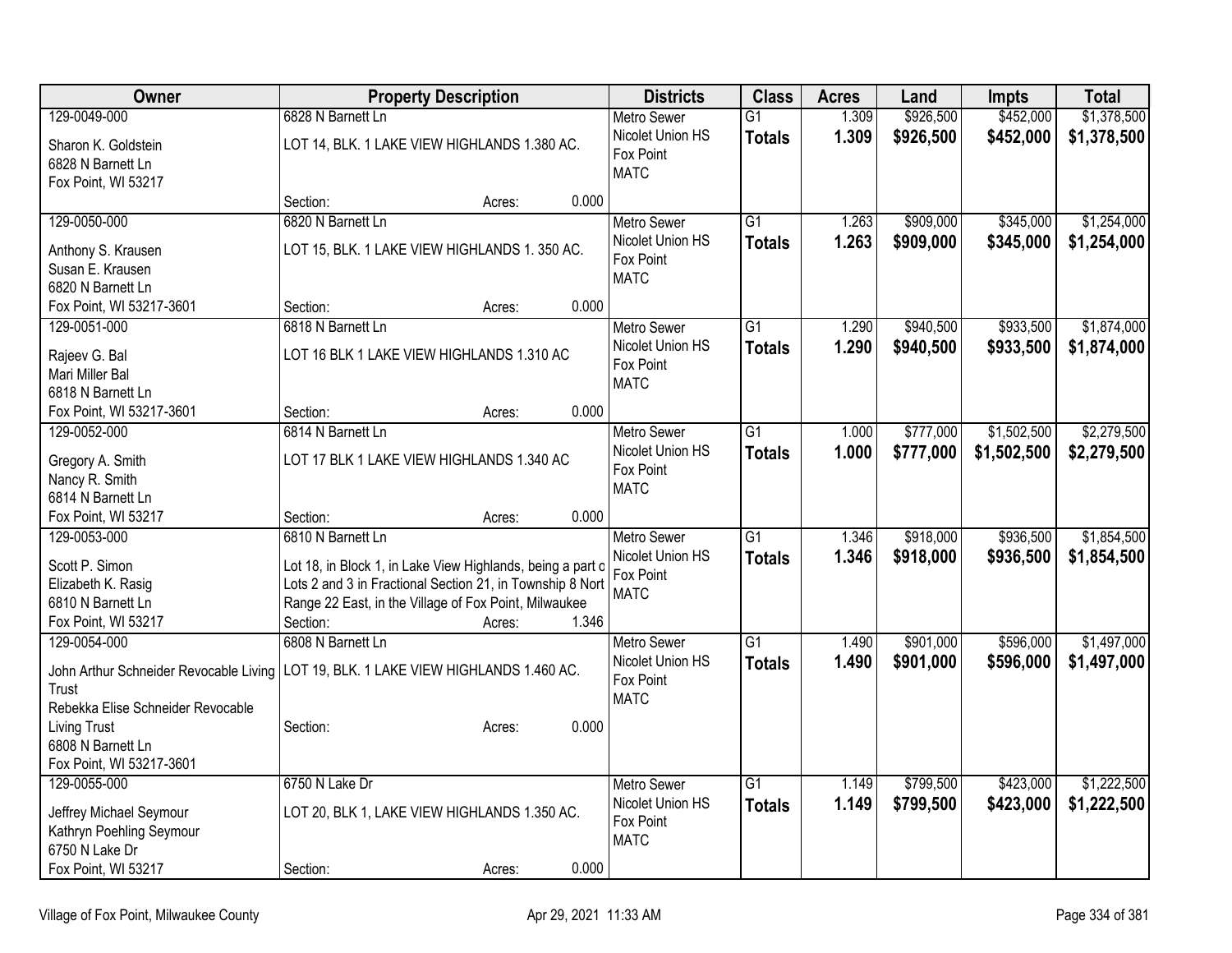| Owner                                  | <b>Property Description</b>                                | <b>Districts</b>         | <b>Class</b>    | <b>Acres</b> | Land      | <b>Impts</b> | <b>Total</b> |
|----------------------------------------|------------------------------------------------------------|--------------------------|-----------------|--------------|-----------|--------------|--------------|
| 129-0056-000                           | 6730 N Lake Dr                                             | <b>Metro Sewer</b>       | $\overline{G1}$ | 1.380        | \$866,000 | \$600,500    | \$1,466,500  |
| Daniel A. Lee                          | LOT 21, BLK. 1, LAKE VIEW HIGHLANDS 1.380 AC.              | Nicolet Union HS         | <b>Totals</b>   | 1.380        | \$866,000 | \$600,500    | \$1,466,500  |
| Angela R. Lee                          |                                                            | Fox Point                |                 |              |           |              |              |
| 6730 N Lake Dr                         |                                                            | <b>MATC</b>              |                 |              |           |              |              |
| Fox Point, WI 53217                    | 0.000<br>Section:<br>Acres:                                |                          |                 |              |           |              |              |
| 129-0057-000                           | 6726 N Lake Dr                                             | <b>Metro Sewer</b>       | $\overline{G1}$ | 1.337        | \$843,500 | \$289,000    | \$1,132,500  |
|                                        |                                                            | Nicolet Union HS         | <b>Totals</b>   | 1.337        | \$843,500 | \$289,000    | \$1,132,500  |
| Kristin J. Collins                     | LOT 22, BLK. 1, LAKE VIEW HIGHLANDS 1.400 AC.              | Fox Point                |                 |              |           |              |              |
| 6726 N Lake Dr                         |                                                            | <b>MATC</b>              |                 |              |           |              |              |
| Fox Point, WI 53217-3620               |                                                            |                          |                 |              |           |              |              |
|                                        | 0.000<br>Section:<br>Acres:                                |                          |                 |              |           |              |              |
| 129-0058-000                           | 6720 N Lake Dr                                             | <b>Metro Sewer</b>       | $\overline{G1}$ | 1.342        | \$975,500 | \$1,715,500  | \$2,691,000  |
| John and Brigit Miller Living Trust As | LOT 23, BLK. 1, LAKE VIEW HIGHLANDS 1.490 AC.              | Nicolet Union HS         | <b>Totals</b>   | 1.342        | \$975,500 | \$1,715,500  | \$2,691,000  |
| Dated April 16,                        |                                                            | Fox Point                |                 |              |           |              |              |
| 6720 N Lake Dr                         |                                                            | <b>MATC</b>              |                 |              |           |              |              |
| Fox Point, WI 53217                    | 0.000<br>Section:<br>Acres:                                |                          |                 |              |           |              |              |
| 129-0059-000                           | 6811 N Barnett Ln                                          | <b>Metro Sewer</b>       | $\overline{G1}$ | 0.320        | \$279,000 | \$457,000    | \$736,000    |
|                                        |                                                            | Nicolet Union HS         | <b>Totals</b>   | 0.320        | \$279,000 | \$457,000    | \$736,000    |
| Matthew T. Gailey                      | Lot 1 in Block 2 Lake View Highlands, being a part of Lots | Fox Point                |                 |              |           |              |              |
| Marion A. Robbins                      | 2 and 3 of Fractional Section 21, in Township 8 North,     | <b>MATC</b>              |                 |              |           |              |              |
| 6811 N Barnett Ln                      | Range 22 East, in the Village of Fox Point, Milwaukee      |                          |                 |              |           |              |              |
| Fox Point, WI 53217                    | 0.320<br>Section:<br>Acres:                                |                          |                 |              |           |              |              |
| 129-0060-000                           | 6819 N Barnett Ln                                          | Metro Sewer              | $\overline{G1}$ | 0.266        | \$231,500 | \$389,600    | \$621,100    |
| <b>Daniel Mccotter</b>                 | LOT 2, BLK 2, LAKE VIEW HIGHLANDS EXC. NLY 10              | Nicolet Union HS         | <b>Totals</b>   | 0.266        | \$231,500 | \$389,600    | \$621,100    |
| Christina L. Rigby-Mccotter            | FT.                                                        | Fox Point<br><b>MATC</b> |                 |              |           |              |              |
| 6819 N Barnett Ln                      |                                                            |                          |                 |              |           |              |              |
| Fox Point, WI 53217-3602               | Section:<br>0.000<br>Acres:                                |                          |                 |              |           |              |              |
| 129-0061-000                           | 6821 N Barnett Ln                                          | <b>Metro Sewer</b>       | $\overline{G1}$ | 0.248        | \$216,000 | \$365,000    | \$581,000    |
| Steven R. Karl                         | NLY 10 FT. OF LOT 2 & ALL EXC NLY 10 FT. OF LOT            | Nicolet Union HS         | <b>Totals</b>   | 0.248        | \$216,000 | \$365,000    | \$581,000    |
| Carolyn M. Karl                        | 3, BLK 2. LAKE VIEW HIGHLANDS CONT. 0.320 ACS.             | Fox Point                |                 |              |           |              |              |
| 6821 N Barnett Ln                      |                                                            | <b>MATC</b>              |                 |              |           |              |              |
| Fox Point, WI 53217-3602               | 0.000<br>Section:<br>Acres:                                |                          |                 |              |           |              |              |
| 129-0062-000                           | 6823 N Barnett Ln                                          | <b>Metro Sewer</b>       | $\overline{G1}$ | 0.249        | \$217,000 | \$532,000    | \$749,000    |
|                                        |                                                            | Nicolet Union HS         | <b>Totals</b>   | 0.249        | \$217,000 | \$532,000    | \$749,000    |
| Michael A. Gral Trustee                | LOT 4, BLK 2. LAKE VIEW HIGHLANDS ALSO NLY 10              | Fox Point                |                 |              |           |              |              |
| 6823 N Barnett Ln                      | FT. OF LOT 3                                               | <b>MATC</b>              |                 |              |           |              |              |
| Fox Point, WI 53217-3602               |                                                            |                          |                 |              |           |              |              |
|                                        | 0.000<br>Section:<br>Acres:                                |                          |                 |              |           |              |              |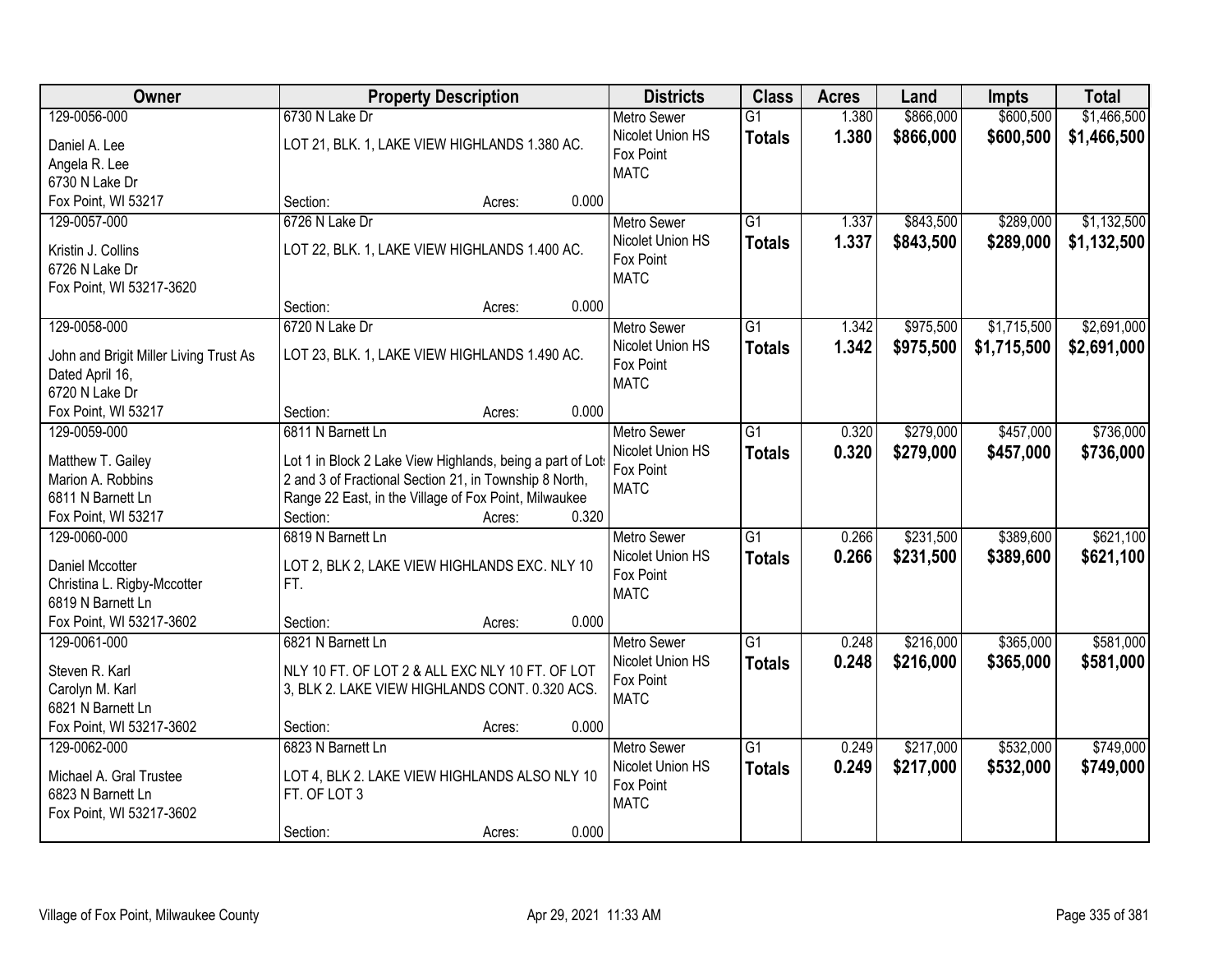| Owner                             | <b>Property Description</b>                                | <b>Districts</b>         | <b>Class</b>    | <b>Acres</b> | Land      | <b>Impts</b> | <b>Total</b> |
|-----------------------------------|------------------------------------------------------------|--------------------------|-----------------|--------------|-----------|--------------|--------------|
| 129-0063-000                      | 6831 N Barnett Ln                                          | <b>Metro Sewer</b>       | $\overline{G1}$ | 0.245        | \$213,500 | \$395,100    | \$608,600    |
| Roy E. Wagner                     | Lot Five (5), in Block Two (2), in Lake View Highlands,    | Nicolet Union HS         | <b>Totals</b>   | 0.245        | \$213,500 | \$395,100    | \$608,600    |
| Virginia Wagner                   | being a Subdivision of a part of Lot Two (2) and Lot Three | Fox Point                |                 |              |           |              |              |
| 6831 N Barnett Ln                 | (3), in the Northwest One-quarter (1/4) and Southwest      | <b>MATC</b>              |                 |              |           |              |              |
| Fox Point, WI 53217               | Section:<br>0.245<br>Acres:                                |                          |                 |              |           |              |              |
| 129-0064-000                      | 6841 N Barnett Ln                                          | <b>Metro Sewer</b>       | $\overline{G1}$ | 0.235        | \$204,500 | \$288,000    | \$492,500    |
| Stephan T. Beck                   | LOT 6, BLK. 2, LAKE VIEW HIGHLANDS .270 AC.                | Nicolet Union HS         | <b>Totals</b>   | 0.235        | \$204,500 | \$288,000    | \$492,500    |
| Renee L. Beck                     |                                                            | Fox Point                |                 |              |           |              |              |
| 6841 N Barnett Ln                 |                                                            | <b>MATC</b>              |                 |              |           |              |              |
| Fox Point, WI 53217               | 0.000<br>Section:<br>Acres:                                |                          |                 |              |           |              |              |
| 129-0065-000                      | 6845 N Barnett Ln                                          | <b>Metro Sewer</b>       | G1              | 0.349        | \$290,500 | \$237,000    | \$527,500    |
|                                   |                                                            | Nicolet Union HS         | <b>Totals</b>   | 0.349        | \$290,500 | \$237,000    | \$527,500    |
| <b>Herz Living Trust</b>          | LOT 7, BLK. 2, LAKE VIEW HIGHLANDS .360 AC.                | Fox Point                |                 |              |           |              |              |
| 6845 N Barnett Ln                 |                                                            | <b>MATC</b>              |                 |              |           |              |              |
| Fox Point, WI 53217-3602          |                                                            |                          |                 |              |           |              |              |
|                                   | 0.000<br>Section:<br>Acres:                                |                          |                 |              |           |              |              |
| 129-0066-000                      | 6849 N Barnett Ln                                          | <b>Metro Sewer</b>       | G1              | 0.318        | \$277,000 | \$498,000    | \$775,000    |
| Lawrence A. Sterkin               | LOT 8 BLK 2 LAKE VIEW HIGHLANDS .370 AC                    | Nicolet Union HS         | <b>Totals</b>   | 0.318        | \$277,000 | \$498,000    | \$775,000    |
| Cathy Chettle Sterkin             |                                                            | Fox Point<br><b>MATC</b> |                 |              |           |              |              |
| 6849 N Barnett Ln                 |                                                            |                          |                 |              |           |              |              |
| Fox Point, WI 53217-3602          | 0.000<br>Section:<br>Acres:                                |                          |                 |              |           |              |              |
| 129-0067-000                      | 6900 N View PI                                             | <b>Metro Sewer</b>       | $\overline{G1}$ | 0.376        | \$291,000 | \$373,300    | \$664,300    |
| Nicholas L. Marinelli & Nicole M. | Lot 9, Block 2, Lake View Highlands, being a part of Lots  | Nicolet Union HS         | <b>Totals</b>   | 0.376        | \$291,000 | \$373,300    | \$664,300    |
| Marinelli, Trustees o             | and 3 of Fractional Section 21, Town 8 North, Range 22     | Fox Point                |                 |              |           |              |              |
| 6900 N View Pl                    | East, Village of Fox Point, County of Milwaukee, State of  | <b>MATC</b>              |                 |              |           |              |              |
| Fox Point, WI 53217               | 0.000<br>Section:<br>Acres:                                |                          |                 |              |           |              |              |
| 129-0068-000                      | 6969 N Barnett Ln                                          | <b>Metro Sewer</b>       | $\overline{G1}$ | 0.265        | \$230,500 | \$407,500    | \$638,000    |
|                                   |                                                            | Nicolet Union HS         | <b>Totals</b>   | 0.265        | \$230,500 | \$407,500    | \$638,000    |
| Betty Jean SchuettRevocable Trust | ALL OF LOT 1 BLK 3 ALSO THAT PART OF LOT 2 BLK             | Fox Point                |                 |              |           |              |              |
| Dated Oct 17 2008                 | 3 DESC IN REEL 1003-IMAGES-259-260 LAKE VIEW               | <b>MATC</b>              |                 |              |           |              |              |
| 6969 N Barnett Ln                 | HIGHLANDS .307 AC                                          |                          |                 |              |           |              |              |
| Fox Point, WI 53217               | 0.000<br>Section:<br>Acres:                                |                          |                 |              |           |              |              |
| 129-0069-000                      | 6963 N Barnett Ln                                          | <b>Metro Sewer</b>       | $\overline{G1}$ | 0.310        | \$270,000 | \$639,000    | \$909,000    |
| John and Nancy Dickens            | THAT PART OF LOTS 2 AND 3 BLK 3 LAKE VIEW                  | Nicolet Union HS         | <b>Totals</b>   | 0.310        | \$270,000 | \$639,000    | \$909,000    |
| 6963 N Barnett Ln                 | HIGHLANDS DESC IN REEL 911 - IMAGE 358                     | Fox Point                |                 |              |           |              |              |
| Fox Point, WI 53217               |                                                            | <b>MATC</b>              |                 |              |           |              |              |
|                                   | 0.000<br>Section:<br>Acres:                                |                          |                 |              |           |              |              |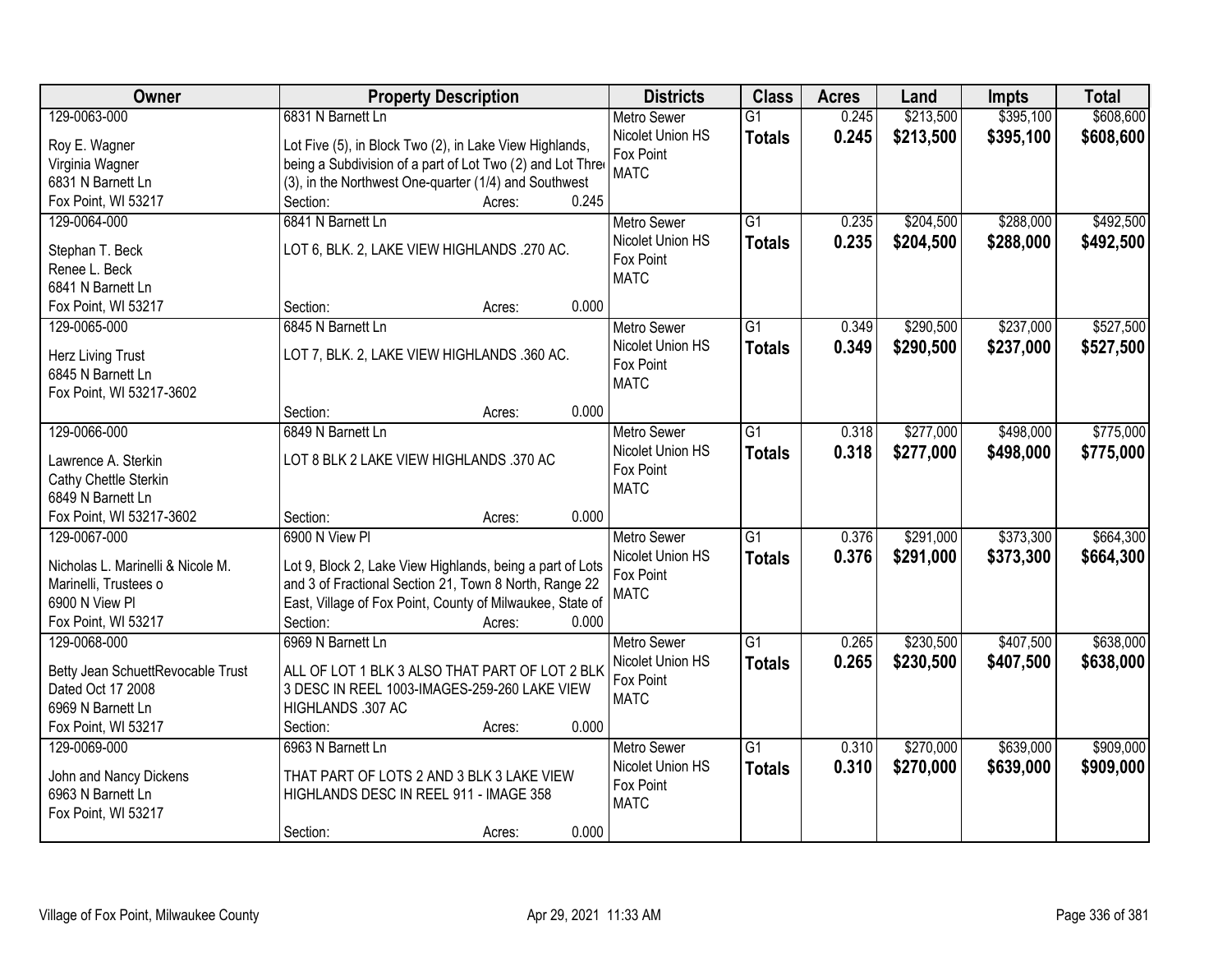| Owner                               | <b>Property Description</b>                                                                     | <b>Districts</b>   | <b>Class</b>    | <b>Acres</b> | Land      | <b>Impts</b> | <b>Total</b> |
|-------------------------------------|-------------------------------------------------------------------------------------------------|--------------------|-----------------|--------------|-----------|--------------|--------------|
| 129-0070-000                        | 6953 N Barnett Ln                                                                               | <b>Metro Sewer</b> | $\overline{G1}$ | 0.248        | \$216,000 | \$292,500    | \$508,500    |
| Frank P. Savage                     | THAT PART OF LOTS 3 AND 4, IN BLOCK 3, IN LAKE                                                  | Nicolet Union HS   | <b>Totals</b>   | 0.248        | \$216,000 | \$292,500    | \$508,500    |
| Elvia Savage                        | VIEW HIGHLANDS, BEING A PART OF LOTS 2 AND 3,                                                   | Fox Point          |                 |              |           |              |              |
| 6953 N Barnett Ln                   | IN FRACTIONAL SECTION 21, IN TOWNSHIP 8                                                         | <b>MATC</b>        |                 |              |           |              |              |
| Fox Point, WI 53217                 | 0.248<br>Section:<br>Acres:                                                                     |                    |                 |              |           |              |              |
| 129-0071-000                        | 6949 N Barnett Ln                                                                               | <b>Metro Sewer</b> | $\overline{G1}$ | 0.186        | \$162,500 | \$253,500    | \$416,000    |
|                                     | LOT 5, BLK 3, LAKE VIEW HIGHLANDS .230 AC.                                                      | Nicolet Union HS   | <b>Totals</b>   | 0.186        | \$162,500 | \$253,500    | \$416,000    |
| Edward J. Devine<br>Susan M. Devine |                                                                                                 | Fox Point          |                 |              |           |              |              |
| 6949 N Barnett Ln                   |                                                                                                 | <b>MATC</b>        |                 |              |           |              |              |
| Fox Point, WI 53217-3604            | 0.000<br>Section:<br>Acres:                                                                     |                    |                 |              |           |              |              |
| 129-0072-000                        | 6945 N Barnett Ln                                                                               | Metro Sewer        | G1              | 0.192        | \$167,500 | \$367,000    | \$534,500    |
|                                     |                                                                                                 | Nicolet Union HS   | <b>Totals</b>   | 0.192        | \$167,500 | \$367,000    | \$534,500    |
| Carey M. Vollmers                   | LOT 6, BLK 3, LAKE VIEW HIGHLANDS .230 AC.                                                      | Fox Point          |                 |              |           |              |              |
| 6945 N Barnett Ln                   |                                                                                                 | <b>MATC</b>        |                 |              |           |              |              |
| Fox Point, WI 53217                 |                                                                                                 |                    |                 |              |           |              |              |
|                                     | 0.000<br>Section:<br>Acres:                                                                     |                    |                 |              |           |              |              |
| 129-0073-000                        | 6941 N Barnett Ln                                                                               | <b>Metro Sewer</b> | G1              | 0.191        | \$166,500 | \$323,900    | \$490,400    |
| Cameron L. Redden                   | LOT 7, BLK 3, LAKE VIEW HIGHLANDS .230 AC.                                                      | Nicolet Union HS   | <b>Totals</b>   | 0.191        | \$166,500 | \$323,900    | \$490,400    |
| Virginia M. Redden                  |                                                                                                 | Fox Point          |                 |              |           |              |              |
| 6941 N Barnett Ln                   |                                                                                                 | <b>MATC</b>        |                 |              |           |              |              |
| Fox Point, WI 53217-3604            | 0.000<br>Section:<br>Acres:                                                                     |                    |                 |              |           |              |              |
| 129-0074-000                        | 6935 N Barnett Ln                                                                               | <b>Metro Sewer</b> | $\overline{G1}$ | 0.193        | \$168,500 | \$277,300    | \$445,800    |
| John E. Muth                        |                                                                                                 | Nicolet Union HS   | <b>Totals</b>   | 0.193        | \$168,500 | \$277,300    | \$445,800    |
| Mary M. Muth                        | LOT 8. BLK 3, LAKE VIEW HIGHLANDS, BEING A PAR<br>OF THE LOTS 2 AND 3 IN FRACTIONAL SECTION 21, | Fox Point          |                 |              |           |              |              |
| 6935 N Barnett Ln                   | TOWN 8 NORTH, RANGE 22 EAST                                                                     | <b>MATC</b>        |                 |              |           |              |              |
| Fox Point, WI 53217-3604            | Section:<br>0.000<br>Acres:                                                                     |                    |                 |              |           |              |              |
| 129-0075-000                        | 6931 N Barnett Ln                                                                               | Metro Sewer        | $\overline{G1}$ | 0.187        | \$163,000 | \$238,200    | \$401,200    |
|                                     |                                                                                                 | Nicolet Union HS   | <b>Totals</b>   | 0.187        | \$163,000 | \$238,200    | \$401,200    |
| Claire S Meyer 2010 Revocable Trust | LOT 9, BLK 3, LAKE VIEW HIGHLANDS .230 AC.                                                      | Fox Point          |                 |              |           |              |              |
| 6931 N Barnett Ln                   |                                                                                                 | <b>MATC</b>        |                 |              |           |              |              |
| Fox Point, WI 53217-3604            |                                                                                                 |                    |                 |              |           |              |              |
|                                     | 0.000<br>Section:<br>Acres:                                                                     |                    |                 |              |           |              |              |
| 129-0076-000                        | 6925 N Barnett Ln                                                                               | <b>Metro Sewer</b> | $\overline{G1}$ | 0.193        | \$168,000 | \$308,800    | \$476,800    |
| Nadelle E. Grossman                 | LOT 10, BLK 3, LAKE VIEW HIGHLANDS .230 AC.                                                     | Nicolet Union HS   | <b>Totals</b>   | 0.193        | \$168,000 | \$308,800    | \$476,800    |
| Brendan T. Daly                     |                                                                                                 | Fox Point          |                 |              |           |              |              |
| 6925 N Barnett Ln                   |                                                                                                 | <b>MATC</b>        |                 |              |           |              |              |
| Fox Point, WI 53217-3604            | 0.000<br>Section:<br>Acres:                                                                     |                    |                 |              |           |              |              |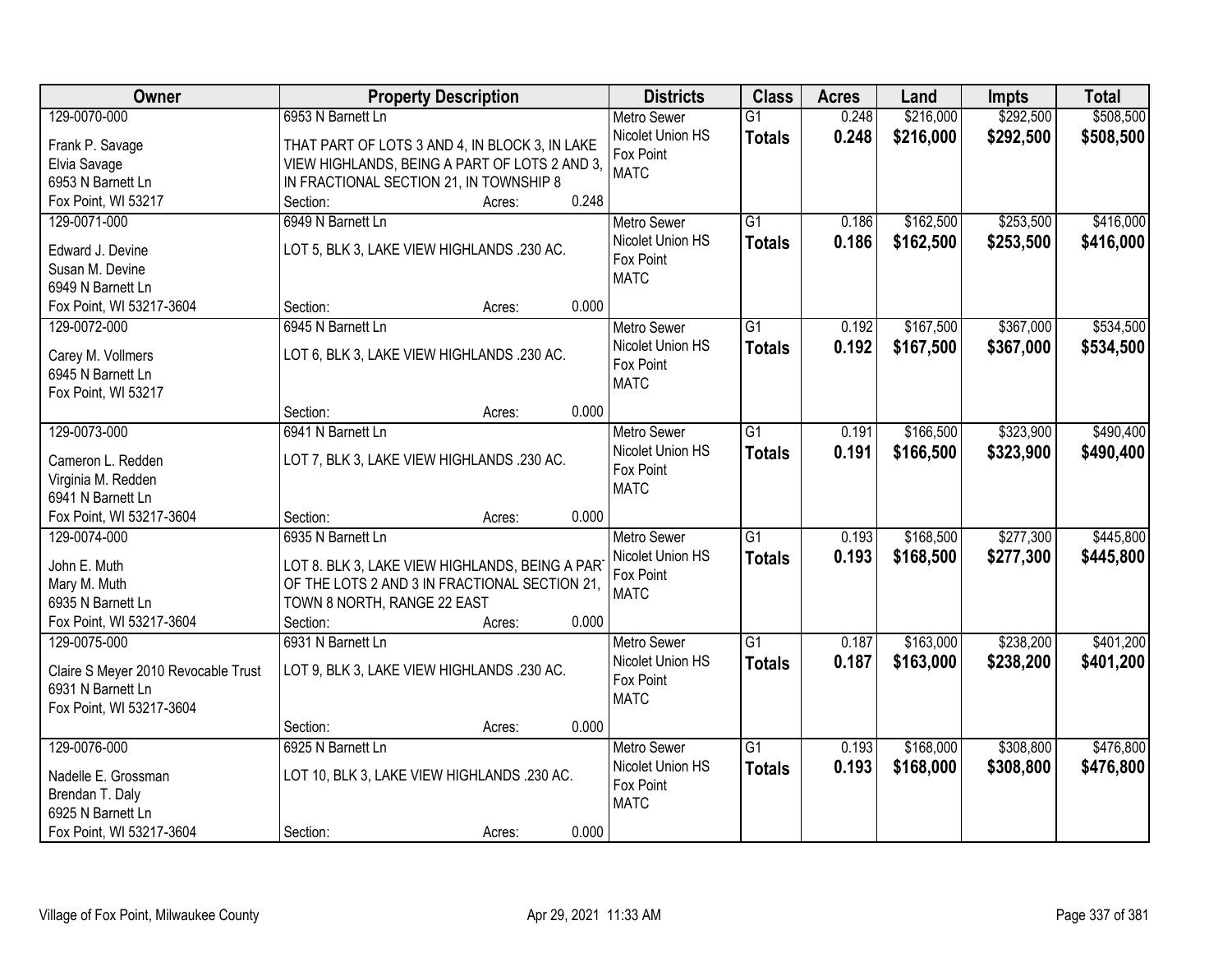| Owner                    | <b>Property Description</b>                               | <b>Districts</b>              | <b>Class</b>    | <b>Acres</b> | Land      | <b>Impts</b> | <b>Total</b> |
|--------------------------|-----------------------------------------------------------|-------------------------------|-----------------|--------------|-----------|--------------|--------------|
| 129-0077-000             | 6921 N Barnett Ln                                         | <b>Metro Sewer</b>            | $\overline{G1}$ | 0.171        | \$148,500 | \$289,500    | \$438,000    |
| Carl J. Artman III       | LOT 11, BLK 3, LAKE VIEW HIGHLANDS .230 AC.               | Nicolet Union HS              | <b>Totals</b>   | 0.171        | \$148,500 | \$289,500    | \$438,000    |
| Wendy S. Artman          |                                                           | Fox Point                     |                 |              |           |              |              |
| 6921 N Barnett Ln        |                                                           | <b>MATC</b>                   |                 |              |           |              |              |
| Fox Point, WI 53217-3604 | 0.000<br>Section:<br>Acres:                               |                               |                 |              |           |              |              |
| 129-0078-000             | 6917 N Barnett Ln                                         | <b>Metro Sewer</b>            | $\overline{G1}$ | 0.191        | \$166,000 | \$288,400    | \$454,400    |
| Timothy M. Shaw          | LOT 12. BLK 3, LAKE VIEW HIGHLANDS .230 AC.               | Nicolet Union HS              | <b>Totals</b>   | 0.191        | \$166,000 | \$288,400    | \$454,400    |
| Catherine M. Shaw        |                                                           | Fox Point                     |                 |              |           |              |              |
| 6917 N Barnett Ln        |                                                           | <b>MATC</b>                   |                 |              |           |              |              |
| Fox Point, WI 53217-3604 | 0.000<br>Section:<br>Acres:                               |                               |                 |              |           |              |              |
| 129-0079-000             | 6913 N View PI                                            | <b>Metro Sewer</b>            | $\overline{G1}$ | 0.227        | \$198,000 | \$358,300    | \$556,300    |
|                          |                                                           | Nicolet Union HS              | <b>Totals</b>   | 0.227        | \$198,000 | \$358,300    | \$556,300    |
| Michael C. O'Connor      | LAKE VIEW HIGHLANDS, NW 1/4 SEC 21-8-22, LOT 13           | Fox Point                     |                 |              |           |              |              |
| Carrie M. O'Connor       | & THE E 13 FT OF LOT 14, BLK 3                            | <b>MATC</b>                   |                 |              |           |              |              |
| 6913 N View Pl           |                                                           |                               |                 |              |           |              |              |
| Fox Point, WI 53217-3625 | 0.000<br>Section:<br>Acres:                               |                               |                 |              |           |              |              |
| 129-0080-000             | 6905 N View PI                                            | <b>Metro Sewer</b>            | G1              | 0.331        | \$288,500 | \$289,500    | \$578,000    |
| Adrienne J. Miller       | LAKE VIEW HIGHLANDS, NW 1/4 SEC. 21-8-22, LOT 1           | Nicolet Union HS<br>Fox Point | <b>Totals</b>   | 0.331        | \$288,500 | \$289,500    | \$578,000    |
| 6905 N View Pl           | & LOT 14 EXC. THE E 13 FT, BLK 3.                         | <b>MATC</b>                   |                 |              |           |              |              |
| Fox Point, WI 53217-3625 |                                                           |                               |                 |              |           |              |              |
|                          | 0.000<br>Section:<br>Acres:                               |                               |                 |              |           |              |              |
| 129-0081-000             | 6906 N Belmont Ln                                         | Metro Sewer                   | $\overline{G1}$ | 0.411        | \$204,000 | \$187,000    | \$391,000    |
| Jeremiah J. Arnold       | ALL OF LOT 16 AND LOT 17 EXC. NELY 20 FT., BLK.           | Nicolet Union HS              | <b>Totals</b>   | 0.411        | \$204,000 | \$187,000    | \$391,000    |
| 6906 N Belmont Ln        | 3, LAKE VIEW HIGH- LANDS. .497 AC.                        | Fox Point                     |                 |              |           |              |              |
| Fox Point, WI 53217      |                                                           | <b>MATC</b>                   |                 |              |           |              |              |
|                          | 0.000<br>Section:<br>Acres:                               |                               |                 |              |           |              |              |
| 129-0082-000             | 6910 N Belmont Ln                                         | <b>Metro Sewer</b>            | $\overline{G1}$ | 0.276        | \$240,500 | \$454,400    | \$694,900    |
| Trevor C. Leverson       | LOT 18, BLK 3, LAKE VIEW HIGHLANDS AND NELY 20            | Nicolet Union HS              | <b>Totals</b>   | 0.276        | \$240,500 | \$454,400    | \$694,900    |
| Jennifer S. Kickendahl   | FT OF LOT 17 .333 AC.                                     | Fox Point                     |                 |              |           |              |              |
| 6910 N Belmont Ln        |                                                           | <b>MATC</b>                   |                 |              |           |              |              |
| Fox Point, WI 53217-3611 | 0.000<br>Section:<br>Acres:                               |                               |                 |              |           |              |              |
| 129-0083-000             | 6914 N Belmont Ln                                         | <b>Metro Sewer</b>            | G1              | 0.176        | \$153,500 | \$141,000    | \$294,500    |
|                          |                                                           | Nicolet Union HS              | <b>Totals</b>   | 0.176        | \$153,500 | \$141,000    | \$294,500    |
| David R. Conine          | Lot Nineteen (19), in Block Three (3), in Lake View       | Fox Point                     |                 |              |           |              |              |
| 6914 N Belmont Ln        | Highlands, being a part of Lots Two (2) and Three (3), in | <b>MATC</b>                   |                 |              |           |              |              |
| Fox Point, WI 53217      | Fractional Section Twenty-one (21) in Township Eight (8)  |                               |                 |              |           |              |              |
|                          | 0.176<br>Section:<br>Acres:                               |                               |                 |              |           |              |              |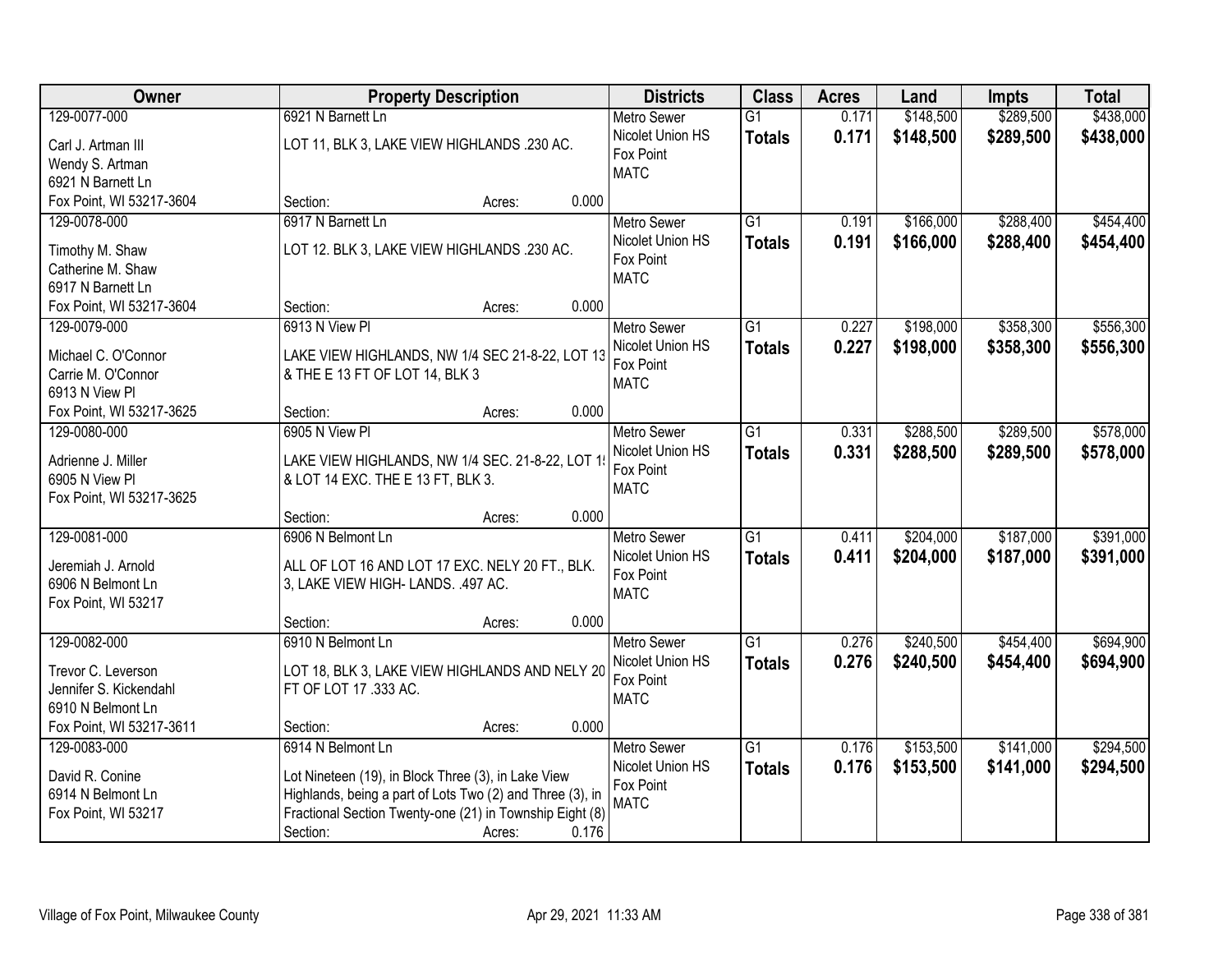| Owner                                                                              | <b>Property Description</b>                                                                                  |        |       | <b>Districts</b>                             | <b>Class</b>    | <b>Acres</b> | Land      | <b>Impts</b> | <b>Total</b> |
|------------------------------------------------------------------------------------|--------------------------------------------------------------------------------------------------------------|--------|-------|----------------------------------------------|-----------------|--------------|-----------|--------------|--------------|
| 129-0084-000                                                                       | 6918 N Belmont Ln                                                                                            |        |       | <b>Metro Sewer</b>                           | $\overline{G1}$ | 0.186        | \$162,000 | \$332,500    | \$494,500    |
| Laura Terlizzi Belmont Lane LLC<br>8 Driftwood Landing Rd<br>Gulf Stream, FL 33483 | LOT 20 BLK 3, LAKE VIEW HIGHLANDS .230 AC.                                                                   |        |       | Nicolet Union HS<br>Fox Point<br><b>MATC</b> | <b>Totals</b>   | 0.186        | \$162,000 | \$332,500    | \$494,500    |
|                                                                                    | Section:                                                                                                     | Acres: | 0.000 |                                              |                 |              |           |              |              |
| 129-0085-000                                                                       | 6922 N Belmont Ln                                                                                            |        |       | <b>Metro Sewer</b>                           | $\overline{G1}$ | 0.180        | \$157,000 | \$552,000    | \$709,000    |
| David E. Arnstein<br>Monica S. Arnstein                                            | LOT 21, BLK 3, LAKE VIEW HIGHLANDS .210 AC.                                                                  |        |       | Nicolet Union HS<br>Fox Point<br><b>MATC</b> | <b>Totals</b>   | 0.180        | \$157,000 | \$552,000    | \$709,000    |
| 6922 N Belmont Ln                                                                  |                                                                                                              |        |       |                                              |                 |              |           |              |              |
| Fox Point, WI 53217-3611                                                           | Section:                                                                                                     | Acres: | 0.000 |                                              |                 |              |           |              |              |
| 129-0086-000                                                                       | 6926 N Belmont Ln                                                                                            |        |       | <b>Metro Sewer</b>                           | G1              | 0.181        | \$158,000 | \$202,500    | \$360,500    |
| Mark S. Johnson                                                                    | LOT 22, BLK 3, LAKE VIEW HIGHLANDS .210 AC.                                                                  |        |       | Nicolet Union HS                             | <b>Totals</b>   | 0.181        | \$158,000 | \$202,500    | \$360,500    |
| Mary-Liz Shaw                                                                      |                                                                                                              |        |       | Fox Point<br><b>MATC</b>                     |                 |              |           |              |              |
| 6926 N Belmont Ln                                                                  |                                                                                                              |        |       |                                              |                 |              |           |              |              |
| Fox Point, WI 53217-3611                                                           | Section:                                                                                                     | Acres: | 0.000 |                                              |                 |              |           |              |              |
| 129-0087-000                                                                       | 6930 N Belmont Ln                                                                                            |        |       | <b>Metro Sewer</b>                           | G1              | 0.200        | \$174,500 | \$337,000    | \$511,500    |
| Lauri M. Baker Individual Property Trust<br>6930 N Belmont Ln                      | Lot 23 in Block 3 in Lakeview Highlands, being a<br>Subdivision of a part of the Northwest 1/4 and Southwest |        |       | Nicolet Union HS<br>Fox Point                | <b>Totals</b>   | 0.200        | \$174,500 | \$337,000    | \$511,500    |
| Fox Point, WI 53217                                                                | $1/4$ of                                                                                                     |        |       | <b>MATC</b>                                  |                 |              |           |              |              |
|                                                                                    | Section:                                                                                                     | Acres: | 0.200 |                                              |                 |              |           |              |              |
| 129-0088-000                                                                       | 6934 N Belmont Ln                                                                                            |        |       | <b>Metro Sewer</b>                           | $\overline{G1}$ | 0.211        | \$184,000 | \$303,000    | \$487,000    |
|                                                                                    |                                                                                                              |        |       | Nicolet Union HS                             | <b>Totals</b>   | 0.211        | \$184,000 | \$303,000    | \$487,000    |
| John Brandser                                                                      | LOT 24, BLK 3, LAKE VIEW HIGHLANDS .250 AC.                                                                  |        |       | Fox Point                                    |                 |              |           |              |              |
| 4400 N Lake Dr<br>Shorewood, WI 53211                                              |                                                                                                              |        |       | <b>MATC</b>                                  |                 |              |           |              |              |
|                                                                                    | Section:                                                                                                     | Acres: | 0.000 |                                              |                 |              |           |              |              |
| 129-0089-000                                                                       | 805 E Green Tree Rd                                                                                          |        |       | Metro Sewer                                  | $\overline{G1}$ | 0.240        | \$209,500 | \$278,000    | \$487,500    |
|                                                                                    |                                                                                                              |        |       | Nicolet Union HS                             | <b>Totals</b>   | 0.240        | \$209,500 | \$278,000    | \$487,500    |
| John C. Mcdonnell                                                                  | LOT 25, BLK 3, LAKE VIEW HIGHLANDS .280 AC.                                                                  |        |       | Fox Point                                    |                 |              |           |              |              |
| Donna M. Mcdonnell                                                                 |                                                                                                              |        |       | <b>MATC</b>                                  |                 |              |           |              |              |
| 15018 N Bolivar Dr                                                                 |                                                                                                              |        |       |                                              |                 |              |           |              |              |
| Sun City, AZ 85351                                                                 | Section:                                                                                                     | Acres: | 0.000 |                                              |                 |              |           |              |              |
| 129-0090-000                                                                       | 6955 N Belmont Ln                                                                                            |        |       | <b>Metro Sewer</b><br>Nicolet Union HS       | $\overline{G1}$ | 0.179        | \$156,000 | \$352,500    | \$508,500    |
| James J. Nocton                                                                    | LOT 1, BLK 4, LAKE VIEW HIGHLANDS .210 AC.                                                                   |        |       | Fox Point                                    | <b>Totals</b>   | 0.179        | \$156,000 | \$352,500    | \$508,500    |
| Ellen S. Danto-Nocton                                                              |                                                                                                              |        |       | <b>MATC</b>                                  |                 |              |           |              |              |
| 6955 N Belmont Ln                                                                  |                                                                                                              |        |       |                                              |                 |              |           |              |              |
| Fox Point, WI 53217-3612                                                           | Section:                                                                                                     | Acres: | 0.000 |                                              |                 |              |           |              |              |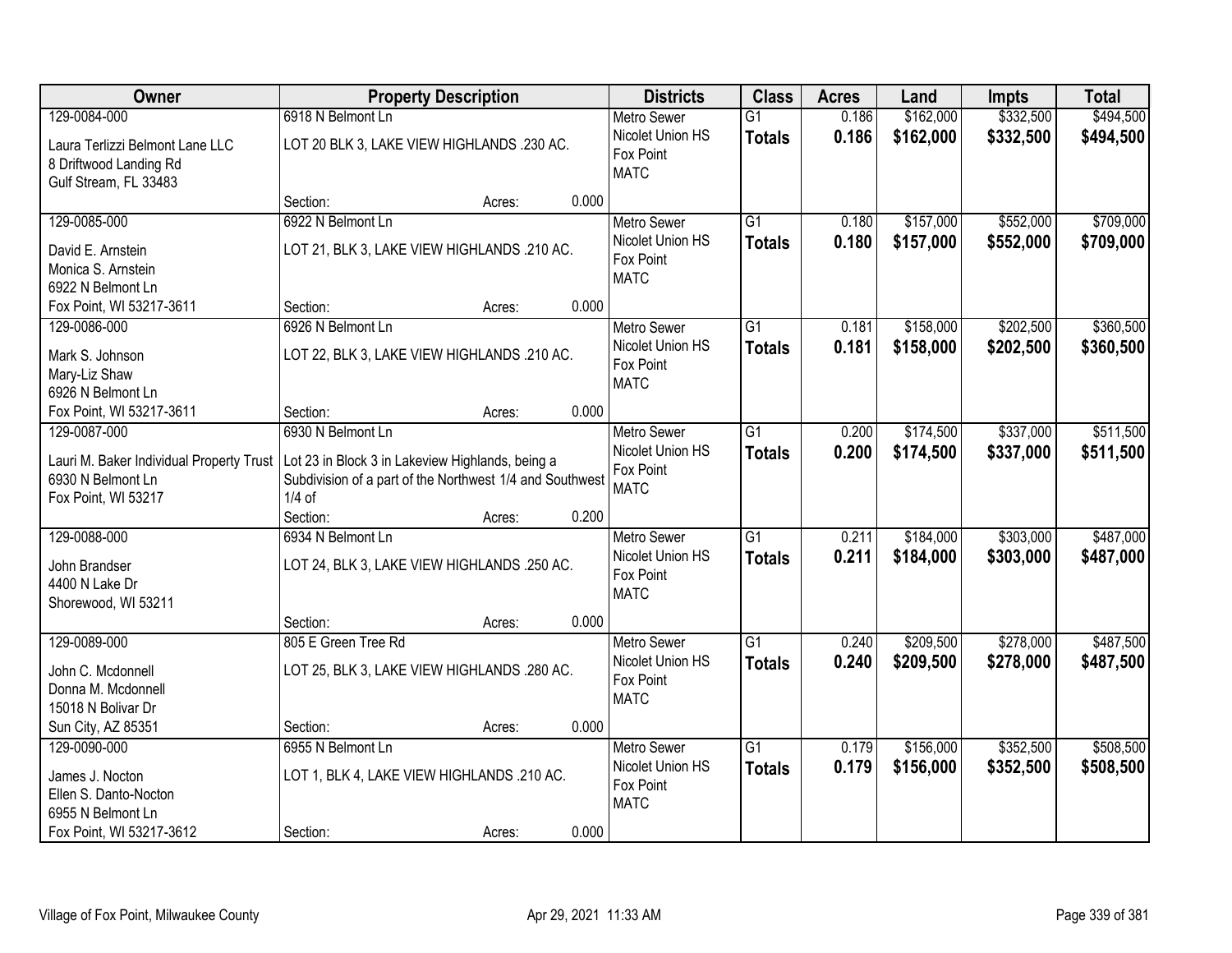| Owner                                 |                                                            | <b>Property Description</b> |       | <b>Districts</b>         | <b>Class</b>    | <b>Acres</b> | Land      | <b>Impts</b> | <b>Total</b> |
|---------------------------------------|------------------------------------------------------------|-----------------------------|-------|--------------------------|-----------------|--------------|-----------|--------------|--------------|
| 129-0091-000                          | 6931 N Belmont Ln                                          |                             |       | <b>Metro Sewer</b>       | $\overline{G1}$ | 0.175        | \$152,000 | \$228,900    | \$380,900    |
| Steven Boemer                         | LOT 2. BLK 4, LAKE VIEW HIGHLANDS .210 AC.                 |                             |       | Nicolet Union HS         | <b>Totals</b>   | 0.175        | \$152,000 | \$228,900    | \$380,900    |
| 6931 N Belmont Ln                     |                                                            |                             |       | Fox Point                |                 |              |           |              |              |
| Fox Point, WI 53217-3612              |                                                            |                             |       | <b>MATC</b>              |                 |              |           |              |              |
|                                       | Section:                                                   | Acres:                      | 0.000 |                          |                 |              |           |              |              |
| 129-0092-000                          | 6925 N Belmont Ln                                          |                             |       | <b>Metro Sewer</b>       | $\overline{G1}$ | 0.179        | \$156,000 | \$277,700    | \$433,700    |
| Lee B. Schoenenberger                 | LOT 3, BLK 4, LAKE VIEW HIGHLANDS .210 AC.                 |                             |       | Nicolet Union HS         | <b>Totals</b>   | 0.179        | \$156,000 | \$277,700    | \$433,700    |
| Rosemarie Schoenenberger              |                                                            |                             |       | Fox Point                |                 |              |           |              |              |
| 6925 N Belmont Ln                     |                                                            |                             |       | <b>MATC</b>              |                 |              |           |              |              |
| Fox Point, WI 53217-3612              | Section:                                                   | Acres:                      | 0.000 |                          |                 |              |           |              |              |
| 129-0093-000                          | 6921 N Belmont Ln                                          |                             |       | <b>Metro Sewer</b>       | G1              | 0.181        | \$157,500 | \$280,500    | \$438,000    |
|                                       |                                                            |                             |       | Nicolet Union HS         | <b>Totals</b>   | 0.181        | \$157,500 | \$280,500    | \$438,000    |
| Brandon Branchini                     | LOT 4, BLK 4, LAKE VIEW HIGHLANDS .210 AC.                 |                             |       | Fox Point                |                 |              |           |              |              |
| Madeline Cernuda<br>6921 N Belmont Ln |                                                            |                             |       | <b>MATC</b>              |                 |              |           |              |              |
| Fox Point, WI 53217                   | Section:                                                   | Acres:                      | 0.000 |                          |                 |              |           |              |              |
| 129-0094-000                          | 6915 N Belmont Ln                                          |                             |       | <b>Metro Sewer</b>       | G1              | 0.184        | \$160,000 | \$377,500    | \$537,500    |
|                                       |                                                            |                             |       | Nicolet Union HS         |                 |              |           |              |              |
| David R. Navarre                      | LOT 5, BLK 4, LAKE VIEW HIGHLANDS .210 AC.                 |                             |       | Fox Point                | <b>Totals</b>   | 0.184        | \$160,000 | \$377,500    | \$537,500    |
| Miann B. Navarre                      |                                                            |                             |       | <b>MATC</b>              |                 |              |           |              |              |
| 6915 N Belmont Ln                     |                                                            |                             |       |                          |                 |              |           |              |              |
| Fox Point, WI 53217-3612              | Section:                                                   | Acres:                      | 0.000 |                          |                 |              |           |              |              |
| 129-0095-000                          | 6909 N Belmont Ln                                          |                             |       | <b>Metro Sewer</b>       | $\overline{G1}$ | 0.326        | \$213,000 | \$343,000    | \$556,000    |
| Leah Qusba                            | Lots 6 and 7, in Block 4, in Lake View Highlands, being a  |                             |       | Nicolet Union HS         | <b>Totals</b>   | 0.326        | \$213,000 | \$343,000    | \$556,000    |
| Sunil Qusba                           | part of Lots 2 and 3 in Fractional Section 21, in Township |                             |       | Fox Point                |                 |              |           |              |              |
| 6909 N Belmont Ln                     | North, Range 22 East, in the Village of Fox Point,         |                             |       | <b>MATC</b>              |                 |              |           |              |              |
| Fox Point, WI 53217                   | Section: 21                                                | Acres:                      | 0.326 |                          |                 |              |           |              |              |
| 129-0096-000                          | 6960 N Lake Dr                                             |                             |       | <b>Metro Sewer</b>       | $\overline{G1}$ | 0.330        | \$114,000 | \$473,500    | \$587,500    |
|                                       |                                                            |                             |       | Nicolet Union HS         | <b>Totals</b>   | 0.330        | \$114,000 | \$473,500    | \$587,500    |
| John Gapinski                         | LOT 8, BLK 4, LAKE VIEW HIGHLANDS .330 AC.                 |                             |       | Fox Point                |                 |              |           |              |              |
| Elisabeth Gapinski                    |                                                            |                             |       | <b>MATC</b>              |                 |              |           |              |              |
| 6960 N Lake Dr                        |                                                            |                             |       |                          |                 |              |           |              |              |
| Fox Point, WI 53217                   | Section:                                                   | Acres:                      | 0.000 |                          |                 |              |           |              |              |
| 129-0097-000                          | 705 E Green Tree Rd                                        |                             |       | <b>Metro Sewer</b>       | $\overline{G1}$ | 0.347        | \$218,000 | \$287,000    | \$505,000    |
| Christopher T. O'Toole                | LOT 9, BLK 4, LAKE VIEW HIGHLANDS .370 AC.                 |                             |       | Nicolet Union HS         | <b>Totals</b>   | 0.347        | \$218,000 | \$287,000    | \$505,000    |
| Stacy J. Mitz                         |                                                            |                             |       | Fox Point<br><b>MATC</b> |                 |              |           |              |              |
| 705 E Green Tree Rd                   |                                                            |                             |       |                          |                 |              |           |              |              |
| Fox Point, WI 53217-3616              | Section:                                                   | Acres:                      | 0.000 |                          |                 |              |           |              |              |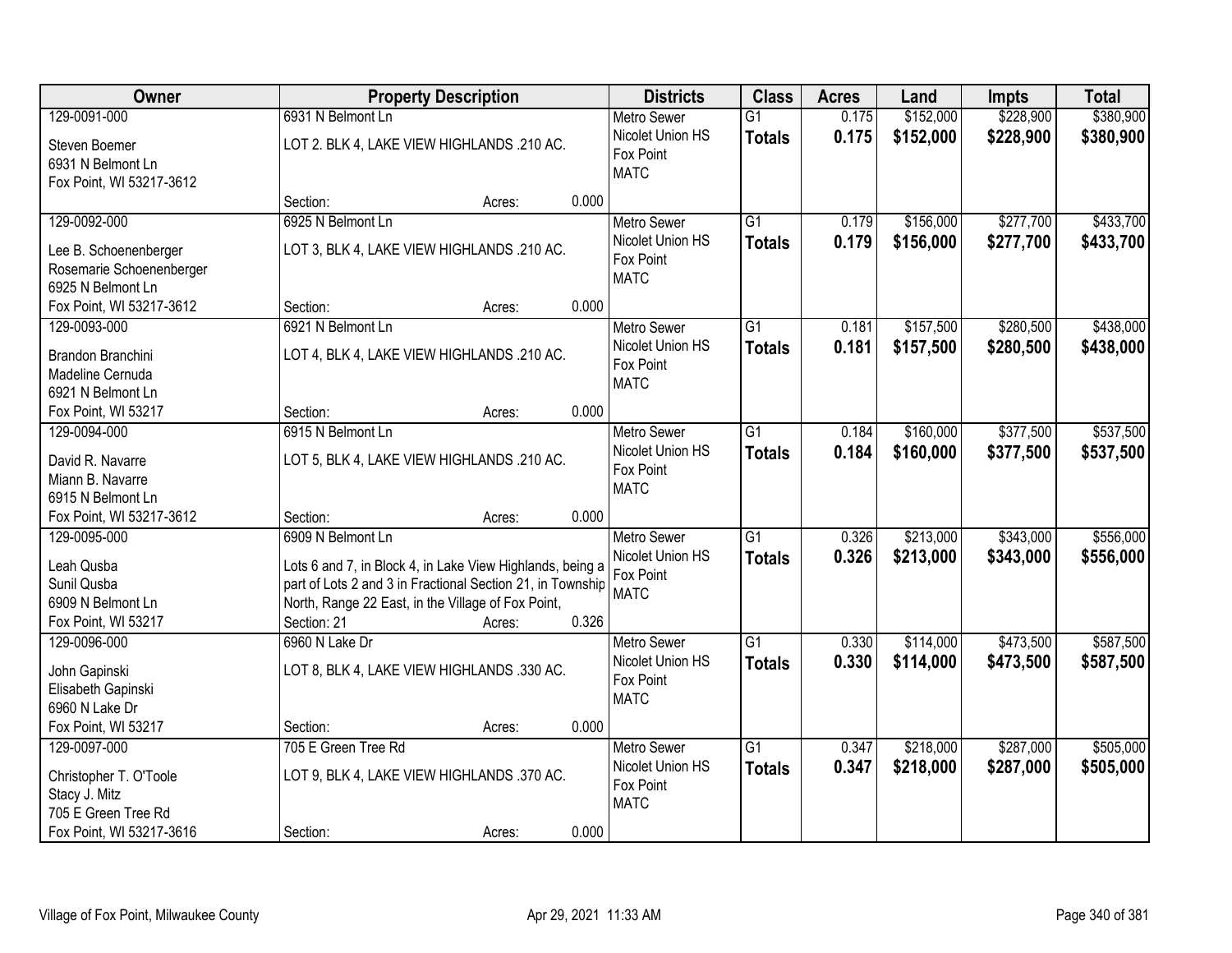| <b>Owner</b>                                    | <b>Property Description</b>                                | <b>Districts</b>                       | <b>Class</b>    | <b>Acres</b> | Land      | <b>Impts</b> | <b>Total</b> |
|-------------------------------------------------|------------------------------------------------------------|----------------------------------------|-----------------|--------------|-----------|--------------|--------------|
| 129-0098-000                                    | 7001 N Lombardy Ct                                         | <b>Metro Sewer</b>                     | $\overline{G1}$ | 0.296        | \$112,500 | \$191,000    | \$303,500    |
| Jeannine S. Bergman Living and                  | Lot One (1) in Block Four (4) in Carl Miller Subdivision   | Nicolet Union HS                       | <b>Totals</b>   | 0.296        | \$112,500 | \$191,000    | \$303,500    |
| Devolution Trust Dated M                        | No. 7, being a Subdivision of Lot Seventeen (17), Block    | Fox Point                              |                 |              |           |              |              |
| 7001 N Lombardy Ct                              | Two (2), Carl Miller Subdivision No. 5, in the North West  | <b>MATC</b>                            |                 |              |           |              |              |
| Fox Point, WI 53217                             | 0.000<br>Section:<br>Acres:                                |                                        |                 |              |           |              |              |
| 129-0099-000                                    | 7005 N Lombardy Ct                                         | <b>Metro Sewer</b>                     | $\overline{G1}$ | 0.309        | \$113,000 | \$194,000    | \$307,000    |
|                                                 |                                                            | Nicolet Union HS                       | <b>Totals</b>   | 0.309        | \$113,000 | \$194,000    | \$307,000    |
| Michael E. Friedman                             | LOT 2, BLOCK 4, CARL MILLER SUBD. NO. 7.                   | Fox Point                              |                 |              |           |              |              |
| 6256 N Bay Ridge Ave<br>Whitefish Bay, WI 53217 |                                                            | <b>MATC</b>                            |                 |              |           |              |              |
|                                                 | 0.000<br>Section:<br>Acres:                                |                                        |                 |              |           |              |              |
| 129-0100-000                                    | 7009 N Lombardy Ct                                         | Metro Sewer                            | G1              | 0.402        | \$118,000 | \$171,000    | \$289,000    |
|                                                 |                                                            | Nicolet Union HS                       | <b>Totals</b>   | 0.402        | \$118,000 | \$171,000    | \$289,000    |
| James A. Williams                               | LOT 3, BLOCK 4, CARL MILLER SUBD. NO. 7.                   | Fox Point                              |                 |              |           |              |              |
| Sarahn M. Williams                              |                                                            | <b>MATC</b>                            |                 |              |           |              |              |
| 7009 N Lombardy Ct                              |                                                            |                                        |                 |              |           |              |              |
| Fox Point, WI 53217-3859                        | 0.000<br>Section:<br>Acres:                                |                                        |                 |              |           |              |              |
| 129-0101-000                                    | 7013 N Lombardy Ct                                         | <b>Metro Sewer</b><br>Nicolet Union HS | G1              | 0.558        | \$126,500 | \$170,500    | \$297,000    |
| Antoinette R. Miller                            | LOT 4, BLOCK 4, CARL MILLER SUBD. NO. 7.                   | Fox Point                              | <b>Totals</b>   | 0.558        | \$126,500 | \$170,500    | \$297,000    |
| 7013 N Lombardy Ct                              |                                                            | <b>MATC</b>                            |                 |              |           |              |              |
| Fox Point, WI 53217-3859                        |                                                            |                                        |                 |              |           |              |              |
|                                                 | 0.000<br>Section:<br>Acres:                                |                                        |                 |              |           |              |              |
| 129-0102-000                                    | 7017 N Lombardy Ct                                         | <b>Metro Sewer</b>                     | $\overline{G1}$ | 0.349        | \$115,500 | \$175,500    | \$291,000    |
| Salvatore J. Sorce                              | LOT 5, BLOCK 4, CARL MILLER SUBD. NO. 7.                   | Nicolet Union HS                       | <b>Totals</b>   | 0.349        | \$115,500 | \$175,500    | \$291,000    |
| 7017 N Lombardy Ct                              |                                                            | Fox Point                              |                 |              |           |              |              |
| Fox Point, WI 53217                             |                                                            | <b>MATC</b>                            |                 |              |           |              |              |
|                                                 | 0.000<br>Section:<br>Acres:                                |                                        |                 |              |           |              |              |
| 129-0103-000                                    | 7021 N Lombardy Ct                                         | Metro Sewer                            | $\overline{G1}$ | 0.462        | \$121,500 | \$239,500    | \$361,000    |
| John S. Siczka                                  | LOT 6, BLOCK 4, CARL MILLER SUBD. NO. 7.                   | Nicolet Union HS                       | <b>Totals</b>   | 0.462        | \$121,500 | \$239,500    | \$361,000    |
| Anne A. Siczka                                  |                                                            | Fox Point                              |                 |              |           |              |              |
| 7021 N Lombardy Ct                              |                                                            | <b>MATC</b>                            |                 |              |           |              |              |
| Fox Point, WI 53217-3859                        | 0.000<br>Section:<br>Acres:                                |                                        |                 |              |           |              |              |
| 129-0104-000                                    | 7025 N Lombardy Ct                                         | <b>Metro Sewer</b>                     | $\overline{G1}$ | 0.396        | \$117,500 | \$225,500    | \$343,000    |
|                                                 |                                                            | Nicolet Union HS                       | <b>Totals</b>   | 0.396        | \$117,500 | \$225,500    | \$343,000    |
| <b>Tony Dehbod</b>                              | Lot Seven (7) in Block Four (4) in Carl Miller Subdivision | Fox Point                              |                 |              |           |              |              |
| Nooshin Nekooei                                 | No. 7, being a division of Lot 17 in Block 2 Carl Miller   | <b>MATC</b>                            |                 |              |           |              |              |
| 7025 N Lombardy Ct                              | Subdivision No. 5, in the Northwest One-quarter (1/4) of   |                                        |                 |              |           |              |              |
| Fox Point, WI 53217                             | 0.396<br>Section:<br>Acres:                                |                                        |                 |              |           |              |              |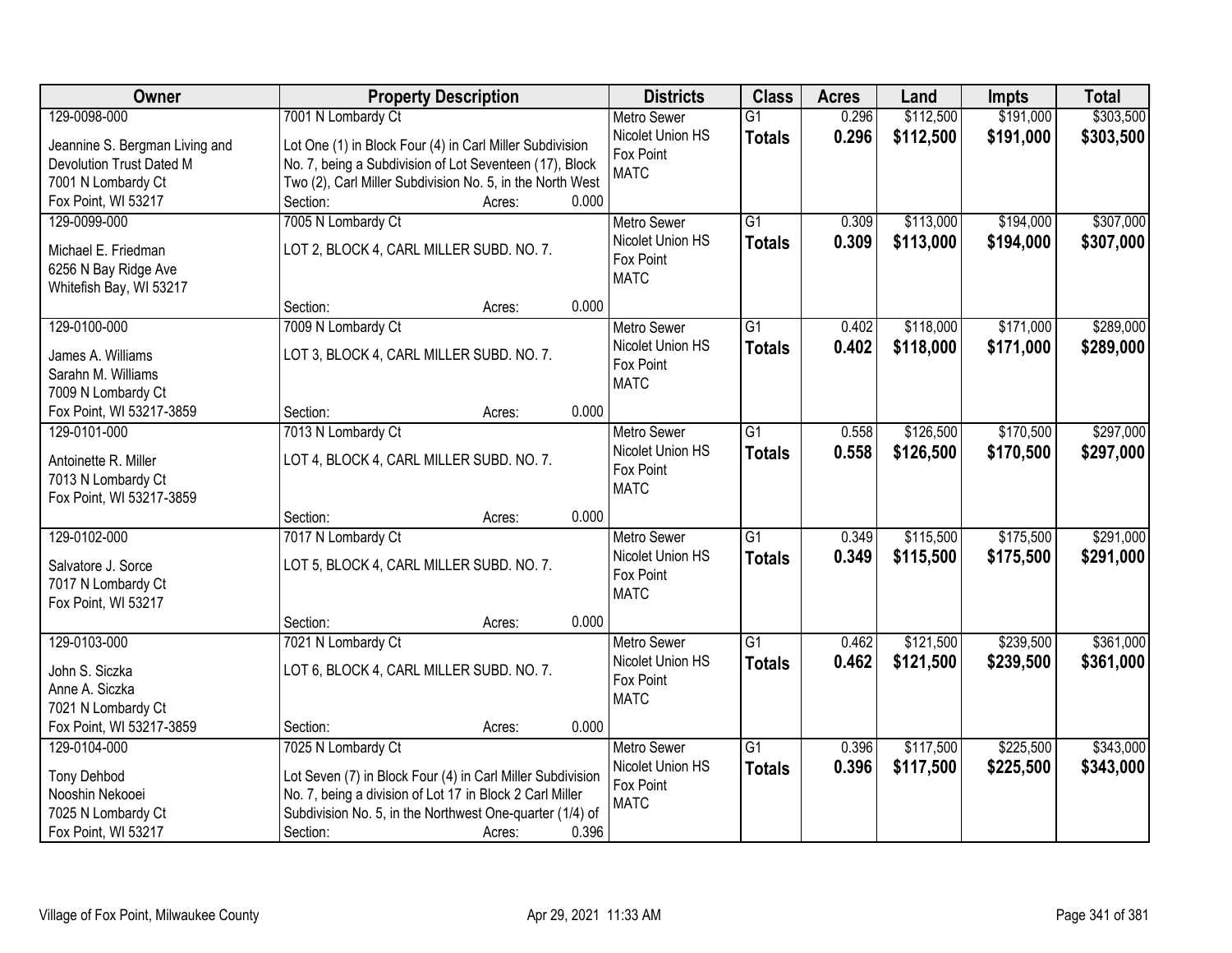| Owner                                         |                                 | <b>Property Description</b>                               |       | <b>Districts</b>         | <b>Class</b>    | <b>Acres</b> | Land      | <b>Impts</b>    | <b>Total</b> |
|-----------------------------------------------|---------------------------------|-----------------------------------------------------------|-------|--------------------------|-----------------|--------------|-----------|-----------------|--------------|
| 129-0105-000                                  | 7029 N Lombardy Ct              |                                                           |       | <b>Metro Sewer</b>       | $\overline{G1}$ | 0.344        | \$115,000 | \$253,500       | \$368,500    |
| Gordon R. Eisendrath                          |                                 | LOT 8, BLOCK 4, CARL MILLER SUBD. NO. 7.                  |       | Nicolet Union HS         | <b>Totals</b>   | 0.344        | \$115,000 | \$253,500       | \$368,500    |
| Avis W. Eisendrath                            |                                 |                                                           |       | Fox Point                |                 |              |           |                 |              |
| PO Box 170666                                 |                                 |                                                           |       | <b>MATC</b>              |                 |              |           |                 |              |
| Fox Point, WI 53217                           | Section:                        | Acres:                                                    | 0.000 |                          |                 |              |           |                 |              |
| 129-0106-000                                  | 7033 N Lombardy Rd              |                                                           |       | <b>Metro Sewer</b>       | $\overline{G1}$ | 0.319        | \$113,500 | \$269,500       | \$383,000    |
|                                               |                                 |                                                           |       | Nicolet Union HS         | <b>Totals</b>   | 0.319        | \$113,500 | \$269,500       | \$383,000    |
| April M. Pellmann                             |                                 | Lot Nine (9) in Block Four (4) in Carl Miller Subdivision |       | Fox Point                |                 |              |           |                 |              |
| 7033 N Lombardy Rd                            |                                 | No. 7, being a division of Lot Seventeen (17) in Block Tw |       | <b>MATC</b>              |                 |              |           |                 |              |
| Fox Point, WI 53217                           | Section:                        | (2) in Carl Miller Subdivision No. 5 in the North West    | 0.000 |                          |                 |              |           |                 |              |
| 129-0107-000                                  |                                 | Acres:                                                    |       | Metro Sewer              | $\overline{G1}$ | 0.321        | \$114,000 | \$218,500       | \$332,500    |
|                                               | 7037 N Lombardy Rd              |                                                           |       |                          |                 |              |           |                 |              |
| Dean Segal                                    |                                 | LOT 10, BLOCK 4, CARL MILLER SUBD. NO. 7.                 |       | Nicolet Union HS         | <b>Totals</b>   | 0.321        | \$114,000 | \$218,500       | \$332,500    |
| Laura Segal                                   |                                 |                                                           |       | Fox Point<br><b>MATC</b> |                 |              |           |                 |              |
| 7037 N Lombardy Rd                            |                                 |                                                           |       |                          |                 |              |           |                 |              |
| Fox Point, WI 53217-3862                      | Section:                        | Acres:                                                    | 0.000 |                          |                 |              |           |                 |              |
| 129-0108-000                                  | 400 E Fox Dale Ct               |                                                           |       | <b>Metro Sewer</b>       | $\overline{G1}$ | 0.289        | \$112,000 | \$231,500       | \$343,500    |
|                                               | LOT 1, BLOCK 1, MONICA ESTATES  |                                                           |       | Nicolet Union HS         | <b>Totals</b>   | 0.289        | \$112,000 | \$231,500       | \$343,500    |
| Mark G. Kopetsky Trustee<br>400 E Fox Dale Ct |                                 |                                                           |       | Fox Point                |                 |              |           |                 |              |
| Fox Point, WI 53217-3926                      |                                 |                                                           |       | <b>MATC</b>              |                 |              |           |                 |              |
|                                               | Section:                        | Acres:                                                    | 0.000 |                          |                 |              |           |                 |              |
| 129-0109-000                                  | 416 E Fox Dale Ct               |                                                           |       | <b>Metro Sewer</b>       | $\overline{G1}$ | 0.367        | \$116,000 | \$208,500       | \$324,500    |
|                                               |                                 |                                                           |       | Nicolet Union HS         |                 | 0.367        |           |                 |              |
| Michael J. Porfilio                           | LOT 2, BLOCK 1, MONICA ESTATES  |                                                           |       | Fox Point                | <b>Totals</b>   |              | \$116,000 | \$208,500       | \$324,500    |
| Lisa C. Porfilio                              |                                 |                                                           |       | <b>MATC</b>              |                 |              |           |                 |              |
| 416 E Fox Dale Ct                             |                                 |                                                           |       |                          |                 |              |           |                 |              |
| Fox Point, WI 53217-3926                      | Section:                        | Acres:                                                    | 0.000 |                          |                 |              |           |                 |              |
| 129-0110-000                                  | 432 E Fox Dale Ct               |                                                           |       | <b>Metro Sewer</b>       | $\overline{G1}$ | 0.428        | \$119,500 | $\overline{50}$ | \$119,500    |
| Mary E. Reinhart                              | LOT 3, BLOCK 1, MONICA ESTATES  |                                                           |       | Nicolet Union HS         | <b>Totals</b>   | 0.428        | \$119,500 | \$0             | \$119,500    |
| N84 W17147 Menomonee Ave S111                 |                                 |                                                           |       | Fox Point                |                 |              |           |                 |              |
| Menomonee Falls, WI 53051                     |                                 |                                                           |       | <b>MATC</b>              |                 |              |           |                 |              |
|                                               | Section:                        | Acres:                                                    | 0.000 |                          |                 |              |           |                 |              |
| 129-0111-000                                  | 448 E Fox Dale Ct               |                                                           |       | <b>Metro Sewer</b>       | $\overline{G1}$ | 0.317        | \$113,500 | \$204,000       | \$317,500    |
|                                               |                                 |                                                           |       | Nicolet Union HS         | <b>Totals</b>   | 0.317        | \$113,500 | \$204,000       | \$317,500    |
| Karin R. Schwartz                             | LOT 4, BLOCK 1, MONICA ESTATES. |                                                           |       | Fox Point                |                 |              |           |                 |              |
| 448 E Fox Dale Ct                             |                                 |                                                           |       | <b>MATC</b>              |                 |              |           |                 |              |
| Fox Point, WI 53217                           |                                 |                                                           |       |                          |                 |              |           |                 |              |
|                                               | Section:                        | Acres:                                                    | 0.317 |                          |                 |              |           |                 |              |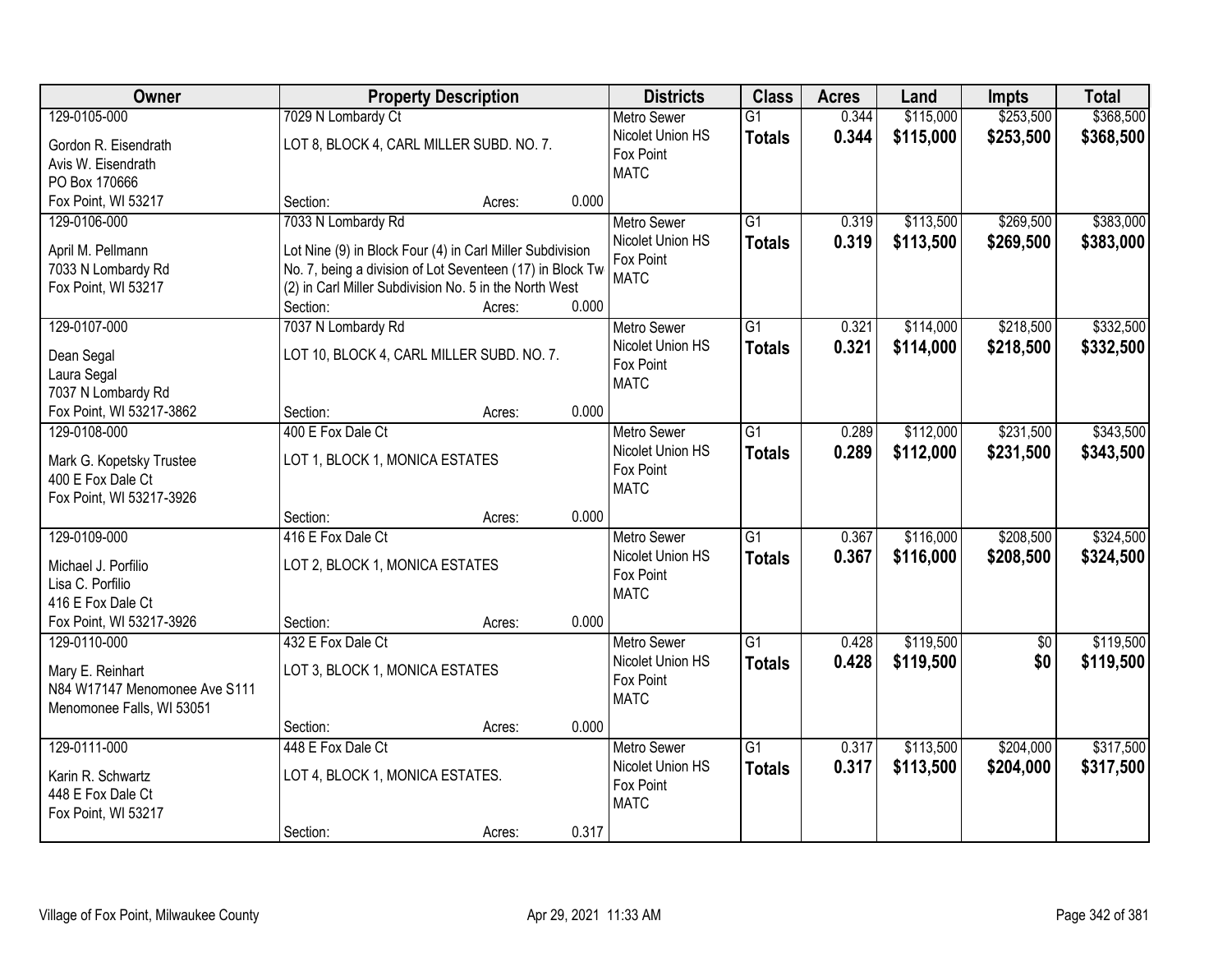| Owner                             | <b>Property Description</b>                              |        |       | <b>Districts</b>         | <b>Class</b>    | <b>Acres</b> | Land      | <b>Impts</b> | <b>Total</b> |
|-----------------------------------|----------------------------------------------------------|--------|-------|--------------------------|-----------------|--------------|-----------|--------------|--------------|
| 129-0112-000                      | 454 E Fox Dale Ct                                        |        |       | <b>Metro Sewer</b>       | $\overline{G1}$ | 0.301        | \$112,500 | \$127,700    | \$240,200    |
| Bijan Rasuli                      | LOT 5, BLK. 1, MONICA ESTATES EXCEPT WEST 1.5            |        |       | Nicolet Union HS         | <b>Totals</b>   | 0.301        | \$112,500 | \$127,700    | \$240,200    |
| Parvin Rasuli                     | <b>FEET</b>                                              |        |       | Fox Point                |                 |              |           |              |              |
| 454 E Fox Dale Ct                 |                                                          |        |       | <b>MATC</b>              |                 |              |           |              |              |
| Fox Point, WI 53217-3926          | Section:                                                 | Acres: | 0.000 |                          |                 |              |           |              |              |
| 129-0113-000                      | 470 E Fox Dale Ct                                        |        |       | <b>Metro Sewer</b>       | $\overline{G1}$ | 0.337        | \$114,500 | \$340,000    | \$454,500    |
| Kurt S. Ostoic                    | LOT 6, BLOCK 1, MONICA ESTATES                           |        |       | Nicolet Union HS         | <b>Totals</b>   | 0.337        | \$114,500 | \$340,000    | \$454,500    |
| 470 E Fox Dale Ct                 |                                                          |        |       | Fox Point                |                 |              |           |              |              |
| Fox Point, WI 53217-3926          |                                                          |        |       | <b>MATC</b>              |                 |              |           |              |              |
|                                   | Section:                                                 | Acres: | 0.337 |                          |                 |              |           |              |              |
| 129-0114-000                      | 500 E Fox Dale Ct                                        |        |       | Metro Sewer              | $\overline{G1}$ | 0.432        | \$119,500 | \$229,100    | \$348,600    |
|                                   |                                                          |        |       | Nicolet Union HS         | <b>Totals</b>   | 0.432        | \$119,500 | \$229,100    | \$348,600    |
| Lance W. Parve                    | LOT 7, BLOCK 1 MONICA ESTATES                            |        |       | Fox Point                |                 |              |           |              |              |
| Julie A. Parve                    |                                                          |        |       | <b>MATC</b>              |                 |              |           |              |              |
| 500 E Fox Dale Ct                 |                                                          |        |       |                          |                 |              |           |              |              |
| Fox Point, WI 53217-3928          | Section:                                                 | Acres: | 0.000 |                          |                 |              |           |              |              |
| 129-0115-000                      | 512 E Fox Dale Ct                                        |        |       | <b>Metro Sewer</b>       | $\overline{G1}$ | 0.359        | \$116,000 | \$194,000    | \$310,000    |
| Jason Fechner                     | LOT 8, BLOCK 1, MONICA ESTATES                           |        |       | Nicolet Union HS         | <b>Totals</b>   | 0.359        | \$116,000 | \$194,000    | \$310,000    |
| 512 E Fox Dale Ct                 |                                                          |        |       | Fox Point<br><b>MATC</b> |                 |              |           |              |              |
| Fox Point, WI 53217               |                                                          |        |       |                          |                 |              |           |              |              |
|                                   | Section:                                                 | Acres: | 0.359 |                          |                 |              |           |              |              |
| 129-0116-000                      | 524 E Fox Dale Ct                                        |        |       | <b>Metro Sewer</b>       | $\overline{G1}$ | 0.289        | \$112,000 | \$170,500    | \$282,500    |
| Al D. Vizgaitis                   | LOT 9, BLOCK 1, MONICA ESTATES                           |        |       | Nicolet Union HS         | <b>Totals</b>   | 0.289        | \$112,000 | \$170,500    | \$282,500    |
| Heidi E. Vizgaitis                |                                                          |        |       | Fox Point                |                 |              |           |              |              |
| 524 E Fox Dale Ct                 |                                                          |        |       | <b>MATC</b>              |                 |              |           |              |              |
| Fox Point, WI 53217-3928          | Section:                                                 | Acres: | 0.000 |                          |                 |              |           |              |              |
| 129-0117-000                      | 536 E Fox Dale Ct                                        |        |       | <b>Metro Sewer</b>       | G1              | 0.291        | \$112,000 | \$129,500    | \$241,500    |
|                                   |                                                          |        |       | Nicolet Union HS         | <b>Totals</b>   | 0.291        | \$112,000 | \$129,500    | \$241,500    |
| Brian Mcmurtagh                   | Lot 10 in Block 1 in Monica Estates, being a Subdivision |        |       | Fox Point                |                 |              |           |              |              |
| Theresa Mcmurtagh                 | a part of the Northwest Fraction 1/4 of Section 21, in   |        |       | <b>MATC</b>              |                 |              |           |              |              |
| 536 E Fox Dale Ct                 | Township 8 North, Range 22 East, in the Village of Fox   |        |       |                          |                 |              |           |              |              |
| Fox Point, WI 53217               | Section:                                                 | Acres: | 0.000 |                          |                 |              |           |              |              |
| 129-0118-000                      | 548 E Fox Dale Ct                                        |        |       | <b>Metro Sewer</b>       | G1              | 0.303        | \$113,000 | \$174,500    | \$287,500    |
| Raymond and Eunice Kowalske Trust | LOT 11, BLOCK 1, MONICA ESTATES.                         |        |       | Nicolet Union HS         | <b>Totals</b>   | 0.303        | \$113,000 | \$174,500    | \$287,500    |
| 3379 Caleb Ct                     |                                                          |        |       | Fox Point                |                 |              |           |              |              |
| West Bend, WI 53090               |                                                          |        |       | <b>MATC</b>              |                 |              |           |              |              |
|                                   | Section:                                                 | Acres: | 0.303 |                          |                 |              |           |              |              |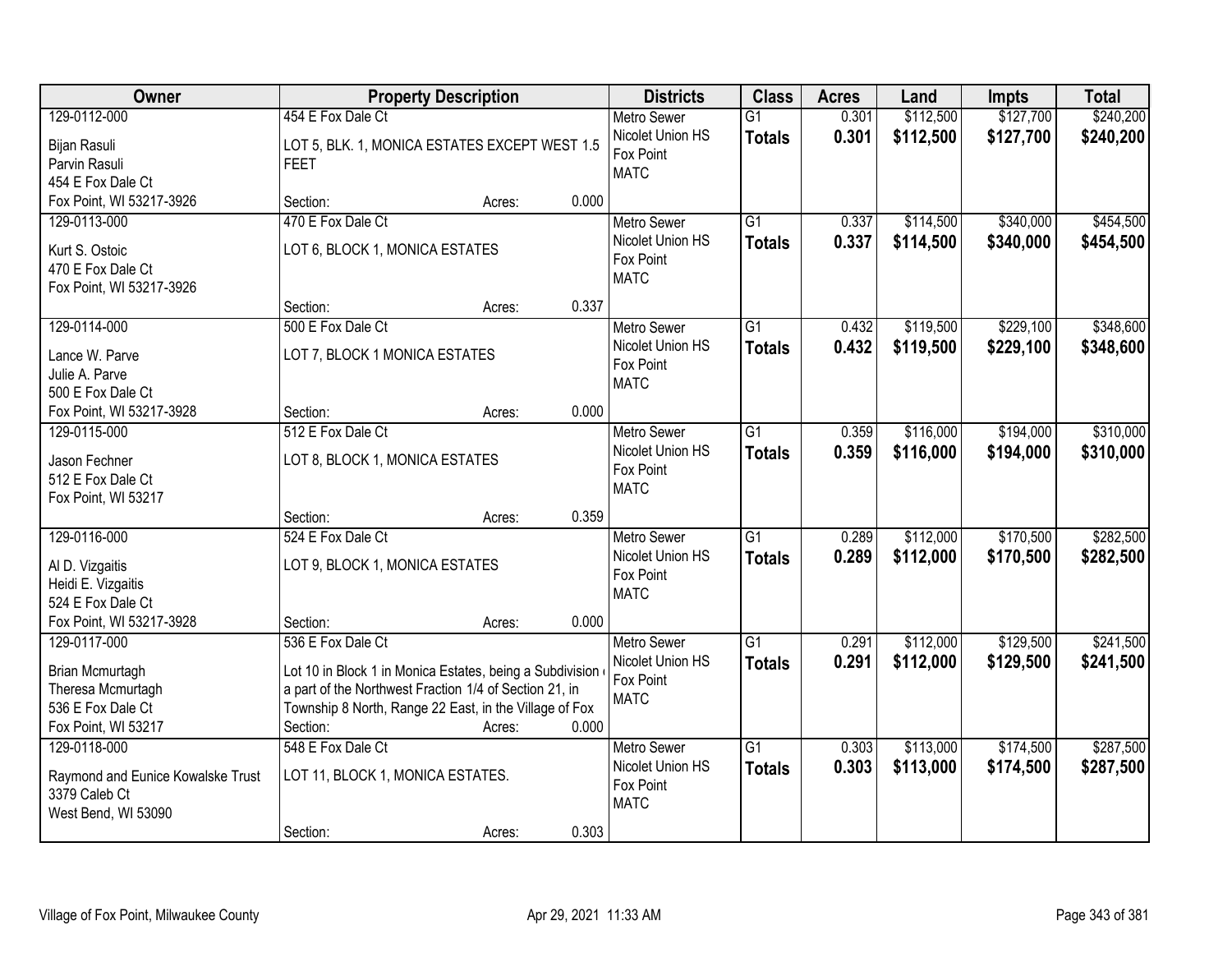| \$190,500<br>\$302,500<br>129-0119-000<br>560 E Fox Dale Ct<br>0.284<br>\$112,000<br>$\overline{G1}$<br><b>Metro Sewer</b><br>Nicolet Union HS<br>\$302,500<br>0.284<br>\$112,000<br>\$190,500<br><b>Totals</b><br>LOT 12, BLOCK 1, MONICA ESTATES.<br>Aleksandr G. Ukhanov<br>Fox Point<br>Dina I. Ukhanov<br><b>MATC</b><br>560 E Fox Dale Ct<br>0.284<br>Fox Point, WI 53217-3928<br>Section:<br>Acres:<br>570 E Fox Dale Rd<br>\$291,000<br>129-0120-000<br>$\overline{G1}$<br>\$111,500<br>\$179,500<br><b>Metro Sewer</b><br>0.276<br>Nicolet Union HS<br>0.276<br>\$111,500<br>\$179,500<br>\$291,000<br><b>Totals</b><br>Carri E. Beau<br>Lot 13, in Block 1, in Monica Estates, being a Subdivisior<br>Fox Point<br>of a part of the Northwest Fractional 1/4 of<br>570 E Fox Dale Rd<br><b>MATC</b><br>Section 21, Town 8 North, Range 22 East, in the Village<br>Fox Point, WI 53217 |
|-------------------------------------------------------------------------------------------------------------------------------------------------------------------------------------------------------------------------------------------------------------------------------------------------------------------------------------------------------------------------------------------------------------------------------------------------------------------------------------------------------------------------------------------------------------------------------------------------------------------------------------------------------------------------------------------------------------------------------------------------------------------------------------------------------------------------------------------------------------------------------------------------|
|                                                                                                                                                                                                                                                                                                                                                                                                                                                                                                                                                                                                                                                                                                                                                                                                                                                                                                 |
|                                                                                                                                                                                                                                                                                                                                                                                                                                                                                                                                                                                                                                                                                                                                                                                                                                                                                                 |
|                                                                                                                                                                                                                                                                                                                                                                                                                                                                                                                                                                                                                                                                                                                                                                                                                                                                                                 |
|                                                                                                                                                                                                                                                                                                                                                                                                                                                                                                                                                                                                                                                                                                                                                                                                                                                                                                 |
|                                                                                                                                                                                                                                                                                                                                                                                                                                                                                                                                                                                                                                                                                                                                                                                                                                                                                                 |
|                                                                                                                                                                                                                                                                                                                                                                                                                                                                                                                                                                                                                                                                                                                                                                                                                                                                                                 |
|                                                                                                                                                                                                                                                                                                                                                                                                                                                                                                                                                                                                                                                                                                                                                                                                                                                                                                 |
|                                                                                                                                                                                                                                                                                                                                                                                                                                                                                                                                                                                                                                                                                                                                                                                                                                                                                                 |
|                                                                                                                                                                                                                                                                                                                                                                                                                                                                                                                                                                                                                                                                                                                                                                                                                                                                                                 |
| Section:<br>0.000<br>Acres:                                                                                                                                                                                                                                                                                                                                                                                                                                                                                                                                                                                                                                                                                                                                                                                                                                                                     |
| 580 E Fox Dale Rd<br>\$171,000<br>\$282,000<br>129-0121-000<br>$\overline{G1}$<br>\$111,000<br><b>Metro Sewer</b><br>0.265                                                                                                                                                                                                                                                                                                                                                                                                                                                                                                                                                                                                                                                                                                                                                                      |
| Nicolet Union HS<br>0.265<br>\$111,000<br>\$171,000<br>\$282,000<br><b>Totals</b>                                                                                                                                                                                                                                                                                                                                                                                                                                                                                                                                                                                                                                                                                                                                                                                                               |
| LOT 14, BLOCK 1, MONICA ESTATES<br>Katrina Lipman<br>Fox Point                                                                                                                                                                                                                                                                                                                                                                                                                                                                                                                                                                                                                                                                                                                                                                                                                                  |
| Matthew Lipman<br><b>MATC</b>                                                                                                                                                                                                                                                                                                                                                                                                                                                                                                                                                                                                                                                                                                                                                                                                                                                                   |
| 580 E Fox Dale Rd<br>0.000                                                                                                                                                                                                                                                                                                                                                                                                                                                                                                                                                                                                                                                                                                                                                                                                                                                                      |
| Fox Point, WI 53217-3934<br>Section:<br>Acres:<br>\$159,500<br>\$271,000<br>129-0122-000<br>590 E Fox Dale Rd<br>$\overline{G1}$                                                                                                                                                                                                                                                                                                                                                                                                                                                                                                                                                                                                                                                                                                                                                                |
| 0.276<br>\$111,500<br><b>Metro Sewer</b>                                                                                                                                                                                                                                                                                                                                                                                                                                                                                                                                                                                                                                                                                                                                                                                                                                                        |
| 0.276<br>Nicolet Union HS<br>\$111,500<br>\$159,500<br>\$271,000<br><b>Totals</b><br>LOT 15, BLOCK 1, MONICA ESTATES.<br>Shreejay M. Mehta<br>Fox Point                                                                                                                                                                                                                                                                                                                                                                                                                                                                                                                                                                                                                                                                                                                                         |
| 590 E Fox Dale Rd<br><b>MATC</b>                                                                                                                                                                                                                                                                                                                                                                                                                                                                                                                                                                                                                                                                                                                                                                                                                                                                |
| Fox Point, WI 53217-3934                                                                                                                                                                                                                                                                                                                                                                                                                                                                                                                                                                                                                                                                                                                                                                                                                                                                        |
| 0.000<br>Section:<br>Acres:                                                                                                                                                                                                                                                                                                                                                                                                                                                                                                                                                                                                                                                                                                                                                                                                                                                                     |
| 129-0123-000<br>6800 N Reynard Rd<br>$\overline{G1}$<br>\$111,500<br>\$242,800<br>\$354,300<br>0.283<br>Metro Sewer                                                                                                                                                                                                                                                                                                                                                                                                                                                                                                                                                                                                                                                                                                                                                                             |
| Nicolet Union HS<br>0.283<br>\$111,500<br>\$242,800<br>\$354,300<br><b>Totals</b><br>LOT 1, BLOCK 2, MONICA ESTATES<br>Robert B. Cordova                                                                                                                                                                                                                                                                                                                                                                                                                                                                                                                                                                                                                                                                                                                                                        |
| Fox Point<br>Christine Cordova                                                                                                                                                                                                                                                                                                                                                                                                                                                                                                                                                                                                                                                                                                                                                                                                                                                                  |
| <b>MATC</b><br>6800 N Reynard Rd                                                                                                                                                                                                                                                                                                                                                                                                                                                                                                                                                                                                                                                                                                                                                                                                                                                                |
| Fox Point, WI 53217<br>0.000<br>Section:<br>Acres:                                                                                                                                                                                                                                                                                                                                                                                                                                                                                                                                                                                                                                                                                                                                                                                                                                              |
| 6806 N Reynard Rd<br>$\overline{G1}$<br>\$111,500<br>\$247,200<br>\$358,700<br>129-0124-000<br><b>Metro Sewer</b><br>0.281                                                                                                                                                                                                                                                                                                                                                                                                                                                                                                                                                                                                                                                                                                                                                                      |
| Nicolet Union HS<br>0.281<br>\$111,500<br>\$247,200<br>\$358,700<br><b>Totals</b><br>Lot 2, Block 2, Monica Estates, being a Subdivision of a<br>James L. Sebern and Mary Josephine                                                                                                                                                                                                                                                                                                                                                                                                                                                                                                                                                                                                                                                                                                             |
| Fox Point<br>Sebern Revocable Tru<br>part of the Northwest 1/4 of Section 21, Township 8 North                                                                                                                                                                                                                                                                                                                                                                                                                                                                                                                                                                                                                                                                                                                                                                                                  |
| <b>MATC</b><br>6806 N Raynerd<br>Range 22 East, in the Village of Fox Point, Milwaukee                                                                                                                                                                                                                                                                                                                                                                                                                                                                                                                                                                                                                                                                                                                                                                                                          |
| Fox Point, WI 53217<br>0.000<br>Section:<br>Acres:                                                                                                                                                                                                                                                                                                                                                                                                                                                                                                                                                                                                                                                                                                                                                                                                                                              |
| 6812 N Reynard Rd<br>$\overline{G1}$<br>\$112,000<br>\$204,500<br>\$316,500<br>129-0125-000<br><b>Metro Sewer</b><br>0.287                                                                                                                                                                                                                                                                                                                                                                                                                                                                                                                                                                                                                                                                                                                                                                      |
| Nicolet Union HS<br>0.287<br>\$112,000<br>\$204,500<br>\$316,500<br><b>Totals</b>                                                                                                                                                                                                                                                                                                                                                                                                                                                                                                                                                                                                                                                                                                                                                                                                               |
| LOT 3, BLOCK 2, MONICA ESTATES<br>Brian S. Peterson<br>Fox Point                                                                                                                                                                                                                                                                                                                                                                                                                                                                                                                                                                                                                                                                                                                                                                                                                                |
| Karen M. Malhiot<br><b>MATC</b>                                                                                                                                                                                                                                                                                                                                                                                                                                                                                                                                                                                                                                                                                                                                                                                                                                                                 |
| 800 Carraway Crossing<br><b>Suite 8202</b><br>Section:<br>0.000                                                                                                                                                                                                                                                                                                                                                                                                                                                                                                                                                                                                                                                                                                                                                                                                                                 |
| Acres:<br>Chapel Hill, NC 27516                                                                                                                                                                                                                                                                                                                                                                                                                                                                                                                                                                                                                                                                                                                                                                                                                                                                 |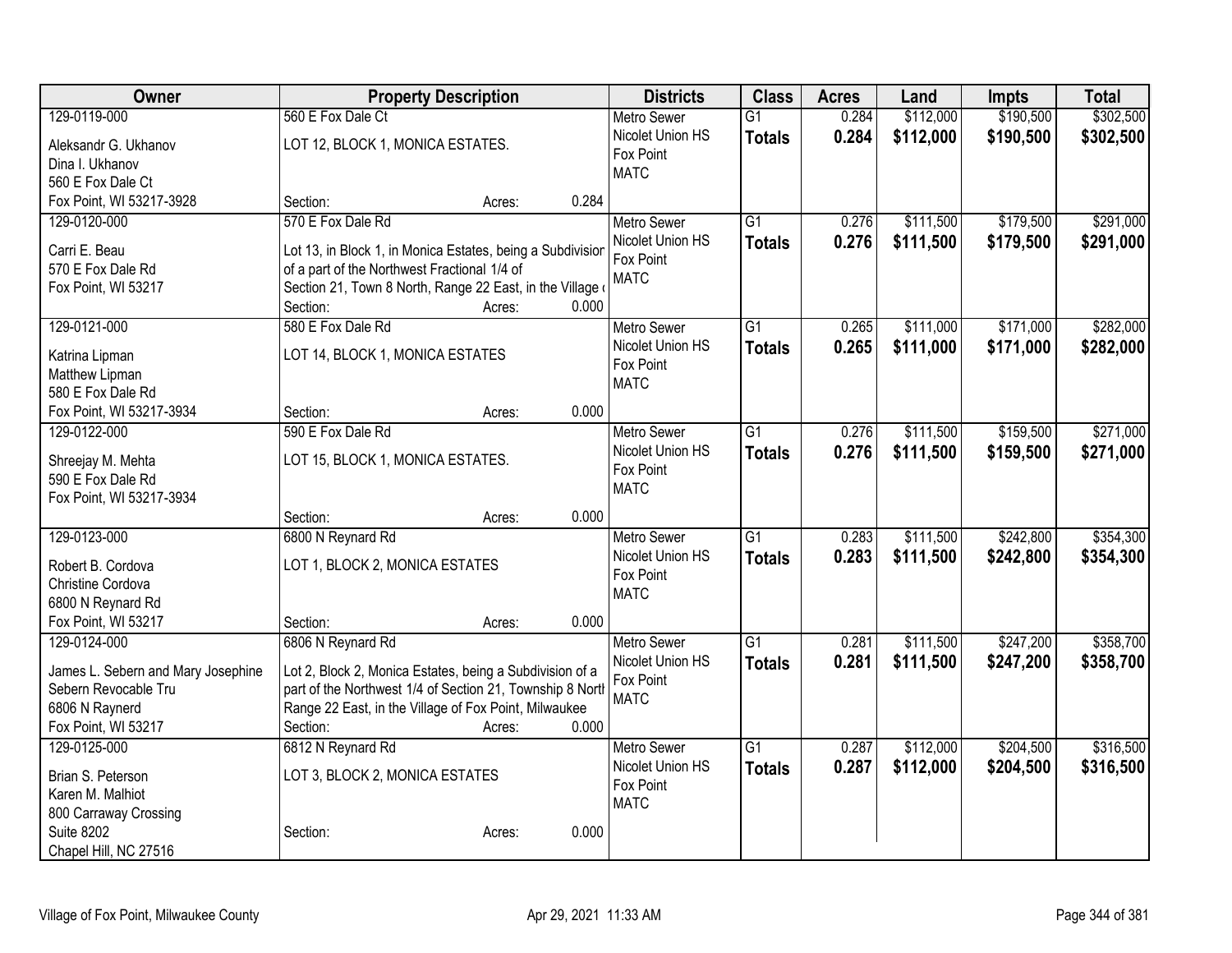| Owner                                | <b>Property Description</b>                               | <b>Districts</b>   | <b>Class</b>    | <b>Acres</b> | Land      | <b>Impts</b> | <b>Total</b> |
|--------------------------------------|-----------------------------------------------------------|--------------------|-----------------|--------------|-----------|--------------|--------------|
| 129-0126-000                         | 6818 N Reynard Rd                                         | <b>Metro Sewer</b> | $\overline{G1}$ | 0.298        | \$112,500 | \$164,500    | \$277,000    |
| Huppert Trust Dated June 9, 2015     | LOT 4, IN BLOCK 2, IN MONICA ESTATES, BEING A             | Nicolet Union HS   | <b>Totals</b>   | 0.298        | \$112,500 | \$164,500    | \$277,000    |
| 6818 N Reynard Rd                    | SUBDIVISION OF A PART OF THE NORTHWEST                    | Fox Point          |                 |              |           |              |              |
| Fox Point, WI 53217                  | FRACTIONAL 1/4 OF SECTION 21, IN TOWNSHIP 8               | <b>MATC</b>        |                 |              |           |              |              |
|                                      | 0.000<br>Section:<br>Acres:                               |                    |                 |              |           |              |              |
| 129-0127-000                         | 6824 N Reynard Rd                                         | <b>Metro Sewer</b> | $\overline{G1}$ | 0.308        | \$113,000 | \$258,000    | \$371,000    |
| Steven J. Tarney                     | LOT 5, BLOCK 2, MONICA ESTATES                            | Nicolet Union HS   | <b>Totals</b>   | 0.308        | \$113,000 | \$258,000    | \$371,000    |
| Mary J. Tarney                       |                                                           | Fox Point          |                 |              |           |              |              |
| 6824 N Reynard Rd                    |                                                           | <b>MATC</b>        |                 |              |           |              |              |
| Fox Point, WI 53217-3938             | 0.000<br>Section:<br>Acres:                               |                    |                 |              |           |              |              |
| 129-0128-000                         | 6830 N Reynard Rd                                         | Metro Sewer        | $\overline{G1}$ | 0.319        | \$113,500 | \$146,400    | \$259,900    |
| Robert Bemm                          | LOT 6, BLOCK 2, MONICA ESTATES                            | Nicolet Union HS   | <b>Totals</b>   | 0.319        | \$113,500 | \$146,400    | \$259,900    |
| 6830 N Reynard Rd                    |                                                           | Fox Point          |                 |              |           |              |              |
| Fox Point, WI 53217-3938             |                                                           | <b>MATC</b>        |                 |              |           |              |              |
|                                      | 0.000<br>Section:<br>Acres:                               |                    |                 |              |           |              |              |
| 129-0129-000                         | 6836 N Reynard Rd                                         | <b>Metro Sewer</b> | $\overline{G1}$ | 0.270        | \$111,000 | \$240,000    | \$351,000    |
|                                      |                                                           | Nicolet Union HS   | <b>Totals</b>   | 0.270        | \$111,000 | \$240,000    | \$351,000    |
| Jeffrey A. Aranda<br>Diane R. Aranda | LOT 7, BLOCK 2, MONICA ESTATES                            | Fox Point          |                 |              |           |              |              |
| 6836 N Reynard Rd                    |                                                           | <b>MATC</b>        |                 |              |           |              |              |
| Fox Point, WI 53217-3938             | 0.000<br>Section:<br>Acres:                               |                    |                 |              |           |              |              |
| 129-0130-000                         | 6842 N Reynard Rd                                         | <b>Metro Sewer</b> | $\overline{G1}$ | 0.310        | \$113,000 | \$204,500    | \$317,500    |
|                                      |                                                           | Nicolet Union HS   | <b>Totals</b>   | 0.310        | \$113,000 | \$204,500    | \$317,500    |
| Charles A. Rozewicz                  | Lot 8, in Block 2, in Monica Estates, being a Subdivision | Fox Point          |                 |              |           |              |              |
| 6842 N Reynard Rd                    | a part of the Northwest One-Quarter of Section 21, in     | <b>MATC</b>        |                 |              |           |              |              |
| Fox Point, WI 53217                  | Township 8                                                |                    |                 |              |           |              |              |
|                                      | 0.310<br>Section: 21<br>Acres:                            |                    |                 |              |           |              |              |
| 129-0131-000                         | 571 E Fox Dale Rd                                         | Metro Sewer        | $\overline{G1}$ | 0.440        | \$120,000 | \$173,200    | \$293,200    |
| Kevin H. Atari                       | LOT 9, BLOCK 2, MONICA ESTATES                            | Nicolet Union HS   | <b>Totals</b>   | 0.440        | \$120,000 | \$173,200    | \$293,200    |
| 1604 Culbreath Isles Dr              |                                                           | Fox Point          |                 |              |           |              |              |
| Tampa, FL 33629                      |                                                           | <b>MATC</b>        |                 |              |           |              |              |
|                                      | 0.000<br>Section:<br>Acres:                               |                    |                 |              |           |              |              |
| 129-0132-000                         | 581 E Fox Dale Rd                                         | <b>Metro Sewer</b> | $\overline{G1}$ | 0.298        | \$112,500 | \$214,800    | \$327,300    |
| George T. Ryan                       | LOT 10, BLOCK 2, MONICA ESTATES.                          | Nicolet Union HS   | <b>Totals</b>   | 0.298        | \$112,500 | \$214,800    | \$327,300    |
| Nancy J. Ryan                        |                                                           | Fox Point          |                 |              |           |              |              |
| 581 E Fox Dale Rd                    |                                                           | <b>MATC</b>        |                 |              |           |              |              |
| Fox Point, WI 53217-3935             | 0.000<br>Section:<br>Acres:                               |                    |                 |              |           |              |              |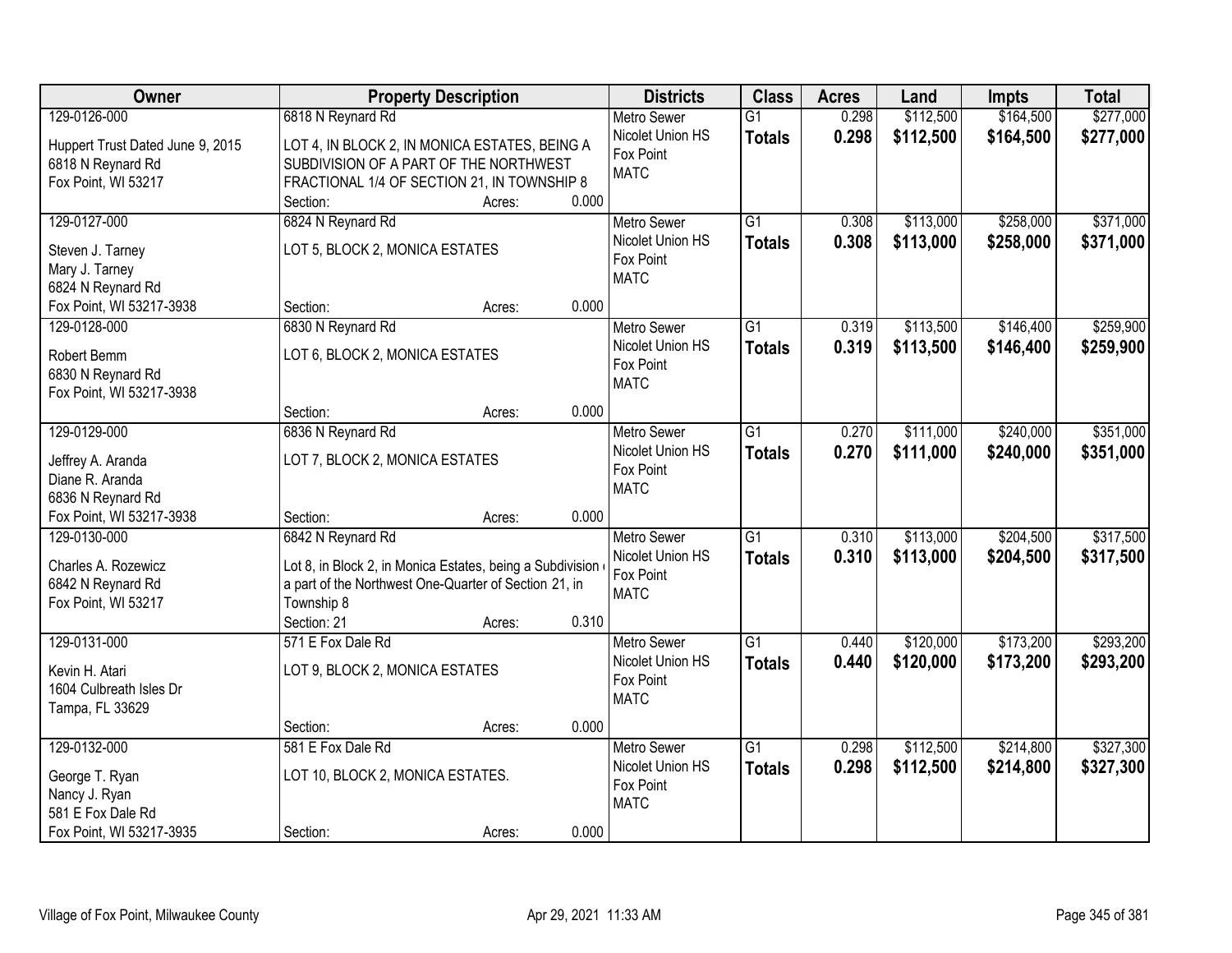| \$255,000<br>129-0133-000<br>591 E Fox Dale Rd<br>\$111,500<br>\$143,500<br>$\overline{G1}$<br>0.275<br><b>Metro Sewer</b><br>0.275<br>Nicolet Union HS<br>\$111,500<br>\$143,500<br>\$255,000<br><b>Totals</b><br>LOT 11, BLOCK 2 MONICA ESTATES<br>Ekaterina Vargas<br>Fox Point<br>591 E Dale Rd<br><b>MATC</b><br>Fox Point, WI 53217<br>0.275<br>Section:<br>Acres:<br>129-0134-000<br>$\overline{G1}$<br>\$113,000<br>\$249,500<br>\$362,500<br>6837 N Santa Monica Blvd<br>0.303<br><b>Metro Sewer</b><br>Nicolet Union HS<br>0.303<br>\$113,000<br>\$249,500<br>\$362,500<br><b>Totals</b><br>Paul D. Brunette<br>Lot Twelve (12), in Block Two (2), in Monica Estates,<br>Fox Point<br>6837 N Santa Monica Blvd<br>being a Subdivision of a part of the Northwest One-quarte<br><b>MATC</b><br>(1/4) of Section Twenty-one (21), in Township Eight (8)<br>Fox Point, WI 53217<br>0.000<br>Section:<br>Acres:<br>6831 N Santa Monica Blvd<br>\$207,000<br>\$323,500<br>129-0135-000<br>G1<br>0.375<br>\$116,500<br><b>Metro Sewer</b><br>Nicolet Union HS<br>0.375<br>\$116,500<br>\$207,000<br>\$323,500<br><b>Totals</b><br>Alan M. Bern<br>LOT 13, BLOCK 2, MONICA ESTATES.<br>Fox Point<br>Barbara A. Bern<br><b>MATC</b><br>6831 N Santa Monica Blv<br>0.000<br>Fox Point, WI 53217-3941<br>Section:<br>Acres:<br>6825 N Santa Monica Blvd<br>\$115,500<br>\$165,500<br>\$281,000<br>129-0136-000<br><b>Metro Sewer</b><br>G1<br>0.353<br>Nicolet Union HS<br>0.353<br>\$115,500<br>\$165,500<br>\$281,000<br><b>Totals</b><br>LOT 14 BLOCK 2 MONICA ESTATES<br>John M. McFadyen<br>Fox Point<br>7500 Crossway Rd<br><b>MATC</b><br>Fox Point, WI 53217<br>0.000<br>Section:<br>Acres:<br>\$232,500<br>\$347,000<br>129-0137-000<br>6819 N Santa Monica Blvd<br>$\overline{G1}$<br>0.332<br>\$114,500<br><b>Metro Sewer</b><br>Nicolet Union HS<br>0.332<br>\$114,500<br>\$232,500<br>\$347,000<br><b>Totals</b><br>LOT 15, BLOCK 2, MONICA ESTATES.<br>Phillip Kolmas<br>Fox Point<br>Jean Kolmas<br><b>MATC</b><br>6819 N Santa Monica Blv<br>Fox Point, WI 53217-3941<br>0.000<br>Section:<br>Acres:<br>$\overline{G1}$<br>\$161,000<br>\$274,000<br>129-0138-000<br>6813 N Santa Monica Blvd<br>0.311<br>\$113,000<br><b>Metro Sewer</b><br>Nicolet Union HS<br>0.311<br>\$113,000<br>\$161,000<br>\$274,000<br><b>Totals</b><br>Kathleen Slaybaugh Pyatt<br>LOT 16, BLOCK 2, MONICA ESTATES.<br>Fox Point<br>6813 N Santa Monica Blv<br><b>MATC</b><br>Fox Point, WI 53217-3941<br>0.000<br>Section:<br>Acres:<br>129-0139-000<br>6807 N Santa Monica Blvd<br>$\overline{G1}$<br>\$112,000<br>\$139,000<br>\$251,000<br>0.289<br><b>Metro Sewer</b><br>Nicolet Union HS<br>0.289<br>\$112,000<br>\$139,000<br>\$251,000<br><b>Totals</b><br>LOT 17, BLOCK 2, MONICA ESTATES<br>Lahrache Investments LLC<br>Fox Point<br>106 W Seaboth St<br><b>MATC</b><br><b>Unit 905</b> | Owner               |          | <b>Property Description</b> |       | <b>Districts</b> | <b>Class</b> | <b>Acres</b> | Land | <b>Impts</b> | <b>Total</b> |
|----------------------------------------------------------------------------------------------------------------------------------------------------------------------------------------------------------------------------------------------------------------------------------------------------------------------------------------------------------------------------------------------------------------------------------------------------------------------------------------------------------------------------------------------------------------------------------------------------------------------------------------------------------------------------------------------------------------------------------------------------------------------------------------------------------------------------------------------------------------------------------------------------------------------------------------------------------------------------------------------------------------------------------------------------------------------------------------------------------------------------------------------------------------------------------------------------------------------------------------------------------------------------------------------------------------------------------------------------------------------------------------------------------------------------------------------------------------------------------------------------------------------------------------------------------------------------------------------------------------------------------------------------------------------------------------------------------------------------------------------------------------------------------------------------------------------------------------------------------------------------------------------------------------------------------------------------------------------------------------------------------------------------------------------------------------------------------------------------------------------------------------------------------------------------------------------------------------------------------------------------------------------------------------------------------------------------------------------------------------------------------------------------------------------------------------------------------------------------------------------------------------------------------------------------------------------------------------------------------------------------------------------------------------------------------------------------------------------------------------------------------------------------------------------------------------------------------------------------------------------------------------------|---------------------|----------|-----------------------------|-------|------------------|--------------|--------------|------|--------------|--------------|
|                                                                                                                                                                                                                                                                                                                                                                                                                                                                                                                                                                                                                                                                                                                                                                                                                                                                                                                                                                                                                                                                                                                                                                                                                                                                                                                                                                                                                                                                                                                                                                                                                                                                                                                                                                                                                                                                                                                                                                                                                                                                                                                                                                                                                                                                                                                                                                                                                                                                                                                                                                                                                                                                                                                                                                                                                                                                                              |                     |          |                             |       |                  |              |              |      |              |              |
|                                                                                                                                                                                                                                                                                                                                                                                                                                                                                                                                                                                                                                                                                                                                                                                                                                                                                                                                                                                                                                                                                                                                                                                                                                                                                                                                                                                                                                                                                                                                                                                                                                                                                                                                                                                                                                                                                                                                                                                                                                                                                                                                                                                                                                                                                                                                                                                                                                                                                                                                                                                                                                                                                                                                                                                                                                                                                              |                     |          |                             |       |                  |              |              |      |              |              |
|                                                                                                                                                                                                                                                                                                                                                                                                                                                                                                                                                                                                                                                                                                                                                                                                                                                                                                                                                                                                                                                                                                                                                                                                                                                                                                                                                                                                                                                                                                                                                                                                                                                                                                                                                                                                                                                                                                                                                                                                                                                                                                                                                                                                                                                                                                                                                                                                                                                                                                                                                                                                                                                                                                                                                                                                                                                                                              |                     |          |                             |       |                  |              |              |      |              |              |
|                                                                                                                                                                                                                                                                                                                                                                                                                                                                                                                                                                                                                                                                                                                                                                                                                                                                                                                                                                                                                                                                                                                                                                                                                                                                                                                                                                                                                                                                                                                                                                                                                                                                                                                                                                                                                                                                                                                                                                                                                                                                                                                                                                                                                                                                                                                                                                                                                                                                                                                                                                                                                                                                                                                                                                                                                                                                                              |                     |          |                             |       |                  |              |              |      |              |              |
|                                                                                                                                                                                                                                                                                                                                                                                                                                                                                                                                                                                                                                                                                                                                                                                                                                                                                                                                                                                                                                                                                                                                                                                                                                                                                                                                                                                                                                                                                                                                                                                                                                                                                                                                                                                                                                                                                                                                                                                                                                                                                                                                                                                                                                                                                                                                                                                                                                                                                                                                                                                                                                                                                                                                                                                                                                                                                              |                     |          |                             |       |                  |              |              |      |              |              |
|                                                                                                                                                                                                                                                                                                                                                                                                                                                                                                                                                                                                                                                                                                                                                                                                                                                                                                                                                                                                                                                                                                                                                                                                                                                                                                                                                                                                                                                                                                                                                                                                                                                                                                                                                                                                                                                                                                                                                                                                                                                                                                                                                                                                                                                                                                                                                                                                                                                                                                                                                                                                                                                                                                                                                                                                                                                                                              |                     |          |                             |       |                  |              |              |      |              |              |
|                                                                                                                                                                                                                                                                                                                                                                                                                                                                                                                                                                                                                                                                                                                                                                                                                                                                                                                                                                                                                                                                                                                                                                                                                                                                                                                                                                                                                                                                                                                                                                                                                                                                                                                                                                                                                                                                                                                                                                                                                                                                                                                                                                                                                                                                                                                                                                                                                                                                                                                                                                                                                                                                                                                                                                                                                                                                                              |                     |          |                             |       |                  |              |              |      |              |              |
|                                                                                                                                                                                                                                                                                                                                                                                                                                                                                                                                                                                                                                                                                                                                                                                                                                                                                                                                                                                                                                                                                                                                                                                                                                                                                                                                                                                                                                                                                                                                                                                                                                                                                                                                                                                                                                                                                                                                                                                                                                                                                                                                                                                                                                                                                                                                                                                                                                                                                                                                                                                                                                                                                                                                                                                                                                                                                              |                     |          |                             |       |                  |              |              |      |              |              |
|                                                                                                                                                                                                                                                                                                                                                                                                                                                                                                                                                                                                                                                                                                                                                                                                                                                                                                                                                                                                                                                                                                                                                                                                                                                                                                                                                                                                                                                                                                                                                                                                                                                                                                                                                                                                                                                                                                                                                                                                                                                                                                                                                                                                                                                                                                                                                                                                                                                                                                                                                                                                                                                                                                                                                                                                                                                                                              |                     |          |                             |       |                  |              |              |      |              |              |
|                                                                                                                                                                                                                                                                                                                                                                                                                                                                                                                                                                                                                                                                                                                                                                                                                                                                                                                                                                                                                                                                                                                                                                                                                                                                                                                                                                                                                                                                                                                                                                                                                                                                                                                                                                                                                                                                                                                                                                                                                                                                                                                                                                                                                                                                                                                                                                                                                                                                                                                                                                                                                                                                                                                                                                                                                                                                                              |                     |          |                             |       |                  |              |              |      |              |              |
|                                                                                                                                                                                                                                                                                                                                                                                                                                                                                                                                                                                                                                                                                                                                                                                                                                                                                                                                                                                                                                                                                                                                                                                                                                                                                                                                                                                                                                                                                                                                                                                                                                                                                                                                                                                                                                                                                                                                                                                                                                                                                                                                                                                                                                                                                                                                                                                                                                                                                                                                                                                                                                                                                                                                                                                                                                                                                              |                     |          |                             |       |                  |              |              |      |              |              |
|                                                                                                                                                                                                                                                                                                                                                                                                                                                                                                                                                                                                                                                                                                                                                                                                                                                                                                                                                                                                                                                                                                                                                                                                                                                                                                                                                                                                                                                                                                                                                                                                                                                                                                                                                                                                                                                                                                                                                                                                                                                                                                                                                                                                                                                                                                                                                                                                                                                                                                                                                                                                                                                                                                                                                                                                                                                                                              |                     |          |                             |       |                  |              |              |      |              |              |
|                                                                                                                                                                                                                                                                                                                                                                                                                                                                                                                                                                                                                                                                                                                                                                                                                                                                                                                                                                                                                                                                                                                                                                                                                                                                                                                                                                                                                                                                                                                                                                                                                                                                                                                                                                                                                                                                                                                                                                                                                                                                                                                                                                                                                                                                                                                                                                                                                                                                                                                                                                                                                                                                                                                                                                                                                                                                                              |                     |          |                             |       |                  |              |              |      |              |              |
|                                                                                                                                                                                                                                                                                                                                                                                                                                                                                                                                                                                                                                                                                                                                                                                                                                                                                                                                                                                                                                                                                                                                                                                                                                                                                                                                                                                                                                                                                                                                                                                                                                                                                                                                                                                                                                                                                                                                                                                                                                                                                                                                                                                                                                                                                                                                                                                                                                                                                                                                                                                                                                                                                                                                                                                                                                                                                              |                     |          |                             |       |                  |              |              |      |              |              |
|                                                                                                                                                                                                                                                                                                                                                                                                                                                                                                                                                                                                                                                                                                                                                                                                                                                                                                                                                                                                                                                                                                                                                                                                                                                                                                                                                                                                                                                                                                                                                                                                                                                                                                                                                                                                                                                                                                                                                                                                                                                                                                                                                                                                                                                                                                                                                                                                                                                                                                                                                                                                                                                                                                                                                                                                                                                                                              |                     |          |                             |       |                  |              |              |      |              |              |
|                                                                                                                                                                                                                                                                                                                                                                                                                                                                                                                                                                                                                                                                                                                                                                                                                                                                                                                                                                                                                                                                                                                                                                                                                                                                                                                                                                                                                                                                                                                                                                                                                                                                                                                                                                                                                                                                                                                                                                                                                                                                                                                                                                                                                                                                                                                                                                                                                                                                                                                                                                                                                                                                                                                                                                                                                                                                                              |                     |          |                             |       |                  |              |              |      |              |              |
|                                                                                                                                                                                                                                                                                                                                                                                                                                                                                                                                                                                                                                                                                                                                                                                                                                                                                                                                                                                                                                                                                                                                                                                                                                                                                                                                                                                                                                                                                                                                                                                                                                                                                                                                                                                                                                                                                                                                                                                                                                                                                                                                                                                                                                                                                                                                                                                                                                                                                                                                                                                                                                                                                                                                                                                                                                                                                              |                     |          |                             |       |                  |              |              |      |              |              |
|                                                                                                                                                                                                                                                                                                                                                                                                                                                                                                                                                                                                                                                                                                                                                                                                                                                                                                                                                                                                                                                                                                                                                                                                                                                                                                                                                                                                                                                                                                                                                                                                                                                                                                                                                                                                                                                                                                                                                                                                                                                                                                                                                                                                                                                                                                                                                                                                                                                                                                                                                                                                                                                                                                                                                                                                                                                                                              |                     |          |                             |       |                  |              |              |      |              |              |
|                                                                                                                                                                                                                                                                                                                                                                                                                                                                                                                                                                                                                                                                                                                                                                                                                                                                                                                                                                                                                                                                                                                                                                                                                                                                                                                                                                                                                                                                                                                                                                                                                                                                                                                                                                                                                                                                                                                                                                                                                                                                                                                                                                                                                                                                                                                                                                                                                                                                                                                                                                                                                                                                                                                                                                                                                                                                                              |                     |          |                             |       |                  |              |              |      |              |              |
|                                                                                                                                                                                                                                                                                                                                                                                                                                                                                                                                                                                                                                                                                                                                                                                                                                                                                                                                                                                                                                                                                                                                                                                                                                                                                                                                                                                                                                                                                                                                                                                                                                                                                                                                                                                                                                                                                                                                                                                                                                                                                                                                                                                                                                                                                                                                                                                                                                                                                                                                                                                                                                                                                                                                                                                                                                                                                              |                     |          |                             |       |                  |              |              |      |              |              |
|                                                                                                                                                                                                                                                                                                                                                                                                                                                                                                                                                                                                                                                                                                                                                                                                                                                                                                                                                                                                                                                                                                                                                                                                                                                                                                                                                                                                                                                                                                                                                                                                                                                                                                                                                                                                                                                                                                                                                                                                                                                                                                                                                                                                                                                                                                                                                                                                                                                                                                                                                                                                                                                                                                                                                                                                                                                                                              |                     |          |                             |       |                  |              |              |      |              |              |
|                                                                                                                                                                                                                                                                                                                                                                                                                                                                                                                                                                                                                                                                                                                                                                                                                                                                                                                                                                                                                                                                                                                                                                                                                                                                                                                                                                                                                                                                                                                                                                                                                                                                                                                                                                                                                                                                                                                                                                                                                                                                                                                                                                                                                                                                                                                                                                                                                                                                                                                                                                                                                                                                                                                                                                                                                                                                                              |                     |          |                             |       |                  |              |              |      |              |              |
|                                                                                                                                                                                                                                                                                                                                                                                                                                                                                                                                                                                                                                                                                                                                                                                                                                                                                                                                                                                                                                                                                                                                                                                                                                                                                                                                                                                                                                                                                                                                                                                                                                                                                                                                                                                                                                                                                                                                                                                                                                                                                                                                                                                                                                                                                                                                                                                                                                                                                                                                                                                                                                                                                                                                                                                                                                                                                              |                     |          |                             |       |                  |              |              |      |              |              |
|                                                                                                                                                                                                                                                                                                                                                                                                                                                                                                                                                                                                                                                                                                                                                                                                                                                                                                                                                                                                                                                                                                                                                                                                                                                                                                                                                                                                                                                                                                                                                                                                                                                                                                                                                                                                                                                                                                                                                                                                                                                                                                                                                                                                                                                                                                                                                                                                                                                                                                                                                                                                                                                                                                                                                                                                                                                                                              |                     |          |                             |       |                  |              |              |      |              |              |
|                                                                                                                                                                                                                                                                                                                                                                                                                                                                                                                                                                                                                                                                                                                                                                                                                                                                                                                                                                                                                                                                                                                                                                                                                                                                                                                                                                                                                                                                                                                                                                                                                                                                                                                                                                                                                                                                                                                                                                                                                                                                                                                                                                                                                                                                                                                                                                                                                                                                                                                                                                                                                                                                                                                                                                                                                                                                                              |                     |          |                             |       |                  |              |              |      |              |              |
|                                                                                                                                                                                                                                                                                                                                                                                                                                                                                                                                                                                                                                                                                                                                                                                                                                                                                                                                                                                                                                                                                                                                                                                                                                                                                                                                                                                                                                                                                                                                                                                                                                                                                                                                                                                                                                                                                                                                                                                                                                                                                                                                                                                                                                                                                                                                                                                                                                                                                                                                                                                                                                                                                                                                                                                                                                                                                              |                     |          |                             |       |                  |              |              |      |              |              |
|                                                                                                                                                                                                                                                                                                                                                                                                                                                                                                                                                                                                                                                                                                                                                                                                                                                                                                                                                                                                                                                                                                                                                                                                                                                                                                                                                                                                                                                                                                                                                                                                                                                                                                                                                                                                                                                                                                                                                                                                                                                                                                                                                                                                                                                                                                                                                                                                                                                                                                                                                                                                                                                                                                                                                                                                                                                                                              |                     |          |                             |       |                  |              |              |      |              |              |
|                                                                                                                                                                                                                                                                                                                                                                                                                                                                                                                                                                                                                                                                                                                                                                                                                                                                                                                                                                                                                                                                                                                                                                                                                                                                                                                                                                                                                                                                                                                                                                                                                                                                                                                                                                                                                                                                                                                                                                                                                                                                                                                                                                                                                                                                                                                                                                                                                                                                                                                                                                                                                                                                                                                                                                                                                                                                                              |                     |          |                             |       |                  |              |              |      |              |              |
|                                                                                                                                                                                                                                                                                                                                                                                                                                                                                                                                                                                                                                                                                                                                                                                                                                                                                                                                                                                                                                                                                                                                                                                                                                                                                                                                                                                                                                                                                                                                                                                                                                                                                                                                                                                                                                                                                                                                                                                                                                                                                                                                                                                                                                                                                                                                                                                                                                                                                                                                                                                                                                                                                                                                                                                                                                                                                              |                     |          |                             |       |                  |              |              |      |              |              |
|                                                                                                                                                                                                                                                                                                                                                                                                                                                                                                                                                                                                                                                                                                                                                                                                                                                                                                                                                                                                                                                                                                                                                                                                                                                                                                                                                                                                                                                                                                                                                                                                                                                                                                                                                                                                                                                                                                                                                                                                                                                                                                                                                                                                                                                                                                                                                                                                                                                                                                                                                                                                                                                                                                                                                                                                                                                                                              |                     |          |                             |       |                  |              |              |      |              |              |
|                                                                                                                                                                                                                                                                                                                                                                                                                                                                                                                                                                                                                                                                                                                                                                                                                                                                                                                                                                                                                                                                                                                                                                                                                                                                                                                                                                                                                                                                                                                                                                                                                                                                                                                                                                                                                                                                                                                                                                                                                                                                                                                                                                                                                                                                                                                                                                                                                                                                                                                                                                                                                                                                                                                                                                                                                                                                                              |                     |          |                             |       |                  |              |              |      |              |              |
|                                                                                                                                                                                                                                                                                                                                                                                                                                                                                                                                                                                                                                                                                                                                                                                                                                                                                                                                                                                                                                                                                                                                                                                                                                                                                                                                                                                                                                                                                                                                                                                                                                                                                                                                                                                                                                                                                                                                                                                                                                                                                                                                                                                                                                                                                                                                                                                                                                                                                                                                                                                                                                                                                                                                                                                                                                                                                              |                     |          |                             |       |                  |              |              |      |              |              |
|                                                                                                                                                                                                                                                                                                                                                                                                                                                                                                                                                                                                                                                                                                                                                                                                                                                                                                                                                                                                                                                                                                                                                                                                                                                                                                                                                                                                                                                                                                                                                                                                                                                                                                                                                                                                                                                                                                                                                                                                                                                                                                                                                                                                                                                                                                                                                                                                                                                                                                                                                                                                                                                                                                                                                                                                                                                                                              |                     |          |                             |       |                  |              |              |      |              |              |
|                                                                                                                                                                                                                                                                                                                                                                                                                                                                                                                                                                                                                                                                                                                                                                                                                                                                                                                                                                                                                                                                                                                                                                                                                                                                                                                                                                                                                                                                                                                                                                                                                                                                                                                                                                                                                                                                                                                                                                                                                                                                                                                                                                                                                                                                                                                                                                                                                                                                                                                                                                                                                                                                                                                                                                                                                                                                                              |                     |          |                             |       |                  |              |              |      |              |              |
|                                                                                                                                                                                                                                                                                                                                                                                                                                                                                                                                                                                                                                                                                                                                                                                                                                                                                                                                                                                                                                                                                                                                                                                                                                                                                                                                                                                                                                                                                                                                                                                                                                                                                                                                                                                                                                                                                                                                                                                                                                                                                                                                                                                                                                                                                                                                                                                                                                                                                                                                                                                                                                                                                                                                                                                                                                                                                              |                     |          |                             |       |                  |              |              |      |              |              |
|                                                                                                                                                                                                                                                                                                                                                                                                                                                                                                                                                                                                                                                                                                                                                                                                                                                                                                                                                                                                                                                                                                                                                                                                                                                                                                                                                                                                                                                                                                                                                                                                                                                                                                                                                                                                                                                                                                                                                                                                                                                                                                                                                                                                                                                                                                                                                                                                                                                                                                                                                                                                                                                                                                                                                                                                                                                                                              | Milwaukee, WI 53204 | Section: | Acres:                      | 0.000 |                  |              |              |      |              |              |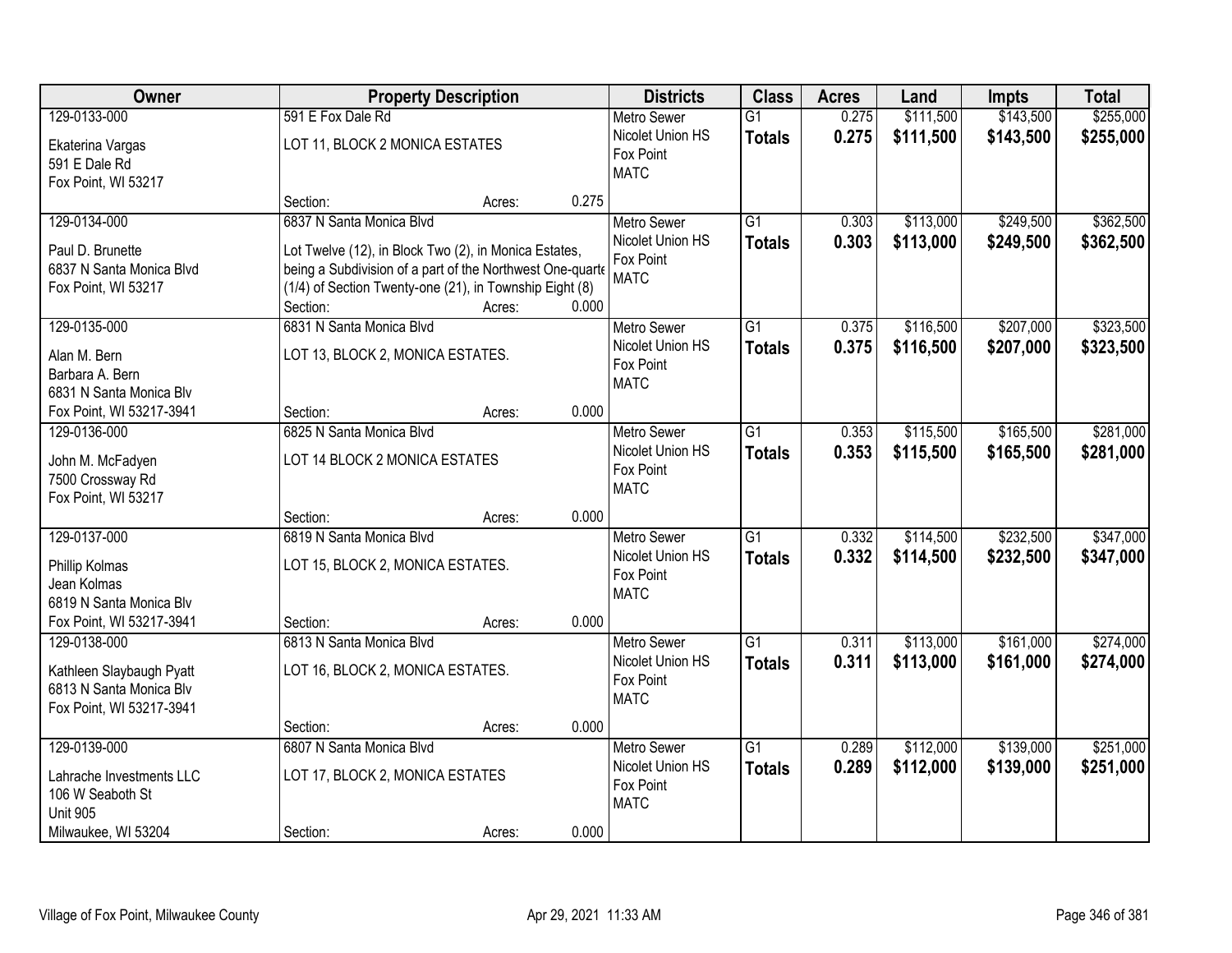| Owner                              | <b>Property Description</b>                               | <b>Districts</b>   | <b>Class</b>    | <b>Acres</b> | Land      | <b>Impts</b> | <b>Total</b> |
|------------------------------------|-----------------------------------------------------------|--------------------|-----------------|--------------|-----------|--------------|--------------|
| 129-0140-000                       | 6801 N Santa Monica Blvd                                  | <b>Metro Sewer</b> | $\overline{G1}$ | 0.300        | \$112,500 | \$211,500    | \$324,000    |
| Angela G. VanSistine               | Lot Eighteen (18), in Block Two (2), in Monica Estates,   | Nicolet Union HS   | <b>Totals</b>   | 0.300        | \$112,500 | \$211,500    | \$324,000    |
| Andrew D. VanSistine               | being a Subdivision of a part of the Northwest Fractional | Fox Point          |                 |              |           |              |              |
| 6801 N Santa Monica Blvd           | 1/4 of Section 21, Township 8 North, Range 22 East, in    | <b>MATC</b>        |                 |              |           |              |              |
| Fox Point, WI 53217                | 0.000<br>Section:<br>Acres:                               |                    |                 |              |           |              |              |
| 129-0141-000                       | 7050 N Belmont Ln                                         | <b>Metro Sewer</b> | $\overline{G1}$ | 0.243        | \$211,500 | \$473,000    | \$684,500    |
|                                    |                                                           | Nicolet Union HS   | <b>Totals</b>   | 0.243        | \$211,500 | \$473,000    | \$684,500    |
| Brett A. Laven Trustee             | LOT 1, BLOCK 1, RAVINA                                    | Fox Point          |                 |              |           |              |              |
| 7050 N Belmont Ln                  |                                                           | <b>MATC</b>        |                 |              |           |              |              |
| Fox Point, WI 53217-3613           |                                                           |                    |                 |              |           |              |              |
|                                    | 0.000<br>Section:<br>Acres:                               |                    |                 |              |           |              |              |
| 129-0142-000                       | 7025 N Barnett Ln                                         | <b>Metro Sewer</b> | G1              | 0.248        | \$216,500 | \$428,500    | \$645,000    |
| George Matthews                    | LOT 2, BLOCK 1, RAVINA                                    | Nicolet Union HS   | <b>Totals</b>   | 0.248        | \$216,500 | \$428,500    | \$645,000    |
| <b>Ginna Matthews</b>              |                                                           | Fox Point          |                 |              |           |              |              |
| 7025 N Barnett Ln                  |                                                           | <b>MATC</b>        |                 |              |           |              |              |
| Fox Point, WI 53217                | 0.000<br>Section:<br>Acres:                               |                    |                 |              |           |              |              |
| 129-0143-000                       | 7019 N Barnett Ln                                         | <b>Metro Sewer</b> | G1              | 0.263        | \$229,000 | \$265,500    | \$494,500    |
|                                    |                                                           | Nicolet Union HS   | <b>Totals</b>   | 0.263        | \$229,000 | \$265,500    | \$494,500    |
| Petre I. Wecsler                   | LOT 3, BLOCK 1. RAVINA                                    | Fox Point          |                 |              |           |              |              |
| Doina Wecsler                      |                                                           | <b>MATC</b>        |                 |              |           |              |              |
| 7019 N Barnett Ln                  |                                                           |                    |                 |              |           |              |              |
| Fox Point, WI 53217-3606           | 0.000<br>Section:<br>Acres:                               |                    |                 |              |           |              |              |
| 129-0144-000                       | 7013 N Barnett Ln                                         | <b>Metro Sewer</b> | $\overline{G1}$ | 0.273        | \$237,500 | \$148,000    | \$385,500    |
| Chieu D Tran, Trustee of The Chieu | LOT 4, IN BLOCK 1, IN RAVINA, BEING A                     | Nicolet Union HS   | <b>Totals</b>   | 0.273        | \$237,500 | \$148,000    | \$385,500    |
| Tran Living Trust, D               | SUBDIVISION OF A PART OF THE NORTHWEST                    | Fox Point          |                 |              |           |              |              |
| 7013 N Barnett Ln                  | One-Quarter OF SECTION 21,                                | <b>MATC</b>        |                 |              |           |              |              |
| Fox Point, WI 53217                | Section: 21<br>0.273<br>Acres:                            |                    |                 |              |           |              |              |
| 129-0145-000                       | 7007 N Barnett Ln                                         | Metro Sewer        | $\overline{G1}$ | 0.282        | \$246,000 | \$331,000    | \$577,000    |
|                                    |                                                           | Nicolet Union HS   | <b>Totals</b>   | 0.282        | \$246,000 | \$331,000    | \$577,000    |
| Rocio Maria Diaz                   | Lot Five (5), in Block One (1), in Ravina, being a        | Fox Point          |                 |              |           |              |              |
| Jose Manuel Munoz Quiroga          | Subdivision of part of Lot 1 in Fractional Section 21, in | <b>MATC</b>        |                 |              |           |              |              |
| 7007 N Barnett Ln                  | Township 8 North, Range 22 East, in the Village Fox       |                    |                 |              |           |              |              |
| Fox Point, WI 53217                | 0.282<br>Section:<br>Acres:                               |                    |                 |              |           |              |              |
| 129-0146-000                       | 820 E Green Tree Rd                                       | <b>Metro Sewer</b> | $\overline{G1}$ | 0.292        | \$254,500 | \$298,000    | \$552,500    |
| William M. Shows                   | LOT 6, BLOCK 1, RAVINA SCHOOL DIST 2                      | Nicolet Union HS   | <b>Totals</b>   | 0.292        | \$254,500 | \$298,000    | \$552,500    |
| Paula G. Shows                     |                                                           | Fox Point          |                 |              |           |              |              |
| 820 E Green Tree Rd                |                                                           | <b>MATC</b>        |                 |              |           |              |              |
| Fox Point, WI 53217-3617           | 0.000<br>Section:<br>Acres:                               |                    |                 |              |           |              |              |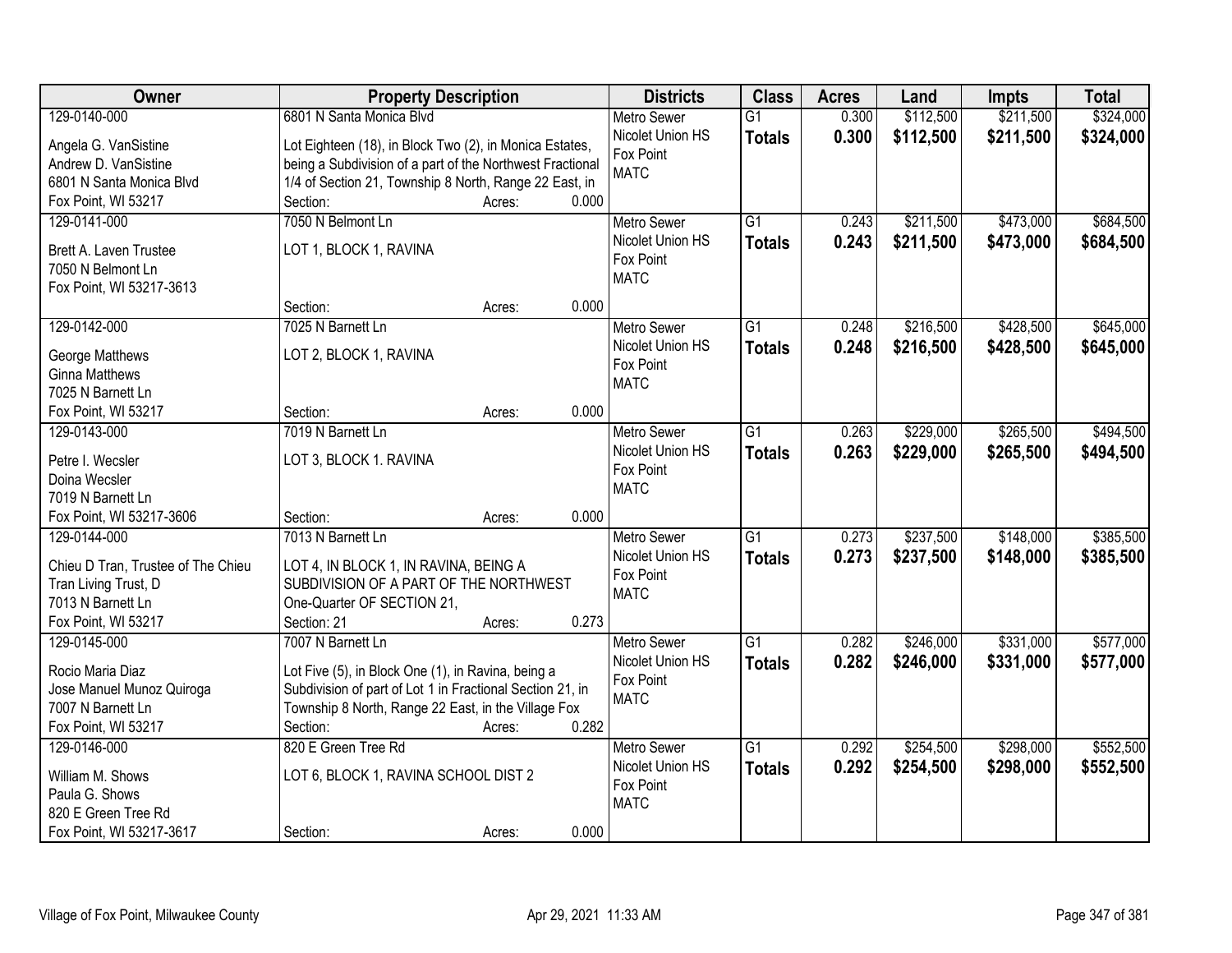| Owner                    |                                      | <b>Property Description</b> |       | <b>Districts</b>   | <b>Class</b>    | <b>Acres</b> | Land      | <b>Impts</b> | <b>Total</b> |
|--------------------------|--------------------------------------|-----------------------------|-------|--------------------|-----------------|--------------|-----------|--------------|--------------|
| 129-0147-000             | 7004 N Belmont Ln                    |                             |       | <b>Metro Sewer</b> | $\overline{G1}$ | 0.356        | \$290,500 | \$225,500    | \$516,000    |
| Ronald Rosen             | LOT 7, BLOCK 1, RAVINA               |                             |       | Nicolet Union HS   | <b>Totals</b>   | 0.356        | \$290,500 | \$225,500    | \$516,000    |
| Ludmila Rosen            |                                      |                             |       | Fox Point          |                 |              |           |              |              |
| 7004 N Belmont Ln        |                                      |                             |       | <b>MATC</b>        |                 |              |           |              |              |
| Fox Point, WI 53217-3613 | Section:                             | Acres:                      | 0.000 |                    |                 |              |           |              |              |
| 129-0148-000             | 7022 N Belmont Ln                    |                             |       | <b>Metro Sewer</b> | $\overline{G1}$ | 0.335        | \$290,500 | \$247,000    | \$537,500    |
| Paul A. Feider           | LOT 8. BLOCK 1, RAVINA               |                             |       | Nicolet Union HS   | <b>Totals</b>   | 0.335        | \$290,500 | \$247,000    | \$537,500    |
| Sara L. Feider           |                                      |                             |       | Fox Point          |                 |              |           |              |              |
| 7022 N Belmont Ln        |                                      |                             |       | <b>MATC</b>        |                 |              |           |              |              |
| Fox Point, WI 53217      | Section:                             | Acres:                      | 0.000 |                    |                 |              |           |              |              |
| 129-0149-000             | 7028 N Belmont Ln                    |                             |       | Metro Sewer        | $\overline{G1}$ | 0.361        | \$291,000 | \$224,500    | \$515,500    |
| Lori S. Buley            | LOT 9, BLOCK 1, RAVINA SCHOOL DIST 2 |                             |       | Nicolet Union HS   | <b>Totals</b>   | 0.361        | \$291,000 | \$224,500    | \$515,500    |
| 7028 N Belmont Ln        |                                      |                             |       | Fox Point          |                 |              |           |              |              |
| Fox Point, WI 53217-3613 |                                      |                             |       | <b>MATC</b>        |                 |              |           |              |              |
|                          | Section:                             | Acres:                      | 0.000 |                    |                 |              |           |              |              |
| 129-0150-000             | 7030 N Belmont Ln                    |                             |       | <b>Metro Sewer</b> | $\overline{G1}$ | 0.355        | \$290,500 | \$312,000    | \$602,500    |
| Karen K. Sullivan        | LOT 10, BLOCK 1, RAVINA              |                             |       | Nicolet Union HS   | <b>Totals</b>   | 0.355        | \$290,500 | \$312,000    | \$602,500    |
| 7030 N Belmont Ln        |                                      |                             |       | Fox Point          |                 |              |           |              |              |
| Fox Point, WI 53217-3613 |                                      |                             |       | <b>MATC</b>        |                 |              |           |              |              |
|                          | Section:                             | Acres:                      | 0.000 |                    |                 |              |           |              |              |
| 129-0151-000             | 7032 N Belmont Ln                    |                             |       | Metro Sewer        | $\overline{G1}$ | 0.285        | \$248,500 | \$459,500    | \$708,000    |
| David E. Gruber          | LOT 11, BLK. 1, RAVINA               |                             |       | Nicolet Union HS   | <b>Totals</b>   | 0.285        | \$248,500 | \$459,500    | \$708,000    |
| Nancy R. Gruber          |                                      |                             |       | Fox Point          |                 |              |           |              |              |
| 7032 N Belmont Ln        |                                      |                             |       | <b>MATC</b>        |                 |              |           |              |              |
| Fox Point, WI 53217      | Section:                             | Acres:                      | 0.000 |                    |                 |              |           |              |              |
| 129-0152-001             | 7103 N Barnett Ln                    |                             |       | <b>Metro Sewer</b> | $\overline{G1}$ | 0.285        | \$248,000 | \$275,600    | \$523,600    |
| Bradford A. Evans        | 07103 N BARNETT LN                   |                             |       | Nicolet Union HS   | <b>Totals</b>   | 0.285        | \$248,000 | \$275,600    | \$523,600    |
| 7103 N Barnett Ln        |                                      |                             |       | Fox Point          |                 |              |           |              |              |
| Fox Point, WI 53217-3608 |                                      |                             |       | <b>MATC</b>        |                 |              |           |              |              |
|                          | Section:                             | Acres:                      | 0.000 |                    |                 |              |           |              |              |
| 129-0153-001             | 7045 N Belmont Ln                    |                             |       | <b>Metro Sewer</b> | $\overline{G1}$ | 0.377        | \$291,000 | \$295,200    | \$586,200    |
| <b>Mitchell Pincus</b>   | 01045 N BELMONT LN                   |                             |       | Nicolet Union HS   | <b>Totals</b>   | 0.377        | \$291,000 | \$295,200    | \$586,200    |
| Martha Pincus            |                                      |                             |       | Fox Point          |                 |              |           |              |              |
| 7045 N Belmont Ln        |                                      |                             |       | <b>MATC</b>        |                 |              |           |              |              |
| Fox Point, WI 53217-3614 | Section:                             | Acres:                      | 0.000 |                    |                 |              |           |              |              |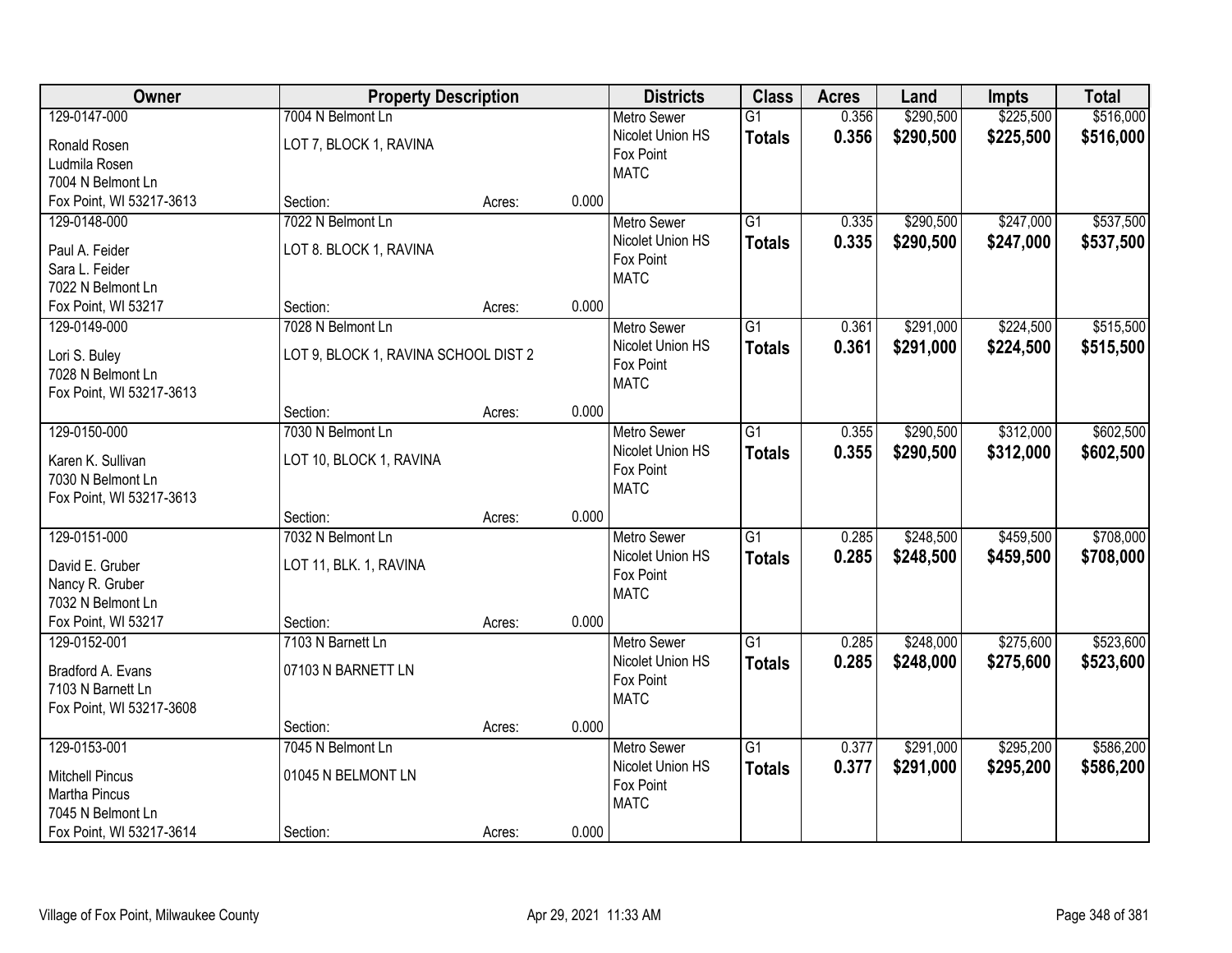| Owner                                    | <b>Property Description</b>                                 |        |       | <b>Districts</b>   | <b>Class</b>    | <b>Acres</b> | Land      | Impts     | <b>Total</b> |
|------------------------------------------|-------------------------------------------------------------|--------|-------|--------------------|-----------------|--------------|-----------|-----------|--------------|
| 129-0154-000                             | 7039 N Belmont Ln                                           |        |       | <b>Metro Sewer</b> | $\overline{G1}$ | 0.376        | \$291,000 | \$475,000 | \$766,000    |
| Robert S. Dietz                          | LOT 3, BLOCK 2, RAVINA                                      |        |       | Nicolet Union HS   | <b>Totals</b>   | 0.376        | \$291,000 | \$475,000 | \$766,000    |
| Lisa M. Dietz                            |                                                             |        |       | Fox Point          |                 |              |           |           |              |
| 7039 N Belmont Ln                        |                                                             |        |       | <b>MATC</b>        |                 |              |           |           |              |
| Fox Point, WI 53217-3614                 | Section:                                                    | Acres: | 0.000 |                    |                 |              |           |           |              |
| 129-0155-000                             | 7033 N Belmont Ln                                           |        |       | <b>Metro Sewer</b> | $\overline{G1}$ | 1.033        | \$308,500 | \$375,500 | \$684,000    |
|                                          |                                                             |        |       | Nicolet Union HS   | <b>Totals</b>   | 1.033        | \$308,500 | \$375,500 | \$684,000    |
| Thomas C. Murphy                         | LOT 4, BLOCK 2, RAVINA                                      |        |       | Fox Point          |                 |              |           |           |              |
| Ann M. Murphy                            |                                                             |        |       | <b>MATC</b>        |                 |              |           |           |              |
| 7033 N Belmont Ln                        |                                                             |        |       |                    |                 |              |           |           |              |
| Fox Point, WI 53217-3614                 | Section:                                                    | Acres: | 0.000 |                    |                 |              |           |           |              |
| 129-0156-000                             | 7031 N Belmont Ln                                           |        |       | Metro Sewer        | $\overline{G1}$ | 0.490        | \$292,500 | \$406,500 | \$699,000    |
| Robert J Jansen Jr and Sarah J Jansen    | Lot 5, Block 2, Ravina, being a Subdivision of part of Lot  |        |       | Nicolet Union HS   | <b>Totals</b>   | 0.490        | \$292,500 | \$406,500 | \$699,000    |
| <b>Family Trust</b>                      | in the Fractional Section 21, Town 8 North, Range 22        |        |       | Fox Point          |                 |              |           |           |              |
| 7031 N Belmont Ln                        | East, in the Village of Fox Point, County of Milwaukee,     |        |       | <b>MATC</b>        |                 |              |           |           |              |
| Fox Point, WI 53217-3614                 | Section:                                                    | Acres: | 0.490 |                    |                 |              |           |           |              |
| 129-0157-000                             | 7029 N Belmont Ln                                           |        |       | <b>Metro Sewer</b> | $\overline{G1}$ | 0.847        | \$298,000 | \$514,000 | \$812,000    |
|                                          |                                                             |        |       | Nicolet Union HS   | <b>Totals</b>   | 0.847        | \$298,000 | \$514,000 | \$812,000    |
| Lawrence H. Neibor<br>Patricia H. Neibor | LOT 6, BLOCK 2, RAVINA                                      |        |       | Fox Point          |                 |              |           |           |              |
| 7029 N Belmont Ln                        |                                                             |        |       | <b>MATC</b>        |                 |              |           |           |              |
| Fox Point, WI 53217-3614                 | Section:                                                    | Acres: | 0.000 |                    |                 |              |           |           |              |
| 129-0158-000                             | 7027 N Belmont Ln                                           |        |       | Metro Sewer        | $\overline{G1}$ | 0.355        | \$290,500 | \$154,500 | \$445,000    |
|                                          |                                                             |        |       | Nicolet Union HS   |                 | 0.355        | \$290,500 | \$154,500 |              |
| James F. Goldstein                       | LOT 7, BLOCK 2, RAVINA                                      |        |       | Fox Point          | <b>Totals</b>   |              |           |           | \$445,000    |
| 2029 Century Park E Ste 400              |                                                             |        |       | <b>MATC</b>        |                 |              |           |           |              |
| Los Angeles, CA 90067                    |                                                             |        |       |                    |                 |              |           |           |              |
|                                          | Section:                                                    | Acres: | 0.000 |                    |                 |              |           |           |              |
| 129-0159-000                             | 7021 N Belmont Ln                                           |        |       | <b>Metro Sewer</b> | $\overline{G1}$ | 0.308        | \$268,500 | \$313,000 | \$581,500    |
| Peter C. Robbins                         | Lot 8, in Block 2, in Ravina, being a Subdivision of a part |        |       | Nicolet Union HS   | <b>Totals</b>   | 0.308        | \$268,500 | \$313,000 | \$581,500    |
| Alexandra L. Robbins                     | of Lot 1, in Fractional Section 21, in Township 8 North,    |        |       | Fox Point          |                 |              |           |           |              |
| 7021 N Belmont Ln                        | Range 22 East, in the Village of Fox Point, Milwaukee       |        |       | <b>MATC</b>        |                 |              |           |           |              |
| Fox Point, WI 53217                      | Section:                                                    | Acres: | 0.000 |                    |                 |              |           |           |              |
| 129-0160-000                             | 720 E Green Tree Rd                                         |        |       | <b>Metro Sewer</b> | $\overline{G1}$ | 0.281        | \$244,500 | \$324,500 | \$569,000    |
|                                          |                                                             |        |       | Nicolet Union HS   | <b>Totals</b>   | 0.281        | \$244,500 | \$324,500 | \$569,000    |
| Peter K. Richardson                      | LOT 9, BLOCK 2, RAVINA                                      |        |       | Fox Point          |                 |              |           |           |              |
| Lisa R. Richardson                       |                                                             |        |       | <b>MATC</b>        |                 |              |           |           |              |
| 720 E Green Tree Rd                      |                                                             |        |       |                    |                 |              |           |           |              |
| Fox Point, WI 53217-3615                 | Section:                                                    | Acres: | 0.000 |                    |                 |              |           |           |              |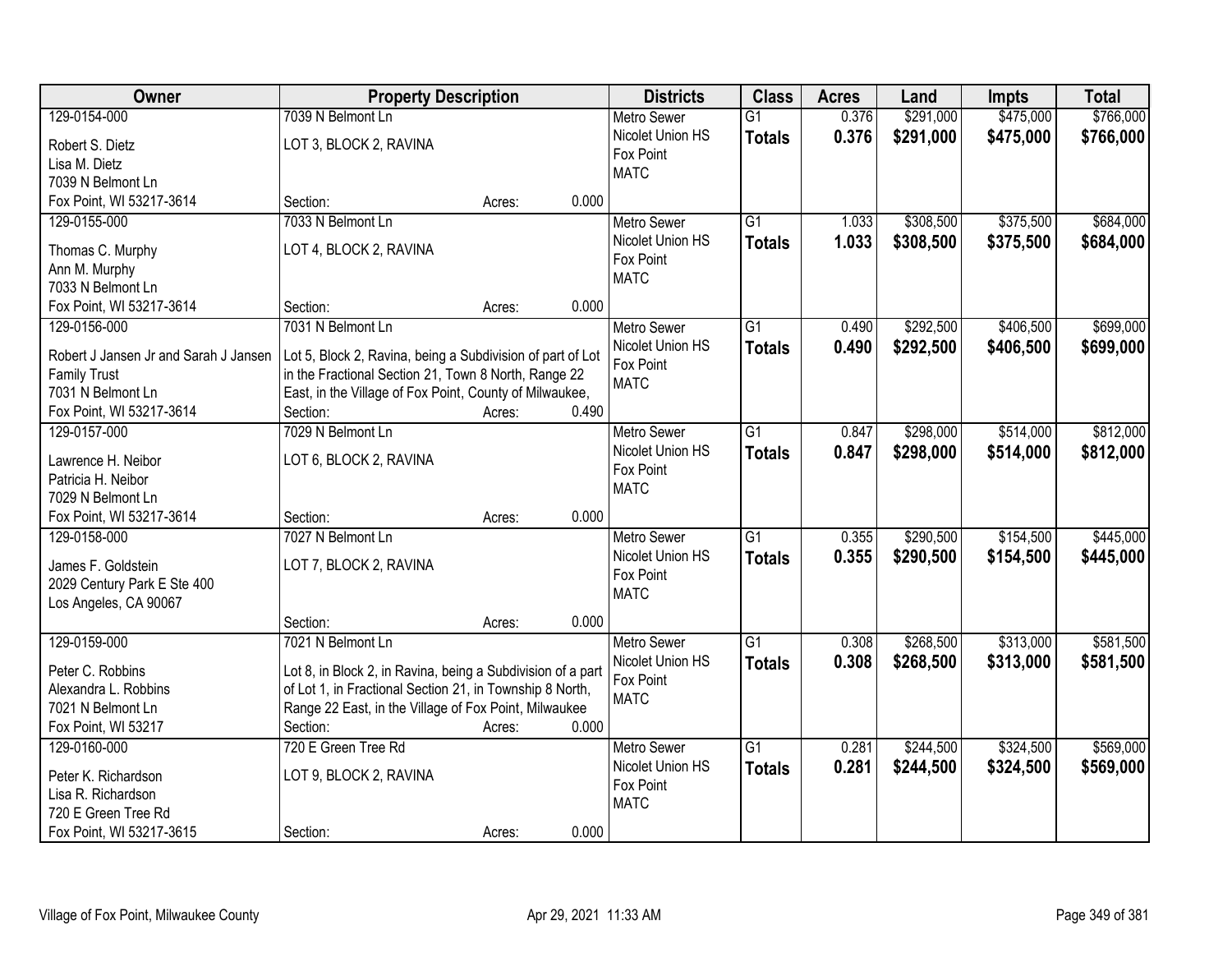| Owner                                       | <b>Property Description</b>                               |        |       | <b>Districts</b>   | <b>Class</b>    | <b>Acres</b> | Land      | <b>Impts</b> | <b>Total</b> |
|---------------------------------------------|-----------------------------------------------------------|--------|-------|--------------------|-----------------|--------------|-----------|--------------|--------------|
| 129-0161-000                                | 712 E Green Tree Rd                                       |        |       | <b>Metro Sewer</b> | $\overline{G1}$ | 0.763        | \$296,500 | \$205,000    | \$501,500    |
| Margaret Anne Dickson                       | Lot Ten (10) in Block Two (2) in Ravina, being a          |        |       | Nicolet Union HS   | <b>Totals</b>   | 0.763        | \$296,500 | \$205,000    | \$501,500    |
| Randall Bryan Stevens                       | Subdivision of part of Lot 1 in Fractional Section 21, in |        |       | Fox Point          |                 |              |           |              |              |
| 712 E Green Tree Rd                         | Township 8                                                |        |       | <b>MATC</b>        |                 |              |           |              |              |
| Fox Point, WI 53217                         | Section:                                                  | Acres: | 0.884 |                    |                 |              |           |              |              |
| 129-0162-000                                | 708 E Green Tree Rd                                       |        |       | <b>Metro Sewer</b> | $\overline{G1}$ | 0.492        | \$293,000 | \$307,500    | \$600,500    |
|                                             |                                                           |        |       | Nicolet Union HS   | <b>Totals</b>   | 0.492        | \$293,000 | \$307,500    | \$600,500    |
| Michael W. Mclaughlin Jr                    | LOT 11, BLOCK 2, RAVINA                                   |        |       | Fox Point          |                 |              |           |              |              |
| Nancy Ann Mclaughlin<br>708 E Green Tree Rd |                                                           |        |       | <b>MATC</b>        |                 |              |           |              |              |
| Fox Point, WI 53217                         | Section:                                                  | Acres: | 0.000 |                    |                 |              |           |              |              |
| 129-0163-000                                | 702 E Green Tree Rd                                       |        |       | Metro Sewer        | $\overline{G1}$ | 0.357        | \$261,500 | \$203,600    | \$465,100    |
|                                             |                                                           |        |       | Nicolet Union HS   |                 |              |           |              |              |
| Thomas M. Frost                             | LOT 12, BLOCK 2, RAVINA                                   |        |       | Fox Point          | <b>Totals</b>   | 0.357        | \$261,500 | \$203,600    | \$465,100    |
| Kathleen Reiley                             |                                                           |        |       | <b>MATC</b>        |                 |              |           |              |              |
| 702 E Green Tree Rd                         |                                                           |        |       |                    |                 |              |           |              |              |
| Fox Point, WI 53217                         | Section:                                                  | Acres: | 0.357 |                    |                 |              |           |              |              |
| 129-0164-000                                | 7020 N Lake Dr                                            |        |       | <b>Metro Sewer</b> | $\overline{G1}$ | 0.500        | \$105,000 | \$124,000    | \$229,000    |
| Nancy S. Klein                              | LOT 13, BLOCK 2, RAVINA                                   |        |       | Nicolet Union HS   | <b>Totals</b>   | 0.500        | \$105,000 | \$124,000    | \$229,000    |
| 7020 N Lake Dr                              |                                                           |        |       | Fox Point          |                 |              |           |              |              |
| Fox Point, WI 53217                         |                                                           |        |       | <b>MATC</b>        |                 |              |           |              |              |
|                                             | Section:                                                  | Acres: | 0.500 |                    |                 |              |           |              |              |
| 129-0165-000                                | 7026 N Lake Dr                                            |        |       | Metro Sewer        | $\overline{G1}$ | 0.623        | \$110,500 | \$216,800    | \$327,300    |
|                                             |                                                           |        |       | Nicolet Union HS   | <b>Totals</b>   | 0.623        | \$110,500 | \$216,800    | \$327,300    |
| Jack B. Douthitt                            | LOT 14, BLOCK 2, RAVINA                                   |        |       | Fox Point          |                 |              |           |              |              |
| Michelle G. Zimmer                          |                                                           |        |       | <b>MATC</b>        |                 |              |           |              |              |
| 7026 N Lake Dr                              |                                                           |        |       |                    |                 |              |           |              |              |
| Fox Point, WI 53217-3636                    | Section:                                                  | Acres: | 0.000 |                    |                 |              |           |              |              |
| 129-0166-000                                | 7030 N Lake Dr                                            |        |       | Metro Sewer        | $\overline{G1}$ | 0.809        | \$119,000 | \$183,400    | \$302,400    |
| <b>Todd Robert Levy</b>                     | LOT 15, BLOCK 2, RAVINA SCHOOL DIST 2                     |        |       | Nicolet Union HS   | <b>Totals</b>   | 0.809        | \$119,000 | \$183,400    | \$302,400    |
| 7030 N Lake Dr                              |                                                           |        |       | Fox Point          |                 |              |           |              |              |
| Fox Point, WI 53217-3636                    |                                                           |        |       | <b>MATC</b>        |                 |              |           |              |              |
|                                             | Section:                                                  | Acres: | 0.000 |                    |                 |              |           |              |              |
| 129-0167-000                                | 7036 N Lake Dr                                            |        |       | <b>Metro Sewer</b> | $\overline{G1}$ | 0.822        | \$119,500 | \$168,800    | \$288,300    |
|                                             |                                                           |        |       | Nicolet Union HS   | <b>Totals</b>   | 0.822        | \$119,500 | \$168,800    | \$288,300    |
| John P. Pearson<br>Diane L. Pearson         | LOT 16, BLOCK 2, RAVINA                                   |        |       | Fox Point          |                 |              |           |              |              |
| 7036 N Lake Dr                              |                                                           |        |       | <b>MATC</b>        |                 |              |           |              |              |
| Fox Point, WI 53217-3636                    | Section:                                                  |        | 0.000 |                    |                 |              |           |              |              |
|                                             |                                                           | Acres: |       |                    |                 |              |           |              |              |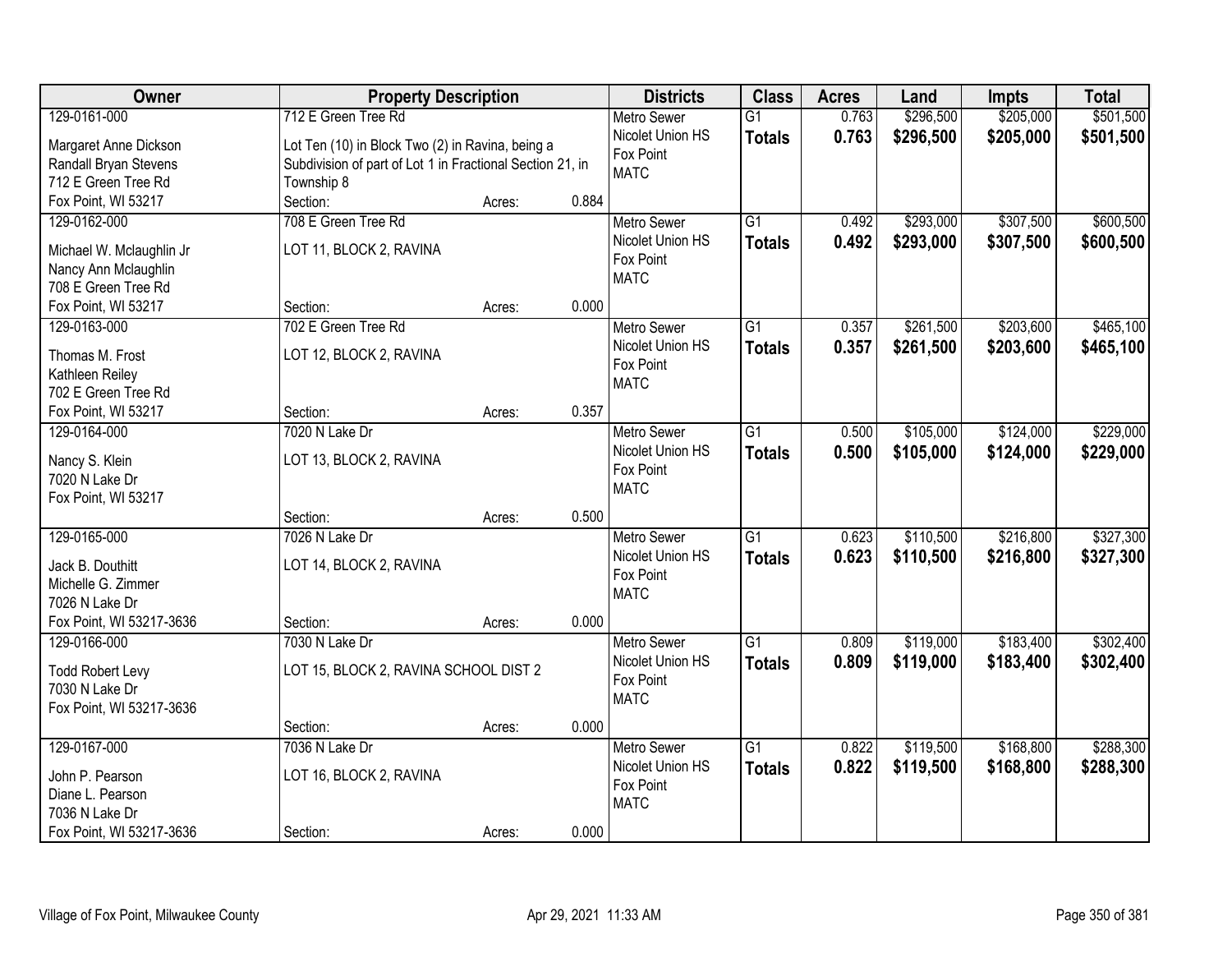| Owner                              | <b>Property Description</b>                           |        |       | <b>Districts</b>   | <b>Class</b>    | <b>Acres</b> | Land      | <b>Impts</b> | <b>Total</b> |
|------------------------------------|-------------------------------------------------------|--------|-------|--------------------|-----------------|--------------|-----------|--------------|--------------|
| 129-0168-000                       | 7090 N Lake Dr                                        |        |       | <b>Metro Sewer</b> | $\overline{G1}$ | 0.414        | \$101,000 | \$251,000    | \$352,000    |
| Neil Gollhardt                     | LOT 17, BLOCK 2, RAVINA                               |        |       | Nicolet Union HS   | <b>Totals</b>   | 0.414        | \$101,000 | \$251,000    | \$352,000    |
| Patricia Jones Gollhardt           |                                                       |        |       | Fox Point          |                 |              |           |              |              |
| 7090 N Lake Dr                     |                                                       |        |       | <b>MATC</b>        |                 |              |           |              |              |
| Fox Point, WI 53217-3636           | Section:                                              | Acres: | 0.414 |                    |                 |              |           |              |              |
| 129-9000-000                       | 6920 N Yates Rd                                       |        |       | Metro Sewer        | $\overline{G1}$ | 0.391        | \$117,500 | \$116,500    | \$234,000    |
|                                    |                                                       |        |       | Nicolet Union HS   | <b>Totals</b>   | 0.391        | \$117,500 | \$116,500    | \$234,000    |
| John P. Hayden                     | LOT 1 CERTIFIED SURVEY MAP NO 2 NW1/4 SEC.            |        |       | Fox Point          |                 |              |           |              |              |
| Serha S. Hayden                    | $21 - 8 - 22$                                         |        |       | <b>MATC</b>        |                 |              |           |              |              |
| 6920 N Yates Rd                    |                                                       |        |       |                    |                 |              |           |              |              |
| Fox Point, WI 53217                | Section:                                              | Acres: | 0.000 |                    |                 |              |           |              |              |
| 129-9001-000                       | 6916 N Yates Rd                                       |        |       | <b>Metro Sewer</b> | $\overline{G1}$ | 0.391        | \$117,500 | \$95,500     | \$213,000    |
| Eileen Platner                     | LOT 2 CERTIFIED SURVEY MAP NO.2 NW1/4 SEC.            |        |       | Nicolet Union HS   | <b>Totals</b>   | 0.391        | \$117,500 | \$95,500     | \$213,000    |
| 6916 N Yates Rd                    | $21 - 8 - 22$                                         |        |       | Fox Point          |                 |              |           |              |              |
| Fox Point, WI 53217                |                                                       |        |       | <b>MATC</b>        |                 |              |           |              |              |
|                                    | Section:                                              | Acres: | 0.000 |                    |                 |              |           |              |              |
| 129-9002-000                       | 320 E Fox Dale Rd                                     |        |       | <b>Metro Sewer</b> | $\overline{G1}$ | 0.342        | \$115,000 | \$156,900    | \$271,900    |
|                                    |                                                       |        |       | Nicolet Union HS   | <b>Totals</b>   | 0.342        | \$115,000 | \$156,900    | \$271,900    |
| Cynthia Waier                      | LOT 3 CERTIFIED SURVEY MAP NO. 2 NW1/4 SEC.           |        |       | Fox Point          |                 |              |           |              |              |
| 320 E Fox Dale Rd                  | $21 - 8 - 22$                                         |        |       | <b>MATC</b>        |                 |              |           |              |              |
| Fox Point, WI 53217                |                                                       |        |       |                    |                 |              |           |              |              |
|                                    | Section:                                              | Acres: | 0.000 |                    |                 |              |           |              |              |
| 129-9003-000                       | 7123 N Barnett Ln                                     |        |       | Metro Sewer        | $\overline{G1}$ | 0.887        | \$298,500 | \$504,000    | \$802,500    |
| J Dorothy Palay Life Trust         | PARCEL 3 CERTIFIED SURVEY MAP NO. 360 NW 1/4          |        |       | Nicolet Union HS   | <b>Totals</b>   | 0.887        | \$298,500 | \$504,000    | \$802,500    |
| 7123 N Barnett Ln                  | SEC. 21-8-22                                          |        |       | Fox Point          |                 |              |           |              |              |
| Milwaukee, WI 53217                |                                                       |        |       | <b>MATC</b>        |                 |              |           |              |              |
|                                    | Section:                                              | Acres: | 0.000 |                    |                 |              |           |              |              |
| 129-9004-000                       | 7121 N Barnett Ln                                     |        |       | Metro Sewer        | G1              | 0.924        | \$299,000 | \$711,500    | \$1,010,500  |
| Erich N. Mussak and Lisa S. Mussak | Parcel 4 of Certified Survey Map No. 360, recorded    |        |       | Nicolet Union HS   | <b>Totals</b>   | 0.924        | \$299,000 | \$711,500    | \$1,010,500  |
| Revocable Trust Date               | March 22, 1965 on Reel 238, Images 754 and 755, as    |        |       | Fox Point          |                 |              |           |              |              |
| 7121 N Barnett Ln                  | Document No. 4166347, being a redivision of Certified |        |       | <b>MATC</b>        |                 |              |           |              |              |
| Fox Point, WI 53217                | Section:                                              | Acres: | 0.000 |                    |                 |              |           |              |              |
| 129-9005-000                       | 7115 N Barnett Ln                                     |        |       | <b>Metro Sewer</b> | $\overline{G1}$ | 0.877        | \$298,500 | \$422,000    | \$720,500    |
|                                    |                                                       |        |       | Nicolet Union HS   | <b>Totals</b>   | 0.877        | \$298,500 | \$422,000    | \$720,500    |
| Michael J. Glaisner                | PARCEL 1 CERTIFIED SURVEY MAP NO. 360 NW1/4           |        |       | Fox Point          |                 |              |           |              |              |
| Katherine V. Glaisner              | SEC. 21-8-22                                          |        |       | <b>MATC</b>        |                 |              |           |              |              |
| 7115 N Barnett Ln                  |                                                       |        |       |                    |                 |              |           |              |              |
| Fox Point, WI 53217-3608           | Section:                                              | Acres: | 0.000 |                    |                 |              |           |              |              |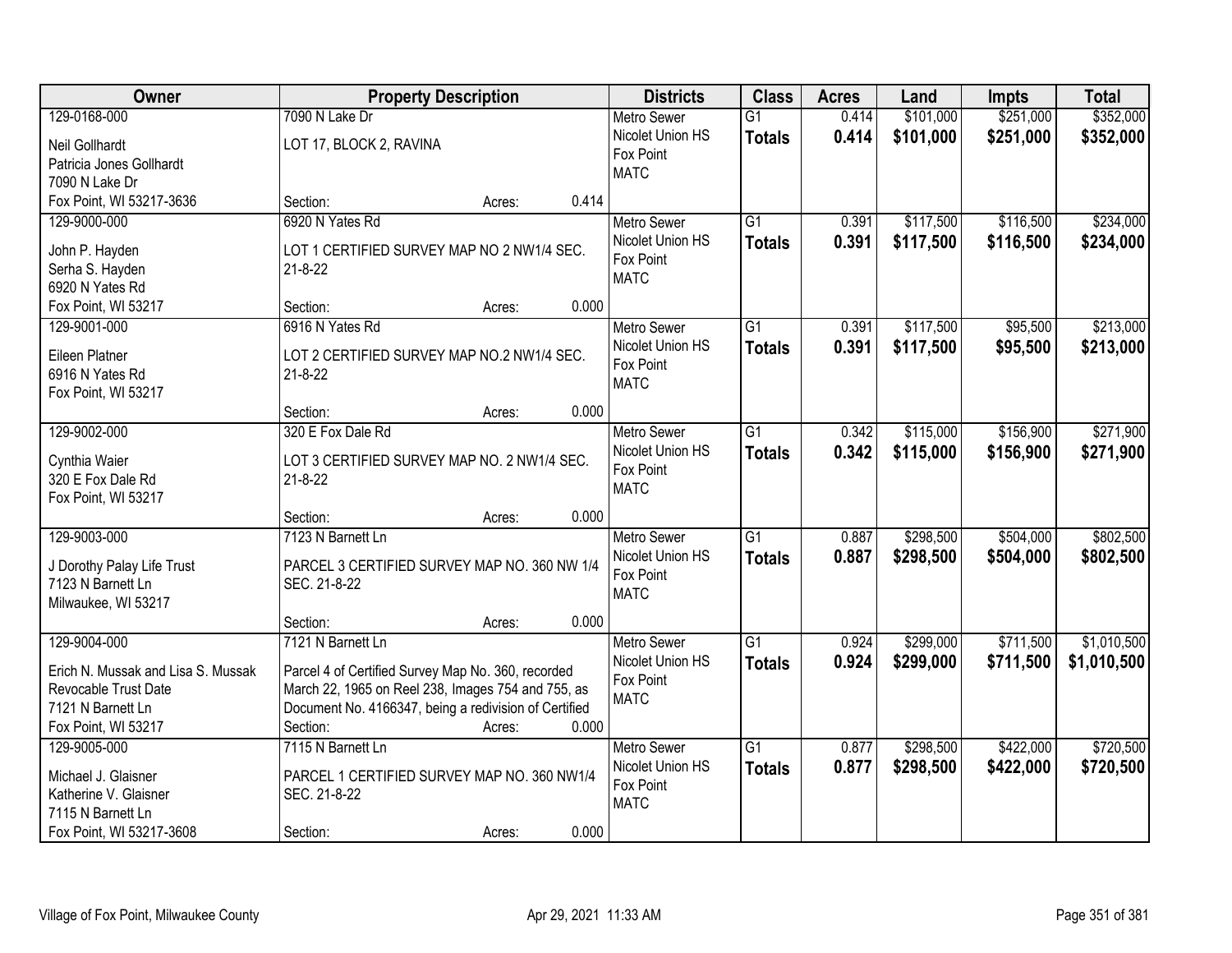| Owner                    | <b>Property Description</b>                                                                    | <b>Districts</b>   | <b>Class</b>    | <b>Acres</b> | Land      | Impts     | <b>Total</b> |
|--------------------------|------------------------------------------------------------------------------------------------|--------------------|-----------------|--------------|-----------|-----------|--------------|
| 129-9006-000             | 7119 N Barnett Ln                                                                              | <b>Metro Sewer</b> | $\overline{G1}$ | 0.884        | \$298,500 | \$354,500 | \$653,000    |
|                          | Paul and Sheree Sienkiewicz Revocable   Parcel 2A of Certified Survey Map No. 408, recorded in | Nicolet Union HS   | <b>Totals</b>   | 0.884        | \$298,500 | \$354,500 | \$653,000    |
| <b>Trust Dated March</b> | the Register of Deeds office for Milwaukee                                                     | Fox Point          |                 |              |           |           |              |
| 7119 N Barnett Ln        | County on August 6, 1965, on Reel 261, Image 2233, as                                          | <b>MATC</b>        |                 |              |           |           |              |
| Fox Point, WI 53217      | Section:<br>0.000<br>Acres:                                                                    |                    |                 |              |           |           |              |
| 129-9007-000             | 7117 N Barnett Ln                                                                              | Metro Sewer        | $\overline{G1}$ | 0.943        | \$299,500 | \$510,800 | \$810,300    |
|                          |                                                                                                | Nicolet Union HS   | <b>Totals</b>   | 0.943        | \$299,500 | \$510,800 | \$810,300    |
| John Kulka               | Parcel A: Parcel 2B of Certified Survey Map No. 408,                                           | Fox Point          |                 |              |           |           |              |
| Catherine Kulka          | recorded in the Register of Deeds office for Milwaukee                                         | <b>MATC</b>        |                 |              |           |           |              |
| 7117 N Barnett Ln        | County on August 6, 1965 on Reel 261, Image 2233, as                                           |                    |                 |              |           |           |              |
| Fox Point, WI 53217      | 0.000<br>Section:<br>Acres:                                                                    |                    |                 |              |           |           |              |
| 129-9008-000             | 315 E Fox Dale Rd                                                                              | <b>Metro Sewer</b> | $\overline{G1}$ | 0.237        | \$104,000 | \$229,000 | \$333,000    |
|                          |                                                                                                | Nicolet Union HS   | <b>Totals</b>   | 0.237        | \$104,000 | \$229,000 | \$333,000    |
| Tyson Kuhrmeier          | Parcel 1 of Certified Survey Map No. 445, recorded in the                                      | Fox Point          |                 |              |           |           |              |
| Sarah Brill              | Office of the Register of Deeds for Milwaukee County,                                          | <b>MATC</b>        |                 |              |           |           |              |
| 315 E Fox Dale Rd        | Wisconsin on September 21, 1965 in Reel 270, Image 87                                          |                    |                 |              |           |           |              |
| Fox Point, WI 53217      | Section:<br>0.237<br>Acres:                                                                    |                    |                 |              |           |           |              |
| 129-9009-000             | 6902 N Yates Rd                                                                                | <b>Metro Sewer</b> | $\overline{G1}$ | 0.232        | \$102,000 | \$163,100 | \$265,100    |
| Gregory Zachariah Bobeck | Parcel 2 of Certified Survey Map No. 445, recorded on                                          | Nicolet Union HS   | <b>Totals</b>   | 0.232        | \$102,000 | \$163,100 | \$265,100    |
| Molly M. Bobeck          | September 21, 1965, Real 270, Image 878 as Document                                            | Fox Point          |                 |              |           |           |              |
| 6902 N Yates Rd          | No.                                                                                            | <b>MATC</b>        |                 |              |           |           |              |
| Fox Point, WI 53217      | Section:<br>0.000<br>Acres:                                                                    |                    |                 |              |           |           |              |
| 129-9951-000             | 6800 N Yates Rd                                                                                | <b>Metro Sewer</b> | $\overline{G1}$ | 0.288        | \$112,000 | \$137,300 | \$249,300    |
|                          |                                                                                                | Nicolet Union HS   | <b>Totals</b>   | 0.288        | \$112,000 | \$137,300 | \$249,300    |
| Norbert R. Mosca         | S. 91FT. OF W. 168FT. OF NW1/4 SEC. 21-8-22 CONT                                               | Fox Point          |                 |              |           |           |              |
| Alicia Elsa Mosca        | 0,351 ACS.                                                                                     | <b>MATC</b>        |                 |              |           |           |              |
| 6800 N Yates Rd          |                                                                                                |                    |                 |              |           |           |              |
| Fox Point, WI 53217      | 0.000<br>Section:<br>Acres:                                                                    |                    |                 |              |           |           |              |
| 129-9952-000             | 6801 N Reynard Rd                                                                              | <b>Metro Sewer</b> | $\overline{G1}$ | 0.334        | \$114,500 | \$361,800 | \$476,300    |
| Elliot H. Berman         | S 91FT. OF E 160.50FT. OF W 328.50FT. OF NW1/4                                                 | Nicolet Union HS   | <b>Totals</b>   | 0.334        | \$114,500 | \$361,800 | \$476,300    |
| Karen Berman             | SEC. 21-8-22 CONT. 0.335 AC. SCHOOL DIST 2                                                     | Fox Point          |                 |              |           |           |              |
| 6801 N Reynard Rd        |                                                                                                | <b>MATC</b>        |                 |              |           |           |              |
| Fox Point, WI 53217-3939 | 0.000<br>Section:<br>Acres:                                                                    |                    |                 |              |           |           |              |
| 129-9953-000             | 6807 N Reynard Rd                                                                              | <b>Metro Sewer</b> | G1              | 0.299        | \$112,500 | \$321,000 | \$433,500    |
|                          |                                                                                                | Nicolet Union HS   | <b>Totals</b>   | 0.299        | \$112,500 | \$321,000 | \$433,500    |
| Allan J. Luck            | THE E. 1/2 OF THE FOLLOWING PARCEL: N. 97 FT.                                                  | Fox Point          |                 |              |           |           |              |
| Sharon M. Luck           | OF S. 188 FT. OF W. 328.50 FT. OF NW1/4 SEC.                                                   | <b>MATC</b>        |                 |              |           |           |              |
| 6807 N Reynard Rd        | 21-8-22. CONT. 0.3655 ACS.                                                                     |                    |                 |              |           |           |              |
| Fox Point, WI 53217-3939 | 0.000<br>Section:<br>Acres:                                                                    |                    |                 |              |           |           |              |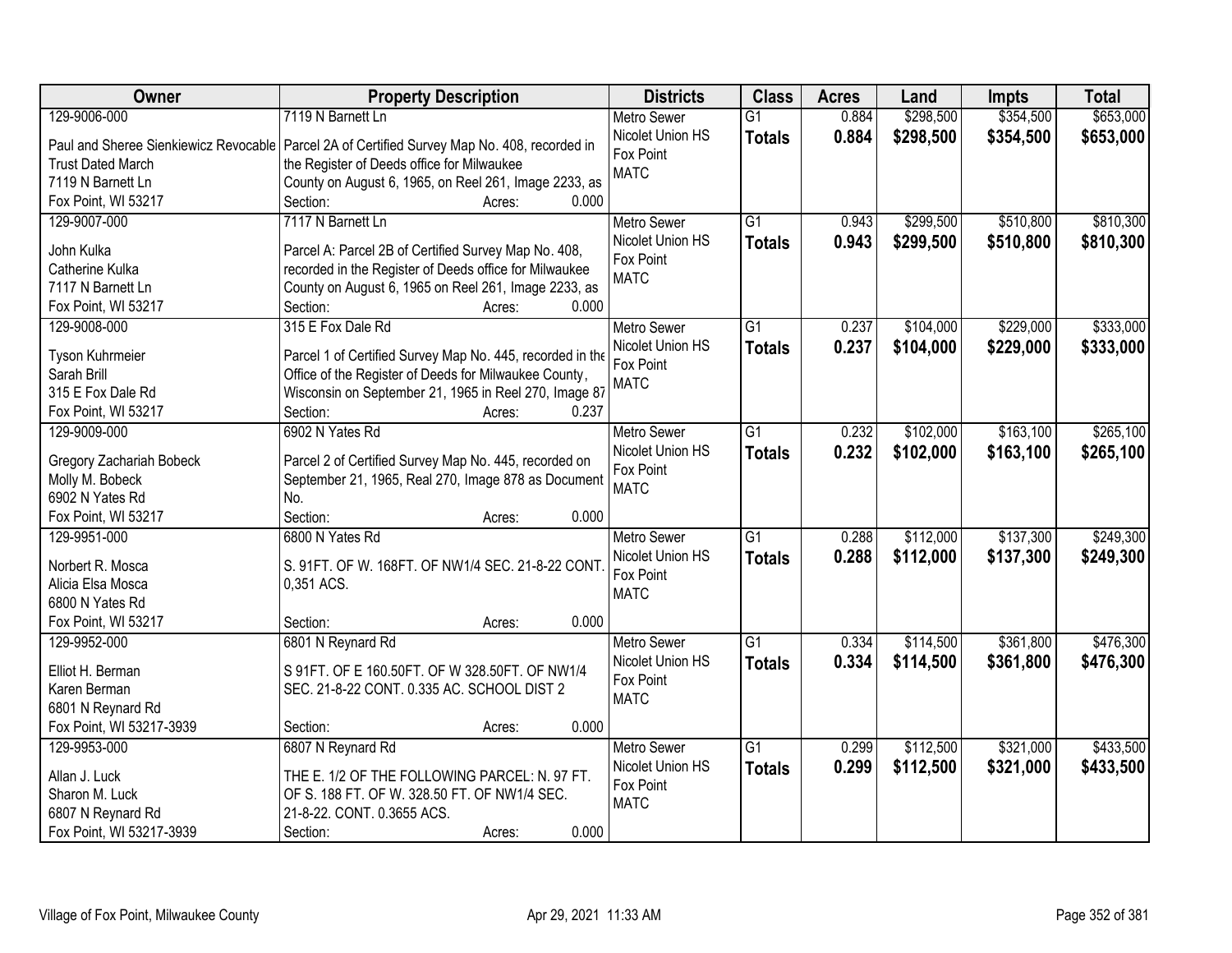| <b>Owner</b>                                  | <b>Property Description</b>                                                                  | <b>Districts</b>         | <b>Class</b>    | <b>Acres</b> | Land      | <b>Impts</b> | <b>Total</b> |
|-----------------------------------------------|----------------------------------------------------------------------------------------------|--------------------------|-----------------|--------------|-----------|--------------|--------------|
| 129-9954-000                                  | 6810 N Yates Rd                                                                              | <b>Metro Sewer</b>       | $\overline{G1}$ | 0.366        | \$116,000 | \$102,500    | \$218,500    |
| Mary Beth Everding                            | THE W. 1/2 OF THE FOLLOWING PARCEL: N. 97 FT.                                                | Nicolet Union HS         | <b>Totals</b>   | 0.366        | \$116,000 | \$102,500    | \$218,500    |
| 6810 N Yates Rd                               | OF S. 188 FT OF W. 328.50 FT. OF NW1/4 SEC.                                                  | Fox Point                |                 |              |           |              |              |
| Fox Point, WI 53217-3944                      | 21-8-22. CONT. 0.3655 ACS.                                                                   | <b>MATC</b>              |                 |              |           |              |              |
|                                               | 0.000<br>Section:<br>Acres:                                                                  |                          |                 |              |           |              |              |
| 129-9955-000                                  | 6814 N Yates Rd                                                                              | <b>Metro Sewer</b>       | $\overline{G1}$ | 0.299        | \$112,500 | \$166,000    | \$278,500    |
|                                               |                                                                                              | Nicolet Union HS         | <b>Totals</b>   | 0.299        | \$112,500 | \$166,000    | \$278,500    |
| Geoffrey S. Kennedy                           | THE W1/2 OF THE FOLLOWING PARCEL. N. 97 FT. OI                                               | Fox Point                |                 |              |           |              |              |
| Geoffrey & Eva Kennedy Rev Living             | S. 285 FT. OF W. 328.5 FT. OF NW1/4 SEC. 21-8-22.                                            | <b>MATC</b>              |                 |              |           |              |              |
| Trust                                         | CONT. 0.3655 ACS                                                                             |                          |                 |              |           |              |              |
| 6814 N Yates Rd                               | 0.000<br>Section:<br>Acres:                                                                  |                          |                 |              |           |              |              |
| Fox Point, WI 53217-3944                      |                                                                                              |                          |                 |              |           |              |              |
| 129-9956-000                                  | 6811 N Reynard Rd                                                                            | Metro Sewer              | $\overline{G1}$ | 0.299        | \$112,500 | \$260,000    | \$372,500    |
| Robert N. Meyeroff                            | THE E1/2 OF THE FOLLOWING PARCEL: N 97 FT OF                                                 | Nicolet Union HS         | <b>Totals</b>   | 0.299        | \$112,500 | \$260,000    | \$372,500    |
| Beverely A. Meyeroff                          | S 285 FT. OF W. 328.5 FT. OF NW1/4 SEC. 21-8-22.                                             | Fox Point<br><b>MATC</b> |                 |              |           |              |              |
| 6811 N Reynard Rd                             | CONT. 0.3655 ACS.                                                                            |                          |                 |              |           |              |              |
| Fox Point, WI 53217-3939                      | Section:<br>0.000<br>Acres:                                                                  |                          |                 |              |           |              |              |
| 129-9957-000                                  | 6817 N Reynard Rd                                                                            | Metro Sewer              | $\overline{G1}$ | 0.299        | \$112,500 | \$245,500    | \$358,000    |
|                                               |                                                                                              | Nicolet Union HS         | <b>Totals</b>   | 0.299        | \$112,500 | \$245,500    | \$358,000    |
| Feliks B. Veysman                             | THE E 1/2 OF THE FOLLOWING PARCEL: N. 97 FT.<br>OF S. 382 FT. OF W. 328.50 FT. OF NW1/4 SEC. | Fox Point                |                 |              |           |              |              |
| 6817 N Reynard Rd<br>Fox Point, WI 53217-3939 | 21-8-22. CONT. 0.346 AC.                                                                     | <b>MATC</b>              |                 |              |           |              |              |
|                                               | 0.000<br>Section:<br>Acres:                                                                  |                          |                 |              |           |              |              |
| 129-9958-000                                  | 6820 N Yates Rd                                                                              | <b>Metro Sewer</b>       | G1              | 0.299        | \$112,500 | \$154,500    | \$267,000    |
|                                               |                                                                                              | Nicolet Union HS         |                 |              |           |              |              |
| Adam Shea                                     | THE W. 1/2 OF THE FOLLOWING PARCEL N. 97 FT OI                                               | Fox Point                | <b>Totals</b>   | 0.299        | \$112,500 | \$154,500    | \$267,000    |
| Leslie Sinak Shea                             | S. 382 FT. OF W. 328.50 FT. OF NW1/4 SEC. 21-8-22.                                           | <b>MATC</b>              |                 |              |           |              |              |
| 6820 N Yates Rd                               | CONT. 0.346 ACS.                                                                             |                          |                 |              |           |              |              |
| Fox Point, WI 53217                           | Section:<br>0.000<br>Acres:                                                                  |                          |                 |              |           |              |              |
| 129-9959-000                                  | 6824 N Yates Rd                                                                              | Metro Sewer              | $\overline{G1}$ | 0.365        | \$116,000 | \$140,000    | \$256,000    |
| Jayme Lee Ophoven                             | N. 97 FT OF S. 479 FT OF W 164,00 FT OF NW 1/4                                               | Nicolet Union HS         | <b>Totals</b>   | 0.365        | \$116,000 | \$140,000    | \$256,000    |
| 6824 N Yates Rd                               | SEC. 21-8-22 CONT. 0.3651 ACS.                                                               | Fox Point                |                 |              |           |              |              |
| Fox Point, WI 53217                           |                                                                                              | <b>MATC</b>              |                 |              |           |              |              |
|                                               | 0.000<br>Section:<br>Acres:                                                                  |                          |                 |              |           |              |              |
| 129-9960-000                                  | 6823 N Reynard Rd                                                                            | Metro Sewer              | $\overline{G1}$ | 0.300        | \$112,500 | \$135,000    | \$247,500    |
|                                               |                                                                                              | Nicolet Union HS         | <b>Totals</b>   | 0.300        | \$112,500 | \$135,000    | \$247,500    |
| Lorelei R. Karstens                           | N 97 FT OF S 479 FT OF E 134.5FT OF W 298.5FT OF                                             | Fox Point                |                 |              |           |              |              |
| 6823 N Reynard Rd                             | NW 1/4 SEC. 21-8-22. CONT. 0.2995 ACS                                                        | <b>MATC</b>              |                 |              |           |              |              |
| Fox Point, WI 53217-3939                      |                                                                                              |                          |                 |              |           |              |              |
|                                               | 0.000<br>Section:<br>Acres:                                                                  |                          |                 |              |           |              |              |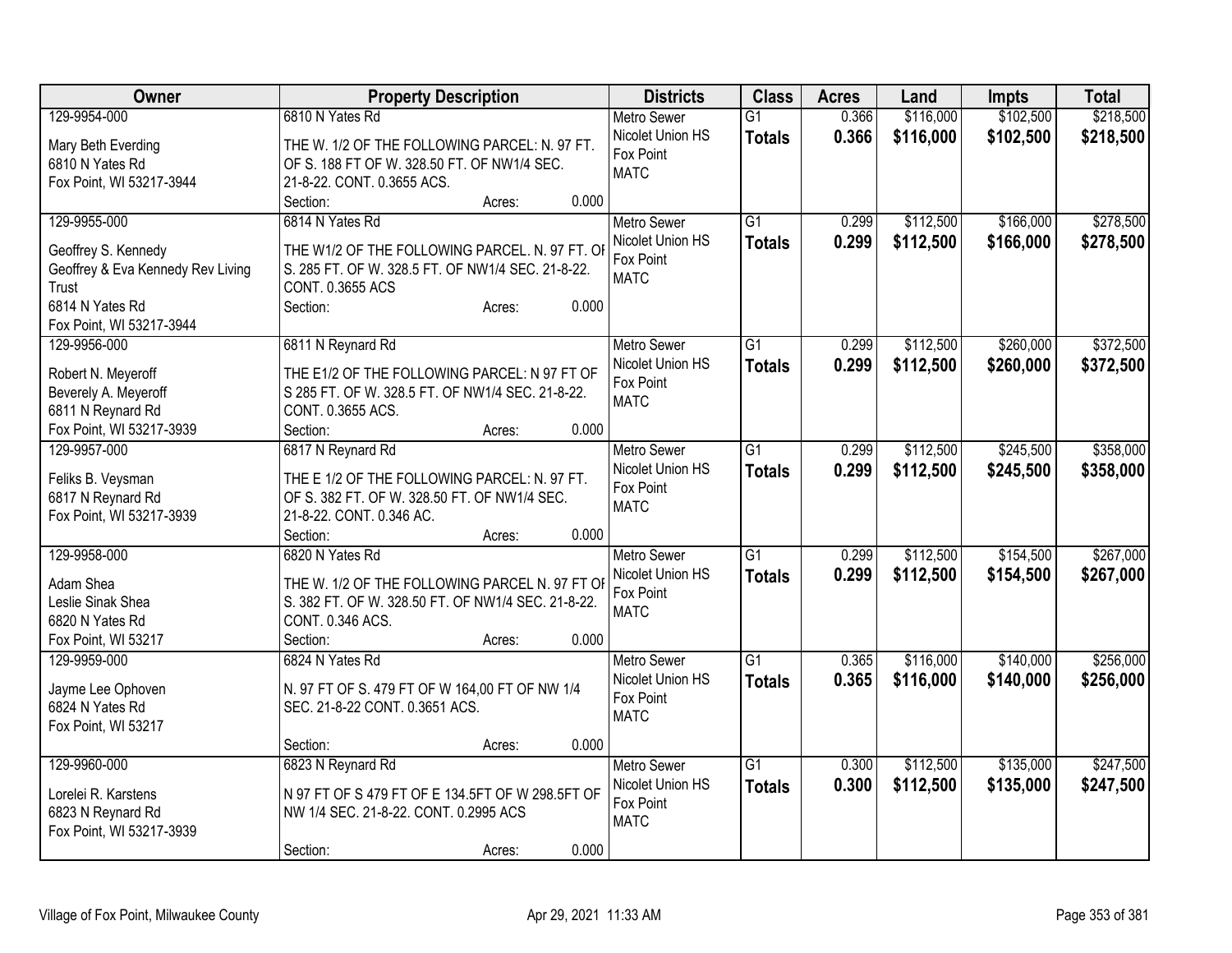| Owner                                                  | <b>Property Description</b>                                                                           | <b>Districts</b>                             | <b>Class</b>    | <b>Acres</b> | Land            | Impts           | <b>Total</b>     |
|--------------------------------------------------------|-------------------------------------------------------------------------------------------------------|----------------------------------------------|-----------------|--------------|-----------------|-----------------|------------------|
| 129-9961-000                                           | 6831 N Reynard Rd                                                                                     | <b>Metro Sewer</b>                           | $\overline{G1}$ | 0.302        | \$113,000       | \$204,500       | \$317,500        |
| Lechter Irrevocable Trust of 2021<br>6831 N Reynard Rd | N. 98FT. OF S 577FT. OF E 164.25FT. OF W 328.50FT<br>OF NW1/4 SEC. 21-8-22 CONT. 0.324 AC.            | Nicolet Union HS<br>Fox Point<br><b>MATC</b> | <b>Totals</b>   | 0.302        | \$113,000       | \$204,500       | \$317,500        |
| Fox Point, WI 53217                                    |                                                                                                       |                                              |                 |              |                 |                 |                  |
|                                                        | 0.000<br>Section:<br>Acres:                                                                           |                                              |                 |              |                 |                 |                  |
| 129-9962-000                                           | 6830 N Yates Rd                                                                                       | <b>Metro Sewer</b>                           | $\overline{G1}$ | 0.302        | \$113,000       | \$248,500       | \$361,500        |
| Sami Madi                                              | N 98FT OF S 577FT. OF W 164.25FT. OF NW1/4 SEC.                                                       | Nicolet Union HS                             | <b>Totals</b>   | 0.302        | \$113,000       | \$248,500       | \$361,500        |
| Leah Madi                                              | 21-8-22. CONT. 0.324 AC.                                                                              | Fox Point                                    |                 |              |                 |                 |                  |
| 6830 N Yates Rd                                        |                                                                                                       | <b>MATC</b>                                  |                 |              |                 |                 |                  |
| Fox Point, WI 53217-3944                               | 0.000<br>Section:<br>Acres:                                                                           |                                              |                 |              |                 |                 |                  |
| 129-9963-000                                           | 6836 N Yates Rd                                                                                       | <b>Metro Sewer</b>                           | $\overline{G1}$ | 0.284        | \$112,000       | \$236,800       | \$348,800        |
|                                                        |                                                                                                       | Nicolet Union HS                             | <b>Totals</b>   | 0.284        | \$112,000       | \$236,800       | \$348,800        |
| Marjorie Altman                                        | N. 92 FT. OF S. 669 FT. OF W. 164.25 FT. OF NW1/4                                                     | Fox Point                                    |                 |              |                 |                 |                  |
| 6836 N Yates Rd                                        | SEC. 21-8-22 CONT. 0.346 ACS.                                                                         | <b>MATC</b>                                  |                 |              |                 |                 |                  |
| Fox Point, WI 53217                                    | 0.000<br>Section:<br>Acres:                                                                           |                                              |                 |              |                 |                 |                  |
| 129-9964-000                                           | 6835 N Reynard Rd                                                                                     | <b>Metro Sewer</b>                           | $\overline{G1}$ | 0.284        | \$112,000       | \$95,900        | \$207,900        |
|                                                        |                                                                                                       | Nicolet Union HS                             |                 | 0.284        | \$112,000       |                 |                  |
| <b>Todd Conley</b>                                     | The North Ninety-two (92) feet of the South Six Hundred                                               | Fox Point                                    | <b>Totals</b>   |              |                 | \$95,900        | \$207,900        |
| Debra Conley                                           | Sixty-nine (669) feet of the East One Hundred Sixty-four                                              | <b>MATC</b>                                  |                 |              |                 |                 |                  |
| 6835 N Reynard Rd                                      | and Twenty-five Hundredths (164.25) feet of the West                                                  |                                              |                 |              |                 |                 |                  |
| Fox Point, WI 53217                                    | Section:<br>0.000<br>Acres:                                                                           |                                              |                 |              |                 |                 |                  |
| 129-9965-000                                           | 7200 N Santa Monica Blvd                                                                              | <b>Metro Sewer</b>                           | X4              | 0.000        | $\overline{50}$ | $\overline{50}$ | $\overline{\$0}$ |
| Village of Fox Point                                   | LOT 7 STABELFELDT PLAT (UNREC) N. 82.88 FT. OF                                                        | Nicolet Union HS                             | <b>Totals</b>   | 0.000        | \$0             | \$0             | \$0              |
| Attn: Village Hall                                     | S. 828.76 FT OF W. 328.50 FT. OF NW1/4 SEC.                                                           | Fox Point                                    |                 |              |                 |                 |                  |
| 7200 N Santa Monica Blvd                               | 21-8-22. CONT. 0.625 ACS.                                                                             | <b>MATC</b>                                  |                 |              |                 |                 |                  |
| Fox Point, WI 53217-3505                               | 0.000<br>Section:<br>Acres:                                                                           |                                              |                 |              |                 |                 |                  |
| 129-9966-000                                           | 6924 N Yates Rd                                                                                       | Metro Sewer                                  | $\overline{G1}$ | 0.625        | \$130,000       | \$256,000       | \$386,000        |
|                                                        |                                                                                                       | Nicolet Union HS                             | <b>Totals</b>   | 0.625        | \$130,000       | \$256,000       | \$386,000        |
| Joseph Munski<br>Mindy Waite                           | Part of the Northwest 1/4 of Section 21, in Township 8<br>North, Range 22 East, in the Village of Fox | Fox Point                                    |                 |              |                 |                 |                  |
| 6924 N Yates Rd                                        | Point, Milwaukee County, Wisconsin, bounded and                                                       | <b>MATC</b>                                  |                 |              |                 |                 |                  |
| Fox Point, WI 53217                                    | 0.000<br>Section:<br>Acres:                                                                           |                                              |                 |              |                 |                 |                  |
| 129-9967-000                                           | 6930 N Yates Rd                                                                                       | <b>Metro Sewer</b>                           | $\overline{G1}$ | 0.562        | \$126,500       | \$86,900        | \$213,400        |
|                                                        |                                                                                                       | Nicolet Union HS                             | <b>Totals</b>   | 0.562        | \$126,500       | \$86,900        | \$213,400        |
| Robert P. Larsen                                       | LOT 3 STABELFELDT PLAT (UNREC) N. 82.87 FT. OF                                                        | Fox Point                                    |                 |              |                 |                 |                  |
| Jean F. Larsen                                         | S 1160,26 FT. OF W. 328.50 FT. OF NW1/4 SEC.                                                          | <b>MATC</b>                                  |                 |              |                 |                 |                  |
| 6930 N Yates Rd                                        | 21-8-22 CONT. 0.625 ACS.                                                                              |                                              |                 |              |                 |                 |                  |
| Fox Point, WI 53217-3948                               | 0.000<br>Section:<br>Acres:                                                                           |                                              |                 |              |                 |                 |                  |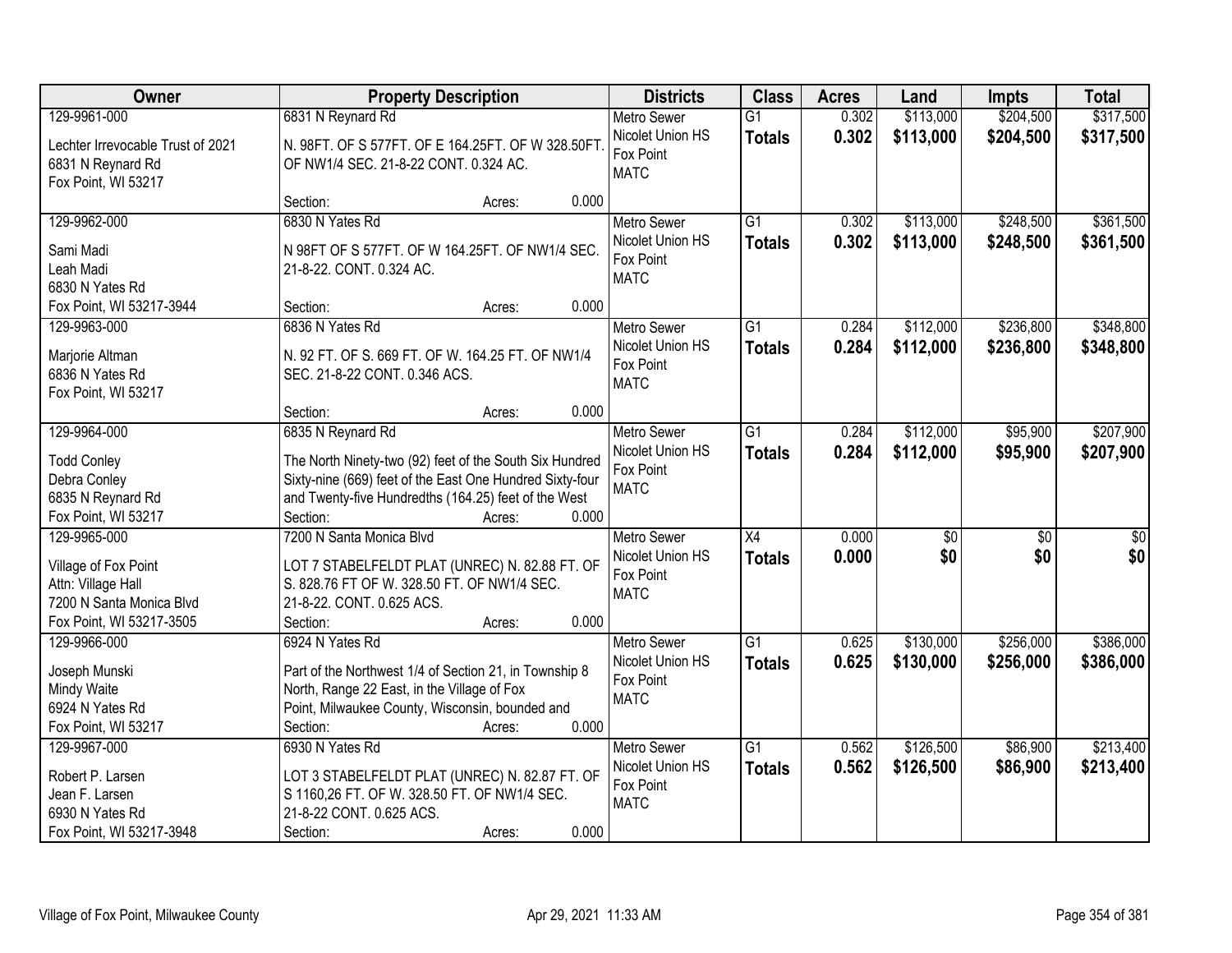|                                                                                                                                                                             | <b>Total</b> |
|-----------------------------------------------------------------------------------------------------------------------------------------------------------------------------|--------------|
| 129-9968-000<br>6936 N Yates Rd<br>\$120,000<br>\$466,100<br><b>Metro Sewer</b><br>$\overline{G1}$<br>0.435                                                                 | \$586,100    |
| Nicolet Union HS<br>0.435<br>\$120,000<br>\$466,100<br><b>Totals</b><br>Brett D. Koeller<br>That part of the Northwest 1/4 of Section 21, in Township                       | \$586,100    |
| Fox Point<br>Karen M. Koeller<br>North, Range 22 East, in the Village of Fox Point,                                                                                         |              |
| <b>MATC</b><br>Milwaukee County, Wisconsin, which is bounded and<br>6936 N Yates Rd                                                                                         |              |
| 0.000<br>Fox Point, WI 53217<br>Section:<br>Acres:                                                                                                                          |              |
| \$158,600<br>311 E Green Tree Rd<br>$\overline{G1}$<br>0.239<br>\$105,000<br>129-9969-000<br><b>Metro Sewer</b>                                                             | \$263,600    |
| Nicolet Union HS<br>0.239<br>\$105,000<br>\$158,600<br><b>Totals</b>                                                                                                        | \$263,600    |
| Annette Ahlmann<br>PART OF LOTS 1 & 2 STABELFELDT PLAT (UNREC)<br>Fox Point                                                                                                 |              |
| COM 181.50 FT E. OF NW COR OF S1/2 OF NW1/4<br>W345 S4012 Virgin Forest Dr<br><b>MATC</b><br>Dousman, WI 53118-9720<br>SEC. 21-8-22 TH E. 82 FT S. 172.96 FT W. 82 FT TH N. |              |
| 0.000<br>Section:                                                                                                                                                           |              |
| Acres:<br>\$110,500<br>\$276,600<br>129-9970-000<br>317 E Green Tree Rd<br><b>Metro Sewer</b><br>$\overline{G1}$<br>0.258                                                   | \$387,100    |
| Nicolet Union HS<br>0.258<br>\$110,500<br>\$276,600                                                                                                                         | \$387,100    |
| <b>Totals</b><br>Michael Lanke<br>The East 65 feet of that part of the Northwest 1/4 of Sect<br>Fox Point                                                                   |              |
| 21, in Township 8 North, Range 22 East, in the Village of<br>Laura Lanke<br><b>MATC</b>                                                                                     |              |
| 317 E Green Tree Rd<br>Fox Point, Milwaukee County, Wisconsin, bounded and                                                                                                  |              |
| 0.258<br>Fox Point, WI 53217<br>Section:<br>Acres:                                                                                                                          |              |
| 129-9971-000<br>401 E Green Tree Rd<br>\$110,500<br>\$96,200<br><b>Metro Sewer</b><br>G1<br>0.258                                                                           | \$206,700    |
| Nicolet Union HS<br>0.258<br>\$110,500<br>\$96,200<br><b>Totals</b><br>Theodore E. Fine<br>PART OF NW 1/4 SEC 21-8-22 DESC IN REEL                                          | \$206,700    |
| Fox Point<br>Janet I. Fine<br>938-IMAGE 794                                                                                                                                 |              |
| <b>MATC</b><br>1315 Pelican Watch Villas                                                                                                                                    |              |
| 0.000<br>Seabrook Island, SC 29455<br>Section:<br>Acres:                                                                                                                    |              |
| 411 E Green Tree Rd<br>$\overline{G1}$<br>0.675<br>\$132,500<br>\$244,700<br>129-9972-000<br>Metro Sewer                                                                    | \$377,200    |
| 0.675<br>\$132,500<br>\$244,700<br>Nicolet Union HS<br><b>Totals</b>                                                                                                        | \$377,200    |
| 2009 Barbara Macdonald Trust<br>WEST 1.5 FEET OF LOT 5, BLK 1, MONICA ESTATES<br>Fox Point                                                                                  |              |
| 411 E Green Tree Rd<br>& LANDS ADJ; COMMENCING 395 FT. E OF NW 1/4<br><b>MATC</b>                                                                                           |              |
| SEC, 21-8-22; THENCE S 217.80 FEET, EAST 135<br>Fox Point, WI 53217<br>0.000                                                                                                |              |
| Section:<br>Acres:<br>406 E Green Tree Rd<br>$\overline{G1}$<br>\$312,400<br>129-9973-001                                                                                   | \$430,900    |
| Metro Sewer<br>\$118,500<br>0.414                                                                                                                                           |              |
| 0.414<br>\$118,500<br>\$312,400<br>Nicolet Union HS<br><b>Totals</b><br>Parcel 1 of Certified Survey Map No. 1114, being a land<br>Gabriel McGaughey<br>Fox Point           | \$430,900    |
| division of part of the West 1/2 of Northwest 1/4 of the<br>Melissa McGaughey<br><b>MATC</b>                                                                                |              |
| 406 E Green Tree Rd<br>Northwest 1/4 of Section 21, Township 8 North, Range 2:                                                                                              |              |
| Fox Point, WI 53217<br>Section:<br>0.000<br>Acres:                                                                                                                          |              |
| 129-9973-002<br>410 E Green Tree Rd<br>$\overline{G1}$<br>\$121,000<br>\$241,000<br><b>Metro Sewer</b><br>0.459                                                             | \$362,000    |
| Nicolet Union HS<br>0.459<br>\$121,000<br>\$241,000<br><b>Totals</b><br>Alexandra L. Goldman<br>Parcel 2 of Certified Survey Map No. 1114, recorded on                      | \$362,000    |
| Fox Point<br>September 3, 1969, Reel 496, Image 1059<br>410 E Green Tree Rd                                                                                                 |              |
| <b>MATC</b><br>as Document No. 4484924, being a land division of a par<br>Fox Point, WI 53217                                                                               |              |
| 0.000<br>Section:<br>Acres:                                                                                                                                                 |              |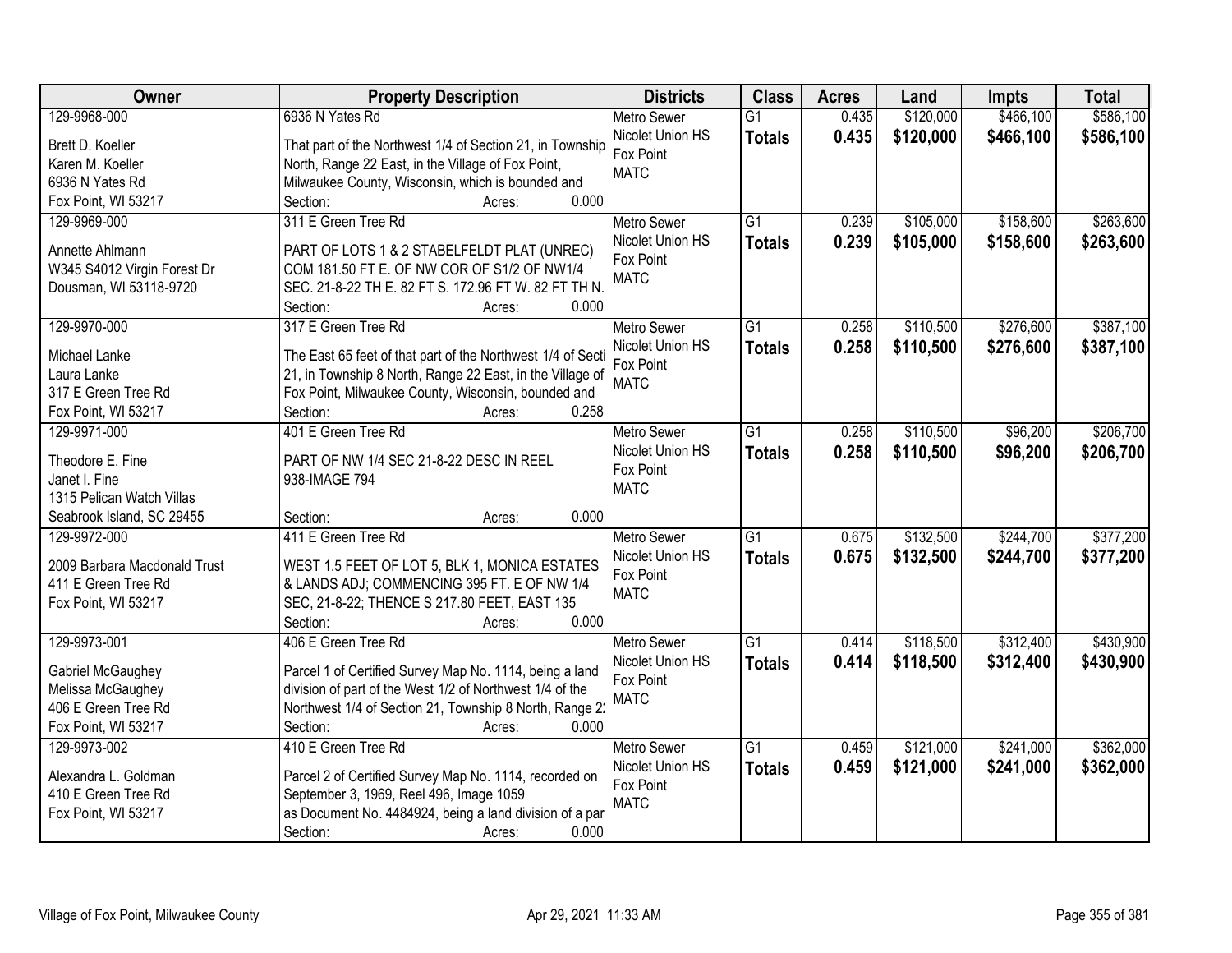| <b>Owner</b>                                                                                                                 | <b>Property Description</b>                                                                                                                                                                              | <b>Districts</b>                                                   | <b>Class</b>                     | <b>Acres</b>               | Land                   | <b>Impts</b>               | <b>Total</b>               |
|------------------------------------------------------------------------------------------------------------------------------|----------------------------------------------------------------------------------------------------------------------------------------------------------------------------------------------------------|--------------------------------------------------------------------|----------------------------------|----------------------------|------------------------|----------------------------|----------------------------|
| 129-9973-003<br>John H. Herschede<br>PO Box 11253<br>Milwaukee, WI 53211                                                     | 7041 N Lombardy Rd<br>CERTIFIED SURVEY MAP NO 1114 NW 21-8-22<br>PARCEL <sub>3</sub>                                                                                                                     | <b>Metro Sewer</b><br>Nicolet Union HS<br>Fox Point<br><b>MATC</b> |                                  | Assessed with 128-1141-000 |                        |                            |                            |
|                                                                                                                              | 0.000<br>Section:<br>Acres:                                                                                                                                                                              |                                                                    |                                  |                            |                        |                            |                            |
| 129-9975-000<br>M Fox Point L L S. C<br><b>General Capital Management</b><br>6938 N Santa Monica Blv                         | 6830 N Santa Monica Blvd<br>PART OF NW1/4 SEC. 21-8-22 DESC. IN VOL. 3890 OF<br>DEEDS ON PAGE 258.<br>1.200                                                                                              | <b>Metro Sewer</b><br>Nicolet Union HS<br>Fox Point<br><b>MATC</b> | $\overline{G2}$<br><b>Totals</b> | 1.200<br>1.200             | \$195,000<br>\$195,000 | \$1,069,000<br>\$1,069,000 | \$1,264,000<br>\$1,264,000 |
| Fox Point, WI 53217<br>129-9976-000                                                                                          | Section:<br>Acres:<br>6900 N Santa Monica Blvd                                                                                                                                                           | Metro Sewer                                                        | $\overline{G2}$                  | 1.135                      | \$287,000              | \$833,000                  | \$1,120,000                |
| M Fox Point L L S. C<br><b>General Capital Management</b><br>6938 N Santa Monica Blv                                         | PART OF NW1/4 SEC. 21-8-22 DESC. IN VOL. 3890 OF<br>DEEDS ON PAGE 258. .890 AC.                                                                                                                          | Nicolet Union HS<br>Fox Point<br><b>MATC</b>                       | <b>Totals</b>                    | 1.135                      | \$287,000              | \$833,000                  | \$1,120,000                |
| Fox Point, WI 53217                                                                                                          | 1.135<br>Section:<br>Acres:                                                                                                                                                                              |                                                                    |                                  |                            |                        |                            |                            |
| 129-9977-000<br>M Fox Point L L S. C<br><b>General Capital Management</b><br>6938 N Santa Monica Blv                         | 6938 N Santa Monica Blvd<br>PART OF NW1/4 SEC. 21-8-22 DESC. IN VOL. 3890 OF<br>DEEDS ON PAGE 256. 0.94 AC.                                                                                              | <b>Metro Sewer</b><br>Nicolet Union HS<br>Fox Point<br><b>MATC</b> | $\overline{G2}$<br><b>Totals</b> | 0.940<br>0.940             | \$245,500<br>\$245,500 | \$1,651,500<br>\$1,651,500 | \$1,897,000<br>\$1,897,000 |
| Fox Point, WI 53217                                                                                                          | 0.000<br>Section:<br>Acres:                                                                                                                                                                              |                                                                    |                                  |                            |                        |                            |                            |
| 129-9978-000<br>M Fox Point L L S. C<br><b>General Capital Management</b><br>6938 N Santa Monica Blvd<br>Fox Point, WI 53217 | 6950 N Santa Monica Blvd<br>PART OF NW1/4 SEC. 21-8-22 DESC. IN VOL. 3890 OF<br>DEEDS ON PAGE 256. .571 AC.<br>0.000<br>Section:<br>Acres:                                                               | <b>Metro Sewer</b><br>Nicolet Union HS<br>Fox Point<br><b>MATC</b> | $\overline{G2}$<br><b>Totals</b> | 0.571<br>0.571             | \$149,000<br>\$149,000 | \$21,000<br>\$21,000       | \$170,000<br>\$170,000     |
| 129-9979-000                                                                                                                 | 7200 N Santa Monica Blvd                                                                                                                                                                                 | Metro Sewer                                                        | X4                               | 0.000                      | $\sqrt{6}$             | $\overline{50}$            | \$0                        |
| Village of Fox Point<br>Attn: Village Hall<br>7200 N Santa Monica Blvd<br>Fox Point, WI 53217-3505                           | A PARCEL OF LAND ADJ. LOT 9, LAKE DRIVE<br>ESTATES ON THE N AND DESC. AS FOLLOWS: COM<br>AT NW COR OF LOT 9, TH N 424.09 FT; TH E 40.91<br>0.000<br>Section:<br>Acres:                                   | Nicolet Union HS<br>Fox Point<br><b>MATC</b>                       | <b>Totals</b>                    | 0.000                      | \$0                    | \$0                        | \$0                        |
| 129-9980-002<br>North Shore Bank FSB<br>15700 W Bluemound Rd<br>Brookfield, WI 53005                                         | 600 E Green Tree Rd<br>COM 1040.26 FT E AND 45 FT N OF SW COR OF NW<br>1/4 OF NW 1/4 SEC. 21-8-21, TH N 150 FT, E 197 FT<br>TO ROW LINE, SLY TO N LI OF ROAD, W 181 FT TO<br>0.671<br>Section:<br>Acres: | <b>Metro Sewer</b><br>Nicolet Union HS<br>Fox Point<br><b>MATC</b> | $\overline{G2}$<br><b>Totals</b> | 0.671<br>0.671             | \$175,500<br>\$175,500 | \$938,500<br>\$938,500     | \$1,114,000<br>\$1,114,000 |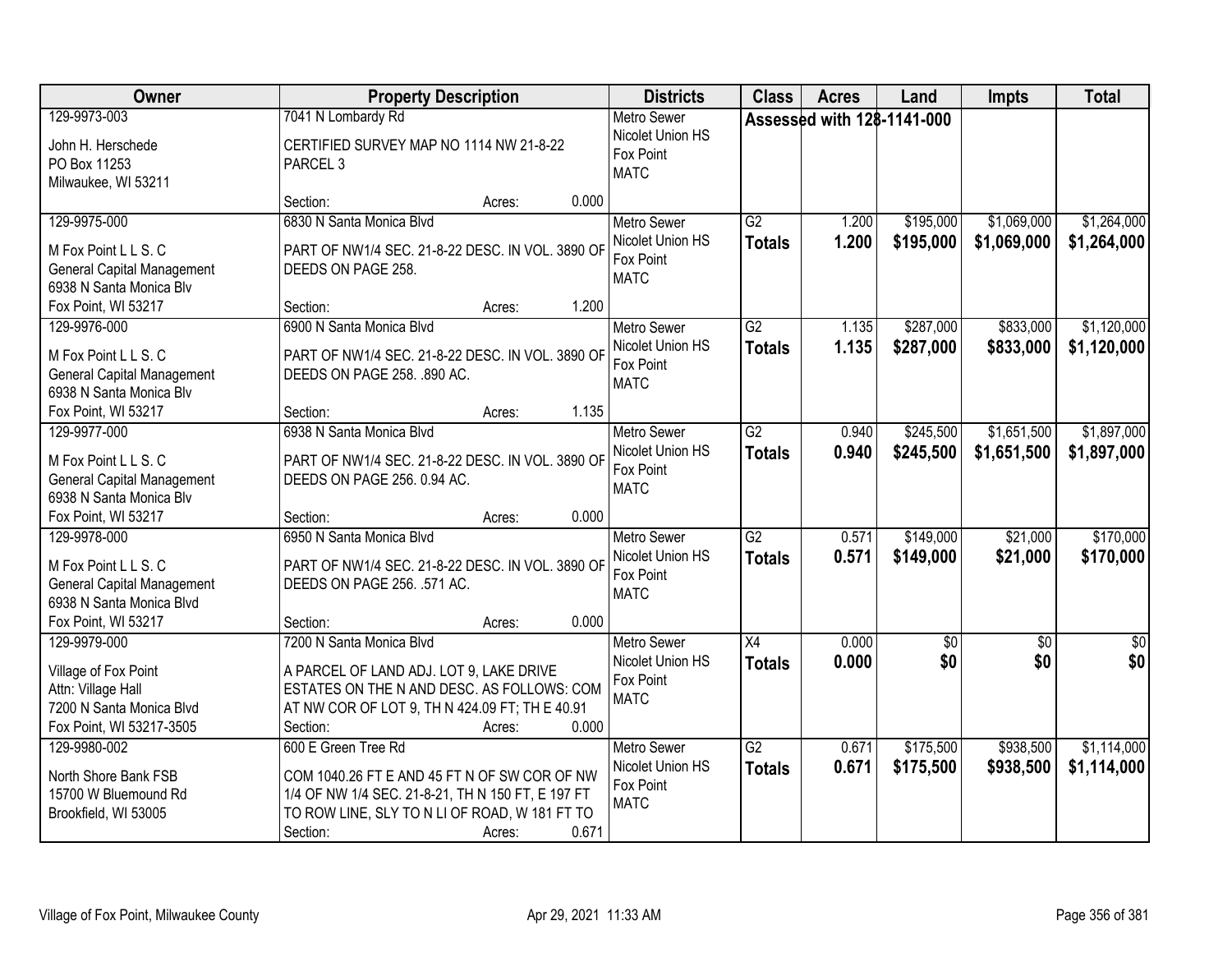| Owner                               | <b>Property Description</b>                      | <b>Districts</b>   | <b>Class</b>    | <b>Acres</b> | Land            | <b>Impts</b>    | <b>Total</b>    |
|-------------------------------------|--------------------------------------------------|--------------------|-----------------|--------------|-----------------|-----------------|-----------------|
| 129-9982-001                        | Santa Monica Blvd                                | <b>Metro Sewer</b> | $\overline{X4}$ | 0.000        | $\overline{60}$ | $\overline{60}$ | \$0             |
| Village of Fox Point                | PART OF SW 1/4 SEC 16 & NW 1/4 SEC 21-8-22 COM   | Nicolet Union HS   | <b>Totals</b>   | 0.000        | \$0             | \$0             | \$0             |
| Attn: Village Hall                  | 1040.26 FT 3 & 195 FT N OF SW COR OF N OF1/4 OF  | Fox Point          |                 |              |                 |                 |                 |
| 7200 N Santa Monica Blvd            | NW 1/4 21-8-22 TH E 197 FT TO W LI OF C&NW       | <b>MATC</b>        |                 |              |                 |                 |                 |
| Fox Point, WI 53217-3505            | 0.000<br>Section:<br>Acres:                      |                    |                 |              |                 |                 |                 |
| 129-9983-001                        | Santa Monica Blvd                                | <b>Metro Sewer</b> | X4              | 0.000        | $\overline{50}$ | $\overline{50}$ | \$0             |
|                                     |                                                  | Nicolet Union HS   | <b>Totals</b>   | 0.000        | \$0             | \$0             | \$0             |
| Village of Fox Point                | PART OF SW 1/4 SEC 16 AND NW 1/4 SEC 21-8-22     | Fox Point          |                 |              |                 |                 |                 |
| Attn: Village Hall                  | COM. 1250.89 FT E & 1.25 FT N OF NW COR NW 1/4   | <b>MATC</b>        |                 |              |                 |                 |                 |
| 7200 N Santa Monica Blvd            | SEC 21 TH W 75 FT S TO N LI OF ROAD E TO W LI OF |                    |                 |              |                 |                 |                 |
| Fox Point, WI 53217-3505            | 0.000<br>Section:<br>Acres:                      |                    |                 |              |                 |                 |                 |
| 129-9984-000                        | 7200 N Santa Monica Blvd                         | <b>Metro Sewer</b> | X4              | 0.000        | $\overline{50}$ | $\sqrt{6}$      | $\overline{30}$ |
| Village of Fox Point                | THAT PART OF THE NW1/4 OF NW1/4 SEC. 21-8-22     | Nicolet Union HS   | <b>Totals</b>   | 0.000        | \$0             | \$0             | \$0             |
| Attn: Village Hall                  | SITUATED EAST OF C. & N.W. RY. CO., RIGHT OF     | Fox Point          |                 |              |                 |                 |                 |
| 7200 N Santa Monica Blvd            | WAY AND WEST OF PUBLIC HIGHWAY KNOWN AS          | <b>MATC</b>        |                 |              |                 |                 |                 |
| Fox Point, WI 53217-3505            | 0.000<br>Section:<br>Acres:                      |                    |                 |              |                 |                 |                 |
| 129-9985-000                        | 7100 N Lake Dr                                   | <b>Metro Sewer</b> | $\overline{G1}$ | 0.725        | \$115,000       | \$224,000       | \$339,000       |
|                                     |                                                  | Nicolet Union HS   | <b>Totals</b>   | 0.725        | \$115,000       | \$224,000       | \$339,000       |
| Mark D. Drewek                      | PART OF GOVT. LOT 1 DESC. IN VOL. 3702 OF        | Fox Point          |                 |              |                 |                 |                 |
| Maureen E. Daly                     | DEEDS ON PAGE 101. NW1/4 SEC. 21-8-22 .716 AC. B | <b>MATC</b>        |                 |              |                 |                 |                 |
| 7100 N Lake Dr                      | $2 - #9$                                         |                    |                 |              |                 |                 |                 |
| Fox Point, WI 53217-3637            | Section:<br>0.725<br>Acres:                      |                    |                 |              |                 |                 |                 |
| 129-9986-000                        | 7111 N Barnett Ln                                | <b>Metro Sewer</b> | $\overline{G1}$ | 2.476        | \$578,500       | \$779,300       | \$1,357,800     |
| Craig B. Adelman                    | PART OF GOVT LOT 1 DESC. IN VOL. 2124 OF         | Nicolet Union HS   | <b>Totals</b>   | 2.476        | \$578,500       | \$779,300       | \$1,357,800     |
| 7111 N Barnett Ln                   | DEEDS ON PAGE 281. NW1/4 SEC. 21-8-22. 2.476 AC  | Fox Point          |                 |              |                 |                 |                 |
| Fox Point, WI 53217-3608            | $B.2 - #3$                                       | <b>MATC</b>        |                 |              |                 |                 |                 |
|                                     | Section:<br>0.000<br>Acres:                      |                    |                 |              |                 |                 |                 |
| 129-9987-000                        | 7125 N Barnett Ln                                | Metro Sewer        | $\overline{G1}$ | 1.758        | \$489,500       | \$560,600       | \$1,050,100     |
|                                     |                                                  | Nicolet Union HS   | <b>Totals</b>   | 1.758        | \$489,500       | \$560,600       | \$1,050,100     |
| Jonathan T Bloom Living Trust       | PART OF GOVT LOT 1 DESC IN REEL 799 - IMAGES     | Fox Point          |                 |              |                 |                 |                 |
| Abigall Bloom Living Trust          | 950-951 NW 1/4 SEC 21-8-22 1.758 AC              | <b>MATC</b>        |                 |              |                 |                 |                 |
| 7125 N Barnett Ln                   |                                                  |                    |                 |              |                 |                 |                 |
| Fox Point, WI 53217                 | 0.000<br>Section:<br>Acres:                      |                    |                 |              |                 |                 |                 |
| 129-9988-000                        | 7135 N Barnett Ln                                | <b>Metro Sewer</b> | G1              | 1.758        | \$489,500       | \$346,400       | \$835,900       |
| The Scott M. Vuchetich and Laura M. | PART OF GOVT LOT 1 DESC IN REEL 802 - IMAGES     | Nicolet Union HS   | <b>Totals</b>   | 1.758        | \$489,500       | \$346,400       | \$835,900       |
| Vuchetich Revocable                 | 1481-1482 NW 1/4 SEC 21-8-22 1.758 AC            | Fox Point          |                 |              |                 |                 |                 |
| 7135 N Barnett Ln                   |                                                  | <b>MATC</b>        |                 |              |                 |                 |                 |
| Fox Point, WI 53217                 | 0.000<br>Section:<br>Acres:                      |                    |                 |              |                 |                 |                 |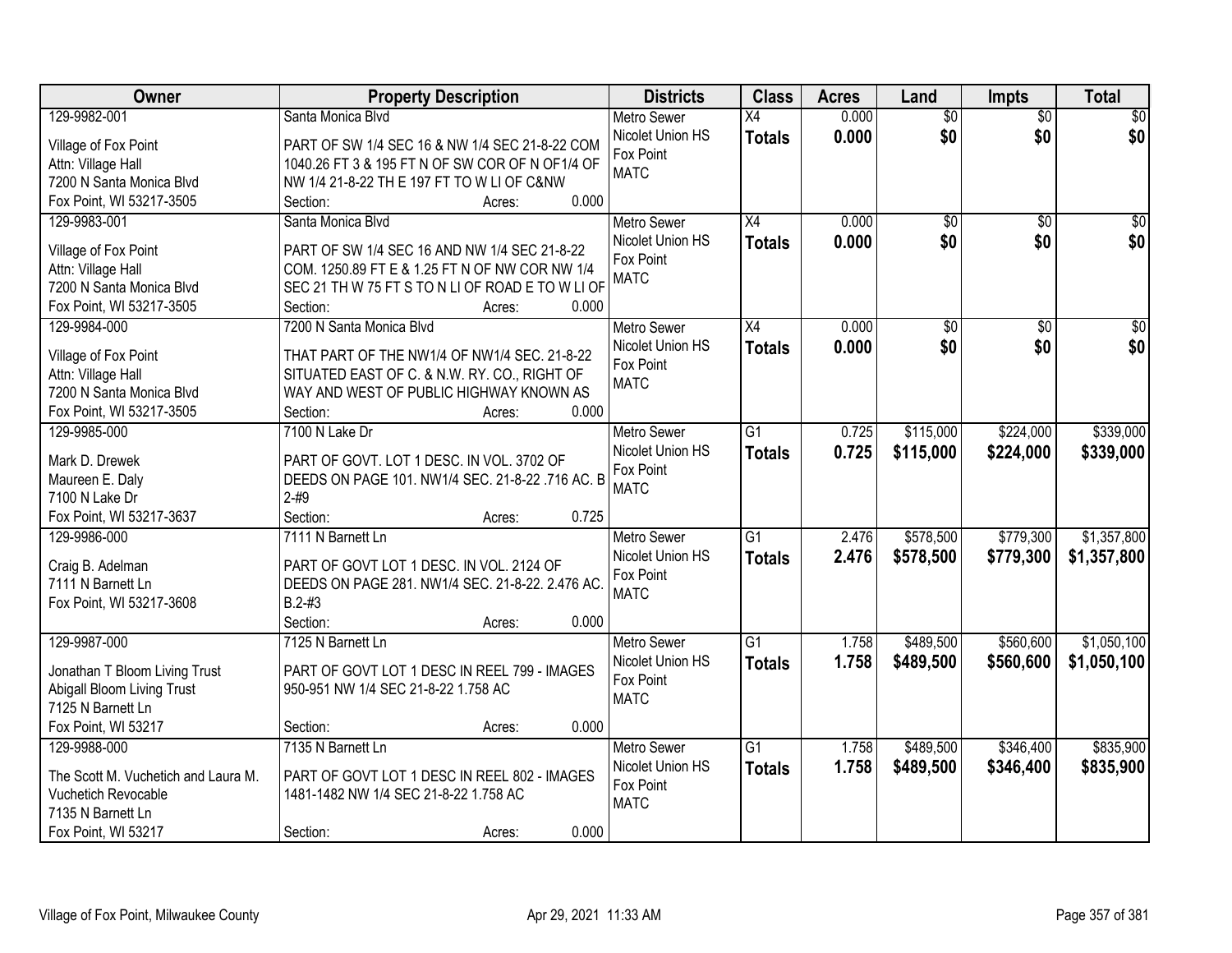| \$1,351,500<br>129-9989-000<br>7000 N Barnett Ln<br>\$696,000<br>\$655,500<br><b>Metro Sewer</b><br>$\overline{G1}$<br>0.776<br>Nicolet Union HS<br>0.776<br>\$655,500<br>\$696,000<br>\$1,351,500<br><b>Totals</b><br>Linda Gale Sampson Trust #2 C/U<br>COMM AT THE INTERSECTION OF THE C/L OF E.<br>Fox Point<br>GREEN TREE RD & ELY LI OF N. BARNETT LA. IN NW<br>Paragraph 3.2 of the Ca<br><b>MATC</b><br>1/4 SEC. 21-8-22; TH NLY 131.95 FT; TH E. 319.20 FT;<br>7000 N Barnett Ln<br>Fox Point, WI 53217<br>Section:<br>0.000<br>Acres:<br>\$2,275,500<br>$\overline{G1}$<br>\$1,149,500<br>\$1,126,000<br>129-9991-001<br>7014 N Barnett Ln<br>2.146<br><b>Metro Sewer</b><br>Nicolet Union HS<br>2.146 \$1,149,500<br>\$1,126,000<br>\$2,275,500<br><b>Totals</b><br>PT OF NE & NW 1/4 21-8-22 COM AT INTER OF C/L<br>John B. Crichton<br>Fox Point<br>OF E GREEN TREE RD AND ELY LI OF N BARNETT<br>Catherine M. Crichton<br><b>MATC</b><br>7014 N Barnett Ln<br>LN THE NELY 131.95 FT TO P.O.B. TH NELY 203.21<br>0.000<br>Fox Point, WI 53217-3605<br>Section:<br>Acres:<br>\$1,408,000<br>129-9992-000<br>7026 N Barnett Ln<br>G1<br>1.650<br>\$866,500<br>\$541,500<br><b>Metro Sewer</b><br>Nicolet Union HS<br>1.650<br>\$866,500<br>\$541,500<br>\$1,408,000<br><b>Totals</b><br>The Terrence J. Wilkins and Carol A.<br>That part of Government Lot 1 in the North 1/2 of Section<br>Fox Point<br>21, in Township 8 North, of Range 22 East, in the Village<br><b>Wilkins Revocable</b><br><b>MATC</b> | Owner | <b>Property Description</b> | <b>Districts</b> | <b>Class</b> | <b>Acres</b> | Land | Impts | <b>Total</b> |
|---------------------------------------------------------------------------------------------------------------------------------------------------------------------------------------------------------------------------------------------------------------------------------------------------------------------------------------------------------------------------------------------------------------------------------------------------------------------------------------------------------------------------------------------------------------------------------------------------------------------------------------------------------------------------------------------------------------------------------------------------------------------------------------------------------------------------------------------------------------------------------------------------------------------------------------------------------------------------------------------------------------------------------------------------------------------------------------------------------------------------------------------------------------------------------------------------------------------------------------------------------------------------------------------------------------------------------------------------------------------------------------------------------------------------------------------------------------------------------------------------------------------------|-------|-----------------------------|------------------|--------------|--------------|------|-------|--------------|
|                                                                                                                                                                                                                                                                                                                                                                                                                                                                                                                                                                                                                                                                                                                                                                                                                                                                                                                                                                                                                                                                                                                                                                                                                                                                                                                                                                                                                                                                                                                           |       |                             |                  |              |              |      |       |              |
|                                                                                                                                                                                                                                                                                                                                                                                                                                                                                                                                                                                                                                                                                                                                                                                                                                                                                                                                                                                                                                                                                                                                                                                                                                                                                                                                                                                                                                                                                                                           |       |                             |                  |              |              |      |       |              |
|                                                                                                                                                                                                                                                                                                                                                                                                                                                                                                                                                                                                                                                                                                                                                                                                                                                                                                                                                                                                                                                                                                                                                                                                                                                                                                                                                                                                                                                                                                                           |       |                             |                  |              |              |      |       |              |
|                                                                                                                                                                                                                                                                                                                                                                                                                                                                                                                                                                                                                                                                                                                                                                                                                                                                                                                                                                                                                                                                                                                                                                                                                                                                                                                                                                                                                                                                                                                           |       |                             |                  |              |              |      |       |              |
|                                                                                                                                                                                                                                                                                                                                                                                                                                                                                                                                                                                                                                                                                                                                                                                                                                                                                                                                                                                                                                                                                                                                                                                                                                                                                                                                                                                                                                                                                                                           |       |                             |                  |              |              |      |       |              |
|                                                                                                                                                                                                                                                                                                                                                                                                                                                                                                                                                                                                                                                                                                                                                                                                                                                                                                                                                                                                                                                                                                                                                                                                                                                                                                                                                                                                                                                                                                                           |       |                             |                  |              |              |      |       |              |
|                                                                                                                                                                                                                                                                                                                                                                                                                                                                                                                                                                                                                                                                                                                                                                                                                                                                                                                                                                                                                                                                                                                                                                                                                                                                                                                                                                                                                                                                                                                           |       |                             |                  |              |              |      |       |              |
|                                                                                                                                                                                                                                                                                                                                                                                                                                                                                                                                                                                                                                                                                                                                                                                                                                                                                                                                                                                                                                                                                                                                                                                                                                                                                                                                                                                                                                                                                                                           |       |                             |                  |              |              |      |       |              |
|                                                                                                                                                                                                                                                                                                                                                                                                                                                                                                                                                                                                                                                                                                                                                                                                                                                                                                                                                                                                                                                                                                                                                                                                                                                                                                                                                                                                                                                                                                                           |       |                             |                  |              |              |      |       |              |
|                                                                                                                                                                                                                                                                                                                                                                                                                                                                                                                                                                                                                                                                                                                                                                                                                                                                                                                                                                                                                                                                                                                                                                                                                                                                                                                                                                                                                                                                                                                           |       |                             |                  |              |              |      |       |              |
|                                                                                                                                                                                                                                                                                                                                                                                                                                                                                                                                                                                                                                                                                                                                                                                                                                                                                                                                                                                                                                                                                                                                                                                                                                                                                                                                                                                                                                                                                                                           |       |                             |                  |              |              |      |       |              |
|                                                                                                                                                                                                                                                                                                                                                                                                                                                                                                                                                                                                                                                                                                                                                                                                                                                                                                                                                                                                                                                                                                                                                                                                                                                                                                                                                                                                                                                                                                                           |       |                             |                  |              |              |      |       |              |
|                                                                                                                                                                                                                                                                                                                                                                                                                                                                                                                                                                                                                                                                                                                                                                                                                                                                                                                                                                                                                                                                                                                                                                                                                                                                                                                                                                                                                                                                                                                           |       |                             |                  |              |              |      |       |              |
|                                                                                                                                                                                                                                                                                                                                                                                                                                                                                                                                                                                                                                                                                                                                                                                                                                                                                                                                                                                                                                                                                                                                                                                                                                                                                                                                                                                                                                                                                                                           |       |                             |                  |              |              |      |       |              |
| of Fox Point, which is bounded and described as follows,<br>7026 N Barnett Ln                                                                                                                                                                                                                                                                                                                                                                                                                                                                                                                                                                                                                                                                                                                                                                                                                                                                                                                                                                                                                                                                                                                                                                                                                                                                                                                                                                                                                                             |       |                             |                  |              |              |      |       |              |
| Section:<br>0.000<br>Fox Point, WI 53217<br>Acres:                                                                                                                                                                                                                                                                                                                                                                                                                                                                                                                                                                                                                                                                                                                                                                                                                                                                                                                                                                                                                                                                                                                                                                                                                                                                                                                                                                                                                                                                        |       |                             |                  |              |              |      |       |              |
| \$1,520,000<br>7032 N Barnett Ln<br>\$709,000<br>\$811,000<br>129-9993-000<br>G1<br>0.955<br><b>Metro Sewer</b>                                                                                                                                                                                                                                                                                                                                                                                                                                                                                                                                                                                                                                                                                                                                                                                                                                                                                                                                                                                                                                                                                                                                                                                                                                                                                                                                                                                                           |       |                             |                  |              |              |      |       |              |
| Nicolet Union HS<br>0.955<br>\$709,000<br>\$811,000<br>\$1,520,000<br><b>Totals</b>                                                                                                                                                                                                                                                                                                                                                                                                                                                                                                                                                                                                                                                                                                                                                                                                                                                                                                                                                                                                                                                                                                                                                                                                                                                                                                                                                                                                                                       |       |                             |                  |              |              |      |       |              |
| Robert D. Gruendyke III<br>A tract in Government Lot 1, in the Northeast 1/4 and<br>Fox Point                                                                                                                                                                                                                                                                                                                                                                                                                                                                                                                                                                                                                                                                                                                                                                                                                                                                                                                                                                                                                                                                                                                                                                                                                                                                                                                                                                                                                             |       |                             |                  |              |              |      |       |              |
| Christina Kruger-Gruendyke<br>Northwest 1/4 of Section 21, Township 8<br><b>MATC</b>                                                                                                                                                                                                                                                                                                                                                                                                                                                                                                                                                                                                                                                                                                                                                                                                                                                                                                                                                                                                                                                                                                                                                                                                                                                                                                                                                                                                                                      |       |                             |                  |              |              |      |       |              |
| 7032 N Barnett Ln<br>North, Range 22 East, in the Village of Fox Point,                                                                                                                                                                                                                                                                                                                                                                                                                                                                                                                                                                                                                                                                                                                                                                                                                                                                                                                                                                                                                                                                                                                                                                                                                                                                                                                                                                                                                                                   |       |                             |                  |              |              |      |       |              |
| 0.000<br>Fox Point, WI 53217<br>Section:<br>Acres:                                                                                                                                                                                                                                                                                                                                                                                                                                                                                                                                                                                                                                                                                                                                                                                                                                                                                                                                                                                                                                                                                                                                                                                                                                                                                                                                                                                                                                                                        |       |                             |                  |              |              |      |       |              |
| 7100 N Barnett Ln<br>\$1,162,000<br>$\overline{G1}$<br>0.980<br>\$710,500<br>\$451,500<br>129-9994-000<br><b>Metro Sewer</b>                                                                                                                                                                                                                                                                                                                                                                                                                                                                                                                                                                                                                                                                                                                                                                                                                                                                                                                                                                                                                                                                                                                                                                                                                                                                                                                                                                                              |       |                             |                  |              |              |      |       |              |
| Nicolet Union HS<br>0.980<br>\$710,500<br>\$451,500<br>\$1,162,000<br><b>Totals</b><br>PHILIP AND CHERYL MARDEN<br>A 0.98 acre tract in Government Lot 1 in Section 21,                                                                                                                                                                                                                                                                                                                                                                                                                                                                                                                                                                                                                                                                                                                                                                                                                                                                                                                                                                                                                                                                                                                                                                                                                                                                                                                                                   |       |                             |                  |              |              |      |       |              |
| Fox Point<br>Township 8 North, Range 22 East in the Town of<br>LIVING TRUST, Dated 6/30/17                                                                                                                                                                                                                                                                                                                                                                                                                                                                                                                                                                                                                                                                                                                                                                                                                                                                                                                                                                                                                                                                                                                                                                                                                                                                                                                                                                                                                                |       |                             |                  |              |              |      |       |              |
| <b>MATC</b><br>Milwaukee, County of Milwaukee, Wisconsin, which is<br>7100 N Barnett Ln                                                                                                                                                                                                                                                                                                                                                                                                                                                                                                                                                                                                                                                                                                                                                                                                                                                                                                                                                                                                                                                                                                                                                                                                                                                                                                                                                                                                                                   |       |                             |                  |              |              |      |       |              |
| Fox Point, WI 53217<br>Section:<br>0.980<br>Acres:                                                                                                                                                                                                                                                                                                                                                                                                                                                                                                                                                                                                                                                                                                                                                                                                                                                                                                                                                                                                                                                                                                                                                                                                                                                                                                                                                                                                                                                                        |       |                             |                  |              |              |      |       |              |
| $\overline{G1}$<br>\$2,182,500<br>129-9995-000<br>7110 N Barnett Ln<br>1.067<br>\$728,000<br>\$1,454,500<br><b>Metro Sewer</b>                                                                                                                                                                                                                                                                                                                                                                                                                                                                                                                                                                                                                                                                                                                                                                                                                                                                                                                                                                                                                                                                                                                                                                                                                                                                                                                                                                                            |       |                             |                  |              |              |      |       |              |
| Nicolet Union HS<br>1.067<br>\$728,000<br>\$2,182,500<br>\$1,454,500<br><b>Totals</b>                                                                                                                                                                                                                                                                                                                                                                                                                                                                                                                                                                                                                                                                                                                                                                                                                                                                                                                                                                                                                                                                                                                                                                                                                                                                                                                                                                                                                                     |       |                             |                  |              |              |      |       |              |
| Cynthia A. La Conte Trustee<br>PART OF GOVT LOT 1 DESC IN REEL 929 IMAGES<br>Fox Point                                                                                                                                                                                                                                                                                                                                                                                                                                                                                                                                                                                                                                                                                                                                                                                                                                                                                                                                                                                                                                                                                                                                                                                                                                                                                                                                                                                                                                    |       |                             |                  |              |              |      |       |              |
| 7110 N Barnett Ln<br>155-156 NE 1/4 AND NW 1/4 SEC 21-8-22 1.067 AC<br><b>MATC</b>                                                                                                                                                                                                                                                                                                                                                                                                                                                                                                                                                                                                                                                                                                                                                                                                                                                                                                                                                                                                                                                                                                                                                                                                                                                                                                                                                                                                                                        |       |                             |                  |              |              |      |       |              |
| Fox Point, WI 53217-3607                                                                                                                                                                                                                                                                                                                                                                                                                                                                                                                                                                                                                                                                                                                                                                                                                                                                                                                                                                                                                                                                                                                                                                                                                                                                                                                                                                                                                                                                                                  |       |                             |                  |              |              |      |       |              |
| 0.000<br>Section:<br>Acres:                                                                                                                                                                                                                                                                                                                                                                                                                                                                                                                                                                                                                                                                                                                                                                                                                                                                                                                                                                                                                                                                                                                                                                                                                                                                                                                                                                                                                                                                                               |       |                             |                  |              |              |      |       |              |
| 129-9996-001<br>7134 N Barnett Ln<br>\$1,023,500<br>\$714,900<br>\$1,738,400<br>$\overline{G1}$<br>2.415<br><b>Metro Sewer</b>                                                                                                                                                                                                                                                                                                                                                                                                                                                                                                                                                                                                                                                                                                                                                                                                                                                                                                                                                                                                                                                                                                                                                                                                                                                                                                                                                                                            |       |                             |                  |              |              |      |       |              |
| Nicolet Union HS<br>2.415 \$1,023,500<br>\$1,738,400<br>\$714,900<br><b>Totals</b><br>David E. Tarantino<br>CERTIFIED SURVEY MAP NO 8434 NE & NW 21-8-22                                                                                                                                                                                                                                                                                                                                                                                                                                                                                                                                                                                                                                                                                                                                                                                                                                                                                                                                                                                                                                                                                                                                                                                                                                                                                                                                                                  |       |                             |                  |              |              |      |       |              |
| Fox Point<br>7134 N Barnett Ln<br>PARCEL 1                                                                                                                                                                                                                                                                                                                                                                                                                                                                                                                                                                                                                                                                                                                                                                                                                                                                                                                                                                                                                                                                                                                                                                                                                                                                                                                                                                                                                                                                                |       |                             |                  |              |              |      |       |              |
| <b>MATC</b><br>Fox Point, WI 53217-3607                                                                                                                                                                                                                                                                                                                                                                                                                                                                                                                                                                                                                                                                                                                                                                                                                                                                                                                                                                                                                                                                                                                                                                                                                                                                                                                                                                                                                                                                                   |       |                             |                  |              |              |      |       |              |
| 0.000<br>Section:<br>Acres:                                                                                                                                                                                                                                                                                                                                                                                                                                                                                                                                                                                                                                                                                                                                                                                                                                                                                                                                                                                                                                                                                                                                                                                                                                                                                                                                                                                                                                                                                               |       |                             |                  |              |              |      |       |              |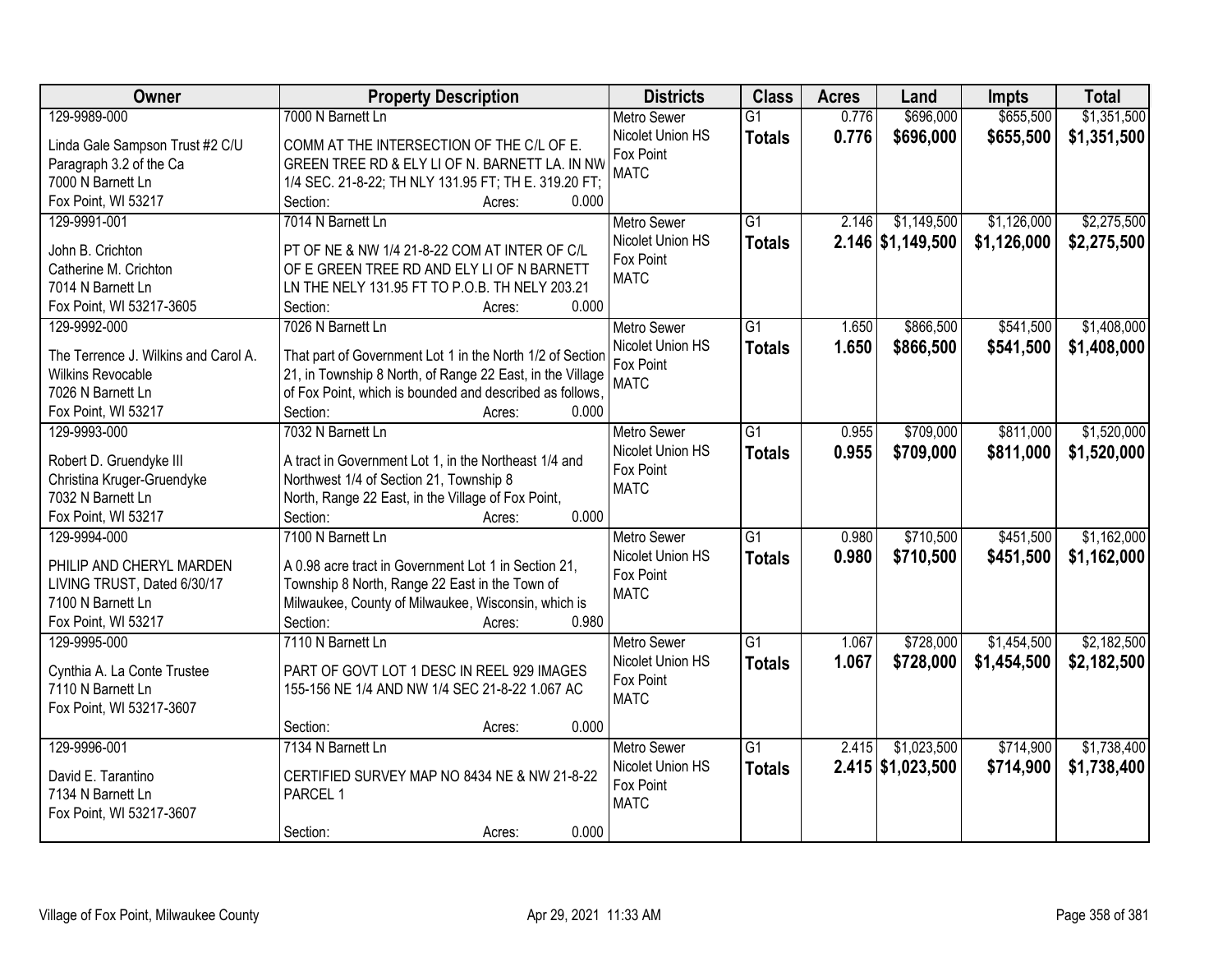| Owner                                                                  | <b>Property Description</b>                                                             | <b>Districts</b>   | <b>Class</b>    | <b>Acres</b> | Land                | <b>Impts</b>    | <b>Total</b> |
|------------------------------------------------------------------------|-----------------------------------------------------------------------------------------|--------------------|-----------------|--------------|---------------------|-----------------|--------------|
| 129-9996-002                                                           | 7120 N Barnett Ln                                                                       | <b>Metro Sewer</b> | $\overline{G1}$ | 2.298        | \$1,002,500         | \$941,500       | \$1,944,000  |
| Gunter K. Kocourek                                                     | CERTIFIED SURVEY MAP NO 8434 NE & NW 21-8-22                                            | Nicolet Union HS   | <b>Totals</b>   |              | $2.298$ \$1,002,500 | \$941,500       | \$1,944,000  |
| Amy J. Kocourek                                                        | PARCEL <sub>2</sub>                                                                     | Fox Point          |                 |              |                     |                 |              |
| 7120 N Barnett Ln                                                      |                                                                                         | <b>MATC</b>        |                 |              |                     |                 |              |
| Fox Point, WI 53217                                                    | 0.000<br>Section:<br>Acres:                                                             |                    |                 |              |                     |                 |              |
| 130-9991-000                                                           | 7000 N Barnett Ln                                                                       | <b>Metro Sewer</b> | $\overline{G1}$ | 0.572        | \$55,000            | $\overline{50}$ | \$55,000     |
|                                                                        |                                                                                         | Nicolet Union HS   | <b>Totals</b>   | 0.572        | \$55,000            | \$0             | \$55,000     |
| Linda Gale Sampson Trust #2 C/U                                        | S. 127.88 FT. OF THAT PART OF GOVT. LOT 1 IN                                            | Fox Point          |                 |              |                     |                 |              |
| Paragraph 3.2 of the Ca                                                | N1/2 OF SEC. 21-8-22 LYING ELY OF WLY LINE OF N.                                        | <b>MATC</b>        |                 |              |                     |                 |              |
| 7000 N Barnett Ln                                                      | <b>BEACH DRIVE.</b>                                                                     |                    |                 |              |                     |                 |              |
| Fox Point, WI 53217                                                    | Section:<br>Acres:                                                                      | 0.000              |                 |              |                     |                 |              |
| 130-9992-000                                                           | 7000 N Beach Dr                                                                         | <b>Metro Sewer</b> | $\overline{G1}$ | 1.250        | \$1,214,500         | \$418,000       | \$1,632,500  |
| Michael Paul Mullin                                                    | That part of Government Lot, in the North 1/2 of the North                              | Nicolet Union HS   | <b>Totals</b>   |              | 1.250 \$1,214,500   | \$418,000       | \$1,632,500  |
| Sabina Mullin                                                          | 1/2 of Section 21, Township 8 North, Range 22 East, in                                  | Fox Point          |                 |              |                     |                 |              |
| 7000 N Beach Dr                                                        | the Village of Fox Point, Milwaukee County, Wisconsin,                                  | <b>MATC</b>        |                 |              |                     |                 |              |
| Fox Point, WI 53217                                                    | Section:<br>Acres:                                                                      | 1.250              |                 |              |                     |                 |              |
| 130-9993-000                                                           | 7038 N Beach Dr                                                                         | <b>Metro Sewer</b> | $\overline{G1}$ | 1.150        | \$1,381,500         | \$1,400,000     | \$2,781,500  |
|                                                                        |                                                                                         | Nicolet Union HS   | <b>Totals</b>   |              | 1.150 \$1,381,500   | \$1,400,000     | \$2,781,500  |
| Edward P & Bridie An Mooney, Jr<br>E Mooney Jr & B Mooney Living Trust | PART OF GOVERT LOT 1 DESC IN REEL 873 -<br>IMAGES 1216-1217 NE 1/4 SEC 21-8-22 1.150 AC | Fox Point          |                 |              |                     |                 |              |
| 7038 N Beach Dr                                                        |                                                                                         | <b>MATC</b>        |                 |              |                     |                 |              |
| Fox Point, WI 53217-3657                                               | 0.000<br>Section:<br>Acres:                                                             |                    |                 |              |                     |                 |              |
| 130-9994-000                                                           | 7106 N Beach Dr                                                                         | <b>Metro Sewer</b> | $\overline{G1}$ | 1.620        | \$1,297,500         | \$347,000       | \$1,644,500  |
|                                                                        |                                                                                         | Nicolet Union HS   |                 |              | 1.620 \$1,297,500   | \$347,000       | \$1,644,500  |
| Billy R. Apple                                                         | PART OF GOVERT LOT 1, DESC. IN REEL 336,                                                | Fox Point          | <b>Totals</b>   |              |                     |                 |              |
| Griselda B. Apple                                                      | IMAGES 1882-1883, SEC. 21-8-22 1.620 AC.                                                | <b>MATC</b>        |                 |              |                     |                 |              |
| 7106 N Beach Dr                                                        |                                                                                         |                    |                 |              |                     |                 |              |
| Fox Point, WI 53217-3658                                               | Section:<br>Acres:                                                                      | 0.000              |                 |              |                     |                 |              |
| 130-9995-000                                                           | 7120 N Beach Dr                                                                         | Metro Sewer        | $\overline{G1}$ | 0.568        | \$797,500           | \$720,500       | \$1,518,000  |
| William J. Rubenzer                                                    | PART OF GOVT LOT 1, DESC. IN REEL 351-IMAGES                                            | Nicolet Union HS   | <b>Totals</b>   | 0.568        | \$797,500           | \$720,500       | \$1,518,000  |
| 7120 N Beach Dr                                                        | 1640-1644 NE1/4 SEC.21-8-22. .603 AC.                                                   | Fox Point          |                 |              |                     |                 |              |
| Fox Point, WI 53217-3658                                               |                                                                                         | <b>MATC</b>        |                 |              |                     |                 |              |
|                                                                        | Section:<br>Acres:                                                                      | 0.568              |                 |              |                     |                 |              |
| 130-9996-000                                                           | 7124 N Beach Dr                                                                         | <b>Metro Sewer</b> | $\overline{G1}$ | 0.929        | \$1,090,500         | \$381,500       | \$1,472,000  |
|                                                                        |                                                                                         | Nicolet Union HS   | <b>Totals</b>   |              | $0.929$ \$1,090,500 | \$381,500       | \$1,472,000  |
| David S. Gronik Jr                                                     | PART OF GOVT LOT 1, DESC. IN REEL 364- IMAGE                                            | Fox Point          |                 |              |                     |                 |              |
| Mary Kay Gronik                                                        | 948 NE1/4 SEC. 21-8-22 EXC. N. 15 FT. DESC. IN                                          | <b>MATC</b>        |                 |              |                     |                 |              |
| 7124 N Beach Dr                                                        | REEL 364-IMAGES 946-947                                                                 |                    |                 |              |                     |                 |              |
| Fox Point, WI 53217-3658                                               | Section:<br>Acres:                                                                      | 0.000              |                 |              |                     |                 |              |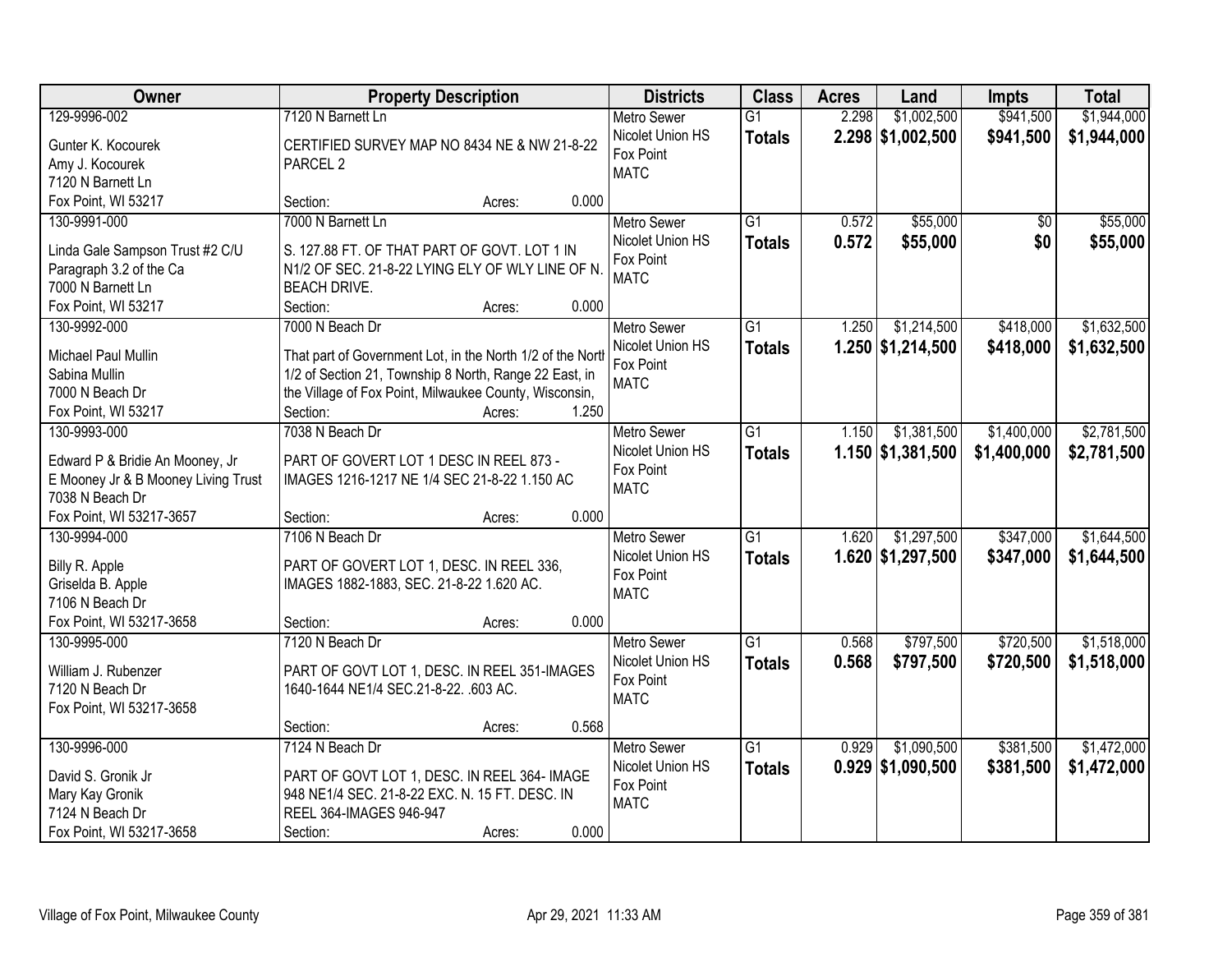| \$508,500<br>\$1,282,500<br>130-9997-000<br>7134 N Beach Dr<br>0.533<br>\$774,000<br><b>Metro Sewer</b><br>$\overline{G1}$<br>Nicolet Union HS<br>0.533<br>\$774,000<br>\$508,500<br><b>Totals</b><br>Donald A. Kroll<br>PART OF NE 1/4 SEC. 21-8-22 DESC. IN VOL. 3235<br>Fox Point<br>PAGE 259. ALSO A 15 FT. STRIP OF LAND DESC. IN<br>7134 N Beach Dr<br><b>MATC</b><br>REEL 364-IMAGES 946-947<br>Fox Point, WI 53217<br>0.000<br>Section:<br>Acres:<br>130-9998-000<br>$\overline{G1}$<br>\$895,500<br>\$197,000<br>7142 N Beach Dr<br>0.403<br><b>Metro Sewer</b><br>Nicolet Union HS<br>0.403<br>\$895,500<br>\$197,000<br><b>Totals</b><br>PART OF NE 1/4 DESC. IN REEL 617 - IMAGES<br>John M. Douglass<br>Fox Point<br>Laurie A. Douglass<br>1816-1817 NE 1/4 SEC. 21-8-22. .631 AC.<br><b>MATC</b><br>7142 N Beach Dr<br>0.000<br>Fox Point, WI 53217-3658<br>Section:<br>Acres:<br>\$1,120,000<br>130-9999-000<br>7152 N Beach Dr<br>G1<br>0.720<br>\$605,000<br>Metro Sewer<br>Nicolet Union HS<br>$0.720$ \$1,120,000<br>\$605,000<br><b>Totals</b><br>Stephen R Forrer Living Trust<br>PART OF NE1/4 & NW1/4 SEC. 21-8-22 DESC. IN VOL<br>Fox Point<br>2915 OF DEEDS ON PAGE 316724 AC. B.1-#18<br>7152 N Beach Dr<br><b>MATC</b><br>Fox Point, WI 53217-3658<br>0.000<br>Section:<br>Acres:<br>131-0001-001<br>\$291,000<br>\$398,500<br>425 E Apple Tree Rd<br><b>Metro Sewer</b><br>G1<br>0.379<br>Nicolet Union HS<br>0.379<br>\$291,000<br>\$398,500<br><b>Totals</b><br>Mark A. Short<br>CERTIFIED SURVEY MAP NO. 3732 SW 1/4 SEC<br>Fox Point<br>Dorothy M. Short<br>21-8-22 PARCEL 1<br><b>MATC</b><br>425 E Apple Tree Rd<br>0.000<br>Fox Point, WI 53217-4237<br>Section:<br>Acres:<br>\$235,000<br>131-0002-001<br>435 E Apple Tree Rd<br>$\overline{G1}$<br>0.305<br>\$266,000<br><b>Metro Sewer</b><br>Nicolet Union HS<br>0.305<br>\$266,000<br>\$235,000<br><b>Totals</b><br>Lorna J Schelble Revocable Trust<br>CERTIFIED SURVEY MAP NO. 3732 SW 1/4 SEC<br>Fox Point<br>435 E Apple Tree Rd<br>21-8-22 PARCEL 2<br><b>MATC</b><br>Fox Point, WI 53217-4237<br>0.000<br>Section:<br>Acres:<br>$\overline{G1}$<br>\$204,500<br>\$277,500<br>131-0003-000<br>417 E Apple Tree Rd<br>Metro Sewer<br>0.235<br>Nicolet Union HS<br>0.235<br>\$204,500<br>\$277,500<br><b>Totals</b><br>Paul Getter<br>LOT 3, BLOCK 1, BIRCHWOOD .234 AC.<br>Fox Point<br>Kara Higdon<br><b>MATC</b><br>417 E Apple Tree Rd<br>0.000<br>Fox Point, WI 53217<br>Section:<br>Acres:<br>$\overline{G1}$<br>\$204,000<br>\$197,000<br>131-0004-000<br>413 E Apple Tree Rd<br>0.234<br><b>Metro Sewer</b><br>Nicolet Union HS<br>0.234<br>\$204,000<br>\$197,000 | Owner             | <b>Property Description</b>       | <b>Districts</b> | <b>Class</b>  | <b>Acres</b> | Land | Impts | <b>Total</b> |
|-----------------------------------------------------------------------------------------------------------------------------------------------------------------------------------------------------------------------------------------------------------------------------------------------------------------------------------------------------------------------------------------------------------------------------------------------------------------------------------------------------------------------------------------------------------------------------------------------------------------------------------------------------------------------------------------------------------------------------------------------------------------------------------------------------------------------------------------------------------------------------------------------------------------------------------------------------------------------------------------------------------------------------------------------------------------------------------------------------------------------------------------------------------------------------------------------------------------------------------------------------------------------------------------------------------------------------------------------------------------------------------------------------------------------------------------------------------------------------------------------------------------------------------------------------------------------------------------------------------------------------------------------------------------------------------------------------------------------------------------------------------------------------------------------------------------------------------------------------------------------------------------------------------------------------------------------------------------------------------------------------------------------------------------------------------------------------------------------------------------------------------------------------------------------------------------------------------------------------------------------------------------------------------------------------------------------------------------------------------------------------------------------------------------------------------------------------------------------------------------------------------------------------------------------------------------------------------------------------------------------------------------------------------------------|-------------------|-----------------------------------|------------------|---------------|--------------|------|-------|--------------|
|                                                                                                                                                                                                                                                                                                                                                                                                                                                                                                                                                                                                                                                                                                                                                                                                                                                                                                                                                                                                                                                                                                                                                                                                                                                                                                                                                                                                                                                                                                                                                                                                                                                                                                                                                                                                                                                                                                                                                                                                                                                                                                                                                                                                                                                                                                                                                                                                                                                                                                                                                                                                                                                                       |                   |                                   |                  |               |              |      |       |              |
| \$1,092,500<br>\$1,092,500<br>\$1,725,000<br>\$1,725,000<br>\$689,500<br>\$689,500<br>\$482,000                                                                                                                                                                                                                                                                                                                                                                                                                                                                                                                                                                                                                                                                                                                                                                                                                                                                                                                                                                                                                                                                                                                                                                                                                                                                                                                                                                                                                                                                                                                                                                                                                                                                                                                                                                                                                                                                                                                                                                                                                                                                                                                                                                                                                                                                                                                                                                                                                                                                                                                                                                       |                   |                                   |                  |               |              |      |       | \$1,282,500  |
|                                                                                                                                                                                                                                                                                                                                                                                                                                                                                                                                                                                                                                                                                                                                                                                                                                                                                                                                                                                                                                                                                                                                                                                                                                                                                                                                                                                                                                                                                                                                                                                                                                                                                                                                                                                                                                                                                                                                                                                                                                                                                                                                                                                                                                                                                                                                                                                                                                                                                                                                                                                                                                                                       |                   |                                   |                  |               |              |      |       |              |
|                                                                                                                                                                                                                                                                                                                                                                                                                                                                                                                                                                                                                                                                                                                                                                                                                                                                                                                                                                                                                                                                                                                                                                                                                                                                                                                                                                                                                                                                                                                                                                                                                                                                                                                                                                                                                                                                                                                                                                                                                                                                                                                                                                                                                                                                                                                                                                                                                                                                                                                                                                                                                                                                       |                   |                                   |                  |               |              |      |       |              |
|                                                                                                                                                                                                                                                                                                                                                                                                                                                                                                                                                                                                                                                                                                                                                                                                                                                                                                                                                                                                                                                                                                                                                                                                                                                                                                                                                                                                                                                                                                                                                                                                                                                                                                                                                                                                                                                                                                                                                                                                                                                                                                                                                                                                                                                                                                                                                                                                                                                                                                                                                                                                                                                                       |                   |                                   |                  |               |              |      |       |              |
|                                                                                                                                                                                                                                                                                                                                                                                                                                                                                                                                                                                                                                                                                                                                                                                                                                                                                                                                                                                                                                                                                                                                                                                                                                                                                                                                                                                                                                                                                                                                                                                                                                                                                                                                                                                                                                                                                                                                                                                                                                                                                                                                                                                                                                                                                                                                                                                                                                                                                                                                                                                                                                                                       |                   |                                   |                  |               |              |      |       |              |
|                                                                                                                                                                                                                                                                                                                                                                                                                                                                                                                                                                                                                                                                                                                                                                                                                                                                                                                                                                                                                                                                                                                                                                                                                                                                                                                                                                                                                                                                                                                                                                                                                                                                                                                                                                                                                                                                                                                                                                                                                                                                                                                                                                                                                                                                                                                                                                                                                                                                                                                                                                                                                                                                       |                   |                                   |                  |               |              |      |       |              |
|                                                                                                                                                                                                                                                                                                                                                                                                                                                                                                                                                                                                                                                                                                                                                                                                                                                                                                                                                                                                                                                                                                                                                                                                                                                                                                                                                                                                                                                                                                                                                                                                                                                                                                                                                                                                                                                                                                                                                                                                                                                                                                                                                                                                                                                                                                                                                                                                                                                                                                                                                                                                                                                                       |                   |                                   |                  |               |              |      |       |              |
|                                                                                                                                                                                                                                                                                                                                                                                                                                                                                                                                                                                                                                                                                                                                                                                                                                                                                                                                                                                                                                                                                                                                                                                                                                                                                                                                                                                                                                                                                                                                                                                                                                                                                                                                                                                                                                                                                                                                                                                                                                                                                                                                                                                                                                                                                                                                                                                                                                                                                                                                                                                                                                                                       |                   |                                   |                  |               |              |      |       |              |
|                                                                                                                                                                                                                                                                                                                                                                                                                                                                                                                                                                                                                                                                                                                                                                                                                                                                                                                                                                                                                                                                                                                                                                                                                                                                                                                                                                                                                                                                                                                                                                                                                                                                                                                                                                                                                                                                                                                                                                                                                                                                                                                                                                                                                                                                                                                                                                                                                                                                                                                                                                                                                                                                       |                   |                                   |                  |               |              |      |       |              |
|                                                                                                                                                                                                                                                                                                                                                                                                                                                                                                                                                                                                                                                                                                                                                                                                                                                                                                                                                                                                                                                                                                                                                                                                                                                                                                                                                                                                                                                                                                                                                                                                                                                                                                                                                                                                                                                                                                                                                                                                                                                                                                                                                                                                                                                                                                                                                                                                                                                                                                                                                                                                                                                                       |                   |                                   |                  |               |              |      |       |              |
|                                                                                                                                                                                                                                                                                                                                                                                                                                                                                                                                                                                                                                                                                                                                                                                                                                                                                                                                                                                                                                                                                                                                                                                                                                                                                                                                                                                                                                                                                                                                                                                                                                                                                                                                                                                                                                                                                                                                                                                                                                                                                                                                                                                                                                                                                                                                                                                                                                                                                                                                                                                                                                                                       |                   |                                   |                  |               |              |      |       |              |
|                                                                                                                                                                                                                                                                                                                                                                                                                                                                                                                                                                                                                                                                                                                                                                                                                                                                                                                                                                                                                                                                                                                                                                                                                                                                                                                                                                                                                                                                                                                                                                                                                                                                                                                                                                                                                                                                                                                                                                                                                                                                                                                                                                                                                                                                                                                                                                                                                                                                                                                                                                                                                                                                       |                   |                                   |                  |               |              |      |       |              |
|                                                                                                                                                                                                                                                                                                                                                                                                                                                                                                                                                                                                                                                                                                                                                                                                                                                                                                                                                                                                                                                                                                                                                                                                                                                                                                                                                                                                                                                                                                                                                                                                                                                                                                                                                                                                                                                                                                                                                                                                                                                                                                                                                                                                                                                                                                                                                                                                                                                                                                                                                                                                                                                                       |                   |                                   |                  |               |              |      |       |              |
|                                                                                                                                                                                                                                                                                                                                                                                                                                                                                                                                                                                                                                                                                                                                                                                                                                                                                                                                                                                                                                                                                                                                                                                                                                                                                                                                                                                                                                                                                                                                                                                                                                                                                                                                                                                                                                                                                                                                                                                                                                                                                                                                                                                                                                                                                                                                                                                                                                                                                                                                                                                                                                                                       |                   |                                   |                  |               |              |      |       |              |
|                                                                                                                                                                                                                                                                                                                                                                                                                                                                                                                                                                                                                                                                                                                                                                                                                                                                                                                                                                                                                                                                                                                                                                                                                                                                                                                                                                                                                                                                                                                                                                                                                                                                                                                                                                                                                                                                                                                                                                                                                                                                                                                                                                                                                                                                                                                                                                                                                                                                                                                                                                                                                                                                       |                   |                                   |                  |               |              |      |       |              |
|                                                                                                                                                                                                                                                                                                                                                                                                                                                                                                                                                                                                                                                                                                                                                                                                                                                                                                                                                                                                                                                                                                                                                                                                                                                                                                                                                                                                                                                                                                                                                                                                                                                                                                                                                                                                                                                                                                                                                                                                                                                                                                                                                                                                                                                                                                                                                                                                                                                                                                                                                                                                                                                                       |                   |                                   |                  |               |              |      |       |              |
|                                                                                                                                                                                                                                                                                                                                                                                                                                                                                                                                                                                                                                                                                                                                                                                                                                                                                                                                                                                                                                                                                                                                                                                                                                                                                                                                                                                                                                                                                                                                                                                                                                                                                                                                                                                                                                                                                                                                                                                                                                                                                                                                                                                                                                                                                                                                                                                                                                                                                                                                                                                                                                                                       |                   |                                   |                  |               |              |      |       |              |
| \$501,000<br>\$501,000<br>\$482,000<br>\$401,000                                                                                                                                                                                                                                                                                                                                                                                                                                                                                                                                                                                                                                                                                                                                                                                                                                                                                                                                                                                                                                                                                                                                                                                                                                                                                                                                                                                                                                                                                                                                                                                                                                                                                                                                                                                                                                                                                                                                                                                                                                                                                                                                                                                                                                                                                                                                                                                                                                                                                                                                                                                                                      |                   |                                   |                  |               |              |      |       |              |
|                                                                                                                                                                                                                                                                                                                                                                                                                                                                                                                                                                                                                                                                                                                                                                                                                                                                                                                                                                                                                                                                                                                                                                                                                                                                                                                                                                                                                                                                                                                                                                                                                                                                                                                                                                                                                                                                                                                                                                                                                                                                                                                                                                                                                                                                                                                                                                                                                                                                                                                                                                                                                                                                       |                   |                                   |                  |               |              |      |       |              |
|                                                                                                                                                                                                                                                                                                                                                                                                                                                                                                                                                                                                                                                                                                                                                                                                                                                                                                                                                                                                                                                                                                                                                                                                                                                                                                                                                                                                                                                                                                                                                                                                                                                                                                                                                                                                                                                                                                                                                                                                                                                                                                                                                                                                                                                                                                                                                                                                                                                                                                                                                                                                                                                                       |                   |                                   |                  |               |              |      |       |              |
|                                                                                                                                                                                                                                                                                                                                                                                                                                                                                                                                                                                                                                                                                                                                                                                                                                                                                                                                                                                                                                                                                                                                                                                                                                                                                                                                                                                                                                                                                                                                                                                                                                                                                                                                                                                                                                                                                                                                                                                                                                                                                                                                                                                                                                                                                                                                                                                                                                                                                                                                                                                                                                                                       |                   |                                   |                  |               |              |      |       |              |
|                                                                                                                                                                                                                                                                                                                                                                                                                                                                                                                                                                                                                                                                                                                                                                                                                                                                                                                                                                                                                                                                                                                                                                                                                                                                                                                                                                                                                                                                                                                                                                                                                                                                                                                                                                                                                                                                                                                                                                                                                                                                                                                                                                                                                                                                                                                                                                                                                                                                                                                                                                                                                                                                       |                   |                                   |                  |               |              |      |       |              |
|                                                                                                                                                                                                                                                                                                                                                                                                                                                                                                                                                                                                                                                                                                                                                                                                                                                                                                                                                                                                                                                                                                                                                                                                                                                                                                                                                                                                                                                                                                                                                                                                                                                                                                                                                                                                                                                                                                                                                                                                                                                                                                                                                                                                                                                                                                                                                                                                                                                                                                                                                                                                                                                                       |                   |                                   |                  |               |              |      |       |              |
|                                                                                                                                                                                                                                                                                                                                                                                                                                                                                                                                                                                                                                                                                                                                                                                                                                                                                                                                                                                                                                                                                                                                                                                                                                                                                                                                                                                                                                                                                                                                                                                                                                                                                                                                                                                                                                                                                                                                                                                                                                                                                                                                                                                                                                                                                                                                                                                                                                                                                                                                                                                                                                                                       |                   |                                   |                  |               |              |      |       |              |
|                                                                                                                                                                                                                                                                                                                                                                                                                                                                                                                                                                                                                                                                                                                                                                                                                                                                                                                                                                                                                                                                                                                                                                                                                                                                                                                                                                                                                                                                                                                                                                                                                                                                                                                                                                                                                                                                                                                                                                                                                                                                                                                                                                                                                                                                                                                                                                                                                                                                                                                                                                                                                                                                       |                   |                                   |                  |               |              |      |       |              |
|                                                                                                                                                                                                                                                                                                                                                                                                                                                                                                                                                                                                                                                                                                                                                                                                                                                                                                                                                                                                                                                                                                                                                                                                                                                                                                                                                                                                                                                                                                                                                                                                                                                                                                                                                                                                                                                                                                                                                                                                                                                                                                                                                                                                                                                                                                                                                                                                                                                                                                                                                                                                                                                                       |                   |                                   |                  |               |              |      |       |              |
|                                                                                                                                                                                                                                                                                                                                                                                                                                                                                                                                                                                                                                                                                                                                                                                                                                                                                                                                                                                                                                                                                                                                                                                                                                                                                                                                                                                                                                                                                                                                                                                                                                                                                                                                                                                                                                                                                                                                                                                                                                                                                                                                                                                                                                                                                                                                                                                                                                                                                                                                                                                                                                                                       |                   |                                   |                  |               |              |      |       |              |
|                                                                                                                                                                                                                                                                                                                                                                                                                                                                                                                                                                                                                                                                                                                                                                                                                                                                                                                                                                                                                                                                                                                                                                                                                                                                                                                                                                                                                                                                                                                                                                                                                                                                                                                                                                                                                                                                                                                                                                                                                                                                                                                                                                                                                                                                                                                                                                                                                                                                                                                                                                                                                                                                       |                   |                                   |                  |               |              |      |       |              |
|                                                                                                                                                                                                                                                                                                                                                                                                                                                                                                                                                                                                                                                                                                                                                                                                                                                                                                                                                                                                                                                                                                                                                                                                                                                                                                                                                                                                                                                                                                                                                                                                                                                                                                                                                                                                                                                                                                                                                                                                                                                                                                                                                                                                                                                                                                                                                                                                                                                                                                                                                                                                                                                                       |                   |                                   |                  |               |              |      |       |              |
|                                                                                                                                                                                                                                                                                                                                                                                                                                                                                                                                                                                                                                                                                                                                                                                                                                                                                                                                                                                                                                                                                                                                                                                                                                                                                                                                                                                                                                                                                                                                                                                                                                                                                                                                                                                                                                                                                                                                                                                                                                                                                                                                                                                                                                                                                                                                                                                                                                                                                                                                                                                                                                                                       |                   |                                   |                  |               |              |      |       |              |
|                                                                                                                                                                                                                                                                                                                                                                                                                                                                                                                                                                                                                                                                                                                                                                                                                                                                                                                                                                                                                                                                                                                                                                                                                                                                                                                                                                                                                                                                                                                                                                                                                                                                                                                                                                                                                                                                                                                                                                                                                                                                                                                                                                                                                                                                                                                                                                                                                                                                                                                                                                                                                                                                       |                   |                                   |                  |               |              |      |       |              |
|                                                                                                                                                                                                                                                                                                                                                                                                                                                                                                                                                                                                                                                                                                                                                                                                                                                                                                                                                                                                                                                                                                                                                                                                                                                                                                                                                                                                                                                                                                                                                                                                                                                                                                                                                                                                                                                                                                                                                                                                                                                                                                                                                                                                                                                                                                                                                                                                                                                                                                                                                                                                                                                                       |                   |                                   |                  |               |              |      |       |              |
|                                                                                                                                                                                                                                                                                                                                                                                                                                                                                                                                                                                                                                                                                                                                                                                                                                                                                                                                                                                                                                                                                                                                                                                                                                                                                                                                                                                                                                                                                                                                                                                                                                                                                                                                                                                                                                                                                                                                                                                                                                                                                                                                                                                                                                                                                                                                                                                                                                                                                                                                                                                                                                                                       |                   | LOT 4, BLOCK 1, BIRCHWOOD .234 AC |                  | <b>Totals</b> |              |      |       | \$401,000    |
| Fox Point                                                                                                                                                                                                                                                                                                                                                                                                                                                                                                                                                                                                                                                                                                                                                                                                                                                                                                                                                                                                                                                                                                                                                                                                                                                                                                                                                                                                                                                                                                                                                                                                                                                                                                                                                                                                                                                                                                                                                                                                                                                                                                                                                                                                                                                                                                                                                                                                                                                                                                                                                                                                                                                             | Andrew D. Roberts |                                   |                  |               |              |      |       |              |
| Cortney T. Roberts<br><b>MATC</b><br>413 E Apple Tree Rd                                                                                                                                                                                                                                                                                                                                                                                                                                                                                                                                                                                                                                                                                                                                                                                                                                                                                                                                                                                                                                                                                                                                                                                                                                                                                                                                                                                                                                                                                                                                                                                                                                                                                                                                                                                                                                                                                                                                                                                                                                                                                                                                                                                                                                                                                                                                                                                                                                                                                                                                                                                                              |                   |                                   |                  |               |              |      |       |              |
| Fox Point, WI 53217-4237<br>0.000<br>Section:<br>Acres:                                                                                                                                                                                                                                                                                                                                                                                                                                                                                                                                                                                                                                                                                                                                                                                                                                                                                                                                                                                                                                                                                                                                                                                                                                                                                                                                                                                                                                                                                                                                                                                                                                                                                                                                                                                                                                                                                                                                                                                                                                                                                                                                                                                                                                                                                                                                                                                                                                                                                                                                                                                                               |                   |                                   |                  |               |              |      |       |              |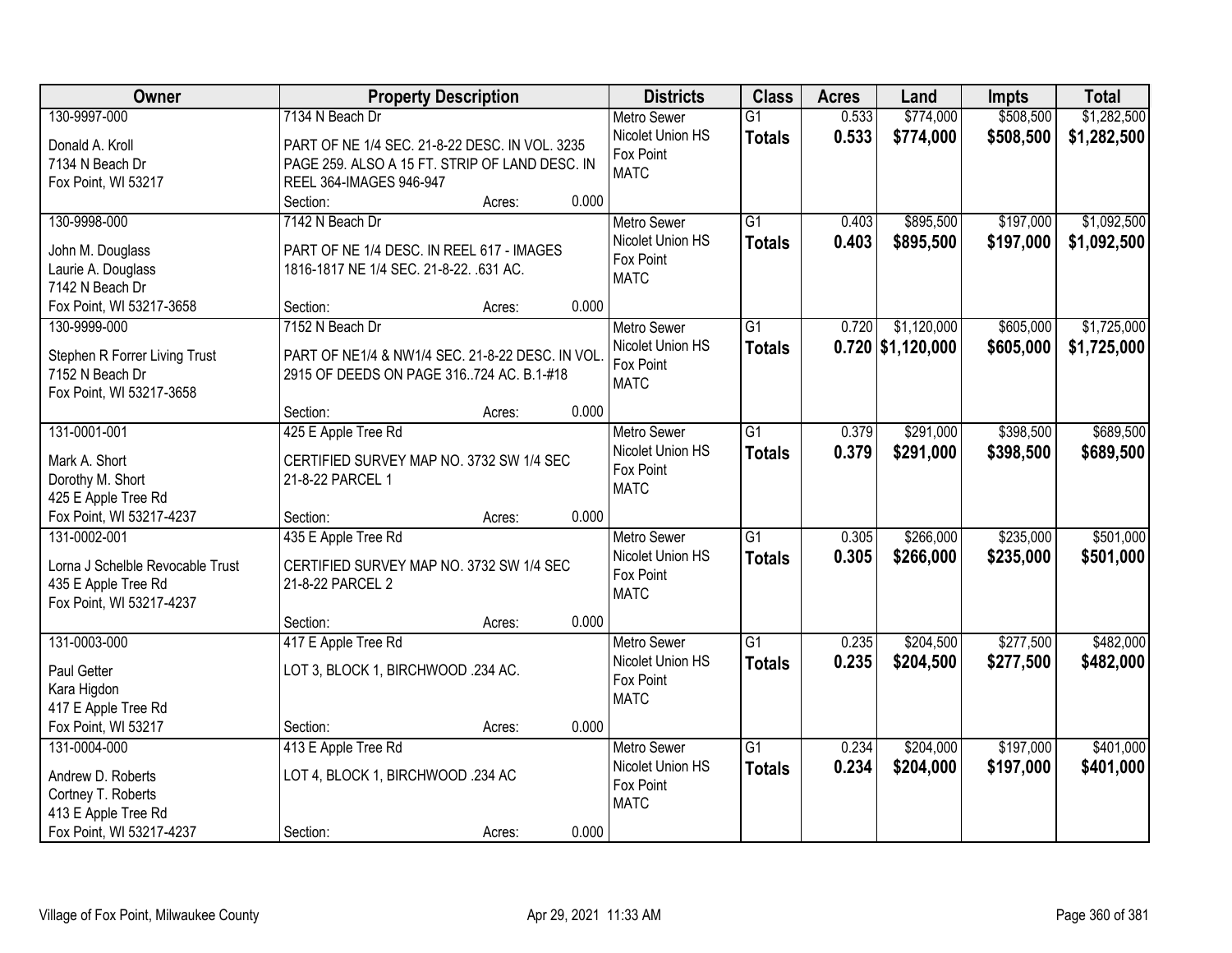| Owner                    | <b>Property Description</b>                                 | <b>Districts</b>   | <b>Class</b>    | <b>Acres</b> | Land      | <b>Impts</b> | <b>Total</b> |
|--------------------------|-------------------------------------------------------------|--------------------|-----------------|--------------|-----------|--------------|--------------|
| 131-0005-000             | 407 E Apple Tree Rd                                         | <b>Metro Sewer</b> | $\overline{G1}$ | 0.234        | \$204,000 | \$434,000    | \$638,000    |
| Holly Dahlman            | LOT 5, BLOCK 1, BIRCHWOOD .234 AC                           | Nicolet Union HS   | <b>Totals</b>   | 0.234        | \$204,000 | \$434,000    | \$638,000    |
| Benjamin Dahlman         |                                                             | Fox Point          |                 |              |           |              |              |
| 407 E Apple Tree Rd      |                                                             | <b>MATC</b>        |                 |              |           |              |              |
| Fox Point, WI 53217      | 0.000<br>Section:<br>Acres:                                 |                    |                 |              |           |              |              |
| 131-0006-000             | 403 E Apple Tree Rd                                         | <b>Metro Sewer</b> | $\overline{G1}$ | 0.234        | \$204,000 | \$360,600    | \$564,600    |
|                          |                                                             | Nicolet Union HS   | <b>Totals</b>   | 0.234        | \$204,000 | \$360,600    | \$564,600    |
| Alexander W. Bantz       | Lot 6, in Block 1, in Birchwood, being a Subdivision of the | Fox Point          |                 |              |           |              |              |
| Erik Bantz               | Southwest 1/4 of Section 21, Township 8 North, Range 2      | <b>MATC</b>        |                 |              |           |              |              |
| 403 E Apple Tree Rd      | East, in the Village of Fox Point, Milwaukee County,        |                    |                 |              |           |              |              |
| Fox Point, WI 53217      | 0.000<br>Section:<br>Acres:                                 |                    |                 |              |           |              |              |
| 131-0007-000             | 315 E Daphne Rd                                             | <b>Metro Sewer</b> | G1              | 0.260        | \$226,500 | \$295,000    | \$521,500    |
| Ronald D. Timm           | Lot 7, in Block 1, in Birchwood, being a Subdivision of a   | Nicolet Union HS   | <b>Totals</b>   | 0.260        | \$226,500 | \$295,000    | \$521,500    |
| Collette Elliott-Timm    | part of the Southwest 1/4 of Section 21, in Township 8      | Fox Point          |                 |              |           |              |              |
| 315 E Daphne Rd          | North, Range 22 East, in the Village of Fox Point,          | <b>MATC</b>        |                 |              |           |              |              |
| Fox Point, WI 53217      | 0.260<br>Section:<br>Acres:                                 |                    |                 |              |           |              |              |
| 131-0008-000             | 6615 N Lake Dr                                              | <b>Metro Sewer</b> | G1              | 0.285        | \$186,000 | \$185,000    | \$371,000    |
|                          |                                                             | Nicolet Union HS   | <b>Totals</b>   | 0.285        | \$186,000 | \$185,000    | \$371,000    |
| Jack G. Wisniewski       | THE ELY 135 FT. OF LOT 1, BLK. 2, BIRCHWOOD                 | Fox Point          |                 |              |           |              |              |
| Mary Beth Wisniewski     |                                                             | <b>MATC</b>        |                 |              |           |              |              |
| 6615 N Lake Dr           |                                                             |                    |                 |              |           |              |              |
| Fox Point, WI 53217-4246 | 0.000<br>Section:<br>Acres:                                 |                    |                 |              |           |              |              |
| 131-0009-000             | 6609 N Lake Dr                                              | <b>Metro Sewer</b> | $\overline{G1}$ | 0.291        | \$190,500 | \$275,500    | \$466,000    |
| Daniel L. Hettinger      | The Easterly 135 Feet of Lot 2, In Block 2 in Birchwood,    | Nicolet Union HS   | <b>Totals</b>   | 0.291        | \$190,500 | \$275,500    | \$466,000    |
| Krista Hettinger         | being a Subdivision of a part of the Southwest 1/4, Of      | Fox Point          |                 |              |           |              |              |
| 6609 N Lake Dr           | Section 21, In Township 8 North, Range 22 East, In the      | <b>MATC</b>        |                 |              |           |              |              |
| Fox Point, WI 53217      | 0.000<br>Section:<br>Acres:                                 |                    |                 |              |           |              |              |
| 131-0010-000             | 426 E Apple Tree Rd                                         | Metro Sewer        | $\overline{G1}$ | 0.458        | \$234,000 | \$81,500     | \$315,500    |
|                          |                                                             | Nicolet Union HS   | <b>Totals</b>   | 0.458        | \$234,000 | \$81,500     | \$315,500    |
| William A. Langhoff      | LOT 3, BLOCK 2, BIRCHWOOD .458 AC.                          | Fox Point          |                 |              |           |              |              |
| Cynth Langhoff           |                                                             | <b>MATC</b>        |                 |              |           |              |              |
| 426 E Apple Tree Rd      |                                                             |                    |                 |              |           |              |              |
| Fox Point, WI 53217      | 0.458<br>Section:<br>Acres:                                 |                    |                 |              |           |              |              |
| 131-0011-000             | 420 E Apple Tree Rd                                         | <b>Metro Sewer</b> | $\overline{G1}$ | 0.244        | \$212,500 | \$397,500    | \$610,000    |
| Cyrille Buisson          | LOT 4 BLOCK 2 BIRCHWOOD SCHOOL DIST 2                       | Nicolet Union HS   | <b>Totals</b>   | 0.244        | \$212,500 | \$397,500    | \$610,000    |
| Beth Schoshinski         |                                                             | Fox Point          |                 |              |           |              |              |
| 420 E Apple Tree Rd      |                                                             | <b>MATC</b>        |                 |              |           |              |              |
| Fox Point, WI 53217      | 0.000<br>Section:<br>Acres:                                 |                    |                 |              |           |              |              |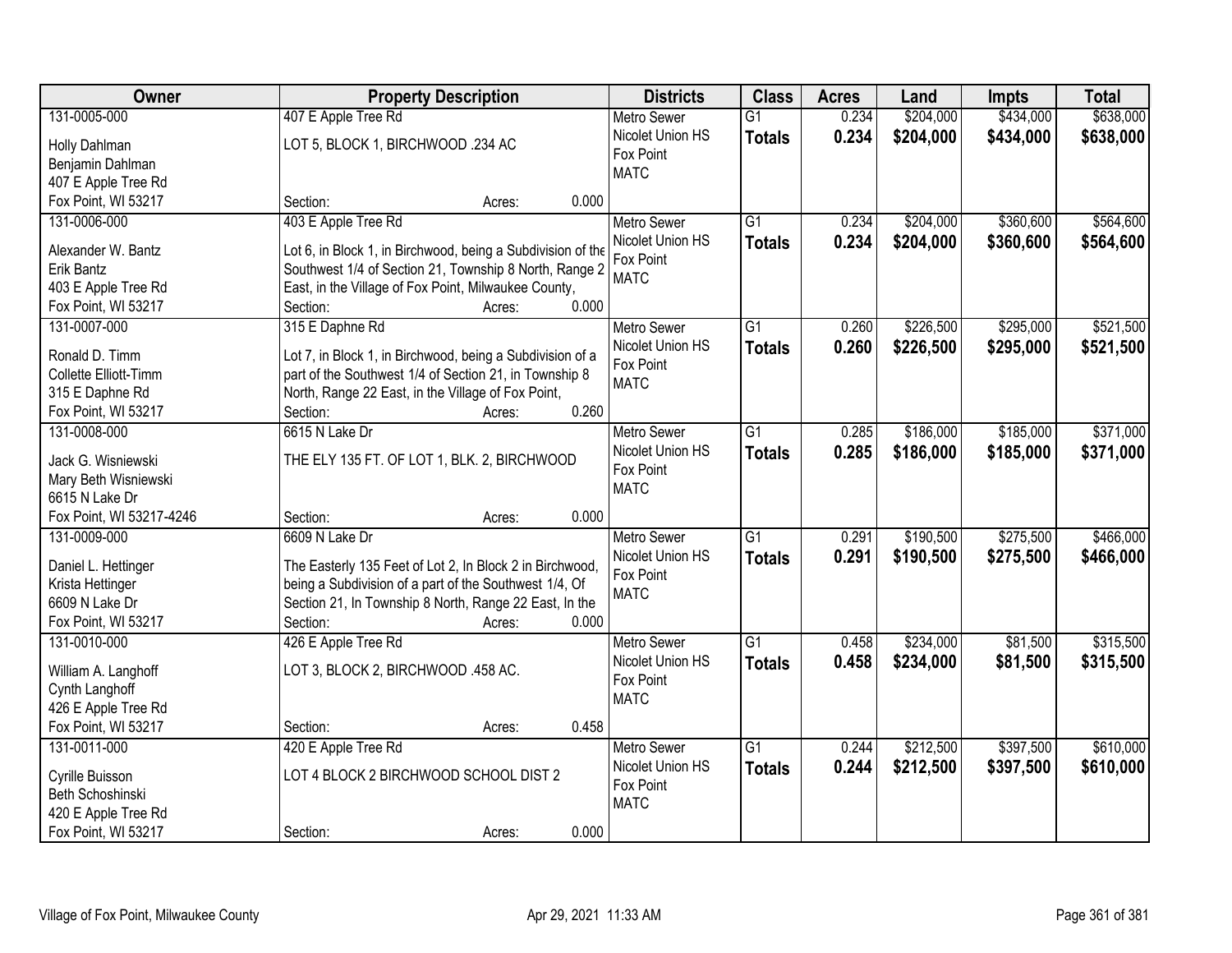| <b>Owner</b>             | <b>Property Description</b>                                 | <b>Districts</b> | <b>Class</b> | <b>Acres</b>                           | Land            | <b>Impts</b> | <b>Total</b> |           |           |
|--------------------------|-------------------------------------------------------------|------------------|--------------|----------------------------------------|-----------------|--------------|--------------|-----------|-----------|
| 131-0012-000             | 414 E Apple Tree Rd                                         |                  |              | <b>Metro Sewer</b>                     | $\overline{G1}$ | 0.234        | \$204,000    | \$299,400 | \$503,400 |
| Aaron Cook               | LOT 5 BLOCK 2 BIRCHWOOD SCHOOL DIST 2                       |                  |              | Nicolet Union HS                       | <b>Totals</b>   | 0.234        | \$204,000    | \$299,400 | \$503,400 |
| Ana Cook                 |                                                             |                  |              | Fox Point                              |                 |              |              |           |           |
| 414 E Apple Tree Rd      |                                                             |                  |              | <b>MATC</b>                            |                 |              |              |           |           |
| Fox Point, WI 53217      | Section:                                                    | Acres:           | 0.000        |                                        |                 |              |              |           |           |
| 131-0013-000             | 410 E Apple Tree Rd                                         |                  |              | <b>Metro Sewer</b>                     | $\overline{G1}$ | 0.234        | \$204,000    | \$293,400 | \$497,400 |
| David W. Christenson     | LOT 6, BLOCK 2, BIRCHWOOD .234 AC.                          |                  |              | Nicolet Union HS                       | <b>Totals</b>   | 0.234        | \$204,000    | \$293,400 | \$497,400 |
| Sandra E. Christenson    |                                                             |                  |              | Fox Point                              |                 |              |              |           |           |
| 410 E Apple Tree Rd      |                                                             |                  |              | <b>MATC</b>                            |                 |              |              |           |           |
| Fox Point, WI 53217-4236 | Section:                                                    | Acres:           | 0.000        |                                        |                 |              |              |           |           |
| 131-0014-000             | 404 E Apple Tree Rd                                         |                  |              | Metro Sewer                            | G1              | 0.171        | \$149,000    | \$342,500 | \$491,500 |
|                          |                                                             |                  |              | Nicolet Union HS                       | <b>Totals</b>   | 0.171        | \$149,000    | \$342,500 | \$491,500 |
| Christopher Spaude       | LOT7, BLOCK 2, BIRCHWOOD .171 AC.                           |                  |              | Fox Point                              |                 |              |              |           |           |
| Meghan Spaude            |                                                             |                  |              | <b>MATC</b>                            |                 |              |              |           |           |
| 404 E Apple Tree Rd      |                                                             |                  |              |                                        |                 |              |              |           |           |
| Fox Point, WI 53217      | Section:                                                    | Acres:           | 0.000        |                                        |                 |              |              |           |           |
| 131-0015-000             | 385 E Daphne Rd                                             |                  |              | <b>Metro Sewer</b>                     | G1              | 0.259        | \$225,500    | \$276,000 | \$501,500 |
| John T. Wakefield        | LOT 8, BLOCK 2, BIRCHWOOD .259 AC.                          |                  |              | Nicolet Union HS                       | <b>Totals</b>   | 0.259        | \$225,500    | \$276,000 | \$501,500 |
| 385 E Daphne Rd          |                                                             |                  |              | Fox Point                              |                 |              |              |           |           |
| Fox Point, WI 53217      |                                                             |                  |              | <b>MATC</b>                            |                 |              |              |           |           |
|                          | Section:                                                    | Acres:           | 0.000        |                                        |                 |              |              |           |           |
| 131-0016-000             | 405 E Daphne Rd                                             |                  |              | <b>Metro Sewer</b>                     | $\overline{G1}$ | 0.265        | \$231,000    | \$316,500 | \$547,500 |
| Amy Burke                | LOT 9, BLOCK 2, BIRCHWOOD .265 AC.                          |                  |              | Nicolet Union HS                       | <b>Totals</b>   | 0.265        | \$231,000    | \$316,500 | \$547,500 |
| 405 E Daphne Rd          |                                                             |                  |              | Fox Point                              |                 |              |              |           |           |
| Fox Point, WI 53217-4242 |                                                             |                  |              | <b>MATC</b>                            |                 |              |              |           |           |
|                          | Section:                                                    | Acres:           | 0.000        |                                        |                 |              |              |           |           |
| 131-0017-000             | 411 E Daphne Rd                                             |                  |              | <b>Metro Sewer</b>                     | $\overline{G1}$ | 0.708        | \$296,000    | \$484,500 | \$780,500 |
|                          |                                                             |                  |              | Nicolet Union HS                       | <b>Totals</b>   | 0.708        | \$296,000    | \$484,500 | \$780,500 |
| Charles F. Wright Jr     | All of Lots 1 and 2, excepting the East 135.00 feet of both |                  |              | Fox Point                              |                 |              |              |           |           |
| 411 E Daphne Rd          | and all of Lot 10, Block 2, in Birchwood, being a           |                  |              | <b>MATC</b>                            |                 |              |              |           |           |
| Fox Point, WI 53217      | subdivision of a part of the Southwest 1/4 of Section 21, i |                  | 0.708        |                                        |                 |              |              |           |           |
|                          | Section:                                                    | Acres:           |              |                                        | $\overline{G1}$ |              | \$218,000    | \$518,500 | \$736,500 |
| 131-0018-000             | 6715 N Lake Dr                                              |                  |              | <b>Metro Sewer</b><br>Nicolet Union HS |                 | 0.344        |              |           |           |
| Sandi Siegel             | LOT 1, BLOCK 3, BIRCHWOOD .343 AC.                          |                  |              | Fox Point                              | <b>Totals</b>   | 0.344        | \$218,000    | \$518,500 | \$736,500 |
| 6715 N Lake Dr           |                                                             |                  |              | <b>MATC</b>                            |                 |              |              |           |           |
| Fox Point, WI 53217      |                                                             |                  |              |                                        |                 |              |              |           |           |
|                          | Section:                                                    | Acres:           | 0.000        |                                        |                 |              |              |           |           |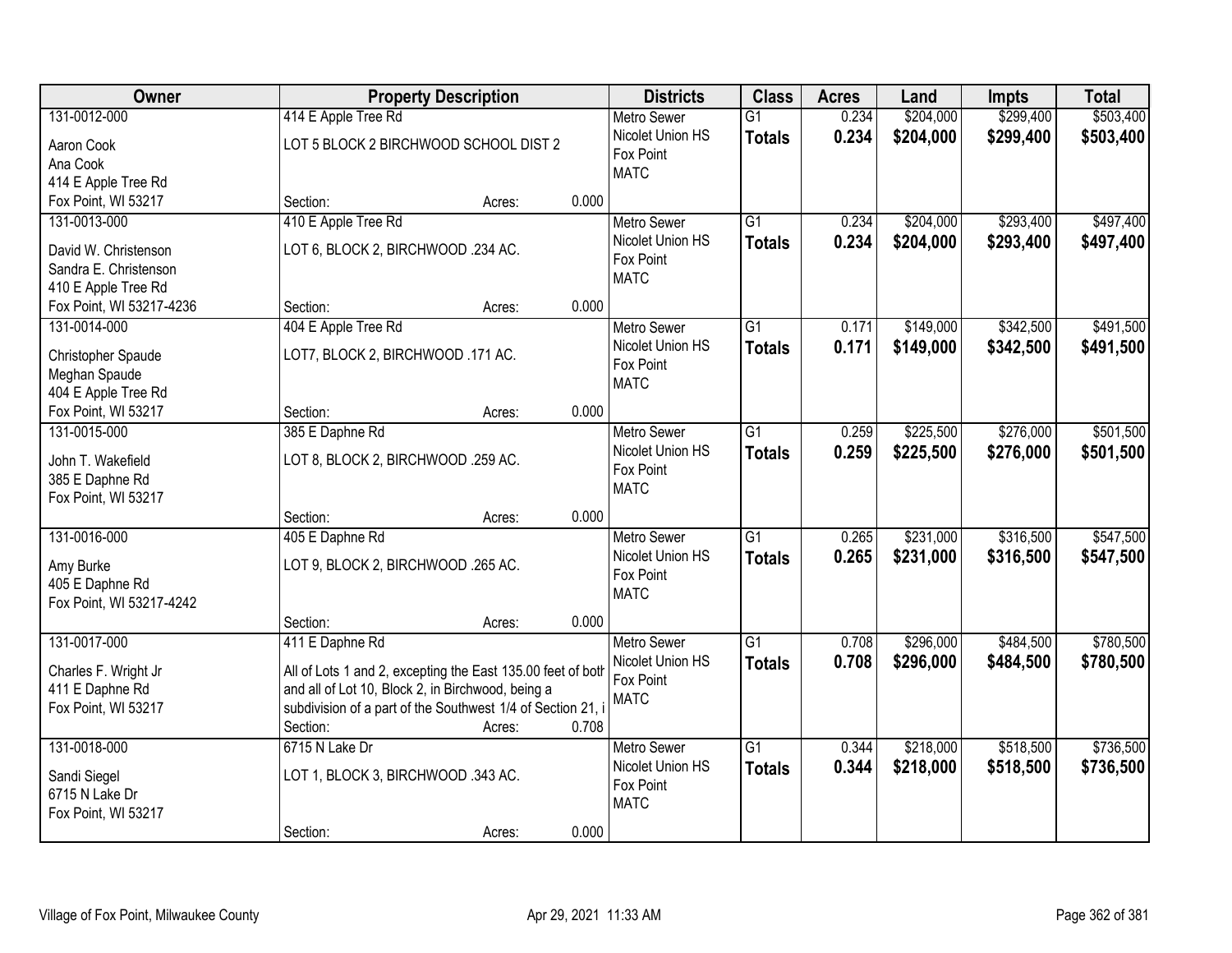| Owner                                                                                                      | <b>Property Description</b>                                                                                                                                                                                            | <b>Districts</b>                                                   | <b>Class</b>                     | <b>Acres</b>   | Land                   | <b>Impts</b>           | <b>Total</b>           |
|------------------------------------------------------------------------------------------------------------|------------------------------------------------------------------------------------------------------------------------------------------------------------------------------------------------------------------------|--------------------------------------------------------------------|----------------------------------|----------------|------------------------|------------------------|------------------------|
| 131-0019-000                                                                                               | 6701 N Lake Dr                                                                                                                                                                                                         | <b>Metro Sewer</b>                                                 | $\overline{G1}$                  | 0.331          | \$216,500              | \$442,000              | \$658,500              |
| Kurt and Natalie Glaisner Revocable<br>Trust<br>6701 N Lake Dr                                             | LOT 2, BLOCK 3, BIRCHWOOD .331 AC.                                                                                                                                                                                     | Nicolet Union HS<br>Fox Point<br><b>MATC</b>                       | <b>Totals</b>                    | 0.331          | \$216,500              | \$442,000              | \$658,500              |
| Fox Point, WI 53217                                                                                        | 0.000<br>Section:<br>Acres:                                                                                                                                                                                            |                                                                    |                                  |                |                        |                        |                        |
| 131-0020-000<br>Lars Gulbrandsen<br>Kara Gulbrandsen<br>414 E Daphne Rd                                    | 414 E Daphne Rd<br>Lot 3 in Block 3 in Birchwood, being a Subdivision of a pa<br>of the Southwest 1/4 of Section 21, in Township 8 North,<br>Range 22 East, in the Village of Fox Point, Milwaukee                     | <b>Metro Sewer</b><br>Nicolet Union HS<br>Fox Point<br><b>MATC</b> | $\overline{G1}$<br><b>Totals</b> | 0.273<br>0.273 | \$238,000<br>\$238,000 | \$407,500<br>\$407,500 | \$645,500<br>\$645,500 |
| Fox Point, WI 53217                                                                                        | 0.273<br>Section:<br>Acres:                                                                                                                                                                                            |                                                                    |                                  |                |                        |                        |                        |
| 131-0021-000<br>Jesse Schenck<br>Katharine Schenck<br>408 E Daphne Rd<br>Fox Point, WI 53217               | 408 E Daphne Rd<br>Lot 4, Block 3, Birchwood, being a Subdivision of part of<br>the Southwest 1/4 of Section 21, Township<br>8 North, Range 22 East, Village of Fox Point, Milwaukee<br>Section: 21<br>0.256<br>Acres: | <b>Metro Sewer</b><br>Nicolet Union HS<br>Fox Point<br><b>MATC</b> | G1<br><b>Totals</b>              | 0.256<br>0.256 | \$223,000<br>\$223,000 | \$300,000<br>\$300,000 | \$523,000<br>\$523,000 |
| 131-0022-000<br>Joseph P. Olla                                                                             | 402 E Daphne Rd<br>LOT 5, BLOCK 3, BIRCHWOOD .279 AC.                                                                                                                                                                  | <b>Metro Sewer</b><br>Nicolet Union HS<br>Fox Point                | G1<br><b>Totals</b>              | 0.279<br>0.279 | \$243,000<br>\$243,000 | \$183,400<br>\$183,400 | \$426,400<br>\$426,400 |
| Martha E. Olla<br>402 E Daphne Rd<br>Fox Point, WI 53217-4241                                              | 0.000<br>Section:<br>Acres:                                                                                                                                                                                            | <b>MATC</b>                                                        |                                  |                |                        |                        |                        |
| 131-0023-000<br>Jason D. Gottlieb<br>Karen C. Gottlieb<br>400 Daphne Rd<br>Fox Point, WI 53217             | 400 E Daphne Rd<br>LOT 6 BLOCK 3 BIRCHWOOD ALSO 963 SQ FT DECS<br>IN REEL 950 - IMAGES 473-474 .381 AC SW 1/4 SEC<br>$21 - 8 - 22$<br>Section:<br>0.000<br>Acres:                                                      | <b>Metro Sewer</b><br>Nicolet Union HS<br>Fox Point<br><b>MATC</b> | $\overline{G1}$<br><b>Totals</b> | 0.381<br>0.381 | \$291,000<br>\$291,000 | \$304,600<br>\$304,600 | \$595,600<br>\$595,600 |
| 131-0024-000<br>Thomas J. Gaertner<br>Katherine B. Gaertner<br>390 E Daphne Rd<br>Fox Point, WI 53217-4238 | 390 E Daphne Rd<br>BIRCHWOOD SW 1/4 SEC 21-8-22; LOT 7, BLK 3 ALSO<br>COMM NWLY COR OF LOT 7; TH NWLY 16.5 FT;<br>SWLY 95 FT; SELY 16.5 FT; TH NELY 95 FT TO P.O.B.<br>0.000<br>Section:<br>Acres:                     | Metro Sewer<br>Nicolet Union HS<br>Fox Point<br><b>MATC</b>        | $\overline{G1}$<br><b>Totals</b> | 0.291<br>0.291 | \$253,500<br>\$253,500 | \$329,800<br>\$329,800 | \$583,300<br>\$583,300 |
| 131-0025-000<br>Sandra D Gottwald Living Trust<br>380 E Daphne Rd<br>Fox Point, WI 53217-4238              | 380 E Daphne Rd<br>LOT 8 BLOCK 3 BIRCHWOOD ALSO 990 SQ FT DESC<br>IN REEL 810 - IMAGES 1537 - 1538 .216 AC SW 1/4<br>SEC 21-8-22<br>0.000<br>Section:<br>Acres:                                                        | <b>Metro Sewer</b><br>Nicolet Union HS<br>Fox Point<br><b>MATC</b> | G1<br><b>Totals</b>              | 0.216<br>0.216 | \$188,000<br>\$188,000 | \$227,700<br>\$227,700 | \$415,700<br>\$415,700 |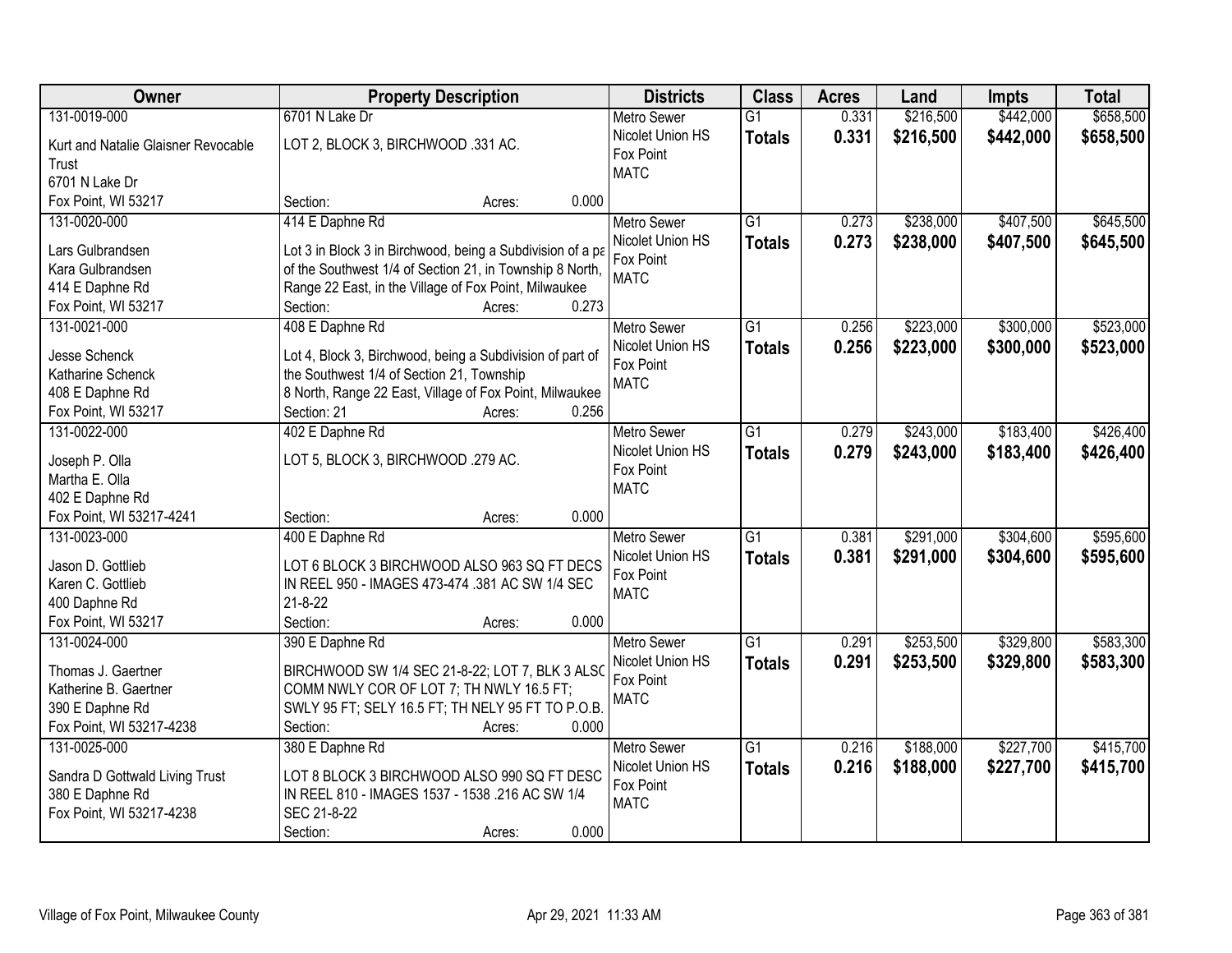| Owner                        | <b>Property Description</b>                                    | <b>Districts</b>                       | <b>Class</b>    | <b>Acres</b> | Land      | <b>Impts</b> | <b>Total</b> |
|------------------------------|----------------------------------------------------------------|----------------------------------------|-----------------|--------------|-----------|--------------|--------------|
| 131-0026-000                 | 370 E Daphne Rd                                                | <b>Metro Sewer</b>                     | $\overline{G1}$ | 0.193        | \$168,000 | \$299,300    | \$467,300    |
| Douglas A. Nickel et al      | LOT 9, BLOCK 3, BIRCHWOOD ALSO 990 SQ. FT.                     | Nicolet Union HS                       | <b>Totals</b>   | 0.193        | \$168,000 | \$299,300    | \$467,300    |
| 370 E Daphne Rd              | DESC. IN VOL. 3390 PAGE 574. . 216 AC. SW1/4 SEC.              | Fox Point                              |                 |              |           |              |              |
| Fox Point, WI 53217-4238     | $21 - 8 - 22$                                                  | <b>MATC</b>                            |                 |              |           |              |              |
|                              | Section:<br>0.000<br>Acres:                                    |                                        |                 |              |           |              |              |
| 131-0027-000                 | 360 E Daphne Rd                                                | <b>Metro Sewer</b>                     | $\overline{G1}$ | 0.193        | \$168,000 | \$295,400    | \$463,400    |
|                              |                                                                | Nicolet Union HS                       | <b>Totals</b>   | 0.193        | \$168,000 | \$295,400    | \$463,400    |
| A Paul Pedersen              | BIRCHWOOD SW 1/4 SEC 21-8-22 LOT 10 BLK 3 ALSO                 | Fox Point                              |                 |              |           |              |              |
| 360 E Daphne Rd              | COMM NWLY COR OF LOT 10; TH NWLY 16.5 FT;                      | <b>MATC</b>                            |                 |              |           |              |              |
| Fox Point, WI 53217-4238     | SWLY 60 FT; SELY 16.5 FT; TH NELY 60 FT TO P.O.B.<br>0.000     |                                        |                 |              |           |              |              |
| 131-0028-000                 | Section:<br>Acres:<br>350 E Daphne Rd                          | <b>Metro Sewer</b>                     | $\overline{G1}$ | 0.193        | \$168,000 | \$382,500    | \$550,500    |
|                              |                                                                | Nicolet Union HS                       |                 | 0.193        | \$168,000 | \$382,500    | \$550,500    |
| Andrew J. O'Connell Trustees | LOT 11 BLK 3 BIRCHWOOD ALSO 990 SQ FT DESC IN                  | Fox Point                              | <b>Totals</b>   |              |           |              |              |
| 350 E Daphne Rd              | REEL 667 - IMAGES 360-361.216 AC SW 1/4 SEC                    | <b>MATC</b>                            |                 |              |           |              |              |
| Fox Point, WI 53217-4238     | $21 - 8 - 22$                                                  |                                        |                 |              |           |              |              |
|                              | Section:<br>0.000<br>Acres:                                    |                                        |                 |              |           |              |              |
| 131-0029-000                 | 340 E Daphne Rd                                                | <b>Metro Sewer</b>                     | G1              | 0.193        | \$168,000 | \$340,500    | \$508,500    |
| Pieter Lens                  | Lot 12, in Block 3, in Birchwood, a Subdivision according      | Nicolet Union HS                       | <b>Totals</b>   | 0.193        | \$168,000 | \$340,500    | \$508,500    |
| Lee Ketter                   | to the recorded plat thereof, located in the Village of Fox    | Fox Point                              |                 |              |           |              |              |
| 340 E Daphne                 | Point, Milwaukee County, Wisconsin. Property Address:          | <b>MATC</b>                            |                 |              |           |              |              |
| Fox Point, WI 53217          | Section: 21<br>0.193<br>Acres:                                 |                                        |                 |              |           |              |              |
| 131-0030-000                 | 330 E Daphne Rd                                                | <b>Metro Sewer</b>                     | $\overline{G1}$ | 0.193        | \$168,000 | \$279,800    | \$447,800    |
|                              |                                                                | Nicolet Union HS                       | <b>Totals</b>   | 0.193        | \$168,000 | \$279,800    | \$447,800    |
| Gerald A. Zall Trustee       | LOT 13, BLK. 3, BIRCHWOOD ALSO 990 SQ. FT.                     | Fox Point                              |                 |              |           |              |              |
| 330 E Daphne Rd              | DESC. IN REEL 193 - IMAGE 2084. .216 AC. SW1/4<br>SEC. 21-8-22 | <b>MATC</b>                            |                 |              |           |              |              |
| Fox Point, WI 53217-4238     | Section:<br>0.000                                              |                                        |                 |              |           |              |              |
|                              | Acres:                                                         |                                        | $\overline{G1}$ |              | \$188,000 |              | \$424,700    |
| 131-0031-000                 | 320 E Daphne Rd                                                | <b>Metro Sewer</b><br>Nicolet Union HS |                 | 0.216        |           | \$236,700    |              |
| Patricia J. Netzow           | LOT 14, BLOCK 3, BIRCHWOOD ALSO 990 SQ. FT.                    | Fox Point                              | <b>Totals</b>   | 0.216        | \$188,000 | \$236,700    | \$424,700    |
| 320 E Daphne Rd              | PURCHASED FROM C & N W RY CO. IN VOL. 1726                     | <b>MATC</b>                            |                 |              |           |              |              |
| Fox Point, WI 53217          | PAGE 666. .216 AC. SW1/4 SEC. 21-8-22                          |                                        |                 |              |           |              |              |
|                              | 0.000<br>Section:<br>Acres:                                    |                                        |                 |              |           |              |              |
| 131-0032-000                 | 310 E Daphne Rd                                                | <b>Metro Sewer</b>                     | $\overline{G1}$ | 0.325        | \$283,000 | \$259,000    | \$542,000    |
| Gary Rosenthal               | Lot 15, also Lot 16, except the South 42.82 feet thereof ir    | Nicolet Union HS                       | <b>Totals</b>   | 0.325        | \$283,000 | \$259,000    | \$542,000    |
| Lori Rosenthal               | Block 3 in Birchwood?s Subdivision, being a Subdivision        | Fox Point                              |                 |              |           |              |              |
| 310 E Daphne Rd              | of a part of the Southwest 1/4 of Section 21, in Township      | <b>MATC</b>                            |                 |              |           |              |              |
| Fox Point, WI 53217          | Section:<br>0.000<br>Acres:                                    |                                        |                 |              |           |              |              |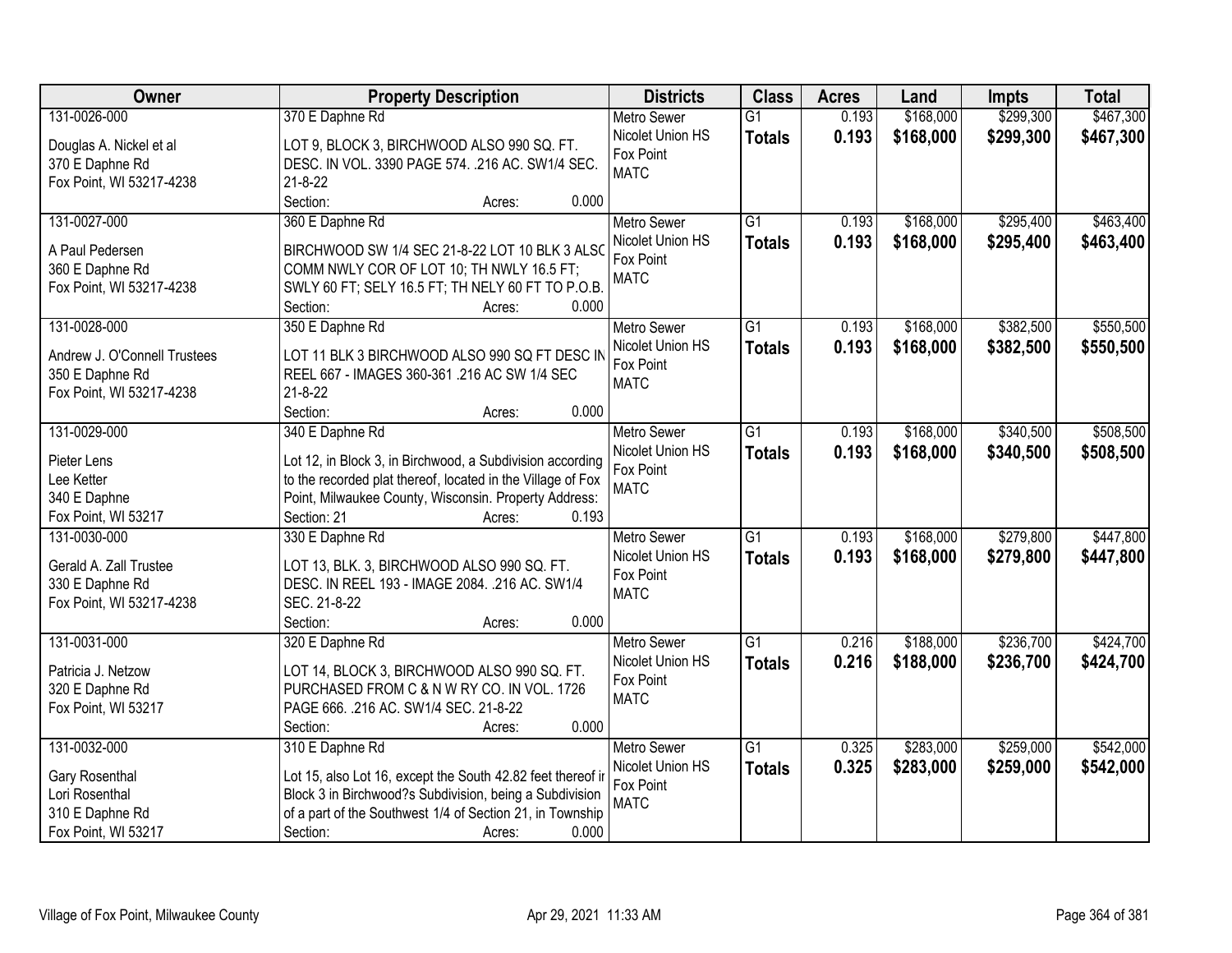| Owner                                                                                               |                                                                                            | <b>Property Description</b> |       | <b>Districts</b>                                                   | <b>Class</b>                     | <b>Acres</b>   | Land                   | <b>Impts</b>           | <b>Total</b>           |
|-----------------------------------------------------------------------------------------------------|--------------------------------------------------------------------------------------------|-----------------------------|-------|--------------------------------------------------------------------|----------------------------------|----------------|------------------------|------------------------|------------------------|
| 131-0034-000<br>Jay Franke<br>6620 N Santa Monica Blvd<br>Fox Point, WI 53217                       | 6620 N Santa Monica Blvd<br>BLK. 4 EXC. PART USED FOR RR ROW BIRCHWOOD<br>CONT. 0.350 ACS. |                             |       | <b>Metro Sewer</b><br>Nicolet Union HS<br>Fox Point<br><b>MATC</b> | $\overline{G1}$<br><b>Totals</b> | 0.498<br>0.498 | \$123,000<br>\$123,000 | \$81,300<br>\$81,300   | \$204,300<br>\$204,300 |
|                                                                                                     | Section:                                                                                   | Acres:                      | 0.000 |                                                                    |                                  |                |                        |                        |                        |
| 131-0035-000<br>Chicago & Nw Trans Co<br>400 W Madison St<br>Chicago, IL 60606                      | Santa Monica Blvd<br>PART OF BLK 4 USED FOR RR ROW BIRCHWOOD<br>CONT. 0.618 ACS.           |                             |       | <b>Metro Sewer</b><br>Nicolet Union HS<br>Fox Point<br><b>MATC</b> | $\overline{X4}$<br><b>Totals</b> | 0.000<br>0.000 | \$0<br>\$0             | $\overline{50}$<br>\$0 | $\overline{50}$<br>\$0 |
|                                                                                                     | Section:                                                                                   | Acres:                      | 0.000 |                                                                    |                                  |                |                        |                        |                        |
| 131-0036-000<br>Barbara C. Steinmetz 2017 Revocable<br>Trust Dated March 2<br>6511 N Lake Dr        | 6511 N Lake Dr<br>LOT 1, BLOCK 5, BIRCHWOOD ADDITION                                       |                             |       | <b>Metro Sewer</b><br>Nicolet Union HS<br>Fox Point<br><b>MATC</b> | G1<br><b>Totals</b>              | 0.434<br>0.434 | \$219,000<br>\$219,000 | \$487,000<br>\$487,000 | \$706,000<br>\$706,000 |
| Fox Point, WI 53217                                                                                 | Section:                                                                                   | Acres:                      | 0.000 |                                                                    |                                  |                |                        |                        |                        |
| 131-0037-000<br>Paul M. Maric<br>340 E Acacia Rd<br>Fox Point, WI 53217-4234                        | 340 E Acacia Rd<br>LOT 2, BLOCK 5, BIRCHWOOD ADDITION                                      |                             |       | <b>Metro Sewer</b><br>Nicolet Union HS<br>Fox Point<br><b>MATC</b> | G1<br><b>Totals</b>              | 0.434<br>0.434 | \$292,000<br>\$292,000 | \$234,000<br>\$234,000 | \$526,000<br>\$526,000 |
|                                                                                                     | Section:                                                                                   | Acres:                      | 0.000 |                                                                    |                                  |                |                        |                        |                        |
| 131-0038-000<br>John J. Siegert<br>Jennifer E. Roche<br>332 E Acacia Rd                             | 332 E Acacia Rd<br>LOT 3, BLOCK 5, BIRCHWOOD ADDITION                                      |                             |       | Metro Sewer<br>Nicolet Union HS<br>Fox Point<br><b>MATC</b>        | $\overline{G1}$<br><b>Totals</b> | 0.389<br>0.389 | \$291,000<br>\$291,000 | \$365,000<br>\$365,000 | \$656,000<br>\$656,000 |
| Fox Point, WI 53217                                                                                 | Section:                                                                                   | Acres:                      | 0.000 |                                                                    |                                  |                |                        |                        |                        |
| 131-0039-000<br>Robert B. Hardin<br>Katherine M. Christensen<br>328 E Acacia Rd                     | 328 E Acacia Rd<br>LOT 4, BLOCK 5, BIRCHWOOD ADDITION                                      |                             |       | Metro Sewer<br>Nicolet Union HS<br>Fox Point<br><b>MATC</b>        | $\overline{G1}$<br><b>Totals</b> | 0.318<br>0.318 | \$277,500<br>\$277,500 | \$366,000<br>\$366,000 | \$643,500<br>\$643,500 |
| Fox Point, WI 53217-4234                                                                            | Section:                                                                                   | Acres:                      | 0.000 |                                                                    |                                  |                |                        |                        |                        |
| 131-0040-000<br>Kevin S. Packman<br>Sarah R. Packman<br>324 E Acacia Rd<br>Fox Point, WI 53217-4234 | 324 E Acacia Rd<br>LOT 5, BLOCK 5, BIRCHWOOD ADDITION<br>Section:                          | Acres:                      | 0.000 | <b>Metro Sewer</b><br>Nicolet Union HS<br>Fox Point<br><b>MATC</b> | $\overline{G1}$<br><b>Totals</b> | 0.318<br>0.318 | \$277,500<br>\$277,500 | \$280,500<br>\$280,500 | \$558,000<br>\$558,000 |
|                                                                                                     |                                                                                            |                             |       |                                                                    |                                  |                |                        |                        |                        |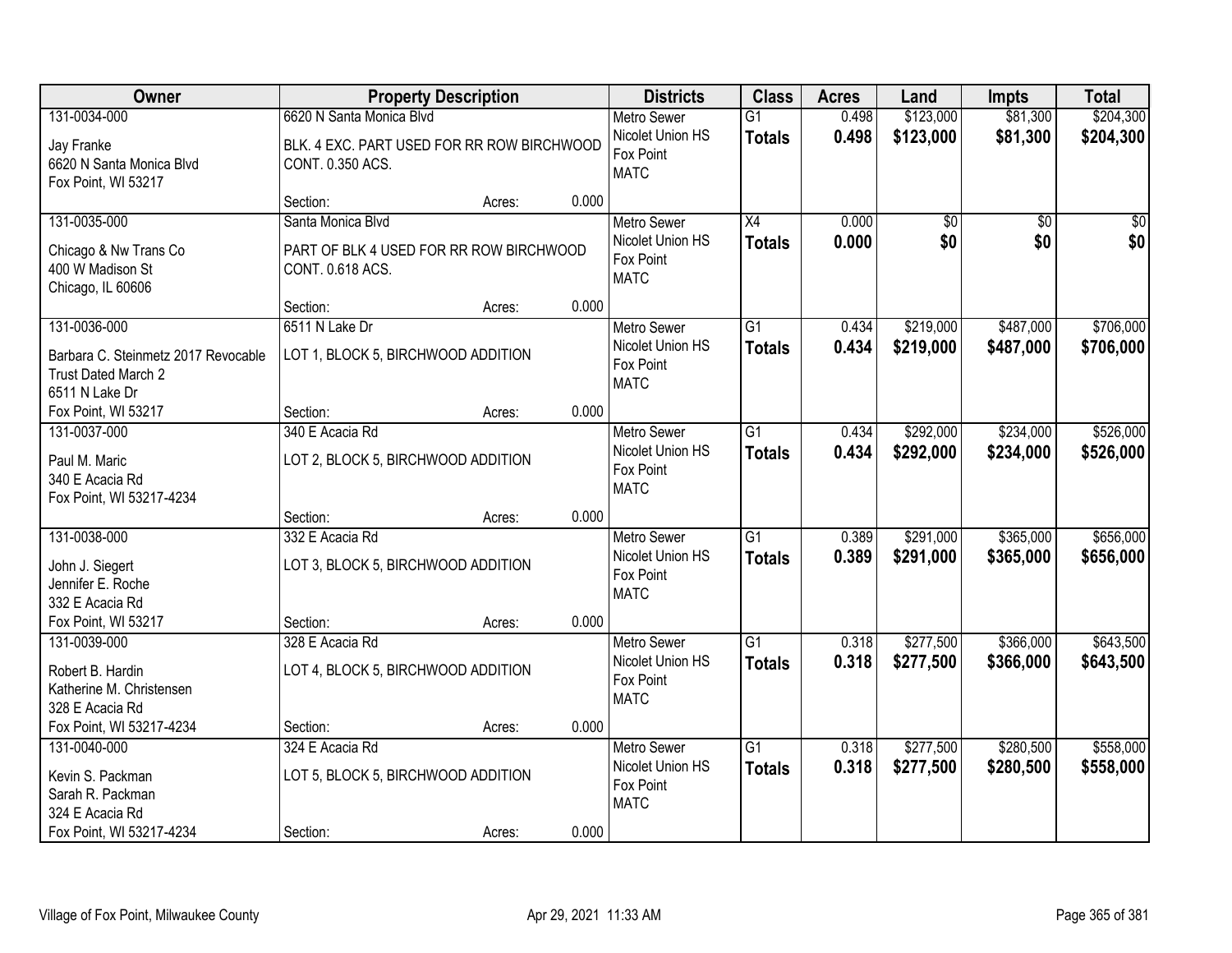| Owner                                                                       |                                              | <b>Property Description</b> |       | <b>Districts</b>   | <b>Class</b>    | <b>Acres</b> | Land      | <b>Impts</b> | <b>Total</b> |
|-----------------------------------------------------------------------------|----------------------------------------------|-----------------------------|-------|--------------------|-----------------|--------------|-----------|--------------|--------------|
| 131-0041-000                                                                | 318 E Acacia Rd                              |                             |       | <b>Metro Sewer</b> | $\overline{G1}$ | 0.318        | \$277,500 | \$369,000    | \$646,500    |
| Robert L. Smith                                                             | LOT 6, BLOCK 5, BIRCHWOOD ADDITION           |                             |       | Nicolet Union HS   | <b>Totals</b>   | 0.318        | \$277,500 | \$369,000    | \$646,500    |
| Pamela P. Smith                                                             |                                              |                             |       | Fox Point          |                 |              |           |              |              |
| 318 E Acacia Rd                                                             |                                              |                             |       | <b>MATC</b>        |                 |              |           |              |              |
| Fox Point, WI 53217-4234                                                    | Section:                                     | Acres:                      | 0.000 |                    |                 |              |           |              |              |
| 131-0042-000                                                                | 312 E Acacia Rd                              |                             |       | <b>Metro Sewer</b> | $\overline{G1}$ | 0.318        | \$277,500 | \$109,300    | \$386,800    |
|                                                                             |                                              |                             |       | Nicolet Union HS   | <b>Totals</b>   | 0.318        | \$277,500 | \$109,300    | \$386,800    |
| Ryan Derus                                                                  | LOT 7, BLOCK 5, BIRCHWOOD ADDITION           |                             |       | Fox Point          |                 |              |           |              |              |
| Evann Derus                                                                 |                                              |                             |       | <b>MATC</b>        |                 |              |           |              |              |
| 312 E Acacia Rd                                                             |                                              |                             |       |                    |                 |              |           |              |              |
| Fox Point, WI 53217                                                         | Section:                                     | Acres:                      | 0.000 |                    |                 |              |           |              |              |
| 131-0043-000                                                                | 302 E Acacia Rd                              |                             |       | Metro Sewer        | G1              | 0.602        | \$294,500 | \$333,000    | \$627,500    |
| Mary B. Emory                                                               | LOTS 8 & 9, BLK. 5 BIRCHWOOD ADDITION        |                             |       | Nicolet Union HS   | <b>Totals</b>   | 0.602        | \$294,500 | \$333,000    | \$627,500    |
| 302 E Acacia Rd                                                             |                                              |                             |       | Fox Point          |                 |              |           |              |              |
| Fox Point, WI 53217-4234                                                    |                                              |                             |       | <b>MATC</b>        |                 |              |           |              |              |
|                                                                             | Section:                                     | Acres:                      | 0.000 |                    |                 |              |           |              |              |
| 131-0044-000                                                                | 343 E Acacia Rd                              |                             |       | <b>Metro Sewer</b> | G1              | 0.434        | \$292,000 | \$267,000    | \$559,000    |
|                                                                             |                                              |                             |       | Nicolet Union HS   | <b>Totals</b>   | 0.434        | \$292,000 | \$267,000    | \$559,000    |
| Lawrence A. Boynton                                                         | LOT 1, BLOCK 6, BIRCHWOOD ADDITION           |                             |       | Fox Point          |                 |              |           |              |              |
| Margaret K. Boynton                                                         |                                              |                             |       | <b>MATC</b>        |                 |              |           |              |              |
| 343 E Acacia Rd                                                             |                                              |                             |       |                    |                 |              |           |              |              |
| Fox Point, WI 53217-4235                                                    | Section:                                     | Acres:                      | 0.000 |                    |                 |              |           |              |              |
| 131-0045-000                                                                | 6445 N Lake Dr                               |                             |       | <b>Metro Sewer</b> | $\overline{G1}$ | 0.434        | \$219,000 | \$244,000    | \$463,000    |
| Judith and Charles Mulcahy Trust Dated   LOT 2, BLOCK 6, BIRCHWOOD ADDITION |                                              |                             |       | Nicolet Union HS   | <b>Totals</b>   | 0.434        | \$219,000 | \$244,000    | \$463,000    |
| December 12, 200                                                            |                                              |                             |       | Fox Point          |                 |              |           |              |              |
| 6445 N Lake Dr                                                              |                                              |                             |       | <b>MATC</b>        |                 |              |           |              |              |
| Fox Point, WI 53217                                                         | Section:                                     | Acres:                      | 0.000 |                    |                 |              |           |              |              |
| 131-0049-001                                                                | 317 E Acacia Rd                              |                             |       | Metro Sewer        | G1              | 0.560        | \$294,000 | \$492,700    | \$786,700    |
|                                                                             |                                              |                             |       | Nicolet Union HS   | <b>Totals</b>   | 0.560        | \$294,000 | \$492,700    | \$786,700    |
| James Kanter                                                                | CERTIFIED SURVEY MAP NO 7481 SW 1/4 SEC      |                             |       | Fox Point          |                 |              |           |              |              |
| Maureen Kanter                                                              | 21-8-22 PARCEL 1 (0.56 ACS)                  |                             |       | <b>MATC</b>        |                 |              |           |              |              |
| 317 E Acacia Rd                                                             |                                              |                             |       |                    |                 |              |           |              |              |
| Fox Point, WI 53217-4235                                                    | Section:                                     | Acres:                      | 0.000 |                    |                 |              |           |              |              |
| 131-0049-002                                                                | 325 E Acacia Rd                              |                             |       | <b>Metro Sewer</b> | $\overline{G1}$ | 0.626        | \$294,500 | \$541,600    | \$836,100    |
| Terence P. Hoy                                                              | CERT. SURVEY MAP NO. 7481 SW 1/4 SEC 21-8-22 |                             |       | Nicolet Union HS   | <b>Totals</b>   | 0.626        | \$294,500 | \$541,600    | \$836,100    |
| Holly Mckeown Hoy                                                           | PARCEL 2 (0.63 ACS)                          |                             |       | Fox Point          |                 |              |           |              |              |
| 325 E Acacia Rd                                                             |                                              |                             |       | <b>MATC</b>        |                 |              |           |              |              |
| Fox Point, WI 53217-4235                                                    | Section:                                     | Acres:                      | 0.000 |                    |                 |              |           |              |              |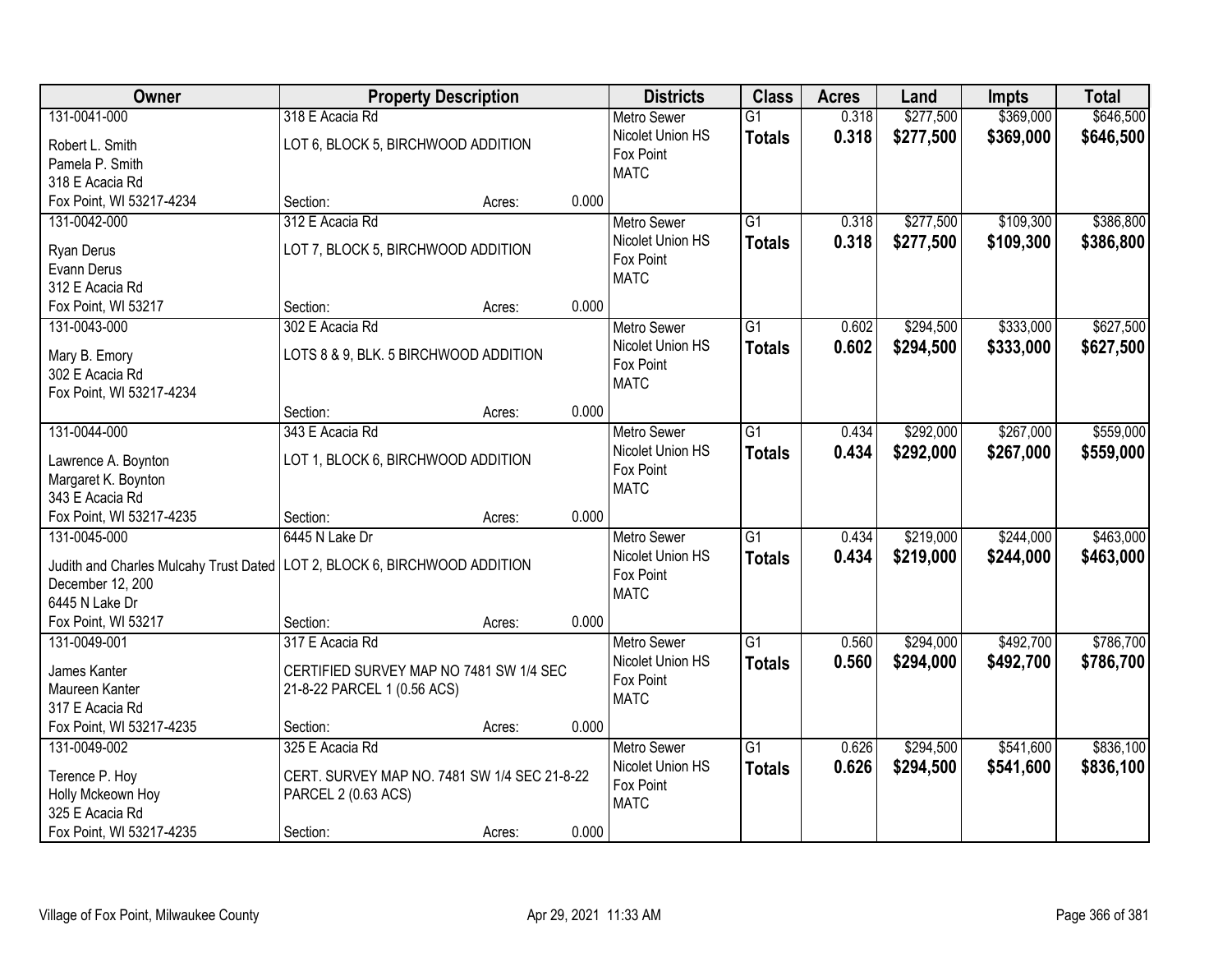| Owner                                  | <b>Property Description</b>                                                                           | <b>Districts</b>              | <b>Class</b>    | <b>Acres</b> | Land      | <b>Impts</b> | <b>Total</b> |
|----------------------------------------|-------------------------------------------------------------------------------------------------------|-------------------------------|-----------------|--------------|-----------|--------------|--------------|
| 131-0050-000                           | 311 E Acacia Rd                                                                                       | <b>Metro Sewer</b>            | $\overline{G1}$ | 0.280        | \$244,000 | \$296,200    | \$540,200    |
| Timothy E. Buchen                      | LOT 7, BLOCK 6, BIRCHWOOD ADDITION                                                                    | Nicolet Union HS              | <b>Totals</b>   | 0.280        | \$244,000 | \$296,200    | \$540,200    |
| Jean Buchen                            |                                                                                                       | Fox Point                     |                 |              |           |              |              |
| 311 E Acacia Rd                        |                                                                                                       | <b>MATC</b>                   |                 |              |           |              |              |
| Fox Point, WI 53217-4235               | 0.000<br>Section:<br>Acres:                                                                           |                               |                 |              |           |              |              |
| 131-0051-000                           | 305 E Acacia Rd                                                                                       | <b>Metro Sewer</b>            | G1              | 0.280        | \$244,000 | \$642,200    | \$886,200    |
| Michael B. Weiss                       | LOT 8, BLOCK 6, BIRCHWOOD ADDITION                                                                    | Nicolet Union HS              | <b>Totals</b>   | 0.280        | \$244,000 | \$642,200    | \$886,200    |
| Deanna M. Weiss                        |                                                                                                       | Fox Point                     |                 |              |           |              |              |
| 305 E Acacia Rd                        |                                                                                                       | <b>MATC</b>                   |                 |              |           |              |              |
| Fox Point, WI 53217-4235               | 0.000<br>Section:<br>Acres:                                                                           |                               |                 |              |           |              |              |
| 131-0052-000                           | 305 E Acacia Rd                                                                                       | <b>Metro Sewer</b>            | $\overline{G1}$ | 0.280        | \$49,500  | \$0          | \$49,500     |
|                                        |                                                                                                       | Nicolet Union HS              | <b>Totals</b>   | 0.280        | \$49,500  | \$0          | \$49,500     |
| Michael B. Weiss                       | LOT 9, BLOCK 6, BIRCHWOOD ADDITION                                                                    | Fox Point                     |                 |              |           |              |              |
| Deanna M. Weiss                        |                                                                                                       | <b>MATC</b>                   |                 |              |           |              |              |
| 305 E Acacia Rd                        |                                                                                                       |                               |                 |              |           |              |              |
| Fox Point, WI 53217-4235               | 0.000<br>Section:<br>Acres:                                                                           |                               | $\overline{G1}$ |              |           |              | \$547,000    |
| 131-0053-000                           | 6805 N Lake Dr                                                                                        | <b>Metro Sewer</b>            |                 | 0.411        | \$197,000 | \$350,000    |              |
| Kristin A. Altendorf Pietsch Revocable | Lot 1 and a portion of the Easterly End of Lot 2, having a                                            | Nicolet Union HS<br>Fox Point | <b>Totals</b>   | 0.411        | \$197,000 | \$350,000    | \$547,000    |
| Trust                                  | width of 14.10 feet on the Southerly line thereof and 14 fe                                           | <b>MATC</b>                   |                 |              |           |              |              |
| 3900 N Estabrook Pkwy #431             | on the Northerly line thereof, in the First Continuation of                                           |                               |                 |              |           |              |              |
| Shorewood, WI 53211                    | 0.000<br>Section:<br>Acres:                                                                           |                               |                 |              |           |              |              |
| 131-0054-000                           | 6765 N Holly Ct                                                                                       | <b>Metro Sewer</b>            | $\overline{G1}$ | 0.489        | \$127,500 | \$227,500    | \$355,000    |
| Robert G. Mcdougall                    | THE FIRST CONT OF LAKE VIEW HIGHLANDS SUBD                                                            | Nicolet Union HS              | <b>Totals</b>   | 0.489        | \$127,500 | \$227,500    | \$355,000    |
| Mika T. Moteki                         | LOT 2 EXC A STRIP OFF THE ELY END HAVING A                                                            | Fox Point                     |                 |              |           |              |              |
| 6765 N Holly Ct                        | WIDTH OF 14.10FT ON SLY LINE & 14.00FT ALG NLY                                                        | <b>MATC</b>                   |                 |              |           |              |              |
| Fox Point, WI 53217-3619               | 0.000<br>Section:<br>Acres:                                                                           |                               |                 |              |           |              |              |
| 131-0055-000                           | 6759 N Holly Ct                                                                                       | <b>Metro Sewer</b>            | $\overline{G1}$ | 0.571        | \$133,500 | \$184,000    | \$317,500    |
| James W & Mary F Turzinski Revocable   | THE FIRST CONT OF LAKE VIEW HIGHLANDS SUBD                                                            | Nicolet Union HS              | <b>Totals</b>   | 0.571        | \$133,500 | \$184,000    | \$317,500    |
| Trust                                  | LOT 3 EXC PORTION OFF NELY SIDE HAVING A                                                              | Fox Point                     |                 |              |           |              |              |
| James W. Turzinski                     | WIDTH OF 28.82FT ALG SELY LINE & 47.00FT ALG N                                                        | <b>MATC</b>                   |                 |              |           |              |              |
| 6759 N Holly Ct                        | 0.000<br>Section:<br>Acres:                                                                           |                               |                 |              |           |              |              |
| Fox Point, WI 53217-3619               |                                                                                                       |                               |                 |              |           |              |              |
| 131-0056-000                           | 6747 N Holly Ct                                                                                       | <b>Metro Sewer</b>            | $\overline{G1}$ | 0.464        | \$125,500 | \$414,000    | \$539,500    |
|                                        |                                                                                                       | Nicolet Union HS              | <b>Totals</b>   | 0.464        | \$125,500 | \$414,000    | \$539,500    |
| Arthur Zakhariants                     | Lot 4, excepting that portion off the Northerly side thereof                                          | Fox Point                     |                 |              |           |              |              |
| 6747 N Holly Ct<br>Fox Point, WI 53217 | having a width of 32.68 feet along the<br>Easterly line thereof and 70.15 feet along the Westerly lin | <b>MATC</b>                   |                 |              |           |              |              |
|                                        | 0.000<br>Section:<br>Acres:                                                                           |                               |                 |              |           |              |              |
|                                        |                                                                                                       |                               |                 |              |           |              |              |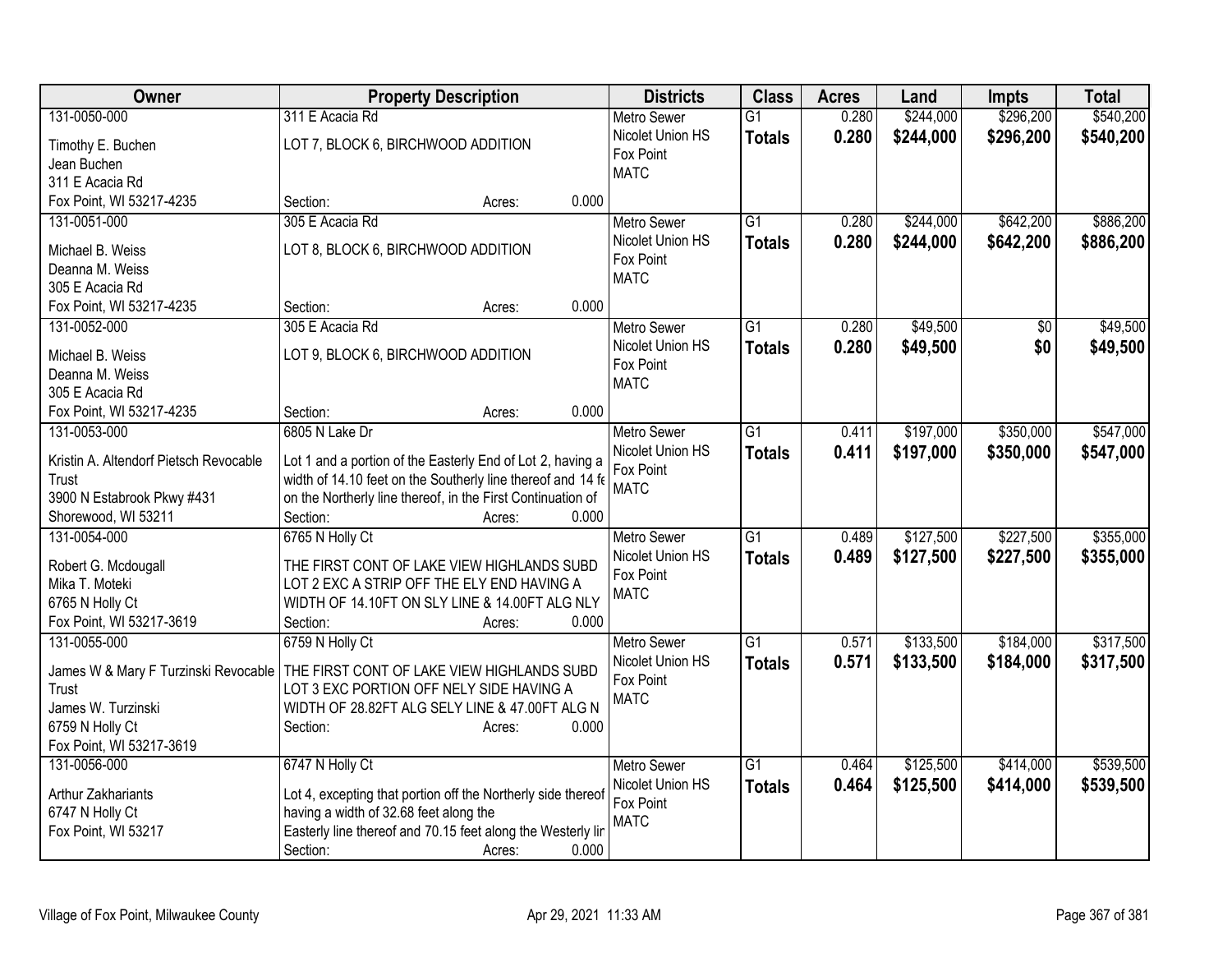| Owner                     | <b>Property Description</b>                               | <b>Districts</b>   | <b>Class</b>    | <b>Acres</b> | Land      | <b>Impts</b> | <b>Total</b> |
|---------------------------|-----------------------------------------------------------|--------------------|-----------------|--------------|-----------|--------------|--------------|
| 131-0057-000              | 6741 N Holly Ct                                           | <b>Metro Sewer</b> | $\overline{G1}$ | 0.471        | \$126,000 | \$154,000    | \$280,000    |
| David A. Robbins          | THE FIRST CONT OF LAKE VIEW HIGHLANDS SUBD                | Nicolet Union HS   | <b>Totals</b>   | 0.471        | \$126,000 | \$154,000    | \$280,000    |
| 6741 N Holly Ct           | A PORTION OFF SLY END OF LOT 5 HAVING A                   | Fox Point          |                 |              |           |              |              |
| Fox Point, WI 53217       | WIDTH OF 2.12FT AS MEAS ALG ELY LINE & 0.37FT             | <b>MATC</b>        |                 |              |           |              |              |
|                           | 0.000<br>Section:<br>Acres:                               |                    |                 |              |           |              |              |
| 131-0058-000              | 6729 N Holly Ct                                           | <b>Metro Sewer</b> | $\overline{G1}$ | 0.556        | \$132,500 | \$247,000    | \$379,500    |
|                           |                                                           | Nicolet Union HS   | <b>Totals</b>   | 0.556        | \$132,500 | \$247,000    | \$379,500    |
| Richard Lagerman          | THE FIRST CONT OF LAKE VIEW HIGHLANDS SUBD                | Fox Point          |                 |              |           |              |              |
| Brigid J. Smith           | PT LOTS 7 8 & 9 BD & DESC AS FOLLOWS BEG W                | <b>MATC</b>        |                 |              |           |              |              |
| 6729 N Holly Ct           | LINE LOT 8 & 2.38FT N OF SW COR TH N ALG WLY              |                    |                 |              |           |              |              |
| Fox Point, WI 53217-3619  | 0.000<br>Section:<br>Acres:                               |                    |                 |              |           |              |              |
| 131-0059-000              | 6717 N Holly Ct                                           | <b>Metro Sewer</b> | $\overline{G1}$ | 0.542        | \$131,500 | \$270,000    | \$401,500    |
| Belen S. Castaneda        | THE FIRST CONT OF LAKE VIEW HIGHLANDS SUBD                | Nicolet Union HS   | <b>Totals</b>   | 0.542        | \$131,500 | \$270,000    | \$401,500    |
| 16246 E Hamilton Pl       | PT LOTS 8 9 & 10 BD & DESC AS FOLLOWS BEG W LI            | Fox Point          |                 |              |           |              |              |
| Aurora, CO 80013          | LOT 10 & 36.76FT S OF NW COR SD LOT TH NLY ALG            | <b>MATC</b>        |                 |              |           |              |              |
|                           | Section:<br>0.542<br>Acres:                               |                    |                 |              |           |              |              |
| 131-0060-000              | 6711 N Holly Ct                                           | <b>Metro Sewer</b> | G1              | 0.668        | \$140,500 | \$328,500    | \$469,000    |
|                           |                                                           | Nicolet Union HS   | <b>Totals</b>   | 0.668        | \$140,500 | \$328,500    | \$469,000    |
| Patricia A. Miller Palmer | LOT 11 AND THE SOUTH PART OF LOT 10 HAVING A              | Fox Point          |                 |              |           |              |              |
| Robert E. Palmer          | WIDTH OF 38.61 FT. AS MEAS ALG THE ELY LINE               | <b>MATC</b>        |                 |              |           |              |              |
| 6711 N Holly Ct           | THEREOF AND 44.10 FT. AS MEAS. ALG THE WLY.               |                    |                 |              |           |              |              |
| Fox Point, WI 53217-3619  | 0.668<br>Section:<br>Acres:                               |                    |                 |              |           |              |              |
| 131-0061-000              | 6705 N Holly Ct                                           | <b>Metro Sewer</b> | $\overline{G1}$ | 0.635        | \$138,000 | \$254,000    | \$392,000    |
| Laurence S. Granof        | Lot 12, in First Continuation of Lake View Highlands      | Nicolet Union HS   | <b>Totals</b>   | 0.635        | \$138,000 | \$254,000    | \$392,000    |
| Ellen L. Granof           | Subdivision, being a part of the Southwest 1/4 of Section | Fox Point          |                 |              |           |              |              |
| 6705 N Holly Ct           | 21, in                                                    | <b>MATC</b>        |                 |              |           |              |              |
| Fox Point, WI 53217       | Section:<br>0.635<br>Acres:                               |                    |                 |              |           |              |              |
| 131-0062-000              | 6708 N Holly Ct                                           | Metro Sewer        | $\overline{G1}$ | 0.548        | \$132,000 | \$216,000    | \$348,000    |
|                           |                                                           | Nicolet Union HS   | <b>Totals</b>   | 0.548        | \$132,000 | \$216,000    | \$348,000    |
| James J. Broennimann      | LOT 13, AND THE SLY 1/2 OF THE VACATED                    | Fox Point          |                 |              |           |              |              |
| Suzette M. Broennimann    | PEDESTRIAN LANE, IN FIRST CONT. OF THE LAKE               | <b>MATC</b>        |                 |              |           |              |              |
| 6708 N Holly Ct           | <b>VIEW HIGHLANDS SUBD.</b>                               |                    |                 |              |           |              |              |
| Fox Point, WI 53217-3619  | 0.000<br>Section:<br>Acres:                               |                    |                 |              |           |              |              |
| 131-0063-000              | 6714 N Holly Ct                                           | <b>Metro Sewer</b> | $\overline{G1}$ | 0.596        | \$135,500 | \$156,000    | \$291,500    |
| Donald B. Conrad Jr       | Lot 14, and the South 45.0 feet of Lot 15, as measured    | Nicolet Union HS   | <b>Totals</b>   | 0.596        | \$135,500 | \$156,000    | \$291,500    |
| Kather Conrad             | along the Easterly line thereof, and the North One-Half o | Fox Point          |                 |              |           |              |              |
| 6714 N Holly Ct           | the vacated pedestrian lane adjoining said parcel, in the | <b>MATC</b>        |                 |              |           |              |              |
|                           | 0.000                                                     |                    |                 |              |           |              |              |
| Fox Point, WI 53217       | Section:<br>Acres:                                        |                    |                 |              |           |              |              |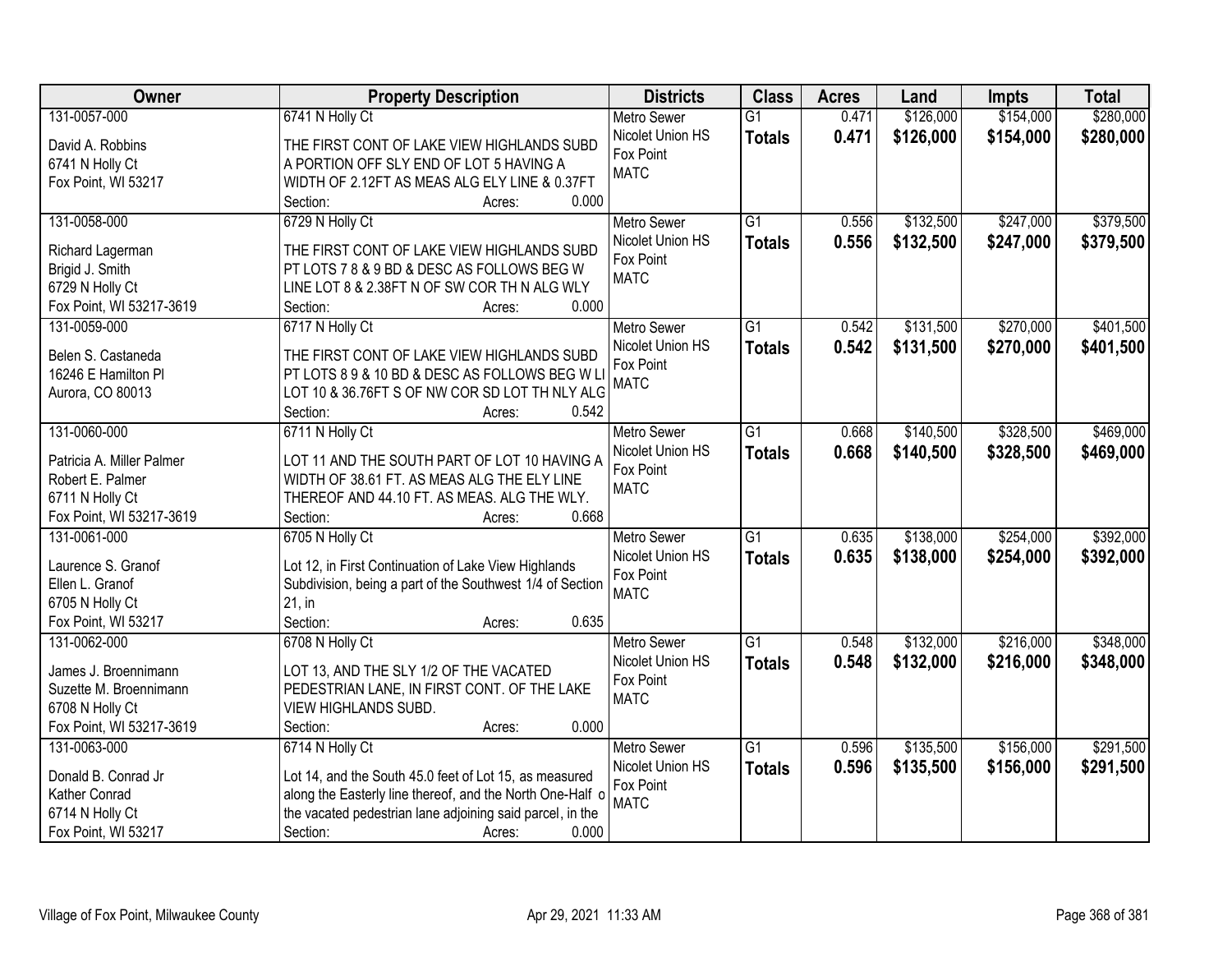| Owner                              | <b>Property Description</b>                                    | <b>Districts</b>   | <b>Class</b>    | <b>Acres</b> | Land      | <b>Impts</b> | <b>Total</b> |
|------------------------------------|----------------------------------------------------------------|--------------------|-----------------|--------------|-----------|--------------|--------------|
| 131-0064-000                       | 6726 N Holly Ct                                                | <b>Metro Sewer</b> | $\overline{G1}$ | 0.510        | \$129,000 | \$246,500    | \$375,500    |
| Margie Hood                        | The North 35 feet of Lot Fifteen (15), as measured along       | Nicolet Union HS   | <b>Totals</b>   | 0.510        | \$129,000 | \$246,500    | \$375,500    |
| 6726 N Holly Ct                    | the East line thereof, and all of Lot Sixteen (16), in the Fir | Fox Point          |                 |              |           |              |              |
| Fox Point, WI 53217                | Continuation of Lake View Highlands Subdivision, being a       | <b>MATC</b>        |                 |              |           |              |              |
|                                    | Section:<br>Acres:                                             | 0.510              |                 |              |           |              |              |
| 131-0065-000                       | 6732 N Holly Ct                                                | <b>Metro Sewer</b> | $\overline{G1}$ | 0.486        | \$127,500 | \$245,500    | \$373,000    |
|                                    |                                                                | Nicolet Union HS   | <b>Totals</b>   | 0.486        | \$127,500 | \$245,500    | \$373,000    |
| Robert C. Mayer                    | LOT 17 AND THE S 40 FT OF LOT 18 AS MEAS ALG                   | Fox Point          |                 |              |           |              |              |
| Joan D. Mayer                      | THE E. LINE THEREOF THE FIRST CONT. OF THE                     | <b>MATC</b>        |                 |              |           |              |              |
| 6732 N Holly Ct                    | LAKE VIEW HIGHLANDS SUBD.                                      |                    |                 |              |           |              |              |
| Fox Point, WI 53217-3619           | Section:<br>Acres:                                             | 0.000              |                 |              |           |              |              |
| 131-0066-000                       | 6746 N Holly Ct                                                | <b>Metro Sewer</b> | $\overline{G1}$ | 0.420        | \$122,500 | \$294,000    | \$416,500    |
| Carl Jurss                         | LOT 19, EXC. NLY 5 FT. MEAS ALG THE ELY SIDE                   | Nicolet Union HS   | <b>Totals</b>   | 0.420        | \$122,500 | \$294,000    | \$416,500    |
| 6746 N Holly Ct                    | THEREOF AND 5.05 FT. ALG THE WLY SIDE                          | Fox Point          |                 |              |           |              |              |
| Fox Point, WI 53217                | THEREOF ALSO THE N 40.0 FT. AS MEAS. ALG THE                   | <b>MATC</b>        |                 |              |           |              |              |
|                                    | Section:<br>Acres:                                             | 0.000              |                 |              |           |              |              |
| 131-0067-000                       | 6755 N Lake Dr                                                 | <b>Metro Sewer</b> | G1              | 0.340        | \$196,000 | \$135,500    | \$331,500    |
|                                    |                                                                | Nicolet Union HS   | <b>Totals</b>   | 0.340        | \$196,000 | \$135,500    | \$331,500    |
| <b>Edgar Russell</b>               | Lot 20, together with a strip off the Northerly end of Lot 1   | Fox Point          |                 |              |           |              |              |
| Darlene Russell                    | having a width of 5.05 feet along the Westerly line thereo     | <b>MATC</b>        |                 |              |           |              |              |
| 6755 N Lake Dr                     | in the First Continuation of Lake View Highlands               |                    |                 |              |           |              |              |
| Fox Point, WI 53217                | Section:<br>Acres:                                             | 0.340              |                 |              |           |              |              |
| 131-0068-000                       | 6770 N Reynard Rd                                              | <b>Metro Sewer</b> | $\overline{G1}$ | 0.557        | \$126,500 | \$280,900    | \$407,400    |
| Roger Cohen Revocable Living Trust | LOT 1, BLOCK 6, SECOND CONT. OF LAKE VIEW                      | Nicolet Union HS   | <b>Totals</b>   | 0.557        | \$126,500 | \$280,900    | \$407,400    |
| 6770 N Reynard Rd                  | <b>HIGHLANDS SUBD.</b>                                         | Fox Point          |                 |              |           |              |              |
| Fox Point, WI 53217-3936           |                                                                | <b>MATC</b>        |                 |              |           |              |              |
|                                    | Section:<br>Acres:                                             | 0.000              |                 |              |           |              |              |
| 131-0069-000                       | 6770 N Yates Rd                                                | Metro Sewer        | $\overline{G1}$ | 0.315        | \$113,500 | \$153,500    | \$267,000    |
| Paul Grow                          | LOT 1, BLOCK 7, SECOND CONT. OF LAKE VIEW                      | Nicolet Union HS   | <b>Totals</b>   | 0.315        | \$113,500 | \$153,500    | \$267,000    |
| Michele M. Janquart                | HIGHLANDS SUBD.                                                | Fox Point          |                 |              |           |              |              |
| 6770 N Yates Rd                    |                                                                | <b>MATC</b>        |                 |              |           |              |              |
| Fox Point, WI 53217-3943           | Section:<br>Acres:                                             | 0.000              |                 |              |           |              |              |
| 131-0070-000                       | 6760 N Yates Rd                                                | <b>Metro Sewer</b> | $\overline{G1}$ | 0.369        | \$116,500 | \$147,000    | \$263,500    |
|                                    |                                                                | Nicolet Union HS   | <b>Totals</b>   | 0.369        | \$116,500 | \$147,000    | \$263,500    |
| Susan A. Docktor                   | LOT 2, BLOCK 7, SECOND CONT. OF LAKE VIEW                      | Fox Point          |                 |              |           |              |              |
| 6760 N Yates Rd                    | HIGHLANDS SUBD.                                                | <b>MATC</b>        |                 |              |           |              |              |
| Fox Point, WI 53217-3943           |                                                                |                    |                 |              |           |              |              |
|                                    | Section:<br>Acres:                                             | 0.000              |                 |              |           |              |              |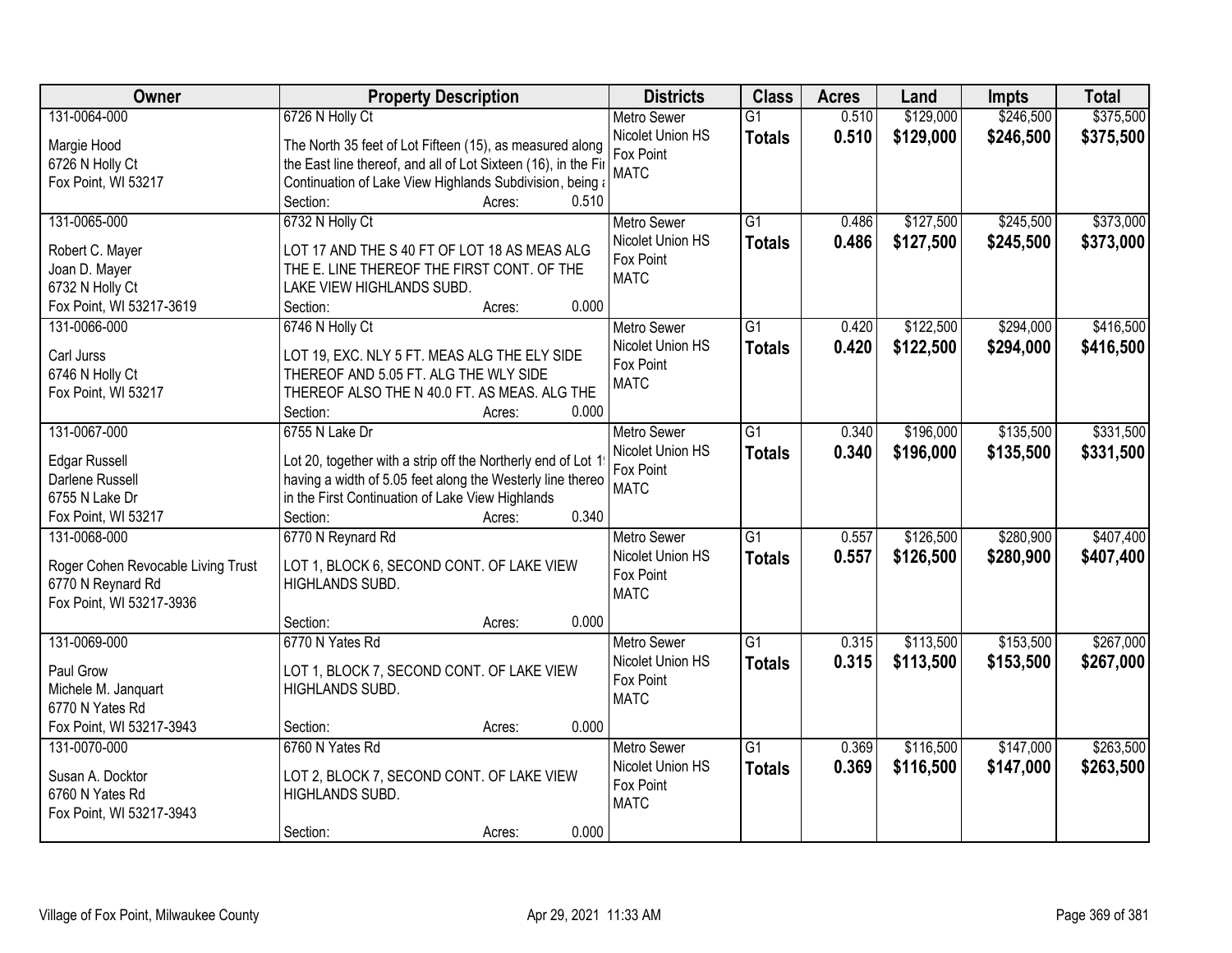| Owner                               | <b>Property Description</b>                                       |        |                    | <b>Districts</b> | <b>Class</b>    | <b>Acres</b> | Land      | <b>Impts</b> | <b>Total</b> |
|-------------------------------------|-------------------------------------------------------------------|--------|--------------------|------------------|-----------------|--------------|-----------|--------------|--------------|
| 131-0071-000                        | 6750 N Yates Rd                                                   |        | <b>Metro Sewer</b> |                  | $\overline{G1}$ | 0.399        | \$118,000 | \$257,000    | \$375,000    |
| Urban Island Music, LLC A Wisconsin | Lot 3, in Block 7, in The Second Continuation of Lake Vie         |        |                    | Nicolet Union HS | <b>Totals</b>   | 0.399        | \$118,000 | \$257,000    | \$375,000    |
| Limited Llability C                 | Highlands Subdivision, being a Subdivision of part of the         |        | Fox Point          |                  |                 |              |           |              |              |
| 5041 N Palisades Rd                 | Southwest 1/4 of Section 21, Township 8 North, Range 2            |        | <b>MATC</b>        |                  |                 |              |           |              |              |
| Fox Point, WI 53217                 | Section:                                                          | Acres: | 0.000              |                  |                 |              |           |              |              |
| 131-0072-000                        | 6740 N Yates Rd                                                   |        | <b>Metro Sewer</b> |                  | $\overline{G1}$ | 0.344        | \$115,000 | \$201,200    | \$316,200    |
| Lee R. Beitzel                      |                                                                   |        |                    | Nicolet Union HS | <b>Totals</b>   | 0.344        | \$115,000 | \$201,200    | \$316,200    |
| Jillane B. Ritterbusch              | LOT 4, BLOCK 7, SECOND CONT OF LAKE VIEW<br><b>HIGHLANDS SUBD</b> |        | Fox Point          |                  |                 |              |           |              |              |
| 6740 N Yates Rd                     |                                                                   |        | <b>MATC</b>        |                  |                 |              |           |              |              |
| Fox Point, WI 53217-3943            | Section:                                                          | Acres: | 0.000              |                  |                 |              |           |              |              |
| 131-0073-000                        | 6730 N Yates Rd                                                   |        | Metro Sewer        |                  | $\overline{G1}$ | 0.323        | \$114,000 | \$219,500    | \$333,500    |
|                                     |                                                                   |        |                    | Nicolet Union HS | <b>Totals</b>   | 0.323        | \$114,000 | \$219,500    | \$333,500    |
| Rhonda G. Cundy                     | LOT 5, BLOCK 7, SECOND CONT OF LAKE VIEW                          |        | Fox Point          |                  |                 |              |           |              |              |
| Kathleen A. Kesler                  | <b>HIGHLANDS SUBD</b>                                             |        | <b>MATC</b>        |                  |                 |              |           |              |              |
| 6730 N Yates Rd                     |                                                                   |        |                    |                  |                 |              |           |              |              |
| Fox Point, WI 53217-3943            | Section:                                                          | Acres: | 0.000              |                  |                 |              |           |              |              |
| 131-0074-000                        | 6720 N Yates Rd                                                   |        | <b>Metro Sewer</b> |                  | G1              | 0.413        | \$118,500 | \$276,000    | \$394,500    |
| Louise Weber                        | LOT 6, BLOCK 7, SECOND CONT OF LAKE VIEW                          |        |                    | Nicolet Union HS | <b>Totals</b>   | 0.413        | \$118,500 | \$276,000    | \$394,500    |
| 6720 N Yates Rd                     | <b>HIGHLANDS SUBD</b>                                             |        | Fox Point          |                  |                 |              |           |              |              |
| Milwaukee, WI 53217                 |                                                                   |        | <b>MATC</b>        |                  |                 |              |           |              |              |
|                                     | Section:                                                          | Acres: | 0.000              |                  |                 |              |           |              |              |
| 131-0075-000                        | 6707 N Santa Monica Blvd                                          |        | <b>Metro Sewer</b> |                  | $\overline{G1}$ | 0.310        | \$102,000 | \$348,600    | \$450,600    |
| Carole A. Kincaid                   | LOT 7, BLOCK 7, SECOND CONT OF LAKE VIEW                          |        |                    | Nicolet Union HS | <b>Totals</b>   | 0.310        | \$102,000 | \$348,600    | \$450,600    |
| Stephen Jarvis                      | <b>HIGHLANDS SUBD</b>                                             |        | Fox Point          |                  |                 |              |           |              |              |
| 6707 N Santa Monica Blvd            |                                                                   |        | <b>MATC</b>        |                  |                 |              |           |              |              |
| Fox Point, WI 53217                 | Section:                                                          | Acres: | 0.000              |                  |                 |              |           |              |              |
| 131-0076-000                        | 6727 N Santa Monica Blvd                                          |        | <b>Metro Sewer</b> |                  | $\overline{G1}$ | 0.336        | \$114,500 | \$185,500    | \$300,000    |
|                                     |                                                                   |        |                    | Nicolet Union HS | <b>Totals</b>   | 0.336        | \$114,500 | \$185,500    | \$300,000    |
| <b>Timur Rosman</b>                 | LOT 8, BLOCK 7, SECOND CONT OF LAKE VIEW                          |        | Fox Point          |                  |                 |              |           |              |              |
| Lyudmila Paliy                      | <b>HIGHLANDS SUBD</b>                                             |        | <b>MATC</b>        |                  |                 |              |           |              |              |
| 6727 N Santa Monica Blv             |                                                                   |        | 0.000              |                  |                 |              |           |              |              |
| Fox Point, WI 53217-3940            | Section:                                                          | Acres: |                    |                  |                 |              |           |              |              |
| 131-0077-000                        | 6737 N Santa Monica Blvd                                          |        | <b>Metro Sewer</b> |                  | $\overline{G1}$ | 0.379        | \$117,000 | \$229,500    | \$346,500    |
| Thomas L. Herbstreith               | LOT 9, BLOCK 7, SECOND CONT OF LAKE VIEW                          |        | Fox Point          | Nicolet Union HS | <b>Totals</b>   | 0.379        | \$117,000 | \$229,500    | \$346,500    |
| Barbara J. Odin                     | <b>HIGHLANDS SUBD</b>                                             |        | <b>MATC</b>        |                  |                 |              |           |              |              |
| 6737 N Santa Monica Blvd            |                                                                   |        |                    |                  |                 |              |           |              |              |
| Fox Point, WI 53217-3940            | Section:                                                          | Acres: | 0.000              |                  |                 |              |           |              |              |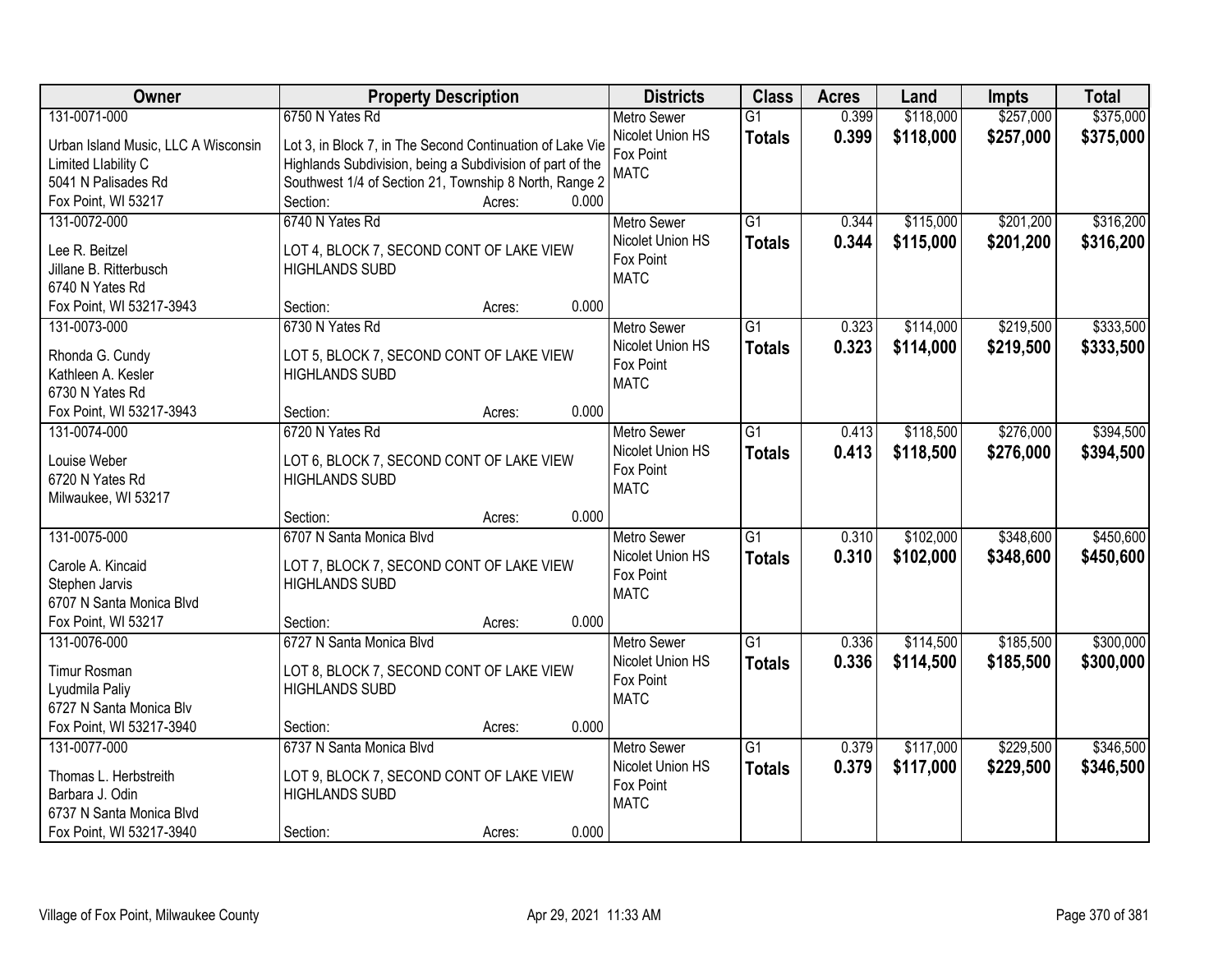| Owner                             |                                                                    | <b>Property Description</b> |       | <b>Districts</b>                       | <b>Class</b>    | <b>Acres</b> | Land      | <b>Impts</b> | <b>Total</b> |
|-----------------------------------|--------------------------------------------------------------------|-----------------------------|-------|----------------------------------------|-----------------|--------------|-----------|--------------|--------------|
| 131-0078-000                      | 6747 N Santa Monica Blvd                                           |                             |       | <b>Metro Sewer</b><br>Nicolet Union HS | $\overline{G1}$ | 0.462        | \$121,500 | \$165,500    | \$287,000    |
| Vladimir Izbersky                 | LOT 10, BLOCK 7, SECOND CONT OF LAKE VIEW                          |                             |       | Fox Point                              | <b>Totals</b>   | 0.462        | \$121,500 | \$165,500    | \$287,000    |
| Ella Izbersky                     | <b>HIGHLANDS SUBD</b>                                              |                             |       | <b>MATC</b>                            |                 |              |           |              |              |
| 6747 N Santa Monica Blv           |                                                                    |                             |       |                                        |                 |              |           |              |              |
| Fox Point, WI 53217-3940          | Section:                                                           | Acres:                      | 0.000 |                                        |                 |              |           |              |              |
| 131-0079-000                      | 6757 N Santa Monica Blvd                                           |                             |       | <b>Metro Sewer</b>                     | $\overline{G1}$ | 0.310        | \$113,000 | \$271,500    | \$384,500    |
| Don A. Weimer                     | LOT 11, BLOCK 7, SECOND CONT OF LAKE VIEW                          |                             |       | Nicolet Union HS                       | <b>Totals</b>   | 0.310        | \$113,000 | \$271,500    | \$384,500    |
| Christine E. Linder               | <b>HIGHLANDS SUBD</b>                                              |                             |       | Fox Point                              |                 |              |           |              |              |
| 6757 N Santa Monica Blv           |                                                                    |                             |       | <b>MATC</b>                            |                 |              |           |              |              |
| Fox Point, WI 53217-3940          | Section:                                                           | Acres:                      | 0.000 |                                        |                 |              |           |              |              |
| 131-0080-000                      | 6767 N Reynard Rd                                                  |                             |       | <b>Metro Sewer</b>                     | G1              | 0.386        | \$117,000 | \$196,500    | \$313,500    |
|                                   |                                                                    |                             |       | Nicolet Union HS                       | <b>Totals</b>   | 0.386        | \$117,000 | \$196,500    | \$313,500    |
| Christopher Early<br>Adream Blair | LOT 12, BLOCK 7, SECOND CONT OF LAKE VIEW<br><b>HIGHLANDS SUBD</b> |                             |       | Fox Point                              |                 |              |           |              |              |
| 6767 N Reynard Rd                 |                                                                    |                             |       | <b>MATC</b>                            |                 |              |           |              |              |
| Fox Point, WI 53217-3937          | Section:                                                           | Acres:                      | 0.000 |                                        |                 |              |           |              |              |
| 131-0081-000                      | 6775 N Reynard Rd                                                  |                             |       | <b>Metro Sewer</b>                     | G1              | 0.428        | \$119,500 | \$194,000    | \$313,500    |
|                                   |                                                                    |                             |       | Nicolet Union HS                       | <b>Totals</b>   | 0.428        | \$119,500 | \$194,000    | \$313,500    |
| Adam D. Kirchner                  | LOT 13, BLOCK 7, SECOND CONT OF LAKE VIEW                          |                             |       | Fox Point                              |                 |              |           |              |              |
| Kimberly M. Klein                 | <b>HIGHLANDS SUBD</b>                                              |                             |       | <b>MATC</b>                            |                 |              |           |              |              |
| 6775 N Reynard Rd                 |                                                                    |                             |       |                                        |                 |              |           |              |              |
| Fox Point, WI 53217-3937          | Section:                                                           | Acres:                      | 0.000 |                                        |                 |              |           |              |              |
| 131-0082-000                      | 6421 N Lake Dr                                                     |                             |       | <b>Metro Sewer</b>                     | $\overline{G1}$ | 0.236        | \$154,500 | \$254,000    | \$408,500    |
| Jennifer Harrington               | Lot One (1), in High View, being a Subdivision of a part o         |                             |       | Nicolet Union HS                       | <b>Totals</b>   | 0.236        | \$154,500 | \$254,000    | \$408,500    |
| 6421 N Lake Dr                    | Government Lot Four (4), in the                                    |                             |       | Fox Point                              |                 |              |           |              |              |
| Fox Point, WI 53217               | Southwest Fractional One-quarter (1/4) of Section                  |                             |       | <b>MATC</b>                            |                 |              |           |              |              |
|                                   | Section: 21                                                        | Acres:                      | 0.236 |                                        |                 |              |           |              |              |
| 131-0083-000                      | 6419 N Lake Dr                                                     |                             |       | Metro Sewer                            | $\overline{G1}$ | 0.232        | \$151,500 | \$122,000    | \$273,500    |
|                                   | LOT 2, HIGH VIEW                                                   |                             |       | Nicolet Union HS                       | <b>Totals</b>   | 0.232        | \$151,500 | \$122,000    | \$273,500    |
| Lingqian Hu<br>Jie Wang           |                                                                    |                             |       | Fox Point                              |                 |              |           |              |              |
| 6419 N Lake Dr                    |                                                                    |                             |       | <b>MATC</b>                            |                 |              |           |              |              |
| Fox Point, WI 53217               | Section:                                                           | Acres:                      | 0.000 |                                        |                 |              |           |              |              |
| 131-0084-000                      | 6415 N Lake Dr                                                     |                             |       | <b>Metro Sewer</b>                     | $\overline{G1}$ | 0.227        | \$148,500 | \$328,000    | \$476,500    |
|                                   |                                                                    |                             |       | Nicolet Union HS                       | <b>Totals</b>   | 0.227        | \$148,500 | \$328,000    | \$476,500    |
| Mark B. Pollack Trustee           | LOT 3, HIGH VIEW                                                   |                             |       | Fox Point                              |                 |              |           |              |              |
| 6415 N Lake Dr                    |                                                                    |                             |       | <b>MATC</b>                            |                 |              |           |              |              |
| Fox Point, WII 53217-4229         |                                                                    |                             |       |                                        |                 |              |           |              |              |
|                                   | Section:                                                           | Acres:                      | 0.000 |                                        |                 |              |           |              |              |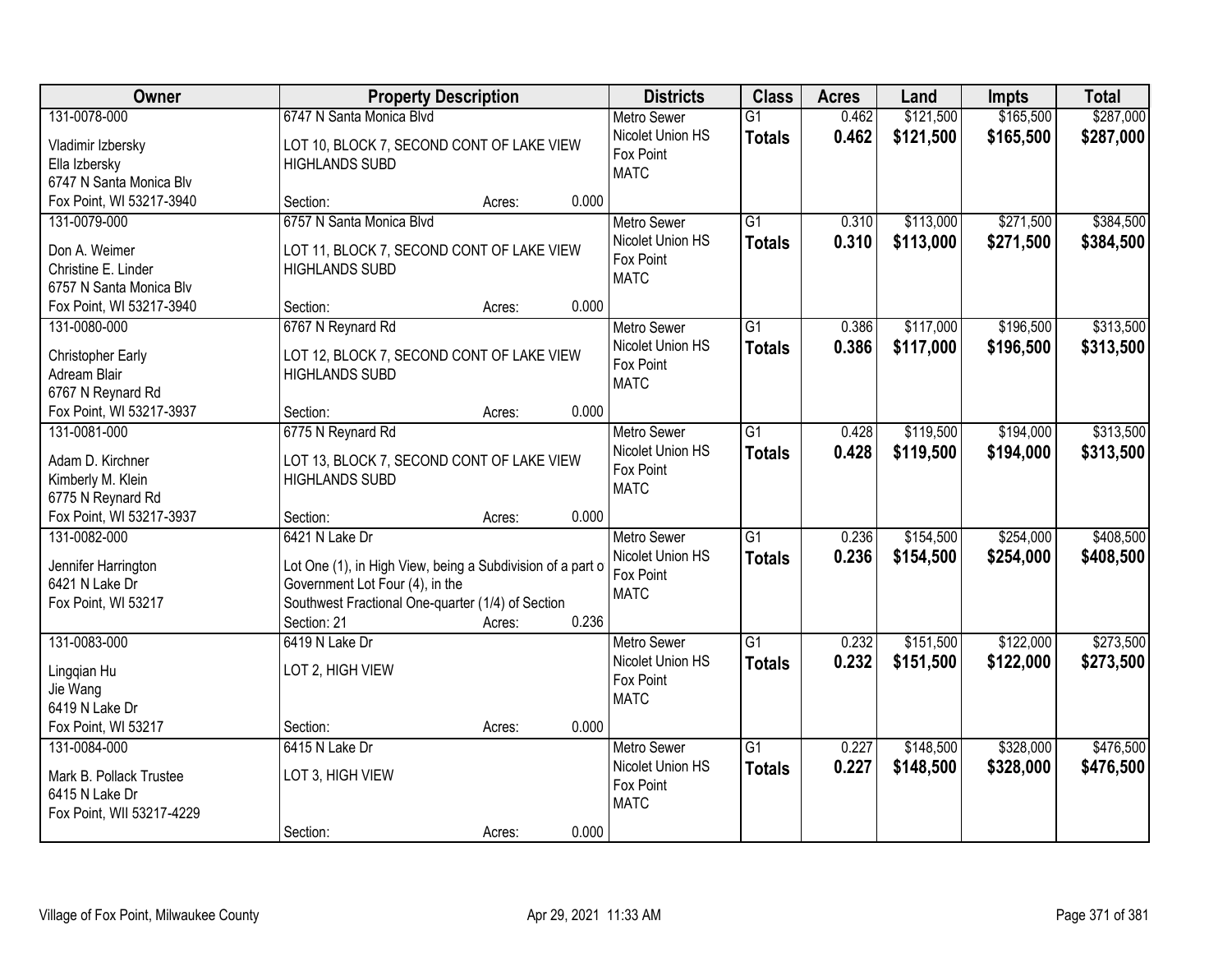| Owner                                  | <b>Property Description</b>                                 |       | <b>Districts</b>         | <b>Class</b>    | <b>Acres</b> | Land      | <b>Impts</b> | <b>Total</b> |
|----------------------------------------|-------------------------------------------------------------|-------|--------------------------|-----------------|--------------|-----------|--------------|--------------|
| 131-0085-000                           | 6409 N Lake Dr                                              |       | <b>Metro Sewer</b>       | $\overline{G1}$ | 0.222        | \$145,000 | \$219,500    | \$364,500    |
| Stephen Lauer                          | Lot 4, High View, being a Subdivision of part of            |       | Nicolet Union HS         | <b>Totals</b>   | 0.222        | \$145,000 | \$219,500    | \$364,500    |
| Mary Lauer                             | Government Lot 4, in the Southwest One-Quarter of           |       | Fox Point                |                 |              |           |              |              |
| 6409 N Lake Dr                         | Section 21, Township 8                                      |       | <b>MATC</b>              |                 |              |           |              |              |
| Fox Point, WI 53217                    | Section:<br>Acres:                                          | 0.222 |                          |                 |              |           |              |              |
| 131-0086-000                           | 6405 N Lake Dr                                              |       | <b>Metro Sewer</b>       | $\overline{G1}$ | 0.240        | \$157,000 | \$259,000    | \$416,000    |
|                                        |                                                             |       | Nicolet Union HS         | <b>Totals</b>   | 0.240        | \$157,000 | \$259,000    | \$416,000    |
| Dov P. Grumet-Morris                   | LOT 5, HIGH VIEW                                            |       | Fox Point                |                 |              |           |              |              |
| Rachel S. Morris                       |                                                             |       | <b>MATC</b>              |                 |              |           |              |              |
| 6405 N Lake Dr                         |                                                             | 0.000 |                          |                 |              |           |              |              |
| Fox Point, WI 53217                    | Section:<br>Acres:                                          |       |                          |                 |              |           |              |              |
| 131-0087-000                           | 6406 N Berkeley Blvd                                        |       | Metro Sewer              | $\overline{G1}$ | 0.237        | \$206,000 | \$288,000    | \$494,000    |
| Stephen Elliott                        | Lot six (6), in High View, being a Subdivision of a part of |       | Nicolet Union HS         | <b>Totals</b>   | 0.237        | \$206,000 | \$288,000    | \$494,000    |
| Amanda Elliott                         | the government Lot four (4), in the                         |       | Fox Point<br><b>MATC</b> |                 |              |           |              |              |
| 6404 N Berkeley Blvd                   | Southwest one-quarter (1/4) of Section Twenty-one (21),     |       |                          |                 |              |           |              |              |
| Fox Point, WI 53217                    | Section:<br>Acres:                                          | 0.000 |                          |                 |              |           |              |              |
| 131-0088-000                           | 6412 N Berkeley Blvd                                        |       | <b>Metro Sewer</b>       | G1              | 0.217        | \$189,500 | \$219,500    | \$409,000    |
| Ross D. Cover                          | LOT 7, HIGH VIEW                                            |       | Nicolet Union HS         | <b>Totals</b>   | 0.217        | \$189,500 | \$219,500    | \$409,000    |
| Laura L. Cover                         |                                                             |       | Fox Point                |                 |              |           |              |              |
| 6412 N Berkeley Blvd                   |                                                             |       | <b>MATC</b>              |                 |              |           |              |              |
| Fox Point, WI 53217-4226               | Section:<br>Acres:                                          | 0.000 |                          |                 |              |           |              |              |
| 131-0089-000                           | 6416 N Berkeley Blvd                                        |       | <b>Metro Sewer</b>       | $\overline{G1}$ | 0.239        | \$187,500 | \$169,500    | \$357,000    |
|                                        |                                                             |       | Nicolet Union HS         | <b>Totals</b>   | 0.239        | \$187,500 | \$169,500    | \$357,000    |
| Henry P. Medeiros                      | Lot 8 in High View, being a Subdivision of part of          |       | Fox Point                |                 |              |           |              |              |
| Michelle Medeiros                      | Government Lot 4, in the Southwest 1/4 of Section           |       | <b>MATC</b>              |                 |              |           |              |              |
| 6416 N Berkeley Blvd                   | 21 in Township 8 North, range 22 East, in the Village of    |       |                          |                 |              |           |              |              |
| Fox Point, WI 53217                    | Section: 21<br>Acres:                                       | 0.239 |                          |                 |              |           |              |              |
| 131-0090-000                           | 6420 N Berkeley Blvd                                        |       | Metro Sewer              | G1              | 0.360        | \$291,000 | $\sqrt{6}$   | \$291,000    |
| Berkeley Boulevard, LLC                | LOT 9, HIGH VIEW                                            |       | Nicolet Union HS         | <b>Totals</b>   | 0.360        | \$291,000 | \$0          | \$291,000    |
| Attn: Lubar & Co, Inc                  |                                                             |       | Fox Point                |                 |              |           |              |              |
| 833 E Michigan St Ste 1500             |                                                             |       | <b>MATC</b>              |                 |              |           |              |              |
| Milwaukee, WI 53202                    | Section:<br>Acres:                                          | 0.000 |                          |                 |              |           |              |              |
| 131-0091-000                           | 6421 N Berkeley Blvd                                        |       | <b>Metro Sewer</b>       | $\overline{G1}$ | 0.307        | \$267,500 | \$187,500    | \$455,000    |
|                                        |                                                             |       | Nicolet Union HS         | <b>Totals</b>   | 0.307        | \$267,500 | \$187,500    | \$455,000    |
| Berkeley Boulevard, LLC                | LOT 10, HIGH VIEW AND TRIANGULAR PARCEL OF                  |       | Fox Point                |                 |              |           |              |              |
| 833 E Michigan St<br><b>Suite 1500</b> | LOT 11, DESC. IN REEL 216 - IMAGE 310.                      |       | <b>MATC</b>              |                 |              |           |              |              |
|                                        |                                                             | 0.000 |                          |                 |              |           |              |              |
| Milwaukee, WI 53202                    | Section:<br>Acres:                                          |       |                          |                 |              |           |              |              |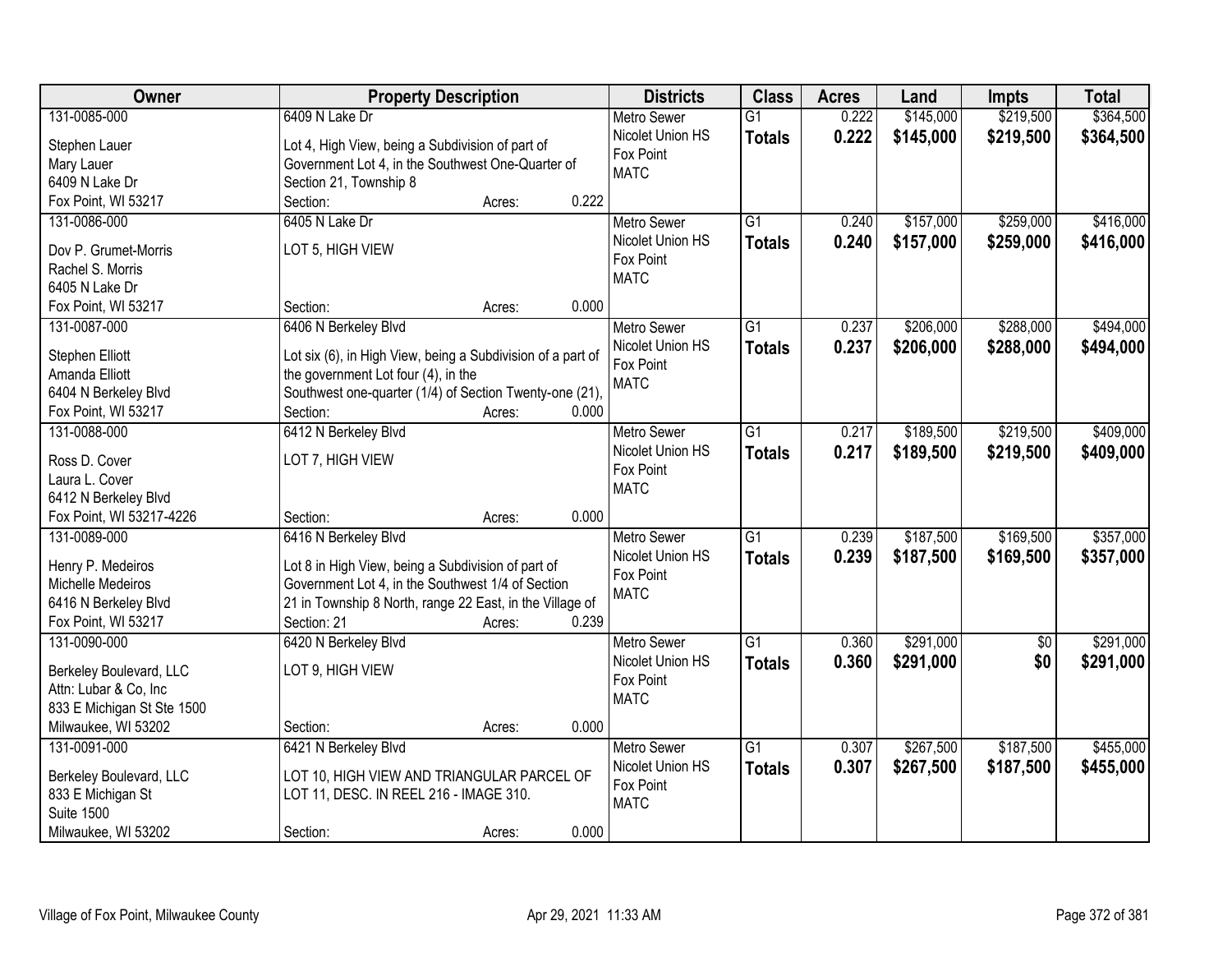| Owner                        |                                                        | <b>Property Description</b> |       | <b>Districts</b>         | <b>Class</b>    | <b>Acres</b> | Land      | <b>Impts</b> | <b>Total</b> |
|------------------------------|--------------------------------------------------------|-----------------------------|-------|--------------------------|-----------------|--------------|-----------|--------------|--------------|
| 131-0092-000                 | 6417 N Berkeley Blvd                                   |                             |       | <b>Metro Sewer</b>       | $\overline{G1}$ | 0.437        | \$292,000 | \$420,000    | \$712,000    |
| Michael A. Gilbert           | LOT 11, HIGH VIEW EXC. TRIANGULAR PARCEL               |                             |       | Nicolet Union HS         | <b>Totals</b>   | 0.437        | \$292,000 | \$420,000    | \$712,000    |
| Jennifer S. Gilbert          | DESC. IN VOL. 4088, PAGE 425.                          |                             |       | Fox Point                |                 |              |           |              |              |
| 6417 N Berkeley Blvd         |                                                        |                             |       | <b>MATC</b>              |                 |              |           |              |              |
| Fox Point, WI 53217-4227     | Section:                                               | Acres:                      | 0.000 |                          |                 |              |           |              |              |
| 131-0093-000                 | 6415 N Berkeley Blvd                                   |                             |       | <b>Metro Sewer</b>       | $\overline{G1}$ | 0.230        | \$200,500 | \$209,300    | \$409,800    |
|                              |                                                        |                             |       | Nicolet Union HS         | <b>Totals</b>   | 0.230        | \$200,500 | \$209,300    | \$409,800    |
| Carl Hoeg                    | Lot Twelve (12) in High View, being a Subdivision of a |                             |       | Fox Point                |                 |              |           |              |              |
| Chelsea L. Holtz             | part of Government Lot Four (4) in the Southwest       |                             |       | <b>MATC</b>              |                 |              |           |              |              |
| 6415 N Berkeley              | One-quarter (1/4) of Section Twenty-one (21), in       |                             | 0.000 |                          |                 |              |           |              |              |
| Fox Point, WI 53217          | Section:                                               | Acres:                      |       |                          |                 |              |           |              |              |
| 131-0094-000                 | 6413 N Berkeley Blvd                                   |                             |       | Metro Sewer              | $\overline{G1}$ | 0.239        | \$208,500 | \$218,000    | \$426,500    |
| Laure Morrison Wnuk          | LOT 13, HIGH VIEW                                      |                             |       | Nicolet Union HS         | <b>Totals</b>   | 0.239        | \$208,500 | \$218,000    | \$426,500    |
| 6413 N Berkeley Blvd         |                                                        |                             |       | Fox Point<br><b>MATC</b> |                 |              |           |              |              |
| Fox Point, WI 53217-4227     |                                                        |                             |       |                          |                 |              |           |              |              |
|                              | Section:                                               | Acres:                      | 0.000 |                          |                 |              |           |              |              |
| 131-0095-000                 | 6405 N Berkeley Blvd                                   |                             |       | <b>Metro Sewer</b>       | G1              | 0.206        | \$179,000 | \$293,500    | \$472,500    |
| Douglas H. Frazer            | HIGH VIEW, SW 1/4 SEC. 21-8-22, PART OF LOTS 14 &      |                             |       | Nicolet Union HS         | <b>Totals</b>   | 0.206        | \$179,000 | \$293,500    | \$472,500    |
| Karen M. Schapiro            | 15; COM NE COR OF LOT 14, TH W 115.61 FT, S 79.3       |                             |       | Fox Point                |                 |              |           |              |              |
| 6405 N Berkeley Blvd         | FT, E 109.57 FT, TH NLY 79.59 FT TO POB.               |                             |       | <b>MATC</b>              |                 |              |           |              |              |
| Fox Point, WI 53217-4227     | Section:                                               | Acres:                      | 0.000 |                          |                 |              |           |              |              |
| 131-0096-000                 | 304 E School Rd                                        |                             |       | <b>Metro Sewer</b>       | $\overline{G1}$ | 0.218        | \$96,000  | \$147,500    | \$243,500    |
|                              |                                                        |                             |       | Nicolet Union HS         | <b>Totals</b>   | 0.218        | \$96,000  | \$147,500    | \$243,500    |
| Daniel J. Hurth              | HIGH VIEW, SW 1/4 SEEC. 21-8-22; PART OF LOTS 14       |                             |       | Fox Point                |                 |              |           |              |              |
| Marietta A. Hurth            | & 15; COM SW COR LOT 14, TH E 119.09 FT, N 79.31       |                             |       | <b>MATC</b>              |                 |              |           |              |              |
| 304 E School Rd              | FT, W 120.30 FT, TH S 79.32 FT TO POB                  |                             |       |                          |                 |              |           |              |              |
| Fox Point, WI 53217-4230     | Section:                                               | Acres:                      | 0.000 |                          |                 |              |           |              |              |
| 131-0097-000                 | 6408 N Santa Monica Blvd                               |                             |       | Metro Sewer              | $\overline{G1}$ | 0.221        | \$97,500  | \$173,500    | \$271,000    |
| Michael M. Bongiorno Trustee | LOT 16, HIGH VIEW                                      |                             |       | Nicolet Union HS         | <b>Totals</b>   | 0.221        | \$97,500  | \$173,500    | \$271,000    |
| 6408 N Santa Monica Blv      |                                                        |                             |       | Fox Point                |                 |              |           |              |              |
| Fox Point, WI 53217-4249     |                                                        |                             |       | <b>MATC</b>              |                 |              |           |              |              |
|                              | Section:                                               | Acres:                      | 0.000 |                          |                 |              |           |              |              |
| 131-0098-000                 | 6414 N Santa Monica Blvd                               |                             |       | <b>Metro Sewer</b>       | $\overline{G1}$ | 0.245        | \$107,500 | \$304,700    | \$412,200    |
|                              |                                                        |                             |       | Nicolet Union HS         | <b>Totals</b>   | 0.245        | \$107,500 | \$304,700    | \$412,200    |
| Jeremy S. Caldwell           | Lot 17, in High View, being a Subdivision of part of   |                             |       | Fox Point                |                 |              |           |              |              |
| Julia C. Housiaux Caldwell   | Government Lot 4, in the Southwest Fractional 1/4 of   |                             |       | <b>MATC</b>              |                 |              |           |              |              |
| 6414 N Santa Monica Blvd     | Section 21,                                            |                             |       |                          |                 |              |           |              |              |
| Fox Point, WI 53217          | Section:                                               | Acres:                      | 0.000 |                          |                 |              |           |              |              |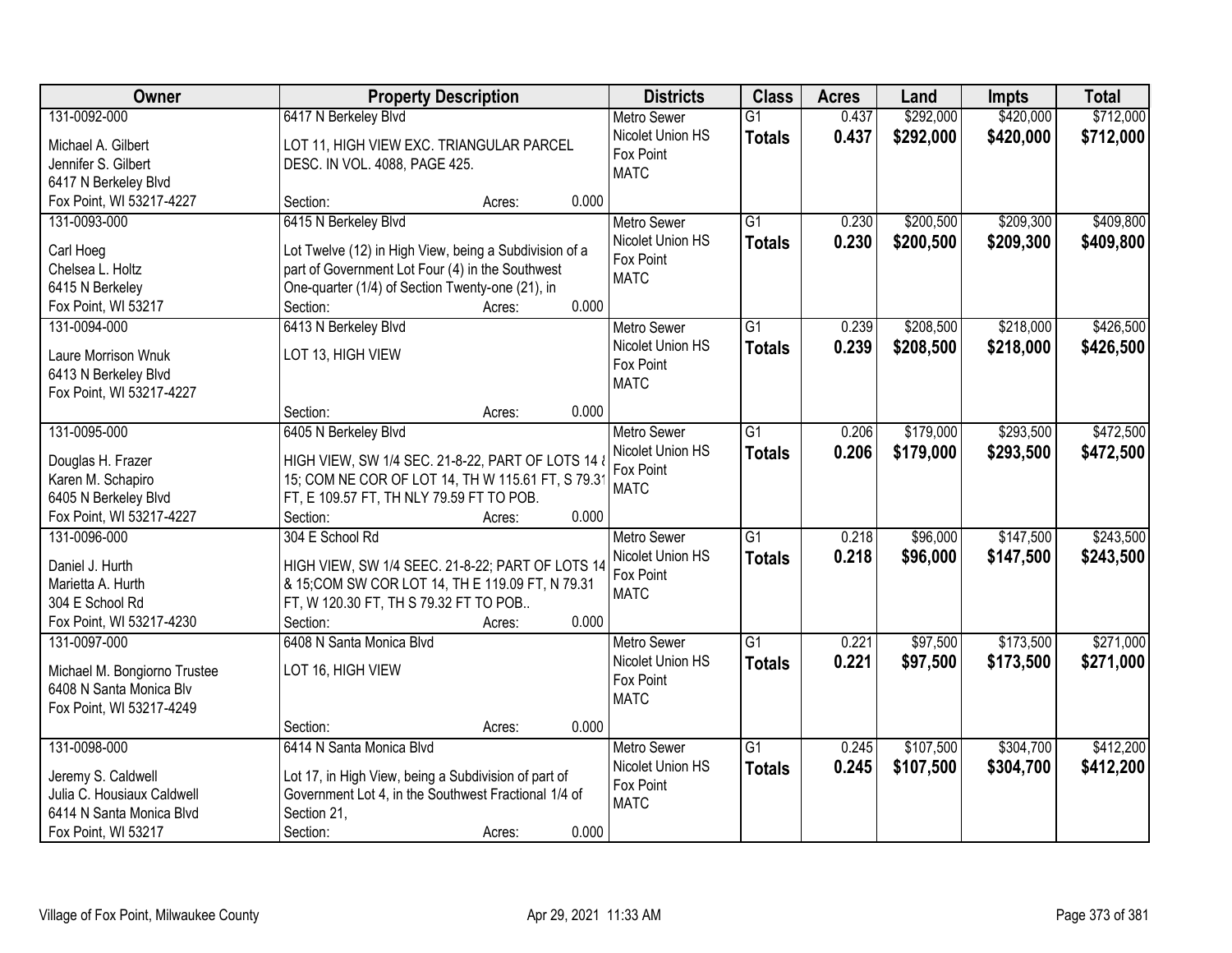| Owner                            | <b>Property Description</b>                    | <b>Districts</b>   | <b>Class</b>    | <b>Acres</b> | Land                | <b>Impts</b> | <b>Total</b> |
|----------------------------------|------------------------------------------------|--------------------|-----------------|--------------|---------------------|--------------|--------------|
| 131-0099-000                     | 6420 N Santa Monica Blvd                       | <b>Metro Sewer</b> | $\overline{G1}$ | 0.252        | \$110,000           | \$228,000    | \$338,000    |
| Timothy R. Schoewe               | LOT 18, HIGH VIEW                              | Nicolet Union HS   | <b>Totals</b>   | 0.252        | \$110,000           | \$228,000    | \$338,000    |
| Margaret R. Schoewe              |                                                | Fox Point          |                 |              |                     |              |              |
| 6420 N Santa Monica Blv          |                                                | <b>MATC</b>        |                 |              |                     |              |              |
| Fox Point, WI 53217-4249         | 0.000<br>Section:<br>Acres:                    |                    |                 |              |                     |              |              |
| 131-0100-000                     | 6428 N Santa Monica Blvd                       | <b>Metro Sewer</b> | $\overline{G1}$ | 0.270        | \$111,500           | \$308,900    | \$420,400    |
|                                  |                                                | Nicolet Union HS   | <b>Totals</b>   | 0.270        | \$111,500           | \$308,900    | \$420,400    |
| James Stefan                     | LOT 19, HIGH VIEW                              | Fox Point          |                 |              |                     |              |              |
| Alexandra Dotson                 |                                                | <b>MATC</b>        |                 |              |                     |              |              |
| 6428 Santa Monica Blvd N         |                                                |                    |                 |              |                     |              |              |
| Fox Point, WI 53217              | 0.000<br>Section:<br>Acres:                    |                    |                 |              |                     |              |              |
| 131-9000-000                     | 6516 N Lake Dr                                 | Metro Sewer        | G1              | 1.631        | \$1,107,000         | \$166,000    | \$1,273,000  |
| Elizabeth Elser                  | LOT 1 CERTIFIED SURVEY MAP NO 101 SW 1/4 SEC   | Nicolet Union HS   | <b>Totals</b>   |              | $1.631$ \$1,107,000 | \$166,000    | \$1,273,000  |
| 6516 N Lake Dr                   | $21 - 8 - 22$                                  | Fox Point          |                 |              |                     |              |              |
| Fox Point, WI 53217              |                                                | <b>MATC</b>        |                 |              |                     |              |              |
|                                  | 0.000<br>Section:<br>Acres:                    |                    |                 |              |                     |              |              |
| 131-9001-000                     | 6530 N Lake Dr                                 | <b>Metro Sewer</b> | G1              | 1.295        | \$926,500           | \$135,000    | \$1,061,500  |
|                                  |                                                | Nicolet Union HS   | <b>Totals</b>   | 1.295        | \$926,500           | \$135,000    | \$1,061,500  |
| Daniel W. Bruckner               | LOT 2 CERTIFIED SURVEY MAP NO. 101 SW1/4 SEC.  | Fox Point          |                 |              |                     |              |              |
| 6530 N Lake Dr                   | $21 - 8 - 22$                                  | <b>MATC</b>        |                 |              |                     |              |              |
| Fox Point, WI 53217-4243         | 0.000                                          |                    |                 |              |                     |              |              |
|                                  | Section:<br>Acres:                             |                    |                 |              |                     |              |              |
| 131-9002-000                     | 6620 N Lake Dr                                 | <b>Metro Sewer</b> | $\overline{G1}$ | 1.226        | \$820,500           | \$673,000    | \$1,493,500  |
| Aaron S. Bell                    | LOT 1 CERTIFIED SURVEY MAP NO. 820 SW          | Nicolet Union HS   | <b>Totals</b>   | 1.226        | \$820,500           | \$673,000    | \$1,493,500  |
| Leslie A. Barbi                  | FRACTIONAL 1/4 SEC 21-8-22 EXC PART            | Fox Point          |                 |              |                     |              |              |
| 6620 N Lake Dr                   | DESCRIBED IN REEL 475-IMAGES 1041-1042 6620 N. | <b>MATC</b>        |                 |              |                     |              |              |
| Fox Point, WI 53217              | Section:<br>0.000<br>Acres:                    |                    |                 |              |                     |              |              |
| 131-9003-000                     | 6610 N Lake Dr                                 | <b>Metro Sewer</b> | G1              | 1.148        | \$939,500           | \$477,000    | \$1,416,500  |
| William R. Soderstrom            | LOT 2 CERTIFIED SURVEY MAP N/. 820 SW          | Nicolet Union HS   | <b>Totals</b>   | 1.148        | \$939,500           | \$477,000    | \$1,416,500  |
| Lorna J. Granger                 | FRACTIONAL 1/4 SEC. 21-8-22 AND PART OF LOTS 1 | Fox Point          |                 |              |                     |              |              |
| 6610 N Lake Dr                   | & 3, CERTIFIED SURVEY MAP 820 DESCRIBED IN     | <b>MATC</b>        |                 |              |                     |              |              |
| Fox Point, WI 53217-4245         | 0.000<br>Section:<br>Acres:                    |                    |                 |              |                     |              |              |
| 131-9004-000                     | 6600 N Lake Dr                                 | <b>Metro Sewer</b> | $\overline{G1}$ | 1.294        | \$739,500           | \$313,500    | \$1,053,000  |
|                                  |                                                | Nicolet Union HS   | <b>Totals</b>   | 1.294        | \$739,500           | \$313,500    | \$1,053,000  |
| James E. Greenlee and Raylene J. | LOT 3 CERTIFIED SURVEY MAP NO. 820 SW          | Fox Point          |                 |              |                     |              |              |
| <b>Greenlee Living Trust</b>     | FRACTIONAL 1/4 SEC 21-8-22 EXC. PART           | <b>MATC</b>        |                 |              |                     |              |              |
| 6600 N Lake Dr                   | DESCRIBED IN REEL 475 - IMAGES 1041-1042       |                    |                 |              |                     |              |              |
| Fox Point, WI 53217              | 0.000<br>Section:<br>Acres:                    |                    |                 |              |                     |              |              |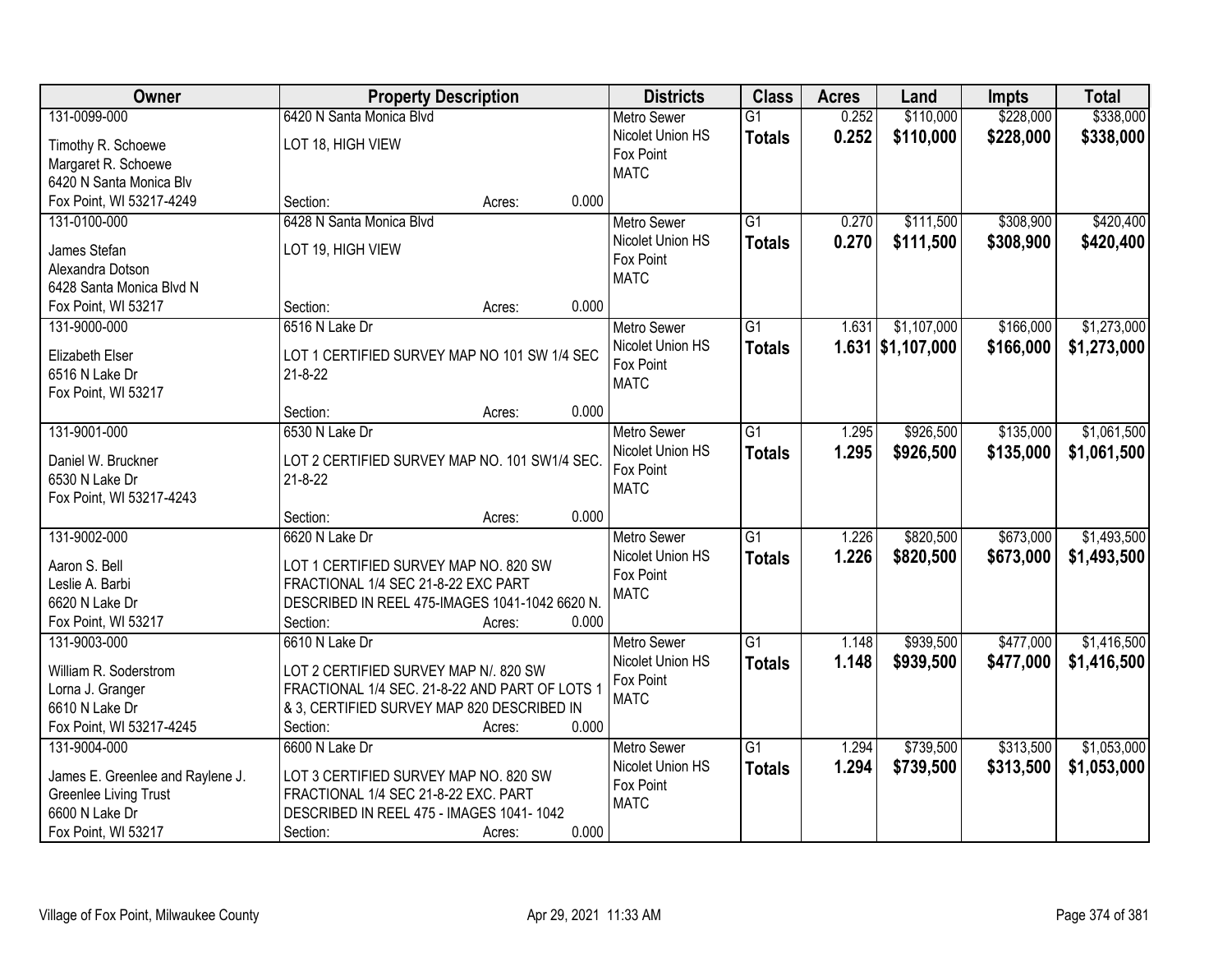| Owner                    | <b>Property Description</b>                              | <b>Districts</b>   | <b>Class</b>    | <b>Acres</b> | Land            | <b>Impts</b>    | <b>Total</b>    |
|--------------------------|----------------------------------------------------------|--------------------|-----------------|--------------|-----------------|-----------------|-----------------|
| 131-9982-000             | Santa Monica Blvd                                        | <b>Metro Sewer</b> | $\overline{X4}$ | 0.000        | $\overline{60}$ | $\overline{50}$ | \$0             |
| Chicago & Nw Trans Co    | PART OF GOVT LOT 3 DESC. IN VOL. 1169 OF                 | Nicolet Union HS   | <b>Totals</b>   | 0.000        | \$0             | \$0             | \$0             |
| 400 W Madison St         | DEEDS ON PAGE 474. SW1/4 SEC. 21-8-22. 1.900 AC.         | Fox Point          |                 |              |                 |                 |                 |
| Chicago, IL 60606        | A. 1-#13A                                                | <b>MATC</b>        |                 |              |                 |                 |                 |
|                          | Section:<br>0.000<br>Acres:                              |                    |                 |              |                 |                 |                 |
| 131-9983-000             | 7200 N Santa Monica Blvd                                 | <b>Metro Sewer</b> | $\overline{X4}$ | 0.000        | $\overline{50}$ | $\overline{50}$ | $\overline{50}$ |
|                          |                                                          | Nicolet Union HS   | <b>Totals</b>   | 0.000        | \$0             | \$0             | \$0             |
| Village of Fox Point     | A PARCEL OF LAND ADJACENT TO BLK 4                       | Fox Point          |                 |              |                 |                 |                 |
| Attn: Village Hall       | BIRCHWOOD WITH A FRONTAGE ON N. SANTA                    | <b>MATC</b>        |                 |              |                 |                 |                 |
| 7200 N Santa Monica Blvd | MONICA BLVD. (PROPOSED) OF 277.26 FT. SW FRAC            |                    |                 |              |                 |                 |                 |
| Fox Point, WI 53217-3505 | Section:<br>0.000<br>Acres:                              |                    |                 |              |                 |                 |                 |
| 131-9984-000             | 6441 N Lake Dr                                           | <b>Metro Sewer</b> | G1              | 0.440        | \$219,000       | \$302,500       | \$521,500       |
| Arthur B. Harris         | PART OF FRAC. SW 1/4 SEC. 21-8-22 DESC. IN REEL          | Nicolet Union HS   | <b>Totals</b>   | 0.440        | \$219,000       | \$302,500       | \$521,500       |
| Kathleen Harris          | 646 - IMAGE 1952 .5373 AC.                               | Fox Point          |                 |              |                 |                 |                 |
| 6441 N Lake Dr           |                                                          | <b>MATC</b>        |                 |              |                 |                 |                 |
| Fox Point, WI 53217-4229 | 0.000<br>Section:<br>Acres:                              |                    |                 |              |                 |                 |                 |
| 131-9985-001             | 6440 N Santa Monica Blvd                                 | <b>Metro Sewer</b> | G1              | 0.411        | \$160,500       | \$213,000       | \$373,500       |
|                          |                                                          | Nicolet Union HS   | <b>Totals</b>   | 0.411        | \$160,500       | \$213,000       | \$373,500       |
| Thomas Littlefair        | PART OF FRAC. SW 1/4 SEC. 21-8-22 DESC. IN VOL.          | Fox Point          |                 |              |                 |                 |                 |
| Georgene Littlefair      | 1419 OF DEEDS ON PAGE 557, KNOWN AS N.                   | <b>MATC</b>        |                 |              |                 |                 |                 |
| 6440 N Santa Monica Blvd | 87.91FT. OF LOT 18, EXC. W. 195FT. AND EXC. .5373        |                    |                 |              |                 |                 |                 |
| Fox Point, WI 53217      | 0.411<br>Section:<br>Acres:                              |                    |                 |              |                 |                 |                 |
| 131-9986-000             | 6438 N Santa Monica Blvd                                 | <b>Metro Sewer</b> | $\overline{G1}$ | 0.394        | \$204,000       | \$233,800       | \$437,800       |
| Andrew Carmichael        | The part of Lot 4 in The Southwest 1/4 of Section 21, in | Nicolet Union HS   | <b>Totals</b>   | 0.394        | \$204,000       | \$233,800       | \$437,800       |
| Dana Oswald              | Township 8 North, Range 22 East, in the Village of Fox   | Fox Point          |                 |              |                 |                 |                 |
| 6438 N Santa Monica Blvd | Point.                                                   | <b>MATC</b>        |                 |              |                 |                 |                 |
| Fox Point, WI 53217      | Section: 21<br>0.394<br>Acres:                           |                    |                 |              |                 |                 |                 |
| 131-9987-000             | 6430 N Santa Monica Blvd                                 | <b>Metro Sewer</b> | $\overline{G1}$ | 0.510        | \$205,000       | \$112,000       | \$317,000       |
|                          |                                                          | Nicolet Union HS   | <b>Totals</b>   | 0.510        | \$205,000       | \$112,000       | \$317,000       |
| Zachary J. Hawthorne     | PART OF FRACT.SW1/4 21-8-22 DESC. IN VOL. 3148           | Fox Point          |                 |              |                 |                 |                 |
| Caitlyn A. Anderson      | OF DEEDS ON PAGE 43 .5098 AC. A.1-#17B                   | <b>MATC</b>        |                 |              |                 |                 |                 |
| 6430 N Santa Monica Blvd |                                                          |                    |                 |              |                 |                 |                 |
| Fox Point, WI 53217      | 0.000<br>Section:<br>Acres:                              |                    |                 |              |                 |                 |                 |
| 131-9988-001             | 6439 N Lake Dr                                           | <b>Metro Sewer</b> | $\overline{G1}$ | 1.376        | \$295,500       | \$943,000       | \$1,238,500     |
| David J. Lubar           | PART OF FRAC. SW1/4 SEC. 21-8-22 DESC. IN VOL            | Nicolet Union HS   | <b>Totals</b>   | 1.376        | \$295,500       | \$943,000       | \$1,238,500     |
| 6439 N Lake Dr           | 3594 OF DEEDS ON PAGE 232 1.1542 AC. INC PT              | Fox Point          |                 |              |                 |                 |                 |
| Milwaukee, WI 53217      | CONVEYED IN DOC #10857943                                | <b>MATC</b>        |                 |              |                 |                 |                 |
|                          | 1.376<br>Section:<br>Acres:                              |                    |                 |              |                 |                 |                 |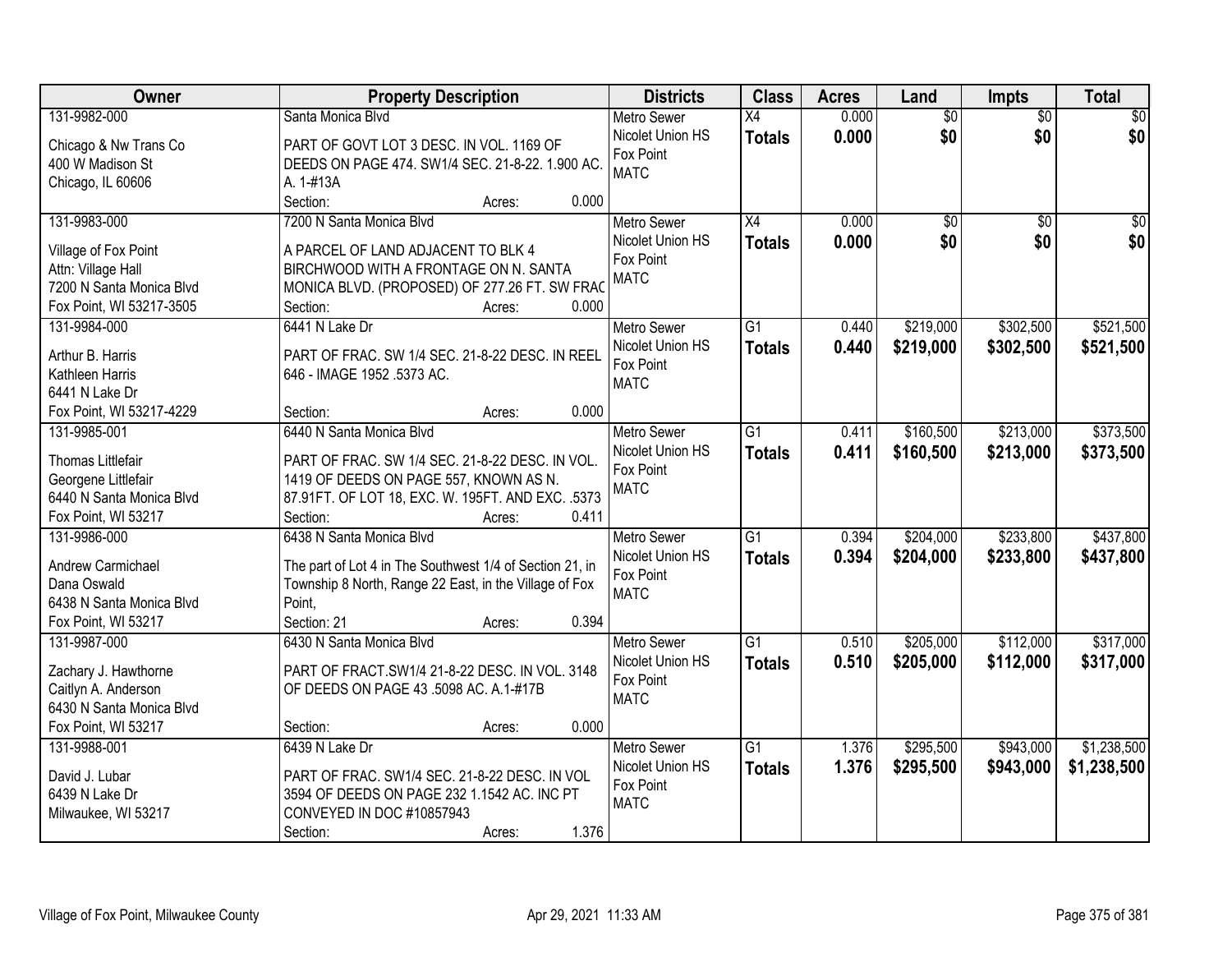| Owner                                    | <b>Property Description</b>                         | <b>Districts</b>   | <b>Class</b>    | <b>Acres</b> | Land                | <b>Impts</b> | <b>Total</b> |
|------------------------------------------|-----------------------------------------------------|--------------------|-----------------|--------------|---------------------|--------------|--------------|
| 131-9989-000                             | 6400 N Lake Dr                                      | Metro Sewer        | $\overline{G1}$ | 1.443        | \$965,500           | \$1,216,500  | \$2,182,000  |
| Kevin J. Schuele                         | PART OF FRACT SW 1/4 SEC 21-8-22 DESC IN REEL       | Nicolet Union HS   | <b>Totals</b>   | 1.443        | \$965,500           | \$1,216,500  | \$2,182,000  |
| Carol T. Schuele                         | 722-IMAGES 1631-1632 THAT PART IN THE VILLAGE       | Fox Point          |                 |              |                     |              |              |
| 6400 N Lake Dr                           | OF FOX POINT 1.443 AC                               | <b>MATC</b>        |                 |              |                     |              |              |
| Fox Point, WI 53217                      | Section:<br>0.000<br>Acres:                         |                    |                 |              |                     |              |              |
| 131-9990-000                             | 6410 N Lake Dr                                      | <b>Metro Sewer</b> | $\overline{G1}$ | 3.213        | \$1,824,000         | \$848,000    | \$2,672,000  |
| Micaela C White Trust U/A Michael H      | COM 653.05 FT E OF SW COR OF SW 1/4 SEC             | Nicolet Union HS   | <b>Totals</b>   |              | $3.213$ \$1,824,000 | \$848,000    | \$2,672,000  |
| White 2012 Irrevoca                      | 21-8-22; TH N 1.61 FT, NELY 172.38 FT, 126.01 FT, E | Fox Point          |                 |              |                     |              |              |
| Attn: Rite-Hite Holding Corporation Hope | 644.17 FT, SLY TO S SEC LI, W 698.15 FT TO POB.     | <b>MATC</b>        |                 |              |                     |              |              |
| Epstein                                  | 0.000<br>Section:<br>Acres:                         |                    |                 |              |                     |              |              |
| 8900 N Arbon Dr                          |                                                     |                    |                 |              |                     |              |              |
| Milwaukee, WI 53223                      |                                                     |                    |                 |              |                     |              |              |
| 131-9991-000                             | 6420 N Lake Dr                                      | <b>Metro Sewer</b> | $\overline{G1}$ | 1.070        | \$773,000           | \$431,000    | \$1,204,000  |
| Francis X. Sherman                       | PART OF FRAC. SW1/4 SEC. 21-8-22 DESC. IN REEL      | Nicolet Union HS   | <b>Totals</b>   | 1.070        | \$773,000           | \$431,000    | \$1,204,000  |
| Therese M. Sherman                       | 485, IMAGE 1561 1.070 AC.                           | Fox Point          |                 |              |                     |              |              |
| 6420 N Lake Dr                           |                                                     | <b>MATC</b>        |                 |              |                     |              |              |
| Fox Point, WI 53217-4228                 | 0.000<br>Section:<br>Acres:                         |                    |                 |              |                     |              |              |
| 131-9992-000                             | 6424 N Lake Dr                                      | Metro Sewer        | G1              | 1.783        | \$1,091,000         | \$635,000    | \$1,726,000  |
|                                          |                                                     | Nicolet Union HS   | <b>Totals</b>   |              | $1.783$ \$1,091,000 | \$635,000    | \$1,726,000  |
| James B. Wigdale                         | PART OF FRAC. SW 1/4 SEC. 21-8-22 DESC. IN REEL     | Fox Point          |                 |              |                     |              |              |
| Elizabeth Wigdale                        | 588 - IMAGE 767 1.783 AC                            | <b>MATC</b>        |                 |              |                     |              |              |
| 6424 N Lake Dr                           | 0.000                                               |                    |                 |              |                     |              |              |
| Fox Point, WI 53217-4228<br>131-9993-000 | Section:<br>Acres:<br>6430 N Lake Dr                | Metro Sewer        | G1              | 1.403        | \$907,500           | \$354,000    | \$1,261,500  |
|                                          |                                                     | Nicolet Union HS   | <b>Totals</b>   | 1.403        | \$907,500           | \$354,000    | \$1,261,500  |
| David M. Dooley                          | PART OF FRAC SW 1/4 SEC 21-8-22 DESC IN REEL        | Fox Point          |                 |              |                     |              |              |
| Martha A. Dooley                         | 849 - IMAGE 640 1.403 AC                            | <b>MATC</b>        |                 |              |                     |              |              |
| 6430 N Lake Dr                           |                                                     |                    |                 |              |                     |              |              |
| Fox Point, WI 53217-4228                 | 0.000<br>Section:<br>Acres:                         |                    |                 |              |                     |              |              |
| 131-9994-000                             | 6440 N Lake Dr                                      | Metro Sewer        | $\overline{G1}$ | 1.340        | \$882,500           | \$658,000    | \$1,540,500  |
| Mark A. Meyer                            | COM 589.67 FT N & 765.12 FT E OF SW COR OF SW       | Nicolet Union HS   | <b>Totals</b>   | 1.340        | \$882,500           | \$658,000    | \$1,540,500  |
| Samantha S. Meyer                        | 1/4 SEC. 21-8-22, TH E 604.7 FT, NELY ALG SHORE LI  | Fox Point          |                 |              |                     |              |              |
| 6440 N Lake Dr                           | TO A PT 687.58 FT N OF S LI SD 1/4 SEC. W 591.55    | <b>MATC</b>        |                 |              |                     |              |              |
| Fox Point, WI 53217-4228                 | 0.000<br>Section:<br>Acres:                         |                    |                 |              |                     |              |              |
| 131-9995-000                             | 6448 N Lake Dr                                      | Metro Sewer        | $\overline{G1}$ | 1.320        | \$657,000           | \$207,000    | \$864,000    |
| Mary R Dengel Revocable Trust Dated      | PART OF FRAC. SW1/4 SEC. 21-8-22 DESC. IN REEL      | Nicolet Union HS   | <b>Totals</b>   | 1.320        | \$657,000           | \$207,000    | \$864,000    |
| December 7, 2018                         | 471-IMAGES 1385-1386 KNOWN AS LOT 10 1.320          | Fox Point          |                 |              |                     |              |              |
| 6448 N Lake Dr                           | ACS.                                                | <b>MATC</b>        |                 |              |                     |              |              |
| Milwaukee, WI 53217                      | 0.000<br>Section:<br>Acres:                         |                    |                 |              |                     |              |              |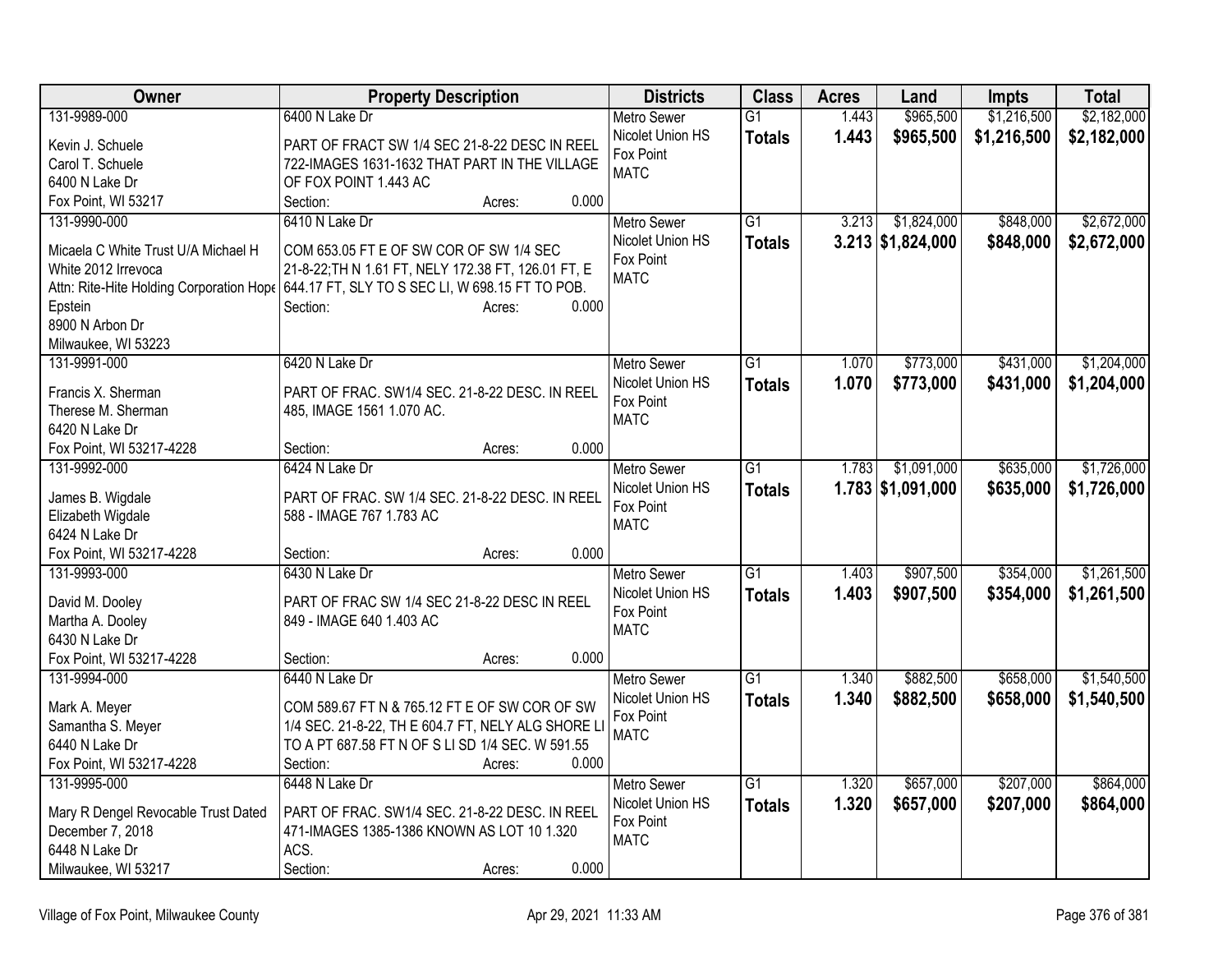| Owner                                  | <b>Property Description</b>                                  | <b>Districts</b>   | <b>Class</b>    | <b>Acres</b> | Land         | <b>Impts</b>    | <b>Total</b>    |
|----------------------------------------|--------------------------------------------------------------|--------------------|-----------------|--------------|--------------|-----------------|-----------------|
| 131-9996-000                           | 6464 N Lake Dr                                               | <b>Metro Sewer</b> | $\overline{G1}$ | 1.247        | \$581,000    | \$316,500       | \$897,500       |
| Marisol Coriano                        | The South 95 feet of that part of Lot Four (4) located in th | Nicolet Union HS   | <b>Totals</b>   | 1.247        | \$581,000    | \$316,500       | \$897,500       |
| James L. Hasan                         | Southwest 1/4 of Section 21, Township 8 North, Range 2       | Fox Point          |                 |              |              |                 |                 |
| 6464 N Lake Dr                         | East, in the Village of Fox Point, County of Milwaukee,      | <b>MATC</b>        |                 |              |              |                 |                 |
| Fox Point, WI 53217                    | 1.247<br>Section:<br>Acres:                                  |                    |                 |              |              |                 |                 |
| 131-9997-000                           | 6484 N Lake Dr                                               | <b>Metro Sewer</b> | G1              | 1.096        | \$800,000    | \$605,500       | \$1,405,500     |
|                                        |                                                              | Nicolet Union HS   | <b>Totals</b>   | 1.096        | \$800,000    | \$605,500       | \$1,405,500     |
| Michael J. Teale, or His Successor, As | That part of Lot 4, in the Southwest 1/4 of Section 21, in   | Fox Point          |                 |              |              |                 |                 |
| Trustee of the L                       | Township 8 North, Range 22 East, in the Village of Fox       | <b>MATC</b>        |                 |              |              |                 |                 |
| 6484 N Lake Dr                         | Point, Milwaukee County, Wisconsin, bounded and              |                    |                 |              |              |                 |                 |
| Fox Point, WI 53217                    | 1.096<br>Section: 21<br>Acres:                               |                    |                 |              |              |                 |                 |
| 131-9998-000                           | 6500 N Lake Dr                                               | <b>Metro Sewer</b> | G1              | 1.020        | \$485,500    | \$165,000       | \$650,500       |
| Parag J. Patel                         | COM AT A PT 972.27 FT 5M W & 849.79 FT E O F SW              | Nicolet Union HS   | <b>Totals</b>   | 1.020        | \$485,500    | \$165,000       | \$650,500       |
| Gauri G. Patel                         | COR OF SW 21-8-22 TH NELY 79.39 FT EL Y ALG SLY              | Fox Point          |                 |              |              |                 |                 |
| 913 E Reservoir Ave                    | BOUNDARY OF C.S.M. NO. 3732 TO L OW WATER                    | <b>MATC</b>        |                 |              |              |                 |                 |
| Fox Point, WI 53217                    | 0.000<br>Section:<br>Acres:                                  |                    |                 |              |              |                 |                 |
| 131-9999-000                           | 6702 N Lake Dr                                               | <b>Metro Sewer</b> | $\overline{G1}$ | 1.970        | \$760,000    | \$910,500       | \$1,670,500     |
|                                        |                                                              | Nicolet Union HS   | <b>Totals</b>   | 1.970        | \$760,000    | \$910,500       | \$1,670,500     |
| Rahul Desai                            | COM 1622.36 FT N & 995.37 FT E OF SW COR OF SW               | Fox Point          |                 |              |              |                 |                 |
| Neema Desai                            | 1/4 SEC. 21-8-22; TH E 567.93 FT M/L TO SHORE LI             | <b>MATC</b>        |                 |              |              |                 |                 |
| 10485 NE 6th St                        | OF LAKE MICHIGAN, NELY ALG SHORE LI TO A PT                  |                    |                 |              |              |                 |                 |
| <b>Unit 3222</b>                       | 1.970<br>Section:<br>Acres:                                  |                    |                 |              |              |                 |                 |
| Bellevue, WA 98004                     |                                                              |                    |                 |              |              |                 |                 |
| 132-9975-000                           | Santa Monica Blvd                                            | <b>Metro Sewer</b> | X4              | 0.000        | $\sqrt[6]{}$ | $\sqrt[6]{}$    | $\frac{1}{6}$   |
| Chicago & Nw Trans Co                  | THAT PART OF CHICAGO & NW RR PROP IN SE                      | Nicolet Union HS   | <b>Totals</b>   | 0.000        | \$0          | \$0             | \$0             |
| 400 W Madison St                       | 20-8-22 LYING WITHIN FOX POINT SCHOOL DIST 2                 | Fox Point          |                 |              |              |                 |                 |
| Chicago, IL 60606                      |                                                              | <b>MATC</b>        |                 |              |              |                 |                 |
|                                        | 0.000<br>Section:<br>Acres:                                  |                    |                 |              |              |                 |                 |
| 132-9976-000                           | 6401 N Santa Monica Blvd                                     | <b>Metro Sewer</b> | $\overline{X4}$ | 0.000        | \$0          | $\overline{50}$ | $\overline{30}$ |
|                                        |                                                              | Nicolet Union HS   | <b>Totals</b>   | 0.000        | \$0          | \$0             | \$0             |
| Mil Jewish Federation in               | E. 500 FT. OF S 1/2 OF LANDS DESC. IN VOL. 736 OF            | Fox Point          |                 |              |              |                 |                 |
| 6401 N Santa Monica Blvd               | DEEDS ON PAGE 425. SE1/4 SEC. 20-8-22. 1.76 AC.              | <b>MATC</b>        |                 |              |              |                 |                 |
| Fox Point, WI 53217-1599               | $A.2 - #1$                                                   |                    |                 |              |              |                 |                 |
|                                        | 0.000<br>Section:<br>Acres:                                  |                    |                 |              |              |                 |                 |
| 132-9977-001                           | 6423 N Santa Monica Blvd                                     | Metro Sewer        | $\overline{X4}$ | 1.789        | \$0          | $\overline{30}$ | \$0             |
| Mif 107th Street Property LLC          | E 500 FT OF N 1/2 OF LAND DESC IN VOL 736 OF                 | Nicolet Union HS   | <b>Totals</b>   | 1.789        | \$0          | \$0             | \$0             |
| 1360 N Prospect Ave                    | DEEDS ON PAGE 425 SE 1/4 SEC 20-8-22 AND THAT                | Fox Point          |                 |              |              |                 |                 |
| Milwaukee, WI 53202-4250               | PT OF SD SEC DESC IN DOC #09141277                           | <b>MATC</b>        |                 |              |              |                 |                 |
|                                        | 0.000<br>Section:<br>Acres:                                  |                    |                 |              |              |                 |                 |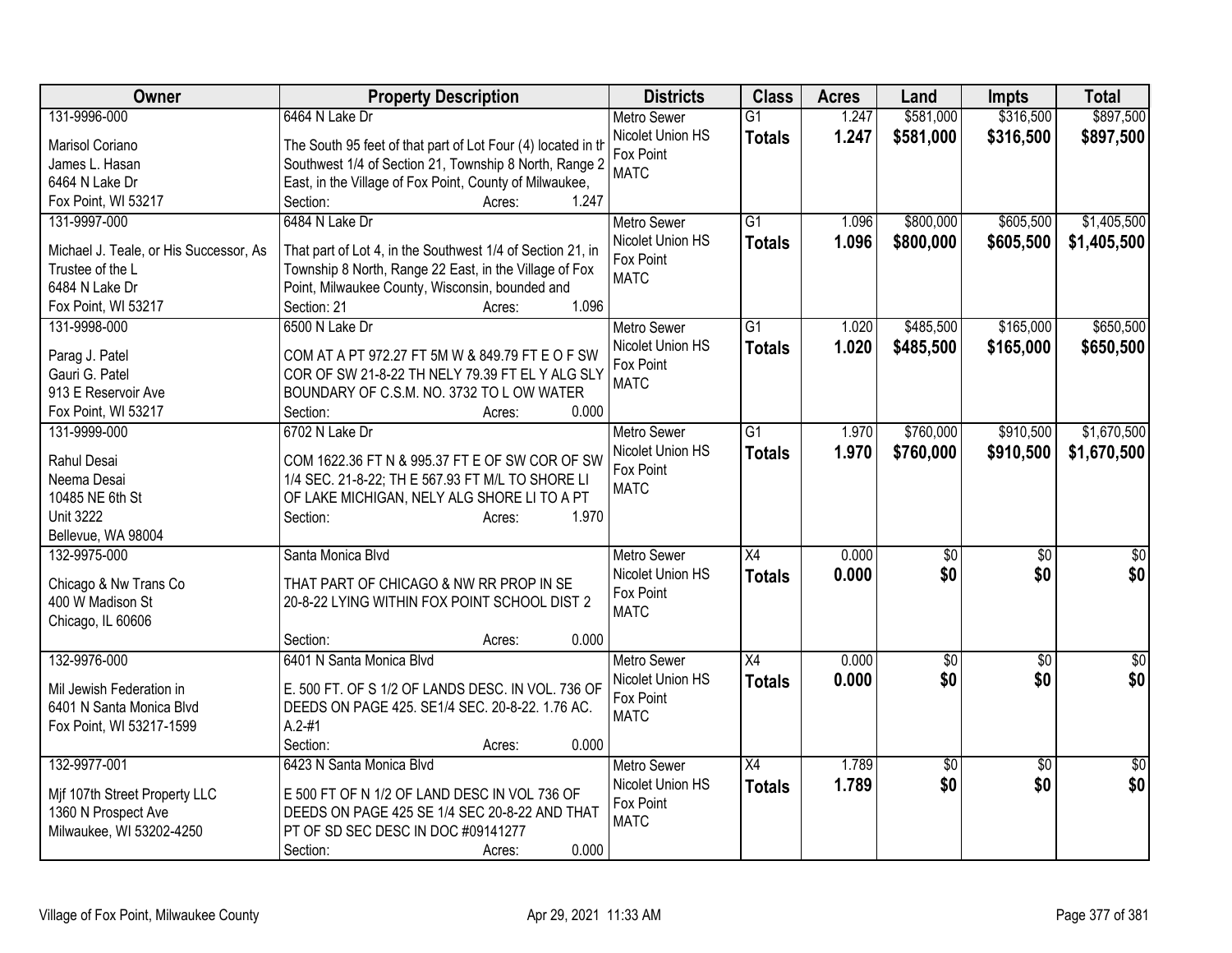| Owner                                               | <b>Property Description</b>                                                                                    | <b>Districts</b>              | <b>Class</b>    | <b>Acres</b> | Land      | <b>Impts</b> | <b>Total</b> |
|-----------------------------------------------------|----------------------------------------------------------------------------------------------------------------|-------------------------------|-----------------|--------------|-----------|--------------|--------------|
| 132-9978-001                                        | 6423 N Santa Monica Blvd                                                                                       | <b>Metro Sewer</b>            | $\overline{G1}$ | 0.492        | \$127,500 | \$116,500    | \$244,000    |
| Mif 107th Street Property LLC                       | PART OF SE 1/4 SEC 20-8-22 DESC IN REEL 180                                                                    | Nicolet Union HS              | <b>Totals</b>   | 0.492        | \$127,500 | \$116,500    | \$244,000    |
| 1360 N Prospect Ave                                 | IMAGE 1013 (.520 ACS) EXC PT DEEDED IN DOC                                                                     | Fox Point                     |                 |              |           |              |              |
| Milwaukee, WI 53202-4250                            | #09141277                                                                                                      | <b>MATC</b>                   |                 |              |           |              |              |
|                                                     | Section:<br>0.000<br>Acres:                                                                                    |                               |                 |              |           |              |              |
| 132-9979-000                                        | 6427 N Santa Monica Blyd                                                                                       | <b>Metro Sewer</b>            | $\overline{G1}$ | 0.480        | \$127,000 | \$129,800    | \$256,800    |
|                                                     |                                                                                                                | Nicolet Union HS              | <b>Totals</b>   | 0.480        | \$127,000 | \$129,800    | \$256,800    |
| Mif 107th Street Property LLC                       | PART OF SE1/4 SEC. 20-8-22 DESC. IN VOL. 1319 OF                                                               | Fox Point                     |                 |              |           |              |              |
| 1360 N Prospect Ave                                 | DEEDS ON PAGE 335 EXC. S. 45 FT. . 480 AC. A.2-#2A                                                             | <b>MATC</b>                   |                 |              |           |              |              |
| Milwaukee, WI 53202-4250                            | 0.000                                                                                                          |                               |                 |              |           |              |              |
|                                                     | Section:<br>Acres:                                                                                             |                               |                 |              |           |              |              |
| 132-9980-000                                        | 6429 N Santa Monica Blvd                                                                                       | <b>Metro Sewer</b>            | G1              | 0.500        | \$128,500 | \$155,300    | \$283,800    |
| David T. Kennedy                                    | PART OF SE 1/4 SEC 20-8-22 DESC IN REEL 896 -                                                                  | Nicolet Union HS              | <b>Totals</b>   | 0.500        | \$128,500 | \$155,300    | \$283,800    |
| Kari A. Kennedy                                     | IMAGE 541 .500 AC SCHOOL DIST 2                                                                                | Fox Point<br><b>MATC</b>      |                 |              |           |              |              |
| 6429 N Santa Monica Blvd                            |                                                                                                                |                               |                 |              |           |              |              |
| Fox Point, WI 53217                                 | 0.000<br>Section:<br>Acres:                                                                                    |                               |                 |              |           |              |              |
| 132-9981-000                                        | 6433 N Santa Monica Blyd                                                                                       | <b>Metro Sewer</b>            | $\overline{G1}$ | 0.526        | \$130,000 | \$236,500    | \$366,500    |
|                                                     |                                                                                                                | Nicolet Union HS              | <b>Totals</b>   | 0.526        | \$130,000 | \$236,500    | \$366,500    |
| Dennis H. Daniels                                   | PART OF SE1/4 SEC. 20-8-22 DESC. IN VOL. 3959 OF                                                               | Fox Point                     |                 |              |           |              |              |
| Kathryn W. Daniels                                  | DEEDS ON PAGE 243. .500AC. A.2-4A                                                                              | <b>MATC</b>                   |                 |              |           |              |              |
| 6433 N Santa Monica Blv<br>Fox Point, WI 53217-4250 | 0.000<br>Section:                                                                                              |                               |                 |              |           |              |              |
|                                                     | Acres:<br>6435 N Santa Monica Blvd                                                                             |                               | $\overline{G1}$ |              | \$128,500 | \$164,700    | \$293,200    |
| 132-9982-000                                        |                                                                                                                | <b>Metro Sewer</b>            |                 | 0.500        |           |              |              |
| Patrick Peczerski                                   | That part of the Southeast One-quarter (1/4) of Section                                                        | Nicolet Union HS<br>Fox Point | <b>Totals</b>   | 0.500        | \$128,500 | \$164,700    | \$293,200    |
| Ashley E. Dallman                                   | Twenty (20), in Township Eight (8) North, Range                                                                | <b>MATC</b>                   |                 |              |           |              |              |
| 6435 N Santa Monica Blvd                            | Twenty-two (22) East, in the Village of Fox Point, County                                                      |                               |                 |              |           |              |              |
| Fox Point, WI 53217                                 | 0.000<br>Section:<br>Acres:                                                                                    |                               |                 |              |           |              |              |
| 132-9983-000                                        | 6439 N Santa Monica Blyd                                                                                       | Metro Sewer                   | $\overline{G1}$ | 0.419        | \$122,500 | \$247,500    | \$370,000    |
| John M. Degroote                                    | The South 50 feet measured on the East line thereof of th                                                      | Nicolet Union HS              | <b>Totals</b>   | 0.419        | \$122,500 | \$247,500    | \$370,000    |
|                                                     |                                                                                                                | Fox Point                     |                 |              |           |              |              |
| Nora A. Degroote<br>6439 N Santa Monica Blvd        | following described piece of land: That part of the<br>Southeast 1/4 of Section 20, in Township 8 North, Range | <b>MATC</b>                   |                 |              |           |              |              |
|                                                     | 0.419<br>Section:                                                                                              |                               |                 |              |           |              |              |
| Fox Point, WI 53217                                 | Acres:                                                                                                         |                               |                 |              | \$137,000 | \$253,000    | \$390,000    |
| 132-9984-000                                        | 6443 N Santa Monica Blvd                                                                                       | <b>Metro Sewer</b>            | $\overline{G1}$ | 0.617        |           |              |              |
| Howard S. Lustig                                    | COM 698.55 FT N OF SE COR OF SE 1/4 SEC.                                                                       | Nicolet Union HS<br>Fox Point | <b>Totals</b>   | 0.617        | \$137,000 | \$253,000    | \$390,000    |
| Laurie A. Eggert                                    | 20-8-22; TH W 288.87 FT; SWLY TO A PT 557.55 FT N                                                              | <b>MATC</b>                   |                 |              |           |              |              |
| 6443 N Santa Monica Blv                             | OF S LI SD QUAR SEC. TH E 377.70 FT TO POB. EXC                                                                |                               |                 |              |           |              |              |
| Fox Point, WI 53217-4250                            | 0.000<br>Section:<br>Acres:                                                                                    |                               |                 |              |           |              |              |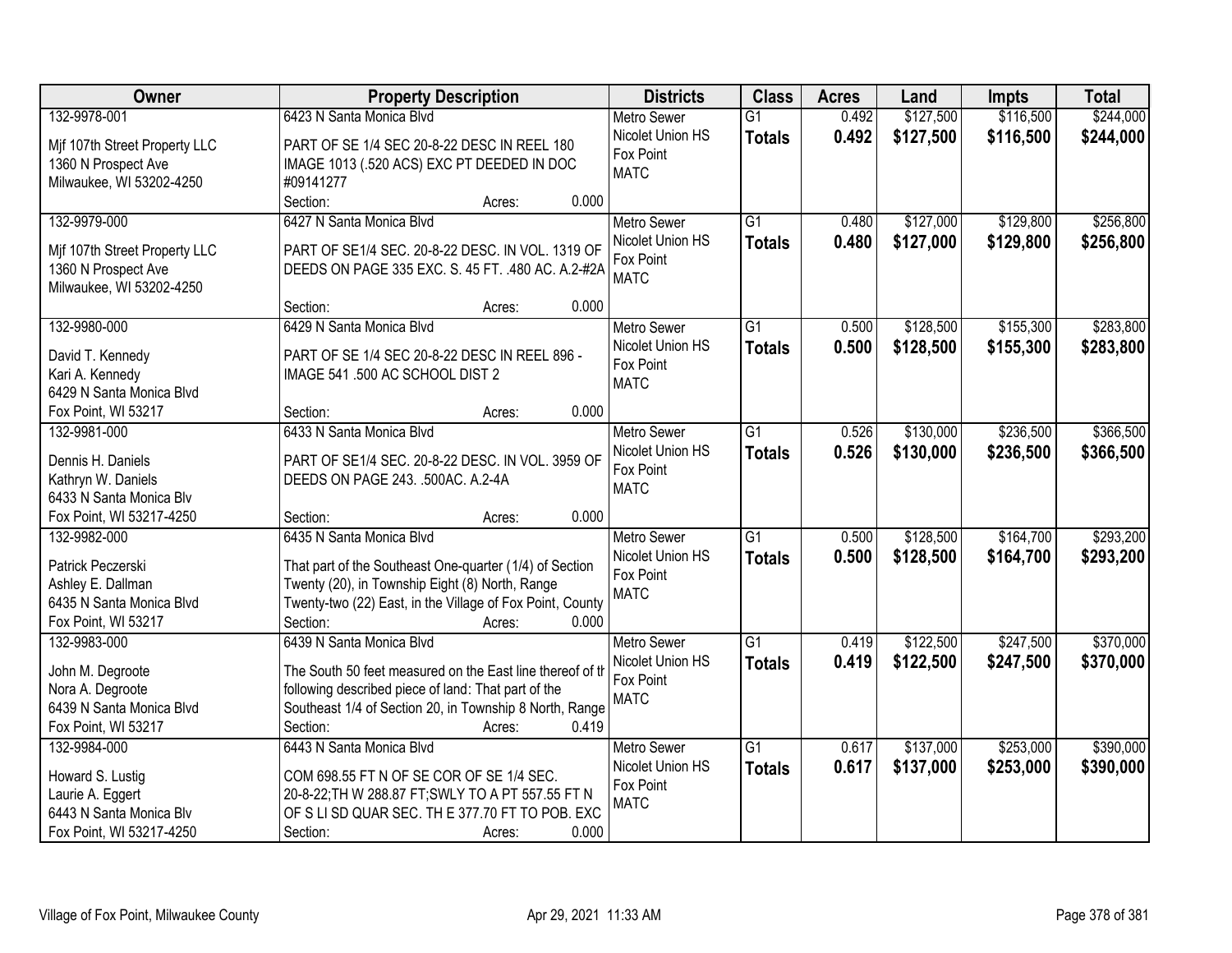| Owner                              | <b>Property Description</b>                              |       | <b>Districts</b>              | <b>Class</b>    | <b>Acres</b> | Land      | <b>Impts</b> | <b>Total</b> |
|------------------------------------|----------------------------------------------------------|-------|-------------------------------|-----------------|--------------|-----------|--------------|--------------|
| 132-9985-000                       | 6445 N Santa Monica Blvd                                 |       | <b>Metro Sewer</b>            | $\overline{G1}$ | 0.500        | \$128,500 | \$159,400    | \$287,900    |
| Daniel T. Karasch                  | COMM 698.55 FT N OF SE COR OF SE 1/4                     |       | Nicolet Union HS              | <b>Totals</b>   | 0.500        | \$128,500 | \$159,400    | \$287,900    |
| 6445 N Santa Monica Blvd           | SEC.20-8-22; TH N 83.02 FT, W 235.86 FT, SWLY 98.62      |       | Fox Point                     |                 |              |           |              |              |
| Fox Point, WI 53217                | FT, TH E 288.87 FT TO POB.                               |       | <b>MATC</b>                   |                 |              |           |              |              |
|                                    | Section:<br>Acres:                                       | 0.000 |                               |                 |              |           |              |              |
| 132-9986-000                       | 6465 N Santa Monica Blvd                                 |       | <b>Metro Sewer</b>            | $\overline{G1}$ | 0.500        | \$128,500 | \$172,000    | \$300,500    |
|                                    |                                                          |       | Nicolet Union HS              | <b>Totals</b>   | 0.500        | \$128,500 | \$172,000    | \$300,500    |
| Antonio Hayes Gonzalez             | That part of the Southeast One-Quarter of Section 20, in |       | Fox Point                     |                 |              |           |              |              |
| Jennifer L. Sharpe-Gonzalez        | Township 8 North, Range 22 East, in the Village of Fox   |       | <b>MATC</b>                   |                 |              |           |              |              |
| 6465 N Santa Monica Blvd           | Point, Milwaukee County, Wisconsin, bounded and          | 0.500 |                               |                 |              |           |              |              |
| Fox Point, WI 53217                | Section:<br>Acres:<br>6475 N Santa Monica Blvd           |       |                               | $\overline{G1}$ | 0.671        |           | \$416,500    | \$557,500    |
| 132-9987-000                       |                                                          |       | Metro Sewer                   |                 |              | \$141,000 |              |              |
| James and Lauren Pommert Revocable | COM 889.57 FT, N OF SE COR OF SE 1/4 SEC.                |       | Nicolet Union HS<br>Fox Point | <b>Totals</b>   | 0.671        | \$141,000 | \$416,500    | \$557,500    |
| <b>Trust Created March</b>         | 20-8-22; TH W 216.9 FT, NELY 420 FT, M/L, TH S           |       | <b>MATC</b>                   |                 |              |           |              |              |
| 6475 N Santa Monica Blvd           | 355.37 FT TO POB.                                        |       |                               |                 |              |           |              |              |
| Fox Point, WI 53217                | Section:<br>Acres:                                       | 0.000 |                               |                 |              |           |              |              |
| 132-9988-000                       | 221 E Clovernook Ln                                      |       | <b>Metro Sewer</b>            | G1              | 1.325        | \$166,000 | \$224,500    | \$390,500    |
| Sai Venkata Ganest B Madireddy     | PART OF SE1/4 SEC. 20-8-22 DESC. IN REEL 193 -           |       | Nicolet Union HS              | <b>Totals</b>   | 1.325        | \$166,000 | \$224,500    | \$390,500    |
| Sowmya Reddy Kandula               | IMAGE 236. 1.325 AC.                                     |       | Fox Point                     |                 |              |           |              |              |
| 221 E Clovernook Ln                |                                                          |       | <b>MATC</b>                   |                 |              |           |              |              |
| Fox Point, WI 53217-4217           | Section:<br>Acres:                                       | 0.000 |                               |                 |              |           |              |              |
| 132-9989-000                       | 6620 N Birch Hill Ct                                     |       | <b>Metro Sewer</b>            | $\overline{G1}$ | 0.275        | \$112,000 | \$150,900    | \$262,900    |
|                                    |                                                          |       | Nicolet Union HS              | <b>Totals</b>   | 0.275        | \$112,000 | \$150,900    | \$262,900    |
| Richard L. Skover                  | PART OF SE 1/4 SEC 20-8-22 DESC IN REEL                  |       | Fox Point                     |                 |              |           |              |              |
| Arlene R. Skover                   | 743-IMAGE 2234                                           |       | <b>MATC</b>                   |                 |              |           |              |              |
| 6620 N Birch Hill Ct               |                                                          |       |                               |                 |              |           |              |              |
| Fox Point, WI 53217-4207           | Section:<br>Acres:                                       | 0.000 |                               |                 |              |           |              |              |
| 132-9990-000                       | 6608 N Birch Hill Ct                                     |       | Metro Sewer                   | G1              | 0.275        | \$112,000 | \$150,800    | \$262,800    |
| Sandra C. Ullmann                  | PART OF SE1/4 SEC. 20-8-22 DESC. IN REEL 427,            |       | Nicolet Union HS              | <b>Totals</b>   | 0.275        | \$112,000 | \$150,800    | \$262,800    |
| 6608 N Birch Hill Ct               | IMAGES 1041 & 1042,                                      |       | Fox Point                     |                 |              |           |              |              |
| Fox Point, WI 53217-4207           |                                                          |       | <b>MATC</b>                   |                 |              |           |              |              |
|                                    | Section:<br>Acres:                                       | 0.000 |                               |                 |              |           |              |              |
| 132-9991-003                       | 6600 N Birch Hill Ct                                     |       | <b>Metro Sewer</b>            | $\overline{G1}$ | 0.506        | \$129,000 | \$467,700    | \$596,700    |
|                                    |                                                          |       | Nicolet Union HS              | <b>Totals</b>   | 0.506        | \$129,000 | \$467,700    | \$596,700    |
| Christopher N. Wright              | CERTIFIED SURVEY MAP NO 7081 SE 20-8-22 PT OF            |       | Fox Point                     |                 |              |           |              |              |
| Margaret Y. Wright                 | PARCEL 1                                                 |       | <b>MATC</b>                   |                 |              |           |              |              |
| 6600 N Birch Hill Ct               |                                                          |       |                               |                 |              |           |              |              |
| Fox Point, WI 53217                | Section:<br>Acres:                                       | 0.000 |                               |                 |              |           |              |              |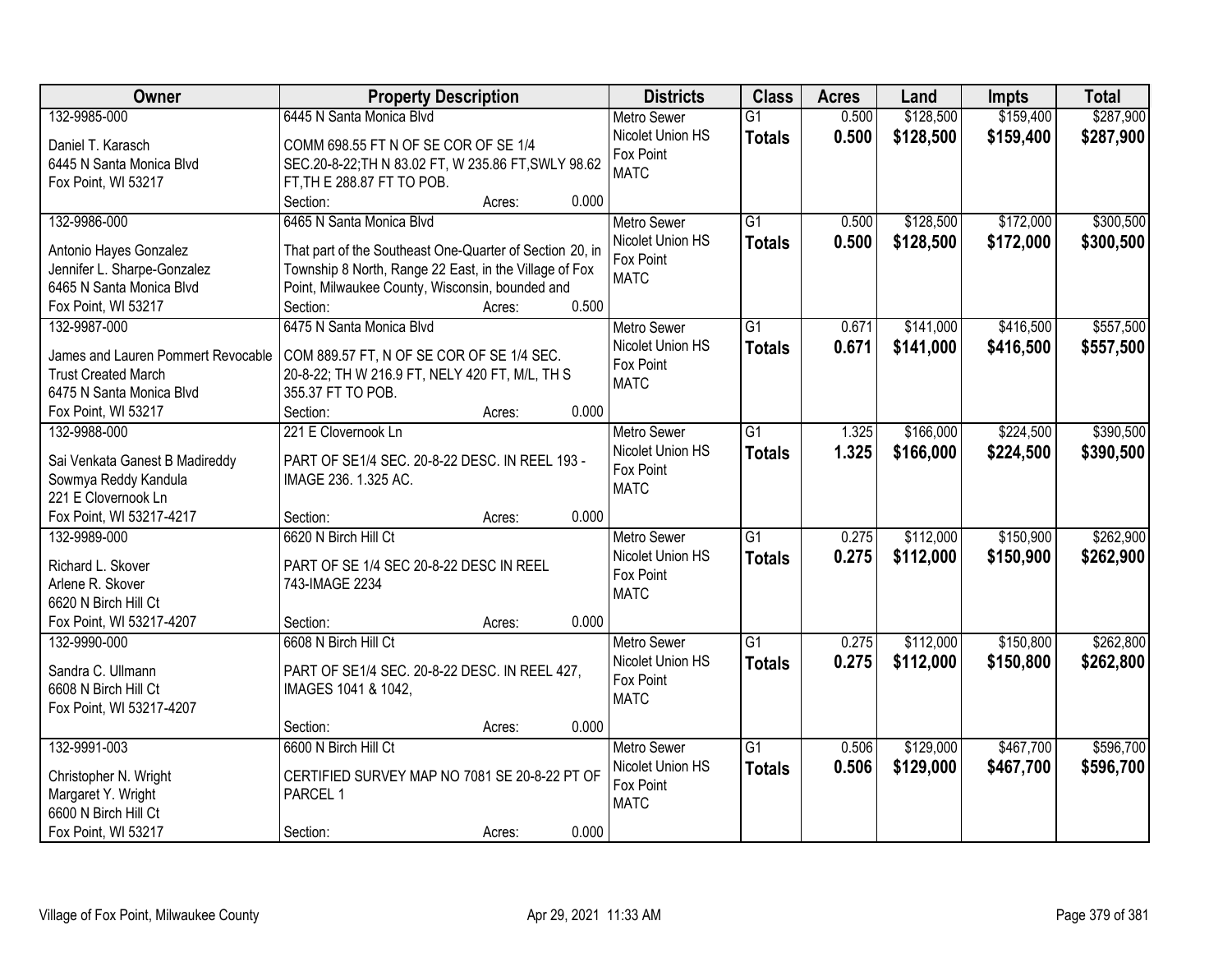| Owner                                    | <b>Property Description</b>                                | <b>Districts</b>   | <b>Class</b>    | <b>Acres</b> | Land      | Impts     | <b>Total</b> |
|------------------------------------------|------------------------------------------------------------|--------------------|-----------------|--------------|-----------|-----------|--------------|
| 132-9991-004                             | 6586 N Birch Hill Ct                                       | <b>Metro Sewer</b> | $\overline{G1}$ | 0.576        | \$120,500 | \$582,000 | \$702,500    |
| Adam R. Janecek                          | All of Parcel 2 and all that part of Parcel 1 of Certified | Nicolet Union HS   | <b>Totals</b>   | 0.576        | \$120,500 | \$582,000 | \$702,500    |
| Kari L. Janecek                          | Survey Map No. 7081 as recorded in the Register of         | Fox Point          |                 |              |           |           |              |
| 1032 E Idoho St                          | Deeds office for Milwaukee County, on April 8, 2002, on    | <b>MATC</b>        |                 |              |           |           |              |
| Milwaukee, WI 53207-2410                 | Section:<br>0.000<br>Acres:                                |                    |                 |              |           |           |              |
| 132-9992-000                             | 6601 N Birch Hill Ct                                       | <b>Metro Sewer</b> | $\overline{G1}$ | 1.677        | \$205,500 | \$251,700 | \$457,200    |
|                                          |                                                            | Nicolet Union HS   | <b>Totals</b>   | 1.677        | \$205,500 | \$251,700 | \$457,200    |
| William J. Staat Trust Dated May 6, 201. | COMM 1,005 FT S & 350 FT W OF NE COR OF SE 1/4             | Fox Point          |                 |              |           |           |              |
| Catherine R. Staat Trust Dated May 6,    | SEC 20-8-22, TH S 280 FT TO P.O.B.; TH S 395.45 FT         | <b>MATC</b>        |                 |              |           |           |              |
| 2012                                     | SWLY 237.09 FT; N 578.72 FT; TH E 150 FT TO P.O.B.         |                    |                 |              |           |           |              |
| 6601 N Birch Hill Ct                     | Section:<br>0.000<br>Acres:                                |                    |                 |              |           |           |              |
| Fox Point, WI 53217                      |                                                            |                    |                 |              |           |           |              |
| 132-9993-000                             | 6607 N Birch Hill Ct                                       | Metro Sewer        | $\overline{G1}$ | 0.372        | \$119,000 | \$177,000 | \$296,000    |
| Lee L. Karsten                           | COM 1005 FT S & 350 FT W OF NE COR OF SE 1/4               | Nicolet Union HS   | <b>Totals</b>   | 0.372        | \$119,000 | \$177,000 | \$296,000    |
| Barbara M. Karsten                       | SEC 20-8-22, TH S 155 FT TO POB. TH S 125 FT, W            | Fox Point          |                 |              |           |           |              |
| 6607 N Birch Hill Ct                     | 150 FT, N 125 FT, TH E 150 FT TO POB.                      | <b>MATC</b>        |                 |              |           |           |              |
| Fox Point, WI 53217-4207                 | 0.000<br>Section:<br>Acres:                                |                    |                 |              |           |           |              |
| 132-9994-000                             | 135 E Clovernook Ln                                        | Metro Sewer        | G1              | 0.327        | \$115,500 | \$221,000 | \$336,500    |
|                                          |                                                            | Nicolet Union HS   | <b>Totals</b>   | 0.327        | \$115,500 | \$221,000 | \$336,500    |
| Matthew Lynch                            | PART OF SE1/4 SEC. 20-8-22 DESC. IN VOL. 2988 OF           | Fox Point          |                 |              |           |           |              |
| 135 E Clovernook Ln                      | DEEDS ON PAGE 235. .522 AC.                                | <b>MATC</b>        |                 |              |           |           |              |
| Fox Point, WI 53217                      |                                                            |                    |                 |              |           |           |              |
|                                          | 0.000<br>Section:<br>Acres:                                |                    |                 |              |           |           |              |
| 132-9995-000                             | 132 E Clovernook Ln                                        | <b>Metro Sewer</b> | $\overline{G1}$ | 0.402        | \$121,000 | \$125,000 | \$246,000    |
| Allison Tylicki                          | PART OF SE 1/4 SEC 20-8-22 DESC IN REEL 701 -              | Nicolet Union HS   | <b>Totals</b>   | 0.402        | \$121,000 | \$125,000 | \$246,000    |
| 132 E Clovernook                         | IMAGES 76 TO 78 .4765 AC                                   | Fox Point          |                 |              |           |           |              |
| Fox Point, WI 53217                      |                                                            | <b>MATC</b>        |                 |              |           |           |              |
|                                          | 0.000<br>Section:<br>Acres:                                |                    |                 |              |           |           |              |
| 132-9996-000                             | 208 E Clovernook Ln                                        | <b>Metro Sewer</b> | $\overline{G1}$ | 0.379        | \$119,500 | \$166,400 | \$285,900    |
|                                          |                                                            | Nicolet Union HS   | <b>Totals</b>   | 0.379        | \$119,500 | \$166,400 | \$285,900    |
| Edmund F. Kubczak                        | COM 1005 FT S & 280 FT W OF NE COR OF SE 1/4               | Fox Point          |                 |              |           |           |              |
| Janice Warner L. Kubczak                 | SEC 20-8-22; TH WLY 110 FT, N 180.12 FT, E 110 FT,         | <b>MATC</b>        |                 |              |           |           |              |
| 208 E Clovernook Ln                      | TH S 180 FT TO POB                                         |                    |                 |              |           |           |              |
| Fox Point, WI 53217-4216                 | Section:<br>0.000<br>Acres:                                |                    |                 |              |           |           |              |
| 132-9997-000                             | 214 E Clovernook Ln                                        | <b>Metro Sewer</b> | $\overline{G1}$ | 0.454        | \$125,000 | \$171,500 | \$296,500    |
| Richard J Stanislawski Revocable Trust   | PART OF SE1/4 SEC. 20-8-22 DESC. VOL. 2368 OF              | Nicolet Union HS   | <b>Totals</b>   | 0.454        | \$125,000 | \$171,500 | \$296,500    |
| Brenda J Stanislawski Revocable Trust    | DEEDS ON PAGE 101. .4545 AC.                               | Fox Point          |                 |              |           |           |              |
| 214 E Clovernook Ln                      |                                                            | <b>MATC</b>        |                 |              |           |           |              |
| Fox Point, WI 53217-4216                 | 0.000<br>Section:<br>Acres:                                |                    |                 |              |           |           |              |